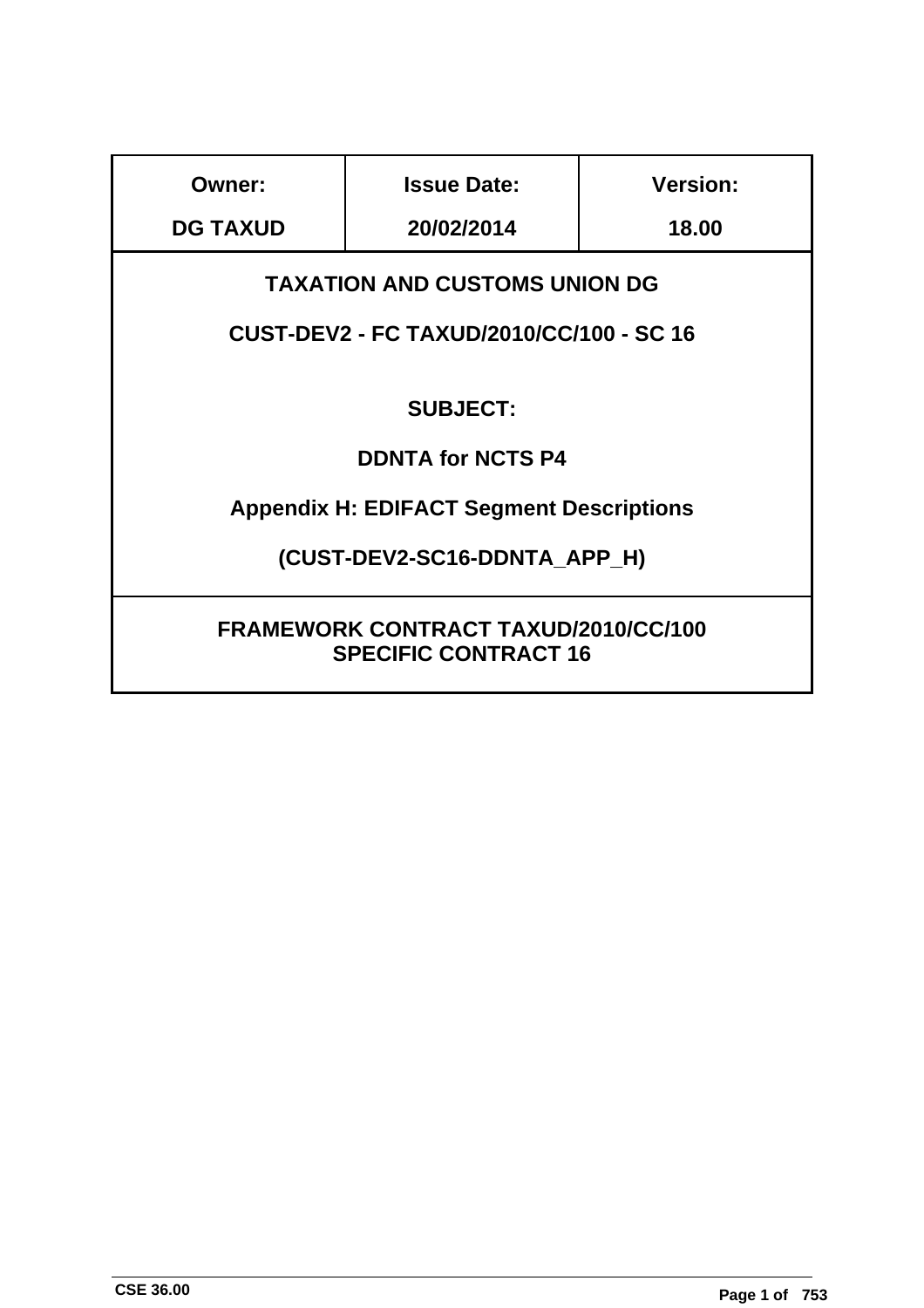**ALIGNED TO DDNA KEL 0.27**

**REF:CUST-DEV2-SC16-DDNTA\_APP\_H**

**Appendix H: EDIFACT Segment Descriptions**

**1. Introduction**

# **1. Introduction**

This document presents the EDIFACT Segment Descriptions for the messages.

# **DDNA KEL Alignment**

The specific Appendix is aligned to DDNA KEL V0.27

# **Symbolism used**

# **Definitions**

Segment descriptions contain the detailed specification of how each EDIFACT segment is used for each message.

# **Components**

For each occurrence of a segment, the table given shows the following:

| <b>Position</b>   | <b>∣Content</b>                                                                                                                                                                                                                                                                                                                                                                                                                                                                                                                         |
|-------------------|-----------------------------------------------------------------------------------------------------------------------------------------------------------------------------------------------------------------------------------------------------------------------------------------------------------------------------------------------------------------------------------------------------------------------------------------------------------------------------------------------------------------------------------------|
| Heading, column 1 | The segment tag and its position in the EDIFACT message in brackets. They are in bold. The position number for the UNB segment is 0 as it is the<br>interchange header and part of all messages. The position number is the position within the entire UNSM. The segment tables appear in position number<br>lorder.<br>The position number is followed by the segment name, segment usage (M=mandatory; C=conditional) and the segment occurrence (the maximum number<br>of times it can be used in the transaction).                  |
| Heading, column 2 | Data group from the FMS that contains the data items carried in the segment. Several data groups can be mapped to the same segment, depending on the<br>segment occurrence (column 1).                                                                                                                                                                                                                                                                                                                                                  |
| Body, column 1    | TAG of the composite, component data element and/or simple data element;<br>Name of the composite, component data element (upper case) and/or simple data element (lower case);<br>Usage specified in the UNSM (M=mandatory: C=conditional);<br>Format specified in the UNSM (a=alpha only, n=numeric only, an = alpha-numeric, followed by maximum number of characters allowed. Formats containing<br>"" (e.g. an. 35) signify that the size can be less than or equal to the number of characters shown. Otherwise, size is constant |
| Body, column 2    | Qualifier value to be used (shown between apostrophes, e.g. "14") qualifier description (in brackets); OR attribute name from FMS, followed by format in<br>brackets                                                                                                                                                                                                                                                                                                                                                                    |
| Body, column 3    | The NCTS P4 Code list applicable.                                                                                                                                                                                                                                                                                                                                                                                                                                                                                                       |

Table 1: Segment Description Content

The FMS Usage codes included in previous versions of Appendix H have been removed.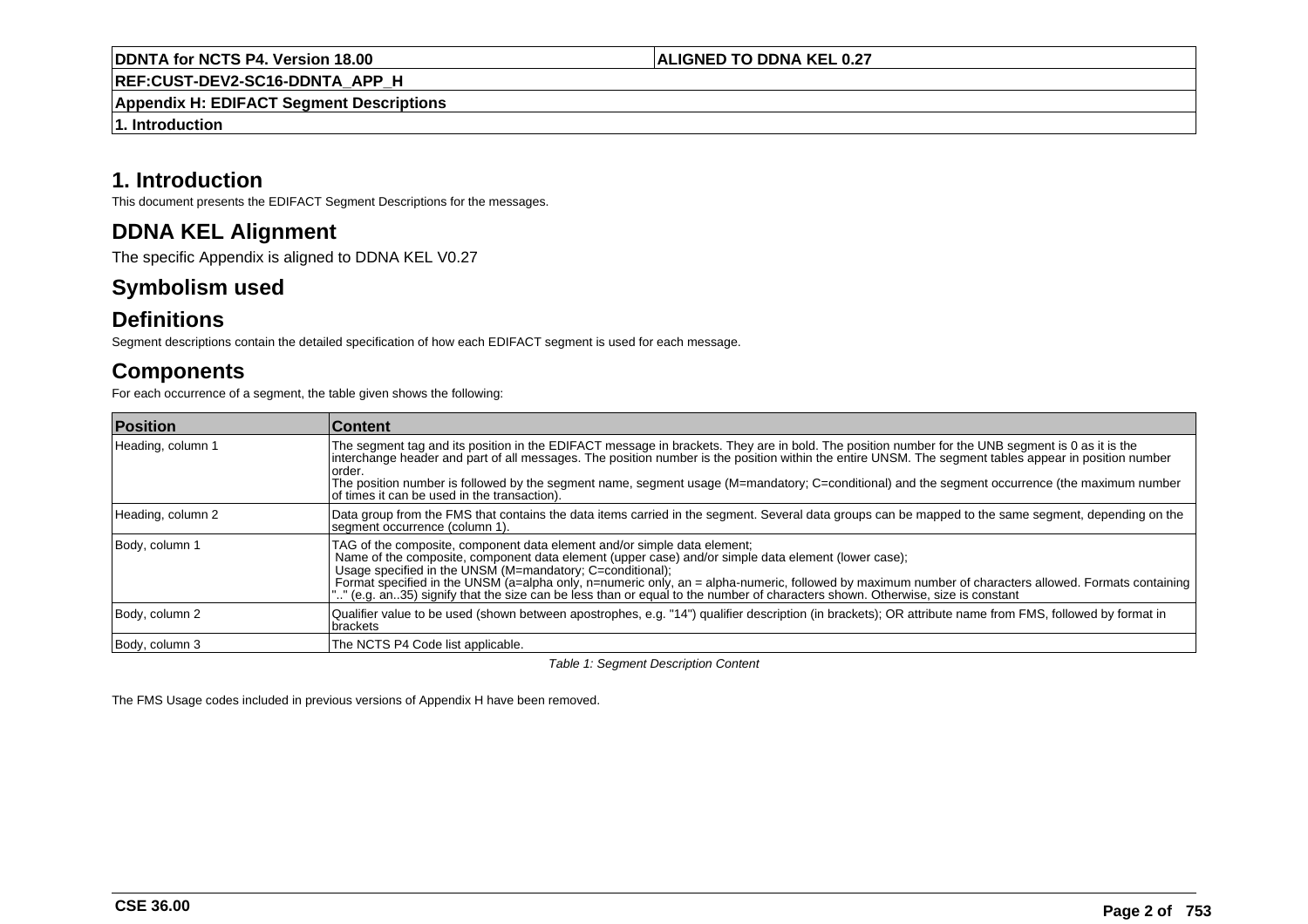# **ALIGNED TO DDNA KEL 0.27**

**REF:CUST-DEV2-SC16-DDNTA\_APP\_H**

**Appendix H: EDIFACT Segment Descriptions**

**2. Changes**

# **2. Changes**

The following adjustments have been done to the UN Standard Messages.

# **Format changes**

| <b>UNSM</b>   | <b>Position</b>          | Change             | Reason                                                                                                                                                                                   |
|---------------|--------------------------|--------------------|------------------------------------------------------------------------------------------------------------------------------------------------------------------------------------------|
| BANSTA        | DTM[18]                  | Repeat factor 5    | This segment is used to map FMS data fields that are repeated more than two times.                                                                                                       |
| <b>BANSTA</b> | <b>NAD[10]</b>           | Repeat factor 5    | This segment is used to map FMS data fields that are repeated more than three times.                                                                                                     |
| BANSTA        | FII[24]                  | Repeat factor 999  | This segment is used to map FMS data fields that are repeated more than one times.                                                                                                       |
| <b>BANSTA</b> | <b>MOA[19]</b>           | Repeat factor 5    | This segment is used to map FMS data fields that are repeated more than one times.                                                                                                       |
| <b>BANSTA</b> | SEQ[16]                  | Repeat factor 99   | This segment is used to map FMS data fields that are repeated more than 9 times. MESSAGE - GUARANTEE<br>REFERENCE - GUARANTEE QUERY (1x)<br>MESSAGE - GUARANTEE REFERENCE - USAGE(9999x) |
| BANSTA        | <b>NAD[27]</b>           | Repeat factor 99   | This segment is used to map FMS data fields that are repeated more than 1 time. MESSAGE - GUARANTOR -<br>GUARANTOR OTHER ADDRESSES(99x)                                                  |
| <b>BANSTA</b> | FII[24].C088.3433        | an11 to an22       | Commodity Code in IE037                                                                                                                                                                  |
| <b>BANSTA</b> | DTM[3]                   | Status from M to C | Not Used                                                                                                                                                                                 |
| <b>BANSTA</b> | GIS[17]                  | Repeat factor 9    | This segment is used to map FMS data fields that are repeated more than one time.                                                                                                        |
| BANSTA        | COM[26].C076.3155        | Status from M to C | Goods description LNG (O)                                                                                                                                                                |
| <b>CUSDEC</b> | PAC[14].C402.7077        | an3 to an4         | Guarantee Access Code and Seals Number                                                                                                                                                   |
| <b>CUSDEC</b> | PAC[14].C402.7077        | an3 to an4         | Seals Number                                                                                                                                                                             |
| <b>CUSDEC</b> | GIR[131].C206#1          | Status from M to C | SGI CODES.Sensitive quantity                                                                                                                                                             |
| <b>CUSDEC</b> | PAC[14].C402.7077        | Status from M to C | Guarantee Access Code                                                                                                                                                                    |
| <b>CUSDEC</b> | <b>PAC[14]</b>           | Repeat factor 99   | <b>GUARANTEE - GUARANTEE REFERENCE (99x)</b>                                                                                                                                             |
| <b>CUSDEC</b> | PCI[15].C210.7102        | Status from M to C | <b>Endorsement Date</b>                                                                                                                                                                  |
| <b>CUSDEC</b> | PAC[14&99].C402.706      | Status from M to C | Number of Packages Guarantee reference number                                                                                                                                            |
| <b>CUSDEC</b> | CST[92].C246.7361        | an18 to an22       | <b>Commodity Code</b>                                                                                                                                                                    |
| <b>CUSDEC</b> | FTX[11&93].C108.444<br>0 | Status from M to C | Pointer to the attribute                                                                                                                                                                 |
| <b>CUSDEC</b> | TOD[115]                 | Repeat factor 99   | GOODS ITEM - SPECIAL MENTIONS (99x)                                                                                                                                                      |
| <b>CUSDEC</b> | CST.FTX[93]              | Repeat factor 999  | Mapping of GOODS ITEM - RESULTS OF CONTROL (199x)                                                                                                                                        |
| <b>CUSDEC</b> | <b>PAC[99]</b>           | Repeat factor 99   | GOODS ITEM - PACKAGES (99x)                                                                                                                                                              |
| <b>CUSDEC</b> | DOC[111]                 | Repeat factor 999  | GOODS ITEM - PREVIOUS ADMINISTRATIVE REFERENCES (9x)<br>- PRODUCED DOCUMENTS/CERTIFICATES (99x)<br>PRODUCED DOCUMENTS/CERTIFICATES (495x)                                                |
| <b>CUSRES</b> | <b>FTX[48]</b>           | Repeat factor 999  | This segment is used to map FMS data fields that are repeated more than 99 times.                                                                                                        |
| <b>CUSRES</b> | FTX[4].C107.4441         | Status from C to O | ENQUIRY.Delivery date TC11                                                                                                                                                               |
| <b>CUSRES</b> | FTX[4]                   | Repeat factor 9999 | <b>FUNCTIONAL ERROR (999x)</b><br>HEADER.Cancellation justification<br>HEADER.Release request rejection                                                                                  |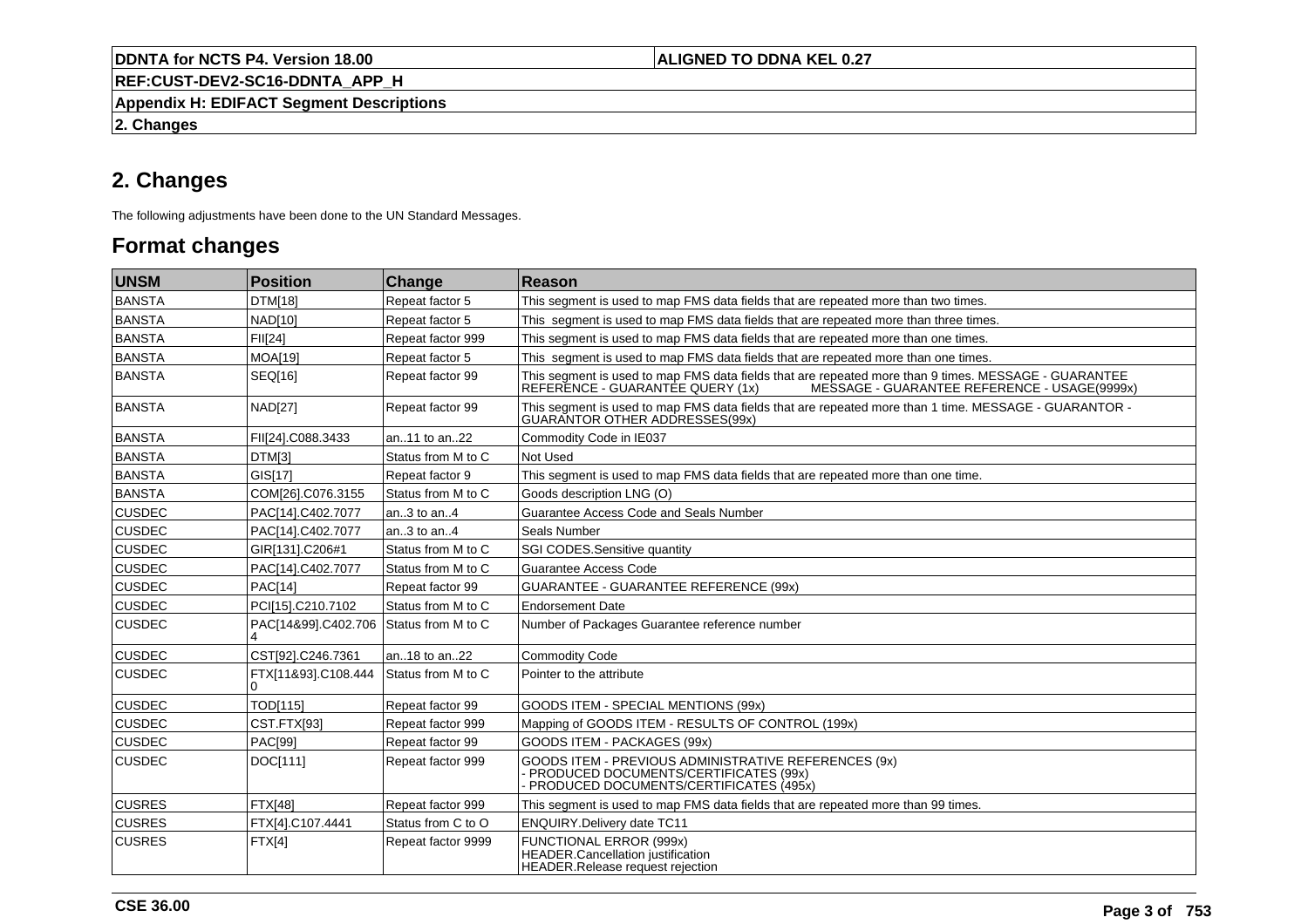# **ALIGNED TO DDNA KEL 0.27**

# **REF:CUST-DEV2-SC16-DDNTA\_APP\_H**

#### **Appendix H: EDIFACT Segment Descriptions**

**2. Changes**

| <b>FINSTA</b> | FII[13]        | Status from M to C  | The optionality of segment FII.                                                                                                                              |
|---------------|----------------|---------------------|--------------------------------------------------------------------------------------------------------------------------------------------------------------|
| <b>FINSTA</b> | DTM[3]         | Status from M to C  | Not Used                                                                                                                                                     |
| <b>FINSTA</b> | <b>BUS[21]</b> | Status from M to C  | Not Used                                                                                                                                                     |
| <b>FINSTA</b> | <b>RFF[14]</b> | Status from M to C. | The optionality of segment RFF.                                                                                                                              |
| <b>FINSTA</b> | <b>DTM[20]</b> | Status from M to C  | The optionality of segment DTM.                                                                                                                              |
| <b>FINSTA</b> | <b>RFF[19]</b> | Status from M to C  | Not Used.                                                                                                                                                    |
| <b>FINSTA</b> | <b>MOA[22]</b> | Status from M to C  | Not Used                                                                                                                                                     |
| <b>FINSTA</b> | MOA[16]        | Status from M to C  | Reference amount, Percentage of reference amount.                                                                                                            |
| <b>GENRAL</b> | LOC[14]        | Repeat factor 9     | This segment is used to map FMS data fields that are repeated more than one times.                                                                           |
| <b>GESMES</b> | FTX.C108.4440  | Status from M to C  | Validity Date (D)                                                                                                                                            |
| GESMES        | <b>VLI[10]</b> | Repeat factor 99999 | UN/LOCODE (9999x) plus others of (999x).                                                                                                                     |
| <b>PARTIN</b> | LOC[26]        | Repeat factor 99    | CUSTOMS OFFICE INFORMATION-CUSTOMS OFFICE TIMETABLE (9x)COUNTRY HOLIDAYS -COUNTRY<br>HOLIDAYS DATA (9x)COUNTRY/REGION-COUNTRY/REGION HOLIDAYS (9x)           |
| PARTIN        | FTX[15]        | Inserted            | COUNTRY/REGION HOLIDAYS - ACTION (1x) various - LANGUAGE SPECIFIC DATA (99x)                                                                                 |
| PARTIN        | FTX.C108.4440  | Status from M to C  | Validity Date (D)                                                                                                                                            |
| PARTIN        | CTA[20]        | Repeat factor 99    | <b>CUSTOMS OFFICE INFORMATION -TRADER DEDICATED (99x)</b>                                                                                                    |
| PARTIN        | FTX[27]        | Inserted            | COI-COT-COTL - CUSTOMS OFFICE ROLE/TRAFFIC COMPETENCE                                                                                                        |
| PARTIN        | <b>BGM[2]</b>  | Status from M to C  | Message Identification re-mapped to UNH for consistency with other Message Types.                                                                            |
| <b>PARTIN</b> | <b>DTM[25]</b> | Inserted            | CUSTOMS OFFICE INFORMATION - CUSTOMS OFFICE TIMETABLE.Season start/end date                                                                                  |
| <b>PARTIN</b> | TOD[24]        | Repeat factor 999   | CUSTOMS OFFICE INFORMATION - CUSTOMS OFFICE TIMETABLE (9x)<br><b>CUSTOMS OFFICE LSD (9x)</b><br>COUNTRY HOLIDAYS DATÁ (99x)<br>COUNTRY/REGION HOLIDAYS (99x) |
| <b>PARTIN</b> | DTM[3]         | Status from M to C  | Not used                                                                                                                                                     |
| SANCRT        | <b>FTX[48]</b> | Repeat factor 999   | This segment is used to map FMS data fields that are repeated more than 99 time.                                                                             |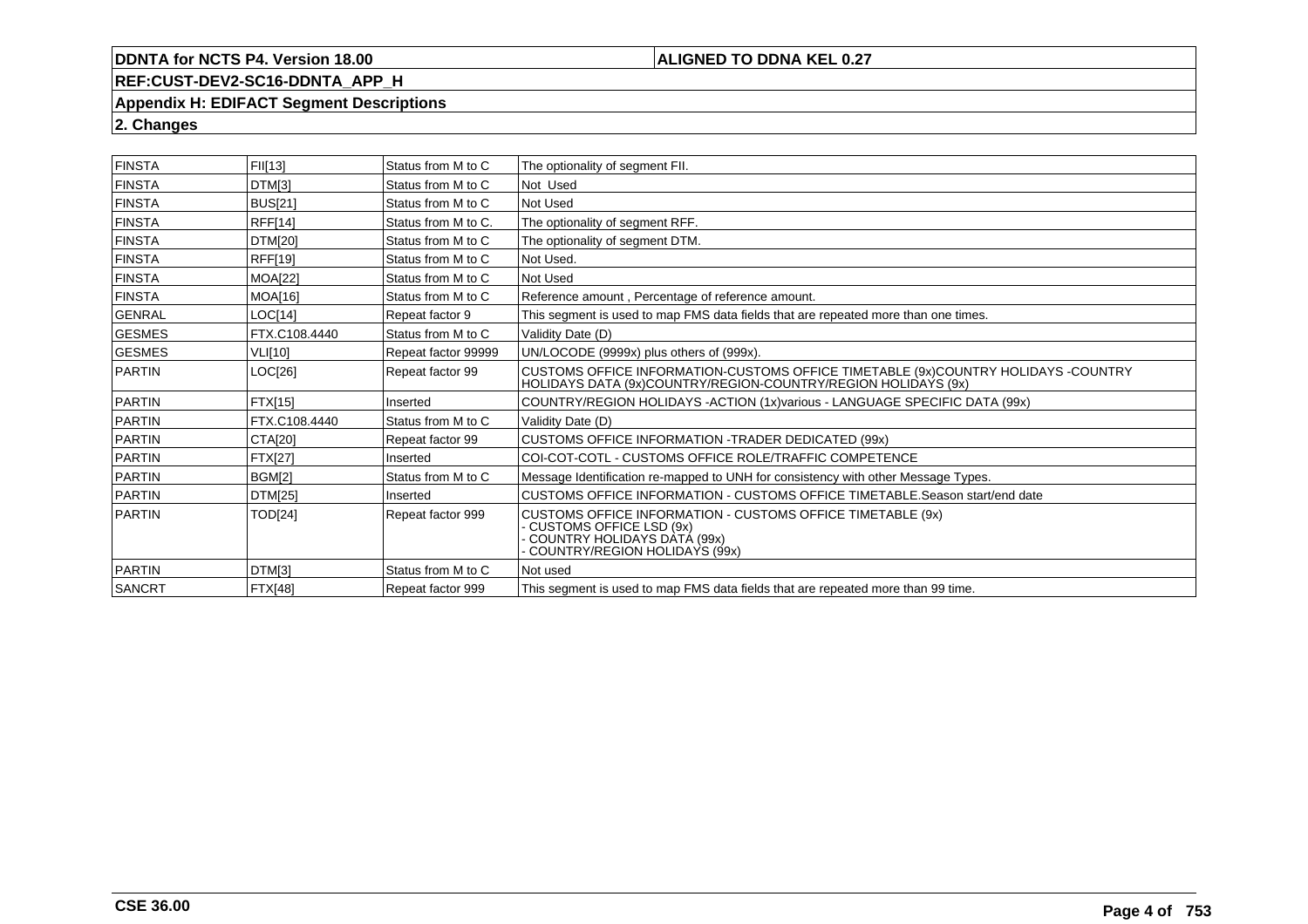### **ALIGNED TO DDNA KEL 0.27**

**REF:CUST-DEV2-SC16-DDNTA\_APP\_H**

**Appendix H: EDIFACT Segment Descriptions**

**3. Stuffing**

# **3. Stuffing**

In a number of cases, there is no proper segment or qualifier for mapping functional requirements. In these cases, another segment is selected for exchanging the functional messag structures. This

is called 'stuffing'. Basic reasons are the difference in hierarchy between FMS and UN/EDIFACT UNSMs and missing segments/data elements to represent the semantics of the FMS. Stuffing to

D96B CUSDEC concerns the mapping of the 'En route event' and the 'Guarantee' groups.

A requirement in the SAM Mapping Guideline has been to not use the DMS group of D96B CUSDEC. Therefore, alignment to the SAM Mapping Guideline required mapping of these groups to other

groups in D96B CUSDEC.

This concerns the following major mappings:

| <b>Message</b> | <b>Element</b>                    | Segment    | Position |  |
|----------------|-----------------------------------|------------|----------|--|
| <b>BANSTA</b>  | <b>COMPREHENSIVE GUARANTEE</b>    | DOC        | 23       |  |
| <b>BANSTA</b>  | <b>GUARANTEE REFERENCE</b>        | <b>DTM</b> | 15       |  |
| <b>BANSTA</b>  | <b>USAGE</b>                      | <b>DTM</b> | 18       |  |
| <b>BANSTA</b>  | <b>COMPREHENSIVE GUARANTEE</b>    | <b>DTM</b> | 18       |  |
| <b>BANSTA</b>  | <b>GUARANTOR</b>                  | <b>DOC</b> | 23       |  |
| <b>BANSTA</b>  | <b>USAGE</b>                      | <b>DOC</b> | 23       |  |
| <b>BANSTA</b>  | INDIVIDUAL GUARANTEE VOUCHER      | <b>CUX</b> | 20       |  |
| <b>BANSTA</b>  | INDIVIDUAL GUARANTEE BY GUARANTOR | <b>CUX</b> | 20       |  |
| <b>BANSTA</b>  | <b>USAGE</b>                      | <b>CUX</b> | 20       |  |
| <b>BANSTA</b>  | COMPREHENSIVE GUARANTEE           | <b>CUX</b> | 20       |  |
| <b>BANSTA</b>  | <b>GUARANTEE REFERENCE</b>        | <b>RFF</b> | 14       |  |
| <b>BANSTA</b>  | <b>COMPREHENSIVE GUARANTEE</b>    | <b>PCD</b> | 21       |  |
| <b>BANSTA</b>  | INDIVIDUAL GUARANTEE VOUCHER      | <b>MOA</b> | 19       |  |
| <b>BANSTA</b>  | INDIVIDUAL GUARANTEE BY GUARANTOR | <b>MOA</b> | 19       |  |
| <b>BANSTA</b>  | <b>COMPREHENSIVE GUARANTEE</b>    | <b>MOA</b> | 19       |  |
| <b>BANSTA</b>  | <b>USAGE</b>                      | <b>MOA</b> | 19       |  |
| <b>BANSTA</b>  | <b>GUARANTEE REFERENCE</b>        | LIN        | 13       |  |
| <b>BANSTA</b>  | INDIVIDUAL GUARANTEE VOUCHER      | GIS        | 17       |  |
| <b>BANSTA</b>  | <b>GUARANTEE QUERY</b>            | GIS        | 17       |  |
| <b>BANSTA</b>  | <b>GUARANTOR</b>                  | <b>FTX</b> | 22       |  |
| <b>CUSDEC</b>  | <b>INCIDENT</b>                   | <b>FTX</b> | 16       |  |
| CUSDEC         | EN ROUTE EVENT                    | <b>PAC</b> | 14       |  |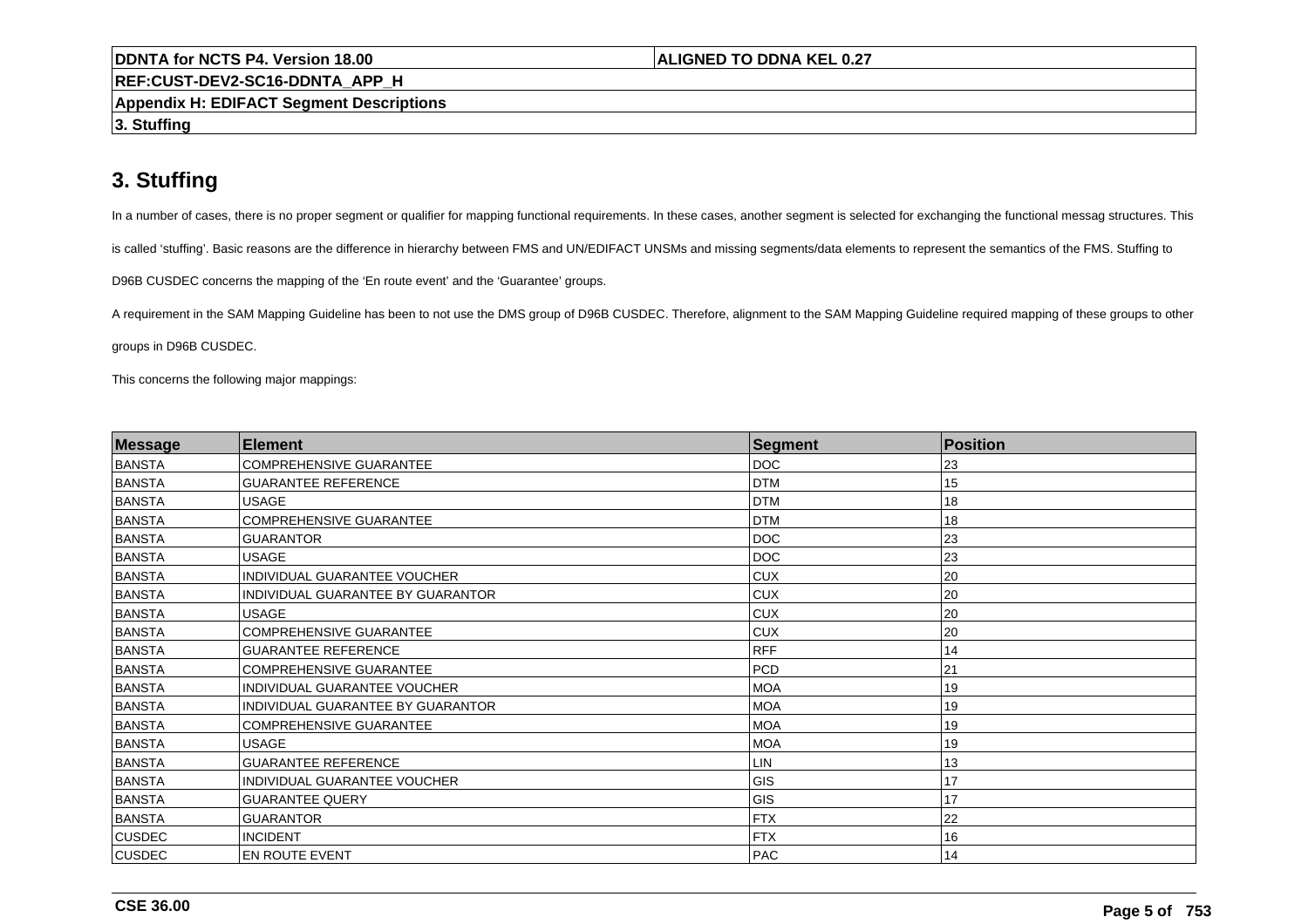**ALIGNED TO DDNA KEL 0.27**

# **REF:CUST-DEV2-SC16-DDNTA\_APP\_H**

#### **Appendix H: EDIFACT Segment Descriptions**

**3. Stuffing**

| <b>CUSDEC</b> | <b>TRANSHIPMENT</b>                  | <b>PCI</b> | 15 |
|---------------|--------------------------------------|------------|----|
| <b>CUSDEC</b> | <b>TRANSHIPMENT</b>                  | <b>FTX</b> | 16 |
| <b>CUSDEC</b> | <b>CONTAINERS</b>                    | PCI        | 15 |
| <b>CUSDEC</b> | <b>INCIDENT</b>                      | PCI        | 15 |
| <b>CUSDEC</b> | <b>GUARANTEE REFERENCE</b>           | <b>PAC</b> | 14 |
| <b>FINSTA</b> | <b>GUARANTEE REFERENCE</b>           | <b>MOA</b> | 16 |
| <b>FINSTA</b> | <b>GUARANTEE REFERENCE</b>           | <b>FTX</b> | 23 |
| <b>FINSTA</b> | <b>GUARANTEE REFERENCE</b>           | <b>DTM</b> | 20 |
| <b>GESMES</b> | LANGUAGE SPECIFIC DATA               | <b>DTM</b> | 15 |
| <b>GESMES</b> | <b>ACTION</b>                        | <b>FTX</b> | 12 |
| PARTTC        | I COUNTRY HOLIDAYS DATA LSD          | LOC.       | 26 |
| PARTTC        | COUNTRY/REGION HOLIDAYS LSD          | LOC.       | 26 |
| PARTTC        | ICUSTOMS OFFICE LSD                  | LOC.       | 26 |
| PARTTC        | <b>CUSTOMS OFFICE LSD</b>            | <b>TOD</b> | 24 |
| PARTTC        | <b>CUSTOMS OFFICE TIMETABLE LINE</b> | LOC        | 26 |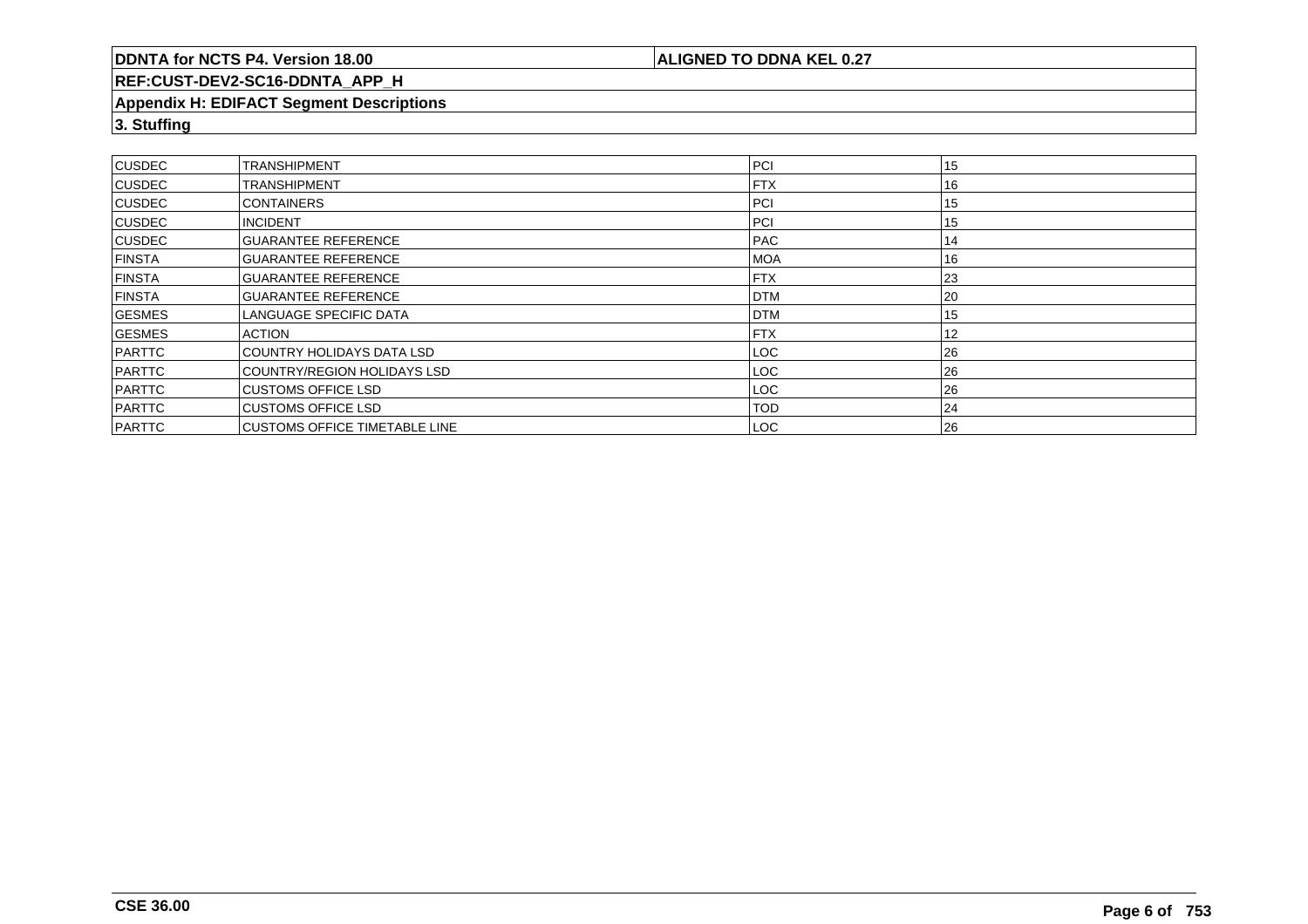# **REF:CUST-DEV2-SC16-DDNTA\_APP\_H**

**Appendix H: EDIFACT Segment Descriptions**

**4. EDIFACT**

# **4. EDIFACT**

### **BANSTAUNB[0],INTERCHANGE HEADER,M,1x**

|      | UNB[0], INTERCHANGE HEADER, M, 1x        |   |         | <b>MESSAGE</b>                                | <b>Codelist</b> |
|------|------------------------------------------|---|---------|-----------------------------------------------|-----------------|
| S001 | <b>SYNTAX IDENTIFIER</b>                 | M |         |                                               |                 |
| 0001 | Syntax identifier                        | М | a4      | Syntax identifier(a4)                         | 21              |
| 0002 | Syntax version number                    | м | n1      | Syntax version number(n1)                     | 22              |
| S002 | <b>INTERCHANGE SENDER</b>                | М |         |                                               |                 |
| 0004 | Sender identification                    | М | an35    | Message sender(an35)                          |                 |
| 0007 | Identification code qualifier            | С | an. $4$ | Sender identification code qualifier(an4)     |                 |
| 0008 | Address for reverse routing              | С | an14    |                                               |                 |
| S003 | <b>INTERCHANGE RECIPIENT</b>             | М |         |                                               |                 |
| 0010 | Recipient identification                 | М | an35    | Message recipient(an35)                       |                 |
| 0007 | Identification code qualifier            | С | an. $4$ | Recipient identification code qualifier(an4)  |                 |
| 0014 | Routing address                          | С | an14    |                                               |                 |
| S004 | DATE/TIME OF PREPARATION                 | М |         |                                               |                 |
| 0017 | Date                                     | М | n6      | Date of preparation(n6)                       |                 |
| 0019 | Time                                     | М | n4      | Time of preparation(n4)                       |                 |
| 0020 | Interchange control reference            | М | an14    | Interchange control reference(an14)           |                 |
| S005 | RECIPIENTS REFERENCE, PASSWORD           | С |         |                                               |                 |
| 0022 | Recipient's reference/password           | М | an14    | Recipient's reference/password(an14)          |                 |
| 0025 | Recipient's reference/password qualifier | С | an2     | Recipient's reference/password qualifier(an2) |                 |
| 0026 | Application reference                    | С | an14    | Application reference(an14)                   |                 |
| 0029 | Processing priority code                 | С | a1      | Priority(a1)                                  |                 |
| 0031 | Acknowledgement request                  | С | n1      | Acknowledgement request(n1)                   | 27              |
| 0032 | Communications agreement id.             | С | an35    | Communications agreement id(an35)             |                 |
| 0035 | <b>Test indicator</b>                    | С | n1      | Test indicator(n1)                            | 27              |
|      |                                          |   |         |                                               |                 |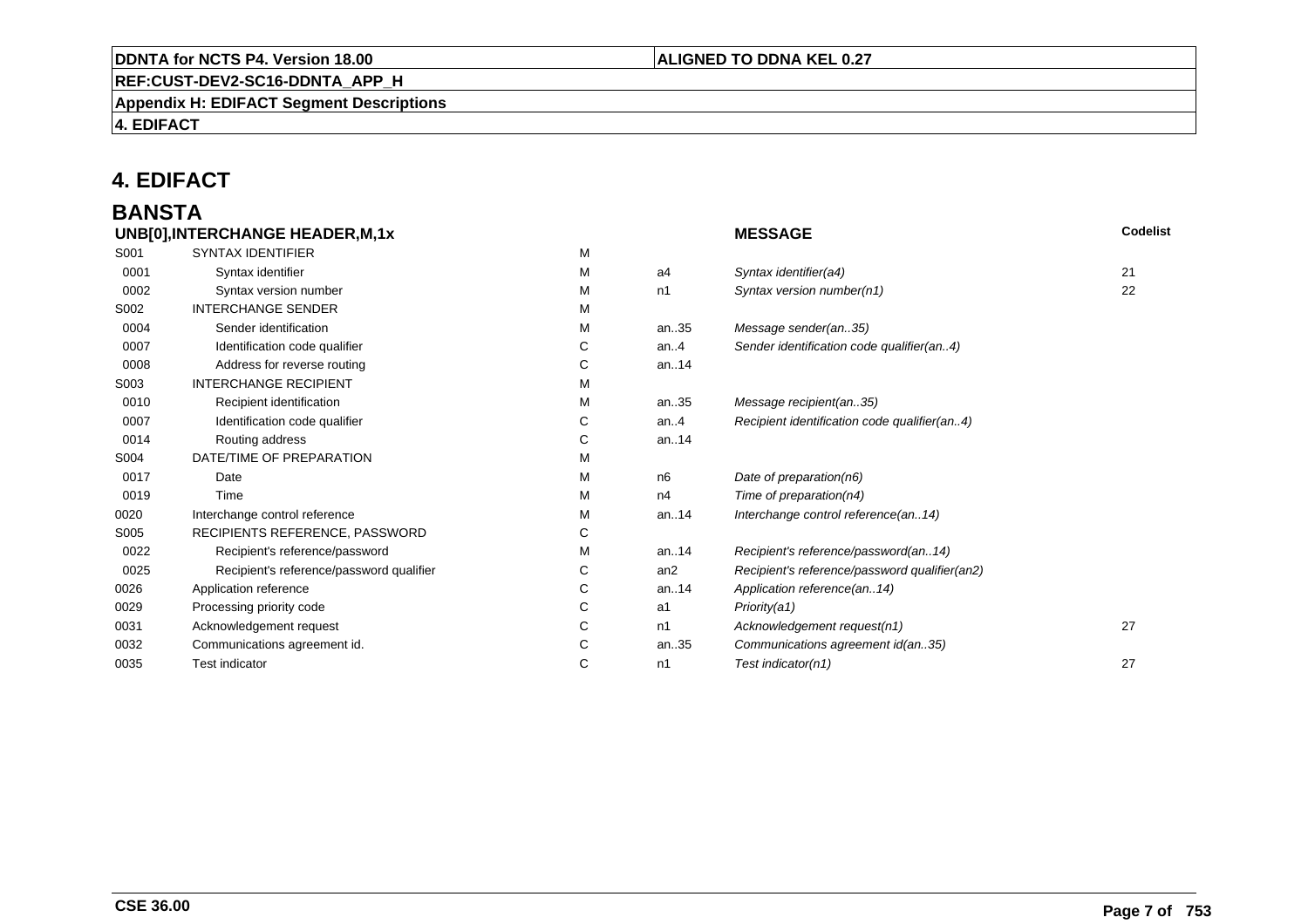### **REF:CUST-DEV2-SC16-DDNTA\_APP\_H**

### **Appendix H: EDIFACT Segment Descriptions**

# **4. EDIFACT**

#### **UNH[1],MESSAGE HEADER,M,1xx** MESSAGE **Codelist** Codelist 0062 Message reference number <sup>M</sup> an..14 Message identification(an..14) S009 MESSAGE IDENTIFIERR M M 0065Message type Message version number and the Message version number and the Message of Message Message Message M an..6 'BANSTA'<br>an..3 'D' 0052 Message version number <sup>M</sup>an..3 '*D'*<br>an..3 '96*B'* 0054Message release number Message release number Message of the Message of the Message of Message of Message of Me<br>
Message release number of Message of Message of Message of Message of Message of Message of Message of Messag an..3 '96B'<br>an..2 'UN' 0051 Controlling agency <sup>M</sup>an $.2$ <br>an $.6$ 0057Association assigned code **C** C<br>
mmon Access Reference **C** C an..6 Message type(an..6)<br>an..35 Common access reference(an..35) 0068Common Access Reference C<br>
STATUS OF THE TRANSFER
C Common access reference(an..35) S010 STATUS OF THE TRANSFERR C 0070Sequence of transfers M<br>
First and last transfer C n..2 Message sequence number(n..2)<br>a1 First and last transfer(a1) 0073First and last transfer First and last transfer(a1) 28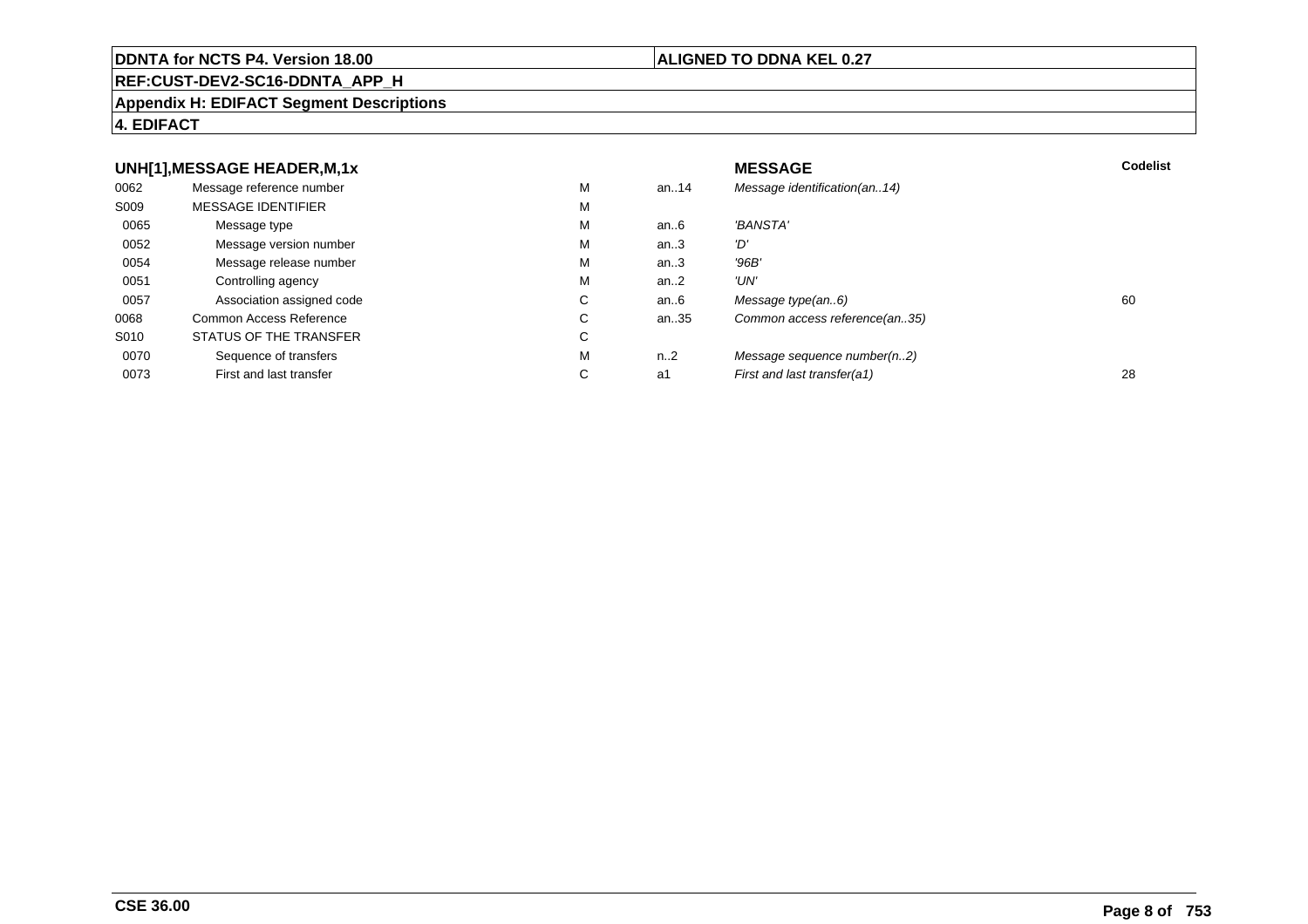# **ALIGNED TO DDNA KEL 0.27**

**MESSAGE**

**REF:CUST-DEV2-SC16-DDNTA\_APP\_H**

**Appendix H: EDIFACT Segment Descriptions**

**4. EDIFACT**

# **BGM[2],BEGINNING OF MESSAGE,M,1x**

|                  | BGM[2], BEGINNING OF MESSAGE, M, 1x |    |      | <b>MESSAGE</b>                        | Codelist |
|------------------|-------------------------------------|----|------|---------------------------------------|----------|
| C002             | DOCUMENT/MESSAGE NAME               | C  |      |                                       |          |
| 1001             | Document/message name, coded        | C. | an.3 |                                       |          |
| 1131             | Code list qualifier                 | Ü  | an.3 |                                       |          |
| 3055             | Code list responsible agency, coded | C  | an.3 |                                       |          |
| 1000             | Document/message name               | C  | an35 |                                       |          |
| C <sub>106</sub> | DOCUMENT/MESSAGE IDENTIFICATION     | C  |      |                                       |          |
| 1004             | Document/message number             | C  | an35 | Original message identification(an14) |          |
| 1056             | Version                             | C  | an.9 |                                       |          |
| 1060             | <b>Revision number</b>              | C  | an.6 |                                       |          |
| 1225             | Message function, coded             | C  | an.3 | '13'                                  |          |
| 4343             | Response type, coded                | C  | an.3 |                                       |          |
|                  |                                     |    |      |                                       |          |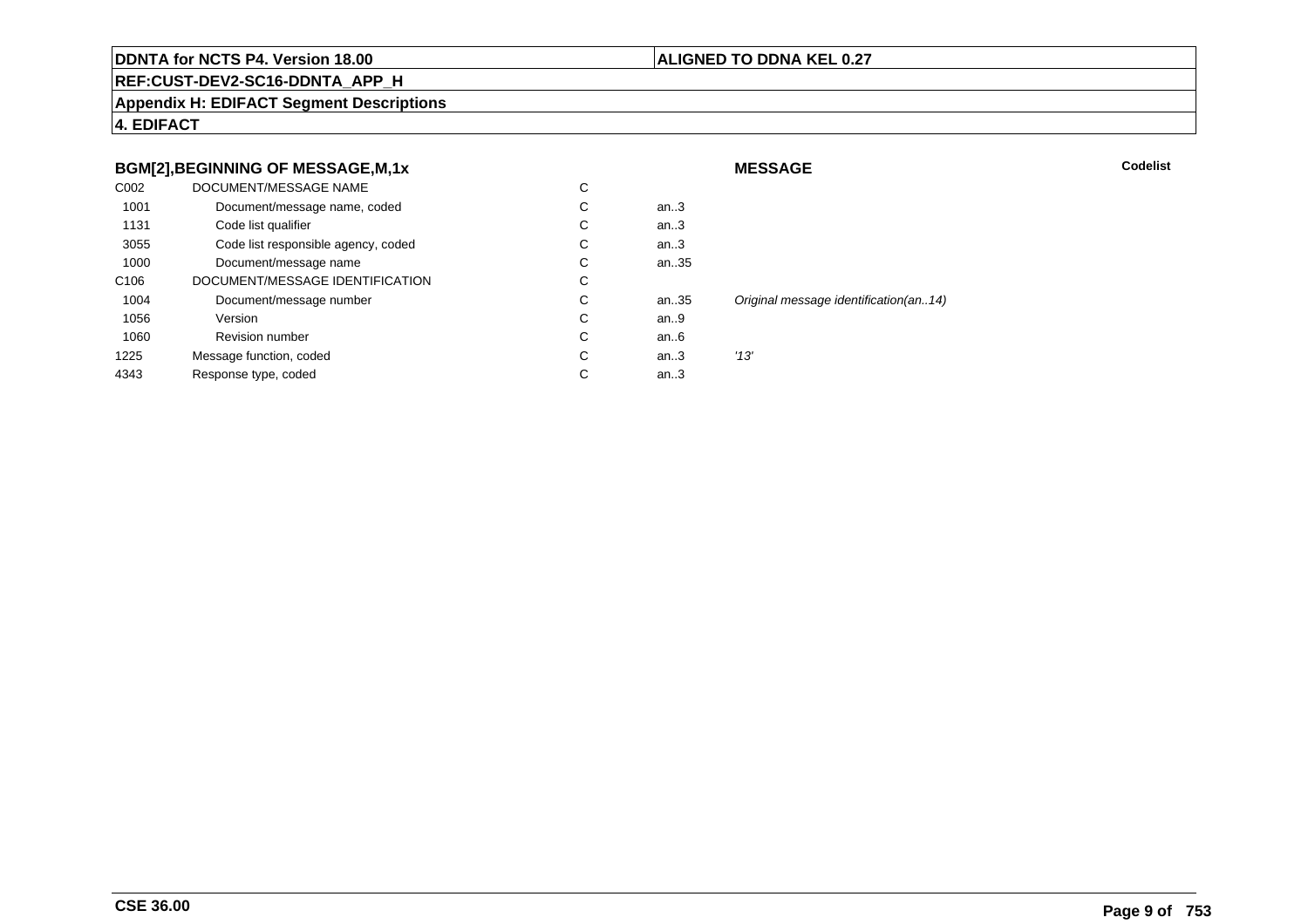# **ALIGNED TO DDNA KEL 0.27**

**REF:CUST-DEV2-SC16-DDNTA\_APP\_H**

**Appendix H: EDIFACT Segment Descriptions**

**4. EDIFACT**

# **NAD[10],NAME AND ADDRESS,C,5x**

| 3035 | Party qualifier                     | M | an.3  | 'AM' |
|------|-------------------------------------|---|-------|------|
| C082 | PARTY IDENTIFICATION DETAILS        | C |       |      |
| 3039 | Party id. identification            | М | an.35 | Refe |
| 1131 | Code list qualifier                 | C | an.3  |      |
| 3055 | Code list responsible agency, coded | С | an.3  |      |
| C058 | <b>NAME AND ADDRESS</b>             | C |       |      |
| 3124 | Name and address line               | M | an35  |      |
| 3124 | Name and address line               | С | an35  |      |
| 3124 | Name and address line               | С | an35  |      |
| 3124 | Name and address line               | С | an35  |      |
| 3124 | Name and address line               | C | an35  |      |
| C080 | PARTY NAME                          | C |       |      |
| 3036 | Party name                          | M | an.35 |      |
| 3036 | Party name                          | С | an35  |      |
| 3036 | Party name                          | C | an.35 |      |
| 3036 | Party name                          | C | an35  |      |
| 3036 | Party name                          | С | an35  |      |
| 3045 | Party name format, coded            | C | an.3  |      |
| C059 | <b>STREET</b>                       | C |       |      |
| 3042 | Street and number/p.o. box          | M | an35  |      |
| 3042 | Street and number/p.o. box          | С | an35  |      |
| 3042 | Street and number/p.o. box          | С | an35  |      |
| 3042 | Street and number/p.o. box          | C | an.35 |      |
| 3164 | City name                           | С | an.35 |      |
| 3229 | Country sub-entity identification   | C | an.9  |      |
| 3251 | Postcode identification             | C | an.9  |      |
| 3207 | Country, coded                      | C | an.3  |      |
|      |                                     |   |       |      |

#### **MESSAGE - (GUARANTEE SIMPLIFICATION) CUSTOMS OFFICECodelist**

Reference number(an8)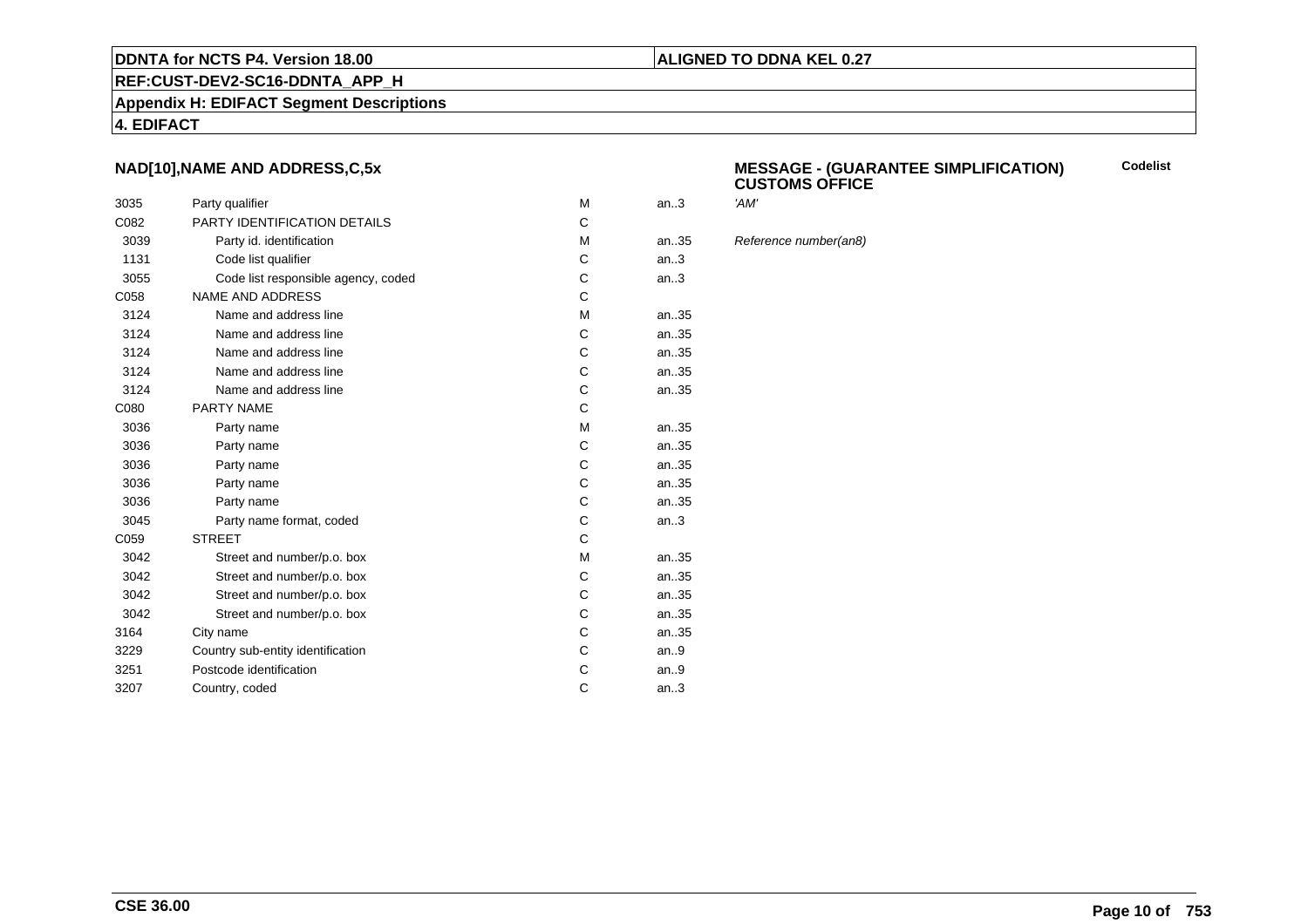### **REF:CUST-DEV2-SC16-DDNTA\_APP\_H**

**Appendix H: EDIFACT Segment Descriptions**

**4. EDIFACT**

# **NAD[10],NAME AND ADDRESS,C,5x**

| 3035 | Party qualifier                     | M | an.3  | 'CM' |
|------|-------------------------------------|---|-------|------|
| C082 | PARTY IDENTIFICATION DETAILS        | С |       |      |
| 3039 | Party id. identification            | M | an.35 | Refe |
| 1131 | Code list qualifier                 | С | an.3  |      |
| 3055 | Code list responsible agency, coded | С | an.3  |      |
| C058 | <b>NAME AND ADDRESS</b>             | С |       |      |
| 3124 | Name and address line               | M | an35  |      |
| 3124 | Name and address line               | С | an.35 |      |
| 3124 | Name and address line               | C | an.35 |      |
| 3124 | Name and address line               | С | an.35 |      |
| 3124 | Name and address line               | C | an35  |      |
| C080 | <b>PARTY NAME</b>                   | C |       |      |
| 3036 | Party name                          | M | an35  |      |
| 3036 | Party name                          | C | an.35 |      |
| 3036 | Party name                          | С | an35  |      |
| 3036 | Party name                          | С | an35  |      |
| 3036 | Party name                          | C | an35  |      |
| 3045 | Party name format, coded            | С | an.3  |      |
| C059 | <b>STREET</b>                       | C |       |      |
| 3042 | Street and number/p.o. box          | М | an.35 |      |
| 3042 | Street and number/p.o. box          | Ċ | an.35 |      |
| 3042 | Street and number/p.o. box          | С | an35  |      |
| 3042 | Street and number/p.o. box          | C | an35  |      |
| 3164 | City name                           | С | an35  |      |
| 3229 | Country sub-entity identification   | C | an.9  |      |
| 3251 | Postcode identification             | С | an.9  |      |
| 3207 | Country, coded                      | C | an.3  |      |
|      |                                     |   |       |      |

### **MESSAGE - (REQUESTER) CUSTOMS OFFICE Codelist**

### Reference number(an8)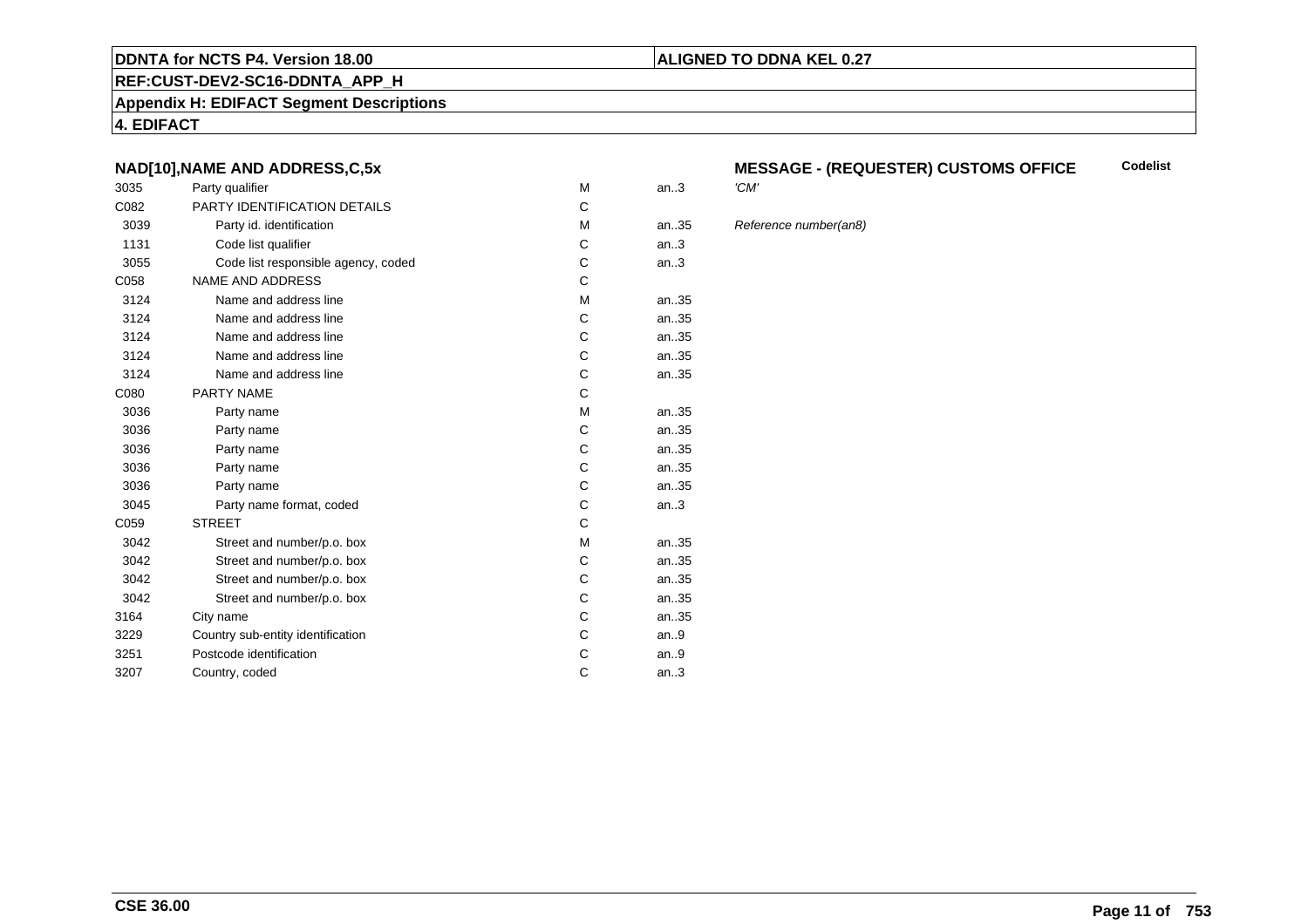### **REF:CUST-DEV2-SC16-DDNTA\_APP\_H**

**Appendix H: EDIFACT Segment Descriptions**

**4. EDIFACT**

# **NAD[10],NAME AND ADDRESS,C,5x**

| 3035 | Party qualifier                     | M | an.3  | 'RE' |
|------|-------------------------------------|---|-------|------|
| C082 | <b>PARTY IDENTIFICATION DETAILS</b> | C |       |      |
| 3039 | Party id. identification            | М | an.35 | Refe |
| 1131 | Code list qualifier                 | C | an.3  |      |
| 3055 | Code list responsible agency, coded | С | an.3  |      |
| C058 | <b>NAME AND ADDRESS</b>             | C |       |      |
| 3124 | Name and address line               | M | an35  |      |
| 3124 | Name and address line               | C | an35  |      |
| 3124 | Name and address line               | C | an35  |      |
| 3124 | Name and address line               | C | an35  |      |
| 3124 | Name and address line               | C | an35  |      |
| C080 | PARTY NAME                          | C |       |      |
| 3036 | Party name                          | M | an35  |      |
| 3036 | Party name                          | C | an35  |      |
| 3036 | Party name                          | C | an35  |      |
| 3036 | Party name                          | C | an.35 |      |
| 3036 | Party name                          | C | an35  |      |
| 3045 | Party name format, coded            | C | an.3  |      |
| C059 | <b>STREET</b>                       | C |       |      |
| 3042 | Street and number/p.o. box          | M | an35  |      |
| 3042 | Street and number/p.o. box          | C | an35  |      |
| 3042 | Street and number/p.o. box          | С | an35  |      |
| 3042 | Street and number/p.o. box          | C | an35  |      |
| 3164 | City name                           | С | an.35 |      |
| 3229 | Country sub-entity identification   | C | an.9  |      |
| 3251 | Postcode identification             | С | an.9  |      |
| 3207 | Country, coded                      | C | an.3  |      |
|      |                                     |   |       |      |

### **MESSAGE - (RECOVERY) CUSTOMS OFFICECodelist**

### Reference number(an8)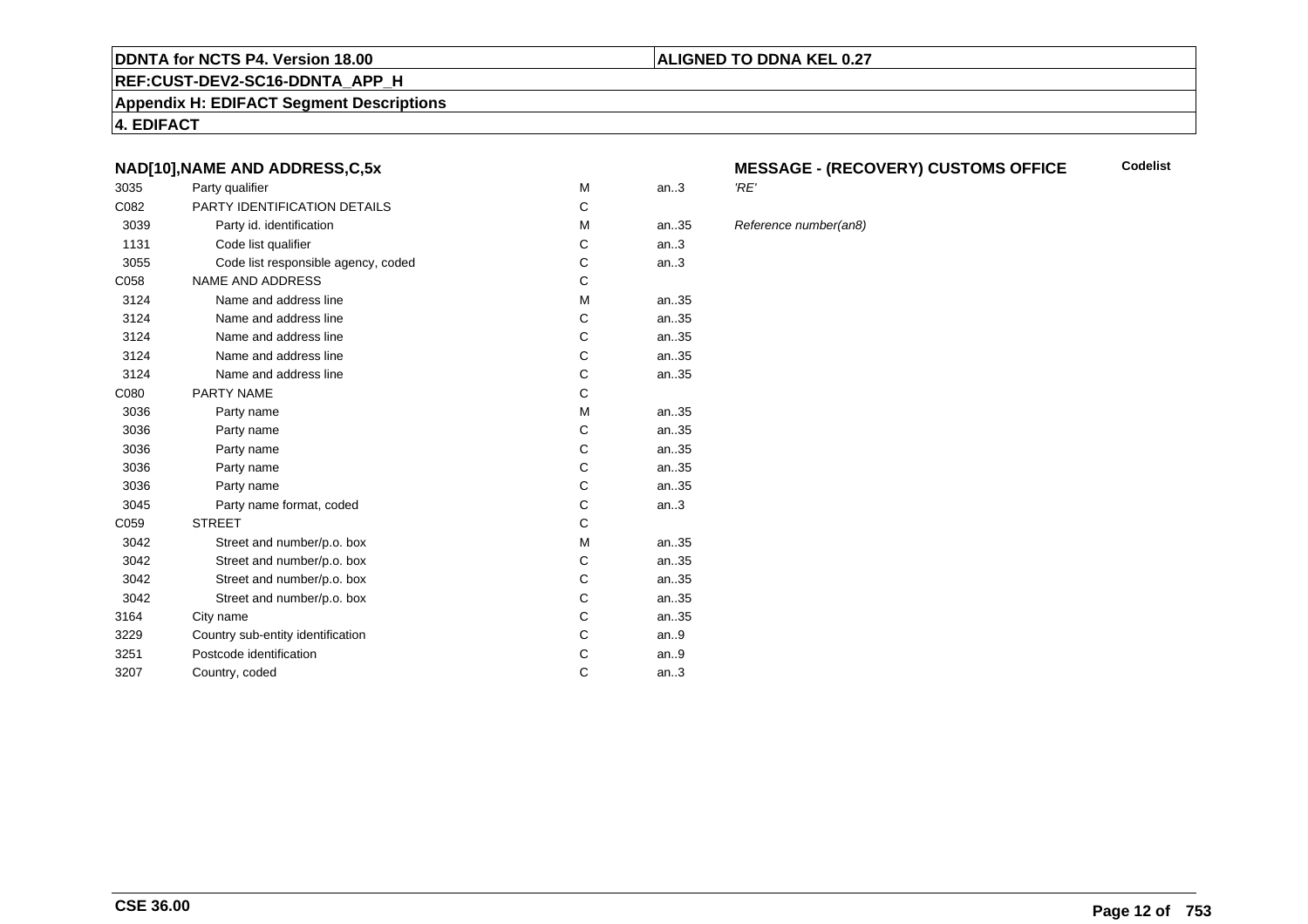# **REF:CUST-DEV2-SC16-DDNTA\_APP\_H**

**Appendix H: EDIFACT Segment Descriptions**

**4. EDIFACT**

# **NAD[10],NAME AND ADDRESS,C,5x**

| 3035 | Party qualifier                     | M | an.3  | 'GF' |
|------|-------------------------------------|---|-------|------|
| C082 | PARTY IDENTIFICATION DETAILS        | C |       |      |
| 3039 | Party id. identification            | M | an.35 | Cou  |
| 1131 | Code list qualifier                 | C | an.3  |      |
| 3055 | Code list responsible agency, coded | C | an.3  |      |
| C058 | <b>NAME AND ADDRESS</b>             | C |       |      |
| 3124 | Name and address line               | M | an35  |      |
| 3124 | Name and address line               | C | an.35 |      |
| 3124 | Name and address line               | C | an35  |      |
| 3124 | Name and address line               | C | an35  |      |
| 3124 | Name and address line               | C | an35  |      |
| C080 | <b>PARTY NAME</b>                   | C |       |      |
| 3036 | Party name                          | М | an35  |      |
| 3036 | Party name                          | C | an35  |      |
| 3036 | Party name                          | C | an35  |      |
| 3036 | Party name                          | C | an35  |      |
| 3036 | Party name                          | C | an35  |      |
| 3045 | Party name format, coded            | C | an.3  |      |
| C059 | <b>STREET</b>                       | C |       |      |
| 3042 | Street and number/p.o. box          | м | an35  |      |
| 3042 | Street and number/p.o. box          | C | an35  |      |
| 3042 | Street and number/p.o. box          | C | an35  |      |
| 3042 | Street and number/p.o. box          | C | an35  |      |
| 3164 | City name                           | C | an35  |      |
| 3229 | Country sub-entity identification   | C | an.9  |      |
| 3251 | Postcode identification             | C | an.9  |      |
| 3207 | Country, coded                      | C | an.3  |      |
|      |                                     |   |       |      |

# **MESSAGE - (GUARANTEE) COUNTRY**

**ALIGNED TO DDNA KEL 0.27**

**Country code(a2)** 70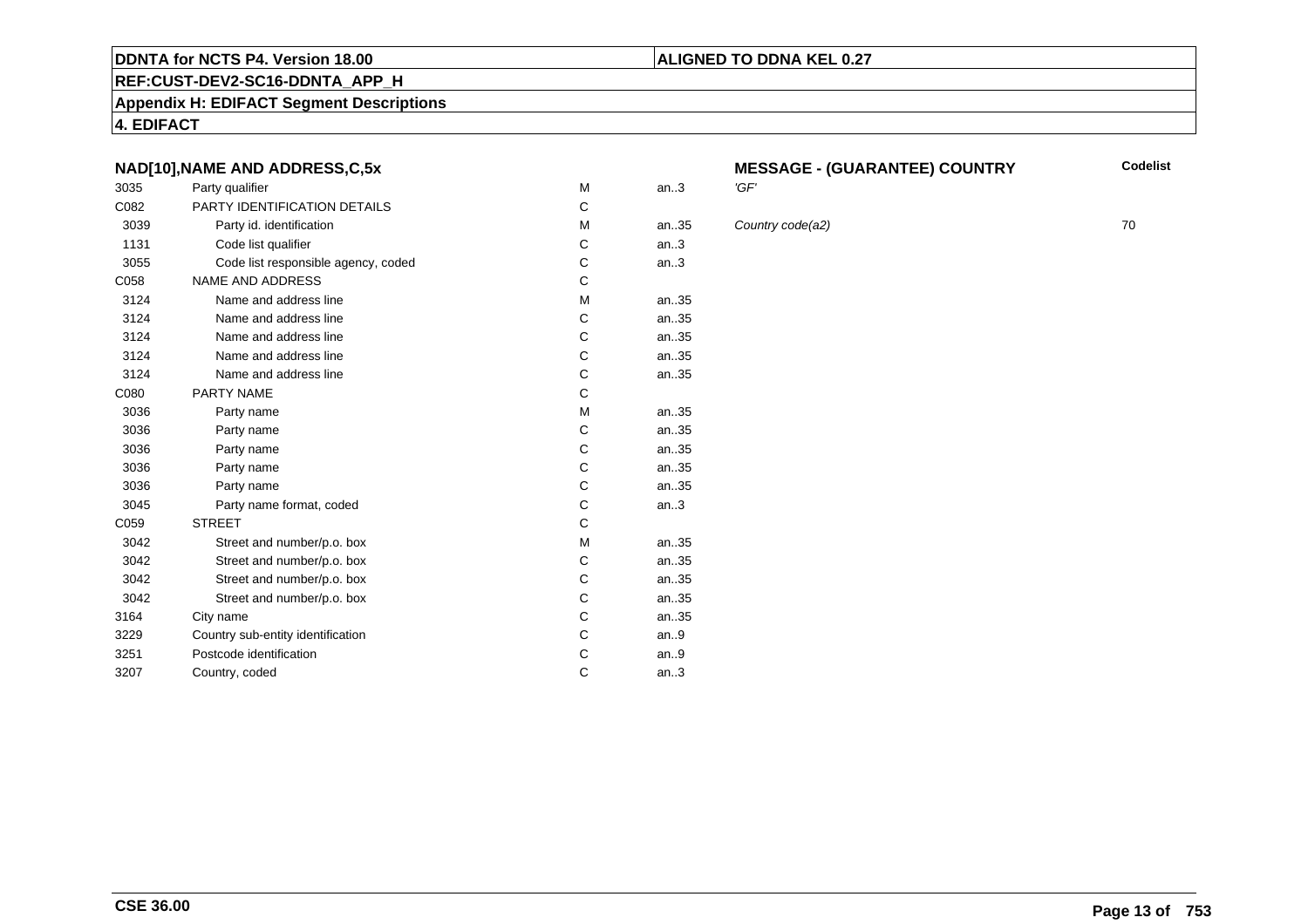# **ALIGNED TO DDNA KEL 0.27**

**REF:CUST-DEV2-SC16-DDNTA\_APP\_H**

**Appendix H: EDIFACT Segment Descriptions**

**4. EDIFACT**

# **NAD[10],NAME AND ADDRESS,C,5x**

| 3035 | Party qualifier                     | M | an.3 | 'AF'       |
|------|-------------------------------------|---|------|------------|
| C082 | PARTY IDENTIFICATION DETAILS        | C |      |            |
| 3039 | Party id. identification            | М | an35 | <b>TIN</b> |
| 1131 | Code list qualifier                 | C | an.3 |            |
| 3055 | Code list responsible agency, coded | С | an.3 |            |
| C058 | <b>NAME AND ADDRESS</b>             | C |      |            |
| 3124 | Name and address line               | M | an35 |            |
| 3124 | Name and address line               | C | an35 |            |
| 3124 | Name and address line               | C | an35 |            |
| 3124 | Name and address line               | C | an35 |            |
| 3124 | Name and address line               | C | an35 |            |
| C080 | PARTY NAME                          | C |      |            |
| 3036 | Party name                          | M | an35 |            |
| 3036 | Party name                          | C | an35 |            |
| 3036 | Party name                          | C | an35 |            |
| 3036 | Party name                          | C | an35 |            |
| 3036 | Party name                          | C | an35 |            |
| 3045 | Party name format, coded            | С | an.3 |            |
| C059 | <b>STREET</b>                       | C |      |            |
| 3042 | Street and number/p.o. box          | M | an35 |            |
| 3042 | Street and number/p.o. box          | C | an35 |            |
| 3042 | Street and number/p.o. box          | C | an35 |            |
| 3042 | Street and number/p.o. box          | C | an35 |            |
| 3164 | City name                           | C | an35 |            |
| 3229 | Country sub-entity identification   | C | an.9 |            |
| 3251 | Postcode identification             | С | an.9 |            |
| 3207 | Country, coded                      | C | an.3 |            |
|      |                                     |   |      |            |

### **MESSAGE - (REQUESTER PRINCIPAL) TRADERCodelist**

 $TIN(an..17)$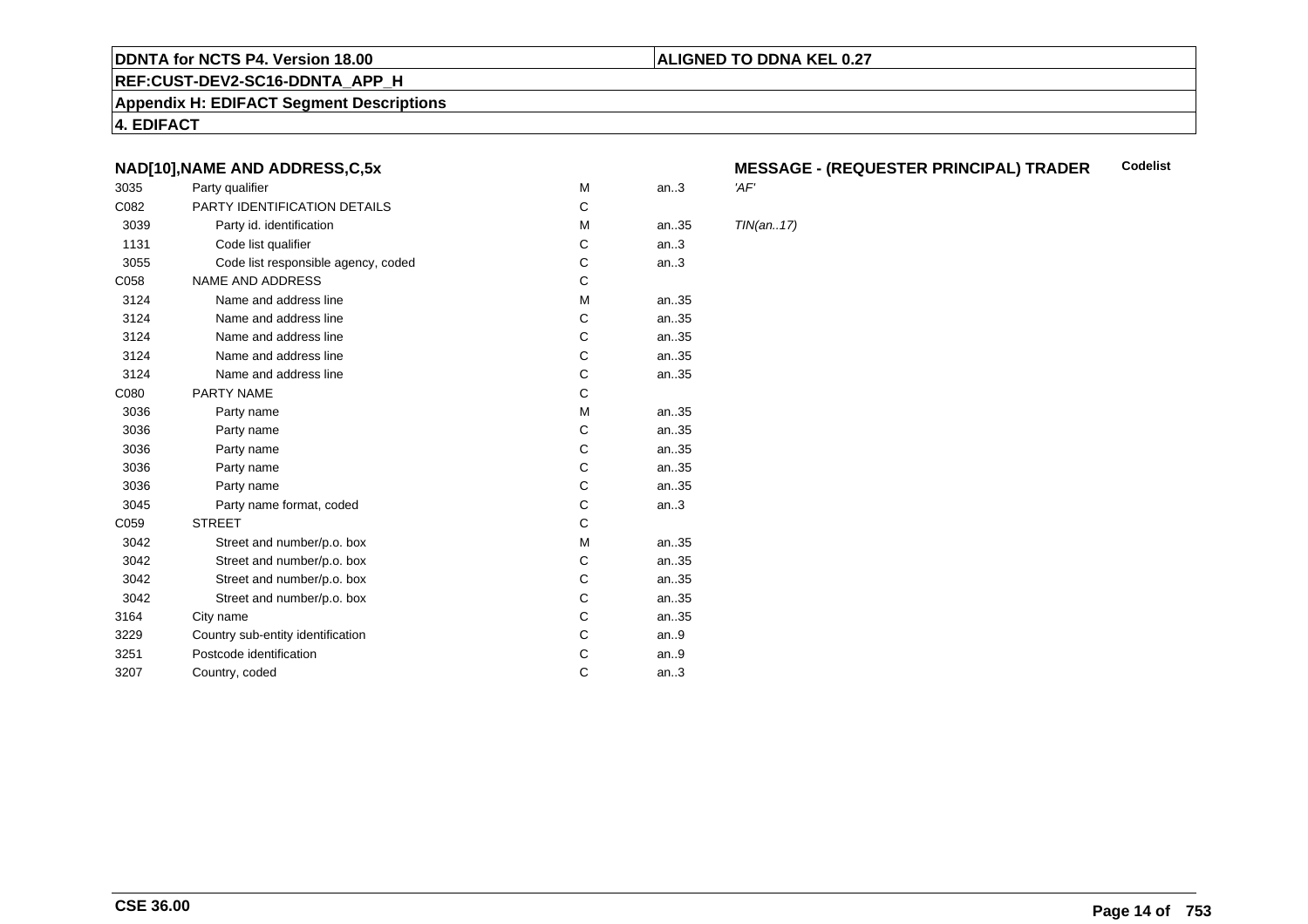### **REF:CUST-DEV2-SC16-DDNTA\_APP\_H**

**Appendix H: EDIFACT Segment Descriptions**

**4. EDIFACT**

# **NAD[10],NAME AND ADDRESS,C,5x**

| 3035 | Party qualifier                     | M | 'GU'<br>an.3 |      |
|------|-------------------------------------|---|--------------|------|
| C082 | PARTY IDENTIFICATION DETAILS        | C |              |      |
| 3039 | Party id. identification            | M | an.35        | Refe |
| 1131 | Code list qualifier                 | С | an.3         |      |
| 3055 | Code list responsible agency, coded | С | an.3         |      |
| C058 | <b>NAME AND ADDRESS</b>             | C |              |      |
| 3124 | Name and address line               | M | an35         |      |
| 3124 | Name and address line               | C | an.35        |      |
| 3124 | Name and address line               | C | an35         |      |
| 3124 | Name and address line               | C | an.35        |      |
| 3124 | Name and address line               | C | an35         |      |
| C080 | <b>PARTY NAME</b>                   | C |              |      |
| 3036 | Party name                          | M | an35         |      |
| 3036 | Party name                          | C | an.35        |      |
| 3036 | Party name                          | С | an35         |      |
| 3036 | Party name                          | С | an35         |      |
| 3036 | Party name                          | C | an35         |      |
| 3045 | Party name format, coded            | С | an.3         |      |
| C059 | <b>STREET</b>                       | C |              |      |
| 3042 | Street and number/p.o. box          | M | an.35        |      |
| 3042 | Street and number/p.o. box          | C | an.35        |      |
| 3042 | Street and number/p.o. box          | С | an35         |      |
| 3042 | Street and number/p.o. box          | C | an35         |      |
| 3164 | City name                           | С | an35         |      |
| 3229 | Country sub-entity identification   | С | an.9         |      |
| 3251 | Postcode identification             | С | an.9         |      |
| 3207 | Country, coded                      | С | an.3         |      |
|      |                                     |   |              |      |

### **MESSAGE - (GUARANTEE) CUSTOMS OFFICE Codelist**

Reference number(an8)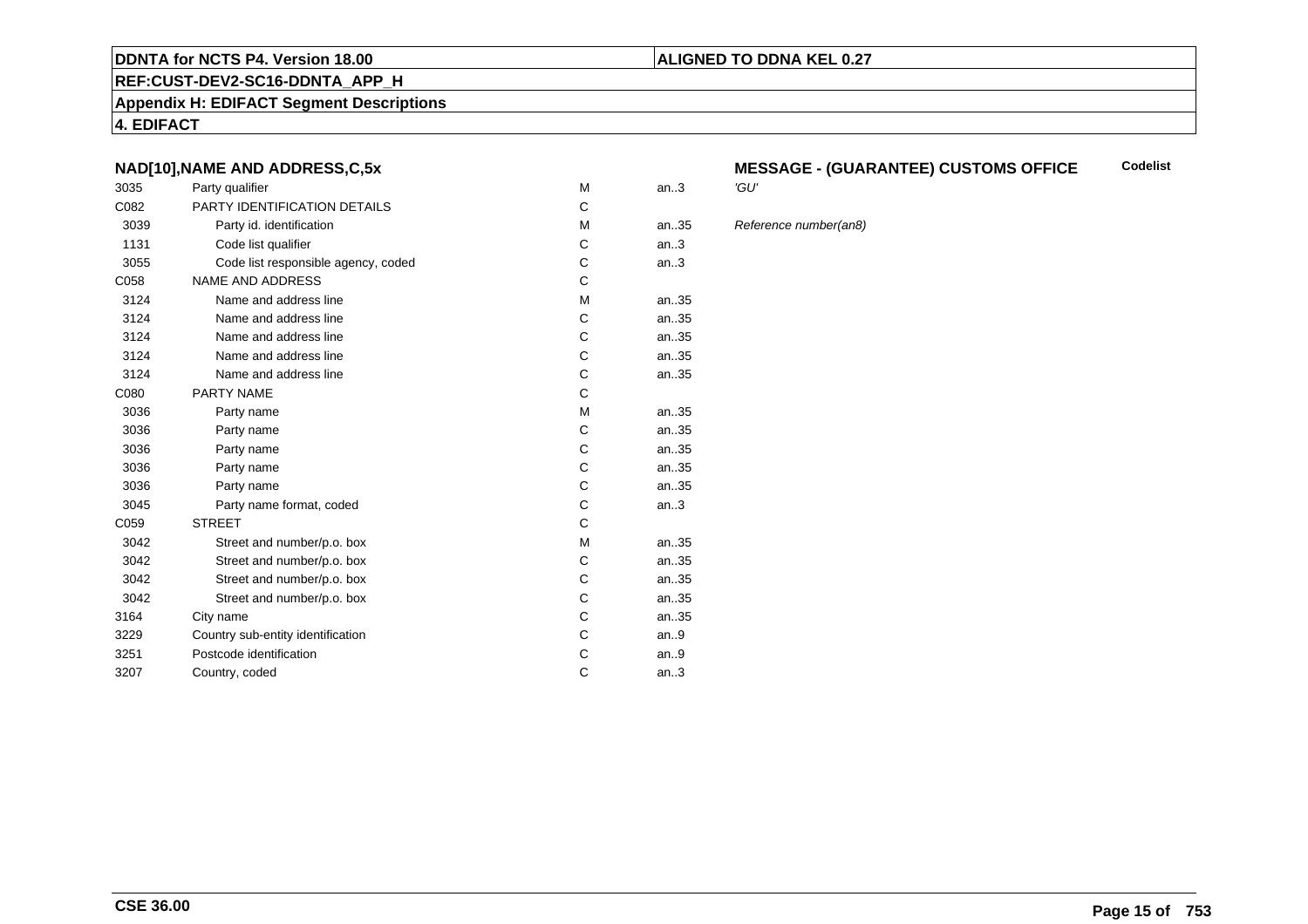# **REF:CUST-DEV2-SC16-DDNTA\_APP\_H**

### **Appendix H: EDIFACT Segment Descriptions**

# **4. EDIFACT**

# **LIN[13],LINE ITEM,M,99x**

| 1082             | Line item number                    | С | n6        | '10' |
|------------------|-------------------------------------|---|-----------|------|
| 1229             | Action request/notification, coded  | С | an3       |      |
| C <sub>212</sub> | <b>ITEM NUMBER IDENTIFICATION</b>   | C |           |      |
| 7140             | Item number                         | C | an35      | Doo  |
| 7143             | Item number type, coded             | С | an.3      | Col  |
| 1131             | Code list qualifier                 | С | an.3      | Rol  |
| 3055             | Code list responsible agency, coded | C | an.3      | Col  |
| C829             | <b>SUB-LINE INFORMATION</b>         | С |           |      |
| 5495             | Sub-line indicator, coded           | С | an.3      | Rol  |
| 1082             | Line item number                    | C | n6        |      |
| 1222             | Configuration level                 | C | $n_{.}.2$ |      |
| 7083             | Configuration, coded                | С | an.3      |      |

# **MESSAGE - MRNLIST**<br>n..6  $10'$ **T** Codelist an..3 an..35 Document/reference number(an..21)<br>an..3 Country code A(a2) an..3 Country code  $A(a2)$  70<br>an..3 Role  $A(a2)$  83 C an..3 Role  $A(a2)$  83 an..3 Country code  $B(a2)$  70 C an..3 Role  $B(a2)$  83 n..6 n..2

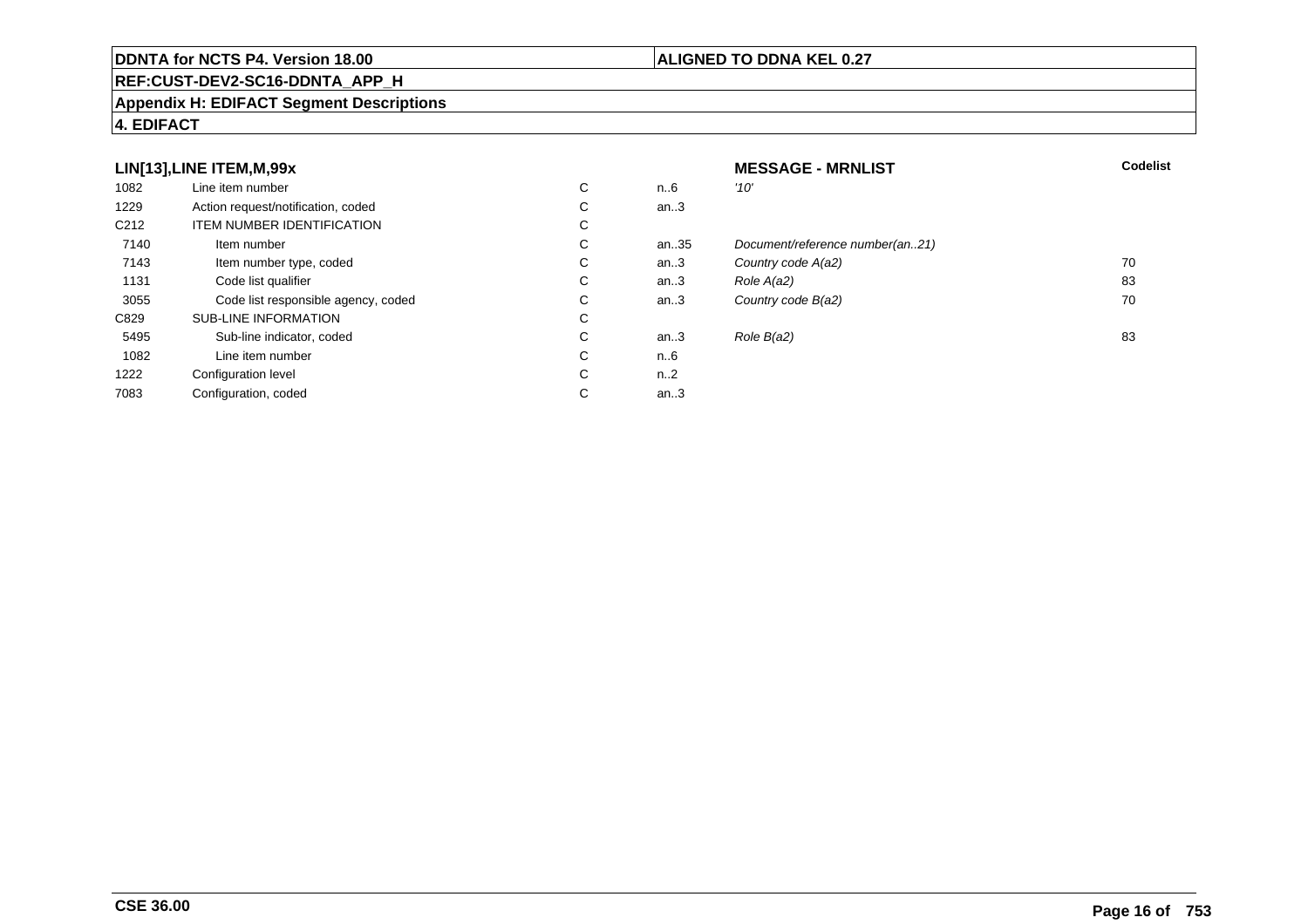# **REF:CUST-DEV2-SC16-DDNTA\_APP\_H**

### **Appendix H: EDIFACT Segment Descriptions**

# **4. EDIFACT**

|                  | LIN[13], LINE ITEM, M, 99x          |             |      | <b>MESSAGE - MRNINFO</b>          | <b>Codelist</b> |
|------------------|-------------------------------------|-------------|------|-----------------------------------|-----------------|
| 1082             | Line item number                    | $\sim$<br>Ü | n6   | '10'                              |                 |
| 1229             | Action request/notification, coded  | $\sim$<br>◡ | an.3 |                                   |                 |
| C <sub>212</sub> | <b>ITEM NUMBER IDENTIFICATION</b>   | $\sim$<br>◡ |      |                                   |                 |
| 7140             | Item number                         | С           | an35 | Document/reference number(an21)   |                 |
| 7143             | Item number type, coded             | $\sim$<br>◡ | an.3 |                                   |                 |
| 1131             | Code list qualifier                 | $\sim$<br>◡ | an.3 |                                   |                 |
| 3055             | Code list responsible agency, coded | $\sim$<br>◡ | an.3 |                                   |                 |
| C829             | <b>SUB-LINE INFORMATION</b>         | $\sim$<br>◡ |      |                                   |                 |
| 5495             | Sub-line indicator, coded           | $\sim$<br>◡ | an.3 |                                   |                 |
| 1082             | Line item number                    | $\sim$<br>◡ | n6   |                                   |                 |
| 1222             | Configuration level                 | $\sim$<br>◡ | n2   | CSMIS status explanation code(n2) | 84              |
| 7083             | Configuration, coded                | $\sim$<br>◡ | an.3 | CSMIS status(an2)                 | 81              |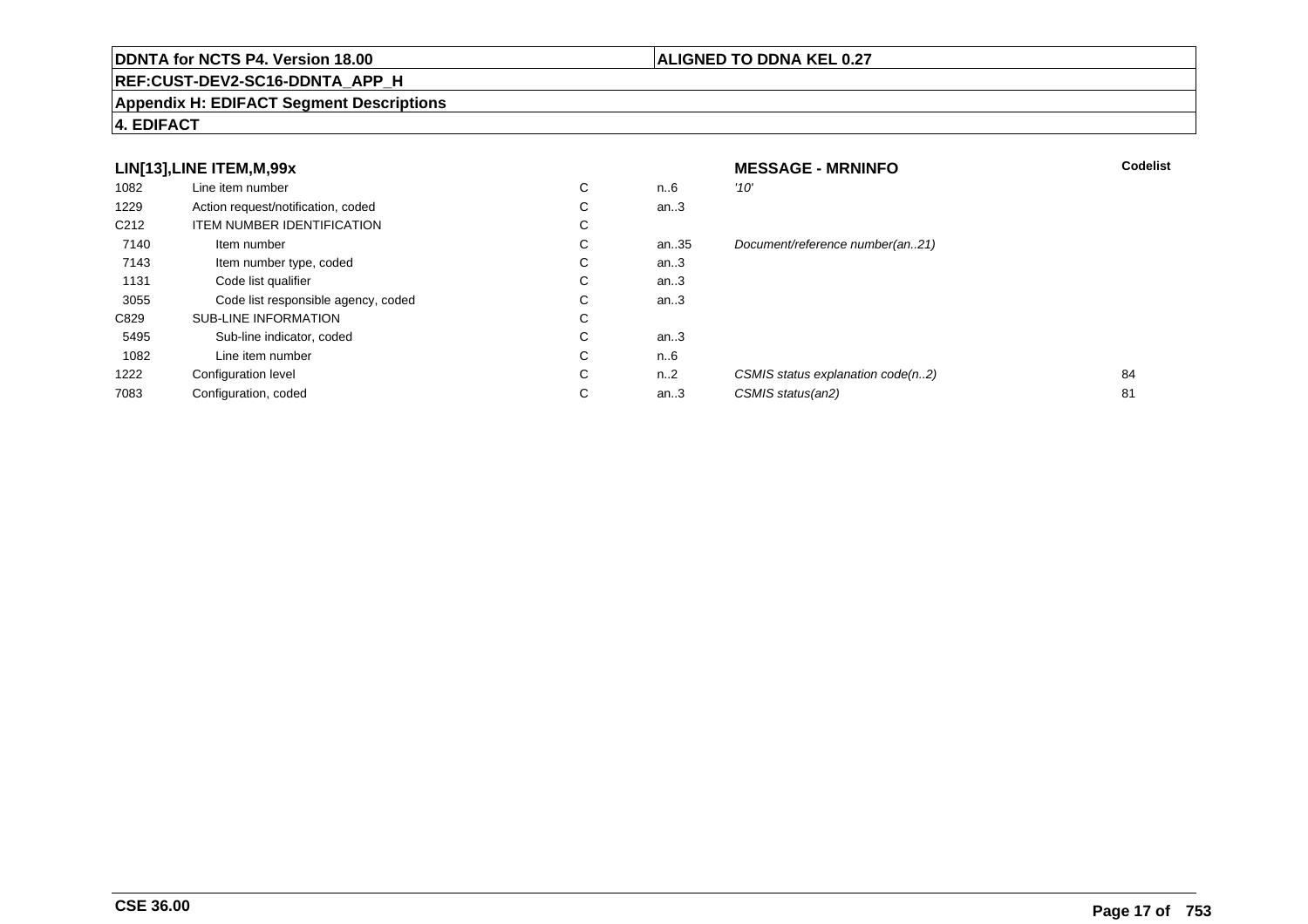### **REF:CUST-DEV2-SC16-DDNTA\_APP\_H**

### **Appendix H: EDIFACT Segment Descriptions**

# **4. EDIFACT**

# **LIN[13],LINE ITEM,M,99x**

| 1082             | Line item number                    | С | n.6  | '10' |
|------------------|-------------------------------------|---|------|------|
| 1229             | Action request/notification, coded  | С | an.3 |      |
| C <sub>212</sub> | <b>ITEM NUMBER IDENTIFICATION</b>   | С |      |      |
| 7140             | Item number                         | С | an35 |      |
| 7143             | Item number type, coded             | С | an.3 |      |
| 1131             | Code list qualifier                 | С | an.3 |      |
| 3055             | Code list responsible agency, coded | С | an.3 |      |
| C829             | <b>SUB-LINE INFORMATION</b>         | С |      |      |
| 5495             | Sub-line indicator, coded           | С | an.3 |      |
| 1082             | Line item number                    | C | n.6  |      |
| 1222             | Configuration level                 | C | n2   |      |
| 7083             | Configuration, coded                | С | an.3 |      |
|                  |                                     |   |      |      |

# **MESSAGE - MRNLIST - MSGTYPE**

**Codelist**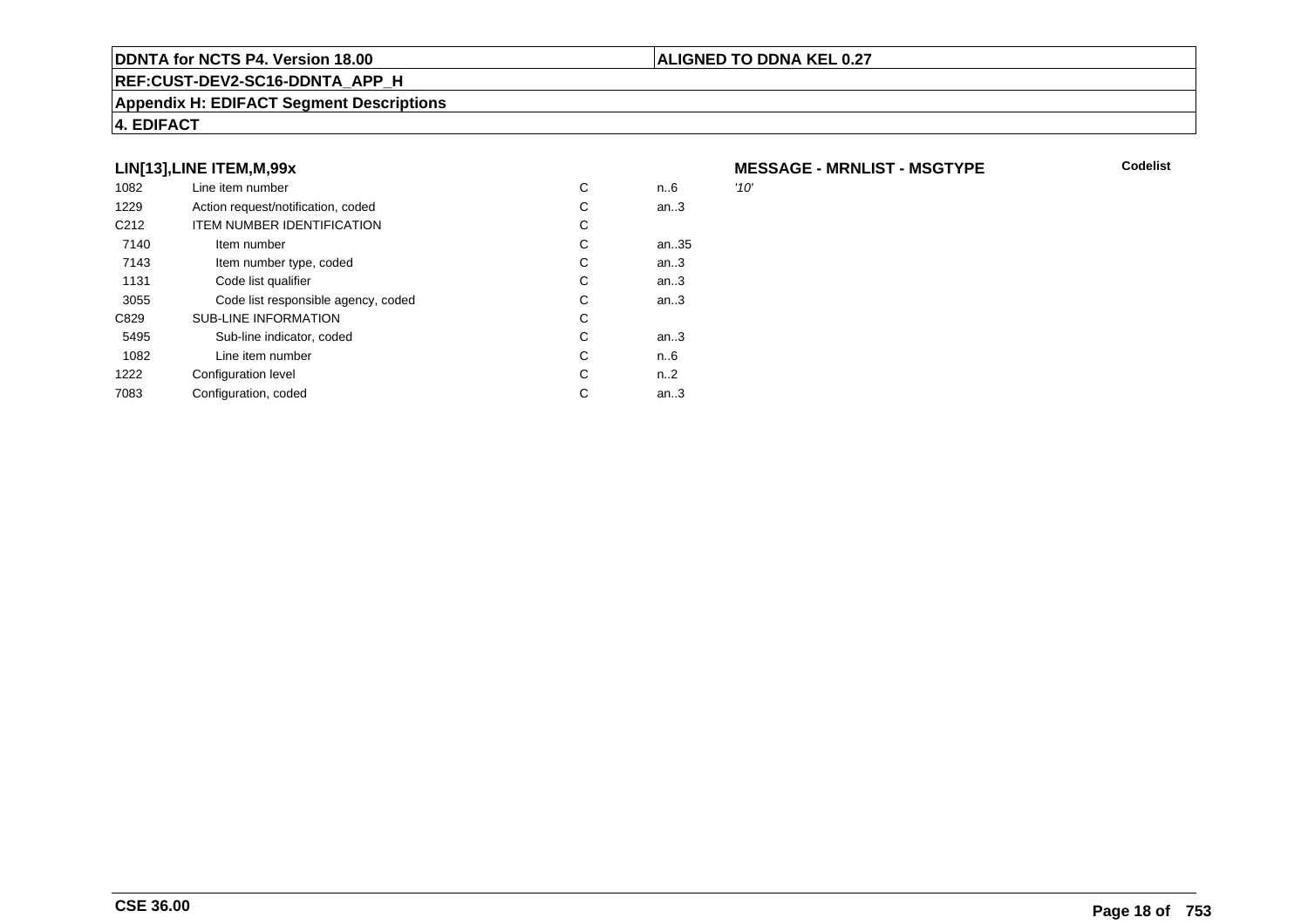# **ALIGNED TO DDNA KEL 0.27**

# **REF:CUST-DEV2-SC16-DDNTA\_APP\_H**

#### **Appendix H: EDIFACT Segment Descriptions**

# **4. EDIFACT**

# **LIN[13],LINE ITEM,M,99x**

| 1082             | Line item number                    | С | n.6  |      |
|------------------|-------------------------------------|---|------|------|
| 1229             | Action request/notification, coded  | С | an.3 | '10' |
| C <sub>212</sub> | <b>ITEM NUMBER IDENTIFICATION</b>   | С |      |      |
| 7140             | Item number                         | C | an35 | Gu   |
| 7143             | Item number type, coded             | С | an.3 | Gu   |
| 1131             | Code list qualifier                 | С | an.3 | Gu   |
| 3055             | Code list responsible agency, coded | С | an.3 |      |
| C829             | <b>SUB-LINE INFORMATION</b>         | С |      |      |
| 5495             | Sub-line indicator, coded           | C | an.3 |      |
| 1082             | Line item number                    | C | n6   |      |
| 1222             | Configuration level                 | C | n2   |      |
| 7083             | Configuration, coded                | C | an.3 |      |

### **MESSAGE - GUARANTEE REFERENCE**

| ີ  | 11U    |                                        |    |
|----|--------|----------------------------------------|----|
| С  | an.3   | '10'                                   |    |
| C. |        |                                        |    |
| С  | an35   | Guarantee reference number (GRN)(an24) |    |
| С  | an.3   | Guarantee type(an1)                    | 51 |
| С  | an $3$ | Guarantee monitoring code(n1)          | 50 |
| C  | an.3   |                                        |    |
|    |        |                                        |    |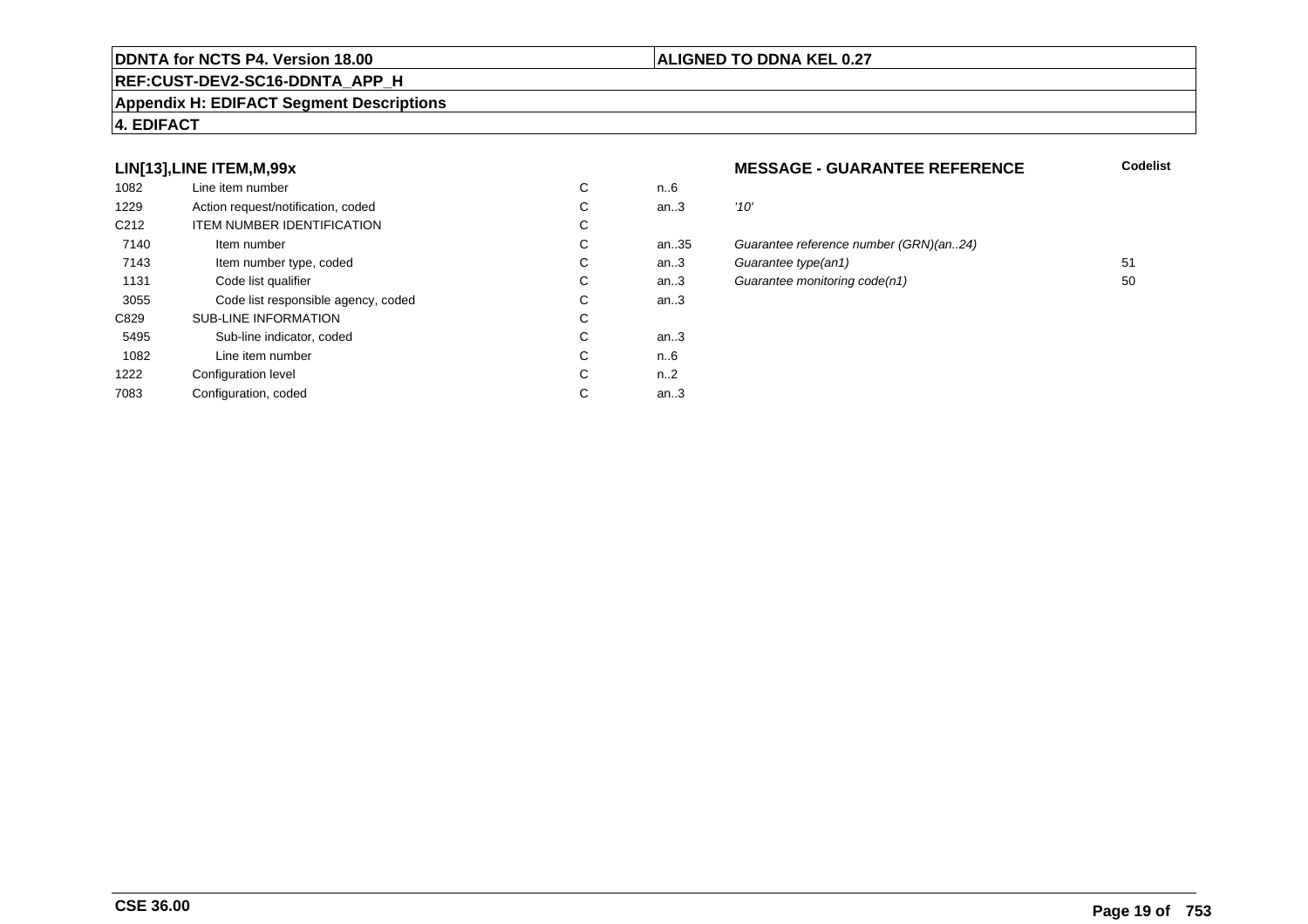# **REF:CUST-DEV2-SC16-DDNTA\_APP\_H**

### **Appendix H: EDIFACT Segment Descriptions**

# **4. EDIFACT**

# **LIN[13],LINE ITEM,M,99x**

| 1082             | Line item number                    | С | n6   |      |
|------------------|-------------------------------------|---|------|------|
| 1229             | Action request/notification, coded  | С | an.3 | '10' |
| C <sub>212</sub> | <b>ITEM NUMBER IDENTIFICATION</b>   | С |      |      |
| 7140             | Item number                         | С | an35 |      |
| 7143             | Item number type, coded             | С | an.3 |      |
| 1131             | Code list qualifier                 | С | an.3 |      |
| 3055             | Code list responsible agency, coded | С | an.3 |      |
| C829             | <b>SUB-LINE INFORMATION</b>         | С |      |      |
| 5495             | Sub-line indicator, coded           | C | an.3 |      |
| 1082             | Line item number                    | С | n6   |      |
| 1222             | Configuration level                 | C | n2   |      |
| 7083             | Configuration, coded                | С | an.3 |      |
|                  |                                     |   |      |      |

### **MESSAGE - GUARANTEE REFERENCE**

**Codelist**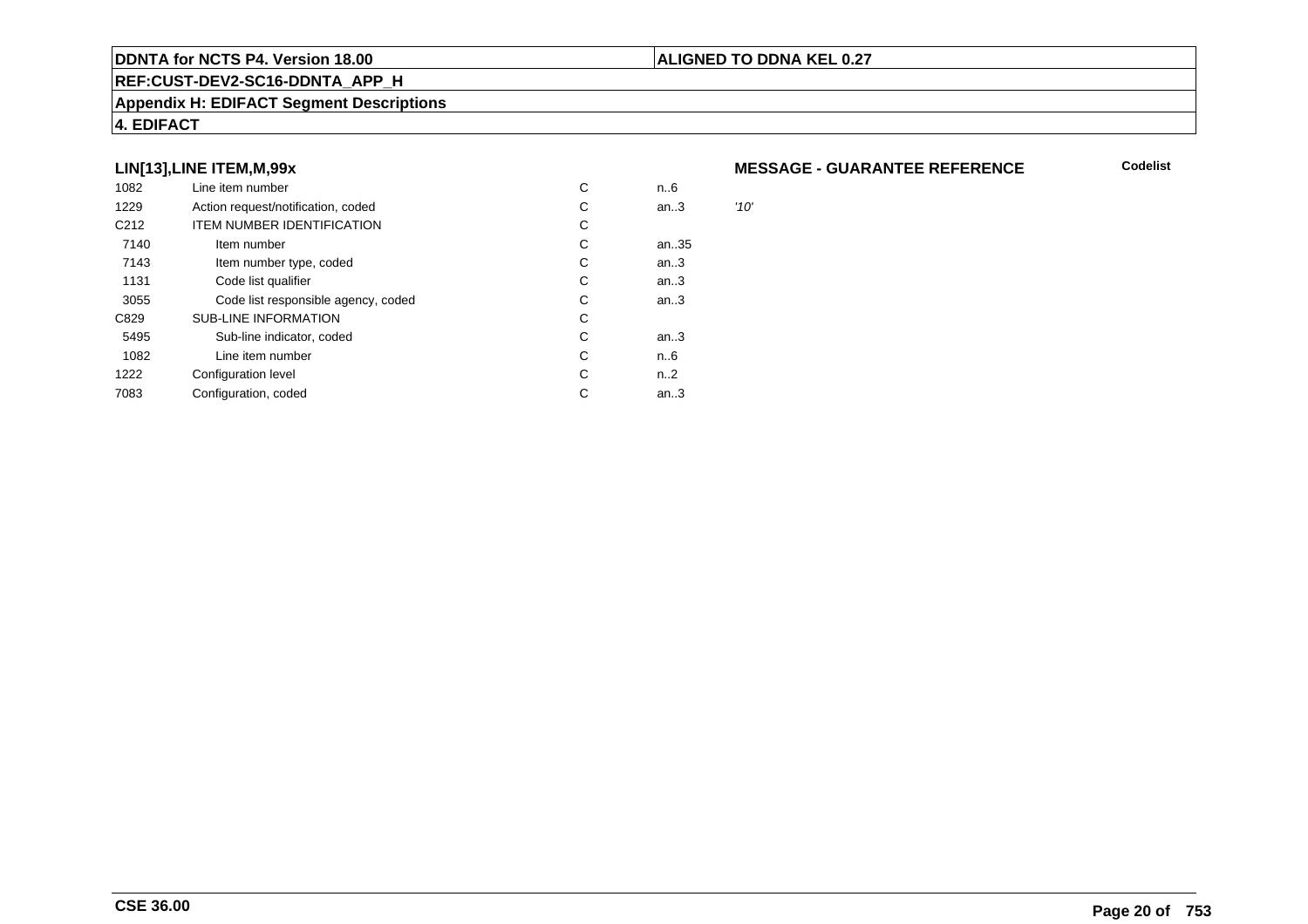# **REF:CUST-DEV2-SC16-DDNTA\_APP\_H**

### **Appendix H: EDIFACT Segment Descriptions**

# **4. EDIFACT**

# **LIN[13],LINE ITEM,M,99x**

| 1082             | Line item number                    | С | n.6  |      |
|------------------|-------------------------------------|---|------|------|
| 1229             | Action request/notification, coded  | C | an.3 | '10' |
| C <sub>212</sub> | <b>ITEM NUMBER IDENTIFICATION</b>   | С |      |      |
| 7140             | Item number                         | C | an35 |      |
| 7143             | Item number type, coded             | С | an.3 |      |
| 1131             | Code list qualifier                 | C | an.3 |      |
| 3055             | Code list responsible agency, coded | C | an.3 |      |
| C829             | <b>SUB-LINE INFORMATION</b>         | C |      |      |
| 5495             | Sub-line indicator, coded           | C | an.3 |      |
| 1082             | Line item number                    | C | n6   |      |
| 1222             | Configuration level                 | C | n2   |      |
| 7083             | Configuration, coded                | C | an.3 |      |
|                  |                                     |   |      |      |

### **MESSAGE - GUARANTEE REFERENCE - ACCESSCodelistCODE**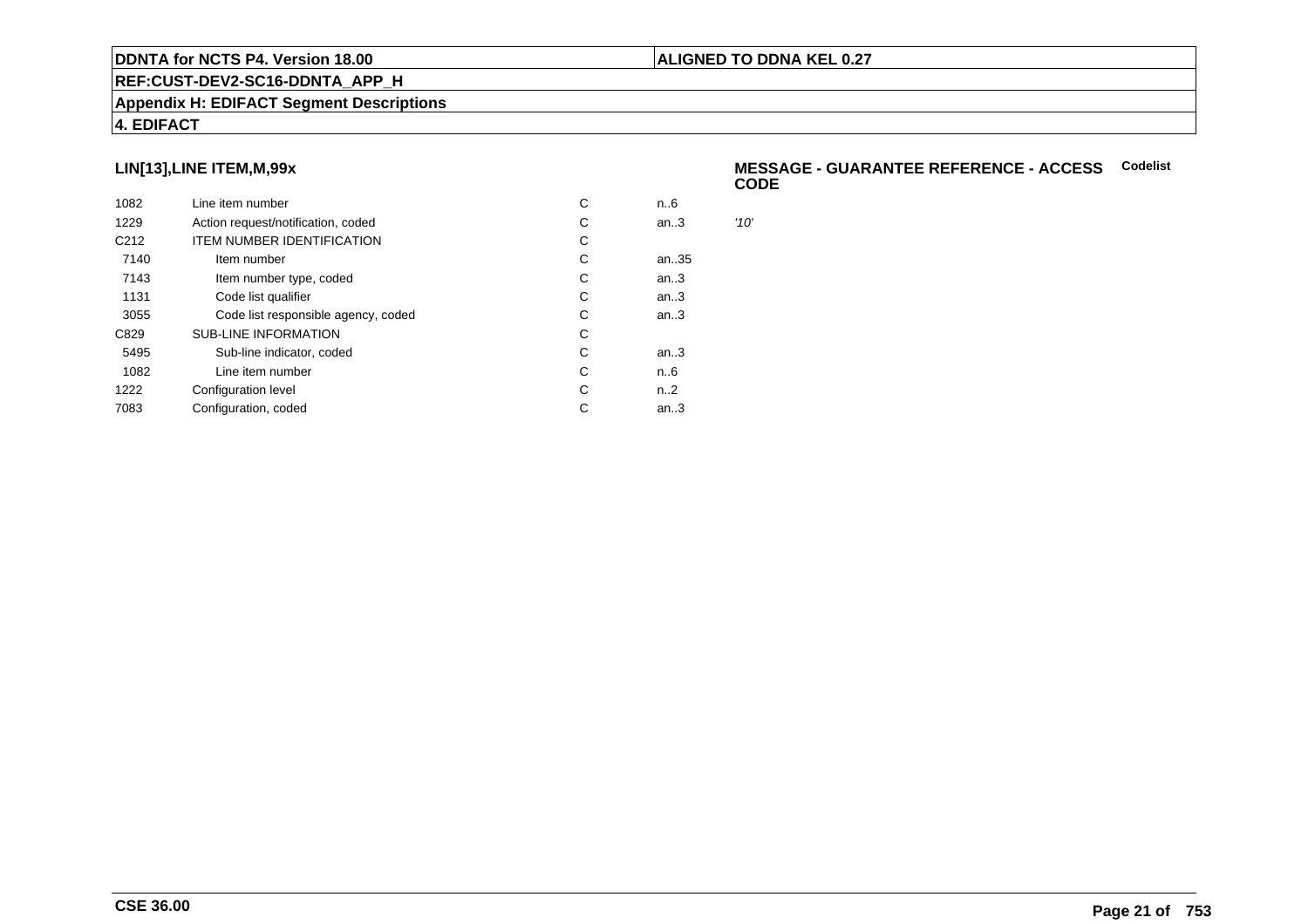# **ALIGNED TO DDNA KEL 0.27**

**REF:CUST-DEV2-SC16-DDNTA\_APP\_H**

#### **Appendix H: EDIFACT Segment Descriptions**

# **4. EDIFACT**

# **RFF[14],REFERENCE,C,5x**

| 'ABL'<br>an3 |
|--------------|
| an35         |
| an6          |
| an35         |
|              |

### **MESSAGE - GUARANTEE REFERENCE**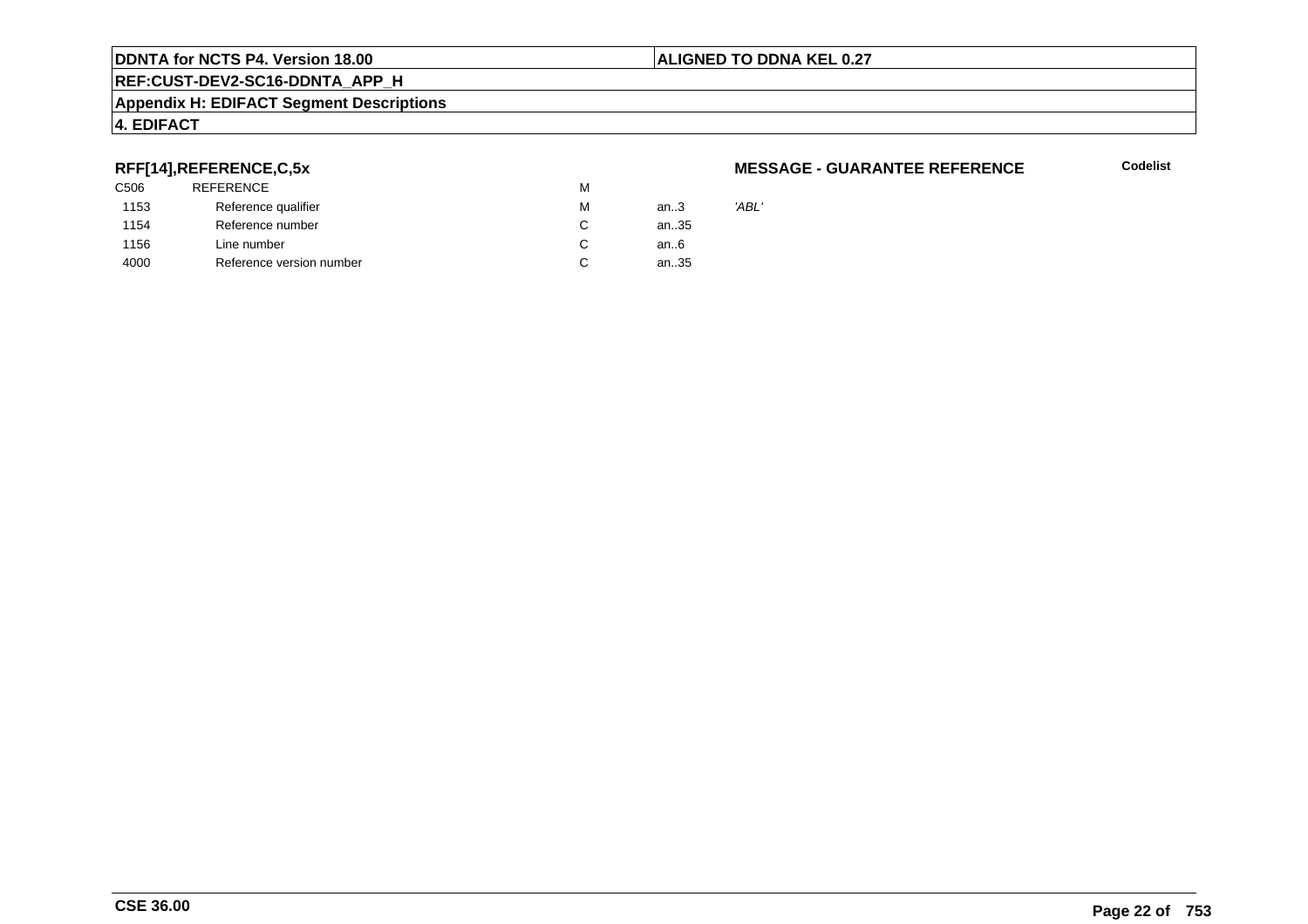# **ALIGNED TO DDNA KEL 0.27**

# **REF:CUST-DEV2-SC16-DDNTA\_APP\_H**

#### **Appendix H: EDIFACT Segment Descriptions**

# **4. EDIFACT**

# **RFF[14],REFERENCE,C,5x**

| C506 | <b>REFERENCE</b>         | M |      |                  |
|------|--------------------------|---|------|------------------|
| 1153 | Reference qualifier      | м | an.3 | 'ABL'            |
| 1154 | Reference number         |   | an35 | Access code(an4) |
| 1156 | Line number              |   | an6  |                  |
| 4000 | Reference version number |   | an35 |                  |
|      |                          |   |      |                  |

### **MESSAGE - GUARANTEE REFERENCE - ACCESSCodelistCODE**

|    | 'ABL'       |
|----|-------------|
| 85 | Access code |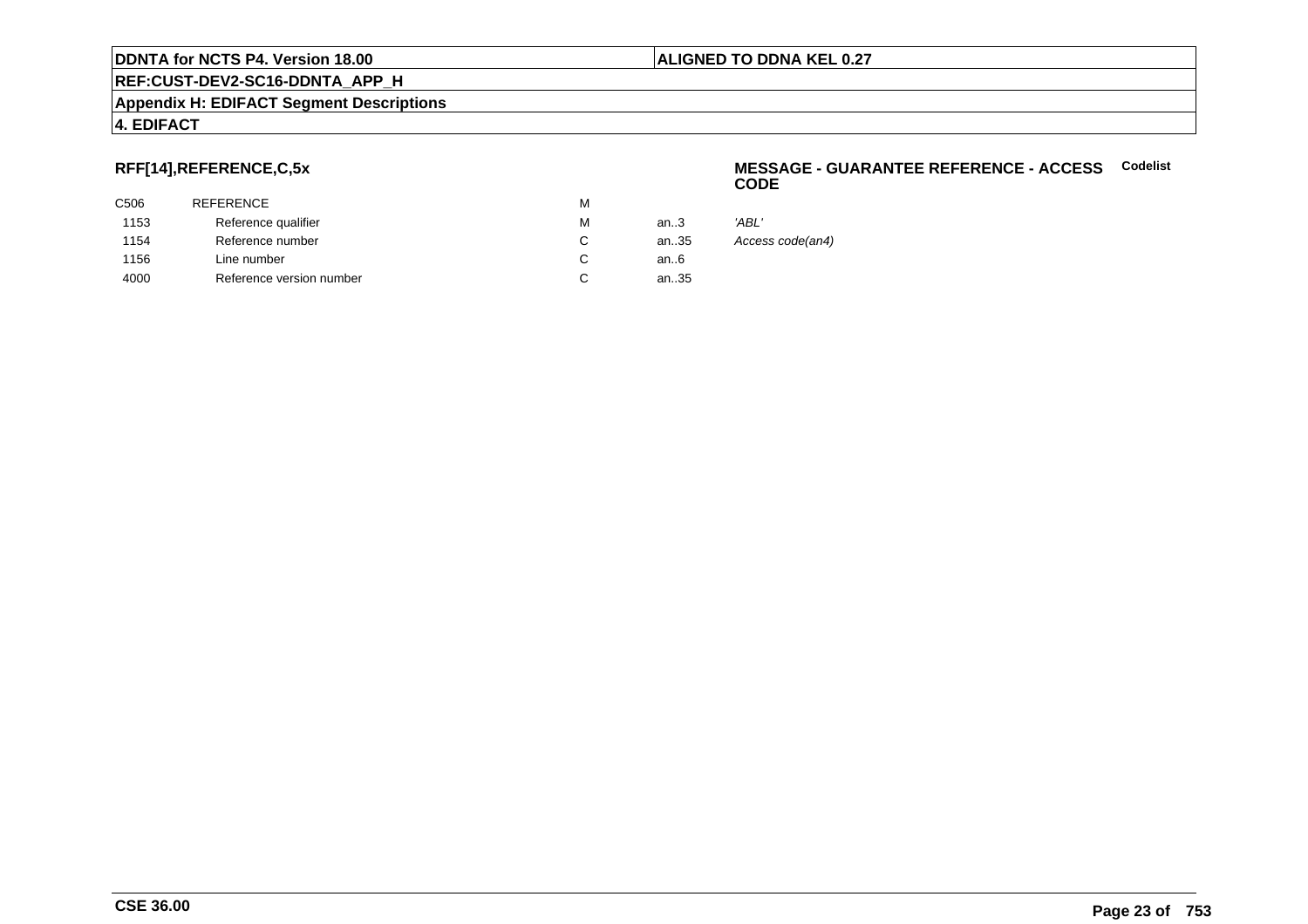# **ALIGNED TO DDNA KEL 0.27**

# **REF:CUST-DEV2-SC16-DDNTA\_APP\_H**

#### **Appendix H: EDIFACT Segment Descriptions**

# **4. EDIFACT**

# **DTM[15],DATE/TIME/PERIOD,C,1x**

| DATE/TIME/PERIOD                  | М |          |       |
|-----------------------------------|---|----------|-------|
| Date/time/period qualifier        | М | an $3$   | '143' |
| Date/time/period                  |   | an $.35$ | Ассе  |
| Date/time/period format qualifier |   | an.3     |       |
|                                   |   |          |       |

### **MESSAGE - GUARANTEE REFERENCE**

**Codelist**

35 Acceptance date(n8)<br>3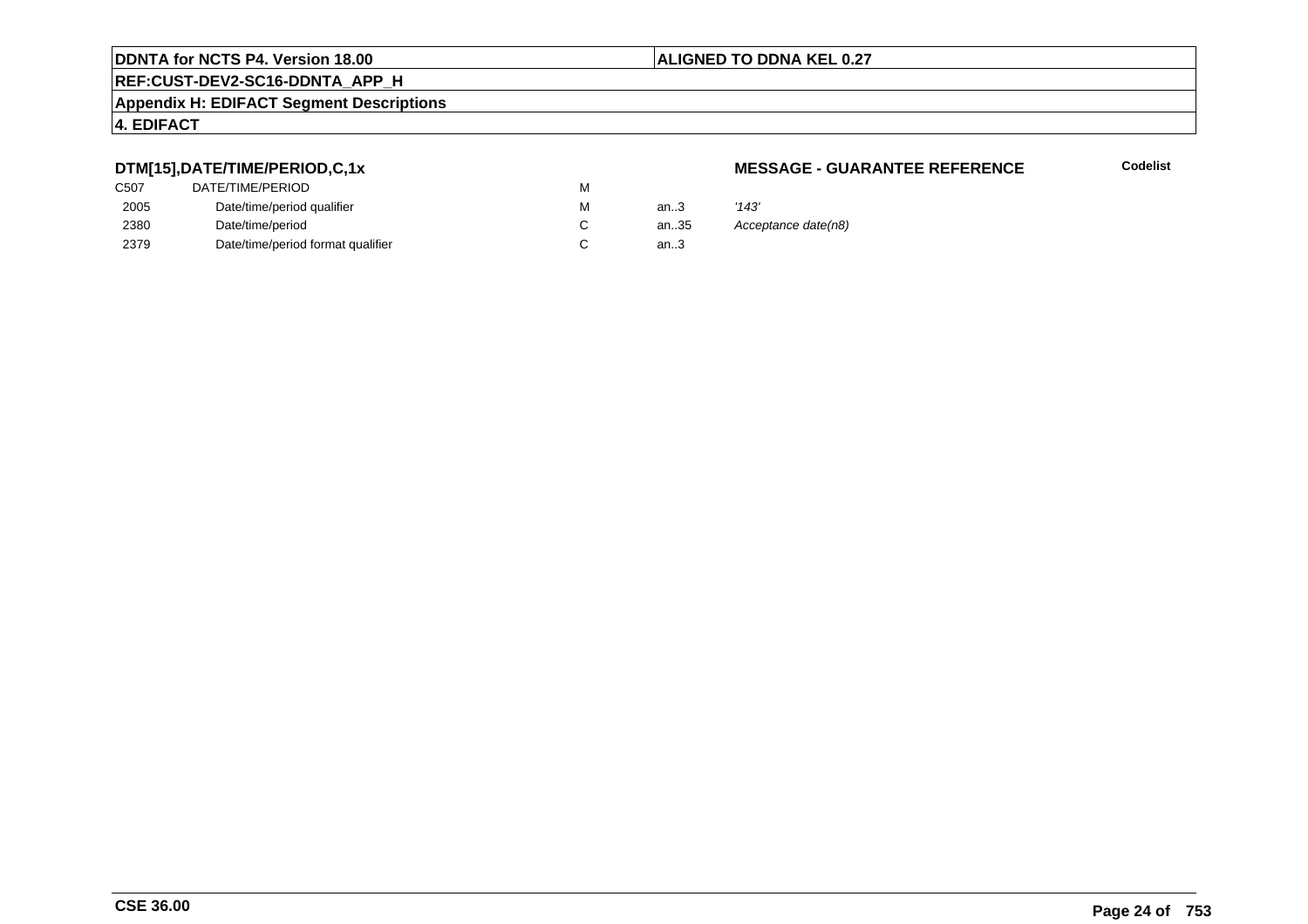# **ALIGNED TO DDNA KEL 0.27**

# **REF:CUST-DEV2-SC16-DDNTA\_APP\_H**

#### **Appendix H: EDIFACT Segment Descriptions**

# **4. EDIFACT**

# **SEQ[16],SEQUENCE DETAILS,C,99x**

| 1245             | Status indicator, coded             | C | an.3 | '9' |
|------------------|-------------------------------------|---|------|-----|
| C <sub>286</sub> | <b>SEQUENCE INFORMATION</b>         | C |      |     |
| 1050             | Sequence number                     | м | an10 |     |
| 1159             | Sequence number source, coded       | C | an.3 |     |
| 1131             | Code list qualifier                 | C | an.3 |     |
| 3055             | Code list responsible agency, coded | C | an.3 |     |

### **MESSAGE - MRNLIST - PERIOD OF REQUESTCodelist**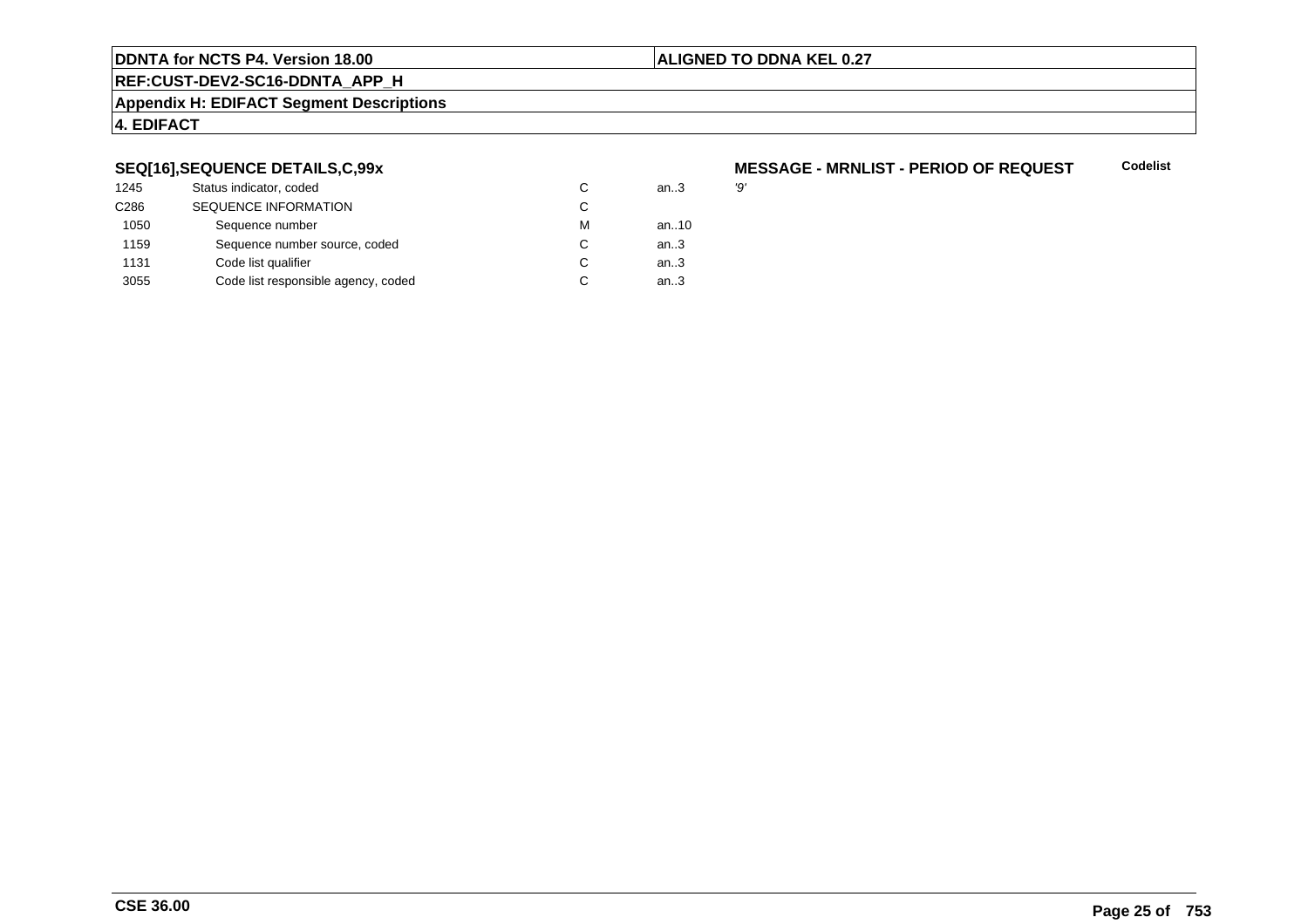# **ALIGNED TO DDNA KEL 0.27**

# **REF:CUST-DEV2-SC16-DDNTA\_APP\_H**

#### **Appendix H: EDIFACT Segment Descriptions**

# **4. EDIFACT**

# **SEQ[16],SEQUENCE DETAILS,C,99x**

| 1245             | Status indicator, coded             | C | an.3 | '8' |
|------------------|-------------------------------------|---|------|-----|
| C <sub>286</sub> | <b>SEQUENCE INFORMATION</b>         | C |      |     |
| 1050             | Sequence number                     | м | an10 |     |
| 1159             | Sequence number source, coded       | C | an.3 |     |
| 1131             | Code list qualifier                 | C | an.3 |     |
| 3055             | Code list responsible agency, coded | C | an.3 |     |

# **MESSAGE - MRNINFO - MSGINFO**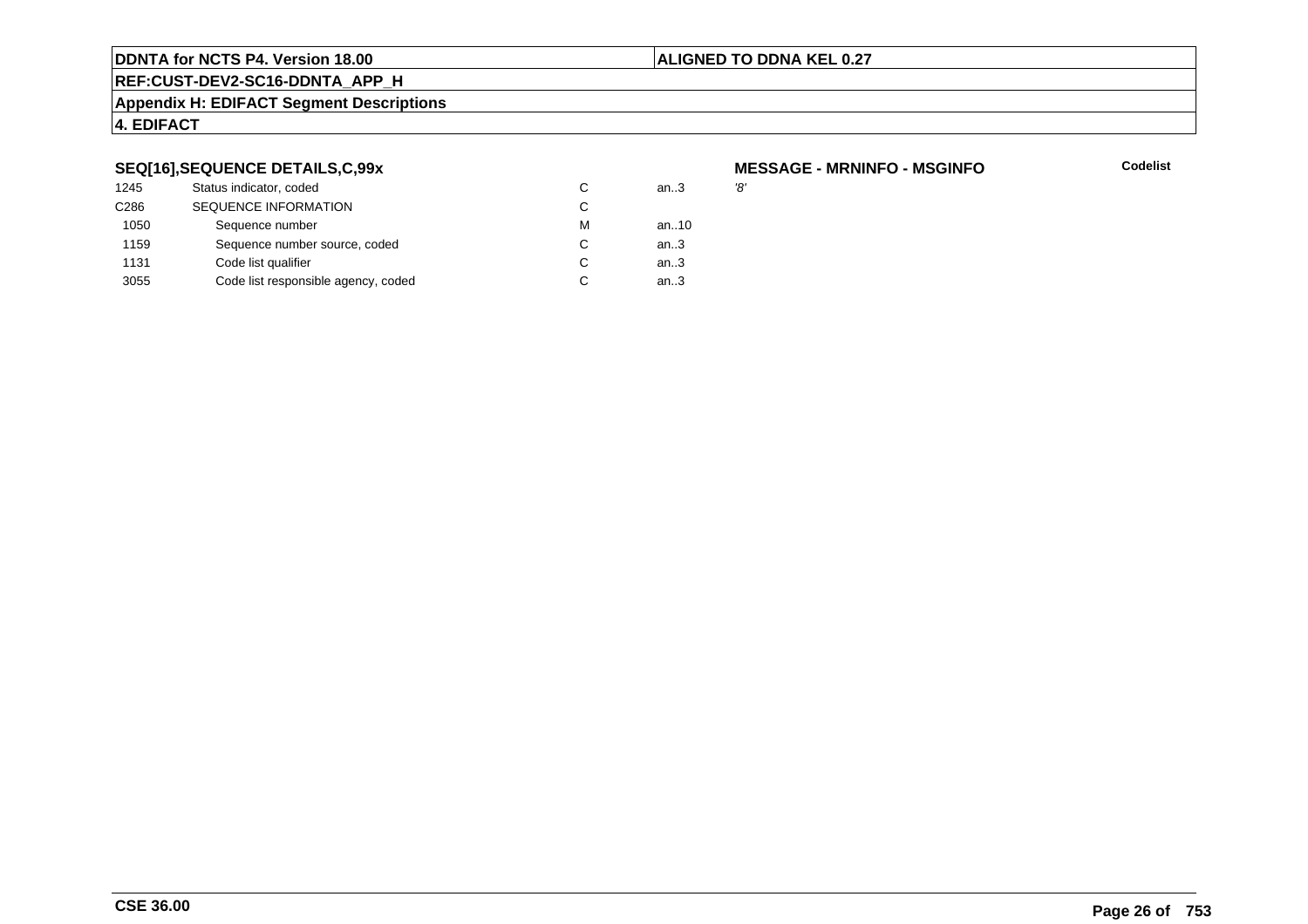# **ALIGNED TO DDNA KEL 0.27**

# **REF:CUST-DEV2-SC16-DDNTA\_APP\_H**

#### **Appendix H: EDIFACT Segment Descriptions**

# **4. EDIFACT**

# **SEQ[16],SEQUENCE DETAILS,C,99x**

| 1245             | Status indicator, coded             | C | an.3 | פי |
|------------------|-------------------------------------|---|------|----|
| C <sub>286</sub> | <b>SEQUENCE INFORMATION</b>         | C |      |    |
| 1050             | Sequence number                     | м | an10 |    |
| 1159             | Sequence number source, coded       | C | an.3 |    |
| 1131             | Code list qualifier                 | C | an.3 |    |
| 3055             | Code list responsible agency, coded | C | an.3 |    |

# **MESSAGE - MRNINFO - MSGINFO**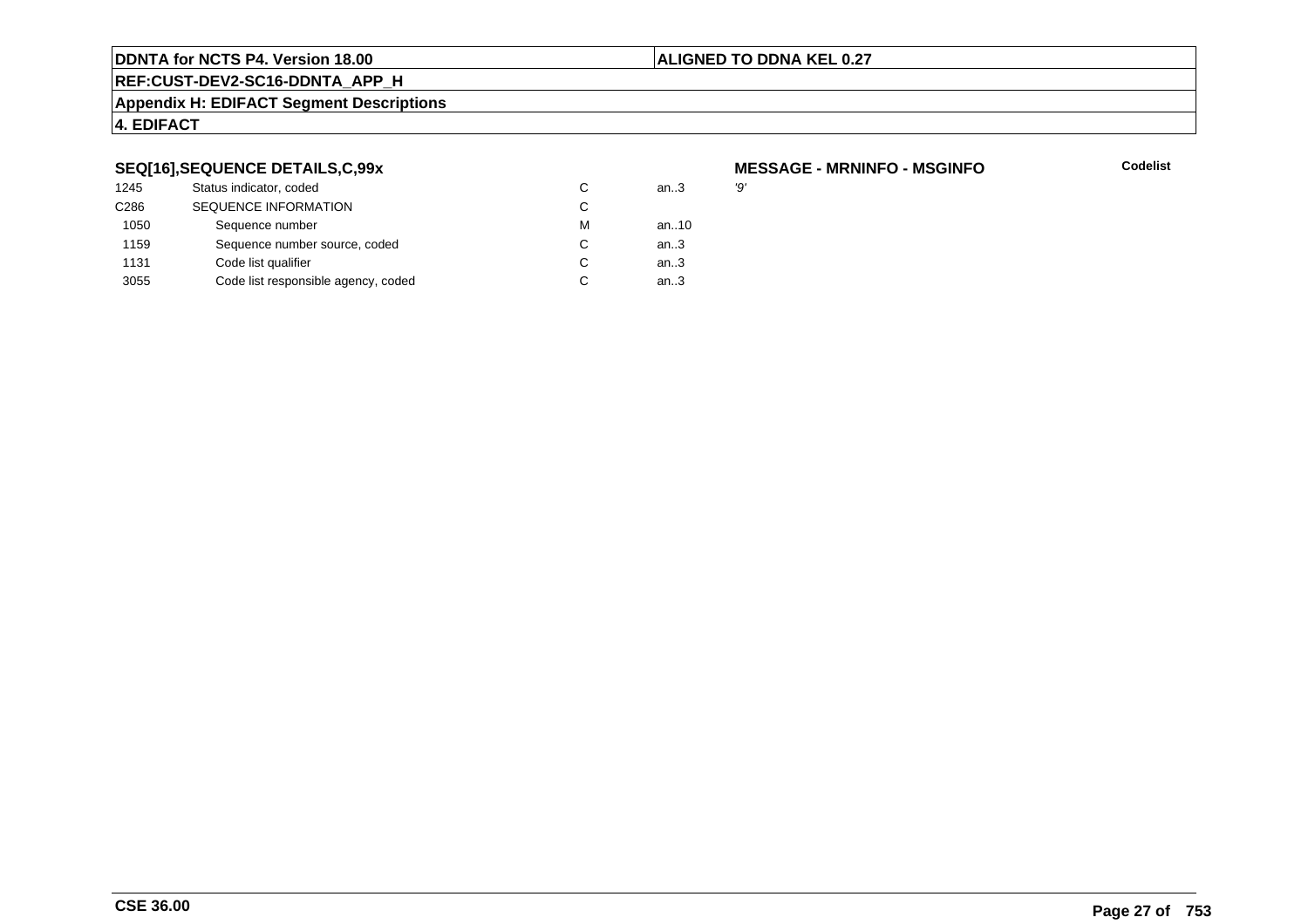# **ALIGNED TO DDNA KEL 0.27**

# **REF:CUST-DEV2-SC16-DDNTA\_APP\_H**

#### **Appendix H: EDIFACT Segment Descriptions**

# **4. EDIFACT**

# **SEQ[16],SEQUENCE DETAILS,C,99x**

| 1245             | Status indicator, coded             | C | an.3 | '4' |
|------------------|-------------------------------------|---|------|-----|
| C <sub>286</sub> | <b>SEQUENCE INFORMATION</b>         | C |      |     |
| 1050             | Sequence number                     | м | an10 |     |
| 1159             | Sequence number source, coded       | C | an.3 |     |
| 1131             | Code list qualifier                 | C | an.3 |     |
| 3055             | Code list responsible agency, coded | C | an.3 |     |
|                  |                                     |   |      |     |

# **MESSAGE - MRNINFO - MSGINFO**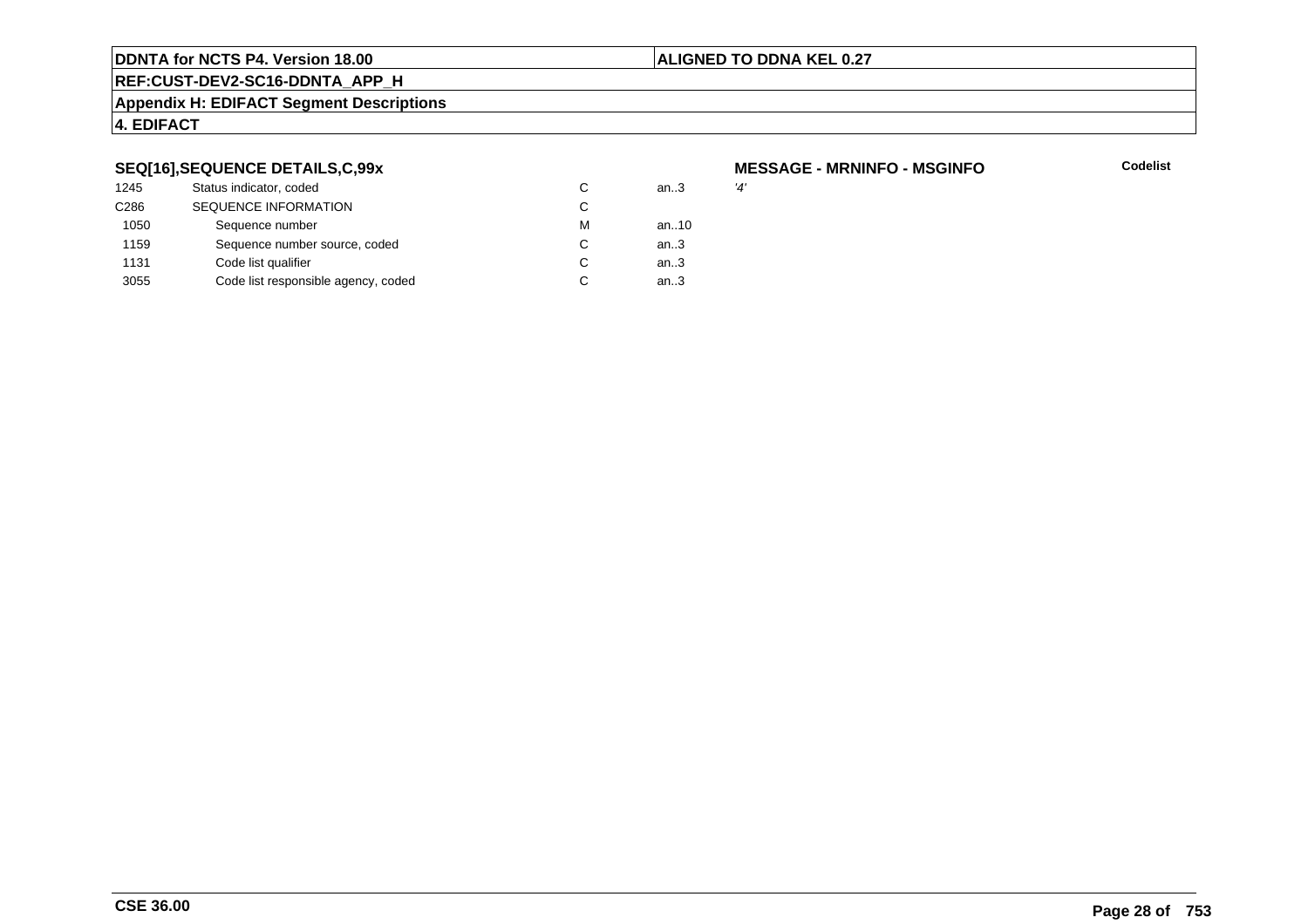# **ALIGNED TO DDNA KEL 0.27**

# **REF:CUST-DEV2-SC16-DDNTA\_APP\_H**

#### **Appendix H: EDIFACT Segment Descriptions**

# **4. EDIFACT**

# **SEQ[16],SEQUENCE DETAILS,C,99x**

| 1245             | Status indicator, coded             | C | an.3 | '8' |
|------------------|-------------------------------------|---|------|-----|
| C <sub>286</sub> | <b>SEQUENCE INFORMATION</b>         | C |      |     |
| 1050             | Sequence number                     | м | an10 |     |
| 1159             | Sequence number source, coded       | C | an.3 |     |
| 1131             | Code list qualifier                 | C | an.3 |     |
| 3055             | Code list responsible agency, coded | C | an.3 |     |
|                  |                                     |   |      |     |

# **MESSAGE - MRNLIST - MSGTYPE**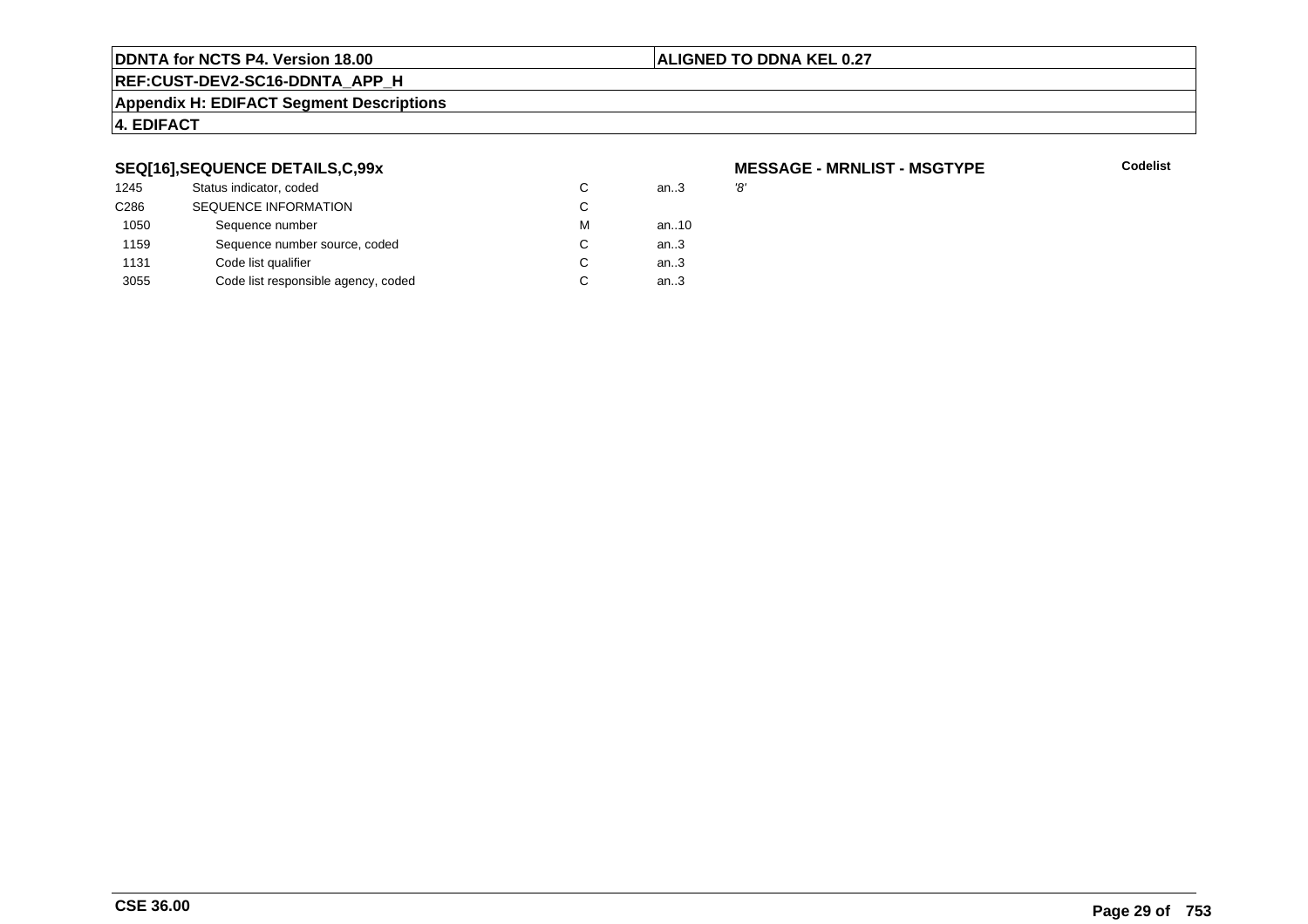# **ALIGNED TO DDNA KEL 0.27**

**REF:CUST-DEV2-SC16-DDNTA\_APP\_H**

#### **Appendix H: EDIFACT Segment Descriptions**

# **4. EDIFACT**

# **SEQ[16],SEQUENCE DETAILS,C,99x**

| 1245             | Status indicator, coded             | C | an.3 | Έ, |
|------------------|-------------------------------------|---|------|----|
| C <sub>286</sub> | SEQUENCE INFORMATION                | С |      |    |
| 1050             | Sequence number                     | м | an10 |    |
| 1159             | Sequence number source, coded       | С | an.3 |    |
| 1131             | Code list qualifier                 | С | an.3 |    |
| 3055             | Code list responsible agency, coded | С | an.3 |    |
|                  |                                     |   |      |    |

### **MESSAGE - GUARANTEE REFERENCE - GUARANTEE QUERY**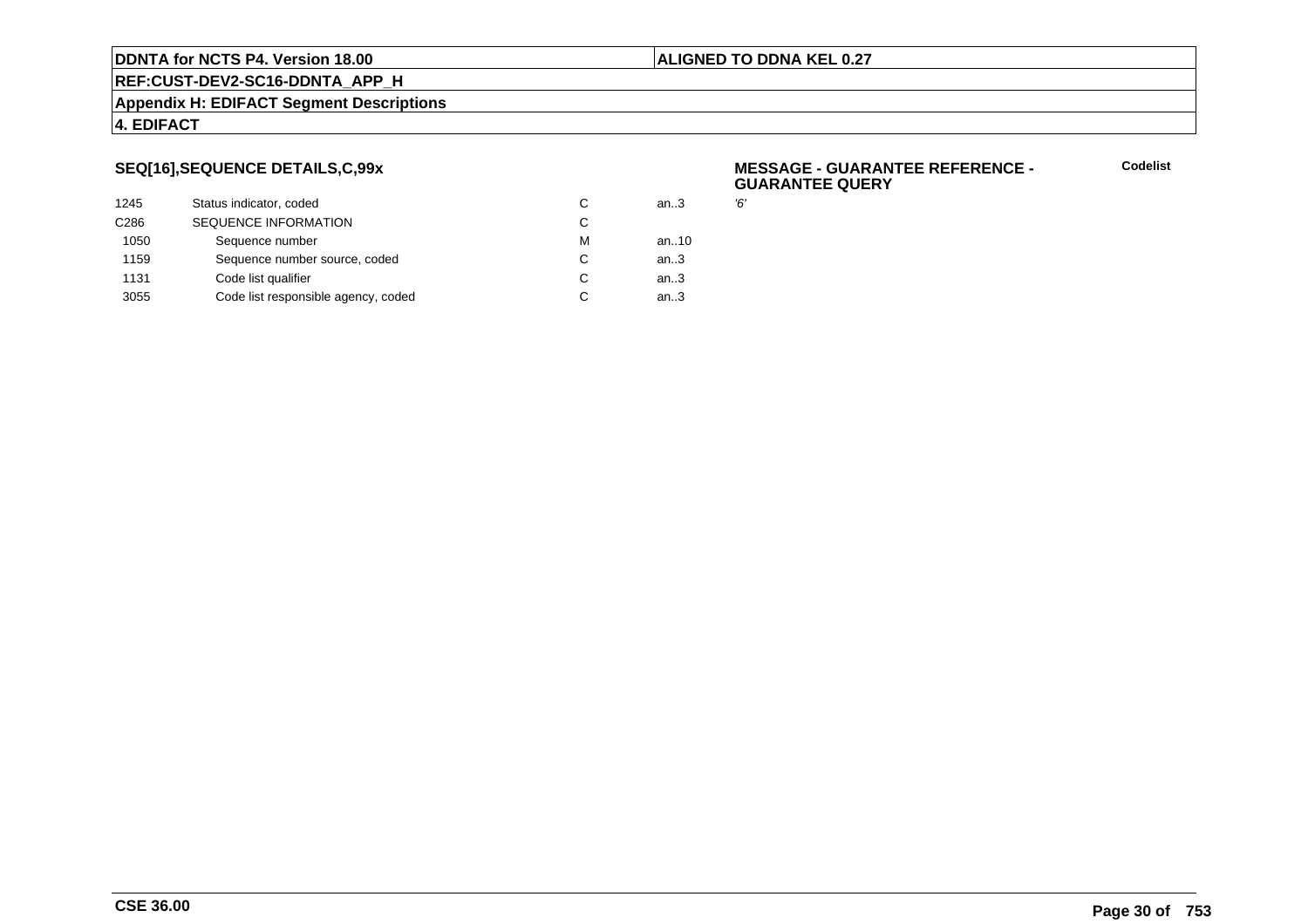# **ALIGNED TO DDNA KEL 0.27**

# **REF:CUST-DEV2-SC16-DDNTA\_APP\_H**

#### **Appendix H: EDIFACT Segment Descriptions**

# **4. EDIFACT**

# **SEQ[16],SEQUENCE DETAILS,C,99x**

| 1245             | Status indicator, coded             | С | an.3 | 11' |
|------------------|-------------------------------------|---|------|-----|
| C <sub>286</sub> | <b>SEQUENCE INFORMATION</b>         | С |      |     |
| 1050             | Sequence number                     | м | an10 |     |
| 1159             | Sequence number source, coded       | С | an.3 |     |
| 1131             | Code list qualifier                 | C | an.3 |     |
| 3055             | Code list responsible agency, coded | С | an.3 |     |
|                  |                                     |   |      |     |

### **MESSAGE - GUARANTEE REFERENCE - (OWNER**<br> **CONNER**<br> **CONNER PRINCIPAL) TRADER**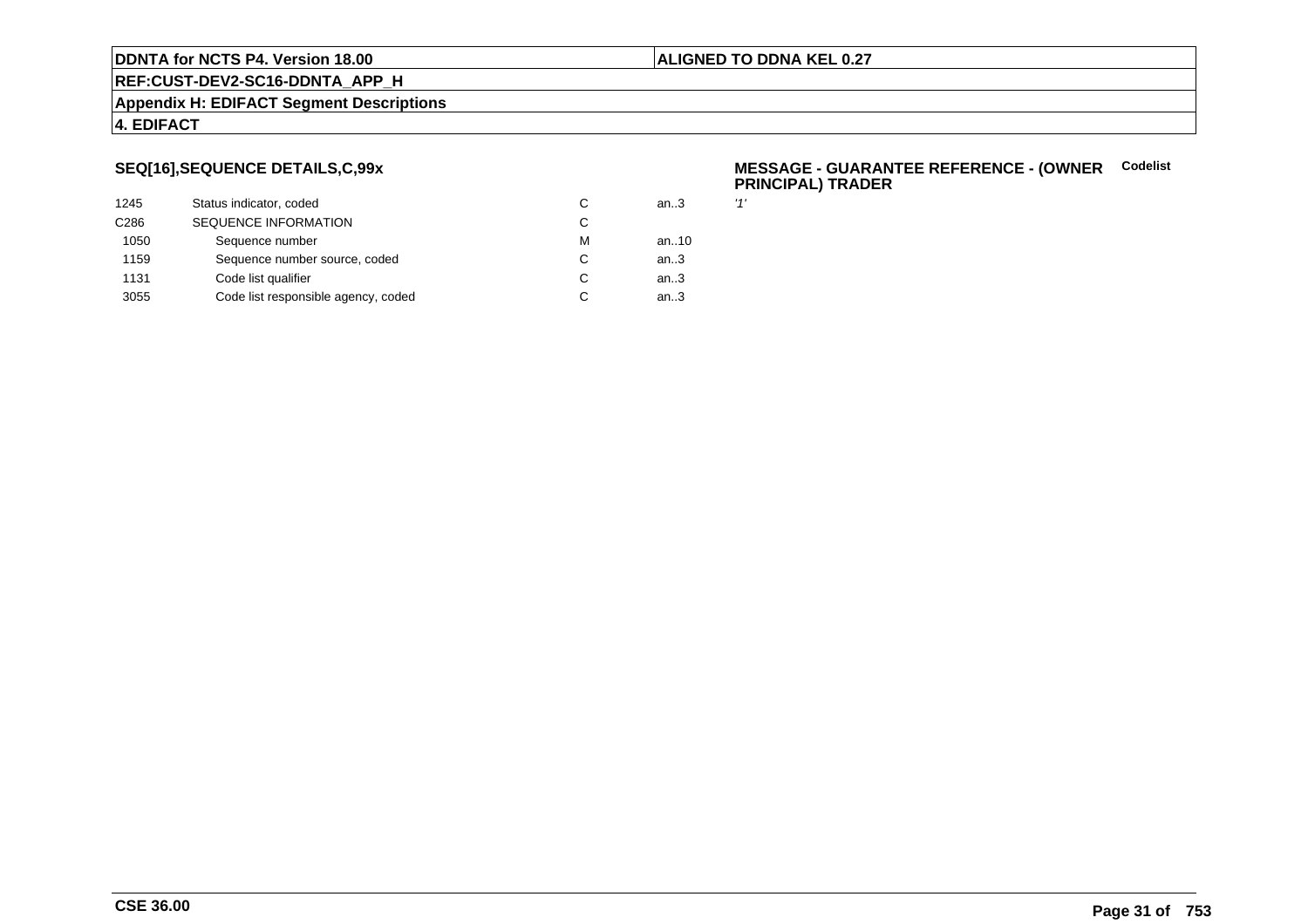# **ALIGNED TO DDNA KEL 0.27**

# **REF:CUST-DEV2-SC16-DDNTA\_APP\_H**

#### **Appendix H: EDIFACT Segment Descriptions**

# **4. EDIFACT**

# **SEQ[16],SEQUENCE DETAILS,C,99x**

| 1245             | Status indicator, coded             | С | an3  | '10' |
|------------------|-------------------------------------|---|------|------|
| C <sub>286</sub> | <b>SEQUENCE INFORMATION</b>         | С |      |      |
| 1050             | Sequence number                     | М | an10 |      |
| 1159             | Sequence number source, coded       | С | an3  |      |
| 1131             | Code list qualifier                 | C | an3  |      |
| 3055             | Code list responsible agency, coded | С | an.3 |      |

### **MESSAGE - GUARANTEE REFERENCE - USAGECodelist**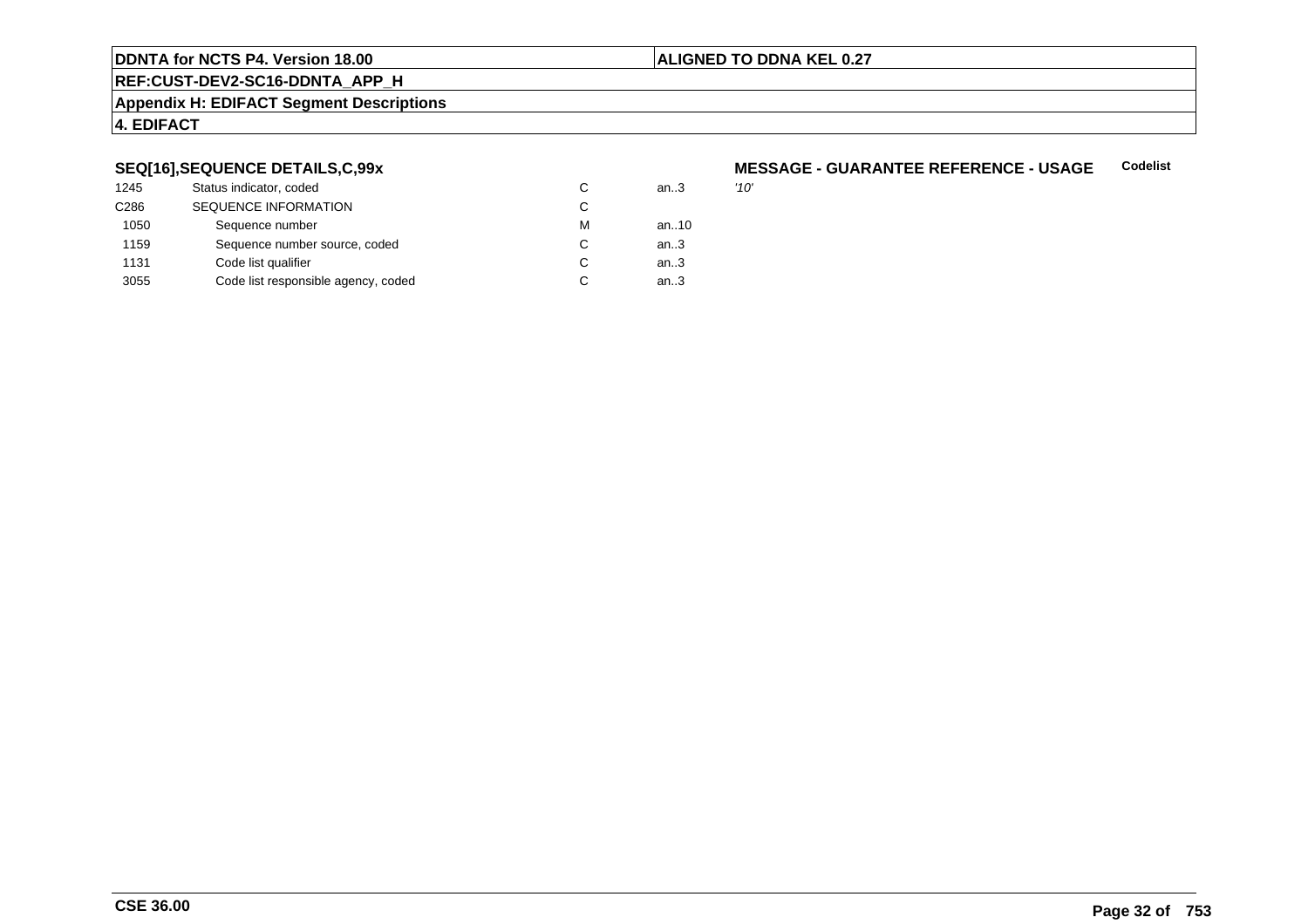# **ALIGNED TO DDNA KEL 0.27**

# **REF:CUST-DEV2-SC16-DDNTA\_APP\_H**

#### **Appendix H: EDIFACT Segment Descriptions**

# **4. EDIFACT**

# **SEQ[16],SEQUENCE DETAILS,C,99x**

| 1245             | Status indicator, coded             | C | an.3 | ידי |
|------------------|-------------------------------------|---|------|-----|
| C <sub>286</sub> | <b>SEQUENCE INFORMATION</b>         | С |      |     |
| 1050             | Sequence number                     | м | an10 | E   |
| 1159             | Sequence number source, coded       | C | an.3 |     |
| 1131             | Code list qualifier                 | C | an.3 |     |
| 3055             | Code list responsible agency, coded | С | an.3 |     |
|                  |                                     |   |      |     |

### **MESSAGE - GUARANTEE REFERENCE - EXPOSURE**

**Codelist**

Exposure counter(n..8)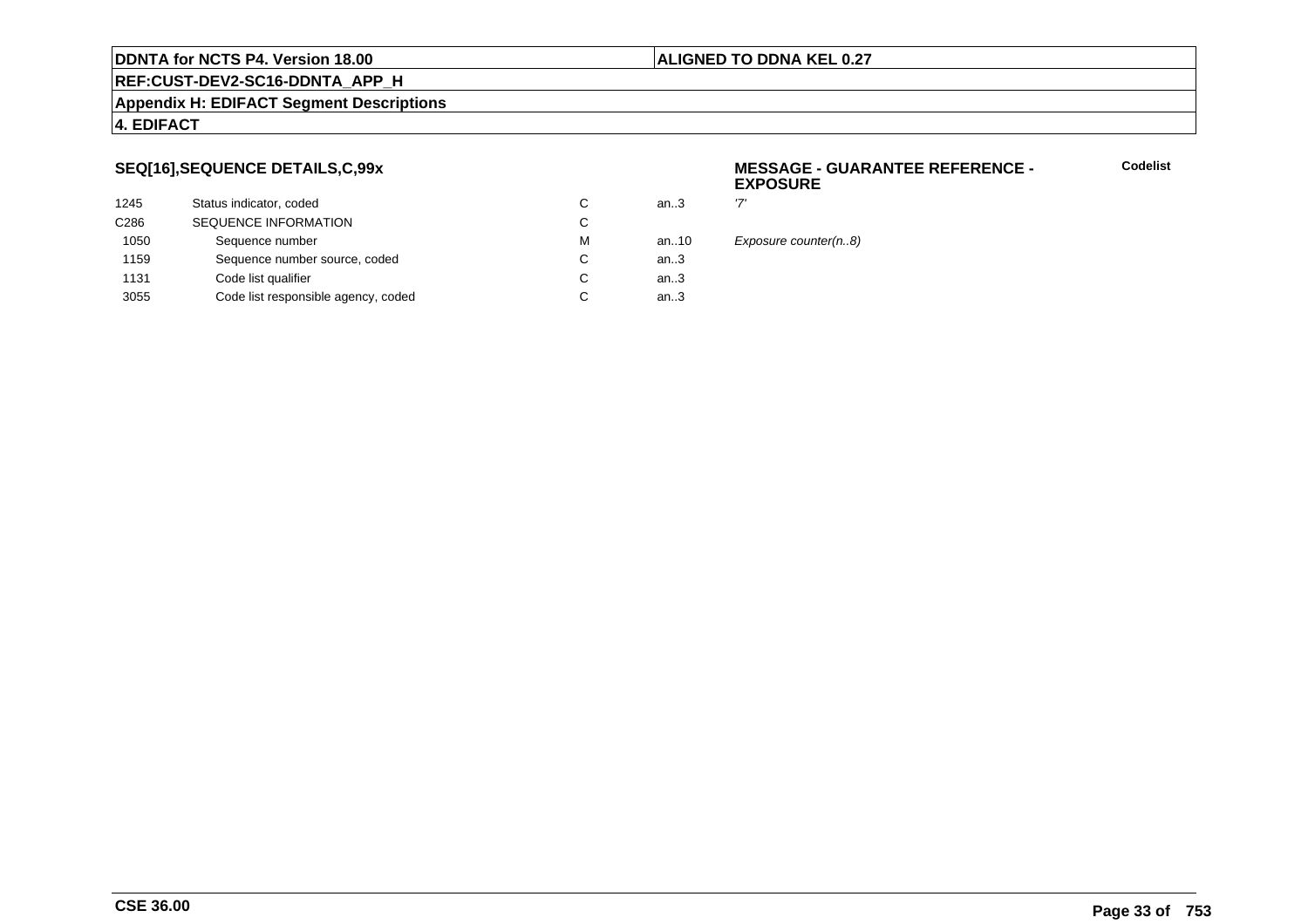# **ALIGNED TO DDNA KEL 0.27**

**REF:CUST-DEV2-SC16-DDNTA\_APP\_H**

#### **Appendix H: EDIFACT Segment Descriptions**

# **4. EDIFACT**

# **SEQ[16],SEQUENCE DETAILS,C,99x**

| 1245             | Status indicator, coded             | C | an.3 | '4' |
|------------------|-------------------------------------|---|------|-----|
| C <sub>286</sub> | <b>SEQUENCE INFORMATION</b>         | C |      |     |
| 1050             | Sequence number                     | м | an10 |     |
| 1159             | Sequence number source, coded       | C | an.3 |     |
| 1131             | Code list qualifier                 | C | an.3 |     |
| 3055             | Code list responsible agency, coded | C | an.3 |     |
|                  |                                     |   |      |     |

### **MESSAGE - GUARANTEE REFERENCE - GUARANTOR**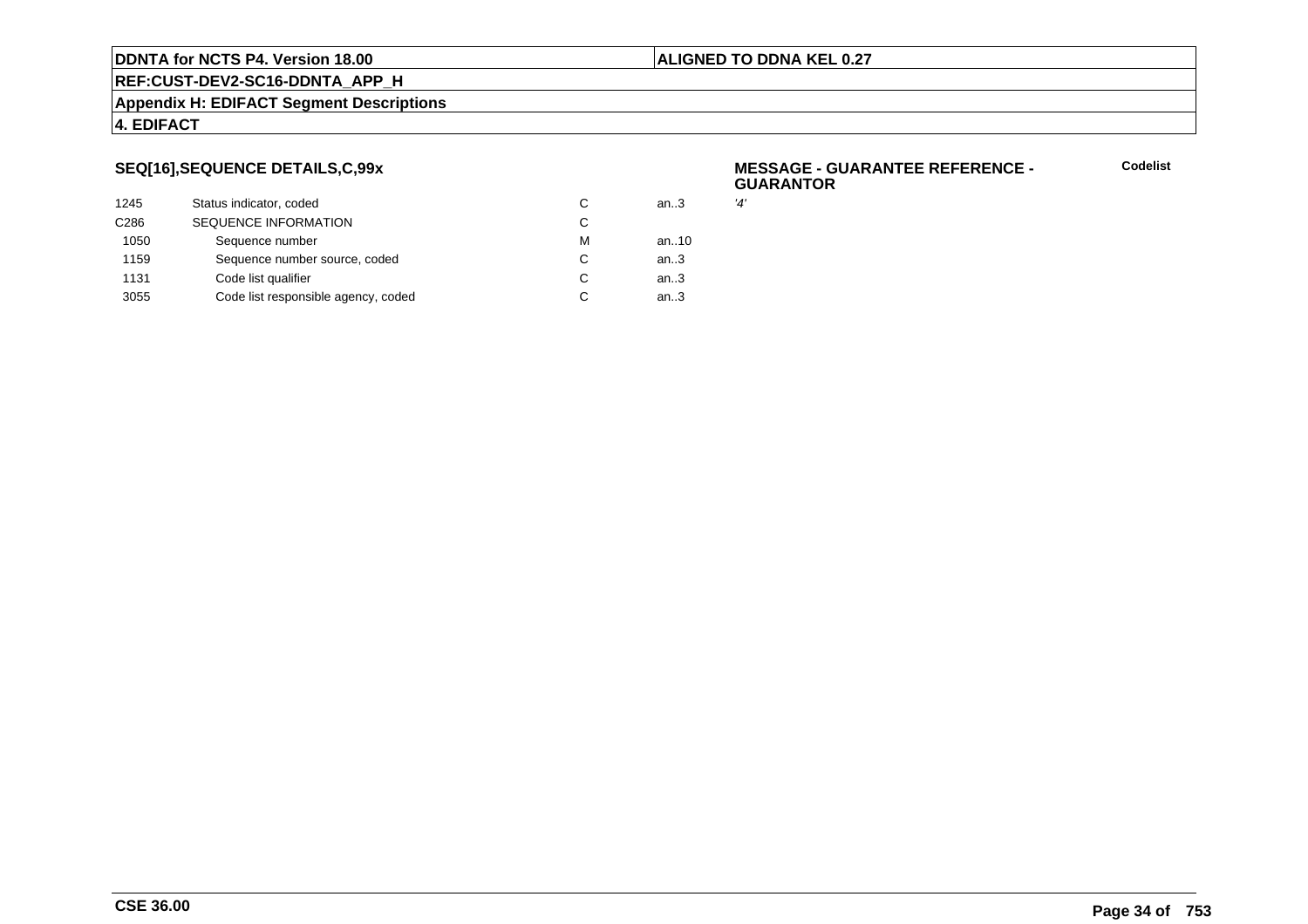# **ALIGNED TO DDNA KEL 0.27**

**REF:CUST-DEV2-SC16-DDNTA\_APP\_H**

#### **Appendix H: EDIFACT Segment Descriptions**

# **4. EDIFACT**

# **SEQ[16],SEQUENCE DETAILS,C,99x**

| 1245             | Status indicator, coded             | C | an.3 | '5' |
|------------------|-------------------------------------|---|------|-----|
| C <sub>286</sub> | <b>SEQUENCE INFORMATION</b>         | C |      |     |
| 1050             | Sequence number                     | м | an10 |     |
| 1159             | Sequence number source, coded       | C | an.3 |     |
| 1131             | Code list qualifier                 | C | an.3 |     |
| 3055             | Code list responsible agency, coded | C | an.3 |     |
|                  |                                     |   |      |     |

### **MESSAGE - GUARANTEE REFERENCE - COMPREHENSIVE GUARANTEE**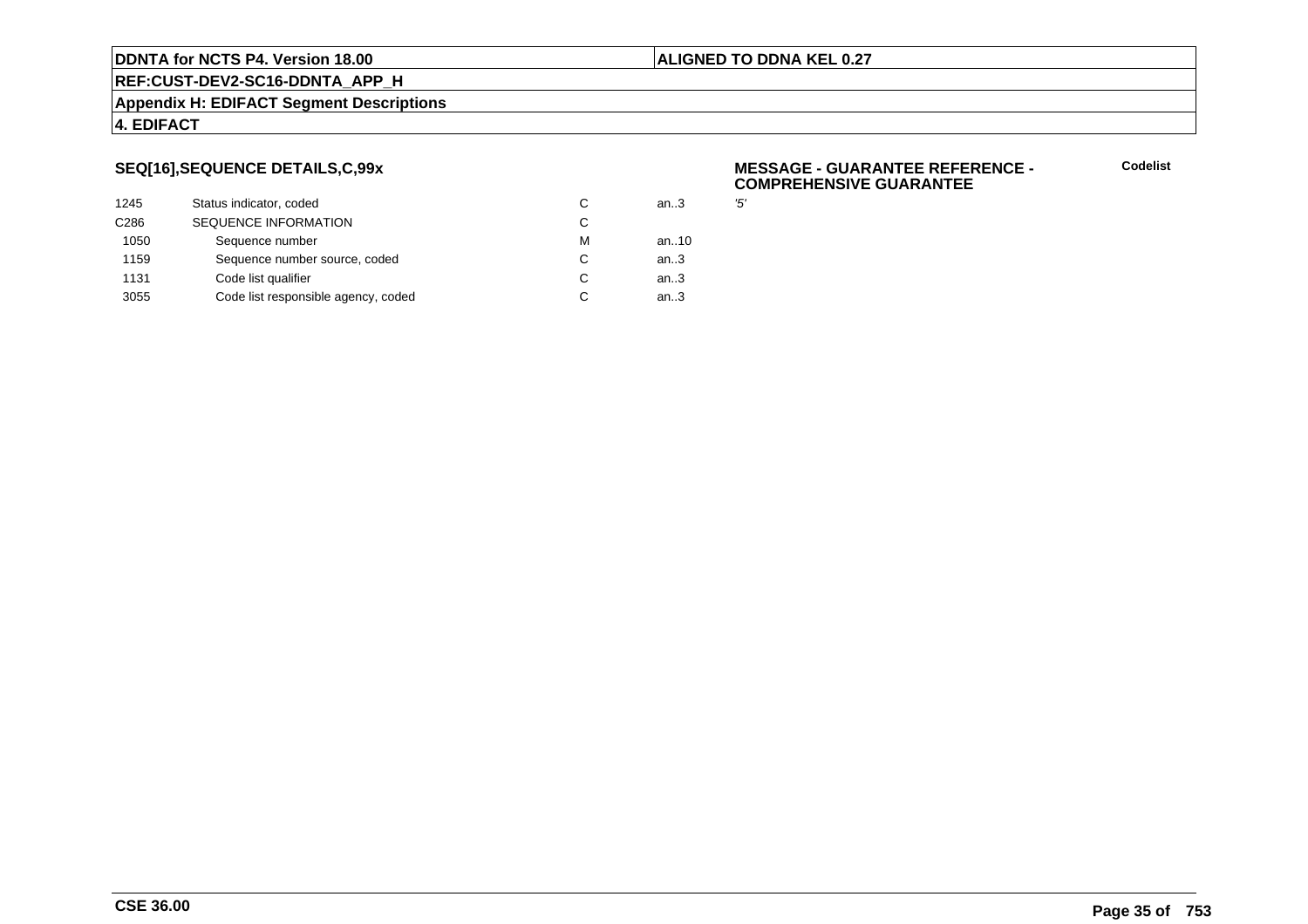# **ALIGNED TO DDNA KEL 0.27**

**REF:CUST-DEV2-SC16-DDNTA\_APP\_H**

#### **Appendix H: EDIFACT Segment Descriptions**

# **4. EDIFACT**

# **SEQ[16],SEQUENCE DETAILS,C,99x**

| 1245             | Status indicator, coded             | C | an.3 | '8' |
|------------------|-------------------------------------|---|------|-----|
| C <sub>286</sub> | SEQUENCE INFORMATION                | С |      |     |
| 1050             | Sequence number                     | м | an10 |     |
| 1159             | Sequence number source, coded       | С | an.3 |     |
| 1131             | Code list qualifier                 | С | an.3 |     |
| 3055             | Code list responsible agency, coded | С | an.3 |     |
|                  |                                     |   |      |     |

### **MESSAGE - GUARANTEE REFERENCE - INDIVIDUAL GUARANTEE BY GUARANTOR**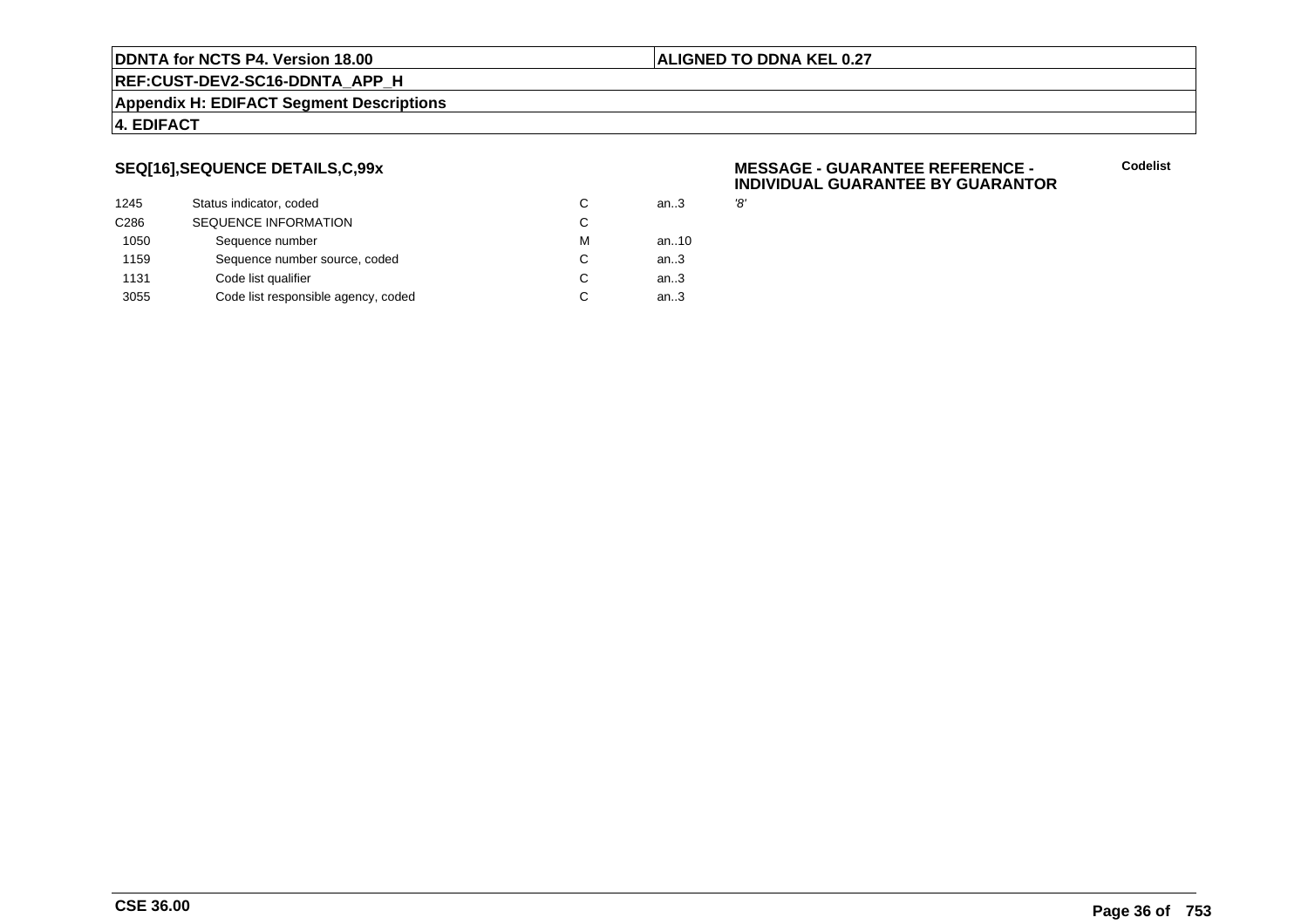#### **ALIGNED TO DDNA KEL 0.27**

**REF:CUST-DEV2-SC16-DDNTA\_APP\_H**

#### **Appendix H: EDIFACT Segment Descriptions**

### **4. EDIFACT**

### **SEQ[16],SEQUENCE DETAILS,C,99x**

| 1245             | Status indicator, coded             | C | an.3   | '9' |
|------------------|-------------------------------------|---|--------|-----|
| C <sub>286</sub> | <b>SEQUENCE INFORMATION</b>         | C |        |     |
| 1050             | Sequence number                     | M | an10   |     |
| 1159             | Sequence number source, coded       | C | an $3$ |     |
| 1131             | Code list qualifier                 | C | an.3   |     |
| 3055             | Code list responsible agency, coded | C | an.3   |     |
|                  |                                     |   |        |     |

#### **MESSAGE - GUARANTEE REFERENCE - INDIVIDUAL GUARANTEE VOUCHER**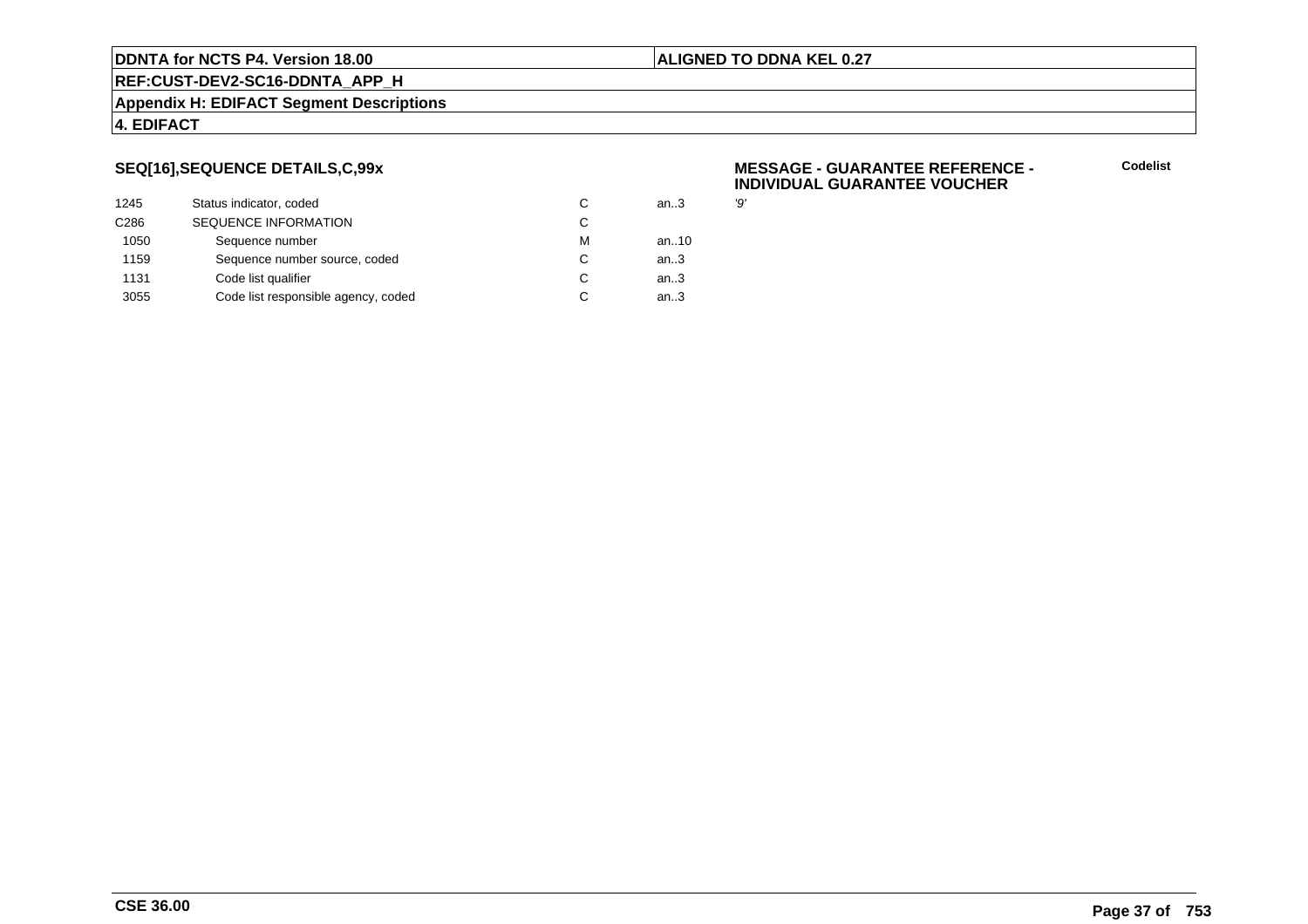#### **ALIGNED TO DDNA KEL 0.27**

**REF:CUST-DEV2-SC16-DDNTA\_APP\_H**

#### **Appendix H: EDIFACT Segment Descriptions**

#### **4. EDIFACT**

### **SEQ[16],SEQUENCE DETAILS,C,99x**

| 1245             | Status indicator, coded             | C | an.3 | '5' |
|------------------|-------------------------------------|---|------|-----|
| C <sub>286</sub> | <b>SEQUENCE INFORMATION</b>         | C |      |     |
| 1050             | Sequence number                     | М | an10 |     |
| 1159             | Sequence number source, coded       | C | an.3 |     |
| 1131             | Code list qualifier                 | C | an.3 |     |
| 3055             | Code list responsible agency, coded | C | an.3 |     |
|                  |                                     |   |      |     |

#### **MESSAGE - GUARANTEE REFERENCE - COMPREHENSIVE GUARANTEE - GOODS ITEM**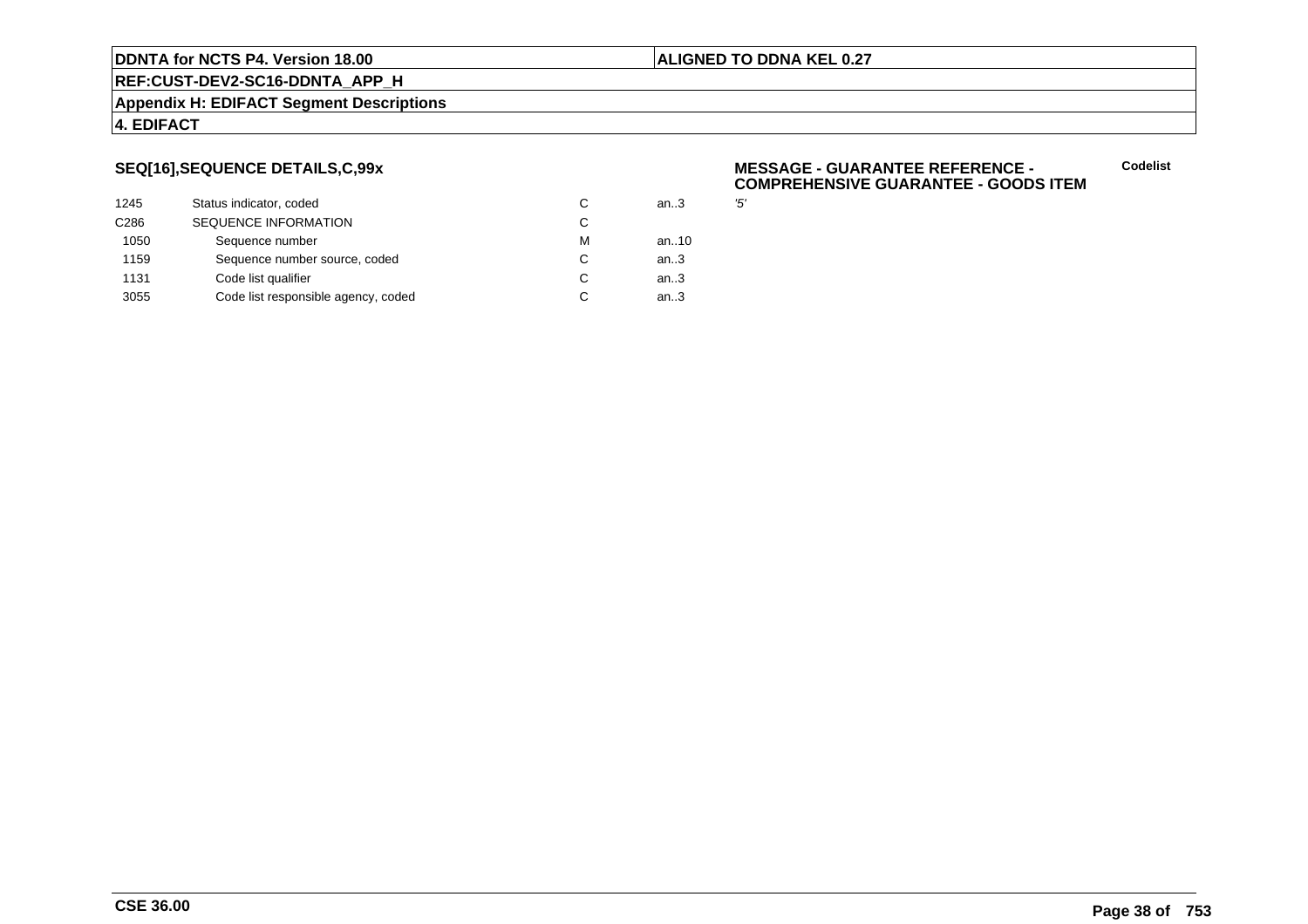#### **ALIGNED TO DDNA KEL 0.27**

**REF:CUST-DEV2-SC16-DDNTA\_APP\_H**

**Appendix H: EDIFACT Segment Descriptions**

#### **4. EDIFACT**

### **SEQ[16],SEQUENCE DETAILS,C,99x**

| 1245             | Status indicator, coded             | C | an.3 | '8' |
|------------------|-------------------------------------|---|------|-----|
| C <sub>286</sub> | <b>SEQUENCE INFORMATION</b>         | С |      |     |
| 1050             | Sequence number                     | м | an10 |     |
| 1159             | Sequence number source, coded       | C | an.3 |     |
| 1131             | Code list qualifier                 | C | an.3 |     |
| 3055             | Code list responsible agency, coded | С | an.3 |     |
|                  |                                     |   |      |     |

#### **MESSAGE - GUARANTEE REFERENCE - INDIVIDUAL GUARANTEE BY GUARANTOR -GOODS ITEM**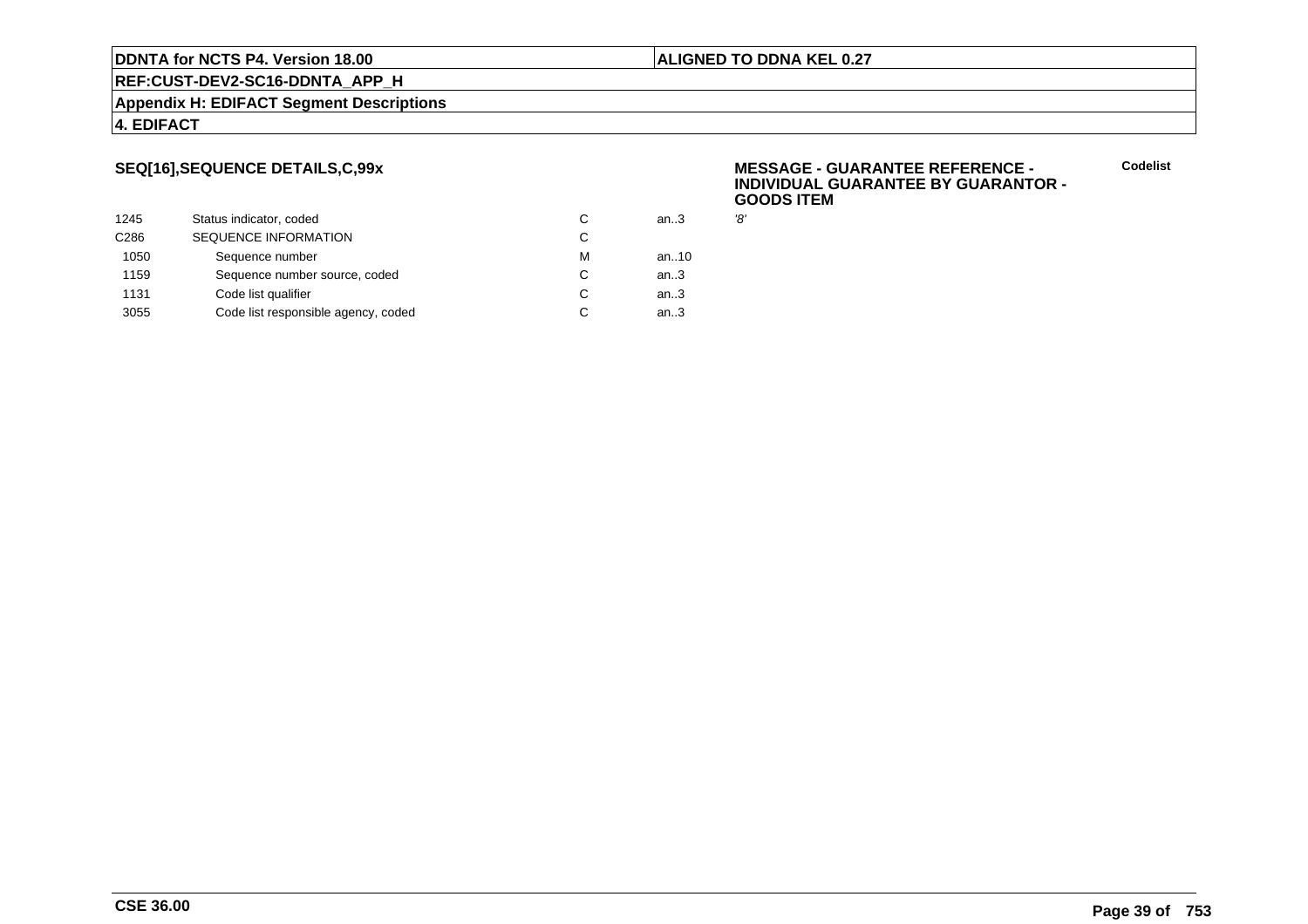### **ALIGNED TO DDNA KEL 0.27**

# **REF:CUST-DEV2-SC16-DDNTA\_APP\_H**

#### **Appendix H: EDIFACT Segment Descriptions**

### **4. EDIFACT**

### **GIS[17],GENERAL INDICATOR,C,9x**

| <b>PROCESSING INDICATOR</b>         | М |          |     |
|-------------------------------------|---|----------|-----|
| Processing indicator, coded         | М | an.3     | '5' |
| Code list qualifier                 | C | an.3     | R   |
| Code list responsible agency, coded | C | an $3$   |     |
| Process type identification         |   | an. $17$ |     |
|                                     |   |          |     |

#### **MESSAGE - MRNINFO - MSGINFO**

**Codelist**

 $\therefore$  Reception return code(n1) 27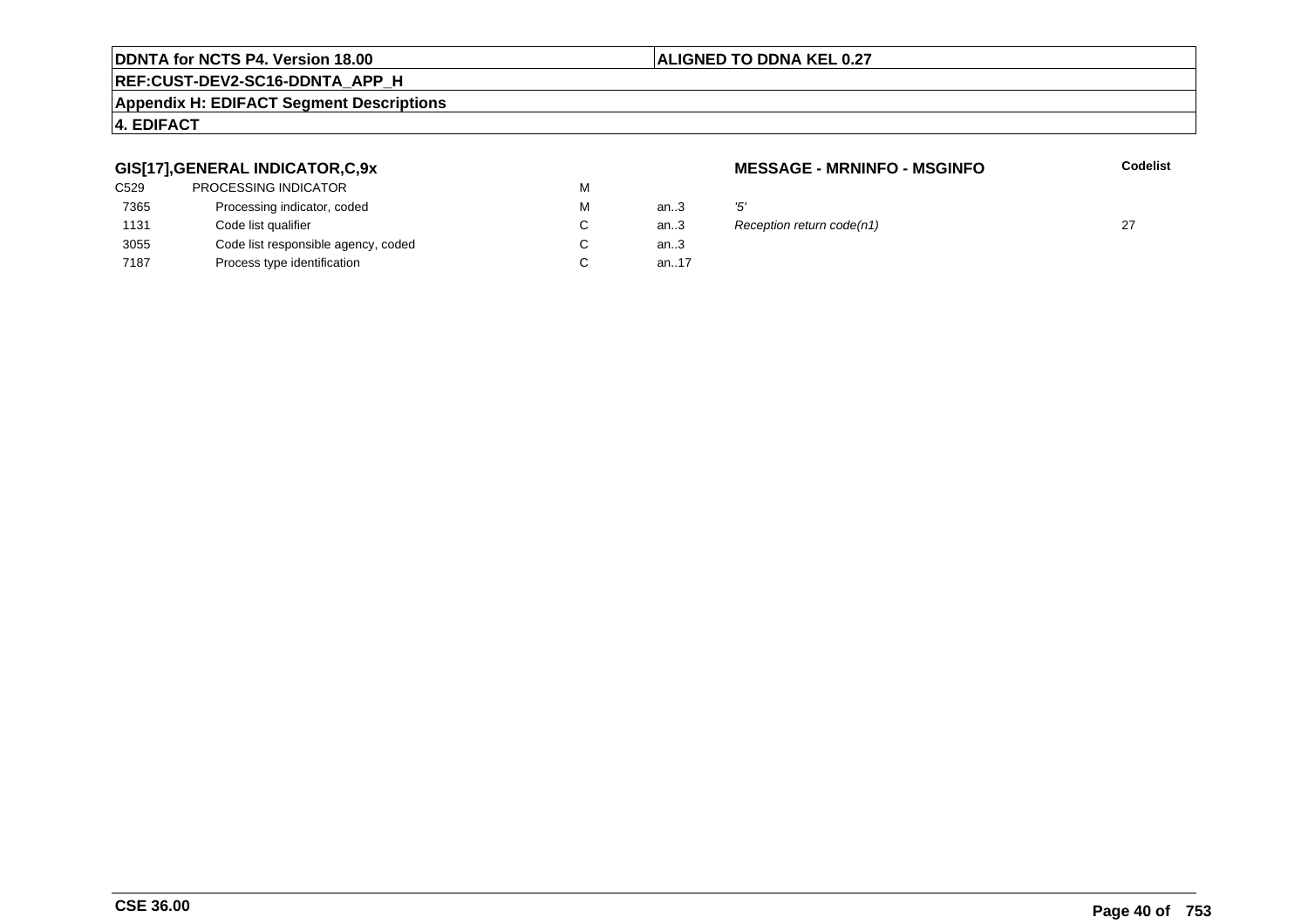#### **ALIGNED TO DDNA KEL 0.27**

# **REF:CUST-DEV2-SC16-DDNTA\_APP\_H**

#### **Appendix H: EDIFACT Segment Descriptions**

## **4. EDIFACT**

### **GIS[17],GENERAL INDICATOR,C,9x**

| C <sub>529</sub> | <b>PROCESSING INDICATOR</b>         | М |      |     |
|------------------|-------------------------------------|---|------|-----|
| 7365             | Processing indicator, coded         | М | an.3 | ידי |
| 1131             | Code list qualifier                 |   | an.3 | Co  |
| 3055             | Code list responsible agency, coded |   | an.3 |     |
| 7187             | Process type identification         |   | an17 |     |
|                  |                                     |   |      |     |

#### **MESSAGE - MRNINFO - MSGINFO**

| М                        | an3    |                    |    |
|--------------------------|--------|--------------------|----|
| С                        |        | an3 CoA report(n1) | 82 |
| $\overline{\phantom{0}}$ | $\sim$ |                    |    |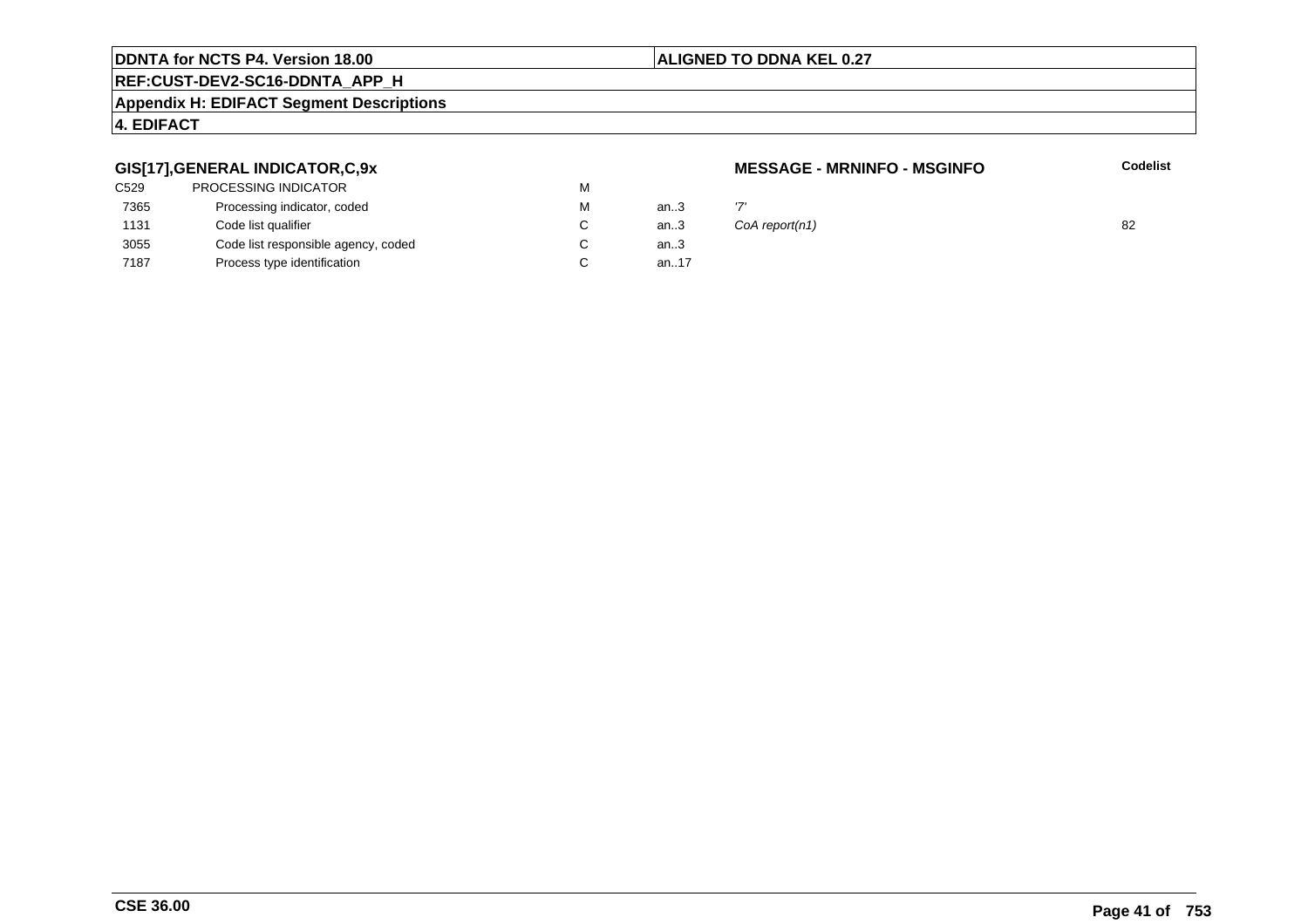#### **ALIGNED TO DDNA KEL 0.27**

# **REF:CUST-DEV2-SC16-DDNTA\_APP\_H**

#### **Appendix H: EDIFACT Segment Descriptions**

## **4. EDIFACT**

### **GIS[17],GENERAL INDICATOR,C,9x**

| C529 | PROCESSING INDICATOR                | М |      |    |
|------|-------------------------------------|---|------|----|
| 7365 | Processing indicator, coded         | м | an.3 | פי |
| 1131 | Code list qualifier                 | C | an.3 | C( |
| 3055 | Code list responsible agency, coded |   | an.3 |    |
| 7187 | Process type identification         |   | an17 |    |
|      |                                     |   |      |    |

#### **MESSAGE - MRNINFO - MSGINFO**

| М  | an3  | 'Q'                |    |
|----|------|--------------------|----|
| C. |      | an3 CoD report(n1) | 82 |
| ⌒  | מ הה |                    |    |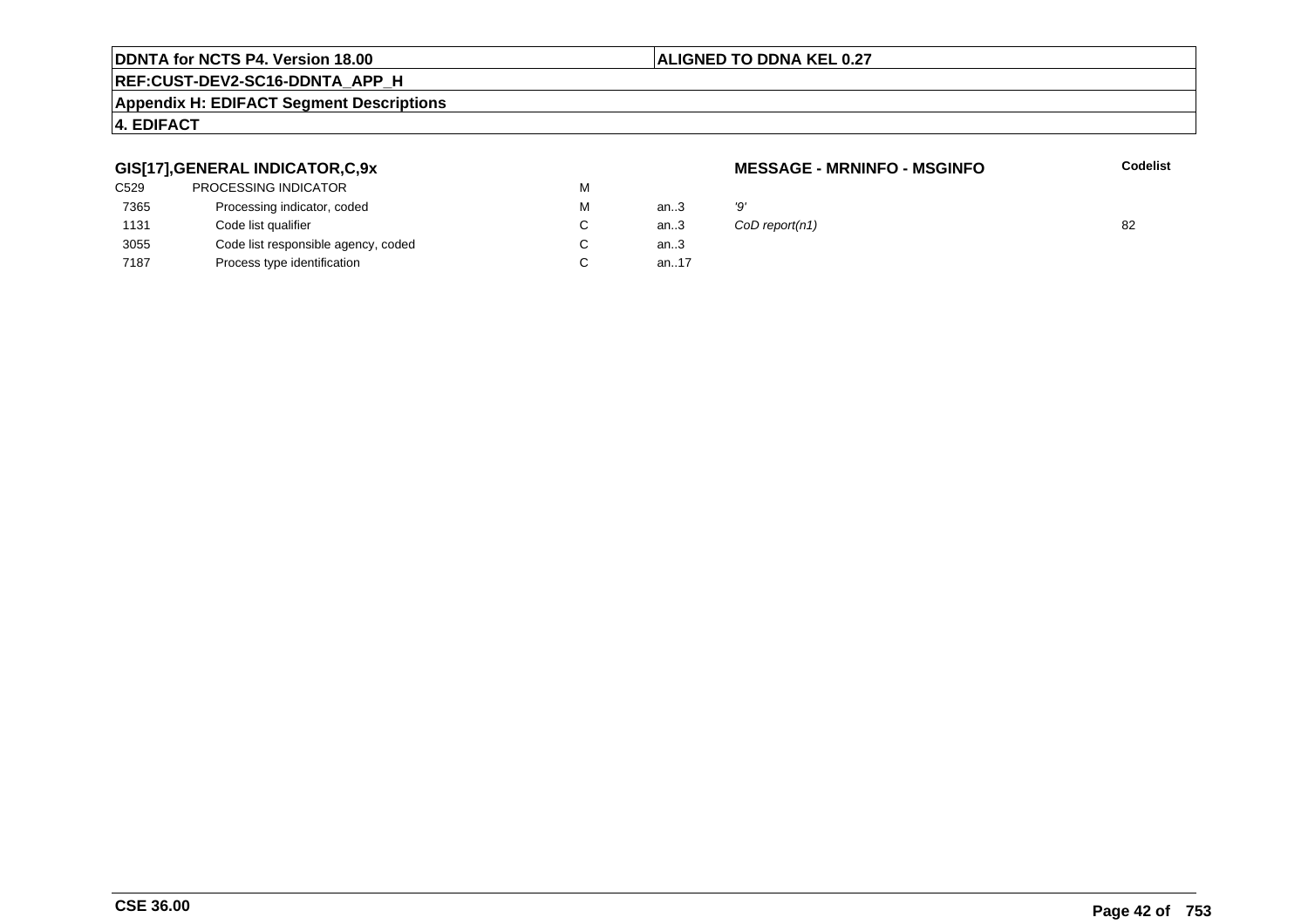#### **ALIGNED TO DDNA KEL 0.27**

# **REF:CUST-DEV2-SC16-DDNTA\_APP\_H**

#### **Appendix H: EDIFACT Segment Descriptions**

## **4. EDIFACT**

### **GIS[17],GENERAL INDICATOR,C,9x**

| C529 | PROCESSING INDICATOR                | м |      |      |
|------|-------------------------------------|---|------|------|
| 7365 | Processing indicator, coded         | м | an.3 | '11' |
| 1131 | Code list qualifier                 |   | an.3 | EXI  |
| 3055 | Code list responsible agency, coded |   | an.3 |      |
| 7187 | Process type identification         |   | an17 |      |
|      |                                     |   |      |      |

#### **MESSAGE - MRNINFO - MSGINFO**

| М  | an3             | '11'           |    |
|----|-----------------|----------------|----|
| C. | an3             | EXP report(n1) | 82 |
| ⌒  | $\sim$ $\Omega$ |                |    |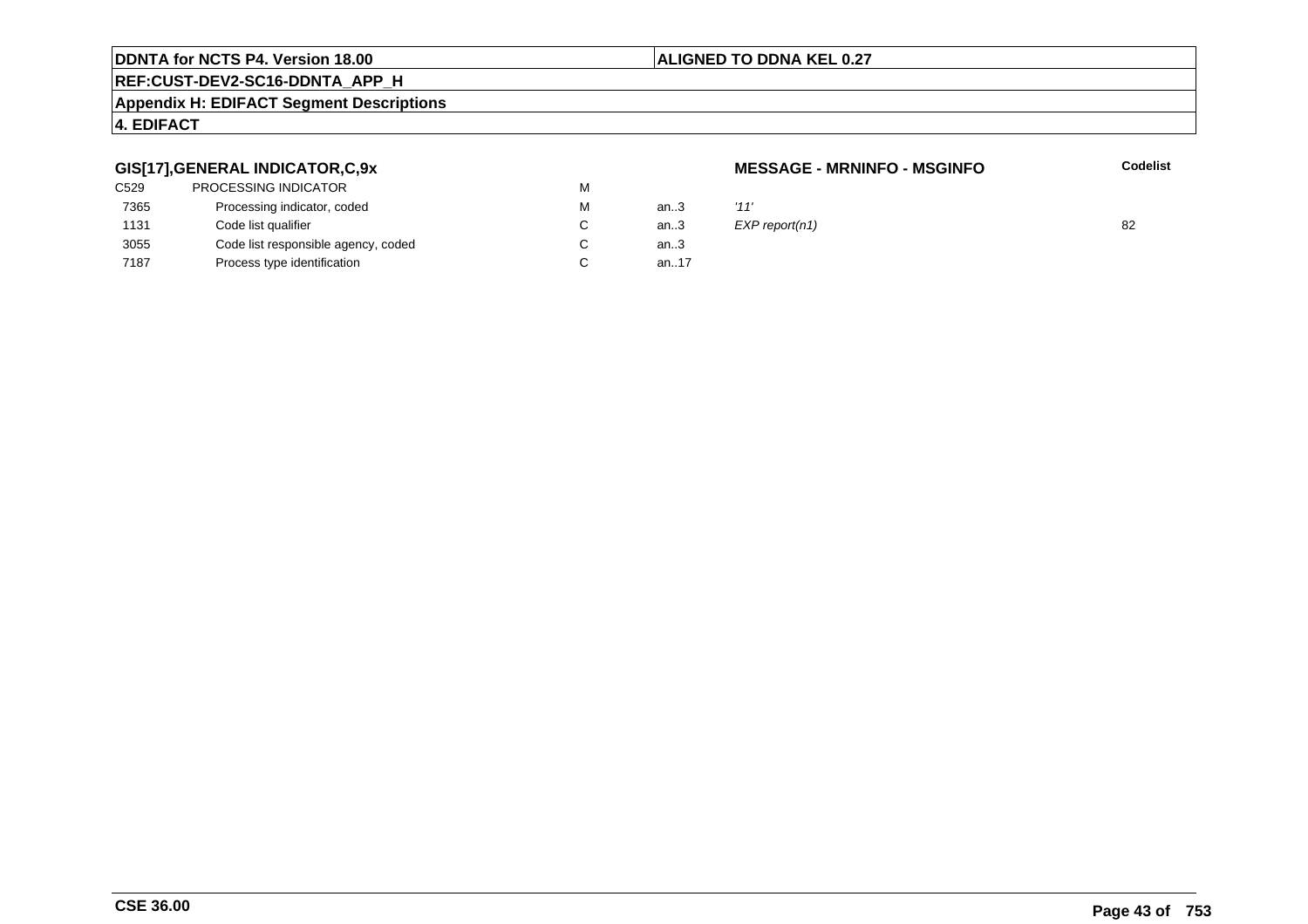## **ALIGNED TO DDNA KEL 0.27**

# **REF:CUST-DEV2-SC16-DDNTA\_APP\_H**

#### **Appendix H: EDIFACT Segment Descriptions**

## **4. EDIFACT**

### **GIS[17],GENERAL INDICATOR,C,9x**

| C529 | <b>PROCESSING INDICATOR</b>         | м |      |      |
|------|-------------------------------------|---|------|------|
| 7365 | Processing indicator, coded         | м | an.3 | '13' |
| 1131 | Code list qualifier                 |   | an.3 | EX   |
| 3055 | Code list responsible agency, coded |   | an.3 |      |
| 7187 | Process type identification         |   | an17 |      |
|      |                                     |   |      |      |

#### **MESSAGE - MRNINFO - MSGINFO**

| М | an3             | '13'           |    |
|---|-----------------|----------------|----|
| С | an.3            | EXC report(n1) | 82 |
| ⌒ | $\sim$ $\Omega$ |                |    |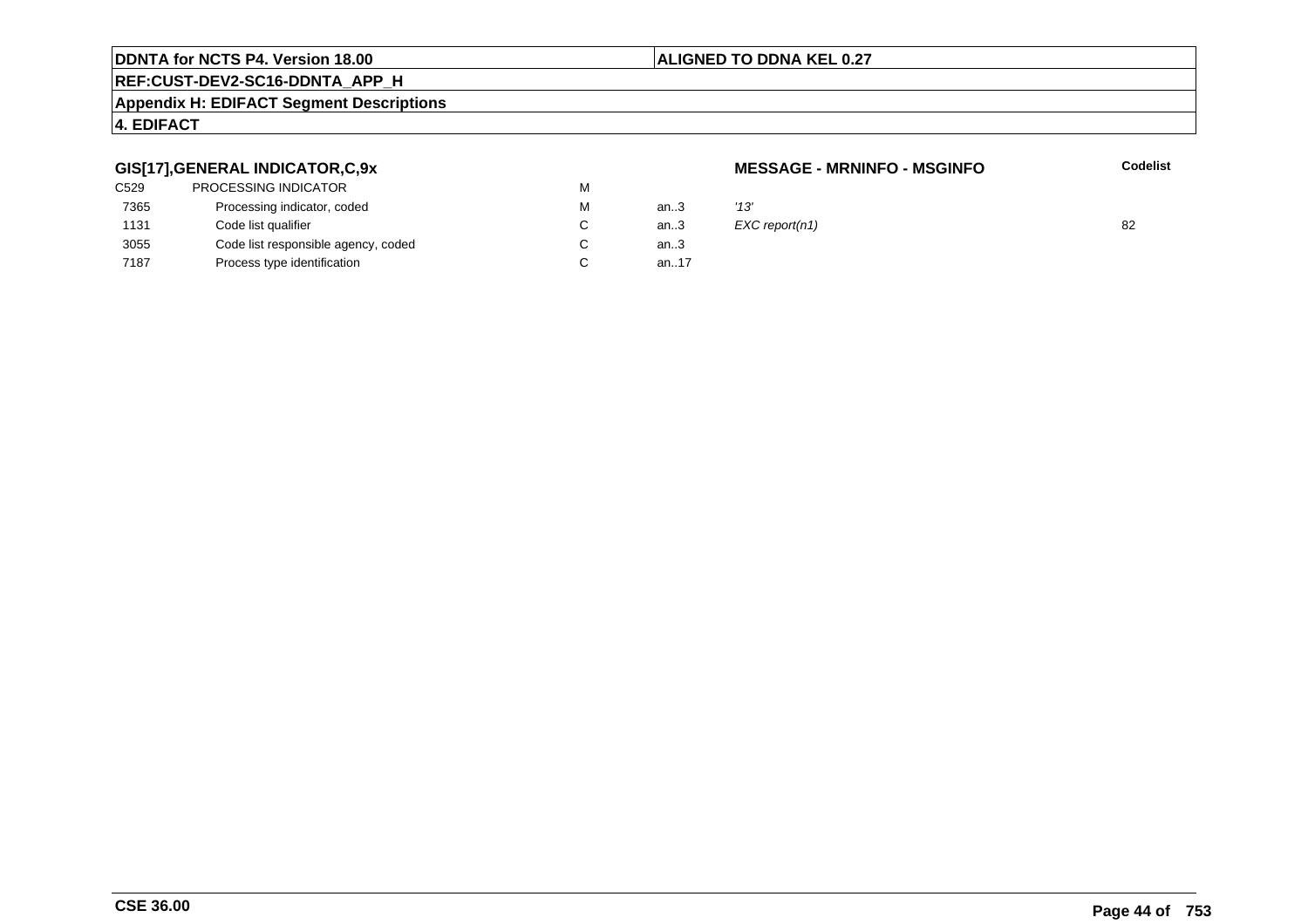#### **ALIGNED TO DDNA KEL 0.27**

**REF:CUST-DEV2-SC16-DDNTA\_APP\_H**

#### **Appendix H: EDIFACT Segment Descriptions**

### **4. EDIFACT**

### **GIS[17],GENERAL INDICATOR,C,9x**

| <b>PROCESSING INDICATOR</b>         | м |          |     |
|-------------------------------------|---|----------|-----|
| Processing indicator, coded         | М | an.3     | '3' |
| Code list qualifier                 |   | an.3     | Qı  |
| Code list responsible agency, coded | C | an.3     |     |
| Process type identification         |   | an. $17$ |     |
|                                     |   |          |     |

#### **MESSAGE - GUARANTEE REFERENCE - GUARANTEE QUERY**

| М  | an.3 | יפי                  |    |
|----|------|----------------------|----|
| С  | an.3 | Query identifier(n1) | 54 |
| C. | an 3 |                      |    |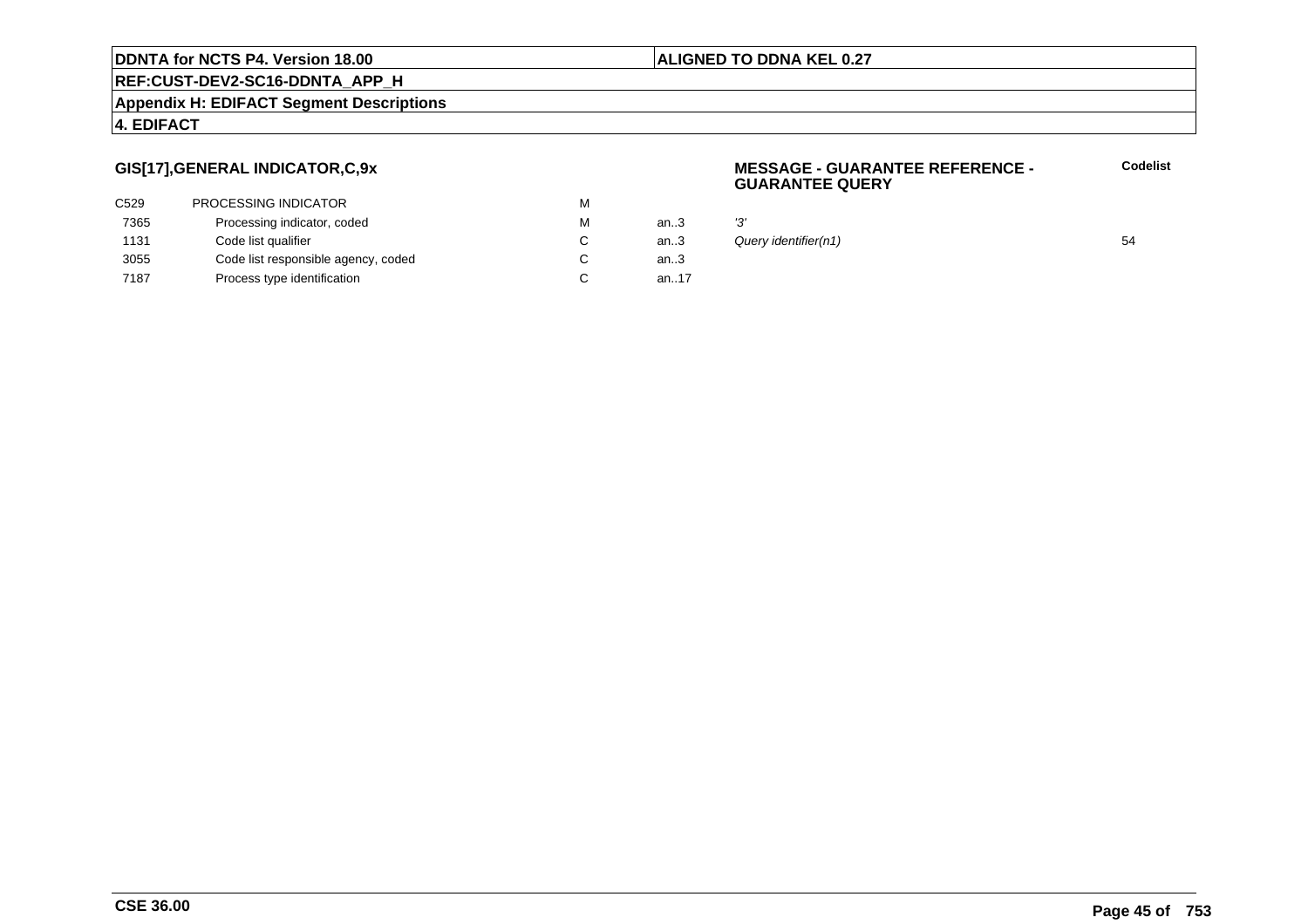#### **ALIGNED TO DDNA KEL 0.27**

**REF:CUST-DEV2-SC16-DDNTA\_APP\_H**

**Appendix H: EDIFACT Segment Descriptions**

### **4. EDIFACT**

### **GIS[17],GENERAL INDICATOR,C,9x**

|      |                                     |   |      | .         |
|------|-------------------------------------|---|------|-----------|
| C529 | PROCESSING INDICATOR                | м |      |           |
| 7365 | Processing indicator, coded         | м | an.3 | '10'      |
| 1131 | Code list qualifier                 | C | an3  |           |
| 3055 | Code list responsible agency, coded |   | an.3 |           |
| 7187 | Process type identification         | C | an17 | TIN(an17) |
|      |                                     |   |      |           |

#### **MESSAGE - GUARANTEE REFERENCE - GUARANTOR**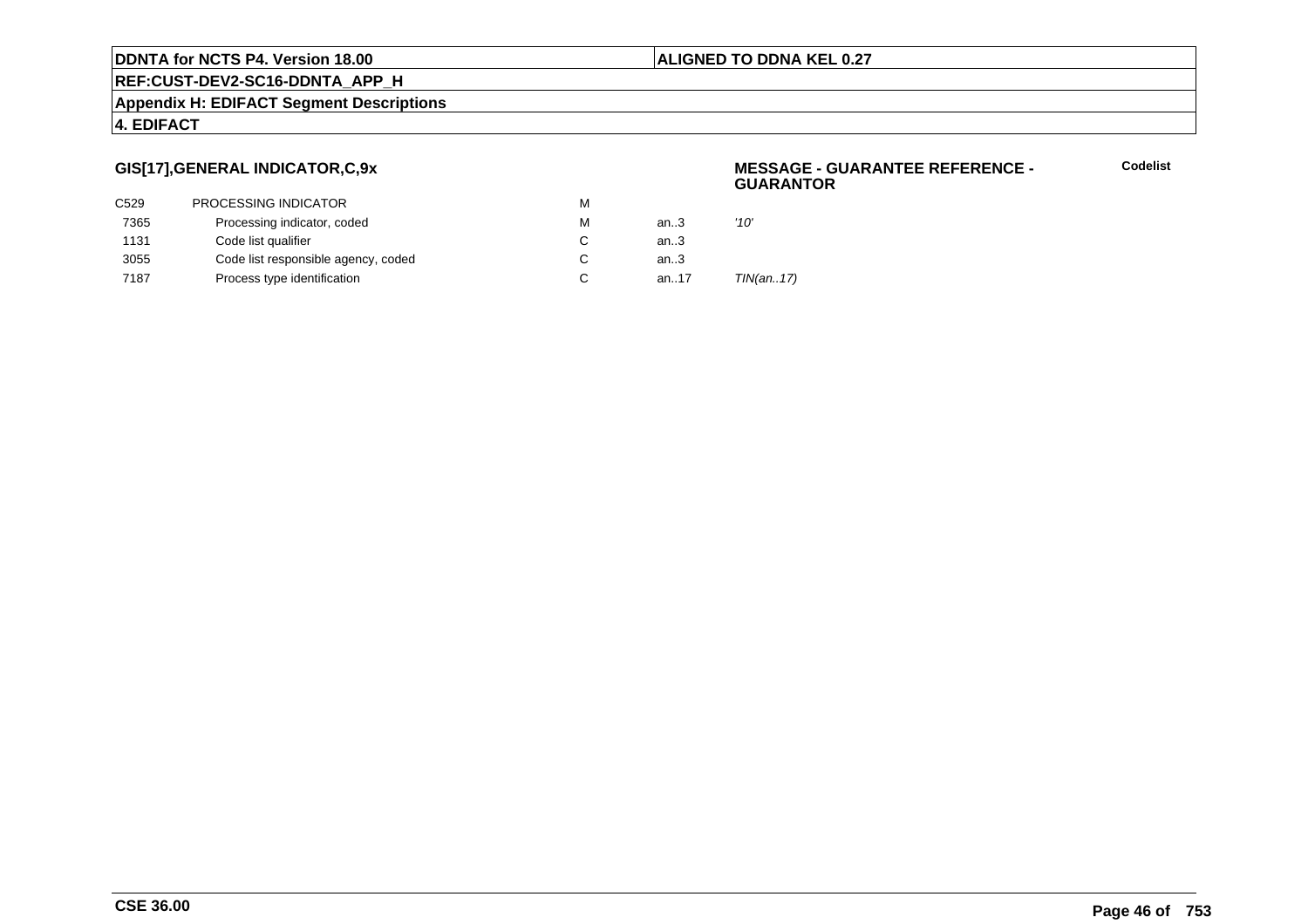### **ALIGNED TO DDNA KEL 0.27**

# **REF:CUST-DEV2-SC16-DDNTA\_APP\_H**

#### **Appendix H: EDIFACT Segment Descriptions**

### **4. EDIFACT**

## **GIS[17],GENERAL INDICATOR,C,9x**

| C <sub>529</sub> | <b>PROCESSING INDICATOR</b>         | М |          |     |
|------------------|-------------------------------------|---|----------|-----|
| 7365             | Processing indicator, coded         | М | an.3     | '5' |
| 1131             | Code list qualifier                 |   | an.3     | Liı |
| 3055             | Code list responsible agency, coded |   | an $3$   |     |
| 7187             | Process type identification         |   | an. $17$ |     |

#### **MESSAGE - GUARANTEE REFERENCE - COMPREHENSIVE GUARANTEE**

**Codelist**

an... 27<br>an... Limited validity (sensitive goods)(n1) 27<br>3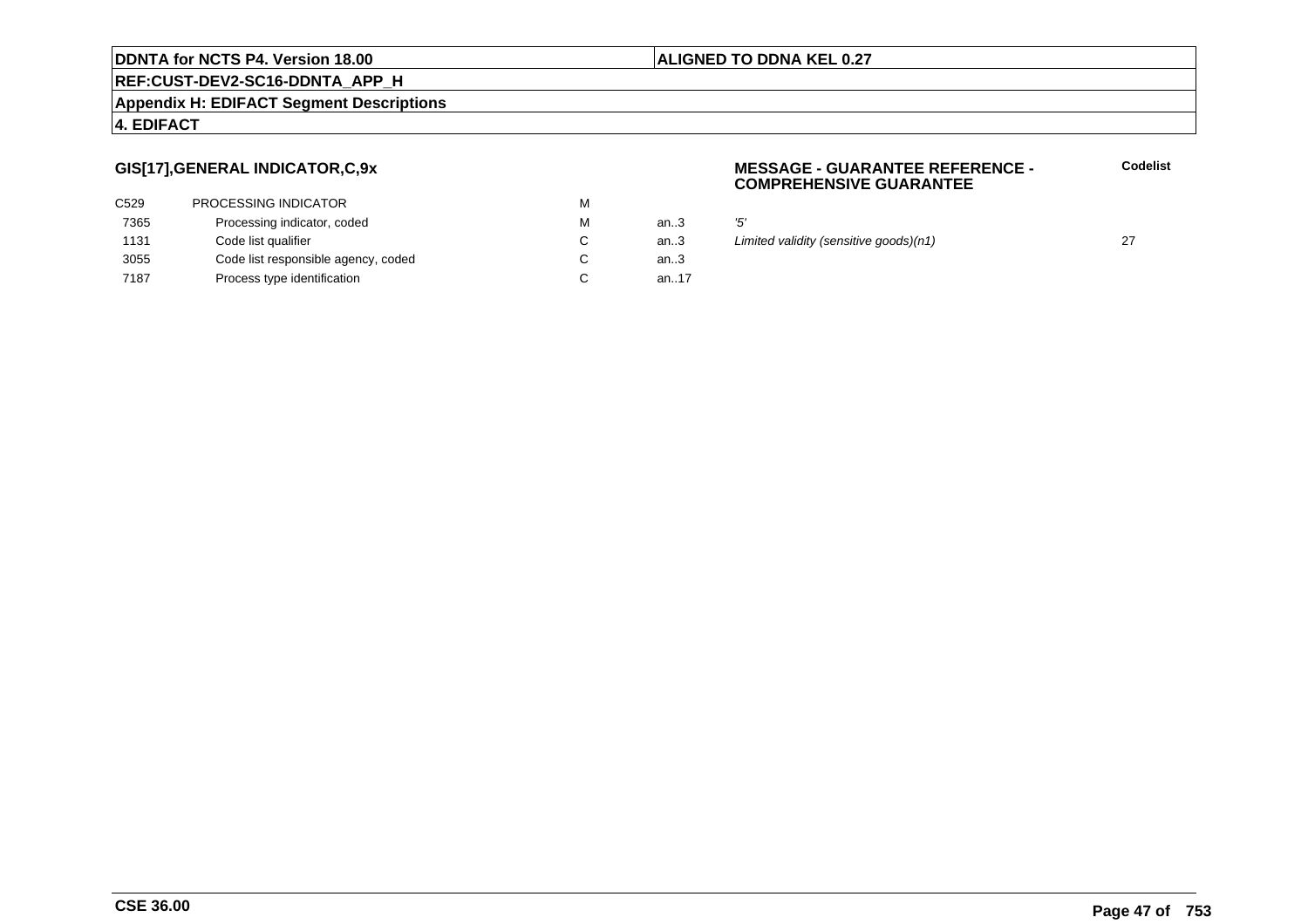### **ALIGNED TO DDNA KEL 0.27**

# **REF:CUST-DEV2-SC16-DDNTA\_APP\_H**

#### **Appendix H: EDIFACT Segment Descriptions**

### **4. EDIFACT**

### **GIS[17],GENERAL INDICATOR,C,9x**

| C <sub>529</sub> | <b>PROCESSING INDICATOR</b>         | М |          |    |
|------------------|-------------------------------------|---|----------|----|
| 7365             | Processing indicator, coded         | М | an.3     | Έ, |
| 1131             | Code list qualifier                 | C | an.3     | R  |
| 3055             | Code list responsible agency, coded |   | an.3     |    |
| 7187             | Process type identification         |   | an. $17$ |    |

#### **MESSAGE - GUARANTEE REFERENCE - COMPREHENSIVE GUARANTEE**

**Codelist**

an...<br>3 Restricted use (suspended goods)(n1) 27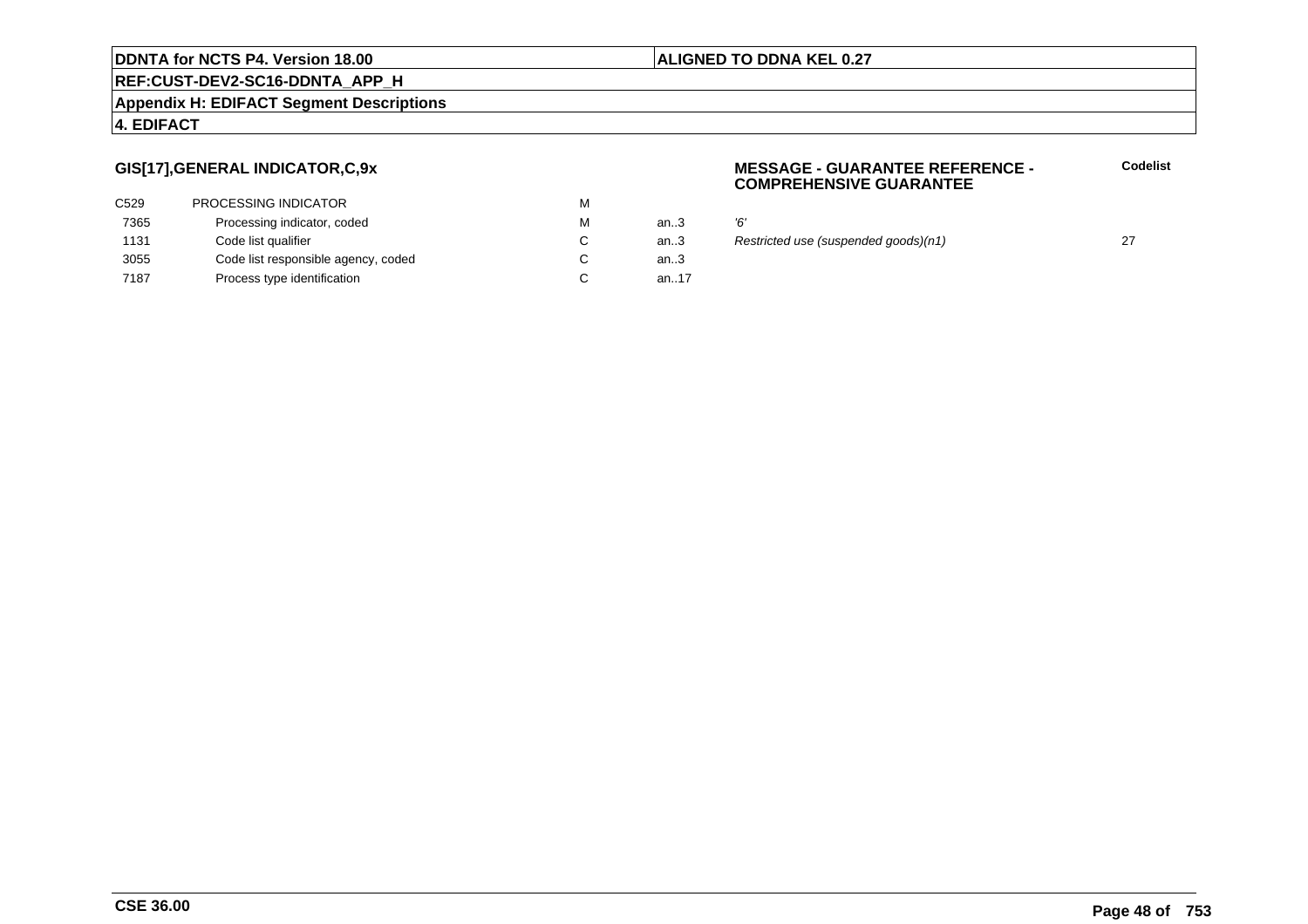#### **ALIGNED TO DDNA KEL 0.27**

**REF:CUST-DEV2-SC16-DDNTA\_APP\_H**

#### **Appendix H: EDIFACT Segment Descriptions**

#### **4. EDIFACT**

### **GIS[17],GENERAL INDICATOR,C,9x**

| C <sub>529</sub> | <b>PROCESSING INDICATOR</b>         | м |       |      |
|------------------|-------------------------------------|---|-------|------|
| 7365             | Processing indicator, coded         | М | an.3  | '15' |
| 1131             | Code list qualifier                 |   | an.3  | Haı  |
| 3055             | Code list responsible agency, coded |   | an.3  |      |
| 7187             | Process type identification         |   | an.17 |      |

#### **MESSAGE - GUARANTEE REFERENCE - INDIVIDUAL GUARANTEE VOUCHER**

| м | an $3$ | '15'                             |  |
|---|--------|----------------------------------|--|
| С | an $3$ | Hard copy given to Principal(n1) |  |
| ⌒ | on.    |                                  |  |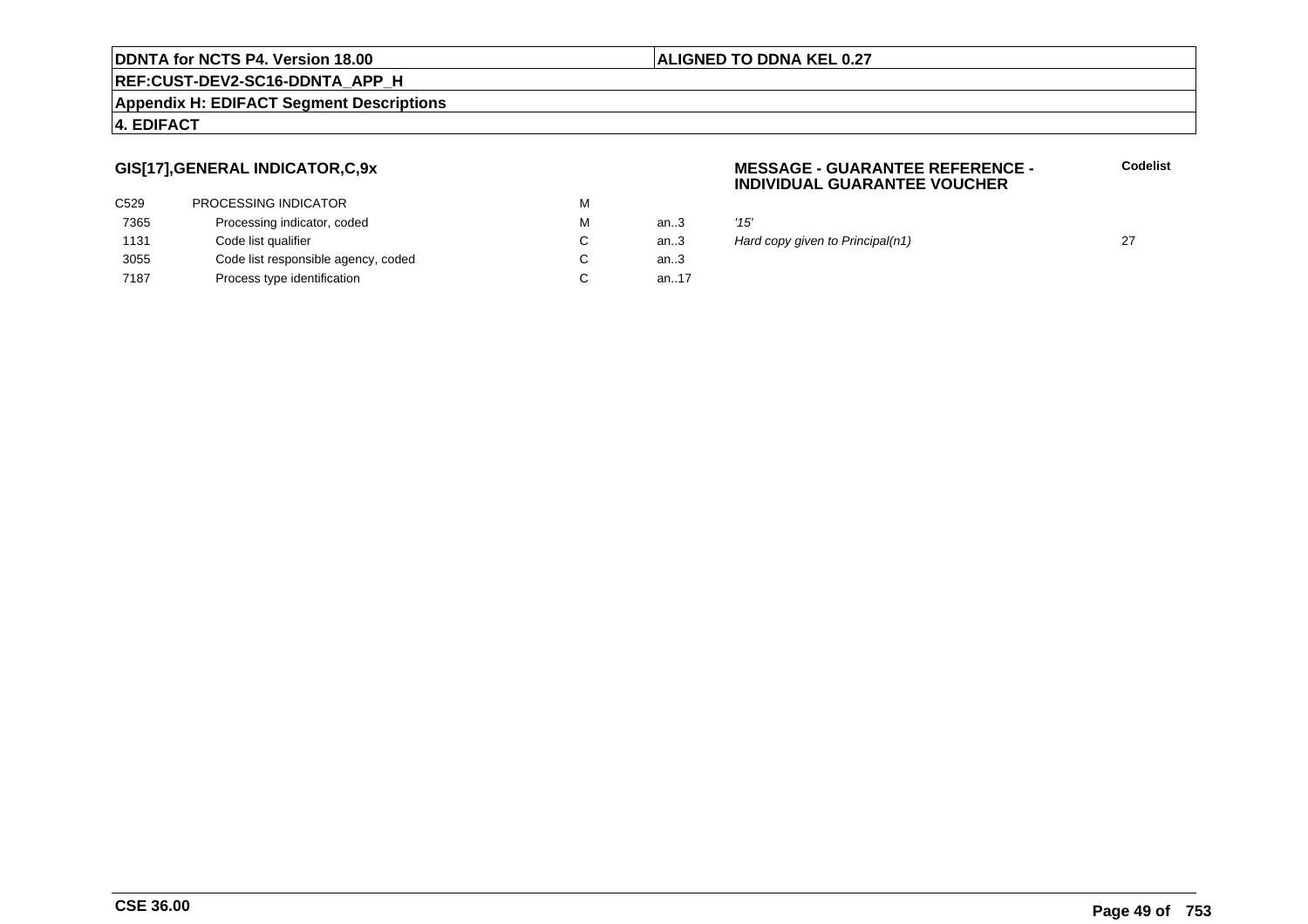#### **ALIGNED TO DDNA KEL 0.27**

**REF:CUST-DEV2-SC16-DDNTA\_APP\_H**

#### **Appendix H: EDIFACT Segment Descriptions**

### **4. EDIFACT**

### **GIS[17],GENERAL INDICATOR,C,9x**

| C <sub>529</sub> | <b>PROCESSING INDICATOR</b>         | М |          |     |
|------------------|-------------------------------------|---|----------|-----|
| 7365             | Processing indicator, coded         | М | an.3     | '5' |
| 1131             | Code list qualifier                 | C | an.3     | Liı |
| 3055             | Code list responsible agency, coded |   | an.3     |     |
| 7187             | Process type identification         |   | an. $17$ |     |

#### **MESSAGE - GUARANTEE REFERENCE - INDIVIDUAL GUARANTEE VOUCHER**

an... 27<br>an... Limited validity (sensitive goods)(n1) 27<br>3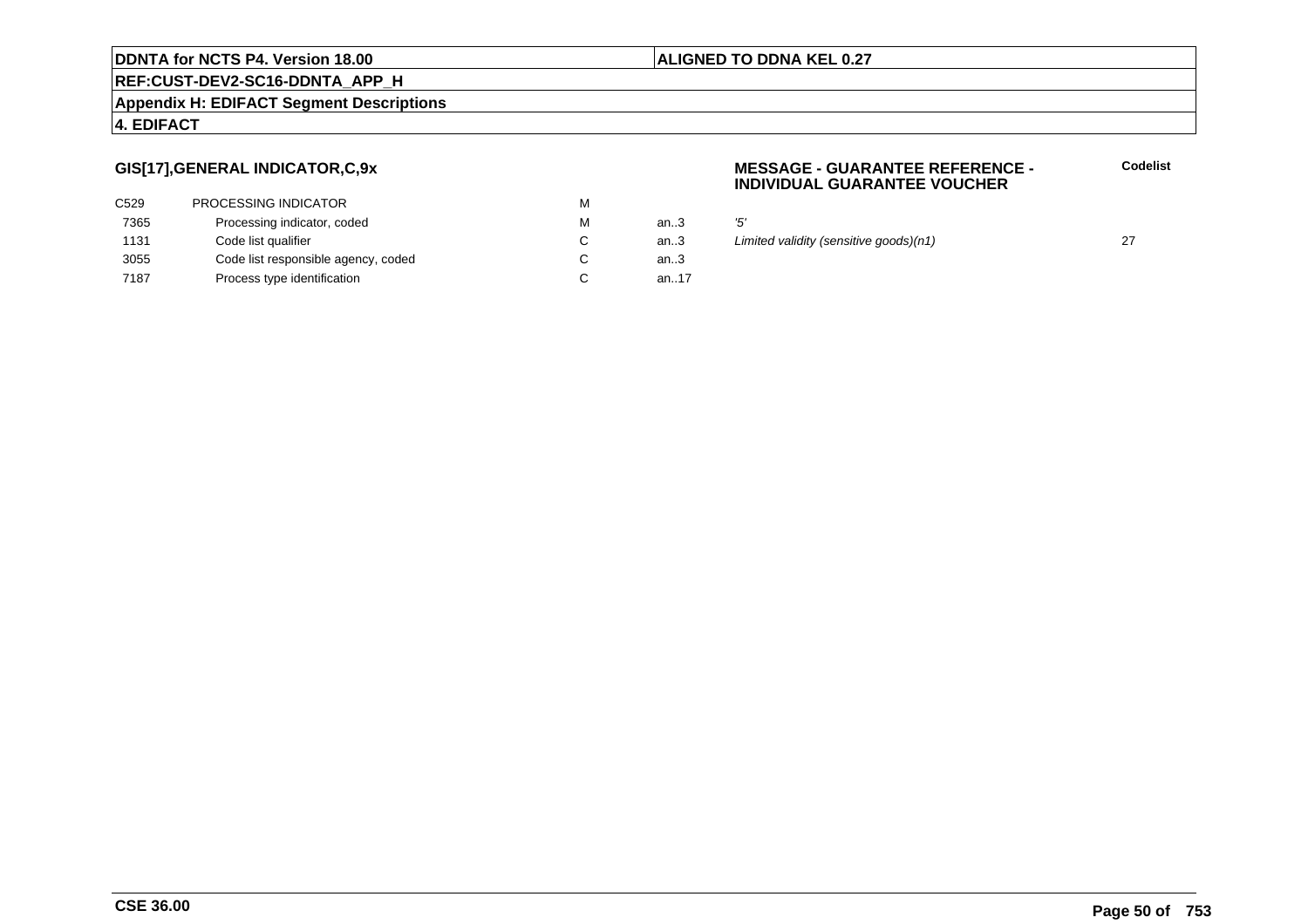#### **ALIGNED TO DDNA KEL 0.27**

**REF:CUST-DEV2-SC16-DDNTA\_APP\_H**

#### **Appendix H: EDIFACT Segment Descriptions**

### **4. EDIFACT**

### **GIS[17],GENERAL INDICATOR,C,9x**

| М |       |      |
|---|-------|------|
| м | an3   | '13' |
|   | an3   | TIR  |
|   | an.3  |      |
|   | an.17 |      |
|   |       |      |

#### **MESSAGE - GUARANTEE REFERENCE - INDIVIDUAL GUARANTEE VOUCHERCodelist**

 $TIR \, \text{carnet}(n1)$  27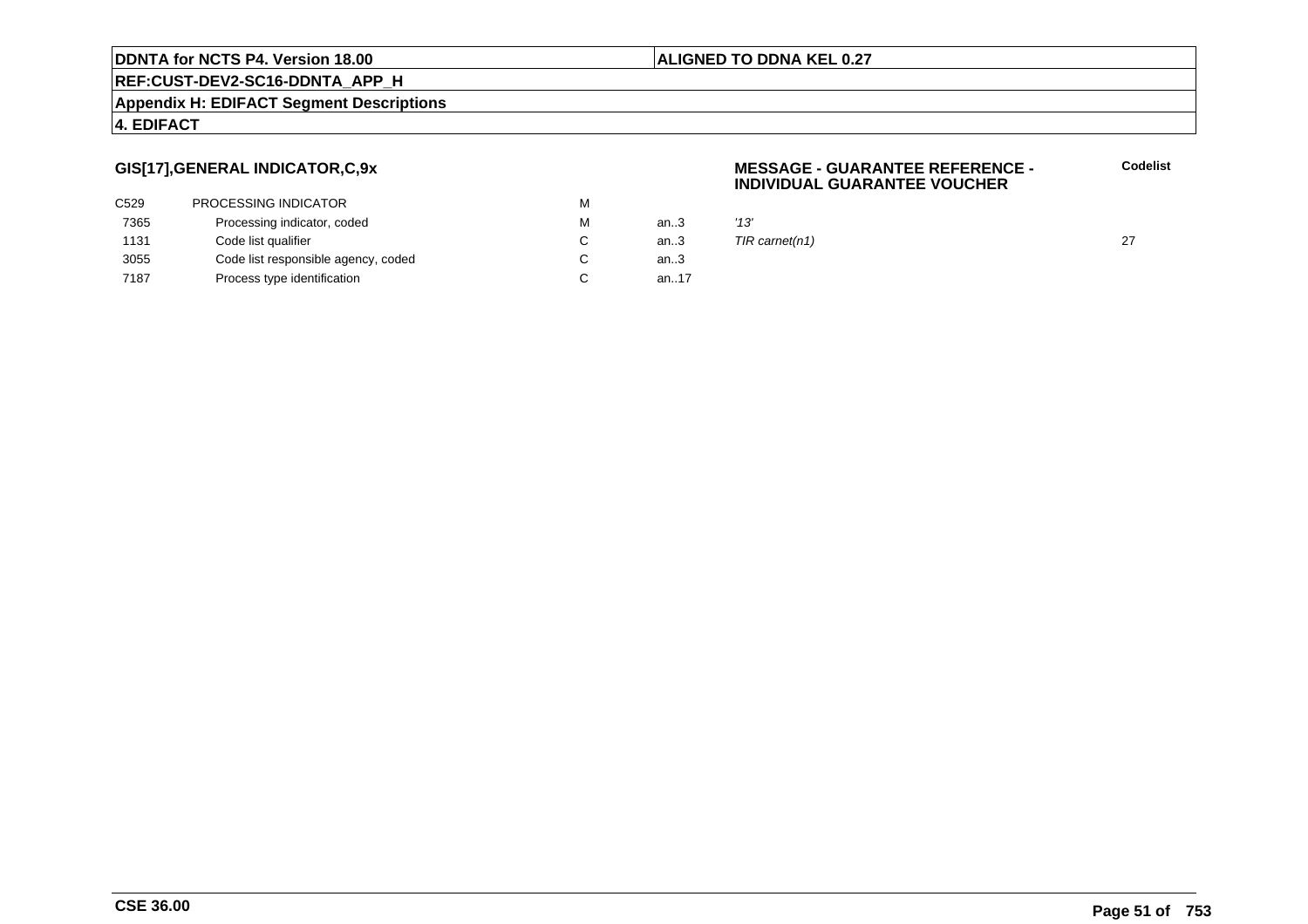#### **ALIGNED TO DDNA KEL 0.27**

# **REF:CUST-DEV2-SC16-DDNTA\_APP\_H**

#### **Appendix H: EDIFACT Segment Descriptions**

## **4. EDIFACT**

### **DTM[18],DATE/TIME/PERIOD,C,5x**

| C507 | DATE/TIME/PERIOD                  | М |      |                     |
|------|-----------------------------------|---|------|---------------------|
| 2005 | Date/time/period qualifier        | М | an.3 | '147'               |
| 2380 | Date/time/period                  |   | an35 | Day period from(n8) |
| 2379 | Date/time/period format qualifier |   | an.3 |                     |

#### **MESSAGE - MRNLIST - PERIOD OF REQUEST**

| '147'              |
|--------------------|
| Day period from(n8 |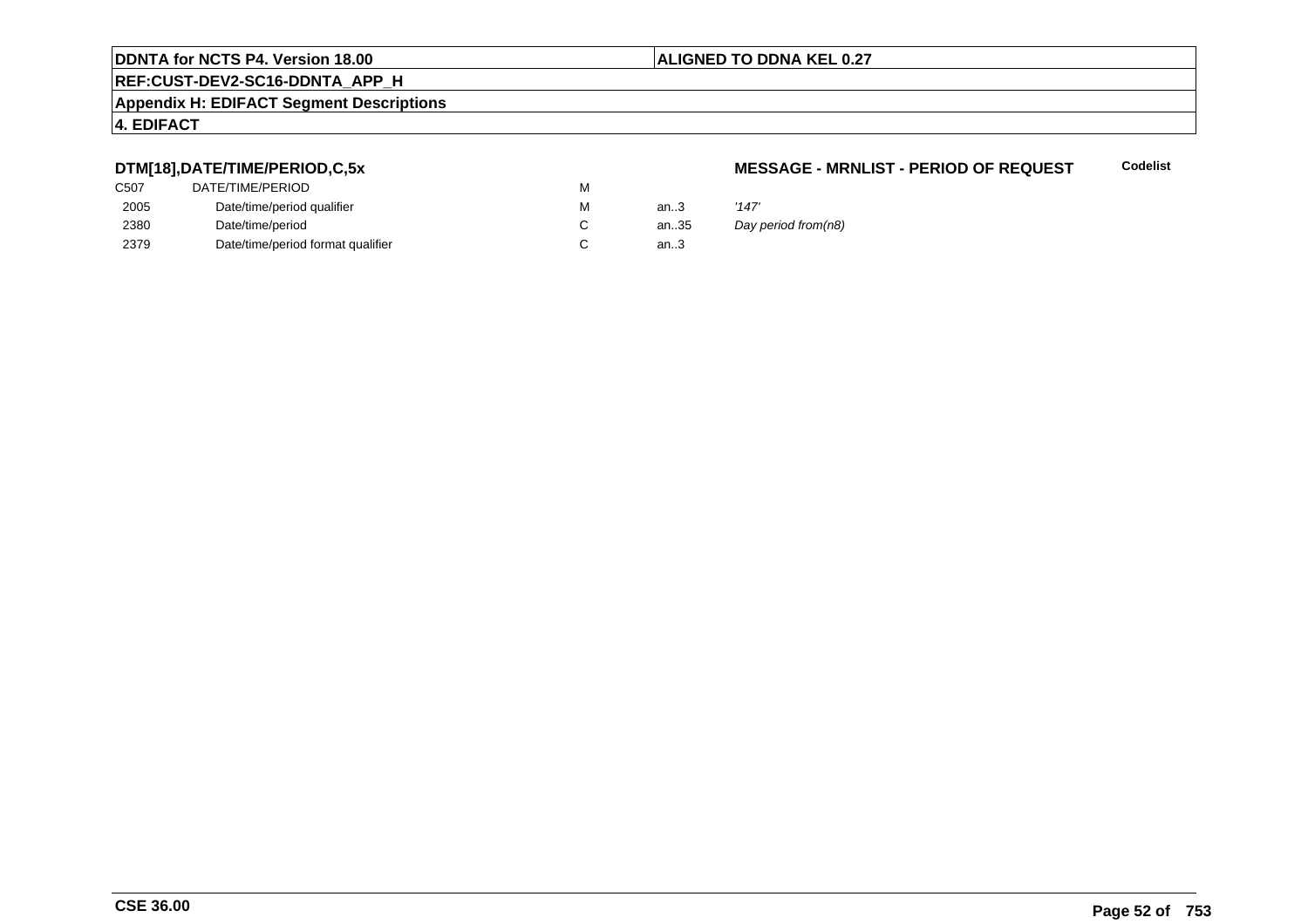### **ALIGNED TO DDNA KEL 0.27**

# **REF:CUST-DEV2-SC16-DDNTA\_APP\_H**

#### **Appendix H: EDIFACT Segment Descriptions**

## **4. EDIFACT**

### **DTM[18],DATE/TIME/PERIOD,C,5x**

| DATE/TIME/PERIOD                  | м |       |      |
|-----------------------------------|---|-------|------|
| Date/time/period qualifier        | м | an.3  | '10' |
| Date/time/period                  |   | an.35 | Tim  |
| Date/time/period format qualifier |   | an.3  |      |
|                                   |   |       |      |

#### **MESSAGE - MRNLIST - PERIOD OF REQUESTCodelist**

35 Time period from(n6)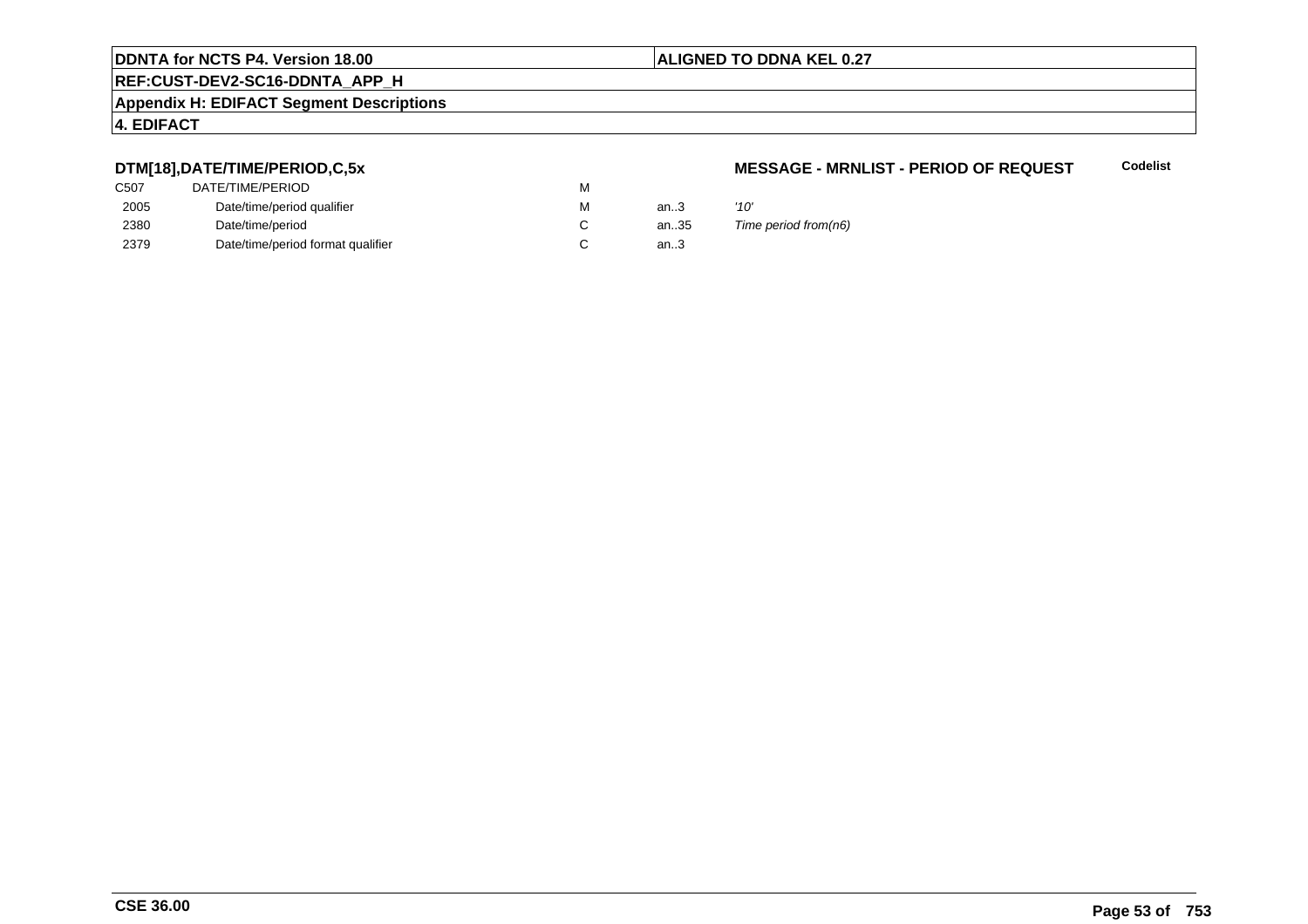#### **ALIGNED TO DDNA KEL 0.27**

# **REF:CUST-DEV2-SC16-DDNTA\_APP\_H**

#### **Appendix H: EDIFACT Segment Descriptions**

### **4. EDIFACT**

### **DTM[18],DATE/TIME/PERIOD,C,5x**

| C507 | DATE/TIME/PERIOD                  | М |      |       |
|------|-----------------------------------|---|------|-------|
| 2005 | Date/time/period qualifier        | М | an.3 | '156' |
| 2380 | Date/time/period                  |   | an35 | Day   |
| 2379 | Date/time/period format qualifier |   | an.3 |       |

#### **MESSAGE - MRNLIST - PERIOD OF REQUESTCodelist**

Day period to(n8)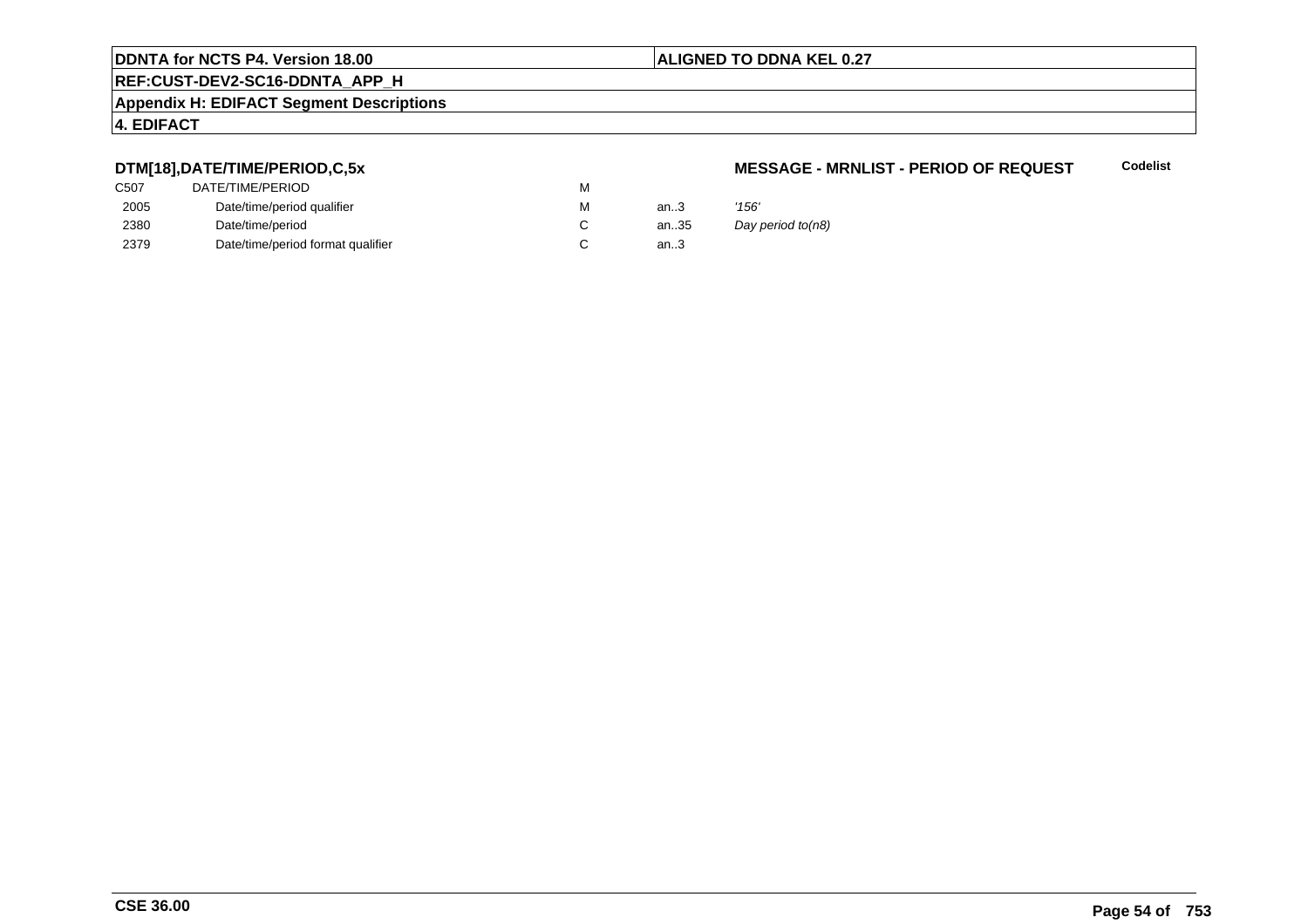### **ALIGNED TO DDNA KEL 0.27**

# **REF:CUST-DEV2-SC16-DDNTA\_APP\_H**

#### **Appendix H: EDIFACT Segment Descriptions**

## **4. EDIFACT**

### **DTM[18],DATE/TIME/PERIOD,C,5x**

| C507 | DATE/TIME/PERIOD                  | М |        |       |
|------|-----------------------------------|---|--------|-------|
| 2005 | Date/time/period qualifier        | М | an $3$ | '180' |
| 2380 | Date/time/period                  |   | an35   | Time  |
| 2379 | Date/time/period format qualifier |   | an.3   |       |

#### **MESSAGE - MRNLIST - PERIOD OF REQUESTCodelist**

Time period to( $n6$ )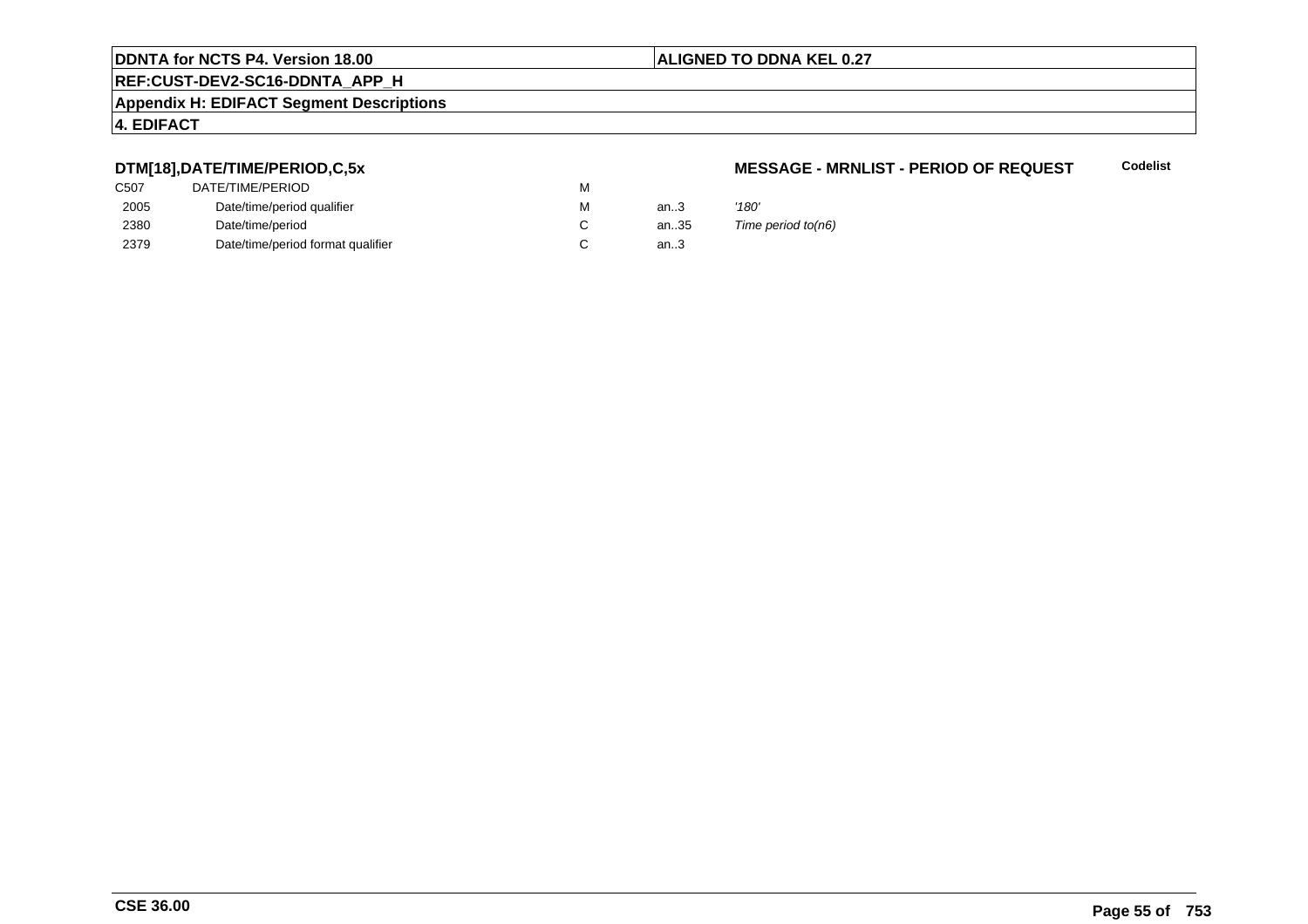#### **ALIGNED TO DDNA KEL 0.27**

# **REF:CUST-DEV2-SC16-DDNTA\_APP\_H**

#### **Appendix H: EDIFACT Segment Descriptions**

### **4. EDIFACT**

### **DTM[18],DATE/TIME/PERIOD,C,5x**

| C <sub>50</sub> 7 | DATE/TIME/PERIOD                  | м |        |       |
|-------------------|-----------------------------------|---|--------|-------|
| 2005              | Date/time/period qualifier        | м | an.3   | '147' |
| 2380              | Date/time/period                  |   | an35   | Sent  |
| 2379              | Date/time/period format qualifier |   | an $3$ |       |

#### **MESSAGE - MRNINFO - MSGINFO**

**Codelist**

Sent Date(n14)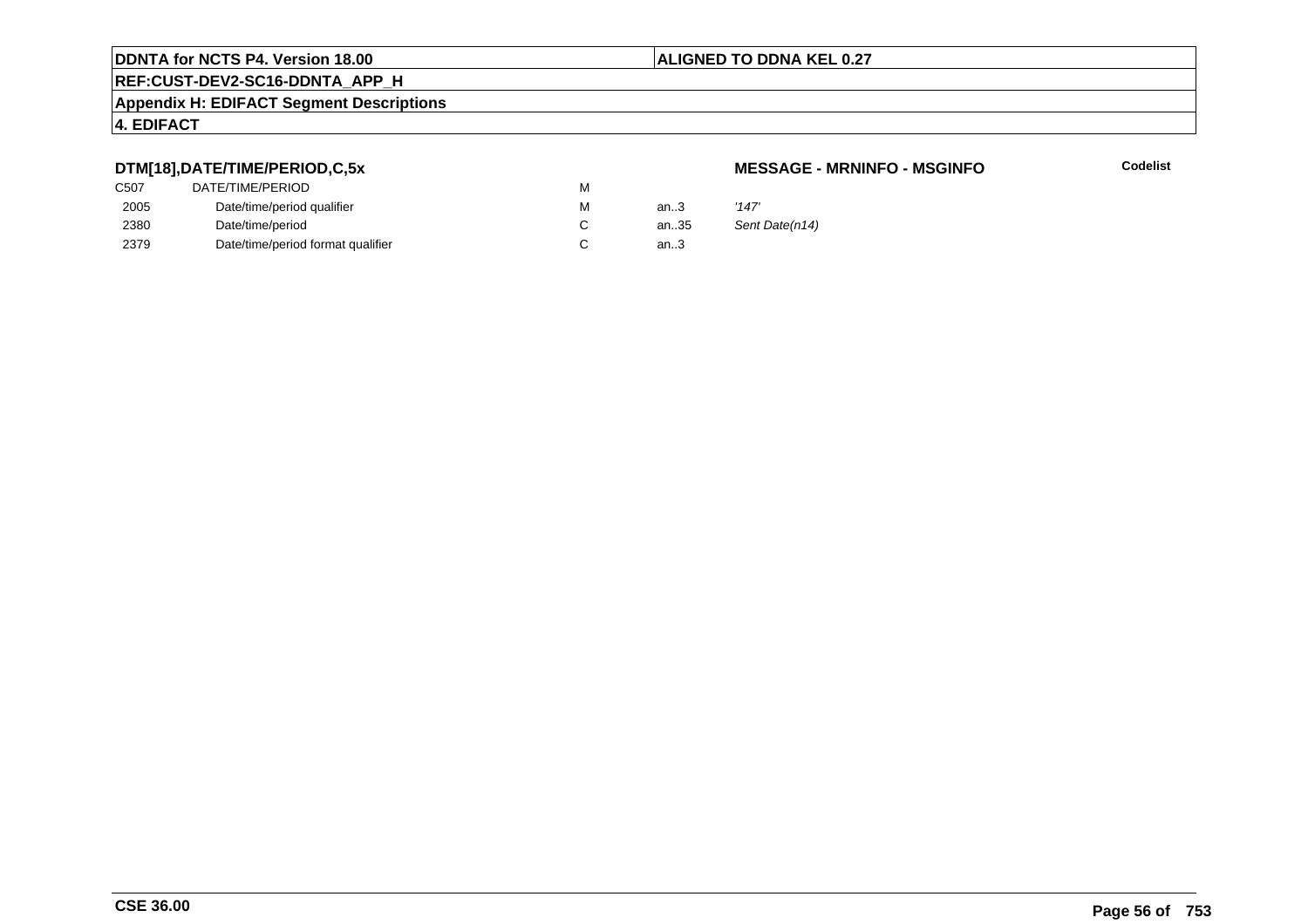### **ALIGNED TO DDNA KEL 0.27**

# **REF:CUST-DEV2-SC16-DDNTA\_APP\_H**

#### **Appendix H: EDIFACT Segment Descriptions**

### **4. EDIFACT**

### **DTM[18],DATE/TIME/PERIOD,C,5x**

| C507 | DATE/TIME/PERIOD                  | М |          |       |
|------|-----------------------------------|---|----------|-------|
| 2005 | Date/time/period qualifier        | М | an $3$   | '185' |
| 2380 | Date/time/period                  |   | an $.35$ | Rece  |
| 2379 | Date/time/period format qualifier |   | an.3     |       |

#### **MESSAGE - MRNINFO - MSGINFO**

**Codelist**

35 Received Date(n14)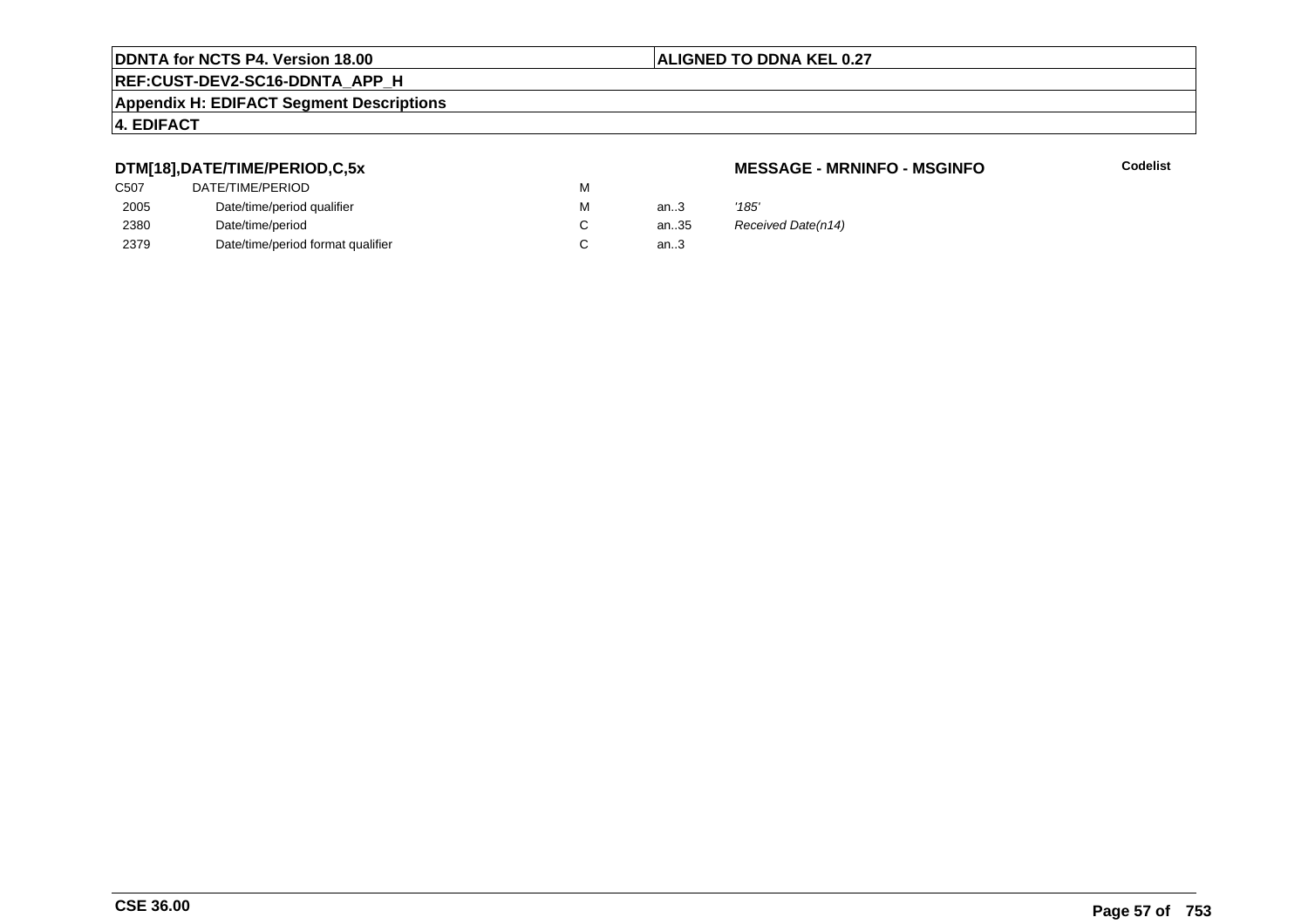**REF:CUST-DEV2-SC16-DDNTA\_APP\_H**

**Appendix H: EDIFACT Segment Descriptions**

### **4. EDIFACT**

## **DTM[18],DATE/TIME/PERIOD,C,5x**

| DATE/TIME/PERIOD                  | M |        |       |
|-----------------------------------|---|--------|-------|
| Date/time/period qualifier        | M | an $3$ | '273' |
| Date/time/period                  |   | an35   | Perio |
| Date/time/period format qualifier |   | an $3$ |       |
|                                   |   |        |       |

#### **MESSAGE - GUARANTEE REFERENCE - GUARANTEE QUERY**

**Codelist**

Period from date(n8)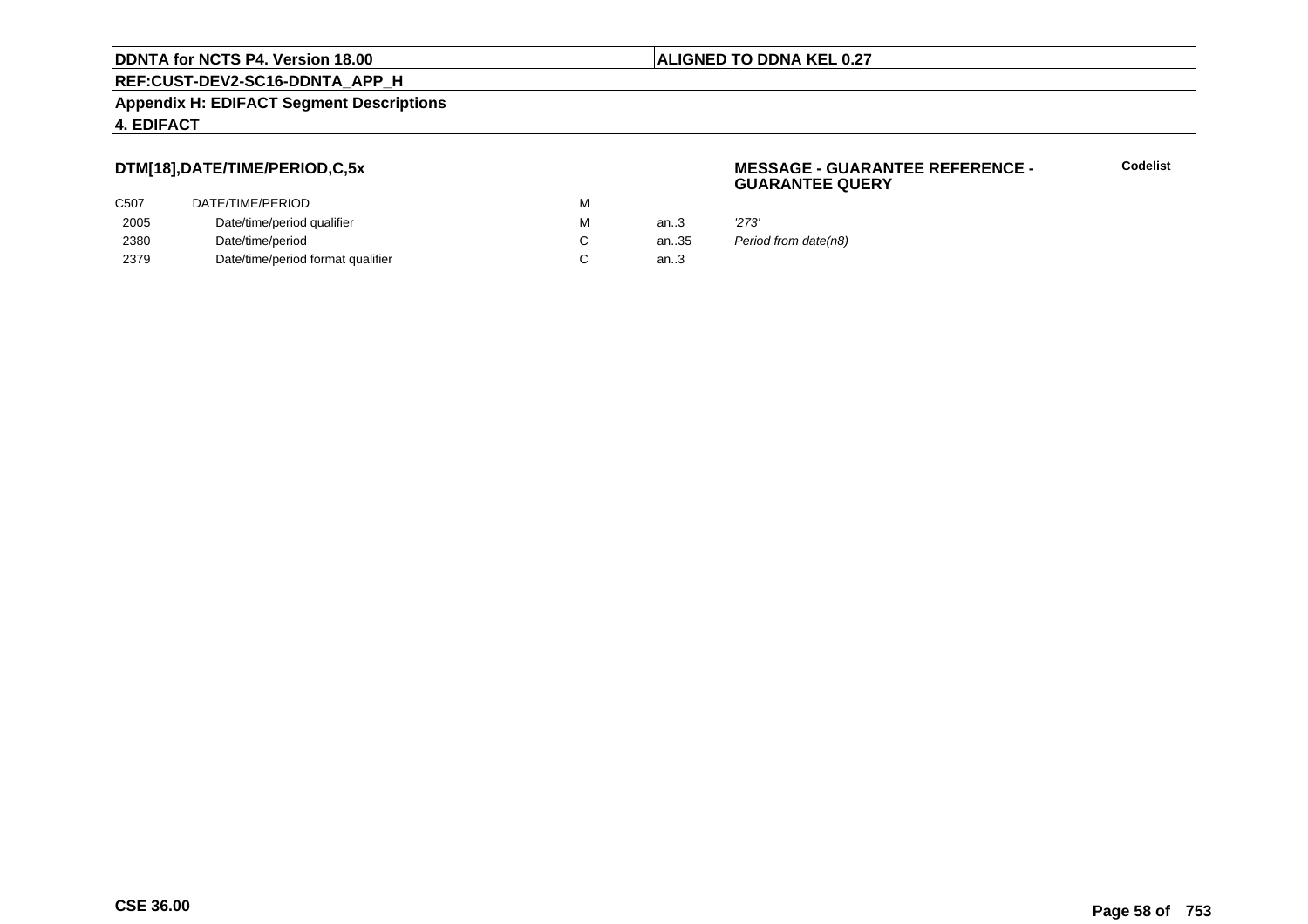**REF:CUST-DEV2-SC16-DDNTA\_APP\_H**

**Appendix H: EDIFACT Segment Descriptions**

### **4. EDIFACT**

## **DTM[18],DATE/TIME/PERIOD,C,5x**

| DATE/TIME/PERIOD                  | М |      |       |
|-----------------------------------|---|------|-------|
| Date/time/period qualifier        | M | an.3 | '206' |
| Date/time/period                  |   | an35 | Perio |
| Date/time/period format qualifier |   | an.3 |       |
|                                   |   |      |       |

#### **MESSAGE - GUARANTEE REFERENCE - GUARANTEE QUERY**

**Codelist**

Period to date(n8)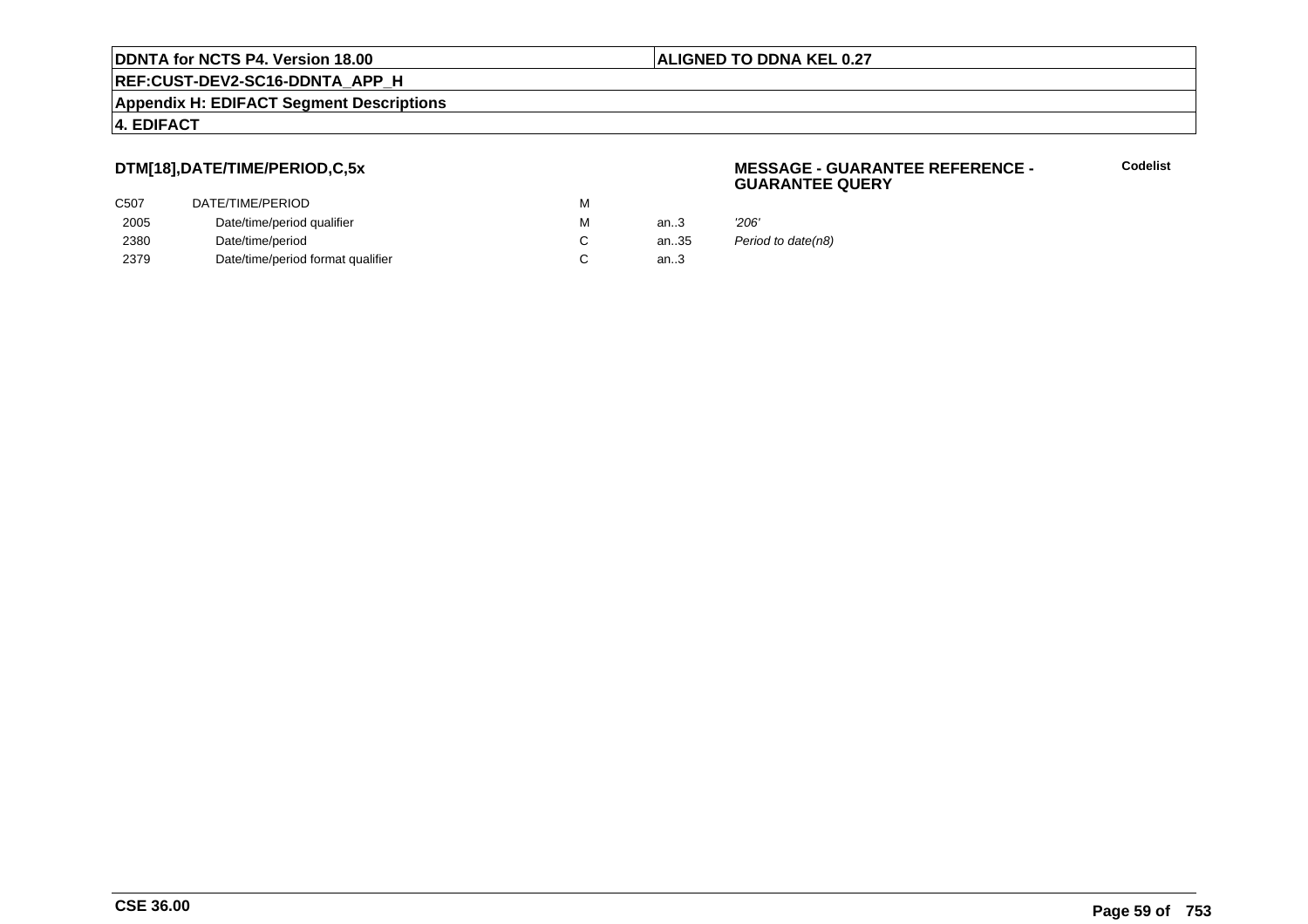#### **ALIGNED TO DDNA KEL 0.27**

# **REF:CUST-DEV2-SC16-DDNTA\_APP\_H**

#### **Appendix H: EDIFACT Segment Descriptions**

### **4. EDIFACT**

### **DTM[18],DATE/TIME/PERIOD,C,5x**

| C507 | DATE/TIME/PERIOD                  | М |        |       |
|------|-----------------------------------|---|--------|-------|
| 2005 | Date/time/period qualifier        | М | an.3   | '109' |
| 2380 | Date/time/period                  |   | an35   | Lock  |
| 2379 | Date/time/period format qualifier |   | an $3$ |       |

#### **MESSAGE - GUARANTEE REFERENCE - USAGECodelist**

Lock date(n8)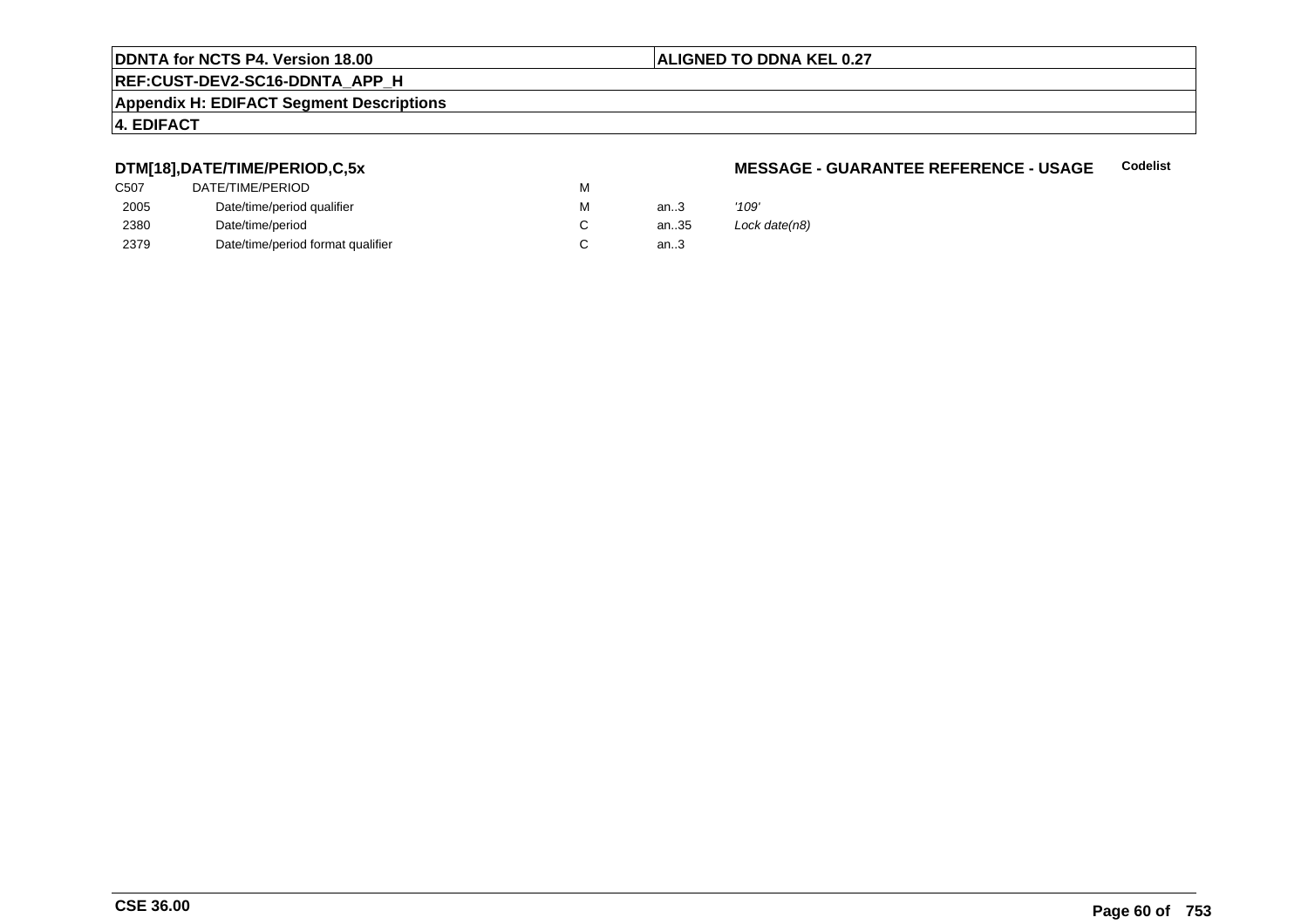#### **ALIGNED TO DDNA KEL 0.27**

# **REF:CUST-DEV2-SC16-DDNTA\_APP\_H**

#### **Appendix H: EDIFACT Segment Descriptions**

### **4. EDIFACT**

### **DTM[18],DATE/TIME/PERIOD,C,5x**

| C507 | DATE/TIME/PERIOD                  | М |        |       |
|------|-----------------------------------|---|--------|-------|
| 2005 | Date/time/period qualifier        | М | an $3$ | '132' |
| 2380 | Date/time/period                  |   | an35   | Arriv |
| 2379 | Date/time/period format qualifier |   | an.3   |       |

#### **MESSAGE - GUARANTEE REFERENCE - USAGECodelist**

Arrival date(n8)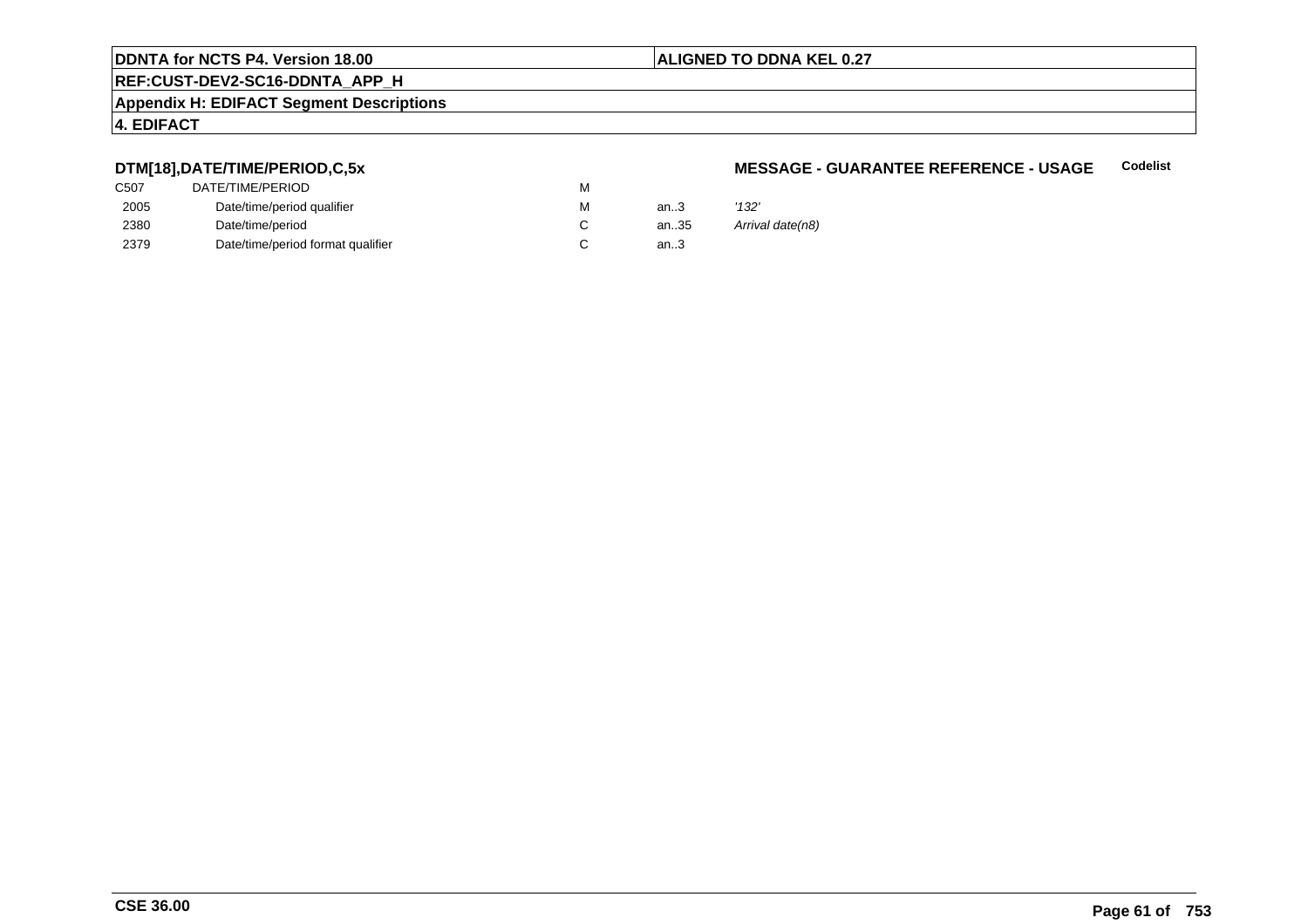### **ALIGNED TO DDNA KEL 0.27**

# **REF:CUST-DEV2-SC16-DDNTA\_APP\_H**

#### **Appendix H: EDIFACT Segment Descriptions**

## **4. EDIFACT**

### **DTM[18],DATE/TIME/PERIOD,C,5x**

| C507 | DATE/TIME/PERIOD                  | М |      |       |
|------|-----------------------------------|---|------|-------|
| 2005 | Date/time/period qualifier        | М | an.3 | '161' |
| 2380 | Date/time/period                  |   | an35 | Date  |
| 2379 | Date/time/period format qualifier |   | an.3 |       |

#### **MESSAGE - GUARANTEE REFERENCE - USAGECodelist**

| м | an.3 | '161'               |
|---|------|---------------------|
| С | an35 | Date of release(n8) |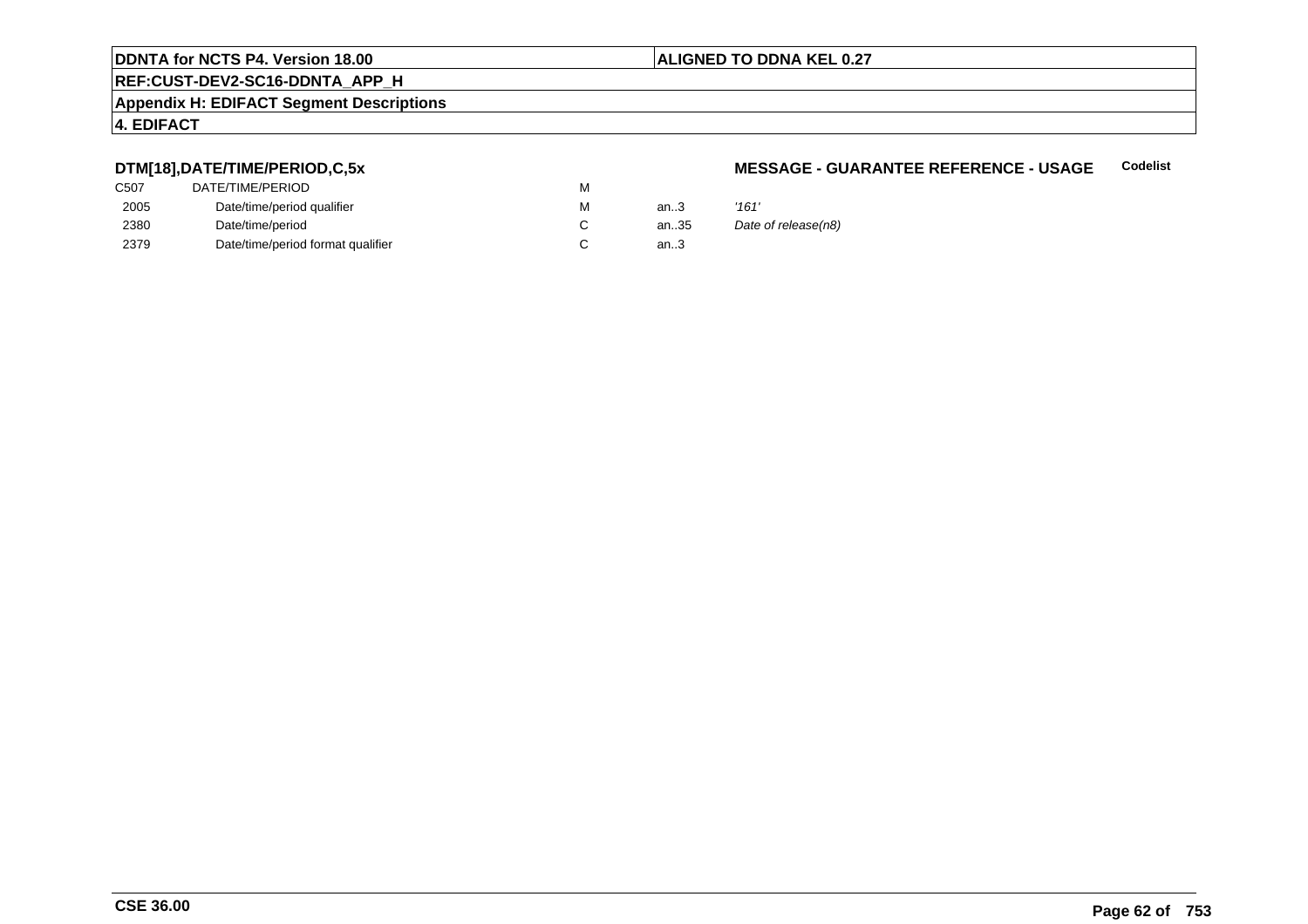**REF:CUST-DEV2-SC16-DDNTA\_APP\_H**

**Appendix H: EDIFACT Segment Descriptions**

### **4. EDIFACT**

## **DTM[18],DATE/TIME/PERIOD,C,5x**

| DATE/TIME/PERIOD                  | M |        |       |
|-----------------------------------|---|--------|-------|
| Date/time/period qualifier        | M | an.3   | '157' |
| Date/time/period                  |   | an35   | Valic |
| Date/time/period format qualifier |   | an $3$ |       |
|                                   |   |        |       |

#### **MESSAGE - GUARANTEE REFERENCE - COMPREHENSIVE GUARANTEE**

**Codelist**

Validity date(n8)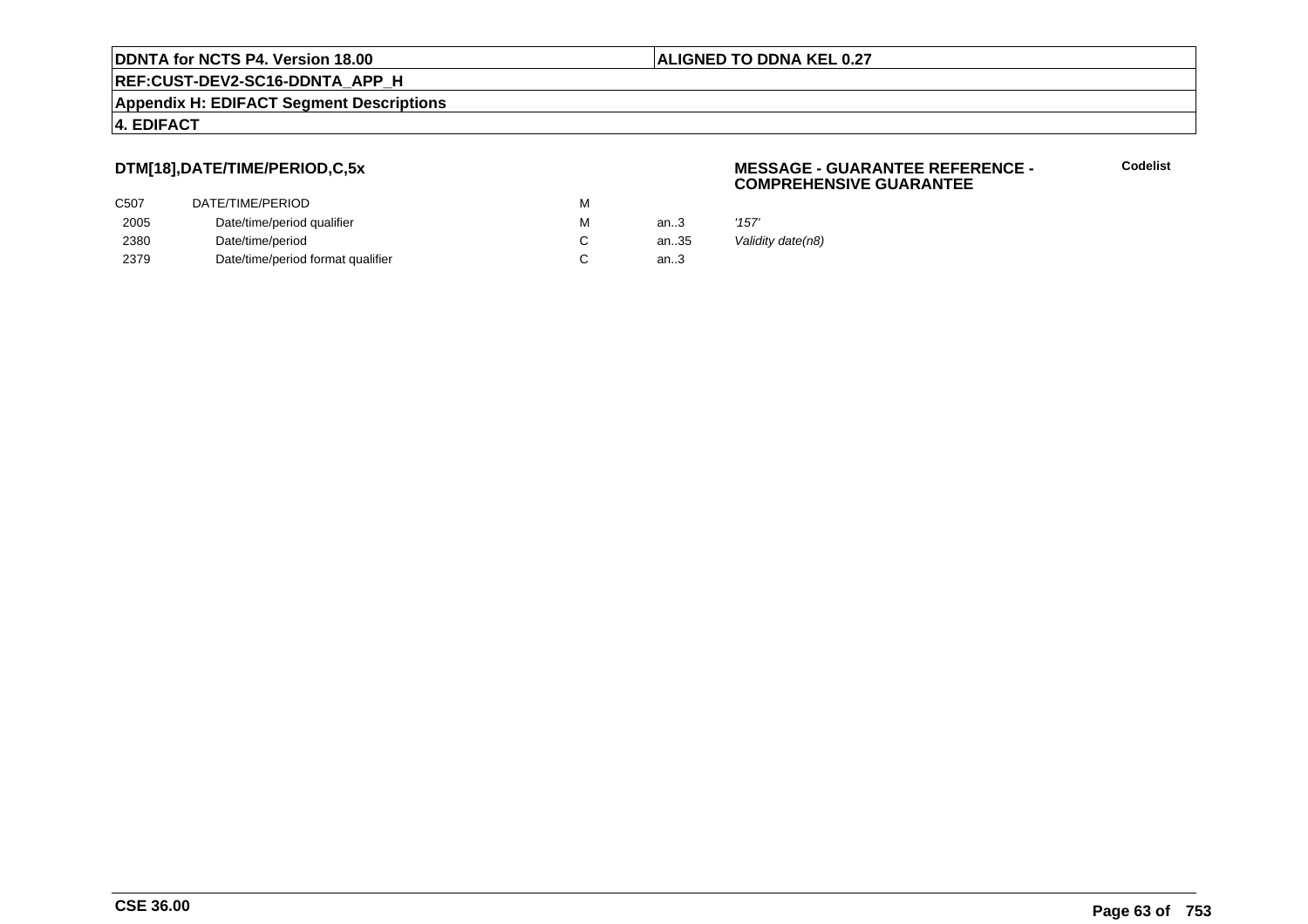**REF:CUST-DEV2-SC16-DDNTA\_APP\_H**

**Appendix H: EDIFACT Segment Descriptions**

### **4. EDIFACT**

## **DTM[18],DATE/TIME/PERIOD,C,5x**

| C507 | DATE/TIME/PERIOD                  | M |        |       |
|------|-----------------------------------|---|--------|-------|
| 2005 | Date/time/period qualifier        | M | an.3   | '192' |
| 2380 | Date/time/period                  |   | an35   | Inval |
| 2379 | Date/time/period format qualifier |   | an $3$ |       |

#### **MESSAGE - GUARANTEE REFERENCE - COMPREHENSIVE GUARANTEE**

**Codelist**

Invalidity date(n8)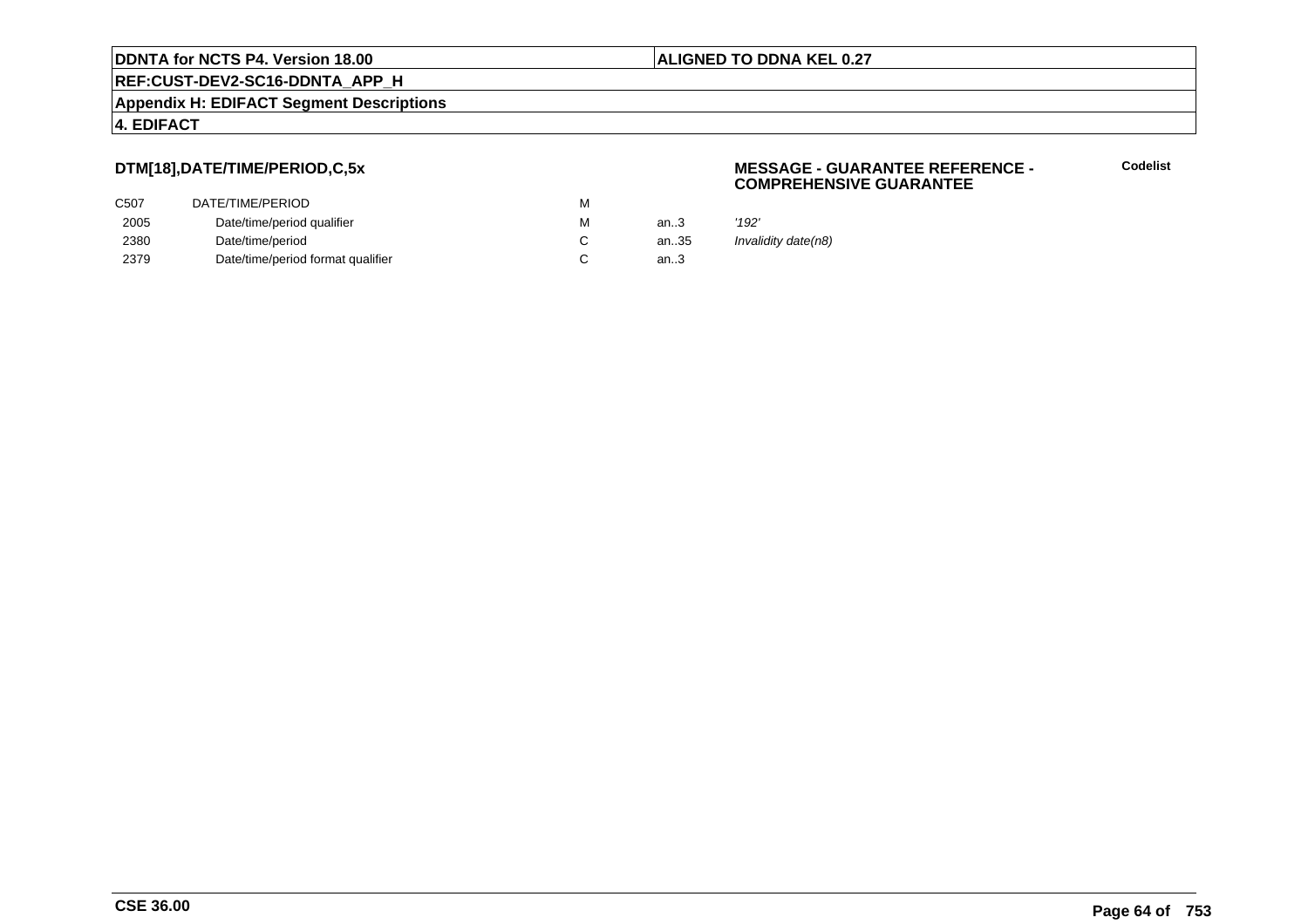**REF:CUST-DEV2-SC16-DDNTA\_APP\_H**

**Appendix H: EDIFACT Segment Descriptions**

### **4. EDIFACT**

## **DTM[18],DATE/TIME/PERIOD,C,5x**

| DATE/TIME/PERIOD                  | M |        |       |
|-----------------------------------|---|--------|-------|
| Date/time/period qualifier        | M | an.3   | '261' |
| Date/time/period                  |   | an35   | Liabi |
| Date/time/period format qualifier |   | an $3$ |       |
|                                   |   |        |       |

#### **MESSAGE - GUARANTEE REFERENCE - COMPREHENSIVE GUARANTEE**

| м | an3  | 261'                          |
|---|------|-------------------------------|
| С | an35 | Liability liberation date(n8) |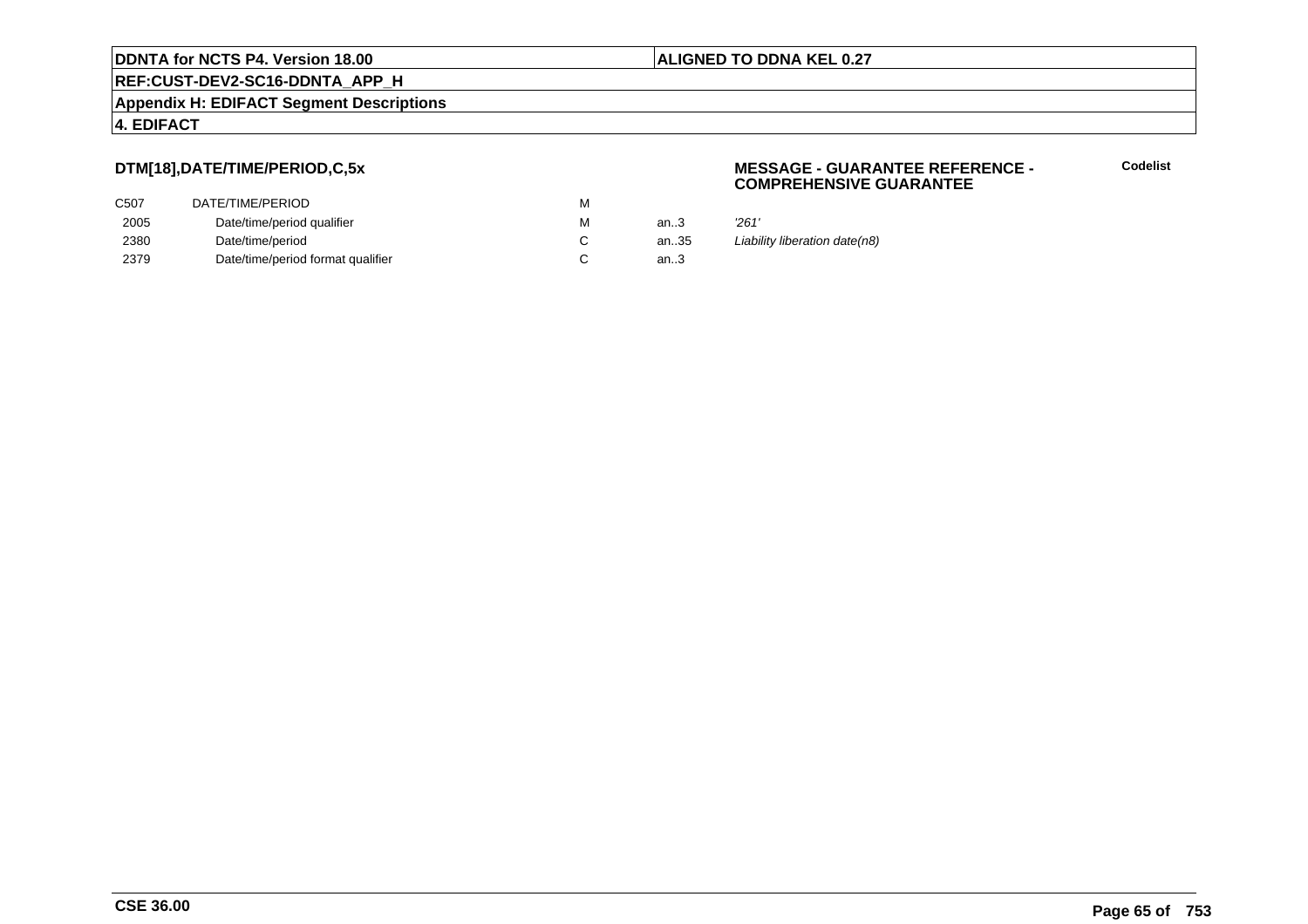**REF:CUST-DEV2-SC16-DDNTA\_APP\_H**

**Appendix H: EDIFACT Segment Descriptions**

### **4. EDIFACT**

## **DTM[18],DATE/TIME/PERIOD,C,5x**

| C507 | DATE/TIME/PERIOD                  | М |      |       |
|------|-----------------------------------|---|------|-------|
| 2005 | Date/time/period qualifier        | M | an.3 | '182' |
| 2380 | Date/time/period                  |   | an35 | Date  |
| 2379 | Date/time/period format qualifier |   | an.3 |       |

#### **MESSAGE - GUARANTEE REFERENCE - INDIVIDUAL GUARANTEE VOUCHER**

**Codelist**

Date of issue(n8)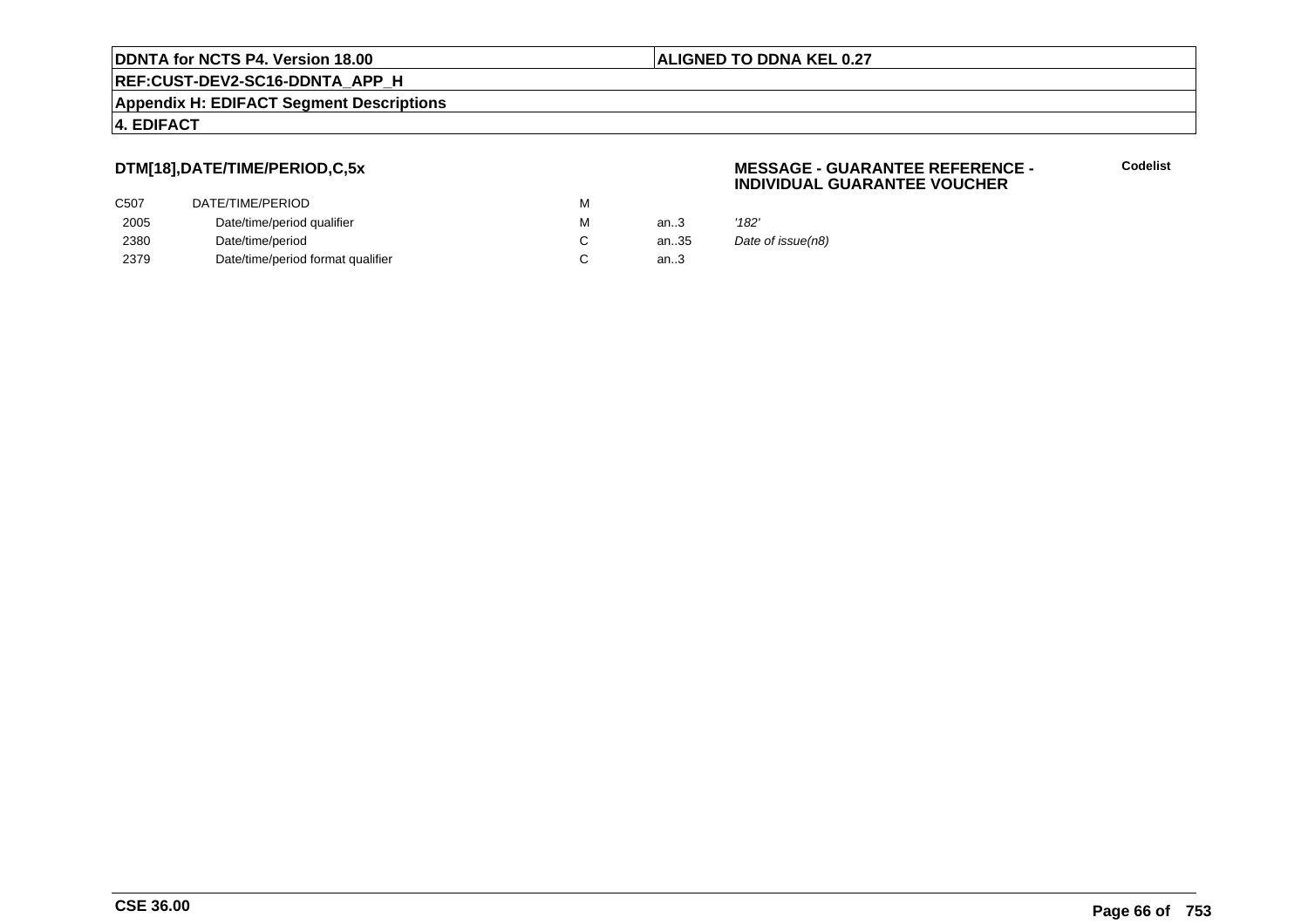**REF:CUST-DEV2-SC16-DDNTA\_APP\_H**

**Appendix H: EDIFACT Segment Descriptions**

### **4. EDIFACT**

## **DTM[18],DATE/TIME/PERIOD,C,5x**

| DATE/TIME/PERIOD                  | м |      |      |
|-----------------------------------|---|------|------|
| Date/time/period qualifier        | м | an3  | '36' |
| Date/time/period                  |   | an35 | Exp  |
| Date/time/period format qualifier |   | an.3 |      |
|                                   |   |      |      |

#### **MESSAGE - GUARANTEE REFERENCE - INDIVIDUAL GUARANTEE VOUCHER**

**Codelist**

xpiry date(n8)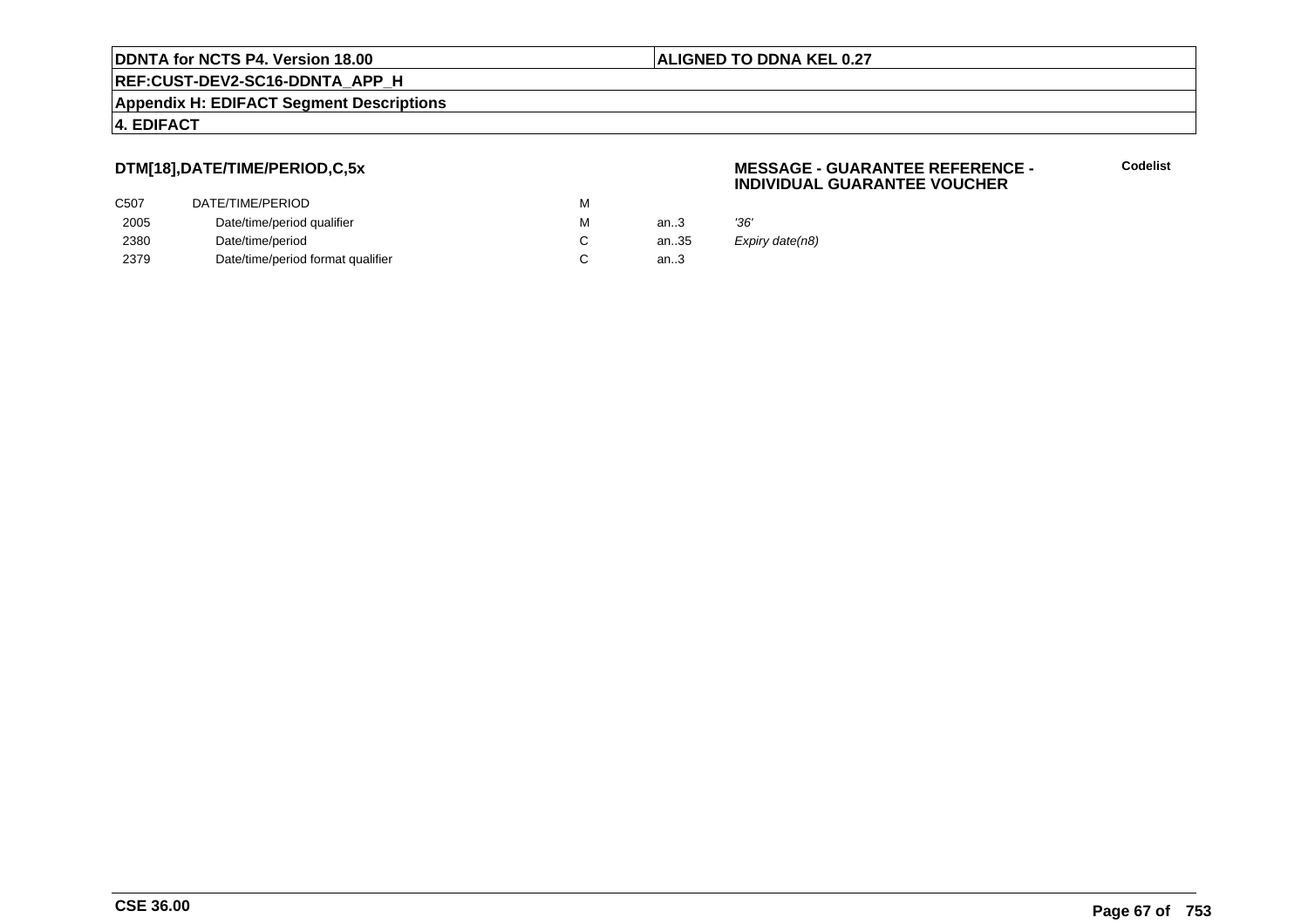#### **ALIGNED TO DDNA KEL 0.27**

# **REF:CUST-DEV2-SC16-DDNTA\_APP\_H**

#### **Appendix H: EDIFACT Segment Descriptions**

### **4. EDIFACT**

### **MOA[19],MONETARY AMOUNT,C,5x**

| C516 | <b>MONETARY AMOUNT</b>         | M |      |       |
|------|--------------------------------|---|------|-------|
| 5025 | Monetary amount type qualifier | М | an.3 | '168' |
| 5004 | Monetary amount                | C | n.18 | Sequ  |
| 6345 | Currency, coded                | C | an.3 |       |
| 6343 | Currency qualifier             | C | an.3 |       |
| 4405 | Status, coded                  | C | an.3 |       |
|      |                                |   |      |       |

#### **MESSAGE - MRNINFO - MSGINFO**

**Codelist**

Sequence id(n..8)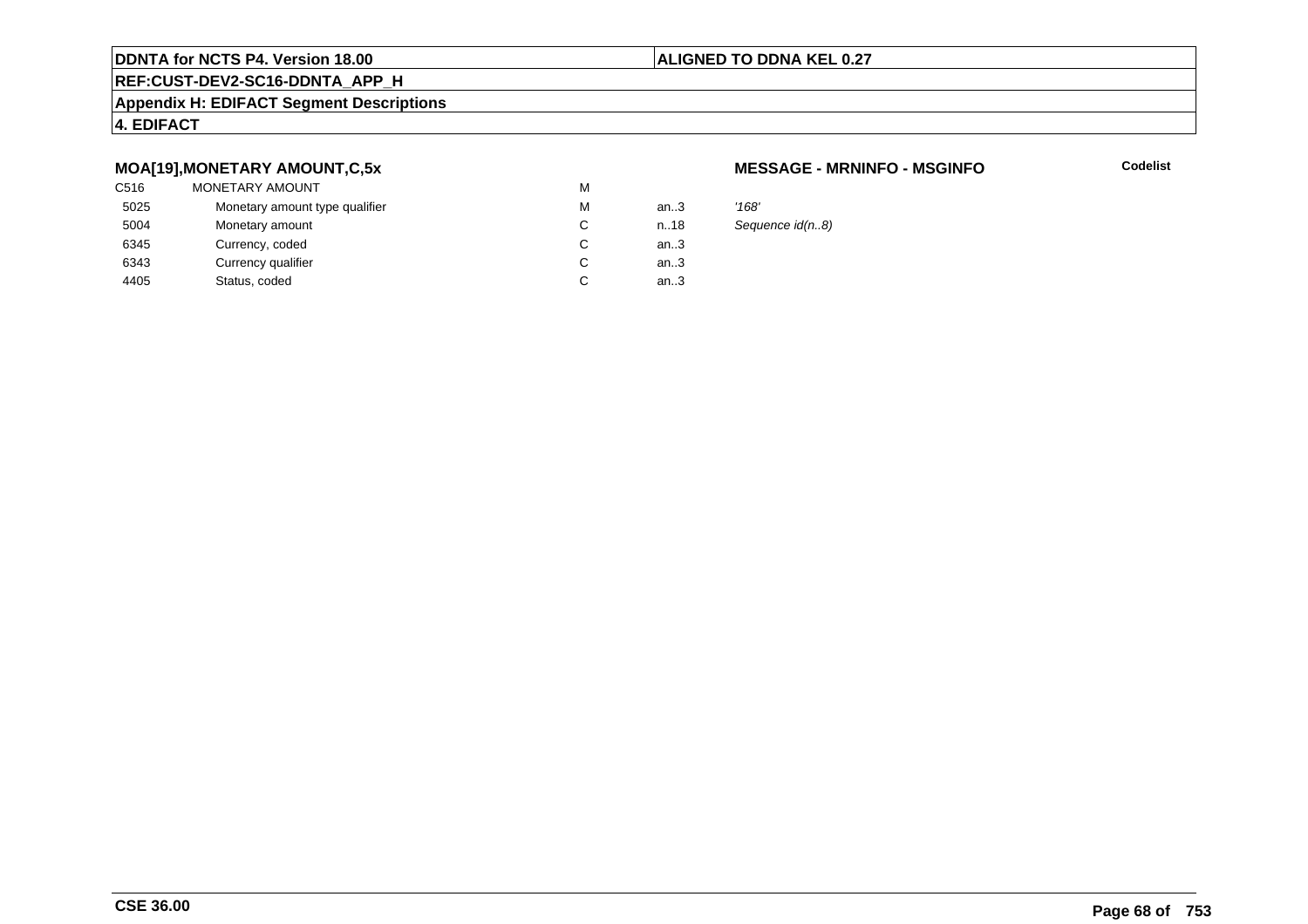#### **ALIGNED TO DDNA KEL 0.27**

# **REF:CUST-DEV2-SC16-DDNTA\_APP\_H**

#### **Appendix H: EDIFACT Segment Descriptions**

## **4. EDIFACT**

### **MOA[19],MONETARY AMOUNT,C,5x**

| C516 | <b>MONETARY AMOUNT</b>         | M |        |       |
|------|--------------------------------|---|--------|-------|
| 5025 | Monetary amount type qualifier | M | an $3$ | '167' |
| 5004 | Monetary amount                | C | n.18   | Repl  |
| 6345 | Currency, coded                | C | an $3$ |       |
| 6343 | Currency qualifier             | C | an $3$ |       |
| 4405 | Status, coded                  | C | an.3   |       |
|      |                                |   |        |       |

#### **MESSAGE - MRNINFO - MSGINFO**

**Codelist**

Reply to(n..8)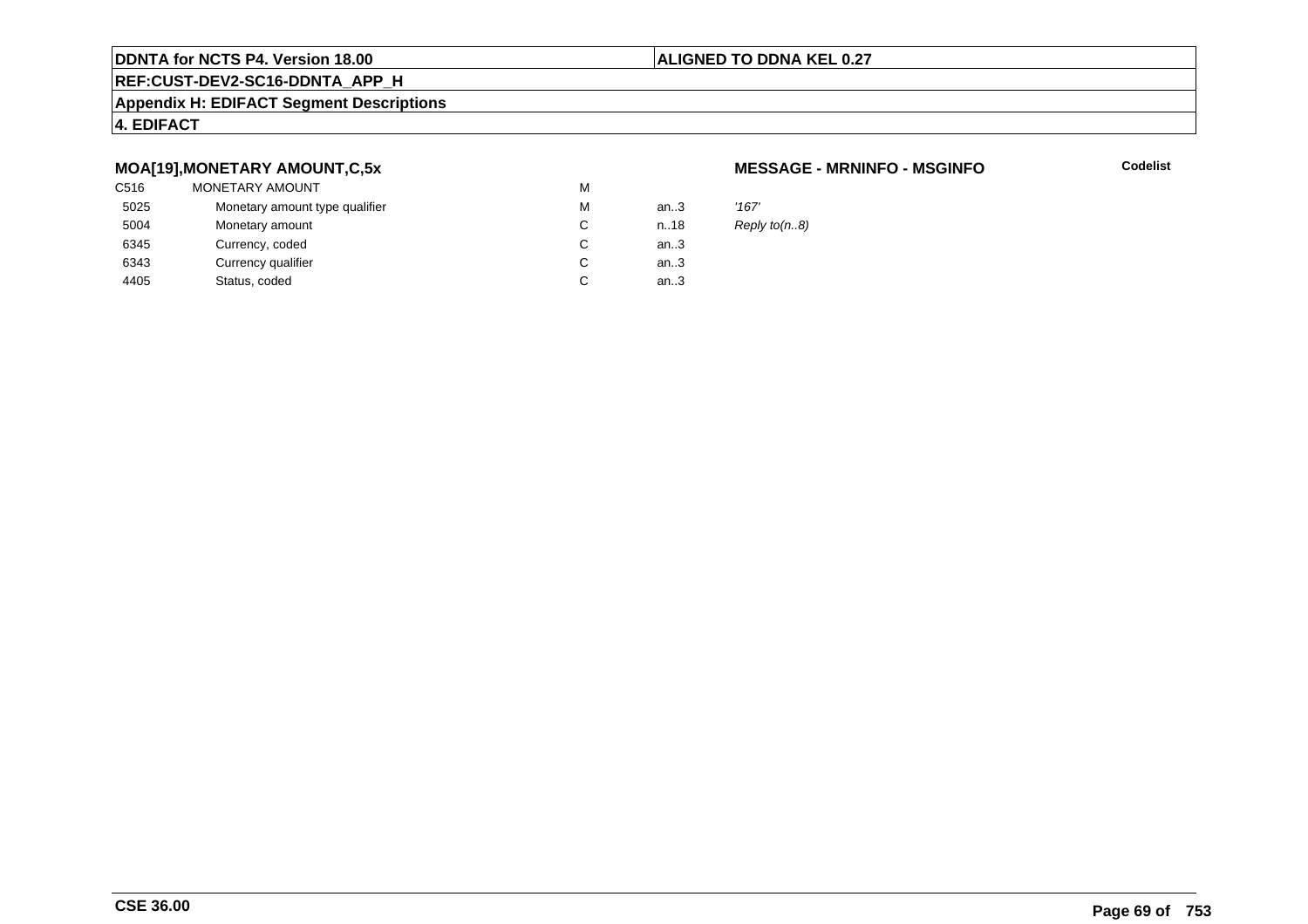#### **ALIGNED TO DDNA KEL 0.27**

# **REF:CUST-DEV2-SC16-DDNTA\_APP\_H**

#### **Appendix H: EDIFACT Segment Descriptions**

### **4. EDIFACT**

### **MOA[19],MONETARY AMOUNT,C,5x**

| C516 | MONETARY AMOUNT                | M |      |    |
|------|--------------------------------|---|------|----|
| 5025 | Monetary amount type qualifier | M | an.3 | Έ, |
| 5004 | Monetary amount                | C | n.18 | Co |
| 6345 | Currency, coded                | С | an.3 |    |
| 6343 | Currency qualifier             | C | an.3 |    |
| 4405 | Status, coded                  | C | an.3 |    |
|      |                                |   |      |    |

#### **MESSAGE - GUARANTEE REFERENCE - USAGECodelist**

Covered amount(n..15,2)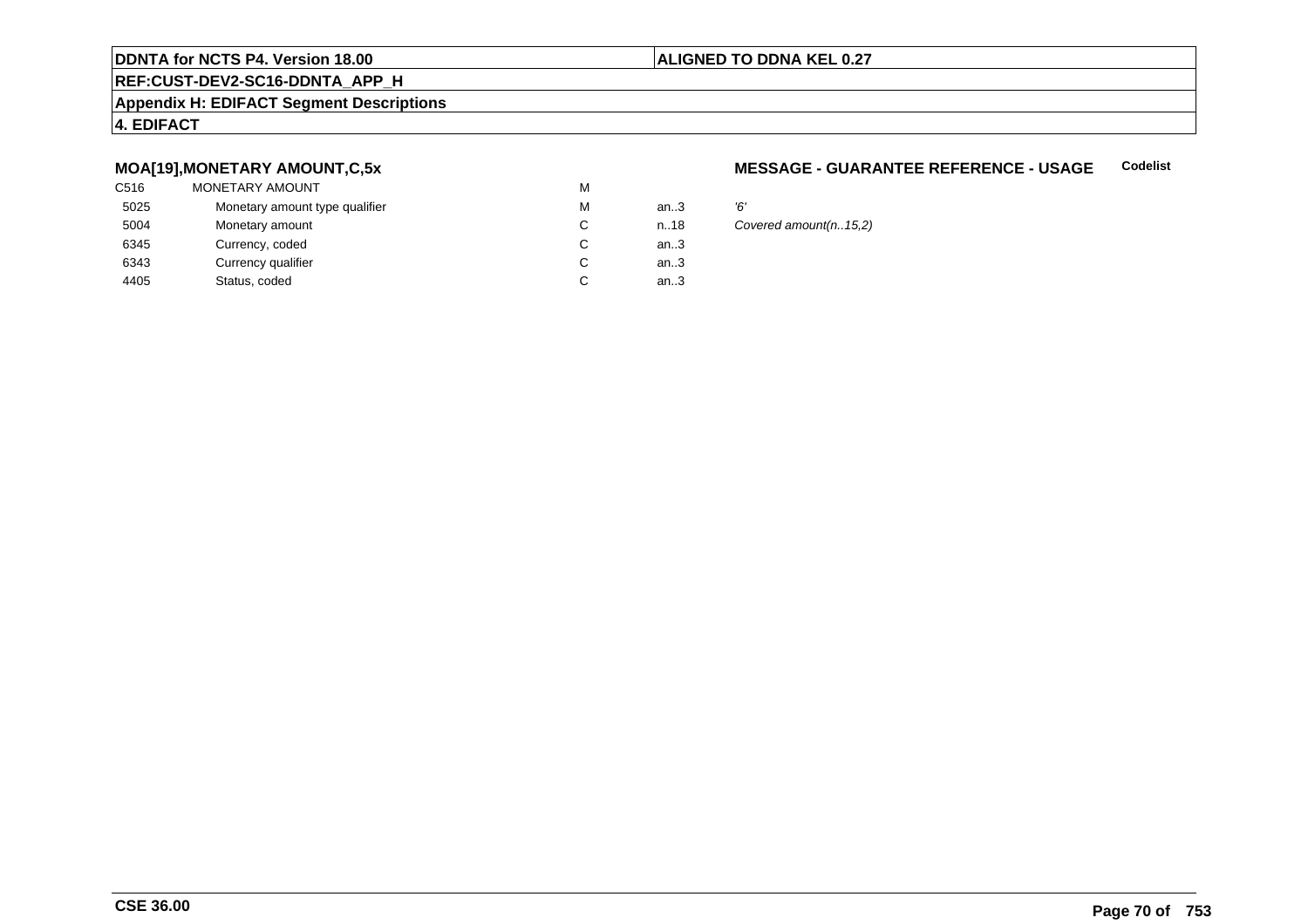#### **ALIGNED TO DDNA KEL 0.27**

**REF:CUST-DEV2-SC16-DDNTA\_APP\_H**

#### **Appendix H: EDIFACT Segment Descriptions**

#### **4. EDIFACT**

### **MOA[19],MONETARY AMOUNT,C,5x**

| C516 | MONETARY AMOUNT                | М |      |      |
|------|--------------------------------|---|------|------|
| 5025 | Monetary amount type qualifier | М | an3  | '14' |
| 5004 | Monetary amount                | C | n.18 | Exp  |
| 6345 | Currency, coded                | C | an.3 |      |
| 6343 | Currency qualifier             | C | an.3 |      |
| 4405 | Status, coded                  | C | an.3 |      |
|      |                                |   |      |      |

#### **MESSAGE - GUARANTEE REFERENCE - EXPOSURE**

**Codelist**

 $Exposure(n..15,2)$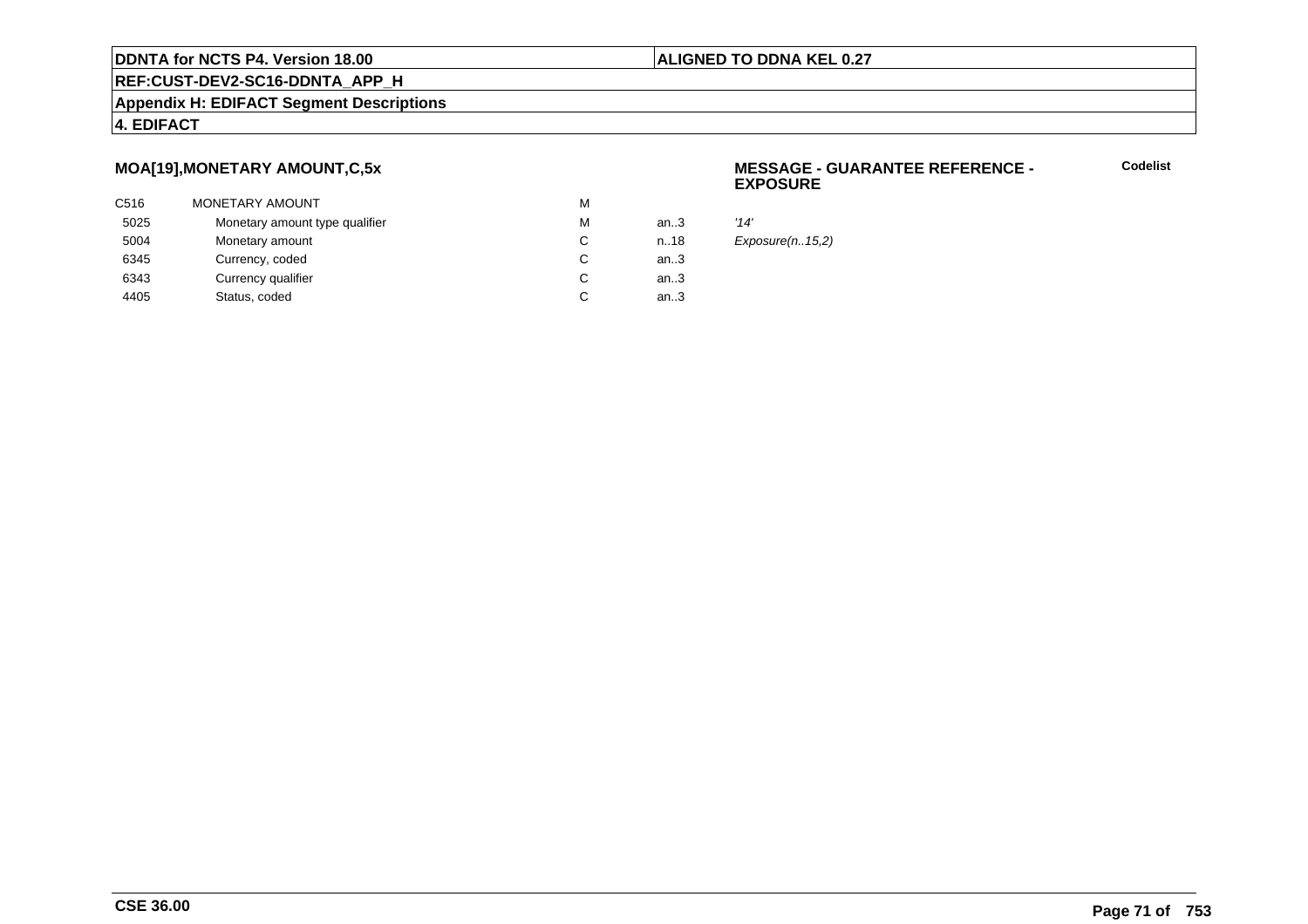#### **ALIGNED TO DDNA KEL 0.27**

**REF:CUST-DEV2-SC16-DDNTA\_APP\_H**

#### **Appendix H: EDIFACT Segment Descriptions**

#### **4. EDIFACT**

### **MOA[19],MONETARY AMOUNT,C,5x**

| C516 | MONETARY AMOUNT                | М |      |      |
|------|--------------------------------|---|------|------|
| 5025 | Monetary amount type qualifier | М | an3  | '34' |
| 5004 | Monetary amount                | C | n.18 | Bal  |
| 6345 | Currency, coded                | C | an.3 |      |
| 6343 | Currency qualifier             | C | an.3 |      |
| 4405 | Status, coded                  | C | an.3 |      |
|      |                                |   |      |      |

#### **MESSAGE - GUARANTEE REFERENCE - EXPOSURE**

**Codelist**

 $Balance(n..15,2)$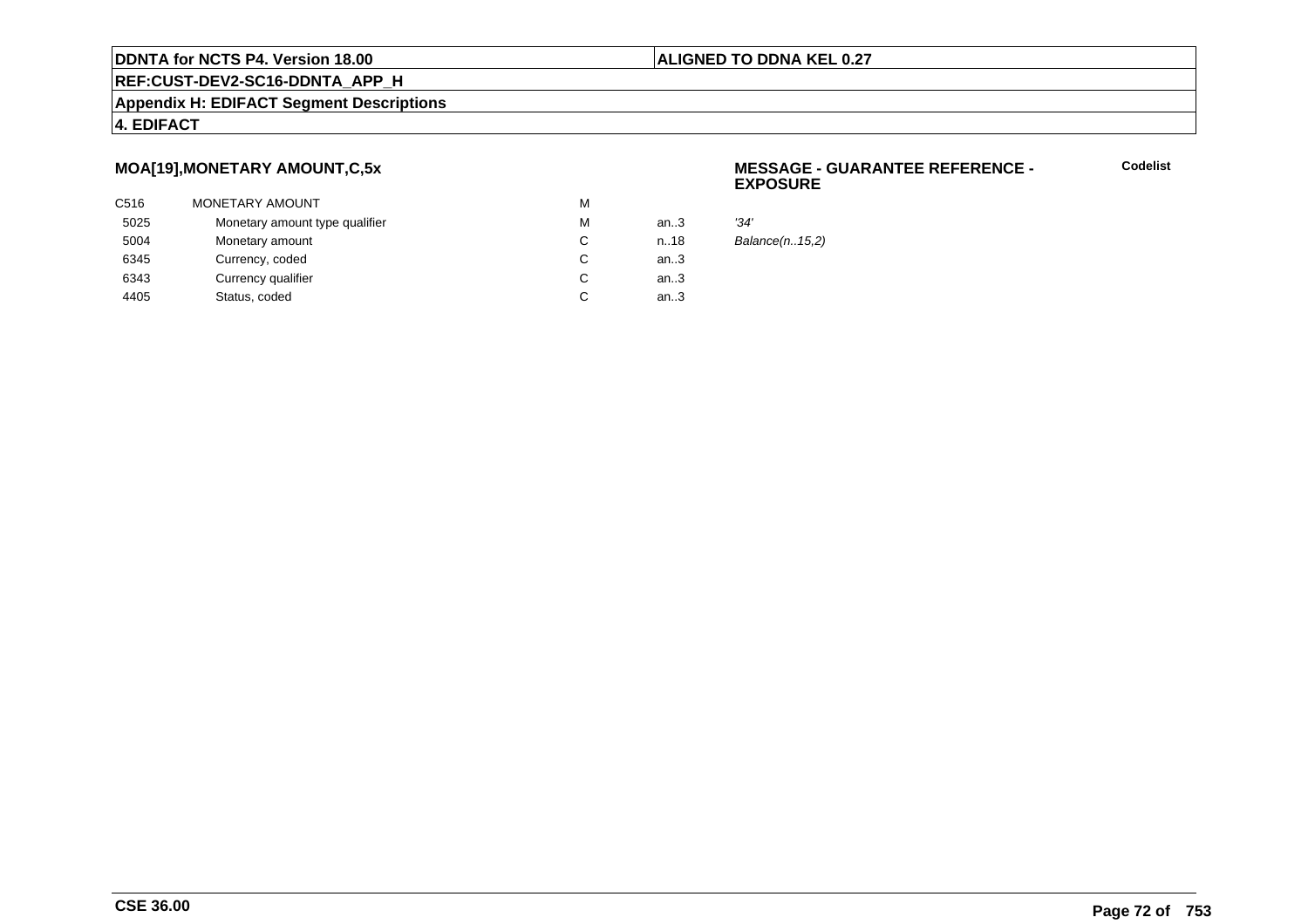### **ALIGNED TO DDNA KEL 0.27**

**REF:CUST-DEV2-SC16-DDNTA\_APP\_H**

### **Appendix H: EDIFACT Segment Descriptions**

### **4. EDIFACT**

### **MOA[19],MONETARY AMOUNT,C,5x**

| C516 | MONETARY AMOUNT                | M |      |   |
|------|--------------------------------|---|------|---|
| 5025 | Monetary amount type qualifier | M | an.3 | Έ |
| 5004 | Monetary amount                | C | n.18 | R |
| 6345 | Currency, coded                | C | an.3 |   |
| 6343 | Currency qualifier             | C | an.3 |   |
| 4405 | Status, coded                  | C | an.3 |   |
|      |                                |   |      |   |

### **MESSAGE - GUARANTEE REFERENCE - COMPREHENSIVE GUARANTEE**

**Codelist**

Reference amount(n..15,2)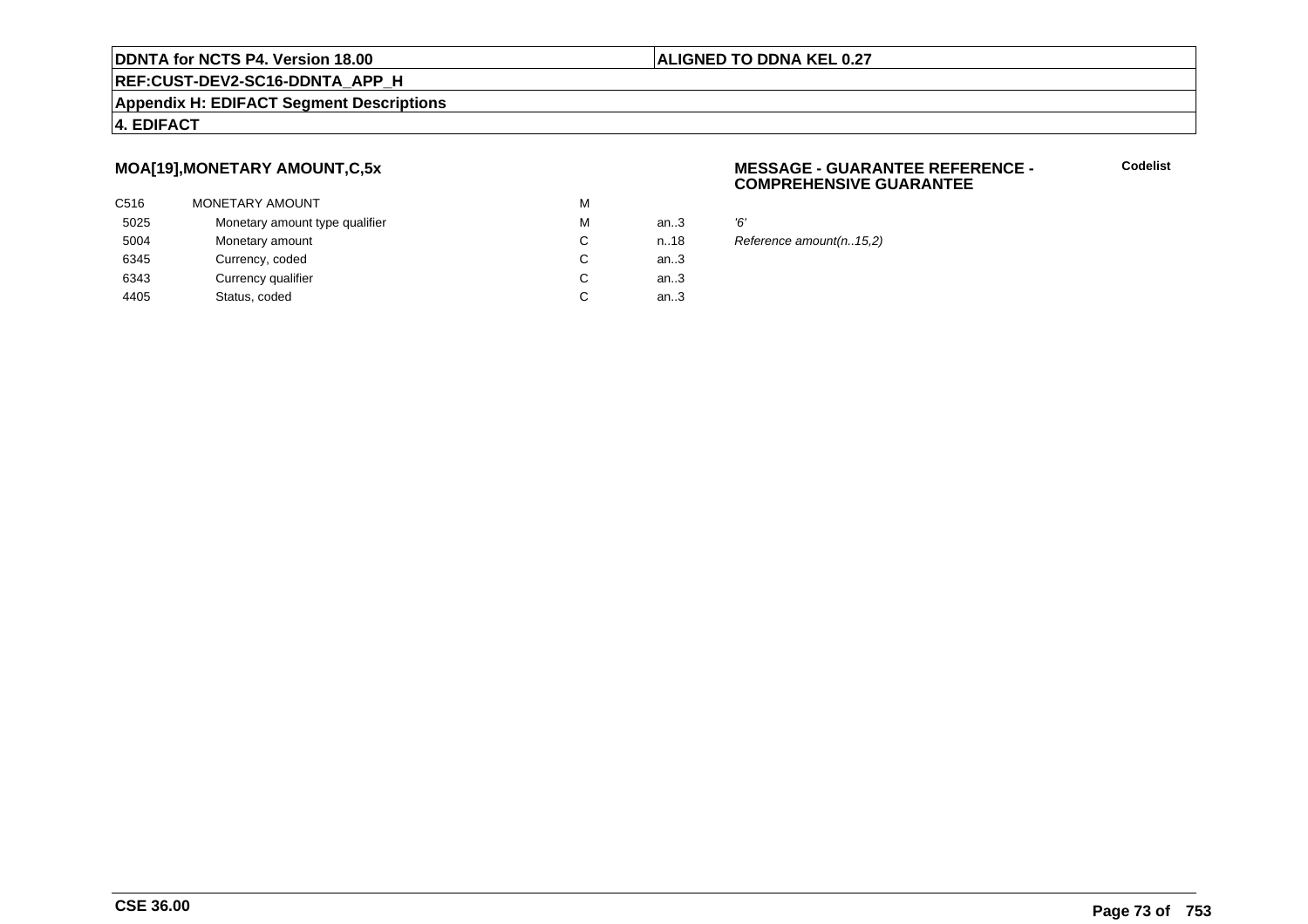### **ALIGNED TO DDNA KEL 0.27**

# **REF:CUST-DEV2-SC16-DDNTA\_APP\_H**

### **Appendix H: EDIFACT Segment Descriptions**

### **4. EDIFACT**

### **MOA[19],MONETARY AMOUNT,C,5x**

| C516 | <b>MONETARY AMOUNT</b>         | M |        |       |
|------|--------------------------------|---|--------|-------|
| 5025 | Monetary amount type qualifier | M | an.3   | '166' |
| 5004 | Monetary amount                | C | n.18   | Guai  |
| 6345 | Currency, coded                | C | an $3$ |       |
| 6343 | Currency qualifier             | C | an.3   |       |
| 4405 | Status, coded                  | C | an.3   |       |
|      |                                |   |        |       |

### **MESSAGE - GUARANTEE REFERENCE - COMPREHENSIVE GUARANTEE**

**Codelist**

Guarantee amount(n..15,2)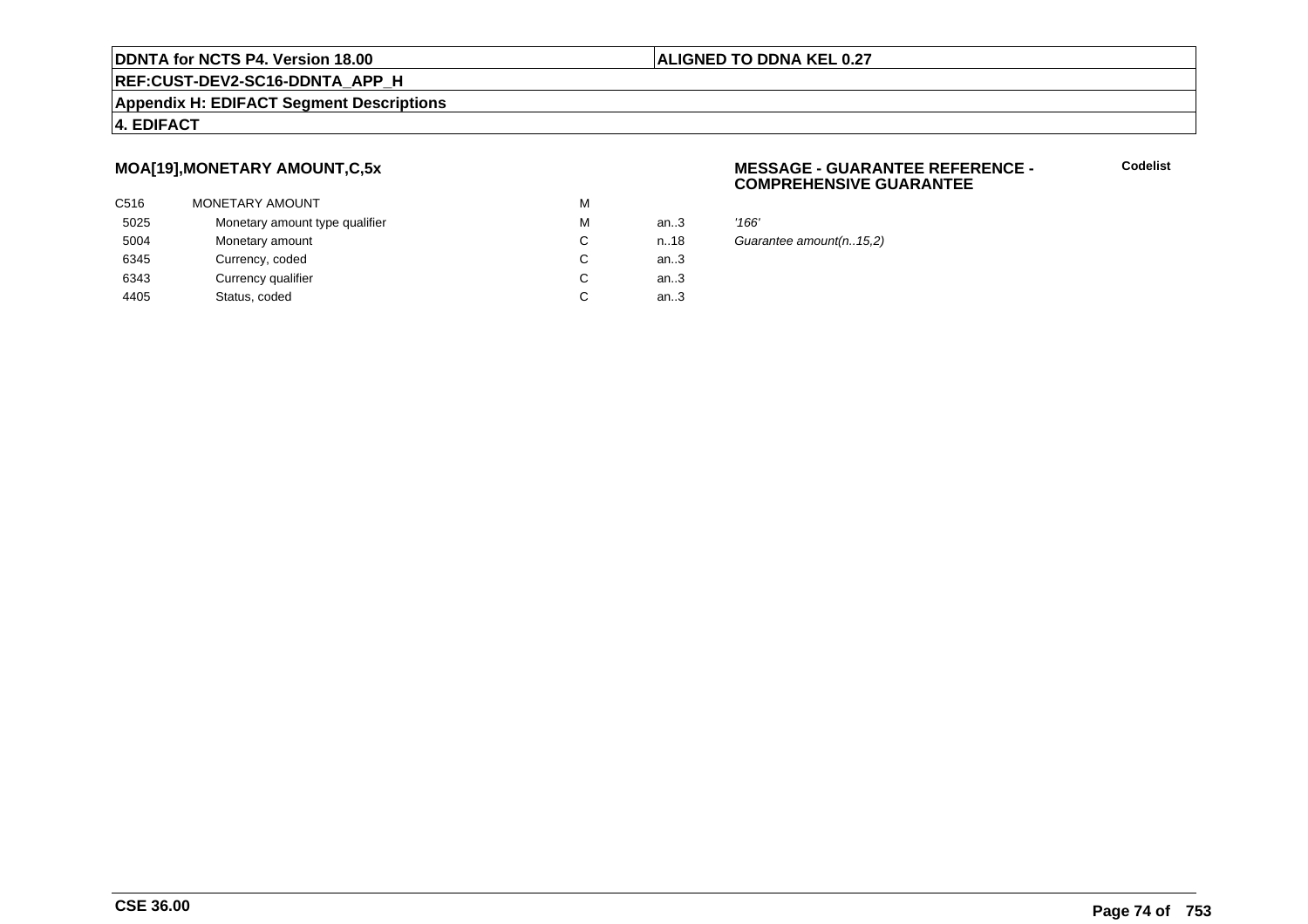### **ALIGNED TO DDNA KEL 0.27**

## **REF:CUST-DEV2-SC16-DDNTA\_APP\_H**

### **Appendix H: EDIFACT Segment Descriptions**

### **4. EDIFACT**

### **MOA[19],MONETARY AMOUNT,C,5x**

| C516 | <b>MONETARY AMOUNT</b>         | M |        |       |
|------|--------------------------------|---|--------|-------|
| 5025 | Monetary amount type qualifier | M | an.3   | '166' |
| 5004 | Monetary amount                | C | n.18   | Guai  |
| 6345 | Currency, coded                | C | an $3$ |       |
| 6343 | Currency qualifier             | C | an.3   |       |
| 4405 | Status, coded                  | C | an.3   |       |
|      |                                |   |        |       |

### **MESSAGE - GUARANTEE REFERENCE - INDIVIDUAL GUARANTEE BY GUARANTOR**

**Codelist**

Guarantee amount(n..15,2)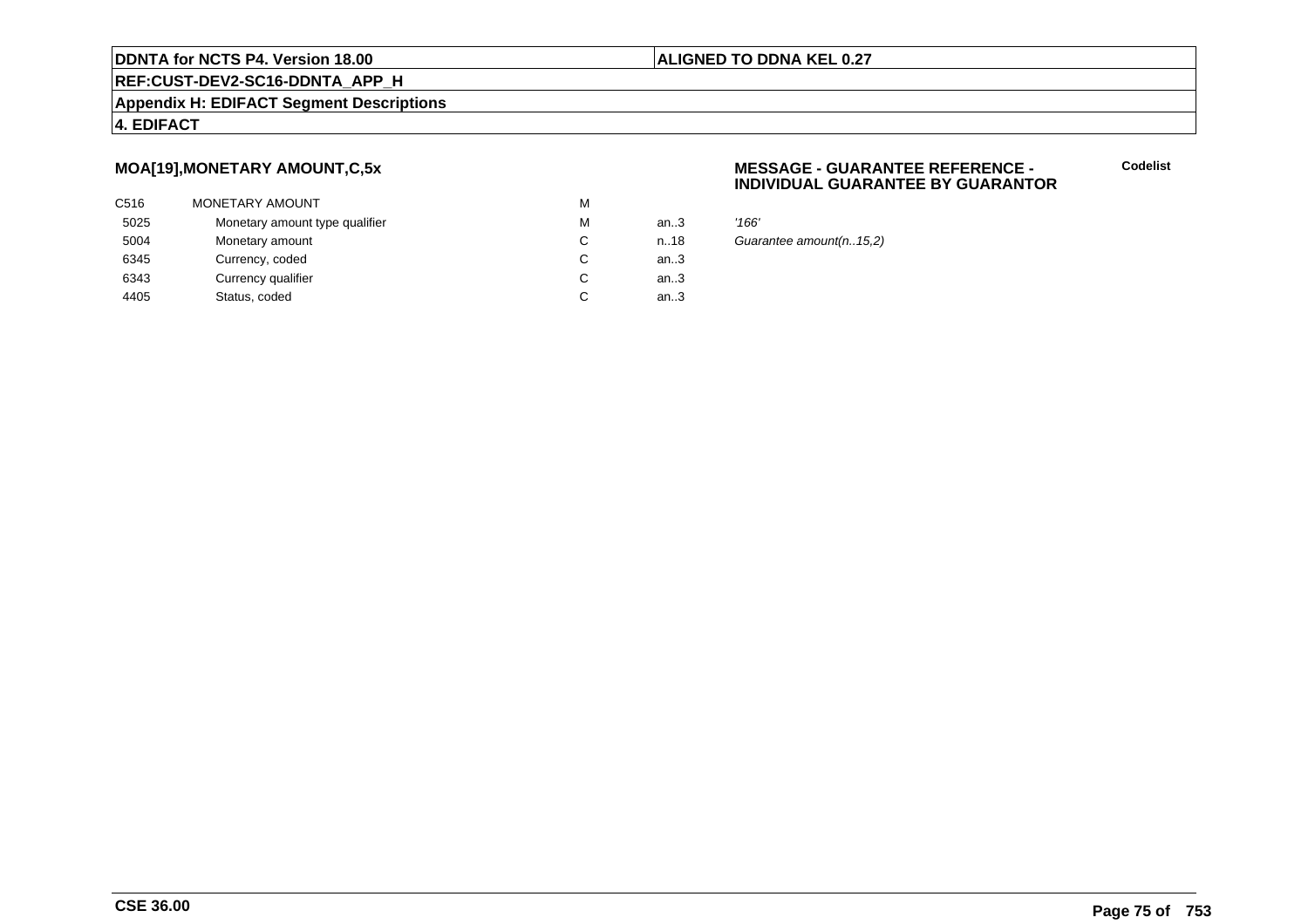### **ALIGNED TO DDNA KEL 0.27**

**REF:CUST-DEV2-SC16-DDNTA\_APP\_H**

**Appendix H: EDIFACT Segment Descriptions**

### **4. EDIFACT**

### **MOA[19],MONETARY AMOUNT,C,5x**

| C516 | <b>MONETARY AMOUNT</b>         | M |        |       |
|------|--------------------------------|---|--------|-------|
| 5025 | Monetary amount type qualifier | M | an $3$ | '229' |
| 5004 | Monetary amount                | C | n.18   | Vouc  |
| 6345 | Currency, coded                | C | an $3$ |       |
| 6343 | Currency qualifier             | C | an.3   |       |
| 4405 | Status, coded                  | C | an.3   |       |
|      |                                |   |        |       |

### **MESSAGE - GUARANTEE REFERENCE - INDIVIDUAL GUARANTEE VOUCHER**

**Codelist**

Voucher amount(n..15,2)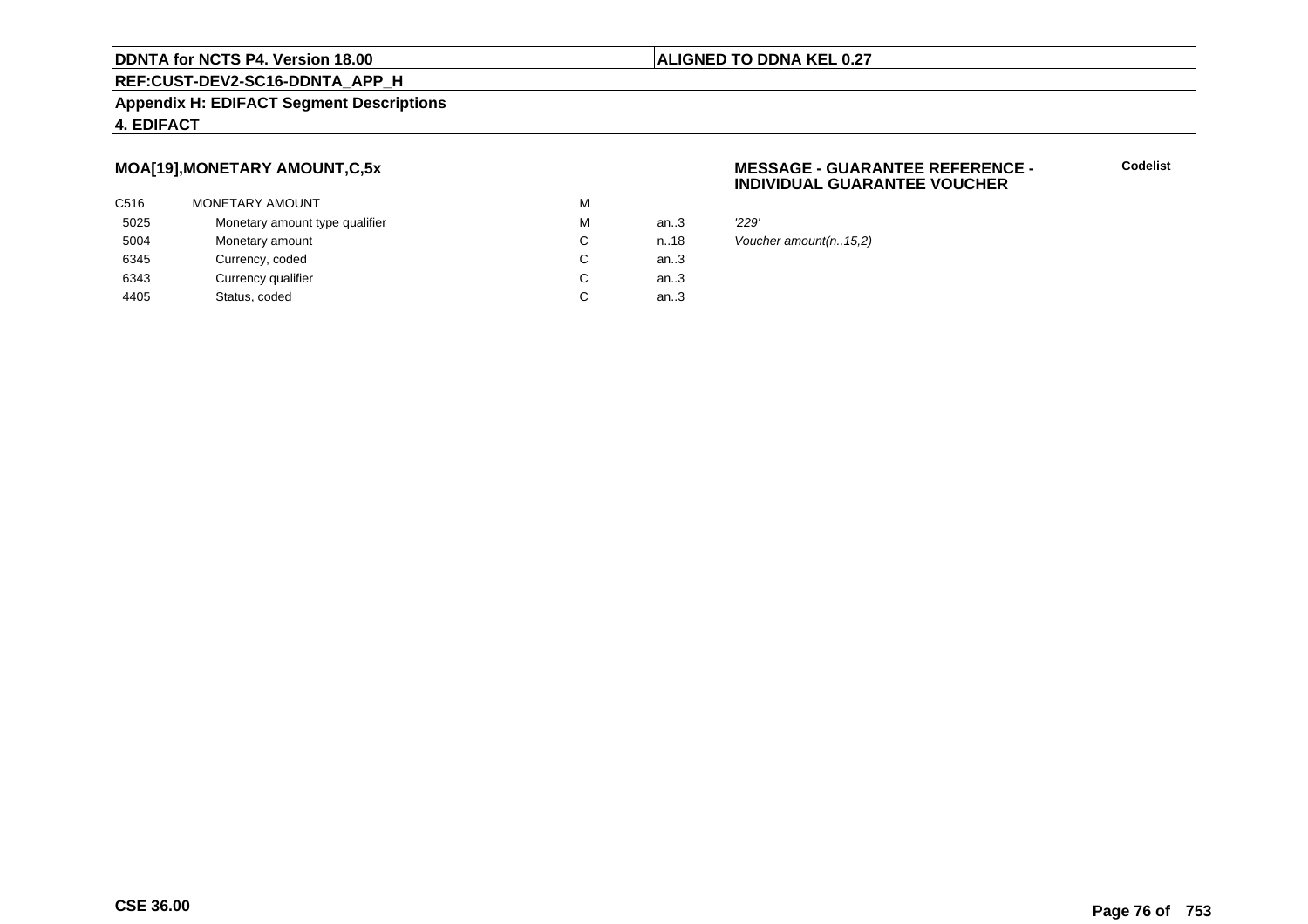### **REF:CUST-DEV2-SC16-DDNTA\_APP\_H**

### **Appendix H: EDIFACT Segment Descriptions**

## **4. EDIFACT**

### **CUX[20],CURRENCIES,C,1x**

| C504 | <b>CURRENCY DETAILS</b>         | C |      |               |    |
|------|---------------------------------|---|------|---------------|----|
| 6347 | Currency details qualifier      | M | an.3 | '7'           |    |
| 6345 | Currency, coded                 | C | an.3 | Currency(an3) | 48 |
| 6343 | Currency qualifier              | C | an.3 |               |    |
| 6348 | Currency rate base              | C | n.4  |               |    |
| C504 | <b>CURRENCY DETAILS</b>         | C |      |               |    |
| 6347 | Currency details qualifier      | M | an.3 |               |    |
| 6345 | Currency, coded                 | C | an.3 |               |    |
| 6343 | Currency qualifier              | C | an.3 |               |    |
| 6348 | Currency rate base              | C | n.4  |               |    |
| 5402 | Rate of exchange                | C | n.12 |               |    |
| 6341 | Currency market exchange, coded | C | an.3 |               |    |

### **MESSAGE - GUARANTEE REFERENCE - USAGECodelist**

**ALIGNED TO DDNA KEL 0.27**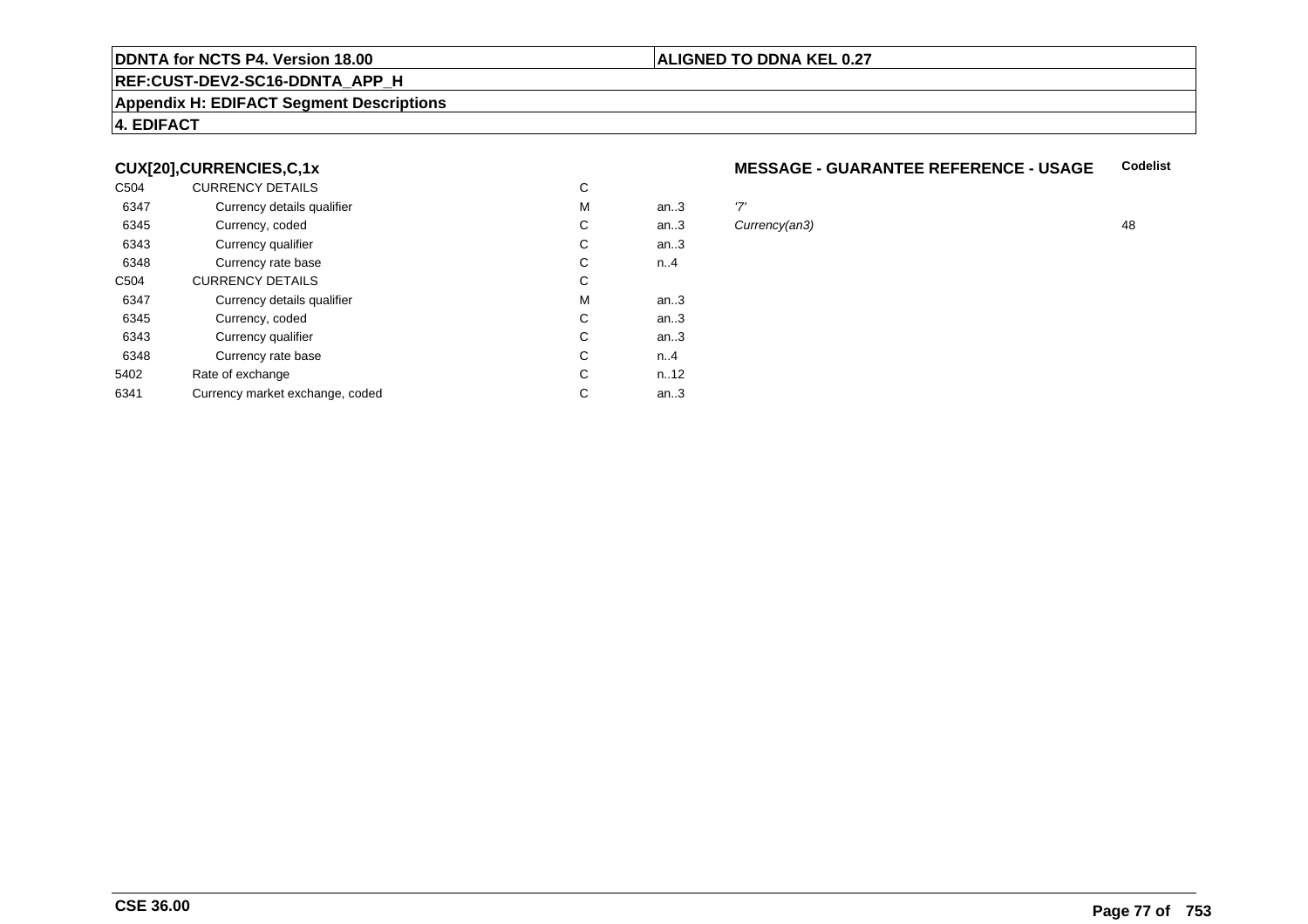### **REF:CUST-DEV2-SC16-DDNTA\_APP\_H**

### **Appendix H: EDIFACT Segment Descriptions**

## **4. EDIFACT**

### **CUX[20],CURRENCIES,C,1x**

| C <sub>504</sub> | <b>CURRENCY DETAILS</b>         | С |        |     |
|------------------|---------------------------------|---|--------|-----|
| 6347             | Currency details qualifier      | M | an.3   | '7' |
| 6345             | Currency, coded                 | С | an.3   | Cι  |
| 6343             | Currency qualifier              | С | an.3   |     |
| 6348             | Currency rate base              | С | n.A    |     |
| C <sub>504</sub> | <b>CURRENCY DETAILS</b>         | C |        |     |
| 6347             | Currency details qualifier      | M | an $3$ |     |
| 6345             | Currency, coded                 | С | an.3   |     |
| 6343             | Currency qualifier              | C | an.3   |     |
| 6348             | Currency rate base              | C | n.A    |     |
| 5402             | Rate of exchange                | C | n.12   |     |
| 6341             | Currency market exchange, coded | С | an.3   |     |

### **MESSAGE - GUARANTEE REFERENCE - EXPOSURECodelist**

Currency(an3) 48

**ALIGNED TO DDNA KEL 0.27**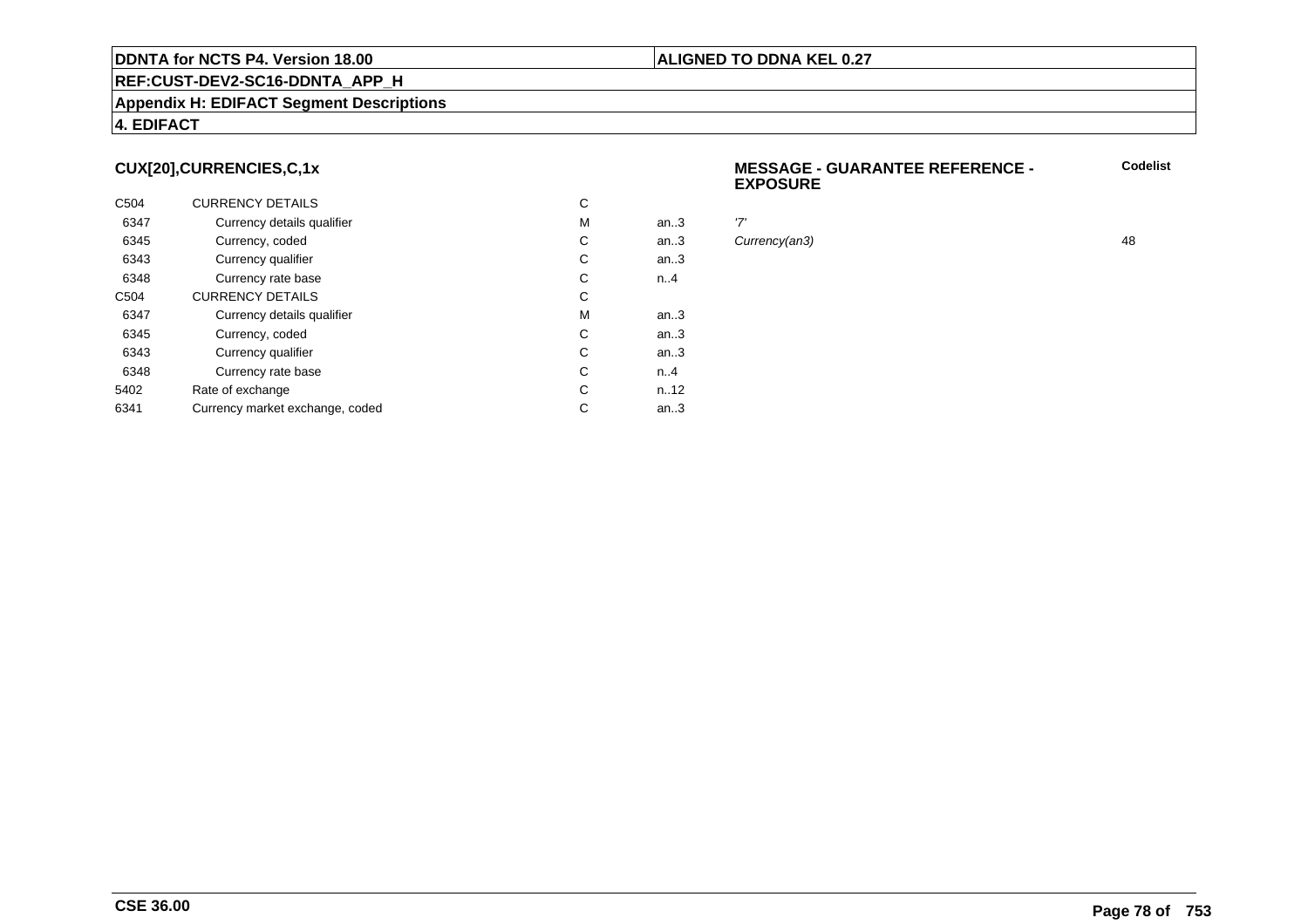### **REF:CUST-DEV2-SC16-DDNTA\_APP\_H**

### **CUX[20],CURRENCIES,C,1x**

| C <sub>504</sub> | <b>CURRENCY DETAILS</b>         | С |        |     |
|------------------|---------------------------------|---|--------|-----|
| 6347             | Currency details qualifier      | М | an.3   | '7' |
| 6345             | Currency, coded                 | С | an.3   | Cι  |
| 6343             | Currency qualifier              | С | an.3   |     |
| 6348             | Currency rate base              | С | n.A    |     |
| C <sub>504</sub> | <b>CURRENCY DETAILS</b>         | С |        |     |
| 6347             | Currency details qualifier      | М | an $3$ |     |
| 6345             | Currency, coded                 | С | an.3   |     |
| 6343             | Currency qualifier              | С | an.3   |     |
| 6348             | Currency rate base              | С | n.A    |     |
| 5402             | Rate of exchange                | С | n.12   |     |
| 6341             | Currency market exchange, coded | С | an.3   |     |

### **MESSAGE - GUARANTEE REFERENCE - COMPREHENSIVE GUARANTEE**

**Codelist**

Currency(an3) 48

**ALIGNED TO DDNA KEL 0.27**

**Appendix H: EDIFACT Segment Descriptions**

### **4. EDIFACT**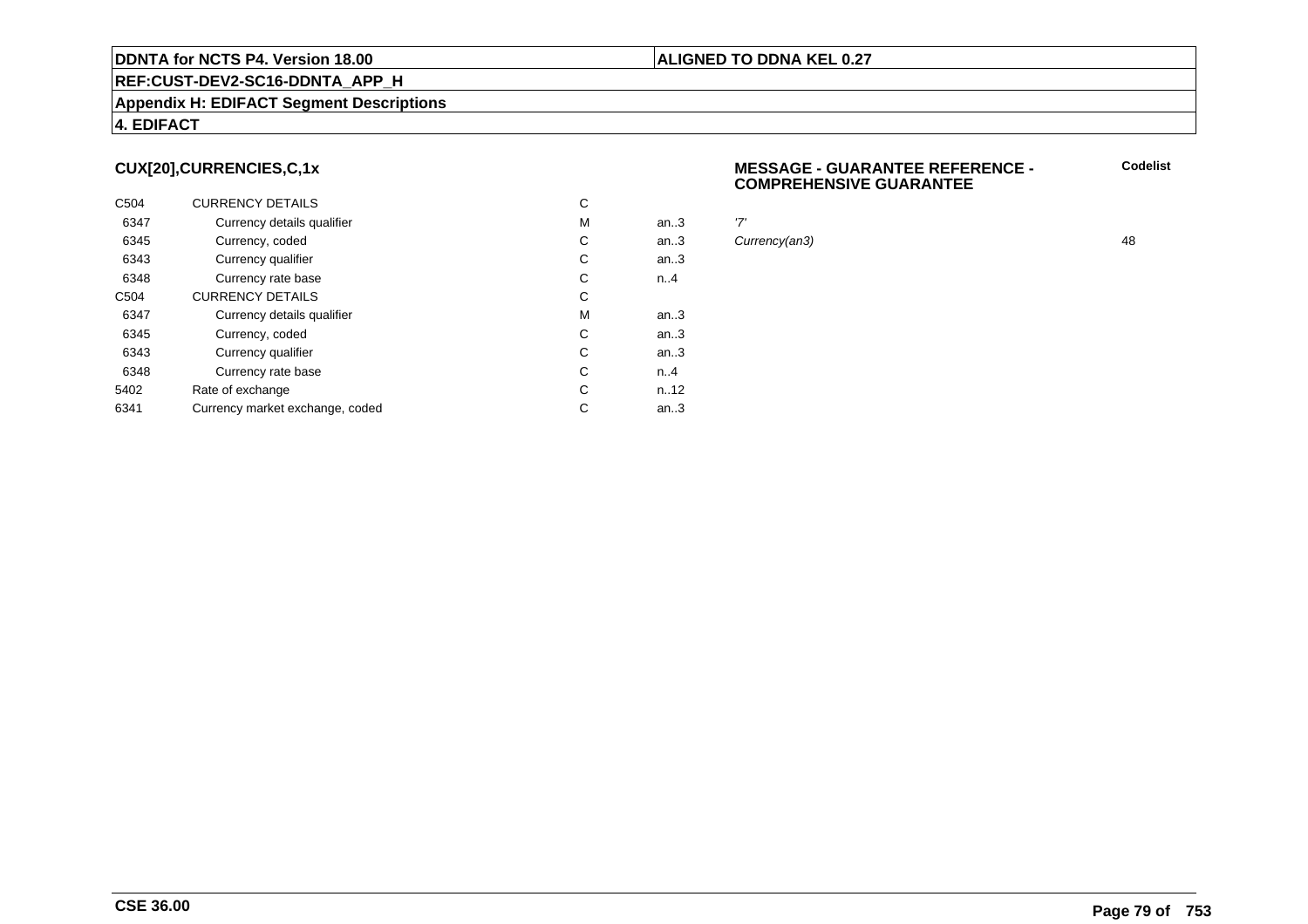### **REF:CUST-DEV2-SC16-DDNTA\_APP\_H**

### **Appendix H: EDIFACT Segment Descriptions**

### **4. EDIFACT**

### **CUX[20],CURRENCIES,C,1x**

| C <sub>504</sub> | <b>CURRENCY DETAILS</b>         | С |      |     |
|------------------|---------------------------------|---|------|-----|
| 6347             | Currency details qualifier      | М | an.3 | '7' |
| 6345             | Currency, coded                 | С | an.3 | Cι  |
| 6343             | Currency qualifier              | С | an.3 |     |
| 6348             | Currency rate base              | С | n.A  |     |
| C <sub>504</sub> | <b>CURRENCY DETAILS</b>         | С |      |     |
| 6347             | Currency details qualifier      | М | an.3 |     |
| 6345             | Currency, coded                 | С | an.3 |     |
| 6343             | Currency qualifier              | C | an.3 |     |
| 6348             | Currency rate base              | C | n.A  |     |
| 5402             | Rate of exchange                | С | n.12 |     |
| 6341             | Currency market exchange, coded | С | an.3 |     |

### **MESSAGE - GUARANTEE REFERENCE - INDIVIDUAL GUARANTEE BY GUARANTOR**

Currency(an3) 48

**ALIGNED TO DDNA KEL 0.27**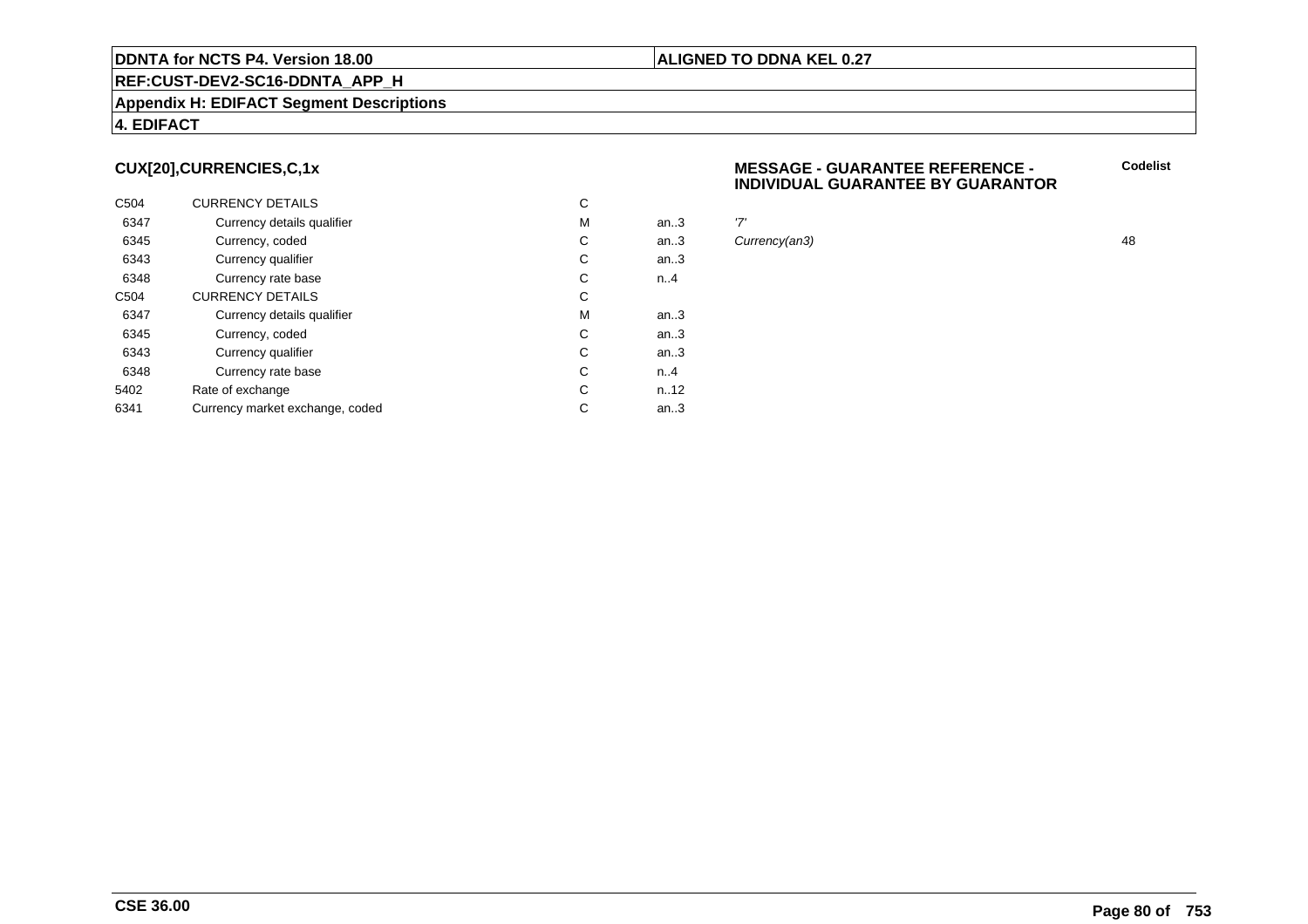### **REF:CUST-DEV2-SC16-DDNTA\_APP\_H**

### **Appendix H: EDIFACT Segment Descriptions**

### **4. EDIFACT**

### **CUX[20],CURRENCIES,C,1x**

| C <sub>504</sub> | <b>CURRENCY DETAILS</b>         | С |        |     |
|------------------|---------------------------------|---|--------|-----|
| 6347             | Currency details qualifier      | М | an.3   | '7' |
| 6345             | Currency, coded                 | С | an.3   | Cι  |
| 6343             | Currency qualifier              | С | an.3   |     |
| 6348             | Currency rate base              | С | n.A    |     |
| C <sub>504</sub> | <b>CURRENCY DETAILS</b>         | С |        |     |
| 6347             | Currency details qualifier      | М | an $3$ |     |
| 6345             | Currency, coded                 | С | an.3   |     |
| 6343             | Currency qualifier              | С | an.3   |     |
| 6348             | Currency rate base              | С | n.A    |     |
| 5402             | Rate of exchange                | С | n.12   |     |
| 6341             | Currency market exchange, coded | С | an.3   |     |

### **MESSAGE - GUARANTEE REFERENCE - INDIVIDUAL GUARANTEE VOUCHER**

Currency(an3) 48

**ALIGNED TO DDNA KEL 0.27**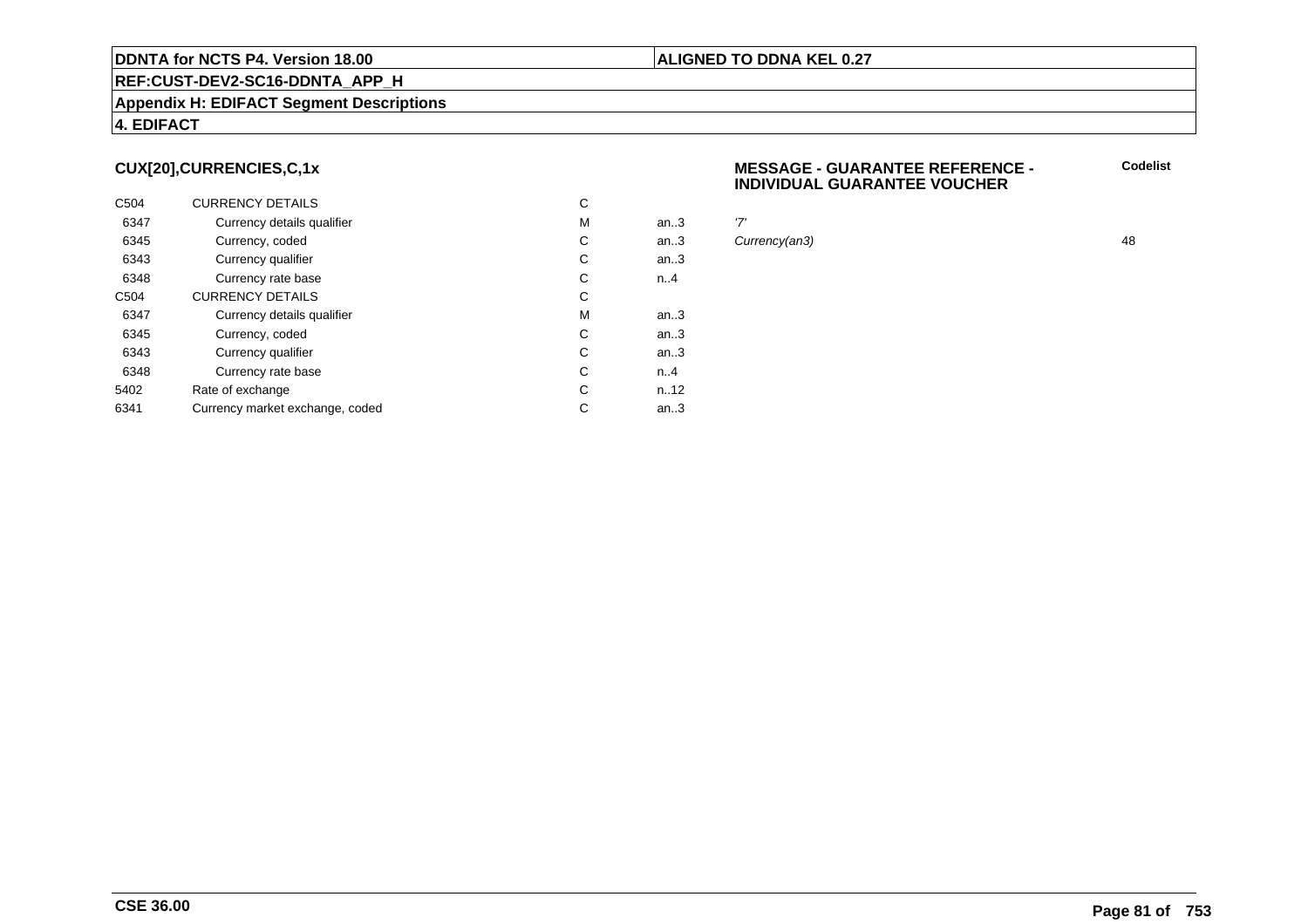### **ALIGNED TO DDNA KEL 0.27**

**REF:CUST-DEV2-SC16-DDNTA\_APP\_H**

### **Appendix H: EDIFACT Segment Descriptions**

### **4. EDIFACT**

## **PCD[21],PERCENTAGE DETAILS,C,1x**

| C501 | PERCENTAGE DETAILS                  | M |      |                |
|------|-------------------------------------|---|------|----------------|
| 5245 | Percentage qualifier                | M | an.3 | $\overline{7}$ |
| 5482 | Percentage                          | C | n.10 | Pι             |
| 5249 | Percentage basis, coded             | С | an.3 |                |
| 1131 | Code list qualifier                 | С | an.3 |                |
| 3055 | Code list responsible agency, coded | С | an.3 |                |
|      |                                     |   |      |                |

### **MESSAGE - GUARANTEE REFERENCE - COMPREHENSIVE GUARANTEE**

**Codelist**

n..10 Percentage of reference amount(n..3)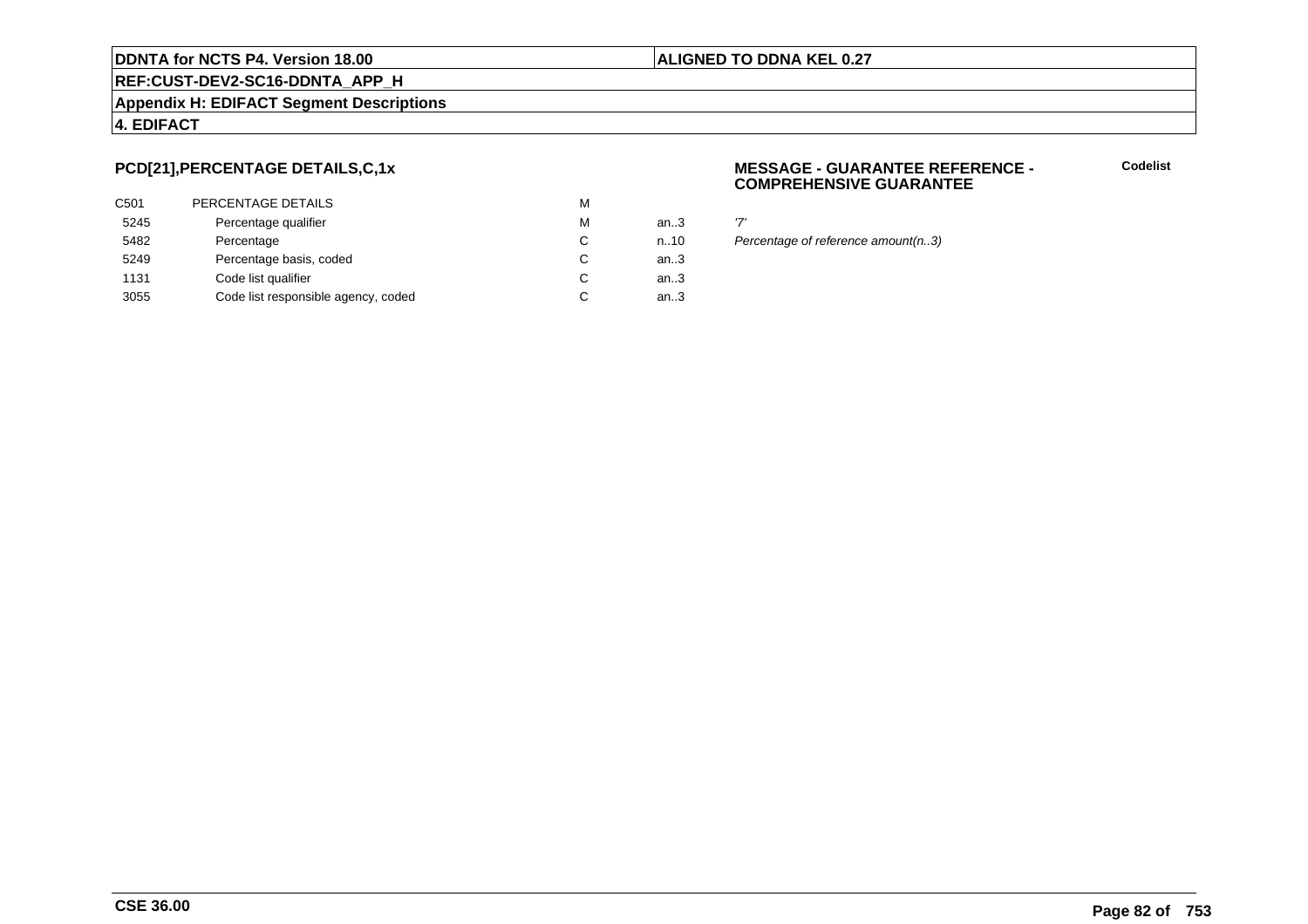### **REF:CUST-DEV2-SC16-DDNTA\_APP\_H**

### **Appendix H: EDIFACT Segment Descriptions**

### **4. EDIFACT**

## **FTX[22],FREE TEXT,C,1x**

|                                     |   |      | <b>GUARANTOR</b>        |    |
|-------------------------------------|---|------|-------------------------|----|
| Text subject qualifier              | М | an.3 | 'ACB'                   |    |
| Text function, coded                | С | an.3 |                         |    |
| <b>TEXT REFERENCE</b>               | С |      |                         |    |
| Free text identification            | М | an17 | Postal code(an9)        |    |
| Code list qualifier                 | С | an.3 |                         |    |
| Code list responsible agency, coded | С | an.3 | Country code(a2)        | 70 |
| <b>TEXT LITERAL</b>                 | С |      |                         |    |
| Free text                           | C | an70 | Name(an35)              |    |
| Free text                           | С | an70 | Street and number(an35) |    |
| Free text                           | C | an70 | City(an35)              |    |
| Free text                           | C | an70 |                         |    |
| Free text                           | С | an70 |                         |    |
| Language, coded                     | С | an.3 | NAD LNG(a2)             | 12 |
|                                     |   |      |                         |    |

**ALIGNED TO DDNA KEL 0.27**

**MESSAGE - GUARANTEE REFERENCE -**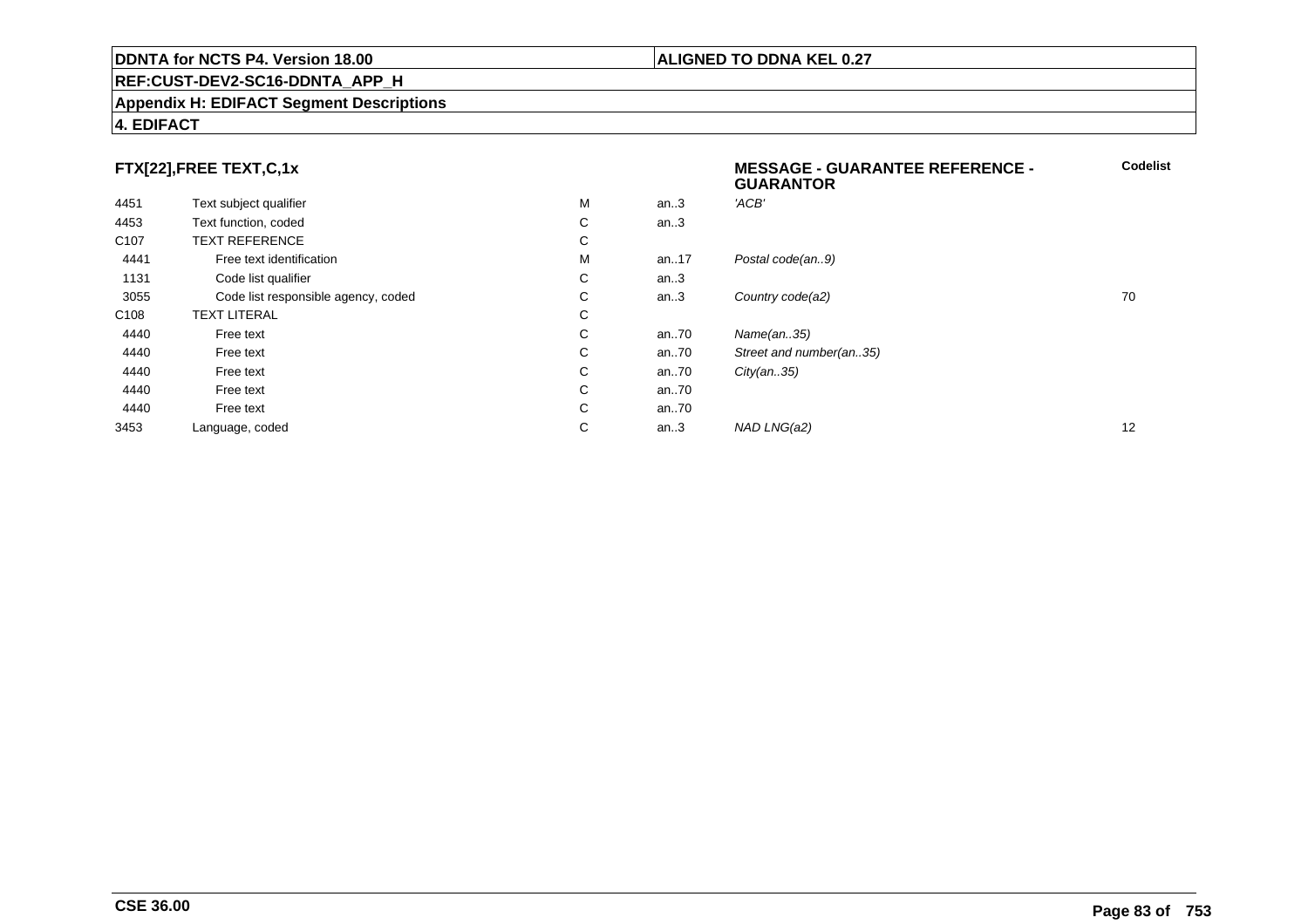### **REF:CUST-DEV2-SC16-DDNTA\_APP\_H**

### **Appendix H: EDIFACT Segment Descriptions**

### **4. EDIFACT**

## **FTX[22],FREE TEXT,C,1x**

| 4451             | Text subject qualifier              | M | an.3      | 'ACB'      |
|------------------|-------------------------------------|---|-----------|------------|
| 4453             | Text function, coded                | C | an.3      | Language   |
| C <sub>107</sub> | <b>TEXT REFERENCE</b>               | С |           |            |
| 4441             | Free text identification            | M | an. $.17$ |            |
| 1131             | Code list qualifier                 | C | an.3      |            |
| 3055             | Code list responsible agency, coded | С | an.3      |            |
| C <sub>108</sub> | <b>TEXT LITERAL</b>                 | C |           |            |
| 4440             | Free text                           | C | an70      |            |
| 4440             | Free text                           | C | an70      |            |
| 4440             | Free text                           | C | an70      |            |
| 4440             | Free text                           | C | an70      | E-mail add |
| 4440             | Free text                           | C | an70      | Telex num  |
| 3453             | Language, coded                     | C | an.3      |            |
|                  |                                     |   |           |            |

 **MESSAGE - GUARANTEE REFERENCE - GUARANTORCodelist** $C$  an..3 Language code(a2) and  $12$ dress(an..70) nber(an..35)

### **CSE 36.00**

### **ALIGNED TO DDNA KEL 0.27**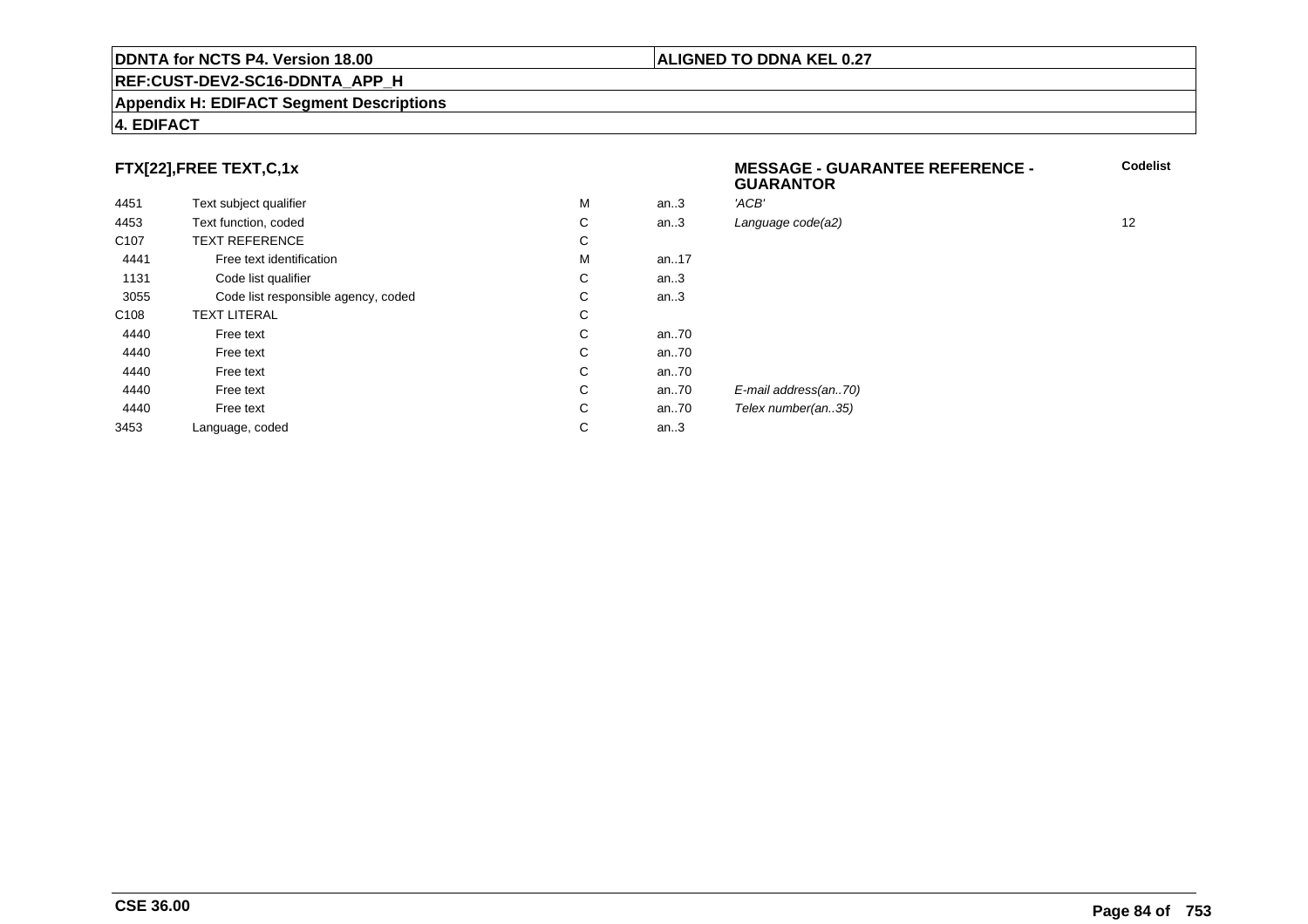### **REF:CUST-DEV2-SC16-DDNTA\_APP\_H**

### **Appendix H: EDIFACT Segment Descriptions**

### **4. EDIFACT**

## **FTX[22],FREE TEXT,C,1x**

| 4451             | Text subject qualifier              | M | an.3   | 'ACD'                       |    |
|------------------|-------------------------------------|---|--------|-----------------------------|----|
| 4453             | Text function, coded                | C | an $3$ | Invalidity reason code(an3) |    |
| C <sub>107</sub> | <b>TEXT REFERENCE</b>               | С |        |                             |    |
| 4441             | Free text identification            | M | an17   |                             |    |
| 1131             | Code list qualifier                 | С | an.3   |                             |    |
| 3055             | Code list responsible agency, coded | C | an.3   |                             |    |
| C108             | <b>TEXT LITERAL</b>                 | С |        |                             |    |
| 4440             | Free text                           | С | an70   | Invalidity reason(an350)    |    |
| 4440             | Free text                           | C | an70   |                             |    |
| 4440             | Free text                           | С | an70   |                             |    |
| 4440             | Free text                           | C | an70   |                             |    |
| 4440             | Free text                           | C | an70   |                             |    |
| 3453             | Language, coded                     | С | an.3   | Invalidity reason LNG(a2)   | 12 |
|                  |                                     |   |        |                             |    |

### **ALIGNED TO DDNA KEL 0.27**

### **MESSAGE - GUARANTEE REFERENCE - COMPREHENSIVE GUARANTEE**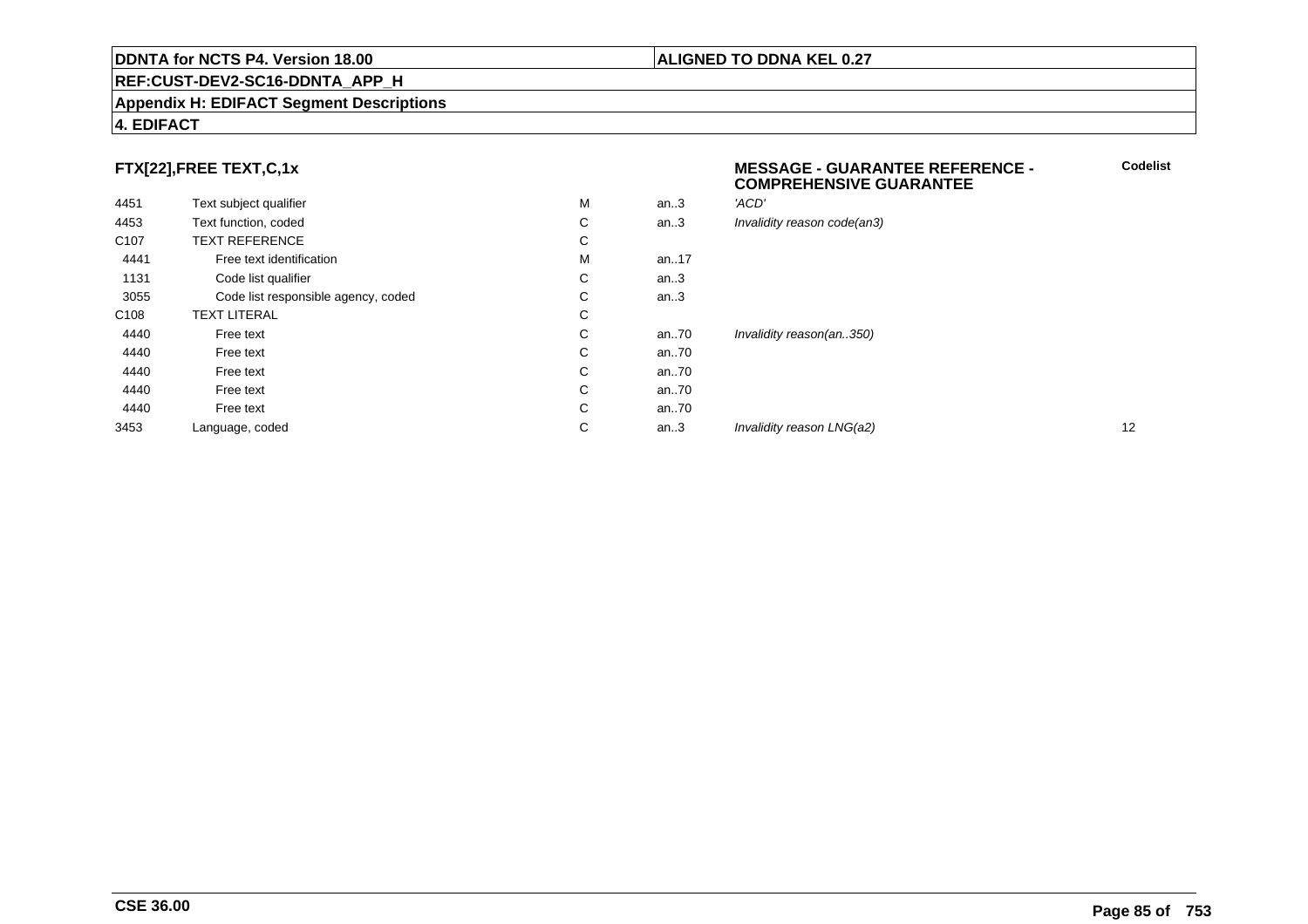### **ALIGNED TO DDNA KEL 0.27**

**REF:CUST-DEV2-SC16-DDNTA\_APP\_H**

**Appendix H: EDIFACT Segment Descriptions**

**4. EDIFACT**

### **DOC[23],DOCUMENT/MESSAGE DETAILS,C,5x**

| C002             | DOCUMENT/MESSAGE NAME                    | M |                  |       |
|------------------|------------------------------------------|---|------------------|-------|
| 1001             | Document/message name, coded             | С | an.3             | '101' |
| 1131             | Code list qualifier                      | С | an.3             |       |
| 3055             | Code list responsible agency, coded      | С | an.3             |       |
| 1000             | Document/message name                    | С | an35             | Docu  |
| C <sub>503</sub> | DOCUMENT/MESSAGE DETAILS                 | С |                  |       |
| 1004             | Document/message number                  | С | an35             |       |
| 1373             | Document/message status, coded           | С | an.3             |       |
| 1366             | Document/message source                  | С | an35             |       |
| 3453             | Language, coded                          | С | an.3             |       |
| 3153             | Communication channel identifier, coded  | С | an.3             |       |
| 1220             | Number of copies of document required    | С | n2               |       |
| 1218             | Number of originals of document required | С | n <sub>1</sub> 2 |       |
|                  |                                          |   |                  |       |

### **MESSAGE - GUARANTEE REFERENCE - USAGECodelist**

Document/reference number(an..21)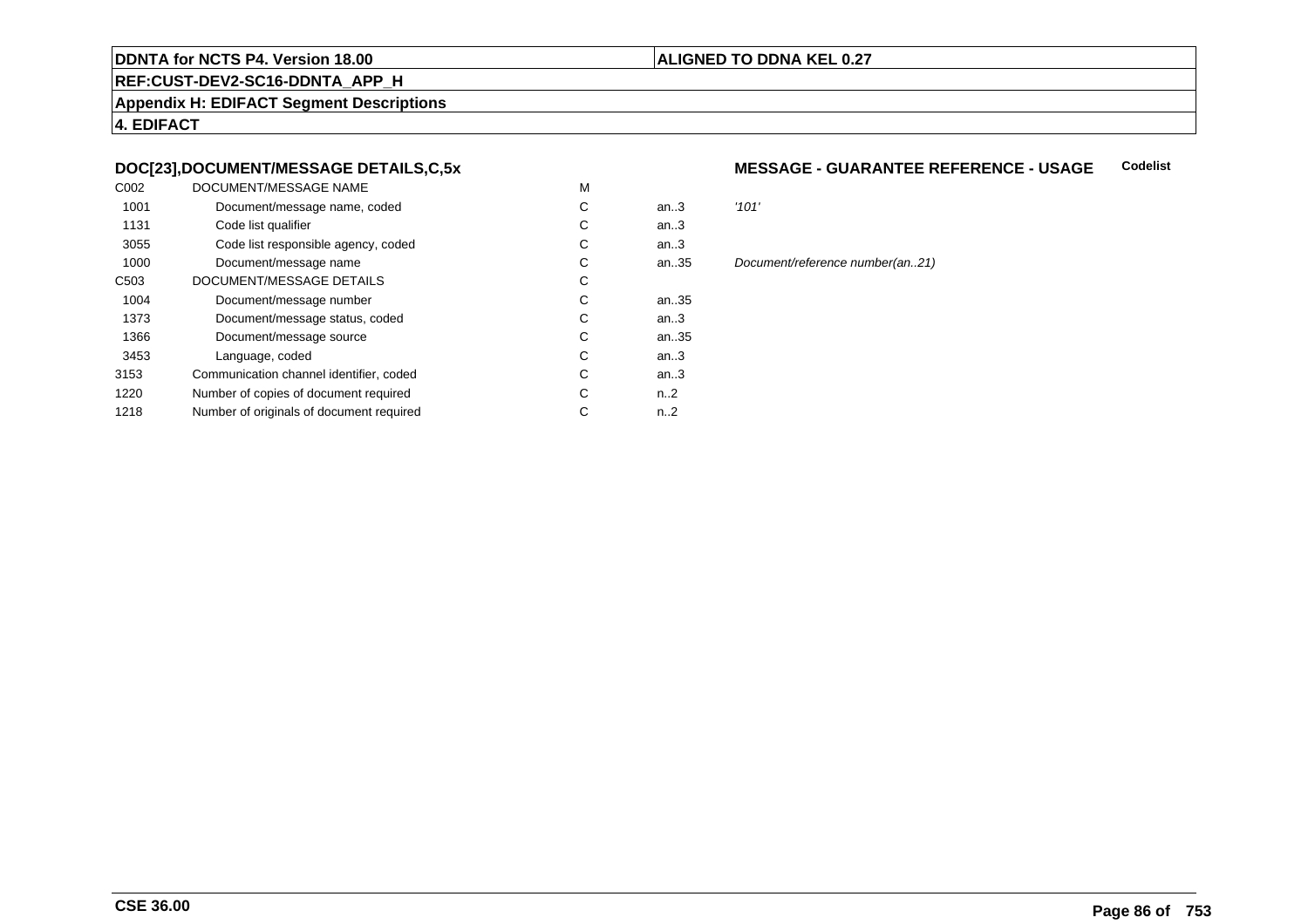### **ALIGNED TO DDNA KEL 0.27**

**REF:CUST-DEV2-SC16-DDNTA\_APP\_H**

**Appendix H: EDIFACT Segment Descriptions**

**4. EDIFACT**

### **DOC[23],DOCUMENT/MESSAGE DETAILS,C,5x**

| C <sub>0</sub> 02 | DOCUMENT/MESSAGE NAME                    | M |                  |                      |
|-------------------|------------------------------------------|---|------------------|----------------------|
| 1001              | Document/message name, coded             | C | an.3             | '10'                 |
| 1131              | Code list qualifier                      | C | an.3             |                      |
| 3055              | Code list responsible agency, coded      | C | an.3             |                      |
| 1000              | Document/message name                    | C | an.35            | Fax number(an35)     |
| C <sub>503</sub>  | DOCUMENT/MESSAGE DETAILS                 | C |                  |                      |
| 1004              | Document/message number                  | C | an35             | Contact person(an35) |
| 1373              | Document/message status, coded           | С | an.3             |                      |
| 1366              | Document/message source                  | C | an35             | Phone number(an35)   |
| 3453              | Language, coded                          | C | an.3             |                      |
| 3153              | Communication channel identifier, coded  | C | an.3             |                      |
| 1220              | Number of copies of document required    | C | n <sub>1</sub> 2 |                      |
| 1218              | Number of originals of document required | С | $n_{.}.2$        |                      |
|                   |                                          |   |                  |                      |

### **MESSAGE - GUARANTEE REFERENCE - GUARANTOR**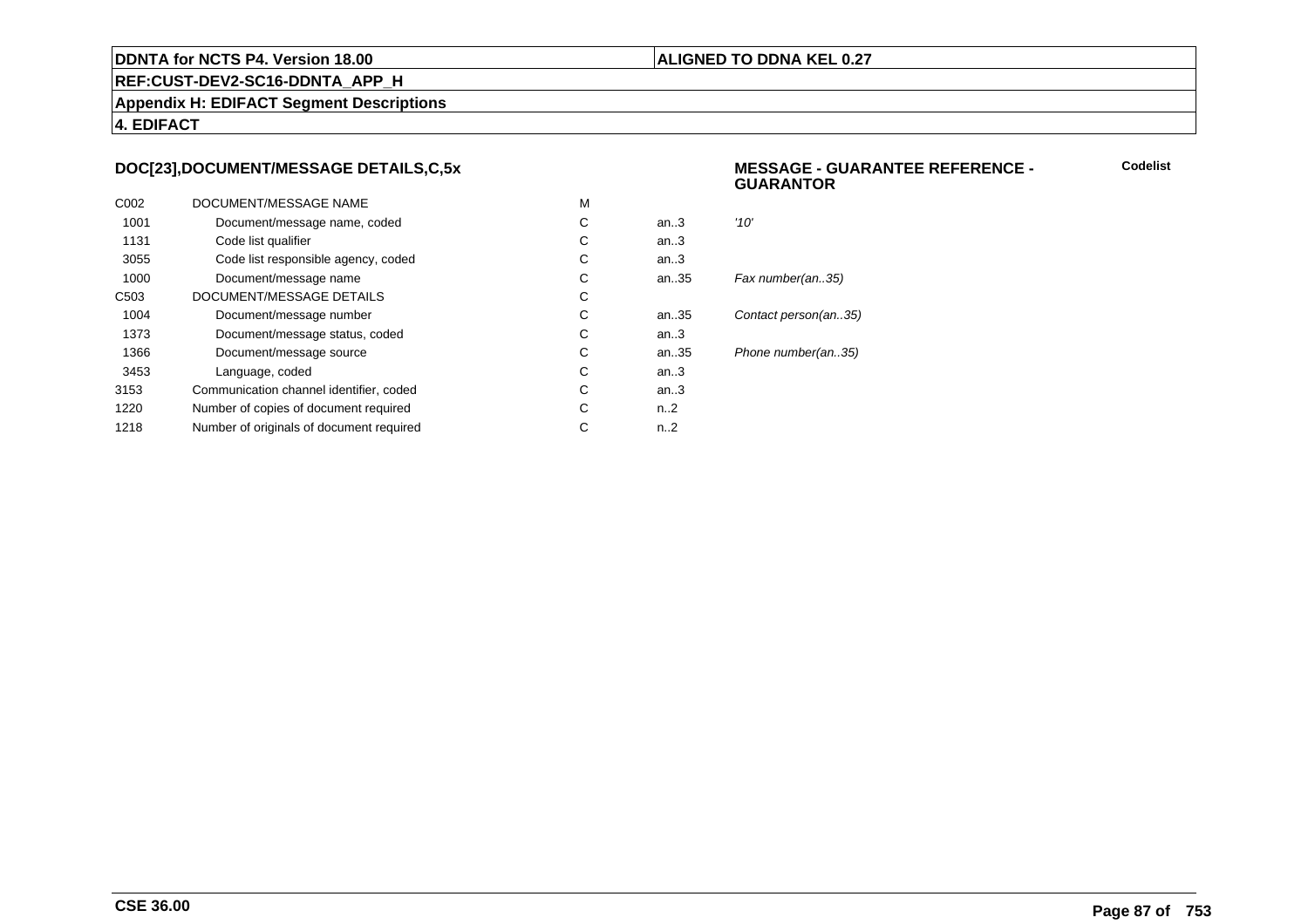### **ALIGNED TO DDNA KEL 0.27**

**REF:CUST-DEV2-SC16-DDNTA\_APP\_H**

**Appendix H: EDIFACT Segment Descriptions**

**4. EDIFACT**

### **DOC[23],DOCUMENT/MESSAGE DETAILS,C,5x**

| C <sub>0</sub> 02 | DOCUMENT/MESSAGE NAME                    | M |                  |                            |
|-------------------|------------------------------------------|---|------------------|----------------------------|
| 1001              | Document/message name, coded             | C | an.3             | '16'                       |
| 1131              | Code list qualifier                      | C | an.3             |                            |
| 3055              | Code list responsible agency, coded      | C | an.3             |                            |
| 1000              | Document/message name                    | С | an35             |                            |
| C <sub>503</sub>  | DOCUMENT/MESSAGE DETAILS                 | С |                  |                            |
| 1004              | Document/message number                  | C | an35             | Number of certificates(n8) |
| 1373              | Document/message status, coded           | C | an.3             |                            |
| 1366              | Document/message source                  | C | an35             |                            |
| 3453              | Language, coded                          | C | an.3             |                            |
| 3153              | Communication channel identifier, coded  | С | an.3             |                            |
| 1220              | Number of copies of document required    | С | n <sub>1</sub> 2 |                            |
| 1218              | Number of originals of document required | С | n2               |                            |
|                   |                                          |   |                  |                            |

### **MESSAGE - GUARANTEE REFERENCE - COMPREHENSIVE GUARANTEE**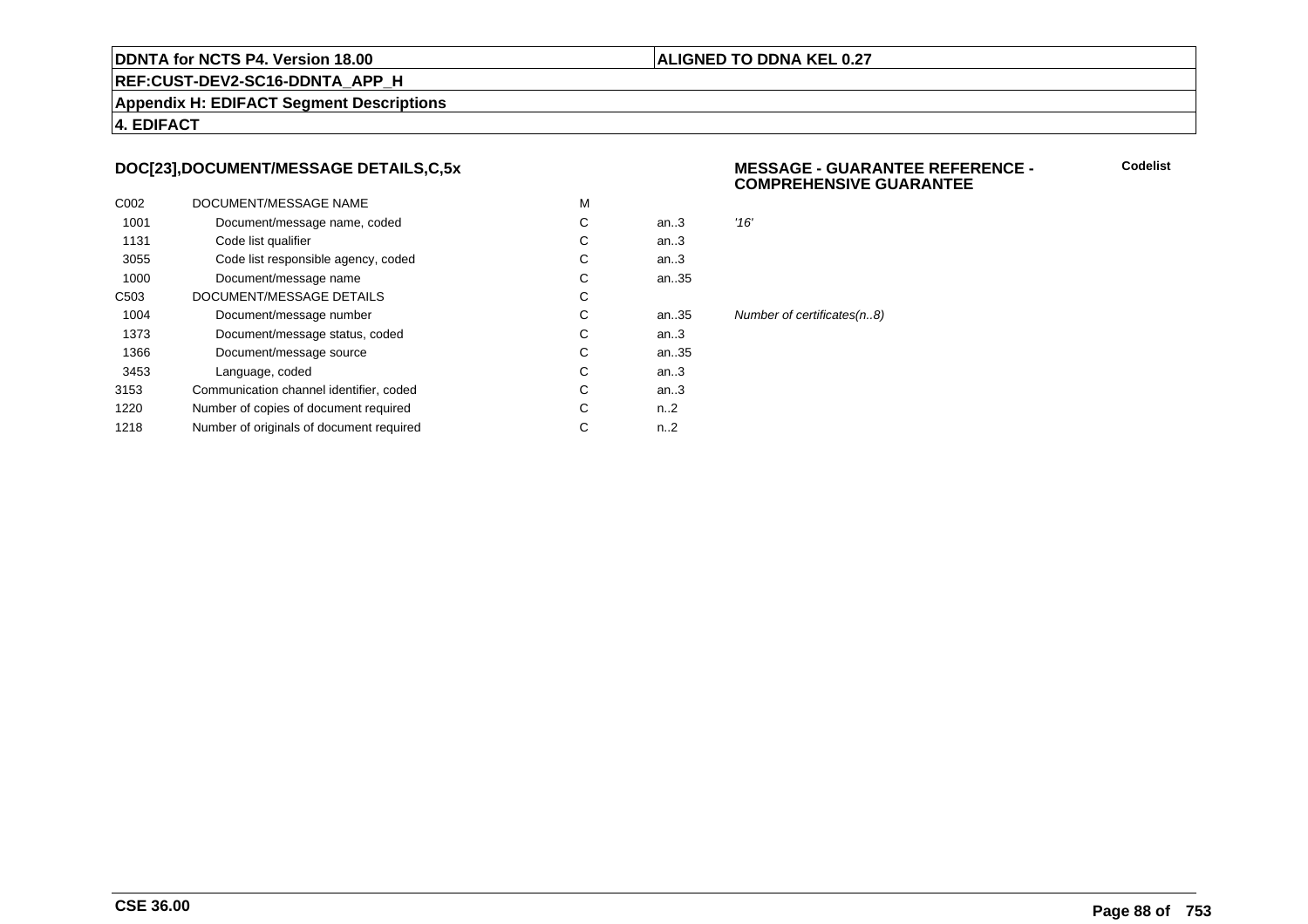### **ALIGNED TO DDNA KEL 0.27**

**REF:CUST-DEV2-SC16-DDNTA\_APP\_H**

**Appendix H: EDIFACT Segment Descriptions**

**4. EDIFACT**

### **FII[24],FINANCIAL INSTITUTION INFORMATION,C,999x**

| 3035 | Party qualifier                     | M | an.3      | 'CJ' |
|------|-------------------------------------|---|-----------|------|
| C078 | ACCOUNT IDENTIFICATION              | C |           |      |
| 3194 | Account holder number               | C | an35      | Mes  |
| 3192 | Account holder name                 | C | an35      |      |
| 3192 | Account holder name                 | C | an35      |      |
| 6345 | Currency, coded                     | С | an.3      |      |
| C088 | <b>INSTITUTION IDENTIFICATION</b>   | C |           |      |
| 3433 | Institution name identification     | C | an11      |      |
| 1131 | Code list qualifier                 | C | an.3      |      |
| 3055 | Code list responsible agency, coded | C | an.3      |      |
| 3434 | Institution branch number           | С | an. $.17$ |      |
| 1131 | Code list qualifier                 | C | an $3$    |      |
| 3055 | Code list responsible agency, coded | C | an.3      |      |
| 3432 | Institution name                    | C | an350     |      |
| 3436 | Institution branch place            | C | an70      |      |
| 3207 | Country, coded                      | C | an $3$    |      |
|      |                                     |   |           |      |

# **MESSAGE - MRNINFO - MSGINFO**<br>3

35 Message type(an..6) 60<br>35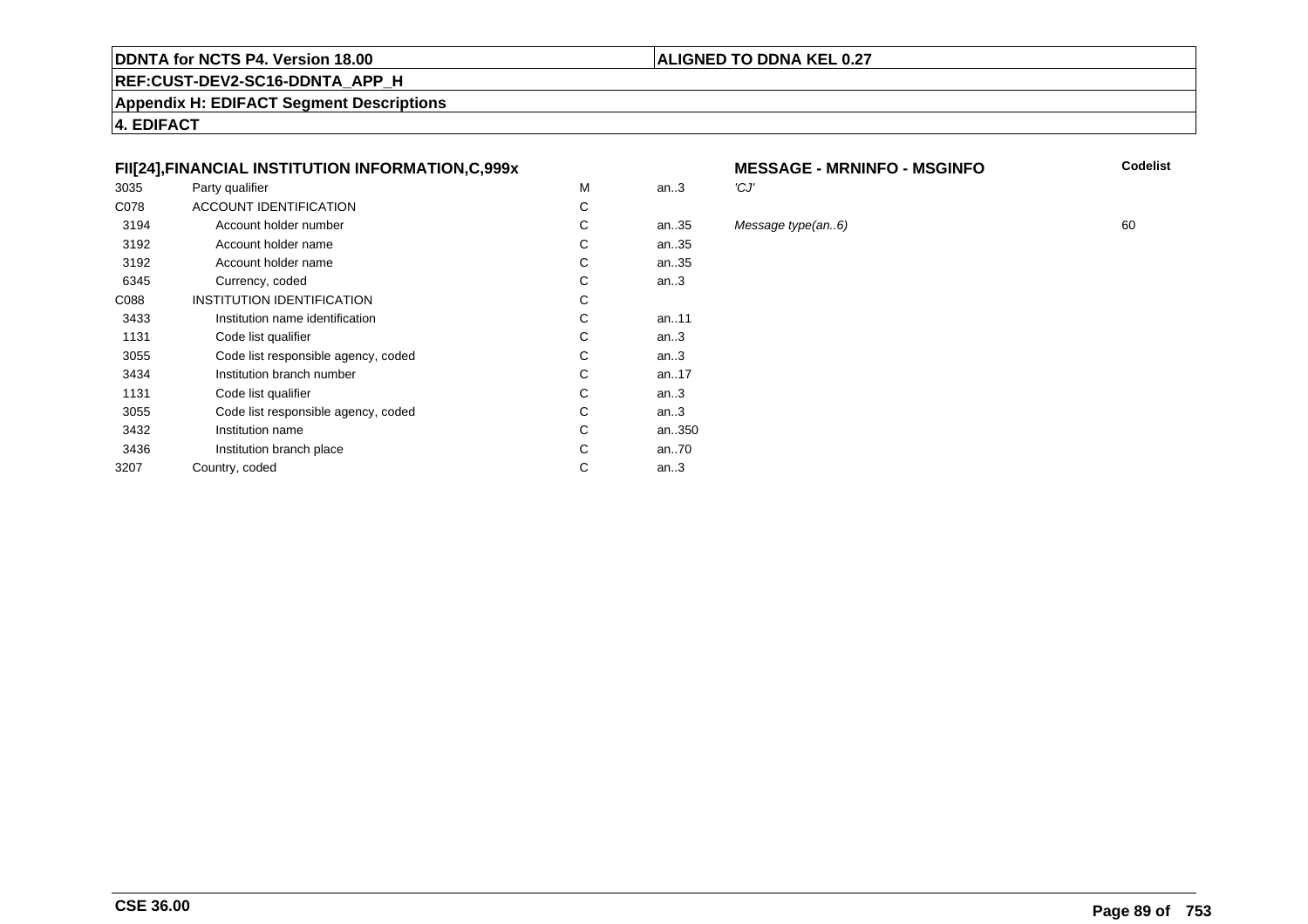### **ALIGNED TO DDNA KEL 0.27**

**REF:CUST-DEV2-SC16-DDNTA\_APP\_H**

**Appendix H: EDIFACT Segment Descriptions**

**4. EDIFACT**

|      | FII[24], FINANCIAL INSTITUTION INFORMATION, C, 999x |   |           |      |
|------|-----------------------------------------------------|---|-----------|------|
| 3035 | Party qualifier                                     | M | an.3      | 'CU' |
| C078 | <b>ACCOUNT IDENTIFICATION</b>                       | C |           |      |
| 3194 | Account holder number                               | С | an35      |      |
| 3192 | Account holder name                                 | C | an35      |      |
| 3192 | Account holder name                                 | С | an35      |      |
| 6345 | Currency, coded                                     | C | an.3      |      |
| C088 | INSTITUTION IDENTIFICATION                          | C |           |      |
| 3433 | Institution name identification                     | C | an11      |      |
| 1131 | Code list qualifier                                 | C | an.3      |      |
| 3055 | Code list responsible agency, coded                 | C | an.3      |      |
| 3434 | Institution branch number                           | C | an. $.17$ |      |
| 1131 | Code list qualifier                                 | C | an.3      |      |
| 3055 | Code list responsible agency, coded                 | С | an.3      |      |
| 3432 | Institution name                                    | С | an350     |      |
| 3436 | Institution branch place                            | С | an70      |      |
| 3207 | Country, coded                                      | C | an.3      | Cou  |
|      |                                                     |   |           |      |

| X |   |       | <b>MESSAGE - MRNINFO - MSGINFO</b> | Codelist |
|---|---|-------|------------------------------------|----------|
|   | M | an.3  | 'CU'                               |          |
|   | C |       |                                    |          |
|   | C | an35  |                                    |          |
|   | C | an35  |                                    |          |
|   | C | an35  |                                    |          |
|   | C | an.3  |                                    |          |
|   | C |       |                                    |          |
|   | C | an11  |                                    |          |
|   | C | an.3  |                                    |          |
|   | C | an.3  |                                    |          |
|   | C | an17  |                                    |          |
|   | C | an.3  |                                    |          |
|   | C | an.3  |                                    |          |
|   | C | an350 |                                    |          |
|   | C | an70  |                                    |          |
|   | C | an.3  | Country code A(a2)                 | 70       |
|   |   |       |                                    |          |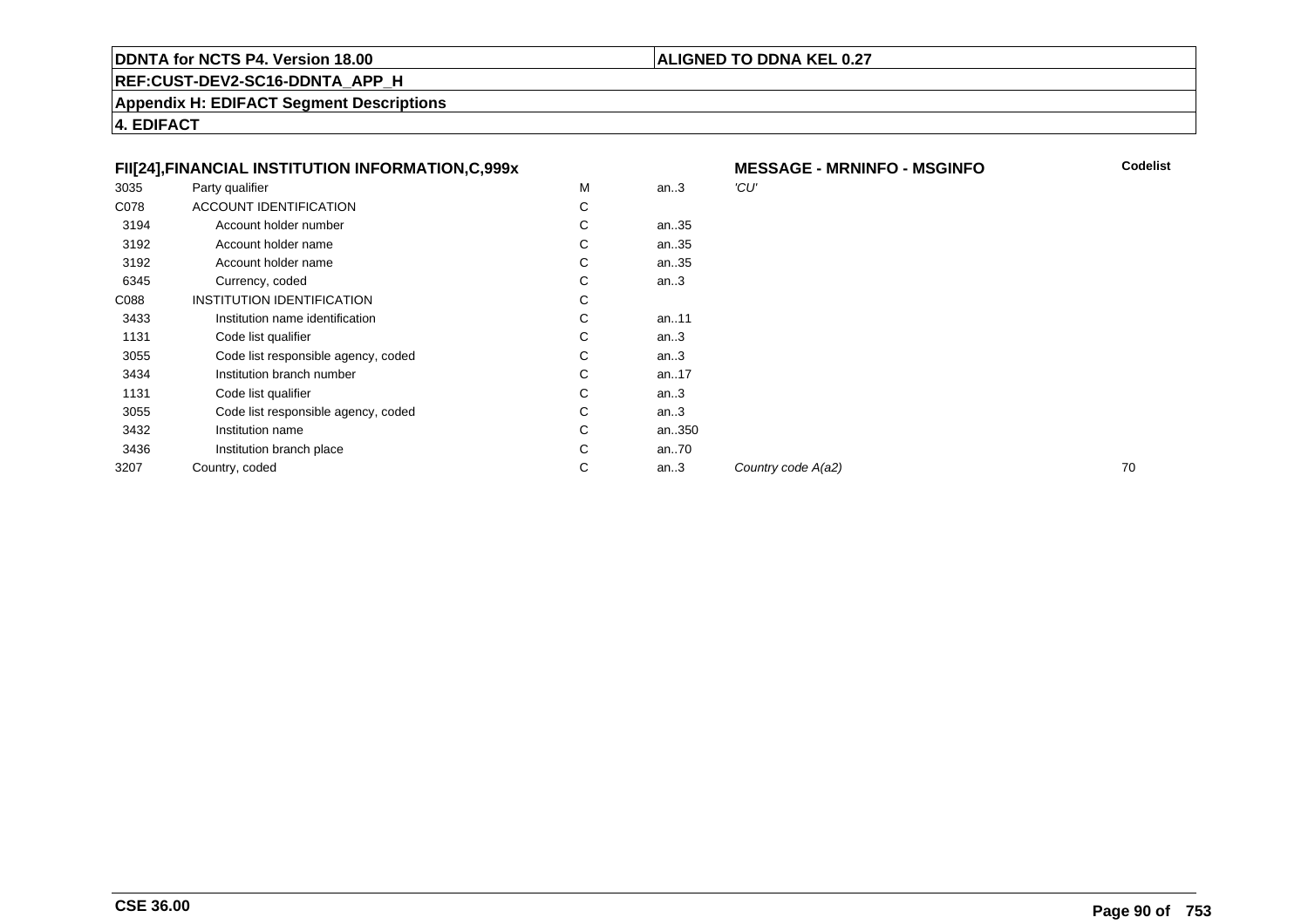### **ALIGNED TO DDNA KEL 0.27**

**REF:CUST-DEV2-SC16-DDNTA\_APP\_H**

**Appendix H: EDIFACT Segment Descriptions**

**4. EDIFACT**

|      | FII[24], FINANCIAL INSTITUTION INFORMATION, C, 999x |   |           |      |
|------|-----------------------------------------------------|---|-----------|------|
| 3035 | Party qualifier                                     | M | an.3      | 'CV' |
| C078 | ACCOUNT IDENTIFICATION                              | С |           |      |
| 3194 | Account holder number                               | C | an35      |      |
| 3192 | Account holder name                                 | C | an35      |      |
| 3192 | Account holder name                                 | C | an35      |      |
| 6345 | Currency, coded                                     | C | an.3      |      |
| C088 | <b>INSTITUTION IDENTIFICATION</b>                   | C |           |      |
| 3433 | Institution name identification                     | C | an.11     |      |
| 1131 | Code list qualifier                                 | C | an.3      |      |
| 3055 | Code list responsible agency, coded                 | C | an.3      |      |
| 3434 | Institution branch number                           | C | an. $.17$ |      |
| 1131 | Code list qualifier                                 | C | an.3      |      |
| 3055 | Code list responsible agency, coded                 | С | an.3      |      |
| 3432 | Institution name                                    | C | an350     |      |
| 3436 | Institution branch place                            | С | an70      |      |
| 3207 | Country, coded                                      | C | an.3      | Cou  |
|      |                                                     |   |           |      |

| X |   |       | <b>MESSAGE - MRNINFO - MSGINFO</b> | <b>Codelist</b> |
|---|---|-------|------------------------------------|-----------------|
|   | M | an.3  | 'CV'                               |                 |
|   | C |       |                                    |                 |
|   | C | an35  |                                    |                 |
|   | С | an35  |                                    |                 |
|   | C | an35  |                                    |                 |
|   | C | an.3  |                                    |                 |
|   | C |       |                                    |                 |
|   | C | an11  |                                    |                 |
|   | C | an.3  |                                    |                 |
|   | C | an.3  |                                    |                 |
|   | C | an17  |                                    |                 |
|   | С | an.3  |                                    |                 |
|   | C | an.3  |                                    |                 |
|   | C | an350 |                                    |                 |
|   | С | an70  |                                    |                 |
|   | С | an.3  | Country code B(a2)                 | 70              |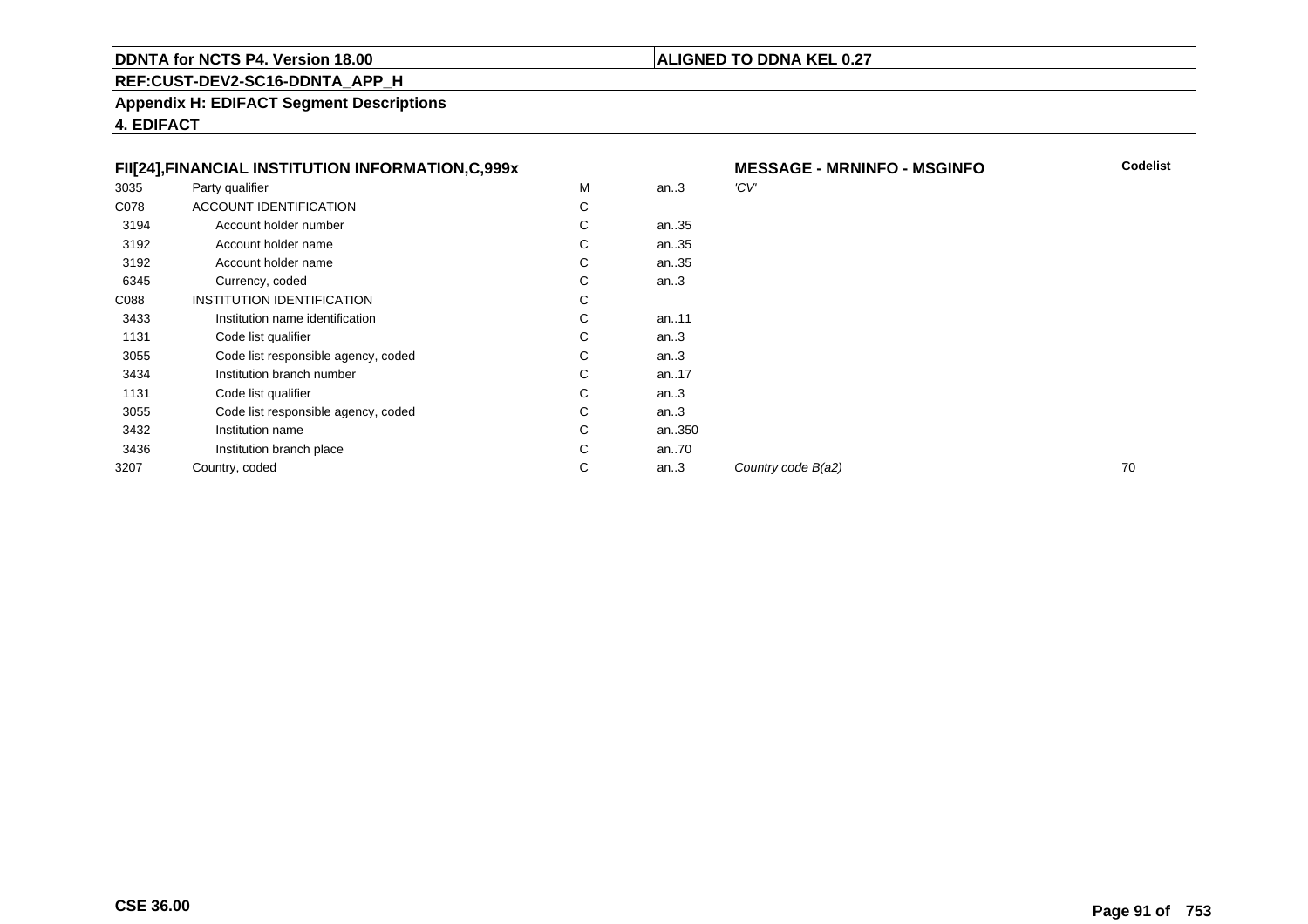### **ALIGNED TO DDNA KEL 0.27**

**REF:CUST-DEV2-SC16-DDNTA\_APP\_H**

**Appendix H: EDIFACT Segment Descriptions**

**4. EDIFACT**

### **FII[24],FINANCIAL INSTITUTION INFORMATION,C,999x**

| 3035 | Party qualifier                     | М | an.3   | 'CJ' |
|------|-------------------------------------|---|--------|------|
| C078 | <b>ACCOUNT IDENTIFICATION</b>       | С |        |      |
| 3194 | Account holder number               | С | an35   | Mes  |
| 3192 | Account holder name                 | С | an35   |      |
| 3192 | Account holder name                 | C | an35   |      |
| 6345 | Currency, coded                     | С | an.3   |      |
| C088 | INSTITUTION IDENTIFICATION          | С |        |      |
| 3433 | Institution name identification     | C | an11   |      |
| 1131 | Code list qualifier                 | С | an.3   |      |
| 3055 | Code list responsible agency, coded | С | an $3$ |      |
| 3434 | Institution branch number           | C | an17   |      |
| 1131 | Code list qualifier                 | С | an $3$ |      |
| 3055 | Code list responsible agency, coded | С | an.3   |      |
| 3432 | Institution name                    | С | an350  |      |
| 3436 | Institution branch place            | C | an70   |      |
| 3207 | Country, coded                      | С | an.3   |      |
|      |                                     |   |        |      |

# **MESSAGE - MRNLIST - MSGTYPE**<br>3

an..35 Message type(an..6) <sup>60</sup>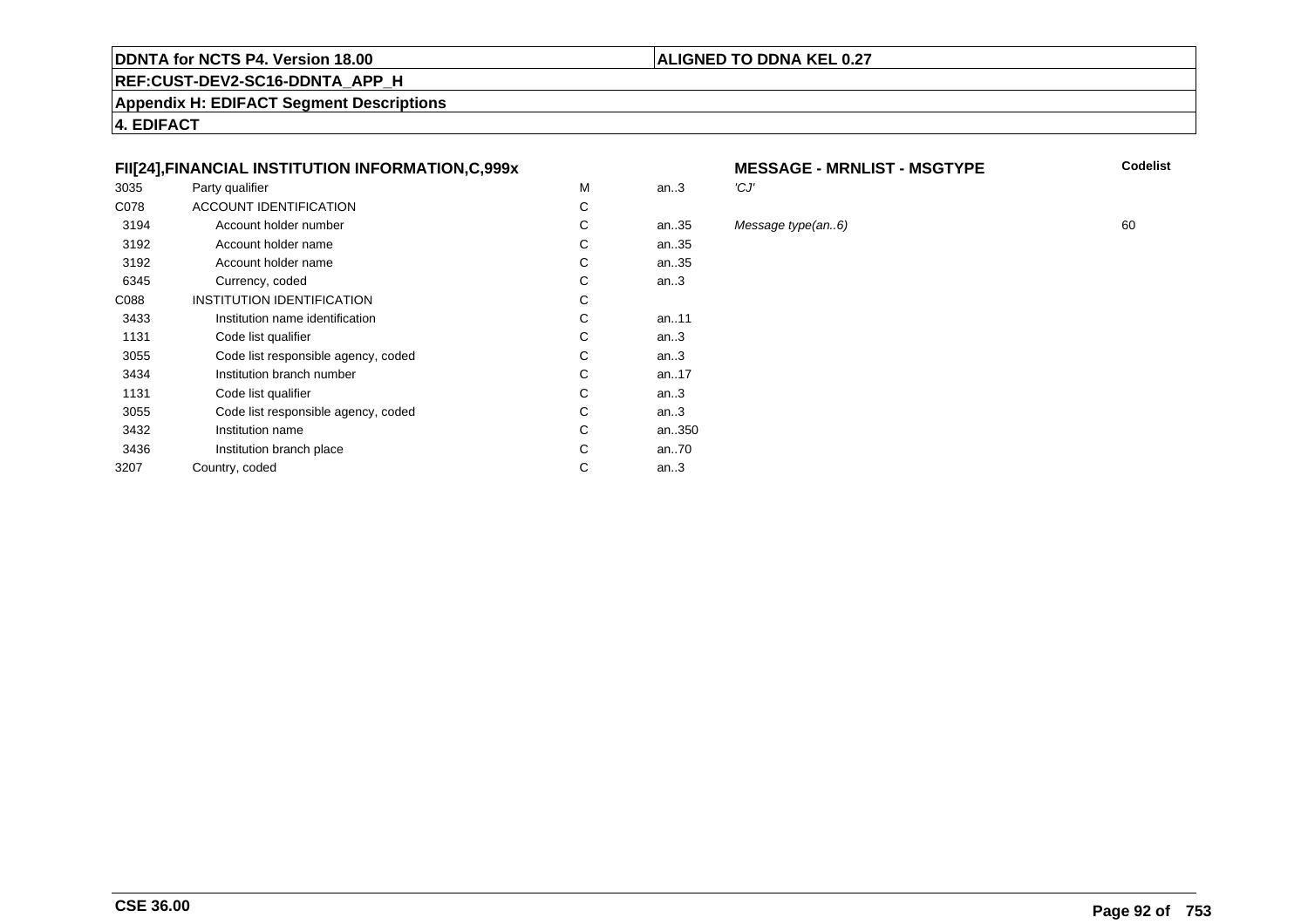### **ALIGNED TO DDNA KEL 0.27**

**REF:CUST-DEV2-SC16-DDNTA\_APP\_H**

**Appendix H: EDIFACT Segment Descriptions**

**4. EDIFACT**

### **FII[24],FINANCIAL INSTITUTION INFORMATION,C,999x**

|      |                                     |   |        | ---- |
|------|-------------------------------------|---|--------|------|
| 3035 | Party qualifier                     | м | an $3$ | 'AN' |
| C078 | <b>ACCOUNT IDENTIFICATION</b>       | С |        |      |
| 3194 | Account holder number               | C | an35   |      |
| 3192 | Account holder name                 | C | an35   |      |
| 3192 | Account holder name                 | C | an35   |      |
| 6345 | Currency, coded                     | C | an.3   | Not  |
| C088 | <b>INSTITUTION IDENTIFICATION</b>   | C |        |      |
| 3433 | Institution name identification     | C | an11   |      |
| 1131 | Code list qualifier                 | C | an.3   |      |
| 3055 | Code list responsible agency, coded | C | an.3   |      |
| 3434 | Institution branch number           | C | an17   |      |
| 1131 | Code list qualifier                 | C | an.3   |      |
| 3055 | Code list responsible agency, coded | C | an.3   |      |
| 3432 | Institution name                    | C | an350  |      |
| 3436 | Institution branch place            | C | an70   |      |
| 3207 | Country, coded                      | C | an.3   |      |
|      |                                     |   |        |      |

### **MESSAGE - GUARANTEE REFERENCE - COMPREHENSIVE GUARANTEE - VALIDITYLIMITATION EC**

Not valid for  $EC(n1)$  27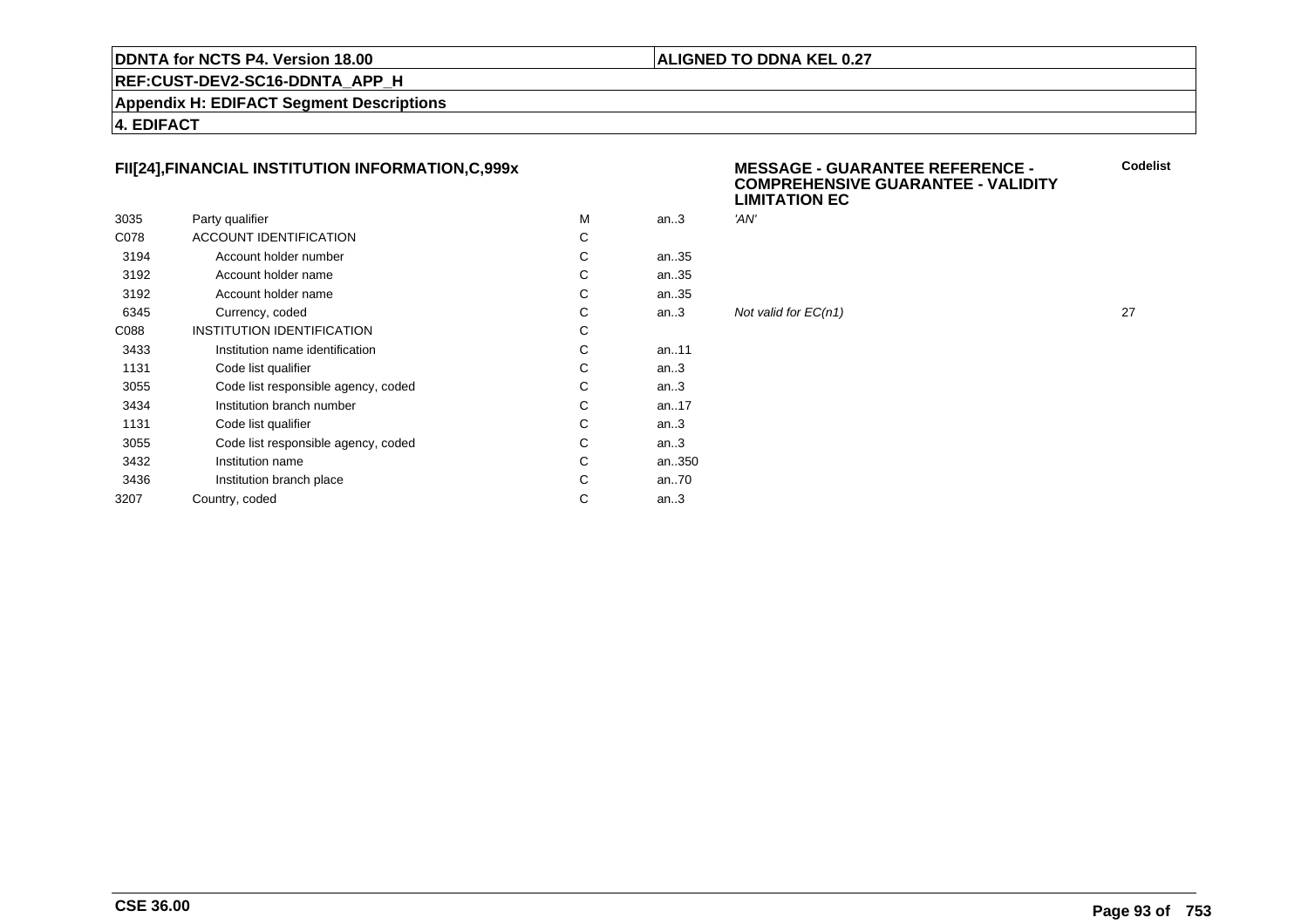### **ALIGNED TO DDNA KEL 0.27**

**REF:CUST-DEV2-SC16-DDNTA\_APP\_H**

**Appendix H: EDIFACT Segment Descriptions**

**4. EDIFACT**

### **FII[24],FINANCIAL INSTITUTION INFORMATION,C,999x**

|      |                                     |   |        | ---  |
|------|-------------------------------------|---|--------|------|
| 3035 | Party qualifier                     | м | an $3$ | 'וע" |
| C078 | <b>ACCOUNT IDENTIFICATION</b>       | С |        |      |
| 3194 | Account holder number               | С | an35   |      |
| 3192 | Account holder name                 | С | an35   |      |
| 3192 | Account holder name                 | С | an35   |      |
| 6345 | Currency, coded                     | C | an.3   |      |
| C088 | INSTITUTION IDENTIFICATION          | С |        |      |
| 3433 | Institution name identification     | С | an11   |      |
| 1131 | Code list qualifier                 | С | an.3   |      |
| 3055 | Code list responsible agency, coded | C | an.3   |      |
| 3434 | Institution branch number           | С | an17   |      |
| 1131 | Code list qualifier                 | С | an.3   |      |
| 3055 | Code list responsible agency, coded | C | an.3   |      |
| 3432 | Institution name                    | C | an350  |      |
| 3436 | Institution branch place            | С | an70   |      |
| 3207 | Country, coded                      | С | an $3$ | Noi  |
|      |                                     |   |        |      |

### **MESSAGE - GUARANTEE REFERENCE - COMPREHENSIVE GUARANTEE - VALIDITYLIMITATION NON EC**

Not valid for other contracting parties(a2) 71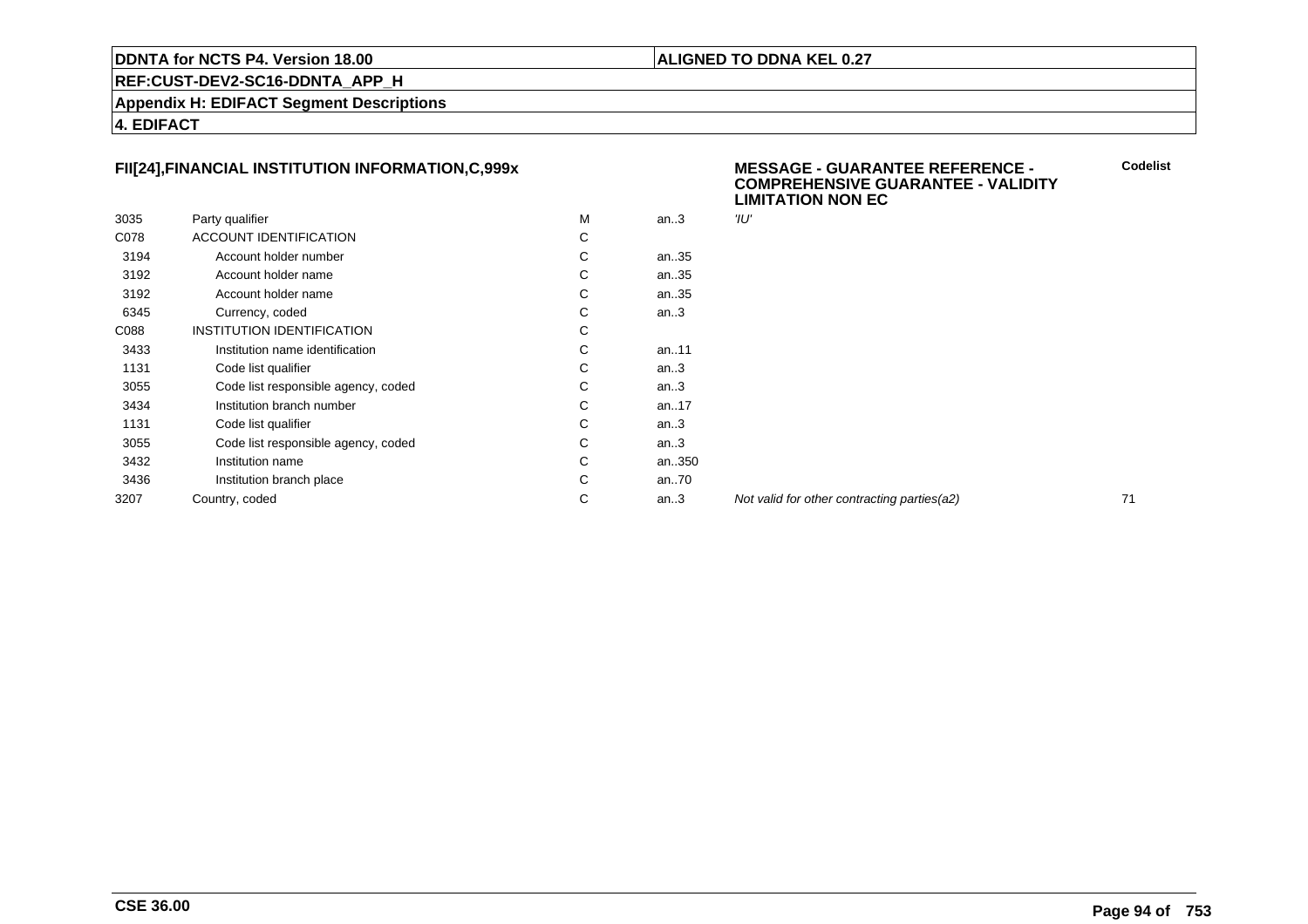### **ALIGNED TO DDNA KEL 0.27**

**REF:CUST-DEV2-SC16-DDNTA\_APP\_H**

**Appendix H: EDIFACT Segment Descriptions**

**4. EDIFACT**

### **FII[24],FINANCIAL INSTITUTION INFORMATION,C,999x**

| 3035 | Party qualifier                     | M | an.3   | 'CM' |
|------|-------------------------------------|---|--------|------|
| C078 | ACCOUNT IDENTIFICATION              | С |        |      |
| 3194 | Account holder number               | С | an35   | Refe |
| 3192 | Account holder name                 | С | an35   |      |
| 3192 | Account holder name                 | C | an35   |      |
| 6345 | Currency, coded                     | C | an.3   |      |
| C088 | <b>INSTITUTION IDENTIFICATION</b>   | С |        |      |
| 3433 | Institution name identification     | С | an11   |      |
| 1131 | Code list qualifier                 | C | an.3   |      |
| 3055 | Code list responsible agency, coded | С | an.3   |      |
| 3434 | Institution branch number           | C | an17   |      |
| 1131 | Code list qualifier                 | C | an.3   |      |
| 3055 | Code list responsible agency, coded | С | an.3   |      |
| 3432 | Institution name                    | С | an350  |      |
| 3436 | Institution branch place            | С | an70   |      |
| 3207 | Country, coded                      | С | an $3$ |      |
|      |                                     |   |        |      |

### **MESSAGE - GUARANTEE REFERENCE - INDIVIDUAL GUARANTEE BY GUARANTOR -(DEPARTURE) CUSTOMS OFFICE**

| м | an.3  | 'CM'                  |
|---|-------|-----------------------|
| С |       |                       |
| С | an35  | Reference number(an8) |
| С | an35  |                       |
| ⌒ | on 25 |                       |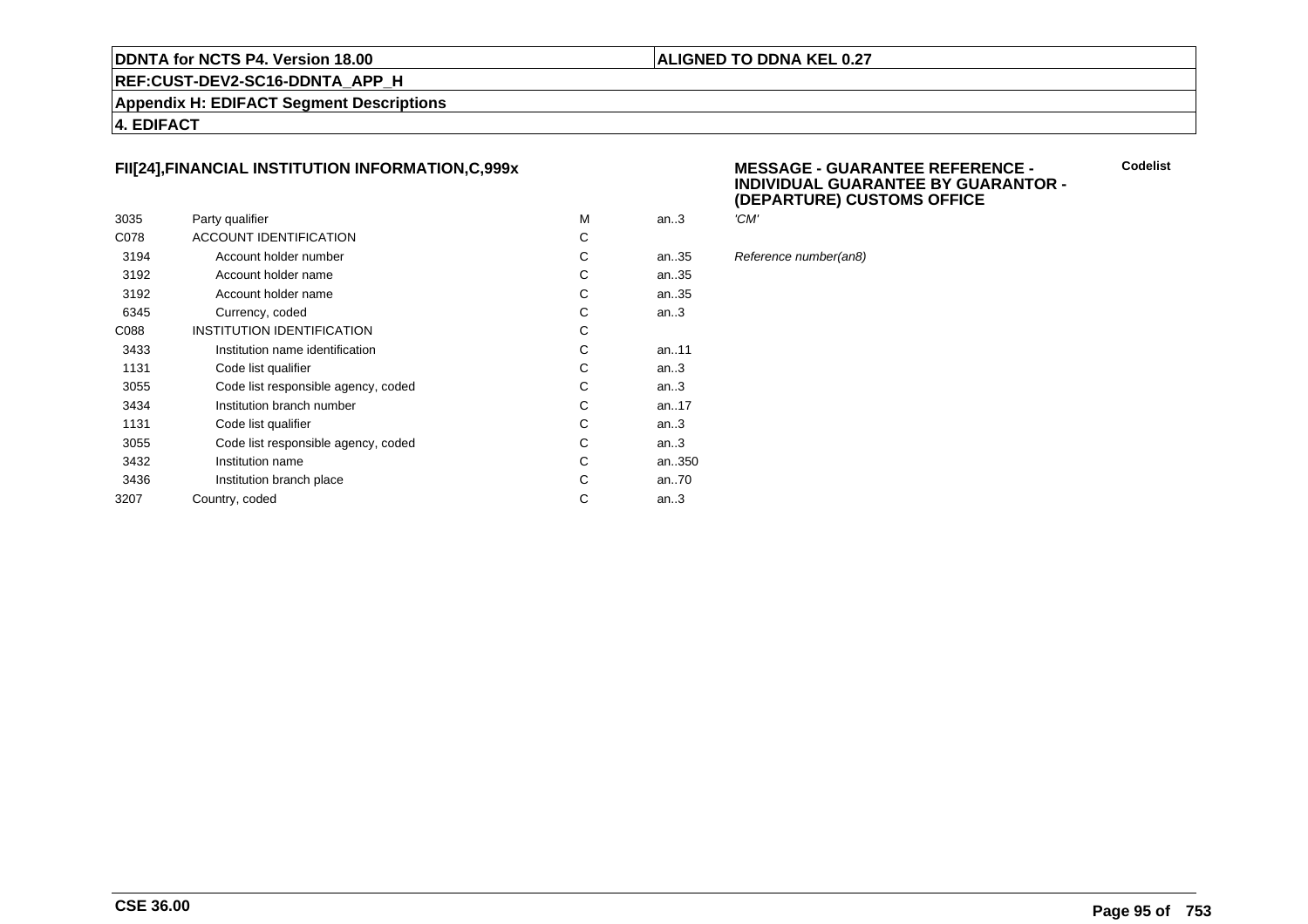### **ALIGNED TO DDNA KEL 0.27**

**REF:CUST-DEV2-SC16-DDNTA\_APP\_H**

**Appendix H: EDIFACT Segment Descriptions**

**4. EDIFACT**

### **FII[24],FINANCIAL INSTITUTION INFORMATION,C,999x**

|      |                                     |   |           | `     |
|------|-------------------------------------|---|-----------|-------|
| 3035 | Party qualifier                     | M | an.3      | 'CPD' |
| C078 | <b>ACCOUNT IDENTIFICATION</b>       | С |           |       |
| 3194 | Account holder number               | С | an35      | Refer |
| 3192 | Account holder name                 | С | an35      |       |
| 3192 | Account holder name                 | С | an35      |       |
| 6345 | Currency, coded                     | С | an.3      |       |
| C088 | INSTITUTION IDENTIFICATION          | С |           |       |
| 3433 | Institution name identification     | С | an11      |       |
| 1131 | Code list qualifier                 | С | an.3      |       |
| 3055 | Code list responsible agency, coded | С | an.3      |       |
| 3434 | Institution branch number           | С | an. $.17$ |       |
| 1131 | Code list qualifier                 | С | an $3$    |       |
| 3055 | Code list responsible agency, coded | С | an.3      |       |
| 3432 | Institution name                    | С | an350     |       |
| 3436 | Institution branch place            | С | an70      |       |
| 3207 | Country, coded                      | С | an $3$    |       |
|      |                                     |   |           |       |

### **MESSAGE - GUARANTEE REFERENCE - INDIVIDUAL GUARANTEE BY GUARANTOR -(DESTINATION) CUSTOMS OFFICE**

| м | an.3 | 'CPD'                 |
|---|------|-----------------------|
| С |      |                       |
| C | an35 | Reference number(an8) |
| C | an35 |                       |
| Ć | an35 |                       |
|   |      |                       |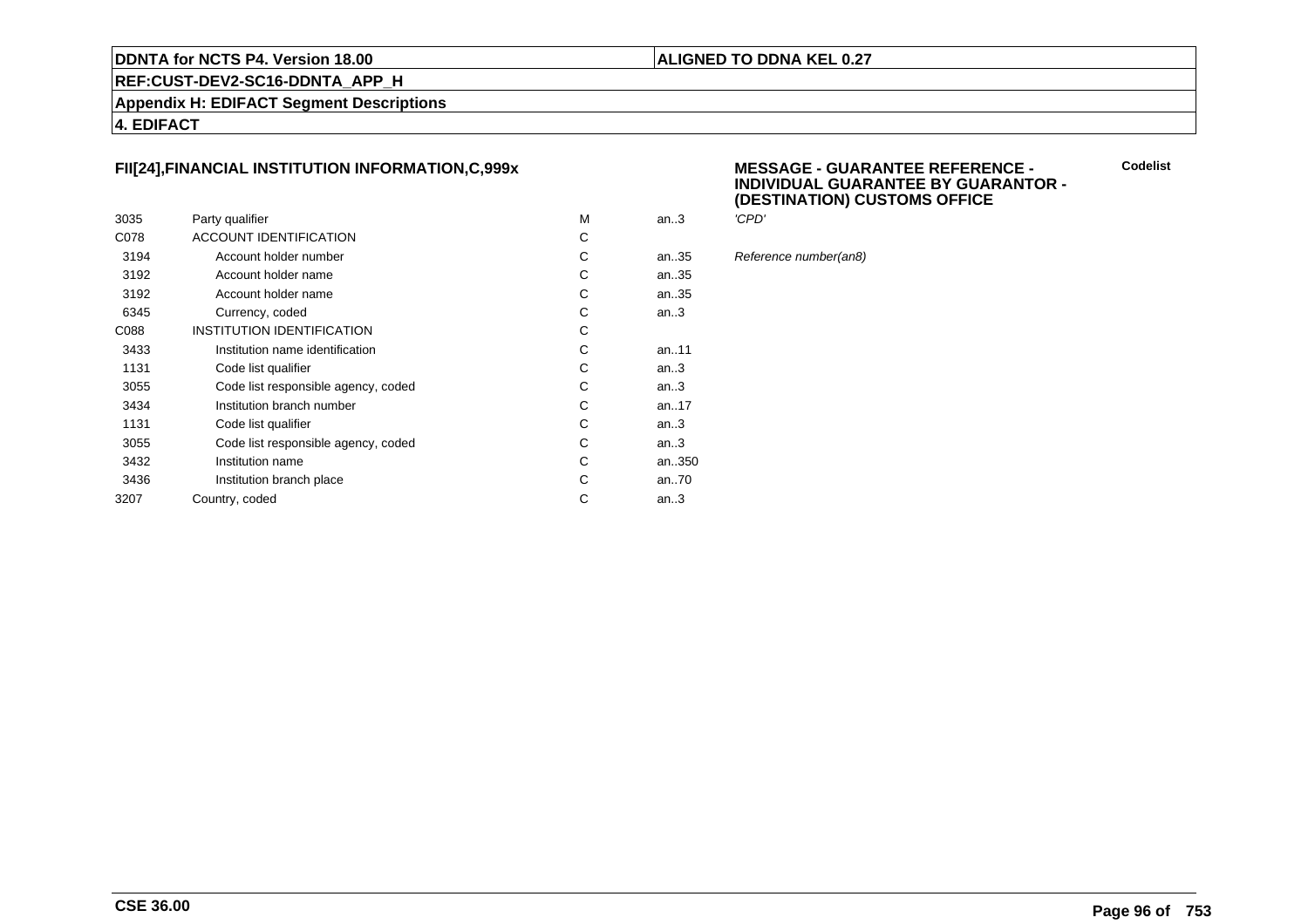### **ALIGNED TO DDNA KEL 0.27**

### **REF:CUST-DEV2-SC16-DDNTA\_APP\_H**

**Appendix H: EDIFACT Segment Descriptions**

**4. EDIFACT**

### **FII[24],FINANCIAL INSTITUTION INFORMATION,C,999x**

|      |                                     |   |        | .    |
|------|-------------------------------------|---|--------|------|
| 3035 | Party qualifier                     | м | an $3$ | 'AN' |
| C078 | <b>ACCOUNT IDENTIFICATION</b>       | С |        |      |
| 3194 | Account holder number               | C | an35   |      |
| 3192 | Account holder name                 | C | an35   |      |
| 3192 | Account holder name                 | C | an35   |      |
| 6345 | Currency, coded                     | C | an.3   | Not  |
| C088 | <b>INSTITUTION IDENTIFICATION</b>   | C |        |      |
| 3433 | Institution name identification     | C | an11   |      |
| 1131 | Code list qualifier                 | C | an.3   |      |
| 3055 | Code list responsible agency, coded | C | an.3   |      |
| 3434 | Institution branch number           | C | an17   |      |
| 1131 | Code list qualifier                 | C | an.3   |      |
| 3055 | Code list responsible agency, coded | C | an.3   |      |
| 3432 | Institution name                    | C | an350  |      |
| 3436 | Institution branch place            | C | an70   |      |
| 3207 | Country, coded                      | C | an.3   |      |
|      |                                     |   |        |      |

### **MESSAGE - GUARANTEE REFERENCE - INDIVIDUAL GUARANTEE BY GUARANTOR -VALIDITY LIMITATION EC**

| .  | ------ | .                    |    |
|----|--------|----------------------|----|
| C. |        |                      |    |
| C. | an35   |                      |    |
| C. | an35   |                      |    |
| C. | an35   |                      |    |
| C. | an $3$ | Not valid for EC(n1) | 27 |
|    |        |                      |    |

**CSE 36.00**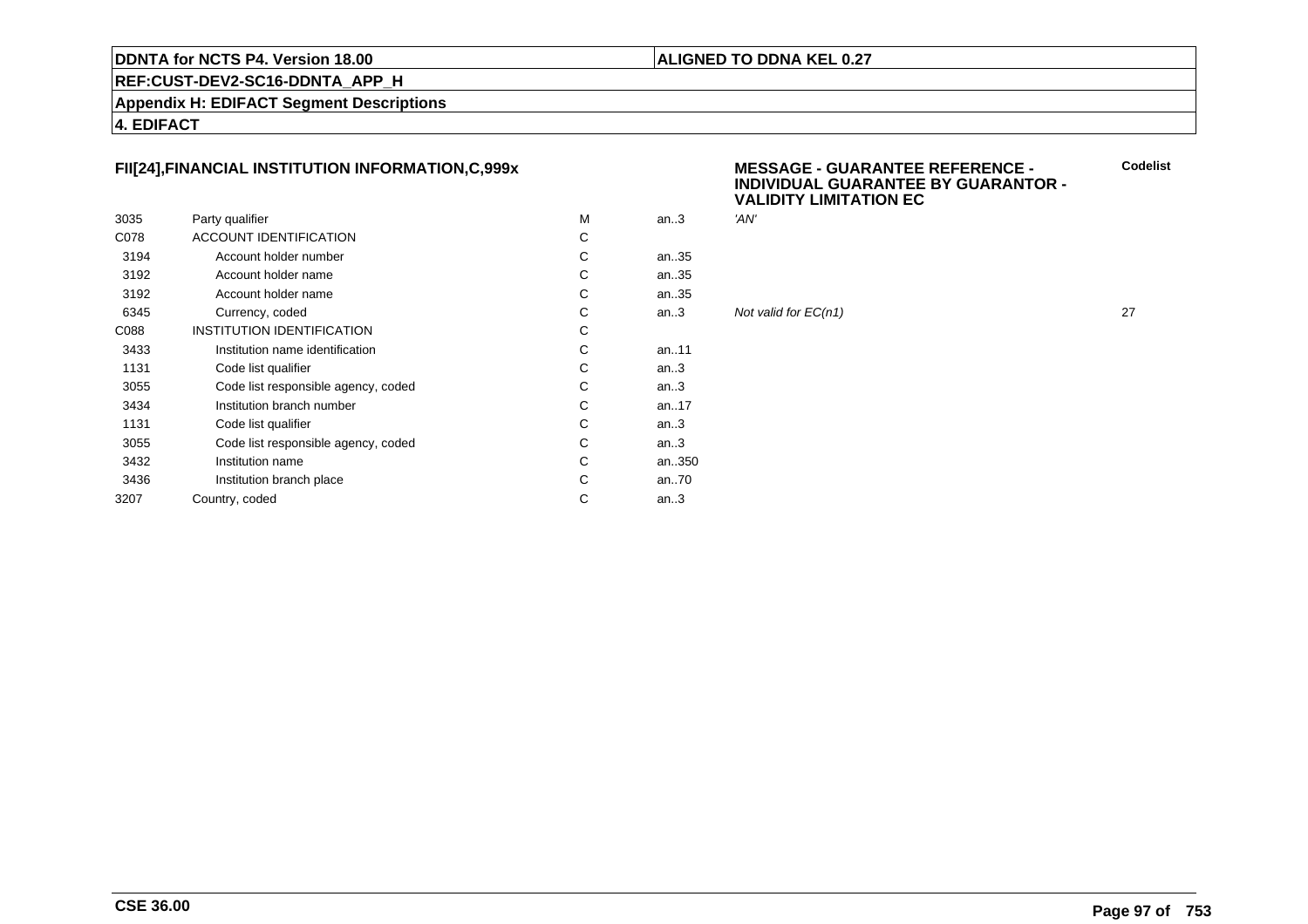### **ALIGNED TO DDNA KEL 0.27**

**REF:CUST-DEV2-SC16-DDNTA\_APP\_H**

**Appendix H: EDIFACT Segment Descriptions**

**4. EDIFACT**

### **FII[24],FINANCIAL INSTITUTION INFORMATION,C,999x**

|      |                                     |   |        | . .  |
|------|-------------------------------------|---|--------|------|
| 3035 | Party qualifier                     | М | an $3$ | 'וע" |
| C078 | <b>ACCOUNT IDENTIFICATION</b>       | С |        |      |
| 3194 | Account holder number               | С | an35   |      |
| 3192 | Account holder name                 | С | an35   |      |
| 3192 | Account holder name                 | С | an35   |      |
| 6345 | Currency, coded                     | С | an.3   |      |
| C088 | INSTITUTION IDENTIFICATION          | С |        |      |
| 3433 | Institution name identification     | С | an11   |      |
| 1131 | Code list qualifier                 | С | an.3   |      |
| 3055 | Code list responsible agency, coded | С | an.3   |      |
| 3434 | Institution branch number           | С | an17   |      |
| 1131 | Code list qualifier                 | С | an.3   |      |
| 3055 | Code list responsible agency, coded | С | an.3   |      |
| 3432 | Institution name                    | С | an350  |      |
| 3436 | Institution branch place            | C | an70   |      |
| 3207 | Country, coded                      | С | an $3$ | Noi  |
|      |                                     |   |        |      |

### **MESSAGE - GUARANTEE REFERENCE - INDIVIDUAL GUARANTEE BY GUARANTOR -VALIDITY LIMITATION NON EC**

Not valid for other contracting parties(a2) 71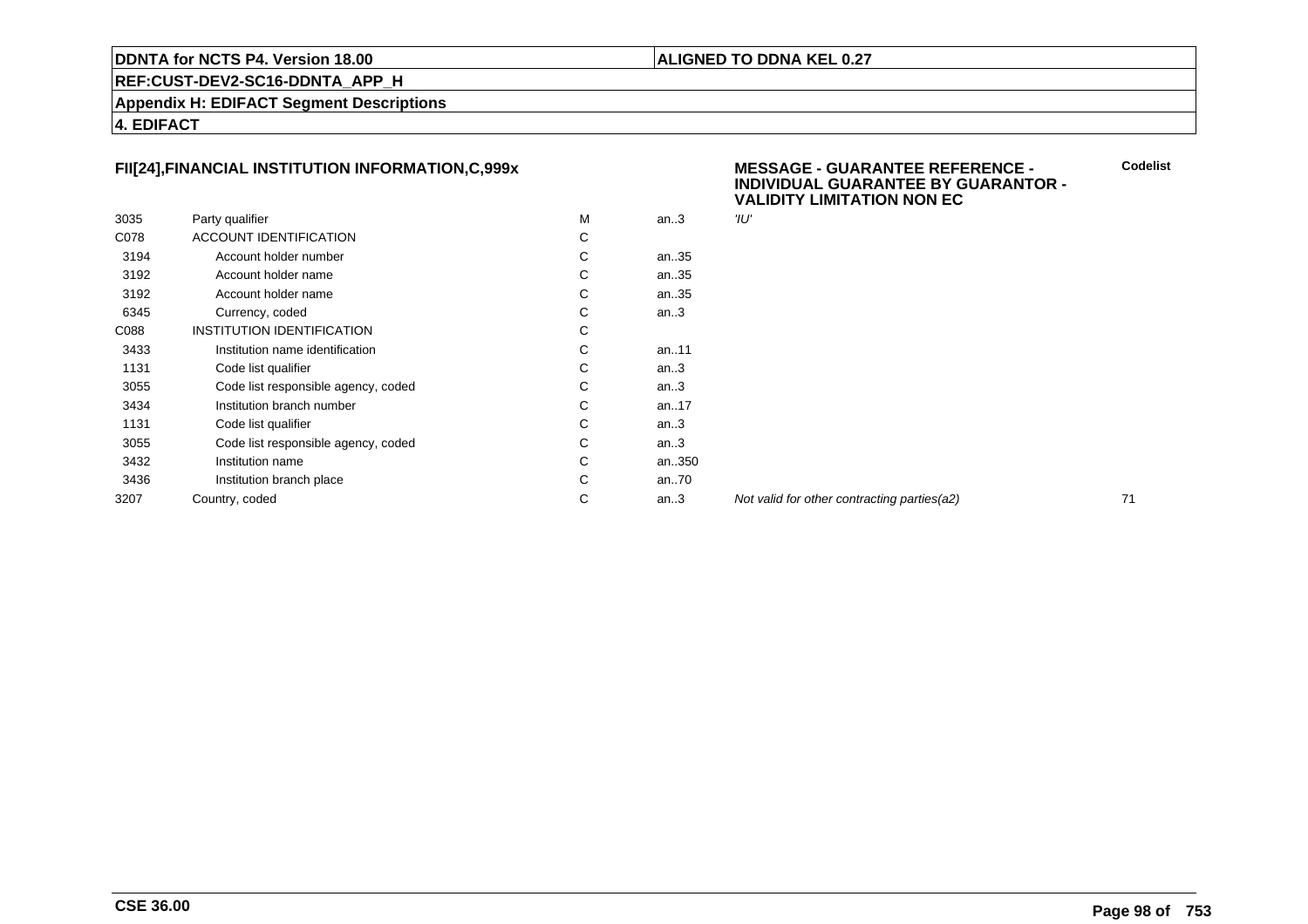### **ALIGNED TO DDNA KEL 0.27**

**REF:CUST-DEV2-SC16-DDNTA\_APP\_H**

**Appendix H: EDIFACT Segment Descriptions**

**4. EDIFACT**

### **FII[24],FINANCIAL INSTITUTION INFORMATION,C,999x**

|      | FII[24], FINANCIAL INSTITUTION INFORMATION, C, 999x |   |          | <b>MESSAGE - GUARANTEE REFERENCE -</b><br>Codelis<br><b>COMPREHENSIVE GUARANTEE - GOODS ITEM</b> |    |  |
|------|-----------------------------------------------------|---|----------|--------------------------------------------------------------------------------------------------|----|--|
| 3035 | Party qualifier                                     | M | an.3     | 'CG'                                                                                             |    |  |
| C078 | ACCOUNT IDENTIFICATION                              | C |          |                                                                                                  |    |  |
| 3194 | Account holder number                               | С | an35     |                                                                                                  |    |  |
| 3192 | Account holder name                                 | С | an35     |                                                                                                  |    |  |
| 3192 | Account holder name                                 | С | an35     |                                                                                                  |    |  |
| 6345 | Currency, coded                                     | С | an.3     |                                                                                                  |    |  |
| C088 | <b>INSTITUTION IDENTIFICATION</b>                   | С |          |                                                                                                  |    |  |
| 3433 | Institution name identification                     | C | an11     | Commodity code(an22)                                                                             |    |  |
| 1131 | Code list qualifier                                 | C | an.3     |                                                                                                  |    |  |
| 3055 | Code list responsible agency, coded                 | C | an.3     |                                                                                                  |    |  |
| 3434 | Institution branch number                           | C | an17     |                                                                                                  |    |  |
| 1131 | Code list qualifier                                 | C | an.3     |                                                                                                  |    |  |
| 3055 | Code list responsible agency, coded                 | C | an.3     |                                                                                                  |    |  |
| 3432 | Institution name                                    | С | an350    |                                                                                                  |    |  |
| 3436 | Institution branch place                            | C | an $.70$ |                                                                                                  |    |  |
| 3207 | Country, coded                                      | С | an.3     | Sensitive goods code(n2)                                                                         | 64 |  |
|      |                                                     |   |          |                                                                                                  |    |  |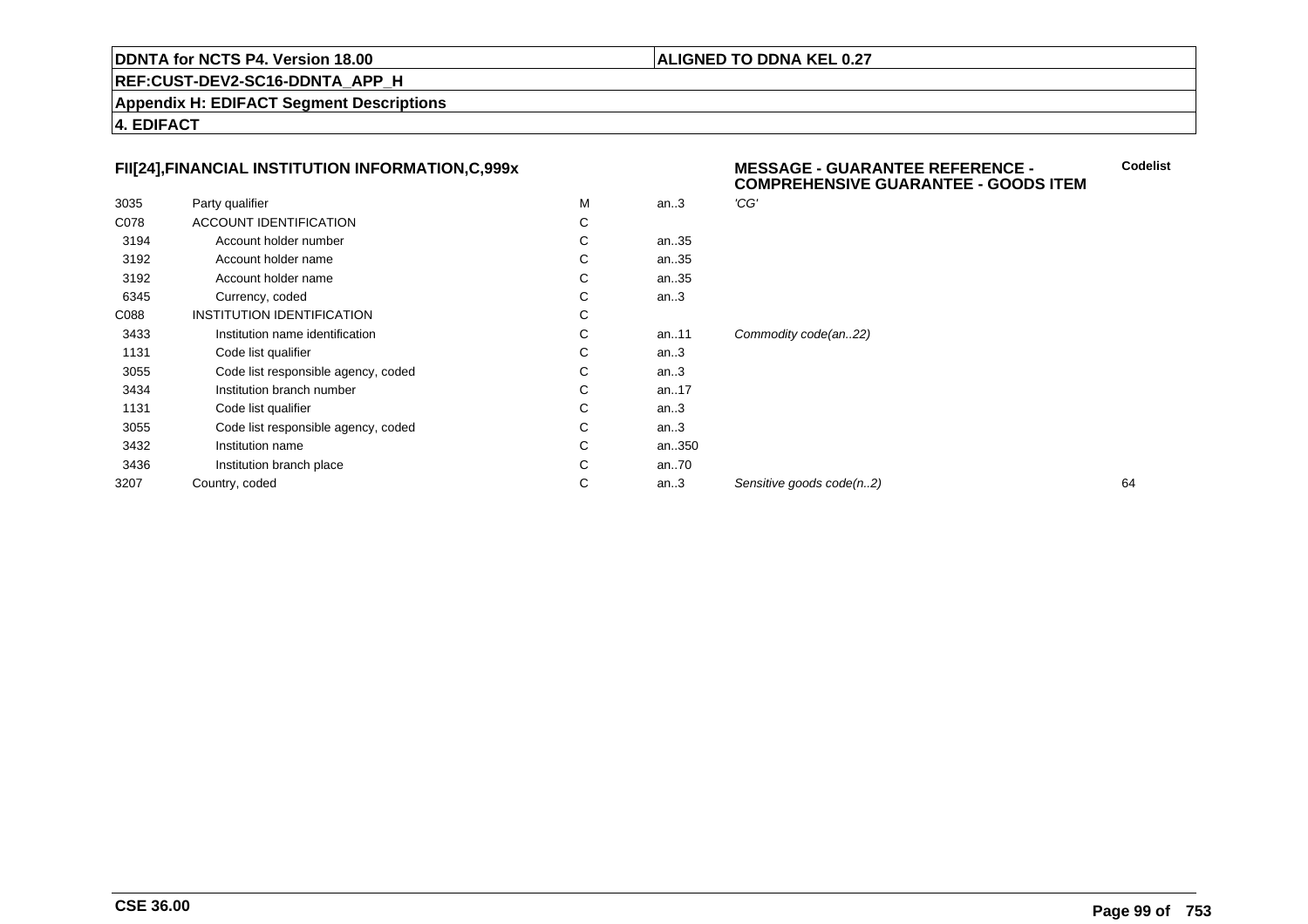### **ALIGNED TO DDNA KEL 0.27**

**MESSAGE - GUARANTEE REFERENCE -**

**REF:CUST-DEV2-SC16-DDNTA\_APP\_H**

**Appendix H: EDIFACT Segment Descriptions**

**4. EDIFACT**

### **FII[24],FINANCIAL INSTITUTION INFORMATION,C,999x**

|      |                                     |   |          | <b>INDIVIDUAL GUARANTEE BY GUARANTOR -</b><br><b>GOODS ITEM</b> |    |
|------|-------------------------------------|---|----------|-----------------------------------------------------------------|----|
| 3035 | Party qualifier                     | M | an.3     | 'GG'                                                            |    |
| C078 | ACCOUNT IDENTIFICATION              | С |          |                                                                 |    |
| 3194 | Account holder number               | С | an35     |                                                                 |    |
| 3192 | Account holder name                 | С | an35     |                                                                 |    |
| 3192 | Account holder name                 | С | an35     |                                                                 |    |
| 6345 | Currency, coded                     | С | an.3     |                                                                 |    |
| C088 | INSTITUTION IDENTIFICATION          | С |          |                                                                 |    |
| 3433 | Institution name identification     | С | an11     | Commodity code(an22)                                            |    |
| 1131 | Code list qualifier                 | С | an.3     |                                                                 |    |
| 3055 | Code list responsible agency, coded | C | an.3     |                                                                 |    |
| 3434 | Institution branch number           | С | an17     |                                                                 |    |
| 1131 | Code list qualifier                 | С | an.3     |                                                                 |    |
| 3055 | Code list responsible agency, coded | С | an.3     |                                                                 |    |
| 3432 | Institution name                    | С | an350    |                                                                 |    |
| 3436 | Institution branch place            | С | an $.70$ |                                                                 |    |
| 3207 | Country, coded                      | С | an.3     | Sensitive goods code(n2)                                        | 64 |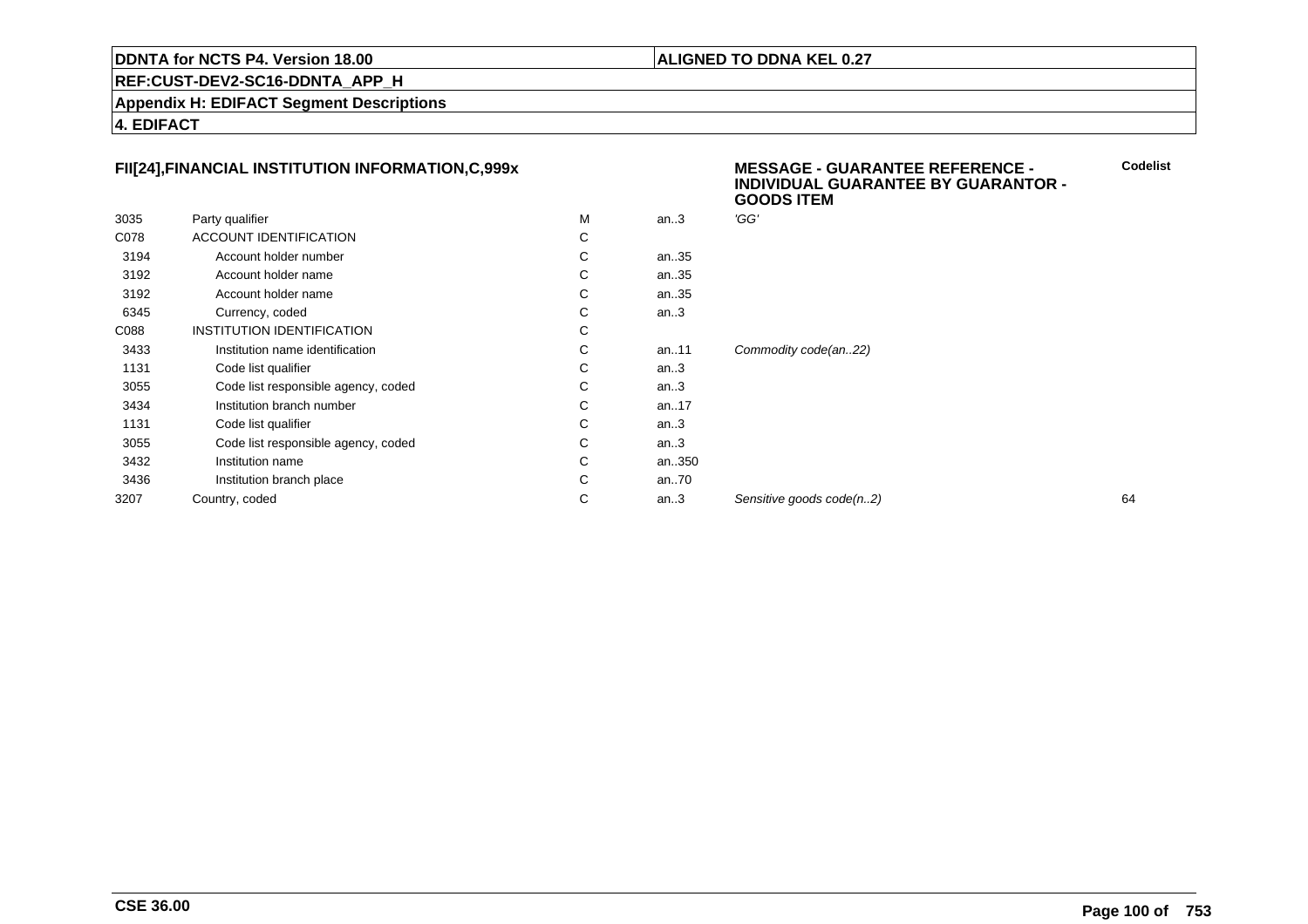### **ALIGNED TO DDNA KEL 0.27**

**REF:CUST-DEV2-SC16-DDNTA\_APP\_H**

**Appendix H: EDIFACT Segment Descriptions**

### **4. EDIFACT**

### **COM[26],COMMUNICATION CONTACT,C,5x**

### **MESSAGE - GUARANTEE REFERENCE - COMPREHENSIVE GUARANTEE - GOODS ITEMCodelist**

| C076 | COMMUNICATION CONTACT           |       |                           |  |
|------|---------------------------------|-------|---------------------------|--|
| 3148 | Communication number            | an512 | Goods description(an280)  |  |
| 3155 | Communication channel qualifier | an3   | Goods description LNG(a2) |  |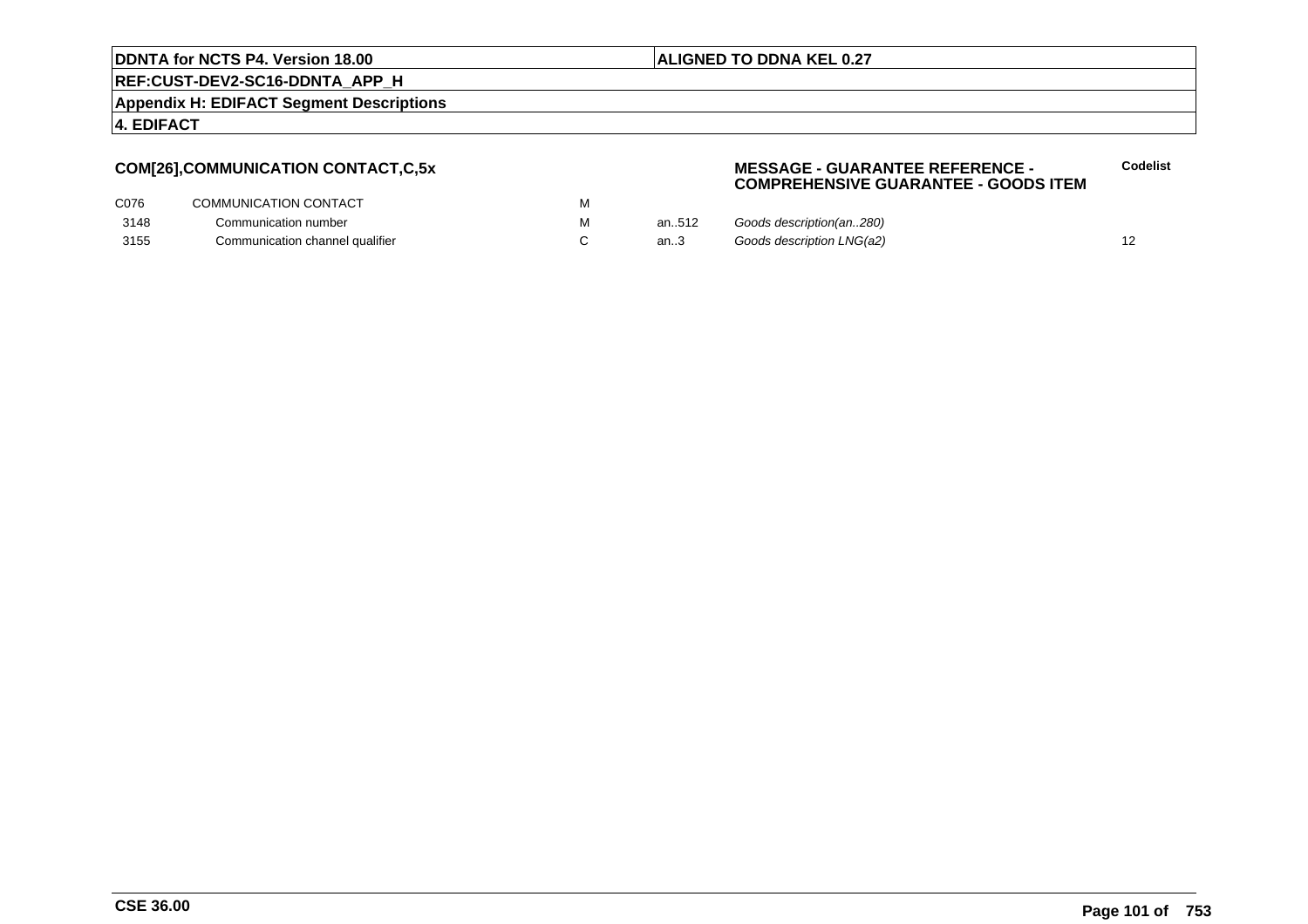### **ALIGNED TO DDNA KEL 0.27**

**REF:CUST-DEV2-SC16-DDNTA\_APP\_H**

**Appendix H: EDIFACT Segment Descriptions**

### **4. EDIFACT**

### **COM[26],COMMUNICATION CONTACT,C,5x**

### **MESSAGE - GUARANTEE REFERENCE - INDIVIDUAL GUARANTEE BY GUARANTOR -GOODS ITEM**

| C076 | COMMUNICATION CONTACT           | IV I |        |                           |  |
|------|---------------------------------|------|--------|---------------------------|--|
| 3148 | Communication number            | м    | an512  | Goods description(an280)  |  |
| 3155 | Communication channel qualifier |      | an $3$ | Goods description LNG(a2) |  |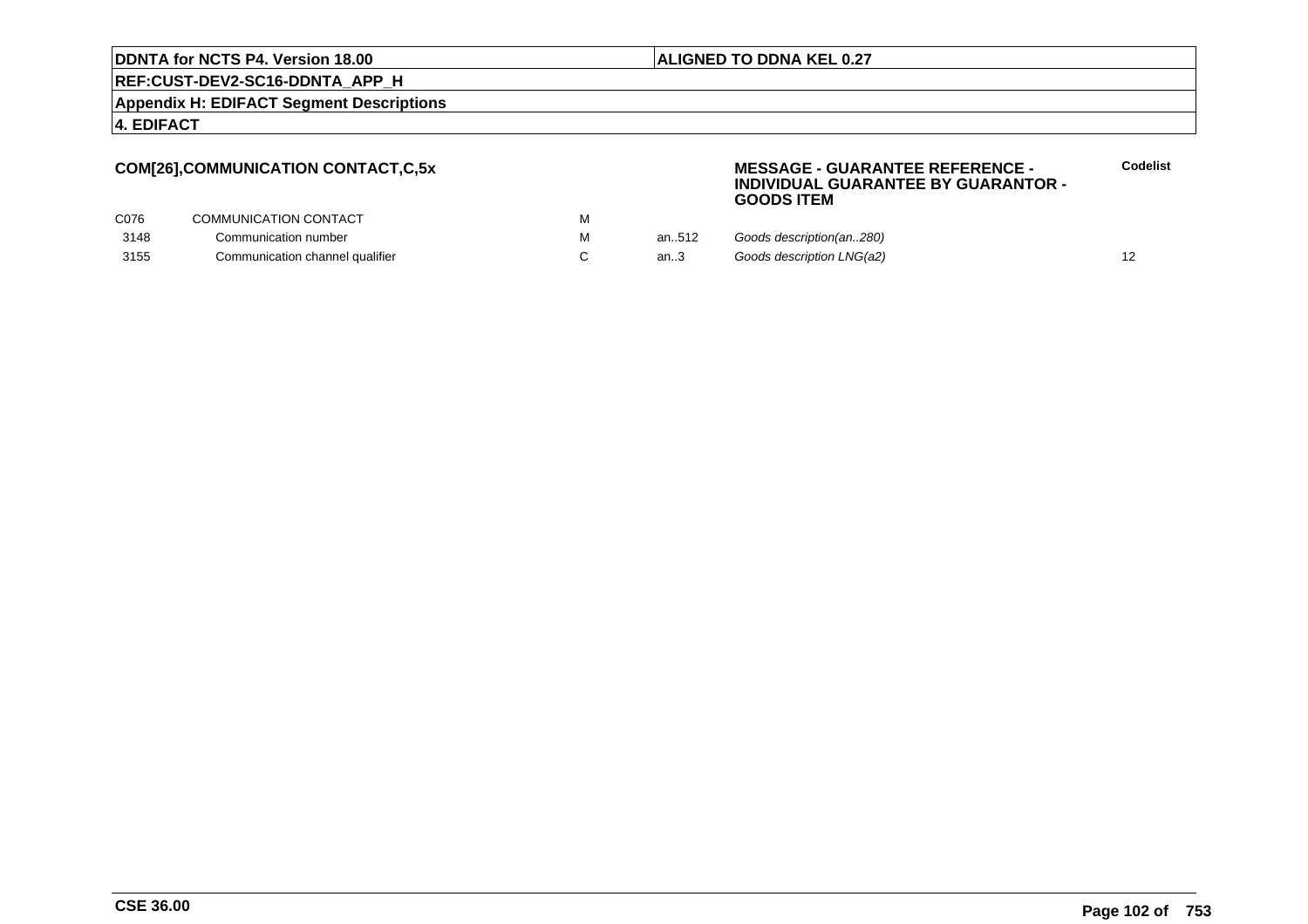### **ALIGNED TO DDNA KEL 0.27**

**REF:CUST-DEV2-SC16-DDNTA\_APP\_H**

**Appendix H: EDIFACT Segment Descriptions**

**4. EDIFACT**

### **NAD[27],NAME AND ADDRESS,C,99x**

| 3035 | Party qualifier                     | M | an.3 | 'AF'                    |    |
|------|-------------------------------------|---|------|-------------------------|----|
| C082 | PARTY IDENTIFICATION DETAILS        | C |      |                         |    |
| 3039 | Party id. identification            | M | an35 | TIN(an17)               |    |
| 1131 | Code list qualifier                 | C | an.3 |                         |    |
| 3055 | Code list responsible agency, coded | С | an.3 |                         |    |
| C058 | NAME AND ADDRESS                    | С |      |                         |    |
| 3124 | Name and address line               | M | an35 |                         |    |
| 3124 | Name and address line               | C | an35 |                         |    |
| 3124 | Name and address line               | C | an35 |                         |    |
| 3124 | Name and address line               | С | an35 |                         |    |
| 3124 | Name and address line               | С | an35 |                         |    |
| C080 | PARTY NAME                          | C |      |                         |    |
| 3036 | Party name                          | M | an35 | Name(an35)              |    |
| 3036 | Party name                          | С | an35 |                         |    |
| 3036 | Party name                          | C | an35 |                         |    |
| 3036 | Party name                          | C | an35 |                         |    |
| 3036 | Party name                          | С | an35 |                         |    |
| 3045 | Party name format, coded            | С | an.3 |                         |    |
| C059 | <b>STREET</b>                       | C |      |                         |    |
| 3042 | Street and number/p.o. box          | M | an35 | Street and number(an35) |    |
| 3042 | Street and number/p.o. box          | С | an35 |                         |    |
| 3042 | Street and number/p.o. box          | C | an35 |                         |    |
| 3042 | Street and number/p.o. box          | С | an35 |                         |    |
| 3164 | City name                           | C | an35 | City(an35)              |    |
| 3229 | Country sub-entity identification   | С | an.9 | NAD LNG(a2)             | 12 |
| 3251 | Postcode identification             | C | an.9 | Postal code(an9)        |    |
| 3207 | Country, coded                      | C | an.3 | Country code(a2)        | 8  |
|      |                                     |   |      |                         |    |

### **MESSAGE - GUARANTEE REFERENCE - (OWNER PRINCIPAL) TRADERCodelist**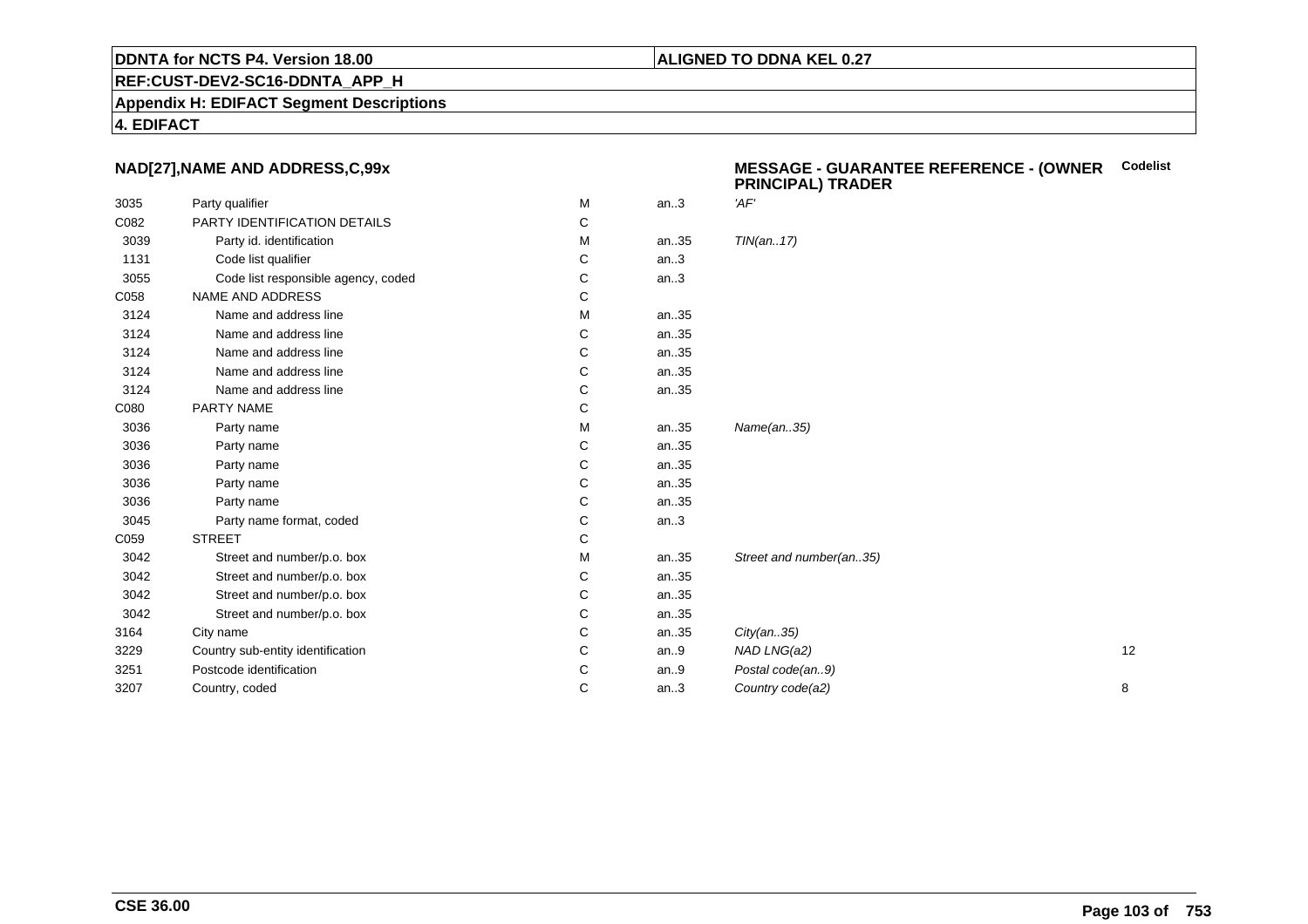### **ALIGNED TO DDNA KEL 0.27**

**REF:CUST-DEV2-SC16-DDNTA\_APP\_H**

**Appendix H: EDIFACT Segment Descriptions**

**4. EDIFACT**

### **NAD[27],NAME AND ADDRESS,C,99x**

| NAD[27], NAME AND ADDRESS, C, 99x |                                     |   |      | <b>MESSAGE - GUARANTEE REFERENCE -</b><br><b>GUARANTOR - GUARANTOR OTHER ADDRESSES</b> |    |
|-----------------------------------|-------------------------------------|---|------|----------------------------------------------------------------------------------------|----|
| 3035                              | Party qualifier                     | M | an.3 | 'AH'                                                                                   |    |
| C082                              | PARTY IDENTIFICATION DETAILS        | С |      |                                                                                        |    |
| 3039                              | Party id. identification            | М | an35 | Language code(a2)                                                                      | 12 |
| 1131                              | Code list qualifier                 | С | an.3 |                                                                                        |    |
| 3055                              | Code list responsible agency, coded | С | an.3 |                                                                                        |    |
| C058                              | NAME AND ADDRESS                    | С |      |                                                                                        |    |
| 3124                              | Name and address line               | М | an35 | Address type(a1)                                                                       | 25 |
| 3124                              | Name and address line               | С | an35 |                                                                                        |    |
| 3124                              | Name and address line               | С | an35 | Phone number(an35)                                                                     |    |
| 3124                              | Name and address line               | С | an35 | Fax number(an35)                                                                       |    |
| 3124                              | Name and address line               | C | an35 | Telex number(an35)                                                                     |    |
| C080                              | PARTY NAME                          | С |      |                                                                                        |    |
| 3036                              | Party name                          | М | an35 | Name(an35)                                                                             |    |
| 3036                              | Party name                          | С | an35 | Contact person(an35)                                                                   |    |
| 3036                              | Party name                          | C | an35 |                                                                                        |    |
| 3036                              | Party name                          | С | an35 |                                                                                        |    |
| 3036                              | Party name                          | С | an35 |                                                                                        |    |
| 3045                              | Party name format, coded            | С | an.3 |                                                                                        |    |
| C059                              | <b>STREET</b>                       | С |      |                                                                                        |    |
| 3042                              | Street and number/p.o. box          | М | an35 | Street and number(an35)                                                                |    |
| 3042                              | Street and number/p.o. box          | С | an35 |                                                                                        |    |
| 3042                              | Street and number/p.o. box          | С | an35 | E-mail address(an70)                                                                   |    |
| 3042                              | Street and number/p.o. box          | С | an35 |                                                                                        |    |
| 3164                              | City name                           | C | an35 | City(an35)                                                                             |    |
| 3229                              | Country sub-entity identification   | C | an.9 | NAD LNG(a2)                                                                            | 12 |
| 3251                              | Postcode identification             | С | an.9 | Postal code(an9)                                                                       |    |
| 3207                              | Country, coded                      | C | an.3 | Country code(a2)                                                                       | 70 |
|                                   |                                     |   |      |                                                                                        |    |

**CSE 36.00**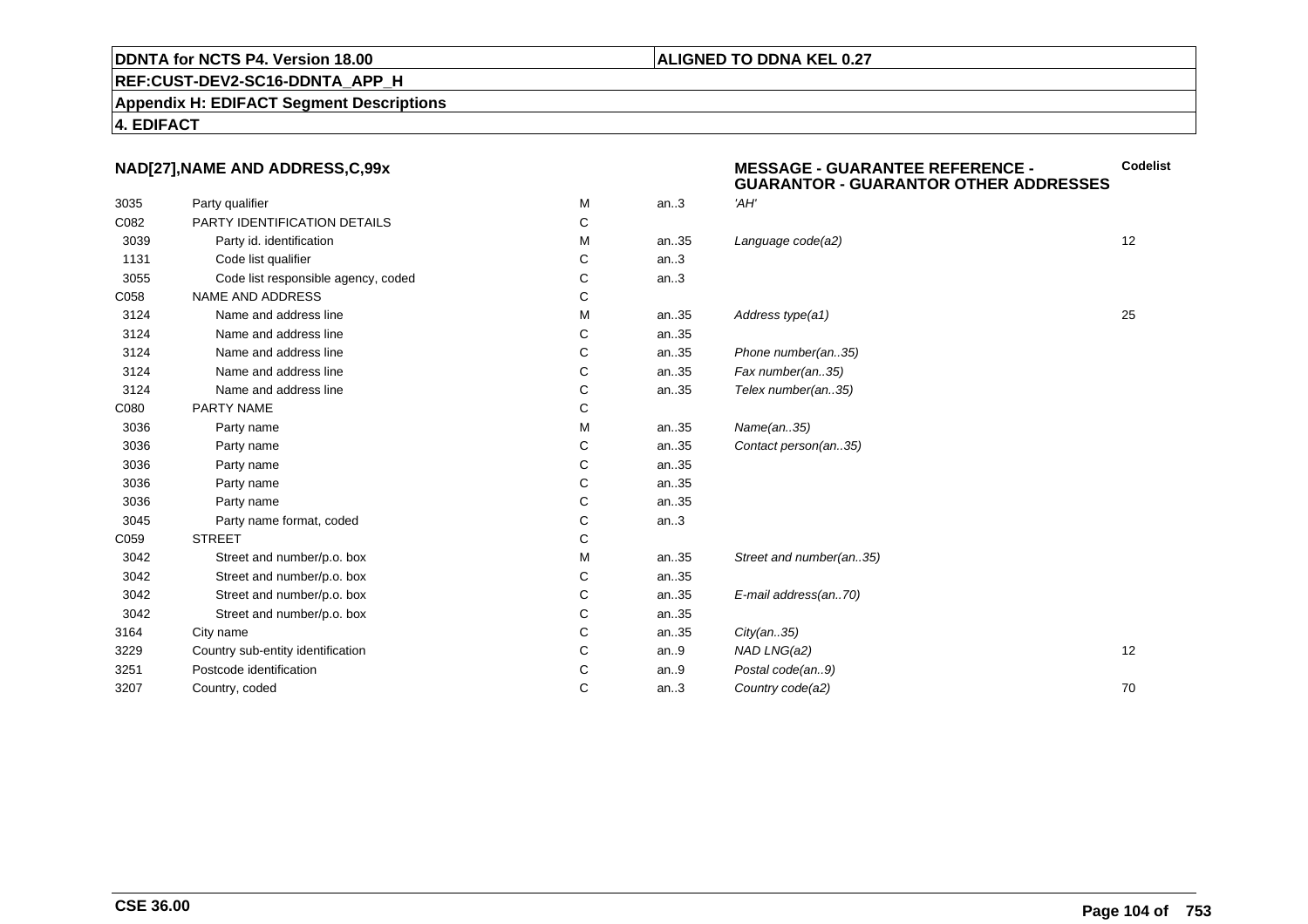## **ALIGNED TO DDNA KEL 0.27**

# **REF:CUST-DEV2-SC16-DDNTA\_APP\_H**

### **Appendix H: EDIFACT Segment Descriptions**

## **4. EDIFACT**

### **UNT[33],MESSAGE TRAILER,M,1x**

| 0074 | Number of segments in the message |  |
|------|-----------------------------------|--|
| 0062 | Message reference number          |  |

**MESSAGE**<br>M n.6 <sup>'--</sup> Number of s **Codelist** n..6 '-- Number of segments in the message --' M an..14 Message identification(an..14)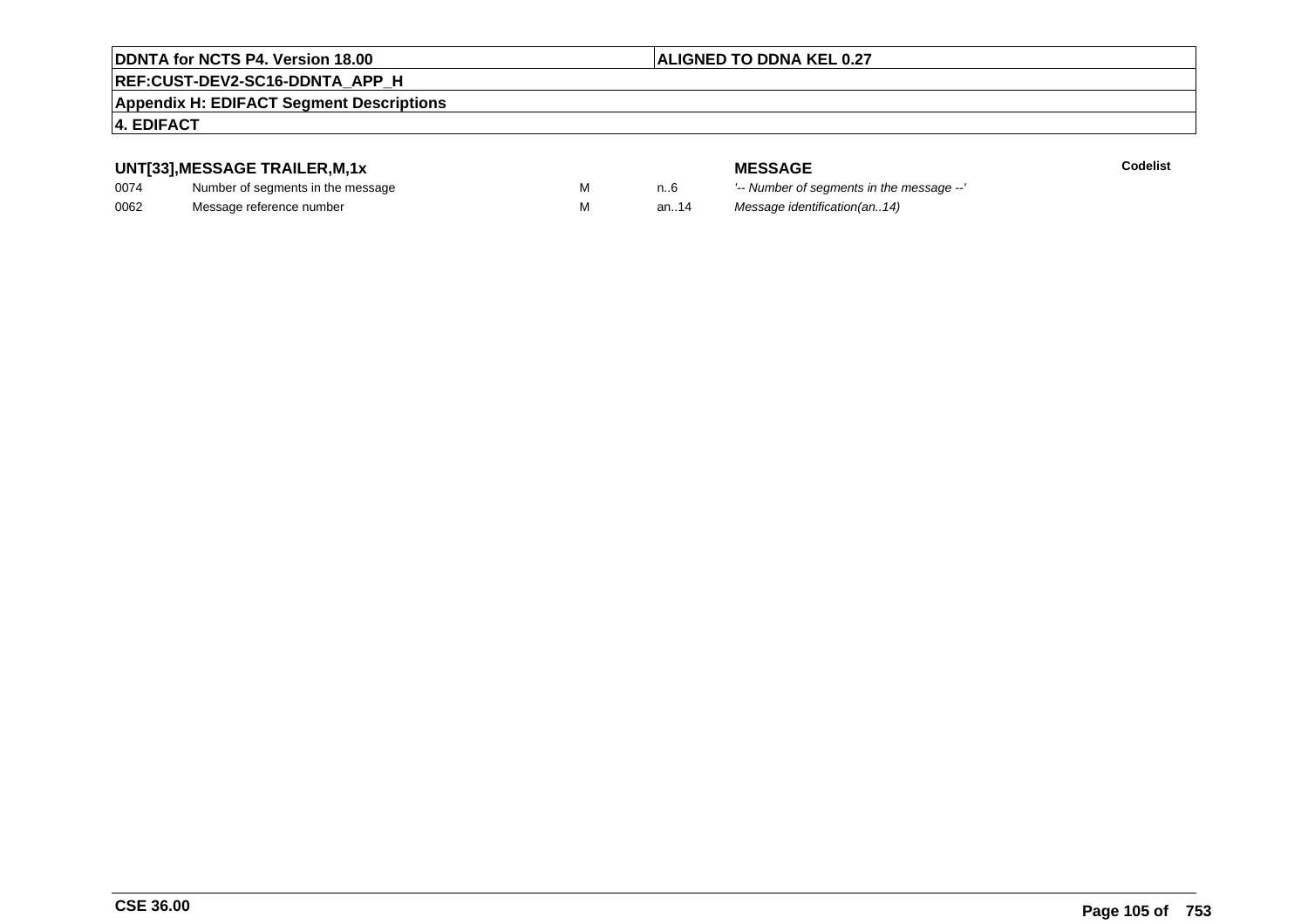### **ALIGNED TO DDNA KEL 0.27**

## **REF:CUST-DEV2-SC16-DDNTA\_APP\_H**

**Appendix H: EDIFACT Segment Descriptions**

### **4. EDIFACT**

## **UNZ[34],INTERCHANGE TRAILER,M,1x**

| 0036 | Interchange control count     |  |
|------|-------------------------------|--|
| 0020 | Interchange control reference |  |

**MESSAGE**<br>M n.6 <sup>1-</sup>- Interchange **E** m..6 <sup>1</sup>-- Interchange control count --'<br>
M an..14 Interchange control reference a Interchange control reference(an..14)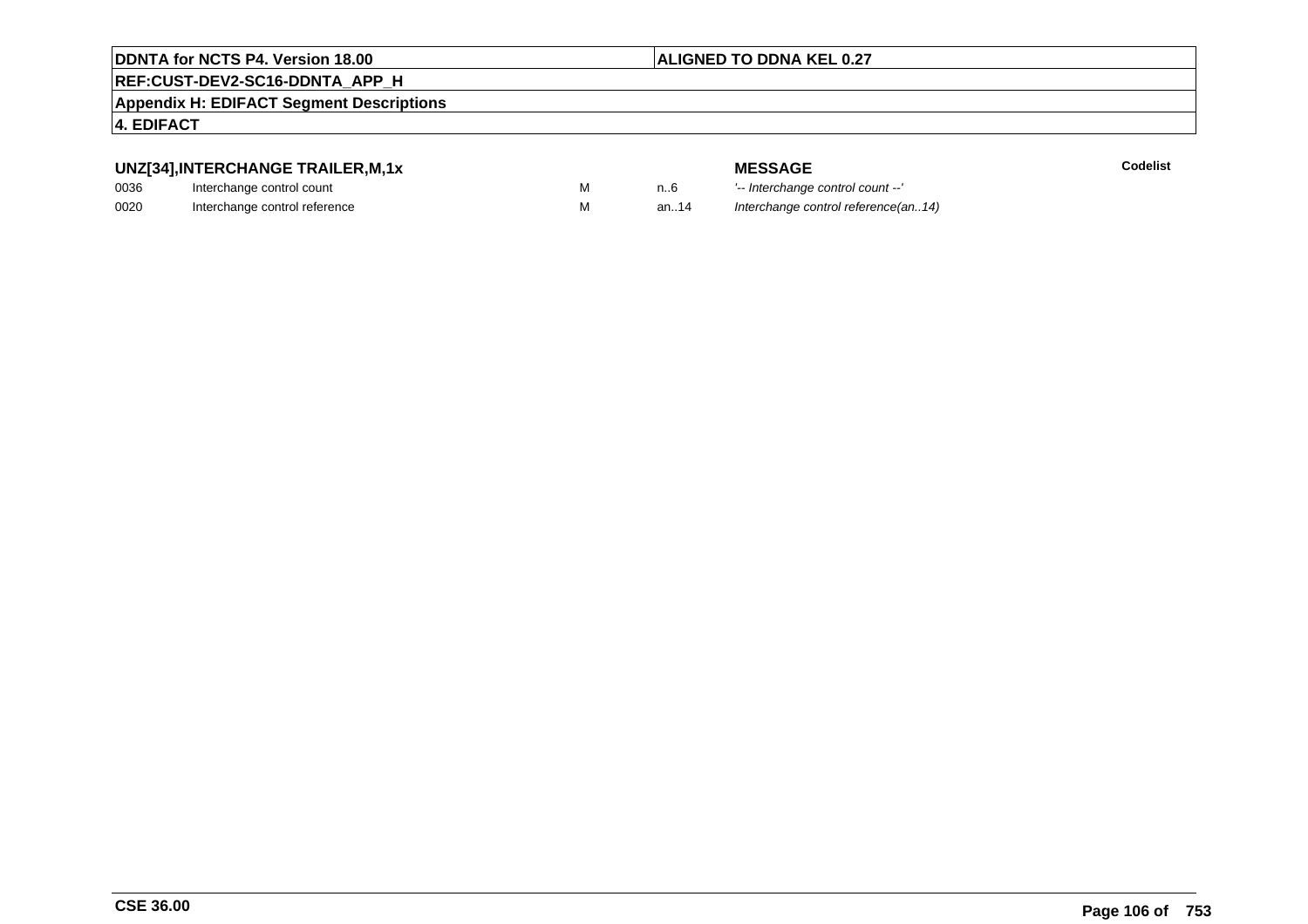### **ALIGNED TO DDNA KEL 0.27**

**REF:CUST-DEV2-SC16-DDNTA\_APP\_H**

**Appendix H: EDIFACT Segment Descriptions**

**4. EDIFACT**

### **CONTRLUNB[0],INTERCHANGE HEADER,M,1x**

| UNB[0], INTERCHANGE HEADER, M, 1x |                                          |   |                | <b>MESSAGE</b>                                | Codelist |  |
|-----------------------------------|------------------------------------------|---|----------------|-----------------------------------------------|----------|--|
| S001                              | <b>SYNTAX IDENTIFIER</b>                 | M |                |                                               |          |  |
| 0001                              | Syntax identifier                        | М | a4             | Syntax identifier(a4)                         | 21       |  |
| 0002                              | Syntax version number                    | М | n1             | Syntax version number(n1)                     | 22       |  |
| S002                              | <b>INTERCHANGE SENDER</b>                | М |                |                                               |          |  |
| 0004                              | Sender identification                    | М | an35           | Message sender(an35)                          |          |  |
| 0007                              | Identification code qualifier            | С | an.4           | Sender identification code qualifier(an4)     |          |  |
| 0008                              | Address for reverse routing              | С | an14           |                                               |          |  |
| S003                              | <b>INTERCHANGE RECIPIENT</b>             | М |                |                                               |          |  |
| 0010                              | Recipient identification                 | М | an35           | Message recipient(an35)                       |          |  |
| 0007                              | Identification code qualifier            | С | an.4           | Recipient identification code qualifier(an4)  |          |  |
| 0014                              | Routing address                          | С | an14           |                                               |          |  |
| S004                              | DATE/TIME OF PREPARATION                 | М |                |                                               |          |  |
| 0017                              | Date                                     | М | n <sub>6</sub> | Date of preparation(n6)                       |          |  |
| 0019                              | Time                                     | М | n4             | Time of preparation(n4)                       |          |  |
| 0020                              | Interchange control reference            | М | an14           | Interchange control reference(an14)           |          |  |
| S005                              | RECIPIENTS REFERENCE, PASSWORD           | С |                |                                               |          |  |
| 0022                              | Recipient's reference/password           | М | an14           | Recipient's reference/password(an14)          |          |  |
| 0025                              | Recipient's reference/password qualifier | С | an2            | Recipient's reference/password qualifier(an2) |          |  |
| 0026                              | Application reference                    | С | an14           | Application reference(an14)                   |          |  |
| 0029                              | Processing priority code                 | С | a1             | Priority(a1)                                  |          |  |
| 0031                              | Acknowledgement request                  | С | n1             | Acknowledgement request(n1)                   | 27       |  |
| 0032                              | Communications agreement id.             | С | an35           | Communications agreement id(an35)             |          |  |
| 0035                              | <b>Test indicator</b>                    | С | n1             | Test indicator(n1)                            | 27       |  |
|                                   |                                          |   |                |                                               |          |  |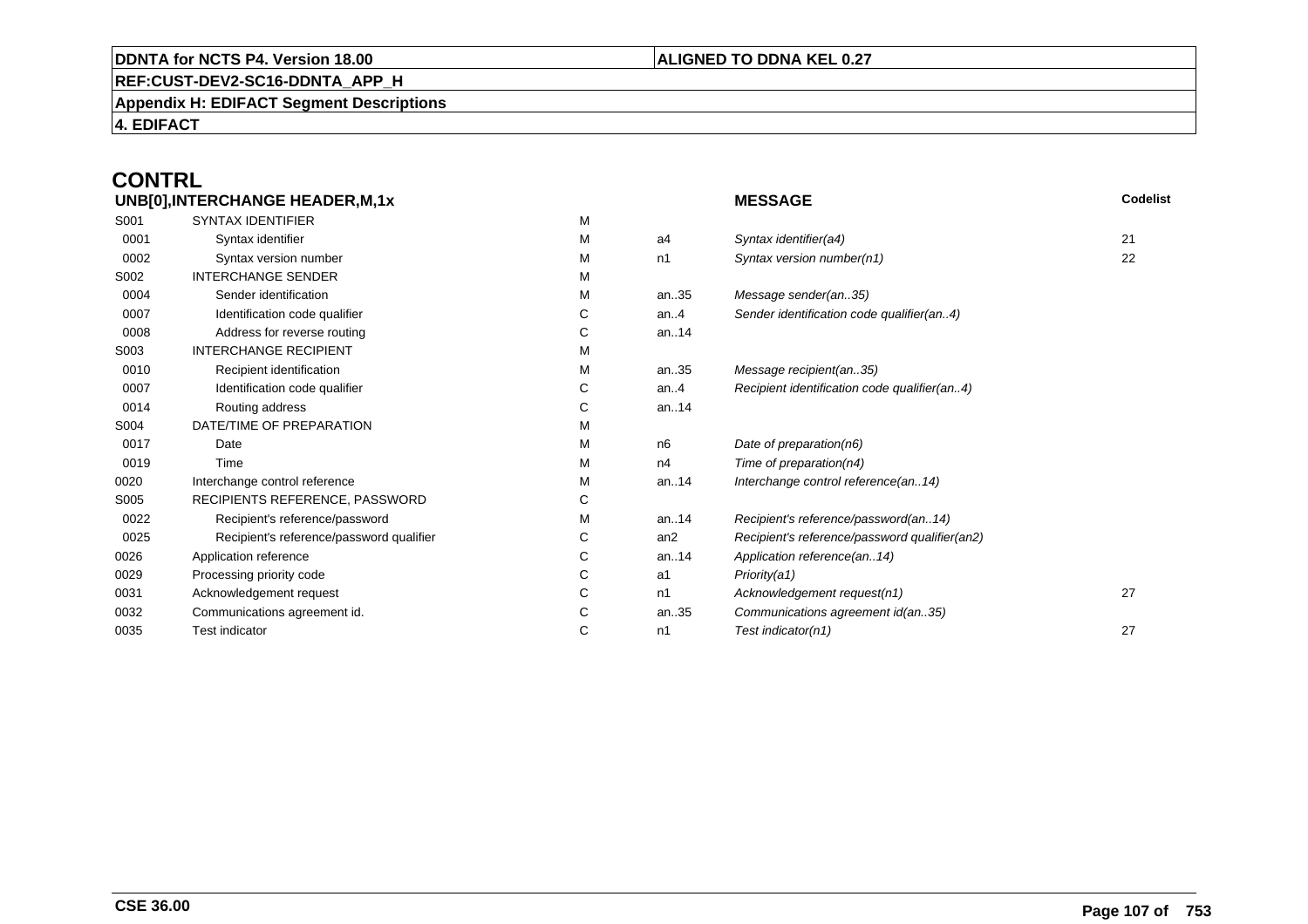### **REF:CUST-DEV2-SC16-DDNTA\_APP\_H**

### **Appendix H: EDIFACT Segment Descriptions**

### **4. EDIFACT**

### **UNH[1],MESSAGE HEADER,M,1xx** MESSAGE **Codelist** Codelist 0062 Message reference number <sup>M</sup> an..14 Message identification(an..14) S009 MESSAGE IDENTIFIERR M M 0065Message type Message version number and the Message version number and the Message of Message Message Message M an..6 'CONTRL'<br>an..3 'D' 0052 Message version number <sup>M</sup>an..3 'D'<br>an..3 '3' 0054Message release number Message release number Message of the Message of the Message of Message of Message of Me<br>
Message release number of Message of Message of Message of Message of Message of Message of Message of Messag an..3 '3'<br>an..2 'UN' 0051 Controlling agency <sup>M</sup>an $.2$ <br>an $.6$ 0057Association assigned code **C** C<br>
mmon Access Reference **C** C an..6 Message type(an..6)<br>an..35 Common access reference(an..35) 0068Common Access Reference C<br>
STATUS OF THE TRANSFER
C Common access reference(an..35) S010 STATUS OF THE TRANSFERR C 0070Sequence of transfers M<br>
First and last transfer C n..2<br>a1 0073First and last transfer  $C \qquad \qquad$  a1

### **CSE 36.00**

### **ALIGNED TO DDNA KEL 0.27**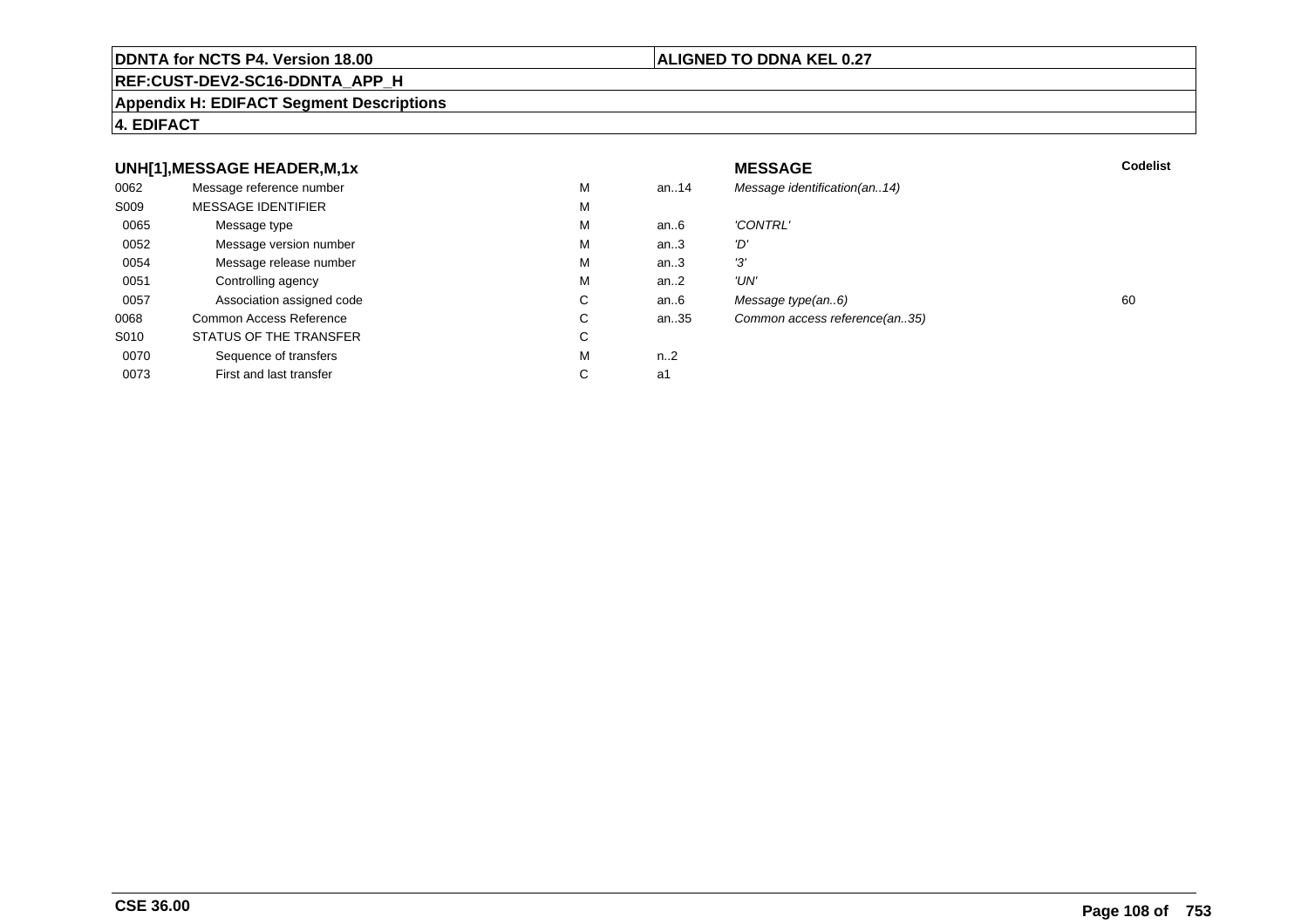#### **REF:CUST-DEV2-SC16-DDNTA\_APP\_H**

#### **Appendix H: EDIFACT Segment Descriptions**

### **4. EDIFACT**

#### **UCI[2],INTERCHANGE RESPONSE,M,1xMESSAGE - INTERCHANGE ERRORS**<br>M an..14 *Interchange control reference(an..14)* 0020Interchange control reference<br>
INTERCHANGE SENDER<br>
M Interchange control reference(an..14) S002 INTERCHANGE SENDERR M M 0004Sender identification<br>
Identification code qualifier<br>
C an..35 Message sender(an..35) 0007Identification code qualifier example of the Control of Control of Control of Control of Control of Control of Control of Control of Control of Control of Control of Control of Control of Control of Control of Control of C an..4 0008Address for reverse routing the control of the Control of Control of Control of Control of Control of Control of Control of Control of Control of Control of Control of Control of Control of Control of Control of Control of an..14 S003 INTERCHANGE RECIPIENTT M M 0010Recipient identification M<br>
Identification code qualifier C an..35 Message recipient(an..35) 0007Identification code qualifier example of the Control of Control of Control of Control of Control of Control of Control of Control of Control of Control of Control of Control of Control of Control of Control of Control of C an..4 0014Routing address Contact Contact Contact Contact Contact Contact Contact Contact Contact Contact Contact Contact Contact Contact Contact Contact Contact Contact Contact Contact Contact Contact Contact Contact Contact Contac an..14<br>an..3 0083Action, coded M<br>
Syntax error. coded C an..3 Action taken by recipient(an..3) 32<br>an..3 Svntax error(n..2) 33 0085Syntax error, coded C<br>
Service seament taa. coded C an..3 Syntax error(n..2) 23<br>a3 Interchange service segment(a3) 23 33 0013Service segment tag, coded C<br>
DATA ELEMENT IDENTIFICATION C Interchange service segment(a3) S011 DATA ELEMENT IDENTIFICATIONN C 0098Erroneous data element position in segment<br>
Erroneous component data element in position C n..3 Position of erroneous data element(n..3)<br>n..3 Position of erroneous data component(n. 0104Erroneous component data element in position Position of erroneous data component(n..3)

# **ALIGNED TO DDNA KEL 0.27**

**Codelist**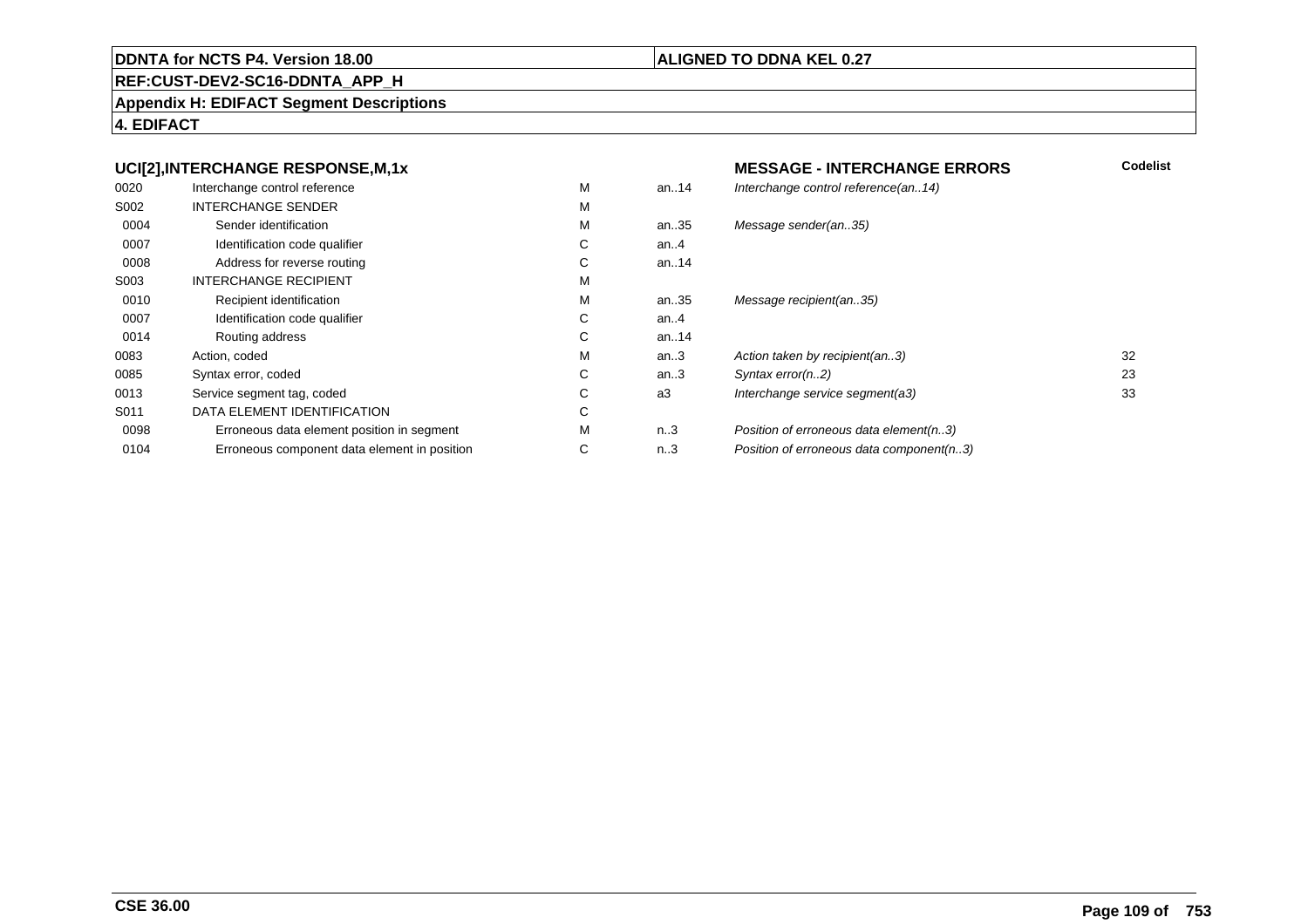#### **REF:CUST-DEV2-SC16-DDNTA\_APP\_H**

#### **Appendix H: EDIFACT Segment Descriptions**

# **4. EDIFACT**

#### **UCM[3],MESSAGE RESPONSE,C,99999x**

| 0062 | Message reference number                     | M | an. $.14$        | Message identification(an14)             |    |
|------|----------------------------------------------|---|------------------|------------------------------------------|----|
| S009 | <b>MESSAGE IDENTIFIER</b>                    | M |                  |                                          |    |
| 0065 | Message type                                 | M | an6              | Message type(an6)                        |    |
| 0052 | Message version number                       | M | an.3             | Message version(an3)                     | 35 |
| 0054 | Message release number                       | M | an.3             | Message release number(an3)              | 36 |
| 0051 | Controlling agency                           | M | an $2$           | Controlling agency(an2)                  | 37 |
| 0057 | Association assigned code                    | C | an $6$           | Association assigned code(an6)           |    |
| 0083 | Action, coded                                | M | an.3             | Action taken by recipient(an3)           | 32 |
| 0085 | Syntax error, coded                          | С | an.3             | Error(n.2)                               | 23 |
| 0013 | Service segment tag, coded                   | С | a3               | Message service segment(a3)              | 34 |
| S011 | DATA ELEMENT IDENTIFICATION                  | С |                  |                                          |    |
| 0098 | Erroneous data element position in segment   | M | n3               | Position of erroneous data element(n3)   |    |
| 0104 | Erroneous component data element in position | С | n <sub>1</sub> 3 | Position of erroneous data component(n3) |    |
|      |                                              |   |                  |                                          |    |

# **ALIGNED TO DDNA KEL 0.27**

# **MESSAGE - MESSAGE ERRORS**<br>an..14 *Message identification(an..14)*  **Codelist** Message identification(an..14) an..6 Message type(an..6)<br>an..3 Message version(an..3) 135 an..3 Message version(an..3)<br>an..3 Message release number(an..3) 36 an..3 Message release number(an..3)<br>an..2 Controlling agency(an..2) 37 an..2 Controlling agency(an..2)<br>an..6 Association assigned code an..6 Association assigned code(an..6)<br>an..3 Action taken by recipient(an..3) an..3 Action taken by recipient(an..3)<br>an..3 Error(n..2) 23

# n..3 Position of erroneous data element(n..3)<br>n..3 Position of erroneous data component(n. Position of erroneous data component(n..3)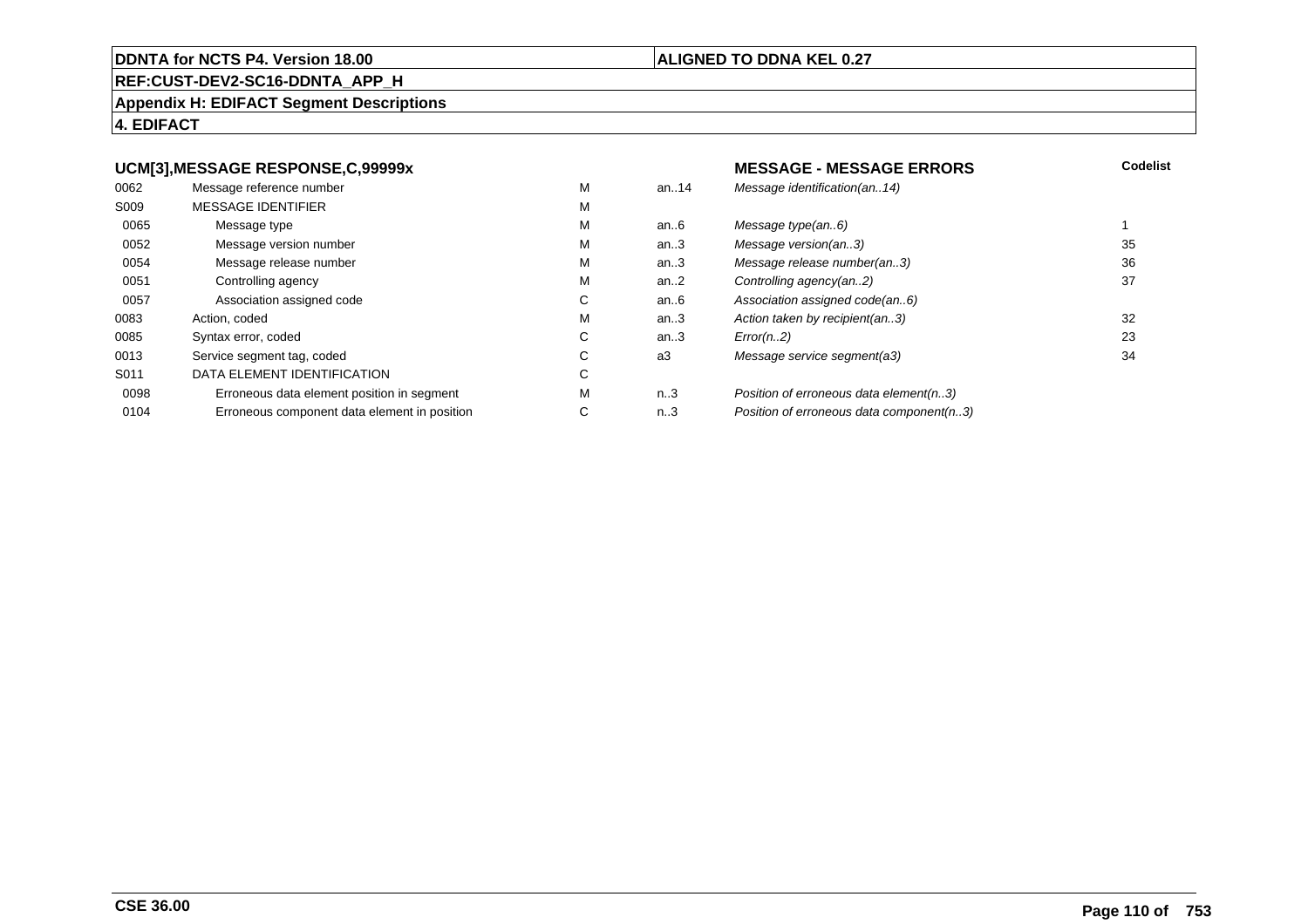# **ALIGNED TO DDNA KEL 0.27**

**REF:CUST-DEV2-SC16-DDNTA\_APP\_H**

**Appendix H: EDIFACT Segment Descriptions**

**4. EDIFACT**

# **UCS[4],SEGMENT ERROR DESCRIPTION,C,999x**

| 0096 | Segment position in tag |  |
|------|-------------------------|--|
| 0085 | Syntax error, coded     |  |

#### **MESSAGE - MESSAGE ERRORS - SEGMENTERRORSCodelist**

M m..6 Segment position in message(n..6) C an..3  $Error(n.2)$  23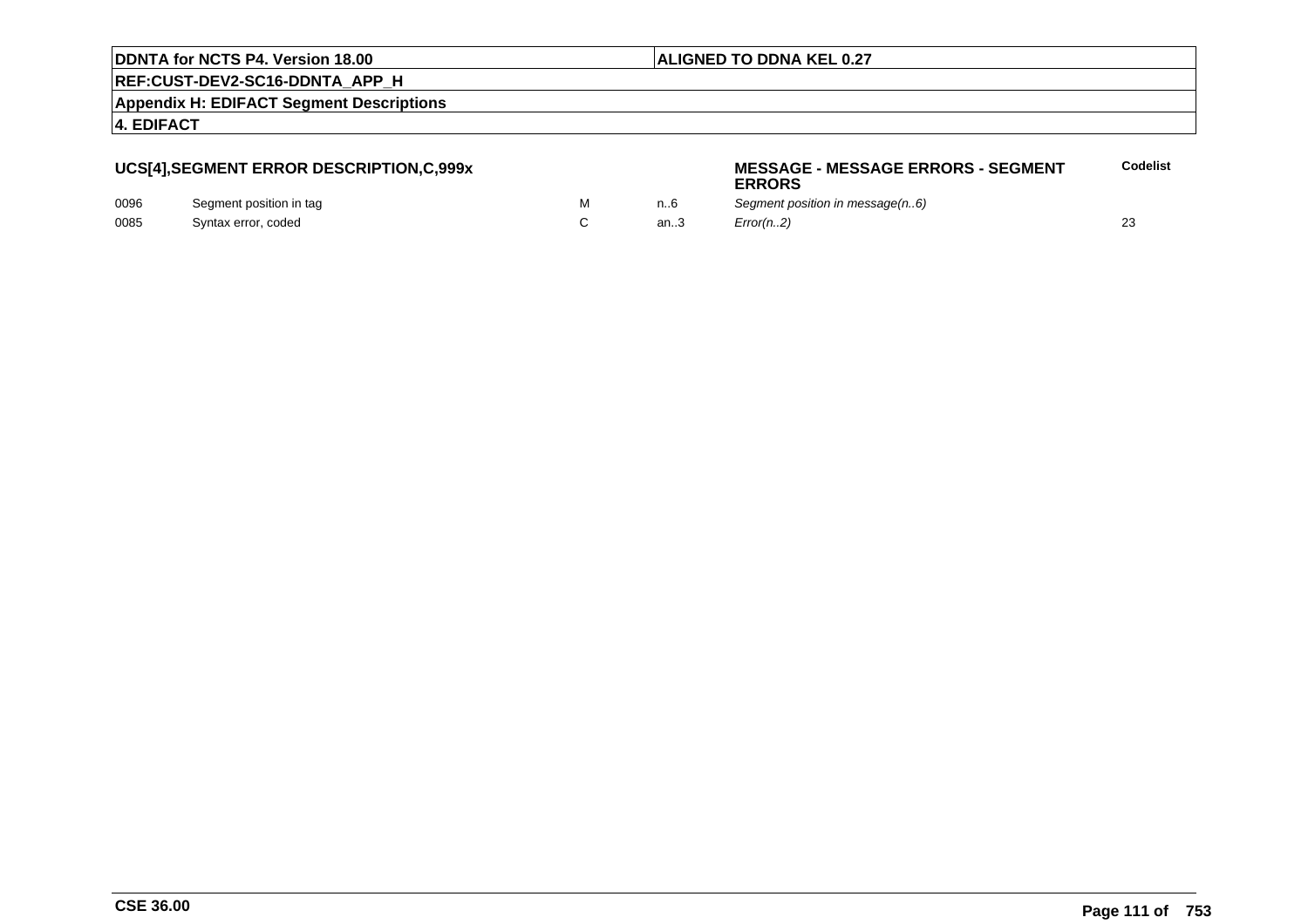# **ALIGNED TO DDNA KEL 0.27**

**REF:CUST-DEV2-SC16-DDNTA\_APP\_H**

**Appendix H: EDIFACT Segment Descriptions**

# **4. EDIFACT**

# **UCD[5],DATA ELEMENT ERROR INDICATION,C,99x**

| м |
|---|
| м |
| м |
| C |
|   |

#### **MESSAGE - MESSAGE ERRORS - SEGMENTERRORS - DATA ELEMENT ERRORSCodelist**

| м | an3     | Error(n.2)                             | 23 |
|---|---------|----------------------------------------|----|
| М |         |                                        |    |
| М | $n_{}3$ | Position of erroneous data element(n3) |    |
|   |         |                                        |    |

n..3 Position of erroneous data component(n..3)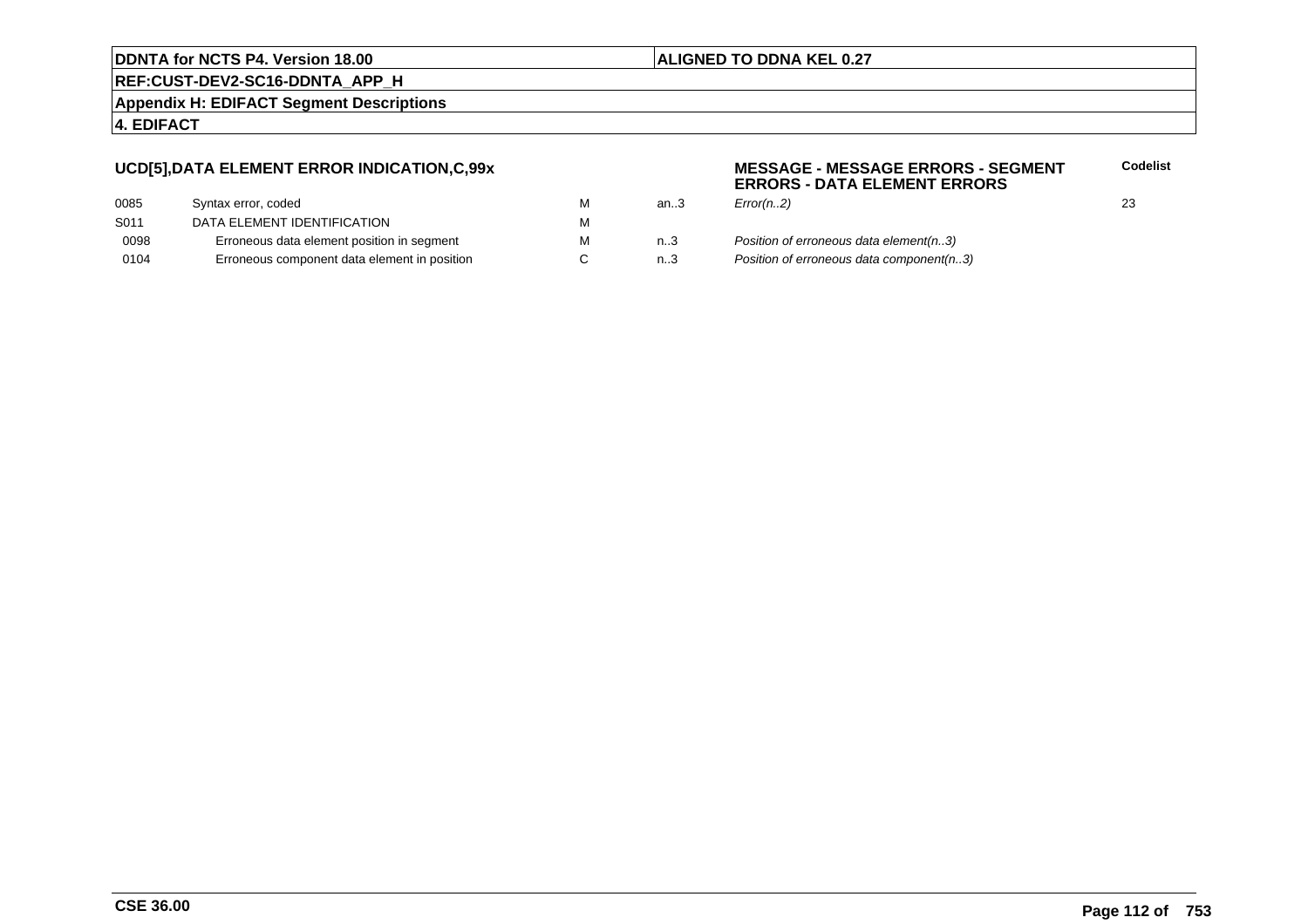# **ALIGNED TO DDNA KEL 0.27**

# **REF:CUST-DEV2-SC16-DDNTA\_APP\_H**

#### **Appendix H: EDIFACT Segment Descriptions**

# **4. EDIFACT**

# **UNT[10],MESSAGE TRAILER,M,1x**

| 0074 | Number of segments in the message |  |
|------|-----------------------------------|--|
| 0062 | Message reference number          |  |

**MESSAGE**<br>M n.6 <sup>'--</sup> Number of s **Codelist** M carried manufacturer of segments in the message'<br>Carried manufacturer in the message's M an..14 Message identification(an..14)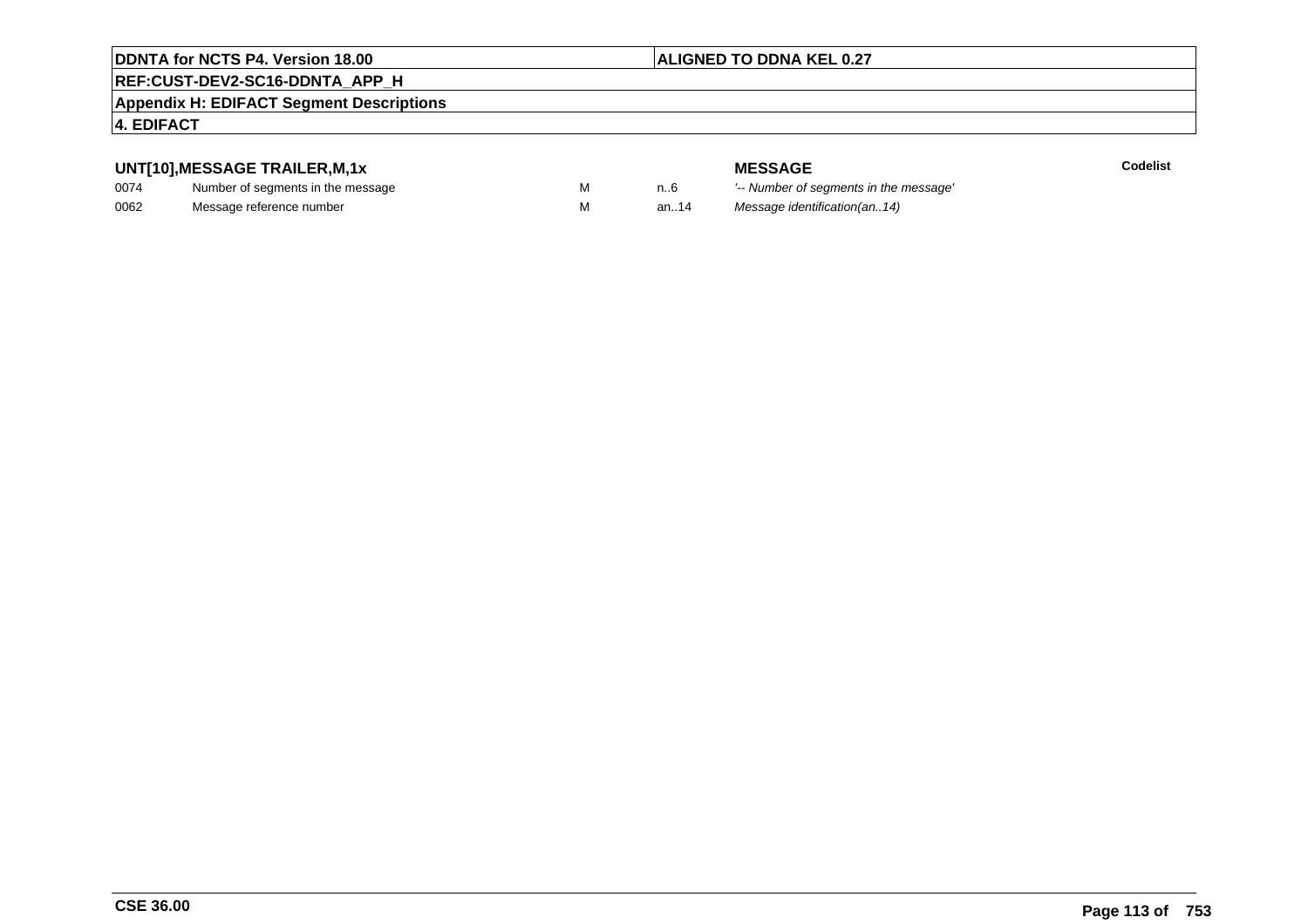# **ALIGNED TO DDNA KEL 0.27**

# **REF:CUST-DEV2-SC16-DDNTA\_APP\_H**

**Appendix H: EDIFACT Segment Descriptions**

# **4. EDIFACT**

# **UNZ[11],INTERCHANGE TRAILER,M,1x**

| 0036 | Interchange control count     |  |
|------|-------------------------------|--|
| 0020 | Interchange control reference |  |

| י הייזי בבוראיו בשיראו |  |
|------------------------|--|
| nge control count      |  |
| ago control reference  |  |

|   |      | <b>MESSAGE</b>                      | Codelist |
|---|------|-------------------------------------|----------|
| M | n6   | '-- Interchange control count'      |          |
| м | an14 | Interchange control reference(an14) |          |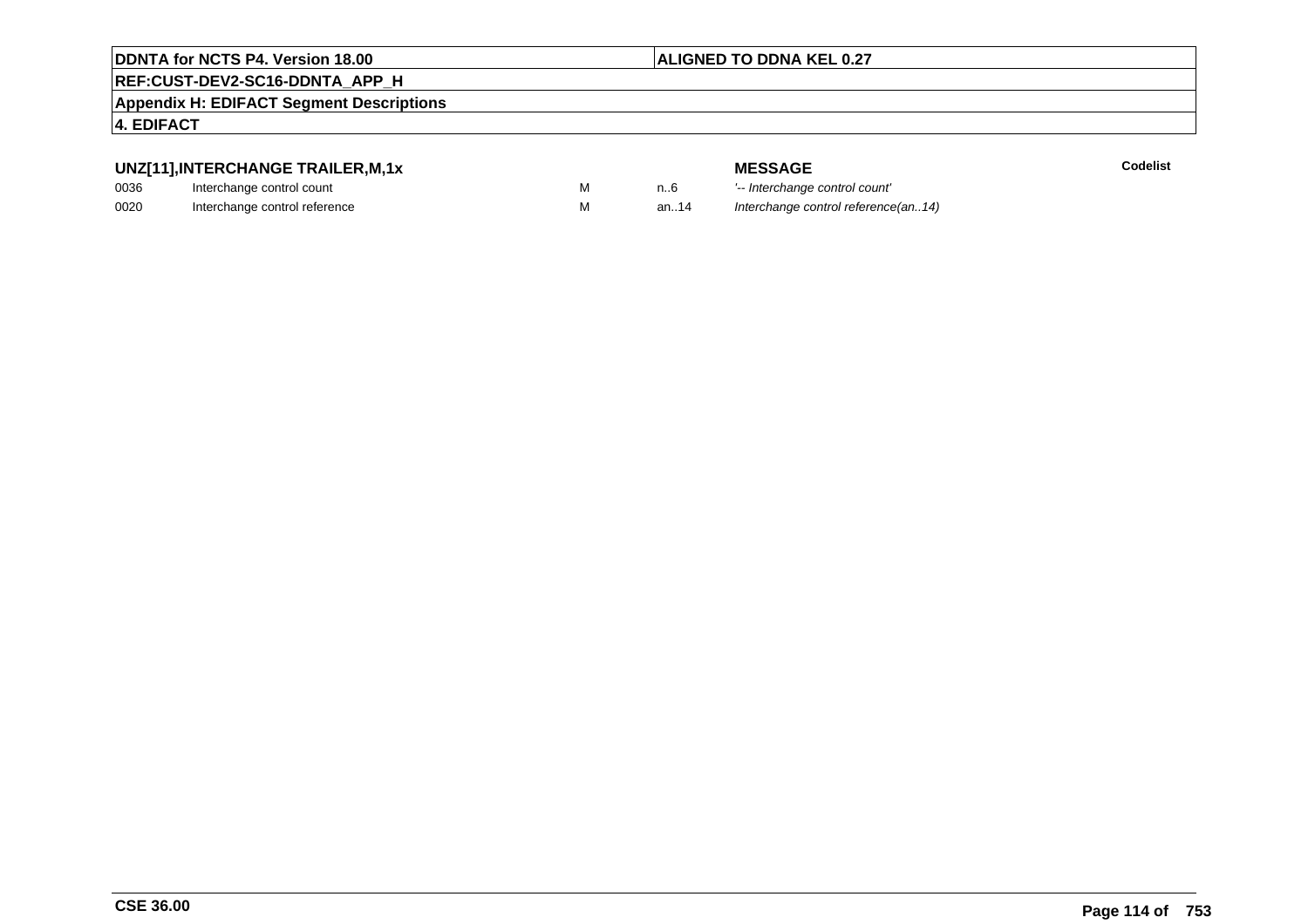# **ALIGNED TO DDNA KEL 0.27**

**REF:CUST-DEV2-SC16-DDNTA\_APP\_H**

**Appendix H: EDIFACT Segment Descriptions**

**4. EDIFACT**

# **CUSDEC**

| UNB[0], INTERCHANGE HEADER, M, 1x |                                          |   | <b>MESSAGE</b>  | Codelist                                      |    |
|-----------------------------------|------------------------------------------|---|-----------------|-----------------------------------------------|----|
| S001                              | <b>SYNTAX IDENTIFIER</b>                 | M |                 |                                               |    |
| 0001                              | Syntax identifier                        | M | a4              | Syntax identifier(a4)                         | 21 |
| 0002                              | Syntax version number                    | М | n1              | Syntax version number(n1)                     | 22 |
| S002                              | <b>INTERCHANGE SENDER</b>                | M |                 |                                               |    |
| 0004                              | Sender identification                    | M | an35            | Message sender(an35)                          |    |
| 0007                              | Identification code qualifier            | С | an. $4$         | Sender identification code qualifier(an4)     |    |
| 0008                              | Address for reverse routing              | С | an14            |                                               |    |
| S003                              | <b>INTERCHANGE RECIPIENT</b>             | М |                 |                                               |    |
| 0010                              | Recipient identification                 | М | an35            | Message recipient(an35)                       |    |
| 0007                              | Identification code qualifier            | С | an.4            | Recipient identification code qualifier(an4)  |    |
| 0014                              | Routing address                          | С | an14            |                                               |    |
| S004                              | DATE/TIME OF PREPARATION                 | М |                 |                                               |    |
| 0017                              | Date                                     | M | n <sub>6</sub>  | Date of preparation(n6)                       |    |
| 0019                              | Time                                     | М | n4              | Time of preparation(n4)                       |    |
| 0020                              | Interchange control reference            | М | an14            | Interchange control reference(an14)           |    |
| S005                              | RECIPIENTS REFERENCE, PASSWORD           | С |                 |                                               |    |
| 0022                              | Recipient's reference/password           | М | an14            | Recipient's reference/password(an14)          |    |
| 0025                              | Recipient's reference/password qualifier | С | an <sub>2</sub> | Recipient's reference/password qualifier(an2) |    |
| 0026                              | Application reference                    | С | an14            | Application reference(an14)                   |    |
| 0029                              | Processing priority code                 | С | a1              | Priority(a1)                                  |    |
| 0031                              | Acknowledgement request                  | С | n1              | Acknowledgement request(n1)                   | 27 |
| 0032                              | Communications agreement id.             | С | an35            | Communications agreement id(an35)             |    |
| 0035                              | <b>Test indicator</b>                    | С | n1              | Test indicator(n1)                            | 27 |
|                                   |                                          |   |                 |                                               |    |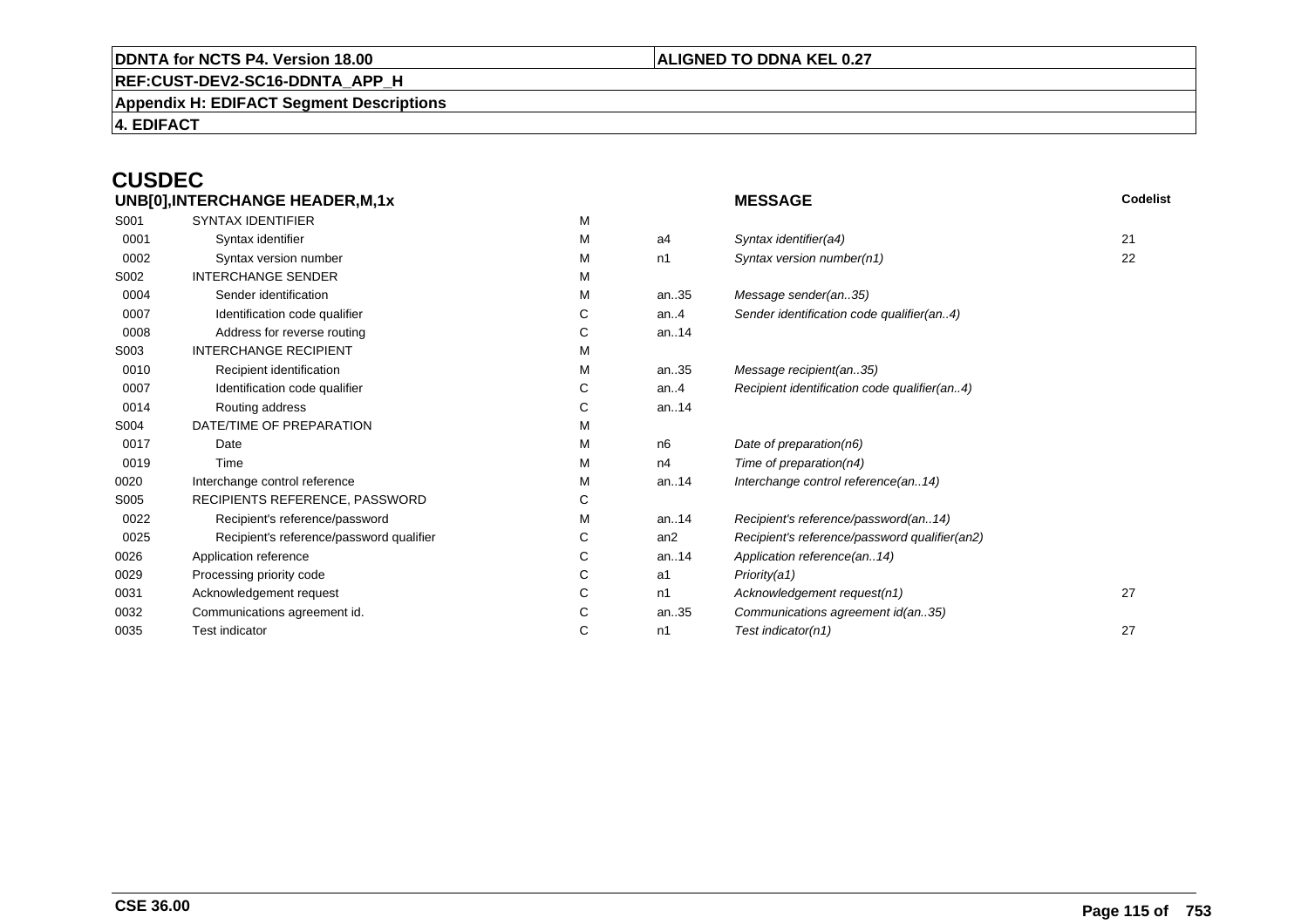#### **REF:CUST-DEV2-SC16-DDNTA\_APP\_H**

#### **Appendix H: EDIFACT Segment Descriptions**

# **4. EDIFACT**

#### **UNH[1],MESSAGE HEADER,M,1xx** MESSAGE **Codelist** Codelist 0062 Message reference number <sup>M</sup> an..14 Message identification(an..14) S009 MESSAGE IDENTIFIERR M M 0065Message type Message version number and the Message version number and the Message of Message Message Message M an..6 'CUSDEC' 0052 Message version number <sup>M</sup>an..3 '*D'*<br>an..3 '96*B'* 0054Message release number Message release number Message of the Message of the Message of Message of Message of Me<br>
Message release number of Message of Message of Message of Message of Message of Message of Message of Messag an..3 '96B'<br>an..2 'UN' 0051Controlling agency<br>
Association assigned code<br>
C an..2<br>an..6 0057Association assigned code **C** C<br>
mmon Access Reference **C** C an..6 Message type(an..6)<br>an..35 Common access reference(an..35) 0068Common Access Reference C<br>
STATUS OF THE TRANSFER
C Common access reference(an..35) S010 STATUS OF THE TRANSFERR C 0070Sequence of transfers M<br>
First and last transfer C n..2 Message sequence number(n..2)<br>a1 First and last transfer(a1) 0073First and last transfer First and last transfer(a1) 28

# **ALIGNED TO DDNA KEL 0.27**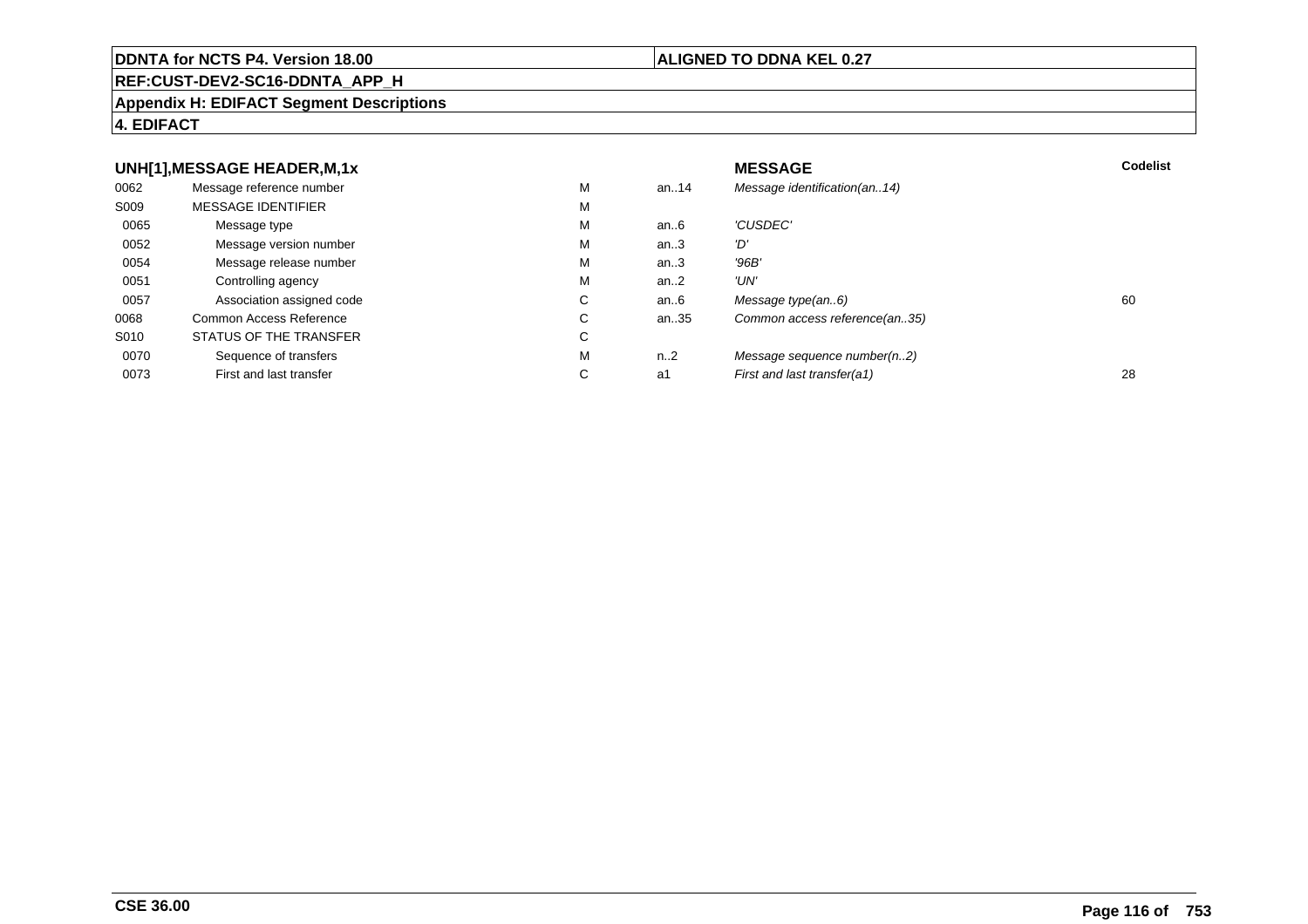# **ALIGNED TO DDNA KEL 0.27**

# **REF:CUST-DEV2-SC16-DDNTA\_APP\_H**

**Appendix H: EDIFACT Segment Descriptions**

**4. EDIFACT**

# **BGM[2],BEGINNING OF MESSAGE,M,1x**

| C <sub>0</sub> 02 | DOCUMENT/MESSAGE NAME               | C |      |
|-------------------|-------------------------------------|---|------|
| 1001              | Document/message name, coded        | С | an.3 |
| 1131              | Code list qualifier                 | С | an.3 |
| 3055              | Code list responsible agency, coded | С | an.3 |
| 1000              | Document/message name               | С | an35 |
| C <sub>106</sub>  | DOCUMENT/MESSAGE IDENTIFICATION     | C |      |
| 1004              | Document/message number             | С | an35 |
| 1056              | Version                             | С | an.9 |
| 1060              | <b>Revision number</b>              | С | an6  |
| 1225              | Message function, coded             | С | an.3 |
| 4343              | Response type, coded                | С | an.3 |
|                   |                                     |   |      |

#### **MESSAGE - HEADER**

**R** Codelist

# an.35 Type of declaration(an..9) 31

n..35 Document/reference number(an..21)<br>n..9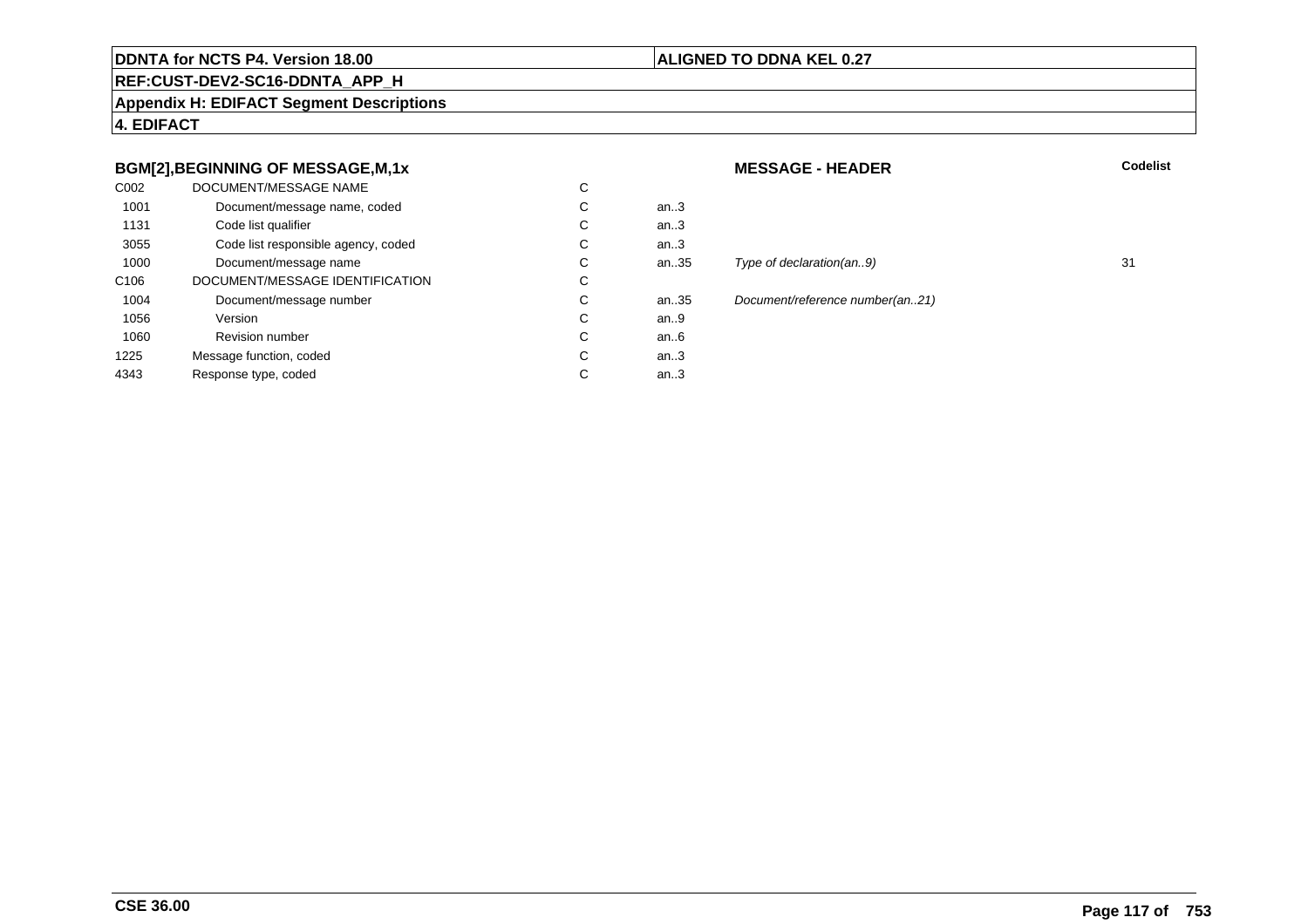# **ALIGNED TO DDNA KEL 0.27**

**REF:CUST-DEV2-SC16-DDNTA\_APP\_H**

**Appendix H: EDIFACT Segment Descriptions**

**4. EDIFACT**

# **LOC[4],PLACE/LOCATION IDENTIFICATION,C,99x**

| 3227             | Place/location qualifier                  | M | an $3$    | '122' |
|------------------|-------------------------------------------|---|-----------|-------|
| C <sub>517</sub> | <b>LOCATION IDENTIFICATION</b>            | C |           |       |
| 3225             | Place/location identification             | C | an. $.25$ | Refe  |
| 1131             | Code list qualifier                       | C | an.3      |       |
| 3055             | Code list responsible agency, coded       | С | an.3      |       |
| 3224             | Place/location                            | C | an70      |       |
| C <sub>519</sub> | RELATED LOCATION ONE IDENTIFICATION       | C |           |       |
| 3223             | Related place/location one identification | C | an25      |       |
| 1131             | Code list qualifier                       | C | an.3      |       |
| 3055             | Code list responsible agency, coded       | C | an.3      |       |
| 3222             | Related place/location one                | C | an70      |       |
| C <sub>553</sub> | RELATED LOCATION TWO IDENTIFICATION       | C |           |       |
| 3233             | Related place/location two identification | C | an. $.25$ |       |
| 1131             | Code list qualifier                       | C | an3       |       |
| 3055             | Code list responsible agency, coded       | C | an3       |       |
| 3232             | Related place/location two                | C | an70      |       |
| 5479             | Relation, coded                           | C | an.3      |       |
|                  |                                           |   |           |       |

#### **MESSAGE - (DESTINATION DECLARED) CUSTOMSCodelist OFFICE**

Reference number(an8)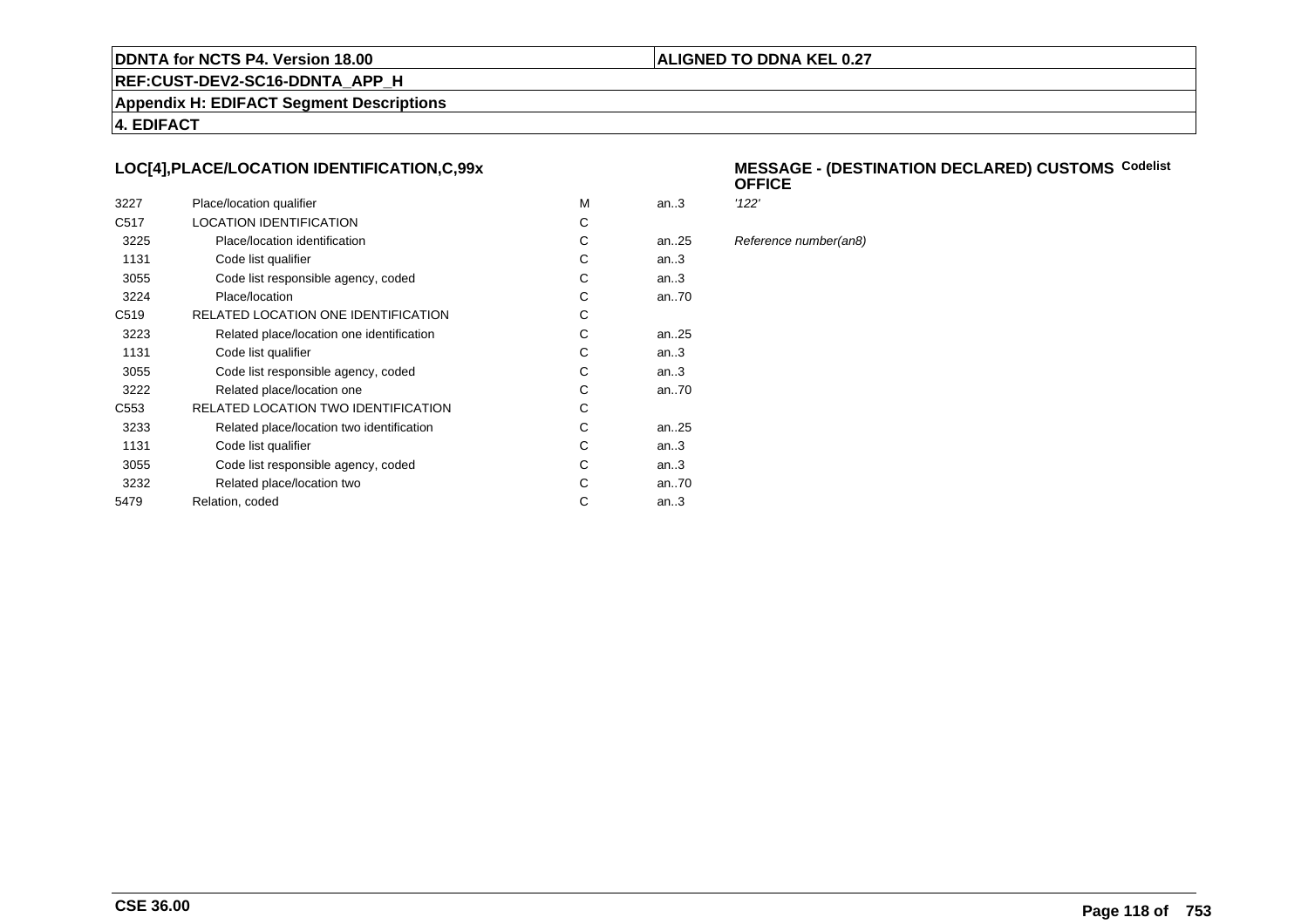# **ALIGNED TO DDNA KEL 0.27**

**REF:CUST-DEV2-SC16-DDNTA\_APP\_H**

**Appendix H: EDIFACT Segment Descriptions**

**4. EDIFACT**

# **LOC[4],PLACE/LOCATION IDENTIFICATION,C,99x**

| 3227             | Place/location qualifier                   | м | an.3 | '65' |
|------------------|--------------------------------------------|---|------|------|
| C <sub>517</sub> | <b>LOCATION IDENTIFICATION</b>             | C |      |      |
| 3225             | Place/location identification              | С | an25 | Ref  |
| 1131             | Code list qualifier                        | С | an.3 | Gu   |
| 3055             | Code list responsible agency, coded        | С | an.3 |      |
| 3224             | Place/location                             | С | an70 |      |
| C <sub>519</sub> | RELATED LOCATION ONE IDENTIFICATION        | С |      |      |
| 3223             | Related place/location one identification  | C | an25 |      |
| 1131             | Code list qualifier                        | С | an.3 |      |
| 3055             | Code list responsible agency, coded        | С | an.3 |      |
| 3222             | Related place/location one                 | С | an70 |      |
| C <sub>553</sub> | <b>RELATED LOCATION TWO IDENTIFICATION</b> | С |      |      |
| 3233             | Related place/location two identification  | С | an25 |      |
| 1131             | Code list qualifier                        | C | an.3 |      |
| 3055             | Code list responsible agency, coded        | C | an.3 |      |
| 3232             | Related place/location two                 | C | an70 |      |
| 5479             | Relation, coded                            | С | an.3 |      |
|                  |                                            |   |      |      |

#### **MESSAGE - (ACTUAL OFFICE OF TRANSIT) CUSTOMS OFFICECodelist**

| М  | an.3     | '65'                                |    |
|----|----------|-------------------------------------|----|
| C. |          |                                     |    |
| С  | an25     | Reference number(an8)               |    |
| С  | an.3     | Guarantee not valid for country(n1) | 27 |
| С  | an.3     |                                     |    |
| C. | an70     |                                     |    |
| C. |          |                                     |    |
| С  | an $.25$ |                                     |    |
|    |          |                                     |    |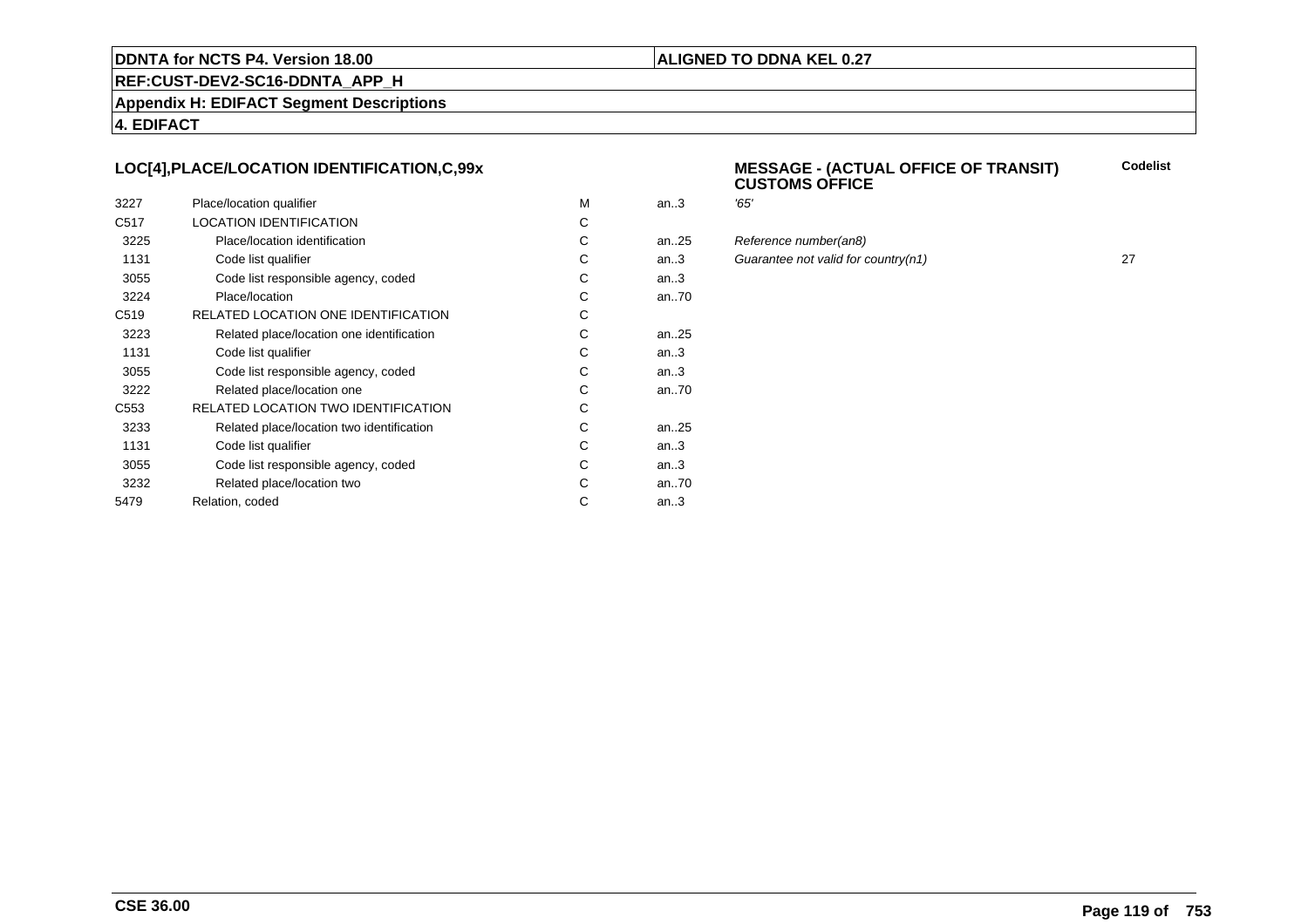# **ALIGNED TO DDNA KEL 0.27**

**REF:CUST-DEV2-SC16-DDNTA\_APP\_H**

**Appendix H: EDIFACT Segment Descriptions**

**4. EDIFACT**

|                  | LOC[4], PLACE/LOCATION IDENTIFICATION, C, 99x |   |      | <b>MESSAGE - HEADER</b>                  | Codelist |
|------------------|-----------------------------------------------|---|------|------------------------------------------|----------|
| 3227             | Place/location qualifier                      | M | an.3 | '14'                                     |          |
| C517             | LOCATION IDENTIFICATION                       | С |      |                                          |          |
| 3225             | Place/location identification                 | С | an25 | Agreed location of goods, code(an17)     |          |
| 1131             | Code list qualifier                           | С | an.3 |                                          |          |
| 3055             | Code list responsible agency, coded           | С | an.3 |                                          |          |
| 3224             | Place/location                                | С | an70 | Agreed location of goods(an35)           |          |
| C519             | RELATED LOCATION ONE IDENTIFICATION           | С |      |                                          |          |
| 3223             | Related place/location one identification     | С | an25 | Authorised location of goods, code(an17) |          |
| 1131             | Code list qualifier                           | С | an.3 |                                          |          |
| 3055             | Code list responsible agency, coded           | С | an.3 |                                          |          |
| 3222             | Related place/location one                    | С | an70 |                                          |          |
| C <sub>553</sub> | RELATED LOCATION TWO IDENTIFICATION           | С |      |                                          |          |
| 3233             | Related place/location two identification     | С | an25 |                                          |          |
| 1131             | Code list qualifier                           | С | an.3 |                                          |          |
| 3055             | Code list responsible agency, coded           | С | an.3 |                                          |          |
| 3232             | Related place/location two                    | С | an70 |                                          |          |
| 5479             | Relation, coded                               | С | an.3 | Agreed location of goods LNG(a2)         | 12       |
|                  |                                               |   |      |                                          |          |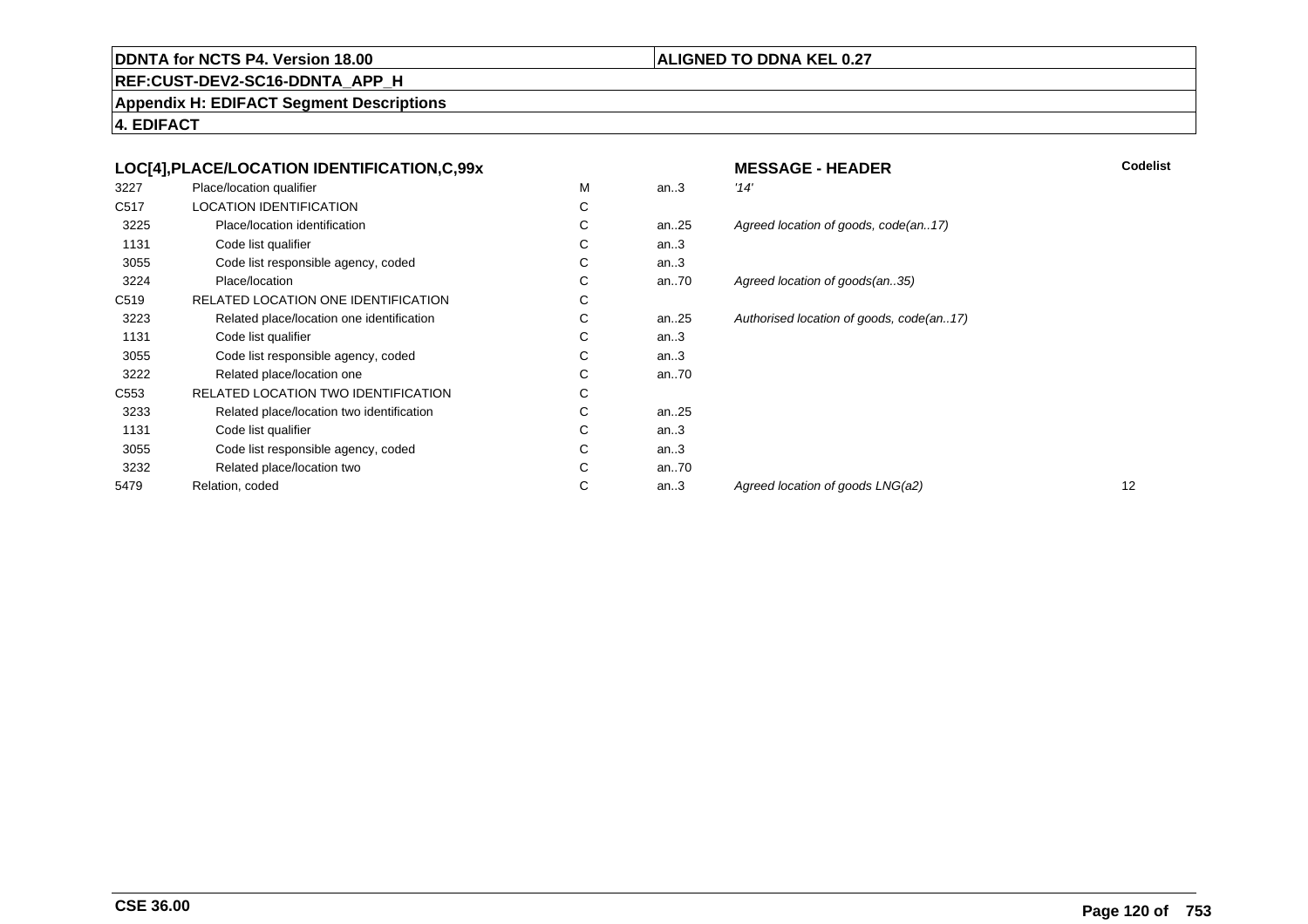# **ALIGNED TO DDNA KEL 0.27**

**REF:CUST-DEV2-SC16-DDNTA\_APP\_H**

**Appendix H: EDIFACT Segment Descriptions**

**4. EDIFACT**

| М<br>Place/location qualifier<br>'168'<br>3227<br>an.3<br>C517<br><b>LOCATION IDENTIFICATION</b><br>С<br>С<br>3225<br>Place/location identification<br>Reference number(an8)<br>an $.25$<br>1131<br>C<br>Code list qualifier<br>an.3<br>3055<br>Code list responsible agency, coded<br>С<br>an.3<br>3224<br>С<br>Place/location<br>Customs office name(an35)<br>an70<br>C519<br>С<br>RELATED LOCATION ONE IDENTIFICATION<br>С<br>9<br>3223<br>Related place/location one identification<br>Country code(a2)<br>an25<br>1131<br>C<br>Code list qualifier<br>an.3<br>3055<br>Code list responsible agency, coded<br>C<br>an.3<br>3222<br>Related place/location one<br>С<br>an $.70$<br>Street and number(an35)<br>C <sub>553</sub><br>С<br>RELATED LOCATION TWO IDENTIFICATION<br>Related place/location two identification<br>Postal code(an9)<br>3233<br>С<br>an $.25$<br>1131<br>Code list qualifier<br>С<br>an.3<br>3055<br>Code list responsible agency, coded<br>С<br>an.3<br>3232<br>С<br>Related place/location two<br>an $.70$<br>City(an35)<br>12<br>С<br>5479<br>an.3<br>NAD LNG(a2)<br>Relation, coded | LOC[4], PLACE/LOCATION IDENTIFICATION, C, 99x |  | <b>MESSAGE - (RETURN COPIES) CUSTOMS OFFICE</b> | <b>Codelist</b> |
|-------------------------------------------------------------------------------------------------------------------------------------------------------------------------------------------------------------------------------------------------------------------------------------------------------------------------------------------------------------------------------------------------------------------------------------------------------------------------------------------------------------------------------------------------------------------------------------------------------------------------------------------------------------------------------------------------------------------------------------------------------------------------------------------------------------------------------------------------------------------------------------------------------------------------------------------------------------------------------------------------------------------------------------------------------------------------------------------------------------------|-----------------------------------------------|--|-------------------------------------------------|-----------------|
|                                                                                                                                                                                                                                                                                                                                                                                                                                                                                                                                                                                                                                                                                                                                                                                                                                                                                                                                                                                                                                                                                                                   |                                               |  |                                                 |                 |
|                                                                                                                                                                                                                                                                                                                                                                                                                                                                                                                                                                                                                                                                                                                                                                                                                                                                                                                                                                                                                                                                                                                   |                                               |  |                                                 |                 |
|                                                                                                                                                                                                                                                                                                                                                                                                                                                                                                                                                                                                                                                                                                                                                                                                                                                                                                                                                                                                                                                                                                                   |                                               |  |                                                 |                 |
|                                                                                                                                                                                                                                                                                                                                                                                                                                                                                                                                                                                                                                                                                                                                                                                                                                                                                                                                                                                                                                                                                                                   |                                               |  |                                                 |                 |
|                                                                                                                                                                                                                                                                                                                                                                                                                                                                                                                                                                                                                                                                                                                                                                                                                                                                                                                                                                                                                                                                                                                   |                                               |  |                                                 |                 |
|                                                                                                                                                                                                                                                                                                                                                                                                                                                                                                                                                                                                                                                                                                                                                                                                                                                                                                                                                                                                                                                                                                                   |                                               |  |                                                 |                 |
|                                                                                                                                                                                                                                                                                                                                                                                                                                                                                                                                                                                                                                                                                                                                                                                                                                                                                                                                                                                                                                                                                                                   |                                               |  |                                                 |                 |
|                                                                                                                                                                                                                                                                                                                                                                                                                                                                                                                                                                                                                                                                                                                                                                                                                                                                                                                                                                                                                                                                                                                   |                                               |  |                                                 |                 |
|                                                                                                                                                                                                                                                                                                                                                                                                                                                                                                                                                                                                                                                                                                                                                                                                                                                                                                                                                                                                                                                                                                                   |                                               |  |                                                 |                 |
|                                                                                                                                                                                                                                                                                                                                                                                                                                                                                                                                                                                                                                                                                                                                                                                                                                                                                                                                                                                                                                                                                                                   |                                               |  |                                                 |                 |
|                                                                                                                                                                                                                                                                                                                                                                                                                                                                                                                                                                                                                                                                                                                                                                                                                                                                                                                                                                                                                                                                                                                   |                                               |  |                                                 |                 |
|                                                                                                                                                                                                                                                                                                                                                                                                                                                                                                                                                                                                                                                                                                                                                                                                                                                                                                                                                                                                                                                                                                                   |                                               |  |                                                 |                 |
|                                                                                                                                                                                                                                                                                                                                                                                                                                                                                                                                                                                                                                                                                                                                                                                                                                                                                                                                                                                                                                                                                                                   |                                               |  |                                                 |                 |
|                                                                                                                                                                                                                                                                                                                                                                                                                                                                                                                                                                                                                                                                                                                                                                                                                                                                                                                                                                                                                                                                                                                   |                                               |  |                                                 |                 |
|                                                                                                                                                                                                                                                                                                                                                                                                                                                                                                                                                                                                                                                                                                                                                                                                                                                                                                                                                                                                                                                                                                                   |                                               |  |                                                 |                 |
|                                                                                                                                                                                                                                                                                                                                                                                                                                                                                                                                                                                                                                                                                                                                                                                                                                                                                                                                                                                                                                                                                                                   |                                               |  |                                                 |                 |
|                                                                                                                                                                                                                                                                                                                                                                                                                                                                                                                                                                                                                                                                                                                                                                                                                                                                                                                                                                                                                                                                                                                   |                                               |  |                                                 |                 |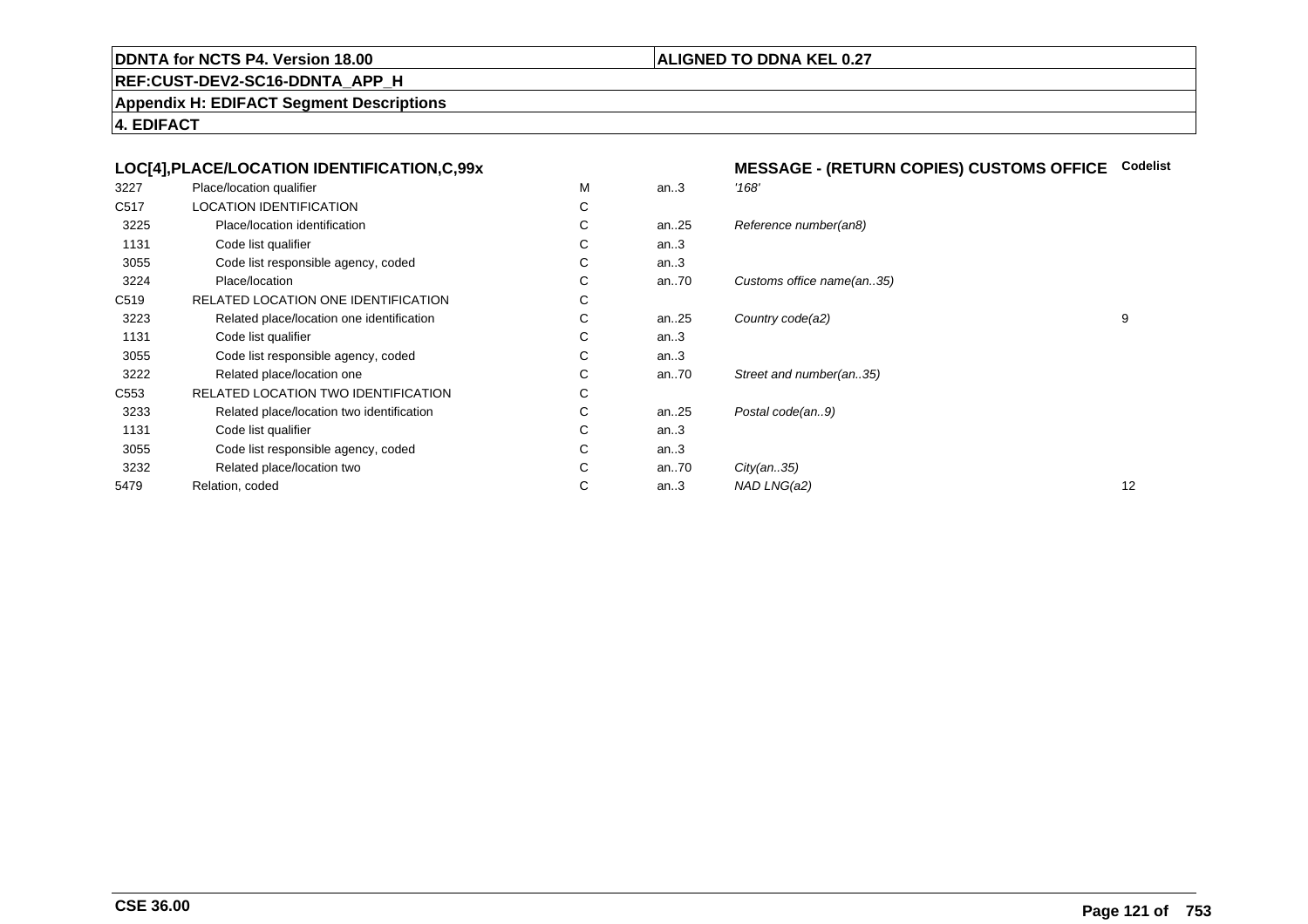# **ALIGNED TO DDNA KEL 0.27**

**REF:CUST-DEV2-SC16-DDNTA\_APP\_H**

**Appendix H: EDIFACT Segment Descriptions**

**4. EDIFACT**

| LOC[4], PLACE/LOCATION IDENTIFICATION, C, 99x |                                           |   |           | <b>MES</b> |
|-----------------------------------------------|-------------------------------------------|---|-----------|------------|
| 3227                                          | Place/location qualifier                  | M | an.3      | 20'        |
| C <sub>517</sub>                              | <b>LOCATION IDENTIFICATION</b>            | C |           |            |
| 3225                                          | Place/location identification             | C | an. $.25$ | Arriva     |
| 1131                                          | Code list qualifier                       | C | an.3      |            |
| 3055                                          | Code list responsible agency, coded       | С | an.3      |            |
| 3224                                          | Place/location                            | С | an70      | Arriva     |
| C <sub>519</sub>                              | RELATED LOCATION ONE IDENTIFICATION       | С |           |            |
| 3223                                          | Related place/location one identification | C | an. $.25$ |            |
| 1131                                          | Code list qualifier                       | C | an.3      |            |
| 3055                                          | Code list responsible agency, coded       | С | an.3      |            |
| 3222                                          | Related place/location one                | C | an70      |            |
| C <sub>553</sub>                              | RELATED LOCATION TWO IDENTIFICATION       | C |           |            |
| 3233                                          | Related place/location two identification | C | an. $.25$ |            |
| 1131                                          | Code list qualifier                       | C | an.3      |            |
| 3055                                          | Code list responsible agency, coded       | C | an.3      |            |
| 3232                                          | Related place/location two                | С | an70      |            |
| 5479                                          | Relation, coded                           | С | an.3      | Arriva     |
|                                               |                                           |   |           |            |

 **MESSAGE - HEADERR** Codelist al agreed Location code(an..17) ral agreed Location of goods(an..35) ral agreed Location of goods LNG(a2) 12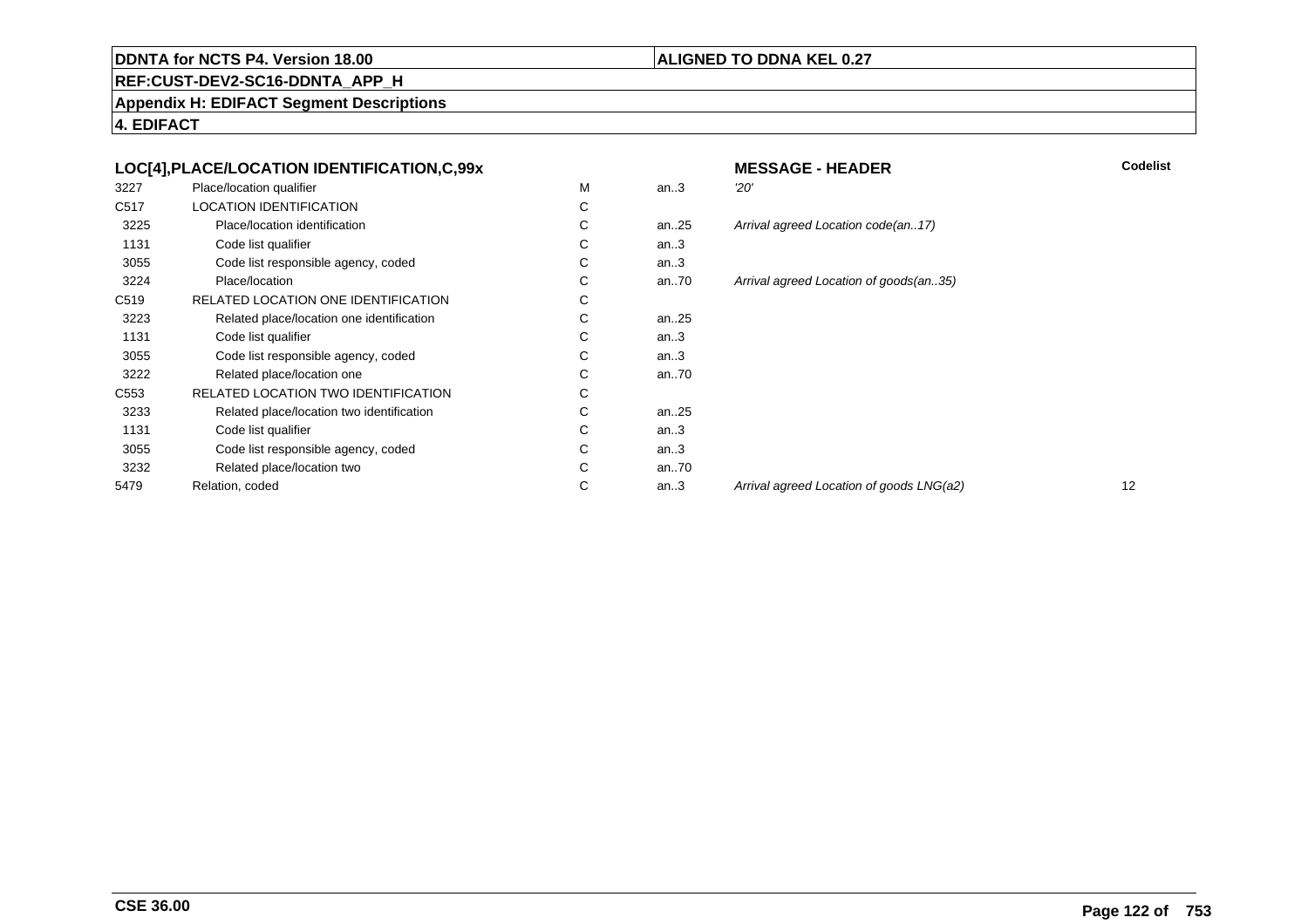# **ALIGNED TO DDNA KEL 0.27**

**REF:CUST-DEV2-SC16-DDNTA\_APP\_H**

**Appendix H: EDIFACT Segment Descriptions**

**4. EDIFACT**

# **LOC[4],PLACE/LOCATION IDENTIFICATION,C,99x**

| 3227             | Place/location qualifier                   | м | an.3      | 22' |
|------------------|--------------------------------------------|---|-----------|-----|
| C <sub>517</sub> | <b>LOCATION IDENTIFICATION</b>             | C |           |     |
| 3225             | Place/location identification              | С | an25      | Ref |
| 1131             | Code list qualifier                        | С | an.3      |     |
| 3055             | Code list responsible agency, coded        | С | an.3      |     |
| 3224             | Place/location                             | C | an70      |     |
| C <sub>519</sub> | <b>RELATED LOCATION ONE IDENTIFICATION</b> | С |           |     |
| 3223             | Related place/location one identification  | С | an25      |     |
| 1131             | Code list qualifier                        | C | an.3      |     |
| 3055             | Code list responsible agency, coded        | С | an.3      |     |
| 3222             | Related place/location one                 | С | an70      |     |
| C <sub>553</sub> | RELATED LOCATION TWO IDENTIFICATION        | С |           |     |
| 3233             | Related place/location two identification  | C | an. $.25$ |     |
| 1131             | Code list qualifier                        | C | an.3      |     |
| 3055             | Code list responsible agency, coded        | С | an.3      |     |
| 3232             | Related place/location two                 | С | an70      |     |
| 5479             | Relation, coded                            | С | an.3      |     |
|                  |                                            |   |           |     |

#### **MESSAGE - (PRESENTATION OFFICE) CUSTOMSCodelist OFFICE**

Reference number(an8)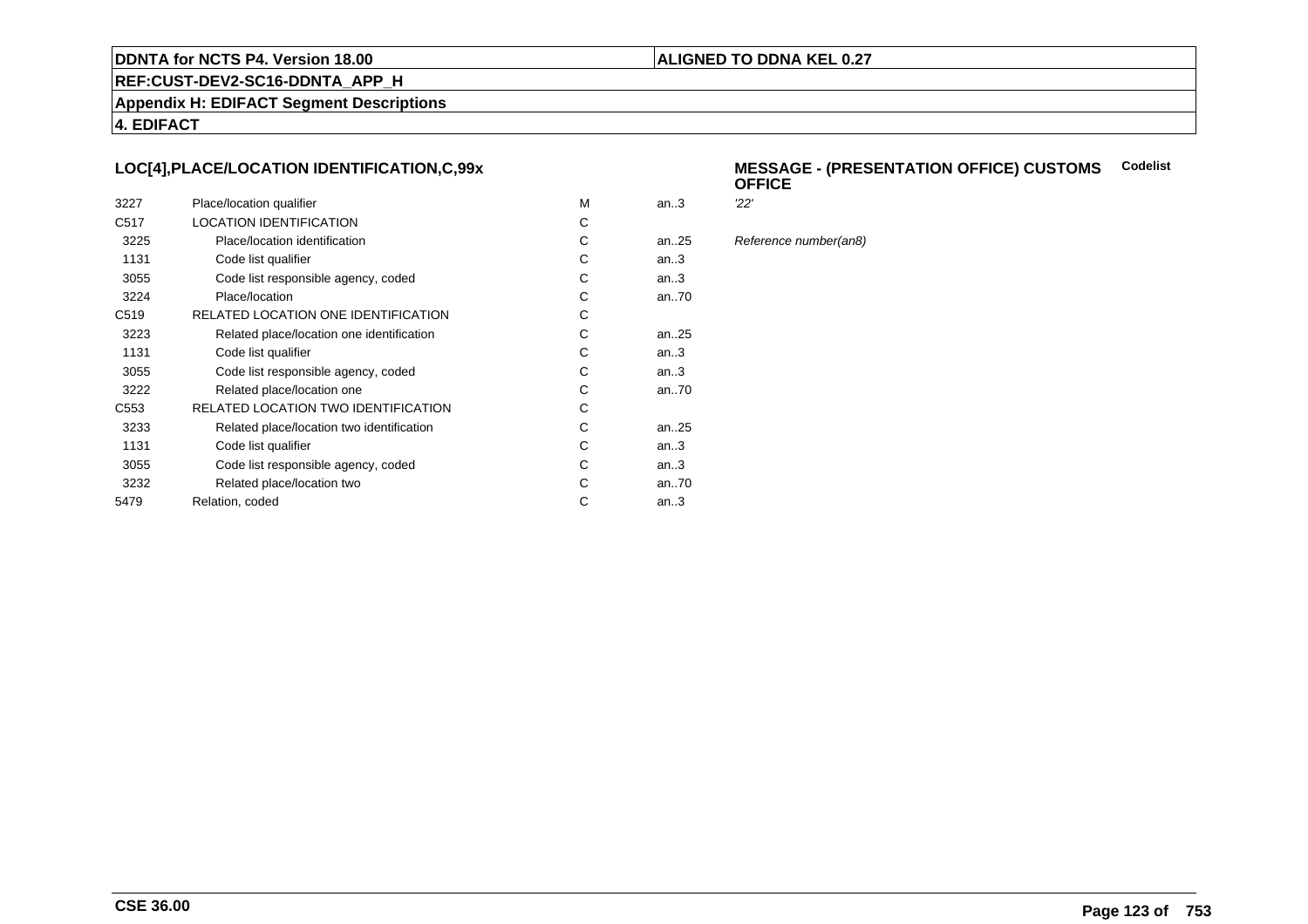# **ALIGNED TO DDNA KEL 0.27**

**REF:CUST-DEV2-SC16-DDNTA\_APP\_H**

**Appendix H: EDIFACT Segment Descriptions**

**4. EDIFACT**

# **LOC[4],PLACE/LOCATION IDENTIFICATION,C,99x**

| 3227             | Place/location qualifier                  | M | an.3      | 26' |
|------------------|-------------------------------------------|---|-----------|-----|
| C <sub>517</sub> | <b>LOCATION IDENTIFICATION</b>            | С |           |     |
| 3225             | Place/location identification             | С | an. $.25$ | Cus |
| 1131             | Code list qualifier                       | С | an.3      |     |
| 3055             | Code list responsible agency, coded       | С | an.3      |     |
| 3224             | Place/location                            | C | an70      |     |
| C <sub>519</sub> | RELATED LOCATION ONE IDENTIFICATION       | С |           |     |
| 3223             | Related place/location one identification | С | an. $.25$ |     |
| 1131             | Code list qualifier                       | C | an.3      |     |
| 3055             | Code list responsible agency, coded       | С | an.3      |     |
| 3222             | Related place/location one                | С | an70      |     |
| C <sub>553</sub> | RELATED LOCATION TWO IDENTIFICATION       | С |           |     |
| 3233             | Related place/location two identification | С | an25      |     |
| 1131             | Code list qualifier                       | C | an.3      |     |
| 3055             | Code list responsible agency, coded       | С | an.3      |     |
| 3232             | Related place/location two                | С | an70      |     |
| 5479             | Relation, coded                           | С | an.3      |     |
|                  |                                           |   |           |     |

# **MESSAGE - HEADER**

**R** Codelist

Customs sub place(an..17)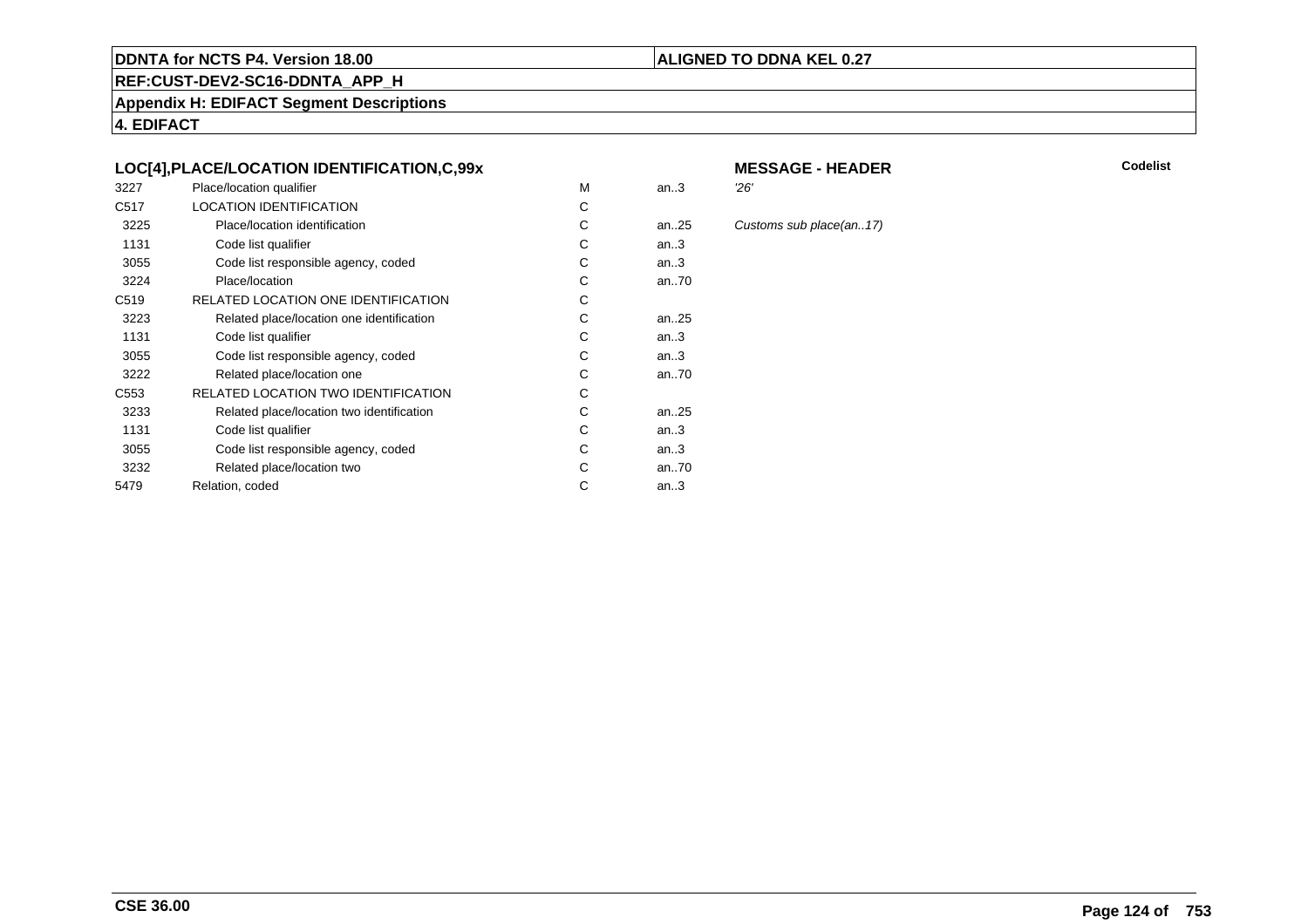# **ALIGNED TO DDNA KEL 0.27**

**REF:CUST-DEV2-SC16-DDNTA\_APP\_H**

**Appendix H: EDIFACT Segment Descriptions**

**4. EDIFACT**

# **LOC[4],PLACE/LOCATION IDENTIFICATION,C,99x**

| 3227             | Place/location qualifier                  | м | an.3      | '35' |
|------------------|-------------------------------------------|---|-----------|------|
| C <sub>517</sub> | <b>LOCATION IDENTIFICATION</b>            | С |           |      |
| 3225             | Place/location identification             | С | an $.25$  | Col  |
| 1131             | Code list qualifier                       | С | an.3      |      |
| 3055             | Code list responsible agency, coded       | С | an.3      |      |
| 3224             | Place/location                            | С | an70      |      |
| C <sub>519</sub> | RELATED LOCATION ONE IDENTIFICATION       | С |           |      |
| 3223             | Related place/location one identification | С | an. $.25$ |      |
| 1131             | Code list qualifier                       | C | an.3      |      |
| 3055             | Code list responsible agency, coded       | С | an.3      |      |
| 3222             | Related place/location one                | С | an70      |      |
| C <sub>553</sub> | RELATED LOCATION TWO IDENTIFICATION       | С |           |      |
| 3233             | Related place/location two identification | С | an25      |      |
| 1131             | Code list qualifier                       | C | an.3      |      |
| 3055             | Code list responsible agency, coded       | С | an.3      |      |
| 3232             | Related place/location two                | С | an70      |      |
| 5479             | Relation, coded                           | С | an.3      |      |
|                  |                                           |   |           |      |

# **MESSAGE - HEADER**

**R** Codelist

an...<br>25 Country of dispatch/export code(a2) 8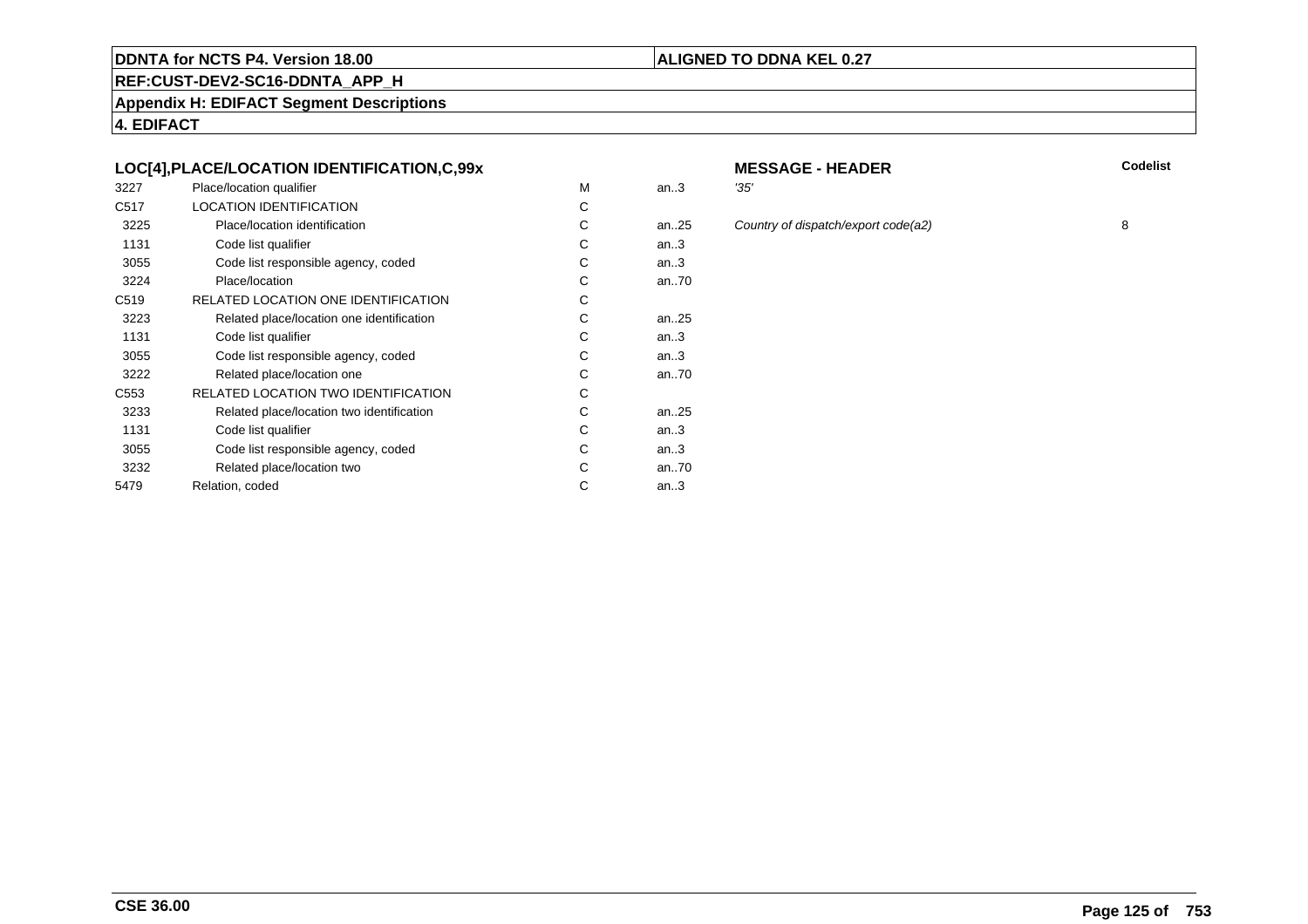# **ALIGNED TO DDNA KEL 0.27**

**REF:CUST-DEV2-SC16-DDNTA\_APP\_H**

**Appendix H: EDIFACT Segment Descriptions**

**4. EDIFACT**

# **LOC[4],PLACE/LOCATION IDENTIFICATION,C,99x**

| 3227             | Place/location qualifier                  | м | an.3     | '36' |
|------------------|-------------------------------------------|---|----------|------|
| C <sub>517</sub> | <b>LOCATION IDENTIFICATION</b>            | С |          |      |
| 3225             | Place/location identification             | С | an $.25$ | Col  |
| 1131             | Code list qualifier                       | С | an.3     |      |
| 3055             | Code list responsible agency, coded       | С | an.3     |      |
| 3224             | Place/location                            | C | an70     |      |
| C <sub>519</sub> | RELATED LOCATION ONE IDENTIFICATION       | С |          |      |
| 3223             | Related place/location one identification | С | an25     |      |
| 1131             | Code list qualifier                       | С | an.3     |      |
| 3055             | Code list responsible agency, coded       | С | an.3     |      |
| 3222             | Related place/location one                | С | an70     |      |
| C553             | RELATED LOCATION TWO IDENTIFICATION       | С |          |      |
| 3233             | Related place/location two identification | С | an25     |      |
| 1131             | Code list qualifier                       | C | an.3     |      |
| 3055             | Code list responsible agency, coded       | C | an.3     |      |
| 3232             | Related place/location two                | C | an70     |      |
| 5479             | Relation, coded                           | С | an.3     |      |
|                  |                                           |   |          |      |

# **MESSAGE - HEADER**

**R** Codelist

an...<br>25 Country of destination code(a2) 8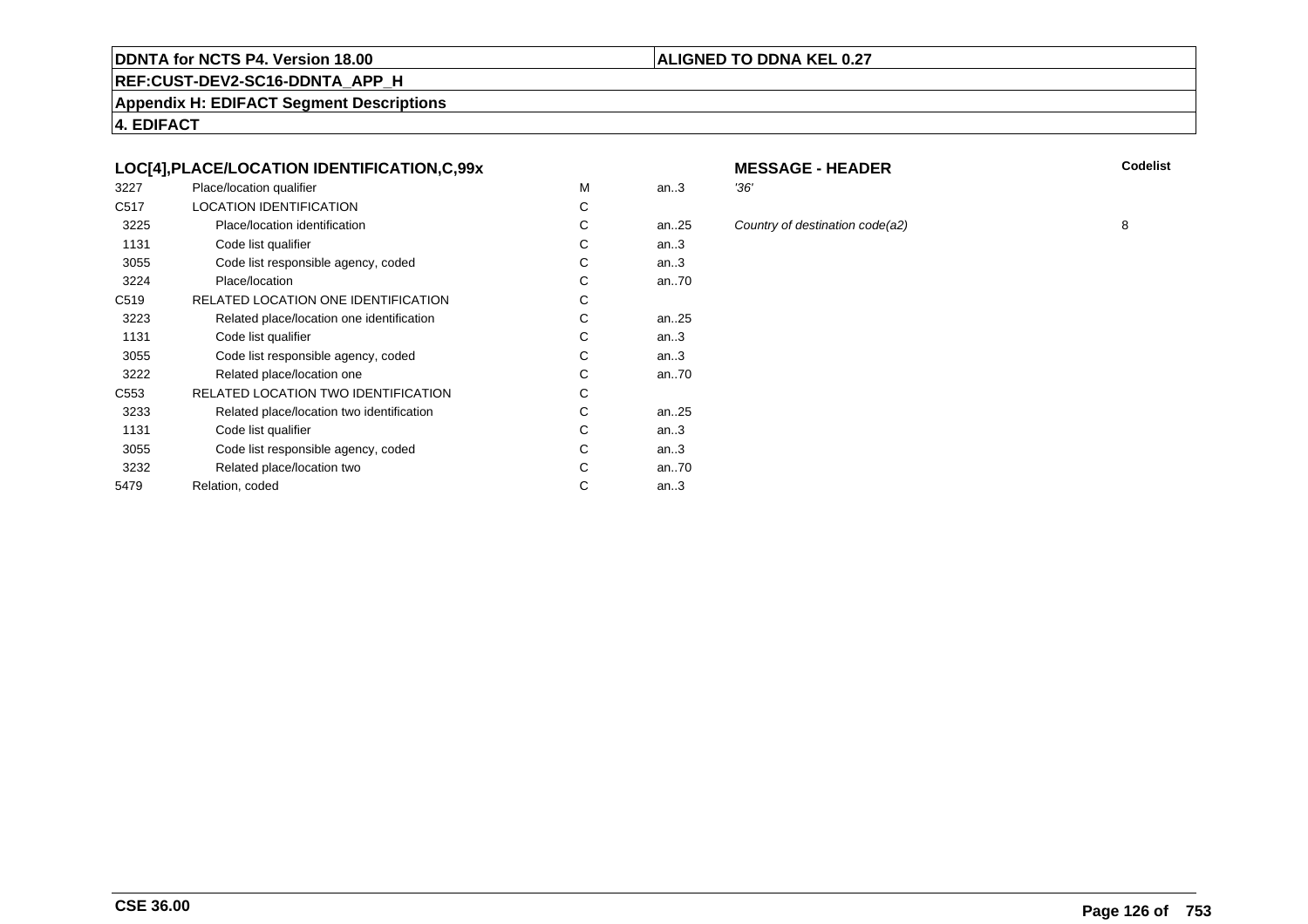# **ALIGNED TO DDNA KEL 0.27**

**REF:CUST-DEV2-SC16-DDNTA\_APP\_H**

**Appendix H: EDIFACT Segment Descriptions**

**4. EDIFACT**

# **LOC[4],PLACE/LOCATION IDENTIFICATION,C,99x**

| 3227             | Place/location qualifier                   | М | an.3      | '45' |
|------------------|--------------------------------------------|---|-----------|------|
| C <sub>517</sub> | <b>LOCATION IDENTIFICATION</b>             | С |           |      |
| 3225             | Place/location identification              | C | an25      | Ref  |
| 1131             | Code list qualifier                        | С | an.3      |      |
| 3055             | Code list responsible agency, coded        | С | an.3      |      |
| 3224             | Place/location                             | C | an70      |      |
| C <sub>519</sub> | RELATED LOCATION ONE IDENTIFICATION        | С |           |      |
| 3223             | Related place/location one identification  | C | an. $.25$ |      |
| 1131             | Code list qualifier                        | С | an.3      |      |
| 3055             | Code list responsible agency, coded        | С | an.3      |      |
| 3222             | Related place/location one                 | C | an70      |      |
| C553             | <b>RELATED LOCATION TWO IDENTIFICATION</b> | С |           |      |
| 3233             | Related place/location two identification  | С | an. $.25$ |      |
| 1131             | Code list qualifier                        | C | an.3      |      |
| 3055             | Code list responsible agency, coded        | С | an.3      |      |
| 3232             | Related place/location two                 | С | an70      |      |
| 5479             | Relation, coded                            | С | an.3      |      |
|                  |                                            |   |           |      |

#### **MESSAGE - (DESTINATION) CUSTOMS OFFICE Codelist**

Reference number(an8)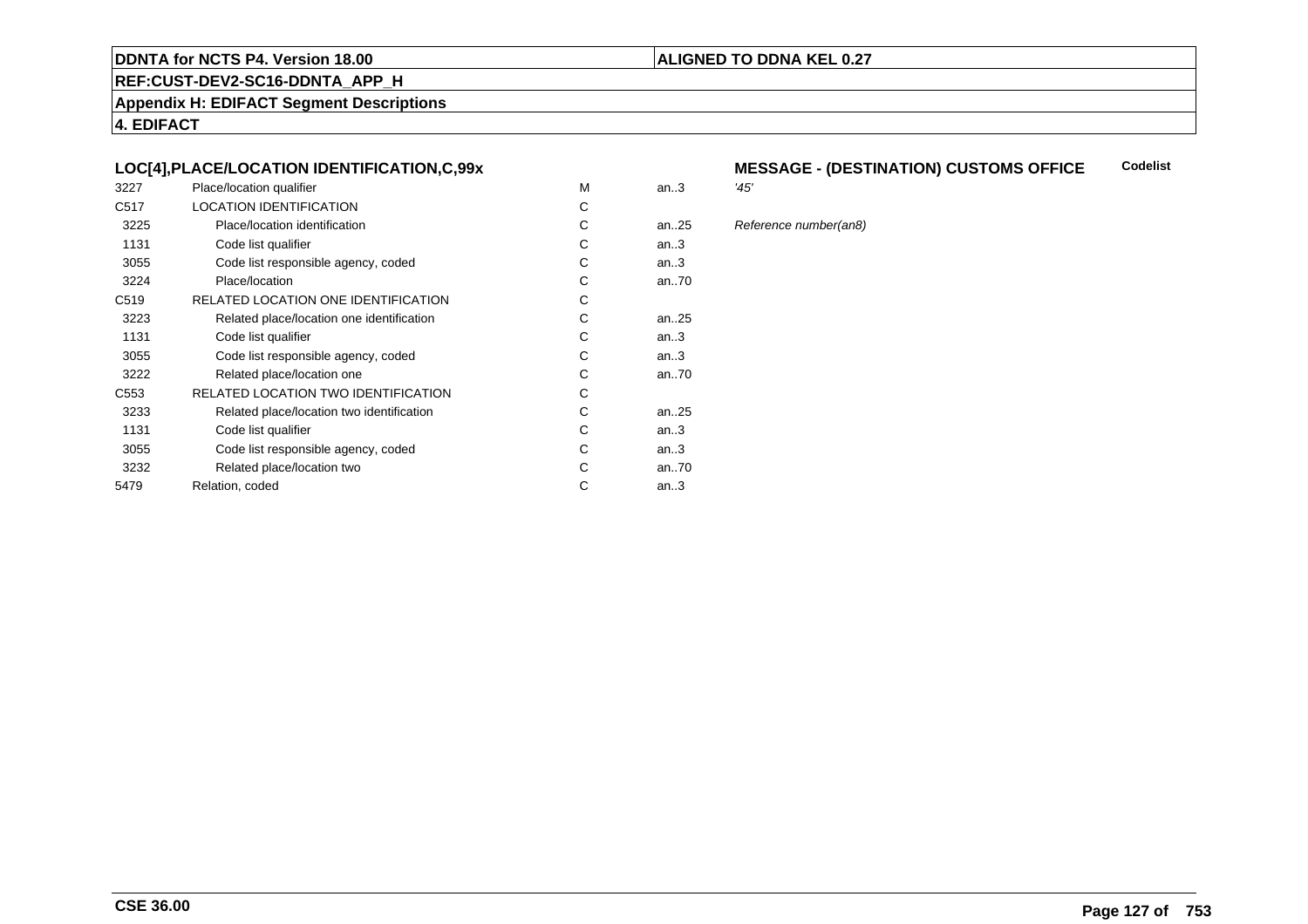# **ALIGNED TO DDNA KEL 0.27**

**REF:CUST-DEV2-SC16-DDNTA\_APP\_H**

**Appendix H: EDIFACT Segment Descriptions**

**4. EDIFACT**

# **LOC[4],PLACE/LOCATION IDENTIFICATION,C,99x**

| 3227             | Place/location qualifier                   | M | an.3      | '5' |
|------------------|--------------------------------------------|---|-----------|-----|
| C <sub>517</sub> | <b>LOCATION IDENTIFICATION</b>             | С |           |     |
| 3225             | Place/location identification              | C | an25      | C(  |
| 1131             | Code list qualifier                        | С | an.3      |     |
| 3055             | Code list responsible agency, coded        | C | an.3      |     |
| 3224             | Place/location                             | С | an70      |     |
| C <sub>519</sub> | RELATED LOCATION ONE IDENTIFICATION        | С |           |     |
| 3223             | Related place/location one identification  | С | an. $.25$ |     |
| 1131             | Code list qualifier                        | С | an.3      |     |
| 3055             | Code list responsible agency, coded        | С | an.3      |     |
| 3222             | Related place/location one                 | С | an70      |     |
| C <sub>553</sub> | <b>RELATED LOCATION TWO IDENTIFICATION</b> | C |           |     |
| 3233             | Related place/location two identification  | С | an. $.25$ |     |
| 1131             | Code list qualifier                        | С | an.3      |     |
| 3055             | Code list responsible agency, coded        | С | an.3      |     |
| 3232             | Related place/location two                 | С | an70      |     |
| 5479             | Relation, coded                            | С | an.3      |     |
|                  |                                            |   |           |     |

# **MESSAGE - HEADER**

**R** Codelist

an...<br>25 Country of departure code(a2) 9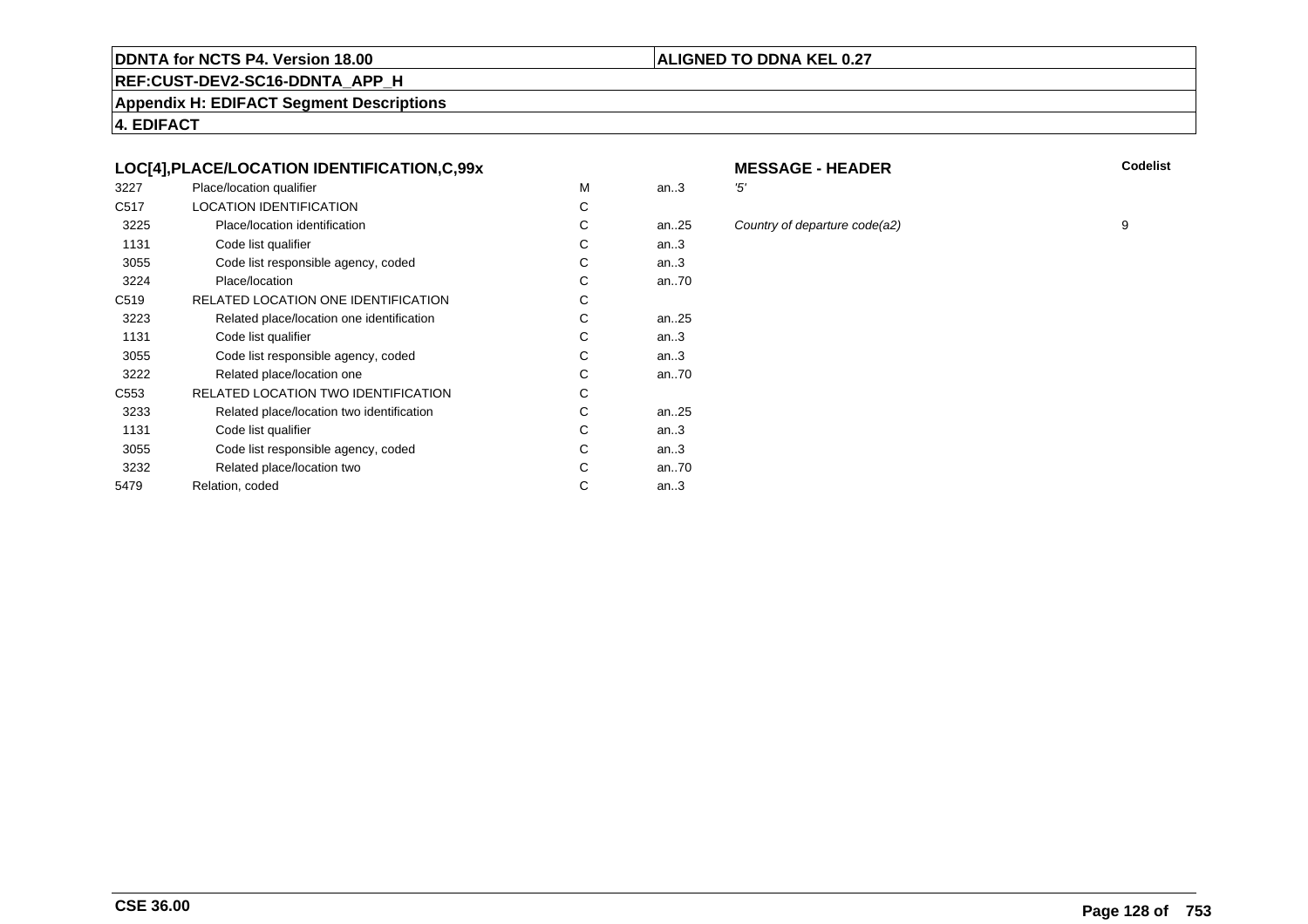# **ALIGNED TO DDNA KEL 0.27**

**REF:CUST-DEV2-SC16-DDNTA\_APP\_H**

**Appendix H: EDIFACT Segment Descriptions**

**4. EDIFACT**

|                  | LOC[4], PLACE/LOCATION IDENTIFICATION, C, 99x |   |          | <b>MESSAGE - HEADER</b>            | Codelist |
|------------------|-----------------------------------------------|---|----------|------------------------------------|----------|
| 3227             | Place/location qualifier                      | M | an.3     | '60'                               |          |
| C517             | <b>LOCATION IDENTIFICATION</b>                | С |          |                                    |          |
| 3225             | Place/location identification                 | С | an $.25$ |                                    |          |
| 1131             | Code list qualifier                           | С | an.3     |                                    |          |
| 3055             | Code list responsible agency, coded           | С | an.3     |                                    |          |
| 3224             | Place/location                                | С | an $.70$ | Arrival notification place(an35)   |          |
| C <sub>519</sub> | RELATED LOCATION ONE IDENTIFICATION           | С |          |                                    |          |
| 3223             | Related place/location one identification     | C | an25     |                                    |          |
| 1131             | Code list qualifier                           | С | an.3     |                                    |          |
| 3055             | Code list responsible agency, coded           | С | an.3     |                                    |          |
| 3222             | Related place/location one                    | С | an $.70$ |                                    |          |
| C <sub>553</sub> | RELATED LOCATION TWO IDENTIFICATION           | С |          |                                    |          |
| 3233             | Related place/location two identification     | С | an $.25$ |                                    |          |
| 1131             | Code list qualifier                           | C | an.3     |                                    |          |
| 3055             | Code list responsible agency, coded           | С | an.3     |                                    |          |
| 3232             | Related place/location two                    | С | an70     |                                    |          |
| 5479             | Relation, coded                               | С | an.3     | Arrival notification place LNG(a2) | 12       |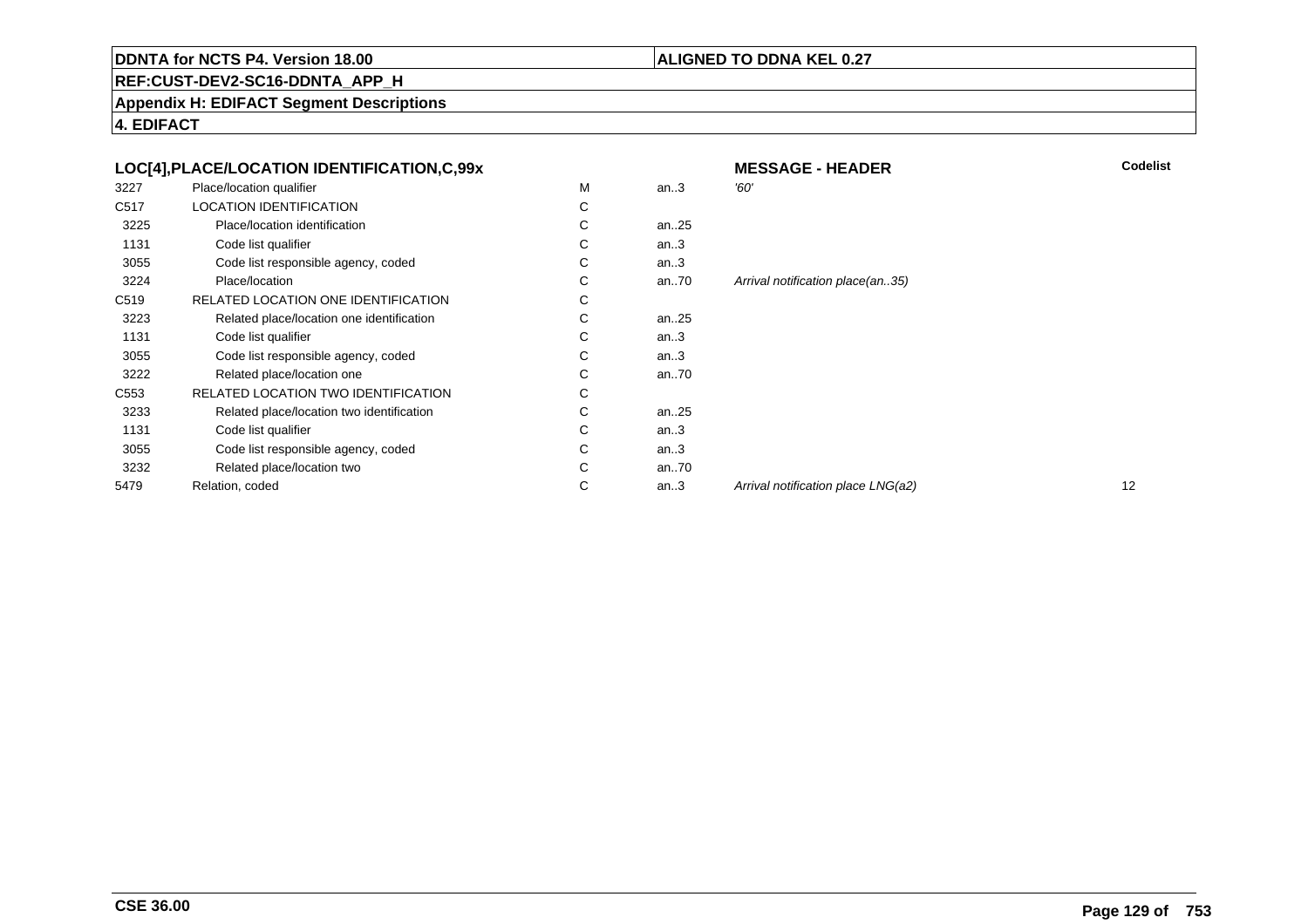# **ALIGNED TO DDNA KEL 0.27**

**REF:CUST-DEV2-SC16-DDNTA\_APP\_H**

**Appendix H: EDIFACT Segment Descriptions**

**4. EDIFACT**

# **LOC[4],PLACE/LOCATION IDENTIFICATION,C,99x**

| 3227             | Place/location qualifier                   | м | an.3      | '84' |
|------------------|--------------------------------------------|---|-----------|------|
| C <sub>517</sub> | <b>LOCATION IDENTIFICATION</b>             | С |           |      |
| 3225             | Place/location identification              | С | an. $.25$ | Arri |
| 1131             | Code list qualifier                        | C | an.3      |      |
| 3055             | Code list responsible agency, coded        | С | an.3      |      |
| 3224             | Place/location                             | С | an70      |      |
| C <sub>519</sub> | RELATED LOCATION ONE IDENTIFICATION        | С |           |      |
| 3223             | Related place/location one identification  | C | an. $.25$ |      |
| 1131             | Code list qualifier                        | С | an.3      |      |
| 3055             | Code list responsible agency, coded        | С | an.3      |      |
| 3222             | Related place/location one                 | С | an70      |      |
| C553             | <b>RELATED LOCATION TWO IDENTIFICATION</b> | С |           |      |
| 3233             | Related place/location two identification  | С | an. $.25$ |      |
| 1131             | Code list qualifier                        | C | an.3      |      |
| 3055             | Code list responsible agency, coded        | С | an.3      |      |
| 3232             | Related place/location two                 | С | an70      |      |
| 5479             | Relation, coded                            | С | an.3      |      |
|                  |                                            |   |           |      |

# **MESSAGE - HEADER**

**R** Codelist

25 Arrival authorised location of goods(an..17)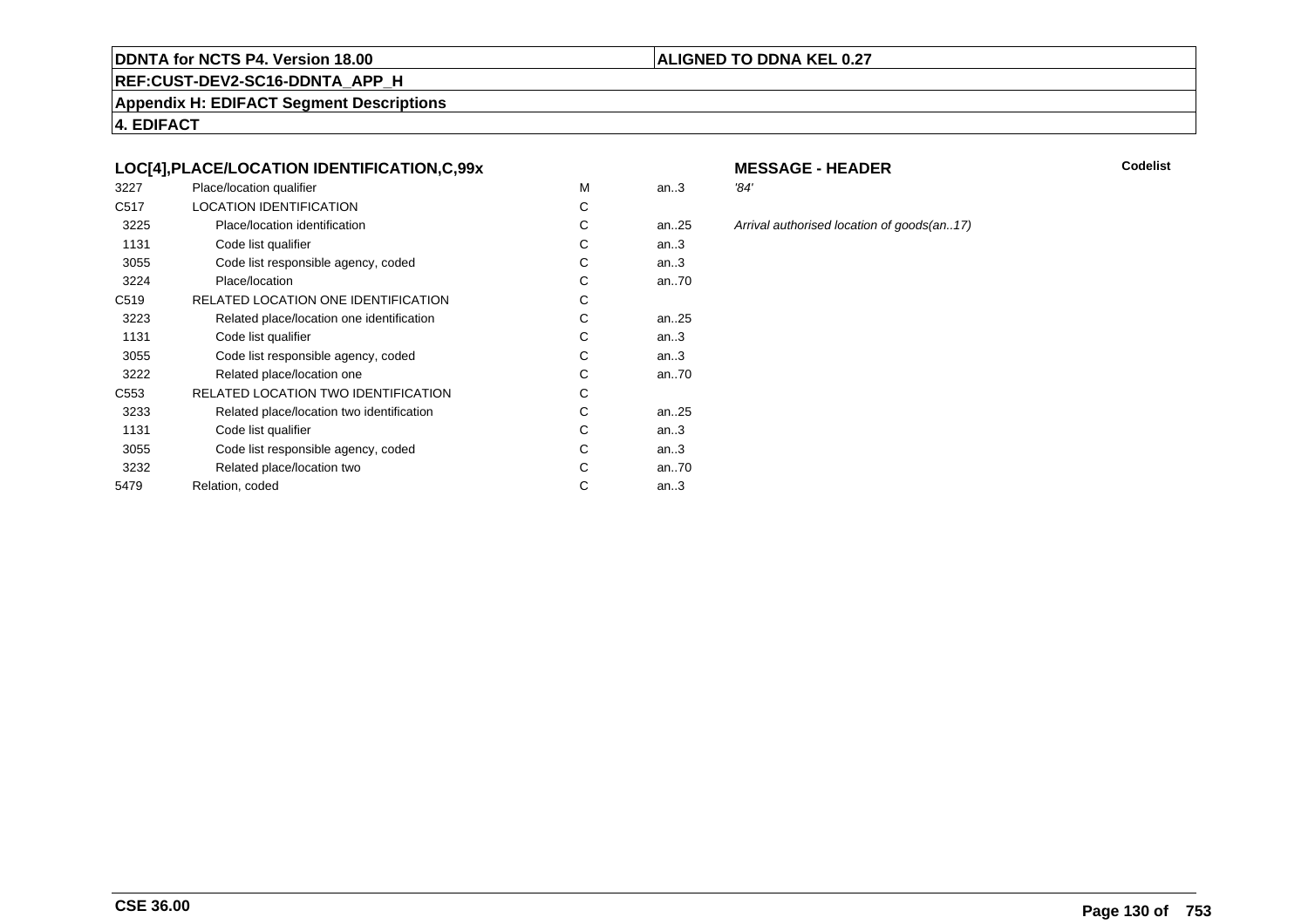# **ALIGNED TO DDNA KEL 0.27**

**REF:CUST-DEV2-SC16-DDNTA\_APP\_H**

**Appendix H: EDIFACT Segment Descriptions**

**4. EDIFACT**

# **LOC[4],PLACE/LOCATION IDENTIFICATION,C,99x**

| 3227             | Place/location qualifier                  | M | an.3      | '9' |
|------------------|-------------------------------------------|---|-----------|-----|
| C <sub>517</sub> | <b>LOCATION IDENTIFICATION</b>            | С |           |     |
| 3225             | Place/location identification             | C | an25      | PI  |
| 1131             | Code list qualifier                       | С | an.3      |     |
| 3055             | Code list responsible agency, coded       | C | an.3      |     |
| 3224             | Place/location                            | С | an70      |     |
| C <sub>519</sub> | RELATED LOCATION ONE IDENTIFICATION       | С |           |     |
| 3223             | Related place/location one identification | C | an. $.25$ |     |
| 1131             | Code list qualifier                       | С | an.3      |     |
| 3055             | Code list responsible agency, coded       | C | an.3      |     |
| 3222             | Related place/location one                | С | an70      |     |
| C <sub>553</sub> | RELATED LOCATION TWO IDENTIFICATION       | С |           |     |
| 3233             | Related place/location two identification | С | an25      |     |
| 1131             | Code list qualifier                       | C | an.3      |     |
| 3055             | Code list responsible agency, coded       | С | an.3      |     |
| 3232             | Related place/location two                | С | an70      |     |
| 5479             | Relation, coded                           | С | an $3$    |     |
|                  |                                           |   |           |     |

# **MESSAGE - HEADER**

**R** Codelist

5 Place of loading, code(an..17)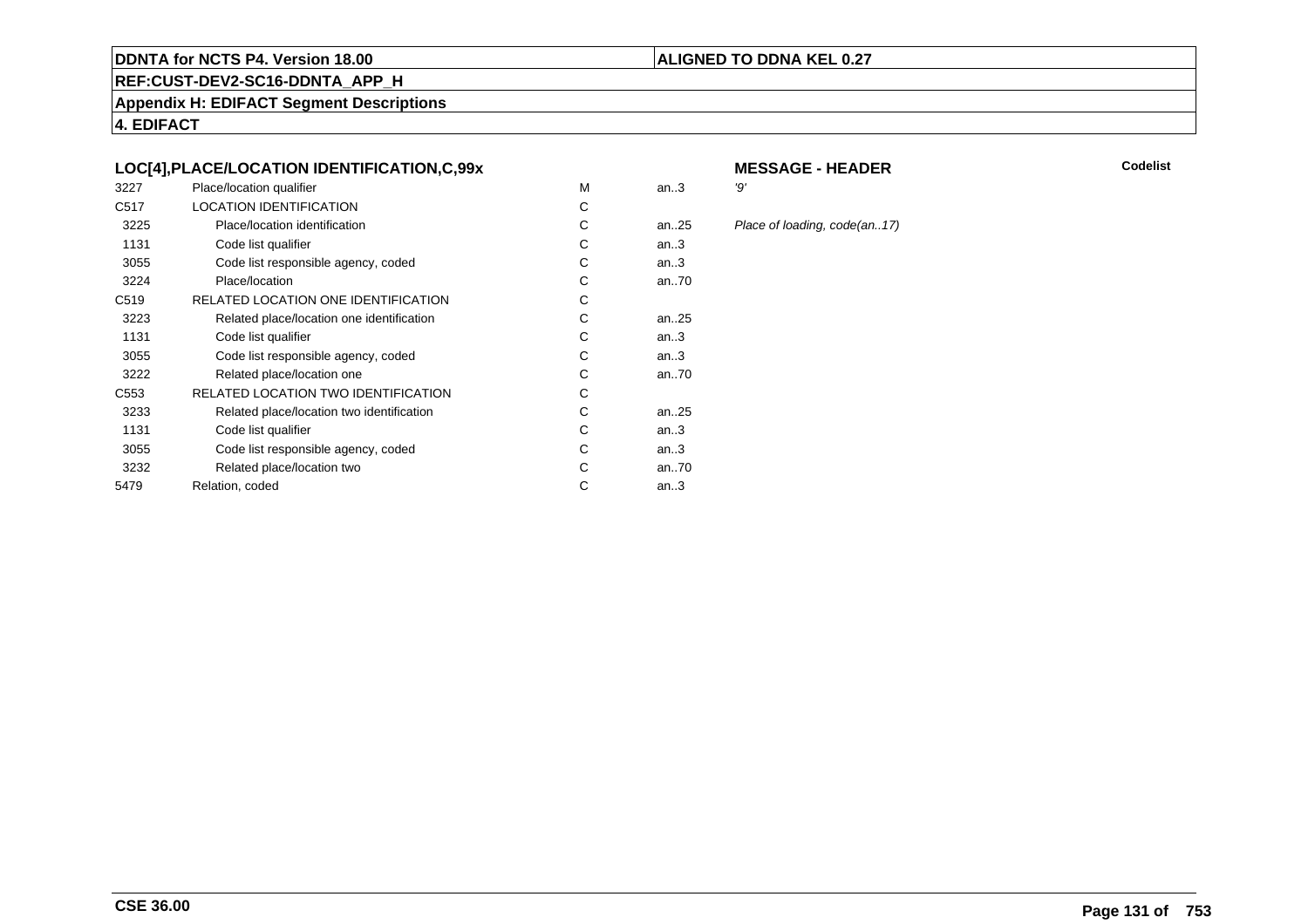# **ALIGNED TO DDNA KEL 0.27**

**REF:CUST-DEV2-SC16-DDNTA\_APP\_H**

**Appendix H: EDIFACT Segment Descriptions**

**4. EDIFACT**

|                  | LOC[4], PLACE/LOCATION IDENTIFICATION, C, 99x |   |          | <b>MESSAGE - HEADER</b>   | Codelist |
|------------------|-----------------------------------------------|---|----------|---------------------------|----------|
| 3227             | Place/location qualifier                      | м | an.3     | '91'                      |          |
| C517             | <b>LOCATION IDENTIFICATION</b>                | C |          |                           |          |
| 3225             | Place/location identification                 | C | an $.25$ |                           |          |
| 1131             | Code list qualifier                           | C | an.3     |                           |          |
| 3055             | Code list responsible agency, coded           | C | an.3     |                           |          |
| 3224             | Place/location                                | C | an70     | Declaration place(an35)   |          |
| C <sub>519</sub> | RELATED LOCATION ONE IDENTIFICATION           | C |          |                           |          |
| 3223             | Related place/location one identification     | C | an $.25$ |                           |          |
| 1131             | Code list qualifier                           | C | an.3     |                           |          |
| 3055             | Code list responsible agency, coded           | С | an.3     |                           |          |
| 3222             | Related place/location one                    | C | an $.70$ |                           |          |
| C <sub>553</sub> | <b>RELATED LOCATION TWO IDENTIFICATION</b>    | C |          |                           |          |
| 3233             | Related place/location two identification     | C | an $.25$ |                           |          |
| 1131             | Code list qualifier                           | C | an.3     |                           |          |
| 3055             | Code list responsible agency, coded           | C | an.3     |                           |          |
| 3232             | Related place/location two                    | C | an $.70$ |                           |          |
| 5479             | Relation, coded                               | C | an.3     | Declaration place LNG(a2) | 12       |
|                  |                                               |   |          |                           |          |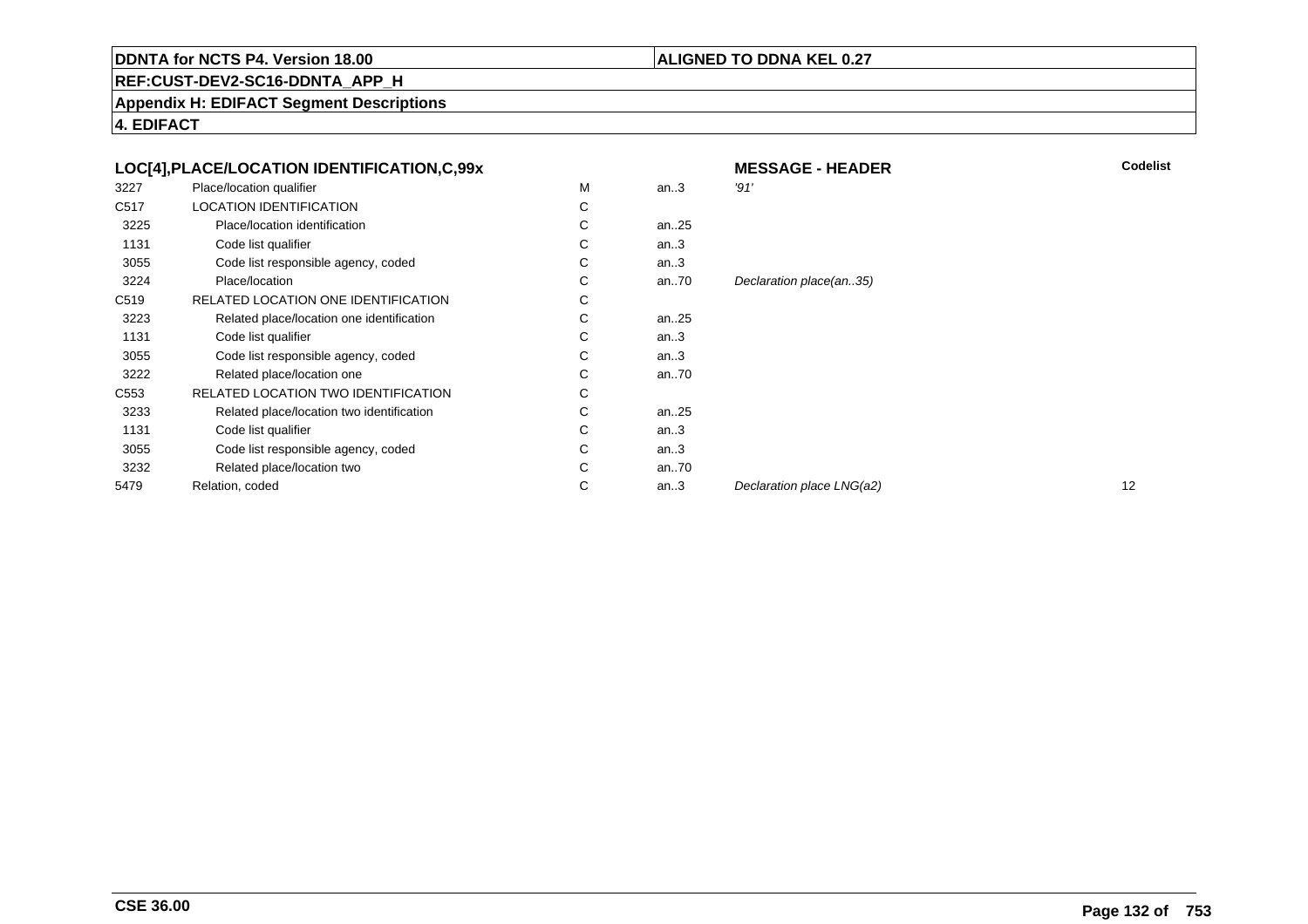# **ALIGNED TO DDNA KEL 0.27**

**REF:CUST-DEV2-SC16-DDNTA\_APP\_H**

**Appendix H: EDIFACT Segment Descriptions**

**4. EDIFACT**

|                  | LOC[4], PLACE/LOCATION IDENTIFICATION, C, 99x |   |          | <b>MESSAGE - HEADER</b> | Codelist |
|------------------|-----------------------------------------------|---|----------|-------------------------|----------|
| 3227             | Place/location qualifier                      | М | an.3     | '112'                   |          |
| C <sub>517</sub> | LOCATION IDENTIFICATION                       | С |          |                         |          |
| 3225             | Place/location identification                 | C | an $.25$ |                         |          |
| 1131             | Code list qualifier                           | С | an.3     |                         |          |
| 3055             | Code list responsible agency, coded           | С | an.3     |                         |          |
| 3224             | Place/location                                | С | an $.70$ | Amendment place(an35)   |          |
| C519             | RELATED LOCATION ONE IDENTIFICATION           | С |          |                         |          |
| 3223             | Related place/location one identification     | С | an25     |                         |          |
| 1131             | Code list qualifier                           | С | an.3     |                         |          |
| 3055             | Code list responsible agency, coded           | С | an.3     |                         |          |
| 3222             | Related place/location one                    | С | an.70    |                         |          |
| C <sub>553</sub> | RELATED LOCATION TWO IDENTIFICATION           | С |          |                         |          |
| 3233             | Related place/location two identification     | С | an25     |                         |          |
| 1131             | Code list qualifier                           | С | an.3     |                         |          |
| 3055             | Code list responsible agency, coded           | С | an.3     |                         |          |
| 3232             | Related place/location two                    | C | an.70    |                         |          |
| 5479             | Relation, coded                               | С | an.3     | Amendment place LNG(a2) | 12       |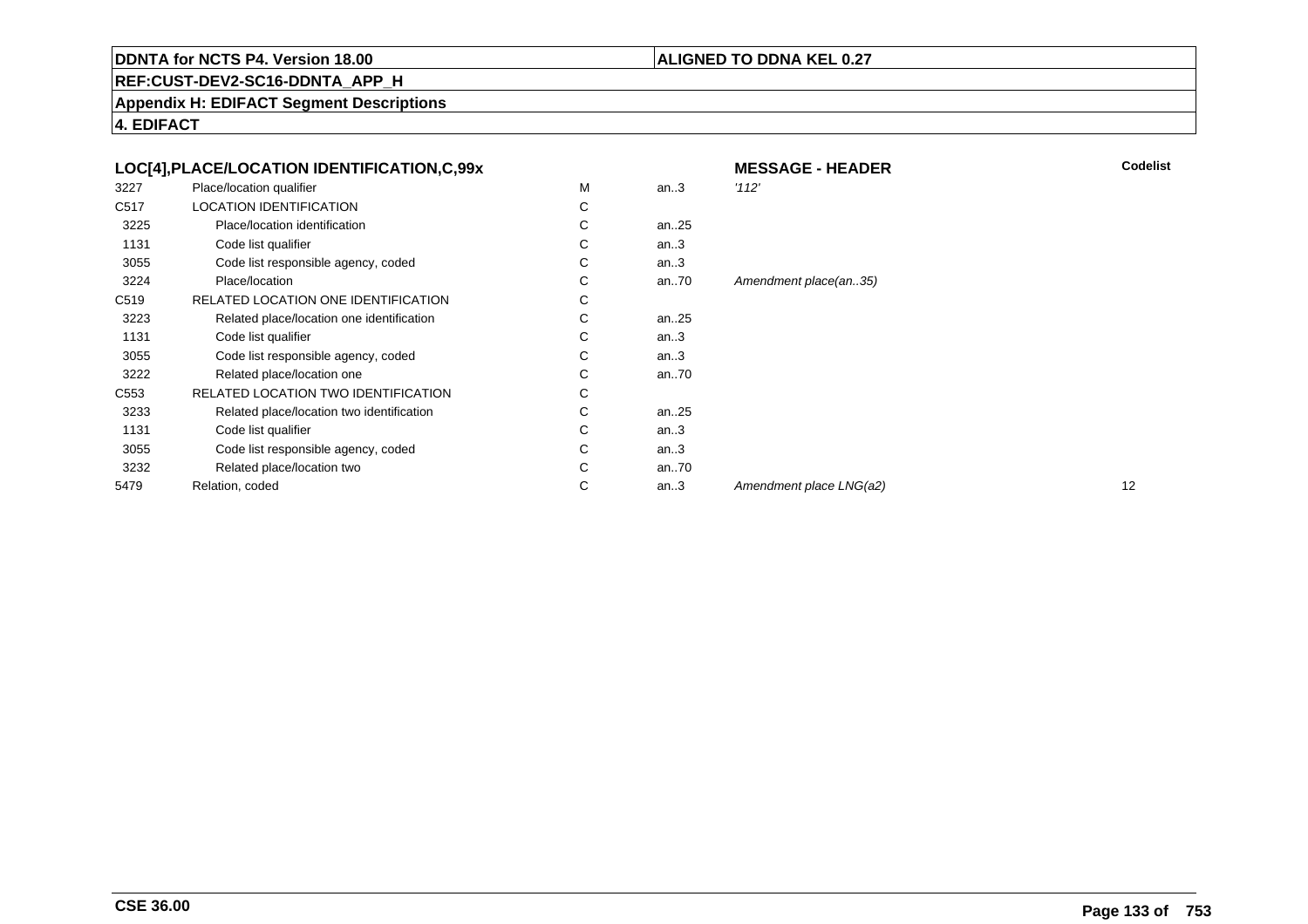# **ALIGNED TO DDNA KEL 0.27**

**REF:CUST-DEV2-SC16-DDNTA\_APP\_H**

**Appendix H: EDIFACT Segment Descriptions**

**4. EDIFACT**

# **LOC[4],PLACE/LOCATION IDENTIFICATION,C,99x**

| 3227             | Place/location qualifier                   | M | an.3      | '120' |
|------------------|--------------------------------------------|---|-----------|-------|
| C <sub>517</sub> | <b>LOCATION IDENTIFICATION</b>             | С |           |       |
| 3225             | Place/location identification              | С | an25      | Refe  |
| 1131             | Code list qualifier                        | C | an3       |       |
| 3055             | Code list responsible agency, coded        | С | an3       |       |
| 3224             | Place/location                             | C | an70      |       |
| C <sub>519</sub> | RELATED LOCATION ONE IDENTIFICATION        | С |           |       |
| 3223             | Related place/location one identification  | C | an25      |       |
| 1131             | Code list qualifier                        | C | an.3      |       |
| 3055             | Code list responsible agency, coded        | C | an3       |       |
| 3222             | Related place/location one                 | С | an70      |       |
| C <sub>553</sub> | <b>RELATED LOCATION TWO IDENTIFICATION</b> | С |           |       |
| 3233             | Related place/location two identification  | С | an. $.25$ |       |
| 1131             | Code list qualifier                        | C | an.3      |       |
| 3055             | Code list responsible agency, coded        | C | an.3      |       |
| 3232             | Related place/location two                 | С | an70      |       |
| 5479             | Relation, coded                            | C | an.3      |       |
|                  |                                            |   |           |       |

#### **MESSAGE - (COMPETENT AUTHORITY OFDEPARTURE) CUSTOMS OFFICE**

**Codelist**

Reference number(an8)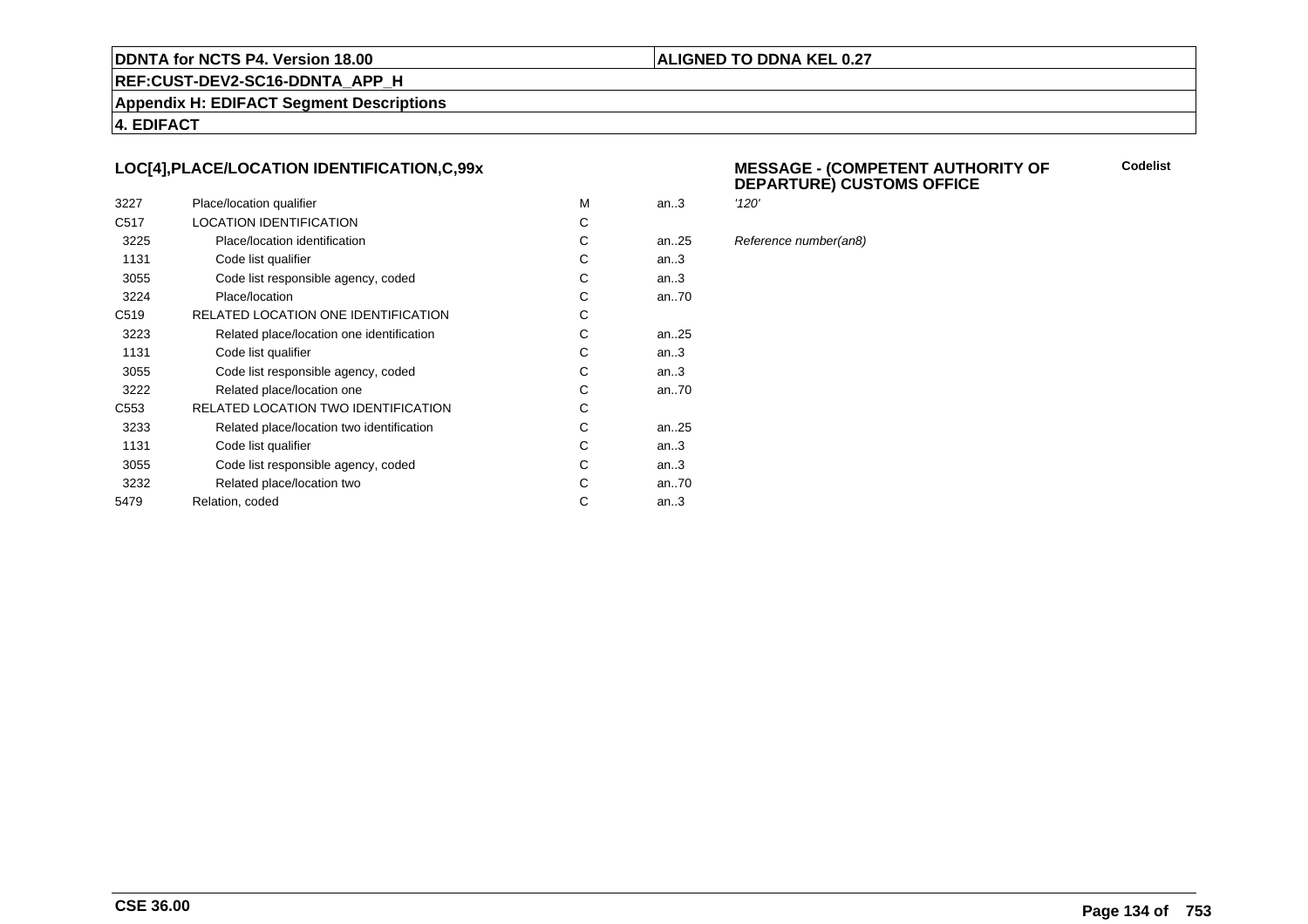# **ALIGNED TO DDNA KEL 0.27**

**REF:CUST-DEV2-SC16-DDNTA\_APP\_H**

**Appendix H: EDIFACT Segment Descriptions**

**4. EDIFACT**

# **LOC[4],PLACE/LOCATION IDENTIFICATION,C,99x**

| 3227             | Place/location qualifier                   | М | an.3  | 25' |
|------------------|--------------------------------------------|---|-------|-----|
| C <sub>517</sub> | <b>LOCATION IDENTIFICATION</b>             | С |       |     |
| 3225             | Place/location identification              | C | an.25 | Col |
| 1131             | Code list qualifier                        | С | an.3  |     |
| 3055             | Code list responsible agency, coded        | С | an.3  |     |
| 3224             | Place/location                             | C | an70  |     |
| C <sub>519</sub> | RELATED LOCATION ONE IDENTIFICATION        | С |       |     |
| 3223             | Related place/location one identification  | С | an25  |     |
| 1131             | Code list qualifier                        | C | an.3  |     |
| 3055             | Code list responsible agency, coded        | С | an.3  |     |
| 3222             | Related place/location one                 | С | an70  |     |
| C <sub>553</sub> | <b>RELATED LOCATION TWO IDENTIFICATION</b> | С |       |     |
| 3233             | Related place/location two identification  | С | an25  |     |
| 1131             | Code list qualifier                        | C | an.3  |     |
| 3055             | Code list responsible agency, coded        | С | an.3  |     |
| 3232             | Related place/location two                 | С | an70  |     |
| 5479             | Relation, coded                            | С | an.3  |     |
|                  |                                            |   |       |     |

# **MESSAGE - (INVOLVED) COUNTRY**

5 Country code(a2) 8

**Codelist**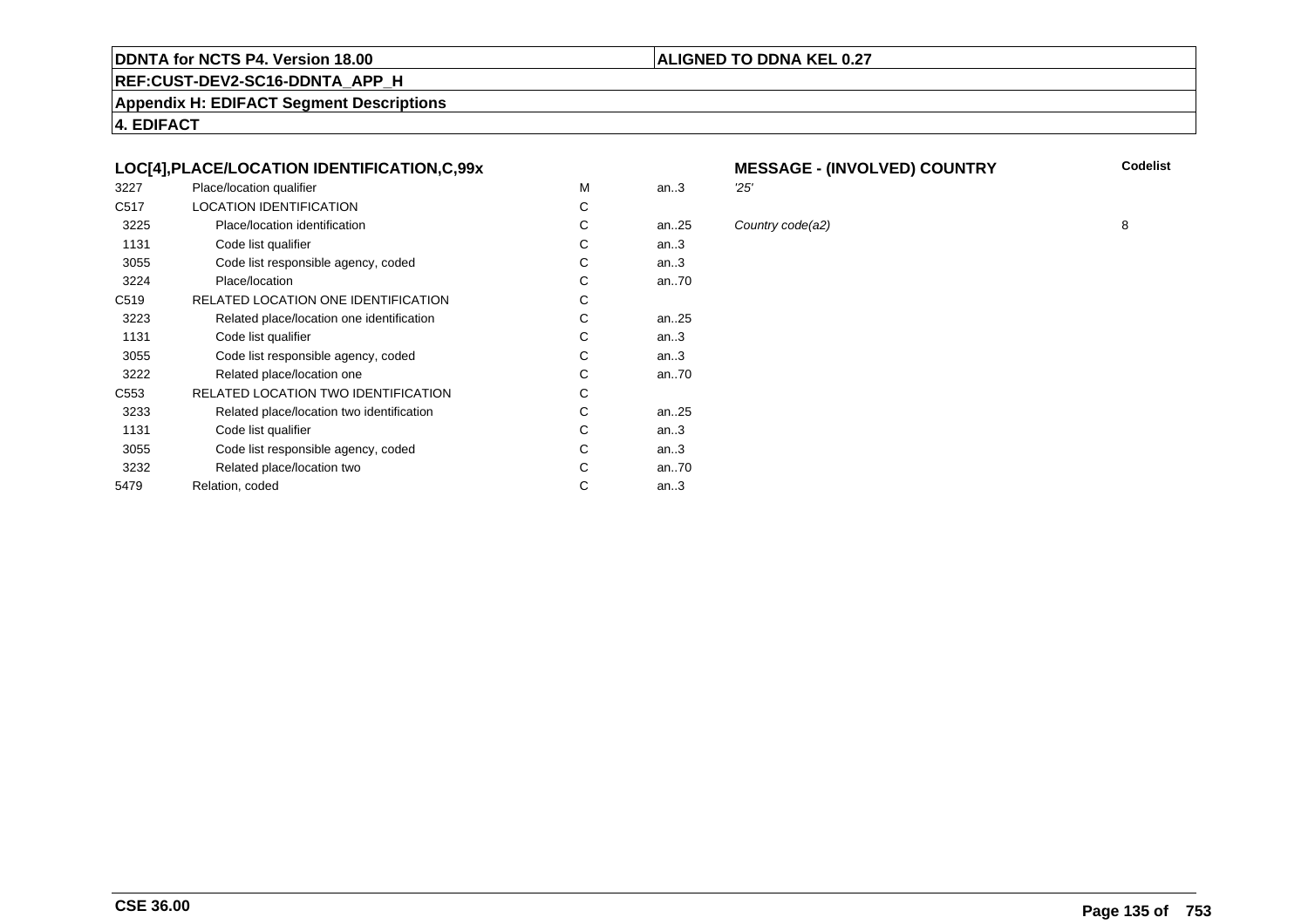# **ALIGNED TO DDNA KEL 0.27**

**REF:CUST-DEV2-SC16-DDNTA\_APP\_H**

**Appendix H: EDIFACT Segment Descriptions**

**4. EDIFACT**

# **LOC[4],PLACE/LOCATION IDENTIFICATION,C,99x**

| 3227             | Place/location qualifier                   | М | an.3 | '96' |
|------------------|--------------------------------------------|---|------|------|
| C <sub>517</sub> | <b>LOCATION IDENTIFICATION</b>             | С |      |      |
| 3225             | Place/location identification              | C | an25 | Ref  |
| 1131             | Code list qualifier                        | С | an.3 |      |
| 3055             | Code list responsible agency, coded        | С | an.3 |      |
| 3224             | Place/location                             | C | an70 |      |
| C <sub>519</sub> | RELATED LOCATION ONE IDENTIFICATION        | С |      |      |
| 3223             | Related place/location one identification  | C | an25 |      |
| 1131             | Code list qualifier                        | С | an.3 |      |
| 3055             | Code list responsible agency, coded        | С | an.3 |      |
| 3222             | Related place/location one                 | C | an70 |      |
| C553             | <b>RELATED LOCATION TWO IDENTIFICATION</b> | С |      |      |
| 3233             | Related place/location two identification  | С | an25 |      |
| 1131             | Code list qualifier                        | C | an.3 |      |
| 3055             | Code list responsible agency, coded        | С | an.3 |      |
| 3232             | Related place/location two                 | С | an70 |      |
| 5479             | Relation, coded                            | С | an.3 |      |
|                  |                                            |   |      |      |

#### **MESSAGE - (REQUESTED) CUSTOMS OFFICE**<br>'96' **Codelist**

Reference number(an8)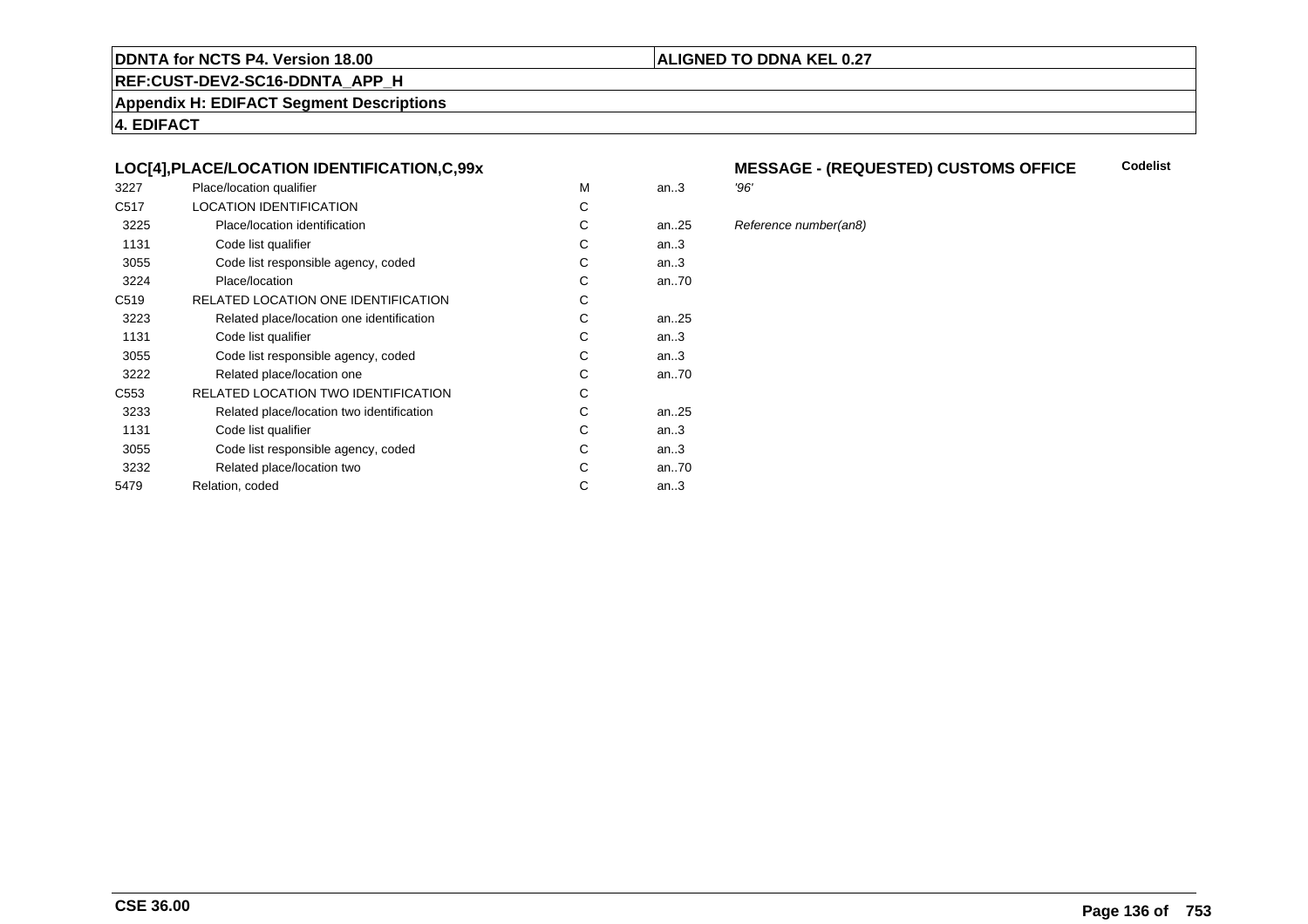# **ALIGNED TO DDNA KEL 0.27**

**REF:CUST-DEV2-SC16-DDNTA\_APP\_H**

**Appendix H: EDIFACT Segment Descriptions**

**4. EDIFACT**

# **LOC[4],PLACE/LOCATION IDENTIFICATION,C,99x**

| 3227             | Place/location qualifier                   | M | an.3 | '86' |
|------------------|--------------------------------------------|---|------|------|
| C <sub>517</sub> | <b>LOCATION IDENTIFICATION</b>             | С |      |      |
| 3225             | Place/location identification              | C | an25 | Col  |
| 1131             | Code list qualifier                        | C | an.3 |      |
| 3055             | Code list responsible agency, coded        | С | an.3 |      |
| 3224             | Place/location                             | C | an70 |      |
| C <sub>519</sub> | RELATED LOCATION ONE IDENTIFICATION        | С |      |      |
| 3223             | Related place/location one identification  | C | an25 |      |
| 1131             | Code list qualifier                        | C | an.3 |      |
| 3055             | Code list responsible agency, coded        | С | an.3 |      |
| 3222             | Related place/location one                 | C | an70 |      |
| C <sub>553</sub> | <b>RELATED LOCATION TWO IDENTIFICATION</b> | С |      |      |
| 3233             | Related place/location two identification  | С | an25 |      |
| 1131             | Code list qualifier                        | C | an.3 |      |
| 3055             | Code list responsible agency, coded        | С | an.3 |      |
| 3232             | Related place/location two                 | С | an70 |      |
| 5479             | Relation, coded                            | С | an.3 |      |
|                  |                                            |   |      |      |

# **MESSAGE - (GUARANTEE) COUNTRY**

 $25$  Country code(a2)  $70$ 

**Codelist**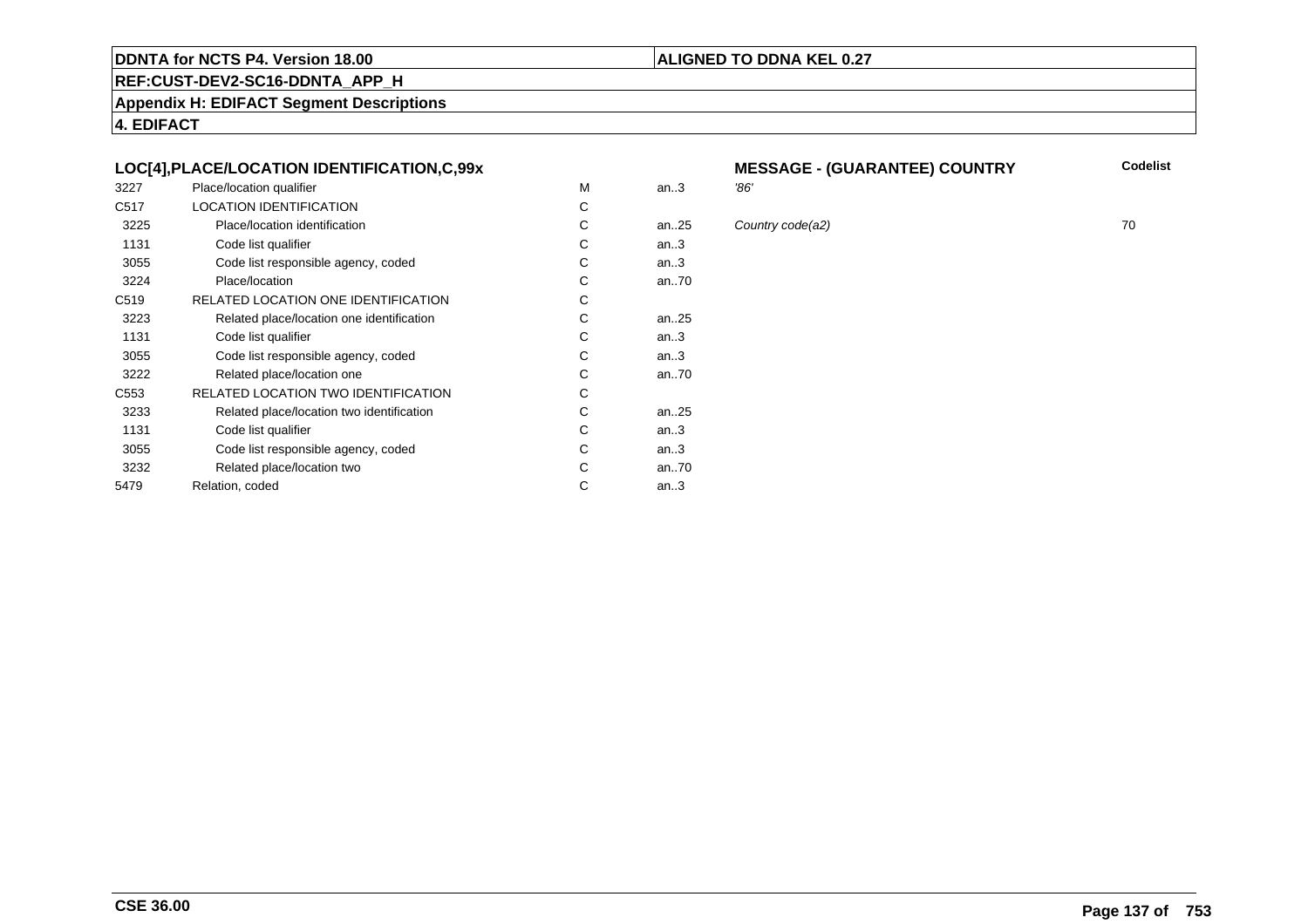# **ALIGNED TO DDNA KEL 0.27**

**REF:CUST-DEV2-SC16-DDNTA\_APP\_H**

**Appendix H: EDIFACT Segment Descriptions**

**4. EDIFACT**

# **LOC[4],PLACE/LOCATION IDENTIFICATION,C,99x**

| 3227             | Place/location qualifier                   | M | an.3   | '116' |
|------------------|--------------------------------------------|---|--------|-------|
| C <sub>517</sub> | <b>LOCATION IDENTIFICATION</b>             | C |        |       |
| 3225             | Place/location identification              | С | an25   | Refe  |
| 1131             | Code list qualifier                        | C | an.3   |       |
| 3055             | Code list responsible agency, coded        | С | an.3   |       |
| 3224             | Place/location                             | С | an70   |       |
| C <sub>519</sub> | RELATED LOCATION ONE IDENTIFICATION        | С |        |       |
| 3223             | Related place/location one identification  | C | an25   |       |
| 1131             | Code list qualifier                        | C | an.3   |       |
| 3055             | Code list responsible agency, coded        | С | an.3   |       |
| 3222             | Related place/location one                 | С | an70   |       |
| C553             | <b>RELATED LOCATION TWO IDENTIFICATION</b> | С |        |       |
| 3233             | Related place/location two identification  | C | an25   |       |
| 1131             | Code list qualifier                        | C | an.3   |       |
| 3055             | Code list responsible agency, coded        | С | an.3   |       |
| 3232             | Related place/location two                 | C | an70   |       |
| 5479             | Relation, coded                            | C | an $3$ |       |
|                  |                                            |   |        |       |

# **MESSAGE - (EXPORT) CUSTOMS OFFICE**

# 25 Reference number(an8)

**Codelist**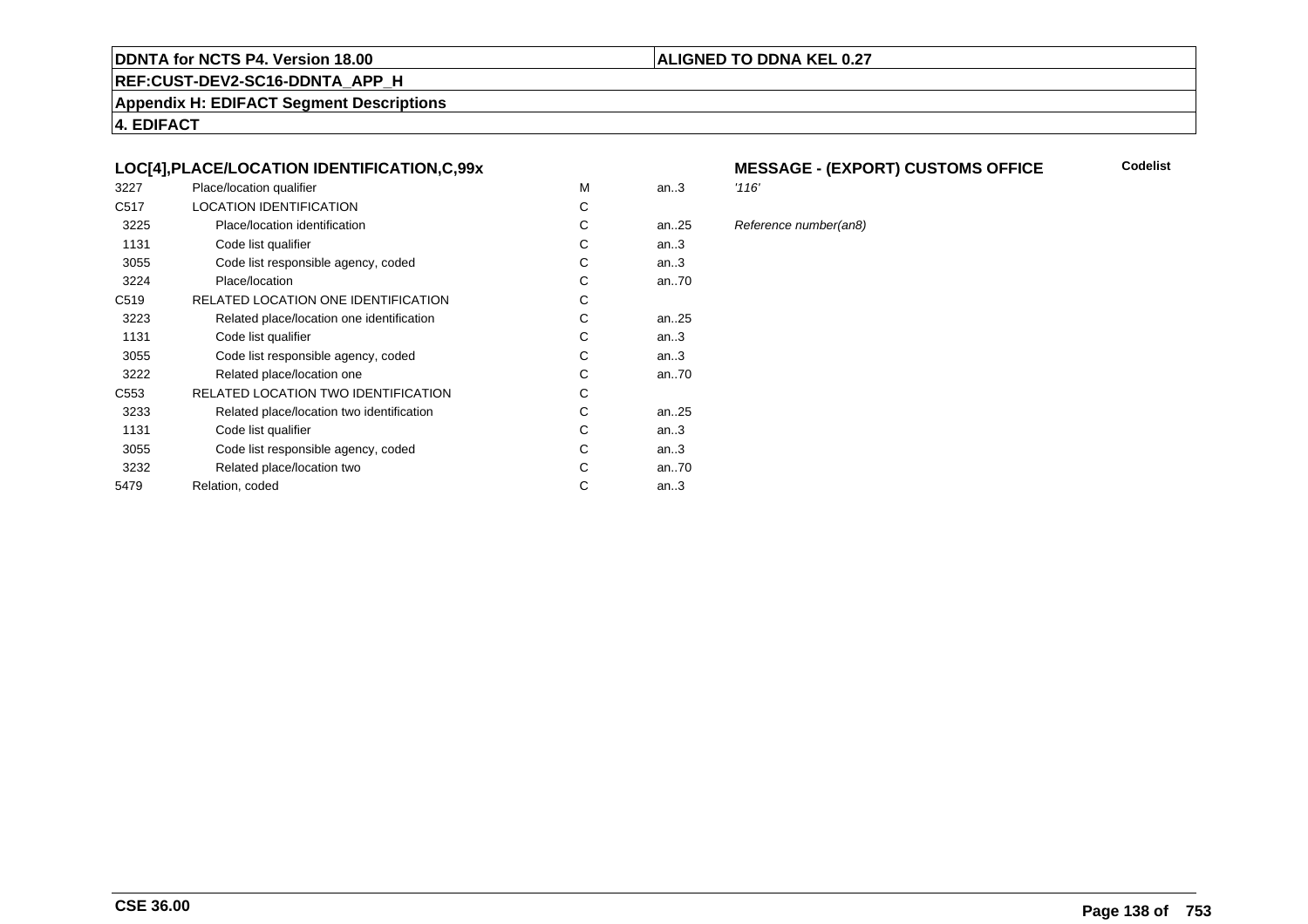# **ALIGNED TO DDNA KEL 0.27**

**REF:CUST-DEV2-SC16-DDNTA\_APP\_H**

**Appendix H: EDIFACT Segment Descriptions**

**4. EDIFACT**

# **LOC[4],PLACE/LOCATION IDENTIFICATION,C,99x**

| 3227             | Place/location qualifier                   | M | an.3   | '115' |
|------------------|--------------------------------------------|---|--------|-------|
| C <sub>517</sub> | <b>LOCATION IDENTIFICATION</b>             | C |        |       |
| 3225             | Place/location identification              | С | an25   | Refe  |
| 1131             | Code list qualifier                        | C | an.3   |       |
| 3055             | Code list responsible agency, coded        | С | an.3   |       |
| 3224             | Place/location                             | С | an70   |       |
| C <sub>519</sub> | RELATED LOCATION ONE IDENTIFICATION        | С |        |       |
| 3223             | Related place/location one identification  | C | an25   |       |
| 1131             | Code list qualifier                        | C | an.3   |       |
| 3055             | Code list responsible agency, coded        | С | an.3   |       |
| 3222             | Related place/location one                 | С | an70   |       |
| C553             | <b>RELATED LOCATION TWO IDENTIFICATION</b> | С |        |       |
| 3233             | Related place/location two identification  | C | an25   |       |
| 1131             | Code list qualifier                        | C | an.3   |       |
| 3055             | Code list responsible agency, coded        | С | an.3   |       |
| 3232             | Related place/location two                 | C | an70   |       |
| 5479             | Relation, coded                            | C | an $3$ |       |
|                  |                                            |   |        |       |

# **MESSAGE - (EXIT DECLARED) CUSTOMS OFFICE Codelist**

Reference number(an8)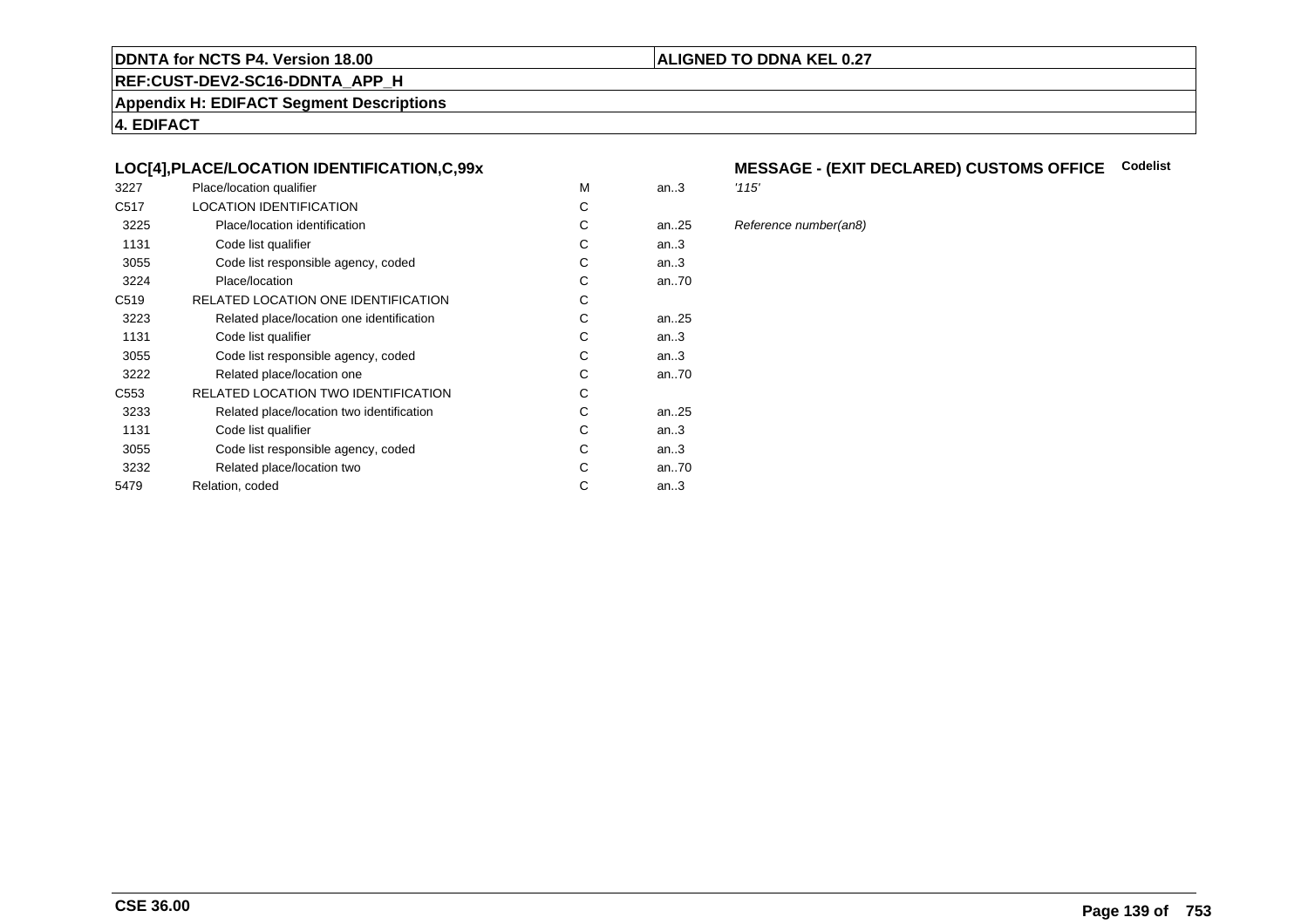# **ALIGNED TO DDNA KEL 0.27**

**REF:CUST-DEV2-SC16-DDNTA\_APP\_H**

**Appendix H: EDIFACT Segment Descriptions**

**4. EDIFACT**

|                  | LOC[4], PLACE/LOCATION IDENTIFICATION, C, 99x |   |      | M   |
|------------------|-----------------------------------------------|---|------|-----|
| 3227             | Place/location qualifier                      | м | an.3 | '5' |
| C <sub>517</sub> | <b>LOCATION IDENTIFICATION</b>                | C |      |     |
| 3225             | Place/location identification                 | C | an25 |     |
| 1131             | Code list qualifier                           | С | an.3 |     |
| 3055             | Code list responsible agency, coded           | С | an.3 |     |
| 3224             | Place/location                                | C | an70 |     |
| C <sub>519</sub> | RELATED LOCATION ONE IDENTIFICATION           | C |      |     |
| 3223             | Related place/location one identification     | C | an25 |     |
| 1131             | Code list qualifier                           | C | an.3 |     |
| 3055             | Code list responsible agency, coded           | C | an.3 |     |
| 3222             | Related place/location one                    | C | an70 |     |
| C <sub>553</sub> | RELATED LOCATION TWO IDENTIFICATION           | C |      |     |
| 3233             | Related place/location two identification     | C | an25 |     |
| 1131             | Code list qualifier                           | C | an.3 |     |
| 3055             | Code list responsible agency, coded           | C | an.3 |     |
| 3232             | Related place/location two                    | C | an70 |     |
| 5479             | Relation, coded                               | C | an.3 |     |
|                  |                                               |   |      |     |

**R** Codelist

**MESSAGE - HEADER**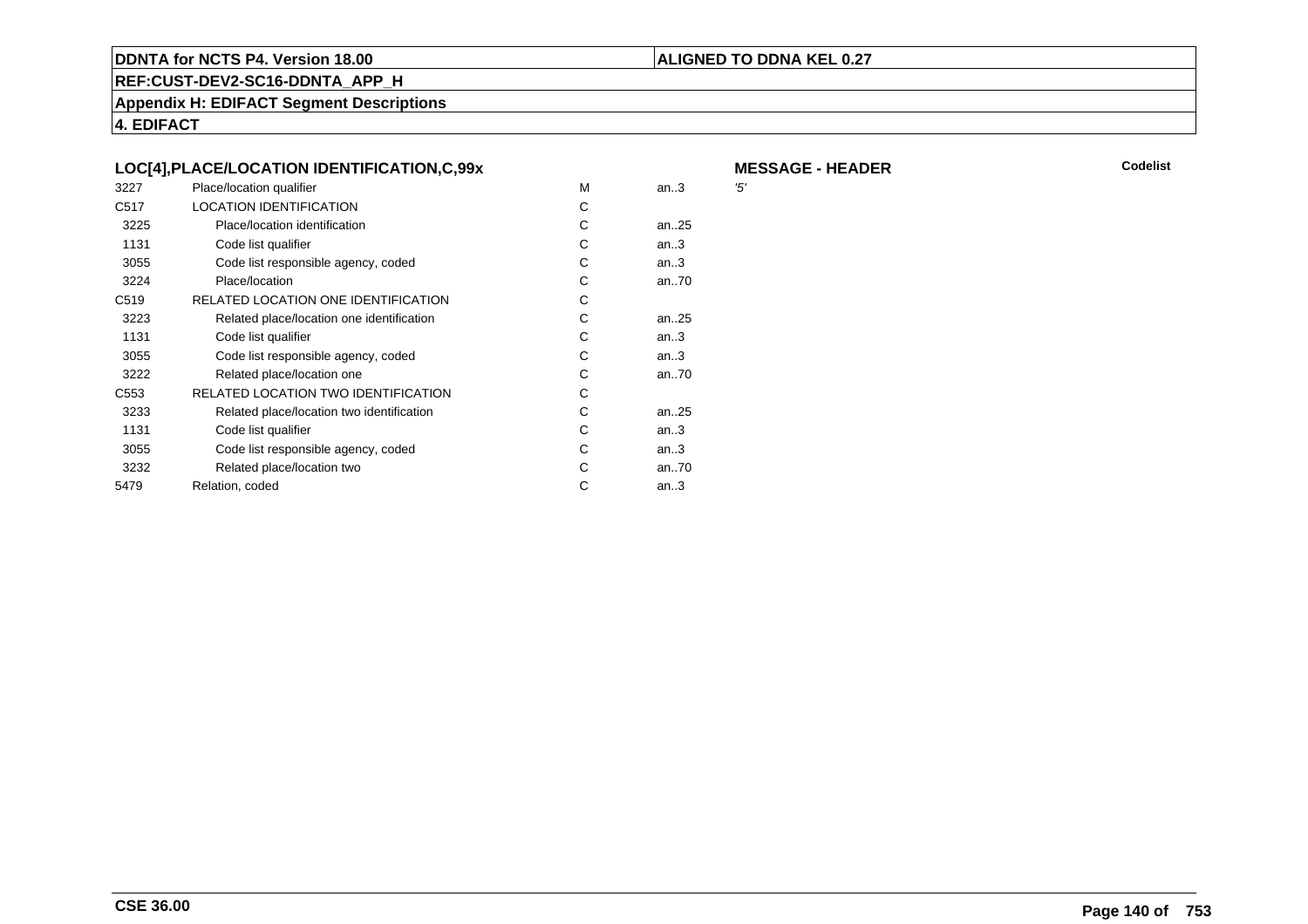# **ALIGNED TO DDNA KEL 0.27**

**REF:CUST-DEV2-SC16-DDNTA\_APP\_H**

**Appendix H: EDIFACT Segment Descriptions**

**4. EDIFACT**

# **LOC[4],PLACE/LOCATION IDENTIFICATION,C,99x**

| 3227             | Place/location qualifier                   | M | an.3      | '118' |
|------------------|--------------------------------------------|---|-----------|-------|
| C <sub>517</sub> | <b>LOCATION IDENTIFICATION</b>             | C |           |       |
| 3225             | Place/location identification              | С | an25      | Refe  |
| 1131             | Code list qualifier                        | C | an3       |       |
| 3055             | Code list responsible agency, coded        | С | an3       |       |
| 3224             | Place/location                             | С | an70      |       |
| C <sub>519</sub> | RELATED LOCATION ONE IDENTIFICATION        | С |           |       |
| 3223             | Related place/location one identification  | C | an25      |       |
| 1131             | Code list qualifier                        | C | an.3      |       |
| 3055             | Code list responsible agency, coded        | С | an3       |       |
| 3222             | Related place/location one                 | С | an70      |       |
| C553             | <b>RELATED LOCATION TWO IDENTIFICATION</b> | С |           |       |
| 3233             | Related place/location two identification  | C | an. $.25$ |       |
| 1131             | Code list qualifier                        | C | an.3      |       |
| 3055             | Code list responsible agency, coded        | С | an.3      |       |
| 3232             | Related place/location two                 | C | an70      |       |
| 5479             | Relation, coded                            | C | an $3$    |       |
|                  |                                            |   |           |       |

#### **MESSAGE - (DEPARTURE) CUSTOMS OFFICECodelist**

5 Reference number(an8)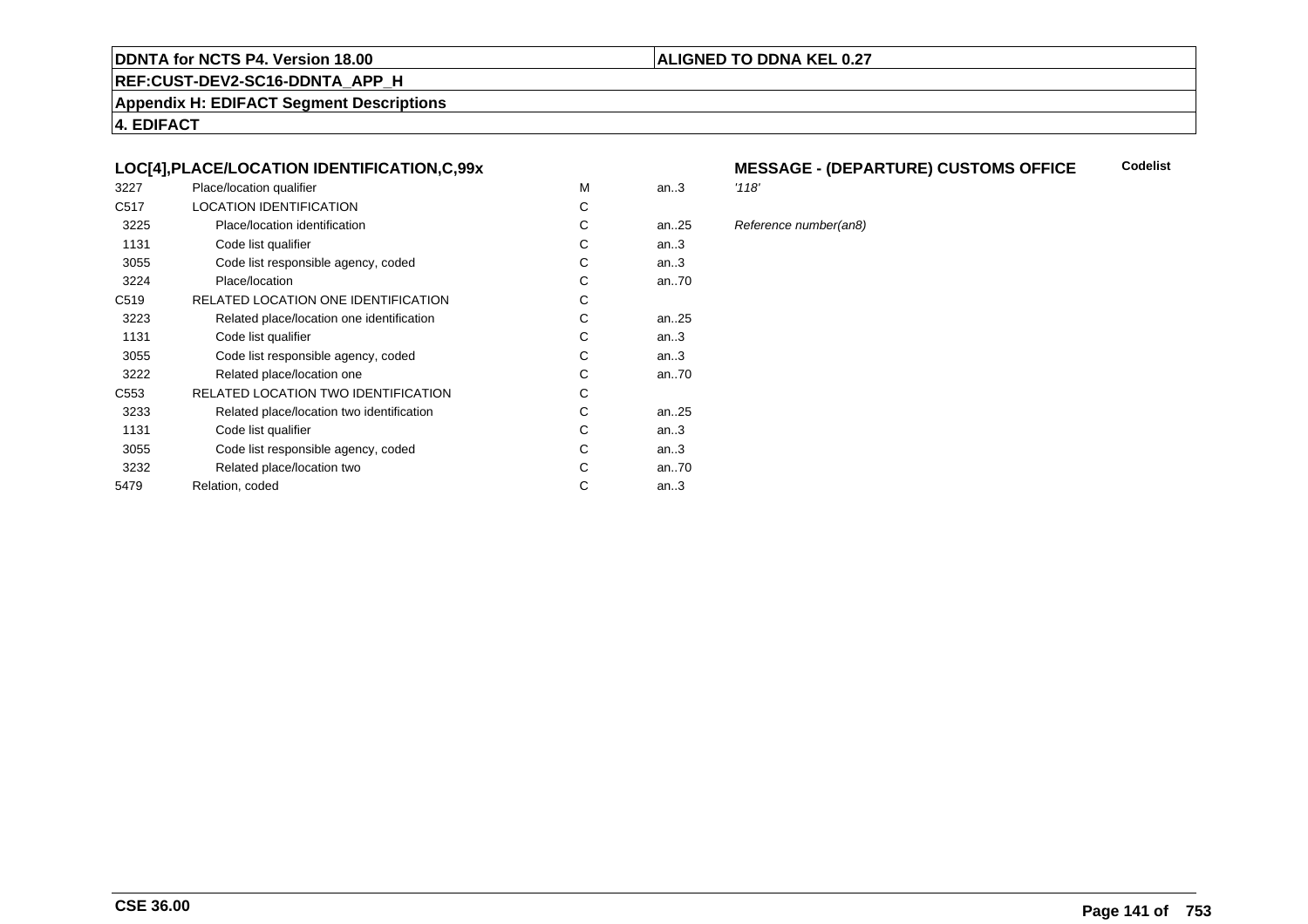# **ALIGNED TO DDNA KEL 0.27**

**REF:CUST-DEV2-SC16-DDNTA\_APP\_H**

**Appendix H: EDIFACT Segment Descriptions**

**4. EDIFACT**

# **LOC[4],PLACE/LOCATION IDENTIFICATION,C,99x**

| 3227             | Place/location qualifier                   | М | an.3      | '50'              |
|------------------|--------------------------------------------|---|-----------|-------------------|
| C <sub>517</sub> | <b>LOCATION IDENTIFICATION</b>             | C |           |                   |
| 3225             | Place/location identification              | C | an25      | Reference numbe   |
| 1131             | Code list qualifier                        | C | an.3      |                   |
| 3055             | Code list responsible agency, coded        | C | an.3      |                   |
| 3224             | Place/location                             | C | an $.70$  |                   |
| C <sub>519</sub> | RELATED LOCATION ONE IDENTIFICATION        | C |           |                   |
| 3223             | Related place/location one identification  | C | an. $.25$ | Arrival Time(n12) |
| 1131             | Code list qualifier                        | C | an.3      |                   |
| 3055             | Code list responsible agency, coded        | C | an.3      |                   |
| 3222             | Related place/location one                 | C | an70      |                   |
| C <sub>553</sub> | <b>RELATED LOCATION TWO IDENTIFICATION</b> | C |           |                   |
| 3233             | Related place/location two identification  | C | an25      |                   |
| 1131             | Code list qualifier                        | C | an.3      |                   |
| 3055             | Code list responsible agency, coded        | C | an.3      |                   |
| 3232             | Related place/location two                 | C | an70      |                   |
| 5479             | Relation, coded                            | C | an $.3$   |                   |
|                  |                                            |   |           |                   |

#### **MESSAGE - (TRANSIT) CUSTOMS OFFICE Codelist**

#### eference number(an8)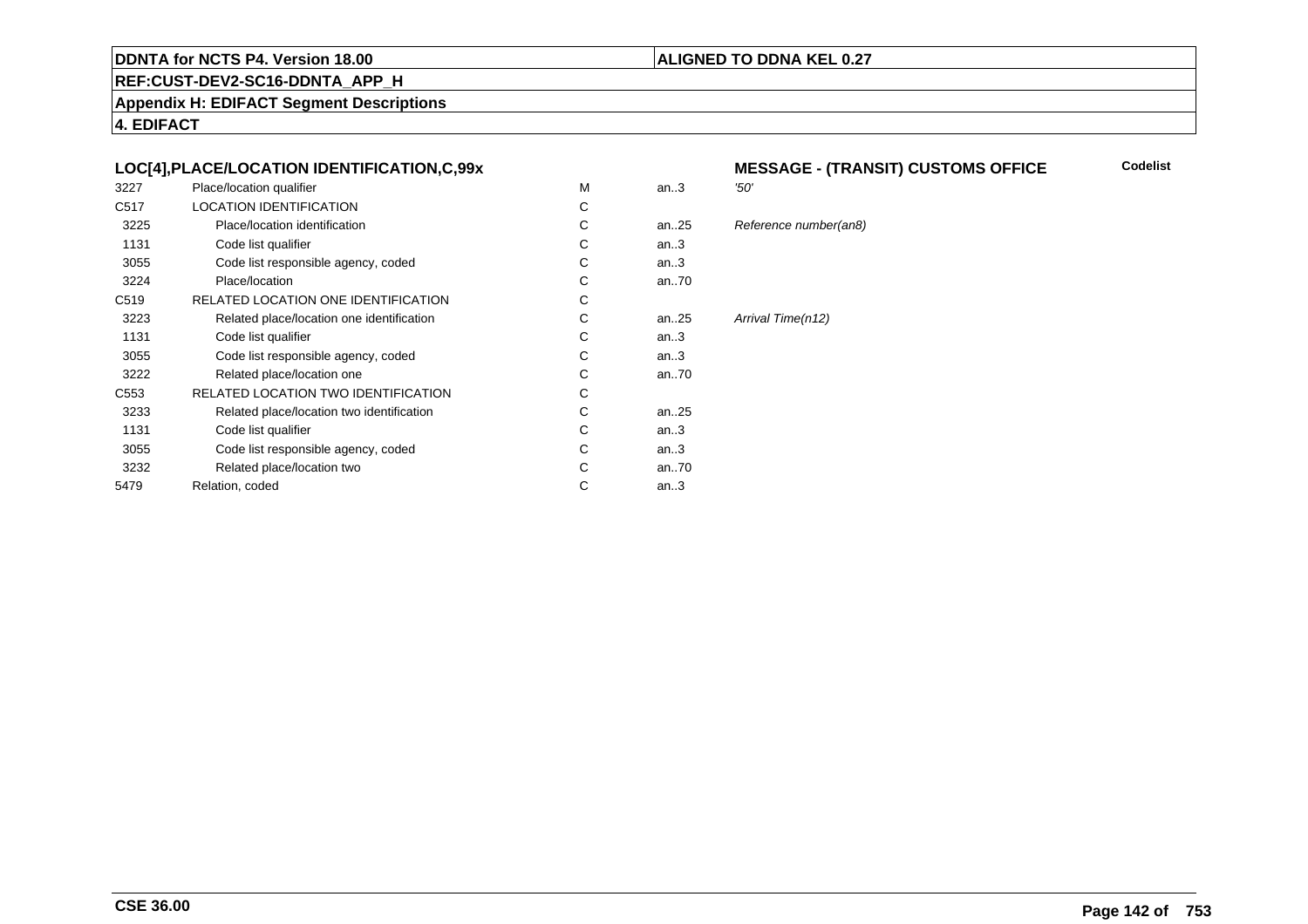### **ALIGNED TO DDNA KEL 0.27**

**REF:CUST-DEV2-SC16-DDNTA\_APP\_H**

**Appendix H: EDIFACT Segment Descriptions**

**4. EDIFACT**

# **LOC[4],PLACE/LOCATION IDENTIFICATION,C,99x**

| 3227             | Place/location qualifier                  | М | an.3      | '58' |
|------------------|-------------------------------------------|---|-----------|------|
| C <sub>517</sub> | <b>LOCATION IDENTIFICATION</b>            | С |           |      |
| 3225             | Place/location identification             | C | an.25     | Pla  |
| 1131             | Code list qualifier                       | С | an.3      |      |
| 3055             | Code list responsible agency, coded       | С | an.3      |      |
| 3224             | Place/location                            | С | an70      | Pla  |
| C <sub>519</sub> | RELATED LOCATION ONE IDENTIFICATION       | С |           |      |
| 3223             | Related place/location one identification | С | an25      |      |
| 1131             | Code list qualifier                       | С | an.3      |      |
| 3055             | Code list responsible agency, coded       | С | an.3      |      |
| 3222             | Related place/location one                | С | an70      |      |
| C553             | RELATED LOCATION TWO IDENTIFICATION       | С |           |      |
| 3233             | Related place/location two identification | С | an. $.25$ |      |
| 1131             | Code list qualifier                       | C | an.3      |      |
| 3055             | Code list responsible agency, coded       | С | an.3      |      |
| 3232             | Related place/location two                | C | an70      |      |
| 5479             | Relation, coded                           | С | an.3      |      |
|                  |                                           |   |           |      |

# **MESSAGE - HEADER**<br>3 58' **R** Codelist

25 Place of unloading LNG(a2) 12<br>3

#### 70 Place of unloading, code(an..35)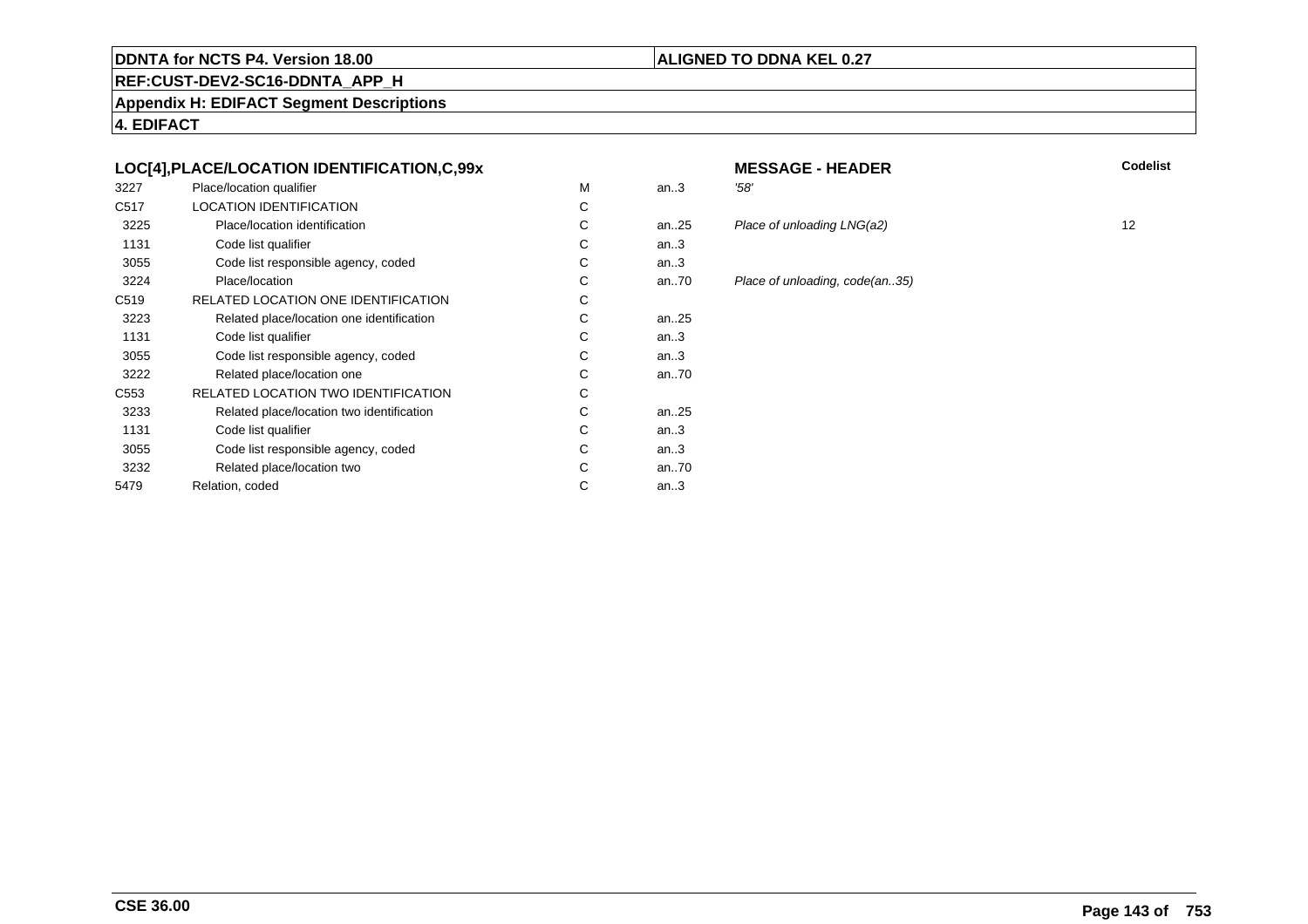# **ALIGNED TO DDNA KEL 0.27**

**REF:CUST-DEV2-SC16-DDNTA\_APP\_H**

**Appendix H: EDIFACT Segment Descriptions**

**4. EDIFACT**

# **LOC[4],PLACE/LOCATION IDENTIFICATION,C,99x**

| 3227             | Place/location qualifier                   | M | an.3 | '169' |
|------------------|--------------------------------------------|---|------|-------|
| C <sub>517</sub> | <b>LOCATION IDENTIFICATION</b>             | С |      |       |
| 3225             | Place/location identification              | C | an25 | Refe  |
| 1131             | Code list qualifier                        | C | an.3 |       |
| 3055             | Code list responsible agency, coded        | С | an.3 |       |
| 3224             | Place/location                             | С | an70 |       |
| C <sub>519</sub> | RELATED LOCATION ONE IDENTIFICATION        | С |      |       |
| 3223             | Related place/location one identification  | C | an25 |       |
| 1131             | Code list qualifier                        | C | an.3 |       |
| 3055             | Code list responsible agency, coded        | C | an.3 |       |
| 3222             | Related place/location one                 | C | an70 |       |
| C <sub>553</sub> | <b>RELATED LOCATION TWO IDENTIFICATION</b> | С |      |       |
| 3233             | Related place/location two identification  | C | an25 |       |
| 1131             | Code list qualifier                        | C | an.3 |       |
| 3055             | Code list responsible agency, coded        | C | an.3 |       |
| 3232             | Related place/location two                 | С | an70 |       |
| 5479             | Relation, coded                            | C | an.3 |       |
|                  |                                            |   |      |       |

#### **MESSAGE - (COMPETENT AUTHORITY OFREQUESTED COUNTRY) CUSTOMS OFFICE**

Reference number(an8)

**Codelist**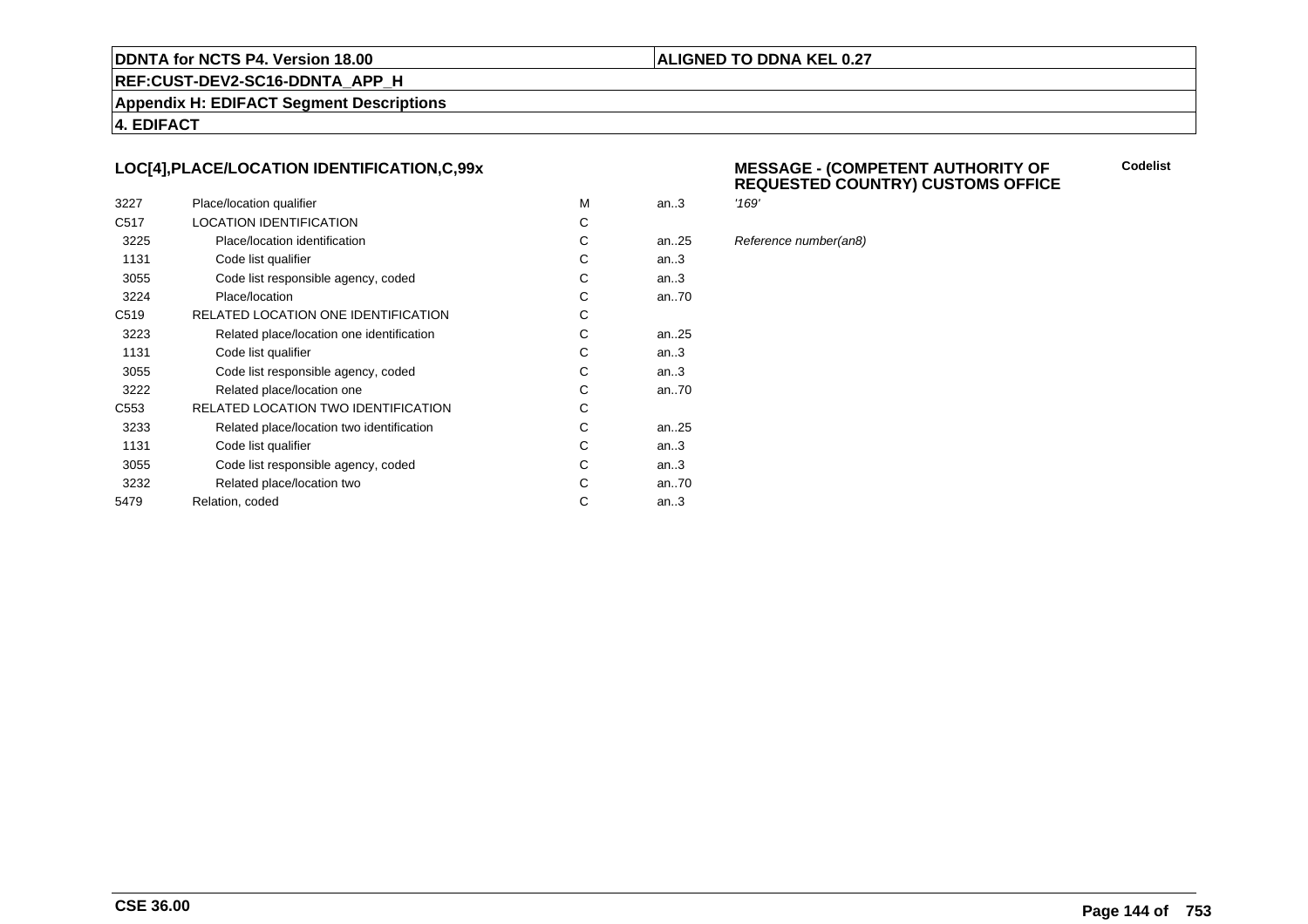### **ALIGNED TO DDNA KEL 0.27**

**REF:CUST-DEV2-SC16-DDNTA\_APP\_H**

**Appendix H: EDIFACT Segment Descriptions**

**4. EDIFACT**

# **LOC[4],PLACE/LOCATION IDENTIFICATION,C,99x**

| 3227             | Place/location qualifier                   | M | an.3 | '167' |
|------------------|--------------------------------------------|---|------|-------|
| C <sub>517</sub> | <b>LOCATION IDENTIFICATION</b>             | С |      |       |
| 3225             | Place/location identification              | C | an25 | Refe  |
| 1131             | Code list qualifier                        | C | an.3 |       |
| 3055             | Code list responsible agency, coded        | С | an.3 |       |
| 3224             | Place/location                             | С | an70 |       |
| C <sub>519</sub> | RELATED LOCATION ONE IDENTIFICATION        | С |      |       |
| 3223             | Related place/location one identification  | C | an25 |       |
| 1131             | Code list qualifier                        | C | an.3 |       |
| 3055             | Code list responsible agency, coded        | C | an.3 |       |
| 3222             | Related place/location one                 | C | an70 |       |
| C <sub>553</sub> | <b>RELATED LOCATION TWO IDENTIFICATION</b> | С |      |       |
| 3233             | Related place/location two identification  | C | an25 |       |
| 1131             | Code list qualifier                        | C | an.3 |       |
| 3055             | Code list responsible agency, coded        | C | an.3 |       |
| 3232             | Related place/location two                 | С | an70 |       |
| 5479             | Relation, coded                            | C | an.3 |       |
|                  |                                            |   |      |       |

### **MESSAGE - (COMPETENT AUTHORITY OFREQUESTING COUNTRY) CUSTOMS OFFICE**

**Codelist**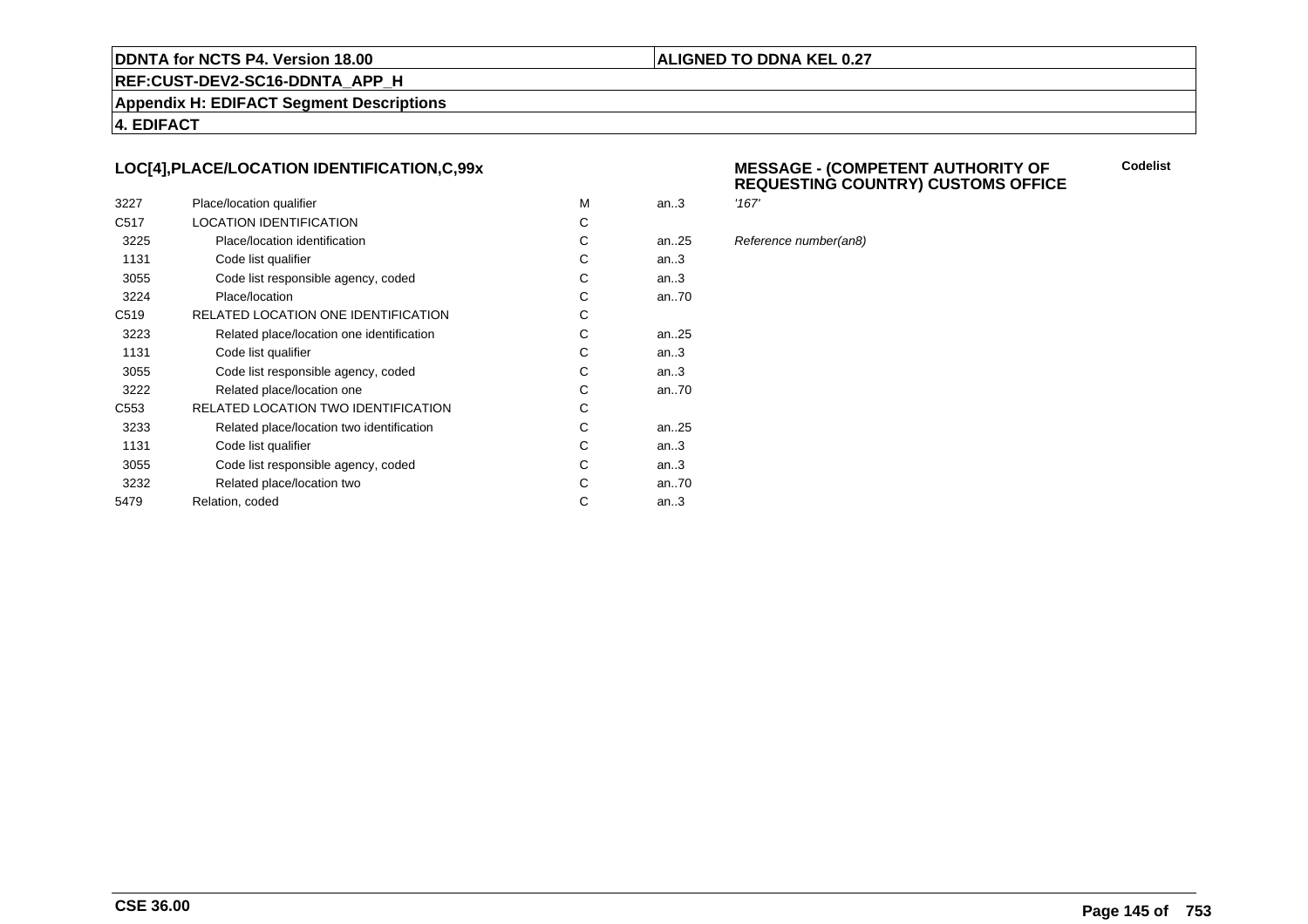### **ALIGNED TO DDNA KEL 0.27**

**REF:CUST-DEV2-SC16-DDNTA\_APP\_H**

**Appendix H: EDIFACT Segment Descriptions**

**4. EDIFACT**

# **LOC[4],PLACE/LOCATION IDENTIFICATION,C,99x**

| 3227             | Place/location qualifier                  | M | an.3      | '167' |
|------------------|-------------------------------------------|---|-----------|-------|
| C <sub>517</sub> | <b>LOCATION IDENTIFICATION</b>            | C |           |       |
| 3225             | Place/location identification             | C | an. $.25$ | Refe  |
| 1131             | Code list qualifier                       | C | an.3      |       |
| 3055             | Code list responsible agency, coded       | C | an3       |       |
| 3224             | Place/location                            | C | an70      |       |
| C <sub>519</sub> | RELATED LOCATION ONE IDENTIFICATION       | C |           |       |
| 3223             | Related place/location one identification | C | an25      |       |
| 1131             | Code list qualifier                       | C | an.3      |       |
| 3055             | Code list responsible agency, coded       | C | an.3      |       |
| 3222             | Related place/location one                | C | an70      |       |
| C <sub>553</sub> | RELATED LOCATION TWO IDENTIFICATION       | C |           |       |
| 3233             | Related place/location two identification | C | an25      |       |
| 1131             | Code list qualifier                       | C | an.3      |       |
| 3055             | Code list responsible agency, coded       | C | an.3      |       |
| 3232             | Related place/location two                | C | an70      |       |
| 5479             | Relation, coded                           | C | an.3      |       |
|                  |                                           |   |           |       |

### **MESSAGE - (COMPETENT AUTHORITY OFDESTINATION) CUSTOMS OFFICE**

**Codelist**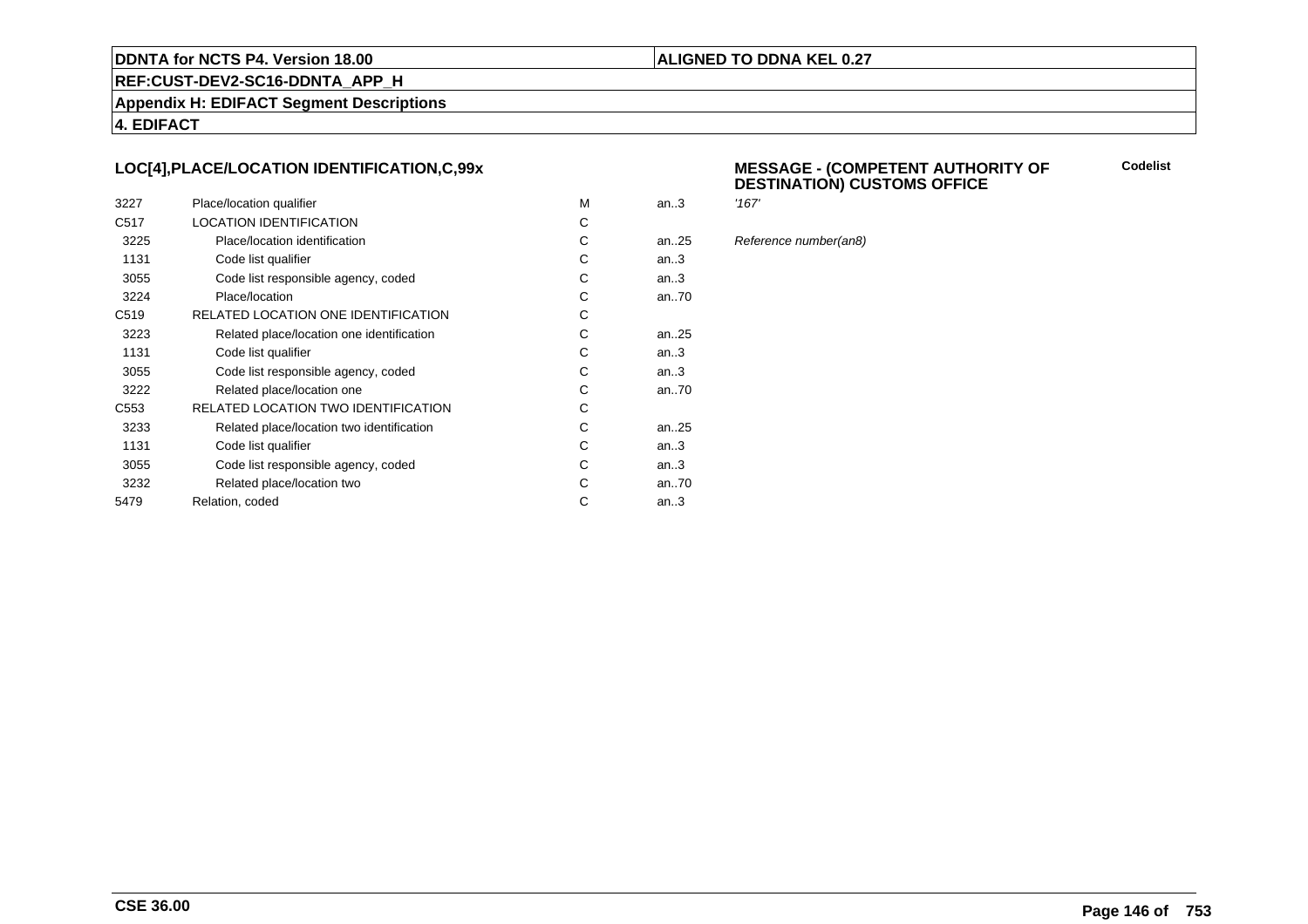### **ALIGNED TO DDNA KEL 0.27**

**REF:CUST-DEV2-SC16-DDNTA\_APP\_H**

**Appendix H: EDIFACT Segment Descriptions**

**4. EDIFACT**

## **LOC[4],PLACE/LOCATION IDENTIFICATION,C,99x**

| 3227             | Place/location qualifier                   | M | an.3      | '119' |
|------------------|--------------------------------------------|---|-----------|-------|
| C <sub>517</sub> | <b>LOCATION IDENTIFICATION</b>             | C |           |       |
| 3225             | Place/location identification              | С | an25      | Refe  |
| 1131             | Code list qualifier                        | C | an3       |       |
| 3055             | Code list responsible agency, coded        | С | an.3      |       |
| 3224             | Place/location                             | С | an70      |       |
| C <sub>519</sub> | RELATED LOCATION ONE IDENTIFICATION        | C |           |       |
| 3223             | Related place/location one identification  | C | an. $.25$ |       |
| 1131             | Code list qualifier                        | C | an.3      |       |
| 3055             | Code list responsible agency, coded        | С | an3       |       |
| 3222             | Related place/location one                 | C | an70      |       |
| C553             | <b>RELATED LOCATION TWO IDENTIFICATION</b> | С |           |       |
| 3233             | Related place/location two identification  | С | an25      |       |
| 1131             | Code list qualifier                        | C | an.3      |       |
| 3055             | Code list responsible agency, coded        | С | an.3      |       |
| 3232             | Related place/location two                 | C | an70      |       |
| 5479             | Relation, coded                            | C | an.3      |       |
|                  |                                            |   |           |       |

### **MESSAGE - (GUARANTEE) CUSTOMS OFFICE Codelist**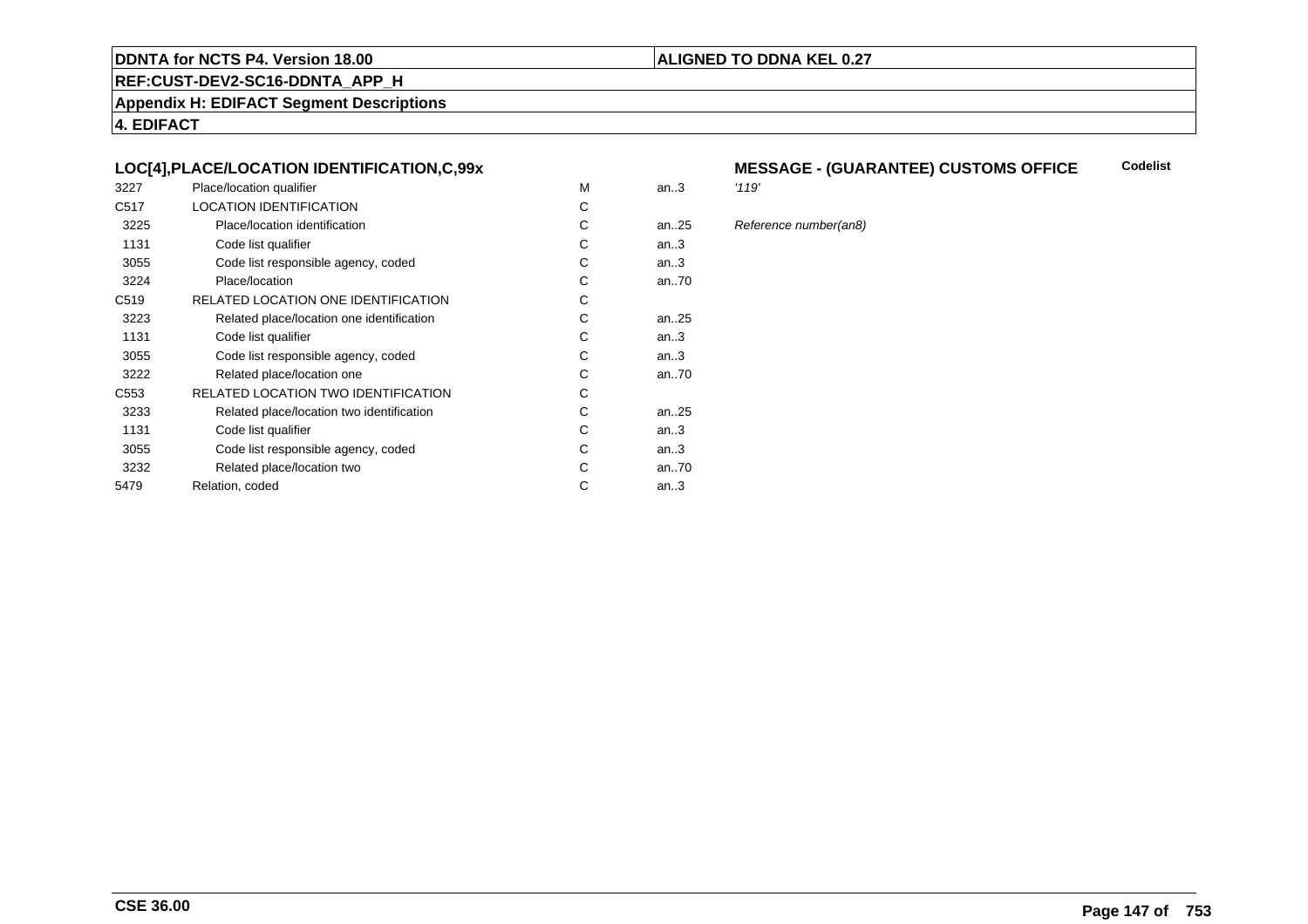### **ALIGNED TO DDNA KEL 0.27**

**REF:CUST-DEV2-SC16-DDNTA\_APP\_H**

**Appendix H: EDIFACT Segment Descriptions**

**4. EDIFACT**

# **LOC[4],PLACE/LOCATION IDENTIFICATION,C,99x**

| 3227             | Place/location qualifier                   | м | an.3      | '52' |
|------------------|--------------------------------------------|---|-----------|------|
| C <sub>517</sub> | LOCATION IDENTIFICATION                    | С |           |      |
| 3225             | Place/location identification              | С | an25      | Ref  |
| 1131             | Code list qualifier                        | С | an.3      |      |
| 3055             | Code list responsible agency, coded        | С | an.3      |      |
| 3224             | Place/location                             | C | an70      |      |
| C <sub>519</sub> | RELATED LOCATION ONE IDENTIFICATION        | С |           |      |
| 3223             | Related place/location one identification  | С | an25      |      |
| 1131             | Code list qualifier                        | C | an.3      |      |
| 3055             | Code list responsible agency, coded        | С | an.3      |      |
| 3222             | Related place/location one                 | С | an70      |      |
| C <sub>553</sub> | <b>RELATED LOCATION TWO IDENTIFICATION</b> | С |           |      |
| 3233             | Related place/location two identification  | C | an. $.25$ |      |
| 1131             | Code list qualifier                        | C | an.3      |      |
| 3055             | Code list responsible agency, coded        | С | an.3      |      |
| 3232             | Related place/location two                 | C | an70      |      |
| 5479             | Relation, coded                            | С | an.3      |      |
|                  |                                            |   |           |      |

#### **MESSAGE - (TRANSIT DECLARED) CUSTOMSOFFICECodelist**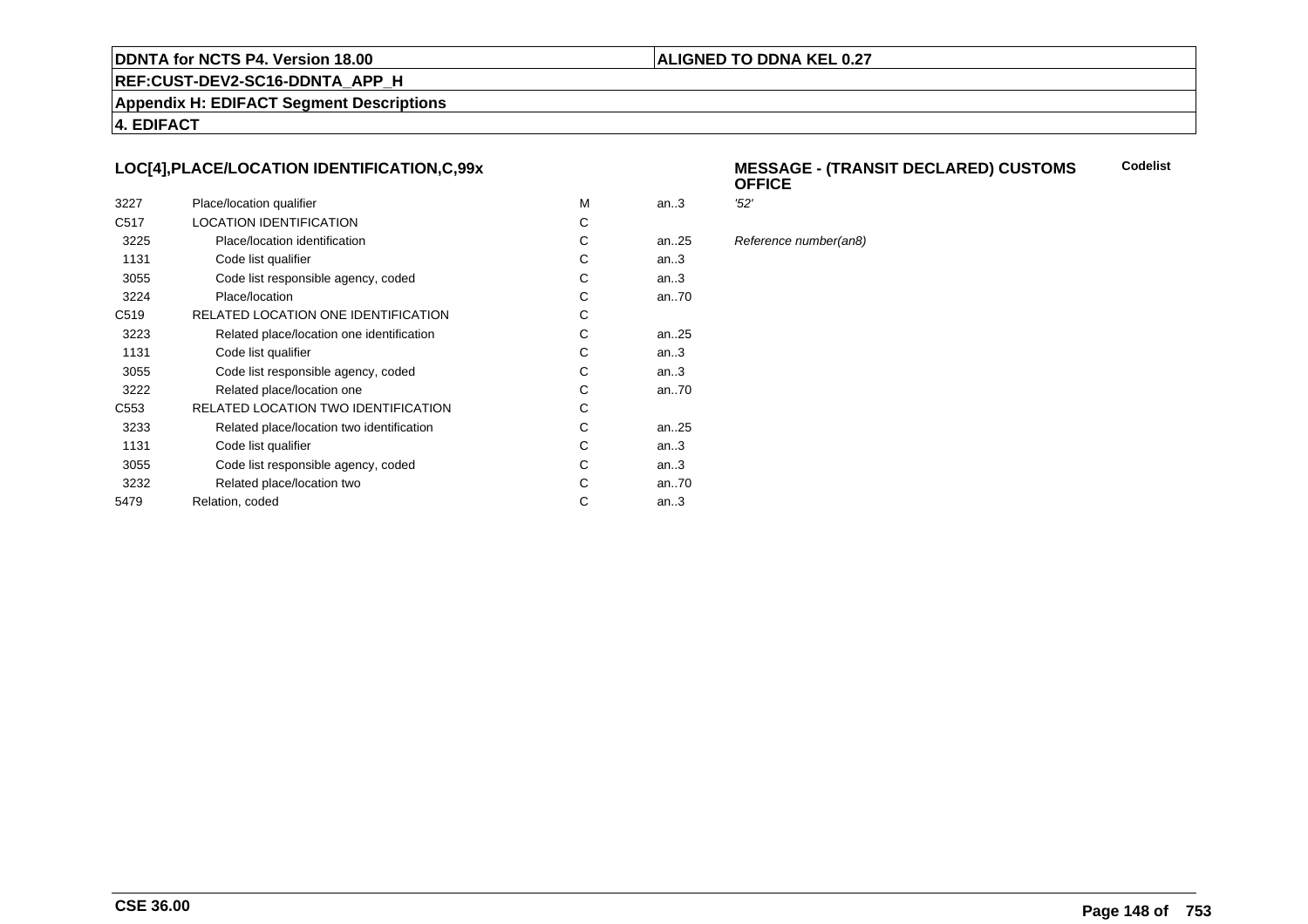### **ALIGNED TO DDNA KEL 0.27**

**REF:CUST-DEV2-SC16-DDNTA\_APP\_H**

**Appendix H: EDIFACT Segment Descriptions**

**4. EDIFACT**

## **LOC[4],PLACE/LOCATION IDENTIFICATION,C,99x**

| 3227             | Place/location qualifier                   | М | an.3 | '95' |
|------------------|--------------------------------------------|---|------|------|
| C <sub>517</sub> | <b>LOCATION IDENTIFICATION</b>             | С |      |      |
| 3225             | Place/location identification              | C | an25 | Ref  |
| 1131             | Code list qualifier                        | С | an.3 |      |
| 3055             | Code list responsible agency, coded        | С | an.3 |      |
| 3224             | Place/location                             | C | an70 |      |
| C <sub>519</sub> | RELATED LOCATION ONE IDENTIFICATION        | С |      |      |
| 3223             | Related place/location one identification  | C | an25 |      |
| 1131             | Code list qualifier                        | С | an.3 |      |
| 3055             | Code list responsible agency, coded        | С | an.3 |      |
| 3222             | Related place/location one                 | C | an70 |      |
| C553             | <b>RELATED LOCATION TWO IDENTIFICATION</b> | С |      |      |
| 3233             | Related place/location two identification  | С | an25 |      |
| 1131             | Code list qualifier                        | C | an.3 |      |
| 3055             | Code list responsible agency, coded        | С | an.3 |      |
| 3232             | Related place/location two                 | С | an70 |      |
| 5479             | Relation, coded                            | С | an.3 |      |
|                  |                                            |   |      |      |

### **MESSAGE - (REQUESTER) CUSTOMS OFFICECodelist**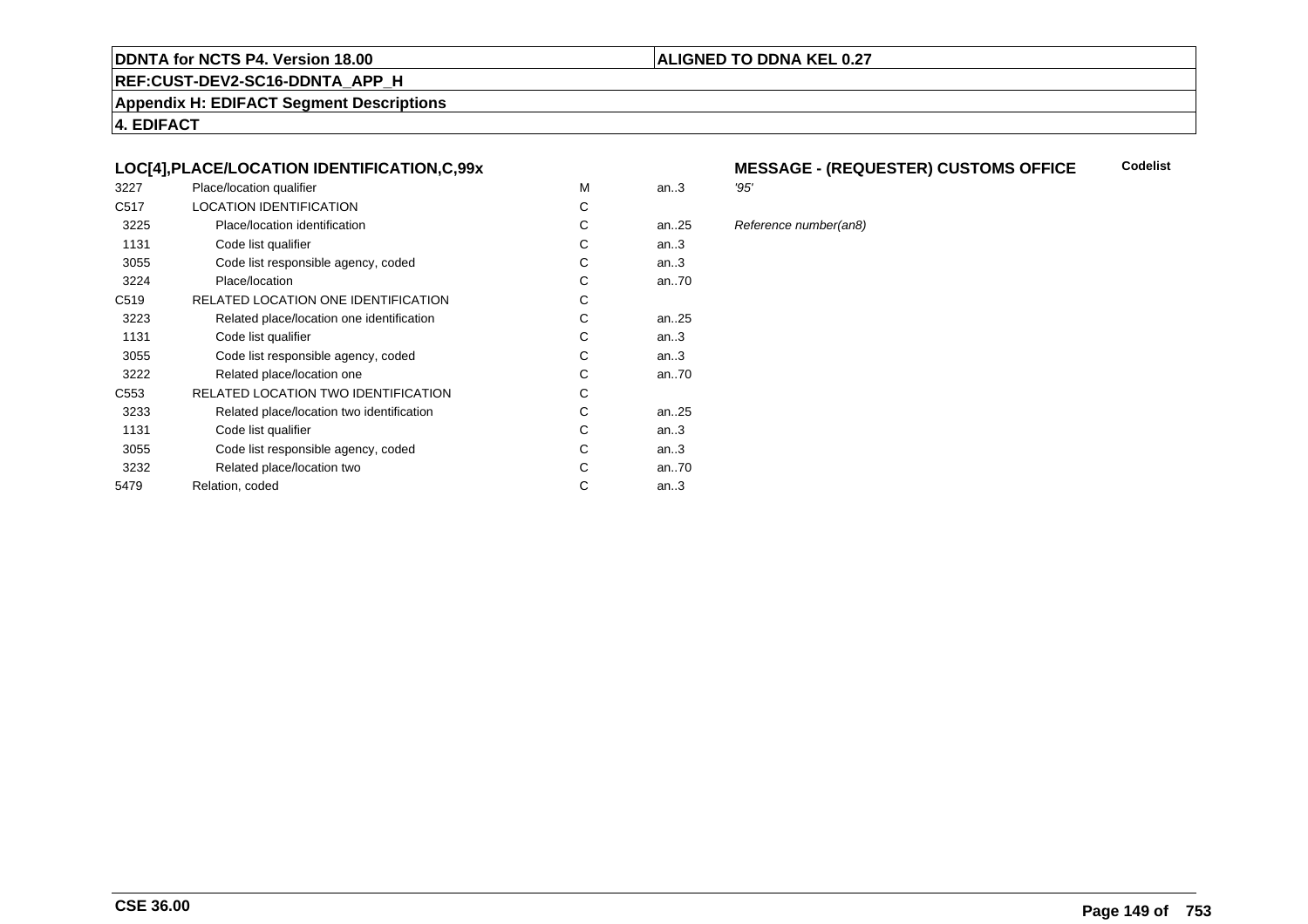### **ALIGNED TO DDNA KEL 0.27**

**REF:CUST-DEV2-SC16-DDNTA\_APP\_H**

**Appendix H: EDIFACT Segment Descriptions**

**4. EDIFACT**

# **LOC[4],PLACE/LOCATION IDENTIFICATION,C,99x**

| 3227             | Place/location qualifier                   | M | an.3 | '158' |
|------------------|--------------------------------------------|---|------|-------|
| C <sub>517</sub> | <b>LOCATION IDENTIFICATION</b>             | С |      |       |
| 3225             | Place/location identification              | C | an25 | Refe  |
| 1131             | Code list qualifier                        | C | an.3 |       |
| 3055             | Code list responsible agency, coded        | С | an.3 |       |
| 3224             | Place/location                             | С | an70 |       |
| C <sub>519</sub> | RELATED LOCATION ONE IDENTIFICATION        | С |      |       |
| 3223             | Related place/location one identification  | C | an25 |       |
| 1131             | Code list qualifier                        | C | an.3 |       |
| 3055             | Code list responsible agency, coded        | C | an.3 |       |
| 3222             | Related place/location one                 | C | an70 |       |
| C <sub>553</sub> | <b>RELATED LOCATION TWO IDENTIFICATION</b> | С |      |       |
| 3233             | Related place/location two identification  | C | an25 |       |
| 1131             | Code list qualifier                        | C | an.3 |       |
| 3055             | Code list responsible agency, coded        | C | an.3 |       |
| 3232             | Related place/location two                 | С | an70 |       |
| 5479             | Relation, coded                            | C | an.3 |       |
|                  |                                            |   |      |       |

#### **MESSAGE - (COMPETENT AUTHORITY FORRECOVERY) CUSTOMS OFFICE**

**Codelist**

Reference number(an8)

**CSE 36.00**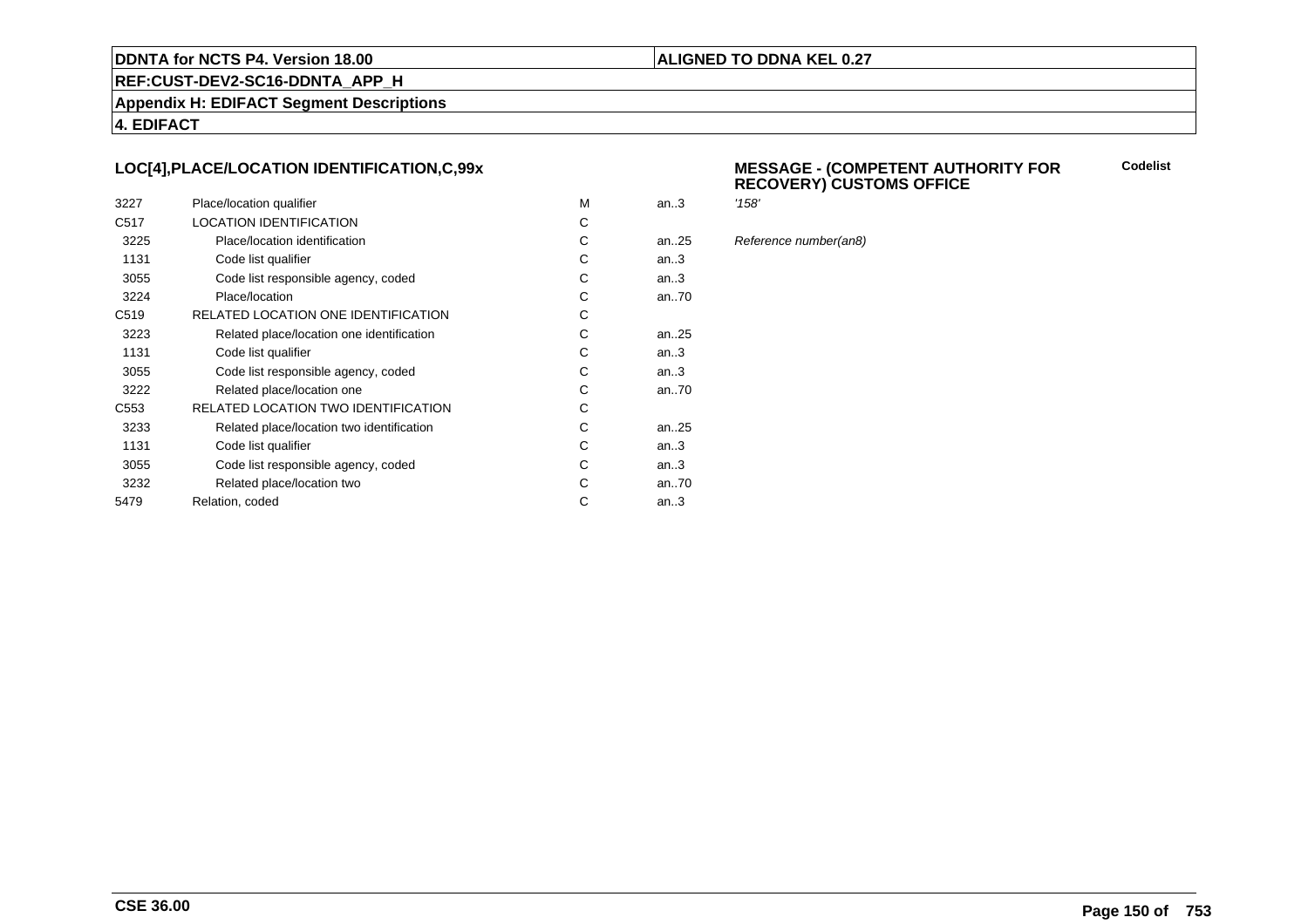## **ALIGNED TO DDNA KEL 0.27**

# **REF:CUST-DEV2-SC16-DDNTA\_APP\_H**

#### **Appendix H: EDIFACT Segment Descriptions**

# **4. EDIFACT**

# **DTM[5],DATE/TIME/PERIOD,C,15x**

| <b>MESSAGE - HEADER</b> |  |
|-------------------------|--|
|-------------------------|--|

| DTM[5],DATE/TIME/PERIOD,C,15x     |   |      | <b>MESSAGE - HEADER</b>       |
|-----------------------------------|---|------|-------------------------------|
| DATE/TIME/PERIOD                  | м |      |                               |
| Date/time/period qualifier        | м | an.3 | '132'                         |
| Date/time/period                  |   | an35 | Arrival notification date(n8) |
| Date/time/period format qualifier |   | an.3 |                               |
|                                   |   |      |                               |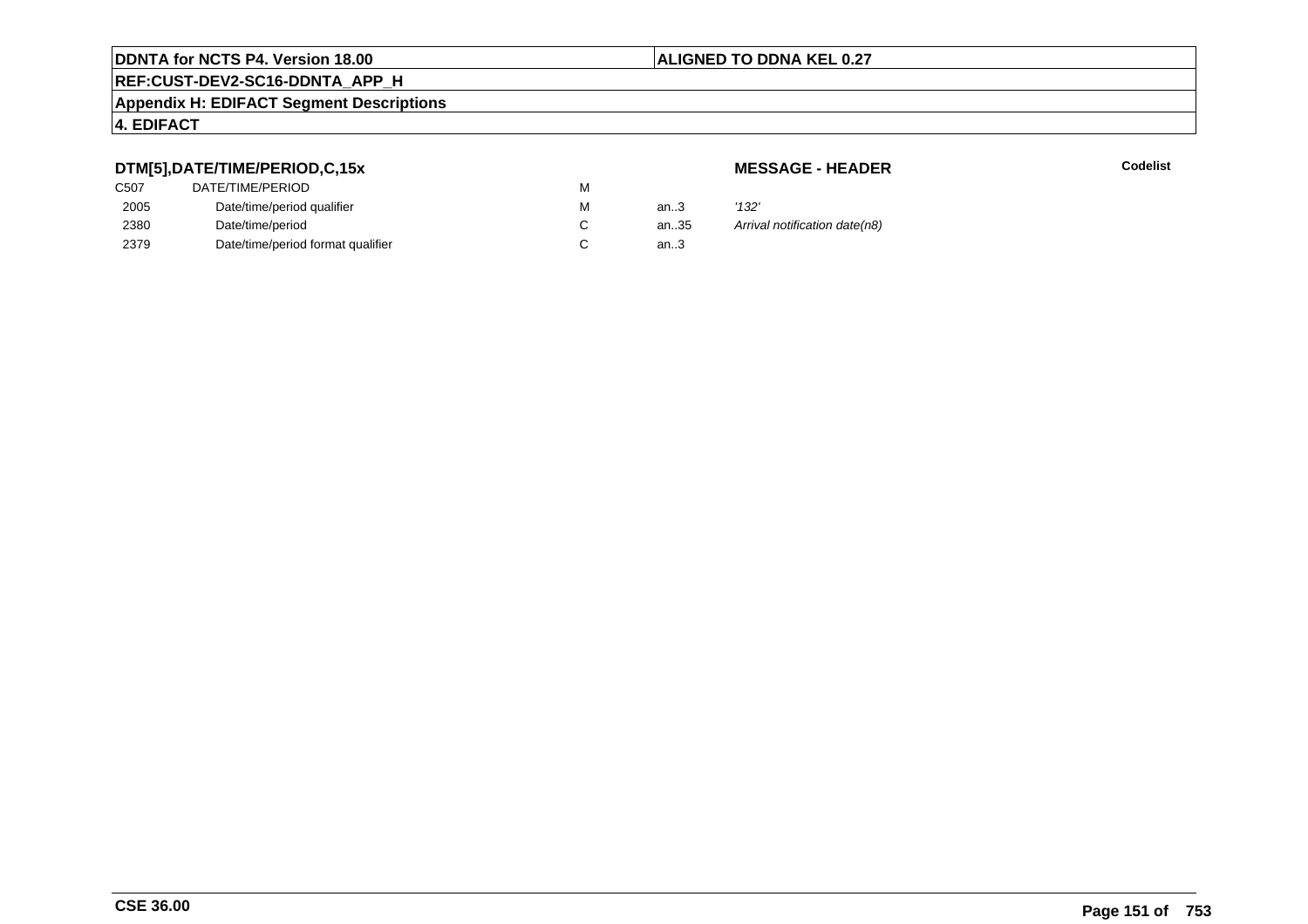## **ALIGNED TO DDNA KEL 0.27**

# **REF:CUST-DEV2-SC16-DDNTA\_APP\_H**

#### **Appendix H: EDIFACT Segment Descriptions**

## **4. EDIFACT**

# **DTM[5],DATE/TIME/PERIOD,C,15x**

# **MESSAGE - HEADER**

| C <sub>507</sub> | DATE/TIME/PERIOD                  | м |        |                      |
|------------------|-----------------------------------|---|--------|----------------------|
| 2005             | Date/time/period qualifier        | м | an $3$ | '137'                |
| 2380             | Date/time/period                  |   | an35   | Declaration date(n8) |
| 2379             | Date/time/period format qualifier |   | an.3   |                      |
|                  |                                   |   |        |                      |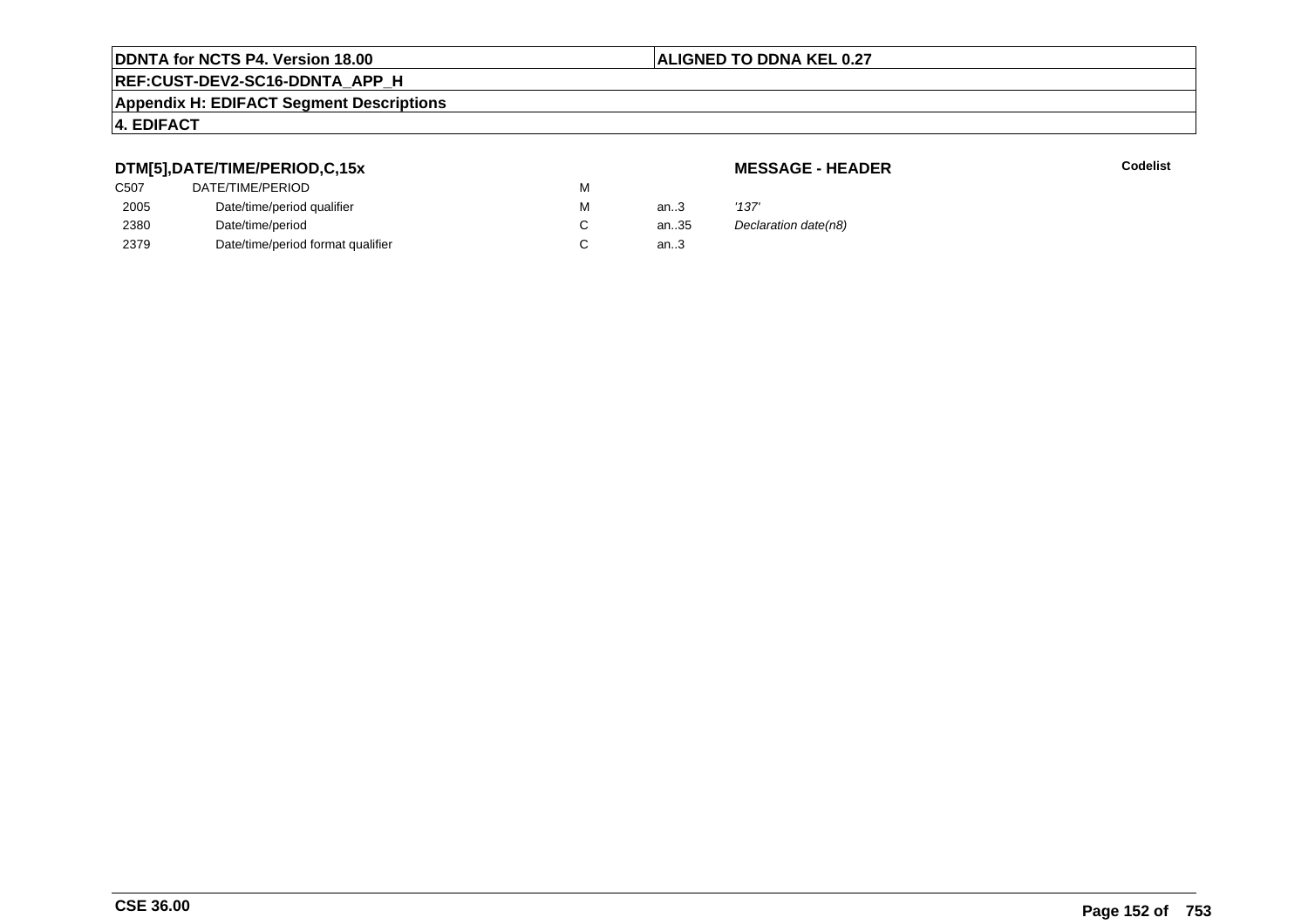## **ALIGNED TO DDNA KEL 0.27**

# **REF:CUST-DEV2-SC16-DDNTA\_APP\_H**

#### **Appendix H: EDIFACT Segment Descriptions**

# **4. EDIFACT**

# **DTM[5],DATE/TIME/PERIOD,C,15x**

# **MESSAGE - HEADER**

| C <sub>507</sub> | DATE/TIME/PERIOD                  | м |      |                     |
|------------------|-----------------------------------|---|------|---------------------|
| 2005             | Date/time/period qualifier        | м | an.3 | '148'               |
| 2380             | Date/time/period                  |   | an35 | Acceptance date(n8) |
| 2379             | Date/time/period format qualifier |   | an3  |                     |
|                  |                                   |   |      |                     |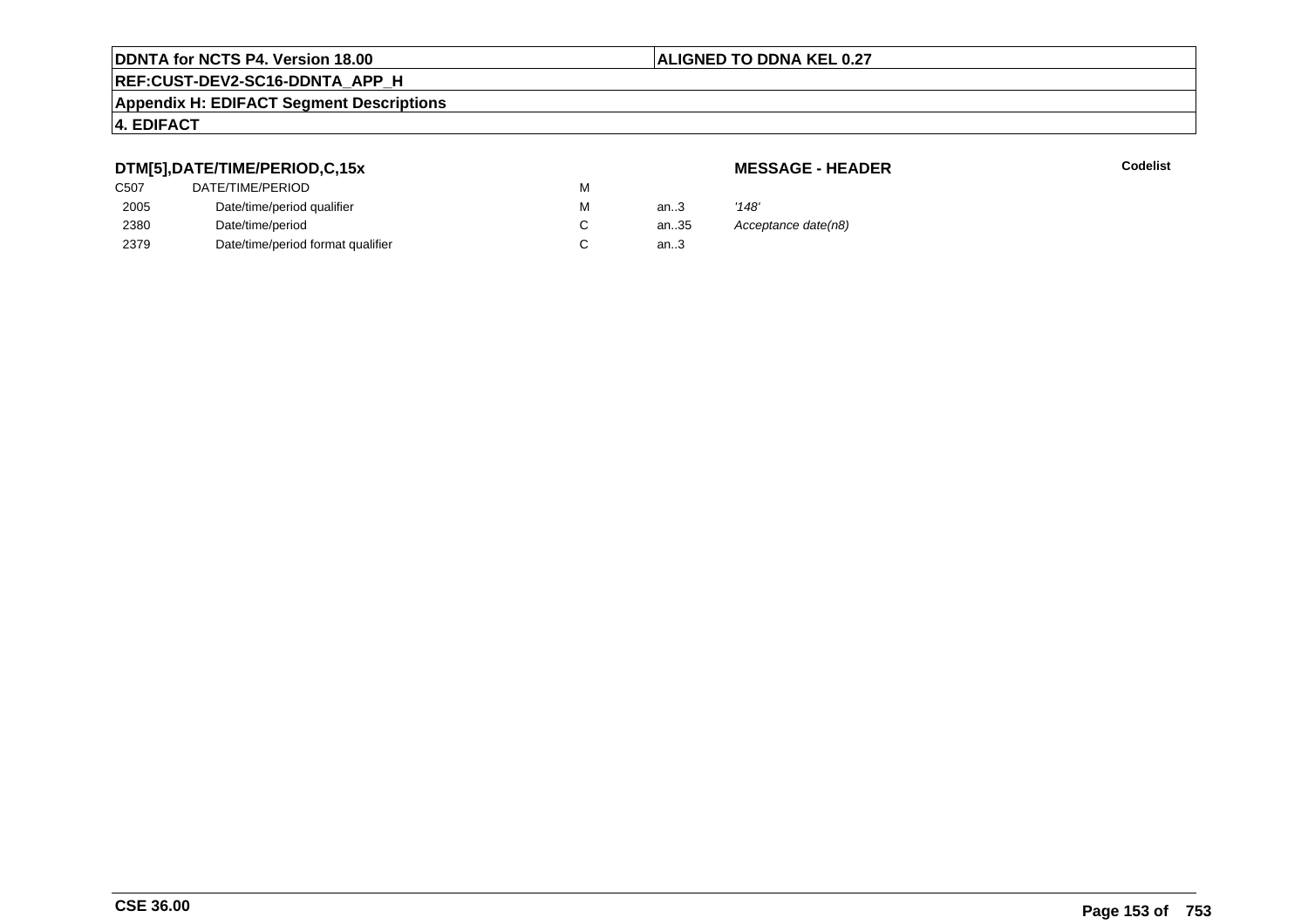## **ALIGNED TO DDNA KEL 0.27**

# **REF:CUST-DEV2-SC16-DDNTA\_APP\_H**

#### **Appendix H: EDIFACT Segment Descriptions**

# **4. EDIFACT**

# **DTM[5],DATE/TIME/PERIOD,C,15x**

# **MESSAGE - HEADER**

| C507 | DATE/TIME/PERIOD                  | М |        |                  |
|------|-----------------------------------|---|--------|------------------|
| 2005 | Date/time/period qualifier        | м | an $3$ | '182'            |
| 2380 | Date/time/period                  |   | an35   | Issuing date(n8) |
| 2379 | Date/time/period format qualifier |   | an $3$ |                  |
|      |                                   |   |        |                  |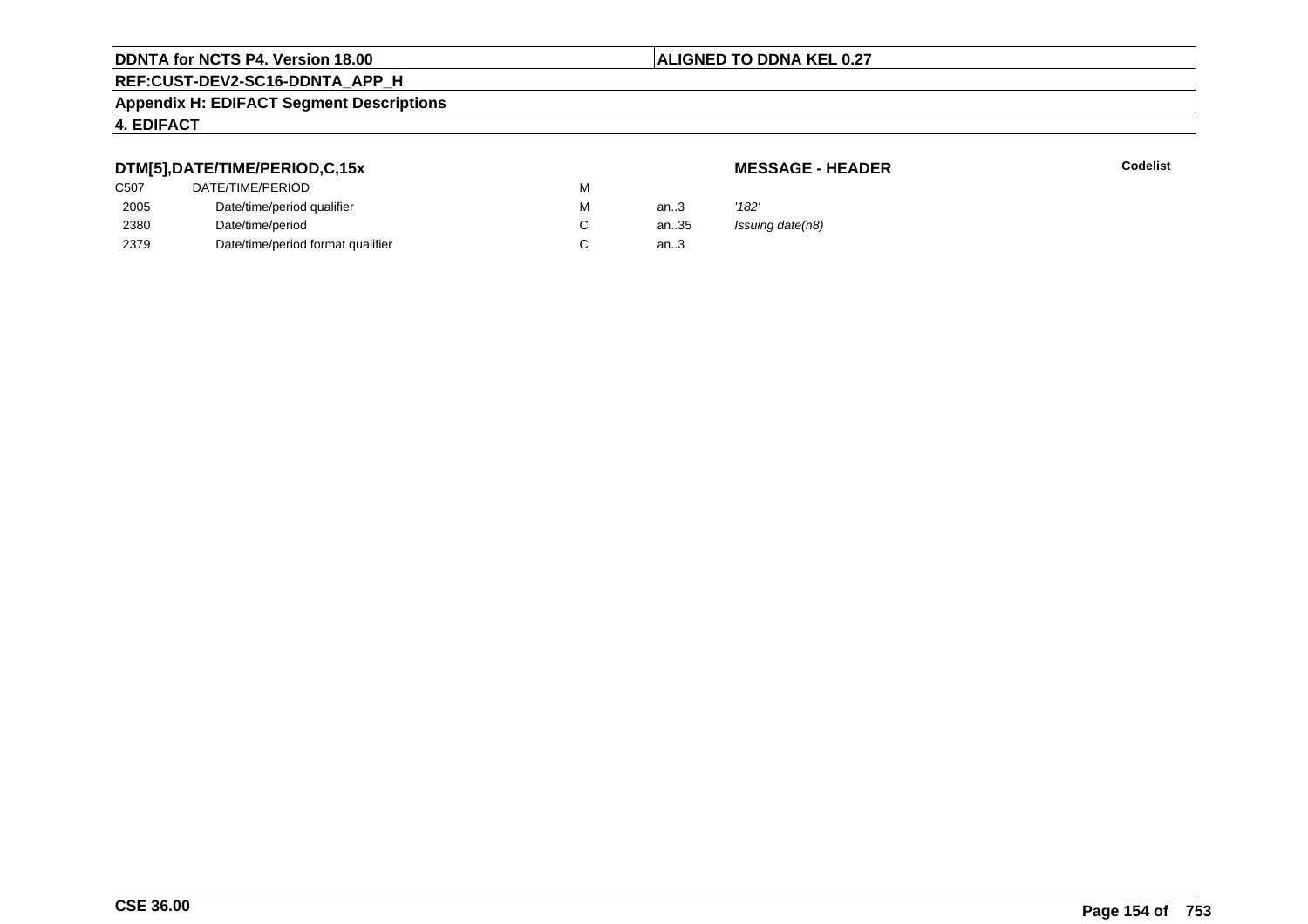## **ALIGNED TO DDNA KEL 0.27**

# **REF:CUST-DEV2-SC16-DDNTA\_APP\_H**

#### **Appendix H: EDIFACT Segment Descriptions**

## **4. EDIFACT**

# **DTM[5],DATE/TIME/PERIOD,C,15x**

# **MESSAGE - HEADER**

| ---              |                                   |   |      |                             |
|------------------|-----------------------------------|---|------|-----------------------------|
| C <sub>507</sub> | DATE/TIME/PERIOD                  | M |      |                             |
| 2005             | Date/time/period qualifier        | M | an.3 | 261'                        |
| 2380             | Date/time/period                  |   | an35 | Date of release request(n8) |
| 2379             | Date/time/period format qualifier |   | an.3 |                             |
|                  |                                   |   |      |                             |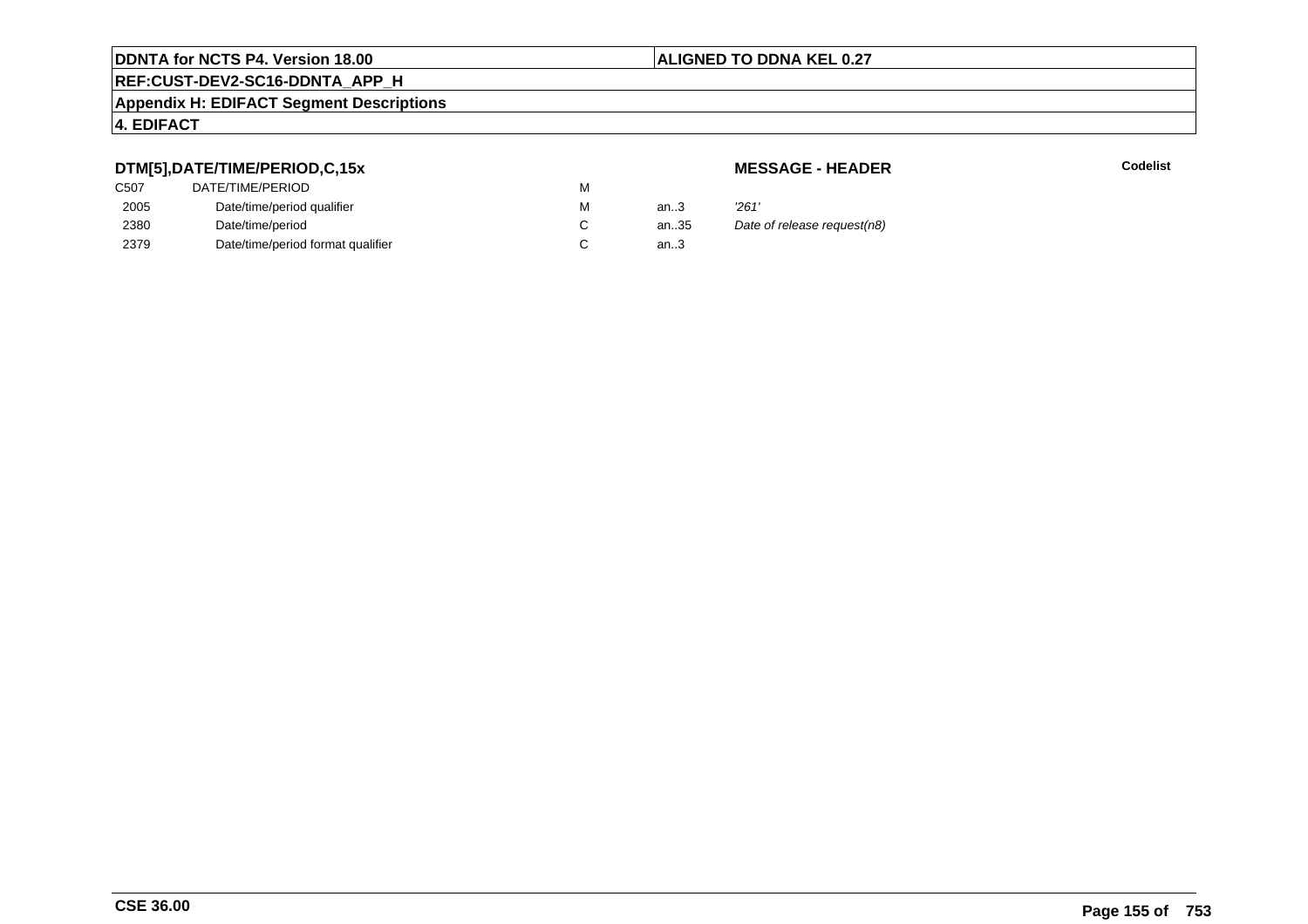## **ALIGNED TO DDNA KEL 0.27**

# **REF:CUST-DEV2-SC16-DDNTA\_APP\_H**

#### **Appendix H: EDIFACT Segment Descriptions**

# **4. EDIFACT**

# **DTM[5],DATE/TIME/PERIOD,C,15x**

| C <sub>50</sub> 7 | DATE/TIME/PERIOD                  | М |        |       |
|-------------------|-----------------------------------|---|--------|-------|
| 2005              | Date/time/period qualifier        | М | an $3$ | '184' |
| 2380              | Date/time/period                  |   | an.35  | Ame   |
| 2379              | Date/time/period format qualifier |   | an $3$ |       |

**MESSAGE - HEADER**

**R** Codelist

andment acceptance date(n8)<br>..3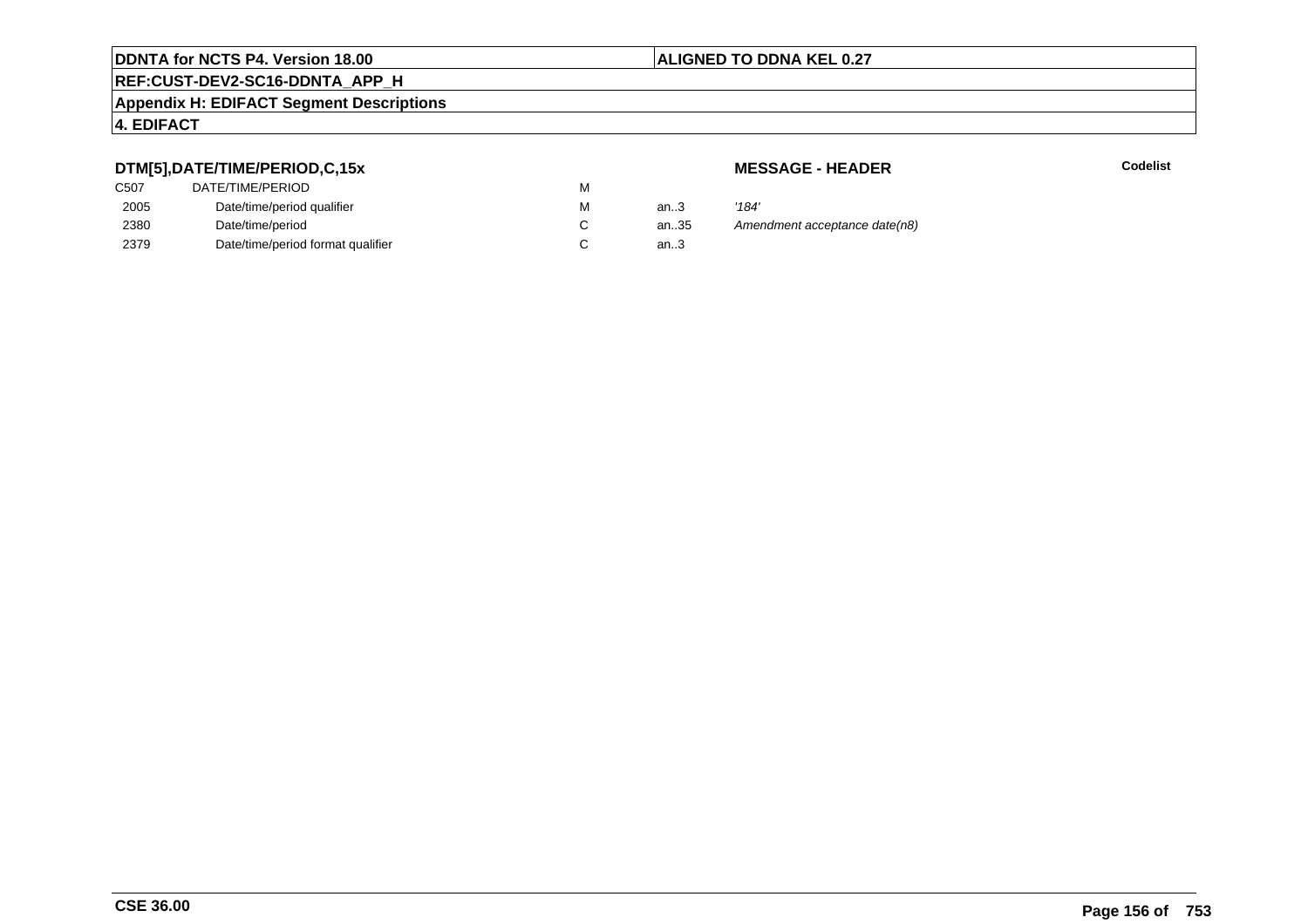## **ALIGNED TO DDNA KEL 0.27**

# **REF:CUST-DEV2-SC16-DDNTA\_APP\_H**

#### **Appendix H: EDIFACT Segment Descriptions**

## **4. EDIFACT**

# **DTM[5],DATE/TIME/PERIOD,C,15x**

| C507 | DATE/TIME/PERIOD                  | М |        |       |
|------|-----------------------------------|---|--------|-------|
| 2005 | Date/time/period qualifier        | М | an $3$ | '268' |
| 2380 | Date/time/period                  |   | an35   | Date  |
| 2379 | Date/time/period format qualifier |   | an.3   |       |

### **MESSAGE - CONTROL RESULT**

**Codelist**

Date limit(n8)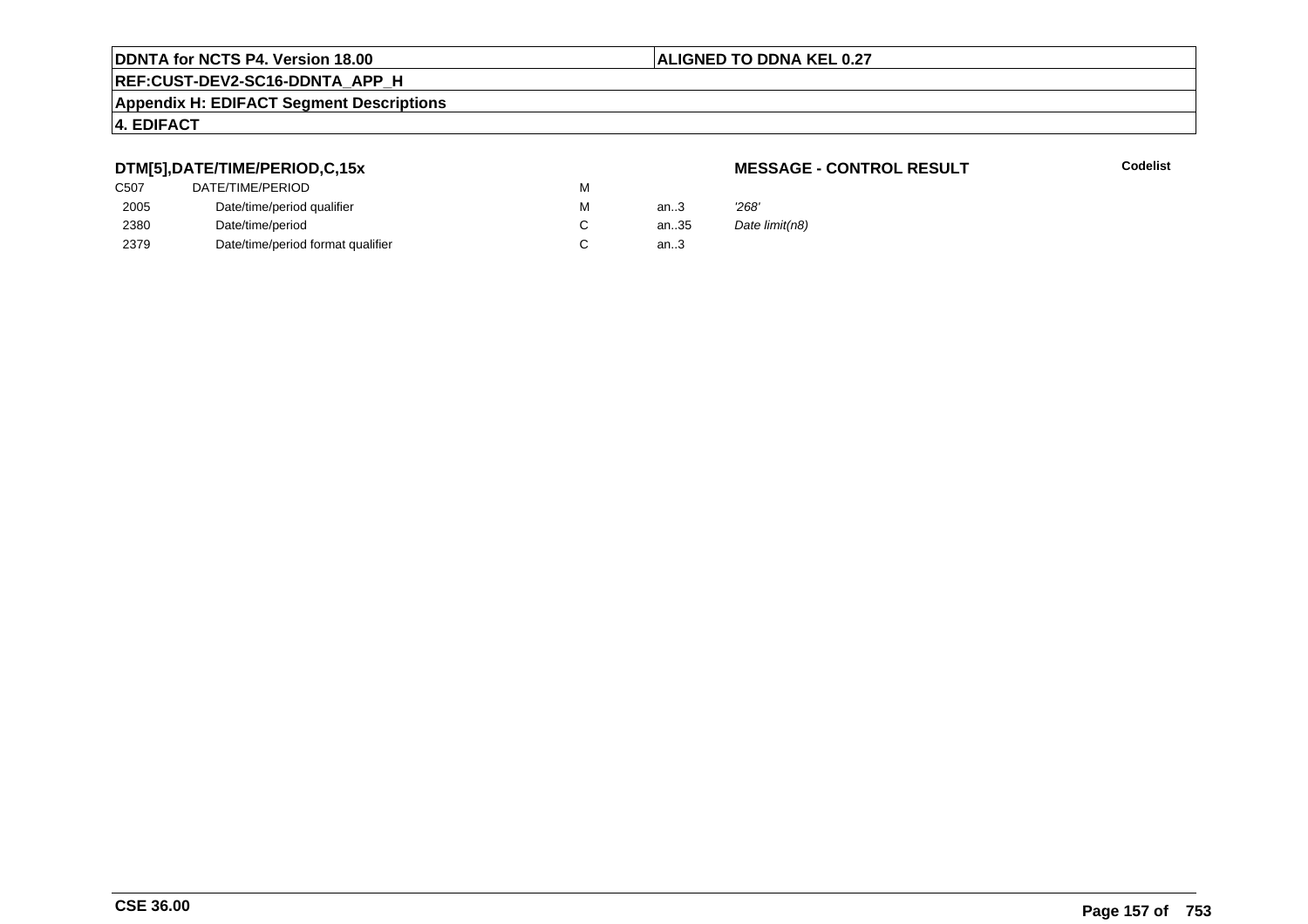## **ALIGNED TO DDNA KEL 0.27**

# **REF:CUST-DEV2-SC16-DDNTA\_APP\_H**

#### **Appendix H: EDIFACT Segment Descriptions**

## **4. EDIFACT**

# **DTM[5],DATE/TIME/PERIOD,C,15x**

| C <sub>50</sub> 7 | DATE/TIME/PERIOD                  | М |        |       |
|-------------------|-----------------------------------|---|--------|-------|
| 2005              | Date/time/period qualifier        | М | an $3$ | '318' |
| 2380              | Date/time/period                  |   | an.35  | Date  |
| 2379              | Date/time/period format qualifier |   | an $3$ |       |

### **MESSAGE - HEADER**

**R** Codelist

35 Date of cancellation request(n8)<br>3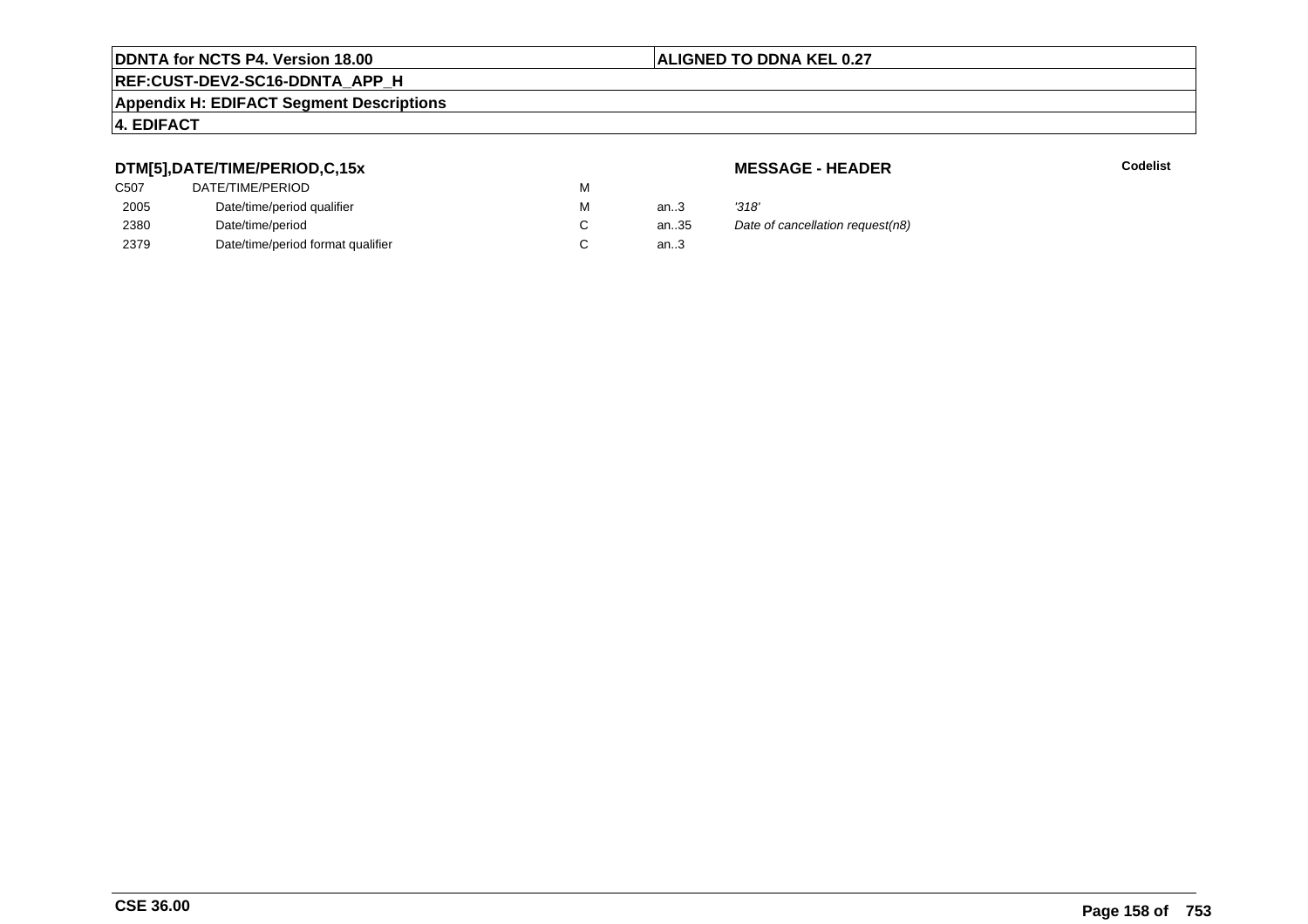## **ALIGNED TO DDNA KEL 0.27**

# **REF:CUST-DEV2-SC16-DDNTA\_APP\_H**

#### **Appendix H: EDIFACT Segment Descriptions**

## **4. EDIFACT**

# **DTM[5],DATE/TIME/PERIOD,C,15x**

# **MESSAGE - HEADER**

| ---               |                                   |   |        |                          |
|-------------------|-----------------------------------|---|--------|--------------------------|
| C <sub>50</sub> 7 | DATE/TIME/PERIOD                  | М |        |                          |
| 2005              | Date/time/period qualifier        | М | an $3$ | '46'                     |
| 2380              | Date/time/period                  |   | an35   | Date of cancellation(n8) |
| 2379              | Date/time/period format qualifier |   | an.3   |                          |
|                   |                                   |   |        |                          |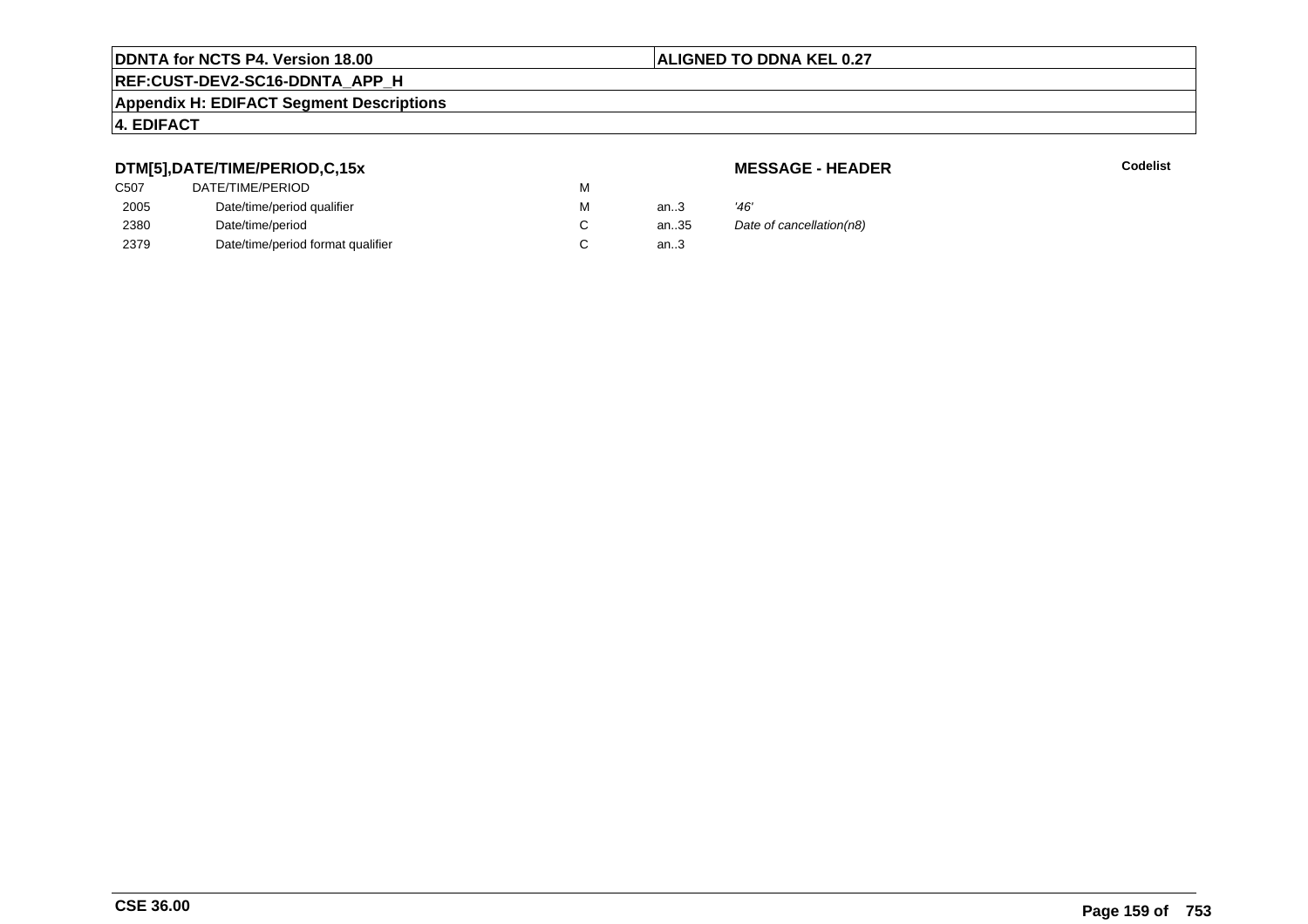## **ALIGNED TO DDNA KEL 0.27**

# **REF:CUST-DEV2-SC16-DDNTA\_APP\_H**

#### **Appendix H: EDIFACT Segment Descriptions**

## **4. EDIFACT**

# **DTM[5],DATE/TIME/PERIOD,C,15x**

| C <sub>50</sub> 7 | DATE/TIME/PERIOD                  | м |      |    |
|-------------------|-----------------------------------|---|------|----|
| 2005              | Date/time/period qualifier        | м | an.3 | פי |
| 2380              | Date/time/period                  |   | an35 | C  |
| 2379              | Date/time/period format qualifier |   | an.3 |    |

### **MESSAGE - CONTROL RESULT**

**Codelist**

Control date(n8)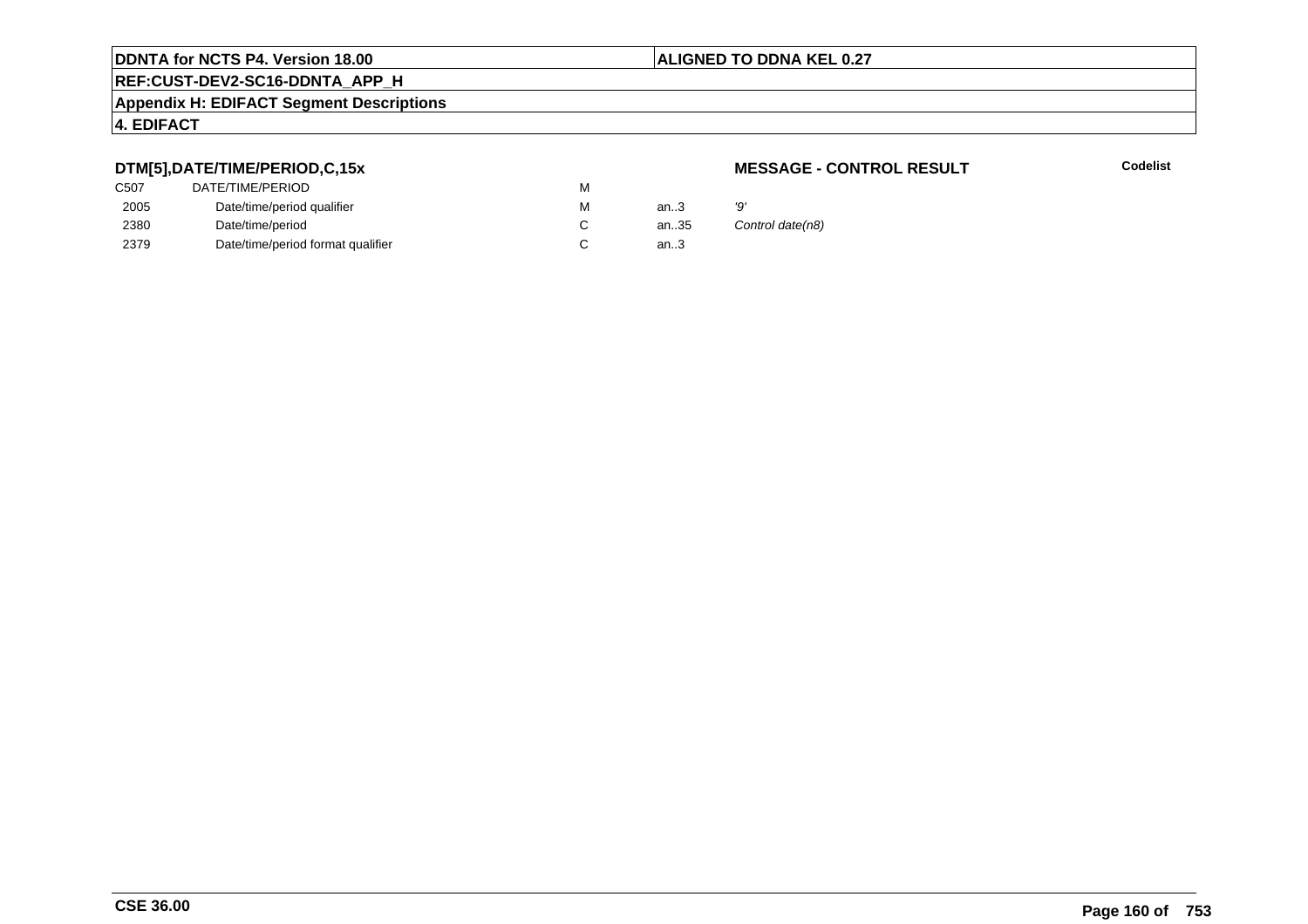## **ALIGNED TO DDNA KEL 0.27**

# **REF:CUST-DEV2-SC16-DDNTA\_APP\_H**

#### **Appendix H: EDIFACT Segment Descriptions**

## **4. EDIFACT**

# **DTM[5],DATE/TIME/PERIOD,C,15x**

| C <sub>50</sub> 7 | DATE/TIME/PERIOD                  | м |        |      |
|-------------------|-----------------------------------|---|--------|------|
| 2005              | Date/time/period qualifier        | М | an.3   | '89' |
| 2380              | Date/time/period                  |   | an.35  | Gu   |
| 2379              | Date/time/period format qualifier |   | an $3$ |      |

### **MESSAGE - HEADER**

**R** Codelist

5 Guarantor notification date(n8)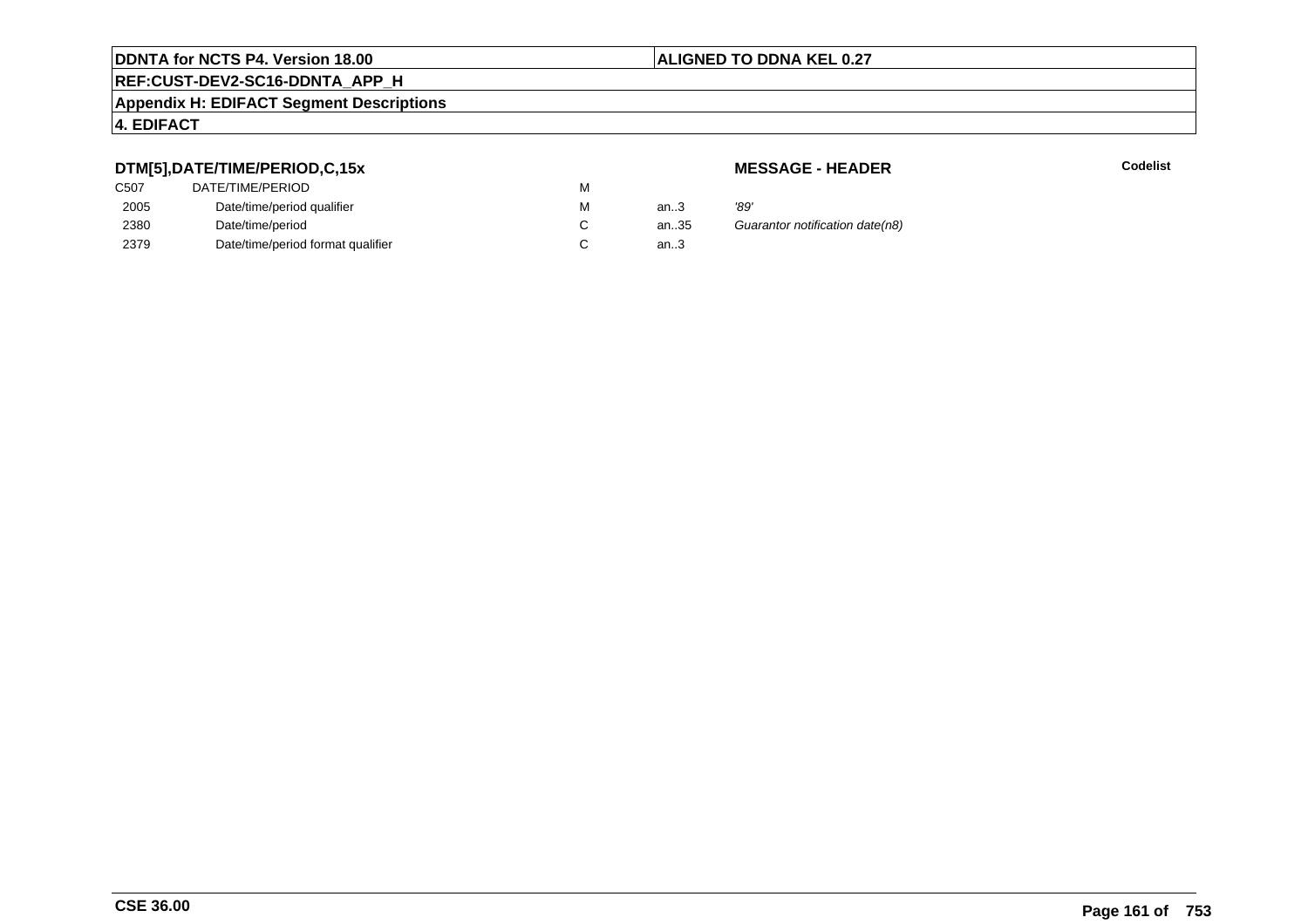## **ALIGNED TO DDNA KEL 0.27**

# **REF:CUST-DEV2-SC16-DDNTA\_APP\_H**

#### **Appendix H: EDIFACT Segment Descriptions**

## **4. EDIFACT**

# **DTM[5],DATE/TIME/PERIOD,C,15x**

| DATE/TIME/PERIOD                  | М |        |       |
|-----------------------------------|---|--------|-------|
| Date/time/period qualifier        | М | an $3$ | '226' |
| Date/time/period                  |   | an35   | Disci |
| Date/time/period format qualifier |   | an.3   |       |
|                                   |   |        |       |

**MESSAGE - HEADER**

**R** Codelist

an.35 Discrepancies notification date(n8)<br>3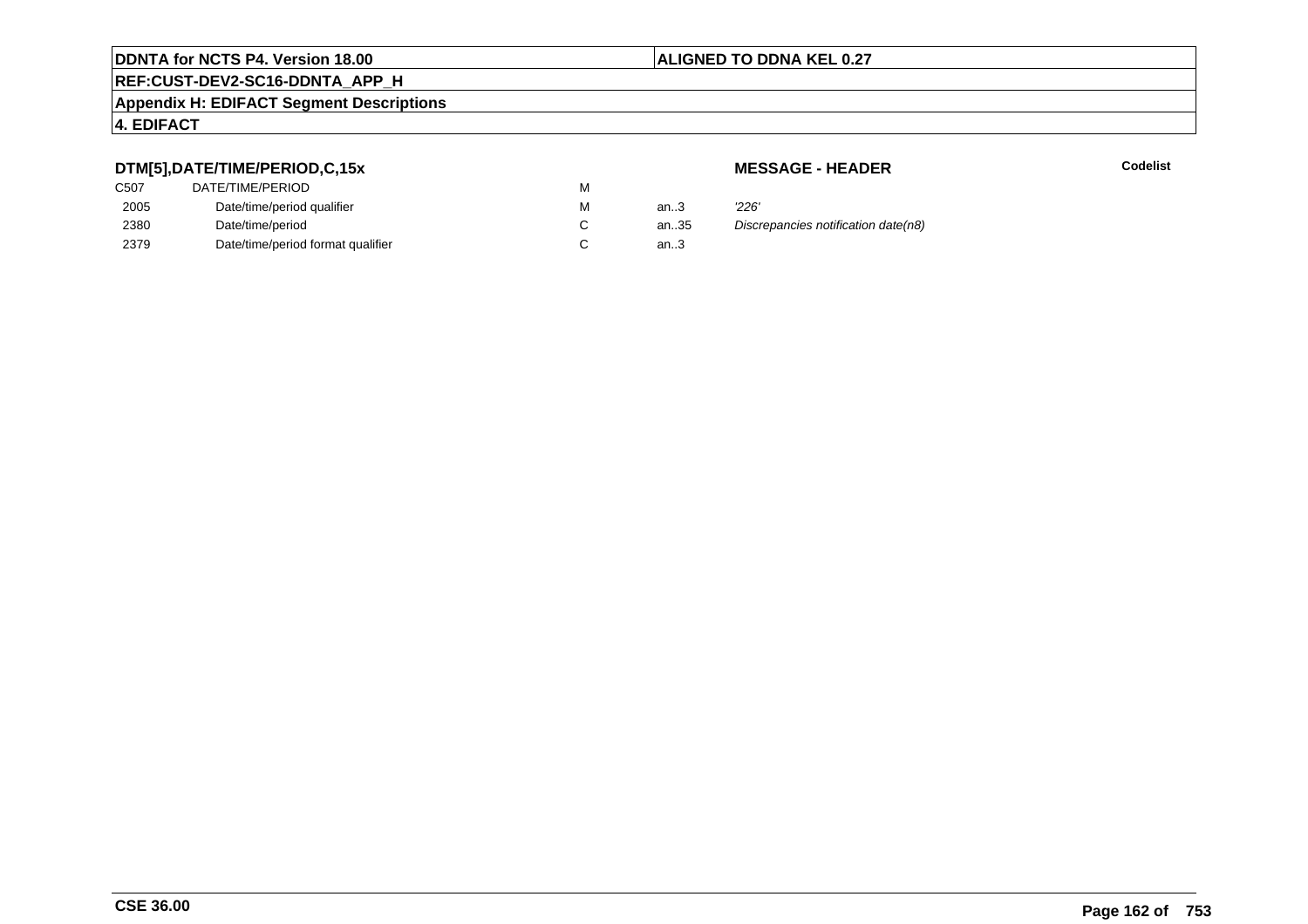## **ALIGNED TO DDNA KEL 0.27**

# **REF:CUST-DEV2-SC16-DDNTA\_APP\_H**

#### **Appendix H: EDIFACT Segment Descriptions**

## **4. EDIFACT**

# **DTM[5],DATE/TIME/PERIOD,C,15x**

| DATE/TIME/PERIOD                  | М |          |       |
|-----------------------------------|---|----------|-------|
| Date/time/period qualifier        | М | an $3$   | '218' |
| Date/time/period                  |   | an $.35$ | Disci |
| Date/time/period format qualifier |   | an.3     |       |
|                                   |   |          |       |

**MESSAGE - HEADER**

**R** Codelist

n..35 Discrepancies solved notification date(n8)<br>n..3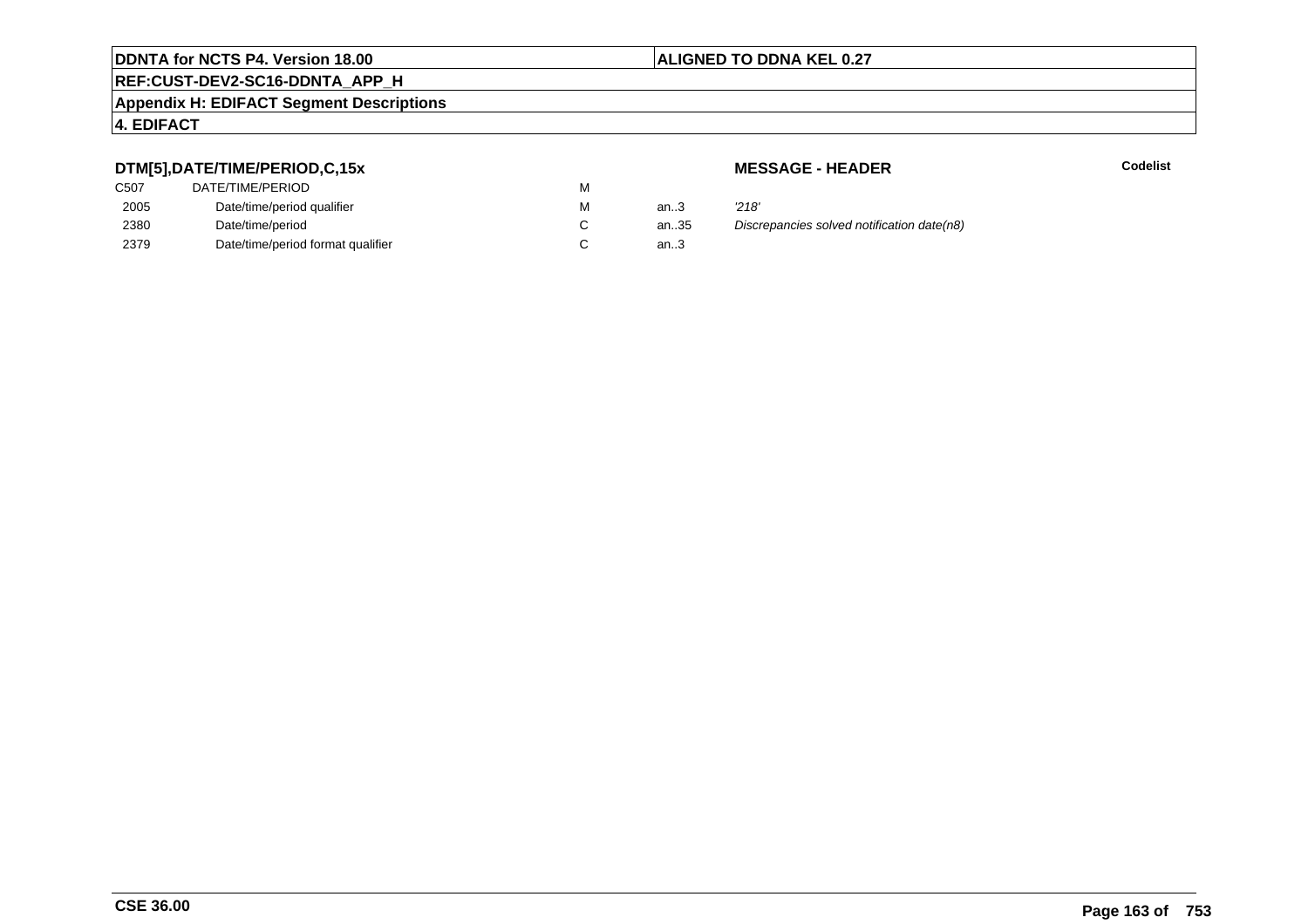## **ALIGNED TO DDNA KEL 0.27**

# **REF:CUST-DEV2-SC16-DDNTA\_APP\_H**

#### **Appendix H: EDIFACT Segment Descriptions**

# **4. EDIFACT**

# **DTM[5],DATE/TIME/PERIOD,C,15x**

| C <sub>50</sub> 7 | DATE/TIME/PERIOD                  | М |        |       |
|-------------------|-----------------------------------|---|--------|-------|
| 2005              | Date/time/period qualifier        | М | an.3   | '317' |
| 2380              | Date/time/period                  |   | an35   | Ame   |
| 2379              | Date/time/period format qualifier |   | an $3$ |       |

**MESSAGE - HEADER**

**R** Codelist

an.35 Amendment rejection date(n8)<br>3.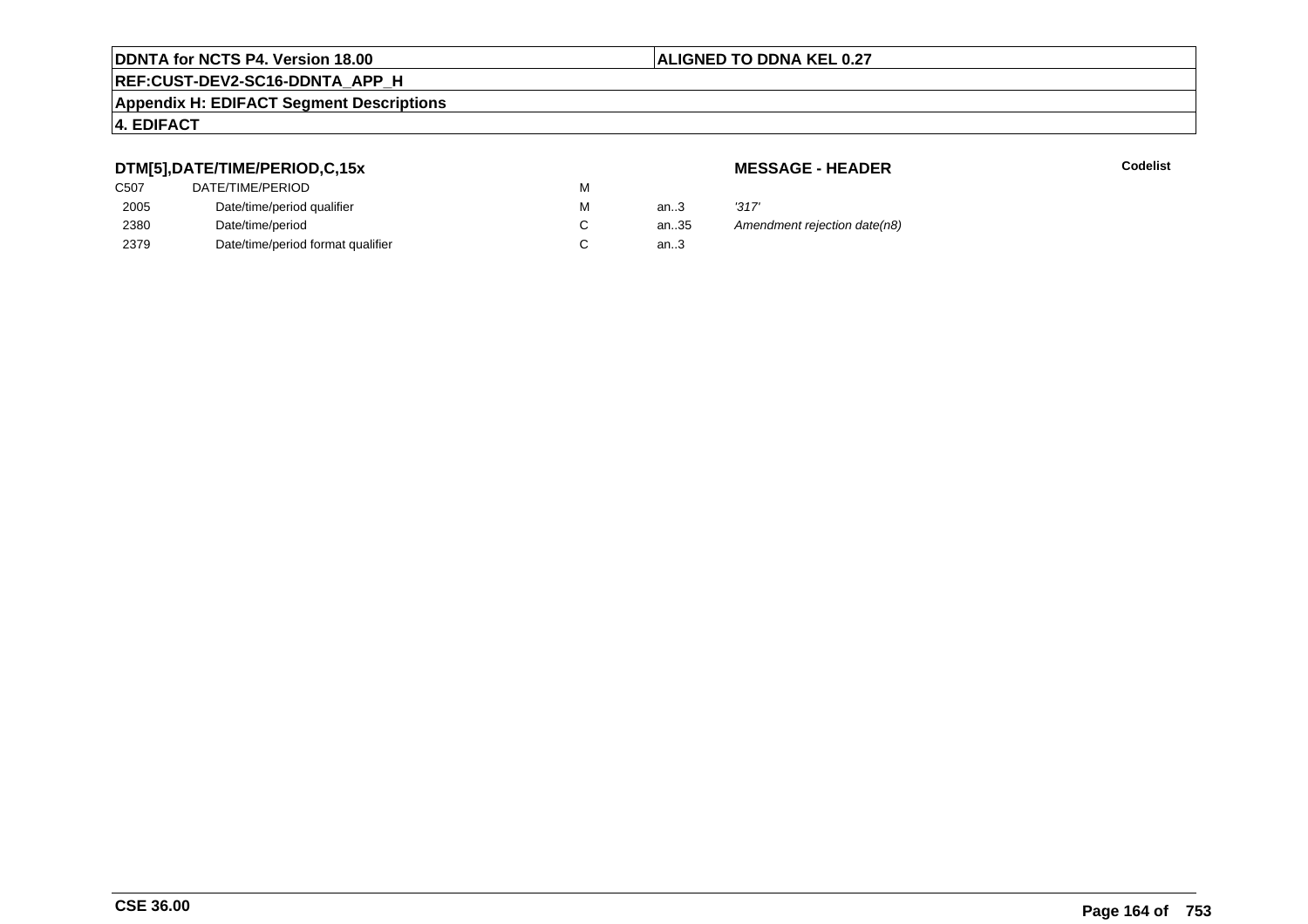## **ALIGNED TO DDNA KEL 0.27**

# **REF:CUST-DEV2-SC16-DDNTA\_APP\_H**

#### **Appendix H: EDIFACT Segment Descriptions**

## **4. EDIFACT**

# **DTM[5],DATE/TIME/PERIOD,C,15x**

# **MESSAGE - HEADER**

| ---               |                                   |   |        |                       |
|-------------------|-----------------------------------|---|--------|-----------------------|
| C <sub>50</sub> 7 | DATE/TIME/PERIOD                  | М |        |                       |
| 2005              | Date/time/period qualifier        | М | an $3$ | '318'                 |
| 2380              | Date/time/period                  |   | an35   | Date of amendment(n8) |
| 2379              | Date/time/period format qualifier |   | an.3   |                       |
|                   |                                   |   |        |                       |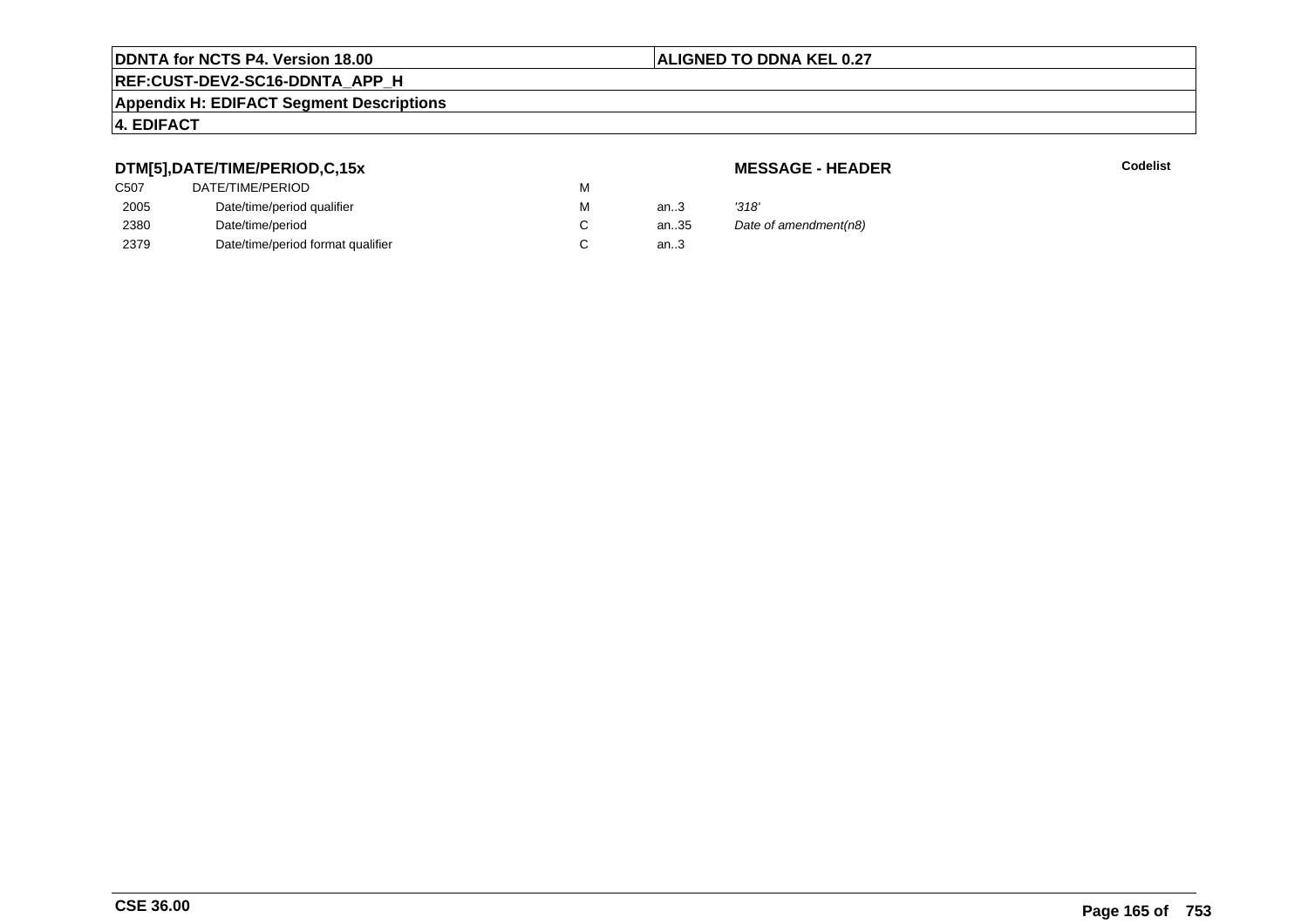### **ALIGNED TO DDNA KEL 0.27**

# **REF:CUST-DEV2-SC16-DDNTA\_APP\_H**

#### **Appendix H: EDIFACT Segment Descriptions**

# **4. EDIFACT**

# **DTM[5],DATE/TIME/PERIOD,C,15x**

| <b>MESSAGE - HEADER</b> |  |
|-------------------------|--|
|-------------------------|--|

|      | DTM[5],DATE/TIME/PERIOD,C,15x     |   |      | <b>MESSAGE - HEADER</b> |
|------|-----------------------------------|---|------|-------------------------|
| C507 | DATE/TIME/PERIOD                  | м |      |                         |
| 2005 | Date/time/period qualifier        | М | an.3 | 265'                    |
| 2380 | Date/time/period                  |   | an35 |                         |
| 2379 | Date/time/period format qualifier |   | an.3 |                         |
|      |                                   |   |      |                         |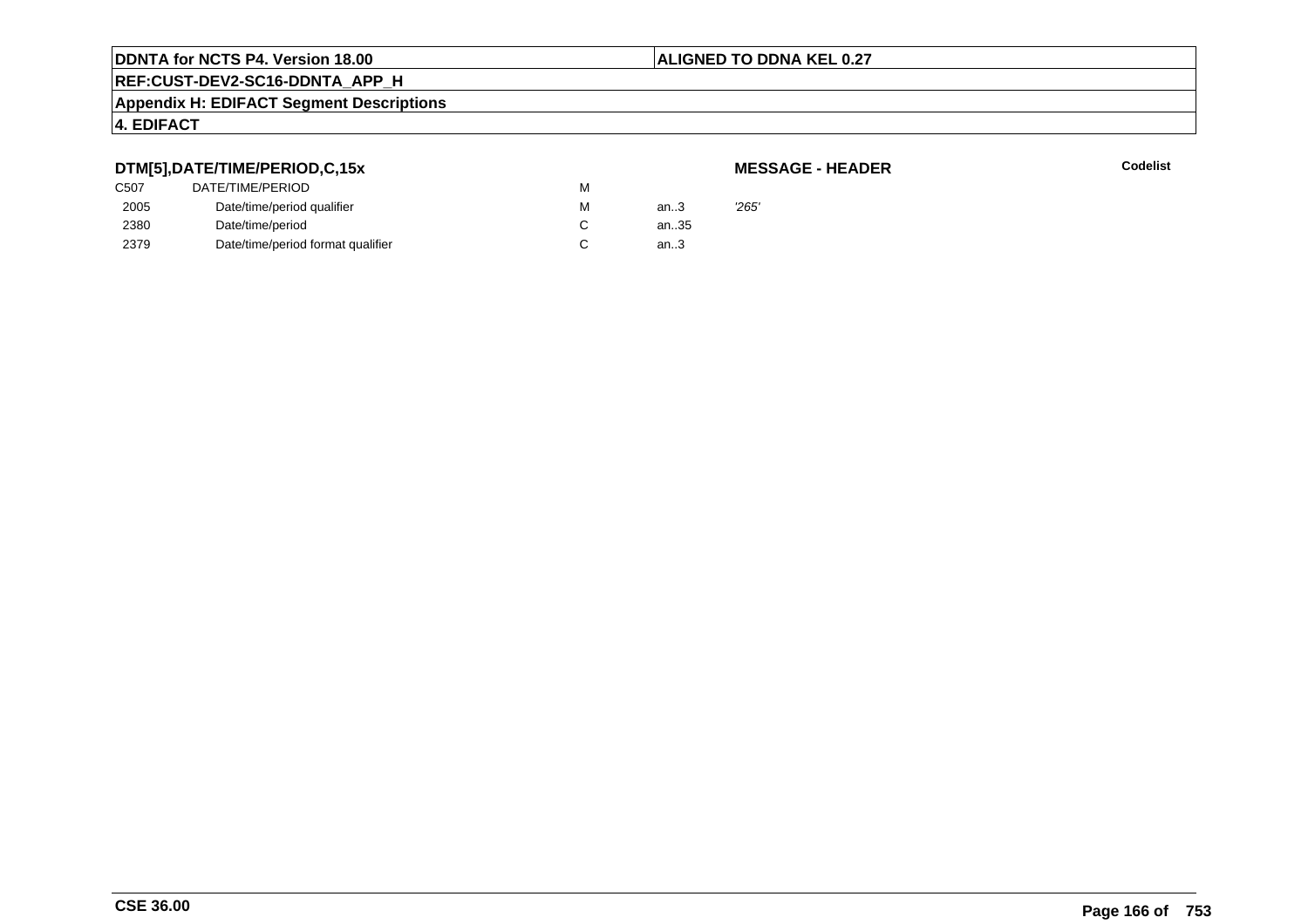## **ALIGNED TO DDNA KEL 0.27**

# **REF:CUST-DEV2-SC16-DDNTA\_APP\_H**

#### **Appendix H: EDIFACT Segment Descriptions**

## **4. EDIFACT**

# **DTM[5],DATE/TIME/PERIOD,C,15x**

# **MESSAGE - HEADER**

| ---  |                                   |   |      |                    |
|------|-----------------------------------|---|------|--------------------|
| C507 | DATE/TIME/PERIOD                  | м |      |                    |
| 2005 | Date/time/period qualifier        | м | an.3 | 204'               |
| 2380 | Date/time/period                  |   | an35 | Write-off date(n8) |
| 2379 | Date/time/period format qualifier |   | an.3 |                    |
|      |                                   |   |      |                    |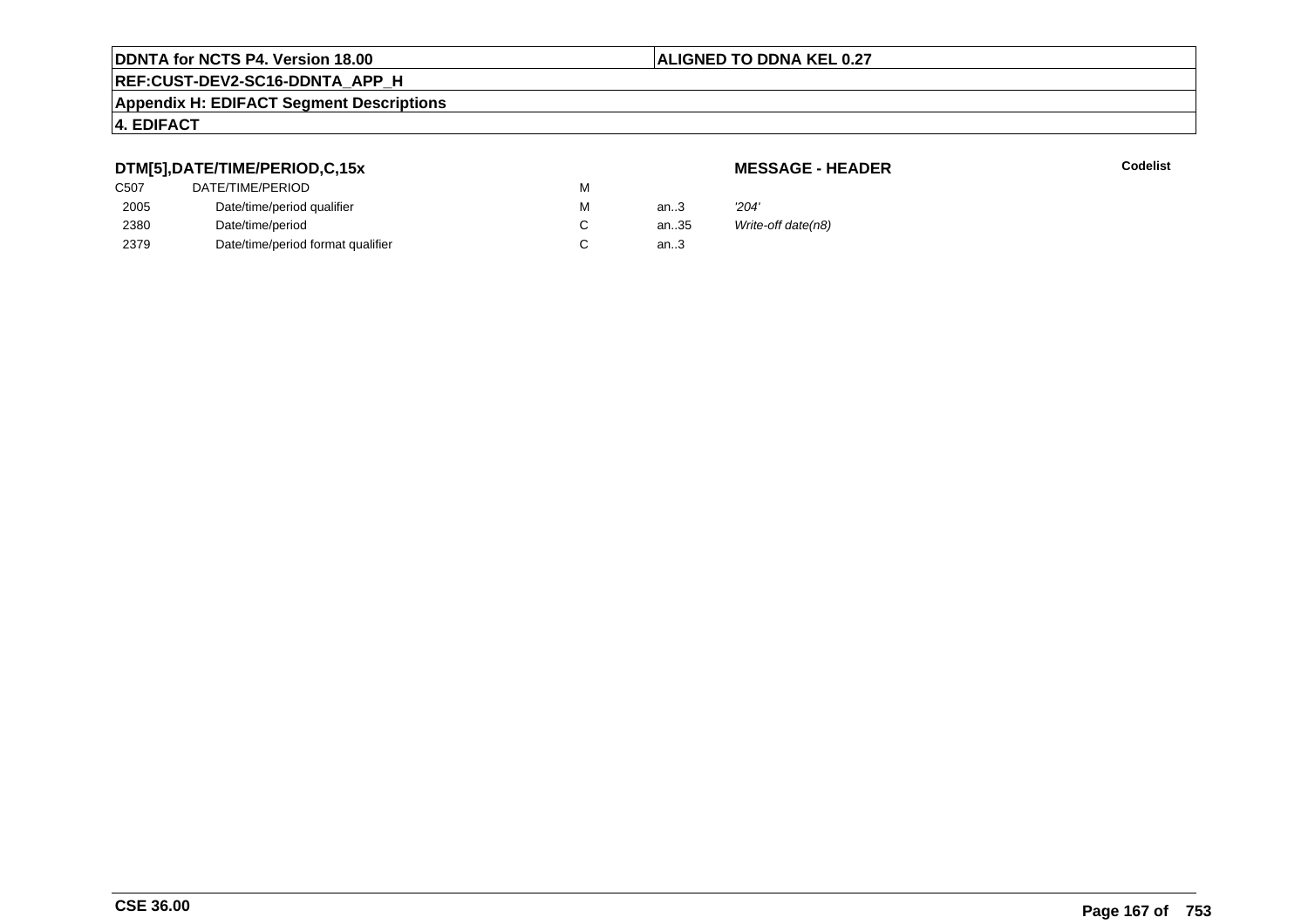## **ALIGNED TO DDNA KEL 0.27**

# **REF:CUST-DEV2-SC16-DDNTA\_APP\_H**

#### **Appendix H: EDIFACT Segment Descriptions**

## **4. EDIFACT**

# **DTM[5],DATE/TIME/PERIOD,C,15x**

# **MESSAGE - PASSAGE**

**Codelist** Codelist

| ---              |                                   |   |        |                     |
|------------------|-----------------------------------|---|--------|---------------------|
| C <sub>507</sub> | DATE/TIME/PERIOD                  | м |        |                     |
| 2005             | Date/time/period qualifier        | м | an $3$ | '219'               |
| 2380             | Date/time/period                  |   | an35   | Date of passage(n8) |
| 2379             | Date/time/period format qualifier |   | an.3   |                     |
|                  |                                   |   |        |                     |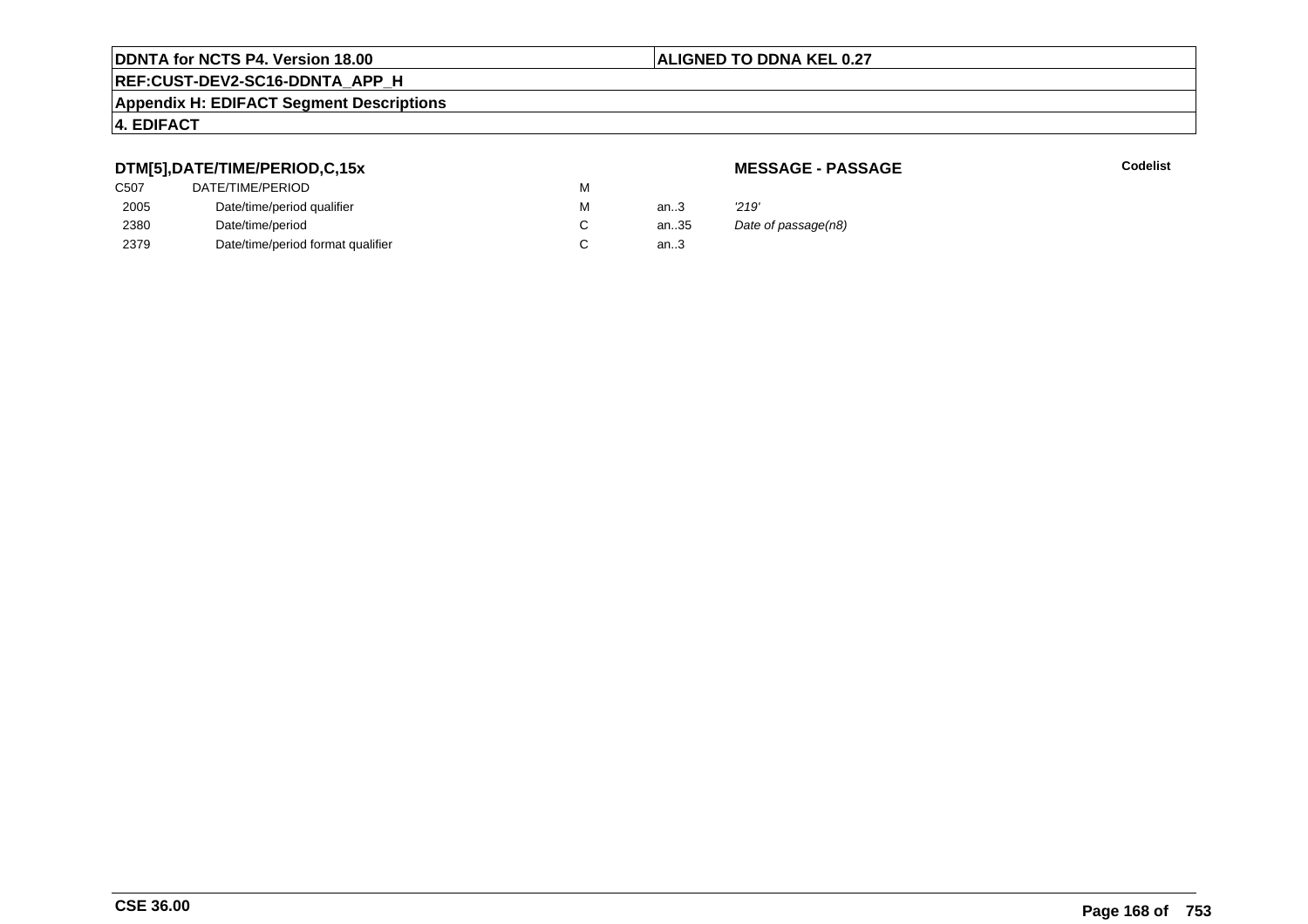## **ALIGNED TO DDNA KEL 0.27**

# **REF:CUST-DEV2-SC16-DDNTA\_APP\_H**

#### **Appendix H: EDIFACT Segment Descriptions**

## **4. EDIFACT**

# **DTM[5],DATE/TIME/PERIOD,C,15x**

| C <sub>50</sub> 7 | DATE/TIME/PERIOD                  | М |        |       |
|-------------------|-----------------------------------|---|--------|-------|
| 2005              | Date/time/period qualifier        | М | an.3   | '153' |
| 2380              | Date/time/period                  |   | an.35  | Date  |
| 2379              | Date/time/period format qualifier |   | an $3$ |       |

### **MESSAGE - HEADER**

**R** Codelist

alte of usage cancellation(n8)<br>3.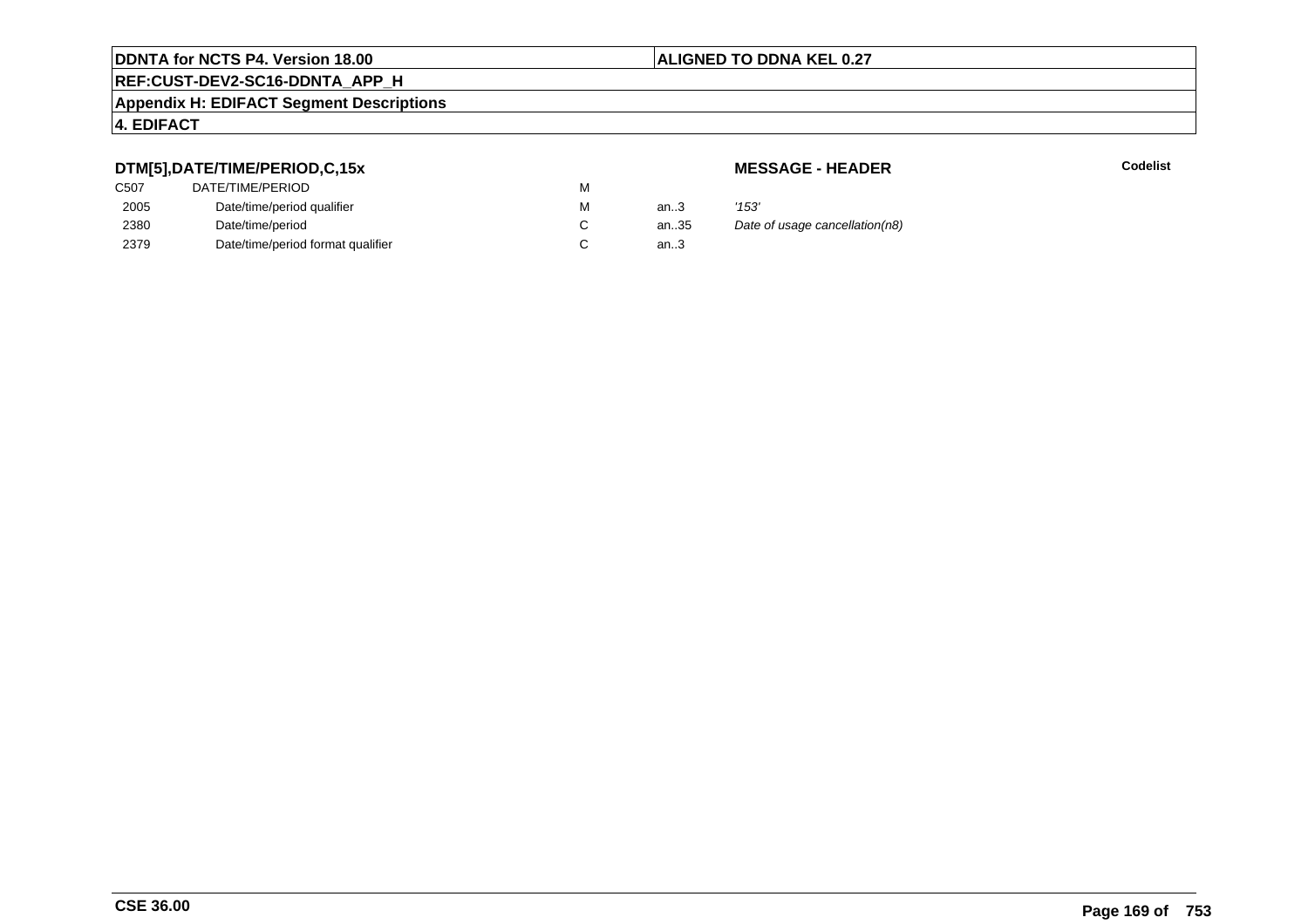## **ALIGNED TO DDNA KEL 0.27**

# **REF:CUST-DEV2-SC16-DDNTA\_APP\_H**

#### **Appendix H: EDIFACT Segment Descriptions**

## **4. EDIFACT**

# **DTM[5],DATE/TIME/PERIOD,C,15x**

# **MESSAGE - HEADER**

| ---               |                                   |   |      |                     |
|-------------------|-----------------------------------|---|------|---------------------|
| C <sub>50</sub> 7 | DATE/TIME/PERIOD                  | м |      |                     |
| 2005              | Date/time/period qualifier        | м | an3  | 296'                |
| 2380              | Date/time/period                  |   | an35 | Date of release(n8) |
| 2379              | Date/time/period format qualifier |   | an3  |                     |
|                   |                                   |   |      |                     |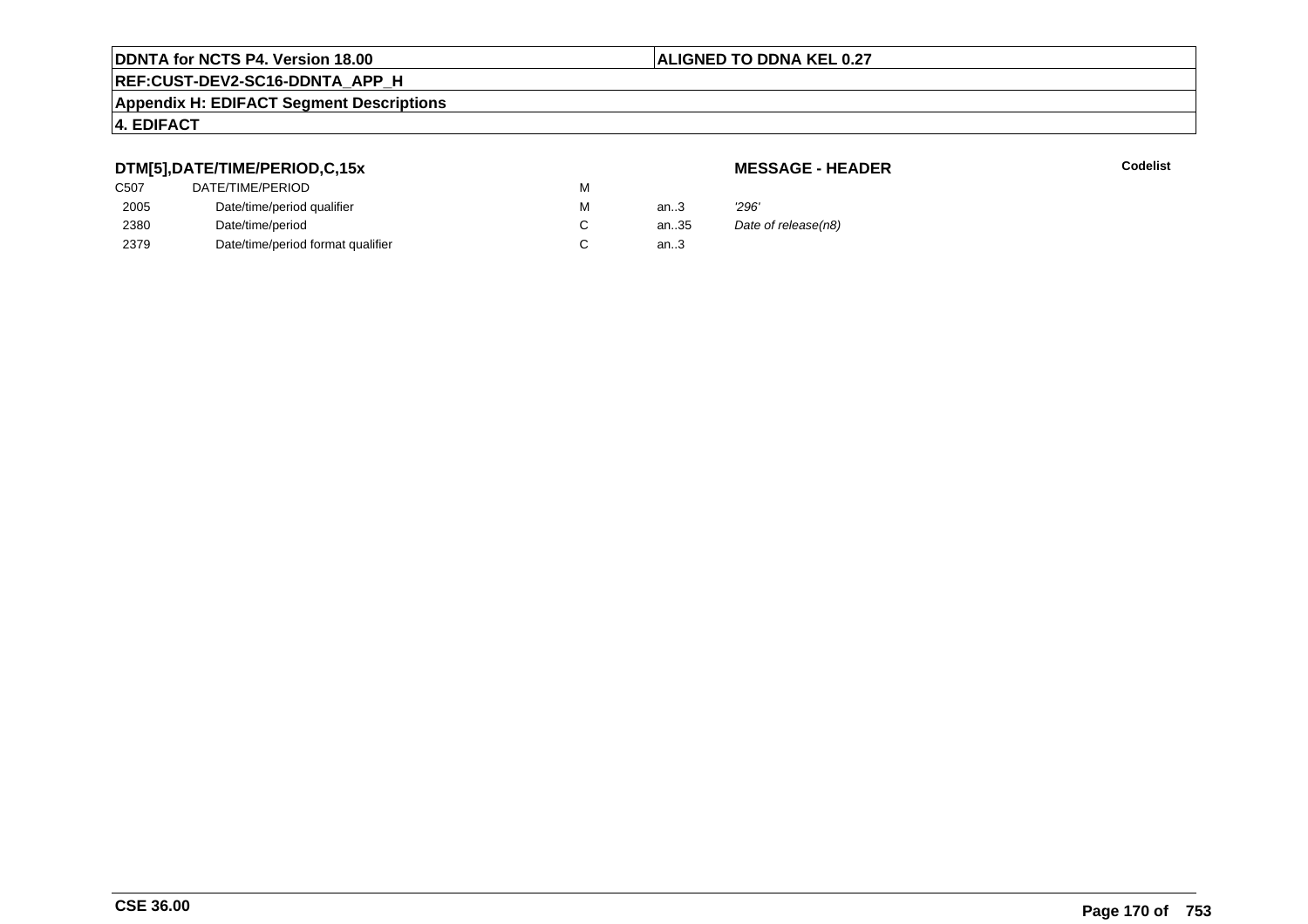## **ALIGNED TO DDNA KEL 0.27**

# **REF:CUST-DEV2-SC16-DDNTA\_APP\_H**

#### **Appendix H: EDIFACT Segment Descriptions**

## **4. EDIFACT**

# **DTM[5],DATE/TIME/PERIOD,C,15x**

| C507 | DATE/TIME/PERIOD                  | М |          |       |
|------|-----------------------------------|---|----------|-------|
| 2005 | Date/time/period qualifier        | М | an $3$   | '153' |
| 2380 | Date/time/period                  |   | an $.35$ | Date  |
| 2379 | Date/time/period format qualifier |   | an.3     |       |

**MESSAGE - HEADER**

**R** Codelist

antian.35 Date of request on non-arrived movement(n8)...3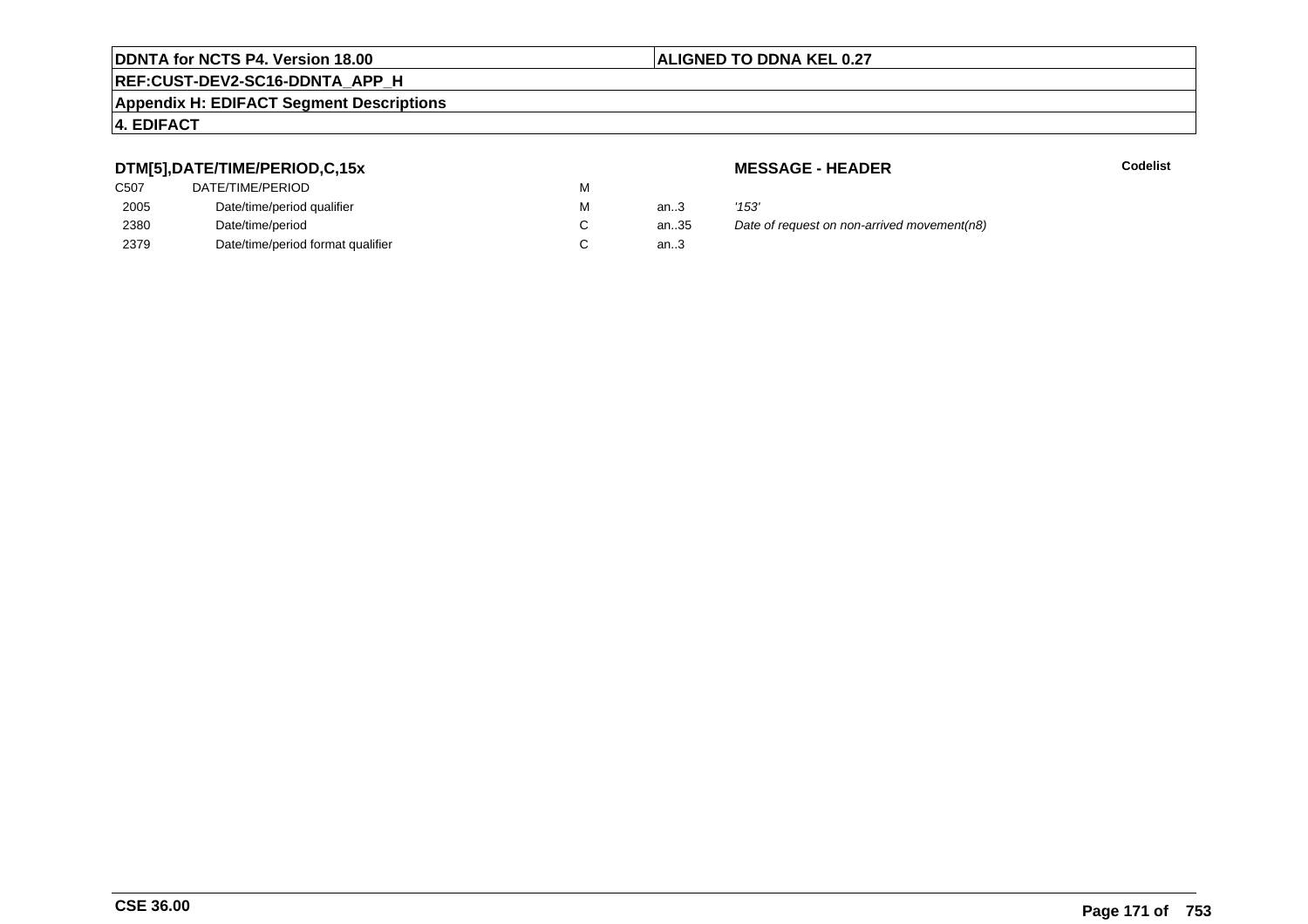## **ALIGNED TO DDNA KEL 0.27**

# **REF:CUST-DEV2-SC16-DDNTA\_APP\_H**

#### **Appendix H: EDIFACT Segment Descriptions**

## **4. EDIFACT**

# **DTM[5],DATE/TIME/PERIOD,C,15x**

# **MESSAGE - HEADER**

| .                 |                                   |   |      |                             |
|-------------------|-----------------------------------|---|------|-----------------------------|
| C <sub>50</sub> 7 | DATE/TIME/PERIOD                  | м |      |                             |
| 2005              | Date/time/period qualifier        | м | an3  |                             |
| 2380              | Date/time/period                  |   | an35 | Date limit for response(n8) |
| 2379              | Date/time/period format qualifier |   | an3  |                             |
|                   |                                   |   |      |                             |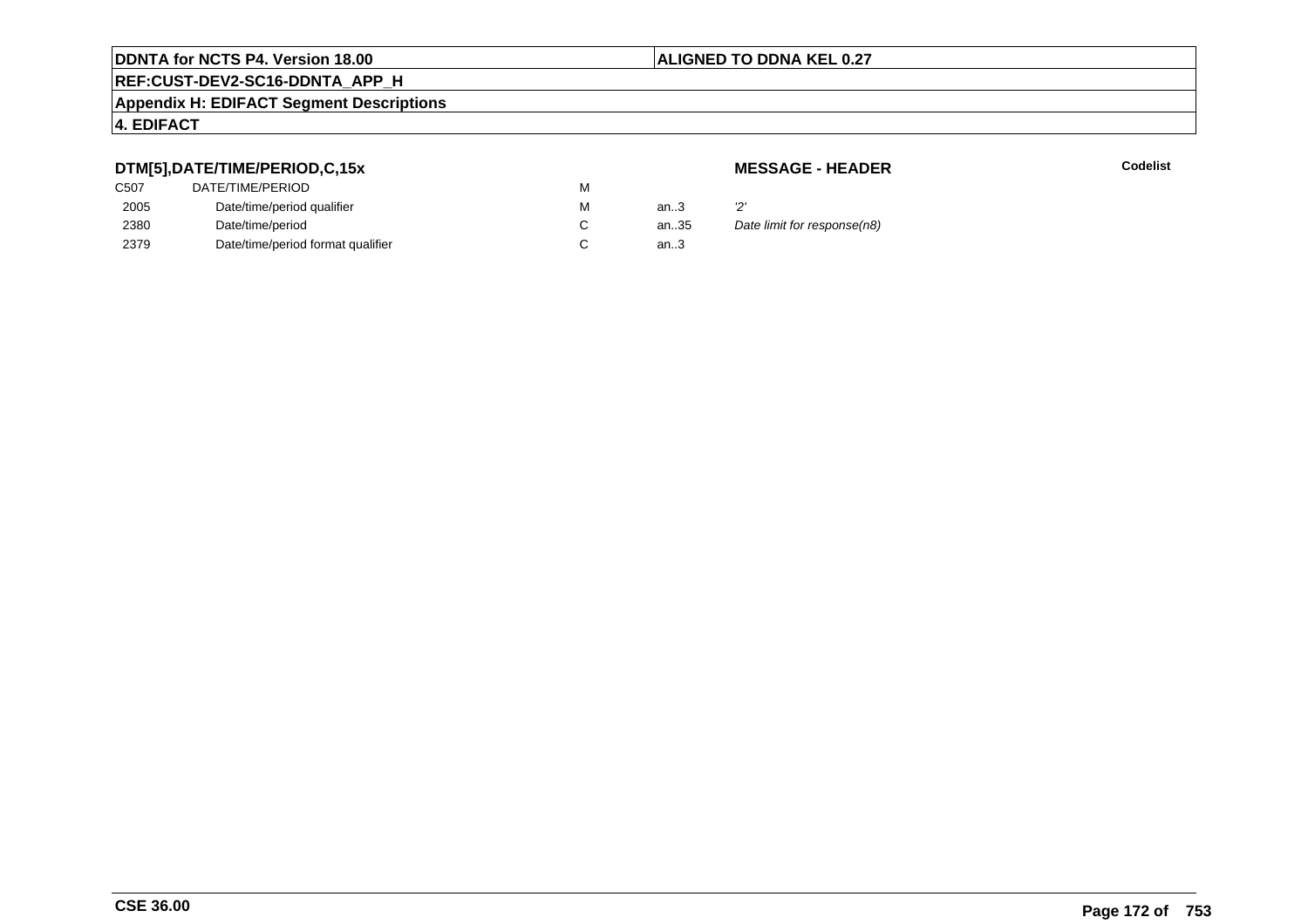## **ALIGNED TO DDNA KEL 0.27**

# **REF:CUST-DEV2-SC16-DDNTA\_APP\_H**

#### **Appendix H: EDIFACT Segment Descriptions**

## **4. EDIFACT**

# **DTM[5],DATE/TIME/PERIOD,C,15x**

| DATE/TIME/PERIOD                  | м |        |      |
|-----------------------------------|---|--------|------|
| Date/time/period qualifier        | м | an $3$ | '46' |
| Date/time/period                  |   | an.35  | Caı  |
| Date/time/period format qualifier |   | an $3$ |      |
|                                   |   |        |      |

**MESSAGE - HEADER**

**R** Codelist

35 Cancel enquiry notification date(n8)<br>3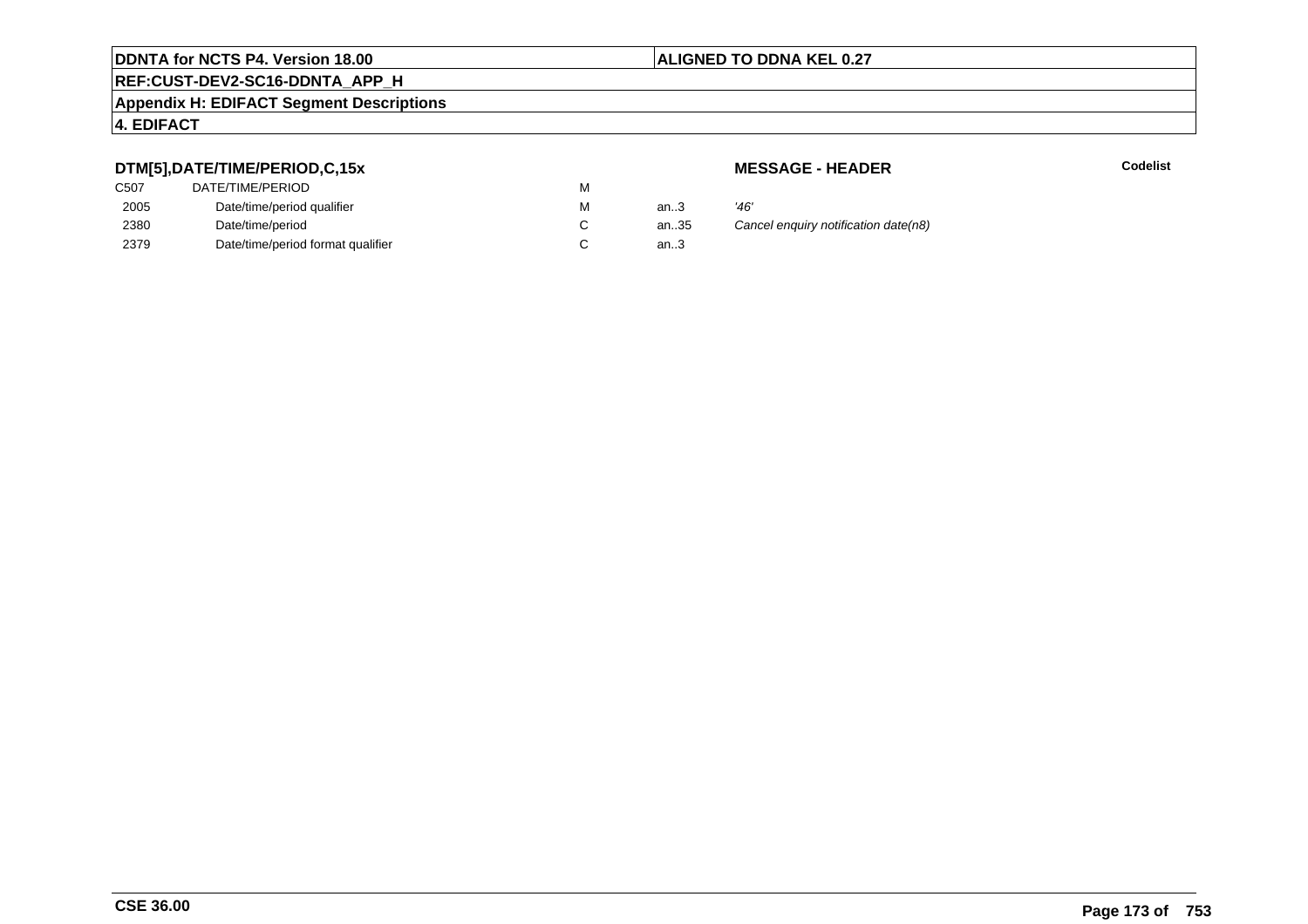## **ALIGNED TO DDNA KEL 0.27**

# **REF:CUST-DEV2-SC16-DDNTA\_APP\_H**

#### **Appendix H: EDIFACT Segment Descriptions**

# **4. EDIFACT**

# **DTM[5],DATE/TIME/PERIOD,C,15x**

# **MESSAGE - HEADER**

| C507 | DATE/TIME/PERIOD                  | М |      |                  |
|------|-----------------------------------|---|------|------------------|
| 2005 | Date/time/period qualifier        | м | an.3 | '178'            |
| 2380 | Date/time/period                  |   | an35 | Arrival date(n8) |
| 2379 | Date/time/period format qualifier |   | an.3 |                  |
|      |                                   |   |      |                  |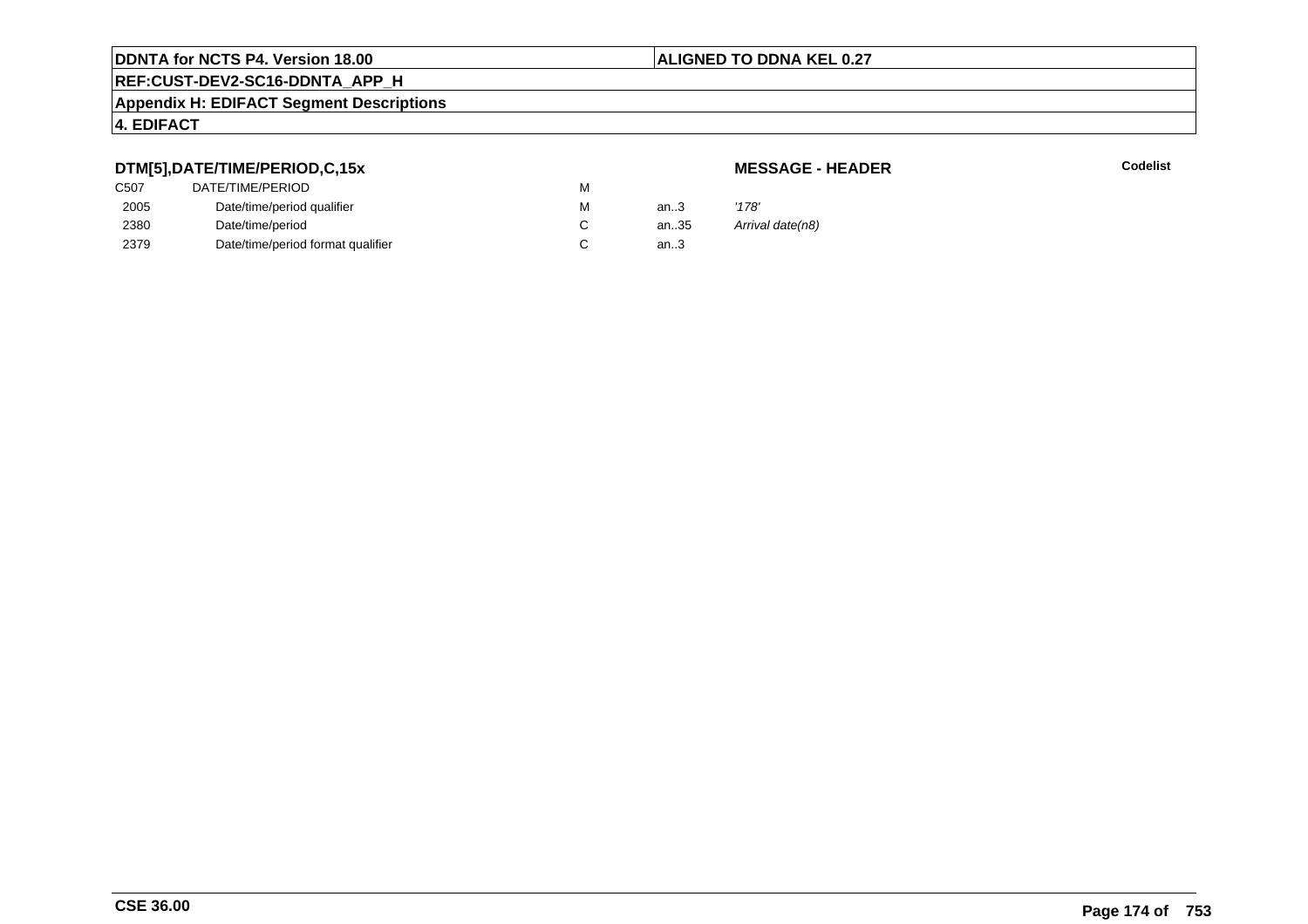### **ALIGNED TO DDNA KEL 0.27**

# **REF:CUST-DEV2-SC16-DDNTA\_APP\_H**

#### **Appendix H: EDIFACT Segment Descriptions**

## **4. EDIFACT**

# **DTM[5],DATE/TIME/PERIOD,C,15x**

## **MESSAGE - HEADER**

| C507 | DATE/TIME/PERIOD                  | M |      |       |
|------|-----------------------------------|---|------|-------|
| 2005 | Date/time/period qualifier        | M | an.3 | '150' |
| 2380 | Date/time/period                  |   | an35 |       |
| 2379 | Date/time/period format qualifier | C | an.3 |       |
|      |                                   |   |      |       |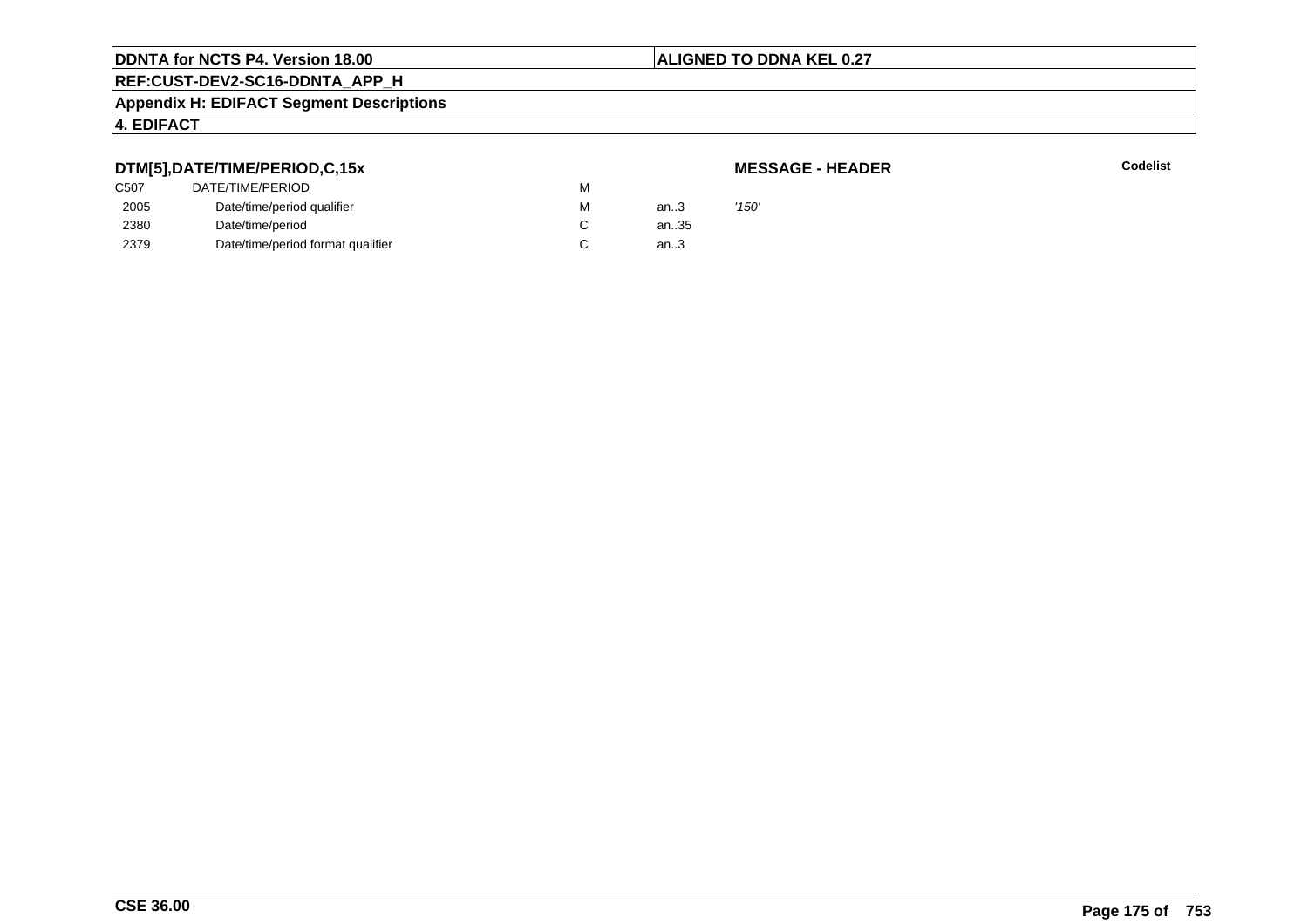## **ALIGNED TO DDNA KEL 0.27**

# **REF:CUST-DEV2-SC16-DDNTA\_APP\_H**

#### **Appendix H: EDIFACT Segment Descriptions**

# **4. EDIFACT**

# **DTM[5],DATE/TIME/PERIOD,C,15x**

| <b>MESSAGE - HEADER</b> |  |
|-------------------------|--|
|-------------------------|--|

| DTM[5],DATE/TIME/PERIOD,C,15x |                                   |   |      | <b>MESSAGE - HEADER</b> |
|-------------------------------|-----------------------------------|---|------|-------------------------|
| C507                          | DATE/TIME/PERIOD                  | м |      |                         |
| 2005                          | Date/time/period qualifier        | М | an.3 | '221'                   |
| 2380                          | Date/time/period                  |   | an35 |                         |
| 2379                          | Date/time/period format qualifier |   | an.3 |                         |
|                               |                                   |   |      |                         |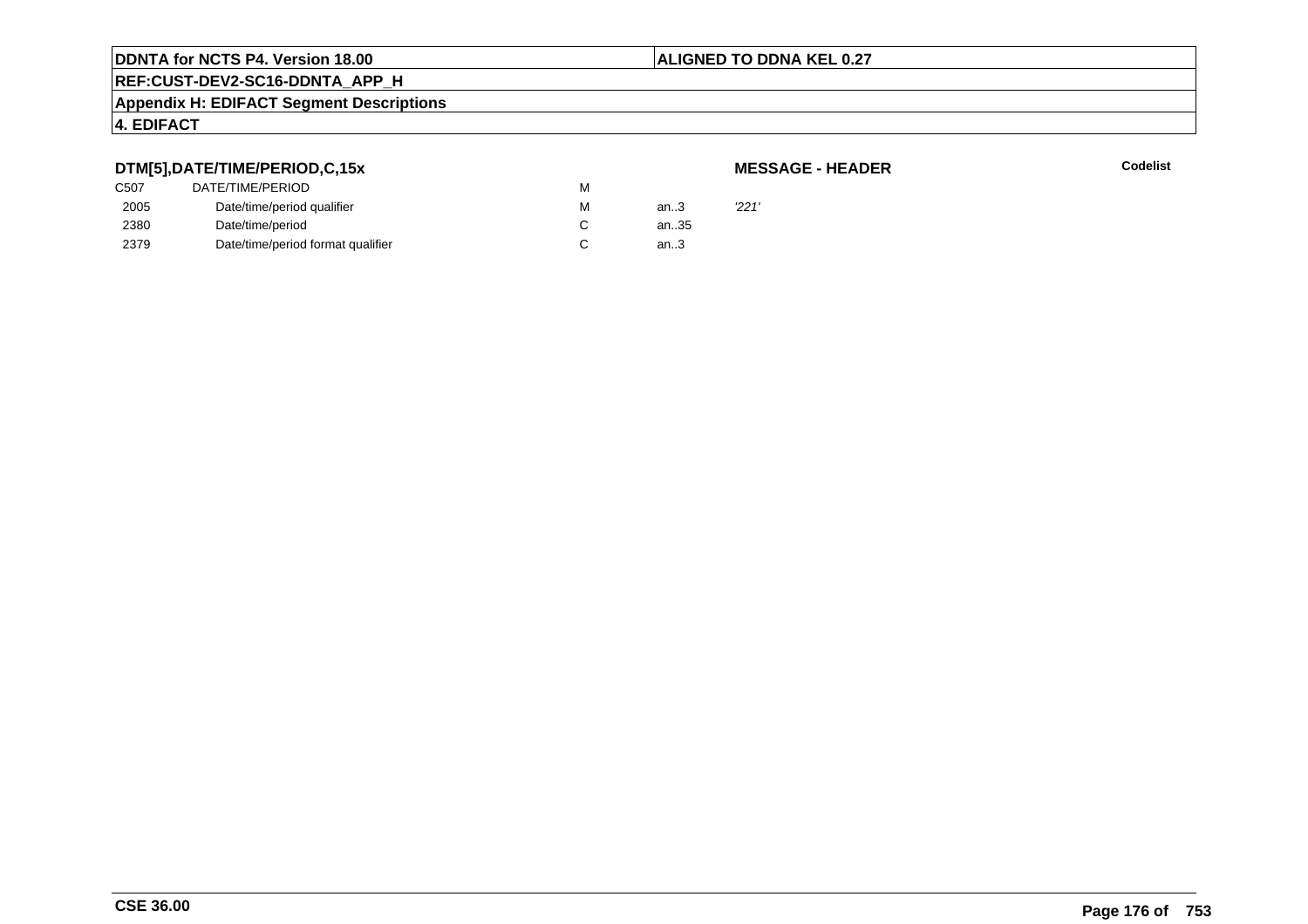### **ALIGNED TO DDNA KEL 0.27**

# **REF:CUST-DEV2-SC16-DDNTA\_APP\_H**

#### **Appendix H: EDIFACT Segment Descriptions**

# **4. EDIFACT**

# **DTM[5],DATE/TIME/PERIOD,C,15x**

| DTM[5],DATE/TIME/PERIOD,C,15x |                                   |   |      | <b>MESSAGE - HEADER</b> |  |  |
|-------------------------------|-----------------------------------|---|------|-------------------------|--|--|
| C507                          | DATE/TIME/PERIOD                  | м |      |                         |  |  |
| 2005                          | Date/time/period qualifier        | М | an.3 | '312'                   |  |  |
| 2380                          | Date/time/period                  |   | an35 |                         |  |  |
| 2379                          | Date/time/period format qualifier |   | an.3 |                         |  |  |
|                               |                                   |   |      |                         |  |  |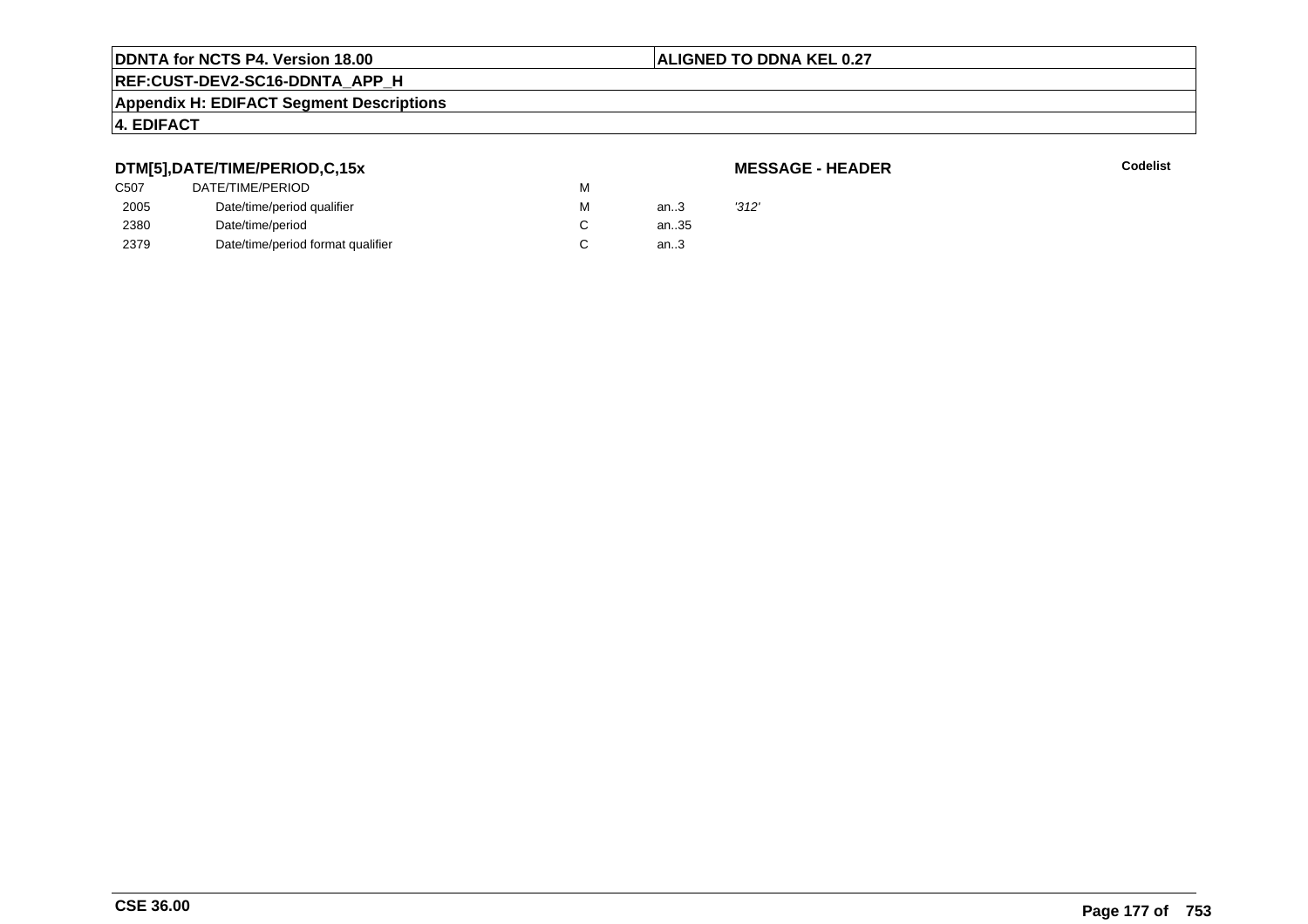## **ALIGNED TO DDNA KEL 0.27**

# **REF:CUST-DEV2-SC16-DDNTA\_APP\_H**

#### **Appendix H: EDIFACT Segment Descriptions**

## **4. EDIFACT**

# **DTM[5],DATE/TIME/PERIOD,C,15x**

# **MESSAGE - ENQUIRY**

**Latter School** School Codelist

| C507 | DATE/TIME/PERIOD                  | м |      |                  |
|------|-----------------------------------|---|------|------------------|
| 2005 | Date/time/period qualifier        | М | an.3 | '316'            |
| 2380 | Date/time/period                  |   | an35 | Enguiry date(n8) |
| 2379 | Date/time/period format qualifier |   | an.3 |                  |
|      |                                   |   |      |                  |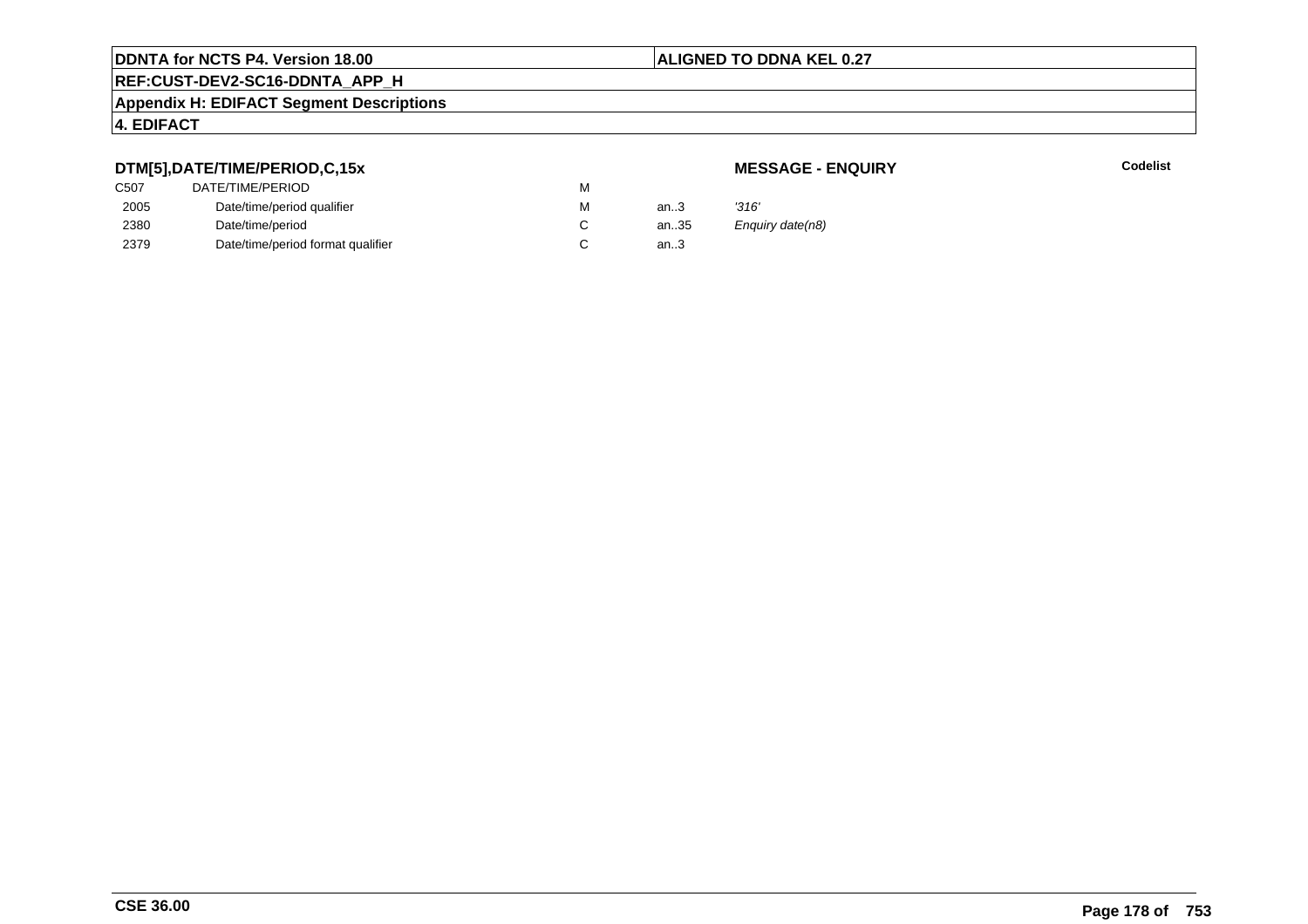# **ALIGNED TO DDNA KEL 0.27**

# **REF:CUST-DEV2-SC16-DDNTA\_APP\_H**

#### **Appendix H: EDIFACT Segment Descriptions**

## **4. EDIFACT**

# **GIS[6],GENERAL INDICATOR,C,25x**

| an.3   |               |
|--------|---------------|
| an.3   |               |
| an $3$ |               |
| an17   |               |
|        | Cont<br>'109' |

**MESSAGE - HEADER**

**R** Codelist

Containerised indicator(n1) 27<br> $'109'$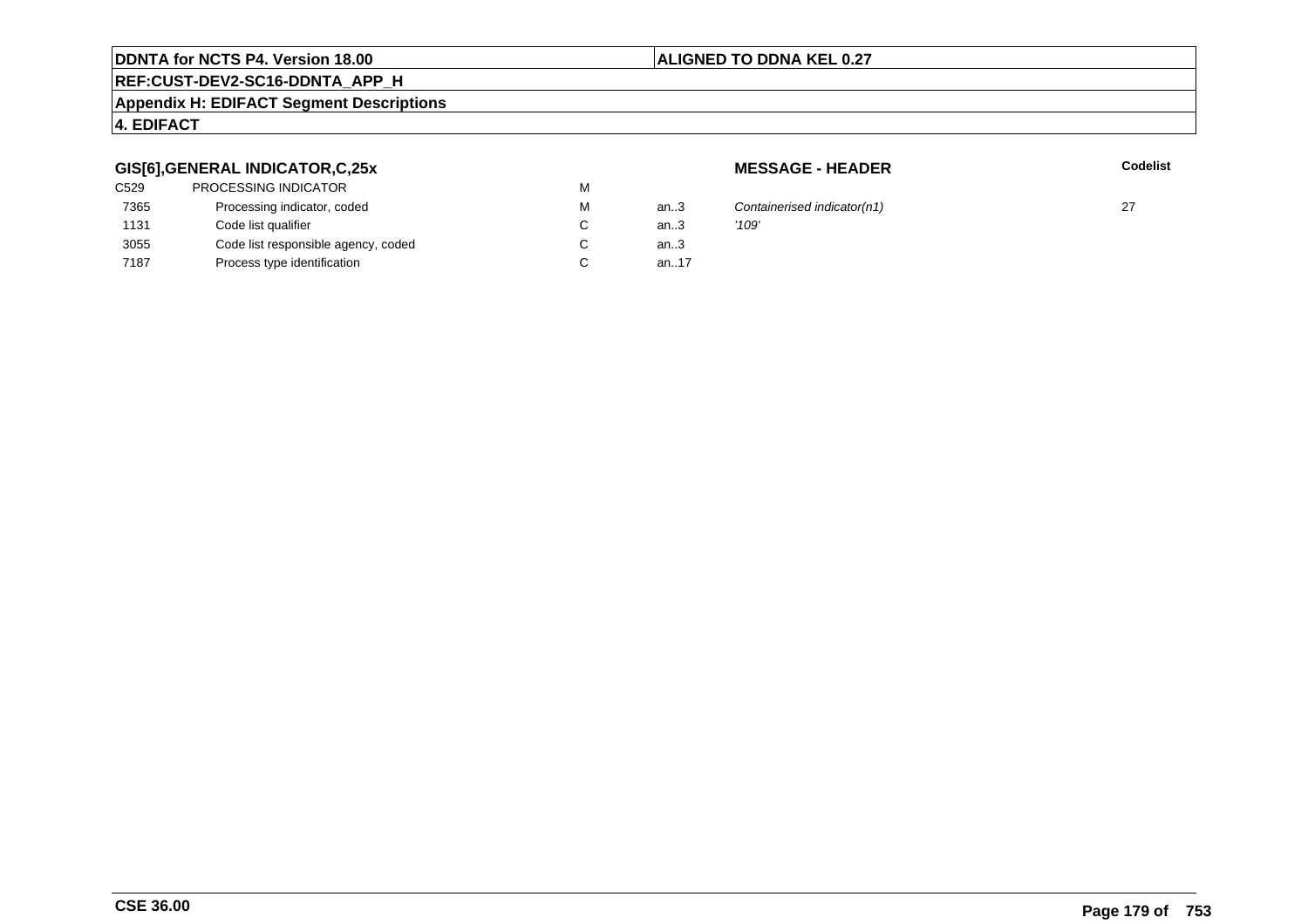# **ALIGNED TO DDNA KEL 0.27**

# **REF:CUST-DEV2-SC16-DDNTA\_APP\_H**

#### **Appendix H: EDIFACT Segment Descriptions**

# **4. EDIFACT**

# **GIS[6],GENERAL INDICATOR,C,25x**

| <b>PROCESSING INDICATOR</b>         | M |        |       |
|-------------------------------------|---|--------|-------|
| Processing indicator, coded         | M | an $3$ | Simp  |
| Code list qualifier                 | C | an.3   | '119' |
| Code list responsible agency, coded | С | an $3$ |       |
| Process type identification         | C | an17   |       |
|                                     |   |        |       |

**MESSAGE - HEADER**

**R** Codelist

Simplified procedure flag(n1)  $27$ <br>'119'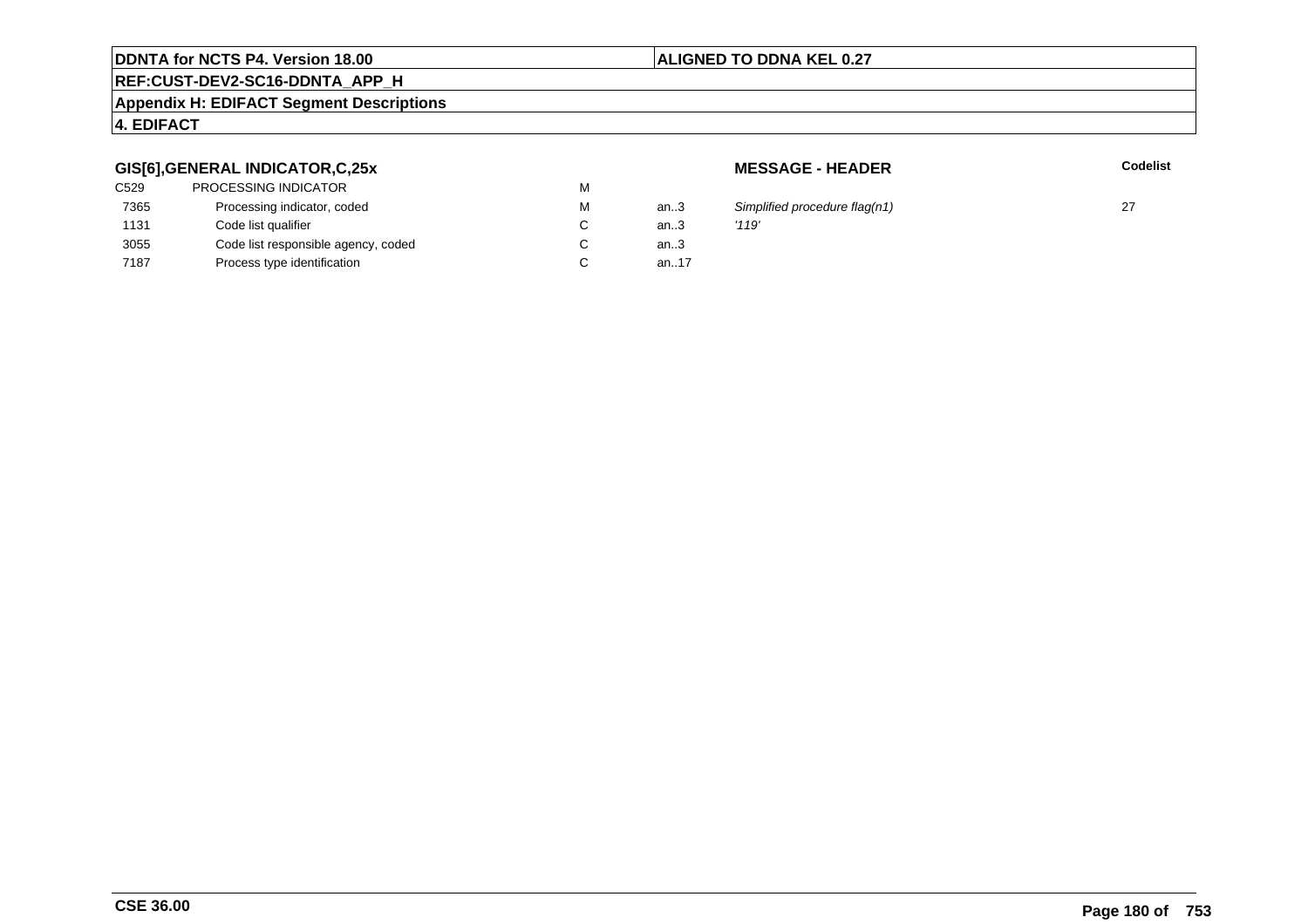#### **ALIGNED TO DDNA KEL 0.27**

# **REF:CUST-DEV2-SC16-DDNTA\_APP\_H**

#### **Appendix H: EDIFACT Segment Descriptions**

## **4. EDIFACT**

#### **GIS[6],GENERAL INDICATOR,C,25x**

| C529 | <b>PROCESSING INDICATOR</b>         | М |        |       |
|------|-------------------------------------|---|--------|-------|
| 7365 | Processing indicator, coded         | М | an $3$ |       |
| 1131 | Code list qualifier                 | C | an.3   | '128' |
| 3055 | Code list responsible agency, coded | C | an.3   |       |
| 7187 | Process type identification         | C | an17   |       |
|      |                                     |   |        |       |

#### **MESSAGE - CONTROL RESULT**

**Codelist**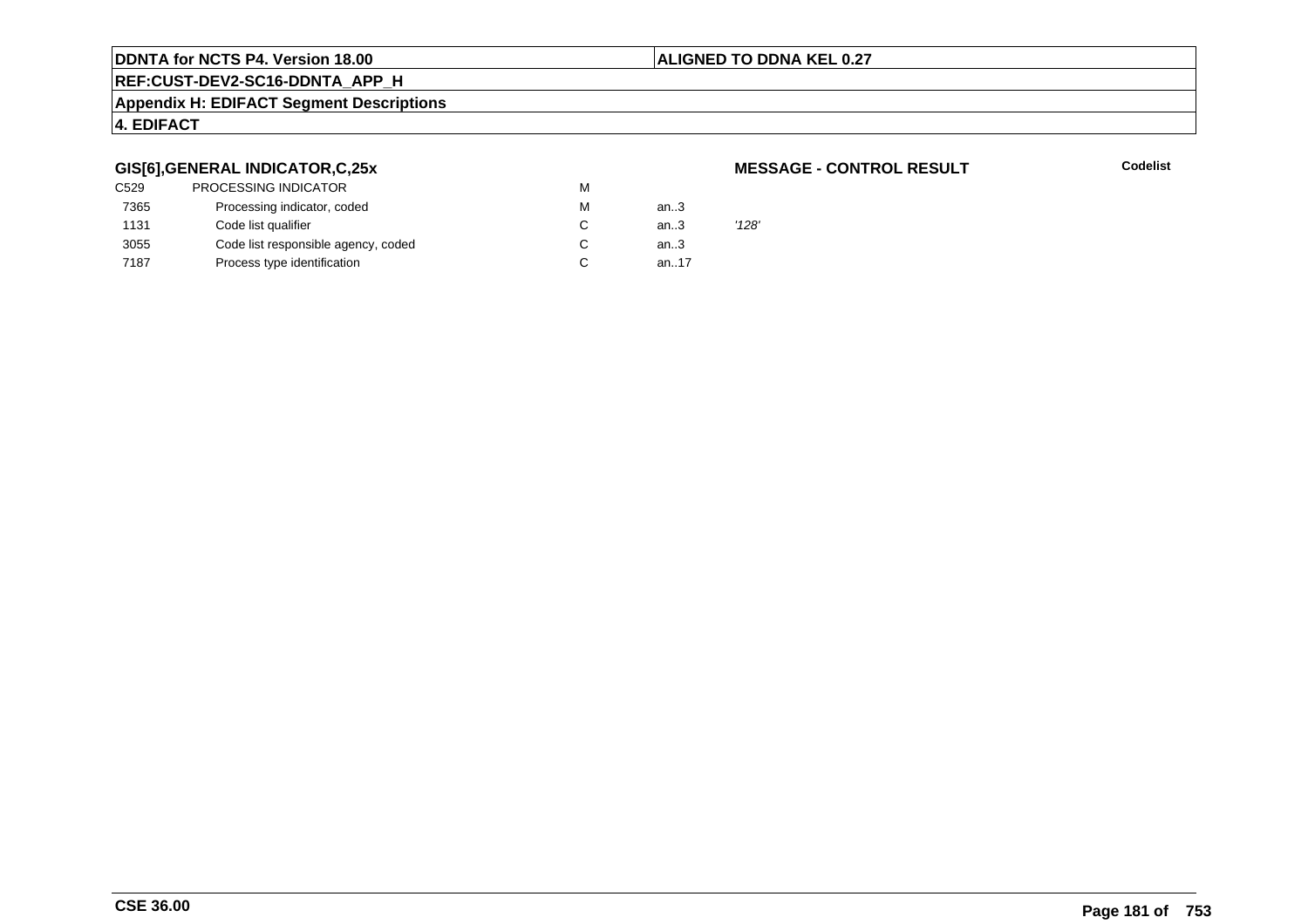# **ALIGNED TO DDNA KEL 0.27**

# **REF:CUST-DEV2-SC16-DDNTA\_APP\_H**

#### **Appendix H: EDIFACT Segment Descriptions**

# **4. EDIFACT**

#### **GIS[6],GENERAL INDICATOR,C,25x**

| <b>PROCESSING INDICATOR</b>         | м |        |       |
|-------------------------------------|---|--------|-------|
| Processing indicator, coded         | м | an3    | Ame   |
| Code list qualifier                 | C | an.3   | '165' |
| Code list responsible agency, coded | С | an $3$ |       |
| Process type identification         |   | an17   |       |
|                                     |   |        |       |

**MESSAGE - CTL\_CONTROL**

**Codelist**

3 Amendment type flag(n1) 27<br>3  $'165'$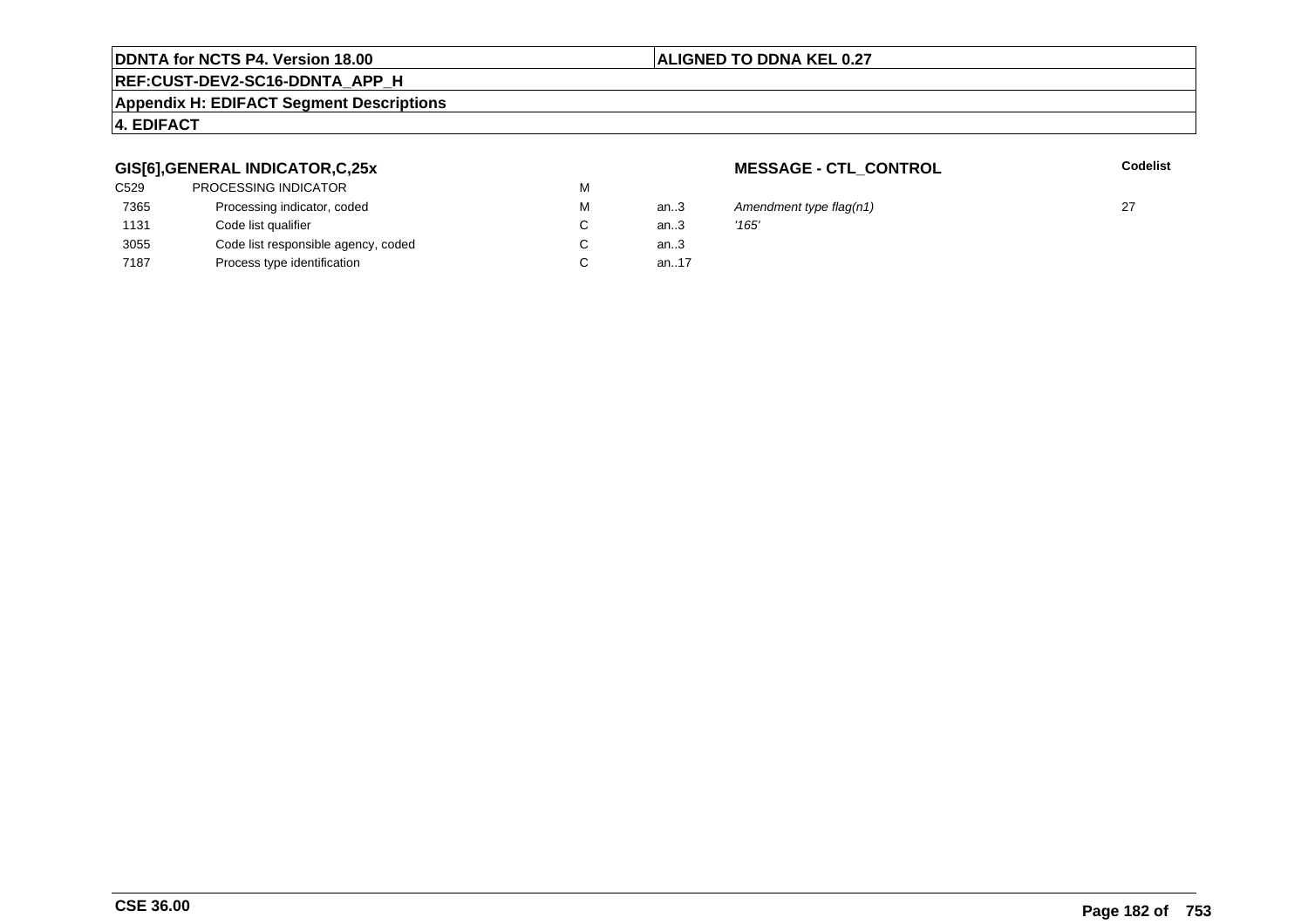#### **ALIGNED TO DDNA KEL 0.27**

# **REF:CUST-DEV2-SC16-DDNTA\_APP\_H**

#### **Appendix H: EDIFACT Segment Descriptions**

#### **4. EDIFACT**

#### **GIS[6],GENERAL INDICATOR,C,25x**

| C <sub>529</sub> | <b>PROCESSING INDICATOR</b>         | м |           |       |
|------------------|-------------------------------------|---|-----------|-------|
| 7365             | Processing indicator, coded         | м | an $3$    | State |
| 1131             | Code list qualifier                 | C | an.3      | '131' |
| 3055             | Code list responsible agency, coded | C | an $3$    |       |
| 7187             | Process type identification         |   | an. $.17$ |       |

#### **MESSAGE - CONTROL RESULT**

**Codelist**

3 State of seals  $ok(n1)$  27<br>3  $'131'$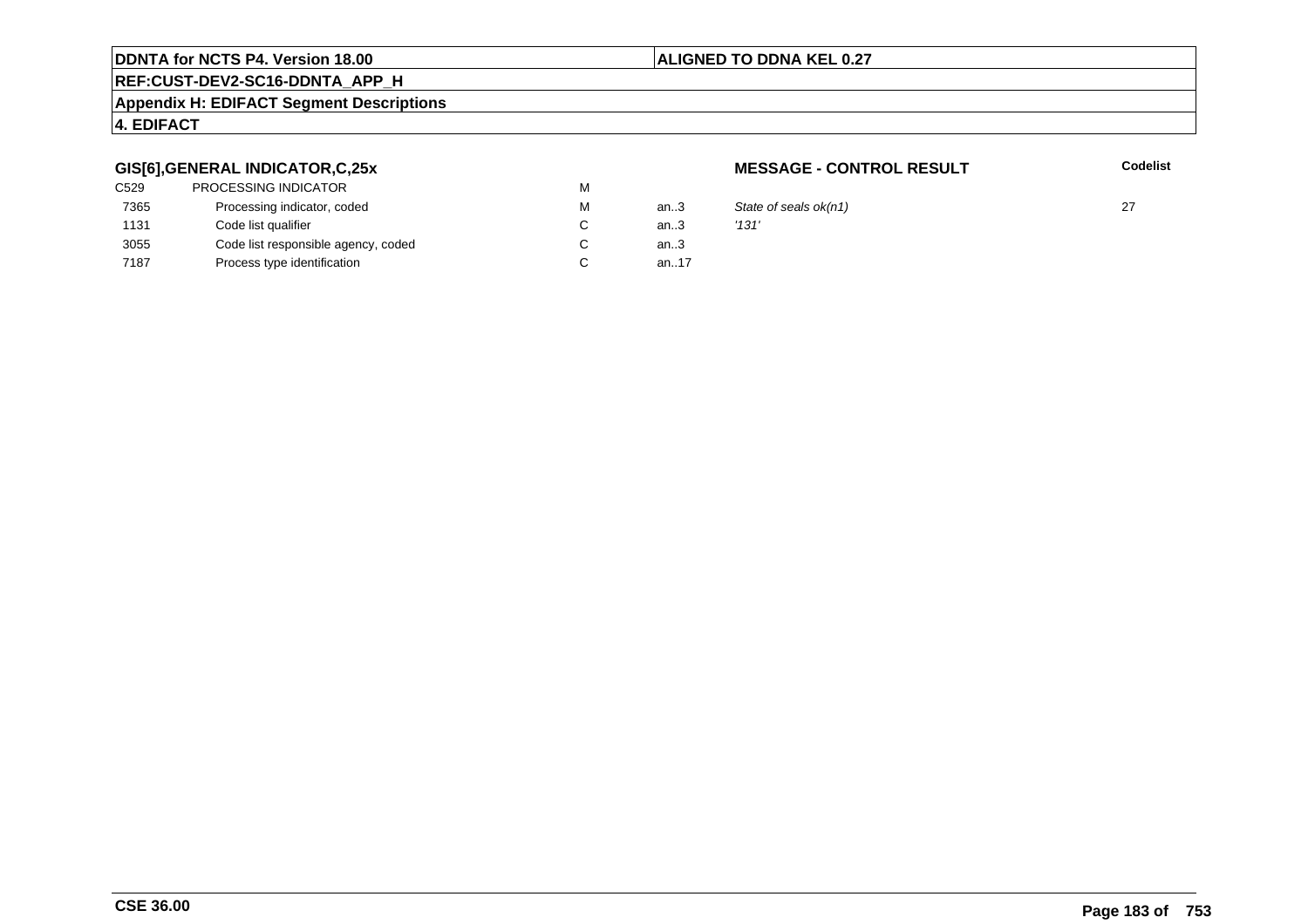## **ALIGNED TO DDNA KEL 0.27**

# **REF:CUST-DEV2-SC16-DDNTA\_APP\_H**

#### **Appendix H: EDIFACT Segment Descriptions**

# **4. EDIFACT**

#### **GIS[6],GENERAL INDICATOR,C,25x**

| <b>PROCESSING INDICATOR</b>         | M |        |       |
|-------------------------------------|---|--------|-------|
| Processing indicator, coded         | M | an3    | Rele  |
| Code list qualifier                 | C | an.3   | '148' |
| Code list responsible agency, coded | С | an $3$ |       |
| Process type identification         | C | an17   |       |
|                                     |   |        |       |

**MESSAGE - HEADER**

**R** Codelist

3 Release requested(n1)  $27$ <br>3  $'148'$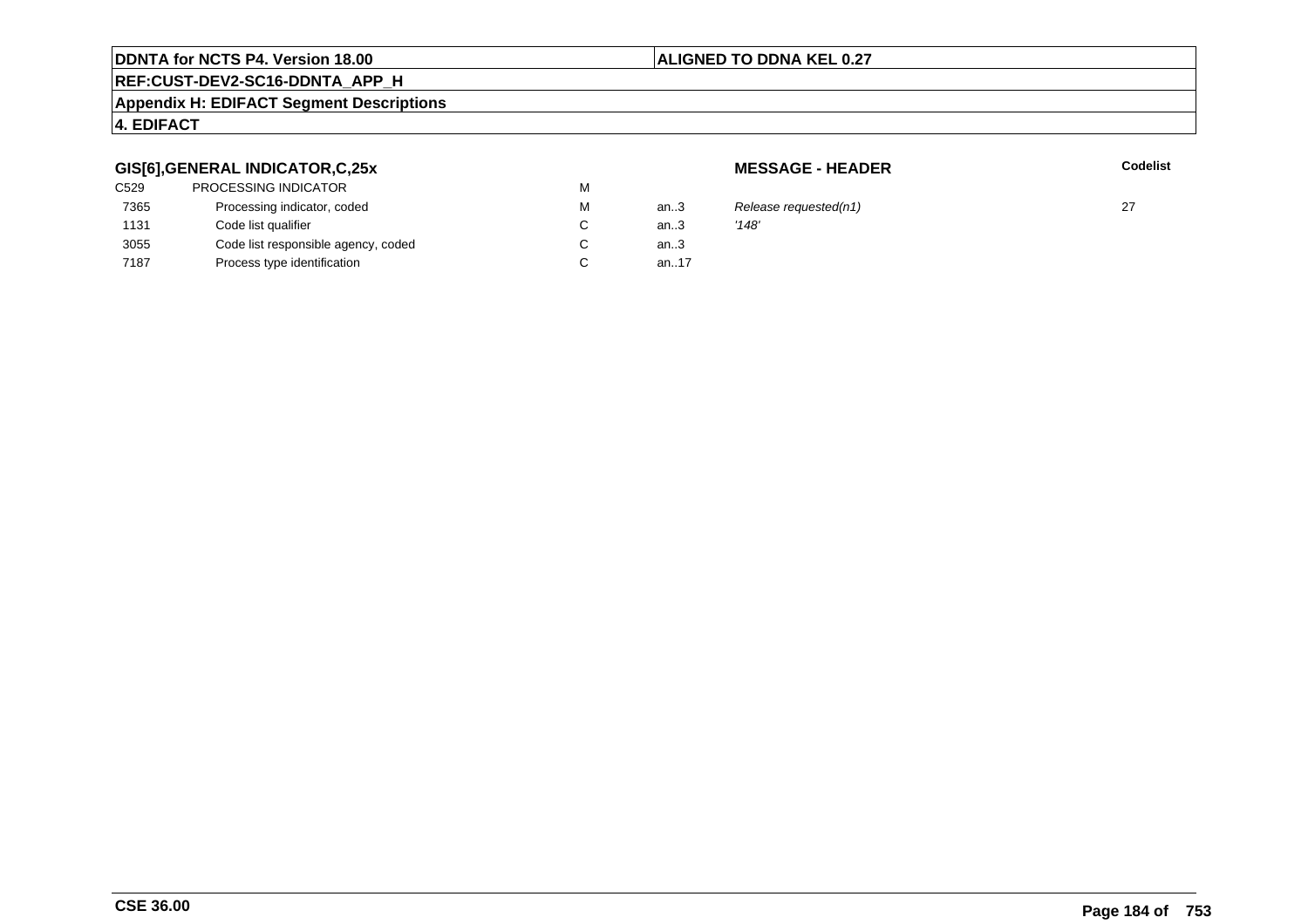#### **ALIGNED TO DDNA KEL 0.27**

# **REF:CUST-DEV2-SC16-DDNTA\_APP\_H**

#### **Appendix H: EDIFACT Segment Descriptions**

# **4. EDIFACT**

#### **GIS[6],GENERAL INDICATOR,C,25x**

| C529 | <b>PROCESSING INDICATOR</b>         | М |      |      |
|------|-------------------------------------|---|------|------|
| 7365 | Processing indicator, coded         | М | an3  | ΝC   |
| 1131 | Code list qualifier                 |   | an3  | '62' |
| 3055 | Code list responsible agency, coded |   | an.3 |      |
| 7187 | Process type identification         |   | an17 |      |
|      |                                     |   |      |      |

**MESSAGE - HEADER**

**R** Codelist

NCTS return copy(n1)  $27$ <br>'62'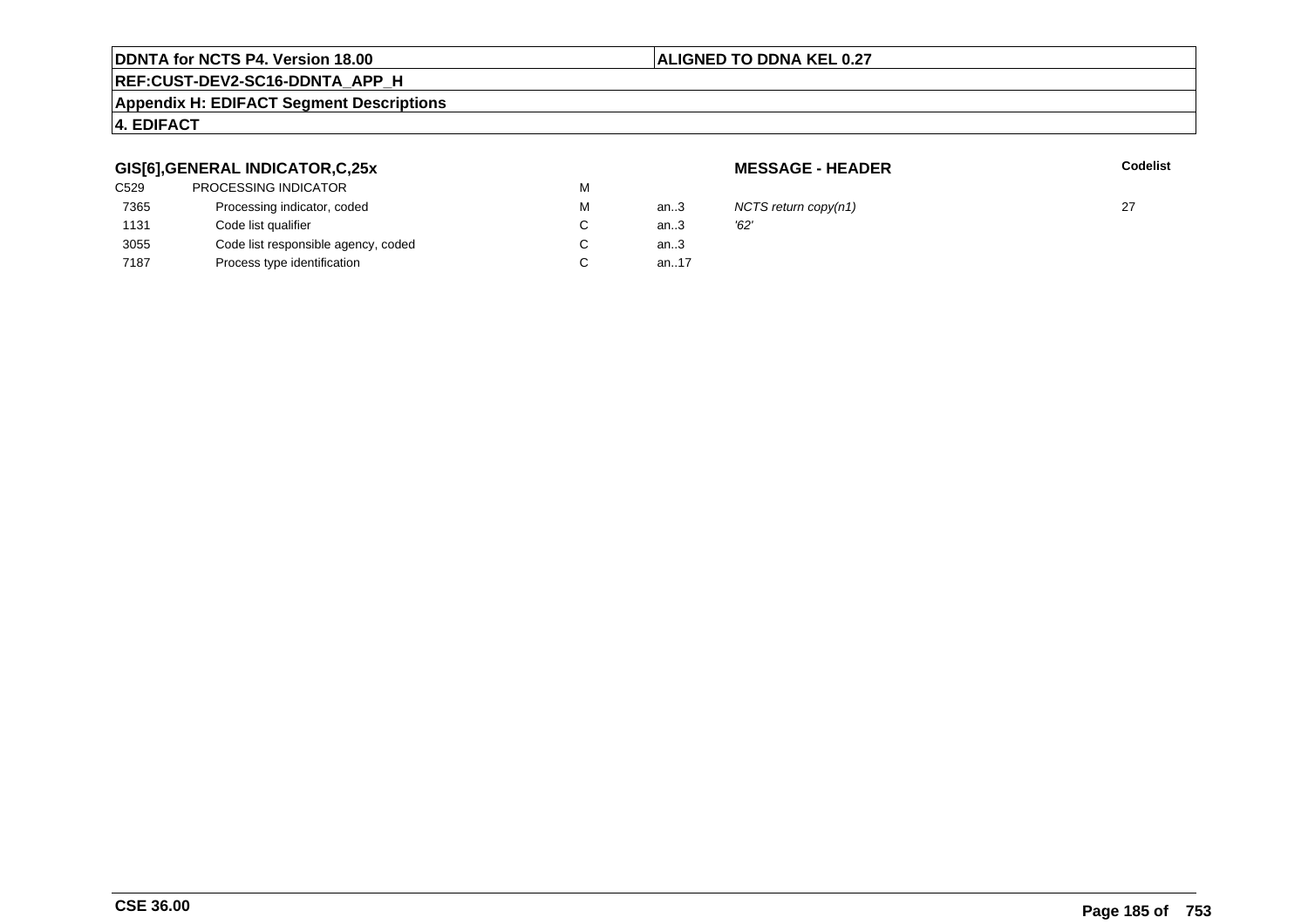#### **ALIGNED TO DDNA KEL 0.27**

# **REF:CUST-DEV2-SC16-DDNTA\_APP\_H**

#### **Appendix H: EDIFACT Segment Descriptions**

#### **4. EDIFACT**

#### **GIS[6],GENERAL INDICATOR,C,25x**

| C <sub>529</sub> | PROCESSING INDICATOR                | м |      |      |
|------------------|-------------------------------------|---|------|------|
| 7365             | Processing indicator, coded         | М | an.3 | Cor  |
| 1131             | Code list qualifier                 |   | an.3 | '63' |
| 3055             | Code list responsible agency, coded |   | an.3 |      |
| 7187             | Process type identification         |   | an17 |      |

#### **MESSAGE - CTL\_CONTROL**

**Codelist**

Continue unloading(n1)<br>'63'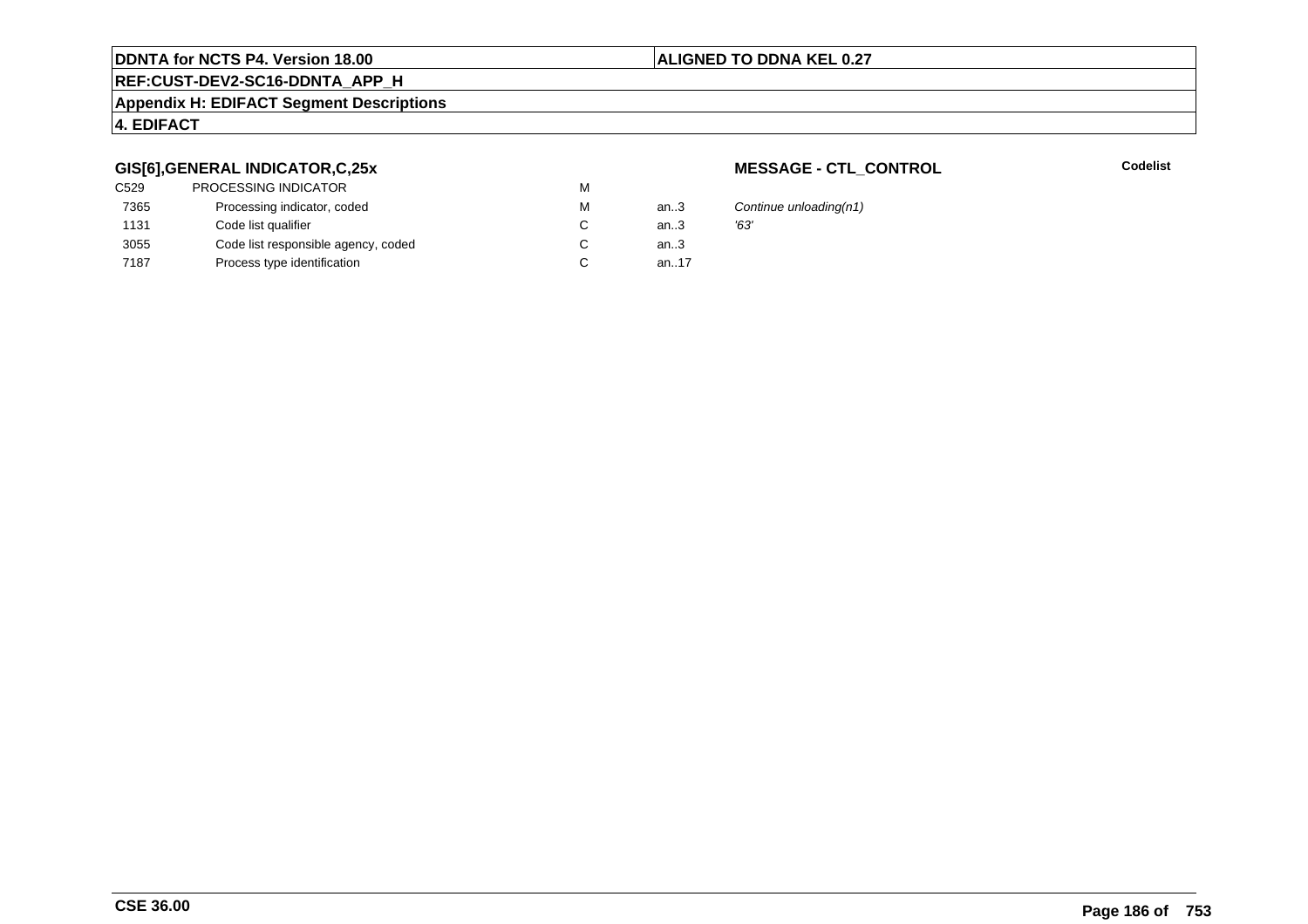## **ALIGNED TO DDNA KEL 0.27**

# **REF:CUST-DEV2-SC16-DDNTA\_APP\_H**

#### **Appendix H: EDIFACT Segment Descriptions**

# **4. EDIFACT**

#### **GIS[6],GENERAL INDICATOR,C,25x**

| C <sub>529</sub> | PROCESSING INDICATOR                | м |      |      |
|------------------|-------------------------------------|---|------|------|
| 7365             | Processing indicator, coded         | М | an.3 | Ser  |
| 1131             | Code list qualifier                 |   | an.3 | '64' |
| 3055             | Code list responsible agency, coded |   | an.3 |      |
| 7187             | Process type identification         |   | an17 |      |

**MESSAGE - CTL\_CONTROL**

**Codelist**

an..3 Sensitive goods flag(n1) <sup>27</sup>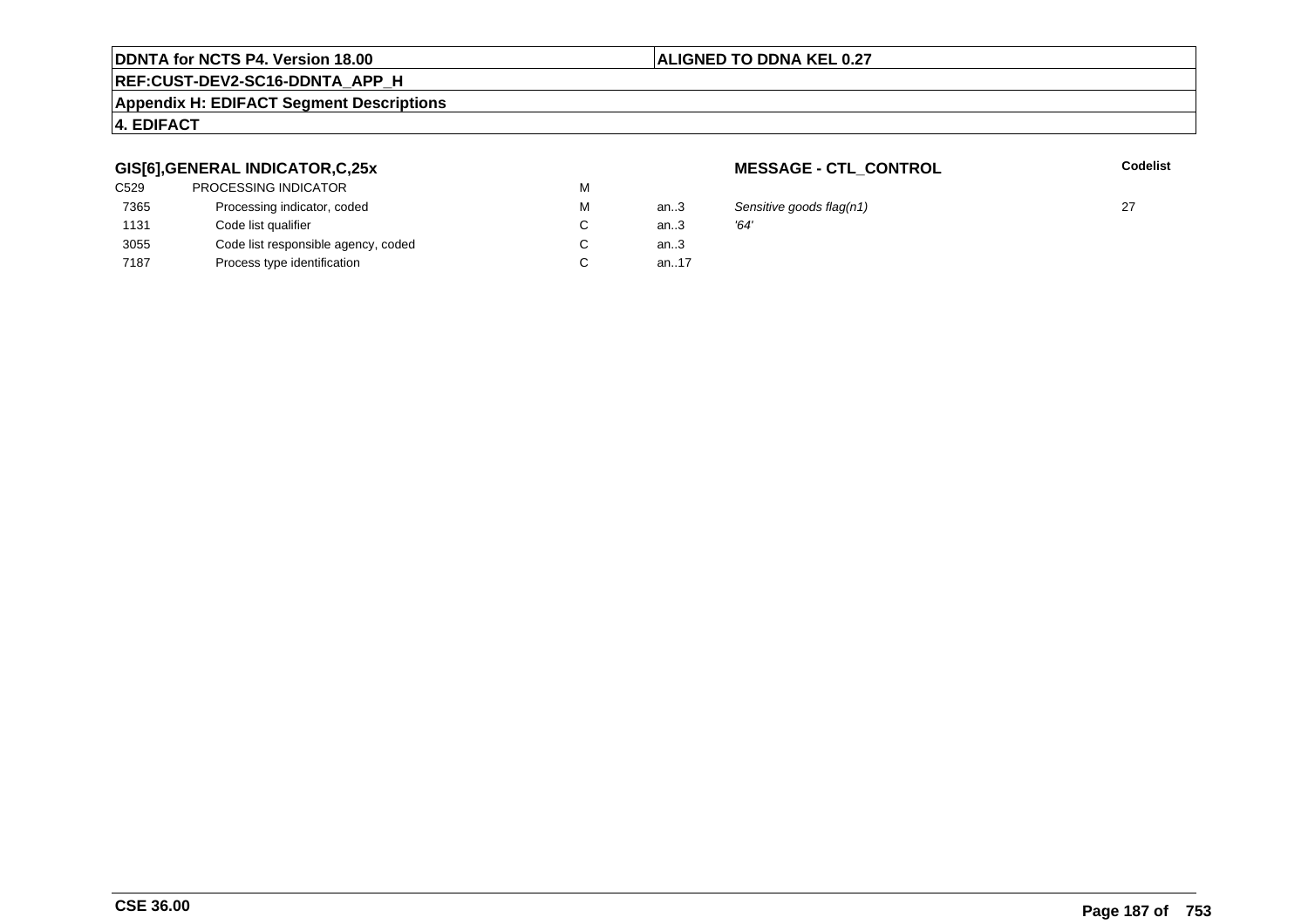#### **ALIGNED TO DDNA KEL 0.27**

# **REF:CUST-DEV2-SC16-DDNTA\_APP\_H**

#### **Appendix H: EDIFACT Segment Descriptions**

# **4. EDIFACT**

#### **GIS[6],GENERAL INDICATOR,C,25x**

| C529 | PROCESSING INDICATOR                | м |        |     |
|------|-------------------------------------|---|--------|-----|
| 7365 | Processing indicator, coded         | м | an.3   | Sι  |
| 1131 | Code list qualifier                 | C | an.3   | '5' |
| 3055 | Code list responsible agency, coded |   | an $3$ |     |
| 7187 | Process type identification         |   | an17   |     |

**MESSAGE - CTL\_CONTROL**

**Codelist**

an..3 Suspended goods flag(n1) <sup>27</sup>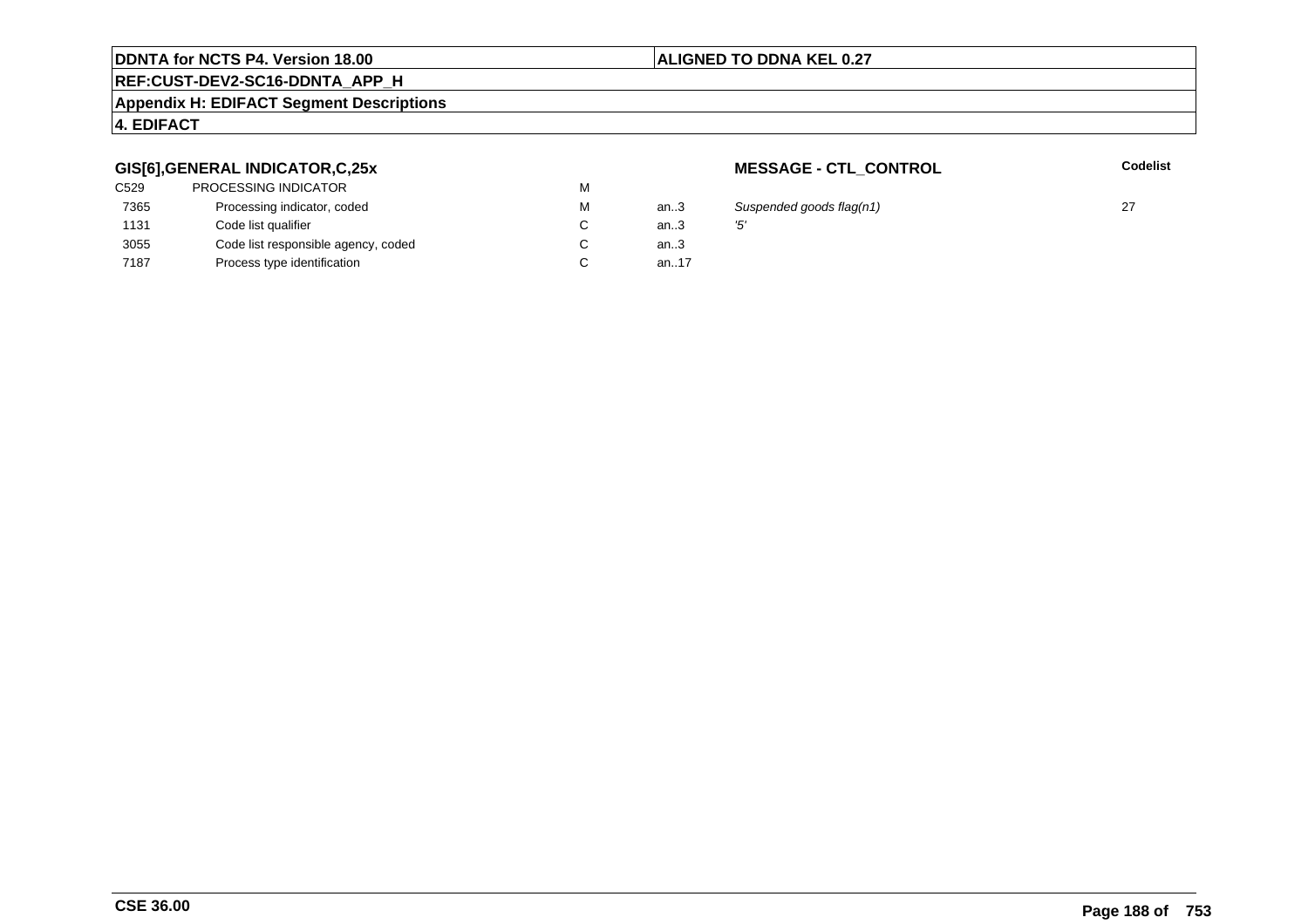## **ALIGNED TO DDNA KEL 0.27**

# **REF:CUST-DEV2-SC16-DDNTA\_APP\_H**

#### **Appendix H: EDIFACT Segment Descriptions**

# **4. EDIFACT**

#### **GIS[6],GENERAL INDICATOR,C,25x**

| C529 | PROCESSING INDICATOR                | M      |        |             |    |
|------|-------------------------------------|--------|--------|-------------|----|
| 7365 | Processing indicator, coded         | М      | an.3   | Status(an3) | 58 |
| 1131 | Code list qualifier                 | $\sim$ | an3    | '120'       |    |
| 3055 | Code list responsible agency, coded | $\sim$ | an $3$ |             |    |
| 7187 | Process type identification         | C      | an.17  |             |    |
|      |                                     |        |        |             |    |

**MESSAGE - HEADER**

**R** Codelist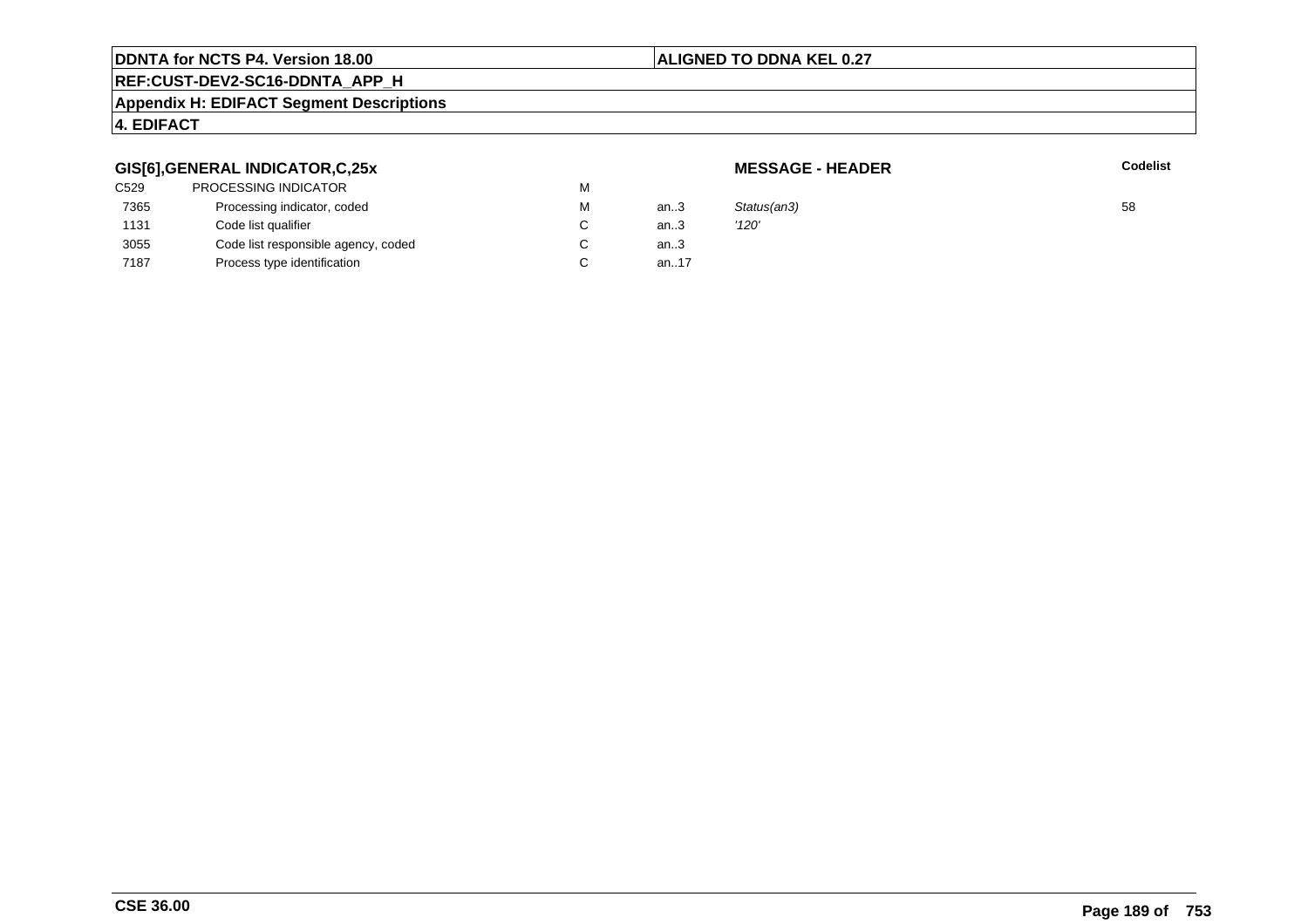# **ALIGNED TO DDNA KEL 0.27**

# **REF:CUST-DEV2-SC16-DDNTA\_APP\_H**

#### **Appendix H: EDIFACT Segment Descriptions**

# **4. EDIFACT**

#### **GIS[6],GENERAL INDICATOR,C,25x**

| <b>PROCESSING INDICATOR</b>         | М |        |       |
|-------------------------------------|---|--------|-------|
| Processing indicator, coded         | м | an3    | TC1:  |
| Code list qualifier                 | C | an.3   | '126' |
| Code list responsible agency, coded | С | an $3$ |       |
| Process type identification         |   | an17   |       |
|                                     |   |        |       |

**MESSAGE - ENQUIRY**

**Latter School** School Codelist

 $TC11$  delivered by Customs(n1) 27<br> $'126'$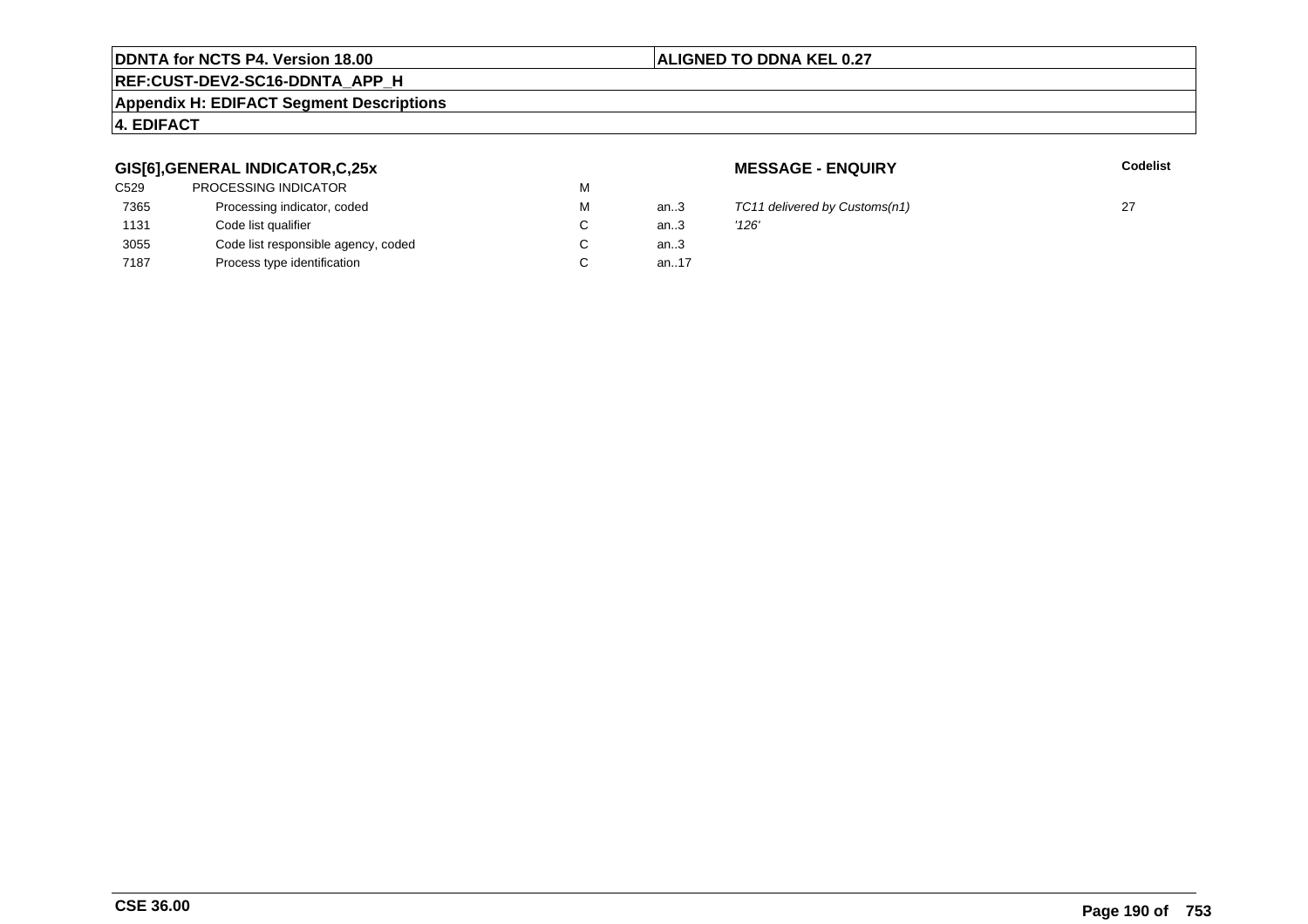# **ALIGNED TO DDNA KEL 0.27**

# **REF:CUST-DEV2-SC16-DDNTA\_APP\_H**

#### **Appendix H: EDIFACT Segment Descriptions**

## **4. EDIFACT**

#### **GIS[6],GENERAL INDICATOR,C,25x**

| C529 | <b>PROCESSING INDICATOR</b>         | м |      |     |
|------|-------------------------------------|---|------|-----|
| 7365 | Processing indicator, coded         | м | an.3 |     |
| 1131 | Code list qualifier                 |   | an.3 | 22' |
| 3055 | Code list responsible agency, coded |   | an.3 |     |
| 7187 | Process type identification         |   | an17 |     |
|      |                                     |   |      |     |

**MESSAGE - HEADER**

**R** Codelist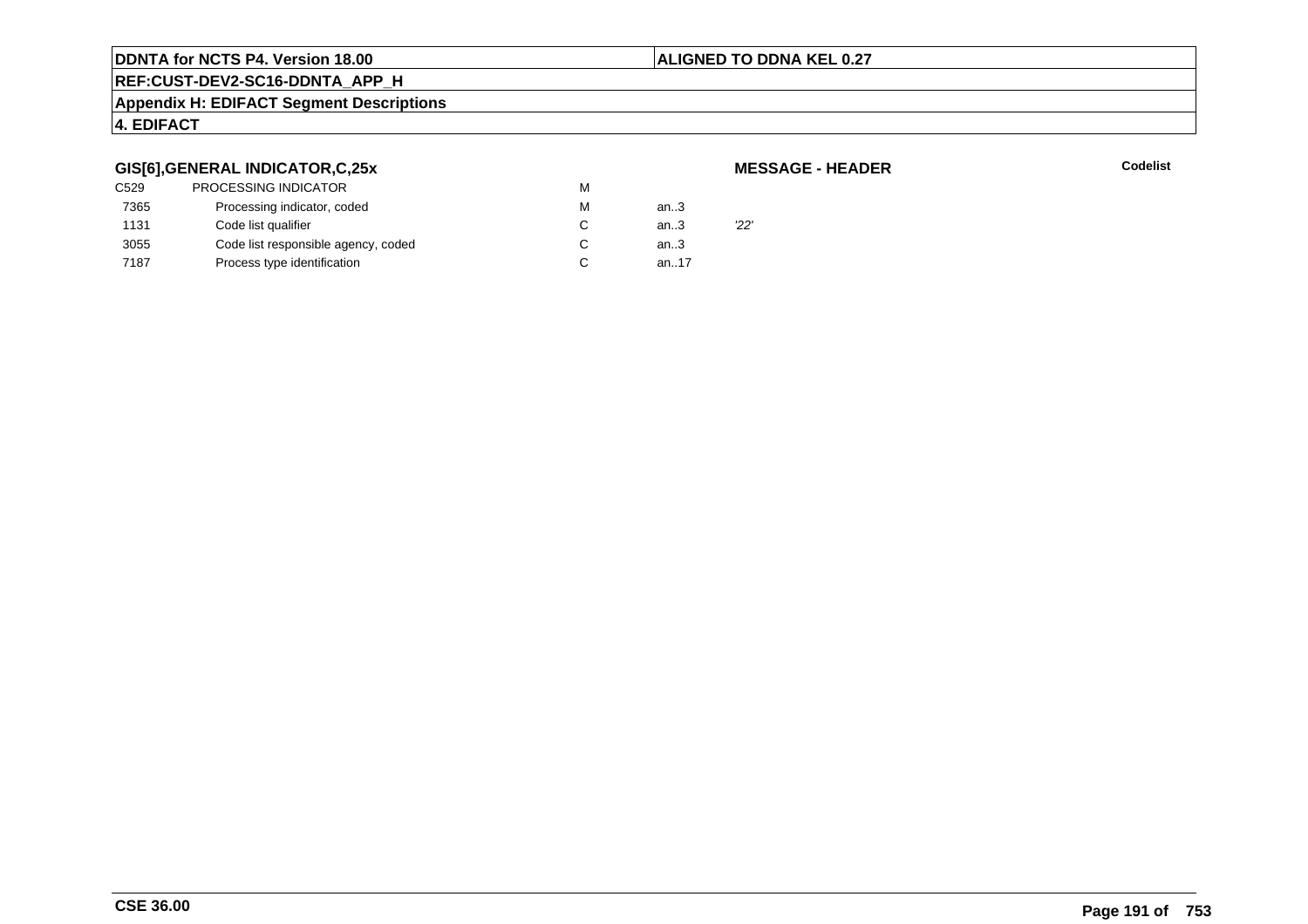## **ALIGNED TO DDNA KEL 0.27**

# **REF:CUST-DEV2-SC16-DDNTA\_APP\_H**

#### **Appendix H: EDIFACT Segment Descriptions**

# **4. EDIFACT**

#### **GIS[6],GENERAL INDICATOR,C,25x**

| C529 | <b>PROCESSING INDICATOR</b>         | м |          |       |
|------|-------------------------------------|---|----------|-------|
| 7365 | Processing indicator, coded         | м | an.3     | Wait  |
| 1131 | Code list qualifier                 | C | an.3     | '128' |
| 3055 | Code list responsible agency, coded | С | an $3$   |       |
| 7187 | Process type identification         |   | an. $17$ |       |

#### **MESSAGE - CONTROL RESULT**

**Codelist**

| м | an3 | Waiting for discrepancies resolution(n1) |  |
|---|-----|------------------------------------------|--|
| С | an3 | '128'                                    |  |
| С | an3 |                                          |  |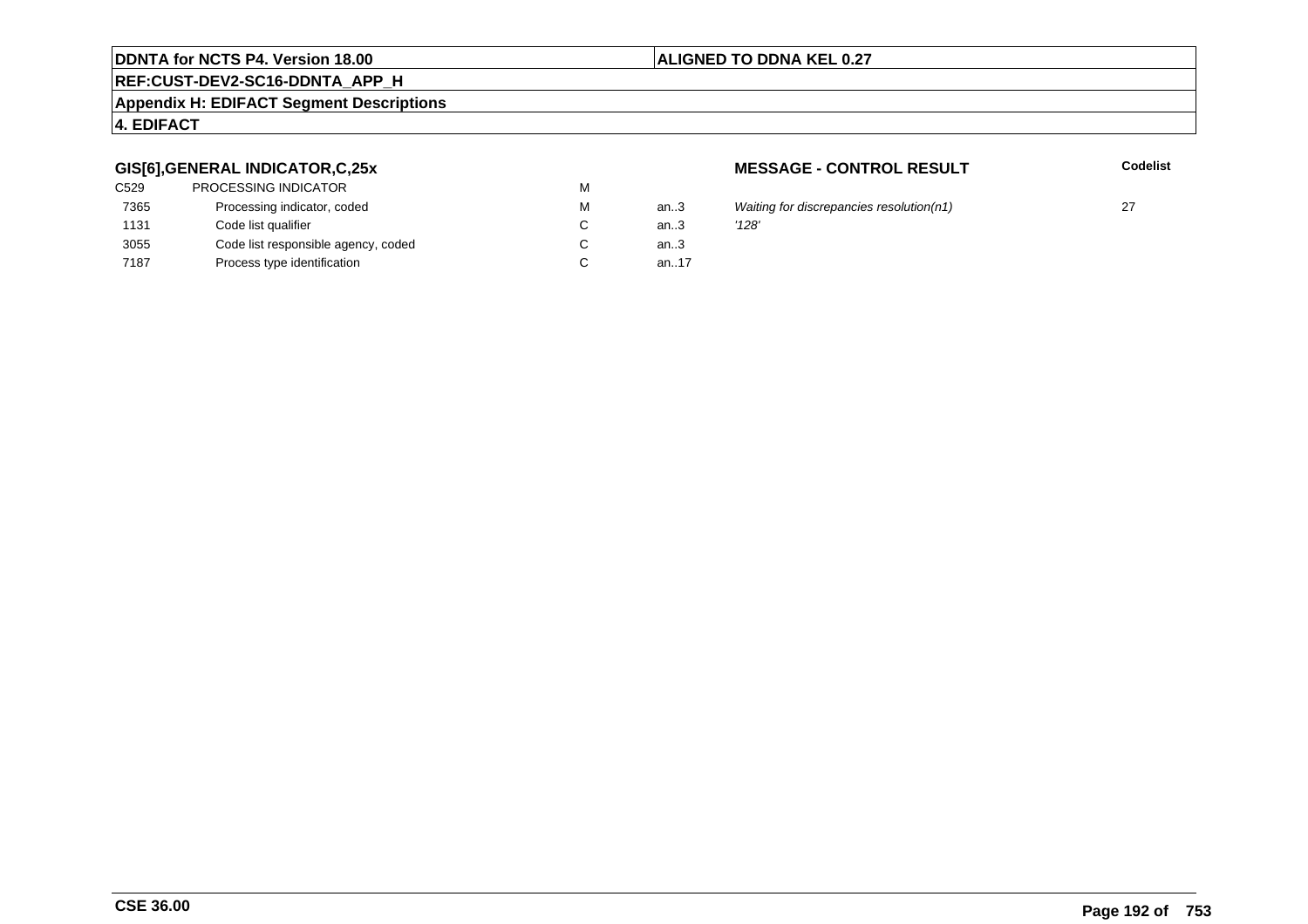#### **ALIGNED TO DDNA KEL 0.27**

# **REF:CUST-DEV2-SC16-DDNTA\_APP\_H**

#### **Appendix H: EDIFACT Segment Descriptions**

# **4. EDIFACT**

## **GIS[6],GENERAL INDICATOR,C,25x**

| C529 | PROCESSING INDICATOR                | М |      |       |
|------|-------------------------------------|---|------|-------|
| 7365 | Processing indicator, coded         | М | an.3 | Secu  |
| 1131 | Code list qualifier                 | C | an.3 | '187' |
| 3055 | Code list responsible agency, coded | C | an.3 |       |
| 7187 | Process type identification         |   | an17 |       |
|      |                                     |   |      |       |

**MESSAGE - HEADER**

**R** Codelist

M an..3 Security(n1) 117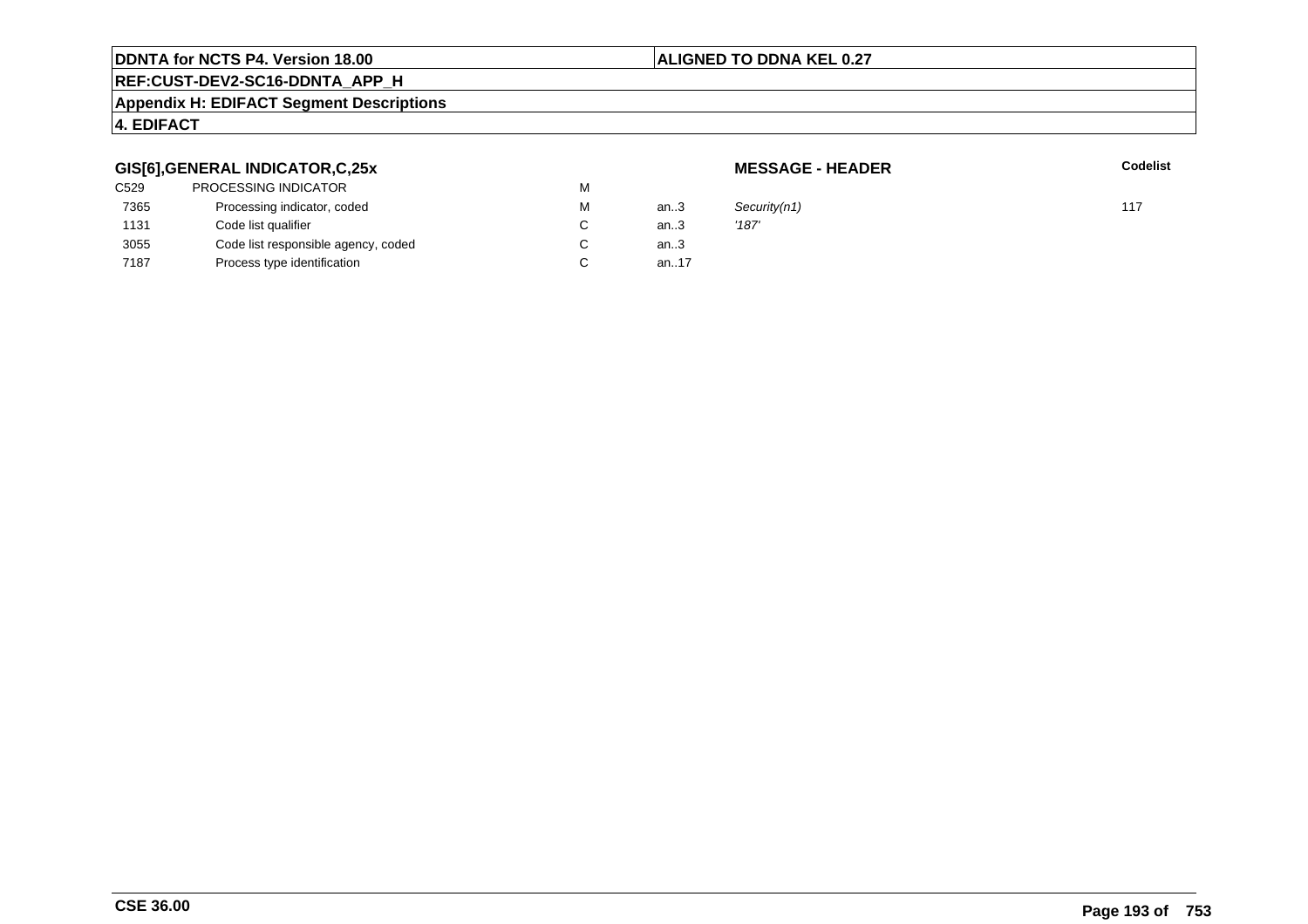#### **ALIGNED TO DDNA KEL 0.27**

**REF:CUST-DEV2-SC16-DDNTA\_APP\_H**

**Appendix H: EDIFACT Segment Descriptions**

| FII[7], FINANCIAL INSTITUTION INFORMATION, C, 1x |                                     |    | <b>MESSAGE - HEADER</b> | Codelist                          |  |
|--------------------------------------------------|-------------------------------------|----|-------------------------|-----------------------------------|--|
| 3035                                             | Party qualifier                     | M  | an.3                    | 'XX'                              |  |
| C078                                             | ACCOUNT IDENTIFICATION              | C  |                         |                                   |  |
| 3194                                             | Account holder number               | C  | an35                    |                                   |  |
| 3192                                             | Account holder name                 | C  | an35                    |                                   |  |
| 3192                                             | Account holder name                 | C. | an35                    |                                   |  |
| 6345                                             | Currency, coded                     | С  | an.3                    |                                   |  |
| C088                                             | INSTITUTION IDENTIFICATION          | C  |                         |                                   |  |
| 3433                                             | Institution name identification     | C  | an11                    |                                   |  |
| 1131                                             | Code list qualifier                 | C  | an.3                    |                                   |  |
| 3055                                             | Code list responsible agency, coded | C  | an.3                    |                                   |  |
| 3434                                             | Institution branch number           | С  | an17                    |                                   |  |
| 1131                                             | Code list qualifier                 | C  | an.3                    |                                   |  |
| 3055                                             | Code list responsible agency, coded | C. | an.3                    |                                   |  |
| 3432                                             | Institution name                    | C. | an350                   |                                   |  |
| 3436                                             | Institution branch place            | C  | an $.70$                | Commercial Reference Number(an70) |  |
| 3207                                             | Country, coded                      | С  | an.3                    |                                   |  |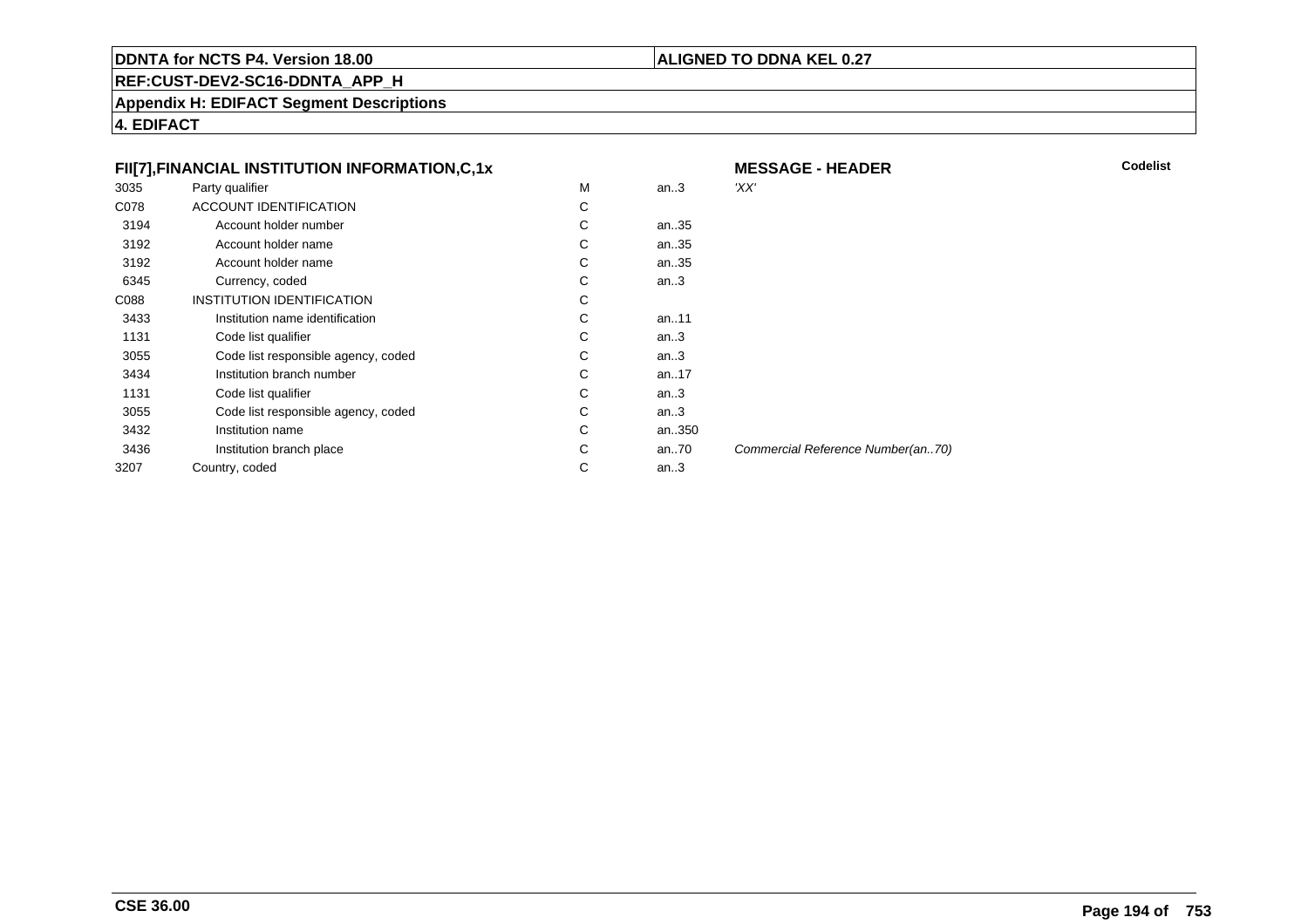#### **ALIGNED TO DDNA KEL 0.27**

**REF:CUST-DEV2-SC16-DDNTA\_APP\_H**

#### **Appendix H: EDIFACT Segment Descriptions**

**4. EDIFACT**

#### **MEA[8],MEASUREMENTS,C,5xMESSAGE - HEADER**<br>M an..3 'WT' 6311Measurement application qualifier  $M$ <br>MEASUREMENT DETAILS M an..3 *'WT'* C<sub>502</sub> MEASUREMENT DETAILSs c  $\mathsf{C}$ 6313Measurement dimension, coded<br>
Measurement significance, coded<br>
C C an..3 'AAD' 6321Measurement significance, coded C<br>
Measurement attribute identification C an..3 6155Measurement attribute identification  $\begin{array}{ccc} \text{C} \\ \text{C} \end{array}$  an..17 6154Measurement attribute C<br>COLLE/RANGE C an..70 C174 VALUE/RANGEE C  ${\sf M}$ 6411Measure unit qualifier the matrix of the matrix of the Measurement value of the Measurement value of the Measurement value of the Measurement value of the Measurement value of the Measurement value of the Measurement value an..3 *'KGM'*<br>an..18 *Total g* 6314Measurement value C<br>
Range minimum C<br>
C an..18 Total gross mass(n..11,3)<br>n..18 6162 Range minimum <sup>C</sup> n..18 6152 Range maximum <sup>C</sup> n..18 6432Significant digits C<br>
Face/laver indicator. coded n..2 7383Surface/layer indicator, coded an..3

**R** Codelist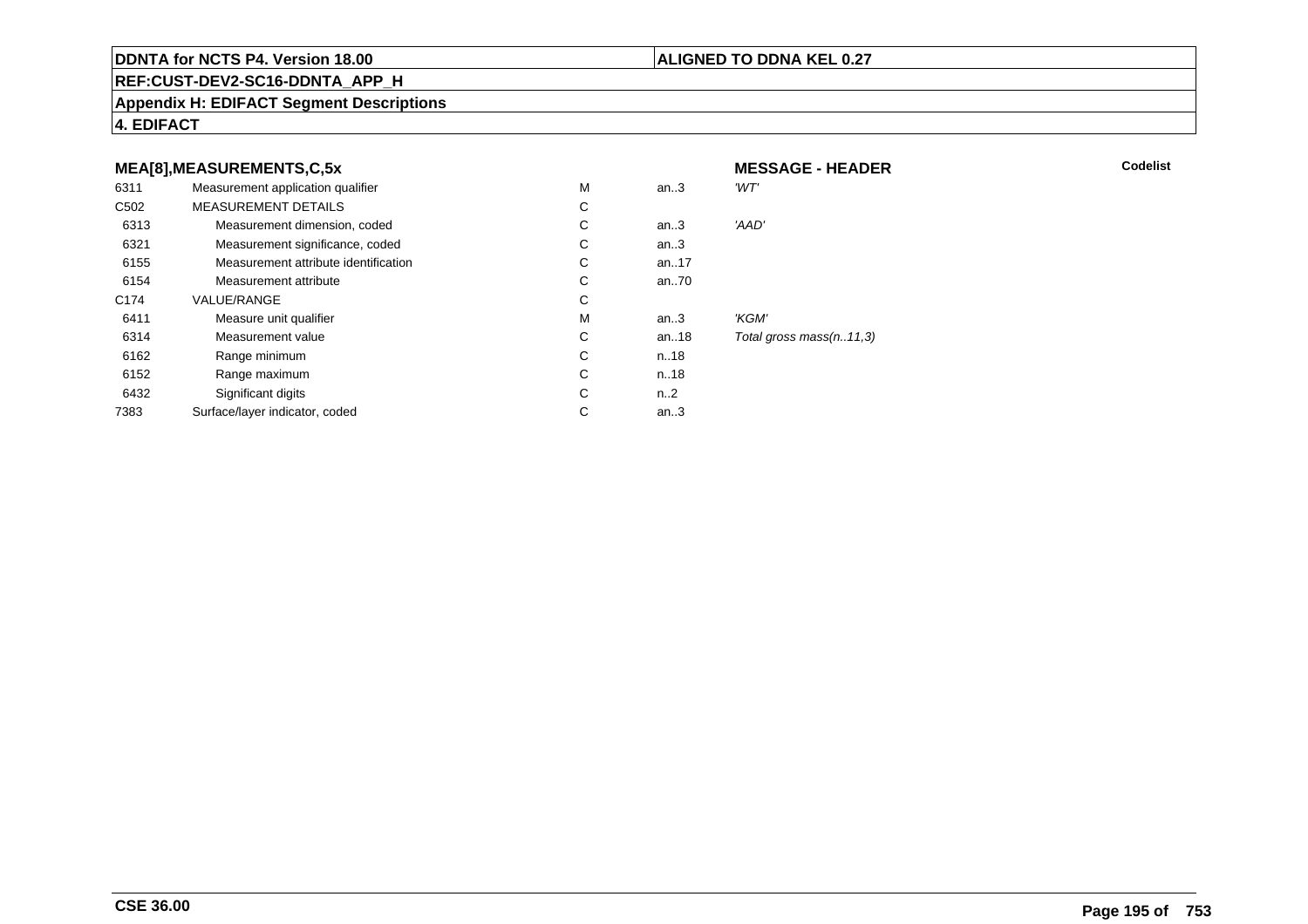#### **ALIGNED TO DDNA KEL 0.27**

# **REF:CUST-DEV2-SC16-DDNTA\_APP\_H**

#### **Appendix H: EDIFACT Segment Descriptions**

# **4. EDIFACT**

#### **EQD[9],EQUIPMENT DETAILS,C,999x**

| 8053             | Equipment qualifier                    | M | an.3      | 'CH' |
|------------------|----------------------------------------|---|-----------|------|
| C <sub>237</sub> | EQUIPMENT IDENTIFICATION               | С |           |      |
| 8260             | Equipment identification number        | С | an. $.17$ |      |
| 1131             | Code list qualifier                    | С | an $3$    |      |
| 3055             | Code list responsible agency, coded    | С | an.3      |      |
| 3207             | Country, coded                         | С | an.3      | Cou  |
| C <sub>224</sub> | <b>EQUIPMENT SIZE AND TYPE</b>         | С |           |      |
| 8155             | Equipment size and type identification | С | an. $.10$ |      |
| 1131             | Code list qualifier                    | С | an $3$    |      |
| 3055             | Code list responsible agency, coded    | С | an $3$    |      |
| 8154             | Equipment size and type                | С | an35      |      |
| 8077             | Equipment supplier, coded              | C | an.3      |      |
| 8249             | Equipment status, coded                | С | an.3      |      |
| 8169             | Full/empty indicator, coded            | С | an.3      |      |
|                  |                                        |   |           |      |

| x         |   |          | <b>MESSAGE - ITINERARY</b>  | Codelist |
|-----------|---|----------|-----------------------------|----------|
|           | M | an.3     | 'CH'                        |          |
|           | C |          |                             |          |
| er        | C | an17     |                             |          |
|           | C | an.3     |                             |          |
| coded     | C | an.3     |                             |          |
|           | C | an.3     | Country of routing code(a2) | 8        |
|           | C |          |                             |          |
| ification | С | an $.10$ |                             |          |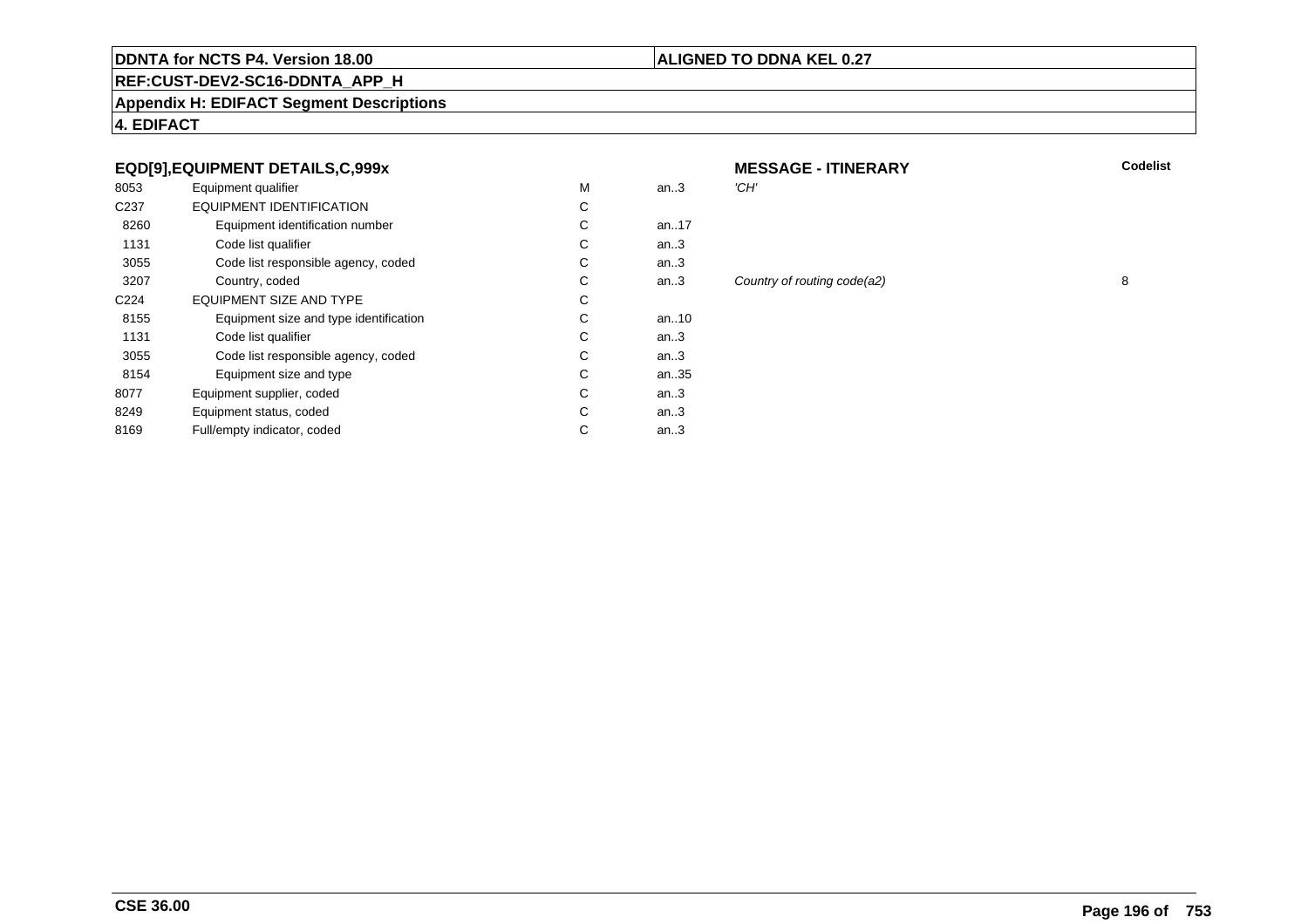#### **ALIGNED TO DDNA KEL 0.27**

# **REF:CUST-DEV2-SC16-DDNTA\_APP\_H**

#### **Appendix H: EDIFACT Segment Descriptions**

#### **4. EDIFACT**

#### **SEL[10],SEAL NUMBER,C,999x**

| SEL[10], SEAL NUMBER, C, 999x |                                     |        | <b>MESSAGE - SEALS INFO - SEALS ID</b> |                        |    |
|-------------------------------|-------------------------------------|--------|----------------------------------------|------------------------|----|
| 9308                          | Seal number                         | М      | an10                                   | Ό'                     |    |
| C <sub>215</sub>              | <b>SEAL ISSUER</b>                  | ⌒<br>ັ |                                        |                        |    |
| 9303                          | Sealing party, coded                | ⌒<br>ັ | an.3                                   |                        |    |
| 1131                          | Code list qualifier                 | ~<br>◡ | an.3                                   |                        |    |
| 3055                          | Code list responsible agency, coded | ⌒<br>◡ | an.3                                   |                        |    |
| 9302                          | Sealing party                       | ⌒<br>◡ | an35                                   | Seals identity(an20)   |    |
| 4517                          | Seal condition, coded               | ◡      | an.3                                   | Seals identity LNG(a2) | 12 |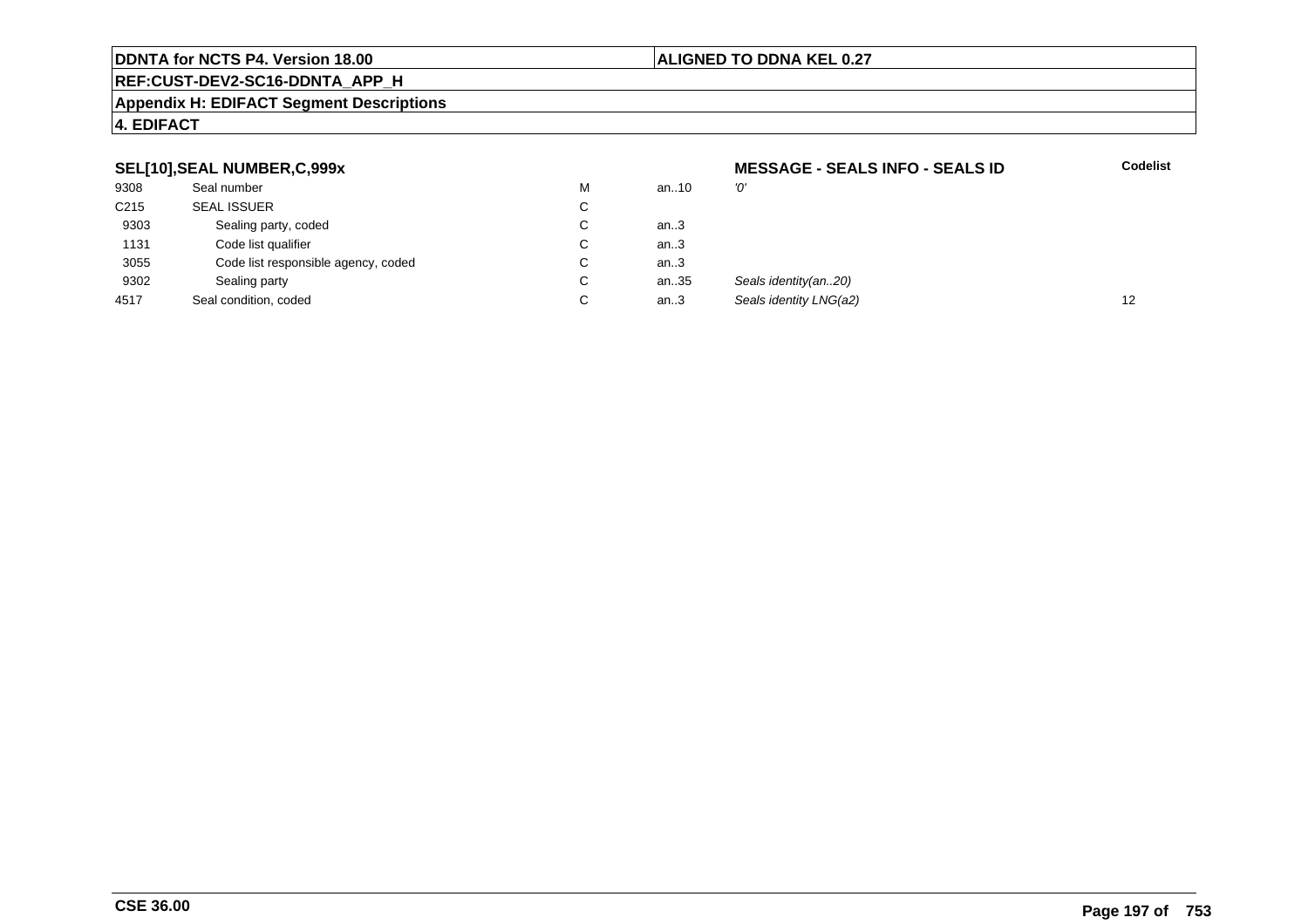#### **ALIGNED TO DDNA KEL 0.27**

# **REF:CUST-DEV2-SC16-DDNTA\_APP\_H**

#### **Appendix H: EDIFACT Segment Descriptions**

| SEL[10], SEAL NUMBER, C, 999x |                                     |                      | <b>MESSAGE - SEALS ID</b> | <b>Codelist</b>        |    |
|-------------------------------|-------------------------------------|----------------------|---------------------------|------------------------|----|
| 9308                          | Seal number                         | M                    | an10                      | '5'                    |    |
| C <sub>215</sub>              | <b>SEAL ISSUER</b>                  | $\mathbf{\tilde{v}}$ |                           |                        |    |
| 9303                          | Sealing party, coded                |                      | an.3                      |                        |    |
| 1131                          | Code list qualifier                 |                      | an.3                      |                        |    |
| 3055                          | Code list responsible agency, coded | ◡                    | an.3                      |                        |    |
| 9302                          | Sealing party                       | ◡                    | an35                      | Seals identity(an20)   |    |
| 4517                          | Seal condition, coded               |                      | an.3                      | Seals identity LNG(a2) | 12 |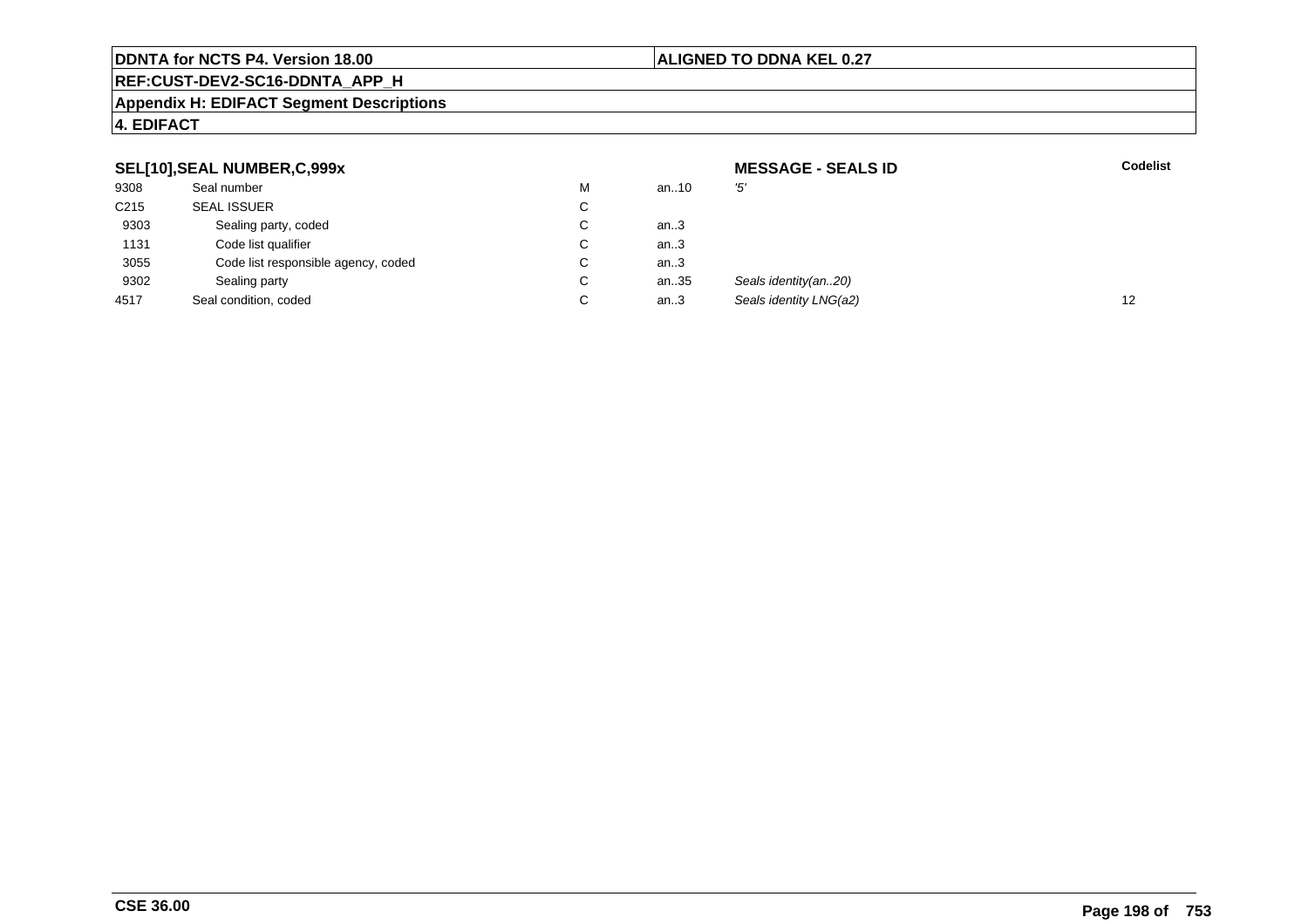# **REF:CUST-DEV2-SC16-DDNTA\_APP\_H**

#### **Appendix H: EDIFACT Segment Descriptions**

## **4. EDIFACT**

| FTX[11],FREE TEXT,C,99x |                                     |             | <b>MESSAGE - CTL CONTROL</b> | <b>Codelist</b>                            |    |
|-------------------------|-------------------------------------|-------------|------------------------------|--------------------------------------------|----|
| 4451                    | Text subject qualifier              | М           | an.3                         | 'AAP'                                      |    |
| 4453                    | Text function, coded                | ⌒<br>Ü      | an.3                         |                                            |    |
| C <sub>107</sub>        | <b>TEXT REFERENCE</b>               | ⌒<br>Ü      |                              |                                            |    |
| 4441                    | Free text identification            | м           | an17                         | Incident notified(n1)                      | 27 |
| 1131                    | Code list qualifier                 | ⌒<br>◡      | an.3                         |                                            |    |
| 3055                    | Code list responsible agency, coded | С           | an.3                         | Transhipment notified(n1)                  | 27 |
| C <sub>108</sub>        | <b>TEXT LITERAL</b>                 | $\sim$<br>Ü |                              |                                            |    |
| 4440                    | Free text                           | ⌒<br>Ü      | an70                         | Other movement information request(an350)  |    |
| 4440                    | Free text                           | ⌒<br>Ü      | an70                         | $'-$ Continued 70 $-$ '                    |    |
| 4440                    | Free text                           | С           | an70                         | $'-$ Continued 70 $-$ '                    |    |
| 4440                    | Free text                           | C           | an70                         | $'-$ Continued 70 $-$ '                    |    |
| 4440                    | Free text                           | С           | an70                         | $'-$ Continued 70 $-$ '                    |    |
| 3453                    | Language, coded                     | ⌒<br>Ü      | an.3                         | Other movement information request LNG(a2) | 12 |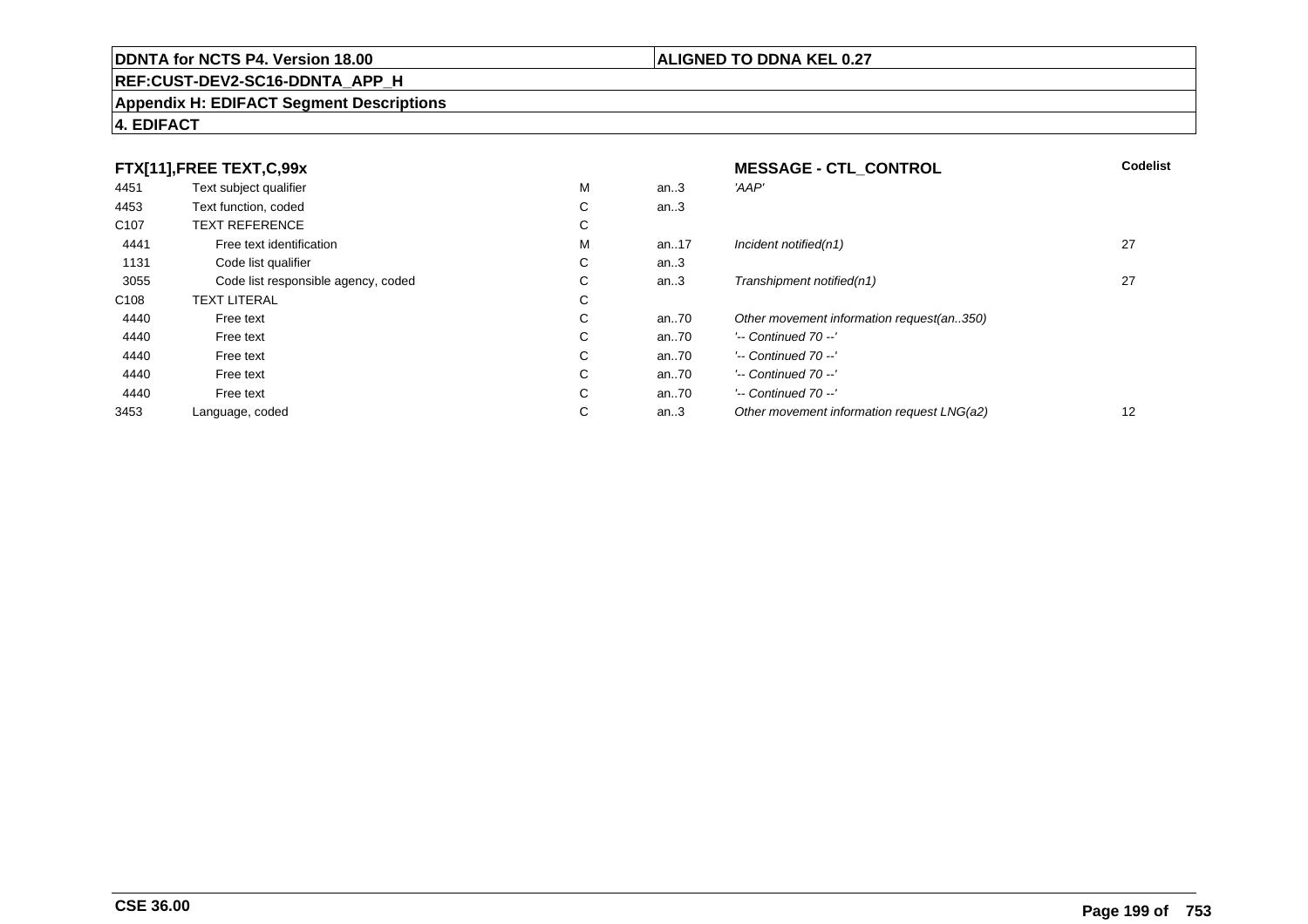# **REF:CUST-DEV2-SC16-DDNTA\_APP\_H**

#### **Appendix H: EDIFACT Segment Descriptions**

## **4. EDIFACT**

| FTX[11],FREE TEXT,C,99x |                                     |             | <b>MESSAGE - CTL CONTROL</b> | <b>Codelist</b>                             |                   |
|-------------------------|-------------------------------------|-------------|------------------------------|---------------------------------------------|-------------------|
| 4451                    | Text subject qualifier              | м           | an.3                         | 'AAP'                                       |                   |
| 4453                    | Text function, coded                | $\sim$<br>Ü | an.3                         |                                             |                   |
| C <sub>107</sub>        | <b>TEXT REFERENCE</b>               | $\sim$<br>◡ |                              |                                             |                   |
| 4441                    | Free text identification            | м           | an17                         | Transit operation state type(an3)           | 58                |
| 1131                    | Code list qualifier                 | С           | an.3                         |                                             |                   |
| 3055                    | Code list responsible agency, coded | $\sim$<br>◡ | an.3                         |                                             |                   |
| C <sub>108</sub>        | <b>TEXT LITERAL</b>                 | $\sim$<br>Ü |                              |                                             |                   |
| 4440                    | Free text                           | $\sim$<br>◡ | an70                         | Other movement information response(an350)  |                   |
| 4440                    | Free text                           | $\sim$<br>◡ | an70                         | $'-$ Continued 70 $-$ '                     |                   |
| 4440                    | Free text                           | С           | an70                         | $'-$ Continued 70 $-$ '                     |                   |
| 4440                    | Free text                           | С           | an70                         | $'-$ Continued 70 $-$ '                     |                   |
| 4440                    | Free text                           | $\sim$<br>Ü | an70                         | $'-$ Continued 70 $-$ '                     |                   |
| 3453                    | Language, coded                     | $\sim$<br>◡ | an.3                         | Other movement information response LNG(a2) | $12 \overline{ }$ |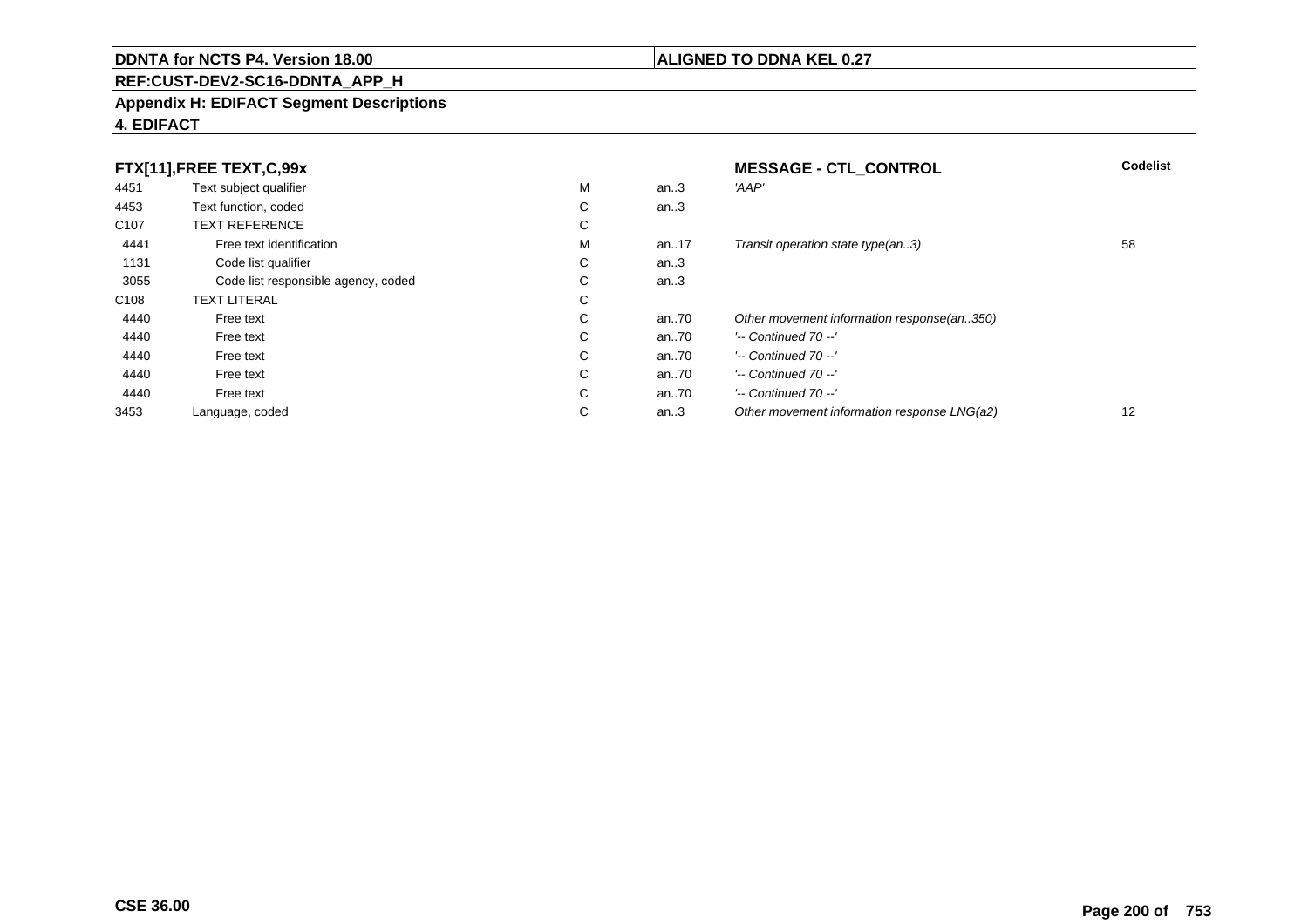# **REF:CUST-DEV2-SC16-DDNTA\_APP\_H**

#### **Appendix H: EDIFACT Segment Descriptions**

# **4. EDIFACT**

| FTX[11], FREE TEXT, C, 99x |                                     |   | <b>MESSAGE - HEADER</b> | <b>Codelist</b>         |    |
|----------------------------|-------------------------------------|---|-------------------------|-------------------------|----|
| 4451                       | Text subject qualifier              | M | an.3                    | 'ABL'                   |    |
| 4453                       | Text function, coded                | С | an. $3$                 |                         |    |
| C <sub>107</sub>           | <b>TEXT REFERENCE</b>               | С |                         |                         |    |
| 4441                       | Free text identification            | M | an17                    |                         |    |
| 1131                       | Code list qualifier                 | С | an.3                    |                         |    |
| 3055                       | Code list responsible agency, coded | С | an.3                    |                         |    |
| C <sub>108</sub>           | <b>TEXT LITERAL</b>                 | С |                         |                         |    |
| 4440                       | Free text                           | C | an70                    | Binding itinerary(n1)   | 27 |
| 4440                       | Free text                           | C | an $.70$                | $'-$ Continued 70 $-$ ' |    |
| 4440                       | Free text                           | С | an70                    |                         |    |
| 4440                       | Free text                           | C | an70                    |                         |    |
| 4440                       | Free text                           | C | an70                    |                         |    |
| 3453                       | Language, coded                     | С | an.3                    |                         |    |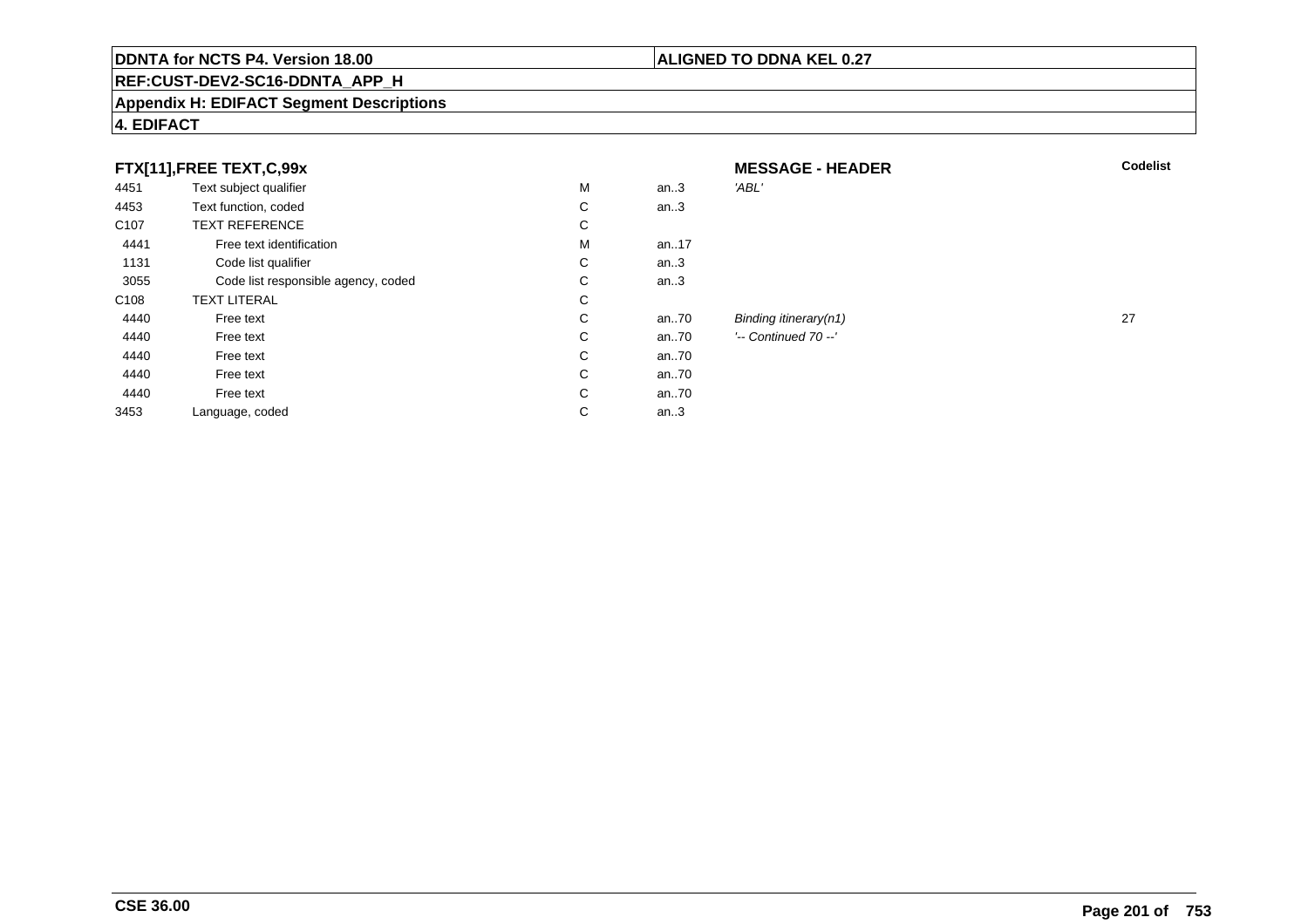# **REF:CUST-DEV2-SC16-DDNTA\_APP\_H**

#### **Appendix H: EDIFACT Segment Descriptions**

## **4. EDIFACT**

| FTX[11],FREE TEXT,C,99x |                                     |        |      | <b>MESSAGE - HEADER</b>       | <b>Codelist</b> |
|-------------------------|-------------------------------------|--------|------|-------------------------------|-----------------|
| 4451                    | Text subject qualifier              | M      | an.3 | 'ABQ'                         |                 |
| 4453                    | Text function, coded                | ⌒<br>Ü | an.3 |                               |                 |
| C <sub>107</sub>        | <b>TEXT REFERENCE</b>               | С      |      |                               |                 |
| 4441                    | Free text identification            | м      | an17 |                               |                 |
| 1131                    | Code list qualifier                 | С      | an.3 |                               |                 |
| 3055                    | Code list responsible agency, coded | C.     | an.3 |                               |                 |
| C <sub>108</sub>        | <b>TEXT LITERAL</b>                 | C      |      |                               |                 |
| 4440                    | Free text                           | С      | an70 | No release motivation(an350)  |                 |
| 4440                    | Free text                           | C      | an70 | $'-$ Continued 70 $-$ '       |                 |
| 4440                    | Free text                           | C      | an70 | $'-$ Continued 70 $-$ '       |                 |
| 4440                    | Free text                           | C      | an70 | $'-$ Continued 70 $-$ '       |                 |
| 4440                    | Free text                           | C      | an70 | $'-$ Continued 70 $-$ '       |                 |
| 3453                    | Language, coded                     | С      | an.3 | No release motivation LNG(a2) | 12              |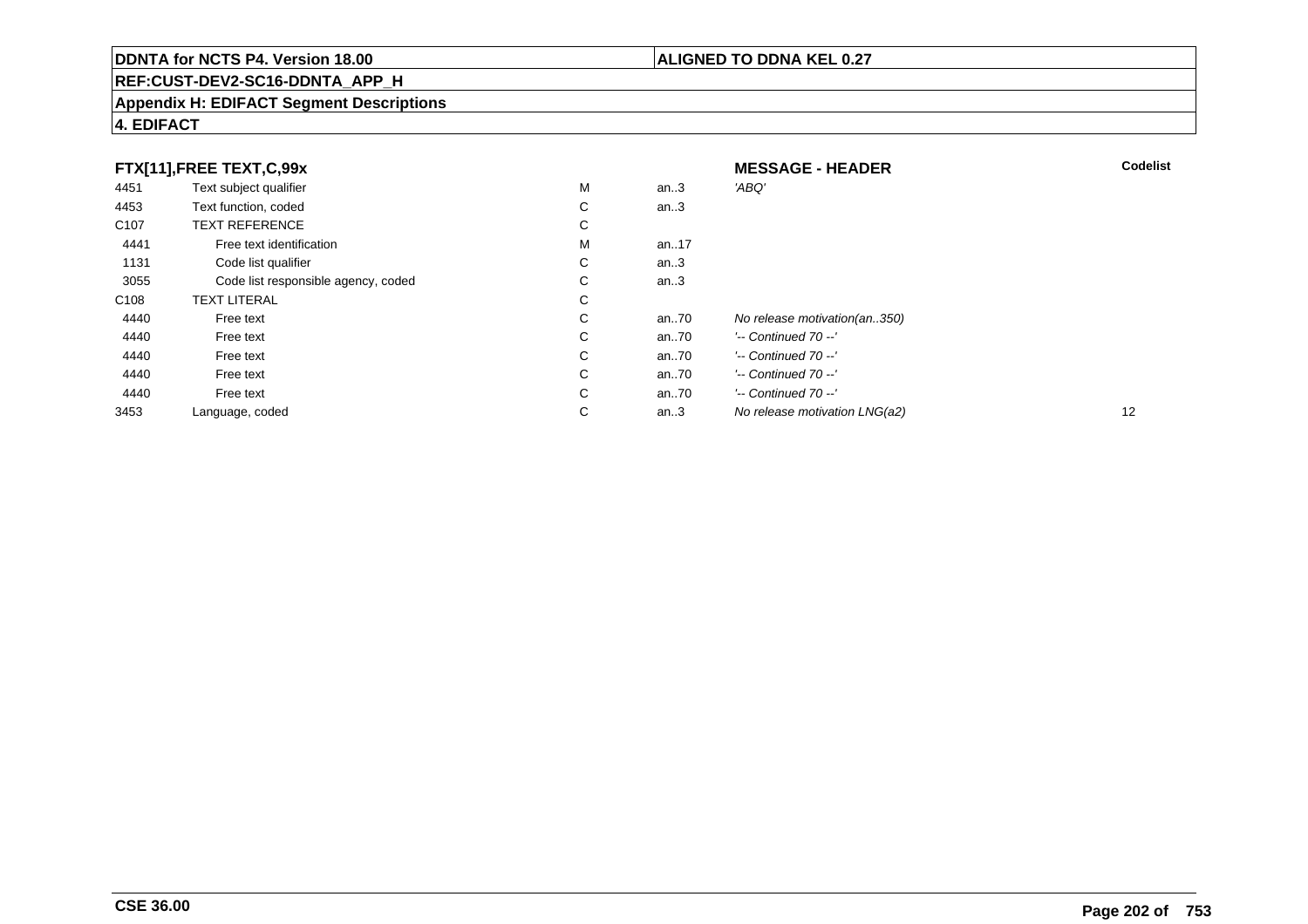# **REF:CUST-DEV2-SC16-DDNTA\_APP\_H**

#### **Appendix H: EDIFACT Segment Descriptions**

# **4. EDIFACT**

| FTX[11],FREE TEXT,C,99x |                                     |             | <b>MESSAGE - RESULTS OF CONTROL</b> | <b>Codelist</b>                 |                   |
|-------------------------|-------------------------------------|-------------|-------------------------------------|---------------------------------|-------------------|
| 4451                    | Text subject qualifier              | М           | an.3                                | 'ABV'                           |                   |
| 4453                    | Text function, coded                | $\sim$<br>◡ | an.3                                |                                 |                   |
| C <sub>107</sub>        | <b>TEXT REFERENCE</b>               | ⌒<br>U      |                                     |                                 |                   |
| 4441                    | Free text identification            | м           | an17                                | Control indicator(an2)          | 41                |
| 1131                    | Code list qualifier                 | ⌒<br>Ü      | an.3                                |                                 |                   |
| 3055                    | Code list responsible agency, coded | C           | an.3                                |                                 |                   |
| C <sub>108</sub>        | <b>TEXT LITERAL</b>                 | $\sim$<br>U |                                     |                                 |                   |
| 4440                    | Free text                           | ⌒<br>Ü      | an70                                | Pointer to the attribute (an35) |                   |
| 4440                    | Free text                           | $\sim$<br>◡ | an70                                | Description(an140)              |                   |
| 4440                    | Free text                           | С           | an70                                | $'-$ Continued 70 $-$ '         |                   |
| 4440                    | Free text                           | C           | an70                                | Corrected value(an27)           |                   |
| 4440                    | Free text                           | C           | an70                                |                                 |                   |
| 3453                    | Language, coded                     | ⌒<br>◡      | an.3                                | Description LNG(a2)             | $12 \overline{ }$ |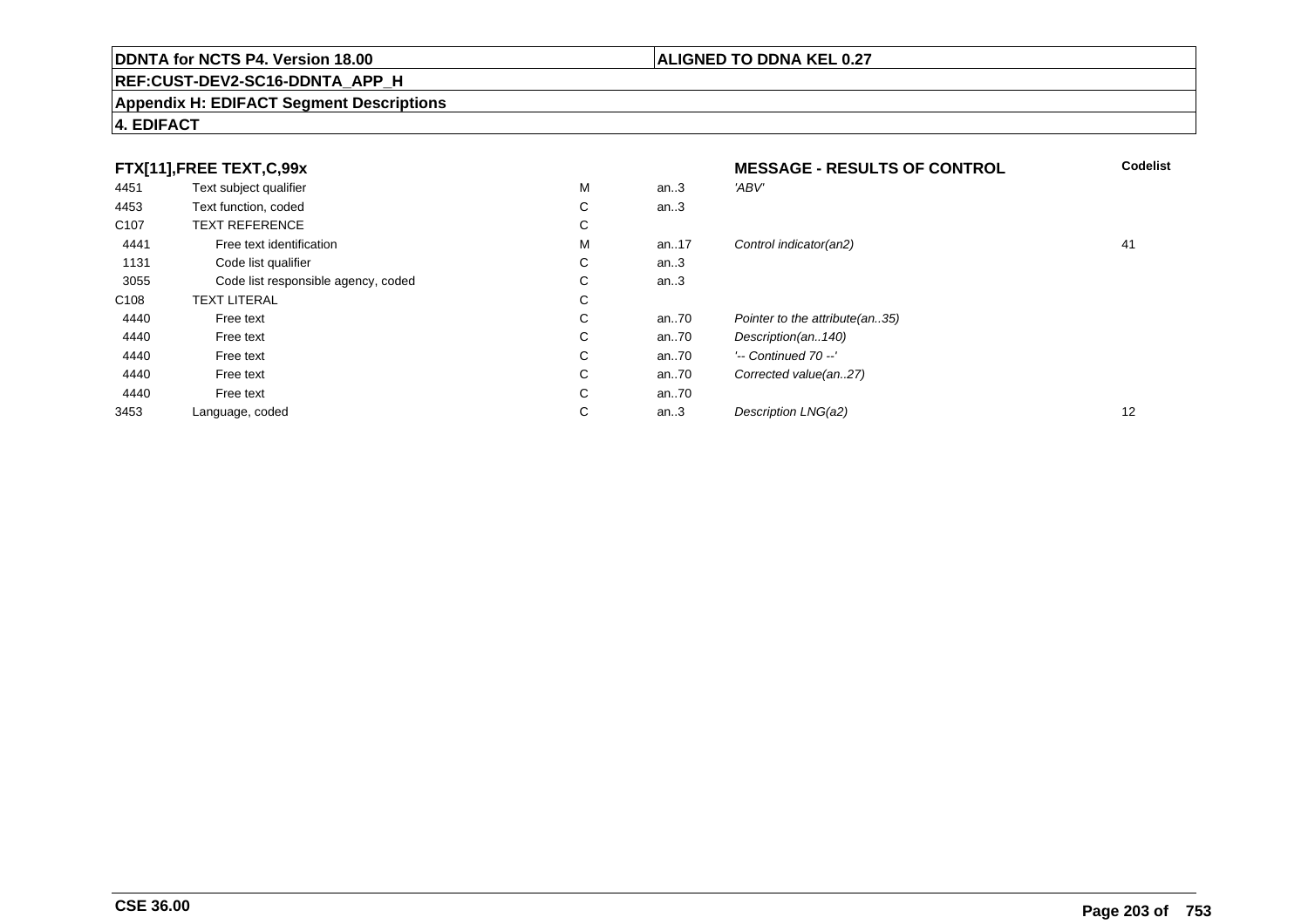#### **ALIGNED TO DDNA KEL 0.27**

# **REF:CUST-DEV2-SC16-DDNTA\_APP\_H**

#### **Appendix H: EDIFACT Segment Descriptions**

| FTX[11],FREE TEXT,C,99x |                                     |             | <b>MESSAGE - HEADER</b> | <b>Codelist</b>                            |    |
|-------------------------|-------------------------------------|-------------|-------------------------|--------------------------------------------|----|
| 4451                    | Text subject qualifier              | M           | an.3                    | 'ACB'                                      |    |
| 4453                    | Text function, coded                | C           | an.3                    |                                            |    |
| C <sub>107</sub>        | <b>TEXT REFERENCE</b>               | C           |                         |                                            |    |
| 4441                    | Free text identification            | M           | an17                    |                                            |    |
| 1131                    | Code list qualifier                 | C           | an.3                    |                                            |    |
| 3055                    | Code list responsible agency, coded | C           | an.3                    |                                            |    |
| C <sub>108</sub>        | <b>TEXT LITERAL</b>                 | $\sim$<br>◡ |                         |                                            |    |
| 4440                    | Free text                           | C           | an70                    |                                            |    |
| 4440                    | Free text                           | C.          | an70                    |                                            |    |
| 4440                    | Free text                           | C           | an70                    |                                            |    |
| 4440                    | Free text                           | C.          | an70                    |                                            |    |
| 4440                    | Free text                           | C           | an70                    |                                            |    |
| 3453                    | Language, coded                     | C           | an.3                    | Dialog language indicator at departure(a2) | 12 |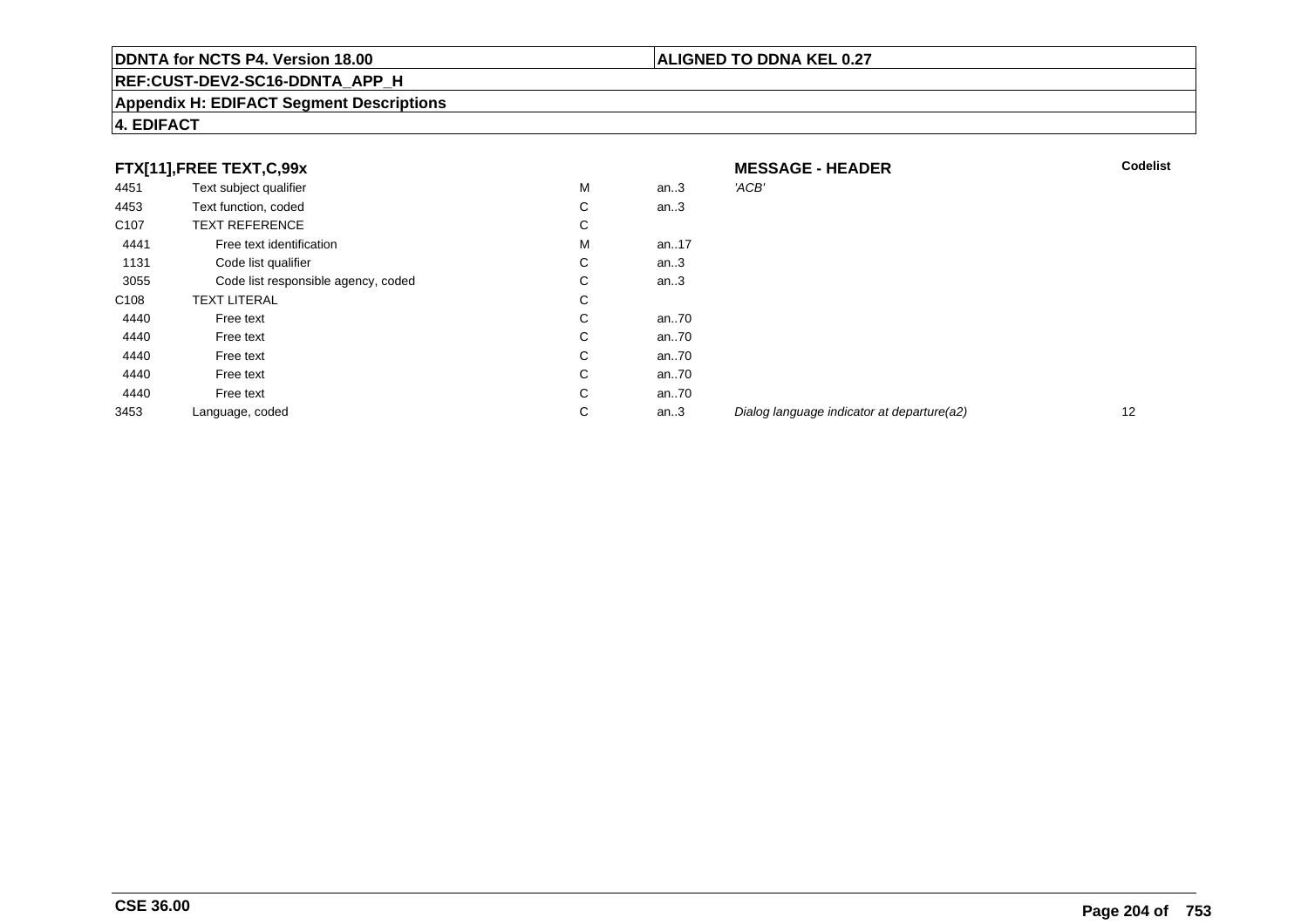#### **ALIGNED TO DDNA KEL 0.27**

# **REF:CUST-DEV2-SC16-DDNTA\_APP\_H**

#### **Appendix H: EDIFACT Segment Descriptions**

| FTX[11],FREE TEXT,C,99x |                                     |   | <b>MESSAGE - HEADER</b> | <b>Codelist</b>                              |    |
|-------------------------|-------------------------------------|---|-------------------------|----------------------------------------------|----|
| 4451                    | Text subject qualifier              | м | an $.3$                 | 'ACB'                                        |    |
| 4453                    | Text function, coded                | C | an $.3$                 |                                              |    |
| C <sub>107</sub>        | <b>TEXT REFERENCE</b>               | C |                         |                                              |    |
| 4441                    | Free text identification            | M | an17                    |                                              |    |
| 1131                    | Code list qualifier                 | C | an.3                    |                                              |    |
| 3055                    | Code list responsible agency, coded | C | an.3                    |                                              |    |
| C <sub>108</sub>        | <b>TEXT LITERAL</b>                 | C |                         |                                              |    |
| 4440                    | Free text                           | C | an70                    |                                              |    |
| 4440                    | Free text                           | C | an70                    |                                              |    |
| 4440                    | Free text                           | C | an70                    |                                              |    |
| 4440                    | Free text                           | C | an70                    |                                              |    |
| 4440                    | Free text                           | C | an70                    |                                              |    |
| 3453                    | Language, coded                     | C | an $.3$                 | Dialog language indicator at destination(a2) | 12 |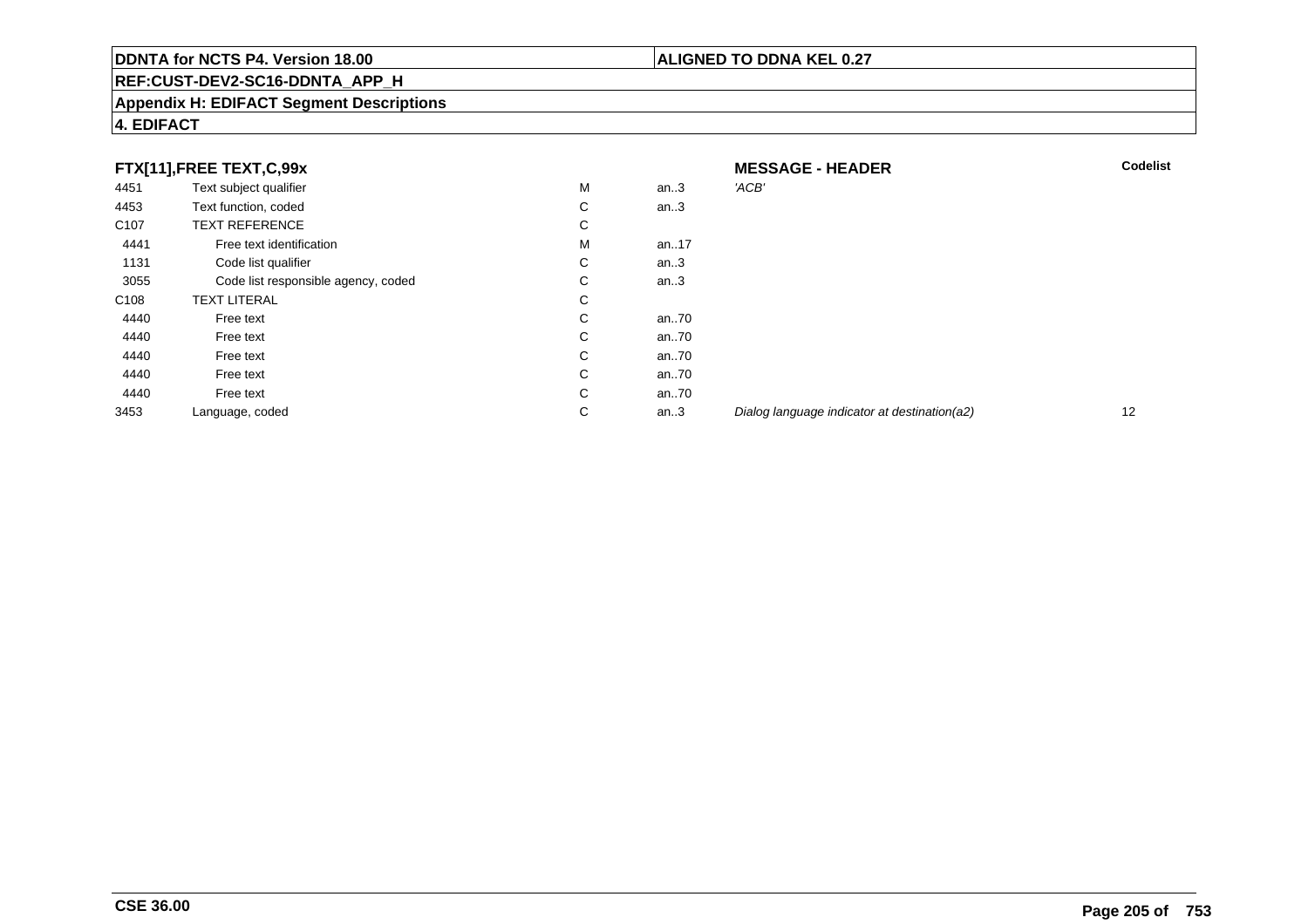# **REF:CUST-DEV2-SC16-DDNTA\_APP\_H**

#### **Appendix H: EDIFACT Segment Descriptions**

| FTX[11],FREE TEXT,C,99x |                                     |        | <b>MESSAGE - HEADER</b> | <b>Codelist</b>              |    |
|-------------------------|-------------------------------------|--------|-------------------------|------------------------------|----|
| 4451                    | Text subject qualifier              | М      | an.3                    | 'ACD'                        |    |
| 4453                    | Text function, coded                | C      | an.3                    |                              |    |
| C <sub>107</sub>        | <b>TEXT REFERENCE</b>               | С      |                         |                              |    |
| 4441                    | Free text identification            | М      | an17                    |                              |    |
| 1131                    | Code list qualifier                 | С      | an.3                    |                              |    |
| 3055                    | Code list responsible agency, coded | С      | an.3                    |                              |    |
| C108                    | <b>TEXT LITERAL</b>                 | С      |                         |                              |    |
| 4440                    | Free text                           | С      | an70                    |                              |    |
| 4440                    | Free text                           | C      | an70                    | $'-$ Continued 70 $-$ '      |    |
| 4440                    | Free text                           | C      | an70                    | $'-$ Continued 70 $-$ '      |    |
| 4440                    | Free text                           | C      | an70                    | $'-$ Continued 70 $-$ '      |    |
| 4440                    | Free text                           | C      | an70                    | $'-$ Continued 70 $-$ '      |    |
| 3453                    | Language, coded                     | ⌒<br>Ü | an.3                    | AAR rejection reason LNG(a2) | 12 |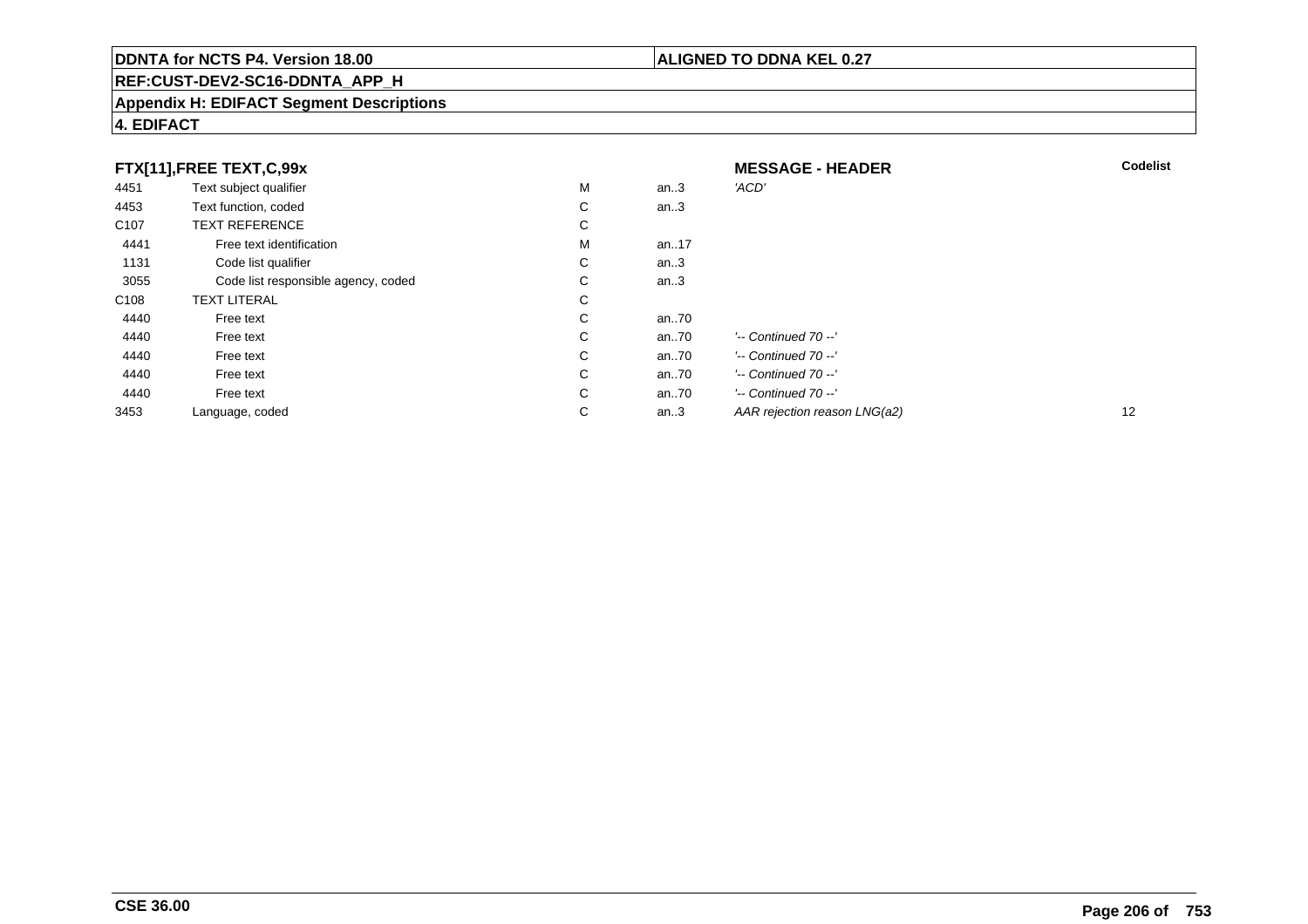# **REF:CUST-DEV2-SC16-DDNTA\_APP\_H**

#### **Appendix H: EDIFACT Segment Descriptions**

| FTX[11],FREE TEXT,C,99x |                                     |              |      | <b>MESSAGE - HEADER</b>     | <b>Codelist</b> |
|-------------------------|-------------------------------------|--------------|------|-----------------------------|-----------------|
| 4451                    | Text subject qualifier              | м            | an.3 | 'ACD'                       |                 |
| 4453                    | Text function, coded                | C            | an.3 |                             |                 |
| C <sub>107</sub>        | <b>TEXT REFERENCE</b>               | C            |      |                             |                 |
| 4441                    | Free text identification            | м            | an17 |                             |                 |
| 1131                    | Code list qualifier                 | C            | an.3 |                             |                 |
| 3055                    | Code list responsible agency, coded | C            | an.3 |                             |                 |
| C <sub>108</sub>        | <b>TEXT LITERAL</b>                 | C            |      |                             |                 |
| 4440                    | Free text                           | C            | an70 | Cancellation reason(an350)  |                 |
| 4440                    | Free text                           | C.           | an70 | $'-$ Continued 70 $-$ '     |                 |
| 4440                    | Free text                           | C            | an70 | $'-$ Continued 70 $-$ '     |                 |
| 4440                    | Free text                           | C            | an70 | $'-$ Continued 70 $-$ '     |                 |
| 4440                    | Free text                           | $\mathsf{C}$ | an70 | $'-$ Continued 70 $-$ '     |                 |
| 3453                    | Language, coded                     | $\mathsf{C}$ | an.3 | Cancellation reason LNG(a2) | 12              |

# **4. EDIFACT**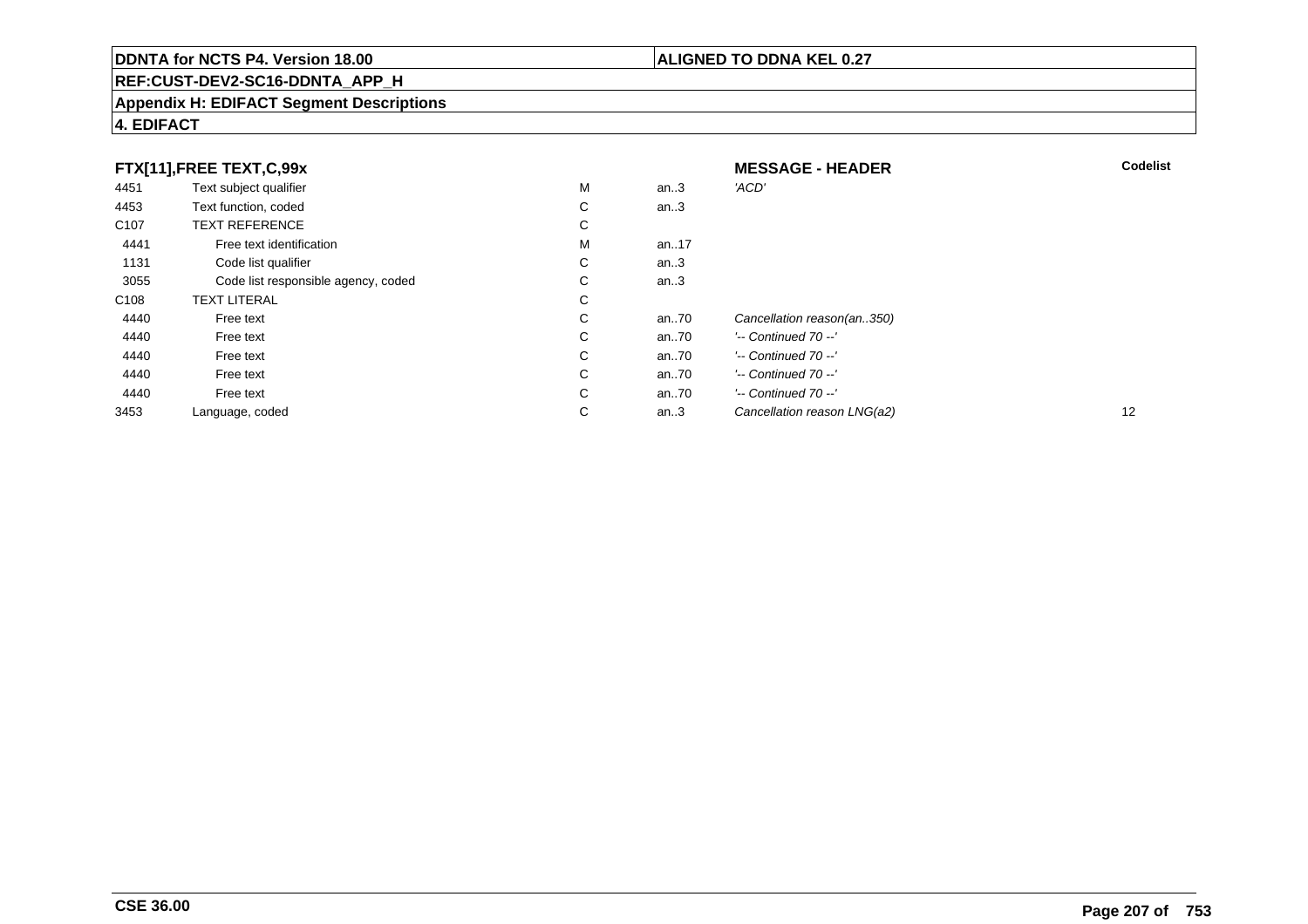# **REF:CUST-DEV2-SC16-DDNTA\_APP\_H**

#### **Appendix H: EDIFACT Segment Descriptions**

## **4. EDIFACT**

| FTX[11],FREE TEXT,C,99x |                                     |             | <b>MESSAGE - HEADER</b> | <b>Codelist</b>                             |    |
|-------------------------|-------------------------------------|-------------|-------------------------|---------------------------------------------|----|
| 4451                    | Text subject qualifier              | М           | an.3                    | 'ACD'                                       |    |
| 4453                    | Text function, coded                | С           | an.3                    |                                             |    |
| C <sub>107</sub>        | <b>TEXT REFERENCE</b>               | $\sim$<br>◡ |                         |                                             |    |
| 4441                    | Free text identification            | М           | an17                    | Amendment rejection motivation code(n1)     | 45 |
| 1131                    | Code list qualifier                 | C           | an.3                    |                                             |    |
| 3055                    | Code list responsible agency, coded | С           | an.3                    |                                             |    |
| C <sub>108</sub>        | <b>TEXT LITERAL</b>                 | С           |                         |                                             |    |
| 4440                    | Free text                           | С           | an70                    | Amendment rejection motivation text(an350)  |    |
| 4440                    | Free text                           | С           | an70                    | $'-$ Continued 70 $-$ '                     |    |
| 4440                    | Free text                           | C           | an70                    | $'-$ Continued 70 $-$ '                     |    |
| 4440                    | Free text                           | С           | an70                    | $'-$ Continued 70 $-$ '                     |    |
| 4440                    | Free text                           | C           | an70                    | $'-$ Continued 70 $-$ '                     |    |
| 3453                    | Language, coded                     | С           | an.3                    | Amendment rejection motivation text LNG(a2) | 12 |

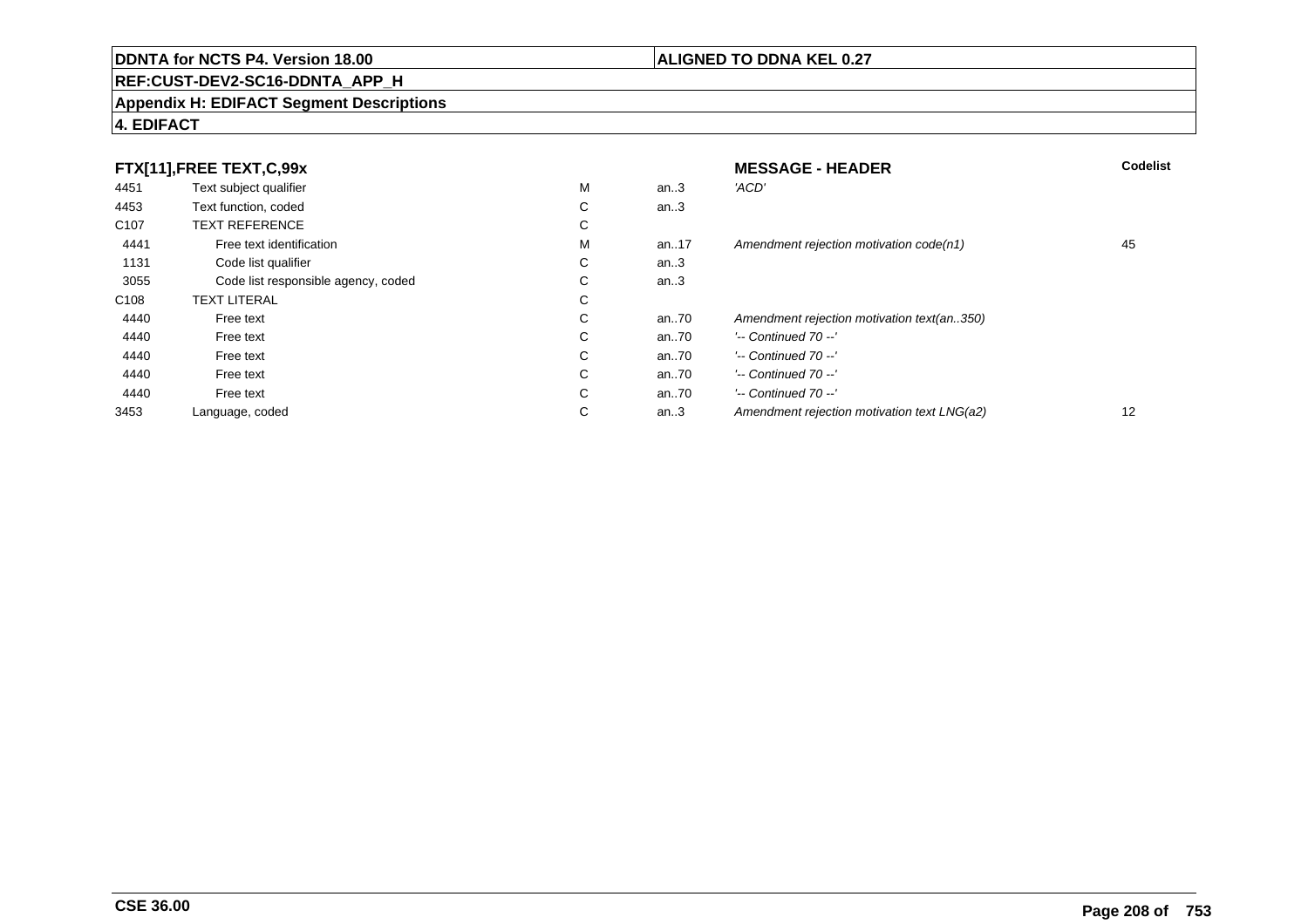# **REF:CUST-DEV2-SC16-DDNTA\_APP\_H**

#### **Appendix H: EDIFACT Segment Descriptions**

| FTX[11],FREE TEXT,C,99x |                                     |             | <b>MESSAGE - HEADER</b> | Codelist                      |                   |
|-------------------------|-------------------------------------|-------------|-------------------------|-------------------------------|-------------------|
| 4451                    | Text subject qualifier              | М           | an.3                    | 'ACD'                         |                   |
| 4453                    | Text function, coded                | ⌒<br>◡      | an.3                    |                               |                   |
| C <sub>107</sub>        | <b>TEXT REFERENCE</b>               | $\sim$<br>Ü |                         |                               |                   |
| 4441                    | Free text identification            | М           | an17                    | ATR rejection reason code(n2) | 44                |
| 1131                    | Code list qualifier                 | С           | an.3                    |                               |                   |
| 3055                    | Code list responsible agency, coded | $\sim$<br>Ü | an.3                    |                               |                   |
| C <sub>108</sub>        | <b>TEXT LITERAL</b>                 | $\sim$<br>◡ |                         |                               |                   |
| 4440                    | Free text                           | $\sim$<br>◡ | an70                    | ATR rejection reason(an350)   |                   |
| 4440                    | Free text                           | С           | an70                    | $'-$ Continued 70 $-$ '       |                   |
| 4440                    | Free text                           | C           | an70                    | $'-$ Continued 70 $-$ '       |                   |
| 4440                    | Free text                           | С           | an70                    | $'-$ Continued 70 $-$ '       |                   |
| 4440                    | Free text                           | С           | an.70                   | $'-$ Continued 70 $-$ '       |                   |
| 3453                    | Language, coded                     | $\sim$<br>◡ | an.3                    | ATR rejection reason LNG(a2)  | $12 \overline{ }$ |

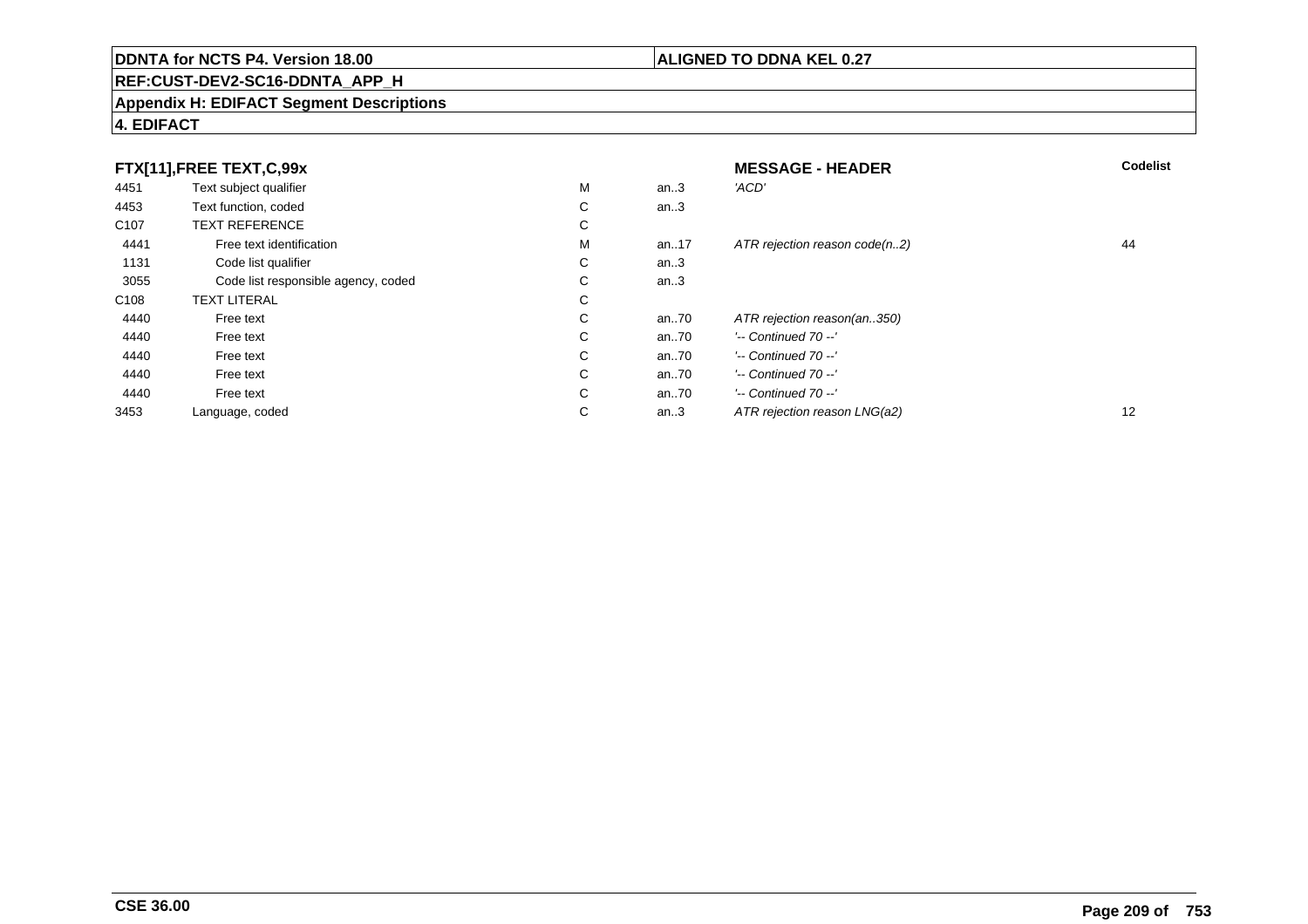# **REF:CUST-DEV2-SC16-DDNTA\_APP\_H**

#### **Appendix H: EDIFACT Segment Descriptions**

## **4. EDIFACT**

| FTX[11],FREE TEXT,C,99x |                                     |   | <b>MESSAGE - HEADER</b> | <b>Codelist</b>                |    |
|-------------------------|-------------------------------------|---|-------------------------|--------------------------------|----|
| 4451                    | Text subject qualifier              | М | an.3                    | 'ABX'                          |    |
| 4453                    | Text function, coded                | С | an.3                    |                                |    |
| C <sub>107</sub>        | <b>TEXT REFERENCE</b>               | С |                         |                                |    |
| 4441                    | Free text identification            | М | an17                    |                                |    |
| 1131                    | Code list qualifier                 | C | an.3                    |                                |    |
| 3055                    | Code list responsible agency, coded | С | an.3                    |                                |    |
| C108                    | <b>TEXT LITERAL</b>                 | С |                         |                                |    |
| 4440                    | Free text                           | С | an70                    | Ask for documents text(an350)  |    |
| 4440                    | Free text                           | С | an70                    | $'-$ Continued 70 $-$ '        |    |
| 4440                    | Free text                           | С | an70                    | $'-$ Continued 70 $-$ '        |    |
| 4440                    | Free text                           | C | an70                    | $'-$ Continued 70 $-$ '        |    |
| 4440                    | Free text                           | С | an70                    | $'-$ Continued 70 $-$ '        |    |
| 3453                    | Language, coded                     | С | an.3                    | Ask for documents text LNG(a2) | 12 |

**CSE 36.00**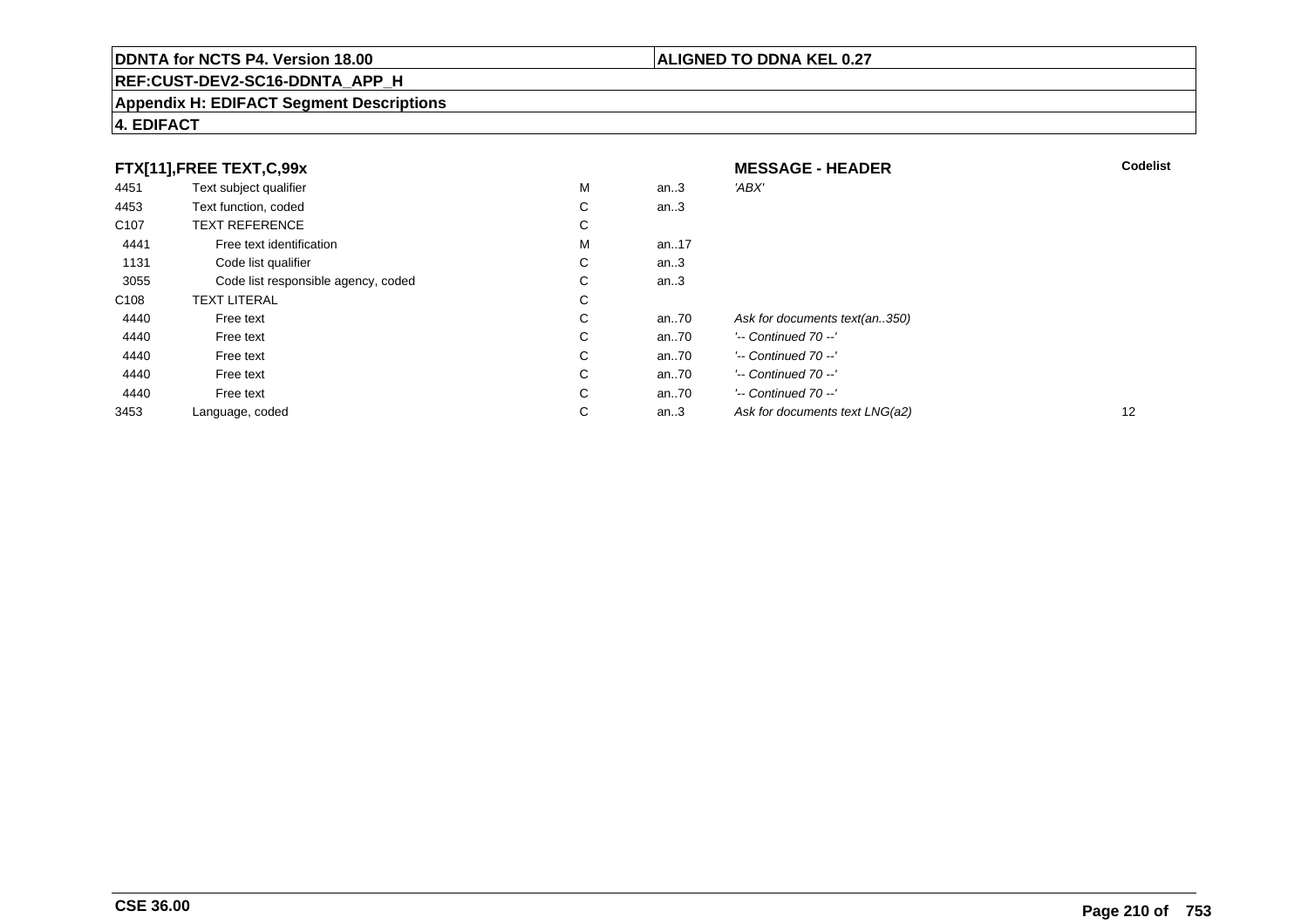# **REF:CUST-DEV2-SC16-DDNTA\_APP\_H**

#### **Appendix H: EDIFACT Segment Descriptions**

## **4. EDIFACT**

| FTX[11],FREE TEXT,C,99x |                                     |             | <b>MESSAGE - HEADER</b> | <b>Codelist</b>                         |    |
|-------------------------|-------------------------------------|-------------|-------------------------|-----------------------------------------|----|
| 4451                    | Text subject qualifier              | M           | an.3                    | 'ABO'                                   |    |
| 4453                    | Text function, coded                | $\sim$<br>◡ | an.3                    |                                         |    |
| C <sub>107</sub>        | <b>TEXT REFERENCE</b>               | $\sim$<br>◡ |                         |                                         |    |
| 4441                    | Free text identification            | М           | an17                    |                                         |    |
| 1131                    | Code list qualifier                 | С           | an.3                    |                                         |    |
| 3055                    | Code list responsible agency, coded | С           | an.3                    |                                         |    |
| C <sub>108</sub>        | <b>TEXT LITERAL</b>                 | С           |                         |                                         |    |
| 4440                    | Free text                           | $\sim$<br>Ü | an70                    | Discrepancies notification text(an350)  |    |
| 4440                    | Free text                           | С           | an70                    | $'-$ Continued 70 $-$ '                 |    |
| 4440                    | Free text                           | С           | an70                    | $'-$ Continued 70 $-$ '                 |    |
| 4440                    | Free text                           | С           | an70                    | '-- Continued 70 --'                    |    |
| 4440                    | Free text                           | С           | an70                    | $'-$ Continued 70 $-$ '                 |    |
| 3453                    | Language, coded                     | $\sim$<br>◡ | an.3                    | Discrepancies notification text LNG(a2) | 12 |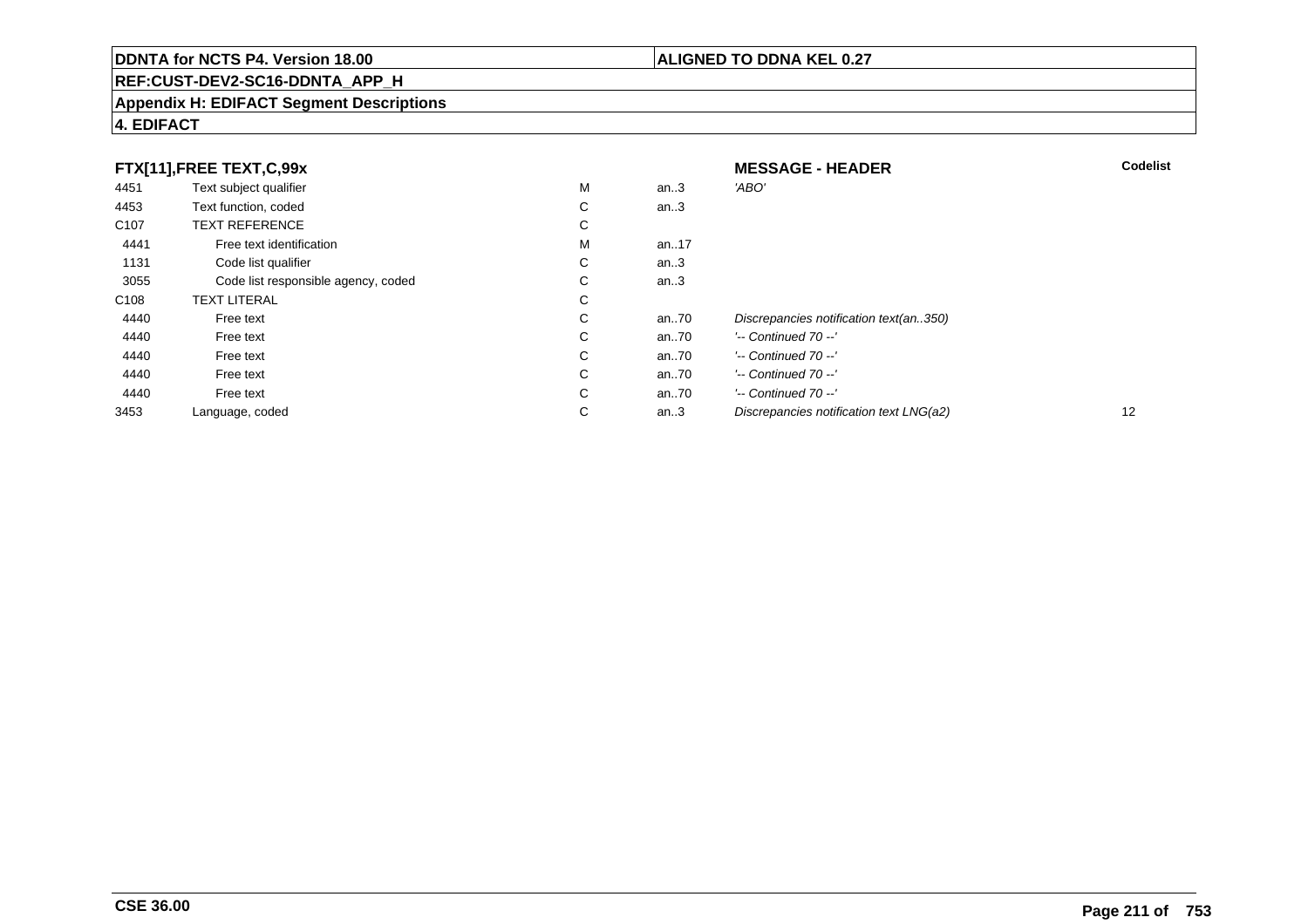# **REF:CUST-DEV2-SC16-DDNTA\_APP\_H**

#### **Appendix H: EDIFACT Segment Descriptions**

| FTX[11],FREE TEXT,C,99x |                                     |             | <b>MESSAGE - HEADER</b> | <b>Codelist</b>                                |    |
|-------------------------|-------------------------------------|-------------|-------------------------|------------------------------------------------|----|
| 4451                    | Text subject qualifier              | М           | an.3                    | 'ABO'                                          |    |
| 4453                    | Text function, coded                | С           | an.3                    |                                                |    |
| C <sub>107</sub>        | <b>TEXT REFERENCE</b>               | $\sim$<br>◡ |                         |                                                |    |
| 4441                    | Free text identification            | м           | an17                    | Discrepancies solved notification code(an2)    | 69 |
| 1131                    | Code list qualifier                 | C           | an.3                    |                                                |    |
| 3055                    | Code list responsible agency, coded | С           | an.3                    |                                                |    |
| C <sub>108</sub>        | <b>TEXT LITERAL</b>                 | С           |                         |                                                |    |
| 4440                    | Free text                           | ⌒<br>Ü      | an70                    | Discrepancies solved notification text(an350)  |    |
| 4440                    | Free text                           | С           | an70                    | $'-$ Continued 70 $-$ '                        |    |
| 4440                    | Free text                           | C           | an70                    | $'-$ Continued 70 $-$ '                        |    |
| 4440                    | Free text                           | С           | an70                    | $'-$ Continued 70 $-$ '                        |    |
| 4440                    | Free text                           | C           | an70                    | $'-$ Continued 70 $-$ '                        |    |
| 3453                    | Language, coded                     | С           | an.3                    | Discrepancies solved notification text LNG(a2) | 12 |

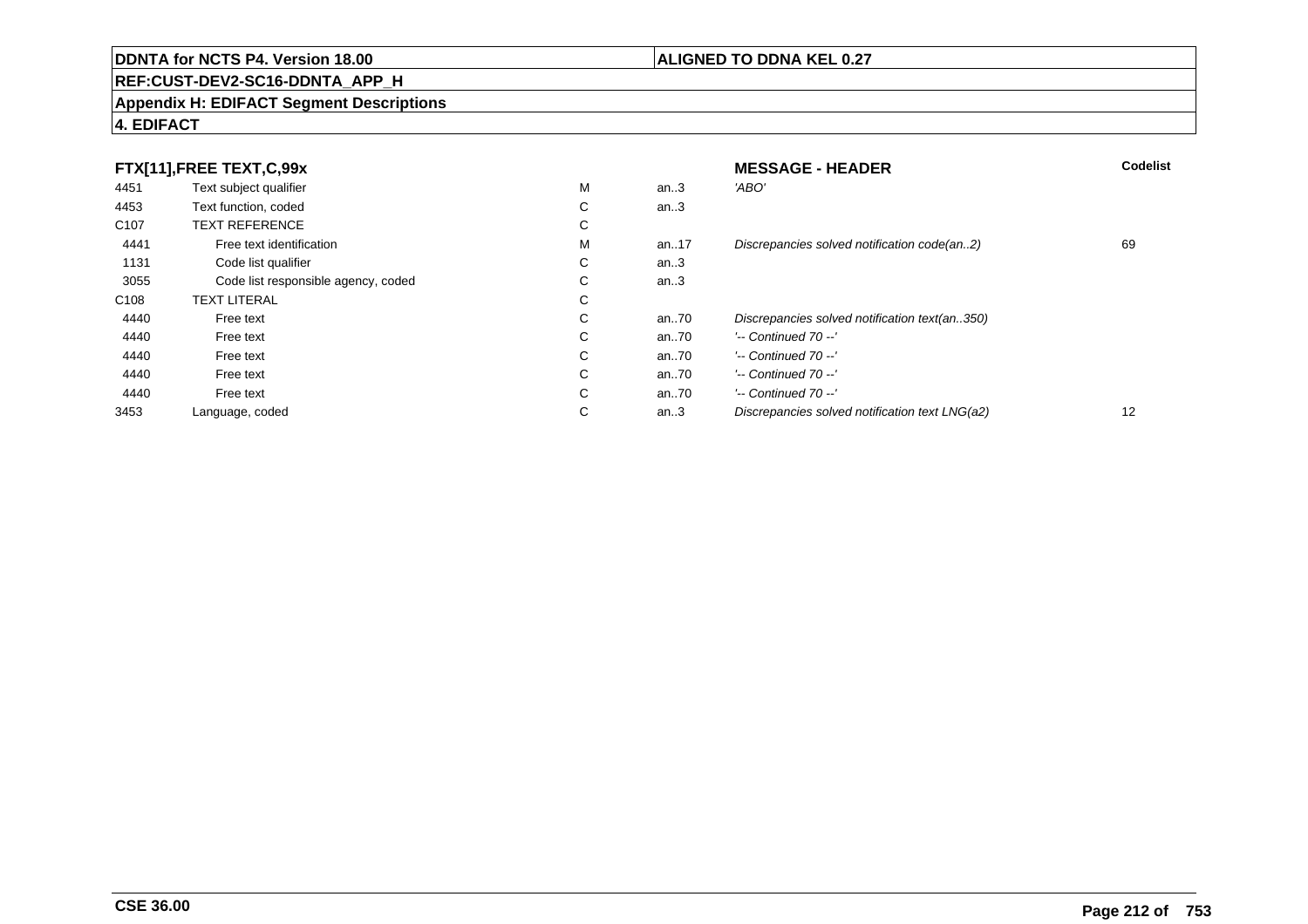# **REF:CUST-DEV2-SC16-DDNTA\_APP\_H**

#### **Appendix H: EDIFACT Segment Descriptions**

## **4. EDIFACT**

| FTX[11],FREE TEXT,C,99x |                                     |             | <b>MESSAGE - HEADER</b> | Codelist                         |    |
|-------------------------|-------------------------------------|-------------|-------------------------|----------------------------------|----|
| 4451                    | Text subject qualifier              | М           | an.3                    | 'ACD'                            |    |
| 4453                    | Text function, coded                | ⌒<br>◡      | an.3                    |                                  |    |
| C <sub>107</sub>        | <b>TEXT REFERENCE</b>               | $\sim$<br>Ü |                         |                                  |    |
| 4441                    | Free text identification            | М           | an17                    | Diversion rejection code(n2)     | 46 |
| 1131                    | Code list qualifier                 | С           | an.3                    |                                  |    |
| 3055                    | Code list responsible agency, coded | $\sim$<br>Ü | an.3                    |                                  |    |
| C <sub>108</sub>        | <b>TEXT LITERAL</b>                 | $\sim$<br>◡ |                         |                                  |    |
| 4440                    | Free text                           | $\sim$<br>◡ | an70                    | Diversion rejection text(an350)  |    |
| 4440                    | Free text                           | С           | an70                    | $'-$ Continued 70 $-$ '          |    |
| 4440                    | Free text                           | C           | an70                    | $'-$ Continued 70 $-$ '          |    |
| 4440                    | Free text                           | С           | an70                    | $'-$ Continued 70 $-$ '          |    |
| 4440                    | Free text                           | $\sim$<br>Ü | an.70                   | $'-$ Continued 70 $-$ '          |    |
| 3453                    | Language, coded                     | $\sim$<br>◡ | an.3                    | Diversion rejection text LNG(a2) | 12 |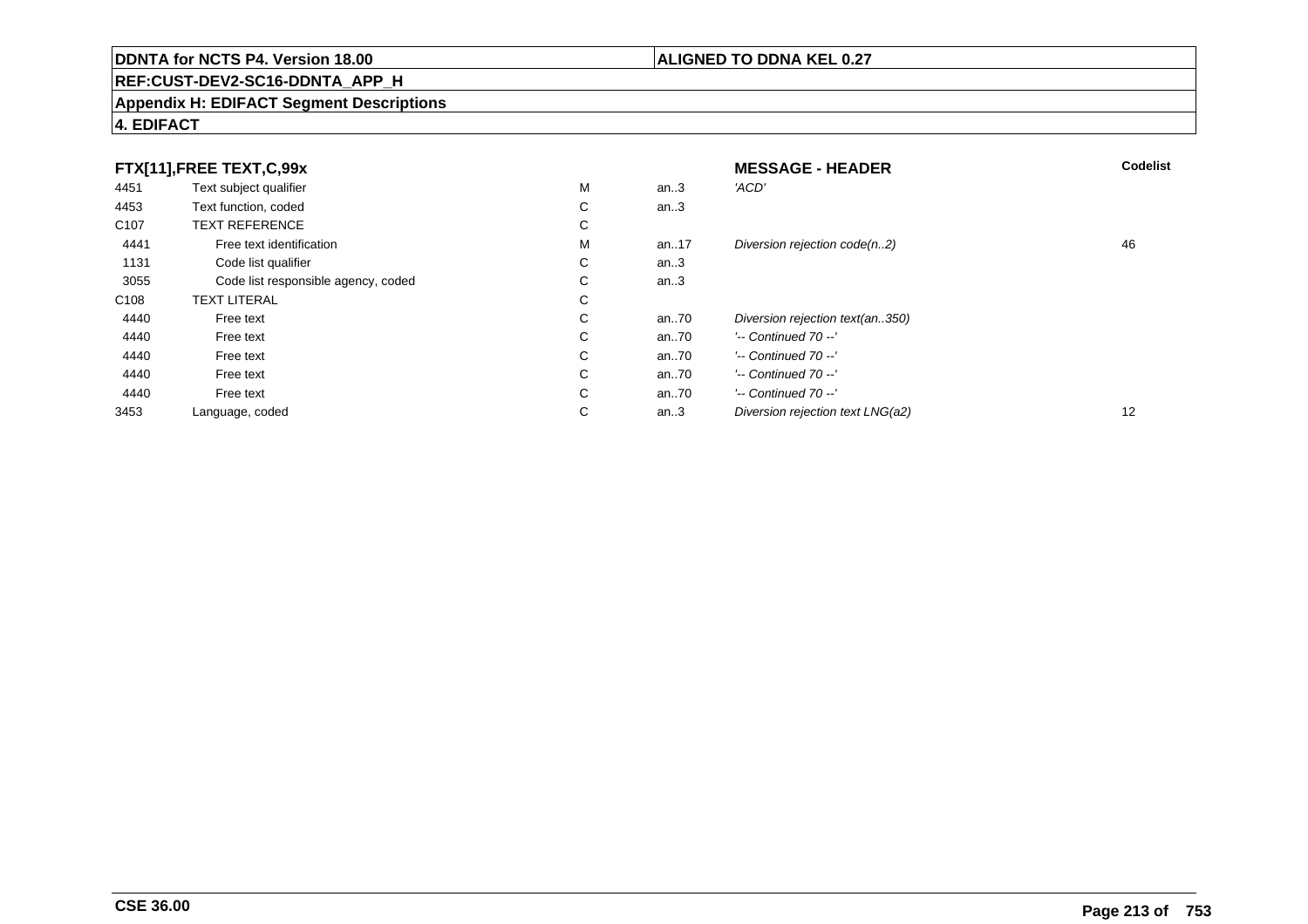# **REF:CUST-DEV2-SC16-DDNTA\_APP\_H**

#### **Appendix H: EDIFACT Segment Descriptions**

## **4. EDIFACT**

| FTX[11],FREE TEXT,C,99x |                                     |   | <b>MESSAGE - HEADER</b> | <b>Codelist</b>                     |    |
|-------------------------|-------------------------------------|---|-------------------------|-------------------------------------|----|
| 4451                    | Text subject qualifier              | M | an.3                    | 'AAG'                               |    |
| 4453                    | Text function, coded                | С | an.3                    |                                     |    |
| C <sub>107</sub>        | <b>TEXT REFERENCE</b>               | С |                         |                                     |    |
| 4441                    | Free text identification            | M | an17                    |                                     |    |
| 1131                    | Code list qualifier                 | С | an $3$                  |                                     |    |
| 3055                    | Code list responsible agency, coded | C | an.3                    |                                     |    |
| C <sub>108</sub>        | <b>TEXT LITERAL</b>                 | С |                         |                                     |    |
| 4440                    | Free text                           | C | an70                    | Guarantor notification text(an350)  |    |
| 4440                    | Free text                           | C | an70                    | $'-$ Continued 70 $-$ '             |    |
| 4440                    | Free text                           | C | an70                    | $'-$ Continued 70 $-$ '             |    |
| 4440                    | Free text                           | C | an70                    | $'-$ Continued 70 $-$ '             |    |
| 4440                    | Free text                           | C | an70                    | $'-$ Continued 70 $-$ '             |    |
| 3453                    | Language, coded                     | С | an.3                    | Guarantor notification text LNG(a2) | 12 |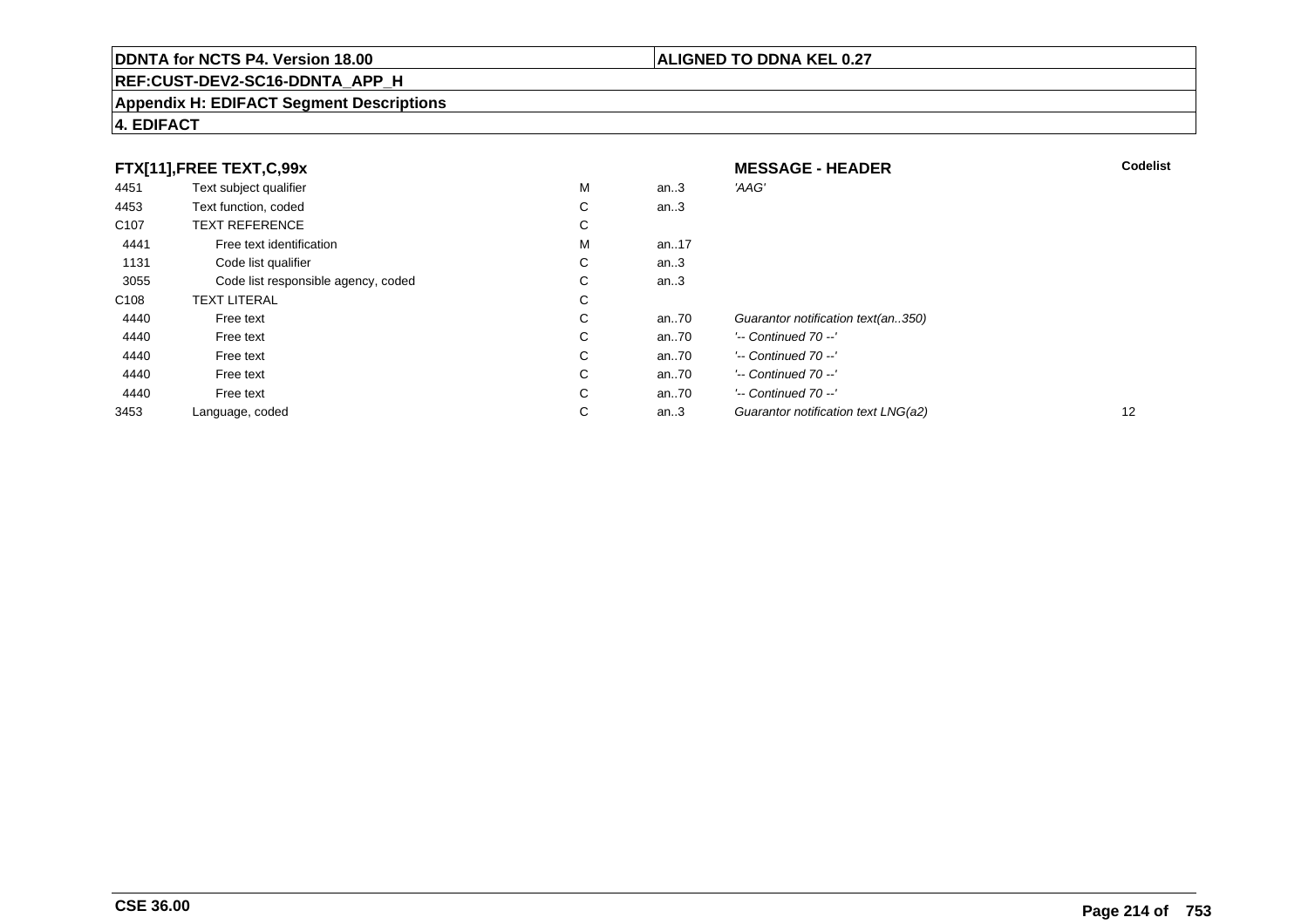#### **REF:CUST-DEV2-SC16-DDNTA\_APP\_H**

#### **Appendix H: EDIFACT Segment Descriptions**

#### **4. EDIFACT**

#### **FTX[11],FREE TEXT,C,99x**

| 4451             | Text subject qualifier              | M | an.3 | 'ADO' |
|------------------|-------------------------------------|---|------|-------|
| 4453             | Text function, coded                | C | an.3 |       |
| C <sub>107</sub> | <b>TEXT REFERENCE</b>               | C |      |       |
| 4441             | Free text identification            | M | an17 | Contr |
| 1131             | Code list qualifier                 | С | an.3 |       |
| 3055             | Code list responsible agency, coded | С | an.3 |       |
| C <sub>108</sub> | <b>TEXT LITERAL</b>                 | С |      |       |
| 4440             | Free text                           | С | an70 |       |
| 4440             | Free text                           | С | an70 |       |
| 4440             | Free text                           | C | an70 |       |
| 4440             | Free text                           | С | an70 |       |
| 4440             | Free text                           | C | an70 |       |
| 3453             | Language, coded                     | С | an.3 |       |
|                  |                                     |   |      |       |

#### **MESSAGE - CONTROL RESULT**<br>3 *ADO'* **Codelist**

# 17 Control result code(an2) 47<br>3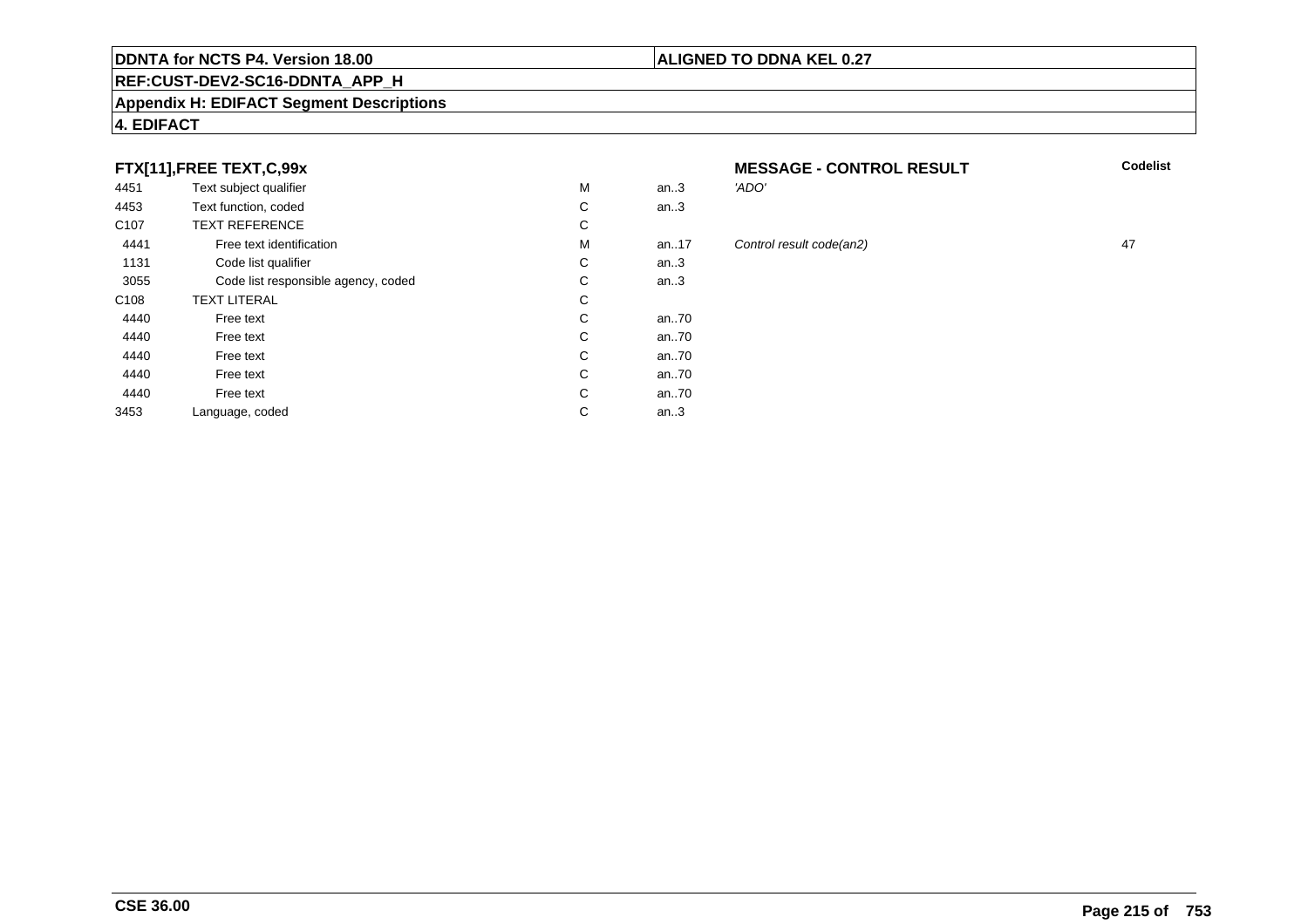#### **ALIGNED TO DDNA KEL 0.27**

# **REF:CUST-DEV2-SC16-DDNTA\_APP\_H**

#### **Appendix H: EDIFACT Segment Descriptions**

| FTX[11],FREE TEXT,C,99x |                                     |             | <b>MESSAGE - HEADER</b> | <b>Codelist</b>                              |    |
|-------------------------|-------------------------------------|-------------|-------------------------|----------------------------------------------|----|
| 4451                    | Text subject qualifier              | M           | an $3$                  | 'ALL'                                        |    |
| 4453                    | Text function, coded                | $\sim$<br>Ü | an.3                    |                                              |    |
| C <sub>107</sub>        | <b>TEXT REFERENCE</b>               | С           |                         |                                              |    |
| 4441                    | Free text identification            | М           | an17                    |                                              |    |
| 1131                    | Code list qualifier                 | С           | an $3$                  |                                              |    |
| 3055                    | Code list responsible agency, coded | C           | an $3$                  |                                              |    |
| C <sub>108</sub>        | <b>TEXT LITERAL</b>                 | $\sim$<br>Ü |                         |                                              |    |
| 4440                    | Free text                           | С           | an70                    |                                              |    |
| 4440                    | Free text                           | C           | an70                    |                                              |    |
| 4440                    | Free text                           | С           | an70                    |                                              |    |
| 4440                    | Free text                           | C           | an70                    |                                              |    |
| 4440                    | Free text                           | C           | an70                    |                                              |    |
| 3453                    | Language, coded                     | С           | an $3$                  | NCTS accompanying document language code(a2) | 12 |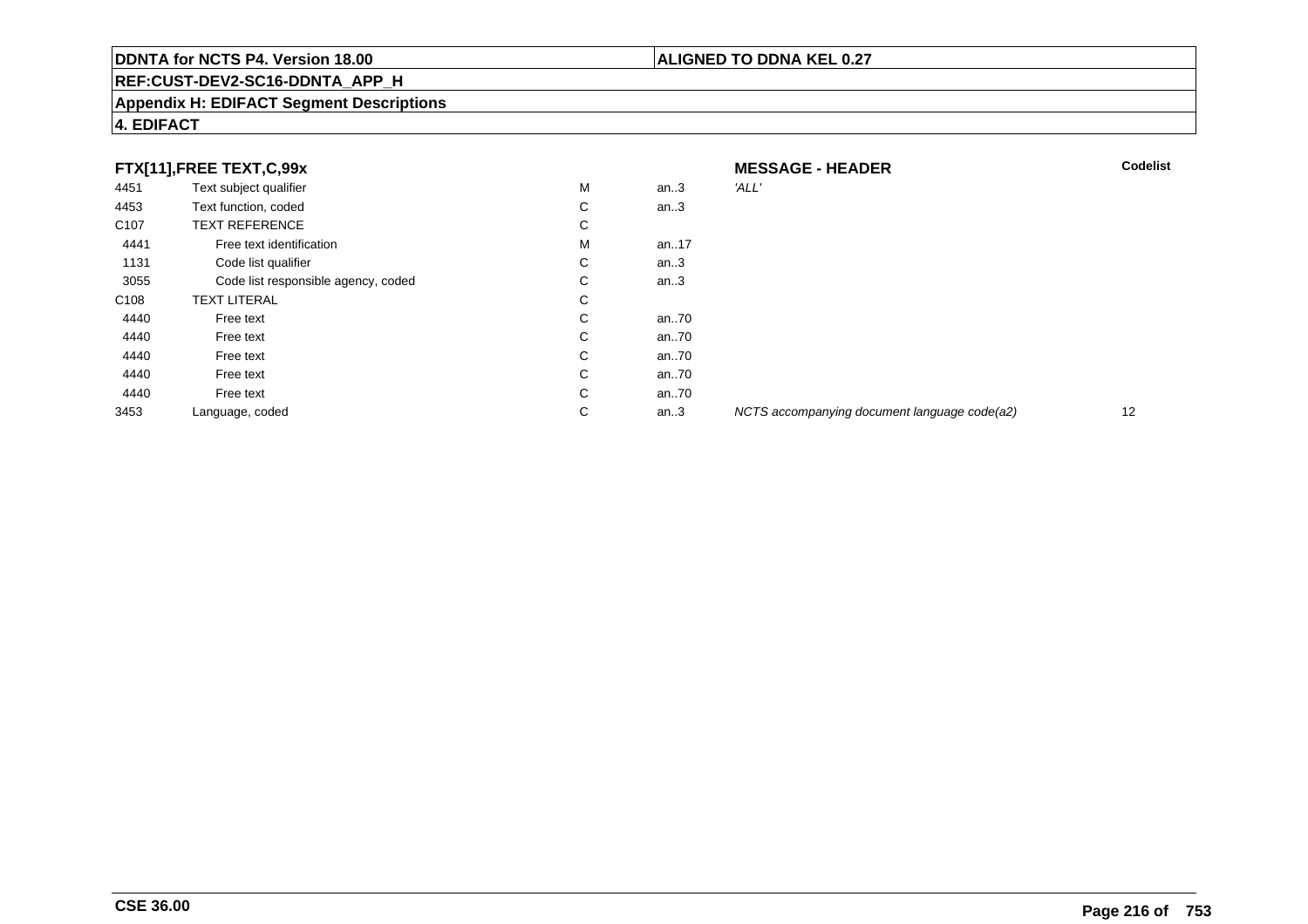# **REF:CUST-DEV2-SC16-DDNTA\_APP\_H**

#### **Appendix H: EDIFACT Segment Descriptions**

# **4. EDIFACT**

| FTX[11],FREE TEXT,C,99x |                                     | <b>MESSAGE - CONTROL RESULT</b> | <b>Codelist</b> |                         |    |
|-------------------------|-------------------------------------|---------------------------------|-----------------|-------------------------|----|
| 4451                    | Text subject qualifier              | M                               | an.3            | 'CUR'                   |    |
| 4453                    | Text function, coded                | С                               | an.3            |                         |    |
| C <sub>107</sub>        | <b>TEXT REFERENCE</b>               | С                               |                 |                         |    |
| 4441                    | Free text identification            | М                               | an17            |                         |    |
| 1131                    | Code list qualifier                 | С                               | an.3            |                         |    |
| 3055                    | Code list responsible agency, coded | С                               | an.3            |                         |    |
| C <sub>108</sub>        | <b>TEXT LITERAL</b>                 | С                               |                 |                         |    |
| 4440                    | Free text                           | С                               | an $.70$        | Remark(an350)           |    |
| 4440                    | Free text                           | C                               | an $.70$        | $'-$ Continued 70 $-$ ' |    |
| 4440                    | Free text                           | С                               | an70            | $'-$ Continued 70 $-$ ' |    |
| 4440                    | Free text                           | С                               | an70            | $'-$ Continued 70 $-$ ' |    |
| 4440                    | Free text                           | С                               | an.70           | $'-$ Continued 70 $-$ ' |    |
| 3453                    | Language, coded                     | $\sim$<br>◡                     | an.3            | Remark LNG(a2)          | 12 |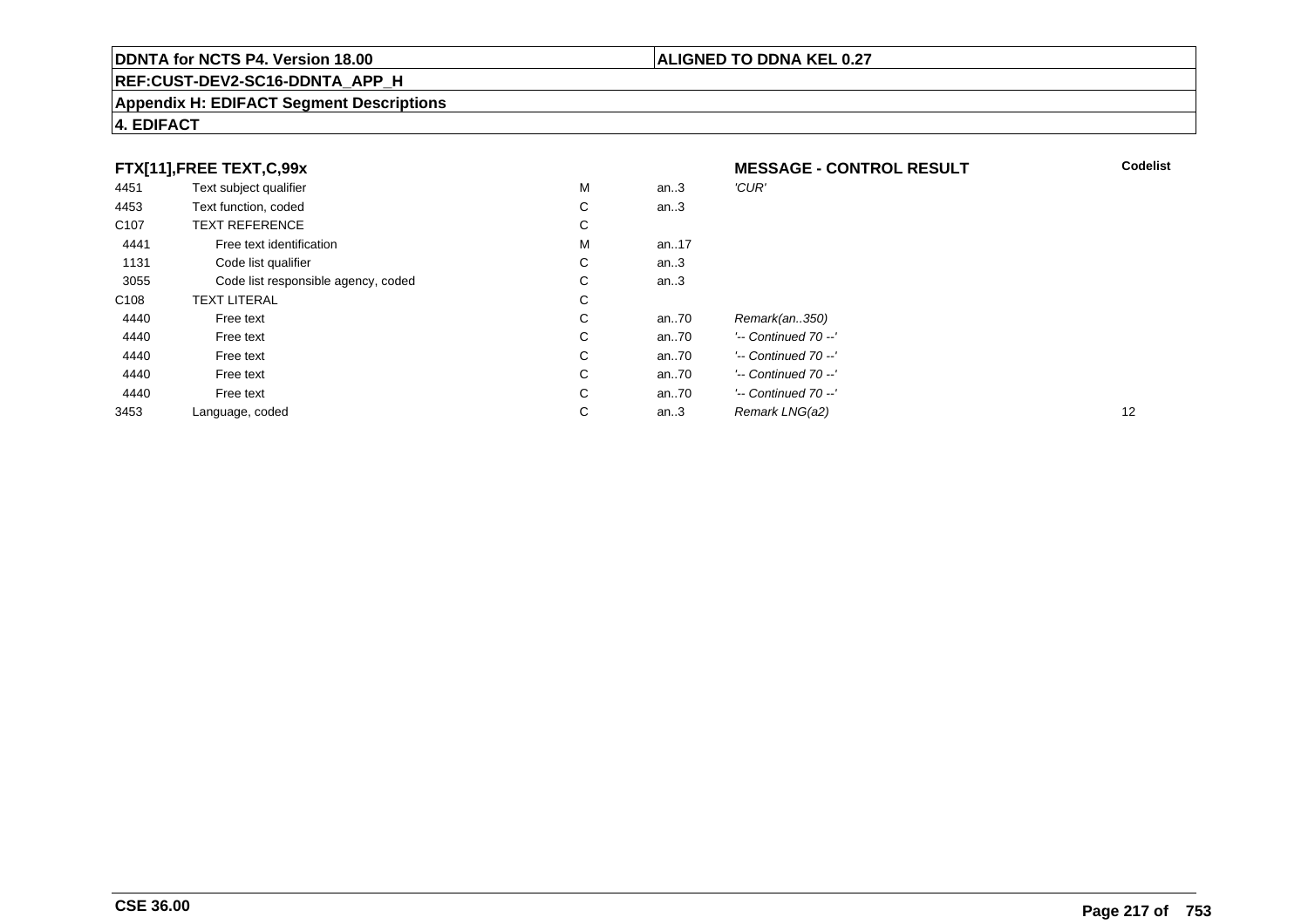# **REF:CUST-DEV2-SC16-DDNTA\_APP\_H**

#### **Appendix H: EDIFACT Segment Descriptions**

# **4. EDIFACT**

| FTX[11],FREE TEXT,C,99x |                                     |   | <b>MESSAGE - HEADER</b> | <b>Codelist</b>                             |    |
|-------------------------|-------------------------------------|---|-------------------------|---------------------------------------------|----|
| 4451                    | Text subject qualifier              | М | an.3                    | 'ABG'                                       |    |
| 4453                    | Text function, coded                | С | an.3                    |                                             |    |
| C <sub>107</sub>        | <b>TEXT REFERENCE</b>               | С |                         |                                             |    |
| 4441                    | Free text identification            | М | an17                    |                                             |    |
| 1131                    | Code list qualifier                 | C | an.3                    |                                             |    |
| 3055                    | Code list responsible agency, coded | С | an.3                    |                                             |    |
| C <sub>108</sub>        | <b>TEXT LITERAL</b>                 | С |                         |                                             |    |
| 4440                    | Free text                           | С | an70                    | Cancel enquiry notification remarks(an350)  |    |
| 4440                    | Free text                           | С | an70                    | $'-$ Continued 70 $-$ '                     |    |
| 4440                    | Free text                           | C | an70                    | $'-$ Continued 70 $-$ '                     |    |
| 4440                    | Free text                           | С | an70                    | $'-$ Continued 70 $-$ '                     |    |
| 4440                    | Free text                           | С | an70                    | $'-$ Continued 70 $-$ '                     |    |
| 3453                    | Language, coded                     | С | an.3                    | Cancel enguiry notification remarks LNG(a2) | 12 |

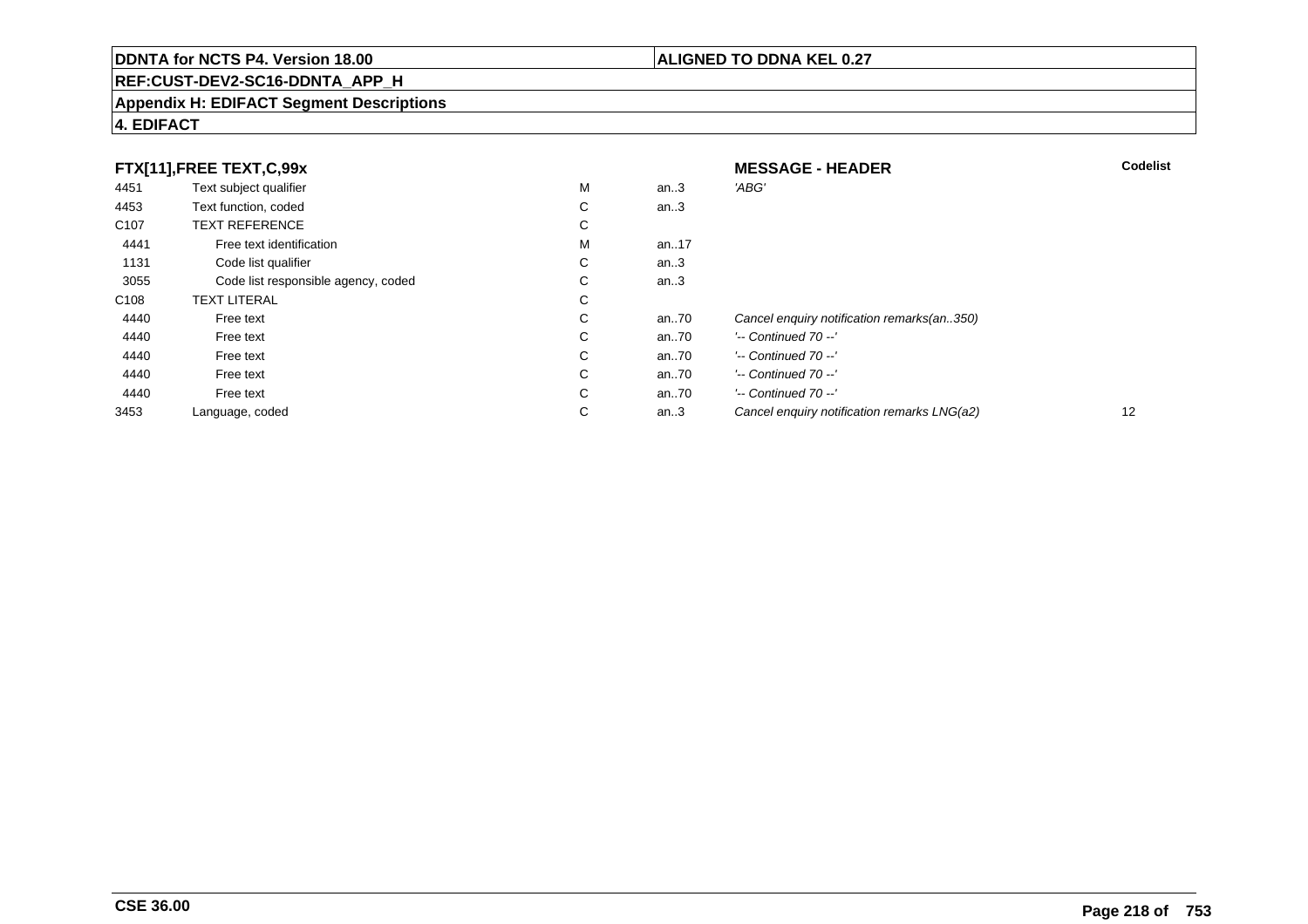### **REF:CUST-DEV2-SC16-DDNTA\_APP\_H**

#### **Appendix H: EDIFACT Segment Descriptions**

# **4. EDIFACT**

## **FTX[11],FREE TEXT,C,99x**

| 4451             | Text subject qualifier              | М | an.3 | 'AAL' |
|------------------|-------------------------------------|---|------|-------|
| 4453             | Text function, coded                | C | an.3 |       |
| C <sub>107</sub> | <b>TEXT REFERENCE</b>               | C |      |       |
| 4441             | Free text identification            | M | an17 |       |
| 1131             | Code list qualifier                 | С | an.3 |       |
| 3055             | Code list responsible agency, coded | C | an.3 |       |
| C <sub>108</sub> | <b>TEXT LITERAL</b>                 | С |      |       |
| 4440             | Free text                           | C | an70 |       |
| 4440             | Free text                           | C | an70 |       |
| 4440             | Free text                           | C | an70 |       |
| 4440             | Free text                           | C | an70 |       |
| 4440             | Free text                           | C | an70 |       |
| 3453             | Language, coded                     | С | an.3 |       |
|                  |                                     |   |      |       |

**MESSAGE - HEADER**

**ALIGNED TO DDNA KEL 0.27**

**R** Codelist

**CSE 36.00**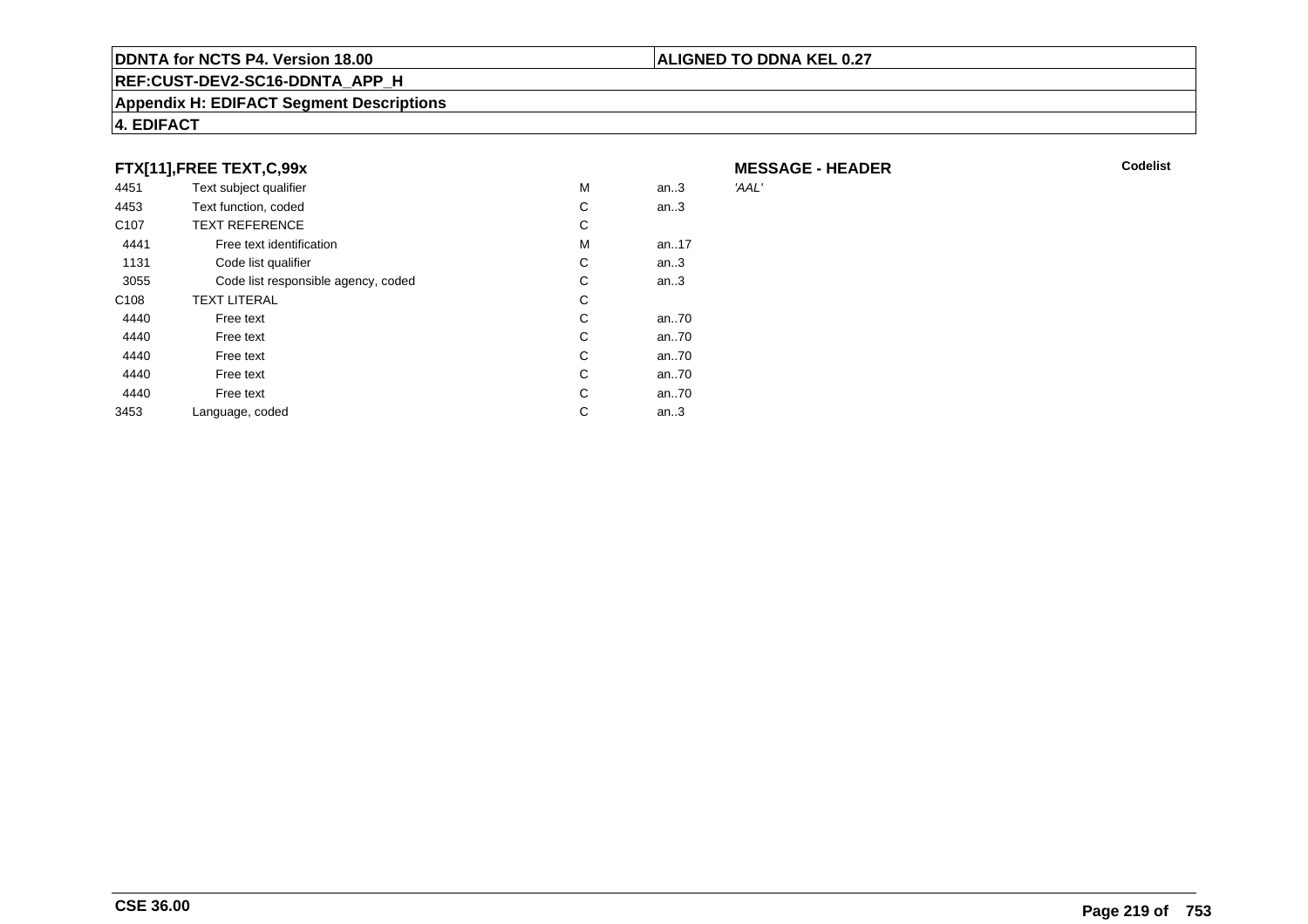# **REF:CUST-DEV2-SC16-DDNTA\_APP\_H**

#### **Appendix H: EDIFACT Segment Descriptions**

|                  | FTX[11], FREE TEXT, C, 99x          |   |      | <b>MESSAGE - HEADER</b> |
|------------------|-------------------------------------|---|------|-------------------------|
| 4451             | Text subject qualifier              | M | an.3 | 'ACD'                   |
| 4453             | Text function, coded                | C | an.3 |                         |
| C <sub>107</sub> | <b>TEXT REFERENCE</b>               | C |      |                         |
| 4441             | Free text identification            | M | an17 |                         |
| 1131             | Code list qualifier                 | C | an.3 |                         |
| 3055             | Code list responsible agency, coded | С | an.3 |                         |
| C <sub>108</sub> | <b>TEXT LITERAL</b>                 | C |      |                         |
| 4440             | Free text                           | C | an70 |                         |
| 4440             | Free text                           | C | an70 | $'-$ Continued 70 $-$ ' |
| 4440             | Free text                           | C | an70 | '-- Continued 70 --'    |
| 4440             | Free text                           | С | an70 | '-- Continued 70 --'    |
| 4440             | Free text                           | C | an70 | '-- Continued 70 --'    |
| 3453             | Language, coded                     | С | an.3 |                         |

**4. EDIFACT**

**ALIGNED TO DDNA KEL 0.27**

**R** Codelist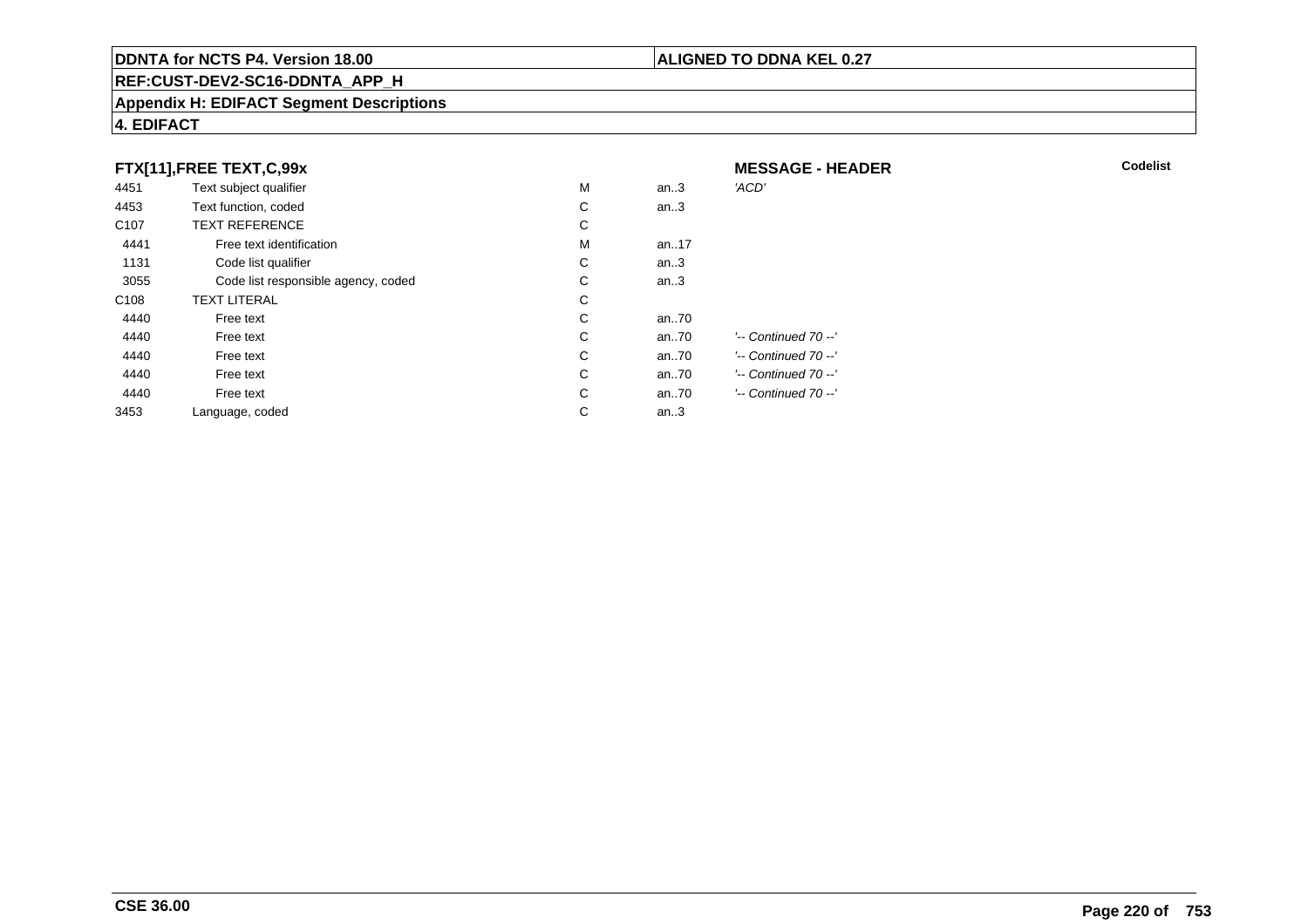# **REF:CUST-DEV2-SC16-DDNTA\_APP\_H**

#### **Appendix H: EDIFACT Segment Descriptions**

# **4. EDIFACT**

| FTX[11],FREE TEXT,C,99x |                                     | <b>MESSAGE - ENQUIRY</b> | <b>Codelist</b> |                          |    |
|-------------------------|-------------------------------------|--------------------------|-----------------|--------------------------|----|
| 4451                    | Text subject qualifier              | M                        | an.3            | 'QUT'                    |    |
| 4453                    | Text function, coded                | С                        | an.3            |                          |    |
| C <sub>107</sub>        | <b>TEXT REFERENCE</b>               | С                        |                 |                          |    |
| 4441                    | Free text identification            | M                        | an17            |                          |    |
| 1131                    | Code list qualifier                 | С                        | an.3            |                          |    |
| 3055                    | Code list responsible agency, coded | С                        | an.3            |                          |    |
| C <sub>108</sub>        | <b>TEXT LITERAL</b>                 | С                        |                 |                          |    |
| 4440                    | Free text                           | С                        | an70            | Information text(an140)  |    |
| 4440                    | Free text                           | C                        | an70            |                          |    |
| 4440                    | Free text                           | С                        | an70            |                          |    |
| 4440                    | Free text                           | C                        | an70            |                          |    |
| 4440                    | Free text                           | С                        | an70            |                          |    |
| 3453                    | Language, coded                     | С                        | an.3            | Information text LNG(a2) | 12 |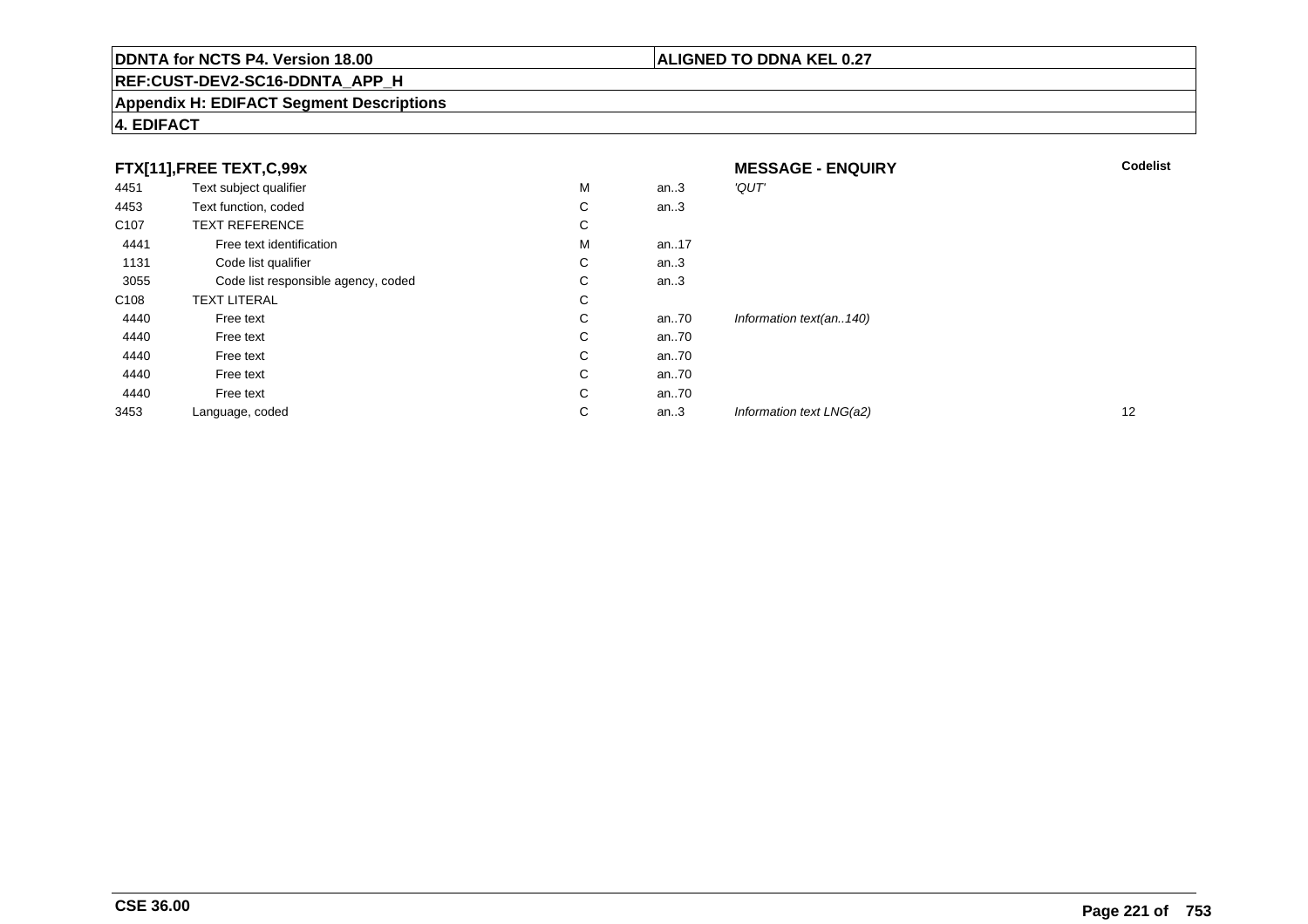### **REF:CUST-DEV2-SC16-DDNTA\_APP\_H**

#### **Appendix H: EDIFACT Segment Descriptions**

# **4. EDIFACT**

## **FTX[11],FREE TEXT,C,99x**

| 4451             | Text subject qualifier              | М | an.3     | 'AAP' |
|------------------|-------------------------------------|---|----------|-------|
| 4453             | Text function, coded                | C | an.3     |       |
| C <sub>107</sub> | <b>TEXT REFERENCE</b>               | С |          |       |
| 4441             | Free text identification            | М | an17     |       |
| 1131             | Code list qualifier                 | C | an.3     |       |
| 3055             | Code list responsible agency, coded | С | an.3     |       |
| C <sub>108</sub> | <b>TEXT LITERAL</b>                 | С |          |       |
| 4440             | Free text                           | C | an70     |       |
| 4440             | Free text                           | C | an70     |       |
| 4440             | Free text                           | С | an $.70$ |       |
| 4440             | Free text                           | С | an70     |       |
| 4440             | Free text                           | С | an70     |       |
| 3453             | Language, coded                     | С | an.3     |       |
|                  |                                     |   |          |       |

**MESSAGE - CTL\_CONTROL**<br>'AAP'

**Codelist**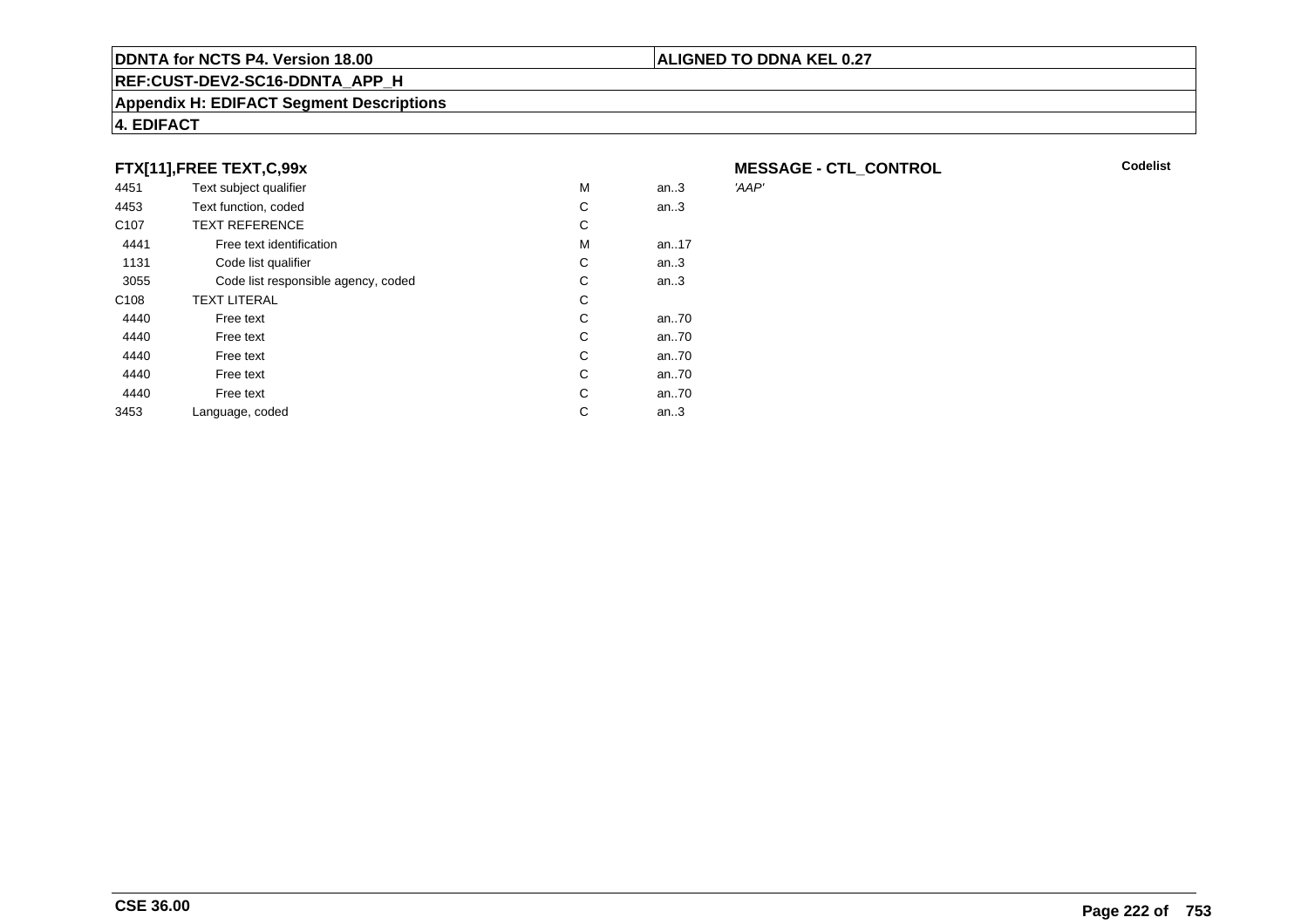### **REF:CUST-DEV2-SC16-DDNTA\_APP\_H**

#### **Appendix H: EDIFACT Segment Descriptions**

# **4. EDIFACT**

## **FTX[11],FREE TEXT,C,99x**

| 4451             | Text subject qualifier              | M | an.3 | 'ACG' |
|------------------|-------------------------------------|---|------|-------|
| 4453             | Text function, coded                | С | an.3 |       |
| C <sub>107</sub> | <b>TEXT REFERENCE</b>               | С |      |       |
| 4441             | Free text identification            | M | an17 |       |
| 1131             | Code list qualifier                 | С | an.3 |       |
| 3055             | Code list responsible agency, coded | С | an.3 |       |
| C <sub>108</sub> | <b>TEXT LITERAL</b>                 | С |      |       |
| 4440             | Free text                           | С | an70 |       |
| 4440             | Free text                           | С | an70 |       |
| 4440             | Free text                           | C | an70 |       |
| 4440             | Free text                           | С | an70 |       |
| 4440             | Free text                           | C | an70 |       |
| 3453             | Language, coded                     | С | an.3 |       |
|                  |                                     |   |      |       |

# **MESSAGE - HEADER**

**R** Codelist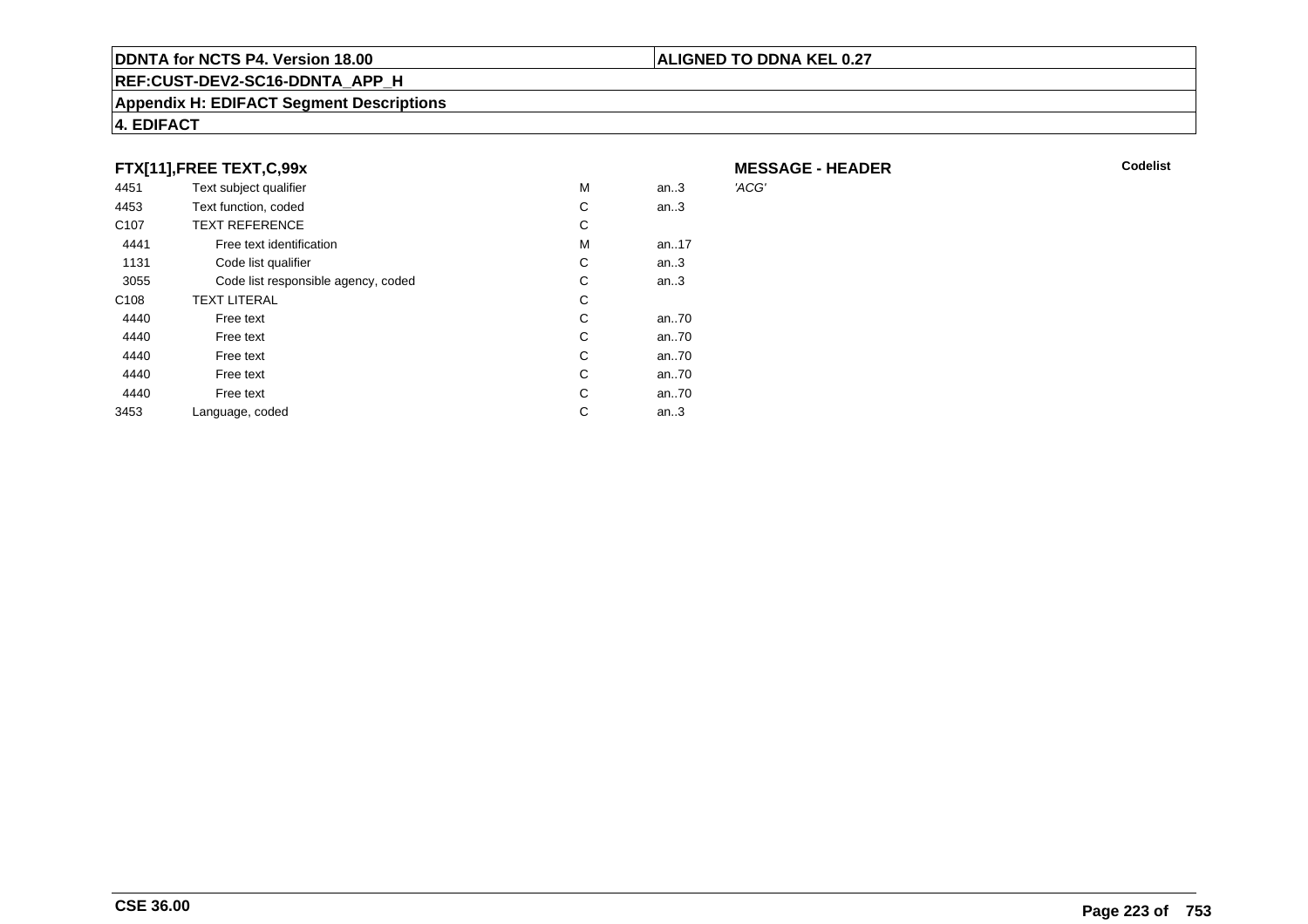### **REF:CUST-DEV2-SC16-DDNTA\_APP\_H**

#### **Appendix H: EDIFACT Segment Descriptions**

# **4. EDIFACT**

## **FTX[11],FREE TEXT,C,99x**

| 4451             | Text subject qualifier              | M | an.3     | 'ADM' |
|------------------|-------------------------------------|---|----------|-------|
| 4453             | Text function, coded                | С | an.3     |       |
| C <sub>107</sub> | <b>TEXT REFERENCE</b>               | С |          |       |
| 4441             | Free text identification            | М | an. $17$ |       |
| 1131             | Code list qualifier                 | С | an.3     |       |
| 3055             | Code list responsible agency, coded | С | an.3     |       |
| C <sub>108</sub> | <b>TEXT LITERAL</b>                 | С |          |       |
| 4440             | Free text                           | C | an70     |       |
| 4440             | Free text                           | C | an70     |       |
| 4440             | Free text                           | C | an70     |       |
| 4440             | Free text                           | C | an70     |       |
| 4440             | Free text                           | C | an70     |       |
| 3453             | Language, coded                     | С | an.3     |       |
|                  |                                     |   |          |       |

**MESSAGE - HEADER**

**ALIGNED TO DDNA KEL 0.27**

**R** Codelist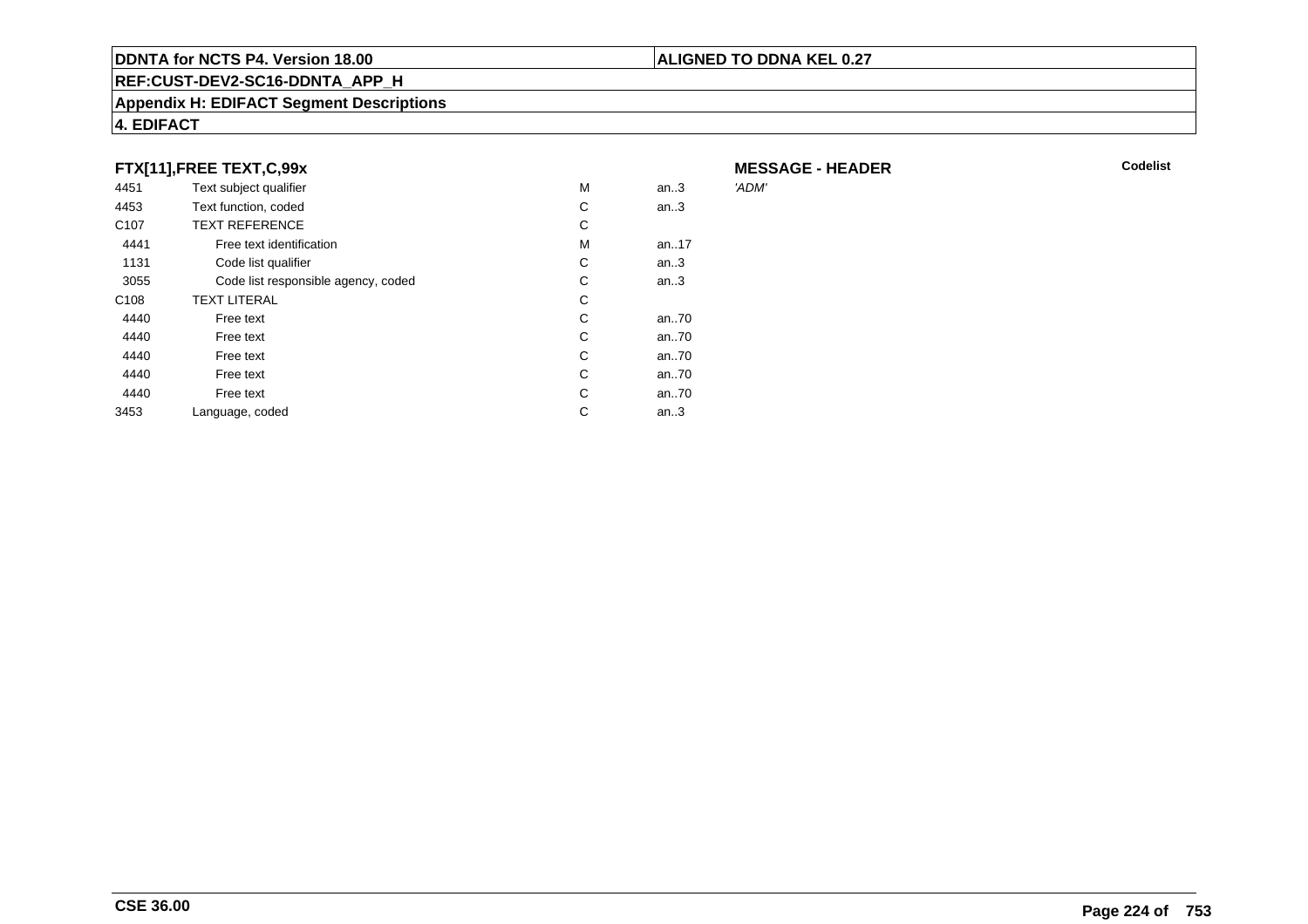### **REF:CUST-DEV2-SC16-DDNTA\_APP\_H**

#### **Appendix H: EDIFACT Segment Descriptions**

# **4. EDIFACT**

## **FTX[11],FREE TEXT,C,99x**

| 4451             | Text subject qualifier              | M | an.3    | 'PAI' |
|------------------|-------------------------------------|---|---------|-------|
| 4453             | Text function, coded                | C | an.3    | Tran  |
| C <sub>107</sub> | <b>TEXT REFERENCE</b>               | С |         |       |
| 4441             | Free text identification            | M | an17    |       |
| 1131             | Code list qualifier                 | C | an.3    |       |
| 3055             | Code list responsible agency, coded | С | an.3    |       |
| C <sub>108</sub> | <b>TEXT LITERAL</b>                 | C |         |       |
| 4440             | Free text                           | C | an70    |       |
| 4440             | Free text                           | C | an70    |       |
| 4440             | Free text                           | C | an70    |       |
| 4440             | Free text                           | C | an70    |       |
| 4440             | Free text                           | C | an70    |       |
| 3453             | Language, coded                     | С | an $.3$ |       |
|                  |                                     |   |         |       |

# **MESSAGE - HEADER**

**R** Codelist

Transport charges/ Method of Payment(a1) 116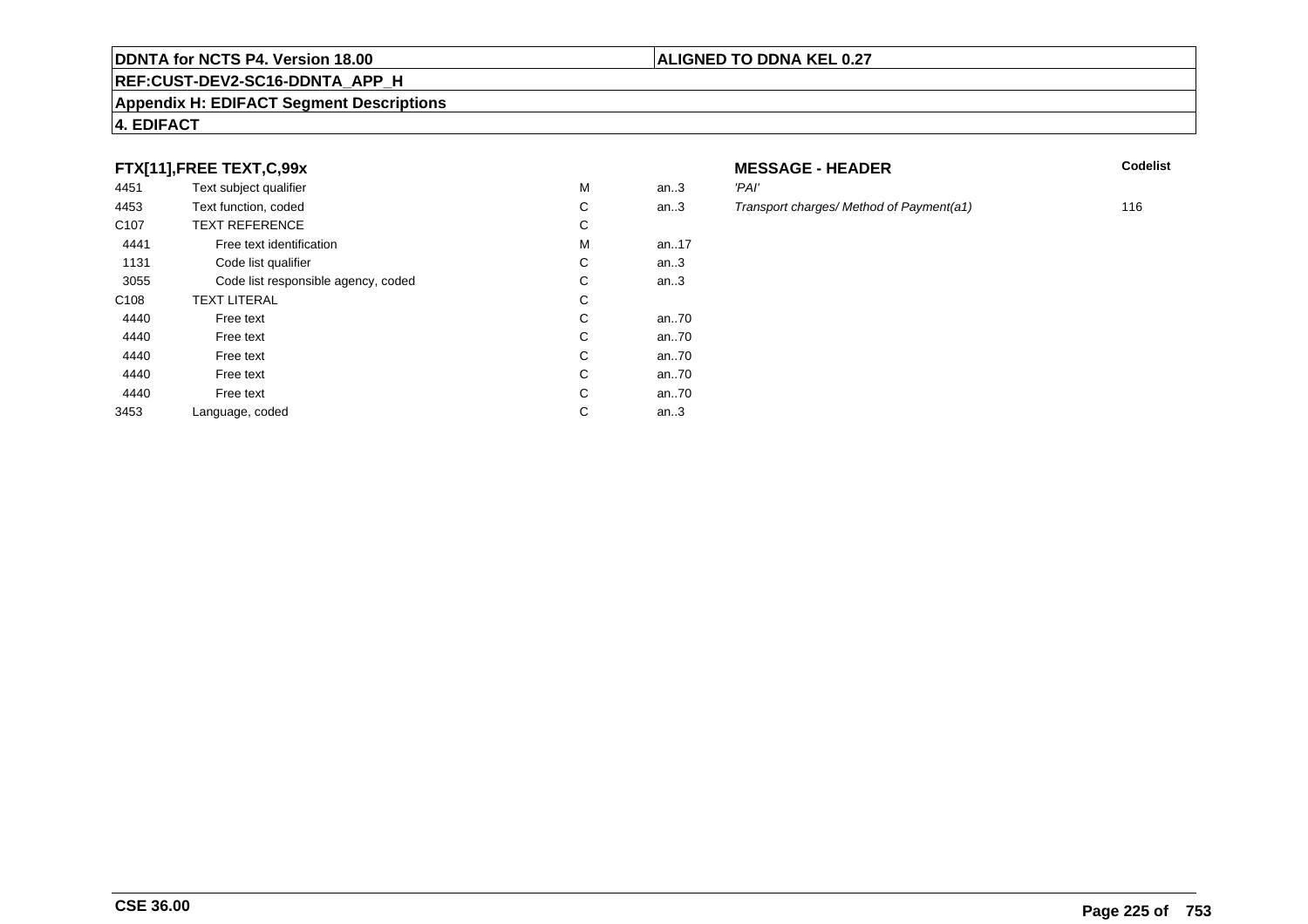# **REF:CUST-DEV2-SC16-DDNTA\_APP\_H**

#### **Appendix H: EDIFACT Segment Descriptions**

### **4. EDIFACT**

# **FTX[11],FREE TEXT,C,99x**

|                  | FTX[11], FREE TEXT, C, 99x          |   |       | <b>MESSAGE - HEADER</b>           |
|------------------|-------------------------------------|---|-------|-----------------------------------|
| 4451             | Text subject qualifier              | M | an.3  | 'ACR'                             |
| 4453             | Text function, coded                | С | an.3  |                                   |
| C <sub>107</sub> | <b>TEXT REFERENCE</b>               | С |       |                                   |
| 4441             | Free text identification            | M | an.17 |                                   |
| 1131             | Code list qualifier                 | С | an.3  |                                   |
| 3055             | Code list responsible agency, coded | С | an.3  |                                   |
| C <sub>108</sub> | <b>TEXT LITERAL</b>                 | С |       |                                   |
| 4440             | Free text                           | С | an70  | Conveyance reference number(an35) |
| 4440             | Free text                           | С | an70  |                                   |
| 4440             | Free text                           | С | an70  |                                   |
| 4440             | Free text                           | С | an70  |                                   |
| 4440             | Free text                           | С | an70  |                                   |
| 3453             | Language, coded                     | С | an.3  |                                   |
|                  |                                     |   |       |                                   |

#### **ALIGNED TO DDNA KEL 0.27**

**R** Codelist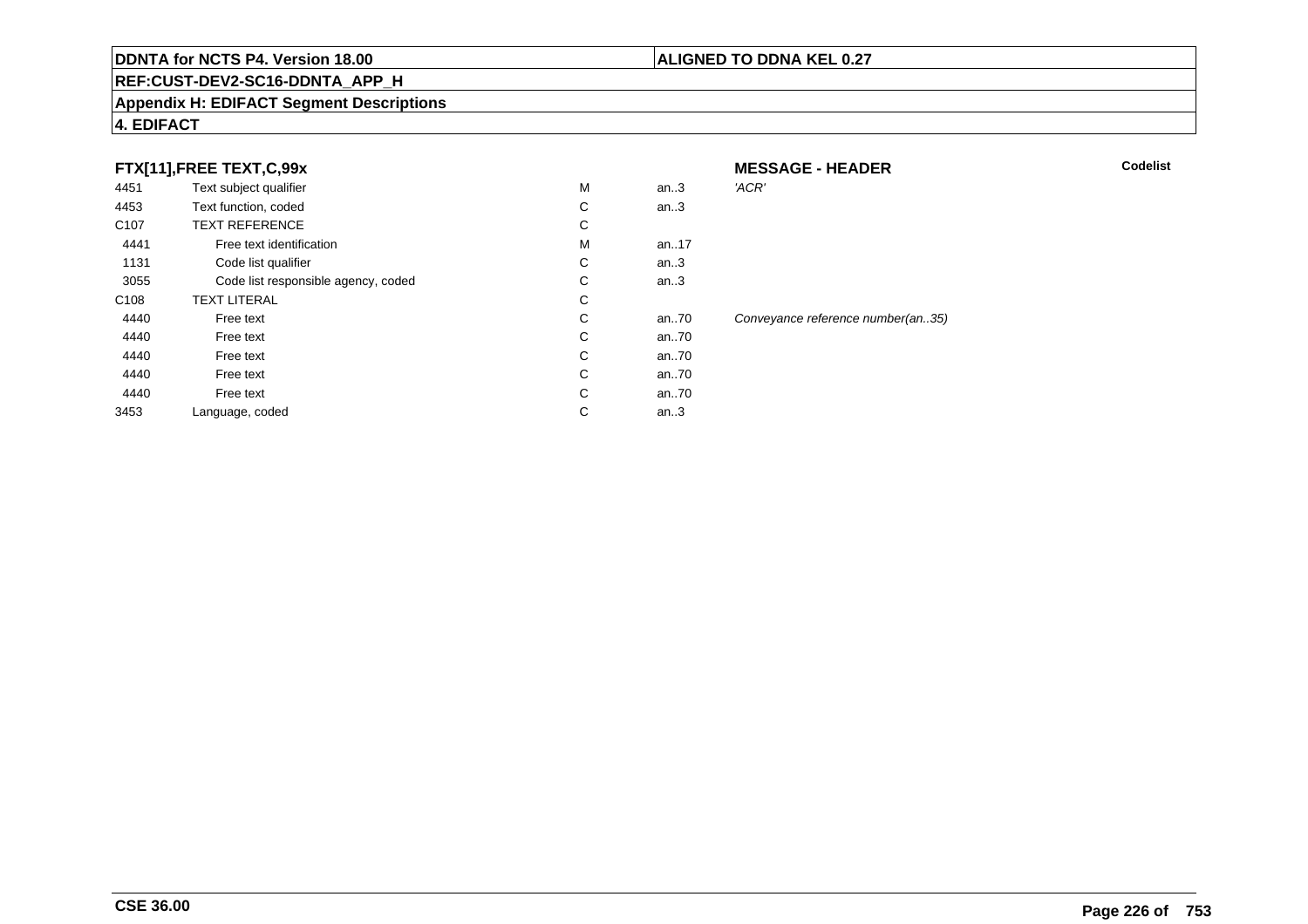#### **REF:CUST-DEV2-SC16-DDNTA\_APP\_H**

#### **Appendix H: EDIFACT Segment Descriptions**

#### **4. EDIFACT**

# **FTX[11],FREE TEXT,C,99x**

|                  | FTX[11],FREE TEXT,C,99x             |   |          | <b>MESSAGE - (COMPETENT AUTHORITY OF</b><br><b>DESTINATION) CUSTOMS OFFICE</b> | <b>C</b> |
|------------------|-------------------------------------|---|----------|--------------------------------------------------------------------------------|----------|
| 4451             | Text subject qualifier              | M | an.3     | 'CCI'                                                                          |          |
| 4453             | Text function, coded                | С | an.3     |                                                                                |          |
| C <sub>107</sub> | <b>TEXT REFERENCE</b>               | С |          |                                                                                |          |
| 4441             | Free text identification            | M | an17     |                                                                                |          |
| 1131             | Code list qualifier                 | С | an.3     |                                                                                |          |
| 3055             | Code list responsible agency, coded | С | an.3     |                                                                                |          |
| C <sub>108</sub> | TEXT LITERAL                        | С |          |                                                                                |          |
| 4440             | Free text                           | С | an70     | Reply Address(an140)                                                           |          |
| 4440             | Free text                           | С | an70     | $'-$ Continued 70 $-$ '                                                        |          |
| 4440             | Free text                           | С | an70     |                                                                                |          |
| 4440             | Free text                           | С | an $.70$ |                                                                                |          |
| 4440             | Free text                           | С | an $.70$ |                                                                                |          |
| 3453             | Language, coded                     | С | an.3     | Reply Address LNG(a2)                                                          | 12       |

**ALIGNED TO DDNA KEL 0.27**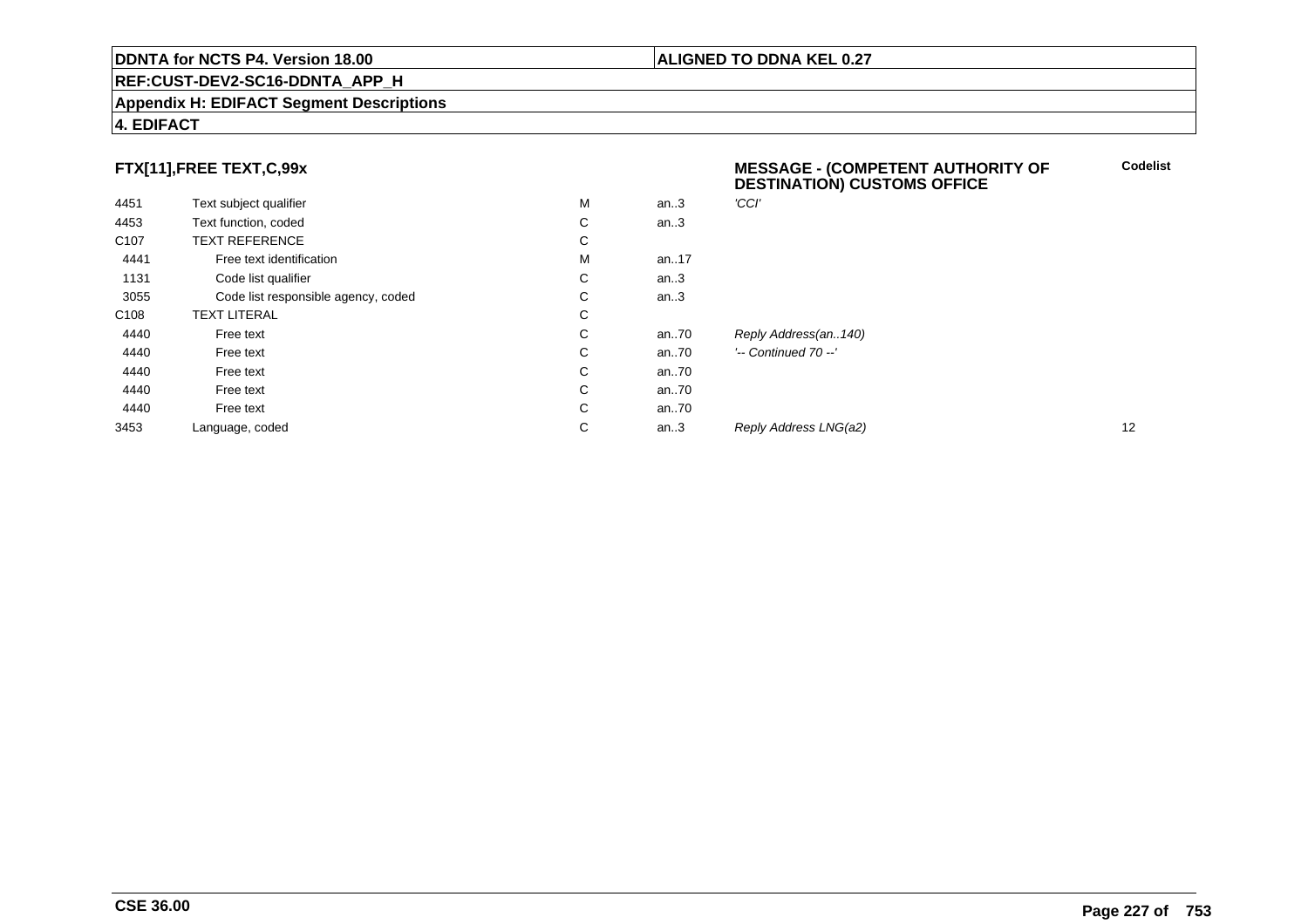#### **REF:CUST-DEV2-SC16-DDNTA\_APP\_H**

#### **Appendix H: EDIFACT Segment Descriptions**

#### **4. EDIFACT**

# **FTX[11],FREE TEXT,C,99x**

| 4451             | Text subject qualifier              | M | an.3 | 'CEX'   |
|------------------|-------------------------------------|---|------|---------|
| 4453             | Text function, coded                | С | an.3 |         |
| C <sub>107</sub> | <b>TEXT REFERENCE</b>               | С |      |         |
| 4441             | Free text identification            | M | an17 |         |
| 1131             | Code list qualifier                 | С | an.3 |         |
| 3055             | Code list responsible agency, coded | С | an.3 |         |
| C <sub>108</sub> | <b>TEXT LITERAL</b>                 | С |      |         |
| 4440             | Free text                           | C | an70 |         |
| 4440             | Free text                           | С | an70 |         |
| 4440             | Free text                           | C | an70 | Contac  |
| 4440             | Free text                           | С | an70 | '-- Con |
| 4440             | Free text                           | С | an70 |         |
| 3453             | Language, coded                     | С | an.3 | Contac  |

#### **MESSAGE - (COMPETENT AUTHORITY OFDESTINATION) CUSTOMS OFFICE**

**ALIGNED TO DDNA KEL 0.27**

**Codelist**

ct person Details(an..140) ntinued 70 --' an...<br>2 Contact person Details LNG(a2) 12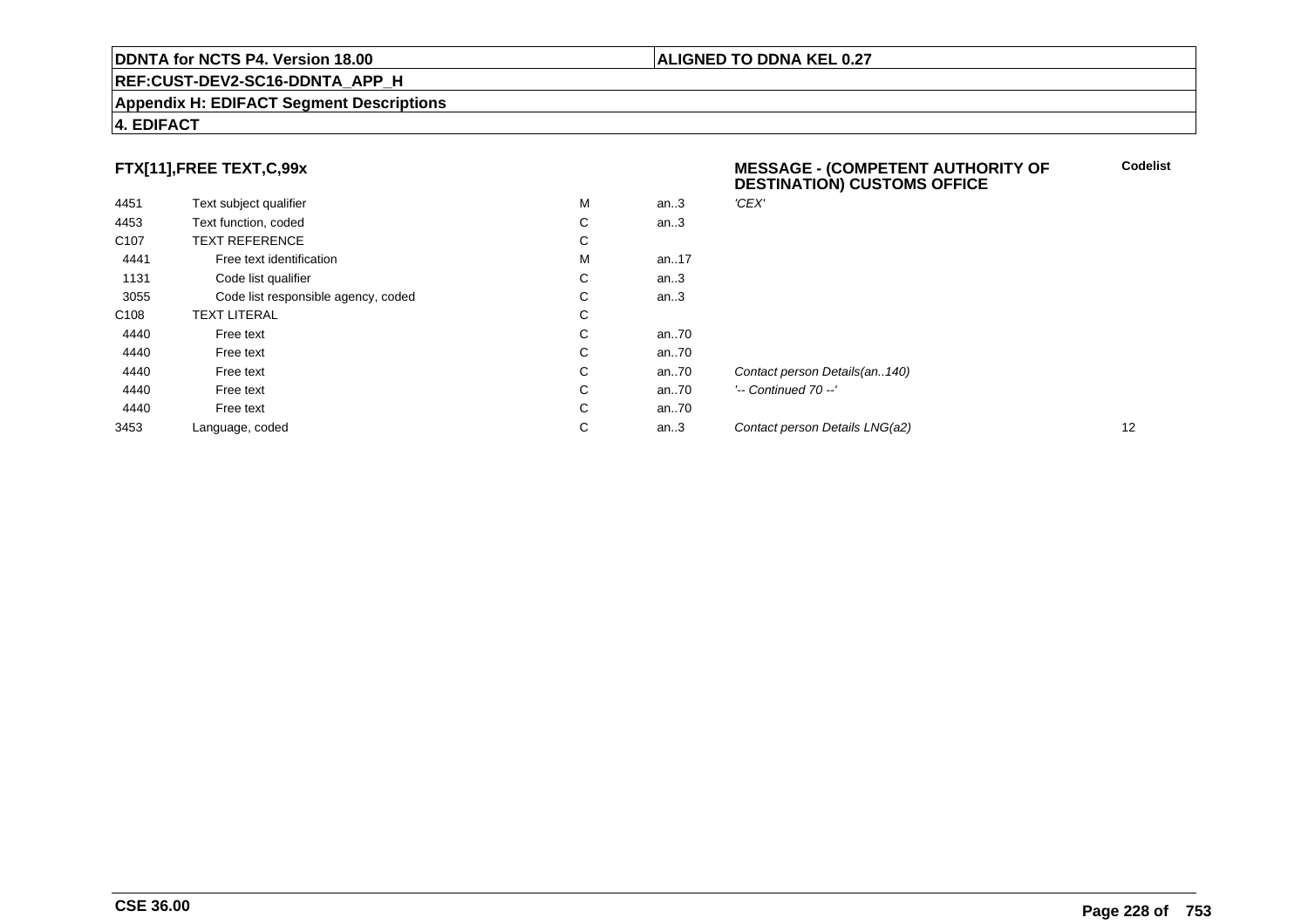# **REF:CUST-DEV2-SC16-DDNTA\_APP\_H**

#### **Appendix H: EDIFACT Segment Descriptions**

# **4. EDIFACT**

| FTX[11], FREE TEXT, C, 99x |                                     |             | <b>MESSAGE - ENQUIRY INFORMATION</b> | <b>Codelist</b>          |     |
|----------------------------|-------------------------------------|-------------|--------------------------------------|--------------------------|-----|
| 4451                       | Text subject qualifier              | M           | an.3                                 | 'SIC'                    |     |
| 4453                       | Text function, coded                | С           | an.3                                 | Information Code(n2)     | 119 |
| C <sub>107</sub>           | <b>TEXT REFERENCE</b>               | С           |                                      |                          |     |
| 4441                       | Free text identification            | М           | an17                                 |                          |     |
| 1131                       | Code list qualifier                 | ⌒<br>◡      | an $.3$                              |                          |     |
| 3055                       | Code list responsible agency, coded | С           | an.3                                 |                          |     |
| C <sub>108</sub>           | <b>TEXT LITERAL</b>                 | С           |                                      |                          |     |
| 4440                       | Free text                           | С           | an70                                 | Information text(an140)  |     |
| 4440                       | Free text                           | $\sim$<br>Ü | an70                                 |                          |     |
| 4440                       | Free text                           | С           | an70                                 |                          |     |
| 4440                       | Free text                           | C           | an70                                 |                          |     |
| 4440                       | Free text                           | C           | an70                                 |                          |     |
| 3453                       | Language, coded                     | ⌒<br>◡      | an.3                                 | Information text LNG(a2) | 12  |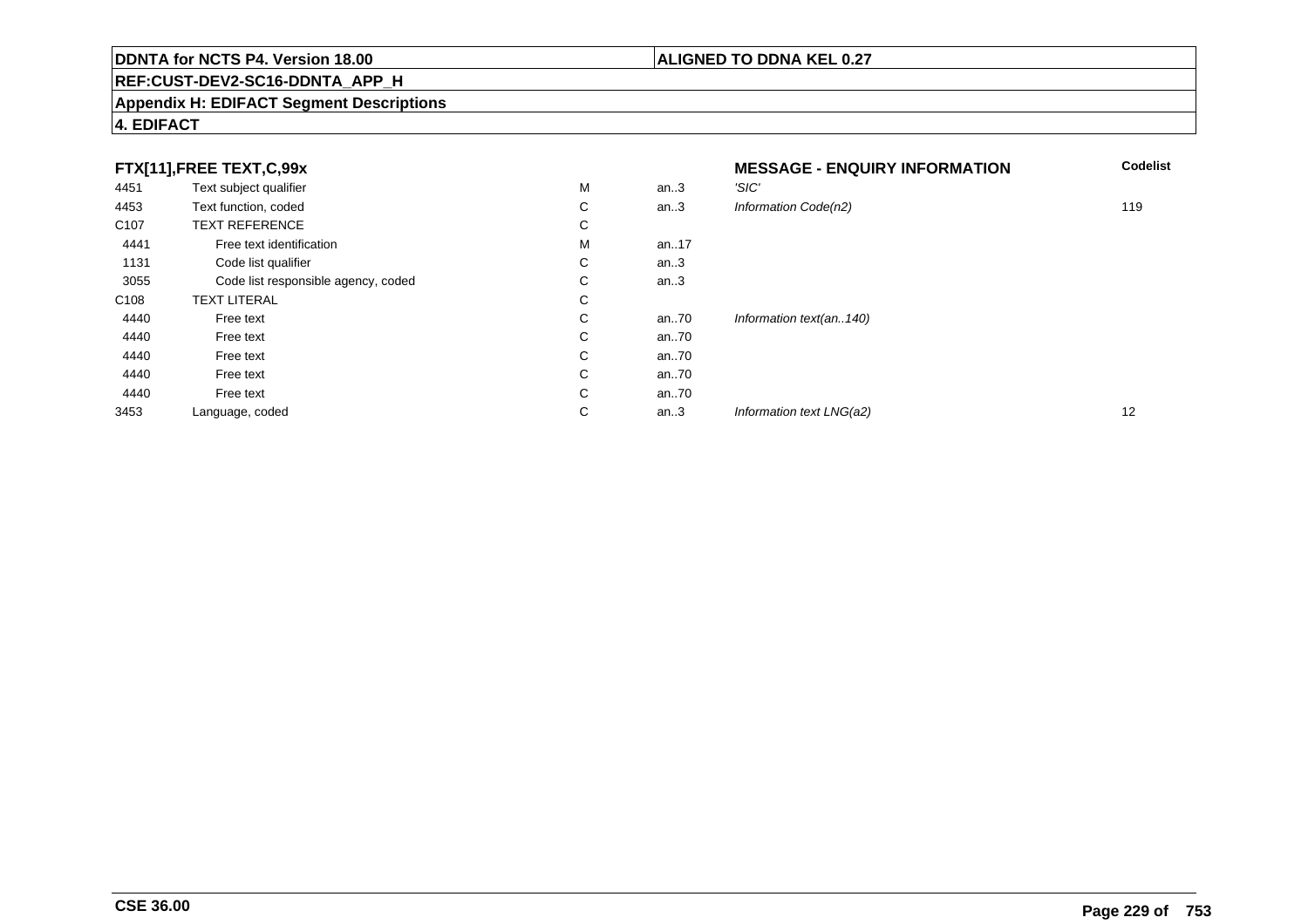### **REF:CUST-DEV2-SC16-DDNTA\_APP\_H**

#### **Appendix H: EDIFACT Segment Descriptions**

# **4. EDIFACT**

# **FTX[11],FREE TEXT,C,99x**

| 4451             | Text subject qualifier              | M | an.3  | 'QUT'  |
|------------------|-------------------------------------|---|-------|--------|
| 4453             | Text function, coded                | С | an.3  |        |
| C <sub>107</sub> | <b>TEXT REFERENCE</b>               | С |       |        |
| 4441             | Free text identification            | M | an.17 | Delive |
| 1131             | Code list qualifier                 | С | an.3  |        |
| 3055             | Code list responsible agency, coded | С | an.3  |        |
| C <sub>108</sub> | <b>TEXT LITERAL</b>                 | C |       |        |
| 4440             | Free text                           | С | an70  |        |
| 4440             | Free text                           | С | an70  |        |
| 4440             | Free text                           | С | an70  |        |
| 4440             | Free text                           | C | an70  |        |
| 4440             | Free text                           | C | an70  |        |
| 3453             | Language, coded                     | С | an.3  |        |
|                  |                                     |   |       |        |

# **MESSAGE - ENQUIRY**

**Latter School** School Codelist

#### elivery date TC11(n8)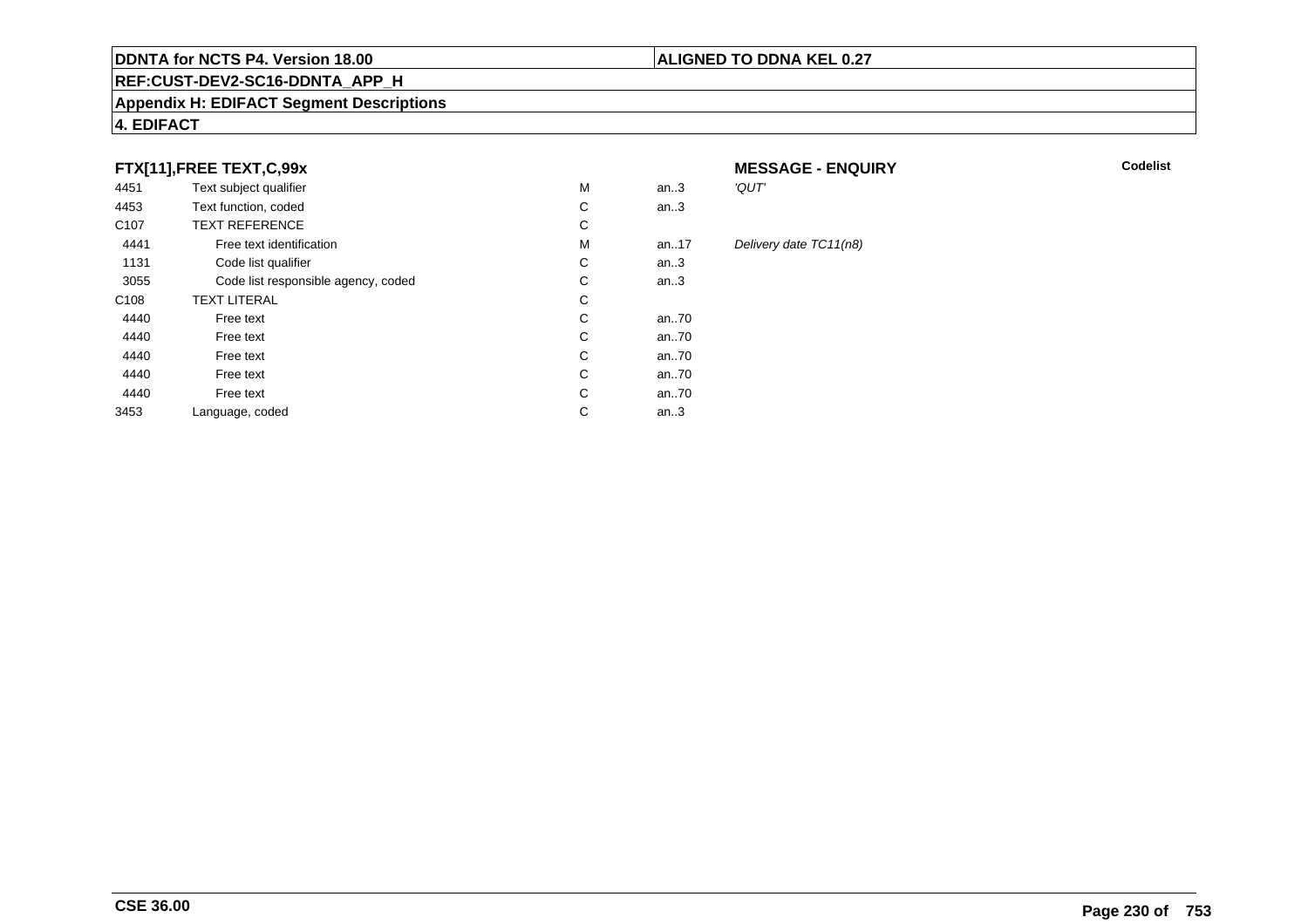#### **REF:CUST-DEV2-SC16-DDNTA\_APP\_H**

#### **Appendix H: EDIFACT Segment Descriptions**

#### **4. EDIFACT**

# **FTX[11],FREE TEXT,C,99x**

| 4451             | Text subject qualifier              | M | an.3 | 'RQR'         |
|------------------|-------------------------------------|---|------|---------------|
| 4453             | Text function, coded                | С | an.3 | <b>Inform</b> |
| C <sub>107</sub> | <b>TEXT REFERENCE</b>               | С |      |               |
| 4441             | Free text identification            | М | an17 | Enqui         |
| 1131             | Code list qualifier                 | С | an.3 |               |
| 3055             | Code list responsible agency, coded | С | an.3 |               |
| C <sub>108</sub> | <b>TEXT LITERAL</b>                 | С |      |               |
| 4440             | Free text                           | C | an70 |               |
| 4440             | Free text                           | C | an70 |               |
| 4440             | Free text                           | C | an70 |               |
| 4440             | Free text                           | C | an70 |               |
| 4440             | Free text                           | C | an70 |               |
| 3453             | Language, coded                     | С | an.3 |               |
|                  |                                     |   |      |               |

# **MESSAGE - ENQUIRY**<br>3 RQR'

**Latter School** School Codelist

an.3 Information from Principal available(n1) 27 an.17 Enquiry request date(n8)<br>.3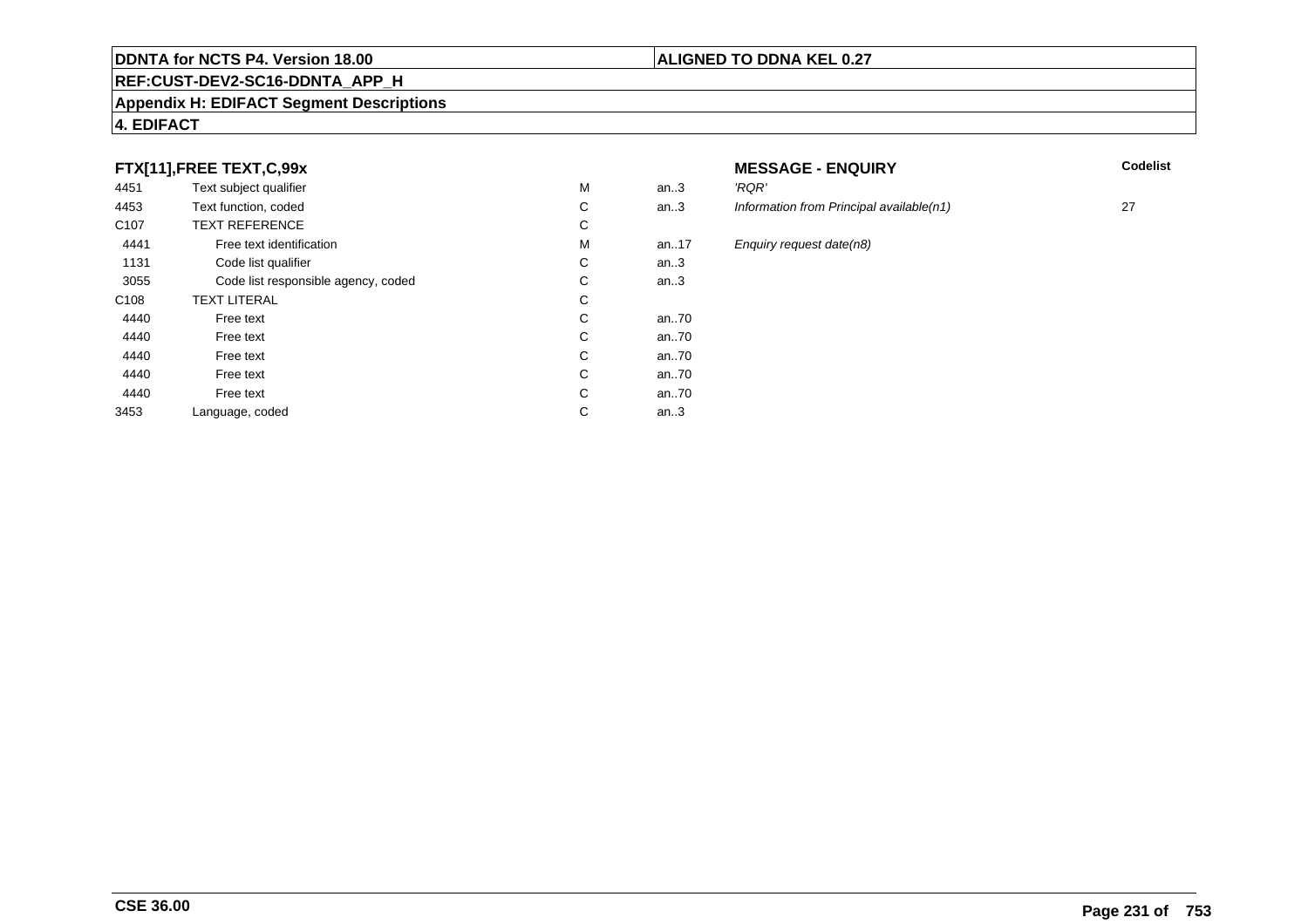# **REF:CUST-DEV2-SC16-DDNTA\_APP\_H**

#### **Appendix H: EDIFACT Segment Descriptions**

# **4. EDIFACT**

| FTX[11],FREE TEXT,C,99x |                                     |             | <b>MESSAGE - INFORMATION</b> | <b>Codelist</b>                      |                   |
|-------------------------|-------------------------------------|-------------|------------------------------|--------------------------------------|-------------------|
| 4451                    | Text subject qualifier              | М           | an.3                         | 'OSI'                                |                   |
| 4453                    | Text function, coded                | С           | an.3                         | Information (on paper) available(n1) | 27                |
| C <sub>107</sub>        | <b>TEXT REFERENCE</b>               | С           |                              |                                      |                   |
| 4441                    | Free text identification            | M           | an17                         |                                      |                   |
| 1131                    | Code list qualifier                 | $\sim$<br>◡ | an.3                         |                                      |                   |
| 3055                    | Code list responsible agency, coded | $\sim$<br>◡ | an.3                         |                                      |                   |
| C108                    | <b>TEXT LITERAL</b>                 | С           |                              |                                      |                   |
| 4440                    | Free text                           | С           | an70                         | Information text(an140)              |                   |
| 4440                    | Free text                           | С           | an70                         |                                      |                   |
| 4440                    | Free text                           | С           | an70                         |                                      |                   |
| 4440                    | Free text                           | С           | an70                         |                                      |                   |
| 4440                    | Free text                           | С           | an70                         |                                      |                   |
| 3453                    | Language, coded                     | С           | an.3                         | Information text LNG(a2)             | $12 \overline{ }$ |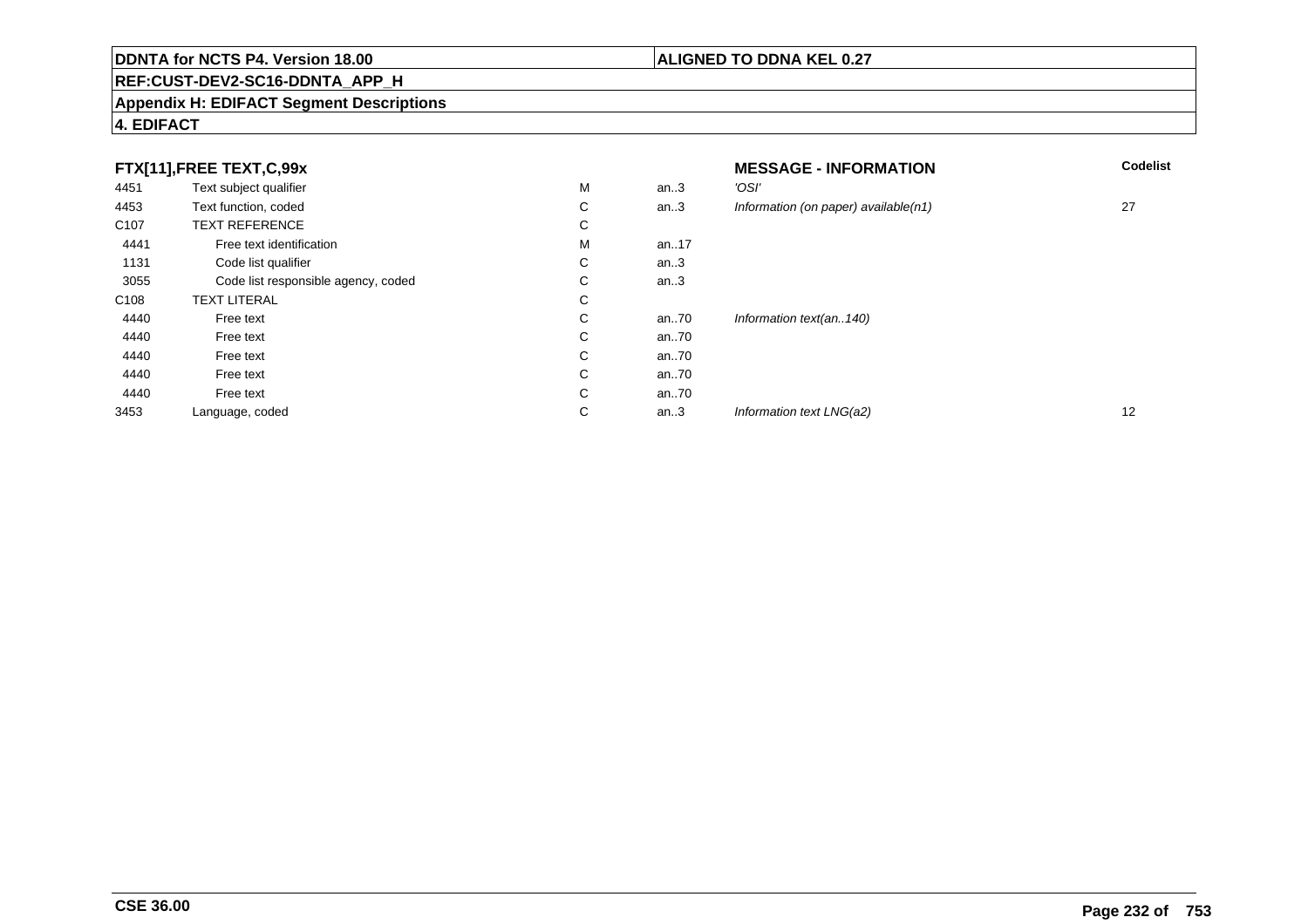#### **REF:CUST-DEV2-SC16-DDNTA\_APP\_H**

#### **Appendix H: EDIFACT Segment Descriptions**

#### **4. EDIFACT**

# **FTX[11],FREE TEXT,C,99x**

| 4451             | Text subject qualifier              | М | an.3 | 'MKS' |
|------------------|-------------------------------------|---|------|-------|
| 4453             | Text function, coded                | С | an.3 | Reque |
| C <sub>107</sub> | <b>TEXT REFERENCE</b>               | С |      |       |
| 4441             | Free text identification            | М | an17 |       |
| 1131             | Code list qualifier                 | С | an.3 |       |
| 3055             | Code list responsible agency, coded | С | an.3 |       |
| C <sub>108</sub> | <b>TEXT LITERAL</b>                 | С |      |       |
| 4440             | Free text                           | С | an70 | Reque |
| 4440             | Free text                           | C | an70 |       |
| 4440             | Free text                           | C | an70 |       |
| 4440             | Free text                           | С | an70 |       |
| 4440             | Free text                           | C | an70 |       |
| 3453             | Language, coded                     | С | an.3 | Reque |
|                  |                                     |   |      |       |

# **MESSAGE - REQUEST FOR ENQUIRYINFORMATIONCodelist**ested Information Code(n1) 118 ested Information Text(an..140) ested Information Text LNG(a2) 12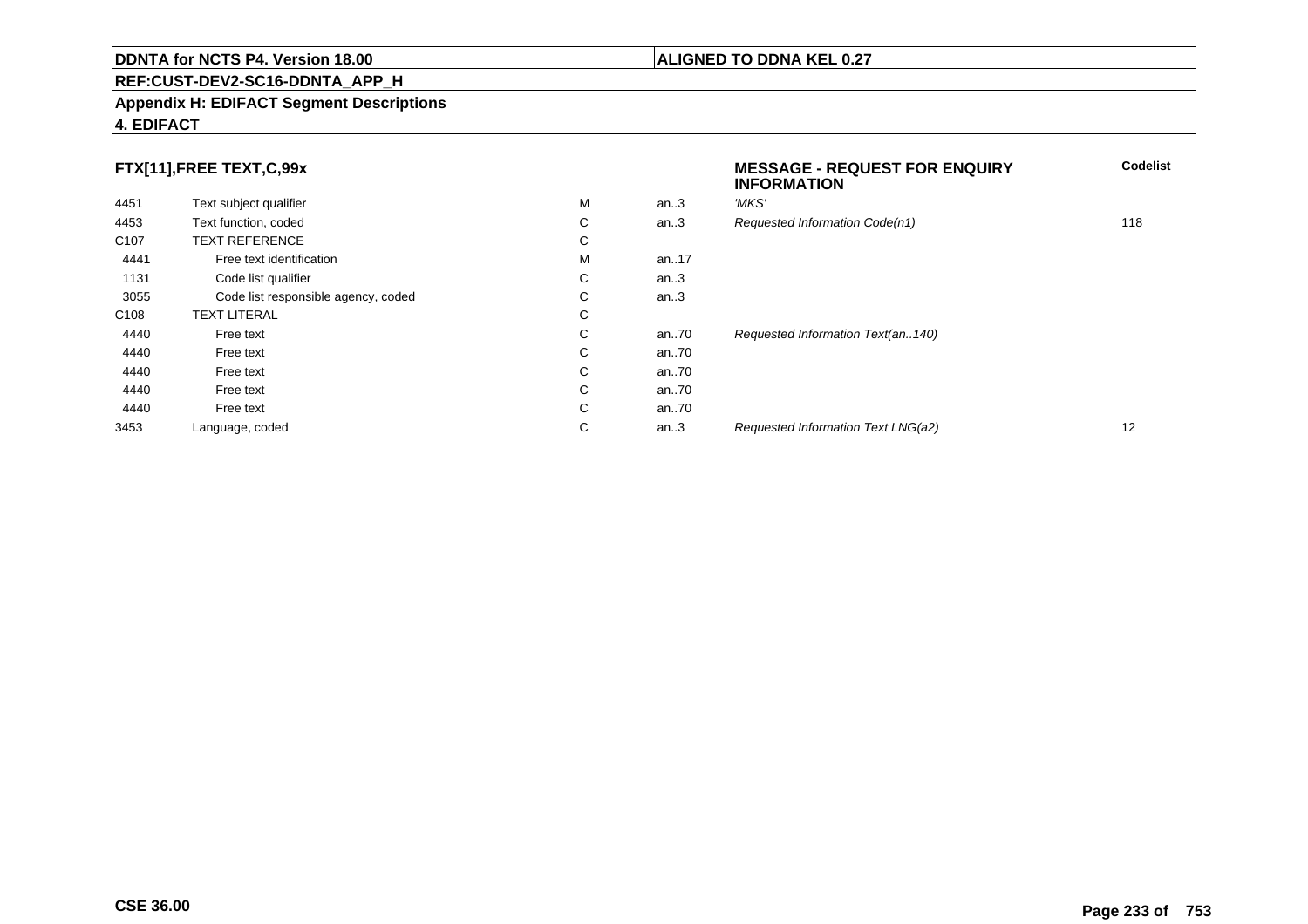# **REF:CUST-DEV2-SC16-DDNTA\_APP\_H**

#### **Appendix H: EDIFACT Segment Descriptions**

# **4. EDIFACT**

# **FTX[11],FREE TEXT,C,99x**

| 4451             | Text subject qualifier              | M | an.3  | 'ACD' |
|------------------|-------------------------------------|---|-------|-------|
| 4453             | Text function, coded                | С | an.3  |       |
| C <sub>107</sub> | <b>TEXT REFERENCE</b>               | С |       |       |
| 4441             | Free text identification            | M | an.17 | AAR I |
| 1131             | Code list qualifier                 | С | an.3  |       |
| 3055             | Code list responsible agency, coded | С | an.3  |       |
| C <sub>108</sub> | <b>TEXT LITERAL</b>                 | С |       |       |
| 4440             | Free text                           | С | an.70 | AAR I |
| 4440             | Free text                           | С | an70  |       |
| 4440             | Free text                           | С | an70  |       |
| 4440             | Free text                           | С | an70  |       |
| 4440             | Free text                           | C | an70  |       |
| 3453             | Language, coded                     | С | an.3  |       |
|                  |                                     |   |       |       |

| x                    |              |          | <b>MESSAGE - HEADER</b>       | <b>Codelist</b> |
|----------------------|--------------|----------|-------------------------------|-----------------|
| эr                   | M            | an.3     | 'ACD'                         |                 |
|                      | C            | an.3     |                               |                 |
|                      | C            |          |                               |                 |
| fication             | M            | an17     | AAR rejection reason code(n2) | 43              |
| ier                  | C            | an.3     |                               |                 |
| nsible agency, coded | C            | an.3     |                               |                 |
|                      | C            |          |                               |                 |
|                      | C            | an70     | AAR rejection reason(an350)   |                 |
|                      | C            | an70     |                               |                 |
|                      | C            | an70     |                               |                 |
|                      | C            | an.70    |                               |                 |
|                      | $\mathsf{C}$ | an $.70$ |                               |                 |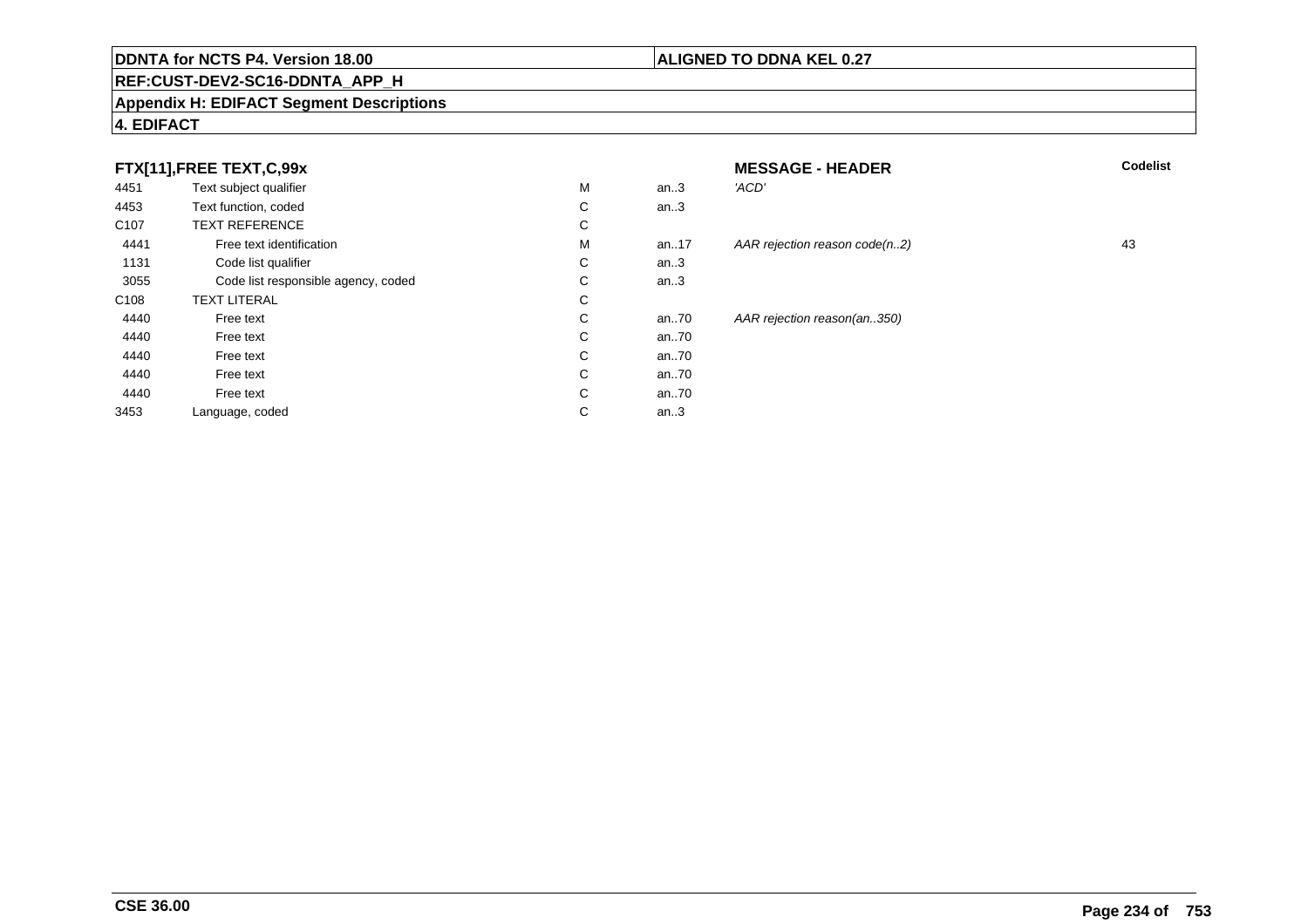# **REF:CUST-DEV2-SC16-DDNTA\_APP\_H**

#### **Appendix H: EDIFACT Segment Descriptions**

# **4. EDIFACT**

| FTX[11],FREE TEXT,C,99x |                                     |   | <b>MESSAGE - REPRESENTATIVE</b> | <b>Codelist</b>                 |    |
|-------------------------|-------------------------------------|---|---------------------------------|---------------------------------|----|
| 4451                    | Text subject qualifier              | M | an.3                            | 'ACP'                           |    |
| 4453                    | Text function, coded                | С | an.3                            |                                 |    |
| C <sub>107</sub>        | <b>TEXT REFERENCE</b>               | С |                                 |                                 |    |
| 4441                    | Free text identification            | M | an17                            |                                 |    |
| 1131                    | Code list qualifier                 | С | an.3                            |                                 |    |
| 3055                    | Code list responsible agency, coded | С | an.3                            |                                 |    |
| C <sub>108</sub>        | <b>TEXT LITERAL</b>                 | С |                                 |                                 |    |
| 4440                    | Free text                           | С | an70                            | Representative capacity(an35)   |    |
| 4440                    | Free text                           | С | an70                            |                                 |    |
| 4440                    | Free text                           | C | an70                            |                                 |    |
| 4440                    | Free text                           | С | an70                            |                                 |    |
| 4440                    | Free text                           | С | an70                            |                                 |    |
| 3453                    | Language, coded                     | С | an.3                            | Representative capacity LNG(a2) | 12 |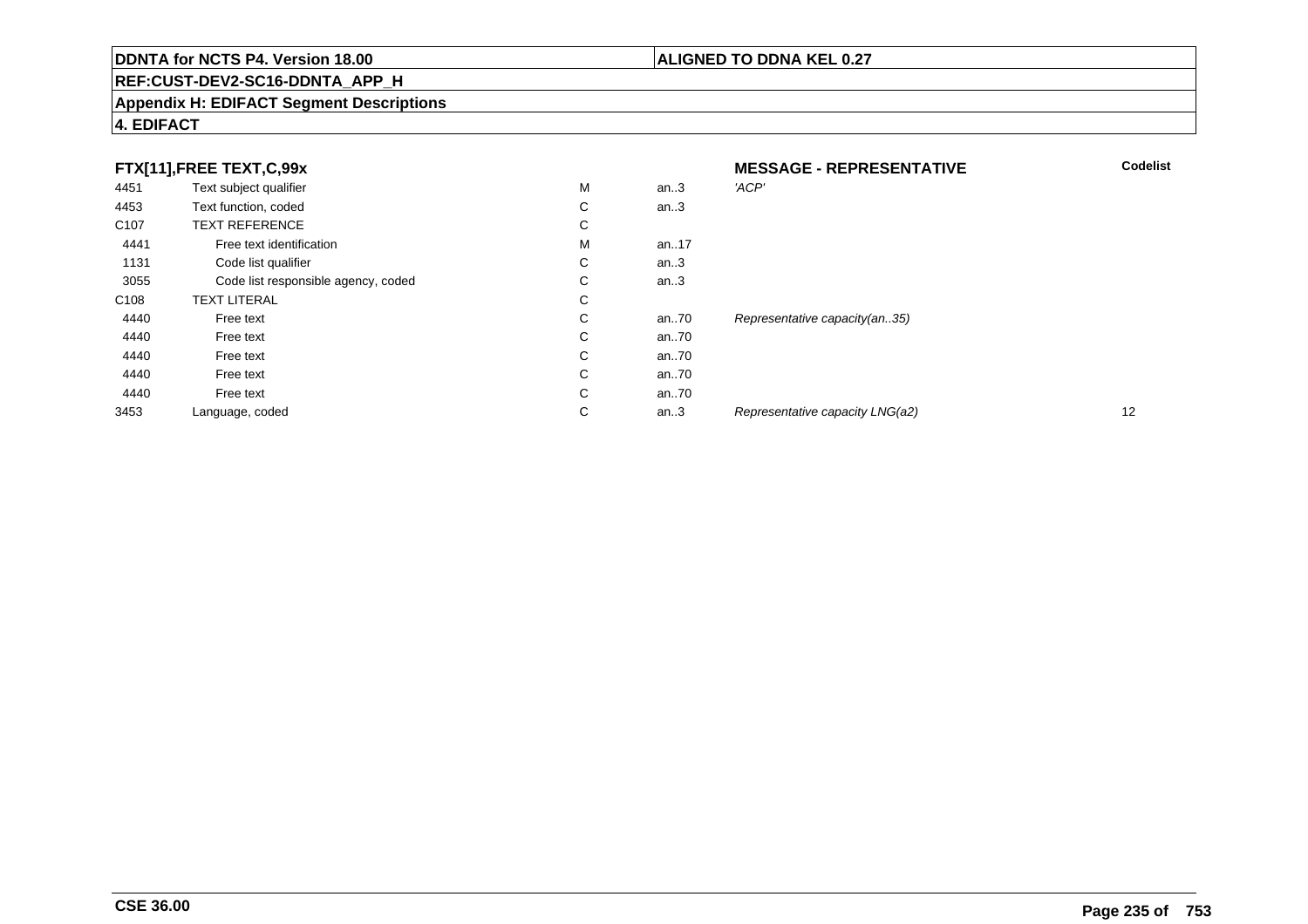# **REF:CUST-DEV2-SC16-DDNTA\_APP\_H**

#### **Appendix H: EDIFACT Segment Descriptions**

# **4. EDIFACT**

| FTX[11],FREE TEXT,C,99x |                                     |   | <b>MESSAGE - INFORMATION</b> | <b>Codelist</b>                |    |
|-------------------------|-------------------------------------|---|------------------------------|--------------------------------|----|
| 4451                    | Text subject qualifier              | M | an.3                         | 'IND'                          |    |
| 4453                    | Text function, coded                | С | an.3                         |                                |    |
| C <sub>107</sub>        | <b>TEXT REFERENCE</b>               | С |                              |                                |    |
| 4441                    | Free text identification            | M | an17                         |                                |    |
| 1131                    | Code list qualifier                 | С | an.3                         |                                |    |
| 3055                    | Code list responsible agency, coded | С | an.3                         |                                |    |
| C <sub>108</sub>        | <b>TEXT LITERAL</b>                 | С |                              |                                |    |
| 4440                    | Free text                           | С | an70                         | Contact person Details(an140)  |    |
| 4440                    | Free text                           | С | an70                         |                                |    |
| 4440                    | Free text                           | C | an70                         |                                |    |
| 4440                    | Free text                           | С | an70                         |                                |    |
| 4440                    | Free text                           | C | an70                         |                                |    |
| 3453                    | Language, coded                     | С | an.3                         | Contact person Details LNG(a2) | 12 |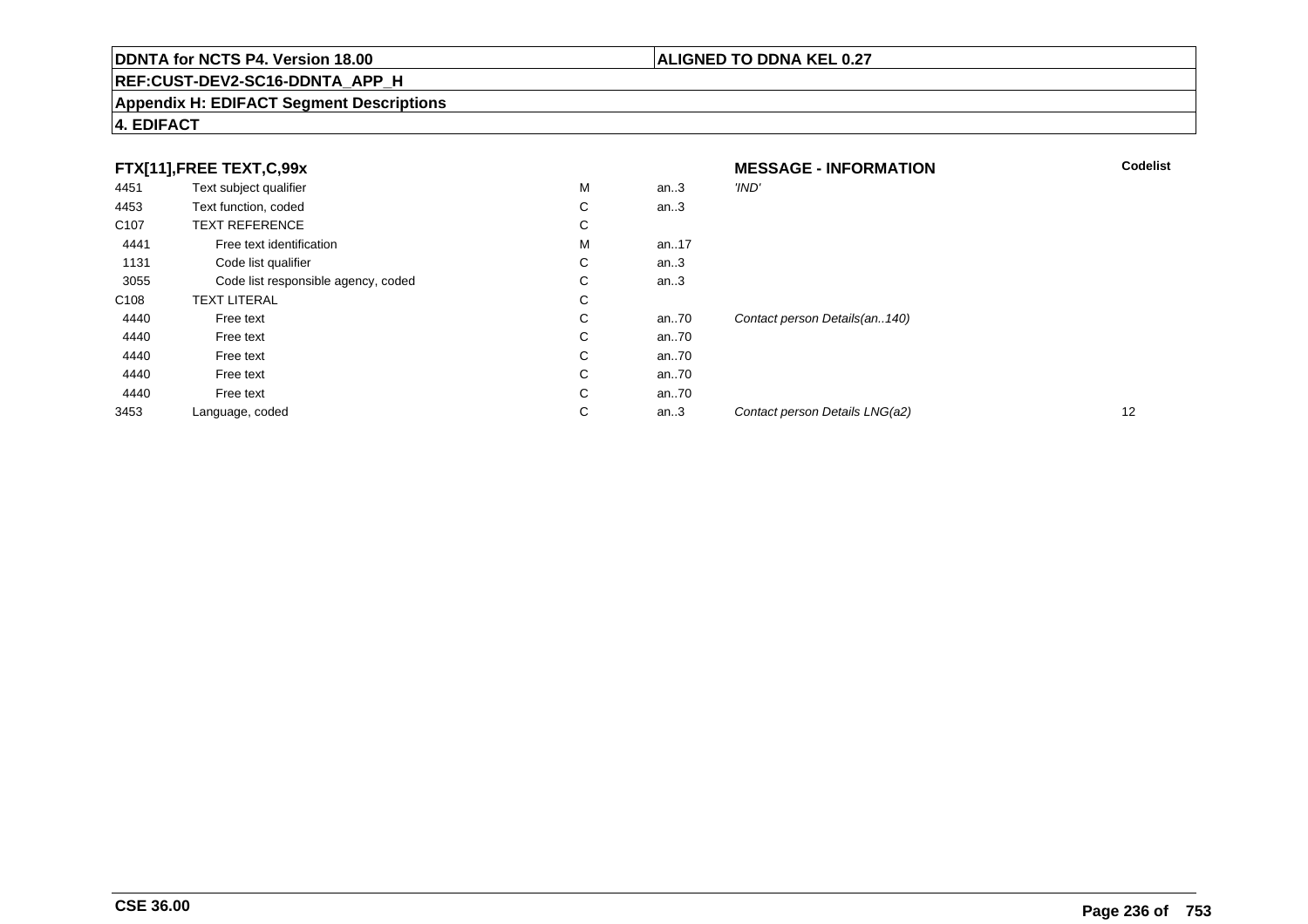#### **REF:CUST-DEV2-SC16-DDNTA\_APP\_H**

#### **Appendix H: EDIFACT Segment Descriptions**

### **4. EDIFACT**

# **FTX[11],FREE TEXT,C,99x**

| . .              | $\rightarrow$ $\rightarrow$ $\rightarrow$ $\rightarrow$ |   |         |                 |    |
|------------------|---------------------------------------------------------|---|---------|-----------------|----|
| 4451             | Text subject qualifier                                  | M | an.3    | 'SPH'           |    |
| 4453             | Text function, coded                                    | С | an $.3$ |                 |    |
| C <sub>107</sub> | <b>TEXT REFERENCE</b>                                   | С |         |                 |    |
| 4441             | Free text identification                                | M | an17    |                 |    |
| 1131             | Code list qualifier                                     | С | an.3    |                 |    |
| 3055             | Code list responsible agency, coded                     | С | an.3    |                 |    |
| C108             | <b>TEXT LITERAL</b>                                     | С |         |                 |    |
| 4440             | Free text                                               | С | an70    | Address(an140)  |    |
| 4440             | Free text                                               | С | an70    |                 |    |
| 4440             | Free text                                               | С | an70    |                 |    |
| 4440             | Free text                                               | С | an70    |                 |    |
| 4440             | Free text                                               | С | an70    |                 |    |
| 3453             | Language, coded                                         | С | an.3    | Address LNG(a2) | 12 |
|                  |                                                         |   |         |                 |    |

**ALIGNED TO DDNA KEL 0.27**

# **MESSAGE - (DEPARTURE) CUSTOMS OFFICECodelist**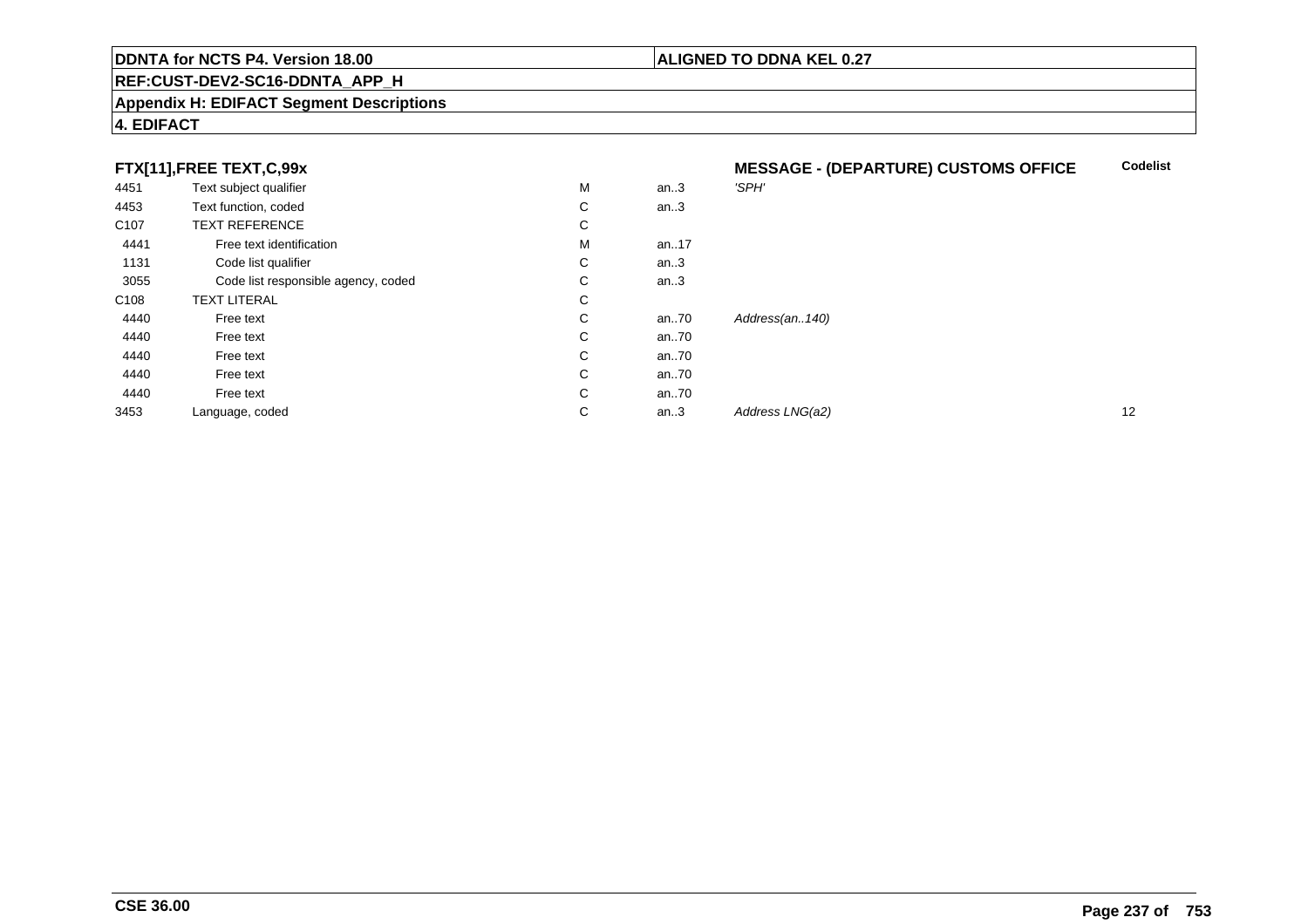#### **REF:CUST-DEV2-SC16-DDNTA\_APP\_H**

#### **Appendix H: EDIFACT Segment Descriptions**

#### **4. EDIFACT**

### **FTX[11],FREE TEXT,C,99x**

|      | FTX[11],FREE TEXT,C,99x             |              |      | <b>MESSAGE - (DEPARTURE) CUSTOMS OFFICE</b> |    |
|------|-------------------------------------|--------------|------|---------------------------------------------|----|
| 4451 | Text subject qualifier              | M            | an.3 | 'SSR'                                       |    |
| 4453 | Text function, coded                | $\mathsf{C}$ | an.3 |                                             |    |
| C107 | <b>TEXT REFERENCE</b>               | C            |      |                                             |    |
| 4441 | Free text identification            | M            | an17 |                                             |    |
| 1131 | Code list qualifier                 | C            | an.3 |                                             |    |
| 3055 | Code list responsible agency, coded | С            | an.3 |                                             |    |
| C108 | <b>TEXT LITERAL</b>                 | C            |      |                                             |    |
| 4440 | Free text                           | $\mathsf{C}$ | an70 | Contact person Details(an., 140)            |    |
| 4440 | Free text                           | C            | an70 |                                             |    |
| 4440 | Free text                           | C            | an70 |                                             |    |
| 4440 | Free text                           | $\mathsf{C}$ | an70 |                                             |    |
| 4440 | Free text                           | $\mathsf{C}$ | an70 |                                             |    |
| 3453 | Language, coded                     | С            | an.3 | Contact person Details LNG(a2)              | 12 |
|      |                                     |              |      |                                             |    |

**Codelist**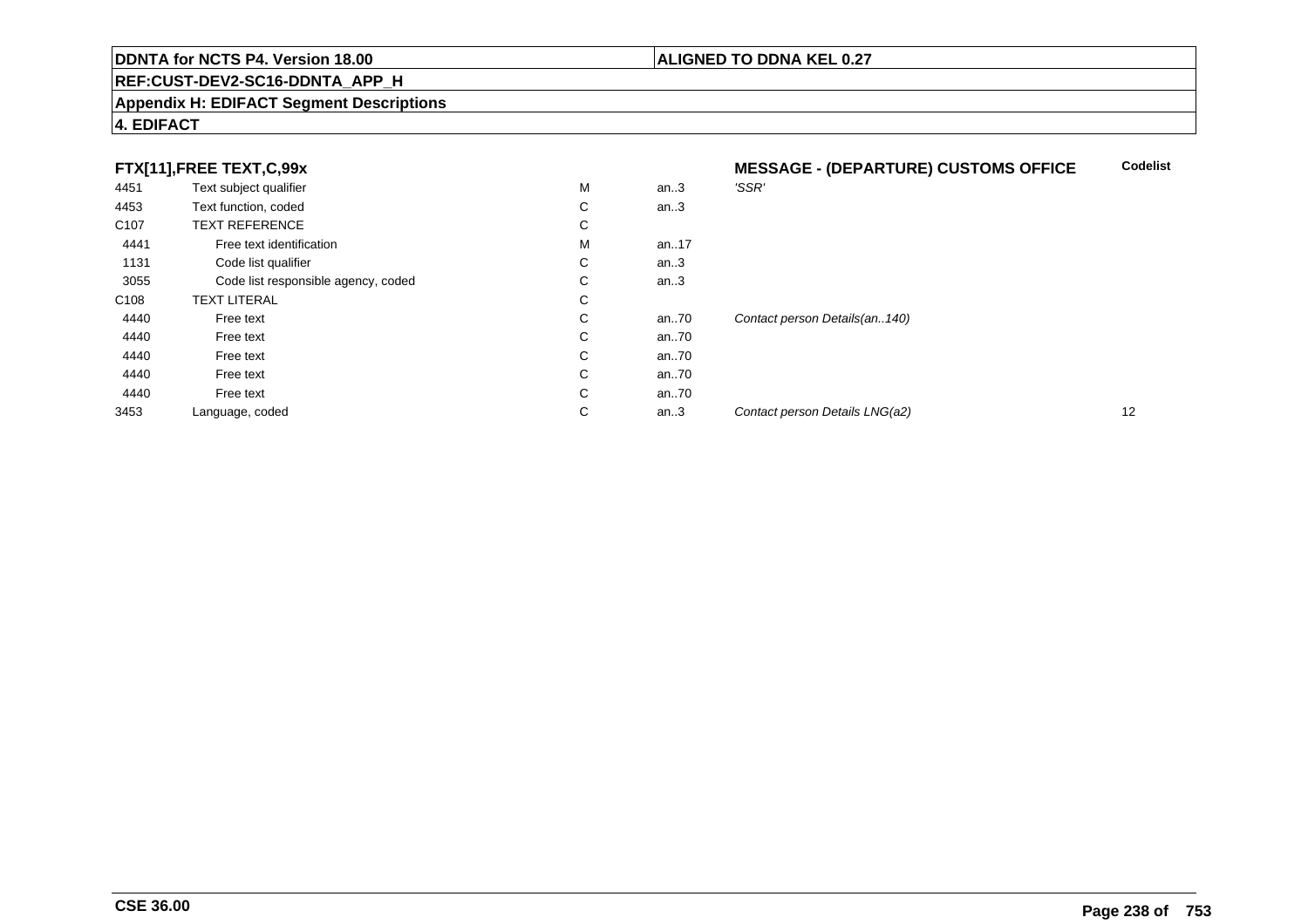#### **REF:CUST-DEV2-SC16-DDNTA\_APP\_H**

#### **Appendix H: EDIFACT Segment Descriptions**

#### **4. EDIFACT**

# **FTX[11],FREE TEXT,C,99x**

| FTX[11],FREE TEXT,C,99x |                                     |   |      | <b>MESSAGE - (COMPETENT AUTHORITY OF</b><br>DEPARTURE) CUSTOMS OFFICE | <b>Codelis</b> |
|-------------------------|-------------------------------------|---|------|-----------------------------------------------------------------------|----------------|
| 4451                    | Text subject qualifier              | M | an.3 | 'CUS'                                                                 |                |
| 4453                    | Text function, coded                | C | an.3 |                                                                       |                |
| C <sub>107</sub>        | <b>TEXT REFERENCE</b>               | C |      |                                                                       |                |
| 4441                    | Free text identification            | M | an17 |                                                                       |                |
| 1131                    | Code list qualifier                 | С | an.3 |                                                                       |                |
| 3055                    | Code list responsible agency, coded | С | an.3 |                                                                       |                |
| C <sub>108</sub>        | <b>TEXT LITERAL</b>                 | C |      |                                                                       |                |
| 4440                    | Free text                           | C | an70 | Address(an140)                                                        |                |
| 4440                    | Free text                           | С | an70 |                                                                       |                |
| 4440                    | Free text                           | C | an70 |                                                                       |                |
| 4440                    | Free text                           | С | an70 |                                                                       |                |
| 4440                    | Free text                           | C | an70 |                                                                       |                |
| 3453                    | Language, coded                     | С | an.3 | Address LNG(a2)                                                       | 12             |
|                         |                                     |   |      |                                                                       |                |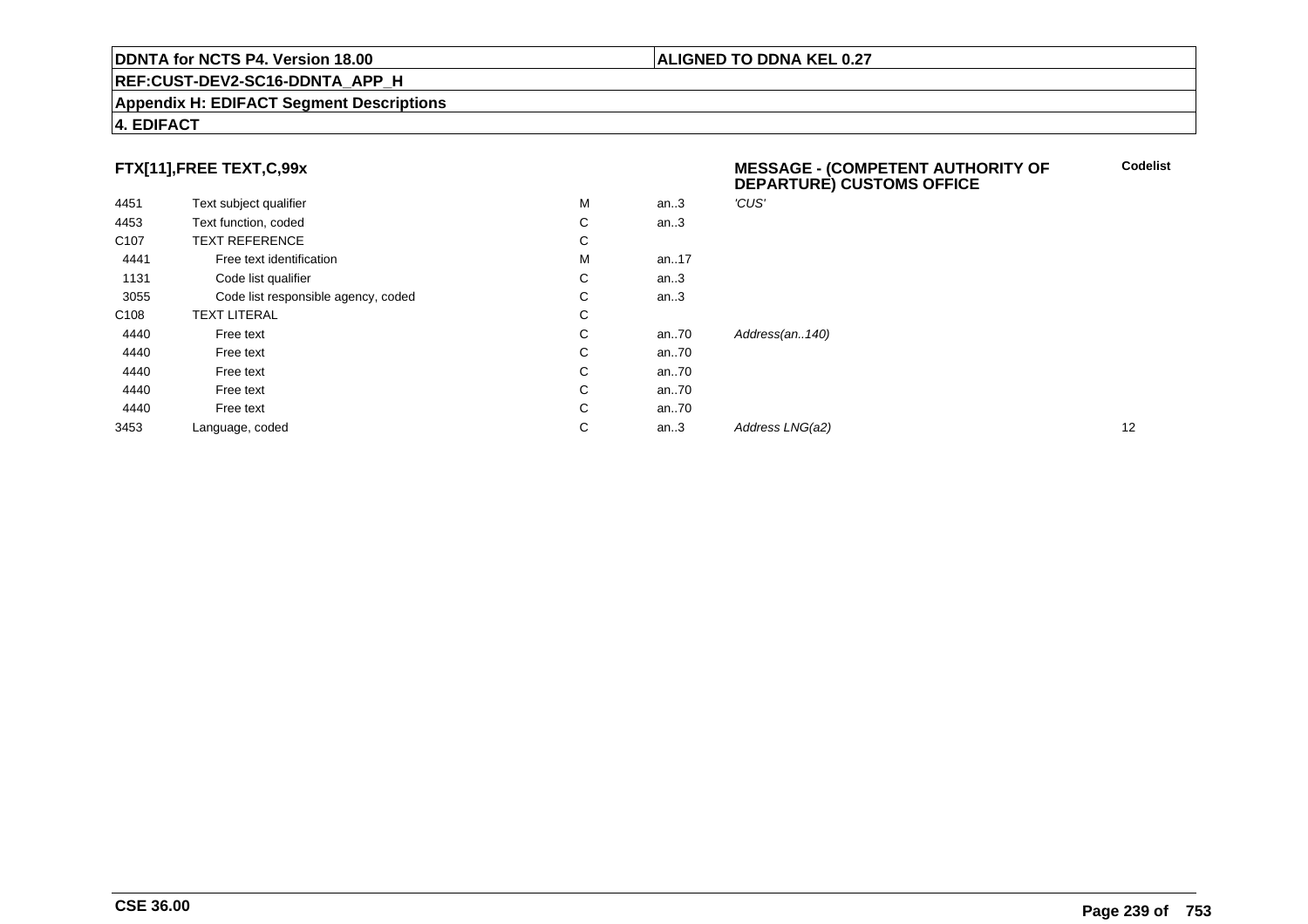#### **REF:CUST-DEV2-SC16-DDNTA\_APP\_H**

#### **Appendix H: EDIFACT Segment Descriptions**

#### **4. EDIFACT**

# **FTX[11],FREE TEXT,C,99x**

| 4451             | Text subject qualifier              | M | an.3  | 'CHG'      |
|------------------|-------------------------------------|---|-------|------------|
| 4453             | Text function, coded                | С | an.3  |            |
| C <sub>107</sub> | <b>TEXT REFERENCE</b>               | C |       |            |
| 4441             | Free text identification            | M | an17  |            |
| 1131             | Code list qualifier                 | C | an.3  |            |
| 3055             | Code list responsible agency, coded | С | an.3  |            |
| C <sub>108</sub> | <b>TEXT LITERAL</b>                 | C |       |            |
| 4440             | Free text                           | C | an70  |            |
| 4440             | Free text                           | C | an70  |            |
| 4440             | Free text                           | С | an70  | Contact pe |
| 4440             | Free text                           | C | an.70 |            |
| 4440             | Free text                           | C | an70  |            |
| 3453             | Language, coded                     | С | an.3  | Contact pe |

#### **MESSAGE - (COMPETENT AUTHORITY OFDEPARTURE) CUSTOMS OFFICECodelist**

erson Details(an..140) an...<br>2 Contact person Details LNG(a2) 12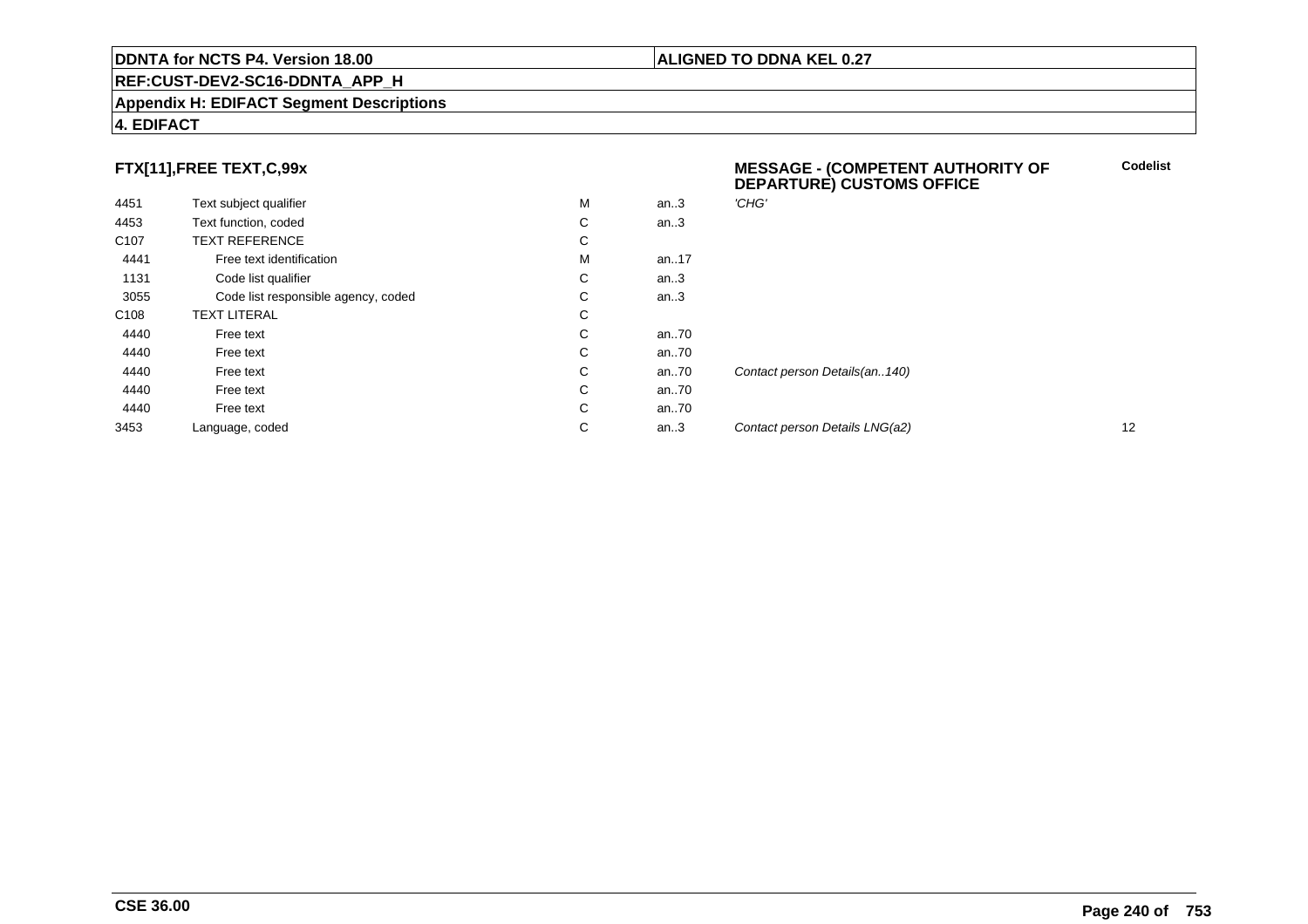### **REF:CUST-DEV2-SC16-DDNTA\_APP\_H**

#### **Appendix H: EDIFACT Segment Descriptions**

# **4. EDIFACT**

# **RFF[12],REFERENCE,C,99x**

| C506 | <b>REFERENCE</b>         | М |        |       |
|------|--------------------------|---|--------|-------|
| 1153 | Reference qualifier      | М | an $3$ | 'ABE' |
| 1154 | Reference number         | C | an35   | Refer |
| 1156 | Line number              | C | an6    |       |
| 4000 | Reference version number | C | an35   |       |
|      |                          |   |        |       |

**MESSAGE - HEADER**

**R** Codelist

Reference number(an..22)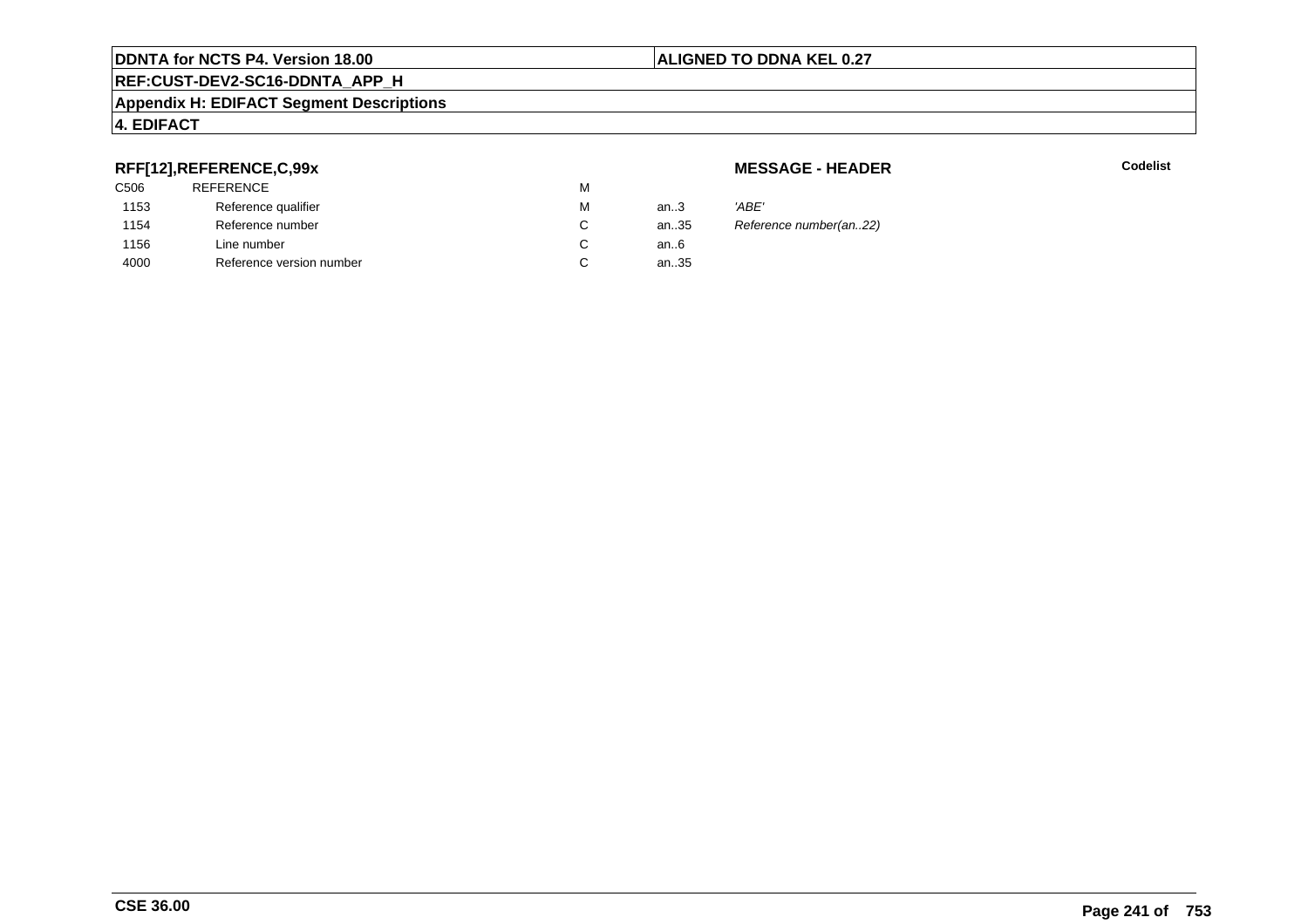# **ALIGNED TO DDNA KEL 0.27**

# **REF:CUST-DEV2-SC16-DDNTA\_APP\_H**

#### **Appendix H: EDIFACT Segment Descriptions**

# **4. EDIFACT**

# **RFF[12],REFERENCE,C,99x**

| C506 | <b>REFERENCE</b>         | M |      |       |
|------|--------------------------|---|------|-------|
| 1153 | Reference qualifier      | М | an.3 | 'LAN' |
| 1154 | Reference number         | C | an35 | Autho |
| 1156 | Line number              | С | an6  |       |
| 4000 | Reference version number | С | an35 |       |
|      |                          |   |      |       |

**MESSAGE - HEADER**

**R** Codelist

Authorisation id(an..17)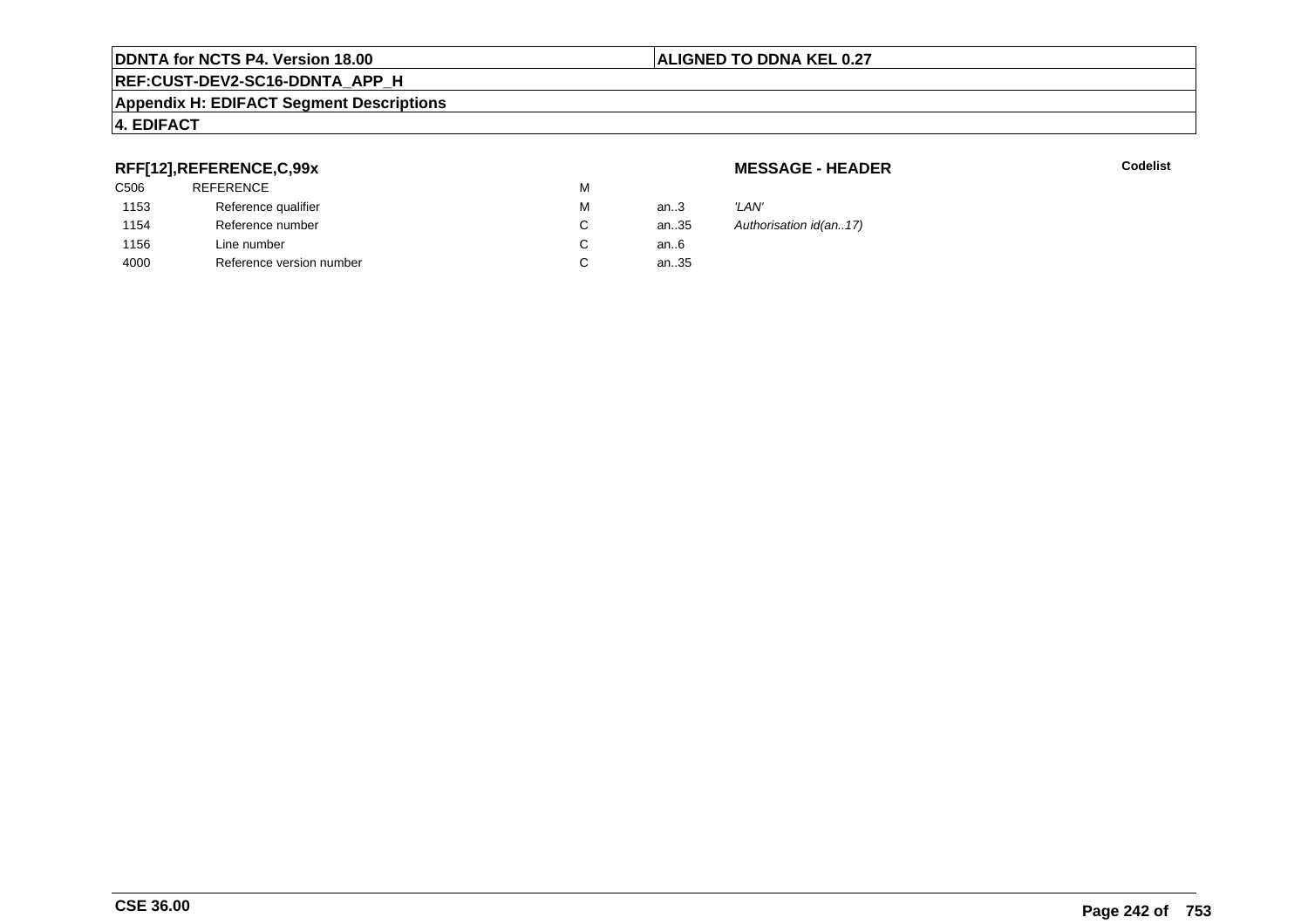# **ALIGNED TO DDNA KEL 0.27**

# **REF:CUST-DEV2-SC16-DDNTA\_APP\_H**

#### **Appendix H: EDIFACT Segment Descriptions**

# **4. EDIFACT**

# **RFF[12],REFERENCE,C,99x**

| C506 | <b>REFERENCE</b>         | М |        |       |
|------|--------------------------|---|--------|-------|
| 1153 | Reference qualifier      | М | an $3$ | 'AAT' |
| 1154 | Reference number         | C | an35   |       |
| 1156 | Line number              | С | an6    |       |
| 4000 | Reference version number | С | an35   |       |
|      |                          |   |        |       |

#### **MESSAGE - HEADER**

**R** Codelist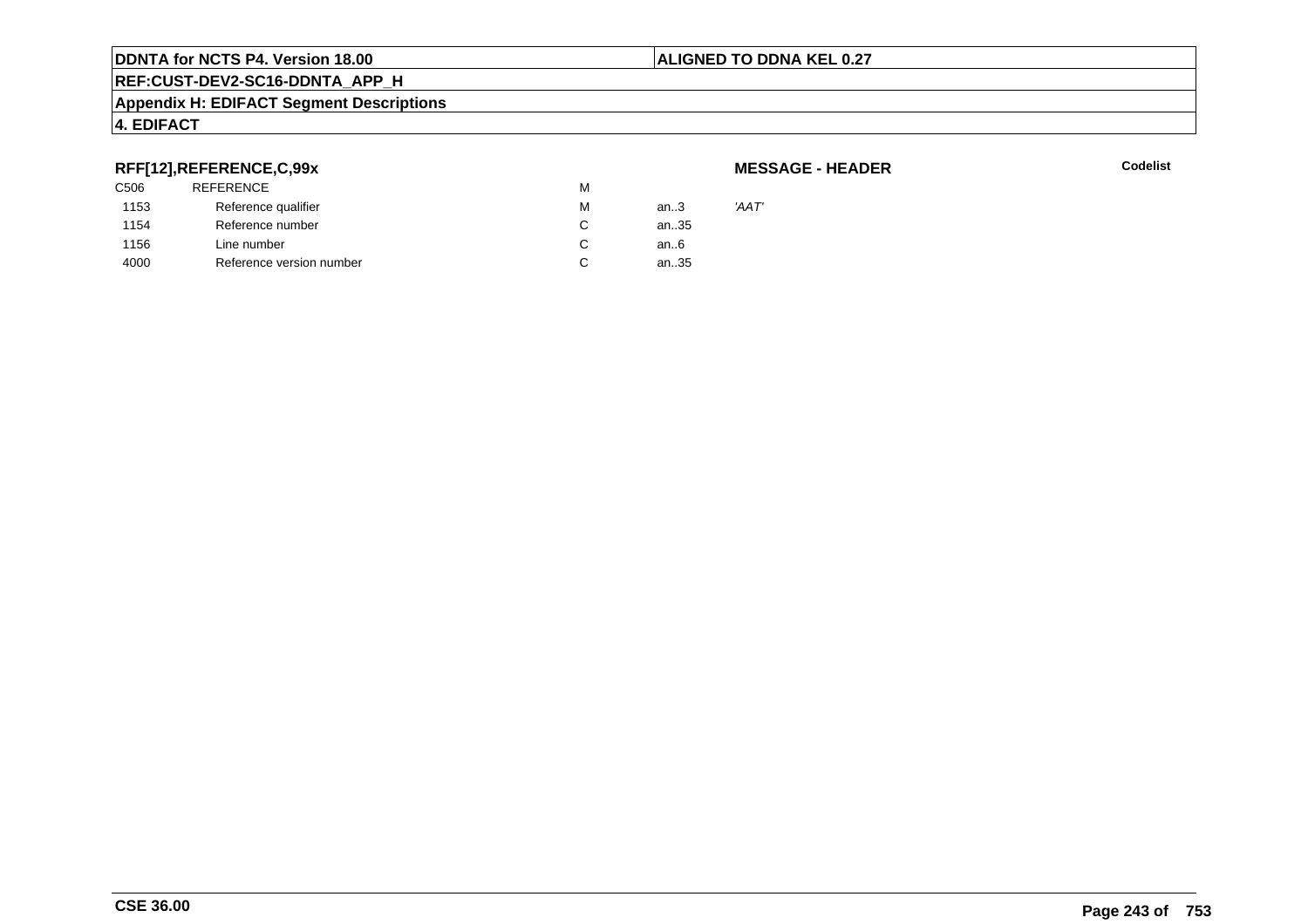### **REF:CUST-DEV2-SC16-DDNTA\_APP\_H**

#### **Appendix H: EDIFACT Segment Descriptions**

# **4. EDIFACT**

# **RFF[12],REFERENCE,C,99x**

| C506 | <b>REFERENCE</b>         | м |        |       |
|------|--------------------------|---|--------|-------|
| 1153 | Reference qualifier      | м | an $3$ | 'AMJ' |
| 1154 | Reference number         | С | an35   | Speci |
| 1156 | Line number              |   | an6    |       |
| 4000 | Reference version number | С | an35   |       |
|      |                          |   |        |       |

**MESSAGE - HEADER**

**R** Codelist

| М  | an $3$ | 'AMJ'                               |    |
|----|--------|-------------------------------------|----|
| С  | an35   | Specific Circumstance Indicator(a1) | 96 |
| C. | an6    |                                     |    |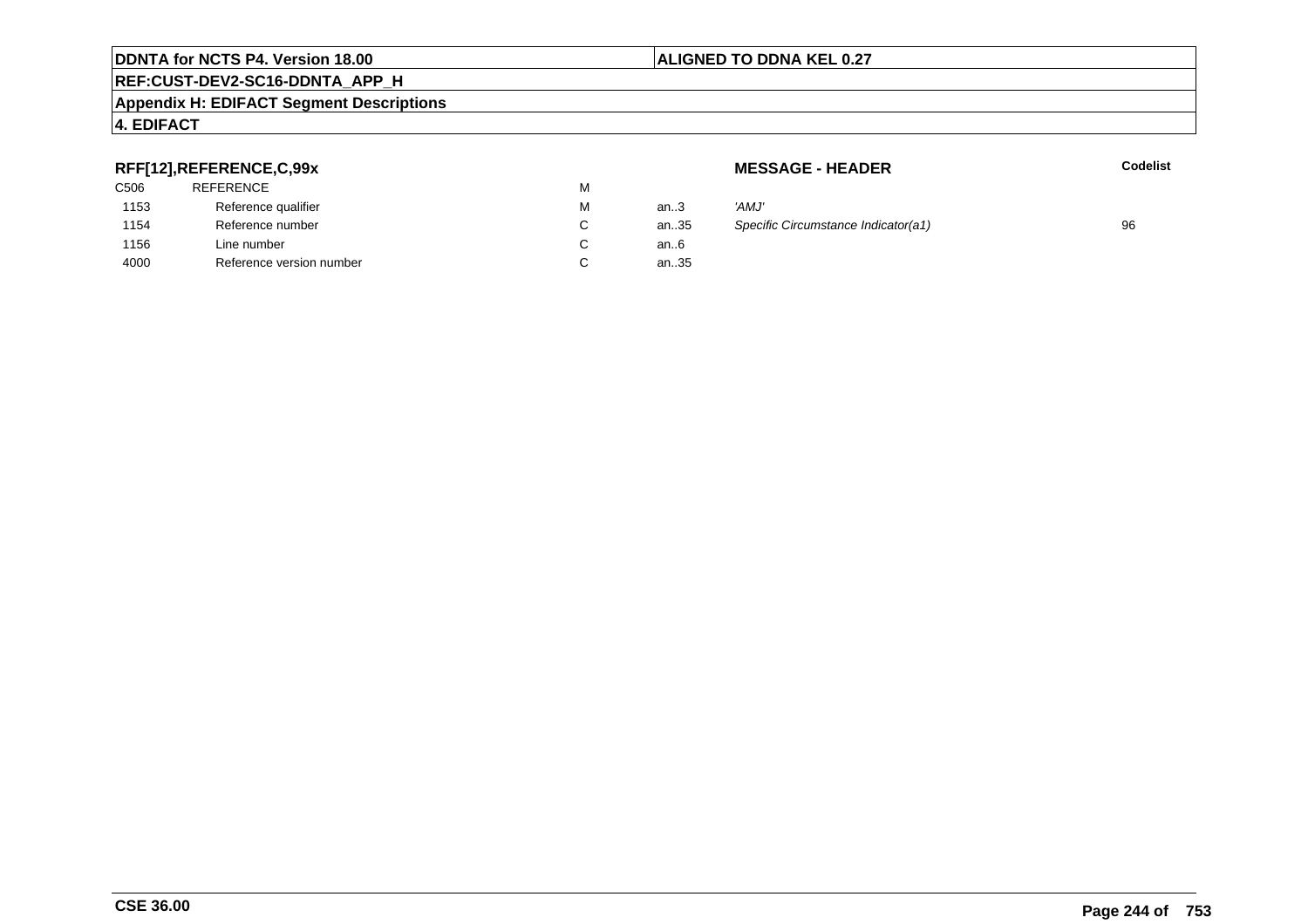### **REF:CUST-DEV2-SC16-DDNTA\_APP\_H**

#### **Appendix H: EDIFACT Segment Descriptions**

# **4. EDIFACT**

# **RFF[12],REFERENCE,C,99x**

| C506 | <b>REFERENCE</b>         | М |      |       |
|------|--------------------------|---|------|-------|
| 1153 | Reference qualifier      | М | an.3 | 'ABL' |
| 1154 | Reference number         | C | an35 | Guar  |
| 1156 | Line number              | C | an6  |       |
| 4000 | Reference version number |   | an35 |       |
|      |                          |   |      |       |

**MESSAGE - GUARANTEE**

**Codelist**

| м | an.3 | 'ABL'               |    |
|---|------|---------------------|----|
| С | an35 | Guarantee type(an1) | 51 |
| С | an6  |                     |    |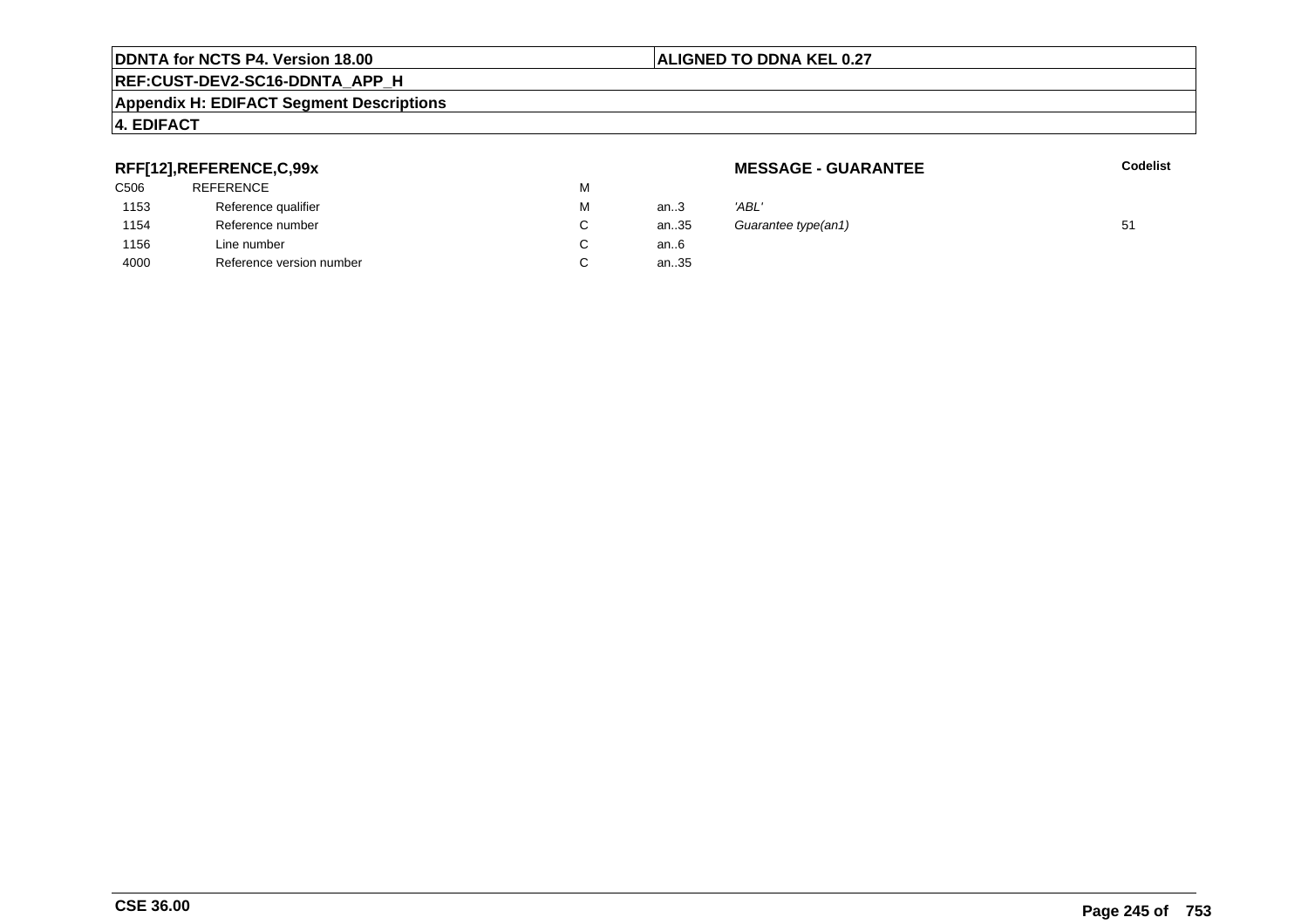#### **ALIGNED TO DDNA KEL 0.27**

**REF:CUST-DEV2-SC16-DDNTA\_APP\_H**

#### **Appendix H: EDIFACT Segment Descriptions**

#### **4. EDIFACT**

# **RFF[12],REFERENCE,C,99x**

| C506 | <b>REFERENCE</b>         | M |      |       |
|------|--------------------------|---|------|-------|
| 1153 | Reference qualifier      | М | an.3 | 'ABL' |
| 1154 | Reference number         | C | an35 |       |
| 1156 | Line number              | C | an6  |       |
| 4000 | Reference version number | C | an35 |       |
|      |                          |   |      |       |

#### **MESSAGE - GUARANTEE - GUARANTEEREFERENCE**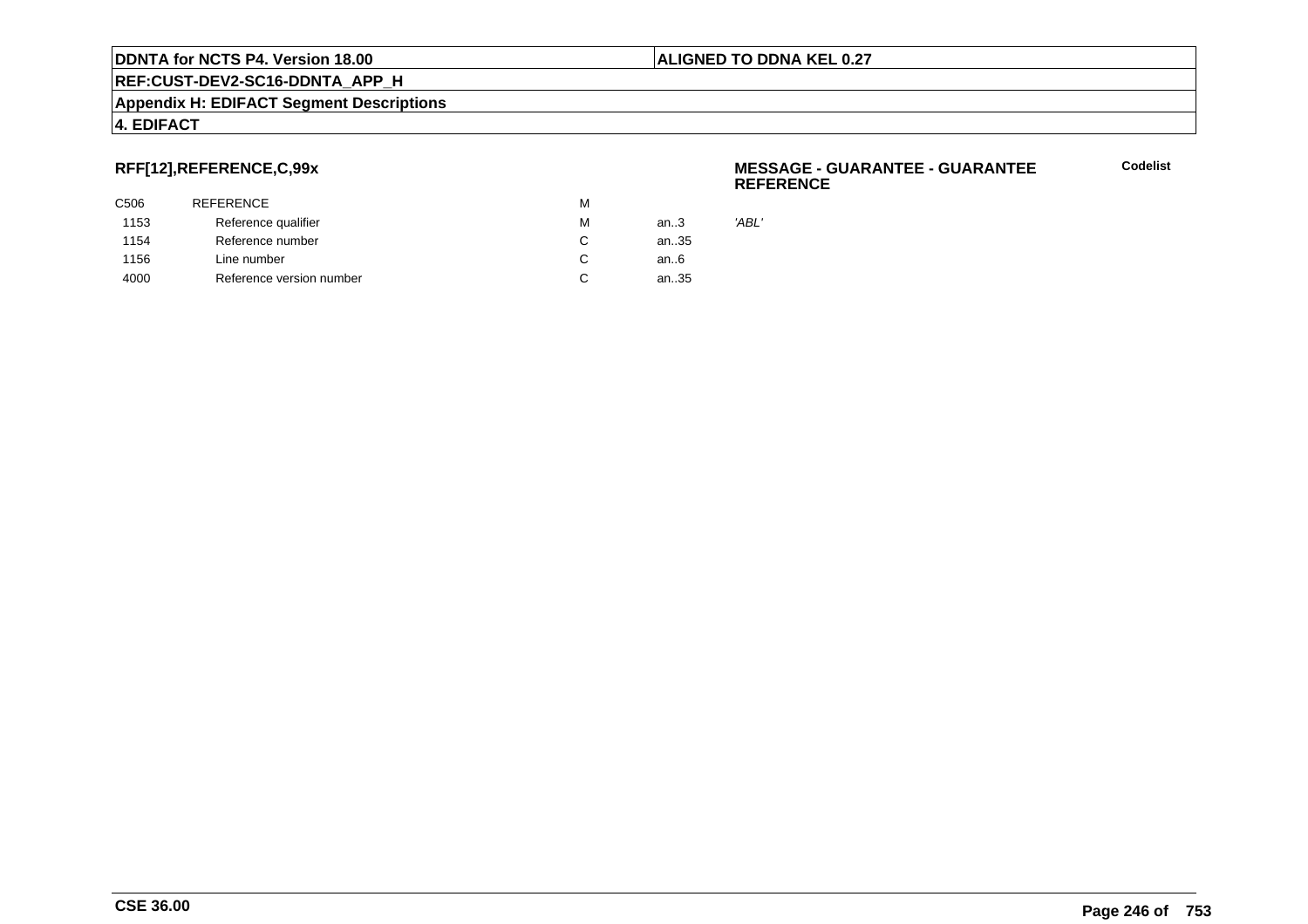#### **ALIGNED TO DDNA KEL 0.27**

**REF:CUST-DEV2-SC16-DDNTA\_APP\_H**

#### **Appendix H: EDIFACT Segment Descriptions**

#### **4. EDIFACT**

# **RFF[12],REFERENCE,C,99x**

| C506 | <b>REFERENCE</b>         | M |      |       |
|------|--------------------------|---|------|-------|
| 1153 | Reference qualifier      | M | an.3 | 'ABL' |
| 1154 | Reference number         | C | an35 |       |
| 1156 | Line number              | C | an6  |       |
| 4000 | Reference version number | C | an35 |       |
|      |                          |   |      |       |

#### **MESSAGE - GUARANTEE - GUARANTEEREFERENCE - VALIDITY LIMITATION NON EC**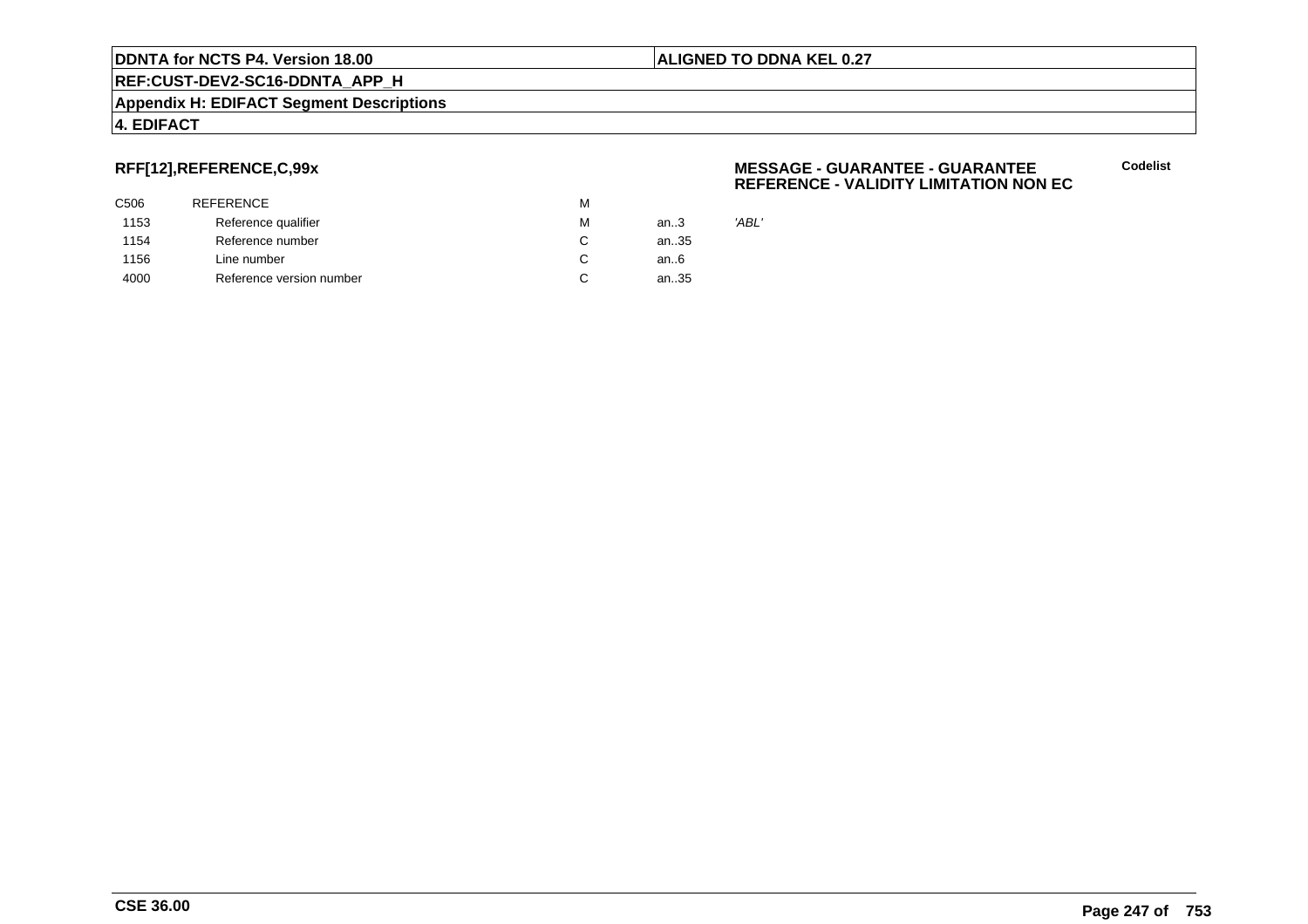# **ALIGNED TO DDNA KEL 0.27**

**MESSAGE - EN ROUTE EVENT**

# **REF:CUST-DEV2-SC16-DDNTA\_APP\_H**

#### **Appendix H: EDIFACT Segment Descriptions**

## **RFF[12],REFERENCE,C,99x**

| C506 | REFERENCE                | м |      |               |    |
|------|--------------------------|---|------|---------------|----|
| 1153 | Reference qualifier      | M | an.3 | 'AIV'         |    |
| 1154 | Reference number         |   | an35 | Place(an35)   |    |
| 1156 | Line number              |   | an6  | Place LNG(a2) | 12 |
| 4000 | Reference version number |   | an35 |               |    |

**4. EDIFACT**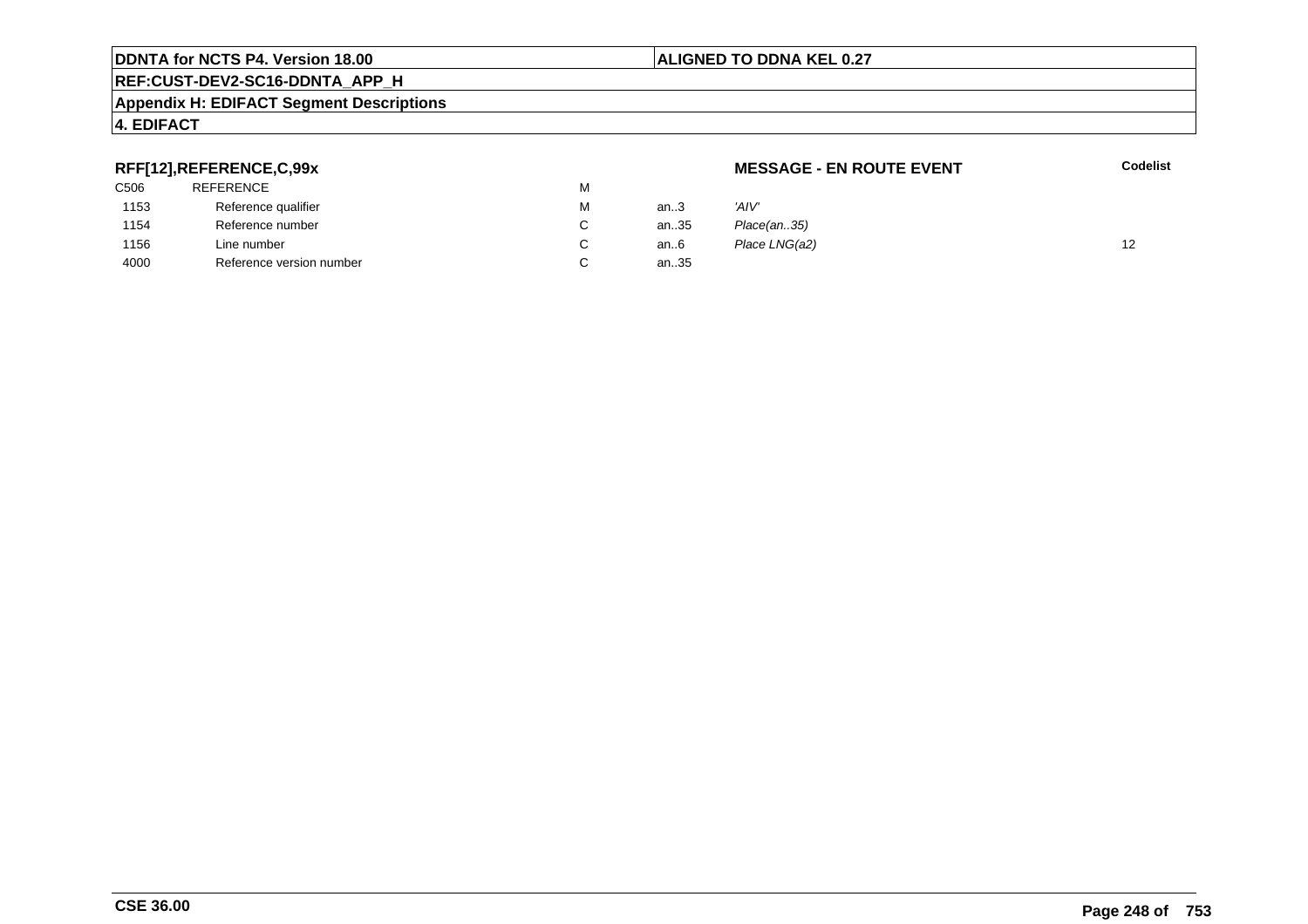## **ALIGNED TO DDNA KEL 0.27**

# **REF:CUST-DEV2-SC16-DDNTA\_APP\_H**

#### **Appendix H: EDIFACT Segment Descriptions**

# **4. EDIFACT**

# **RFF[12],REFERENCE,C,99x**

| C <sub>506</sub> | <b>REFERENCE</b>         | М |      |       |
|------------------|--------------------------|---|------|-------|
| 1153             | Reference qualifier      | М | an.3 | 'ABP' |
| 1154             | Reference number         | C | an35 | Secu  |
| 1156             | Line number              | C | an6  |       |
| 4000             | Reference version number | C | an35 |       |

**MESSAGE - HEADER**

**R** Codelist

Security code(an..8)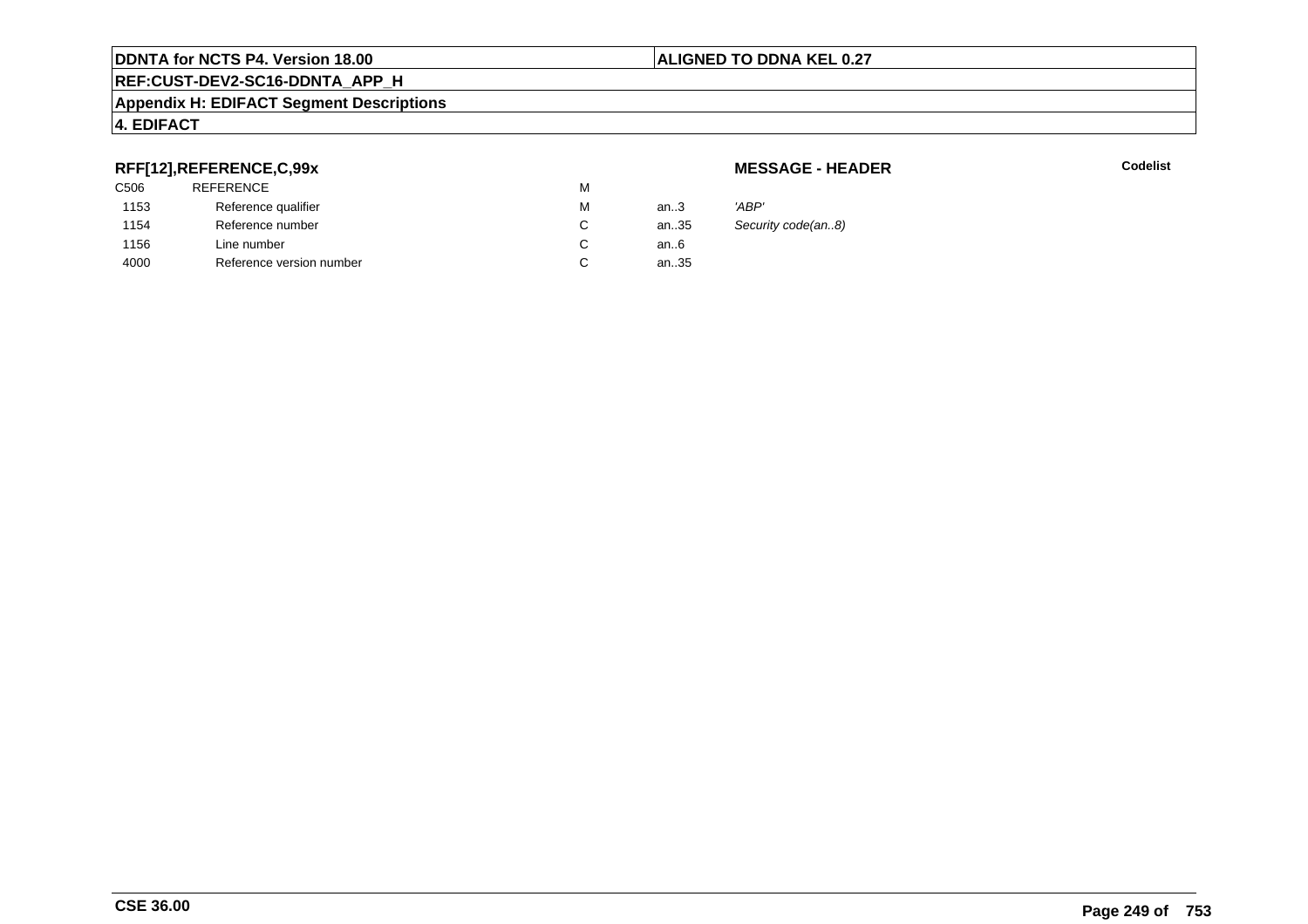#### **ALIGNED TO DDNA KEL 0.27**

**REF:CUST-DEV2-SC16-DDNTA\_APP\_H**

#### **Appendix H: EDIFACT Segment Descriptions**

#### **4. EDIFACT**

# **RFF[12],REFERENCE,C,99x**

| C506 | <b>REFERENCE</b>         | М |        |
|------|--------------------------|---|--------|
| 1153 | Reference qualifier      | М | an $3$ |
| 1154 | Reference number         | C | an35   |
| 1156 | Line number              | C | an6    |
| 4000 | Reference version number |   | an35   |

#### **MESSAGE - GUARANTEE REFERENCE - INVALIDCodelist GUARANTEE REASON**

'ABK'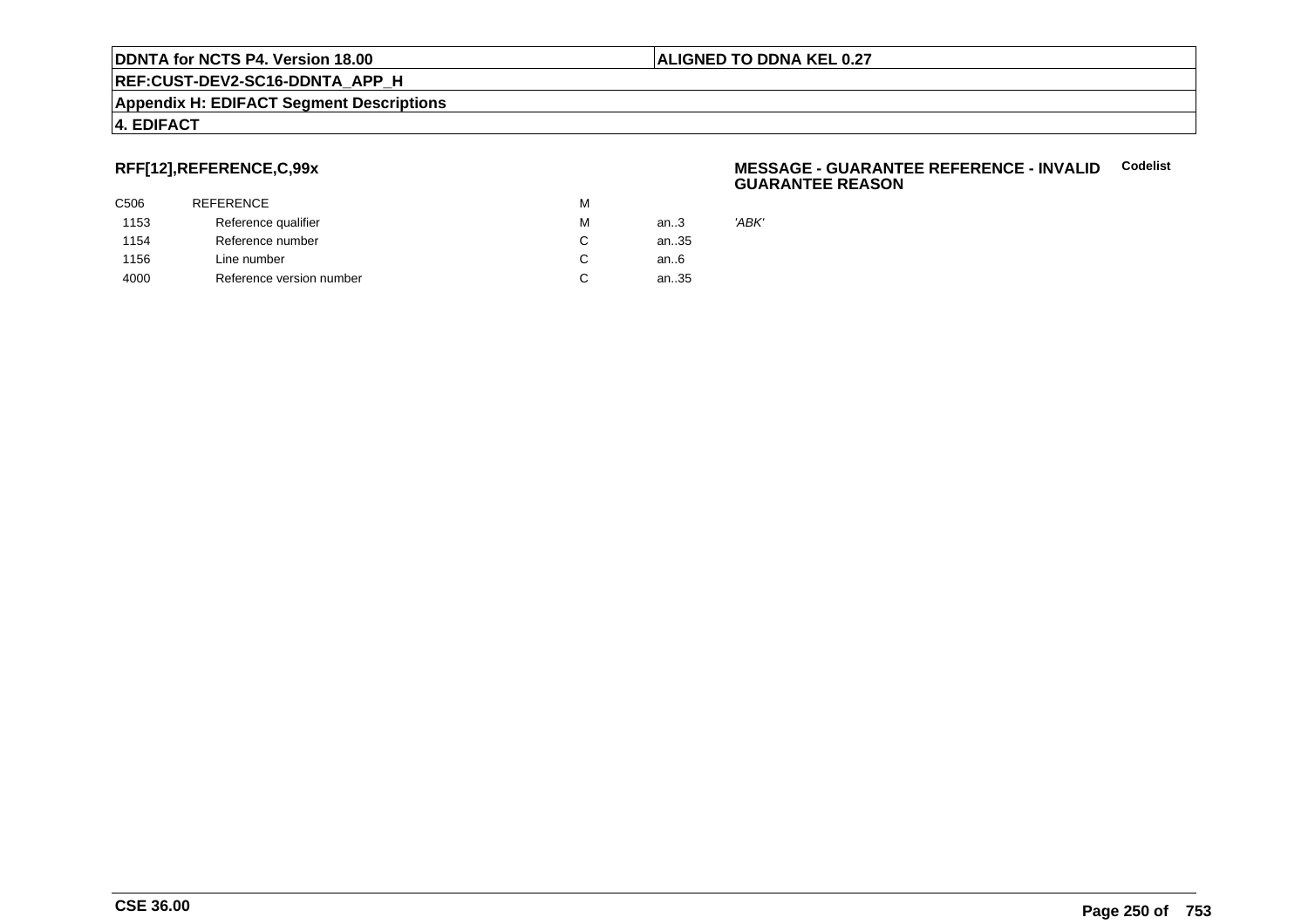#### **ALIGNED TO DDNA KEL 0.27**

**REF:CUST-DEV2-SC16-DDNTA\_APP\_H**

#### **Appendix H: EDIFACT Segment Descriptions**

# **4. EDIFACT**

## **RFF[12],REFERENCE,C,99x**

| 'ABK' |
|-------|
|       |
|       |
|       |
|       |

#### **MESSAGE - GUARANTEE REFERENCE**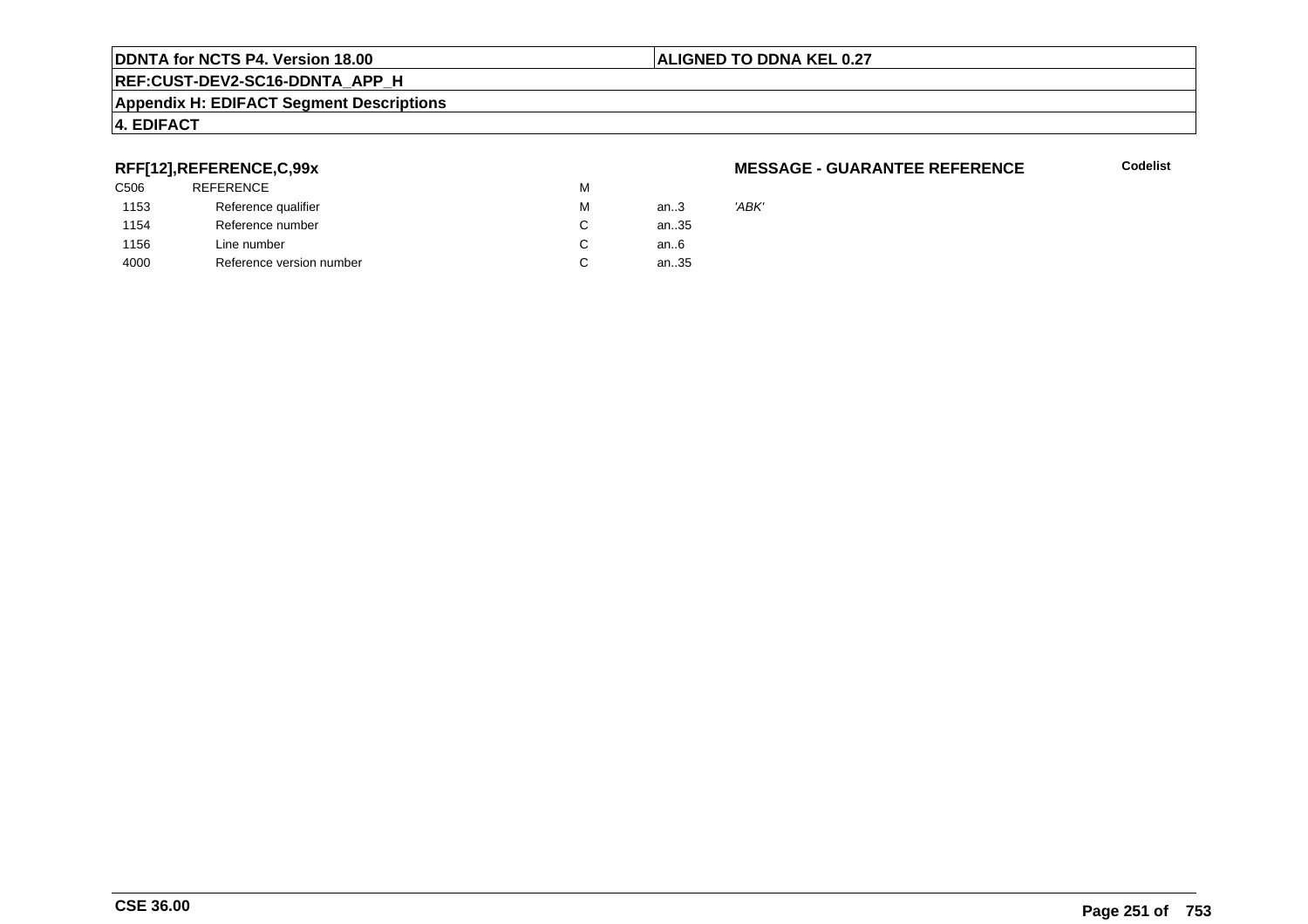#### **ALIGNED TO DDNA KEL 0.27**

# **REF:CUST-DEV2-SC16-DDNTA\_APP\_H**

#### **Appendix H: EDIFACT Segment Descriptions**

#### **4. EDIFACT**

# **DTM[13],DATE/TIME/PERIOD,C,1x**

| C507 | DATE/TIME/PERIOD                  | м |  |
|------|-----------------------------------|---|--|
| 2005 | Date/time/period qualifier        | М |  |
| 2380 | Date/time/period                  |   |  |
| 2379 | Date/time/period format qualifier |   |  |

#### **MESSAGE - EN ROUTE EVENT - CTL\_CONTROLCodelist**

| М | an.3 | '311'               |  |
|---|------|---------------------|--|
| С | an35 | Already in NCTS(n1) |  |
| С | an.3 |                     |  |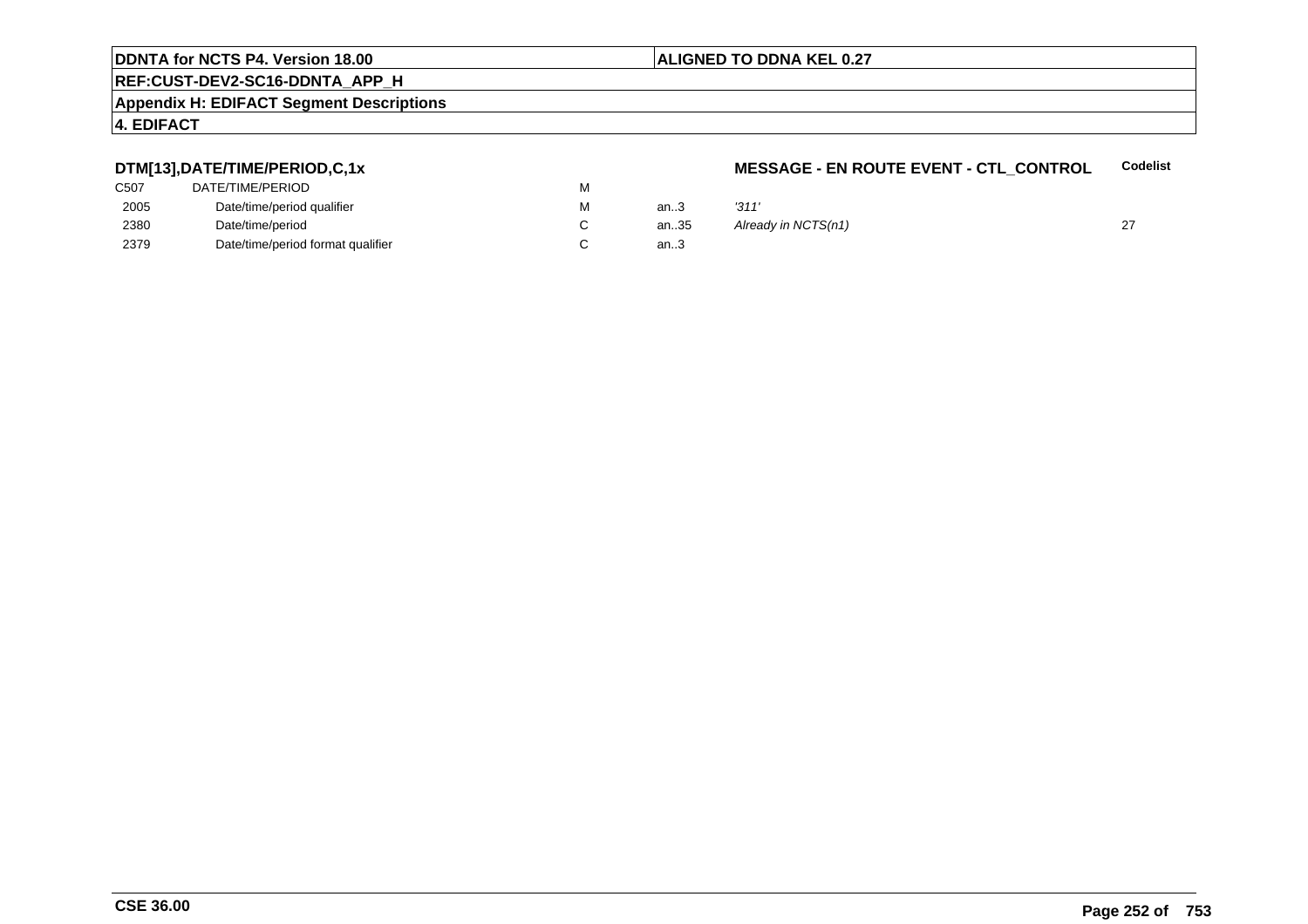### **ALIGNED TO DDNA KEL 0.27**

**REF:CUST-DEV2-SC16-DDNTA\_APP\_H**

**Appendix H: EDIFACT Segment Descriptions**

### **4. EDIFACT**

### **PAC[14],PACKAGE,C,99x**

|                  | PAC[14], PACKAGE, C, 99x                                 |   |         | <b>MESSAGE - GUARANTEE - GUARANTEE</b><br><b>REFERENCE</b> | Codelis |
|------------------|----------------------------------------------------------|---|---------|------------------------------------------------------------|---------|
| 7224             | Number of packages                                       | C | n.8     | '1'                                                        |         |
| C531             | PACKAGING DETAILS                                        | С |         |                                                            |         |
| 7075             | Packaging level, coded                                   | С | an.3    |                                                            |         |
| 7233             | Packaging related information, coded                     |   | an.3    |                                                            |         |
| 7073             | Packaging terms and conditions, coded                    |   | an.3    |                                                            |         |
| C <sub>202</sub> | PACKAGE TYPE                                             | С |         |                                                            |         |
| 7065             | Type of packages identification                          | С | an17    |                                                            |         |
| 1131             | Code list qualifier                                      | С | an.3    |                                                            |         |
| 3055             | Code list responsible agency, coded                      |   | an.3    |                                                            |         |
| 7064             | Type of packages                                         | С | an35    | Amount concerned(n15,2)                                    |         |
| C402             | PACKAGE TYPE IDENTIFICATION                              |   |         |                                                            |         |
| 7077             | Item description type, coded                             | С | an. $4$ | Access code(an4)                                           |         |
| 7064             | Type of packages                                         | С | an35    | Guarantee reference number (GRN)(an24)                     |         |
| 7143             | Item number type, coded                                  | С | an.3    |                                                            |         |
| 7064             | Type of packages                                         | С | an35    | Other guarantee reference(an35)                            |         |
| 7143             | Item number type, coded                                  | С | an.3    | Currency(an3)                                              | 48      |
| C532             | RETURNABLE PACKAGE DETAILS                               | С |         |                                                            |         |
| 8395             | Returnable package freight payment responsibility, coded | C | an.3    |                                                            |         |
| 8393             | Returnable package load contents, coded                  | С | an.3    |                                                            |         |
|                  |                                                          |   |         |                                                            |         |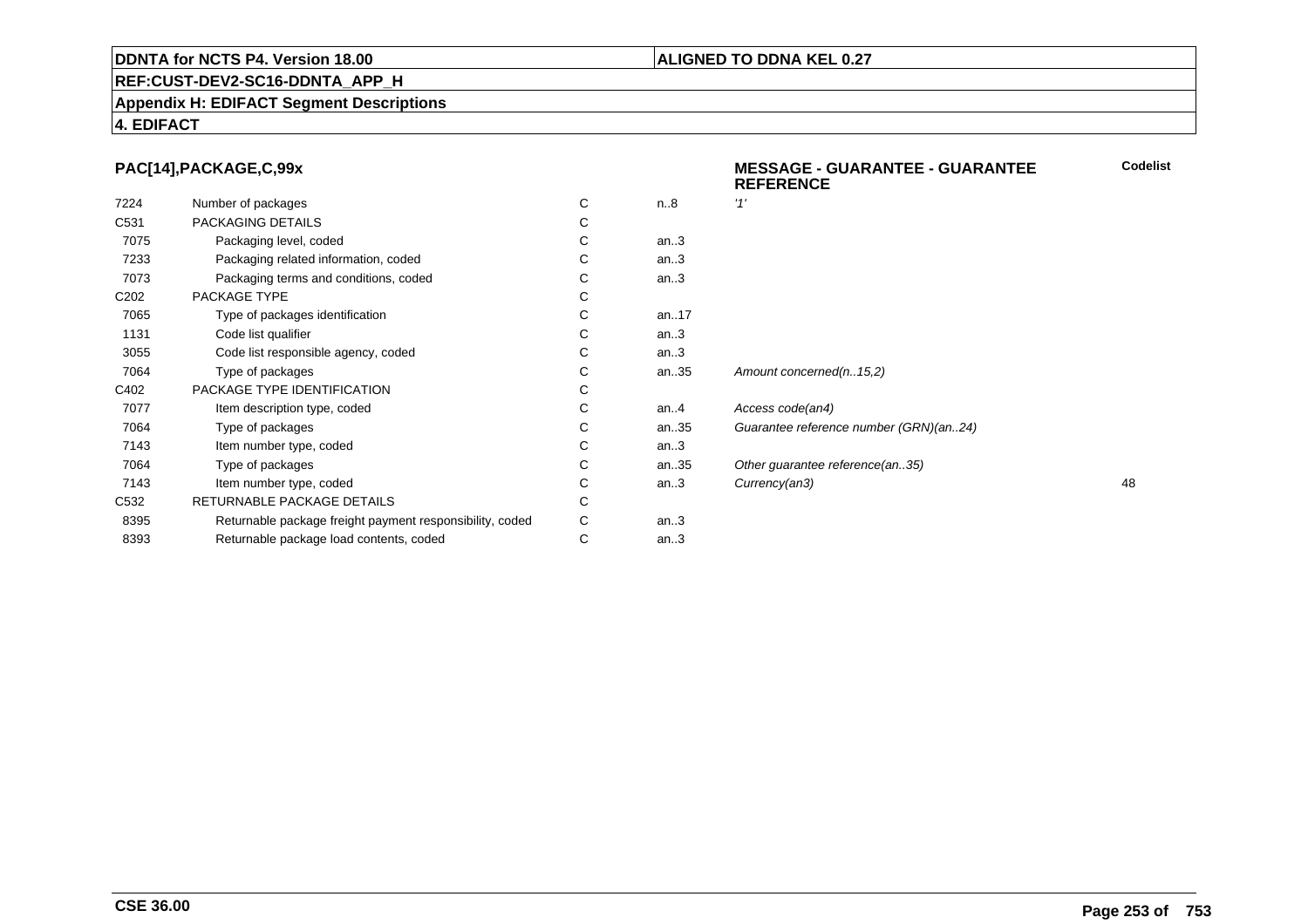### **ALIGNED TO DDNA KEL 0.27**

**REF:CUST-DEV2-SC16-DDNTA\_APP\_H**

#### **Appendix H: EDIFACT Segment Descriptions**

### **4. EDIFACT**

### **PAC[14],PACKAGE,C,99x**

| 7224             | Number of packages                                       | С | n.8       | 11' |
|------------------|----------------------------------------------------------|---|-----------|-----|
| C <sub>531</sub> | PACKAGING DETAILS                                        | С |           |     |
| 7075             | Packaging level, coded                                   | С | an.3      |     |
| 7233             | Packaging related information, coded                     | С | an.3      |     |
| 7073             | Packaging terms and conditions, coded                    | С | an.3      |     |
| C <sub>202</sub> | PACKAGE TYPE                                             | C |           |     |
| 7065             | Type of packages identification                          | C | an. $.17$ |     |
| 1131             | Code list qualifier                                      | C | an.3      |     |
| 3055             | Code list responsible agency, coded                      | C | an.3      |     |
| 7064             | Type of packages                                         | С | an35      |     |
| C402             | PACKAGE TYPE IDENTIFICATION                              | С |           |     |
| 7077             | Item description type, coded                             | C | an. $4$   |     |
| 7064             | Type of packages                                         | С | an35      |     |
| 7143             | Item number type, coded                                  | С | an.3      |     |
| 7064             | Type of packages                                         | C | an.35     |     |
| 7143             | Item number type, coded                                  | С | an.3      |     |
| C <sub>532</sub> | RETURNABLE PACKAGE DETAILS                               | С |           |     |
| 8395             | Returnable package freight payment responsibility, coded | С | an.3      |     |
| 8393             | Returnable package load contents, coded                  | С | an.3      |     |
|                  |                                                          |   |           |     |

#### **MESSAGE - GUARANTEE - GUARANTEEREFERENCE - VALIDITY LIMITATION EC**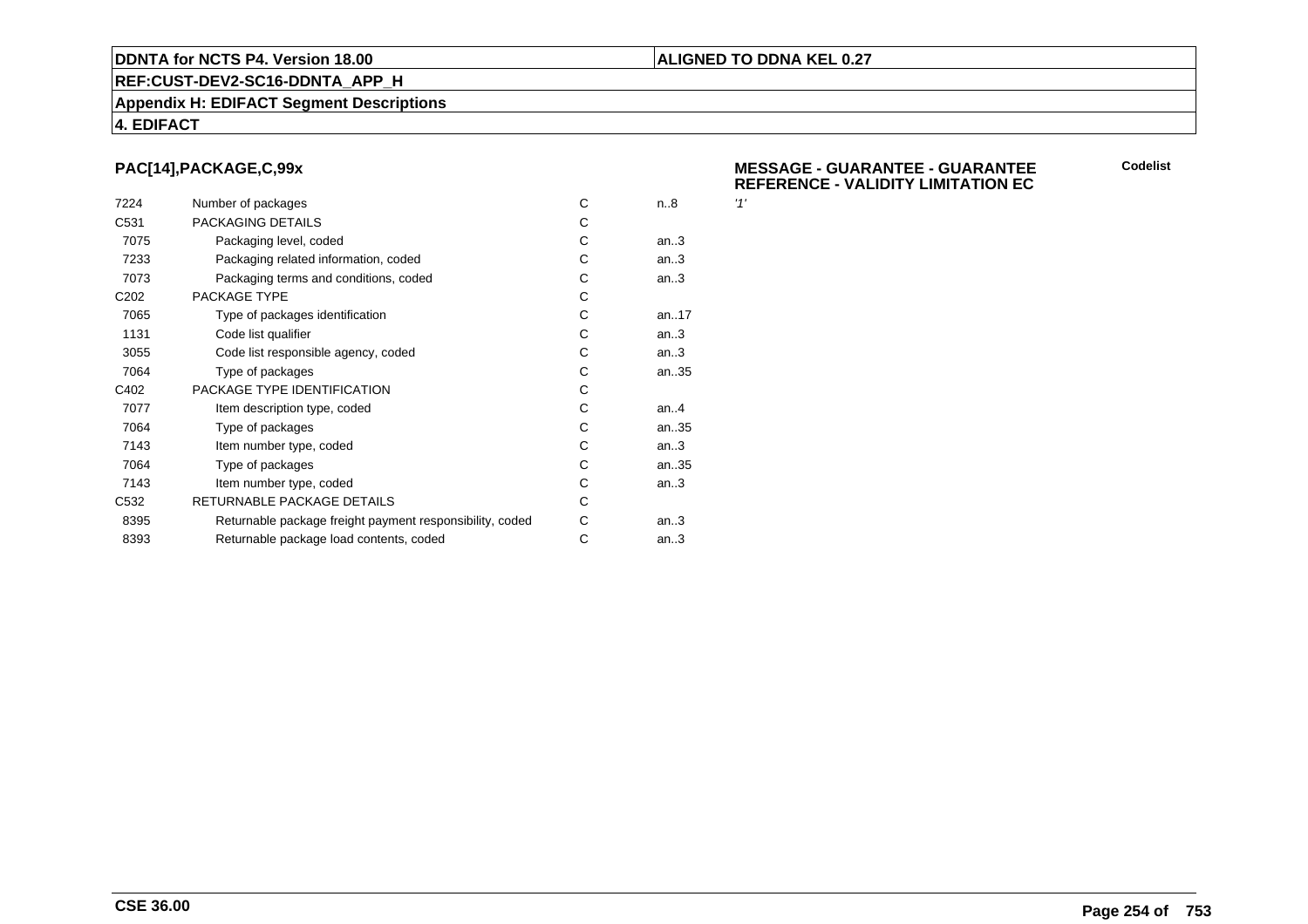### **ALIGNED TO DDNA KEL 0.27**

**REF:CUST-DEV2-SC16-DDNTA\_APP\_H**

#### **Appendix H: EDIFACT Segment Descriptions**

### **4. EDIFACT**

### **PAC[14],PACKAGE,C,99x**

| 7224             | Number of packages                                       | C | n.8    | 11' |
|------------------|----------------------------------------------------------|---|--------|-----|
| C <sub>531</sub> | PACKAGING DETAILS                                        | С |        |     |
| 7075             | Packaging level, coded                                   | С | an.3   |     |
| 7233             | Packaging related information, coded                     | С | an.3   |     |
| 7073             | Packaging terms and conditions, coded                    | С | an.3   |     |
| C <sub>202</sub> | PACKAGE TYPE                                             | C |        |     |
| 7065             | Type of packages identification                          | C | an17   |     |
| 1131             | Code list qualifier                                      | С | an.3   |     |
| 3055             | Code list responsible agency, coded                      | С | an.3   |     |
| 7064             | Type of packages                                         | С | an35   |     |
| C402             | PACKAGE TYPE IDENTIFICATION                              | С |        |     |
| 7077             | Item description type, coded                             | C | an.A   |     |
| 7064             | Type of packages                                         | C | an35   |     |
| 7143             | Item number type, coded                                  | С | an.3   |     |
| 7064             | Type of packages                                         | С | an35   |     |
| 7143             | Item number type, coded                                  | С | an.3   |     |
| C <sub>532</sub> | RETURNABLE PACKAGE DETAILS                               | С |        |     |
| 8395             | Returnable package freight payment responsibility, coded | С | an.3   |     |
| 8393             | Returnable package load contents, coded                  | С | an $3$ |     |
|                  |                                                          |   |        |     |

#### **MESSAGE - GUARANTEE - GUARANTEEREFERENCE - VALIDITY LIMITATION NON EC**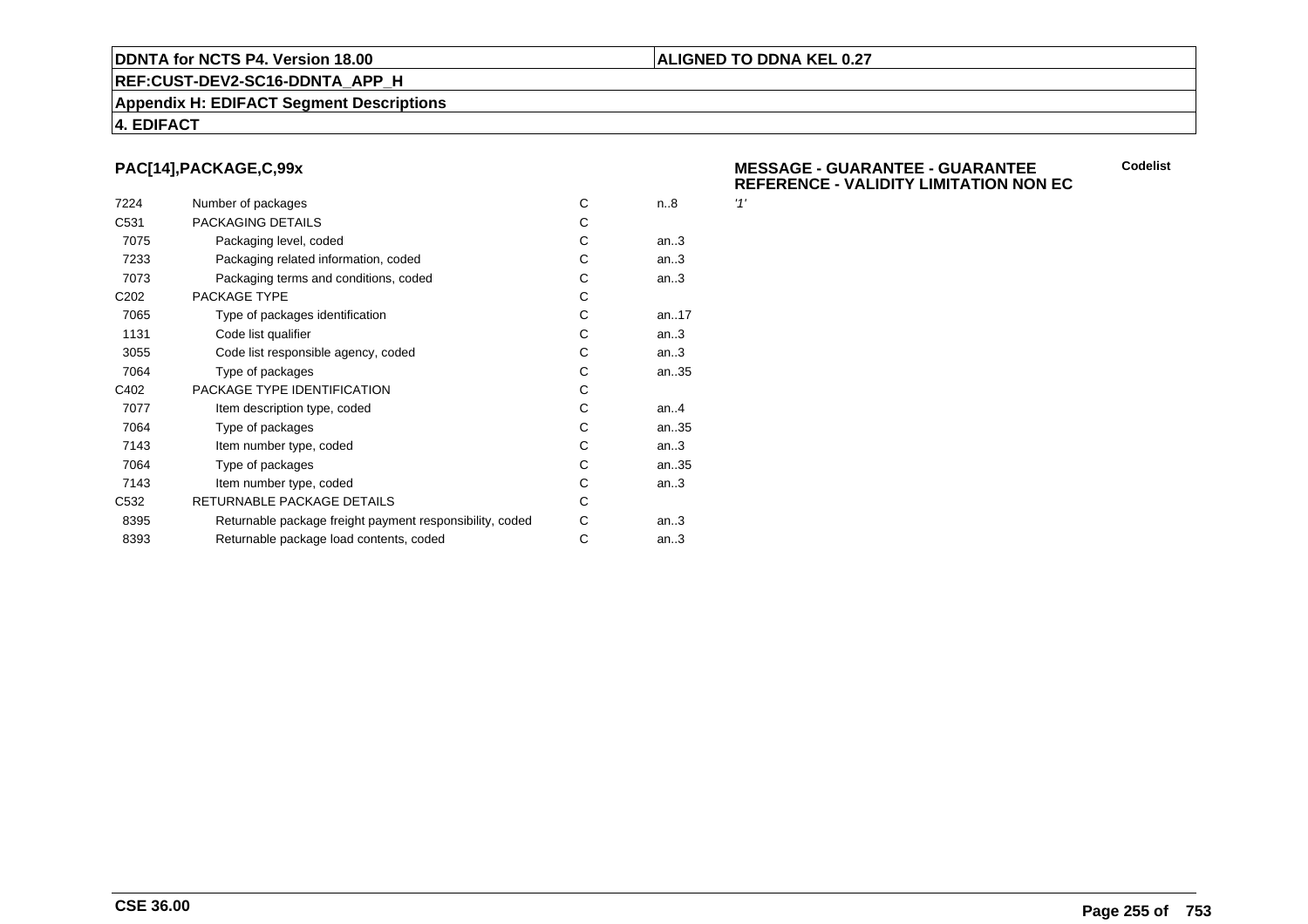### **ALIGNED TO DDNA KEL 0.27**

# **REF:CUST-DEV2-SC16-DDNTA\_APP\_H**

#### **Appendix H: EDIFACT Segment Descriptions**

### **4. EDIFACT**

|  |  | PAC[14], PACKAGE, C, 99x |
|--|--|--------------------------|
|  |  |                          |

| 7224             | Number of packages                                       | С  | n.8     | יכי |
|------------------|----------------------------------------------------------|----|---------|-----|
| C <sub>531</sub> | PACKAGING DETAILS                                        | C  |         |     |
| 7075             | Packaging level, coded                                   | C. | an.3    |     |
| 7233             | Packaging related information, coded                     | С  | an.3    |     |
| 7073             | Packaging terms and conditions, coded                    | C  | an.3    |     |
| C <sub>202</sub> | PACKAGE TYPE                                             | C  |         |     |
| 7065             | Type of packages identification                          | C  | an17    |     |
| 1131             | Code list qualifier                                      | С  | an.3    |     |
| 3055             | Code list responsible agency, coded                      | С  | an.3    |     |
| 7064             | Type of packages                                         | С  | an35    |     |
| C402             | PACKAGE TYPE IDENTIFICATION                              | С  |         |     |
| 7077             | Item description type, coded                             | C  | an. $4$ | Co  |
| 7064             | Type of packages                                         | C  | an35    |     |
| 7143             | Item number type, coded                                  | С  | an.3    |     |
| 7064             | Type of packages                                         | C  | an35    |     |
| 7143             | Item number type, coded                                  | С  | an.3    |     |
| C <sub>532</sub> | RETURNABLE PACKAGE DETAILS                               | С  |         |     |
| 8395             | Returnable package freight payment responsibility, coded | С  | an.3    |     |
| 8393             | Returnable package load contents, coded                  | С  | an.3    |     |
|                  |                                                          |    |         |     |

 **MESSAGE - EN ROUTE EVENTCodelist**

Country code(a2) 9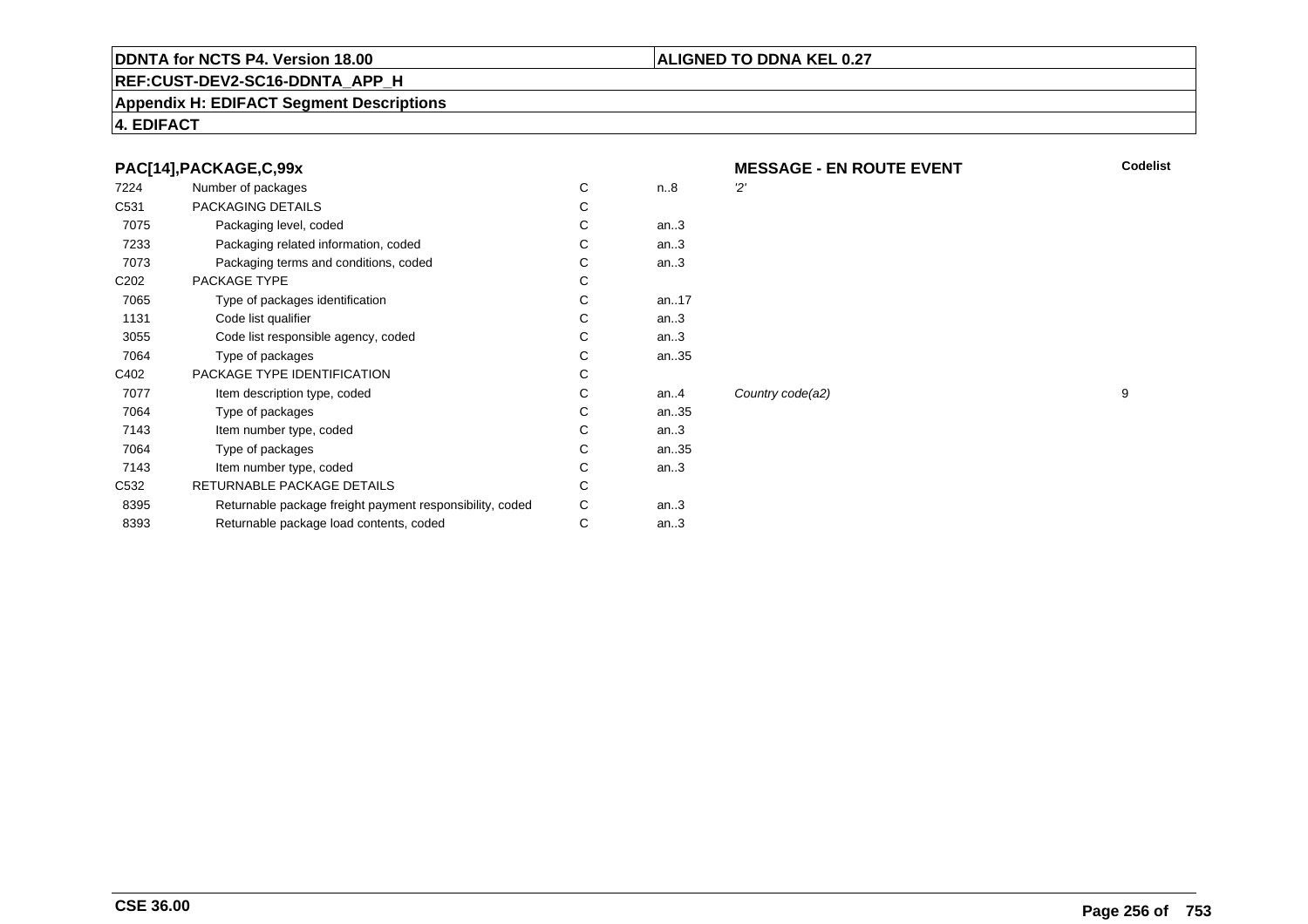### **REF:CUST-DEV2-SC16-DDNTA\_APP\_H**

#### **Appendix H: EDIFACT Segment Descriptions**

### **4. EDIFACT**

### **PAC[14],PACKAGE,C,99x**

| 7224             | Number of packages                                       | C | n.8     | '3' |
|------------------|----------------------------------------------------------|---|---------|-----|
| C <sub>531</sub> | PACKAGING DETAILS                                        | С |         |     |
| 7075             | Packaging level, coded                                   | С | an.3    | In  |
| 7233             | Packaging related information, coded                     | С | an.3    |     |
| 7073             | Packaging terms and conditions, coded                    | С | an.3    |     |
| C <sub>202</sub> | PACKAGE TYPE                                             | C |         |     |
| 7065             | Type of packages identification                          | C | an17    |     |
| 1131             | Code list qualifier                                      | C | an.3    |     |
| 3055             | Code list responsible agency, coded                      | C | an.3    |     |
| 7064             | Type of packages                                         | C | an35    |     |
| C402             | PACKAGE TYPE IDENTIFICATION                              | C |         |     |
| 7077             | Item description type, coded                             | C | an. $4$ |     |
| 7064             | Type of packages                                         | C | an35    |     |
| 7143             | Item number type, coded                                  | C | an.3    |     |
| 7064             | Type of packages                                         | C | an35    |     |
| 7143             | Item number type, coded                                  | С | an.3    |     |
| C <sub>532</sub> | RETURNABLE PACKAGE DETAILS                               | C |         |     |
| 8395             | Returnable package freight payment responsibility, coded | С | an.3    |     |
| 8393             | Returnable package load contents, coded                  | С | an.3    |     |
|                  |                                                          |   |         |     |

### **MESSAGE - EN ROUTE EVENT - INCIDENT Codelist**

**ALIGNED TO DDNA KEL 0.27**

 $\ln$ *an.* Incident flag(n1) 27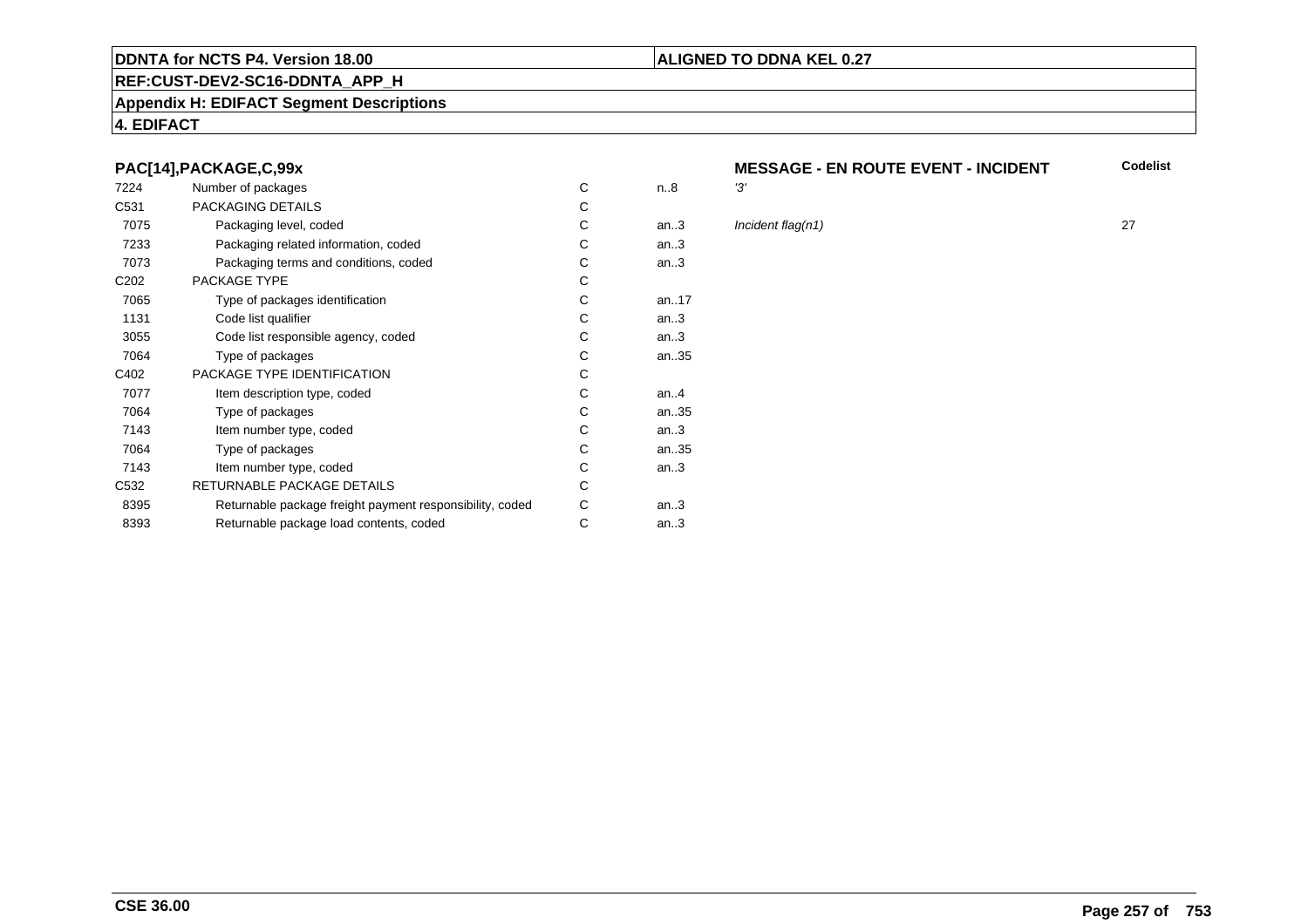### **REF:CUST-DEV2-SC16-DDNTA\_APP\_H**

### **Appendix H: EDIFACT Segment Descriptions**

### **4. EDIFACT**

### **PAC[14],PACKAGE,C,99x**

| 7224             | Number of packages                                       | С | n.8    | '4'              |
|------------------|----------------------------------------------------------|---|--------|------------------|
| C <sub>531</sub> | PACKAGING DETAILS                                        | С |        |                  |
| 7075             | Packaging level, coded                                   | С | an.3   |                  |
| 7233             | Packaging related information, coded                     | С | an.3   |                  |
| 7073             | Packaging terms and conditions, coded                    | С | an.3   |                  |
| C <sub>202</sub> | PACKAGE TYPE                                             | С |        |                  |
| 7065             | Type of packages identification                          | С | an17   |                  |
| 1131             | Code list qualifier                                      | С | an.3   |                  |
| 3055             | Code list responsible agency, coded                      | С | an.3   |                  |
| 7064             | Type of packages                                         | C | an35   |                  |
| C402             | PACKAGE TYPE IDENTIFICATION                              | C |        |                  |
| 7077             | Item description type, coded                             | С | an $4$ | Seals number(n4) |
| 7064             | Type of packages                                         | С | an35   |                  |
| 7143             | Item number type, coded                                  | С | an.3   |                  |
| 7064             | Type of packages                                         | С | an35   |                  |
| 7143             | Item number type, coded                                  | С | an.3   |                  |
| C <sub>532</sub> | RETURNABLE PACKAGE DETAILS                               | C |        |                  |
| 8395             | Returnable package freight payment responsibility, coded | С | an.3   |                  |
| 8393             | Returnable package load contents, coded                  | С | an.3   |                  |
|                  |                                                          |   |        |                  |

#### **MESSAGE - EN ROUTE EVENT - SEALS INFOCodelist**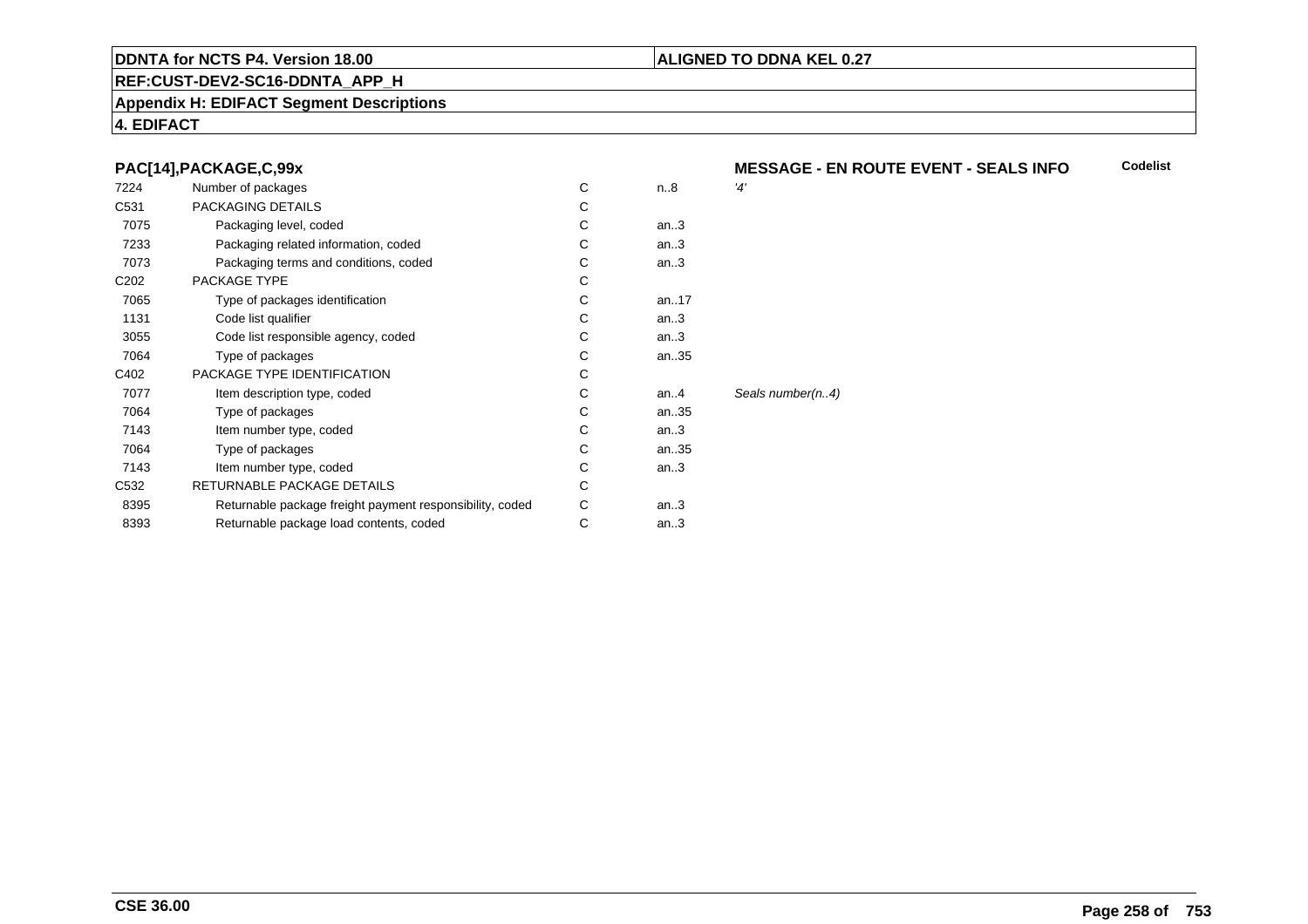## **REF:CUST-DEV2-SC16-DDNTA\_APP\_H**

### **Appendix H: EDIFACT Segment Descriptions**

### **4. EDIFACT**

### **PAC[14],PACKAGE,C,99x**

| 7224             | Number of packages                                       | C | n.8  | '4' |
|------------------|----------------------------------------------------------|---|------|-----|
| C <sub>531</sub> | PACKAGING DETAILS                                        | C |      |     |
| 7075             | Packaging level, coded                                   | C | an.3 |     |
| 7233             | Packaging related information, coded                     | С | an.3 |     |
| 7073             | Packaging terms and conditions, coded                    | С | an.3 |     |
| C <sub>202</sub> | PACKAGE TYPE                                             | C |      |     |
| 7065             | Type of packages identification                          | C | an17 |     |
| 1131             | Code list qualifier                                      | C | an.3 |     |
| 3055             | Code list responsible agency, coded                      | C | an.3 |     |
| 7064             | Type of packages                                         | С | an35 |     |
| C402             | PACKAGE TYPE IDENTIFICATION                              | C |      |     |
| 7077             | Item description type, coded                             | C | an.A |     |
| 7064             | Type of packages                                         | C | an35 |     |
| 7143             | Item number type, coded                                  | C | an.3 |     |
| 7064             | Type of packages                                         | C | an35 |     |
| 7143             | Item number type, coded                                  | C | an.3 |     |
| C <sub>532</sub> | RETURNABLE PACKAGE DETAILS                               | C |      |     |
| 8395             | Returnable package freight payment responsibility, coded | С | an.3 |     |
| 8393             | Returnable package load contents, coded                  | С | an.3 |     |
|                  |                                                          |   |      |     |

#### **MESSAGE - EN ROUTE EVENT - SEALS INFO - SEALS IDCodelist**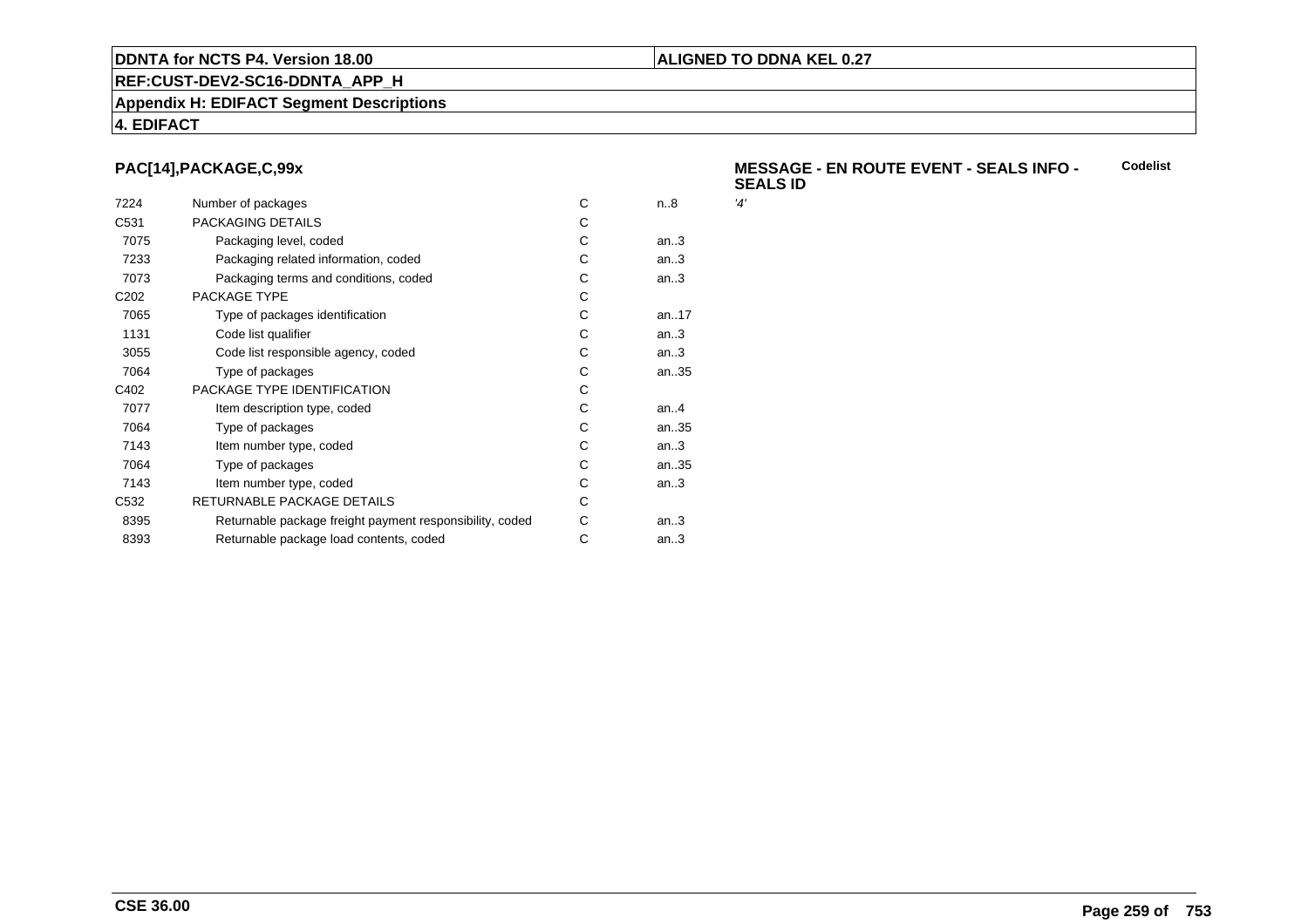### **REF:CUST-DEV2-SC16-DDNTA\_APP\_H**

### **Appendix H: EDIFACT Segment Descriptions**

### **4. EDIFACT**

### **PAC[14],PACKAGE,C,99x**

| 7224             | Number of packages                                       | C | n.8     | '5'            |
|------------------|----------------------------------------------------------|---|---------|----------------|
| C <sub>531</sub> | PACKAGING DETAILS                                        | С |         |                |
| 7075             | Packaging level, coded                                   | С | an.3    |                |
| 7233             | Packaging related information, coded                     | С | an.3    |                |
| 7073             | Packaging terms and conditions, coded                    | С | an.3    |                |
| C <sub>202</sub> | PACKAGE TYPE                                             | C |         |                |
| 7065             | Type of packages identification                          | C | an17    |                |
| 1131             | Code list qualifier                                      | C | an.3    |                |
| 3055             | Code list responsible agency, coded                      | С | an.3    |                |
| 7064             | Type of packages                                         | C | an35    | N <sub>6</sub> |
| C402             | PACKAGE TYPE IDENTIFICATION                              | С |         |                |
| 7077             | Item description type, coded                             | C | an. $4$ |                |
| 7064             | Type of packages                                         | C | an35    |                |
| 7143             | Item number type, coded                                  | C | an.3    |                |
| 7064             | Type of packages                                         | C | an35    |                |
| 7143             | Item number type, coded                                  | C | an.3    |                |
| C <sub>532</sub> | RETURNABLE PACKAGE DETAILS                               | C |         |                |
| 8395             | Returnable package freight payment responsibility, coded | С | an.3    |                |
| 8393             | Returnable package load contents, coded                  | С | an.3    |                |
|                  |                                                          |   |         |                |

## **MESSAGE - EN ROUTE EVENT - TRANSHIPMENT** Codelist

an...<br>35 New transport means nationality(a2) 8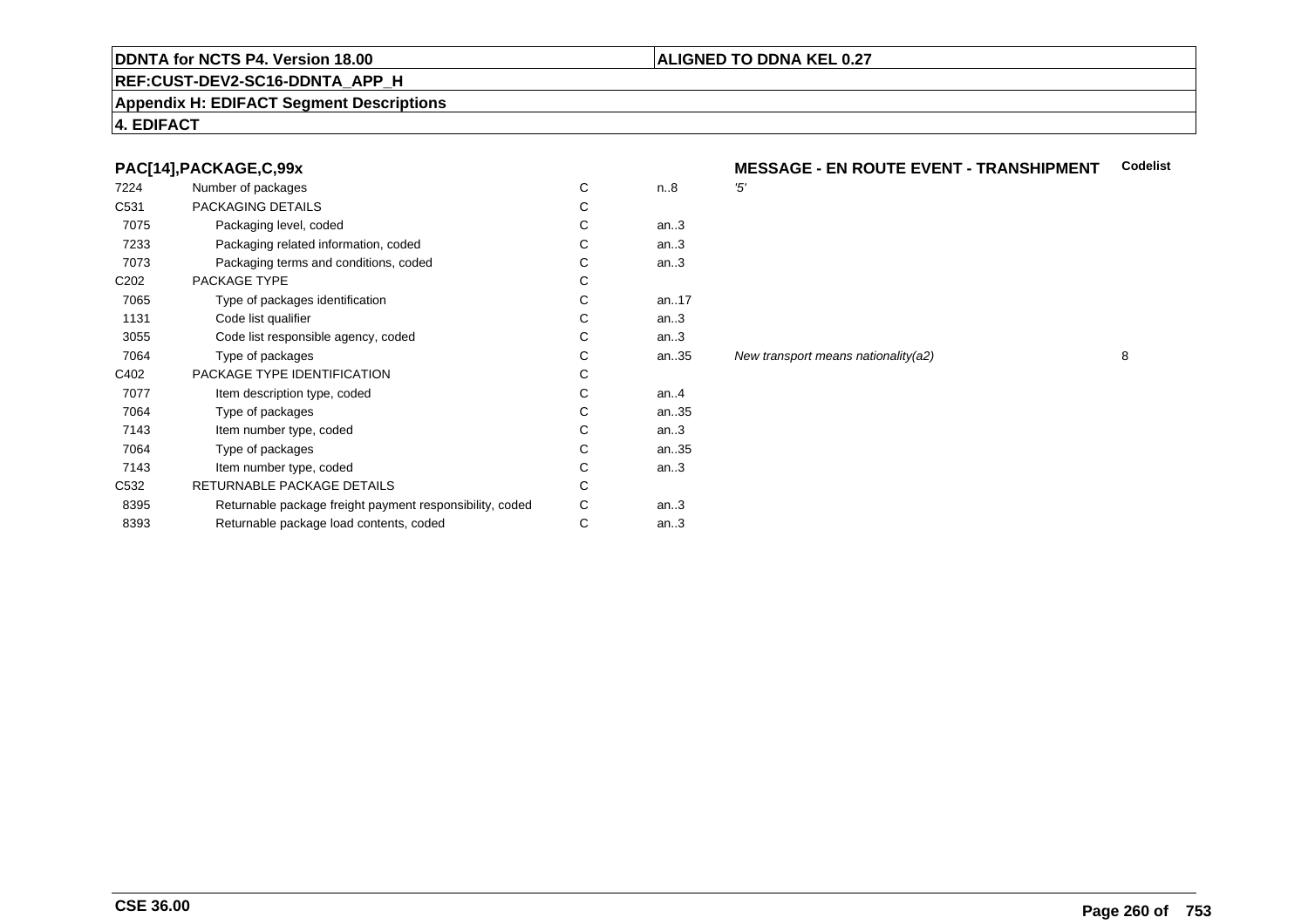### **REF:CUST-DEV2-SC16-DDNTA\_APP\_H**

#### **Appendix H: EDIFACT Segment Descriptions**

### **4. EDIFACT**

### **PAC[14],PACKAGE,C,99x**

| 7224             | Number of packages                                       | С | n.8       |     |
|------------------|----------------------------------------------------------|---|-----------|-----|
| C <sub>531</sub> | PACKAGING DETAILS                                        | С |           |     |
| 7075             | Packaging level, coded                                   | С | an.3      | '1' |
| 7233             | Packaging related information, coded                     | С | an.3      |     |
| 7073             | Packaging terms and conditions, coded                    | С | an.3      |     |
| C <sub>202</sub> | PACKAGE TYPE                                             | C |           |     |
| 7065             | Type of packages identification                          | С | an. $.17$ |     |
| 1131             | Code list qualifier                                      | С | an.3      |     |
| 3055             | Code list responsible agency, coded                      | С | an.3      |     |
| 7064             | Type of packages                                         | С | an35      |     |
| C402             | PACKAGE TYPE IDENTIFICATION                              | C |           |     |
| 7077             | Item description type, coded                             | С | an. $.4$  |     |
| 7064             | Type of packages                                         | C | an35      |     |
| 7143             | Item number type, coded                                  | C | an.3      |     |
| 7064             | Type of packages                                         | C | an35      |     |
| 7143             | Item number type, coded                                  | С | an.3      |     |
| C <sub>532</sub> | RETURNABLE PACKAGE DETAILS                               | С |           |     |
| 8395             | Returnable package freight payment responsibility, coded | С | an.3      |     |
| 8393             | Returnable package load contents, coded                  | С | an.3      |     |
|                  |                                                          |   |           |     |

#### **MESSAGE - GUARANTEE REFERENCE - INVALIDCodelistGUARANTEE REASON**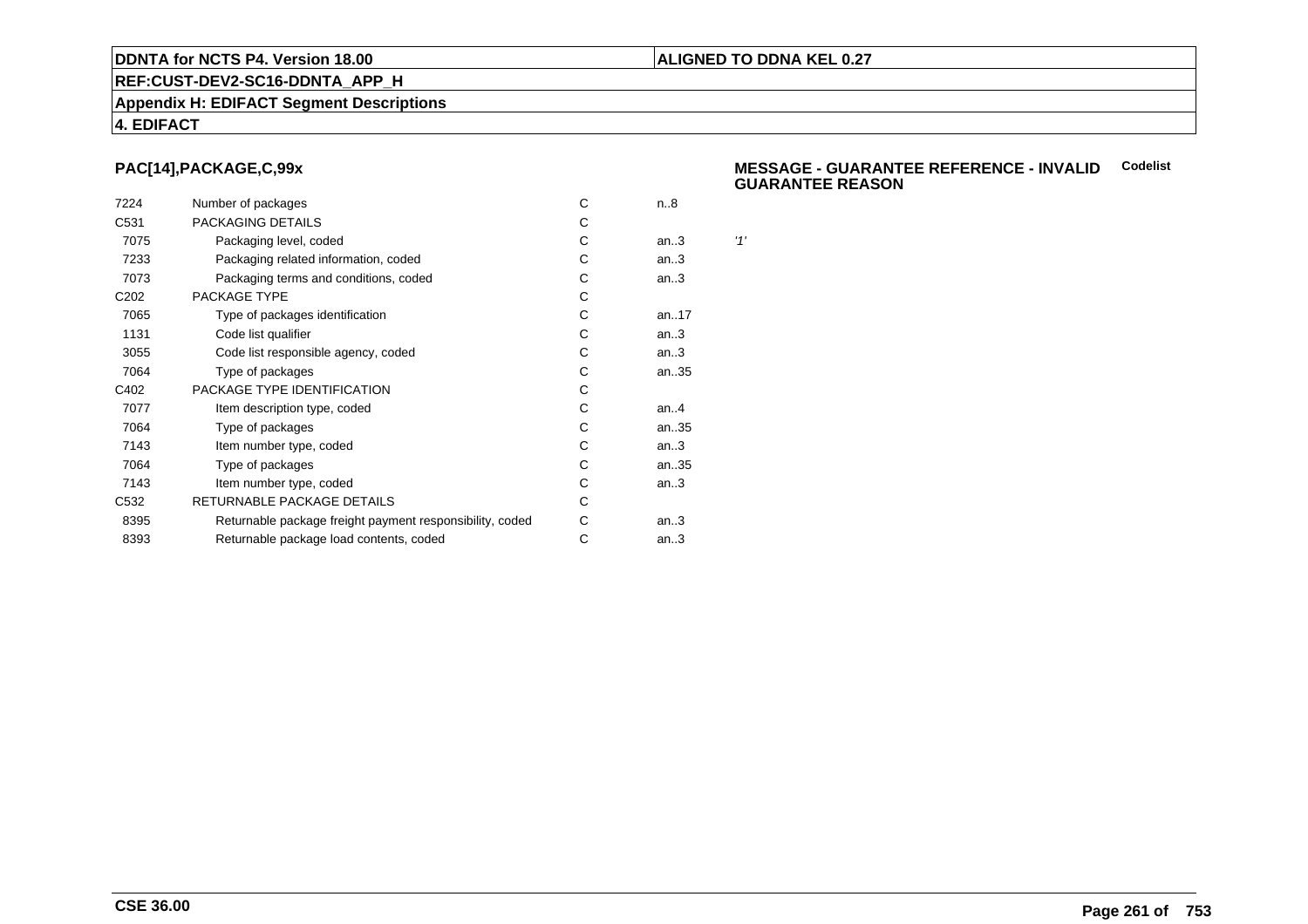### **REF:CUST-DEV2-SC16-DDNTA\_APP\_H**

### **Appendix H: EDIFACT Segment Descriptions**

### **4. EDIFACT**

### **PAC[14],PACKAGE,C,99x**

| 7224             | Number of packages                                       | C | n.8     |       |
|------------------|----------------------------------------------------------|---|---------|-------|
| C531             | PACKAGING DETAILS                                        | С |         |       |
| 7075             | Packaging level, coded                                   | C | an.3    | '1'   |
| 7233             | Packaging related information, coded                     | С | an.3    |       |
| 7073             | Packaging terms and conditions, coded                    | С | an.3    |       |
| C <sub>202</sub> | PACKAGE TYPE                                             | C |         |       |
| 7065             | Type of packages identification                          | C | an17    |       |
| 1131             | Code list qualifier                                      | С | an.3    |       |
| 3055             | Code list responsible agency, coded                      | С | an.3    |       |
| 7064             | Type of packages                                         | С | an35    |       |
| C402             | PACKAGE TYPE IDENTIFICATION                              | C |         |       |
| 7077             | Item description type, coded                             | C | an. $4$ |       |
| 7064             | Type of packages                                         | C | an35    | Guara |
| 7143             | Item number type, coded                                  | C | an.3    |       |
| 7064             | Type of packages                                         | C | an35    |       |
| 7143             | Item number type, coded                                  | С | an.3    |       |
| C <sub>532</sub> | RETURNABLE PACKAGE DETAILS                               | С |         |       |
| 8395             | Returnable package freight payment responsibility, coded | С | an.3    |       |
| 8393             | Returnable package load contents, coded                  | С | an.3    |       |
|                  |                                                          |   |         |       |

### **MESSAGE - GUARANTEE REFERENCE**

**Codelist**

rantee reference number (GRN)(an..24)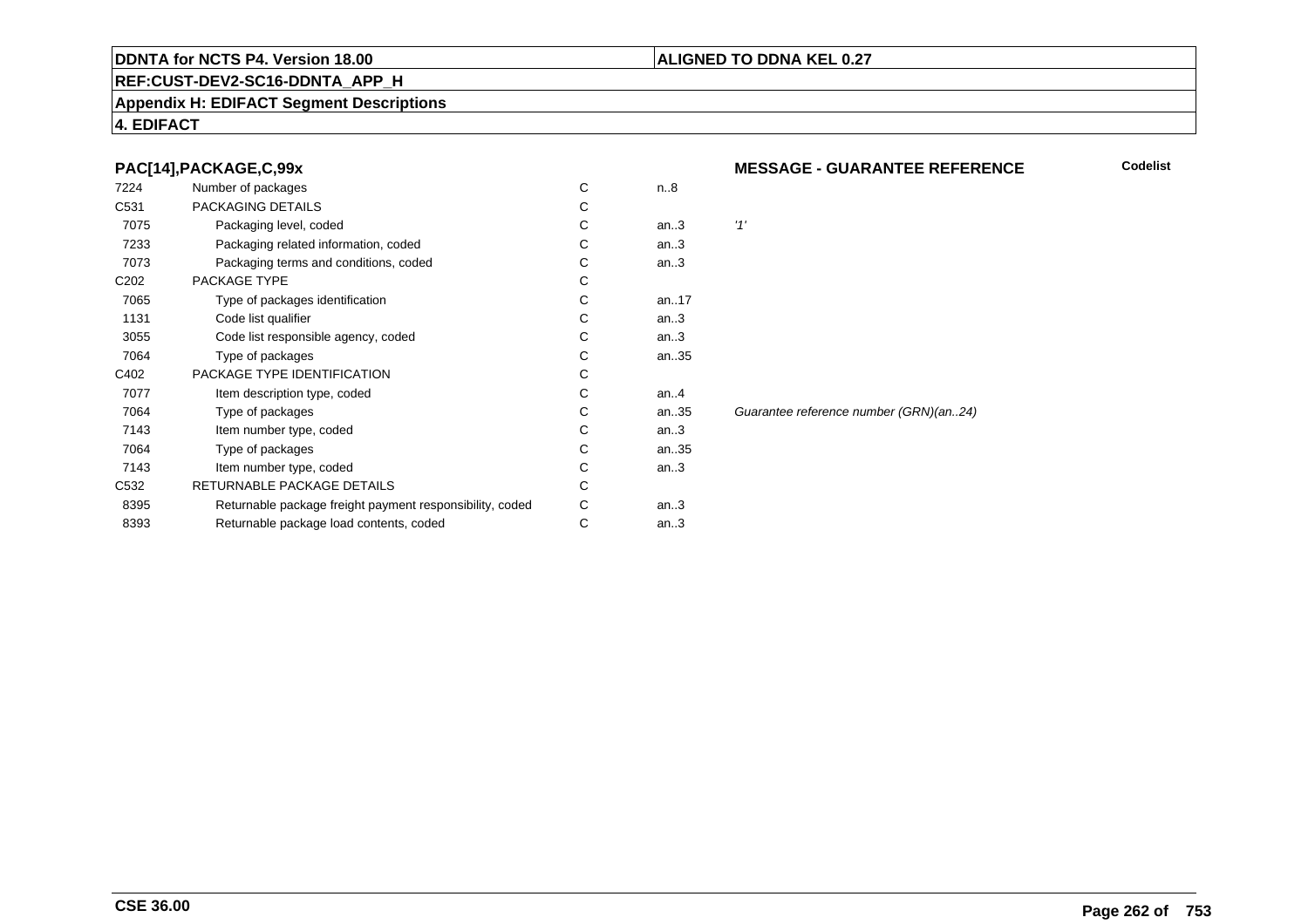### **ALIGNED TO DDNA KEL 0.27**

### **REF:CUST-DEV2-SC16-DDNTA\_APP\_H**

**Appendix H: EDIFACT Segment Descriptions**

**4. EDIFACT**

### **PCI[15],PACKAGE IDENTIFICATION,C,999x**

|                  |                                     |   |      | '19' |
|------------------|-------------------------------------|---|------|------|
| 4233             | Marking instructions, coded         | C | an.3 |      |
| C <sub>210</sub> | <b>MARKS &amp; LABELS</b>           | С |      |      |
| 7102             | Shipping marks                      | С | an35 | Not  |
| 7102             | Shipping marks                      | С | an35 |      |
| 7102             | Shipping marks                      | С | an35 |      |
| 7102             | Shipping marks                      | С | an35 |      |
| 7102             | Shipping marks                      | С | an35 |      |
| 7102             | Shipping marks                      | С | an35 |      |
| 7102             | Shipping marks                      | С | an35 |      |
| 7102             | Shipping marks                      | С | an35 |      |
| 7102             | Shipping marks                      | С | an35 |      |
| 7102             | Shipping marks                      | С | an35 |      |
| 8275             | Container/package status, coded     | С | an.3 |      |
| C827             | <b>TYPE OF MARKING</b>              | C |      |      |
| 7511             | Type of marking, coded              | М | an.3 |      |
| 1131             | Code list qualifier                 | С | an.3 |      |
| 3055             | Code list responsible agency, coded | С | an.3 |      |
|                  |                                     |   |      |      |

| v<br>^ | <b>MESSAGE - GUARANTEE - GUARANTEE</b>    |
|--------|-------------------------------------------|
|        | <b>REFERENCE - VALIDITY LIMITATION EC</b> |

Not valid for  $EC(n1)$  27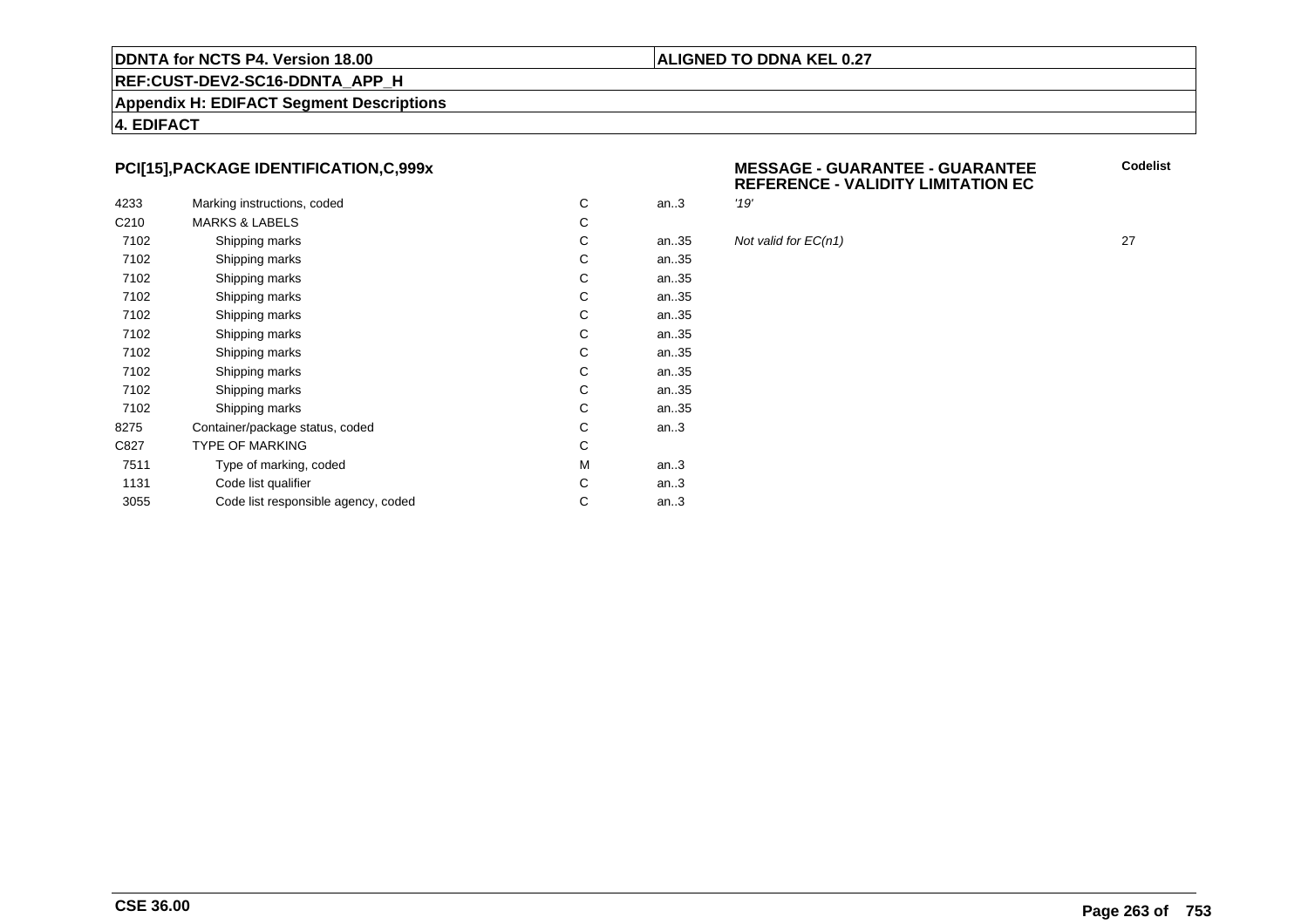### **ALIGNED TO DDNA KEL 0.27**

### **REF:CUST-DEV2-SC16-DDNTA\_APP\_H**

**Appendix H: EDIFACT Segment Descriptions**

**4. EDIFACT**

### **PCI[15],PACKAGE IDENTIFICATION,C,999x**

| 4233             | Marking instructions, coded         | C | an.3 | 28' |
|------------------|-------------------------------------|---|------|-----|
| C <sub>210</sub> | <b>MARKS &amp; LABELS</b>           | C |      |     |
| 7102             | Shipping marks                      | С | an35 | Not |
| 7102             | Shipping marks                      | С | an35 |     |
| 7102             | Shipping marks                      | C | an35 |     |
| 7102             | Shipping marks                      | С | an35 |     |
| 7102             | Shipping marks                      | С | an35 |     |
| 7102             | Shipping marks                      | C | an35 |     |
| 7102             | Shipping marks                      | C | an35 |     |
| 7102             | Shipping marks                      | C | an35 |     |
| 7102             | Shipping marks                      | C | an35 |     |
| 7102             | Shipping marks                      | C | an35 |     |
| 8275             | Container/package status, coded     | С | an.3 |     |
| C827             | <b>TYPE OF MARKING</b>              | C |      |     |
| 7511             | Type of marking, coded              | M | an.3 |     |
| 1131             | Code list qualifier                 | C | an.3 |     |
| 3055             | Code list responsible agency, coded | С | an.3 |     |
|                  |                                     |   |      |     |

### **MESSAGE - GUARANTEE - GUARANTEEREFERENCE - VALIDITY LIMITATION NON EC**

an...<br>35 Not valid for other contracting parties(a2) 71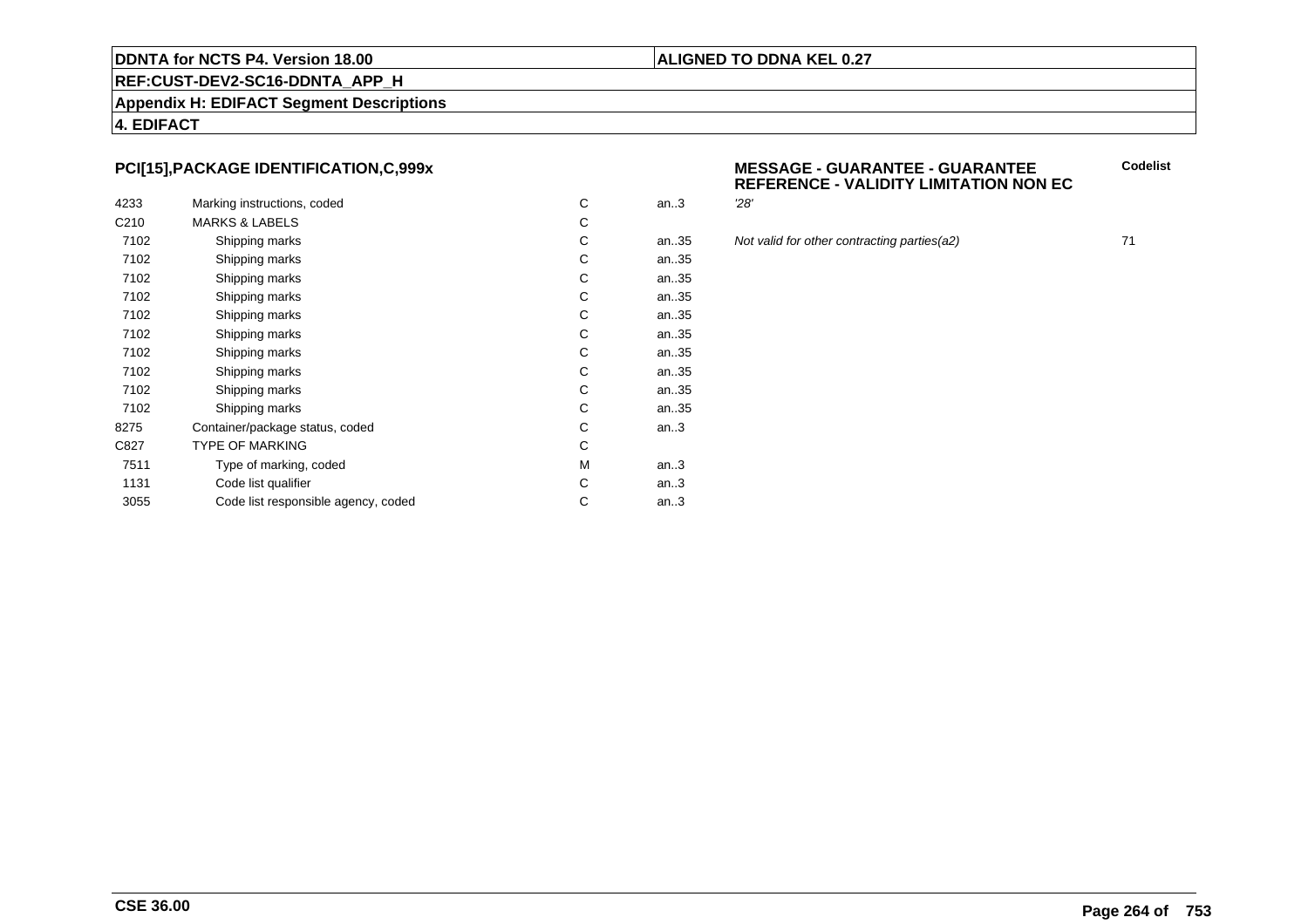### **ALIGNED TO DDNA KEL 0.27**

**REF:CUST-DEV2-SC16-DDNTA\_APP\_H**

**Appendix H: EDIFACT Segment Descriptions**

**4. EDIFACT**

### **PCI[15],PACKAGE IDENTIFICATION,C,999x**

| 4233             | Marking instructions, coded         | C | an.3 | '18' |
|------------------|-------------------------------------|---|------|------|
| C <sub>210</sub> | <b>MARKS &amp; LABELS</b>           | C |      |      |
| 7102             | Shipping marks                      | C | an35 |      |
| 7102             | Shipping marks                      | C | an35 |      |
| 7102             | Shipping marks                      | C | an35 |      |
| 7102             | Shipping marks                      | C | an35 |      |
| 7102             | Shipping marks                      | C | an35 |      |
| 7102             | Shipping marks                      | C | an35 |      |
| 7102             | Shipping marks                      | C | an35 |      |
| 7102             | Shipping marks                      | C | an35 |      |
| 7102             | Shipping marks                      | C | an35 |      |
| 7102             | Shipping marks                      | C | an35 |      |
| 8275             | Container/package status, coded     | C | an.3 |      |
| C827             | <b>TYPE OF MARKING</b>              | C |      |      |
| 7511             | Type of marking, coded              | M | an.3 |      |
| 1131             | Code list qualifier                 | C | an.3 |      |
| 3055             | Code list responsible agency, coded | C | an.3 |      |
|                  |                                     |   |      |      |

# **MESSAGE - EN ROUTE EVENT - INCIDENT**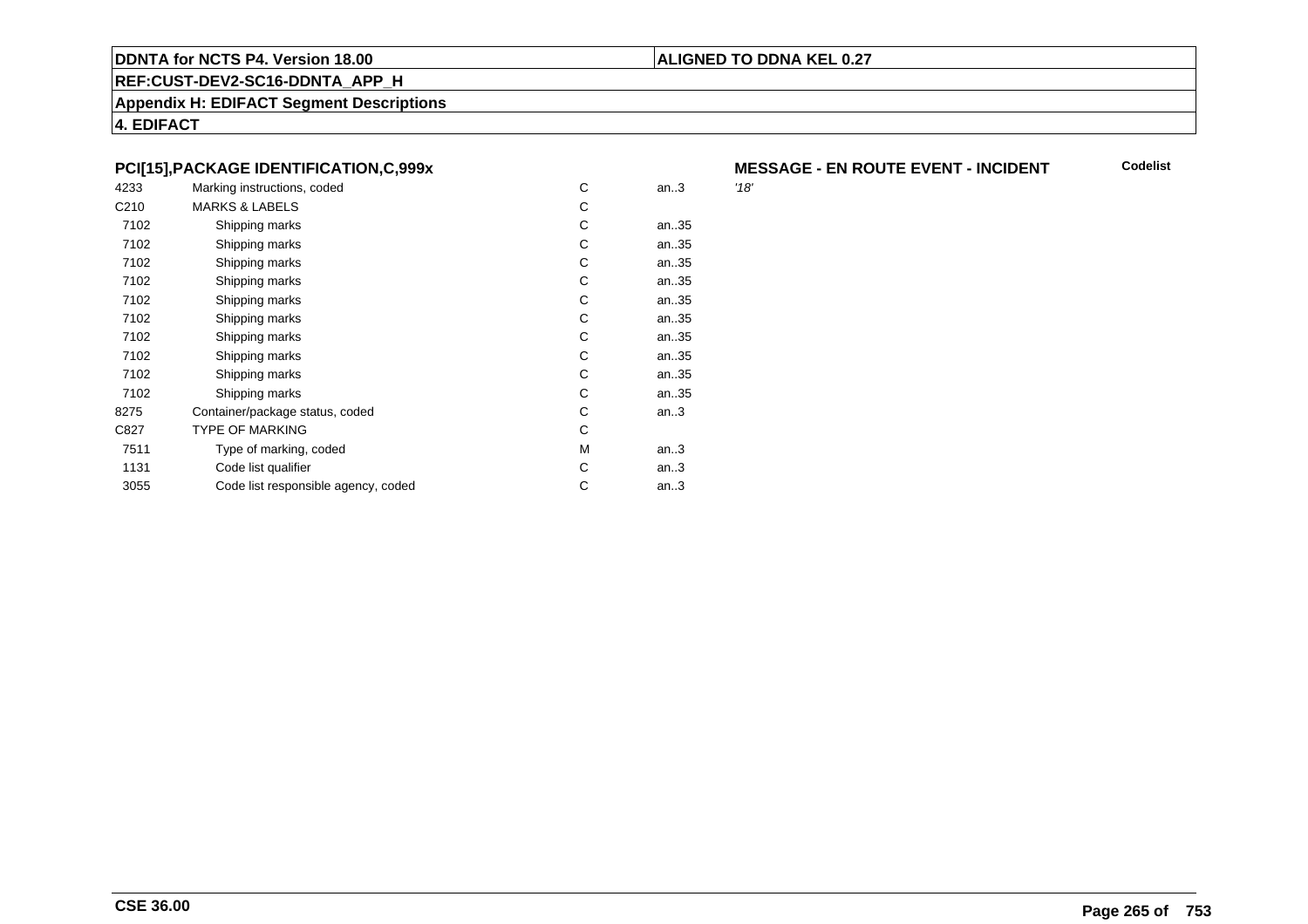### **ALIGNED TO DDNA KEL 0.27**

## **REF:CUST-DEV2-SC16-DDNTA\_APP\_H**

**Appendix H: EDIFACT Segment Descriptions**

**4. EDIFACT**

### **PCI[15],PACKAGE IDENTIFICATION,C,999x**

| 4233             | Marking instructions, coded         | С | an.3 | '18' |
|------------------|-------------------------------------|---|------|------|
| C <sub>210</sub> | <b>MARKS &amp; LABELS</b>           | С |      |      |
| 7102             | Shipping marks                      | С | an35 | Eno  |
| 7102             | Shipping marks                      | C | an35 | Eno  |
| 7102             | Shipping marks                      | C | an35 | Eno  |
| 7102             | Shipping marks                      | С | an35 | Eno  |
| 7102             | Shipping marks                      | С | an35 | Eno  |
| 7102             | Shipping marks                      | C | an35 | Eno  |
| 7102             | Shipping marks                      | С | an35 |      |
| 7102             | Shipping marks                      | С | an35 |      |
| 7102             | Shipping marks                      | C | an35 |      |
| 7102             | Shipping marks                      | С | an35 |      |
| 8275             | Container/package status, coded     | С | an.3 |      |
| C827             | <b>TYPE OF MARKING</b>              | C |      |      |
| 7511             | Type of marking, coded              | М | an.3 |      |
| 1131             | Code list qualifier                 | C | an.3 |      |
| 3055             | Code list responsible agency, coded | С | an.3 |      |
|                  |                                     |   |      |      |

### **MESSAGE - EN ROUTE EVENT - INCIDENT**<br>3 **Codelist**

| C. | an35 | Endorsement date(n8)          |    |
|----|------|-------------------------------|----|
| C. | an35 | Endorsement authority (an35)  |    |
| C. | an35 | Endorsement authority LNG(a2) | 12 |
| C. | an35 | Endorsement place(an35)       |    |
| C. | an35 | Endorsement place LNG(a2)     | 12 |
| C. | an35 | Endorsement country(a2)       | 9  |
|    |      |                               |    |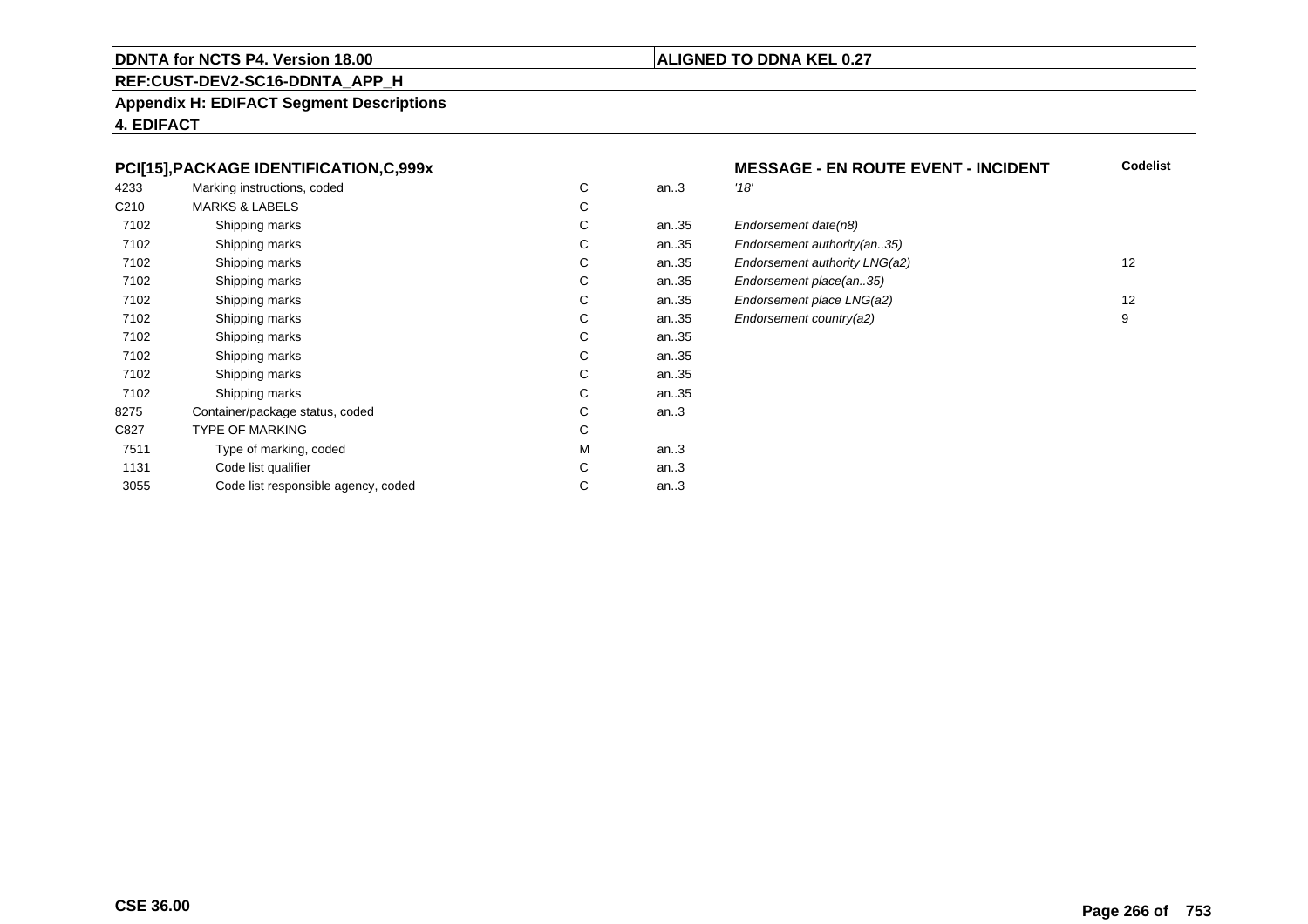### **ALIGNED TO DDNA KEL 0.27**

### **REF:CUST-DEV2-SC16-DDNTA\_APP\_H**

**Appendix H: EDIFACT Segment Descriptions**

**4. EDIFACT**

### **PCI[15],PACKAGE IDENTIFICATION,C,999x**

| 4233             | Marking instructions, coded         | C | an.3 | 21' |
|------------------|-------------------------------------|---|------|-----|
| C <sub>210</sub> | <b>MARKS &amp; LABELS</b>           | С |      |     |
| 7102             | Shipping marks                      | С | an35 | Sea |
| 7102             | Shipping marks                      | С | an35 | Sea |
| 7102             | Shipping marks                      | С | an35 |     |
| 7102             | Shipping marks                      | С | an35 |     |
| 7102             | Shipping marks                      | С | an35 |     |
| 7102             | Shipping marks                      | С | an35 |     |
| 7102             | Shipping marks                      | C | an35 |     |
| 7102             | Shipping marks                      | С | an35 |     |
| 7102             | Shipping marks                      | С | an35 |     |
| 7102             | Shipping marks                      | С | an35 |     |
| 8275             | Container/package status, coded     | С | an.3 |     |
| C827             | <b>TYPE OF MARKING</b>              | C |      |     |
| 7511             | Type of marking, coded              | М | an.3 |     |
| 1131             | Code list qualifier                 | C | an.3 |     |
| 3055             | Code list responsible agency, coded | С | an.3 |     |
|                  |                                     |   |      |     |

#### **MESSAGE - EN ROUTE EVENT - SEALS INFO - SEALS IDCodelist**

| C. | an.3 | '21'                   |    |
|----|------|------------------------|----|
| C. |      |                        |    |
| C. | an35 | Seals identity(an20)   |    |
| C. | an35 | Seals identity LNG(a2) | 12 |
| C. | an35 |                        |    |
| C. | an35 |                        |    |
|    |      |                        |    |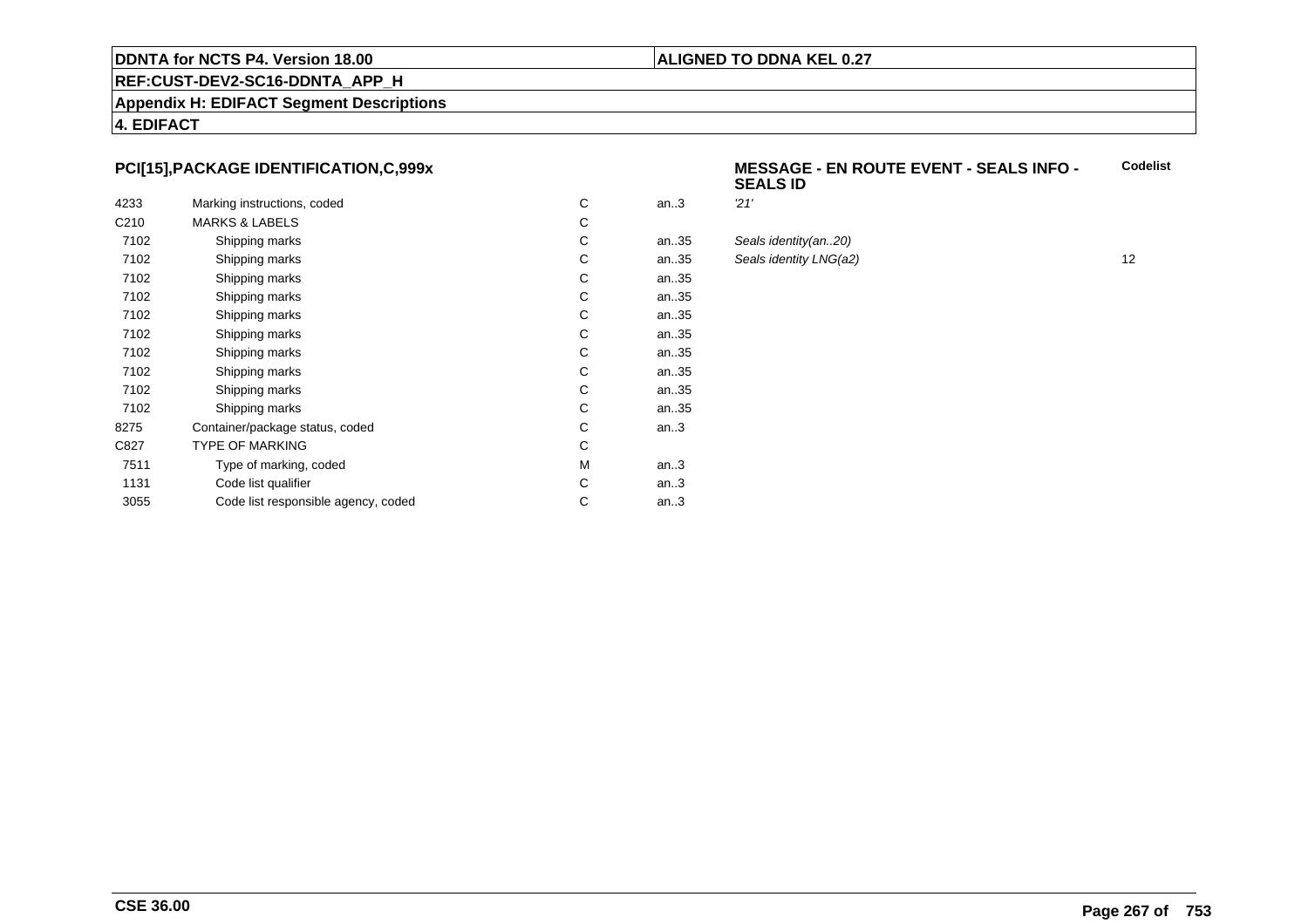### **ALIGNED TO DDNA KEL 0.27**

### **REF:CUST-DEV2-SC16-DDNTA\_APP\_H**

**Appendix H: EDIFACT Segment Descriptions**

**4. EDIFACT**

### **PCI[15],PACKAGE IDENTIFICATION,C,999x**

| 4233             | Marking instructions, coded         | C | an.3 | 23' |
|------------------|-------------------------------------|---|------|-----|
| C <sub>210</sub> | <b>MARKS &amp; LABELS</b>           | С |      |     |
| 7102             | Shipping marks                      | С | an35 | Eno |
| 7102             | Shipping marks                      | С | an35 | Eno |
| 7102             | Shipping marks                      | С | an35 | Eno |
| 7102             | Shipping marks                      | С | an35 | Eno |
| 7102             | Shipping marks                      | С | an35 | Eno |
| 7102             | Shipping marks                      | С | an35 | Eno |
| 7102             | Shipping marks                      | С | an35 |     |
| 7102             | Shipping marks                      | С | an35 |     |
| 7102             | Shipping marks                      | С | an35 |     |
| 7102             | Shipping marks                      | С | an35 |     |
| 8275             | Container/package status, coded     | С | an.3 |     |
| C827             | <b>TYPE OF MARKING</b>              | C |      |     |
| 7511             | Type of marking, coded              | М | an.3 |     |
| 1131             | Code list qualifier                 | С | an.3 |     |
| 3055             | Code list responsible agency, coded | С | an.3 |     |
|                  |                                     |   |      |     |

## **MESSAGE - EN ROUTE EVENT - TRANSHIPMENT Codelist**

| C. | an35 | Endorsement date(n8)          |    |
|----|------|-------------------------------|----|
| C. | an35 | Endorsement authority (an35)  |    |
| C. | an35 | Endorsement authority LNG(a2) | 12 |
| C. | an35 | Endorsement place(an35)       |    |
| C. | an35 | Endorsement place LNG(a2)     | 12 |
| C. | an35 | Endorsement country(a2)       | 9  |
|    |      |                               |    |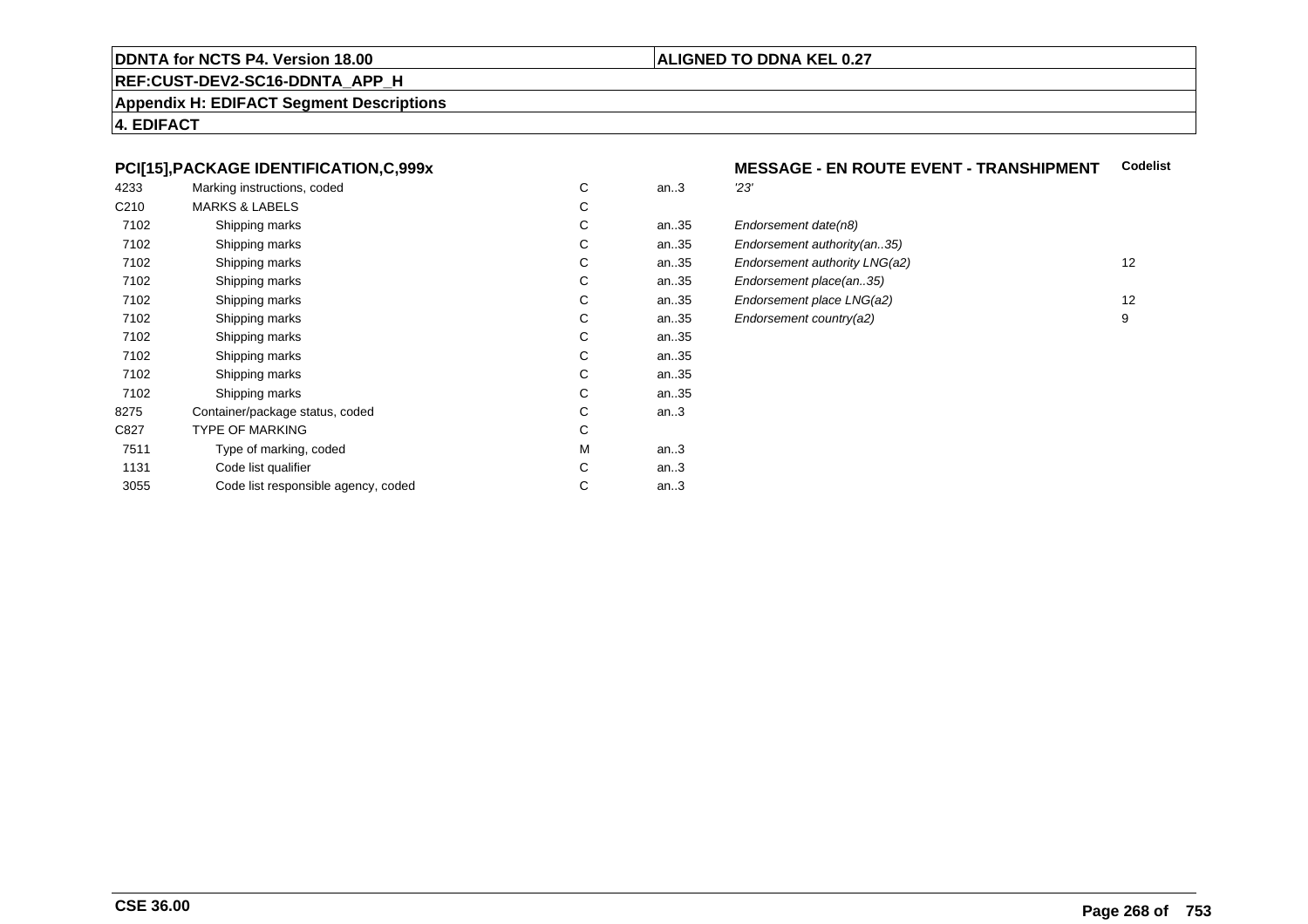### **ALIGNED TO DDNA KEL 0.27**

## **REF:CUST-DEV2-SC16-DDNTA\_APP\_H**

**Appendix H: EDIFACT Segment Descriptions**

**4. EDIFACT**

### **PCI[15],PACKAGE IDENTIFICATION,C,999x**

| 4233             | Marking instructions, coded         | C | an.3 | '30' |
|------------------|-------------------------------------|---|------|------|
|                  |                                     |   |      |      |
| C <sub>210</sub> | <b>MARKS &amp; LABELS</b>           | С |      |      |
| 7102             | Shipping marks                      | С | an35 | Cor  |
| 7102             | Shipping marks                      | С | an35 |      |
| 7102             | Shipping marks                      | С | an35 |      |
| 7102             | Shipping marks                      | С | an35 |      |
| 7102             | Shipping marks                      | С | an35 |      |
| 7102             | Shipping marks                      | С | an35 |      |
| 7102             | Shipping marks                      | С | an35 |      |
| 7102             | Shipping marks                      | С | an35 |      |
| 7102             | Shipping marks                      | С | an35 |      |
| 7102             | Shipping marks                      | С | an35 |      |
| 8275             | Container/package status, coded     | С | an.3 |      |
| C827             | <b>TYPE OF MARKING</b>              | C |      |      |
| 7511             | Type of marking, coded              | М | an.3 |      |
| 1131             | Code list qualifier                 | С | an.3 |      |
| 3055             | Code list responsible agency, coded | С | an.3 |      |
|                  |                                     |   |      |      |

#### **MESSAGE - EN ROUTE EVENT - TRANSHIPMENT -** Codelist<br>CONTAINERS **CONTAINERS**

Container number(an..17)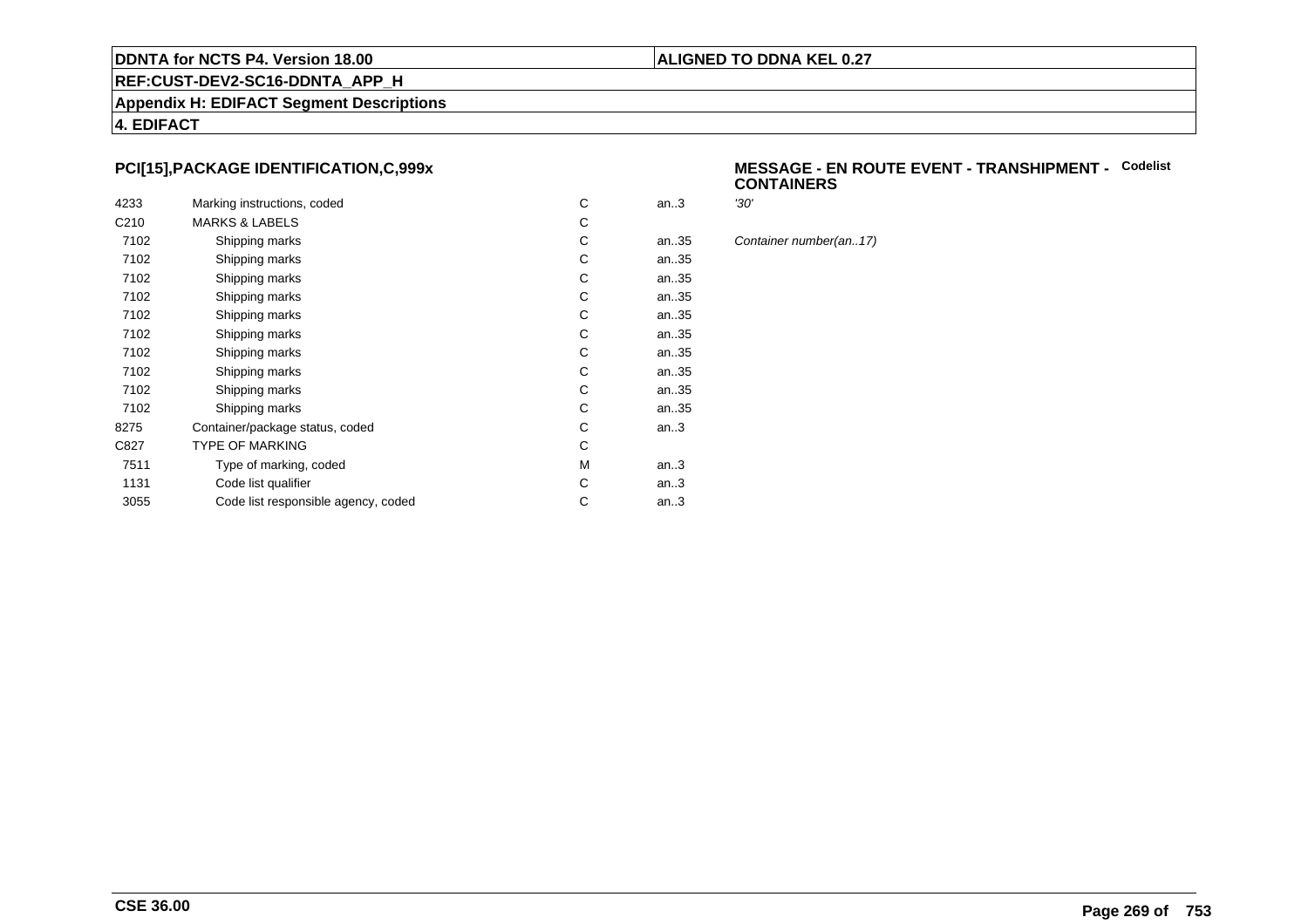### **ALIGNED TO DDNA KEL 0.27**

**REF:CUST-DEV2-SC16-DDNTA\_APP\_H**

**Appendix H: EDIFACT Segment Descriptions**

**4. EDIFACT**

### **PCI[15],PACKAGE IDENTIFICATION,C,999x**

| 4233             | Marking instructions, coded         | C | an.3 | 23' |
|------------------|-------------------------------------|---|------|-----|
|                  |                                     |   |      |     |
| C <sub>210</sub> | <b>MARKS &amp; LABELS</b>           | С |      |     |
| 7102             | Shipping marks                      | C | an35 |     |
| 7102             | Shipping marks                      | С | an35 |     |
| 7102             | Shipping marks                      | С | an35 |     |
| 7102             | Shipping marks                      | С | an35 |     |
| 7102             | Shipping marks                      | С | an35 |     |
| 7102             | Shipping marks                      | С | an35 |     |
| 7102             | Shipping marks                      | C | an35 |     |
| 7102             | Shipping marks                      | С | an35 |     |
| 7102             | Shipping marks                      | С | an35 |     |
| 7102             | Shipping marks                      | С | an35 |     |
| 8275             | Container/package status, coded     | С | an.3 |     |
| C827             | <b>TYPE OF MARKING</b>              | С |      |     |
| 7511             | Type of marking, coded              | М | an.3 |     |
| 1131             | Code list qualifier                 | C | an.3 |     |
| 3055             | Code list responsible agency, coded | С | an.3 |     |
|                  |                                     |   |      |     |

#### **MESSAGE - GUARANTEE REFERENCE - INVALIDCodelist GUARANTEE REASON**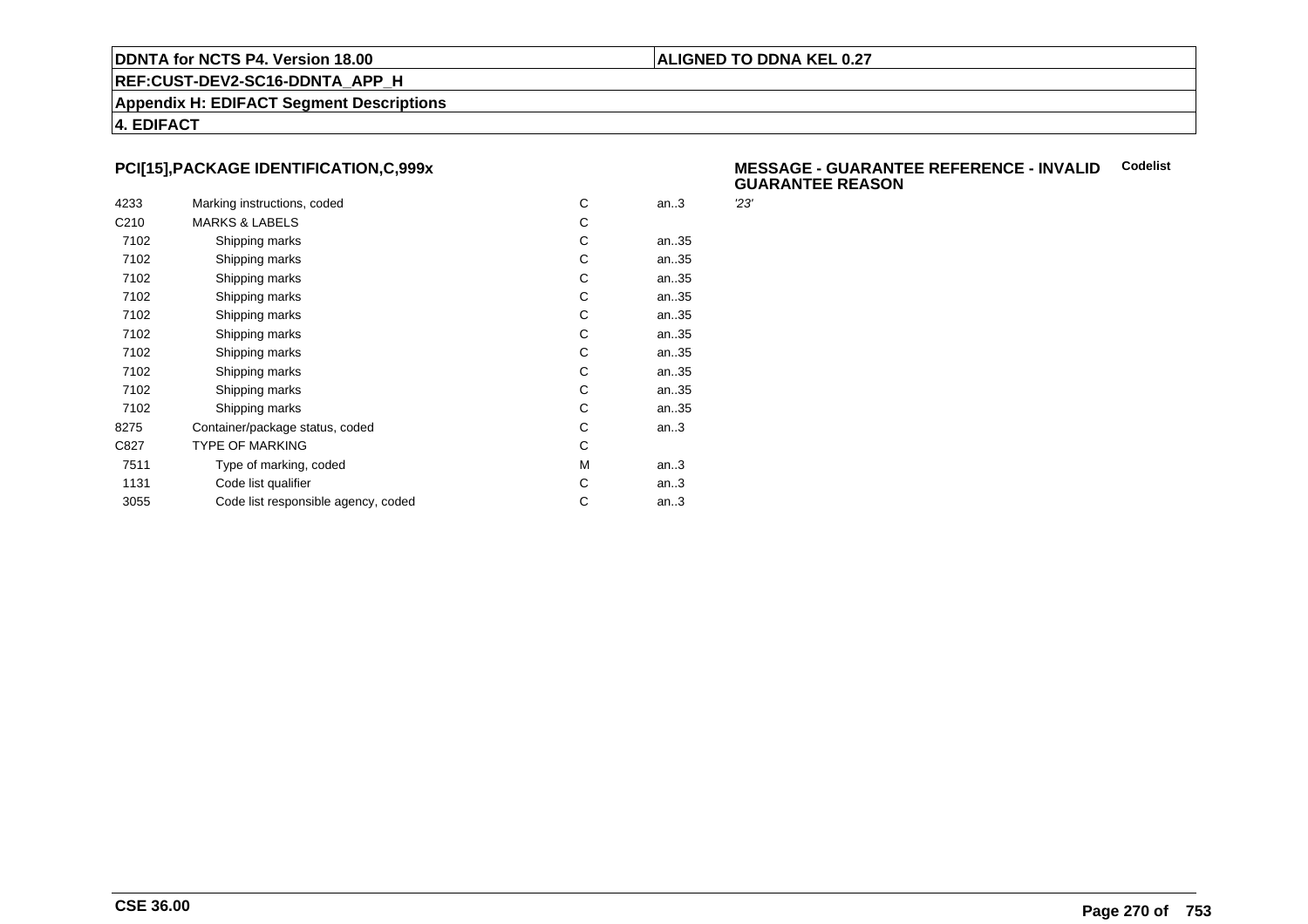### **REF:CUST-DEV2-SC16-DDNTA\_APP\_H**

#### **Appendix H: EDIFACT Segment Descriptions**

### **FTX[16],FREE TEXT,C,1x**

|                  | FTX[16],FREE TEXT,C,1x              |   |      | <b>MESSAGE - EN ROUTE EVENT - INCIDENT</b> | <b>Codelist</b> |
|------------------|-------------------------------------|---|------|--------------------------------------------|-----------------|
| 4451             | Text subject qualifier              | M | an.3 | 'ABM'                                      |                 |
| 4453             | Text function, coded                | С | an.3 |                                            |                 |
| C <sub>107</sub> | <b>TEXT REFERENCE</b>               | С |      |                                            |                 |
| 4441             | Free text identification            | м | an17 |                                            |                 |
| 1131             | Code list qualifier                 | С | an.3 |                                            |                 |
| 3055             | Code list responsible agency, coded | С | an.3 |                                            |                 |
| C <sub>108</sub> | <b>TEXT LITERAL</b>                 | С |      |                                            |                 |
| 4440             | Free text                           | С | an70 | Incident information(an350)                |                 |
| 4440             | Free text                           | С | an70 |                                            |                 |
| 4440             | Free text                           | С | an70 |                                            |                 |
| 4440             | Free text                           | С | an70 |                                            |                 |
| 4440             | Free text                           | С | an70 |                                            |                 |
| 3453             | Language, coded                     | С | an.3 | Incident information LNG(a2)               | 12              |

# **4. EDIFACT**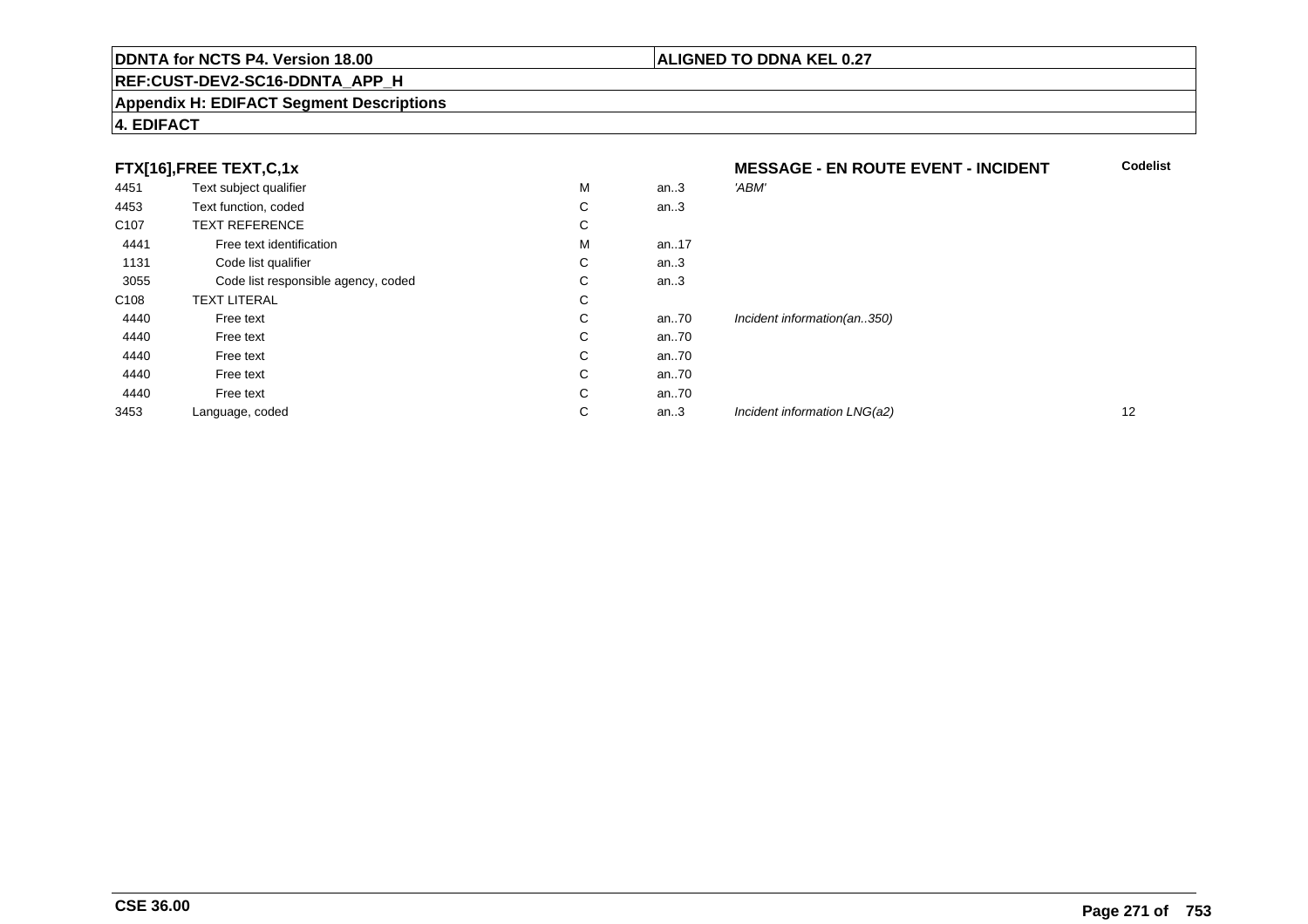### **REF:CUST-DEV2-SC16-DDNTA\_APP\_H**

#### **Appendix H: EDIFACT Segment Descriptions**

### **4. EDIFACT**

### **FTX[16] FREE TEXT C.1x**

|                  | FTX[16],FREE TEXT,C,1x              |    |      | <b>MESSAGE - EN ROUTE EVENT - TRANSHIPMENT</b> | Codelist |
|------------------|-------------------------------------|----|------|------------------------------------------------|----------|
| 4451             | Text subject qualifier              | M  | an.3 | 'TRA'                                          |          |
| 4453             | Text function, coded                | C  | an.3 |                                                |          |
| C <sub>107</sub> | <b>TEXT REFERENCE</b>               | C  |      |                                                |          |
| 4441             | Free text identification            | M  | an17 |                                                |          |
| 1131             | Code list qualifier                 | C  | an.3 |                                                |          |
| 3055             | Code list responsible agency, coded | C  | an.3 |                                                |          |
| C108             | <b>TEXT LITERAL</b>                 | C  |      |                                                |          |
| 4440             | Free text                           | C. | an70 | New transport means identity $(an27)$          |          |
| 4440             | Free text                           | C. | an70 |                                                |          |
| 4440             | Free text                           | C  | an70 |                                                |          |
| 4440             | Free text                           | C  | an70 |                                                |          |
| 4440             | Free text                           | C. | an70 |                                                |          |
| 3453             | Language, coded                     | C  | an.3 | New transport means identity LNG(a2)           | 12       |
|                  |                                     |    |      |                                                |          |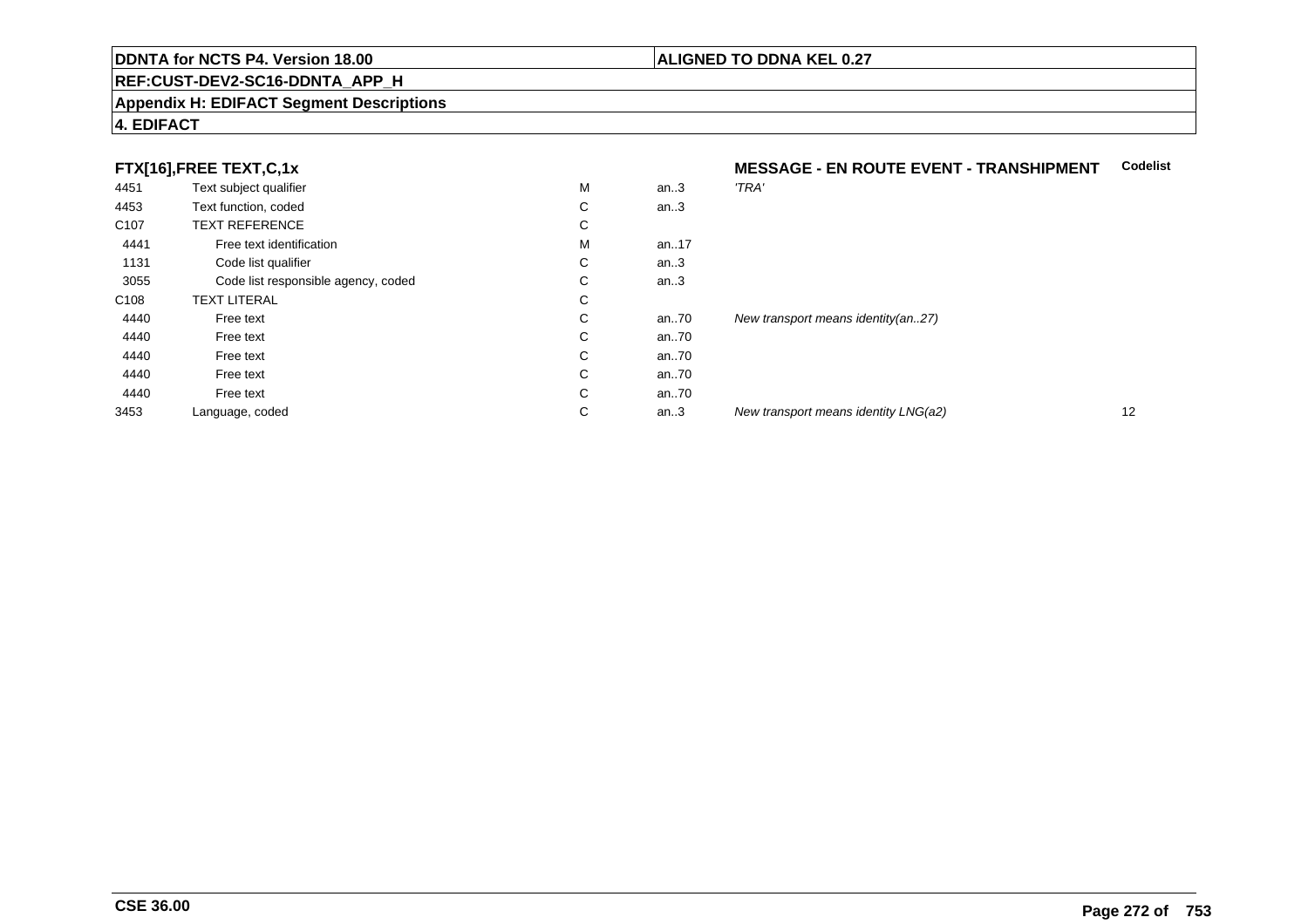### **REF:CUST-DEV2-SC16-DDNTA\_APP\_H**

#### **Appendix H: EDIFACT Segment Descriptions**

### **4. EDIFACT**

### **FTX[16],FREE TEXT,C,1x**

| 4451             | Text subject qualifier              | М | an.3  | 'AUT'  |
|------------------|-------------------------------------|---|-------|--------|
| 4453             | Text function, coded                | C | an.3  |        |
| C <sub>107</sub> | <b>TEXT REFERENCE</b>               | С |       |        |
| 4441             | Free text identification            | М | an.17 | Invali |
| 1131             | Code list qualifier                 | С | an.3  |        |
| 3055             | Code list responsible agency, coded | С | an.3  |        |
| C <sub>108</sub> | <b>TEXT LITERAL</b>                 | С |       |        |
| 4440             | Free text                           | C | an70  | Invali |
| 4440             | Free text                           | C | an70  |        |
| 4440             | Free text                           | C | an70  |        |
| 4440             | Free text                           | C | an70  |        |
| 4440             | Free text                           | C | an70  |        |
| 3453             | Language, coded                     | C | an.3  | Invali |
|                  |                                     |   |       |        |

### **MESSAGE - GUARANTEE REFERENCE - INVALIDCodelistGUARANTEE REASON**

| M | an.3 | 'AUT'                              |    |
|---|------|------------------------------------|----|
| C | an.3 |                                    |    |
| C |      |                                    |    |
| M | an17 | Invalid guarantee reason code(an3) | 52 |
| C | an.3 |                                    |    |
| C | an.3 |                                    |    |
| C |      |                                    |    |
| C | an70 | Invalid guarantee reason(an350)    |    |
| C | an70 |                                    |    |
| C | an70 |                                    |    |
| C | an70 |                                    |    |
| C | an70 |                                    |    |
| C | an.3 | Invalid guarantee reason LNG(a2)   | 12 |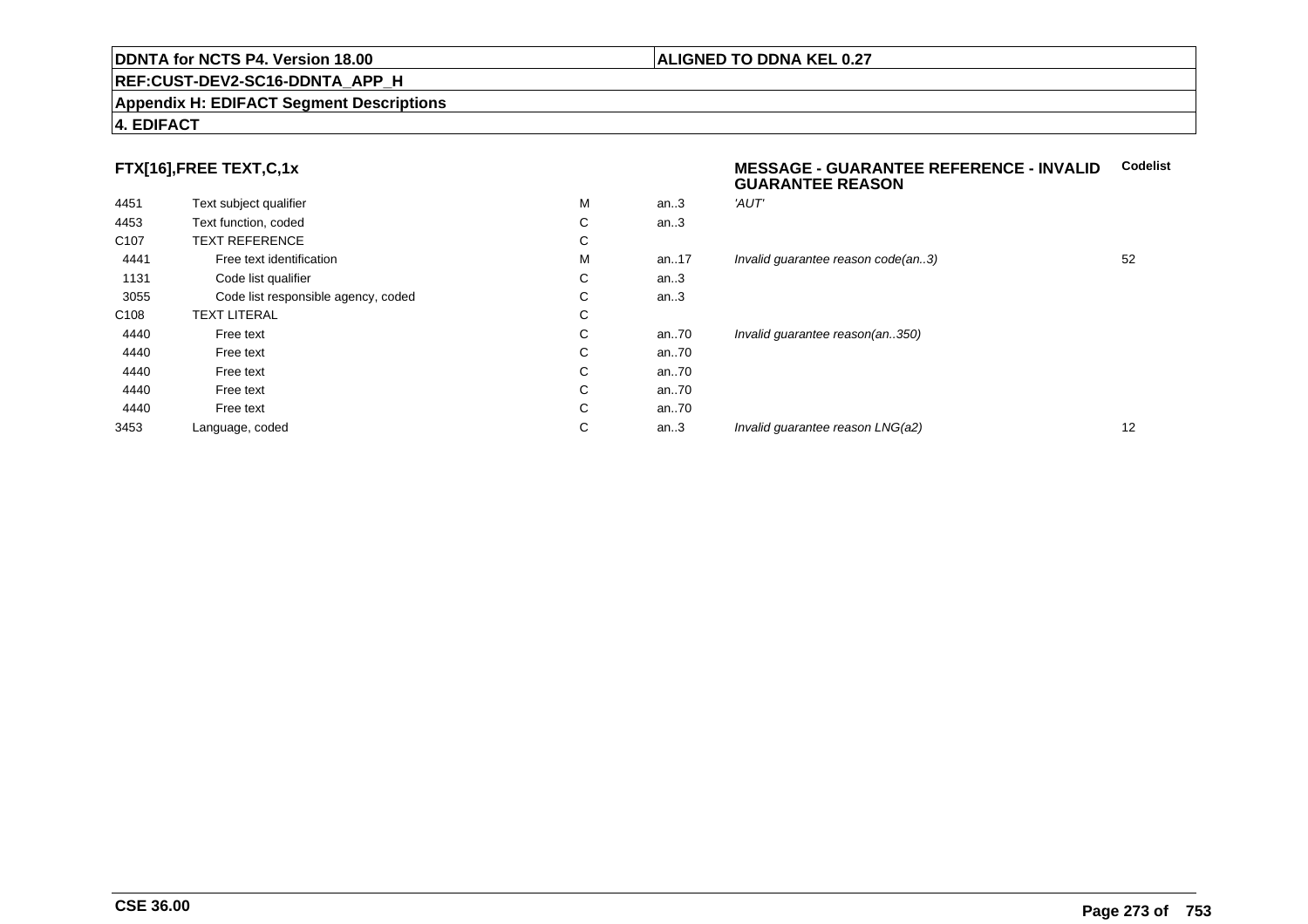### **REF:CUST-DEV2-SC16-DDNTA\_APP\_H**

**Appendix H: EDIFACT Segment Descriptions**

**4. EDIFACT**

### **TDT[17],DETAILS OF TRANSPORT,C,5x**

| 8051             | Transport stage qualifier                   | М | an.3      | 11' |
|------------------|---------------------------------------------|---|-----------|-----|
| 8028             | Conveyance reference number                 | C | an.17     |     |
| C <sub>220</sub> | <b>MODE OF TRANSPORT</b>                    | C |           |     |
| 8067             | Mode of transport, coded                    | C | an.3      | In  |
| 8066             | Mode of transport                           | C | an. $.17$ |     |
| C <sub>228</sub> | <b>TRANSPORT MEANS</b>                      | C |           |     |
| 8179             | Type of means of transport identification   | C | an.8      |     |
| 8178             | Type of means of transport                  | C | an.17     |     |
| C040             | <b>CARRIER</b>                              | C |           |     |
| 3127             | Carrier identification                      | C | an.17     |     |
| 1131             | Code list qualifier                         | C | an.3      |     |
| 3055             | Code list responsible agency, coded         | C | an.3      |     |
| 3128             | Carrier name                                | C | an35      |     |
| 8101             | Transit direction, coded                    | C | an.3      |     |
| C401             | <b>EXCESS TRANSPORTATION INFORMATION</b>    | C |           |     |
| 8457             | Excess transportation reason, coded         | M | an.3      |     |
| 8459             | Excess transportation responsibility, coded | M | an.3      |     |
| 7130             | Customer authorization number               | C | an. $.17$ |     |
| C <sub>222</sub> | <b>TRANSPORT IDENTIFICATION</b>             | C |           |     |
| 8213             | Id. of means of transport identification    | C | an.9      |     |
| 1131             | Code list qualifier                         | C | an.3      |     |
| 3055             | Code list responsible agency, coded         | C | an.3      |     |
| 8212             | Id. of the means of transport               | C | an.35     |     |
| 8453             | Nationality of means of transport, coded    | C | an.3      |     |
| 8281             | Transport ownership, coded                  | C | an.3      |     |
|                  |                                             |   |           |     |

# **MESSAGE - HEADER**

**R** Codelist

# Inland transport mode(n..2) 18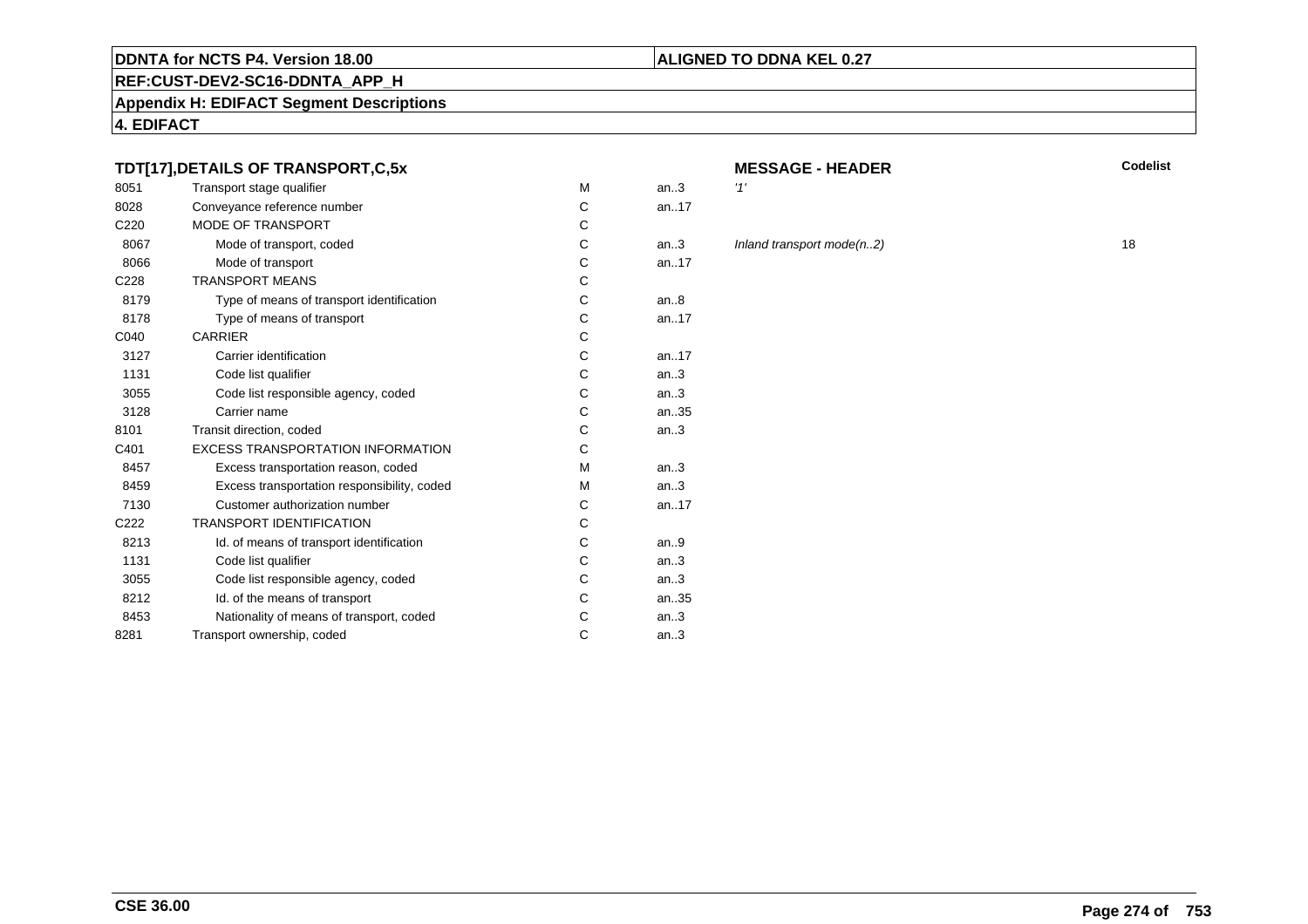### **REF:CUST-DEV2-SC16-DDNTA\_APP\_H**

### **Appendix H: EDIFACT Segment Descriptions**

|                  | TDT[17], DETAILS OF TRANSPORT, C, 5x        |   |       | <b>MESSAGE - HEADER</b>                               | <b>Codelist</b> |
|------------------|---------------------------------------------|---|-------|-------------------------------------------------------|-----------------|
| 8051             | Transport stage qualifier                   | М | an.3  | '11'                                                  |                 |
| 8028             | Conveyance reference number                 | С | an17  |                                                       |                 |
| C <sub>220</sub> | <b>MODE OF TRANSPORT</b>                    | C |       |                                                       |                 |
| 8067             | Mode of transport, coded                    | C | an.3  | Transport mode at border(n2)                          | 18              |
| 8066             | Mode of transport                           | C | an.17 |                                                       |                 |
| C228             | <b>TRANSPORT MEANS</b>                      | C |       |                                                       |                 |
| 8179             | Type of means of transport identification   | C | an.8  | Type of means of transport crossing border(n2)        |                 |
| 8178             | Type of means of transport                  | C | an17  |                                                       |                 |
| C040             | <b>CARRIER</b>                              | C |       |                                                       |                 |
| 3127             | Carrier identification                      | C | an.17 |                                                       |                 |
| 1131             | Code list qualifier                         | C | an.3  |                                                       |                 |
| 3055             | Code list responsible agency, coded         | C | an.3  |                                                       |                 |
| 3128             | Carrier name                                | С | an35  |                                                       |                 |
| 8101             | Transit direction, coded                    | C | an.3  |                                                       |                 |
| C401             | <b>EXCESS TRANSPORTATION INFORMATION</b>    | C |       |                                                       |                 |
| 8457             | Excess transportation reason, coded         | м | an.3  |                                                       |                 |
| 8459             | Excess transportation responsibility, coded | м | an.3  |                                                       |                 |
| 7130             | Customer authorization number               | C | an.17 |                                                       |                 |
| C222             | <b>TRANSPORT IDENTIFICATION</b>             | C |       |                                                       |                 |
| 8213             | Id. of means of transport identification    | С | an.9  |                                                       |                 |
| 1131             | Code list qualifier                         | C | an.3  |                                                       |                 |
| 3055             | Code list responsible agency, coded         | C | an.3  |                                                       |                 |
| 8212             | Id. of the means of transport               | C | an35  | Identity of means of transport crossing border(an27)  |                 |
| 8453             | Nationality of means of transport, coded    | C | an.3  | Nationality of means of transport crossing border(a2) | 8               |
| 8281             | Transport ownership, coded                  | C | an.3  |                                                       |                 |
|                  |                                             |   |       |                                                       |                 |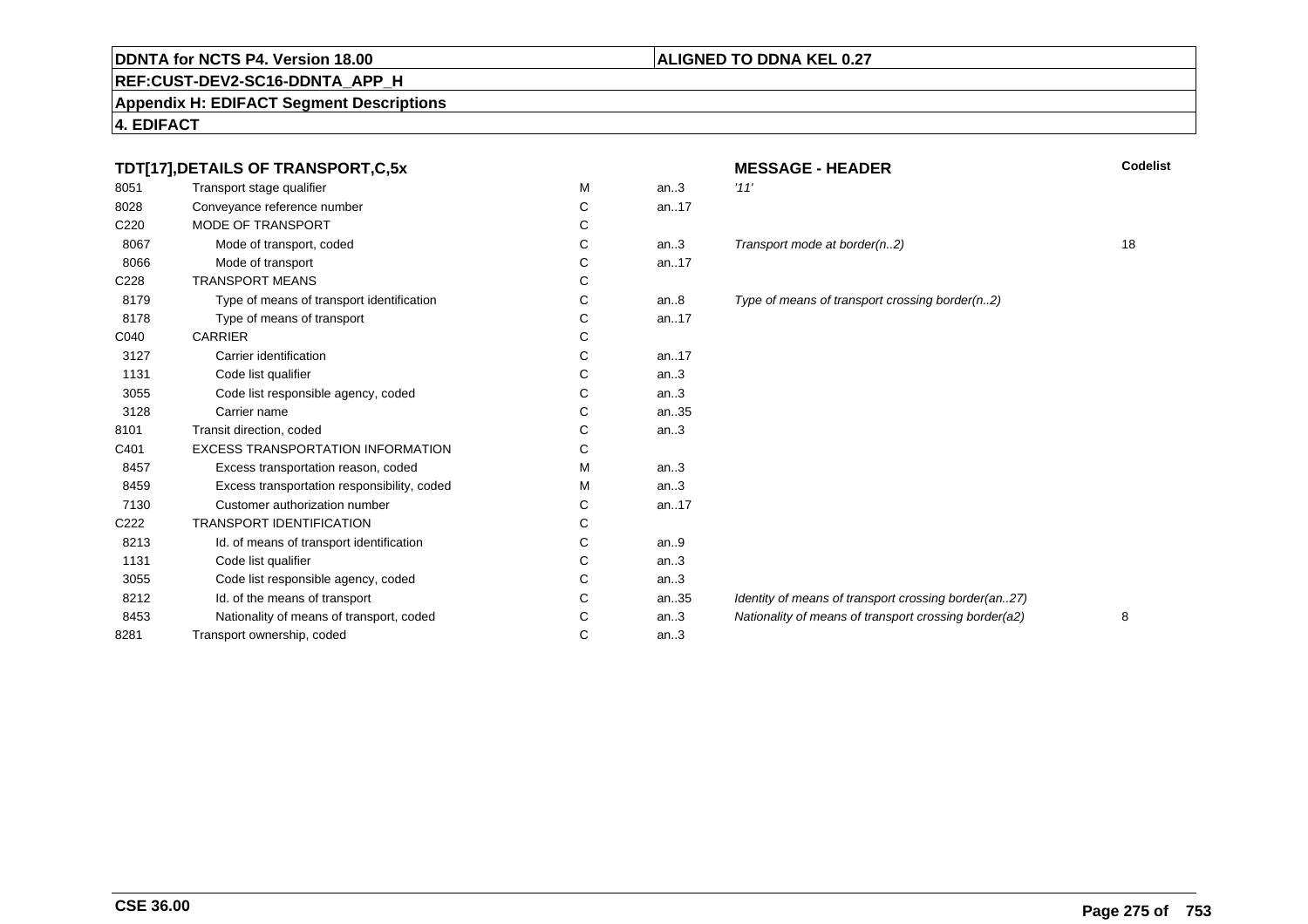### **ALIGNED TO DDNA KEL 0.27**

**REF:CUST-DEV2-SC16-DDNTA\_APP\_H**

**Appendix H: EDIFACT Segment Descriptions**

| TDT[17], DETAILS OF TRANSPORT, C, 5x |                                             |   | <b>MESSAGE - HEADER</b> |                                                               |  |
|--------------------------------------|---------------------------------------------|---|-------------------------|---------------------------------------------------------------|--|
| 8051                                 | Transport stage qualifier                   | M | an.3                    | '12'                                                          |  |
| 8028                                 | Conveyance reference number                 | С | an17                    |                                                               |  |
| C <sub>220</sub>                     | <b>MODE OF TRANSPORT</b>                    | С |                         |                                                               |  |
| 8067                                 | Mode of transport, coded                    | С | an.3                    |                                                               |  |
| 8066                                 | Mode of transport                           | С | an17                    |                                                               |  |
| C228                                 | <b>TRANSPORT MEANS</b>                      | С |                         |                                                               |  |
| 8179                                 | Type of means of transport identification   | С | an.8                    |                                                               |  |
| 8178                                 | Type of means of transport                  | С | an17                    |                                                               |  |
| C040                                 | <b>CARRIER</b>                              | С |                         |                                                               |  |
| 3127                                 | Carrier identification                      | С | an17                    |                                                               |  |
| 1131                                 | Code list qualifier                         | С | an.3                    |                                                               |  |
| 3055                                 | Code list responsible agency, coded         | С | an.3                    |                                                               |  |
| 3128                                 | Carrier name                                | С | an35                    |                                                               |  |
| 8101                                 | Transit direction, coded                    | С | an.3                    |                                                               |  |
| C401                                 | <b>EXCESS TRANSPORTATION INFORMATION</b>    | С |                         |                                                               |  |
| 8457                                 | Excess transportation reason, coded         | М | an.3                    |                                                               |  |
| 8459                                 | Excess transportation responsibility, coded | м | an.3                    |                                                               |  |
| 7130                                 | Customer authorization number               | С | an17                    |                                                               |  |
| C222                                 | <b>TRANSPORT IDENTIFICATION</b>             | С |                         |                                                               |  |
| 8213                                 | Id. of means of transport identification    | С | an.9                    |                                                               |  |
| 1131                                 | Code list qualifier                         | С | an.3                    |                                                               |  |
| 3055                                 | Code list responsible agency, coded         | С | an.3                    |                                                               |  |
| 8212                                 | Id. of the means of transport               | С | an35                    | Identity of means of transport at departure (exp/trans)(an27) |  |
| 8453                                 | Nationality of means of transport, coded    | С | an.3                    |                                                               |  |
| 8281                                 | Transport ownership, coded                  | C | an.3                    |                                                               |  |
|                                      |                                             |   |                         |                                                               |  |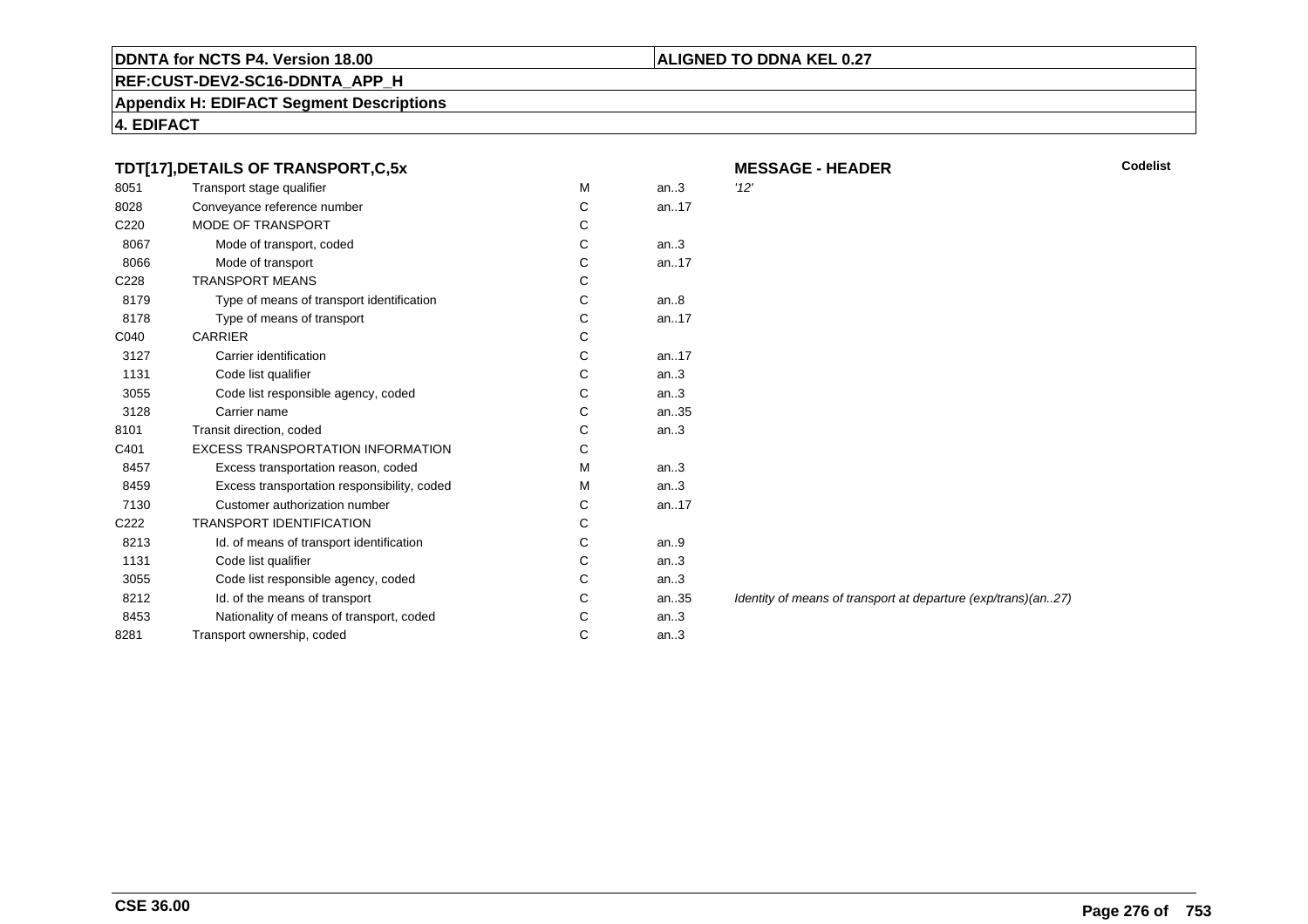### **REF:CUST-DEV2-SC16-DDNTA\_APP\_H**

**Appendix H: EDIFACT Segment Descriptions**

**4. EDIFACT**

| TDT[17],DETAILS OF TRANSPORT,C,5x |                                             | <b>MESSAGE - HEADER</b> | <b>Codelist</b> |                                                    |   |
|-----------------------------------|---------------------------------------------|-------------------------|-----------------|----------------------------------------------------|---|
| 8051                              | Transport stage qualifier                   | М                       | an.3            | '12'                                               |   |
| 8028                              | Conveyance reference number                 | С                       | an17            |                                                    |   |
| C220                              | MODE OF TRANSPORT                           | С                       |                 |                                                    |   |
| 8067                              | Mode of transport, coded                    | C                       | an.3            |                                                    |   |
| 8066                              | Mode of transport                           | С                       | an.17           |                                                    |   |
| C228                              | <b>TRANSPORT MEANS</b>                      | С                       |                 |                                                    |   |
| 8179                              | Type of means of transport identification   | С                       | an.8            |                                                    |   |
| 8178                              | Type of means of transport                  | С                       | an17            |                                                    |   |
| C040                              | <b>CARRIER</b>                              | С                       |                 |                                                    |   |
| 3127                              | Carrier identification                      | С                       | an.17           |                                                    |   |
| 1131                              | Code list qualifier                         | С                       | an.3            |                                                    |   |
| 3055                              | Code list responsible agency, coded         | C                       | an.3            |                                                    |   |
| 3128                              | Carrier name                                | С                       | an35            |                                                    |   |
| 8101                              | Transit direction, coded                    | С                       | an.3            |                                                    |   |
| C401                              | <b>EXCESS TRANSPORTATION INFORMATION</b>    | С                       |                 |                                                    |   |
| 8457                              | Excess transportation reason, coded         | м                       | an.3            |                                                    |   |
| 8459                              | Excess transportation responsibility, coded | м                       | an.3            |                                                    |   |
| 7130                              | Customer authorization number               | C                       | an.17           |                                                    |   |
| C222                              | <b>TRANSPORT IDENTIFICATION</b>             | С                       |                 |                                                    |   |
| 8213                              | Id. of means of transport identification    | С                       | an.9            |                                                    |   |
| 1131                              | Code list qualifier                         | С                       | an.3            |                                                    |   |
| 3055                              | Code list responsible agency, coded         | С                       | an.3            |                                                    |   |
| 8212                              | Id. of the means of transport               | С                       | an35            |                                                    |   |
| 8453                              | Nationality of means of transport, coded    | С                       | an.3            | Nationality of means of transport at departure(a2) | 8 |
| 8281                              | Transport ownership, coded                  | C                       | an.3            |                                                    |   |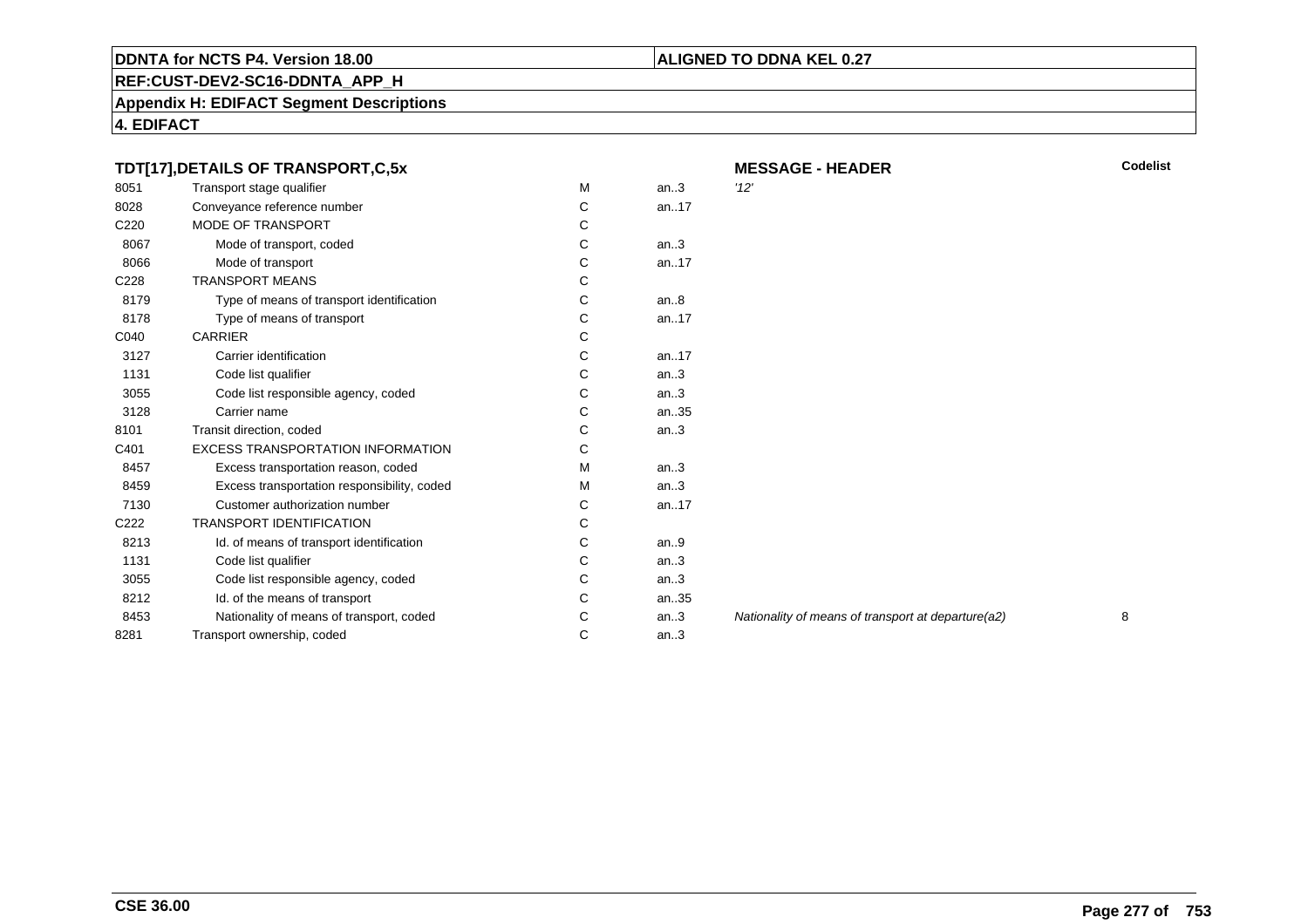### **ALIGNED TO DDNA KEL 0.27**

### **REF:CUST-DEV2-SC16-DDNTA\_APP\_H**

**Appendix H: EDIFACT Segment Descriptions**

### **4. EDIFACT**

### **TPL[18],TRANSPORT PLACEMENT,C,1x**

| C <sub>222</sub> | <b>TRANSPORT IDENTIFICATION</b>          | М |      |
|------------------|------------------------------------------|---|------|
| 8213             | Id. of means of transport identification | C | an.9 |
| 1131             | Code list qualifier                      | C | an.3 |
| 3055             | Code list responsible agency, coded      | C | an.3 |
| 8212             | Id. of the means of transport            | C | an.3 |
| 8453             | Nationality of means of transport, coded | C | an3  |
|                  |                                          |   |      |

 **MESSAGE - HEADERR** Codelist ..35<br>..3 Identity of means of transport crossing border LNG(a2) 12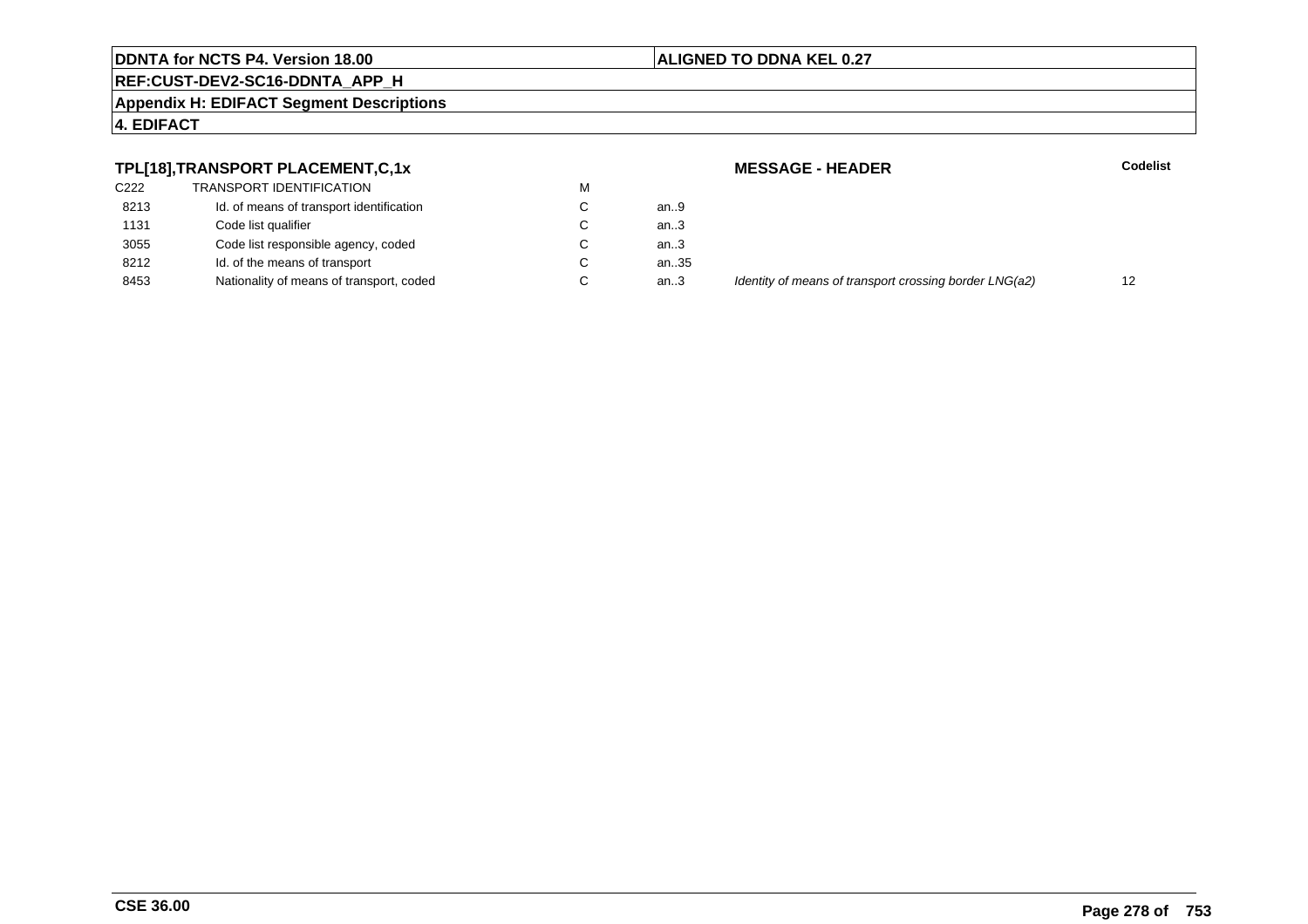### **ALIGNED TO DDNA KEL 0.27**

### **REF:CUST-DEV2-SC16-DDNTA\_APP\_H**

**Appendix H: EDIFACT Segment Descriptions**

### **4. EDIFACT**

### **TPL[18],TRANSPORT PLACEMENT,C,1x**

| C222 | <b>TRANSPORT IDENTIFICATION</b>          | м |      |
|------|------------------------------------------|---|------|
| 8213 | Id. of means of transport identification | C | an.9 |
| 1131 | Code list qualifier                      | C | an.3 |
| 3055 | Code list responsible agency, coded      | C | an.3 |
| 8212 | Id. of the means of transport            | C | an.3 |
| 8453 | Nationality of means of transport, coded | C | an3  |

 **MESSAGE - HEADERR** Codelist ..35<br>..3 Identity of means of transport at departure LNG(a2) 12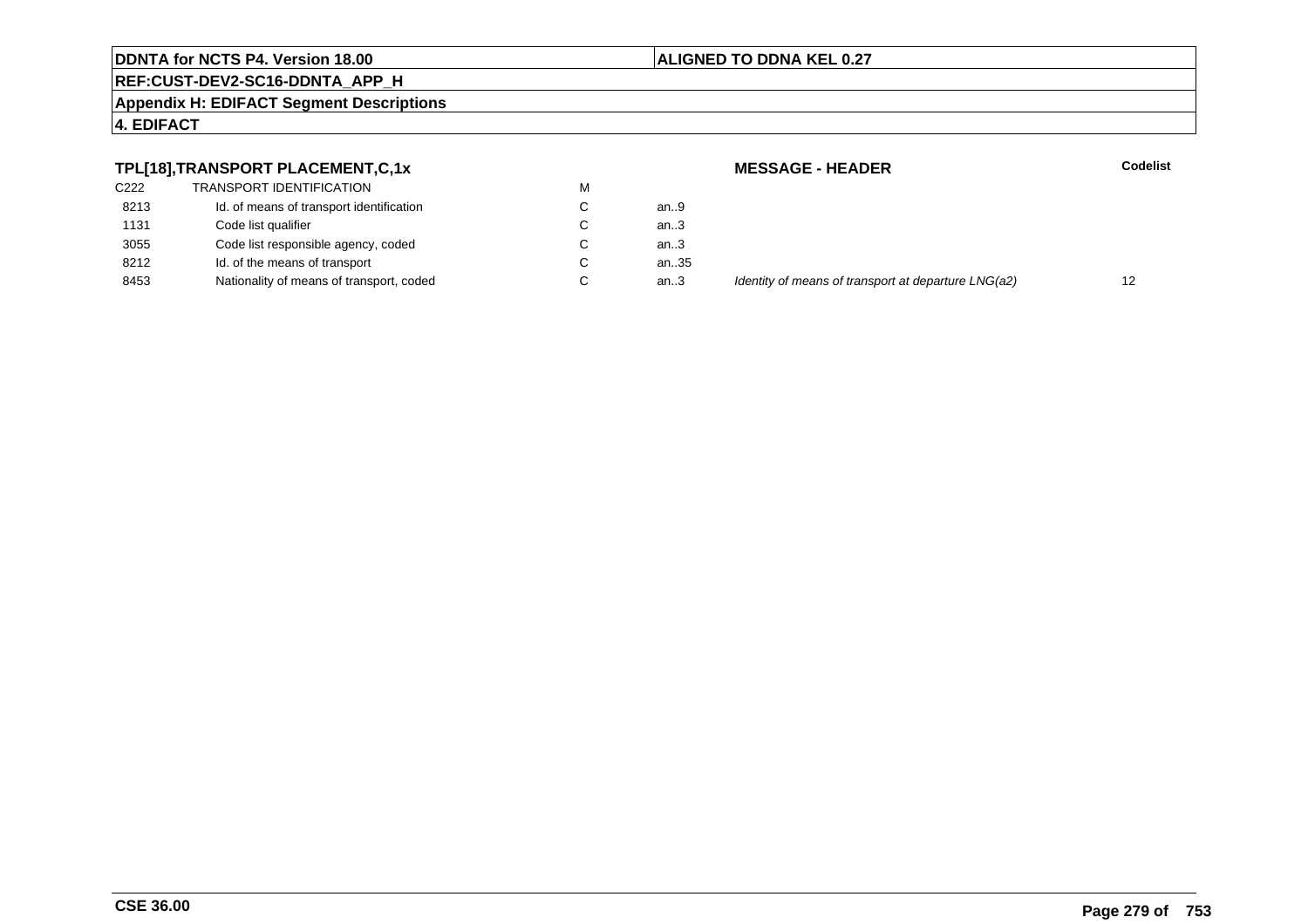### **ALIGNED TO DDNA KEL 0.27**

**REF:CUST-DEV2-SC16-DDNTA\_APP\_H**

**Appendix H: EDIFACT Segment Descriptions**

| NAD[22], NAME AND ADDRESS, C, 10x |                                     |   | <b>MESSAGE - (CONSIGNEE) TRADER</b> | <b>Codelist</b>         |    |
|-----------------------------------|-------------------------------------|---|-------------------------------------|-------------------------|----|
| 3035                              | Party qualifier                     | M | an.3                                | 'CN'                    |    |
| C082                              | PARTY IDENTIFICATION DETAILS        | С |                                     |                         |    |
| 3039                              | Party id. identification            | м | an35                                | TIN(an17)               |    |
| 1131                              | Code list qualifier                 | C | an.3                                |                         |    |
| 3055                              | Code list responsible agency, coded | С | an.3                                |                         |    |
| C058                              | <b>NAME AND ADDRESS</b>             | С |                                     |                         |    |
| 3124                              | Name and address line               | м | an35                                |                         |    |
| 3124                              | Name and address line               | С | an35                                |                         |    |
| 3124                              | Name and address line               | С | an35                                |                         |    |
| 3124                              | Name and address line               | С | an35                                |                         |    |
| 3124                              | Name and address line               | С | an35                                |                         |    |
| C080                              | PARTY NAME                          | С |                                     |                         |    |
| 3036                              | Party name                          | м | an35                                | Name(an35)              |    |
| 3036                              | Party name                          | С | an35                                |                         |    |
| 3036                              | Party name                          | С | an35                                |                         |    |
| 3036                              | Party name                          | С | an35                                |                         |    |
| 3036                              | Party name                          | С | an35                                |                         |    |
| 3045                              | Party name format, coded            | С | an.3                                |                         |    |
| C059                              | <b>STREET</b>                       | С |                                     |                         |    |
| 3042                              | Street and number/p.o. box          | м | an35                                | Street and number(an35) |    |
| 3042                              | Street and number/p.o. box          | С | an35                                |                         |    |
| 3042                              | Street and number/p.o. box          | С | an35                                |                         |    |
| 3042                              | Street and number/p.o. box          | С | an35                                |                         |    |
| 3164                              | City name                           | C | an35                                | City(an35)              |    |
| 3229                              | Country sub-entity identification   | С | an.9                                | NAD LNG(a2)             | 12 |
| 3251                              | Postcode identification             | С | an.9                                | Postal code(an9)        |    |
| 3207                              | Country, coded                      | С | an.3                                | Country code(a2)        | 8  |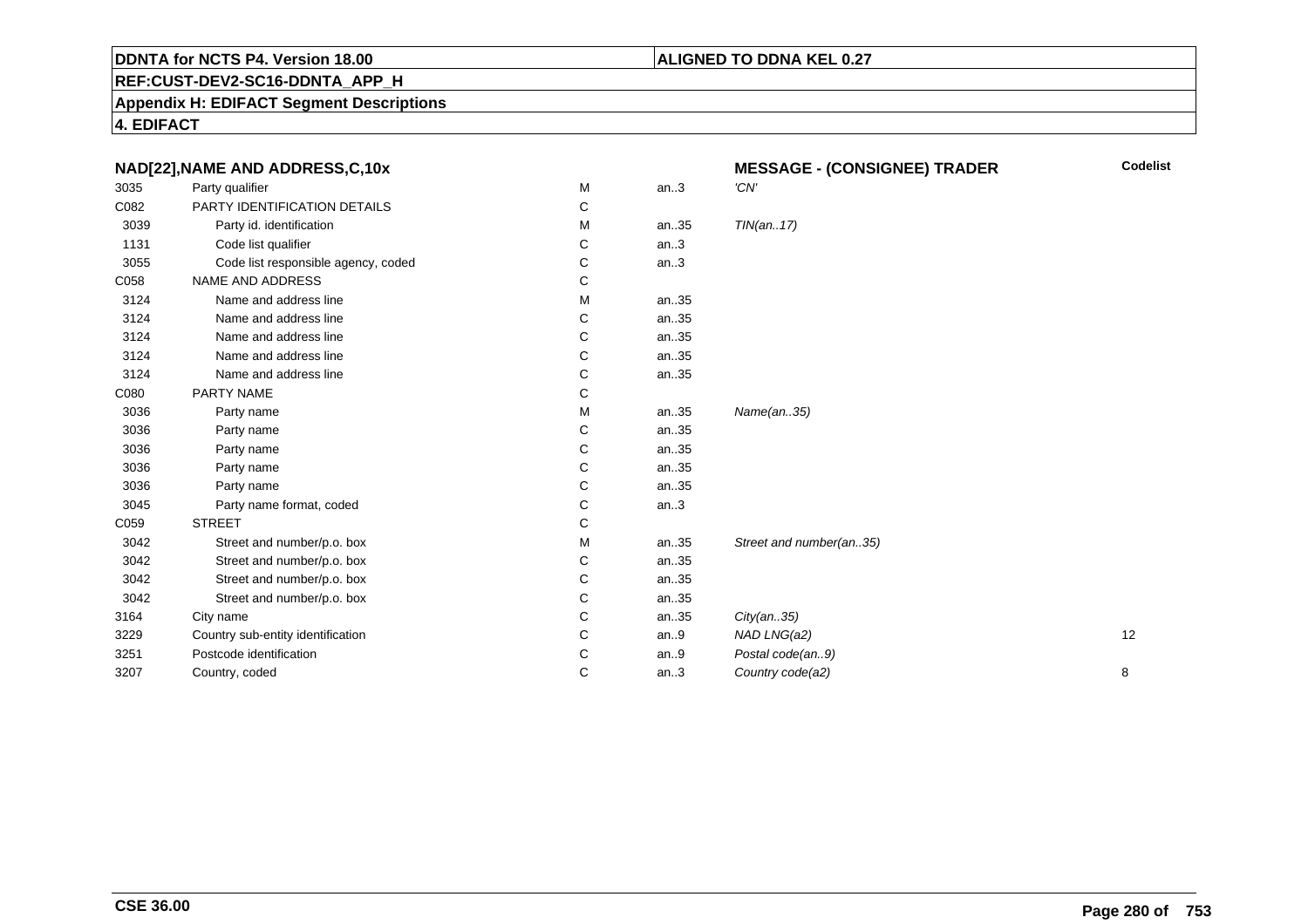### **ALIGNED TO DDNA KEL 0.27**

**REF:CUST-DEV2-SC16-DDNTA\_APP\_H**

**Appendix H: EDIFACT Segment Descriptions**

| NAD[22], NAME AND ADDRESS, C, 10x |                                     | <b>MESSAGE - (DESTINATION) TRADER</b> | <b>Codelist</b> |                         |    |
|-----------------------------------|-------------------------------------|---------------------------------------|-----------------|-------------------------|----|
| 3035                              | Party qualifier                     | M                                     | an.3            | 'CPD'                   |    |
| C082                              | PARTY IDENTIFICATION DETAILS        | С                                     |                 |                         |    |
| 3039                              | Party id. identification            | М                                     | an35            | TIN(an17)               |    |
| 1131                              | Code list qualifier                 | С                                     | an.3            |                         |    |
| 3055                              | Code list responsible agency, coded | С                                     | an.3            |                         |    |
| C058                              | NAME AND ADDRESS                    | С                                     |                 |                         |    |
| 3124                              | Name and address line               | M                                     | an35            |                         |    |
| 3124                              | Name and address line               | С                                     | an35            |                         |    |
| 3124                              | Name and address line               | С                                     | an35            |                         |    |
| 3124                              | Name and address line               | C                                     | an35            |                         |    |
| 3124                              | Name and address line               | С                                     | an35            |                         |    |
| C080                              | PARTY NAME                          | С                                     |                 |                         |    |
| 3036                              | Party name                          | M                                     | an35            | Name(an35)              |    |
| 3036                              | Party name                          | С                                     | an35            |                         |    |
| 3036                              | Party name                          | C                                     | an35            |                         |    |
| 3036                              | Party name                          | C                                     | an35            |                         |    |
| 3036                              | Party name                          | С                                     | an35            |                         |    |
| 3045                              | Party name format, coded            | С                                     | an.3            |                         |    |
| C059                              | <b>STREET</b>                       | С                                     |                 |                         |    |
| 3042                              | Street and number/p.o. box          | М                                     | an35            | Street and number(an35) |    |
| 3042                              | Street and number/p.o. box          | С                                     | an35            |                         |    |
| 3042                              | Street and number/p.o. box          | С                                     | an35            |                         |    |
| 3042                              | Street and number/p.o. box          | С                                     | an35            |                         |    |
| 3164                              | City name                           | C                                     | an35            | City(an35)              |    |
| 3229                              | Country sub-entity identification   | C                                     | an.9            | NAD LNG(a2)             | 12 |
| 3251                              | Postcode identification             | C                                     | an. $9$         | Postal code(an9)        |    |
| 3207                              | Country, coded                      | C                                     | an.3            | Country code(a2)        | 8  |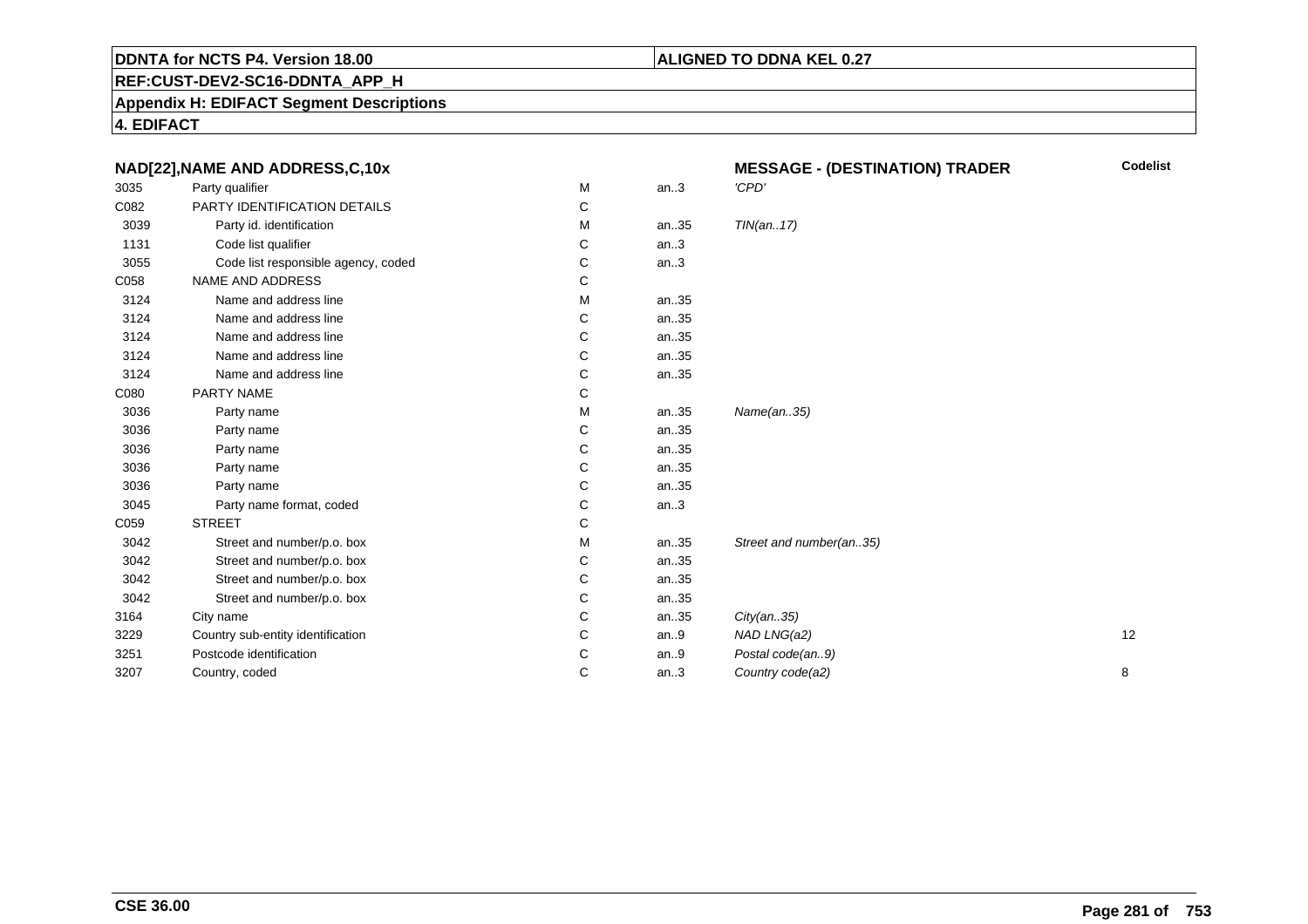### **ALIGNED TO DDNA KEL 0.27**

**REF:CUST-DEV2-SC16-DDNTA\_APP\_H**

**Appendix H: EDIFACT Segment Descriptions**

|      | NAD[22], NAME AND ADDRESS, C, 10x   |   |      | <b>MESSAGE - (CONSIGNOR) TRADER</b> | <b>Codelist</b> |
|------|-------------------------------------|---|------|-------------------------------------|-----------------|
| 3035 | Party qualifier                     | М | an.3 | 'CZ'                                |                 |
| C082 | PARTY IDENTIFICATION DETAILS        | C |      |                                     |                 |
| 3039 | Party id. identification            | М | an35 | TIN(an17)                           |                 |
| 1131 | Code list qualifier                 | С | an.3 |                                     |                 |
| 3055 | Code list responsible agency, coded | С | an.3 |                                     |                 |
| C058 | NAME AND ADDRESS                    | С |      |                                     |                 |
| 3124 | Name and address line               | М | an35 |                                     |                 |
| 3124 | Name and address line               | C | an35 |                                     |                 |
| 3124 | Name and address line               | С | an35 |                                     |                 |
| 3124 | Name and address line               | С | an35 |                                     |                 |
| 3124 | Name and address line               | С | an35 |                                     |                 |
| C080 | PARTY NAME                          | С |      |                                     |                 |
| 3036 | Party name                          | м | an35 | Name(an35)                          |                 |
| 3036 | Party name                          | С | an35 |                                     |                 |
| 3036 | Party name                          | С | an35 |                                     |                 |
| 3036 | Party name                          | С | an35 |                                     |                 |
| 3036 | Party name                          | С | an35 |                                     |                 |
| 3045 | Party name format, coded            | С | an.3 |                                     |                 |
| C059 | <b>STREET</b>                       | С |      |                                     |                 |
| 3042 | Street and number/p.o. box          | М | an35 | Street and number(an35)             |                 |
| 3042 | Street and number/p.o. box          | С | an35 |                                     |                 |
| 3042 | Street and number/p.o. box          | С | an35 |                                     |                 |
| 3042 | Street and number/p.o. box          | С | an35 |                                     |                 |
| 3164 | City name                           | C | an35 | City(an35)                          |                 |
| 3229 | Country sub-entity identification   | С | an.9 | NAD LNG(a2)                         | 12              |
| 3251 | Postcode identification             | С | an.9 | Postal code(an9)                    |                 |
| 3207 | Country, coded                      | C | an.3 | Country code(a2)                    | 8               |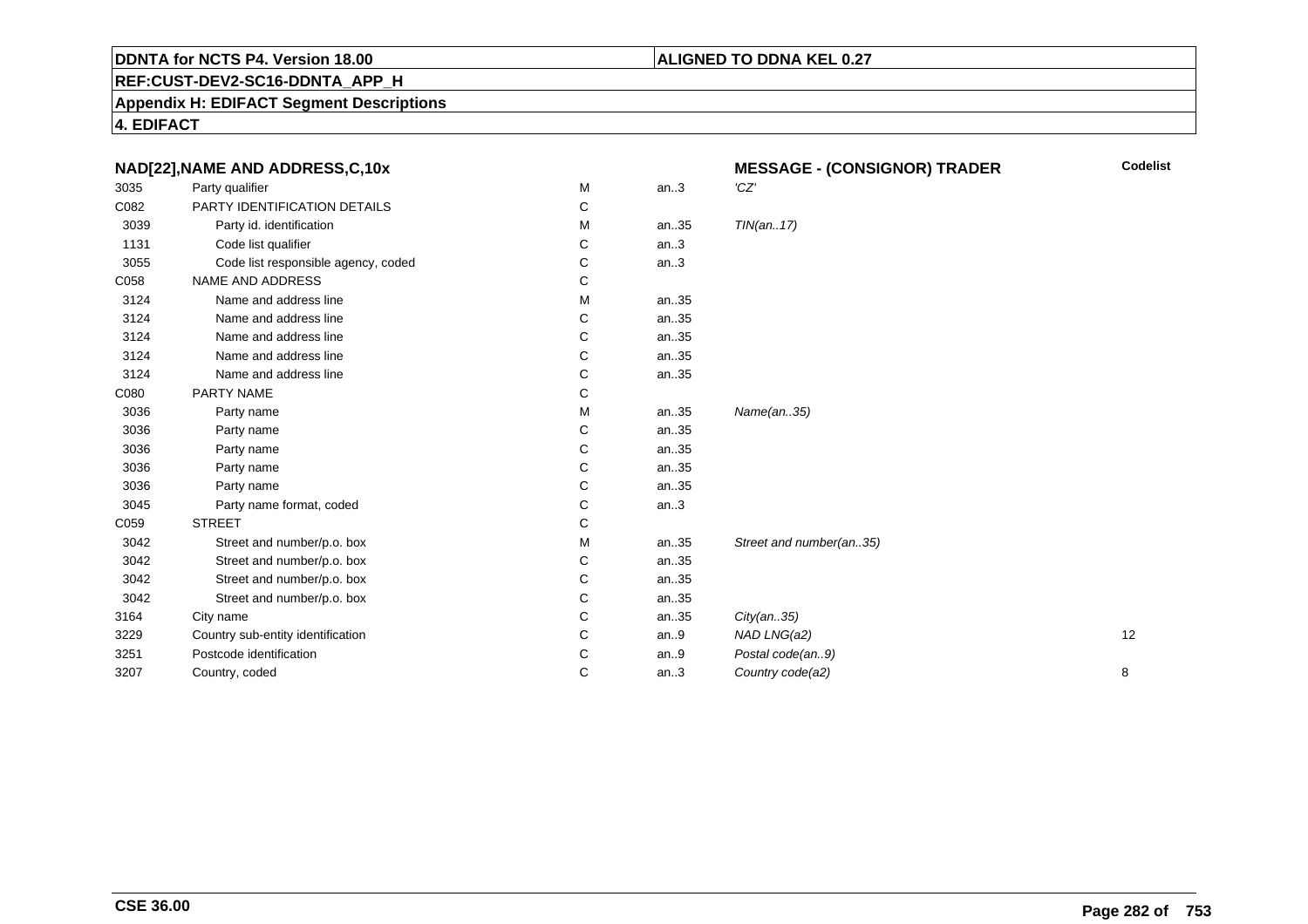### **REF:CUST-DEV2-SC16-DDNTA\_APP\_H**

### **Appendix H: EDIFACT Segment Descriptions**

**4. EDIFACT**

### **NAD[22],NAME AND ADDRESS,C,10x**

| 3035 | Party qualifier                     | M | an.3 | 'El'                        |
|------|-------------------------------------|---|------|-----------------------------|
| C082 | PARTY IDENTIFICATION DETAILS        | С |      |                             |
| 3039 | Party id. identification            | M | an35 | Controlled by(an35)         |
| 1131 | Code list qualifier                 | C | an.3 |                             |
| 3055 | Code list responsible agency, coded | C | an.3 |                             |
| C058 | NAME AND ADDRESS                    | C |      |                             |
| 3124 | Name and address line               | M | an35 |                             |
| 3124 | Name and address line               | C | an35 |                             |
| 3124 | Name and address line               | C | an35 |                             |
| 3124 | Name and address line               | C | an35 |                             |
| 3124 | Name and address line               | C | an35 |                             |
| C080 | PARTY NAME                          | C |      |                             |
| 3036 | Party name                          | M | an35 |                             |
| 3036 | Party name                          | C | an35 |                             |
| 3036 | Party name                          | C | an35 |                             |
| 3036 | Party name                          | С | an35 |                             |
| 3036 | Party name                          | C | an35 |                             |
| 3045 | Party name format, coded            | C | an.3 |                             |
| C059 | <b>STREET</b>                       | С |      |                             |
| 3042 | Street and number/p.o. box          | M | an35 |                             |
| 3042 | Street and number/p.o. box          | C | an35 |                             |
| 3042 | Street and number/p.o. box          | C | an35 |                             |
| 3042 | Street and number/p.o. box          | C | an35 |                             |
| 3164 | City name                           | C | an35 |                             |
| 3229 | Country sub-entity identification   | C | an.9 |                             |
| 3251 | Postcode identification             | C | an.9 |                             |
| 3207 | Country, coded                      | C | an.3 | Controlled by LNG(a2)<br>12 |
|      |                                     |   |      |                             |

# **MESSAGE - CONTROL RESULT**

**Codelist**

**ALIGNED TO DDNA KEL 0.27**

### rolled by(an..35)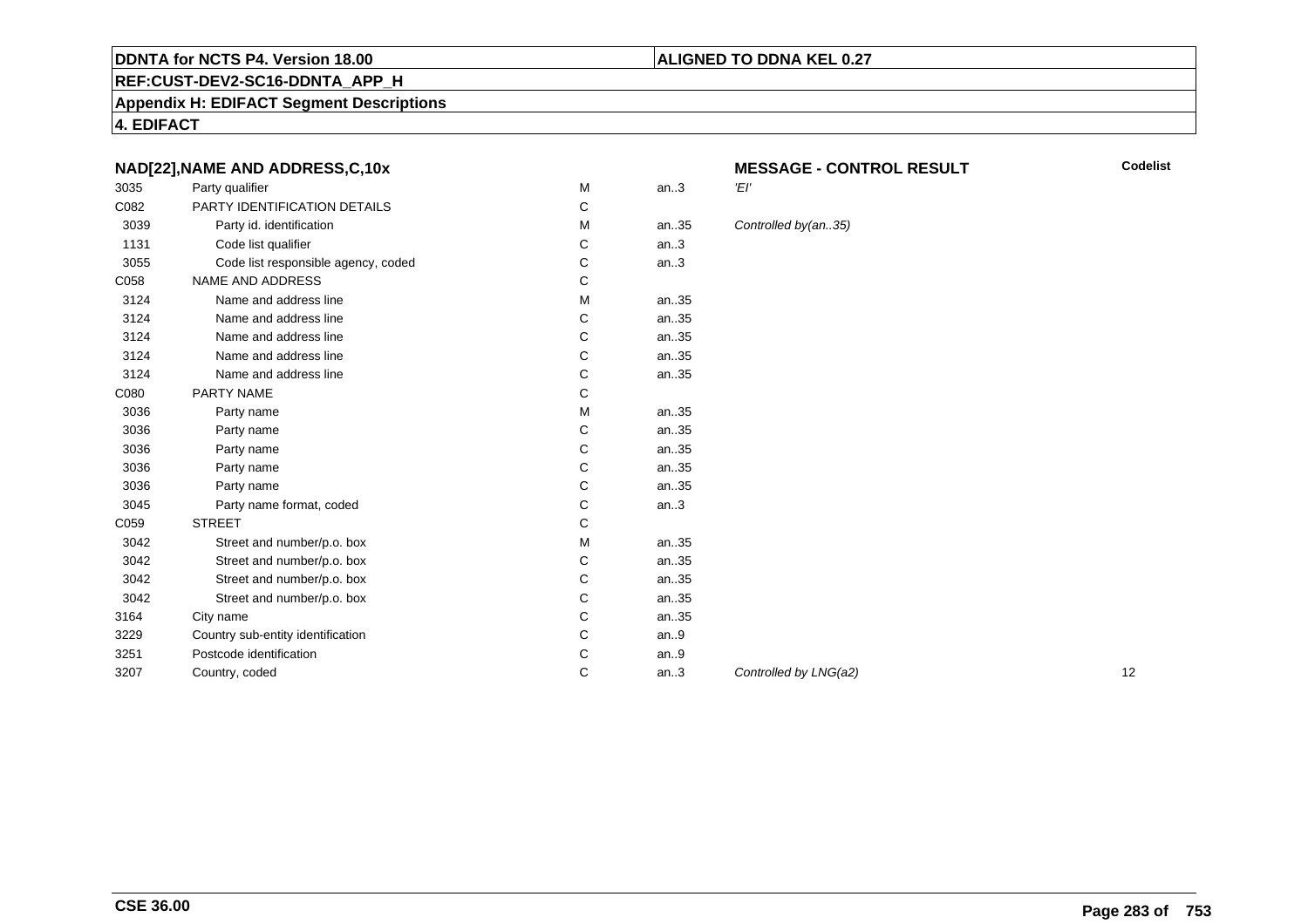### **ALIGNED TO DDNA KEL 0.27**

**REF:CUST-DEV2-SC16-DDNTA\_APP\_H**

**Appendix H: EDIFACT Segment Descriptions**

|      | NAD[22], NAME AND ADDRESS, C, 10x   |   |      | <b>MESSAGE - (CONSIGNOR-SECURITY) TRADER</b> | <b>Codelist</b> |
|------|-------------------------------------|---|------|----------------------------------------------|-----------------|
| 3035 | Party qualifier                     | M | an.3 | 'GL'                                         |                 |
| C082 | PARTY IDENTIFICATION DETAILS        | С |      |                                              |                 |
| 3039 | Party id. identification            | М | an35 | TIN(an17)                                    |                 |
| 1131 | Code list qualifier                 | С | an.3 |                                              |                 |
| 3055 | Code list responsible agency, coded | С | an.3 |                                              |                 |
| C058 | <b>NAME AND ADDRESS</b>             | С |      |                                              |                 |
| 3124 | Name and address line               | М | an35 |                                              |                 |
| 3124 | Name and address line               | С | an35 |                                              |                 |
| 3124 | Name and address line               | С | an35 |                                              |                 |
| 3124 | Name and address line               | С | an35 |                                              |                 |
| 3124 | Name and address line               | С | an35 |                                              |                 |
| C080 | PARTY NAME                          | С |      |                                              |                 |
| 3036 | Party name                          | M | an35 | Name(an35)                                   |                 |
| 3036 | Party name                          | С | an35 |                                              |                 |
| 3036 | Party name                          | С | an35 |                                              |                 |
| 3036 | Party name                          | С | an35 |                                              |                 |
| 3036 | Party name                          | С | an35 |                                              |                 |
| 3045 | Party name format, coded            | С | an.3 |                                              |                 |
| C059 | <b>STREET</b>                       | С |      |                                              |                 |
| 3042 | Street and number/p.o. box          | М | an35 | Street and number(an35)                      |                 |
| 3042 | Street and number/p.o. box          | С | an35 |                                              |                 |
| 3042 | Street and number/p.o. box          | С | an35 |                                              |                 |
| 3042 | Street and number/p.o. box          | С | an35 |                                              |                 |
| 3164 | City name                           | С | an35 | City(an35)                                   |                 |
| 3229 | Country sub-entity identification   | С | an.9 | NAD LNG(a2)                                  | 12              |
| 3251 | Postcode identification             | С | an.9 | Postal code(an9)                             |                 |
| 3207 | Country, coded                      | C | an.3 | Country code(a2)                             | 8               |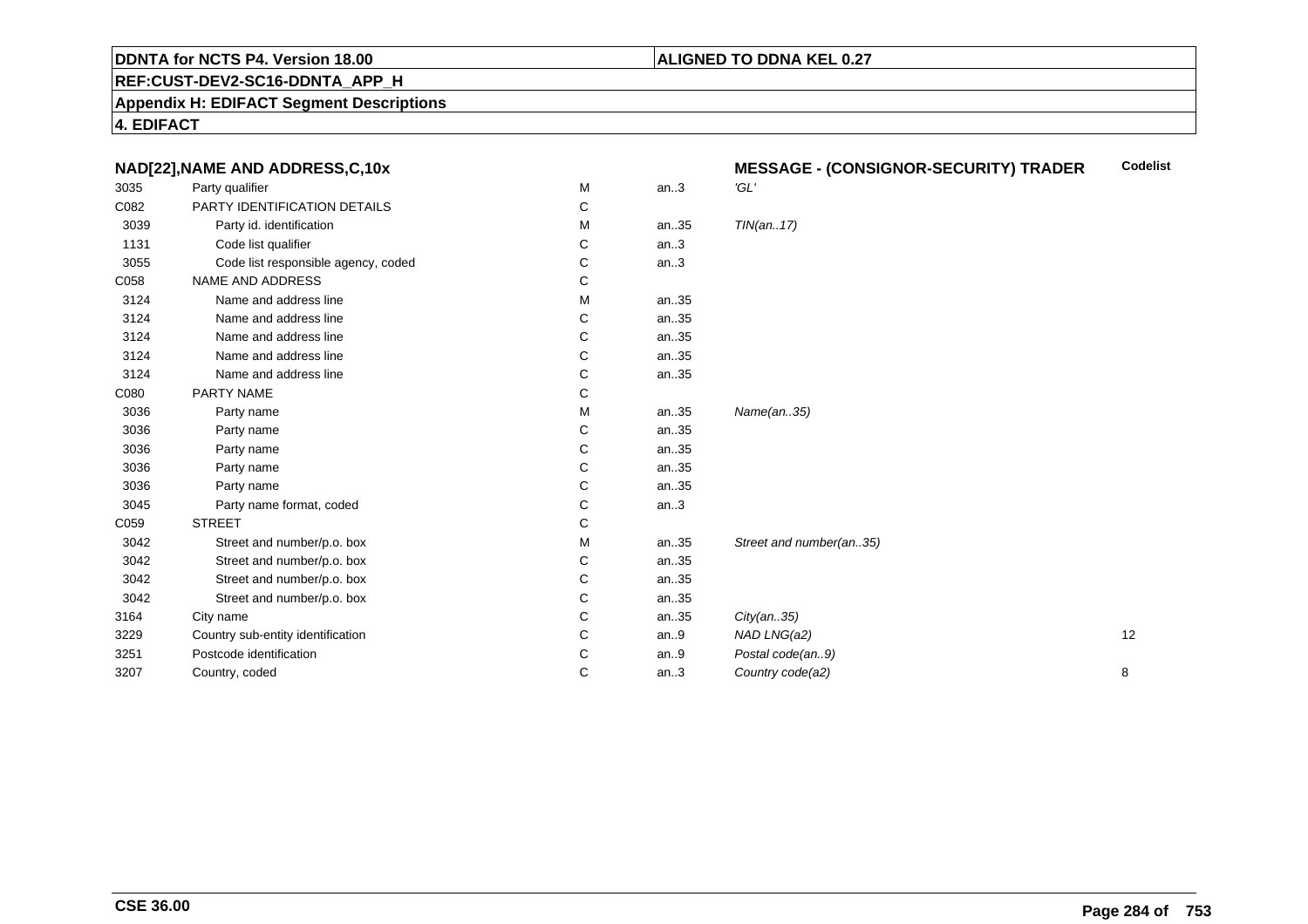### **ALIGNED TO DDNA KEL 0.27**

**REF:CUST-DEV2-SC16-DDNTA\_APP\_H**

**Appendix H: EDIFACT Segment Descriptions**

|      | NAD[22], NAME AND ADDRESS, C, 10x   |   |      | <b>MESSAGE - (CONSIGNEE-SECURITY) TRADER</b> | <b>Codelist</b> |
|------|-------------------------------------|---|------|----------------------------------------------|-----------------|
| 3035 | Party qualifier                     | M | an.3 | 'UC'                                         |                 |
| C082 | PARTY IDENTIFICATION DETAILS        | С |      |                                              |                 |
| 3039 | Party id. identification            | М | an35 | TIN(an17)                                    |                 |
| 1131 | Code list qualifier                 | С | an.3 |                                              |                 |
| 3055 | Code list responsible agency, coded | С | an.3 |                                              |                 |
| C058 | NAME AND ADDRESS                    | С |      |                                              |                 |
| 3124 | Name and address line               | М | an35 |                                              |                 |
| 3124 | Name and address line               | С | an35 |                                              |                 |
| 3124 | Name and address line               | С | an35 |                                              |                 |
| 3124 | Name and address line               | С | an35 |                                              |                 |
| 3124 | Name and address line               | C | an35 |                                              |                 |
| C080 | PARTY NAME                          | С |      |                                              |                 |
| 3036 | Party name                          | M | an35 | Name(an35)                                   |                 |
| 3036 | Party name                          | С | an35 |                                              |                 |
| 3036 | Party name                          | С | an35 |                                              |                 |
| 3036 | Party name                          | C | an35 |                                              |                 |
| 3036 | Party name                          | С | an35 |                                              |                 |
| 3045 | Party name format, coded            | С | an.3 |                                              |                 |
| C059 | <b>STREET</b>                       | С |      |                                              |                 |
| 3042 | Street and number/p.o. box          | М | an35 | Street and number(an35)                      |                 |
| 3042 | Street and number/p.o. box          | С | an35 |                                              |                 |
| 3042 | Street and number/p.o. box          | С | an35 |                                              |                 |
| 3042 | Street and number/p.o. box          | С | an35 |                                              |                 |
| 3164 | City name                           | C | an35 | City(an35)                                   |                 |
| 3229 | Country sub-entity identification   | С | an.9 | NAD LNG(a2)                                  | 12              |
| 3251 | Postcode identification             | С | an.9 | Postal code(an9)                             |                 |
| 3207 | Country, coded                      | C | an.3 | Country code(a2)                             | 8               |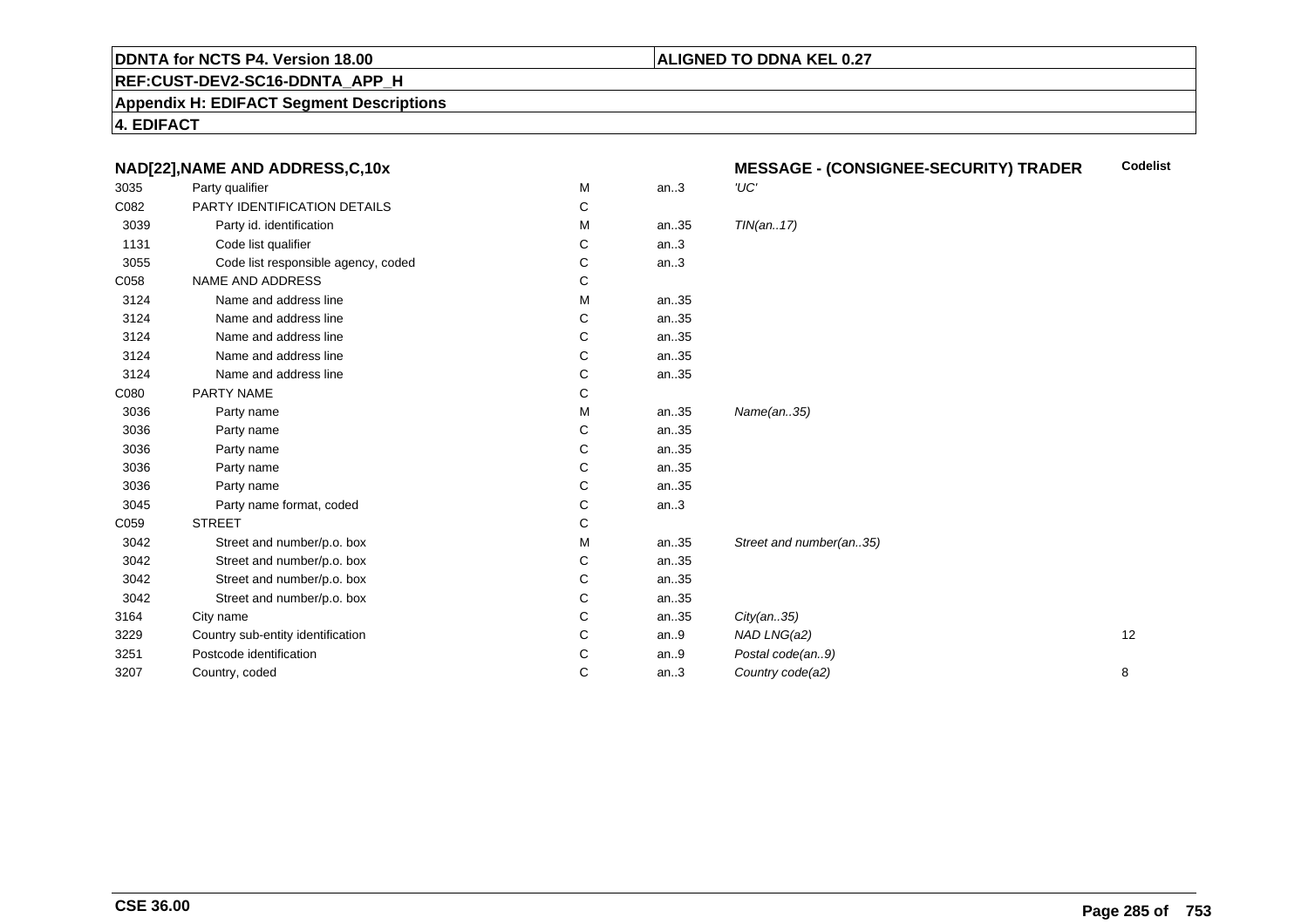### **ALIGNED TO DDNA KEL 0.27**

**REF:CUST-DEV2-SC16-DDNTA\_APP\_H**

**Appendix H: EDIFACT Segment Descriptions**

| NAD[22], NAME AND ADDRESS, C, 10x |                                     | <b>MESSAGE - (CARRIER) TRADER</b> | <b>Codelist</b> |                         |    |
|-----------------------------------|-------------------------------------|-----------------------------------|-----------------|-------------------------|----|
| 3035                              | Party qualifier                     | M                                 | an.3            | 'GA'                    |    |
| C082                              | PARTY IDENTIFICATION DETAILS        | C                                 |                 |                         |    |
| 3039                              | Party id. identification            | м                                 | an35            | TIN(an17)               |    |
| 1131                              | Code list qualifier                 | С                                 | an.3            |                         |    |
| 3055                              | Code list responsible agency, coded | С                                 | an.3            |                         |    |
| C058                              | NAME AND ADDRESS                    | С                                 |                 |                         |    |
| 3124                              | Name and address line               | M                                 | an35            |                         |    |
| 3124                              | Name and address line               | С                                 | an35            |                         |    |
| 3124                              | Name and address line               | С                                 | an35            |                         |    |
| 3124                              | Name and address line               | C                                 | an35            |                         |    |
| 3124                              | Name and address line               | С                                 | an35            |                         |    |
| C080                              | PARTY NAME                          | С                                 |                 |                         |    |
| 3036                              | Party name                          | м                                 | an35            | Name(an35)              |    |
| 3036                              | Party name                          | С                                 | an35            |                         |    |
| 3036                              | Party name                          | C                                 | an35            |                         |    |
| 3036                              | Party name                          | C                                 | an35            |                         |    |
| 3036                              | Party name                          | C                                 | an35            |                         |    |
| 3045                              | Party name format, coded            | С                                 | an.3            |                         |    |
| C059                              | <b>STREET</b>                       | С                                 |                 |                         |    |
| 3042                              | Street and number/p.o. box          | м                                 | an35            | Street and number(an35) |    |
| 3042                              | Street and number/p.o. box          | С                                 | an35            |                         |    |
| 3042                              | Street and number/p.o. box          | C                                 | an35            |                         |    |
| 3042                              | Street and number/p.o. box          | С                                 | an35            |                         |    |
| 3164                              | City name                           | C                                 | an35            | City(an35)              |    |
| 3229                              | Country sub-entity identification   | C                                 | an.9            | NAD LNG(a2)             | 12 |
| 3251                              | Postcode identification             | C                                 | an.9            | Postal code(an9)        |    |
| 3207                              | Country, coded                      | C                                 | an.3            | Country code(a2)        | 8  |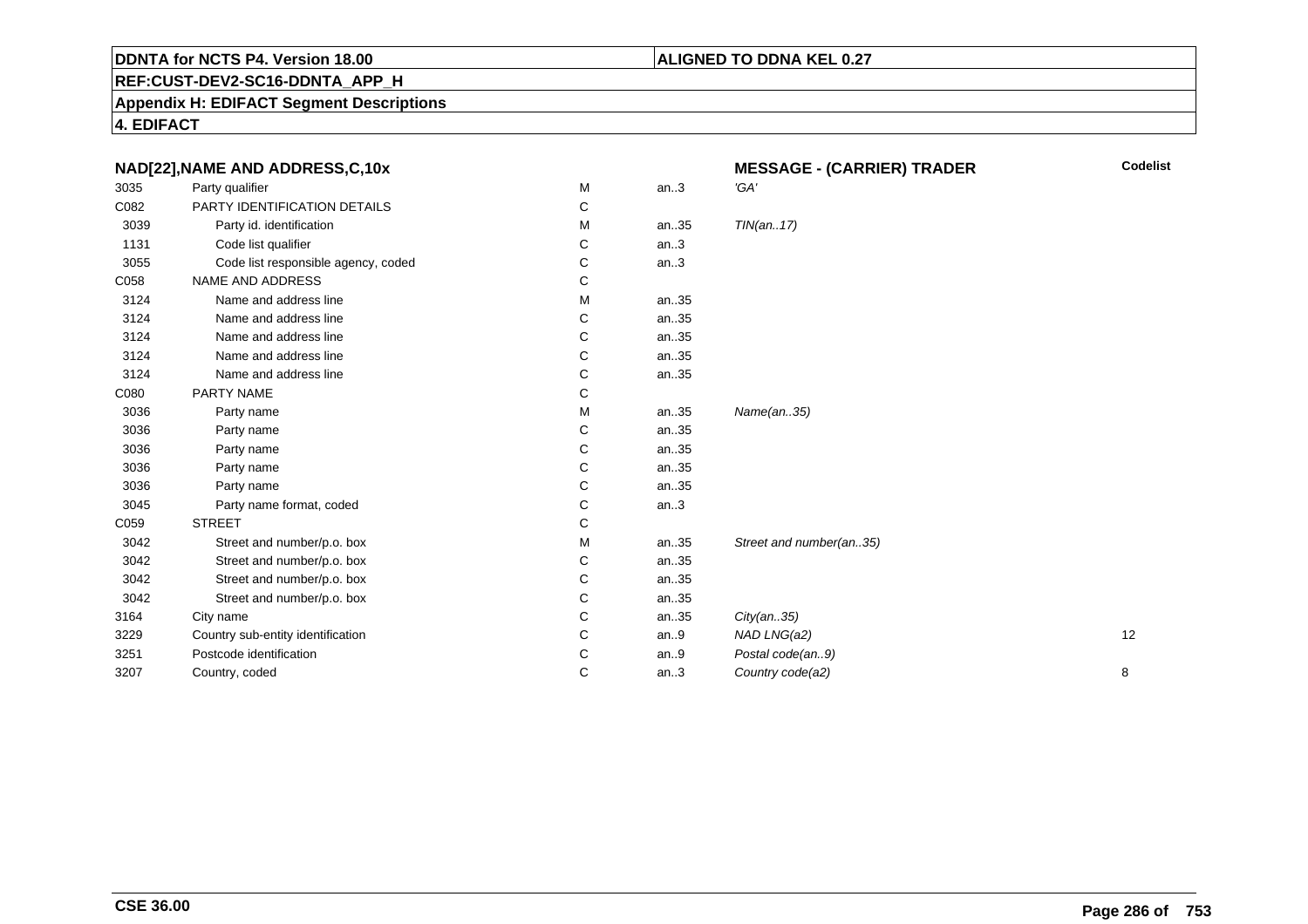### **ALIGNED TO DDNA KEL 0.27**

**REF:CUST-DEV2-SC16-DDNTA\_APP\_H**

**Appendix H: EDIFACT Segment Descriptions**

**4. EDIFACT**

|      | NAD[22], NAME AND ADDRESS, C, 10x   |   |       | <b>MESSAGE</b> |
|------|-------------------------------------|---|-------|----------------|
| 3035 | Party qualifier                     | M | an.3  | 'AH'           |
| C082 | PARTY IDENTIFICATION DETAILS        | C |       |                |
| 3039 | Party id. identification            | M | an35  |                |
| 1131 | Code list qualifier                 | С | an.3  |                |
| 3055 | Code list responsible agency, coded | С | an.3  |                |
| C058 | <b>NAME AND ADDRESS</b>             | C |       |                |
| 3124 | Name and address line               | M | an.35 |                |
| 3124 | Name and address line               | С | an35  |                |
| 3124 | Name and address line               | C | an35  |                |
| 3124 | Name and address line               | C | an35  |                |
| 3124 | Name and address line               | С | an35  |                |
| C080 | <b>PARTY NAME</b>                   | C |       |                |
| 3036 | Party name                          | М | an35  | Name(an35)     |
| 3036 | Party name                          | C | an35  |                |
| 3036 | Party name                          | C | an35  |                |
| 3036 | Party name                          | C | an35  |                |
| 3036 | Party name                          | C | an35  |                |
| 3045 | Party name format, coded            | С | an.3  |                |
| C059 | <b>STREET</b>                       | C |       |                |
| 3042 | Street and number/p.o. box          | M | an35  |                |
| 3042 | Street and number/p.o. box          | C | an.35 |                |
| 3042 | Street and number/p.o. box          | С | an35  |                |
| 3042 | Street and number/p.o. box          | C | an35  |                |
| 3164 | City name                           | C | an35  |                |
| 3229 | Country sub-entity identification   | С | an.9  |                |
| 3251 | Postcode identification             | С | an.9  |                |
| 3207 | Country, coded                      | C | an.3  |                |
|      |                                     |   |       |                |

**MESSAGE - REPRESENTATIVE**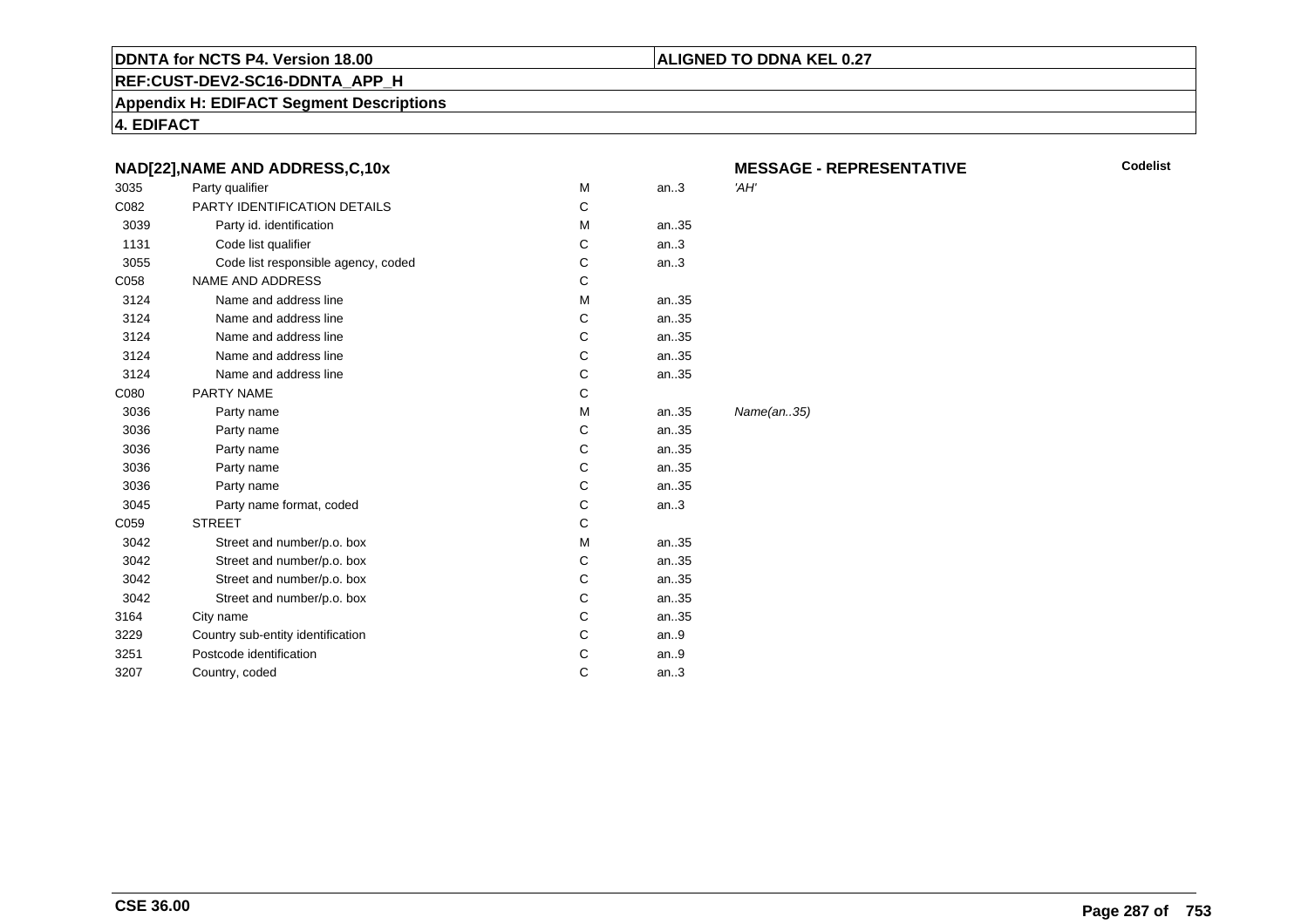### **ALIGNED TO DDNA KEL 0.27**

**REF:CUST-DEV2-SC16-DDNTA\_APP\_H**

**Appendix H: EDIFACT Segment Descriptions**

|      | NAD[22], NAME AND ADDRESS, C, 10x   |   |         | <b>MESSAGE - (PRINCIPAL) TRADER</b> | <b>Codelist</b> |
|------|-------------------------------------|---|---------|-------------------------------------|-----------------|
| 3035 | Party qualifier                     | M | an.3    | 'AF'                                |                 |
| C082 | PARTY IDENTIFICATION DETAILS        | С |         |                                     |                 |
| 3039 | Party id. identification            | М | an35    | TIN(an17)                           |                 |
| 1131 | Code list qualifier                 | С | an.3    |                                     |                 |
| 3055 | Code list responsible agency, coded | С | an.3    |                                     |                 |
| C058 | NAME AND ADDRESS                    | С |         |                                     |                 |
| 3124 | Name and address line               | M | an35    |                                     |                 |
| 3124 | Name and address line               | С | an35    |                                     |                 |
| 3124 | Name and address line               | С | an35    |                                     |                 |
| 3124 | Name and address line               | C | an35    |                                     |                 |
| 3124 | Name and address line               | С | an35    |                                     |                 |
| C080 | PARTY NAME                          | С |         |                                     |                 |
| 3036 | Party name                          | M | an35    | Name(an35)                          |                 |
| 3036 | Party name                          | С | an35    | Holder ID TIR(an17)                 |                 |
| 3036 | Party name                          | C | an35    |                                     |                 |
| 3036 | Party name                          | C | an35    |                                     |                 |
| 3036 | Party name                          | С | an35    |                                     |                 |
| 3045 | Party name format, coded            | С | an.3    |                                     |                 |
| C059 | <b>STREET</b>                       | С |         |                                     |                 |
| 3042 | Street and number/p.o. box          | М | an35    | Street and number(an35)             |                 |
| 3042 | Street and number/p.o. box          | С | an35    |                                     |                 |
| 3042 | Street and number/p.o. box          | С | an35    |                                     |                 |
| 3042 | Street and number/p.o. box          | С | an35    |                                     |                 |
| 3164 | City name                           | C | an35    | City(an35)                          |                 |
| 3229 | Country sub-entity identification   | C | an.9    | NAD LNG(a2)                         | 12              |
| 3251 | Postcode identification             | C | an. $9$ | Postal code(an9)                    |                 |
| 3207 | Country, coded                      | C | an.3    | Country code(a2)                    | 8               |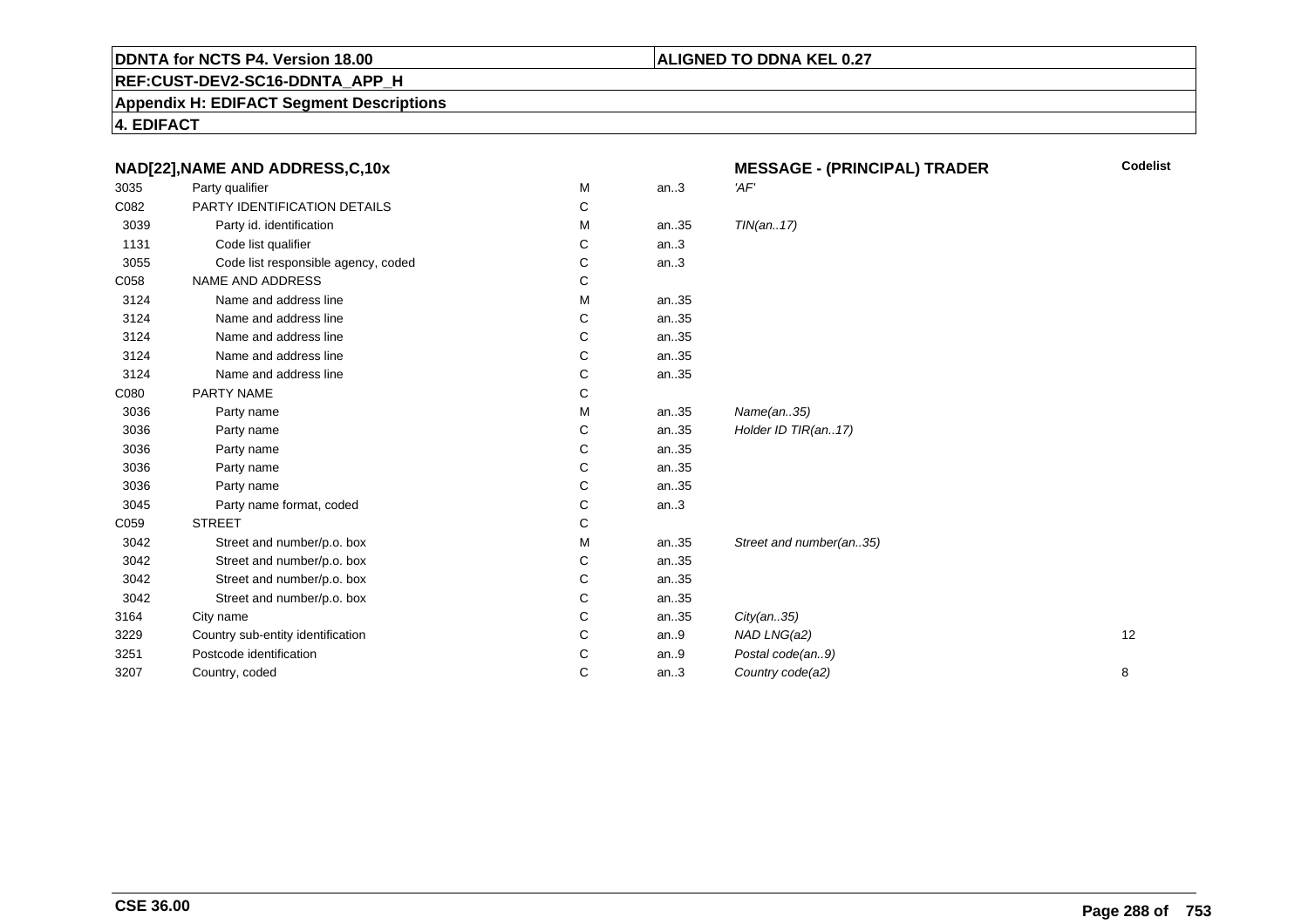#### **ALIGNED TO DDNA KEL 0.27**

**REF:CUST-DEV2-SC16-DDNTA\_APP\_H**

**Appendix H: EDIFACT Segment Descriptions**

**4. EDIFACT**

|      | NAD[22], NAME AND ADDRESS, C, 10x   |   |      | <b>MESSAGE - GUARANTOR</b>                               | Codelist |
|------|-------------------------------------|---|------|----------------------------------------------------------|----------|
| 3035 | Party qualifier                     | M | an.3 | 'SX'                                                     |          |
| C082 | PARTY IDENTIFICATION DETAILS        | С |      |                                                          |          |
| 3039 | Party id. identification            | М | an35 | TIN(an17)                                                |          |
| 1131 | Code list qualifier                 | С | an.3 |                                                          |          |
| 3055 | Code list responsible agency, coded | С | an.3 |                                                          |          |
| C058 | <b>NAME AND ADDRESS</b>             | С |      |                                                          |          |
| 3124 | Name and address line               | M | an35 | Contact details in country of competent authority(an140) |          |
| 3124 | Name and address line               | С | an35 | $'-$ Continued 70 $-$ '                                  |          |
| 3124 | Name and address line               | С | an35 | $'-$ Continued 70 $-$ '                                  |          |
| 3124 | Name and address line               | С | an35 |                                                          |          |
| 3124 | Name and address line               | С | an35 |                                                          |          |
| C080 | PARTY NAME                          | С |      |                                                          |          |
| 3036 | Party name                          | M | an35 | Name(an35)                                               |          |
| 3036 | Party name                          | С | an35 |                                                          |          |
| 3036 | Party name                          | C | an35 |                                                          |          |
| 3036 | Party name                          | С | an35 |                                                          |          |
| 3036 | Party name                          | С | an35 |                                                          |          |
| 3045 | Party name format, coded            | С | an.3 |                                                          |          |
| C059 | <b>STREET</b>                       | С |      |                                                          |          |
| 3042 | Street and number/p.o. box          | М | an35 | Street and number(an35)                                  |          |
| 3042 | Street and number/p.o. box          | С | an35 |                                                          |          |
| 3042 | Street and number/p.o. box          | С | an35 |                                                          |          |
| 3042 | Street and number/p.o. box          | С | an35 |                                                          |          |
| 3164 | City name                           | С | an35 | City(an35)                                               |          |
| 3229 | Country sub-entity identification   | С | an.9 | NAD LNG(a2)                                              | 12       |
| 3251 | Postcode identification             | С | an.9 | Postal code(an9)                                         |          |
| 3207 | Country, coded                      | C | an.3 | Country code(a2)                                         | 70       |
|      |                                     |   |      |                                                          |          |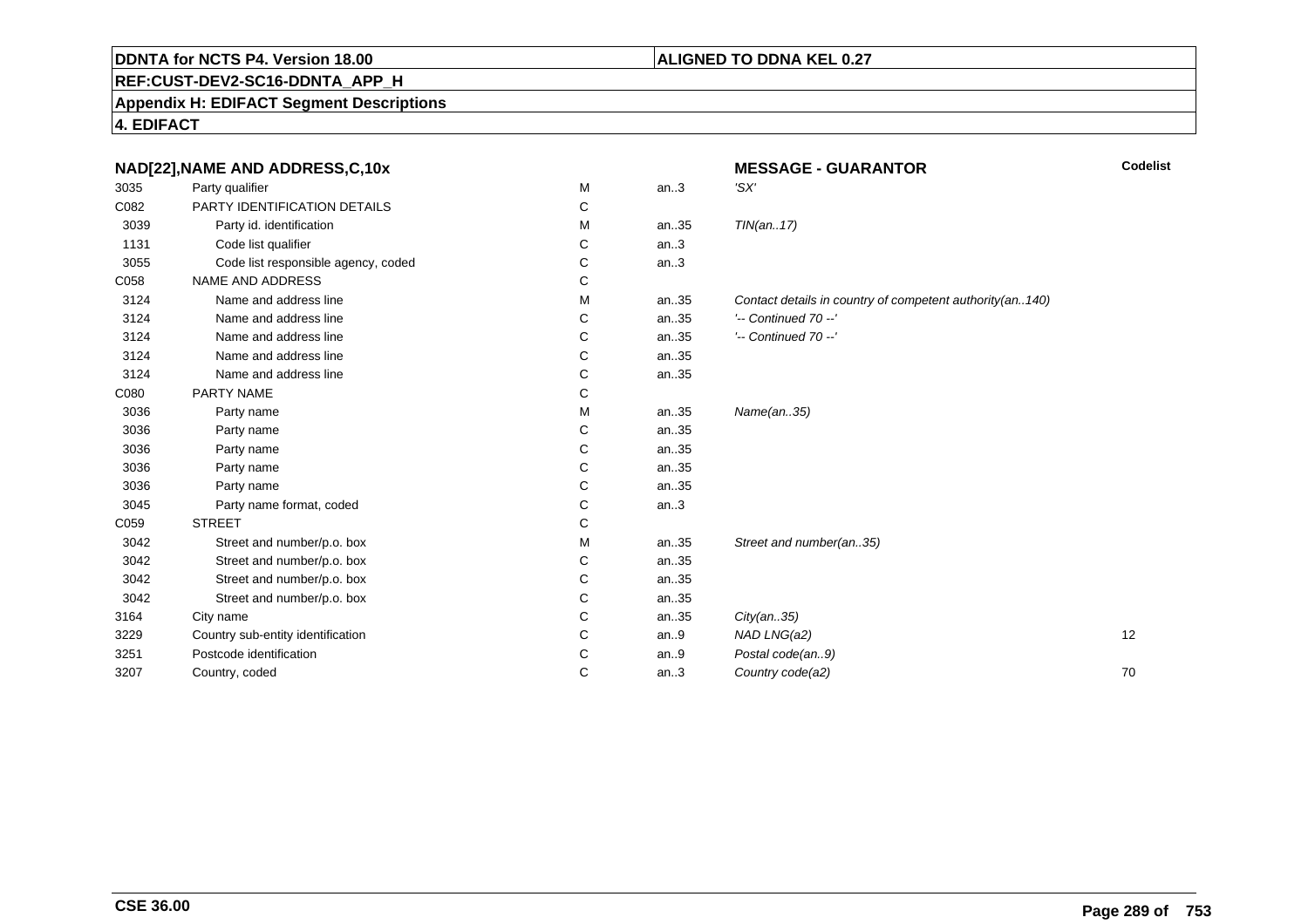#### **ALIGNED TO DDNA KEL 0.27**

**REF:CUST-DEV2-SC16-DDNTA\_APP\_H**

**Appendix H: EDIFACT Segment Descriptions**

**4. EDIFACT**

#### **NAD[22],NAME AND ADDRESS,C,10x**

| 3035 | Party qualifier                     | М | an.3  | 'TD' |
|------|-------------------------------------|---|-------|------|
| C082 | PARTY IDENTIFICATION DETAILS        | C |       |      |
| 3039 | Party id. identification            | м | an.35 | TIN  |
| 1131 | Code list qualifier                 | C | an.3  |      |
| 3055 | Code list responsible agency, coded | С | an.3  |      |
| C058 | <b>NAME AND ADDRESS</b>             | C |       |      |
| 3124 | Name and address line               | M | an35  |      |
| 3124 | Name and address line               | С | an35  |      |
| 3124 | Name and address line               | C | an35  |      |
| 3124 | Name and address line               | C | an35  |      |
| 3124 | Name and address line               | C | an35  |      |
| C080 | PARTY NAME                          | C |       |      |
| 3036 | Party name                          | M | an35  |      |
| 3036 | Party name                          | C | an35  |      |
| 3036 | Party name                          | C | an.35 |      |
| 3036 | Party name                          | C | an.35 |      |
| 3036 | Party name                          | C | an35  |      |
| 3045 | Party name format, coded            | С | an.3  |      |
| C059 | <b>STREET</b>                       | C |       |      |
| 3042 | Street and number/p.o. box          | M | an35  |      |
| 3042 | Street and number/p.o. box          | C | an35  |      |
| 3042 | Street and number/p.o. box          | C | an35  |      |
| 3042 | Street and number/p.o. box          | C | an.35 |      |
| 3164 | City name                           | С | an.35 |      |
| 3229 | Country sub-entity identification   | C | an.9  |      |
| 3251 | Postcode identification             | С | an.9  |      |
| 3207 | Country, coded                      | C | an.3  |      |
|      |                                     |   |       |      |

## **MESSAGE - (AUTHORISED CONSIGNEE) TRADER Codelist**

 $TIN(an..17)$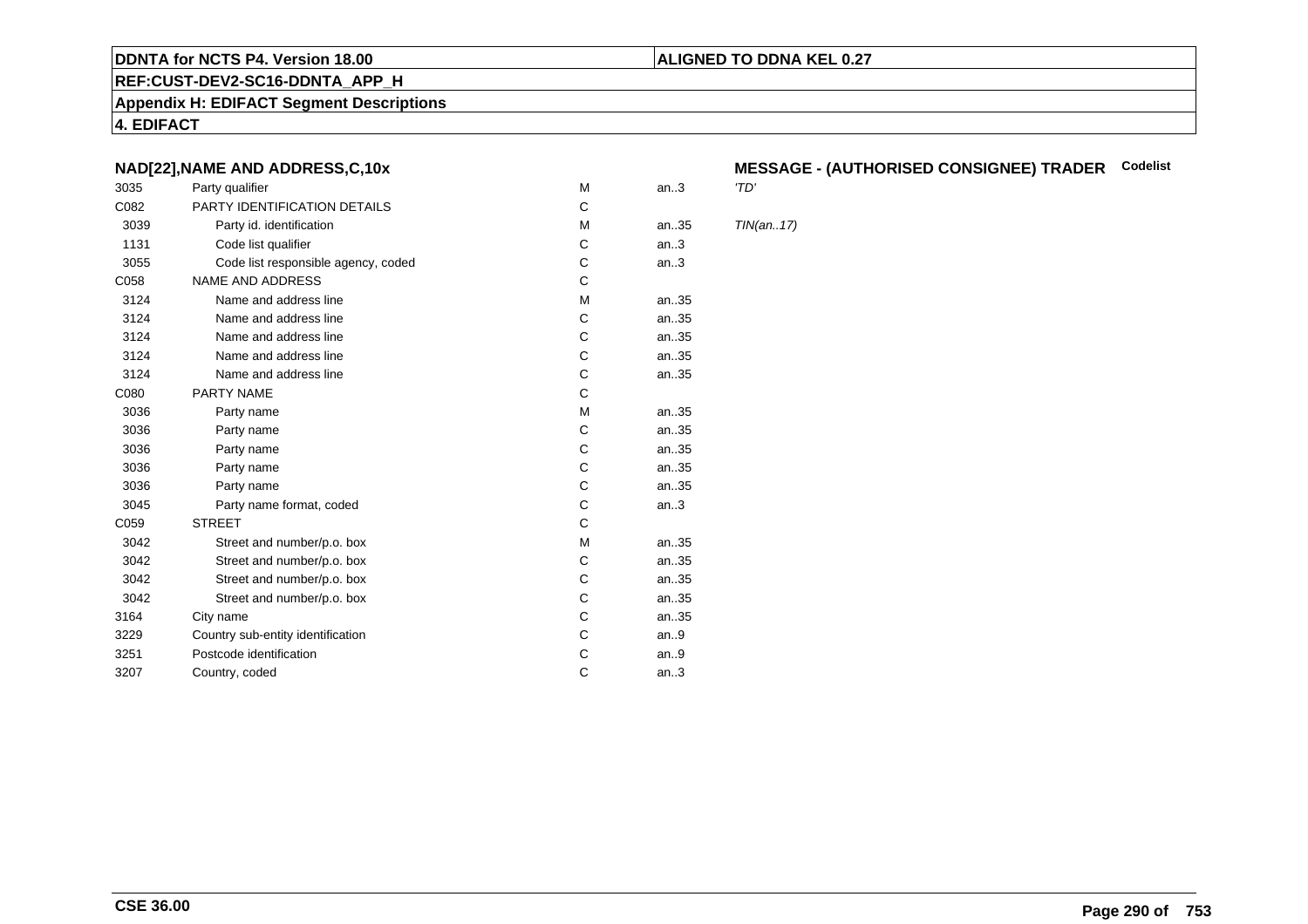#### **ALIGNED TO DDNA KEL 0.27**

**REF:CUST-DEV2-SC16-DDNTA\_APP\_H**

**Appendix H: EDIFACT Segment Descriptions**

**4. EDIFACT**

|      | NAD[22], NAME AND ADDRESS, C, 10x   |   |      | <b>MESSAGE - (ACTUAL CONSIGNEE) TRADER</b> | <b>Codelist</b> |
|------|-------------------------------------|---|------|--------------------------------------------|-----------------|
| 3035 | Party qualifier                     | М | an.3 | 'CM'                                       |                 |
| C082 | PARTY IDENTIFICATION DETAILS        | С |      |                                            |                 |
| 3039 | Party id. identification            | М | an35 | TIN(an17)                                  |                 |
| 1131 | Code list qualifier                 | С | an.3 |                                            |                 |
| 3055 | Code list responsible agency, coded | С | an.3 |                                            |                 |
| C058 | NAME AND ADDRESS                    | С |      |                                            |                 |
| 3124 | Name and address line               | М | an35 |                                            |                 |
| 3124 | Name and address line               | С | an35 |                                            |                 |
| 3124 | Name and address line               | С | an35 |                                            |                 |
| 3124 | Name and address line               | С | an35 |                                            |                 |
| 3124 | Name and address line               | С | an35 |                                            |                 |
| C080 | PARTY NAME                          | С |      |                                            |                 |
| 3036 | Party name                          | M | an35 | Name(an35)                                 |                 |
| 3036 | Party name                          | С | an35 |                                            |                 |
| 3036 | Party name                          | С | an35 |                                            |                 |
| 3036 | Party name                          | С | an35 |                                            |                 |
| 3036 | Party name                          | С | an35 |                                            |                 |
| 3045 | Party name format, coded            | С | an.3 |                                            |                 |
| C059 | <b>STREET</b>                       | С |      |                                            |                 |
| 3042 | Street and number/p.o. box          | м | an35 | Street and number(an35)                    |                 |
| 3042 | Street and number/p.o. box          | С | an35 |                                            |                 |
| 3042 | Street and number/p.o. box          | С | an35 |                                            |                 |
| 3042 | Street and number/p.o. box          | С | an35 |                                            |                 |
| 3164 | City name                           | С | an35 | City(an35)                                 |                 |
| 3229 | Country sub-entity identification   | С | an.9 | NAD LNG(a2)                                | 12              |
| 3251 | Postcode identification             | С | an.9 | Postal code(an9)                           |                 |
| 3207 | Country, coded                      | C | an.3 | Country code(a2)                           | 8               |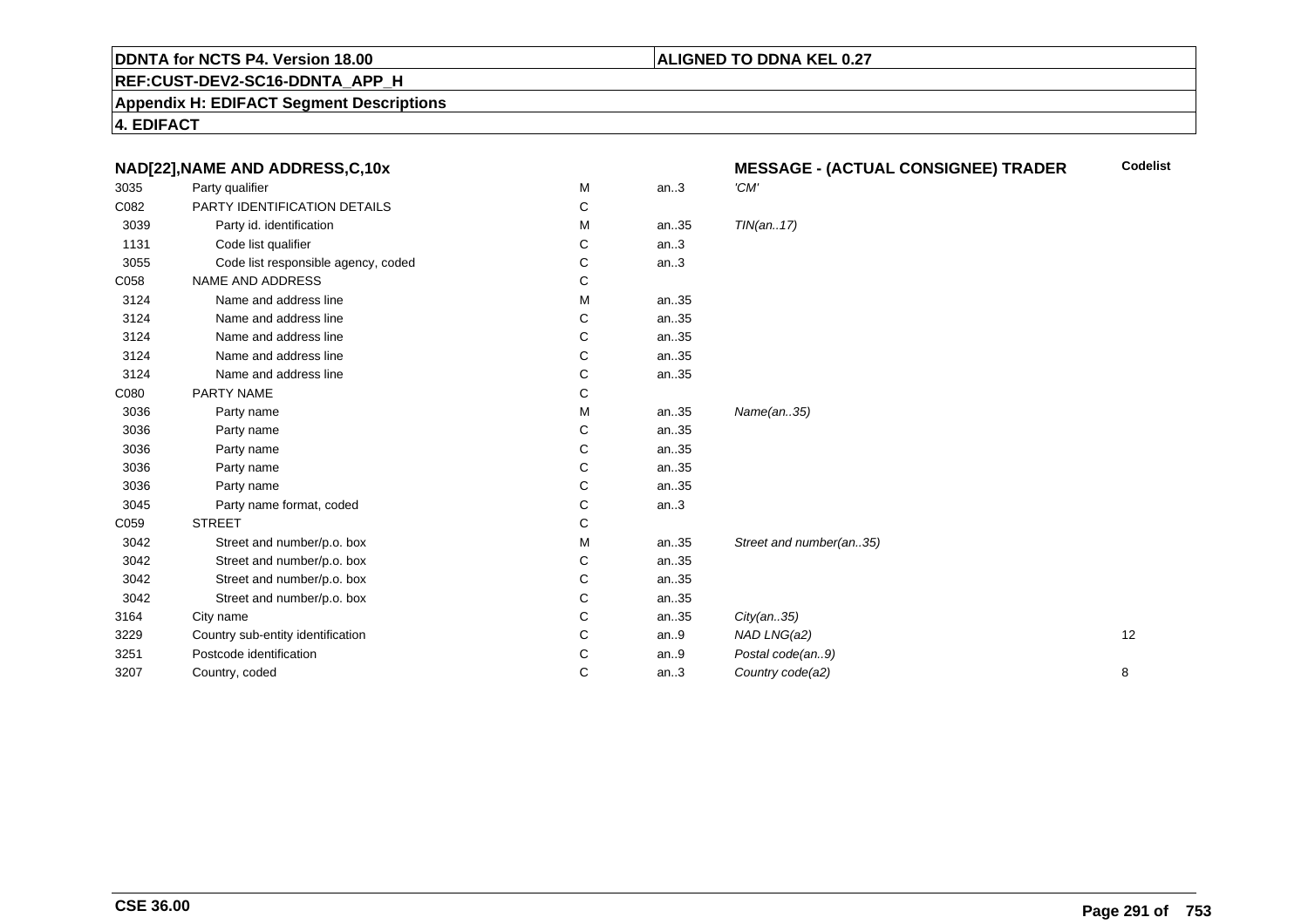#### **ALIGNED TO DDNA KEL 0.27**

an.. $3$ <br>an.. $3$ 

an..3

an..3<br>an..70

an..70

**REF:CUST-DEV2-SC16-DDNTA\_APP\_H**

**Appendix H: EDIFACT Segment Descriptions**

**4. EDIFACT**

#### **TOD[26],TERMS OF DELIVERY OR TRANSPORT,C,1x**

| 4055             | Terms of delivery or transport function, coded | D |
|------------------|------------------------------------------------|---|
| 4215             | Transport charges method of payment, coded     | C |
| C <sub>100</sub> | TERMS OF DELIVERY OR TRANSPORT                 | C |
| 4053             | Terms of delivery or transport, coded          | C |
| 1131             | Code list qualifier                            | C |
| 3055             | Code list responsible agency, coded            | C |
| 4052             | Terms of delivery or transport                 | C |
| 4052             | Terms of delivery or transport                 | C |

## **MESSAGE - UNLOADING REMARK Codelist**  $Conform(n1)$ an..3 Unloading completion(n1) 27 Unloading date(n8)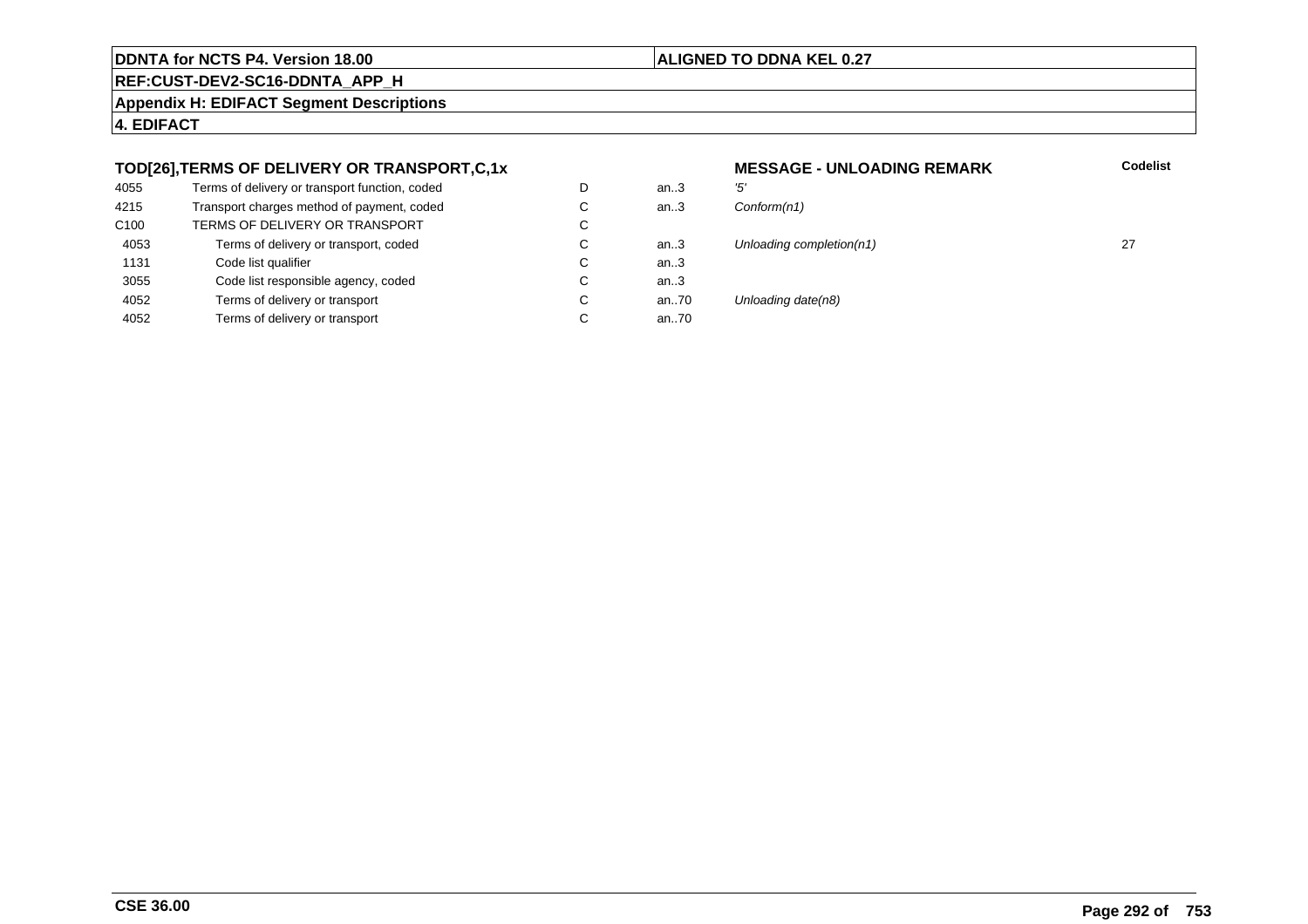#### **ALIGNED TO DDNA KEL 0.27**

**REF:CUST-DEV2-SC16-DDNTA\_APP\_H**

**Appendix H: EDIFACT Segment Descriptions**

**4. EDIFACT**

#### **TOD[26],TERMS OF DELIVERY OR TRANSPORT,C,1x**

| 4055             | Terms of delivery or transport function, coded | D | an3  | '1'    |
|------------------|------------------------------------------------|---|------|--------|
| 4215             | Transport charges method of payment, coded     | С | an.3 |        |
| C <sub>100</sub> | TERMS OF DELIVERY OR TRANSPORT                 | С |      |        |
| 4053             | Terms of delivery or transport, coded          | С | an3  |        |
| 1131             | Code list qualifier                            | C | an.3 |        |
| 3055             | Code list responsible agency, coded            | С | an.3 |        |
| 4052             | Terms of delivery or transport                 | C | an70 | Collec |
| 4052             | Terms of delivery or transport                 | С | an70 |        |
|                  |                                                |   |      |        |

#### **MESSAGE - RECOVERY**

**Lackson Codelist** Codelist

ction Date(n8)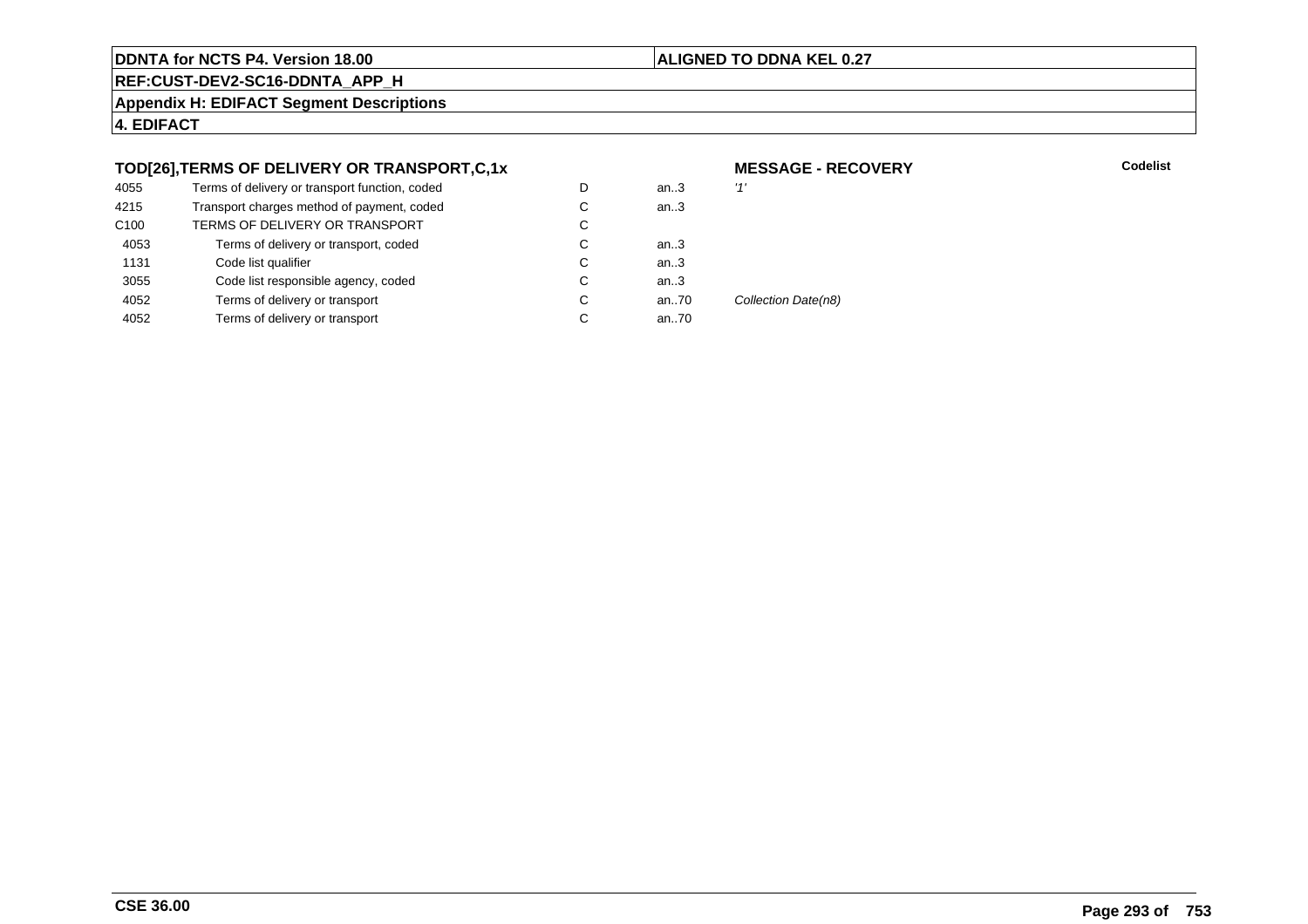#### **ALIGNED TO DDNA KEL 0.27**

**REF:CUST-DEV2-SC16-DDNTA\_APP\_H**

**Appendix H: EDIFACT Segment Descriptions**

**4. EDIFACT**

#### **TOD[26],TERMS OF DELIVERY OR TRANSPORT,C,1x**

| 4055             | Terms of delivery or transport function, coded | D | an.3 |
|------------------|------------------------------------------------|---|------|
| 4215             | Transport charges method of payment, coded     | C | an.3 |
| C <sub>100</sub> | TERMS OF DELIVERY OR TRANSPORT                 | C |      |
| 4053             | Terms of delivery or transport, coded          | C | an.3 |
| 1131             | Code list qualifier                            | C | an.3 |
| 3055             | Code list responsible agency, coded            | C | an.3 |
| 4052             | Terms of delivery or transport                 | C | an70 |
| 4052             | Terms of delivery or transport                 | C | an70 |
|                  |                                                |   |      |

#### **MESSAGE - RECOVERYLackson Codelist** Codelist

# n..3 Recovery Acceptance(n1) 27 and 27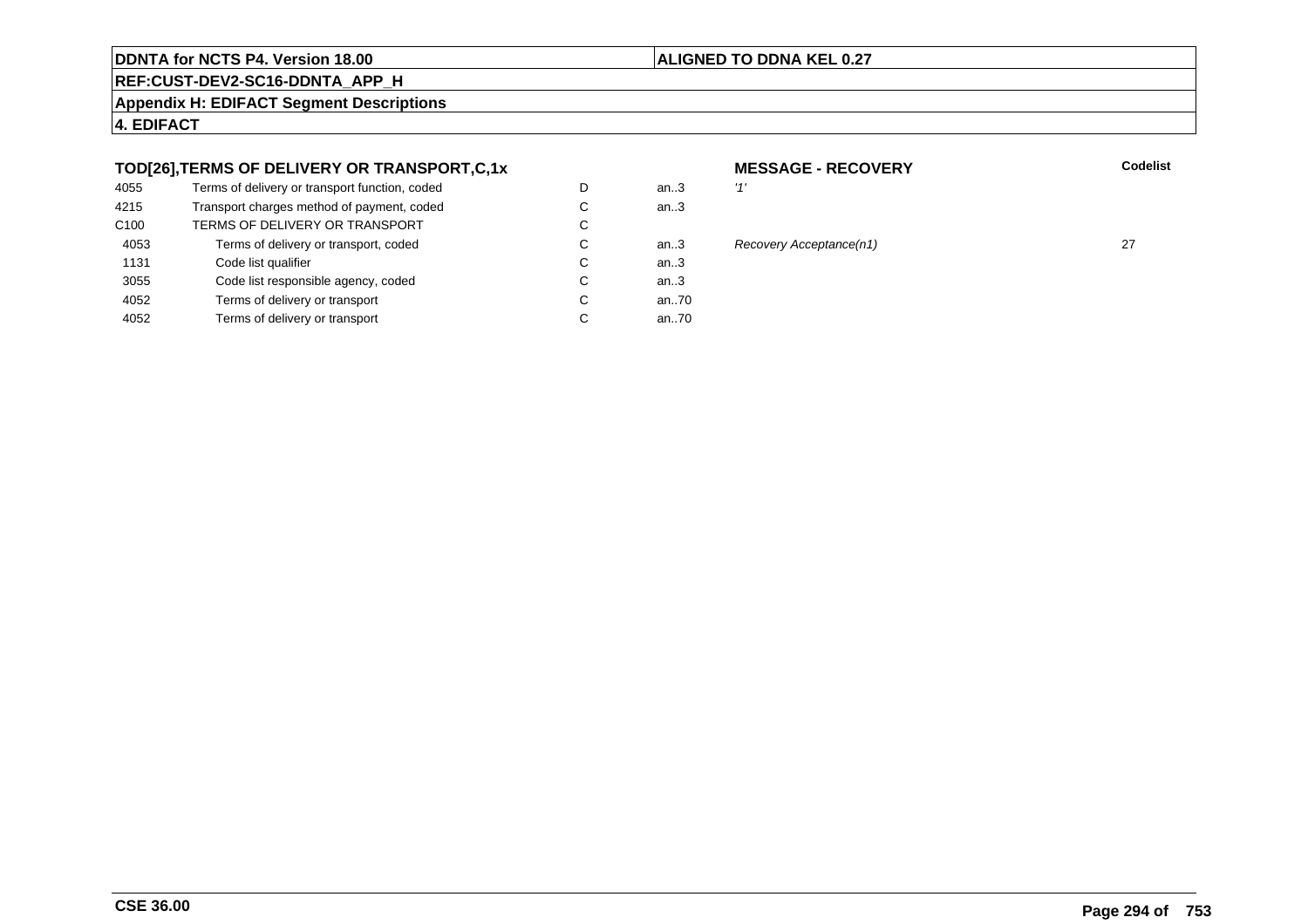#### **ALIGNED TO DDNA KEL 0.27**

**REF:CUST-DEV2-SC16-DDNTA\_APP\_H**

**Appendix H: EDIFACT Segment Descriptions**

**4. EDIFACT**

#### **TOD[26],TERMS OF DELIVERY OR TRANSPORT,C,1x**

| 4055             | Terms of delivery or transport function, coded | D | an $3$ | '1' |
|------------------|------------------------------------------------|---|--------|-----|
| 4215             | Transport charges method of payment, coded     | С | an.3   |     |
| C <sub>100</sub> | TERMS OF DELIVERY OR TRANSPORT                 | C |        |     |
| 4053             | Terms of delivery or transport, coded          | С | an.3   |     |
| 1131             | Code list qualifier                            | C | an.3   |     |
| 3055             | Code list responsible agency, coded            | С | an.3   |     |
| 4052             | Terms of delivery or transport                 | С | an70   |     |
| 4052             | Terms of delivery or transport                 | С | an70   | R   |
|                  |                                                |   |        |     |

**MESSAGE - RECOVERY**

**Lackson Codelist** Codelist

Recovery communication date(n8)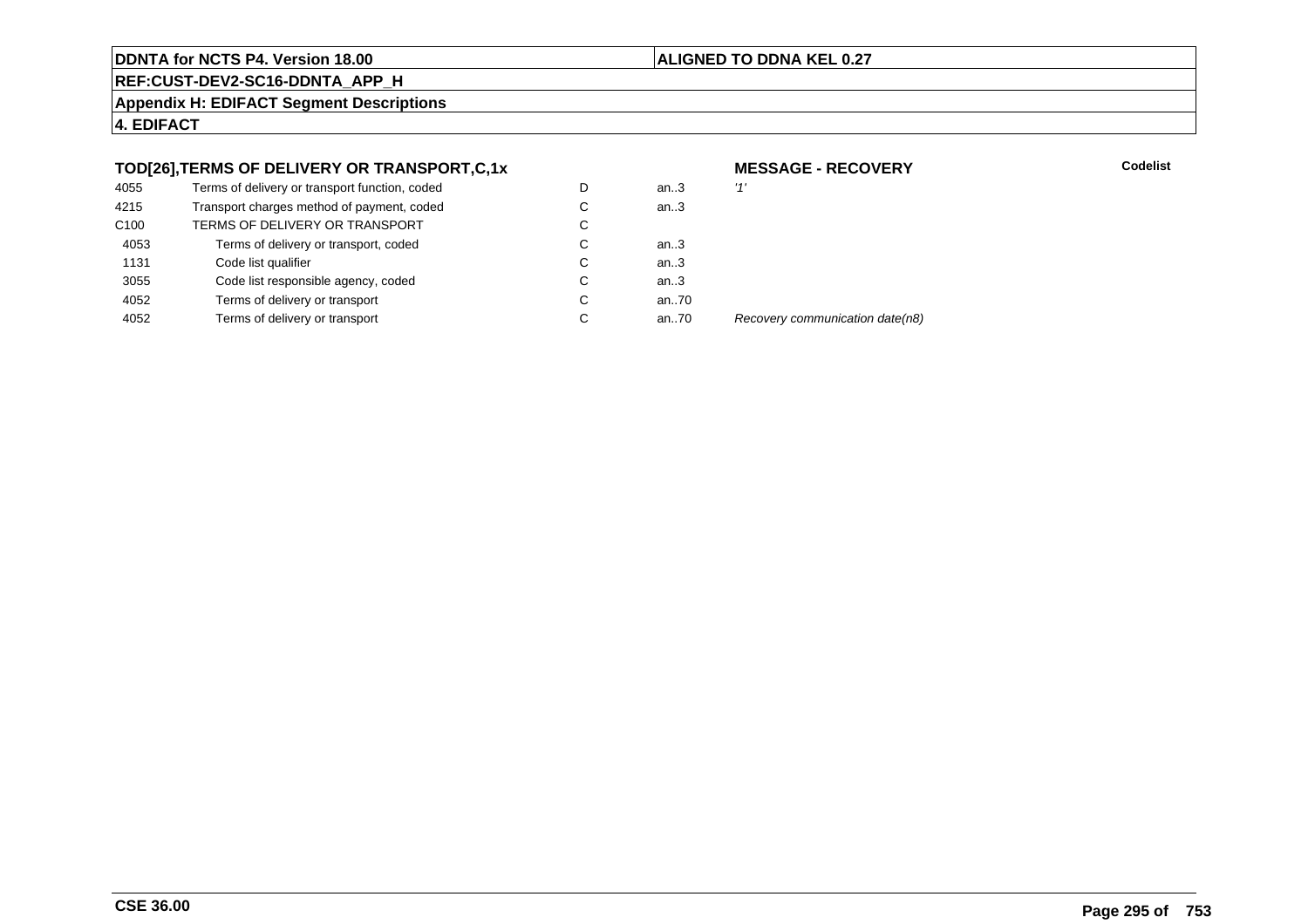#### **REF:CUST-DEV2-SC16-DDNTA\_APP\_H**

#### **Appendix H: EDIFACT Segment Descriptions**

#### **4. EDIFACT**

|                  | FTX[28], FREE TEXT, C, 1x           |             |       | <b>MESSAGE - UNLOADING REMARK</b> | <b>Codelist</b>   |
|------------------|-------------------------------------|-------------|-------|-----------------------------------|-------------------|
| 4451             | Text subject qualifier              | М           | an.3  | 'CLR'                             |                   |
| 4453             | Text function, coded                | ⌒<br>Ü      | an.3  |                                   |                   |
| C <sub>107</sub> | <b>TEXT REFERENCE</b>               | С           |       |                                   |                   |
| 4441             | Free text identification            | M           | an17  | State of seals ok(n1)             | 27                |
| 1131             | Code list qualifier                 | С           | an.3  |                                   |                   |
| 3055             | Code list responsible agency, coded | ⌒<br>◡      | an.3  |                                   |                   |
| C <sub>108</sub> | <b>TEXT LITERAL</b>                 | $\sim$<br>Ü |       |                                   |                   |
| 4440             | Free text                           | $\sim$<br>Ü | an70  | Unloading remark(an350)           |                   |
| 4440             | Free text                           | С           | an.70 | $'-$ Continued 70 $-$ '           |                   |
| 4440             | Free text                           | С           | an70  | $'-$ Continued 70 $-$ '           |                   |
| 4440             | Free text                           | С           | an70  | $'-$ Continued 70 $-$ '           |                   |
| 4440             | Free text                           | $\sim$<br>Ü | an70  | $'-$ Continued 70 $-$ '           |                   |
| 3453             | Language, coded                     | $\sim$<br>◡ | an.3  | Unloading remark LNG(a2)          | $12 \overline{ }$ |

#### **ALIGNED TO DDNA KEL 0.27**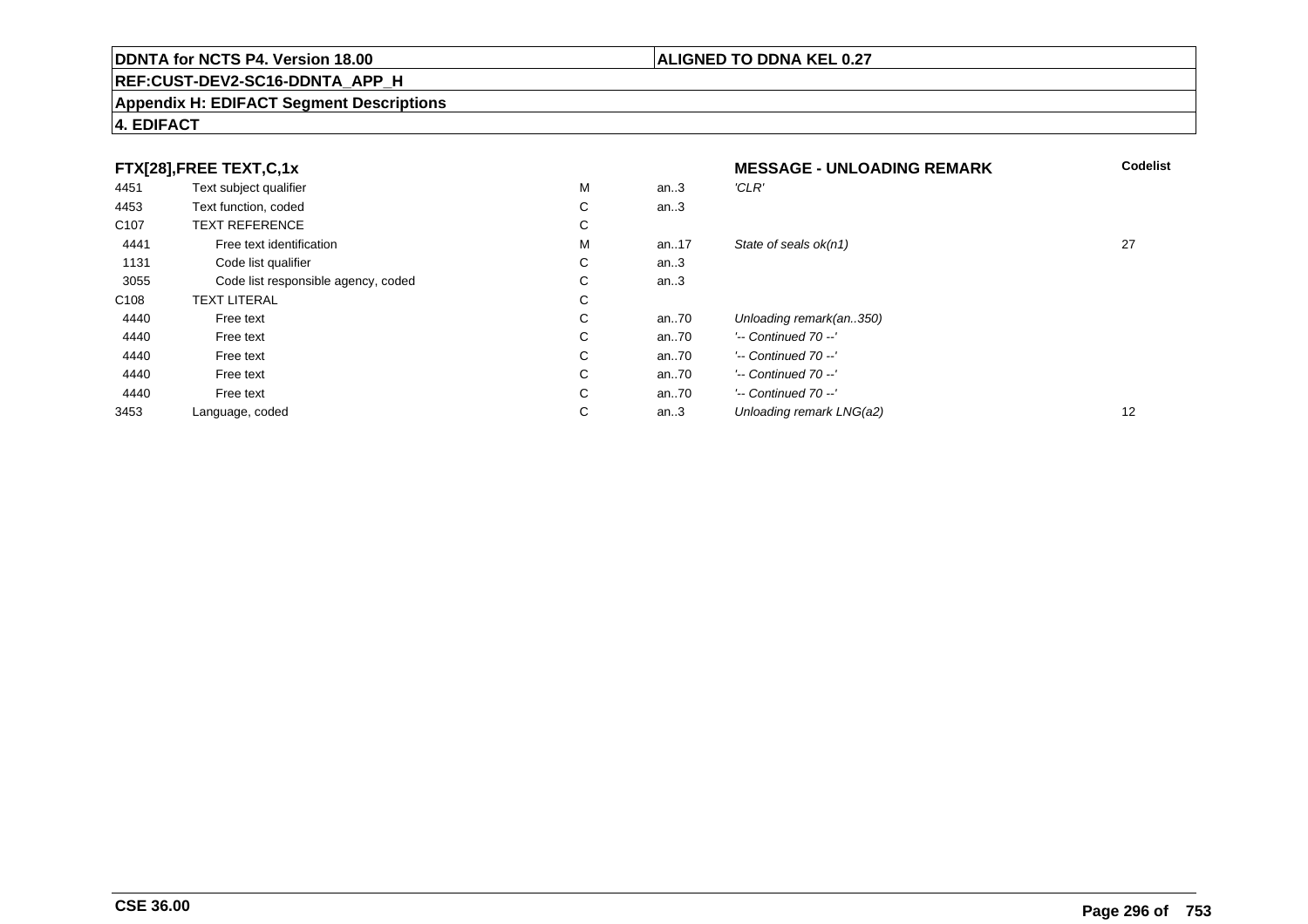#### **ALIGNED TO DDNA KEL 0.27**

### **REF:CUST-DEV2-SC16-DDNTA\_APP\_H**

#### **Appendix H: EDIFACT Segment Descriptions**

#### **4. EDIFACT**

#### **MOA[29],MONETARY AMOUNT,C,25x**

| C516 | <b>MONETARY AMOUNT</b>         | м |      |      |
|------|--------------------------------|---|------|------|
| 5025 | Monetary amount type qualifier | м | an.3 | '39' |
| 5004 | Monetary amount                |   | n.18 |      |
| 6345 | Currency, coded                |   | an.3 |      |
| 6343 | Currency qualifier             |   | an.3 |      |
| 4405 | Status, coded                  |   | an.3 |      |

#### **MESSAGE - HEADER**

**R** Codelist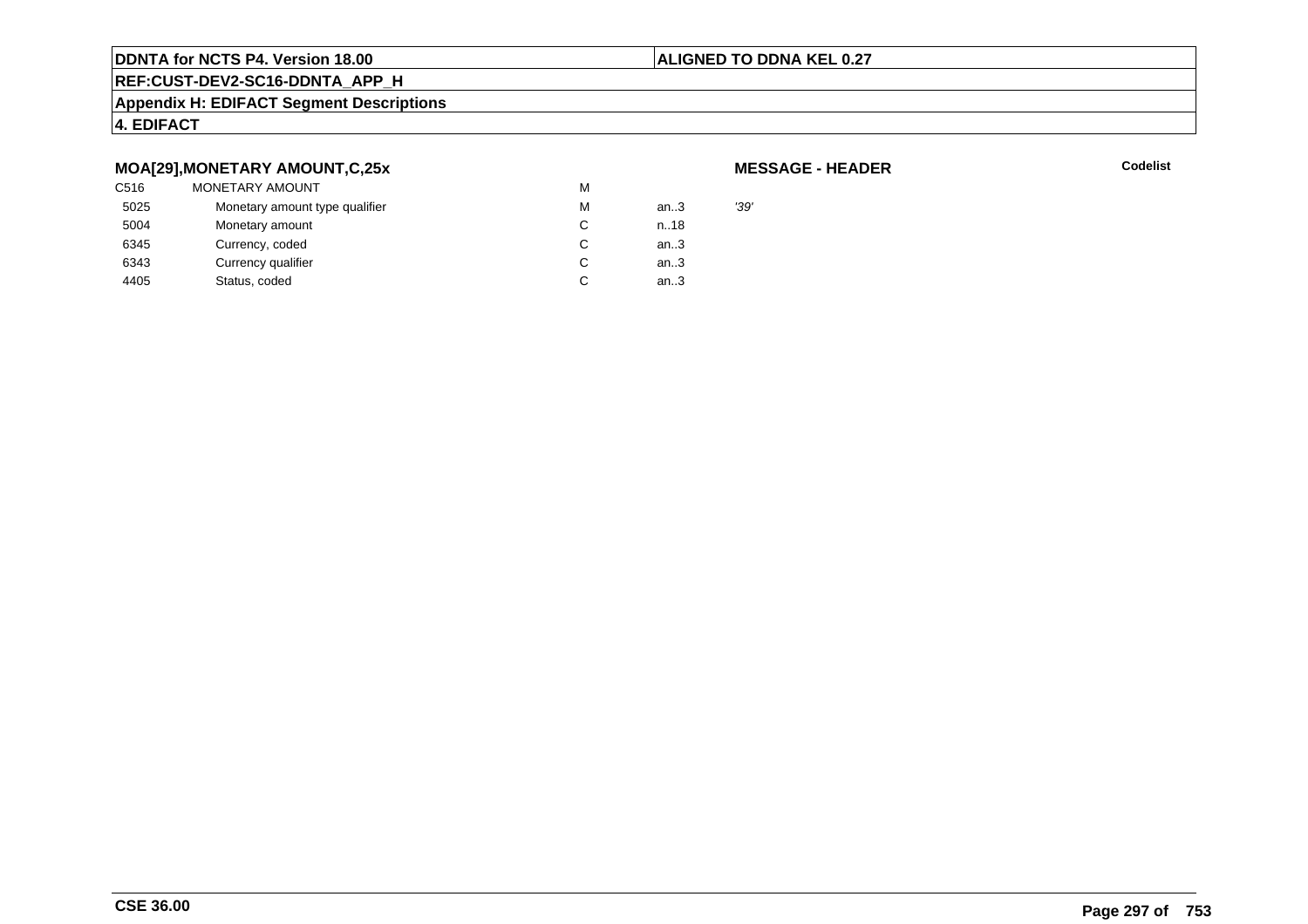#### **ALIGNED TO DDNA KEL 0.27**

### **REF:CUST-DEV2-SC16-DDNTA\_APP\_H**

**Appendix H: EDIFACT Segment Descriptions**

#### **4. EDIFACT**

#### **DMS[33],DOCUMENT/MESSAGE SUMMARY,C,999x**

| 1004 | Document/message number      | an35 | $\overline{1}$ |
|------|------------------------------|------|----------------|
| 1001 | Document/message name, coded | an3  |                |
| 7240 | Total number of items        | n.15 | lte            |

# **MESSAGE - RISK ANALYSIS**<br>..35  $'$

**Codelist**

15 Item Number involved(n..5)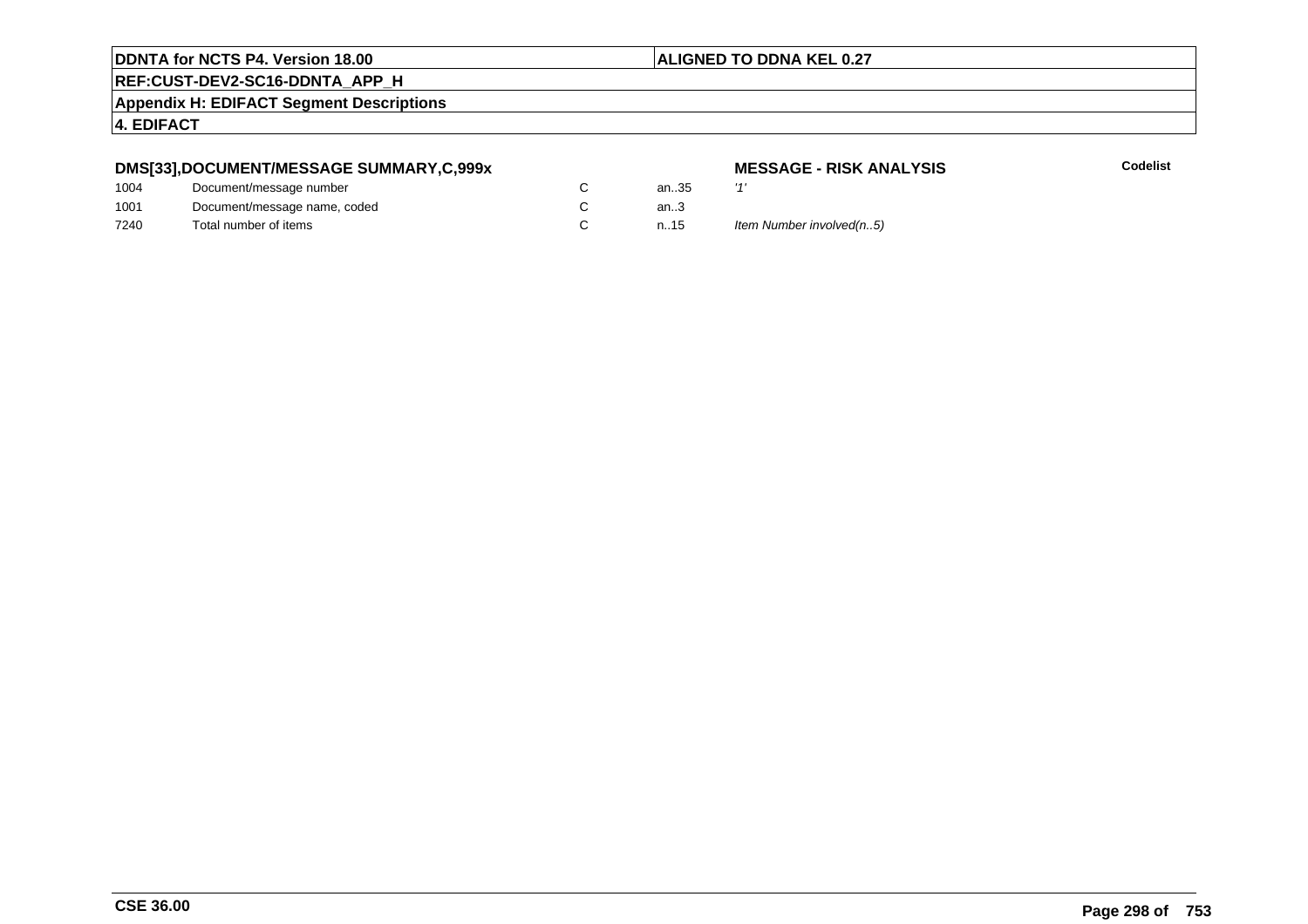#### **ALIGNED TO DDNA KEL 0.27**

**REF:CUST-DEV2-SC16-DDNTA\_APP\_H**

**Appendix H: EDIFACT Segment Descriptions**

**4. EDIFACT**

#### **DMS[33],DOCUMENT/MESSAGE SUMMARY,C,999x**

#### **MESSAGE - RISK ANALYSIS**

| 1004 | Document/message number      |  | an35 |  |
|------|------------------------------|--|------|--|
| 1001 | Document/message name, coded |  | an.3 |  |
| 7240 | Total number of items        |  | n.15 |  |
|      |                              |  |      |  |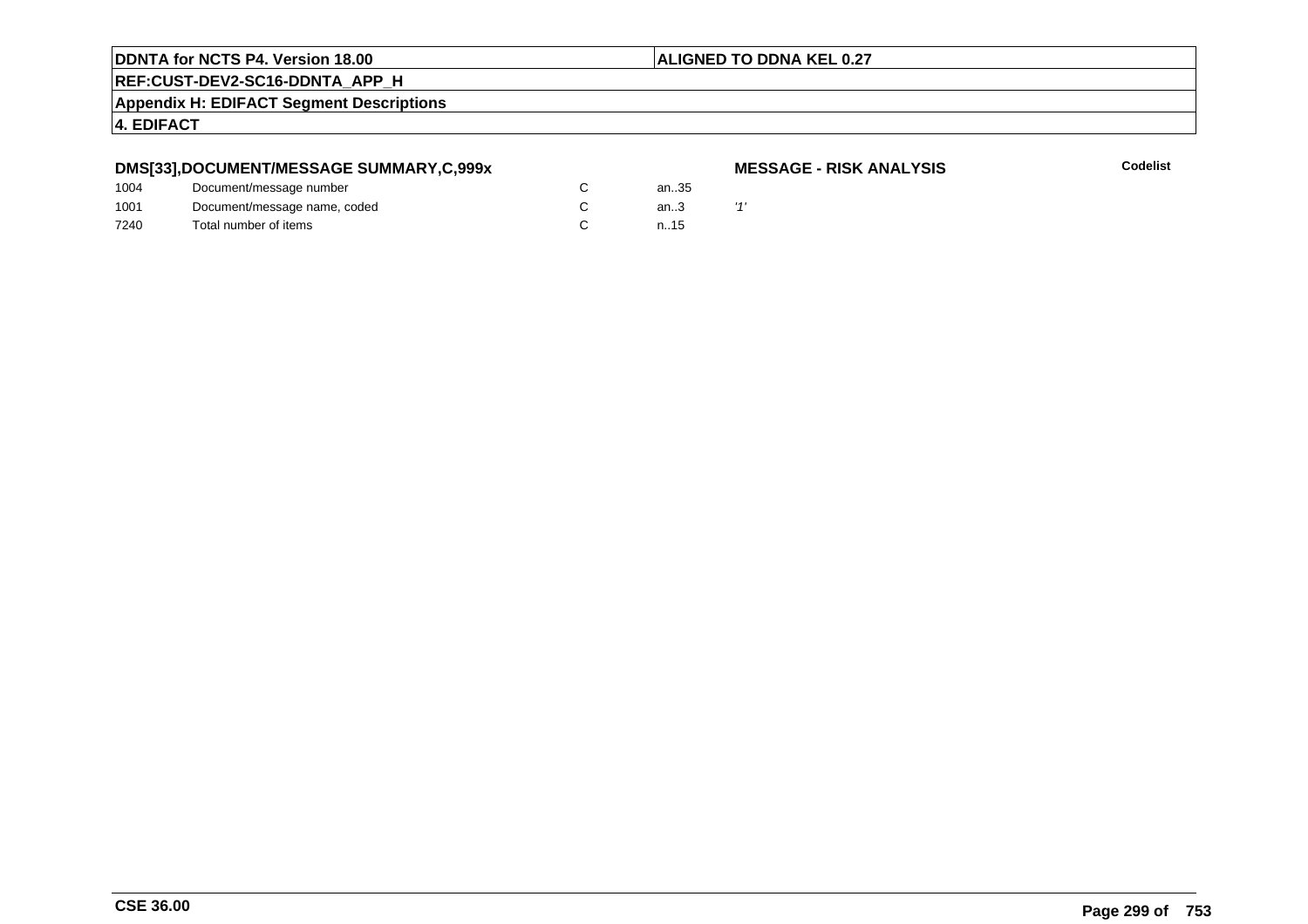#### **ALIGNED TO DDNA KEL 0.27**

**REF:CUST-DEV2-SC16-DDNTA\_APP\_H**

**Appendix H: EDIFACT Segment Descriptions**

**4. EDIFACT**

#### **DMS[33],DOCUMENT/MESSAGE SUMMARY,C,999x**

#### **MESSAGE - RISK ANALYSIS**

| 1004 | Document/message number      |  | an35 |  |
|------|------------------------------|--|------|--|
| 1001 | Document/message name, coded |  | an.3 |  |
| 7240 | Total number of items        |  | n.15 |  |
|      |                              |  |      |  |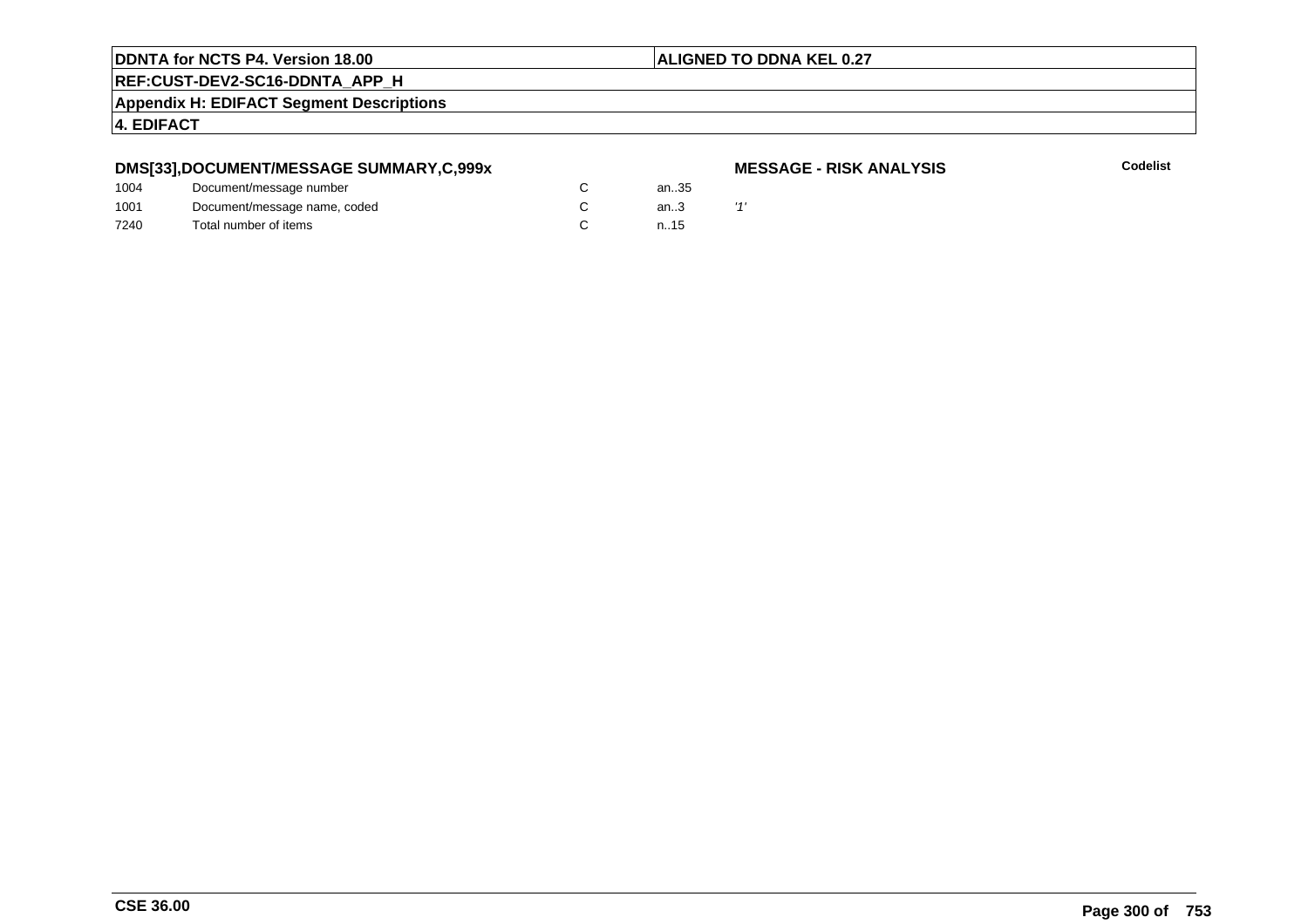#### **ALIGNED TO DDNA KEL 0.27**

#### **REF:CUST-DEV2-SC16-DDNTA\_APP\_H**

**Appendix H: EDIFACT Segment Descriptions**

#### **4. EDIFACT**

#### **DMS[33],DOCUMENT/MESSAGE SUMMARY,C,999x**

| 1004 | Document/message number      | an35   | $\overline{1}$ |
|------|------------------------------|--------|----------------|
| 1001 | Document/message name, coded | an $3$ |                |
| 7240 | Total number of items        | n.15   |                |

# **MESSAGE - RISK ANALYSIS**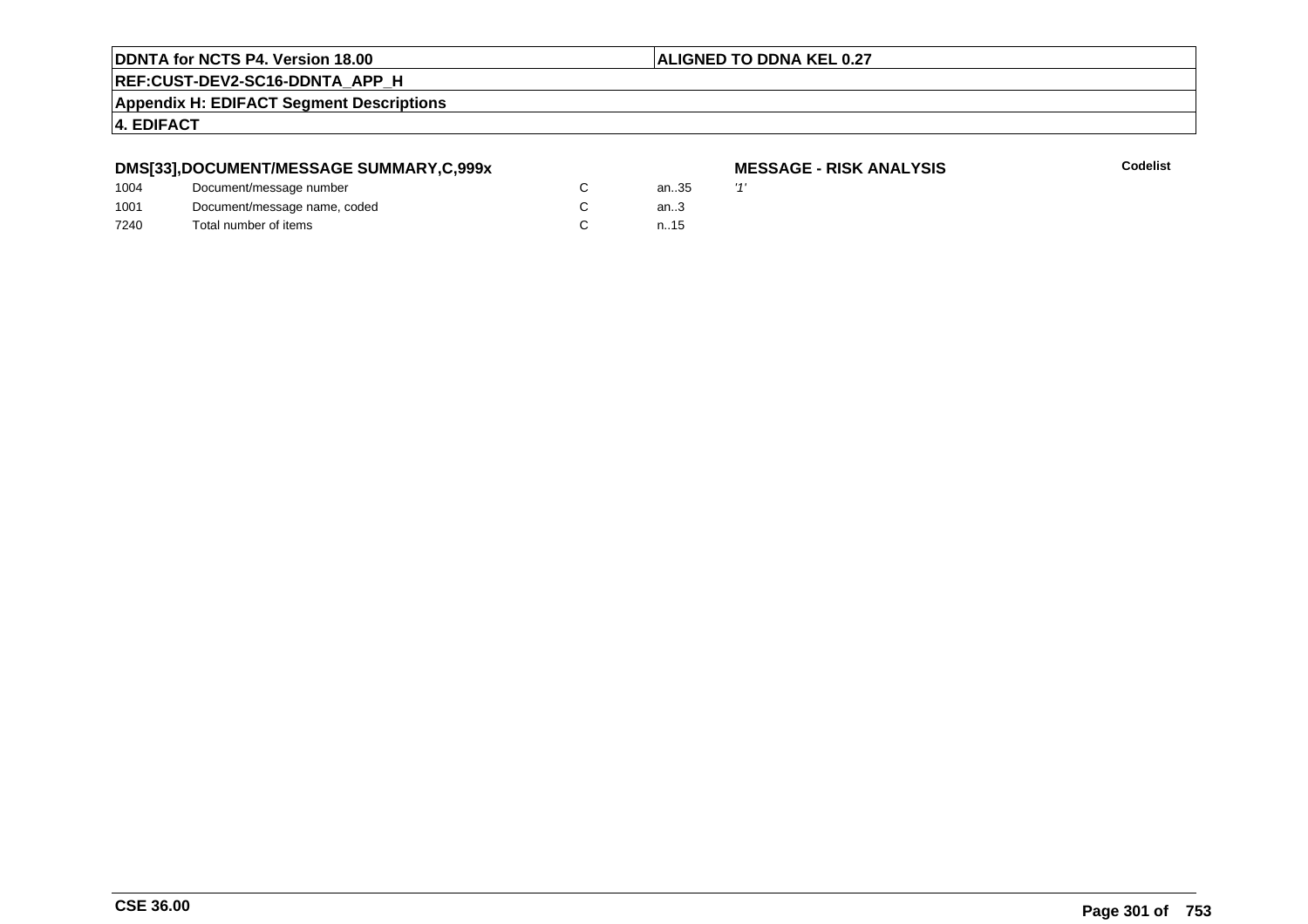#### **ALIGNED TO DDNA KEL 0.27**

**REF:CUST-DEV2-SC16-DDNTA\_APP\_H**

**Appendix H: EDIFACT Segment Descriptions**

**4. EDIFACT**

#### **DMS[33],DOCUMENT/MESSAGE SUMMARY,C,999x**

| 1004 | Document/message number      | an.35  | Guai  |
|------|------------------------------|--------|-------|
| 1001 | Document/message name, coded | an $3$ | '429' |
| 7240 | Total number of items        | n.15   |       |

#### **MESSAGE - GUARANTEE INFORMATION**

Guarantee reference number (GRN)(an..24)<br>'429'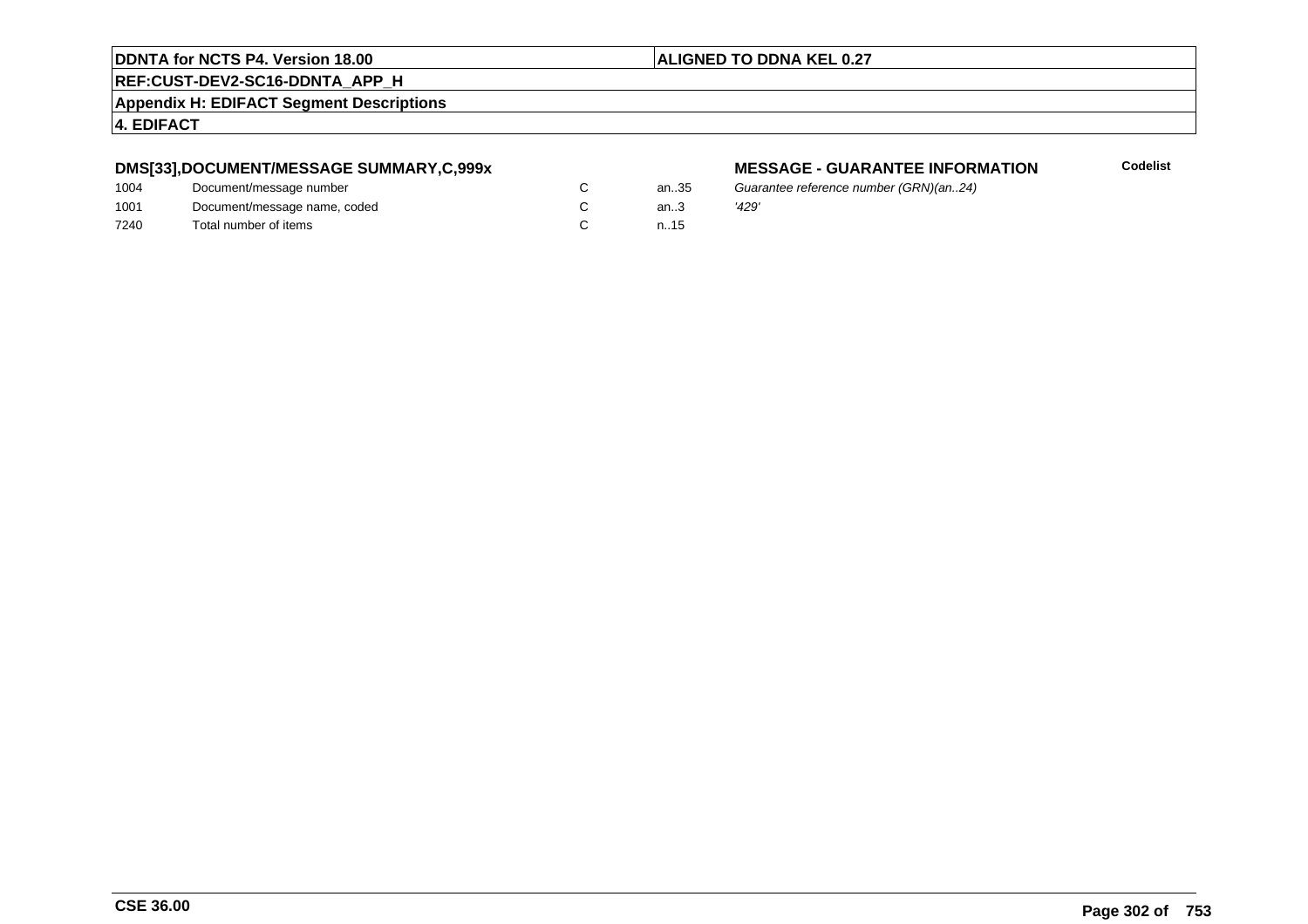#### **ALIGNED TO DDNA KEL 0.27**

**REF:CUST-DEV2-SC16-DDNTA\_APP\_H**

**Appendix H: EDIFACT Segment Descriptions**

**4. EDIFACT**

#### **TOD[39],TERMS OF DELIVERY OR TRANSPORT,C,1x**

| 4055             | Terms of delivery or transport function, coded | D | an $3$ | '1'    |
|------------------|------------------------------------------------|---|--------|--------|
| 4215             | Transport charges method of payment, coded     | С | an.3   |        |
| C <sub>100</sub> | TERMS OF DELIVERY OR TRANSPORT                 | C |        |        |
| 4053             | Terms of delivery or transport, coded          | С | an $3$ |        |
| 1131             | Code list qualifier                            | C | an.3   |        |
| 3055             | Code list responsible agency, coded            | C | an.3   |        |
| 4052             | Terms of delivery or transport                 | С | an70   | Ri     |
| 4052             | Terms of delivery or transport                 | С | an70   | $\sim$ |
|                  |                                                |   |        |        |

# **MESSAGE - RISK ANALYSIS**

**Codelist**

Risk Analysis result code(an..5)

'-- Continued 70 --'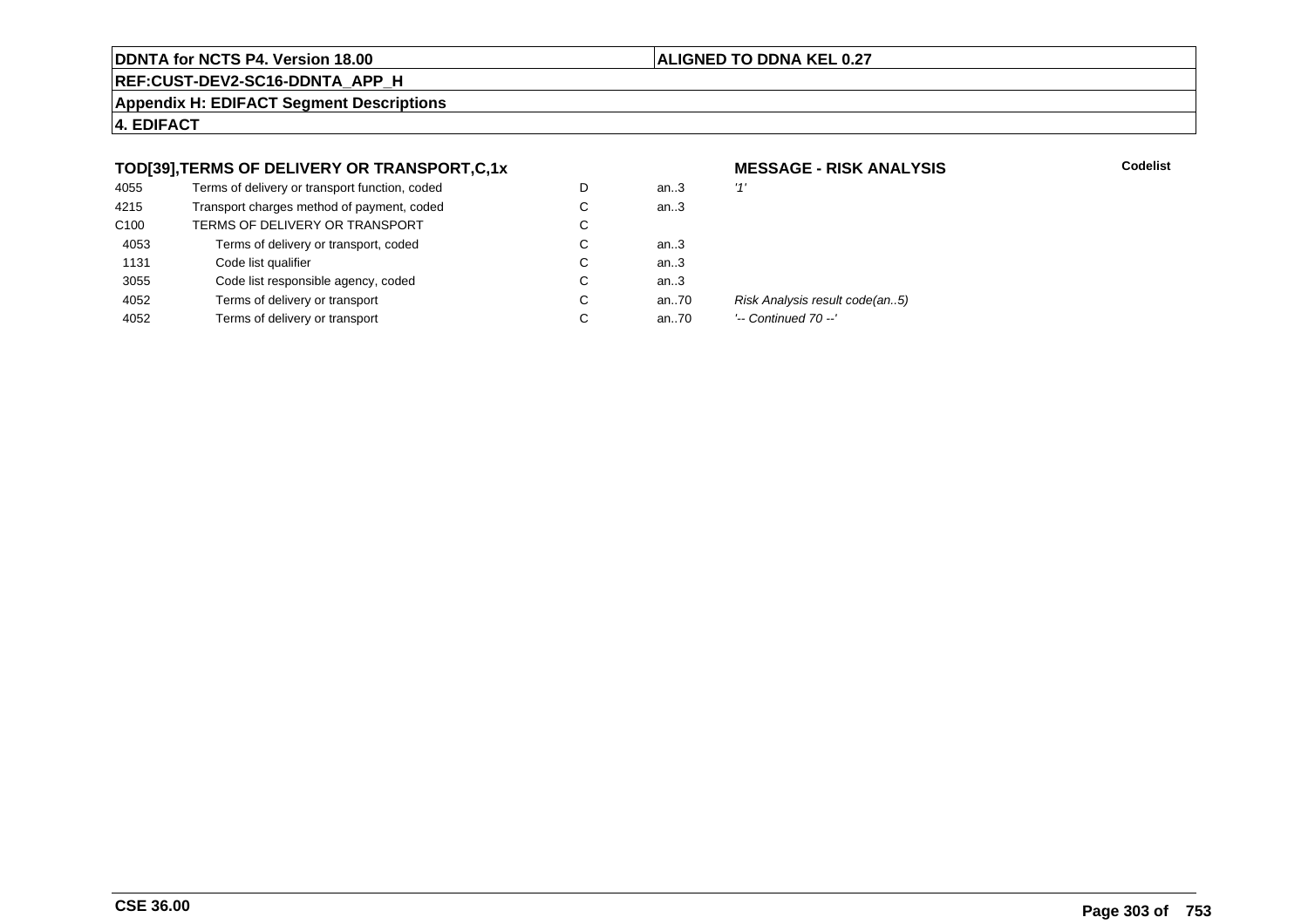#### **ALIGNED TO DDNA KEL 0.27**

**REF:CUST-DEV2-SC16-DDNTA\_APP\_H**

**Appendix H: EDIFACT Segment Descriptions**

**4. EDIFACT**

#### **TOD[39],TERMS OF DELIVERY OR TRANSPORT,C,1x**

| 4055             | Terms of delivery or transport function, coded | D | an.3 | '1' |
|------------------|------------------------------------------------|---|------|-----|
| 4215             | Transport charges method of payment, coded     | С | an.3 |     |
| C <sub>100</sub> | TERMS OF DELIVERY OR TRANSPORT                 | С |      |     |
| 4053             | Terms of delivery or transport, coded          | С | an3  |     |
| 1131             | Code list qualifier                            | C | an.3 |     |
| 3055             | Code list responsible agency, coded            | С | an.3 |     |
| 4052             | Terms of delivery or transport                 | C | an70 |     |
| 4052             | Terms of delivery or transport                 | С | an70 |     |
|                  |                                                |   |      |     |

# **MESSAGE - RISK ANALYSIS**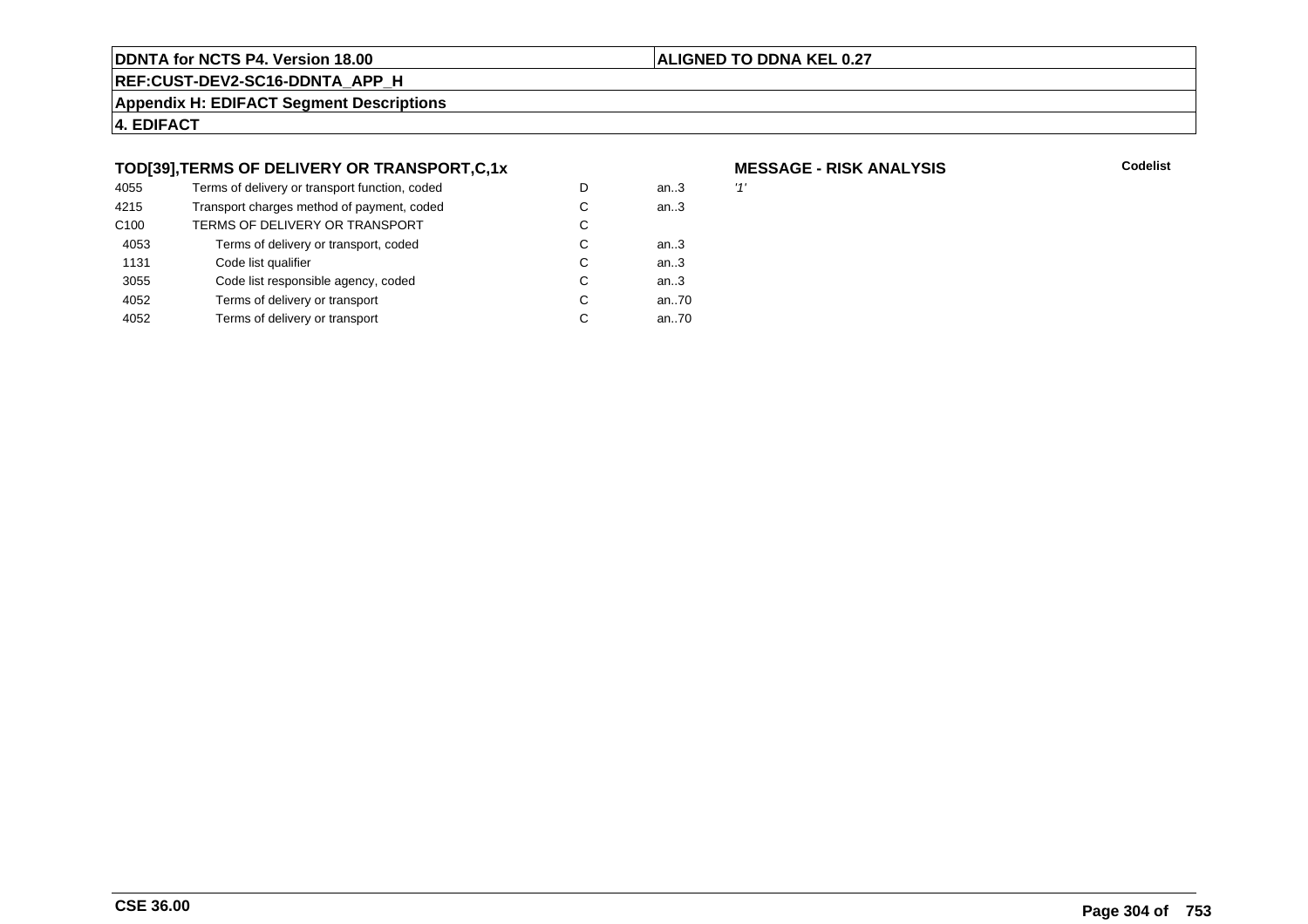#### **REF:CUST-DEV2-SC16-DDNTA\_APP\_H**

#### **Appendix H: EDIFACT Segment Descriptions**

#### **4. EDIFACT**

| FTX[41],FREE TEXT,C,1x |                                     |   | <b>MESSAGE - RISK ANALYSIS</b> | <b>Codelist</b>           |                   |
|------------------------|-------------------------------------|---|--------------------------------|---------------------------|-------------------|
| 4451                   | Text subject qualifier              | М | an.3                           | 'RAH'                     |                   |
| 4453                   | Text function, coded                | С | an.3                           |                           |                   |
| C <sub>107</sub>       | <b>TEXT REFERENCE</b>               | С |                                |                           |                   |
| 4441                   | Free text identification            | М | an17                           |                           |                   |
| 1131                   | Code list qualifier                 | С | an $.3$                        |                           |                   |
| 3055                   | Code list responsible agency, coded | C | an.3                           |                           |                   |
| C <sub>108</sub>       | <b>TEXT LITERAL</b>                 | С |                                |                           |                   |
| 4440                   | Free text                           | C | an70                           | Risk Analysis text(an350) |                   |
| 4440                   | Free text                           | C | an70                           | $'-$ Continued 70 $-$ '   |                   |
| 4440                   | Free text                           | C | an70                           | $'-$ Continued 70 $-$ '   |                   |
| 4440                   | Free text                           | C | an70                           | '-- Continued 70 --'      |                   |
| 4440                   | Free text                           | C | an70                           | $'-$ Continued 70 $-$ '   |                   |
| 3453                   | Language, coded                     | С | an.3                           | Risk Analysis LNG(a2)     | $12 \overline{ }$ |

#### **ALIGNED TO DDNA KEL 0.27**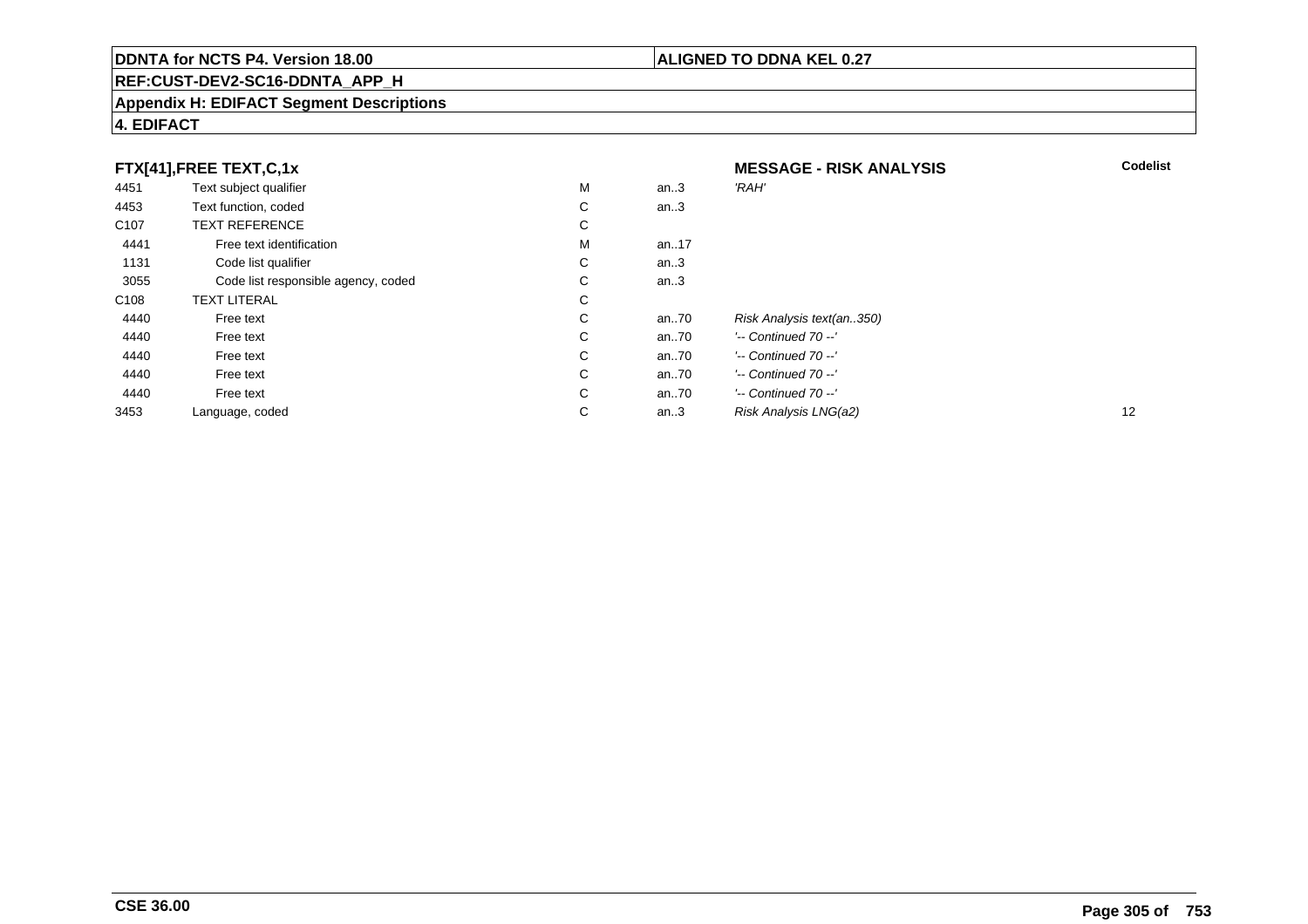#### **ALIGNED TO DDNA KEL 0.27**

**REF:CUST-DEV2-SC16-DDNTA\_APP\_H**

**Appendix H: EDIFACT Segment Descriptions**

**4. EDIFACT**

#### **NAD[42],NAME AND ADDRESS,C,10x**

|      |                                     |   |      | 9988889999                                                 |    |
|------|-------------------------------------|---|------|------------------------------------------------------------|----|
| 3035 | Party qualifier                     | M | an.3 | 'SX'                                                       |    |
| C082 | PARTY IDENTIFICATION DETAILS        | С |      |                                                            |    |
| 3039 | Party id. identification            | M | an35 | TIN(an17)                                                  |    |
| 1131 | Code list qualifier                 | С | an.3 |                                                            |    |
| 3055 | Code list responsible agency, coded | C | an.3 |                                                            |    |
| C058 | <b>NAME AND ADDRESS</b>             | С |      |                                                            |    |
| 3124 | Name and address line               | M | an35 | Contact details in country of competent authority(an. 140) |    |
| 3124 | Name and address line               | C | an35 |                                                            |    |
| 3124 | Name and address line               | C | an35 |                                                            |    |
| 3124 | Name and address line               | С | an35 |                                                            |    |
| 3124 | Name and address line               | C | an35 |                                                            |    |
| C080 | PARTY NAME                          | С |      |                                                            |    |
| 3036 | Party name                          | M | an35 | Name(an35)                                                 |    |
| 3036 | Party name                          | С | an35 |                                                            |    |
| 3036 | Party name                          | C | an35 |                                                            |    |
| 3036 | Party name                          | С | an35 |                                                            |    |
| 3036 | Party name                          | C | an35 |                                                            |    |
| 3045 | Party name format, coded            | С | an.3 |                                                            |    |
| C059 | <b>STREET</b>                       | С |      |                                                            |    |
| 3042 | Street and number/p.o. box          | M | an35 | Street and number(an35)                                    |    |
| 3042 | Street and number/p.o. box          | С | an35 |                                                            |    |
| 3042 | Street and number/p.o. box          | C | an35 |                                                            |    |
| 3042 | Street and number/p.o. box          | C | an35 |                                                            |    |
| 3164 | City name                           | С | an35 | City(an35)                                                 |    |
| 3229 | Country sub-entity identification   | C | an.9 | NAD LNG(a2)                                                | 12 |
| 3251 | Postcode identification             | C | an.9 | Postal code(an9)                                           |    |
| 3207 | Country, coded                      | C | an.3 |                                                            |    |
|      |                                     |   |      |                                                            |    |

#### **MESSAGE - GUARANTEE INFORMATION - GUARANTORCodelist**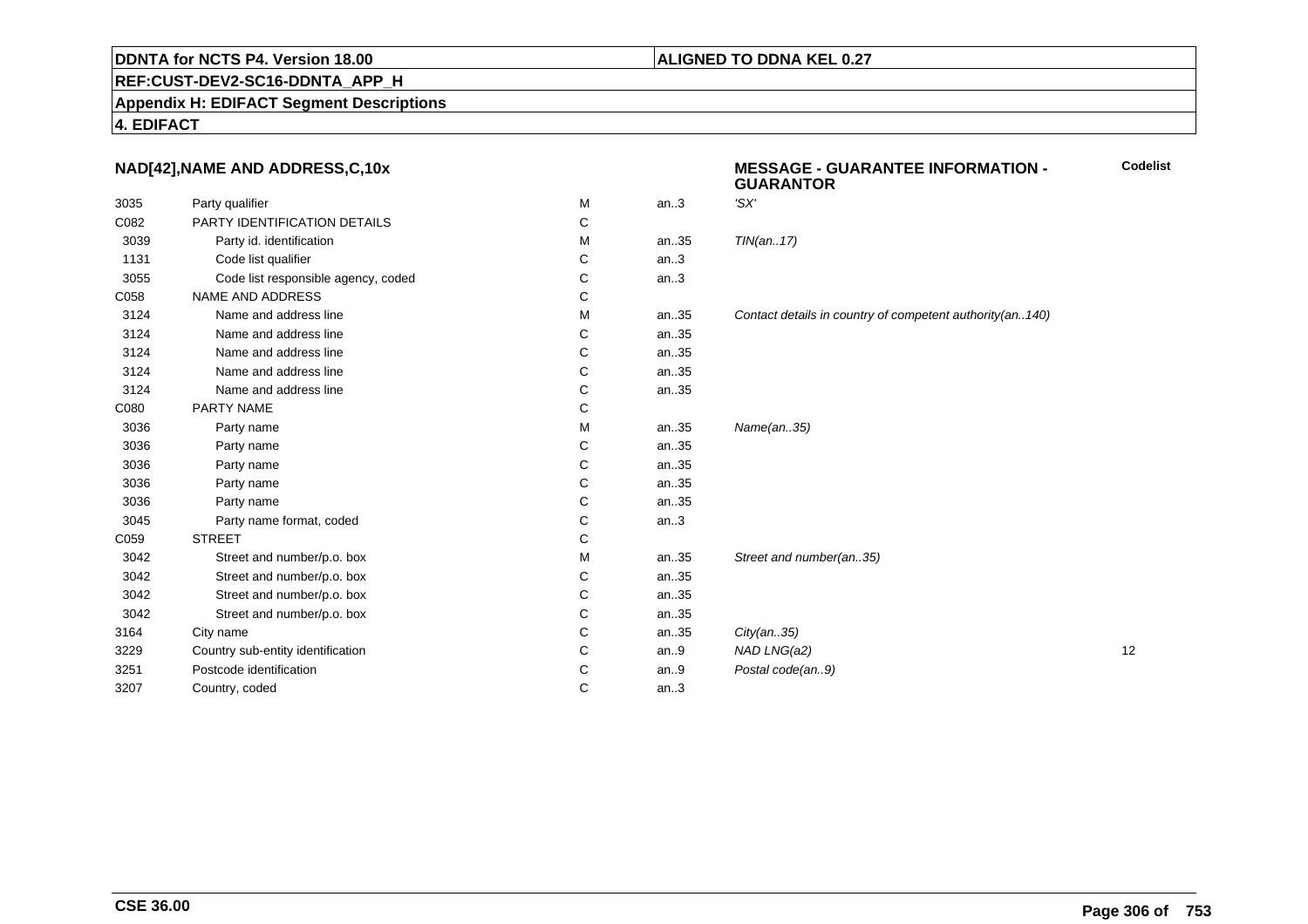#### **ALIGNED TO DDNA KEL 0.27**

**REF:CUST-DEV2-SC16-DDNTA\_APP\_H**

**Appendix H: EDIFACT Segment Descriptions**

**4. EDIFACT**

| CST[92],CUSTOMS STATUS OF GOODS,C,9999x |                                     |   | Codelist<br><b>MESSAGE - GOODS ITEM</b> |                          |    |
|-----------------------------------------|-------------------------------------|---|-----------------------------------------|--------------------------|----|
| 1496                                    | Goods item number                   | С | n.5                                     | Item number $(n.5)$      |    |
| C246                                    | <b>CUSTOMS IDENTITY CODES</b>       | С |                                         |                          |    |
| 7361                                    | Customs code identification         | М | an18                                    | Commodity code(an22)     |    |
| 1131                                    | Code list qualifier                 | С | an.3                                    |                          |    |
| 3055                                    | Code list responsible agency, coded | С | an.3                                    |                          |    |
| C246                                    | <b>CUSTOMS IDENTITY CODES</b>       | С |                                         |                          |    |
| 7361                                    | Customs code identification         | м | an18                                    | Sensitive goods code(n2) | 64 |
| 1131                                    | Code list qualifier                 | С | an.3                                    |                          |    |
| 3055                                    | Code list responsible agency, coded | С | an.3                                    |                          |    |
| C246                                    | <b>CUSTOMS IDENTITY CODES</b>       | С |                                         |                          |    |
| 7361                                    | Customs code identification         | М | an. $18$                                |                          |    |
| 1131                                    | Code list qualifier                 | С | an.3                                    |                          |    |
| 3055                                    | Code list responsible agency, coded | С | an.3                                    |                          |    |
| C246                                    | <b>CUSTOMS IDENTITY CODES</b>       | С |                                         |                          |    |
| 7361                                    | Customs code identification         | М | an18                                    |                          |    |
| 1131                                    | Code list qualifier                 | С | an.3                                    |                          |    |
| 3055                                    | Code list responsible agency, coded | С | an.3                                    |                          |    |
| C246                                    | <b>CUSTOMS IDENTITY CODES</b>       | С |                                         |                          |    |
| 7361                                    | Customs code identification         | м | an $.18$                                | Type of declaration(an9) | 31 |
| 1131                                    | Code list qualifier                 | С | an.3                                    |                          |    |
| 3055                                    | Code list responsible agency, coded | С | an.3                                    |                          |    |
|                                         |                                     |   |                                         |                          |    |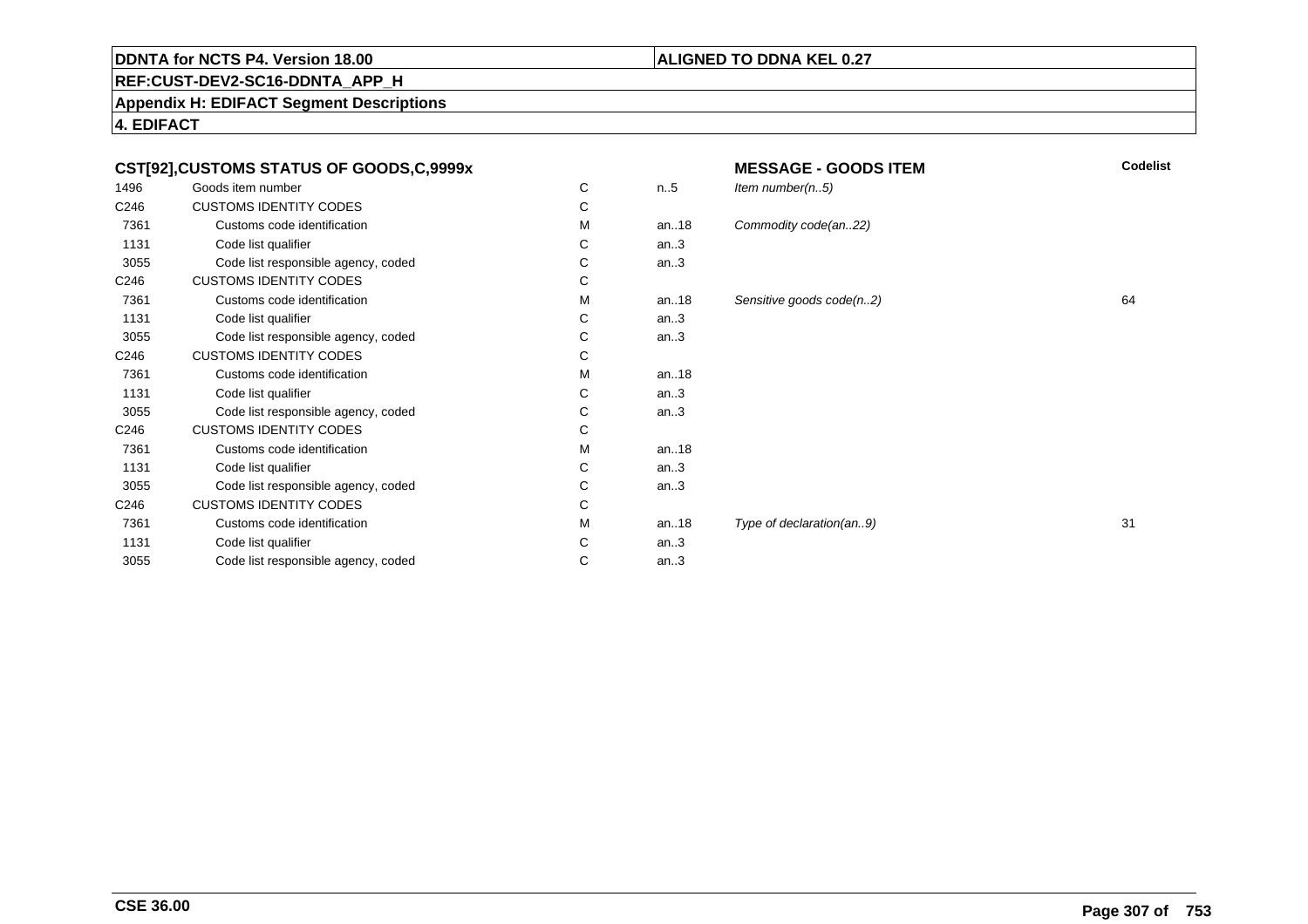#### **REF:CUST-DEV2-SC16-DDNTA\_APP\_H**

#### **Appendix H: EDIFACT Segment Descriptions**

#### **4. EDIFACT**

| FTX[93],FREE TEXT,C,999x |                                     |   | <b>MESSAGE - GOODS ITEM</b> | <b>Codelist</b>           |    |
|--------------------------|-------------------------------------|---|-----------------------------|---------------------------|----|
| 4451                     | Text subject qualifier              | М | an.3                        | 'AAA'                     |    |
| 4453                     | Text function, coded                | С | an.3                        |                           |    |
| C <sub>107</sub>         | <b>TEXT REFERENCE</b>               | С |                             |                           |    |
| 4441                     | Free text identification            | М | an17                        |                           |    |
| 1131                     | Code list qualifier                 | С | an.3                        |                           |    |
| 3055                     | Code list responsible agency, coded | С | an.3                        |                           |    |
| C <sub>108</sub>         | <b>TEXT LITERAL</b>                 | С |                             |                           |    |
| 4440                     | Free text                           | С | an70                        | Goods description(an280)  |    |
| 4440                     | Free text                           | С | an70                        | $'-$ Continued 70 $-$ '   |    |
| 4440                     | Free text                           | C | an70                        | $'-$ Continued 70 $-$ '   |    |
| 4440                     | Free text                           | C | an70                        | $'-$ Continued 70 $-$ '   |    |
| 4440                     | Free text                           | С | an70                        |                           |    |
| 3453                     | Language, coded                     | С | an.3                        | Goods description LNG(a2) | 12 |

#### **ALIGNED TO DDNA KEL 0.27**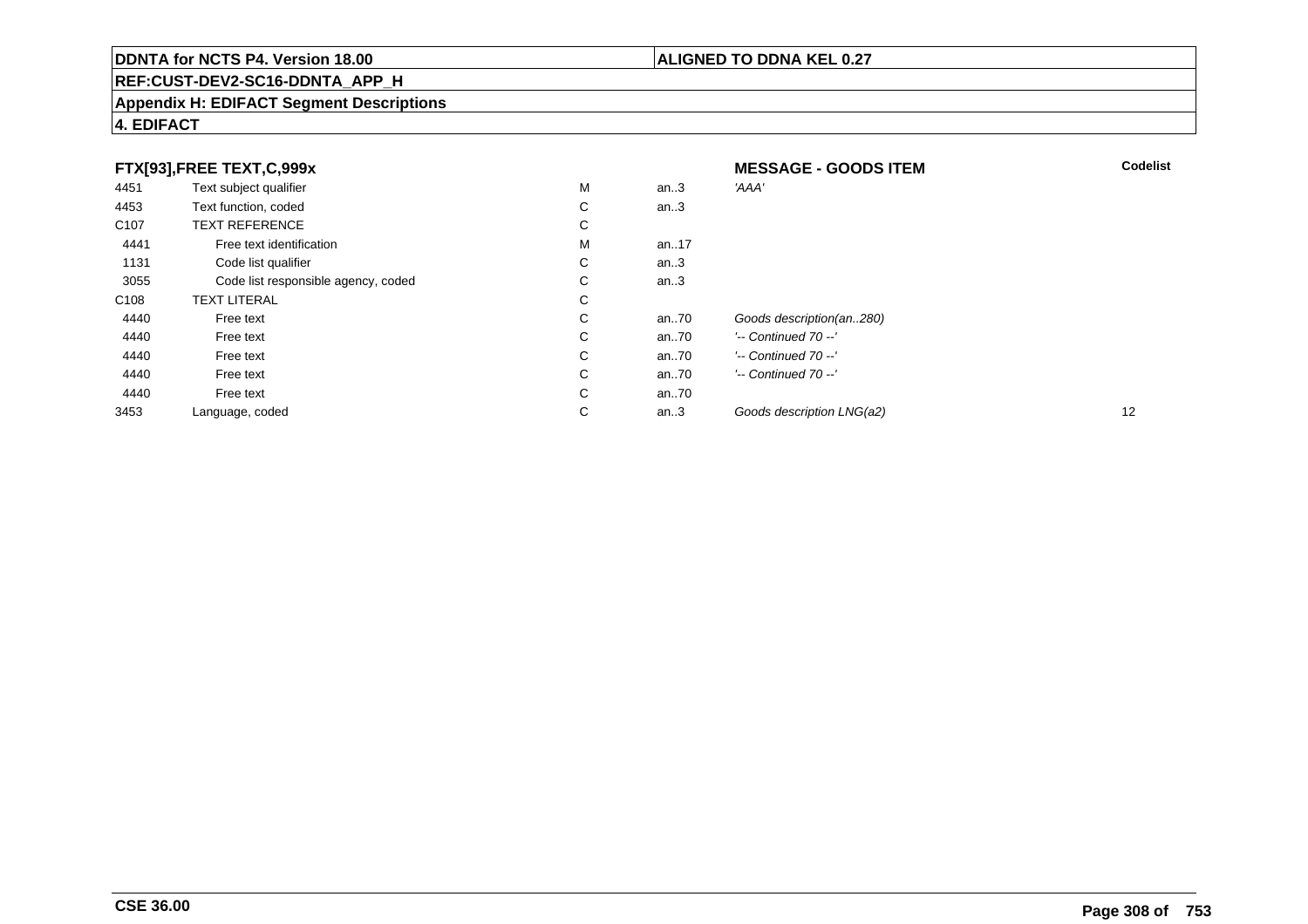#### **REF:CUST-DEV2-SC16-DDNTA\_APP\_H**

#### **Appendix H: EDIFACT Segment Descriptions**

#### **4. EDIFACT**

#### **FTX[93],FREE TEXT,C,999x**

|                  |                                     |   |       | <b>CONTROL</b>                 |    |
|------------------|-------------------------------------|---|-------|--------------------------------|----|
| 4451             | Text subject qualifier              | М | an.3  | 'ABV'                          |    |
| 4453             | Text function, coded                | C | an.3  |                                |    |
| C <sub>107</sub> | <b>TEXT REFERENCE</b>               | C |       |                                |    |
| 4441             | Free text identification            | М | an17  | Control indicator(an2)         | 41 |
| 1131             | Code list qualifier                 | C | an.3  |                                |    |
| 3055             | Code list responsible agency, coded | C | an.3  |                                |    |
| C108             | <b>TEXT LITERAL</b>                 | C |       |                                |    |
| 4440             | Free text                           | C | an.70 | Pointer to the attribute(an35) |    |
| 4440             | Free text                           | C | an.70 | Description(an140)             |    |
| 4440             | Free text                           | C | an.70 | '- Continued 70 -'             |    |
| 4440             | Free text                           | C | an.70 |                                |    |
| 4440             | Free text                           | C | an70  |                                |    |
| 3453             | Language, coded                     | С | an.3  | Description LNG(a2)            | 12 |

**Codelist**

#### **ALIGNED TO DDNA KEL 0.27**

**MESSAGE - GOODS ITEM - RESULTS OF**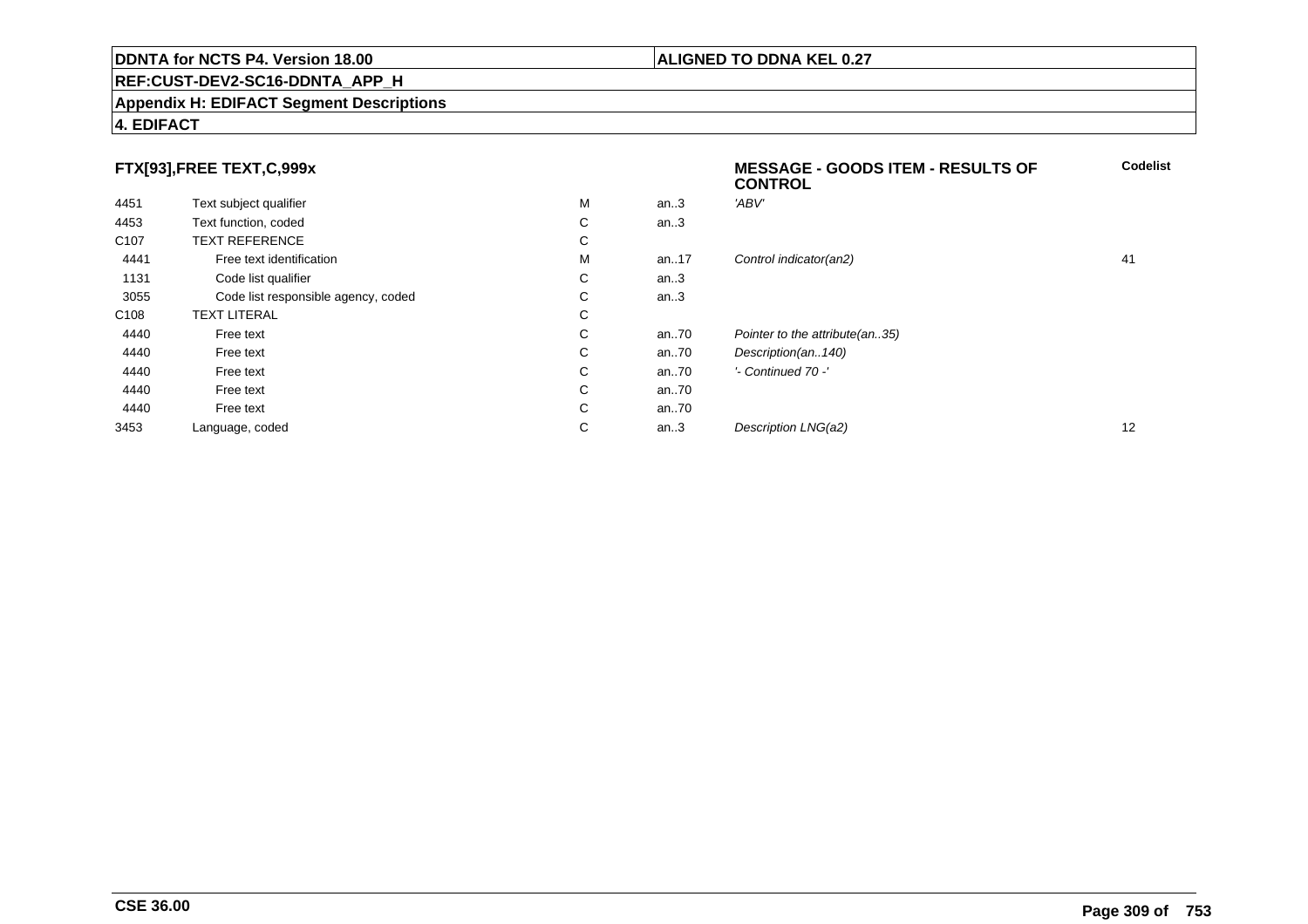#### **REF:CUST-DEV2-SC16-DDNTA\_APP\_H**

#### **Appendix H: EDIFACT Segment Descriptions**

#### **4. EDIFACT**

#### **FTX[93],FREE TEXT,C,999x**

| 4451             | Text subject qualifier              | M | an.3 | 'IND'                       |
|------------------|-------------------------------------|---|------|-----------------------------|
| 4453             | Text function, coded                | C | an.3 |                             |
| C <sub>107</sub> | <b>TEXT REFERENCE</b>               | С |      |                             |
| 4441             | Free text identification            | M | an17 |                             |
| 1131             | Code list qualifier                 | С | an.3 |                             |
| 3055             | Code list responsible agency, coded | C | an.3 |                             |
| C <sub>108</sub> | <b>TEXT LITERAL</b>                 | С |      |                             |
| 4440             | Free text                           | C | an70 | <b>Commercial Reference</b> |
| 4440             | Free text                           | C | an70 |                             |
| 4440             | Free text                           | С | an70 |                             |
| 4440             | Free text                           | C | an70 |                             |
| 4440             | Free text                           | C | an70 |                             |
| 3453             | Language, coded                     | С | an.3 |                             |
|                  |                                     |   |      |                             |

**M** Codelist Mumber(an..70)

**MESSAGE - GOODS ITEM**

#### **ALIGNED TO DDNA KEL 0.27**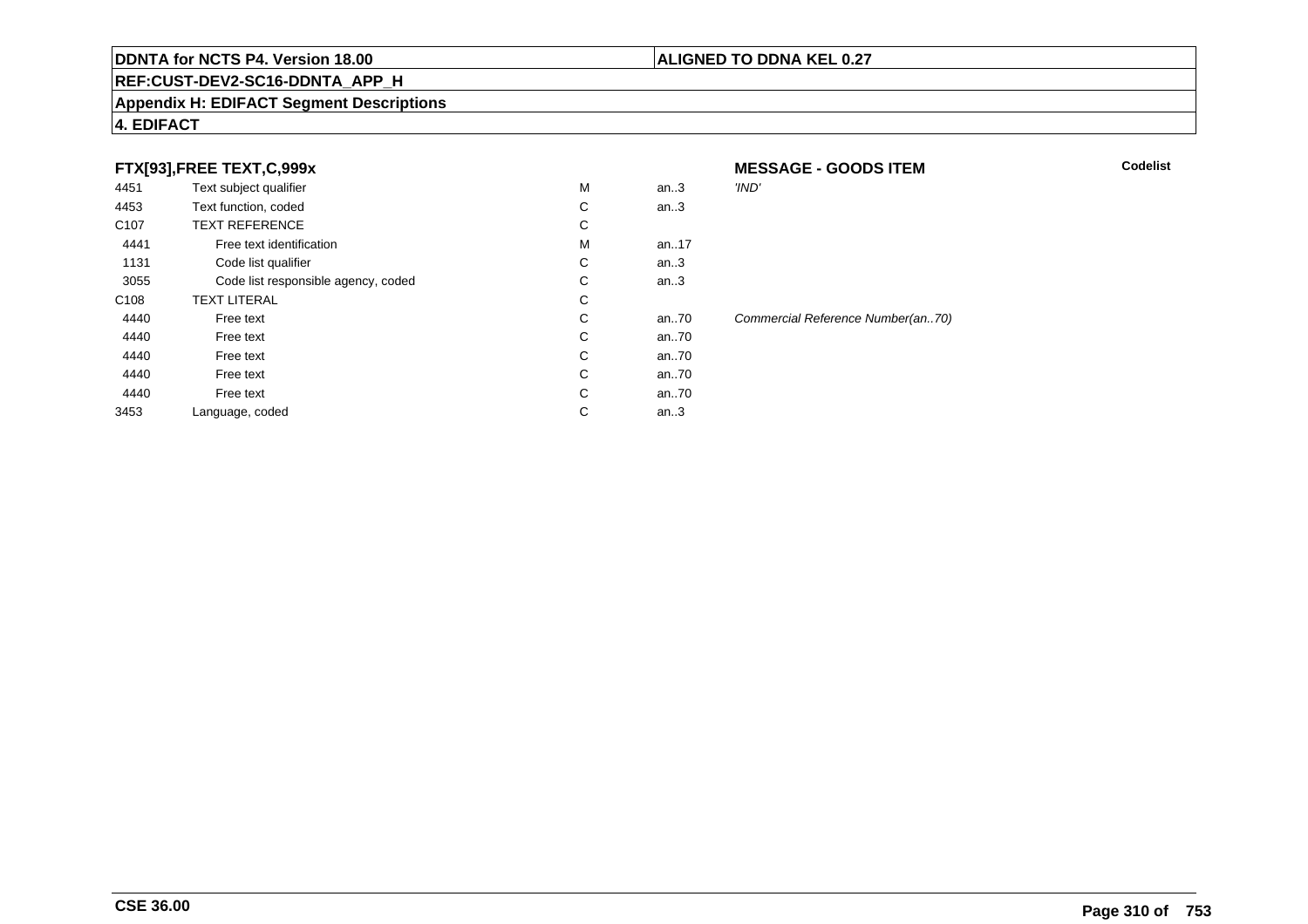#### **ALIGNED TO DDNA KEL 0.27**

**REF:CUST-DEV2-SC16-DDNTA\_APP\_H**

**Appendix H: EDIFACT Segment Descriptions**

**4. EDIFACT**

#### **LOC[94],PLACE/LOCATION IDENTIFICATION,C,25x**

| 3227             | Place/location qualifier                  | м | an.3      | '35' |
|------------------|-------------------------------------------|---|-----------|------|
| C <sub>517</sub> | <b>LOCATION IDENTIFICATION</b>            | С |           |      |
| 3225             | Place/location identification             | С | an. $.25$ | Col  |
| 1131             | Code list qualifier                       | С | an.3      |      |
| 3055             | Code list responsible agency, coded       | С | an.3      |      |
| 3224             | Place/location                            | С | an70      |      |
| C <sub>519</sub> | RELATED LOCATION ONE IDENTIFICATION       | С |           |      |
| 3223             | Related place/location one identification | С | an. $.25$ |      |
| 1131             | Code list qualifier                       | C | an.3      |      |
| 3055             | Code list responsible agency, coded       | С | an.3      |      |
| 3222             | Related place/location one                | С | an70      |      |
| C <sub>553</sub> | RELATED LOCATION TWO IDENTIFICATION       | С |           |      |
| 3233             | Related place/location two identification | С | an25      |      |
| 1131             | Code list qualifier                       | C | an.3      |      |
| 3055             | Code list responsible agency, coded       | С | an.3      |      |
| 3232             | Related place/location two                | С | an70      |      |
| 5479             | Relation, coded                           | С | an.3      |      |
|                  |                                           |   |           |      |

# **MESSAGE - GOODS ITEM**

- 
- an...<br>25 Country of dispatch/export code(a2) 8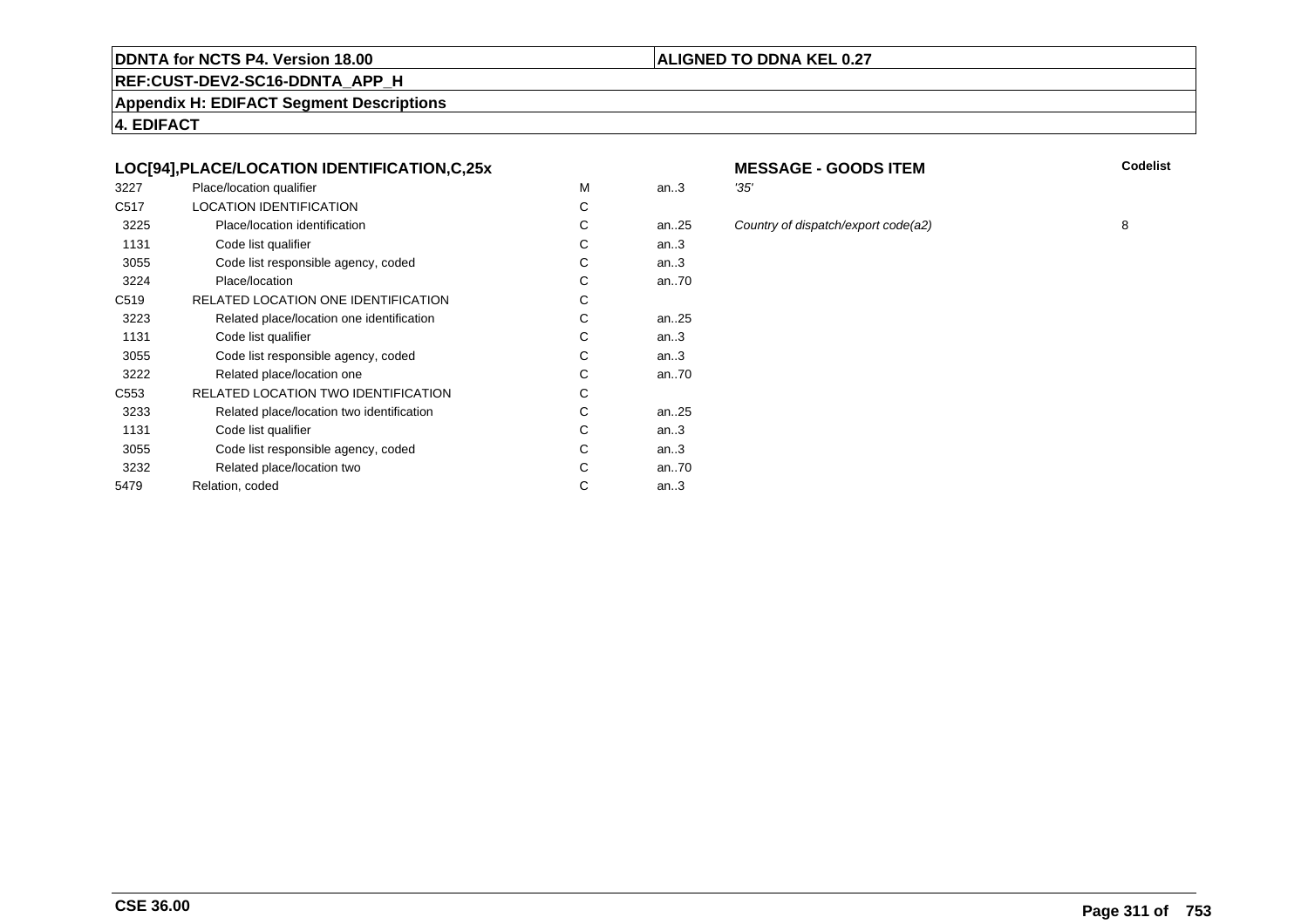### **REF:CUST-DEV2-SC16-DDNTA\_APP\_H**

**Appendix H: EDIFACT Segment Descriptions**

**4. EDIFACT**

#### **LOC[94],PLACE/LOCATION IDENTIFICATION,C,25x**

| 3227             | Place/location qualifier                   | м | an.3 | '36' |
|------------------|--------------------------------------------|---|------|------|
| C <sub>517</sub> | <b>LOCATION IDENTIFICATION</b>             | С |      |      |
| 3225             | Place/location identification              | С | an25 | Col  |
| 1131             | Code list qualifier                        | C | an.3 |      |
| 3055             | Code list responsible agency, coded        | С | an.3 |      |
| 3224             | Place/location                             | С | an70 |      |
| C <sub>519</sub> | RELATED LOCATION ONE IDENTIFICATION        | С |      |      |
| 3223             | Related place/location one identification  | C | an25 |      |
| 1131             | Code list qualifier                        | С | an.3 |      |
| 3055             | Code list responsible agency, coded        | С | an.3 |      |
| 3222             | Related place/location one                 | С | an70 |      |
| C553             | <b>RELATED LOCATION TWO IDENTIFICATION</b> | С |      |      |
| 3233             | Related place/location two identification  | С | an25 |      |
| 1131             | Code list qualifier                        | C | an.3 |      |
| 3055             | Code list responsible agency, coded        | С | an.3 |      |
| 3232             | Related place/location two                 | С | an70 |      |
| 5479             | Relation, coded                            | С | an.3 |      |
|                  |                                            |   |      |      |

# **MESSAGE - GOODS ITEM**

**M** Codelist

**ALIGNED TO DDNA KEL 0.27**

an...<br>25 Country of destination code(a2) 8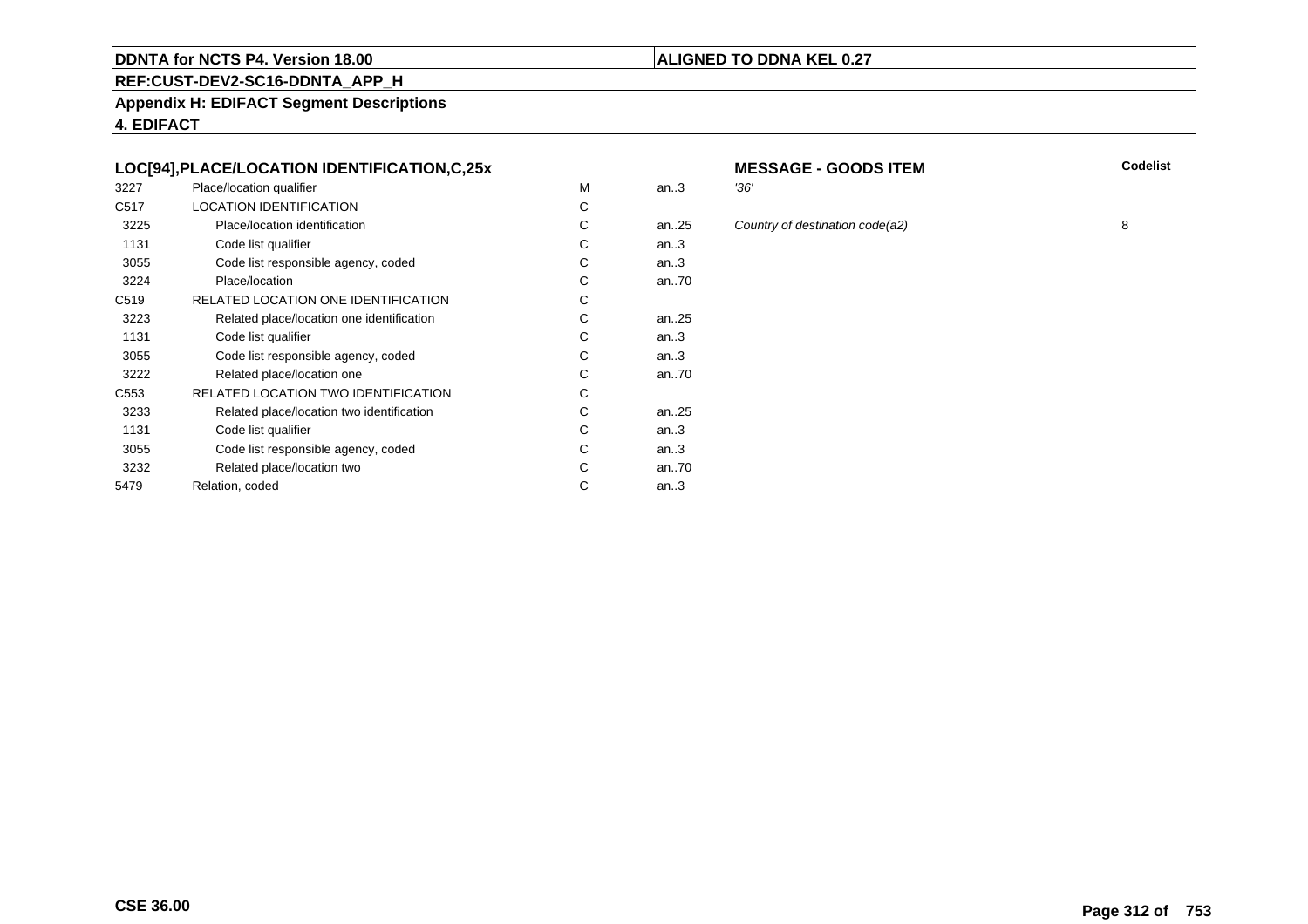#### **ALIGNED TO DDNA KEL 0.27**

**REF:CUST-DEV2-SC16-DDNTA\_APP\_H**

**Appendix H: EDIFACT Segment Descriptions**

**4. EDIFACT**

| 3227             | Place/location qualifier                  | м | an.3 | '27 |
|------------------|-------------------------------------------|---|------|-----|
| C517             | <b>LOCATION IDENTIFICATION</b>            | С |      |     |
| 3225             | Place/location identification             | С | an25 |     |
| 1131             | Code list qualifier                       | С | an.3 |     |
| 3055             | Code list responsible agency, coded       | C | an.3 |     |
| 3224             | Place/location                            | С | an70 |     |
| C519             | RELATED LOCATION ONE IDENTIFICATION       | С |      |     |
| 3223             | Related place/location one identification | С | an25 |     |
| 1131             | Code list qualifier                       | С | an.3 |     |
| 3055             | Code list responsible agency, coded       | С | an.3 |     |
| 3222             | Related place/location one                | C | an70 |     |
| C <sub>553</sub> | RELATED LOCATION TWO IDENTIFICATION       | C |      |     |
| 3233             | Related place/location two identification | С | an25 |     |
| 1131             | Code list qualifier                       | С | an.3 |     |
| 3055             | Code list responsible agency, coded       | C | an.3 |     |
| 3232             | Related place/location two                | С | an70 |     |
| 5479             | Relation, coded                           | С | an.3 |     |
|                  |                                           |   |      |     |

**MESSAGE - GOODS ITEM**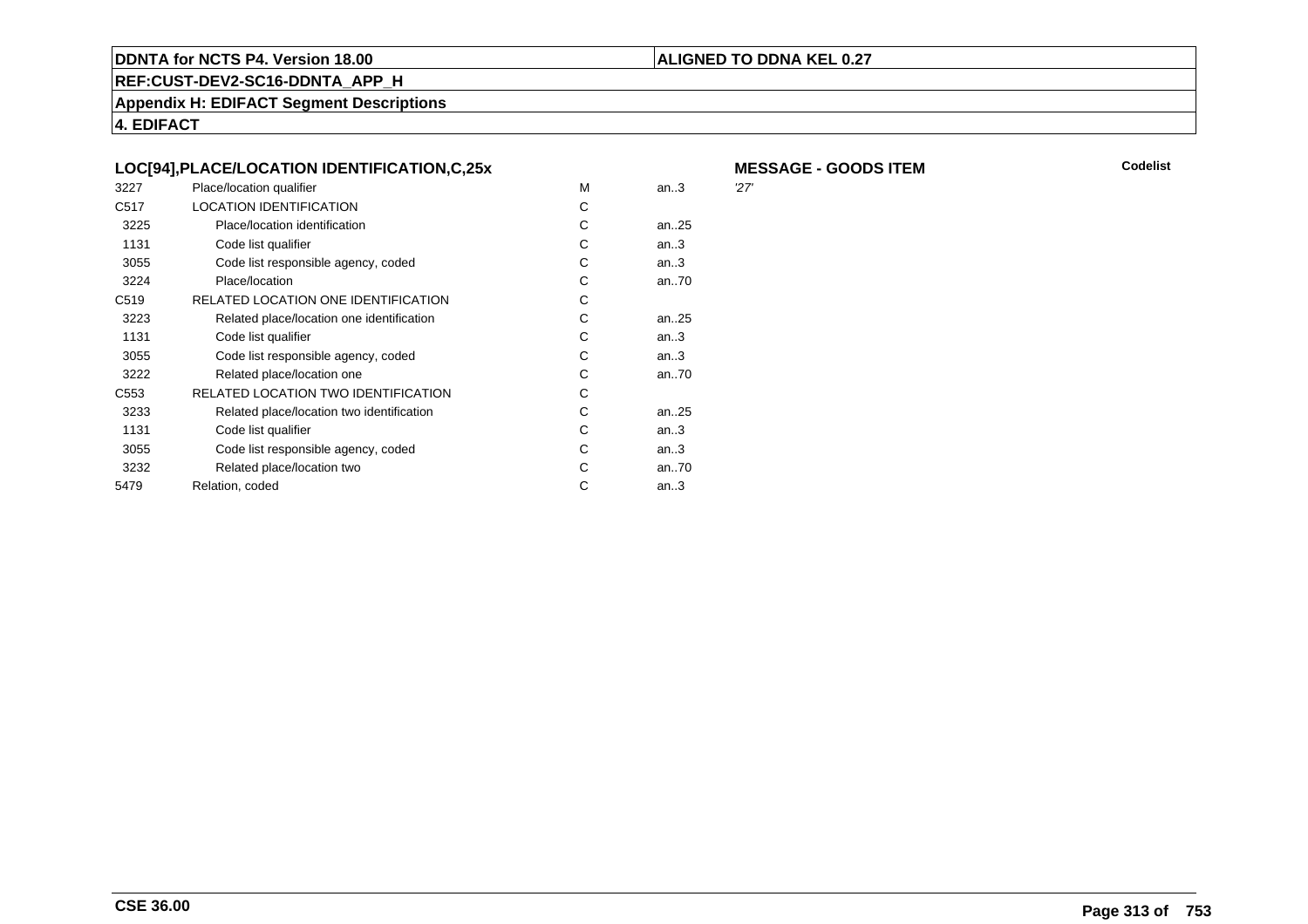#### **ALIGNED TO DDNA KEL 0.27**

**REF:CUST-DEV2-SC16-DDNTA\_APP\_H**

**Appendix H: EDIFACT Segment Descriptions**

**4. EDIFACT**

|                  | LOC[94],PLACE/LOCATION IDENTIFICATION,C,25x |   |           | <b>ME</b> |
|------------------|---------------------------------------------|---|-----------|-----------|
| 3227             | Place/location qualifier                    | м | an.3      | '30'      |
| C <sub>517</sub> | <b>LOCATION IDENTIFICATION</b>              | С |           |           |
| 3225             | Place/location identification               | С | an. $.25$ |           |
| 1131             | Code list qualifier                         | С | an.3      |           |
| 3055             | Code list responsible agency, coded         | С | an.3      |           |
| 3224             | Place/location                              | С | an.70     |           |
| C <sub>519</sub> | RELATED LOCATION ONE IDENTIFICATION         | С |           |           |
| 3223             | Related place/location one identification   | С | an. $.25$ |           |
| 1131             | Code list qualifier                         | С | an.3      |           |
| 3055             | Code list responsible agency, coded         | С | an.3      |           |
| 3222             | Related place/location one                  | С | an70      |           |
| C <sub>553</sub> | RELATED LOCATION TWO IDENTIFICATION         | С |           |           |
| 3233             | Related place/location two identification   | С | an. $.25$ |           |
| 1131             | Code list qualifier                         | С | an.3      |           |
| 3055             | Code list responsible agency, coded         | С | an.3      |           |
| 3232             | Related place/location two                  | С | an.70     |           |
| 5479             | Relation, coded                             | C | an.3      |           |
|                  |                                             |   |           |           |

**MESSAGE - GOODS ITEM**<br>30'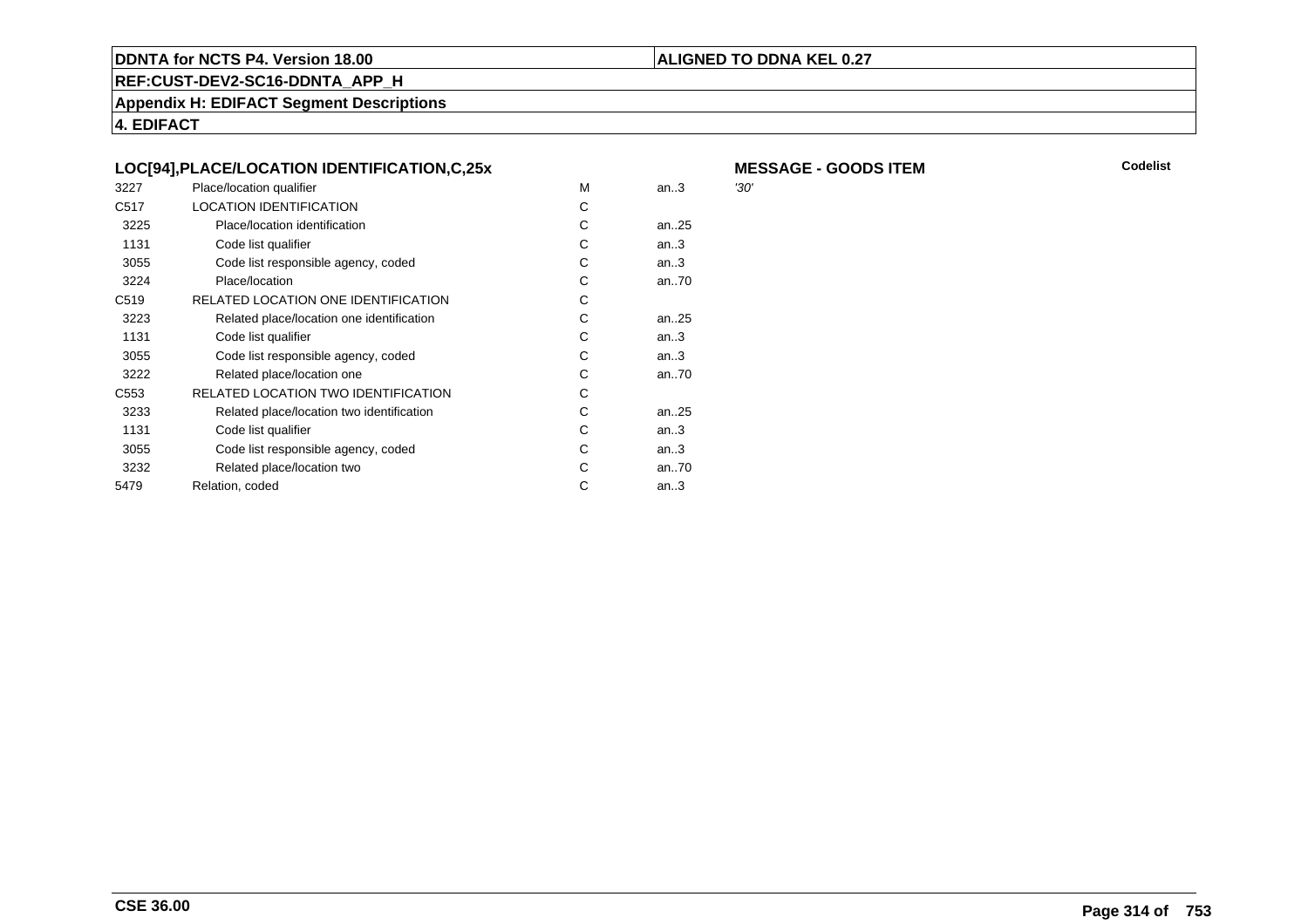#### **ALIGNED TO DDNA KEL 0.27**

**MESSAGE - GOODS ITEM**

**REF:CUST-DEV2-SC16-DDNTA\_APP\_H**

**Appendix H: EDIFACT Segment Descriptions**

**4. EDIFACT**

#### **MEA[96],MEASUREMENTS,C,20x**

| 6311             | Measurement application qualifier    | M | an.3     | 'WT'                   |
|------------------|--------------------------------------|---|----------|------------------------|
| C <sub>502</sub> | <b>MEASUREMENT DETAILS</b>           | С |          |                        |
| 6313             | Measurement dimension, coded         | С | an.3     | 'AAB'                  |
| 6321             | Measurement significance, coded      | C | an.3     |                        |
| 6155             | Measurement attribute identification | С | an17     |                        |
| 6154             | Measurement attribute                | C | an70     |                        |
| C <sub>174</sub> | VALUE/RANGE                          | С |          |                        |
| 6411             | Measure unit qualifier               | M | an.3     | 'KGM'                  |
| 6314             | Measurement value                    | С | an. $18$ | Gross mass $(n. 11.3)$ |
| 6162             | Range minimum                        | C | n.18     |                        |
| 6152             | Range maximum                        | C | n18      |                        |
| 6432             | Significant digits                   | C | n2       |                        |
| 7383             | Surface/layer indicator, coded       | С | an $3$   |                        |
|                  |                                      |   |          |                        |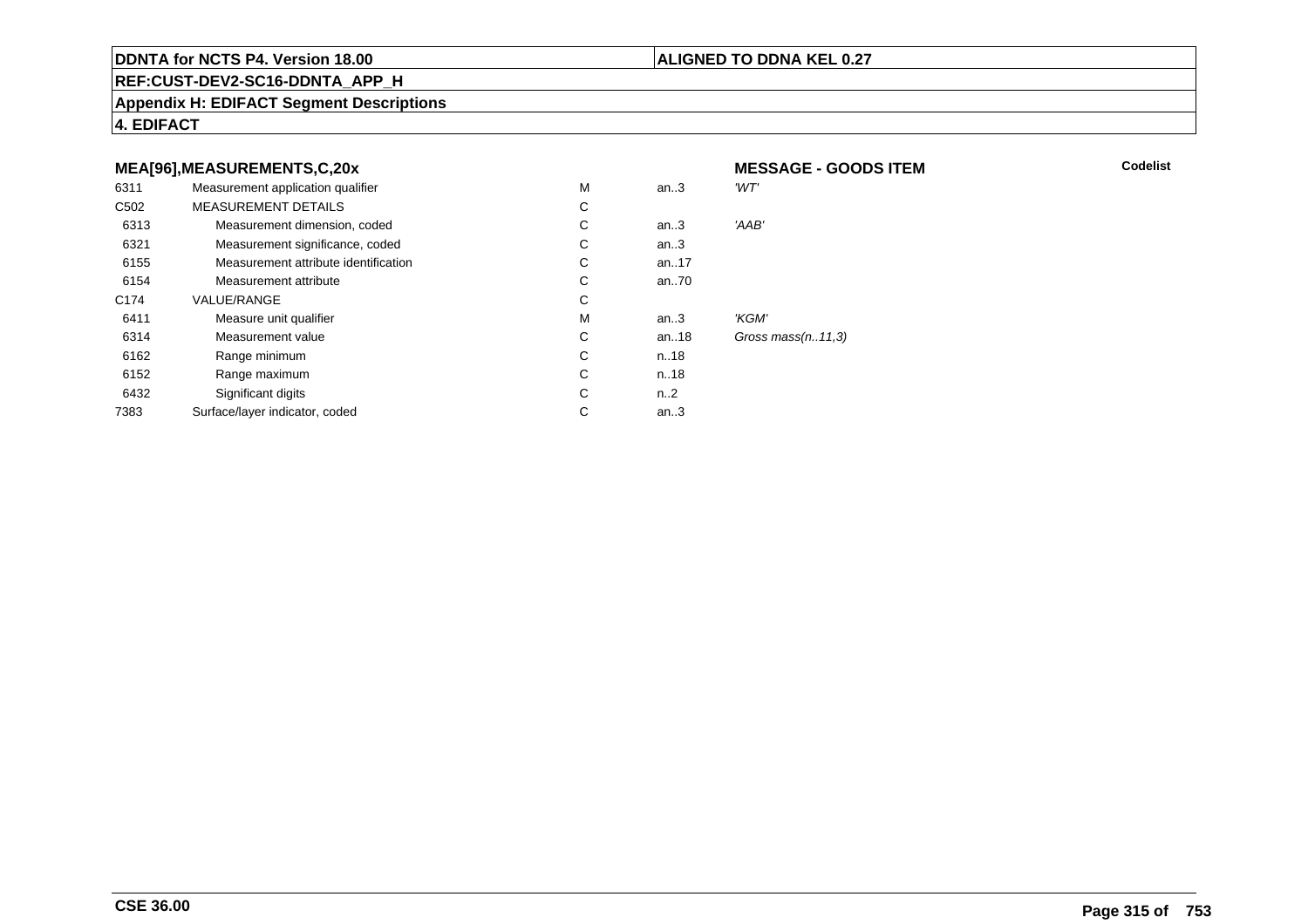#### **ALIGNED TO DDNA KEL 0.27**

**MESSAGE - GOODS ITEM**

**REF:CUST-DEV2-SC16-DDNTA\_APP\_H**

**Appendix H: EDIFACT Segment Descriptions**

**4. EDIFACT**

#### **MEA[96],MEASUREMENTS,C,20x**

| 6311             | Measurement application qualifier    | M | an.3             | 'WT'               |
|------------------|--------------------------------------|---|------------------|--------------------|
| C <sub>502</sub> | <b>MEASUREMENT DETAILS</b>           | C |                  |                    |
| 6313             | Measurement dimension, coded         | C | an.3             | 'AAA'              |
| 6321             | Measurement significance, coded      | C | an.3             |                    |
| 6155             | Measurement attribute identification | C | an. $17$         |                    |
| 6154             | Measurement attribute                | C | an70             |                    |
| C <sub>174</sub> | <b>VALUE/RANGE</b>                   | C |                  |                    |
| 6411             | Measure unit qualifier               | M | an.3             | 'KGM'              |
| 6314             | Measurement value                    | C | an18             | Net $mass(n.11.3)$ |
| 6162             | Range minimum                        | C | n.18             |                    |
| 6152             | Range maximum                        | C | n.18             |                    |
| 6432             | Significant digits                   | C | n <sub>1</sub> 2 |                    |
| 7383             | Surface/layer indicator, coded       | С | an.3             |                    |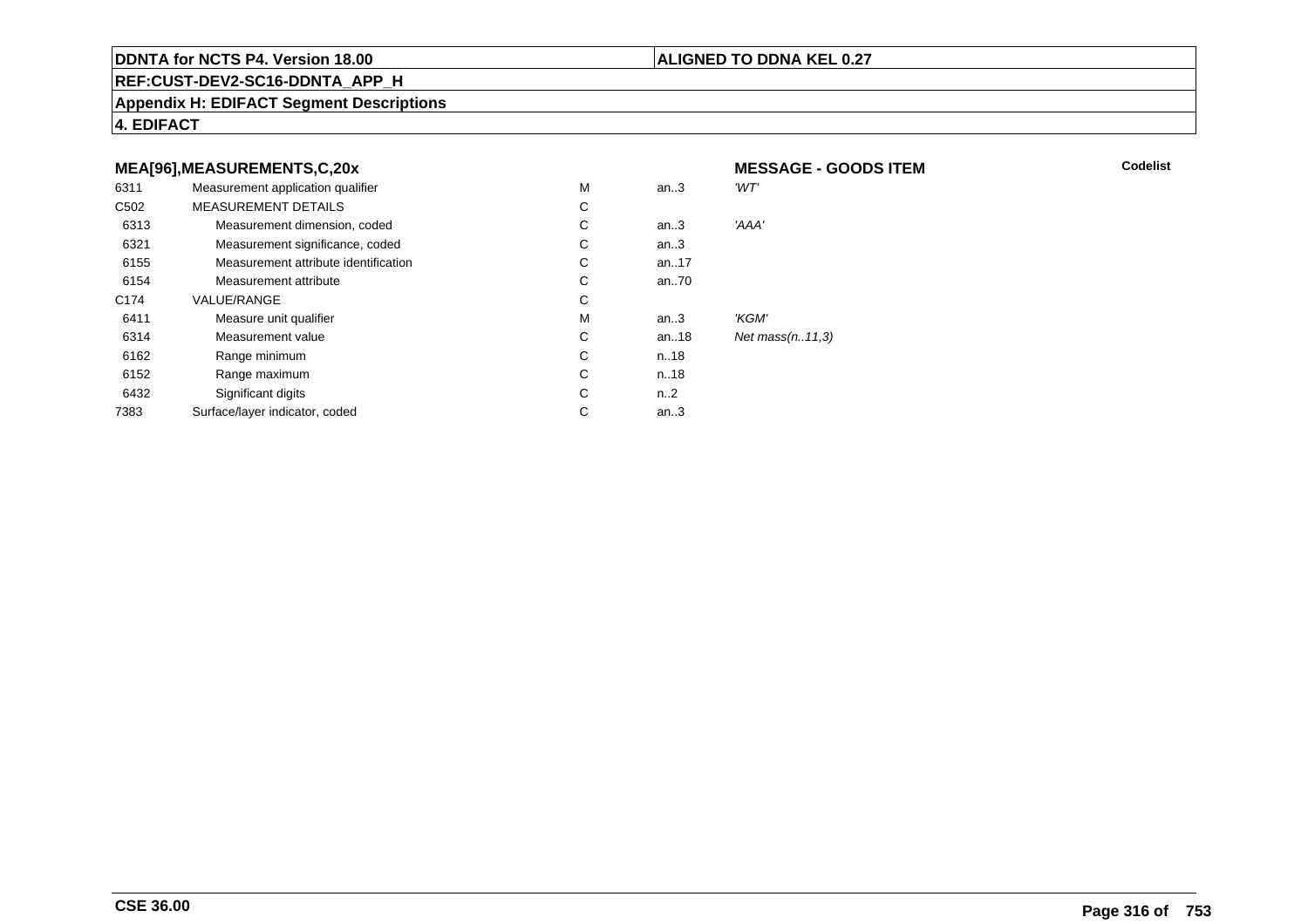#### **ALIGNED TO DDNA KEL 0.27**

**REF:CUST-DEV2-SC16-DDNTA\_APP\_H**

**Appendix H: EDIFACT Segment Descriptions**

**4. EDIFACT**

#### **MEA[96],MEASUREMENTS,C,20x**

| 6311             | Measurement application qualifier    | M | an.3     | 'ABP' |
|------------------|--------------------------------------|---|----------|-------|
| C <sub>502</sub> | <b>MEASUREMENT DETAILS</b>           | С |          |       |
| 6313             | Measurement dimension, coded         | С | an.3     |       |
| 6321             | Measurement significance, coded      | С | an.3     |       |
| 6155             | Measurement attribute identification | С | an. $17$ |       |
| 6154             | Measurement attribute                | С | an70     |       |
| C <sub>174</sub> | VALUE/RANGE                          | С |          |       |
| 6411             | Measure unit qualifier               | M | an.3     | 'UNT' |
| 6314             | Measurement value                    | С | an18     |       |
| 6162             | Range minimum                        | С | n.18     |       |
| 6152             | Range maximum                        | С | n.18     |       |
| 6432             | Significant digits                   | С | $n_{-2}$ |       |
| 7383             | Surface/layer indicator, coded       | С | an.3     |       |
|                  |                                      |   |          |       |

 **MESSAGE - GOODS ITEMM** Codelist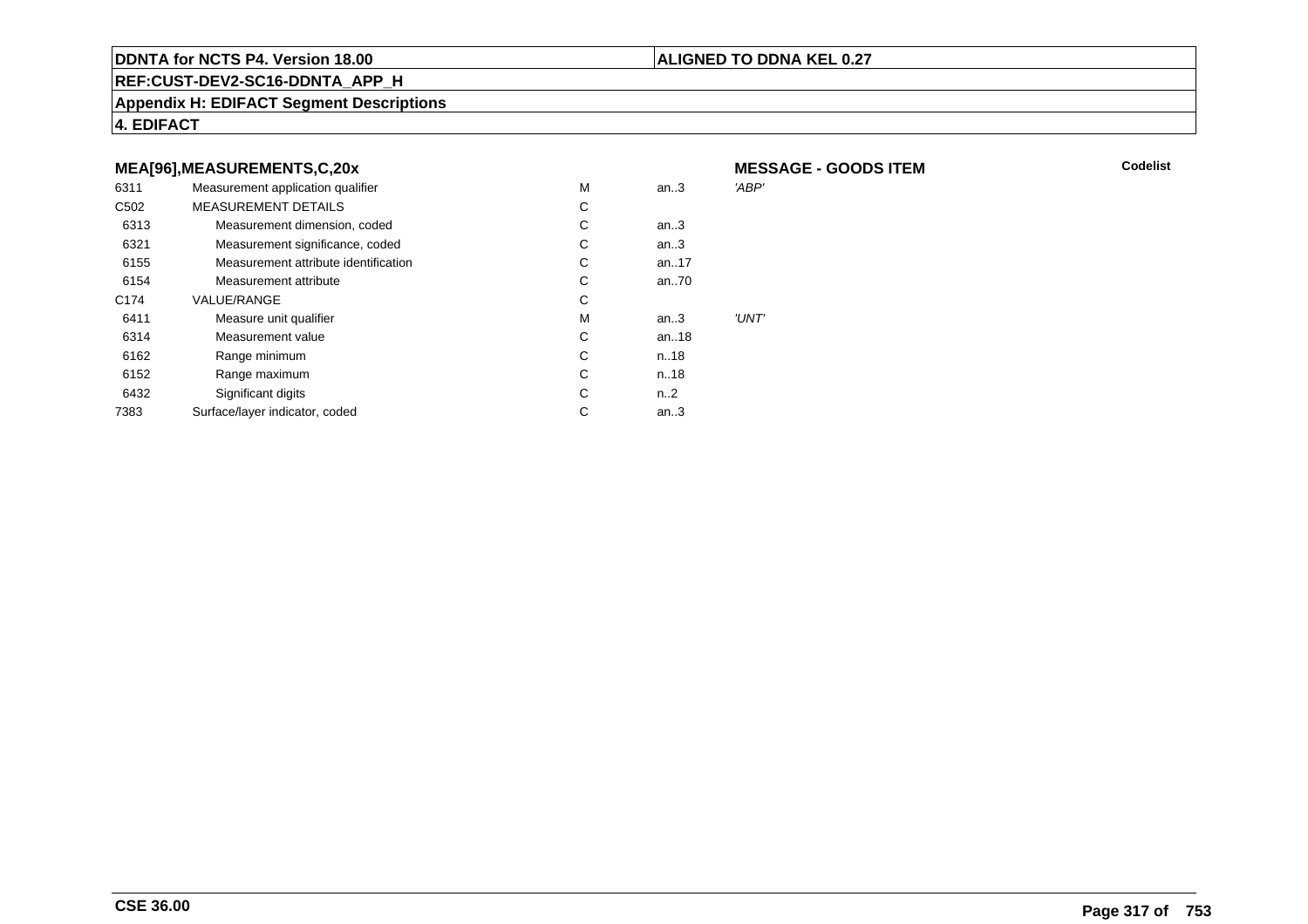#### **ALIGNED TO DDNA KEL 0.27**

**REF:CUST-DEV2-SC16-DDNTA\_APP\_H**

**Appendix H: EDIFACT Segment Descriptions**

**4. EDIFACT**

| NAD[97], NAME AND ADDRESS, C, 5x    |   |      | MESSAGE - GOODS ITEM - (CONSIGNEE) TRADER Codelist |  |  |
|-------------------------------------|---|------|----------------------------------------------------|--|--|
| Party qualifier                     | М | an.3 | 'CN'                                               |  |  |
| PARTY IDENTIFICATION DETAILS        | C |      |                                                    |  |  |
| Party id. identification            | М | an35 | TIN(an17)                                          |  |  |
| Code list qualifier                 | C | an.3 |                                                    |  |  |
| Code list responsible agency, coded | С | an.3 |                                                    |  |  |
| NAME AND ADDRESS                    | C |      |                                                    |  |  |
| Name and address line               | м | an35 |                                                    |  |  |
| Name and address line               | С | an35 |                                                    |  |  |
| Name and address line               | C | an35 |                                                    |  |  |
| Name and address line               | C | an35 |                                                    |  |  |
| Name and address line               | С | an35 |                                                    |  |  |
| PARTY NAME                          | С |      |                                                    |  |  |
| Party name                          | м | an35 | Name(an35)                                         |  |  |
| Party name                          | С | an35 |                                                    |  |  |
| Party name                          | С | an35 |                                                    |  |  |
| Party name                          | C | an35 |                                                    |  |  |
| Party name                          | C | an35 |                                                    |  |  |
| Party name format, coded            | С | an.3 |                                                    |  |  |
| <b>STREET</b>                       | С |      |                                                    |  |  |
| Street and number/p.o. box          | м | an35 | Street and number(an35)                            |  |  |
| Street and number/p.o. box          | C | an35 |                                                    |  |  |
| Street and number/p.o. box          | С | an35 |                                                    |  |  |
| Street and number/p.o. box          | C | an35 |                                                    |  |  |
| City name                           | С | an35 | City(an35)                                         |  |  |
| Country sub-entity identification   | C | an.9 | NAD LNG(a2)<br>12                                  |  |  |
| Postcode identification             | С | an.9 | Postal code(an9)                                   |  |  |
| Country, coded                      | C | an.3 | Country code(a2)<br>8                              |  |  |
|                                     |   |      |                                                    |  |  |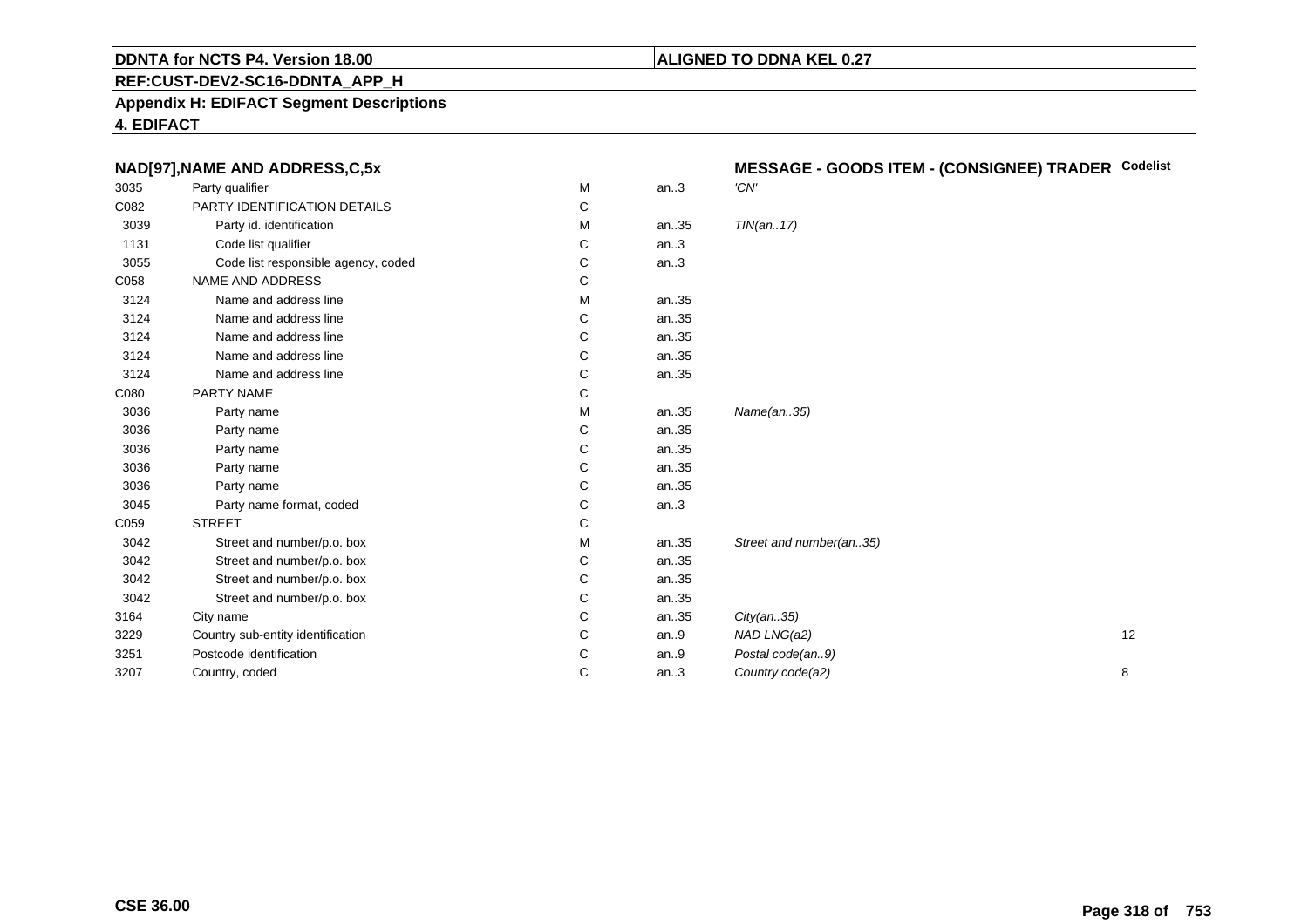#### **ALIGNED TO DDNA KEL 0.27**

**REF:CUST-DEV2-SC16-DDNTA\_APP\_H**

**Appendix H: EDIFACT Segment Descriptions**

**4. EDIFACT**

|      | NAD[97], NAME AND ADDRESS, C, 5x    |   |      | MESSAGE - GOODS ITEM - (CONSIGNOR) TRADER Codelist |  |
|------|-------------------------------------|---|------|----------------------------------------------------|--|
| 3035 | Party qualifier                     | M | an.3 | 'CZ'                                               |  |
| C082 | PARTY IDENTIFICATION DETAILS        | С |      |                                                    |  |
| 3039 | Party id. identification            | М | an35 | TIN(an17)                                          |  |
| 1131 | Code list qualifier                 | С | an.3 |                                                    |  |
| 3055 | Code list responsible agency, coded | С | an.3 |                                                    |  |
| C058 | NAME AND ADDRESS                    | С |      |                                                    |  |
| 3124 | Name and address line               | M | an35 |                                                    |  |
| 3124 | Name and address line               | С | an35 |                                                    |  |
| 3124 | Name and address line               | С | an35 |                                                    |  |
| 3124 | Name and address line               | C | an35 |                                                    |  |
| 3124 | Name and address line               | C | an35 |                                                    |  |
| C080 | PARTY NAME                          | С |      |                                                    |  |
| 3036 | Party name                          | M | an35 | Name(an35)                                         |  |
| 3036 | Party name                          | С | an35 |                                                    |  |
| 3036 | Party name                          | С | an35 |                                                    |  |
| 3036 | Party name                          | C | an35 |                                                    |  |
| 3036 | Party name                          | С | an35 |                                                    |  |
| 3045 | Party name format, coded            | С | an.3 |                                                    |  |
| C059 | <b>STREET</b>                       | С |      |                                                    |  |
| 3042 | Street and number/p.o. box          | М | an35 | Street and number(an35)                            |  |
| 3042 | Street and number/p.o. box          | С | an35 |                                                    |  |
| 3042 | Street and number/p.o. box          | С | an35 |                                                    |  |
| 3042 | Street and number/p.o. box          | С | an35 |                                                    |  |
| 3164 | City name                           | C | an35 | City(an35)                                         |  |
| 3229 | Country sub-entity identification   | С | an.9 | NAD LNG(a2)<br>12                                  |  |
| 3251 | Postcode identification             | C | an9  | Postal code(an9)                                   |  |
| 3207 | Country, coded                      | C | an.3 | 8<br>Country code(a2)                              |  |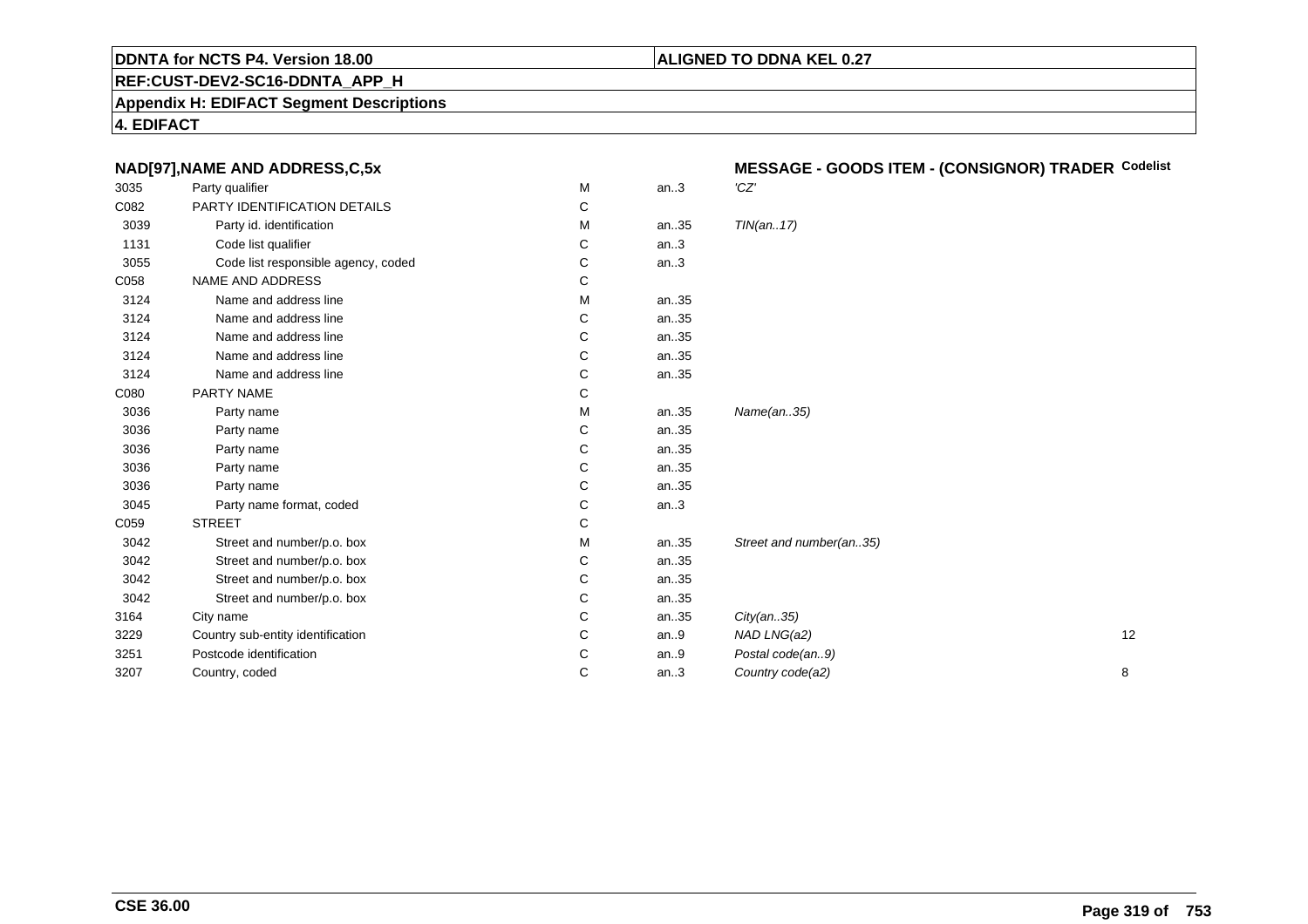#### **ALIGNED TO DDNA KEL 0.27**

**REF:CUST-DEV2-SC16-DDNTA\_APP\_H**

**Appendix H: EDIFACT Segment Descriptions**

**4. EDIFACT**

#### **NAD[97],NAME AND ADDRESS,C,5x**

|      | NAD[97], NAME AND ADDRESS, C, 5x    |              |      | <b>MESSAGE - GOODS ITEM - (CONSIGNOR-</b><br><b>SECURITY) TRADER</b> | <b>Codelist</b> |
|------|-------------------------------------|--------------|------|----------------------------------------------------------------------|-----------------|
| 3035 | Party qualifier                     | M            | an.3 | 'GM'                                                                 |                 |
| C082 | PARTY IDENTIFICATION DETAILS        | C            |      |                                                                      |                 |
| 3039 | Party id. identification            | м            | an35 | TIN(an17)                                                            |                 |
| 1131 | Code list qualifier                 | С            | an.3 |                                                                      |                 |
| 3055 | Code list responsible agency, coded | C            | an.3 |                                                                      |                 |
| C058 | NAME AND ADDRESS                    | C            |      |                                                                      |                 |
| 3124 | Name and address line               | M            | an35 |                                                                      |                 |
| 3124 | Name and address line               | С            | an35 |                                                                      |                 |
| 3124 | Name and address line               | C            | an35 |                                                                      |                 |
| 3124 | Name and address line               | С            | an35 |                                                                      |                 |
| 3124 | Name and address line               | C            | an35 |                                                                      |                 |
| C080 | PARTY NAME                          | C            |      |                                                                      |                 |
| 3036 | Party name                          | м            | an35 | Name(an35)                                                           |                 |
| 3036 | Party name                          | C            | an35 |                                                                      |                 |
| 3036 | Party name                          | С            | an35 |                                                                      |                 |
| 3036 | Party name                          | C            | an35 |                                                                      |                 |
| 3036 | Party name                          | C            | an35 |                                                                      |                 |
| 3045 | Party name format, coded            | C            | an.3 |                                                                      |                 |
| C059 | <b>STREET</b>                       | $\mathsf{C}$ |      |                                                                      |                 |
| 3042 | Street and number/p.o. box          | M            | an35 | Street and number(an35)                                              |                 |
| 3042 | Street and number/p.o. box          | С            | an35 |                                                                      |                 |
| 3042 | Street and number/p.o. box          | C            | an35 |                                                                      |                 |
| 3042 | Street and number/p.o. box          | С            | an35 |                                                                      |                 |
| 3164 | City name                           | C            | an35 | City(an35)                                                           |                 |
| 3229 | Country sub-entity identification   | C            | an.9 | NAD LNG(a2)                                                          | 12              |
| 3251 | Postcode identification             | С            | an.9 | Postal code(an9)                                                     |                 |
| 3207 | Country, coded                      | C            | an.3 | Country code(a2)                                                     | 8               |
|      |                                     |              |      |                                                                      |                 |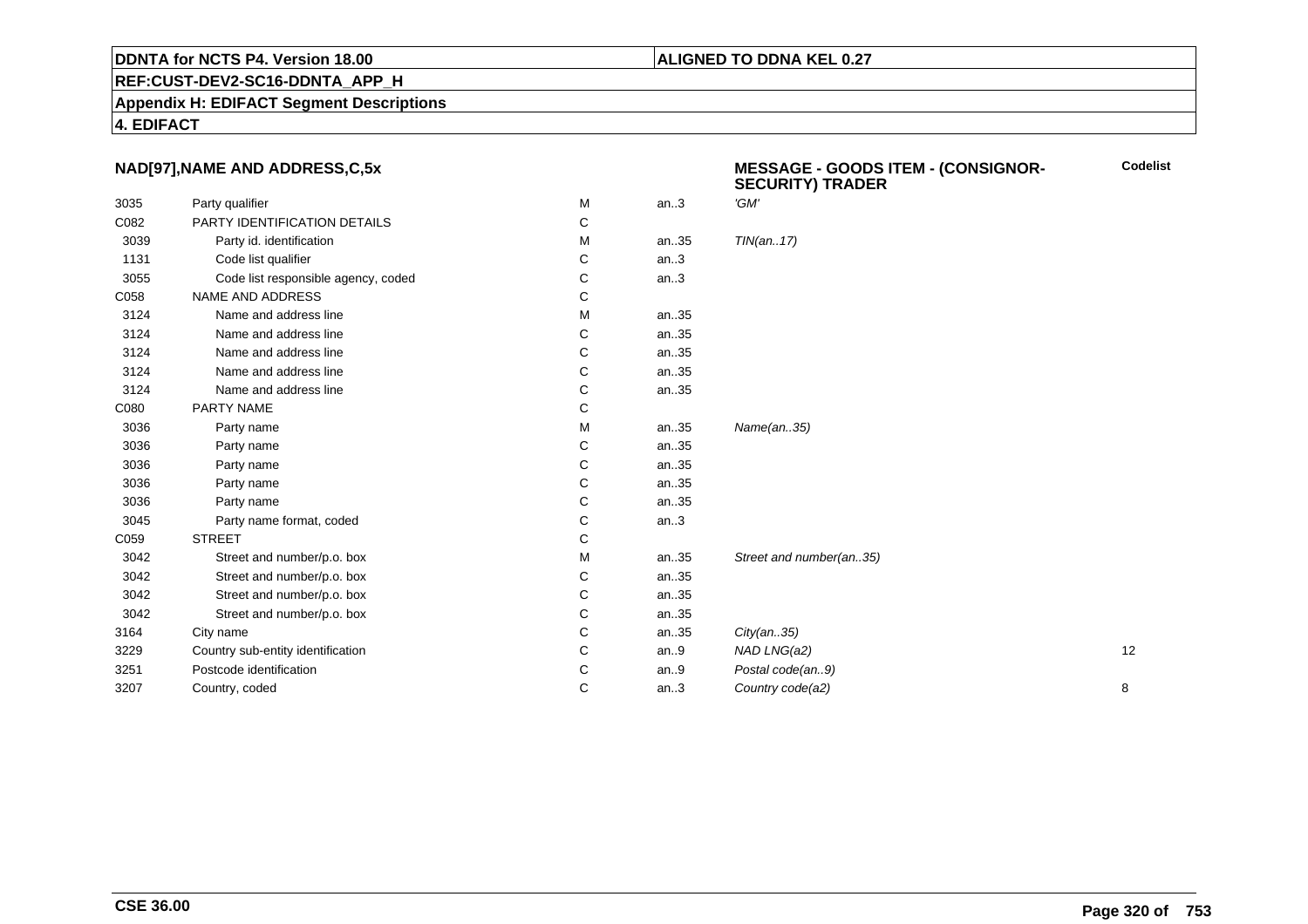#### **ALIGNED TO DDNA KEL 0.27**

**REF:CUST-DEV2-SC16-DDNTA\_APP\_H**

**Appendix H: EDIFACT Segment Descriptions**

**4. EDIFACT**

#### **NAD[97],NAME AND ADDRESS,C,5x**

|      | NAD[97], NAME AND ADDRESS, C, 5x    |   |      | <b>MESSAGE - GOODS ITEM - (CONSIGNEE-</b><br><b>SECURITY) TRADER</b> | <b>Codelist</b> |
|------|-------------------------------------|---|------|----------------------------------------------------------------------|-----------------|
| 3035 | Party qualifier                     | M | an.3 | 'DP'                                                                 |                 |
| C082 | PARTY IDENTIFICATION DETAILS        | C |      |                                                                      |                 |
| 3039 | Party id. identification            | M | an35 | TIN(an17)                                                            |                 |
| 1131 | Code list qualifier                 | С | an.3 |                                                                      |                 |
| 3055 | Code list responsible agency, coded | C | an.3 |                                                                      |                 |
| C058 | NAME AND ADDRESS                    | С |      |                                                                      |                 |
| 3124 | Name and address line               | м | an35 |                                                                      |                 |
| 3124 | Name and address line               | C | an35 |                                                                      |                 |
| 3124 | Name and address line               | С | an35 |                                                                      |                 |
| 3124 | Name and address line               | С | an35 |                                                                      |                 |
| 3124 | Name and address line               | C | an35 |                                                                      |                 |
| C080 | PARTY NAME                          | C |      |                                                                      |                 |
| 3036 | Party name                          | M | an35 | Name(an35)                                                           |                 |
| 3036 | Party name                          | C | an35 |                                                                      |                 |
| 3036 | Party name                          | С | an35 |                                                                      |                 |
| 3036 | Party name                          | С | an35 |                                                                      |                 |
| 3036 | Party name                          | С | an35 |                                                                      |                 |
| 3045 | Party name format, coded            | C | an.3 |                                                                      |                 |
| C059 | <b>STREET</b>                       | С |      |                                                                      |                 |
| 3042 | Street and number/p.o. box          | M | an35 | Street and number(an35)                                              |                 |
| 3042 | Street and number/p.o. box          | C | an35 |                                                                      |                 |
| 3042 | Street and number/p.o. box          | С | an35 |                                                                      |                 |
| 3042 | Street and number/p.o. box          | С | an35 |                                                                      |                 |
| 3164 | City name                           | C | an35 | City(an35)                                                           |                 |
| 3229 | Country sub-entity identification   | С | an.9 | NAD LNG(a2)                                                          | 12              |
| 3251 | Postcode identification             | C | an.9 | Postal code(an9)                                                     |                 |
| 3207 | Country, coded                      | C | an.3 | Country code(a2)                                                     | 8               |
|      |                                     |   |      |                                                                      |                 |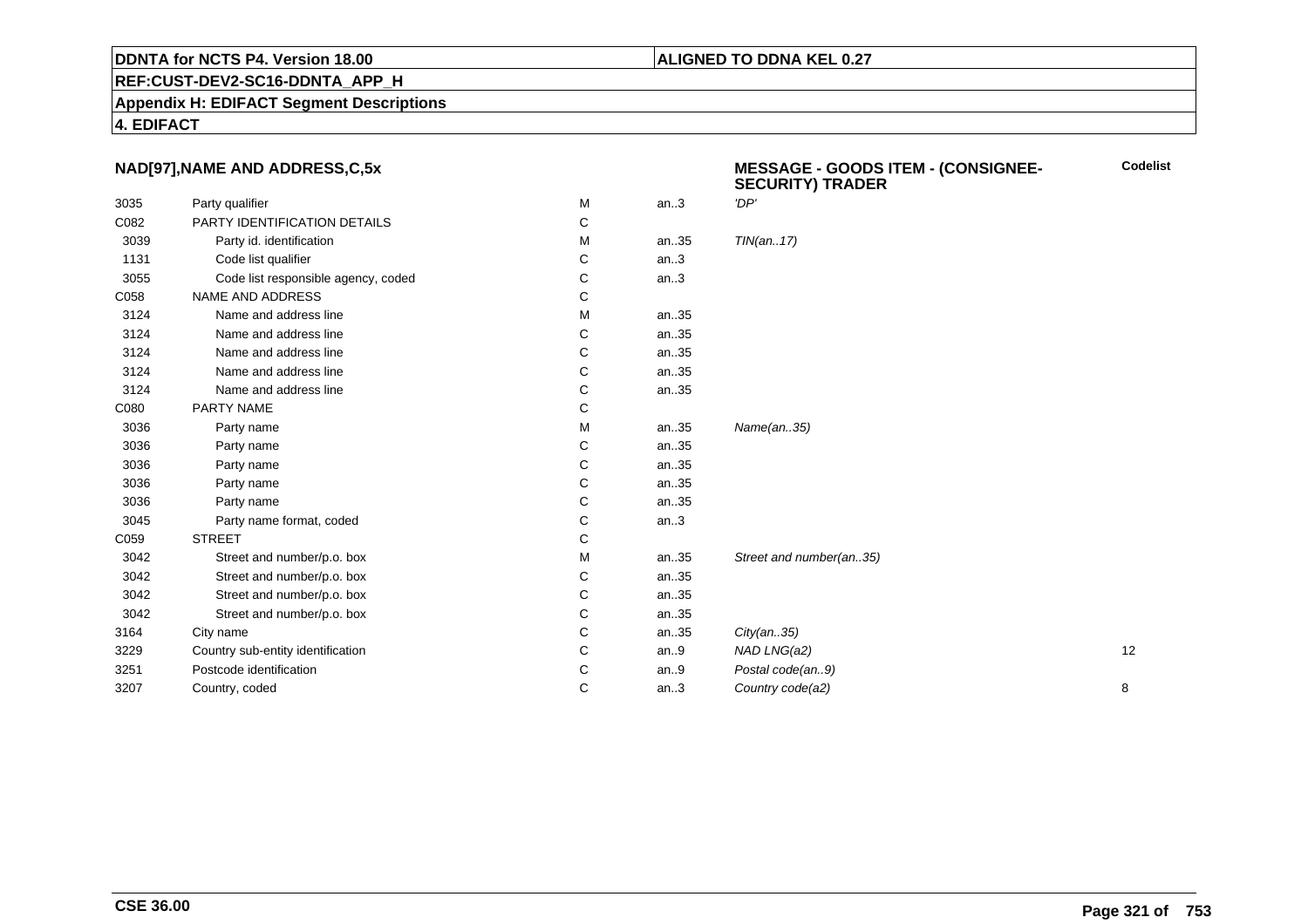#### **REF:CUST-DEV2-SC16-DDNTA\_APP\_H**

**Appendix H: EDIFACT Segment Descriptions**

**4. EDIFACT**

#### **TDT[98],DETAILS OF TRANSPORT,C,9x**8051Transport stage qualifier metals of the M<br>Conveyance reference number of the MC 8028Conveyance reference number

| C <sub>220</sub> | MODE OF TRANSPORT                           | C |           |
|------------------|---------------------------------------------|---|-----------|
| 8067             | Mode of transport, coded                    | C | an.3      |
| 8066             | Mode of transport                           | C | an.17     |
| C <sub>228</sub> | <b>TRANSPORT MEANS</b>                      | С |           |
| 8179             | Type of means of transport identification   | C | an8       |
| 8178             | Type of means of transport                  | C | an.17     |
| C040             | <b>CARRIER</b>                              | C |           |
| 3127             | Carrier identification                      | C | an. $.17$ |
| 1131             | Code list qualifier                         | C | an.3      |
| 3055             | Code list responsible agency, coded         | C | an.3      |
| 3128             | Carrier name                                | C | an35      |
| 8101             | Transit direction, coded                    | C | an.3      |
| C401             | <b>EXCESS TRANSPORTATION INFORMATION</b>    | С |           |
| 8457             | Excess transportation reason, coded         | M | an.3      |
| 8459             | Excess transportation responsibility, coded | M | an.3      |
| 7130             | Customer authorization number               | C | an17      |
| C <sub>222</sub> | <b>TRANSPORT IDENTIFICATION</b>             | C |           |
| 8213             | Id. of means of transport identification    | С | an.9      |
| 1131             | Code list qualifier                         | C | an.3      |
| 3055             | Code list responsible agency, coded         | C | an.3      |
| 8212             | Id. of the means of transport               | C | an35      |
| 8453             | Nationality of means of transport, coded    | C | an.3      |
| 8281             | Transport ownership, coded                  | С | an.3      |
|                  |                                             |   |           |

**ALIGNED TO DDNA KEL 0.27**

**MESSAGE - GOODS ITEM**<br>M an..3 2'

an $.3$ 

an..17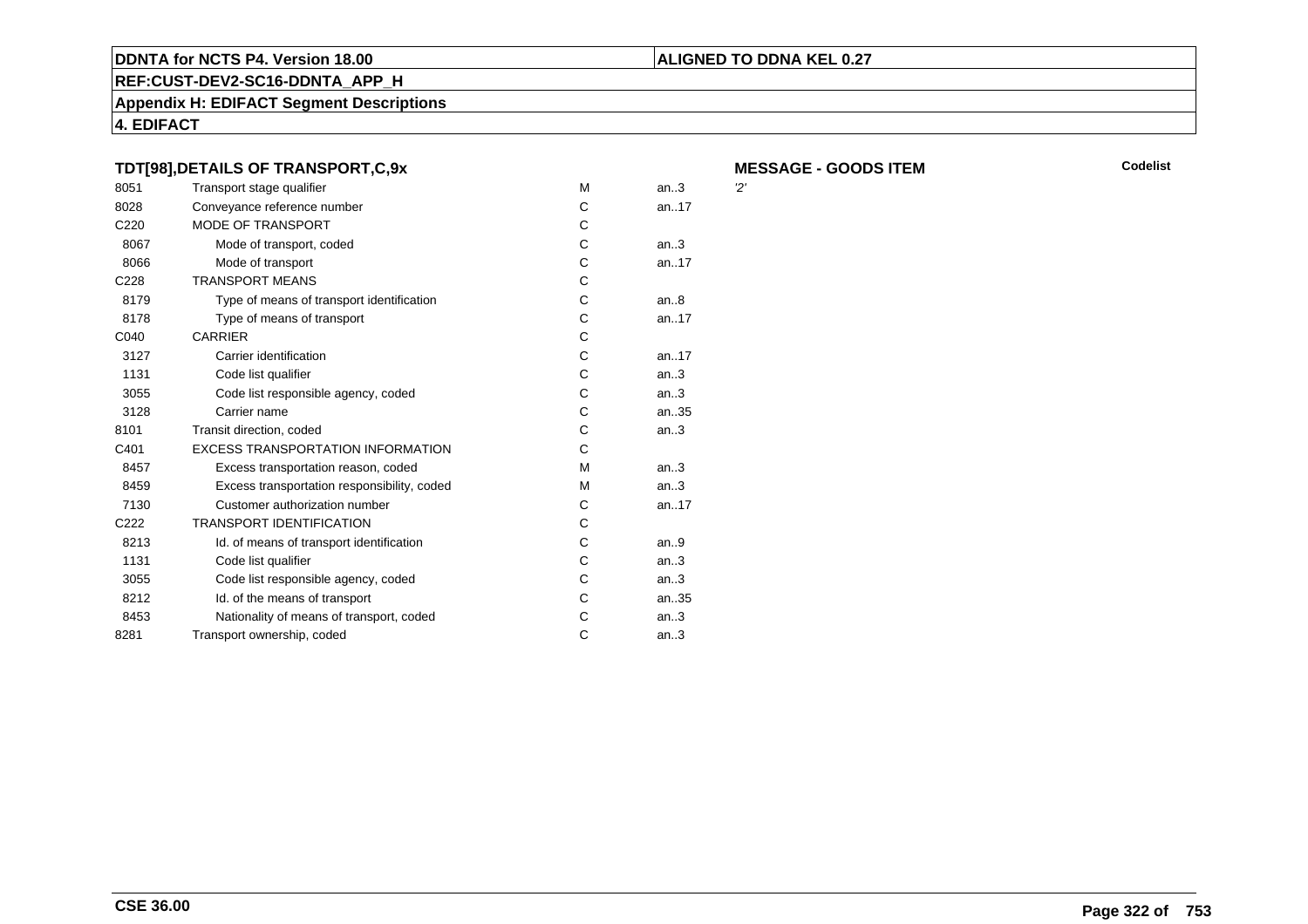#### **REF:CUST-DEV2-SC16-DDNTA\_APP\_H**

**Appendix H: EDIFACT Segment Descriptions**

**4. EDIFACT**

| TDT[98], DETAILS OF TRANSPORT, C, 9x |                                             |   |       | <b>MESSAGE - GOODS ITEM</b>              | Codelist |  |
|--------------------------------------|---------------------------------------------|---|-------|------------------------------------------|----------|--|
| 8051                                 | Transport stage qualifier                   | M | an.3  | '10'                                     |          |  |
| 8028                                 | Conveyance reference number                 | С | an17  |                                          |          |  |
| C <sub>220</sub>                     | <b>MODE OF TRANSPORT</b>                    | С |       |                                          |          |  |
| 8067                                 | Mode of transport, coded                    | С | an.3  |                                          |          |  |
| 8066                                 | Mode of transport                           | С | an.17 |                                          |          |  |
| C228                                 | <b>TRANSPORT MEANS</b>                      | С |       |                                          |          |  |
| 8179                                 | Type of means of transport identification   | С | an.8  | Transport charges/ Method of Payment(a1) | 116      |  |
| 8178                                 | Type of means of transport                  | С | an17  |                                          |          |  |
| C040                                 | <b>CARRIER</b>                              | С |       |                                          |          |  |
| 3127                                 | Carrier identification                      | С | an17  |                                          |          |  |
| 1131                                 | Code list qualifier                         | С | an.3  |                                          |          |  |
| 3055                                 | Code list responsible agency, coded         | С | an.3  |                                          |          |  |
| 3128                                 | Carrier name                                | С | an35  |                                          |          |  |
| 8101                                 | Transit direction, coded                    | С | an.3  |                                          |          |  |
| C401                                 | EXCESS TRANSPORTATION INFORMATION           | С |       |                                          |          |  |
| 8457                                 | Excess transportation reason, coded         | M | an.3  |                                          |          |  |
| 8459                                 | Excess transportation responsibility, coded | М | an.3  |                                          |          |  |
| 7130                                 | Customer authorization number               | С | an17  |                                          |          |  |
| C222                                 | <b>TRANSPORT IDENTIFICATION</b>             | С |       |                                          |          |  |
| 8213                                 | Id. of means of transport identification    | С | an.9  | UN dangerous goods code(an4)             | 101      |  |
| 1131                                 | Code list qualifier                         | С | an.3  |                                          |          |  |
| 3055                                 | Code list responsible agency, coded         | С | an.3  |                                          |          |  |
| 8212                                 | Id. of the means of transport               | С | an35  |                                          |          |  |
| 8453                                 | Nationality of means of transport, coded    | С | an.3  |                                          |          |  |
| 8281                                 | Transport ownership, coded                  | C | an.3  |                                          |          |  |
|                                      |                                             |   |       |                                          |          |  |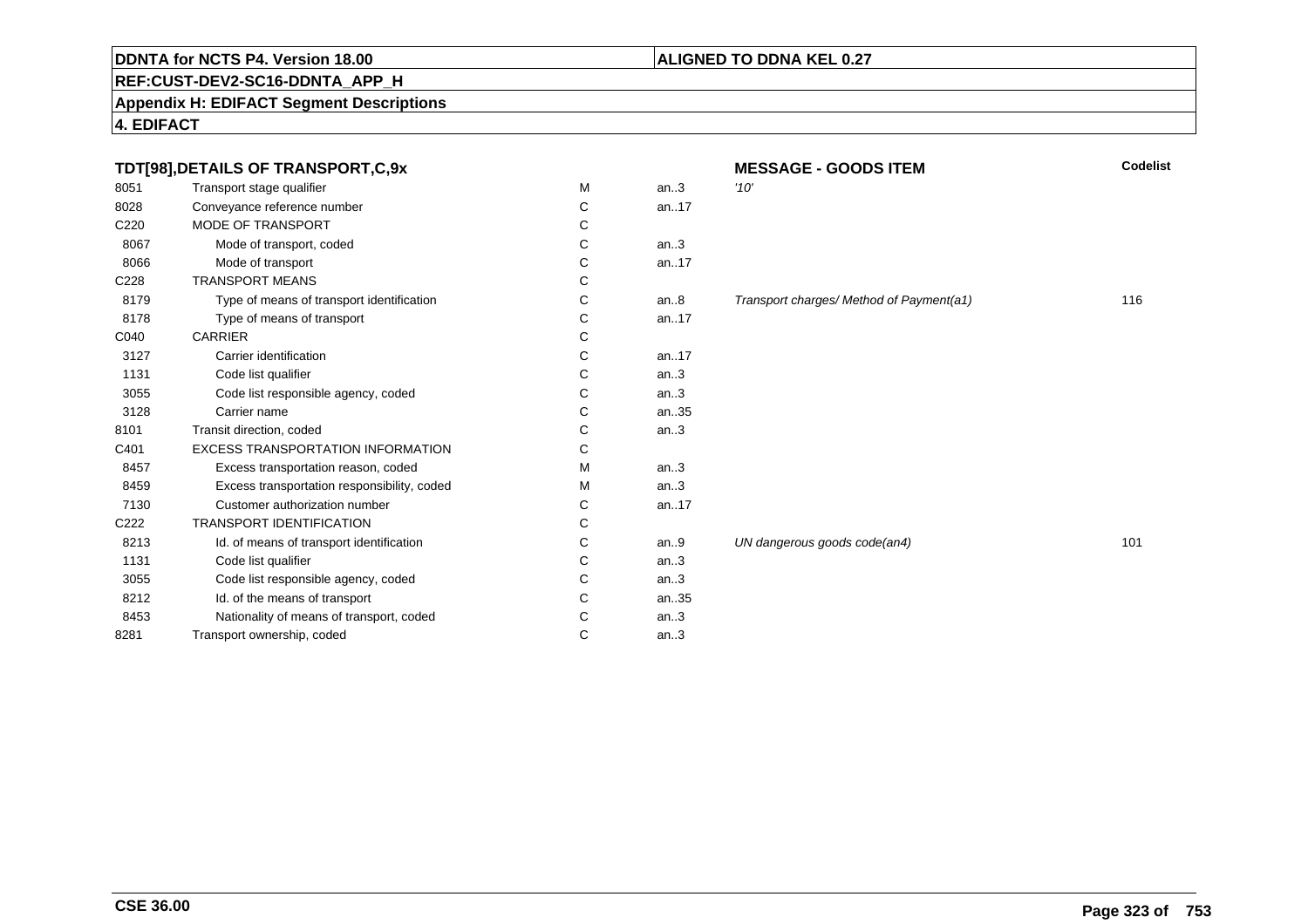#### **REF:CUST-DEV2-SC16-DDNTA\_APP\_H**

**Appendix H: EDIFACT Segment Descriptions**

**4. EDIFACT**

#### **TDT[98],DETAILS OF TRANSPORT,C,9x**

| 8051             | Transport stage qualifier                   | M | an.3  | '14' |
|------------------|---------------------------------------------|---|-------|------|
| 8028             | Conveyance reference number                 | C | an.17 |      |
| C220             | <b>MODE OF TRANSPORT</b>                    | C |       |      |
| 8067             | Mode of transport, coded                    | C | an.3  |      |
| 8066             | Mode of transport                           | C | an.17 |      |
| C <sub>228</sub> | <b>TRANSPORT MEANS</b>                      | C |       |      |
| 8179             | Type of means of transport identification   | C | an.8  |      |
| 8178             | Type of means of transport                  | С | an.17 |      |
| C040             | <b>CARRIER</b>                              | C |       |      |
| 3127             | Carrier identification                      | С | an.17 |      |
| 1131             | Code list qualifier                         | C | an.3  |      |
| 3055             | Code list responsible agency, coded         | С | an.3  |      |
| 3128             | Carrier name                                | С | an35  |      |
| 8101             | Transit direction, coded                    | C | an.3  |      |
| C401             | <b>EXCESS TRANSPORTATION INFORMATION</b>    | C |       |      |
| 8457             | Excess transportation reason, coded         | м | an.3  |      |
| 8459             | Excess transportation responsibility, coded | м | an.3  |      |
| 7130             | Customer authorization number               | С | an.17 |      |
| C <sub>222</sub> | <b>TRANSPORT IDENTIFICATION</b>             | C |       |      |
| 8213             | Id. of means of transport identification    | C | an.9  |      |
| 1131             | Code list qualifier                         | C | an.3  |      |
| 3055             | Code list responsible agency, coded         | C | an.3  |      |
| 8212             | Id. of the means of transport               | C | an35  |      |
| 8453             | Nationality of means of transport, coded    | C | an.3  |      |
| 8281             | Transport ownership, coded                  | C | an.3  |      |
|                  |                                             |   |       |      |

**ALIGNED TO DDNA KEL 0.27**

| <b>MESSAGE - GOODS ITEM</b> |  |
|-----------------------------|--|
| '14'                        |  |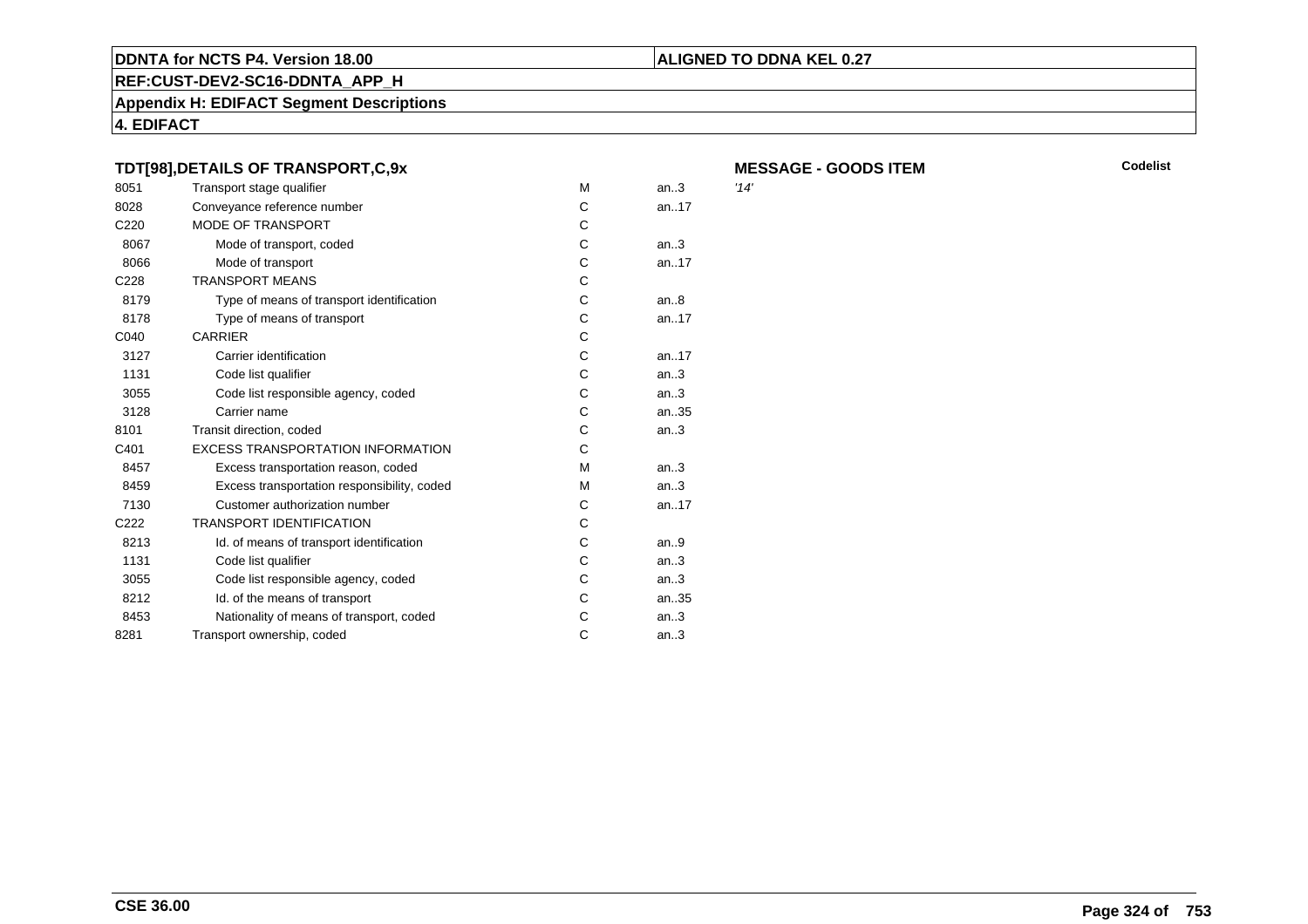### **ALIGNED TO DDNA KEL 0.27**

Number of packages(n..5)

Number of pieces(n..5)

# **REF:CUST-DEV2-SC16-DDNTA\_APP\_H**

### **Appendix H: EDIFACT Segment Descriptions**

# **4. EDIFACT**

| 7224             | Number of packages                                       | C | n.8  | 6' |
|------------------|----------------------------------------------------------|---|------|----|
| C531             | PACKAGING DETAILS                                        | С |      |    |
| 7075             | Packaging level, coded                                   | С | an.3 |    |
| 7233             | Packaging related information, coded                     | С | an.3 |    |
| 7073             | Packaging terms and conditions, coded                    | C | an.3 |    |
| C <sub>202</sub> | PACKAGE TYPE                                             | C |      |    |
| 7065             | Type of packages identification                          | C | an17 |    |
| 1131             | Code list qualifier                                      | C | an.3 |    |
| 3055             | Code list responsible agency, coded                      | C | an.3 |    |
| 7064             | Type of packages                                         | C | an35 |    |
| C402             | PACKAGE TYPE IDENTIFICATION                              | C |      |    |
| 7077             | Item description type, coded                             | C | an.4 | Ki |
| 7064             | Type of packages                                         | C | an35 | Nι |
| 7143             | Item number type, coded                                  | C | an.3 |    |
| 7064             | Type of packages                                         | C | an35 | Nι |
| 7143             | Item number type, coded                                  | С | an.3 |    |
| C532             | RETURNABLE PACKAGE DETAILS                               | C |      |    |
| 8395             | Returnable package freight payment responsibility, coded | С | an.3 |    |
| 8393             | Returnable package load contents, coded                  | С | an.3 |    |
|                  |                                                          |   |      |    |

 **MESSAGE - GOODS ITEM - PACKAGESCodelist**

Kind of packages(an..3) 17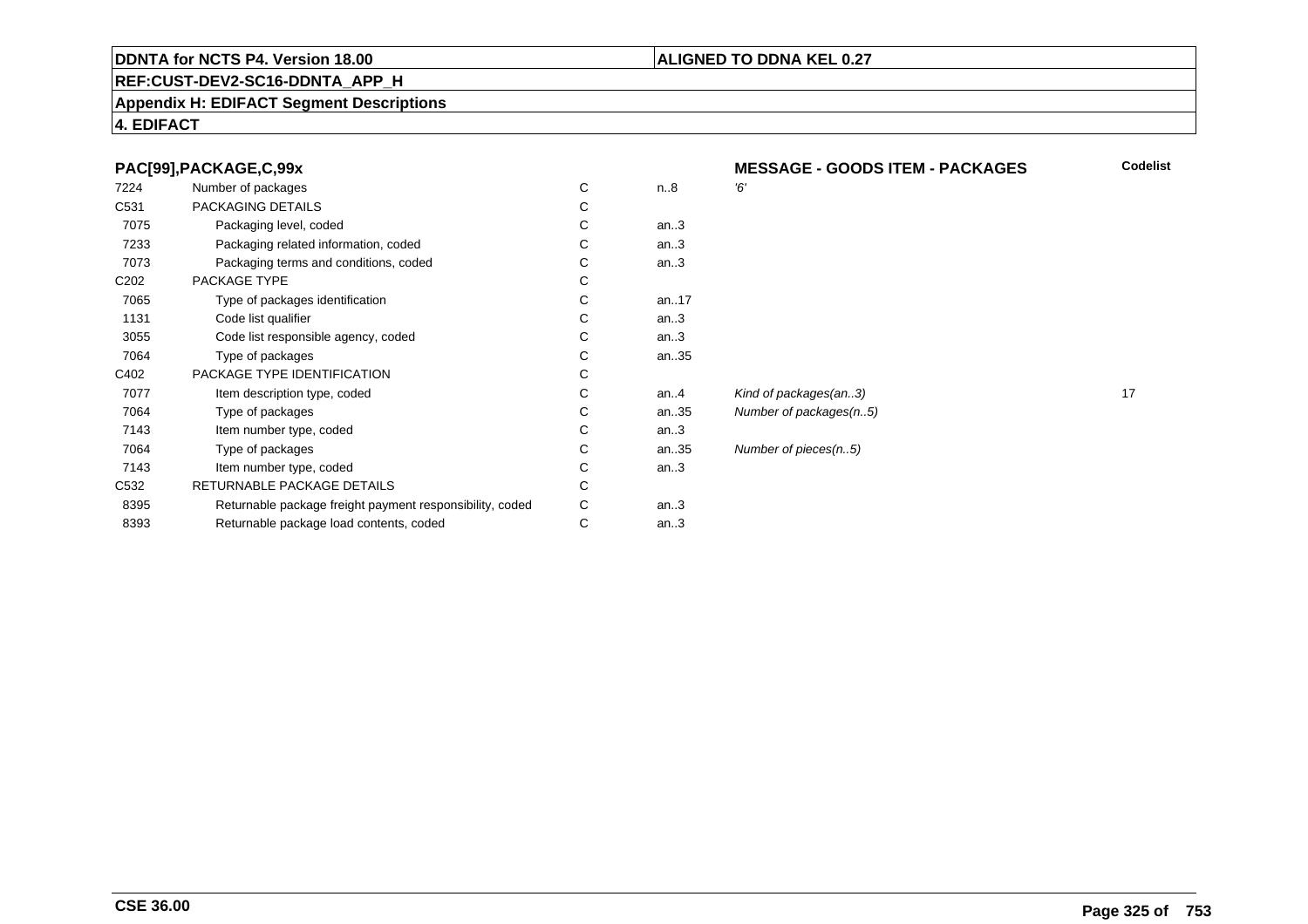### **ALIGNED TO DDNA KEL 0.27**

# **REF:CUST-DEV2-SC16-DDNTA\_APP\_H**

**Appendix H: EDIFACT Segment Descriptions**

**4. EDIFACT**

### **PCI[100],PACKAGE IDENTIFICATION,M,1x**

| 4233             | Marking instructions, coded         | C | an.3 | 28'   |
|------------------|-------------------------------------|---|------|-------|
| C <sub>210</sub> | <b>MARKS &amp; LABELS</b>           | C |      |       |
| 7102             | Shipping marks                      | C | an35 | Ma    |
| 7102             | Shipping marks                      | C | an35 | ) --' |
| 7102             | Shipping marks                      | C | an35 |       |
| 7102             | Shipping marks                      | C | an35 |       |
| 7102             | Shipping marks                      | C | an35 |       |
| 7102             | Shipping marks                      | C | an35 |       |
| 7102             | Shipping marks                      | C | an35 |       |
| 7102             | Shipping marks                      | C | an35 |       |
| 7102             | Shipping marks                      | C | an35 |       |
| 7102             | Shipping marks                      | C | an35 |       |
| 8275             | Container/package status, coded     | C | an.3 | Mai   |
| C827             | TYPE OF MARKING                     | C |      |       |
| 7511             | Type of marking, coded              | M | an.3 |       |
| 1131             | Code list qualifier                 | C | an.3 |       |
| 3055             | Code list responsible agency, coded | C | an.3 |       |
|                  |                                     |   |      |       |

# **MESSAGE - GOODS ITEM - PACKAGES**<br>n..3 28'

# an..35 Marks & numbers of packages(an..42)

| ⌒<br>U | an35 | $'-$ Continued 07 $-$ ' |
|--------|------|-------------------------|
|        |      |                         |

Marks & numbers of packages LNG(a2) 12

**Codelist**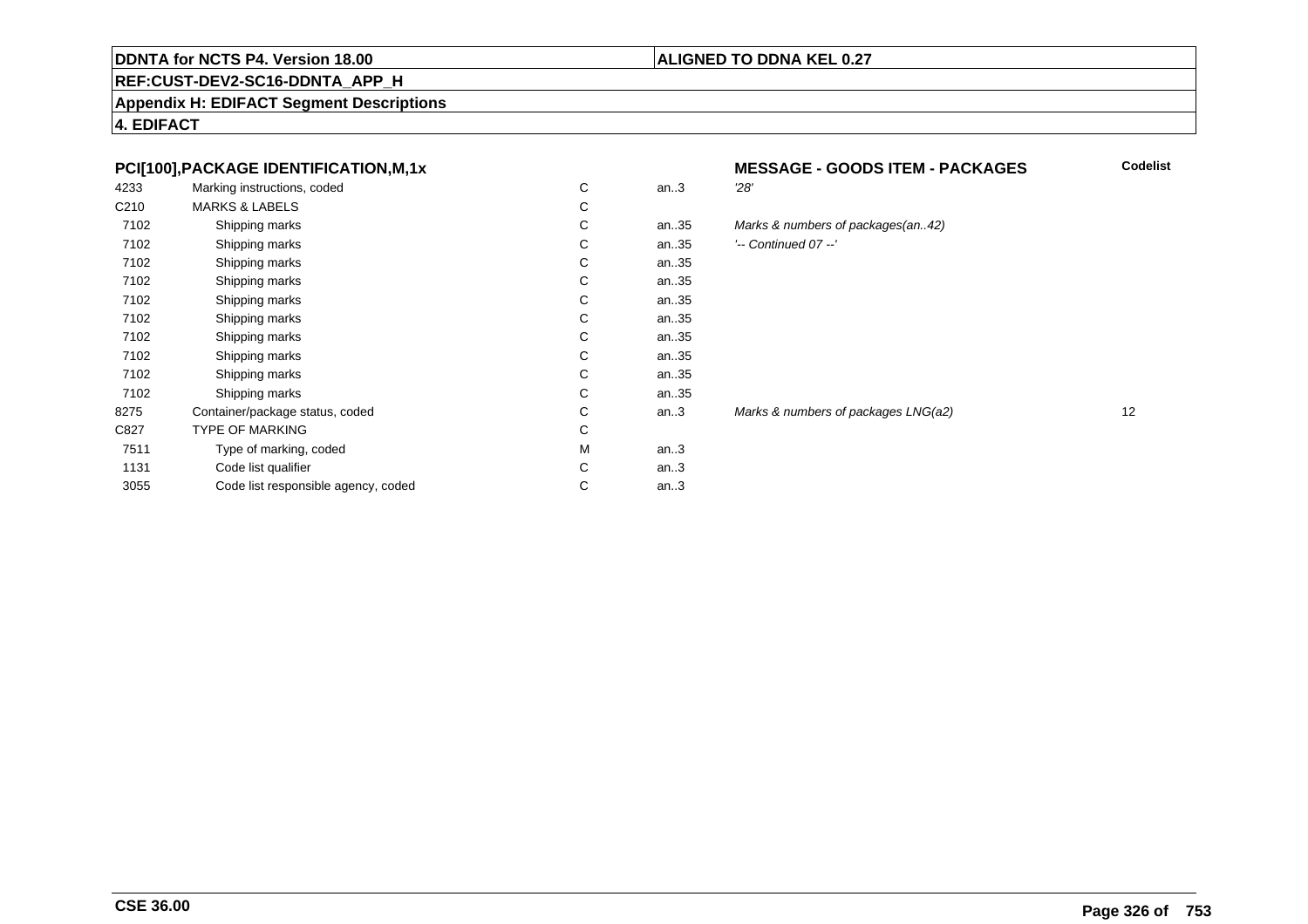# **REF:CUST-DEV2-SC16-DDNTA\_APP\_H**

### **Appendix H: EDIFACT Segment Descriptions**

# **4. EDIFACT**

| FTX[101],FREE TEXT,C,1x |                                     |   | <b>MESSAGE - GOODS ITEM - PACKAGES</b> | <b>Codelist</b>             |                   |
|-------------------------|-------------------------------------|---|----------------------------------------|-----------------------------|-------------------|
| 4451                    | Text subject qualifier              | М | an.3                                   | 'PKG'                       |                   |
| 4453                    | Text function, coded                | С | an.3                                   |                             |                   |
| C <sub>107</sub>        | <b>TEXT REFERENCE</b>               | С |                                        |                             |                   |
| 4441                    | Free text identification            | М | an17                                   | Complete control(n1)        | 27                |
| 1131                    | Code list qualifier                 | С | an.3                                   |                             |                   |
| 3055                    | Code list responsible agency, coded | С | an.3                                   |                             |                   |
| C <sub>108</sub>        | <b>TEXT LITERAL</b>                 | С |                                        |                             |                   |
| 4440                    | Free text                           | С | an70                                   | Controlled packages(an70)   |                   |
| 4440                    | Free text                           | С | an70                                   |                             |                   |
| 4440                    | Free text                           | С | an70                                   |                             |                   |
| 4440                    | Free text                           | С | an70                                   |                             |                   |
| 4440                    | Free text                           | С | an70                                   |                             |                   |
| 3453                    | Language, coded                     | С | an.3                                   | Controlled packages LNG(a2) | $12 \overline{ }$ |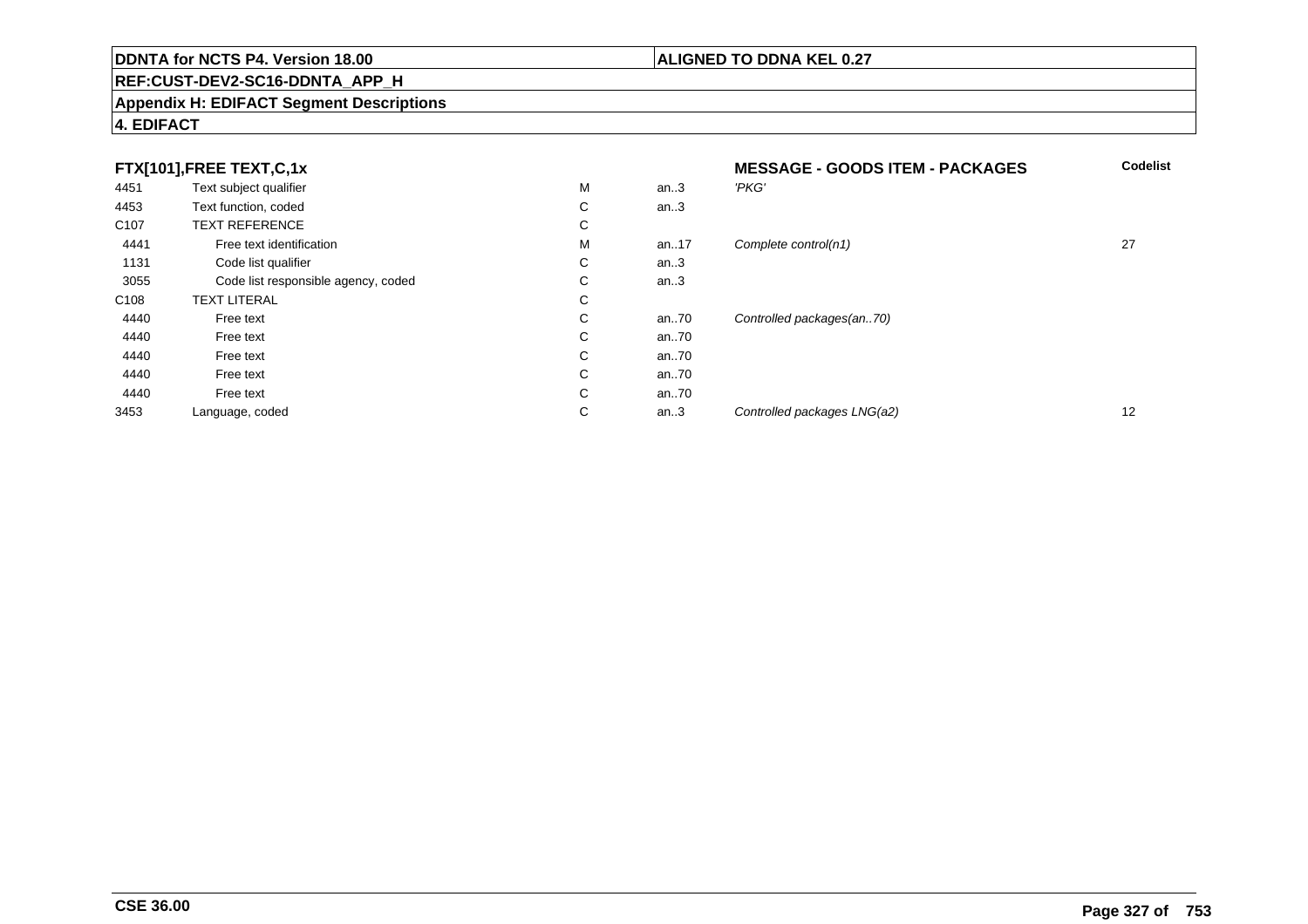### **REF:CUST-DEV2-SC16-DDNTA\_APP\_H**

### **Appendix H: EDIFACT Segment Descriptions**

### **4. EDIFACT**

### **RFF[105],REFERENCE,C,999x**

| C506 | <b>REFERENCE</b>         | м |
|------|--------------------------|---|
| 1153 | Reference qualifier      | м |
| 1154 | Reference number         | C |
| 1156 | Line number              | C |
| 4000 | Reference version number | С |

### **MESSAGE - GOODS ITEM - CONTAINERS**

**Codelist**

| М | an $3$ | 'AAO'                  |  |
|---|--------|------------------------|--|
| С | an35   | Container number(an17) |  |
| C | an6    | Complete control(n1)   |  |
| С | an35   |                        |  |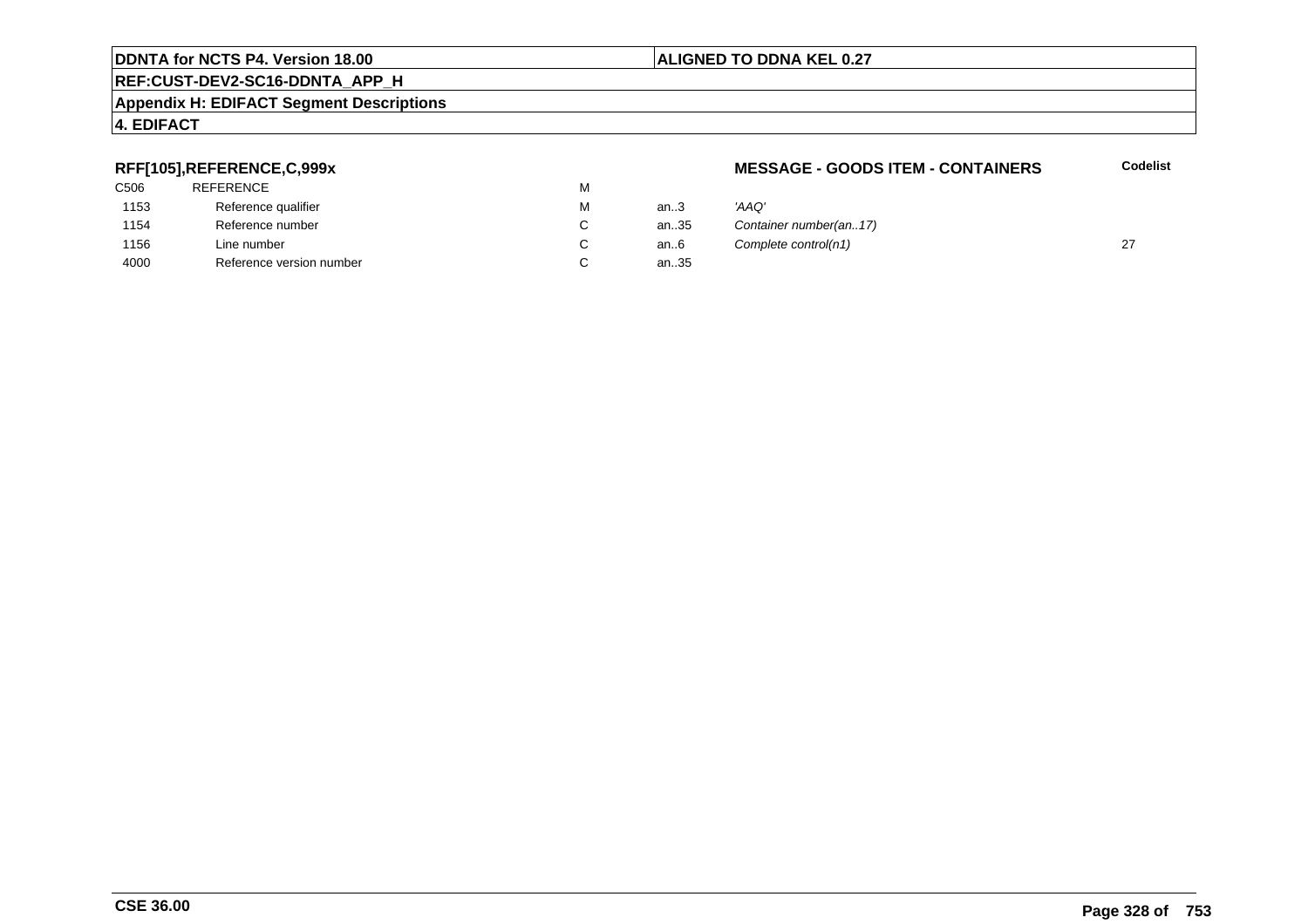### **ALIGNED TO DDNA KEL 0.27**

**REF:CUST-DEV2-SC16-DDNTA\_APP\_H**

**Appendix H: EDIFACT Segment Descriptions**

**4. EDIFACT**

### **DOC[111],DOCUMENT/MESSAGE DETAILS,C,999x**

| C <sub>0</sub> 02 | DOCUMENT/MESSAGE NAME                    | M |                  |       |
|-------------------|------------------------------------------|---|------------------|-------|
| 1001              | Document/message name, coded             | С | an.3             | '190' |
| 1131              | Code list qualifier                      | С | an.3             |       |
| 3055              | Code list responsible agency, coded      | С | an.3             |       |
| 1000              | Document/message name                    | С | an35             | Prev  |
| C <sub>503</sub>  | DOCUMENT/MESSAGE DETAILS                 | С |                  |       |
| 1004              | Document/message number                  | С | an35             | Prev  |
| 1373              | Document/message status, coded           | С | an.3             | Com   |
| 1366              | Document/message source                  | С | an35             | Com   |
| 3453              | Language, coded                          | С | an.3             | Prev  |
| 3153              | Communication channel identifier, coded  | С | an.3             | Com   |
| 1220              | Number of copies of document required    | С | n2               |       |
| 1218              | Number of originals of document required | С | n <sub>1</sub> 2 |       |
|                   |                                          |   |                  |       |

### **MESSAGE - GOODS ITEM - PREVIOUSADMINISTRATIVE REFERENCES**

| С | an.3 | '190'                               |    |
|---|------|-------------------------------------|----|
| С | an.3 |                                     |    |
| С | an.3 |                                     |    |
| С | an35 | Previous document type(an6)         | 14 |
| С |      |                                     |    |
| С | an35 | Previous document reference(an35)   |    |
| С | an.3 | Complement of information LNG(a2)   | 12 |
| С | an35 | Complement of information(an26)     |    |
| С | an.3 | Previous document reference LNG(a2) | 12 |
| С | an.3 | Complete control(n1)                | 27 |
| C | n 2  |                                     |    |

**Codelist**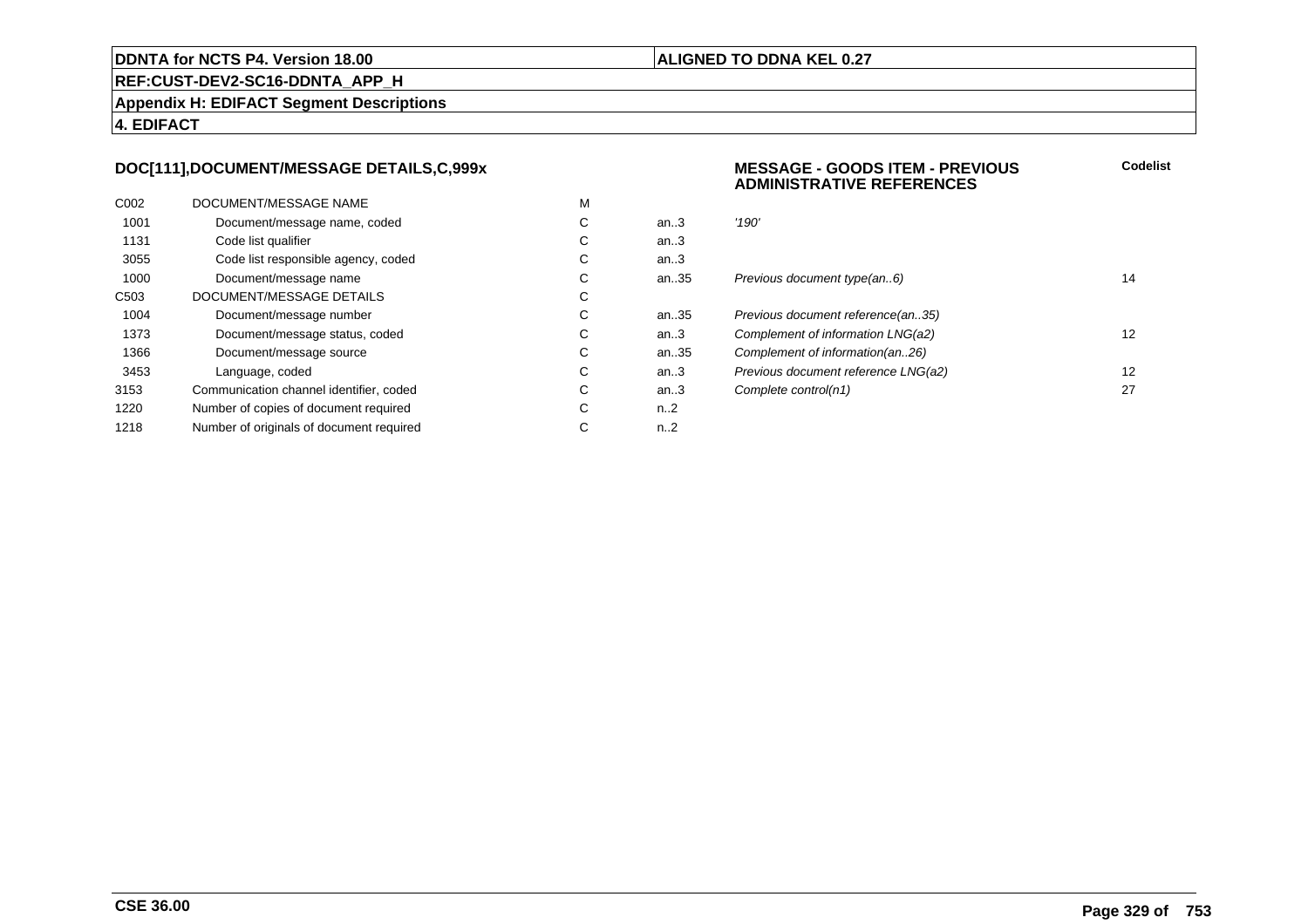### **ALIGNED TO DDNA KEL 0.27**

**REF:CUST-DEV2-SC16-DDNTA\_APP\_H**

**Appendix H: EDIFACT Segment Descriptions**

**4. EDIFACT**

### **DOC[111],DOCUMENT/MESSAGE DETAILS,C,999x**

| C <sub>0</sub> 02 | DOCUMENT/MESSAGE NAME                    | M |                  |       |
|-------------------|------------------------------------------|---|------------------|-------|
| 1001              | Document/message name, coded             | С | an.3             | '916' |
| 1131              | Code list qualifier                      | C | an.3             |       |
| 3055              | Code list responsible agency, coded      | C | an $3$           |       |
| 1000              | Document/message name                    | C | an35             | Docu  |
| C <sub>503</sub>  | DOCUMENT/MESSAGE DETAILS                 | С |                  |       |
| 1004              | Document/message number                  | C | an35             | Docu  |
| 1373              | Document/message status, coded           | С | an $3$           | Com   |
| 1366              | Document/message source                  | C | an35             | Com   |
| 3453              | Language, coded                          | C | an.3             | Docu  |
| 3153              | Communication channel identifier, coded  | С | an.3             | Com   |
| 1220              | Number of copies of document required    | C | n <sub>1</sub> 2 |       |
| 1218              | Number of originals of document required | С | n <sub>1</sub> 2 |       |
|                   |                                          |   |                  |       |

#### **MESSAGE - GOODS ITEM - PRODUCEDDOCUMENTS/CERTIFICATESCodelist**

| С | an.3 | '916'                             |    |
|---|------|-----------------------------------|----|
| С | an.3 |                                   |    |
| С | an.3 |                                   |    |
| С | an35 | Document type(an4)                | 13 |
| С |      |                                   |    |
| С | an35 | Document reference(an35)          |    |
| С | an.3 | Complement of information LNG(a2) | 12 |
| С | an35 | Complement of information(an26)   |    |
| С | an.3 | Document reference LNG(a2)        | 12 |
| С | an.3 | Complete control(n1)              | 27 |
| C | n 2  |                                   |    |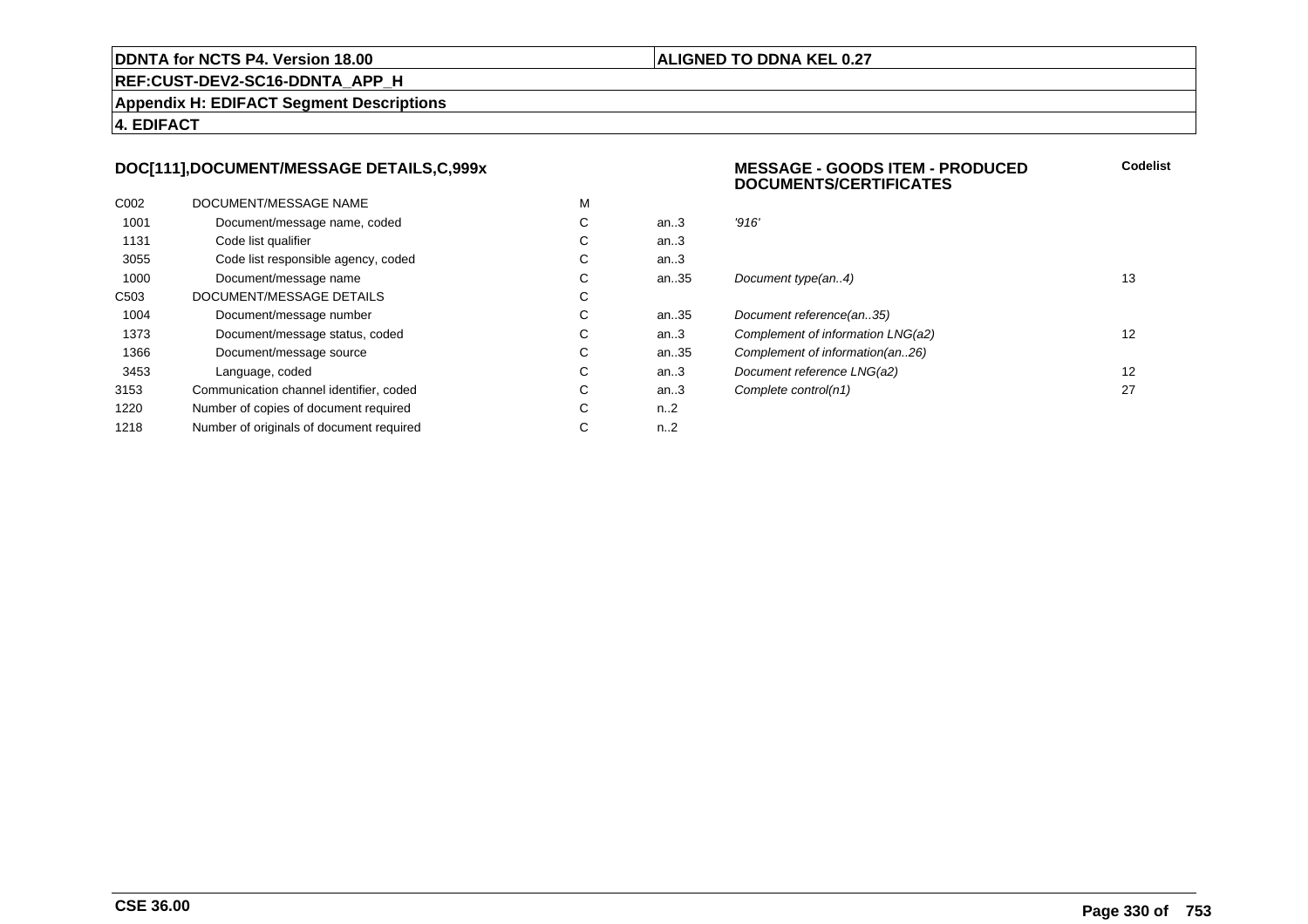### **ALIGNED TO DDNA KEL 0.27**

**REF:CUST-DEV2-SC16-DDNTA\_APP\_H**

**Appendix H: EDIFACT Segment Descriptions**

**4. EDIFACT**

### **TOD[115],TERMS OF DELIVERY OR TRANSPORT,C,99x**

| 4055             | Terms of delivery or transport function, coded | D | an3  | יכי |
|------------------|------------------------------------------------|---|------|-----|
| 4215             | Transport charges method of payment, coded     | С | an.3 | Co  |
| C <sub>100</sub> | TERMS OF DELIVERY OR TRANSPORT                 | C |      |     |
| 4053             | Terms of delivery or transport, coded          | С | an3  |     |
| 1131             | Code list qualifier                            | C | an3  | E)  |
| 3055             | Code list responsible agency, coded            | С | an.3 |     |
| 4052             | Terms of delivery or transport                 | С | an70 |     |
| 4052             | Terms of delivery or transport                 | С | an70 |     |
|                  |                                                |   |      |     |

### **MESSAGE - GOODS ITEM - SPECIAL MENTIONS**<br>m..3 2' **Codelist**

| D | an.3  | יכיי                        |    |
|---|-------|-----------------------------|----|
| С | an.3  | Complete control(n1)        | 27 |
| С |       |                             |    |
| С | an.3  |                             |    |
| С | an.3  | Export from country( $a2$ ) | 63 |
| С | an.3  |                             |    |
| ⌒ | 20.70 |                             |    |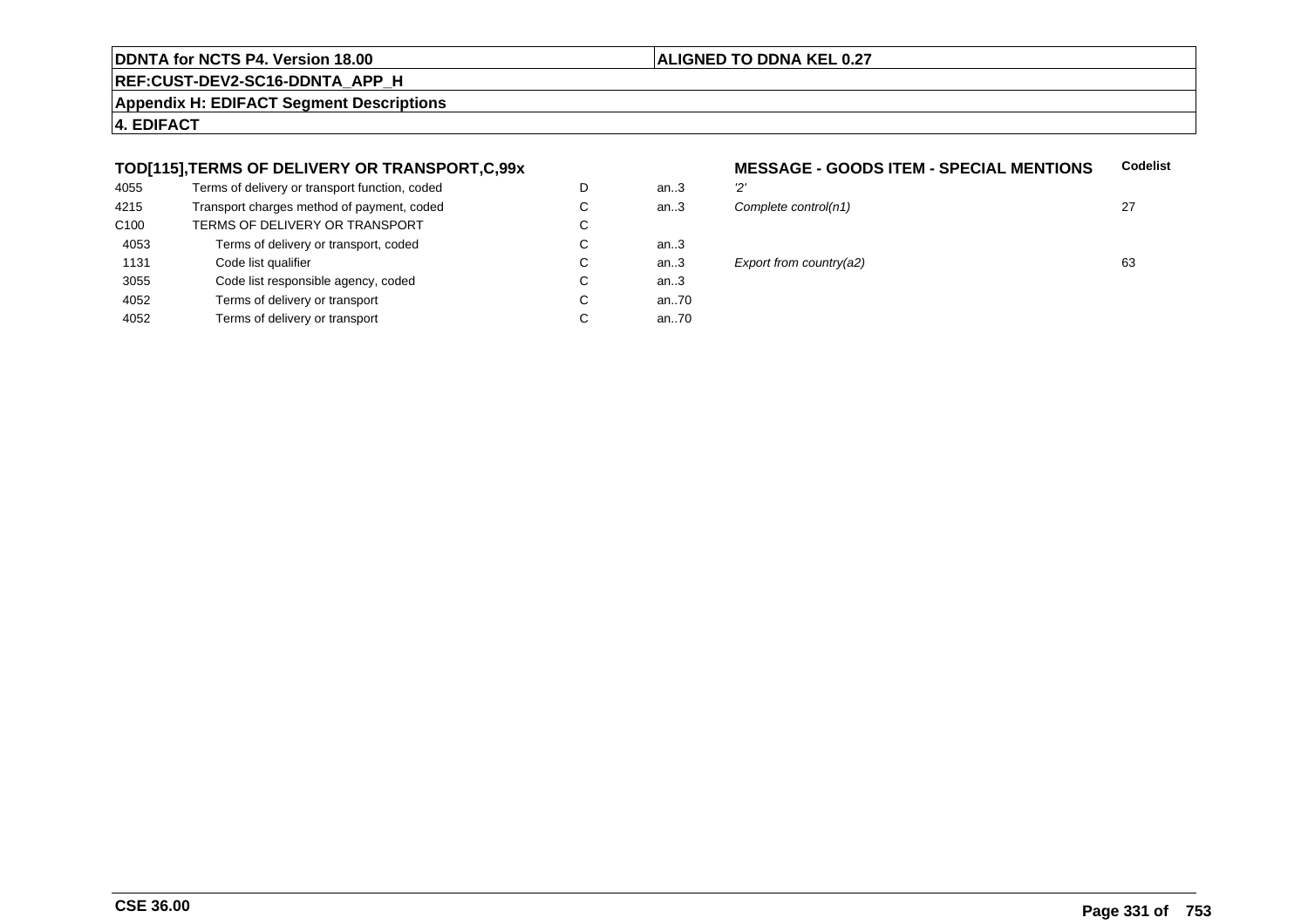### **ALIGNED TO DDNA KEL 0.27**

**REF:CUST-DEV2-SC16-DDNTA\_APP\_H**

**Appendix H: EDIFACT Segment Descriptions**

**4. EDIFACT**

### **TOD[115],TERMS OF DELIVERY OR TRANSPORT,C,99x**

| 4055             | Terms of delivery or transport function, coded | D | an $3$ | יפי |
|------------------|------------------------------------------------|---|--------|-----|
| 4215             | Transport charges method of payment, coded     | С | an.3   |     |
| C <sub>100</sub> | TERMS OF DELIVERY OR TRANSPORT                 | С |        |     |
| 4053             | Terms of delivery or transport, coded          | С | an3    | E   |
| 1131             | Code list qualifier                            | C | an.3   |     |
| 3055             | Code list responsible agency, coded            | С | an.3   |     |
| 4052             | Terms of delivery or transport                 | C | an70   |     |
| 4052             | Terms of delivery or transport                 | С | an70   |     |
|                  |                                                |   |        |     |

### **MESSAGE - GOODS ITEM - SPECIAL MENTIONS**<br>3 **Codelist**



# $\begin{array}{lll} \text{27} & \text{27} \\ \text{28} & \text{29} \\ \text{21} & \text{21} \end{array}$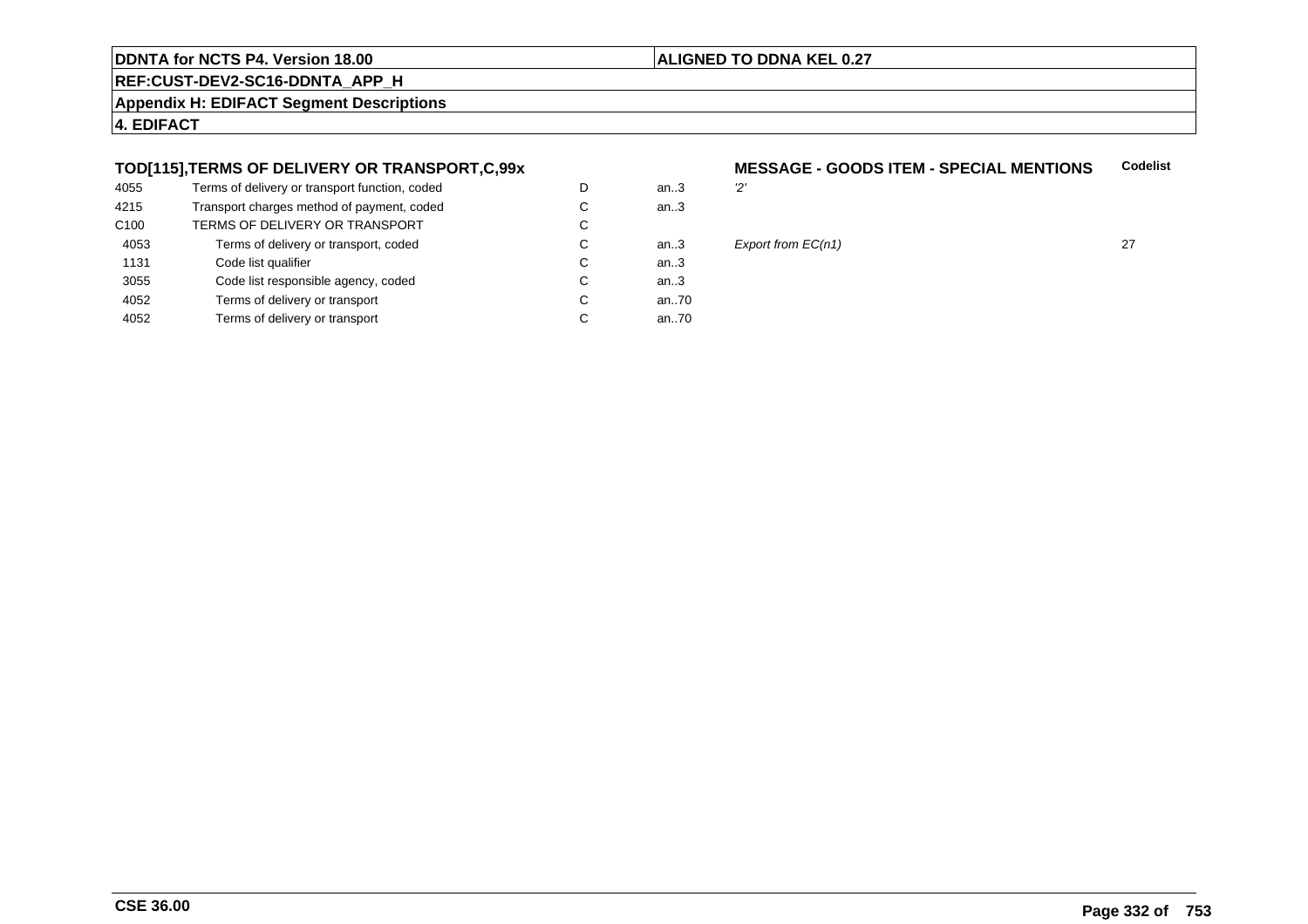### **REF:CUST-DEV2-SC16-DDNTA\_APP\_H**

### **Appendix H: EDIFACT Segment Descriptions**

# **4. EDIFACT**

|      | FTX[117],FREE TEXT,C,1x |
|------|-------------------------|
| 4451 | Text subject qualifier  |

|                  | FTX[117],FREE TEXT,C,1x             |   |      | <b>MESSAGE - GOODS ITEM - SPECIAL MENTIONS</b> | <b>C</b> |
|------------------|-------------------------------------|---|------|------------------------------------------------|----------|
| 4451             | Text subject qualifier              | M | an.3 | 'ACB'                                          |          |
| 4453             | Text function, coded                | С | an.3 |                                                |          |
| C <sub>107</sub> | <b>TEXT REFERENCE</b>               | C |      |                                                |          |
| 4441             | Free text identification            | м | an17 | Additional information coded(an5)              | 39       |
| 1131             | Code list qualifier                 | С | an.3 |                                                |          |
| 3055             | Code list responsible agency, coded | С | an.3 |                                                |          |
| C <sub>108</sub> | <b>TEXT LITERAL</b>                 | C |      |                                                |          |
| 4440             | Free text                           | C | an70 | Additional information(an70)                   |          |
| 4440             | Free text                           | С | an70 |                                                |          |
| 4440             | Free text                           | С | an70 |                                                |          |
| 4440             | Free text                           | С | an70 |                                                |          |
| 4440             | Free text                           | C | an70 |                                                |          |
| 3453             | Language, coded                     | C | an.3 | Additional information LNG(a2)                 | 12       |

**Codelist**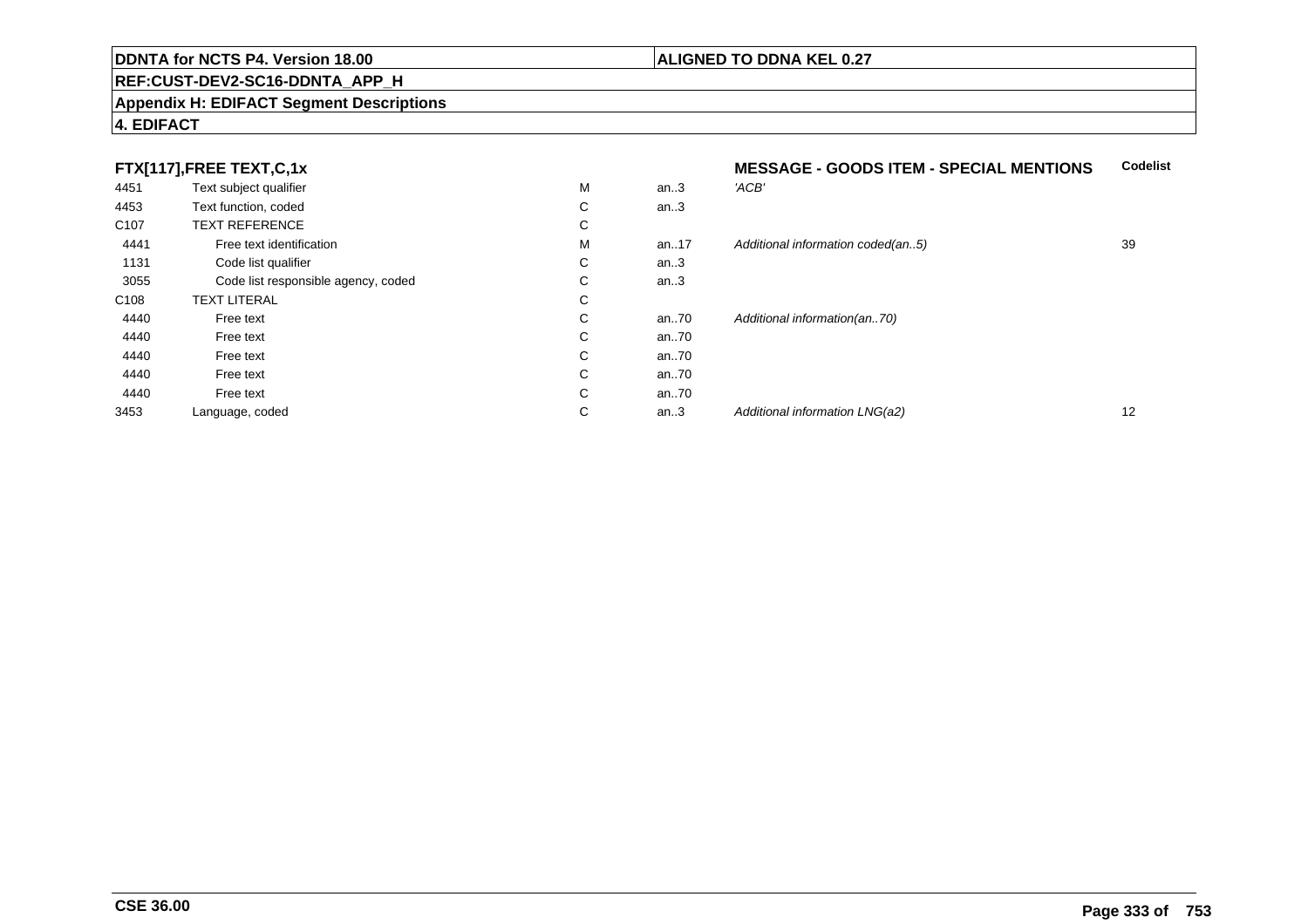# **REF:CUST-DEV2-SC16-DDNTA\_APP\_H**

### **Appendix H: EDIFACT Segment Descriptions**

# **4. EDIFACT**

# **FTX[117],FREE TEXT,C,1x**

| 4451             | Text subject qualifier              | M | an.3  | 'ACB' |
|------------------|-------------------------------------|---|-------|-------|
| 4453             | Text function, coded                | C | an.3  |       |
| C <sub>107</sub> | <b>TEXT REFERENCE</b>               | С |       |       |
| 4441             | Free text identification            | M | an17  |       |
| 1131             | Code list qualifier                 | С | an.3  |       |
| 3055             | Code list responsible agency, coded | С | an.3  |       |
| C <sub>108</sub> | <b>TEXT LITERAL</b>                 | С |       |       |
| 4440             | Free text                           | C | an.70 |       |
| 4440             | Free text                           | C | an70  |       |
| 4440             | Free text                           | C | an70  |       |
| 4440             | Free text                           | C | an70  |       |
| 4440             | Free text                           | C | an70  |       |
| 3453             | Language, coded                     | С | an.3  |       |
|                  |                                     |   |       |       |

### **MESSAGE - GOODS ITEM - SPECIAL MENTIONSCodelist**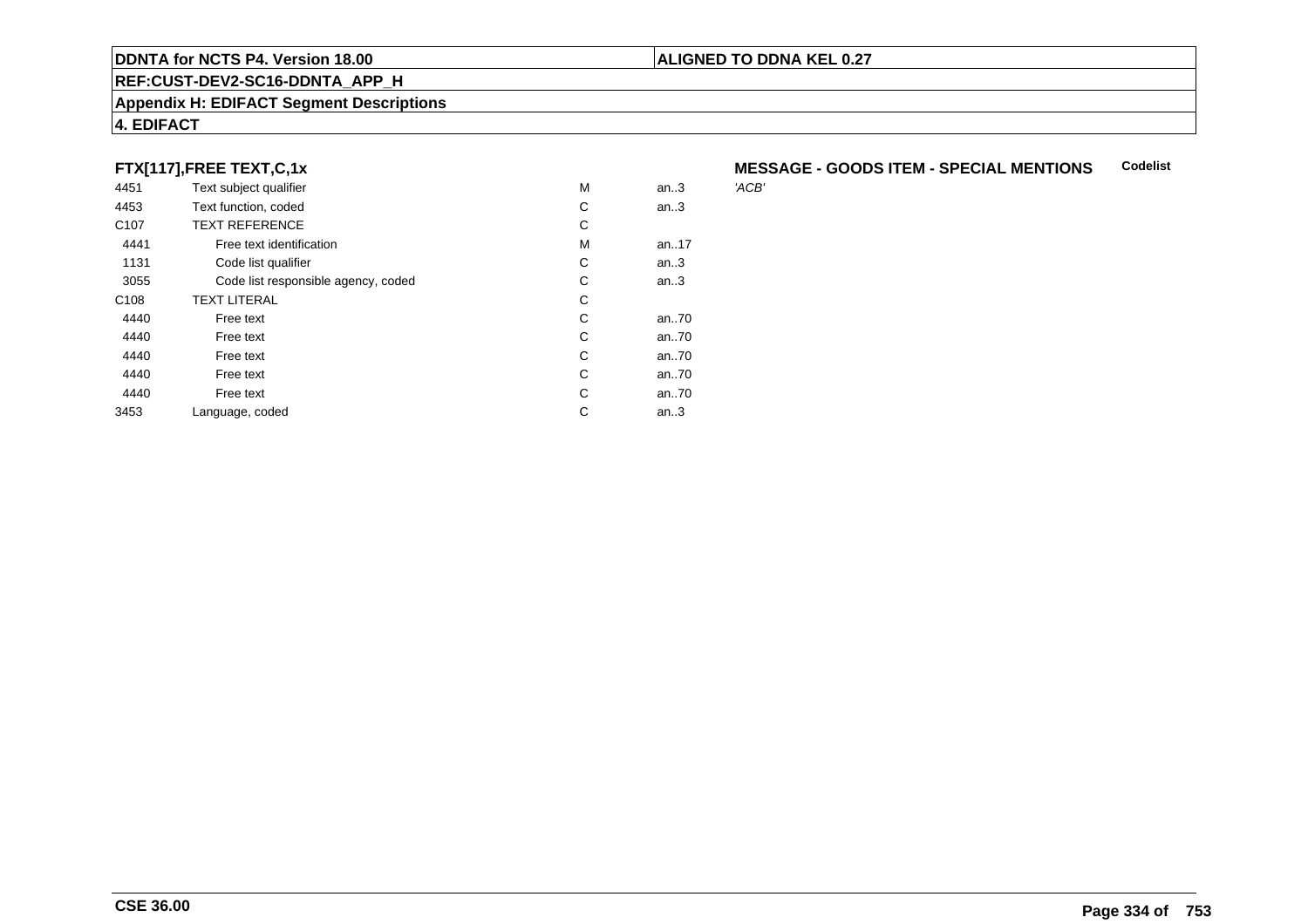### **ALIGNED TO DDNA KEL 0.27**

**REF:CUST-DEV2-SC16-DDNTA\_APP\_H**

**Appendix H: EDIFACT Segment Descriptions**

**4. EDIFACT**

### **GIR[131],RELATED IDENTIFICATION NUMBERS,C,50x**

| 7297             | Set identification qualifier | M | an.3 | '3'   |
|------------------|------------------------------|---|------|-------|
| C206             | <b>IDENTIFICATION NUMBER</b> | C |      |       |
| 7402             | Identity number              | M | an35 | $S_6$ |
| 7405             | Identity number qualifier    | C | an.3 |       |
| 4405             | Status, coded                | C | an.3 |       |
| C <sub>206</sub> | <b>IDENTIFICATION NUMBER</b> | C |      |       |
| 7402             | Identity number              | M | an35 | $S_6$ |
| 7405             | Identity number qualifier    | C | an.3 |       |
| 4405             | Status, coded                | C | an.3 |       |
| C <sub>206</sub> | <b>IDENTIFICATION NUMBER</b> | C |      |       |
| 7402             | Identity number              | M | an35 | C     |
| 7405             | Identity number qualifier    | C | an.3 |       |
| 4405             | Status, coded                | C | an.3 |       |
| C <sub>206</sub> | <b>IDENTIFICATION NUMBER</b> | C |      |       |
| 7402             | Identity number              | M | an35 |       |
| 7405             | Identity number qualifier    | C | an.3 |       |
| 4405             | Status, coded                | C | an.3 |       |
| C <sub>206</sub> | <b>IDENTIFICATION NUMBER</b> | C |      |       |
| 7402             | Identity number              | M | an35 |       |
| 7405             | Identity number qualifier    | C | an.3 |       |
| 4405             | Status, coded                | C | an.3 |       |
|                  |                              |   |      |       |

| x |   |      | <b>MESSAGE - GOODS ITEM - SGI CODES</b> | Codelist |
|---|---|------|-----------------------------------------|----------|
|   | M | an.3 | '3'                                     |          |
|   | C |      |                                         |          |
|   | M | an35 | Sensitive quantity $(n. 11, 3)$         |          |
|   | C | an.3 |                                         |          |
|   | C | an.3 |                                         |          |
|   | C |      |                                         |          |
|   | M | an35 | Sensitive goods code(n2)                | 64       |
|   | C | an.3 |                                         |          |
|   | C | an.3 |                                         |          |
|   | C |      |                                         |          |
|   | M | an35 | Complete control(n1)                    | 27       |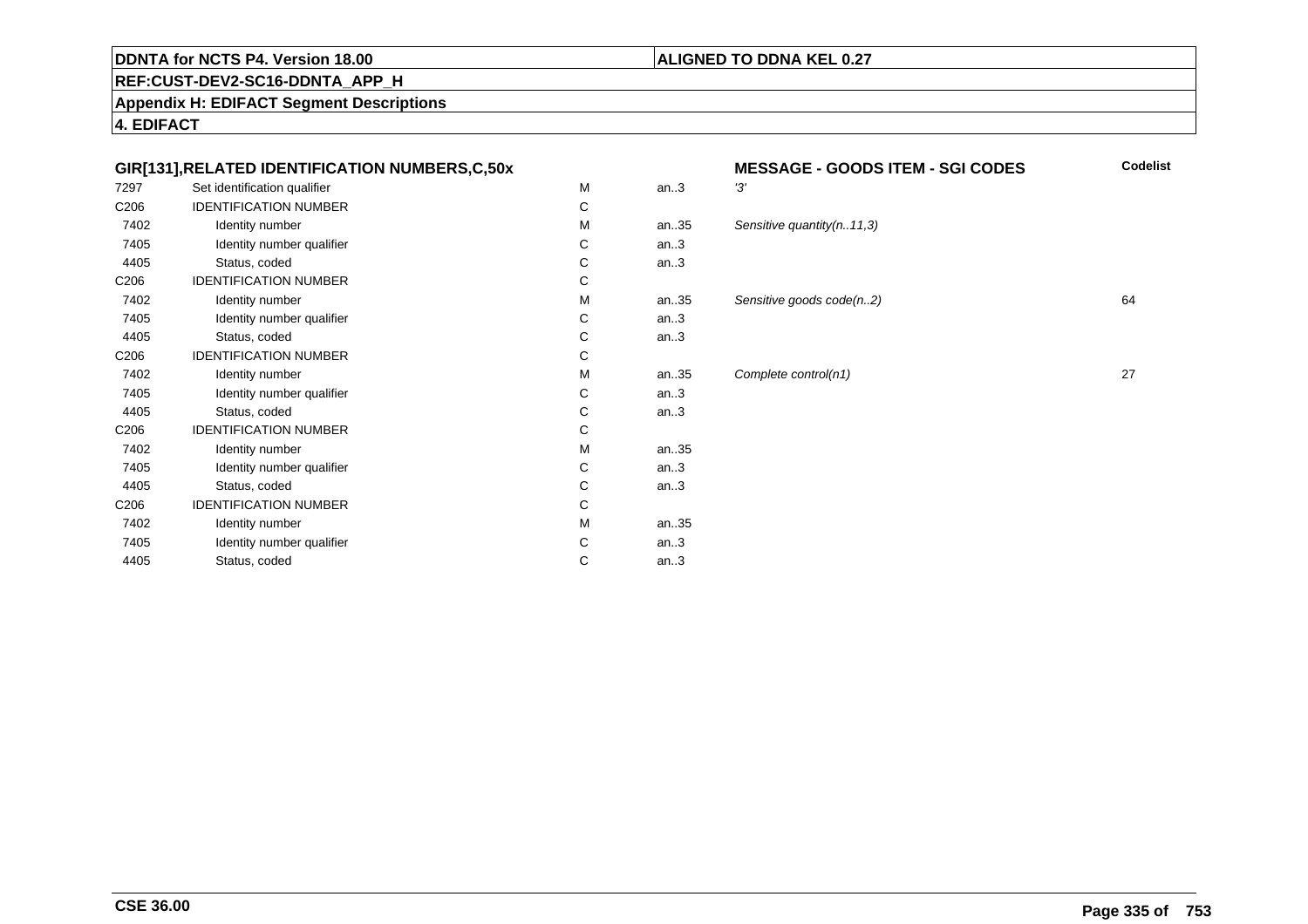### **ALIGNED TO DDNA KEL 0.27**

**REF:CUST-DEV2-SC16-DDNTA\_APP\_H**

**Appendix H: EDIFACT Segment Descriptions**

**4. EDIFACT**

|                  | GIR[131], RELATED IDENTIFICATION NUMBERS, C, 50x |   |       | M   |
|------------------|--------------------------------------------------|---|-------|-----|
| 7297             | Set identification qualifier                     | М | an.3  | '3' |
| C <sub>206</sub> | <b>IDENTIFICATION NUMBER</b>                     | C |       |     |
| 7402             | Identity number                                  | M | an35  |     |
| 7405             | Identity number qualifier                        | C | an.3  |     |
| 4405             | Status, coded                                    | C | an.3  |     |
| C <sub>206</sub> | <b>IDENTIFICATION NUMBER</b>                     | C |       |     |
| 7402             | Identity number                                  | M | an35  |     |
| 7405             | Identity number qualifier                        | C | an.3  |     |
| 4405             | Status, coded                                    | C | an.3  |     |
| C206             | <b>IDENTIFICATION NUMBER</b>                     | C |       |     |
| 7402             | Identity number                                  | M | an.35 |     |
| 7405             | Identity number qualifier                        | C | an.3  |     |
| 4405             | Status, coded                                    | C | an.3  |     |
| C <sub>206</sub> | <b>IDENTIFICATION NUMBER</b>                     | C |       |     |
| 7402             | Identity number                                  | M | an.35 |     |
| 7405             | Identity number qualifier                        | C | an.3  |     |
| 4405             | Status, coded                                    | C | an.3  |     |
| C <sub>206</sub> | <b>IDENTIFICATION NUMBER</b>                     | C |       |     |
| 7402             | Identity number                                  | M | an.35 |     |
| 7405             | Identity number qualifier                        | C | an.3  |     |
| 4405             | Status, coded                                    | C | an.3  |     |
|                  |                                                  |   |       |     |

 **MESSAGE - GOODS ITEMM** Codelist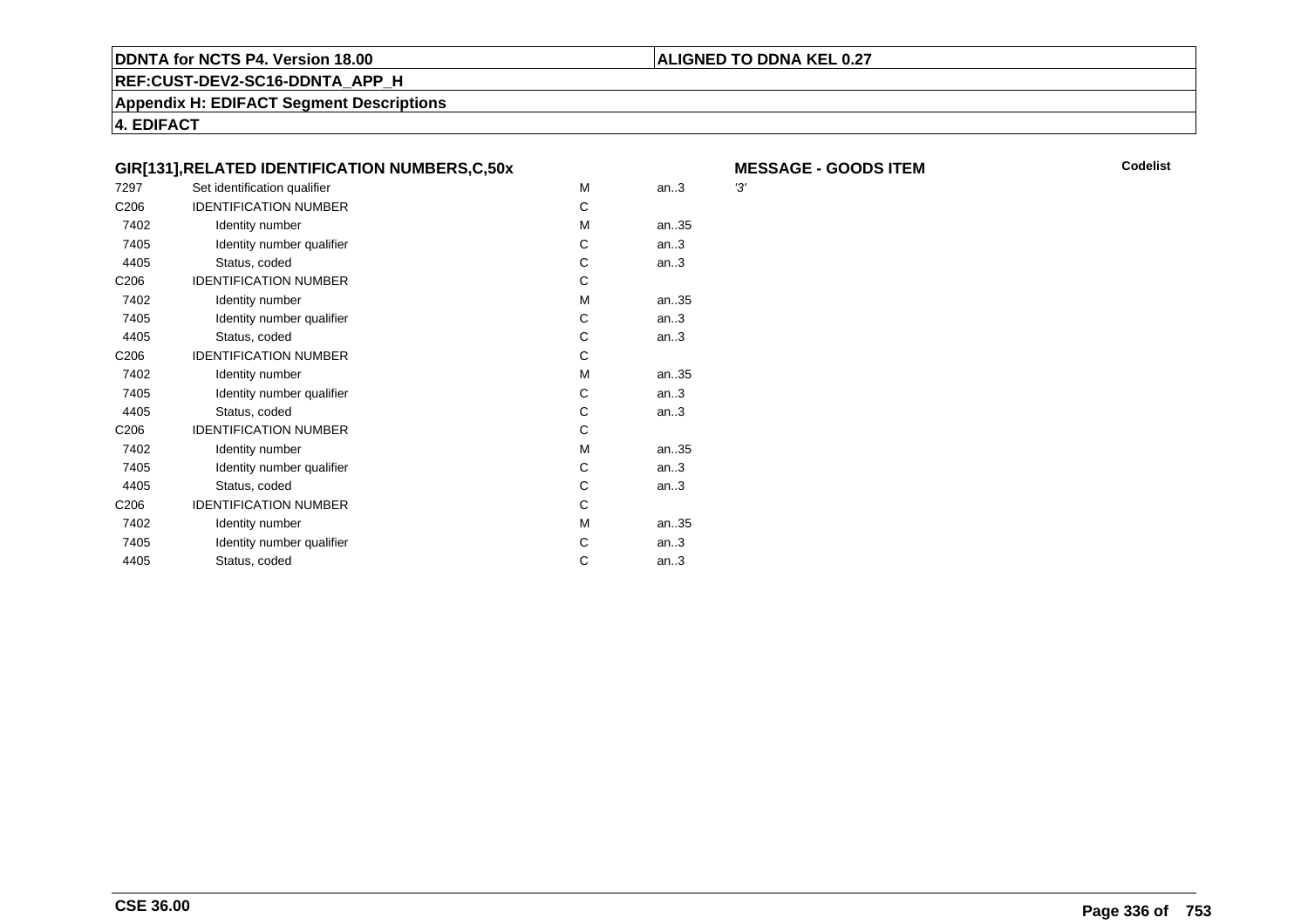### **ALIGNED TO DDNA KEL 0.27**

# **REF:CUST-DEV2-SC16-DDNTA\_APP\_H**

### **Appendix H: EDIFACT Segment Descriptions**

### **4. EDIFACT**

### **CNT[145],CONTROL TOTAL,C,5x**

| C <sub>270</sub> | <b>CONTROL</b>         | М |      |      |
|------------------|------------------------|---|------|------|
| 6069             | Control qualifier      | М | an3  | '11' |
| 6066             | Control value          | М | n.18 | Tot  |
| 6411             | Measure unit qualifier |   | an.3 |      |

### **MESSAGE - HEADER**

**R** Codelist

Total number of packages(n..7)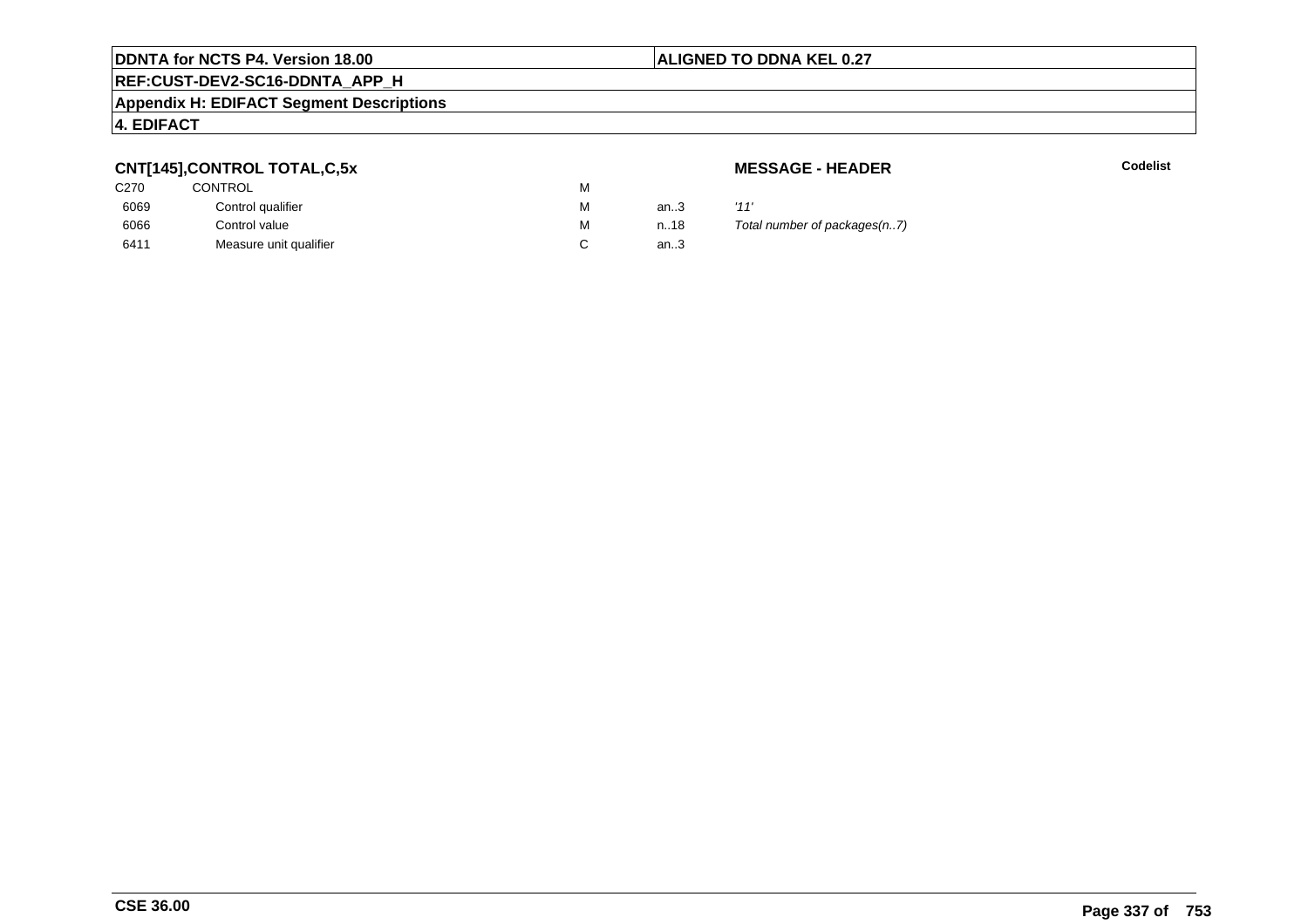### **ALIGNED TO DDNA KEL 0.27**

# **REF:CUST-DEV2-SC16-DDNTA\_APP\_H**

#### **Appendix H: EDIFACT Segment Descriptions**

### **4. EDIFACT**

### **CNT[145],CONTROL TOTAL,C,5x**

### **MESSAGE - HEADER**

|                  | --                     |   |      |      |
|------------------|------------------------|---|------|------|
| C <sub>270</sub> | CONTROL                | М |      |      |
| 6069             | Control qualifier      | М | an3  | '13' |
| 6066             | Control value          | М | n.18 |      |
| 6411             | Measure unit qualifier |   | an.3 |      |
|                  |                        |   |      |      |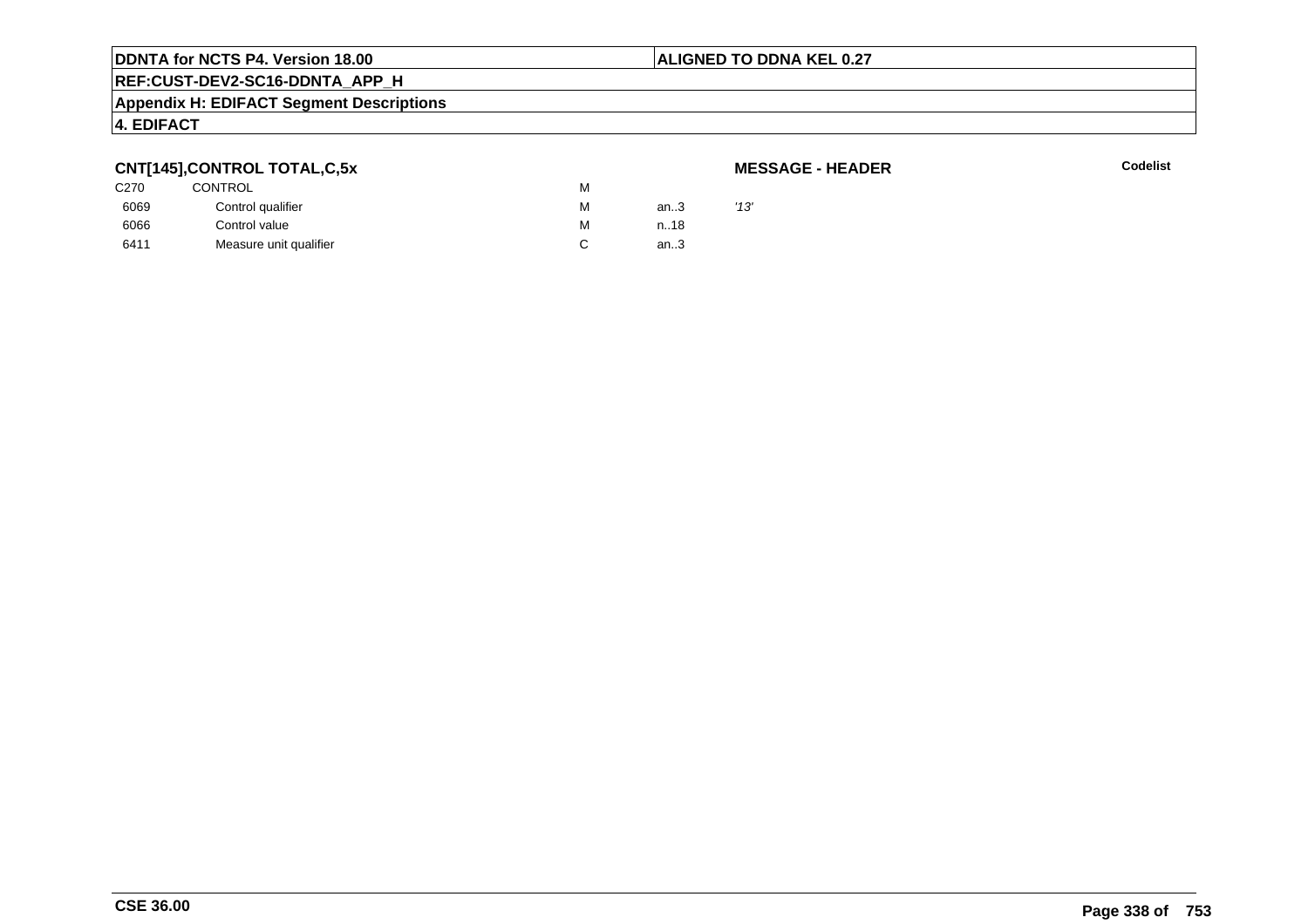### **ALIGNED TO DDNA KEL 0.27**

# **REF:CUST-DEV2-SC16-DDNTA\_APP\_H**

### **Appendix H: EDIFACT Segment Descriptions**

### **4. EDIFACT**

# **CNT[145],CONTROL TOTAL,C,5x**

| C270 | <b>CONTROL</b>         | м |      |      |
|------|------------------------|---|------|------|
| 6069 | Control qualifier      | М | an.3 | '16' |
| 6066 | Control value          | М | n18  | Sea  |
| 6411 | Measure unit qualifier |   | an.3 |      |

### **MESSAGE - SEALS INFO**

**C** Codelist

Seals number(n..4)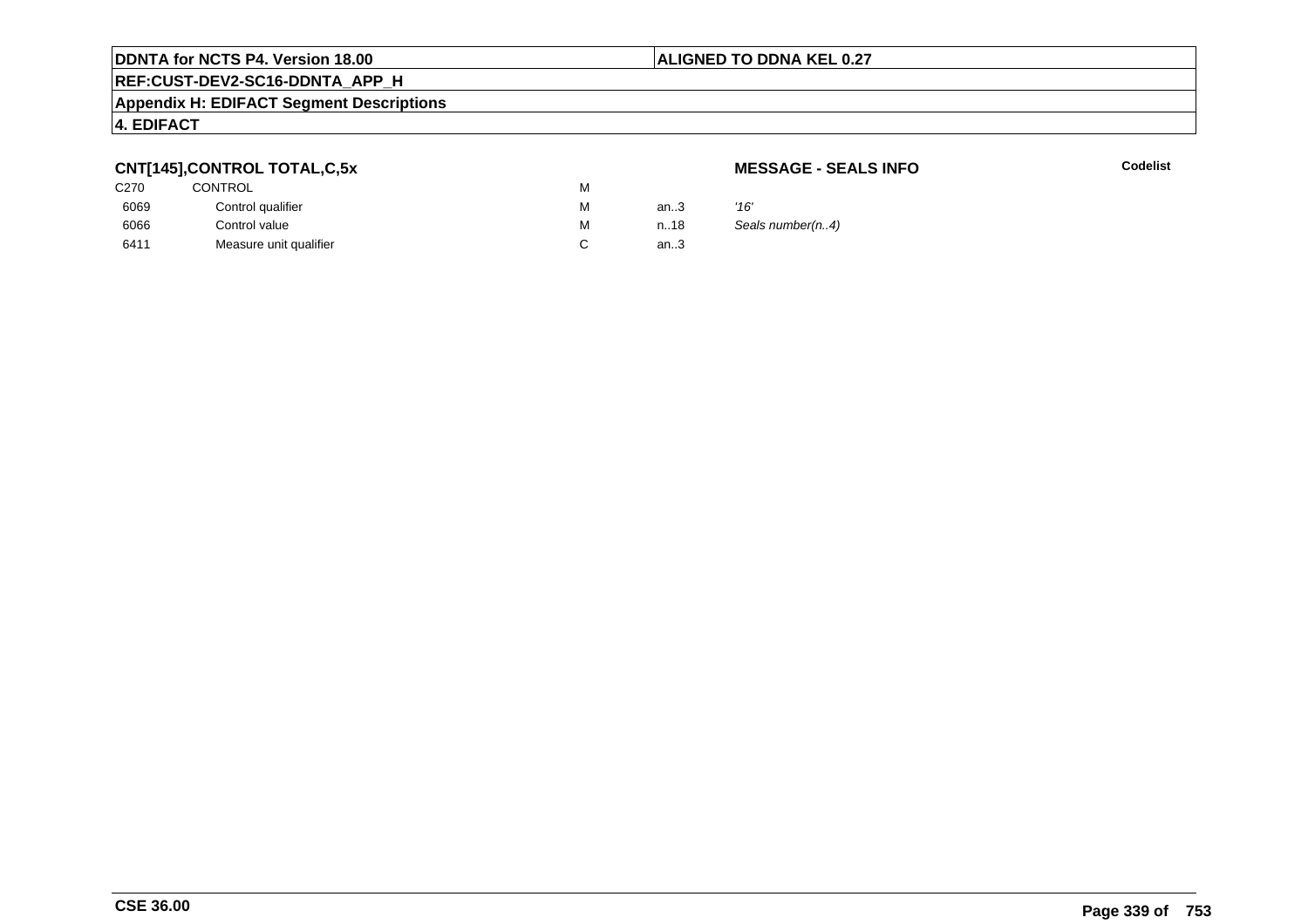### **ALIGNED TO DDNA KEL 0.27**

# **REF:CUST-DEV2-SC16-DDNTA\_APP\_H**

### **Appendix H: EDIFACT Segment Descriptions**

### **4. EDIFACT**

### **CNT[145],CONTROL TOTAL,C,5x**

| C270 | CONTROL                | М |      |     |
|------|------------------------|---|------|-----|
| 6069 | Control qualifier      | М | an.3 | '5' |
| 6066 | Control value          | м | n18  |     |
| 6411 | Measure unit qualifier |   | an.3 |     |

**MESSAGE - HEADER**

**R** Codelist

Total number of items(n..5)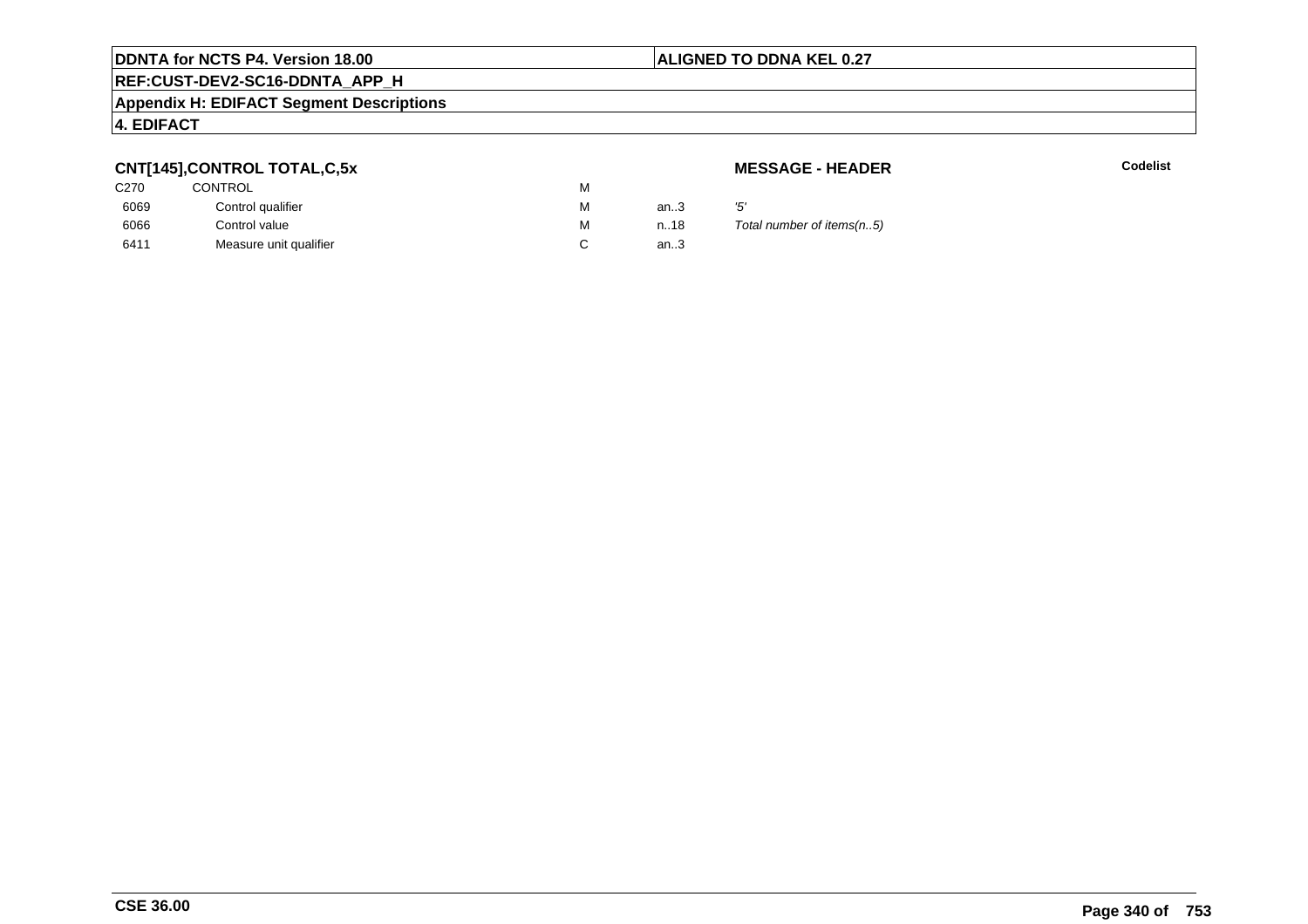# **ALIGNED TO DDNA KEL 0.27**

# **REF:CUST-DEV2-SC16-DDNTA\_APP\_H**

### **Appendix H: EDIFACT Segment Descriptions**

### **4. EDIFACT**

### **UNT[151],MESSAGE TRAILER,M,1x**

| 0074 | Number of segments in the message |  |
|------|-----------------------------------|--|
| 0062 | Message reference number          |  |

**MESSAGE**<br>M n.6 <sup>'--</sup> Number of s **Codelist** M carried manufacturer of segments in the message'<br>Carried manufacturer in the message's M an..14 Message identification(an..14)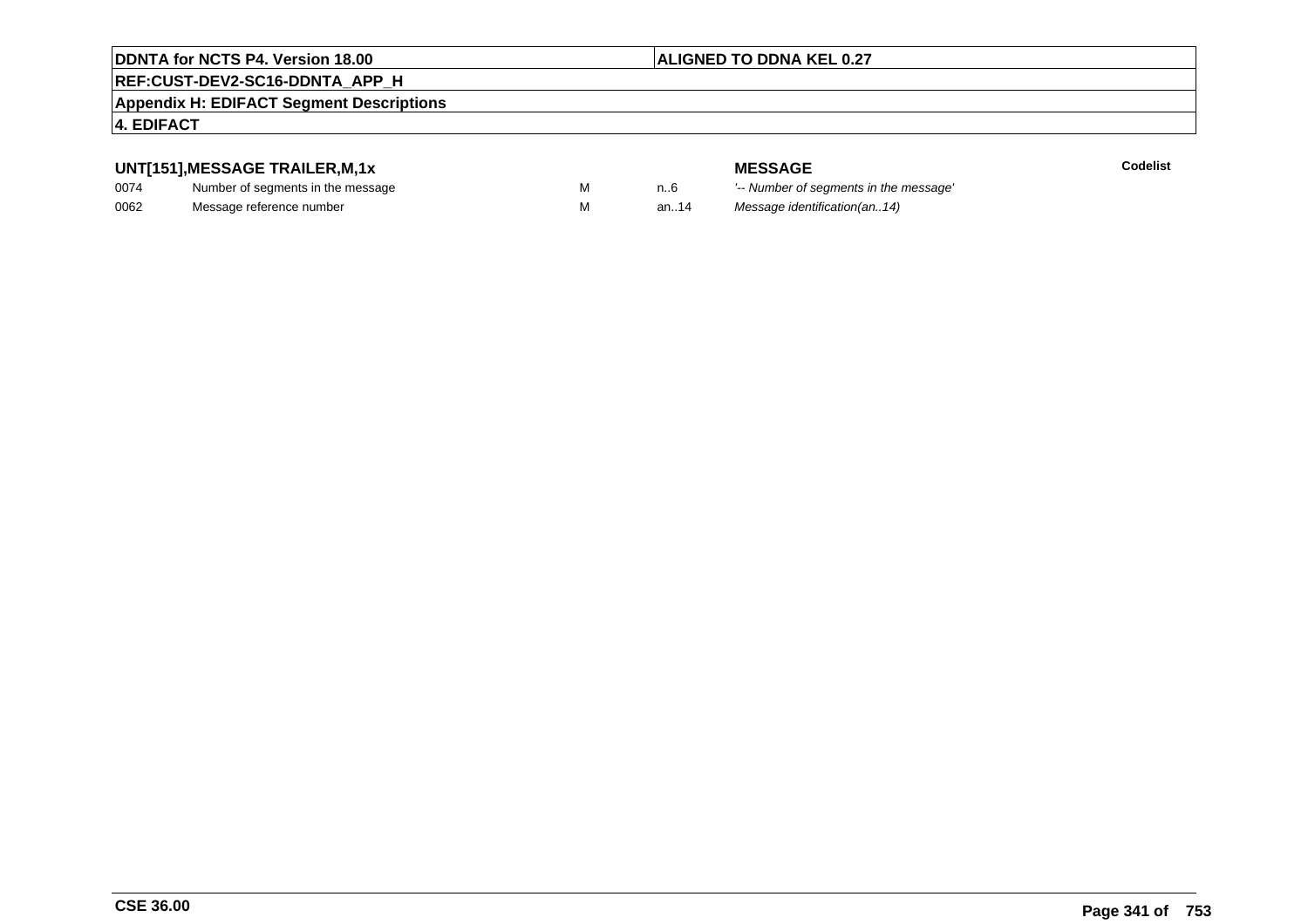### **ALIGNED TO DDNA KEL 0.27**

# **REF:CUST-DEV2-SC16-DDNTA\_APP\_H**

**Appendix H: EDIFACT Segment Descriptions**

### **4. EDIFACT**

# **UNZ[152],INTERCHANGE TRAILER,M,1x**

| 0036 | Interchange control count     |  |
|------|-------------------------------|--|
| 0020 | Interchange control reference |  |

|  |  | М |
|--|--|---|
|  |  | М |

|   |      | <b>MESSAGE</b>                      | Codelist |
|---|------|-------------------------------------|----------|
| М | n6   | '-- Interchange control count'      |          |
| М | an14 | Interchange control reference(an14) |          |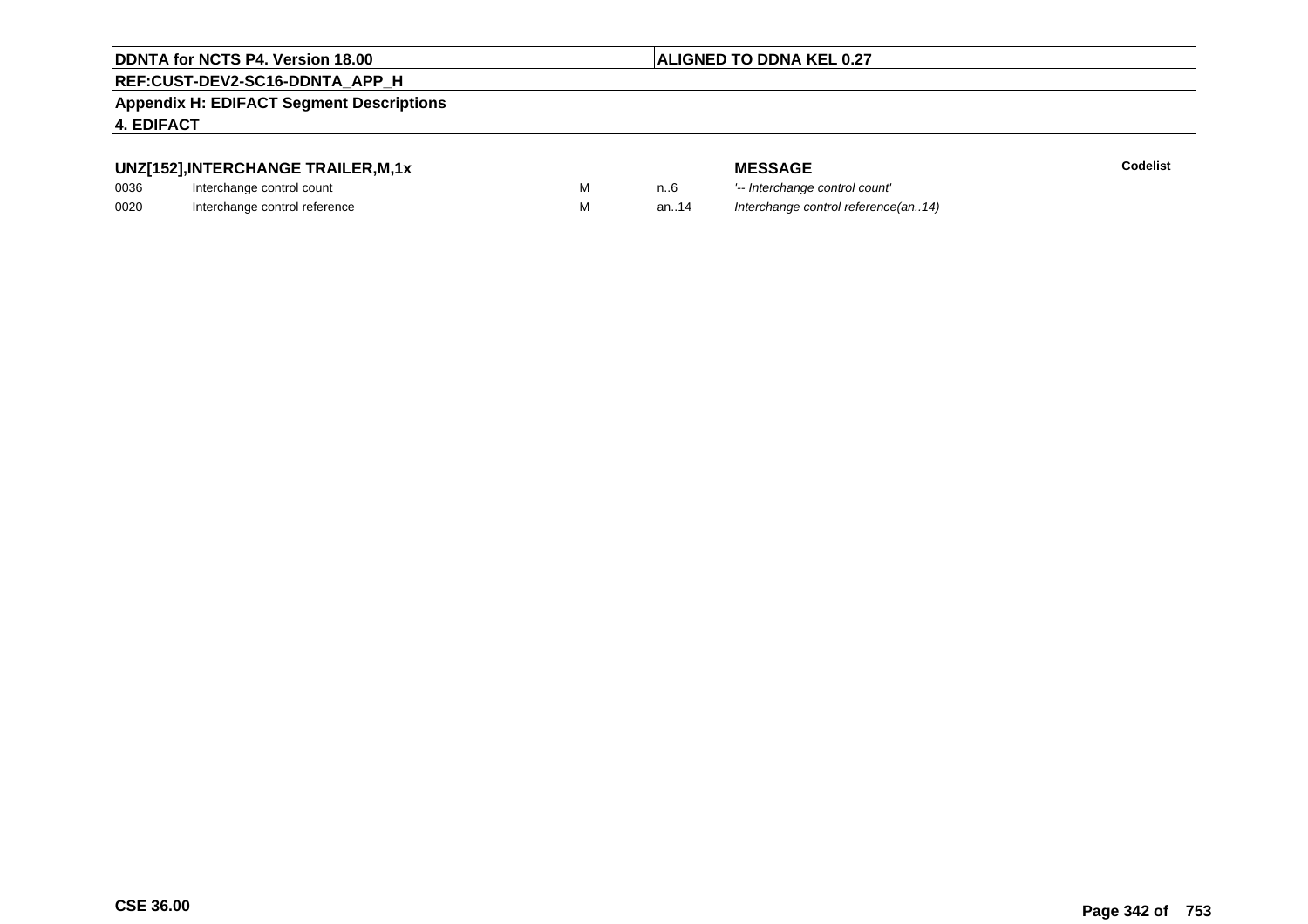### **ALIGNED TO DDNA KEL 0.27**

**REF:CUST-DEV2-SC16-DDNTA\_APP\_H**

**Appendix H: EDIFACT Segment Descriptions**

**4. EDIFACT**

# **CUSRES**

| UNB[0], INTERCHANGE HEADER, M, 1x |                                          |   | <b>MESSAGE</b>  | Codelist                                      |    |
|-----------------------------------|------------------------------------------|---|-----------------|-----------------------------------------------|----|
| S001                              | <b>SYNTAX IDENTIFIER</b>                 | М |                 |                                               |    |
| 0001                              | Syntax identifier                        | м | a4              | Syntax identifier(a4)                         | 21 |
| 0002                              | Syntax version number                    | м | n1              | Syntax version number(n1)                     | 22 |
| S002                              | <b>INTERCHANGE SENDER</b>                | М |                 |                                               |    |
| 0004                              | Sender identification                    | м | an35            | Message sender(an35)                          |    |
| 0007                              | Identification code qualifier            | С | an. $4$         | Sender identification code qualifier(an4)     |    |
| 0008                              | Address for reverse routing              | С | an14            |                                               |    |
| S003                              | <b>INTERCHANGE RECIPIENT</b>             | м |                 |                                               |    |
| 0010                              | Recipient identification                 | М | an35            | Message recipient(an35)                       |    |
| 0007                              | Identification code qualifier            | С | an. $4$         | Recipient identification code qualifier(an4)  |    |
| 0014                              | Routing address                          | С | an. $14$        |                                               |    |
| S004                              | DATE/TIME OF PREPARATION                 | М |                 |                                               |    |
| 0017                              | Date                                     | М | n6              | Date of preparation(n6)                       |    |
| 0019                              | Time                                     | м | n4              | Time of preparation( $n4$ )                   |    |
| 0020                              | Interchange control reference            | м | an14            | Interchange control reference(an14)           |    |
| S005                              | RECIPIENTS REFERENCE, PASSWORD           | С |                 |                                               |    |
| 0022                              | Recipient's reference/password           | м | an. $14$        | Recipient's reference/password(an14)          |    |
| 0025                              | Recipient's reference/password qualifier | С | an <sub>2</sub> | Recipient's reference/password qualifier(an2) |    |
| 0026                              | Application reference                    | С | an14            | Application reference(an14)                   |    |
| 0029                              | Processing priority code                 | С | a1              | Priority(a1)                                  |    |
| 0031                              | Acknowledgement request                  | С | n1              | Acknowledgement request(n1)                   | 27 |
| 0032                              | Communications agreement id.             | С | an35            | Communications agreement id(an35)             |    |
| 0035                              | Test indicator                           | C | n1              | Test indicator(n1)                            | 27 |
|                                   |                                          |   |                 |                                               |    |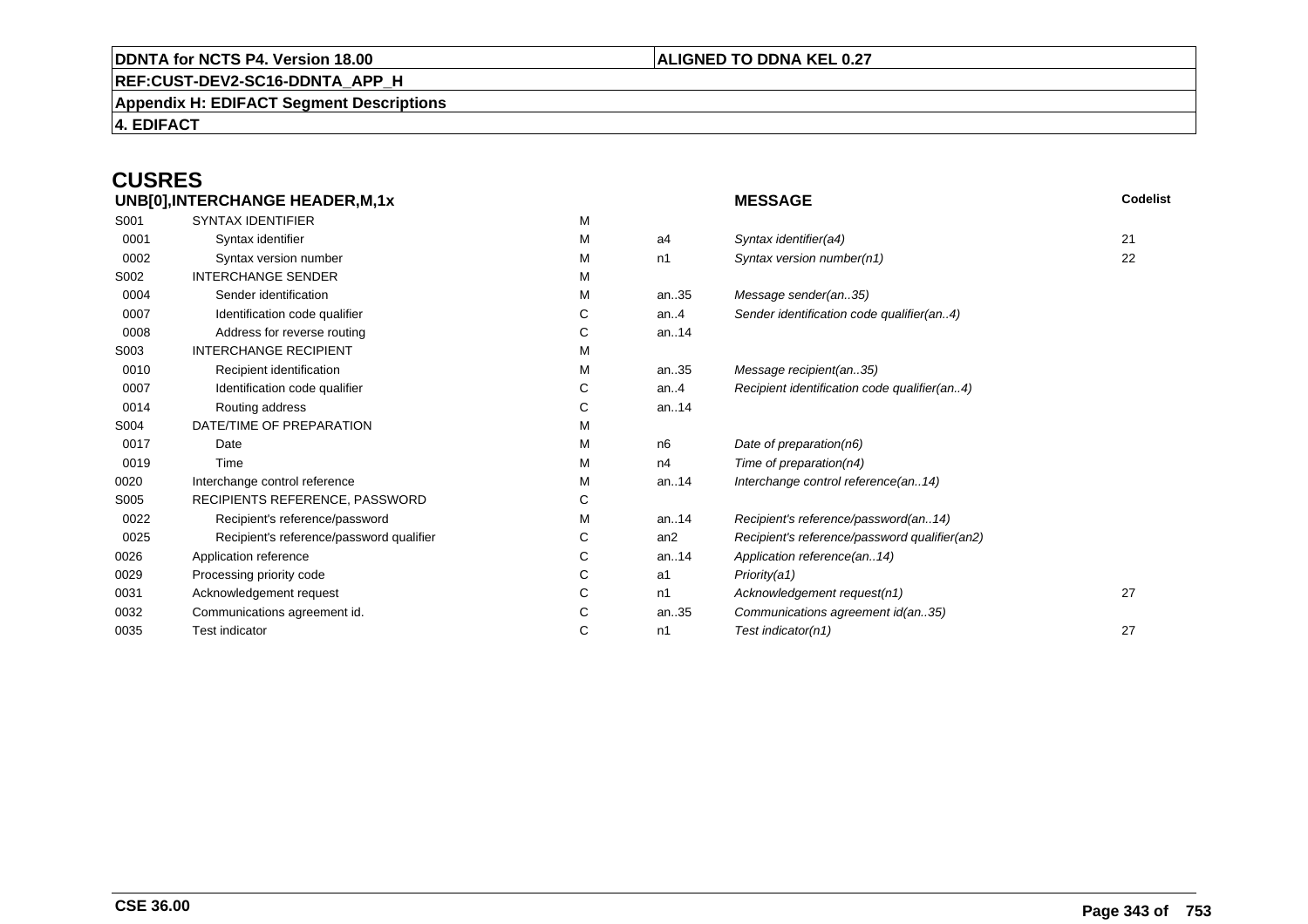### **REF:CUST-DEV2-SC16-DDNTA\_APP\_H**

### **Appendix H: EDIFACT Segment Descriptions**

### **4. EDIFACT**

#### **UNH[1],MESSAGE HEADER,M,1xx** MESSAGE **Codelist** Codelist 0062 Message reference number <sup>M</sup> an..14 Message identification(an..14) S009 MESSAGE IDENTIFIERR M M 0065Message type Message version number and the Message version number and the Message of Message Message Message M an..6  $'CUSRES'$ <br>an..3  $'D'$ 0052 Message version number <sup>M</sup>an..3 '*D'*<br>an..3 '96*B'* 0054Message release number Message release number Message of the Message of the Message of Message of Message of Me<br>
Message release number of Message of Message of Message of Message of Message of Message of Message of Messag an..3 '96B'<br>an..2 'UN' 0051 Controlling agency <sup>M</sup>an $.2$ <br>an $.6$ 0057Association assigned code **C** C<br>
mmon Access Reference **C** C an..6 Message type(an..6)<br>an..35 Common access reference(an..35) 0068Common Access Reference C<br>
STATUS OF THE TRANSFER
C Common access reference(an..35) S010 STATUS OF THE TRANSFERR C 0070Sequence of transfers M<br>
First and last transfer C n..2 Message sequence number(n..2)<br>a1 First and last transfer(a1) 0073First and last transfer First and last transfer(a1) 28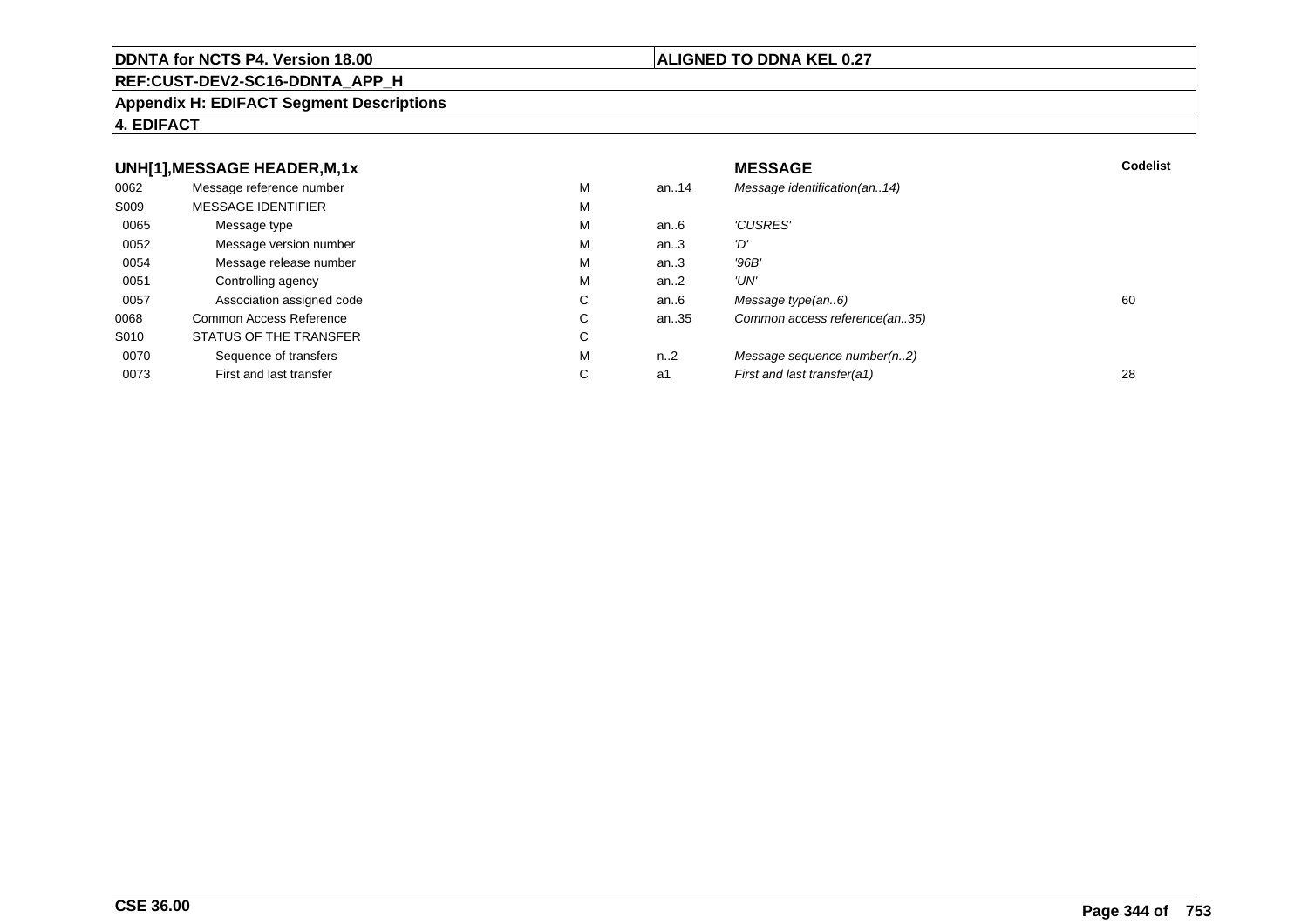### **ALIGNED TO DDNA KEL 0.27**

**MESSAGE - HEADER**

**REF:CUST-DEV2-SC16-DDNTA\_APP\_H**

**Appendix H: EDIFACT Segment Descriptions**

**4. EDIFACT**

### **BGM[2],BEGINNING OF MESSAGE,M,1x**

| C <sub>0</sub> 02 | DOCUMENT/MESSAGE NAME               | С |      |                                 |
|-------------------|-------------------------------------|---|------|---------------------------------|
| 1001              | Document/message name, coded        | C | an.3 |                                 |
| 1131              | Code list qualifier                 | C | an.3 |                                 |
| 3055              | Code list responsible agency, coded | C | an.3 |                                 |
| 1000              | Document/message name               | C | an35 |                                 |
| C <sub>106</sub>  | DOCUMENT/MESSAGE IDENTIFICATION     | C |      |                                 |
| 1004              | Document/message number             | C | an35 | Document/reference number(an21) |
| 1056              | Version                             | C | an9  |                                 |
| 1060              | <b>Revision number</b>              | C | an6  |                                 |
| 1225              | Message function, coded             | C | an.3 | '11'                            |
| 4343              | Response type, coded                | C | an.3 |                                 |
|                   |                                     |   |      |                                 |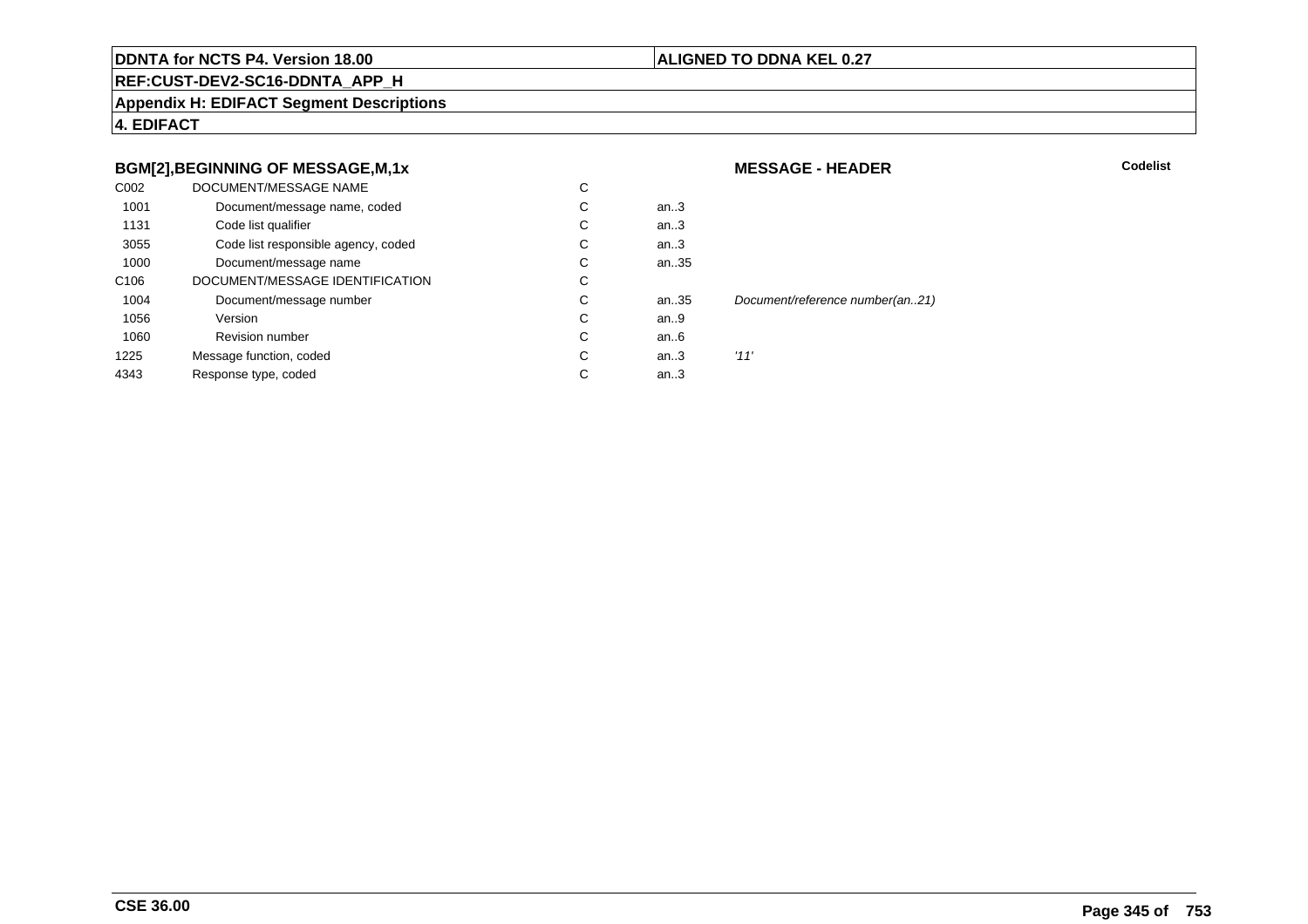### **ALIGNED TO DDNA KEL 0.27**

# **REF:CUST-DEV2-SC16-DDNTA\_APP\_H**

### **Appendix H: EDIFACT Segment Descriptions**

# **4. EDIFACT**

### **DTM[3],DATE/TIME/PERIOD,C,9x**

| <b>MESSAGE - HEADER</b> |  |
|-------------------------|--|
|-------------------------|--|

| DTM[3],DATE/TIME/PERIOD,C,9x      |                  |      |                     |
|-----------------------------------|------------------|------|---------------------|
|                                   | м                |      |                     |
| Date/time/period qualifier        | М                | an.3 | '148'               |
| Date/time/period                  |                  | an35 | Acceptance date(n8) |
| Date/time/period format qualifier |                  | an.3 |                     |
|                                   | DATE/TIME/PERIOD |      |                     |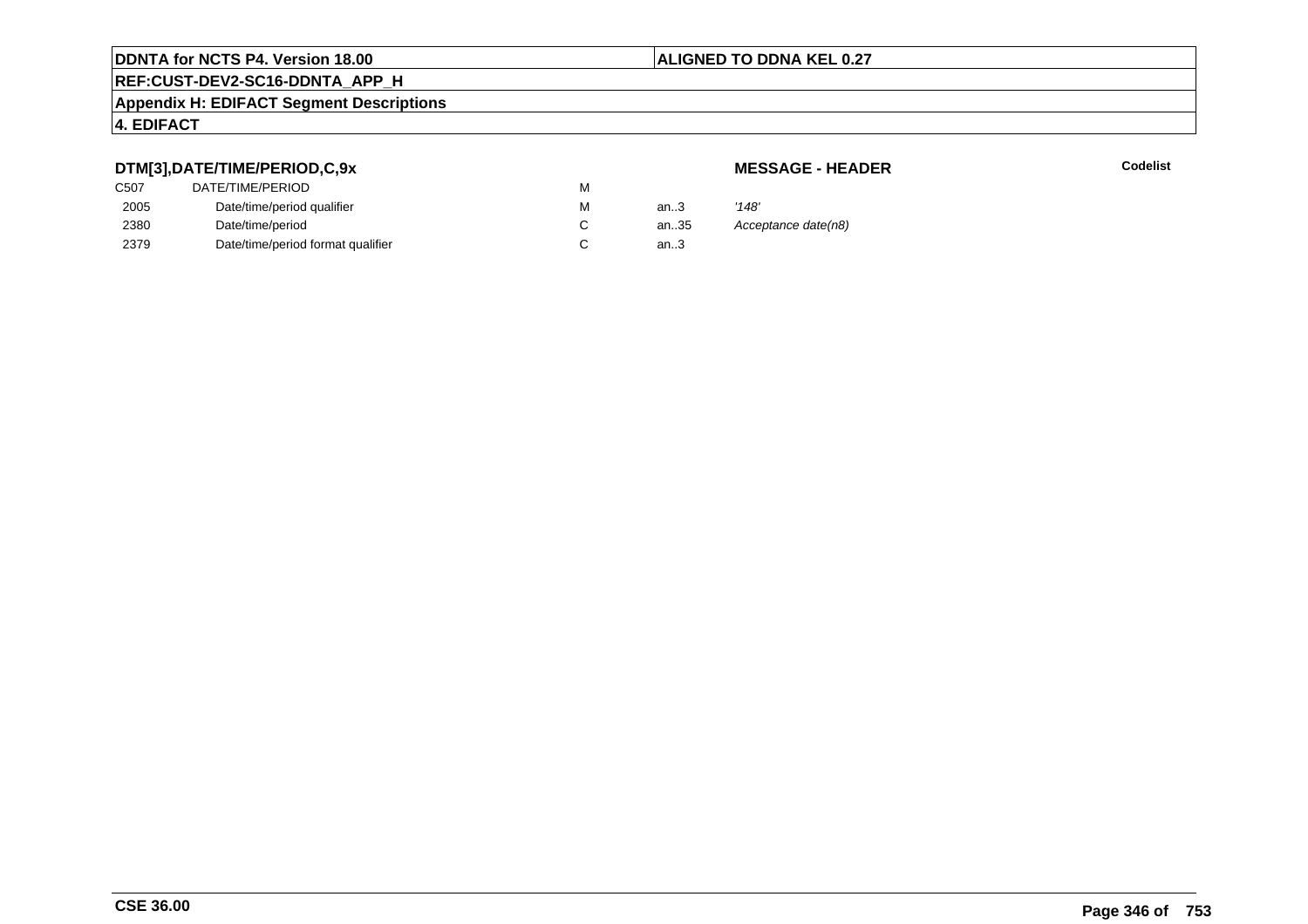### **ALIGNED TO DDNA KEL 0.27**

# **REF:CUST-DEV2-SC16-DDNTA\_APP\_H**

#### **Appendix H: EDIFACT Segment Descriptions**

### **4. EDIFACT**

### **DTM[3],DATE/TIME/PERIOD,C,9x**

# **MESSAGE - HEADER**

| C507 | DATE/TIME/PERIOD                  | M |      |                  |
|------|-----------------------------------|---|------|------------------|
| 2005 | Date/time/period qualifier        | м | an.3 | '178'            |
| 2380 | Date/time/period                  |   | an35 | Arrival date(n8) |
| 2379 | Date/time/period format qualifier |   | an.3 |                  |
|      |                                   |   |      |                  |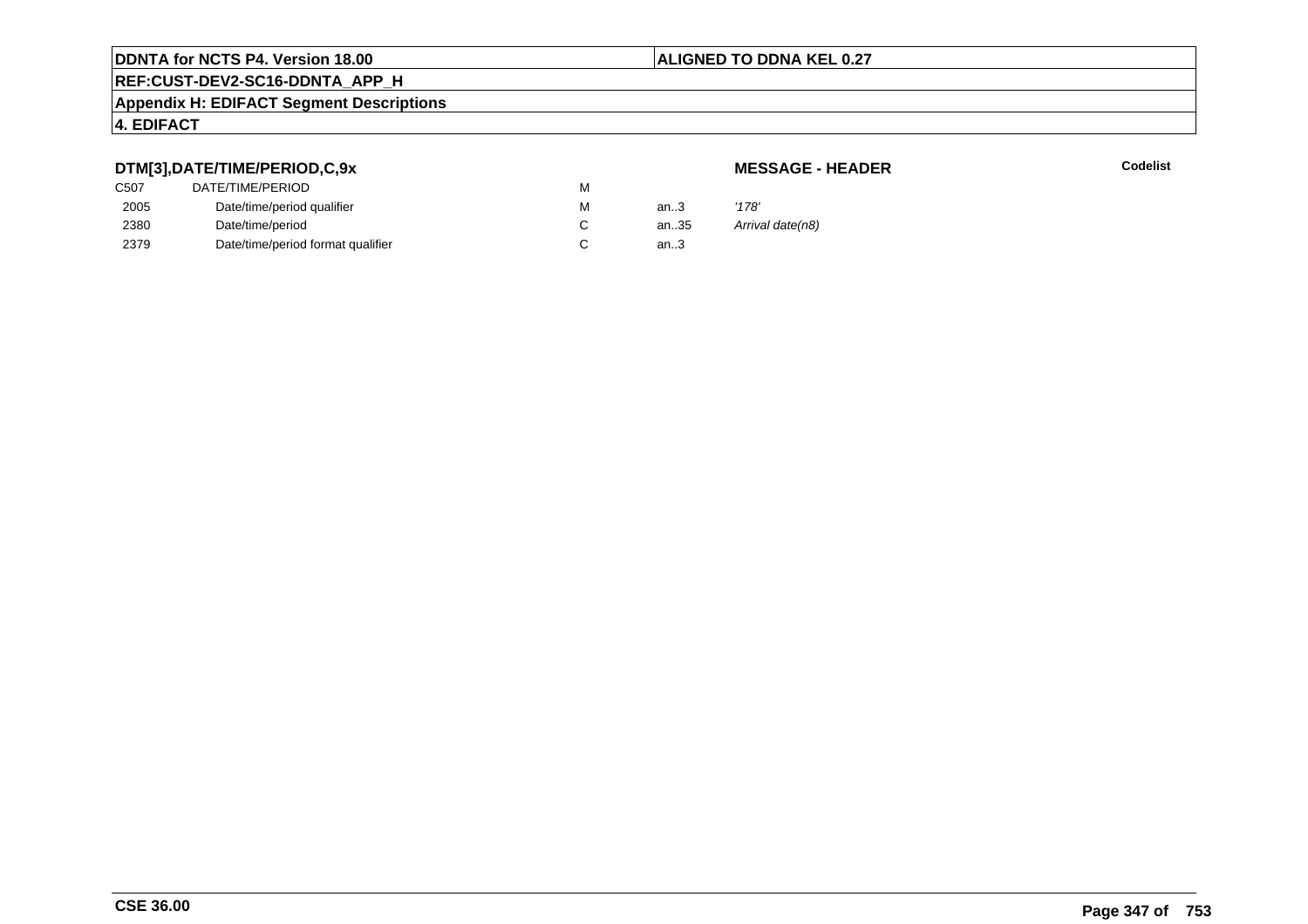### **ALIGNED TO DDNA KEL 0.27**

# **REF:CUST-DEV2-SC16-DDNTA\_APP\_H**

### **Appendix H: EDIFACT Segment Descriptions**

### **4. EDIFACT**

### **DTM[3],DATE/TIME/PERIOD,C,9x**

| C507 | DATE/TIME/PERIOD                  | М |        |       |
|------|-----------------------------------|---|--------|-------|
| 2005 | Date/time/period qualifier        | М | an $3$ | '184' |
| 2380 | Date/time/period                  |   | an35   | Date  |
| 2379 | Date/time/period format qualifier |   | an.3   |       |

**MESSAGE - HEADER**

**R** Codelist

an...<br>35 Date of control notification(n8)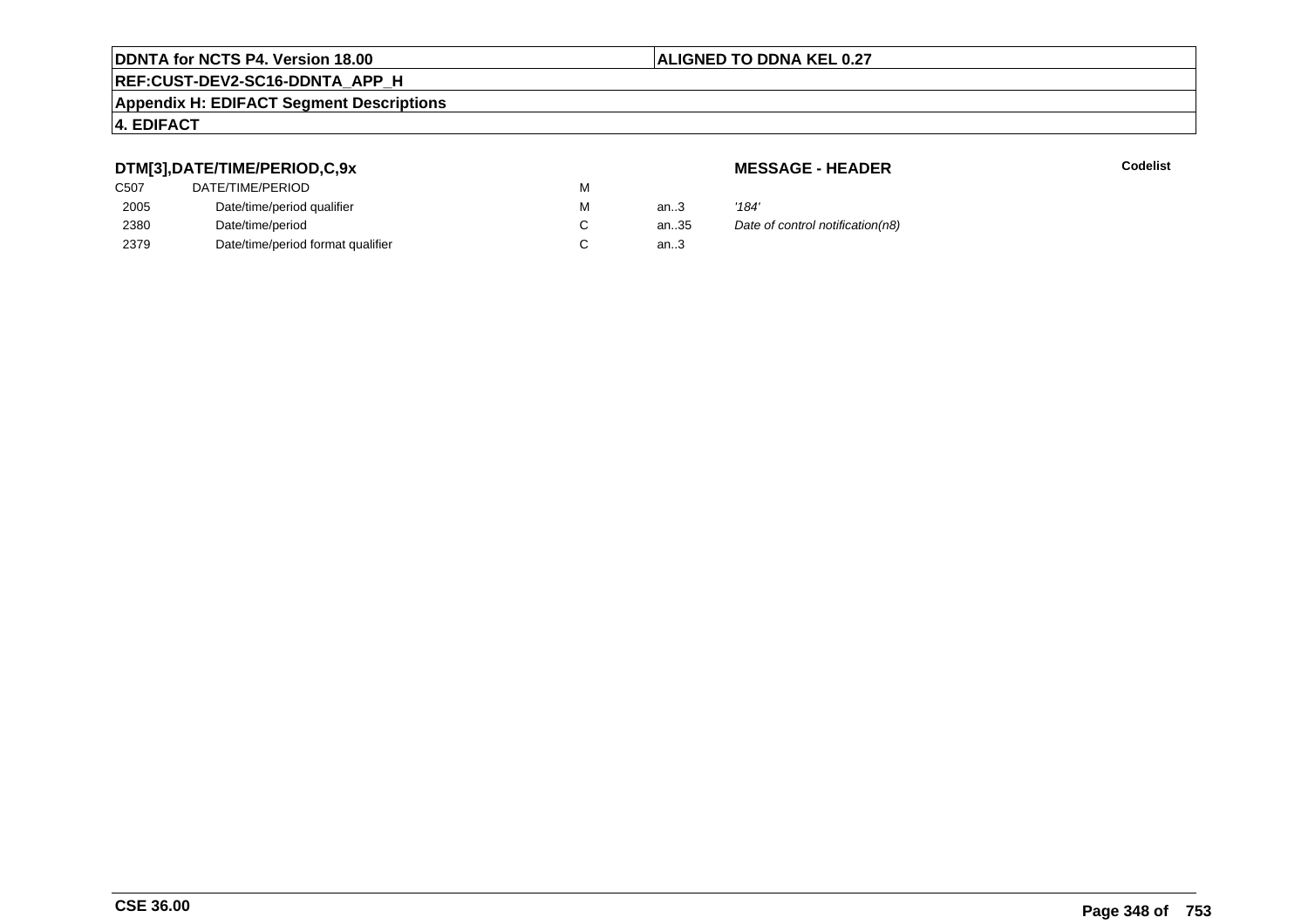### **ALIGNED TO DDNA KEL 0.27**

# **REF:CUST-DEV2-SC16-DDNTA\_APP\_H**

### **Appendix H: EDIFACT Segment Descriptions**

### **4. EDIFACT**

### **DTM[3],DATE/TIME/PERIOD,C,9x**

| C507 | DATE/TIME/PERIOD                  | М |        |       |
|------|-----------------------------------|---|--------|-------|
| 2005 | Date/time/period qualifier        | М | an $3$ | '193' |
| 2380 | Date/time/period                  |   | an35   | Date  |
| 2379 | Date/time/period format qualifier |   | an.3   |       |

**MESSAGE - HEADER**

**R** Codelist

an...<br>35 Date of cancellation decision(n8)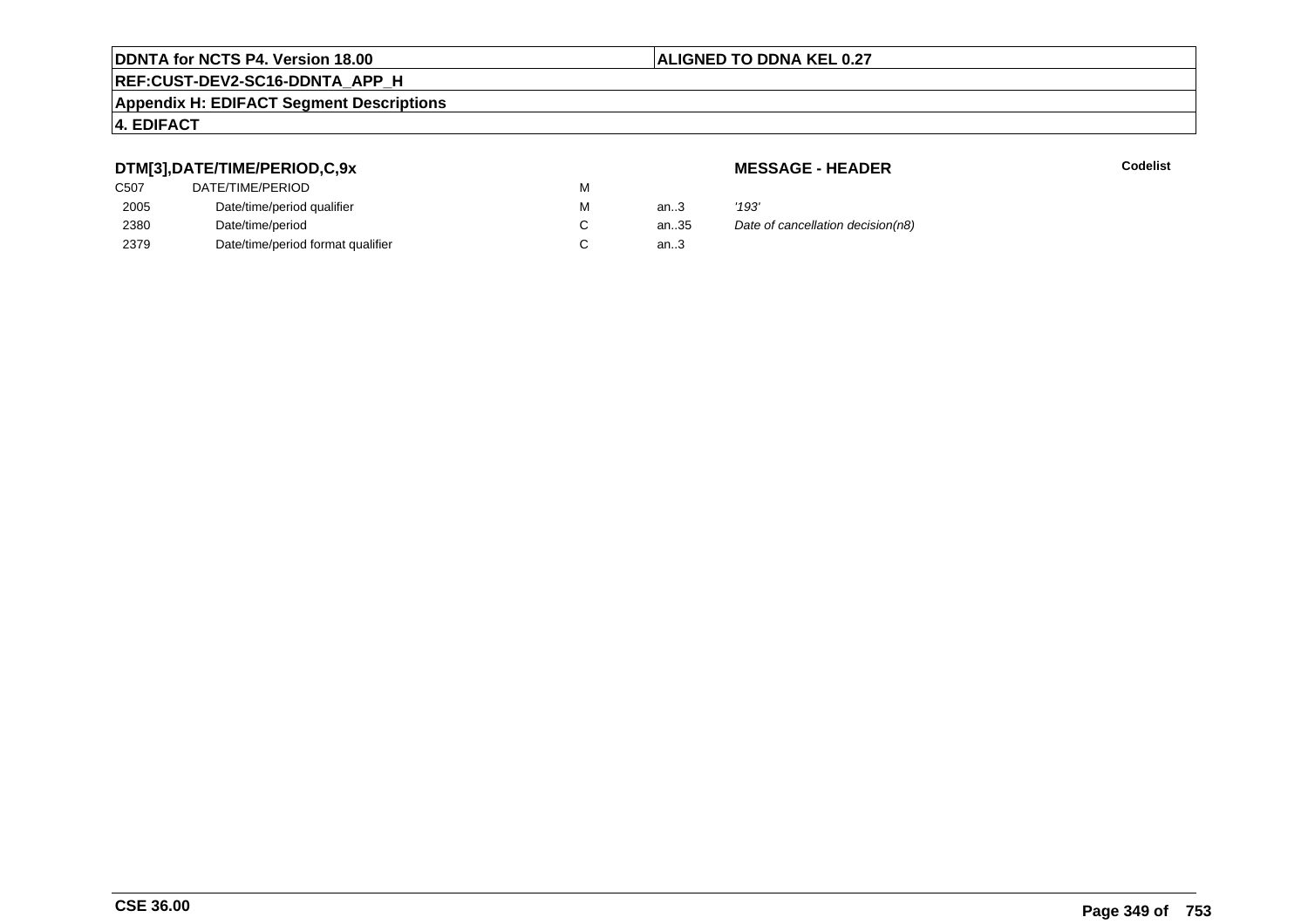### **ALIGNED TO DDNA KEL 0.27**

# **REF:CUST-DEV2-SC16-DDNTA\_APP\_H**

### **Appendix H: EDIFACT Segment Descriptions**

### **4. EDIFACT**

### **DTM[3],DATE/TIME/PERIOD,C,9x**

| <b>MESSAGE - HEADER</b> |  |
|-------------------------|--|
|-------------------------|--|

| DTM[3],DATE/TIME/PERIOD,C,9x |                                   |   | <b>MESSAGE - HEADER</b> |                        |
|------------------------------|-----------------------------------|---|-------------------------|------------------------|
| C <sub>50</sub> 7            | DATE/TIME/PERIOD                  | М |                         |                        |
| 2005                         | Date/time/period qualifier        | м | an.3                    | '261'                  |
| 2380                         | Date/time/period                  |   | an35                    | Goods release date(n8) |
| 2379                         | Date/time/period format qualifier |   | an.3                    |                        |
|                              |                                   |   |                         |                        |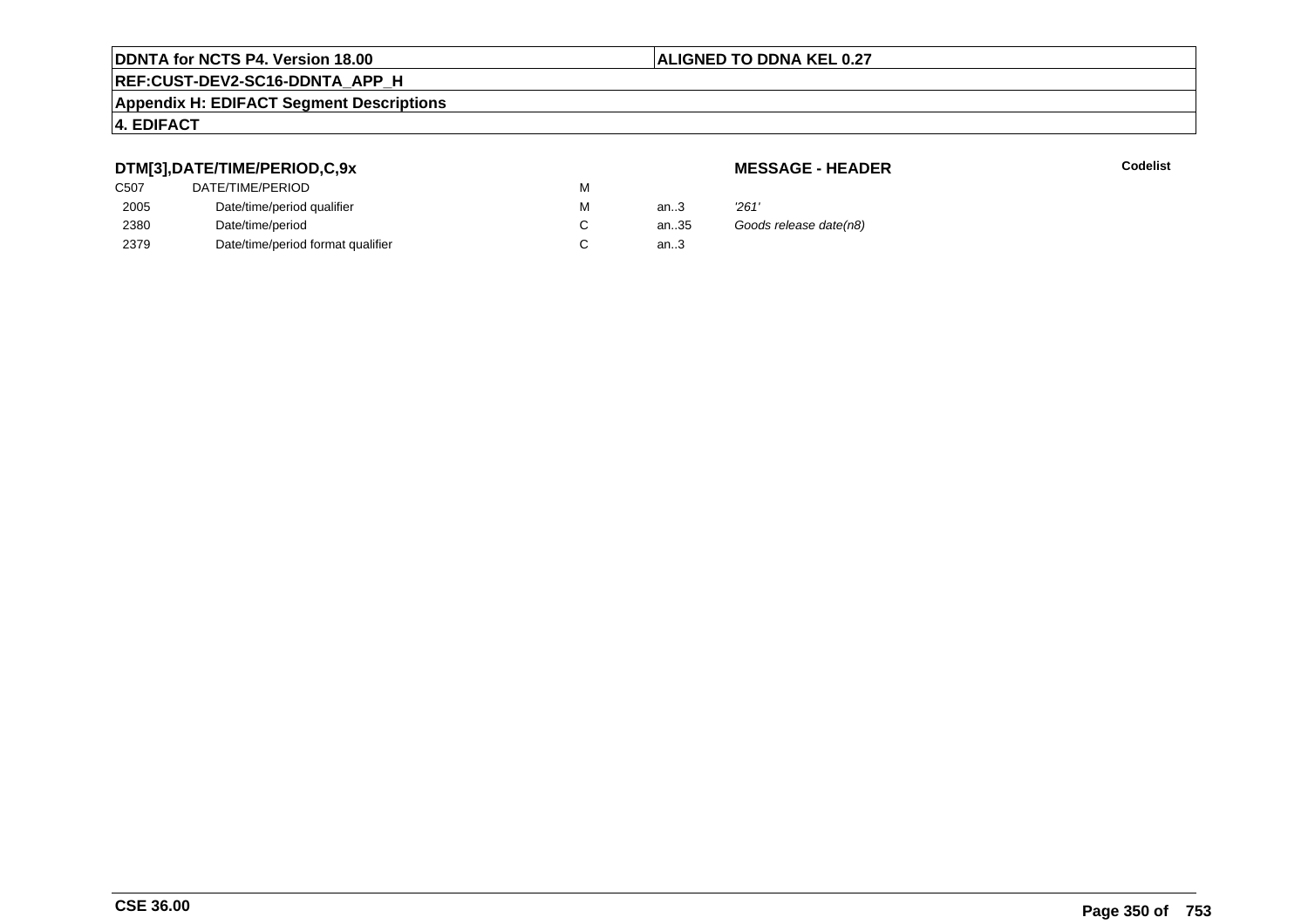### **ALIGNED TO DDNA KEL 0.27**

# **REF:CUST-DEV2-SC16-DDNTA\_APP\_H**

### **Appendix H: EDIFACT Segment Descriptions**

### **4. EDIFACT**

### **DTM[3],DATE/TIME/PERIOD,C,9x**

| DATE/TIME/PERIOD                  | М |        |       |
|-----------------------------------|---|--------|-------|
| Date/time/period qualifier        | М | an $3$ | '318' |
| Date/time/period                  |   | an35   | Date  |
| Date/time/period format qualifier |   | an.3   |       |
|                                   |   |        |       |

**MESSAGE - HEADER**

**R** Codelist

an...<br>35 Date of cancellation request(n8)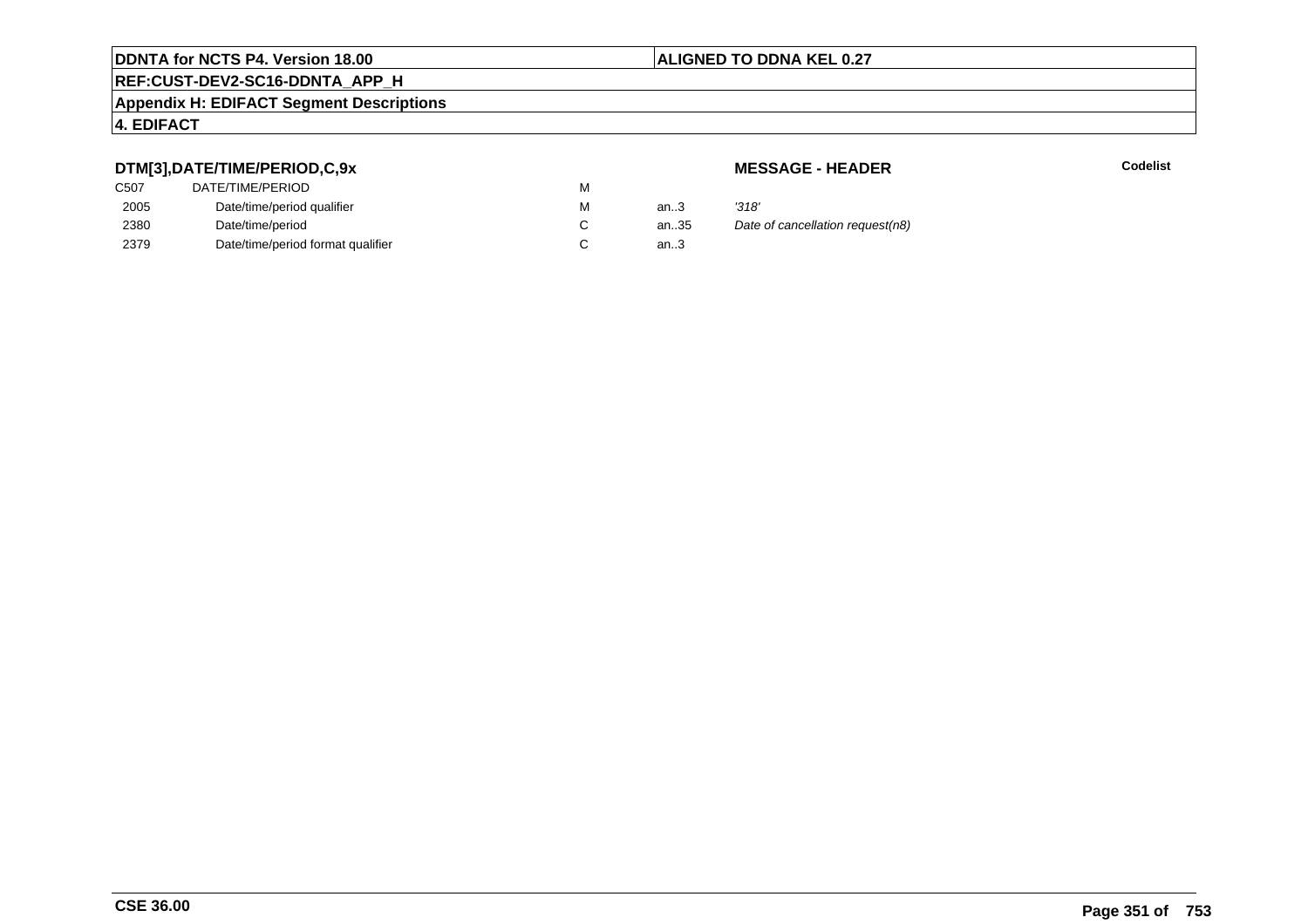### **ALIGNED TO DDNA KEL 0.27**

# **REF:CUST-DEV2-SC16-DDNTA\_APP\_H**

### **Appendix H: EDIFACT Segment Descriptions**

### **4. EDIFACT**

### **DTM[3],DATE/TIME/PERIOD,C,9x**

# **MESSAGE - HEADER**

| ---               |                                   |   |        |                          |
|-------------------|-----------------------------------|---|--------|--------------------------|
| C <sub>50</sub> 7 | DATE/TIME/PERIOD                  | М |        |                          |
| 2005              | Date/time/period qualifier        | М | an $3$ | '46'                     |
| 2380              | Date/time/period                  |   | an35   | Date of cancellation(n8) |
| 2379              | Date/time/period format qualifier |   | an.3   |                          |
|                   |                                   |   |        |                          |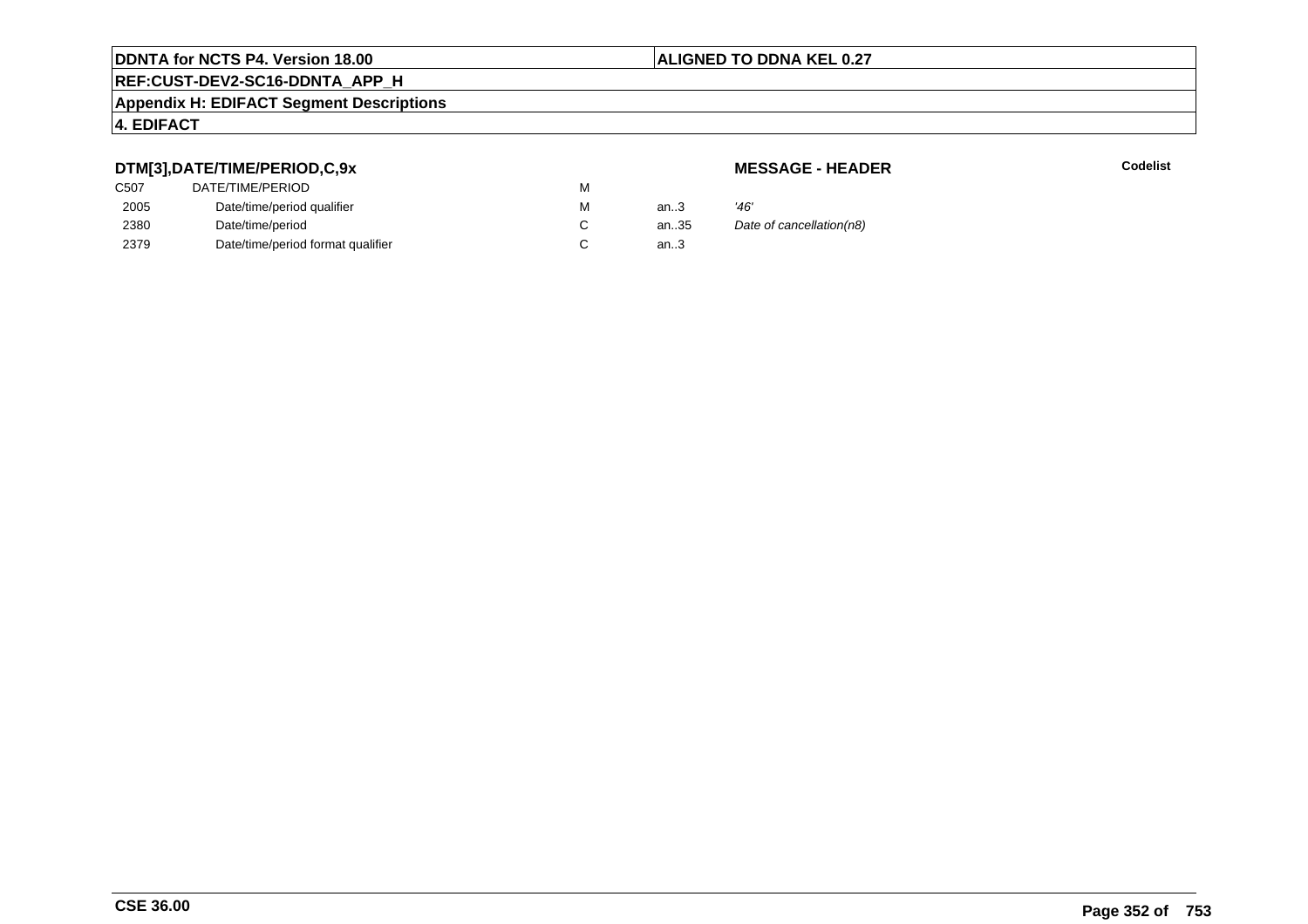# **ALIGNED TO DDNA KEL 0.27**

# **REF:CUST-DEV2-SC16-DDNTA\_APP\_H**

### **Appendix H: EDIFACT Segment Descriptions**

# **4. EDIFACT**

### **DTM[3],DATE/TIME/PERIOD,C,9x**

| C507 | DATE/TIME/PERIOD                  | М |        |       |
|------|-----------------------------------|---|--------|-------|
| 2005 | Date/time/period qualifier        | М | an $3$ | '270' |
| 2380 | Date/time/period                  |   | an.35  | Reco  |
| 2379 | Date/time/period format qualifier |   | an.3   |       |

**MESSAGE - HEADER**

**R** Codelist

antism Recovery communication date(n8).<br>..3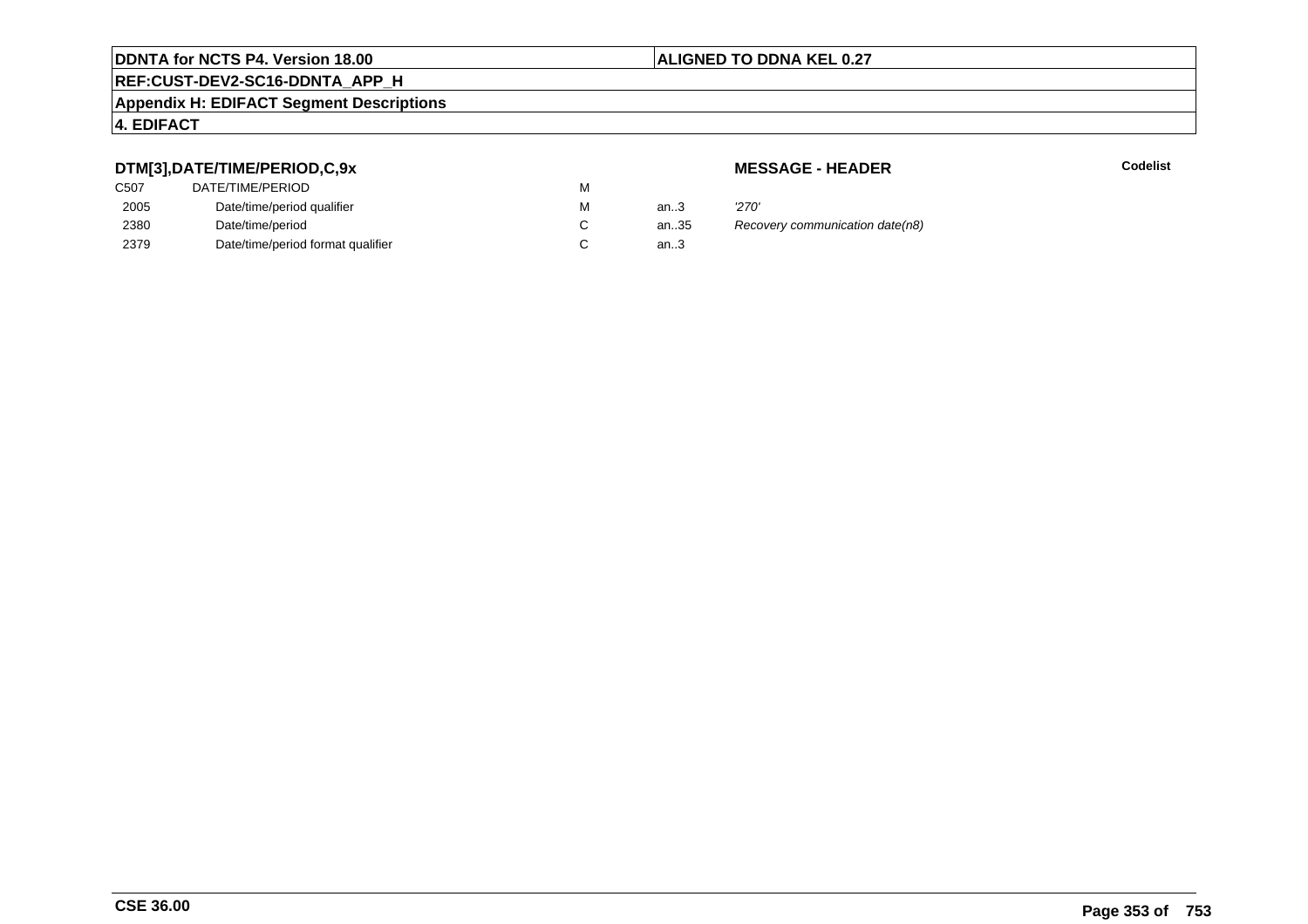### **ALIGNED TO DDNA KEL 0.27**

# **REF:CUST-DEV2-SC16-DDNTA\_APP\_H**

### **Appendix H: EDIFACT Segment Descriptions**

# **4. EDIFACT**

### **DTM[3],DATE/TIME/PERIOD,C,9x**

| <b>MESSAGE - HEADER</b> |  |
|-------------------------|--|
|-------------------------|--|

| <b>MESSAGE - HEADER</b>      |
|------------------------------|
|                              |
|                              |
| Date of enguiry response(n8) |
|                              |
|                              |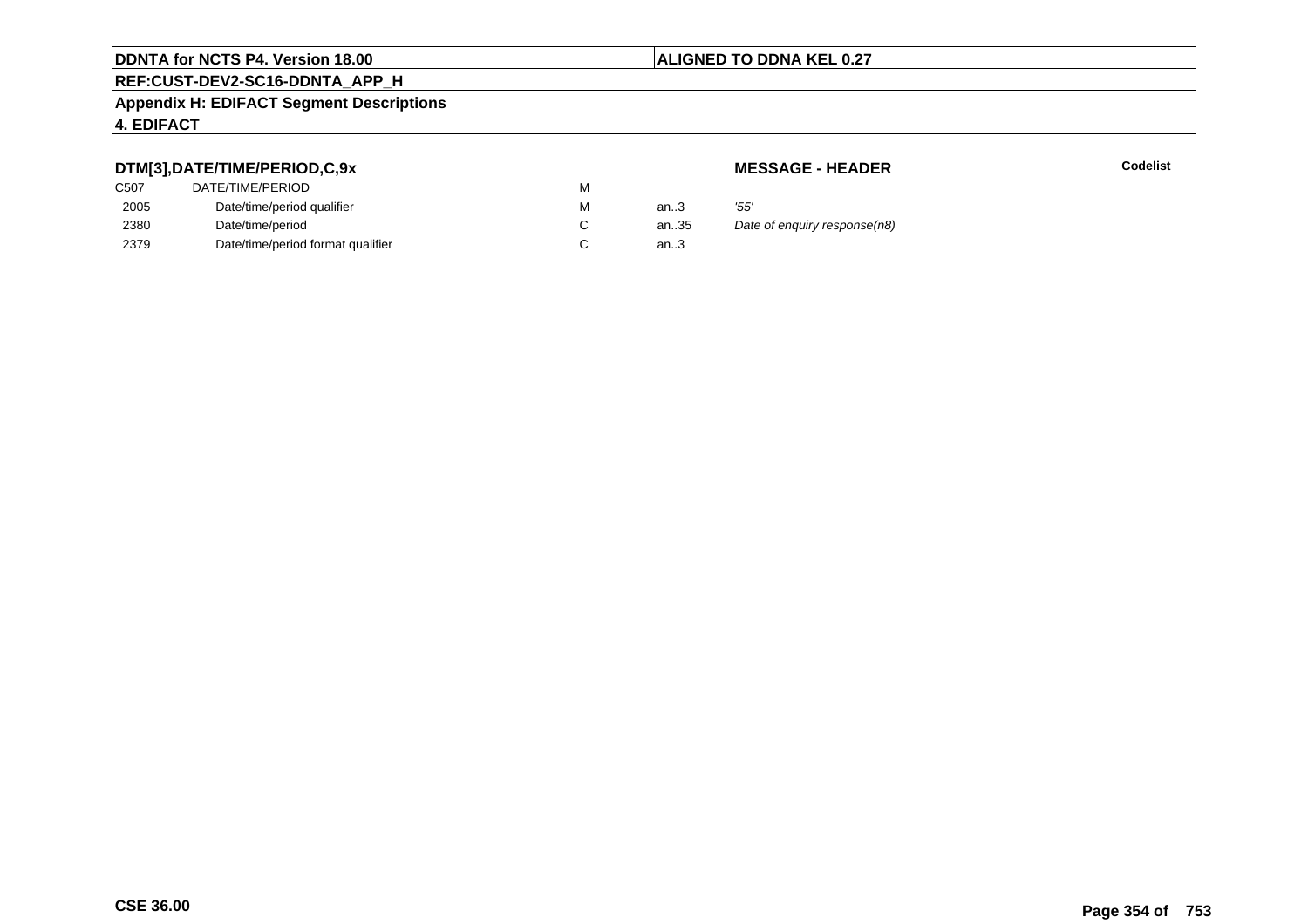# **ALIGNED TO DDNA KEL 0.27**

# **REF:CUST-DEV2-SC16-DDNTA\_APP\_H**

### **Appendix H: EDIFACT Segment Descriptions**

# **4. EDIFACT**

### **DTM[3],DATE/TIME/PERIOD,C,9x**

| C507 | DATE/TIME/PERIOD                  | М |      |       |
|------|-----------------------------------|---|------|-------|
| 2005 | Date/time/period qualifier        | М | an.3 | '184' |
| 2380 | Date/time/period                  |   | an35 | Reco  |
| 2379 | Date/time/period format qualifier |   | an.3 |       |

**MESSAGE - HEADER**

**R** Codelist

antification date (n8)<br>..3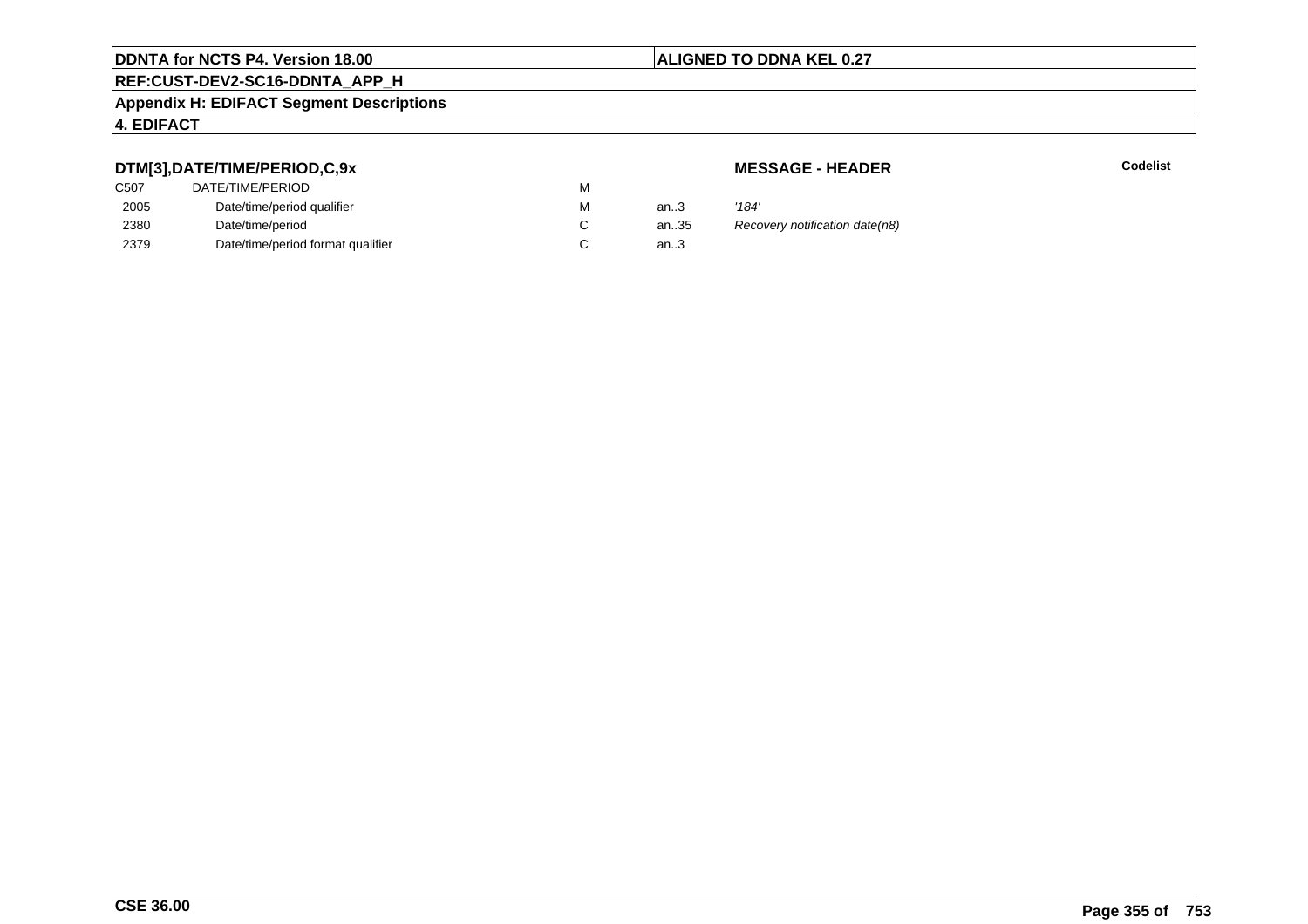# **ALIGNED TO DDNA KEL 0.27**

# **REF:CUST-DEV2-SC16-DDNTA\_APP\_H**

### **Appendix H: EDIFACT Segment Descriptions**

# **4. EDIFACT**

### **DTM[3],DATE/TIME/PERIOD,C,9x**

| C507 | DATE/TIME/PERIOD                  | М |        |       |
|------|-----------------------------------|---|--------|-------|
| 2005 | Date/time/period qualifier        | М | an $3$ | '162' |
| 2380 | Date/time/period                  |   | an35   | Retu  |
| 2379 | Date/time/period format qualifier |   | an.3   |       |

**MESSAGE - ENQUIRY**

**Example 2** Separate Codelist

35 Return Copy returned on(n8)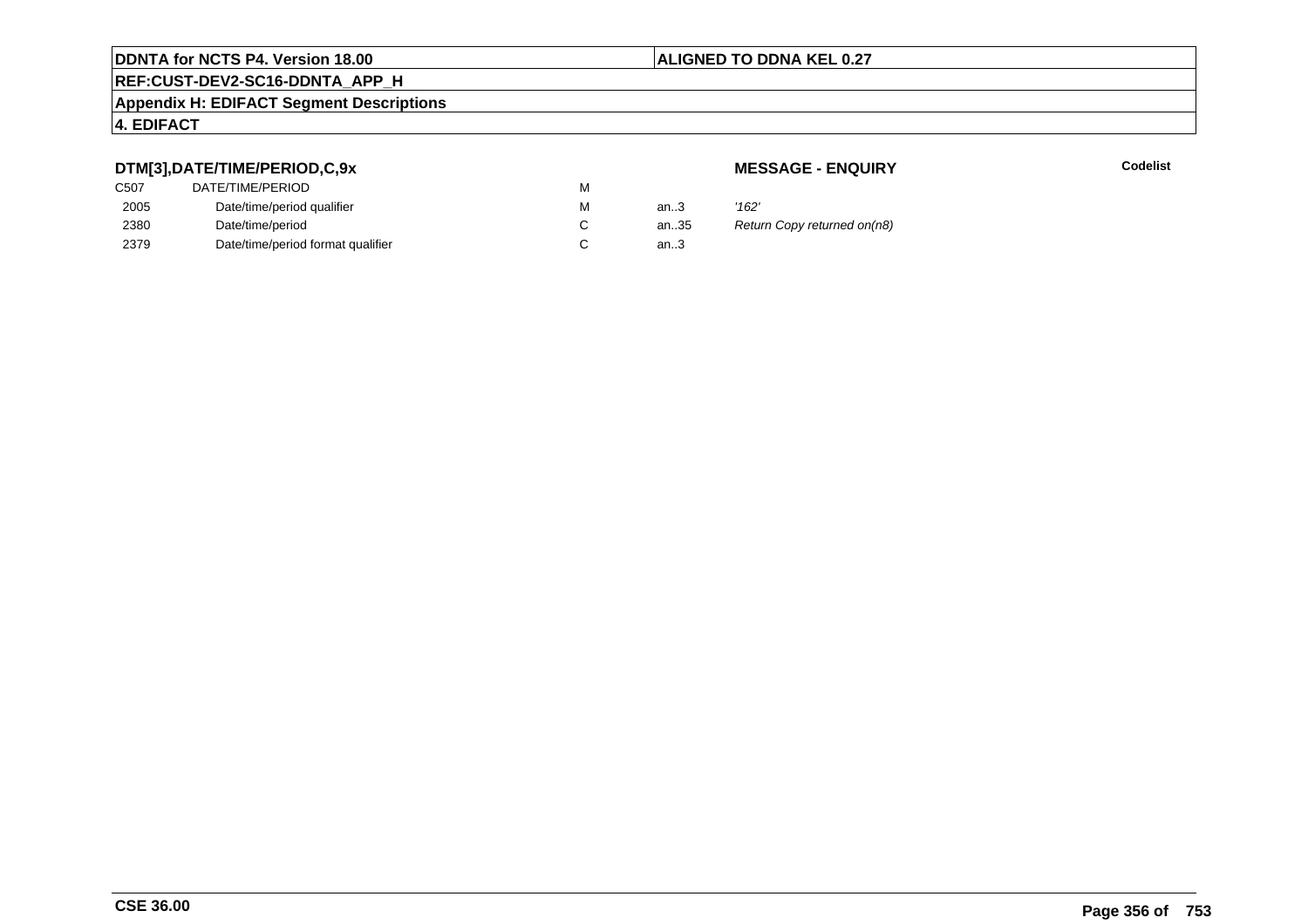# **REF:CUST-DEV2-SC16-DDNTA\_APP\_H**

### **Appendix H: EDIFACT Segment Descriptions**

# **4. EDIFACT**

|                  | FTX[4],FREE TEXT,C,9999x            |   |        | <b>MESSAGE - HEADER</b>            | <b>Codelist</b> |
|------------------|-------------------------------------|---|--------|------------------------------------|-----------------|
| 4451             | Text subject qualifier              | M | an.3   | 'ABY'                              |                 |
| 4453             | Text function, coded                | С | an.3   |                                    |                 |
| C <sub>107</sub> | <b>TEXT REFERENCE</b>               | С |        |                                    |                 |
| 4441             | Free text identification            | M | an17   |                                    |                 |
| 1131             | Code list qualifier                 | С | an $3$ |                                    |                 |
| 3055             | Code list responsible agency, coded | C | an.3   |                                    |                 |
| C <sub>108</sub> | <b>TEXT LITERAL</b>                 | С |        |                                    |                 |
| 4440             | Free text                           | C | an70   | Cancellation justification(an350)  |                 |
| 4440             | Free text                           | C | an70   | $'-$ Continued 70 $-$ '            |                 |
| 4440             | Free text                           | С | an70   | $'-$ Continued 70 $-$ '            |                 |
| 4440             | Free text                           | C | an70   | $'-$ Continued 70 $-$ '            |                 |
| 4440             | Free text                           | C | an70   | $'-$ Continued 70 $-$ '            |                 |
| 3453             | Language, coded                     | С | an.3   | Cancellation justification LNG(a2) | 12              |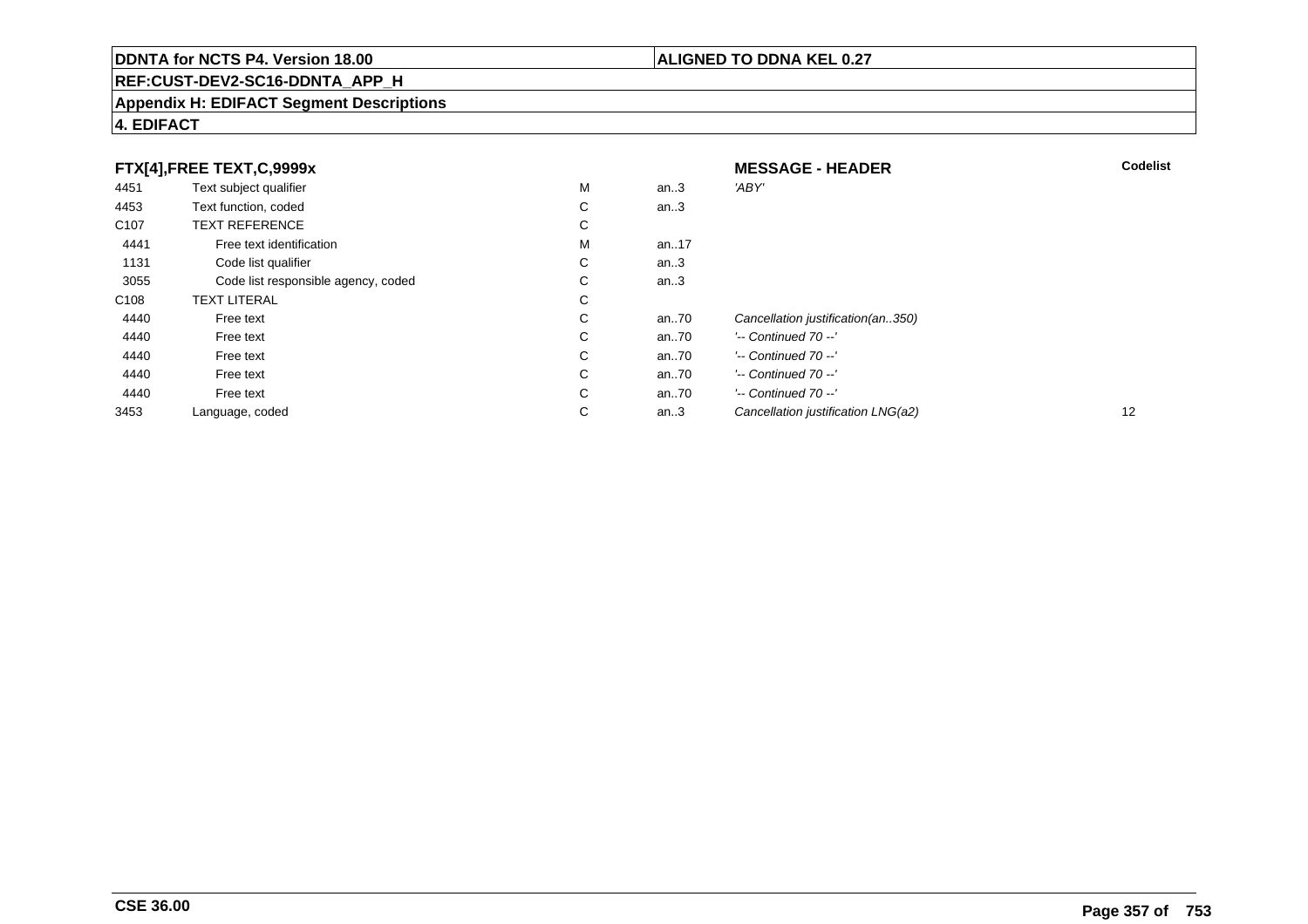# **REF:CUST-DEV2-SC16-DDNTA\_APP\_H**

### **Appendix H: EDIFACT Segment Descriptions**

### **4. EDIFACT**

|                  | FTX[4],FREE TEXT,C,9999x            |             |         | <b>MESSAGE - HEADER</b>                  | <b>Codelist</b> |
|------------------|-------------------------------------|-------------|---------|------------------------------------------|-----------------|
| 4451             | Text subject qualifier              | М           | an.3    | 'ACD'                                    |                 |
| 4453             | Text function, coded                | ⌒<br>◡      | an $.3$ |                                          |                 |
| C <sub>107</sub> | <b>TEXT REFERENCE</b>               | ⌒<br>Ü      |         |                                          |                 |
| 4441             | Free text identification            | M           | an17    |                                          |                 |
| 1131             | Code list qualifier                 | $\sim$<br>Ü | an.3    |                                          |                 |
| 3055             | Code list responsible agency, coded | ⌒<br>◡      | an.3    |                                          |                 |
| C108             | <b>TEXT LITERAL</b>                 | С           |         |                                          |                 |
| 4440             | Free text                           | С           | an70    | Release request rejection reason(an350)  |                 |
| 4440             | Free text                           | ⌒<br>◡      | an70    | $'-$ Continued 70 $-$ '                  |                 |
| 4440             | Free text                           | С           | an70    | $'-$ Continued 70 $-$ '                  |                 |
| 4440             | Free text                           | ⌒<br>Ü      | an70    | $'-$ Continued 70 $-$ '                  |                 |
| 4440             | Free text                           | C           | an70    | $'-$ Continued 70 $-$ '                  |                 |
| 3453             | Language, coded                     | С           | an.3    | Release request rejection reason LNG(a2) | 12              |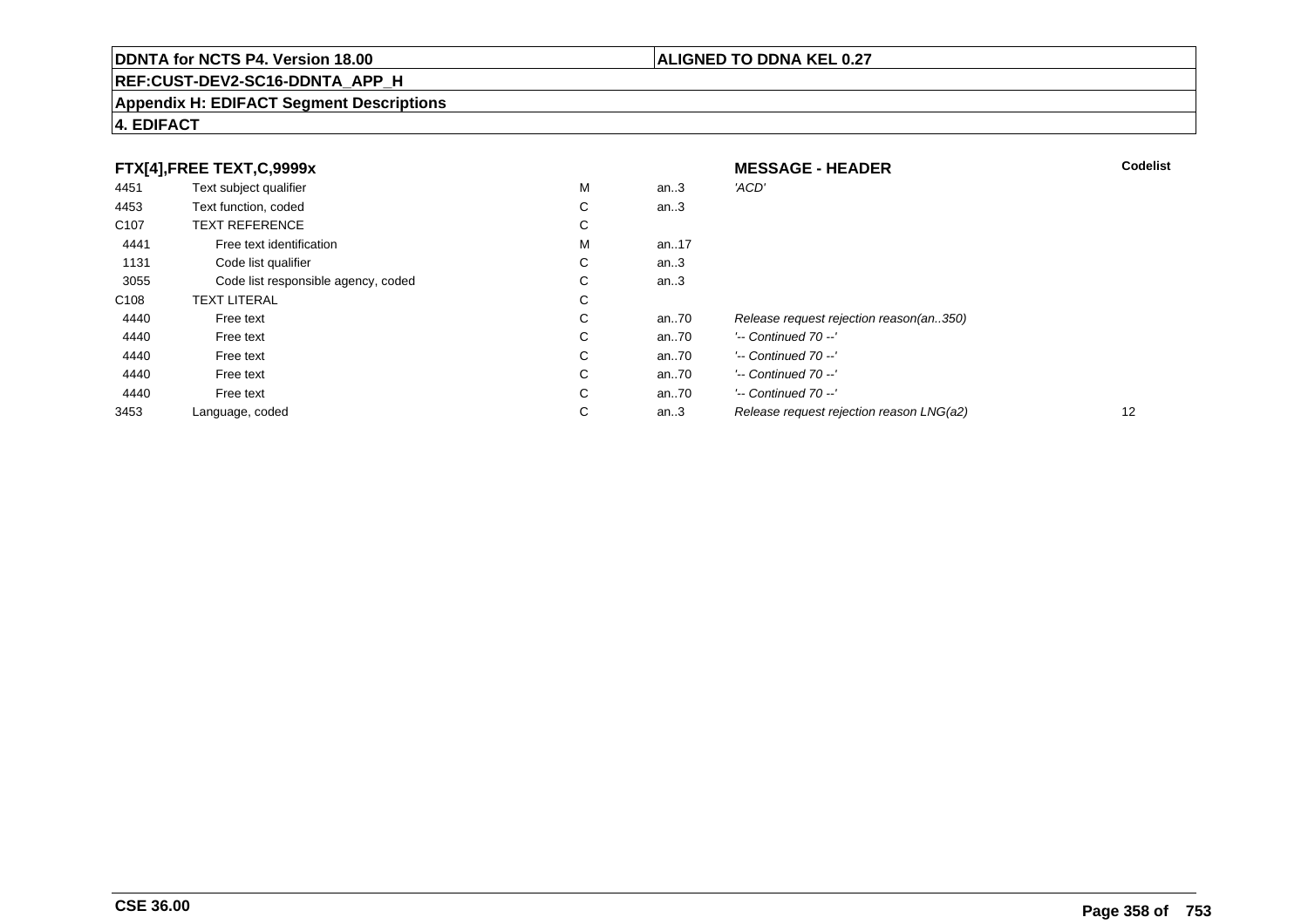### **REF:CUST-DEV2-SC16-DDNTA\_APP\_H**

### **Appendix H: EDIFACT Segment Descriptions**

### **4. EDIFACT**

### **FTX[4],FREE TEXT,C,9999x**

| .                | <u>.__ ._, , ,</u>                  |   |          |                                       |
|------------------|-------------------------------------|---|----------|---------------------------------------|
| 4451             | Text subject qualifier              | M | an.3     | 'AAQ'                                 |
| 4453             | Text function, coded                | C | an.3     |                                       |
| C <sub>107</sub> | <b>TEXT REFERENCE</b>               | C |          |                                       |
| 4441             | Free text identification            | M | an17     |                                       |
| 1131             | Code list qualifier                 | C | an.3     |                                       |
| 3055             | Code list responsible agency, coded | С | an.3     |                                       |
| C <sub>108</sub> | <b>TEXT LITERAL</b>                 | С |          |                                       |
| 4440             | Free text                           | С | an $.70$ | Original message identification(an14) |
| 4440             | Free text                           | C | an $.70$ | Status(a8)                            |
| 4440             | Free text                           | C | an70     | Description(an210)                    |
| 4440             | Free text                           | C | an $.70$ | $'-$ continued 70 $-$ '               |
| 4440             | Free text                           | C | an $.70$ | $'-$ continued $70 -'$                |
| 3453             | Language, coded                     | С | an.3     |                                       |
|                  |                                     |   |          |                                       |

 **MESSAGE - UPL RESPONSECodelist**

- 
-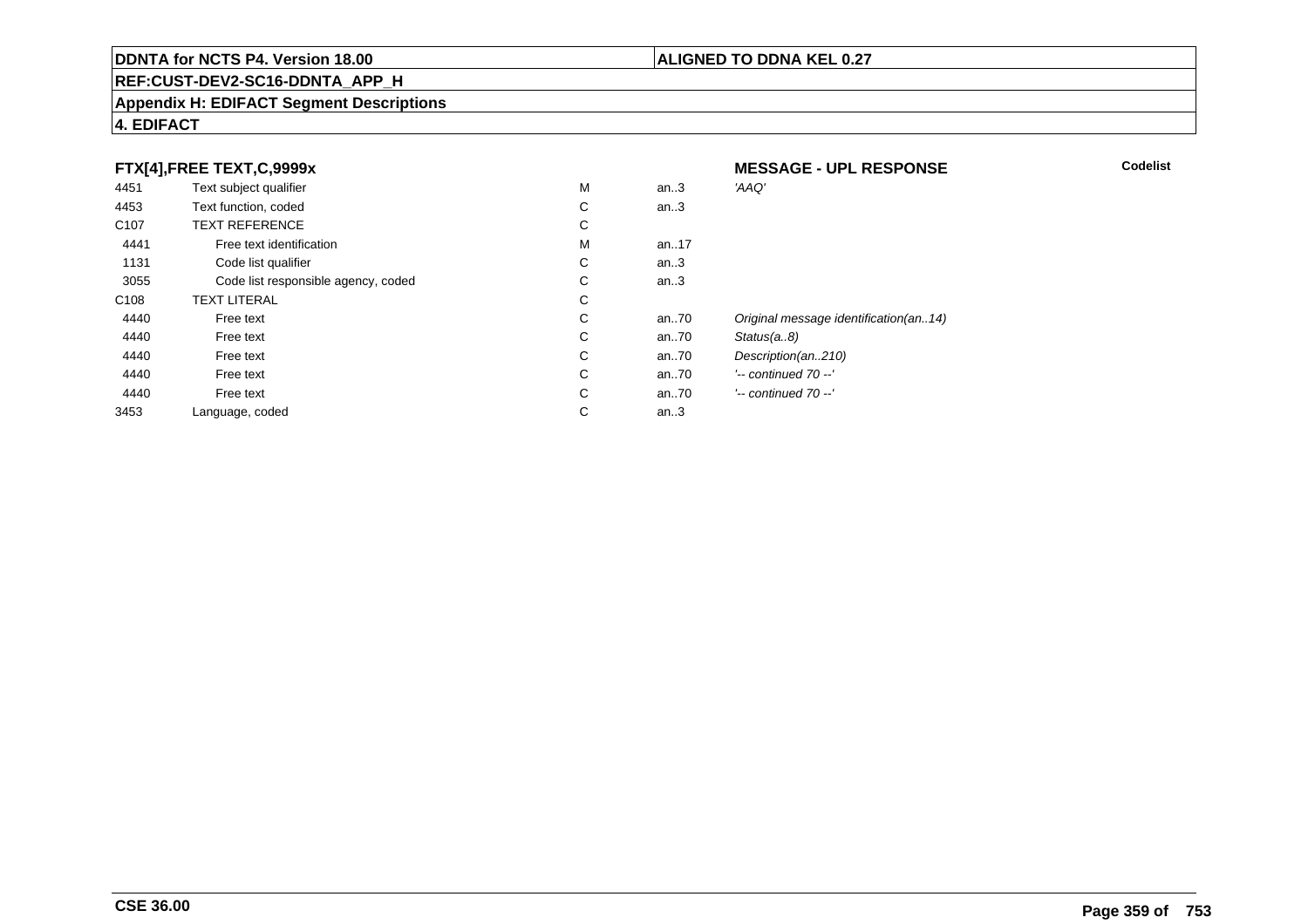# **REF:CUST-DEV2-SC16-DDNTA\_APP\_H**

### **Appendix H: EDIFACT Segment Descriptions**

# **4. EDIFACT**

|                  | FTX[4],FREE TEXT,C,9999x            |        |         | <b>MESSAGE - HEADER</b>            | Codelist |
|------------------|-------------------------------------|--------|---------|------------------------------------|----------|
| 4451             | Text subject qualifier              | М      | an.3    | 'RAH'                              |          |
| 4453             | Text function, coded                | С      | an $.3$ |                                    |          |
| C <sub>107</sub> | <b>TEXT REFERENCE</b>               | ⌒<br>Ü |         |                                    |          |
| 4441             | Free text identification            | м      | an17    |                                    |          |
| 1131             | Code list qualifier                 | C      | an $.3$ |                                    |          |
| 3055             | Code list responsible agency, coded | C.     | an.3    |                                    |          |
| C <sub>108</sub> | <b>TEXT LITERAL</b>                 | C      |         |                                    |          |
| 4440             | Free text                           | С      | an70    | Recovery notification text(an350)  |          |
| 4440             | Free text                           | C      | an70    | '-- Continued 70 --'               |          |
| 4440             | Free text                           | С      | an70    | $'-$ Continued 70 $-$ '            |          |
| 4440             | Free text                           | C      | an70    | $'-$ Continued 70 $-$ '            |          |
| 4440             | Free text                           | C      | an70    | $'-$ Continued 70 $-$ '            |          |
| 3453             | Language, coded                     | С      | an.3    | Recovery notification text LNG(a2) | 12       |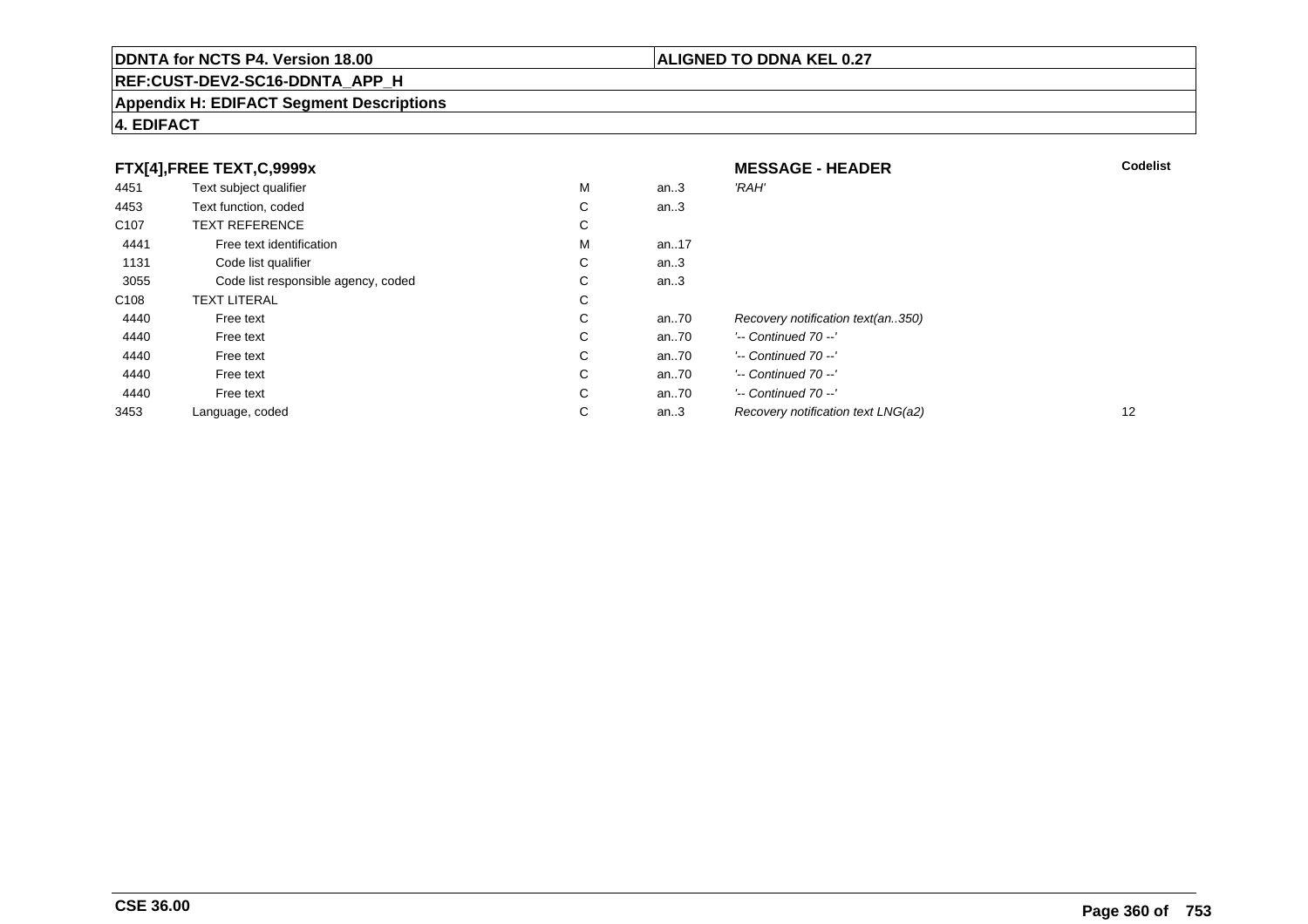#### **REF:CUST-DEV2-SC16-DDNTA\_APP\_H**

#### **Appendix H: EDIFACT Segment Descriptions**

### **4. EDIFACT**

#### **FTX[4],FREE TEXT,C,9999x**

| 4451             | Text subject qualifier              | M | an.3     | 'ABT'    |
|------------------|-------------------------------------|---|----------|----------|
| 4453             | Text function, coded                | С | an.3     |          |
| C <sub>107</sub> | <b>TEXT REFERENCE</b>               | C |          |          |
| 4441             | Free text identification            | M | an. $17$ | Amount c |
| 1131             | Code list qualifier                 | С | an.3     |          |
| 3055             | Code list responsible agency, coded | С | an.3     |          |
| C <sub>108</sub> | <b>TEXT LITERAL</b>                 | С |          |          |
| 4440             | Free text                           | С | an70     |          |
| 4440             | Free text                           | С | an70     |          |
| 4440             | Free text                           | С | an70     |          |
| 4440             | Free text                           | C | an70     |          |
| 4440             | Free text                           | С | an70     |          |
| 3453             | Language, coded                     | С | an.3     |          |
|                  |                                     |   |          |          |

#### **MESSAGE - HEADER**

**R** Codelist

#### $claimed(n..15,2)$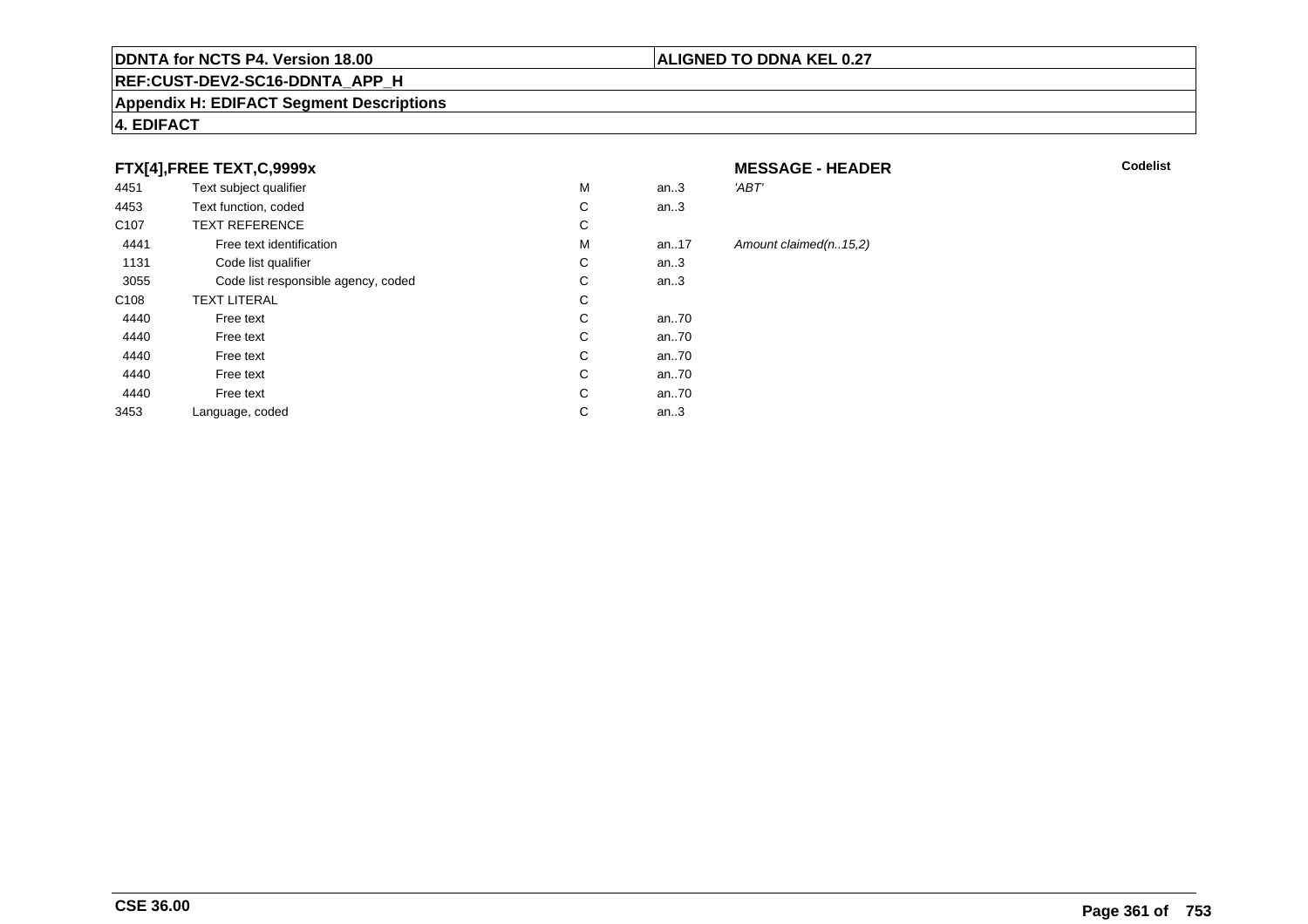### **REF:CUST-DEV2-SC16-DDNTA\_APP\_H**

#### **Appendix H: EDIFACT Segment Descriptions**

#### **4. EDIFACT**

|                  | FTX[4],FREE TEXT,C,9999x            |   |      | <b>MESSAGE - ENQUIRY</b>     | <b>Codelist</b> |
|------------------|-------------------------------------|---|------|------------------------------|-----------------|
| 4451             | Text subject qualifier              | M | an.3 | 'ADG'                        |                 |
| 4453             | Text function, coded                | С | an.3 |                              |                 |
| C <sub>107</sub> | <b>TEXT REFERENCE</b>               | С |      |                              |                 |
| 4441             | Free text identification            | M | an17 |                              |                 |
| 1131             | Code list qualifier                 | С | an.3 |                              |                 |
| 3055             | Code list responsible agency, coded | С | an.3 |                              |                 |
| C <sub>108</sub> | <b>TEXT LITERAL</b>                 | С |      |                              |                 |
| 4440             | Free text                           | С | an70 | Response Information(an140)  |                 |
| 4440             | Free text                           | С | an70 |                              |                 |
| 4440             | Free text                           | C | an70 |                              |                 |
| 4440             | Free text                           | C | an70 |                              |                 |
| 4440             | Free text                           | С | an70 |                              |                 |
| 3453             | Language, coded                     | С | an.3 | Response Information LNG(a2) | 12              |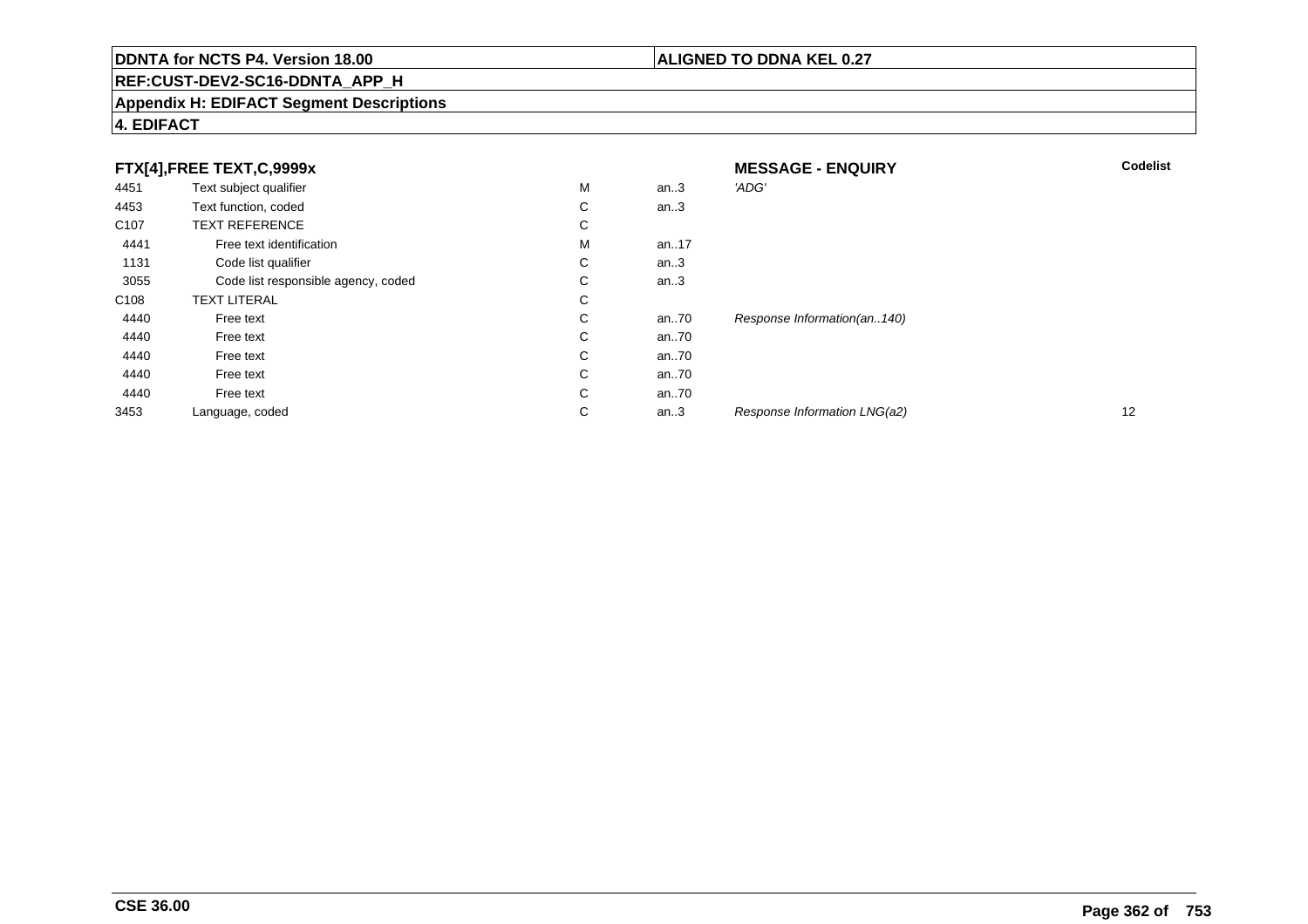### **REF:CUST-DEV2-SC16-DDNTA\_APP\_H**

#### **Appendix H: EDIFACT Segment Descriptions**

| FTX[4],FREE TEXT,C,9999x |                                     | <b>MESSAGE - ENQUIRY</b> | <b>Codelist</b> |                                      |    |
|--------------------------|-------------------------------------|--------------------------|-----------------|--------------------------------------|----|
| 4451                     | Text subject qualifier              | M                        | an.3            | 'RET'                                |    |
| 4453                     | Text function, coded                | С                        | an.3            | Information (on paper) available(n1) | 27 |
| C <sub>107</sub>         | <b>TEXT REFERENCE</b>               | ⌒<br>Ü                   |                 |                                      |    |
| 4441                     | Free text identification            | M                        | an17            | Delivery date TC11(n8)               |    |
| 1131                     | Code list qualifier                 | С                        | an.3            |                                      |    |
| 3055                     | Code list responsible agency, coded | $\sim$<br>◡              | an.3            |                                      |    |
| C108                     | <b>TEXT LITERAL</b>                 | С                        |                 |                                      |    |
| 4440                     | Free text                           | ⌒<br>Ü                   | an70            | Information text(an140)              |    |
| 4440                     | Free text                           | С                        | an70            |                                      |    |
| 4440                     | Free text                           | С                        | an70            |                                      |    |
| 4440                     | Free text                           | С                        | an70            |                                      |    |
| 4440                     | Free text                           | С                        | an70            |                                      |    |
| 3453                     | Language, coded                     | ⌒<br>◡                   | an.3            | Information text LNG(a2)             | 12 |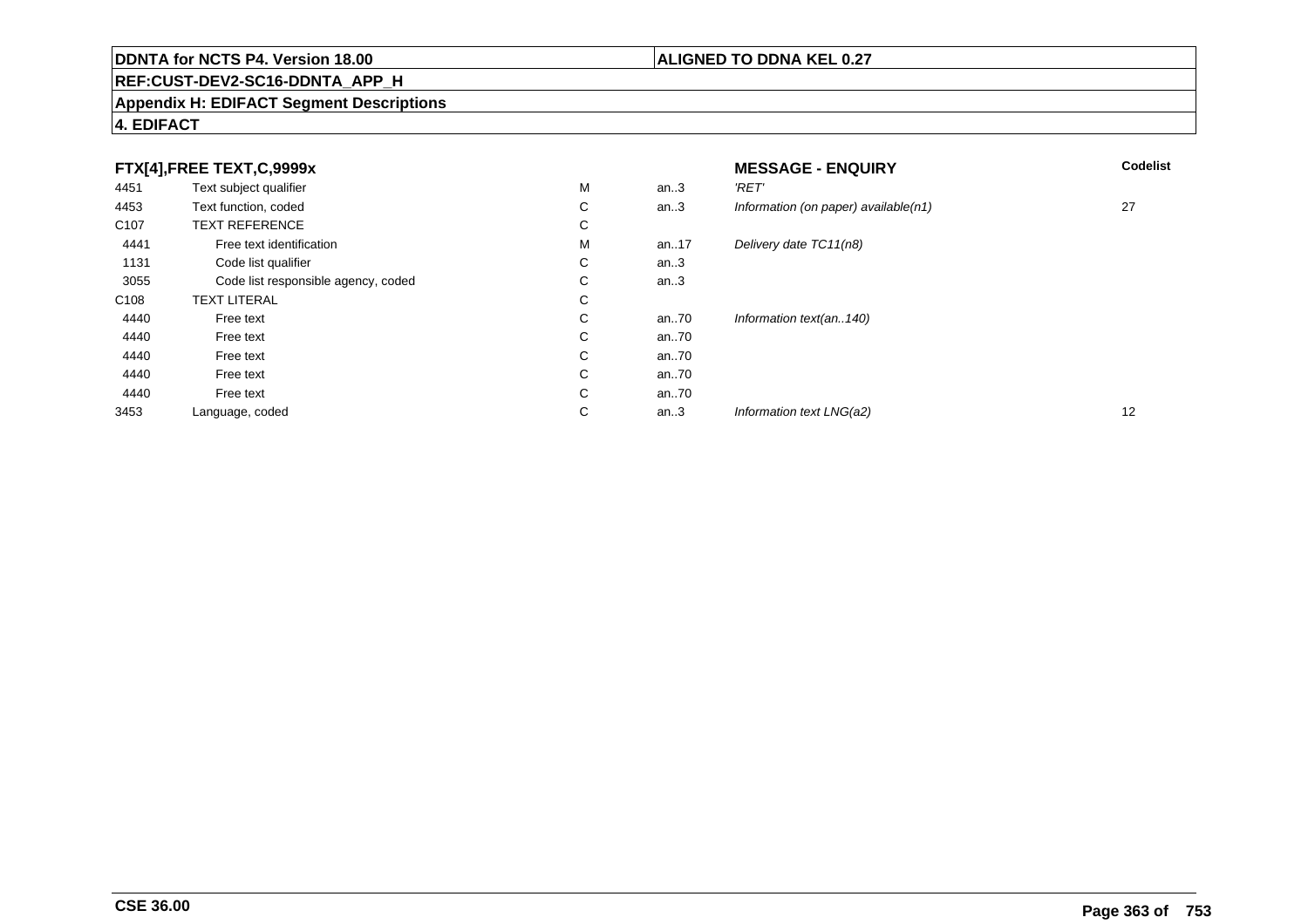### **REF:CUST-DEV2-SC16-DDNTA\_APP\_H**

#### **Appendix H: EDIFACT Segment Descriptions**

### **4. EDIFACT**

| FTX[4],FREE TEXT,C,9999x |                                     | <b>MESSAGE - INFORMATION</b> | <b>Codelist</b> |                                         |                   |
|--------------------------|-------------------------------------|------------------------------|-----------------|-----------------------------------------|-------------------|
| 4451                     | Text subject qualifier              | М                            | an.3            | 'REV'                                   |                   |
| 4453                     | Text function, coded                | С                            | an.3            | Information (on paper) available $(n1)$ | 27                |
| C <sub>107</sub>         | <b>TEXT REFERENCE</b>               | С                            |                 |                                         |                   |
| 4441                     | Free text identification            | М                            | an17            |                                         |                   |
| 1131                     | Code list qualifier                 | $\sim$<br>Ü                  | an.3            |                                         |                   |
| 3055                     | Code list responsible agency, coded | С                            | an.3            |                                         |                   |
| C108                     | <b>TEXT LITERAL</b>                 | С                            |                 |                                         |                   |
| 4440                     | Free text                           | С                            | an70            | Information text(an140)                 |                   |
| 4440                     | Free text                           | С                            | an70            |                                         |                   |
| 4440                     | Free text                           | С                            | an70            |                                         |                   |
| 4440                     | Free text                           | С                            | an70            |                                         |                   |
| 4440                     | Free text                           | С                            | an70            |                                         |                   |
| 3453                     | Language, coded                     | С                            | an.3            | Information text LNG(a2)                | $12 \overline{ }$ |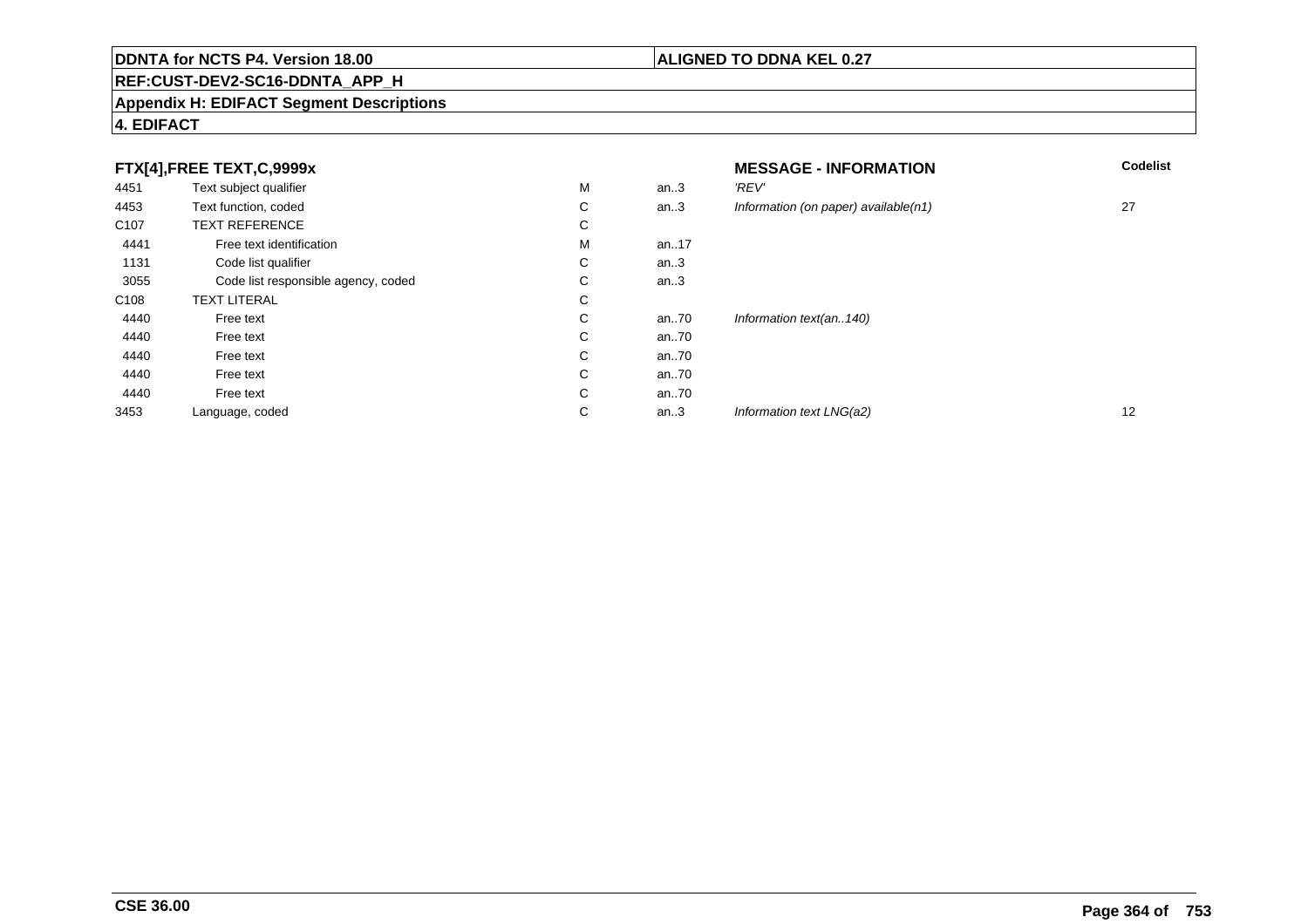#### **REF:CUST-DEV2-SC16-DDNTA\_APP\_H**

#### **Appendix H: EDIFACT Segment Descriptions**

#### **4. EDIFACT**

### **FTX[4],FREE TEXT,C,9999x**

| 4451             | Text subject qualifier              | M | an.3  | 'ABV' |
|------------------|-------------------------------------|---|-------|-------|
| 4453             | Text function, coded                | C | an.3  | Reco  |
| C <sub>107</sub> | <b>TEXT REFERENCE</b>               | С |       |       |
| 4441             | Free text identification            | M | an.17 | Reco  |
| 1131             | Code list qualifier                 | C | an.3  |       |
| 3055             | Code list responsible agency, coded | С | an.3  |       |
| C <sub>108</sub> | <b>TEXT LITERAL</b>                 | С |       |       |
| 4440             | Free text                           | C | an.70 | Colle |
| 4440             | Free text                           | C | an70  |       |
| 4440             | Free text                           | C | an70  |       |
| 4440             | Free text                           | C | an70  |       |
| 4440             | Free text                           | C | an70  |       |
| 3453             | Language, coded                     | C | an.3  |       |

# **MESSAGE - RECOVERY**

**Lackson Codelist** Codelist

Recovery Acceptance(n1) 27 Recovery communication date(n8) Collection Date(n8)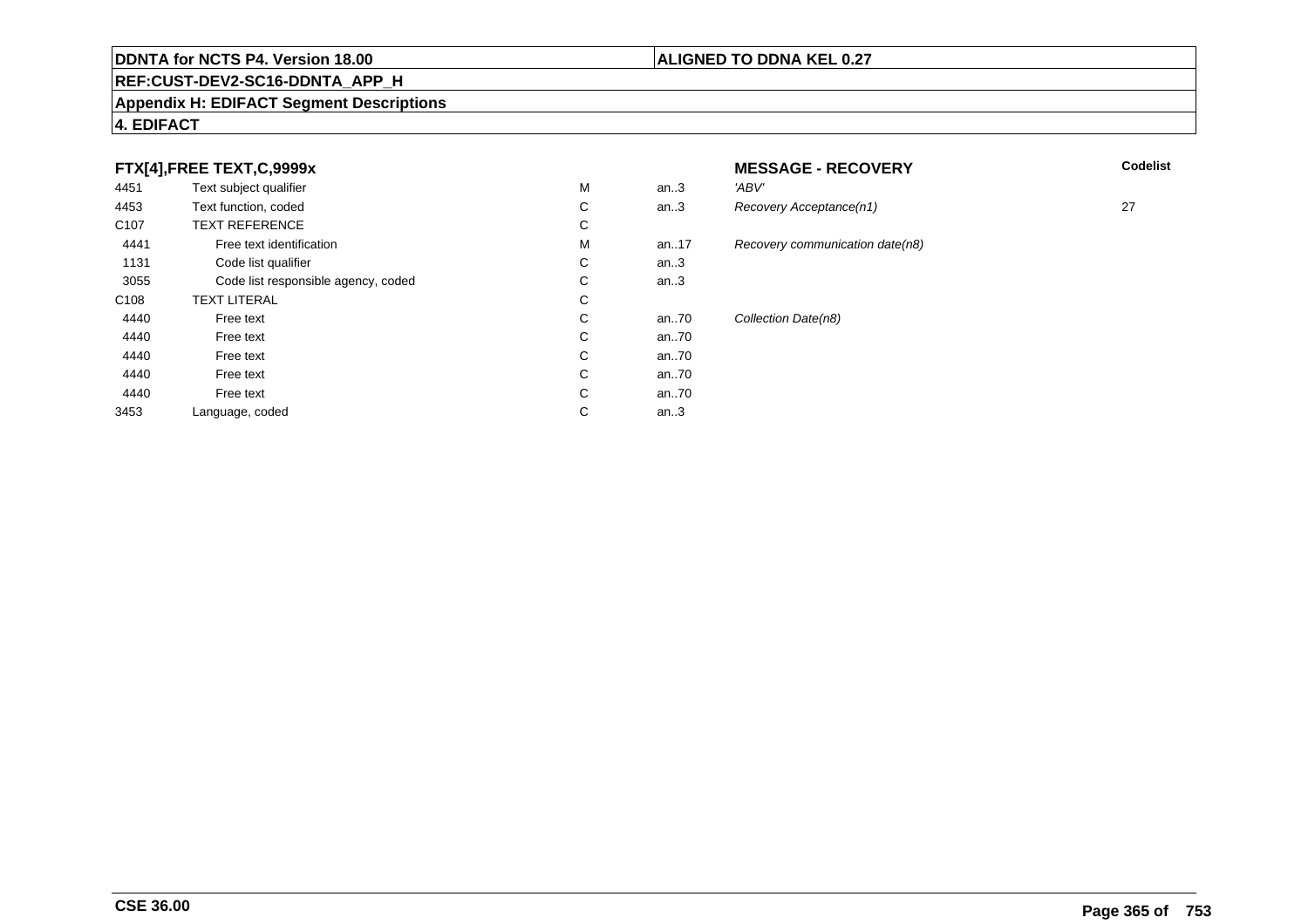#### **REF:CUST-DEV2-SC16-DDNTA\_APP\_H**

#### **Appendix H: EDIFACT Segment Descriptions**

### **4. EDIFACT**

#### **FTX[4],FREE TEXT,C,9999x**

| 4451             | Text subject qualifier              | M | an.3 | 'RET'       |
|------------------|-------------------------------------|---|------|-------------|
| 4453             | Text function, coded                | C | an.3 |             |
| C <sub>107</sub> | <b>TEXT REFERENCE</b>               | С |      |             |
| 4441             | Free text identification            | M | an17 |             |
| 1131             | Code list qualifier                 | C | an.3 | <b>TC11</b> |
| 3055             | Code list responsible agency, coded | C | an.3 |             |
| C <sub>108</sub> | <b>TEXT LITERAL</b>                 | С |      |             |
| 4440             | Free text                           | С | an70 |             |
| 4440             | Free text                           | C | an70 |             |
| 4440             | Free text                           | С | an70 |             |
| 4440             | Free text                           | С | an70 |             |
| 4440             | Free text                           | C | an70 |             |
| 3453             | Language, coded                     | C | an.3 |             |
|                  |                                     |   |      |             |

# **MESSAGE - ENQUIRY**

**ALIGNED TO DDNA KEL 0.27**

|  | í |
|--|---|
|  |   |

#### TC11 delivered by Customs(n1) 27

**Latter School** School Codelist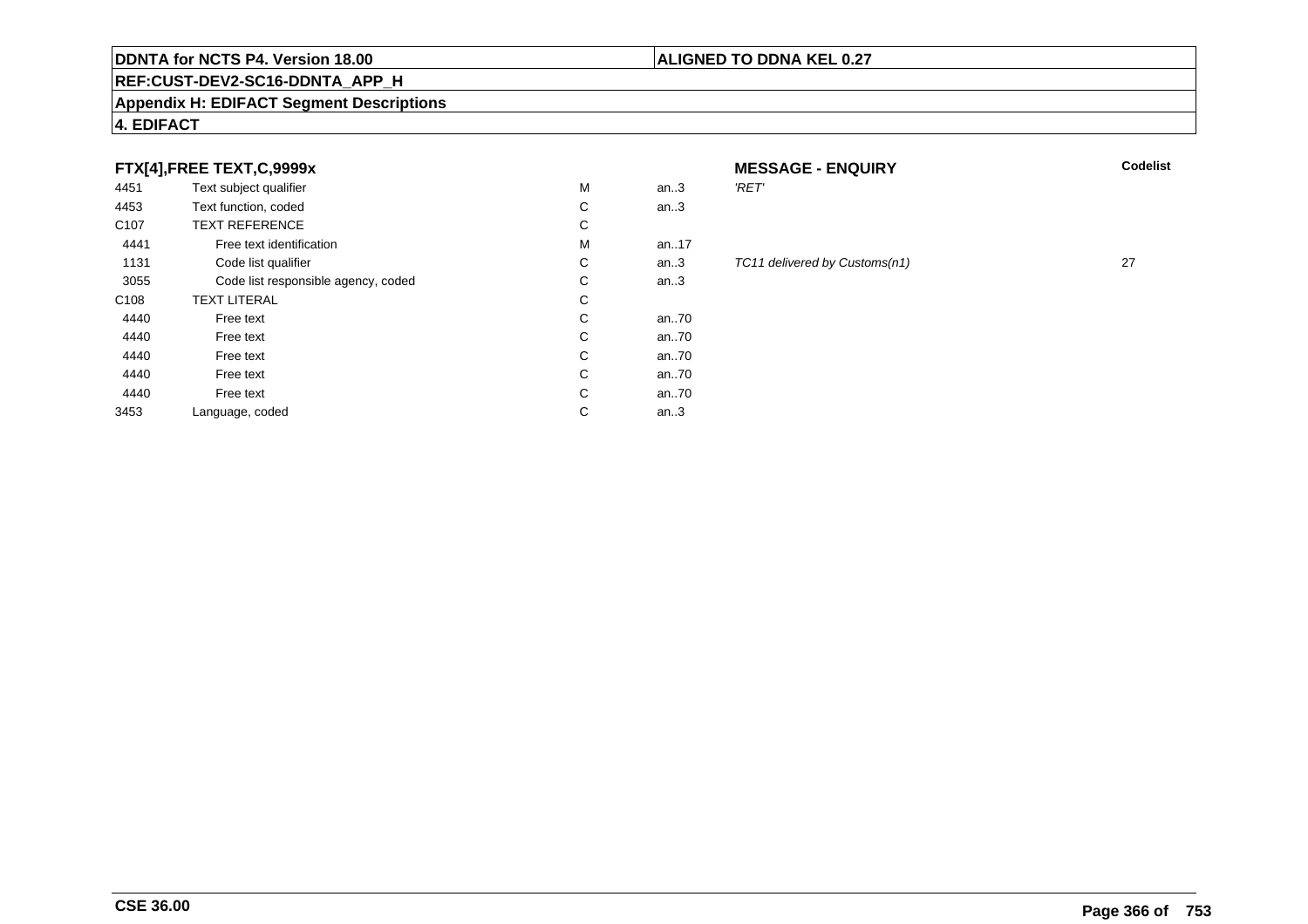### **REF:CUST-DEV2-SC16-DDNTA\_APP\_H**

#### **Appendix H: EDIFACT Segment Descriptions**

### **4. EDIFACT**

|                  | FTX[4],FREE TEXT,C,9999x            |             |      | <b>MESSAGE - INFORMATION</b>          | <b>Codelist</b> |
|------------------|-------------------------------------|-------------|------|---------------------------------------|-----------------|
| 4451             | Text subject qualifier              | м           | an.3 | 'RQR'                                 |                 |
| 4453             | Text function, coded                | $\sim$<br>◡ | an.3 |                                       |                 |
| C <sub>107</sub> | <b>TEXT REFERENCE</b>               | $\sim$<br>Ü |      |                                       |                 |
| 4441             | Free text identification            | м           | an17 |                                       |                 |
| 1131             | Code list qualifier                 | $\sim$<br>◡ | an.3 |                                       |                 |
| 3055             | Code list responsible agency, coded | $\sim$<br>◡ | an.3 |                                       |                 |
| C <sub>108</sub> | <b>TEXT LITERAL</b>                 | $\sim$<br>Ü |      |                                       |                 |
| 4440             | Free text                           | $\sim$<br>Ü | an70 | Contact Person at Destination(an140)  |                 |
| 4440             | Free text                           | C           | an70 | $'-$ Continued 70 $-$ '               |                 |
| 4440             | Free text                           | С           | an70 |                                       |                 |
| 4440             | Free text                           | С           | an70 |                                       |                 |
| 4440             | Free text                           | С           | an70 |                                       |                 |
| 3453             | Language, coded                     | $\sim$<br>◡ | an.3 | Contact Person at Destination LNG(a2) | 12              |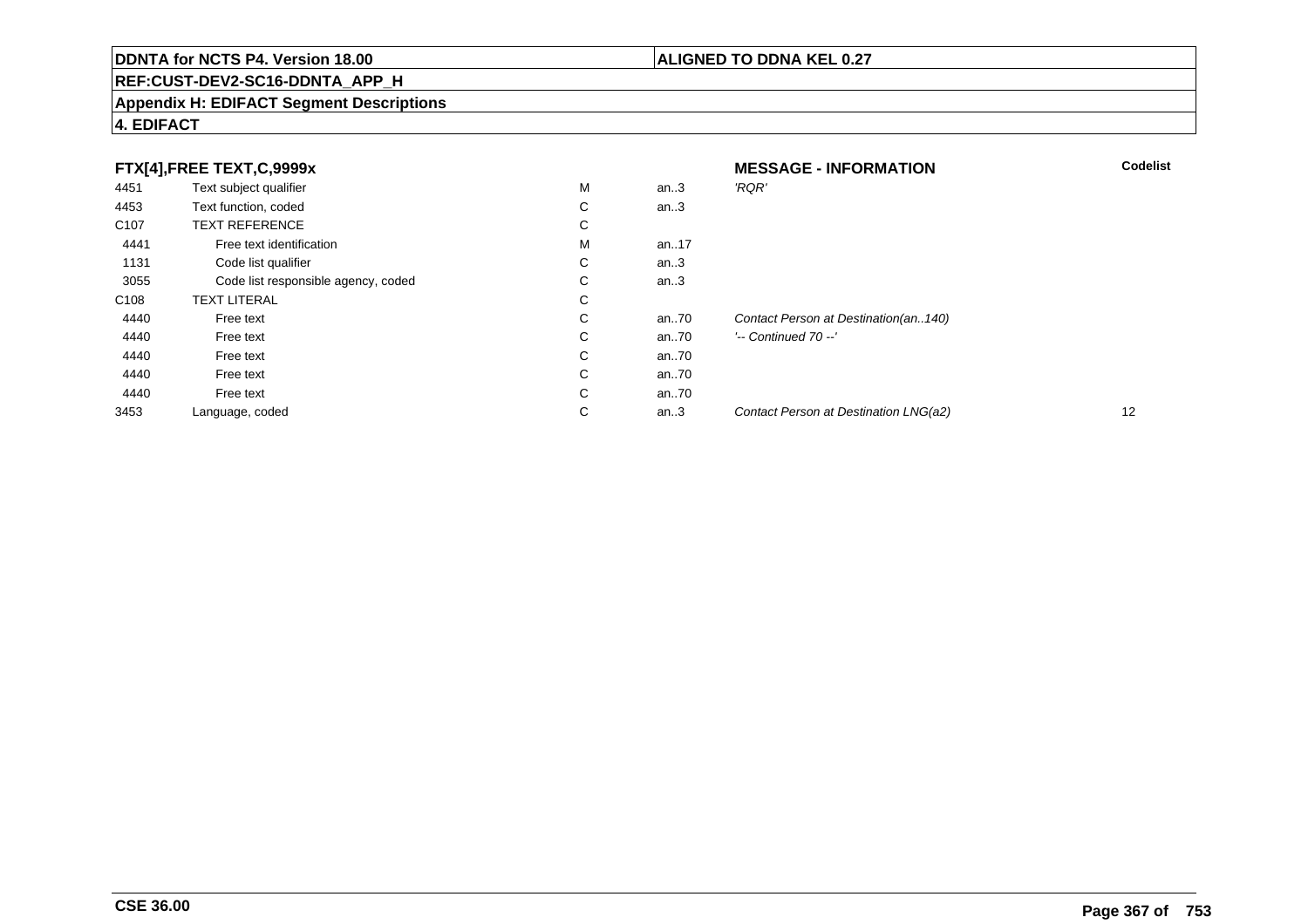### **REF:CUST-DEV2-SC16-DDNTA\_APP\_H**

#### **Appendix H: EDIFACT Segment Descriptions**

### **4. EDIFACT**

|                  | FTX[4],FREE TEXT,C,9999x            |             |      | <b>MESSAGE - INFORMATION</b>   | <b>Codelist</b> |
|------------------|-------------------------------------|-------------|------|--------------------------------|-----------------|
| 4451             | Text subject qualifier              | М           | an.3 | 'IND'                          |                 |
| 4453             | Text function, coded                | ⌒<br>Ü      | an.3 |                                |                 |
| C <sub>107</sub> | <b>TEXT REFERENCE</b>               | С           |      |                                |                 |
| 4441             | Free text identification            | М           | an17 |                                |                 |
| 1131             | Code list qualifier                 | С           | an.3 |                                |                 |
| 3055             | Code list responsible agency, coded | ⌒<br>Ü      | an.3 |                                |                 |
| C <sub>108</sub> | <b>TEXT LITERAL</b>                 | С           |      |                                |                 |
| 4440             | Free text                           | С           | an70 | Contact person Details(an140)  |                 |
| 4440             | Free text                           | С           | an70 |                                |                 |
| 4440             | Free text                           | С           | an70 |                                |                 |
| 4440             | Free text                           | С           | an70 |                                |                 |
| 4440             | Free text                           | С           | an70 |                                |                 |
| 3453             | Language, coded                     | $\sim$<br>◡ | an.3 | Contact person Details LNG(a2) | 12              |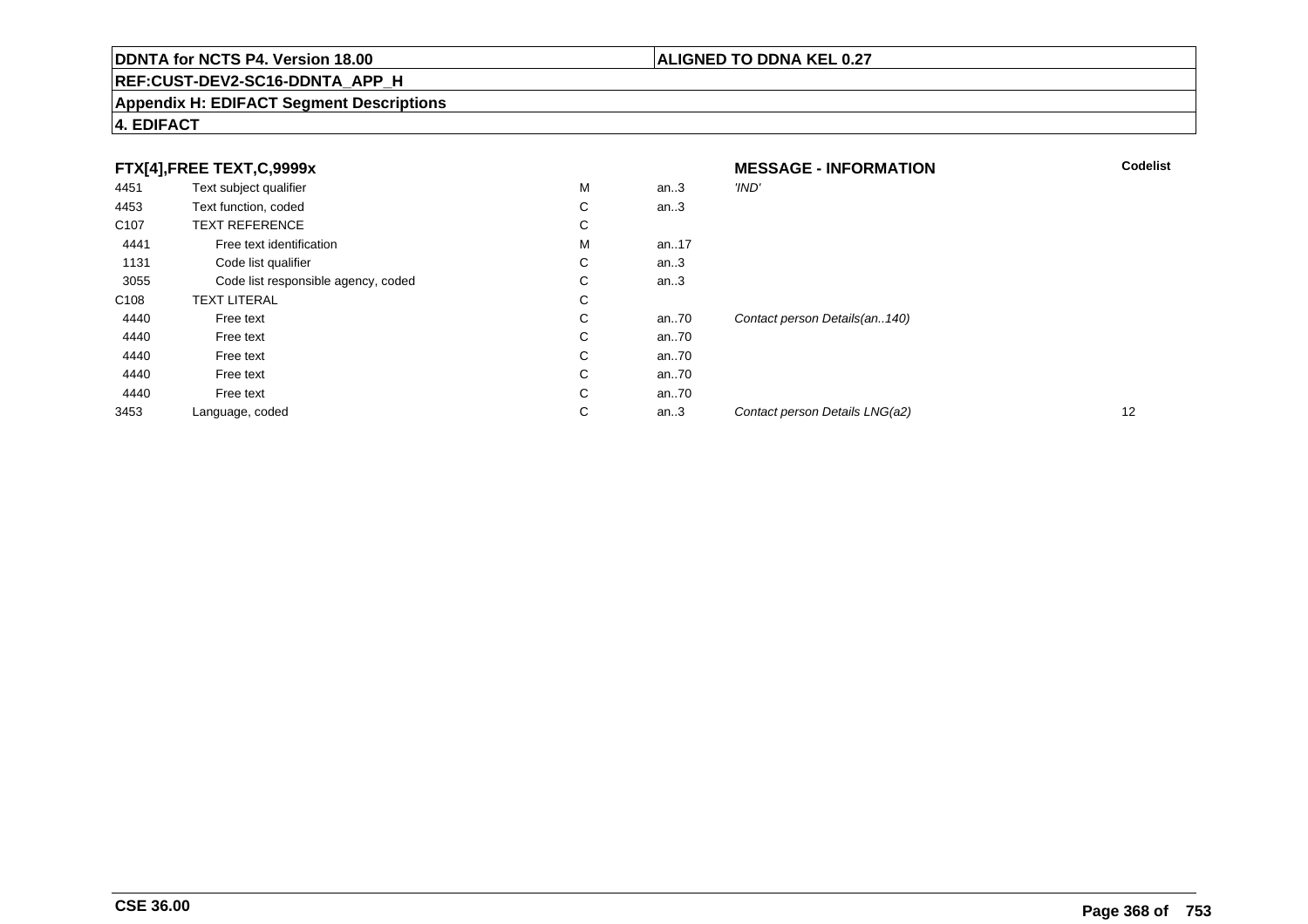#### **ALIGNED TO DDNA KEL 0.27**

**REF:CUST-DEV2-SC16-DDNTA\_APP\_H**

**Appendix H: EDIFACT Segment Descriptions**

**4. EDIFACT**

#### **LOC[6],PLACE/LOCATION IDENTIFICATION,C,99x**

| 3227             | Place/location qualifier                  | M | an3       | '122' |
|------------------|-------------------------------------------|---|-----------|-------|
| C <sub>517</sub> | <b>LOCATION IDENTIFICATION</b>            | C |           |       |
| 3225             | Place/location identification             | C | an. $.25$ | Refe  |
| 1131             | Code list qualifier                       | C | an3       |       |
| 3055             | Code list responsible agency, coded       | C | an3       |       |
| 3224             | Place/location                            | C | an70      |       |
| C <sub>519</sub> | RELATED LOCATION ONE IDENTIFICATION       | C |           |       |
| 3223             | Related place/location one identification | C | an25      |       |
| 1131             | Code list qualifier                       | C | an.3      |       |
| 3055             | Code list responsible agency, coded       | C | an.3      |       |
| 3222             | Related place/location one                | C | an70      |       |
| C <sub>553</sub> | RELATED LOCATION TWO IDENTIFICATION       | C |           |       |
| 3233             | Related place/location two identification | C | an. $.25$ |       |
| 1131             | Code list qualifier                       | C | an.3      |       |
| 3055             | Code list responsible agency, coded       | C | an3       |       |
| 3232             | Related place/location two                | C | an70      |       |
| 5479             | Relation, coded                           | C | an $3$    |       |
|                  |                                           |   |           |       |

#### **MESSAGE - (DESTINATION DECLARED) CUSTOMSCodelist OFFICE**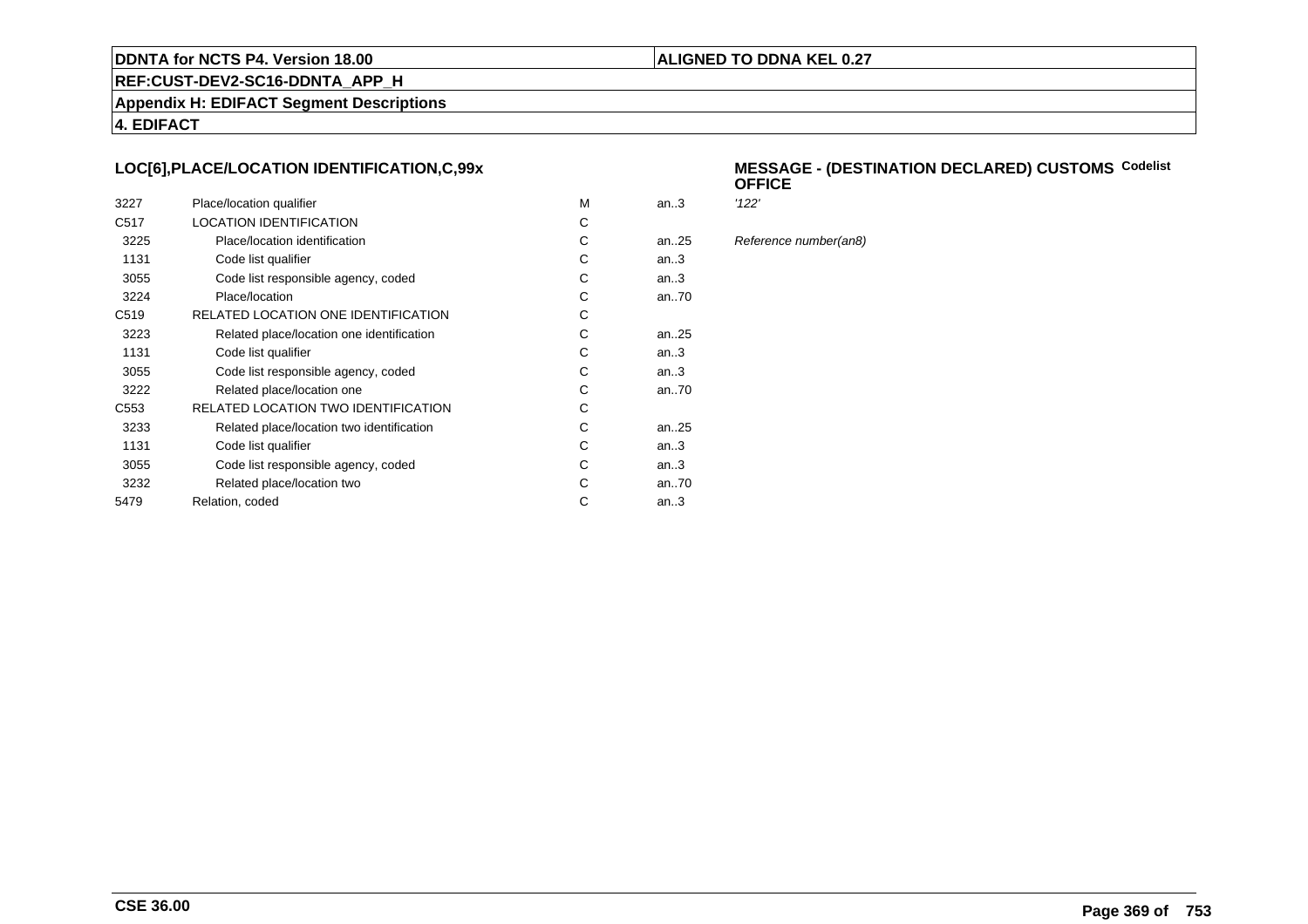#### **ALIGNED TO DDNA KEL 0.27**

**REF:CUST-DEV2-SC16-DDNTA\_APP\_H**

**Appendix H: EDIFACT Segment Descriptions**

**4. EDIFACT**

#### **LOC[6],PLACE/LOCATION IDENTIFICATION,C,99x**

| 3227             | Place/location qualifier                  | м | an.3      | 22' |
|------------------|-------------------------------------------|---|-----------|-----|
| C <sub>517</sub> | <b>LOCATION IDENTIFICATION</b>            | С |           |     |
| 3225             | Place/location identification             | С | an. $.25$ | Ref |
| 1131             | Code list qualifier                       | С | an.3      |     |
| 3055             | Code list responsible agency, coded       | С | an.3      |     |
| 3224             | Place/location                            | С | an70      |     |
| C <sub>519</sub> | RELATED LOCATION ONE IDENTIFICATION       | C |           |     |
| 3223             | Related place/location one identification | С | an25      |     |
| 1131             | Code list qualifier                       | С | an.3      |     |
| 3055             | Code list responsible agency, coded       | С | an.3      |     |
| 3222             | Related place/location one                | С | an70      |     |
| C <sub>553</sub> | RELATED LOCATION TWO IDENTIFICATION       | С |           |     |
| 3233             | Related place/location two identification | С | an. $.25$ |     |
| 1131             | Code list qualifier                       | C | an.3      |     |
| 3055             | Code list responsible agency, coded       | С | an.3      |     |
| 3232             | Related place/location two                | С | an70      |     |
| 5479             | Relation, coded                           | С | an3       |     |
|                  |                                           |   |           |     |

#### **MESSAGE - (PRESENTATION OFFICE) CUSTOMSCodelist OFFICE**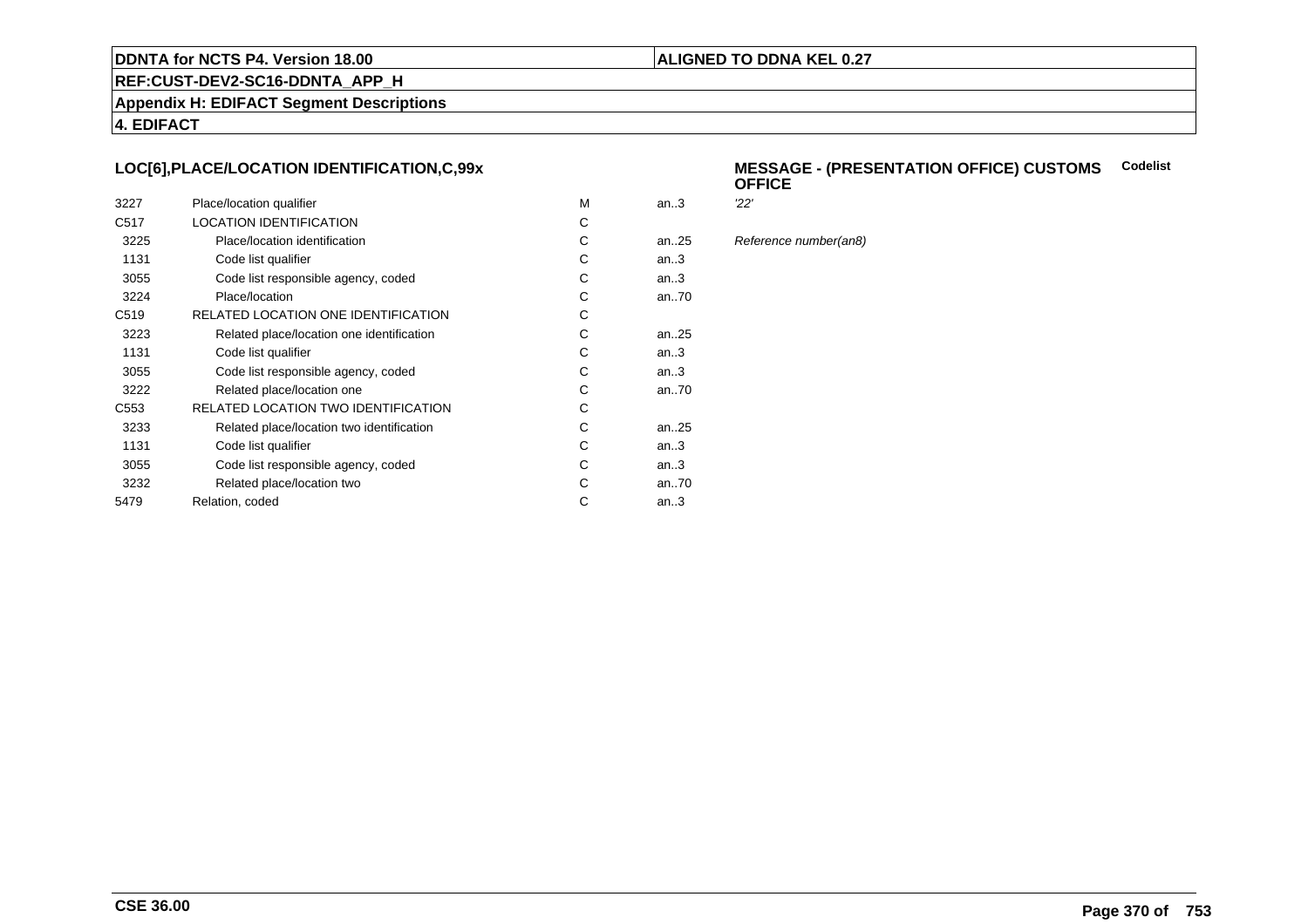#### **ALIGNED TO DDNA KEL 0.27**

**REF:CUST-DEV2-SC16-DDNTA\_APP\_H**

**Appendix H: EDIFACT Segment Descriptions**

**4. EDIFACT**

#### **LOC[6],PLACE/LOCATION IDENTIFICATION,C,99x**

| 3227             | Place/location qualifier                   | M | an.3      | '120' |
|------------------|--------------------------------------------|---|-----------|-------|
| C <sub>517</sub> | <b>LOCATION IDENTIFICATION</b>             | С |           |       |
| 3225             | Place/location identification              | C | an. $.25$ | Refe  |
| 1131             | Code list qualifier                        | C | an.3      |       |
| 3055             | Code list responsible agency, coded        | С | an.3      |       |
| 3224             | Place/location                             | С | an70      |       |
| C <sub>519</sub> | RELATED LOCATION ONE IDENTIFICATION        | С |           |       |
| 3223             | Related place/location one identification  | C | an25      |       |
| 1131             | Code list qualifier                        | C | an.3      |       |
| 3055             | Code list responsible agency, coded        | C | an.3      |       |
| 3222             | Related place/location one                 | C | an70      |       |
| C <sub>553</sub> | <b>RELATED LOCATION TWO IDENTIFICATION</b> | С |           |       |
| 3233             | Related place/location two identification  | C | an25      |       |
| 1131             | Code list qualifier                        | C | an.3      |       |
| 3055             | Code list responsible agency, coded        | C | an.3      |       |
| 3232             | Related place/location two                 | С | an70      |       |
| 5479             | Relation, coded                            | C | an.3      |       |
|                  |                                            |   |           |       |

#### **MESSAGE - (COMPETENT AUTHORITY OFDEPARTURE) CUSTOMS OFFICE**

**Codelist**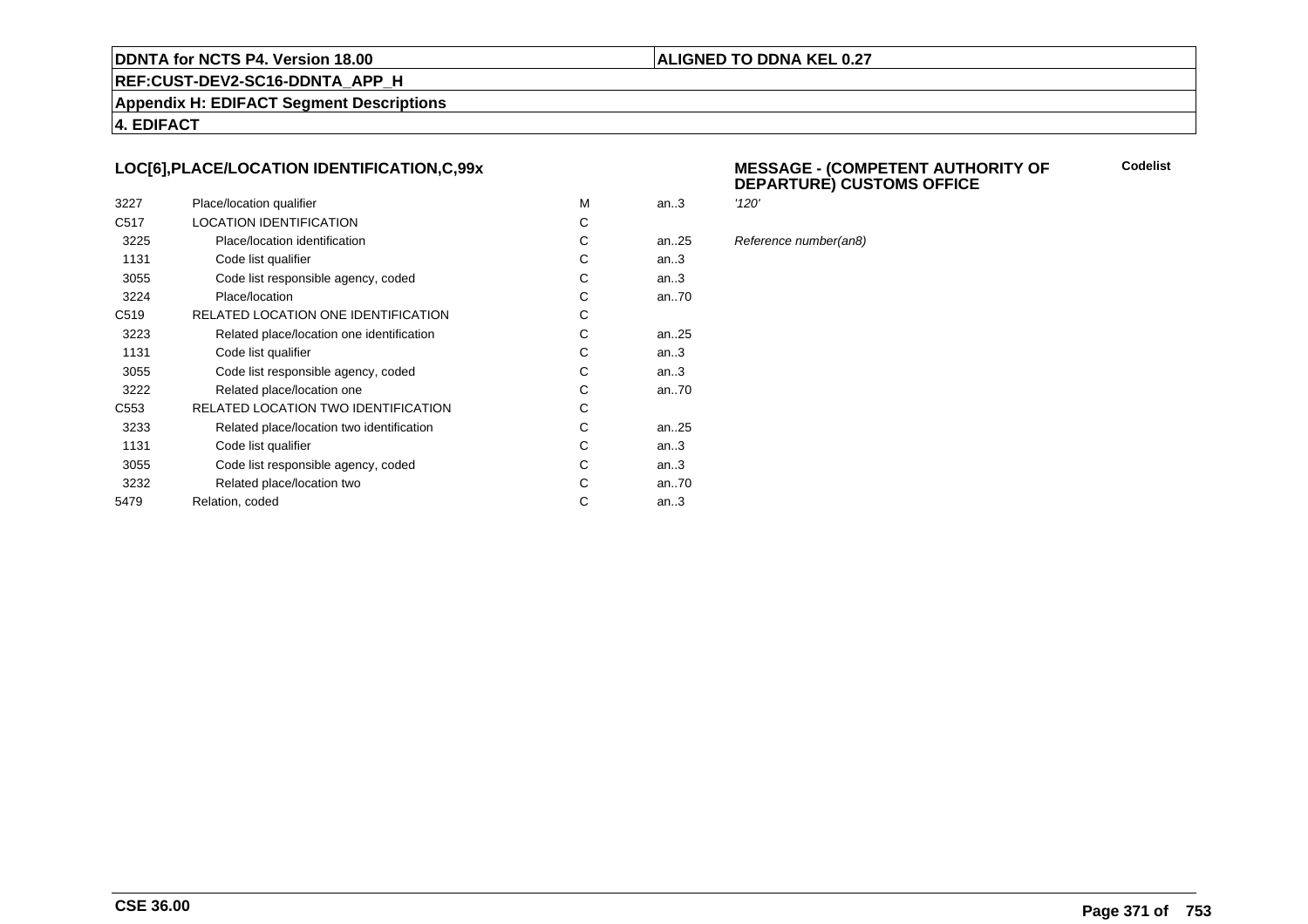#### **ALIGNED TO DDNA KEL 0.27**

**REF:CUST-DEV2-SC16-DDNTA\_APP\_H**

**Appendix H: EDIFACT Segment Descriptions**

**4. EDIFACT**

#### **LOC[6],PLACE/LOCATION IDENTIFICATION,C,99x**

| 3227             | Place/location qualifier                   | м | an.3      | 22' |
|------------------|--------------------------------------------|---|-----------|-----|
| C <sub>517</sub> | <b>LOCATION IDENTIFICATION</b>             | С |           |     |
| 3225             | Place/location identification              | С | an. $.25$ | Ref |
| 1131             | Code list qualifier                        | C | an.3      |     |
| 3055             | Code list responsible agency, coded        | С | an.3      |     |
| 3224             | Place/location                             | С | an70      |     |
| C <sub>519</sub> | RELATED LOCATION ONE IDENTIFICATION        | С |           |     |
| 3223             | Related place/location one identification  | С | an. $.25$ |     |
| 1131             | Code list qualifier                        | C | an.3      |     |
| 3055             | Code list responsible agency, coded        | С | an.3      |     |
| 3222             | Related place/location one                 | С | an70      |     |
| C <sub>553</sub> | <b>RELATED LOCATION TWO IDENTIFICATION</b> | С |           |     |
| 3233             | Related place/location two identification  | С | an. $.25$ |     |
| 1131             | Code list qualifier                        | C | an.3      |     |
| 3055             | Code list responsible agency, coded        | С | an.3      |     |
| 3232             | Related place/location two                 | С | an70      |     |
| 5479             | Relation, coded                            | С | an.3      |     |
|                  |                                            |   |           |     |

# **MESSAGE - (COMPETENT AUTHORITY FOR RECOVERY) CUSTOMS OFFICE**

**Codelist**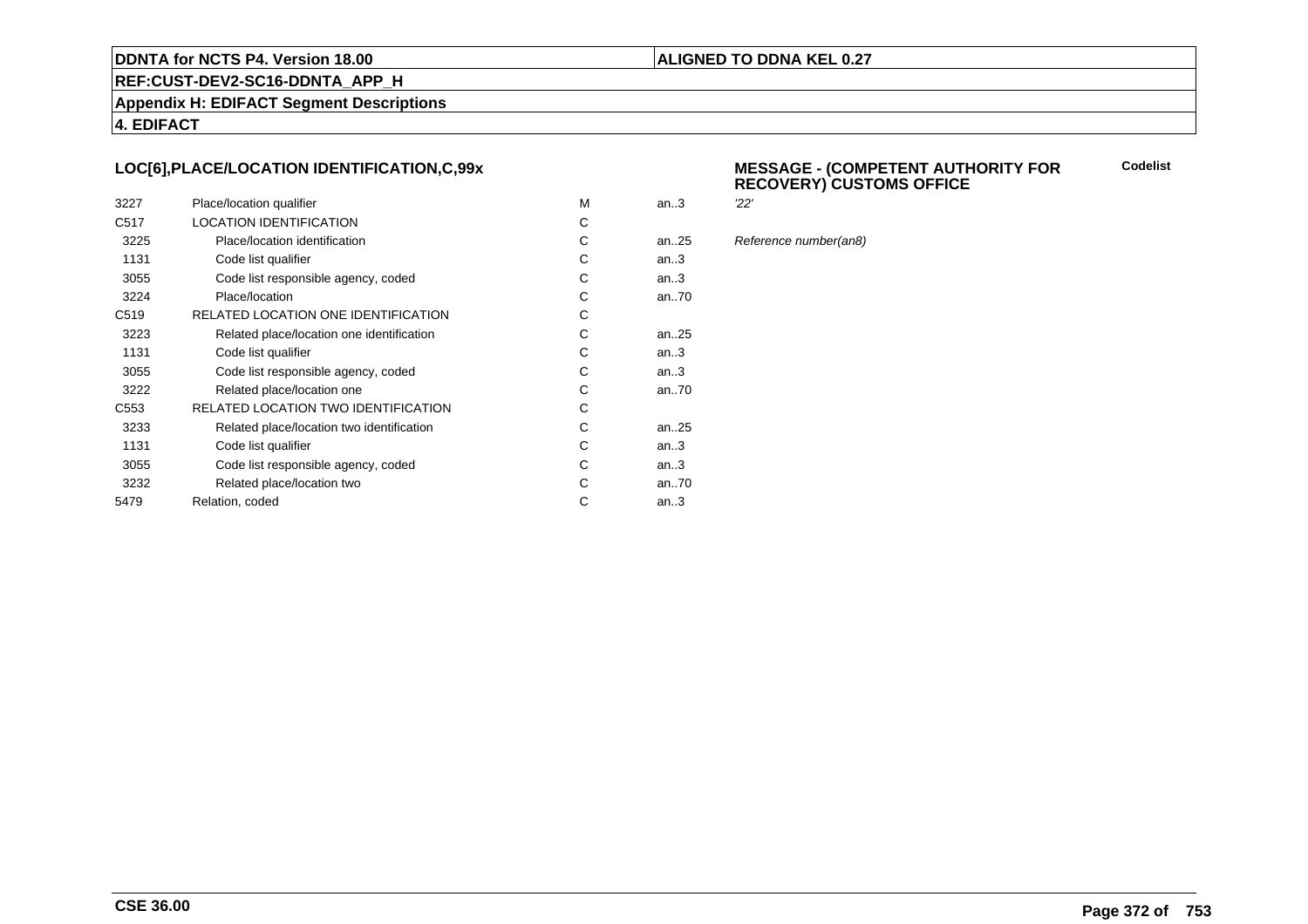#### **ALIGNED TO DDNA KEL 0.27**

**REF:CUST-DEV2-SC16-DDNTA\_APP\_H**

**Appendix H: EDIFACT Segment Descriptions**

**4. EDIFACT**

#### **LOC[6],PLACE/LOCATION IDENTIFICATION,C,99x**

| 3227             | Place/location qualifier                  | м | an.3      | '96' |
|------------------|-------------------------------------------|---|-----------|------|
| C <sub>517</sub> | <b>LOCATION IDENTIFICATION</b>            | C |           |      |
| 3225             | Place/location identification             | С | an. $.25$ | Ref  |
| 1131             | Code list qualifier                       | С | an.3      |      |
| 3055             | Code list responsible agency, coded       | С | an.3      |      |
| 3224             | Place/location                            | С | an70      |      |
| C <sub>519</sub> | RELATED LOCATION ONE IDENTIFICATION       | С |           |      |
| 3223             | Related place/location one identification | С | an. $.25$ |      |
| 1131             | Code list qualifier                       | С | an.3      |      |
| 3055             | Code list responsible agency, coded       | С | an.3      |      |
| 3222             | Related place/location one                | С | an70      |      |
| C553             | RELATED LOCATION TWO IDENTIFICATION       | С |           |      |
| 3233             | Related place/location two identification | С | an. $.25$ |      |
| 1131             | Code list qualifier                       | C | an.3      |      |
| 3055             | Code list responsible agency, coded       | С | an.3      |      |
| 3232             | Related place/location two                | C | an70      |      |
| 5479             | Relation, coded                           | С | an.3      |      |
|                  |                                           |   |           |      |

#### **MESSAGE - (REQUESTED) CUSTOMS OFFICE**<br>'96' **Codelist**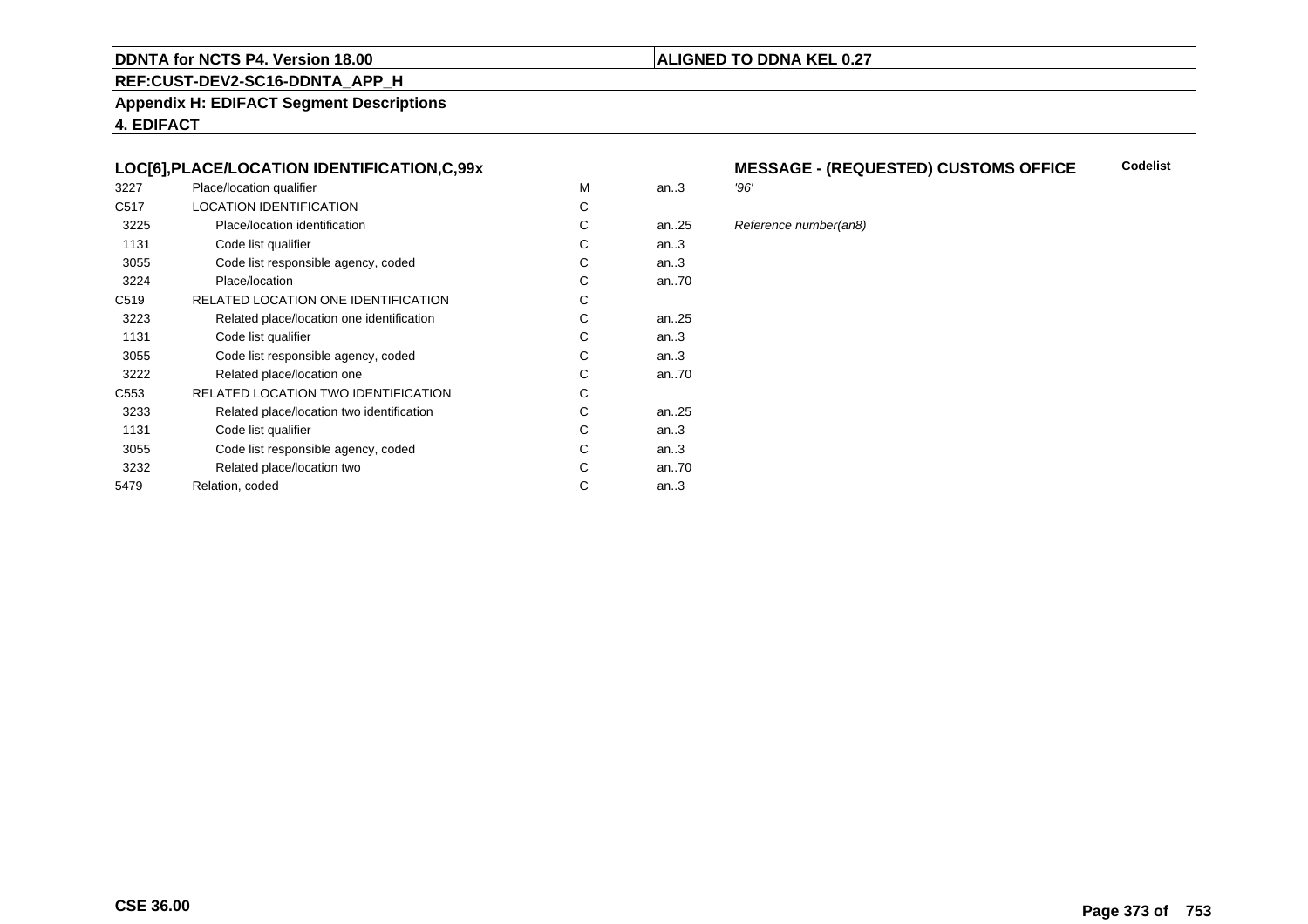#### **ALIGNED TO DDNA KEL 0.27**

**REF:CUST-DEV2-SC16-DDNTA\_APP\_H**

**Appendix H: EDIFACT Segment Descriptions**

**4. EDIFACT**

#### **LOC[6],PLACE/LOCATION IDENTIFICATION,C,99x**

| 3227             | Place/location qualifier                  | M | an.3 | '118' |
|------------------|-------------------------------------------|---|------|-------|
| C <sub>517</sub> | <b>LOCATION IDENTIFICATION</b>            | C |      |       |
| 3225             | Place/location identification             | C | an25 |       |
| 1131             | Code list qualifier                       | C | an.3 |       |
| 3055             | Code list responsible agency, coded       | C | an3  |       |
| 3224             | Place/location                            | C | an70 |       |
| C <sub>519</sub> | RELATED LOCATION ONE IDENTIFICATION       | C |      |       |
| 3223             | Related place/location one identification | C | an25 |       |
| 1131             | Code list qualifier                       | C | an3  |       |
| 3055             | Code list responsible agency, coded       | C | an3  |       |
| 3222             | Related place/location one                | C | an70 |       |
| C <sub>553</sub> | RELATED LOCATION TWO IDENTIFICATION       | C |      |       |
| 3233             | Related place/location two identification | C | an25 |       |
| 1131             | Code list qualifier                       | C | an.3 |       |
| 3055             | Code list responsible agency, coded       | C | an3  |       |
| 3232             | Related place/location two                | C | an70 |       |
| 5479             | Relation, coded                           | C | an.3 |       |
|                  |                                           |   |      |       |

# **MESSAGE - (EXPORT) CUSTOMS OFFICE**

**Codelist**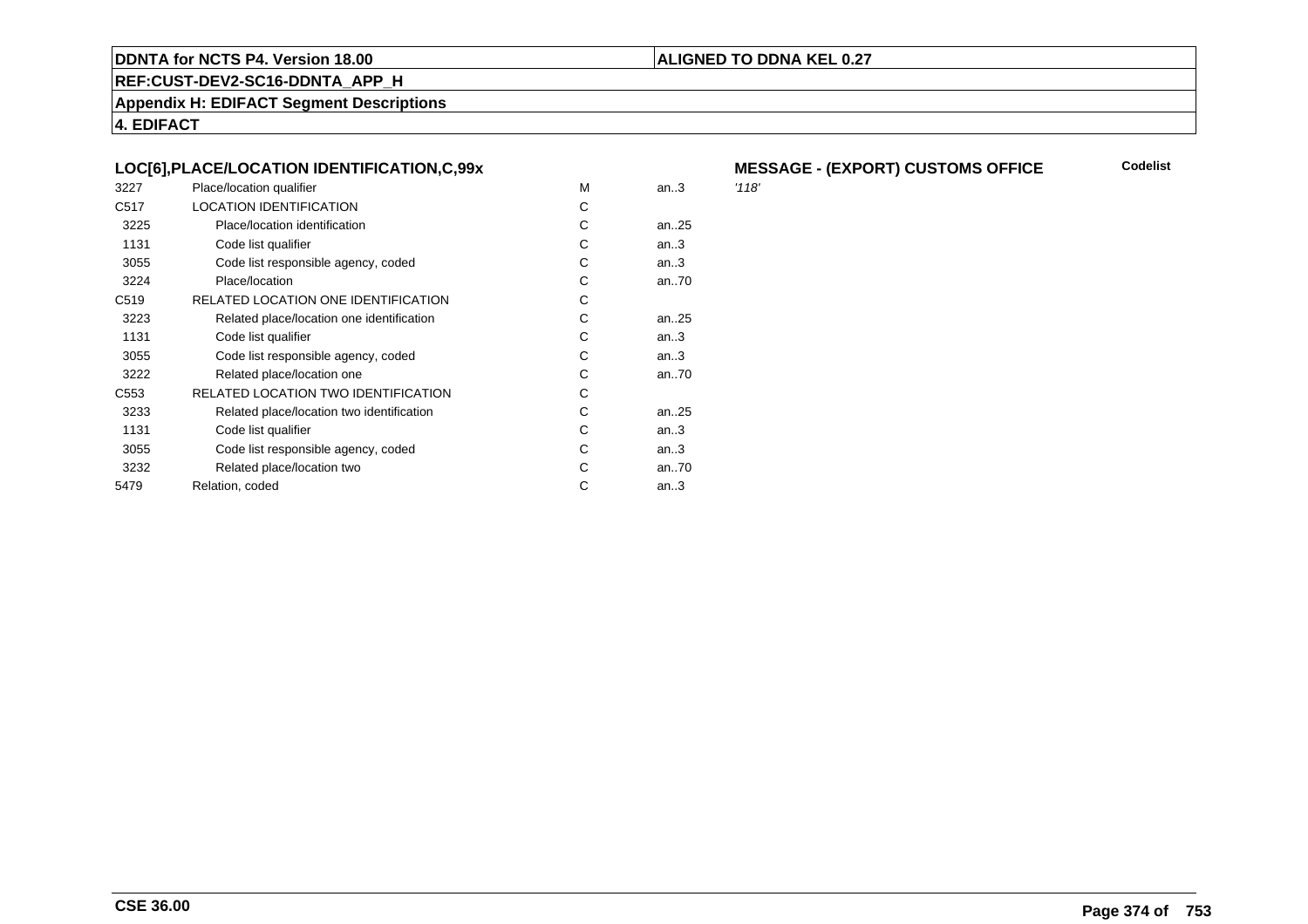#### **ALIGNED TO DDNA KEL 0.27**

**REF:CUST-DEV2-SC16-DDNTA\_APP\_H**

**Appendix H: EDIFACT Segment Descriptions**

**4. EDIFACT**

#### **LOC[6],PLACE/LOCATION IDENTIFICATION,C,99x**

| 3227             | Place/location qualifier                   | M | an.3   | '115' |
|------------------|--------------------------------------------|---|--------|-------|
| C <sub>517</sub> | <b>LOCATION IDENTIFICATION</b>             | C |        |       |
| 3225             | Place/location identification              | С | an25   | Refe  |
| 1131             | Code list qualifier                        | C | an.3   |       |
| 3055             | Code list responsible agency, coded        | С | an.3   |       |
| 3224             | Place/location                             | С | an70   |       |
| C <sub>519</sub> | RELATED LOCATION ONE IDENTIFICATION        | С |        |       |
| 3223             | Related place/location one identification  | C | an25   |       |
| 1131             | Code list qualifier                        | C | an.3   |       |
| 3055             | Code list responsible agency, coded        | С | an.3   |       |
| 3222             | Related place/location one                 | С | an70   |       |
| C553             | <b>RELATED LOCATION TWO IDENTIFICATION</b> | С |        |       |
| 3233             | Related place/location two identification  | C | an25   |       |
| 1131             | Code list qualifier                        | C | an.3   |       |
| 3055             | Code list responsible agency, coded        | С | an.3   |       |
| 3232             | Related place/location two                 | C | an70   |       |
| 5479             | Relation, coded                            | C | an $3$ |       |
|                  |                                            |   |        |       |

# **MESSAGE - (EXIT DECLARED) CUSTOMS OFFICE Codelist**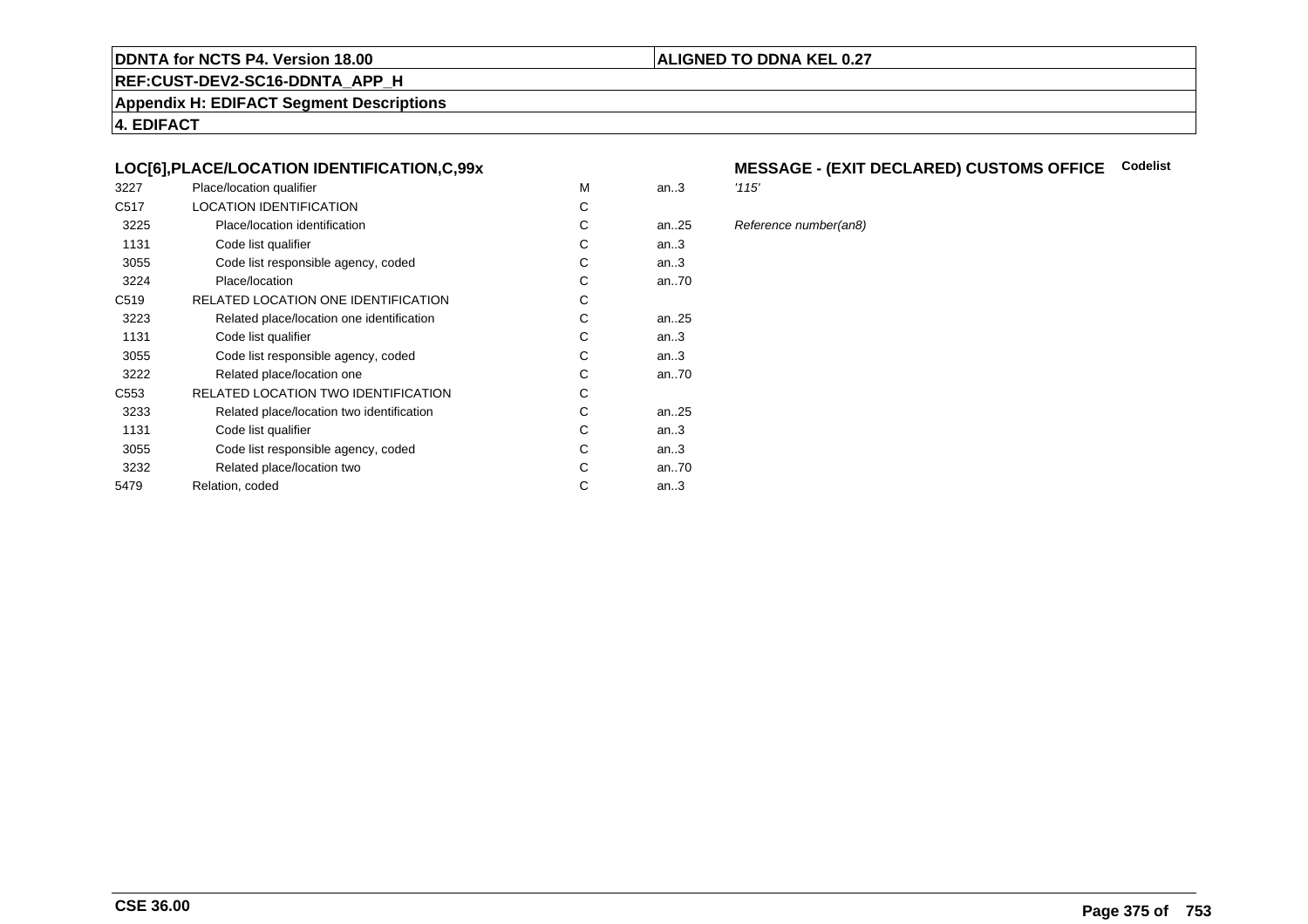#### **ALIGNED TO DDNA KEL 0.27**

**REF:CUST-DEV2-SC16-DDNTA\_APP\_H**

**Appendix H: EDIFACT Segment Descriptions**

**4. EDIFACT**

#### **LOC[6],PLACE/LOCATION IDENTIFICATION,C,99x**

| 3227             | Place/location qualifier                   | м | an.3      | '52' |
|------------------|--------------------------------------------|---|-----------|------|
| C <sub>517</sub> | LOCATION IDENTIFICATION                    | С |           |      |
| 3225             | Place/location identification              | С | an25      | Ref  |
| 1131             | Code list qualifier                        | С | an.3      |      |
| 3055             | Code list responsible agency, coded        | С | an.3      |      |
| 3224             | Place/location                             | C | an70      |      |
| C <sub>519</sub> | RELATED LOCATION ONE IDENTIFICATION        | С |           |      |
| 3223             | Related place/location one identification  | С | an25      |      |
| 1131             | Code list qualifier                        | C | an.3      |      |
| 3055             | Code list responsible agency, coded        | С | an.3      |      |
| 3222             | Related place/location one                 | С | an70      |      |
| C <sub>553</sub> | <b>RELATED LOCATION TWO IDENTIFICATION</b> | С |           |      |
| 3233             | Related place/location two identification  | C | an. $.25$ |      |
| 1131             | Code list qualifier                        | C | an.3      |      |
| 3055             | Code list responsible agency, coded        | С | an.3      |      |
| 3232             | Related place/location two                 | C | an70      |      |
| 5479             | Relation, coded                            | С | an.3      |      |
|                  |                                            |   |           |      |

#### **MESSAGE - (TRANSIT DECLARED) CUSTOMSOFFICECodelist**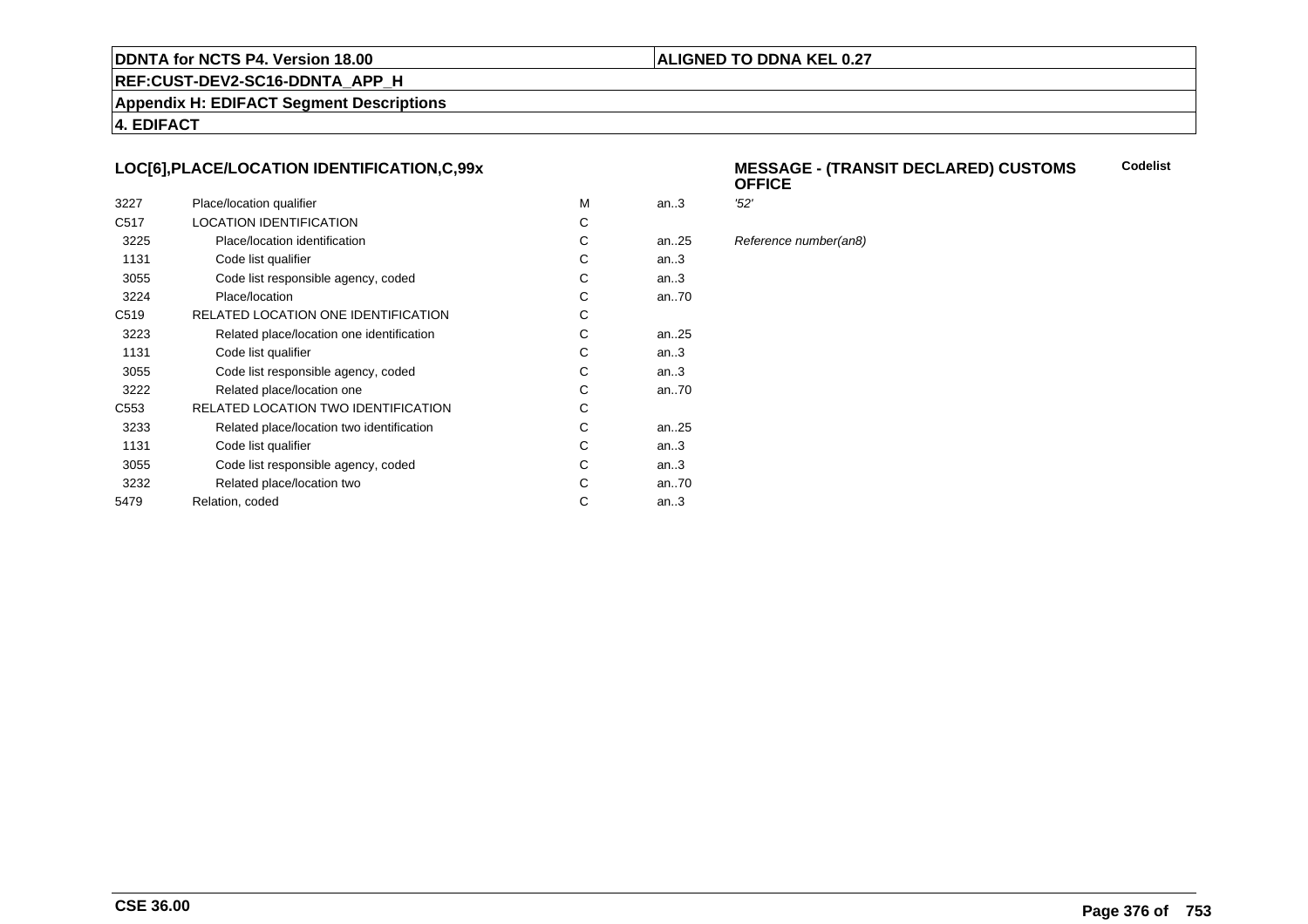#### **ALIGNED TO DDNA KEL 0.27**

**REF:CUST-DEV2-SC16-DDNTA\_APP\_H**

**Appendix H: EDIFACT Segment Descriptions**

**4. EDIFACT**

#### **LOC[6],PLACE/LOCATION IDENTIFICATION,C,99x**

| 3227             | Place/location qualifier                  | м | an.3 | '76' |
|------------------|-------------------------------------------|---|------|------|
| C <sub>517</sub> | <b>LOCATION IDENTIFICATION</b>            | С |      |      |
| 3225             | Place/location identification             | С | an25 | Ref  |
| 1131             | Code list qualifier                       | С | an.3 |      |
| 3055             | Code list responsible agency, coded       | С | an.3 |      |
| 3224             | Place/location                            | С | an70 |      |
| C <sub>519</sub> | RELATED LOCATION ONE IDENTIFICATION       | С |      |      |
| 3223             | Related place/location one identification | С | an25 |      |
| 1131             | Code list qualifier                       | С | an.3 |      |
| 3055             | Code list responsible agency, coded       | С | an.3 |      |
| 3222             | Related place/location one                | С | an70 |      |
| C <sub>553</sub> | RELATED LOCATION TWO IDENTIFICATION       | С |      |      |
| 3233             | Related place/location two identification | С | an25 |      |
| 1131             | Code list qualifier                       | C | an.3 |      |
| 3055             | Code list responsible agency, coded       | С | an.3 |      |
| 3232             | Related place/location two                | С | an70 |      |
| 5479             | Relation, coded                           | С | an.3 |      |
|                  |                                           |   |      |      |

#### **MESSAGE - (COMPETENT AUTHORITY OFREQUESTED COUNTRY) CUSTOMS OFFICE**

**Codelist**

Reference number(an8)

**CSE 36.00**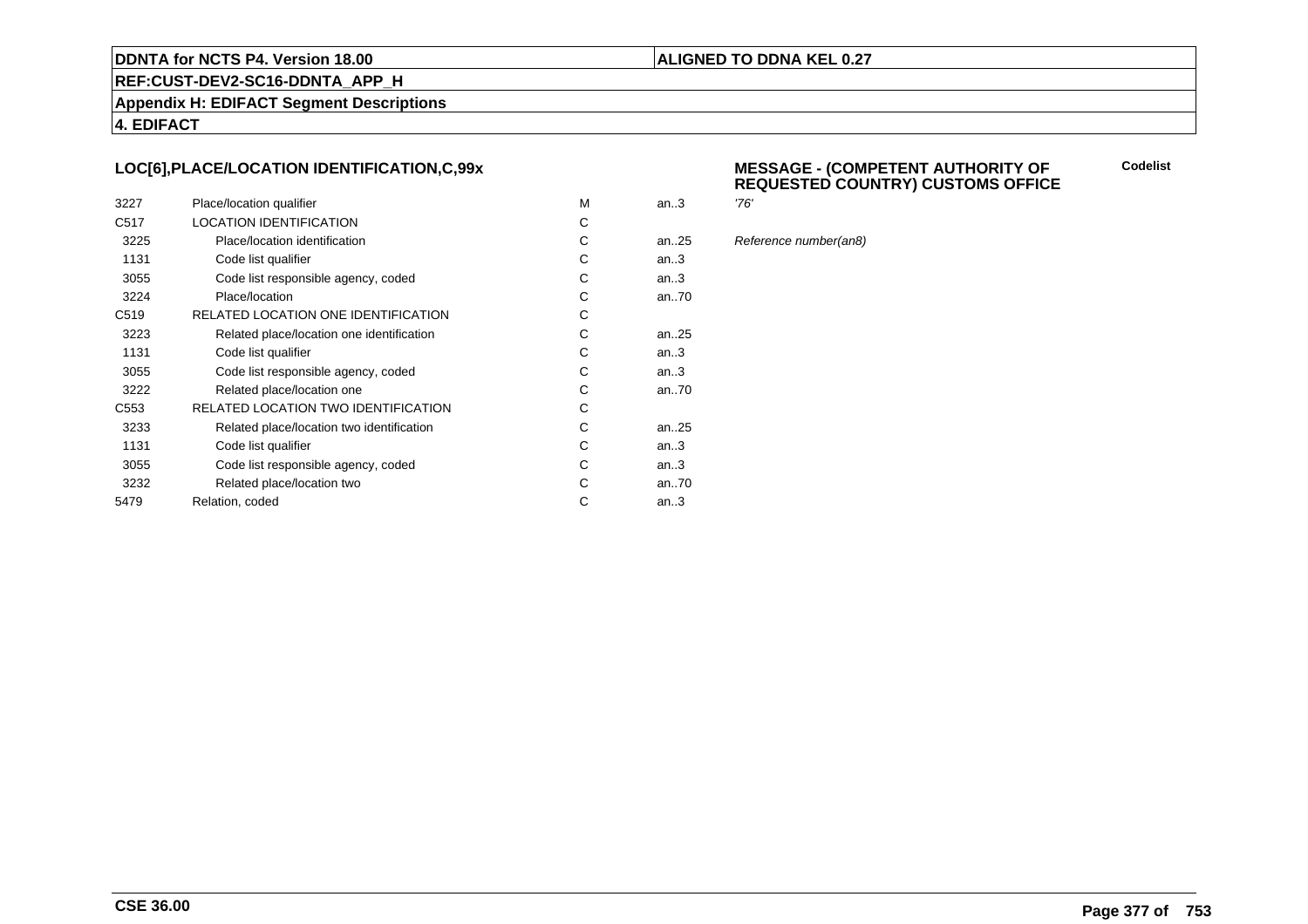#### **ALIGNED TO DDNA KEL 0.27**

**REF:CUST-DEV2-SC16-DDNTA\_APP\_H**

**Appendix H: EDIFACT Segment Descriptions**

**4. EDIFACT**

#### **LOC[6],PLACE/LOCATION IDENTIFICATION,C,99x**

| 3227             | Place/location qualifier                  | м | an.3      | '77' |
|------------------|-------------------------------------------|---|-----------|------|
| C <sub>517</sub> | <b>LOCATION IDENTIFICATION</b>            | С |           |      |
| 3225             | Place/location identification             | С | an25      | Ref  |
| 1131             | Code list qualifier                       | С | an.3      |      |
| 3055             | Code list responsible agency, coded       | С | an.3      |      |
| 3224             | Place/location                            | С | an70      |      |
| C <sub>519</sub> | RELATED LOCATION ONE IDENTIFICATION       | С |           |      |
| 3223             | Related place/location one identification | С | an. $.25$ |      |
| 1131             | Code list qualifier                       | С | an.3      |      |
| 3055             | Code list responsible agency, coded       | С | an.3      |      |
| 3222             | Related place/location one                | С | an70      |      |
| C <sub>553</sub> | RELATED LOCATION TWO IDENTIFICATION       | С |           |      |
| 3233             | Related place/location two identification | С | an. $.25$ |      |
| 1131             | Code list qualifier                       | C | an.3      |      |
| 3055             | Code list responsible agency, coded       | С | an.3      |      |
| 3232             | Related place/location two                | С | an70      |      |
| 5479             | Relation, coded                           | С | an.3      |      |

#### **MESSAGE - (COMPETENT AUTHORITY OFREQUESTING COUNTRY) CUSTOMS OFFICE**

Reference number(an8)

**Codelist**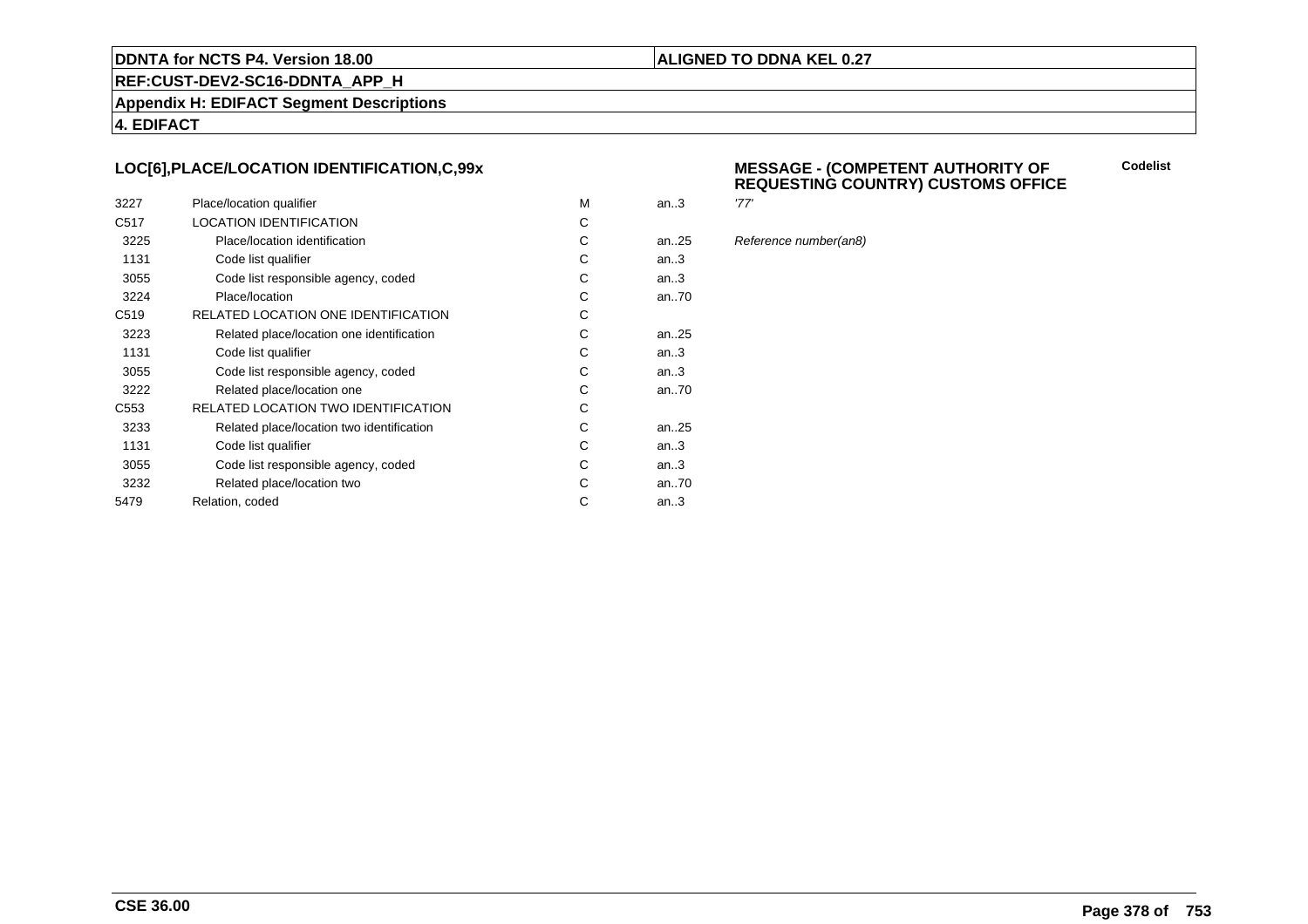#### **ALIGNED TO DDNA KEL 0.27**

**REF:CUST-DEV2-SC16-DDNTA\_APP\_H**

**Appendix H: EDIFACT Segment Descriptions**

**4. EDIFACT**

#### **LOC[6],PLACE/LOCATION IDENTIFICATION,C,99x**

| 3227             | Place/location qualifier                   | M | an.3      | '118' |
|------------------|--------------------------------------------|---|-----------|-------|
| C <sub>517</sub> | <b>LOCATION IDENTIFICATION</b>             | C |           |       |
| 3225             | Place/location identification              | С | an25      | Refe  |
| 1131             | Code list qualifier                        | C | an3       |       |
| 3055             | Code list responsible agency, coded        | С | an3       |       |
| 3224             | Place/location                             | С | an70      |       |
| C <sub>519</sub> | RELATED LOCATION ONE IDENTIFICATION        | С |           |       |
| 3223             | Related place/location one identification  | C | an25      |       |
| 1131             | Code list qualifier                        | C | an.3      |       |
| 3055             | Code list responsible agency, coded        | С | an3       |       |
| 3222             | Related place/location one                 | С | an70      |       |
| C553             | <b>RELATED LOCATION TWO IDENTIFICATION</b> | С |           |       |
| 3233             | Related place/location two identification  | C | an. $.25$ |       |
| 1131             | Code list qualifier                        | C | an.3      |       |
| 3055             | Code list responsible agency, coded        | С | an.3      |       |
| 3232             | Related place/location two                 | C | an70      |       |
| 5479             | Relation, coded                            | C | an $3$    |       |
|                  |                                            |   |           |       |

#### **MESSAGE - (DEPARTURE) CUSTOMS OFFICECodelist**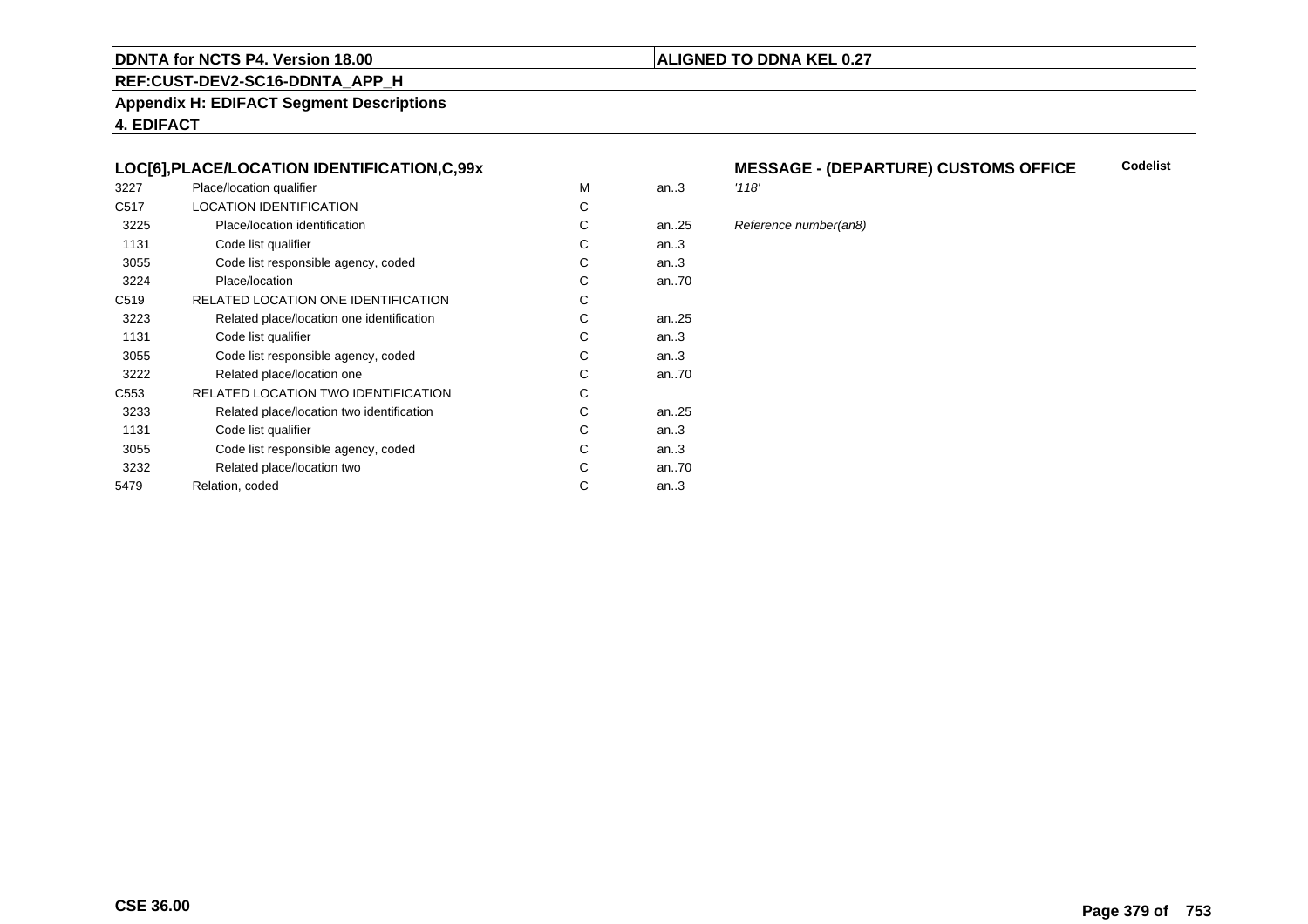#### **ALIGNED TO DDNA KEL 0.27**

**REF:CUST-DEV2-SC16-DDNTA\_APP\_H**

**Appendix H: EDIFACT Segment Descriptions**

**4. EDIFACT**

#### **LOC[6],PLACE/LOCATION IDENTIFICATION,C,99x**

| 3227             | Place/location qualifier                   | M | an.3      | '119' |
|------------------|--------------------------------------------|---|-----------|-------|
| C <sub>517</sub> | <b>LOCATION IDENTIFICATION</b>             | C |           |       |
| 3225             | Place/location identification              | С | an25      | Refe  |
| 1131             | Code list qualifier                        | C | an3       |       |
| 3055             | Code list responsible agency, coded        | С | an3       |       |
| 3224             | Place/location                             | С | an70      |       |
| C <sub>519</sub> | RELATED LOCATION ONE IDENTIFICATION        | С |           |       |
| 3223             | Related place/location one identification  | C | an25      |       |
| 1131             | Code list qualifier                        | C | an.3      |       |
| 3055             | Code list responsible agency, coded        | С | an3       |       |
| 3222             | Related place/location one                 | С | an70      |       |
| C553             | <b>RELATED LOCATION TWO IDENTIFICATION</b> | С |           |       |
| 3233             | Related place/location two identification  | C | an. $.25$ |       |
| 1131             | Code list qualifier                        | C | an.3      |       |
| 3055             | Code list responsible agency, coded        | С | an.3      |       |
| 3232             | Related place/location two                 | C | an70      |       |
| 5479             | Relation, coded                            | C | an $3$    |       |
|                  |                                            |   |           |       |

#### **MESSAGE - (GUARANTEE) CUSTOMS OFFICE Codelist**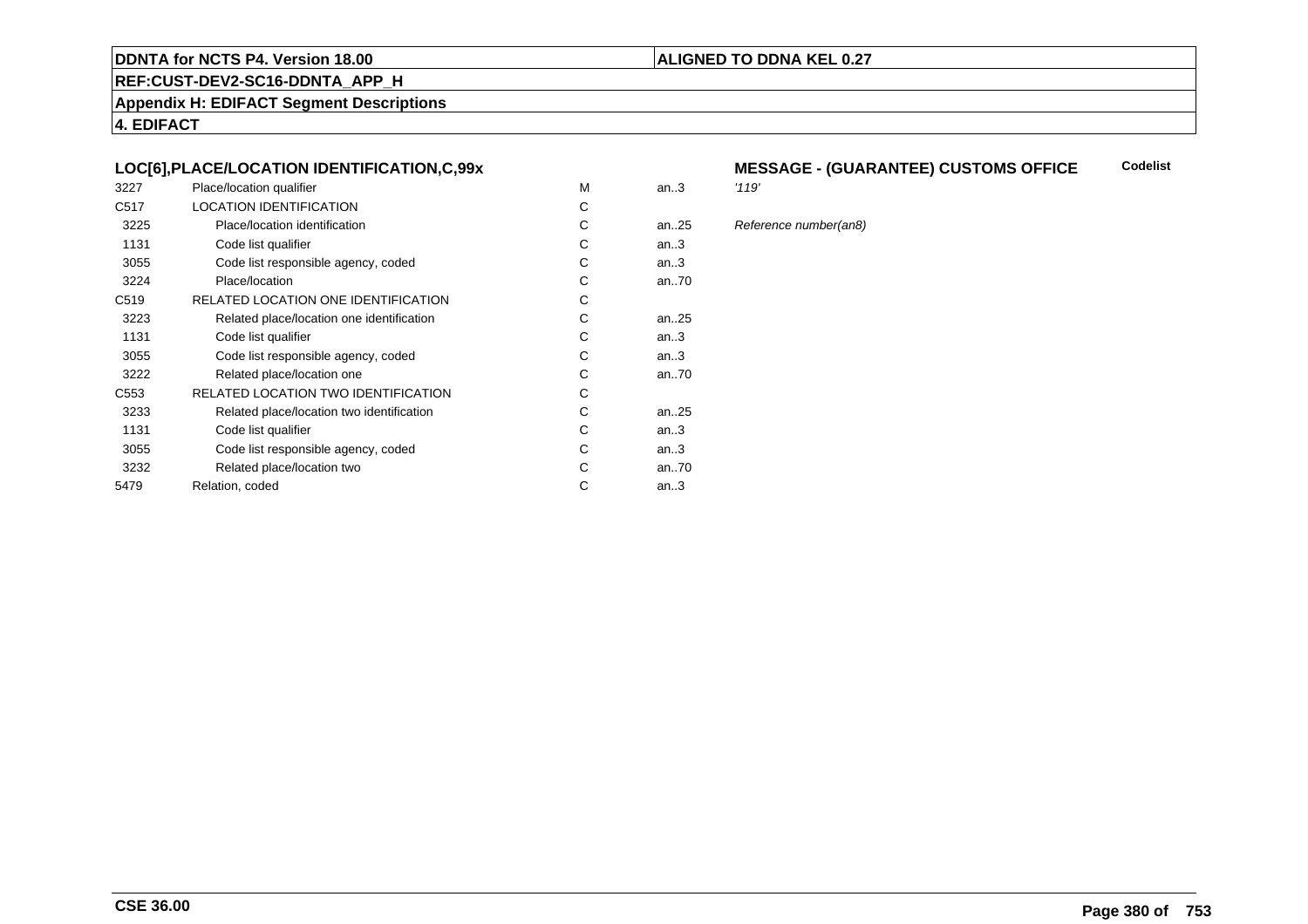#### **ALIGNED TO DDNA KEL 0.27**

**REF:CUST-DEV2-SC16-DDNTA\_APP\_H**

**Appendix H: EDIFACT Segment Descriptions**

**4. EDIFACT**

#### **LOC[6],PLACE/LOCATION IDENTIFICATION,C,99x**

| 3227             | Place/location qualifier                   | M | an.3   | '116' |
|------------------|--------------------------------------------|---|--------|-------|
| C <sub>517</sub> | <b>LOCATION IDENTIFICATION</b>             | C |        |       |
| 3225             | Place/location identification              | С | an25   | Refe  |
| 1131             | Code list qualifier                        | C | an.3   |       |
| 3055             | Code list responsible agency, coded        | С | an.3   |       |
| 3224             | Place/location                             | С | an70   |       |
| C <sub>519</sub> | RELATED LOCATION ONE IDENTIFICATION        | С |        |       |
| 3223             | Related place/location one identification  | C | an25   |       |
| 1131             | Code list qualifier                        | C | an.3   |       |
| 3055             | Code list responsible agency, coded        | С | an.3   |       |
| 3222             | Related place/location one                 | С | an70   |       |
| C553             | <b>RELATED LOCATION TWO IDENTIFICATION</b> | С |        |       |
| 3233             | Related place/location two identification  | C | an25   |       |
| 1131             | Code list qualifier                        | C | an.3   |       |
| 3055             | Code list responsible agency, coded        | С | an.3   |       |
| 3232             | Related place/location two                 | C | an70   |       |
| 5479             | Relation, coded                            | C | an $3$ |       |
|                  |                                            |   |        |       |

# **MESSAGE - (EXPORT) CUSTOMS OFFICE**

#### 5 Reference number(an8)

**Codelist**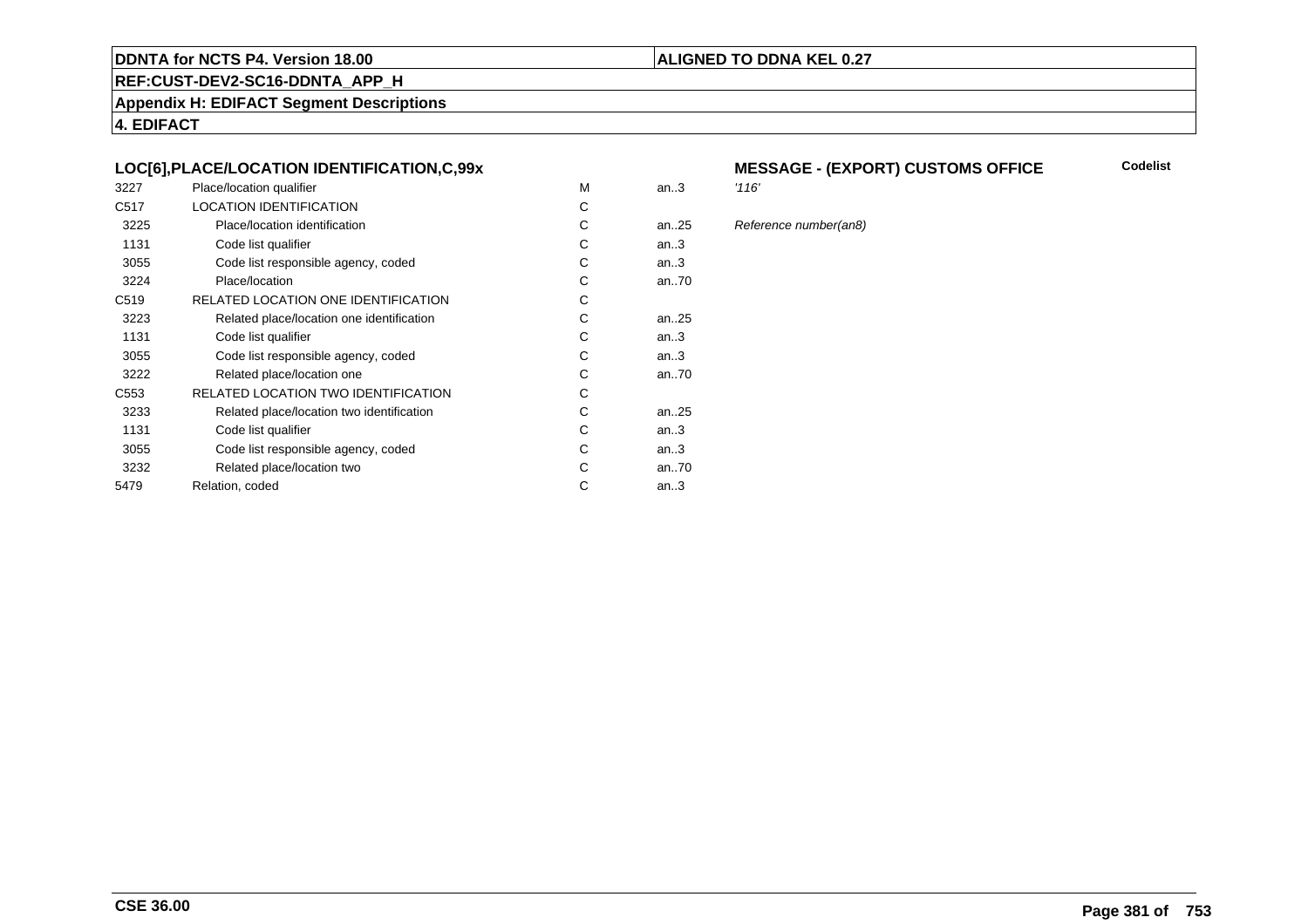### **ALIGNED TO DDNA KEL 0.27**

## **REF:CUST-DEV2-SC16-DDNTA\_APP\_H**

#### **Appendix H: EDIFACT Segment Descriptions**

#### **4. EDIFACT**

#### **GIS[7],GENERAL INDICATOR,C,10x**

| <b>PROCESSING INDICATOR</b>         | М |        |       |
|-------------------------------------|---|--------|-------|
| Processing indicator, coded         | м | an $3$ | Cand  |
| Code list qualifier                 | C | an.3   | '117' |
| Code list responsible agency, coded | С | an $3$ |       |
| Process type identification         |   | an17   |       |
|                                     |   |        |       |

**MESSAGE - HEADER**

**R** Codelist

3 Cancellation initiated by customs(n1) 27  $\frac{1}{3}$  27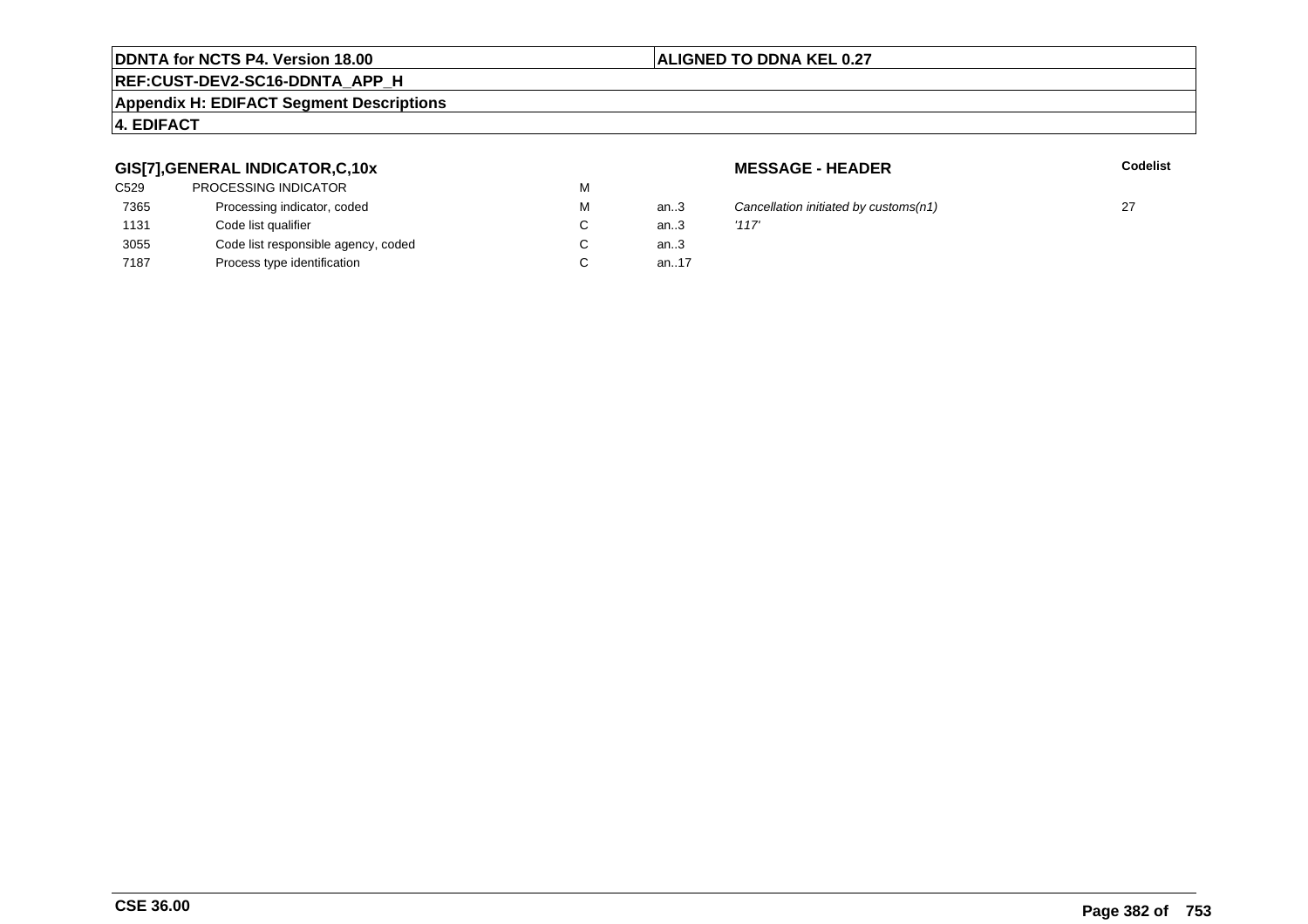#### **ALIGNED TO DDNA KEL 0.27**

# **REF:CUST-DEV2-SC16-DDNTA\_APP\_H**

#### **Appendix H: EDIFACT Segment Descriptions**

### **4. EDIFACT**

#### **GIS[7],GENERAL INDICATOR,C,10x**

| C529 | PROCESSING INDICATOR                | M |       |             |    |
|------|-------------------------------------|---|-------|-------------|----|
| 7365 | Processing indicator, coded         | М | an3   | Status(an3) | 58 |
| 1131 | Code list qualifier                 | C | an.3  | '120'       |    |
| 3055 | Code list responsible agency, coded | C | an.3  |             |    |
| 7187 | Process type identification         | C | an.17 |             |    |

**MESSAGE - HEADER**

**R** Codelist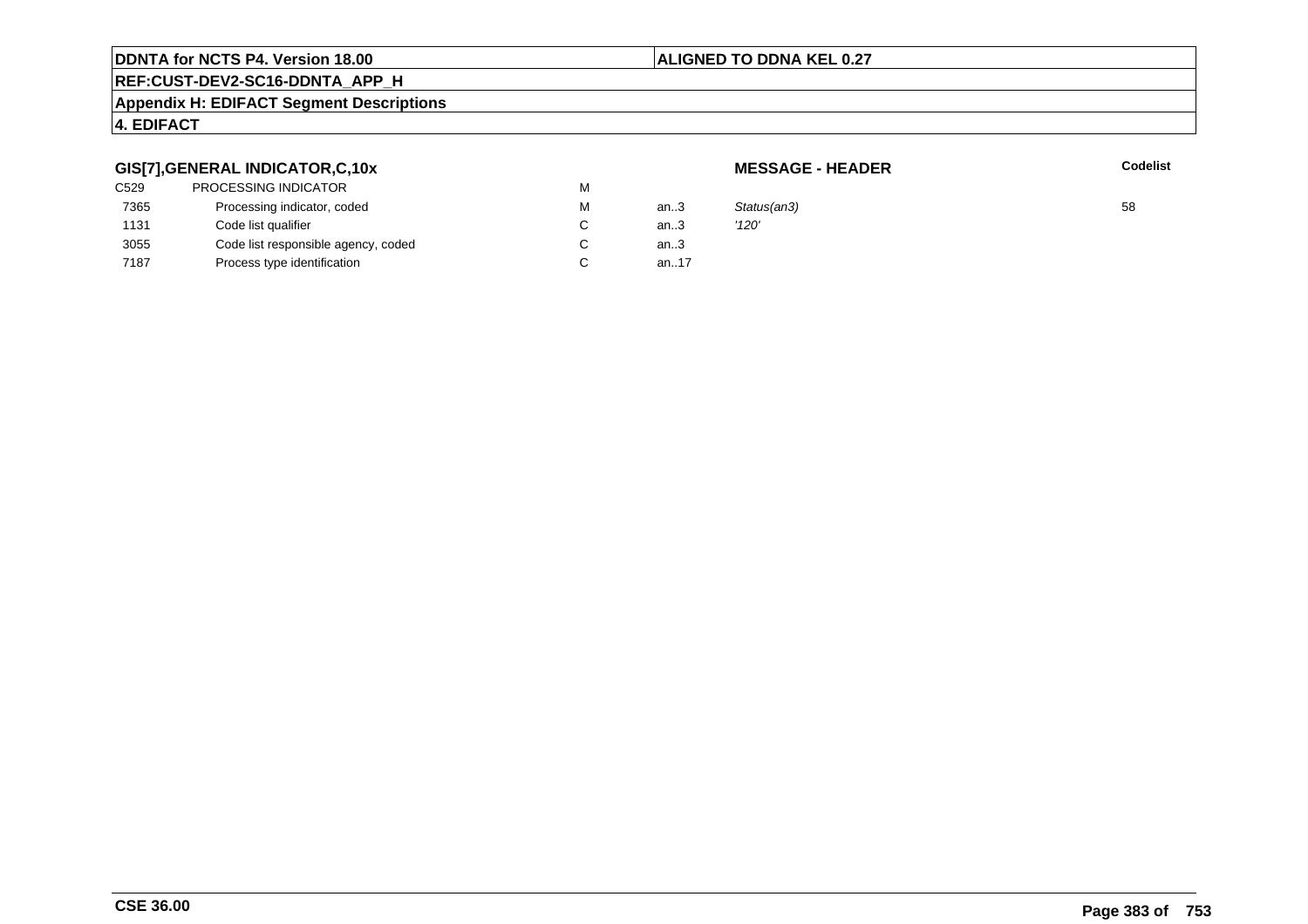#### **ALIGNED TO DDNA KEL 0.27**

# **REF:CUST-DEV2-SC16-DDNTA\_APP\_H**

#### **Appendix H: EDIFACT Segment Descriptions**

### **4. EDIFACT**

#### **GIS[7],GENERAL INDICATOR,C,10x**

| C529 | <b>PROCESSING INDICATOR</b>         | М |      |       |
|------|-------------------------------------|---|------|-------|
| 7365 | Processing indicator, coded         | М | an.3 | Rele  |
| 1131 | Code list qualifier                 | C | an.3 | '148' |
| 3055 | Code list responsible agency, coded | C | an.3 |       |
| 7187 | Process type identification         |   | an17 |       |
|      |                                     |   |      |       |

**MESSAGE - HEADER**

**R** Codelist

Release requested(n1)  $27$ <br>'148'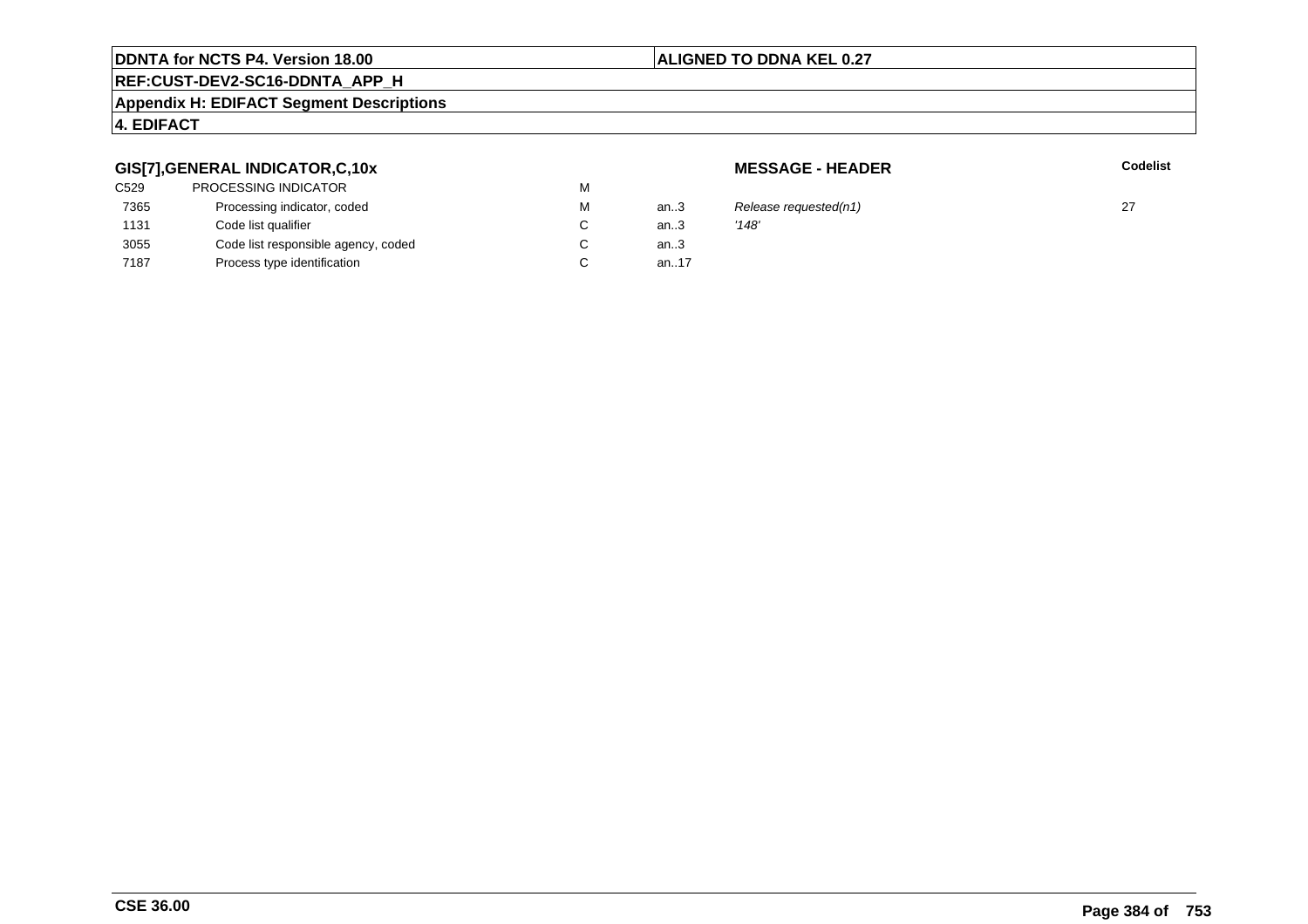#### **ALIGNED TO DDNA KEL 0.27**

# **REF:CUST-DEV2-SC16-DDNTA\_APP\_H**

#### **Appendix H: EDIFACT Segment Descriptions**

### **4. EDIFACT**

#### **GIS[7],GENERAL INDICATOR,C,10x**

| C529 | <b>PROCESSING INDICATOR</b>         | М |      |      |
|------|-------------------------------------|---|------|------|
| 7365 | Processing indicator, coded         | М | an3  | Caı  |
| 1131 | Code list qualifier                 |   | an3  | '70' |
| 3055 | Code list responsible agency, coded |   | an.3 |      |
| 7187 | Process type identification         |   | an17 |      |
|      |                                     |   |      |      |

**MESSAGE - HEADER**

**R** Codelist

Cancellation decision(n1) 27  $\frac{1}{27}$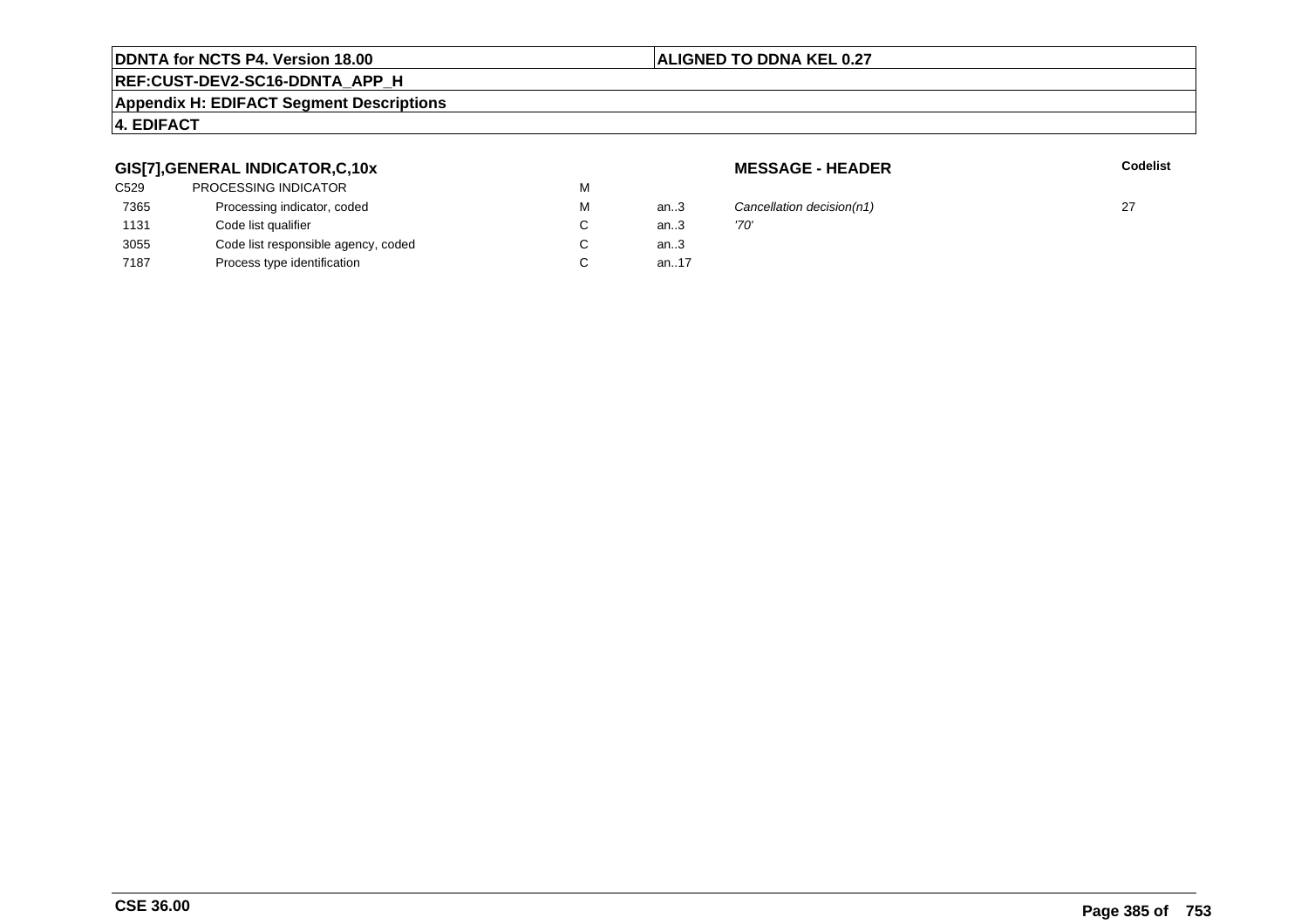#### **ALIGNED TO DDNA KEL 0.27**

## **REF:CUST-DEV2-SC16-DDNTA\_APP\_H**

#### **Appendix H: EDIFACT Segment Descriptions**

### **4. EDIFACT**

#### **GIS[7],GENERAL INDICATOR,C,10x**

| C529 | PROCESSING INDICATOR                | М |      |       |
|------|-------------------------------------|---|------|-------|
| 7365 | Processing indicator, coded         | М | an.3 | Curn  |
| 1131 | Code list qualifier                 | C | an.3 | '104' |
| 3055 | Code list responsible agency, coded | С | an.3 |       |
| 7187 | Process type identification         |   | an17 |       |
|      |                                     |   |      |       |

**MESSAGE - HEADER**

**R** Codelist

M an..3 Currency(an3) 48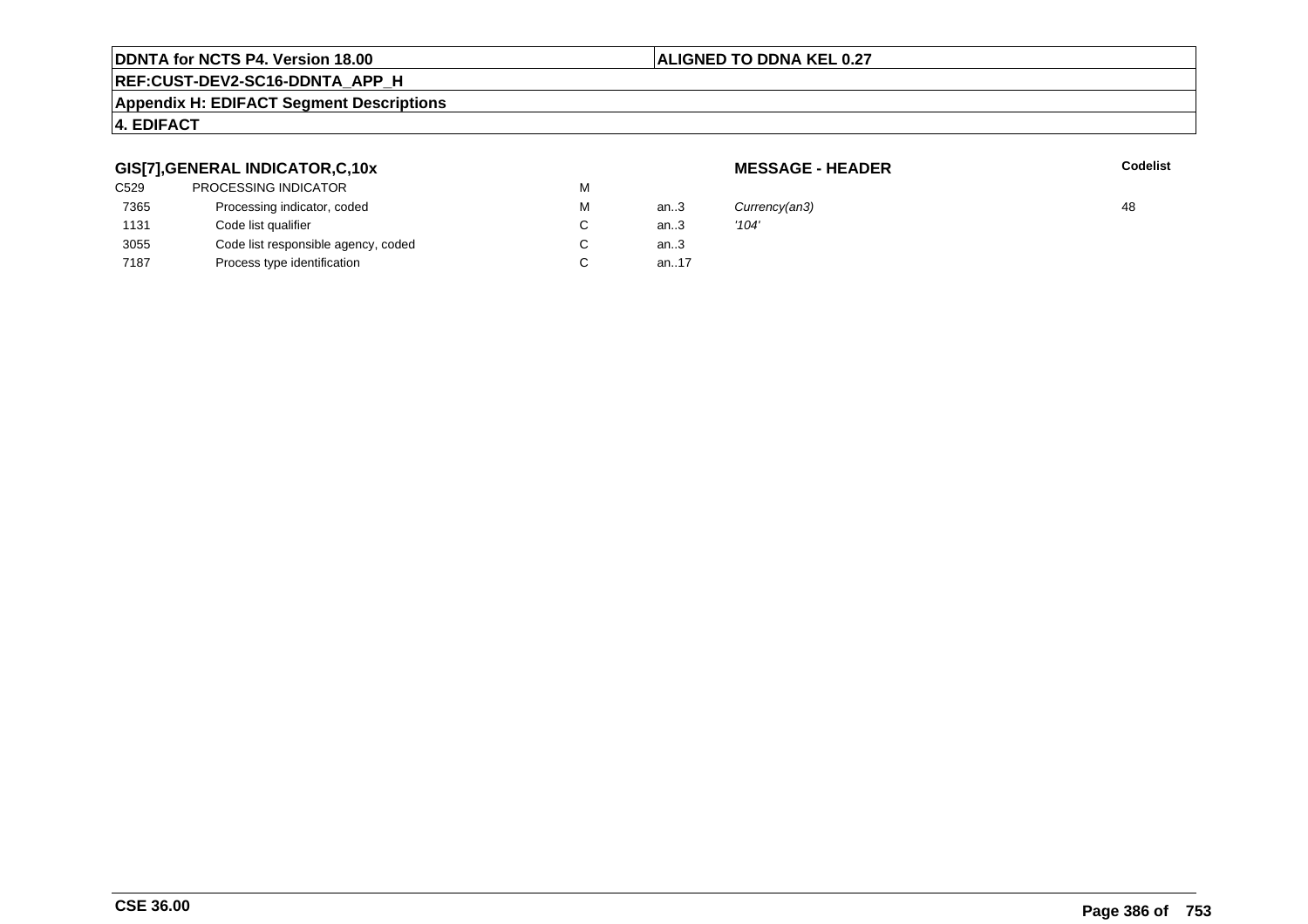#### **ALIGNED TO DDNA KEL 0.27**

# **REF:CUST-DEV2-SC16-DDNTA\_APP\_H**

#### **Appendix H: EDIFACT Segment Descriptions**

### **4. EDIFACT**

#### **GIS[7],GENERAL INDICATOR,C,10x**

| C529 | <b>PROCESSING INDICATOR</b>         | М |      |      |
|------|-------------------------------------|---|------|------|
| 7365 | Processing indicator, coded         | М | an3  | Res  |
| 1131 | Code list qualifier                 |   | an3  | '67' |
| 3055 | Code list responsible agency, coded |   | an.3 |      |
| 7187 | Process type identification         |   | an17 |      |
|      |                                     |   |      |      |

**MESSAGE - ENQUIRY**

**Latter School** School Codelist

 $R$ esponse Code(n..2) 29<br>'67'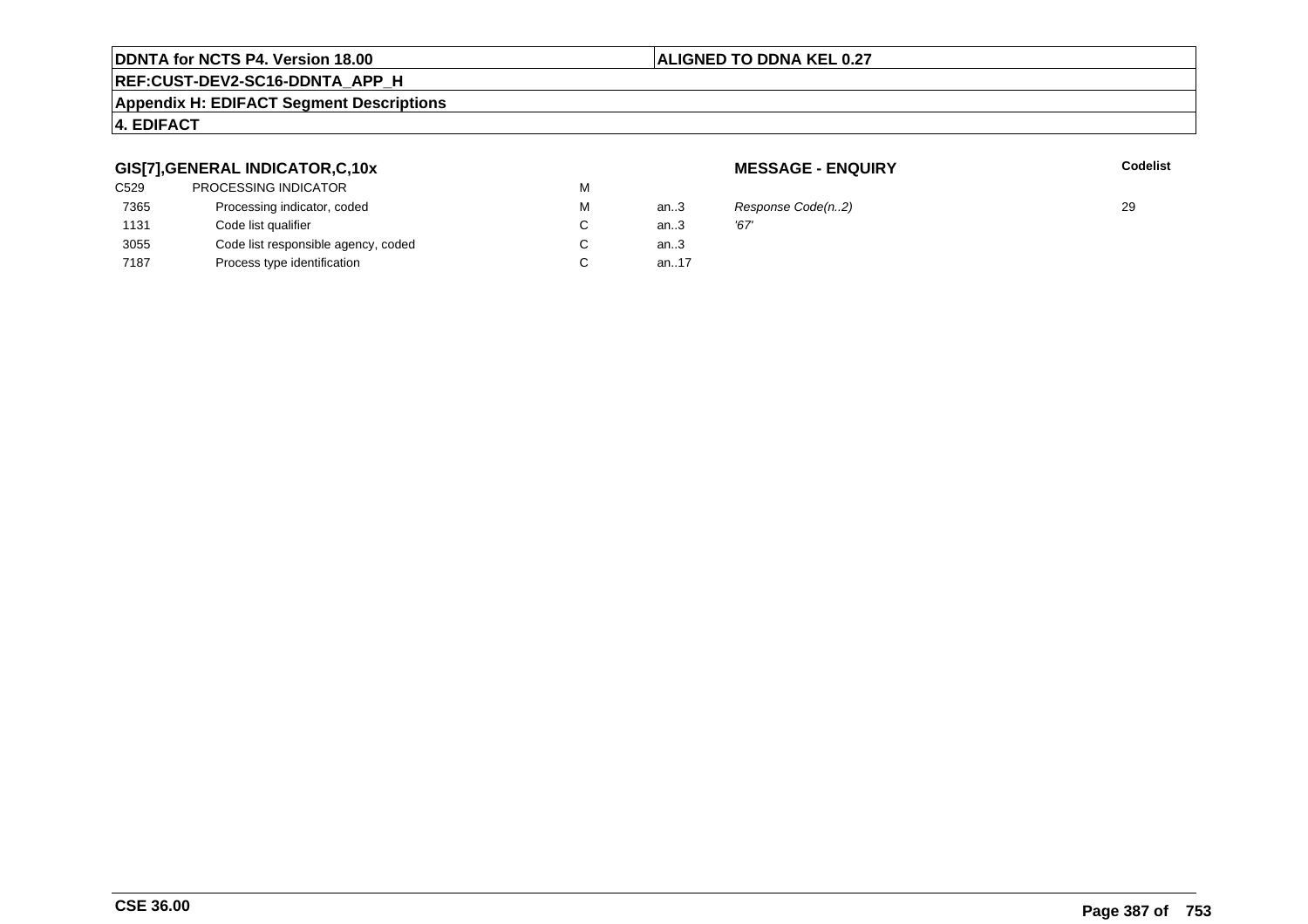#### **ALIGNED TO DDNA KEL 0.27**

**REF:CUST-DEV2-SC16-DDNTA\_APP\_H**

**Appendix H: EDIFACT Segment Descriptions**

| NAD[9], NAME AND ADDRESS, C, 9x |                                     |   | <b>MESSAGE - (DESTINATION) TRADER</b> | <b>Codelist</b>         |    |
|---------------------------------|-------------------------------------|---|---------------------------------------|-------------------------|----|
| 3035                            | Party qualifier                     | M | an.3                                  | 'CPD'                   |    |
| C082                            | PARTY IDENTIFICATION DETAILS        | С |                                       |                         |    |
| 3039                            | Party id. identification            | М | an35                                  | TIN(an17)               |    |
| 1131                            | Code list qualifier                 | С | an.3                                  |                         |    |
| 3055                            | Code list responsible agency, coded | С | an.3                                  |                         |    |
| C058                            | NAME AND ADDRESS                    | С |                                       |                         |    |
| 3124                            | Name and address line               | M | an35                                  |                         |    |
| 3124                            | Name and address line               | С | an35                                  |                         |    |
| 3124                            | Name and address line               | C | an35                                  |                         |    |
| 3124                            | Name and address line               | C | an35                                  |                         |    |
| 3124                            | Name and address line               | C | an35                                  |                         |    |
| C080                            | PARTY NAME                          | С |                                       |                         |    |
| 3036                            | Party name                          | M | an35                                  | Name(an35)              |    |
| 3036                            | Party name                          | С | an35                                  |                         |    |
| 3036                            | Party name                          | С | an35                                  |                         |    |
| 3036                            | Party name                          | С | an35                                  |                         |    |
| 3036                            | Party name                          | С | an35                                  |                         |    |
| 3045                            | Party name format, coded            | С | an.3                                  |                         |    |
| C059                            | <b>STREET</b>                       | C |                                       |                         |    |
| 3042                            | Street and number/p.o. box          | М | an35                                  | Street and number(an35) |    |
| 3042                            | Street and number/p.o. box          | С | an35                                  |                         |    |
| 3042                            | Street and number/p.o. box          | C | an35                                  |                         |    |
| 3042                            | Street and number/p.o. box          | С | an35                                  |                         |    |
| 3164                            | City name                           | C | an35                                  | City(an35)              |    |
| 3229                            | Country sub-entity identification   | C | an.9                                  | NAD LNG(a2)             | 12 |
| 3251                            | Postcode identification             | C | an.9                                  | Postal code(an9)        |    |
| 3207                            | Country, coded                      | C | an.3                                  | Country code(a2)        | 8  |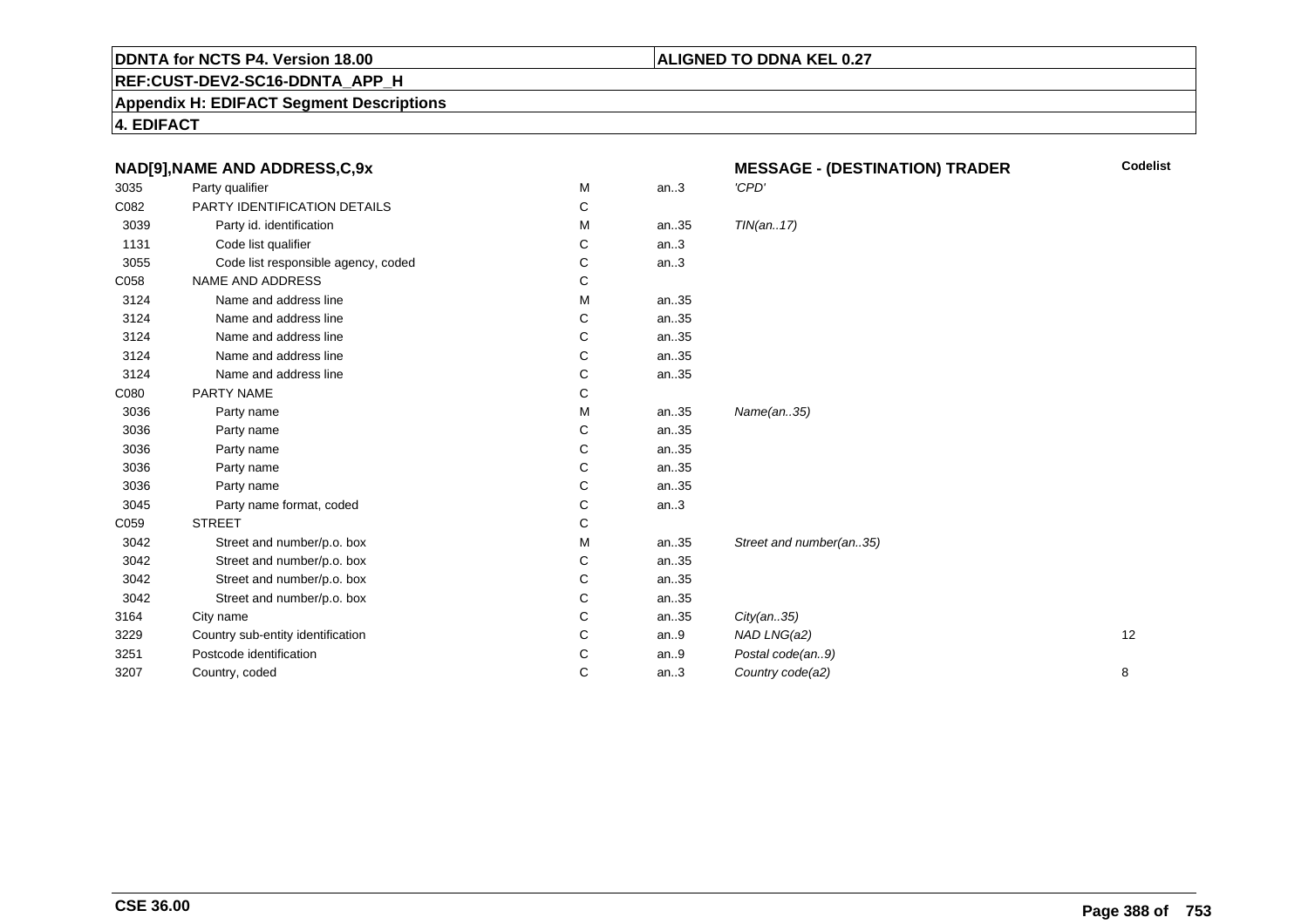# **REF:CUST-DEV2-SC16-DDNTA\_APP\_H**

**Appendix H: EDIFACT Segment Descriptions**

|      | NAD[9], NAME AND ADDRESS, C, 9x     |   |      | <b>MESSAGE - GUARANTOR</b>                               | Codelist |
|------|-------------------------------------|---|------|----------------------------------------------------------|----------|
| 3035 | Party qualifier                     | M | an.3 | 'SX'                                                     |          |
| C082 | PARTY IDENTIFICATION DETAILS        | C |      |                                                          |          |
| 3039 | Party id. identification            | M | an35 | TIN(an17)                                                |          |
| 1131 | Code list qualifier                 | C | an.3 |                                                          |          |
| 3055 | Code list responsible agency, coded | С | an.3 |                                                          |          |
| C058 | NAME AND ADDRESS                    | С |      |                                                          |          |
| 3124 | Name and address line               | M | an35 | Contact details in country of competent authority(an140) |          |
| 3124 | Name and address line               | С | an35 | $'-$ Continued 70 $-$ '                                  |          |
| 3124 | Name and address line               | C | an35 | $'-$ Continued 70 $-$ '                                  |          |
| 3124 | Name and address line               | C | an35 | $'-$ Continued 70 $-$ '                                  |          |
| 3124 | Name and address line               | C | an35 |                                                          |          |
| C080 | PARTY NAME                          | C |      |                                                          |          |
| 3036 | Party name                          | M | an35 | Name(an35)                                               |          |
| 3036 | Party name                          | C | an35 |                                                          |          |
| 3036 | Party name                          | C | an35 |                                                          |          |
| 3036 | Party name                          | С | an35 |                                                          |          |
| 3036 | Party name                          | C | an35 |                                                          |          |
| 3045 | Party name format, coded            | C | an.3 |                                                          |          |
| C059 | <b>STREET</b>                       | С |      |                                                          |          |
| 3042 | Street and number/p.o. box          | М | an35 | Street and number(an35)                                  |          |
| 3042 | Street and number/p.o. box          | C | an35 |                                                          |          |
| 3042 | Street and number/p.o. box          | С | an35 |                                                          |          |
| 3042 | Street and number/p.o. box          | С | an35 |                                                          |          |
| 3164 | City name                           | С | an35 | City(an35)                                               |          |
| 3229 | Country sub-entity identification   | C | an.9 | NAD LNG(a2)                                              | 12       |
| 3251 | Postcode identification             | C | an.9 | Postal code(an9)                                         |          |
| 3207 | Country, coded                      | C | an.3 | Country code(a2)                                         | 70       |
|      |                                     |   |      |                                                          |          |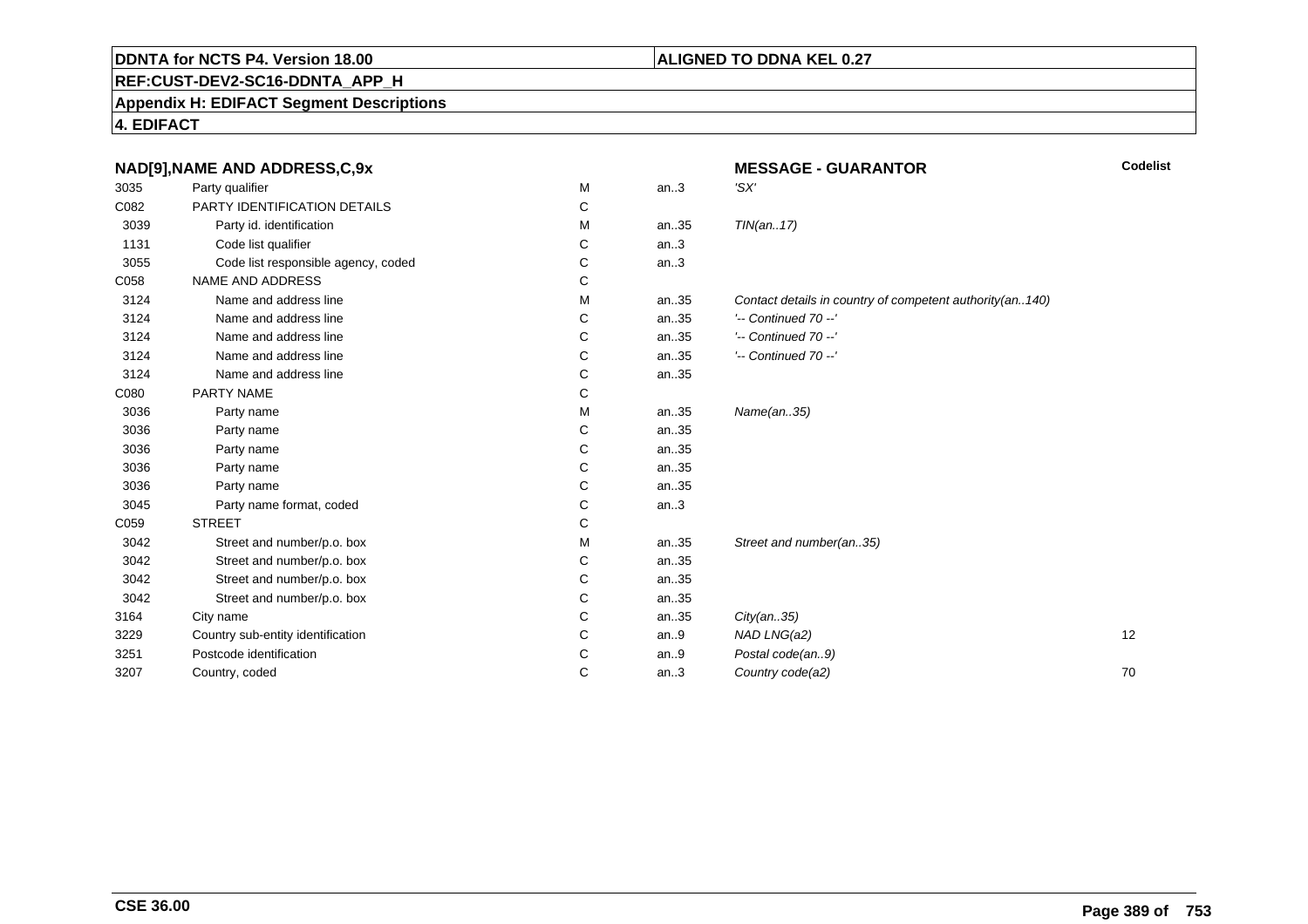#### **ALIGNED TO DDNA KEL 0.27**

**REF:CUST-DEV2-SC16-DDNTA\_APP\_H**

**Appendix H: EDIFACT Segment Descriptions**

| NAD[9], NAME AND ADDRESS, C, 9x     |   |      | <b>MESSAGE - (PRINCIPAL) TRADER</b> | <b>Codelist</b> |
|-------------------------------------|---|------|-------------------------------------|-----------------|
| Party qualifier                     | М | an.3 | 'AF'                                |                 |
| PARTY IDENTIFICATION DETAILS        | С |      |                                     |                 |
| Party id. identification            | М | an35 | TIN(an17)                           |                 |
| Code list qualifier                 | C | an.3 |                                     |                 |
| Code list responsible agency, coded | C | an.3 |                                     |                 |
| NAME AND ADDRESS                    | С |      |                                     |                 |
| Name and address line               | М | an35 |                                     |                 |
| Name and address line               | С | an35 |                                     |                 |
| Name and address line               | С | an35 |                                     |                 |
| Name and address line               | С | an35 |                                     |                 |
| Name and address line               | С | an35 |                                     |                 |
| PARTY NAME                          | С |      |                                     |                 |
| Party name                          | М | an35 | Name(an35)                          |                 |
| Party name                          | С | an35 | Holder ID TIR(an17)                 |                 |
| Party name                          | С | an35 |                                     |                 |
| Party name                          | С | an35 |                                     |                 |
| Party name                          | С | an35 |                                     |                 |
| Party name format, coded            | С | an.3 |                                     |                 |
| <b>STREET</b>                       | С |      |                                     |                 |
| Street and number/p.o. box          | М | an35 | Street and number(an35)             |                 |
| Street and number/p.o. box          | С | an35 |                                     |                 |
| Street and number/p.o. box          | С | an35 |                                     |                 |
| Street and number/p.o. box          | C | an35 |                                     |                 |
| City name                           | C | an35 | City(an35)                          |                 |
| Country sub-entity identification   | С | an.9 | NAD LNG(a2)                         | 12              |
| Postcode identification             | С | an.9 | Postal code(an9)                    |                 |
| Country, coded                      | С | an.3 | Country code(a2)                    | 8               |
|                                     |   |      |                                     |                 |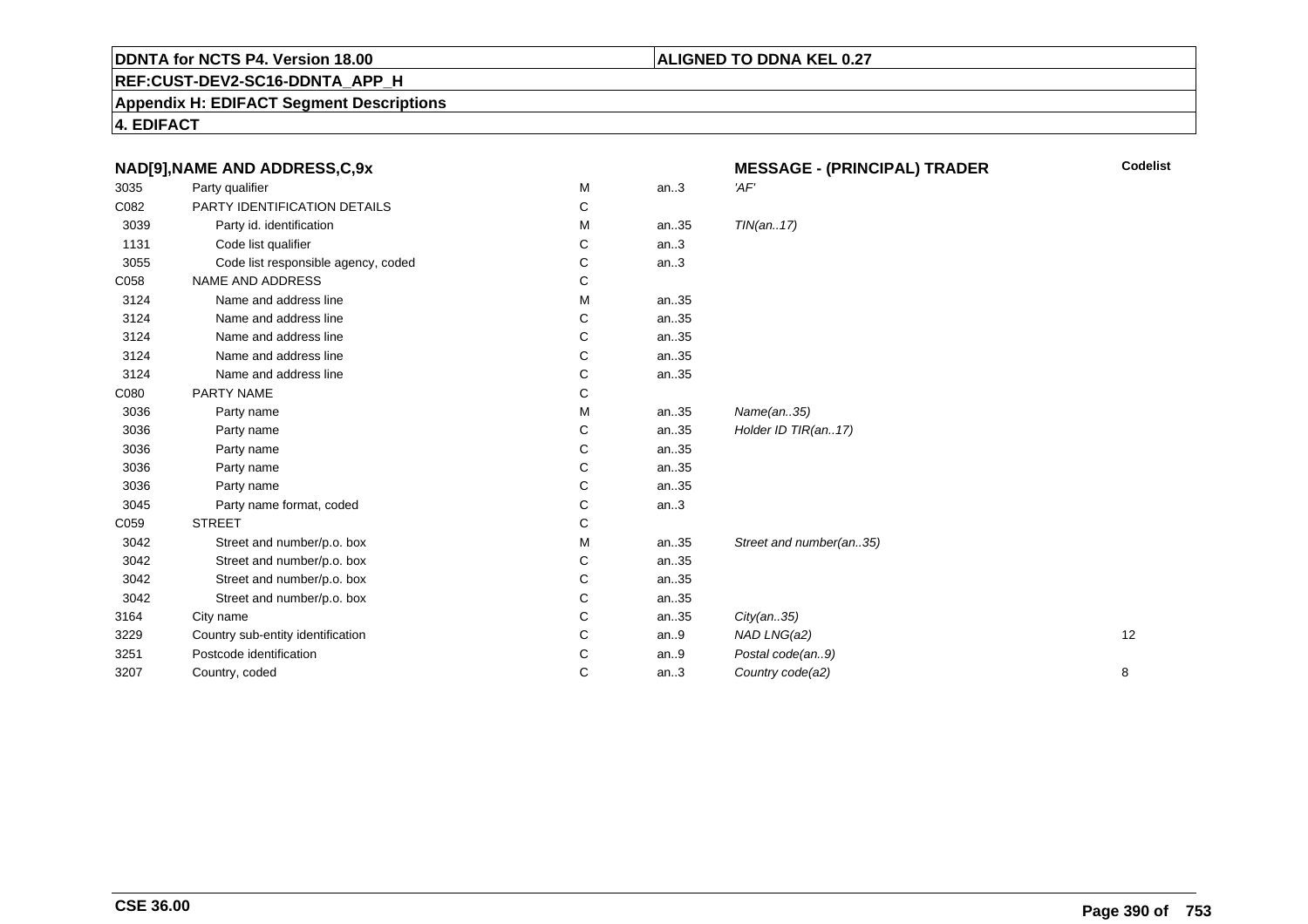#### **ALIGNED TO DDNA KEL 0.27**

**REF:CUST-DEV2-SC16-DDNTA\_APP\_H**

**Appendix H: EDIFACT Segment Descriptions**

|      | NAD[9], NAME AND ADDRESS, C, 9x     |   |      | <b>MESSAGE - (ACTUAL CONSIGNEE) TRADER</b> | <b>Codelist</b> |
|------|-------------------------------------|---|------|--------------------------------------------|-----------------|
| 3035 | Party qualifier                     | М | an.3 | 'CM'                                       |                 |
| C082 | PARTY IDENTIFICATION DETAILS        | С |      |                                            |                 |
| 3039 | Party id. identification            | М | an35 | TIN(an17)                                  |                 |
| 1131 | Code list qualifier                 | С | an.3 |                                            |                 |
| 3055 | Code list responsible agency, coded | С | an.3 |                                            |                 |
| C058 | NAME AND ADDRESS                    | С |      |                                            |                 |
| 3124 | Name and address line               | М | an35 |                                            |                 |
| 3124 | Name and address line               | С | an35 |                                            |                 |
| 3124 | Name and address line               | С | an35 |                                            |                 |
| 3124 | Name and address line               | С | an35 |                                            |                 |
| 3124 | Name and address line               | С | an35 |                                            |                 |
| C080 | PARTY NAME                          | С |      |                                            |                 |
| 3036 | Party name                          | M | an35 | Name(an35)                                 |                 |
| 3036 | Party name                          | С | an35 |                                            |                 |
| 3036 | Party name                          | С | an35 |                                            |                 |
| 3036 | Party name                          | С | an35 |                                            |                 |
| 3036 | Party name                          | С | an35 |                                            |                 |
| 3045 | Party name format, coded            | С | an.3 |                                            |                 |
| C059 | <b>STREET</b>                       | С |      |                                            |                 |
| 3042 | Street and number/p.o. box          | м | an35 | Street and number(an35)                    |                 |
| 3042 | Street and number/p.o. box          | С | an35 |                                            |                 |
| 3042 | Street and number/p.o. box          | С | an35 |                                            |                 |
| 3042 | Street and number/p.o. box          | С | an35 |                                            |                 |
| 3164 | City name                           | С | an35 | City(an35)                                 |                 |
| 3229 | Country sub-entity identification   | С | an.9 | NAD LNG(a2)                                | 12              |
| 3251 | Postcode identification             | С | an.9 | Postal code(an9)                           |                 |
| 3207 | Country, coded                      | С | an.3 | Country code(a2)                           | 8               |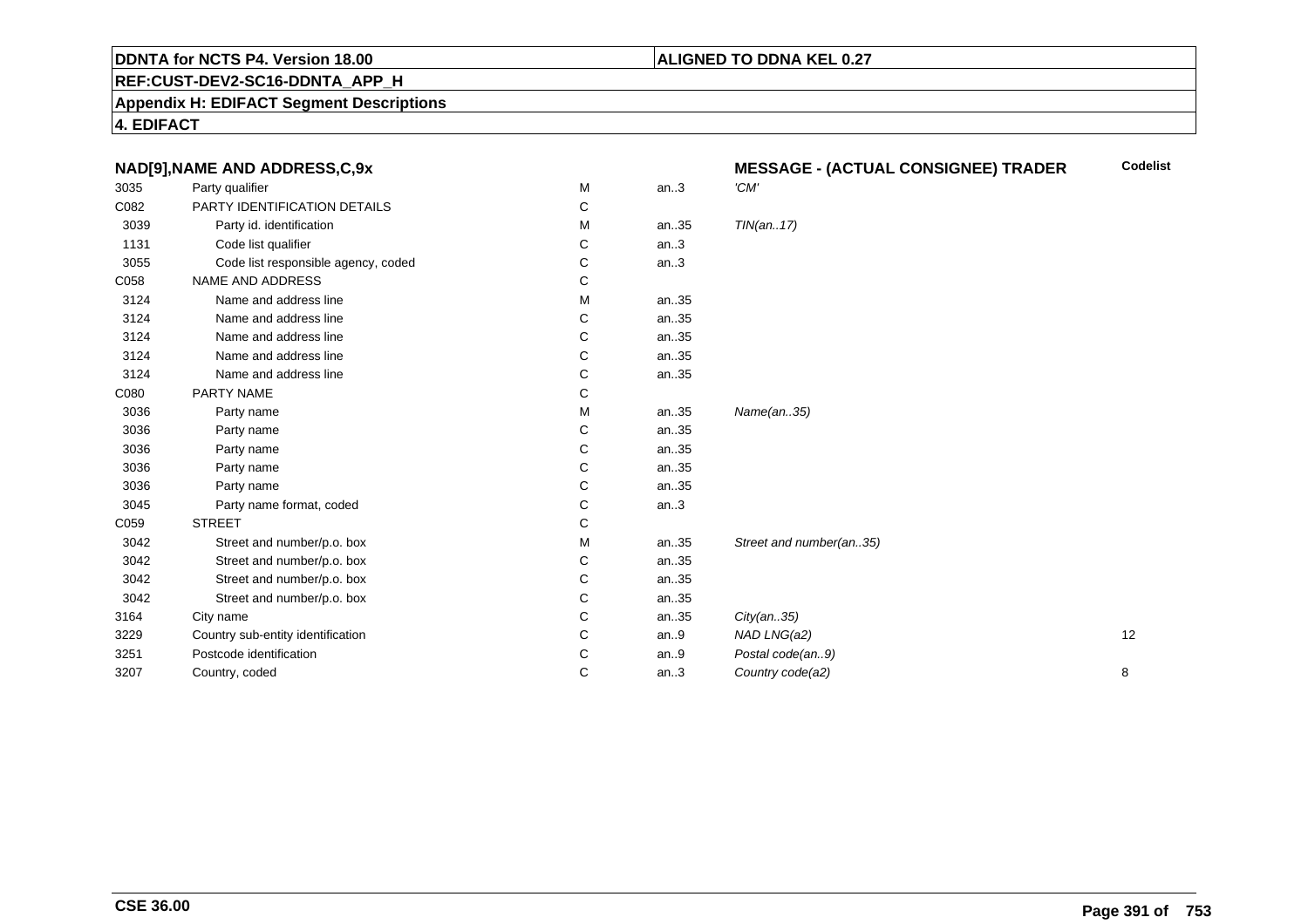#### **ALIGNED TO DDNA KEL 0.27**

# **REF:CUST-DEV2-SC16-DDNTA\_APP\_H**

#### **Appendix H: EDIFACT Segment Descriptions**

#### **4. EDIFACT**

#### **RFF[12],REFERENCE,C,999x**

| <b>REFERENCE</b>         | м |        |       |
|--------------------------|---|--------|-------|
| Reference qualifier      | М | an $3$ | 'ABE' |
| Reference number         | C | an35   | Refer |
| Line number              | C | an6    |       |
| Reference version number | C | an35   |       |
|                          |   |        |       |

#### **MESSAGE - HEADER**

**R** Codelist

Reference number(an..22)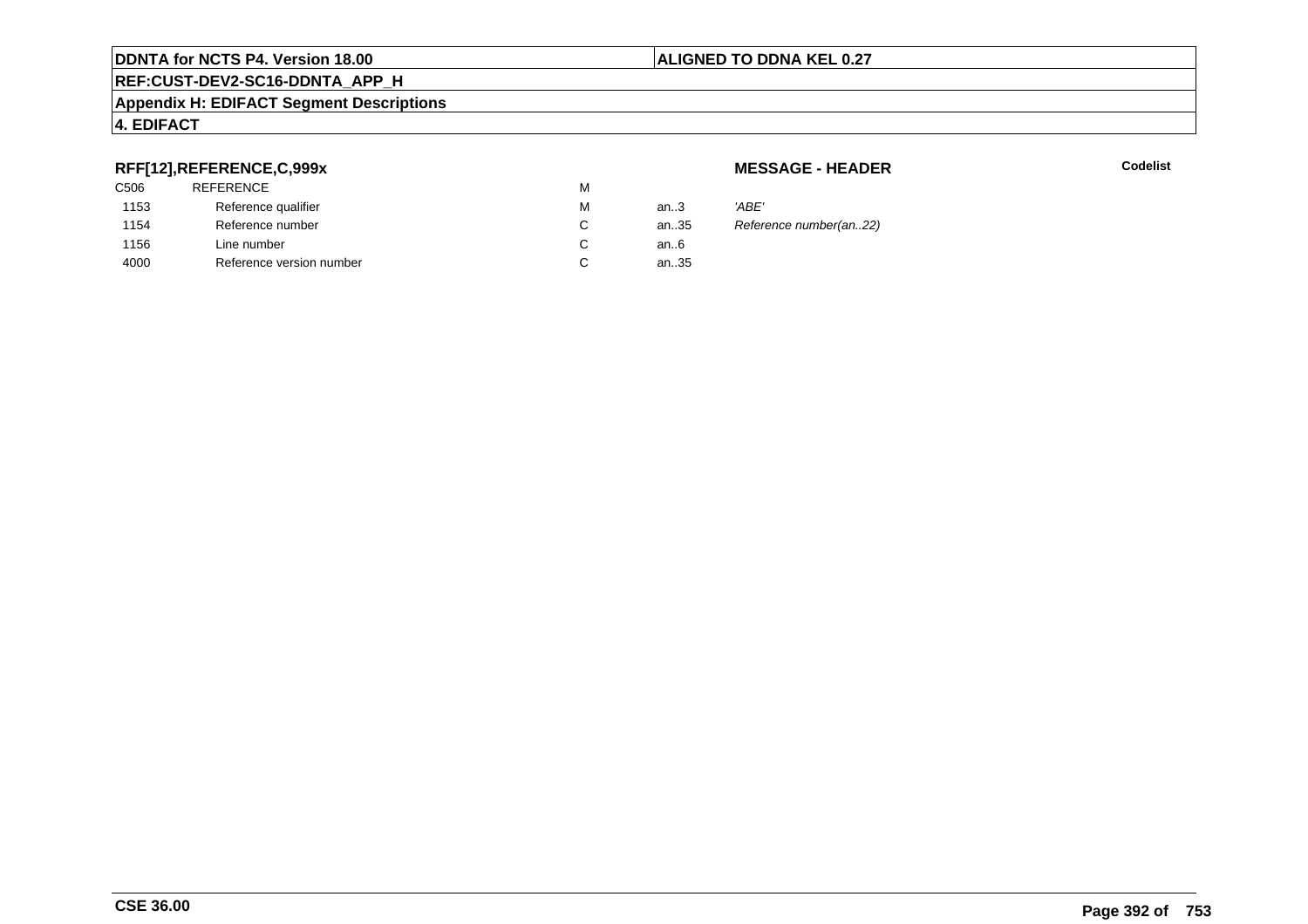#### **REF:CUST-DEV2-SC16-DDNTA\_APP\_H**

#### **Appendix H: EDIFACT Segment Descriptions**

#### **4. EDIFACT**

#### **RFF[12],REFERENCE,C,999x**

| C <sub>506</sub> | <b>REFERENCE</b>         | M |      |       |
|------------------|--------------------------|---|------|-------|
| 1153             | Reference qualifier      | м | an.3 | 'ABK' |
| 1154             | Reference number         | C | an35 | Guara |
| 1156             | Line number              | C | an6  |       |
| 4000             | Reference version number | C | an35 |       |
|                  |                          |   |      |       |

#### **MESSAGE - GUARANTEE REFERENCE**

**Codelist**

35 Guarantee reference number (GRN)(an..24)<br>6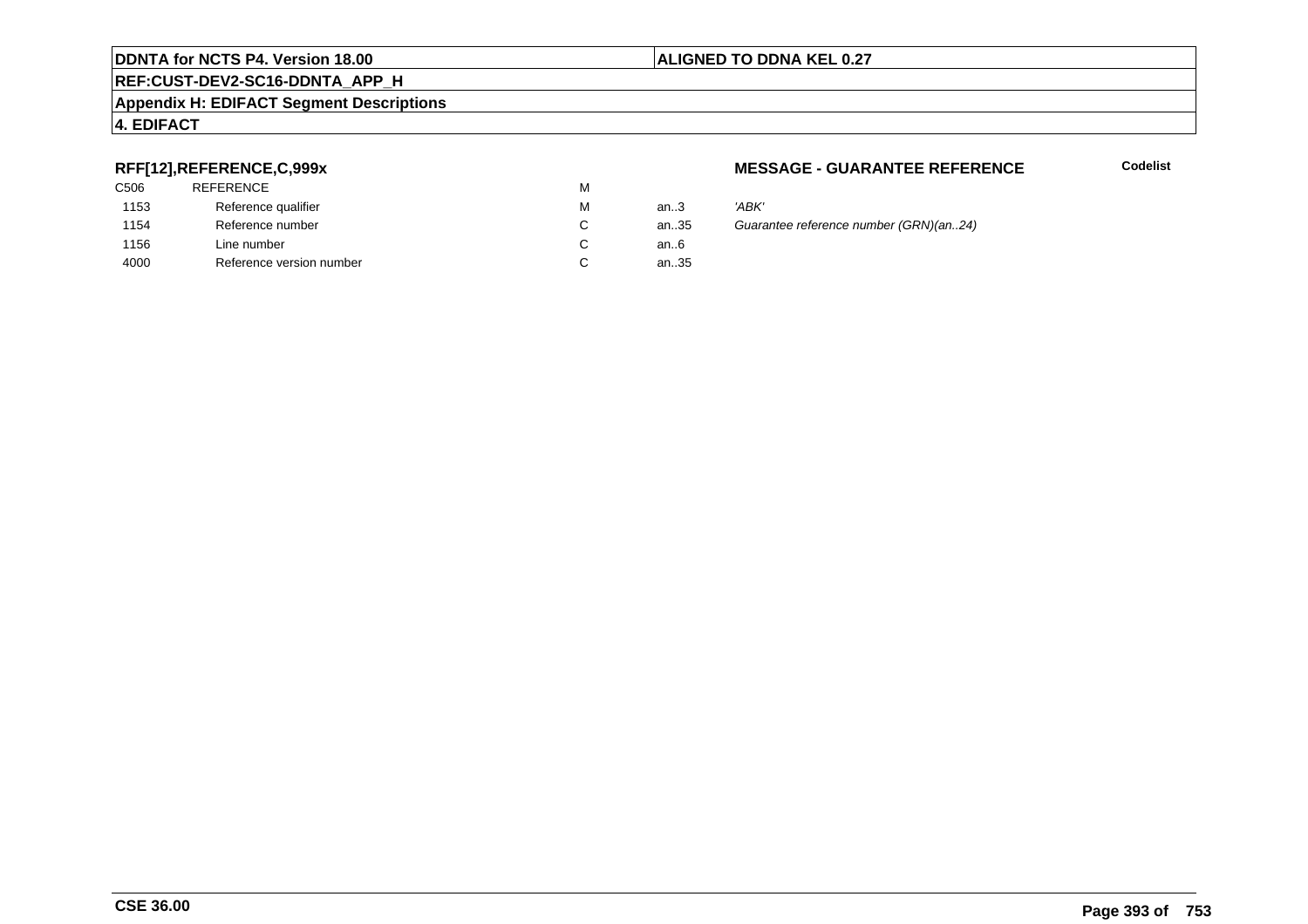#### **ALIGNED TO DDNA KEL 0.27**

# **REF:CUST-DEV2-SC16-DDNTA\_APP\_H**

**Appendix H: EDIFACT Segment Descriptions**

**4. EDIFACT**

#### **DOC[22],DOCUMENT/MESSAGE DETAILS,C,9999x**

| C002             | DOCUMENT/MESSAGE NAME                    | M |                  |       |
|------------------|------------------------------------------|---|------------------|-------|
| 1001             | Document/message name, coded             | С | an $3$           | '430' |
| 1131             | Code list qualifier                      | C | an.3             |       |
| 3055             | Code list responsible agency, coded      | С | an.3             |       |
| 1000             | Document/message name                    | С | an35             |       |
| C <sub>503</sub> | DOCUMENT/MESSAGE DETAILS                 | С |                  |       |
| 1004             | Document/message number                  | С | an35             | Guai  |
| 1373             | Document/message status, coded           | С | an.3             |       |
| 1366             | Document/message source                  | С | an35             |       |
| 3453             | Language, coded                          | C | an.3             |       |
| 3153             | Communication channel identifier, coded  | С | an.3             |       |
| 1220             | Number of copies of document required    | С | n2               |       |
| 1218             | Number of originals of document required | С | n <sub>1</sub> 2 |       |
|                  |                                          |   |                  |       |

#### **MESSAGE - GUARANTEE**

**Codelist**

Guarantee type(an1) 51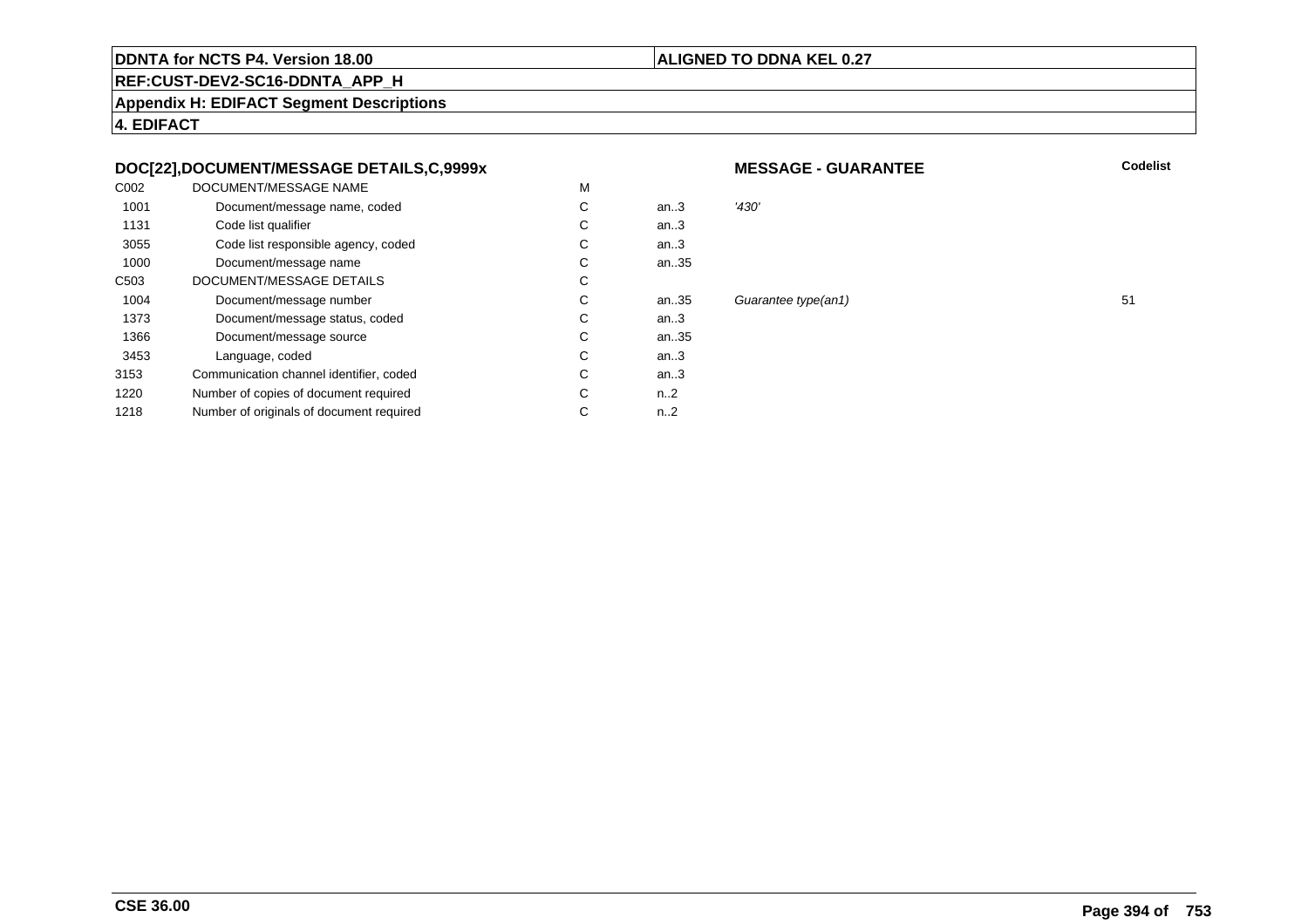#### **ALIGNED TO DDNA KEL 0.27**

**REF:CUST-DEV2-SC16-DDNTA\_APP\_H**

**Appendix H: EDIFACT Segment Descriptions**

**4. EDIFACT**

#### **DOC[22],DOCUMENT/MESSAGE DETAILS,C,9999x**

| C <sub>0</sub> 02 | DOCUMENT/MESSAGE NAME                    | M |                  |       |
|-------------------|------------------------------------------|---|------------------|-------|
| 1001              | Document/message name, coded             | С | an $3$           |       |
| 1131              | Code list qualifier                      | C | an.3             | '125' |
| 3055              | Code list responsible agency, coded      | С | an.3             |       |
| 1000              | Document/message name                    | C | an35             | Guai  |
| C <sub>503</sub>  | DOCUMENT/MESSAGE DETAILS                 | C |                  |       |
| 1004              | Document/message number                  | С | an35             |       |
| 1373              | Document/message status, coded           | С | an.3             |       |
| 1366              | Document/message source                  | С | an35             |       |
| 3453              | Language, coded                          | C | an.3             |       |
| 3153              | Communication channel identifier, coded  | C | an.3             |       |
| 1220              | Number of copies of document required    | С | n <sub>1</sub> 2 |       |
| 1218              | Number of originals of document required | С | $n_{-2}$         |       |
|                   |                                          |   |                  |       |

#### **MESSAGE - GUARANTEE INFORMATION**

**Codelist**

5 Guarantee reference number (GRN)(an..24)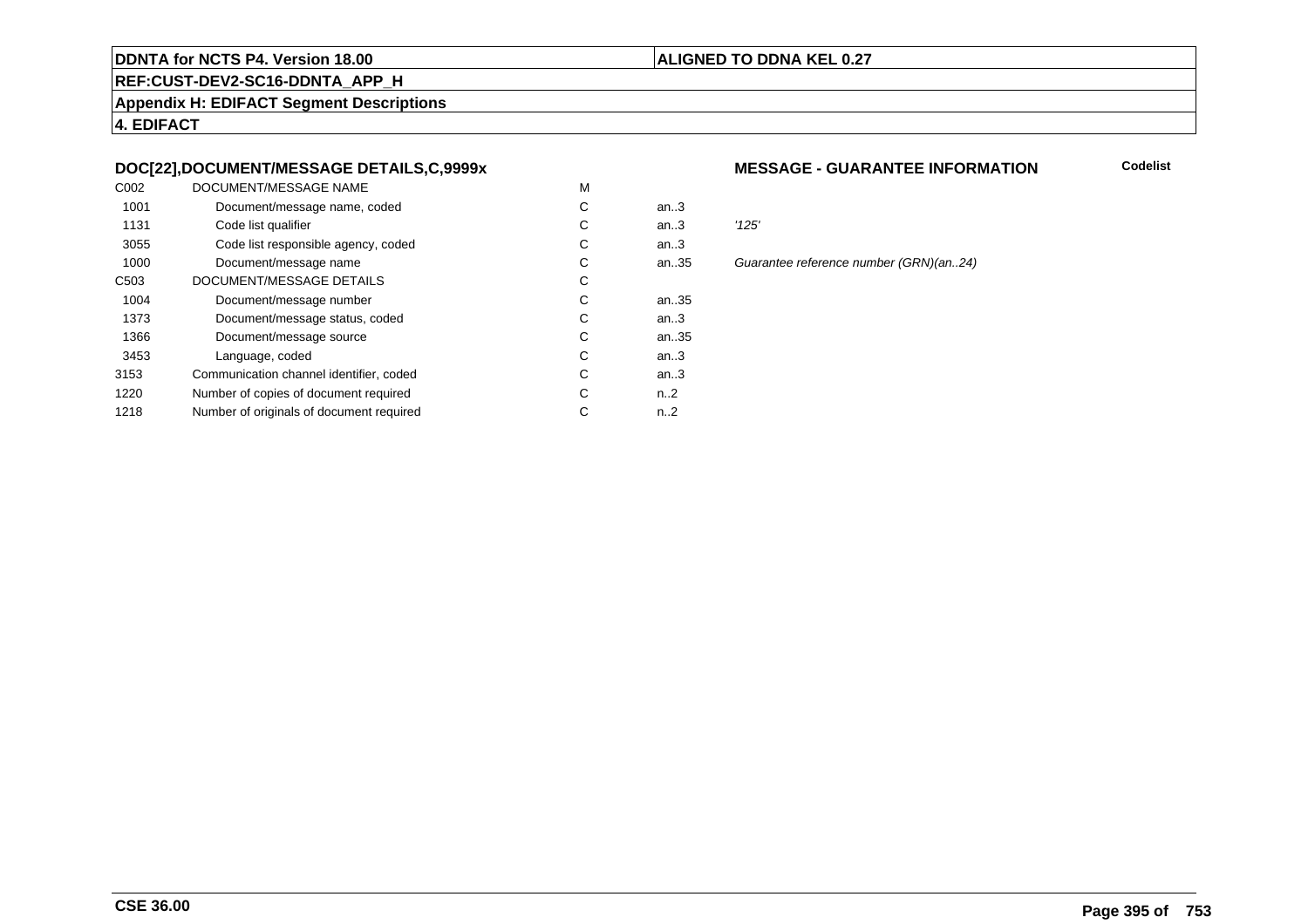## **REF:CUST-DEV2-SC16-DDNTA\_APP\_H**

#### **Appendix H: EDIFACT Segment Descriptions**

#### **4. EDIFACT**

#### **NAD[33],NAME AND ADDRESS,C,9x**

|      |                                     |   |      | 9988811                                                    |    |
|------|-------------------------------------|---|------|------------------------------------------------------------|----|
| 3035 | Party qualifier                     | M | an.3 | 'SX'                                                       |    |
| C082 | PARTY IDENTIFICATION DETAILS        | С |      |                                                            |    |
| 3039 | Party id. identification            | М | an35 | TIN(an17)                                                  |    |
| 1131 | Code list qualifier                 | С | an.3 |                                                            |    |
| 3055 | Code list responsible agency, coded | С | an.3 |                                                            |    |
| C058 | <b>NAME AND ADDRESS</b>             | C |      |                                                            |    |
| 3124 | Name and address line               | М | an35 | Contact details in country of competent authority(an. 140) |    |
| 3124 | Name and address line               | C | an35 |                                                            |    |
| 3124 | Name and address line               | C | an35 |                                                            |    |
| 3124 | Name and address line               | С | an35 |                                                            |    |
| 3124 | Name and address line               | C | an35 |                                                            |    |
| C080 | PARTY NAME                          | C |      |                                                            |    |
| 3036 | Party name                          | M | an35 | Name(an35)                                                 |    |
| 3036 | Party name                          | С | an35 |                                                            |    |
| 3036 | Party name                          | C | an35 |                                                            |    |
| 3036 | Party name                          | C | an35 |                                                            |    |
| 3036 | Party name                          | C | an35 |                                                            |    |
| 3045 | Party name format, coded            | С | an.3 |                                                            |    |
| C059 | <b>STREET</b>                       | C |      |                                                            |    |
| 3042 | Street and number/p.o. box          | M | an35 | Street and number(an35)                                    |    |
| 3042 | Street and number/p.o. box          | С | an35 |                                                            |    |
| 3042 | Street and number/p.o. box          | C | an35 |                                                            |    |
| 3042 | Street and number/p.o. box          | C | an35 |                                                            |    |
| 3164 | City name                           | C | an35 | City(an35)                                                 |    |
| 3229 | Country sub-entity identification   | C | an.9 | NAD LNG(a2)                                                | 12 |
| 3251 | Postcode identification             | C | an.9 | Postal code(an9)                                           |    |
| 3207 | Country, coded                      | C | an.3 |                                                            |    |
|      |                                     |   |      |                                                            |    |

#### **MESSAGE - GUARANTEE INFORMATION - GUARANTORCodelist**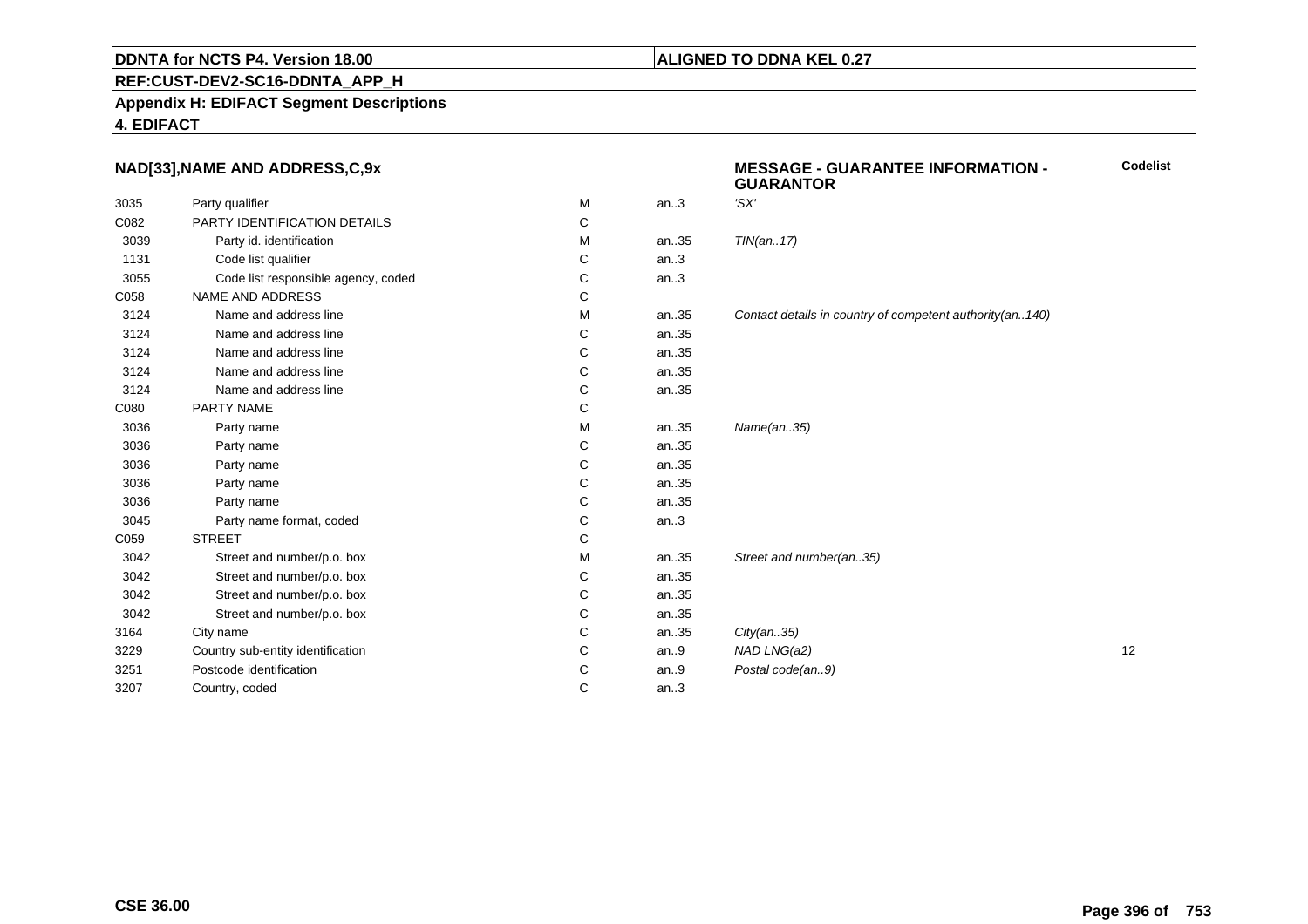## **ALIGNED TO DDNA KEL 0.27**

## **REF:CUST-DEV2-SC16-DDNTA\_APP\_H**

#### **Appendix H: EDIFACT Segment Descriptions**

## **4. EDIFACT**

## **ERP[45],ERROR POINT DETAILS,C,9999x**

| C701 | <b>ERROR POINT DETAILS</b>         | С |      |
|------|------------------------------------|---|------|
| 1049 | Message section, coded             | С | an3  |
| 1052 | Message item number                | С | an35 |
| 1054 | Message sub-item number            | С | n.6  |
| C853 | <b>ERROR SEGMENT POINT DETAILS</b> | C |      |
| 9166 | Segment tag                        | С | an3  |
| 1050 | Sequence number                    | С | an10 |
| 1159 | Sequence number source, coded      | С | an.3 |
|      |                                    |   |      |

#### **MESSAGE - UPL ERROR**

**R** Codelist

35 Action identification(an..20)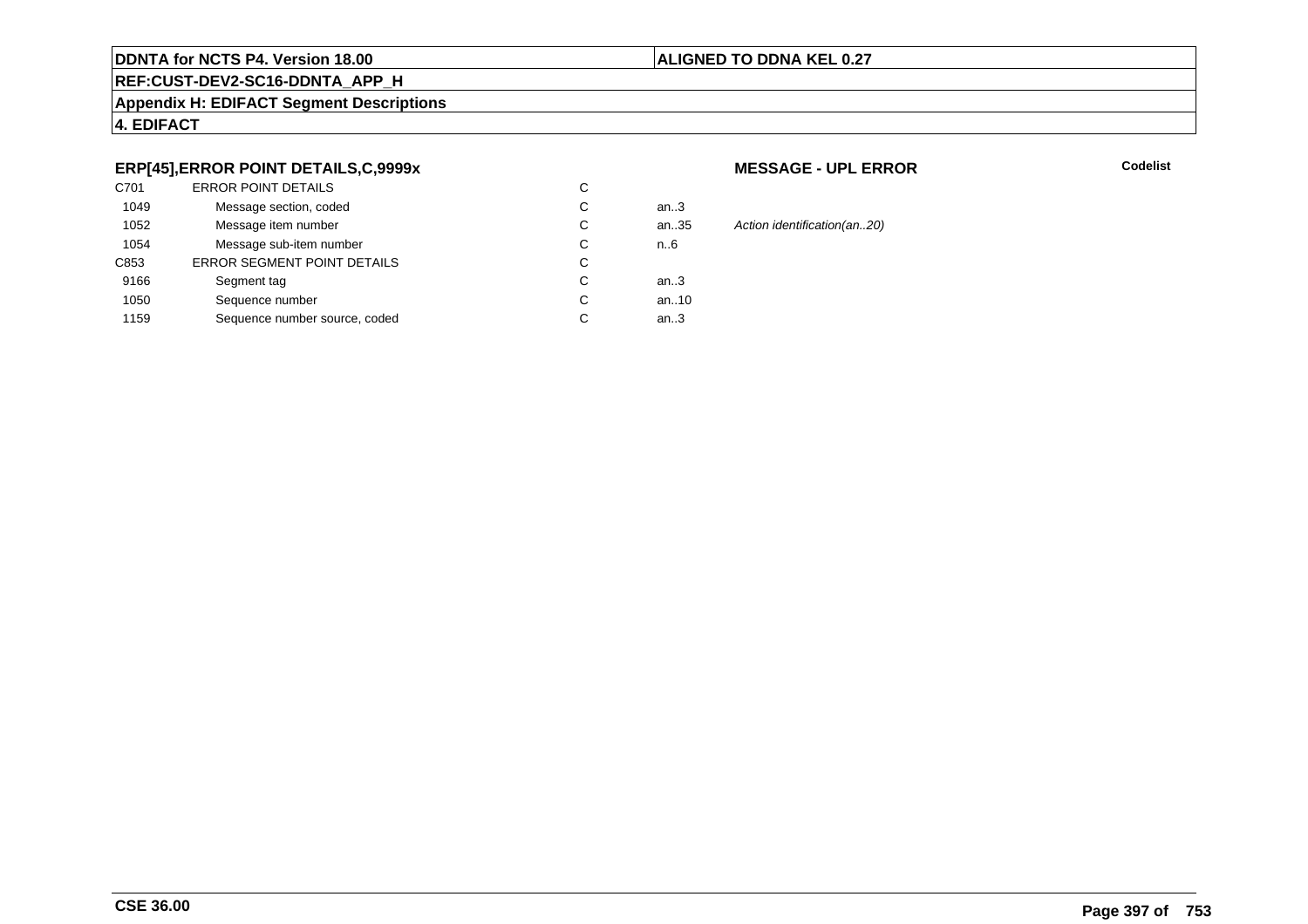## **ALIGNED TO DDNA KEL 0.27**

## **REF:CUST-DEV2-SC16-DDNTA\_APP\_H**

**Appendix H: EDIFACT Segment Descriptions**

## **4. EDIFACT**

## **ERP[45],ERROR POINT DETAILS,C,9999x**

| C701 | <b>ERROR POINT DETAILS</b>         | С |        |     |
|------|------------------------------------|---|--------|-----|
| 1049 | Message section, coded             | С | an $3$ | '8' |
| 1052 | Message item number                | С | an35   | G۱  |
| 1054 | Message sub-item number            | С | n.6    |     |
| C853 | <b>ERROR SEGMENT POINT DETAILS</b> | С |        |     |
| 9166 | Segment tag                        | С | an $3$ |     |
| 1050 | Sequence number                    | С | an10   |     |
| 1159 | Sequence number source, coded      | С | an.3   |     |
|      |                                    |   |        |     |

#### **MESSAGE - GUARANTEE - GUARANTEEREFERENCE**

**Codelist**

..35 Guarantee reference number (GRN)(an..24)<br>6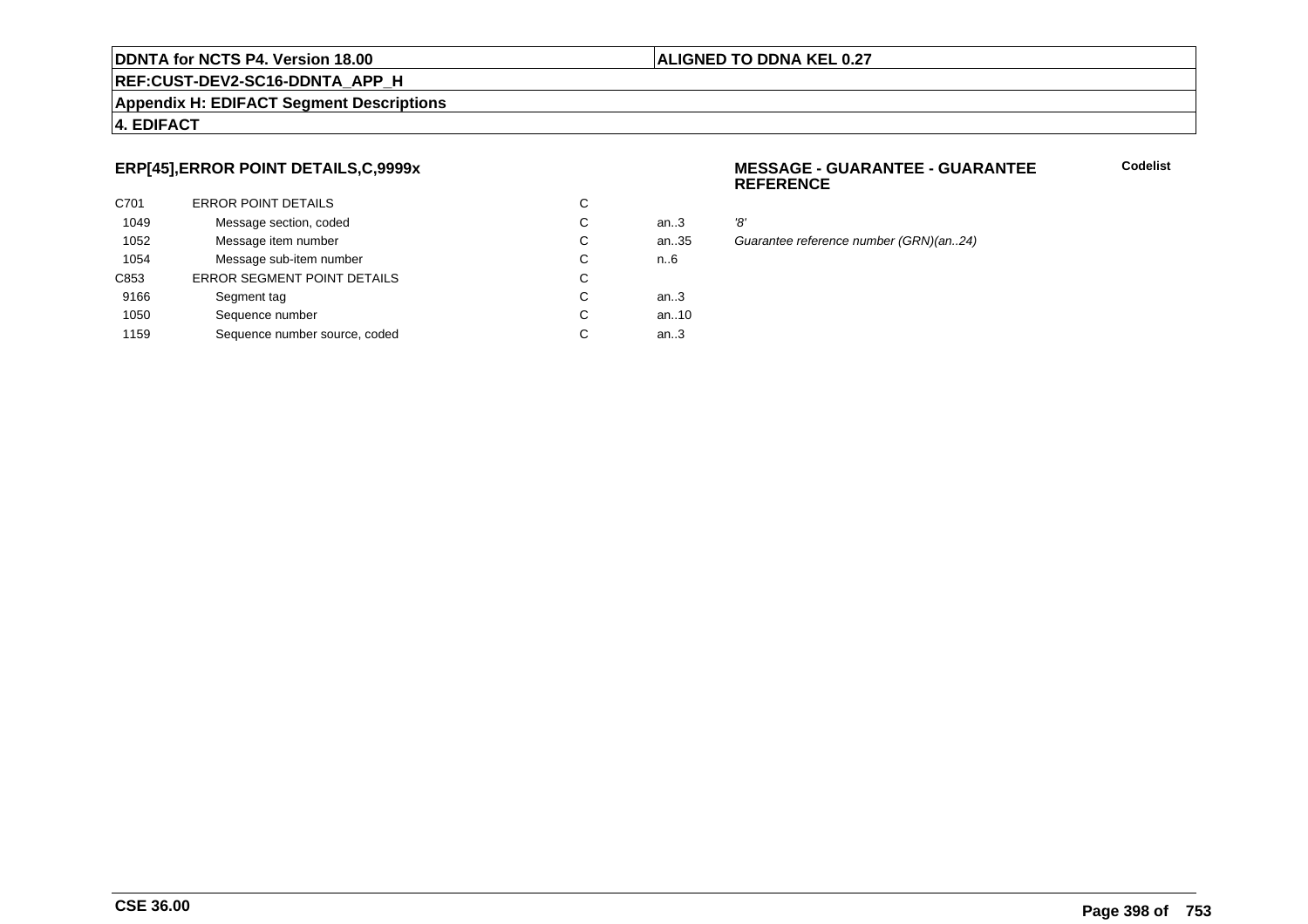## **ALIGNED TO DDNA KEL 0.27**

**REF:CUST-DEV2-SC16-DDNTA\_APP\_H**

**Appendix H: EDIFACT Segment Descriptions**

## **4. EDIFACT**

## **ERC[47],APPLICATION ERROR INFORMATION,C,99x**

## **MESSAGE - UPL ERROR**

**R** Codelist

| an8    | Code(an.8) |
|--------|------------|
| an.3   |            |
| an $3$ |            |
|        |            |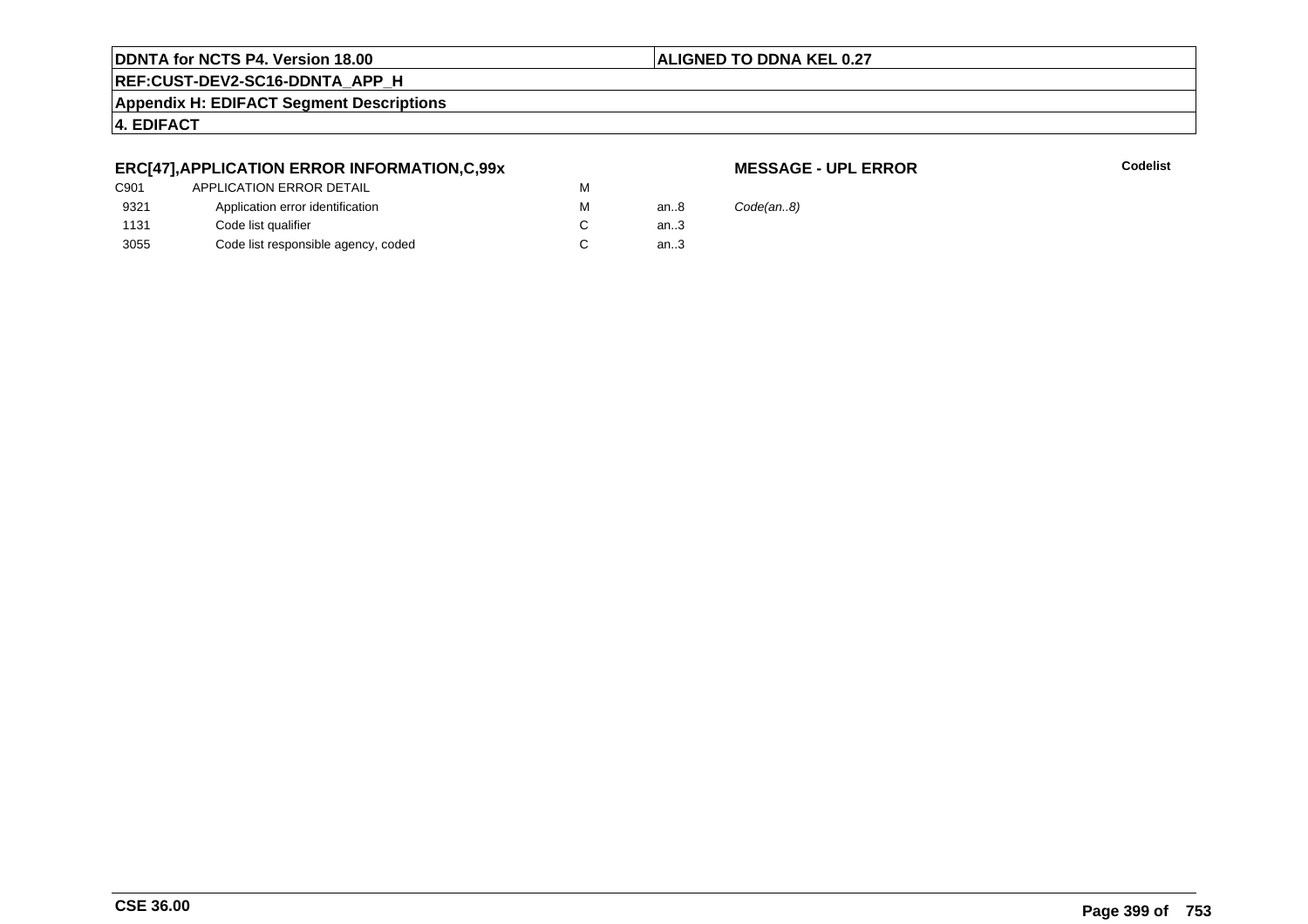## **ALIGNED TO DDNA KEL 0.27**

**REF:CUST-DEV2-SC16-DDNTA\_APP\_H**

**Appendix H: EDIFACT Segment Descriptions**

**4. EDIFACT**

## **ERC[47],APPLICATION ERROR INFORMATION,C,99x**

| C901 | APPLICATION ERROR DETAIL            | м |     |
|------|-------------------------------------|---|-----|
| 9321 | Application error identification    | м | an8 |
| 1131 | Code list qualifier                 |   | an3 |
| 3055 | Code list responsible agency, coded |   | an3 |

#### **MESSAGE - GUARANTEE - GUARANTEEREFERENCE - INVALID GUARANTEE REASON**

- an..8 Invalid guarantee reason code(an..3)<br>an..3 '125'
	-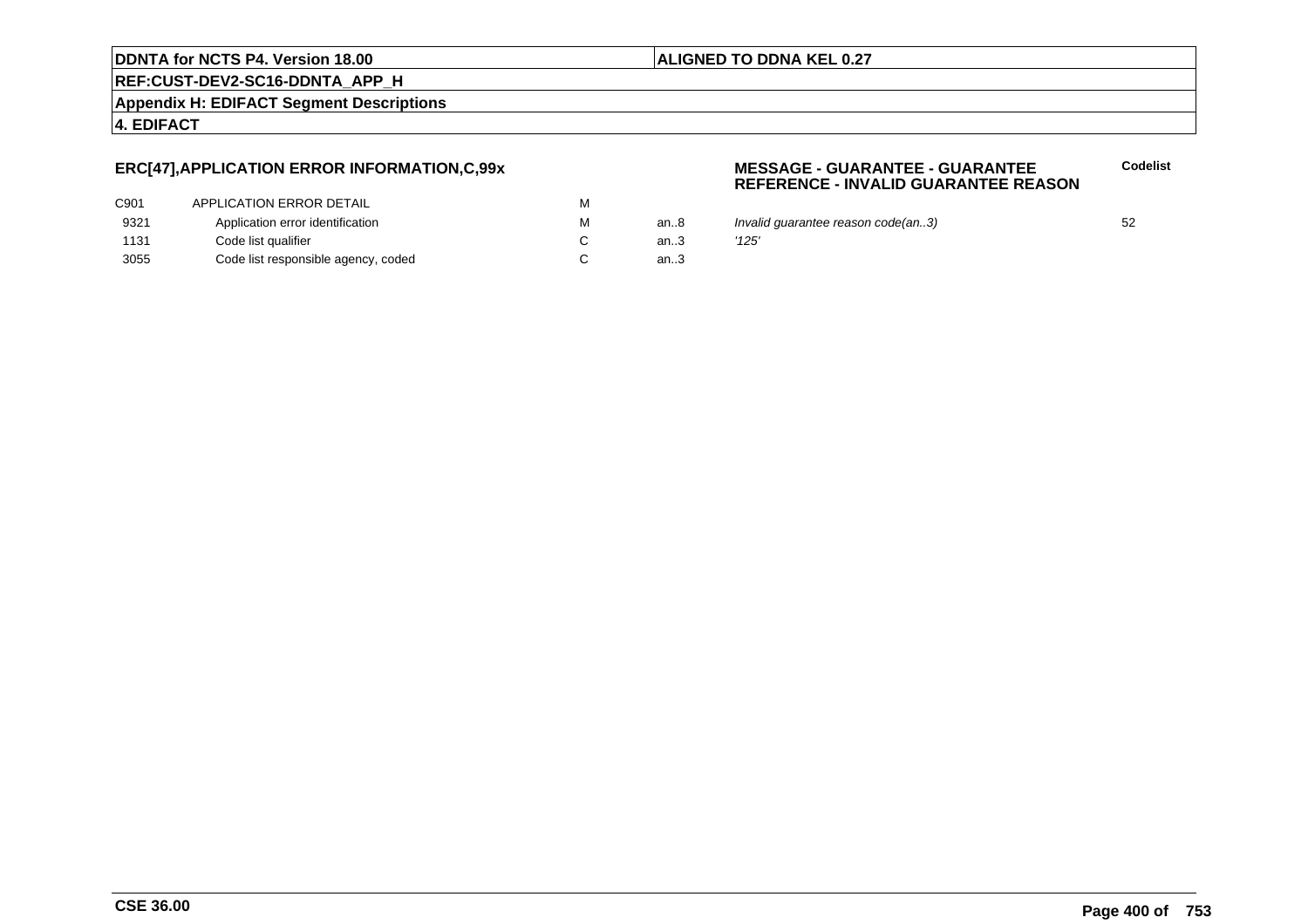## **REF:CUST-DEV2-SC16-DDNTA\_APP\_H**

#### **Appendix H: EDIFACT Segment Descriptions**

## **4. EDIFACT**

## **FTX[48],FREE TEXT,C,999x**

| FTX[48], FREE TEXT, C, 999x |                                     |   |       | <b>MESSAGE - UPL ERROR</b> |
|-----------------------------|-------------------------------------|---|-------|----------------------------|
| 4451                        | Text subject qualifier              | M | an.3  | 'AAO'                      |
| 4453                        | Text function, coded                | C | an.3  |                            |
| C <sub>107</sub>            | <b>TEXT REFERENCE</b>               | С |       |                            |
| 4441                        | Free text identification            | M | an.17 |                            |
| 1131                        | Code list qualifier                 | C | an.3  |                            |
| 3055                        | Code list responsible agency, coded | C | an.3  |                            |
| C <sub>108</sub>            | <b>TEXT LITERAL</b>                 | С |       |                            |
| 4440                        | Free text                           | C | an70  | Description(an210)         |
| 4440                        | Free text                           | C | an70  | $'-$ Continued 70 $-$ '    |
| 4440                        | Free text                           | C | an70  | $'-$ Continued 70 $-$ '    |
| 4440                        | Free text                           | C | an70  | Attribute path(an140)      |
| 4440                        | Free text                           | C | an70  | $'-$ Continued 70 $-$ '    |
| 3453                        | Language, coded                     | C | an.3  |                            |

## **ALIGNED TO DDNA KEL 0.27**

**R** Codelist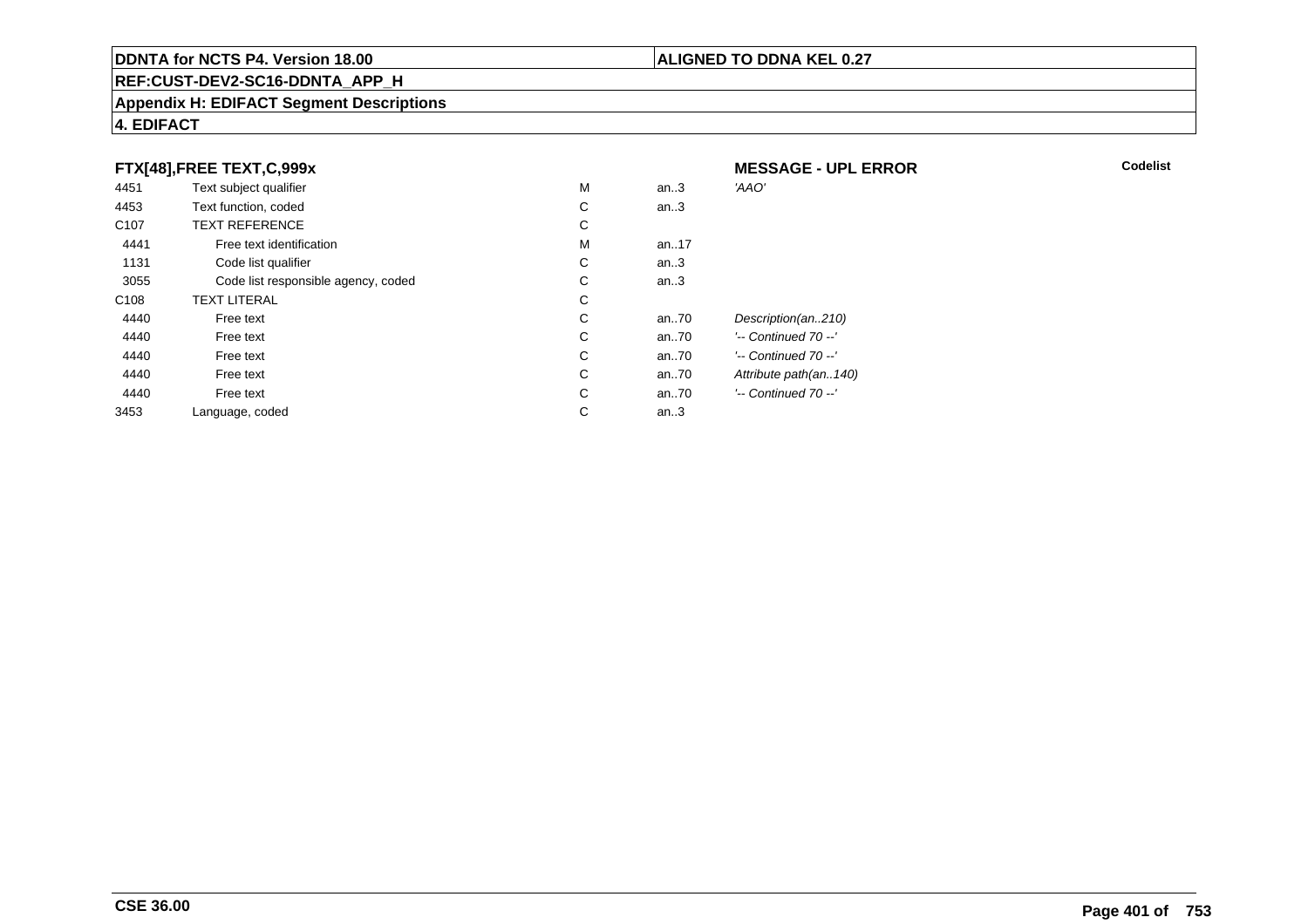### **REF:CUST-DEV2-SC16-DDNTA\_APP\_H**

#### **Appendix H: EDIFACT Segment Descriptions**

## **FTX[48],FREE TEXT,C,999x**

| 4451             | Text subject qualifier              | M | an.3 | 'AAP' |
|------------------|-------------------------------------|---|------|-------|
| 4453             | Text function, coded                | C | an.3 | Not v |
| C <sub>107</sub> | <b>TEXT REFERENCE</b>               | С |      |       |
| 4441             | Free text identification            | M | an17 |       |
| 1131             | Code list qualifier                 | C | an.3 |       |
| 3055             | Code list responsible agency, coded | С | an.3 |       |
| C <sub>108</sub> | <b>TEXT LITERAL</b>                 | C |      |       |
| 4440             | Free text                           | С | an70 |       |
| 4440             | Free text                           | C | an70 |       |
| 4440             | Free text                           | C | an70 |       |
| 4440             | Free text                           | С | an70 |       |
| 4440             | Free text                           | C | an70 |       |
| 3453             | Language, coded                     | C | an.3 |       |
|                  |                                     |   |      |       |

#### **MESSAGE - GUARANTEE - GUARANTEE REFERENCE - VALIDITY LIMITATION ECCodelist**

Not valid for  $EC(n1)$  27

- 
- 

**4. EDIFACT**

**ALIGNED TO DDNA KEL 0.27**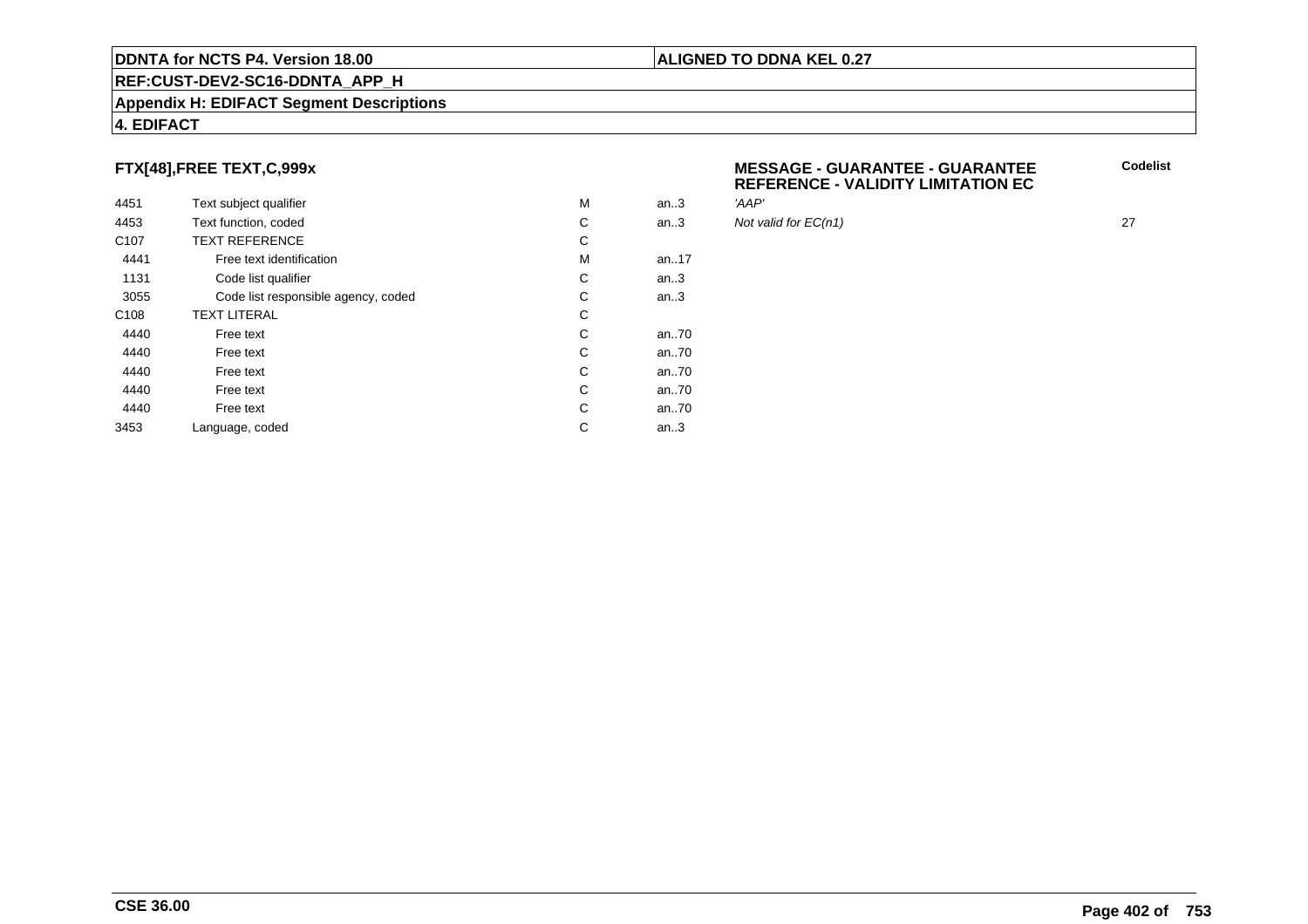### **REF:CUST-DEV2-SC16-DDNTA\_APP\_H**

#### **Appendix H: EDIFACT Segment Descriptions**

## **4. EDIFACT**

## **FTX[48],FREE TEXT,C,999x**

| 4451             | Text subject qualifier              | M | an.3 | 'AAG'  |
|------------------|-------------------------------------|---|------|--------|
| 4453             | Text function, coded                | С | an.3 | Not va |
| C <sub>107</sub> | <b>TEXT REFERENCE</b>               | С |      |        |
| 4441             | Free text identification            | M | an17 |        |
| 1131             | Code list qualifier                 | С | an.3 |        |
| 3055             | Code list responsible agency, coded | С | an.3 |        |
| C <sub>108</sub> | <b>TEXT LITERAL</b>                 | С |      |        |
| 4440             | Free text                           | C | an70 |        |
| 4440             | Free text                           | C | an70 |        |
| 4440             | Free text                           | C | an70 |        |
| 4440             | Free text                           | C | an70 |        |
| 4440             | Free text                           | C | an70 |        |
| 3453             | Language, coded                     | С | an.3 |        |
|                  |                                     |   |      |        |

#### **MESSAGE - GUARANTEE - GUARANTEEREFERENCE - VALIDITY LIMITATION NON EC**

Not valid for other contracting parties(a2) 71

**Codelist**

## **ALIGNED TO DDNA KEL 0.27**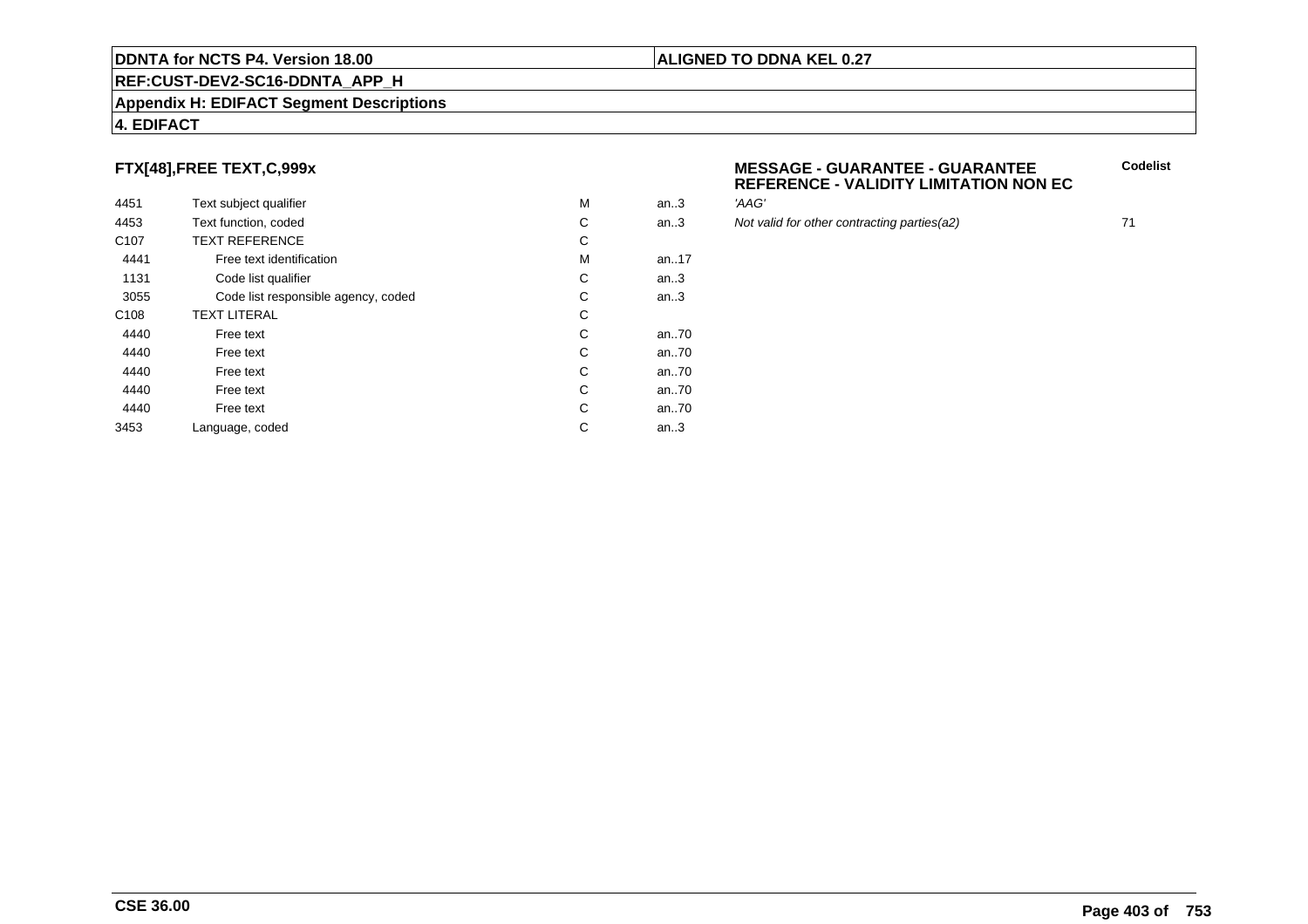## **ALIGNED TO DDNA KEL 0.27**

## **REF:CUST-DEV2-SC16-DDNTA\_APP\_H**

#### **Appendix H: EDIFACT Segment Descriptions**

## **4. EDIFACT**

## **UNT[52],MESSAGE TRAILER,M,1x**

| 0074 | Number of segments in the message |  |
|------|-----------------------------------|--|
| 0062 | Message reference number          |  |

**MESSAGE**<br>M n.6 <sup>'--</sup> Number of s **Codelist** M carried manufacturer of segments in the message'<br>Carried manufacturer in the message's M an..14 Message identification(an..14)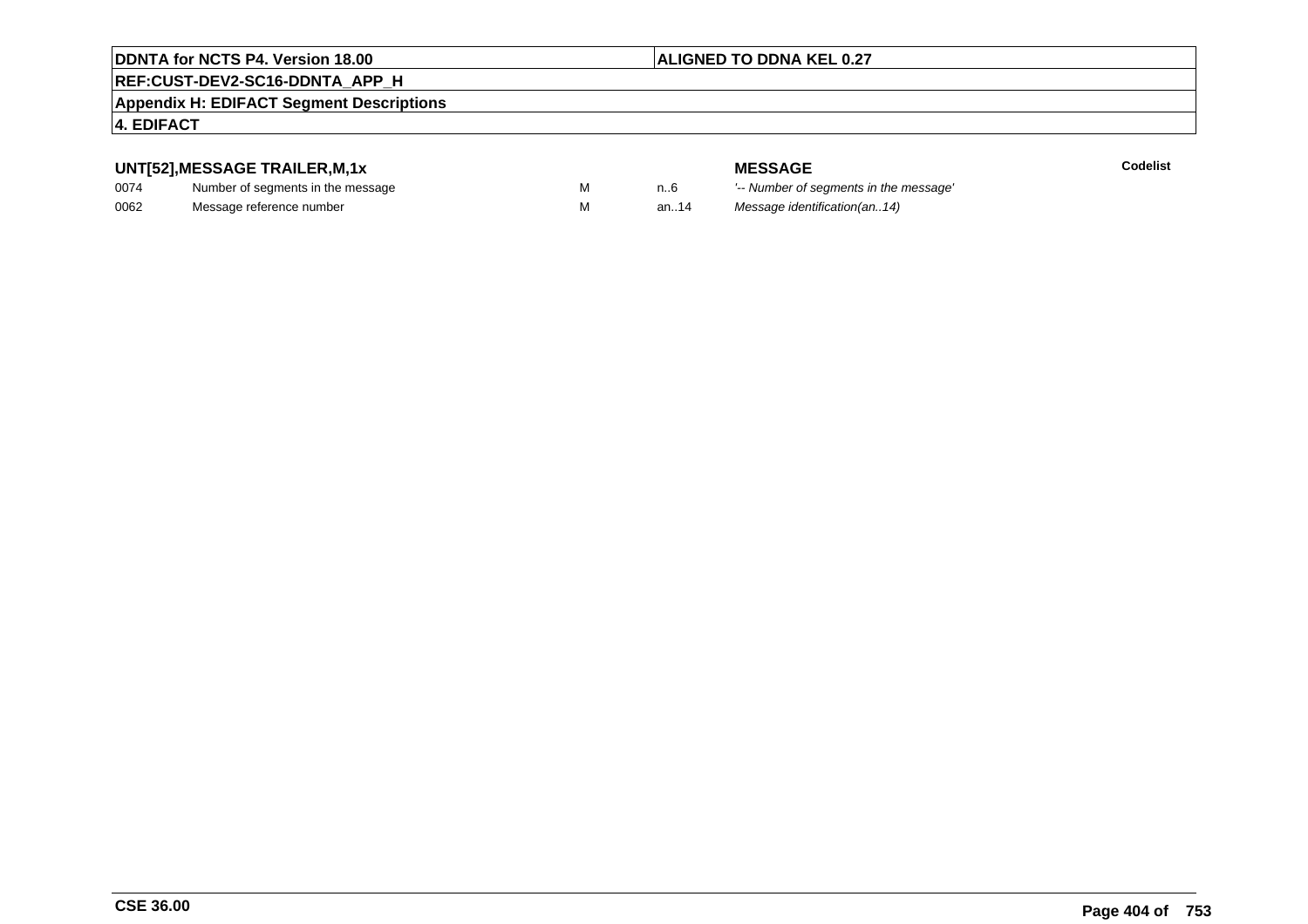## **ALIGNED TO DDNA KEL 0.27**

## **REF:CUST-DEV2-SC16-DDNTA\_APP\_H**

#### **Appendix H: EDIFACT Segment Descriptions**

## **4. EDIFACT**

## **UNZ[53],INTERCHANGE TRAILER,M,1x**

| 0036 | Interchange control count     |  |
|------|-------------------------------|--|
| 0020 | Interchange control reference |  |

**MESSAGE**<br>M n.6 <sup>1-</sup>- Interchange **E** Codelist M 1..6 <sup>'--</sup> Interchange control count'<br>M 3n..14 Interchange control reference Interchange control reference(an..14)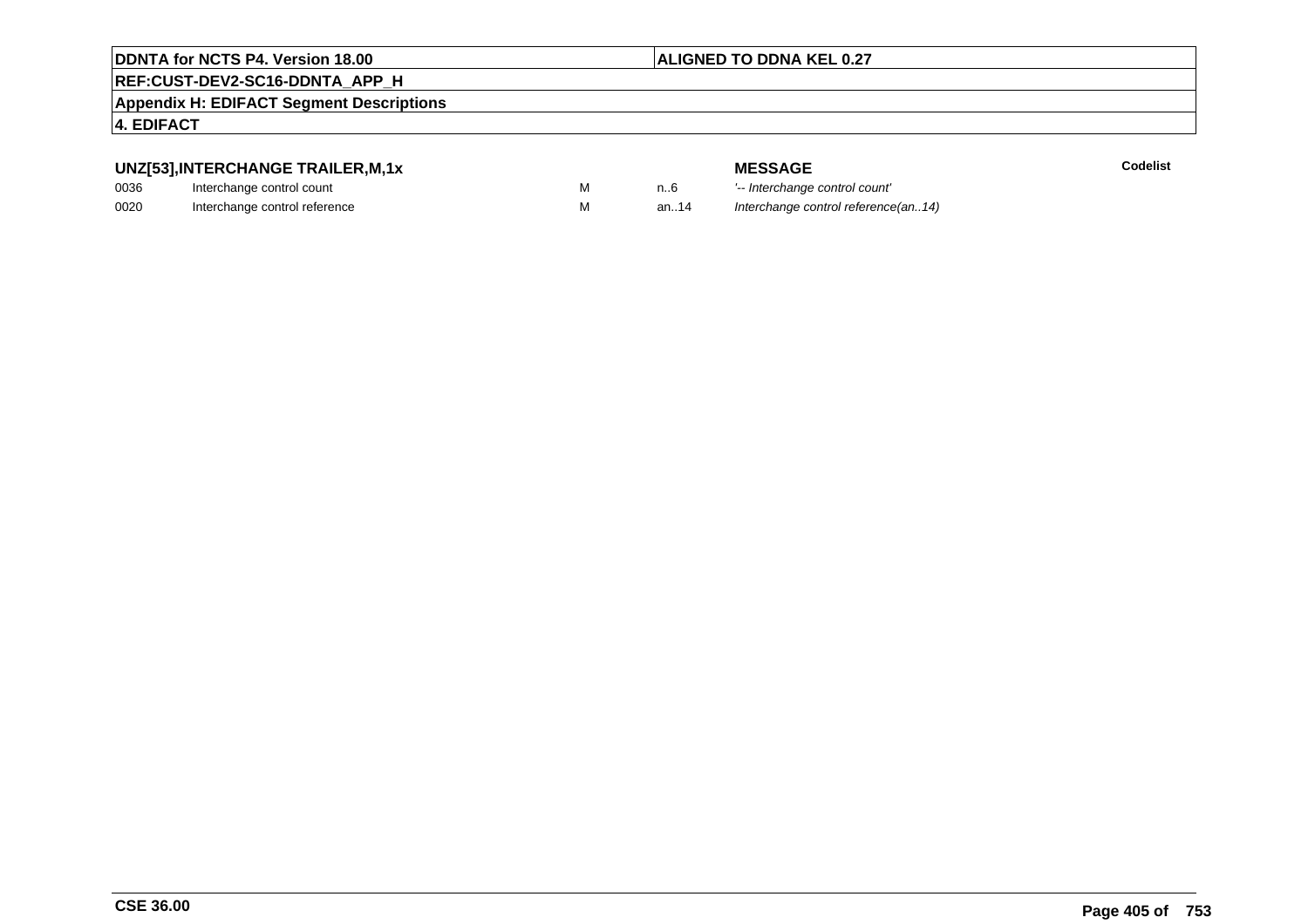## **ALIGNED TO DDNA KEL 0.27**

**REF:CUST-DEV2-SC16-DDNTA\_APP\_H**

**Appendix H: EDIFACT Segment Descriptions**

**4. EDIFACT**

# **FINSTA**

|      | UNB[0], INTERCHANGE HEADER, M, 1x        |   |                | <b>MESSAGE</b>                                | Codelist |
|------|------------------------------------------|---|----------------|-----------------------------------------------|----------|
| S001 | <b>SYNTAX IDENTIFIER</b>                 | M |                |                                               |          |
| 0001 | Syntax identifier                        | М | a4             | Syntax identifier(a4)                         | 21       |
| 0002 | Syntax version number                    | м | n1             | Syntax version number(n1)                     | 22       |
| S002 | <b>INTERCHANGE SENDER</b>                | м |                |                                               |          |
| 0004 | Sender identification                    | М | an35           | Message sender(an35)                          |          |
| 0007 | Identification code qualifier            | С | an. $4$        | Sender identification code qualifier(an4)     |          |
| 0008 | Address for reverse routing              | С | an14           |                                               |          |
| S003 | <b>INTERCHANGE RECIPIENT</b>             | м |                |                                               |          |
| 0010 | Recipient identification                 | м | an35           | Message recipient(an35)                       |          |
| 0007 | Identification code qualifier            | С | an. $4$        | Recipient identification code qualifier(an4)  |          |
| 0014 | Routing address                          | С | an14           |                                               |          |
| S004 | DATE/TIME OF PREPARATION                 | М |                |                                               |          |
| 0017 | Date                                     | м | n <sub>6</sub> | Date of preparation(n6)                       |          |
| 0019 | Time                                     | м | n4             | Time of preparation(n4)                       |          |
| 0020 | Interchange control reference            | м | an14           | Interchange control reference(an14)           |          |
| S005 | RECIPIENTS REFERENCE, PASSWORD           | С |                |                                               |          |
| 0022 | Recipient's reference/password           | м | an14           | Recipient's reference/password(an14)          |          |
| 0025 | Recipient's reference/password qualifier | С | an2            | Recipient's reference/password qualifier(an2) |          |
| 0026 | Application reference                    | С | an14           | Application reference(an14)                   |          |
| 0029 | Processing priority code                 | С | a1             | Priority(a1)                                  |          |
| 0031 | Acknowledgement request                  | С | n1             | Acknowledgement request(n1)                   | 27       |
| 0032 | Communications agreement id.             | С | an35           | Communications agreement id(an35)             |          |
| 0035 | <b>Test indicator</b>                    | С | n1             | Test indicator(n1)                            | 27       |
|      |                                          |   |                |                                               |          |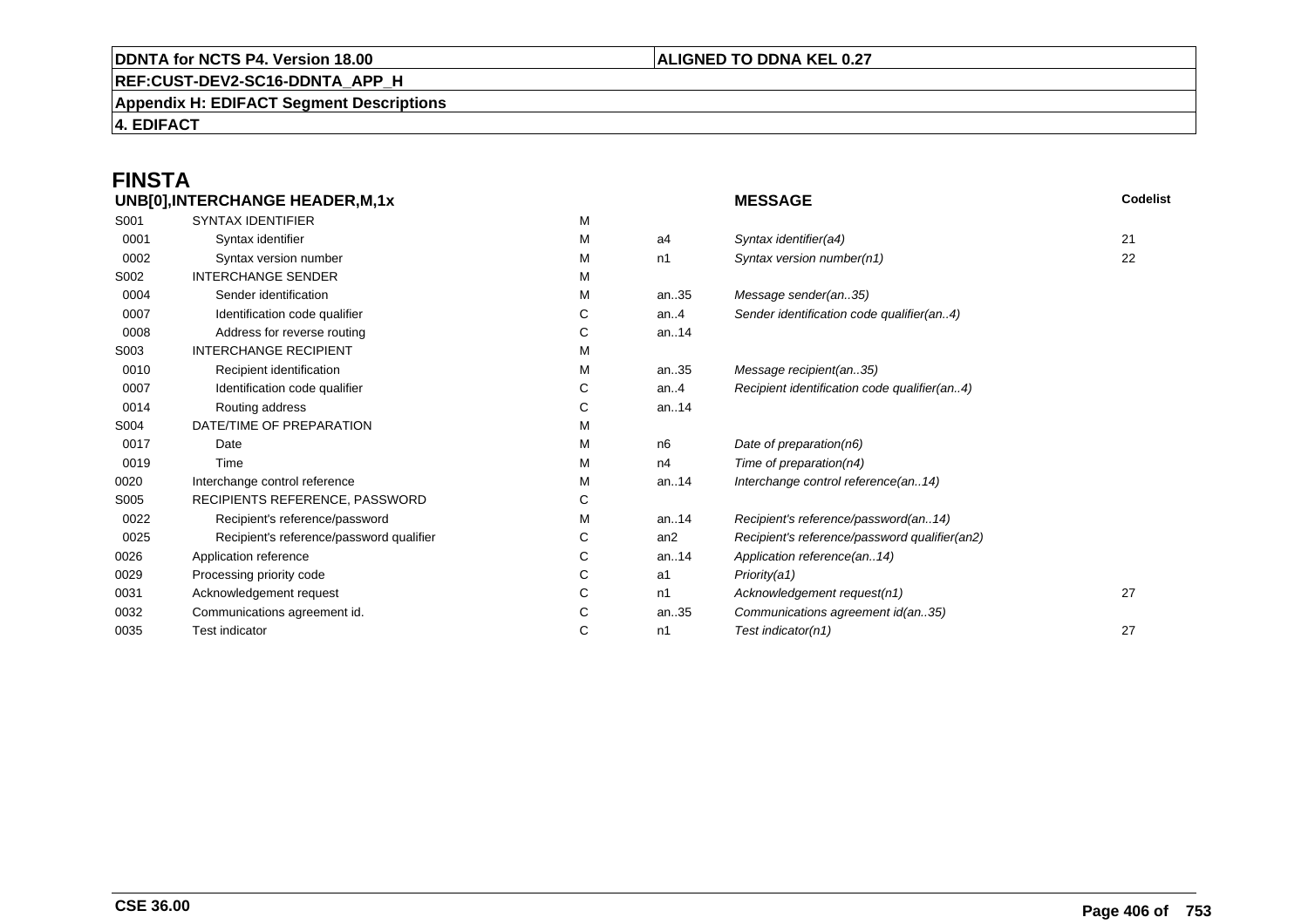#### **REF:CUST-DEV2-SC16-DDNTA\_APP\_H**

#### **Appendix H: EDIFACT Segment Descriptions**

## **4. EDIFACT**

#### **UNH[1],MESSAGE HEADER,M,1xx** MESSAGE **Codelist** Codelist 0062 Message reference number <sup>M</sup> an..14 Message identification(an..14) S009 MESSAGE IDENTIFIERR M M 0065Message type Message version number and the Message version number and the Message of Message Message Message M an..6 'FINSTA'<br>an..3 'D' 0052 Message version number <sup>M</sup>an..3 '*D'*<br>an..3 '96*B'* 0054Message release number Message release number Message of the Message of the Message of Message of Message of Me<br>
Message release number of Message of Message of Message of Message of Message of Message of Message of Messag an..3 '96B'<br>an..2 'UN' 0051 Controlling agency <sup>M</sup>an..2<br>an..6 0057Association assigned code **C** C<br>
mmon Access Reference **C** C an..6 Message type(an..6)<br>an..35 Common access reference(an..35) 0068Common Access Reference C<br>
STATUS OF THE TRANSFER
C Common access reference(an..35) S010 STATUS OF THE TRANSFERR C 0070Sequence of transfers M<br>
First and last transfer C n..2 Message sequence number(n..2)<br>a1 First and last transfer(a1) 0073First and last transfer First and last transfer(a1) 28

### **ALIGNED TO DDNA KEL 0.27**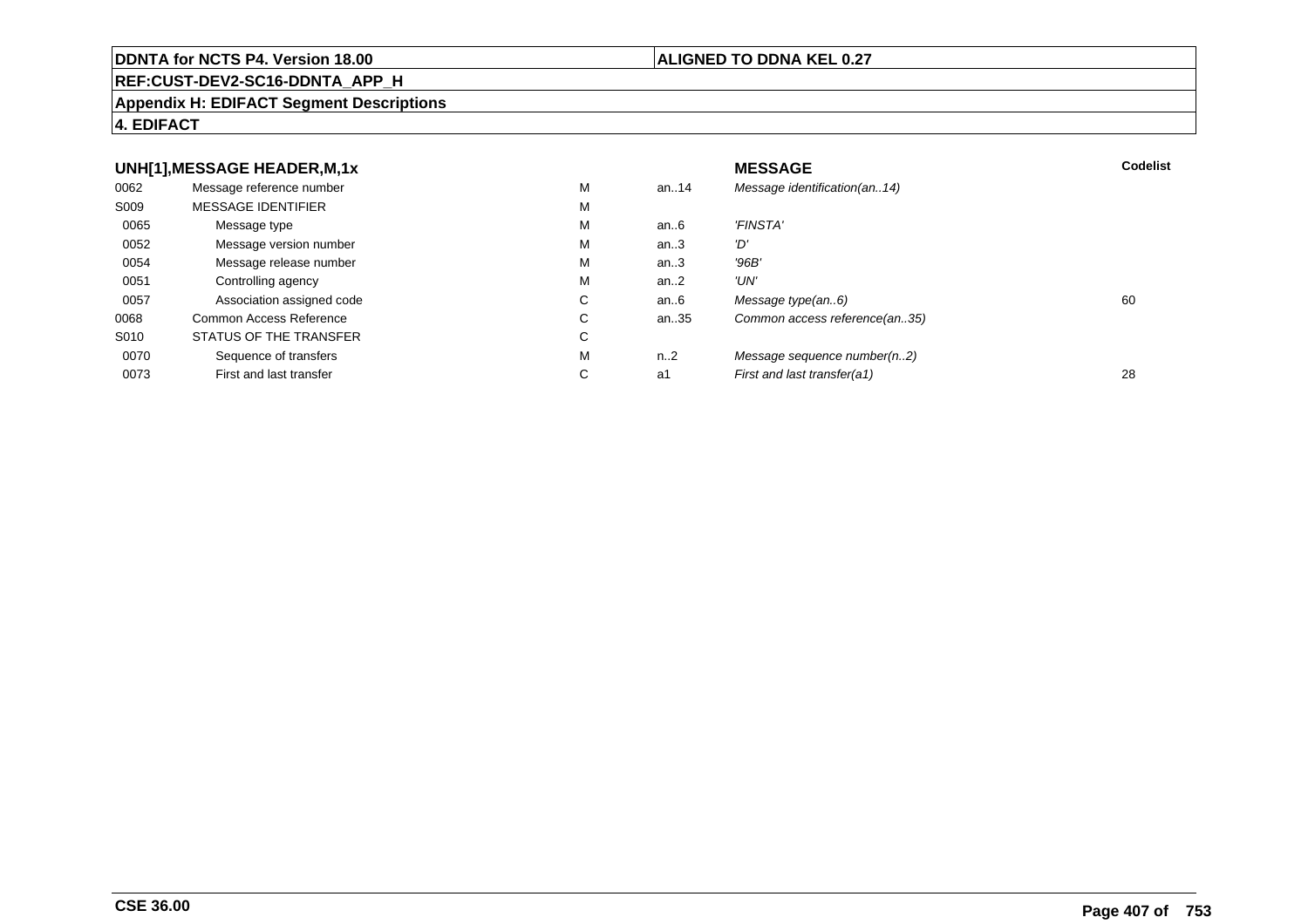## **ALIGNED TO DDNA KEL 0.27**

**MESSAGE**

**REF:CUST-DEV2-SC16-DDNTA\_APP\_H**

**Appendix H: EDIFACT Segment Descriptions**

**4. EDIFACT**

## **BGM[2],BEGINNING OF MESSAGE,M,1x**

| C <sub>0</sub> 02 | DOCUMENT/MESSAGE NAME               | С |        |      |
|-------------------|-------------------------------------|---|--------|------|
| 1001              | Document/message name, coded        | С | an $3$ |      |
| 1131              | Code list qualifier                 | С | an.3   |      |
| 3055              | Code list responsible agency, coded | С | an.3   |      |
| 1000              | Document/message name               | С | an35   |      |
| C <sub>106</sub>  | DOCUMENT/MESSAGE IDENTIFICATION     | С |        |      |
| 1004              | Document/message number             | С | an35   |      |
| 1056              | Version                             | С | an.9   |      |
| 1060              | <b>Revision number</b>              | С | an.6   |      |
| 1225              | Message function, coded             | С | an.3   | '14' |
| 4343              | Response type, coded                | С | an.3   |      |
|                   |                                     |   |        |      |

**Codelist** Codelist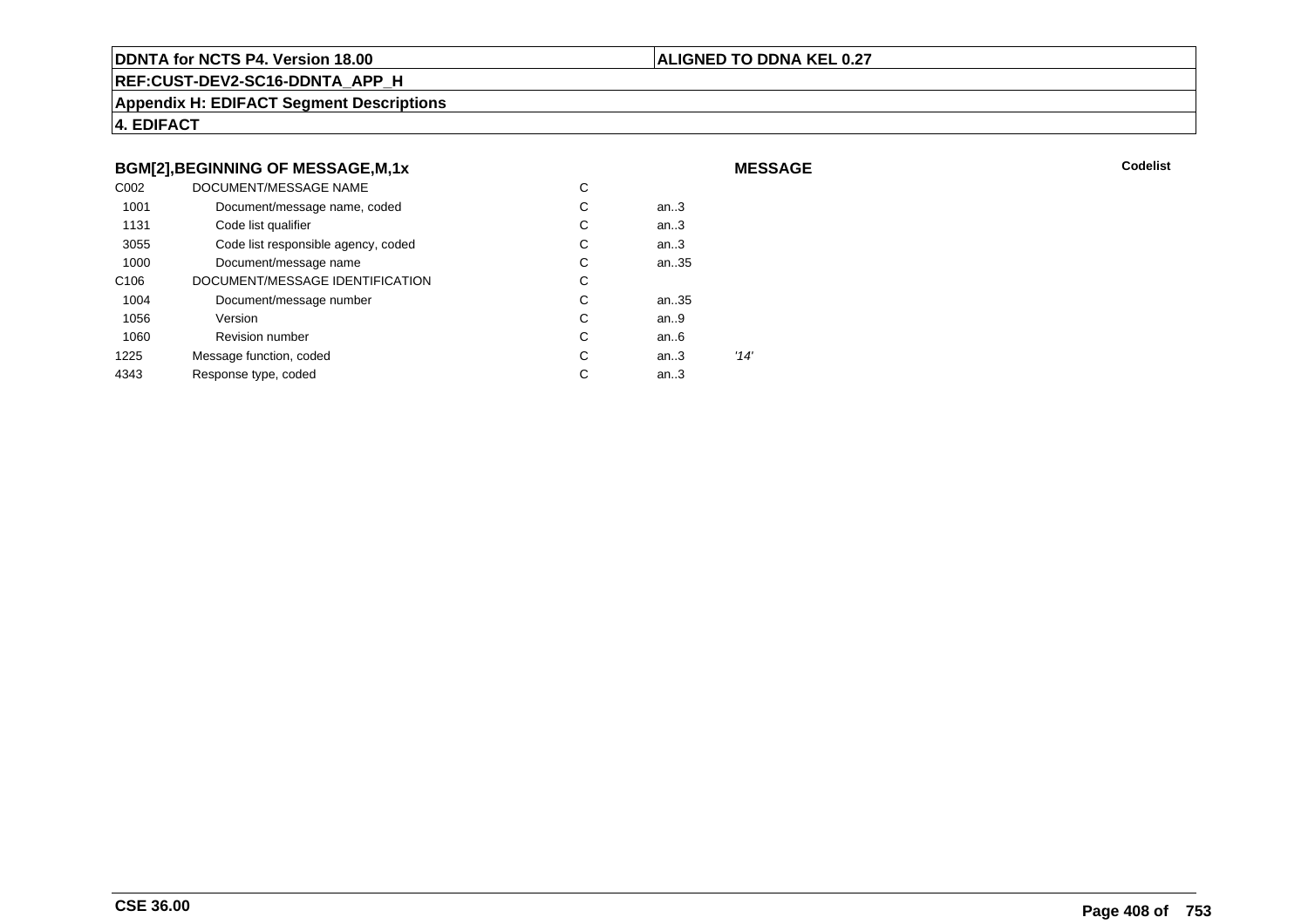**REF:CUST-DEV2-SC16-DDNTA\_APP\_H**

**Appendix H: EDIFACT Segment Descriptions**

**4. EDIFACT**

## **FII[6],FINANCIAL INSTITUTION INFORMATION,C,5x**

| 3035 | Party qualifier                     | M | an.3    | 'GU' |
|------|-------------------------------------|---|---------|------|
| C078 | ACCOUNT IDENTIFICATION              | С |         |      |
| 3194 | Account holder number               | C | an35    | Refe |
| 3192 | Account holder name                 | C | an35    |      |
| 3192 | Account holder name                 | C | an35    |      |
| 6345 | Currency, coded                     | С | an.3    |      |
| C088 | <b>INSTITUTION IDENTIFICATION</b>   | С |         |      |
| 3433 | Institution name identification     | С | an11    |      |
| 1131 | Code list qualifier                 | C | an.3    |      |
| 3055 | Code list responsible agency, coded | С | an $.3$ |      |
| 3434 | Institution branch number           | C | an17    |      |
| 1131 | Code list qualifier                 | C | an $3$  |      |
| 3055 | Code list responsible agency, coded | С | an.3    |      |
| 3432 | Institution name                    | С | an350   |      |
| 3436 | Institution branch place            | C | an70    |      |
| 3207 | Country, coded                      | C | an.3    |      |
|      |                                     |   |         |      |

#### **MESSAGE - (GUARANTEE) CUSTOMS OFFICE Codelist**

**ALIGNED TO DDNA KEL 0.27**

# 35 Reference number(an8)<br>35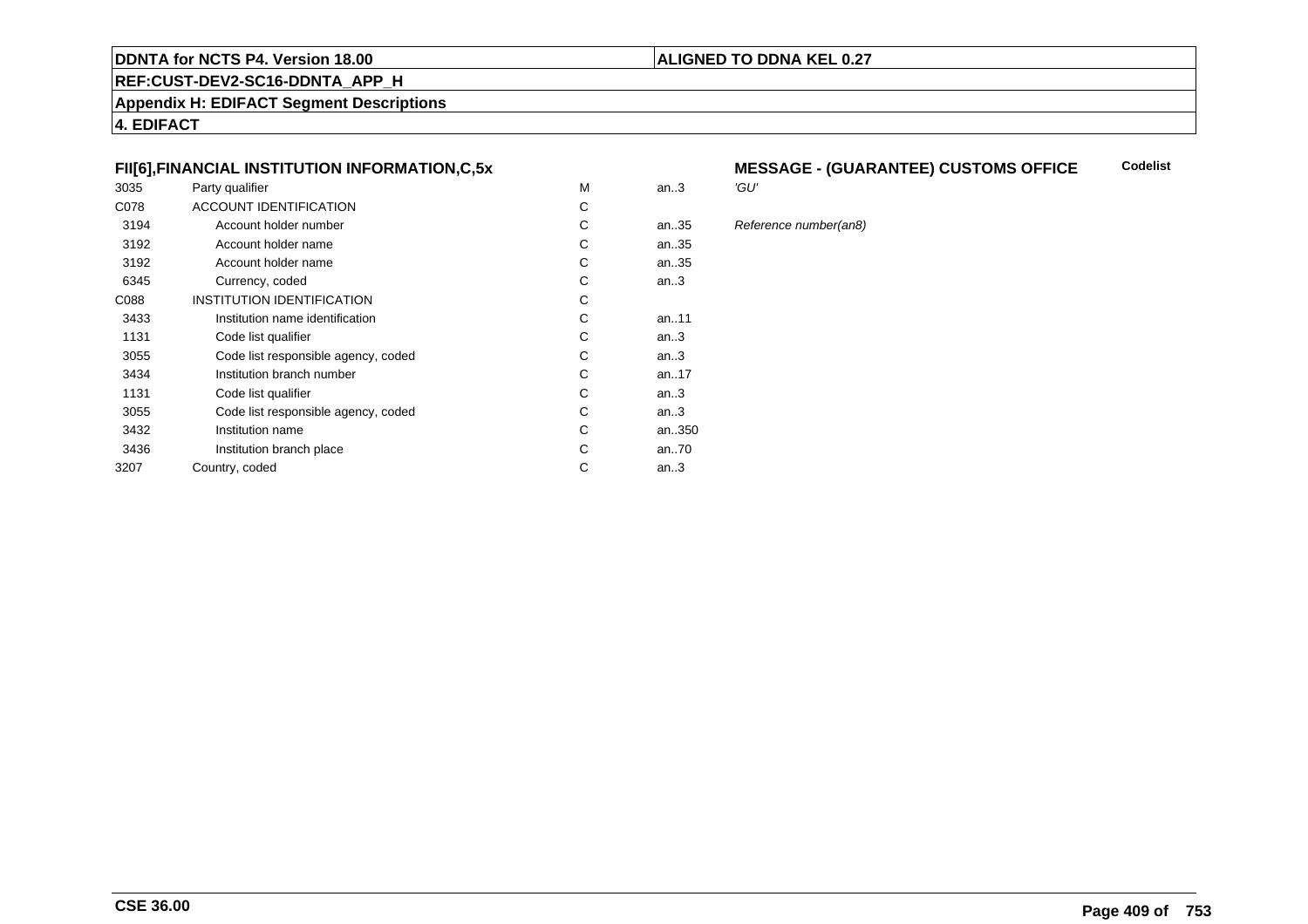## **ALIGNED TO DDNA KEL 0.27**

**REF:CUST-DEV2-SC16-DDNTA\_APP\_H**

**Appendix H: EDIFACT Segment Descriptions**

**4. EDIFACT**

## **NAD[9],NAME AND ADDRESS,C,3x**

|      | NAD[9], NAME AND ADDRESS, C, 3x     |   |      | <b>MESSAGE - GUARANTEE REFERENCE -</b><br>(PRINCIPAL) TRADER | Code |
|------|-------------------------------------|---|------|--------------------------------------------------------------|------|
| 3035 | Party qualifier                     | М | an.3 | 'AL'                                                         |      |
| C082 | PARTY IDENTIFICATION DETAILS        | С |      |                                                              |      |
| 3039 | Party id. identification            | M | an35 | TIN(an17)                                                    |      |
| 1131 | Code list qualifier                 | С | an.3 |                                                              |      |
| 3055 | Code list responsible agency, coded | С | an.3 |                                                              |      |
| C058 | NAME AND ADDRESS                    | С |      |                                                              |      |
| 3124 | Name and address line               | M | an35 |                                                              |      |
| 3124 | Name and address line               | С | an35 |                                                              |      |
| 3124 | Name and address line               | С | an35 |                                                              |      |
| 3124 | Name and address line               | С | an35 |                                                              |      |
| 3124 | Name and address line               | С | an35 |                                                              |      |
| C080 | PARTY NAME                          | С |      |                                                              |      |
| 3036 | Party name                          | М | an35 | Name(an35)                                                   |      |
| 3036 | Party name                          | С | an35 |                                                              |      |
| 3036 | Party name                          | С | an35 |                                                              |      |
| 3036 | Party name                          | С | an35 |                                                              |      |
| 3036 | Party name                          | С | an35 |                                                              |      |
| 3045 | Party name format, coded            | С | an.3 |                                                              |      |
| C059 | <b>STREET</b>                       | С |      |                                                              |      |
| 3042 | Street and number/p.o. box          | M | an35 | Street and number(an35)                                      |      |
| 3042 | Street and number/p.o. box          | С | an35 |                                                              |      |
| 3042 | Street and number/p.o. box          | С | an35 |                                                              |      |
| 3042 | Street and number/p.o. box          | С | an35 |                                                              |      |
| 3164 | City name                           | С | an35 | City(an35)                                                   |      |
| 3229 | Country sub-entity identification   | С | an.9 | NAD LNG(a2)                                                  | 12   |
| 3251 | Postcode identification             | С | an.9 | Postal code(an9)                                             |      |
| 3207 | Country, coded                      | С | an.3 | Country code(a2)                                             | 8    |
|      |                                     |   |      |                                                              |      |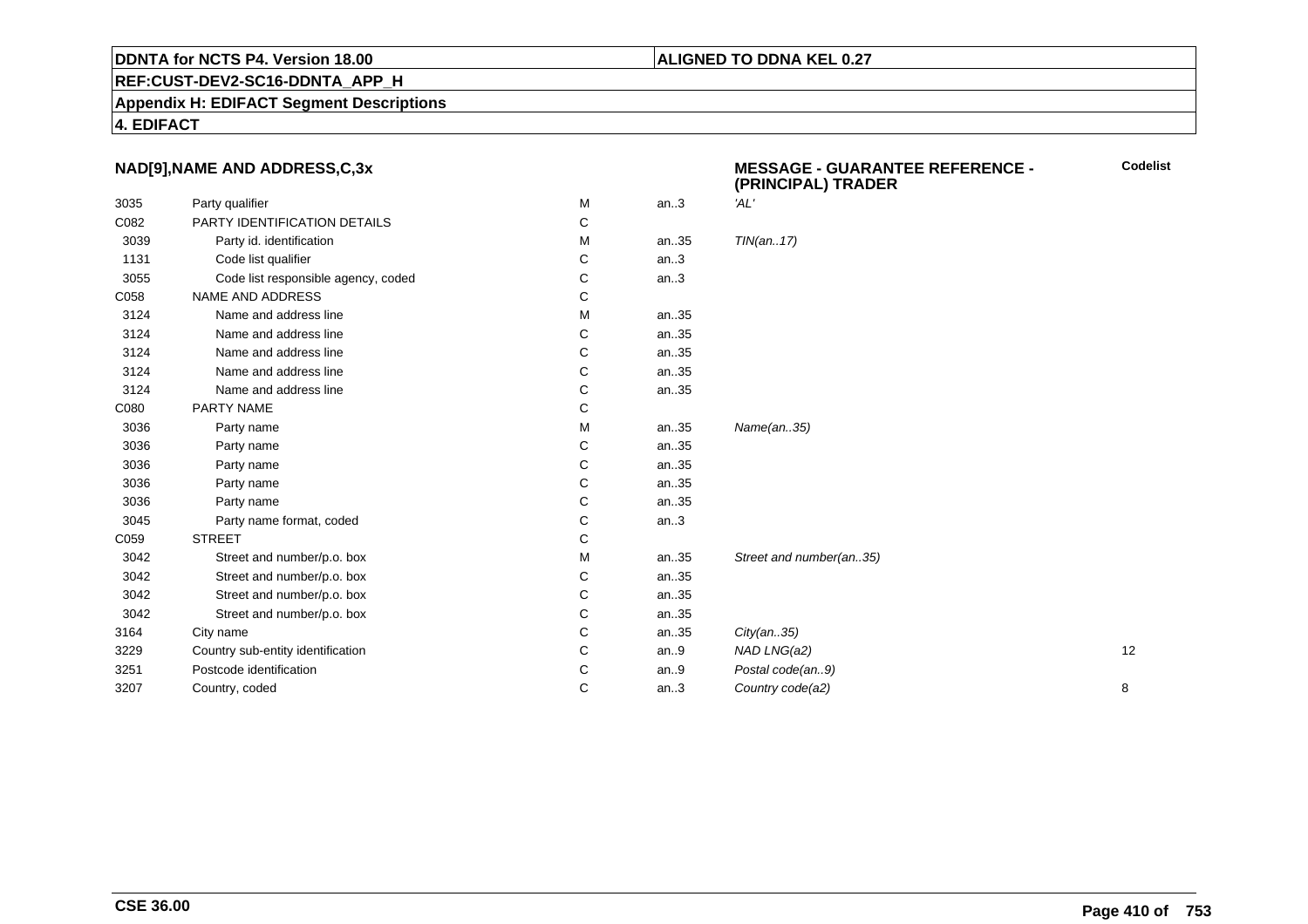## **REF:CUST-DEV2-SC16-DDNTA\_APP\_H**

**Appendix H: EDIFACT Segment Descriptions**

**4. EDIFACT**

## **NAD[9],NAME AND ADDRESS,C,3x**

| 3035 | Party qualifier                     | M | an.3  | 'AF'       |
|------|-------------------------------------|---|-------|------------|
| C082 | PARTY IDENTIFICATION DETAILS        | C |       |            |
| 3039 | Party id. identification            | М | an35  | <b>TIN</b> |
| 1131 | Code list qualifier                 | C | an.3  |            |
| 3055 | Code list responsible agency, coded | C | an.3  |            |
| C058 | NAME AND ADDRESS                    | C |       |            |
| 3124 | Name and address line               | M | an35  |            |
| 3124 | Name and address line               | C | an35  |            |
| 3124 | Name and address line               | C | an35  |            |
| 3124 | Name and address line               | C | an35  |            |
| 3124 | Name and address line               | C | an35  |            |
| C080 | PARTY NAME                          | C |       |            |
| 3036 | Party name                          | M | an35  |            |
| 3036 | Party name                          | C | an.35 |            |
| 3036 | Party name                          | С | an35  |            |
| 3036 | Party name                          | C | an35  |            |
| 3036 | Party name                          | C | an35  |            |
| 3045 | Party name format, coded            | C | an.3  |            |
| C059 | <b>STREET</b>                       | C |       |            |
| 3042 | Street and number/p.o. box          | M | an35  |            |
| 3042 | Street and number/p.o. box          | C | an35  |            |
| 3042 | Street and number/p.o. box          | C | an35  |            |
| 3042 | Street and number/p.o. box          | C | an35  |            |
| 3164 | City name                           | C | an35  |            |
| 3229 | Country sub-entity identification   | C | an.9  |            |
| 3251 | Postcode identification             | C | an.9  |            |
| 3207 | Country, coded                      | C | an.3  |            |
|      |                                     |   |       |            |

# **MESSAGE - (PRINCIPAL) TRADER**

**Codelist**

 $TIN(an..17)$ 

**ALIGNED TO DDNA KEL 0.27**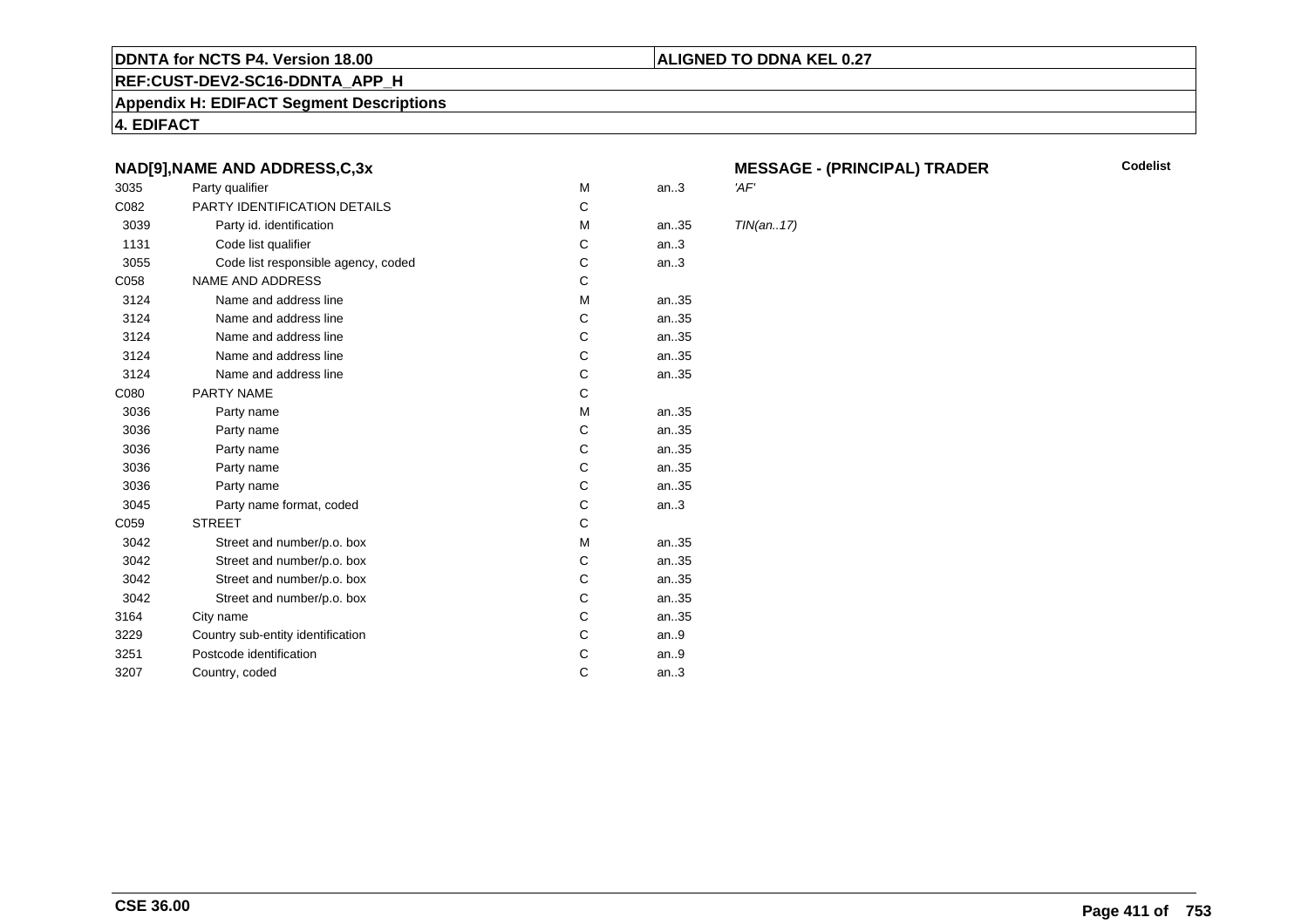## **ALIGNED TO DDNA KEL 0.27**

**REF:CUST-DEV2-SC16-DDNTA\_APP\_H**

**Appendix H: EDIFACT Segment Descriptions**

**4. EDIFACT**

|      | NAD[9], NAME AND ADDRESS, C, 3x     |   |      | <b>MESSAGE - GUARANTOR</b> | <b>Codelist</b> |
|------|-------------------------------------|---|------|----------------------------|-----------------|
| 3035 | Party qualifier                     | M | an.3 | 'SX'                       |                 |
| C082 | PARTY IDENTIFICATION DETAILS        | С |      |                            |                 |
| 3039 | Party id. identification            | м | an35 | TIN(an17)                  |                 |
| 1131 | Code list qualifier                 | C | an.3 |                            |                 |
| 3055 | Code list responsible agency, coded | С | an.3 |                            |                 |
| C058 | NAME AND ADDRESS                    | С |      |                            |                 |
| 3124 | Name and address line               | м | an35 |                            |                 |
| 3124 | Name and address line               | C | an35 |                            |                 |
| 3124 | Name and address line               | С | an35 |                            |                 |
| 3124 | Name and address line               | C | an35 |                            |                 |
| 3124 | Name and address line               | С | an35 |                            |                 |
| C080 | PARTY NAME                          | С |      |                            |                 |
| 3036 | Party name                          | м | an35 | Name(an35)                 |                 |
| 3036 | Party name                          | C | an35 |                            |                 |
| 3036 | Party name                          | C | an35 |                            |                 |
| 3036 | Party name                          | C | an35 |                            |                 |
| 3036 | Party name                          | С | an35 |                            |                 |
| 3045 | Party name format, coded            | С | an.3 |                            |                 |
| C059 | <b>STREET</b>                       | С |      |                            |                 |
| 3042 | Street and number/p.o. box          | М | an35 | Street and number(an35)    |                 |
| 3042 | Street and number/p.o. box          | С | an35 |                            |                 |
| 3042 | Street and number/p.o. box          | С | an35 |                            |                 |
| 3042 | Street and number/p.o. box          | С | an35 |                            |                 |
| 3164 | City name                           | C | an35 | City(an35)                 |                 |
| 3229 | Country sub-entity identification   | C | an.9 | NAD LNG(a2)                | 12              |
| 3251 | Postcode identification             | C | an.9 | Postal code(an9)           |                 |
| 3207 | Country, coded                      | C | an.3 | Country code(a2)           | 70              |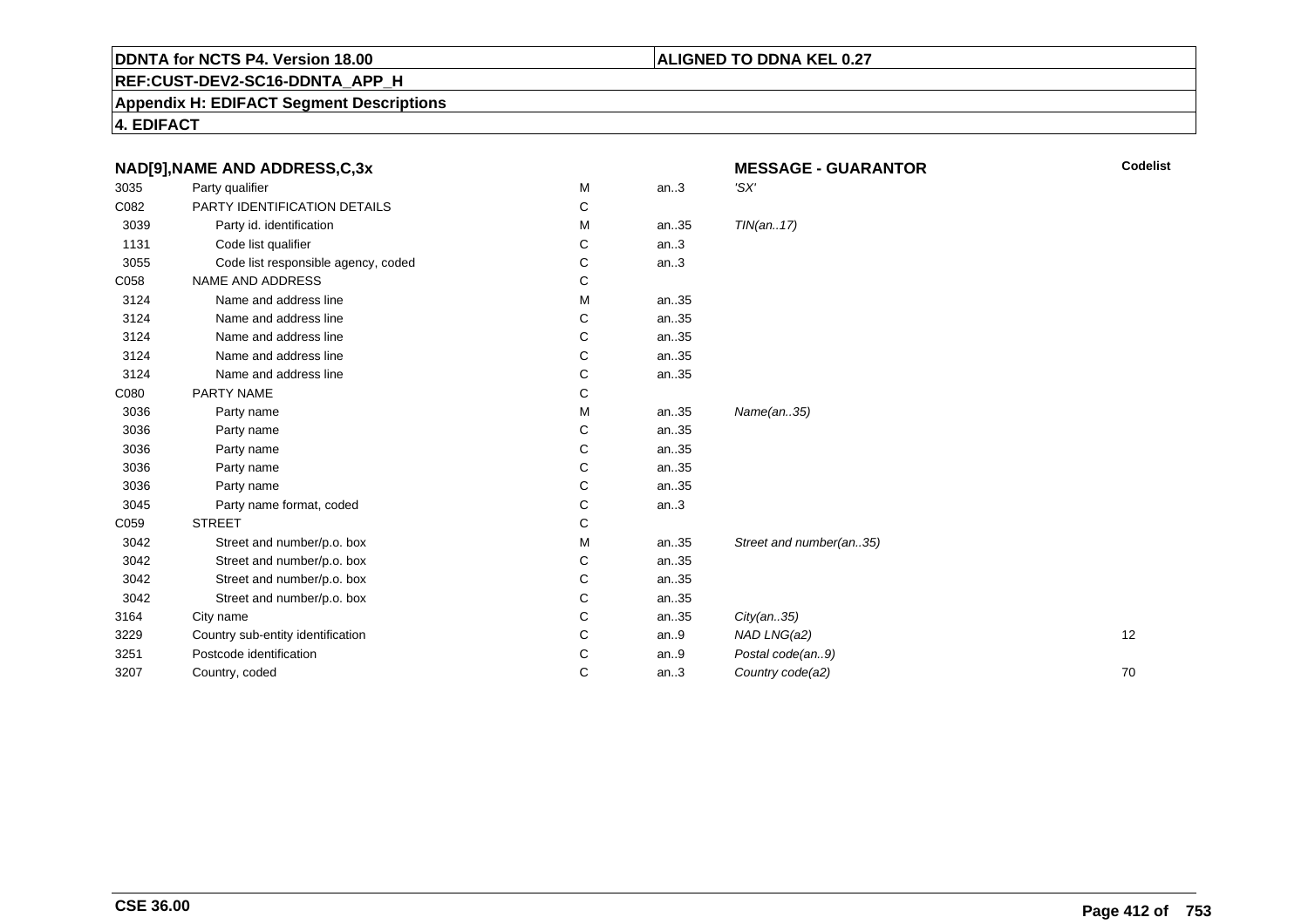## **ALIGNED TO DDNA KEL 0.27**

**REF:CUST-DEV2-SC16-DDNTA\_APP\_H**

**Appendix H: EDIFACT Segment Descriptions**

**4. EDIFACT**

|      | NAD[9], NAME AND ADDRESS, C, 3x     |   |      | <b>MESSAGE - (PRINCIPAL) TRADER</b> |
|------|-------------------------------------|---|------|-------------------------------------|
| 3035 | Party qualifier                     | M | an.3 | 'AF'                                |
| C082 | PARTY IDENTIFICATION DETAILS        | C |      |                                     |
| 3039 | Party id. identification            | M | an35 |                                     |
| 1131 | Code list qualifier                 | C | an.3 |                                     |
| 3055 | Code list responsible agency, coded | C | an.3 |                                     |
| C058 | <b>NAME AND ADDRESS</b>             | C |      |                                     |
| 3124 | Name and address line               | M | an35 |                                     |
| 3124 | Name and address line               | C | an35 |                                     |
| 3124 | Name and address line               | С | an35 |                                     |
| 3124 | Name and address line               | C | an35 |                                     |
| 3124 | Name and address line               | C | an35 |                                     |
| C080 | <b>PARTY NAME</b>                   | C |      |                                     |
| 3036 | Party name                          | M | an35 |                                     |
| 3036 | Party name                          | C | an35 | Holder ID TIR(an17)                 |
| 3036 | Party name                          | C | an35 |                                     |
| 3036 | Party name                          | C | an35 |                                     |
| 3036 | Party name                          | C | an35 |                                     |
| 3045 | Party name format, coded            | C | an.3 |                                     |
| C059 | <b>STREET</b>                       | C |      |                                     |
| 3042 | Street and number/p.o. box          | M | an35 |                                     |
| 3042 | Street and number/p.o. box          | C | an35 |                                     |
| 3042 | Street and number/p.o. box          | С | an35 |                                     |
| 3042 | Street and number/p.o. box          | C | an35 |                                     |
| 3164 | City name                           | C | an35 |                                     |
| 3229 | Country sub-entity identification   | C | an.9 |                                     |
| 3251 | Postcode identification             | C | an.9 |                                     |
| 3207 | Country, coded                      | C | an.3 |                                     |
|      |                                     |   |      |                                     |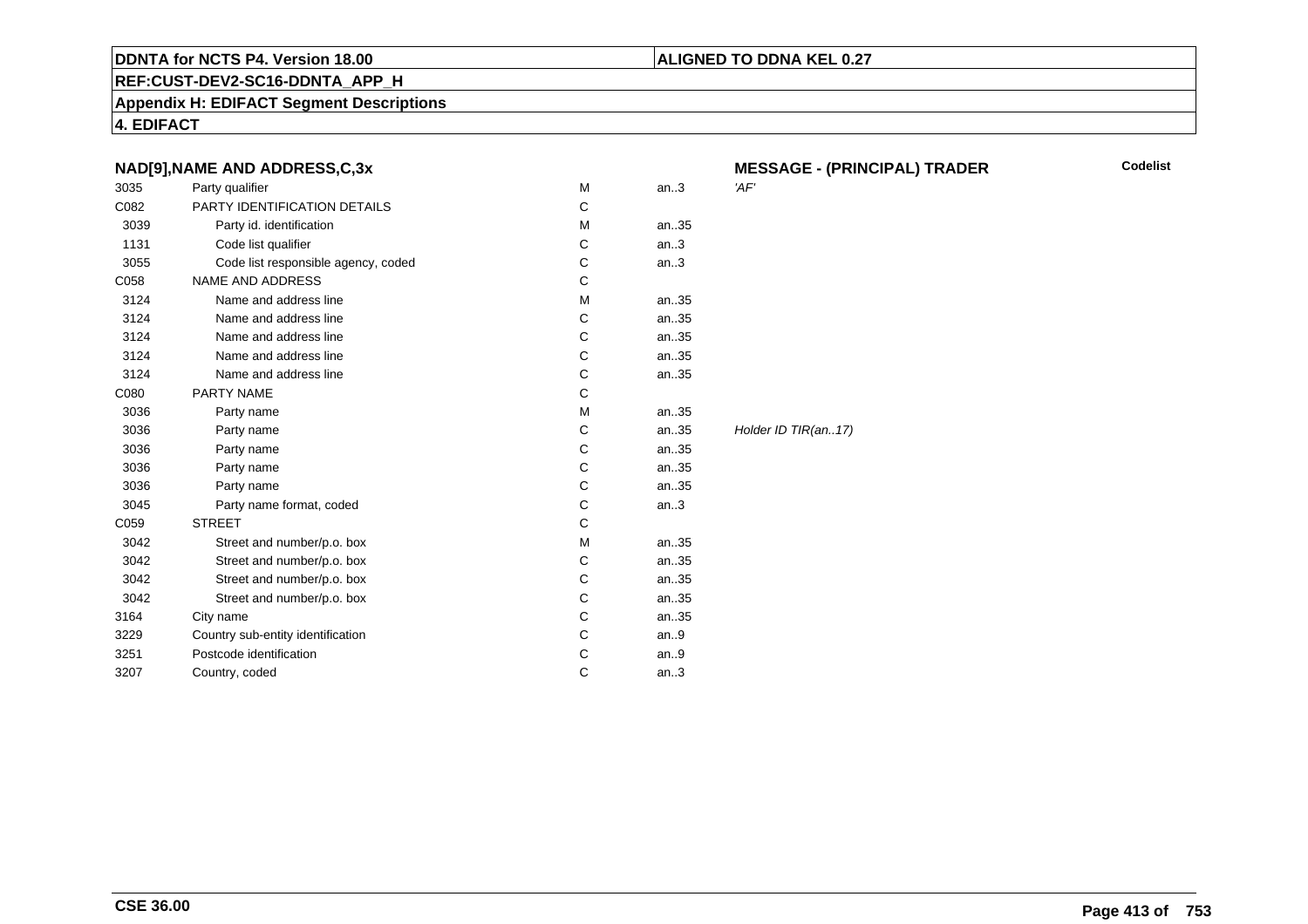### **REF:CUST-DEV2-SC16-DDNTA\_APP\_H**

#### **Appendix H: EDIFACT Segment Descriptions**

## **4. EDIFACT**

## **LIN[12],LINE ITEM,M,9999x**

| 1082             | Line item number                    | С | n6   |
|------------------|-------------------------------------|---|------|
| 1229             | Action request/notification, coded  | C | an.3 |
| C <sub>212</sub> | <b>ITEM NUMBER IDENTIFICATION</b>   | С |      |
| 7140             | Item number                         | С | an.3 |
| 7143             | Item number type, coded             | С | an.3 |
| 1131             | Code list qualifier                 | C | an.3 |
| 3055             | Code list responsible agency, coded | С | an.3 |
| C829             | <b>SUB-LINE INFORMATION</b>         | C |      |
| 5495             | Sub-line indicator, coded           | C | an.3 |
| 1082             | Line item number                    | C | n6   |
| 1222             | Configuration level                 | C | n2   |
| 7083             | Configuration, coded                | С | an.3 |
|                  |                                     |   |      |

## **ALIGNED TO DDNA KEL 0.27**

# **MESSAGE - GUARANTEE REFERENCE Codelist** an.35 Guarantee reference number (GRN)(an..24)<br>.3 an...<br>and the unit of the sensitive goods)(n1) 27<br>and the sensitive goods)(n1) 27<br>and the sensitive control in the sensitive control of the sensitive control of the sensitive control of the sensitive control of the sensiti n..6 Restricted use (suspended goods)(n1) <sup>27</sup>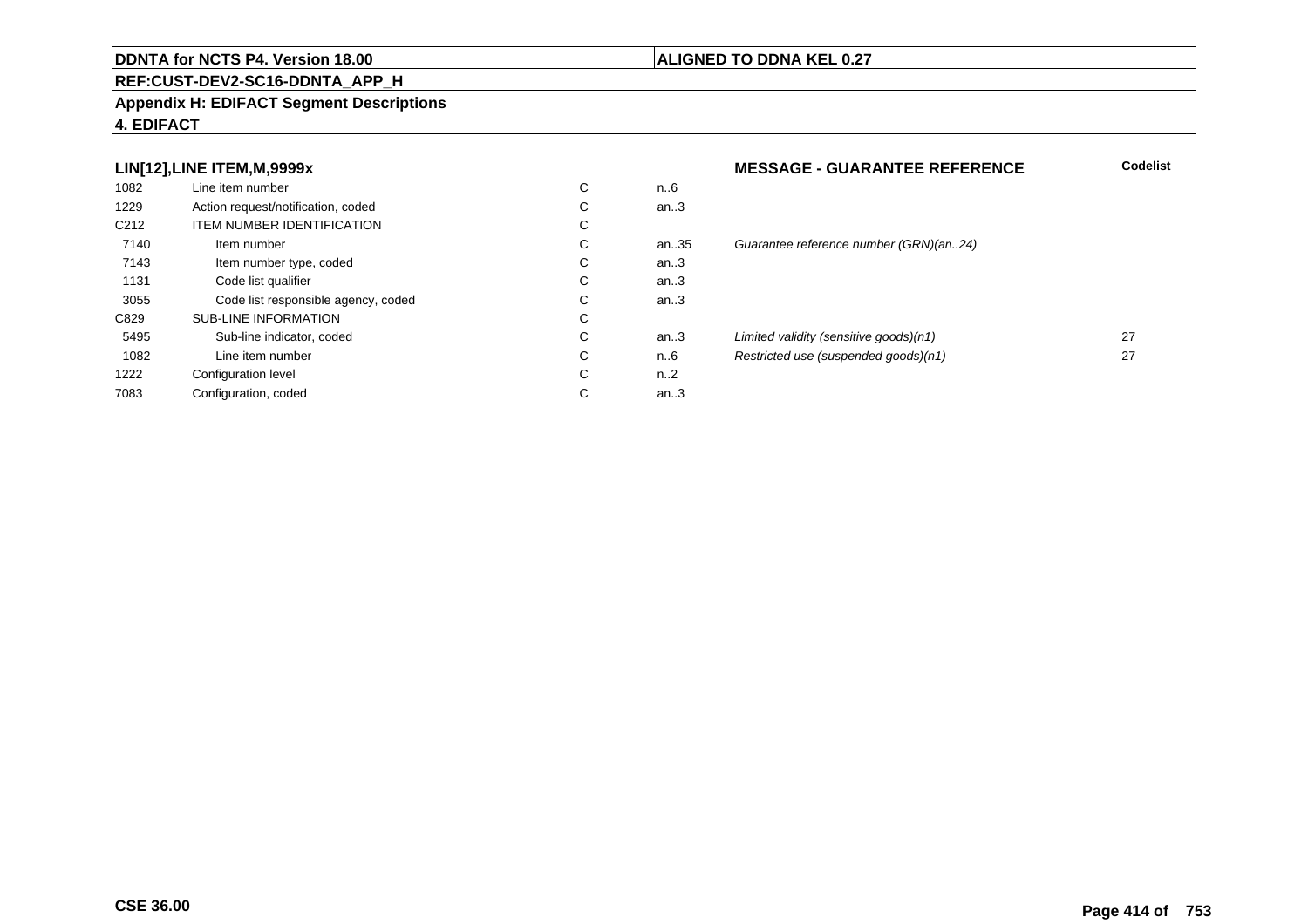## **ALIGNED TO DDNA KEL 0.27**

## **REF:CUST-DEV2-SC16-DDNTA\_APP\_H**

**Appendix H: EDIFACT Segment Descriptions**

**4. EDIFACT**

## **FII[13],FINANCIAL INSTITUTION INFORMATION,C,999x**

| 3035 | Party qualifier                     | M | an.3      | 'AN' |
|------|-------------------------------------|---|-----------|------|
| C078 | ACCOUNT IDENTIFICATION              | C |           |      |
| 3194 | Account holder number               | C | an35      |      |
| 3192 | Account holder name                 | C | an35      |      |
| 3192 | Account holder name                 | C | an35      |      |
| 6345 | Currency, coded                     | C | an.3      | Not  |
| C088 | INSTITUTION IDENTIFICATION          | С |           |      |
| 3433 | Institution name identification     | C | an11      |      |
| 1131 | Code list qualifier                 | C | an.3      |      |
| 3055 | Code list responsible agency, coded | C | an.3      |      |
| 3434 | Institution branch number           | C | an. $.17$ |      |
| 1131 | Code list qualifier                 | C | an.3      |      |
| 3055 | Code list responsible agency, coded | C | an.3      |      |
| 3432 | Institution name                    | C | an350     |      |
| 3436 | Institution branch place            | C | an70      |      |
| 3207 | Country, coded                      | С | an.3      |      |
|      |                                     |   |           |      |

#### **MESSAGE - GUARANTEE REFERENCE - VALIDITYCodelistLIMITATION EC**

| м | an.3 | 'AN'                 |    |
|---|------|----------------------|----|
| С |      |                      |    |
| С | an35 |                      |    |
| С | an35 |                      |    |
| С | an35 |                      |    |
| С | an.3 | Not valid for EC(n1) | 27 |
| С |      |                      |    |
| С | an11 |                      |    |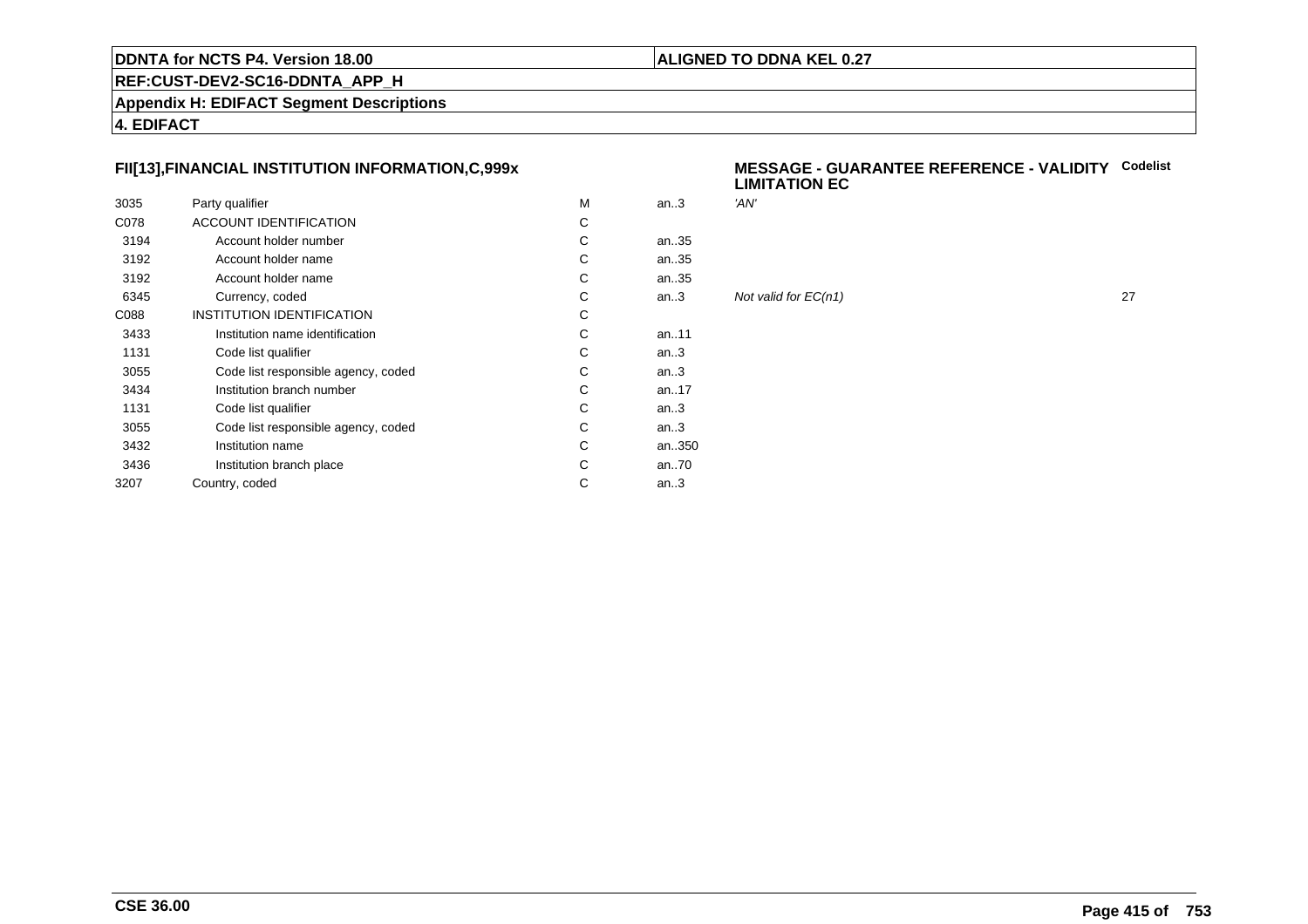## **ALIGNED TO DDNA KEL 0.27**

**REF:CUST-DEV2-SC16-DDNTA\_APP\_H**

**Appendix H: EDIFACT Segment Descriptions**

**4. EDIFACT**

## **FII[13],FINANCIAL INSTITUTION INFORMATION,C,999x**

| 3035 | Party qualifier                     | М | an.3      | 'וע" |
|------|-------------------------------------|---|-----------|------|
| C078 | <b>ACCOUNT IDENTIFICATION</b>       | С |           |      |
| 3194 | Account holder number               | С | an35      |      |
| 3192 | Account holder name                 | C | an35      |      |
| 3192 | Account holder name                 | С | an35      |      |
| 6345 | Currency, coded                     | С | an.3      |      |
| C088 | INSTITUTION IDENTIFICATION          | С |           |      |
| 3433 | Institution name identification     | С | an11      |      |
| 1131 | Code list qualifier                 | С | an.3      |      |
| 3055 | Code list responsible agency, coded | С | an.3      |      |
| 3434 | Institution branch number           | C | an. $.17$ |      |
| 1131 | Code list qualifier                 | С | an.3      |      |
| 3055 | Code list responsible agency, coded | С | an.3      |      |
| 3432 | Institution name                    | C | an350     |      |
| 3436 | Institution branch place            | С | an70      |      |
| 3207 | Country, coded                      | С | an.3      | Noi  |
|      |                                     |   |           |      |

#### **MESSAGE - GUARANTEE REFERENCE - VALIDITYCodelist LIMITATION NON EC**

Not valid for other contracting parties(a2) 71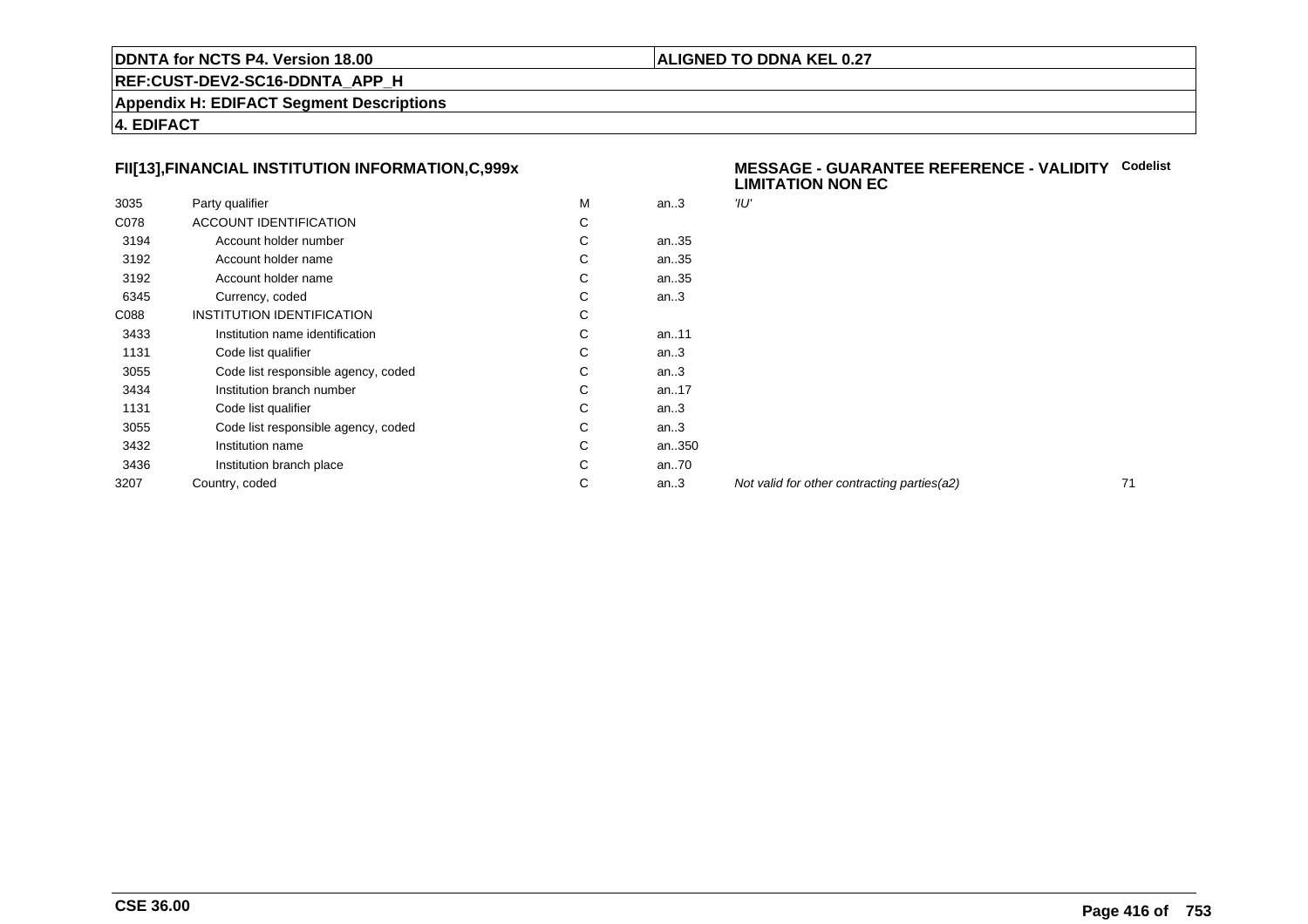## **ALIGNED TO DDNA KEL 0.27**

## **REF:CUST-DEV2-SC16-DDNTA\_APP\_H**

#### **Appendix H: EDIFACT Segment Descriptions**

## **4. EDIFACT**

## **RFF[14],REFERENCE,C,1x**

| C <sub>506</sub> | <b>REFERENCE</b>         | М |        |       |
|------------------|--------------------------|---|--------|-------|
| 1153             | Reference qualifier      | М | an $3$ | 'AIR' |
| 1154             | Reference number         | C | an35   | Num   |
| 1156             | Line number              | C | an6    |       |
| 4000             | Reference version number | C | an35   |       |
|                  |                          |   |        |       |

### **MESSAGE - GUARANTEE REFERENCE**

**Codelist**

35 Number of certificates(n..8)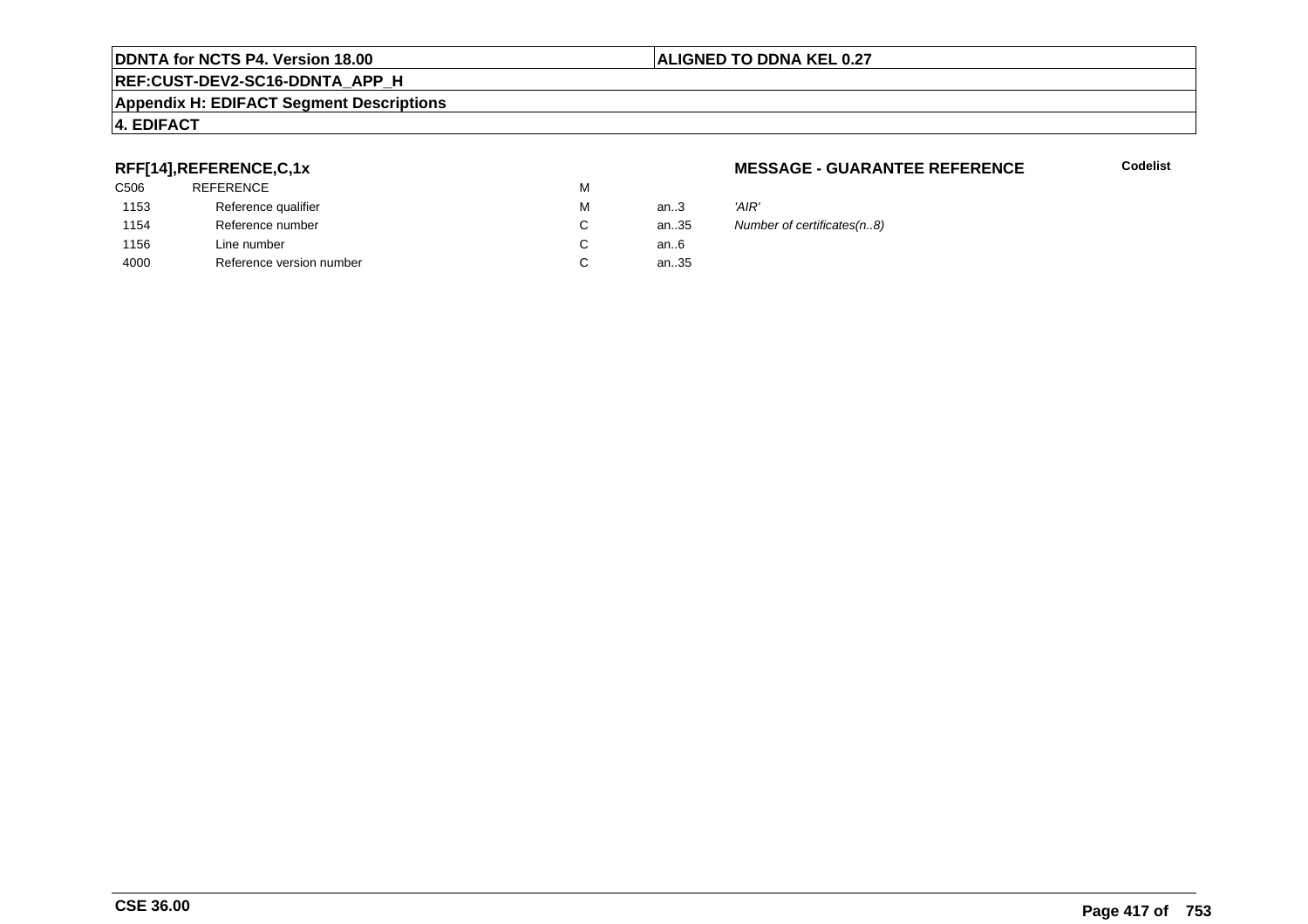## **ALIGNED TO DDNA KEL 0.27**

## **REF:CUST-DEV2-SC16-DDNTA\_APP\_H**

#### **Appendix H: EDIFACT Segment Descriptions**

## **4. EDIFACT**

## **MOA[16],MONETARY AMOUNT,C,99x**

| C516 | MONETARY AMOUNT                | M |      |    |
|------|--------------------------------|---|------|----|
| 5025 | Monetary amount type qualifier | M | an.3 | Έ  |
| 5004 | Monetary amount                | C | n.18 | R  |
| 6345 | Currency, coded                | C | an.3 |    |
| 6343 | Currency qualifier             | C | an.3 | Pι |
| 4405 | Status, coded                  | С | an.3 |    |
|      |                                |   |      |    |

### **MESSAGE - GUARANTEE REFERENCE**

| м | an $3$ | '6'                                |
|---|--------|------------------------------------|
| С | n18    | Reference amount(n15,2)            |
| С | an.3   |                                    |
| С | an.3   | Percentage of reference amount(n3) |
| С | an3    |                                    |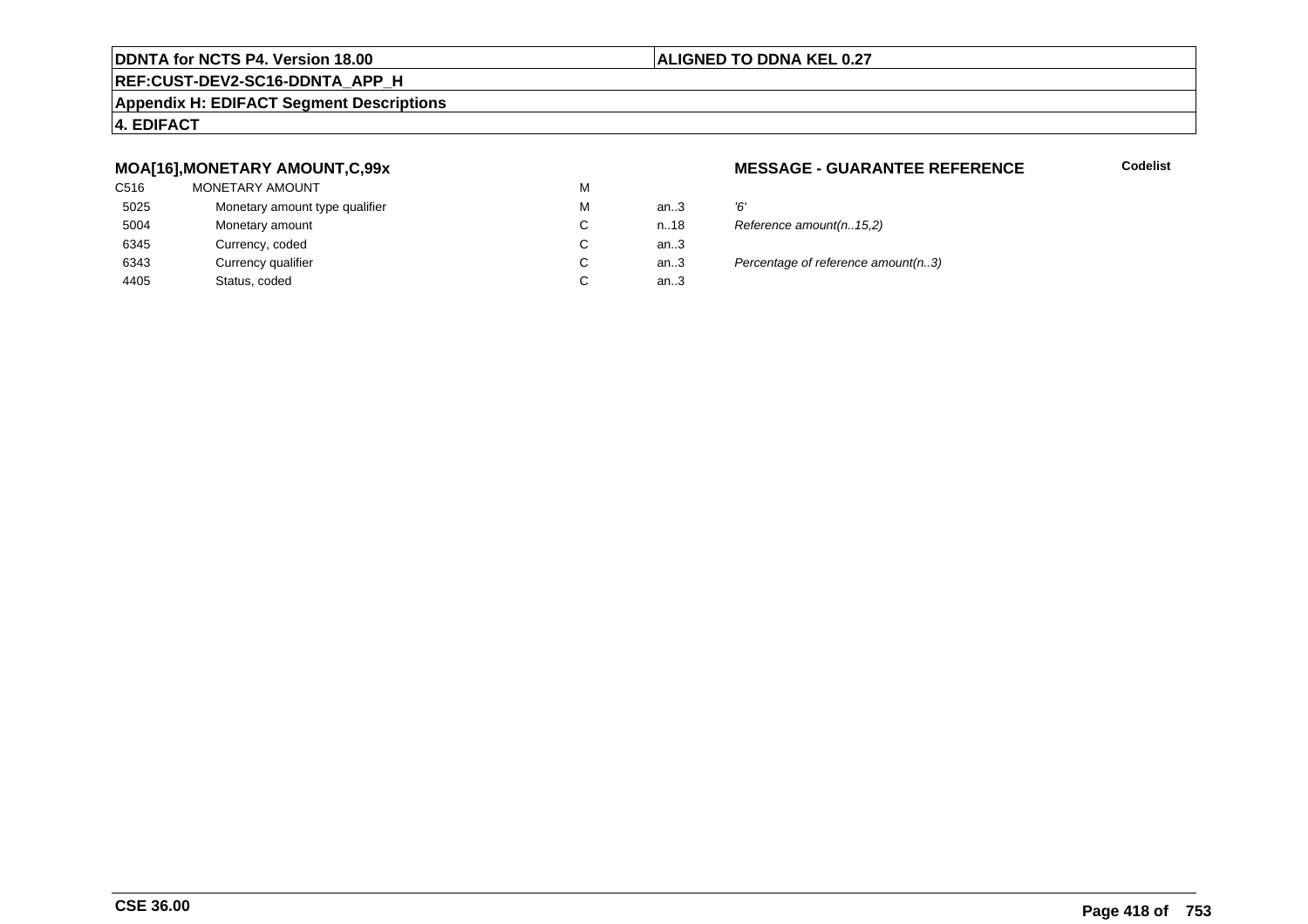## **ALIGNED TO DDNA KEL 0.27**

## **REF:CUST-DEV2-SC16-DDNTA\_APP\_H**

#### **Appendix H: EDIFACT Segment Descriptions**

## **4. EDIFACT**

## **MOA[16],MONETARY AMOUNT,C,99x**

| C516 | MONETARY AMOUNT                | M |      |       |
|------|--------------------------------|---|------|-------|
| 5025 | Monetary amount type qualifier | M | an.3 | '166' |
| 5004 | Monetary amount                | C | n.18 | Guai  |
| 6345 | Currency, coded                | C | an.3 | Curn  |
| 6343 | Currency qualifier             | C | an.3 |       |
| 4405 | Status, coded                  | С | an.3 |       |
|      |                                |   |      |       |

### **MESSAGE - GUARANTEE REFERENCE**

| м  | an $3$ | '166'                   |    |
|----|--------|-------------------------|----|
| C. | n.18   | Guarantee amount(n15,2) |    |
| C. | an $3$ | Currency(an3)           | 48 |
| С  | an $3$ |                         |    |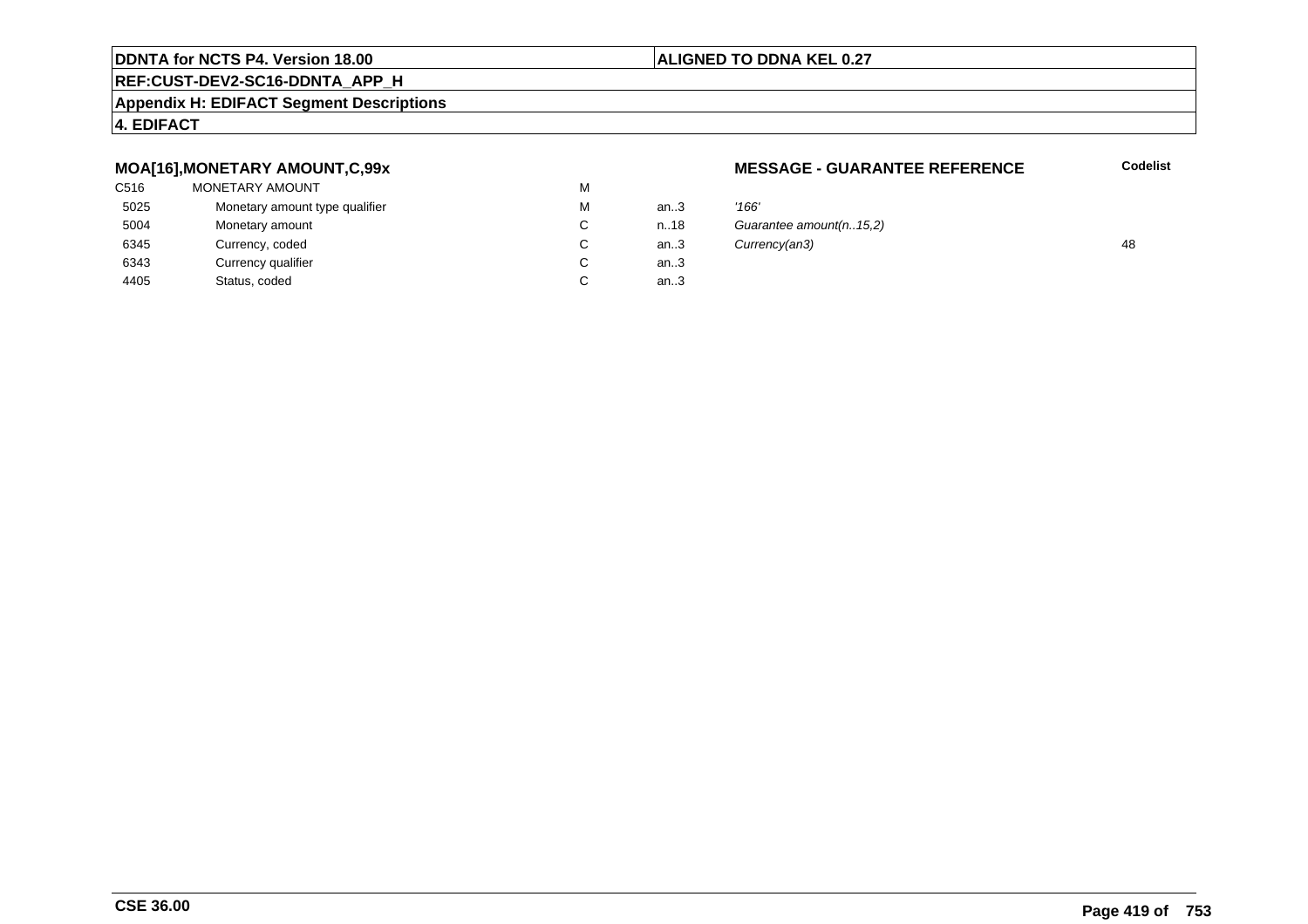## **ALIGNED TO DDNA KEL 0.27**

## **REF:CUST-DEV2-SC16-DDNTA\_APP\_H**

#### **Appendix H: EDIFACT Segment Descriptions**

## **4. EDIFACT**

## **SEQ[18],SEQUENCE DETAILS,C,9999x**

| 1245             | Status indicator, coded             | C | an.3 | 11' |
|------------------|-------------------------------------|---|------|-----|
| C <sub>286</sub> | <b>SEQUENCE INFORMATION</b>         | С |      |     |
| 1050             | Sequence number                     | м | an10 |     |
| 1159             | Sequence number source, coded       | C | an.3 |     |
| 1131             | Code list qualifier                 | C | an.3 |     |
| 3055             | Code list responsible agency, coded |   | an.3 |     |
|                  |                                     |   |      |     |

# **MESSAGE - GUARANTEE REFERENCE**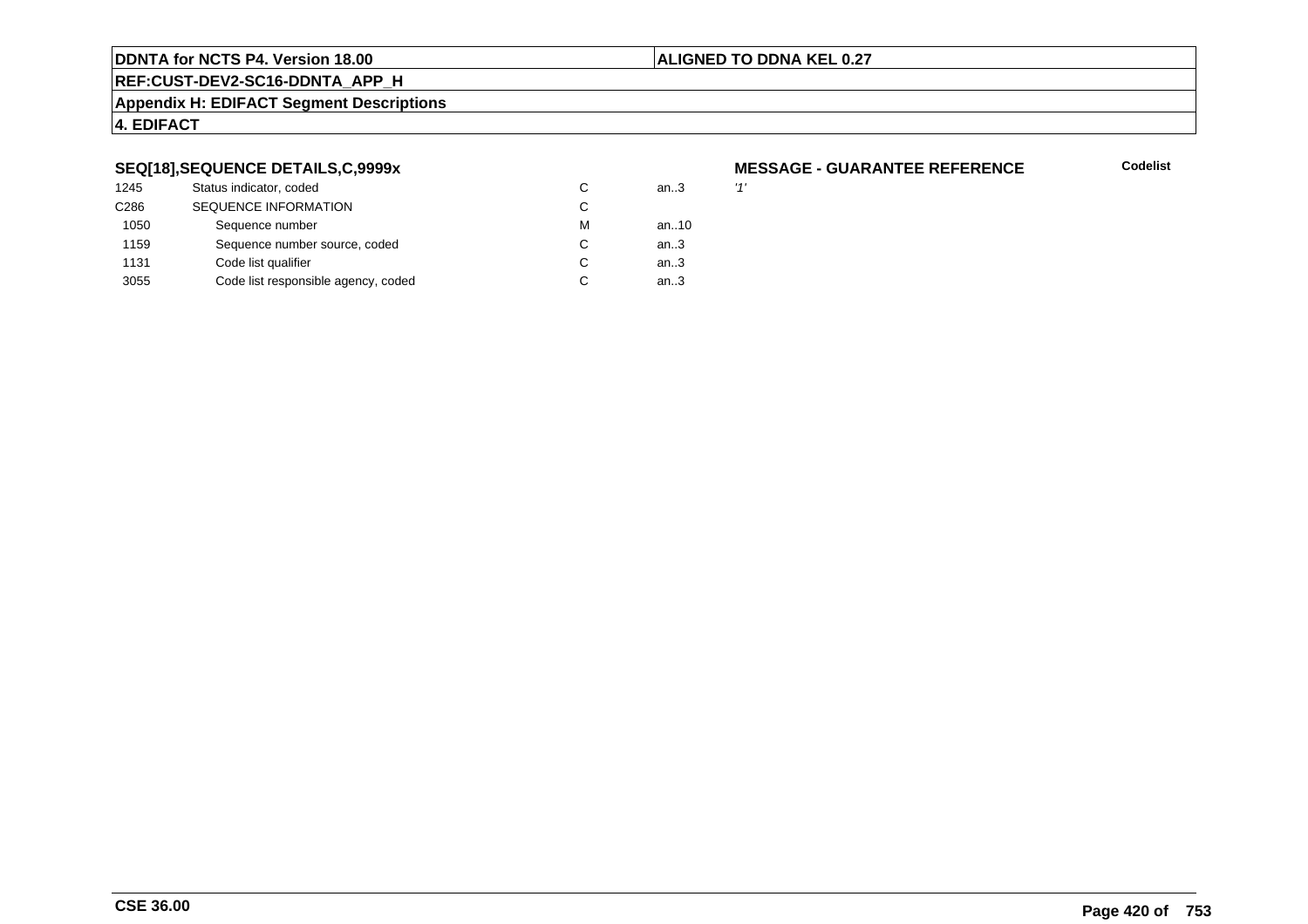## **ALIGNED TO DDNA KEL 0.27**

## **REF:CUST-DEV2-SC16-DDNTA\_APP\_H**

#### **Appendix H: EDIFACT Segment Descriptions**

## **4. EDIFACT**

## **DTM[20],DATE/TIME/PERIOD,C,2x**

| C507 | DATE/TIME/PERIOD                  | М |          |       |
|------|-----------------------------------|---|----------|-------|
| 2005 | Date/time/period qualifier        | М | an $3$   | '157' |
| 2380 | Date/time/period                  |   | an $.35$ | Valic |
| 2379 | Date/time/period format qualifier |   | an.3     |       |

### **MESSAGE - GUARANTEE REFERENCE**

**Codelist**

Validity date(n8)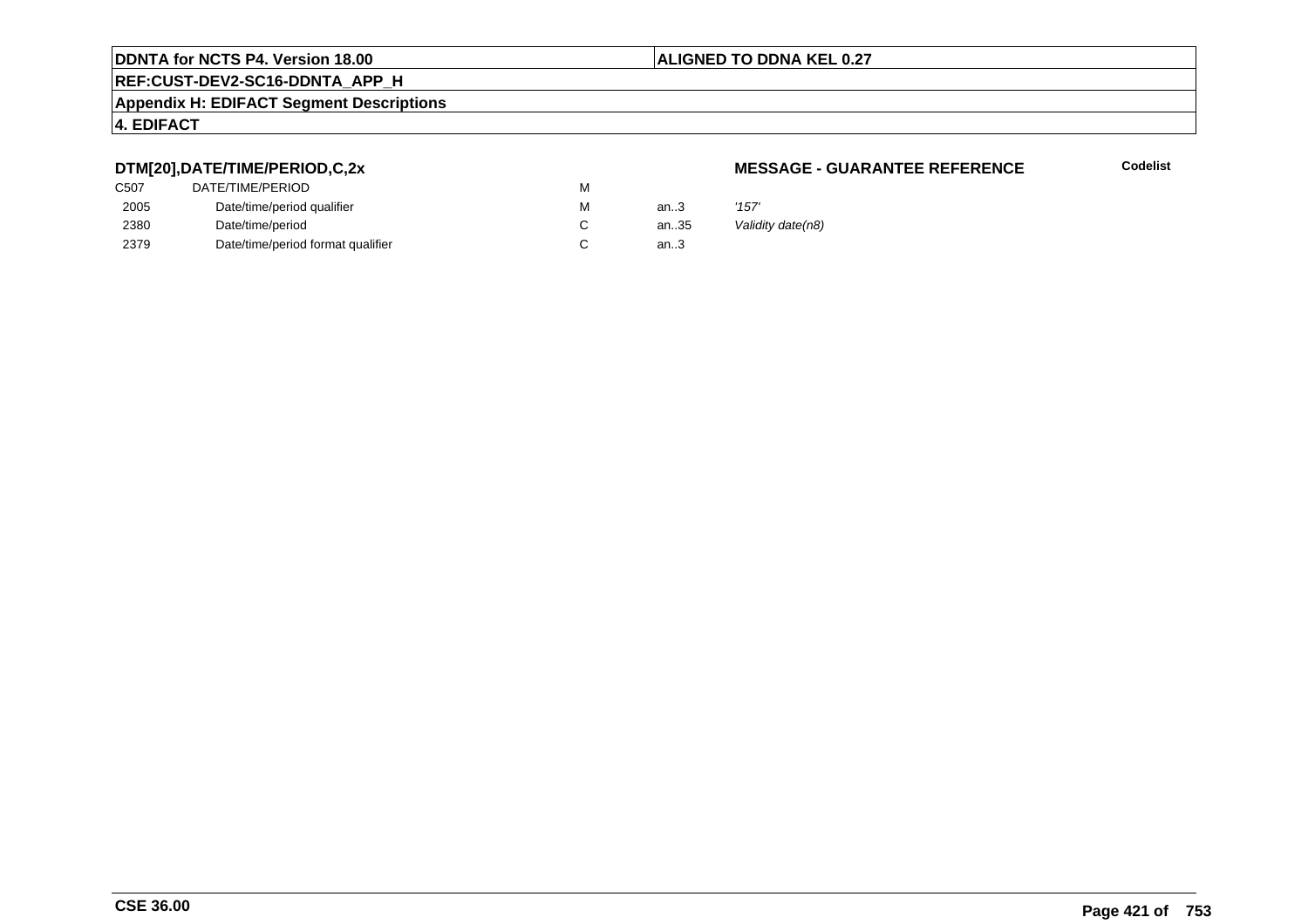## **ALIGNED TO DDNA KEL 0.27**

## **REF:CUST-DEV2-SC16-DDNTA\_APP\_H**

#### **Appendix H: EDIFACT Segment Descriptions**

## **4. EDIFACT**

## **DTM[20],DATE/TIME/PERIOD,C,2x**

| DATE/TIME/PERIOD                  | М |          |       |
|-----------------------------------|---|----------|-------|
| Date/time/period qualifier        | М | an $3$   | '192' |
| Date/time/period                  |   | an $.35$ | Inval |
| Date/time/period format qualifier |   | an.3     |       |
|                                   |   |          |       |

### **MESSAGE - GUARANTEE REFERENCE**

**Codelist**

Invalidity date(n8)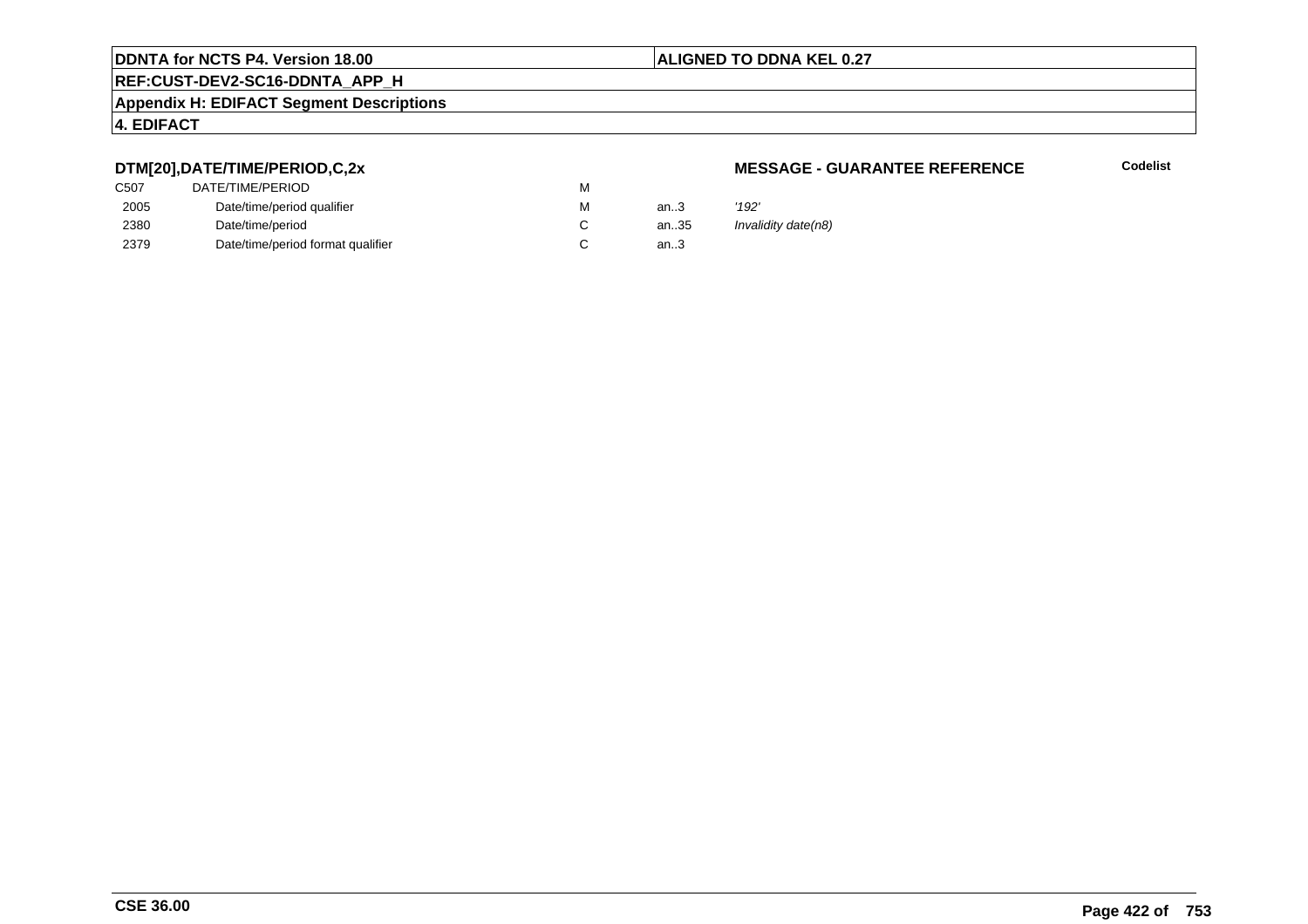## **ALIGNED TO DDNA KEL 0.27**

## **REF:CUST-DEV2-SC16-DDNTA\_APP\_H**

#### **Appendix H: EDIFACT Segment Descriptions**

## **4. EDIFACT**

## **DTM[20],DATE/TIME/PERIOD,C,2x**

| DATE/TIME/PERIOD                  | М |        |       |
|-----------------------------------|---|--------|-------|
| Date/time/period qualifier        | м | an $3$ | '261' |
| Date/time/period                  |   | an35   | Liabi |
| Date/time/period format qualifier |   | an $3$ |       |
|                                   |   |        |       |

#### **MESSAGE - GUARANTEE REFERENCE**

**Codelist**

an.35 Liability liberation date(n8)<br>.3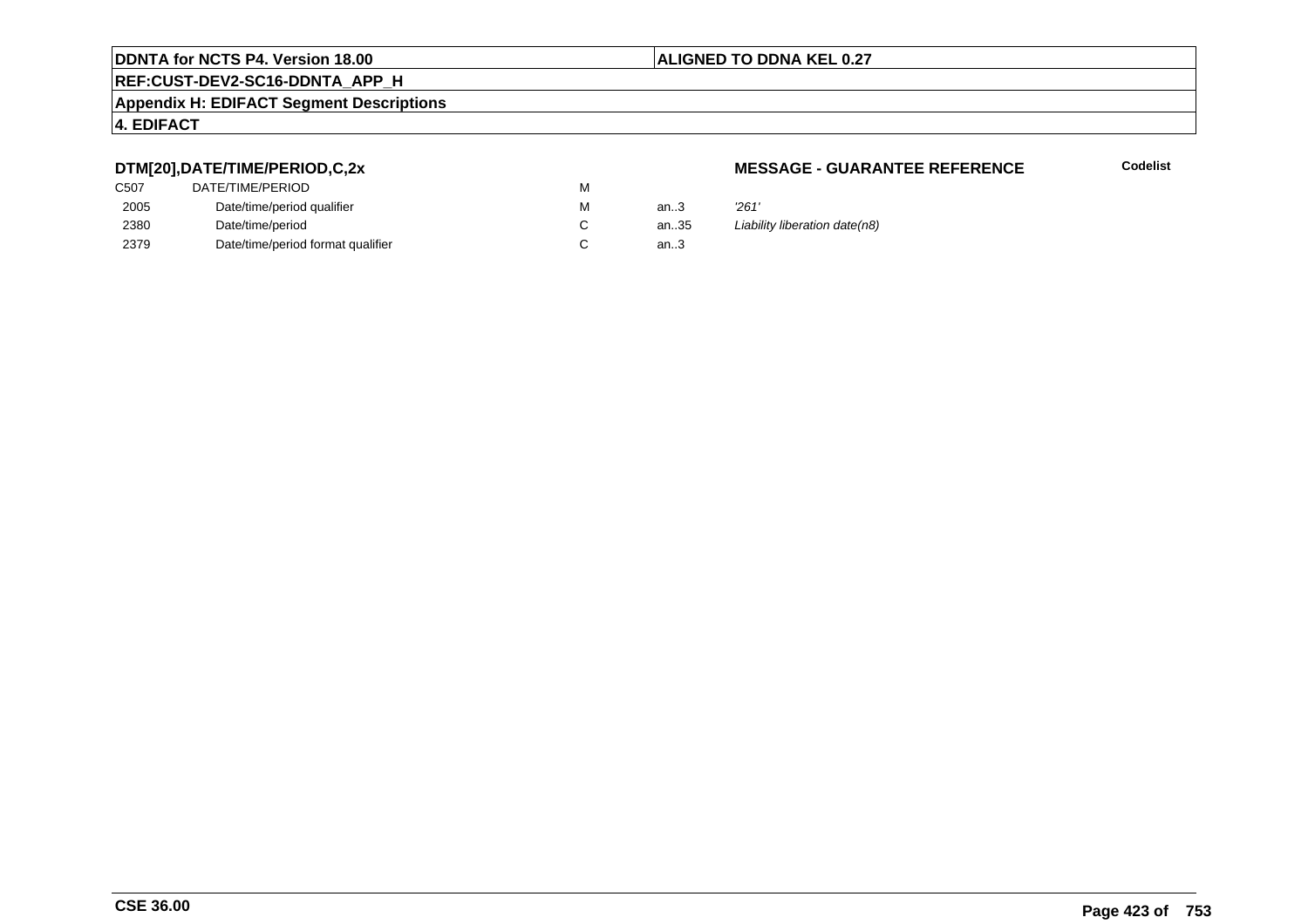### **REF:CUST-DEV2-SC16-DDNTA\_APP\_H**

#### **Appendix H: EDIFACT Segment Descriptions**

## **4. EDIFACT**

## **FTX[23],FREE TEXT,C,1x**

| 4451             | Text subject qualifier              | M | an.3  | 'ACD'                       |
|------------------|-------------------------------------|---|-------|-----------------------------|
| 4453             | Text function, coded                | С | an.3  | Invalidity reason code(an3) |
| C <sub>107</sub> | <b>TEXT REFERENCE</b>               | С |       |                             |
| 4441             | Free text identification            | M | an.17 |                             |
| 1131             | Code list qualifier                 | C | an.3  |                             |
| 3055             | Code list responsible agency, coded | С | an.3  |                             |
| C <sub>108</sub> | <b>TEXT LITERAL</b>                 | С |       |                             |
| 4440             | Free text                           | С | an70  | Invalidity reason(an350)    |
| 4440             | Free text                           | С | an70  |                             |
| 4440             | Free text                           | C | an70  |                             |
| 4440             | Free text                           | C | an70  |                             |
| 4440             | Free text                           | С | an70  |                             |
| 3453             | Language, coded                     | C | an.3  | Invalidity reason LNG(a2)   |
|                  |                                     |   |       |                             |

## **MESSAGE - GUARANTEE REFERENCE**

**ALIGNED TO DDNA KEL 0.27**

| М | an.3 | 'ACD'                       |    |
|---|------|-----------------------------|----|
| С | an.3 | Invalidity reason code(an3) |    |
| С |      |                             |    |
| М | an17 |                             |    |
| С | an.3 |                             |    |
| С | an.3 |                             |    |
| С |      |                             |    |
| С | an70 | Invalidity reason(an350)    |    |
| С | an70 |                             |    |
| С | an70 |                             |    |
| С | an70 |                             |    |
| С | an70 |                             |    |
| С | an.3 | Invalidity reason LNG(a2)   | 12 |
|   |      |                             |    |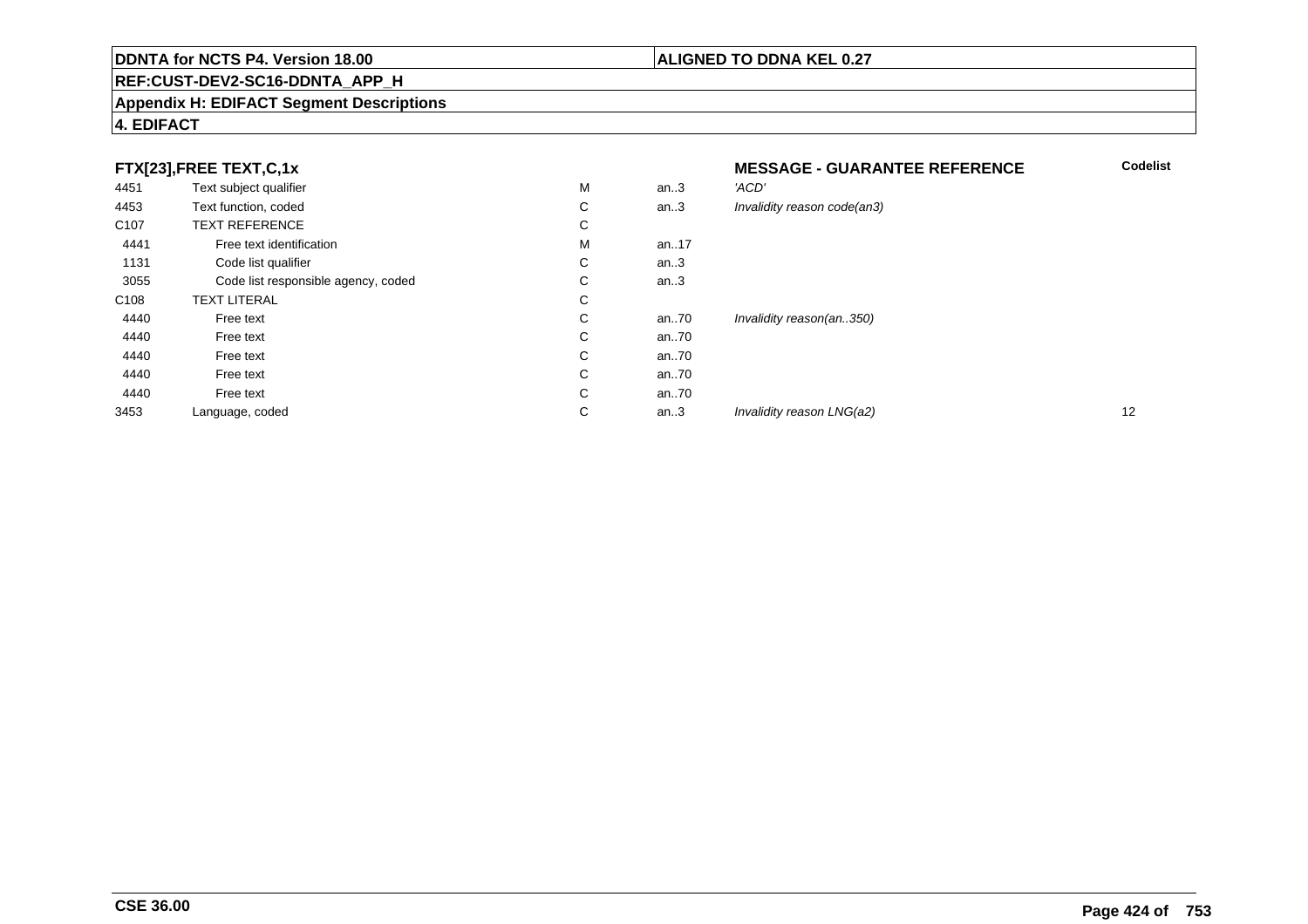## **ALIGNED TO DDNA KEL 0.27**

## **REF:CUST-DEV2-SC16-DDNTA\_APP\_H**

#### **Appendix H: EDIFACT Segment Descriptions**

## **4. EDIFACT**

## **UNT[27],MESSAGE TRAILER,M,1x**

| 0074 | Number of segments in the message |  |
|------|-----------------------------------|--|
| 0062 | Message reference number          |  |

**MESSAGE**<br>M n.6 <sup>'--</sup> Number of s **Codelist** n..6 '-- Number of segments in the message--' M an..14 Message identification(an..14)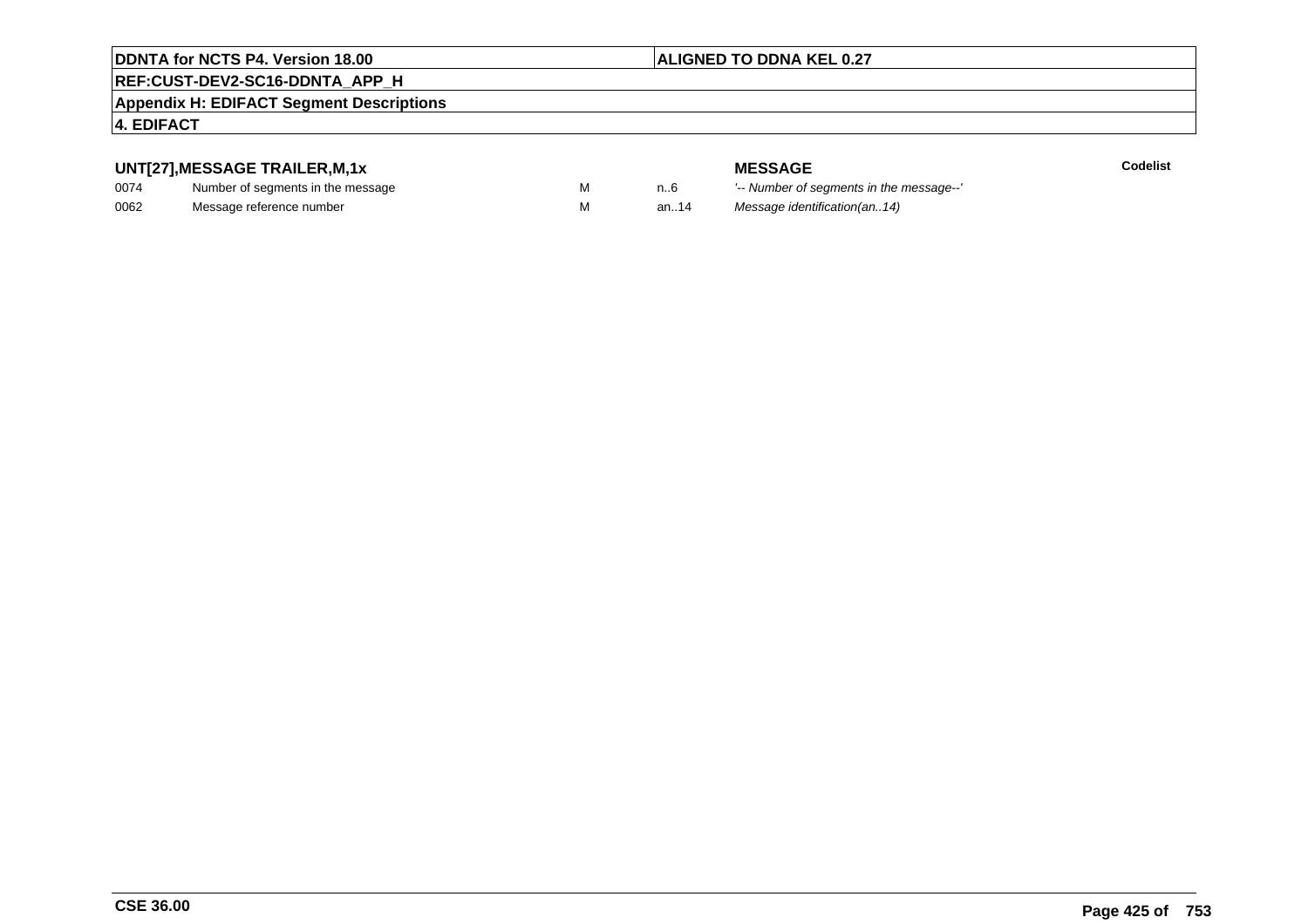## **ALIGNED TO DDNA KEL 0.27**

## **REF:CUST-DEV2-SC16-DDNTA\_APP\_H**

**Appendix H: EDIFACT Segment Descriptions**

## **4. EDIFACT**

## **UNZ[28],INTERCHANGE TRAILER,M,1x**

| 0036 | Interchange control count     |  |
|------|-------------------------------|--|
| 0020 | Interchange control reference |  |

| "ווירודרדונייווי חמונו |  |
|------------------------|--|
| control count          |  |
| anntin informan        |  |

**E** Codelist

**MESSAGE**<br>M n.6 <sup>1-</sup>- Interchange M an..6 <sup>'--</sup> Interchange control count--'<br>M an..14 Interchange control reference(a Interchange control reference(an..14)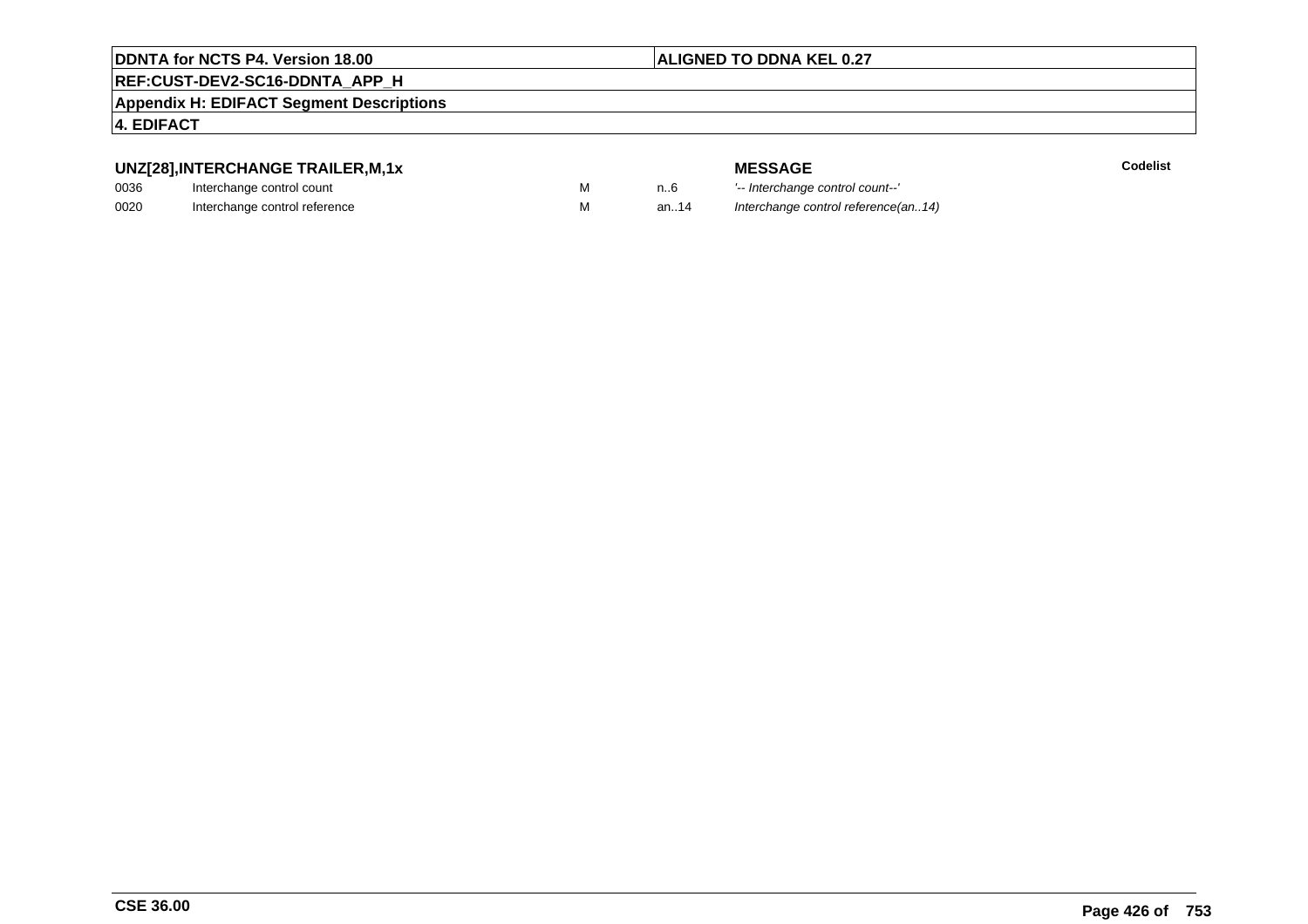## **ALIGNED TO DDNA KEL 0.27**

**REF:CUST-DEV2-SC16-DDNTA\_APP\_H**

**Appendix H: EDIFACT Segment Descriptions**

**4. EDIFACT**

# **FUNACK**

|      | UNB[0], INTERCHANGE HEADER, M, 1x        |   |                 | Codelist<br><b>MESSAGE</b>                    |    |
|------|------------------------------------------|---|-----------------|-----------------------------------------------|----|
| S001 | <b>SYNTAX IDENTIFIER</b>                 | M |                 |                                               |    |
| 0001 | Syntax identifier                        | M | a4              | Syntax identifier(a4)                         | 21 |
| 0002 | Syntax version number                    | M | n1              | Syntax version number(n1)                     | 22 |
| S002 | <b>INTERCHANGE SENDER</b>                | М |                 |                                               |    |
| 0004 | Sender identification                    | М | an35            | Message sender(an35)                          |    |
| 0007 | Identification code qualifier            | С | an. $4$         | Sender identification code qualifier(an4)     |    |
| 0008 | Address for reverse routing              | С | an14            |                                               |    |
| S003 | <b>INTERCHANGE RECIPIENT</b>             | М |                 |                                               |    |
| 0010 | Recipient identification                 | М | an35            | Message recipient(an35)                       |    |
| 0007 | Identification code qualifier            | С | an. $4$         | Recipient identification code qualifier(an4)  |    |
| 0014 | Routing address                          | С | an14            |                                               |    |
| S004 | DATE/TIME OF PREPARATION                 | м |                 |                                               |    |
| 0017 | Date                                     | М | n6              | Date of preparation(n6)                       |    |
| 0019 | Time                                     | м | n4              | Time of preparation(n4)                       |    |
| 0020 | Interchange control reference            | М | an14            | Interchange control reference(an14)           |    |
| S005 | RECIPIENTS REFERENCE, PASSWORD           | С |                 |                                               |    |
| 0022 | Recipient's reference/password           | М | an14            | Recipient's reference/password(an14)          |    |
| 0025 | Recipient's reference/password qualifier | С | an <sub>2</sub> | Recipient's reference/password qualifier(an2) |    |
| 0026 | Application reference                    | С | an14            | Application reference(an14)                   |    |
| 0029 | Processing priority code                 | С | a1              | Priority(a1)                                  |    |
| 0031 | Acknowledgement request                  | С | n1              | Acknowledgement request(n1)                   | 27 |
| 0032 | Communications agreement id.             | С | an35            | Communications agreement id(an35)             |    |
| 0035 | <b>Test indicator</b>                    | С | n1              | Test indicator(n1)                            | 27 |
|      |                                          |   |                 |                                               |    |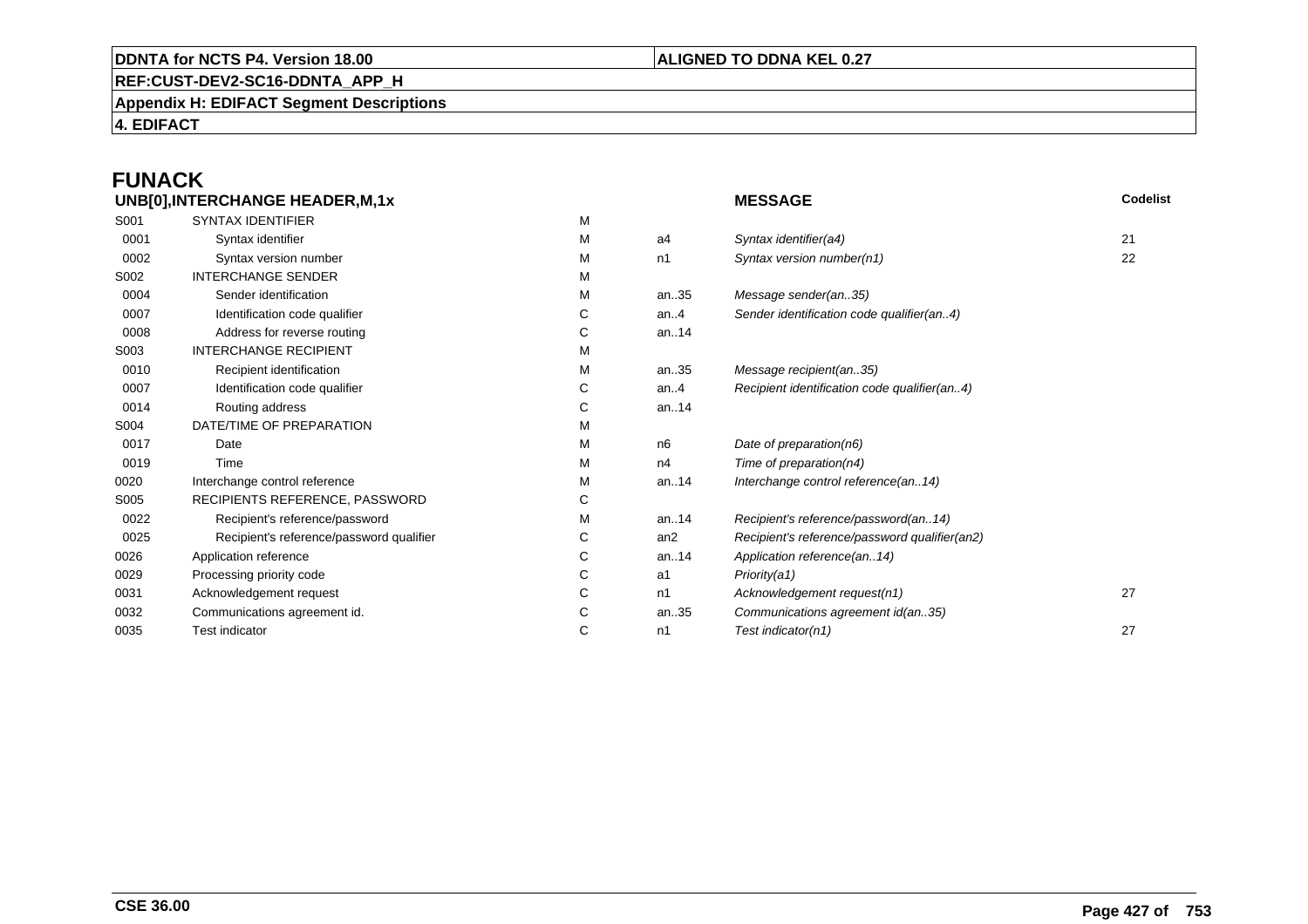#### **REF:CUST-DEV2-SC16-DDNTA\_APP\_H**

#### **Appendix H: EDIFACT Segment Descriptions**

## **4. EDIFACT**

#### **UNH[1],MESSAGE HEADER,M,1xx** MESSAGE **Codelist** Codelist 0062 Message reference number <sup>M</sup> an..14 Message identification(an..14) S009 MESSAGE IDENTIFIERR M M 0065Message type Message version number and the Message version number and the Message of Message Message Message M an..6  $'CUSRES'$ <br>an..3  $'D'$ 0052 Message version number <sup>M</sup>an..3 '*D'*<br>an..3 '96*B'* 0054Message release number Message release number Message of the Message of the Message of Message of Message of Me<br>
Message release number of Message of Message of Message of Message of Message of Message of Message of Messag an..3 '96B'<br>an..2 'UN' 0051Controlling agency<br>
Association assigned code<br>
C an..2<br>an..6 0057Association assigned code **C** C<br>
mmon Access Reference **C** C an..6 Message type(an..6)<br>an..35 Common access reference(an..35) 0068Common Access Reference C<br>
STATUS OF THE TRANSFER
C Common access reference(an..35) S010 STATUS OF THE TRANSFERR C 0070Sequence of transfers M<br>
First and last transfer C n..2 Message sequence number(n..2)<br>a1 First and last transfer(a1) 0073First and last transfer First and last transfer(a1) 28

## **ALIGNED TO DDNA KEL 0.27**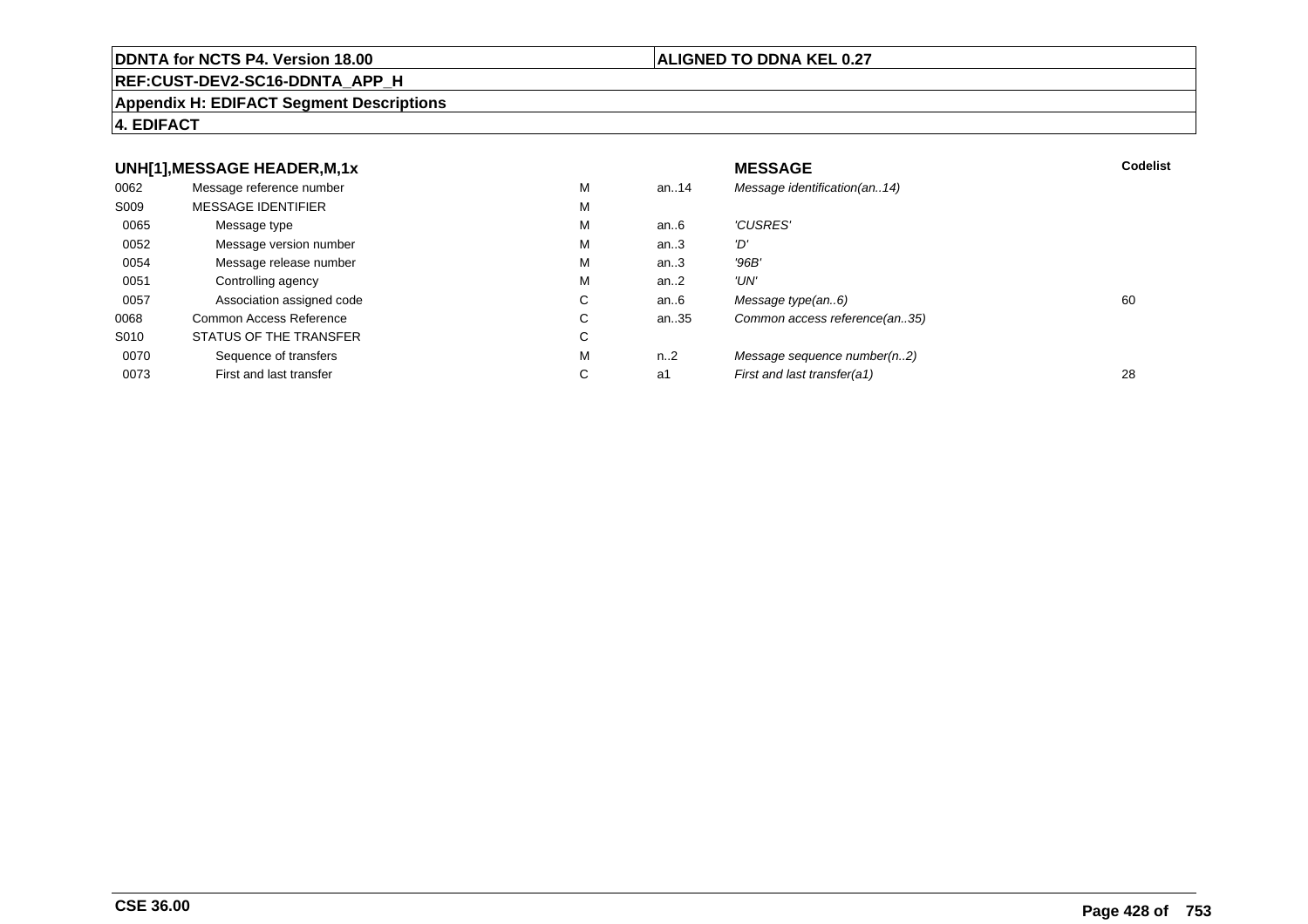## **ALIGNED TO DDNA KEL 0.27**

## **REF:CUST-DEV2-SC16-DDNTA\_APP\_H**

**Appendix H: EDIFACT Segment Descriptions**

**4. EDIFACT**

## **BGM[2],BEGINNING OF MESSAGE,M,1x**

| C002             | DOCUMENT/MESSAGE NAME               | С |      |      |
|------------------|-------------------------------------|---|------|------|
| 1001             | Document/message name, coded        | С | an.3 |      |
| 1131             | Code list qualifier                 | C | an.3 |      |
| 3055             | Code list responsible agency, coded | C | an.3 |      |
| 1000             | Document/message name               | С | an35 | Tyr  |
| C <sub>106</sub> | DOCUMENT/MESSAGE IDENTIFICATION     | C |      |      |
| 1004             | Document/message number             | C | an35 | Doc  |
| 1056             | Version                             | C | an.9 |      |
| 1060             | <b>Revision number</b>              | C | an6  |      |
| 1225             | Message function, coded             | C | an.3 | '11' |
| 4343             | Response type, coded                | С | an.3 |      |
|                  |                                     |   |      |      |

## **MESSAGE - HEADER**

**R** Codelist

# Type of declaration(an..9) 31

Document/reference number(an..21)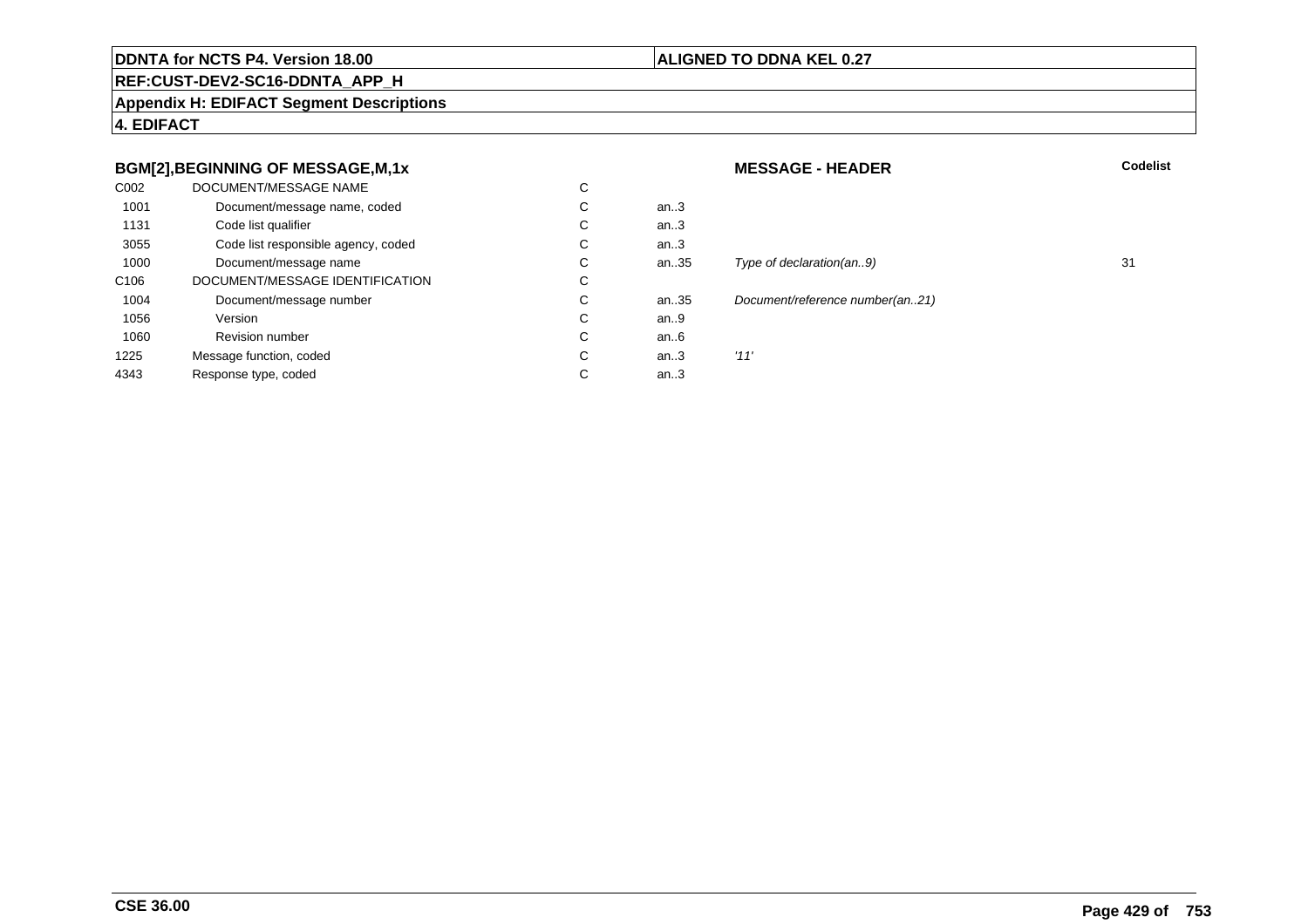## **ALIGNED TO DDNA KEL 0.27**

## **REF:CUST-DEV2-SC16-DDNTA\_APP\_H**

#### **Appendix H: EDIFACT Segment Descriptions**

## **4. EDIFACT**

## **DTM[3],DATE/TIME/PERIOD,C,9x**

| C507 | DATE/TIME/PERIOD                  | М |      |       |
|------|-----------------------------------|---|------|-------|
| 2005 | Date/time/period qualifier        | М | an.3 | '357' |
| 2380 | Date/time/period                  |   | an35 | Unlo  |
| 2379 | Date/time/period format qualifier |   | an.3 |       |

**MESSAGE - HEADER**

**R** Codelist

35 Unloading remarks rejection date(n8)<br>3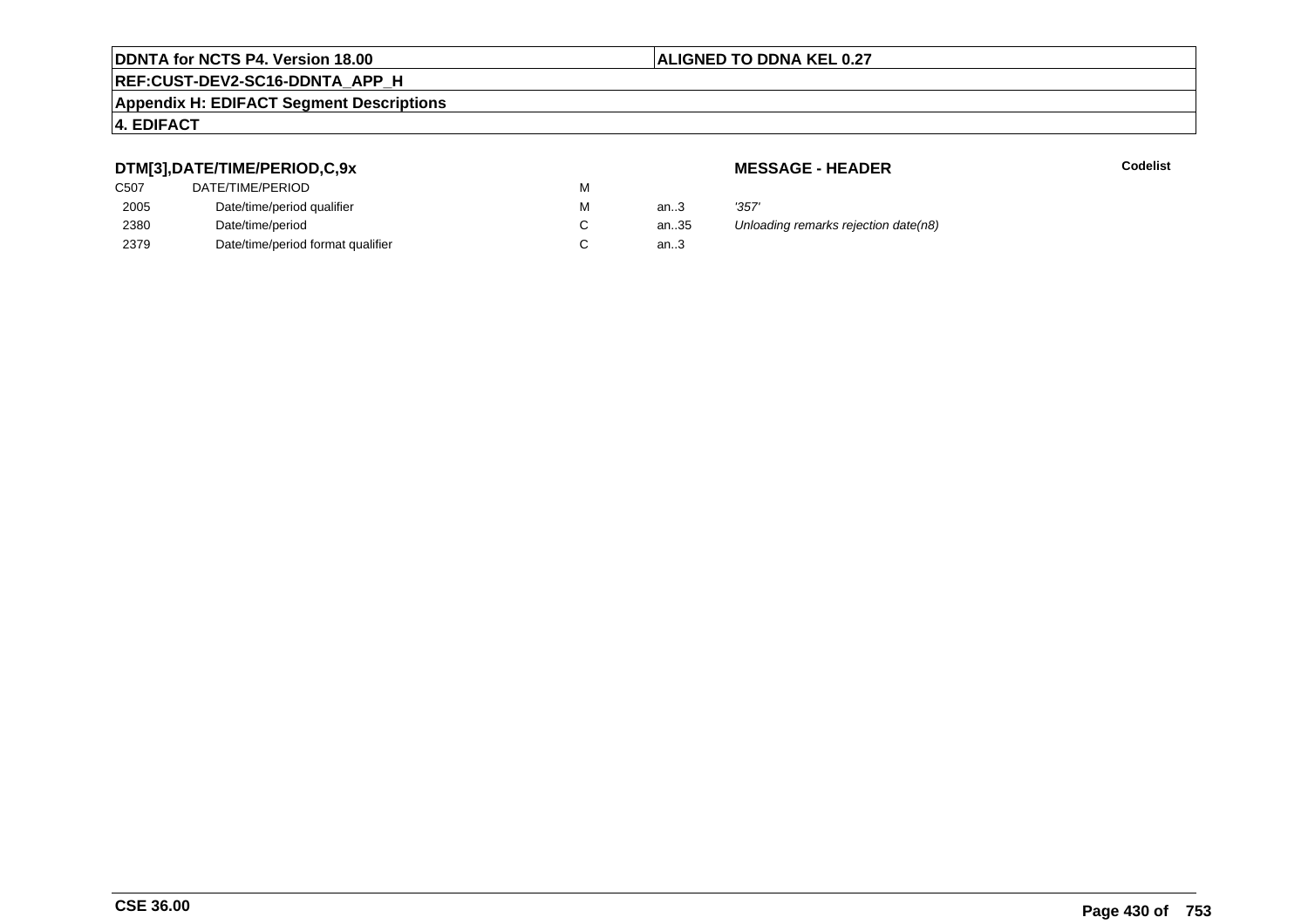## **ALIGNED TO DDNA KEL 0.27**

## **REF:CUST-DEV2-SC16-DDNTA\_APP\_H**

#### **Appendix H: EDIFACT Segment Descriptions**

## **4. EDIFACT**

## **DTM[3],DATE/TIME/PERIOD,C,9x**

| <b>MESSAGE - HEADER</b> |  |
|-------------------------|--|
|-------------------------|--|

**R** Codelist

| DTM[3],DATE/TIME/PERIOD,C,9x |                                   |   |      | <b>MESSAGE - HEADER</b>    |  |
|------------------------------|-----------------------------------|---|------|----------------------------|--|
| C <sub>50</sub> 7            | DATE/TIME/PERIOD                  | м |      |                            |  |
| 2005                         | Date/time/period qualifier        | М | an.3 | '46'                       |  |
| 2380                         | Date/time/period                  |   | an35 | Arrival rejection date(n8) |  |
| 2379                         | Date/time/period format qualifier |   | an.3 |                            |  |
|                              |                                   |   |      |                            |  |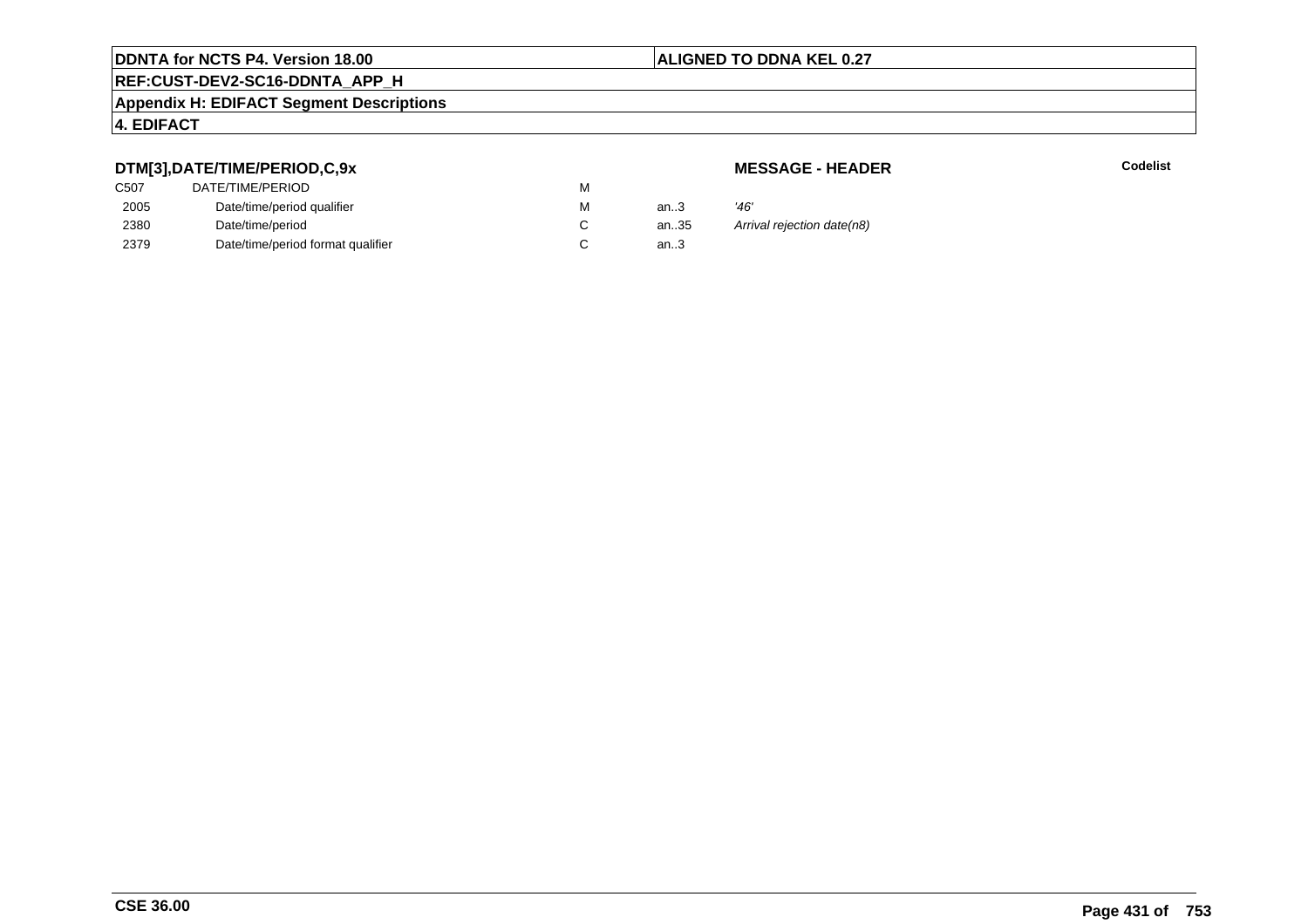## **ALIGNED TO DDNA KEL 0.27**

## **REF:CUST-DEV2-SC16-DDNTA\_APP\_H**

#### **Appendix H: EDIFACT Segment Descriptions**

## **4. EDIFACT**

## **DTM[3],DATE/TIME/PERIOD,C,9x**

| DATE/TIME/PERIOD                  | м |      |      |
|-----------------------------------|---|------|------|
| Date/time/period qualifier        | м | an.3 | '46' |
| Date/time/period                  |   | an35 | Dec  |
| Date/time/period format qualifier |   | an.3 |      |
|                                   |   |      |      |

**MESSAGE - HEADER**

**R** Codelist

35 Declaration rejection date(n8)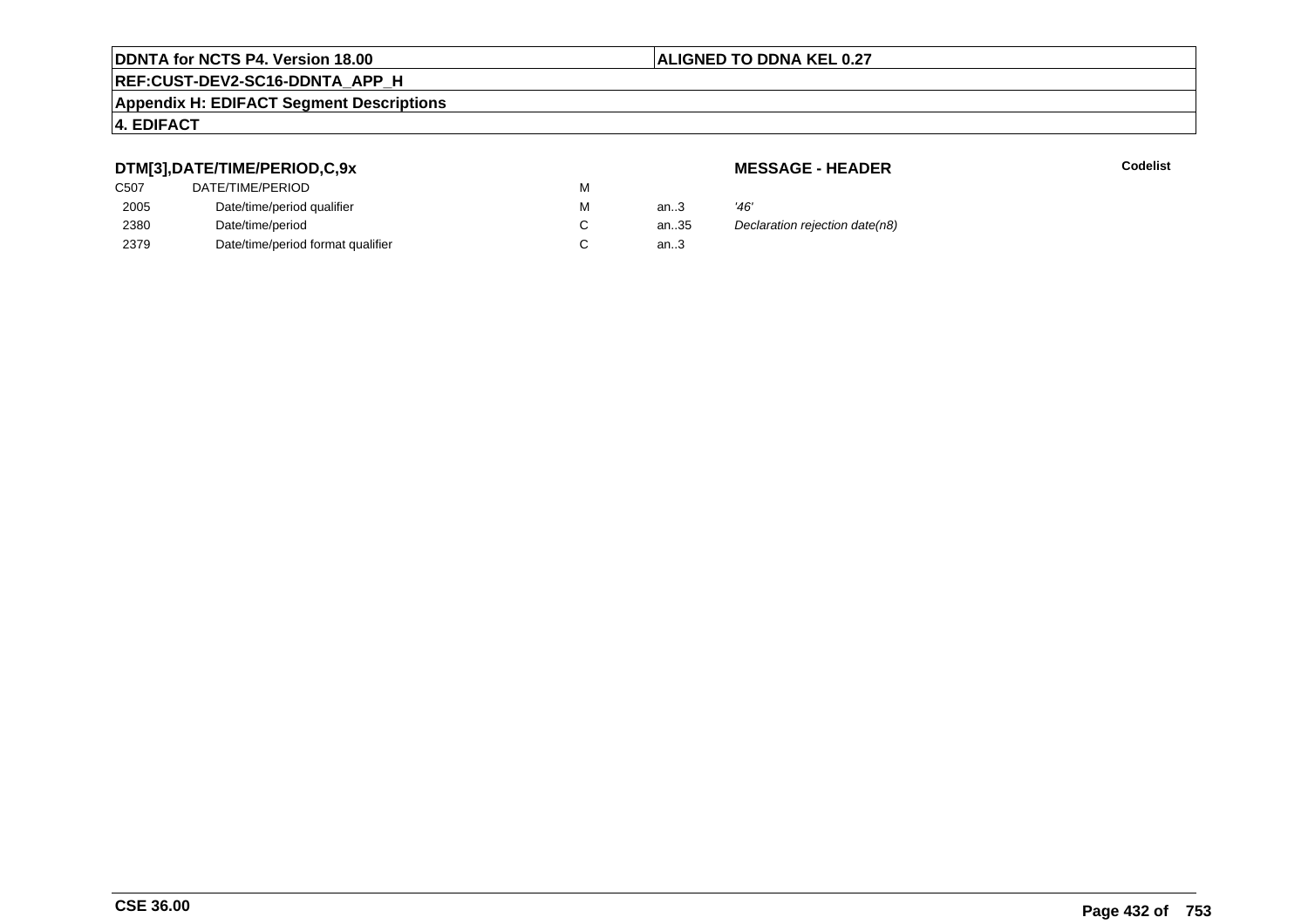#### **ALIGNED TO DDNA KEL 0.27**

# **REF:CUST-DEV2-SC16-DDNTA\_APP\_H**

#### **Appendix H: EDIFACT Segment Descriptions**

#### **4. EDIFACT**

## **DTM[3],DATE/TIME/PERIOD,C,9x**

| DATE/TIME/PERIOD                  | м |      |      |
|-----------------------------------|---|------|------|
| Date/time/period qualifier        | м | an.3 | '46' |
| Date/time/period                  |   | an35 | Аm   |
| Date/time/period format qualifier |   | an.3 |      |
|                                   |   |      |      |

**MESSAGE - HEADER**

**R** Codelist

35 Amendment rejection date(n8)<br>3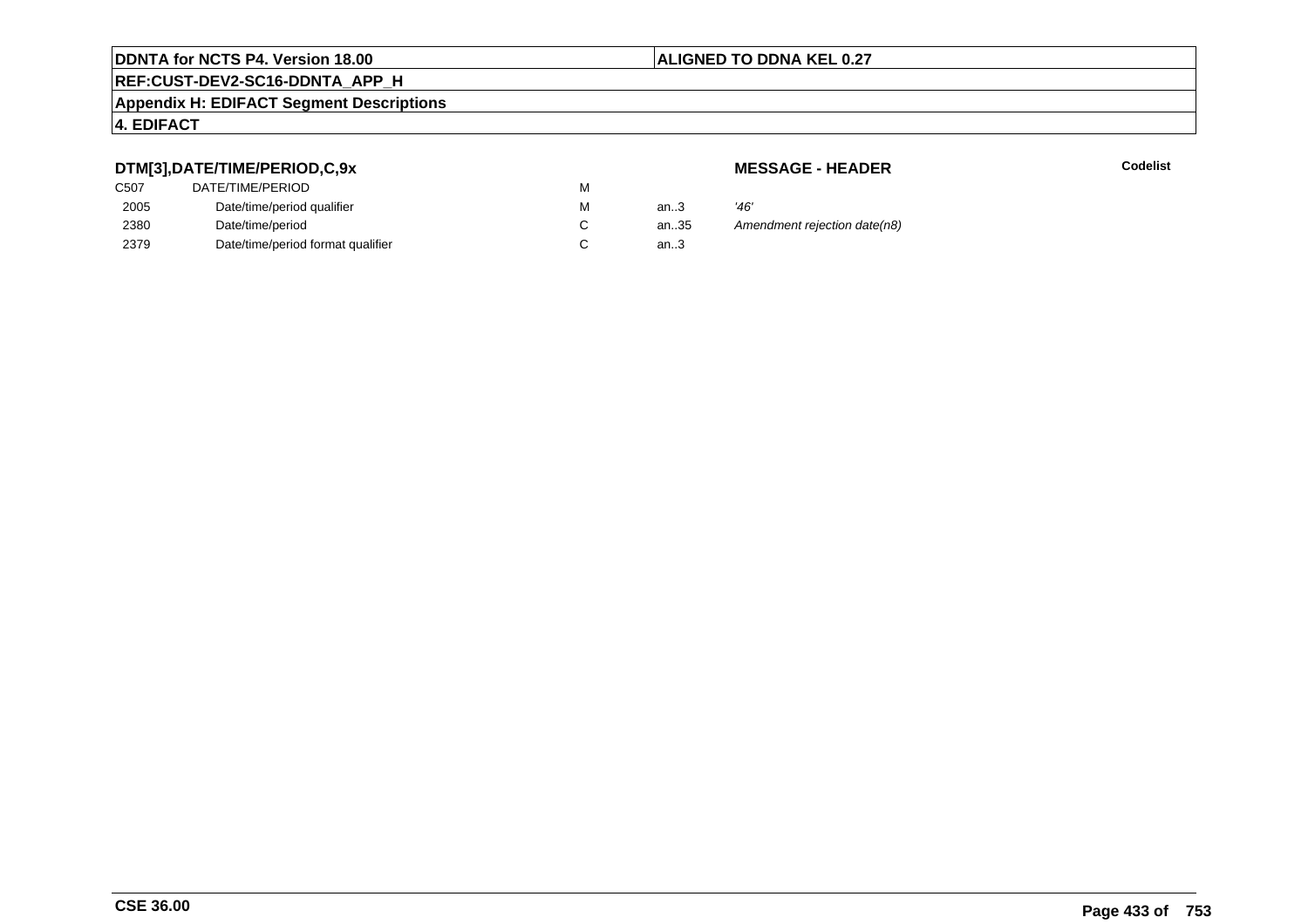#### **ALIGNED TO DDNA KEL 0.27**

# **REF:CUST-DEV2-SC16-DDNTA\_APP\_H**

#### **Appendix H: EDIFACT Segment Descriptions**

#### **4. EDIFACT**

## **DTM[3],DATE/TIME/PERIOD,C,9x**

# **MESSAGE - HEADER**

**R** Codelist

| . .               |                                   |   |      |                       |
|-------------------|-----------------------------------|---|------|-----------------------|
| C <sub>50</sub> 7 | DATE/TIME/PERIOD                  | м |      |                       |
| 2005              | Date/time/period qualifier        | м | an3  | '318'                 |
| 2380              | Date/time/period                  |   | an35 | Date of amendment(n8) |
| 2379              | Date/time/period format qualifier |   | an.3 |                       |
|                   |                                   |   |      |                       |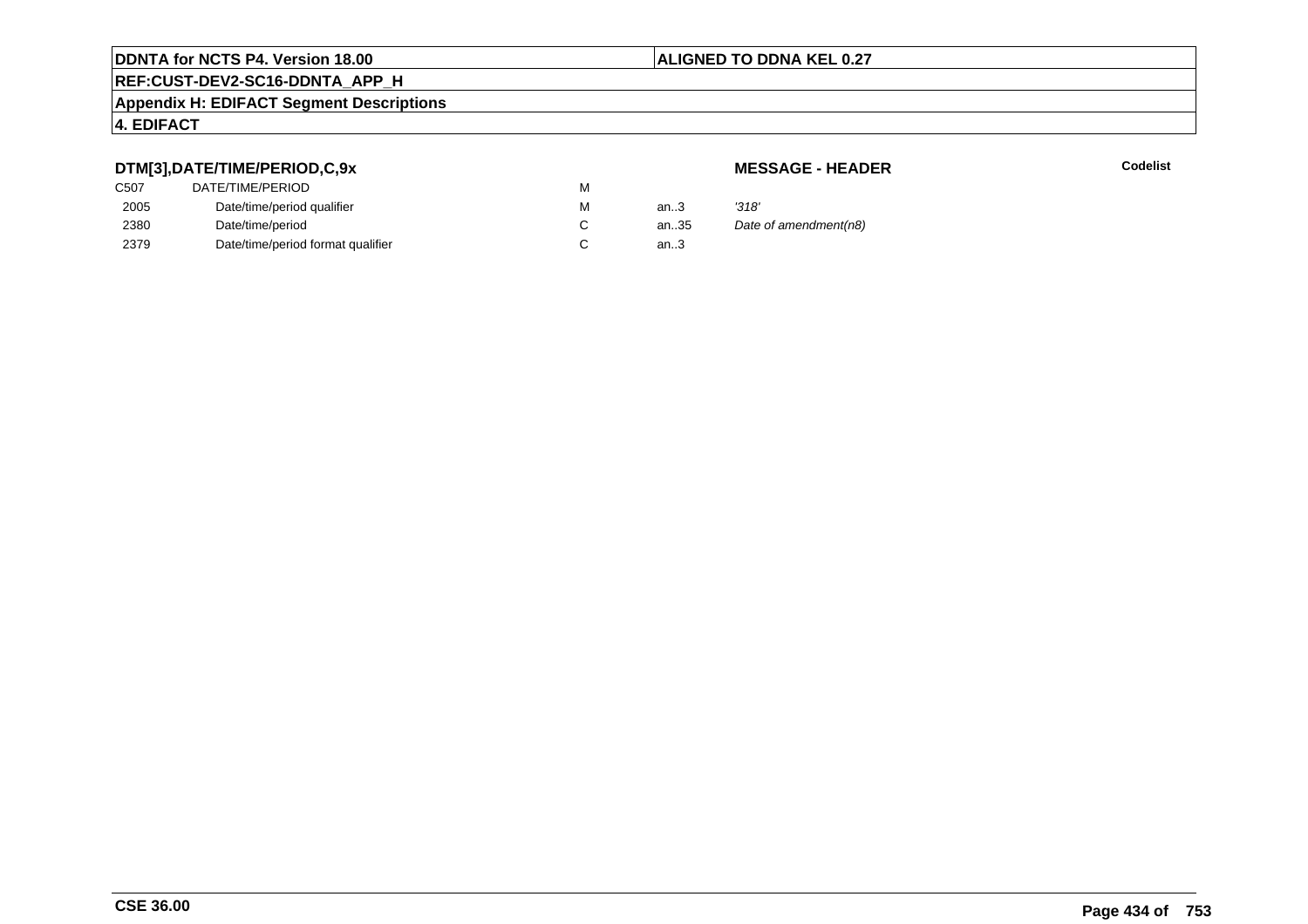#### **ALIGNED TO DDNA KEL 0.27**

# **REF:CUST-DEV2-SC16-DDNTA\_APP\_H**

#### **Appendix H: EDIFACT Segment Descriptions**

#### **4. EDIFACT**

## **DTM[3],DATE/TIME/PERIOD,C,9x**

| C <sub>50</sub> 7 | DATE/TIME/PERIOD                  | м |        |       |
|-------------------|-----------------------------------|---|--------|-------|
| 2005              | Date/time/period qualifier        | м | an.3   | '261' |
| 2380              | Date/time/period                  |   | an35   | Date  |
| 2379              | Date/time/period format qualifier |   | an $3$ |       |

#### **MESSAGE - HEADER**

**R** Codelist

35 Date of release request(n8)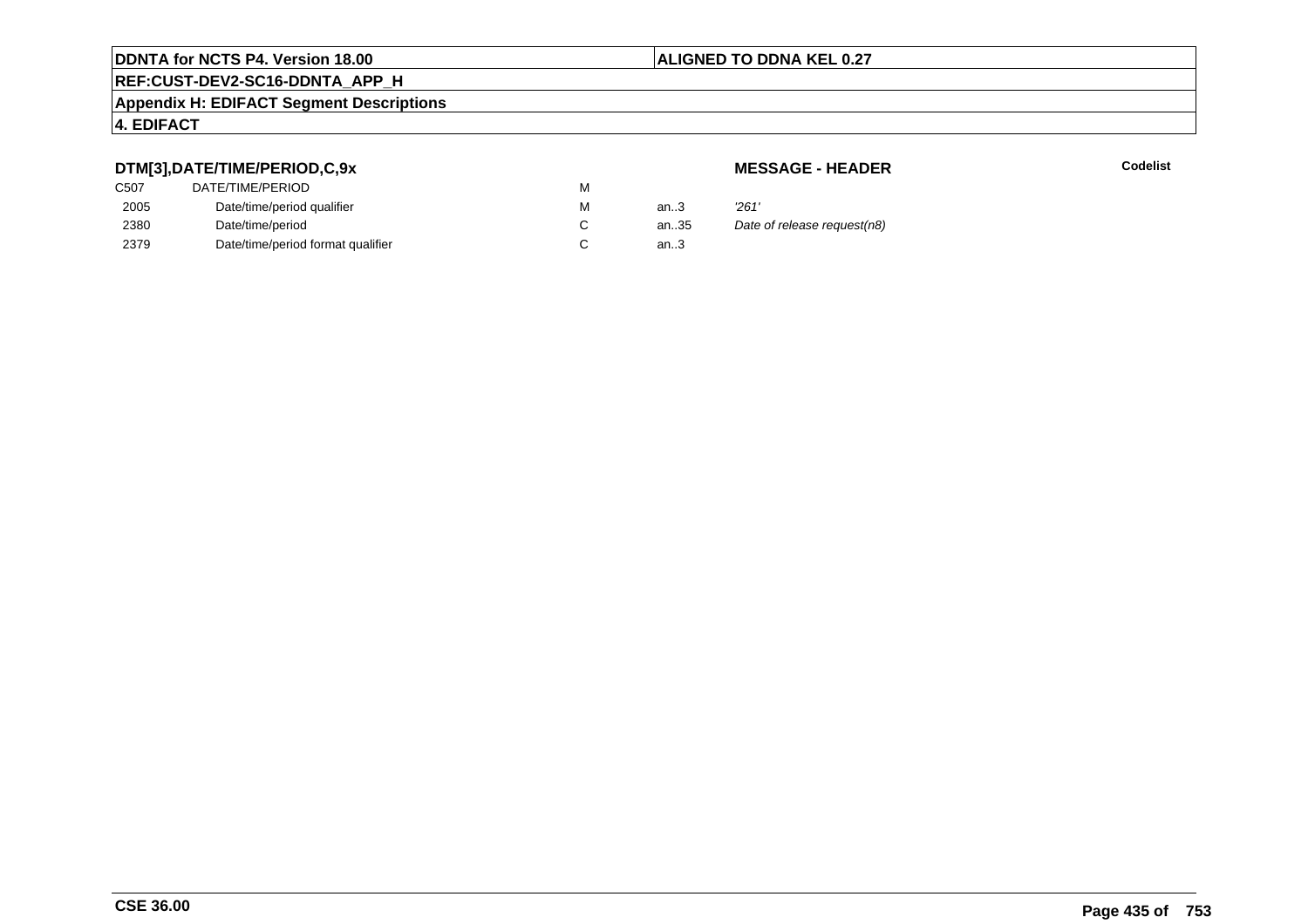#### **ALIGNED TO DDNA KEL 0.27**

# **REF:CUST-DEV2-SC16-DDNTA\_APP\_H**

#### **Appendix H: EDIFACT Segment Descriptions**

#### **4. EDIFACT**

## **DTM[3],DATE/TIME/PERIOD,C,9x**

| C507 | DATE/TIME/PERIOD                  | М |      |       |
|------|-----------------------------------|---|------|-------|
| 2005 | Date/time/period qualifier        | М | an.3 | '204' |
| 2380 | Date/time/period                  |   | an35 | Date  |
| 2379 | Date/time/period format qualifier |   | an.3 |       |

**MESSAGE - HEADER**

**R** Codelist

35 Date of release request rejection(n8)<br>3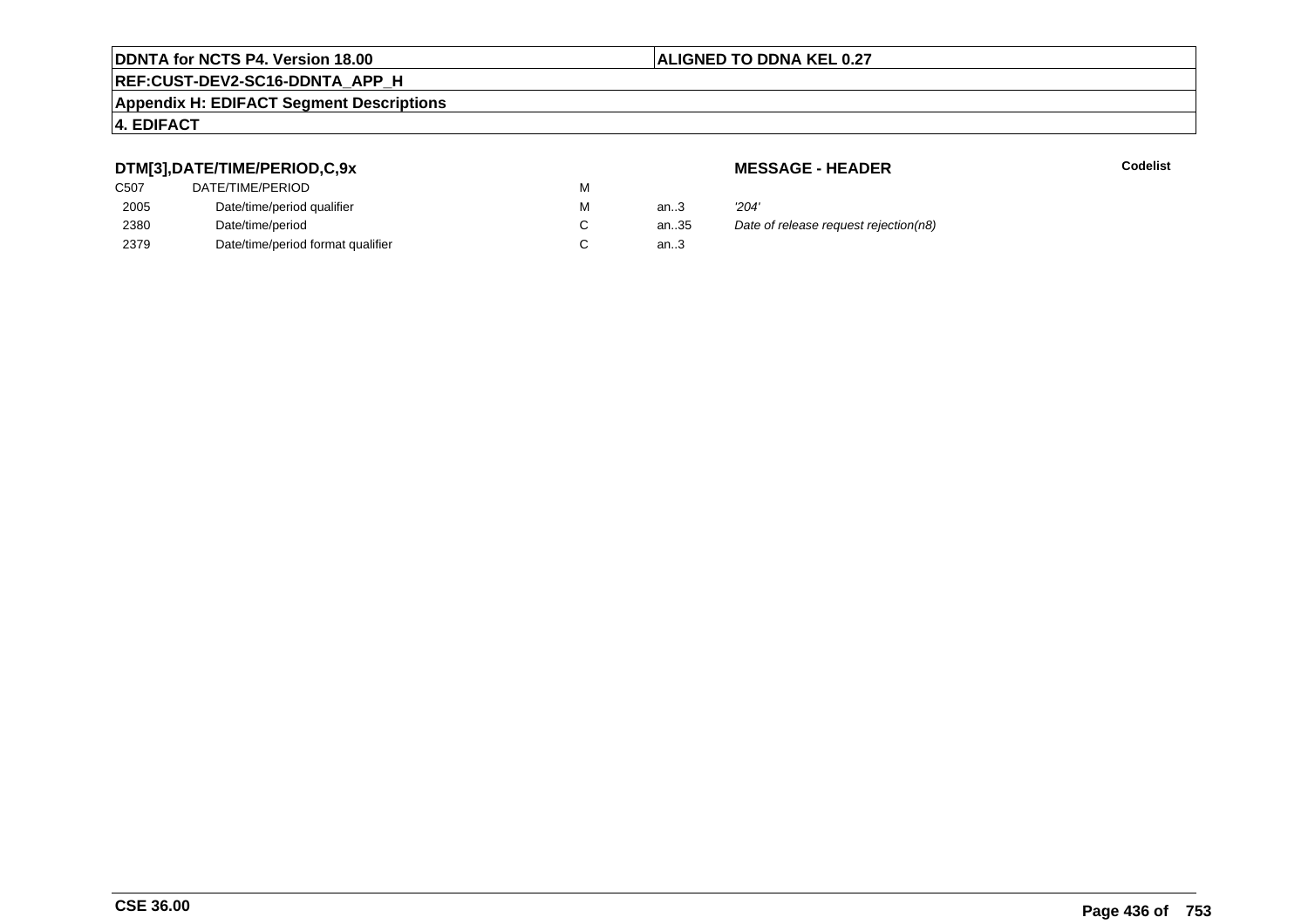#### **REF:CUST-DEV2-SC16-DDNTA\_APP\_H**

#### **Appendix H: EDIFACT Segment Descriptions**

#### **4. EDIFACT**

#### **FTX[4],FREE TEXT,C,9999xMESSAGE - FUNCTIONAL ERROR**<br>M an..3 *'AAO'*  **Codelist** 4451Text subject qualifier M<br>
Text function, coded C an..3 'AAO' 4453Text function, coded C<br>
TEXT REFERENCE an..3 C107 TEXT REFERENCEE C  $\mathsf{M}% _{T}=\mathsf{M}_{T}\!\left( a,b\right) ,\ \mathsf{M}_{T}=\mathsf{M}_{T}$ 4441Free text identification M<br>Code list qualifier development of the code list qualifier development of  $\mathbf C$ M an..17  $Error$  type(n2)  $\qquad \qquad$  49 1131Code list qualifier C<br>Code list responsible agency, coded C an..3 3055Code list responsible agency, coded C<br>
XT LITERAL C an..3 C108TEXT LITERAL<br>Free text  $\mathbf C$ 44400 Free text C C an..70 *Error pointer(an..210)*<br>C an..70 <sup>'--</sup> Continued 70 --' 44400 Free text C C an..70 '-- Continued 70 --'<br>C an..70 '-- Continued 70 --' 44400 Free text C C an..70 '-- Continued 70 --'<br>C an..70 Error reason(an..6) 44400 Free text C C an..70 *Error reason(an..6)*<br>C an..70 44400 Free text C C an..70<br>C an..3 3453Language, coded an..3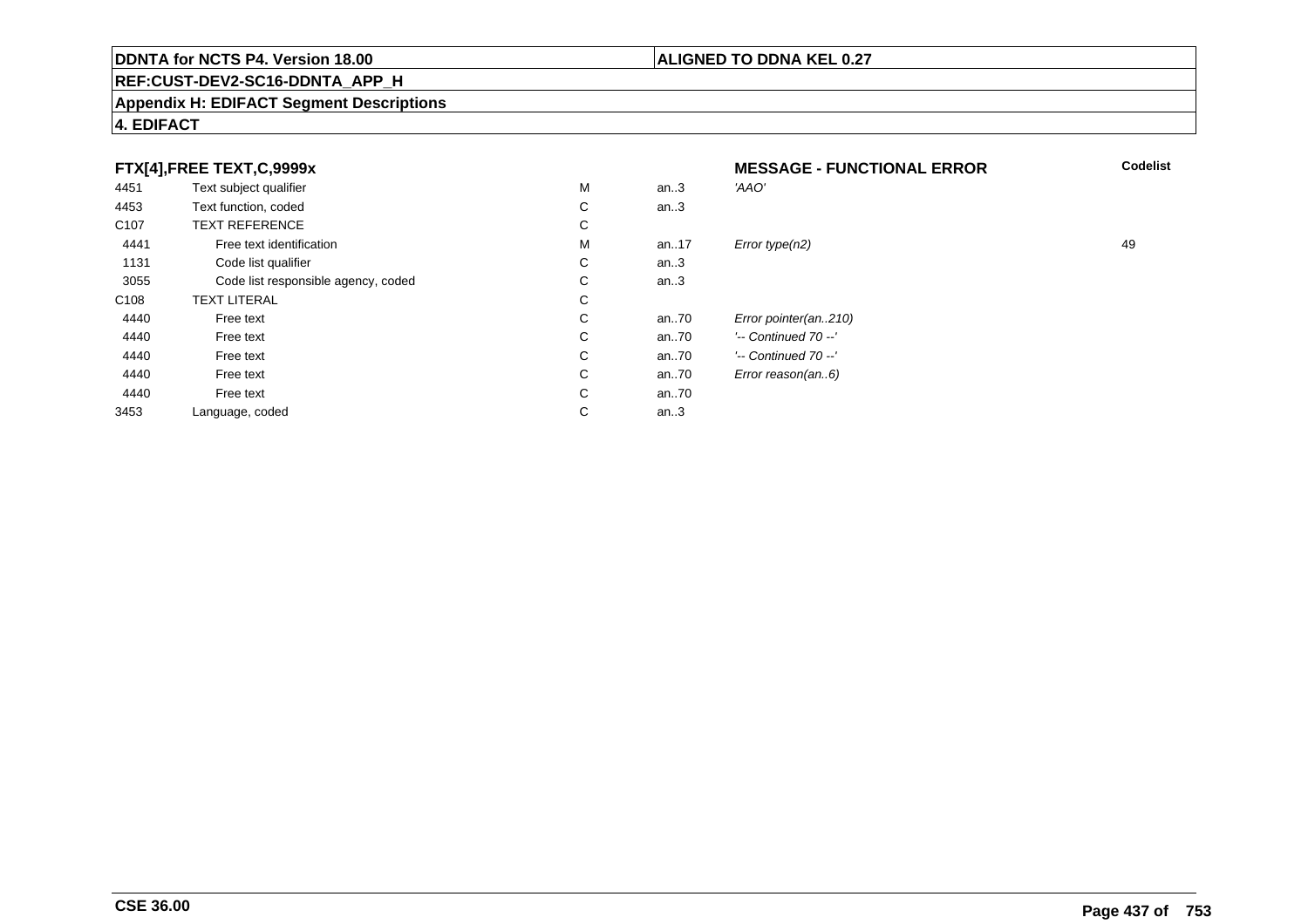#### **REF:CUST-DEV2-SC16-DDNTA\_APP\_H**

#### **Appendix H: EDIFACT Segment Descriptions**

#### **4. EDIFACT**

## **FTX[4],FREE TEXT,C,9999x**

| 4451             | Text subject qualifier              | M | an.3    | 'AAP'                           |
|------------------|-------------------------------------|---|---------|---------------------------------|
| 4453             | Text function, coded                | С | an.3    |                                 |
| C <sub>107</sub> | <b>TEXT REFERENCE</b>               | С |         |                                 |
| 4441             | Free text identification            | M | an.17   |                                 |
| 1131             | Code list qualifier                 | С | an.3    |                                 |
| 3055             | Code list responsible agency, coded | С | an.3    |                                 |
| C <sub>108</sub> | <b>TEXT LITERAL</b>                 | С |         |                                 |
| 4440             | Free text                           | С | an70    | Original attribute value(an140) |
| 4440             | Free text                           | С | an70    | '-- Continued 70 --'            |
| 4440             | Free text                           | С | an70    |                                 |
| 4440             | Free text                           | С | an70    |                                 |
| 4440             | Free text                           | С | an70    |                                 |
| 3453             | Language, coded                     | С | an $.3$ |                                 |
|                  |                                     |   |         |                                 |

# **MESSAGE - FUNCTIONAL ERROR**

**ALIGNED TO DDNA KEL 0.27**

**Codelist**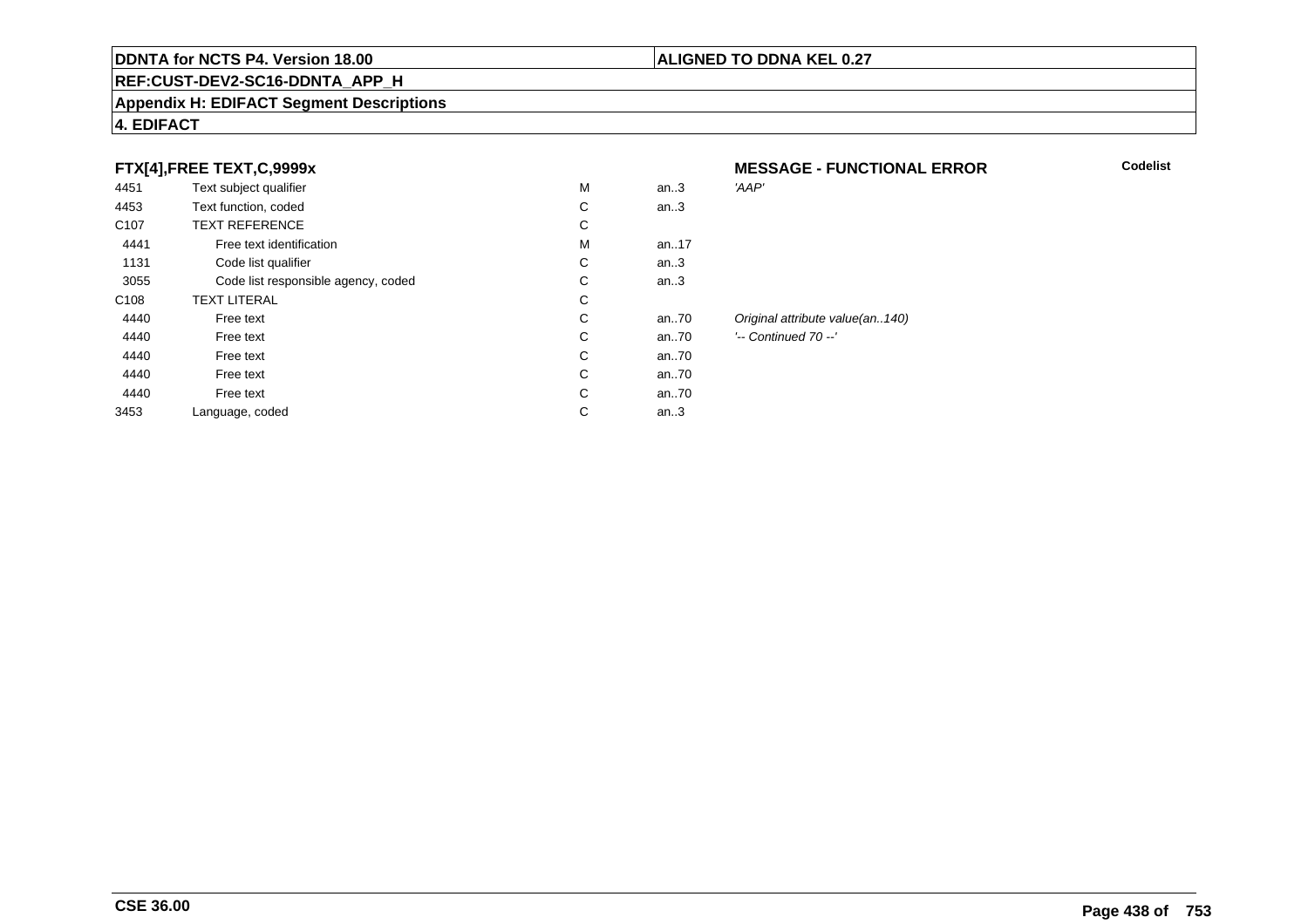# **REF:CUST-DEV2-SC16-DDNTA\_APP\_H**

#### **Appendix H: EDIFACT Segment Descriptions**

|                  | FTX[4],FREE TEXT,C,9999x            |    |      | <b>MESSAGE - HEADER</b>    | <b>Codelist</b> |
|------------------|-------------------------------------|----|------|----------------------------|-----------------|
| 4451             | Text subject qualifier              | M  | an.3 | 'ABD'                      |                 |
| 4453             | Text function, coded                | C  | an.3 |                            |                 |
| C <sub>107</sub> | <b>TEXT REFERENCE</b>               | C  |      |                            |                 |
| 4441             | Free text identification            | м  | an17 |                            |                 |
| 1131             | Code list qualifier                 | C  | an.3 |                            |                 |
| 3055             | Code list responsible agency, coded | C  | an.3 |                            |                 |
| C <sub>108</sub> | <b>TEXT LITERAL</b>                 | C  |      |                            |                 |
| 4440             | Free text                           | C  | an70 | Action to be taken(an350)  |                 |
| 4440             | Free text                           | C. | an70 | $'-$ Continued 70 $-$ '    |                 |
| 4440             | Free text                           | C  | an70 | $'-$ Continued 70 $-$ '    |                 |
| 4440             | Free text                           | C  | an70 | $'-$ Continued 70 $-$ '    |                 |
| 4440             | Free text                           | C  | an70 | $'-$ Continued 70 $-$ '    |                 |
| 3453             | Language, coded                     | C  | an.3 | Action to be taken LNG(a2) | 12              |

# **4. EDIFACT**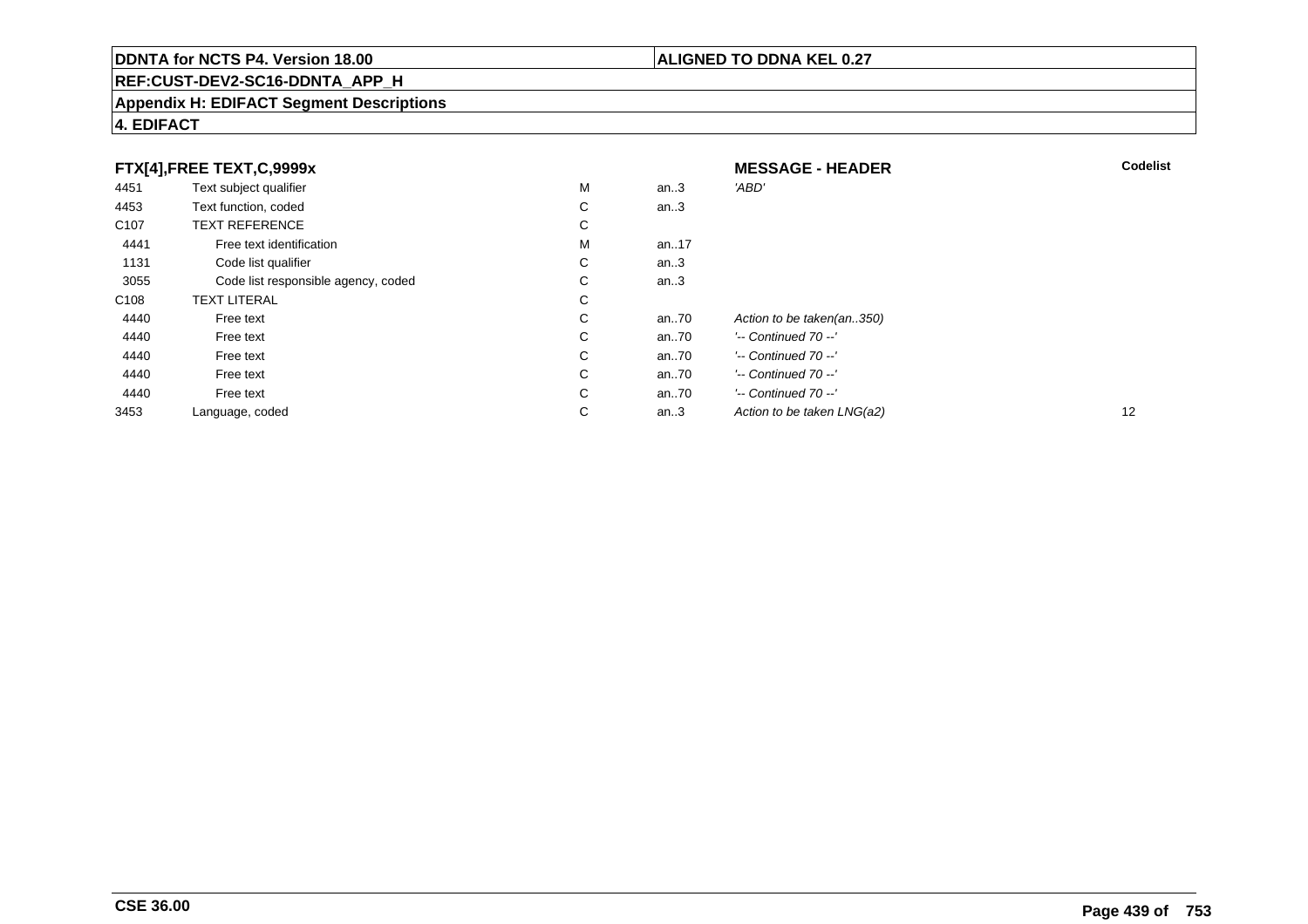# **REF:CUST-DEV2-SC16-DDNTA\_APP\_H**

#### **Appendix H: EDIFACT Segment Descriptions**

# **4. EDIFACT**

|                  | FTX[4],FREE TEXT,C,9999x            |    |         | <b>MESSAGE - HEADER</b>              | <b>Codelist</b> |
|------------------|-------------------------------------|----|---------|--------------------------------------|-----------------|
| 4451             | Text subject qualifier              | М  | an.3    | 'ACD'                                |                 |
| 4453             | Text function, coded                | С  | an.3    |                                      |                 |
| C <sub>107</sub> | <b>TEXT REFERENCE</b>               | С  |         |                                      |                 |
| 4441             | Free text identification            | м  | an17    |                                      |                 |
| 1131             | Code list qualifier                 | C  | an $.3$ |                                      |                 |
| 3055             | Code list responsible agency, coded | C. | an.3    |                                      |                 |
| C <sub>108</sub> | <b>TEXT LITERAL</b>                 | С  |         |                                      |                 |
| 4440             | Free text                           | С  | an70    | Declaration rejection reason(an350)  |                 |
| 4440             | Free text                           | C  | an70    | '-- Continued 70 --'                 |                 |
| 4440             | Free text                           | C  | an70    | $'-$ Continued 70 $-$ '              |                 |
| 4440             | Free text                           | C. | an70    | $'-$ Continued 70 $-$ '              |                 |
| 4440             | Free text                           | C  | an70    | $'-$ Continued 70 $-$ '              |                 |
| 3453             | Language, coded                     | С  | an.3    | Declaration rejection reason LNG(a2) | 12              |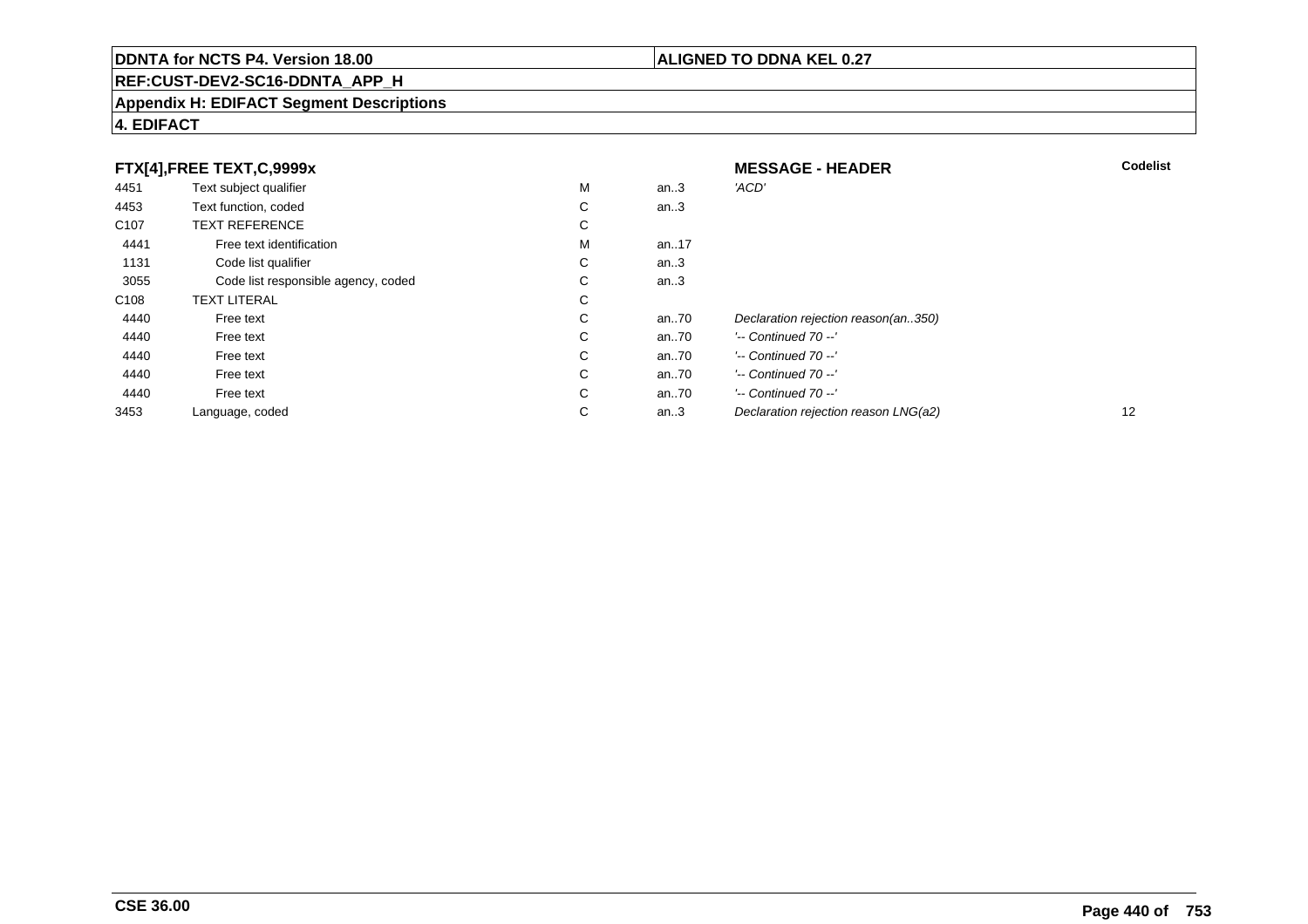# **REF:CUST-DEV2-SC16-DDNTA\_APP\_H**

#### **Appendix H: EDIFACT Segment Descriptions**

# **4. EDIFACT**

| FTX[4],FREE TEXT,C,9999x |                                     | <b>MESSAGE - HEADER</b> | <b>Codelist</b> |                                            |    |
|--------------------------|-------------------------------------|-------------------------|-----------------|--------------------------------------------|----|
| 4451                     | Text subject qualifier              | M                       | an.3            | 'ACD'                                      |    |
| 4453                     | Text function, coded                | С                       | an.3            |                                            |    |
| C <sub>107</sub>         | <b>TEXT REFERENCE</b>               | С                       |                 |                                            |    |
| 4441                     | Free text identification            | M                       | an17            |                                            |    |
| 1131                     | Code list qualifier                 | С                       | an.3            |                                            |    |
| 3055                     | Code list responsible agency, coded | С                       | an.3            |                                            |    |
| C <sub>108</sub>         | <b>TEXT LITERAL</b>                 | С                       |                 |                                            |    |
| 4440                     | Free text                           | С                       | an70            | Unloading remarks rejection reason(an350)  |    |
| 4440                     | Free text                           | С                       | an70            | $'-$ Continued 70 $-$ '                    |    |
| 4440                     | Free text                           | C                       | an70            | $'-$ Continued 70 $-$ '                    |    |
| 4440                     | Free text                           | С                       | an70            | $'-$ Continued 70 $-$ '                    |    |
| 4440                     | Free text                           | C                       | an70            | $'-$ Continued 70 $-$ '                    |    |
| 3453                     | Language, coded                     | С                       | an.3            | Unloading remarks rejection reason LNG(a2) | 12 |

**CSE 36.00**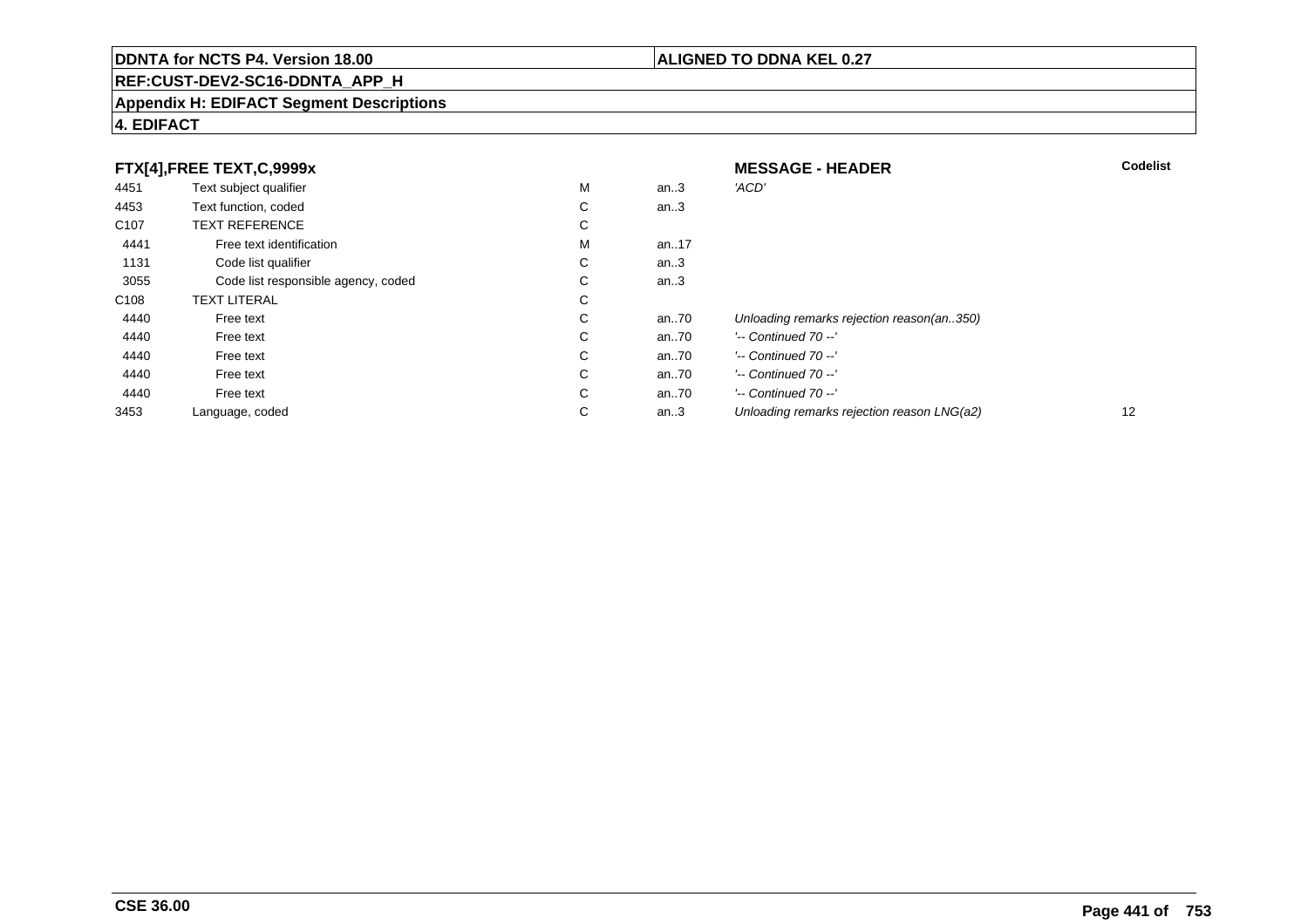# **REF:CUST-DEV2-SC16-DDNTA\_APP\_H**

#### **Appendix H: EDIFACT Segment Descriptions**

# **4. EDIFACT**

| FTX[4], FREE TEXT, C, 9999x |                                     | <b>MESSAGE - HEADER</b> | <b>Codelist</b> |                                             |    |
|-----------------------------|-------------------------------------|-------------------------|-----------------|---------------------------------------------|----|
| 4451                        | Text subject qualifier              | M                       | an.3            | 'ACD'                                       |    |
| 4453                        | Text function, coded                | ⌒<br>Ü                  | an.3            |                                             |    |
| C <sub>107</sub>            | <b>TEXT REFERENCE</b>               | ⌒<br>◡                  |                 |                                             |    |
| 4441                        | Free text identification            | M                       | an17            | Amendment rejection motivation code(n1)     | 45 |
| 1131                        | Code list qualifier                 | ⌒<br>◡                  | an.3            |                                             |    |
| 3055                        | Code list responsible agency, coded | ⌒<br>◡                  | an.3            |                                             |    |
| C <sub>108</sub>            | <b>TEXT LITERAL</b>                 | С                       |                 |                                             |    |
| 4440                        | Free text                           | ⌒<br>◡                  | an70            | Amendment rejection motivation text(an350)  |    |
| 4440                        | Free text                           | $\sim$<br>◡             | an70            | $'-$ Continued 70 $-$ '                     |    |
| 4440                        | Free text                           | C                       | an70            | $'-$ Continued 70 $-$ '                     |    |
| 4440                        | Free text                           | С                       | an70            | $'-$ Continued 70 $-$ '                     |    |
| 4440                        | Free text                           | С                       | an70            | $'-$ Continued 70 $-$ '                     |    |
| 3453                        | Language, coded                     | ⌒<br>◡                  | an.3            | Amendment rejection motivation text LNG(a2) | 12 |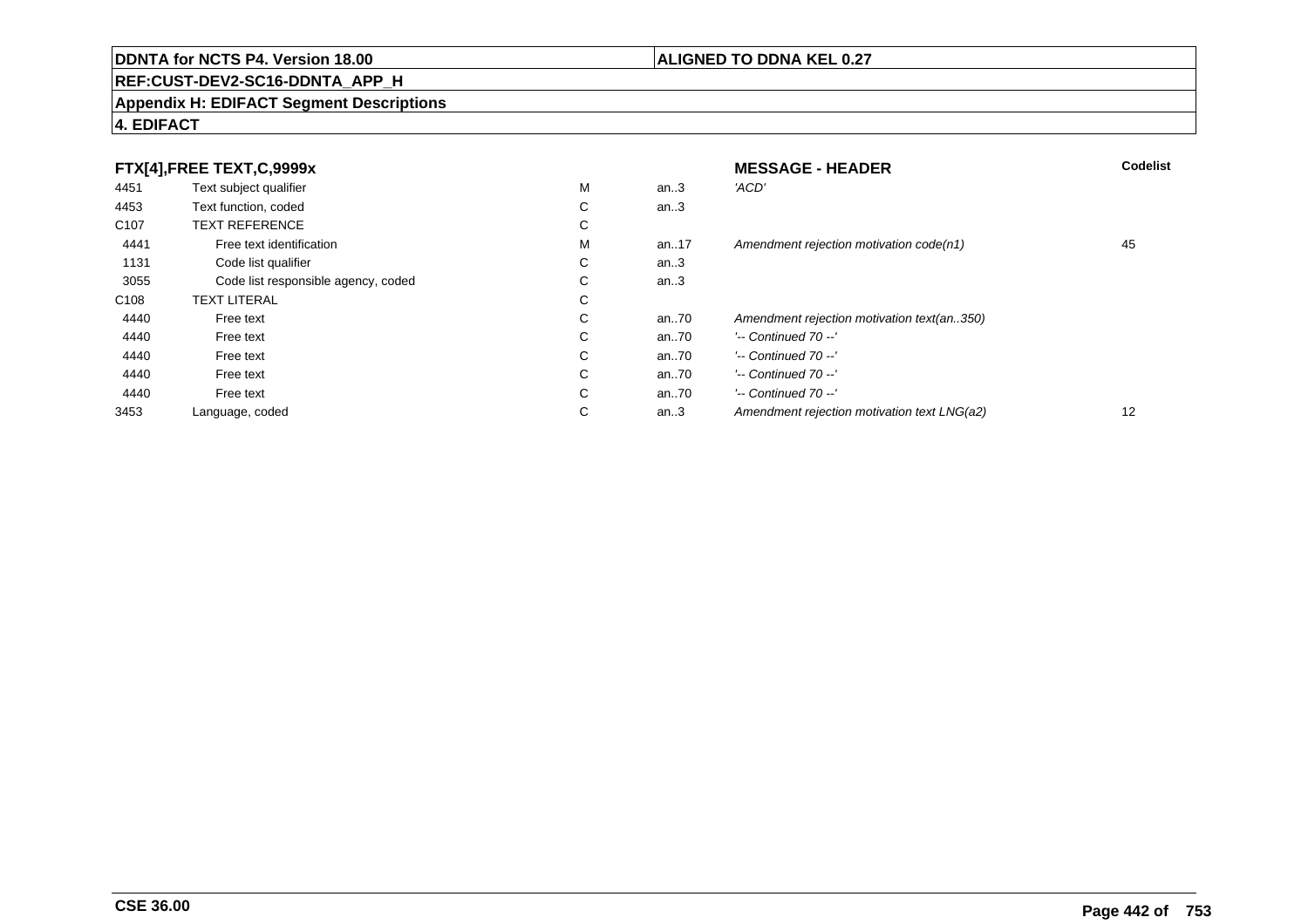# **REF:CUST-DEV2-SC16-DDNTA\_APP\_H**

#### **Appendix H: EDIFACT Segment Descriptions**

# **4. EDIFACT**

| FTX[4],FREE TEXT,C,9999x |                                     | <b>MESSAGE - HEADER</b> | Codelist |                                          |    |
|--------------------------|-------------------------------------|-------------------------|----------|------------------------------------------|----|
| 4451                     | Text subject qualifier              | М                       | an.3     | 'ACD'                                    |    |
| 4453                     | Text function, coded                | ⌒<br>◡                  | an.3     |                                          |    |
| C <sub>107</sub>         | <b>TEXT REFERENCE</b>               | $\sim$<br>Ü             |          |                                          |    |
| 4441                     | Free text identification            | М                       | an17     | Release requested(n1)                    | 27 |
| 1131                     | Code list qualifier                 | С                       | an.3     |                                          |    |
| 3055                     | Code list responsible agency, coded | $\sim$<br>Ü             | an.3     |                                          |    |
| C <sub>108</sub>         | <b>TEXT LITERAL</b>                 | $\sim$<br>◡             |          |                                          |    |
| 4440                     | Free text                           | ⌒<br>◡                  | an70     | Release request rejection reason(an350)  |    |
| 4440                     | Free text                           | С                       | an70     | $'-$ Continued 70 $-$ '                  |    |
| 4440                     | Free text                           | C                       | an70     | $'-$ Continued 70 $-$ '                  |    |
| 4440                     | Free text                           | С                       | an70     | $'-$ Continued 70 $-$ '                  |    |
| 4440                     | Free text                           | $\sim$<br>Ü             | an.70    | $'-$ Continued 70 $-$ '                  |    |
| 3453                     | Language, coded                     | $\sim$<br>◡             | an.3     | Release request rejection reason LNG(a2) | 12 |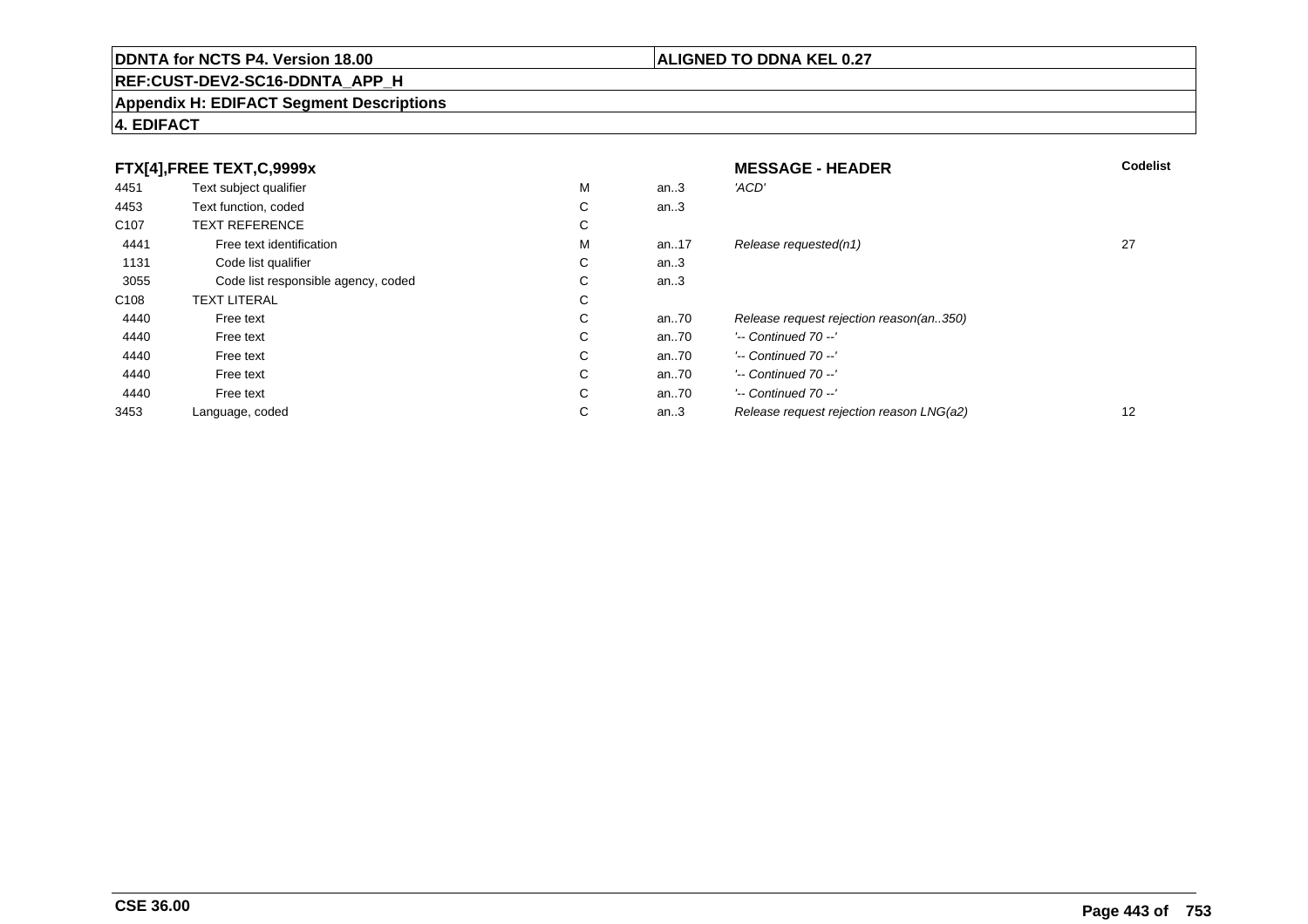# **REF:CUST-DEV2-SC16-DDNTA\_APP\_H**

#### **Appendix H: EDIFACT Segment Descriptions**

# **4. EDIFACT**

|                  | FTX[4],FREE TEXT,C,9999x            |   |         | <b>MESSAGE - HEADER</b>          | Codelist |
|------------------|-------------------------------------|---|---------|----------------------------------|----------|
| 4451             | Text subject qualifier              | M | an.3    | 'ARR'                            |          |
| 4453             | Text function, coded                | С | an. $3$ |                                  |          |
| C <sub>107</sub> | <b>TEXT REFERENCE</b>               | С |         |                                  |          |
| 4441             | Free text identification            | M | an17    |                                  |          |
| 1131             | Code list qualifier                 | С | an $3$  |                                  |          |
| 3055             | Code list responsible agency, coded | C | an.3    |                                  |          |
| C <sub>108</sub> | <b>TEXT LITERAL</b>                 | С |         |                                  |          |
| 4440             | Free text                           | С | an70    | Arrival rejection reason(an350)  |          |
| 4440             | Free text                           | C | an70    | $'-$ Continued 70 $-$ '          |          |
| 4440             | Free text                           | C | an70    | $'-$ Continued 70 $-$ '          |          |
| 4440             | Free text                           | С | an70    | $'-$ Continued 70 $-$ '          |          |
| 4440             | Free text                           | C | an70    | $'-$ Continued 70 $-$ '          |          |
| 3453             | Language, coded                     | С | an.3    | Arrival rejection reason LNG(a2) | 12       |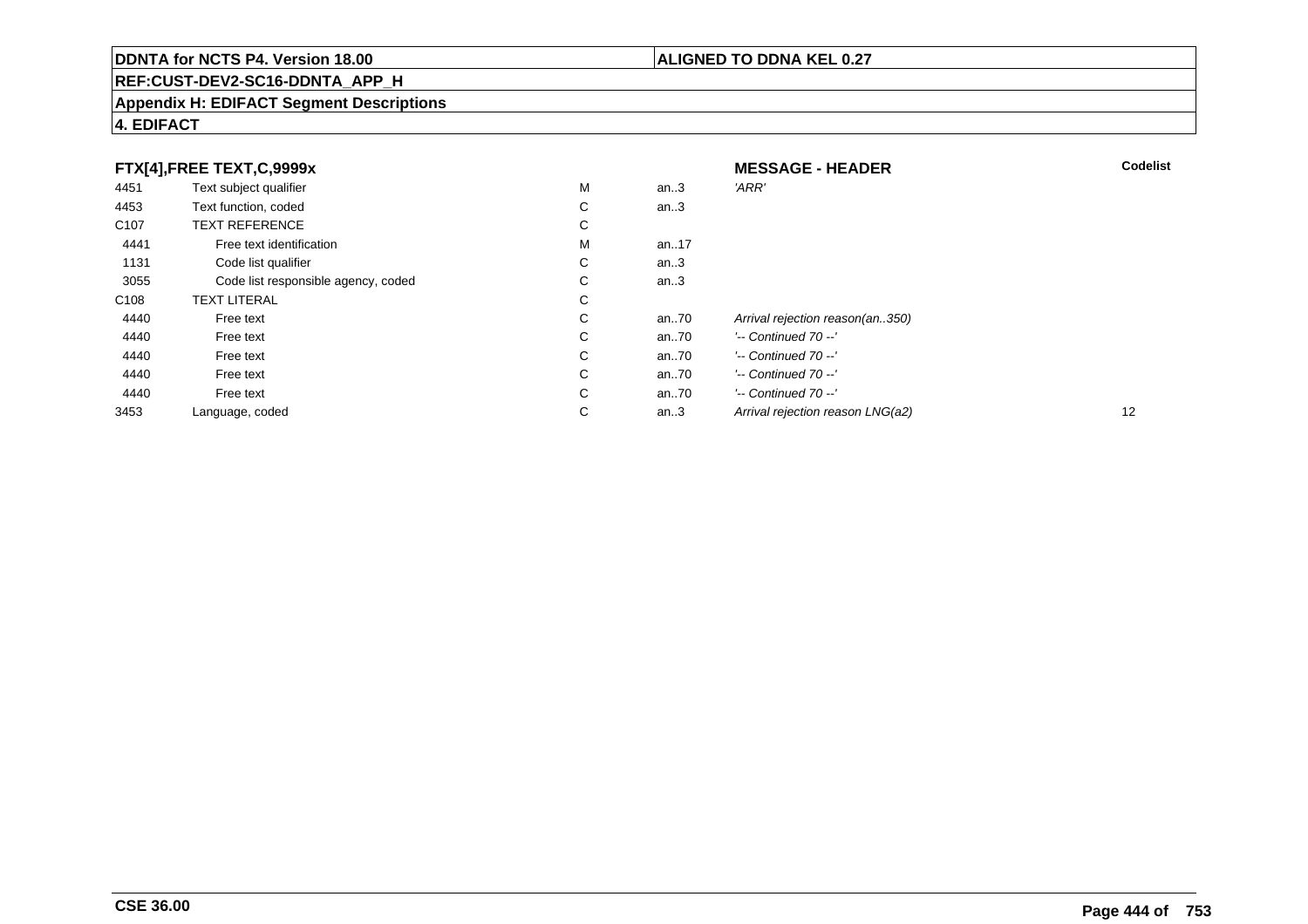#### **ALIGNED TO DDNA KEL 0.27**

**REF:CUST-DEV2-SC16-DDNTA\_APP\_H**

**Appendix H: EDIFACT Segment Descriptions**

**4. EDIFACT**

#### **LOC[6],PLACE/LOCATION IDENTIFICATION,C,99x**

| 3227             | Place/location qualifier                   | M | an.3      | '118' |
|------------------|--------------------------------------------|---|-----------|-------|
| C <sub>517</sub> | <b>LOCATION IDENTIFICATION</b>             | C |           |       |
| 3225             | Place/location identification              | С | an25      | Refe  |
| 1131             | Code list qualifier                        | C | an3       |       |
| 3055             | Code list responsible agency, coded        | С | an.3      |       |
| 3224             | Place/location                             | С | an70      |       |
| C <sub>519</sub> | RELATED LOCATION ONE IDENTIFICATION        | C |           |       |
| 3223             | Related place/location one identification  | C | an. $.25$ |       |
| 1131             | Code list qualifier                        | C | an.3      |       |
| 3055             | Code list responsible agency, coded        | С | an3       |       |
| 3222             | Related place/location one                 | C | an70      |       |
| C553             | <b>RELATED LOCATION TWO IDENTIFICATION</b> | С |           |       |
| 3233             | Related place/location two identification  | С | an25      |       |
| 1131             | Code list qualifier                        | C | an.3      |       |
| 3055             | Code list responsible agency, coded        | С | an3       |       |
| 3232             | Related place/location two                 | C | an70      |       |
| 5479             | Relation, coded                            | C | an.3      |       |
|                  |                                            |   |           |       |

#### **MESSAGE - (DEPARTURE) CUSTOMS OFFICECodelist**

5 Reference number(an8)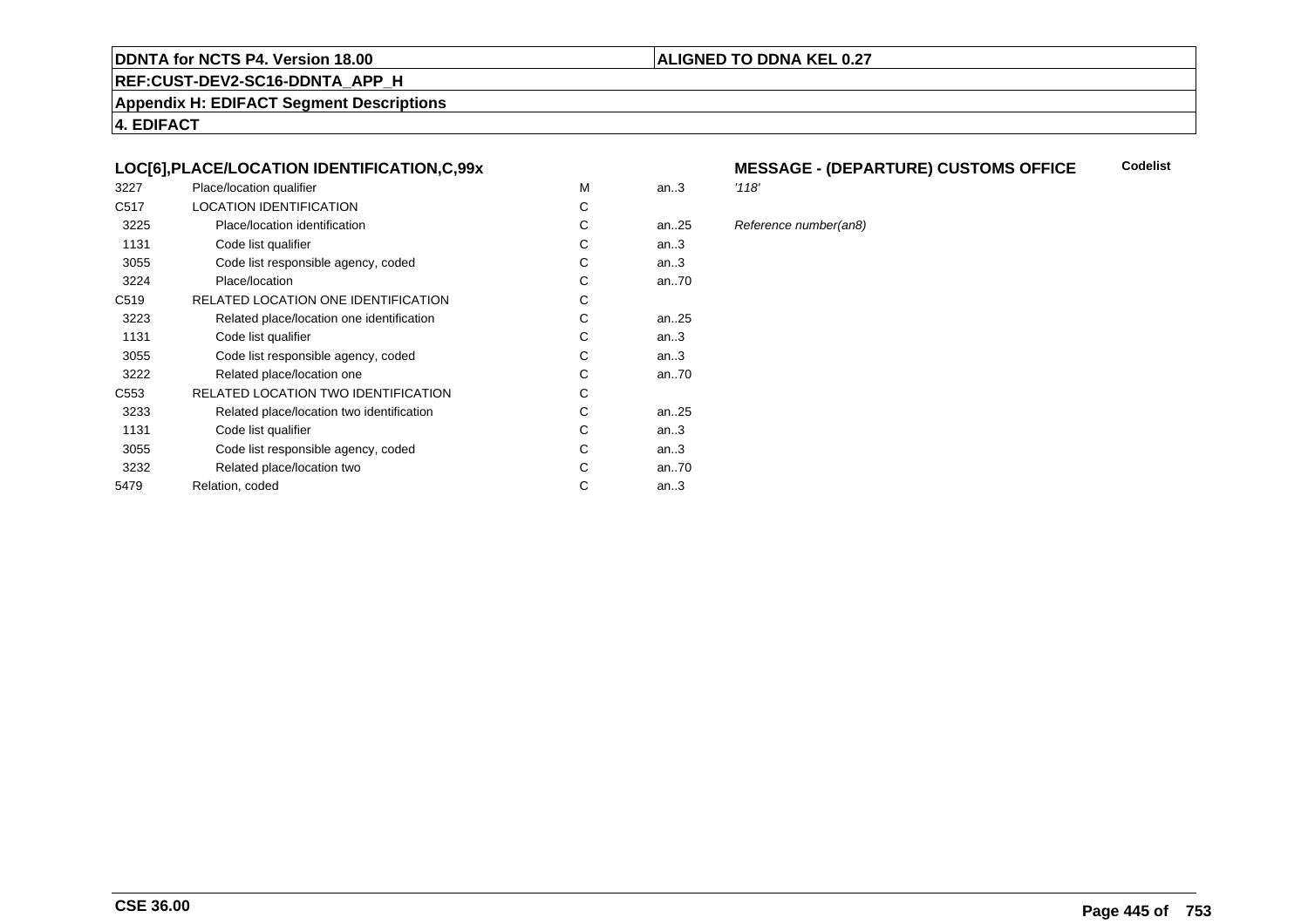### **ALIGNED TO DDNA KEL 0.27**

**REF:CUST-DEV2-SC16-DDNTA\_APP\_H**

**Appendix H: EDIFACT Segment Descriptions**

**4. EDIFACT**

| NAD[9], NAME AND ADDRESS, C, 9x |                                     |   |      | <b>MESSAGE - (PRINCIPAL) TRADER</b> | <b>Codelist</b> |
|---------------------------------|-------------------------------------|---|------|-------------------------------------|-----------------|
| 3035                            | Party qualifier                     | M | an.3 | 'AF'                                |                 |
| C082                            | PARTY IDENTIFICATION DETAILS        | С |      |                                     |                 |
| 3039                            | Party id. identification            | M | an35 | TIN(an17)                           |                 |
| 1131                            | Code list qualifier                 | C | an.3 |                                     |                 |
| 3055                            | Code list responsible agency, coded | C | an.3 |                                     |                 |
| C058                            | NAME AND ADDRESS                    | С |      |                                     |                 |
| 3124                            | Name and address line               | M | an35 |                                     |                 |
| 3124                            | Name and address line               | С | an35 |                                     |                 |
| 3124                            | Name and address line               | С | an35 |                                     |                 |
| 3124                            | Name and address line               | С | an35 |                                     |                 |
| 3124                            | Name and address line               | С | an35 |                                     |                 |
| C080                            | PARTY NAME                          | С |      |                                     |                 |
| 3036                            | Party name                          | м | an35 | Name(an35)                          |                 |
| 3036                            | Party name                          | С | an35 | Holder ID TIR(an17)                 |                 |
| 3036                            | Party name                          | С | an35 |                                     |                 |
| 3036                            | Party name                          | С | an35 |                                     |                 |
| 3036                            | Party name                          | С | an35 |                                     |                 |
| 3045                            | Party name format, coded            | С | an.3 |                                     |                 |
| C059                            | <b>STREET</b>                       | С |      |                                     |                 |
| 3042                            | Street and number/p.o. box          | M | an35 | Street and number(an35)             |                 |
| 3042                            | Street and number/p.o. box          | С | an35 |                                     |                 |
| 3042                            | Street and number/p.o. box          | С | an35 |                                     |                 |
| 3042                            | Street and number/p.o. box          | С | an35 |                                     |                 |
| 3164                            | City name                           | C | an35 | City(an35)                          |                 |
| 3229                            | Country sub-entity identification   | С | an.9 | NAD LNG(a2)                         | 12              |
| 3251                            | Postcode identification             | С | an.9 | Postal code(an9)                    |                 |
| 3207                            | Country, coded                      | С | an.3 | Country code(a2)                    | 8               |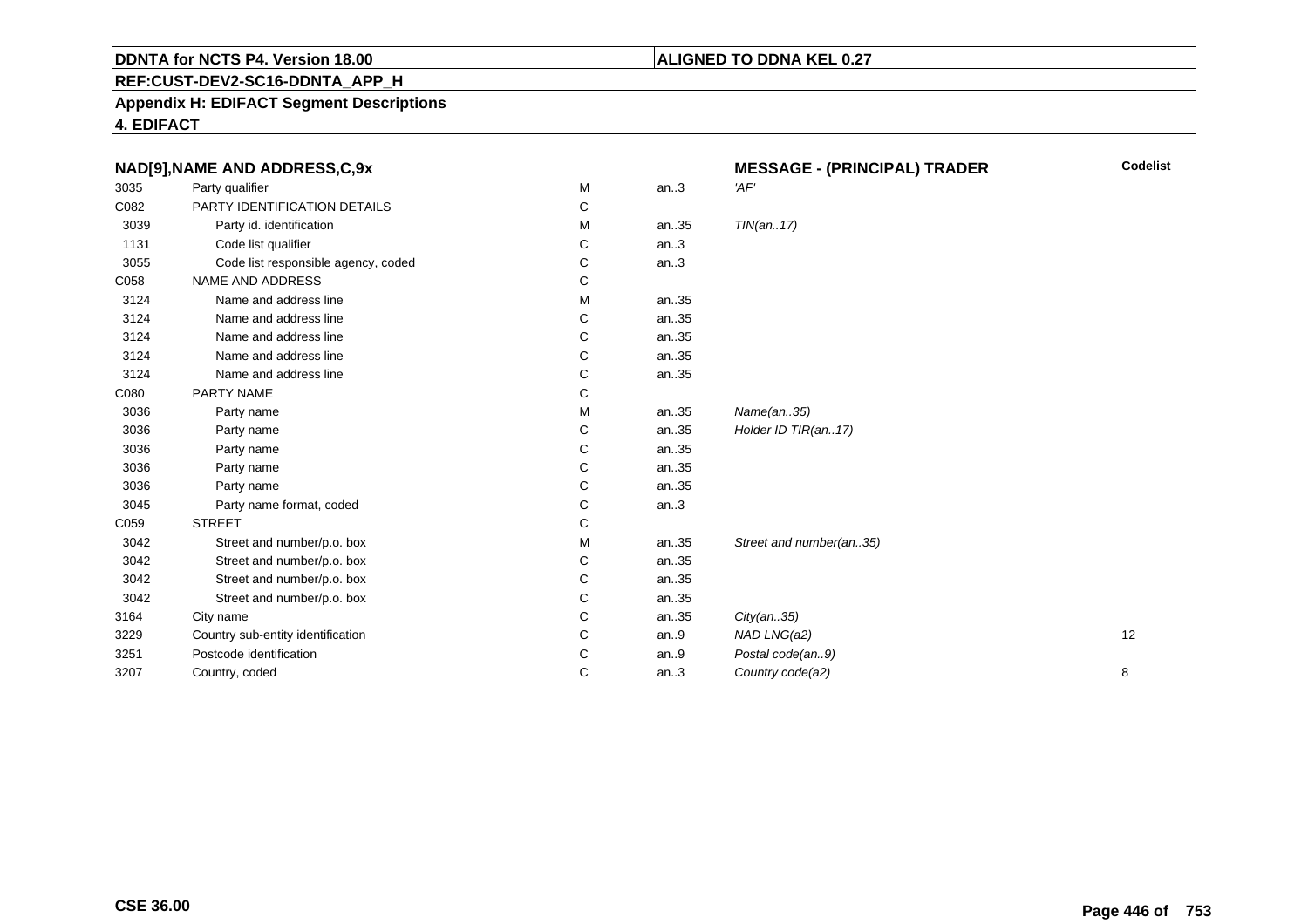#### **ALIGNED TO DDNA KEL 0.27**

# **REF:CUST-DEV2-SC16-DDNTA\_APP\_H**

#### **Appendix H: EDIFACT Segment Descriptions**

### **4. EDIFACT**

#### **RFF[12],REFERENCE,C,999x**

| <b>REFERENCE</b>         | м |      |       |
|--------------------------|---|------|-------|
| Reference qualifier      | М | an.3 | 'ABE' |
| Reference number         | C | an35 | Refer |
| Line number              | C | an6  |       |
| Reference version number | C | an35 |       |
|                          |   |      |       |

#### **MESSAGE - HEADER**

**R** Codelist

Reference number(an..22)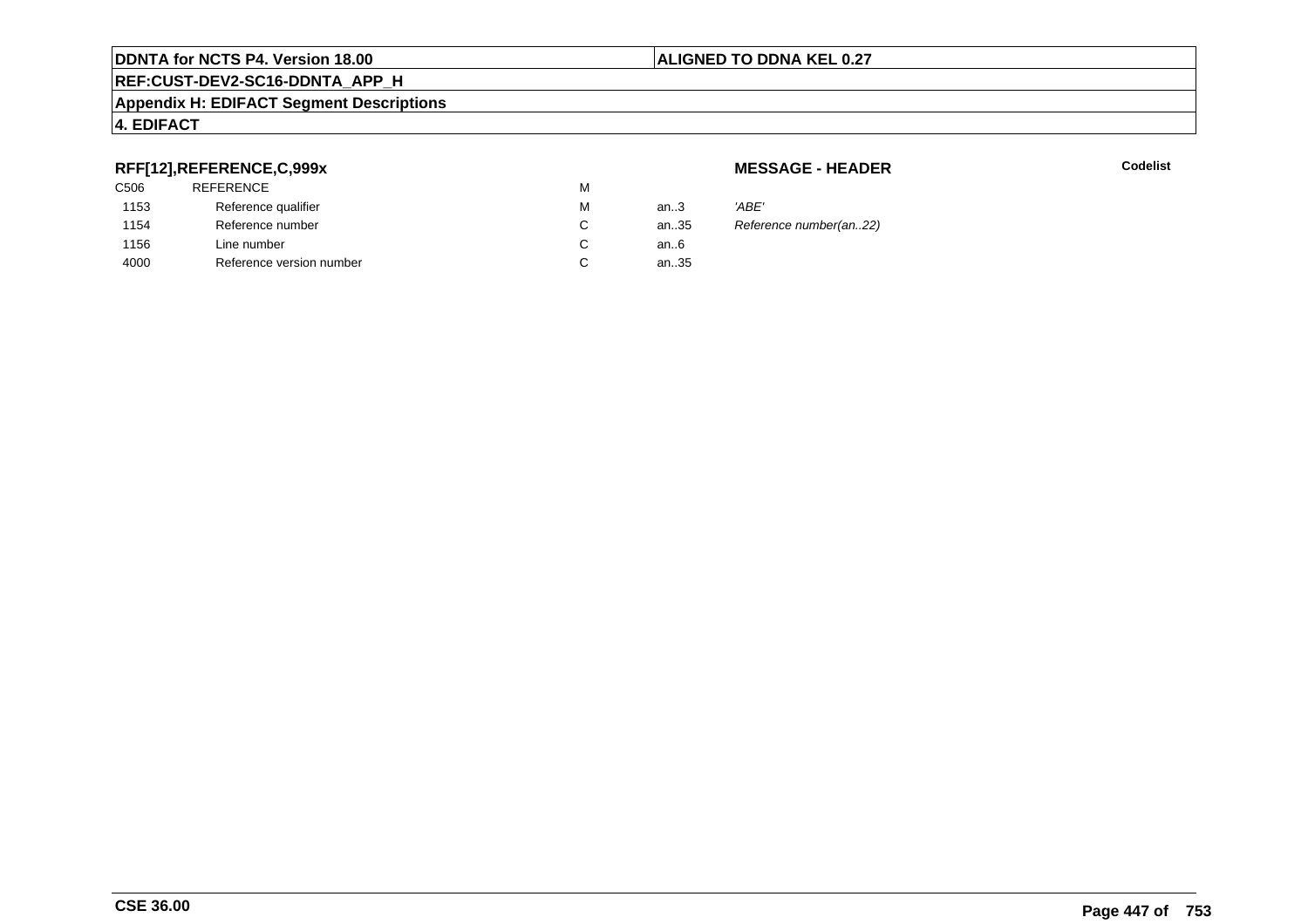# **ALIGNED TO DDNA KEL 0.27**

# **REF:CUST-DEV2-SC16-DDNTA\_APP\_H**

#### **Appendix H: EDIFACT Segment Descriptions**

# **4. EDIFACT**

# **RFF[12],REFERENCE,C,999x**

| an $3$ |
|--------|
| an35   |
| an6    |
| an35   |
|        |

**MESSAGE**

**Codelist** Codelist

 an..3 'AGO' Original message identification(an..14)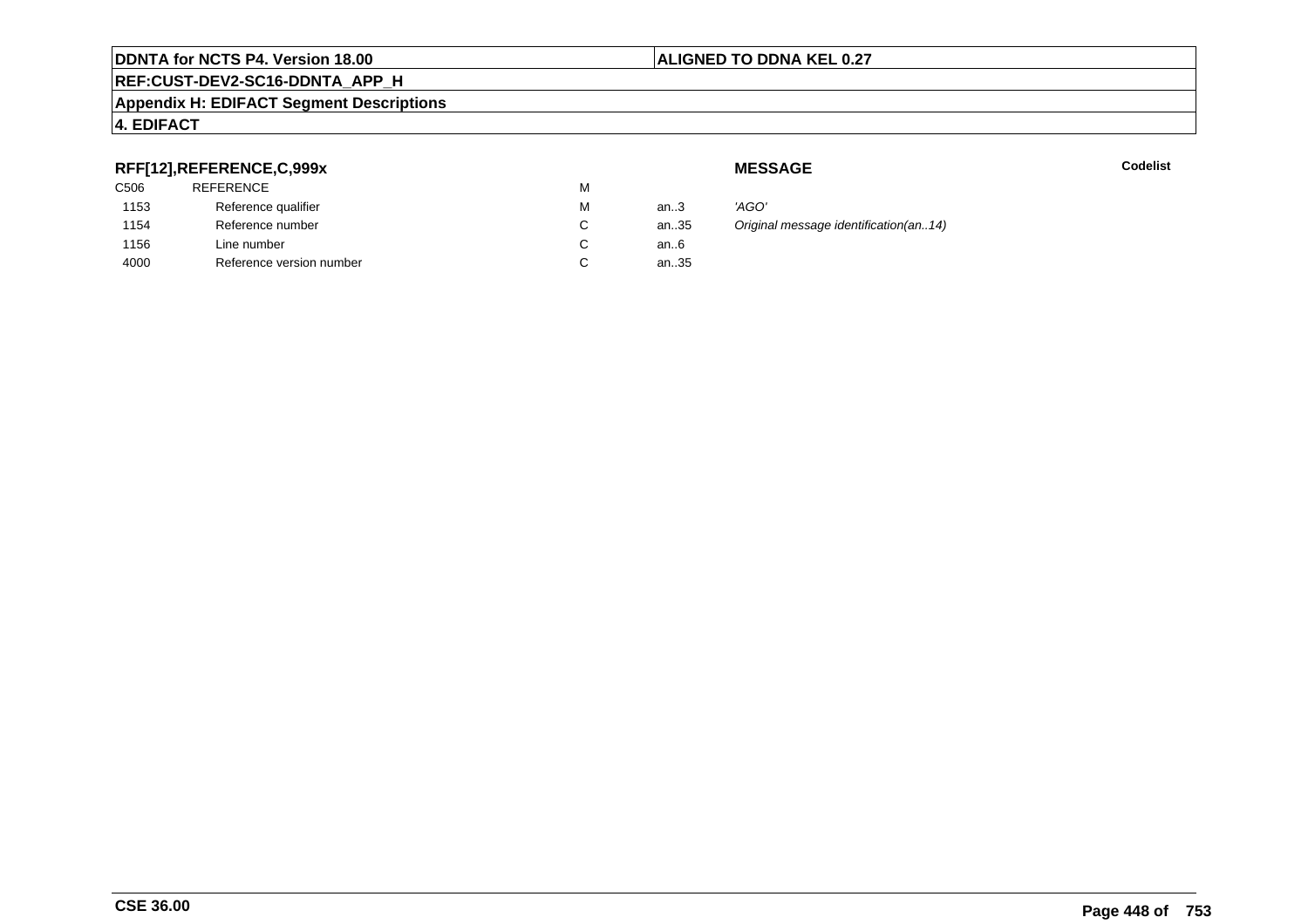# **ALIGNED TO DDNA KEL 0.27**

# **REF:CUST-DEV2-SC16-DDNTA\_APP\_H**

#### **Appendix H: EDIFACT Segment Descriptions**

## **4. EDIFACT**

# **UNT[52],MESSAGE TRAILER,M,1x**

| 0074 | Number of segments in the message |  |
|------|-----------------------------------|--|
| 0062 | Message reference number          |  |

**MESSAGE**<br>M n.6 <sup>'--</sup> Number of s **Codelist** M carried manufacturer of segments in the message'<br>Carried manufacturer in the message's M an..14 Message identification(an..14)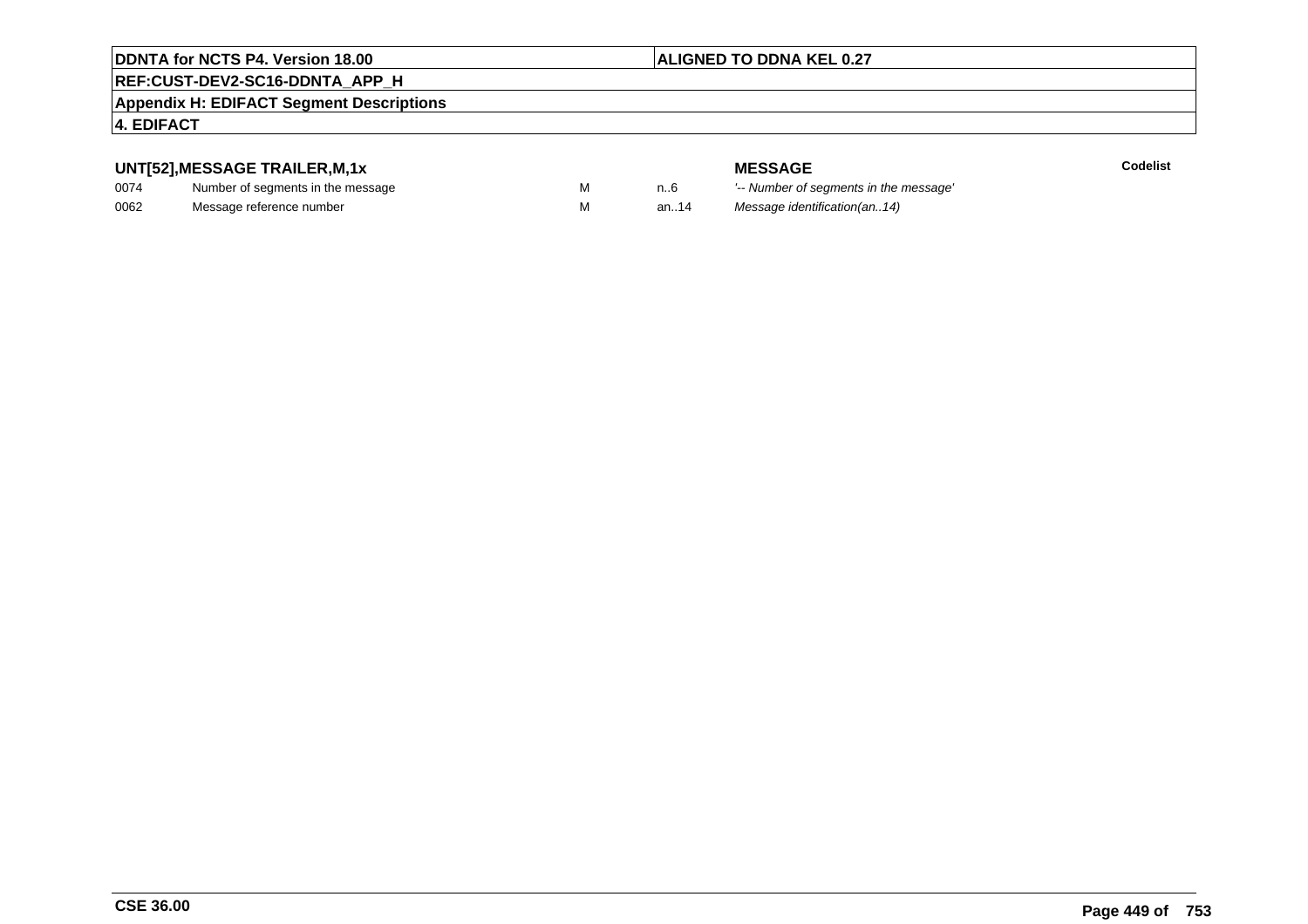# **ALIGNED TO DDNA KEL 0.27**

# **REF:CUST-DEV2-SC16-DDNTA\_APP\_H**

#### **Appendix H: EDIFACT Segment Descriptions**

#### **4. EDIFACT**

# **UNZ[53],INTERCHANGE TRAILER,M,1x**

| 0036 | Interchange control count     |  |
|------|-------------------------------|--|
| 0020 | Interchange control reference |  |

|   |      | <b>MESSAGE</b>                      | Codelist |
|---|------|-------------------------------------|----------|
| M | n6   | '-- Interchange control count'      |          |
| M | an14 | Interchange control reference(an14) |          |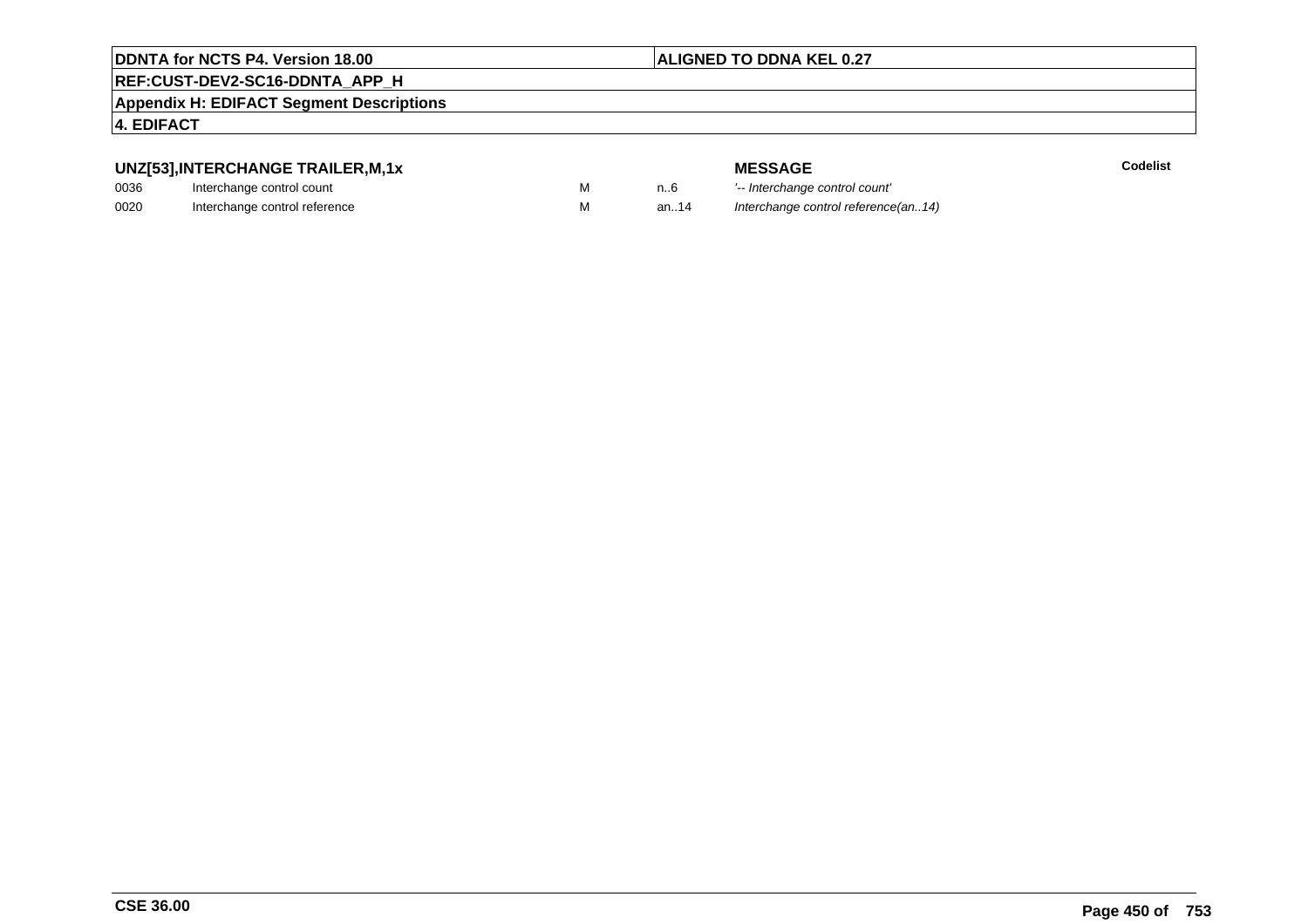### **ALIGNED TO DDNA KEL 0.27**

**REF:CUST-DEV2-SC16-DDNTA\_APP\_H**

**Appendix H: EDIFACT Segment Descriptions**

**4. EDIFACT**

# **GENRAL**

| UNB[0], INTERCHANGE HEADER, M, 1x |                                          |   | Codelist<br><b>MESSAGE</b> |                                               |    |
|-----------------------------------|------------------------------------------|---|----------------------------|-----------------------------------------------|----|
| S001                              | <b>SYNTAX IDENTIFIER</b>                 | M |                            |                                               |    |
| 0001                              | Syntax identifier                        | М | a4                         | Syntax identifier(a4)                         | 21 |
| 0002                              | Syntax version number                    | м | n1                         | Syntax version number(n1)                     | 22 |
| S002                              | <b>INTERCHANGE SENDER</b>                | м |                            |                                               |    |
| 0004                              | Sender identification                    | M | an35                       | Message sender(an35)                          |    |
| 0007                              | Identification code qualifier            | С | an.4                       | Sender identification code qualifier(an4)     |    |
| 0008                              | Address for reverse routing              | С | an14                       |                                               |    |
| S003                              | <b>INTERCHANGE RECIPIENT</b>             | M |                            |                                               |    |
| 0010                              | Recipient identification                 | м | an35                       | Message recipient(an35)                       |    |
| 0007                              | Identification code qualifier            | С | an.4                       | Recipient identification code qualifier(an4)  |    |
| 0014                              | Routing address                          | С | an14                       |                                               |    |
| S004                              | DATE/TIME OF PREPARATION                 | м |                            |                                               |    |
| 0017                              | Date                                     | M | n6                         | Date of preparation(n6)                       |    |
| 0019                              | Time                                     | м | n4                         | Time of preparation(n4)                       |    |
| 0020                              | Interchange control reference            | М | an14                       | Interchange control reference(an14)           |    |
| S005                              | RECIPIENTS REFERENCE, PASSWORD           | С |                            |                                               |    |
| 0022                              | Recipient's reference/password           | М | an14                       | Recipient's reference/password(an14)          |    |
| 0025                              | Recipient's reference/password qualifier | С | an <sub>2</sub>            | Recipient's reference/password qualifier(an2) |    |
| 0026                              | Application reference                    | С | an14                       | Application reference(an14)                   |    |
| 0029                              | Processing priority code                 | С | a1                         | Priority(a1)                                  |    |
| 0031                              | Acknowledgement request                  | С | n1                         | Acknowledgement request(n1)                   | 27 |
| 0032                              | Communications agreement id.             | С | an35                       | Communications agreement id(an35)             |    |
| 0035                              | Test indicator                           | С | n1                         | Test indicator(n1)                            | 27 |
|                                   |                                          |   |                            |                                               |    |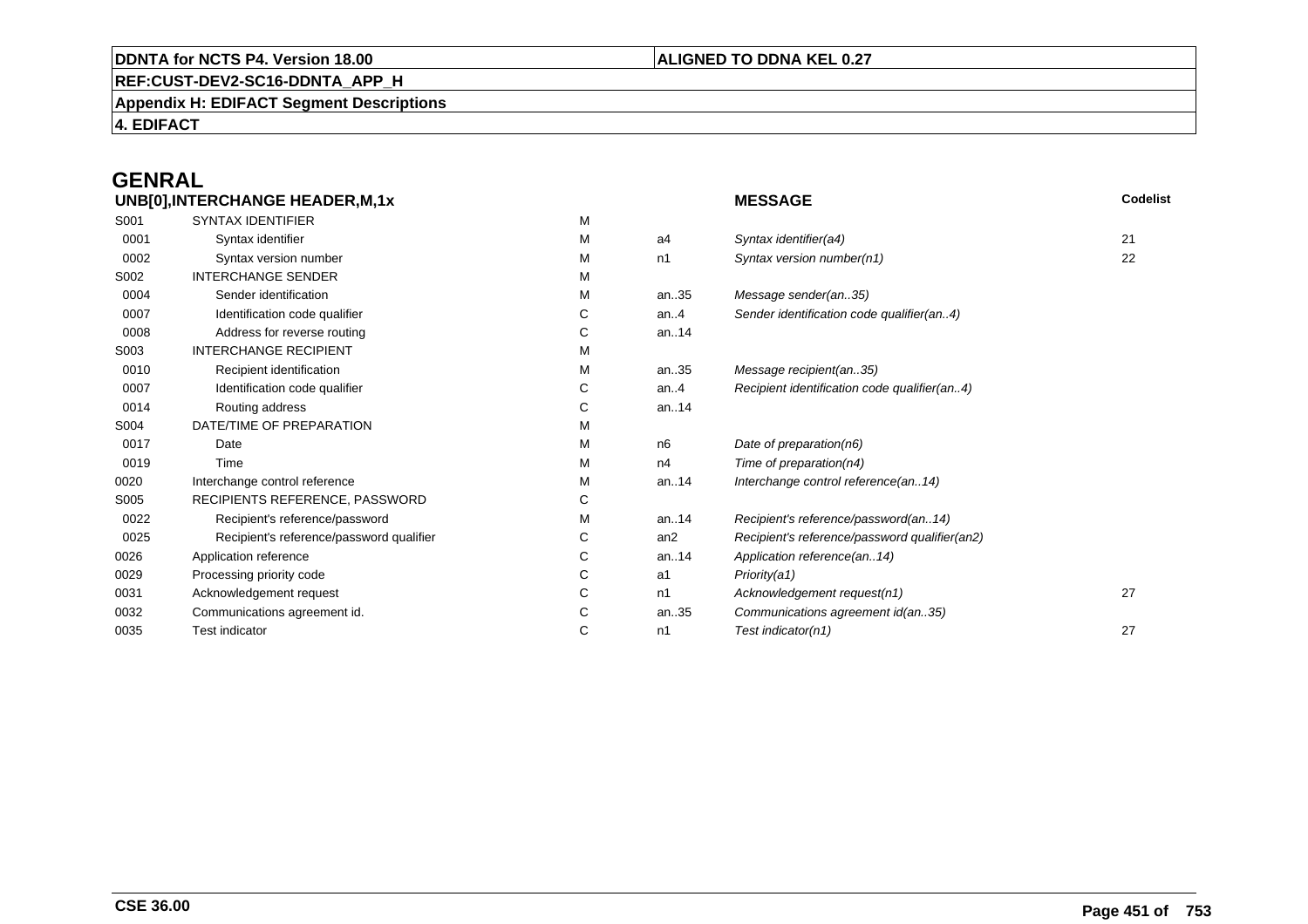#### **REF:CUST-DEV2-SC16-DDNTA\_APP\_H**

#### **Appendix H: EDIFACT Segment Descriptions**

#### **4. EDIFACT**

#### **UNH[1],MESSAGE HEADER,M,1xx** MESSAGE **Codelist** Codelist 0062 Message reference number <sup>M</sup> an..14 Message identification(an..14) S009 MESSAGE IDENTIFIERR M M 0065Message type Message version number and the Message version number and the Message of Message Message Message M an..6 'GENRAL'<br>an..3 'D' 0052 Message version number <sup>M</sup>an..3 '*D'*<br>an..3 '96*B'* 0054Message release number Message release number Message of the Message of the Message of Message of Message of Me<br>
Message release number of Message of Message of Message of Message of Message of Message of Message of Messag an..3 '96B'<br>an..2 'UN' 0051 Controlling agency <sup>M</sup>an..2<br>an..6 0057Association assigned code **C** C<br>
mmon Access Reference **C** C an..6 Message type(an..6)<br>an..35 Common access reference(an..35) 0068Common Access Reference C<br>
STATUS OF THE TRANSFER
C Common access reference(an..35) S010 STATUS OF THE TRANSFERR C 0070Sequence of transfers M<br>
First and last transfer C n..2 Message sequence number(n..2)<br>a1 First and last transfer(a1) 0073First and last transfer First and last transfer(a1) 28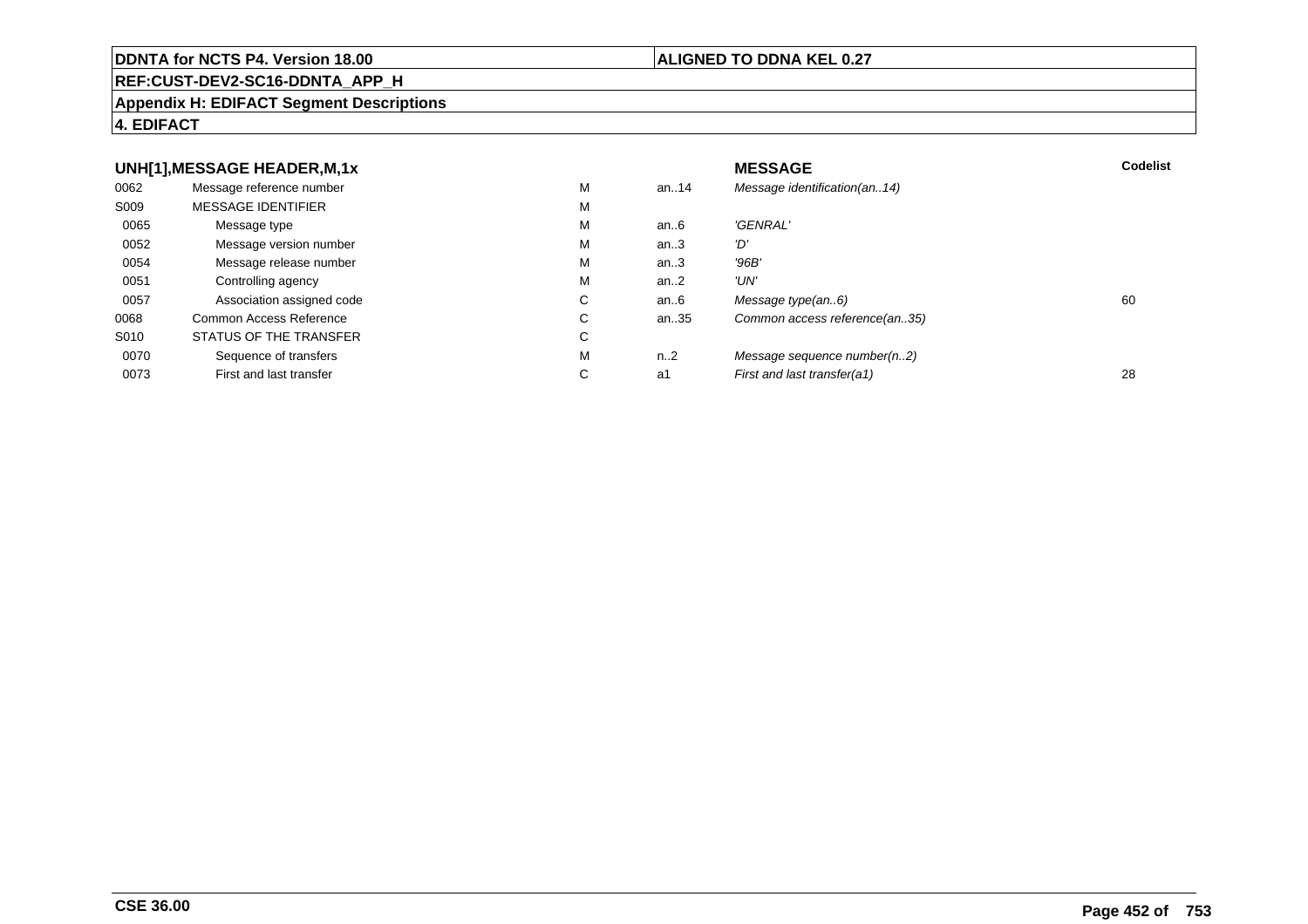#### **ALIGNED TO DDNA KEL 0.27**

**MESSAGE**

**REF:CUST-DEV2-SC16-DDNTA\_APP\_H**

**Appendix H: EDIFACT Segment Descriptions**

**4. EDIFACT**

#### **BGM[2],BEGINNING OF MESSAGE,M,1x**

| C <sub>0</sub> 02 | DOCUMENT/MESSAGE NAME               | С |        |      |
|-------------------|-------------------------------------|---|--------|------|
| 1001              | Document/message name, coded        | С | an $3$ |      |
| 1131              | Code list qualifier                 | С | an.3   |      |
| 3055              | Code list responsible agency, coded | С | an.3   |      |
| 1000              | Document/message name               | С | an35   |      |
| C <sub>106</sub>  | DOCUMENT/MESSAGE IDENTIFICATION     | С |        |      |
| 1004              | Document/message number             | С | an35   |      |
| 1056              | Version                             | С | an.9   |      |
| 1060              | <b>Revision number</b>              | С | an.6   |      |
| 1225              | Message function, coded             | С | an.3   | '51' |
| 4343              | Response type, coded                | С | an.3   |      |
|                   |                                     |   |        |      |

**Codelist** Codelist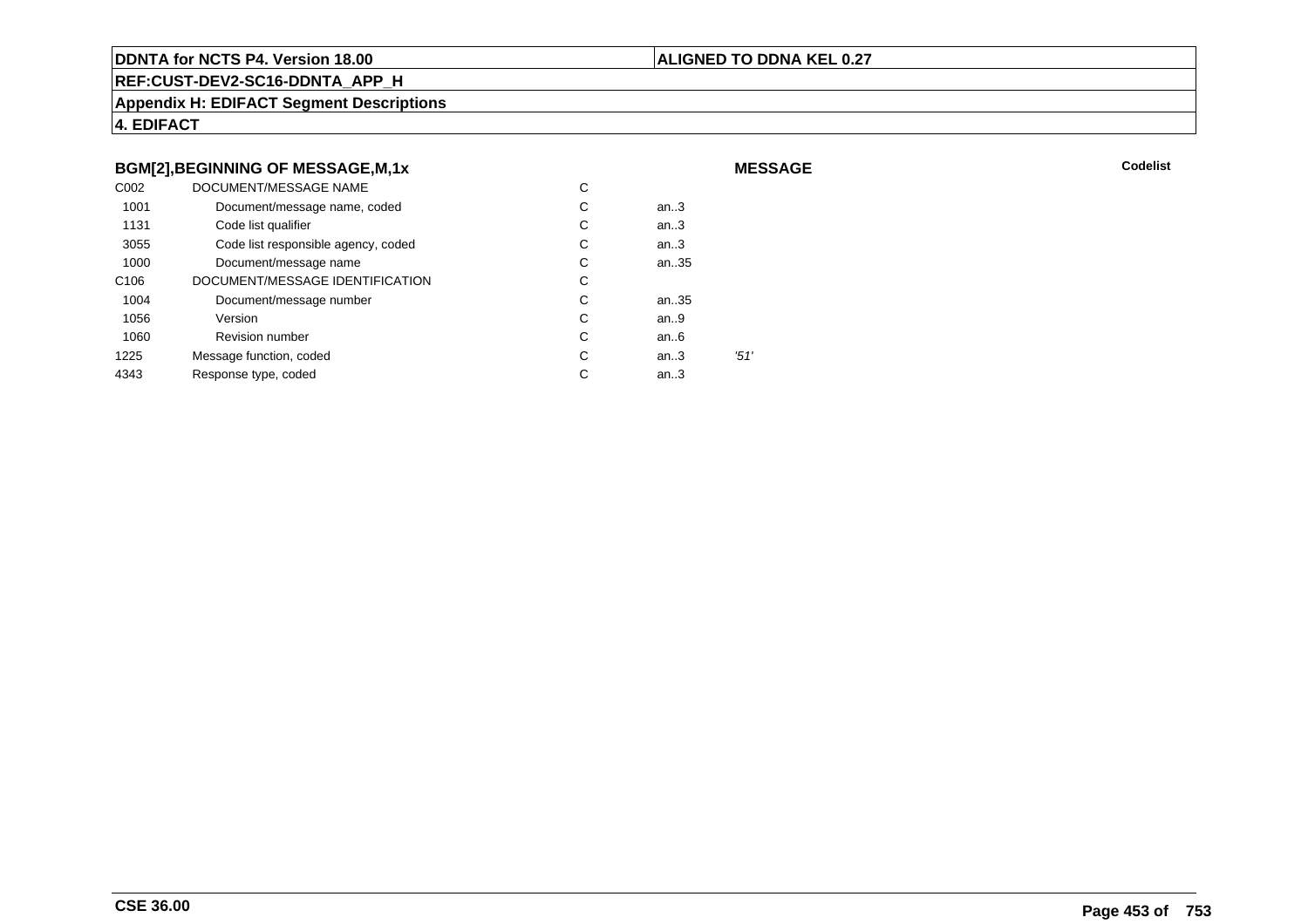#### **REF:CUST-DEV2-SC16-DDNTA\_APP\_H**

#### **Appendix H: EDIFACT Segment Descriptions**

# **4. EDIFACT**

# **RFF[4],REFERENCE,C,10x**

| 'ABB' |
|-------|
| Trade |
| Trade |
|       |
|       |

## **MESSAGE - CTL\_CONTROL**

#### **Codelist**

| М                        | an3  | 'ABB                       |  |
|--------------------------|------|----------------------------|--|
| C                        | an35 | Trader authorised TIR(n1)  |  |
| C                        | an6  | Trader authorised NCTS(n1) |  |
| $\overline{\phantom{0}}$ | $-$  |                            |  |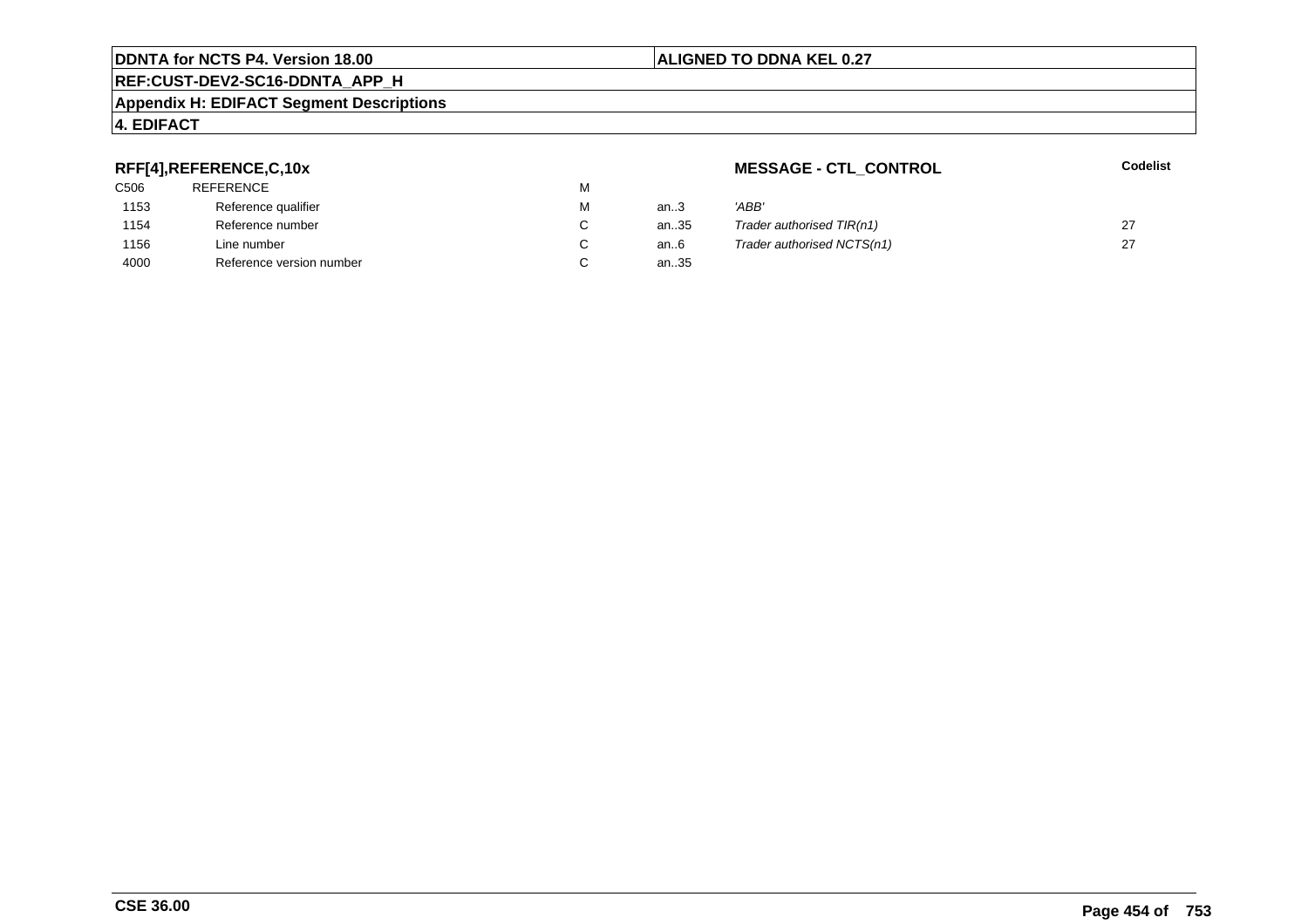#### **ALIGNED TO DDNA KEL 0.27**

# **REF:CUST-DEV2-SC16-DDNTA\_APP\_H**

#### **Appendix H: EDIFACT Segment Descriptions**

# **4. EDIFACT**

## **RFF[4],REFERENCE,C,10x**

| C506 | REFERENCE                | м |      |                       |
|------|--------------------------|---|------|-----------------------|
| 1153 | Reference qualifier      | M | an.3 | 'ABB'                 |
| 1154 | Reference number         |   | an35 |                       |
| 1156 | Line number              |   | an6  |                       |
| 4000 | Reference version number | ັ | an35 | Trader authorised(n1) |

#### **MESSAGE - CTL\_CONTROL**

**Codelist**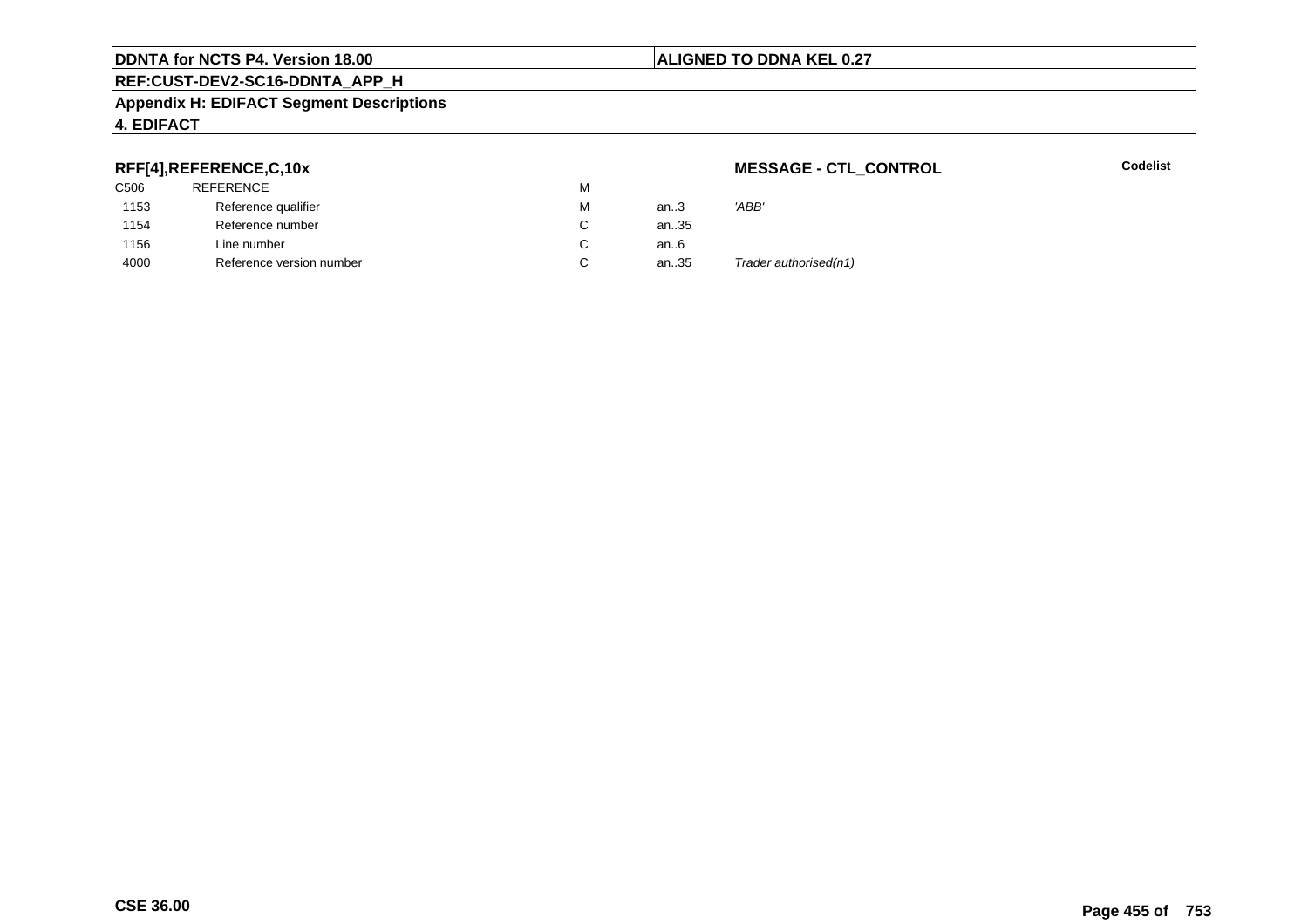#### **REF:CUST-DEV2-SC16-DDNTA\_APP\_H**

**Appendix H: EDIFACT Segment Descriptions**

**4. EDIFACT**

#### **NAD[6],NAME AND ADDRESS,C,2x**

| 3035 | Party qualifier                     | M | an.3  | 'DS' |
|------|-------------------------------------|---|-------|------|
| C082 | PARTY IDENTIFICATION DETAILS        | C |       |      |
| 3039 | Party id. identification            | M | an.35 | Refe |
| 1131 | Code list qualifier                 | С | an.3  |      |
| 3055 | Code list responsible agency, coded | С | an.3  |      |
| C058 | <b>NAME AND ADDRESS</b>             | C |       |      |
| 3124 | Name and address line               | M | an35  |      |
| 3124 | Name and address line               | C | an.35 |      |
| 3124 | Name and address line               | C | an.35 |      |
| 3124 | Name and address line               | C | an.35 |      |
| 3124 | Name and address line               | C | an35  |      |
| C080 | <b>PARTY NAME</b>                   | C |       |      |
| 3036 | Party name                          | М | an.35 |      |
| 3036 | Party name                          | C | an.35 |      |
| 3036 | Party name                          | C | an35  |      |
| 3036 | Party name                          | С | an35  |      |
| 3036 | Party name                          | C | an35  |      |
| 3045 | Party name format, coded            | С | an.3  |      |
| C059 | <b>STREET</b>                       | C |       |      |
| 3042 | Street and number/p.o. box          | M | an35  |      |
| 3042 | Street and number/p.o. box          | C | an35  |      |
| 3042 | Street and number/p.o. box          | С | an35  |      |
| 3042 | Street and number/p.o. box          | C | an35  |      |
| 3164 | City name                           | С | an35  |      |
| 3229 | Country sub-entity identification   | C | an.9  |      |
| 3251 | Postcode identification             | С | an.9  |      |
| 3207 | Country, coded                      | C | an.3  |      |
|      |                                     |   |       |      |

#### **MESSAGE - (DESTINATION) CUSTOMS OFFICE**<br>'DS' **Codelist**

#### Reference number(an8)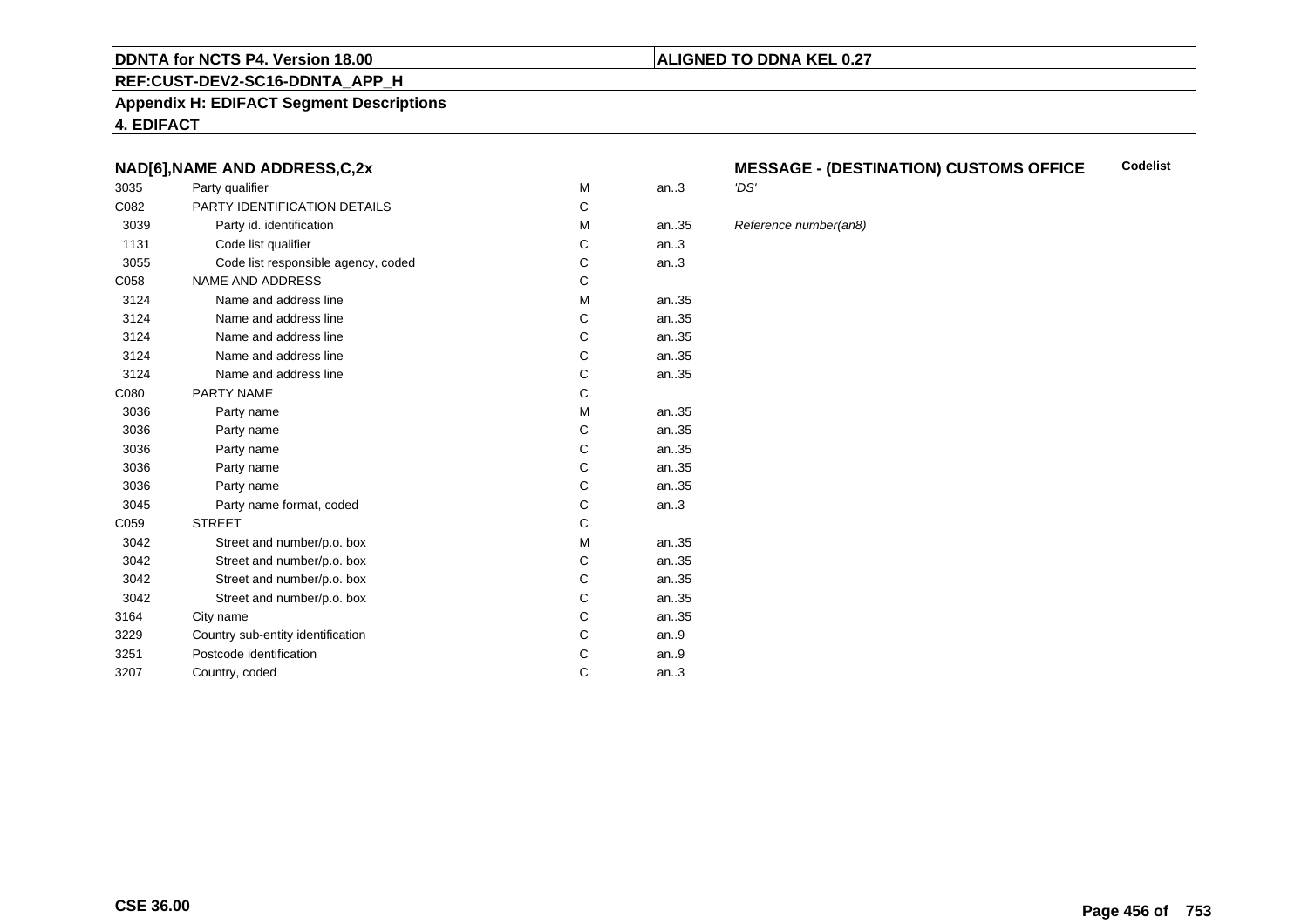#### **REF:CUST-DEV2-SC16-DDNTA\_APP\_H**

**Appendix H: EDIFACT Segment Descriptions**

**4. EDIFACT**

#### **NAD[6],NAME AND ADDRESS,C,2x**

| 3035 | Party qualifier                     | M | an.3  | 'DP' |
|------|-------------------------------------|---|-------|------|
| C082 | PARTY IDENTIFICATION DETAILS        | C |       |      |
| 3039 | Party id. identification            | M | an.35 | Refe |
| 1131 | Code list qualifier                 | С | an.3  |      |
| 3055 | Code list responsible agency, coded | С | an.3  |      |
| C058 | <b>NAME AND ADDRESS</b>             | C |       |      |
| 3124 | Name and address line               | M | an35  |      |
| 3124 | Name and address line               | C | an.35 |      |
| 3124 | Name and address line               | C | an.35 |      |
| 3124 | Name and address line               | C | an.35 |      |
| 3124 | Name and address line               | C | an35  |      |
| C080 | <b>PARTY NAME</b>                   | C |       |      |
| 3036 | Party name                          | М | an.35 |      |
| 3036 | Party name                          | C | an.35 |      |
| 3036 | Party name                          | C | an35  |      |
| 3036 | Party name                          | С | an35  |      |
| 3036 | Party name                          | C | an35  |      |
| 3045 | Party name format, coded            | С | an.3  |      |
| C059 | <b>STREET</b>                       | C |       |      |
| 3042 | Street and number/p.o. box          | M | an35  |      |
| 3042 | Street and number/p.o. box          | C | an35  |      |
| 3042 | Street and number/p.o. box          | С | an35  |      |
| 3042 | Street and number/p.o. box          | C | an35  |      |
| 3164 | City name                           | С | an35  |      |
| 3229 | Country sub-entity identification   | C | an.9  |      |
| 3251 | Postcode identification             | С | an.9  |      |
| 3207 | Country, coded                      | C | an.3  |      |
|      |                                     |   |       |      |

#### **MESSAGE - (DEPARTURE) CUSTOMS OFFICECodelist**

**ALIGNED TO DDNA KEL 0.27**

Reference number(an8)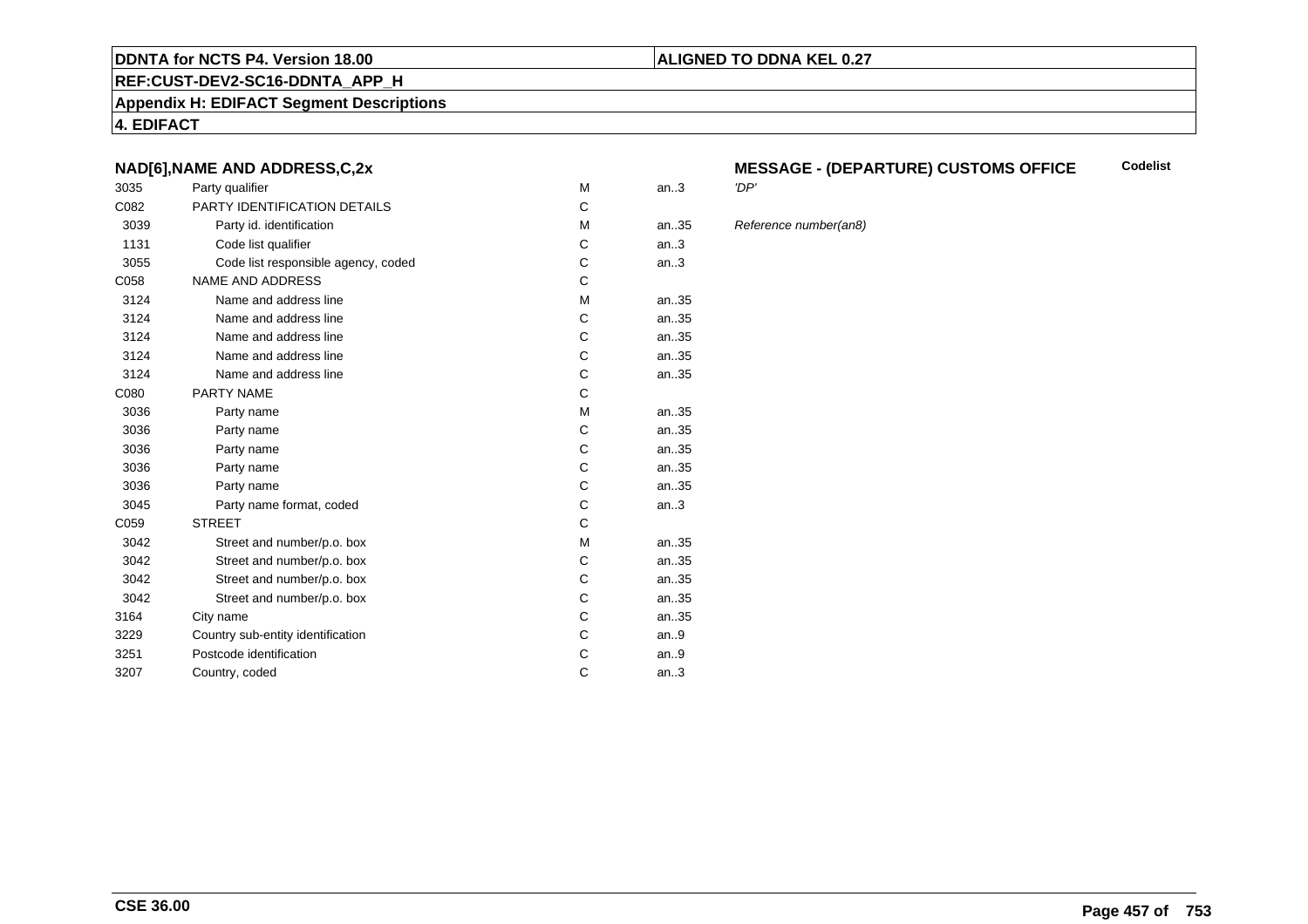# **REF:CUST-DEV2-SC16-DDNTA\_APP\_H**

#### **Appendix H: EDIFACT Segment Descriptions**

# **4. EDIFACT**

|                  | FTX[12],FREE TEXT,C,100x            |             |      | <b>MESSAGE - (ACTUAL CONSIGNEE) TRADER</b> | <b>Codelist</b> |
|------------------|-------------------------------------|-------------|------|--------------------------------------------|-----------------|
| 4451             | Text subject qualifier              | М           | an.3 | 'AUT'                                      |                 |
| 4453             | Text function, coded                | С           | an.3 | Country code(a2)                           | 8               |
| C <sub>107</sub> | <b>TEXT REFERENCE</b>               | С           |      |                                            |                 |
| 4441             | Free text identification            | м           | an17 | TIN(an17)                                  |                 |
| 1131             | Code list qualifier                 | С           | an.3 |                                            |                 |
| 3055             | Code list responsible agency, coded | C           | an.3 |                                            |                 |
| C <sub>108</sub> | <b>TEXT LITERAL</b>                 | С           |      |                                            |                 |
| 4440             | Free text                           | C           | an70 | Name(an35)                                 |                 |
| 4440             | Free text                           | $\sim$<br>Ü | an70 | Street and number(an35)                    |                 |
| 4440             | Free text                           | C           | an70 | City(an35)                                 |                 |
| 4440             | Free text                           | C           | an70 | Postal code(an9)                           |                 |
| 4440             | Free text                           | C           | an70 |                                            |                 |
| 3453             | Language, coded                     | С           | an.3 | NAD LNG(a2)                                | 12              |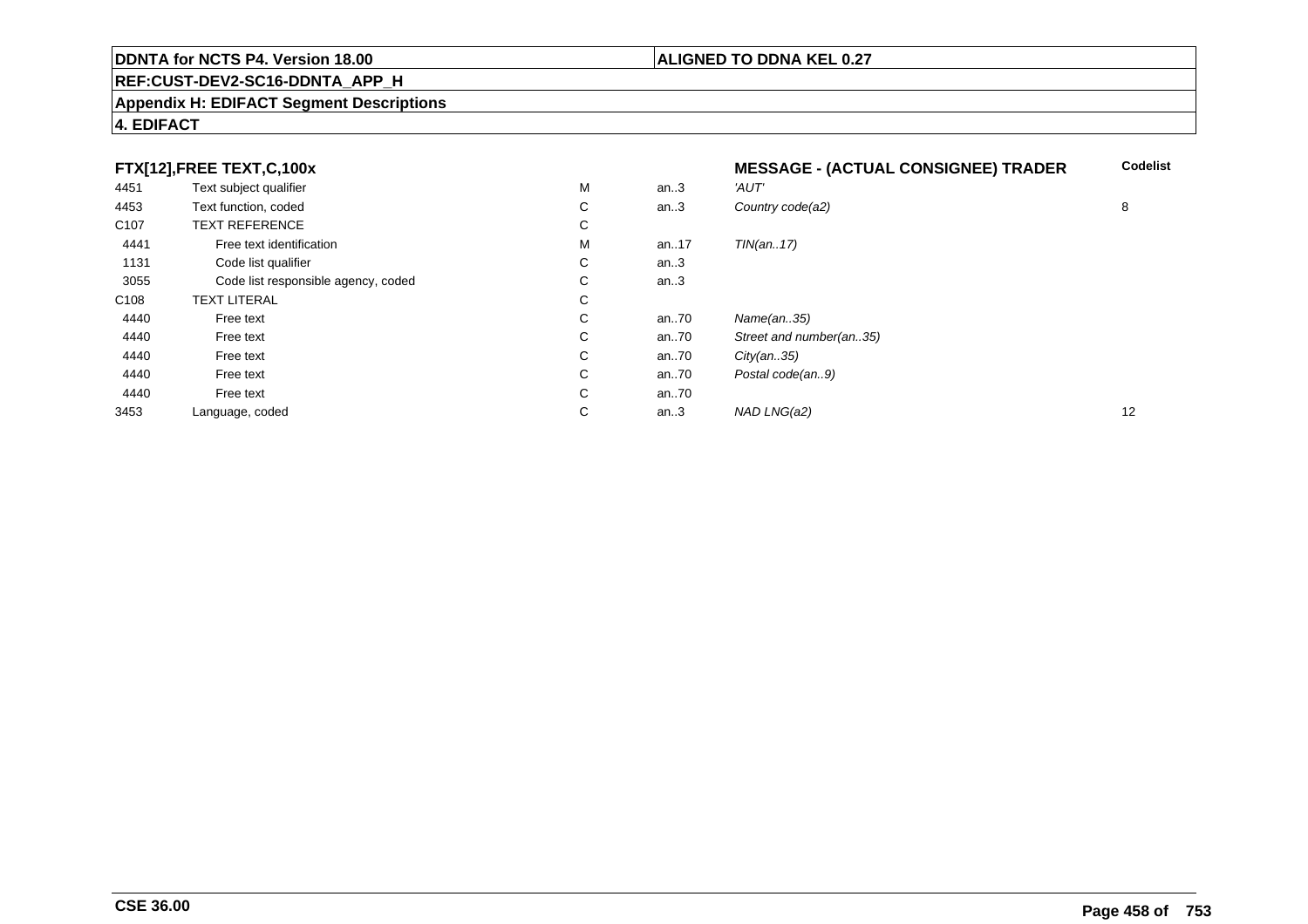#### **REF:CUST-DEV2-SC16-DDNTA\_APP\_H**

#### **Appendix H: EDIFACT Segment Descriptions**

# **4. EDIFACT**

## **FTX[12],FREE TEXT,C,100x**

|  | MESSAGE - (AUTHORISED CONSIGNEE) TRADER Codelist |  |
|--|--------------------------------------------------|--|
|  |                                                  |  |

| 4451             | Text subject qualifier              | м  | an.3 | 'AUT'                   |    |
|------------------|-------------------------------------|----|------|-------------------------|----|
| 4453             | Text function, coded                | C  | an.3 | Country code(a2)        | 8  |
| C <sub>107</sub> | <b>TEXT REFERENCE</b>               | C  |      |                         |    |
| 4441             | Free text identification            | M  | an17 | TIN(an17)               |    |
| 1131             | Code list qualifier                 | C. | an.3 |                         |    |
| 3055             | Code list responsible agency, coded | C. | an.3 |                         |    |
| C <sub>108</sub> | <b>TEXT LITERAL</b>                 | C  |      |                         |    |
| 4440             | Free text                           | C  | an70 | Name(an35)              |    |
| 4440             | Free text                           | C. | an70 | Street and number(an35) |    |
| 4440             | Free text                           | C  | an70 | City(an35)              |    |
| 4440             | Free text                           | C  | an70 | Postal code(an9)        |    |
| 4440             | Free text                           | C  | an70 |                         |    |
| 3453             | Language, coded                     | C  | an.3 | NAD LNG(a2)             | 12 |
|                  |                                     |    |      |                         |    |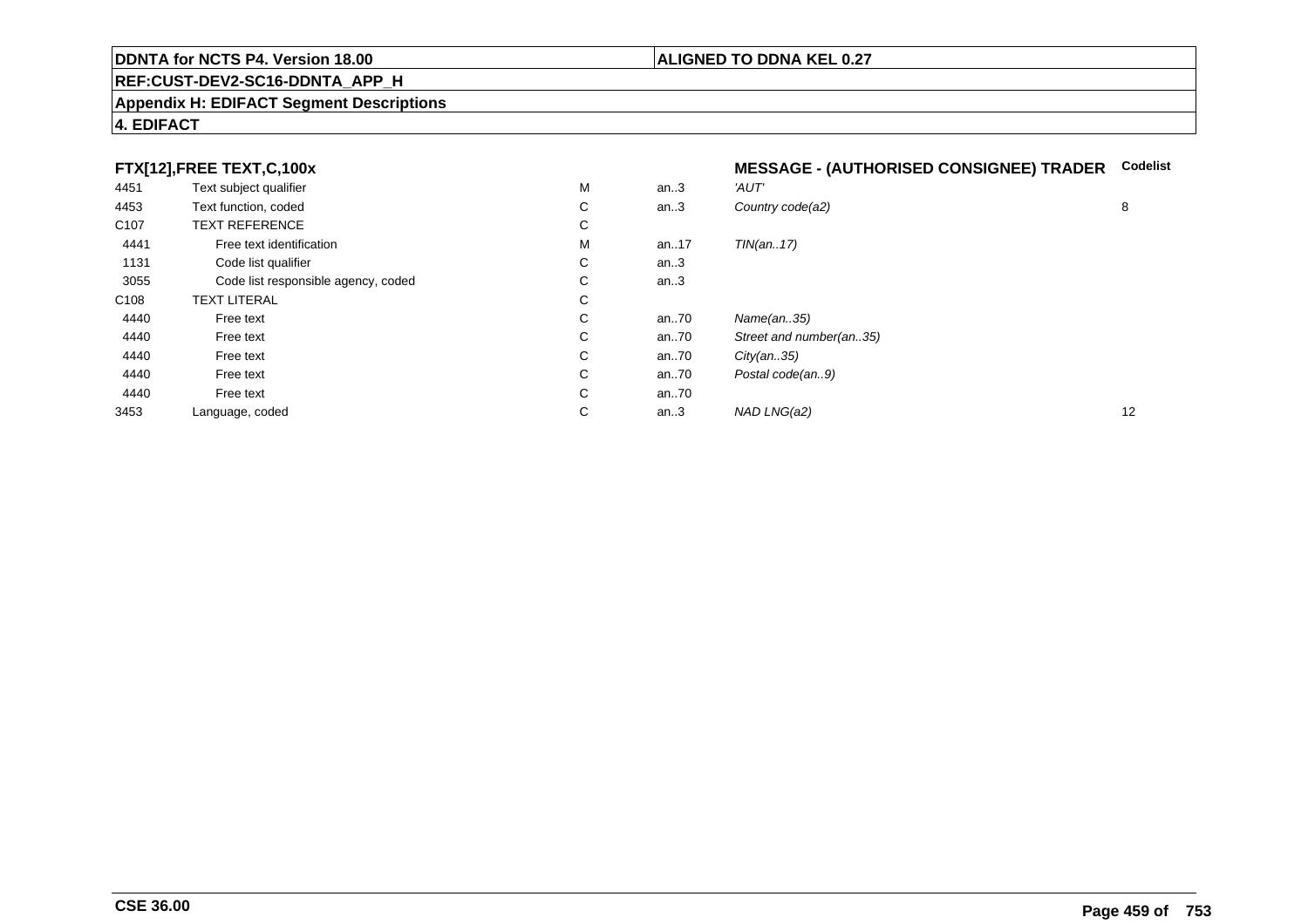#### **REF:CUST-DEV2-SC16-DDNTA\_APP\_H**

#### **Appendix H: EDIFACT Segment Descriptions**

#### **4. EDIFACT**

# **FTX[12],FREE TEXT,C,100x**

| 4451             | Text subject qualifier              | M | an.3 | 'AUT' |
|------------------|-------------------------------------|---|------|-------|
| 4453             | Text function, coded                | С | an.3 |       |
| C <sub>107</sub> | <b>TEXT REFERENCE</b>               | С |      |       |
| 4441             | Free text identification            | M | an17 |       |
| 1131             | Code list qualifier                 | C | an.3 |       |
| 3055             | Code list responsible agency, coded | C | an.3 |       |
| C <sub>108</sub> | <b>TEXT LITERAL</b>                 | C |      |       |
| 4440             | Free text                           | C | an70 |       |
| 4440             | Free text                           | C | an70 |       |
| 4440             | Free text                           | C | an70 |       |
| 4440             | Free text                           | C | an70 |       |
| 4440             | Free text                           | C | an70 |       |
| 3453             | Language, coded                     | C | an.3 |       |
|                  |                                     |   |      |       |

#### **MESSAGE - (AUTHORISED CONSIGNEE) TRADER - AUTHORISED GOODS LOCATION - AUTHORISEDGOODS LOCATION LSDCodelist**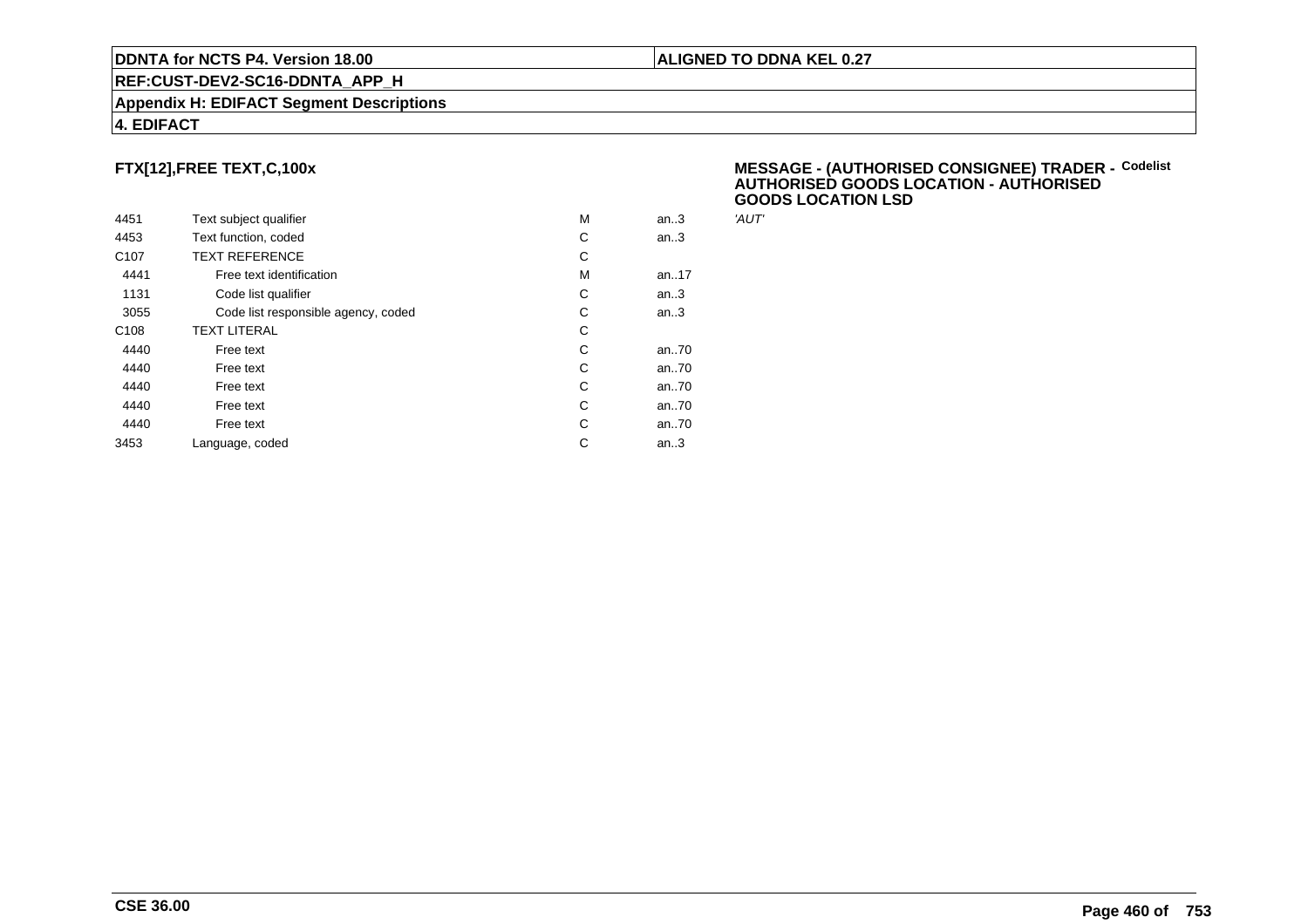#### **REF:CUST-DEV2-SC16-DDNTA\_APP\_H**

#### **Appendix H: EDIFACT Segment Descriptions**

# **4. EDIFACT**

# **FTX[12],FREE TEXT,C,100x**

| 4451             | Text subject qualifier              | M | an.3 | 'AUT'               |
|------------------|-------------------------------------|---|------|---------------------|
| 4453             | Text function, coded                | C | an.3 |                     |
| C <sub>107</sub> | <b>TEXT REFERENCE</b>               | C |      |                     |
| 4441             | Free text identification            | M | an17 |                     |
| 1131             | Code list qualifier                 | C | an.3 |                     |
| 3055             | Code list responsible agency, coded | С | an.3 |                     |
| C <sub>108</sub> | <b>TEXT LITERAL</b>                 | C |      |                     |
| 4440             | Free text                           | C | an70 |                     |
| 4440             | Free text                           | C | an70 |                     |
| 4440             | Free text                           | C | an70 |                     |
| 4440             | Free text                           | C | an70 |                     |
| 4440             | Free text                           | C | an70 | Holder ID TIR(an17) |
| 3453             | Language, coded                     | С | an.3 |                     |
|                  |                                     |   |      |                     |

# **MESSAGE - (AUTHORISED CONSIGNEE) TRADER Codelist**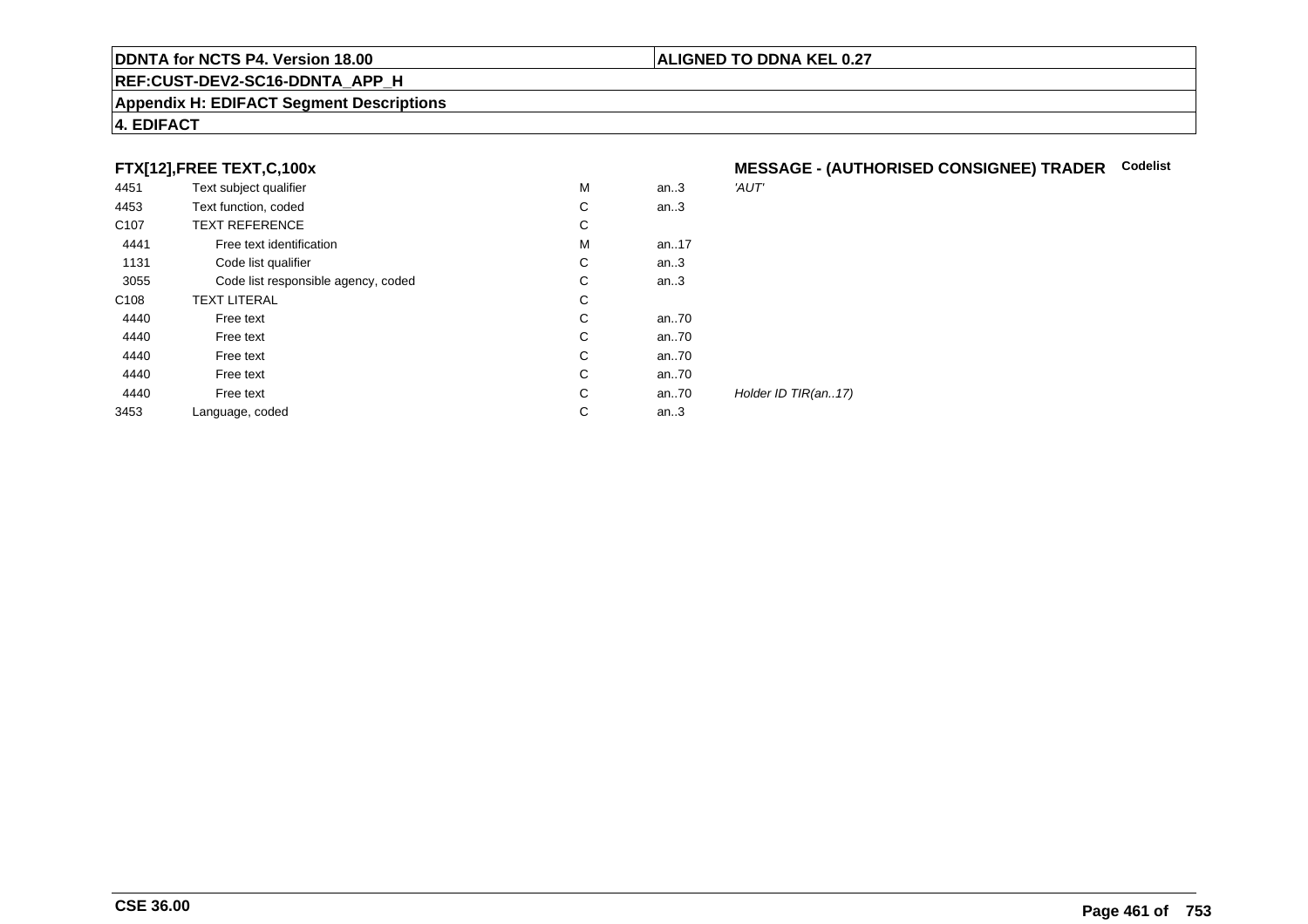# **ALIGNED TO DDNA KEL 0.27**

**REF:CUST-DEV2-SC16-DDNTA\_APP\_H**

**Appendix H: EDIFACT Segment Descriptions**

#### **4. EDIFACT**

#### **NAD[13],NAME AND ADDRESS,C,100x**

| 3035 | Party qualifier                     | M | an.3   | 'EE'  |
|------|-------------------------------------|---|--------|-------|
| C082 | <b>PARTY IDENTIFICATION DETAILS</b> | C |        |       |
| 3039 | Party id. identification            | M | an35   | Arriv |
| 1131 | Code list qualifier                 | С | an.3   |       |
| 3055 | Code list responsible agency, coded | С | an.3   |       |
| C058 | <b>NAME AND ADDRESS</b>             | C |        |       |
| 3124 | Name and address line               | M | an35   |       |
| 3124 | Name and address line               | С | an35   |       |
| 3124 | Name and address line               | C | an35   |       |
| 3124 | Name and address line               | C | an35   |       |
| 3124 | Name and address line               | C | an35   |       |
| C080 | <b>PARTY NAME</b>                   | C |        |       |
| 3036 | Party name                          | М | an.35  |       |
| 3036 | Party name                          | С | an.35  |       |
| 3036 | Party name                          | C | an35   |       |
| 3036 | Party name                          | С | an35   |       |
| 3036 | Party name                          | C | an35   |       |
| 3045 | Party name format, coded            | C | an.3   |       |
| C059 | <b>STREET</b>                       | C |        |       |
| 3042 | Street and number/p.o. box          | M | an35   |       |
| 3042 | Street and number/p.o. box          | C | an.35  |       |
| 3042 | Street and number/p.o. box          | C | an.35  |       |
| 3042 | Street and number/p.o. box          | C | an.35  |       |
| 3164 | City name                           | C | an35   |       |
| 3229 | Country sub-entity identification   | C | an $9$ |       |
| 3251 | Postcode identification             | С | an $9$ |       |
| 3207 | Country, coded                      | C | an.3   |       |
|      |                                     |   |        |       |

#### **MESSAGE - (AUTHORISED CONSIGNEE) TRADER - AUTHORISED GOODS LOCATIONCodelist**

Arrival authorised location of goods(an..17)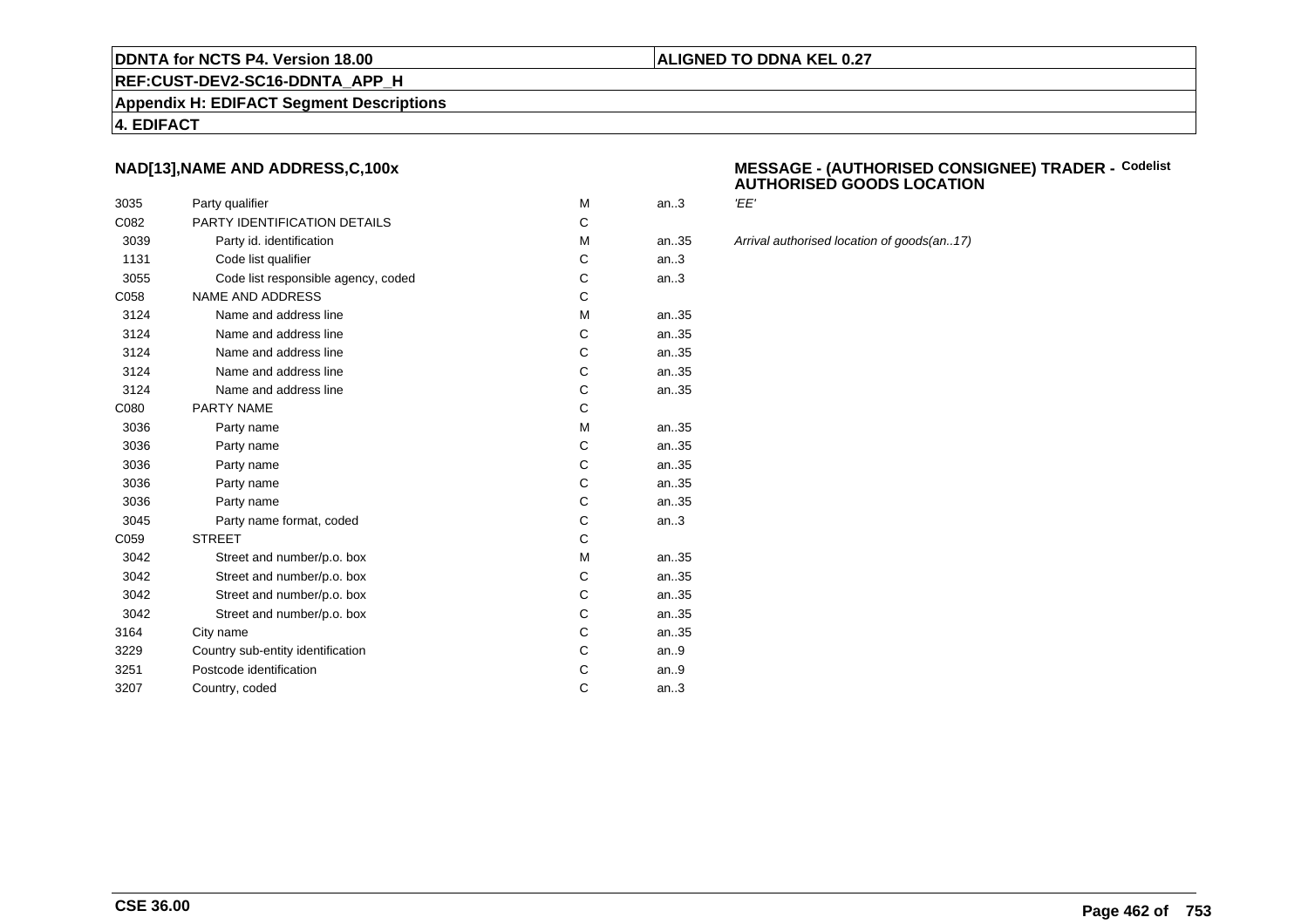#### **REF:CUST-DEV2-SC16-DDNTA\_APP\_H**

**Appendix H: EDIFACT Segment Descriptions**

#### **4. EDIFACT**

## **NAD[13],NAME AND ADDRESS,C,100x**

| 3035 | Party qualifier                     | м | an.3 | 'EE' |
|------|-------------------------------------|---|------|------|
| C082 | PARTY IDENTIFICATION DETAILS        | C |      |      |
| 3039 | Party id. identification            | м | an35 |      |
| 1131 | Code list qualifier                 | C | an.3 |      |
| 3055 | Code list responsible agency, coded | C | an.3 |      |
| C058 | <b>NAME AND ADDRESS</b>             | C |      |      |
| 3124 | Name and address line               | М | an35 |      |
| 3124 | Name and address line               | C | an35 |      |
| 3124 | Name and address line               | C | an35 |      |
| 3124 | Name and address line               | C | an35 |      |
| 3124 | Name and address line               | C | an35 |      |
| C080 | PARTY NAME                          | C |      |      |
| 3036 | Party name                          | M | an35 |      |
| 3036 | Party name                          | C | an35 |      |
| 3036 | Party name                          | C | an35 |      |
| 3036 | Party name                          | C | an35 |      |
| 3036 | Party name                          | C | an35 |      |
| 3045 | Party name format, coded            | C | an.3 |      |
| C059 | <b>STREET</b>                       | C |      |      |
| 3042 | Street and number/p.o. box          | M | an35 |      |
| 3042 | Street and number/p.o. box          | C | an35 |      |
| 3042 | Street and number/p.o. box          | C | an35 |      |
| 3042 | Street and number/p.o. box          | C | an35 |      |
| 3164 | City name                           | C | an35 |      |
| 3229 | Country sub-entity identification   | C | an.9 |      |
| 3251 | Postcode identification             | C | an.9 |      |
| 3207 | Country, coded                      | C | an.3 |      |
|      |                                     |   |      |      |

#### **MESSAGE - (AUTHORISED CONSIGNEE) TRADER - AUTHORISED GOODS LOCATION - AUTHORISEDGOODS LOCATION LSDCodelist**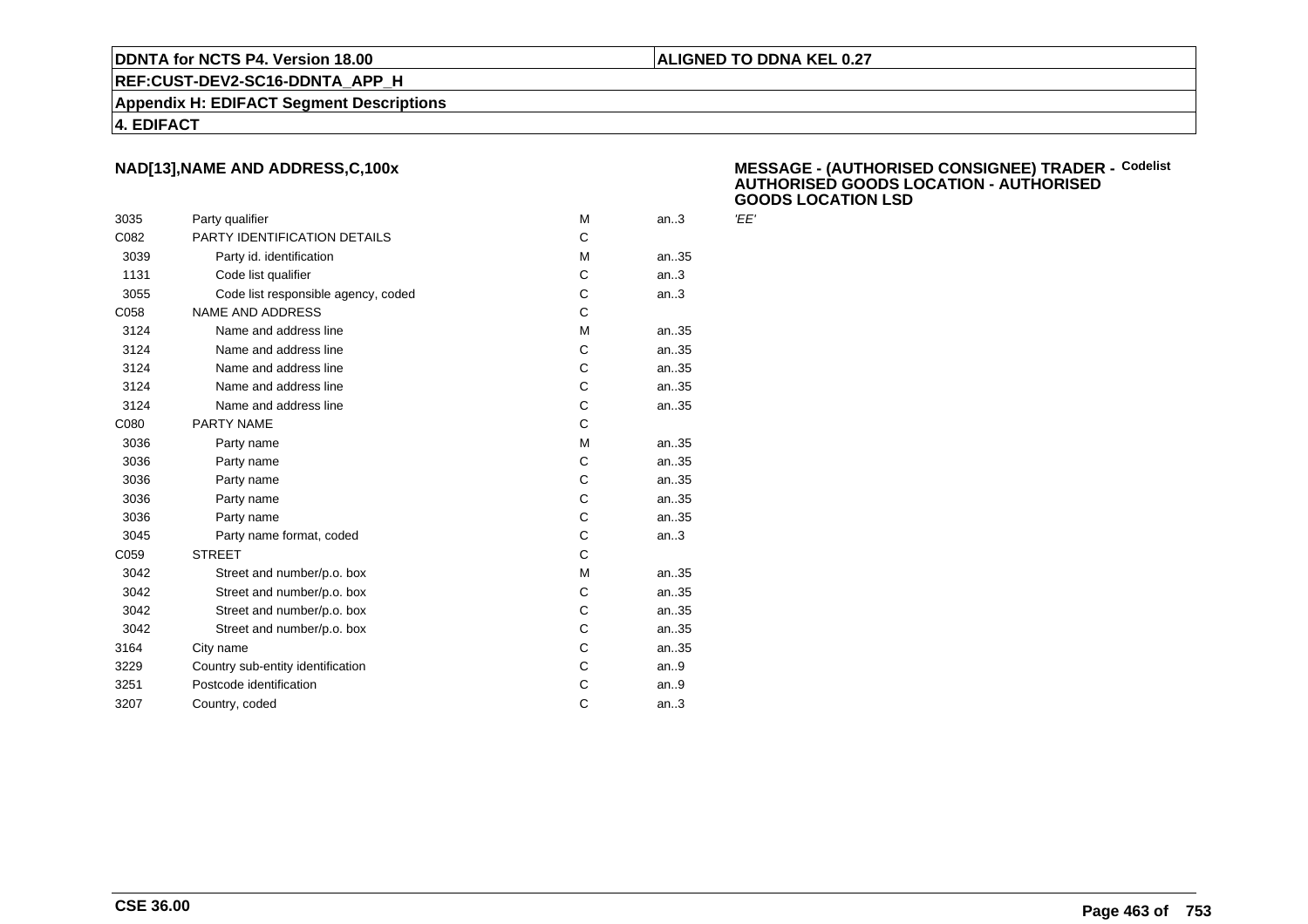#### **ALIGNED TO DDNA KEL 0.27**

**REF:CUST-DEV2-SC16-DDNTA\_APP\_H**

**Appendix H: EDIFACT Segment Descriptions**

**4. EDIFACT**

#### **LOC[14],PLACE/LOCATION IDENTIFICATION,C,9xMESSAGE - (AUTHORISED CONSIGNEE) TRADER - AUTHORISED GOODS LOCATION - AUTHORISED**

|                  |                                           |   |          | <b>GOODS LOCATION LSD</b> |    |
|------------------|-------------------------------------------|---|----------|---------------------------|----|
| 3227             | Place/location qualifier                  | M | an.3     | '14'                      |    |
| C517             | <b>LOCATION IDENTIFICATION</b>            | С |          |                           |    |
| 3225             | Place/location identification             | С | an25     | Language code(a2)         | 12 |
| 1131             | Code list qualifier                       | С | an.3     |                           |    |
| 3055             | Code list responsible agency, coded       | С | an.3     |                           |    |
| 3224             | Place/location                            | С | an70     | Name(an35)                |    |
| C519             | RELATED LOCATION ONE IDENTIFICATION       | С |          |                           |    |
| 3223             | Related place/location one identification | С | an $.25$ | Country code(a2)          | 8  |
| 1131             | Code list qualifier                       | C | an.3     |                           |    |
| 3055             | Code list responsible agency, coded       | С | an.3     |                           |    |
| 3222             | Related place/location one                | С | an70     | Street and number(an35)   |    |
| C <sub>553</sub> | RELATED LOCATION TWO IDENTIFICATION       | С |          |                           |    |
| 3233             | Related place/location two identification | C | an $.25$ | Postal code(an9)          |    |
| 1131             | Code list qualifier                       | С | an.3     |                           |    |
| 3055             | Code list responsible agency, coded       | С | an.3     |                           |    |
| 3232             | Related place/location two                | С | an70     | City(an35)                |    |
| 5479             | Relation, coded                           | С | an.3     | NAD LNG(a2)               | 12 |
|                  |                                           |   |          |                           |    |

**Codelist**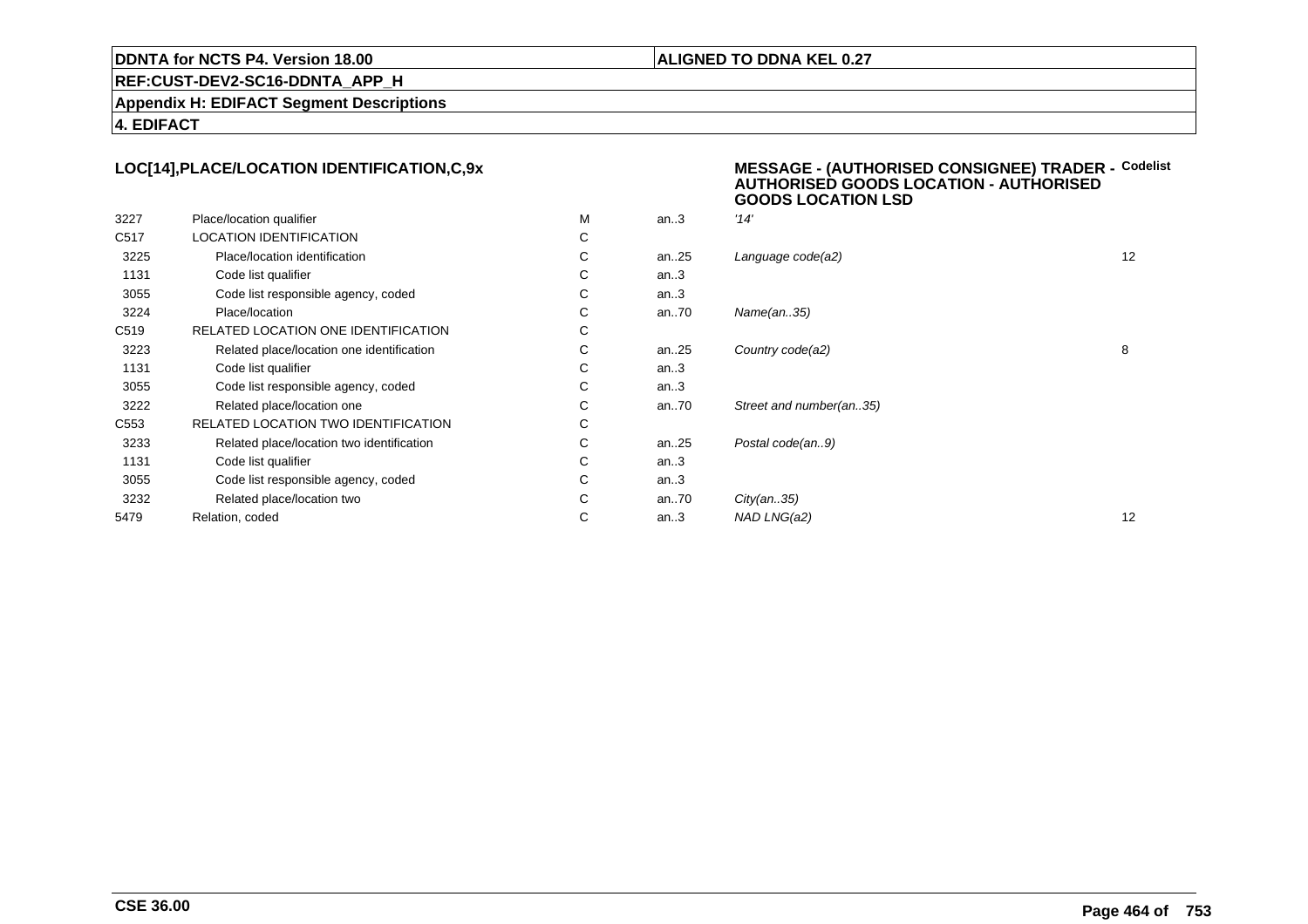# **ALIGNED TO DDNA KEL 0.27**

# **REF:CUST-DEV2-SC16-DDNTA\_APP\_H**

#### **Appendix H: EDIFACT Segment Descriptions**

# **4. EDIFACT**

# **UNT[19],MESSAGE TRAILER,M,1x**

| 0074 | Number of segments in the message |  |
|------|-----------------------------------|--|
| 0062 | Message reference number          |  |

**MESSAGE**<br>M n.6 <sup>'--</sup> Number of s **Codelist** n..6 '-- Number of segments in the message--' M an..14 Message identification(an..14)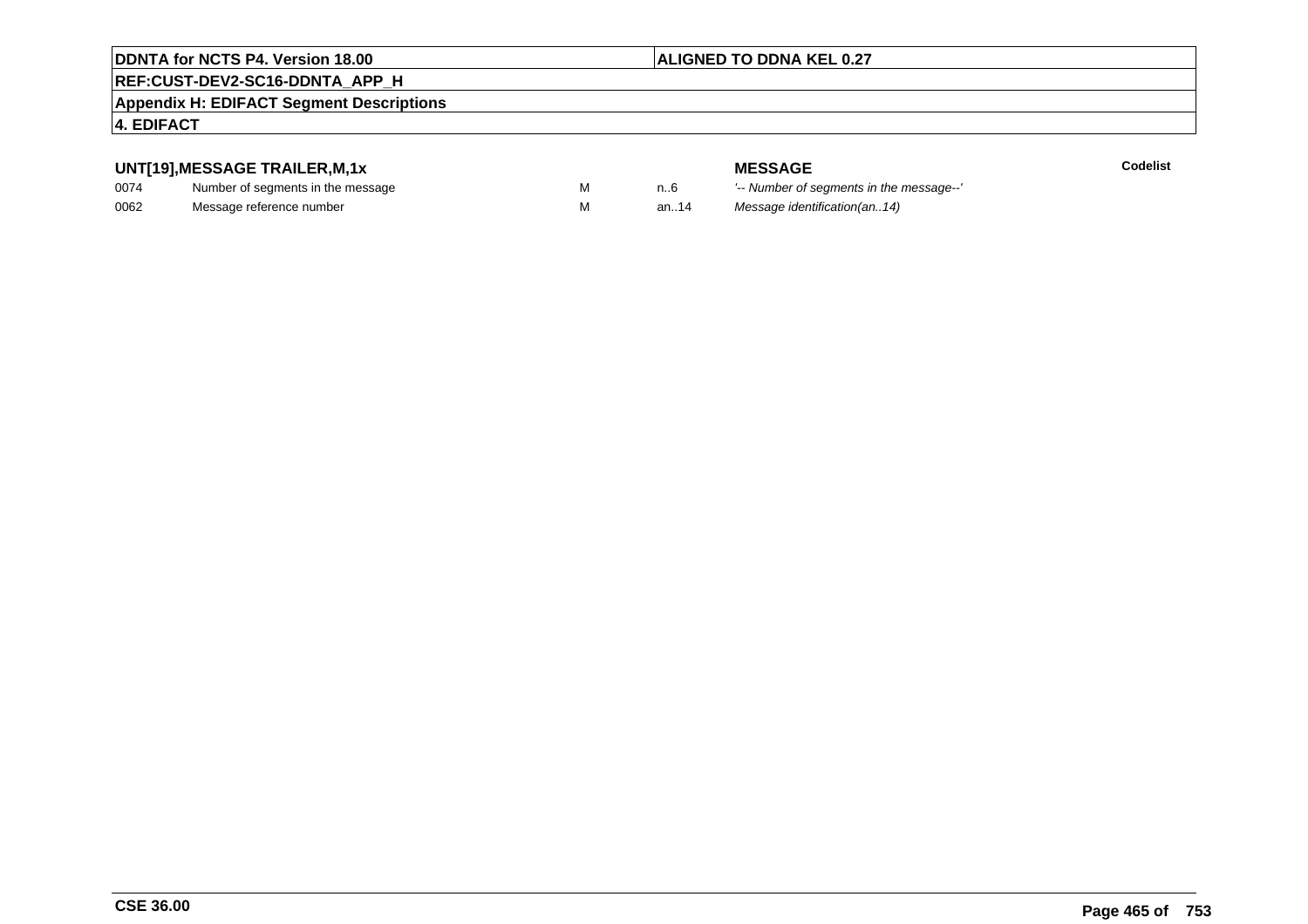#### **ALIGNED TO DDNA KEL 0.27**

# **REF:CUST-DEV2-SC16-DDNTA\_APP\_H**

#### **Appendix H: EDIFACT Segment Descriptions**

#### **4. EDIFACT**

# **UNZ[20],INTERCHANGE TRAILER,M,1x**

| 0036 | Interchange control count     |  |
|------|-------------------------------|--|
| 0020 | Interchange control reference |  |

| <u>IANUL TIVAILLIVIII, IA</u> |  |
|-------------------------------|--|
| ige control count             |  |
| wa aantial isfaisanaa         |  |

**MESSAGE**<br>M n.6 <sup>1-</sup>- Interchange **E** m..6 <sup>1</sup>-- Interchange control count --'<br>
M an..14 *Interchange control reference (a* Interchange control reference(an..14)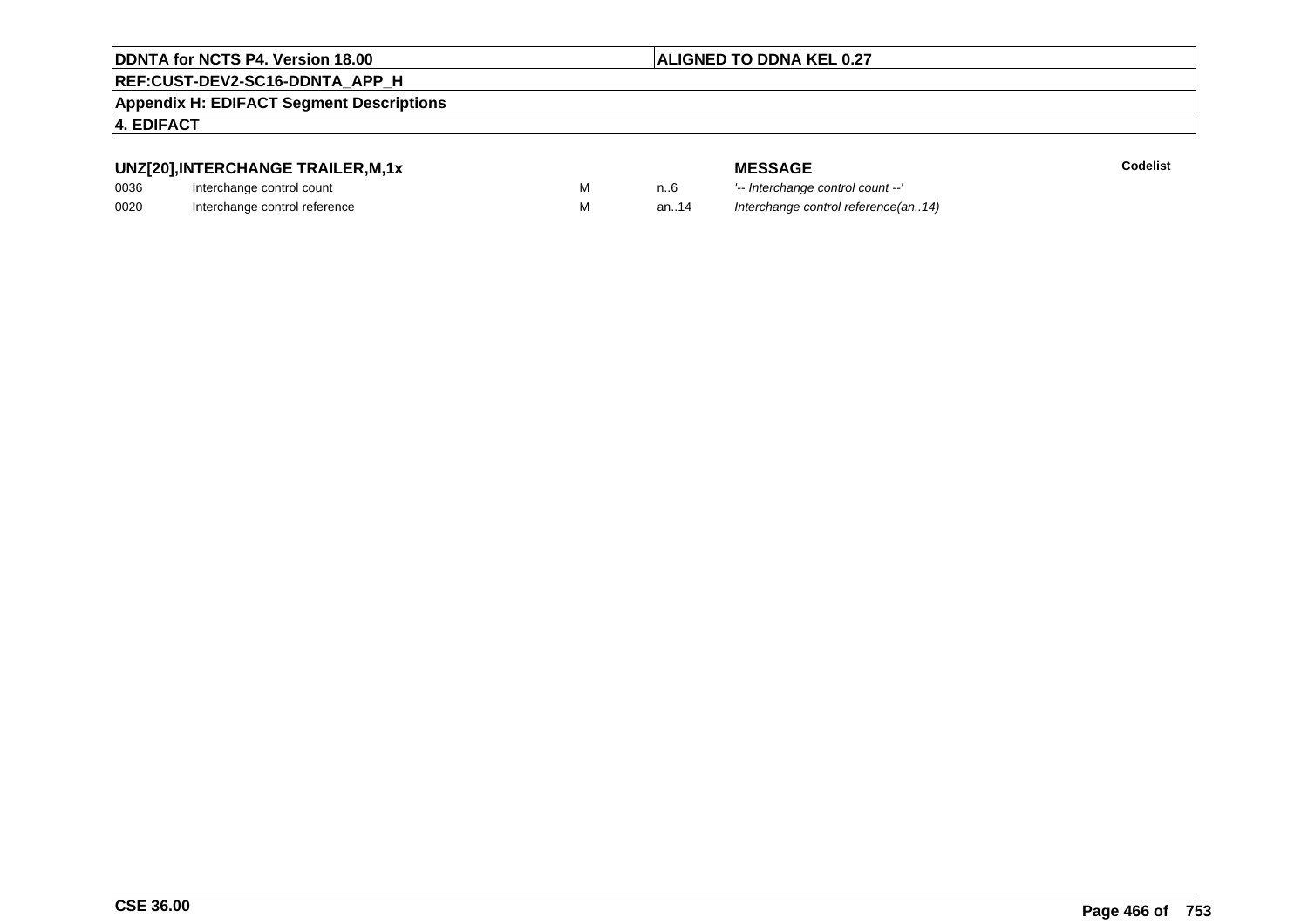## **ALIGNED TO DDNA KEL 0.27**

**REF:CUST-DEV2-SC16-DDNTA\_APP\_H**

**Appendix H: EDIFACT Segment Descriptions**

**4. EDIFACT**

# **GESMES**

| <b>SYNTAX IDENTIFIER</b>                 | М |                 |                                               |    |
|------------------------------------------|---|-----------------|-----------------------------------------------|----|
| Syntax identifier                        | М | a4              | Syntax identifier(a4)                         | 21 |
| Syntax version number                    | М | n1              | Syntax version number(n1)                     | 22 |
| <b>INTERCHANGE SENDER</b>                | М |                 |                                               |    |
| Sender identification                    | м | an35            | Message sender(an35)                          |    |
| Identification code qualifier            | С | an. $4$         | Sender identification code qualifier(an4)     |    |
| Address for reverse routing              | С | an14            |                                               |    |
| <b>INTERCHANGE RECIPIENT</b>             | М |                 |                                               |    |
| Recipient identification                 | М | an35            | Message recipient(an35)                       |    |
| Identification code qualifier            | С | an.4            | Recipient identification code qualifier(an4)  |    |
| Routing address                          | С | an14            |                                               |    |
| DATE/TIME OF PREPARATION                 | М |                 |                                               |    |
| Date                                     | М | n6              | Date of preparation(n6)                       |    |
| Time                                     | М | n4              | Time of preparation(n4)                       |    |
| Interchange control reference            | м | an14            | Interchange control reference(an14)           |    |
| RECIPIENTS REFERENCE, PASSWORD           | С |                 |                                               |    |
| Recipient's reference/password           | м | an14            | Recipient's reference/password(an14)          |    |
| Recipient's reference/password qualifier | С | an <sub>2</sub> | Recipient's reference/password qualifier(an2) |    |
| Application reference                    | С | an14            |                                               |    |
| Processing priority code                 | С | a1              |                                               |    |
| Acknowledgement request                  | С | n1              |                                               |    |
| Communications agreement id.             | С | an35            |                                               |    |
| <b>Test indicator</b>                    | С | n1              | Test indicator(n1)                            | 27 |
|                                          |   |                 |                                               |    |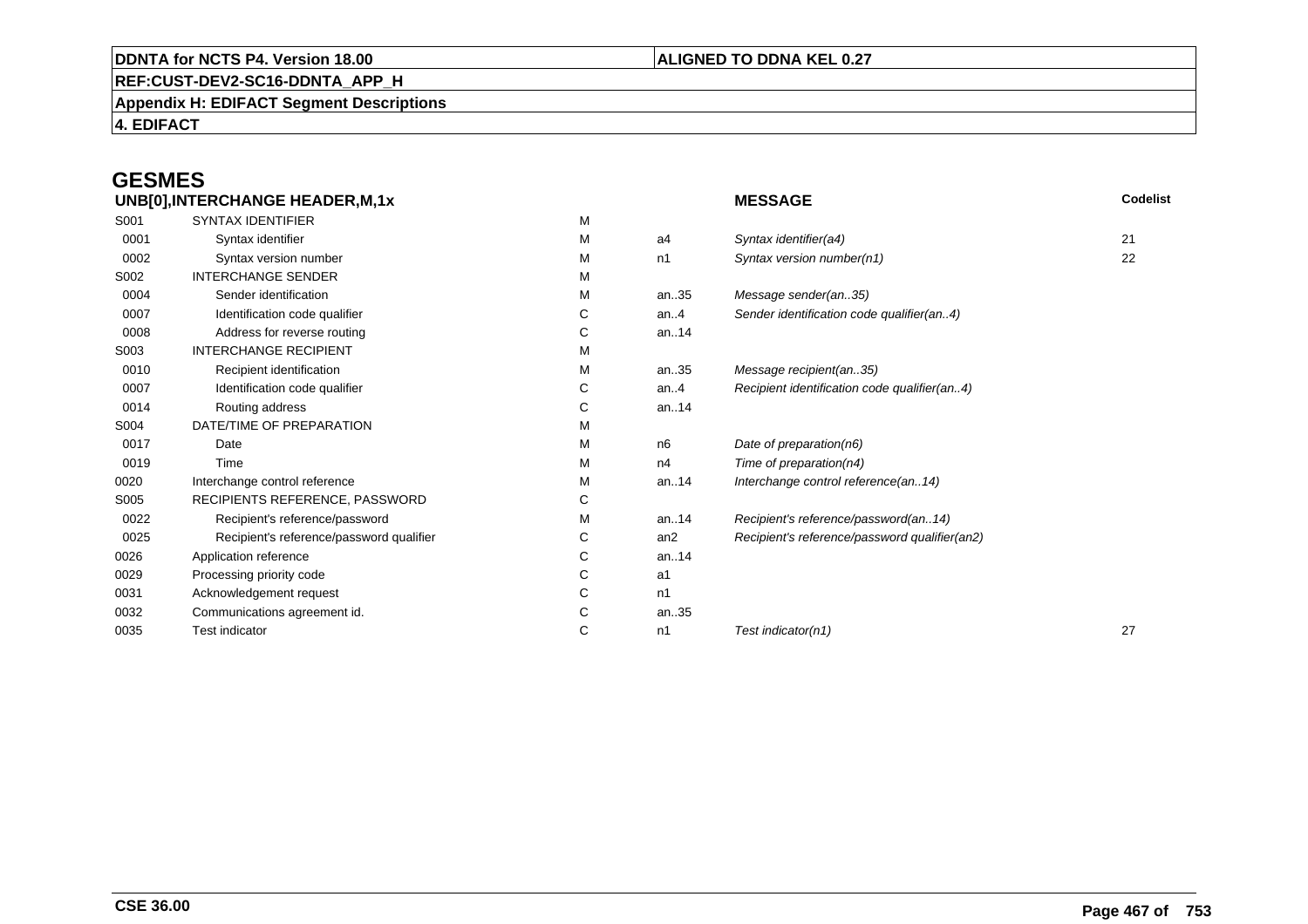#### **REF:CUST-DEV2-SC16-DDNTA\_APP\_H**

#### **Appendix H: EDIFACT Segment Descriptions**

#### **4. EDIFACT**

#### **UNH[1],MESSAGE HEADER,M,1xx** MESSAGE **Codelist** Codelist 0062 Message reference number <sup>M</sup> an..14 Message identification(an..14) S009 MESSAGE IDENTIFIERR M M 0065Message type Message version number and the Message version number and the Message of Message Message Message M an..6 'GESMES'<br>an..3 'D' 0052Message version number<br>
Message release number<br>
M an..3 'D'<br>an..3 '96B' 0054Message release number Market and the Market Market Market Market Market Market Market Market Market Market Ma<br>
Market Market Market Market Market Market Market Market Market Market Market Market Market Market Market Marke an..3 '96B'<br>an..2 'UN' 0051 Controlling agency <sup>M</sup>an..2<br>an..6 0057Association assigned code **C** C<br>
mmon Access Reference **C** C Message type(an..6) 60 0068Common Access Reference C<br>
STATUS OF THE TRANSFER
C an..35 S010 STATUS OF THE TRANSFERR C 0070Sequence of transfers M<br>
First and last transfer C n..2<br>a1 0073First and last transfer  $C \qquad \qquad$  a1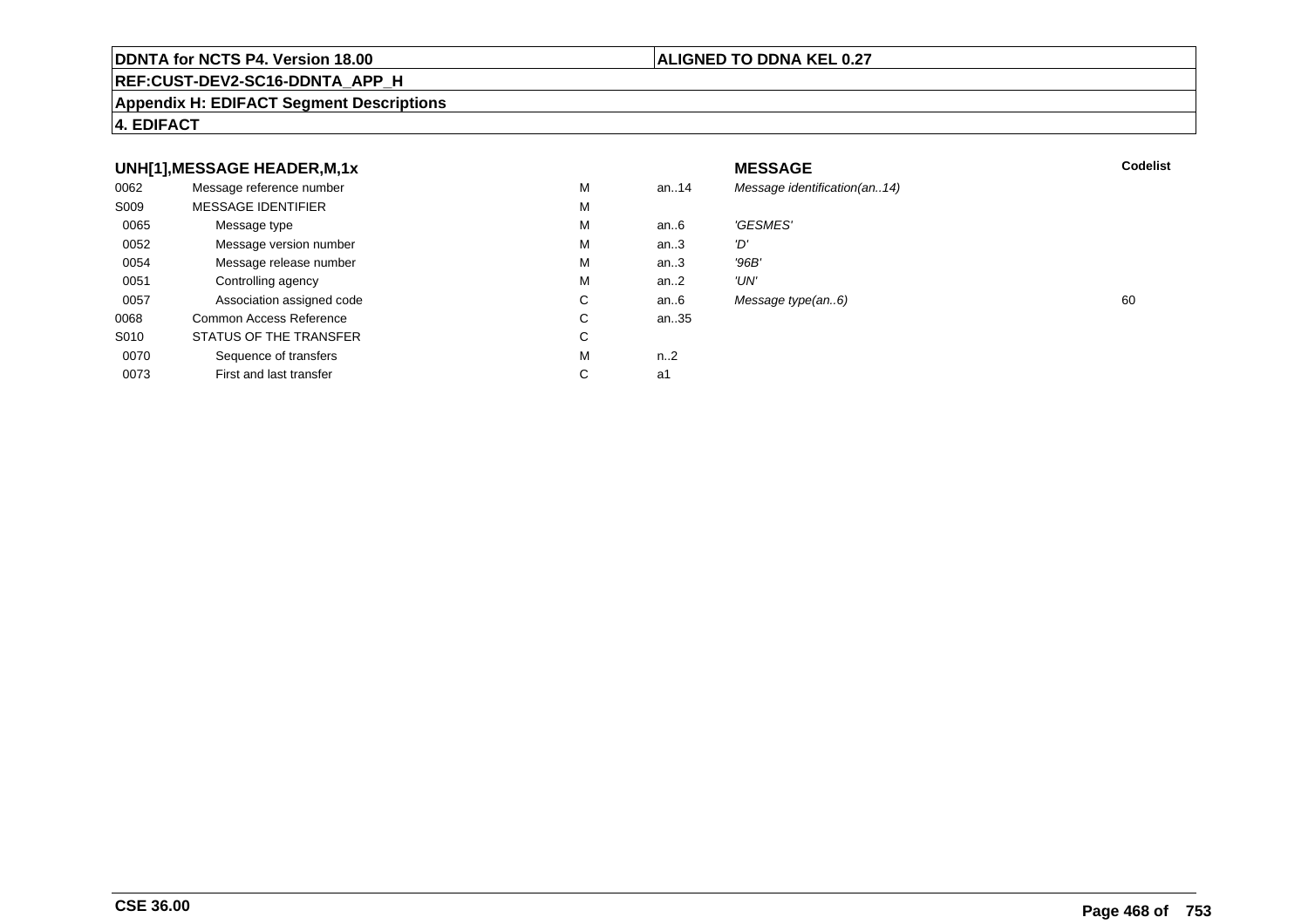# **ALIGNED TO DDNA KEL 0.27**

# **REF:CUST-DEV2-SC16-DDNTA\_APP\_H**

#### **Appendix H: EDIFACT Segment Descriptions**

# **4. EDIFACT**

# **DTM[3],DATE/TIME/PERIOD,C,9x**

# **MESSAGE - HEADER**

**R** Codelist

| ---               |                                   |   |      |                      |
|-------------------|-----------------------------------|---|------|----------------------|
| C <sub>50</sub> 7 | DATE/TIME/PERIOD                  | М |      |                      |
| 2005              | Date/time/period qualifier        | М | an.3 | '200'                |
| 2380              | Date/time/period                  |   | an35 | Period from date(n8) |
| 2379              | Date/time/period format qualifier |   | an.3 |                      |
|                   |                                   |   |      |                      |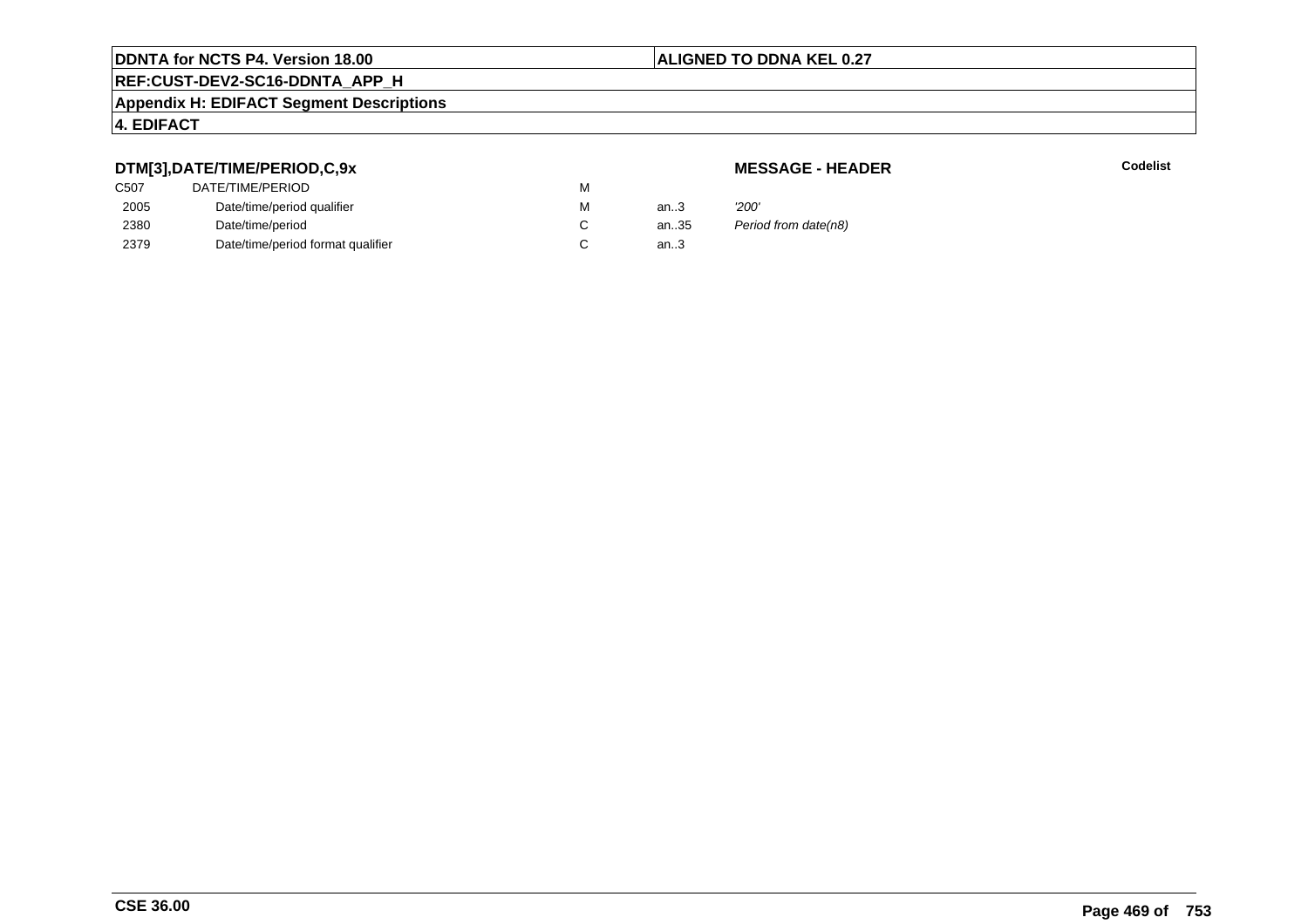# **ALIGNED TO DDNA KEL 0.27**

# **REF:CUST-DEV2-SC16-DDNTA\_APP\_H**

#### **Appendix H: EDIFACT Segment Descriptions**

# **4. EDIFACT**

# **DTM[3],DATE/TIME/PERIOD,C,9x**

# **MESSAGE - HEADER**

**R** Codelist

| C507 | DATE/TIME/PERIOD                  | M |      |                    |
|------|-----------------------------------|---|------|--------------------|
| 2005 | Date/time/period qualifier        | M | an.3 | '201'              |
| 2380 | Date/time/period                  |   | an35 | Period to date(n8) |
| 2379 | Date/time/period format qualifier |   | an.3 |                    |
|      |                                   |   |      |                    |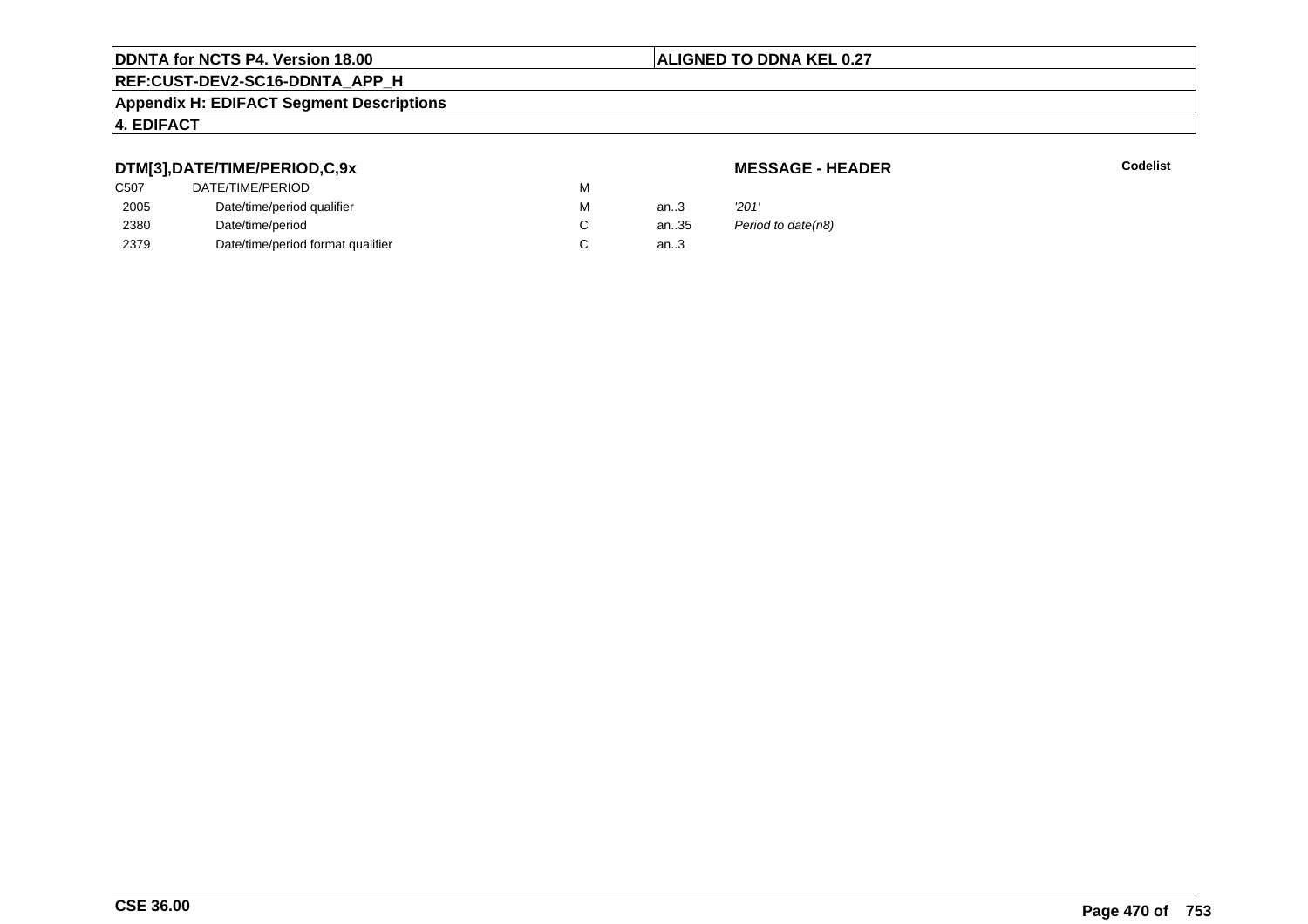# **ALIGNED TO DDNA KEL 0.27**

# **REF:CUST-DEV2-SC16-DDNTA\_APP\_H**

#### **Appendix H: EDIFACT Segment Descriptions**

# **4. EDIFACT**

#### **DTM[3],DATE/TIME/PERIOD,C,9xMESSAGE - HEADER R** Codelist C507 DATE/TIME/PERIODD<sub>N</sub> M 2005Date/time/period qualifier metals of the Material Material of the Material Material Material Material Material Material Material Material Material Material Material Material Material Material Material Material Material Mat M an..3 '2*02'* 2380Date/time/period<br>Date/time/period format qualifier example and contact C C an..35  $Extraction(n1)$  27 2379Date/time/period format qualifier an..3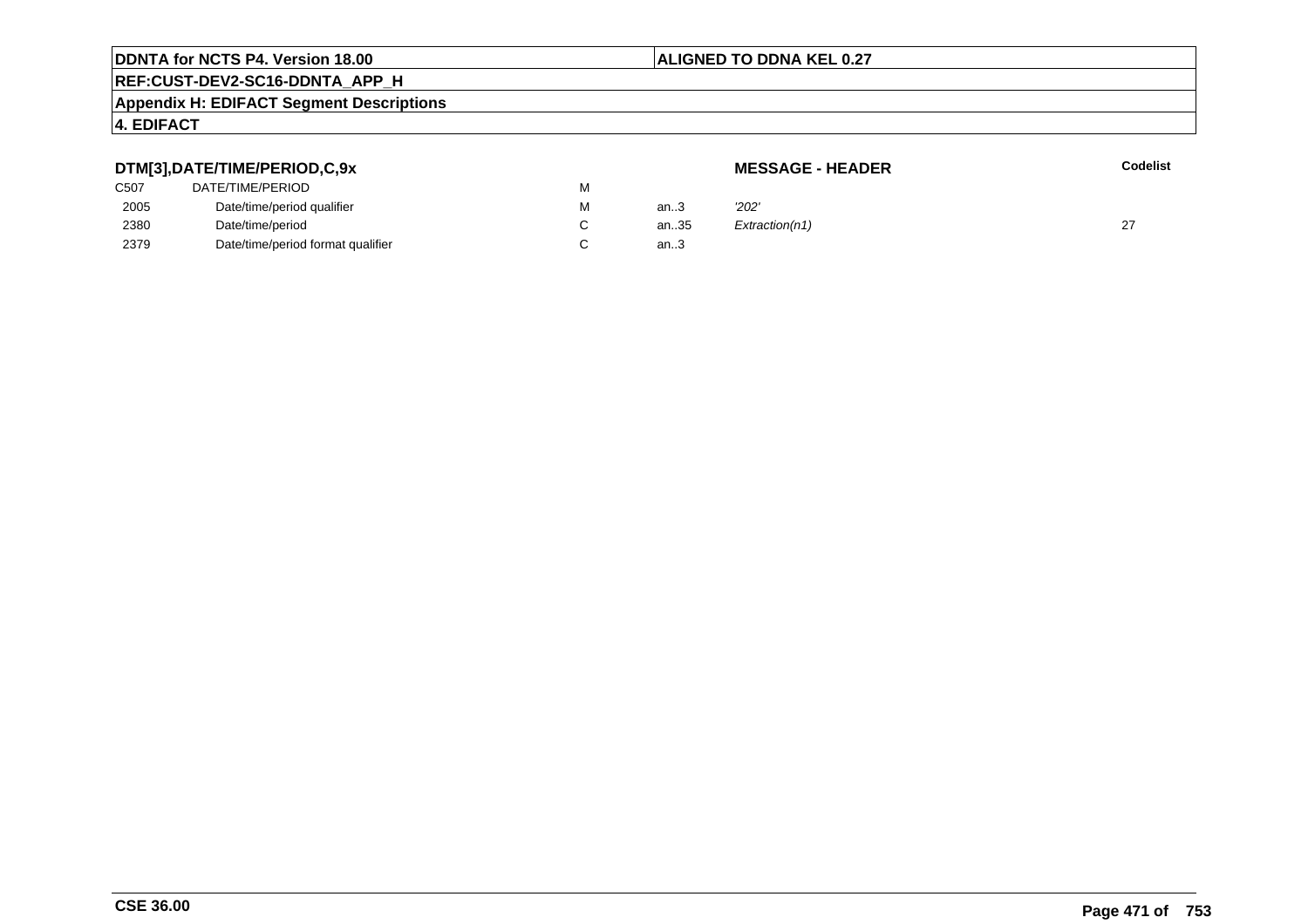# **REF:CUST-DEV2-SC16-DDNTA\_APP\_H**

**Appendix H: EDIFACT Segment Descriptions**

**4. EDIFACT**

# **VLI[10],VALUE LIST IDENTIFICATION,C,99999x**

| C780             | <b>VALUE LIST IDENTIFICATION</b>    | M |      |      |
|------------------|-------------------------------------|---|------|------|
| 1518             | Value list identifier               | M | an35 | Gu   |
| 7405             | Identity number qualifier           | С | an.3 | '16' |
| C082             | PARTY IDENTIFICATION DETAILS        | С |      |      |
| 3039             | Party id. identification            | М | an35 |      |
| 1131             | Code list qualifier                 | С | an.3 |      |
| 3055             | Code list responsible agency, coded | C | an.3 |      |
| 4405             | Status, coded                       | C | an.3 |      |
| 1514             | Value list name                     | C | an70 |      |
| 1507             | Class designator, coded             | C | an.3 |      |
| 1505             | Value list type, coded              | С | an.3 |      |
| C <sub>240</sub> | PRODUCT CHARACTERISTIC              | С |      |      |
| 7037             | Characteristic identification       | м | an17 |      |
| 1131             | Code list qualifier                 | С | an.3 |      |
| 3055             | Code list responsible agency, coded | С | an.3 |      |
| 7036             | Characteristic                      | C | an35 |      |
| 7036             | Characteristic                      | С | an35 |      |
| 4513             | Maintenance operation, coded        | С | an.3 |      |
|                  |                                     |   |      |      |

#### **MESSAGE - GUARANTEE TYPE**

**ALIGNED TO DDNA KEL 0.27**

**Codelist**

Guarantee type(an1) 51<br>16'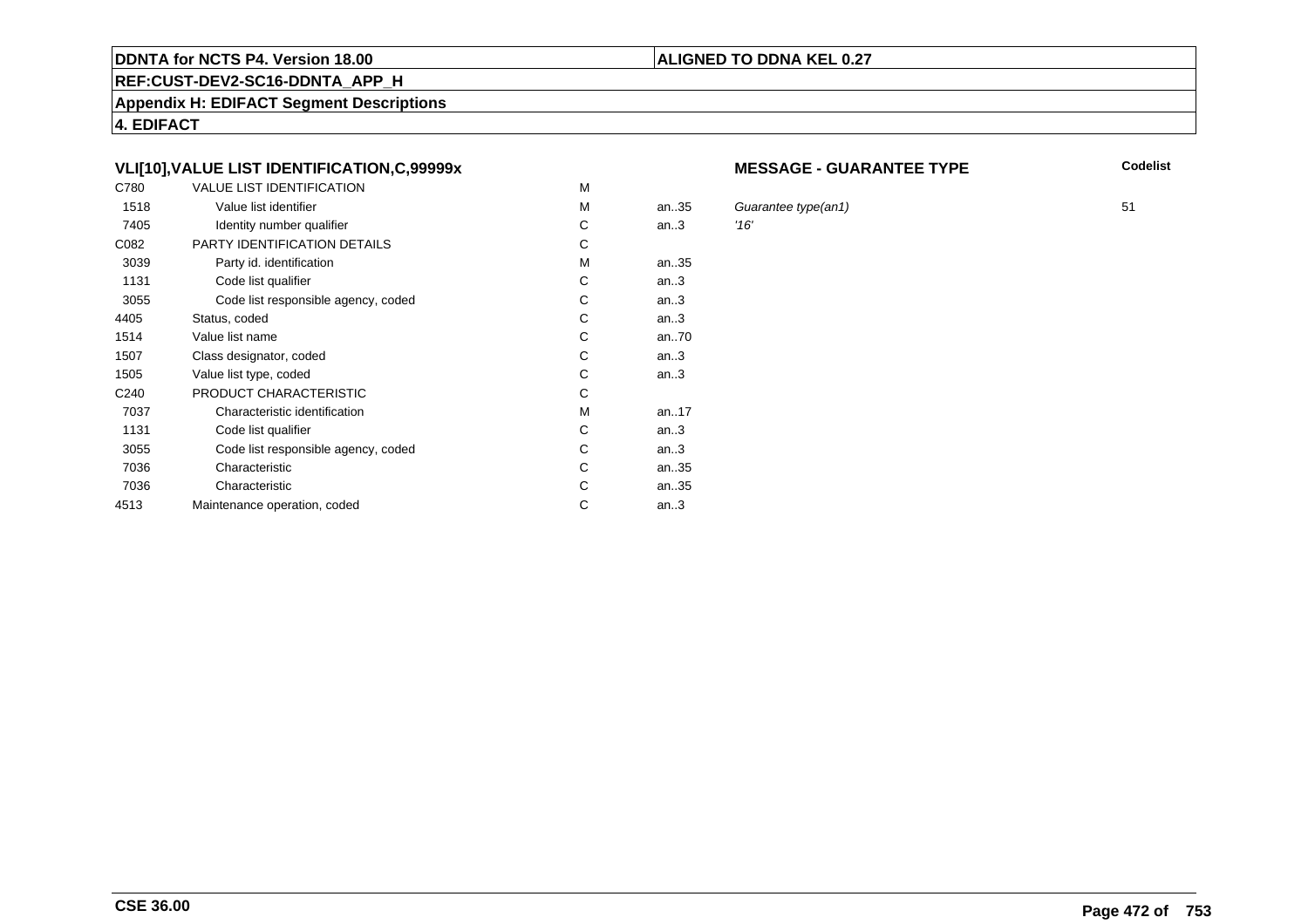# **REF:CUST-DEV2-SC16-DDNTA\_APP\_H**

**Appendix H: EDIFACT Segment Descriptions**

**4. EDIFACT**

# **VLI[10],VALUE LIST IDENTIFICATION,C,99999x**

| C780             | <b>VALUE LIST IDENTIFICATION</b>    | M |      |      |
|------------------|-------------------------------------|---|------|------|
| 1518             | Value list identifier               | M | an35 | Inva |
| 7405             | Identity number qualifier           | С | an.3 | '17' |
| C082             | PARTY IDENTIFICATION DETAILS        | C |      |      |
| 3039             | Party id. identification            | м | an35 |      |
| 1131             | Code list qualifier                 | C | an.3 |      |
| 3055             | Code list responsible agency, coded | С | an.3 |      |
| 4405             | Status, coded                       | С | an.3 |      |
| 1514             | Value list name                     | С | an70 |      |
| 1507             | Class designator, coded             | C | an.3 |      |
| 1505             | Value list type, coded              | С | an.3 |      |
| C <sub>240</sub> | PRODUCT CHARACTERISTIC              | С |      |      |
| 7037             | Characteristic identification       | М | an17 |      |
| 1131             | Code list qualifier                 | С | an.3 |      |
| 3055             | Code list responsible agency, coded | С | an.3 |      |
| 7036             | Characteristic                      | C | an35 |      |
| 7036             | Characteristic                      | C | an35 |      |
| 4513             | Maintenance operation, coded        | С | an.3 |      |
|                  |                                     |   |      |      |

### **MESSAGE - INVALID GUARANTEE REASON**

**Codelist**

5 Invalid guarantee reason code(an..3) 52<br>117'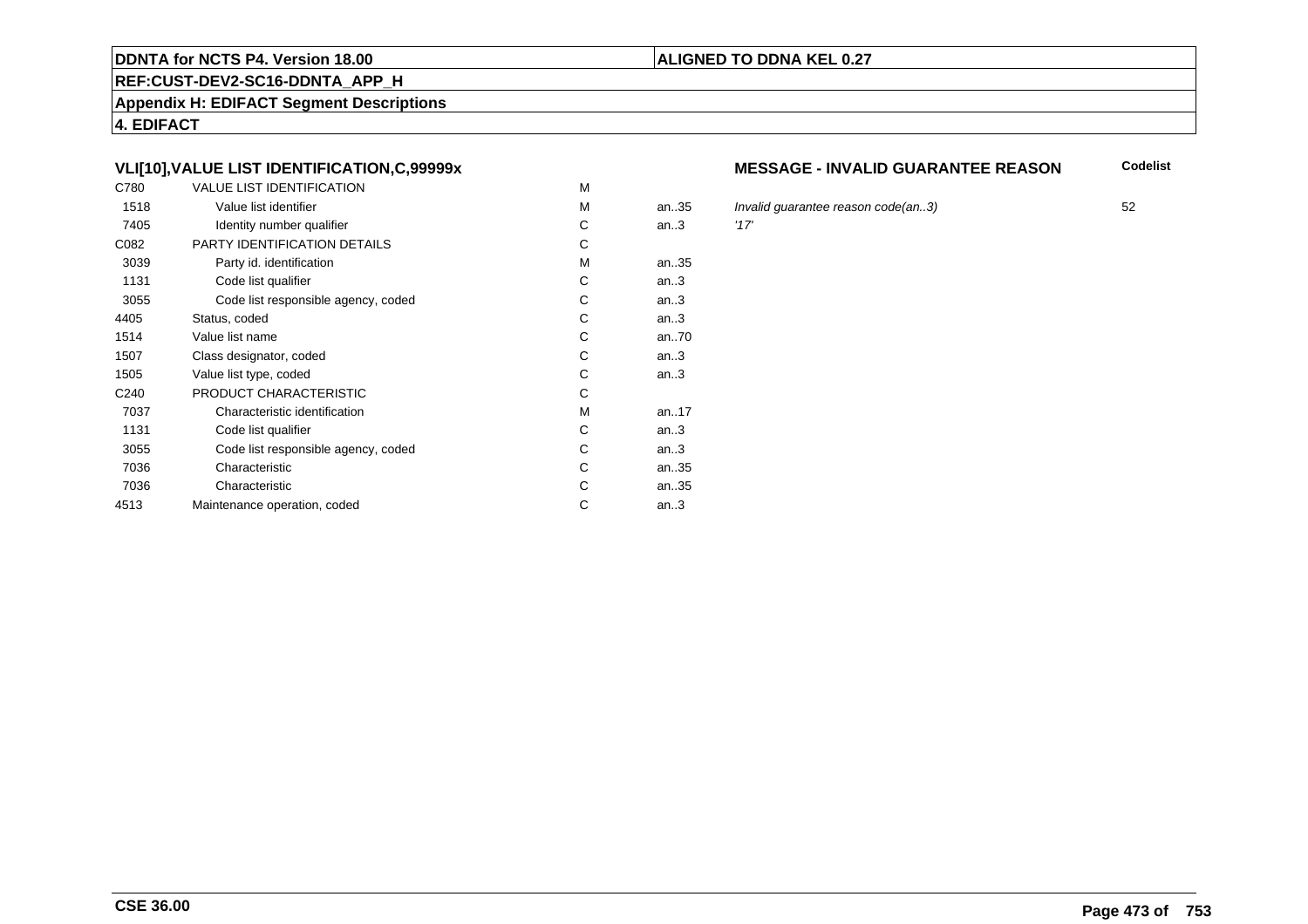# **REF:CUST-DEV2-SC16-DDNTA\_APP\_H**

**Appendix H: EDIFACT Segment Descriptions**

**4. EDIFACT**

# **VLI[10],VALUE LIST IDENTIFICATION,C,99999x**

| C780             | <b>VALUE LIST IDENTIFICATION</b>    | M |      |      |
|------------------|-------------------------------------|---|------|------|
| 1518             | Value list identifier               | м | an35 | Lar  |
| 7405             | Identity number qualifier           | С | an.3 | '18' |
| C082             | PARTY IDENTIFICATION DETAILS        | С |      |      |
| 3039             | Party id. identification            | М | an35 |      |
| 1131             | Code list qualifier                 | С | an.3 |      |
| 3055             | Code list responsible agency, coded | C | an.3 |      |
| 4405             | Status, coded                       | C | an.3 |      |
| 1514             | Value list name                     | C | an70 |      |
| 1507             | Class designator, coded             | C | an.3 |      |
| 1505             | Value list type, coded              | С | an.3 |      |
| C <sub>240</sub> | PRODUCT CHARACTERISTIC              | С |      |      |
| 7037             | Characteristic identification       | м | an17 |      |
| 1131             | Code list qualifier                 | С | an.3 |      |
| 3055             | Code list responsible agency, coded | С | an.3 |      |
| 7036             | Characteristic                      | C | an35 |      |
| 7036             | Characteristic                      | С | an35 |      |
| 4513             | Maintenance operation, coded        | С | an.3 |      |
|                  |                                     |   |      |      |

#### **MESSAGE - LANGUAGE CODE**

**ALIGNED TO DDNA KEL 0.27**

**Codelist**

Language code(a2) 12<br>12<br>'18'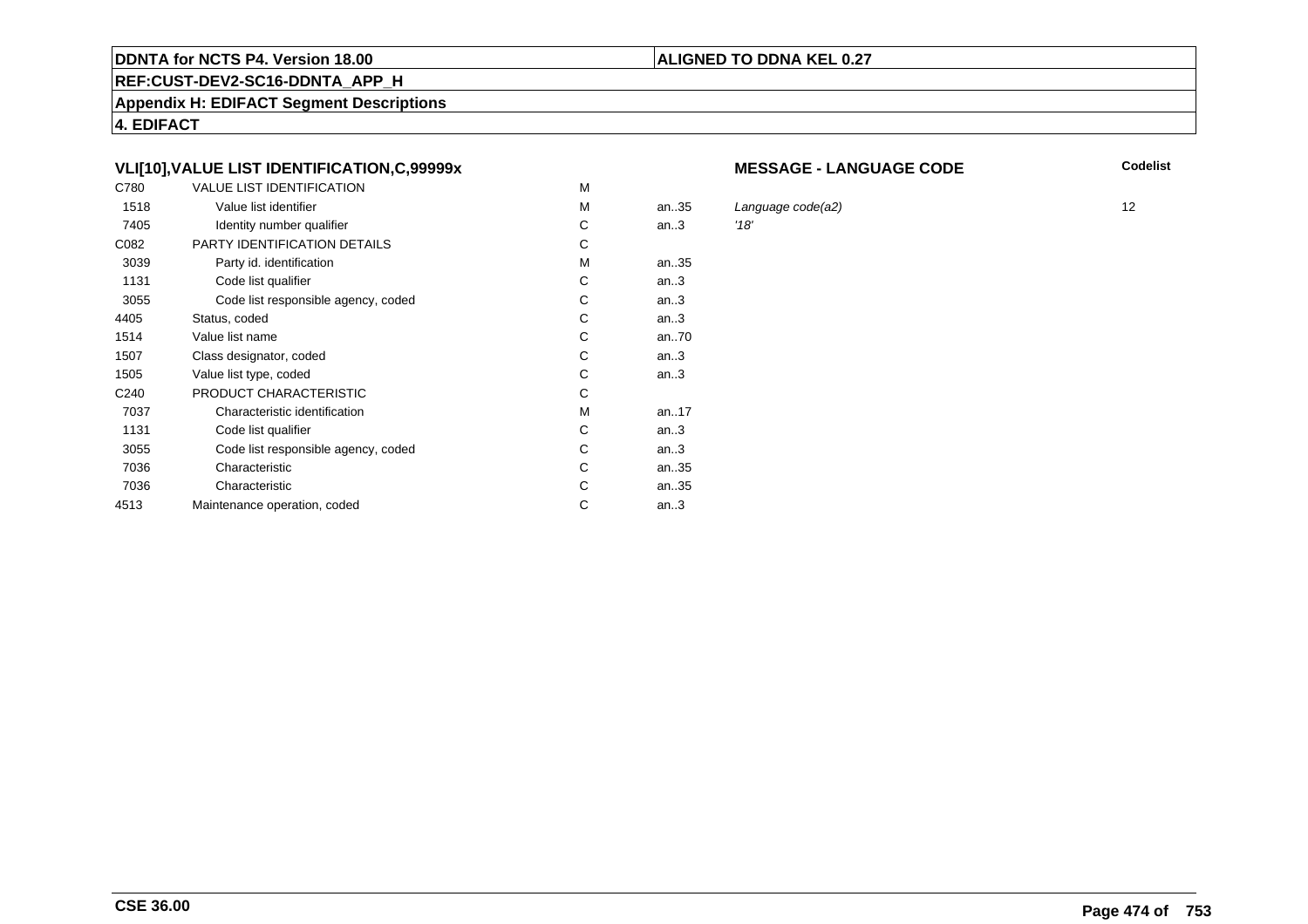# **REF:CUST-DEV2-SC16-DDNTA\_APP\_H**

**Appendix H: EDIFACT Segment Descriptions**

**4. EDIFACT**

# **VLI[10],VALUE LIST IDENTIFICATION,C,99999x**

| C780             | <b>VALUE LIST IDENTIFICATION</b>    | M |           |      |
|------------------|-------------------------------------|---|-----------|------|
| 1518             | Value list identifier               | M | an.35     | Gu   |
| 7405             | Identity number qualifier           | С | an.3      | '19' |
| C082             | PARTY IDENTIFICATION DETAILS        | С |           |      |
| 3039             | Party id. identification            | м | an35      |      |
| 1131             | Code list qualifier                 | C | an.3      |      |
| 3055             | Code list responsible agency, coded | C | an.3      |      |
| 4405             | Status, coded                       | С | an.3      |      |
| 1514             | Value list name                     | C | an70      |      |
| 1507             | Class designator, coded             | C | an.3      |      |
| 1505             | Value list type, coded              | С | an.3      |      |
| C <sub>240</sub> | PRODUCT CHARACTERISTIC              | С |           |      |
| 7037             | Characteristic identification       | м | an. $.17$ |      |
| 1131             | Code list qualifier                 | С | an.3      |      |
| 3055             | Code list responsible agency, coded | С | an.3      |      |
| 7036             | Characteristic                      | C | an35      |      |
| 7036             | Characteristic                      | C | an35      |      |
| 4513             | Maintenance operation, coded        | С | an.3      |      |
|                  |                                     |   |           |      |

#### **MESSAGE - GUARANTEE MONITORING**

**Codelist**

Guarantee monitoring code(n1)  $50$ <br>'19'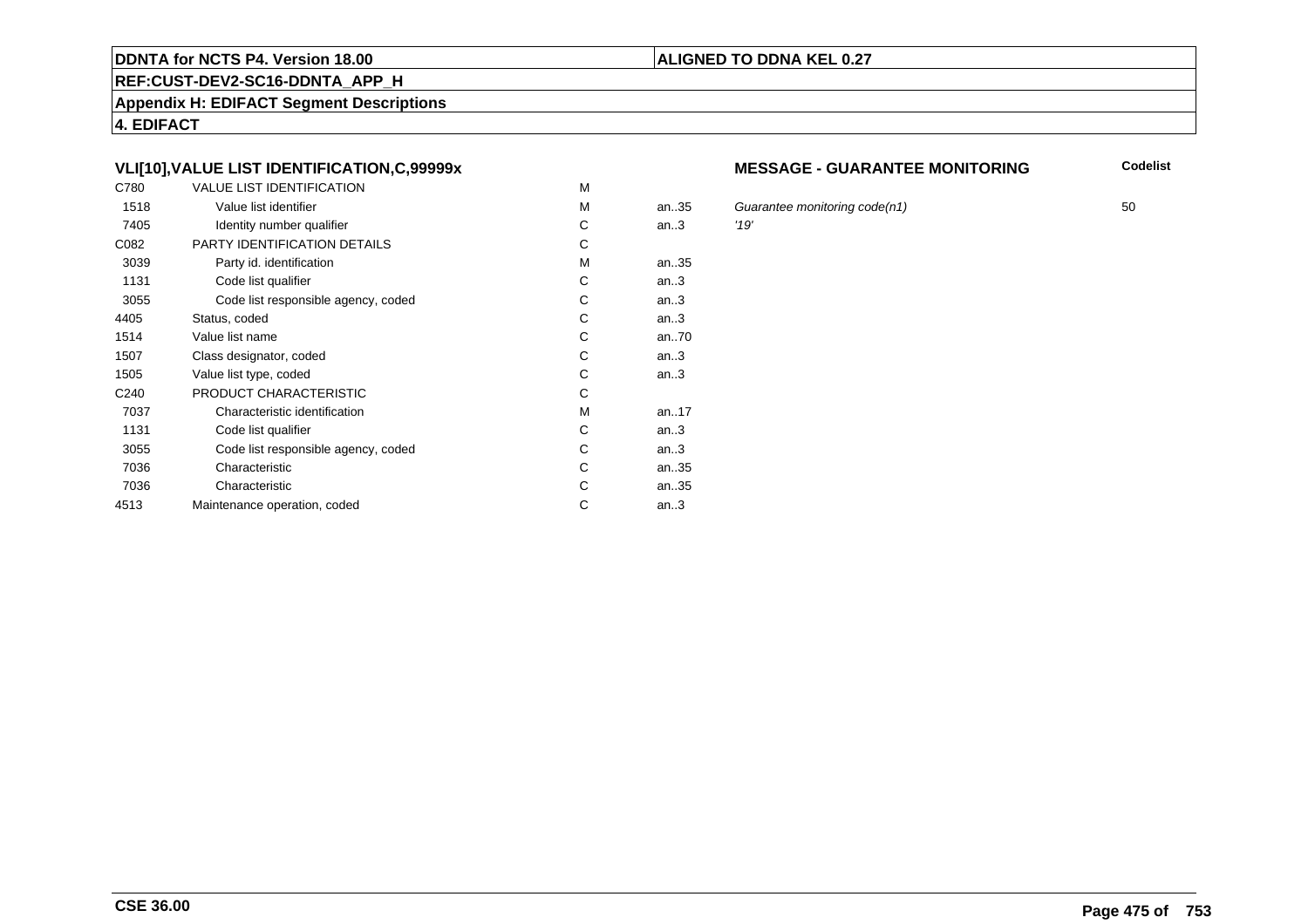### **REF:CUST-DEV2-SC16-DDNTA\_APP\_H**

**Appendix H: EDIFACT Segment Descriptions**

**4. EDIFACT**

# **VLI[10],VALUE LIST IDENTIFICATION,C,99999x**

| C780             | <b>VALUE LIST IDENTIFICATION</b>    | М |      |        |
|------------------|-------------------------------------|---|------|--------|
| 1518             | Value list identifier               | M | an35 | Curren |
| 7405             | Identity number qualifier           | С | an.3 | 2'     |
| C082             | PARTY IDENTIFICATION DETAILS        | C |      |        |
| 3039             | Party id. identification            | M | an35 |        |
| 1131             | Code list qualifier                 | С | an.3 |        |
| 3055             | Code list responsible agency, coded | С | an.3 |        |
| 4405             | Status, coded                       | C | an.3 |        |
| 1514             | Value list name                     | C | an70 | Rate v |
| 1507             | Class designator, coded             | C | an.3 |        |
| 1505             | Value list type, coded              | C | an.3 |        |
| C <sub>240</sub> | PRODUCT CHARACTERISTIC              | C |      |        |
| 7037             | Characteristic identification       | M | an17 |        |
| 1131             | Code list qualifier                 | C | an.3 |        |
| 3055             | Code list responsible agency, coded | С | an.3 |        |
| 7036             | Characteristic                      | C | an35 |        |
| 7036             | Characteristic                      | C | an35 |        |
| 4513             | Maintenance operation, coded        | C | an.3 |        |
|                  |                                     |   |      |        |

#### **MESSAGE - CURRENCY CODE**

**Codelist**

M an..35 Currency(an3) 48  $value(n..8,6)$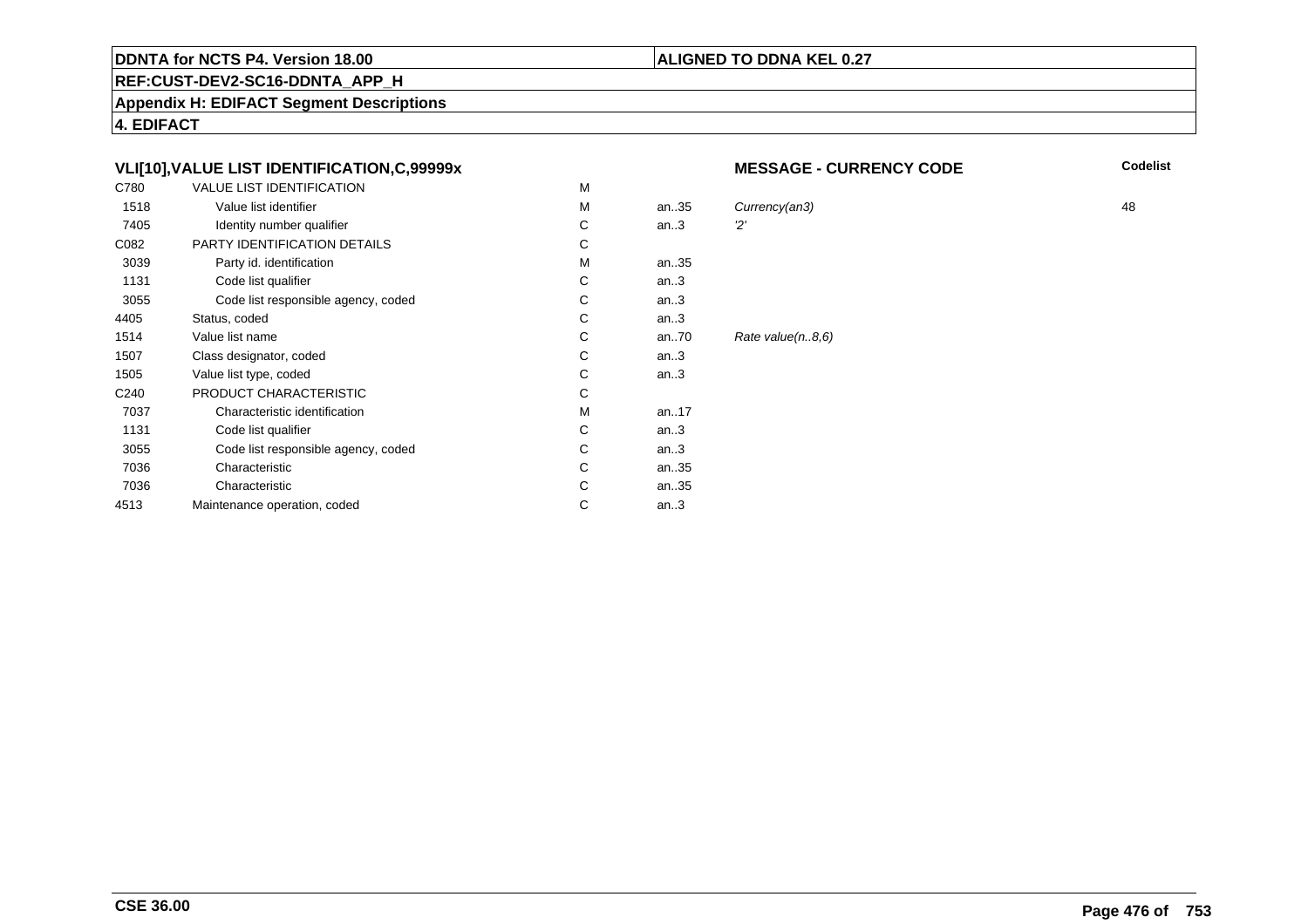### **REF:CUST-DEV2-SC16-DDNTA\_APP\_H**

**Appendix H: EDIFACT Segment Descriptions**

**4. EDIFACT**

# **VLI[10],VALUE LIST IDENTIFICATION,C,99999x**

| C780             | <b>VALUE LIST IDENTIFICATION</b>    | M |           |     |
|------------------|-------------------------------------|---|-----------|-----|
| 1518             | Value list identifier               | M | an.35     | Cus |
| 7405             | Identity number qualifier           | С | an.3      | 20' |
| C082             | PARTY IDENTIFICATION DETAILS        | С |           |     |
| 3039             | Party id. identification            | м | an35      |     |
| 1131             | Code list qualifier                 | C | an.3      |     |
| 3055             | Code list responsible agency, coded | C | an.3      |     |
| 4405             | Status, coded                       | С | an.3      |     |
| 1514             | Value list name                     | C | an70      |     |
| 1507             | Class designator, coded             | C | an.3      |     |
| 1505             | Value list type, coded              | С | an.3      |     |
| C <sub>240</sub> | PRODUCT CHARACTERISTIC              | С |           |     |
| 7037             | Characteristic identification       | м | an. $.17$ |     |
| 1131             | Code list qualifier                 | С | an.3      |     |
| 3055             | Code list responsible agency, coded | С | an.3      |     |
| 7036             | Characteristic                      | C | an35      |     |
| 7036             | Characteristic                      | C | an35      |     |
| 4513             | Maintenance operation, coded        | С | an.3      |     |
|                  |                                     |   |           |     |

#### **MESSAGE - CUSTOMS OPERATION STATE TYPECodelist**

Customs Operation State Types(an..3) 58<br>
20'

**ALIGNED TO DDNA KEL 0.27**

**CSE 36.00**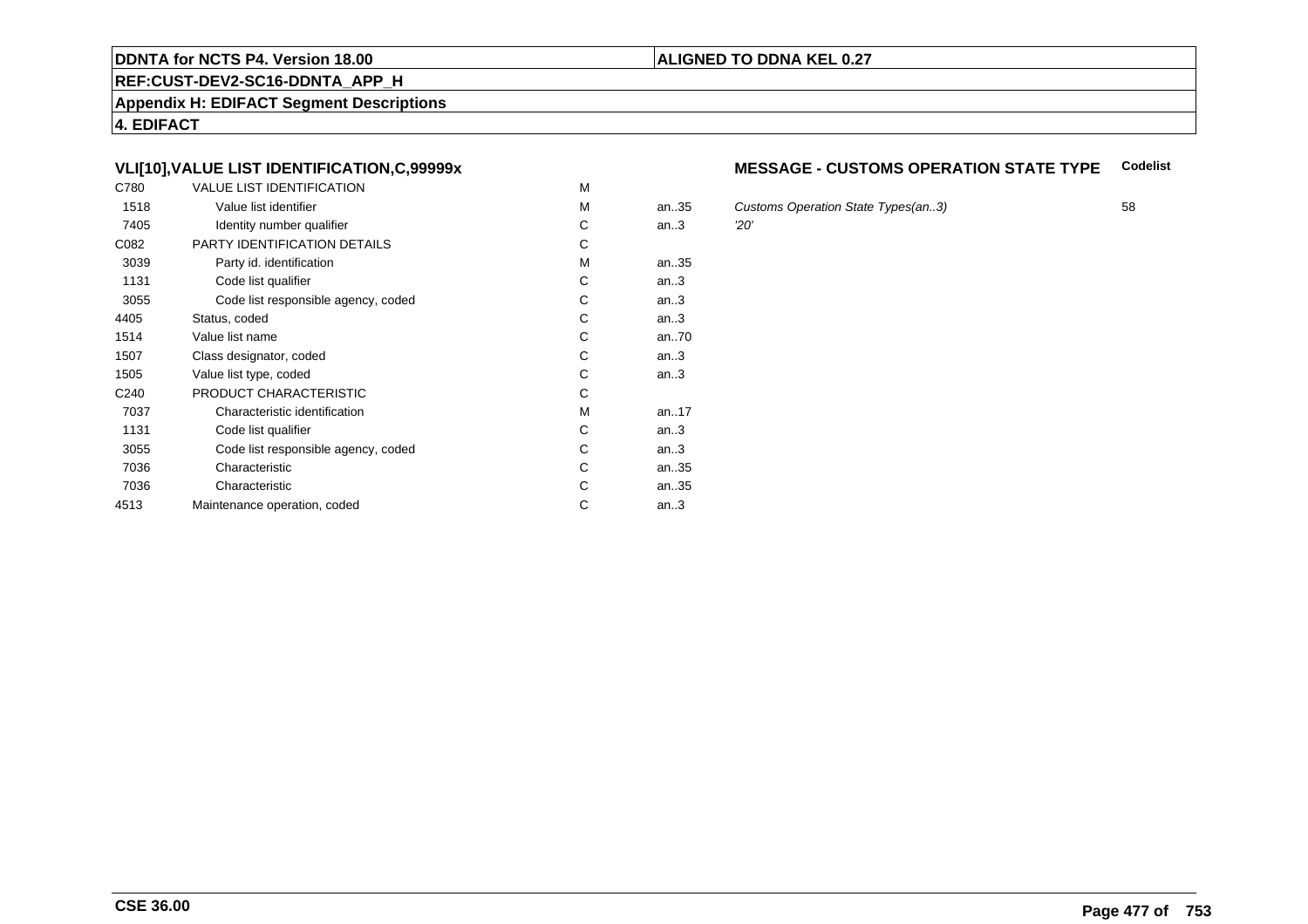# **REF:CUST-DEV2-SC16-DDNTA\_APP\_H**

**Appendix H: EDIFACT Segment Descriptions**

**4. EDIFACT**

# **VLI[10],VALUE LIST IDENTIFICATION,C,99999x**

| C780             | <b>VALUE LIST IDENTIFICATION</b>    | M |           |      |
|------------------|-------------------------------------|---|-----------|------|
| 1518             | Value list identifier               | M | an.35     | Kin  |
| 7405             | Identity number qualifier           | С | an.3      | '21' |
| C082             | PARTY IDENTIFICATION DETAILS        | С |           |      |
| 3039             | Party id. identification            | м | an35      |      |
| 1131             | Code list qualifier                 | C | an.3      |      |
| 3055             | Code list responsible agency, coded | C | an.3      |      |
| 4405             | Status, coded                       | С | an.3      |      |
| 1514             | Value list name                     | C | an70      |      |
| 1507             | Class designator, coded             | C | an.3      |      |
| 1505             | Value list type, coded              | С | an.3      |      |
| C <sub>240</sub> | PRODUCT CHARACTERISTIC              | С |           |      |
| 7037             | Characteristic identification       | м | an. $.17$ |      |
| 1131             | Code list qualifier                 | С | an.3      |      |
| 3055             | Code list responsible agency, coded | С | an.3      |      |
| 7036             | Characteristic                      | C | an35      |      |
| 7036             | Characteristic                      | С | an35      |      |
| 4513             | Maintenance operation, coded        | С | an.3      |      |
|                  |                                     |   |           |      |

#### **MESSAGE - PACKAGING CODE**

**Codelist**

Kind of packages(an..3) 17<br>21'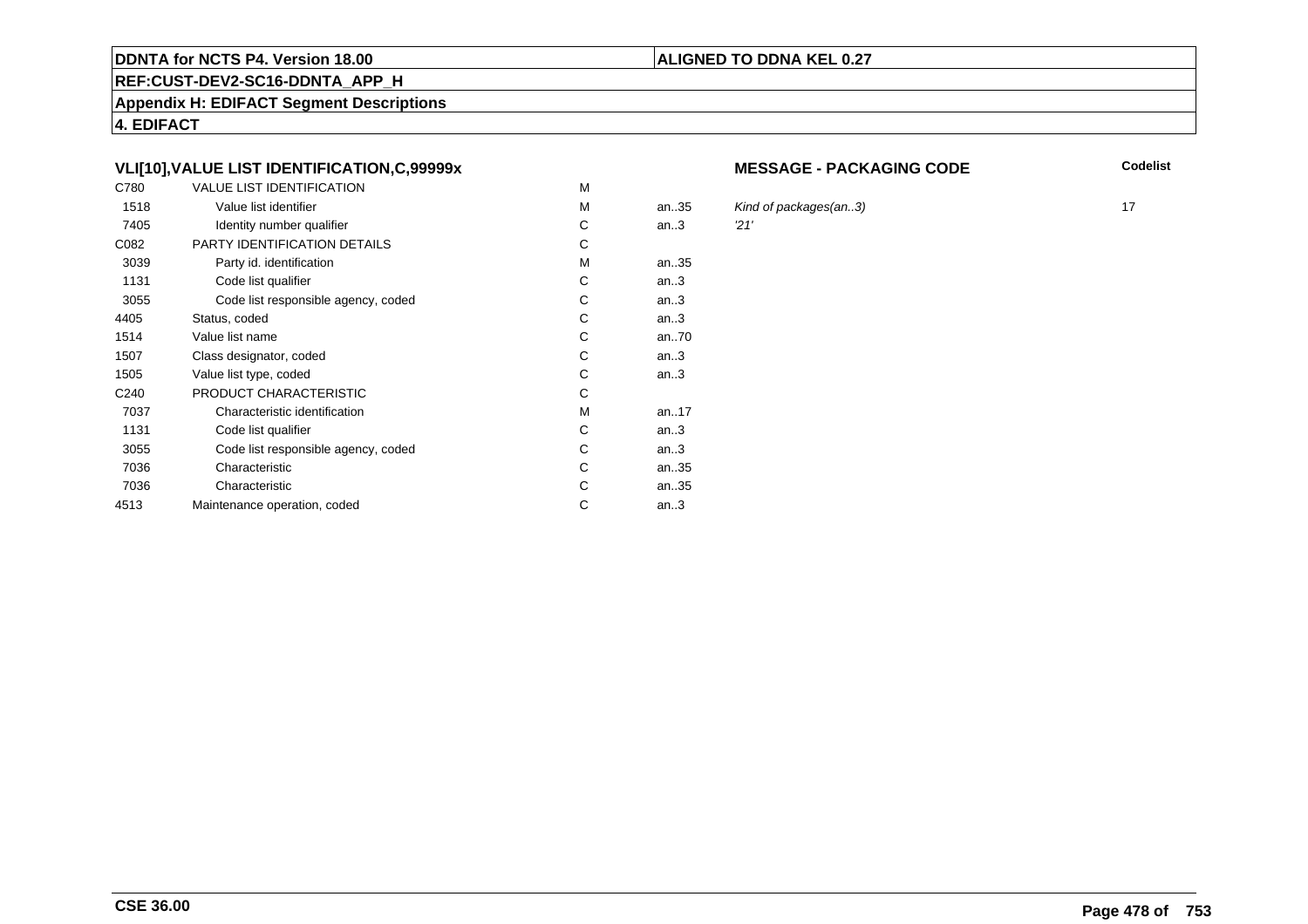# **REF:CUST-DEV2-SC16-DDNTA\_APP\_H**

**Appendix H: EDIFACT Segment Descriptions**

**4. EDIFACT**

# **VLI[10],VALUE LIST IDENTIFICATION,C,99999x**

| C780 | <b>VALUE LIST IDENTIFICATION</b>    | M |      |           |    |
|------|-------------------------------------|---|------|-----------|----|
| 1518 | Value list identifier               | M | an35 | Role(an3) | 56 |
| 7405 | Identity number qualifier           | С | an.3 | 22'       |    |
| C082 | PARTY IDENTIFICATION DETAILS        | С |      |           |    |
| 3039 | Party id. identification            | М | an35 |           |    |
| 1131 | Code list qualifier                 | С | an.3 |           |    |
| 3055 | Code list responsible agency, coded | С | an.3 |           |    |
| 4405 | Status, coded                       | С | an.3 |           |    |
| 1514 | Value list name                     | С | an70 |           |    |
| 1507 | Class designator, coded             | C | an.3 |           |    |
| 1505 | Value list type, coded              | С | an.3 |           |    |
| C240 | PRODUCT CHARACTERISTIC              | С |      |           |    |
| 7037 | Characteristic identification       | M | an17 |           |    |
| 1131 | Code list qualifier                 | С | an.3 |           |    |
| 3055 | Code list responsible agency, coded | С | an.3 |           |    |
| 7036 | Characteristic                      | С | an35 |           |    |
| 7036 | Characteristic                      | С | an35 |           |    |
| 4513 | Maintenance operation, coded        | C | an.3 |           |    |
|      |                                     |   |      |           |    |

**MESSAGE - ROLE**

**ALIGNED TO DDNA KEL 0.27**

**Codelist**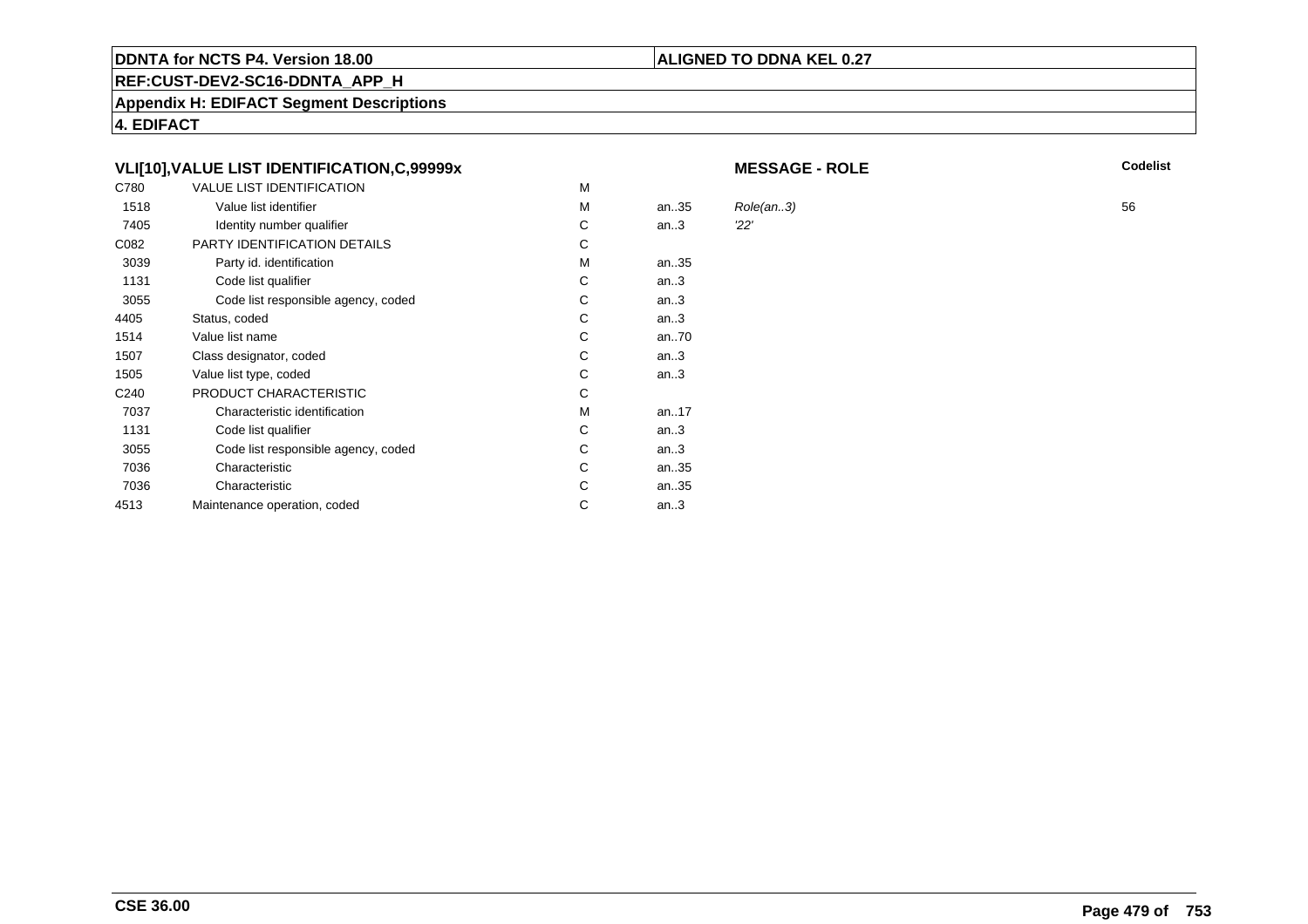# **REF:CUST-DEV2-SC16-DDNTA\_APP\_H**

**Appendix H: EDIFACT Segment Descriptions**

**4. EDIFACT**

# **VLI[10],VALUE LIST IDENTIFICATION,C,99999x**

| C780             | <b>VALUE LIST IDENTIFICATION</b>    | M |      |     |
|------------------|-------------------------------------|---|------|-----|
| 1518             | Value list identifier               | м | an35 | Sta |
| 7405             | Identity number qualifier           | С | an.3 | 23' |
| C082             | PARTY IDENTIFICATION DETAILS        | С |      |     |
| 3039             | Party id. identification            | М | an35 |     |
| 1131             | Code list qualifier                 | С | an.3 |     |
| 3055             | Code list responsible agency, coded | C | an.3 |     |
| 4405             | Status, coded                       | C | an.3 |     |
| 1514             | Value list name                     | C | an70 |     |
| 1507             | Class designator, coded             | C | an.3 |     |
| 1505             | Value list type, coded              | С | an.3 |     |
| C <sub>240</sub> | PRODUCT CHARACTERISTIC              | С |      |     |
| 7037             | Characteristic identification       | м | an17 |     |
| 1131             | Code list qualifier                 | С | an.3 |     |
| 3055             | Code list responsible agency, coded | С | an.3 |     |
| 7036             | Characteristic                      | C | an35 |     |
| 7036             | Characteristic                      | С | an35 |     |
| 4513             | Maintenance operation, coded        | С | an.3 |     |
|                  |                                     |   |      |     |

#### **MESSAGE - STATISTICS TYPE**

**Codelist**

Statistics type(an..4) 57<br>
23'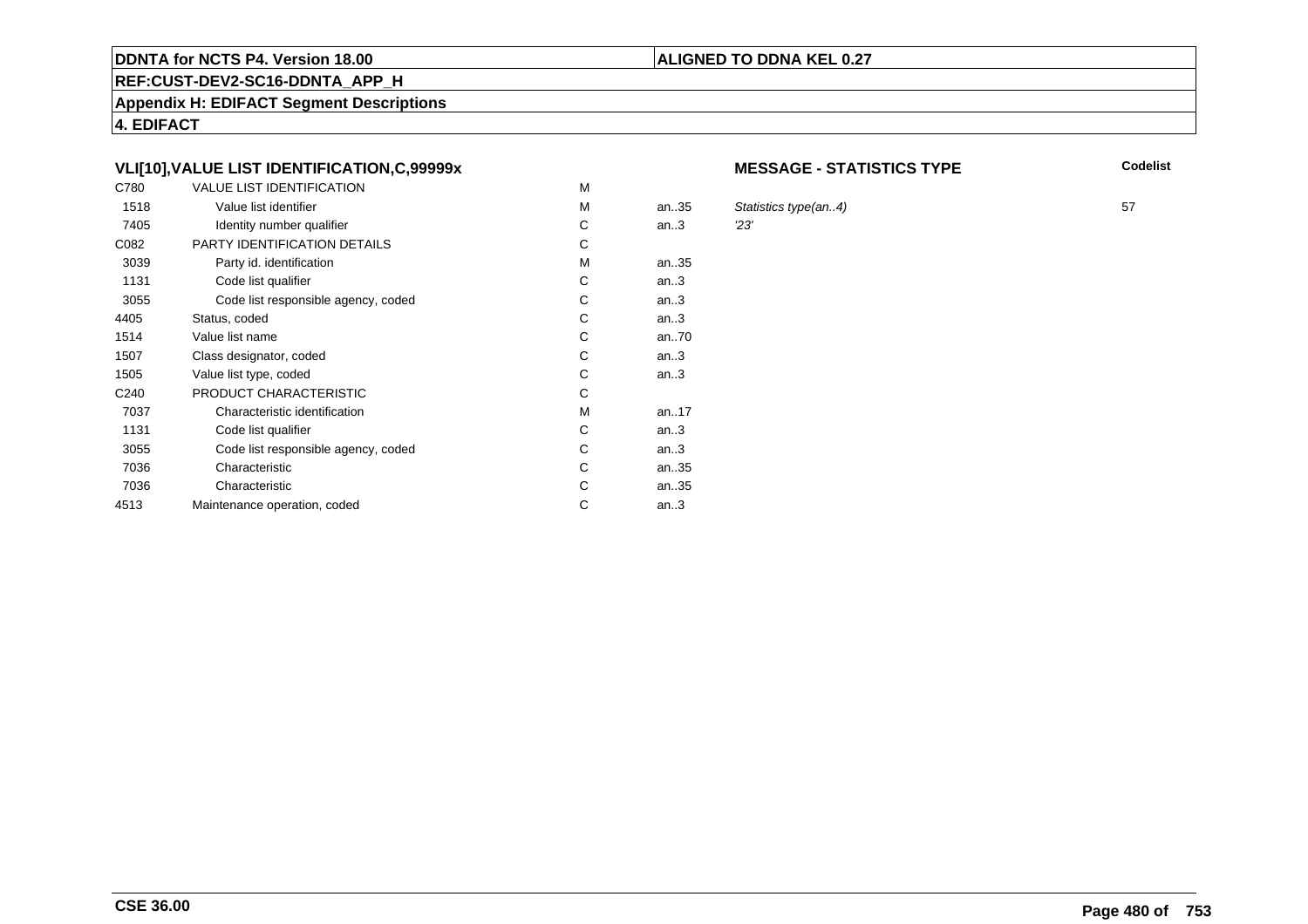**REF:CUST-DEV2-SC16-DDNTA\_APP\_H**

**Appendix H: EDIFACT Segment Descriptions**

**4. EDIFACT**

#### **VLI[10],VALUE LIST IDENTIFICATION,C,99999xMESSAGE - SENSITIVE GOODS CODE**<br>M **Codelist** C780 VALUE LIST IDENTIFICATIONN M M 1518Value list identifier metallier and the metallier of the Model of the Model of the Model of the Model of the Model of the Model of the Model of the Model of the Model of the Model of the Model of the Model of the Model of an..35 Commodity code (taric code)(an..6) 62<br>an..3  $\frac{24}{3}$ 7405Identity number qualifier  $\begin{array}{ccc} \text{I} & \text{I} & \text{I} \\ \text{I} & \text{I} & \text{I} \\ \text{I} & \text{I} & \text{I} \end{array}$ C an..3 '24' C082 PARTY IDENTIFICATION DETAILSs c M 3039Party id. identification M<br>Code list qualifier and the code list qualifier and the code list of code list of code list of code list of co an..35 1131Code list qualifier C<br>Code list responsible agency, coded C an..3 3055Code list responsible agency, coded C<br>
tus. coded C an..3 4405Status, coded C<br>
Value list name C an..3 1514Value list name C<br>Class designator, coded C an..70<br>an..3 1507Class designator, coded C<br>
Value list type. coded C Sensitive goods code(n..2) 64 1505Value list type, coded C<br>
PRODUCT CHARACTERISTIC C an..3 C240 PRODUCT CHARACTERISTICc c 7037Characteristic identification M<br>Code list qualifier C an..17 EEC territory limitation(n1) 27 1131Code list qualifier Code list responsible agency, coded Code list responsible agency, coded C an..3 3055Code list responsible agency, coded C<br>Characteristic C an..3<br>an..35 7036Characteristic Characteristic Characteristic Characteristic C an..35 Reference quantity(n..6)<br>an..35 Unit of measure code(an 7036Characteristic C<br>
Intenance operation. coded<br>
C Unit of measure code(an..3) 59 4513Maintenance operation, coded an..3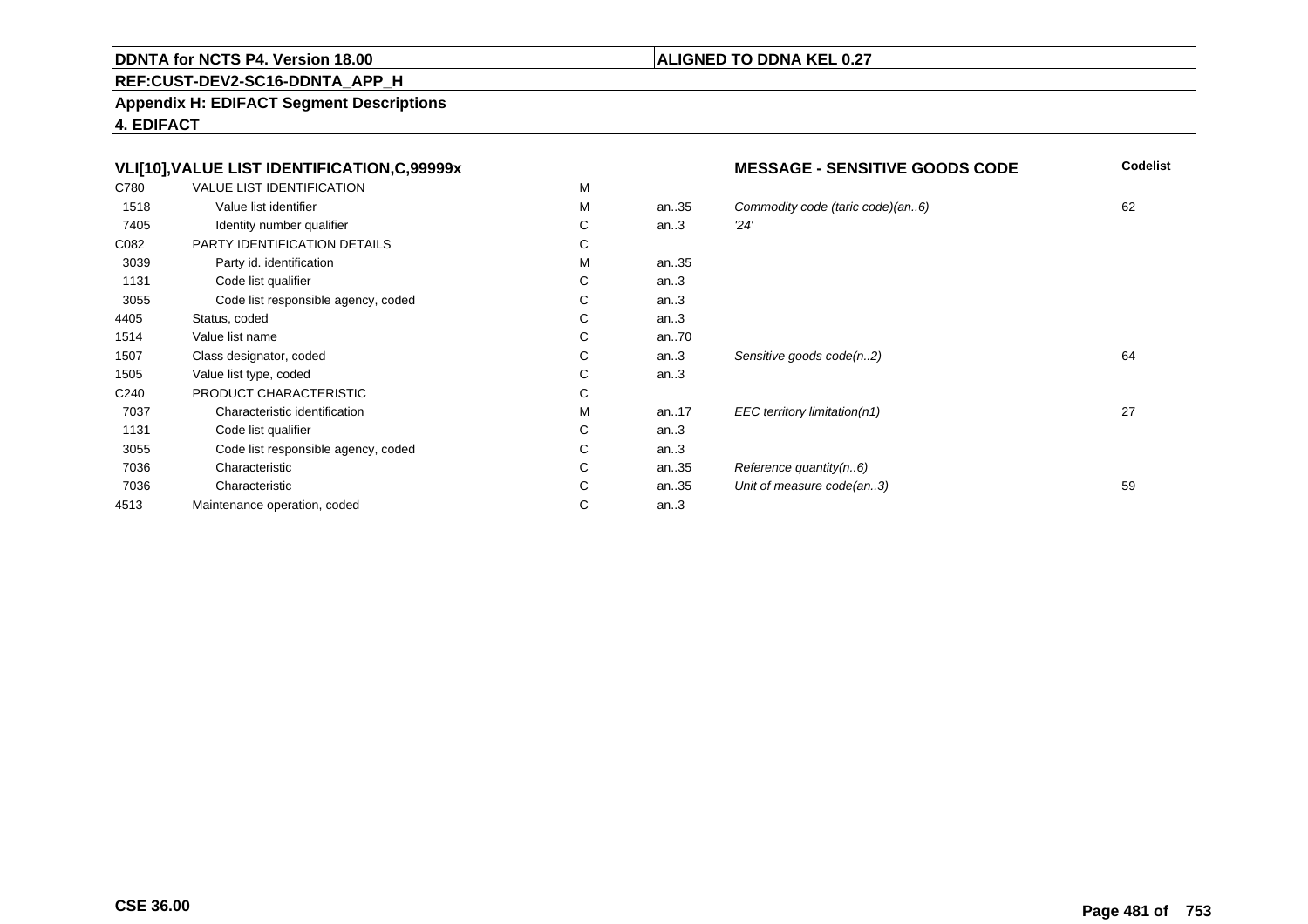# **REF:CUST-DEV2-SC16-DDNTA\_APP\_H**

**Appendix H: EDIFACT Segment Descriptions**

**4. EDIFACT**

# **VLI[10],VALUE LIST IDENTIFICATION,C,99999x**

| C780             | <b>VALUE LIST IDENTIFICATION</b>    | M |      |     |
|------------------|-------------------------------------|---|------|-----|
| 1518             | Value list identifier               | м | an35 | Tra |
| 7405             | Identity number qualifier           | С | an.3 | 26' |
| C082             | PARTY IDENTIFICATION DETAILS        | С |      |     |
| 3039             | Party id. identification            | М | an35 |     |
| 1131             | Code list qualifier                 | С | an.3 |     |
| 3055             | Code list responsible agency, coded | C | an.3 |     |
| 4405             | Status, coded                       | C | an.3 |     |
| 1514             | Value list name                     | C | an70 |     |
| 1507             | Class designator, coded             | C | an.3 |     |
| 1505             | Value list type, coded              | С | an.3 |     |
| C <sub>240</sub> | PRODUCT CHARACTERISTIC              | С |      |     |
| 7037             | Characteristic identification       | м | an17 |     |
| 1131             | Code list qualifier                 | С | an.3 |     |
| 3055             | Code list responsible agency, coded | С | an.3 |     |
| 7036             | Characteristic                      | C | an35 |     |
| 7036             | Characteristic                      | С | an35 |     |
| 4513             | Maintenance operation, coded        | С | an.3 |     |
|                  |                                     |   |      |     |

#### **MESSAGE - TRAFFIC TYPE**

**ALIGNED TO DDNA KEL 0.27**

**Codelist**

Traffic type(an..3)  $20$ <br> $26'$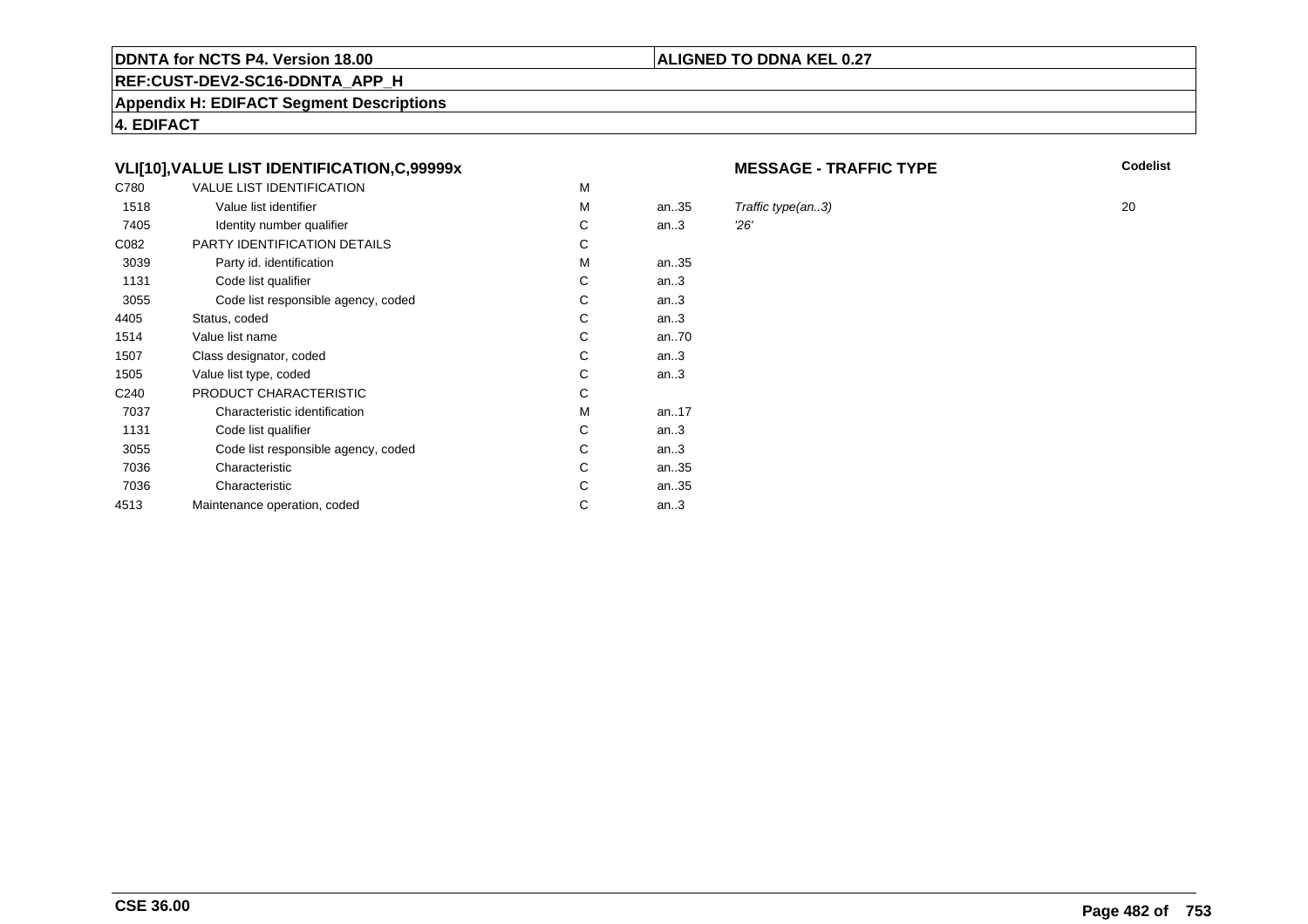# **REF:CUST-DEV2-SC16-DDNTA\_APP\_H**

**Appendix H: EDIFACT Segment Descriptions**

**4. EDIFACT**

# **VLI[10],VALUE LIST IDENTIFICATION,C,99999x**

| C780             | <b>VALUE LIST IDENTIFICATION</b>    | M |      |     |
|------------------|-------------------------------------|---|------|-----|
| 1518             | Value list identifier               | м | an35 | Tra |
| 7405             | Identity number qualifier           | С | an.3 | 27' |
| C082             | PARTY IDENTIFICATION DETAILS        | С |      |     |
| 3039             | Party id. identification            | М | an35 |     |
| 1131             | Code list qualifier                 | С | an.3 |     |
| 3055             | Code list responsible agency, coded | C | an.3 |     |
| 4405             | Status, coded                       | C | an.3 |     |
| 1514             | Value list name                     | C | an70 |     |
| 1507             | Class designator, coded             | C | an.3 |     |
| 1505             | Value list type, coded              | С | an.3 |     |
| C <sub>240</sub> | PRODUCT CHARACTERISTIC              | С |      |     |
| 7037             | Characteristic identification       | м | an17 |     |
| 1131             | Code list qualifier                 | С | an.3 |     |
| 3055             | Code list responsible agency, coded | С | an.3 |     |
| 7036             | Characteristic                      | C | an35 |     |
| 7036             | Characteristic                      | С | an35 |     |
| 4513             | Maintenance operation, coded        | С | an.3 |     |
|                  |                                     |   |      |     |

#### **MESSAGE - TRANSPORT MODE**

**Codelist**

 $Transport\ mode(n..2)$  18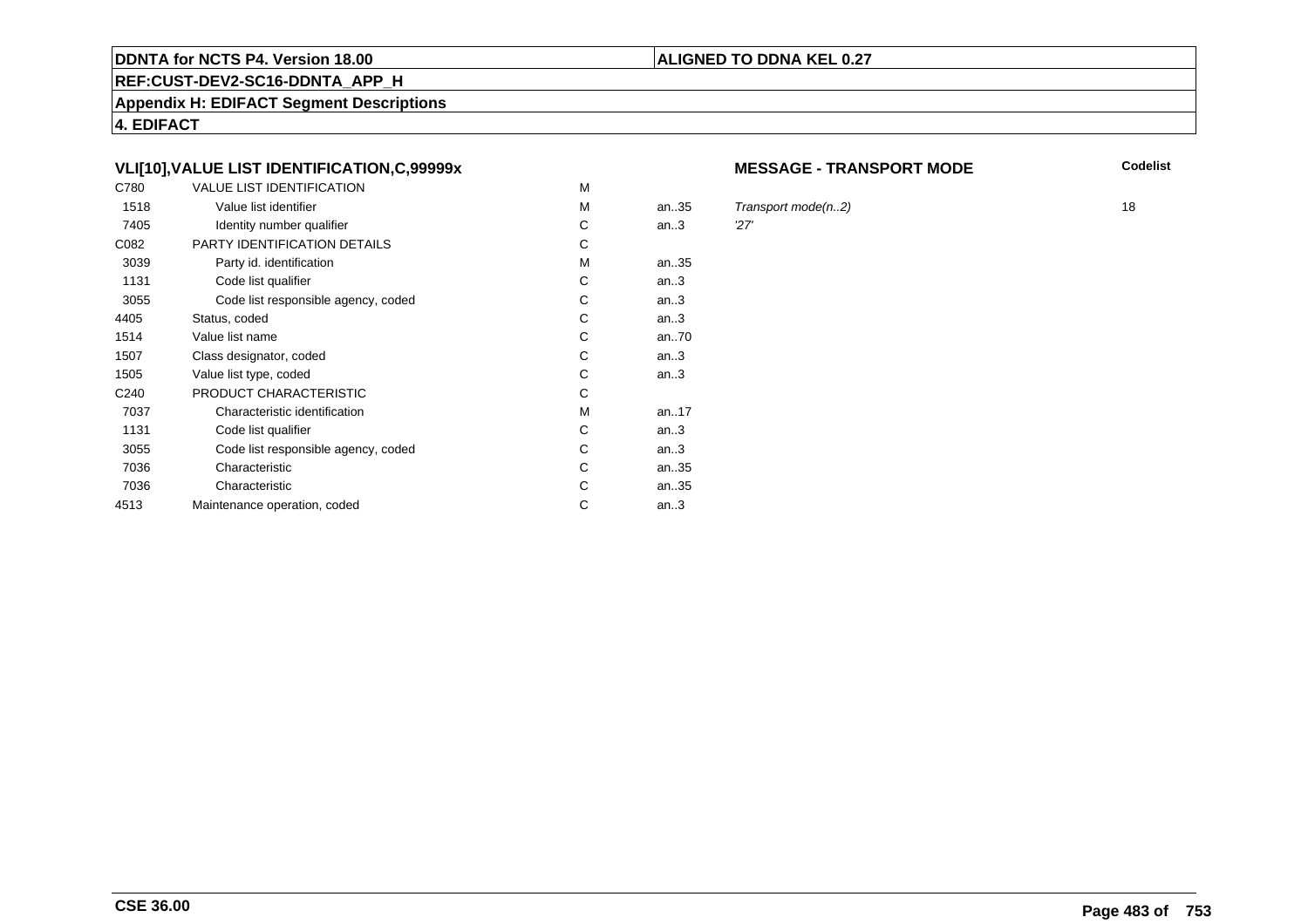# **REF:CUST-DEV2-SC16-DDNTA\_APP\_H**

**Appendix H: EDIFACT Segment Descriptions**

**4. EDIFACT**

# **VLI[10],VALUE LIST IDENTIFICATION,C,99999x**

| C780             | <b>VALUE LIST IDENTIFICATION</b>    | M |           |     |
|------------------|-------------------------------------|---|-----------|-----|
| 1518             | Value list identifier               | M | an.35     | AA  |
| 7405             | Identity number qualifier           | С | an.3      | 29' |
| C082             | PARTY IDENTIFICATION DETAILS        | С |           |     |
| 3039             | Party id. identification            | м | an35      |     |
| 1131             | Code list qualifier                 | C | an.3      |     |
| 3055             | Code list responsible agency, coded | C | an.3      |     |
| 4405             | Status, coded                       | С | an.3      |     |
| 1514             | Value list name                     | C | an70      |     |
| 1507             | Class designator, coded             | C | an.3      |     |
| 1505             | Value list type, coded              | С | an.3      |     |
| C <sub>240</sub> | PRODUCT CHARACTERISTIC              | С |           |     |
| 7037             | Characteristic identification       | м | an. $.17$ |     |
| 1131             | Code list qualifier                 | С | an.3      |     |
| 3055             | Code list responsible agency, coded | С | an.3      |     |
| 7036             | Characteristic                      | C | an35      |     |
| 7036             | Characteristic                      | С | an35      |     |
| 4513             | Maintenance operation, coded        | С | an.3      |     |
|                  |                                     |   |           |     |

## **MESSAGE - AAR/AER REJECTION REASON**

**Codelist**

an..35 AAR/AER rejection reason code(n..2) <sup>43</sup>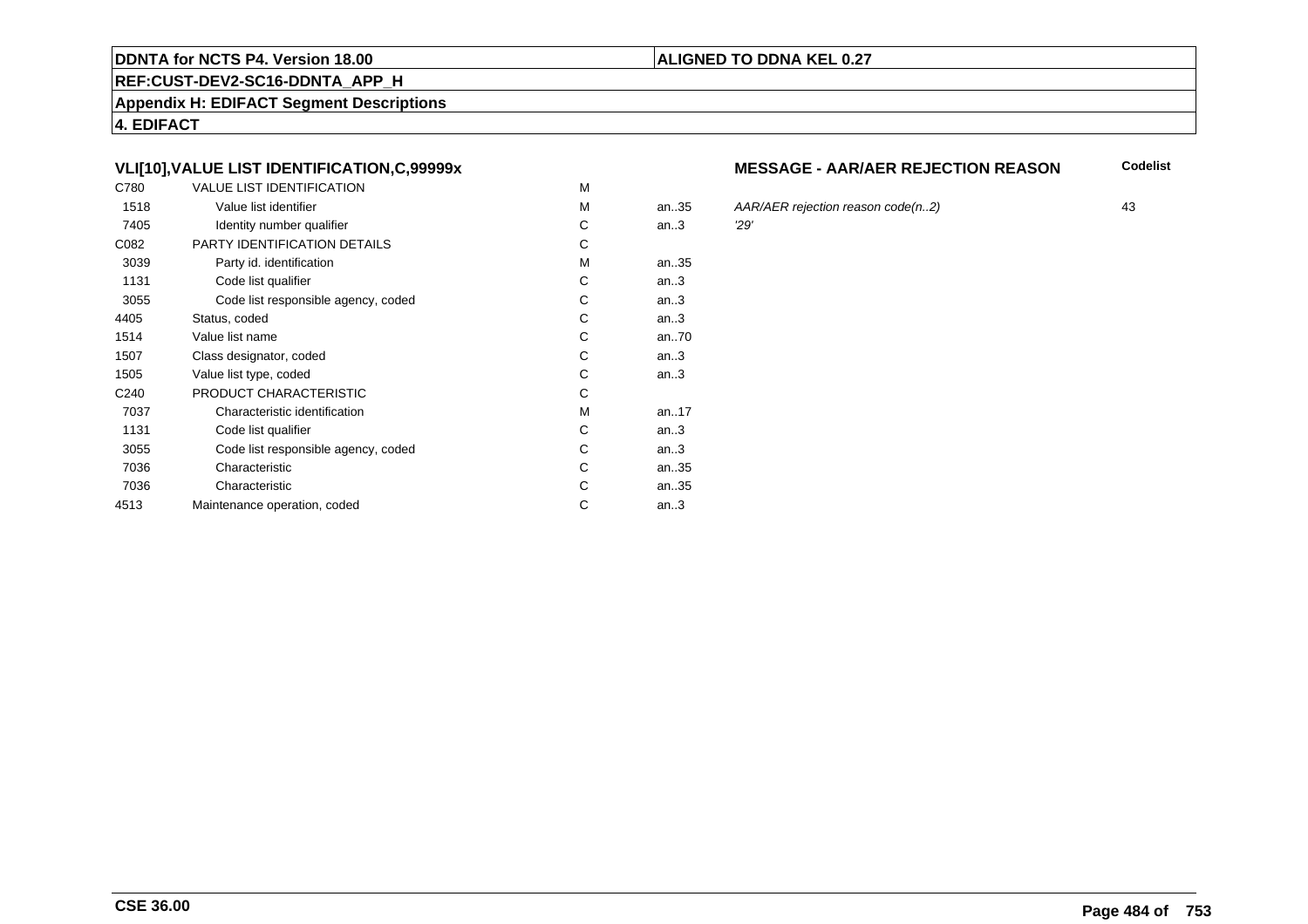### **REF:CUST-DEV2-SC16-DDNTA\_APP\_H**

**Appendix H: EDIFACT Segment Descriptions**

**4. EDIFACT**

# **VLI[10],VALUE LIST IDENTIFICATION,C,99999x**

| C780             | <b>VALUE LIST IDENTIFICATION</b>    | M |      |      |
|------------------|-------------------------------------|---|------|------|
| 1518             | Value list identifier               | M | an35 | Аm   |
| 7405             | Identity number qualifier           | С | an.3 | '31' |
| C082             | PARTY IDENTIFICATION DETAILS        | С |      |      |
| 3039             | Party id. identification            | M | an35 |      |
| 1131             | Code list qualifier                 | С | an.3 |      |
| 3055             | Code list responsible agency, coded | C | an.3 |      |
| 4405             | Status, coded                       | C | an.3 |      |
| 1514             | Value list name                     | C | an70 |      |
| 1507             | Class designator, coded             | C | an.3 |      |
| 1505             | Value list type, coded              | С | an.3 |      |
| C <sub>240</sub> | PRODUCT CHARACTERISTIC              | С |      |      |
| 7037             | Characteristic identification       | м | an17 |      |
| 1131             | Code list qualifier                 | С | an.3 |      |
| 3055             | Code list responsible agency, coded | С | an.3 |      |
| 7036             | Characteristic                      | C | an35 |      |
| 7036             | Characteristic                      | С | an35 |      |
| 4513             | Maintenance operation, coded        | С | an.3 |      |
|                  |                                     |   |      |      |

#### **MESSAGE - AMENDMENT REJECTIONMOTIVATION**

**Codelist**

Amendment rejection motivation code(n1) 45<br>
31'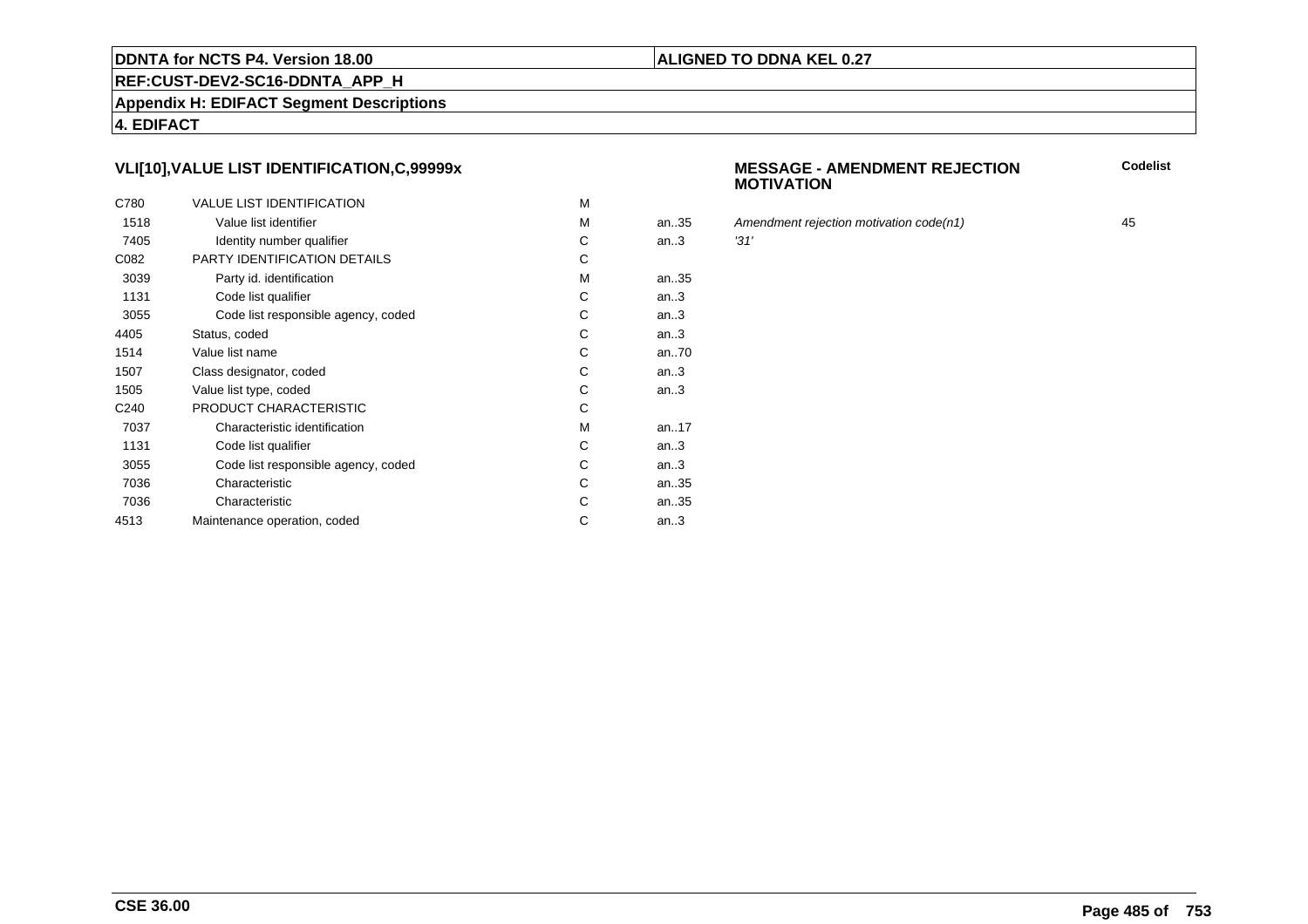# **REF:CUST-DEV2-SC16-DDNTA\_APP\_H**

**Appendix H: EDIFACT Segment Descriptions**

**4. EDIFACT**

# **VLI[10],VALUE LIST IDENTIFICATION,C,99999x**

| C780             | <b>VALUE LIST IDENTIFICATION</b>    | M |           |      |
|------------------|-------------------------------------|---|-----------|------|
| 1518             | Value list identifier               | M | an.35     | ATI  |
| 7405             | Identity number qualifier           | С | an.3      | '32' |
| C082             | PARTY IDENTIFICATION DETAILS        | С |           |      |
| 3039             | Party id. identification            | м | an35      |      |
| 1131             | Code list qualifier                 | C | an.3      |      |
| 3055             | Code list responsible agency, coded | C | an.3      |      |
| 4405             | Status, coded                       | С | an.3      |      |
| 1514             | Value list name                     | C | an70      |      |
| 1507             | Class designator, coded             | C | an.3      |      |
| 1505             | Value list type, coded              | С | an.3      |      |
| C <sub>240</sub> | PRODUCT CHARACTERISTIC              | С |           |      |
| 7037             | Characteristic identification       | м | an. $.17$ |      |
| 1131             | Code list qualifier                 | С | an.3      |      |
| 3055             | Code list responsible agency, coded | С | an.3      |      |
| 7036             | Characteristic                      | C | an35      |      |
| 7036             | Characteristic                      | С | an35      |      |
| 4513             | Maintenance operation, coded        | С | an.3      |      |
|                  |                                     |   |           |      |

#### **MESSAGE - ATR REJECTION REASON**

**Codelist**

ATR rejection reason code(n..2)  $44$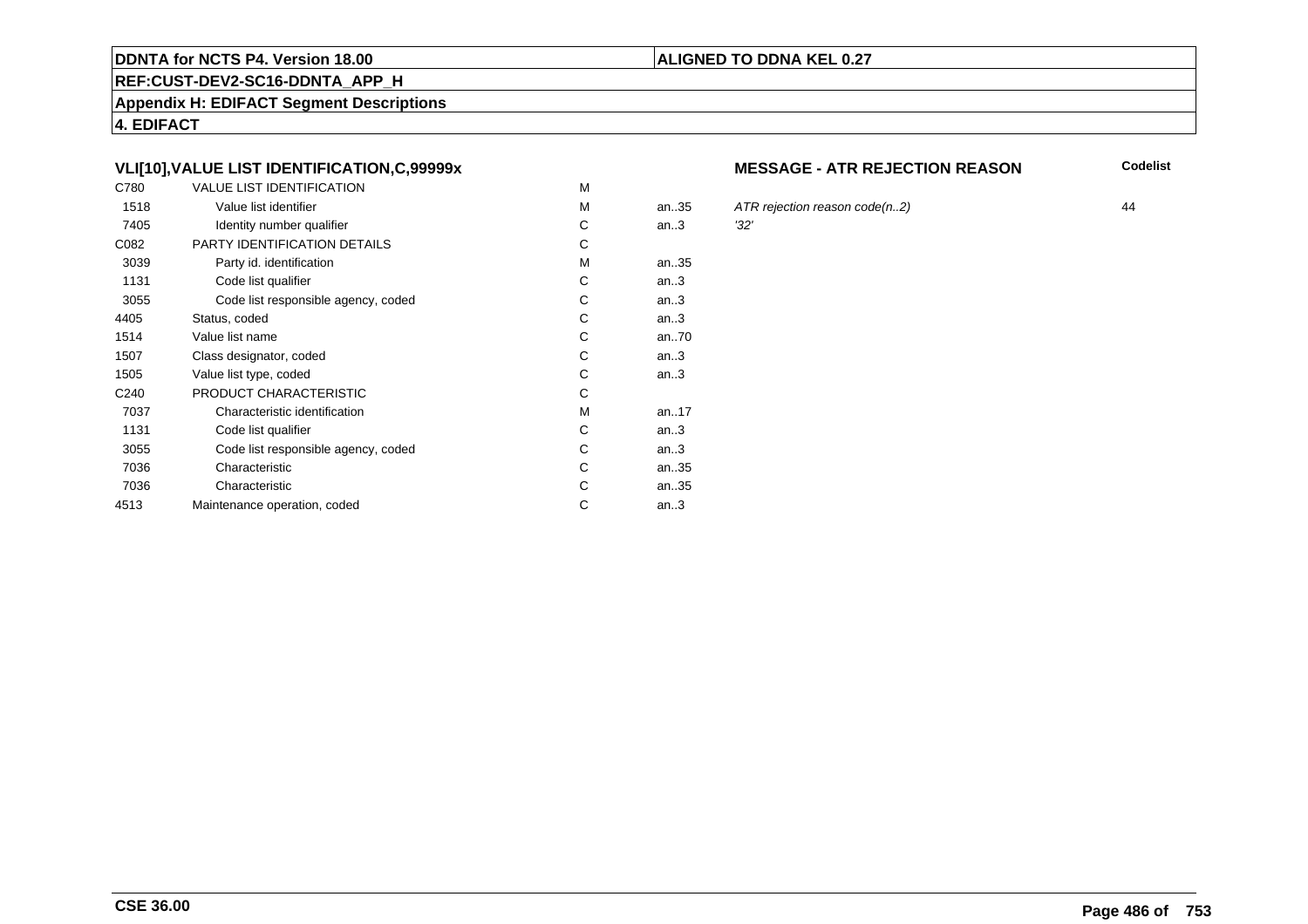# **REF:CUST-DEV2-SC16-DDNTA\_APP\_H**

**Appendix H: EDIFACT Segment Descriptions**

**4. EDIFACT**

# **VLI[10],VALUE LIST IDENTIFICATION,C,99999x**

| C780             | <b>VALUE LIST IDENTIFICATION</b>    | M |      |      |
|------------------|-------------------------------------|---|------|------|
| 1518             | Value list identifier               | M | an35 | Dis  |
| 7405             | Identity number qualifier           | С | an.3 | '33' |
| C082             | PARTY IDENTIFICATION DETAILS        | С |      |      |
| 3039             | Party id. identification            | М | an35 |      |
| 1131             | Code list qualifier                 | C | an.3 |      |
| 3055             | Code list responsible agency, coded | C | an.3 |      |
| 4405             | Status, coded                       | C | an.3 |      |
| 1514             | Value list name                     | C | an70 |      |
| 1507             | Class designator, coded             | C | an.3 |      |
| 1505             | Value list type, coded              | С | an.3 |      |
| C <sub>240</sub> | PRODUCT CHARACTERISTIC              | C |      |      |
| 7037             | Characteristic identification       | м | an17 |      |
| 1131             | Code list qualifier                 | С | an.3 |      |
| 3055             | Code list responsible agency, coded | С | an.3 |      |
| 7036             | Characteristic                      | C | an35 |      |
| 7036             | Characteristic                      | C | an35 |      |
| 4513             | Maintenance operation, coded        | С | an.3 |      |
|                  |                                     |   |      |      |

#### **MESSAGE - DISCREPANCIES SOLVEDNOTIFICATION**

**Codelist**

Discrepancies solved notification code(an..2) 69<br>
'33'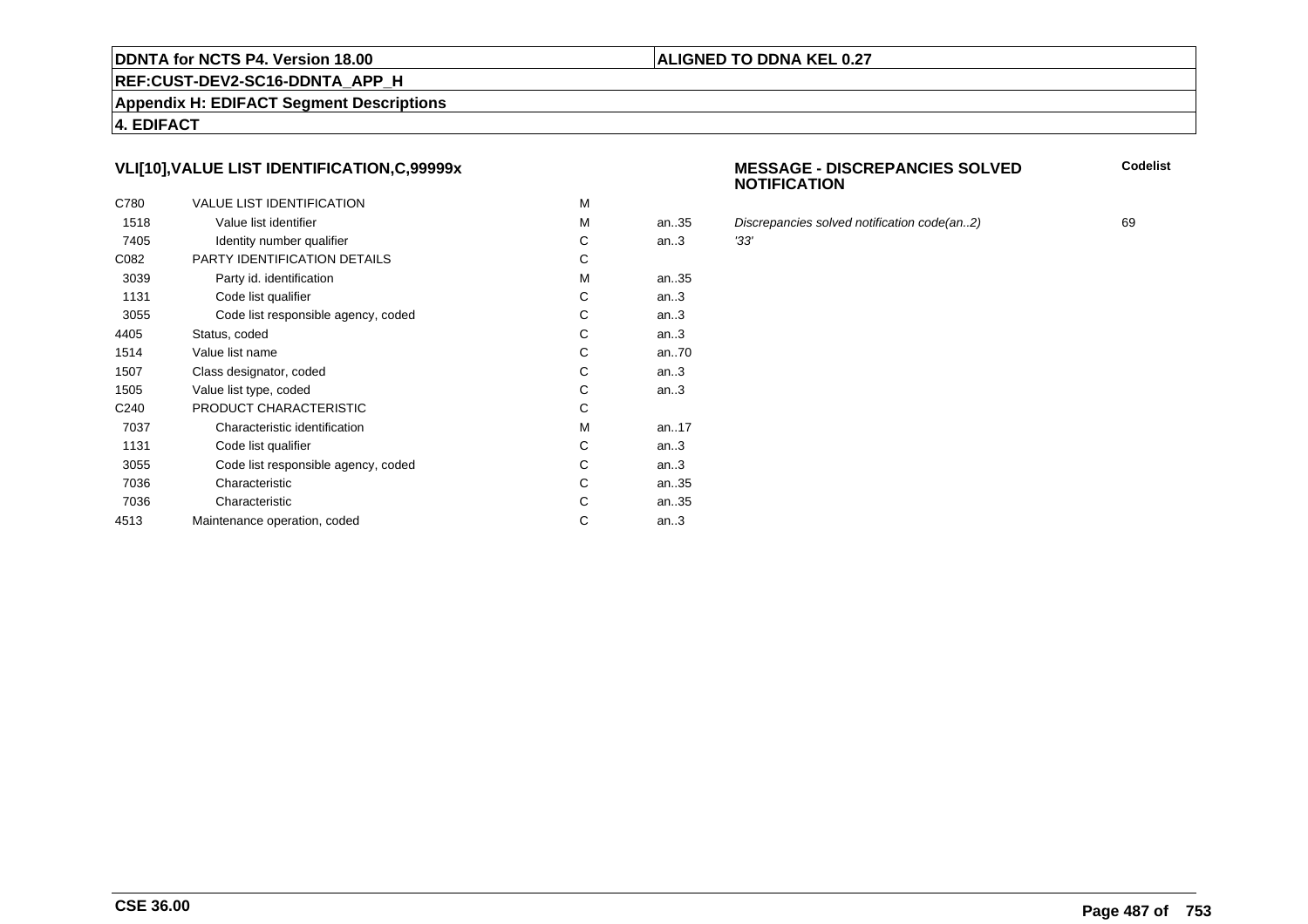# **REF:CUST-DEV2-SC16-DDNTA\_APP\_H**

**Appendix H: EDIFACT Segment Descriptions**

**4. EDIFACT**

# **VLI[10],VALUE LIST IDENTIFICATION,C,99999x**

| C780             | <b>VALUE LIST IDENTIFICATION</b>    | M |       |      |
|------------------|-------------------------------------|---|-------|------|
| 1518             | Value list identifier               | М | an.35 | Div  |
| 7405             | Identity number qualifier           | С | an.3  | '34' |
| C082             | <b>PARTY IDENTIFICATION DETAILS</b> | С |       |      |
| 3039             | Party id. identification            | М | an35  |      |
| 1131             | Code list qualifier                 | C | an.3  |      |
| 3055             | Code list responsible agency, coded | C | an.3  |      |
| 4405             | Status, coded                       | C | an.3  |      |
| 1514             | Value list name                     | C | an70  |      |
| 1507             | Class designator, coded             | C | an.3  |      |
| 1505             | Value list type, coded              | С | an.3  |      |
| C <sub>240</sub> | PRODUCT CHARACTERISTIC              | С |       |      |
| 7037             | Characteristic identification       | М | an17  |      |
| 1131             | Code list qualifier                 | С | an.3  |      |
| 3055             | Code list responsible agency, coded | С | an.3  |      |
| 7036             | Characteristic                      | C | an35  |      |
| 7036             | Characteristic                      | C | an35  |      |
| 4513             | Maintenance operation, coded        | С | an.3  |      |
|                  |                                     |   |       |      |

#### **MESSAGE - DIVERSION REJECTION REASONCodelist**

5 Diversion rejection reason code(n..2)  $\frac{34'}{2}$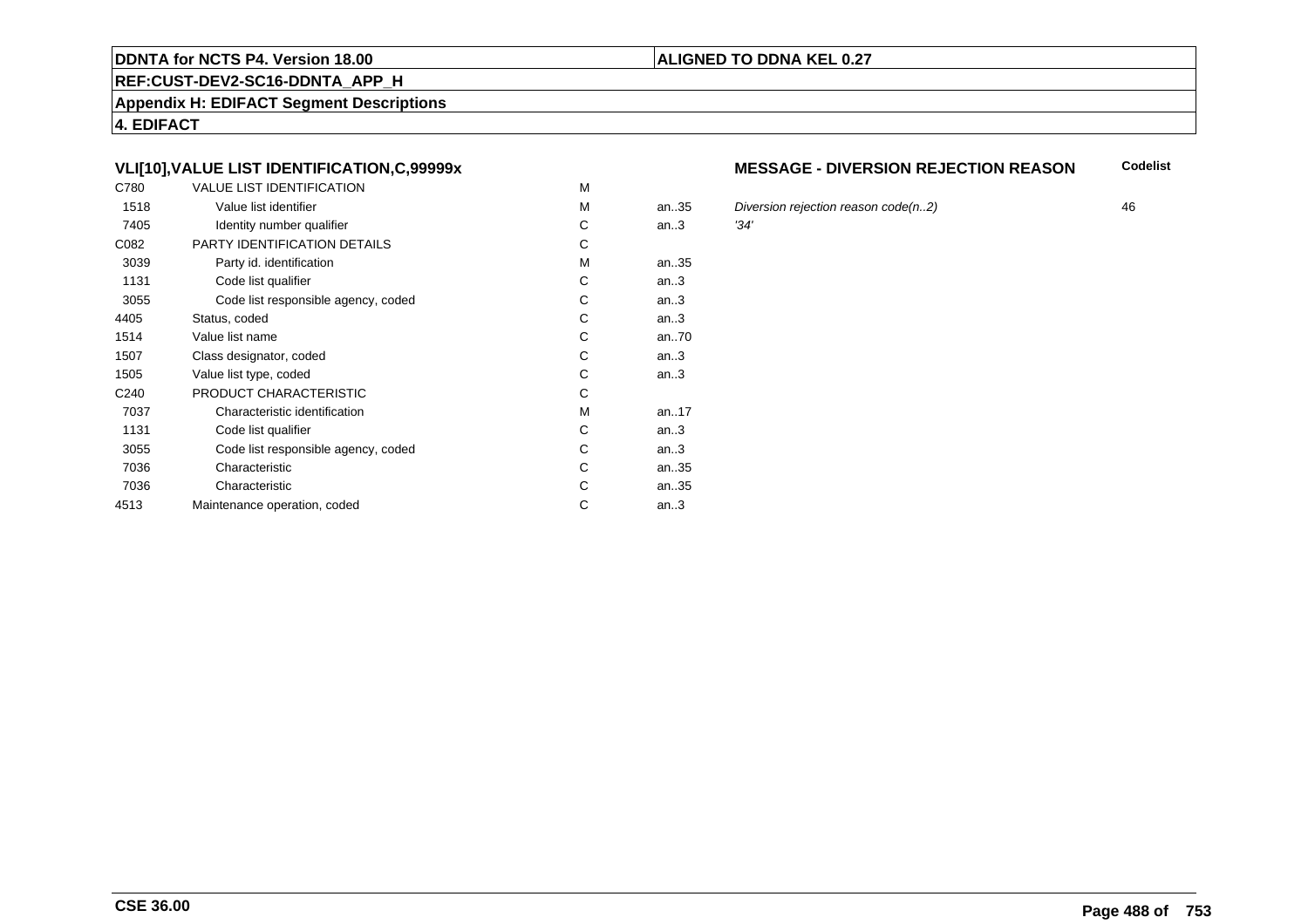### **REF:CUST-DEV2-SC16-DDNTA\_APP\_H**

**Appendix H: EDIFACT Segment Descriptions**

**4. EDIFACT**

# **VLI[10],VALUE LIST IDENTIFICATION,C,99999x**

| C780             | <b>VALUE LIST IDENTIFICATION</b>    | M |           |      |
|------------------|-------------------------------------|---|-----------|------|
| 1518             | Value list identifier               | M | an.35     | Cor  |
| 7405             | Identity number qualifier           | С | an.3      | '36' |
| C082             | PARTY IDENTIFICATION DETAILS        | С |           |      |
| 3039             | Party id. identification            | м | an35      |      |
| 1131             | Code list qualifier                 | C | an.3      |      |
| 3055             | Code list responsible agency, coded | C | an.3      |      |
| 4405             | Status, coded                       | С | an.3      |      |
| 1514             | Value list name                     | C | an70      |      |
| 1507             | Class designator, coded             | C | an.3      |      |
| 1505             | Value list type, coded              | С | an.3      |      |
| C <sub>240</sub> | PRODUCT CHARACTERISTIC              | С |           |      |
| 7037             | Characteristic identification       | м | an. $.17$ |      |
| 1131             | Code list qualifier                 | С | an.3      |      |
| 3055             | Code list responsible agency, coded | С | an.3      |      |
| 7036             | Characteristic                      | C | an35      |      |
| 7036             | Characteristic                      | С | an35      |      |
| 4513             | Maintenance operation, coded        | С | an.3      |      |
|                  |                                     |   |           |      |

#### **MESSAGE - RESULTS OF CONTROL**

**Codelist**

Control indicator(an2) 41<br>136'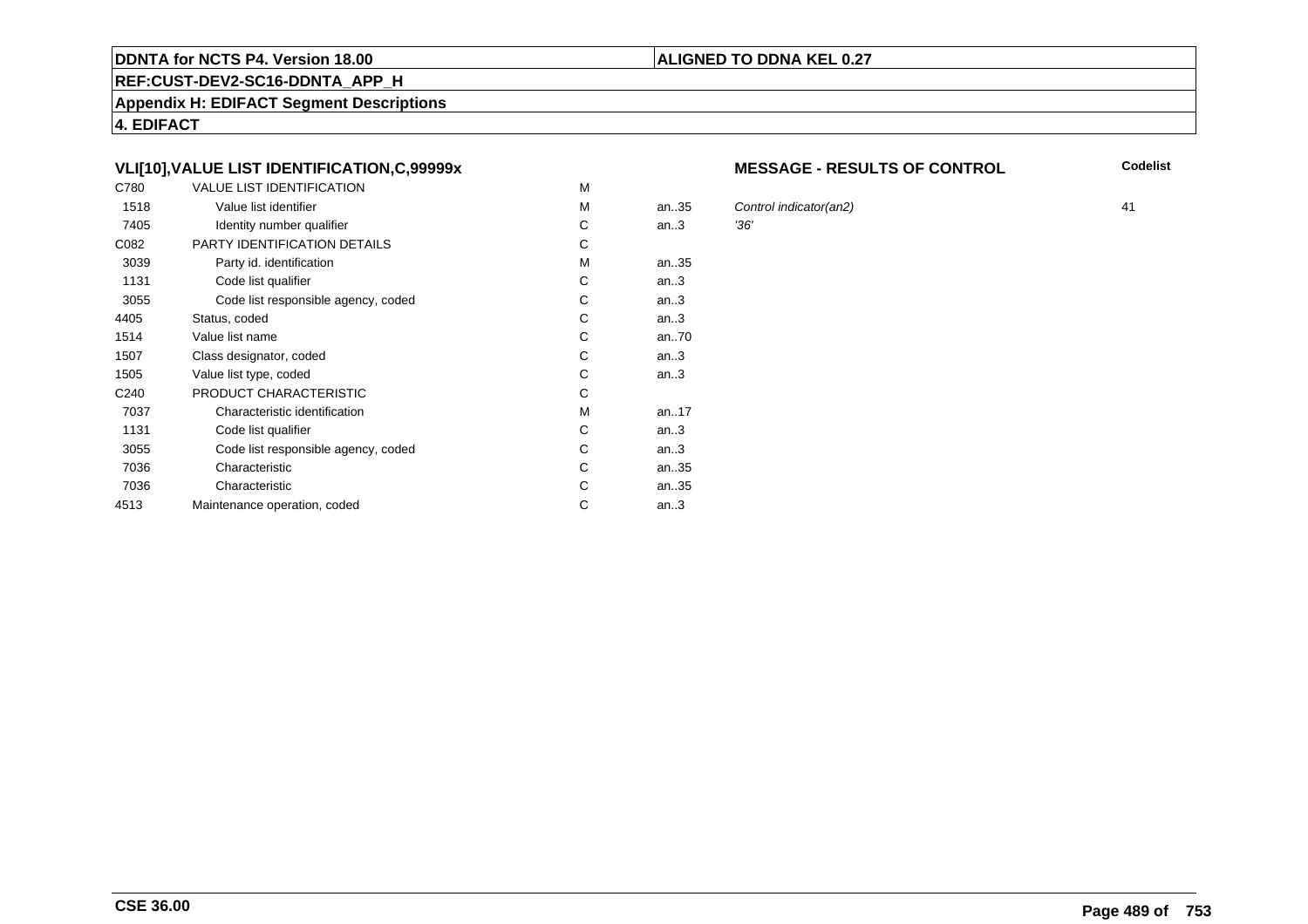# **REF:CUST-DEV2-SC16-DDNTA\_APP\_H**

**Appendix H: EDIFACT Segment Descriptions**

**4. EDIFACT**

# **VLI[10],VALUE LIST IDENTIFICATION,C,99999x**

| C780             | <b>VALUE LIST IDENTIFICATION</b>    | м |           |    |
|------------------|-------------------------------------|---|-----------|----|
| 1518             | Value list identifier               | M | an35      | Co |
| 7405             | Identity number qualifier           | С | an.3      | Έ, |
| C082             | PARTY IDENTIFICATION DETAILS        | С |           |    |
| 3039             | Party id. identification            | M | an35      |    |
| 1131             | Code list qualifier                 | C | an.3      |    |
| 3055             | Code list responsible agency, coded | С | an.3      |    |
| 4405             | Status, coded                       | С | an.3      |    |
| 1514             | Value list name                     | C | an70      |    |
| 1507             | Class designator, coded             | C | an.3      |    |
| 1505             | Value list type, coded              | С | an.3      |    |
| C <sub>240</sub> | PRODUCT CHARACTERISTIC              | С |           |    |
| 7037             | Characteristic identification       | M | an. $.17$ |    |
| 1131             | Code list qualifier                 | С | an.3      |    |
| 3055             | Code list responsible agency, coded | С | an.3      |    |
| 7036             | Characteristic                      | C | an35      |    |
| 7036             | Characteristic                      | С | an35      |    |
| 4513             | Maintenance operation, coded        | С | an.3      |    |
|                  |                                     |   |           |    |

#### **MESSAGE - CONTROL RESULT CODE**

**Codelist**

Control result code(an2) 47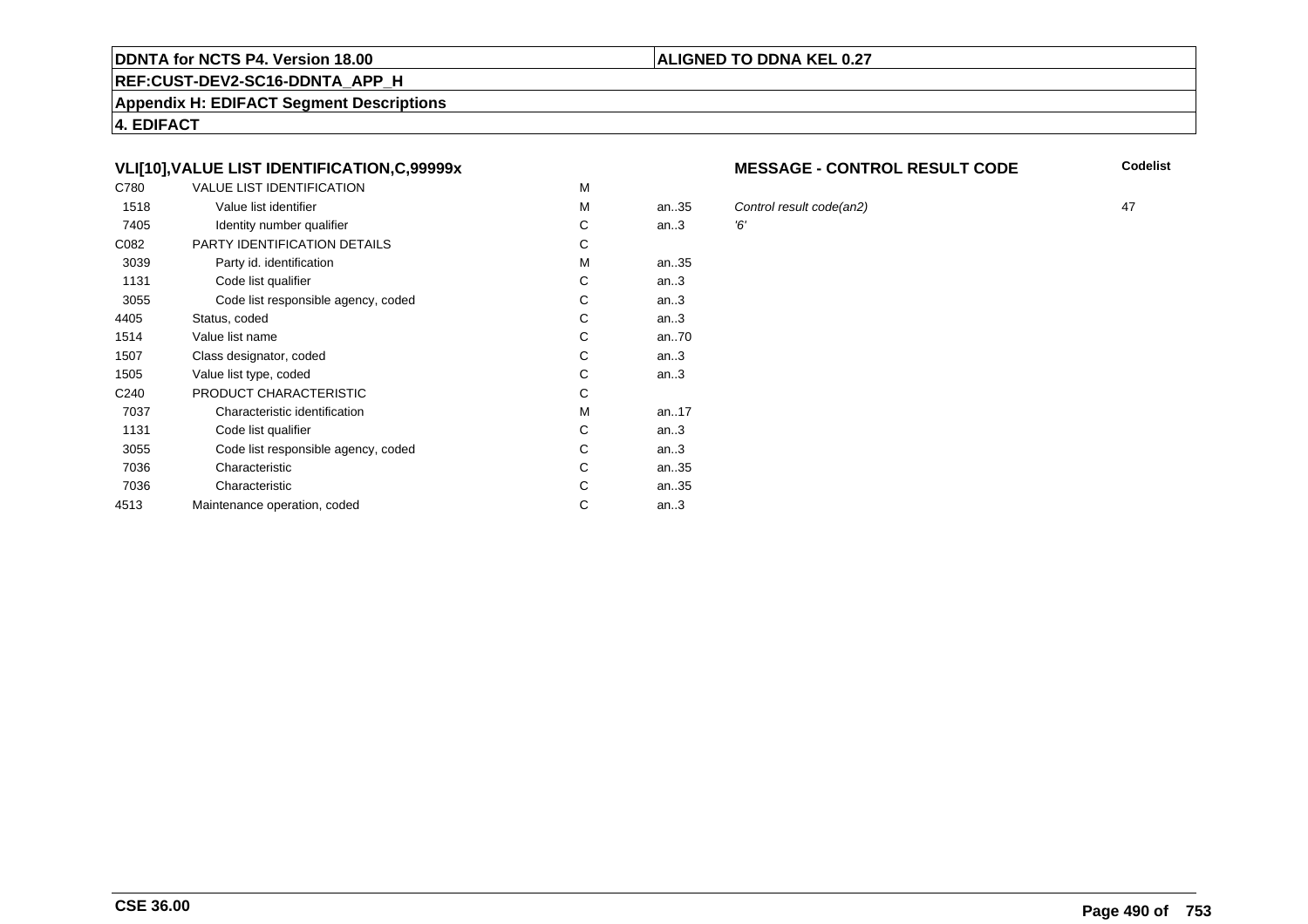# **ALIGNED TO DDNA KEL 0.27**

**REF:CUST-DEV2-SC16-DDNTA\_APP\_H**

**Appendix H: EDIFACT Segment Descriptions**

**4. EDIFACT**

|                  | VLI[10], VALUE LIST IDENTIFICATION, C, 99999x |   |          | <b>MESSAGE - COUNTRY</b>  | <b>Codelist</b> |
|------------------|-----------------------------------------------|---|----------|---------------------------|-----------------|
| C780             | <b>VALUE LIST IDENTIFICATION</b>              | М |          |                           |                 |
| 1518             | Value list identifier                         | М | an35     | Country code(a2)          | 8               |
| 7405             | Identity number qualifier                     | С | an.3     | '8'                       |                 |
| C082             | PARTY IDENTIFICATION DETAILS                  | С |          |                           |                 |
| 3039             | Party id. identification                      | М | an35     |                           |                 |
| 1131             | Code list qualifier                           | С | an.3     |                           |                 |
| 3055             | Code list responsible agency, coded           | С | an.3     |                           |                 |
| 4405             | Status, coded                                 | С | an.3     |                           |                 |
| 1514             | Value list name                               | С | an $.70$ |                           |                 |
| 1507             | Class designator, coded                       | С | an.3     | Country regime code(an3)  | 11              |
| 1505             | Value list type, coded                        | С | an.3     |                           |                 |
| C <sub>240</sub> | PRODUCT CHARACTERISTIC                        | С |          |                           |                 |
| 7037             | Characteristic identification                 | М | an17     |                           |                 |
| 1131             | Code list qualifier                           | С | an.3     |                           |                 |
| 3055             | Code list responsible agency, coded           | С | an.3     |                           |                 |
| 7036             | Characteristic                                | С | an35     |                           |                 |
| 7036             | Characteristic                                | С | an35     |                           |                 |
| 4513             | Maintenance operation, coded                  | С | an.3     | Geo-nomenclature code(n3) | 16              |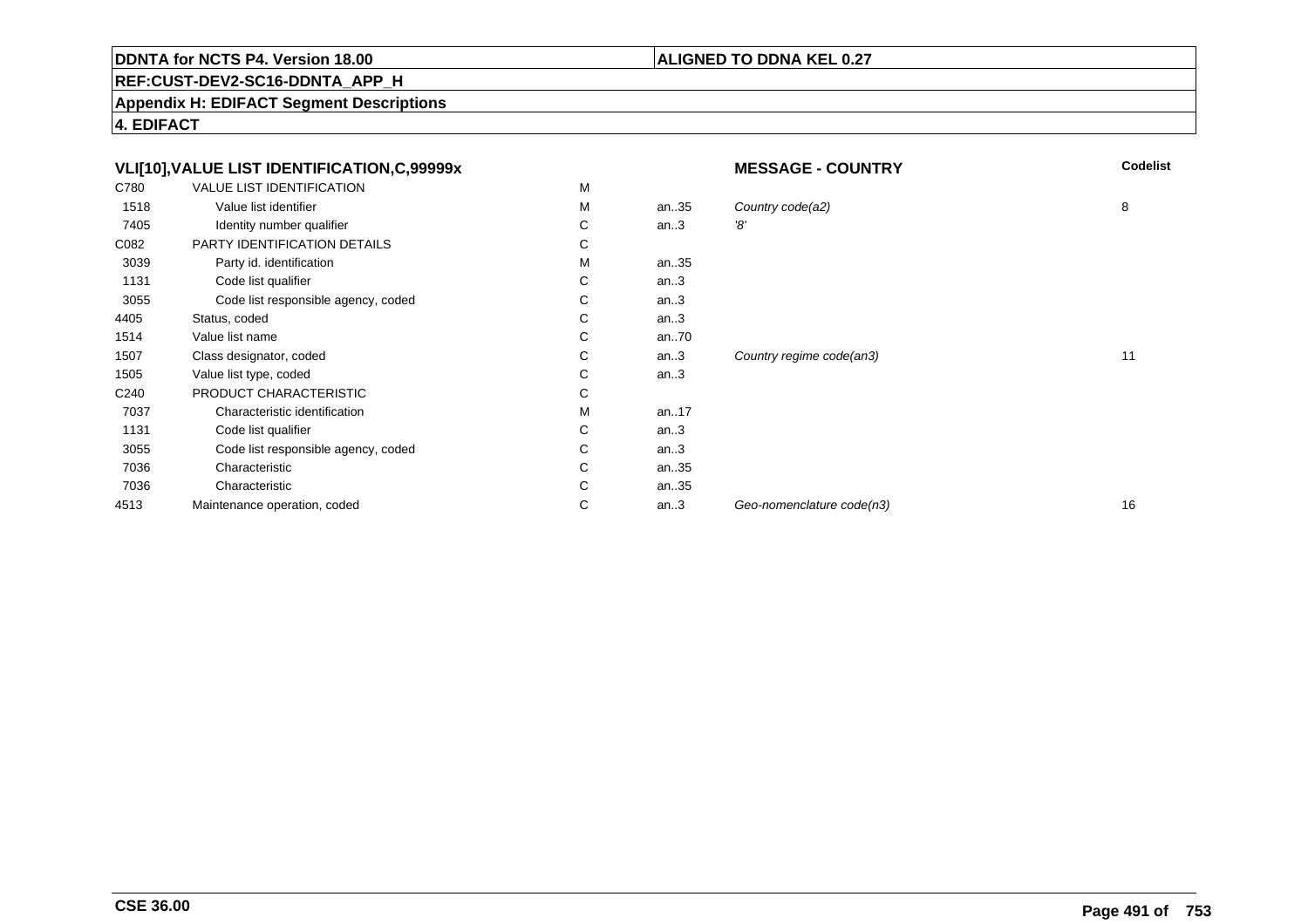# **REF:CUST-DEV2-SC16-DDNTA\_APP\_H**

**Appendix H: EDIFACT Segment Descriptions**

**4. EDIFACT**

# **VLI[10],VALUE LIST IDENTIFICATION,C,99999x**

| C780             | <b>VALUE LIST IDENTIFICATION</b>    | M |      |     |
|------------------|-------------------------------------|---|------|-----|
| 1518             | Value list identifier               | M | an35 | C   |
| 7405             | Identity number qualifier           | С | an.3 | '9' |
| C082             | PARTY IDENTIFICATION DETAILS        | С |      |     |
| 3039             | Party id. identification            | M | an35 |     |
| 1131             | Code list qualifier                 | C | an.3 |     |
| 3055             | Code list responsible agency, coded | C | an.3 |     |
| 4405             | Status, coded                       | С | an.3 |     |
| 1514             | Value list name                     | С | an70 |     |
| 1507             | Class designator, coded             | C | an.3 |     |
| 1505             | Value list type, coded              | C | an.3 |     |
| C <sub>240</sub> | PRODUCT CHARACTERISTIC              | C |      |     |
| 7037             | Characteristic identification       | M | an17 |     |
| 1131             | Code list qualifier                 | C | an.3 |     |
| 3055             | Code list responsible agency, coded | С | an.3 |     |
| 7036             | Characteristic                      | С | an35 |     |
| 7036             | Characteristic                      | С | an35 |     |
| 4513             | Maintenance operation, coded        | С | an.3 |     |
|                  |                                     |   |      |     |

#### **MESSAGE - COUNTRY REGIME**

**Codelist**

country regime code(an3) 11<br>
11<br>
19'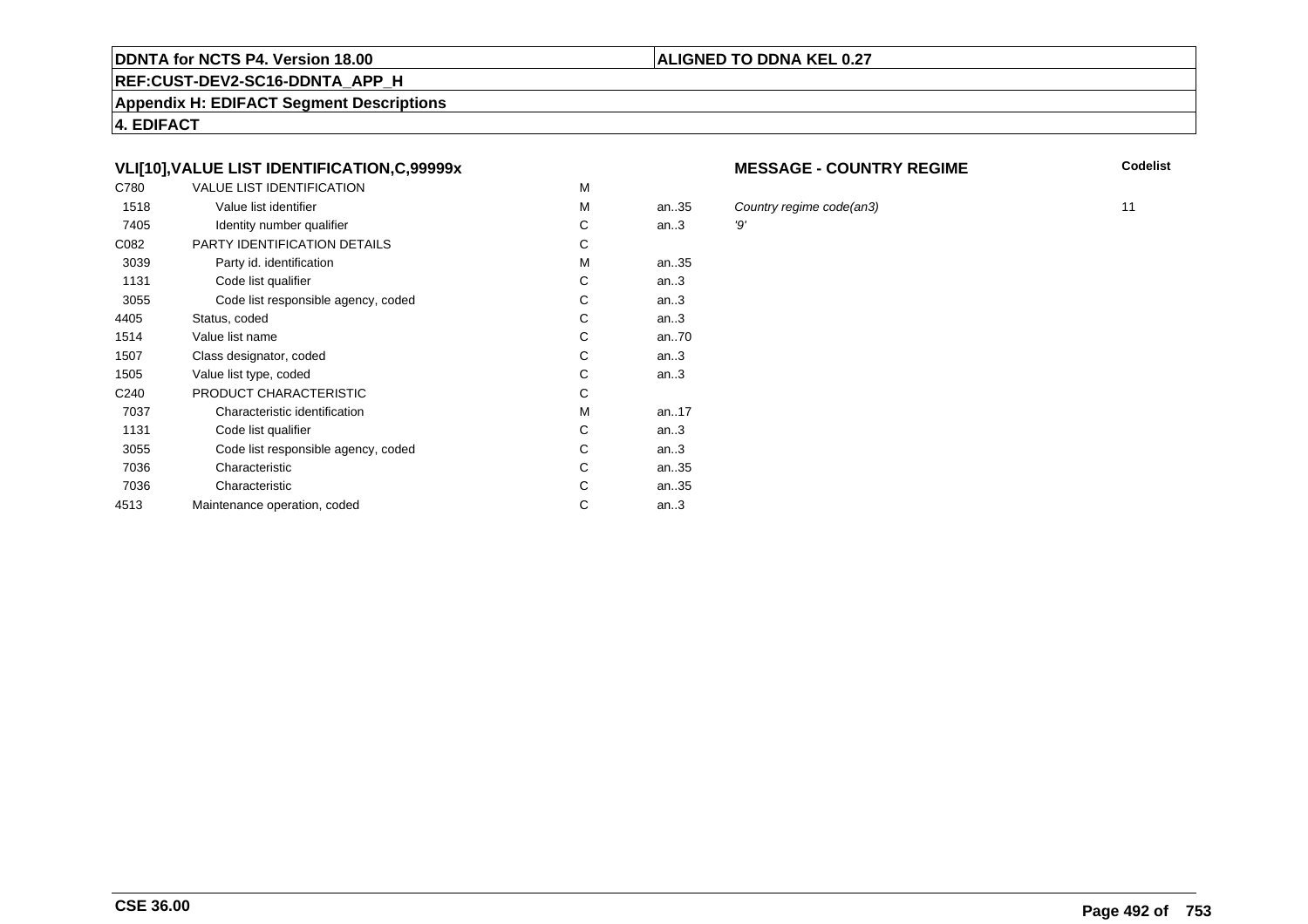## **ALIGNED TO DDNA KEL 0.27**

**REF:CUST-DEV2-SC16-DDNTA\_APP\_H**

**Appendix H: EDIFACT Segment Descriptions**

**4. EDIFACT**

# **VLI[10],VALUE LIST IDENTIFICATION,C,99999x**

| C780             | <b>VALUE LIST IDENTIFICATION</b>    | M |      |      |
|------------------|-------------------------------------|---|------|------|
| 1518             | Value list identifier               | M | an35 | UN/  |
| 7405             | Identity number qualifier           | С | an.3 | 'AB' |
| C082             | PARTY IDENTIFICATION DETAILS        | C |      |      |
| 3039             | Party id. identification            | M | an35 | UN/  |
| 1131             | Code list qualifier                 | C | an.3 |      |
| 3055             | Code list responsible agency, coded | C | an.3 |      |
| 4405             | Status, coded                       | C | an.3 |      |
| 1514             | Value list name                     | C | an70 |      |
| 1507             | Class designator, coded             | C | an.3 | Cou  |
| 1505             | Value list type, coded              | C | an.3 |      |
| C <sub>240</sub> | PRODUCT CHARACTERISTIC              | C |      |      |
| 7037             | Characteristic identification       | М | an17 |      |
| 1131             | Code list qualifier                 | C | an.3 |      |
| 3055             | Code list responsible agency, coded | C | an.3 |      |
| 7036             | Characteristic                      | C | an35 |      |
| 7036             | Characteristic                      | C | an35 |      |
| 4513             | Maintenance operation, coded        | С | an.3 |      |
|                  |                                     |   |      |      |

#### **MESSAGE - UN/LOCODE**

UN/LOCODE name(an..29)

UN/LOCODE id(a3)<br>'AB'

**Codelist**

Country code(a2) 8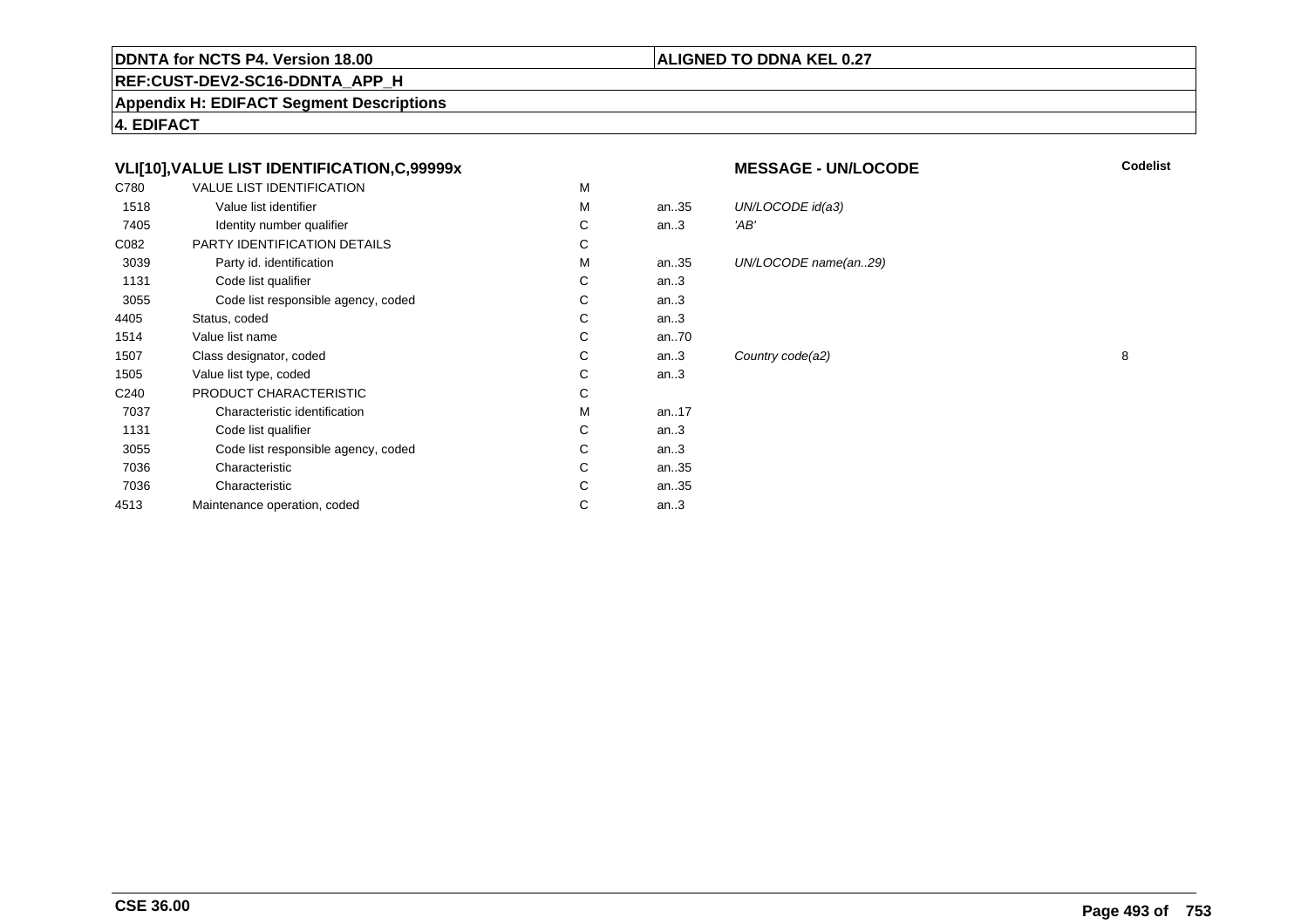### **REF:CUST-DEV2-SC16-DDNTA\_APP\_H**

**Appendix H: EDIFACT Segment Descriptions**

**4. EDIFACT**

# **VLI[10],VALUE LIST IDENTIFICATION,C,99999x**

| C780             | <b>VALUE LIST IDENTIFICATION</b>    | M |           |      |
|------------------|-------------------------------------|---|-----------|------|
| 1518             | Value list identifier               | M | an35      | Unit |
| 7405             | Identity number qualifier           | С | an.3      | 'AC' |
| C082             | PARTY IDENTIFICATION DETAILS        | С |           |      |
| 3039             | Party id. identification            | M | an35      |      |
| 1131             | Code list qualifier                 | C | an.3      |      |
| 3055             | Code list responsible agency, coded | С | an.3      |      |
| 4405             | Status, coded                       | С | an.3      |      |
| 1514             | Value list name                     | С | an70      |      |
| 1507             | Class designator, coded             | C | an.3      |      |
| 1505             | Value list type, coded              | C | an.3      |      |
| C <sub>240</sub> | PRODUCT CHARACTERISTIC              | C |           |      |
| 7037             | Characteristic identification       | M | an. $.17$ |      |
| 1131             | Code list qualifier                 | C | an.3      |      |
| 3055             | Code list responsible agency, coded | С | an.3      |      |
| 7036             | Characteristic                      | C | an35      |      |
| 7036             | Characteristic                      | С | an35      |      |
| 4513             | Maintenance operation, coded        | С | an.3      |      |
|                  |                                     |   |           |      |

#### **MESSAGE - UNIT OF MEASURE**

**Codelist**

Unit of measure code(an..3) 59<br>'AC'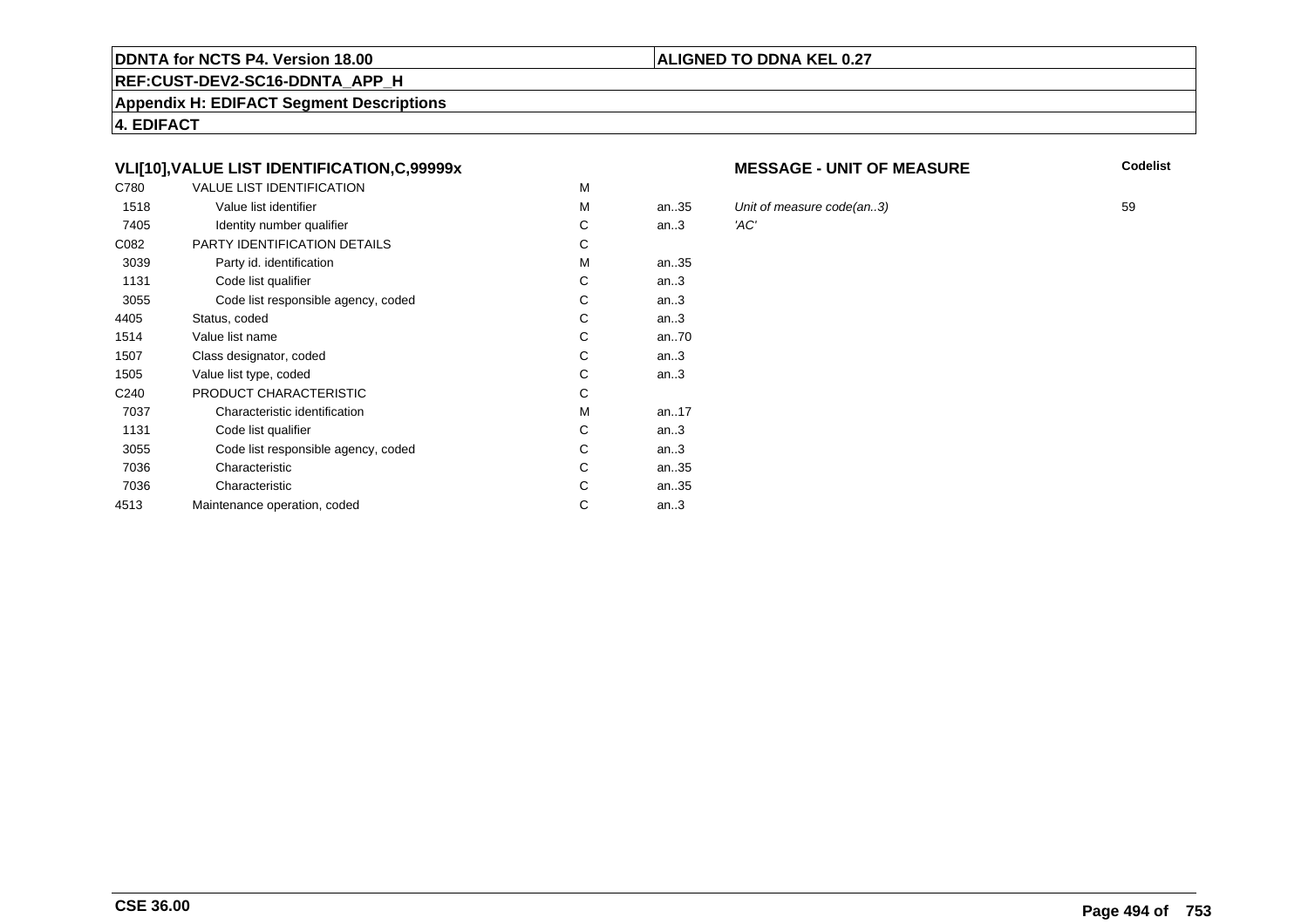# **ALIGNED TO DDNA KEL 0.27**

**REF:CUST-DEV2-SC16-DDNTA\_APP\_H**

**Appendix H: EDIFACT Segment Descriptions**

**4. EDIFACT**

# **VLI[10],VALUE LIST IDENTIFICATION,C,99999x**

| C780             | <b>VALUE LIST IDENTIFICATION</b>    | M |        |      |
|------------------|-------------------------------------|---|--------|------|
| 1518             | Value list identifier               | M | an35   |      |
| 7405             | Identity number qualifier           | C | an.3   | 'AD' |
| C082             | PARTY IDENTIFICATION DETAILS        | С |        |      |
| 3039             | Party id. identification            | M | an35   |      |
| 1131             | Code list qualifier                 | С | an.3   |      |
| 3055             | Code list responsible agency, coded | С | an.3   |      |
| 4405             | Status, coded                       | С | an.3   |      |
| 1514             | Value list name                     | С | an70   |      |
| 1507             | Class designator, coded             | C | an.3   |      |
| 1505             | Value list type, coded              | С | an.3   |      |
| C <sub>240</sub> | PRODUCT CHARACTERISTIC              | С |        |      |
| 7037             | Characteristic identification       | м | an17   |      |
| 1131             | Code list qualifier                 | C | an.3   |      |
| 3055             | Code list responsible agency, coded | С | an.3   |      |
| 7036             | Characteristic                      | C | an35   |      |
| 7036             | Characteristic                      | С | an35   |      |
| 4513             | Maintenance operation, coded        | С | an $3$ |      |
|                  |                                     |   |        |      |

#### **MESSAGE - SPECIAL MENTION CODE**

**Codelist**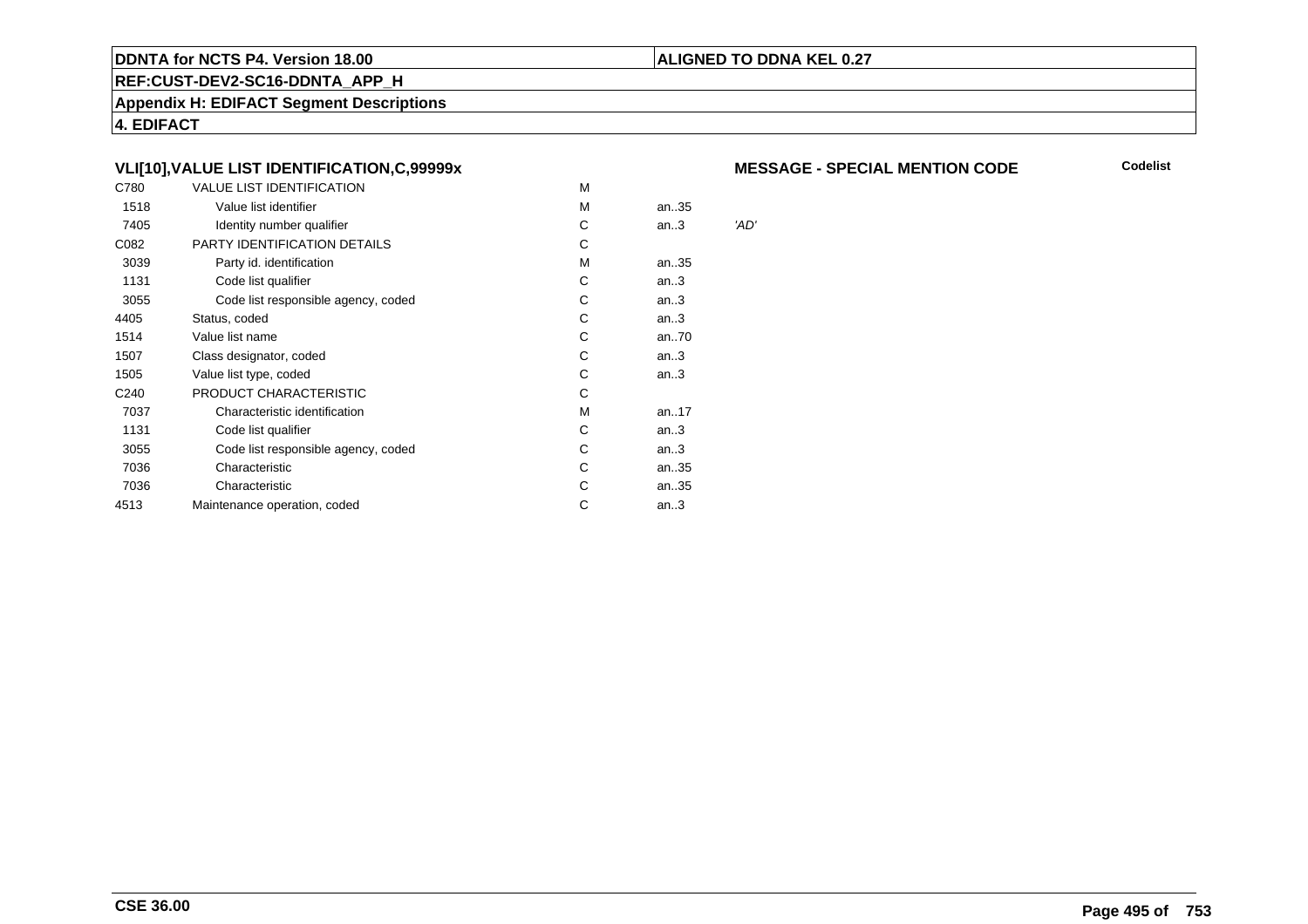# **ALIGNED TO DDNA KEL 0.27**

**REF:CUST-DEV2-SC16-DDNTA\_APP\_H**

**Appendix H: EDIFACT Segment Descriptions**

**4. EDIFACT**

# **VLI[10],VALUE LIST IDENTIFICATION,C,99999x**

| C780             | <b>VALUE LIST IDENTIFICATION</b>    | M |        |      |
|------------------|-------------------------------------|---|--------|------|
| 1518             | Value list identifier               | M | an35   |      |
| 7405             | Identity number qualifier           | C | an.3   | 'AE' |
| C082             | <b>PARTY IDENTIFICATION DETAILS</b> | С |        |      |
| 3039             | Party id. identification            | М | an35   |      |
| 1131             | Code list qualifier                 | С | an.3   |      |
| 3055             | Code list responsible agency, coded | С | an $3$ |      |
| 4405             | Status, coded                       | С | an.3   |      |
| 1514             | Value list name                     | С | an70   |      |
| 1507             | Class designator, coded             | C | an.3   |      |
| 1505             | Value list type, coded              | C | an.3   |      |
| C <sub>240</sub> | PRODUCT CHARACTERISTIC              | С |        |      |
| 7037             | Characteristic identification       | м | an17   |      |
| 1131             | Code list qualifier                 | С | an.3   |      |
| 3055             | Code list responsible agency, coded | С | an.3   |      |
| 7036             | Characteristic                      | С | an35   |      |
| 7036             | Characteristic                      | C | an35   |      |
| 4513             | Maintenance operation, coded        | С | an $3$ |      |
|                  |                                     |   |        |      |

#### **MESSAGE - DOCUMENT TYPE**

**Codelist**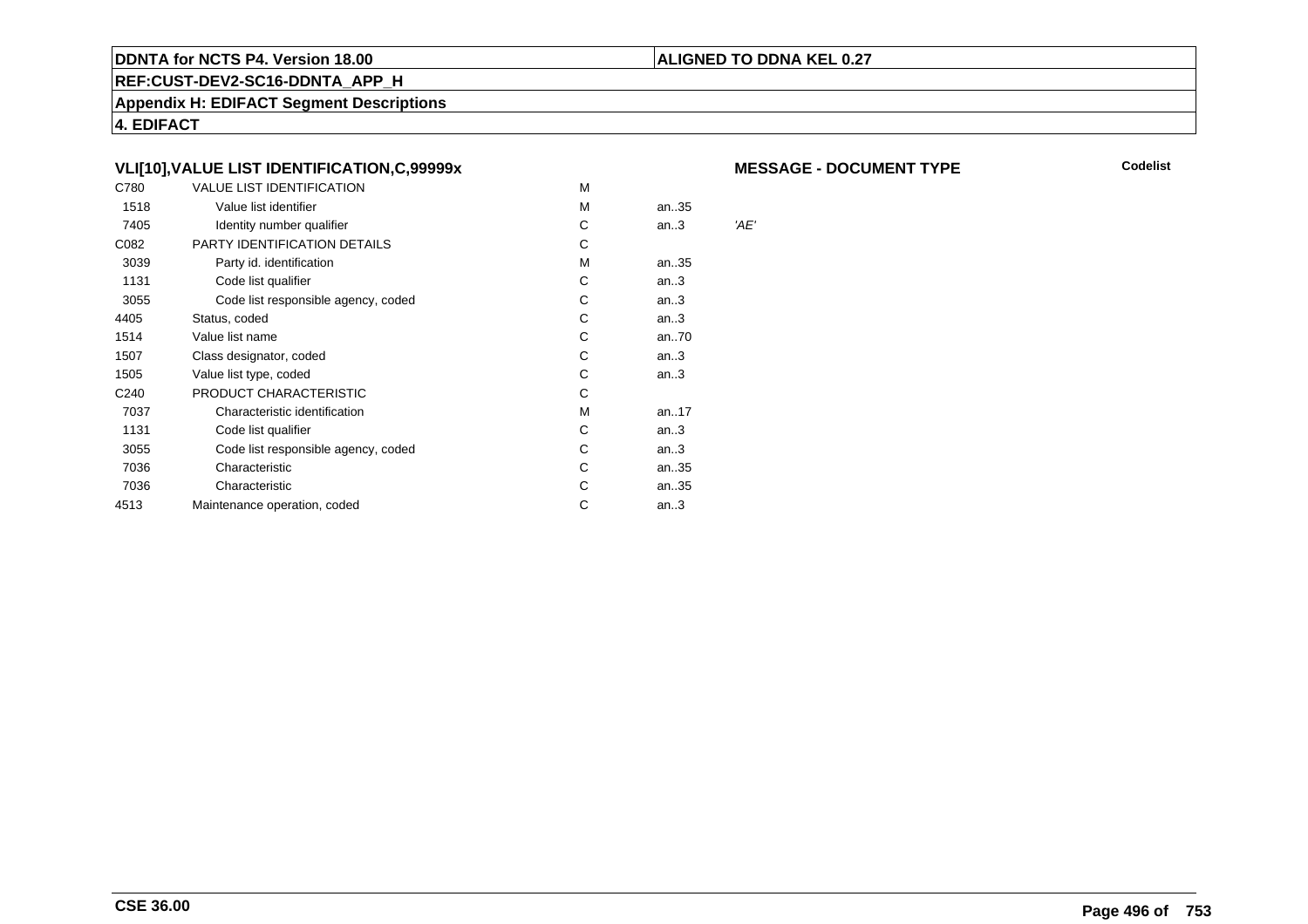# **REF:CUST-DEV2-SC16-DDNTA\_APP\_H**

**Appendix H: EDIFACT Segment Descriptions**

**4. EDIFACT**

# **VLI[10],VALUE LIST IDENTIFICATION,C,99999x**

| C780             | <b>VALUE LIST IDENTIFICATION</b>    | M |      |      |
|------------------|-------------------------------------|---|------|------|
| 1518             | Value list identifier               | М | an35 | Gec  |
| 7405             | Identity number qualifier           | С | an.3 | 'AF' |
| C082             | PARTY IDENTIFICATION DETAILS        | С |      |      |
| 3039             | Party id. identification            | м | an35 |      |
| 1131             | Code list qualifier                 | C | an.3 |      |
| 3055             | Code list responsible agency, coded | C | an.3 |      |
| 4405             | Status, coded                       | C | an.3 |      |
| 1514             | Value list name                     | C | an70 |      |
| 1507             | Class designator, coded             | C | an.3 |      |
| 1505             | Value list type, coded              | С | an.3 |      |
| C <sub>240</sub> | PRODUCT CHARACTERISTIC              | С |      |      |
| 7037             | Characteristic identification       | м | an17 |      |
| 1131             | Code list qualifier                 | С | an.3 |      |
| 3055             | Code list responsible agency, coded | С | an.3 |      |
| 7036             | Characteristic                      | С | an35 |      |
| 7036             | Characteristic                      | C | an35 |      |
| 4513             | Maintenance operation, coded        | С | an.3 |      |
|                  |                                     |   |      |      |

#### **MESSAGE - CUSTOMS OFFICE GEO INFO**

**Codelist**

Geo info code(an..6)  $\blacksquare$  15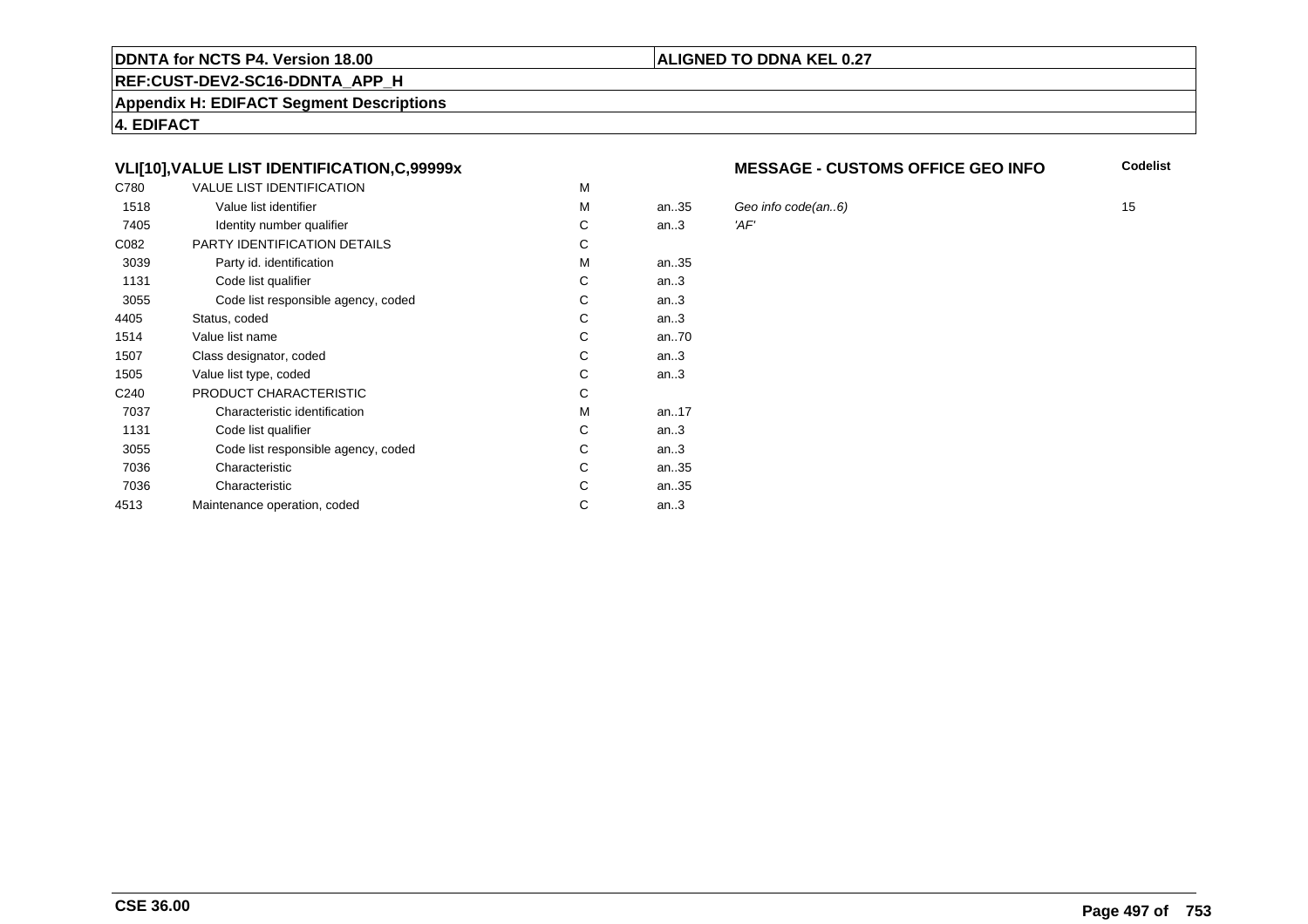# **REF:CUST-DEV2-SC16-DDNTA\_APP\_H**

**Appendix H: EDIFACT Segment Descriptions**

**4. EDIFACT**

# **VLI[10],VALUE LIST IDENTIFICATION,C,99999x**

| C780             | <b>VALUE LIST IDENTIFICATION</b>    | M |           |      |
|------------------|-------------------------------------|---|-----------|------|
| 1518             | Value list identifier               | M | an35      | Que  |
| 7405             | Identity number qualifier           | С | an.3      | 'AG' |
| C082             | PARTY IDENTIFICATION DETAILS        | С |           |      |
| 3039             | Party id. identification            | M | an35      |      |
| 1131             | Code list qualifier                 | C | an.3      |      |
| 3055             | Code list responsible agency, coded | С | an.3      |      |
| 4405             | Status, coded                       | С | an.3      |      |
| 1514             | Value list name                     | С | an70      |      |
| 1507             | Class designator, coded             | С | an.3      |      |
| 1505             | Value list type, coded              | С | an.3      |      |
| C <sub>240</sub> | PRODUCT CHARACTERISTIC              | С |           |      |
| 7037             | Characteristic identification       | M | an. $.17$ |      |
| 1131             | Code list qualifier                 | С | an.3      |      |
| 3055             | Code list responsible agency, coded | С | an.3      |      |
| 7036             | Characteristic                      | C | an35      |      |
| 7036             | Characteristic                      | С | an35      |      |
| 4513             | Maintenance operation, coded        | C | an.3      |      |
|                  |                                     |   |           |      |

#### **MESSAGE - QUERY ON GUARANTEE TYPE**

**Codelist**

Query identifier(n1) 54<br>'AG'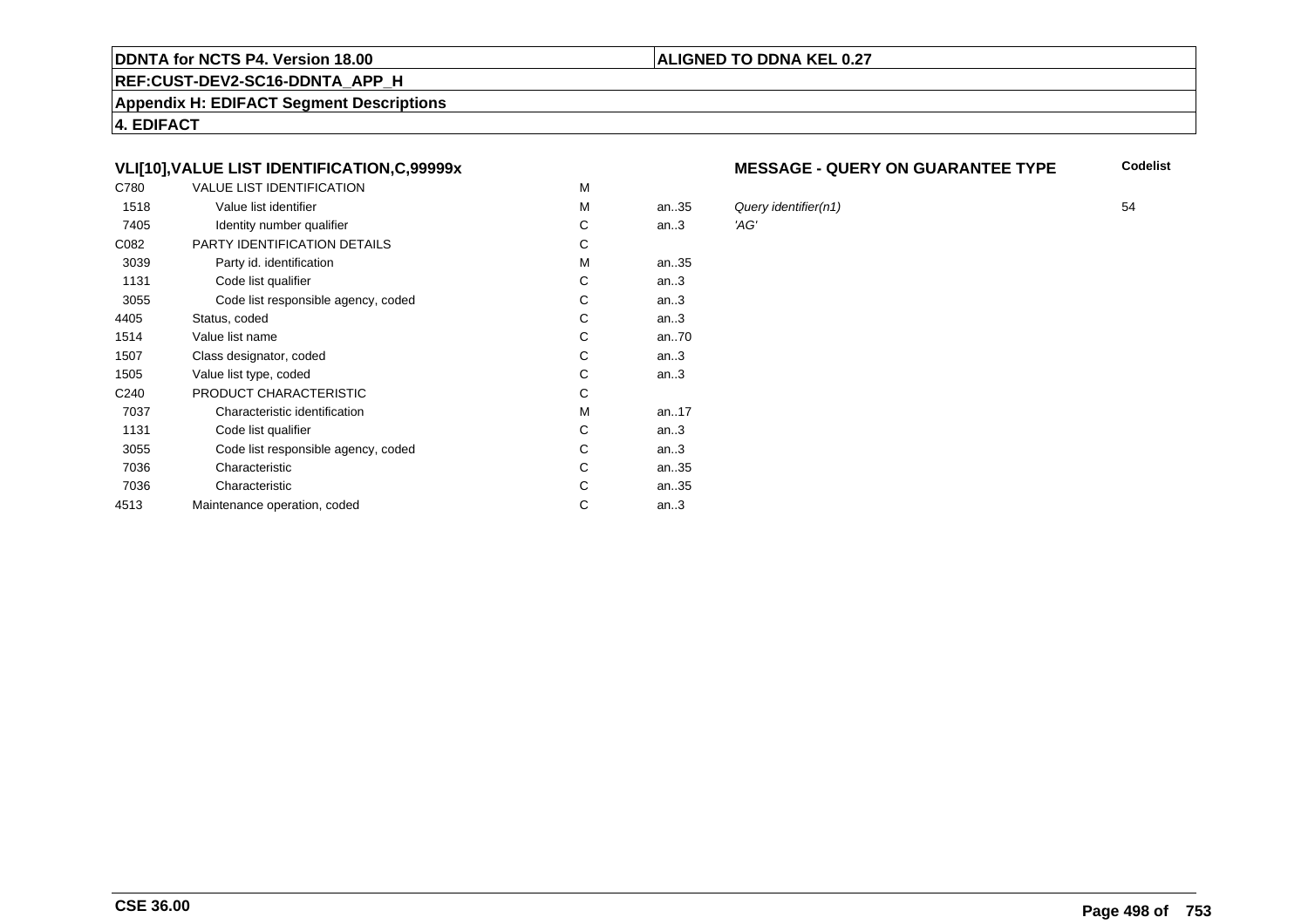### **REF:CUST-DEV2-SC16-DDNTA\_APP\_H**

**Appendix H: EDIFACT Segment Descriptions**

**4. EDIFACT**

# **VLI[10],VALUE LIST IDENTIFICATION,C,99999x**

| C780             | <b>VALUE LIST IDENTIFICATION</b>    | M |           |      |
|------------------|-------------------------------------|---|-----------|------|
| 1518             | Value list identifier               | M | an35      | Spe  |
| 7405             | Identity number qualifier           | С | an.3      | '67' |
| C082             | PARTY IDENTIFICATION DETAILS        | С |           |      |
| 3039             | Party id. identification            | м | an35      |      |
| 1131             | Code list qualifier                 | C | an.3      |      |
| 3055             | Code list responsible agency, coded | C | an.3      |      |
| 4405             | Status, coded                       | С | an.3      |      |
| 1514             | Value list name                     | C | an70      |      |
| 1507             | Class designator, coded             | C | an.3      |      |
| 1505             | Value list type, coded              | С | an.3      |      |
| C <sub>240</sub> | PRODUCT CHARACTERISTIC              | С |           |      |
| 7037             | Characteristic identification       | м | an. $.17$ |      |
| 1131             | Code list qualifier                 | С | an.3      |      |
| 3055             | Code list responsible agency, coded | С | an.3      |      |
| 7036             | Characteristic                      | C | an35      |      |
| 7036             | Characteristic                      | C | an35      |      |
| 4513             | Maintenance operation, coded        | С | an.3      |      |
|                  |                                     |   |           |      |

#### **MESSAGE - SPECIFIC NOTES CODE**

**Codelist**

Specific notes code(an..6) 67<br>'67'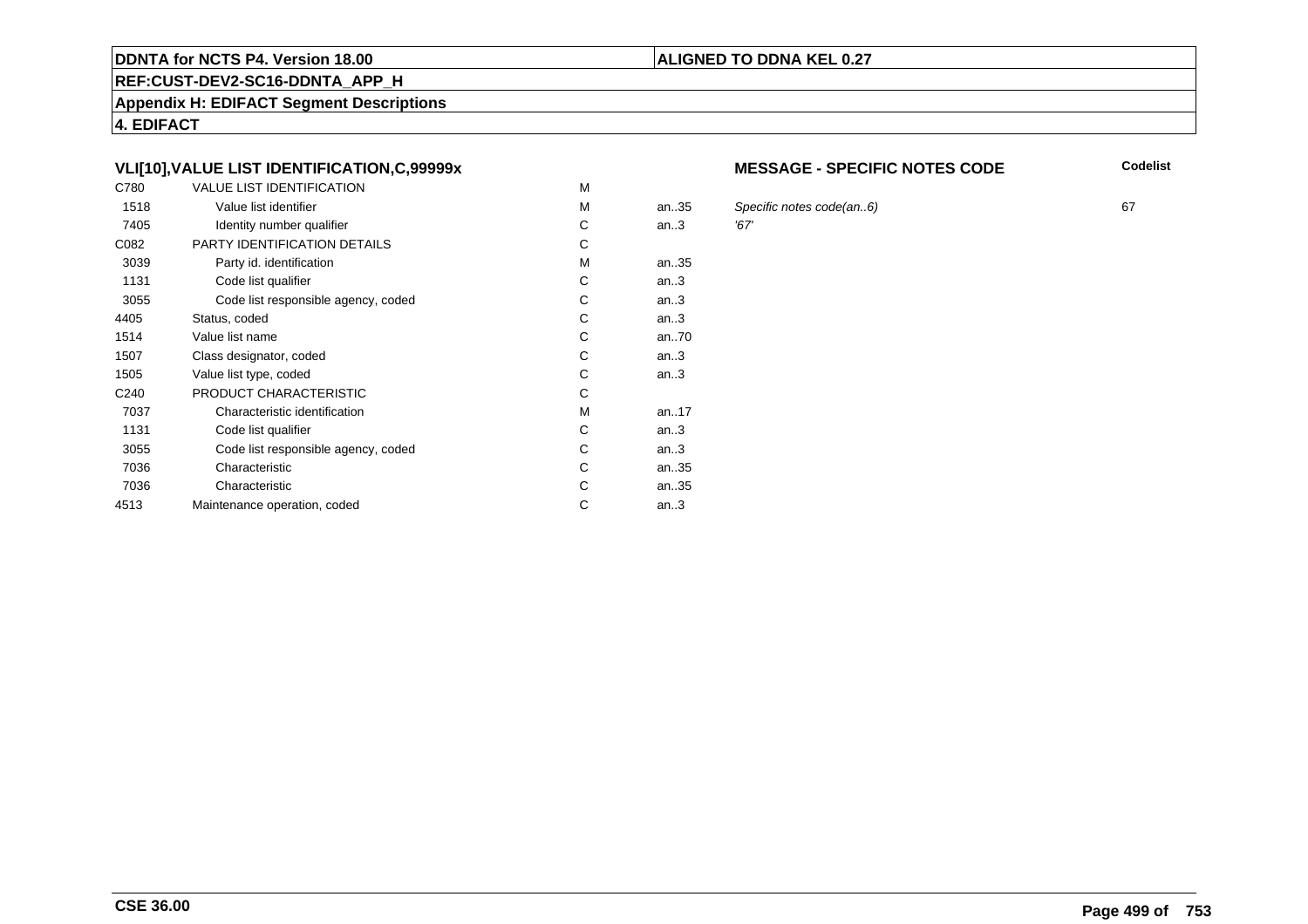### **REF:CUST-DEV2-SC16-DDNTA\_APP\_H**

**Appendix H: EDIFACT Segment Descriptions**

**4. EDIFACT**

# **VLI[10],VALUE LIST IDENTIFICATION,C,99999x**

| C780             | <b>VALUE LIST IDENTIFICATION</b>    | M |           |      |
|------------------|-------------------------------------|---|-----------|------|
| 1518             | Value list identifier               | M | an35      | Add  |
| 7405             | Identity number qualifier           | C | an.3      | 'AD' |
| C082             | PARTY IDENTIFICATION DETAILS        | C |           |      |
| 3039             | Party id. identification            | M | an35      |      |
| 1131             | Code list qualifier                 | C | an.3      |      |
| 3055             | Code list responsible agency, coded | C | an.3      |      |
| 4405             | Status, coded                       | C | an.3      |      |
| 1514             | Value list name                     | C | an70      |      |
| 1507             | Class designator, coded             | C | an.3      |      |
| 1505             | Value list type, coded              | C | an.3      |      |
| C <sub>240</sub> | PRODUCT CHARACTERISTIC              | C |           |      |
| 7037             | Characteristic identification       | M | an. $.17$ |      |
| 1131             | Code list qualifier                 | C | an.3      |      |
| 3055             | Code list responsible agency, coded | C | an.3      |      |
| 7036             | Characteristic                      | C | an35      |      |
| 7036             | Characteristic                      | C | an35      |      |
| 4513             | Maintenance operation, coded        | С | an.3      |      |
|                  |                                     |   |           |      |

#### **MESSAGE - SPECIAL MENTION CODE**

**Codelist**

Additional information coded(an..5) 39<br>'AD'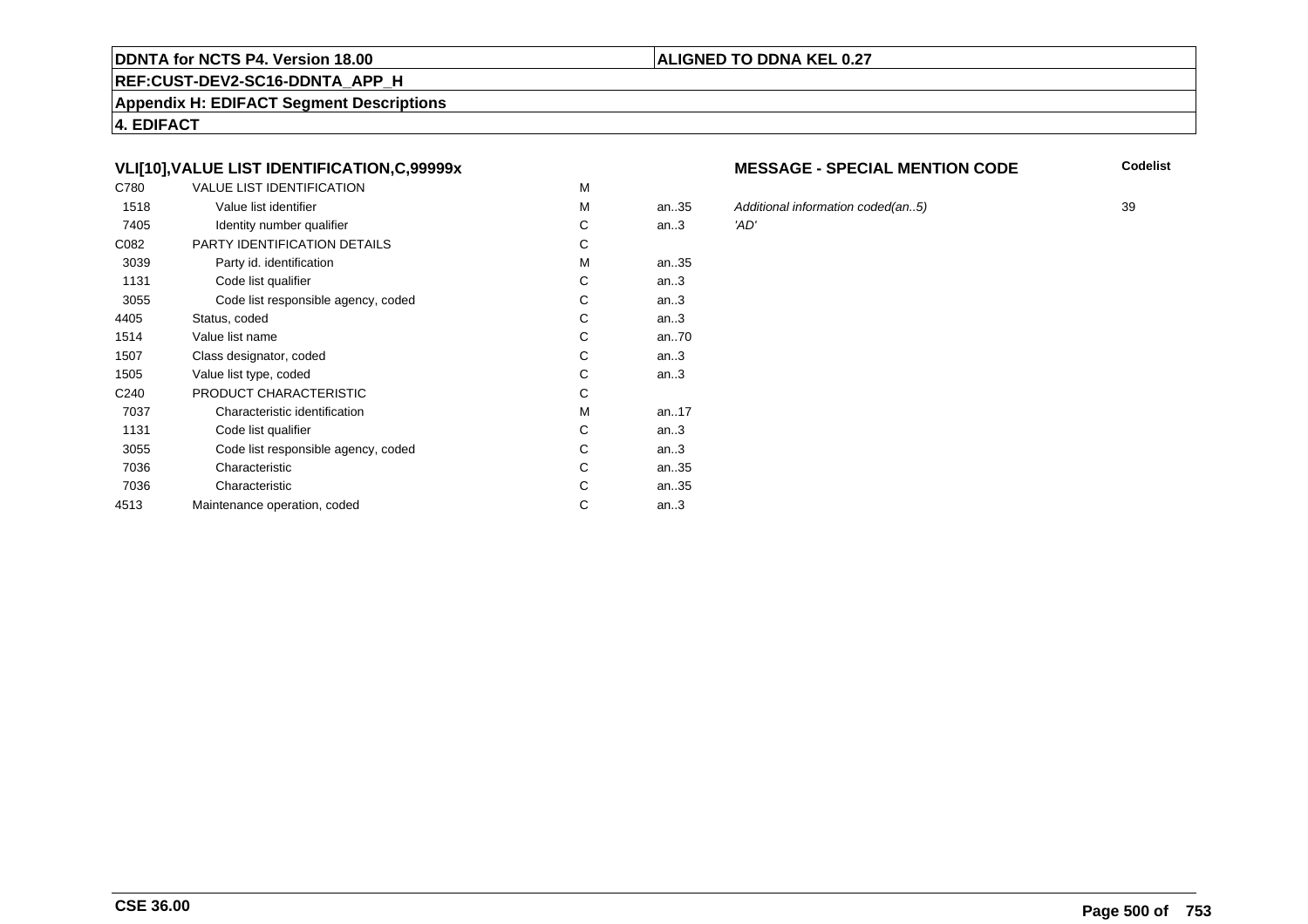# **REF:CUST-DEV2-SC16-DDNTA\_APP\_H**

**Appendix H: EDIFACT Segment Descriptions**

**4. EDIFACT**

# **VLI[10],VALUE LIST IDENTIFICATION,C,99999x**

| C780             | <b>VALUE LIST IDENTIFICATION</b>    | M |           |      |
|------------------|-------------------------------------|---|-----------|------|
| 1518             | Value list identifier               | M | an35      | Doc  |
| 7405             | Identity number qualifier           | С | an.3      | 'AE' |
| C082             | PARTY IDENTIFICATION DETAILS        | C |           |      |
| 3039             | Party id. identification            | M | an35      |      |
| 1131             | Code list qualifier                 | C | an.3      |      |
| 3055             | Code list responsible agency, coded | C | an.3      |      |
| 4405             | Status, coded                       | C | an.3      |      |
| 1514             | Value list name                     | C | an70      |      |
| 1507             | Class designator, coded             | C | an.3      |      |
| 1505             | Value list type, coded              | C | an.3      |      |
| C <sub>240</sub> | PRODUCT CHARACTERISTIC              | C |           |      |
| 7037             | Characteristic identification       | М | an. $.17$ |      |
| 1131             | Code list qualifier                 | C | an.3      |      |
| 3055             | Code list responsible agency, coded | C | an.3      |      |
| 7036             | Characteristic                      | C | an35      |      |
| 7036             | Characteristic                      | C | an35      |      |
| 4513             | Maintenance operation, coded        | С | an.3      |      |
|                  |                                     |   |           |      |

#### **MESSAGE - DOCUMENT TYPE**

**Codelist**

Document type(an..4) 13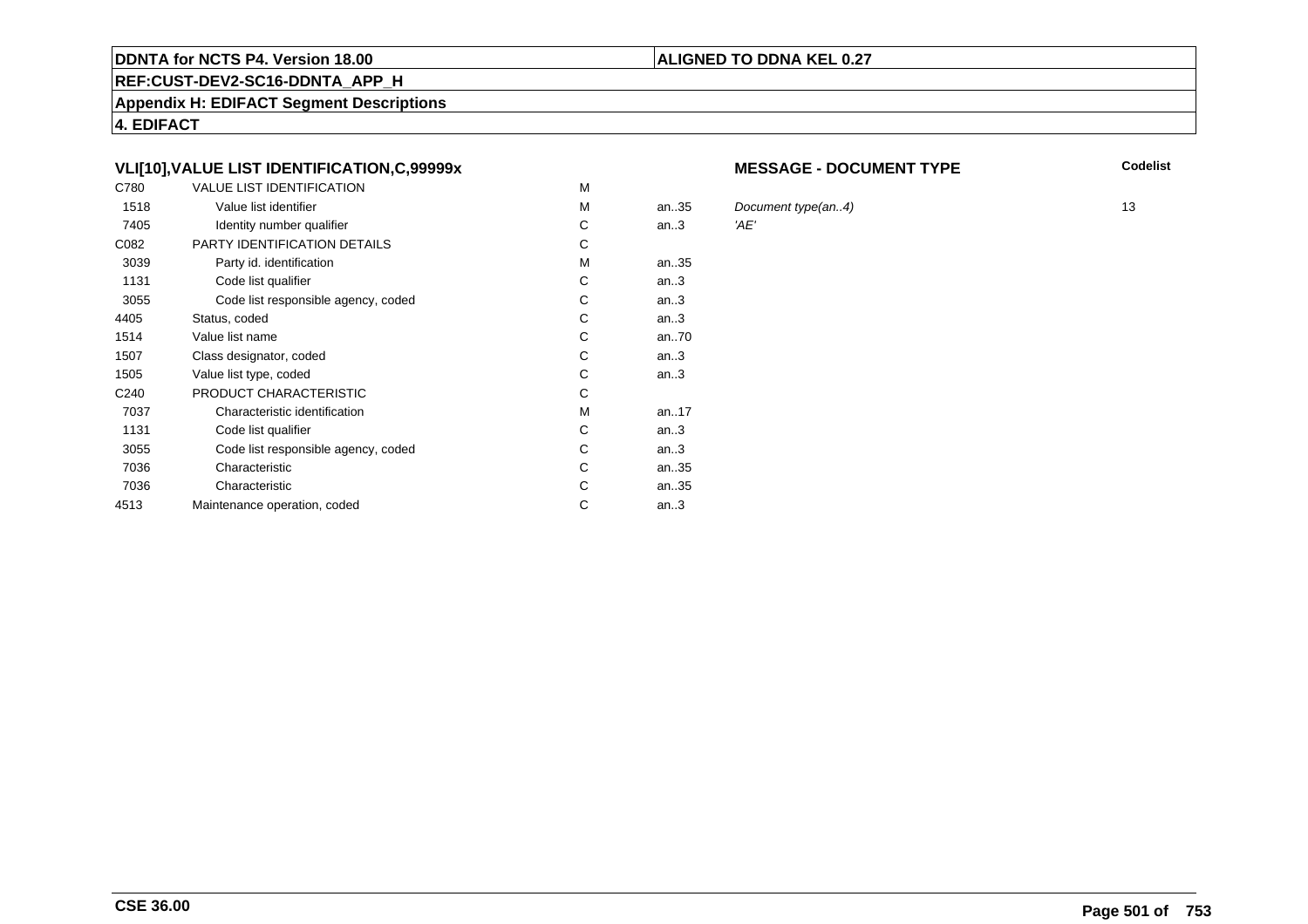# **REF:CUST-DEV2-SC16-DDNTA\_APP\_H**

**Appendix H: EDIFACT Segment Descriptions**

**4. EDIFACT**

# **VLI[10],VALUE LIST IDENTIFICATION,C,99999x**

| C780             | <b>VALUE LIST IDENTIFICATION</b>    | M |           |      |
|------------------|-------------------------------------|---|-----------|------|
| 1518             | Value list identifier               | M | an.35     | Cor  |
| 7405             | Identity number qualifier           | С | an.3      | '40' |
| C082             | PARTY IDENTIFICATION DETAILS        | С |           |      |
| 3039             | Party id. identification            | М | an35      |      |
| 1131             | Code list qualifier                 | C | an.3      |      |
| 3055             | Code list responsible agency, coded | C | an.3      |      |
| 4405             | Status, coded                       | C | an.3      |      |
| 1514             | Value list name                     | C | an70      |      |
| 1507             | Class designator, coded             | C | an.3      |      |
| 1505             | Value list type, coded              | С | an.3      |      |
| C <sub>240</sub> | PRODUCT CHARACTERISTIC              | С |           |      |
| 7037             | Characteristic identification       | М | an. $.17$ |      |
| 1131             | Code list qualifier                 | С | an.3      |      |
| 3055             | Code list responsible agency, coded | С | an.3      |      |
| 7036             | Characteristic                      | C | an35      |      |
| 7036             | Characteristic                      | C | an35      |      |
| 4513             | Maintenance operation, coded        | С | an.3      |      |
|                  |                                     |   |           |      |

#### **MESSAGE - COMPLEMENTARY CODE**

**Codelist**

Complementary code(n1)  $36$ <br> $(40)$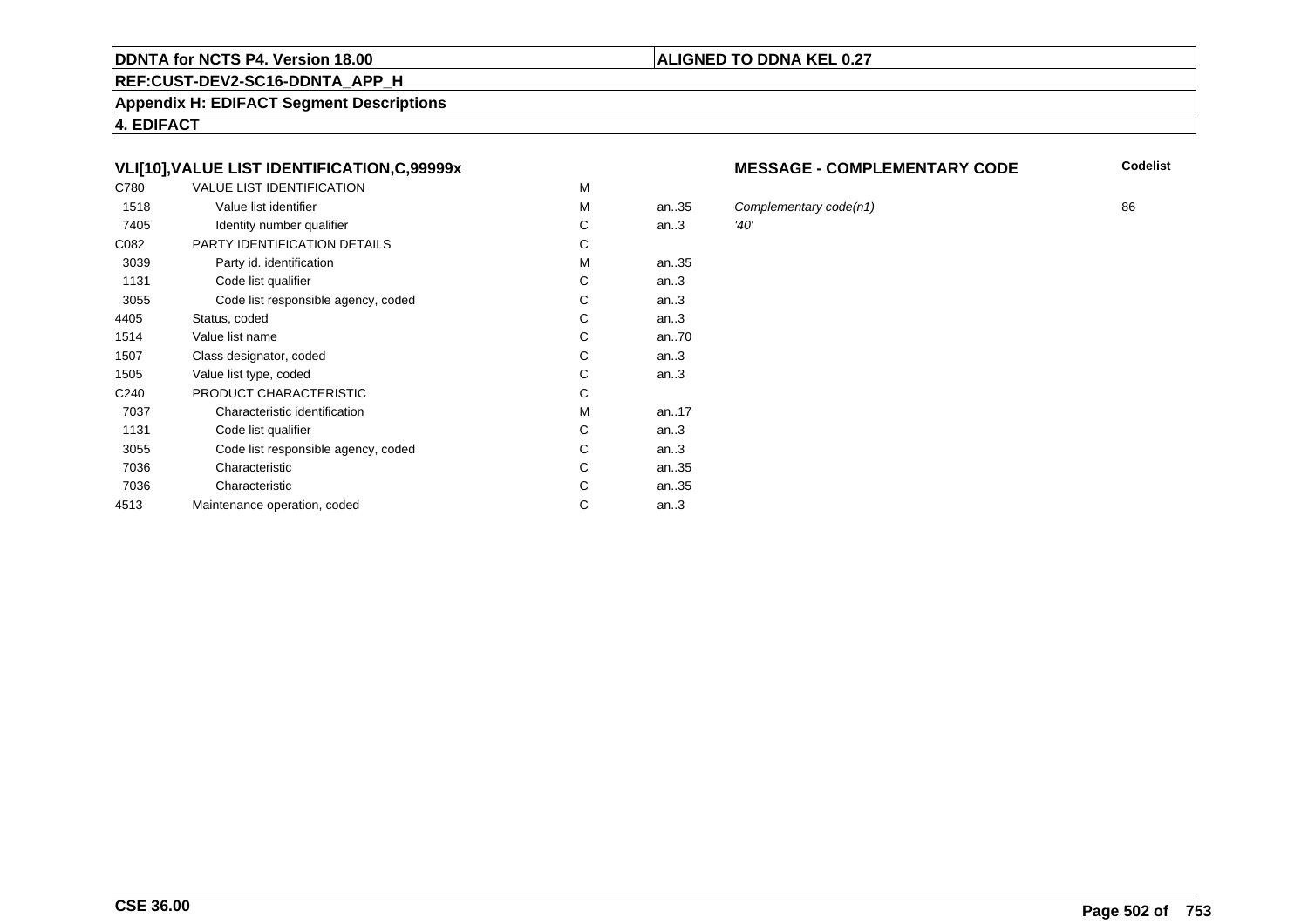# **ALIGNED TO DDNA KEL 0.27**

**REF:CUST-DEV2-SC16-DDNTA\_APP\_H**

**Appendix H: EDIFACT Segment Descriptions**

**4. EDIFACT**

# **VLI[10],VALUE LIST IDENTIFICATION,C,99999x**

| C780             | <b>VALUE LIST IDENTIFICATION</b>    | М |           |      |
|------------------|-------------------------------------|---|-----------|------|
| 1518             | Value list identifier               | M | an35      |      |
| 7405             | Identity number qualifier           | С | an.3      | 'AE' |
| C082             | PARTY IDENTIFICATION DETAILS        | С |           |      |
| 3039             | Party id. identification            | M | an35      |      |
| 1131             | Code list qualifier                 | C | an.3      |      |
| 3055             | Code list responsible agency, coded | C | an.3      |      |
| 4405             | Status, coded                       | С | an.3      |      |
| 1514             | Value list name                     | C | an70      |      |
| 1507             | Class designator, coded             | C | an.3      | Trai |
| 1505             | Value list type, coded              | С | an.3      |      |
| C <sub>240</sub> | PRODUCT CHARACTERISTIC              | С |           |      |
| 7037             | Characteristic identification       | м | an. $.17$ |      |
| 1131             | Code list qualifier                 | С | an.3      |      |
| 3055             | Code list responsible agency, coded | С | an.3      |      |
| 7036             | Characteristic                      | С | an35      |      |
| 7036             | Characteristic                      | С | an35      |      |
| 4513             | Maintenance operation, coded        | С | an.3      |      |
|                  |                                     |   |           |      |

**MESSAGE - DOCUMENT TYPE**

**Codelist**

#### $Transport document(n1)$  27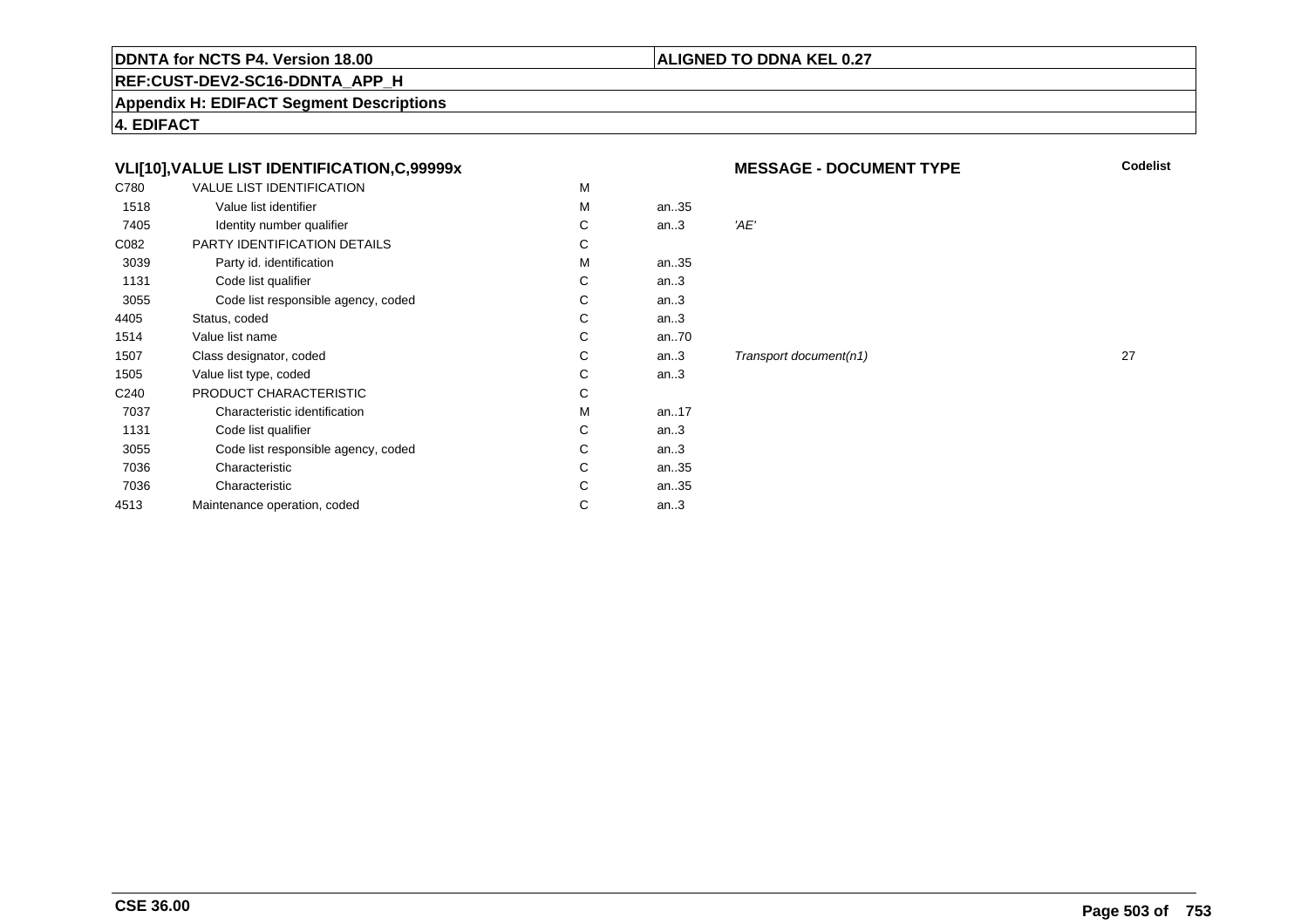# **REF:CUST-DEV2-SC16-DDNTA\_APP\_H**

**Appendix H: EDIFACT Segment Descriptions**

**4. EDIFACT**

# **VLI[10],VALUE LIST IDENTIFICATION,C,99999x**

| C780             | <b>VALUE LIST IDENTIFICATION</b>    | M |       |      |
|------------------|-------------------------------------|---|-------|------|
| 1518             | Value list identifier               | M | an.35 | Typ  |
| 7405             | Identity number qualifier           | С | an.3  | '11' |
| C082             | <b>PARTY IDENTIFICATION DETAILS</b> | С |       |      |
| 3039             | Party id. identification            | М | an35  |      |
| 1131             | Code list qualifier                 | C | an.3  |      |
| 3055             | Code list responsible agency, coded | C | an.3  |      |
| 4405             | Status, coded                       | C | an.3  |      |
| 1514             | Value list name                     | C | an70  |      |
| 1507             | Class designator, coded             | C | an.3  |      |
| 1505             | Value list type, coded              | С | an.3  |      |
| C <sub>240</sub> | PRODUCT CHARACTERISTIC              | С |       |      |
| 7037             | Characteristic identification       | М | an17  |      |
| 1131             | Code list qualifier                 | С | an.3  |      |
| 3055             | Code list responsible agency, coded | С | an.3  |      |
| 7036             | Characteristic                      | C | an35  |      |
| 7036             | Characteristic                      | C | an35  |      |
| 4513             | Maintenance operation, coded        | С | an.3  |      |
|                  |                                     |   |       |      |

#### **MESSAGE - DECLARATION TYPE**

**Codelist**

Type of declaration(an..9) 31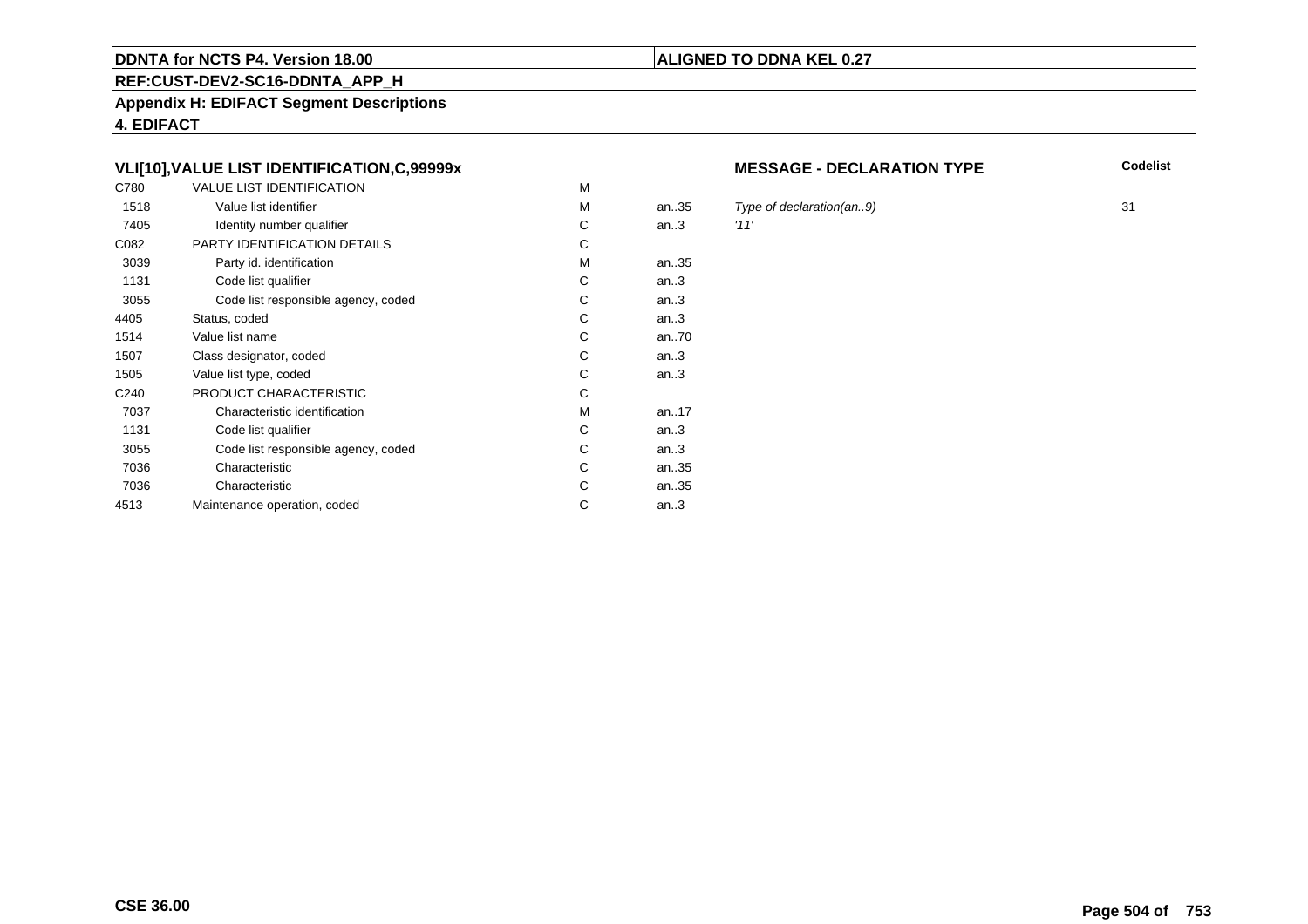# **ALIGNED TO DDNA KEL 0.27**

**REF:CUST-DEV2-SC16-DDNTA\_APP\_H**

**Appendix H: EDIFACT Segment Descriptions**

**4. EDIFACT**

# **VLI[10],VALUE LIST IDENTIFICATION,C,99999x**

| C780             | <b>VALUE LIST IDENTIFICATION</b>    | M |      |      |
|------------------|-------------------------------------|---|------|------|
| 1518             | Value list identifier               | M | an35 |      |
| 7405             | Identity number qualifier           | C | an.3 | '11' |
| C082             | PARTY IDENTIFICATION DETAILS        | С |      |      |
| 3039             | Party id. identification            | м | an35 |      |
| 1131             | Code list qualifier                 | С | an.3 |      |
| 3055             | Code list responsible agency, coded | С | an.3 |      |
| 4405             | Status, coded                       | С | an.3 |      |
| 1514             | Value list name                     | C | an70 |      |
| 1507             | Class designator, coded             | C | an.3 |      |
| 1505             | Value list type, coded              | С | an.3 |      |
| C <sub>240</sub> | PRODUCT CHARACTERISTIC              | С |      |      |
| 7037             | Characteristic identification       | м | an17 |      |
| 1131             | Code list qualifier                 | С | an.3 |      |
| 3055             | Code list responsible agency, coded | С | an.3 |      |
| 7036             | Characteristic                      | С | an35 |      |
| 7036             | Characteristic                      | С | an35 |      |
| 4513             | Maintenance operation, coded        | С | an.3 |      |
|                  |                                     |   |      |      |

#### **MESSAGE - DECLARATION TYPE**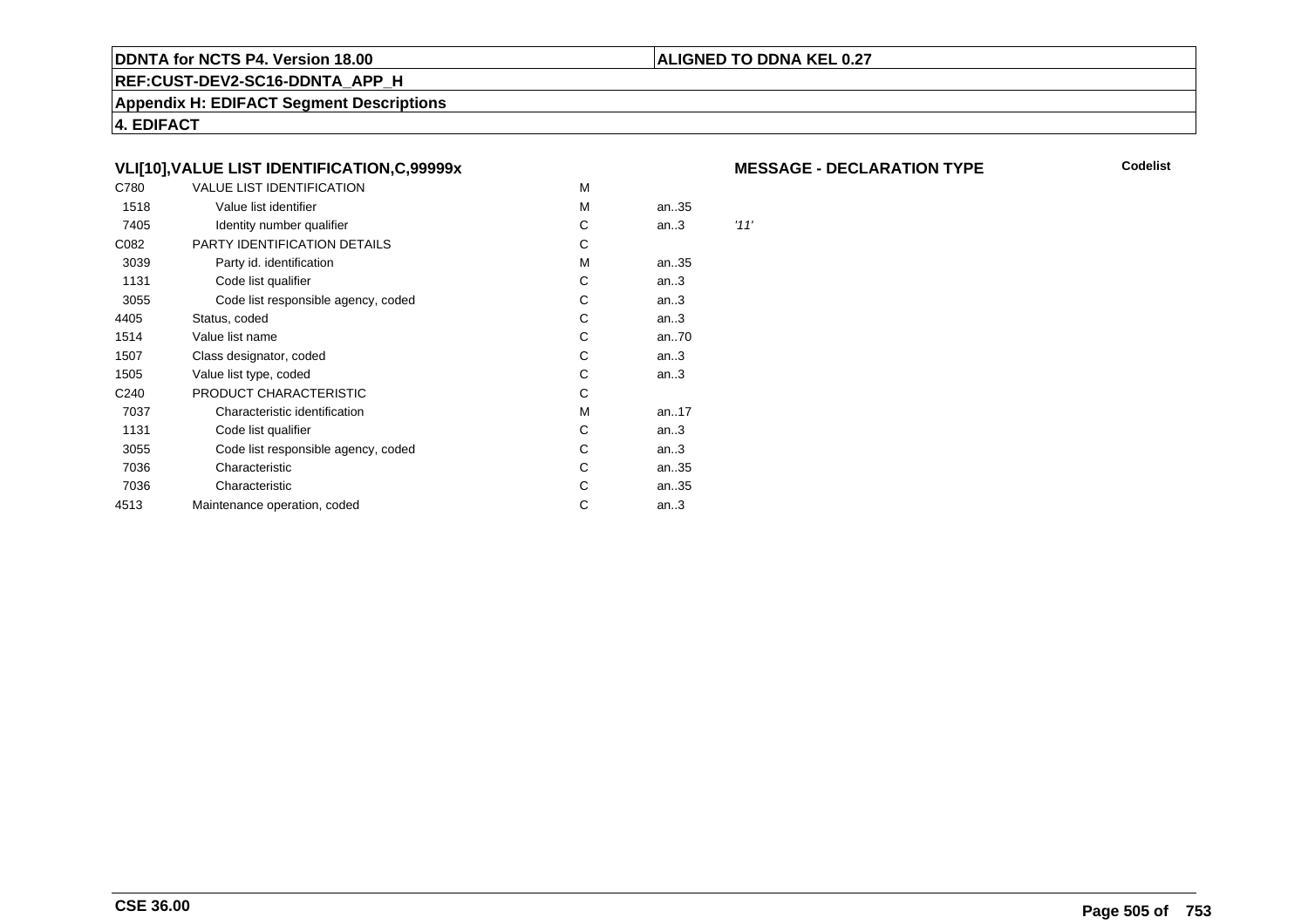# **ALIGNED TO DDNA KEL 0.27**

**REF:CUST-DEV2-SC16-DDNTA\_APP\_H**

**Appendix H: EDIFACT Segment Descriptions**

**4. EDIFACT**

# **VLI[10],VALUE LIST IDENTIFICATION,C,99999x**

| C780             | <b>VALUE LIST IDENTIFICATION</b>    | M |      |      |
|------------------|-------------------------------------|---|------|------|
| 1518             | Value list identifier               | м | an35 |      |
| 7405             | Identity number qualifier           | С | an.3 | '11' |
| C082             | PARTY IDENTIFICATION DETAILS        | С |      |      |
| 3039             | Party id. identification            | M | an35 |      |
| 1131             | Code list qualifier                 | С | an.3 |      |
| 3055             | Code list responsible agency, coded | С | an.3 |      |
| 4405             | Status, coded                       | С | an.3 |      |
| 1514             | Value list name                     | С | an70 |      |
| 1507             | Class designator, coded             | C | an.3 |      |
| 1505             | Value list type, coded              | С | an.3 |      |
| C <sub>240</sub> | PRODUCT CHARACTERISTIC              | С |      |      |
| 7037             | Characteristic identification       | м | an17 |      |
| 1131             | Code list qualifier                 | С | an.3 |      |
| 3055             | Code list responsible agency, coded | С | an.3 |      |
| 7036             | Characteristic                      | С | an35 |      |
| 7036             | Characteristic                      | С | an35 |      |
| 4513             | Maintenance operation, coded        | С | an.3 |      |
|                  |                                     |   |      |      |

# **MESSAGE - DECLARATION TYPE - ACTION**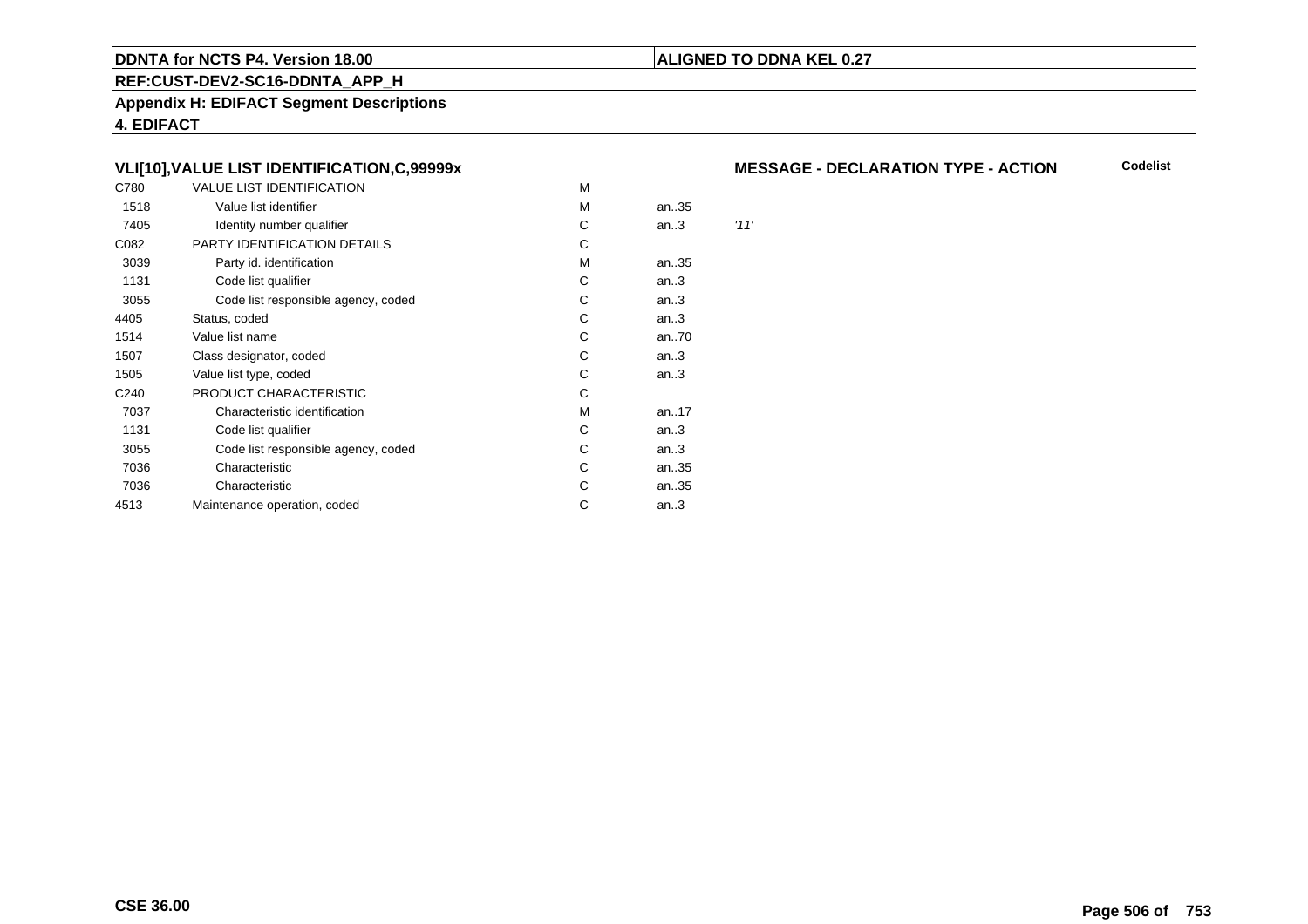# **ALIGNED TO DDNA KEL 0.27**

**REF:CUST-DEV2-SC16-DDNTA\_APP\_H**

**Appendix H: EDIFACT Segment Descriptions**

**4. EDIFACT**

# **VLI[10],VALUE LIST IDENTIFICATION,C,99999x**

| C780             | <b>VALUE LIST IDENTIFICATION</b>    | M |      |      |
|------------------|-------------------------------------|---|------|------|
| 1518             | Value list identifier               | M | an35 |      |
| 7405             | Identity number qualifier           | C | an.3 | '11' |
| C082             | PARTY IDENTIFICATION DETAILS        | С |      |      |
| 3039             | Party id. identification            | м | an35 |      |
| 1131             | Code list qualifier                 | С | an.3 |      |
| 3055             | Code list responsible agency, coded | С | an.3 |      |
| 4405             | Status, coded                       | С | an.3 |      |
| 1514             | Value list name                     | C | an70 |      |
| 1507             | Class designator, coded             | C | an.3 |      |
| 1505             | Value list type, coded              | С | an.3 |      |
| C <sub>240</sub> | PRODUCT CHARACTERISTIC              | С |      |      |
| 7037             | Characteristic identification       | м | an17 |      |
| 1131             | Code list qualifier                 | С | an.3 |      |
| 3055             | Code list responsible agency, coded | С | an.3 |      |
| 7036             | Characteristic                      | С | an35 |      |
| 7036             | Characteristic                      | С | an35 |      |
| 4513             | Maintenance operation, coded        | С | an.3 |      |
|                  |                                     |   |      |      |

# **MESSAGE - DECLARATION TYPE - ACTION**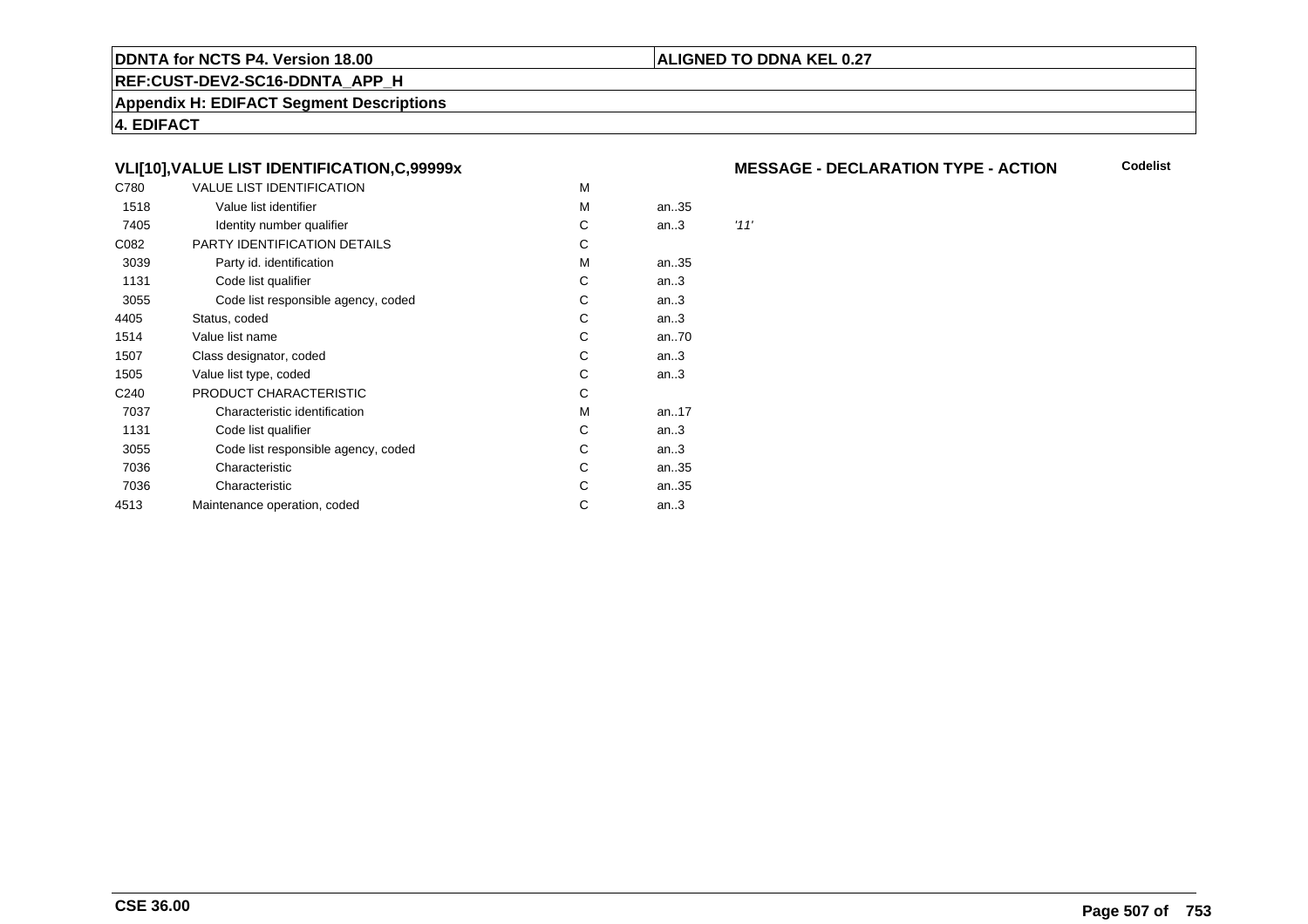# **ALIGNED TO DDNA KEL 0.27**

**REF:CUST-DEV2-SC16-DDNTA\_APP\_H**

**Appendix H: EDIFACT Segment Descriptions**

**4. EDIFACT**

# **VLI[10],VALUE LIST IDENTIFICATION,C,99999x**

| C780             | <b>VALUE LIST IDENTIFICATION</b>    | M |      |      |
|------------------|-------------------------------------|---|------|------|
| 1518             | Value list identifier               | м | an35 |      |
| 7405             | Identity number qualifier           | С | an.3 | '11' |
| C082             | PARTY IDENTIFICATION DETAILS        | С |      |      |
| 3039             | Party id. identification            | M | an35 |      |
| 1131             | Code list qualifier                 | С | an.3 |      |
| 3055             | Code list responsible agency, coded | С | an.3 |      |
| 4405             | Status, coded                       | С | an.3 |      |
| 1514             | Value list name                     | С | an70 |      |
| 1507             | Class designator, coded             | C | an.3 |      |
| 1505             | Value list type, coded              | С | an.3 |      |
| C <sub>240</sub> | PRODUCT CHARACTERISTIC              | С |      |      |
| 7037             | Characteristic identification       | М | an17 |      |
| 1131             | Code list qualifier                 | С | an.3 |      |
| 3055             | Code list responsible agency, coded | С | an.3 |      |
| 7036             | Characteristic                      | С | an35 |      |
| 7036             | Characteristic                      | С | an35 |      |
| 4513             | Maintenance operation, coded        | С | an.3 |      |
|                  |                                     |   |      |      |

# **MESSAGE - DECLARATION TYPE - ACTION**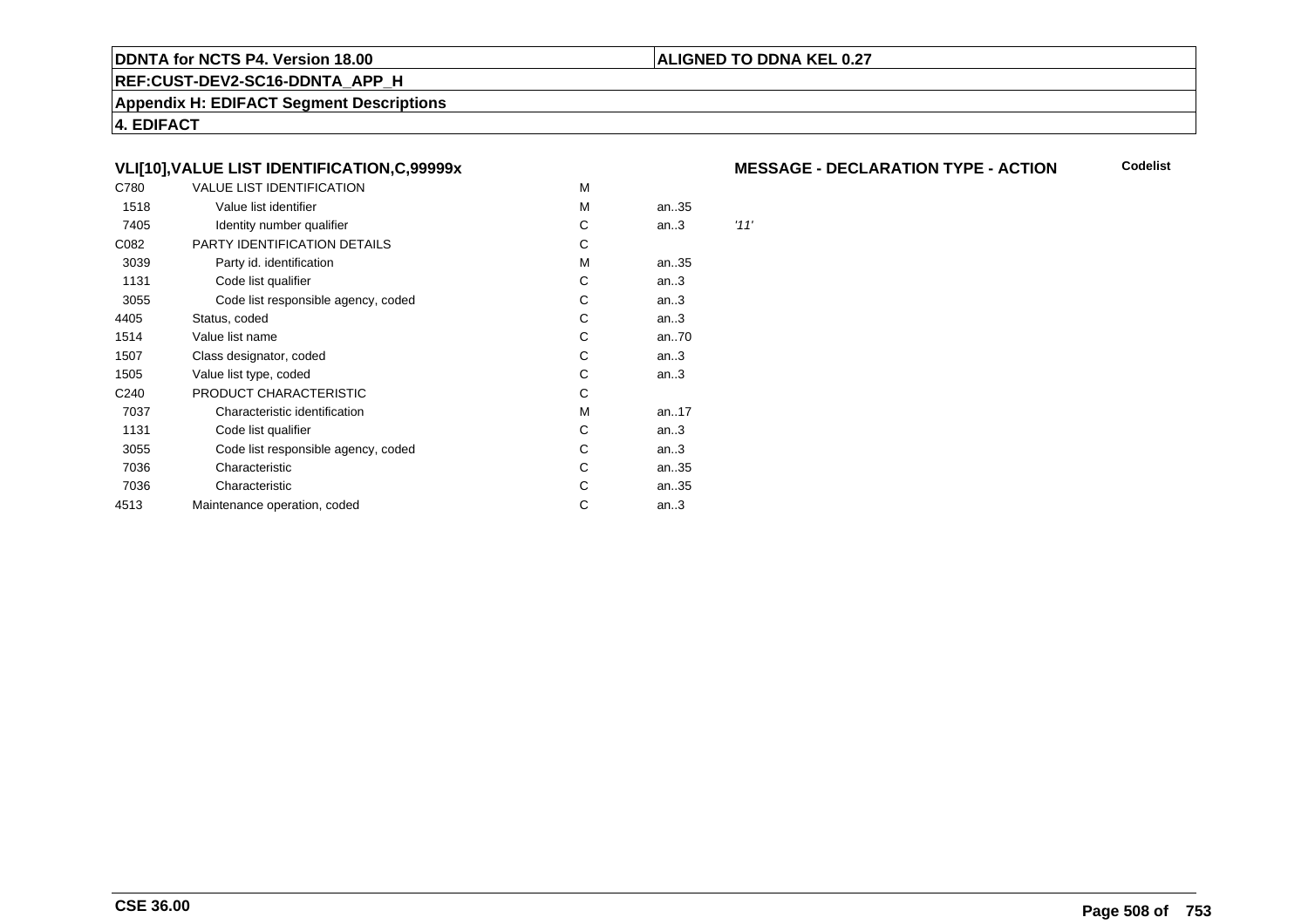# **ALIGNED TO DDNA KEL 0.27**

**REF:CUST-DEV2-SC16-DDNTA\_APP\_H**

**Appendix H: EDIFACT Segment Descriptions**

**4. EDIFACT**

# **VLI[10],VALUE LIST IDENTIFICATION,C,99999x**

| C780             | <b>VALUE LIST IDENTIFICATION</b>    | M |      |      |
|------------------|-------------------------------------|---|------|------|
| 1518             | Value list identifier               | М | an35 |      |
| 7405             | Identity number qualifier           | С | an.3 | '11' |
| C082             | PARTY IDENTIFICATION DETAILS        | С |      |      |
| 3039             | Party id. identification            | M | an35 |      |
| 1131             | Code list qualifier                 | С | an.3 |      |
| 3055             | Code list responsible agency, coded | С | an.3 |      |
| 4405             | Status, coded                       | С | an.3 |      |
| 1514             | Value list name                     | С | an70 |      |
| 1507             | Class designator, coded             | C | an.3 |      |
| 1505             | Value list type, coded              | С | an.3 |      |
| C <sub>240</sub> | PRODUCT CHARACTERISTIC              | С |      |      |
| 7037             | Characteristic identification       | М | an17 |      |
| 1131             | Code list qualifier                 | С | an.3 |      |
| 3055             | Code list responsible agency, coded | С | an.3 |      |
| 7036             | Characteristic                      | С | an35 |      |
| 7036             | Characteristic                      | С | an35 |      |
| 4513             | Maintenance operation, coded        | С | an.3 |      |
|                  |                                     |   |      |      |

# **MESSAGE - DECLARATION TYPE - ACTION**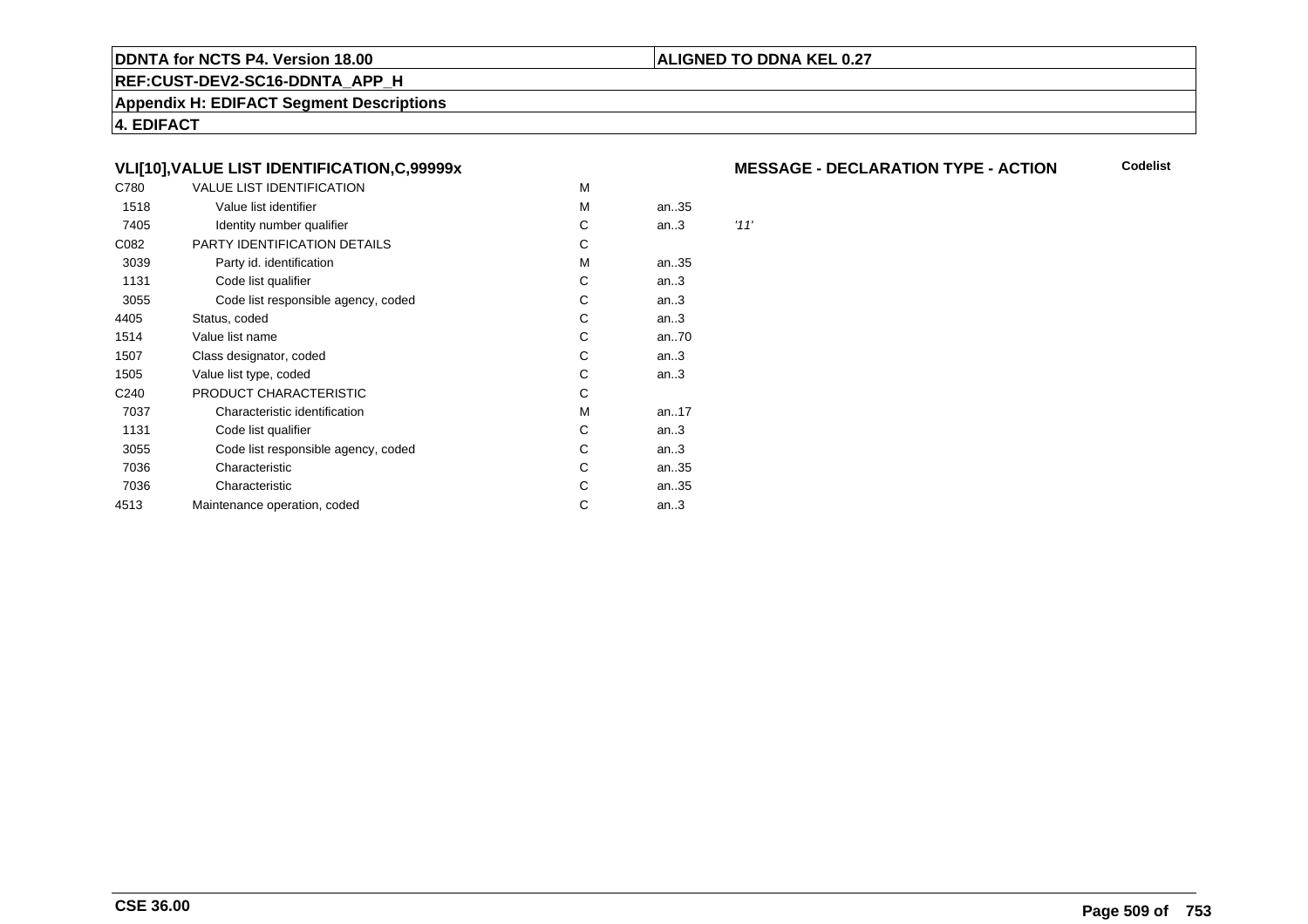# **ALIGNED TO DDNA KEL 0.27**

**REF:CUST-DEV2-SC16-DDNTA\_APP\_H**

**Appendix H: EDIFACT Segment Descriptions**

**4. EDIFACT**

# **VLI[10],VALUE LIST IDENTIFICATION,C,99999x**

| C780             | <b>VALUE LIST IDENTIFICATION</b>    | M |      |      |
|------------------|-------------------------------------|---|------|------|
| 1518             | Value list identifier               | М | an35 |      |
| 7405             | Identity number qualifier           | С | an.3 | '11' |
| C082             | PARTY IDENTIFICATION DETAILS        | С |      |      |
| 3039             | Party id. identification            | M | an35 |      |
| 1131             | Code list qualifier                 | С | an.3 |      |
| 3055             | Code list responsible agency, coded | С | an.3 |      |
| 4405             | Status, coded                       | С | an.3 |      |
| 1514             | Value list name                     | С | an70 |      |
| 1507             | Class designator, coded             | C | an.3 |      |
| 1505             | Value list type, coded              | С | an.3 |      |
| C <sub>240</sub> | PRODUCT CHARACTERISTIC              | С |      |      |
| 7037             | Characteristic identification       | М | an17 |      |
| 1131             | Code list qualifier                 | С | an.3 |      |
| 3055             | Code list responsible agency, coded | С | an.3 |      |
| 7036             | Characteristic                      | С | an35 |      |
| 7036             | Characteristic                      | С | an35 |      |
| 4513             | Maintenance operation, coded        | С | an.3 |      |
|                  |                                     |   |      |      |

# **MESSAGE - DECLARATION TYPE - ACTION**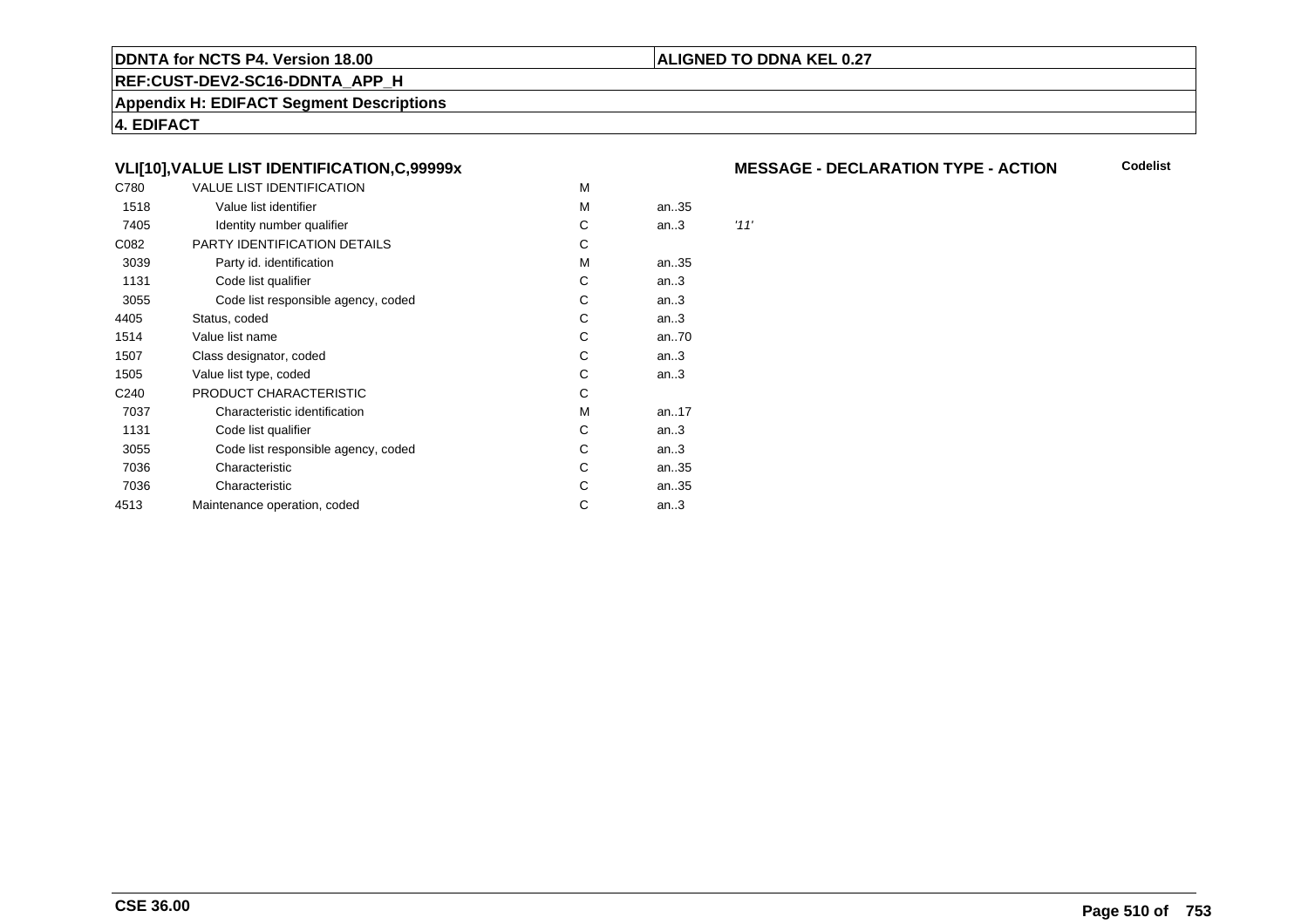# **ALIGNED TO DDNA KEL 0.27**

**REF:CUST-DEV2-SC16-DDNTA\_APP\_H**

**Appendix H: EDIFACT Segment Descriptions**

**4. EDIFACT**

# **VLI[10],VALUE LIST IDENTIFICATION,C,99999x**

| C780             | <b>VALUE LIST IDENTIFICATION</b>    | M |      |      |
|------------------|-------------------------------------|---|------|------|
| 1518             | Value list identifier               | M | an35 |      |
| 7405             | Identity number qualifier           | С | an.3 | '11' |
| C082             | PARTY IDENTIFICATION DETAILS        | С |      |      |
| 3039             | Party id. identification            | м | an35 |      |
| 1131             | Code list qualifier                 | С | an.3 |      |
| 3055             | Code list responsible agency, coded | С | an.3 |      |
| 4405             | Status, coded                       | С | an.3 |      |
| 1514             | Value list name                     | C | an70 |      |
| 1507             | Class designator, coded             | С | an.3 |      |
| 1505             | Value list type, coded              | С | an.3 |      |
| C <sub>240</sub> | PRODUCT CHARACTERISTIC              | С |      |      |
| 7037             | Characteristic identification       | м | an17 |      |
| 1131             | Code list qualifier                 | С | an.3 |      |
| 3055             | Code list responsible agency, coded | С | an.3 |      |
| 7036             | Characteristic                      | C | an35 |      |
| 7036             | Characteristic                      | С | an35 |      |
| 4513             | Maintenance operation, coded        | С | an.3 |      |
|                  |                                     |   |      |      |

#### **MESSAGE - DECLARATION TYPE - LANGUAGESPECIFIC DATACodelist**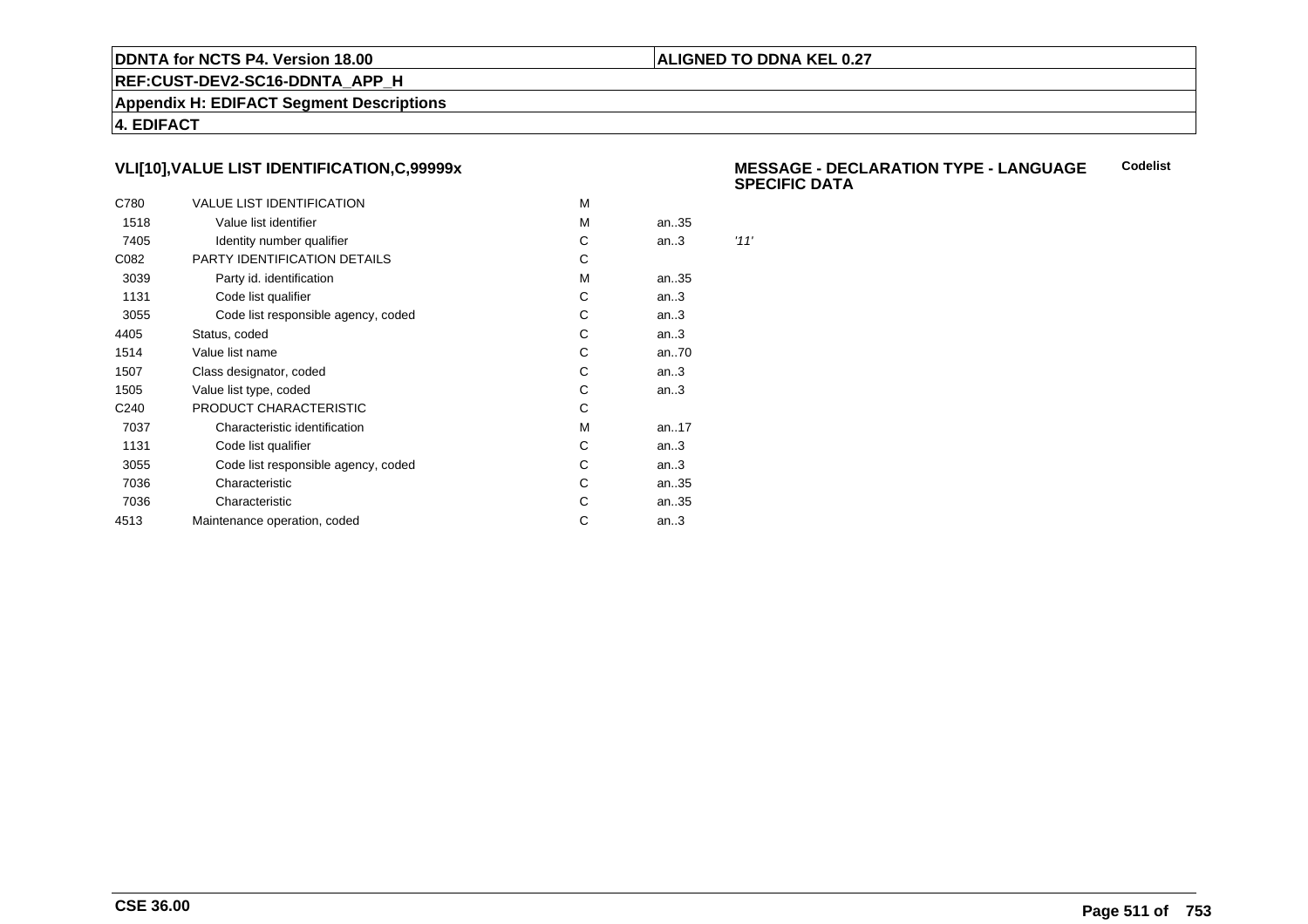# **ALIGNED TO DDNA KEL 0.27**

**REF:CUST-DEV2-SC16-DDNTA\_APP\_H**

**Appendix H: EDIFACT Segment Descriptions**

**4. EDIFACT**

# **VLI[10],VALUE LIST IDENTIFICATION,C,99999x**

| C780             | <b>VALUE LIST IDENTIFICATION</b>    | M |      |      |
|------------------|-------------------------------------|---|------|------|
| 1518             | Value list identifier               | M | an35 |      |
| 7405             | Identity number qualifier           | С | an.3 | '11' |
| C082             | PARTY IDENTIFICATION DETAILS        | С |      |      |
| 3039             | Party id. identification            | м | an35 |      |
| 1131             | Code list qualifier                 | С | an.3 |      |
| 3055             | Code list responsible agency, coded | С | an.3 |      |
| 4405             | Status, coded                       | С | an.3 |      |
| 1514             | Value list name                     | C | an70 |      |
| 1507             | Class designator, coded             | С | an.3 |      |
| 1505             | Value list type, coded              | С | an.3 |      |
| C <sub>240</sub> | PRODUCT CHARACTERISTIC              | С |      |      |
| 7037             | Characteristic identification       | м | an17 |      |
| 1131             | Code list qualifier                 | С | an.3 |      |
| 3055             | Code list responsible agency, coded | С | an.3 |      |
| 7036             | Characteristic                      | C | an35 |      |
| 7036             | Characteristic                      | С | an35 |      |
| 4513             | Maintenance operation, coded        | С | an.3 |      |
|                  |                                     |   |      |      |

#### **MESSAGE - DECLARATION TYPE - LANGUAGESPECIFIC DATACodelist**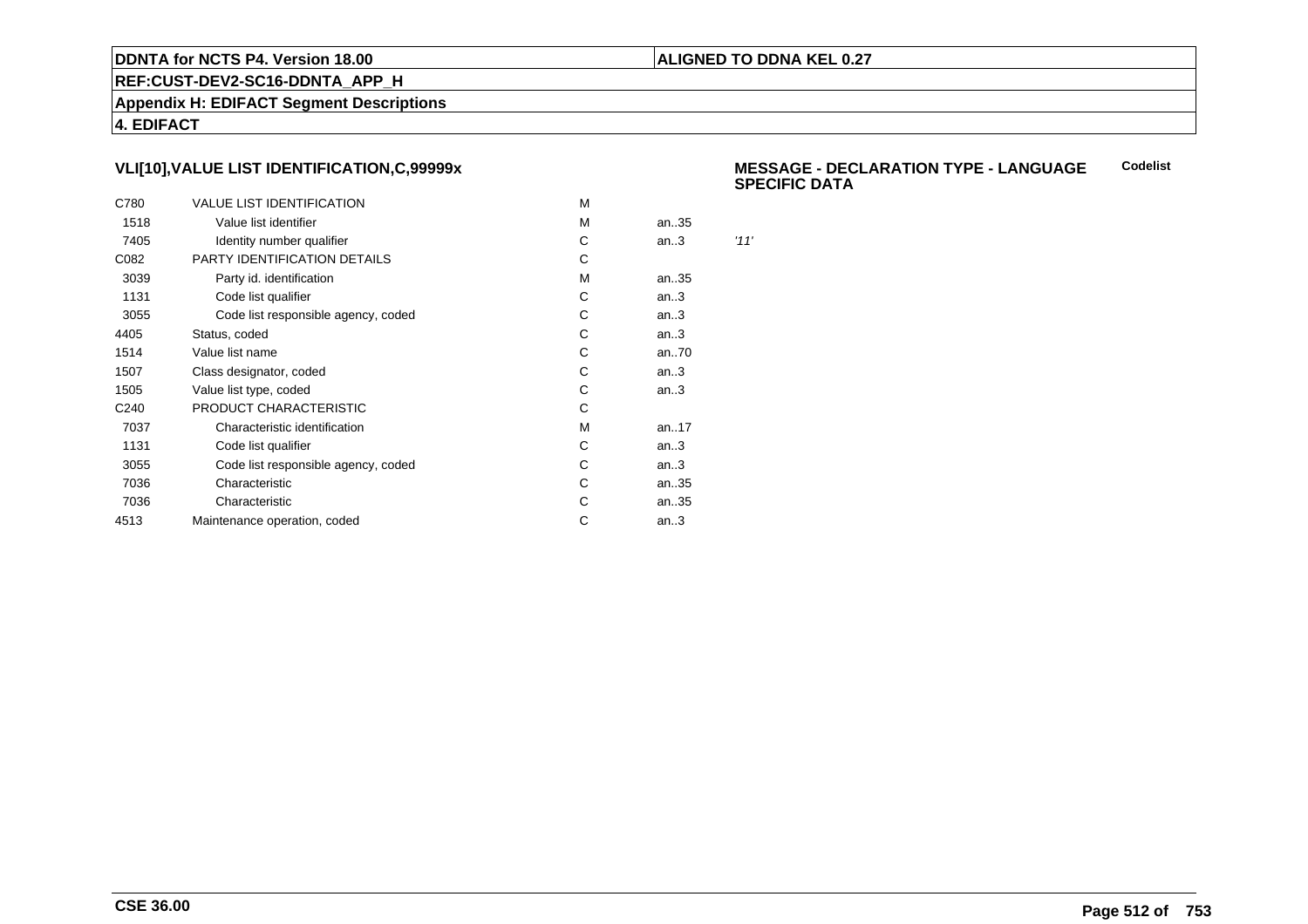# **ALIGNED TO DDNA KEL 0.27**

**REF:CUST-DEV2-SC16-DDNTA\_APP\_H**

**Appendix H: EDIFACT Segment Descriptions**

**4. EDIFACT**

# **VLI[10],VALUE LIST IDENTIFICATION,C,99999x**

| C780             | <b>VALUE LIST IDENTIFICATION</b>    | M |      |      |
|------------------|-------------------------------------|---|------|------|
| 1518             | Value list identifier               | M | an35 |      |
| 7405             | Identity number qualifier           | С | an.3 | '11' |
| C082             | PARTY IDENTIFICATION DETAILS        | С |      |      |
| 3039             | Party id. identification            | м | an35 |      |
| 1131             | Code list qualifier                 | С | an.3 |      |
| 3055             | Code list responsible agency, coded | С | an.3 |      |
| 4405             | Status, coded                       | С | an.3 |      |
| 1514             | Value list name                     | C | an70 |      |
| 1507             | Class designator, coded             | С | an.3 |      |
| 1505             | Value list type, coded              | С | an.3 |      |
| C <sub>240</sub> | PRODUCT CHARACTERISTIC              | С |      |      |
| 7037             | Characteristic identification       | м | an17 |      |
| 1131             | Code list qualifier                 | С | an.3 |      |
| 3055             | Code list responsible agency, coded | С | an.3 |      |
| 7036             | Characteristic                      | C | an35 |      |
| 7036             | Characteristic                      | С | an35 |      |
| 4513             | Maintenance operation, coded        | С | an.3 |      |
|                  |                                     |   |      |      |

#### **MESSAGE - DECLARATION TYPE - LANGUAGESPECIFIC DATACodelist**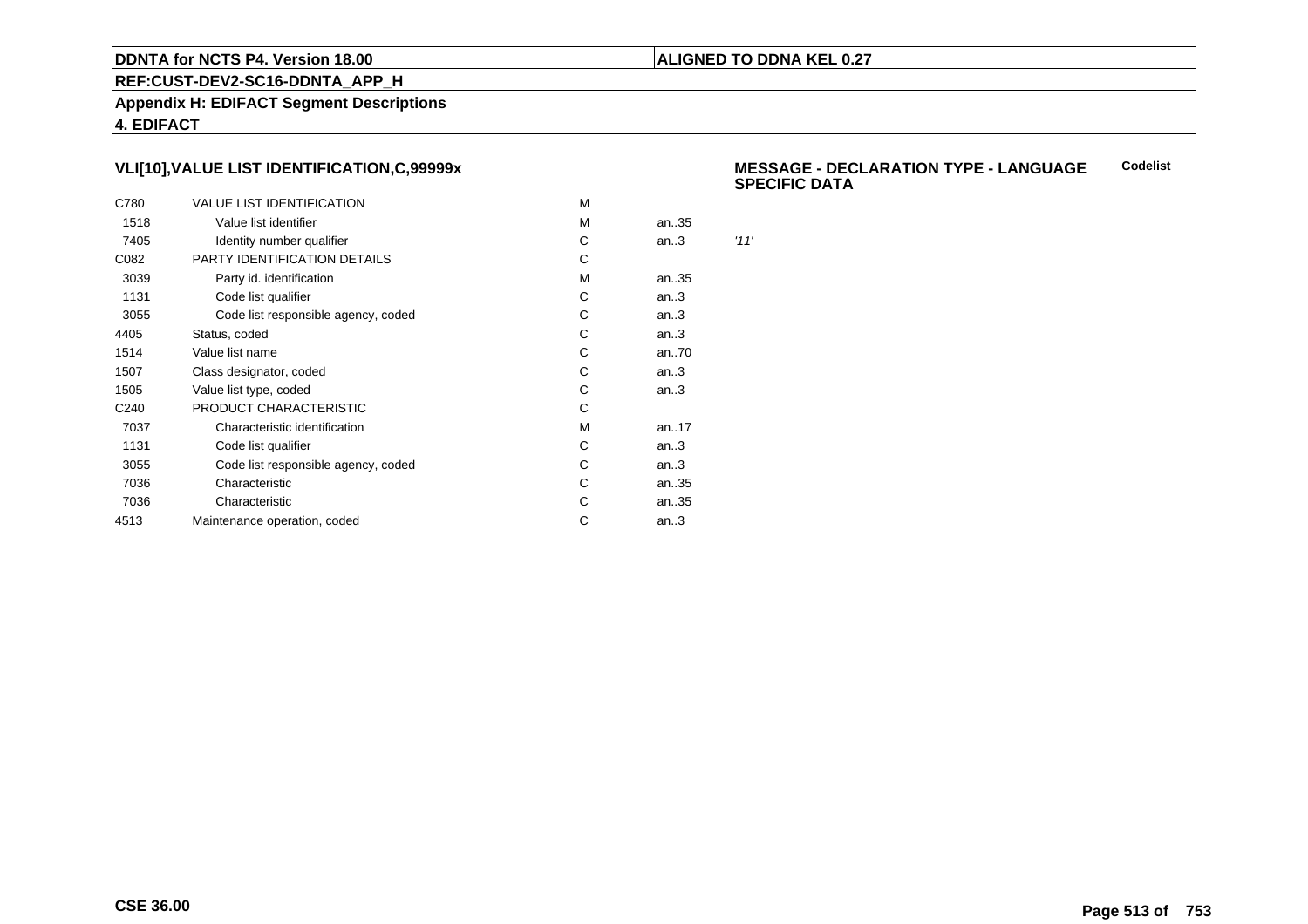# **REF:CUST-DEV2-SC16-DDNTA\_APP\_H**

**Appendix H: EDIFACT Segment Descriptions**

**4. EDIFACT**

# **VLI[10],VALUE LIST IDENTIFICATION,C,99999x**

| C780             | <b>VALUE LIST IDENTIFICATION</b>    | M |      |      |
|------------------|-------------------------------------|---|------|------|
| 1518             | Value list identifier               | м | an35 | Infc |
| 7405             | Identity number qualifier           | С | an.3 | '37' |
| C082             | PARTY IDENTIFICATION DETAILS        | С |      |      |
| 3039             | Party id. identification            | М | an35 |      |
| 1131             | Code list qualifier                 | С | an.3 |      |
| 3055             | Code list responsible agency, coded | C | an.3 |      |
| 4405             | Status, coded                       | C | an.3 |      |
| 1514             | Value list name                     | C | an70 |      |
| 1507             | Class designator, coded             | C | an.3 |      |
| 1505             | Value list type, coded              | С | an.3 |      |
| C <sub>240</sub> | PRODUCT CHARACTERISTIC              | С |      |      |
| 7037             | Characteristic identification       | м | an17 |      |
| 1131             | Code list qualifier                 | С | an.3 |      |
| 3055             | Code list responsible agency, coded | С | an.3 |      |
| 7036             | Characteristic                      | C | an35 |      |
| 7036             | Characteristic                      | С | an35 |      |
| 4513             | Maintenance operation, coded        | С | an.3 |      |
|                  |                                     |   |      |      |

#### **MESSAGE - INFORMATION**

**N** Codelist

Information Code(n2) 119<br>.37' 119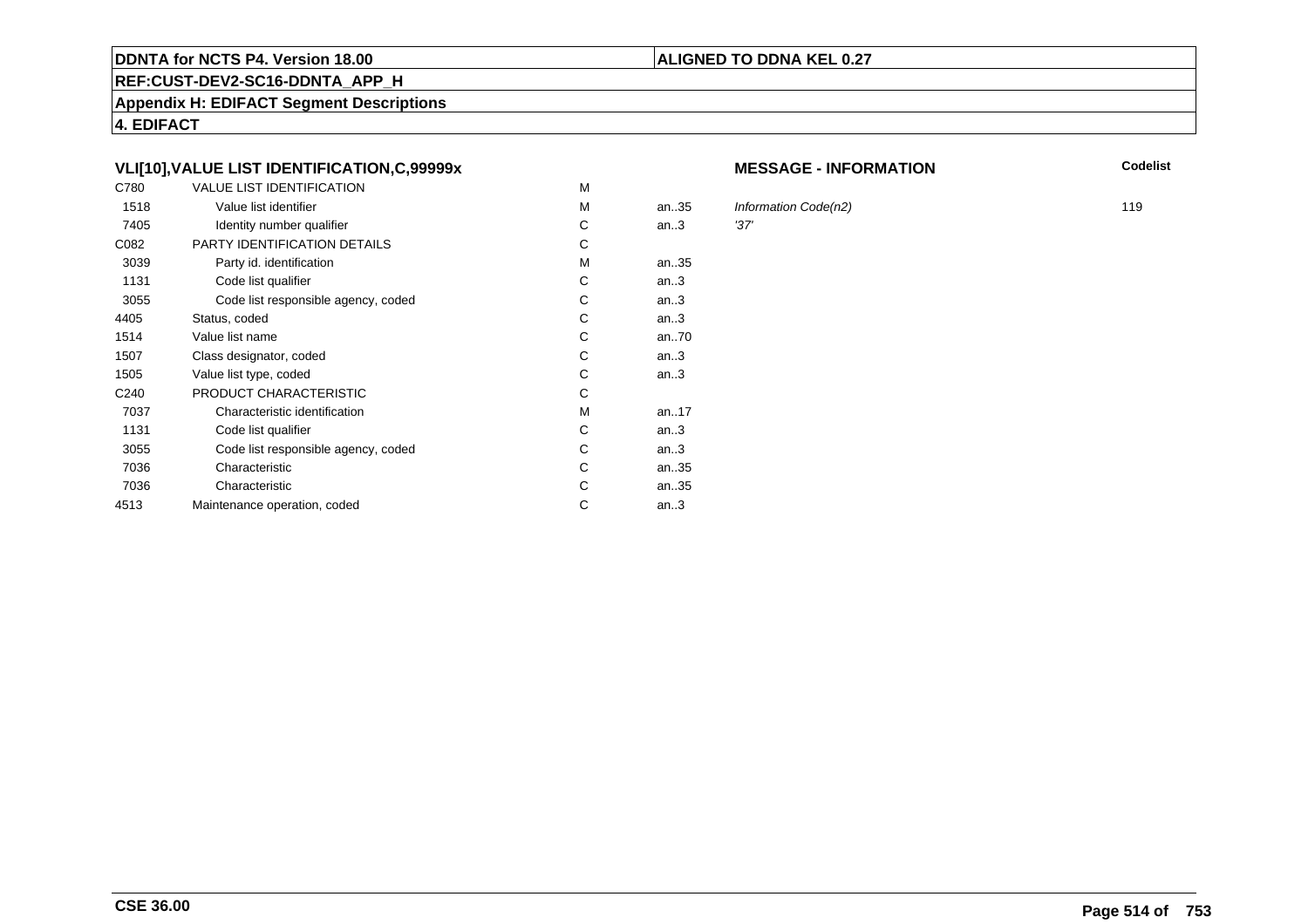# **REF:CUST-DEV2-SC16-DDNTA\_APP\_H**

**Appendix H: EDIFACT Segment Descriptions**

**4. EDIFACT**

# **VLI[10],VALUE LIST IDENTIFICATION,C,99999x**

| C780             | <b>VALUE LIST IDENTIFICATION</b>    | M |       |      |
|------------------|-------------------------------------|---|-------|------|
| 1518             | Value list identifier               | М | an.35 | Red  |
| 7405             | Identity number qualifier           | С | an.3  | '38' |
| C082             | <b>PARTY IDENTIFICATION DETAILS</b> | С |       |      |
| 3039             | Party id. identification            | М | an35  |      |
| 1131             | Code list qualifier                 | C | an.3  |      |
| 3055             | Code list responsible agency, coded | C | an.3  |      |
| 4405             | Status, coded                       | C | an.3  |      |
| 1514             | Value list name                     | C | an70  |      |
| 1507             | Class designator, coded             | C | an.3  |      |
| 1505             | Value list type, coded              | С | an.3  |      |
| C <sub>240</sub> | PRODUCT CHARACTERISTIC              | С |       |      |
| 7037             | Characteristic identification       | М | an17  |      |
| 1131             | Code list qualifier                 | С | an.3  |      |
| 3055             | Code list responsible agency, coded | С | an.3  |      |
| 7036             | Characteristic                      | C | an35  |      |
| 7036             | Characteristic                      | C | an35  |      |
| 4513             | Maintenance operation, coded        | С | an.3  |      |
|                  |                                     |   |       |      |

# **MESSAGE - REQUESTED INFORMATION**

**Codelist**

Requested Information Code(n1) 118<br>.38'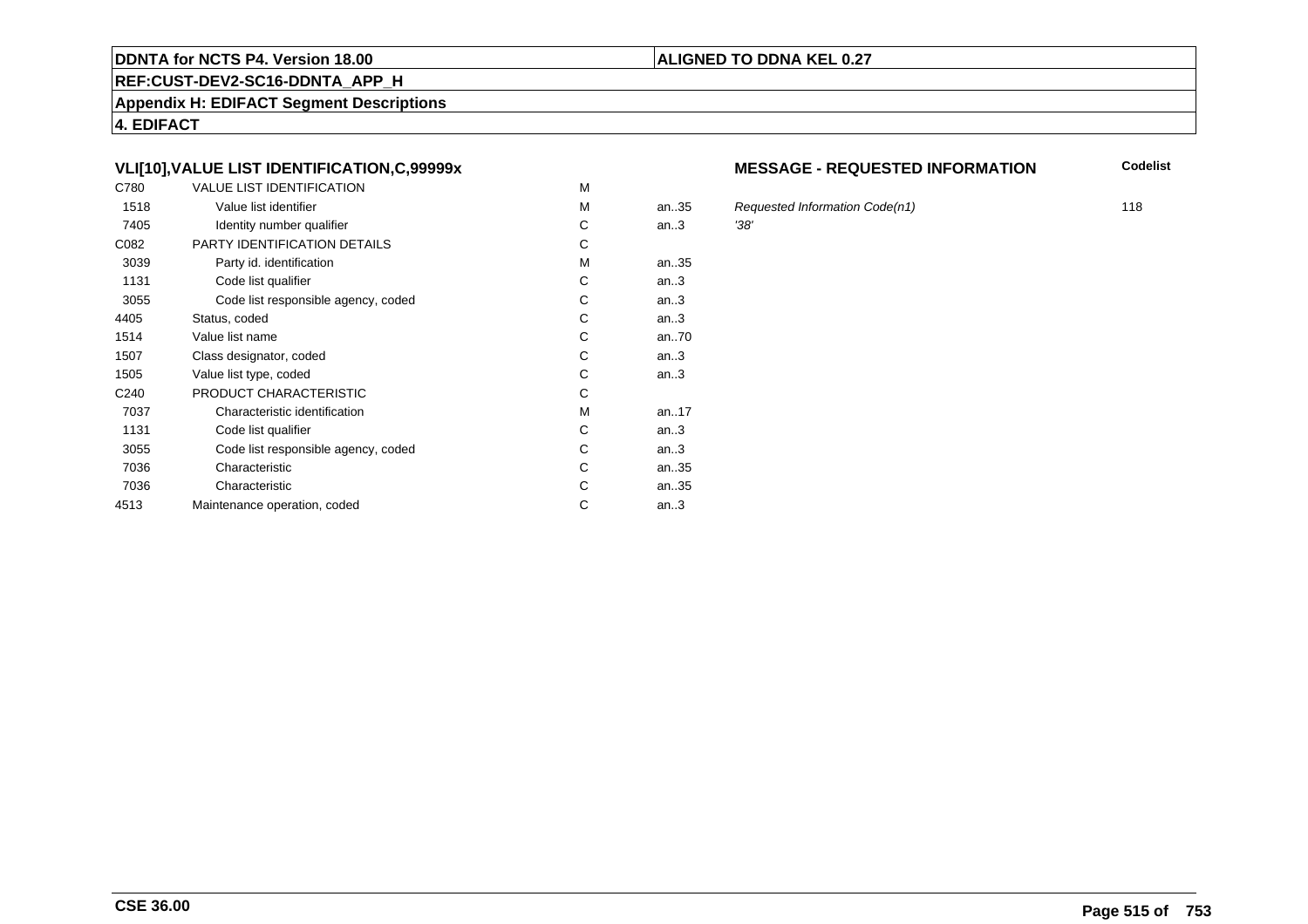# **ALIGNED TO DDNA KEL 0.27**

**REF:CUST-DEV2-SC16-DDNTA\_APP\_H**

**Appendix H: EDIFACT Segment Descriptions**

**4. EDIFACT**

# **VLI[10],VALUE LIST IDENTIFICATION,C,99999x**

| C780             | <b>VALUE LIST IDENTIFICATION</b>    | м |      |      |
|------------------|-------------------------------------|---|------|------|
| 1518             | Value list identifier               | м | an35 |      |
| 7405             | Identity number qualifier           | С | an.3 | '50' |
| C082             | PARTY IDENTIFICATION DETAILS        | С |      |      |
| 3039             | Party id. identification            | м | an35 |      |
| 1131             | Code list qualifier                 | C | an.3 |      |
| 3055             | Code list responsible agency, coded | С | an.3 |      |
| 4405             | Status, coded                       | C | an.3 |      |
| 1514             | Value list name                     | С | an70 |      |
| 1507             | Class designator, coded             | С | an.3 |      |
| 1505             | Value list type, coded              | С | an.3 |      |
| C <sub>240</sub> | PRODUCT CHARACTERISTIC              | С |      |      |
| 7037             | Characteristic identification       | м | an17 |      |
| 1131             | Code list qualifier                 | С | an.3 |      |
| 3055             | Code list responsible agency, coded | С | an.3 |      |
| 7036             | Characteristic                      | C | an35 |      |
| 7036             | Characteristic                      | С | an35 |      |
| 4513             | Maintenance operation, coded        | С | an.3 |      |
|                  |                                     |   |      |      |

#### **MESSAGE - REPRESENTATIVE STATUS CODE - ACTIONCodelist**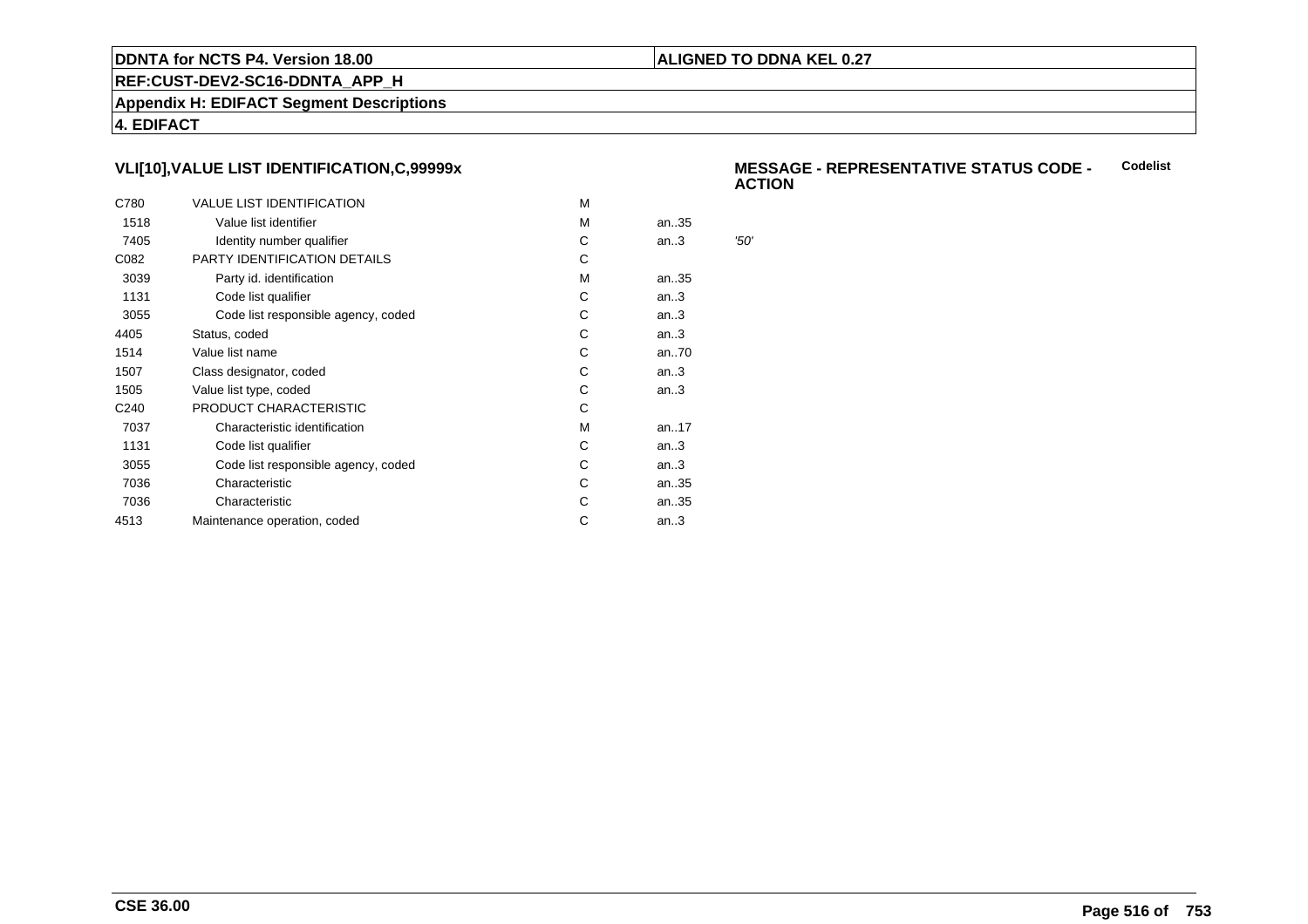# **ALIGNED TO DDNA KEL 0.27**

**REF:CUST-DEV2-SC16-DDNTA\_APP\_H**

**Appendix H: EDIFACT Segment Descriptions**

**4. EDIFACT**

# **VLI[10],VALUE LIST IDENTIFICATION,C,99999x**

| C780             | <b>VALUE LIST IDENTIFICATION</b>    | M |      |      |
|------------------|-------------------------------------|---|------|------|
| 1518             | Value list identifier               | M | an35 |      |
| 7405             | Identity number qualifier           | С | an.3 | '50' |
| C082             | PARTY IDENTIFICATION DETAILS        | С |      |      |
| 3039             | Party id. identification            | м | an35 |      |
| 1131             | Code list qualifier                 | С | an.3 |      |
| 3055             | Code list responsible agency, coded | С | an.3 |      |
| 4405             | Status, coded                       | С | an.3 |      |
| 1514             | Value list name                     | C | an70 |      |
| 1507             | Class designator, coded             | С | an.3 |      |
| 1505             | Value list type, coded              | С | an.3 |      |
| C <sub>240</sub> | PRODUCT CHARACTERISTIC              | С |      |      |
| 7037             | Characteristic identification       | м | an17 |      |
| 1131             | Code list qualifier                 | С | an.3 |      |
| 3055             | Code list responsible agency, coded | С | an.3 |      |
| 7036             | Characteristic                      | C | an35 |      |
| 7036             | Characteristic                      | С | an35 |      |
| 4513             | Maintenance operation, coded        | С | an.3 |      |
|                  |                                     |   |      |      |

#### **MESSAGE - REPRESENTATIVE STATUS CODE - LANGUAGE SPECIFIC DATACodelist**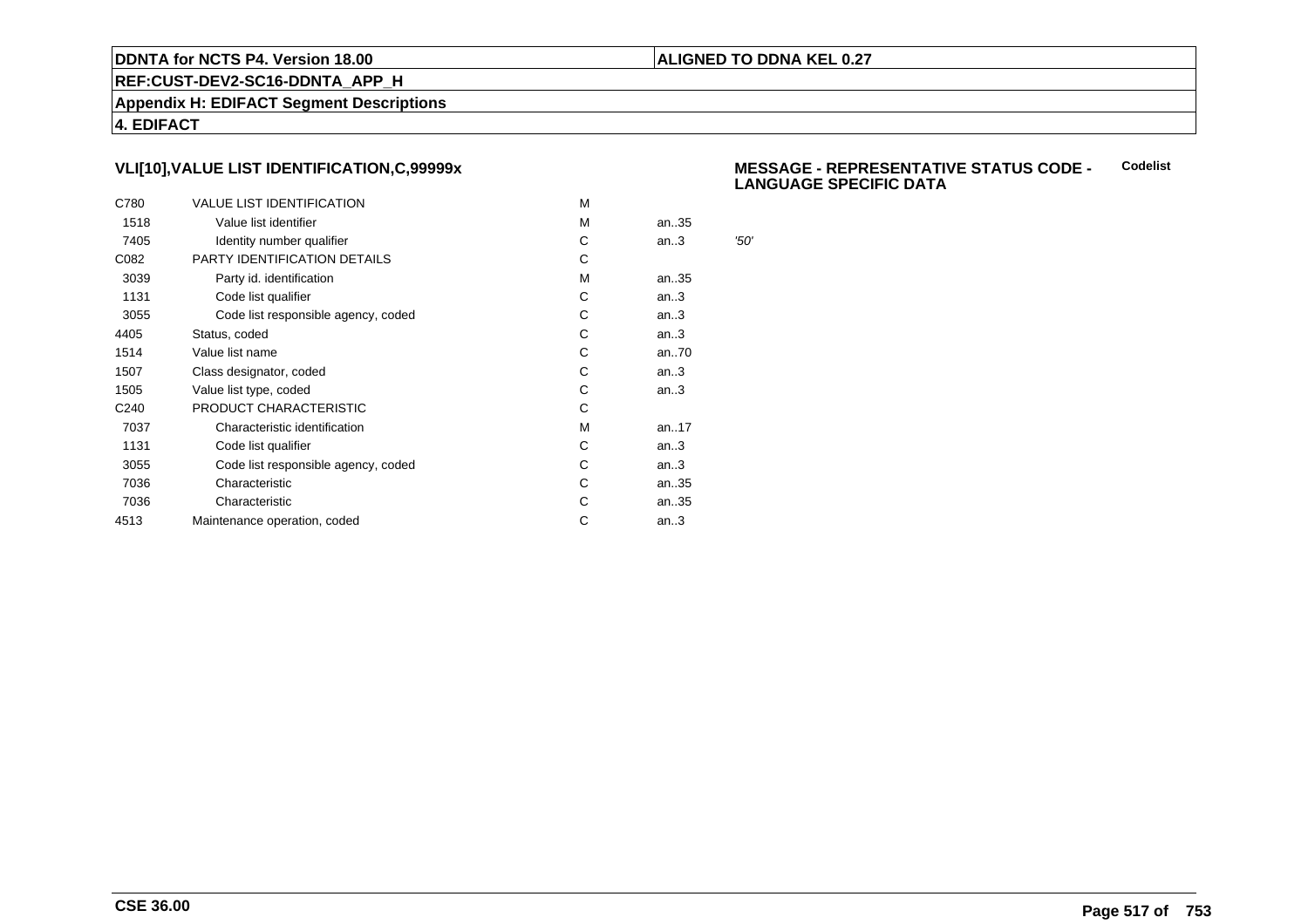# **REF:CUST-DEV2-SC16-DDNTA\_APP\_H**

**Appendix H: EDIFACT Segment Descriptions**

**4. EDIFACT**

# **VLI[10],VALUE LIST IDENTIFICATION,C,99999x**

| C780             | <b>VALUE LIST IDENTIFICATION</b>    | M |      |      |
|------------------|-------------------------------------|---|------|------|
| 1518             | Value list identifier               | M | an35 | Cor  |
| 7405             | Identity number qualifier           | С | an.3 | '57' |
| C082             | PARTY IDENTIFICATION DETAILS        | С |      |      |
| 3039             | Party id. identification            | М | an35 |      |
| 1131             | Code list qualifier                 | С | an.3 |      |
| 3055             | Code list responsible agency, coded | C | an.3 |      |
| 4405             | Status, coded                       | C | an.3 |      |
| 1514             | Value list name                     | C | an70 |      |
| 1507             | Class designator, coded             | C | an.3 |      |
| 1505             | Value list type, coded              | С | an.3 |      |
| C <sub>240</sub> | PRODUCT CHARACTERISTIC              | С |      |      |
| 7037             | Characteristic identification       | м | an17 |      |
| 1131             | Code list qualifier                 | С | an.3 |      |
| 3055             | Code list responsible agency, coded | С | an.3 |      |
| 7036             | Characteristic                      | C | an35 |      |
| 7036             | Characteristic                      | С | an35 |      |
| 4513             | Maintenance operation, coded        | С | an.3 |      |
|                  |                                     |   |      |      |

# **MESSAGE - COMMUNITY NATIONAL PROCEDURE Codelist**

Community / National Procedure(an3) 102<br>157'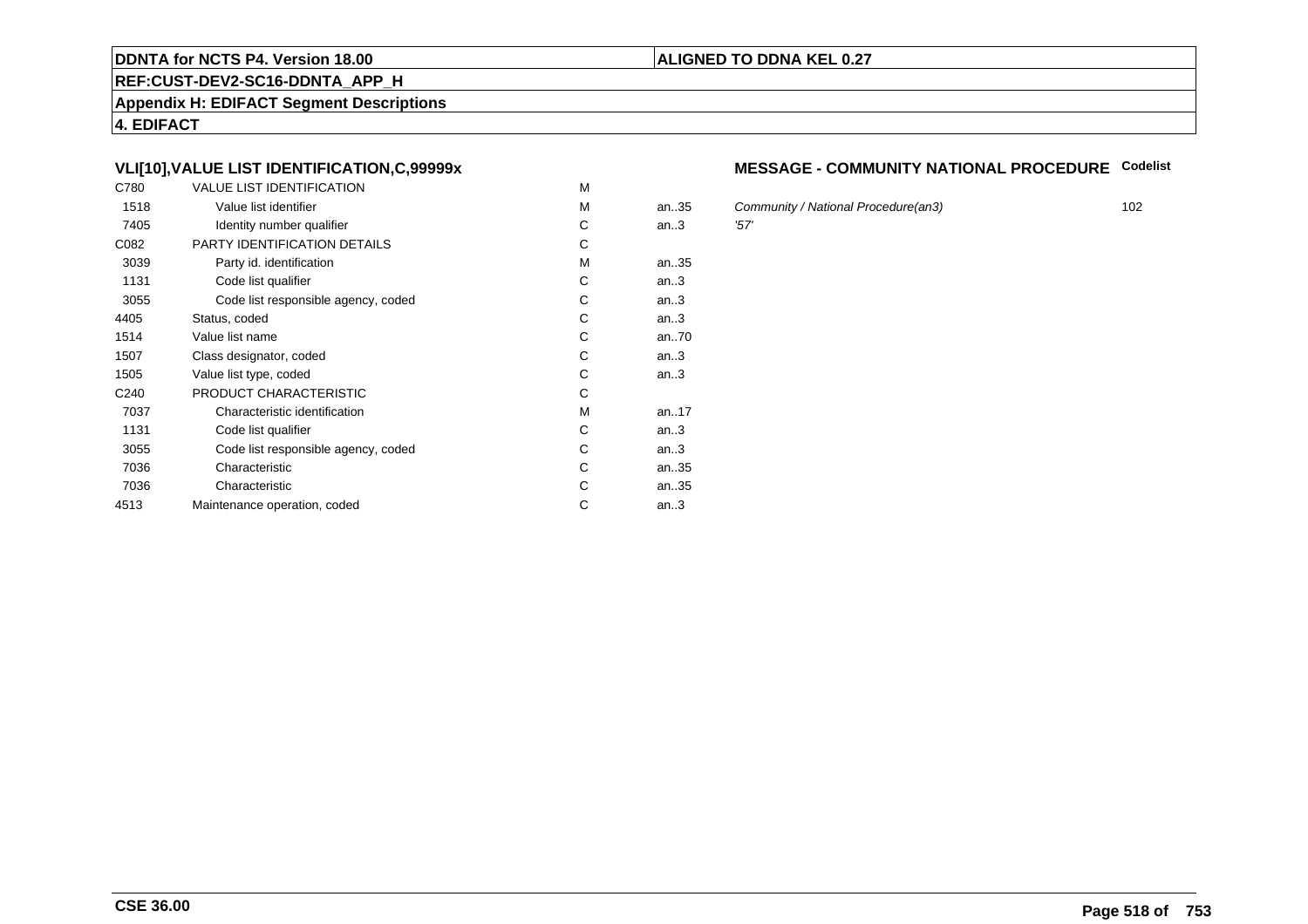# **REF:CUST-DEV2-SC16-DDNTA\_APP\_H**

**Appendix H: EDIFACT Segment Descriptions**

**4. EDIFACT**

# **VLI[10],VALUE LIST IDENTIFICATION,C,99999x**

| C780             | <b>VALUE LIST IDENTIFICATION</b>    | M |           |      |
|------------------|-------------------------------------|---|-----------|------|
| 1518             | Value list identifier               | M | an.35     | Exp  |
| 7405             | Identity number qualifier           | С | an.3      | '45' |
| C082             | PARTY IDENTIFICATION DETAILS        | С |           |      |
| 3039             | Party id. identification            | М | an35      |      |
| 1131             | Code list qualifier                 | C | an.3      |      |
| 3055             | Code list responsible agency, coded | C | an.3      |      |
| 4405             | Status, coded                       | C | an.3      |      |
| 1514             | Value list name                     | C | an70      |      |
| 1507             | Class designator, coded             | C | an.3      |      |
| 1505             | Value list type, coded              | С | an.3      |      |
| C <sub>240</sub> | PRODUCT CHARACTERISTIC              | С |           |      |
| 7037             | Characteristic identification       | М | an. $.17$ |      |
| 1131             | Code list qualifier                 | С | an.3      |      |
| 3055             | Code list responsible agency, coded | С | an.3      |      |
| 7036             | Characteristic                      | C | an35      |      |
| 7036             | Characteristic                      | C | an35      |      |
| 4513             | Maintenance operation, coded        | С | an.3      |      |
|                  |                                     |   |           |      |

#### **MESSAGE - EXPORT QUERY REASON CODECodelist**

Export\_Query Reason Code(an..3) 89<br>145'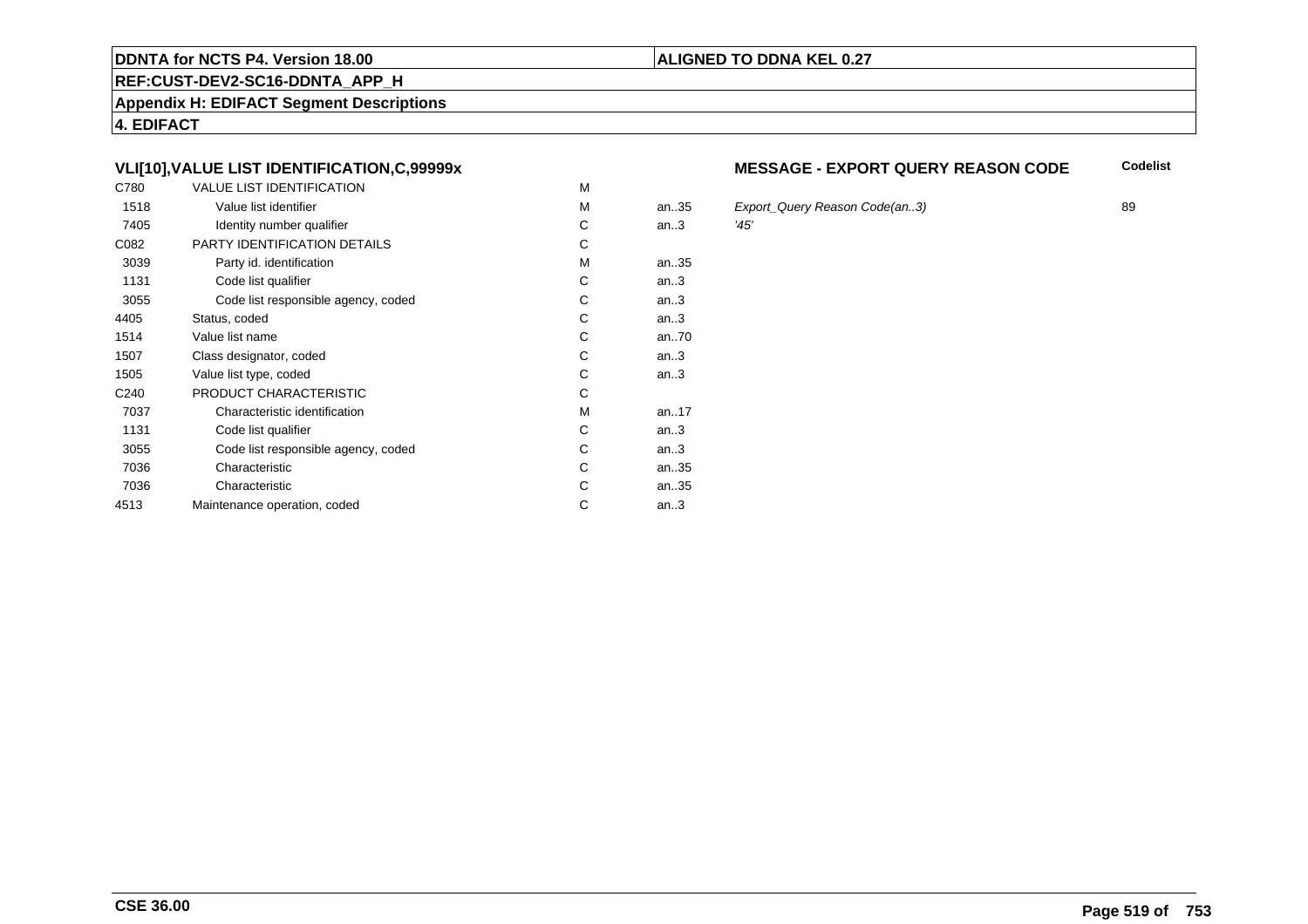# **REF:CUST-DEV2-SC16-DDNTA\_APP\_H**

**Appendix H: EDIFACT Segment Descriptions**

**4. EDIFACT**

# **VLI[10],VALUE LIST IDENTIFICATION,C,99999x**

| C780             | <b>VALUE LIST IDENTIFICATION</b>    | M |      |            |
|------------------|-------------------------------------|---|------|------------|
| 1518             | Value list identifier               | м | an35 | <b>Inc</b> |
| 7405             | Identity number qualifier           | С | an.3 | '46'       |
| C082             | PARTY IDENTIFICATION DETAILS        | С |      |            |
| 3039             | Party id. identification            | М | an35 |            |
| 1131             | Code list qualifier                 | С | an.3 |            |
| 3055             | Code list responsible agency, coded | C | an.3 |            |
| 4405             | Status, coded                       | C | an.3 |            |
| 1514             | Value list name                     | C | an70 |            |
| 1507             | Class designator, coded             | C | an.3 |            |
| 1505             | Value list type, coded              | С | an.3 |            |
| C <sub>240</sub> | PRODUCT CHARACTERISTIC              | С |      |            |
| 7037             | Characteristic identification       | м | an17 |            |
| 1131             | Code list qualifier                 | С | an.3 |            |
| 3055             | Code list responsible agency, coded | С | an.3 |            |
| 7036             | Characteristic                      | C | an35 |            |
| 7036             | Characteristic                      | С | an35 |            |
| 4513             | Maintenance operation, coded        | С | an.3 |            |
|                  |                                     |   |      |            |

#### **MESSAGE - INCOTERM CODE**

**ALIGNED TO DDNA KEL 0.27**

**Codelist**

 $\frac{1}{46}$ <br>  $\frac{1}{46}$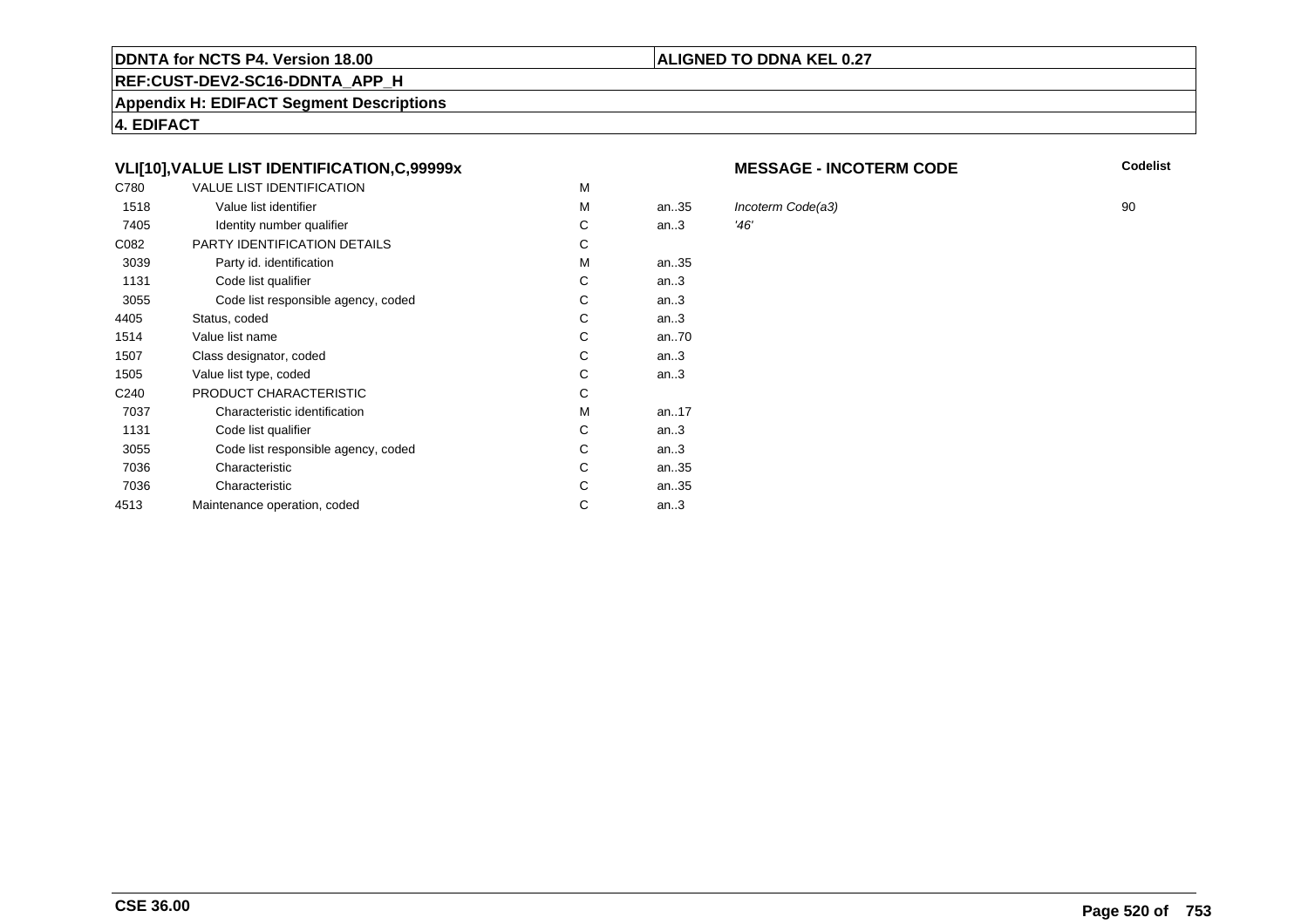# **REF:CUST-DEV2-SC16-DDNTA\_APP\_H**

**Appendix H: EDIFACT Segment Descriptions**

**4. EDIFACT**

# **VLI[10],VALUE LIST IDENTIFICATION,C,99999x**

| C780             | <b>VALUE LIST IDENTIFICATION</b>    | M |           |      |
|------------------|-------------------------------------|---|-----------|------|
| 1518             | Value list identifier               | M | an.35     | Nat  |
| 7405             | Identity number qualifier           | С | an.3      | '47' |
| C082             | PARTY IDENTIFICATION DETAILS        | С |           |      |
| 3039             | Party id. identification            | М | an35      |      |
| 1131             | Code list qualifier                 | C | an.3      |      |
| 3055             | Code list responsible agency, coded | C | an.3      |      |
| 4405             | Status, coded                       | C | an.3      |      |
| 1514             | Value list name                     | C | an70      |      |
| 1507             | Class designator, coded             | C | an.3      |      |
| 1505             | Value list type, coded              | С | an.3      |      |
| C <sub>240</sub> | PRODUCT CHARACTERISTIC              | С |           |      |
| 7037             | Characteristic identification       | М | an. $.17$ |      |
| 1131             | Code list qualifier                 | С | an.3      |      |
| 3055             | Code list responsible agency, coded | С | an.3      |      |
| 7036             | Characteristic                      | C | an35      |      |
| 7036             | Characteristic                      | C | an35      |      |
| 4513             | Maintenance operation, coded        | С | an.3      |      |
|                  |                                     |   |           |      |

#### **MESSAGE - NATURE OF TRANSACTION CODECodelist**

Nature of transaction code(n..2) 91<br>  $27'$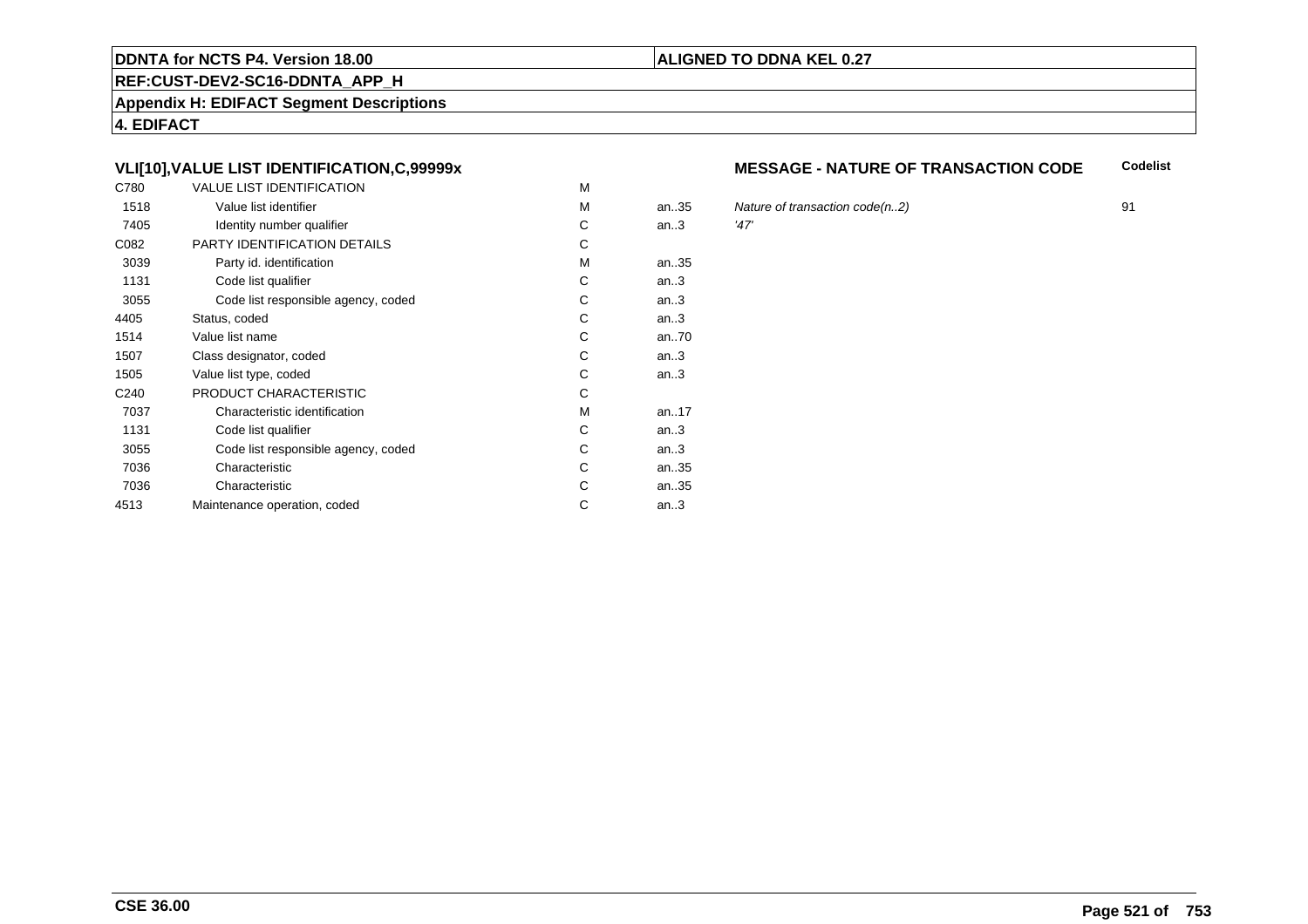# **REF:CUST-DEV2-SC16-DDNTA\_APP\_H**

**Appendix H: EDIFACT Segment Descriptions**

**4. EDIFACT**

# **VLI[10],VALUE LIST IDENTIFICATION,C,99999x**

| C780             | <b>VALUE LIST IDENTIFICATION</b>    | M |           |      |
|------------------|-------------------------------------|---|-----------|------|
| 1518             | Value list identifier               | M | an.35     | Pro  |
| 7405             | Identity number qualifier           | С | an.3      | '48' |
| C082             | PARTY IDENTIFICATION DETAILS        | С |           |      |
| 3039             | Party id. identification            | М | an35      |      |
| 1131             | Code list qualifier                 | C | an.3      |      |
| 3055             | Code list responsible agency, coded | C | an.3      |      |
| 4405             | Status, coded                       | C | an.3      |      |
| 1514             | Value list name                     | C | an70      |      |
| 1507             | Class designator, coded             | C | an.3      |      |
| 1505             | Value list type, coded              | С | an.3      |      |
| C <sub>240</sub> | PRODUCT CHARACTERISTIC              | С |           |      |
| 7037             | Characteristic identification       | М | an. $.17$ |      |
| 1131             | Code list qualifier                 | С | an.3      |      |
| 3055             | Code list responsible agency, coded | С | an.3      |      |
| 7036             | Characteristic                      | C | an35      |      |
| 7036             | Characteristic                      | C | an35      |      |
| 4513             | Maintenance operation, coded        | С | an.3      |      |
|                  |                                     |   |           |      |

#### **MESSAGE - PROCEDURE REQUESTED**

**Codelist**

an..35 Procedure requested(an2) <sup>92</sup>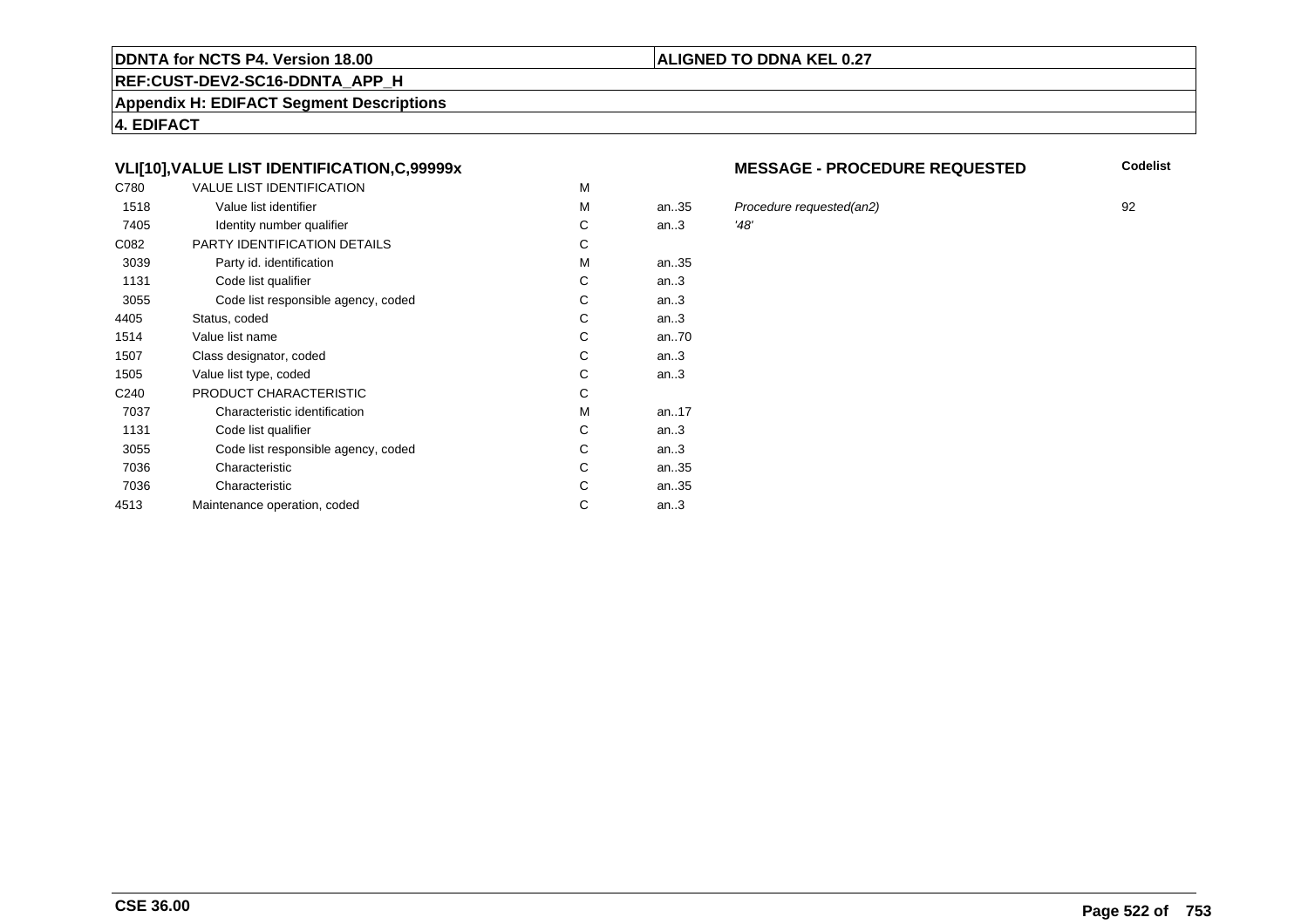# **REF:CUST-DEV2-SC16-DDNTA\_APP\_H**

**Appendix H: EDIFACT Segment Descriptions**

**4. EDIFACT**

# **VLI[10],VALUE LIST IDENTIFICATION,C,99999x**

| C780             | <b>VALUE LIST IDENTIFICATION</b>    | M |      |      |
|------------------|-------------------------------------|---|------|------|
| 1518             | Value list identifier               | M | an35 | Pre  |
| 7405             | Identity number qualifier           | С | an.3 | '49' |
| C082             | PARTY IDENTIFICATION DETAILS        | C |      |      |
| 3039             | Party id. identification            | м | an35 |      |
| 1131             | Code list qualifier                 | C | an.3 |      |
| 3055             | Code list responsible agency, coded | С | an.3 |      |
| 4405             | Status, coded                       | С | an.3 |      |
| 1514             | Value list name                     | С | an70 |      |
| 1507             | Class designator, coded             | C | an.3 |      |
| 1505             | Value list type, coded              | С | an.3 |      |
| C <sub>240</sub> | PRODUCT CHARACTERISTIC              | С |      |      |
| 7037             | Characteristic identification       | М | an17 |      |
| 1131             | Code list qualifier                 | С | an.3 |      |
| 3055             | Code list responsible agency, coded | С | an.3 |      |
| 7036             | Characteristic                      | C | an35 |      |
| 7036             | Characteristic                      | C | an35 |      |
| 4513             | Maintenance operation, coded        | С | an.3 |      |
|                  |                                     |   |      |      |

#### **MESSAGE - PREVIOUS PROCEDURE**

**Codelist**

an..35 Previous Procedure(an2) <sup>93</sup>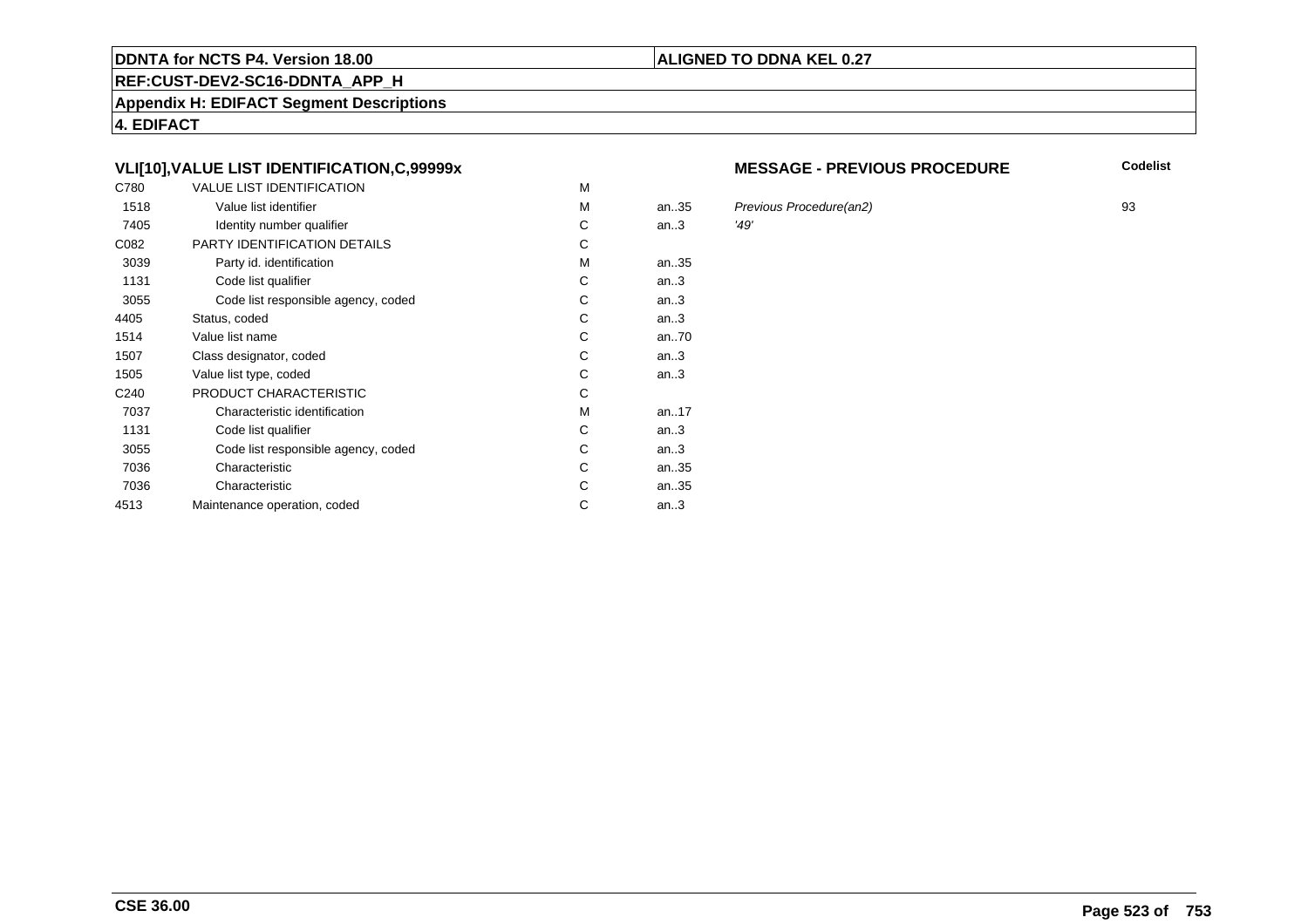# **REF:CUST-DEV2-SC16-DDNTA\_APP\_H**

**Appendix H: EDIFACT Segment Descriptions**

**4. EDIFACT**

# **VLI[10],VALUE LIST IDENTIFICATION,C,99999x**

| C780             | <b>VALUE LIST IDENTIFICATION</b>    | M |      |      |
|------------------|-------------------------------------|---|------|------|
| 1518             | Value list identifier               | M | an35 | Re   |
| 7405             | Identity number qualifier           | С | an.3 | '50' |
| C082             | PARTY IDENTIFICATION DETAILS        | С |      |      |
| 3039             | Party id. identification            | м | an35 |      |
| 1131             | Code list qualifier                 | C | an.3 |      |
| 3055             | Code list responsible agency, coded | C | an.3 |      |
| 4405             | Status, coded                       | С | an.3 |      |
| 1514             | Value list name                     | C | an70 |      |
| 1507             | Class designator, coded             | C | an.3 |      |
| 1505             | Value list type, coded              | С | an.3 |      |
| C <sub>240</sub> | PRODUCT CHARACTERISTIC              | С |      |      |
| 7037             | Characteristic identification       | м | an17 |      |
| 1131             | Code list qualifier                 | С | an.3 |      |
| 3055             | Code list responsible agency, coded | С | an.3 |      |
| 7036             | Characteristic                      | C | an35 |      |
| 7036             | Characteristic                      | C | an35 |      |
| 4513             | Maintenance operation, coded        | С | an.3 |      |
|                  |                                     |   |      |      |

#### **MESSAGE - REPRESENTATIVE STATUS CODECodelist**

Representative status code(n1) 94<br> $294$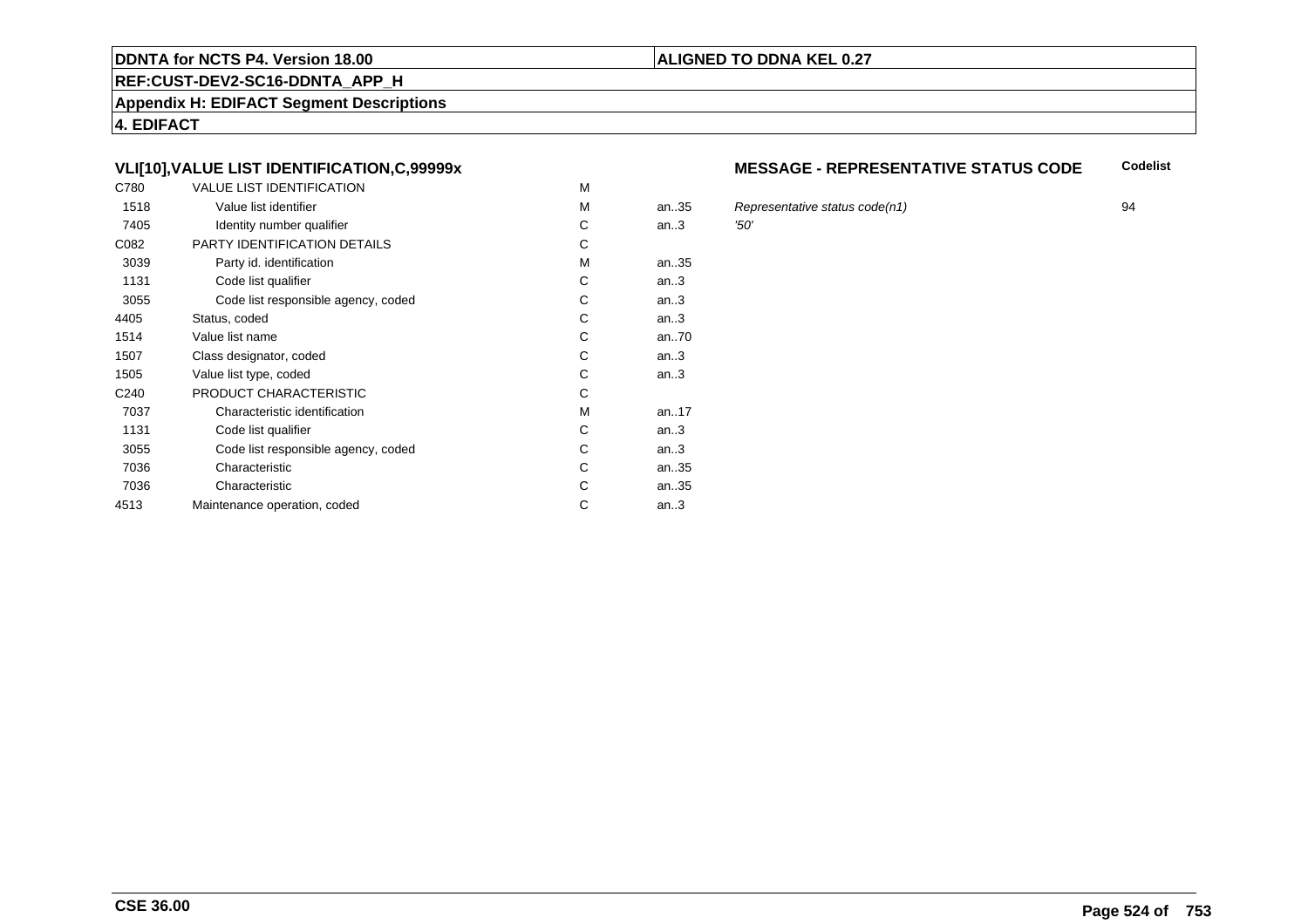# **REF:CUST-DEV2-SC16-DDNTA\_APP\_H**

**Appendix H: EDIFACT Segment Descriptions**

**4. EDIFACT**

# **VLI[10],VALUE LIST IDENTIFICATION,C,99999x**

| C780             | <b>VALUE LIST IDENTIFICATION</b>    | M |           |            |
|------------------|-------------------------------------|---|-----------|------------|
| 1518             | Value list identifier               | M | an.35     | <b>Ris</b> |
| 7405             | Identity number qualifier           | С | an.3      | '51'       |
| C082             | PARTY IDENTIFICATION DETAILS        | С |           |            |
| 3039             | Party id. identification            | М | an35      |            |
| 1131             | Code list qualifier                 | C | an.3      |            |
| 3055             | Code list responsible agency, coded | C | an.3      |            |
| 4405             | Status, coded                       | C | an.3      |            |
| 1514             | Value list name                     | C | an70      |            |
| 1507             | Class designator, coded             | C | an.3      |            |
| 1505             | Value list type, coded              | С | an.3      |            |
| C <sub>240</sub> | PRODUCT CHARACTERISTIC              | С |           |            |
| 7037             | Characteristic identification       | М | an. $.17$ |            |
| 1131             | Code list qualifier                 | С | an.3      |            |
| 3055             | Code list responsible agency, coded | С | an.3      |            |
| 7036             | Characteristic                      | C | an35      |            |
| 7036             | Characteristic                      | C | an35      |            |
| 4513             | Maintenance operation, coded        | С | an.3      |            |
|                  |                                     |   |           |            |

#### **MESSAGE - RISK ANALYSIS RESULT CODE**

**Codelist**

an..35 Risk Analysis result code(an1) <sup>95</sup>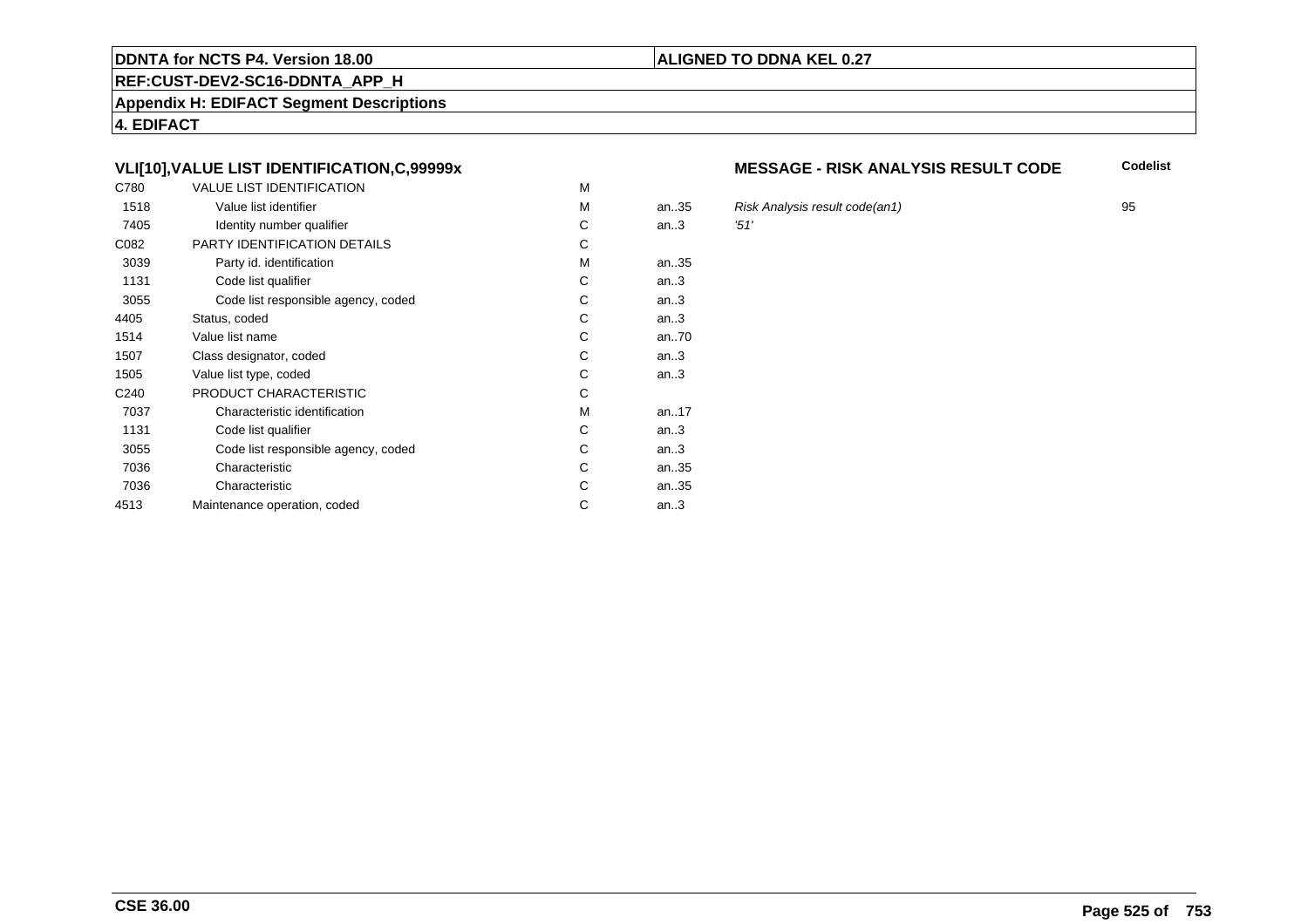# **REF:CUST-DEV2-SC16-DDNTA\_APP\_H**

**Appendix H: EDIFACT Segment Descriptions**

**4. EDIFACT**

# **VLI[10],VALUE LIST IDENTIFICATION,C,99999x**

| C780             | <b>VALUE LIST IDENTIFICATION</b>    | M |      |      |
|------------------|-------------------------------------|---|------|------|
| 1518             | Value list identifier               | M | an35 | Spe  |
| 7405             | Identity number qualifier           | С | an.3 | '52' |
| C082             | PARTY IDENTIFICATION DETAILS        | С |      |      |
| 3039             | Party id. identification            | м | an35 |      |
| 1131             | Code list qualifier                 | C | an.3 |      |
| 3055             | Code list responsible agency, coded | C | an.3 |      |
| 4405             | Status, coded                       | C | an.3 |      |
| 1514             | Value list name                     | C | an70 |      |
| 1507             | Class designator, coded             | C | an.3 |      |
| 1505             | Value list type, coded              | С | an.3 |      |
| C <sub>240</sub> | PRODUCT CHARACTERISTIC              | С |      |      |
| 7037             | Characteristic identification       | м | an17 |      |
| 1131             | Code list qualifier                 | С | an.3 |      |
| 3055             | Code list responsible agency, coded | С | an.3 |      |
| 7036             | Characteristic                      | C | an35 |      |
| 7036             | Characteristic                      | С | an35 |      |
| 4513             | Maintenance operation, coded        | С | an.3 |      |
|                  |                                     |   |      |      |

#### **MESSAGE - SPECIFIC CIRCUMSTANCEINDICATOR**

Specific Circumstance Indicator(a1) 96<br>152'

**ALIGNED TO DDNA KEL 0.27**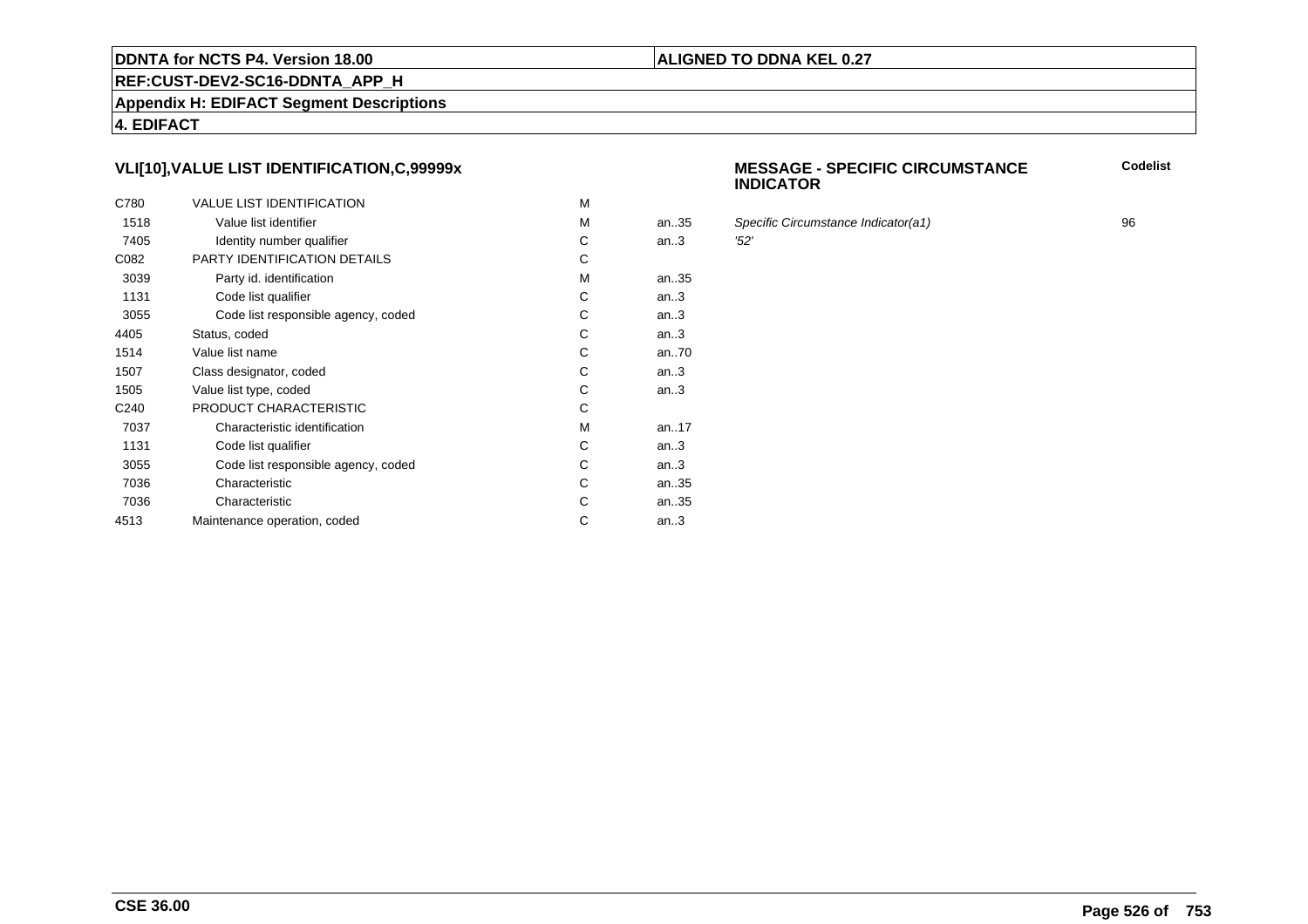# **REF:CUST-DEV2-SC16-DDNTA\_APP\_H**

**Appendix H: EDIFACT Segment Descriptions**

**4. EDIFACT**

# **VLI[10],VALUE LIST IDENTIFICATION,C,99999x**

| C780             | <b>VALUE LIST IDENTIFICATION</b>    | M |      |      |
|------------------|-------------------------------------|---|------|------|
| 1518             | Value list identifier               | M | an35 | Sur  |
| 7405             | Identity number qualifier           | С | an.3 | '53' |
| C082             | PARTY IDENTIFICATION DETAILS        | С |      |      |
| 3039             | Party id. identification            | м | an35 |      |
| 1131             | Code list qualifier                 | C | an.3 |      |
| 3055             | Code list responsible agency, coded | C | an.3 |      |
| 4405             | Status, coded                       | C | an.3 |      |
| 1514             | Value list name                     | C | an70 |      |
| 1507             | Class designator, coded             | C | an.3 |      |
| 1505             | Value list type, coded              | С | an.3 |      |
| C <sub>240</sub> | PRODUCT CHARACTERISTIC              | С |      |      |
| 7037             | Characteristic identification       | м | an17 |      |
| 1131             | Code list qualifier                 | С | an.3 |      |
| 3055             | Code list responsible agency, coded | С | an.3 |      |
| 7036             | Characteristic                      | C | an35 |      |
| 7036             | Characteristic                      | С | an35 |      |
| 4513             | Maintenance operation, coded        | С | an.3 |      |
|                  |                                     |   |      |      |

#### **MESSAGE - SUMMARY DECLARATIONREJECTION REASON CODE**

**Codelist**

Summary Declaration rejection reason code(n..2) 97<br>'53'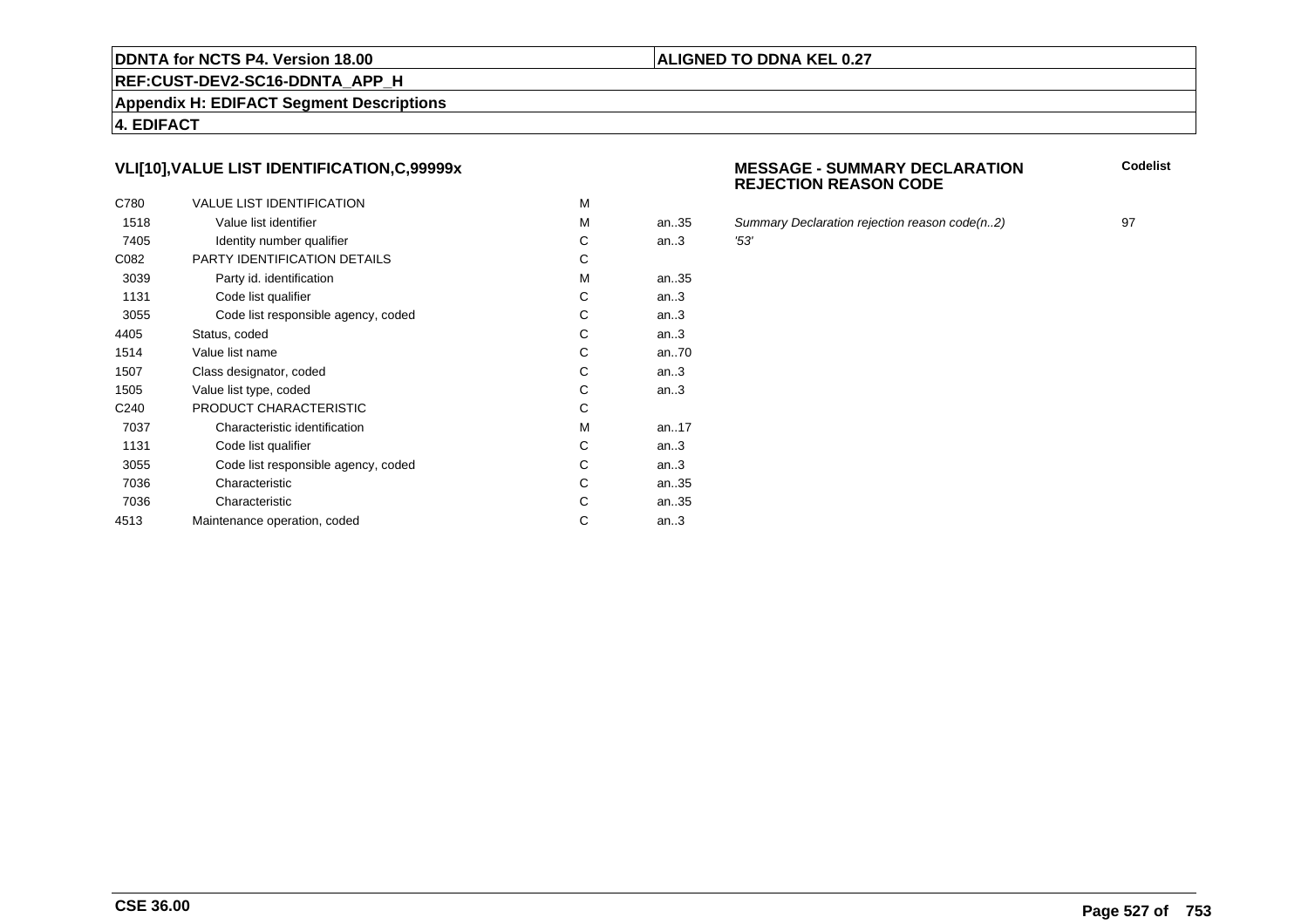# **REF:CUST-DEV2-SC16-DDNTA\_APP\_H**

**Appendix H: EDIFACT Segment Descriptions**

**4. EDIFACT**

# **VLI[10],VALUE LIST IDENTIFICATION,C,99999x**

| C780             | <b>VALUE LIST IDENTIFICATION</b>    | M |       |      |
|------------------|-------------------------------------|---|-------|------|
| 1518             | Value list identifier               | M | an.35 | Typ  |
| 7405             | Identity number qualifier           | С | an.3  | '54' |
| C082             | PARTY IDENTIFICATION DETAILS        | С |       |      |
| 3039             | Party id. identification            | М | an35  |      |
| 1131             | Code list qualifier                 | С | an.3  |      |
| 3055             | Code list responsible agency, coded | C | an.3  |      |
| 4405             | Status, coded                       | C | an.3  |      |
| 1514             | Value list name                     | C | an70  |      |
| 1507             | Class designator, coded             | C | an.3  |      |
| 1505             | Value list type, coded              | С | an.3  |      |
| C <sub>240</sub> | PRODUCT CHARACTERISTIC              | С |       |      |
| 7037             | Characteristic identification       | м | an17  |      |
| 1131             | Code list qualifier                 | С | an.3  |      |
| 3055             | Code list responsible agency, coded | С | an.3  |      |
| 7036             | Characteristic                      | C | an35  |      |
| 7036             | Characteristic                      | С | an35  |      |
| 4513             | Maintenance operation, coded        | С | an.3  |      |
|                  |                                     |   |       |      |

#### **MESSAGE - TYPE OF TAX**

**ALIGNED TO DDNA KEL 0.27**

**X** Codelist

Type of tax(an3) 98<br> $254'$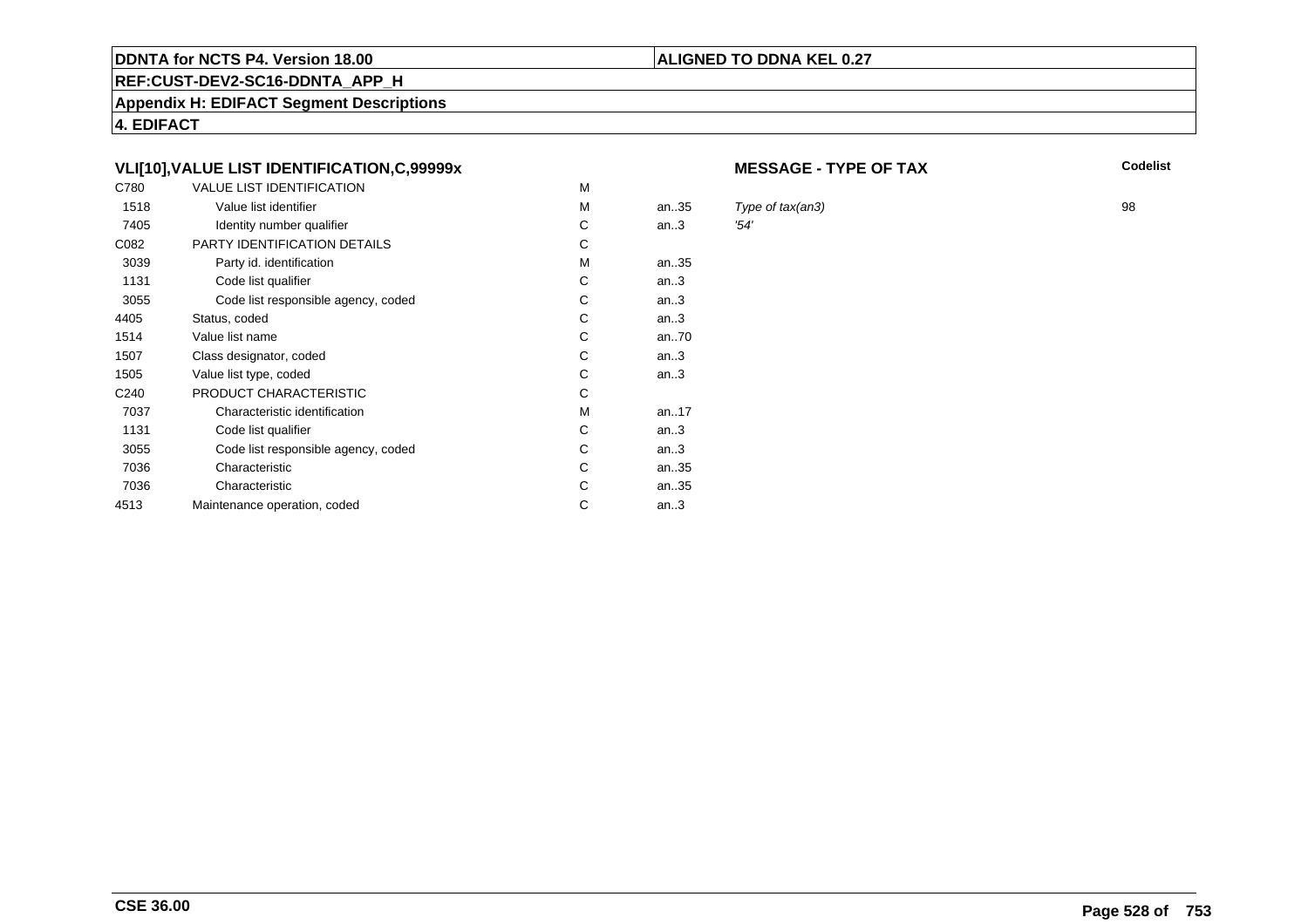# **REF:CUST-DEV2-SC16-DDNTA\_APP\_H**

**Appendix H: EDIFACT Segment Descriptions**

**4. EDIFACT**

# **VLI[10],VALUE LIST IDENTIFICATION,C,99999x**

| C780             | <b>VALUE LIST IDENTIFICATION</b>    | M |       |     |
|------------------|-------------------------------------|---|-------|-----|
| 1518             | Value list identifier               | M | an.35 | Wa  |
| 7405             | Identity number qualifier           | С | an.3  | 55' |
| C082             | PARTY IDENTIFICATION DETAILS        | С |       |     |
| 3039             | Party id. identification            | м | an35  |     |
| 1131             | Code list qualifier                 | C | an.3  |     |
| 3055             | Code list responsible agency, coded | C | an.3  |     |
| 4405             | Status, coded                       | С | an.3  |     |
| 1514             | Value list name                     | C | an70  |     |
| 1507             | Class designator, coded             | C | an.3  |     |
| 1505             | Value list type, coded              | С | an.3  |     |
| C <sub>240</sub> | PRODUCT CHARACTERISTIC              | С |       |     |
| 7037             | Characteristic identification       | м | an17  |     |
| 1131             | Code list qualifier                 | С | an.3  |     |
| 3055             | Code list responsible agency, coded | С | an.3  |     |
| 7036             | Characteristic                      | C | an35  |     |
| 7036             | Characteristic                      | С | an35  |     |
| 4513             | Maintenance operation, coded        | С | an.3  |     |
|                  |                                     |   |       |     |

#### **MESSAGE - WAREHOUSE TYPE**

**Codelist**

Warehouse type(a1)  $\qquad$  99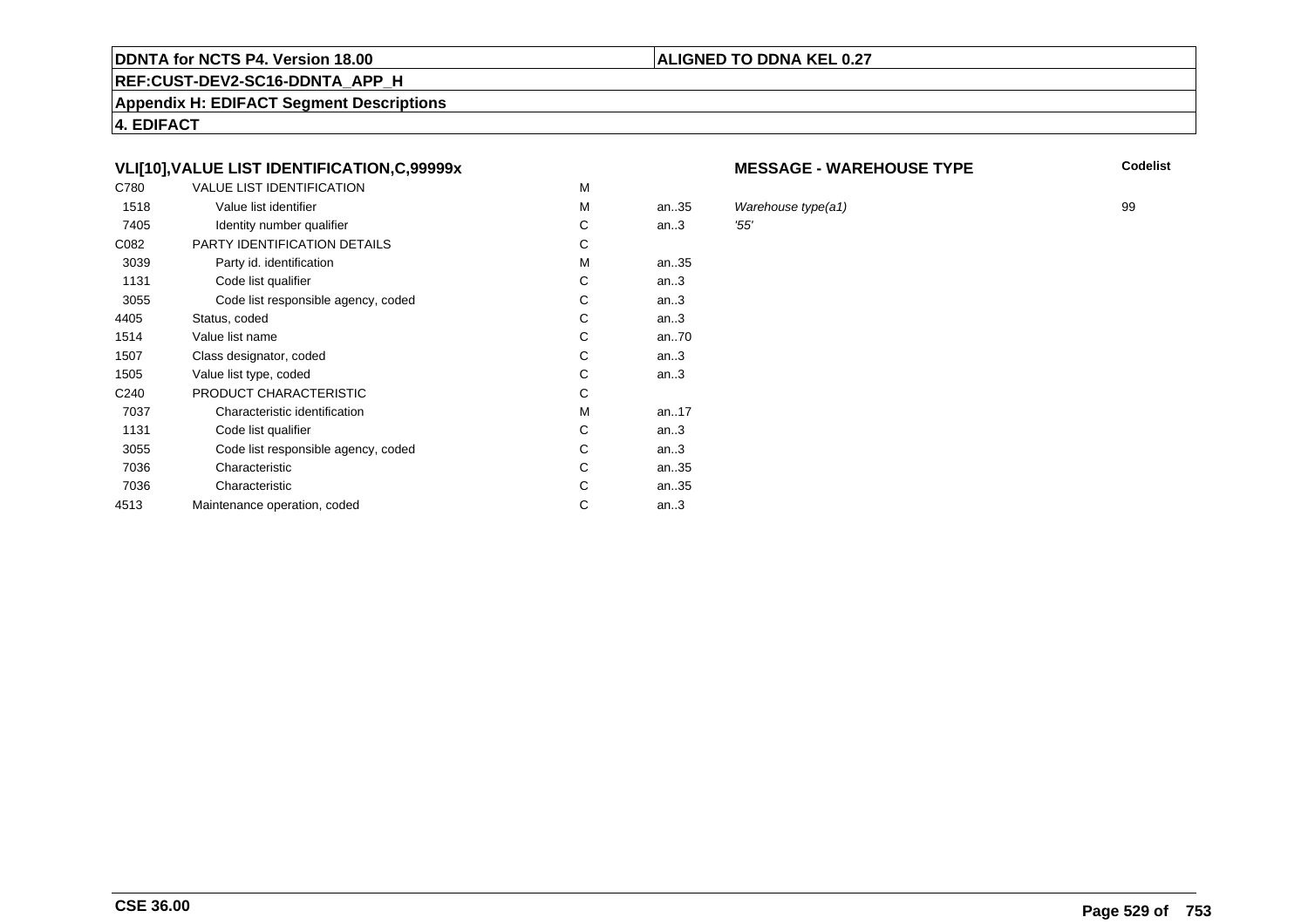# **REF:CUST-DEV2-SC16-DDNTA\_APP\_H**

**Appendix H: EDIFACT Segment Descriptions**

**4. EDIFACT**

# **VLI[10],VALUE LIST IDENTIFICATION,C,99999x**

| C780             | <b>VALUE LIST IDENTIFICATION</b>    | M |      |     |
|------------------|-------------------------------------|---|------|-----|
| 1518             | Value list identifier               | M | an35 | UN  |
| 7405             | Identity number qualifier           | С | an.3 | 56' |
| C082             | PARTY IDENTIFICATION DETAILS        | C |      |     |
| 3039             | Party id. identification            | М | an35 |     |
| 1131             | Code list qualifier                 | C | an.3 |     |
| 3055             | Code list responsible agency, coded | С | an.3 |     |
| 4405             | Status, coded                       | C | an.3 |     |
| 1514             | Value list name                     | C | an70 |     |
| 1507             | Class designator, coded             | C | an.3 |     |
| 1505             | Value list type, coded              | С | an.3 |     |
| C <sub>240</sub> | PRODUCT CHARACTERISTIC              | С |      |     |
| 7037             | Characteristic identification       | М | an17 |     |
| 1131             | Code list qualifier                 | С | an.3 |     |
| 3055             | Code list responsible agency, coded | С | an.3 |     |
| 7036             | Characteristic                      | C | an35 |     |
| 7036             | Characteristic                      | C | an35 |     |
| 4513             | Maintenance operation, coded        | С | an.3 |     |
|                  |                                     |   |      |     |

#### **MESSAGE - UN DANGEROUS GOODS CODE**

**Codelist**

UN dangerous goods code(an4) 101<br>156'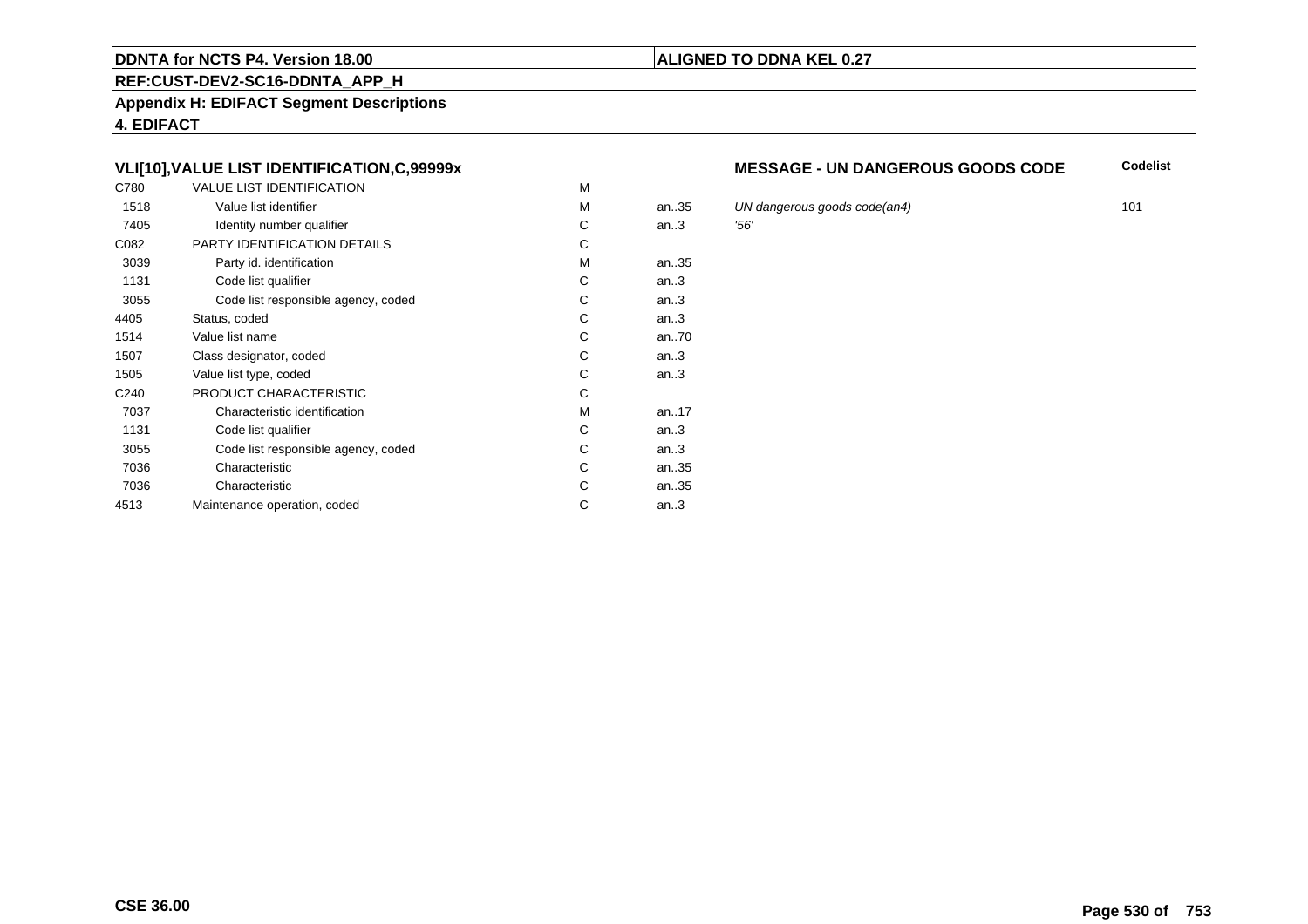# **REF:CUST-DEV2-SC16-DDNTA\_APP\_H**

**Appendix H: EDIFACT Segment Descriptions**

**4. EDIFACT**

# **VLI[10],VALUE LIST IDENTIFICATION,C,99999x**

| C780             | <b>VALUE LIST IDENTIFICATION</b>    | M |           |      |
|------------------|-------------------------------------|---|-----------|------|
| 1518             | Value list identifier               | M | an.35     | Pre  |
| 7405             | Identity number qualifier           | С | an.3      | '58' |
| C082             | PARTY IDENTIFICATION DETAILS        | С |           |      |
| 3039             | Party id. identification            | м | an35      |      |
| 1131             | Code list qualifier                 | C | an.3      |      |
| 3055             | Code list responsible agency, coded | C | an.3      |      |
| 4405             | Status, coded                       | С | an.3      |      |
| 1514             | Value list name                     | C | an70      |      |
| 1507             | Class designator, coded             | C | an.3      |      |
| 1505             | Value list type, coded              | С | an.3      |      |
| C <sub>240</sub> | PRODUCT CHARACTERISTIC              | С |           |      |
| 7037             | Characteristic identification       | м | an. $.17$ |      |
| 1131             | Code list qualifier                 | С | an.3      |      |
| 3055             | Code list responsible agency, coded | С | an.3      |      |
| 7036             | Characteristic                      | C | an35      |      |
| 7036             | Characteristic                      | С | an35      |      |
| 4513             | Maintenance operation, coded        | С | an.3      |      |
|                  |                                     |   |           |      |

#### **MESSAGE - PREVIOUS DOCUMENT CATEGORYCodelist**

Previous Document Category(a1) 103<br>158'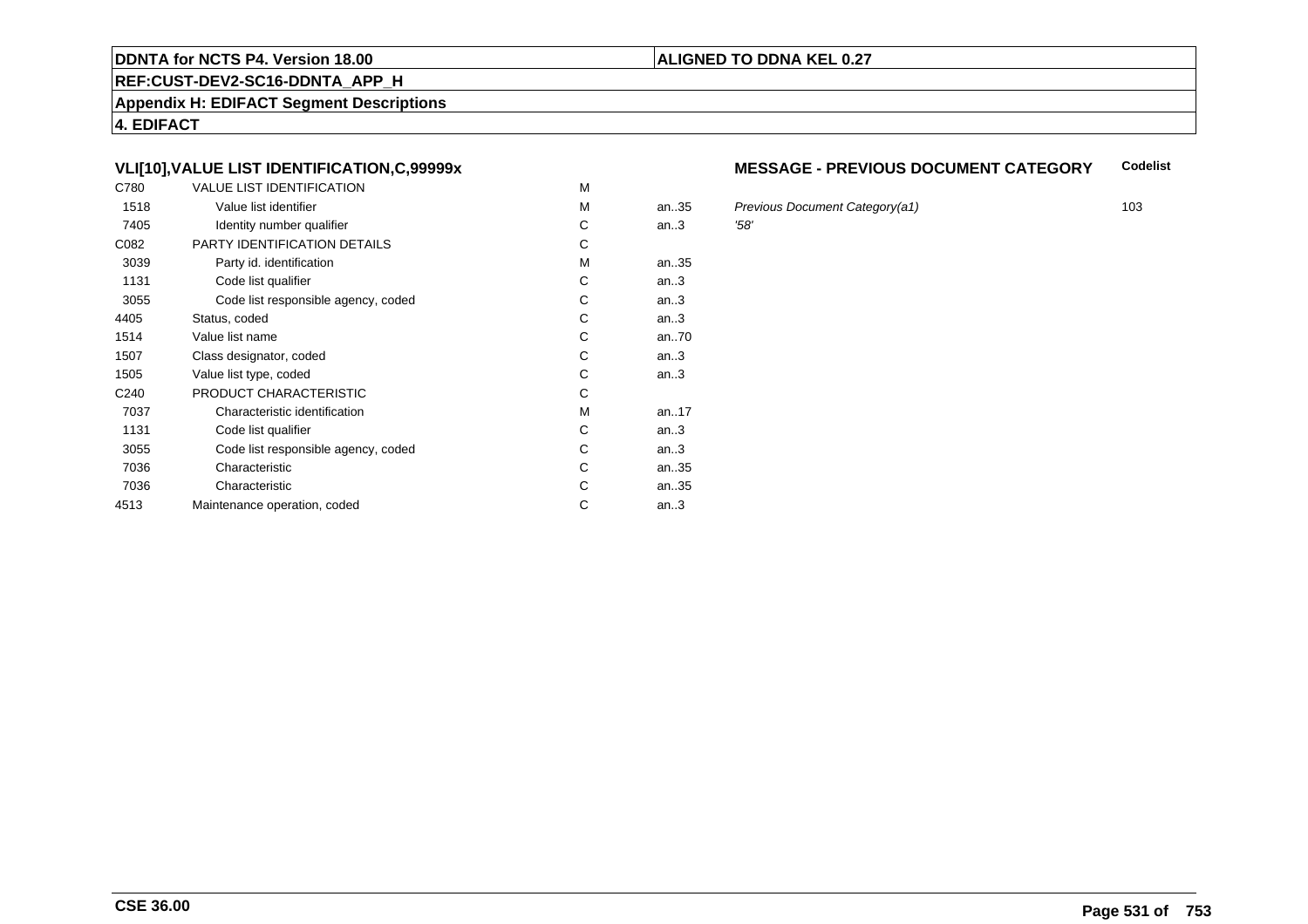# **REF:CUST-DEV2-SC16-DDNTA\_APP\_H**

**Appendix H: EDIFACT Segment Descriptions**

**4. EDIFACT**

# **VLI[10],VALUE LIST IDENTIFICATION,C,99999x**

| C780             | <b>VALUE LIST IDENTIFICATION</b>    | M |       |      |
|------------------|-------------------------------------|---|-------|------|
| 1518             | Value list identifier               | M | an.35 | Mei  |
| 7405             | Identity number qualifier           | С | an.3  | '59' |
| C082             | PARTY IDENTIFICATION DETAILS        | С |       |      |
| 3039             | Party id. identification            | м | an35  |      |
| 1131             | Code list qualifier                 | C | an.3  |      |
| 3055             | Code list responsible agency, coded | C | an.3  |      |
| 4405             | Status, coded                       | С | an.3  |      |
| 1514             | Value list name                     | C | an70  |      |
| 1507             | Class designator, coded             | C | an.3  |      |
| 1505             | Value list type, coded              | С | an.3  |      |
| C <sub>240</sub> | PRODUCT CHARACTERISTIC              | С |       |      |
| 7037             | Characteristic identification       | м | an17  |      |
| 1131             | Code list qualifier                 | С | an.3  |      |
| 3055             | Code list responsible agency, coded | С | an.3  |      |
| 7036             | Characteristic                      | C | an35  |      |
| 7036             | Characteristic                      | С | an35  |      |
| 4513             | Maintenance operation, coded        | С | an.3  |      |
|                  |                                     |   |       |      |

#### **MESSAGE - METHOD OF PAYMENT**

**Codelist**

Method of payment(a1) 104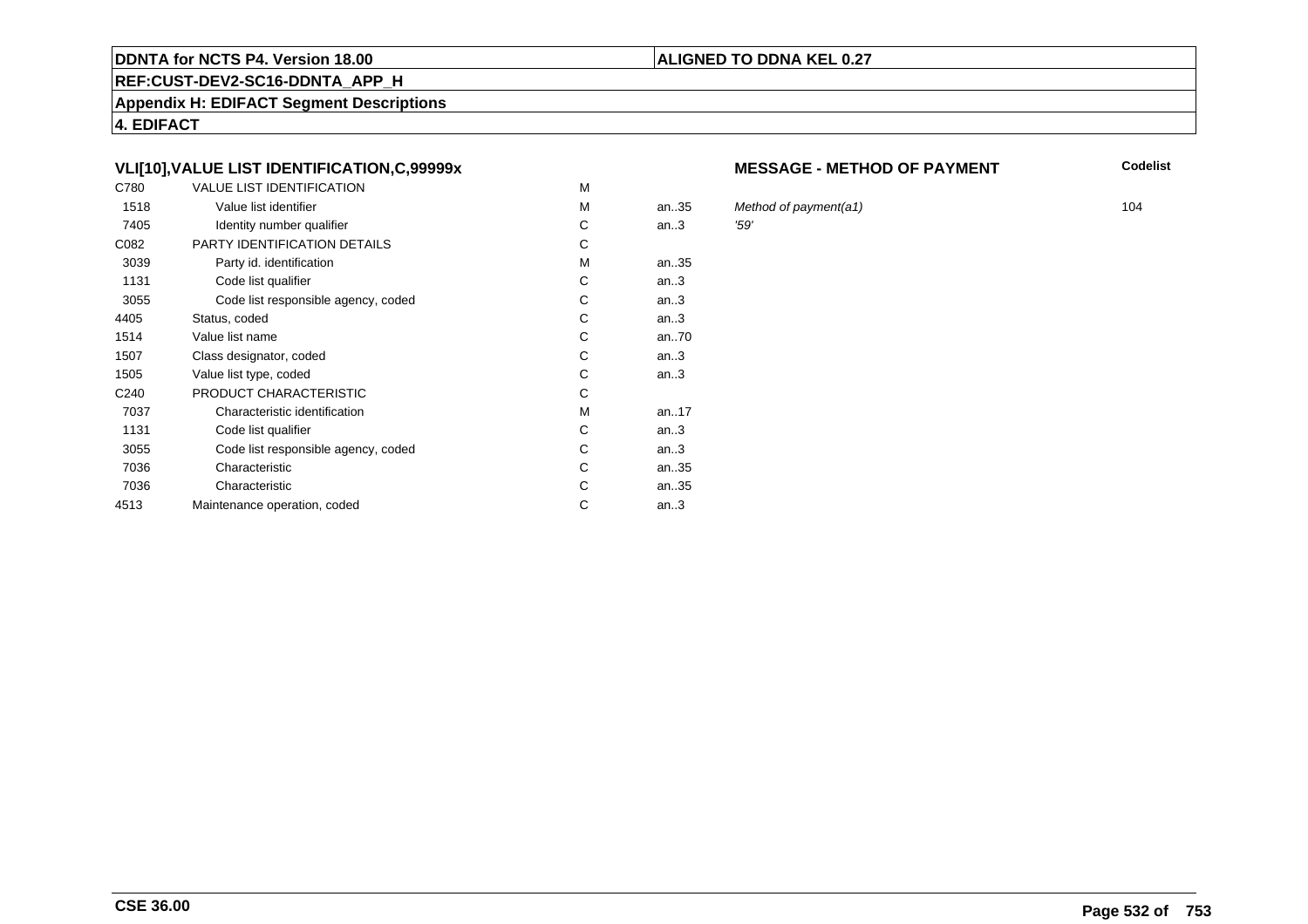# **REF:CUST-DEV2-SC16-DDNTA\_APP\_H**

**Appendix H: EDIFACT Segment Descriptions**

**4. EDIFACT**

# **VLI[10],VALUE LIST IDENTIFICATION,C,99999x**

| C780             | <b>VALUE LIST IDENTIFICATION</b>    | M |      |      |
|------------------|-------------------------------------|---|------|------|
| 1518             | Value list identifier               | M | an35 | Tra  |
| 7405             | Identity number qualifier           | С | an.3 | '72' |
| C082             | PARTY IDENTIFICATION DETAILS        | С |      |      |
| 3039             | Party id. identification            | M | an35 |      |
| 1131             | Code list qualifier                 | С | an.3 |      |
| 3055             | Code list responsible agency, coded | C | an.3 |      |
| 4405             | Status, coded                       | C | an.3 |      |
| 1514             | Value list name                     | C | an70 |      |
| 1507             | Class designator, coded             | C | an.3 |      |
| 1505             | Value list type, coded              | С | an.3 |      |
| C <sub>240</sub> | PRODUCT CHARACTERISTIC              | С |      |      |
| 7037             | Characteristic identification       | M | an17 |      |
| 1131             | Code list qualifier                 | С | an.3 |      |
| 3055             | Code list responsible agency, coded | С | an.3 |      |
| 7036             | Characteristic                      | C | an35 |      |
| 7036             | Characteristic                      | С | an35 |      |
| 4513             | Maintenance operation, coded        | С | an.3 |      |
|                  |                                     |   |      |      |

#### **MESSAGE - TRANSPORT CHARGES METHOD OFCodelistPAYMENT**

Transport charges/ Method of Payment(a1) 116<br>116<br>'72'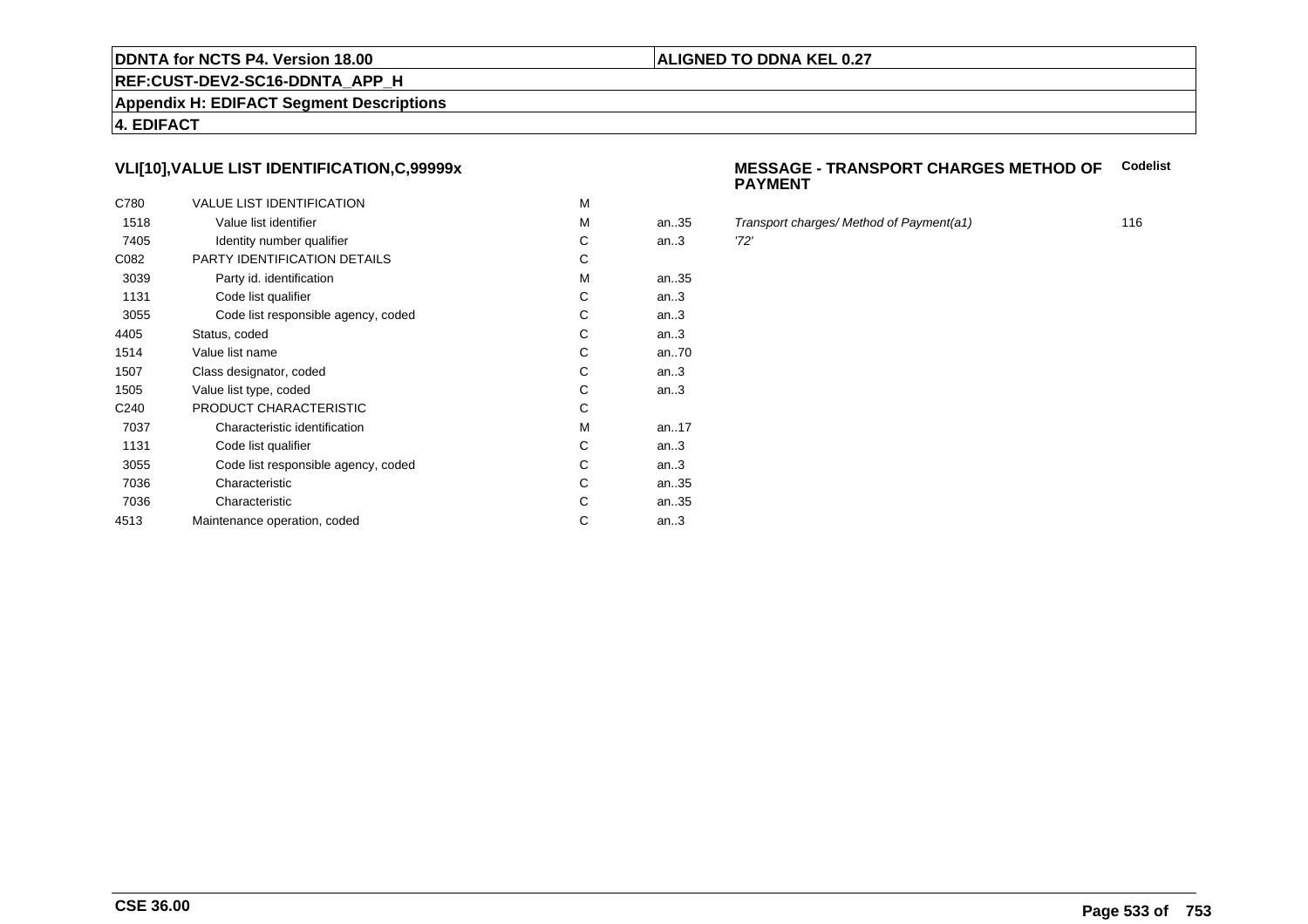# **REF:CUST-DEV2-SC16-DDNTA\_APP\_H**

**Appendix H: EDIFACT Segment Descriptions**

**4. EDIFACT**

# **VLI[10],VALUE LIST IDENTIFICATION,C,99999x**

| C780             | <b>VALUE LIST IDENTIFICATION</b>    | M |           |      |
|------------------|-------------------------------------|---|-----------|------|
| 1518             | Value list identifier               | M | an.35     | Typ  |
| 7405             | Identity number qualifier           | С | an.3      | '82' |
| C082             | PARTY IDENTIFICATION DETAILS        | С |           |      |
| 3039             | Party id. identification            | М | an35      |      |
| 1131             | Code list qualifier                 | C | an.3      |      |
| 3055             | Code list responsible agency, coded | C | an.3      |      |
| 4405             | Status, coded                       | C | an.3      |      |
| 1514             | Value list name                     | C | an70      |      |
| 1507             | Class designator, coded             | C | an.3      |      |
| 1505             | Value list type, coded              | С | an.3      |      |
| C <sub>240</sub> | PRODUCT CHARACTERISTIC              | С |           |      |
| 7037             | Characteristic identification       | М | an. $.17$ |      |
| 1131             | Code list qualifier                 | С | an.3      |      |
| 3055             | Code list responsible agency, coded | С | an.3      |      |
| 7036             | Characteristic                      | C | an35      |      |
| 7036             | Characteristic                      | C | an35      |      |
| 4513             | Maintenance operation, coded        | С | an.3      |      |
|                  |                                     |   |           |      |

# **MESSAGE - DECLARATION TYPE (BOX 1.2)** Codelist

5 Type of declaration (Box 1.2)(a1) 87<br>32'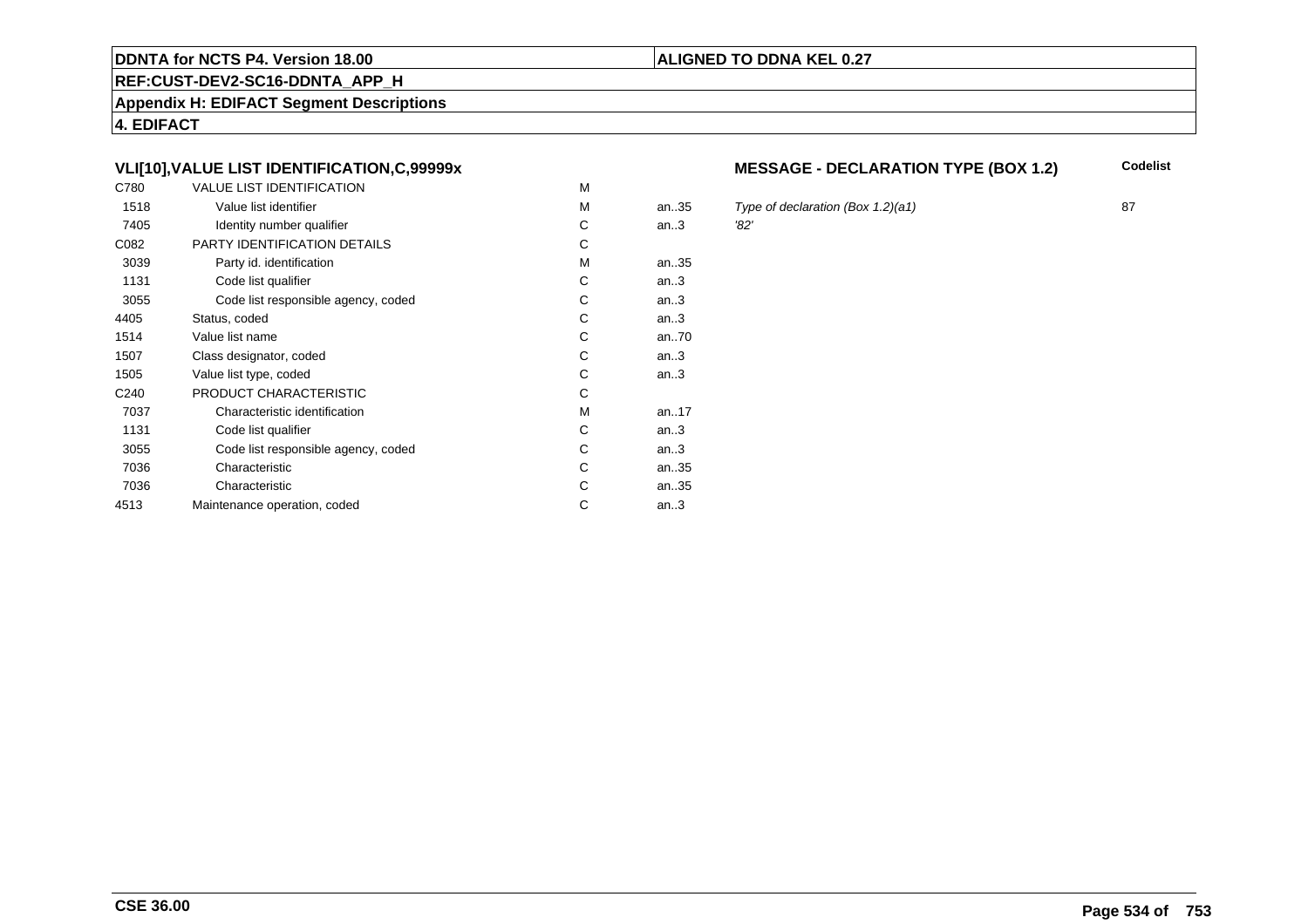# **REF:CUST-DEV2-SC16-DDNTA\_APP\_H**

**Appendix H: EDIFACT Segment Descriptions**

**4. EDIFACT**

# **VLI[10],VALUE LIST IDENTIFICATION,C,99999x**

| C780             | <b>VALUE LIST IDENTIFICATION</b>    | M |      |      |
|------------------|-------------------------------------|---|------|------|
| 1518             | Value list identifier               | M | an35 | Pre  |
| 7405             | Identity number qualifier           | С | an.3 | '84' |
| C082             | PARTY IDENTIFICATION DETAILS        | C |      |      |
| 3039             | Party id. identification            | М | an35 |      |
| 1131             | Code list qualifier                 | C | an.3 |      |
| 3055             | Code list responsible agency, coded | С | an.3 |      |
| 4405             | Status, coded                       | C | an.3 |      |
| 1514             | Value list name                     | C | an70 |      |
| 1507             | Class designator, coded             | C | an.3 |      |
| 1505             | Value list type, coded              | С | an.3 |      |
| C <sub>240</sub> | PRODUCT CHARACTERISTIC              | С |      |      |
| 7037             | Characteristic identification       | М | an17 |      |
| 1131             | Code list qualifier                 | С | an.3 |      |
| 3055             | Code list responsible agency, coded | С | an.3 |      |
| 7036             | Characteristic                      | C | an35 |      |
| 7036             | Characteristic                      | C | an35 |      |
| 4513             | Maintenance operation, coded        | С | an.3 |      |
|                  |                                     |   |      |      |

#### **MESSAGE - PREVIOUS DOCUMENT TYPE**

**Codelist**

Previous document type(an..6) 14<br>
34'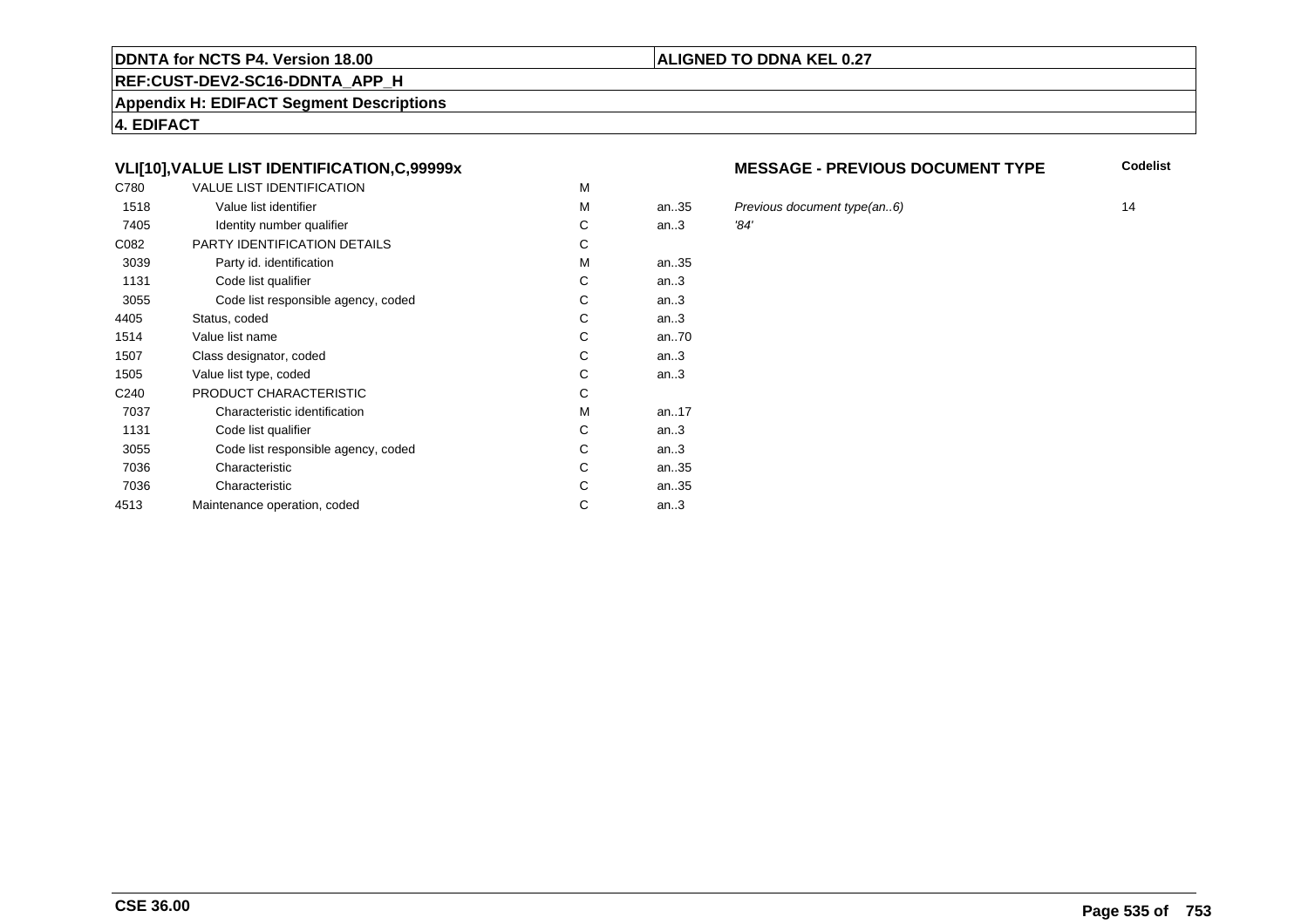# **ALIGNED TO DDNA KEL 0.27**

**REF:CUST-DEV2-SC16-DDNTA\_APP\_H**

**Appendix H: EDIFACT Segment Descriptions**

**4. EDIFACT**

# **VLI[10],VALUE LIST IDENTIFICATION,C,99999x**

| C780             | <b>VALUE LIST IDENTIFICATION</b>    | м |           |      |
|------------------|-------------------------------------|---|-----------|------|
| 1518             | Value list identifier               | м | an35      |      |
| 7405             | Identity number qualifier           | C | an.3      | '84' |
| C082             | PARTY IDENTIFICATION DETAILS        | C |           |      |
| 3039             | Party id. identification            | м | an35      |      |
| 1131             | Code list qualifier                 | C | an.3      |      |
| 3055             | Code list responsible agency, coded | С | an.3      |      |
| 4405             | Status, coded                       | С | an.3      |      |
| 1514             | Value list name                     | С | an70      |      |
| 1507             | Class designator, coded             | С | an.3      |      |
| 1505             | Value list type, coded              | C | an.3      |      |
| C <sub>240</sub> | PRODUCT CHARACTERISTIC              | С |           |      |
| 7037             | Characteristic identification       | м | an. $.17$ |      |
| 1131             | Code list qualifier                 | С | an.3      |      |
| 3055             | Code list responsible agency, coded | С | an.3      |      |
| 7036             | Characteristic                      | C | an35      |      |
| 7036             | Characteristic                      | С | an35      |      |
| 4513             | Maintenance operation, coded        | С | an.3      |      |
|                  |                                     |   |           |      |

#### **MESSAGE - PREVIOUS DOCUMENT TYPE - ACTIONCodelist**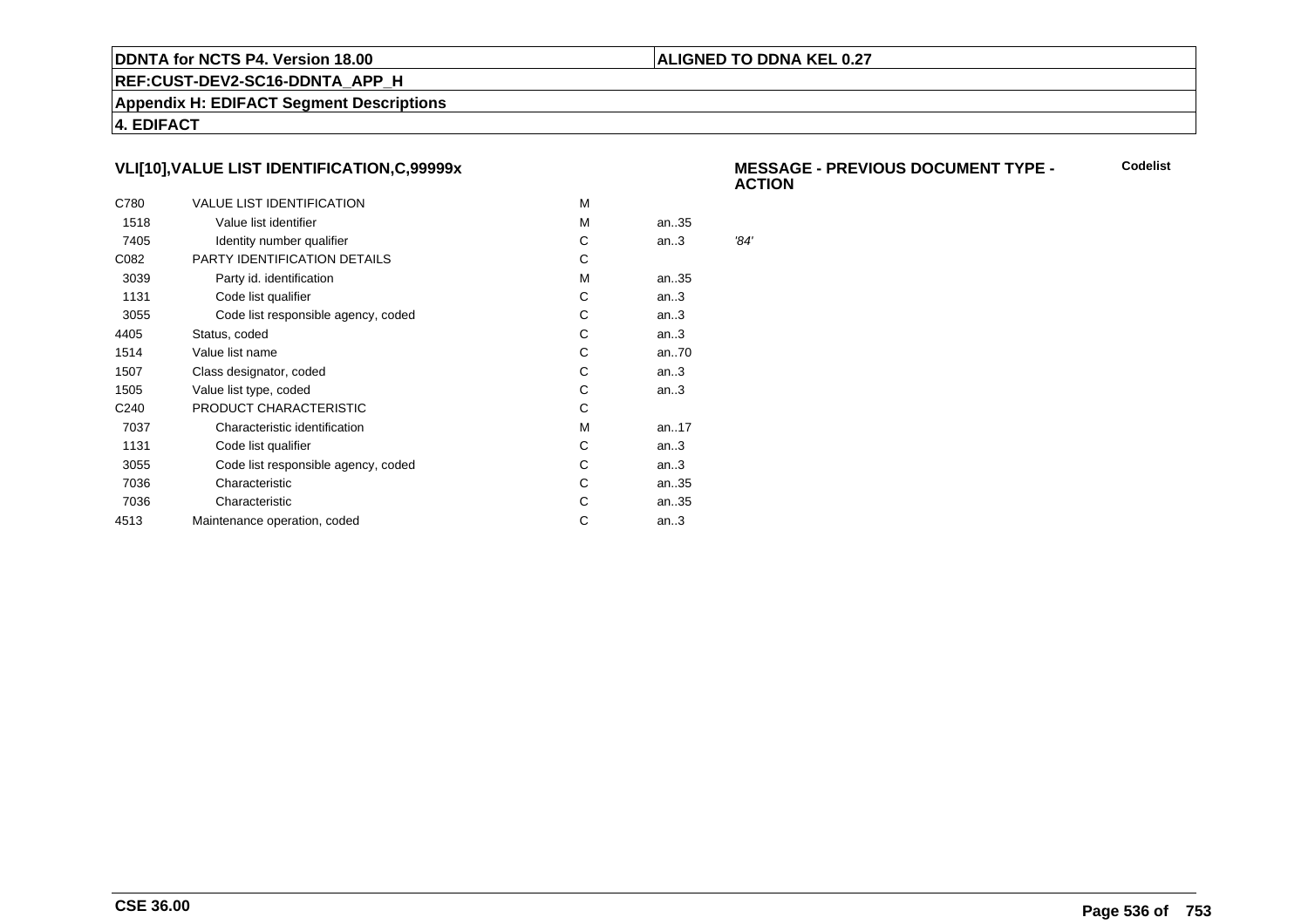# **ALIGNED TO DDNA KEL 0.27**

**REF:CUST-DEV2-SC16-DDNTA\_APP\_H**

**Appendix H: EDIFACT Segment Descriptions**

**4. EDIFACT**

# **VLI[10],VALUE LIST IDENTIFICATION,C,99999x**

| C780             | <b>VALUE LIST IDENTIFICATION</b>    | M |      |      |
|------------------|-------------------------------------|---|------|------|
| 1518             | Value list identifier               | M | an35 |      |
| 7405             | Identity number qualifier           | С | an.3 | '84' |
| C082             | PARTY IDENTIFICATION DETAILS        | С |      |      |
| 3039             | Party id. identification            | м | an35 |      |
| 1131             | Code list qualifier                 | С | an.3 |      |
| 3055             | Code list responsible agency, coded | С | an.3 |      |
| 4405             | Status, coded                       | С | an.3 |      |
| 1514             | Value list name                     | C | an70 |      |
| 1507             | Class designator, coded             | С | an.3 |      |
| 1505             | Value list type, coded              | С | an.3 |      |
| C <sub>240</sub> | PRODUCT CHARACTERISTIC              | С |      |      |
| 7037             | Characteristic identification       | м | an17 |      |
| 1131             | Code list qualifier                 | С | an.3 |      |
| 3055             | Code list responsible agency, coded | С | an.3 |      |
| 7036             | Characteristic                      | C | an35 |      |
| 7036             | Characteristic                      | С | an35 |      |
| 4513             | Maintenance operation, coded        | С | an.3 |      |
|                  |                                     |   |      |      |

#### **MESSAGE - PREVIOUS DOCUMENT TYPE - LANGUAGE SPECIFIC DATACodelist**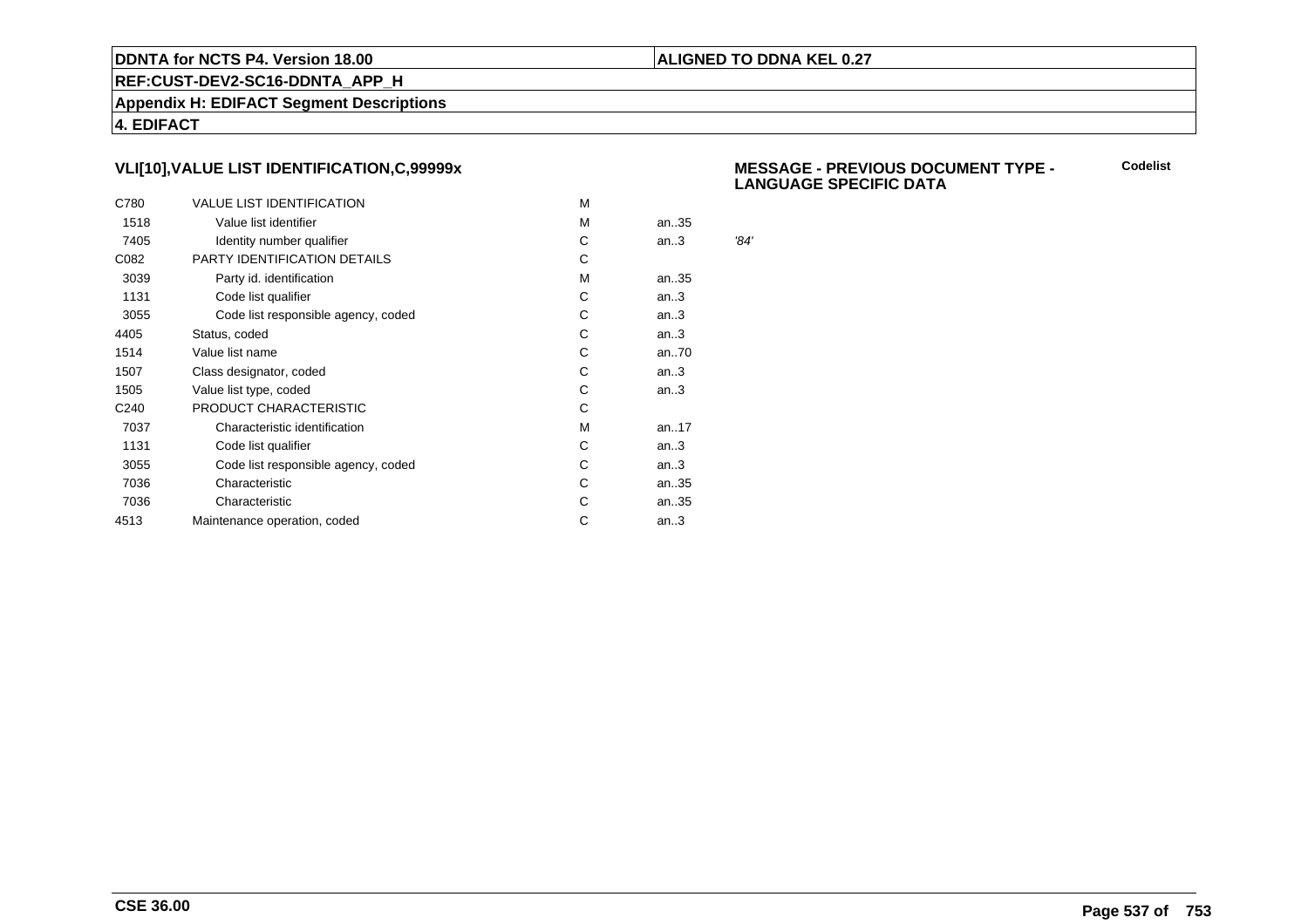# **ALIGNED TO DDNA KEL 0.27**

**REF:CUST-DEV2-SC16-DDNTA\_APP\_H**

**Appendix H: EDIFACT Segment Descriptions**

**4. EDIFACT**

# **VLI[10],VALUE LIST IDENTIFICATION,C,99999x**

| C780             | <b>VALUE LIST IDENTIFICATION</b>    | м |           |      |
|------------------|-------------------------------------|---|-----------|------|
| 1518             | Value list identifier               | м | an35      |      |
| 7405             | Identity number qualifier           | С | an.3      | '82' |
| C082             | PARTY IDENTIFICATION DETAILS        | С |           |      |
| 3039             | Party id. identification            | м | an35      |      |
| 1131             | Code list qualifier                 | C | an.3      |      |
| 3055             | Code list responsible agency, coded | С | an.3      |      |
| 4405             | Status, coded                       | С | an.3      |      |
| 1514             | Value list name                     | С | an70      |      |
| 1507             | Class designator, coded             | С | an.3      |      |
| 1505             | Value list type, coded              | С | an.3      |      |
| C <sub>240</sub> | PRODUCT CHARACTERISTIC              | С |           |      |
| 7037             | Characteristic identification       | м | an. $.17$ |      |
| 1131             | Code list qualifier                 | С | an.3      |      |
| 3055             | Code list responsible agency, coded | С | an.3      |      |
| 7036             | Characteristic                      | C | an35      |      |
| 7036             | Characteristic                      | С | an35      |      |
| 4513             | Maintenance operation, coded        | С | an.3      |      |
|                  |                                     |   |           |      |

#### **MESSAGE - DECLARATION TYPE (BOX 1.2) - ACTIONCodelist**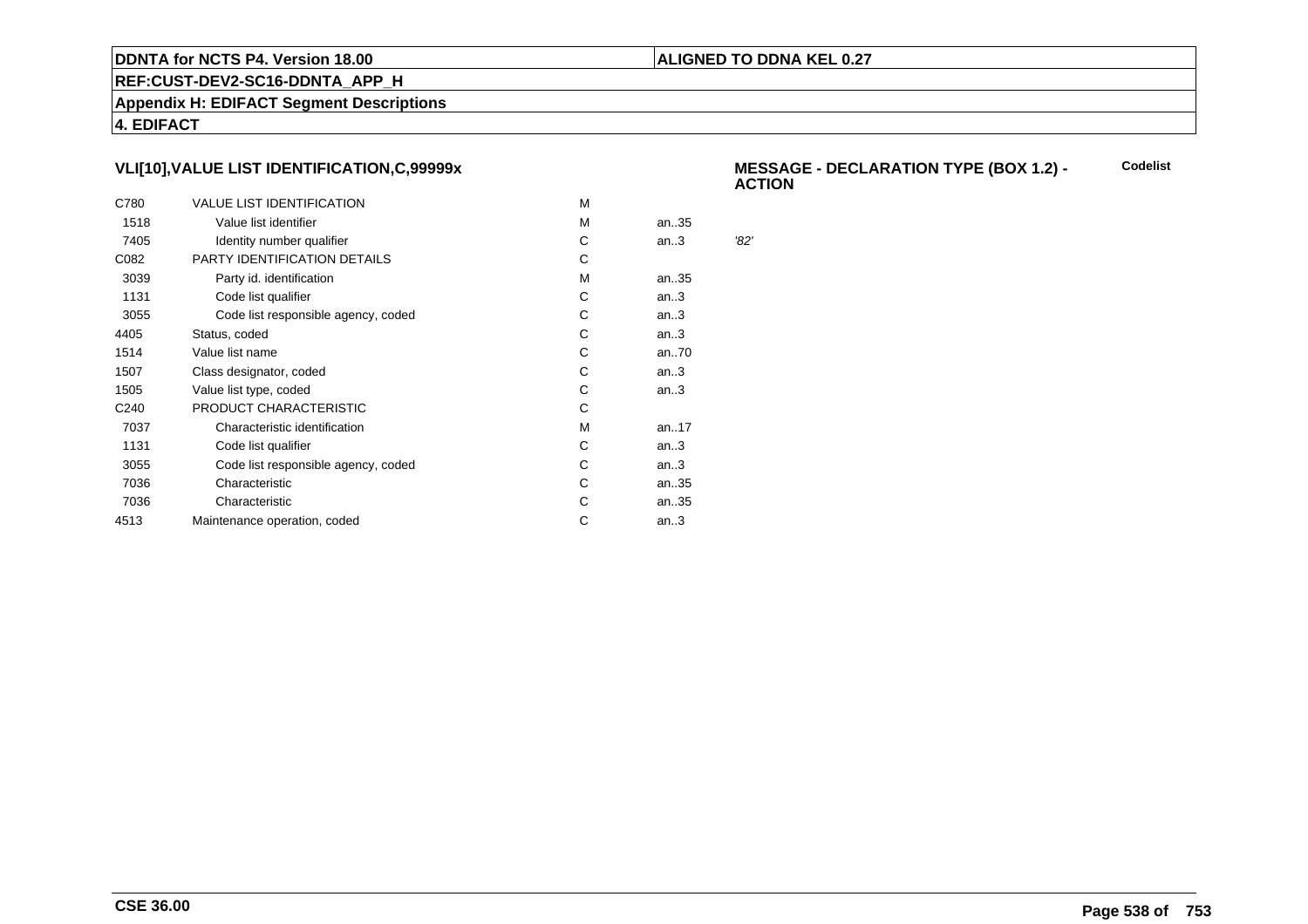# **ALIGNED TO DDNA KEL 0.27**

**REF:CUST-DEV2-SC16-DDNTA\_APP\_H**

**Appendix H: EDIFACT Segment Descriptions**

**4. EDIFACT**

# **VLI[10],VALUE LIST IDENTIFICATION,C,99999x**

| C780             | <b>VALUE LIST IDENTIFICATION</b>    | M |      |      |
|------------------|-------------------------------------|---|------|------|
| 1518             | Value list identifier               | M | an35 |      |
| 7405             | Identity number qualifier           | С | an.3 | '82' |
| C082             | PARTY IDENTIFICATION DETAILS        | С |      |      |
| 3039             | Party id. identification            | м | an35 |      |
| 1131             | Code list qualifier                 | С | an.3 |      |
| 3055             | Code list responsible agency, coded | С | an.3 |      |
| 4405             | Status, coded                       | С | an.3 |      |
| 1514             | Value list name                     | C | an70 |      |
| 1507             | Class designator, coded             | С | an.3 |      |
| 1505             | Value list type, coded              | С | an.3 |      |
| C <sub>240</sub> | PRODUCT CHARACTERISTIC              | С |      |      |
| 7037             | Characteristic identification       | м | an17 |      |
| 1131             | Code list qualifier                 | С | an.3 |      |
| 3055             | Code list responsible agency, coded | С | an.3 |      |
| 7036             | Characteristic                      | C | an35 |      |
| 7036             | Characteristic                      | С | an35 |      |
| 4513             | Maintenance operation, coded        | С | an.3 |      |
|                  |                                     |   |      |      |

#### **MESSAGE - DECLARATION TYPE (BOX 1.2) - LANGUAGE SPECIFIC DATACodelist**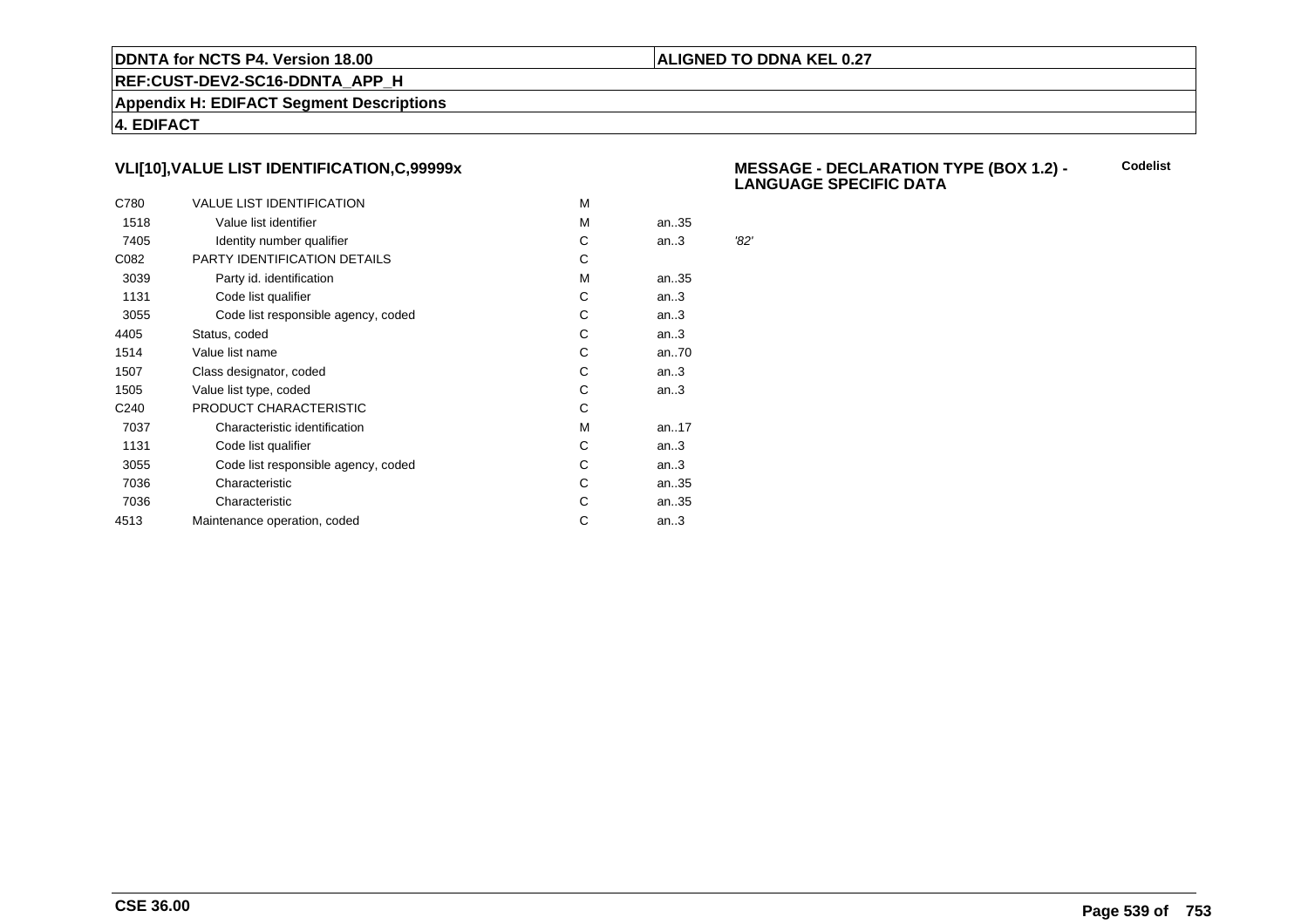# **ALIGNED TO DDNA KEL 0.27**

**REF:CUST-DEV2-SC16-DDNTA\_APP\_H**

**Appendix H: EDIFACT Segment Descriptions**

**4. EDIFACT**

# **VLI[10],VALUE LIST IDENTIFICATION,C,99999x**

| C780             | <b>VALUE LIST IDENTIFICATION</b>    | м |      |      |
|------------------|-------------------------------------|---|------|------|
| 1518             | Value list identifier               | м | an35 |      |
| 7405             | Identity number qualifier           | С | an.3 | '72' |
| C082             | PARTY IDENTIFICATION DETAILS        | C |      |      |
| 3039             | Party id. identification            | м | an35 |      |
| 1131             | Code list qualifier                 | C | an.3 |      |
| 3055             | Code list responsible agency, coded | С | an.3 |      |
| 4405             | Status, coded                       | С | an.3 |      |
| 1514             | Value list name                     | С | an70 |      |
| 1507             | Class designator, coded             | С | an.3 |      |
| 1505             | Value list type, coded              | С | an.3 |      |
| C <sub>240</sub> | PRODUCT CHARACTERISTIC              | С |      |      |
| 7037             | Characteristic identification       | M | an17 |      |
| 1131             | Code list qualifier                 | С | an.3 |      |
| 3055             | Code list responsible agency, coded | С | an.3 |      |
| 7036             | Characteristic                      | С | an35 |      |
| 7036             | Characteristic                      | С | an35 |      |
| 4513             | Maintenance operation, coded        | С | an.3 |      |
|                  |                                     |   |      |      |

#### **MESSAGE - TRANSPORT CHARGES METHOD OFCodelistPAYMENT - ACTION**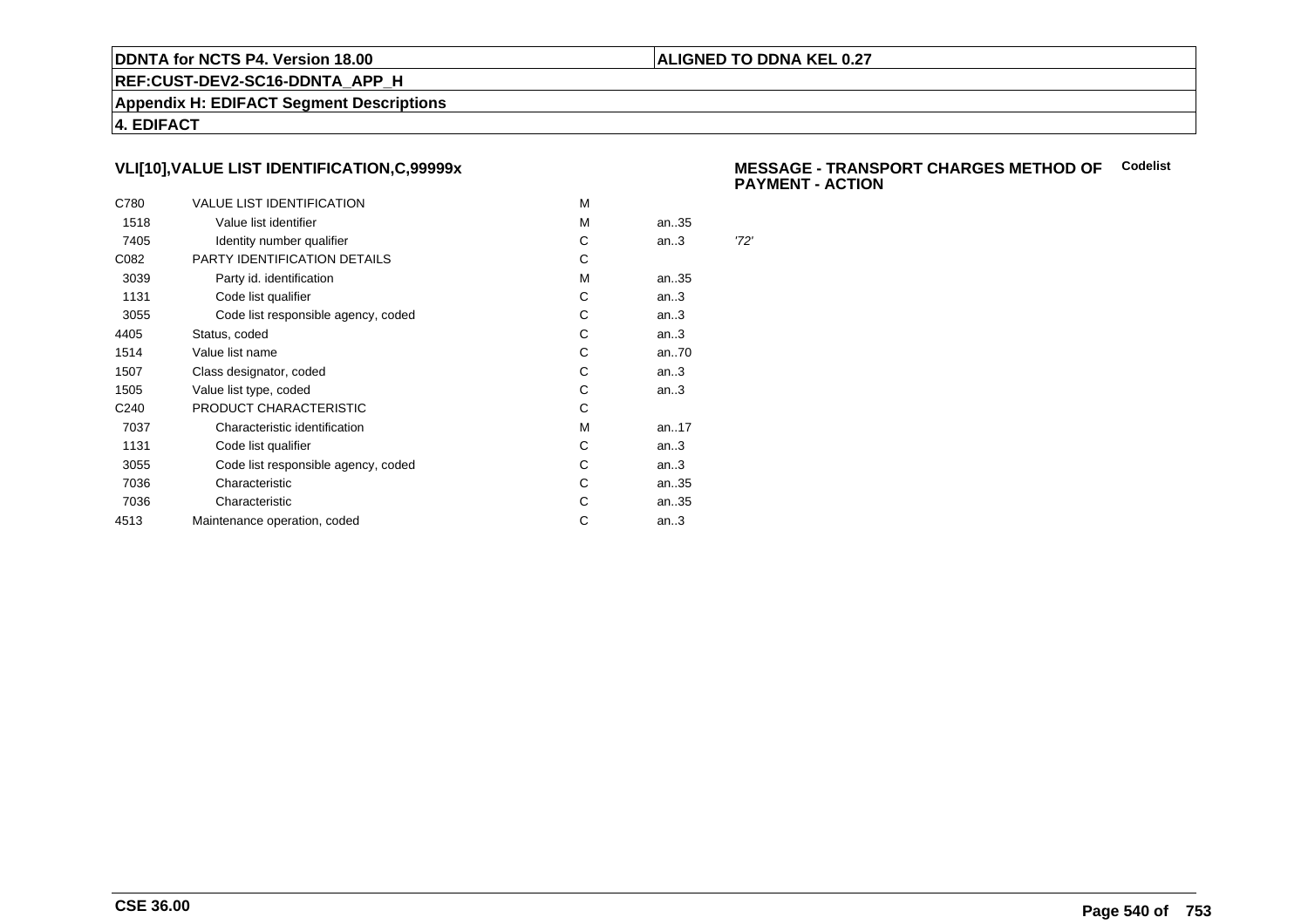### **ALIGNED TO DDNA KEL 0.27**

**REF:CUST-DEV2-SC16-DDNTA\_APP\_H**

**Appendix H: EDIFACT Segment Descriptions**

**4. EDIFACT**

# **VLI[10],VALUE LIST IDENTIFICATION,C,99999x**

| C780             | <b>VALUE LIST IDENTIFICATION</b>    | м |      |      |
|------------------|-------------------------------------|---|------|------|
| 1518             | Value list identifier               | м | an35 |      |
| 7405             | Identity number qualifier           | С | an.3 | '72' |
| C082             | PARTY IDENTIFICATION DETAILS        | C |      |      |
| 3039             | Party id. identification            | м | an35 |      |
| 1131             | Code list qualifier                 | C | an.3 |      |
| 3055             | Code list responsible agency, coded | С | an.3 |      |
| 4405             | Status, coded                       | С | an.3 |      |
| 1514             | Value list name                     | С | an70 |      |
| 1507             | Class designator, coded             | С | an.3 |      |
| 1505             | Value list type, coded              | С | an.3 |      |
| C <sub>240</sub> | PRODUCT CHARACTERISTIC              | С |      |      |
| 7037             | Characteristic identification       | M | an17 |      |
| 1131             | Code list qualifier                 | С | an.3 |      |
| 3055             | Code list responsible agency, coded | С | an.3 |      |
| 7036             | Characteristic                      | С | an35 |      |
| 7036             | Characteristic                      | С | an35 |      |
| 4513             | Maintenance operation, coded        | С | an.3 |      |
|                  |                                     |   |      |      |

#### **MESSAGE - TRANSPORT CHARGES METHOD OFCodelist PAYMENT - LANGUAGE SPECIFIC DATA**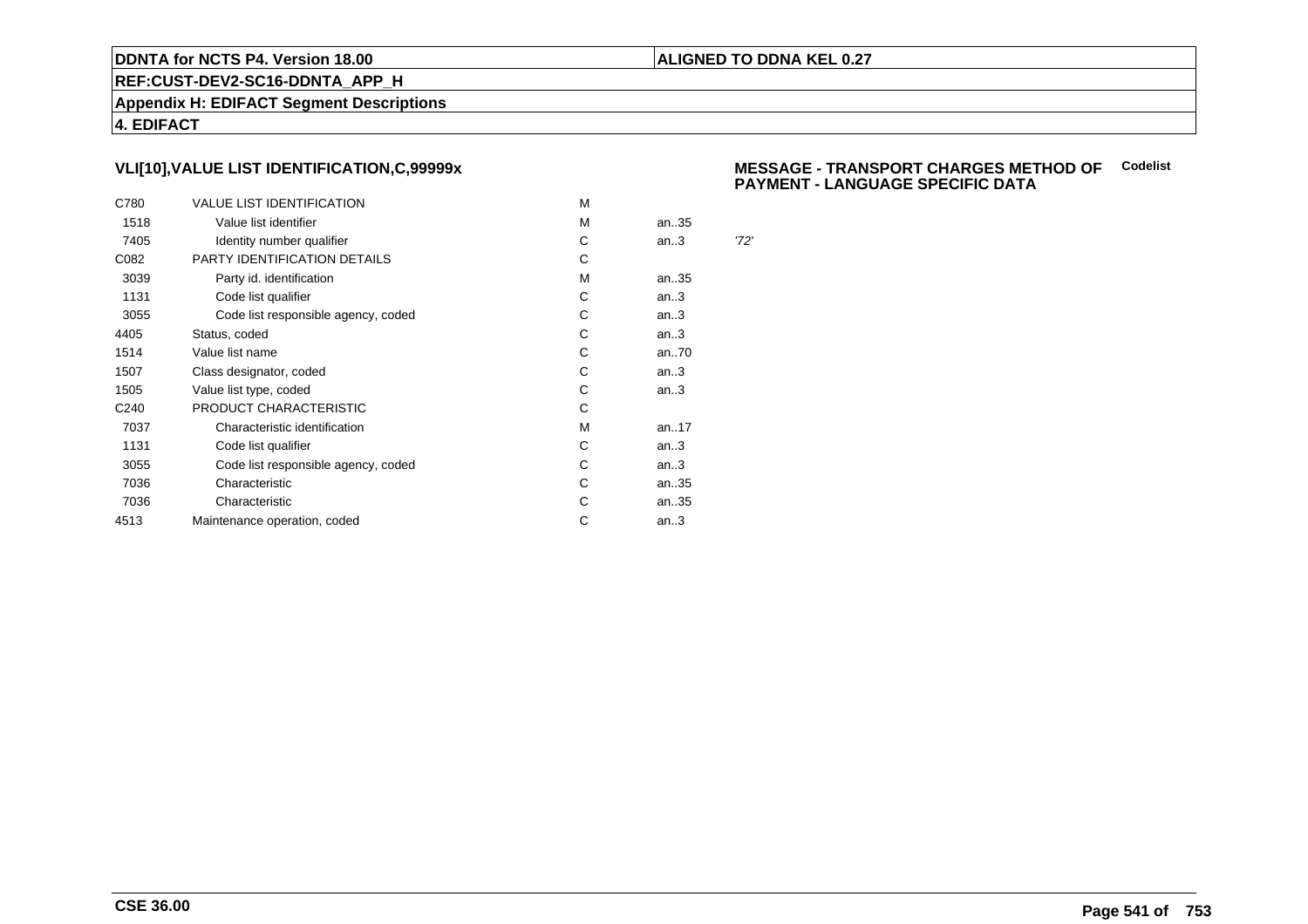### **ALIGNED TO DDNA KEL 0.27**

**REF:CUST-DEV2-SC16-DDNTA\_APP\_H**

**Appendix H: EDIFACT Segment Descriptions**

**4. EDIFACT**

# **VLI[10],VALUE LIST IDENTIFICATION,C,99999x**

| C780             | VALUE LIST IDENTIFICATION           | M |      |      |
|------------------|-------------------------------------|---|------|------|
| 1518             | Value list identifier               | M | an35 |      |
| 7405             | Identity number qualifier           | С | an.3 | '59' |
| C082             | PARTY IDENTIFICATION DETAILS        | С |      |      |
| 3039             | Party id. identification            | м | an35 |      |
| 1131             | Code list qualifier                 | С | an.3 |      |
| 3055             | Code list responsible agency, coded | С | an.3 |      |
| 4405             | Status, coded                       | С | an.3 |      |
| 1514             | Value list name                     | C | an70 |      |
| 1507             | Class designator, coded             | C | an.3 |      |
| 1505             | Value list type, coded              | C | an.3 |      |
| C <sub>240</sub> | PRODUCT CHARACTERISTIC              | С |      |      |
| 7037             | Characteristic identification       | М | an17 |      |
| 1131             | Code list qualifier                 | С | an.3 |      |
| 3055             | Code list responsible agency, coded | С | an.3 |      |
| 7036             | Characteristic                      | С | an35 |      |
| 7036             | Characteristic                      | С | an35 |      |
| 4513             | Maintenance operation, coded        | С | an.3 |      |
|                  |                                     |   |      |      |

#### **MESSAGE - METHOD OF PAYMENT - ACTIONCodelist**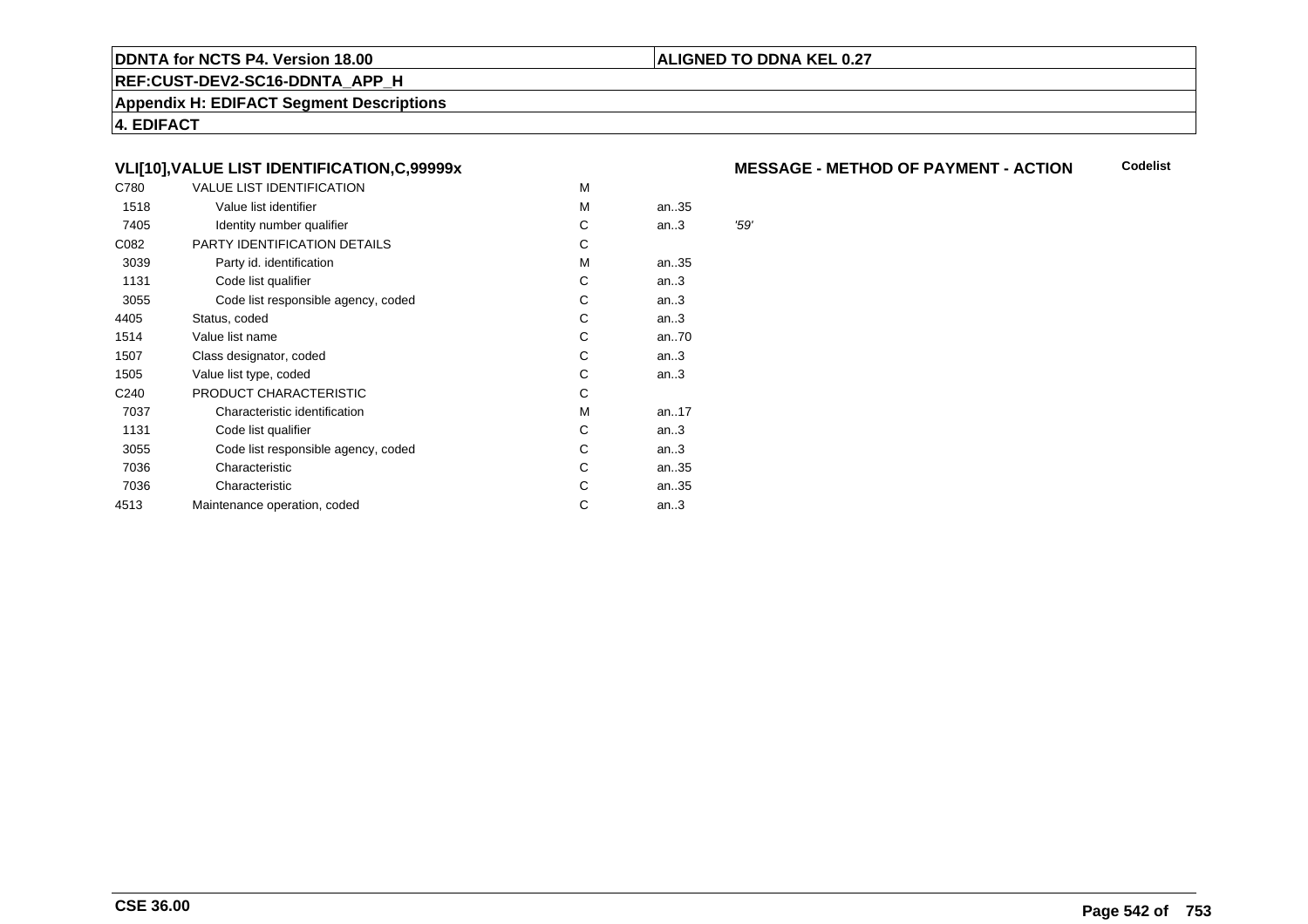### **ALIGNED TO DDNA KEL 0.27**

**REF:CUST-DEV2-SC16-DDNTA\_APP\_H**

**Appendix H: EDIFACT Segment Descriptions**

**4. EDIFACT**

# **VLI[10],VALUE LIST IDENTIFICATION,C,99999x**

| C780             | <b>VALUE LIST IDENTIFICATION</b>    | м |      |      |
|------------------|-------------------------------------|---|------|------|
| 1518             | Value list identifier               | м | an35 |      |
| 7405             | Identity number qualifier           | С | an.3 | '59' |
| C082             | PARTY IDENTIFICATION DETAILS        | С |      |      |
| 3039             | Party id. identification            | м | an35 |      |
| 1131             | Code list qualifier                 | C | an.3 |      |
| 3055             | Code list responsible agency, coded | С | an.3 |      |
| 4405             | Status, coded                       | C | an.3 |      |
| 1514             | Value list name                     | С | an70 |      |
| 1507             | Class designator, coded             | С | an.3 |      |
| 1505             | Value list type, coded              | С | an.3 |      |
| C <sub>240</sub> | PRODUCT CHARACTERISTIC              | С |      |      |
| 7037             | Characteristic identification       | м | an17 |      |
| 1131             | Code list qualifier                 | С | an.3 |      |
| 3055             | Code list responsible agency, coded | С | an.3 |      |
| 7036             | Characteristic                      | C | an35 |      |
| 7036             | Characteristic                      | С | an35 |      |
| 4513             | Maintenance operation, coded        | С | an.3 |      |
|                  |                                     |   |      |      |

#### **MESSAGE - METHOD OF PAYMENT - LANGUAGECodelistSPECIFIC DATA**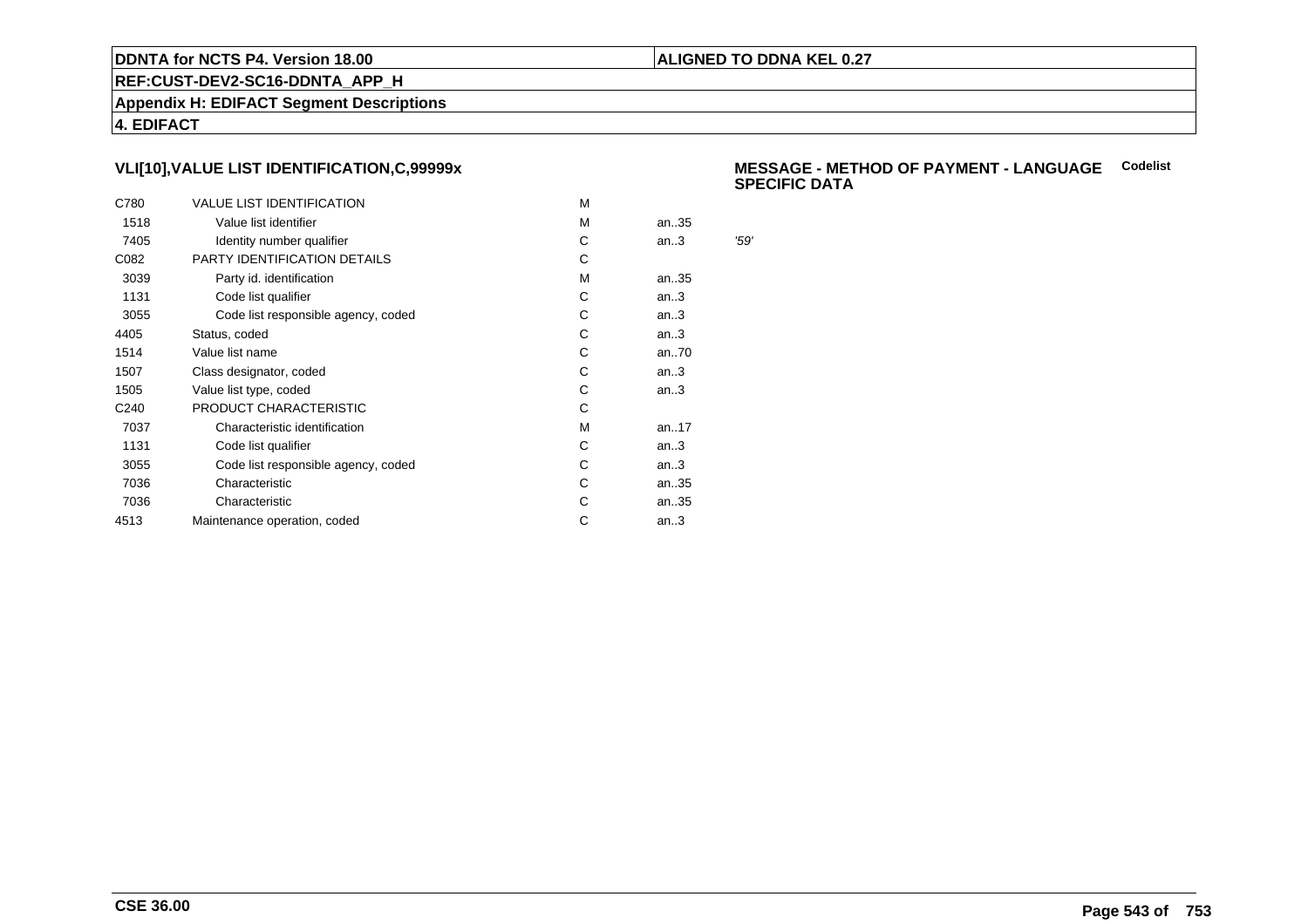### **ALIGNED TO DDNA KEL 0.27**

**REF:CUST-DEV2-SC16-DDNTA\_APP\_H**

**Appendix H: EDIFACT Segment Descriptions**

**4. EDIFACT**

# **VLI[10],VALUE LIST IDENTIFICATION,C,99999x**

| C780             | <b>VALUE LIST IDENTIFICATION</b>    | м |      |      |
|------------------|-------------------------------------|---|------|------|
| 1518             | Value list identifier               | м | an35 |      |
| 7405             | Identity number qualifier           | С | an.3 | '58' |
| C082             | PARTY IDENTIFICATION DETAILS        | C |      |      |
| 3039             | Party id. identification            | м | an35 |      |
| 1131             | Code list qualifier                 | C | an.3 |      |
| 3055             | Code list responsible agency, coded | С | an.3 |      |
| 4405             | Status, coded                       | С | an.3 |      |
| 1514             | Value list name                     | С | an70 |      |
| 1507             | Class designator, coded             | С | an.3 |      |
| 1505             | Value list type, coded              | С | an.3 |      |
| C <sub>240</sub> | PRODUCT CHARACTERISTIC              | С |      |      |
| 7037             | Characteristic identification       | M | an17 |      |
| 1131             | Code list qualifier                 | С | an.3 |      |
| 3055             | Code list responsible agency, coded | С | an.3 |      |
| 7036             | Characteristic                      | С | an35 |      |
| 7036             | Characteristic                      | С | an35 |      |
| 4513             | Maintenance operation, coded        | С | an.3 |      |
|                  |                                     |   |      |      |

#### **MESSAGE - PREVIOUS DOCUMENT CATEGORY -** Codelist<br>ACTION **ACTION**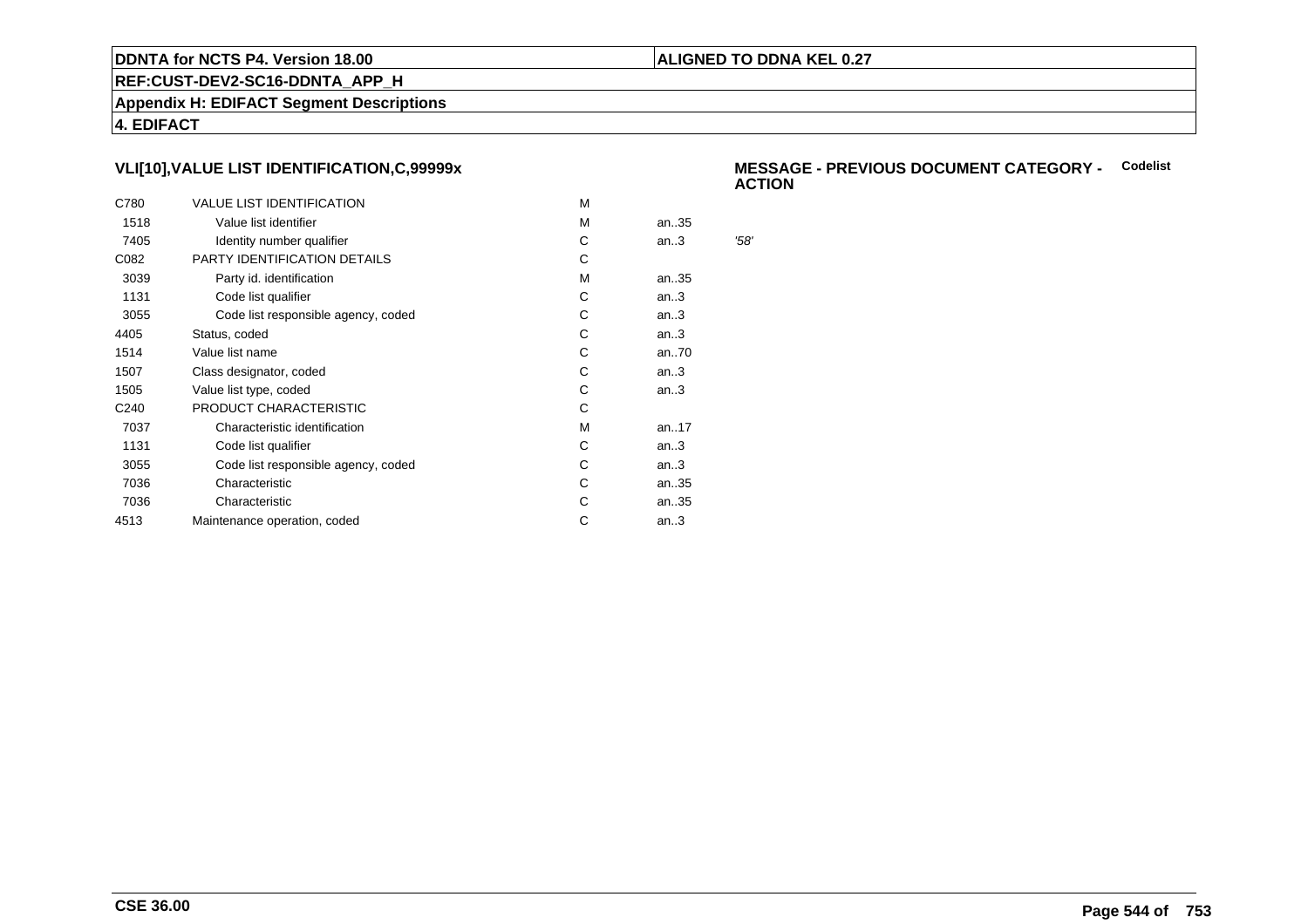### **ALIGNED TO DDNA KEL 0.27**

**REF:CUST-DEV2-SC16-DDNTA\_APP\_H**

**Appendix H: EDIFACT Segment Descriptions**

**4. EDIFACT**

# **VLI[10],VALUE LIST IDENTIFICATION,C,99999x**

| C780             | <b>VALUE LIST IDENTIFICATION</b>    | M |      |      |
|------------------|-------------------------------------|---|------|------|
| 1518             | Value list identifier               | M | an35 |      |
| 7405             | Identity number qualifier           | С | an.3 | '58' |
| C082             | PARTY IDENTIFICATION DETAILS        | С |      |      |
| 3039             | Party id. identification            | м | an35 |      |
| 1131             | Code list qualifier                 | С | an.3 |      |
| 3055             | Code list responsible agency, coded | С | an.3 |      |
| 4405             | Status, coded                       | С | an.3 |      |
| 1514             | Value list name                     | C | an70 |      |
| 1507             | Class designator, coded             | С | an.3 |      |
| 1505             | Value list type, coded              | С | an.3 |      |
| C <sub>240</sub> | PRODUCT CHARACTERISTIC              | С |      |      |
| 7037             | Characteristic identification       | м | an17 |      |
| 1131             | Code list qualifier                 | С | an.3 |      |
| 3055             | Code list responsible agency, coded | С | an.3 |      |
| 7036             | Characteristic                      | C | an35 |      |
| 7036             | Characteristic                      | С | an35 |      |
| 4513             | Maintenance operation, coded        | С | an.3 |      |
|                  |                                     |   |      |      |

#### **MESSAGE - PREVIOUS DOCUMENT CATEGORY -** Codelist<br>
LANGUAGE SPECIELS DATA **LANGUAGE SPECIFIC DATA**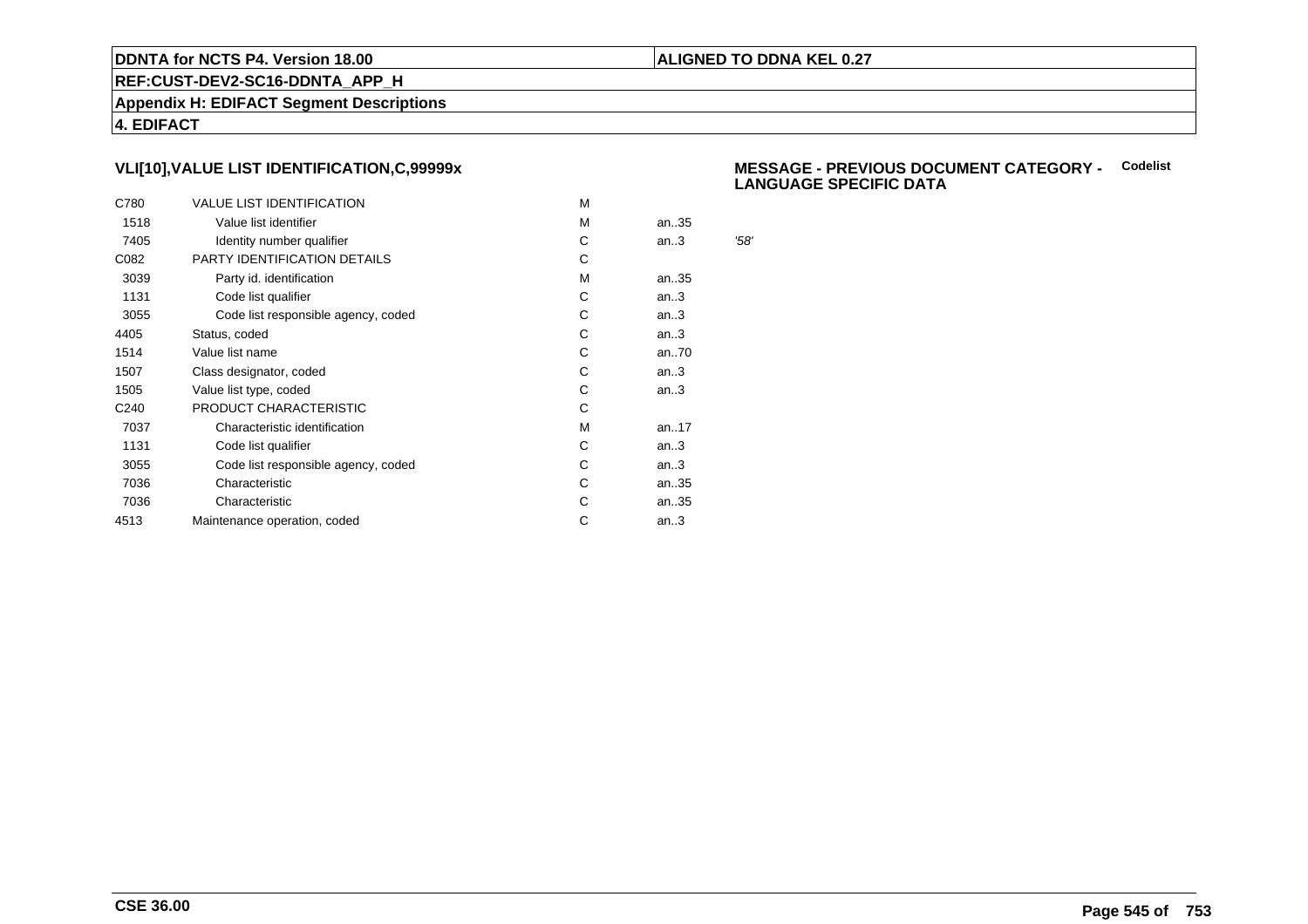### **ALIGNED TO DDNA KEL 0.27**

**REF:CUST-DEV2-SC16-DDNTA\_APP\_H**

**Appendix H: EDIFACT Segment Descriptions**

**4. EDIFACT**

# **VLI[10],VALUE LIST IDENTIFICATION,C,99999x**

| C780             | <b>VALUE LIST IDENTIFICATION</b>    | м |      |     |
|------------------|-------------------------------------|---|------|-----|
| 1518             | Value list identifier               | м | an35 |     |
| 7405             | Identity number qualifier           | С | an.3 | 56' |
| C082             | PARTY IDENTIFICATION DETAILS        | C |      |     |
| 3039             | Party id. identification            | м | an35 |     |
| 1131             | Code list qualifier                 | C | an.3 |     |
| 3055             | Code list responsible agency, coded | С | an.3 |     |
| 4405             | Status, coded                       | С | an.3 |     |
| 1514             | Value list name                     | С | an70 |     |
| 1507             | Class designator, coded             | С | an.3 |     |
| 1505             | Value list type, coded              | С | an.3 |     |
| C <sub>240</sub> | PRODUCT CHARACTERISTIC              | С |      |     |
| 7037             | Characteristic identification       | M | an17 |     |
| 1131             | Code list qualifier                 | С | an.3 |     |
| 3055             | Code list responsible agency, coded | С | an.3 |     |
| 7036             | Characteristic                      | С | an35 |     |
| 7036             | Characteristic                      | С | an35 |     |
| 4513             | Maintenance operation, coded        | С | an.3 |     |
|                  |                                     |   |      |     |

#### **MESSAGE - UN DANGEROUS GOODS CODE - ACTIONCodelist**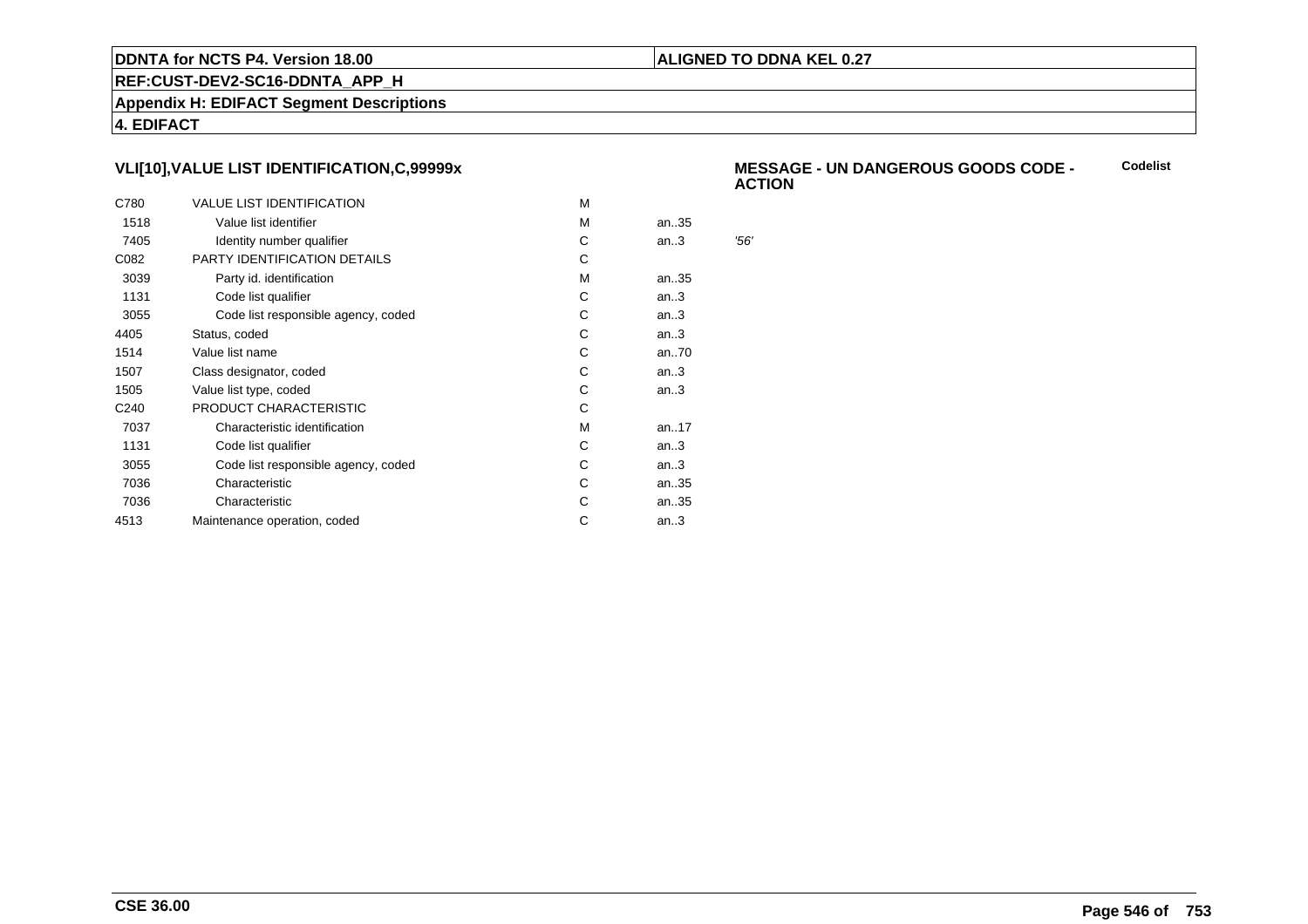### **ALIGNED TO DDNA KEL 0.27**

**REF:CUST-DEV2-SC16-DDNTA\_APP\_H**

**Appendix H: EDIFACT Segment Descriptions**

**4. EDIFACT**

# **VLI[10],VALUE LIST IDENTIFICATION,C,99999x**

| C780             | <b>VALUE LIST IDENTIFICATION</b>    | м |      |     |
|------------------|-------------------------------------|---|------|-----|
| 1518             | Value list identifier               | м | an35 |     |
| 7405             | Identity number qualifier           | С | an.3 | 56' |
| C082             | PARTY IDENTIFICATION DETAILS        | С |      |     |
| 3039             | Party id. identification            | м | an35 |     |
| 1131             | Code list qualifier                 | C | an.3 |     |
| 3055             | Code list responsible agency, coded | С | an.3 |     |
| 4405             | Status, coded                       | C | an.3 |     |
| 1514             | Value list name                     | С | an70 |     |
| 1507             | Class designator, coded             | С | an.3 |     |
| 1505             | Value list type, coded              | С | an.3 |     |
| C <sub>240</sub> | PRODUCT CHARACTERISTIC              | С |      |     |
| 7037             | Characteristic identification       | м | an17 |     |
| 1131             | Code list qualifier                 | С | an.3 |     |
| 3055             | Code list responsible agency, coded | С | an.3 |     |
| 7036             | Characteristic                      | C | an35 |     |
| 7036             | Characteristic                      | С | an35 |     |
| 4513             | Maintenance operation, coded        | С | an.3 |     |
|                  |                                     |   |      |     |

#### **MESSAGE - UN DANGEROUS GOODS CODE - LANGUAGE SPECIFIC DATACodelist**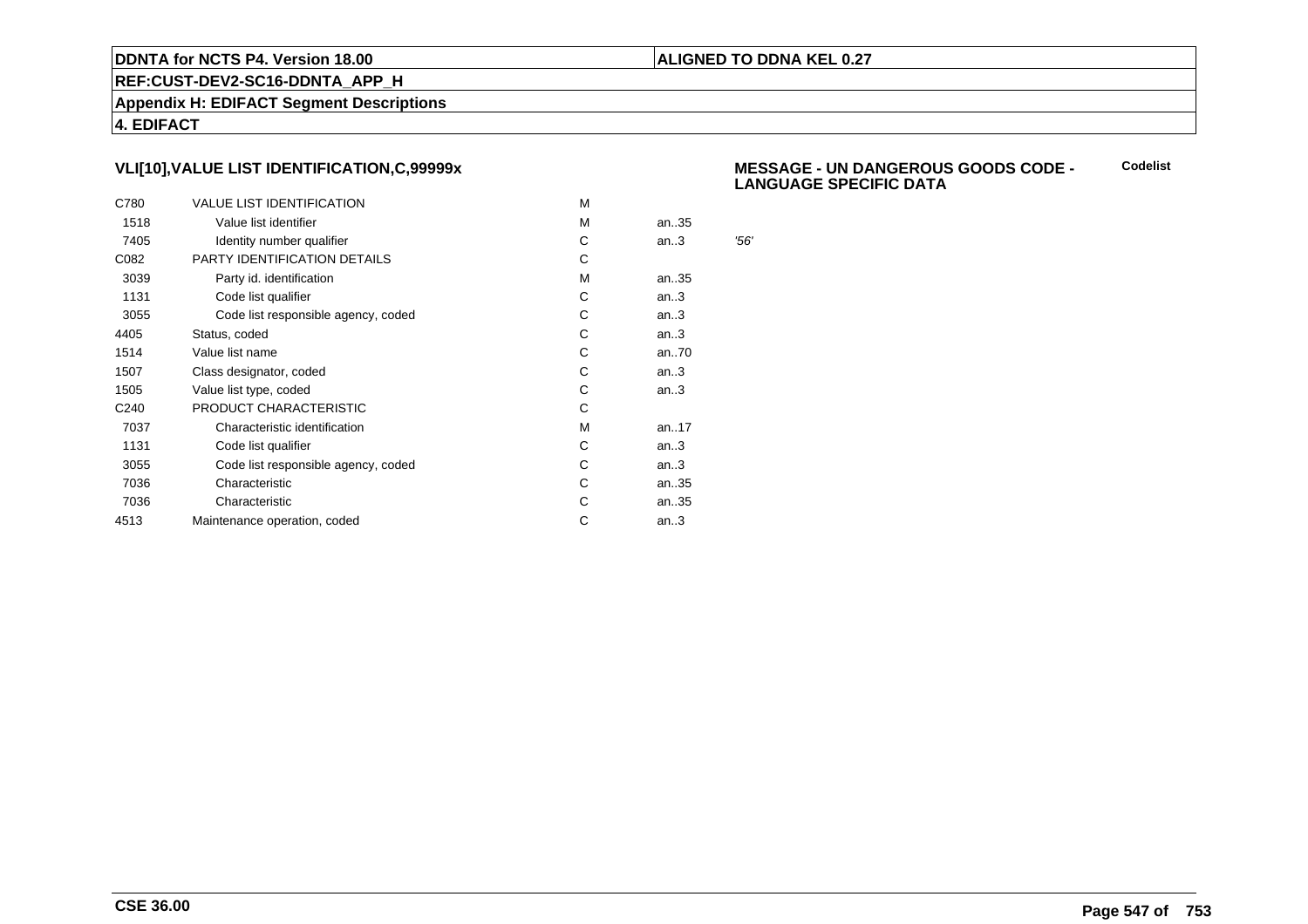### **ALIGNED TO DDNA KEL 0.27**

**REF:CUST-DEV2-SC16-DDNTA\_APP\_H**

**Appendix H: EDIFACT Segment Descriptions**

**4. EDIFACT**

# **VLI[10],VALUE LIST IDENTIFICATION,C,99999x**

| C780             | <b>VALUE LIST IDENTIFICATION</b>    | M |      |                        |
|------------------|-------------------------------------|---|------|------------------------|
| 1518             | Value list identifier               | M | an35 |                        |
| 7405             | Identity number qualifier           | С | an.3 | $^{\prime}55^{\prime}$ |
| C082             | PARTY IDENTIFICATION DETAILS        | С |      |                        |
| 3039             | Party id. identification            | М | an35 |                        |
| 1131             | Code list qualifier                 | С | an.3 |                        |
| 3055             | Code list responsible agency, coded | С | an.3 |                        |
| 4405             | Status, coded                       | С | an.3 |                        |
| 1514             | Value list name                     | C | an70 |                        |
| 1507             | Class designator, coded             | C | an.3 |                        |
| 1505             | Value list type, coded              | С | an.3 |                        |
| C <sub>240</sub> | PRODUCT CHARACTERISTIC              | С |      |                        |
| 7037             | Characteristic identification       | м | an17 |                        |
| 1131             | Code list qualifier                 | С | an.3 |                        |
| 3055             | Code list responsible agency, coded | С | an.3 |                        |
| 7036             | Characteristic                      | С | an35 |                        |
| 7036             | Characteristic                      | С | an35 |                        |
| 4513             | Maintenance operation, coded        | С | an.3 |                        |
|                  |                                     |   |      |                        |

#### **MESSAGE - WAREHOUSE TYPE - ACTION**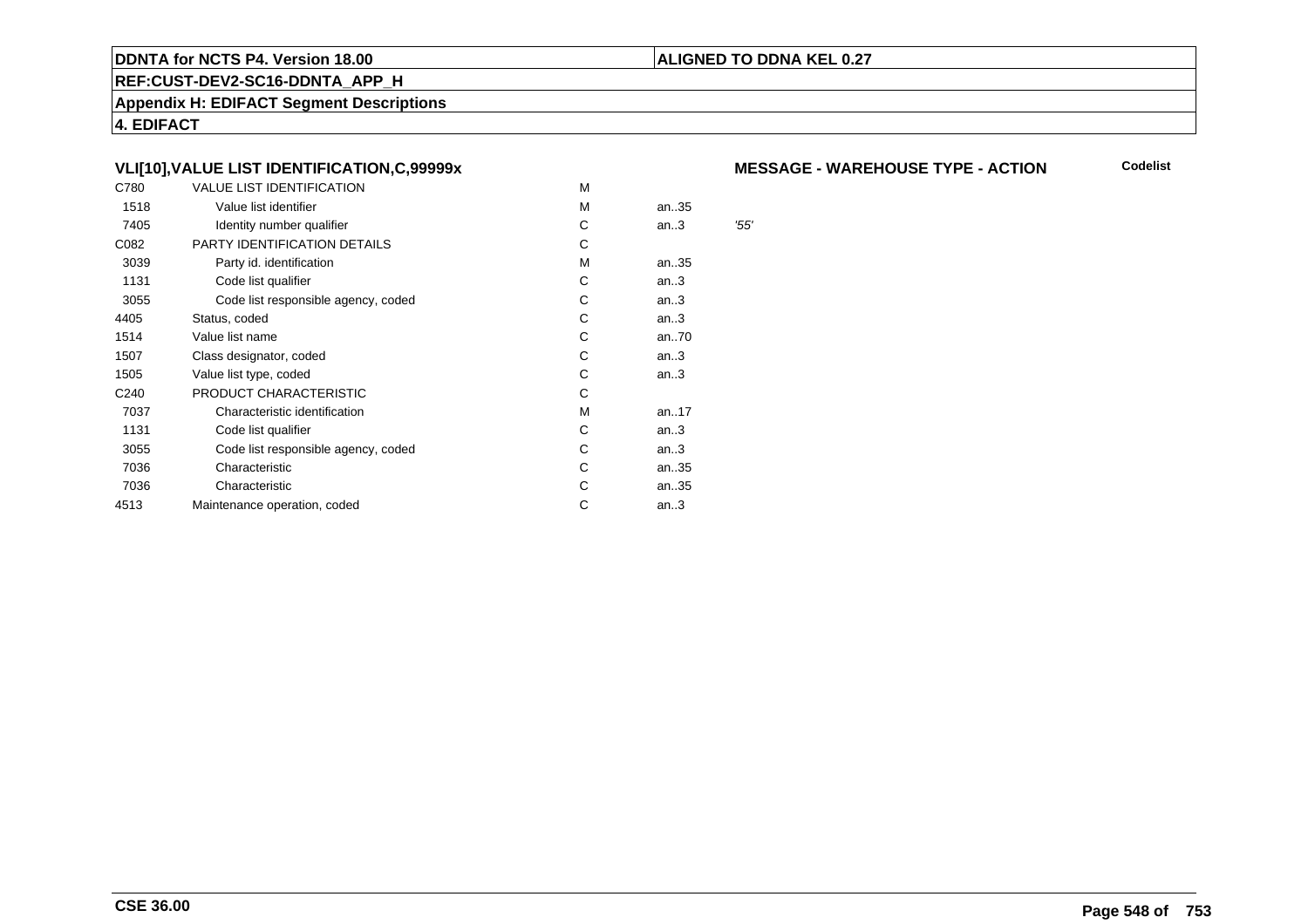### **ALIGNED TO DDNA KEL 0.27**

**REF:CUST-DEV2-SC16-DDNTA\_APP\_H**

**Appendix H: EDIFACT Segment Descriptions**

**4. EDIFACT**

# **VLI[10],VALUE LIST IDENTIFICATION,C,99999x**

| C780             | <b>VALUE LIST IDENTIFICATION</b>    | м |      |     |
|------------------|-------------------------------------|---|------|-----|
| 1518             | Value list identifier               | м | an35 |     |
| 7405             | Identity number qualifier           | С | an.3 | 55' |
| C082             | PARTY IDENTIFICATION DETAILS        | С |      |     |
| 3039             | Party id. identification            | м | an35 |     |
| 1131             | Code list qualifier                 | C | an.3 |     |
| 3055             | Code list responsible agency, coded | С | an.3 |     |
| 4405             | Status, coded                       | C | an.3 |     |
| 1514             | Value list name                     | С | an70 |     |
| 1507             | Class designator, coded             | С | an.3 |     |
| 1505             | Value list type, coded              | С | an.3 |     |
| C <sub>240</sub> | PRODUCT CHARACTERISTIC              | С |      |     |
| 7037             | Characteristic identification       | м | an17 |     |
| 1131             | Code list qualifier                 | С | an.3 |     |
| 3055             | Code list responsible agency, coded | С | an.3 |     |
| 7036             | Characteristic                      | C | an35 |     |
| 7036             | Characteristic                      | С | an35 |     |
| 4513             | Maintenance operation, coded        | С | an.3 |     |
|                  |                                     |   |      |     |

#### **MESSAGE - WAREHOUSE TYPE - LANGUAGESPECIFIC DATACodelist**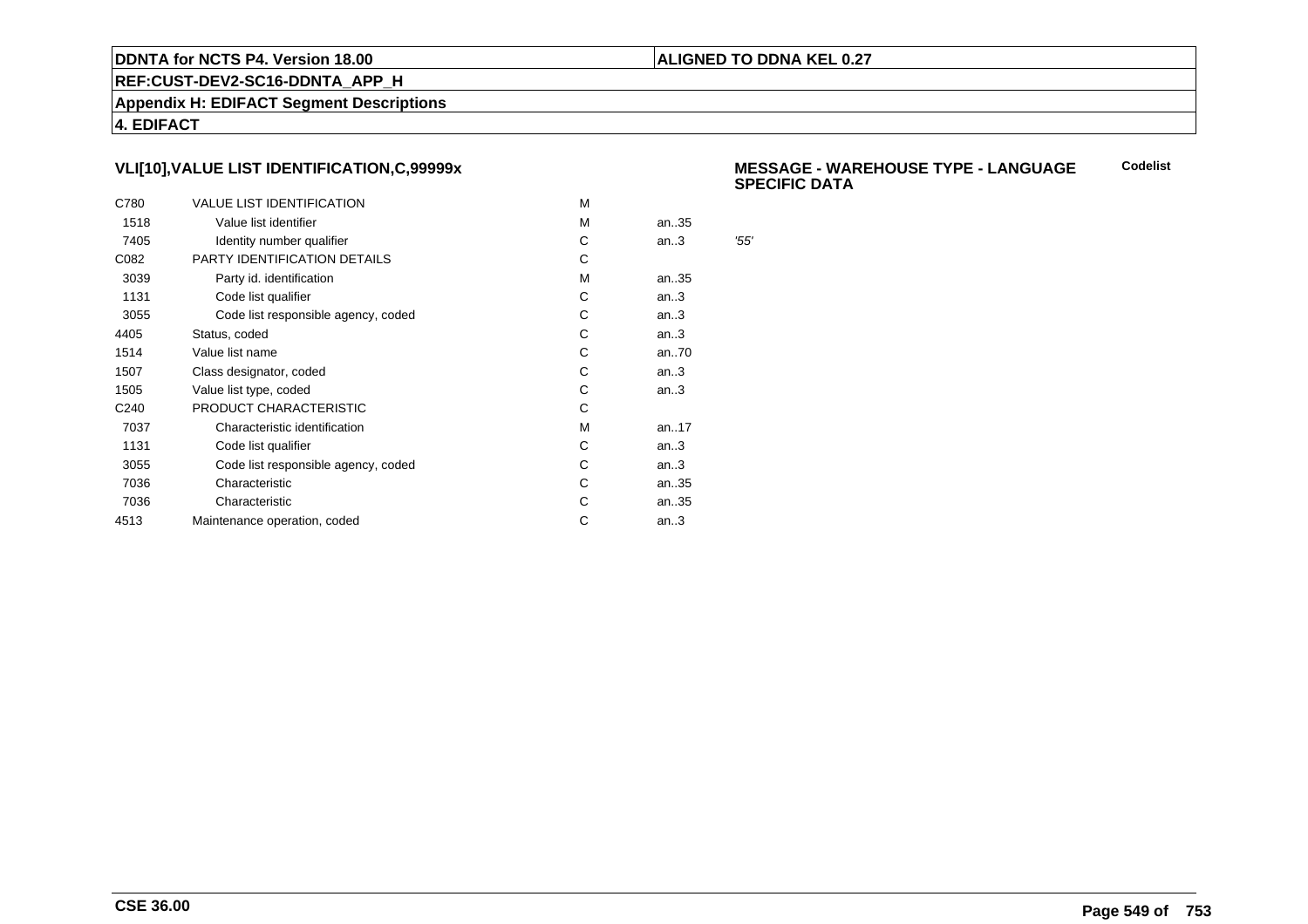### **ALIGNED TO DDNA KEL 0.27**

**REF:CUST-DEV2-SC16-DDNTA\_APP\_H**

**Appendix H: EDIFACT Segment Descriptions**

**4. EDIFACT**

# **VLI[10],VALUE LIST IDENTIFICATION,C,99999x**

| C780             | <b>VALUE LIST IDENTIFICATION</b>    | м |           |      |
|------------------|-------------------------------------|---|-----------|------|
| 1518             | Value list identifier               | м | an35      |      |
| 7405             | Identity number qualifier           | С | an.3      | '57' |
| C082             | PARTY IDENTIFICATION DETAILS        | С |           |      |
| 3039             | Party id. identification            | м | an35      |      |
| 1131             | Code list qualifier                 | C | an.3      |      |
| 3055             | Code list responsible agency, coded | С | an.3      |      |
| 4405             | Status, coded                       | С | an.3      |      |
| 1514             | Value list name                     | С | an70      |      |
| 1507             | Class designator, coded             | С | an.3      |      |
| 1505             | Value list type, coded              | С | an.3      |      |
| C <sub>240</sub> | PRODUCT CHARACTERISTIC              | С |           |      |
| 7037             | Characteristic identification       | м | an. $.17$ |      |
| 1131             | Code list qualifier                 | С | an.3      |      |
| 3055             | Code list responsible agency, coded | С | an.3      |      |
| 7036             | Characteristic                      | C | an35      |      |
| 7036             | Characteristic                      | С | an35      |      |
| 4513             | Maintenance operation, coded        | С | an.3      |      |
|                  |                                     |   |           |      |

#### **MESSAGE - COMMUNITY NATIONAL PROCEDURECodelist- ACTION**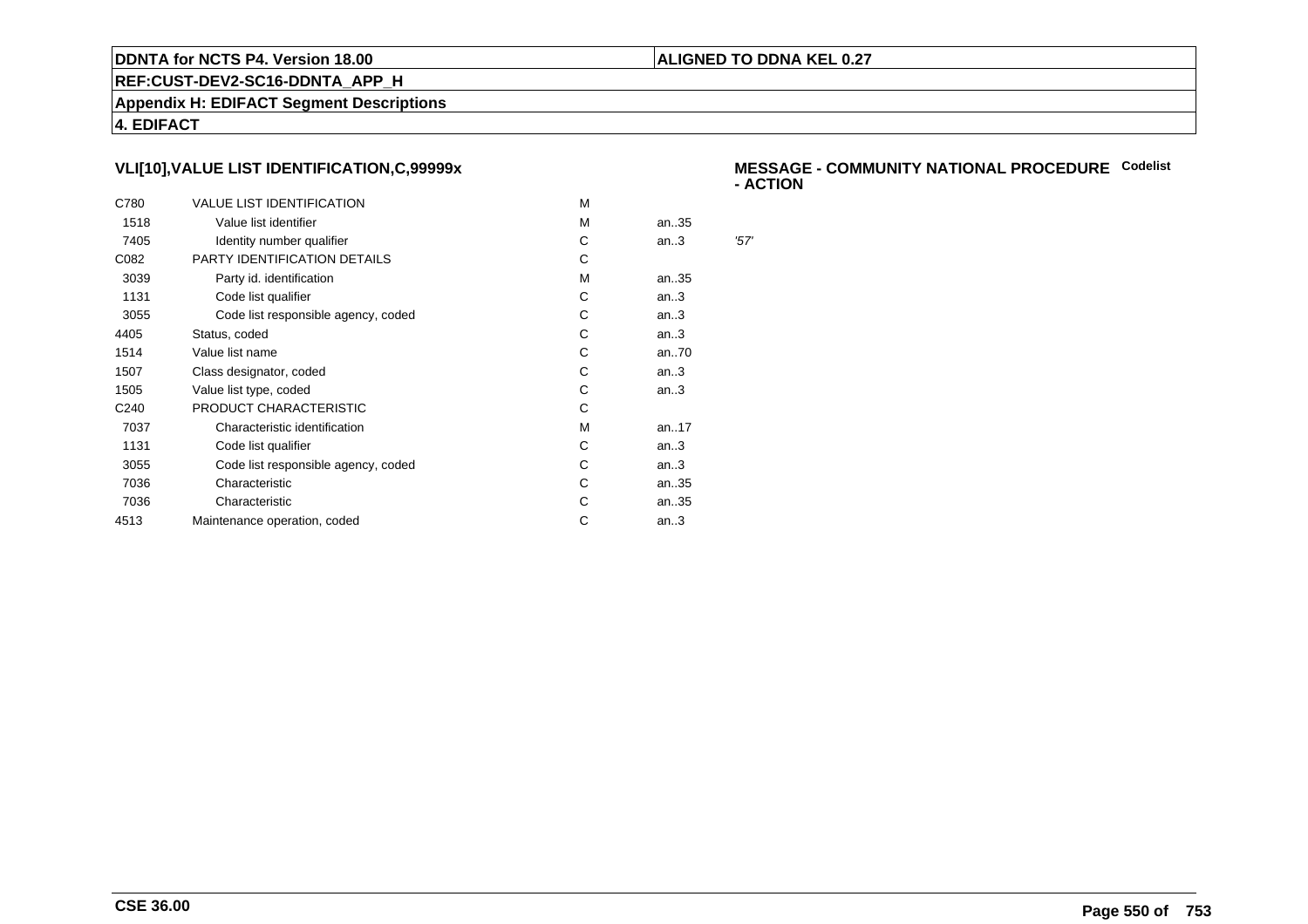### **ALIGNED TO DDNA KEL 0.27**

**REF:CUST-DEV2-SC16-DDNTA\_APP\_H**

**Appendix H: EDIFACT Segment Descriptions**

**4. EDIFACT**

# **VLI[10],VALUE LIST IDENTIFICATION,C,99999x**

| C780             | <b>VALUE LIST IDENTIFICATION</b>    | м |      |      |
|------------------|-------------------------------------|---|------|------|
| 1518             | Value list identifier               | м | an35 |      |
| 7405             | Identity number qualifier           | С | an.3 | '57' |
| C082             | PARTY IDENTIFICATION DETAILS        | C |      |      |
| 3039             | Party id. identification            | м | an35 |      |
| 1131             | Code list qualifier                 | C | an.3 |      |
| 3055             | Code list responsible agency, coded | С | an.3 |      |
| 4405             | Status, coded                       | C | an.3 |      |
| 1514             | Value list name                     | С | an70 |      |
| 1507             | Class designator, coded             | С | an.3 |      |
| 1505             | Value list type, coded              | С | an.3 |      |
| C <sub>240</sub> | PRODUCT CHARACTERISTIC              | С |      |      |
| 7037             | Characteristic identification       | M | an17 |      |
| 1131             | Code list qualifier                 | С | an.3 |      |
| 3055             | Code list responsible agency, coded | С | an.3 |      |
| 7036             | Characteristic                      | С | an35 |      |
| 7036             | Characteristic                      | С | an35 |      |
| 4513             | Maintenance operation, coded        | С | an.3 |      |
|                  |                                     |   |      |      |

#### **MESSAGE - COMMUNITY NATIONAL PROCEDURECodelist - LANGUAGE SPECIFIC DATA**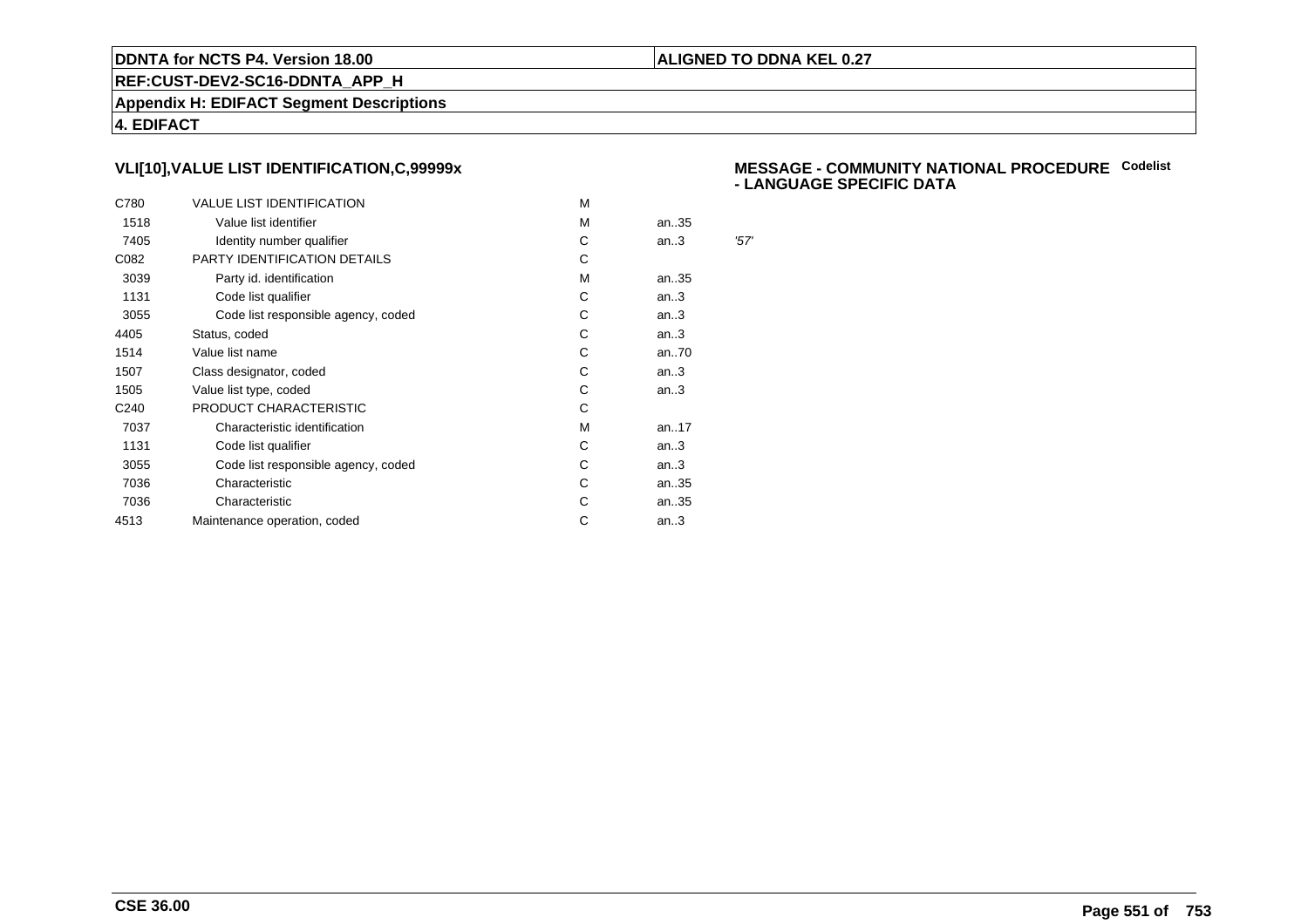### **ALIGNED TO DDNA KEL 0.27**

**REF:CUST-DEV2-SC16-DDNTA\_APP\_H**

**Appendix H: EDIFACT Segment Descriptions**

**4. EDIFACT**

# **VLI[10],VALUE LIST IDENTIFICATION,C,99999x**

| C780             | <b>VALUE LIST IDENTIFICATION</b>    | M |      |      |
|------------------|-------------------------------------|---|------|------|
| 1518             | Value list identifier               | M | an35 |      |
| 7405             | Identity number qualifier           | C | an.3 | '54' |
| C082             | PARTY IDENTIFICATION DETAILS        | С |      |      |
| 3039             | Party id. identification            | М | an35 |      |
| 1131             | Code list qualifier                 | С | an.3 |      |
| 3055             | Code list responsible agency, coded | С | an.3 |      |
| 4405             | Status, coded                       | С | an.3 |      |
| 1514             | Value list name                     | C | an70 |      |
| 1507             | Class designator, coded             | C | an.3 |      |
| 1505             | Value list type, coded              | С | an.3 |      |
| C <sub>240</sub> | PRODUCT CHARACTERISTIC              | С |      |      |
| 7037             | Characteristic identification       | м | an17 |      |
| 1131             | Code list qualifier                 | С | an.3 |      |
| 3055             | Code list responsible agency, coded | С | an.3 |      |
| 7036             | Characteristic                      | С | an35 |      |
| 7036             | Characteristic                      | С | an35 |      |
| 4513             | Maintenance operation, coded        | С | an.3 |      |
|                  |                                     |   |      |      |

#### **MESSAGE - TYPE OF TAX - ACTION**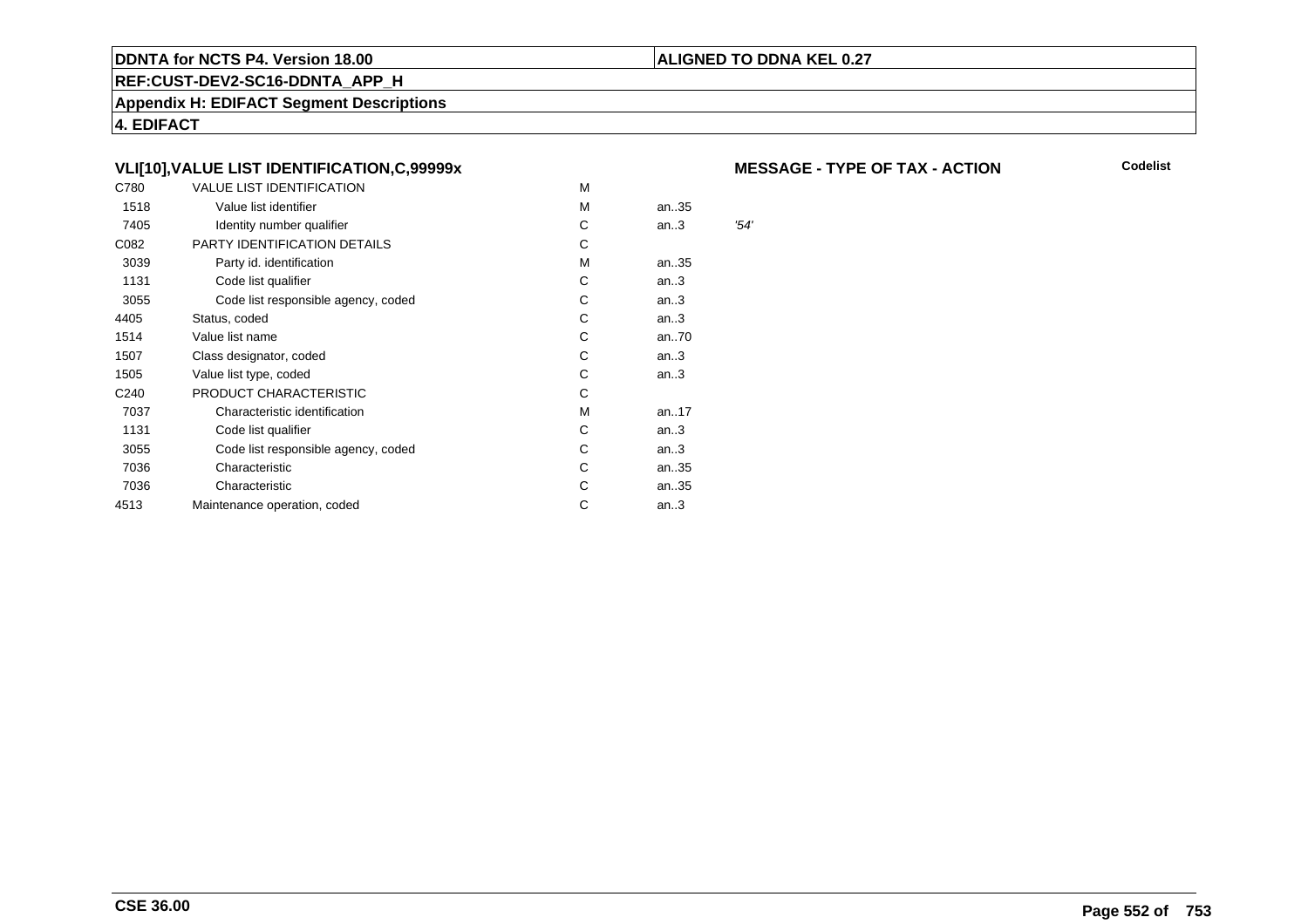### **ALIGNED TO DDNA KEL 0.27**

**REF:CUST-DEV2-SC16-DDNTA\_APP\_H**

**Appendix H: EDIFACT Segment Descriptions**

**4. EDIFACT**

# **VLI[10],VALUE LIST IDENTIFICATION,C,99999x**

| C780             | <b>VALUE LIST IDENTIFICATION</b>    | м |      |      |
|------------------|-------------------------------------|---|------|------|
| 1518             | Value list identifier               | м | an35 |      |
| 7405             | Identity number qualifier           | С | an.3 | '54' |
| C082             | PARTY IDENTIFICATION DETAILS        | C |      |      |
| 3039             | Party id. identification            | м | an35 |      |
| 1131             | Code list qualifier                 | C | an.3 |      |
| 3055             | Code list responsible agency, coded | С | an.3 |      |
| 4405             | Status, coded                       | С | an.3 |      |
| 1514             | Value list name                     | С | an70 |      |
| 1507             | Class designator, coded             | С | an.3 |      |
| 1505             | Value list type, coded              | С | an.3 |      |
| C <sub>240</sub> | PRODUCT CHARACTERISTIC              | С |      |      |
| 7037             | Characteristic identification       | M | an17 |      |
| 1131             | Code list qualifier                 | С | an.3 |      |
| 3055             | Code list responsible agency, coded | С | an.3 |      |
| 7036             | Characteristic                      | С | an35 |      |
| 7036             | Characteristic                      | С | an35 |      |
| 4513             | Maintenance operation, coded        | С | an.3 |      |
|                  |                                     |   |      |      |

#### **MESSAGE - TYPE OF TAX - LANGUAGE SPECIFICCodelistDATA**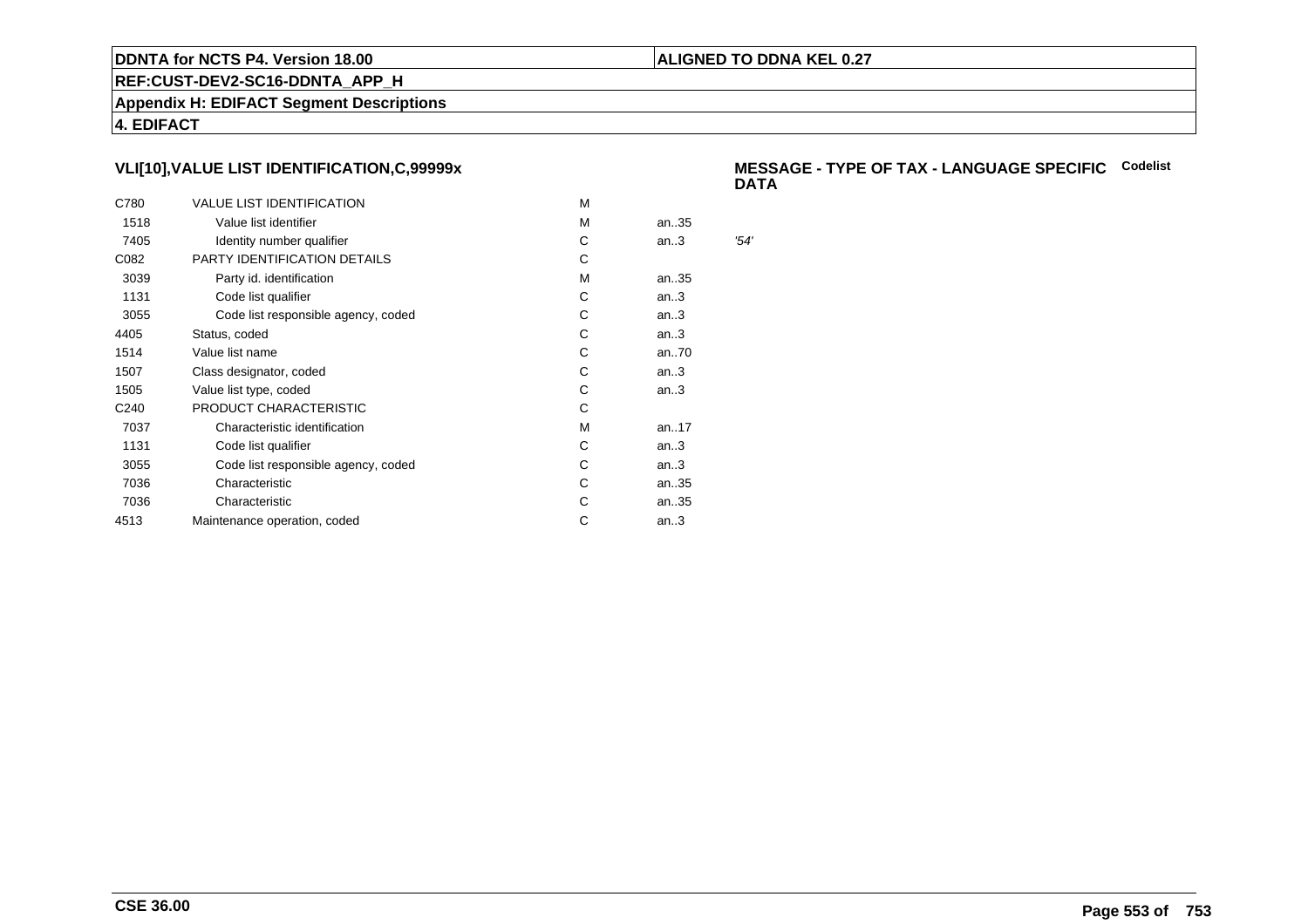### **ALIGNED TO DDNA KEL 0.27**

**REF:CUST-DEV2-SC16-DDNTA\_APP\_H**

**Appendix H: EDIFACT Segment Descriptions**

**4. EDIFACT**

# **VLI[10],VALUE LIST IDENTIFICATION,C,99999x**

| C780             | <b>VALUE LIST IDENTIFICATION</b>    | м |      |      |
|------------------|-------------------------------------|---|------|------|
| 1518             | Value list identifier               | м | an35 |      |
| 7405             | Identity number qualifier           | С | an.3 | '53' |
| C082             | PARTY IDENTIFICATION DETAILS        | C |      |      |
| 3039             | Party id. identification            | м | an35 |      |
| 1131             | Code list qualifier                 | C | an.3 |      |
| 3055             | Code list responsible agency, coded | С | an.3 |      |
| 4405             | Status, coded                       | C | an.3 |      |
| 1514             | Value list name                     | С | an70 |      |
| 1507             | Class designator, coded             | С | an.3 |      |
| 1505             | Value list type, coded              | С | an.3 |      |
| C <sub>240</sub> | PRODUCT CHARACTERISTIC              | С |      |      |
| 7037             | Characteristic identification       | M | an17 |      |
| 1131             | Code list qualifier                 | С | an.3 |      |
| 3055             | Code list responsible agency, coded | С | an.3 |      |
| 7036             | Characteristic                      | С | an35 |      |
| 7036             | Characteristic                      | С | an35 |      |
| 4513             | Maintenance operation, coded        | С | an.3 |      |
|                  |                                     |   |      |      |

 **MESSAGE - SUMMARY DECLARATIONREJECTION REASON CODE - ACTION**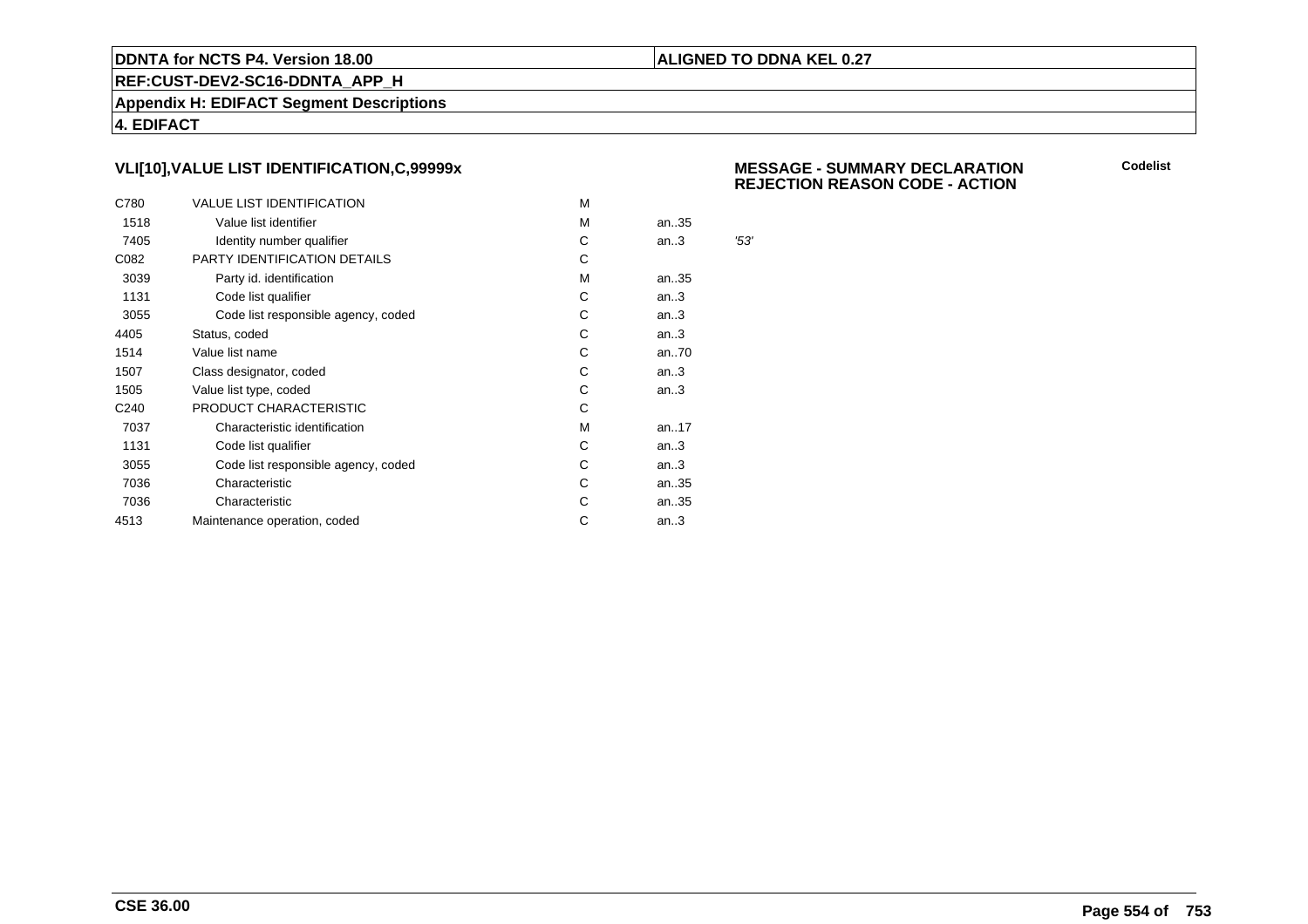### **ALIGNED TO DDNA KEL 0.27**

**REF:CUST-DEV2-SC16-DDNTA\_APP\_H**

**Appendix H: EDIFACT Segment Descriptions**

**4. EDIFACT**

# **VLI[10],VALUE LIST IDENTIFICATION,C,99999x**

|                  |                                     |   |       | ັ    |
|------------------|-------------------------------------|---|-------|------|
| C780             | <b>VALUE LIST IDENTIFICATION</b>    | M |       |      |
| 1518             | Value list identifier               | М | an35  |      |
| 7405             | Identity number qualifier           | С | an.3  | '53' |
| C082             | <b>PARTY IDENTIFICATION DETAILS</b> | C |       |      |
| 3039             | Party id. identification            | M | an35  |      |
| 1131             | Code list qualifier                 | C | an.3  |      |
| 3055             | Code list responsible agency, coded | C | an.3  |      |
| 4405             | Status, coded                       | C | an.3  |      |
| 1514             | Value list name                     | C | an70  |      |
| 1507             | Class designator, coded             | C | an.3  |      |
| 1505             | Value list type, coded              | С | an.3  |      |
| C <sub>240</sub> | PRODUCT CHARACTERISTIC              | С |       |      |
| 7037             | Characteristic identification       | М | an.17 |      |
| 1131             | Code list qualifier                 | C | an.3  |      |
| 3055             | Code list responsible agency, coded | С | an.3  |      |
| 7036             | Characteristic                      | C | an35  |      |
| 7036             | Characteristic                      | C | an35  |      |
| 4513             | Maintenance operation, coded        | С | an.3  |      |
|                  |                                     |   |       |      |

 **MESSAGE - SUMMARY DECLARATION REJECTION REASON CODE - LANGUAGESPECIFIC DATA**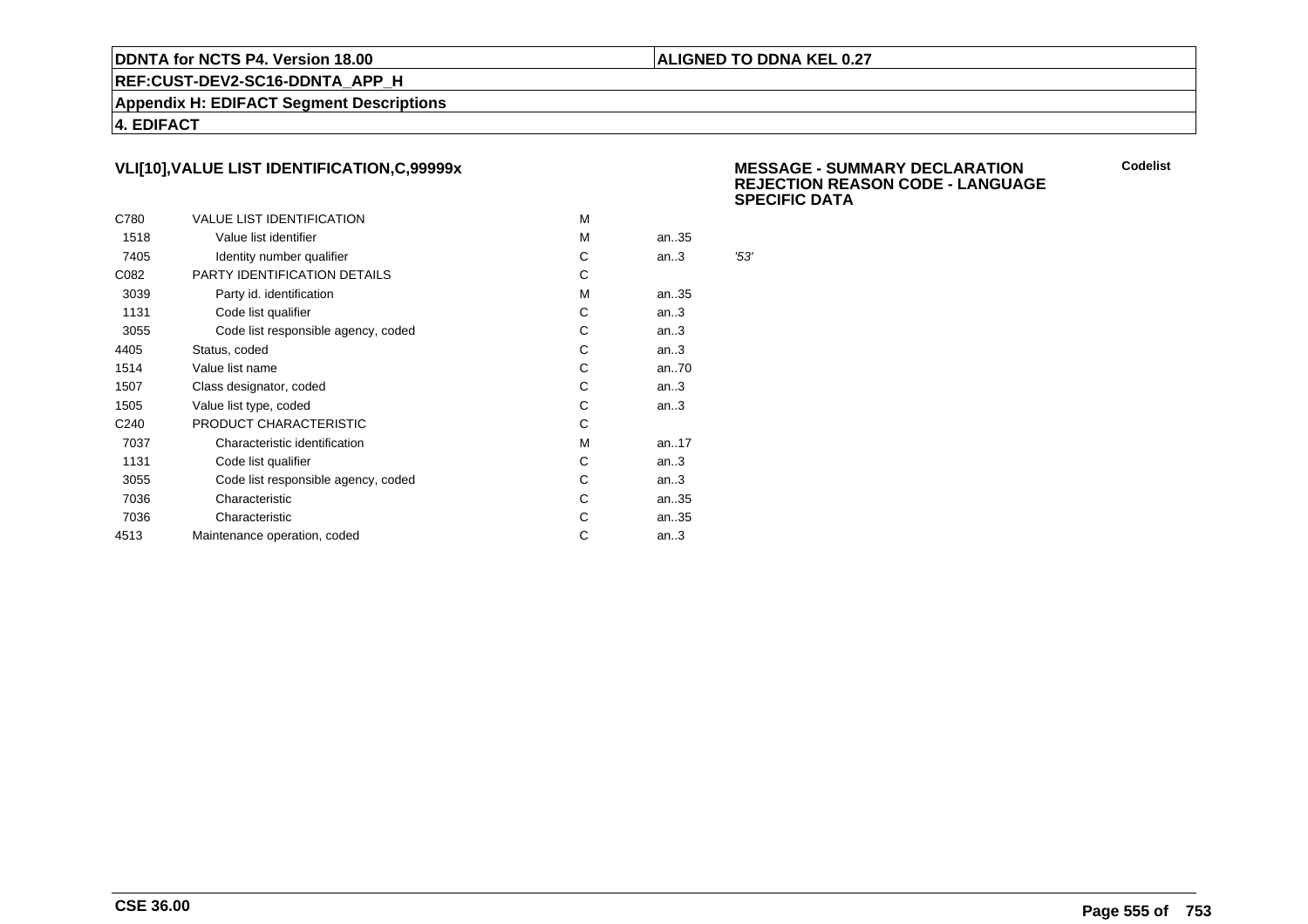### **ALIGNED TO DDNA KEL 0.27**

**REF:CUST-DEV2-SC16-DDNTA\_APP\_H**

**Appendix H: EDIFACT Segment Descriptions**

**4. EDIFACT**

# **VLI[10],VALUE LIST IDENTIFICATION,C,99999x**

| C780             | <b>VALUE LIST IDENTIFICATION</b>    | м |           |      |
|------------------|-------------------------------------|---|-----------|------|
| 1518             | Value list identifier               | м | an35      |      |
| 7405             | Identity number qualifier           | C | an.3      | '52' |
| C082             | PARTY IDENTIFICATION DETAILS        | C |           |      |
| 3039             | Party id. identification            | м | an35      |      |
| 1131             | Code list qualifier                 | C | an.3      |      |
| 3055             | Code list responsible agency, coded | С | an.3      |      |
| 4405             | Status, coded                       | С | an.3      |      |
| 1514             | Value list name                     | С | an70      |      |
| 1507             | Class designator, coded             | С | an.3      |      |
| 1505             | Value list type, coded              | C | an.3      |      |
| C <sub>240</sub> | PRODUCT CHARACTERISTIC              | С |           |      |
| 7037             | Characteristic identification       | м | an. $.17$ |      |
| 1131             | Code list qualifier                 | С | an.3      |      |
| 3055             | Code list responsible agency, coded | С | an.3      |      |
| 7036             | Characteristic                      | C | an35      |      |
| 7036             | Characteristic                      | С | an35      |      |
| 4513             | Maintenance operation, coded        | С | an.3      |      |
|                  |                                     |   |           |      |

 **MESSAGE - SPECIFIC CIRCUMSTANCEINDICATOR - ACTION**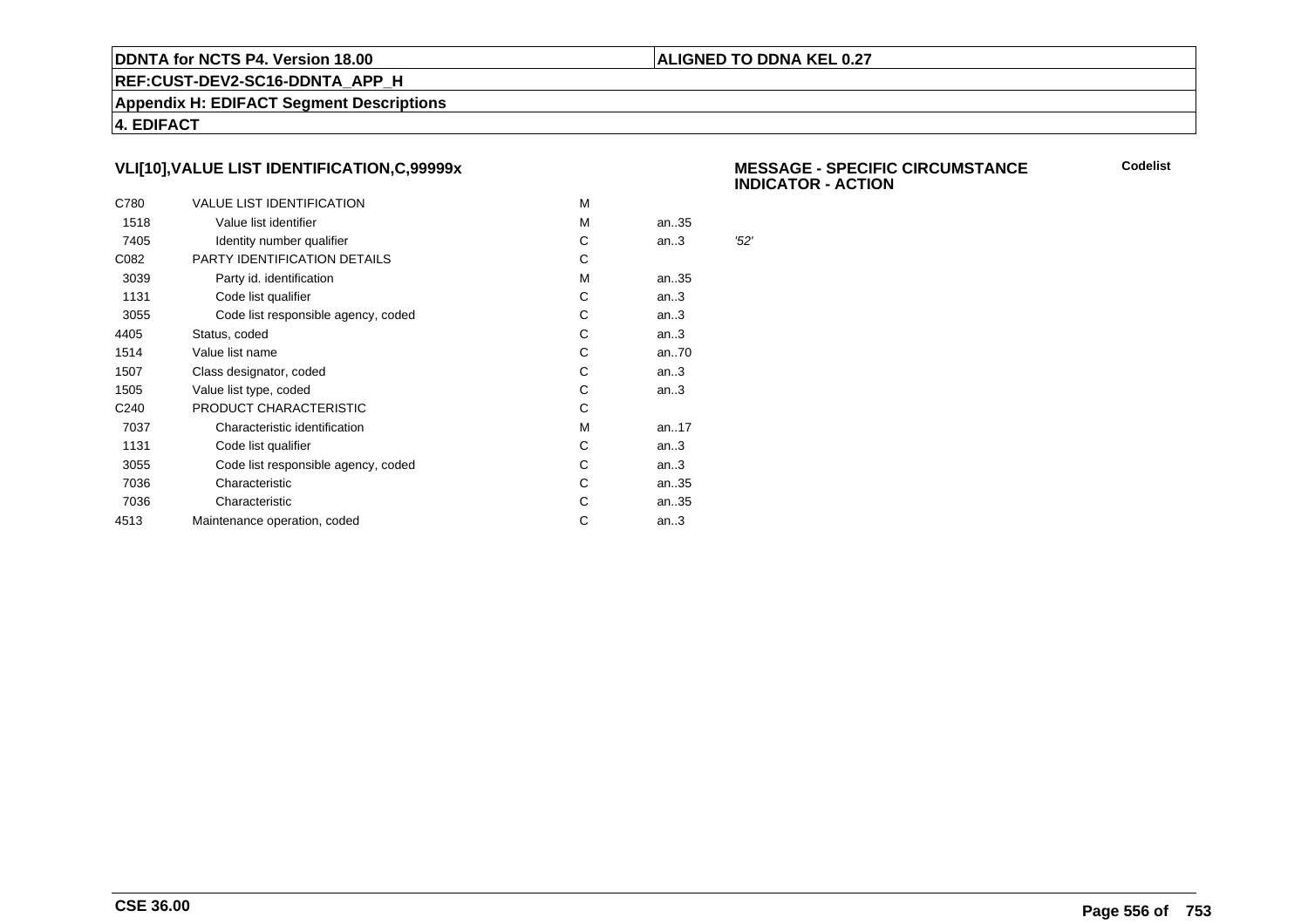### **ALIGNED TO DDNA KEL 0.27**

**REF:CUST-DEV2-SC16-DDNTA\_APP\_H**

**Appendix H: EDIFACT Segment Descriptions**

**4. EDIFACT**

# **VLI[10],VALUE LIST IDENTIFICATION,C,99999x**

| C780             | <b>VALUE LIST IDENTIFICATION</b>    | M |      |      |
|------------------|-------------------------------------|---|------|------|
| 1518             | Value list identifier               | М | an35 |      |
| 7405             | Identity number qualifier           | С | an.3 | '52' |
| C082             | PARTY IDENTIFICATION DETAILS        | C |      |      |
| 3039             | Party id. identification            | М | an35 |      |
| 1131             | Code list qualifier                 | C | an.3 |      |
| 3055             | Code list responsible agency, coded | С | an.3 |      |
| 4405             | Status, coded                       | C | an.3 |      |
| 1514             | Value list name                     | С | an70 |      |
| 1507             | Class designator, coded             | С | an.3 |      |
| 1505             | Value list type, coded              | C | an.3 |      |
| C <sub>240</sub> | PRODUCT CHARACTERISTIC              | С |      |      |
| 7037             | Characteristic identification       | M | an17 |      |
| 1131             | Code list qualifier                 | C | an.3 |      |
| 3055             | Code list responsible agency, coded | С | an.3 |      |
| 7036             | Characteristic                      | С | an35 |      |
| 7036             | Characteristic                      | С | an35 |      |
| 4513             | Maintenance operation, coded        | С | an.3 |      |
|                  |                                     |   |      |      |

#### **MESSAGE - SPECIFIC CIRCUMSTANCEINDICATOR - LANGUAGE SPECIFIC DATA**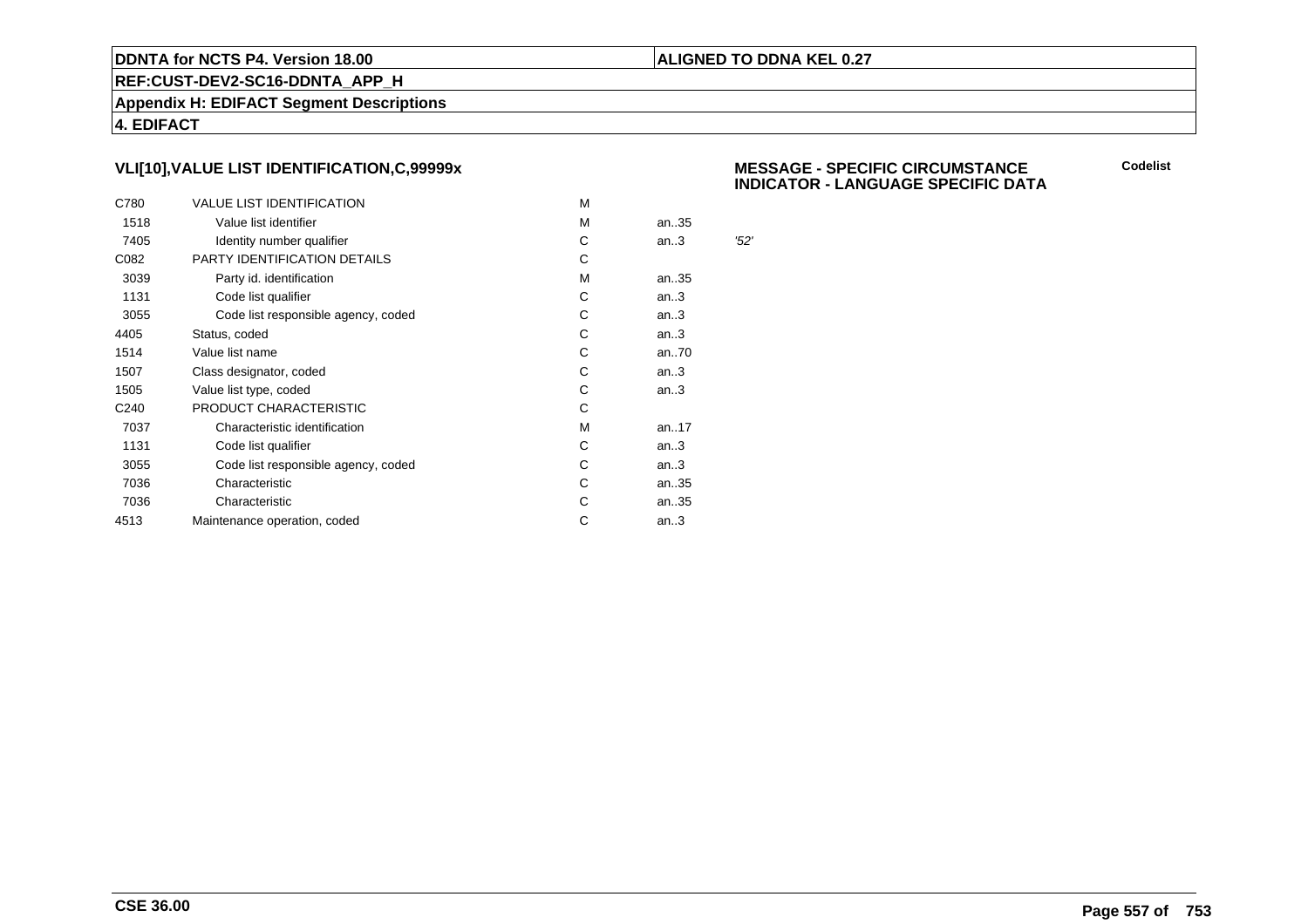### **ALIGNED TO DDNA KEL 0.27**

**REF:CUST-DEV2-SC16-DDNTA\_APP\_H**

**Appendix H: EDIFACT Segment Descriptions**

**4. EDIFACT**

# **VLI[10],VALUE LIST IDENTIFICATION,C,99999x**

| C780             | <b>VALUE LIST IDENTIFICATION</b>    | м |      |      |
|------------------|-------------------------------------|---|------|------|
| 1518             | Value list identifier               | м | an35 |      |
| 7405             | Identity number qualifier           | С | an.3 | '51' |
| C082             | PARTY IDENTIFICATION DETAILS        | С |      |      |
| 3039             | Party id. identification            | м | an35 |      |
| 1131             | Code list qualifier                 | C | an.3 |      |
| 3055             | Code list responsible agency, coded | С | an.3 |      |
| 4405             | Status, coded                       | C | an.3 |      |
| 1514             | Value list name                     | С | an70 |      |
| 1507             | Class designator, coded             | С | an.3 |      |
| 1505             | Value list type, coded              | С | an.3 |      |
| C <sub>240</sub> | PRODUCT CHARACTERISTIC              | С |      |      |
| 7037             | Characteristic identification       | м | an17 |      |
| 1131             | Code list qualifier                 | С | an.3 |      |
| 3055             | Code list responsible agency, coded | С | an.3 |      |
| 7036             | Characteristic                      | C | an35 |      |
| 7036             | Characteristic                      | С | an35 |      |
| 4513             | Maintenance operation, coded        | С | an.3 |      |
|                  |                                     |   |      |      |

#### **MESSAGE - RISK ANALYSIS RESULT CODE - ACTIONCodelist**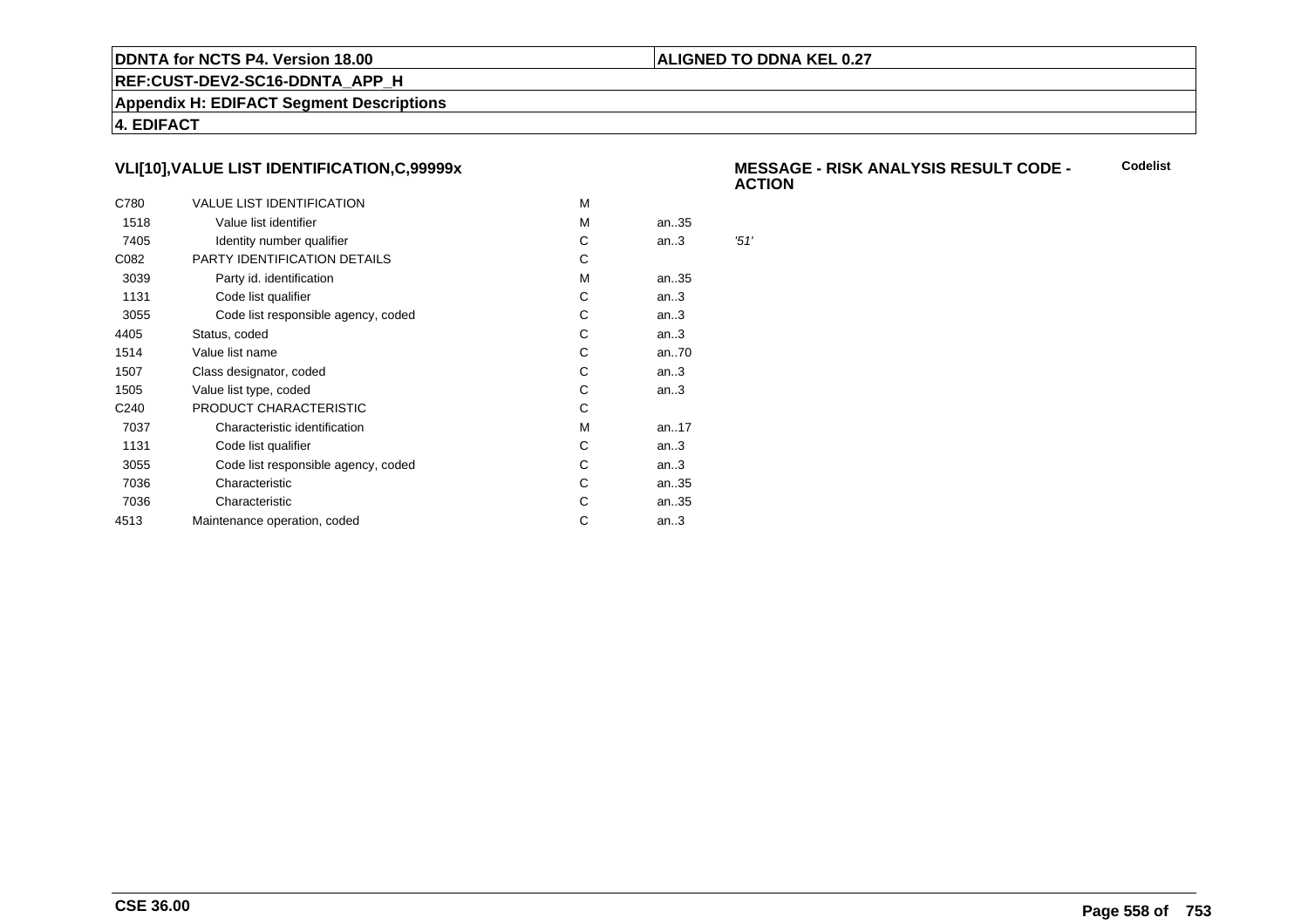### **ALIGNED TO DDNA KEL 0.27**

**REF:CUST-DEV2-SC16-DDNTA\_APP\_H**

**Appendix H: EDIFACT Segment Descriptions**

**4. EDIFACT**

# **VLI[10],VALUE LIST IDENTIFICATION,C,99999x**

| C780             | <b>VALUE LIST IDENTIFICATION</b>    | м |      |      |
|------------------|-------------------------------------|---|------|------|
| 1518             | Value list identifier               | м | an35 |      |
| 7405             | Identity number qualifier           | С | an.3 | '51' |
| C082             | PARTY IDENTIFICATION DETAILS        | С |      |      |
| 3039             | Party id. identification            | м | an35 |      |
| 1131             | Code list qualifier                 | C | an.3 |      |
| 3055             | Code list responsible agency, coded | С | an.3 |      |
| 4405             | Status, coded                       | C | an.3 |      |
| 1514             | Value list name                     | С | an70 |      |
| 1507             | Class designator, coded             | С | an.3 |      |
| 1505             | Value list type, coded              | С | an.3 |      |
| C <sub>240</sub> | PRODUCT CHARACTERISTIC              | С |      |      |
| 7037             | Characteristic identification       | м | an17 |      |
| 1131             | Code list qualifier                 | С | an.3 |      |
| 3055             | Code list responsible agency, coded | С | an.3 |      |
| 7036             | Characteristic                      | C | an35 |      |
| 7036             | Characteristic                      | С | an35 |      |
| 4513             | Maintenance operation, coded        | С | an.3 |      |
|                  |                                     |   |      |      |

#### **MESSAGE - RISK ANALYSIS RESULT CODE - LANGUAGE SPECIFIC DATACodelist**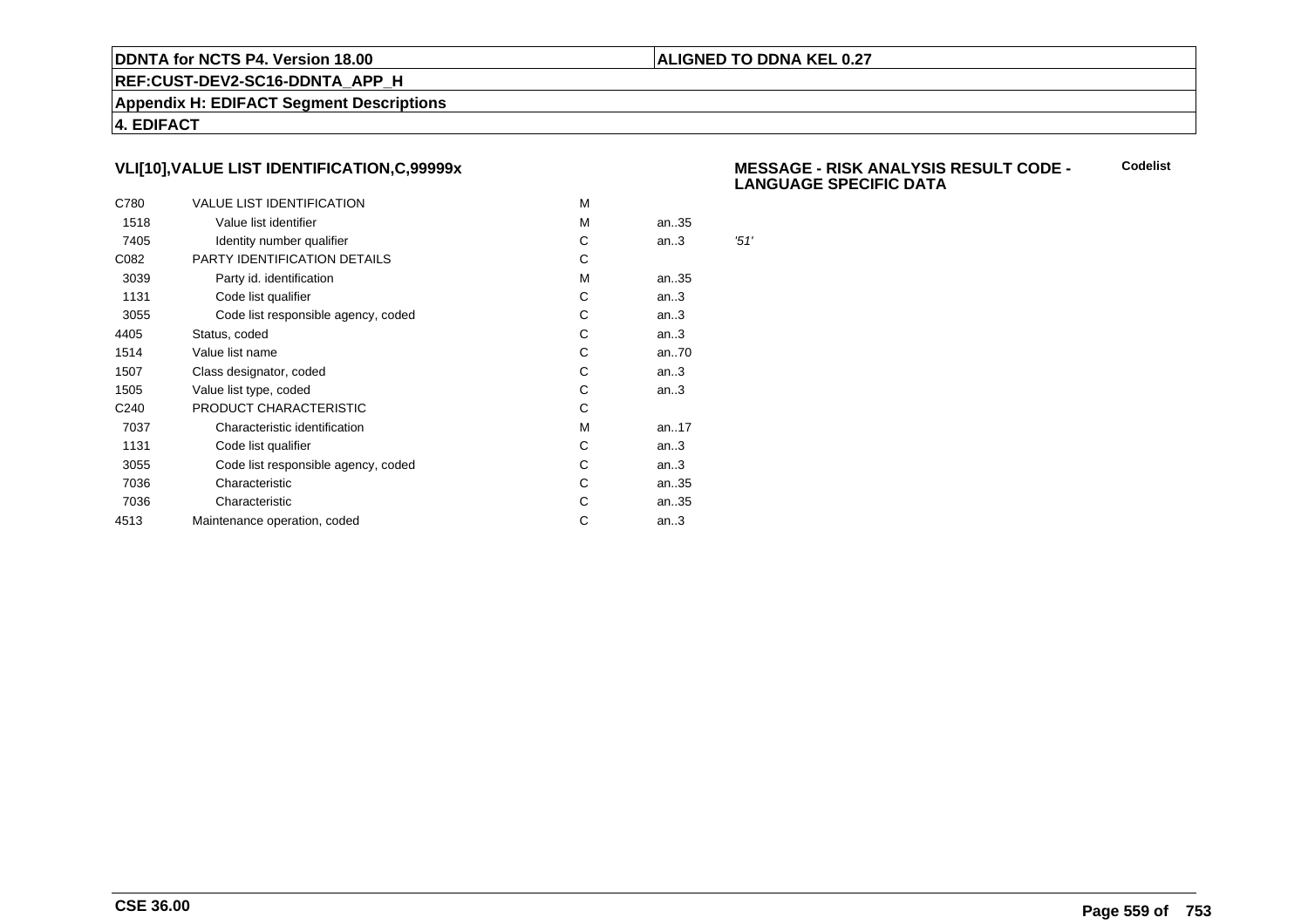### **ALIGNED TO DDNA KEL 0.27**

**REF:CUST-DEV2-SC16-DDNTA\_APP\_H**

**Appendix H: EDIFACT Segment Descriptions**

**4. EDIFACT**

# **VLI[10],VALUE LIST IDENTIFICATION,C,99999x**

| C780             | <b>VALUE LIST IDENTIFICATION</b>    | м |      |      |
|------------------|-------------------------------------|---|------|------|
| 1518             | Value list identifier               | м | an35 |      |
| 7405             | Identity number qualifier           | С | an.3 | '50' |
| C082             | PARTY IDENTIFICATION DETAILS        | С |      |      |
| 3039             | Party id. identification            | м | an35 |      |
| 1131             | Code list qualifier                 | C | an.3 |      |
| 3055             | Code list responsible agency, coded | С | an.3 |      |
| 4405             | Status, coded                       | C | an.3 |      |
| 1514             | Value list name                     | С | an70 |      |
| 1507             | Class designator, coded             | С | an.3 |      |
| 1505             | Value list type, coded              | С | an.3 |      |
| C <sub>240</sub> | PRODUCT CHARACTERISTIC              | С |      |      |
| 7037             | Characteristic identification       | м | an17 |      |
| 1131             | Code list qualifier                 | С | an.3 |      |
| 3055             | Code list responsible agency, coded | С | an.3 |      |
| 7036             | Characteristic                      | C | an35 |      |
| 7036             | Characteristic                      | С | an35 |      |
| 4513             | Maintenance operation, coded        | С | an.3 |      |
|                  |                                     |   |      |      |

#### **MESSAGE - REPRESENTATIVE STATUS CODE - ACTIONCodelist**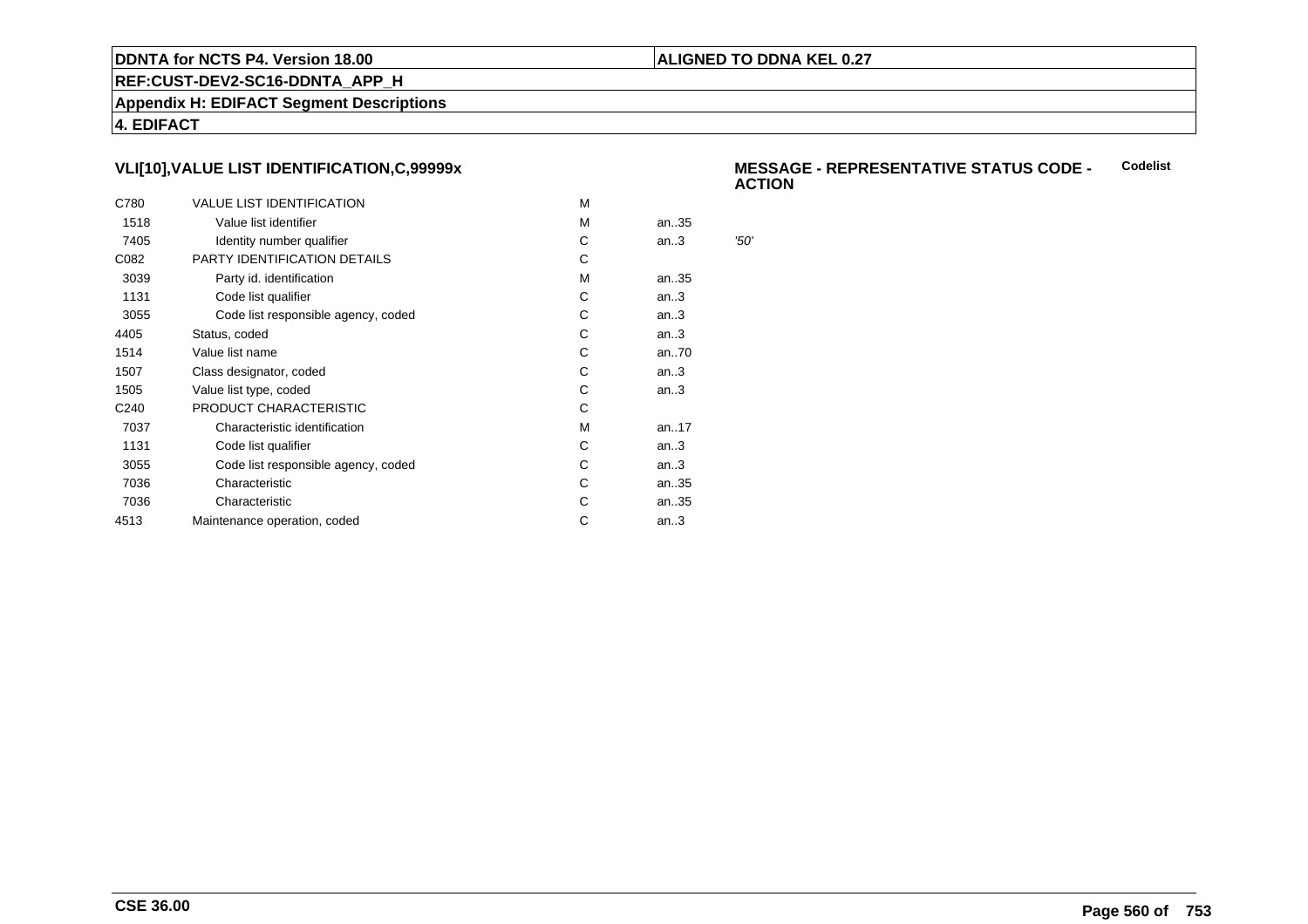### **ALIGNED TO DDNA KEL 0.27**

**REF:CUST-DEV2-SC16-DDNTA\_APP\_H**

**Appendix H: EDIFACT Segment Descriptions**

**4. EDIFACT**

# **VLI[10],VALUE LIST IDENTIFICATION,C,99999x**

| C780             | <b>VALUE LIST IDENTIFICATION</b>    | M |      |      |
|------------------|-------------------------------------|---|------|------|
| 1518             | Value list identifier               | M | an35 |      |
| 7405             | Identity number qualifier           | С | an.3 | '50' |
| C082             | PARTY IDENTIFICATION DETAILS        | С |      |      |
| 3039             | Party id. identification            | м | an35 |      |
| 1131             | Code list qualifier                 | С | an.3 |      |
| 3055             | Code list responsible agency, coded | С | an.3 |      |
| 4405             | Status, coded                       | С | an.3 |      |
| 1514             | Value list name                     | C | an70 |      |
| 1507             | Class designator, coded             | С | an.3 |      |
| 1505             | Value list type, coded              | С | an.3 |      |
| C <sub>240</sub> | PRODUCT CHARACTERISTIC              | С |      |      |
| 7037             | Characteristic identification       | м | an17 |      |
| 1131             | Code list qualifier                 | С | an.3 |      |
| 3055             | Code list responsible agency, coded | С | an.3 |      |
| 7036             | Characteristic                      | C | an35 |      |
| 7036             | Characteristic                      | С | an35 |      |
| 4513             | Maintenance operation, coded        | С | an.3 |      |
|                  |                                     |   |      |      |

#### **MESSAGE - REPRESENTATIVE STATUS CODE - LANGUAGE SPECIFIC DATACodelist**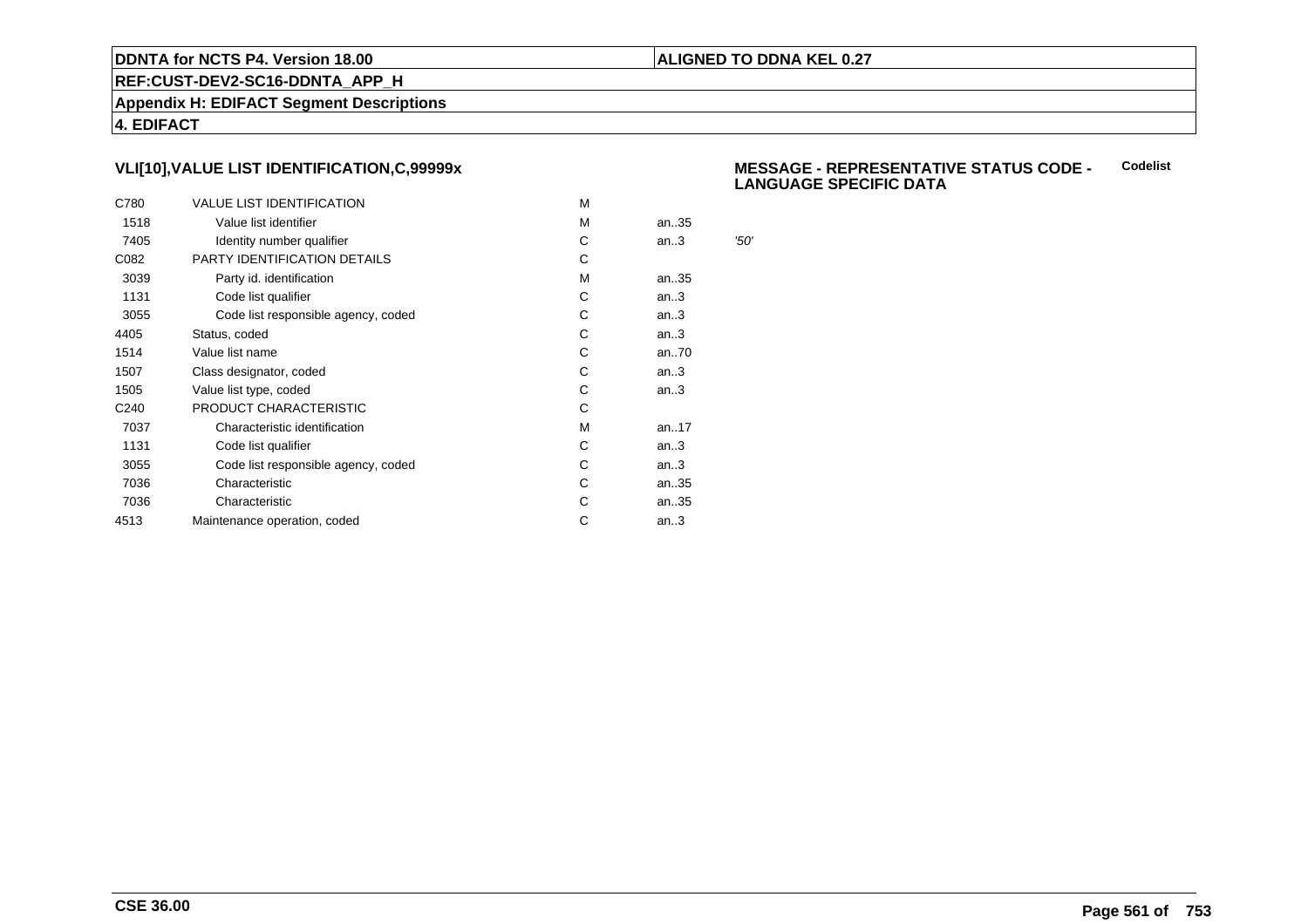### **ALIGNED TO DDNA KEL 0.27**

**REF:CUST-DEV2-SC16-DDNTA\_APP\_H**

**Appendix H: EDIFACT Segment Descriptions**

**4. EDIFACT**

# **VLI[10],VALUE LIST IDENTIFICATION,C,99999x**

| C780             | VALUE LIST IDENTIFICATION           | M |      |      |
|------------------|-------------------------------------|---|------|------|
| 1518             | Value list identifier               | M | an35 |      |
| 7405             | Identity number qualifier           | С | an.3 | '49' |
| C082             | PARTY IDENTIFICATION DETAILS        | С |      |      |
| 3039             | Party id. identification            | м | an35 |      |
| 1131             | Code list qualifier                 | С | an.3 |      |
| 3055             | Code list responsible agency, coded | С | an.3 |      |
| 4405             | Status, coded                       | С | an.3 |      |
| 1514             | Value list name                     | C | an70 |      |
| 1507             | Class designator, coded             | C | an.3 |      |
| 1505             | Value list type, coded              | C | an.3 |      |
| C <sub>240</sub> | PRODUCT CHARACTERISTIC              | С |      |      |
| 7037             | Characteristic identification       | м | an17 |      |
| 1131             | Code list qualifier                 | С | an.3 |      |
| 3055             | Code list responsible agency, coded | С | an.3 |      |
| 7036             | Characteristic                      | С | an35 |      |
| 7036             | Characteristic                      | С | an35 |      |
| 4513             | Maintenance operation, coded        | С | an.3 |      |
|                  |                                     |   |      |      |

#### **MESSAGE - PREVIOUS PROCEDURE - ACTIONCodelist**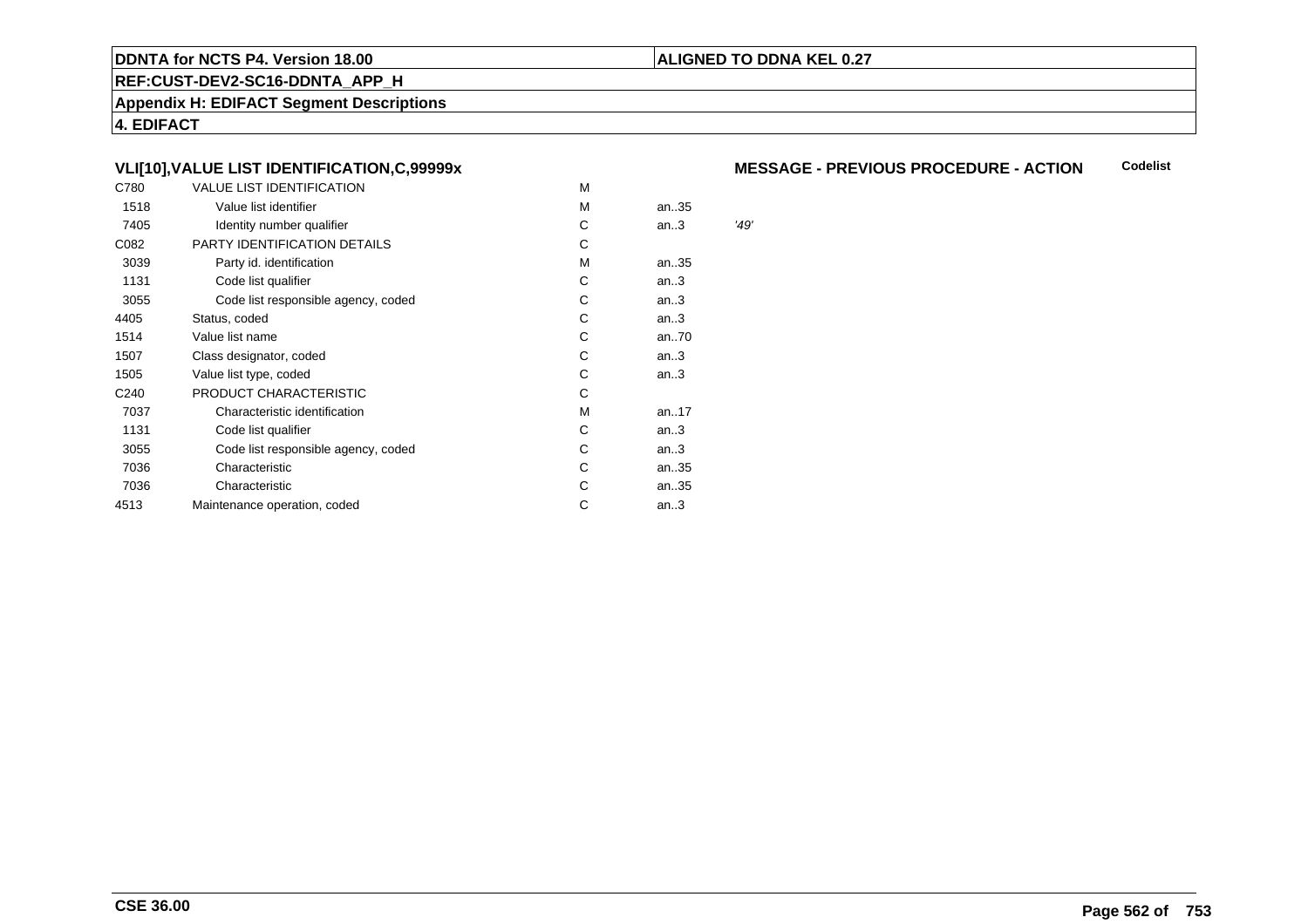### **ALIGNED TO DDNA KEL 0.27**

**REF:CUST-DEV2-SC16-DDNTA\_APP\_H**

**Appendix H: EDIFACT Segment Descriptions**

**4. EDIFACT**

# **VLI[10],VALUE LIST IDENTIFICATION,C,99999x**

| C780             | <b>VALUE LIST IDENTIFICATION</b>    | м |      |      |
|------------------|-------------------------------------|---|------|------|
| 1518             | Value list identifier               | м | an35 |      |
| 7405             | Identity number qualifier           | С | an.3 | '49' |
| C082             | PARTY IDENTIFICATION DETAILS        | С |      |      |
| 3039             | Party id. identification            | м | an35 |      |
| 1131             | Code list qualifier                 | C | an.3 |      |
| 3055             | Code list responsible agency, coded | С | an.3 |      |
| 4405             | Status, coded                       | C | an.3 |      |
| 1514             | Value list name                     | С | an70 |      |
| 1507             | Class designator, coded             | С | an.3 |      |
| 1505             | Value list type, coded              | С | an.3 |      |
| C <sub>240</sub> | PRODUCT CHARACTERISTIC              | С |      |      |
| 7037             | Characteristic identification       | м | an17 |      |
| 1131             | Code list qualifier                 | С | an.3 |      |
| 3055             | Code list responsible agency, coded | С | an.3 |      |
| 7036             | Characteristic                      | C | an35 |      |
| 7036             | Characteristic                      | С | an35 |      |
| 4513             | Maintenance operation, coded        | С | an.3 |      |
|                  |                                     |   |      |      |

#### **MESSAGE - PREVIOUS PROCEDURE - LANGUAGECodelistSPECIFIC DATA**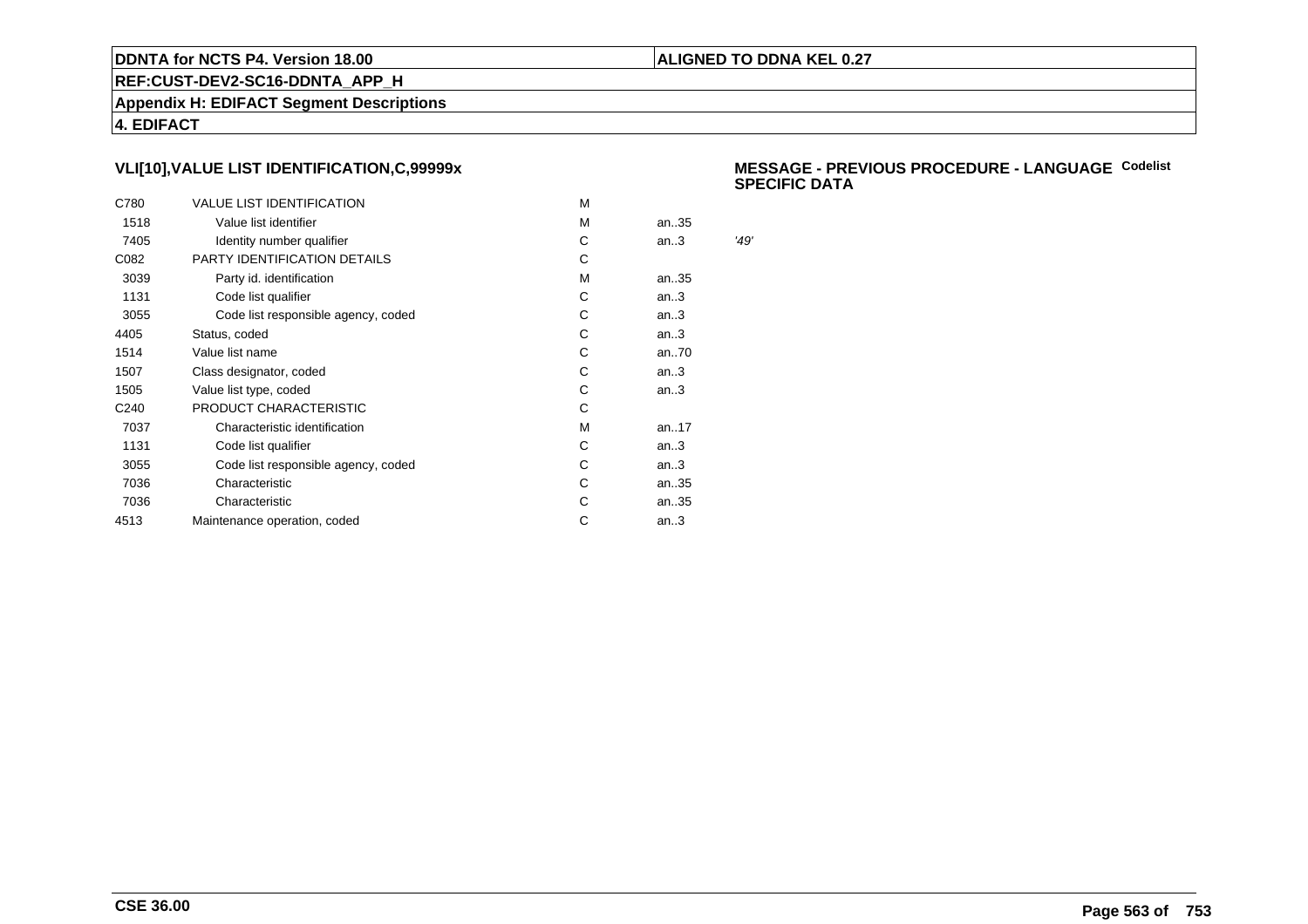### **ALIGNED TO DDNA KEL 0.27**

**REF:CUST-DEV2-SC16-DDNTA\_APP\_H**

**Appendix H: EDIFACT Segment Descriptions**

**4. EDIFACT**

# **VLI[10],VALUE LIST IDENTIFICATION,C,99999x**

| C780             | <b>VALUE LIST IDENTIFICATION</b>    | M |      |      |
|------------------|-------------------------------------|---|------|------|
| 1518             | Value list identifier               | M | an35 |      |
| 7405             | Identity number qualifier           | C | an.3 | '48' |
| C082             | PARTY IDENTIFICATION DETAILS        | С |      |      |
| 3039             | Party id. identification            | м | an35 |      |
| 1131             | Code list qualifier                 | С | an.3 |      |
| 3055             | Code list responsible agency, coded | С | an.3 |      |
| 4405             | Status, coded                       | С | an.3 |      |
| 1514             | Value list name                     | C | an70 |      |
| 1507             | Class designator, coded             | C | an.3 |      |
| 1505             | Value list type, coded              | С | an.3 |      |
| C <sub>240</sub> | PRODUCT CHARACTERISTIC              | С |      |      |
| 7037             | Characteristic identification       | м | an17 |      |
| 1131             | Code list qualifier                 | С | an.3 |      |
| 3055             | Code list responsible agency, coded | С | an.3 |      |
| 7036             | Characteristic                      | С | an35 |      |
| 7036             | Characteristic                      | С | an35 |      |
| 4513             | Maintenance operation, coded        | С | an.3 |      |
|                  |                                     |   |      |      |

# **MESSAGE - PROCEDURE REQUESTED - ACTION Codelist**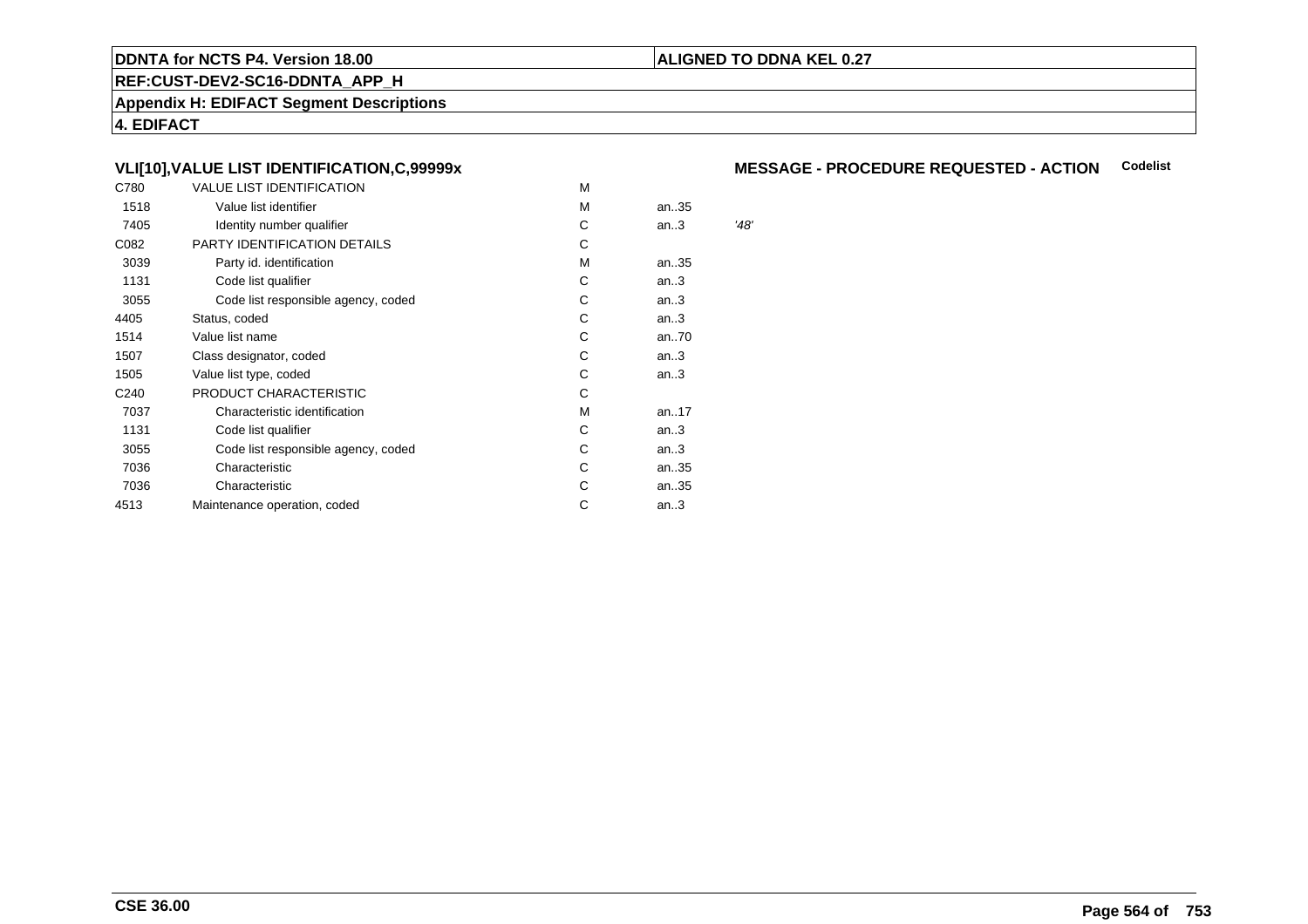### **ALIGNED TO DDNA KEL 0.27**

**REF:CUST-DEV2-SC16-DDNTA\_APP\_H**

**Appendix H: EDIFACT Segment Descriptions**

**4. EDIFACT**

# **VLI[10],VALUE LIST IDENTIFICATION,C,99999x**

| C780             | <b>VALUE LIST IDENTIFICATION</b>    | M |      |      |
|------------------|-------------------------------------|---|------|------|
| 1518             | Value list identifier               | M | an35 |      |
| 7405             | Identity number qualifier           | С | an.3 | '48' |
| C082             | PARTY IDENTIFICATION DETAILS        | С |      |      |
| 3039             | Party id. identification            | м | an35 |      |
| 1131             | Code list qualifier                 | С | an.3 |      |
| 3055             | Code list responsible agency, coded | С | an.3 |      |
| 4405             | Status, coded                       | С | an.3 |      |
| 1514             | Value list name                     | C | an70 |      |
| 1507             | Class designator, coded             | С | an.3 |      |
| 1505             | Value list type, coded              | С | an.3 |      |
| C <sub>240</sub> | PRODUCT CHARACTERISTIC              | С |      |      |
| 7037             | Characteristic identification       | м | an17 |      |
| 1131             | Code list qualifier                 | С | an.3 |      |
| 3055             | Code list responsible agency, coded | С | an.3 |      |
| 7036             | Characteristic                      | C | an35 |      |
| 7036             | Characteristic                      | С | an35 |      |
| 4513             | Maintenance operation, coded        | С | an.3 |      |
|                  |                                     |   |      |      |

#### **MESSAGE - PROCEDURE REQUESTED - LANGUAGE SPECIFIC DATA**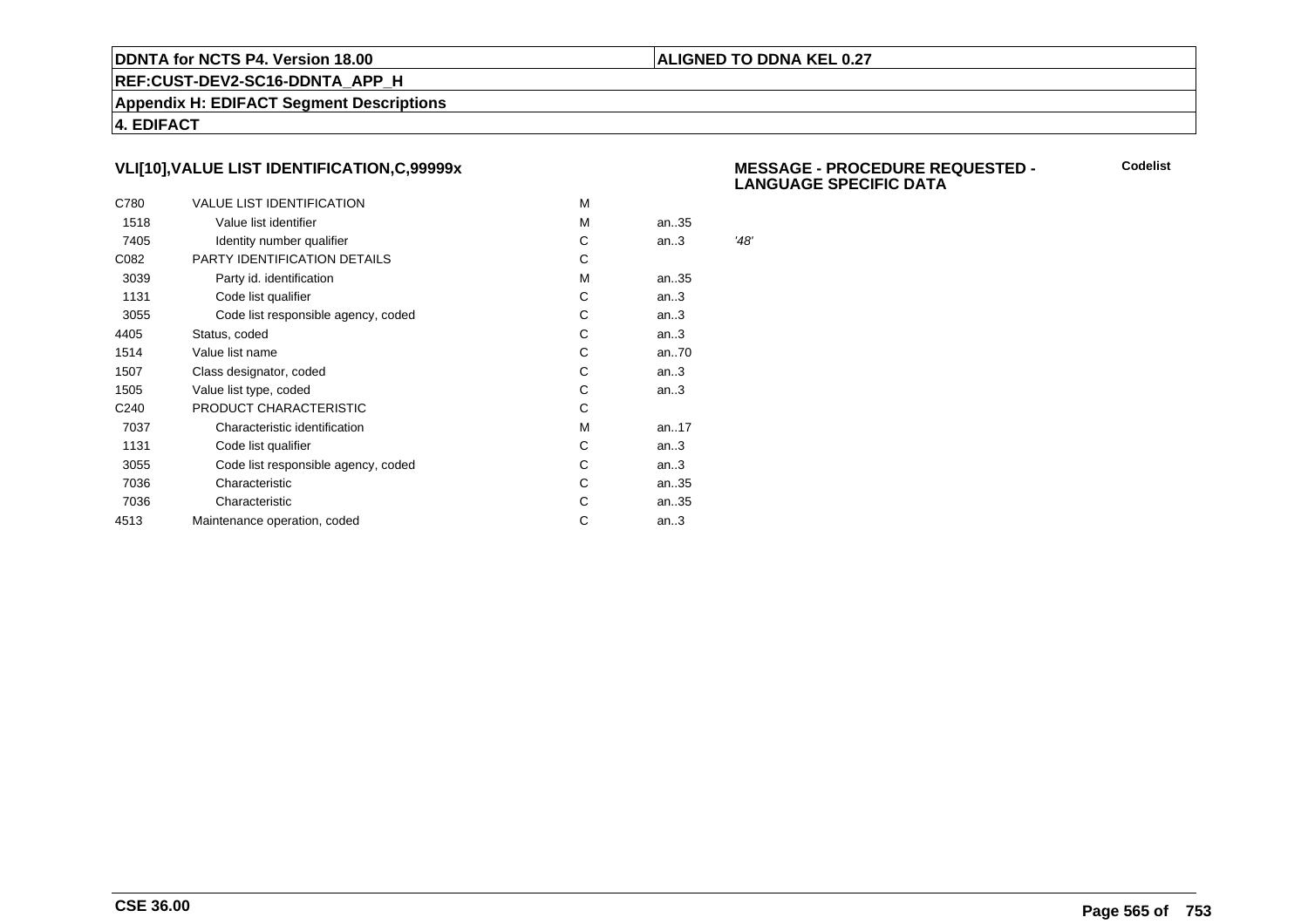### **ALIGNED TO DDNA KEL 0.27**

**REF:CUST-DEV2-SC16-DDNTA\_APP\_H**

**Appendix H: EDIFACT Segment Descriptions**

**4. EDIFACT**

# **VLI[10],VALUE LIST IDENTIFICATION,C,99999x**

| C780             | <b>VALUE LIST IDENTIFICATION</b>    | м |      |      |
|------------------|-------------------------------------|---|------|------|
| 1518             | Value list identifier               | м | an35 |      |
| 7405             | Identity number qualifier           | С | an.3 | '47' |
| C082             | PARTY IDENTIFICATION DETAILS        | C |      |      |
| 3039             | Party id. identification            | м | an35 |      |
| 1131             | Code list qualifier                 | C | an.3 |      |
| 3055             | Code list responsible agency, coded | С | an.3 |      |
| 4405             | Status, coded                       | C | an.3 |      |
| 1514             | Value list name                     | С | an70 |      |
| 1507             | Class designator, coded             | С | an.3 |      |
| 1505             | Value list type, coded              | С | an.3 |      |
| C <sub>240</sub> | PRODUCT CHARACTERISTIC              | С |      |      |
| 7037             | Characteristic identification       | M | an17 |      |
| 1131             | Code list qualifier                 | С | an.3 |      |
| 3055             | Code list responsible agency, coded | С | an.3 |      |
| 7036             | Characteristic                      | С | an35 |      |
| 7036             | Characteristic                      | С | an35 |      |
| 4513             | Maintenance operation, coded        | С | an.3 |      |
|                  |                                     |   |      |      |

#### **MESSAGE - NATURE OF TRANSACTION CODE - ACTIONCodelist**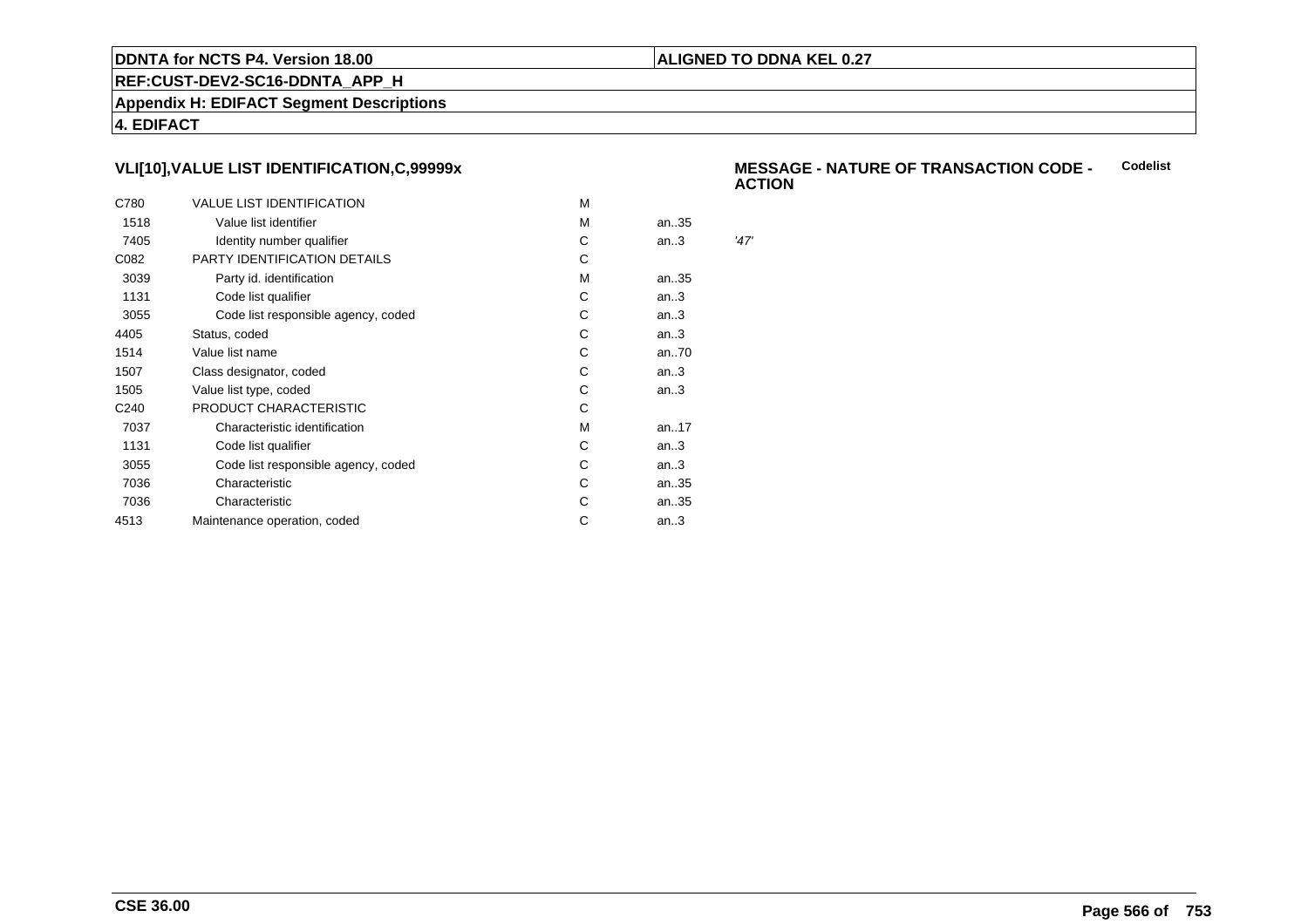### **ALIGNED TO DDNA KEL 0.27**

**REF:CUST-DEV2-SC16-DDNTA\_APP\_H**

**Appendix H: EDIFACT Segment Descriptions**

**4. EDIFACT**

# **VLI[10],VALUE LIST IDENTIFICATION,C,99999x**

| C780             | <b>VALUE LIST IDENTIFICATION</b>    | M |      |      |
|------------------|-------------------------------------|---|------|------|
| 1518             | Value list identifier               | M | an35 |      |
| 7405             | Identity number qualifier           | С | an.3 | '47' |
| C082             | PARTY IDENTIFICATION DETAILS        | С |      |      |
| 3039             | Party id. identification            | м | an35 |      |
| 1131             | Code list qualifier                 | С | an.3 |      |
| 3055             | Code list responsible agency, coded | С | an.3 |      |
| 4405             | Status, coded                       | С | an.3 |      |
| 1514             | Value list name                     | C | an70 |      |
| 1507             | Class designator, coded             | С | an.3 |      |
| 1505             | Value list type, coded              | С | an.3 |      |
| C <sub>240</sub> | PRODUCT CHARACTERISTIC              | С |      |      |
| 7037             | Characteristic identification       | м | an17 |      |
| 1131             | Code list qualifier                 | С | an.3 |      |
| 3055             | Code list responsible agency, coded | С | an.3 |      |
| 7036             | Characteristic                      | C | an35 |      |
| 7036             | Characteristic                      | С | an35 |      |
| 4513             | Maintenance operation, coded        | С | an.3 |      |
|                  |                                     |   |      |      |

#### **MESSAGE - NATURE OF TRANSACTION CODE - LANGUAGE SPECIFIC DATACodelist**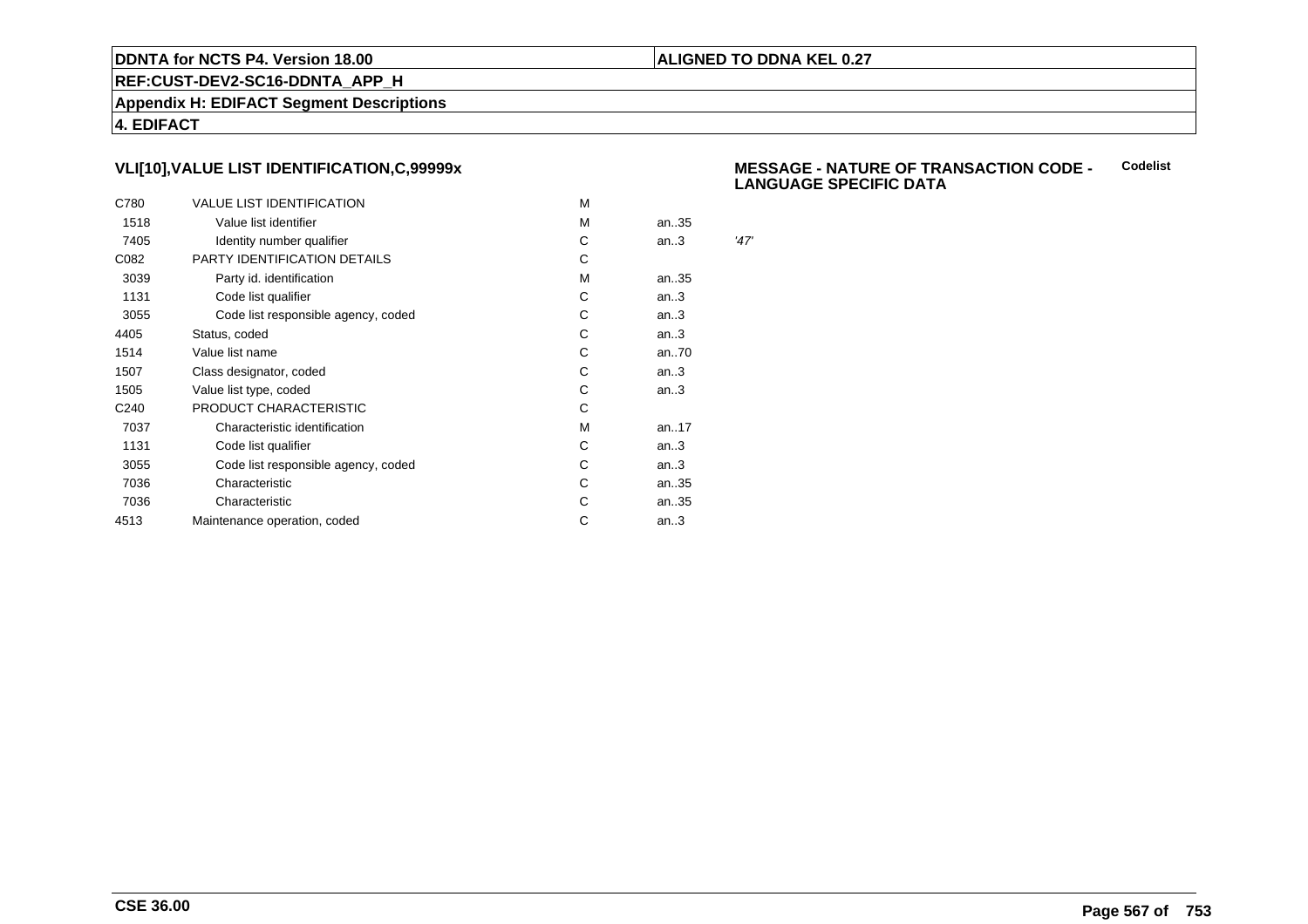### **ALIGNED TO DDNA KEL 0.27**

**REF:CUST-DEV2-SC16-DDNTA\_APP\_H**

**Appendix H: EDIFACT Segment Descriptions**

**4. EDIFACT**

# **VLI[10],VALUE LIST IDENTIFICATION,C,99999x**

| C780             | <b>VALUE LIST IDENTIFICATION</b>    | M |      |      |
|------------------|-------------------------------------|---|------|------|
| 1518             | Value list identifier               | M | an35 |      |
| 7405             | Identity number qualifier           | C | an.3 | '46' |
| C082             | PARTY IDENTIFICATION DETAILS        | С |      |      |
| 3039             | Party id. identification            | м | an35 |      |
| 1131             | Code list qualifier                 | С | an.3 |      |
| 3055             | Code list responsible agency, coded | С | an.3 |      |
| 4405             | Status, coded                       | С | an.3 |      |
| 1514             | Value list name                     | C | an70 |      |
| 1507             | Class designator, coded             | C | an.3 |      |
| 1505             | Value list type, coded              | С | an.3 |      |
| C <sub>240</sub> | PRODUCT CHARACTERISTIC              | С |      |      |
| 7037             | Characteristic identification       | м | an17 |      |
| 1131             | Code list qualifier                 | С | an.3 |      |
| 3055             | Code list responsible agency, coded | С | an.3 |      |
| 7036             | Characteristic                      | С | an35 |      |
| 7036             | Characteristic                      | С | an35 |      |
| 4513             | Maintenance operation, coded        | С | an.3 |      |
|                  |                                     |   |      |      |

#### **MESSAGE - INCOTERM CODE - ACTION**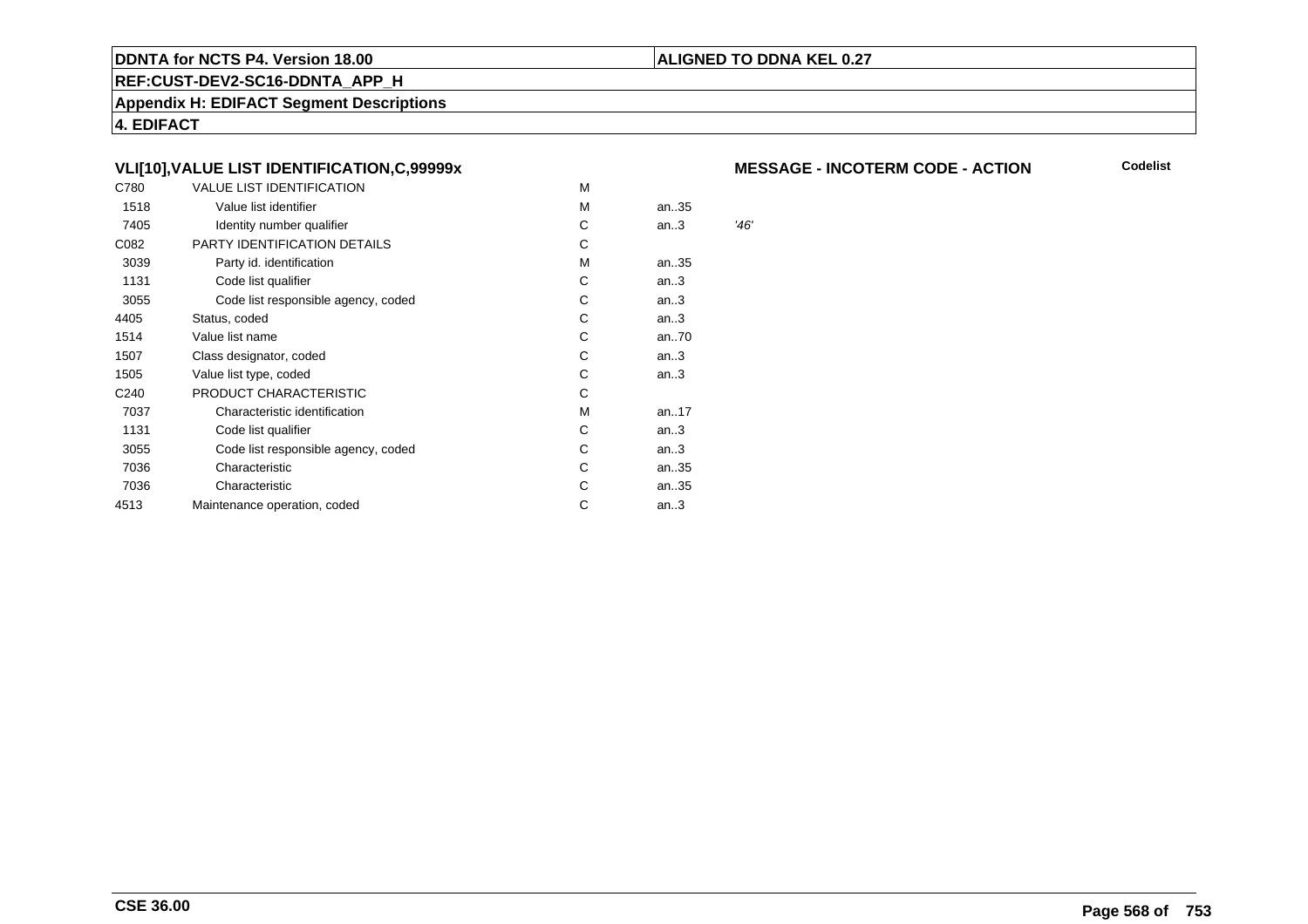### **ALIGNED TO DDNA KEL 0.27**

**REF:CUST-DEV2-SC16-DDNTA\_APP\_H**

**Appendix H: EDIFACT Segment Descriptions**

**4. EDIFACT**

# **VLI[10],VALUE LIST IDENTIFICATION,C,99999x**

| C780             | <b>VALUE LIST IDENTIFICATION</b>    | M |      |      |
|------------------|-------------------------------------|---|------|------|
| 1518             | Value list identifier               | M | an35 |      |
| 7405             | Identity number qualifier           | С | an.3 | '46' |
| C082             | PARTY IDENTIFICATION DETAILS        | С |      |      |
| 3039             | Party id. identification            | м | an35 |      |
| 1131             | Code list qualifier                 | С | an.3 |      |
| 3055             | Code list responsible agency, coded | С | an.3 |      |
| 4405             | Status, coded                       | С | an.3 |      |
| 1514             | Value list name                     | C | an70 |      |
| 1507             | Class designator, coded             | С | an.3 |      |
| 1505             | Value list type, coded              | С | an.3 |      |
| C <sub>240</sub> | PRODUCT CHARACTERISTIC              | С |      |      |
| 7037             | Characteristic identification       | м | an17 |      |
| 1131             | Code list qualifier                 | С | an.3 |      |
| 3055             | Code list responsible agency, coded | С | an.3 |      |
| 7036             | Characteristic                      | C | an35 |      |
| 7036             | Characteristic                      | С | an35 |      |
| 4513             | Maintenance operation, coded        | С | an.3 |      |
|                  |                                     |   |      |      |

#### **MESSAGE - INCOTERM CODE - LANGUAGESPECIFIC DATACodelist**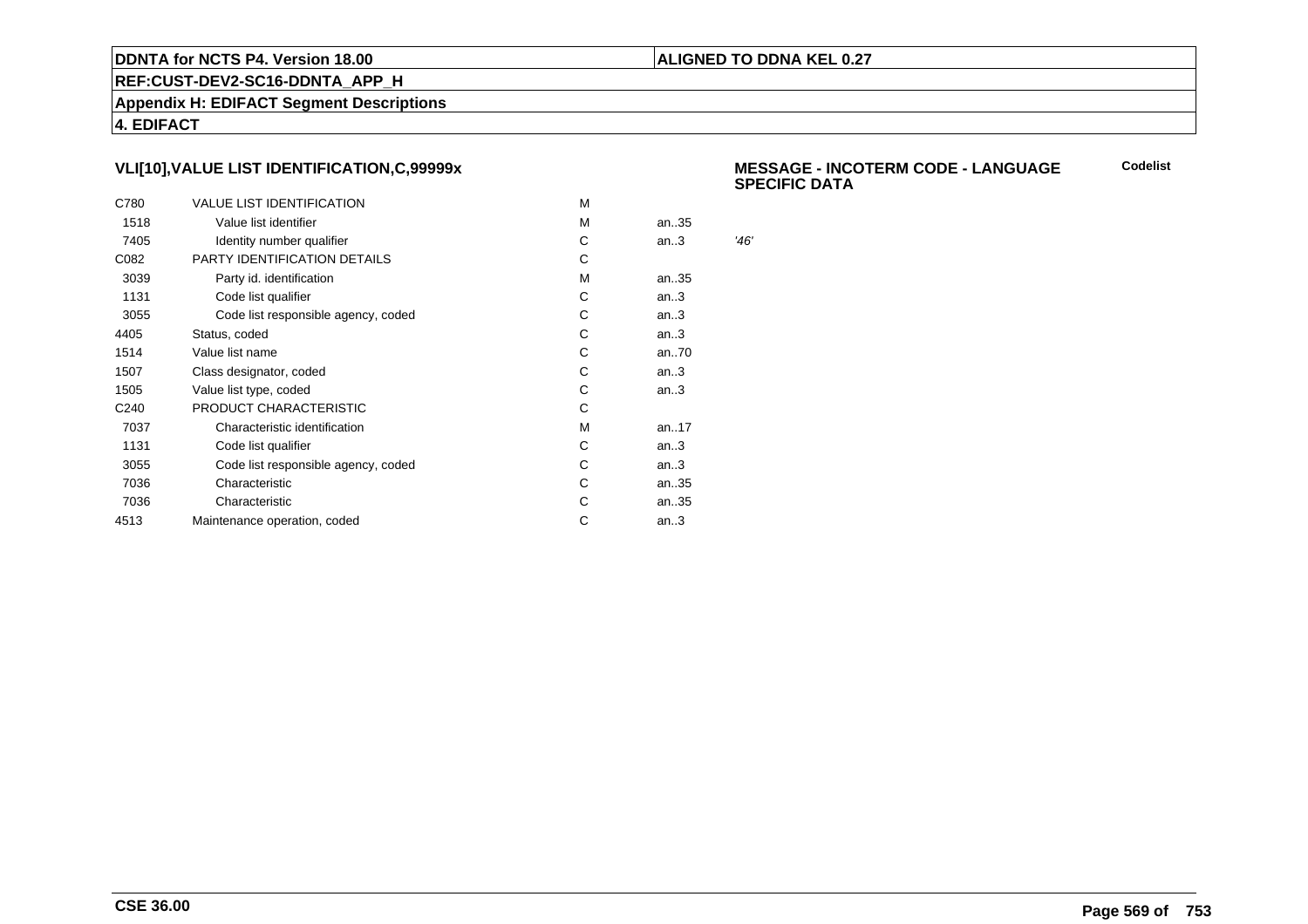### **ALIGNED TO DDNA KEL 0.27**

**REF:CUST-DEV2-SC16-DDNTA\_APP\_H**

**Appendix H: EDIFACT Segment Descriptions**

**4. EDIFACT**

# **VLI[10],VALUE LIST IDENTIFICATION,C,99999x**

| C780             | VALUE LIST IDENTIFICATION           | M |      |      |
|------------------|-------------------------------------|---|------|------|
| 1518             | Value list identifier               | M | an35 |      |
| 7405             | Identity number qualifier           | С | an.3 | '44' |
| C082             | PARTY IDENTIFICATION DETAILS        | С |      |      |
| 3039             | Party id. identification            | м | an35 |      |
| 1131             | Code list qualifier                 | С | an.3 |      |
| 3055             | Code list responsible agency, coded | С | an.3 |      |
| 4405             | Status, coded                       | С | an.3 |      |
| 1514             | Value list name                     | C | an70 |      |
| 1507             | Class designator, coded             | C | an.3 |      |
| 1505             | Value list type, coded              | C | an.3 |      |
| C <sub>240</sub> | PRODUCT CHARACTERISTIC              | С |      |      |
| 7037             | Characteristic identification       | м | an17 |      |
| 1131             | Code list qualifier                 | С | an.3 |      |
| 3055             | Code list responsible agency, coded | С | an.3 |      |
| 7036             | Characteristic                      | С | an35 |      |
| 7036             | Characteristic                      | С | an35 |      |
| 4513             | Maintenance operation, coded        | С | an.3 |      |
|                  |                                     |   |      |      |

#### **MESSAGE - RESPONSE CODE - ACTION**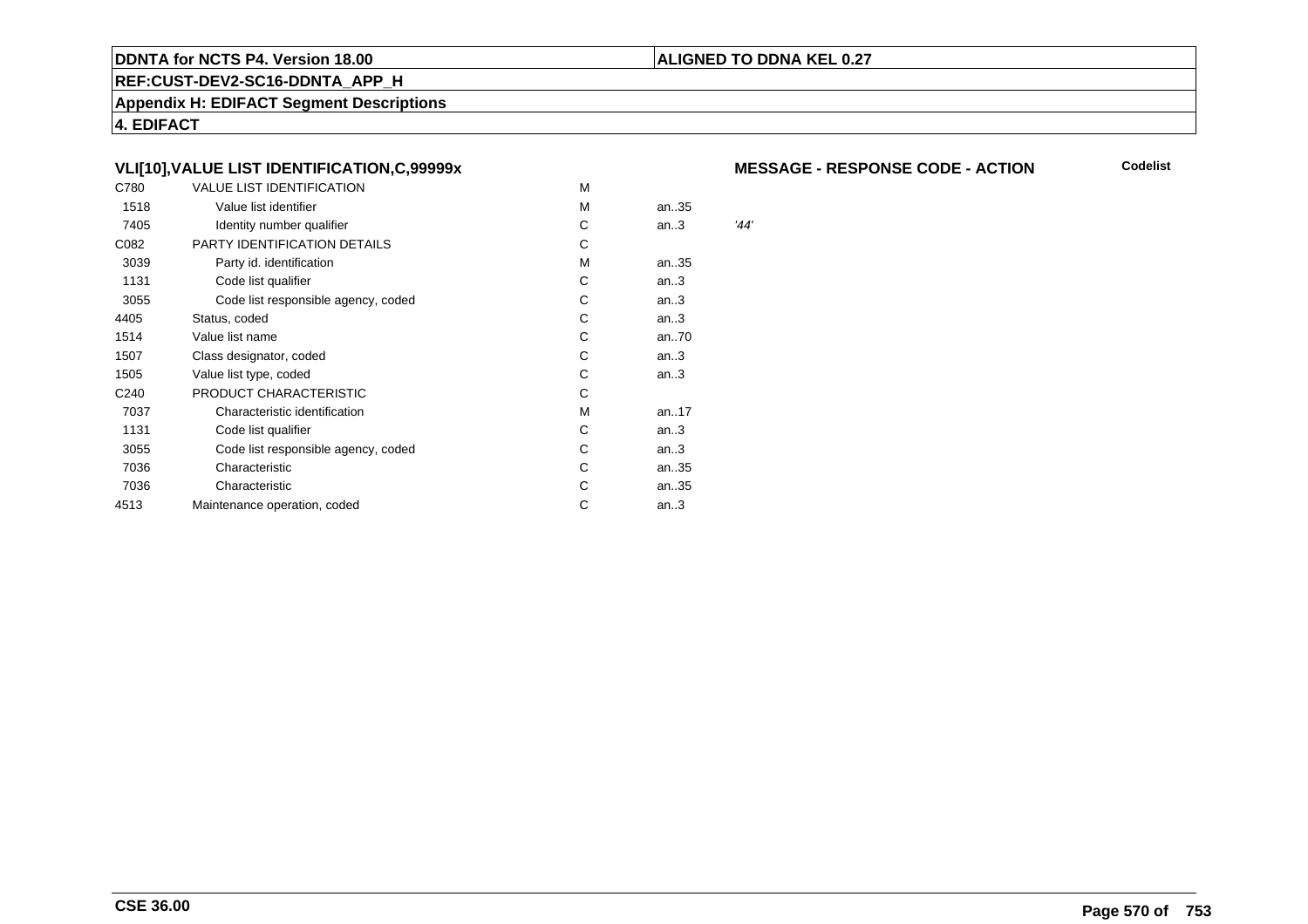### **ALIGNED TO DDNA KEL 0.27**

**REF:CUST-DEV2-SC16-DDNTA\_APP\_H**

**Appendix H: EDIFACT Segment Descriptions**

**4. EDIFACT**

# **VLI[10],VALUE LIST IDENTIFICATION,C,99999x**

| C780             | <b>VALUE LIST IDENTIFICATION</b>    | м |      |      |
|------------------|-------------------------------------|---|------|------|
| 1518             | Value list identifier               | м | an35 |      |
| 7405             | Identity number qualifier           | С | an.3 | '44' |
| C082             | PARTY IDENTIFICATION DETAILS        | С |      |      |
| 3039             | Party id. identification            | м | an35 |      |
| 1131             | Code list qualifier                 | C | an.3 |      |
| 3055             | Code list responsible agency, coded | С | an.3 |      |
| 4405             | Status, coded                       | C | an.3 |      |
| 1514             | Value list name                     | С | an70 |      |
| 1507             | Class designator, coded             | С | an.3 |      |
| 1505             | Value list type, coded              | С | an.3 |      |
| C <sub>240</sub> | PRODUCT CHARACTERISTIC              | С |      |      |
| 7037             | Characteristic identification       | м | an17 |      |
| 1131             | Code list qualifier                 | С | an.3 |      |
| 3055             | Code list responsible agency, coded | С | an.3 |      |
| 7036             | Characteristic                      | C | an35 |      |
| 7036             | Characteristic                      | С | an35 |      |
| 4513             | Maintenance operation, coded        | С | an.3 |      |
|                  |                                     |   |      |      |

 **MESSAGE - RESPONSE CODE - LANGUAGESPECIFIC DATACodelist**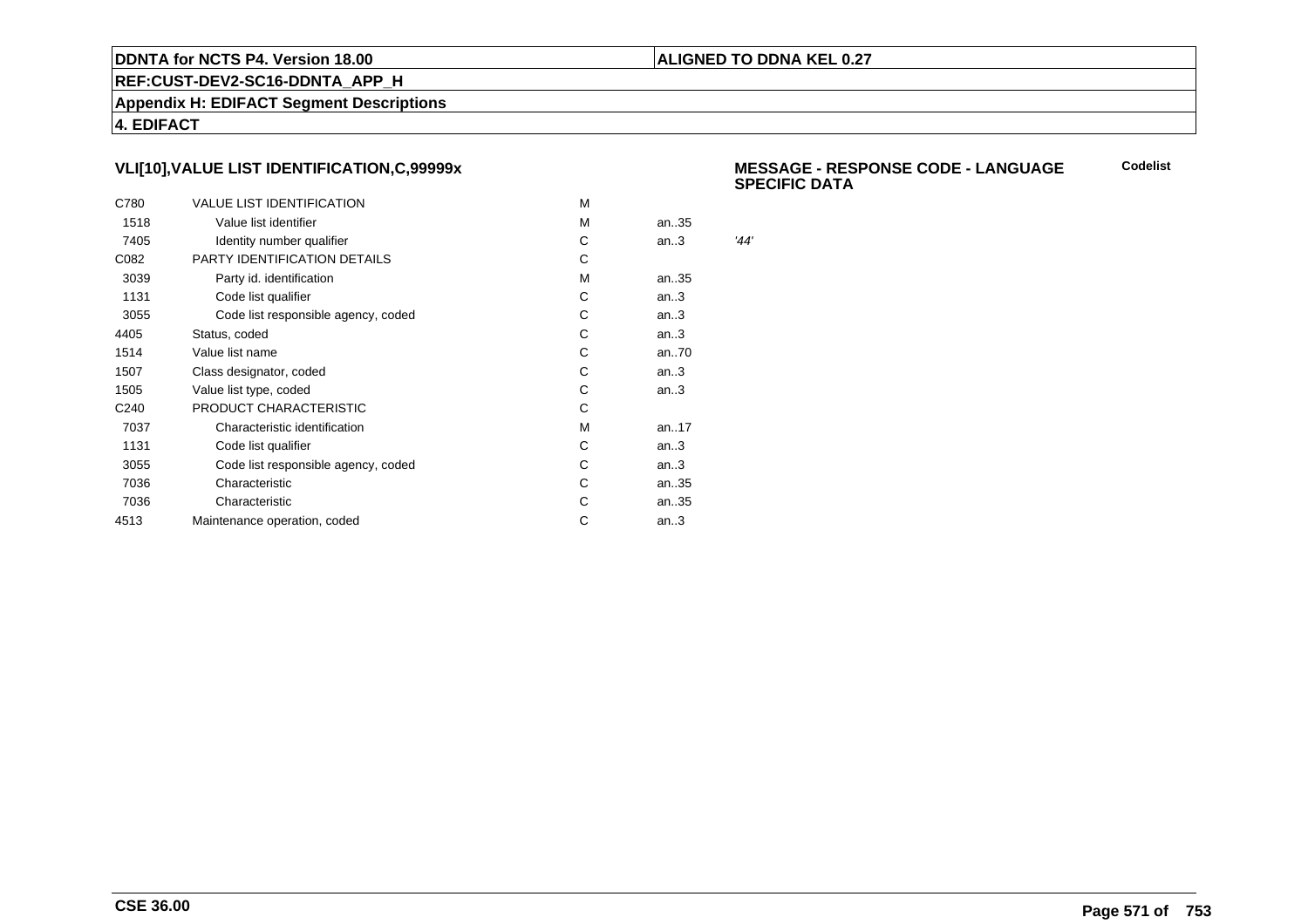# **REF:CUST-DEV2-SC16-DDNTA\_APP\_H**

**Appendix H: EDIFACT Segment Descriptions**

**4. EDIFACT**

# **VLI[10],VALUE LIST IDENTIFICATION,C,99999x**

| C780             | <b>VALUE LIST IDENTIFICATION</b>    | M |      |      |
|------------------|-------------------------------------|---|------|------|
| 1518             | Value list identifier               | M | an35 | Iter |
| 7405             | Identity number qualifier           | С | an.3 | '41' |
| C082             | PARTY IDENTIFICATION DETAILS        | С |      |      |
| 3039             | Party id. identification            | м | an35 |      |
| 1131             | Code list qualifier                 | C | an.3 |      |
| 3055             | Code list responsible agency, coded | C | an.3 |      |
| 4405             | Status, coded                       | C | an.3 |      |
| 1514             | Value list name                     | C | an70 |      |
| 1507             | Class designator, coded             | C | an.3 |      |
| 1505             | Value list type, coded              | С | an.3 |      |
| C <sub>240</sub> | PRODUCT CHARACTERISTIC              | С |      |      |
| 7037             | Characteristic identification       | м | an17 |      |
| 1131             | Code list qualifier                 | С | an.3 |      |
| 3055             | Code list responsible agency, coded | С | an.3 |      |
| 7036             | Characteristic                      | C | an35 |      |
| 7036             | Characteristic                      | С | an35 |      |
| 4513             | Maintenance operation, coded        | С | an.3 |      |
|                  |                                     |   |      |      |

#### **MESSAGE - ITEM NUMBER REJECTION REASONCODECodelist**

- Item number rejection reason code(n..2) 106<br> $41'$ 
	-

**ALIGNED TO DDNA KEL 0.27**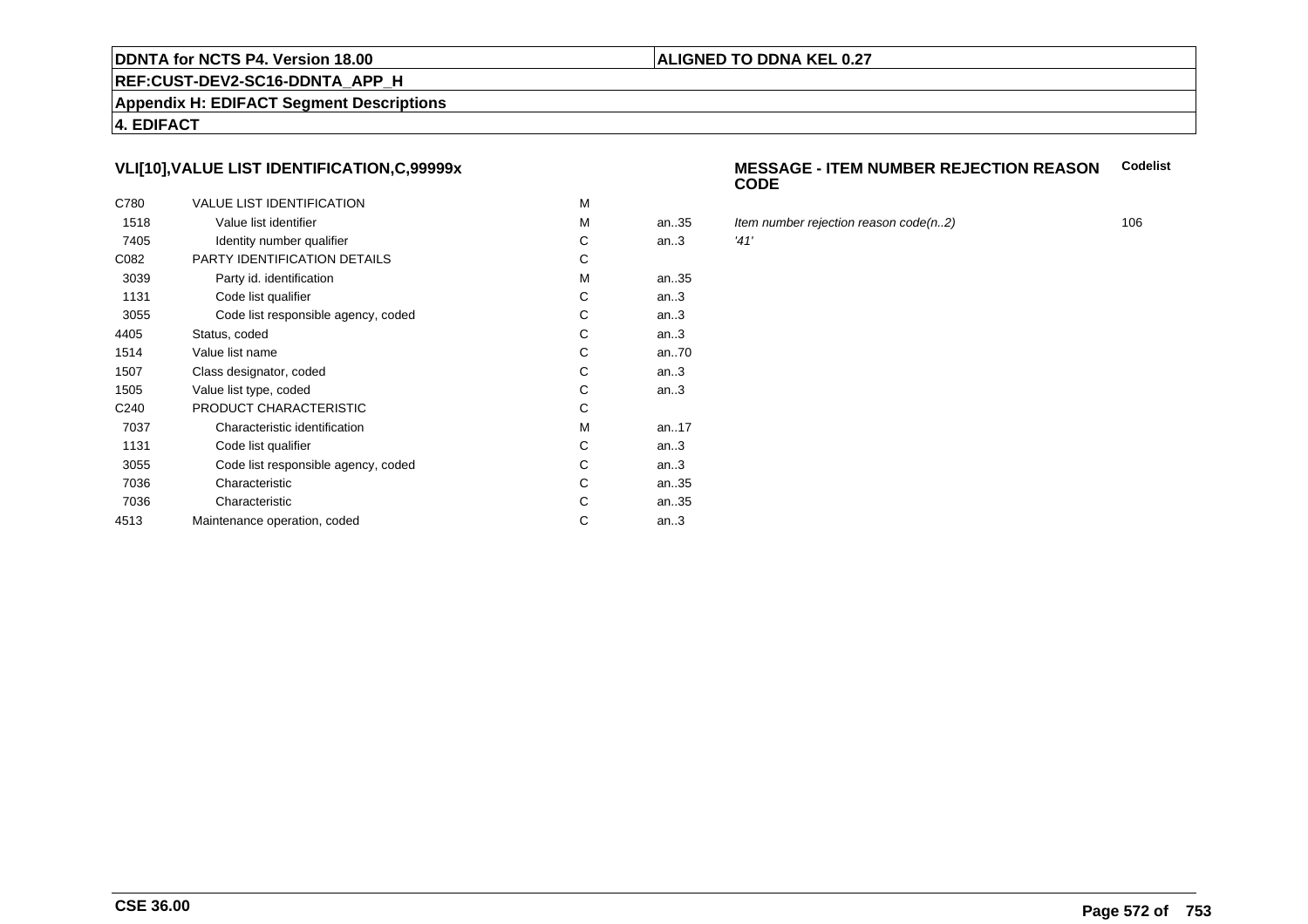### **ALIGNED TO DDNA KEL 0.27**

**REF:CUST-DEV2-SC16-DDNTA\_APP\_H**

**Appendix H: EDIFACT Segment Descriptions**

**4. EDIFACT**

# **VLI[10],VALUE LIST IDENTIFICATION,C,99999x**

| C780             | <b>VALUE LIST IDENTIFICATION</b>    | M |      |      |
|------------------|-------------------------------------|---|------|------|
| 1518             | Value list identifier               | М | an35 |      |
| 7405             | Identity number qualifier           | С | an.3 | '41' |
| C082             | PARTY IDENTIFICATION DETAILS        | C |      |      |
| 3039             | Party id. identification            | М | an35 |      |
| 1131             | Code list qualifier                 | C | an.3 |      |
| 3055             | Code list responsible agency, coded | С | an.3 |      |
| 4405             | Status, coded                       | C | an.3 |      |
| 1514             | Value list name                     | С | an70 |      |
| 1507             | Class designator, coded             | С | an.3 |      |
| 1505             | Value list type, coded              | C | an.3 |      |
| C <sub>240</sub> | PRODUCT CHARACTERISTIC              | С |      |      |
| 7037             | Characteristic identification       | M | an17 |      |
| 1131             | Code list qualifier                 | C | an.3 |      |
| 3055             | Code list responsible agency, coded | С | an.3 |      |
| 7036             | Characteristic                      | С | an35 |      |
| 7036             | Characteristic                      | С | an35 |      |
| 4513             | Maintenance operation, coded        | С | an.3 |      |
|                  |                                     |   |      |      |

#### **MESSAGE - ITEM NUMBER REJECTION REASONCodelistCODE - ACTION**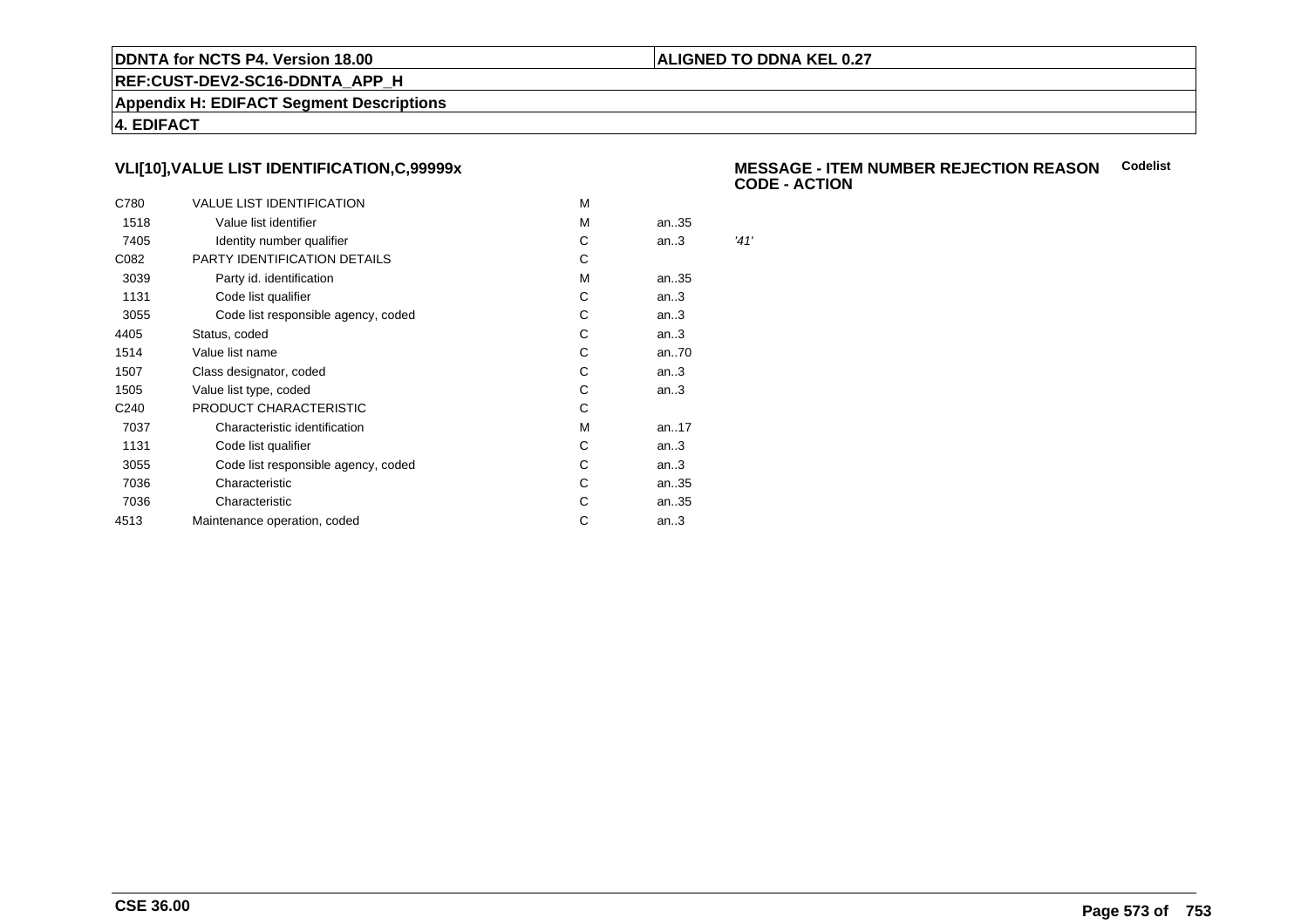### **ALIGNED TO DDNA KEL 0.27**

**REF:CUST-DEV2-SC16-DDNTA\_APP\_H**

**Appendix H: EDIFACT Segment Descriptions**

**4. EDIFACT**

# **VLI[10],VALUE LIST IDENTIFICATION,C,99999x**

| C780             | <b>VALUE LIST IDENTIFICATION</b>    | M |      |      |
|------------------|-------------------------------------|---|------|------|
| 1518             | Value list identifier               | M | an35 |      |
| 7405             | Identity number qualifier           | С | an.3 | '41' |
| C082             | PARTY IDENTIFICATION DETAILS        | С |      |      |
| 3039             | Party id. identification            | м | an35 |      |
| 1131             | Code list qualifier                 | С | an.3 |      |
| 3055             | Code list responsible agency, coded | С | an.3 |      |
| 4405             | Status, coded                       | С | an.3 |      |
| 1514             | Value list name                     | C | an70 |      |
| 1507             | Class designator, coded             | С | an.3 |      |
| 1505             | Value list type, coded              | С | an.3 |      |
| C <sub>240</sub> | PRODUCT CHARACTERISTIC              | С |      |      |
| 7037             | Characteristic identification       | м | an17 |      |
| 1131             | Code list qualifier                 | С | an.3 |      |
| 3055             | Code list responsible agency, coded | С | an.3 |      |
| 7036             | Characteristic                      | C | an35 |      |
| 7036             | Characteristic                      | С | an35 |      |
| 4513             | Maintenance operation, coded        | С | an.3 |      |
|                  |                                     |   |      |      |

#### **MESSAGE - ITEM NUMBER REJECTION REASONCodelist CODE - LANGUAGE SPECIFIC DATA**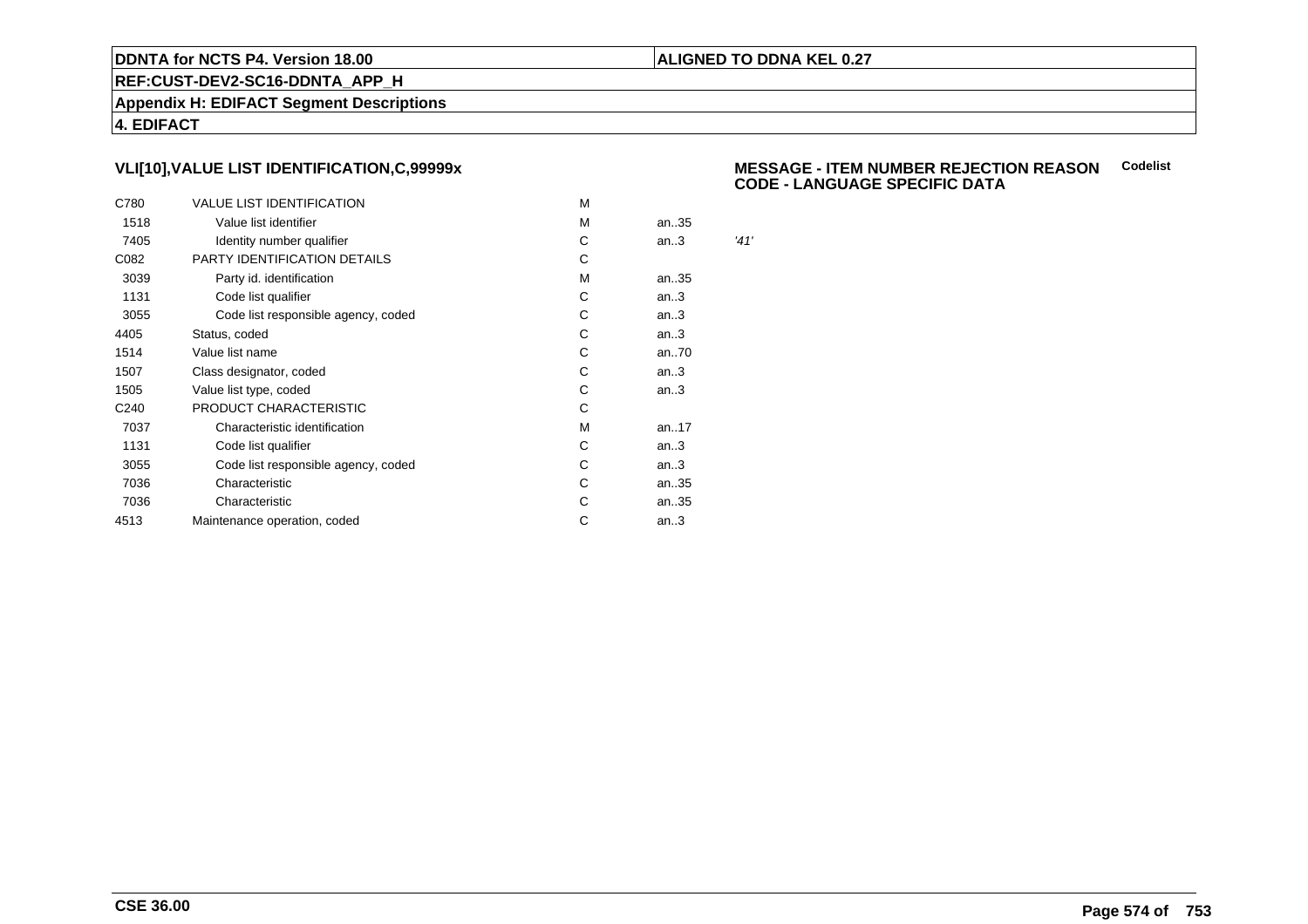# **REF:CUST-DEV2-SC16-DDNTA\_APP\_H**

**Appendix H: EDIFACT Segment Descriptions**

**4. EDIFACT**

# **VLI[10],VALUE LIST IDENTIFICATION,C,99999x**

| C780             | <b>VALUE LIST IDENTIFICATION</b>    | M |           |      |
|------------------|-------------------------------------|---|-----------|------|
| 1518             | Value list identifier               | M | an.35     | Res  |
| 7405             | Identity number qualifier           | С | an.3      | '44' |
| C082             | PARTY IDENTIFICATION DETAILS        | С |           |      |
| 3039             | Party id. identification            | м | an35      |      |
| 1131             | Code list qualifier                 | C | an.3      |      |
| 3055             | Code list responsible agency, coded | C | an.3      |      |
| 4405             | Status, coded                       | С | an.3      |      |
| 1514             | Value list name                     | C | an70      |      |
| 1507             | Class designator, coded             | C | an.3      |      |
| 1505             | Value list type, coded              | С | an.3      |      |
| C <sub>240</sub> | PRODUCT CHARACTERISTIC              | С |           |      |
| 7037             | Characteristic identification       | м | an. $.17$ |      |
| 1131             | Code list qualifier                 | С | an.3      |      |
| 3055             | Code list responsible agency, coded | С | an.3      |      |
| 7036             | Characteristic                      | C | an35      |      |
| 7036             | Characteristic                      | С | an35      |      |
| 4513             | Maintenance operation, coded        | С | an.3      |      |
|                  |                                     |   |           |      |

#### **MESSAGE - RESPONSE CODE**

**Codelist**

**Page 575 of753**

**CSE 36.00**

# **ALIGNED TO DDNA KEL 0.27**

# $R$ esponse Code(n..2) 29<br>29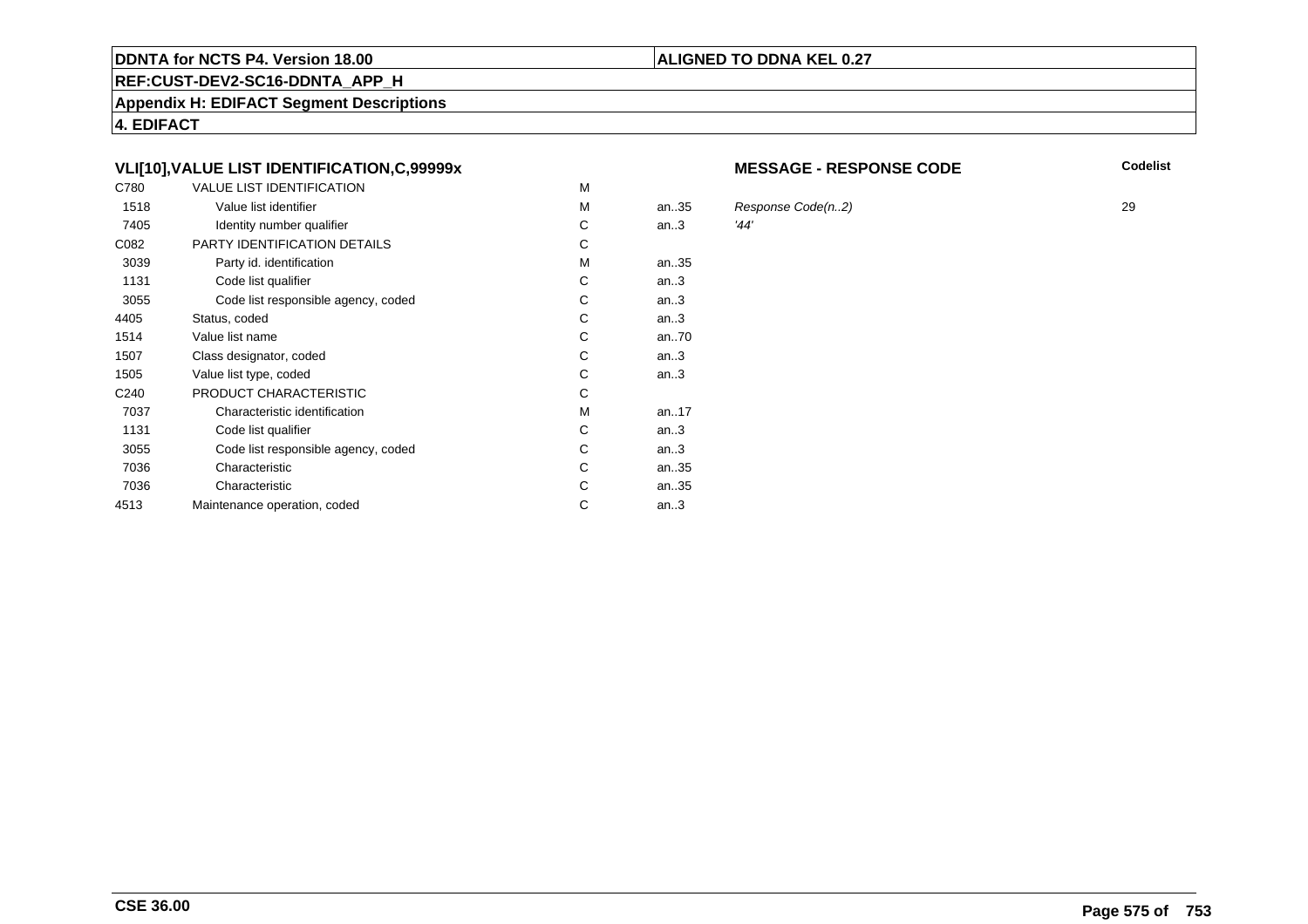#### **REF:CUST-DEV2-SC16-DDNTA\_APP\_H**

**Appendix H: EDIFACT Segment Descriptions**

**4. EDIFACT**

# **VLI[10],VALUE LIST IDENTIFICATION,C,99999x**

| C780             | <b>VALUE LIST IDENTIFICATION</b>    | M |       |      |
|------------------|-------------------------------------|---|-------|------|
| 1518             | Value list identifier               | М | an.35 | Cus  |
| 7405             | Identity number qualifier           | С | an.3  | '39' |
| C082             | <b>PARTY IDENTIFICATION DETAILS</b> | С |       |      |
| 3039             | Party id. identification            | М | an35  |      |
| 1131             | Code list qualifier                 | C | an.3  |      |
| 3055             | Code list responsible agency, coded | C | an.3  |      |
| 4405             | Status, coded                       | C | an.3  |      |
| 1514             | Value list name                     | C | an70  |      |
| 1507             | Class designator, coded             | C | an.3  |      |
| 1505             | Value list type, coded              | С | an.3  |      |
| C <sub>240</sub> | PRODUCT CHARACTERISTIC              | С |       |      |
| 7037             | Characteristic identification       | М | an17  |      |
| 1131             | Code list qualifier                 | С | an.3  |      |
| 3055             | Code list responsible agency, coded | С | an.3  |      |
| 7036             | Characteristic                      | C | an35  |      |
| 7036             | Characteristic                      | C | an35  |      |
| 4513             | Maintenance operation, coded        | С | an.3  |      |
|                  |                                     |   |       |      |

#### **MESSAGE - CUSTOMS INTERVENTION**

**Codelist**

Customs Intervention code(an..4) 108<br>
'39'

# **ALIGNED TO DDNA KEL 0.27**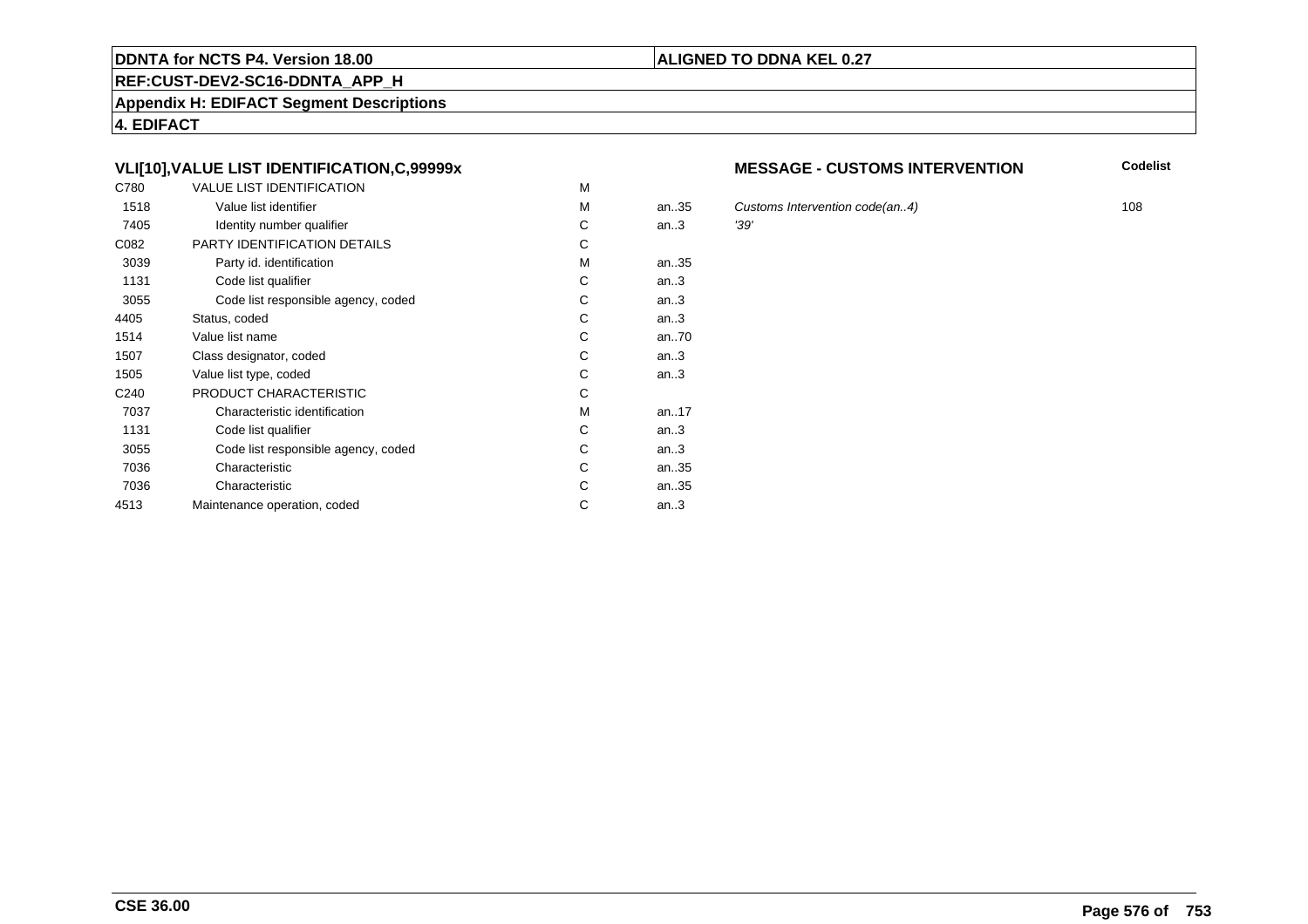#### **ALIGNED TO DDNA KEL 0.27**

**REF:CUST-DEV2-SC16-DDNTA\_APP\_H**

**Appendix H: EDIFACT Segment Descriptions**

**4. EDIFACT**

#### **VLI[10],VALUE LIST IDENTIFICATION,C,99999x**

| C780             | <b>VALUE LIST IDENTIFICATION</b>    | M |      |      |
|------------------|-------------------------------------|---|------|------|
| 1518             | Value list identifier               | M | an35 |      |
| 7405             | Identity number qualifier           | C | an.3 | '39' |
| C082             | PARTY IDENTIFICATION DETAILS        | С |      |      |
| 3039             | Party id. identification            | м | an35 |      |
| 1131             | Code list qualifier                 | С | an.3 |      |
| 3055             | Code list responsible agency, coded | С | an.3 |      |
| 4405             | Status, coded                       | С | an.3 |      |
| 1514             | Value list name                     | C | an70 |      |
| 1507             | Class designator, coded             | C | an.3 |      |
| 1505             | Value list type, coded              | С | an.3 |      |
| C <sub>240</sub> | PRODUCT CHARACTERISTIC              | С |      |      |
| 7037             | Characteristic identification       | м | an17 |      |
| 1131             | Code list qualifier                 | С | an.3 |      |
| 3055             | Code list responsible agency, coded | С | an.3 |      |
| 7036             | Characteristic                      | С | an35 |      |
| 7036             | Characteristic                      | С | an35 |      |
| 4513             | Maintenance operation, coded        | С | an.3 |      |
|                  |                                     |   |      |      |

#### **MESSAGE - CUSTOMS INTERVENTION - ACTIONCodelist**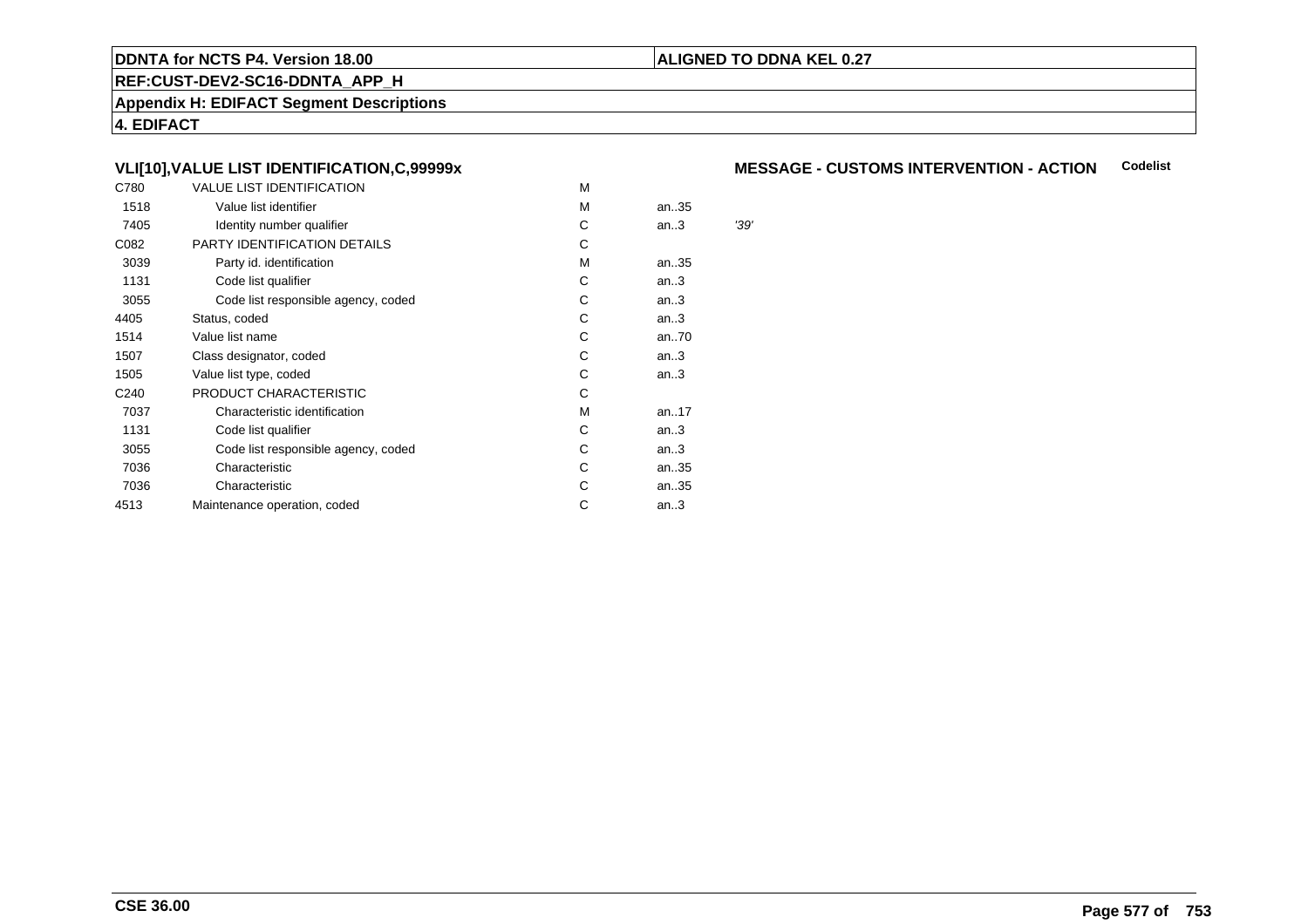#### **ALIGNED TO DDNA KEL 0.27**

**REF:CUST-DEV2-SC16-DDNTA\_APP\_H**

**Appendix H: EDIFACT Segment Descriptions**

**4. EDIFACT**

#### **VLI[10],VALUE LIST IDENTIFICATION,C,99999x**

| C780             | <b>VALUE LIST IDENTIFICATION</b>    | м |      |      |
|------------------|-------------------------------------|---|------|------|
| 1518             | Value list identifier               | м | an35 |      |
| 7405             | Identity number qualifier           | С | an.3 | '39' |
| C082             | PARTY IDENTIFICATION DETAILS        | С |      |      |
| 3039             | Party id. identification            | м | an35 |      |
| 1131             | Code list qualifier                 | C | an.3 |      |
| 3055             | Code list responsible agency, coded | С | an.3 |      |
| 4405             | Status, coded                       | C | an.3 |      |
| 1514             | Value list name                     | С | an70 |      |
| 1507             | Class designator, coded             | С | an.3 |      |
| 1505             | Value list type, coded              | С | an.3 |      |
| C <sub>240</sub> | PRODUCT CHARACTERISTIC              | С |      |      |
| 7037             | Characteristic identification       | м | an17 |      |
| 1131             | Code list qualifier                 | С | an.3 |      |
| 3055             | Code list responsible agency, coded | С | an.3 |      |
| 7036             | Characteristic                      | C | an35 |      |
| 7036             | Characteristic                      | С | an35 |      |
| 4513             | Maintenance operation, coded        | С | an.3 |      |
|                  |                                     |   |      |      |

#### **MESSAGE - CUSTOMS INTERVENTION - LANGUAGE SPECIFIC DATA**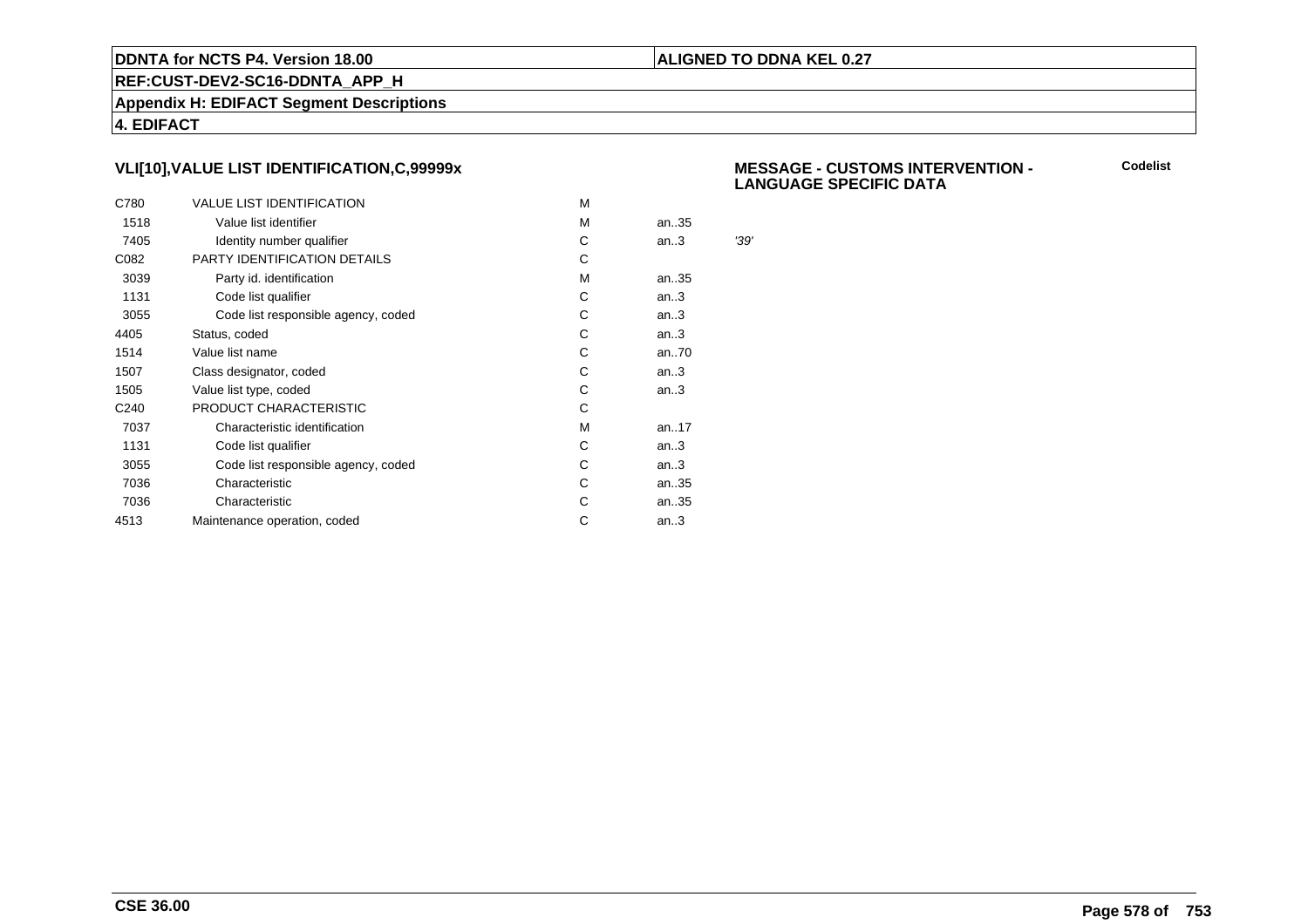#### **ALIGNED TO DDNA KEL 0.27**

**REF:CUST-DEV2-SC16-DDNTA\_APP\_H**

**Appendix H: EDIFACT Segment Descriptions**

**4. EDIFACT**

#### **VLI[10],VALUE LIST IDENTIFICATION,C,99999x**

| C780             | VALUE LIST IDENTIFICATION           | M |      |      |
|------------------|-------------------------------------|---|------|------|
| 1518             | Value list identifier               | M | an35 |      |
| 7405             | Identity number qualifier           | С | an.3 | '43' |
| C082             | PARTY IDENTIFICATION DETAILS        | С |      |      |
| 3039             | Party id. identification            | м | an35 |      |
| 1131             | Code list qualifier                 | С | an.3 |      |
| 3055             | Code list responsible agency, coded | С | an.3 |      |
| 4405             | Status, coded                       | С | an.3 |      |
| 1514             | Value list name                     | C | an70 |      |
| 1507             | Class designator, coded             | C | an.3 |      |
| 1505             | Value list type, coded              | C | an.3 |      |
| C <sub>240</sub> | PRODUCT CHARACTERISTIC              | С |      |      |
| 7037             | Characteristic identification       | м | an17 |      |
| 1131             | Code list qualifier                 | С | an.3 |      |
| 3055             | Code list responsible agency, coded | С | an.3 |      |
| 7036             | Characteristic                      | С | an35 |      |
| 7036             | Characteristic                      | С | an35 |      |
| 4513             | Maintenance operation, coded        | С | an.3 |      |
|                  |                                     |   |      |      |

#### **MESSAGE - INFORMATION TYPE**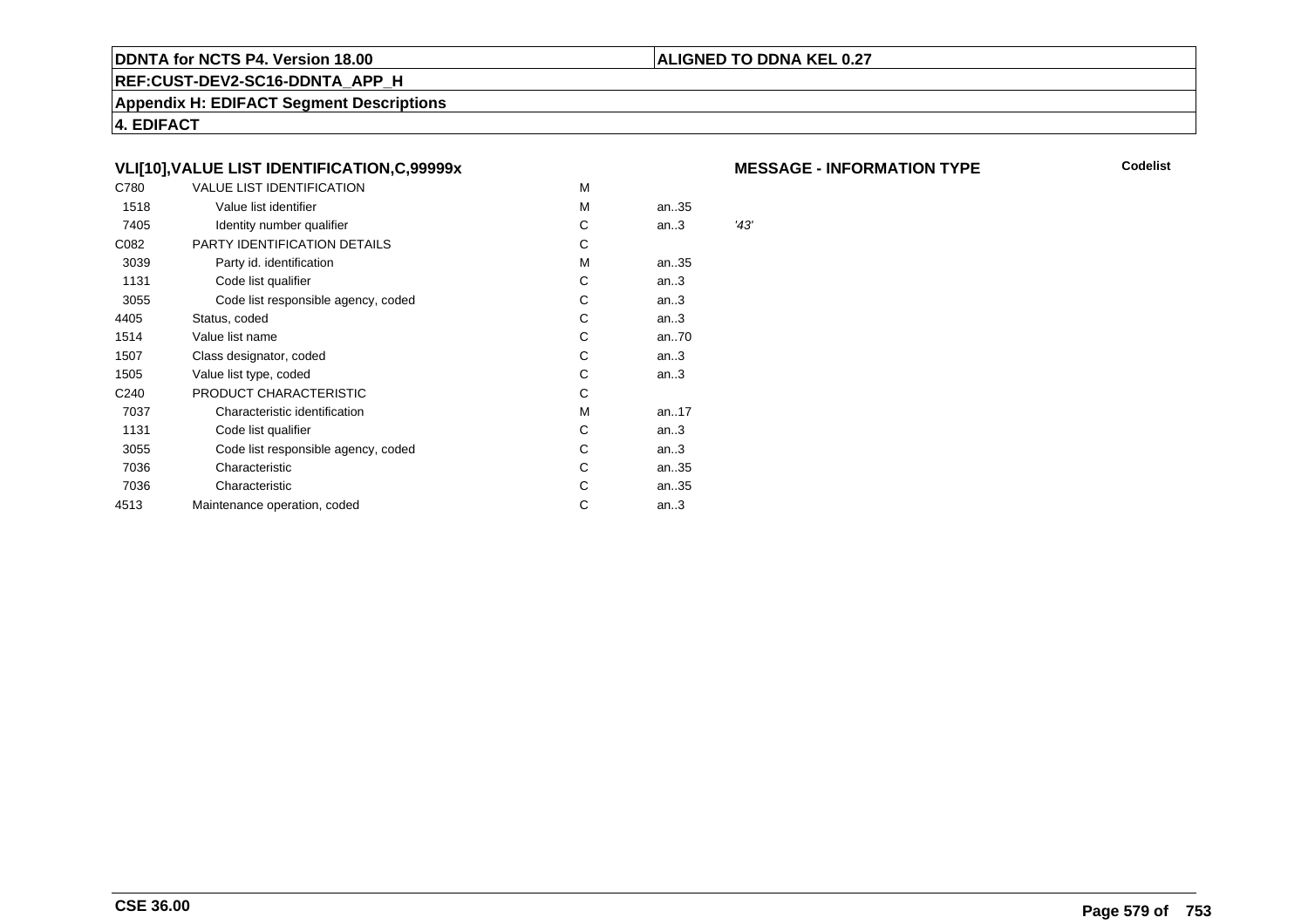#### **ALIGNED TO DDNA KEL 0.27**

**REF:CUST-DEV2-SC16-DDNTA\_APP\_H**

**Appendix H: EDIFACT Segment Descriptions**

**4. EDIFACT**

#### **VLI[10],VALUE LIST IDENTIFICATION,C,99999x**

| C780             | VALUE LIST IDENTIFICATION           | M |      |      |
|------------------|-------------------------------------|---|------|------|
| 1518             | Value list identifier               | M | an35 |      |
| 7405             | Identity number qualifier           | С | an.3 | '43' |
| C082             | PARTY IDENTIFICATION DETAILS        | С |      |      |
| 3039             | Party id. identification            | м | an35 |      |
| 1131             | Code list qualifier                 | С | an.3 |      |
| 3055             | Code list responsible agency, coded | С | an.3 |      |
| 4405             | Status, coded                       | С | an.3 |      |
| 1514             | Value list name                     | C | an70 |      |
| 1507             | Class designator, coded             | C | an.3 |      |
| 1505             | Value list type, coded              | C | an.3 |      |
| C <sub>240</sub> | PRODUCT CHARACTERISTIC              | С |      |      |
| 7037             | Characteristic identification       | м | an17 |      |
| 1131             | Code list qualifier                 | С | an.3 |      |
| 3055             | Code list responsible agency, coded | С | an.3 |      |
| 7036             | Characteristic                      | С | an35 |      |
| 7036             | Characteristic                      | С | an35 |      |
| 4513             | Maintenance operation, coded        | С | an.3 |      |
|                  |                                     |   |      |      |

#### **MESSAGE - INFORMATION TYPE - ACTION**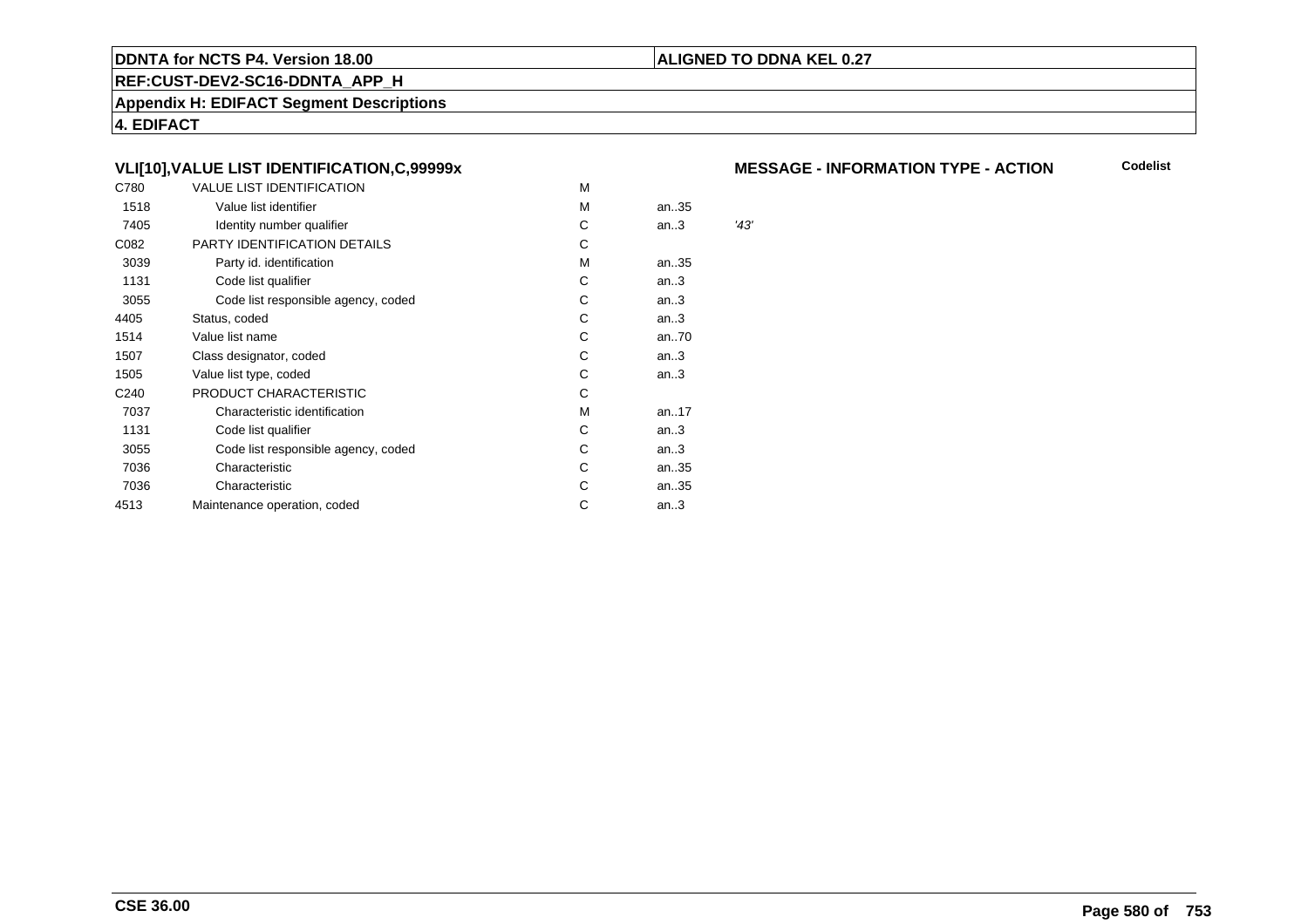#### **ALIGNED TO DDNA KEL 0.27**

**REF:CUST-DEV2-SC16-DDNTA\_APP\_H**

**Appendix H: EDIFACT Segment Descriptions**

**4. EDIFACT**

#### **VLI[10],VALUE LIST IDENTIFICATION,C,99999x**

| C780             | <b>VALUE LIST IDENTIFICATION</b>    | м |      |      |
|------------------|-------------------------------------|---|------|------|
| 1518             | Value list identifier               | M | an35 |      |
| 7405             | Identity number qualifier           | С | an.3 | '43' |
| C082             | PARTY IDENTIFICATION DETAILS        | С |      |      |
| 3039             | Party id. identification            | м | an35 |      |
| 1131             | Code list qualifier                 | C | an.3 |      |
| 3055             | Code list responsible agency, coded | С | an.3 |      |
| 4405             | Status, coded                       | C | an.3 |      |
| 1514             | Value list name                     | C | an70 |      |
| 1507             | Class designator, coded             | С | an.3 |      |
| 1505             | Value list type, coded              | C | an.3 |      |
| C <sub>240</sub> | PRODUCT CHARACTERISTIC              | С |      |      |
| 7037             | Characteristic identification       | м | an17 |      |
| 1131             | Code list qualifier                 | С | an.3 |      |
| 3055             | Code list responsible agency, coded | С | an.3 |      |
| 7036             | Characteristic                      | С | an35 |      |
| 7036             | Characteristic                      | С | an35 |      |
| 4513             | Maintenance operation, coded        | С | an.3 |      |
|                  |                                     |   |      |      |

#### **MESSAGE - INFORMATION TYPE - LANGUAGESPECIFIC DATACodelist**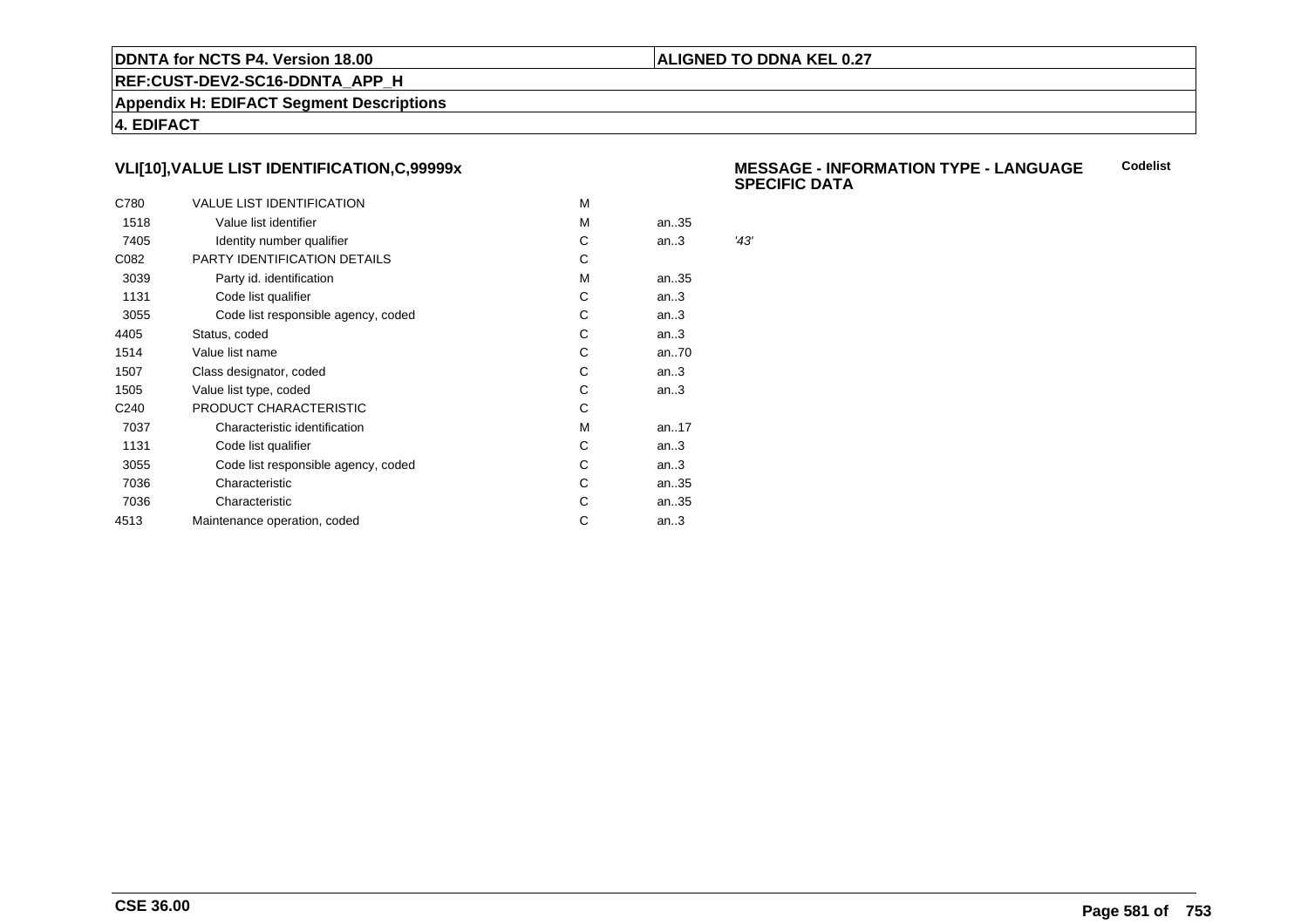#### **REF:CUST-DEV2-SC16-DDNTA\_APP\_H**

**Appendix H: EDIFACT Segment Descriptions**

**4. EDIFACT**

#### **VLI[10],VALUE LIST IDENTIFICATION,C,99999x**

| C780             | <b>VALUE LIST IDENTIFICATION</b>    | M |           |      |
|------------------|-------------------------------------|---|-----------|------|
| 1518             | Value list identifier               | M | an.35     | Infc |
| 7405             | Identity number qualifier           | С | an.3      | '43' |
| C082             | PARTY IDENTIFICATION DETAILS        | С |           |      |
| 3039             | Party id. identification            | м | an35      |      |
| 1131             | Code list qualifier                 | C | an.3      |      |
| 3055             | Code list responsible agency, coded | C | an.3      |      |
| 4405             | Status, coded                       | С | an.3      |      |
| 1514             | Value list name                     | C |           |      |
| 1507             | Class designator, coded             | C | an.3      |      |
| 1505             | Value list type, coded              | С | an.3      |      |
| C <sub>240</sub> | PRODUCT CHARACTERISTIC              | С |           |      |
| 7037             | Characteristic identification       | м | an. $.17$ |      |
| 1131             | Code list qualifier                 | С | an.3      |      |
| 3055             | Code list responsible agency, coded | С | an.3      |      |
| 7036             | Characteristic                      | C | an35      |      |
| 7036             | Characteristic                      | C | an35      |      |
| 4513             | Maintenance operation, coded        | С | an.3      |      |
|                  |                                     |   |           |      |

#### **MESSAGE - INFORMATION TYPE**

**Codelist**

Information type(n..2) 109<br> $\frac{43'}{8}$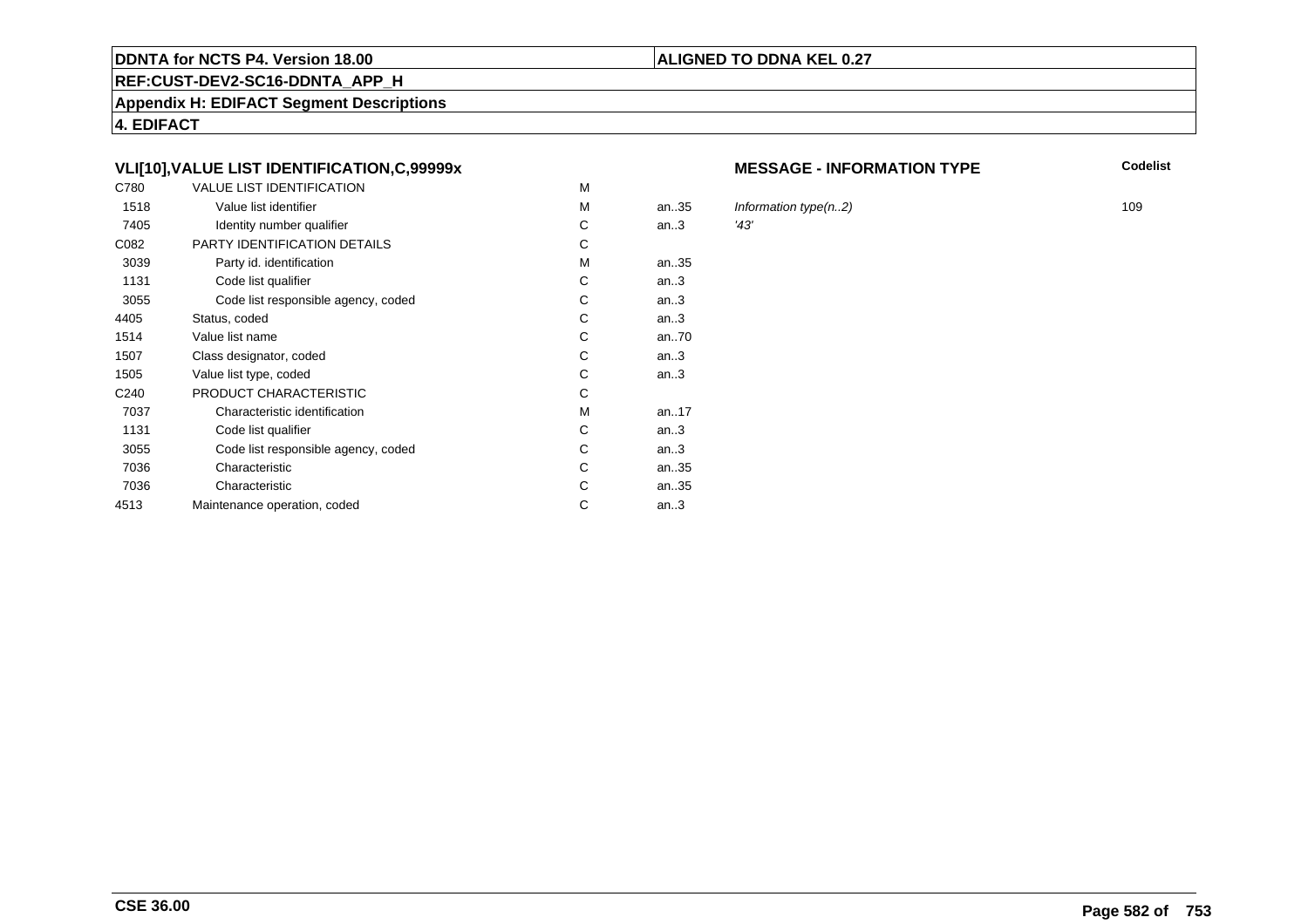#### **ALIGNED TO DDNA KEL 0.27**

# **REF:CUST-DEV2-SC16-DDNTA\_APP\_H**

#### **Appendix H: EDIFACT Segment Descriptions**

### **4. EDIFACT**

#### **DTM[11],DATE/TIME/PERIOD,C,9999x**

### **MESSAGE - COUNTRY**

**Lackson Codelist** Codelist

| C <sub>50</sub> 7 | DATE/TIME/PERIOD                  | м |      |                    |
|-------------------|-----------------------------------|---|------|--------------------|
| 2005              | Date/time/period qualifier        | м | an3  | '146'              |
| 2380              | Date/time/period                  |   | an35 | TCC entry date(n8) |
| 2379              | Date/time/period format qualifier |   | an3  |                    |
|                   |                                   |   |      |                    |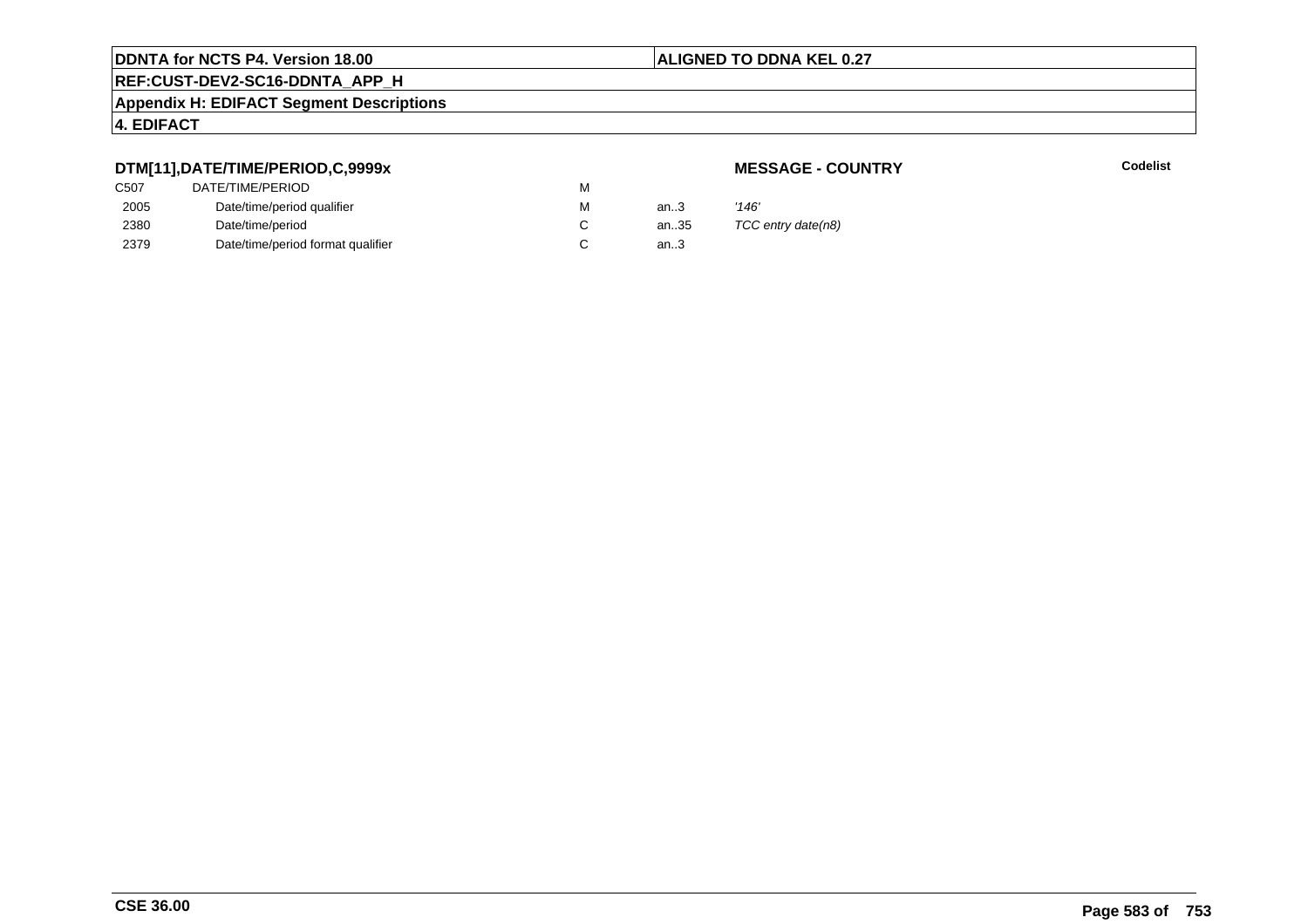#### **ALIGNED TO DDNA KEL 0.27**

# **REF:CUST-DEV2-SC16-DDNTA\_APP\_H**

#### **Appendix H: EDIFACT Segment Descriptions**

### **4. EDIFACT**

#### **DTM[11],DATE/TIME/PERIOD,C,9999x**

### **MESSAGE - COUNTRY**

**Lackson Codelist** Codelist

| C <sub>507</sub> | DATE/TIME/PERIOD                  | M |        |                     |
|------------------|-----------------------------------|---|--------|---------------------|
| 2005             | Date/time/period qualifier        | м | an $3$ | '375'               |
| 2380             | Date/time/period                  |   | an35   | NCTS entry date(n8) |
| 2379             | Date/time/period format qualifier |   | an $3$ |                     |
|                  |                                   |   |        |                     |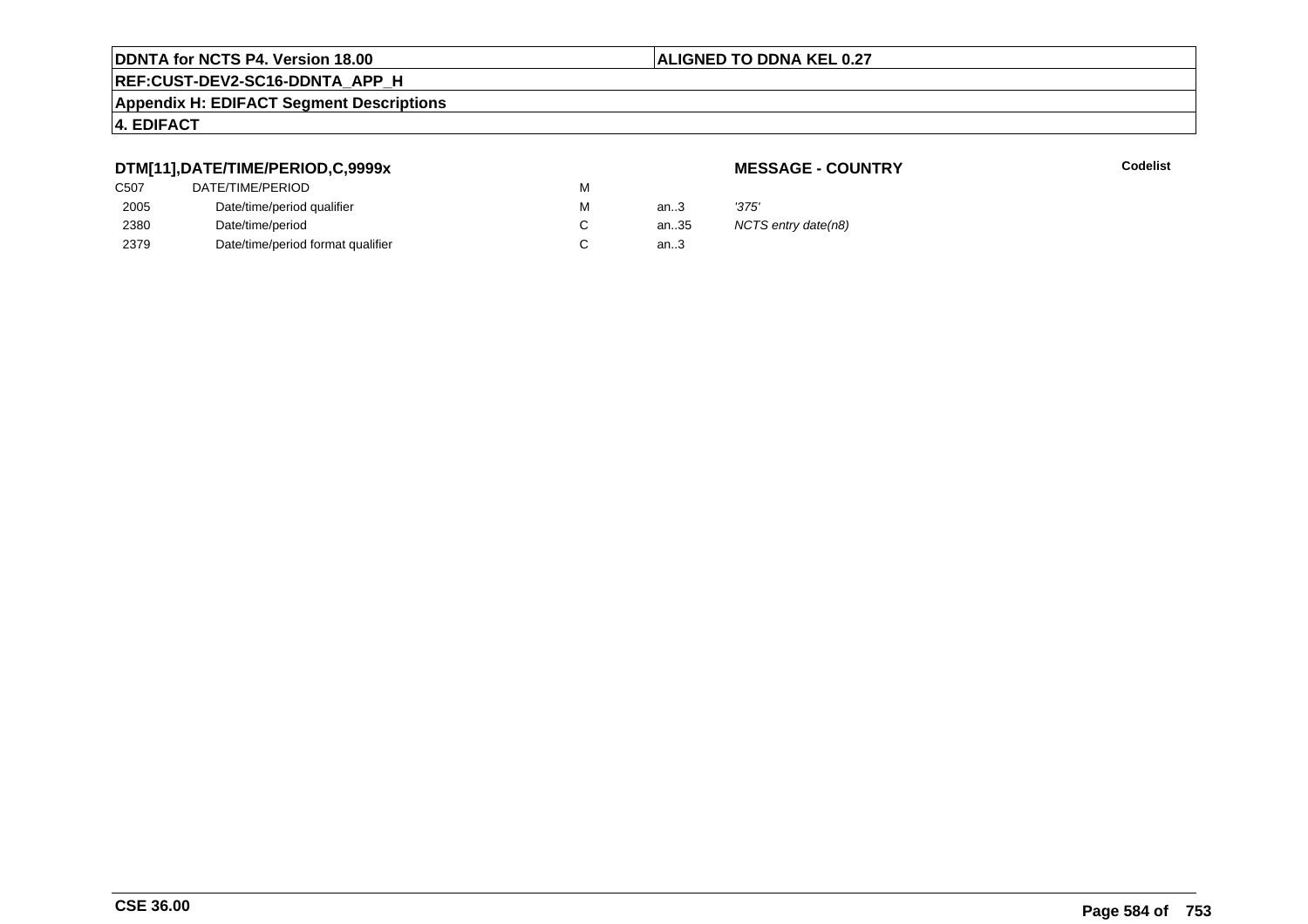#### **REF:CUST-DEV2-SC16-DDNTA\_APP\_H**

#### **Appendix H: EDIFACT Segment Descriptions**

#### **4. EDIFACT**

#### **FTX[12],FREE TEXT,C,9999xMESSAGE - GUARANTEE TYPE - ACTION**<br>M an..3 *'ABS'*  **Codelist** 4451Text subject qualifier M<br>
Text function, coded C M an..3 *'ABS'*<br>-4453Text function, coded C<br>
TEXT REFERENCE an..3 C107 TEXT REFERENCEE C  $\mathsf{M}% _{T}=\mathsf{M}_{T}\!\left( a,b\right) ,\ \mathsf{M}_{T}=\mathsf{M}_{T}$ 4441Free text identification M<br>Code list qualifier development of the code list qualifier development of  $\mathbf C$ M an..17 Operation(a1) 24 1131Code list qualifier C<br>Code list responsible agency, coded C an..3 3055Code list responsible agency, coded C<br>
XT LITERAL C an..3 C108TEXT LITERAL<br>Free text  $\mathbf C$ 44400 Free text C C an..70 Validity date(n8)<br>C an..70 Modification subt 44400 Free text C C an..70 Modification subtype(n1)<br>C an..70 Legal references(an..70) 44400 Free text C C an..70 Legal references(an..70)<br>C an..70 Responsible data manag 44400 Free text C C an..70 Responsible data manager(an..35)<br>C an..70 Action identification(an..20) 44400 Free text C C an..70 Action identification(an..20)<br>C an..3 3453Language, coded an..3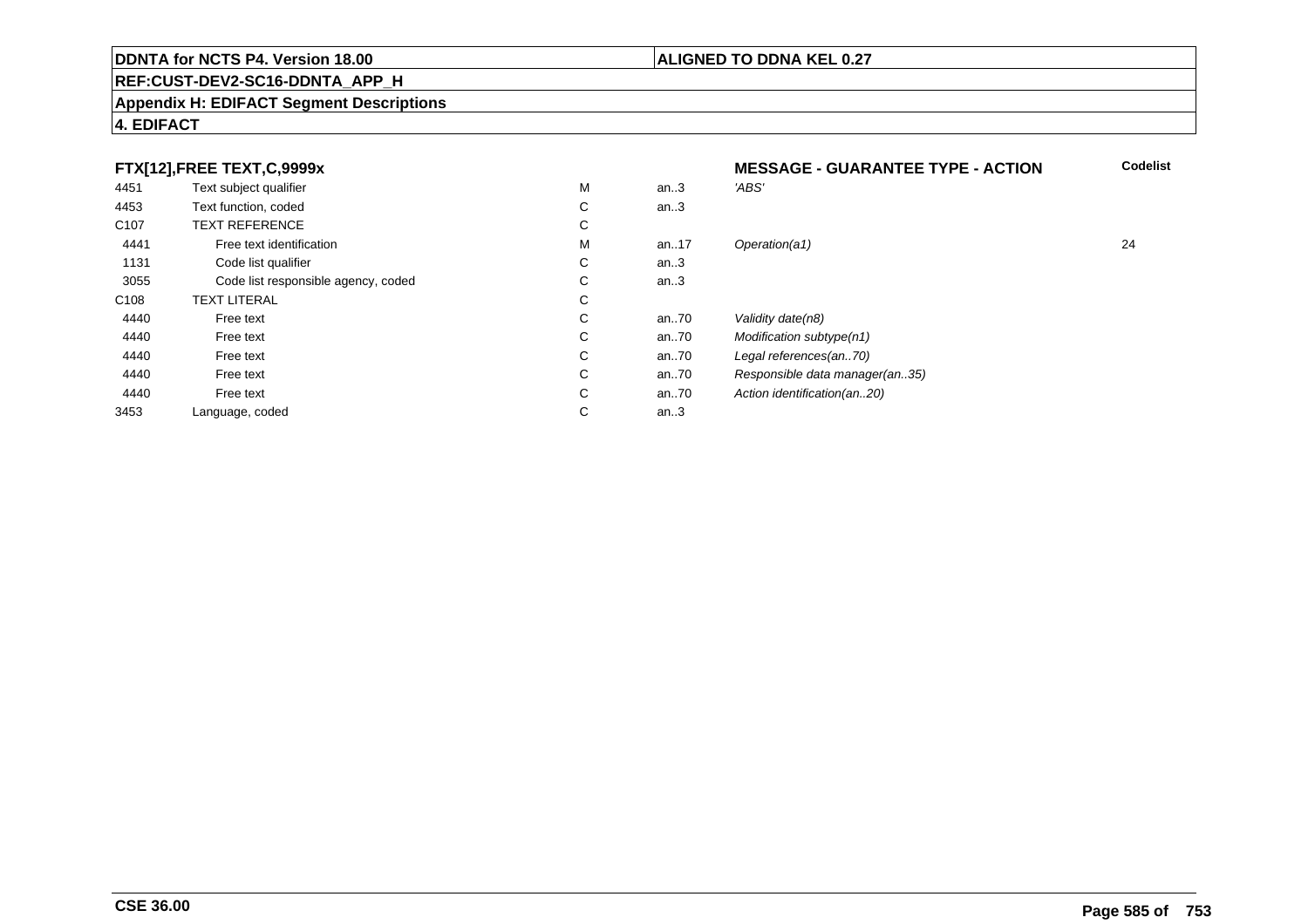#### **REF:CUST-DEV2-SC16-DDNTA\_APP\_H**

#### **Appendix H: EDIFACT Segment Descriptions**

#### **4. EDIFACT**

### **FTX[12],FREE TEXT,C,9999x**

| FTX[12],FREE TEXT,C,9999x |                                     |    |          | <b>MESSAGE - GUARANTEE TYPE - LANGUAGE</b><br><b>SPECIFIC DATA</b> | <b>Codelist</b> |
|---------------------------|-------------------------------------|----|----------|--------------------------------------------------------------------|-----------------|
| 4451                      | Text subject qualifier              | M  | an.3     | 'ACV'                                                              |                 |
| 4453                      | Text function, coded                | C  | an.3     | Language code(a2)                                                  | 12              |
| C <sub>107</sub>          | <b>TEXT REFERENCE</b>               | C  |          |                                                                    |                 |
| 4441                      | Free text identification            | м  | an17     |                                                                    |                 |
| 1131                      | Code list qualifier                 | C. | an.3     |                                                                    |                 |
| 3055                      | Code list responsible agency, coded | C. | an.3     |                                                                    |                 |
| C <sub>108</sub>          | <b>TEXT LITERAL</b>                 | C  |          |                                                                    |                 |
| 4440                      | Free text                           | C. | an $.70$ | Description(an140)                                                 |                 |
| 4440                      | Free text                           | C. | an $.70$ |                                                                    |                 |
| 4440                      | Free text                           | C  | an $.70$ |                                                                    |                 |
| 4440                      | Free text                           | C  | an $.70$ |                                                                    |                 |
| 4440                      | Free text                           | C  | an $.70$ |                                                                    |                 |
| 3453                      | Language, coded                     | С  | an.3     | Language specific data LNG(a2)                                     | 12              |
|                           |                                     |    |          |                                                                    |                 |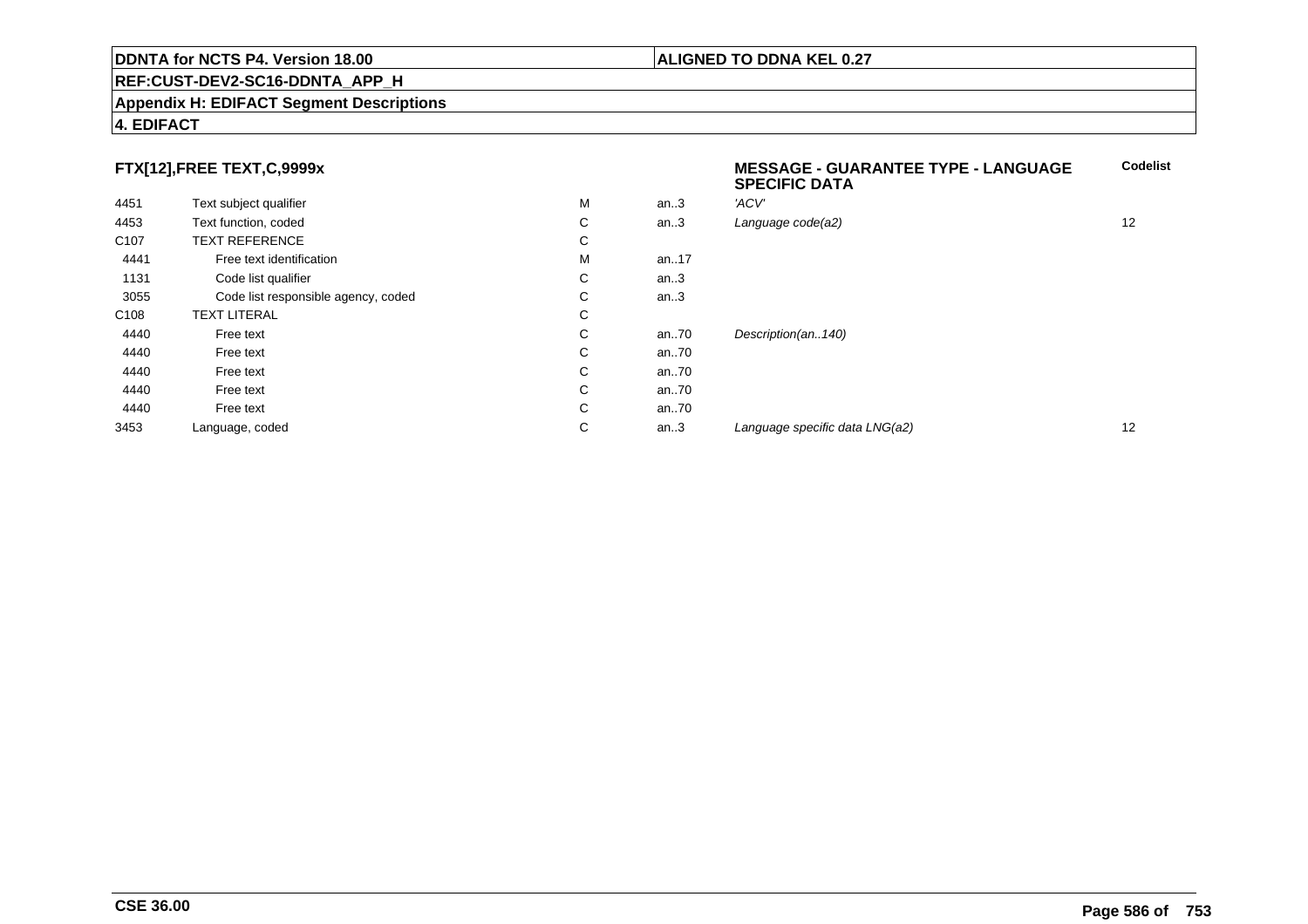#### **REF:CUST-DEV2-SC16-DDNTA\_APP\_H**

#### **Appendix H: EDIFACT Segment Descriptions**

#### **4. EDIFACT**

### **FTX[12],FREE TEXT,C,9999x**

|                  | $\ldots$                            |   |      | <b>ACTION</b>                  |    |
|------------------|-------------------------------------|---|------|--------------------------------|----|
| 4451             | Text subject qualifier              | M | an.3 | 'ABS'                          |    |
| 4453             | Text function, coded                | С | an.3 |                                |    |
| C <sub>107</sub> | <b>TEXT REFERENCE</b>               | С |      |                                |    |
| 4441             | Free text identification            | M | an17 | Operation(a1)                  | 24 |
| 1131             | Code list qualifier                 | С | an.3 |                                |    |
| 3055             | Code list responsible agency, coded | С | an.3 |                                |    |
| C108             | <b>TEXT LITERAL</b>                 | С |      |                                |    |
| 4440             | Free text                           | С | an70 | Validity date(n8)              |    |
| 4440             | Free text                           | С | an70 | Modification subtype(n1)       |    |
| 4440             | Free text                           | С | an70 | Legal references(an70)         |    |
| 4440             | Free text                           | С | an70 | Responsible data manager(an35) |    |
| 4440             | Free text                           | С | an70 | Action identification(an20)    |    |
| 3453             | Language, coded                     | С | an.3 |                                |    |
|                  |                                     |   |      |                                |    |

#### **ALIGNED TO DDNA KEL 0.27**

**MESSAGE - INVALID GUARANTEE REASON -**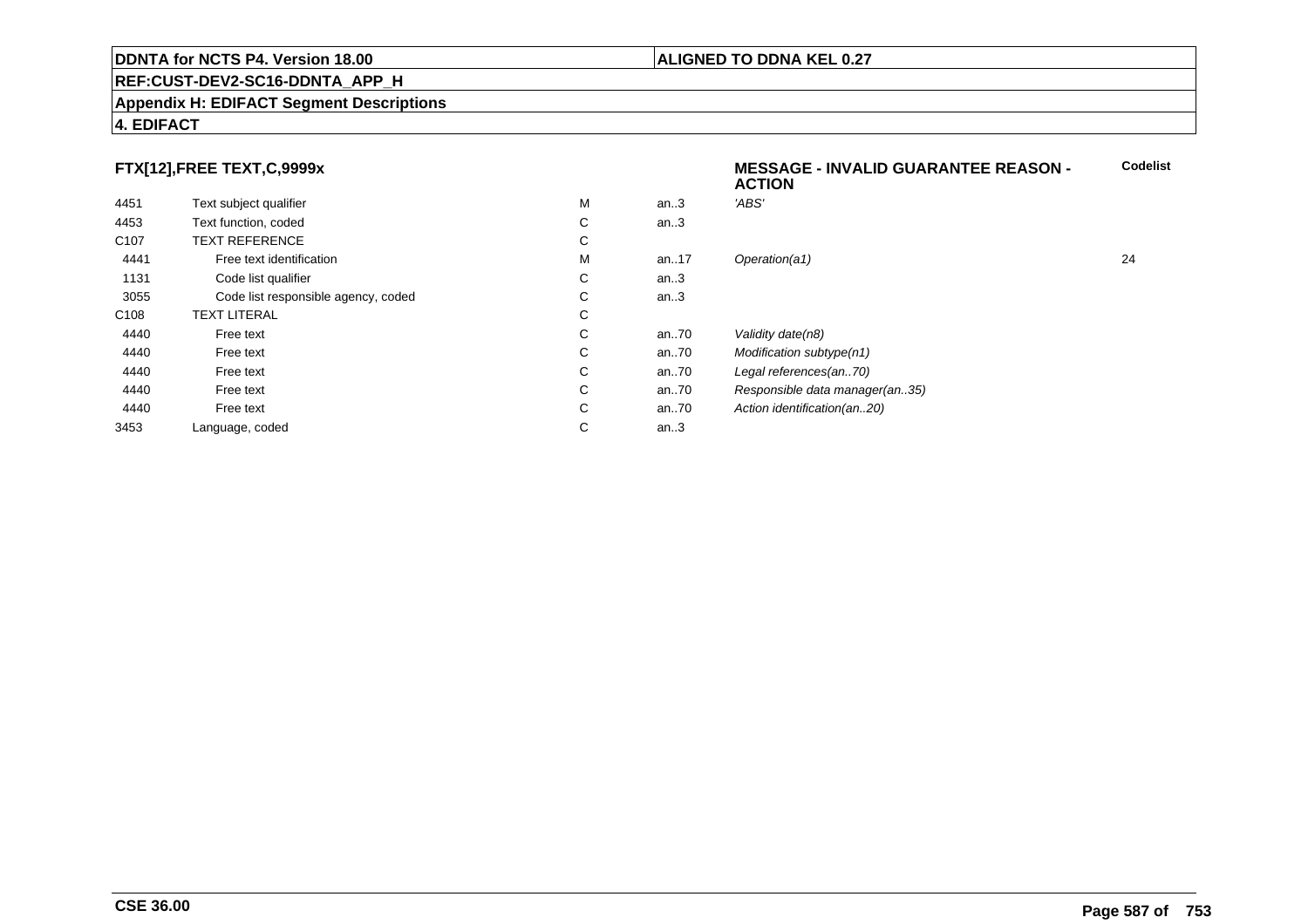#### **REF:CUST-DEV2-SC16-DDNTA\_APP\_H**

#### **Appendix H: EDIFACT Segment Descriptions**

#### **4. EDIFACT**

### **FTX[12],FREE TEXT,C,9999x**

| 4451             | Text subject qualifier              | M | an.3 | 'ACV'                          |                   |
|------------------|-------------------------------------|---|------|--------------------------------|-------------------|
| 4453             | Text function, coded                | C | an.3 | Language code(a2)              | 12                |
| C <sub>107</sub> | <b>TEXT REFERENCE</b>               | C |      |                                |                   |
| 4441             | Free text identification            | M | an17 |                                |                   |
| 1131             | Code list qualifier                 | C | an.3 |                                |                   |
| 3055             | Code list responsible agency, coded | C | an.3 |                                |                   |
| C <sub>108</sub> | <b>TEXT LITERAL</b>                 | С |      |                                |                   |
| 4440             | Free text                           | С | an70 | Description(an140)             |                   |
| 4440             | Free text                           | C | an70 |                                |                   |
| 4440             | Free text                           | C | an70 |                                |                   |
| 4440             | Free text                           | C | an70 |                                |                   |
| 4440             | Free text                           | C | an70 |                                |                   |
| 3453             | Language, coded                     | C | an.3 | Language specific data LNG(a2) | $12 \overline{ }$ |
|                  |                                     |   |      |                                |                   |

# **MESSAGE - INVALID GUARANTEE REASON - LANGUAGE SPECIFIC DATACodelist** $C$  an..3 Language code(a2) and  $12$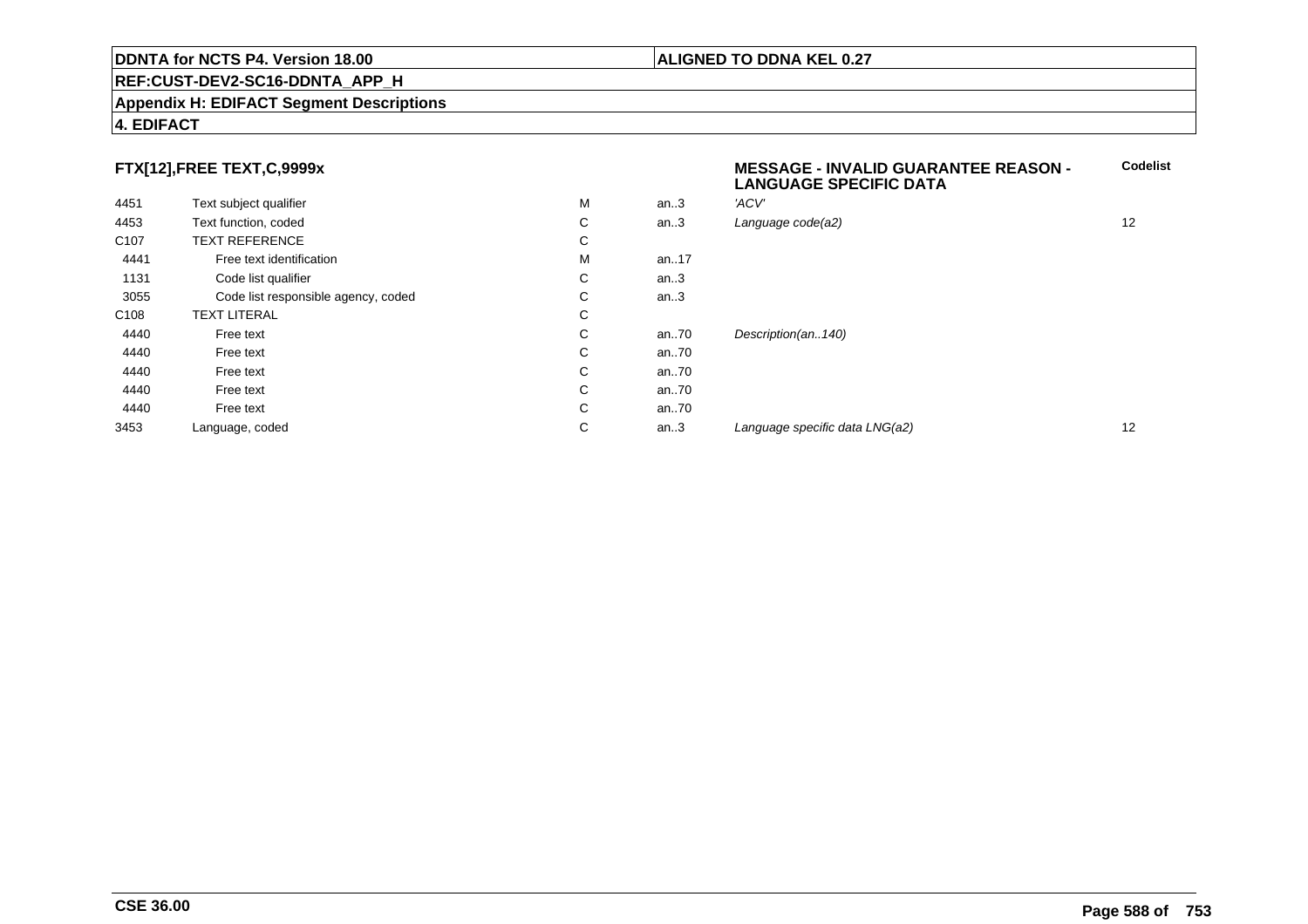#### **REF:CUST-DEV2-SC16-DDNTA\_APP\_H**

#### **Appendix H: EDIFACT Segment Descriptions**

#### **4. EDIFACT**

#### **FTX[12],FREE TEXT,C,9999xMESSAGE - LANGUAGE CODE - ACTION**<br>M an..3 *'ABS'*  **Codelist** 4451Text subject qualifier M<br>
Text function, coded C M an..3 *'ABS'*<br>-4453Text function, coded C<br>
TEXT REFERENCE an..3 C107 TEXT REFERENCEE C  $\mathsf{M}% _{T}=\mathsf{M}_{T}\!\left( a,b\right) ,\ \mathsf{M}_{T}=\mathsf{M}_{T}$ 4441Free text identification M<br>Code list qualifier development of the code list qualifier development of  $\mathbf C$ M an..17 Operation(a1) 24 1131Code list qualifier C<br>Code list responsible agency, coded C an..3 3055Code list responsible agency, coded C<br>
XT LITERAL C an..3 C108TEXT LITERAL<br>Free text  $\mathbf C$ 44400 Free text C C an..70 Validity date(n8)<br>C an..70 Modification subt 44400 Free text C C an..70 Modification subtype(n1)<br>C an..70 Legal references(an..70) 44400 Free text C C an..70 Legal references(an..70)<br>C an..70 Responsible data manag 44400 Free text C C an..70 Responsible data manager(an..35)<br>C an..70 Action identification(an..20) 44400 Free text C C an..70 Action identification(an..20)<br>C an..3 3453Language, coded an..3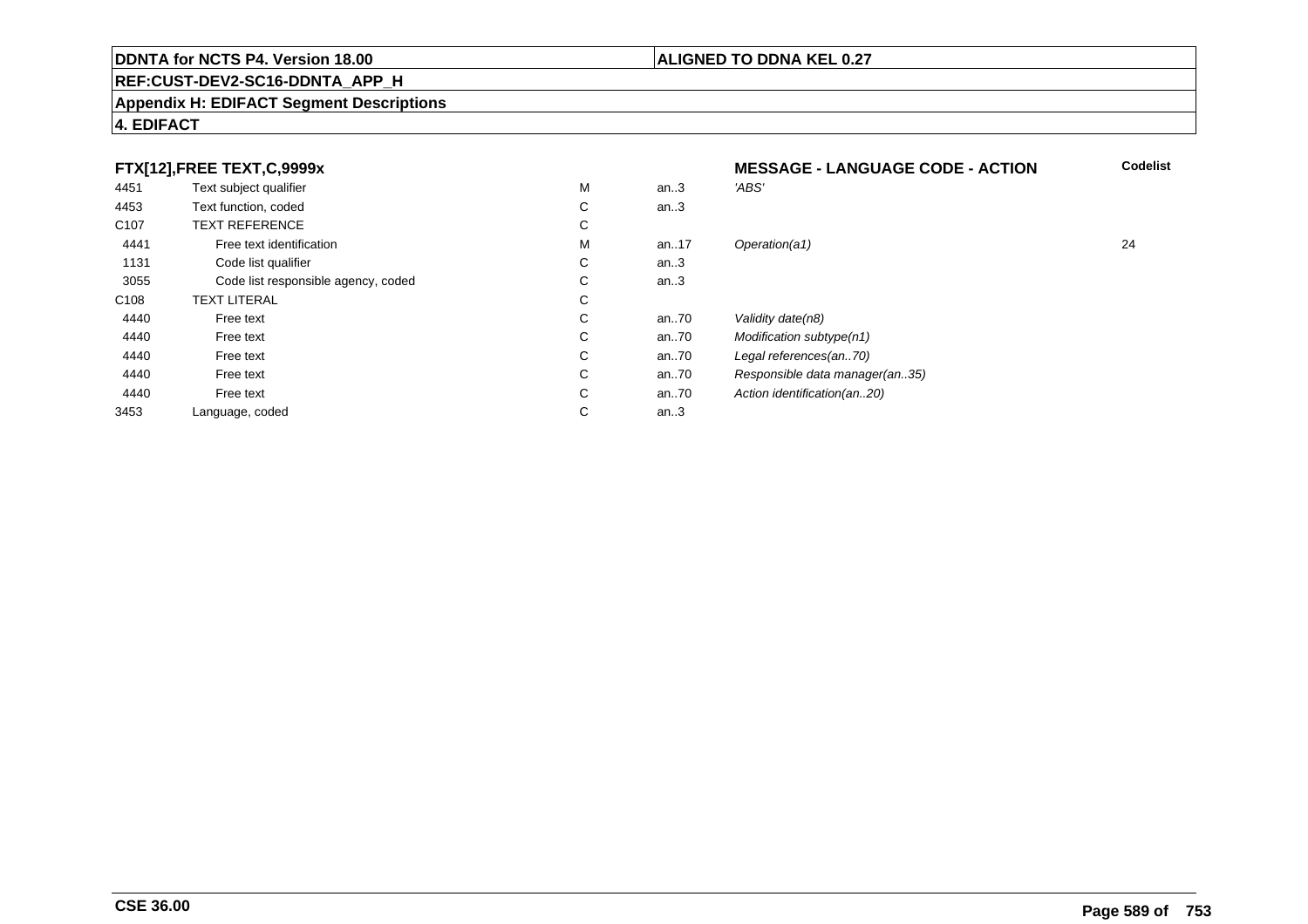#### **REF:CUST-DEV2-SC16-DDNTA\_APP\_H**

#### **Appendix H: EDIFACT Segment Descriptions**

#### **4. EDIFACT**

### **FTX[12],FREE TEXT,C,9999x**

| FTX[12],FREE TEXT,C,9999x |                                     |    |          | <b>MESSAGE - LANGUAGE CODE - LANGUAGE</b><br><b>SPECIFIC DATA</b> | <b>Codelist</b> |
|---------------------------|-------------------------------------|----|----------|-------------------------------------------------------------------|-----------------|
| 4451                      | Text subject qualifier              | M  | an.3     | 'ACV'                                                             |                 |
| 4453                      | Text function, coded                | C  | an.3     | Language code(a2)                                                 | 12              |
| C <sub>107</sub>          | <b>TEXT REFERENCE</b>               | C  |          |                                                                   |                 |
| 4441                      | Free text identification            | м  | an17     |                                                                   |                 |
| 1131                      | Code list qualifier                 | C. | an.3     |                                                                   |                 |
| 3055                      | Code list responsible agency, coded | C. | an.3     |                                                                   |                 |
| C <sub>108</sub>          | <b>TEXT LITERAL</b>                 | C  |          |                                                                   |                 |
| 4440                      | Free text                           | C. | an $.70$ | Description(an140)                                                |                 |
| 4440                      | Free text                           | C  | an $.70$ |                                                                   |                 |
| 4440                      | Free text                           | C  | an $.70$ |                                                                   |                 |
| 4440                      | Free text                           | C  | an $.70$ |                                                                   |                 |
| 4440                      | Free text                           | C  | an $.70$ |                                                                   |                 |
| 3453                      | Language, coded                     | С  | an.3     | Language specific data LNG(a2)                                    | 12              |
|                           |                                     |    |          |                                                                   |                 |

# **ALIGNED TO DDNA KEL 0.27**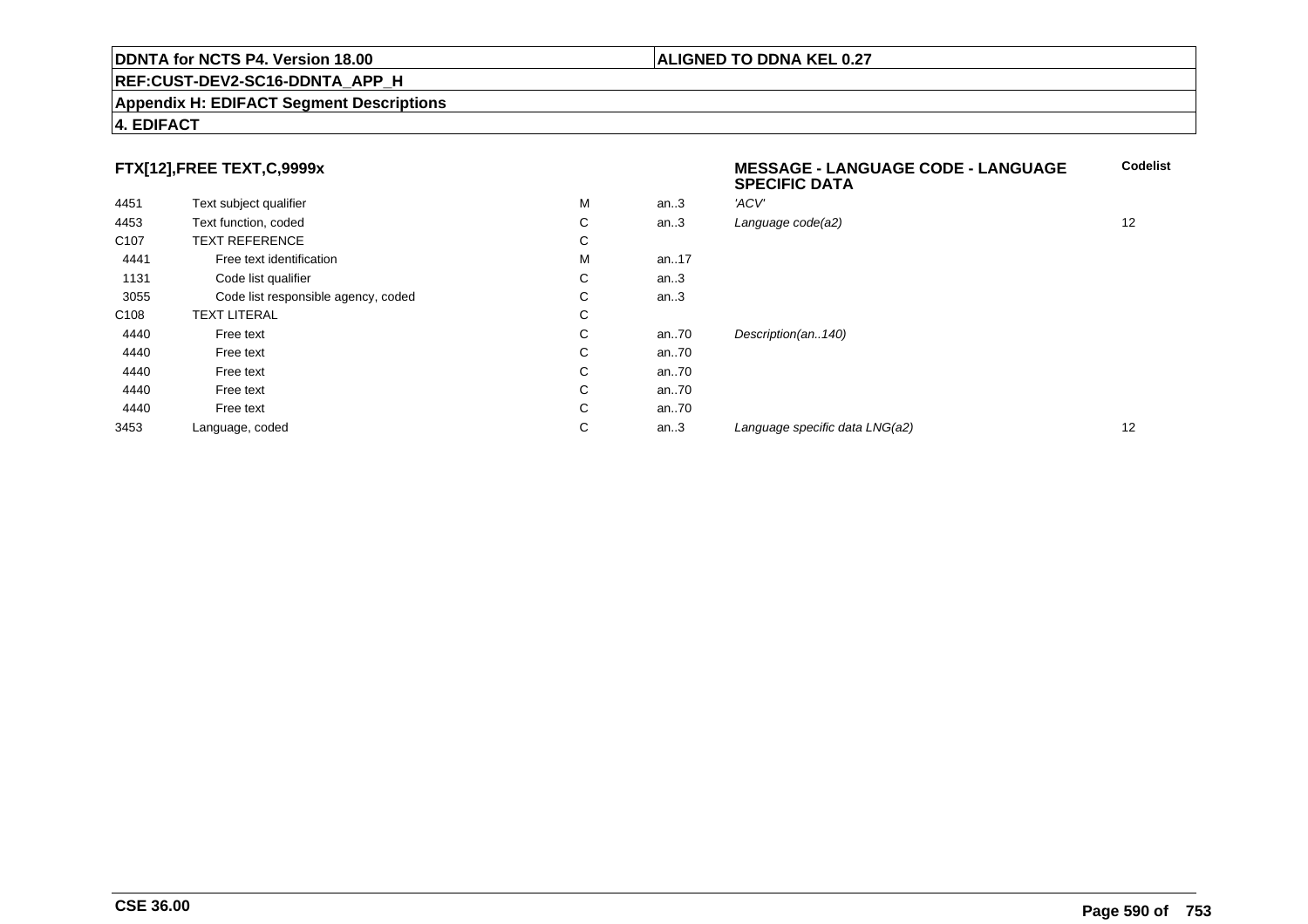#### **REF:CUST-DEV2-SC16-DDNTA\_APP\_H**

#### **Appendix H: EDIFACT Segment Descriptions**

#### **4. EDIFACT**

### **FTX[12],FREE TEXT,C,9999x**

| 4451             | Text subject qualifier              | M | an.3 | 'ABS'                          |
|------------------|-------------------------------------|---|------|--------------------------------|
| 4453             | Text function, coded                | С | an.3 |                                |
| C <sub>107</sub> | <b>TEXT REFERENCE</b>               | С |      |                                |
| 4441             | Free text identification            | M | an17 | Operation(a1)                  |
| 1131             | Code list qualifier                 | С | an.3 |                                |
| 3055             | Code list responsible agency, coded | С | an.3 |                                |
| C <sub>108</sub> | <b>TEXT LITERAL</b>                 | С |      |                                |
| 4440             | Free text                           | С | an70 | Validity date(n8)              |
| 4440             | Free text                           | С | an70 | Modification subtype(n1)       |
| 4440             | Free text                           | С | an70 | Legal references(an70)         |
| 4440             | Free text                           | С | an70 | Responsible data manager(an35) |
| 4440             | Free text                           | С | an70 | Action identification(an20)    |
| 3453             | Language, coded                     | С | an.3 |                                |
|                  |                                     |   |      |                                |

# **MESSAGE - GUARANTEE MONITORING - ACTION Codelist**

| М | an.3 | 'ABS'                          |    |
|---|------|--------------------------------|----|
| С | an.3 |                                |    |
| С |      |                                |    |
| М | an17 | Operation(a1)                  | 24 |
| С | an.3 |                                |    |
| С | an.3 |                                |    |
| С |      |                                |    |
| С | an70 | Validity date(n8)              |    |
| С | an70 | Modification subtype(n1)       |    |
| С | an70 | Legal references(an70)         |    |
| С | an70 | Responsible data manager(an35) |    |
| С | an70 | Action identification(an20)    |    |
| C | an.3 |                                |    |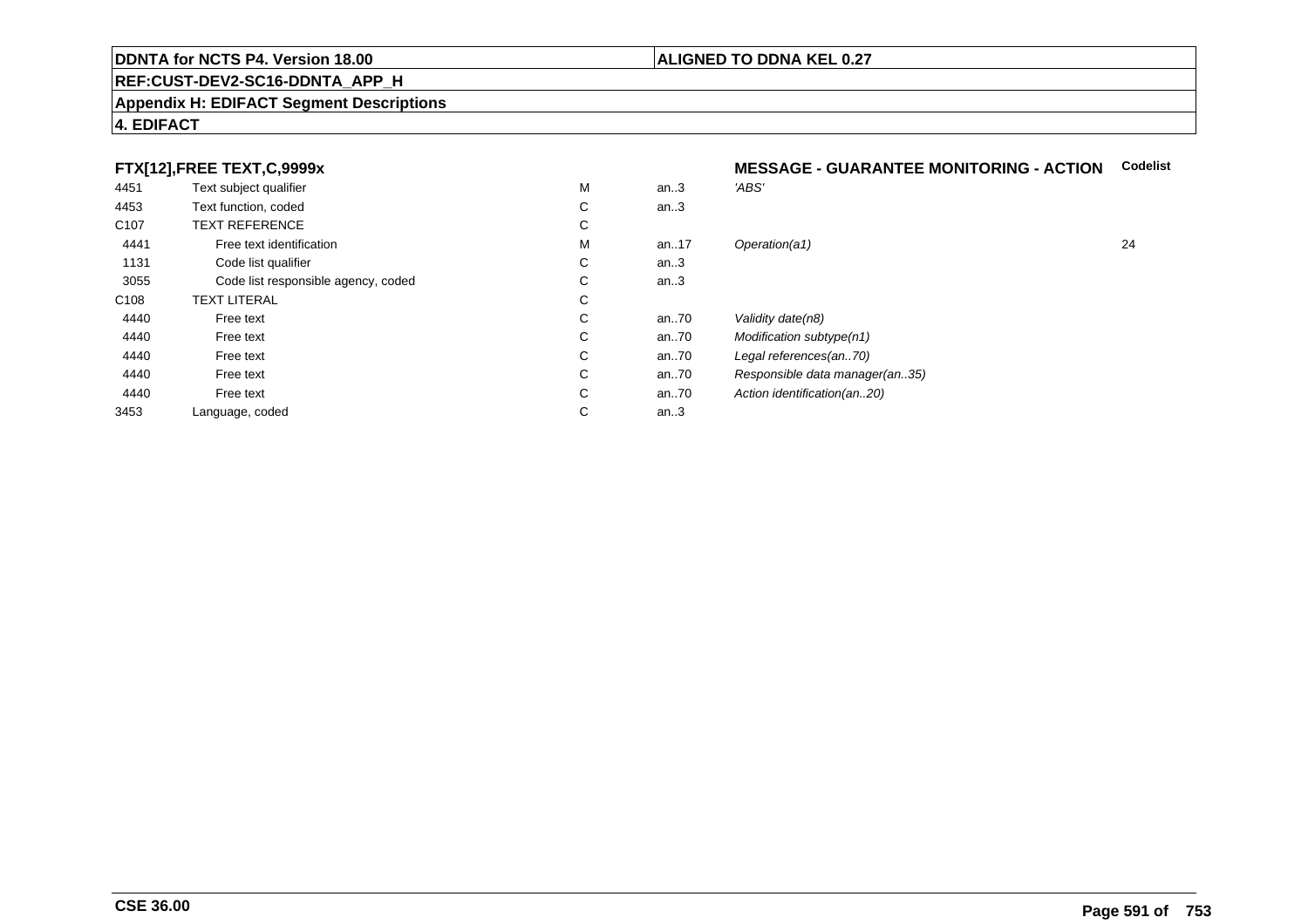#### **REF:CUST-DEV2-SC16-DDNTA\_APP\_H**

#### **Appendix H: EDIFACT Segment Descriptions**

#### **4. EDIFACT**

### **FTX[12],FREE TEXT,C,9999x**

|                  | FTX[12],FREE TEXT,C,9999x           |   |      | <b>MESSAGE - GUARANTEE MONITORING -</b><br><b>LANGUAGE SPECIFIC DATA</b> |    |
|------------------|-------------------------------------|---|------|--------------------------------------------------------------------------|----|
| 4451             | Text subject qualifier              | M | an.3 | 'ACV'                                                                    |    |
| 4453             | Text function, coded                | С | an.3 | Language code(a2)                                                        | 12 |
| C <sub>107</sub> | <b>TEXT REFERENCE</b>               | С |      |                                                                          |    |
| 4441             | Free text identification            | M | an17 |                                                                          |    |
| 1131             | Code list qualifier                 | С | an.3 |                                                                          |    |
| 3055             | Code list responsible agency, coded | С | an.3 |                                                                          |    |
| C <sub>108</sub> | <b>TEXT LITERAL</b>                 | С |      |                                                                          |    |
| 4440             | Free text                           | С | an70 | Description(an140)                                                       |    |
| 4440             | Free text                           | С | an70 |                                                                          |    |
| 4440             | Free text                           | С | an70 |                                                                          |    |
| 4440             | Free text                           | С | an70 |                                                                          |    |
| 4440             | Free text                           | С | an70 |                                                                          |    |
| 3453             | Language, coded                     | С | an.3 | Language specific data LNG(a2)                                           | 12 |
|                  |                                     |   |      |                                                                          |    |

#### **ALIGNED TO DDNA KEL 0.27**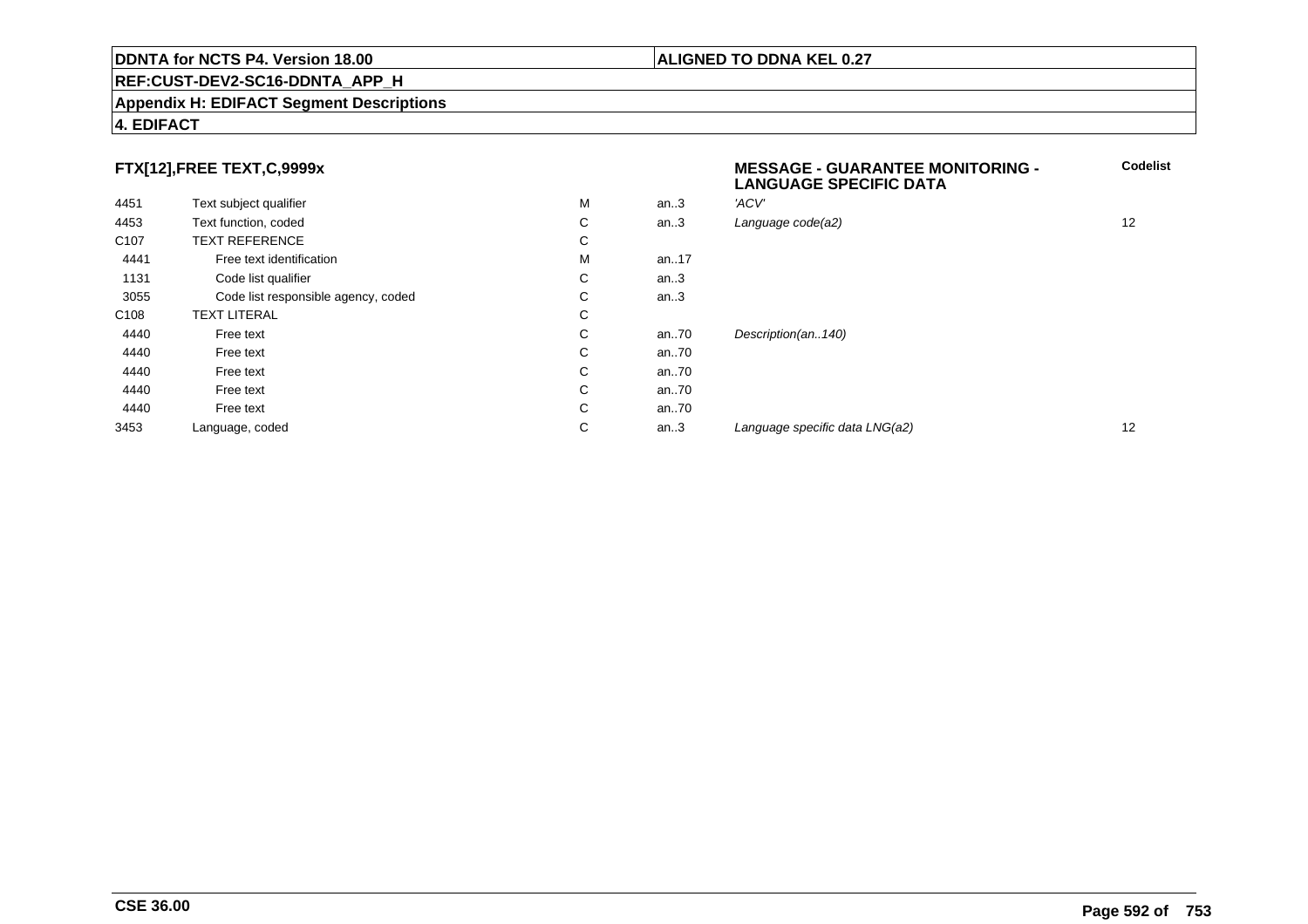### **REF:CUST-DEV2-SC16-DDNTA\_APP\_H**

#### **Appendix H: EDIFACT Segment Descriptions**

#### **4. EDIFACT**

#### **FTX[12],FREE TEXT,C,9999xMESSAGE - CURRENCY CODE - ACTION**<br>M an..3 *'ABS'*  **Codelist** 4451Text subject qualifier M<br>
Text function, coded C M an..3 *'ABS'*<br>-4453Text function, coded C<br>
TEXT REFERENCE an..3 C107 TEXT REFERENCEE C  $\mathsf{M}% _{T}=\mathsf{M}_{T}\!\left( a,b\right) ,\ \mathsf{M}_{T}=\mathsf{M}_{T}$ 4441Free text identification M<br>Code list qualifier development of the code list qualifier development of  $\mathbf C$ M an..17 Operation(a1) 24 1131Code list qualifier C<br>Code list responsible agency, coded C an..3 3055Code list responsible agency, coded C<br>
XT LITERAL C an..3 C108TEXT LITERAL<br>Free text  $\mathbf C$ 44400 Free text C C an..70 Validity date(n8)<br>C an..70 Modification subt 44400 Free text C C an..70 Modification subtype(n1)<br>C an..70 Legal references(an..70) 44400 Free text C C an..70 Legal references(an..70)<br>C an..70 Responsible data manag 44400 Free text C C an..70 Responsible data manager(an..35)<br>C an..70 Action identification(an..20) 44400 Free text C C an..70 Action identification(an..20)<br>C an..3 3453Language, coded an..3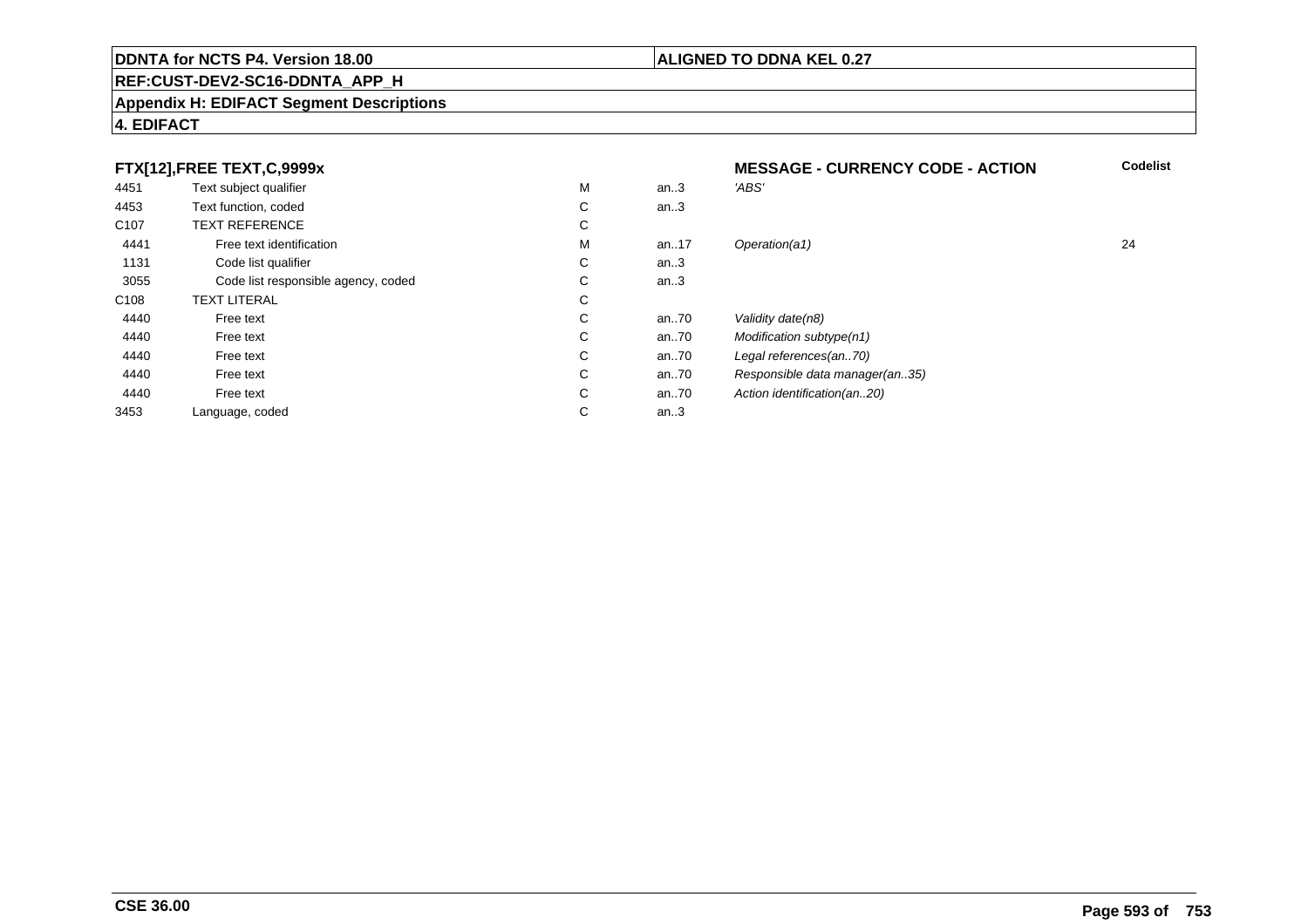#### **REF:CUST-DEV2-SC16-DDNTA\_APP\_H**

#### **Appendix H: EDIFACT Segment Descriptions**

### **FTX[12],FREE TEXT,C,9999x**

|                  |                                     |   |      | <b>SPECIFIC DATA</b>           |    |
|------------------|-------------------------------------|---|------|--------------------------------|----|
| 4451             | Text subject qualifier              | M | an.3 | 'ACV'                          |    |
| 4453             | Text function, coded                | С | an.3 | Language code(a2)              | 12 |
| C <sub>107</sub> | <b>TEXT REFERENCE</b>               | C |      |                                |    |
| 4441             | Free text identification            | M | an17 |                                |    |
| 1131             | Code list qualifier                 | С | an.3 |                                |    |
| 3055             | Code list responsible agency, coded | С | an.3 |                                |    |
| C <sub>108</sub> | <b>TEXT LITERAL</b>                 | С |      |                                |    |
| 4440             | Free text                           | C | an70 | Description(an140)             |    |
| 4440             | Free text                           | C | an70 |                                |    |
| 4440             | Free text                           | С | an70 |                                |    |
| 4440             | Free text                           | C | an70 |                                |    |
| 4440             | Free text                           | C | an70 |                                |    |
| 3453             | Language, coded                     | С | an.3 | Language specific data LNG(a2) | 12 |

**4. EDIFACT**

**Codelist**

#### **ALIGNED TO DDNA KEL 0.27**

**MESSAGE - CURRENCY CODE - LANGUAGE**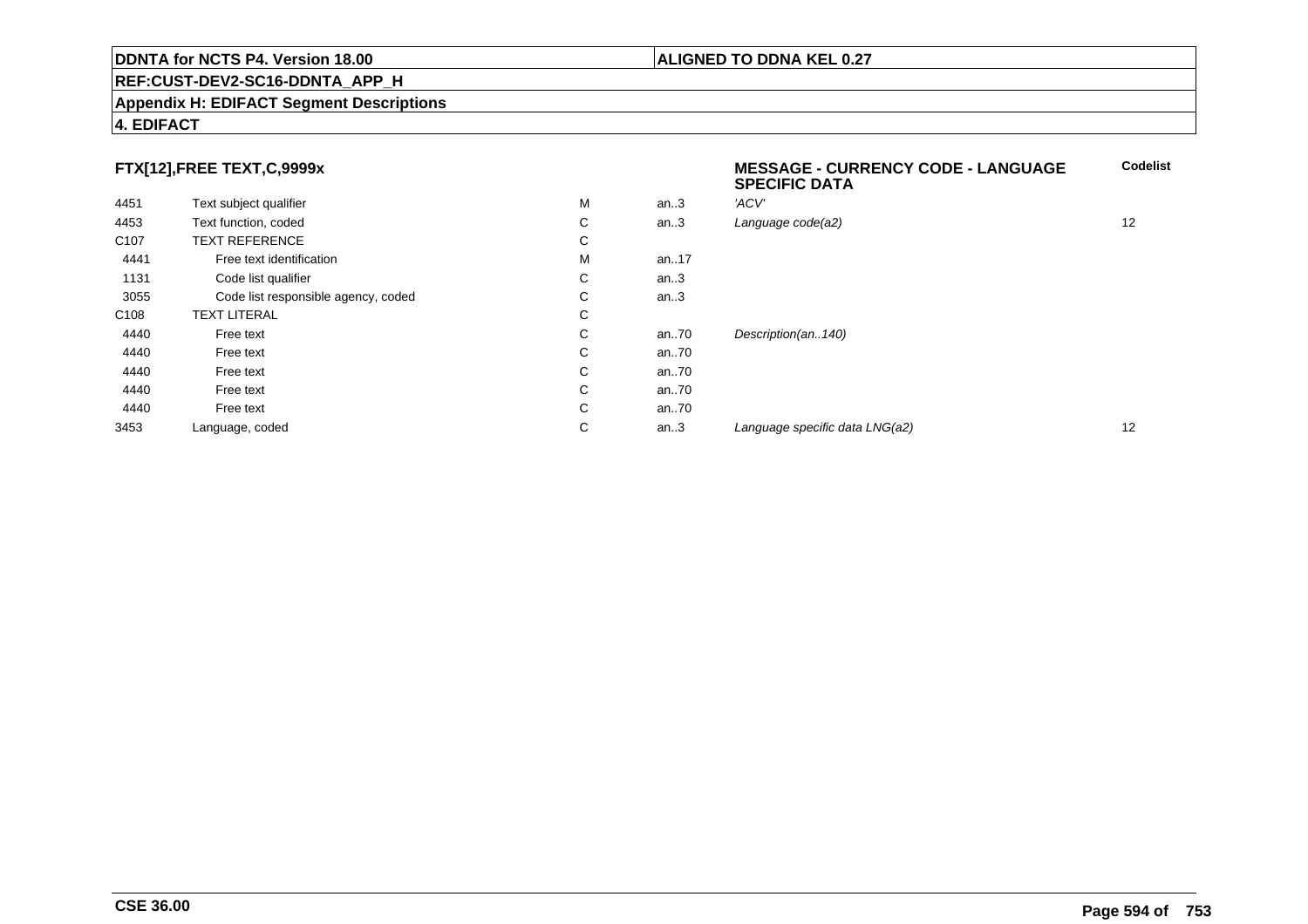#### **REF:CUST-DEV2-SC16-DDNTA\_APP\_H**

#### **Appendix H: EDIFACT Segment Descriptions**

### **4. EDIFACT**

### **FTX[12],FREE TEXT,C,9999x**

| 4451             | Text subject qualifier              | M | an.3  | 'ABS'  |
|------------------|-------------------------------------|---|-------|--------|
| 4453             | Text function, coded                | C | an.3  |        |
| C <sub>107</sub> | <b>TEXT REFERENCE</b>               | C |       |        |
| 4441             | Free text identification            | M | an.17 | Opera  |
| 1131             | Code list qualifier                 | C | an.3  |        |
| 3055             | Code list responsible agency, coded | C | an.3  |        |
| C <sub>108</sub> | <b>TEXT LITERAL</b>                 | C |       |        |
| 4440             | Free text                           | C | an70  | Validi |
| 4440             | Free text                           | C | an.70 | Modit  |
| 4440             | Free text                           | C | an70  | Legal  |
| 4440             | Free text                           | C | an70  | Resp   |
| 4440             | Free text                           | C | an70  | Action |
| 3453             | Language, coded                     | С | an.3  |        |
|                  |                                     |   |       |        |

#### **MESSAGE - CUSTOMS OPERATION STATE TYPE -** Codelist<br>ACTION **ACTION**

| М | an.3 | 'ABS'                          |    |
|---|------|--------------------------------|----|
| С | an.3 |                                |    |
| С |      |                                |    |
| М | an17 | Operation(a1)                  | 24 |
| С | an.3 |                                |    |
| С | an.3 |                                |    |
| С |      |                                |    |
| С | an70 | Validity date(n8)              |    |
| С | an70 | Modification subtype(n1)       |    |
| С | an70 | Legal references(an70)         |    |
| С | an70 | Responsible data manager(an35) |    |
| С | an70 | Action identification(an20)    |    |
| С | an.3 |                                |    |
|   |      |                                |    |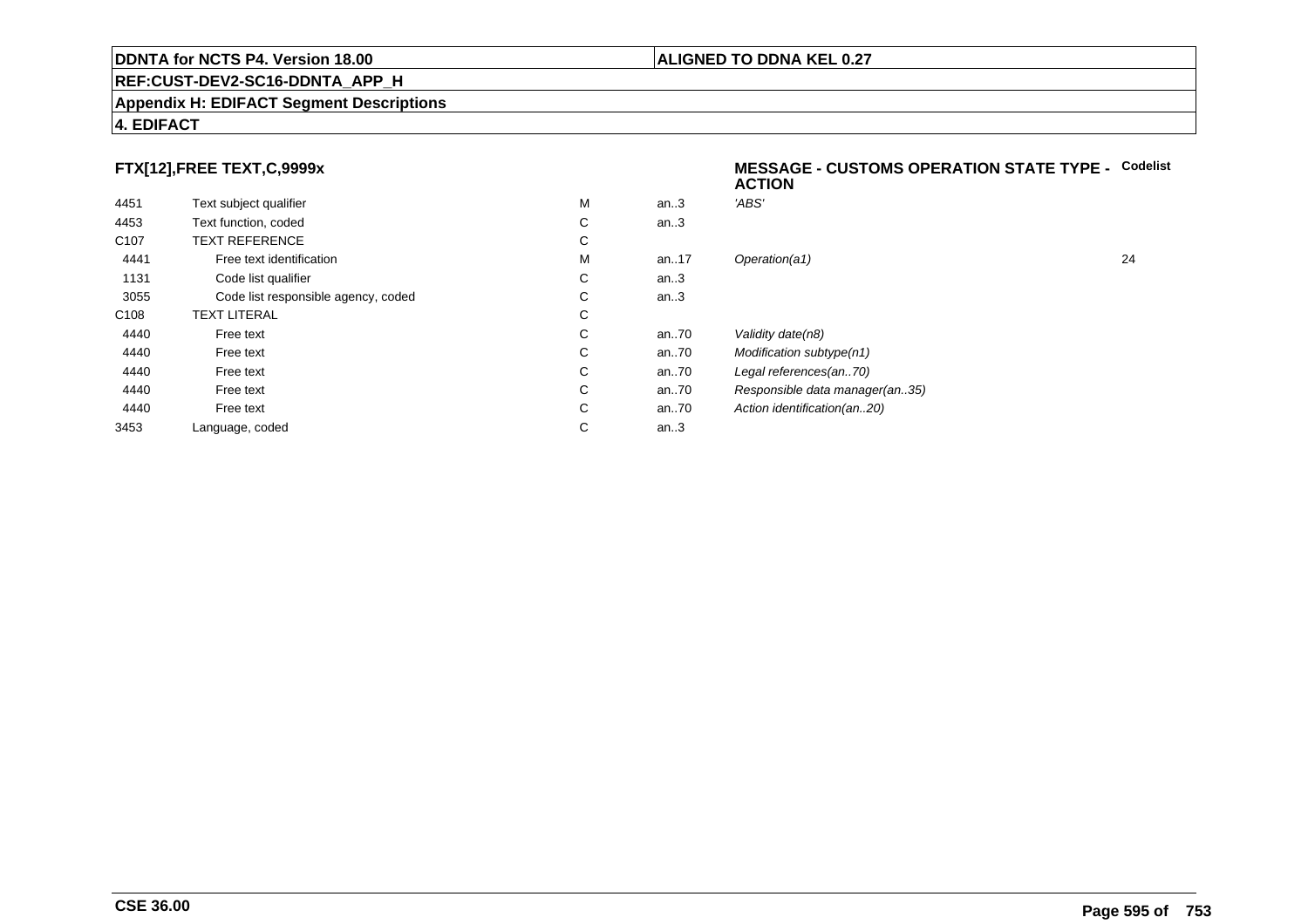#### **REF:CUST-DEV2-SC16-DDNTA\_APP\_H**

#### **Appendix H: EDIFACT Segment Descriptions**

#### **4. EDIFACT**

#### **FTX[12],FREE TEXT,C,9999x**

| 4451             | Text subject qualifier              | M | an.3  | 'ACV' |
|------------------|-------------------------------------|---|-------|-------|
| 4453             | Text function, coded                | C | an.3  | Langu |
| C <sub>107</sub> | <b>TEXT REFERENCE</b>               | С |       |       |
| 4441             | Free text identification            | M | an17  |       |
| 1131             | Code list qualifier                 | C | an.3  |       |
| 3055             | Code list responsible agency, coded | C | an.3  |       |
| C <sub>108</sub> | <b>TEXT LITERAL</b>                 | C |       |       |
| 4440             | Free text                           | C | an.70 | Desci |
| 4440             | Free text                           | C | an70  |       |
| 4440             | Free text                           | C | an70  |       |
| 4440             | Free text                           | C | an70  |       |
| 4440             | Free text                           | C | an70  |       |
| 3453             | Language, coded                     | C | an.3  | Langı |
|                  |                                     |   |       |       |

#### **MESSAGE - CUSTOMS OPERATION STATE TYPE - CodelistLANGUAGE SPECIFIC DATA**

| M | an.3 | 'ACV'                          |    |
|---|------|--------------------------------|----|
| С | an.3 | Language code(a2)              | 12 |
| С |      |                                |    |
| М | an17 |                                |    |
| С | an.3 |                                |    |
| С | an.3 |                                |    |
| С |      |                                |    |
| С | an70 | Description(an140)             |    |
| С | an70 |                                |    |
| С | an70 |                                |    |
| С | an70 |                                |    |
| С | an70 |                                |    |
| С | an.3 | Language specific data LNG(a2) | 12 |
|   |      |                                |    |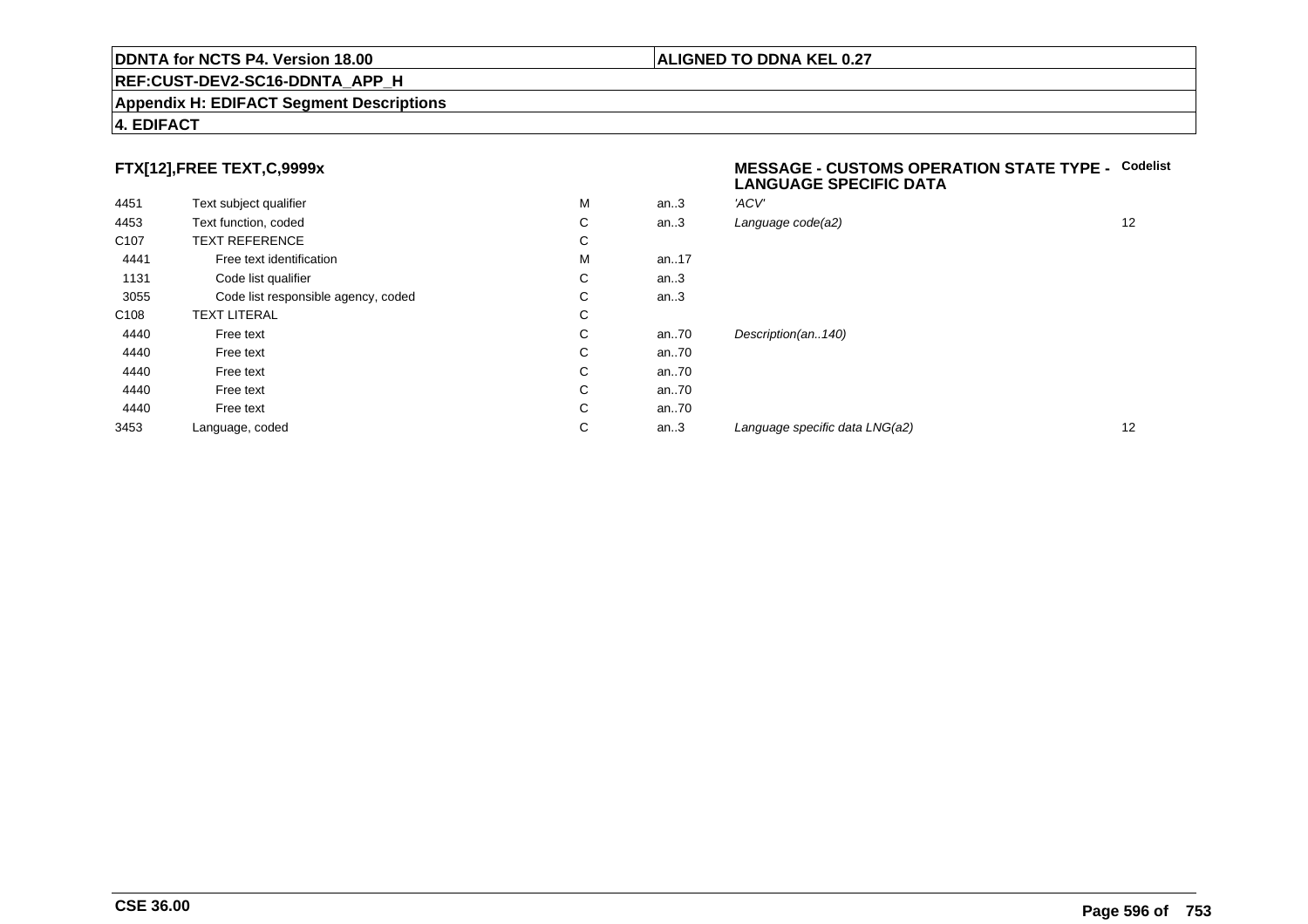### **REF:CUST-DEV2-SC16-DDNTA\_APP\_H**

#### **Appendix H: EDIFACT Segment Descriptions**

#### **4. EDIFACT**

#### **FTX[12],FREE TEXT,C,9999xMESSAGE - PACKAGING CODE - ACTION**<br>M an..3 *'ABS'*  **Codelist** 4451Text subject qualifier M<br>
Text function, coded C M an..3 *'ABS'*<br>-4453Text function, coded C<br>
TEXT REFERENCE an..3 C107 TEXT REFERENCEE C  $\mathsf{M}% _{T}=\mathsf{M}_{T}\!\left( a,b\right) ,\ \mathsf{M}_{T}=\mathsf{M}_{T}$ 4441Free text identification M<br>Code list qualifier development of the code list qualifier development of  $\mathbf C$ M an..17 Operation(a1) 24 1131Code list qualifier C<br>Code list responsible agency, coded C an..3 3055Code list responsible agency, coded C<br>
XT LITERAL C an..3 C108TEXT LITERAL<br>Free text  $\mathbf C$ 44400 Free text C C an..70 Validity date(n8)<br>C an..70 Modification subt 44400 Free text C C an..70 Modification subtype(n1)<br>C an..70 Legal references(an..70) 44400 Free text C C an..70 Legal references(an..70)<br>C an..70 Responsible data manag 44400 Free text C C an..70 Responsible data manager(an..35)<br>C an..70 Action identification(an..20) 44400 Free text C C an..70 Action identification(an..20)<br>C an..3 3453Language, coded an..3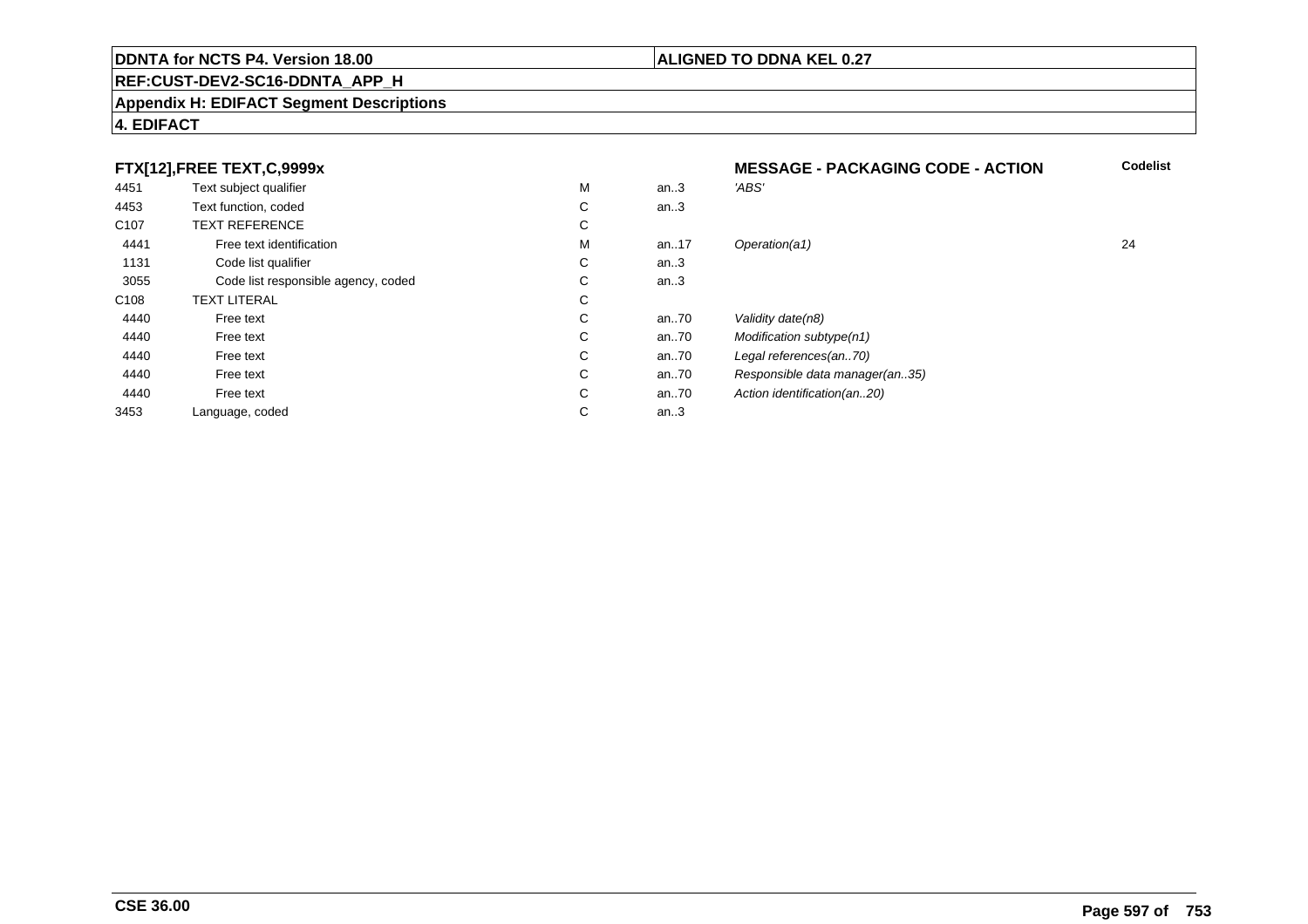#### **REF:CUST-DEV2-SC16-DDNTA\_APP\_H**

#### **Appendix H: EDIFACT Segment Descriptions**

#### **4. EDIFACT**

### **FTX[12],FREE TEXT,C,9999x**

|                  | FTX[12],FREE TEXT,C,9999x           |    |          | <b>MESSAGE - PACKAGING CODE - LANGUAGE</b><br><b>SPECIFIC DATA</b> | <b>Codelist</b> |
|------------------|-------------------------------------|----|----------|--------------------------------------------------------------------|-----------------|
| 4451             | Text subject qualifier              | M  | an.3     | 'ACV'                                                              |                 |
| 4453             | Text function, coded                | C  | an.3     | Language code(a2)                                                  | 12              |
| C <sub>107</sub> | <b>TEXT REFERENCE</b>               | C  |          |                                                                    |                 |
| 4441             | Free text identification            | м  | an17     |                                                                    |                 |
| 1131             | Code list qualifier                 | C. | an.3     |                                                                    |                 |
| 3055             | Code list responsible agency, coded | C  | an.3     |                                                                    |                 |
| C <sub>108</sub> | <b>TEXT LITERAL</b>                 | C  |          |                                                                    |                 |
| 4440             | Free text                           | C  | an70     | Description(an140)                                                 |                 |
| 4440             | Free text                           | C. | an.70    | '--Continued 70 --'                                                |                 |
| 4440             | Free text                           | C  | an $.70$ |                                                                    |                 |
| 4440             | Free text                           | C  | an70     |                                                                    |                 |
| 4440             | Free text                           | C  | an70     |                                                                    |                 |
| 3453             | Language, coded                     | C  | an.3     | Language specific data LNG(a2)                                     | 12              |
|                  |                                     |    |          |                                                                    |                 |

**ALIGNED TO DDNA KEL 0.27**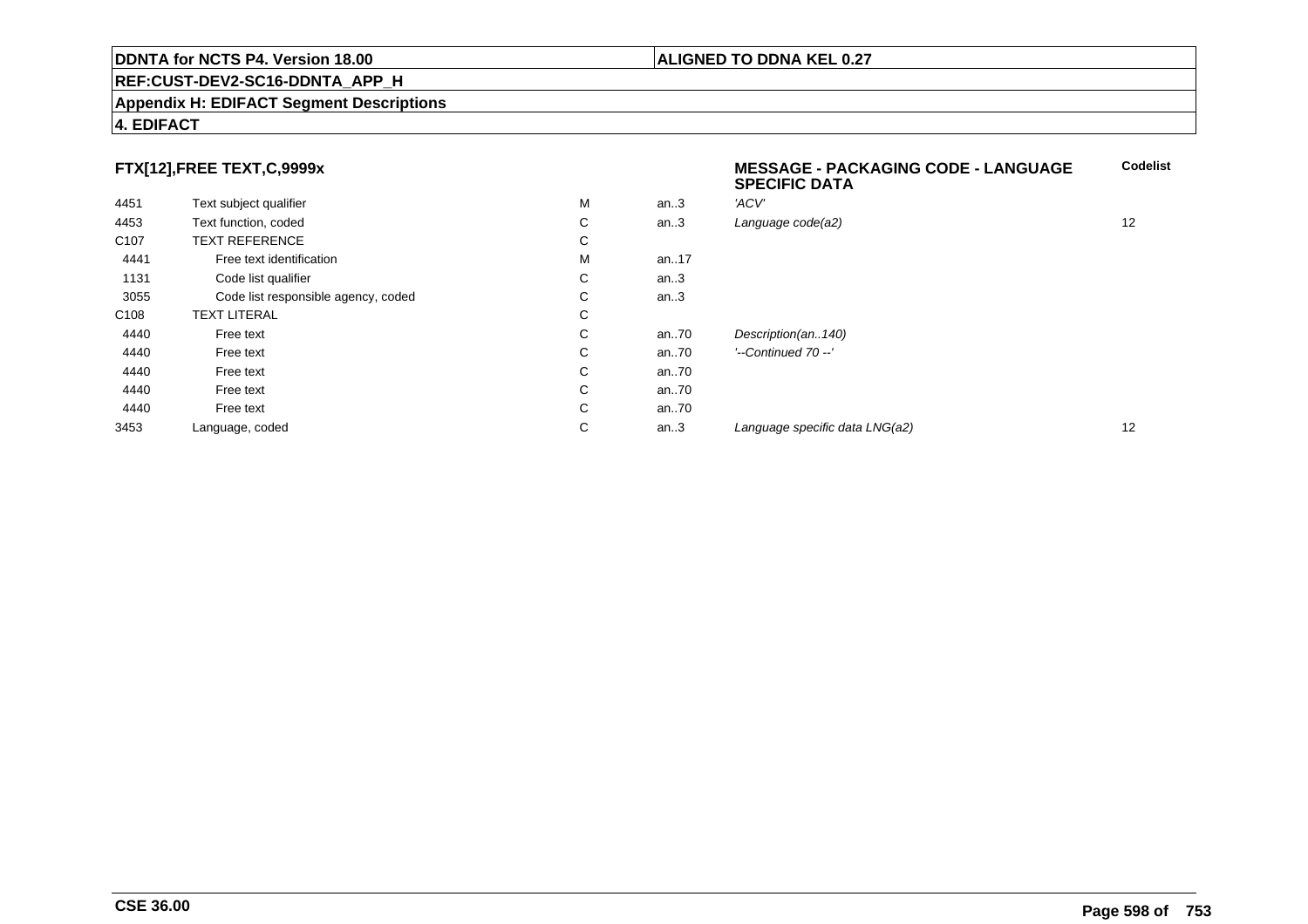### **ALIGNED TO DDNA KEL 0.27**

# **REF:CUST-DEV2-SC16-DDNTA\_APP\_H**

#### **Appendix H: EDIFACT Segment Descriptions**

### **4. EDIFACT**

|                  | FTX[12], FREE TEXT, C, 9999x        |        |      | <b>MESSAGE - ROLE - ACTION</b> | <b>Codelist</b> |
|------------------|-------------------------------------|--------|------|--------------------------------|-----------------|
| 4451             | Text subject qualifier              | М      | an.3 | 'ABS'                          |                 |
| 4453             | Text function, coded                | C      | an.3 |                                |                 |
| C <sub>107</sub> | <b>TEXT REFERENCE</b>               | ⌒<br>Ü |      |                                |                 |
| 4441             | Free text identification            | М      | an17 | Operation(a1)                  | 24              |
| 1131             | Code list qualifier                 | С      | an.3 |                                |                 |
| 3055             | Code list responsible agency, coded | ⌒<br>Ü | an.3 |                                |                 |
| C <sub>108</sub> | <b>TEXT LITERAL</b>                 | С      |      |                                |                 |
| 4440             | Free text                           | C      | an70 | Validity date(n8)              |                 |
| 4440             | Free text                           | C      | an70 | Modification subtype(n1)       |                 |
| 4440             | Free text                           | C      | an70 | Legal references(an70)         |                 |
| 4440             | Free text                           | C      | an70 | Responsible data manager(an35) |                 |
| 4440             | Free text                           | C      | an70 | Action identification(an20)    |                 |
| 3453             | Language, coded                     | С      | an.3 |                                |                 |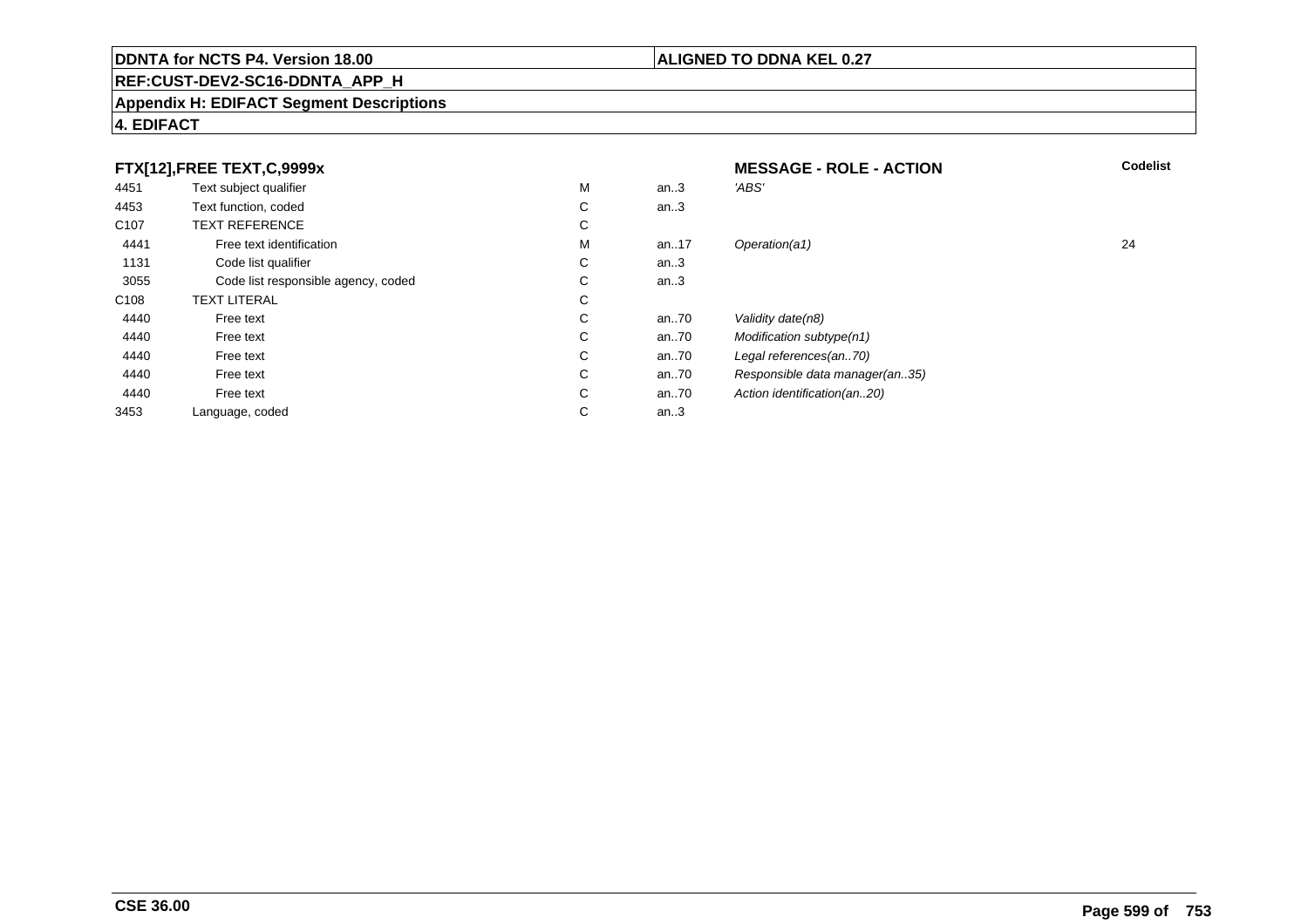#### **REF:CUST-DEV2-SC16-DDNTA\_APP\_H**

#### **Appendix H: EDIFACT Segment Descriptions**

#### **4. EDIFACT**

### **FTX[12],FREE TEXT,C,9999x**

| 4451             | Text subject qualifier              | M | an.3     | 'ACV' |
|------------------|-------------------------------------|---|----------|-------|
| 4453             | Text function, coded                | С | an.3     | Langu |
| C <sub>107</sub> | <b>TEXT REFERENCE</b>               | С |          |       |
| 4441             | Free text identification            | M | an17     |       |
| 1131             | Code list qualifier                 | С | an.3     |       |
| 3055             | Code list responsible agency, coded | С | an.3     |       |
| C <sub>108</sub> | <b>TEXT LITERAL</b>                 | С |          |       |
| 4440             | Free text                           | С | an70     | Desci |
| 4440             | Free text                           | С | an70     |       |
| 4440             | Free text                           | С | an70     |       |
| 4440             | Free text                           | С | an $.70$ |       |
| 4440             | Free text                           | С | an70     |       |
| 3453             | Language, coded                     | С | an.3     | Langı |
|                  |                                     |   |          |       |

#### **MESSAGE - ROLE - LANGUAGE SPECIFIC DATACodelist**

| М | an.3 | 'ACV'                          |    |
|---|------|--------------------------------|----|
| С | an.3 | Language code(a2)              | 12 |
| С |      |                                |    |
| М | an17 |                                |    |
| С | an.3 |                                |    |
| C | an.3 |                                |    |
| С |      |                                |    |
| С | an70 | Description(an140)             |    |
| С | an70 |                                |    |
| С | an70 |                                |    |
| С | an70 |                                |    |
| С | an70 |                                |    |
| С | an.3 | Language specific data LNG(a2) | 12 |
|   |      |                                |    |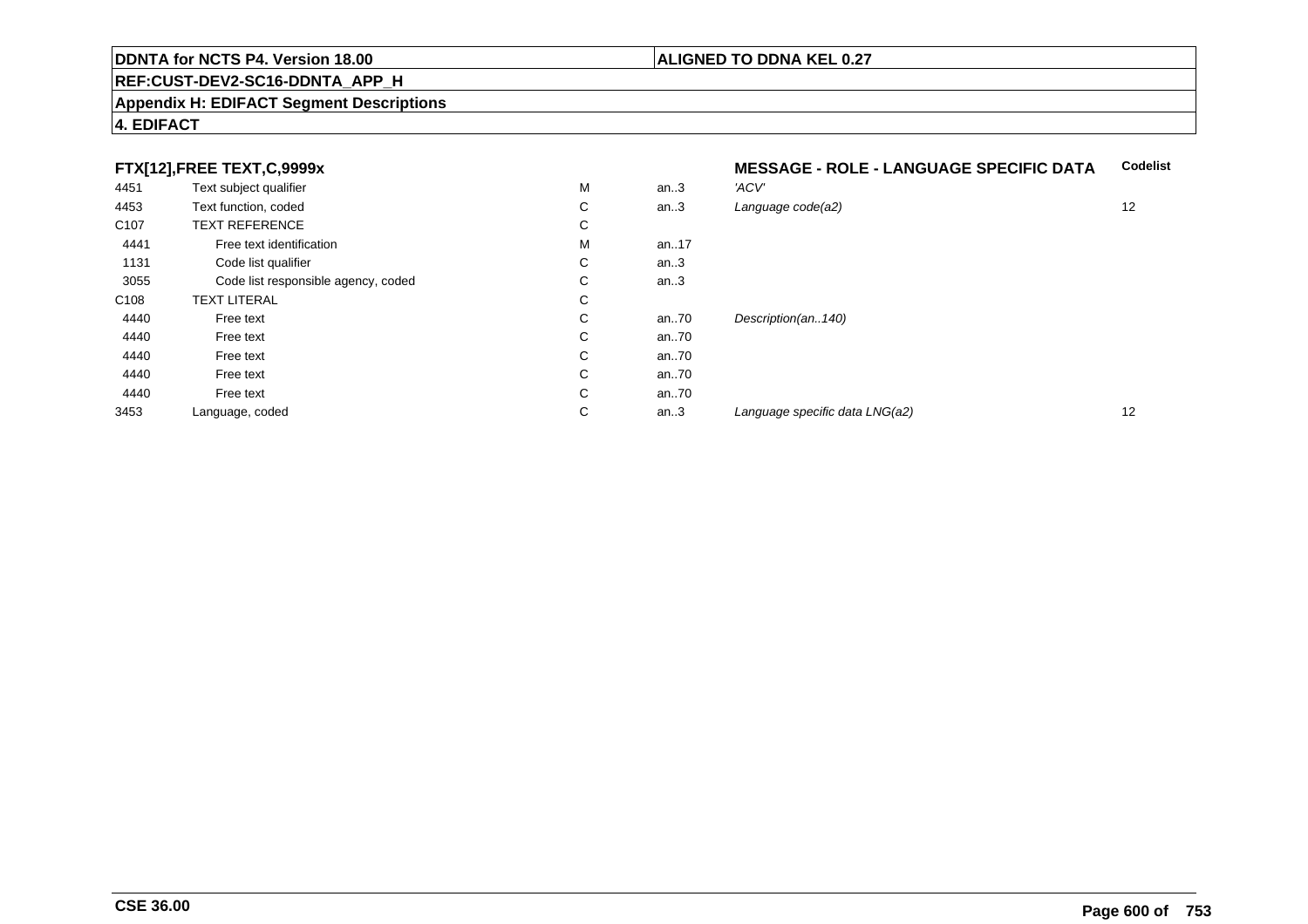#### **REF:CUST-DEV2-SC16-DDNTA\_APP\_H**

#### **Appendix H: EDIFACT Segment Descriptions**

#### **FTX[12],FREE TEXT,C,9999x**

| FTX[12], FREE TEXT, C, 9999x |                                     |   | <b>MESSAGE - STATISTICS TYPE - ACTION</b> | Codeli                         |    |
|------------------------------|-------------------------------------|---|-------------------------------------------|--------------------------------|----|
| 4451                         | Text subject qualifier              | М | an.3                                      | 'ABS'                          |    |
| 4453                         | Text function, coded                | C | an.3                                      |                                |    |
| C <sub>107</sub>             | <b>TEXT REFERENCE</b>               | С |                                           |                                |    |
| 4441                         | Free text identification            | м | an17                                      | Operation(a1)                  | 24 |
| 1131                         | Code list qualifier                 | C | an.3                                      |                                |    |
| 3055                         | Code list responsible agency, coded | C | an.3                                      |                                |    |
| C <sub>108</sub>             | <b>TEXT LITERAL</b>                 | С |                                           |                                |    |
| 4440                         | Free text                           | C | an70                                      | Validity date(n8)              |    |
| 4440                         | Free text                           | C | an70                                      | Modification subtype(n1)       |    |
| 4440                         | Free text                           | C | an70                                      | Legal references(an70)         |    |
| 4440                         | Free text                           | C | an70                                      | Responsible data manager(an35) |    |
| 4440                         | Free text                           | C | an70                                      | Action identification(an20)    |    |
| 3453                         | Language, coded                     | С | an.3                                      |                                |    |

**4. EDIFACT**

**Codelist**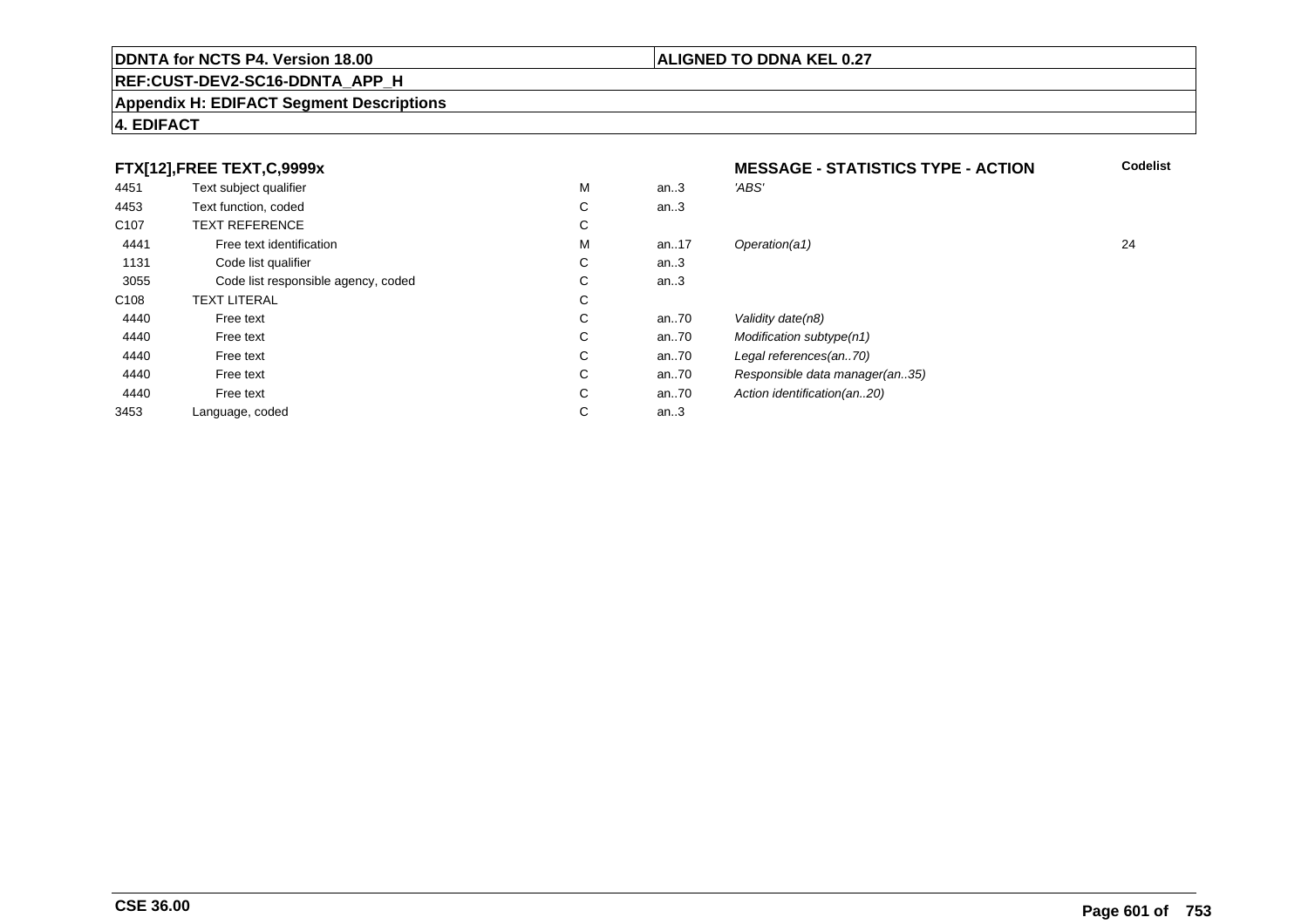#### **REF:CUST-DEV2-SC16-DDNTA\_APP\_H**

#### **Appendix H: EDIFACT Segment Descriptions**

#### **4. EDIFACT**

### **FTX[12],FREE TEXT,C,9999x**

| FTX[12],FREE TEXT,C,9999x |                                     |    |          | <b>MESSAGE - STATISTICS TYPE - LANGUAGE</b><br><b>SPECIFIC DATA</b> | <b>Codelist</b> |
|---------------------------|-------------------------------------|----|----------|---------------------------------------------------------------------|-----------------|
| 4451                      | Text subject qualifier              | M  | an.3     | 'ACV'                                                               |                 |
| 4453                      | Text function, coded                | C  | an.3     | Language code(a2)                                                   | 12              |
| C <sub>107</sub>          | <b>TEXT REFERENCE</b>               | C  |          |                                                                     |                 |
| 4441                      | Free text identification            | м  | an17     |                                                                     |                 |
| 1131                      | Code list qualifier                 | C. | an.3     |                                                                     |                 |
| 3055                      | Code list responsible agency, coded | C. | an.3     |                                                                     |                 |
| C <sub>108</sub>          | <b>TEXT LITERAL</b>                 | C  |          |                                                                     |                 |
| 4440                      | Free text                           | C. | an $.70$ | Description(an140)                                                  |                 |
| 4440                      | Free text                           | C. | an $.70$ |                                                                     |                 |
| 4440                      | Free text                           | C  | an $.70$ |                                                                     |                 |
| 4440                      | Free text                           | C  | an $.70$ |                                                                     |                 |
| 4440                      | Free text                           | C  | an $.70$ |                                                                     |                 |
| 3453                      | Language, coded                     | С  | an.3     | Language specific data LNG(a2)                                      | 12              |
|                           |                                     |    |          |                                                                     |                 |

**ALIGNED TO DDNA KEL 0.27**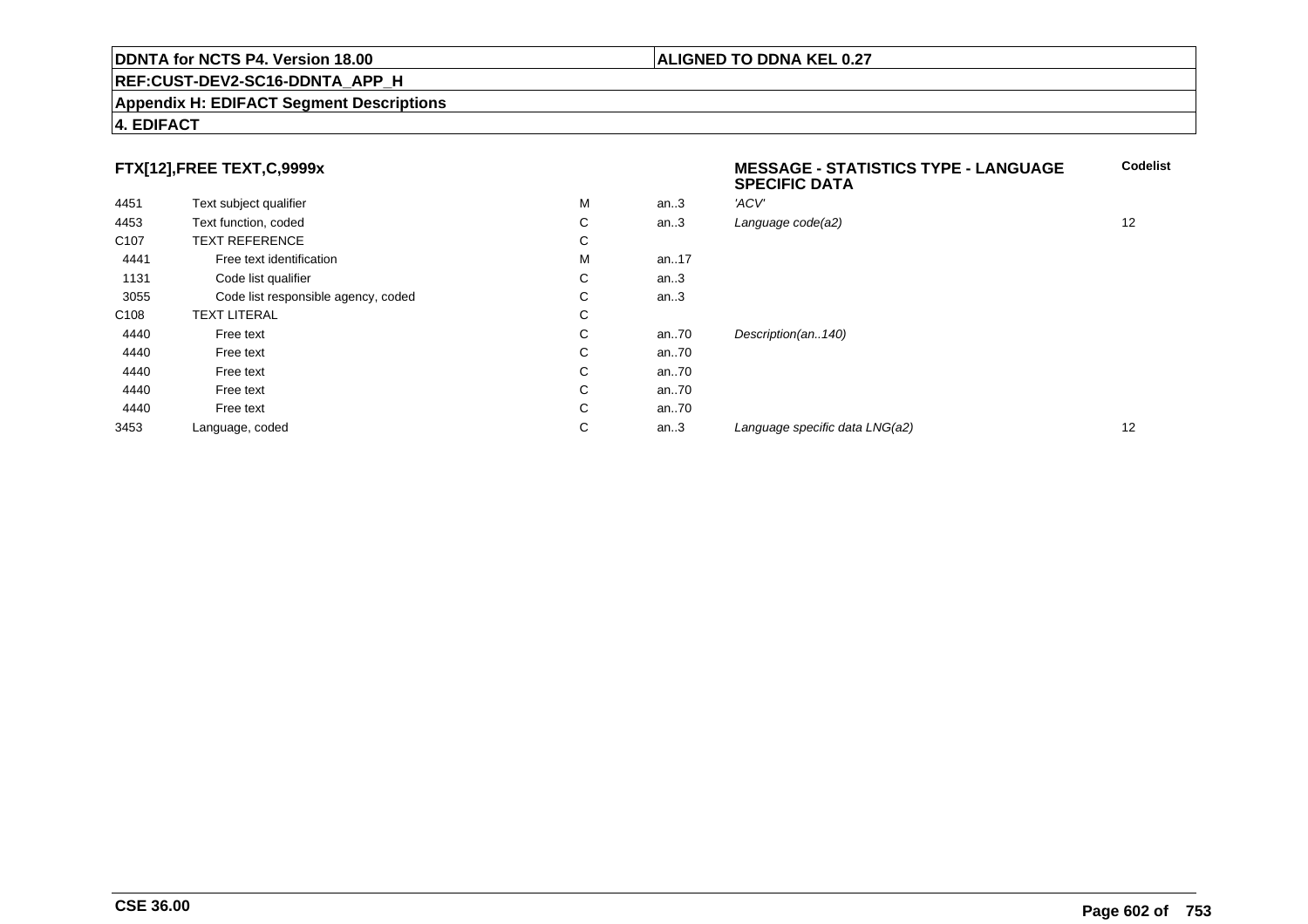#### **REF:CUST-DEV2-SC16-DDNTA\_APP\_H**

#### **Appendix H: EDIFACT Segment Descriptions**

#### **4. EDIFACT**

### **FTX[12],FREE TEXT,C,9999x**

| --               |                                     |   |          |                                |    |
|------------------|-------------------------------------|---|----------|--------------------------------|----|
| 4451             | Text subject qualifier              | M | an.3     | 'ABS'                          |    |
| 4453             | Text function, coded                | С | an.3     |                                |    |
| C <sub>107</sub> | <b>TEXT REFERENCE</b>               | С |          |                                |    |
| 4441             | Free text identification            | M | an17     | Operation(a1)                  | 24 |
| 1131             | Code list qualifier                 | С | an.3     |                                |    |
| 3055             | Code list responsible agency, coded | С | an.3     |                                |    |
| C108             | <b>TEXT LITERAL</b>                 | С |          |                                |    |
| 4440             | Free text                           | С | an $.70$ | Validity date(n8)              |    |
| 4440             | Free text                           | С | an $.70$ | Modification subtype(n1)       |    |
| 4440             | Free text                           | С | an $.70$ | Legal references(an70)         |    |
| 4440             | Free text                           | С | an $.70$ | Responsible data manager(an35) |    |
| 4440             | Free text                           | С | an.70    | Action identification(an20)    |    |
| 3453             | Language, coded                     | С | an.3     |                                |    |
|                  |                                     |   |          |                                |    |

#### **MESSAGE - SENSITIVE GOODS CODE - ACTIONCodelist**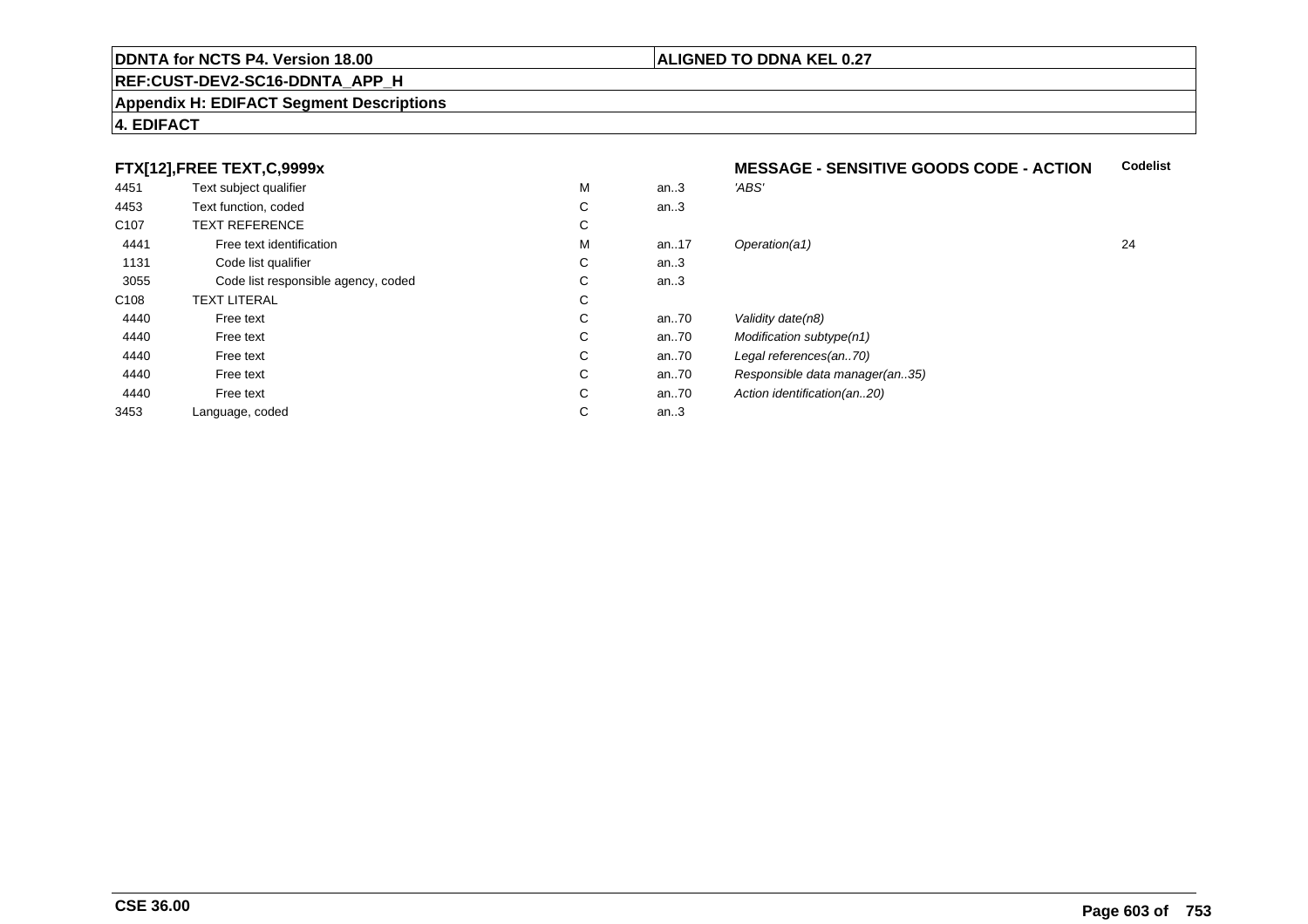#### **REF:CUST-DEV2-SC16-DDNTA\_APP\_H**

#### **Appendix H: EDIFACT Segment Descriptions**

#### **4. EDIFACT**

#### **FTX[12],FREE TEXT,C,9999x**

| FTX[12],FREE TEXT,C,9999x |                                     |    |      | <b>MESSAGE - SENSITIVE GOODS CODE -</b><br><b>LANGUAGE SPECIFIC DATA</b> | Codel             |
|---------------------------|-------------------------------------|----|------|--------------------------------------------------------------------------|-------------------|
| 4451                      | Text subject qualifier              | M  | an.3 | 'ACV'                                                                    |                   |
| 4453                      | Text function, coded                | C  | an.3 | Language code(a2)                                                        | $12 \overline{ }$ |
| C <sub>107</sub>          | <b>TEXT REFERENCE</b>               | C  |      |                                                                          |                   |
| 4441                      | Free text identification            | M  | an17 |                                                                          |                   |
| 1131                      | Code list qualifier                 | C  | an.3 |                                                                          |                   |
| 3055                      | Code list responsible agency, coded | C  | an.3 |                                                                          |                   |
| C <sub>108</sub>          | <b>TEXT LITERAL</b>                 | C  |      |                                                                          |                   |
| 4440                      | Free text                           | C. | an70 | Description(an140)                                                       |                   |
| 4440                      | Free text                           | C. | an70 |                                                                          |                   |
| 4440                      | Free text                           | C  | an70 |                                                                          |                   |
| 4440                      | Free text                           | C  | an70 |                                                                          |                   |
| 4440                      | Free text                           | C  | an70 |                                                                          |                   |
| 3453                      | Language, coded                     | C  | an.3 | Language specific data LNG(a2)                                           | 12                |
|                           |                                     |    |      |                                                                          |                   |

**Codelist**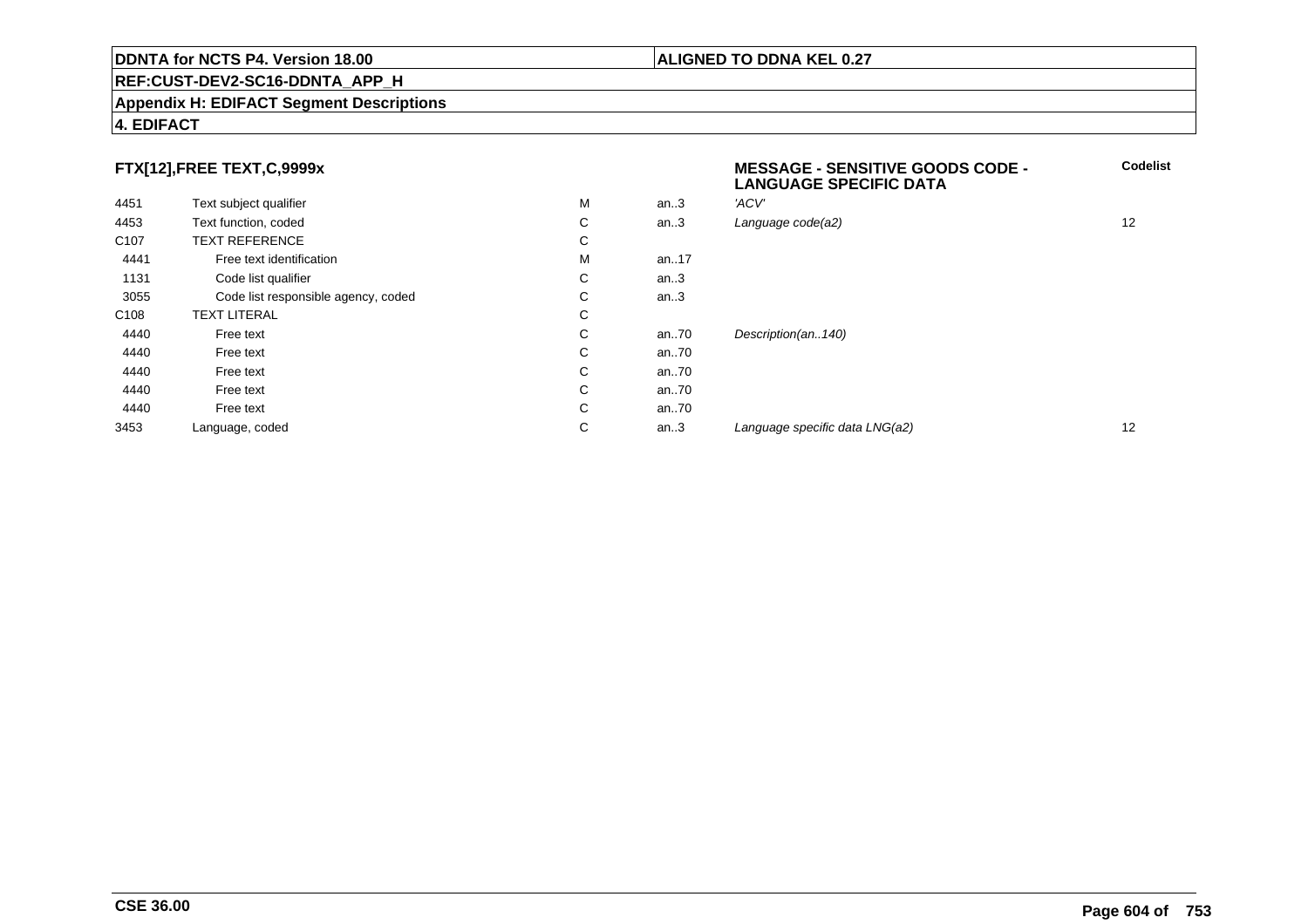### **REF:CUST-DEV2-SC16-DDNTA\_APP\_H**

#### **Appendix H: EDIFACT Segment Descriptions**

### **4. EDIFACT**

| FTX[12], FREE TEXT, C, 9999x |                                     |   | <b>MESSAGE - TRAFFIC TYPE - ACTION</b> | <b>Codelist</b>                |    |
|------------------------------|-------------------------------------|---|----------------------------------------|--------------------------------|----|
| 4451                         | Text subject qualifier              | М | an.3                                   | 'ABS'                          |    |
| 4453                         | Text function, coded                | С | an.3                                   |                                |    |
| C <sub>107</sub>             | <b>TEXT REFERENCE</b>               | С |                                        |                                |    |
| 4441                         | Free text identification            | М | an17                                   | Operation(a1)                  | 24 |
| 1131                         | Code list qualifier                 | С | an.3                                   |                                |    |
| 3055                         | Code list responsible agency, coded | С | an.3                                   |                                |    |
| C <sub>108</sub>             | <b>TEXT LITERAL</b>                 | С |                                        |                                |    |
| 4440                         | Free text                           | С | an70                                   | Validity date(n8)              |    |
| 4440                         | Free text                           | С | an70                                   | Modification subtype(n1)       |    |
| 4440                         | Free text                           | C | an70                                   | Legal references(an70)         |    |
| 4440                         | Free text                           | С | an70                                   | Responsible data manager(an35) |    |
| 4440                         | Free text                           | С | an70                                   | Action identification(an20)    |    |
| 3453                         | Language, coded                     | С | an.3                                   |                                |    |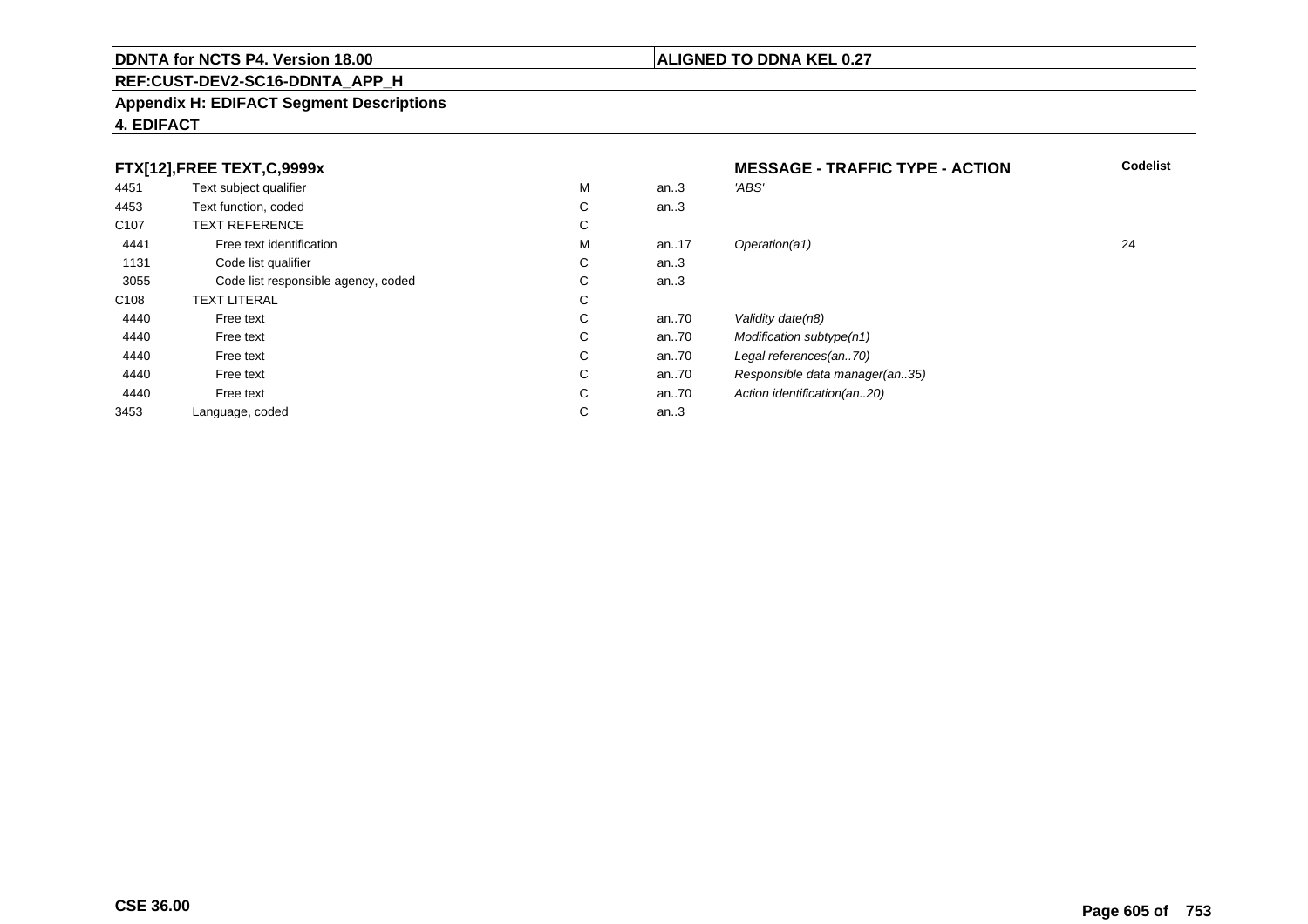#### **REF:CUST-DEV2-SC16-DDNTA\_APP\_H**

#### **Appendix H: EDIFACT Segment Descriptions**

#### **4. EDIFACT**

### **FTX[12],FREE TEXT,C,9999x**

| FTX[12],FREE TEXT,C,9999x |                                     |   |      | <b>MESSAGE - TRAFFIC TYPE - LANGUAGE</b><br><b>SPECIFIC DATA</b> | Codelist |
|---------------------------|-------------------------------------|---|------|------------------------------------------------------------------|----------|
| 4451                      | Text subject qualifier              | м | an.3 | 'ACV'                                                            |          |
| 4453                      | Text function, coded                | C | an.3 | Language code(a2)                                                | 12       |
| C <sub>107</sub>          | <b>TEXT REFERENCE</b>               | С |      |                                                                  |          |
| 4441                      | Free text identification            | м | an17 |                                                                  |          |
| 1131                      | Code list qualifier                 | С | an.3 |                                                                  |          |
| 3055                      | Code list responsible agency, coded | C | an.3 |                                                                  |          |
| C <sub>108</sub>          | <b>TEXT LITERAL</b>                 | C |      |                                                                  |          |
| 4440                      | Free text                           | C | an70 | Description(an140)                                               |          |
| 4440                      | Free text                           | C | an70 |                                                                  |          |
| 4440                      | Free text                           | C | an70 |                                                                  |          |
| 4440                      | Free text                           | C | an70 |                                                                  |          |
| 4440                      | Free text                           | C | an70 |                                                                  |          |
| 3453                      | Language, coded                     | С | an.3 | Language specific data LNG(a2)                                   | 12       |
|                           |                                     |   |      |                                                                  |          |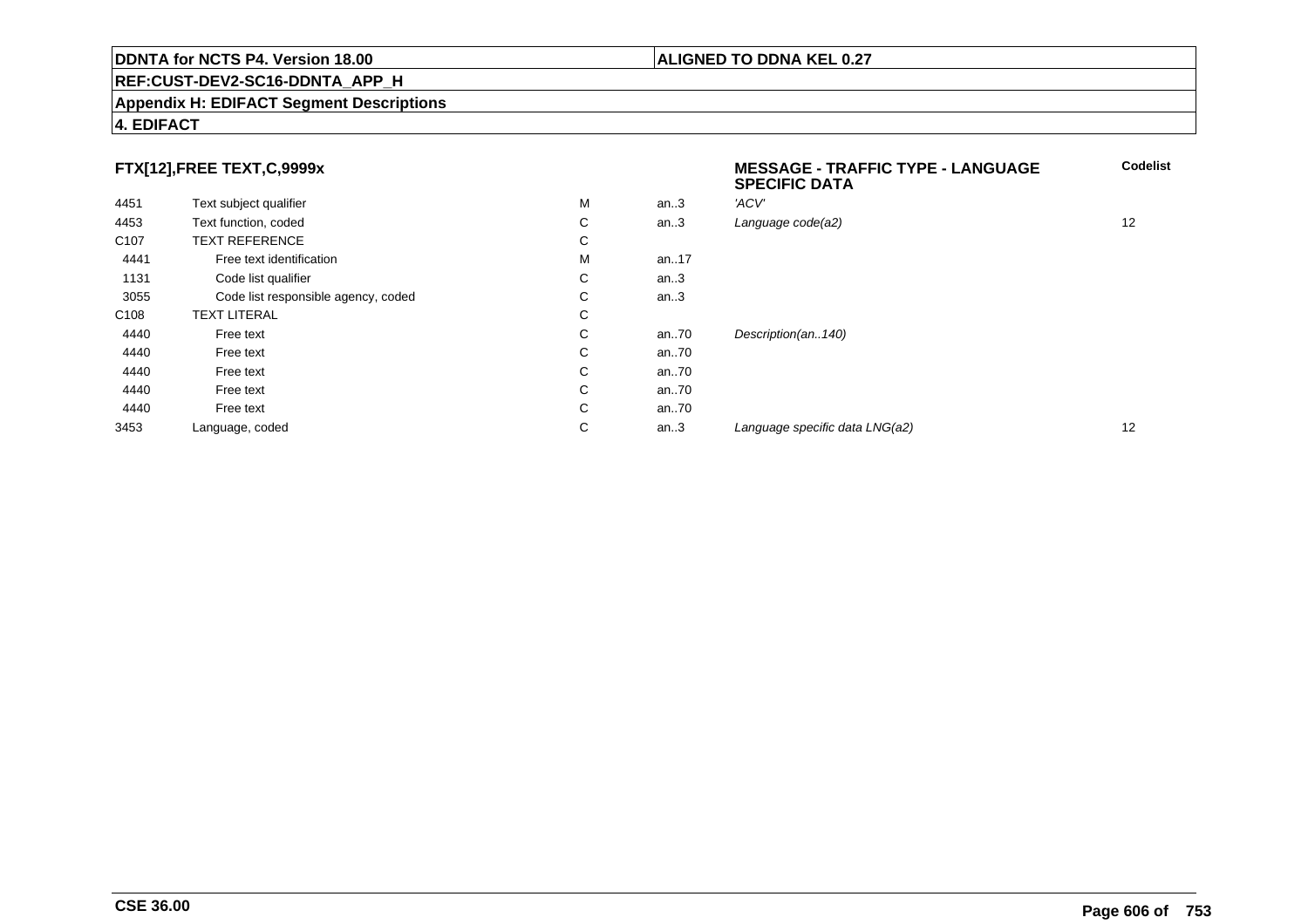#### **REF:CUST-DEV2-SC16-DDNTA\_APP\_H**

#### **Appendix H: EDIFACT Segment Descriptions**

#### **4. EDIFACT**

#### **FTX[12],FREE TEXT,C,9999xMESSAGE - TRANSPORT MODE - ACTION**<br>M an..3 *'ABS'*  **Codelist** 4451Text subject qualifier M<br>
Text function, coded C M an..3 *'ABS'*<br>-4453Text function, coded C<br>
TEXT REFERENCE an..3 C107 TEXT REFERENCEE C  $\mathsf{M}% _{T}=\mathsf{M}_{T}\!\left( a,b\right) ,\ \mathsf{M}_{T}=\mathsf{M}_{T}$ 4441Free text identification M<br>Code list qualifier development of the code list qualifier development of  $\mathbf C$ M an..17 Operation(a1) 24 1131Code list qualifier C<br>Code list responsible agency, coded C an..3 3055Code list responsible agency, coded C<br>
XT LITERAL C an..3 C108TEXT LITERAL<br>Free text  $\mathbf C$ 44400 Free text C C an..70 Validity date(n8)<br>C an..70 Modification subt 44400 Free text C C an..70 Modification subtype(n1)<br>C an..70 Legal references(an..70) 44400 Free text C C an..70 Legal references(an..70)<br>C an..70 Responsible data manag 44400 Free text C C an..70 Responsible data manager(an..35)<br>C an..70 Action identification(an..20) 44400 Free text C C an..70 Action identification(an..20)<br>C an..3 3453Language, coded an..3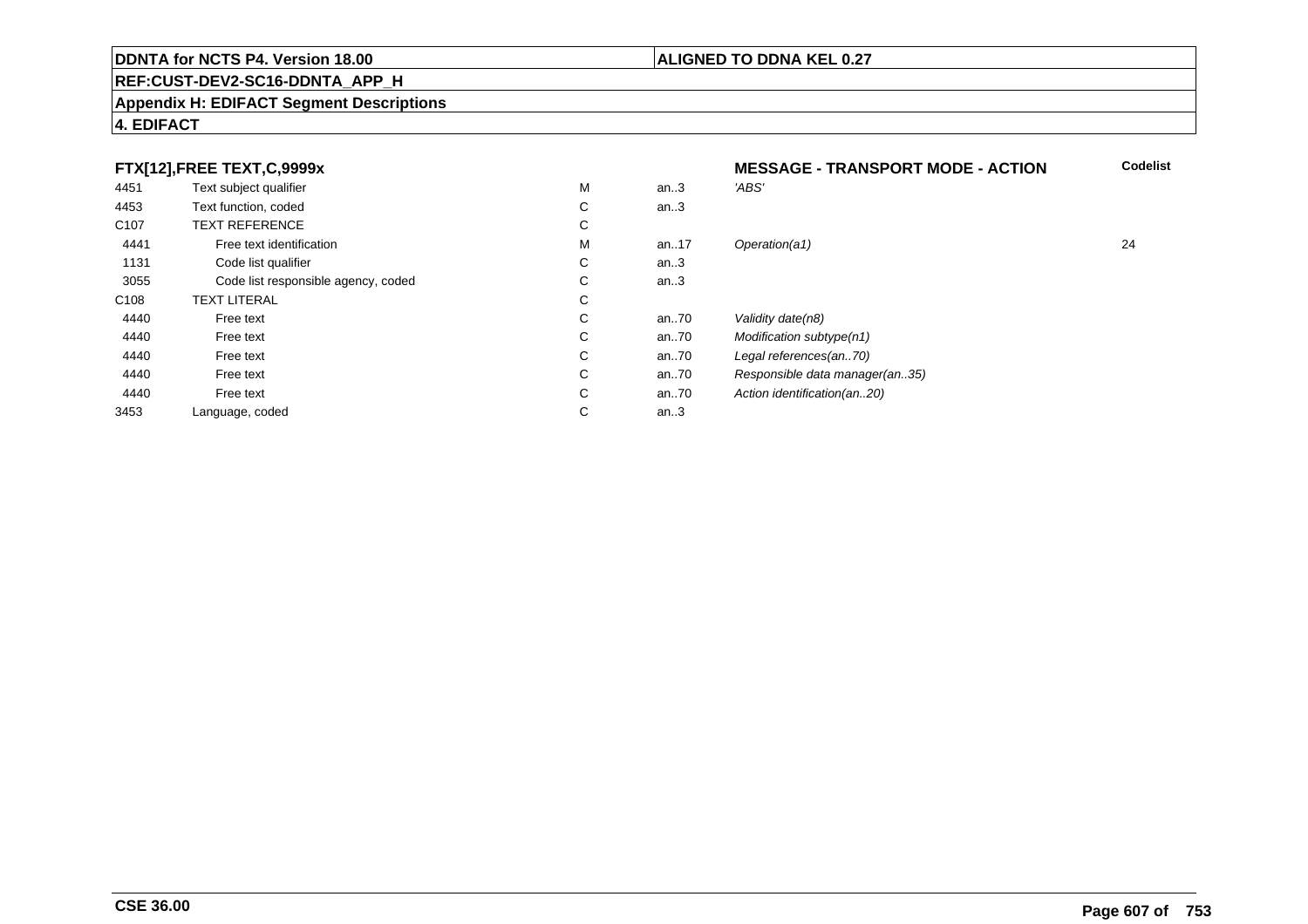#### **REF:CUST-DEV2-SC16-DDNTA\_APP\_H**

#### **Appendix H: EDIFACT Segment Descriptions**

#### **4. EDIFACT**

### **FTX[12],FREE TEXT,C,9999x**

| FTX[12],FREE TEXT,C,9999x |                                     |   |      | <b>MESSAGE - TRANSPORT MODE - LANGUAGE</b><br><b>SPECIFIC DATA</b> | <b>Codelist</b> |
|---------------------------|-------------------------------------|---|------|--------------------------------------------------------------------|-----------------|
| 4451                      | Text subject qualifier              | M | an.3 | 'ACV'                                                              |                 |
| 4453                      | Text function, coded                | С | an.3 | Language code(a2)                                                  | 12              |
| C <sub>107</sub>          | <b>TEXT REFERENCE</b>               | С |      |                                                                    |                 |
| 4441                      | Free text identification            | M | an17 |                                                                    |                 |
| 1131                      | Code list qualifier                 | C | an.3 |                                                                    |                 |
| 3055                      | Code list responsible agency, coded | С | an.3 |                                                                    |                 |
| C <sub>108</sub>          | <b>TEXT LITERAL</b>                 | С |      |                                                                    |                 |
| 4440                      | Free text                           | C | an70 | Description(an140)                                                 |                 |
| 4440                      | Free text                           | C | an70 |                                                                    |                 |
| 4440                      | Free text                           | C | an70 |                                                                    |                 |
| 4440                      | Free text                           | С | an70 |                                                                    |                 |
| 4440                      | Free text                           | C | an70 |                                                                    |                 |
| 3453                      | Language, coded                     | С | an.3 | Language specific data LNG(a2)                                     | 12              |
|                           |                                     |   |      |                                                                    |                 |

### **ALIGNED TO DDNA KEL 0.27**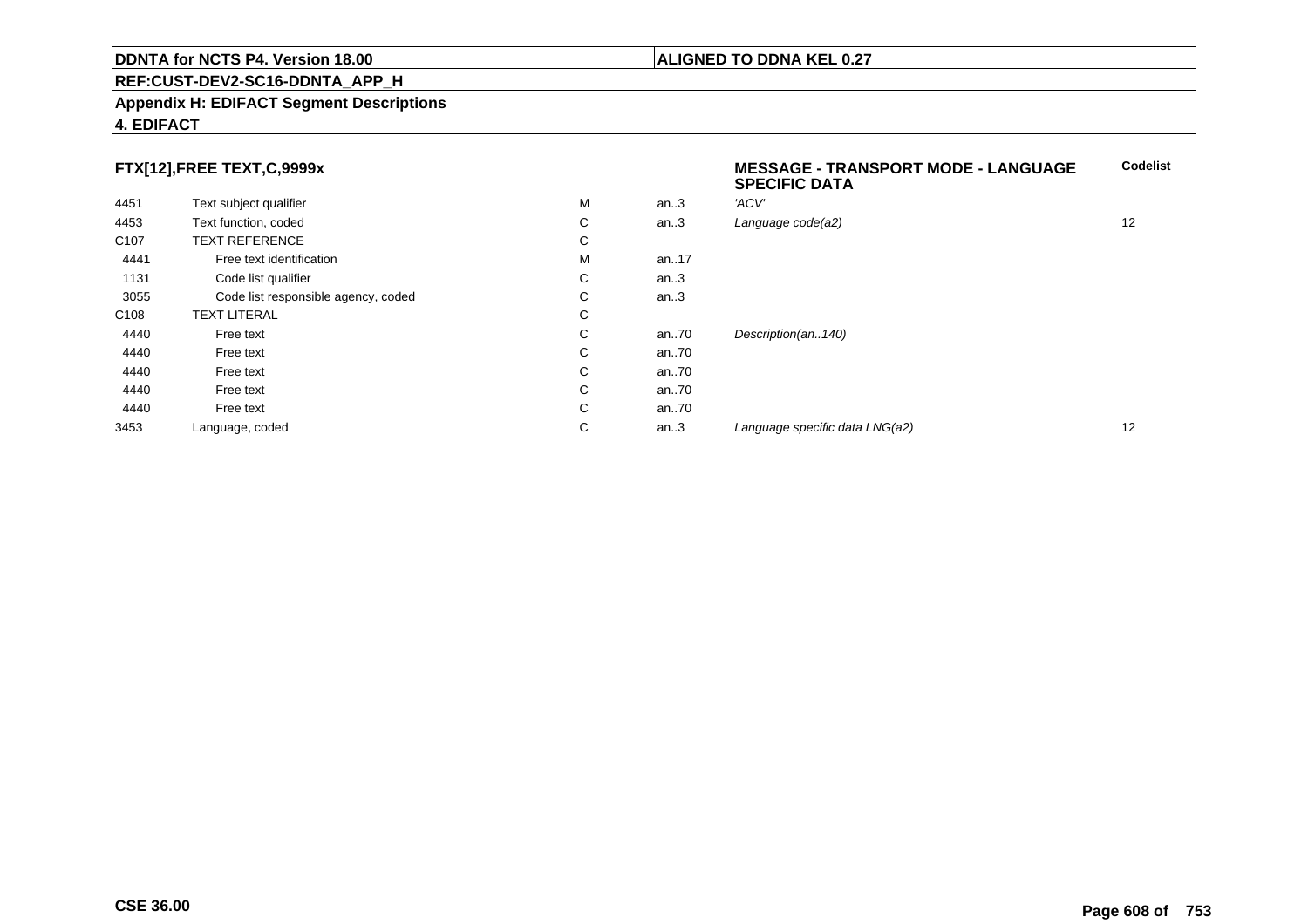#### **REF:CUST-DEV2-SC16-DDNTA\_APP\_H**

#### **Appendix H: EDIFACT Segment Descriptions**

#### **4. EDIFACT**

### **FTX[12],FREE TEXT,C,9999x**

|                  | $\ldots$                            |   |      | <b>ACTION</b>                  |    |
|------------------|-------------------------------------|---|------|--------------------------------|----|
| 4451             | Text subject qualifier              | M | an.3 | 'ABS'                          |    |
| 4453             | Text function, coded                | С | an.3 |                                |    |
| C <sub>107</sub> | <b>TEXT REFERENCE</b>               | С |      |                                |    |
| 4441             | Free text identification            | M | an17 | Operation(a1)                  | 24 |
| 1131             | Code list qualifier                 | С | an.3 |                                |    |
| 3055             | Code list responsible agency, coded | С | an.3 |                                |    |
| C108             | <b>TEXT LITERAL</b>                 | С |      |                                |    |
| 4440             | Free text                           | С | an70 | Validity date(n8)              |    |
| 4440             | Free text                           | С | an70 | Modification subtype(n1)       |    |
| 4440             | Free text                           | С | an70 | Legal references(an70)         |    |
| 4440             | Free text                           | С | an70 | Responsible data manager(an35) |    |
| 4440             | Free text                           | С | an70 | Action identification(an20)    |    |
| 3453             | Language, coded                     | С | an.3 |                                |    |
|                  |                                     |   |      |                                |    |

**Codelist**

#### **ALIGNED TO DDNA KEL 0.27**

**MESSAGE - AAR/AER REJECTION REASON -**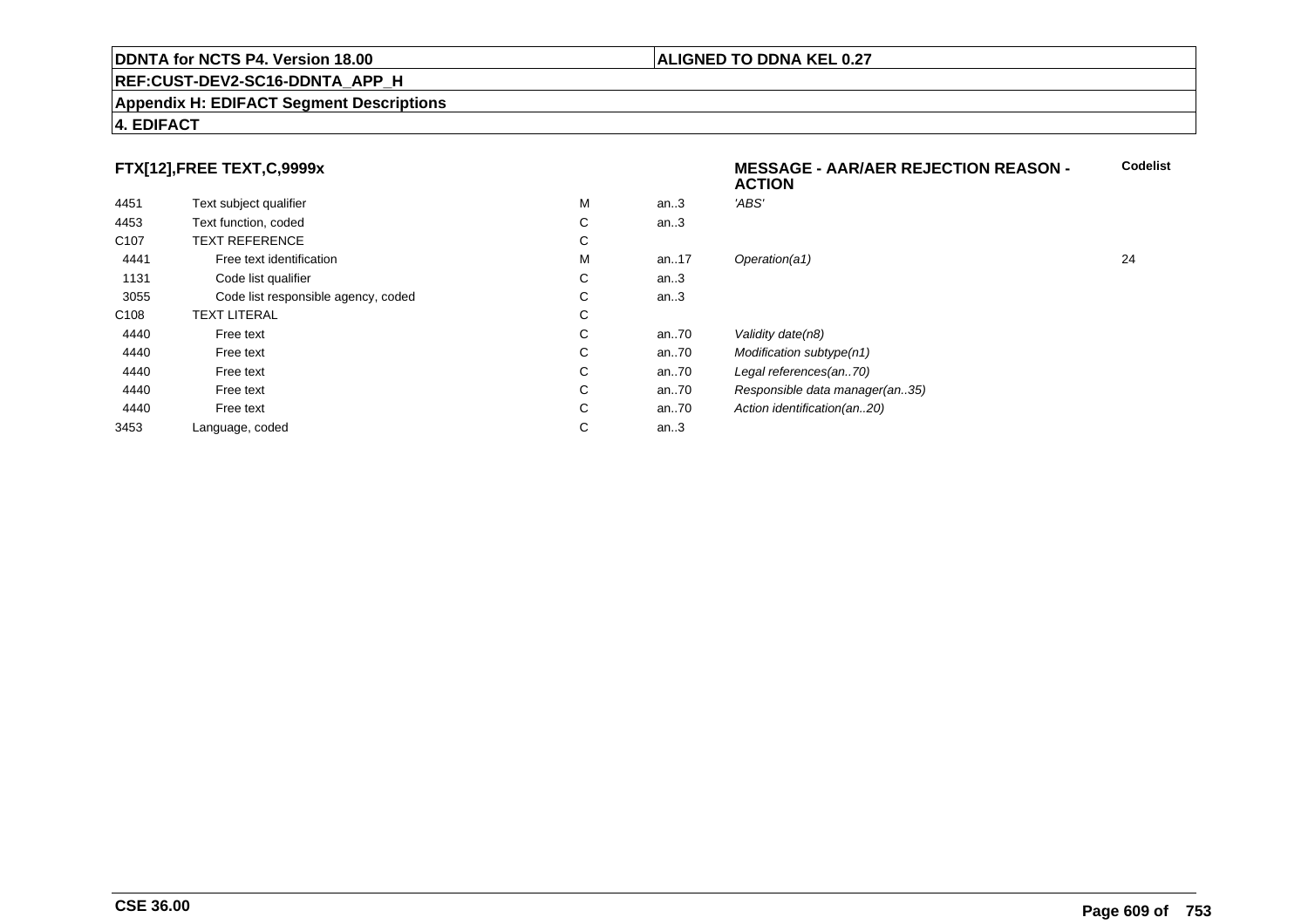#### **REF:CUST-DEV2-SC16-DDNTA\_APP\_H**

#### **Appendix H: EDIFACT Segment Descriptions**

#### **4. EDIFACT**

### **FTX[12],FREE TEXT,C,9999x**

| 4451             | Text subject qualifier              | M | an.3 | 'ACV'         |
|------------------|-------------------------------------|---|------|---------------|
| 4453             | Text function, coded                | C | an.3 | Language co   |
| C <sub>107</sub> | <b>TEXT REFERENCE</b>               | С |      |               |
| 4441             | Free text identification            | M | an17 |               |
| 1131             | Code list qualifier                 | C | an.3 |               |
| 3055             | Code list responsible agency, coded | С | an.3 |               |
| C <sub>108</sub> | <b>TEXT LITERAL</b>                 | C |      |               |
| 4440             | Free text                           | C | an70 | Description(a |
| 4440             | Free text                           | C | an70 |               |
| 4440             | Free text                           | C | an70 |               |
| 4440             | Free text                           | C | an70 |               |
| 4440             | Free text                           | С | an70 |               |
| 3453             | Language, coded                     | С | an.3 | Language sp   |
|                  |                                     |   |      |               |

 **MESSAGE - AAR/AER REJECTION REASON - LANGUAGE SPECIFIC DATACodelist** $C$  an..3 Language code(a2) and  $12$ an..140) an...<br>an... an... an... an... an... an... an... an... an... an... an... an... an... an... an... an... an... an... an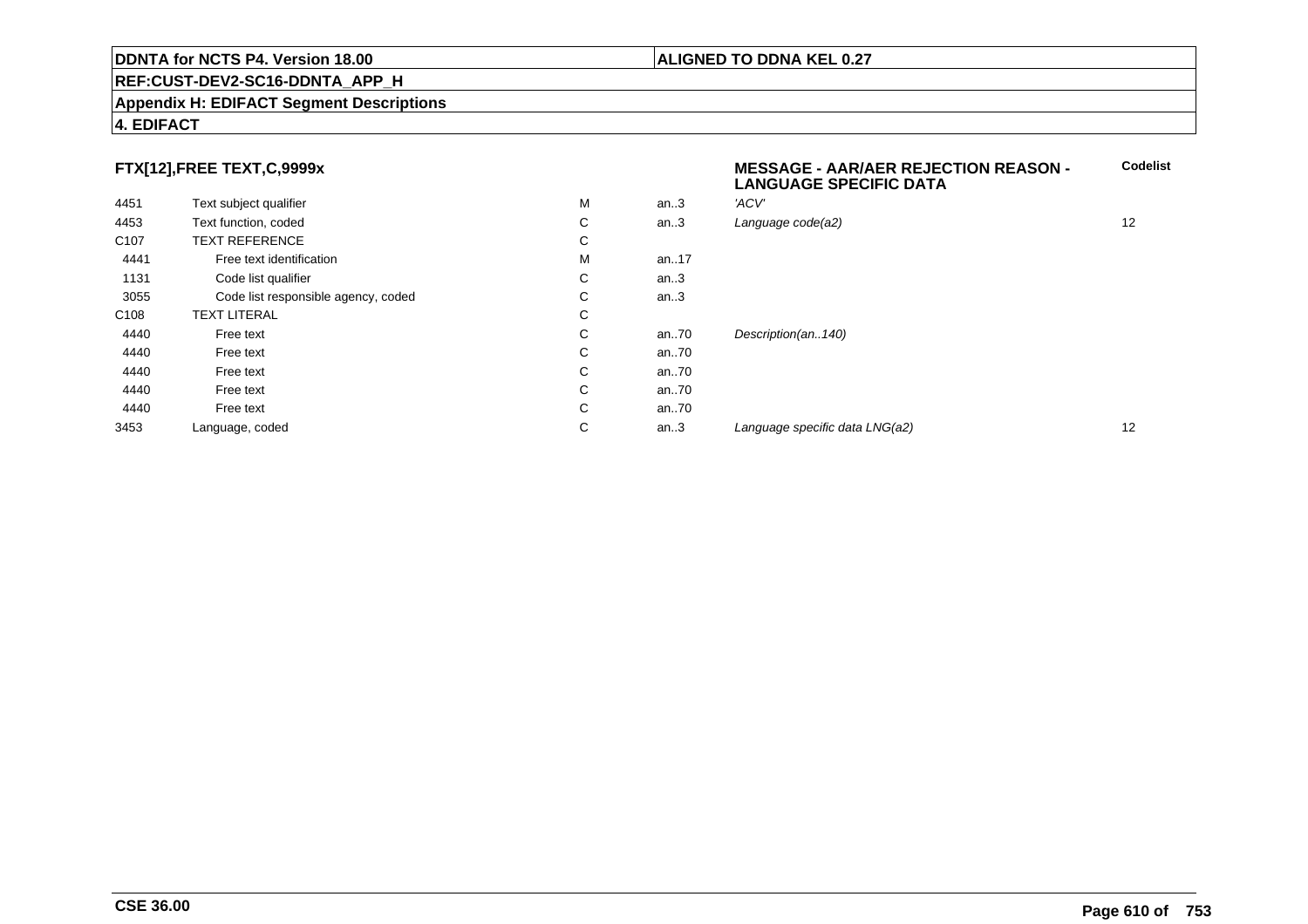## **REF:CUST-DEV2-SC16-DDNTA\_APP\_H**

#### **Appendix H: EDIFACT Segment Descriptions**

#### **4. EDIFACT**

### **FTX[12],FREE TEXT,C,9999x**

| 4451             | Text subject qualifier              | M | an.3     | 'ABS'                    |
|------------------|-------------------------------------|---|----------|--------------------------|
| 4453             | Text function, coded                | C | an.3     |                          |
| C <sub>107</sub> | <b>TEXT REFERENCE</b>               | C |          |                          |
| 4441             | Free text identification            | M | an. $17$ | Operation(a1)            |
| 1131             | Code list qualifier                 | C | an.3     |                          |
| 3055             | Code list responsible agency, coded | С | an.3     |                          |
| C <sub>108</sub> | <b>TEXT LITERAL</b>                 | C |          |                          |
| 4440             | Free text                           | C | an70     | Validity date(n8)        |
| 4440             | Free text                           | C | an70     | Modification subtype(n1) |
| 4440             | Free text                           | C | an70     | Legal references(an70)   |
| 4440             | Free text                           | C | an70     | Responsible data manad   |
| 4440             | Free text                           | C | an70     | Action identification(an |
| 3453             | Language, coded                     | С | an.3     |                          |
|                  |                                     |   |          |                          |

| x                 |   |       | <b>MESSAGE - AMENDMENT REJECTION</b><br><b>MOTIVATION - ACTION</b> | <b>Codelist</b> |
|-------------------|---|-------|--------------------------------------------------------------------|-----------------|
|                   | M | an.3  | 'ABS'                                                              |                 |
|                   | C | an.3  |                                                                    |                 |
|                   | C |       |                                                                    |                 |
| tion              | M | an17  | Operation(a1)                                                      | 24              |
|                   | С | an.3  |                                                                    |                 |
| ole agency, coded | С | an.3  |                                                                    |                 |
|                   | C |       |                                                                    |                 |
|                   | C | an70  | Validity date(n8)                                                  |                 |
|                   | C | an70  | Modification subtype(n1)                                           |                 |
|                   | C | an70  | Legal references(an70)                                             |                 |
|                   | C | an70  | Responsible data manager(an35)                                     |                 |
|                   | C | an.70 | Action identification(an20)                                        |                 |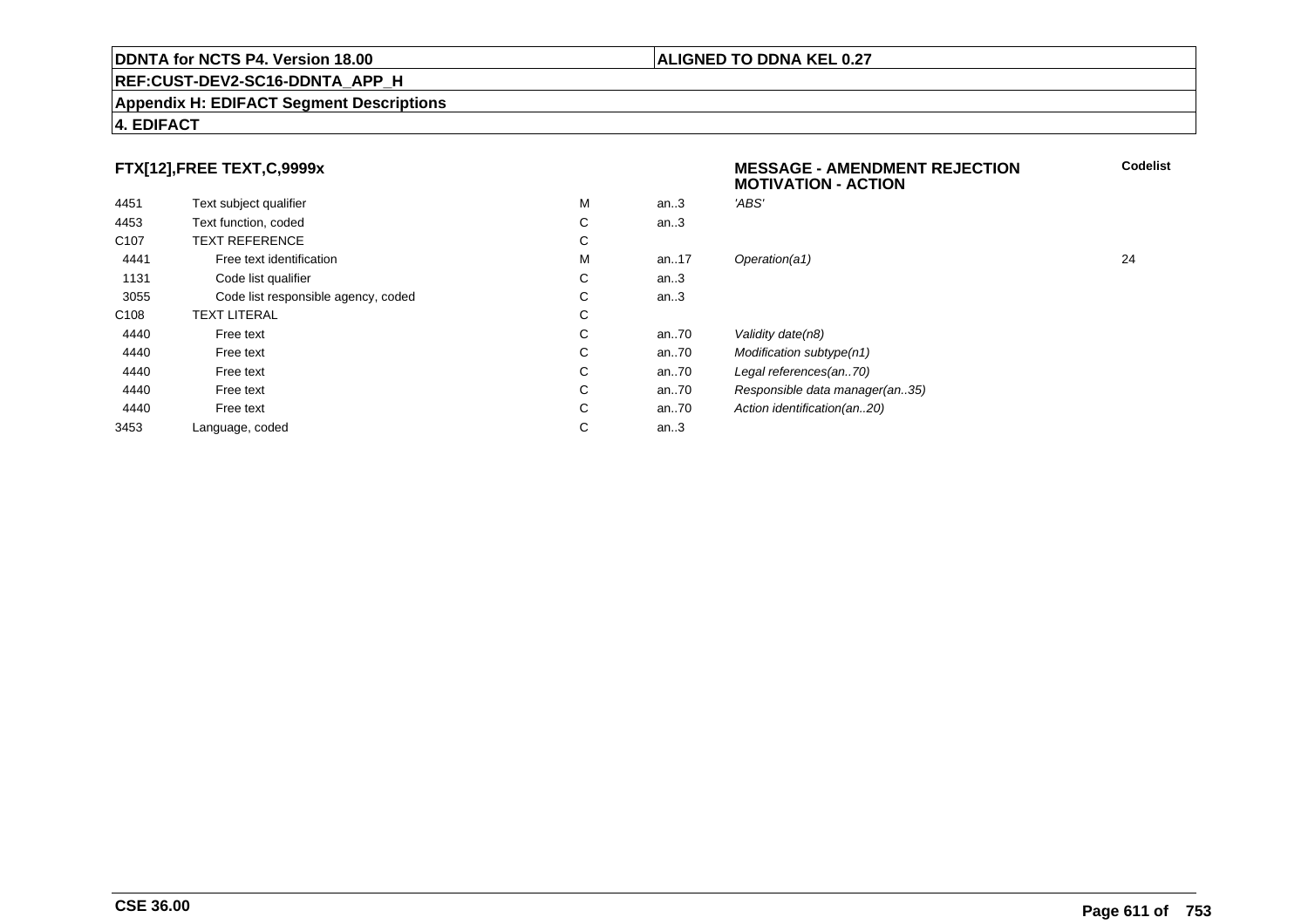#### **REF:CUST-DEV2-SC16-DDNTA\_APP\_H**

#### **Appendix H: EDIFACT Segment Descriptions**

#### **4. EDIFACT**

### **FTX[12],FREE TEXT,C,9999x**

| 4451             | Text subject qualifier              | M | an.3 | 'ACV'                          |    |
|------------------|-------------------------------------|---|------|--------------------------------|----|
| 4453             | Text function, coded                | C | an.3 | Language code(a2)              | 12 |
| C <sub>107</sub> | <b>TEXT REFERENCE</b>               | С |      |                                |    |
| 4441             | Free text identification            | M | an17 |                                |    |
| 1131             | Code list qualifier                 | С | an.3 |                                |    |
| 3055             | Code list responsible agency, coded | С | an.3 |                                |    |
| C108             | <b>TEXT LITERAL</b>                 | С |      |                                |    |
| 4440             | Free text                           | C | an70 | Description(an140)             |    |
| 4440             | Free text                           | С | an70 |                                |    |
| 4440             | Free text                           | C | an70 |                                |    |
| 4440             | Free text                           | С | an70 |                                |    |
| 4440             | Free text                           | С | an70 |                                |    |
| 3453             | Language, coded                     | C | an.3 | Language specific data LNG(a2) | 12 |
|                  |                                     |   |      |                                |    |

# **MESSAGE - AMENDMENT REJECTION MOTIVATION - LANGUAGE SPECIFIC DATACodelist** $C$  an..3 Language code(a2) and  $12$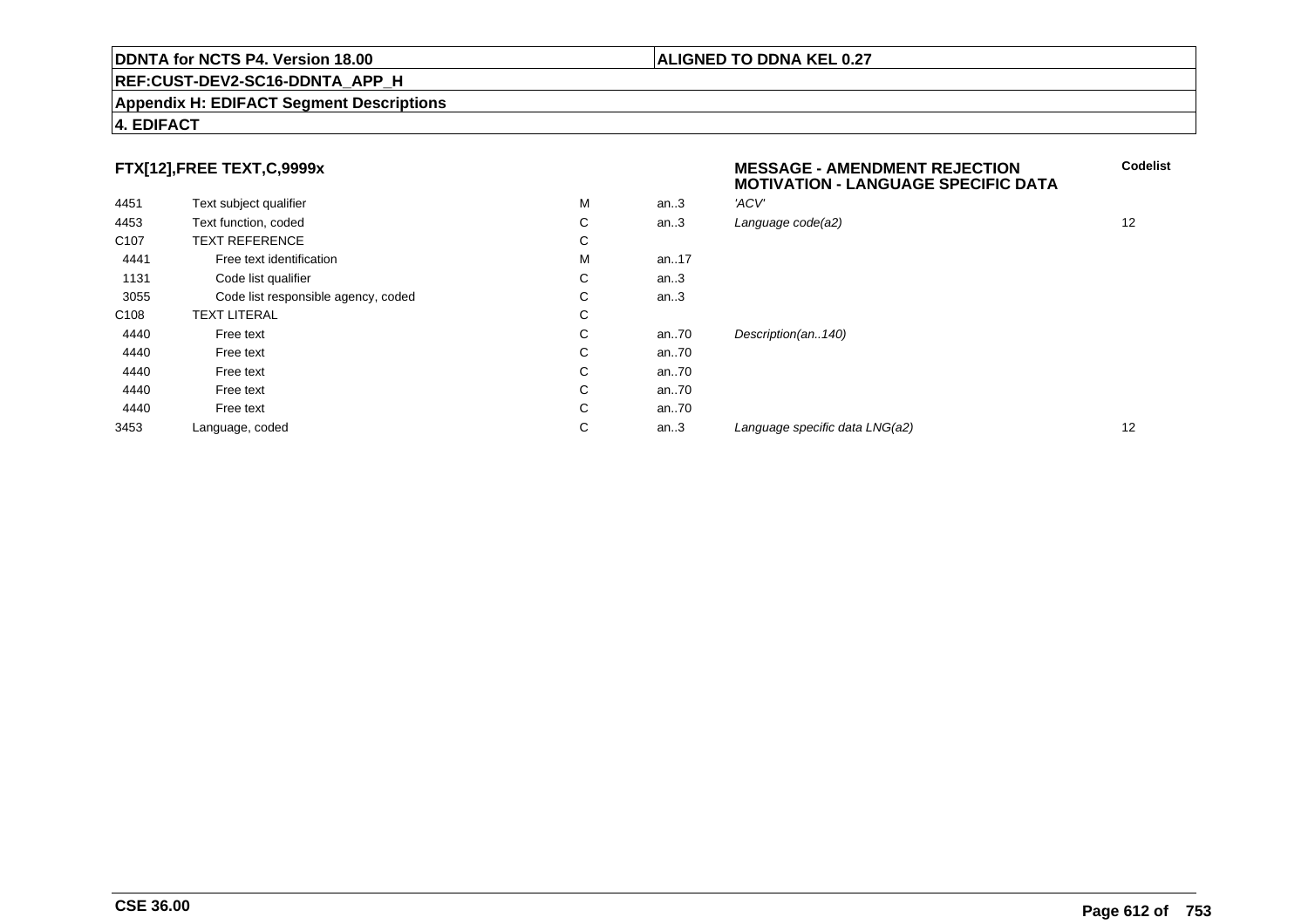#### **REF:CUST-DEV2-SC16-DDNTA\_APP\_H**

#### **Appendix H: EDIFACT Segment Descriptions**

### **4. EDIFACT**

# **FTX[12],FREE TEXT,C,9999x**

| 4451             | Text subject qualifier              | M | an.3     | 'ABS'                          |    |
|------------------|-------------------------------------|---|----------|--------------------------------|----|
| 4453             | Text function, coded                | С | an.3     |                                |    |
| C <sub>107</sub> | <b>TEXT REFERENCE</b>               | С |          |                                |    |
| 4441             | Free text identification            | M | an17     | Operation(a1)                  | 24 |
| 1131             | Code list qualifier                 | С | an.3     |                                |    |
| 3055             | Code list responsible agency, coded | C | an.3     |                                |    |
| C108             | <b>TEXT LITERAL</b>                 | С |          |                                |    |
| 4440             | Free text                           | C | an70     | Validity date(n8)              |    |
| 4440             | Free text                           | С | an.70    | Modification subtype(n1)       |    |
| 4440             | Free text                           | С | an $.70$ | Legal references(an70)         |    |
| 4440             | Free text                           | C | an $.70$ | Responsible data manager(an35) |    |
| 4440             | Free text                           | C | an.70    | Action identification(an20)    |    |
| 3453             | Language, coded                     | С | an.3     |                                |    |
|                  |                                     |   |          |                                |    |

#### **MESSAGE - ATR REJECTION REASON - ACTIONCodelist**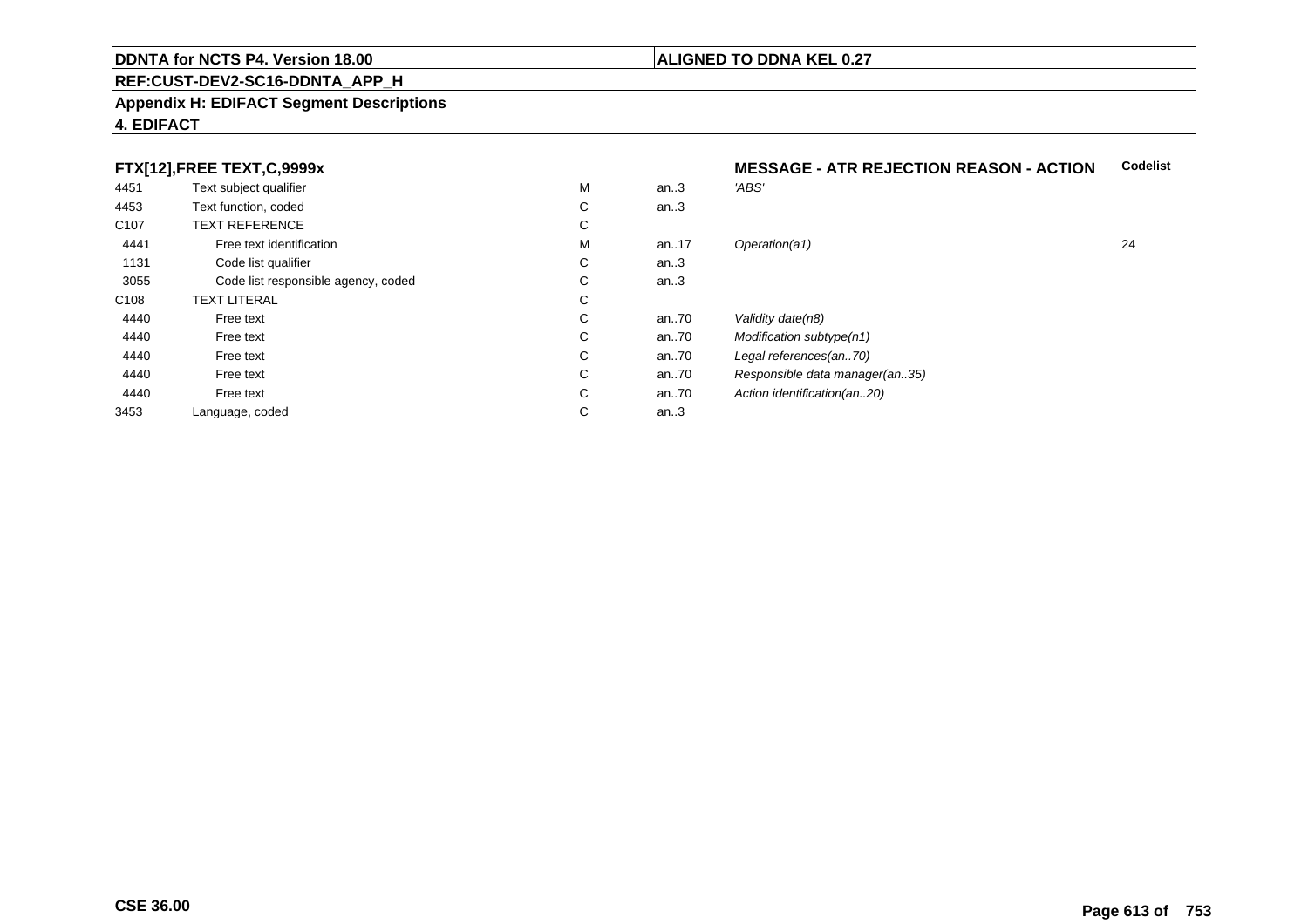#### **REF:CUST-DEV2-SC16-DDNTA\_APP\_H**

#### **Appendix H: EDIFACT Segment Descriptions**

### **4. EDIFACT**

# **FTX[12],FREE TEXT,C,9999x**

| FTX[12],FREE TEXT,C,9999x |                                     |   |       | <b>MESSAGE - ATR REJECTION REASON -</b><br><b>LANGUAGE SPECIFIC DATA</b> | Co                |
|---------------------------|-------------------------------------|---|-------|--------------------------------------------------------------------------|-------------------|
| 4451                      | Text subject qualifier              | M | an.3  | 'ACV'                                                                    |                   |
| 4453                      | Text function, coded                | C | an.3  | Language code(a2)                                                        | 12 <sup>°</sup>   |
| C <sub>107</sub>          | <b>TEXT REFERENCE</b>               | C |       |                                                                          |                   |
| 4441                      | Free text identification            | M | an17  |                                                                          |                   |
| 1131                      | Code list qualifier                 | C | an.3  |                                                                          |                   |
| 3055                      | Code list responsible agency, coded | C | an.3  |                                                                          |                   |
| C <sub>108</sub>          | <b>TEXT LITERAL</b>                 | C |       |                                                                          |                   |
| 4440                      | Free text                           | C | an70  | Description(an140)                                                       |                   |
| 4440                      | Free text                           | C | an70  |                                                                          |                   |
| 4440                      | Free text                           | C | an70  |                                                                          |                   |
| 4440                      | Free text                           | C | an70  |                                                                          |                   |
| 4440                      | Free text                           | C | an.70 |                                                                          |                   |
| 3453                      | Language, coded                     | С | an.3  | Language specific data LNG(a2)                                           | $12 \overline{ }$ |
|                           |                                     |   |       |                                                                          |                   |

**Codelist**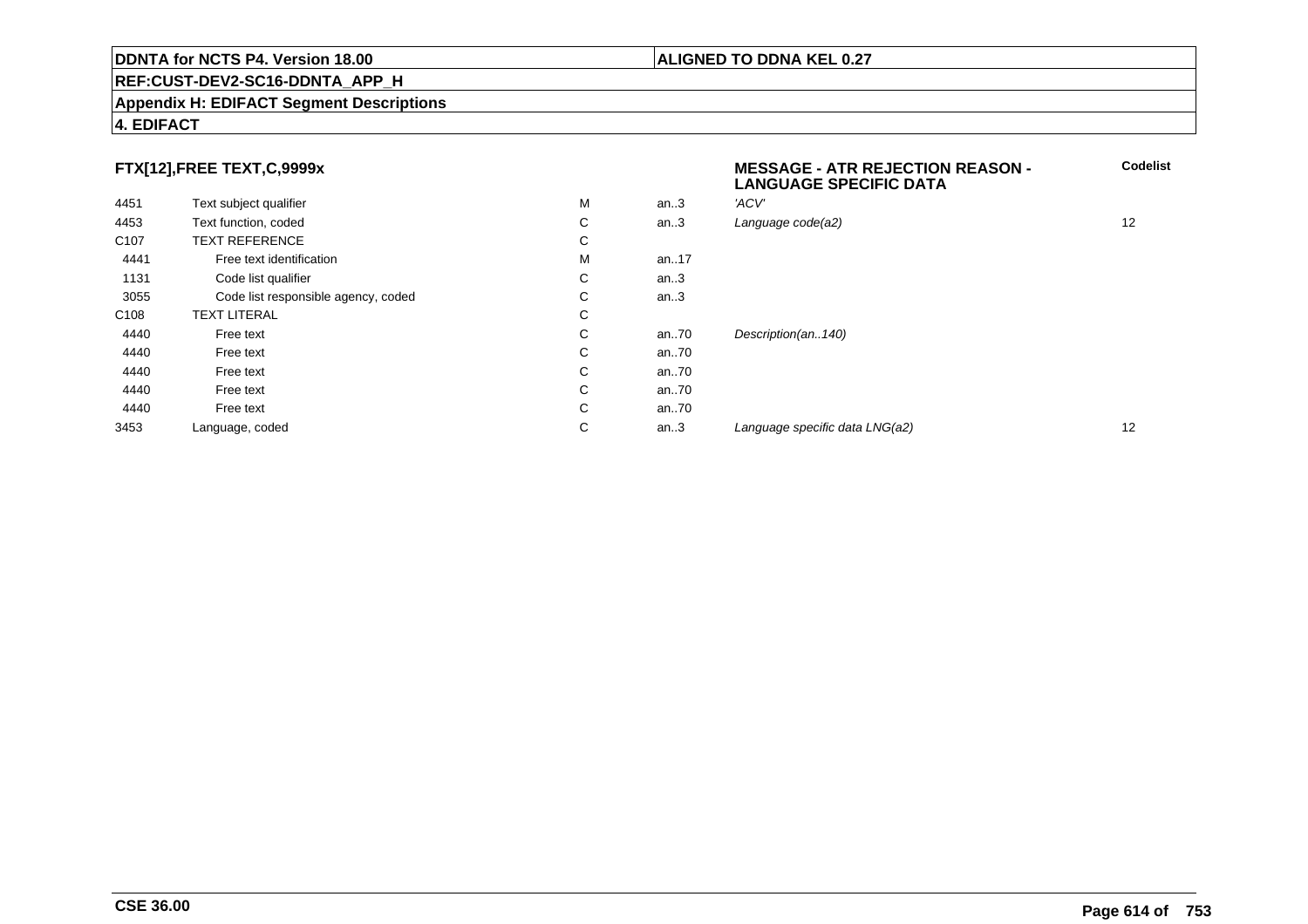# **ALIGNED TO DDNA KEL 0.27**

**MESSAGE - DISCREPANCIES SOLVED**

**NOTIFICATION - ACTION**

**REF:CUST-DEV2-SC16-DDNTA\_APP\_H**

#### **Appendix H: EDIFACT Segment Descriptions**

### **4. EDIFACT**

# **FTX[12],FREE TEXT,C,9999x**

| 4451             | Text subject qualifier              | M | an.3     | 'ABS'                          |    |
|------------------|-------------------------------------|---|----------|--------------------------------|----|
| 4453             | Text function, coded                | C | an.3     |                                |    |
| C <sub>107</sub> | <b>TEXT REFERENCE</b>               | C |          |                                |    |
| 4441             | Free text identification            | M | an17     | Operation(a1)                  | 24 |
| 1131             | Code list qualifier                 | C | an.3     |                                |    |
| 3055             | Code list responsible agency, coded | C | an.3     |                                |    |
| C <sub>108</sub> | <b>TEXT LITERAL</b>                 | С |          |                                |    |
| 4440             | Free text                           | С | an $.70$ | Validity date(n8)              |    |
| 4440             | Free text                           | С | an $.70$ | Modification subtype(n1)       |    |
| 4440             | Free text                           | C | an $.70$ | Legal references(an70)         |    |
| 4440             | Free text                           | C | an70     | Responsible data manager(an35) |    |
| 4440             | Free text                           | C | an $.70$ | Action identification(an20)    |    |
| 3453             | Language, coded                     | С | an.3     |                                |    |
|                  |                                     |   |          |                                |    |

### **CSE 36.00**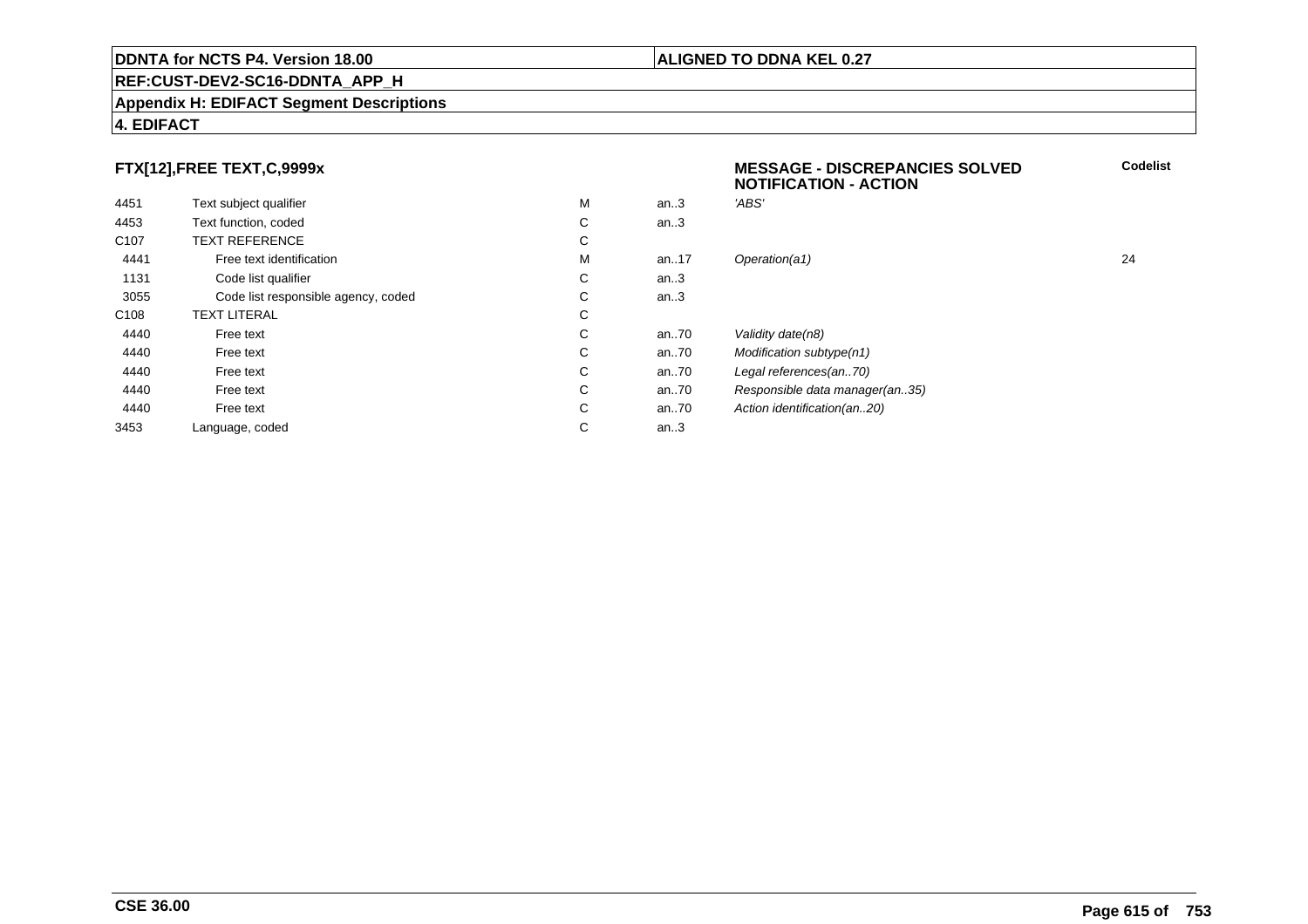#### **REF:CUST-DEV2-SC16-DDNTA\_APP\_H**

#### **Appendix H: EDIFACT Segment Descriptions**

### **4. EDIFACT**

# **FTX[12],FREE TEXT,C,9999x**

|                  | FTX[12],FREE TEXT,C,9999x           |   |      | <b>MESSAGE - DISCREPANCIES SOLVED</b><br><b>NOTIFICATION - LANGUAGE SPECIFIC DATA</b> |    |
|------------------|-------------------------------------|---|------|---------------------------------------------------------------------------------------|----|
| 4451             | Text subject qualifier              | M | an.3 | 'ACV'                                                                                 |    |
| 4453             | Text function, coded                | С | an.3 | Language code(a2)                                                                     | 12 |
| C <sub>107</sub> | <b>TEXT REFERENCE</b>               | C |      |                                                                                       |    |
| 4441             | Free text identification            | M | an17 |                                                                                       |    |
| 1131             | Code list qualifier                 | С | an.3 |                                                                                       |    |
| 3055             | Code list responsible agency, coded | С | an.3 |                                                                                       |    |
| C <sub>108</sub> | <b>TEXT LITERAL</b>                 | С |      |                                                                                       |    |
| 4440             | Free text                           | С | an70 | Description(an140)                                                                    |    |
| 4440             | Free text                           | C | an70 |                                                                                       |    |
| 4440             | Free text                           | С | an70 |                                                                                       |    |
| 4440             | Free text                           | С | an70 |                                                                                       |    |
| 4440             | Free text                           | C | an70 |                                                                                       |    |
| 3453             | Language, coded                     | С | an.3 | Language specific data LNG(a2)                                                        | 12 |
|                  |                                     |   |      |                                                                                       |    |

#### **ALIGNED TO DDNA KEL 0.27**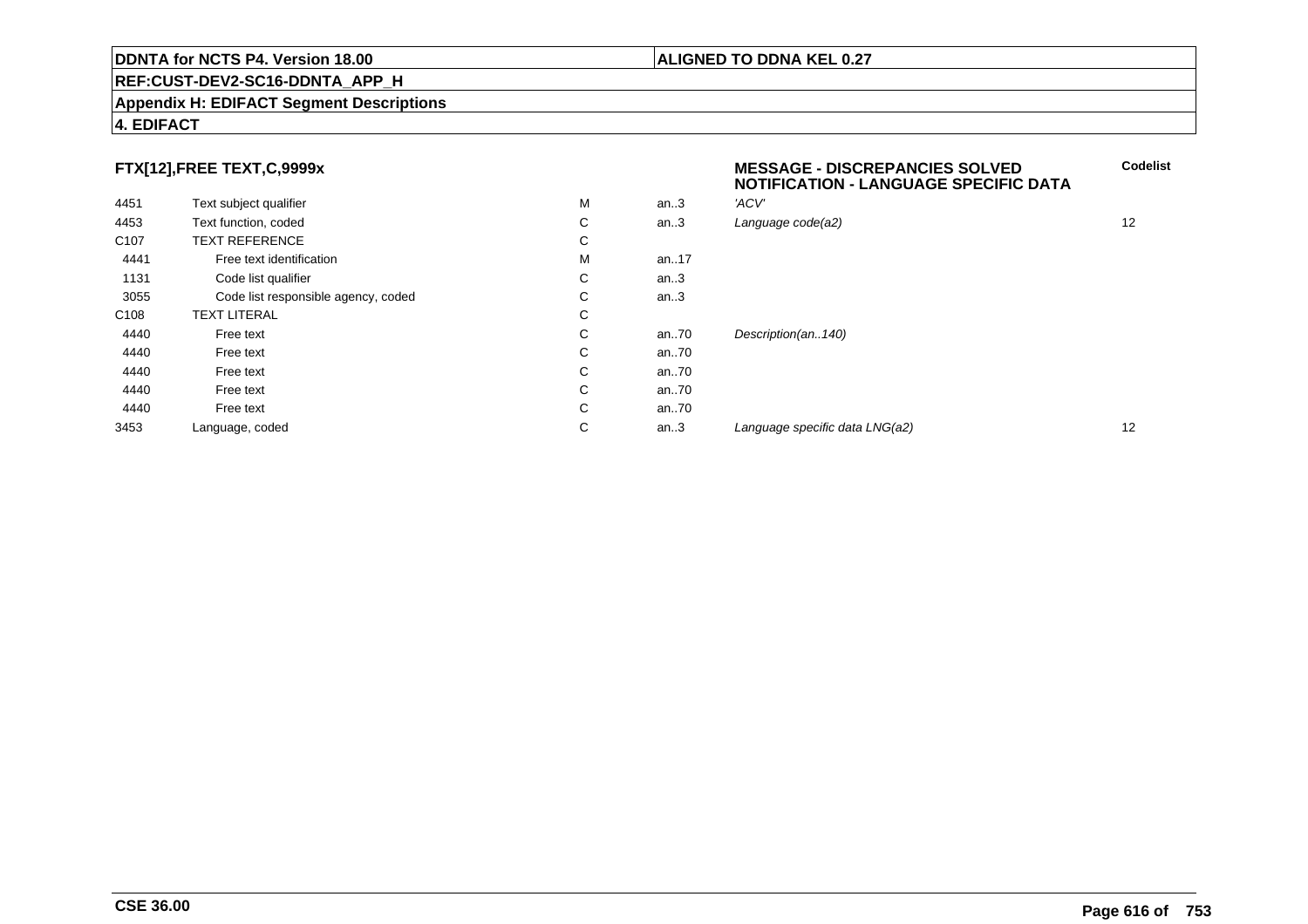#### **REF:CUST-DEV2-SC16-DDNTA\_APP\_H**

#### **Appendix H: EDIFACT Segment Descriptions**

### **4. EDIFACT**

# **FTX[12],FREE TEXT,C,9999x**

|                  |                                     |   |          | <b>ACTION</b>                  |    |
|------------------|-------------------------------------|---|----------|--------------------------------|----|
| 4451             | Text subject qualifier              | M | an.3     | 'ABS'                          |    |
| 4453             | Text function, coded                | C | an.3     |                                |    |
| C <sub>107</sub> | <b>TEXT REFERENCE</b>               | С |          |                                |    |
| 4441             | Free text identification            | M | an17     | Operation(a1)                  | 24 |
| 1131             | Code list qualifier                 | C | an.3     |                                |    |
| 3055             | Code list responsible agency, coded | С | an.3     |                                |    |
| C108             | <b>TEXT LITERAL</b>                 | C |          |                                |    |
| 4440             | Free text                           | C | an70     | Validity date(n8)              |    |
| 4440             | Free text                           | С | an $.70$ | Modification subtype(n1)       |    |
| 4440             | Free text                           | С | an.70    | Legal references(an70)         |    |
| 4440             | Free text                           | C | an.70    | Responsible data manager(an35) |    |
| 4440             | Free text                           | С | an $.70$ | Action identification(an20)    |    |
| 3453             | Language, coded                     | С | an.3     |                                |    |
|                  |                                     |   |          |                                |    |

# **MESSAGE - DIVERSION REJECTION REASON - Codelist**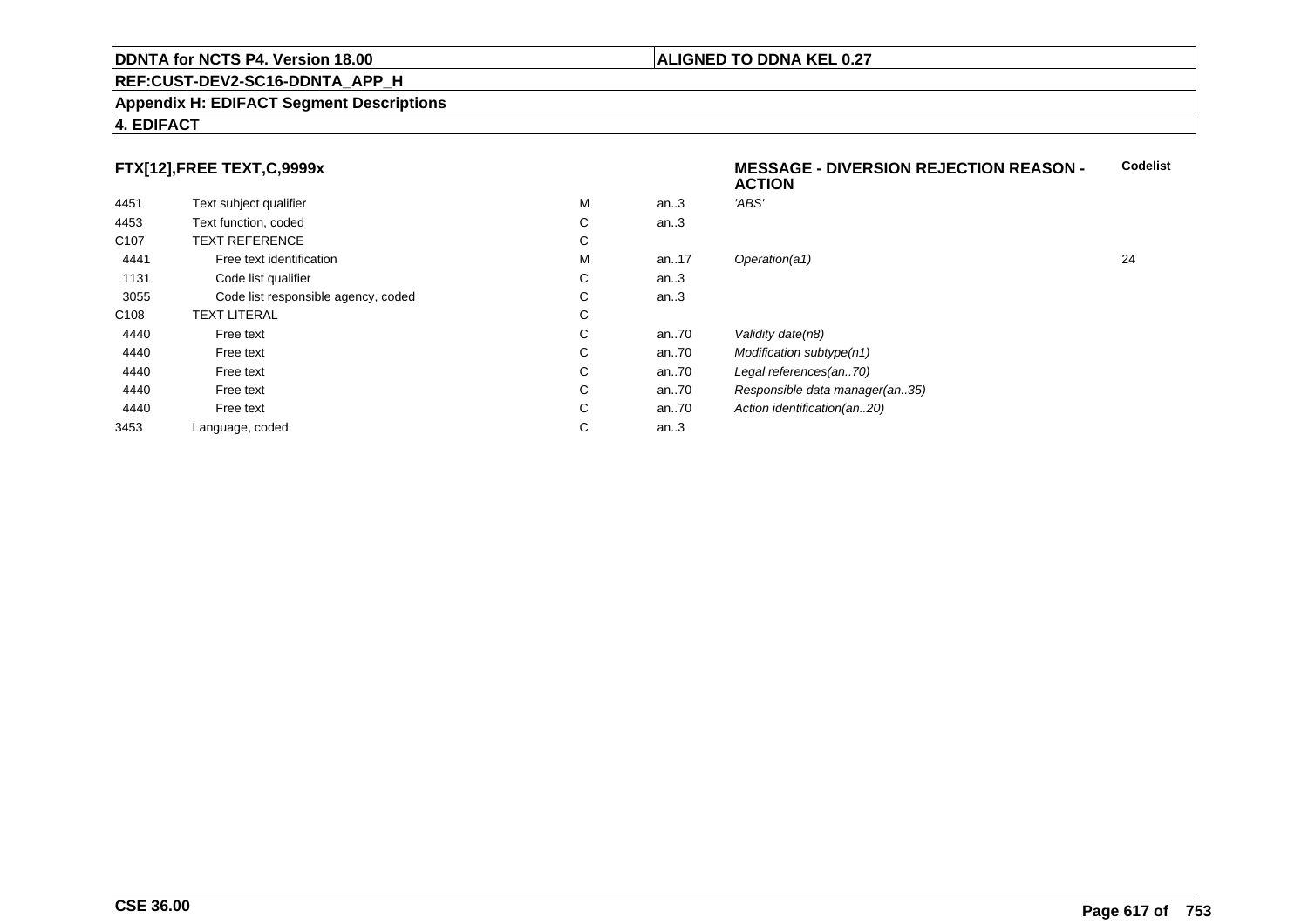#### **REF:CUST-DEV2-SC16-DDNTA\_APP\_H**

#### **Appendix H: EDIFACT Segment Descriptions**

### **4. EDIFACT**

# **FTX[12],FREE TEXT,C,9999x**

| 4451             | Text subject qualifier              | M | an.3     | 'ACV'               |
|------------------|-------------------------------------|---|----------|---------------------|
| 4453             | Text function, coded                | С | an.3     | Language code(a2)   |
| C <sub>107</sub> | <b>TEXT REFERENCE</b>               | С |          |                     |
| 4441             | Free text identification            | M | an.17    |                     |
| 1131             | Code list qualifier                 | С | an.3     |                     |
| 3055             | Code list responsible agency, coded | С | an.3     |                     |
| C <sub>108</sub> | <b>TEXT LITERAL</b>                 | С |          |                     |
| 4440             | Free text                           | С | an70     | Description(an140)  |
| 4440             | Free text                           | С | an70     |                     |
| 4440             | Free text                           | C | an70     |                     |
| 4440             | Free text                           | С | an.70    |                     |
| 4440             | Free text                           | С | an $.70$ |                     |
| 3453             | Language, coded                     | С | an.3     | Language specific d |
|                  |                                     |   |          |                     |

#### **MESSAGE - DIVERSION REJECTION REASON - LANGUAGE SPECIFIC DATACodelist**

| M | an.3 | 'ACV'                          |    |
|---|------|--------------------------------|----|
| С | an.3 | Language code(a2)              | 12 |
| С |      |                                |    |
| М | an17 |                                |    |
| С | an.3 |                                |    |
| С | an.3 |                                |    |
| С |      |                                |    |
| С | an70 | Description(an140)             |    |
| С | an70 |                                |    |
| С | an70 |                                |    |
| С | an70 |                                |    |
| С | an70 |                                |    |
| С | an.3 | Language specific data LNG(a2) | 12 |
|   |      |                                |    |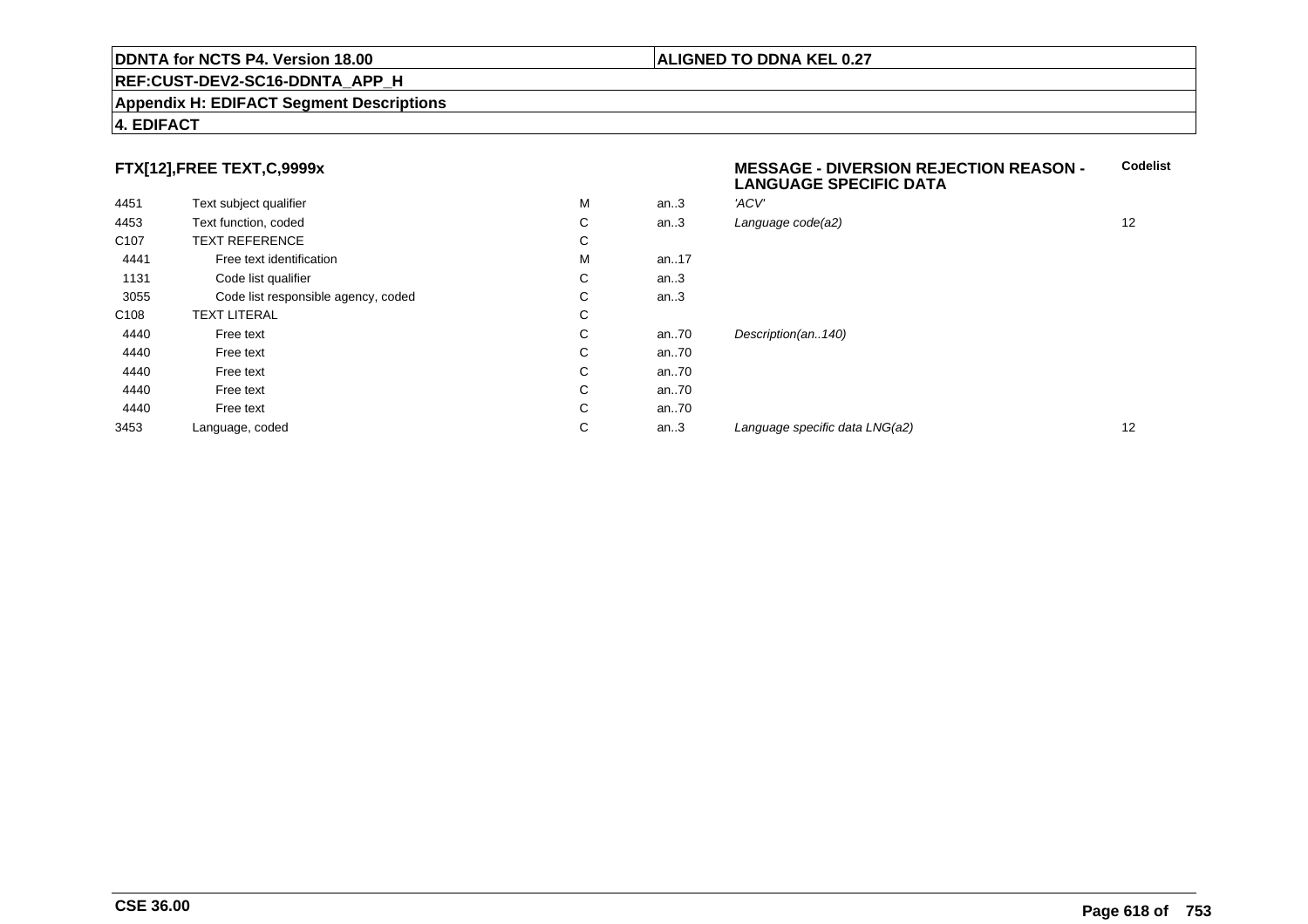#### **REF:CUST-DEV2-SC16-DDNTA\_APP\_H**

#### **Appendix H: EDIFACT Segment Descriptions**

### **4. EDIFACT**

# **FTX[12],FREE TEXT,C,9999x**

|                  | FTX[12],FREE TEXT,C,9999x           |   |      | <b>MESSAGE - RESULTS OF CONTROL - ACTION</b> |    |
|------------------|-------------------------------------|---|------|----------------------------------------------|----|
| 4451             | Text subject qualifier              | M | an.3 | 'ABS'                                        |    |
| 4453             | Text function, coded                | С | an.3 |                                              |    |
| C <sub>107</sub> | <b>TEXT REFERENCE</b>               | С |      |                                              |    |
| 4441             | Free text identification            | M | an17 | Operation(a1)                                | 24 |
| 1131             | Code list qualifier                 | С | an.3 |                                              |    |
| 3055             | Code list responsible agency, coded | С | an.3 |                                              |    |
| C108             | <b>TEXT LITERAL</b>                 | С |      |                                              |    |
| 4440             | Free text                           | С | an70 | Validity date(n8)                            |    |
| 4440             | Free text                           | С | an70 | Modification subtype(n1)                     |    |
| 4440             | Free text                           | С | an70 | Legal references(an70)                       |    |
| 4440             | Free text                           | С | an70 | Responsible data manager(an35)               |    |
| 4440             | Free text                           | С | an70 | Action identification(an20)                  |    |
| 3453             | Language, coded                     | С | an.3 |                                              |    |

**ALIGNED TO DDNA KEL 0.27**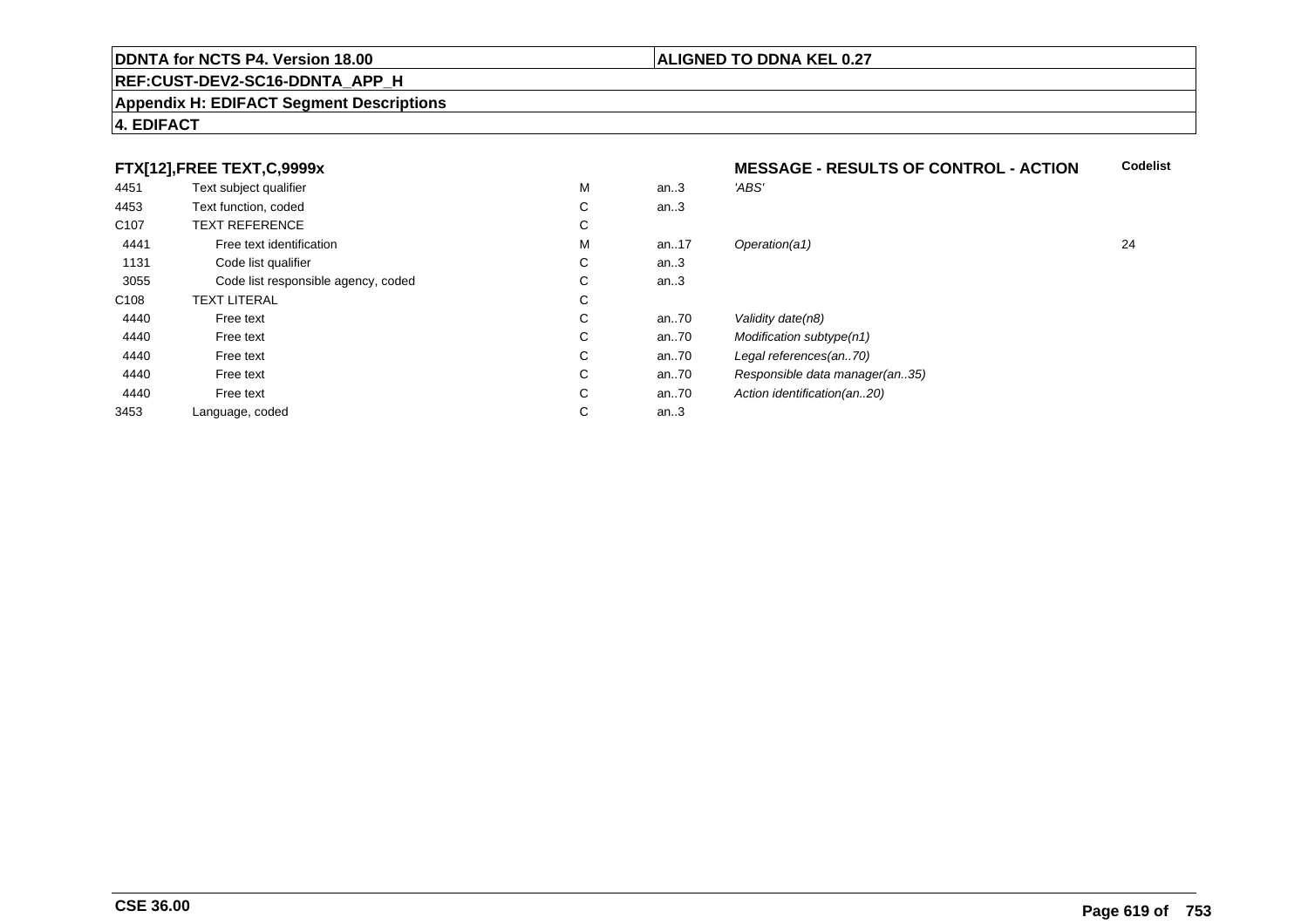#### **REF:CUST-DEV2-SC16-DDNTA\_APP\_H**

#### **Appendix H: EDIFACT Segment Descriptions**

### **4. EDIFACT**

# **FTX[12],FREE TEXT,C,9999x**

| 4451             | Text subject qualifier              | M | an.3     | 'ACV' |
|------------------|-------------------------------------|---|----------|-------|
| 4453             | Text function, coded                | С | an.3     | Langı |
| C <sub>107</sub> | <b>TEXT REFERENCE</b>               | С |          |       |
| 4441             | Free text identification            | M | an. $17$ |       |
| 1131             | Code list qualifier                 | С | an.3     |       |
| 3055             | Code list responsible agency, coded | С | an.3     |       |
| C <sub>108</sub> | <b>TEXT LITERAL</b>                 | C |          |       |
| 4440             | Free text                           | С | an70     | Desci |
| 4440             | Free text                           | C | an70     |       |
| 4440             | Free text                           | С | an70     |       |
| 4440             | Free text                           | С | an70     |       |
| 4440             | Free text                           | С | an70     |       |
| 3453             | Language, coded                     | С | an.3     | Langu |
|                  |                                     |   |          |       |

#### **MESSAGE - RESULTS OF CONTROL - LANGUAGECodelistSPECIFIC DATA**

| М | an.3 | 'ACV'                          |    |
|---|------|--------------------------------|----|
| С | an.3 | Language code(a2)              | 12 |
| С |      |                                |    |
| M | an17 |                                |    |
| С | an.3 |                                |    |
| C | an.3 |                                |    |
| С |      |                                |    |
| С | an70 | Description(an140)             |    |
| С | an70 |                                |    |
| С | an70 |                                |    |
| С | an70 |                                |    |
| С | an70 |                                |    |
| С | an.3 | Language specific data LNG(a2) | 12 |
|   |      |                                |    |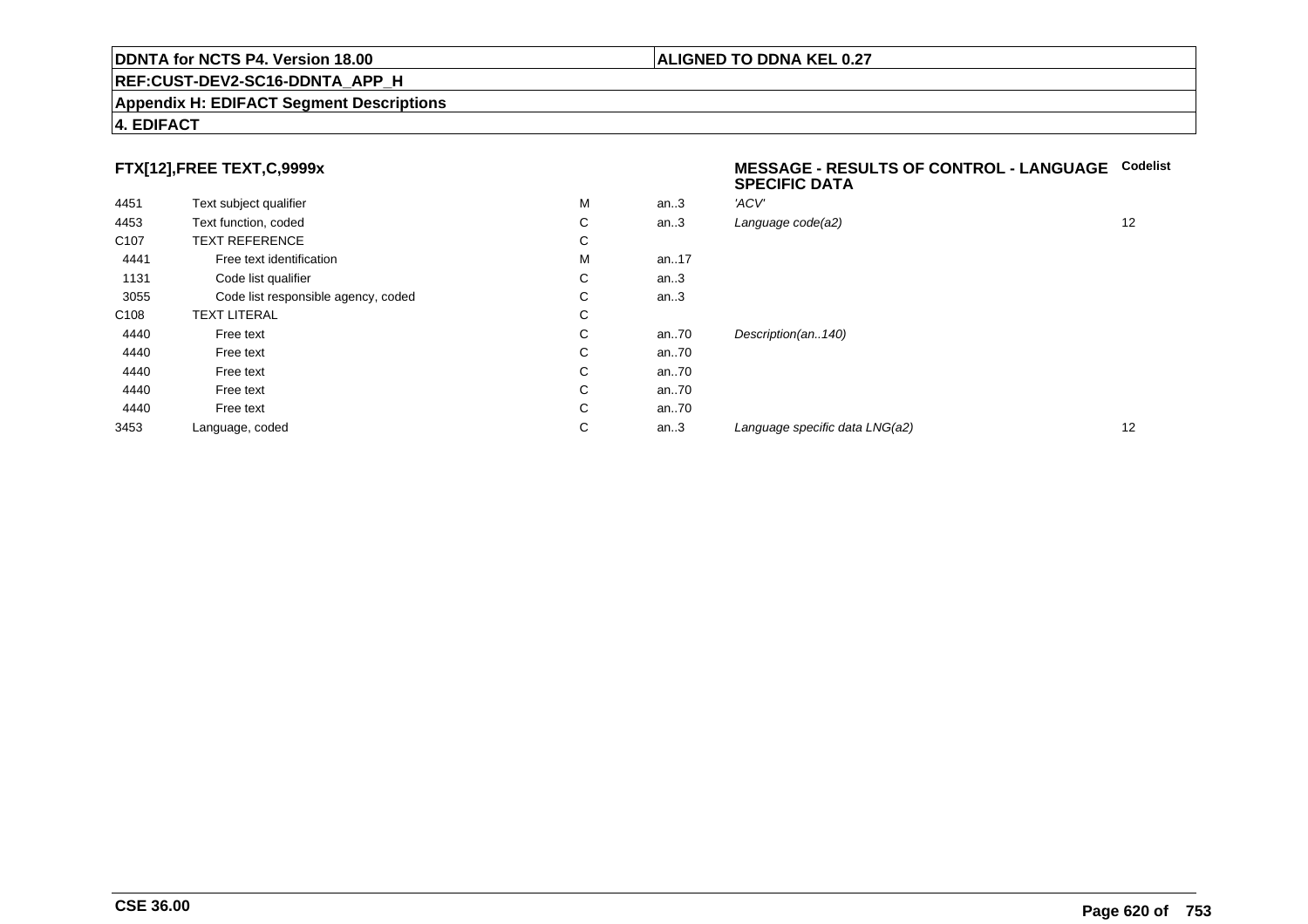#### **REF:CUST-DEV2-SC16-DDNTA\_APP\_H**

#### **Appendix H: EDIFACT Segment Descriptions**

## **4. EDIFACT**

# **FTX[12],FREE TEXT,C,9999x**

| 4451             | Text subject qualifier              | M | an.3 | 'ABS'                          |    |
|------------------|-------------------------------------|---|------|--------------------------------|----|
| 4453             | Text function, coded                | C | an.3 |                                |    |
| C <sub>107</sub> | <b>TEXT REFERENCE</b>               | С |      |                                |    |
| 4441             | Free text identification            | M | an17 | Operation(a1)                  | 24 |
| 1131             | Code list qualifier                 | С | an.3 |                                |    |
| 3055             | Code list responsible agency, coded | C | an.3 |                                |    |
| C108             | <b>TEXT LITERAL</b>                 | С |      |                                |    |
| 4440             | Free text                           | C | an70 | Validity date(n8)              |    |
| 4440             | Free text                           | C | an70 | Modification subtype(n1)       |    |
| 4440             | Free text                           | C | an70 | Legal references(an70)         |    |
| 4440             | Free text                           | C | an70 | Responsible data manager(an35) |    |
| 4440             | Free text                           | C | an70 | Action identification(an20)    |    |
| 3453             | Language, coded                     | C | an.3 |                                |    |
|                  |                                     |   |      |                                |    |

#### **MESSAGE - CONTROL RESULT CODE - ACTIONCodelist**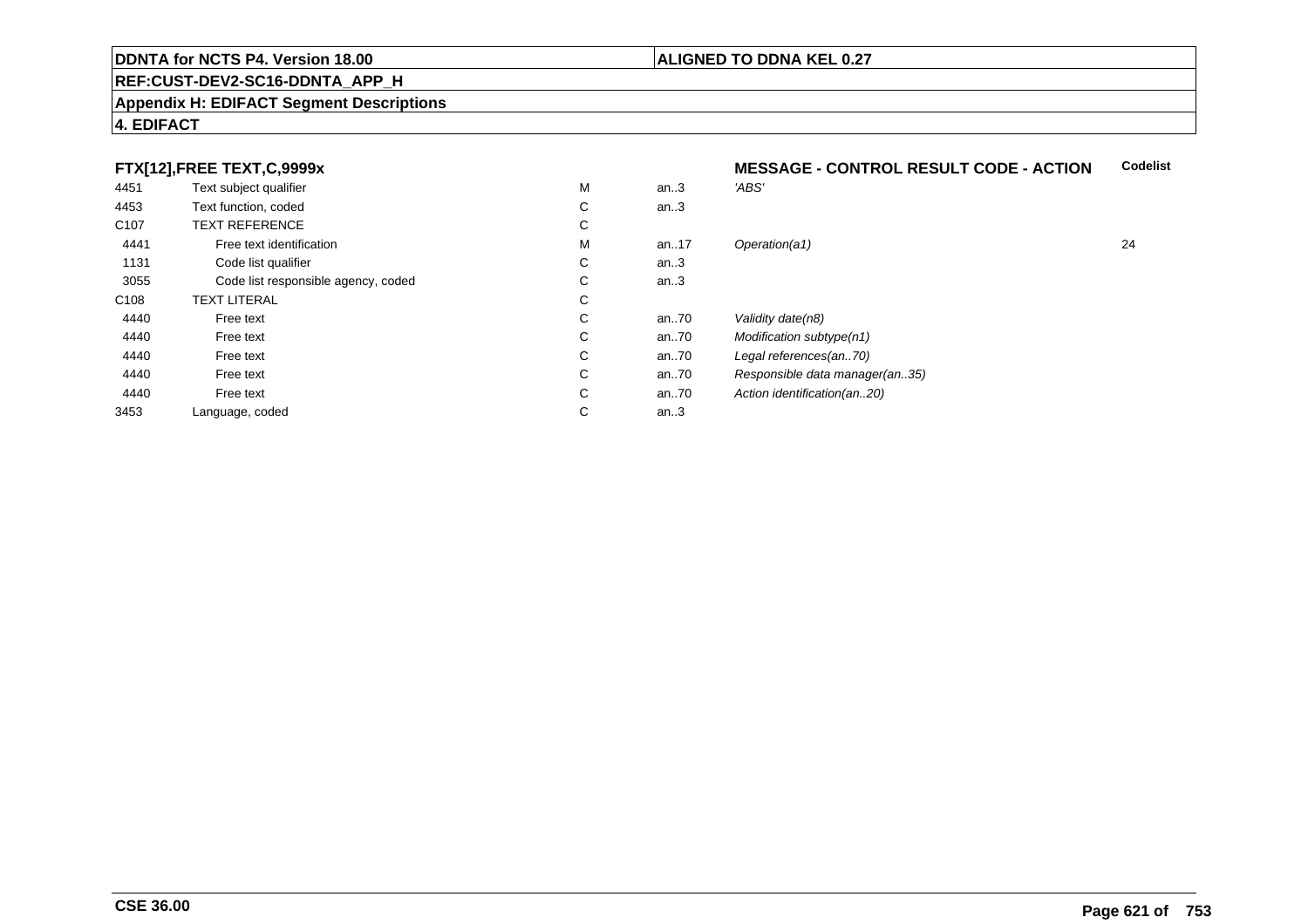#### **REF:CUST-DEV2-SC16-DDNTA\_APP\_H**

#### **Appendix H: EDIFACT Segment Descriptions**

# **FTX[12],FREE TEXT,C,9999x**

| FTX[12],FREE TEXT,C,9999x |                                     |   |          | <b>MESSAGE - CONTROL RESULT CODE -</b><br><b>LANGUAGE SPECIFIC DATA</b> | Codelis |
|---------------------------|-------------------------------------|---|----------|-------------------------------------------------------------------------|---------|
| 4451                      | Text subject qualifier              | M | an.3     | 'ACV'                                                                   |         |
| 4453                      | Text function, coded                | С | an.3     | Language code(a2)                                                       | 12      |
| C <sub>107</sub>          | <b>TEXT REFERENCE</b>               | С |          |                                                                         |         |
| 4441                      | Free text identification            | M | an. $17$ |                                                                         |         |
| 1131                      | Code list qualifier                 | С | an.3     |                                                                         |         |
| 3055                      | Code list responsible agency, coded | С | an.3     |                                                                         |         |
| C <sub>108</sub>          | <b>TEXT LITERAL</b>                 | С |          |                                                                         |         |
| 4440                      | Free text                           | С | an70     | Description(an140)                                                      |         |
| 4440                      | Free text                           | С | an70     |                                                                         |         |
| 4440                      | Free text                           | С | an70     |                                                                         |         |
| 4440                      | Free text                           | С | an70     |                                                                         |         |
| 4440                      | Free text                           | С | an70     |                                                                         |         |
| 3453                      | Language, coded                     | С | an.3     | Language specific data LNG(a2)                                          | 12      |

# **4. EDIFACT**

**Codelist**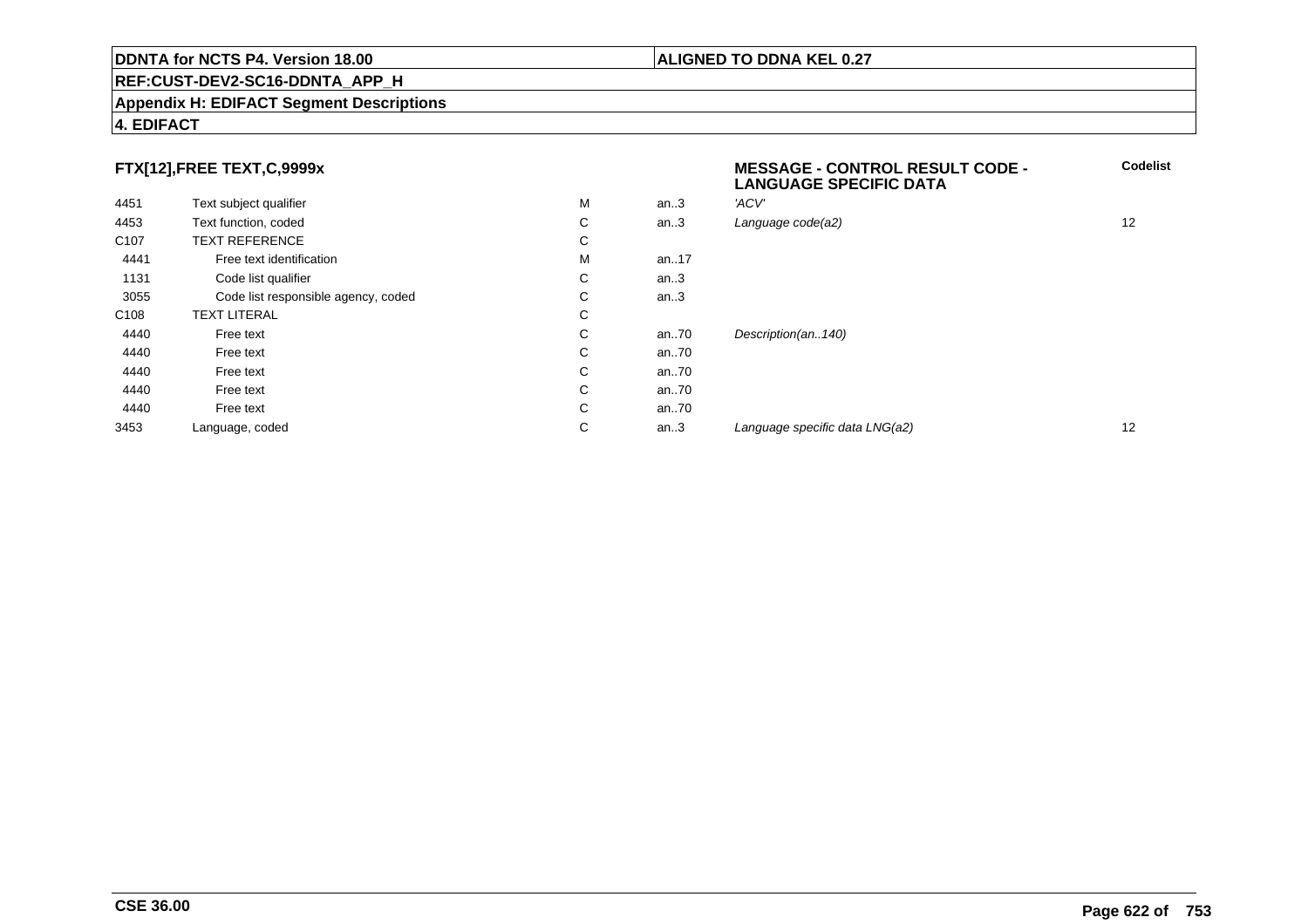# **ALIGNED TO DDNA KEL 0.27**

# **REF:CUST-DEV2-SC16-DDNTA\_APP\_H**

#### **Appendix H: EDIFACT Segment Descriptions**

# **4. EDIFACT**

| FTX[12], FREE TEXT, C, 9999x |                                     |             | <b>MESSAGE - COUNTRY - ACTION</b> | <b>Codelist</b>                |    |
|------------------------------|-------------------------------------|-------------|-----------------------------------|--------------------------------|----|
| 4451                         | Text subject qualifier              | M           | an.3                              | 'ABS'                          |    |
| 4453                         | Text function, coded                | C           | an $3$                            |                                |    |
| C <sub>107</sub>             | <b>TEXT REFERENCE</b>               | C           |                                   |                                |    |
| 4441                         | Free text identification            | M           | an17                              | Operation(a1)                  | 24 |
| 1131                         | Code list qualifier                 | C           | an.3                              |                                |    |
| 3055                         | Code list responsible agency, coded | C           | an $3$                            |                                |    |
| C <sub>108</sub>             | <b>TEXT LITERAL</b>                 | C           |                                   |                                |    |
| 4440                         | Free text                           | C           | an70                              | Validity date(n8)              |    |
| 4440                         | Free text                           | C.          | an70                              | Modification subtype(n1)       |    |
| 4440                         | Free text                           | C           | an70                              | Legal references(an70)         |    |
| 4440                         | Free text                           | C.          | an70                              | Responsible data manager(an35) |    |
| 4440                         | Free text                           | C           | an70                              | Action identification(an20)    |    |
| 3453                         | Language, coded                     | $\sim$<br>◡ | an $.3$                           |                                |    |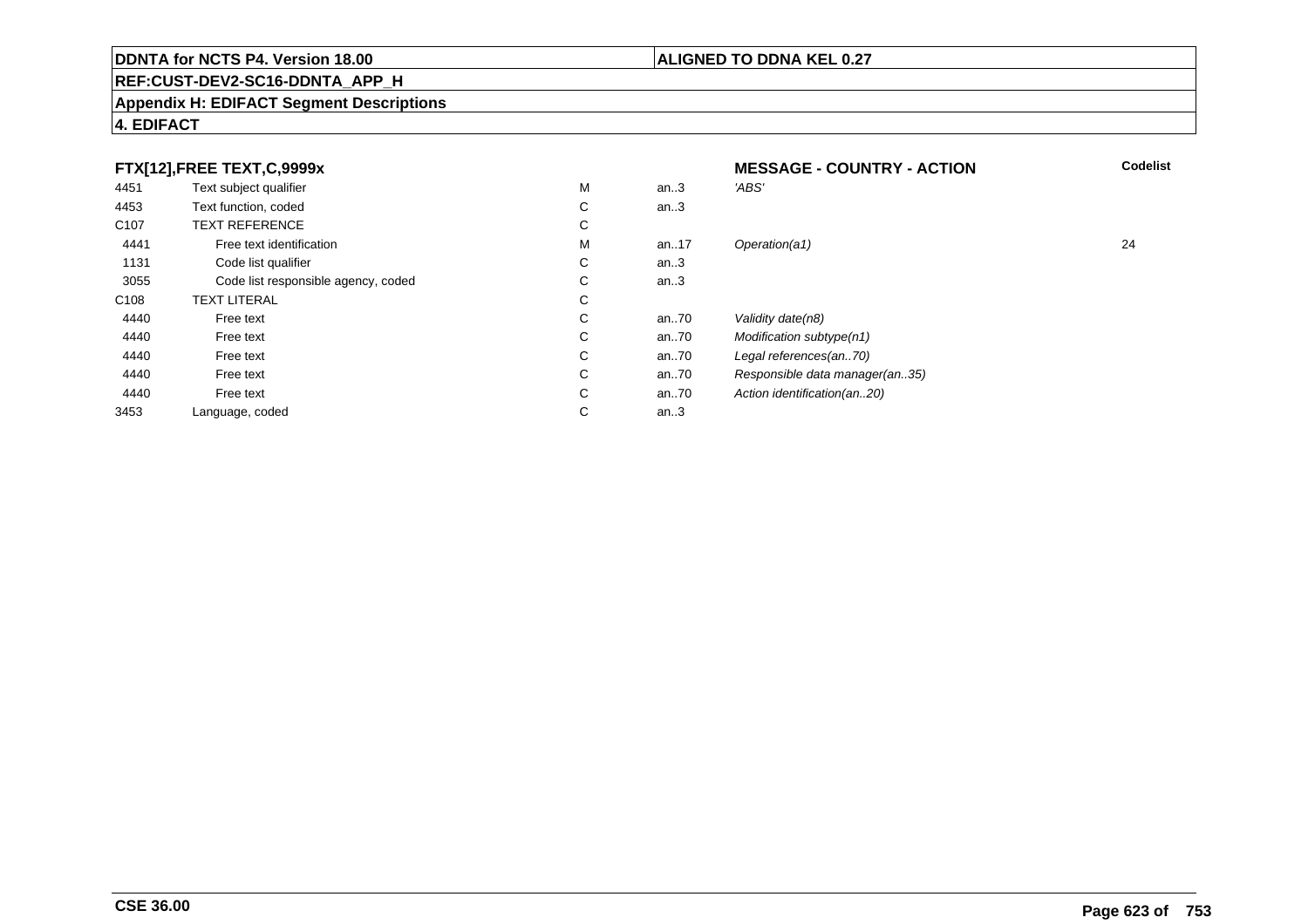# **REF:CUST-DEV2-SC16-DDNTA\_APP\_H**

#### **Appendix H: EDIFACT Segment Descriptions**

# **4. EDIFACT**

| FTX[12], FREE TEXT, C, 9999x |                                     |    | <b>Codelist</b><br><b>MESSAGE - COUNTRY - LANGUAGE SPECIFIC</b><br><b>DATA</b> |                                |    |
|------------------------------|-------------------------------------|----|--------------------------------------------------------------------------------|--------------------------------|----|
| 4451                         | Text subject qualifier              | м  | an.3                                                                           | 'ACV'                          |    |
| 4453                         | Text function, coded                | C  | an.3                                                                           | Language code(a2)              | 12 |
| C <sub>107</sub>             | <b>TEXT REFERENCE</b>               | C  |                                                                                |                                |    |
| 4441                         | Free text identification            | M  | an17                                                                           |                                |    |
| 1131                         | Code list qualifier                 | C  | an.3                                                                           |                                |    |
| 3055                         | Code list responsible agency, coded | C. | an.3                                                                           |                                |    |
| C <sub>108</sub>             | <b>TEXT LITERAL</b>                 | C  |                                                                                |                                |    |
| 4440                         | Free text                           | C. | an70                                                                           | Description(an140)             |    |
| 4440                         | Free text                           | C  | an70                                                                           |                                |    |
| 4440                         | Free text                           | C. | an70                                                                           |                                |    |
| 4440                         | Free text                           | C  | an70                                                                           |                                |    |
| 4440                         | Free text                           | C  | an70                                                                           |                                |    |
| 3453                         | Language, coded                     | C  | an.3                                                                           | Language specific data LNG(a2) | 12 |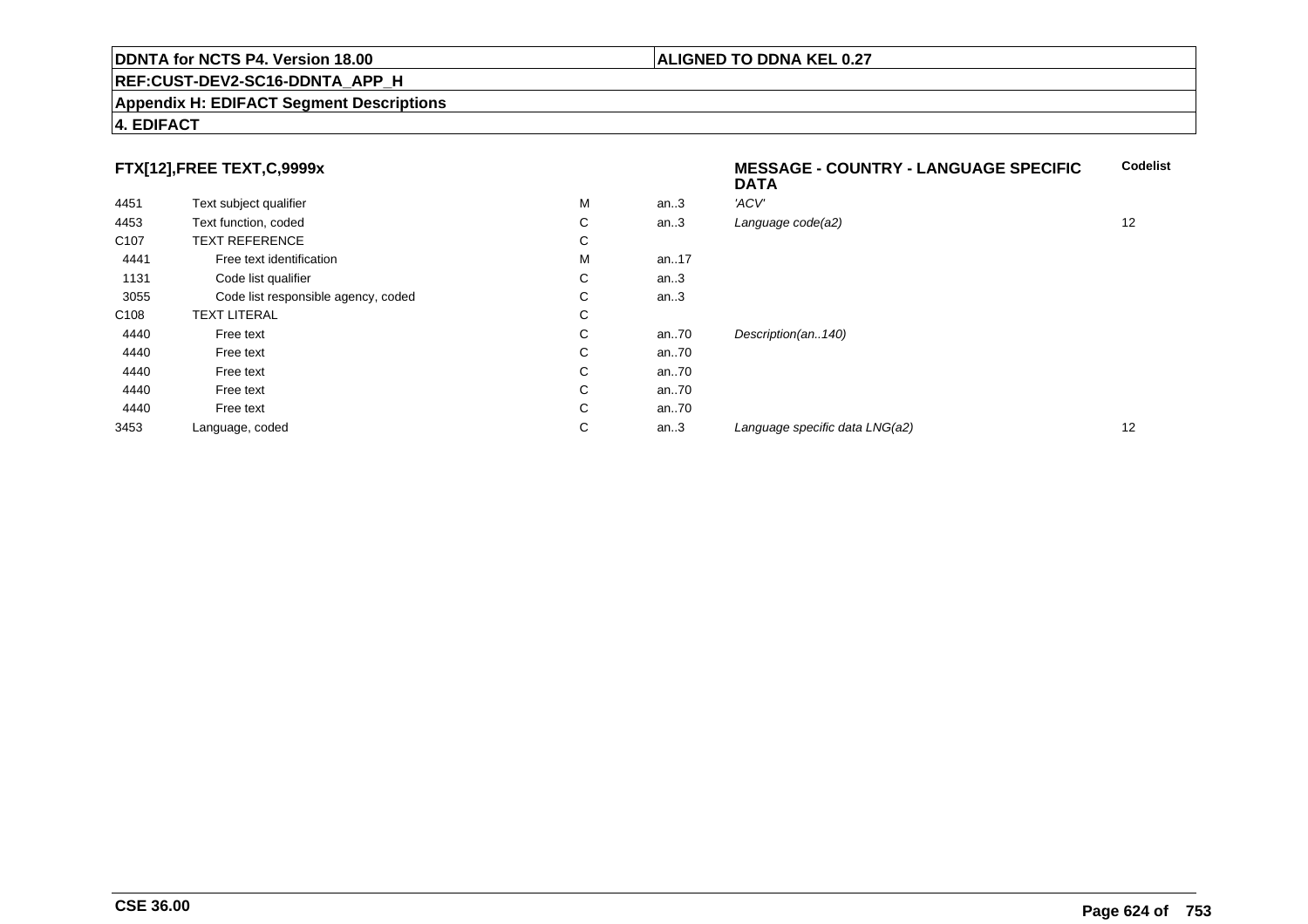# **REF:CUST-DEV2-SC16-DDNTA\_APP\_H**

#### **Appendix H: EDIFACT Segment Descriptions**

# **4. EDIFACT**

| FTX[12], FREE TEXT, C, 9999x |                                     |   | <b>MESSAGE - COUNTRY REGIME - ACTION</b> | <b>Codelist</b>                |    |
|------------------------------|-------------------------------------|---|------------------------------------------|--------------------------------|----|
| 4451                         | Text subject qualifier              | M | an.3                                     | 'ABS'                          |    |
| 4453                         | Text function, coded                | С | an.3                                     |                                |    |
| C <sub>107</sub>             | <b>TEXT REFERENCE</b>               | С |                                          |                                |    |
| 4441                         | Free text identification            | M | an17                                     | Operation(a1)                  | 24 |
| 1131                         | Code list qualifier                 | С | an $3$                                   |                                |    |
| 3055                         | Code list responsible agency, coded | C | an $3$                                   |                                |    |
| C <sub>108</sub>             | <b>TEXT LITERAL</b>                 | C |                                          |                                |    |
| 4440                         | Free text                           | С | an70                                     | Validity date(n8)              |    |
| 4440                         | Free text                           | C | an70                                     | Modification subtype(n1)       |    |
| 4440                         | Free text                           | С | an70                                     | Legal references(an70)         |    |
| 4440                         | Free text                           | C | an70                                     | Responsible data manager(an35) |    |
| 4440                         | Free text                           | C | an70                                     | Action identification(an20)    |    |
| 3453                         | Language, coded                     | С | an.3                                     |                                |    |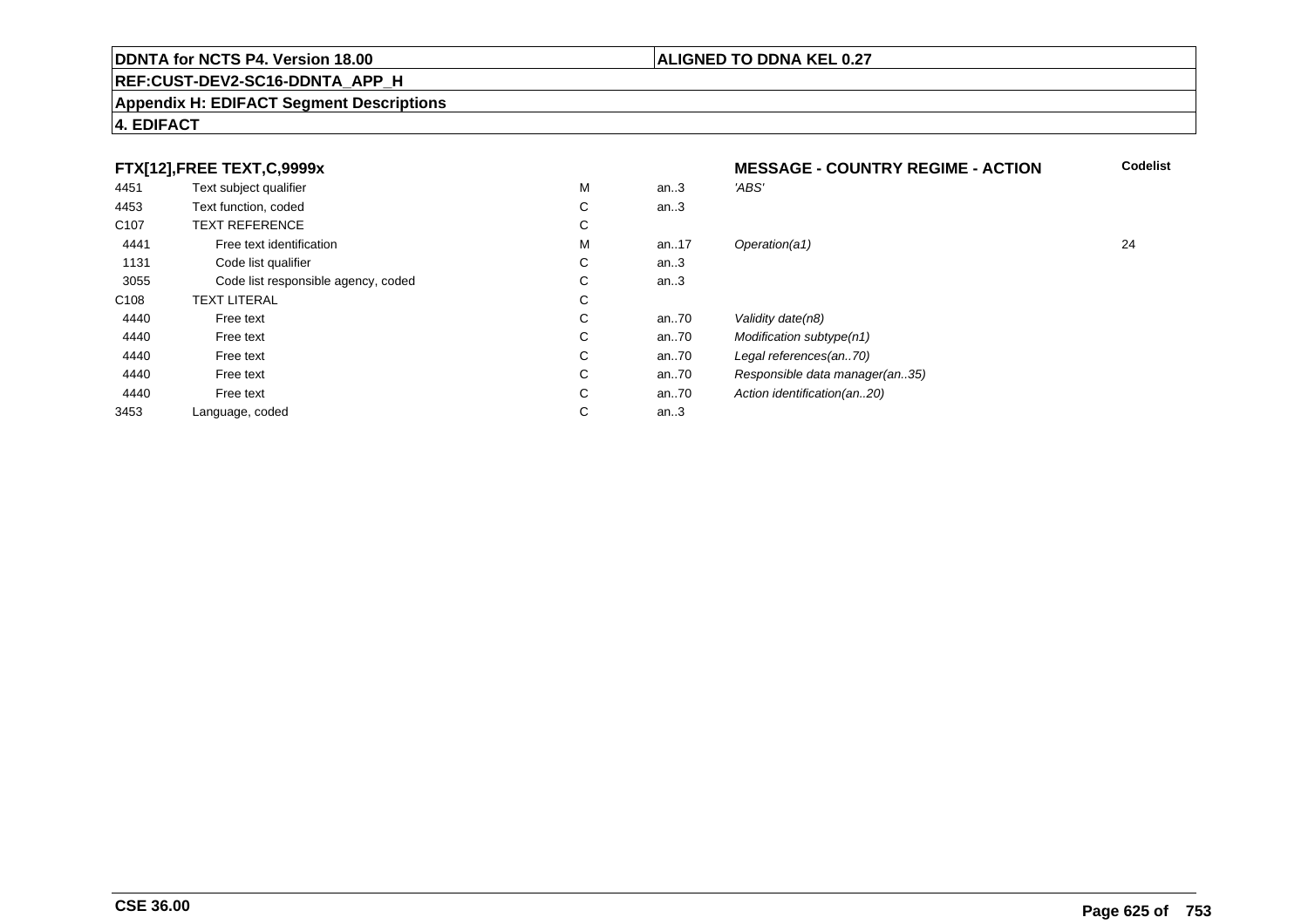#### **REF:CUST-DEV2-SC16-DDNTA\_APP\_H**

#### **Appendix H: EDIFACT Segment Descriptions**

### **4. EDIFACT**

# **FTX[12],FREE TEXT,C,9999x**

|                  | FTX[12],FREE TEXT,C,9999x           |    |          | <b>MESSAGE - COUNTRY REGIME - LANGUAGE</b><br><b>SPECIFIC DATA</b> | <b>Codelist</b> |
|------------------|-------------------------------------|----|----------|--------------------------------------------------------------------|-----------------|
| 4451             | Text subject qualifier              | M  | an.3     | 'ACV'                                                              |                 |
| 4453             | Text function, coded                | C  | an.3     | Language code(a2)                                                  | 12              |
| C <sub>107</sub> | <b>TEXT REFERENCE</b>               | C  |          |                                                                    |                 |
| 4441             | Free text identification            | м  | an17     |                                                                    |                 |
| 1131             | Code list qualifier                 | C. | an.3     |                                                                    |                 |
| 3055             | Code list responsible agency, coded | C. | an.3     |                                                                    |                 |
| C <sub>108</sub> | <b>TEXT LITERAL</b>                 | C  |          |                                                                    |                 |
| 4440             | Free text                           | C. | an $.70$ | Description(an140)                                                 |                 |
| 4440             | Free text                           | C  | an $.70$ |                                                                    |                 |
| 4440             | Free text                           | C  | an $.70$ |                                                                    |                 |
| 4440             | Free text                           | C  | an $.70$ |                                                                    |                 |
| 4440             | Free text                           | C  | an $.70$ |                                                                    |                 |
| 3453             | Language, coded                     | С  | an.3     | Language specific data LNG(a2)                                     | 12              |
|                  |                                     |    |          |                                                                    |                 |

### **ALIGNED TO DDNA KEL 0.27**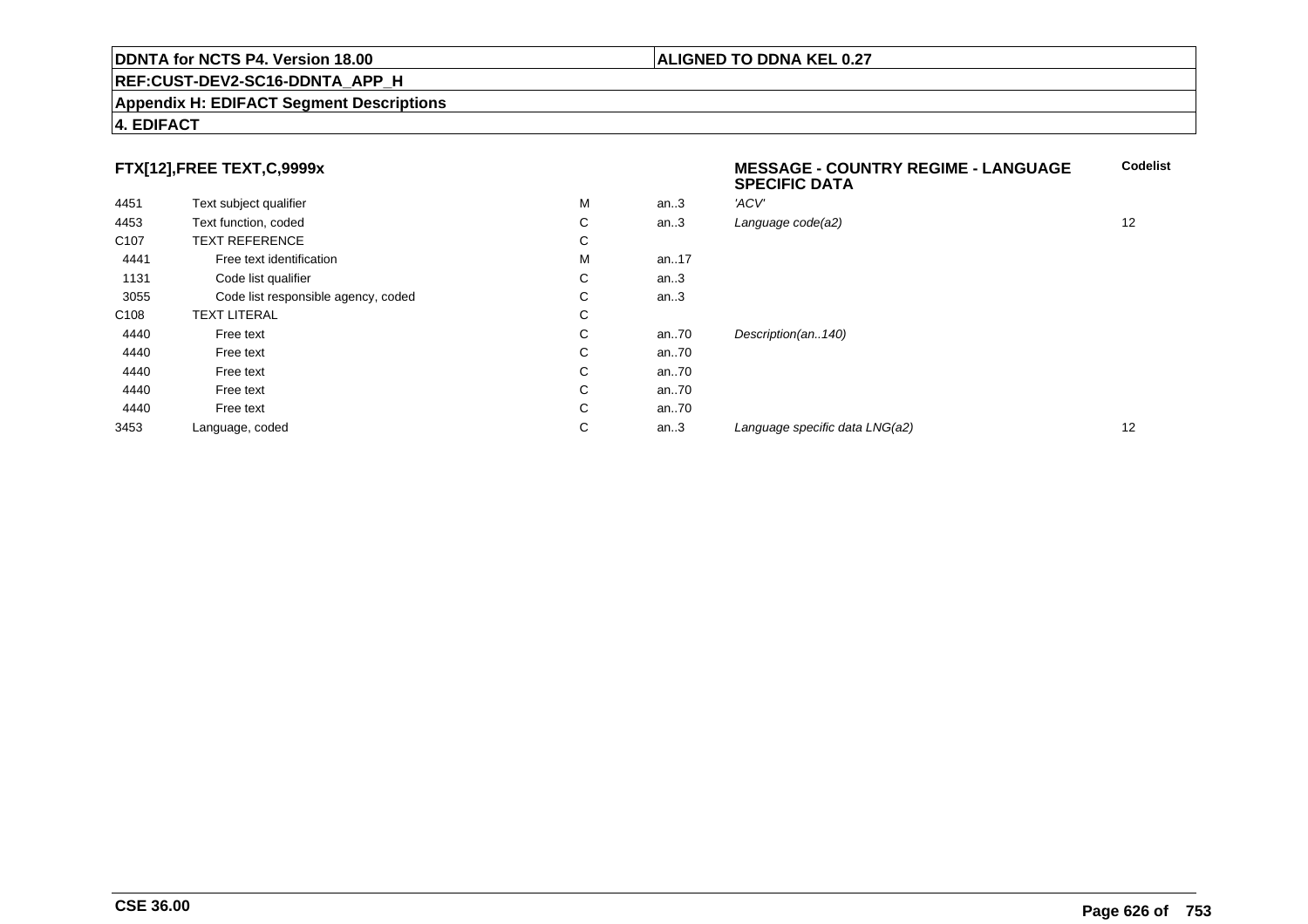# **REF:CUST-DEV2-SC16-DDNTA\_APP\_H**

#### **Appendix H: EDIFACT Segment Descriptions**

| FTX[12], FREE TEXT, C, 9999x |                                     |   | <b>MESSAGE - UN/LOCODE - ACTION</b> | <b>Codelist</b>                |    |
|------------------------------|-------------------------------------|---|-------------------------------------|--------------------------------|----|
| 4451                         | Text subject qualifier              | M | an.3                                | 'ABS'                          |    |
| 4453                         | Text function, coded                | C | an.3                                |                                |    |
| C <sub>107</sub>             | <b>TEXT REFERENCE</b>               | С |                                     |                                |    |
| 4441                         | Free text identification            | M | an17                                | Operation(a1)                  | 24 |
| 1131                         | Code list qualifier                 | С | an $3$                              |                                |    |
| 3055                         | Code list responsible agency, coded | C | an.3                                |                                |    |
| C108                         | <b>TEXT LITERAL</b>                 | С |                                     |                                |    |
| 4440                         | Free text                           | С | an70                                | Validity date(n8)              |    |
| 4440                         | Free text                           | C | an70                                | Modification subtype(n1)       |    |
| 4440                         | Free text                           | C | an70                                | Legal references(an70)         |    |
| 4440                         | Free text                           | C | an70                                | Responsible data manager(an35) |    |
| 4440                         | Free text                           | C | an70                                | Action identification(an20)    |    |
| 3453                         | Language, coded                     | С | an.3                                |                                |    |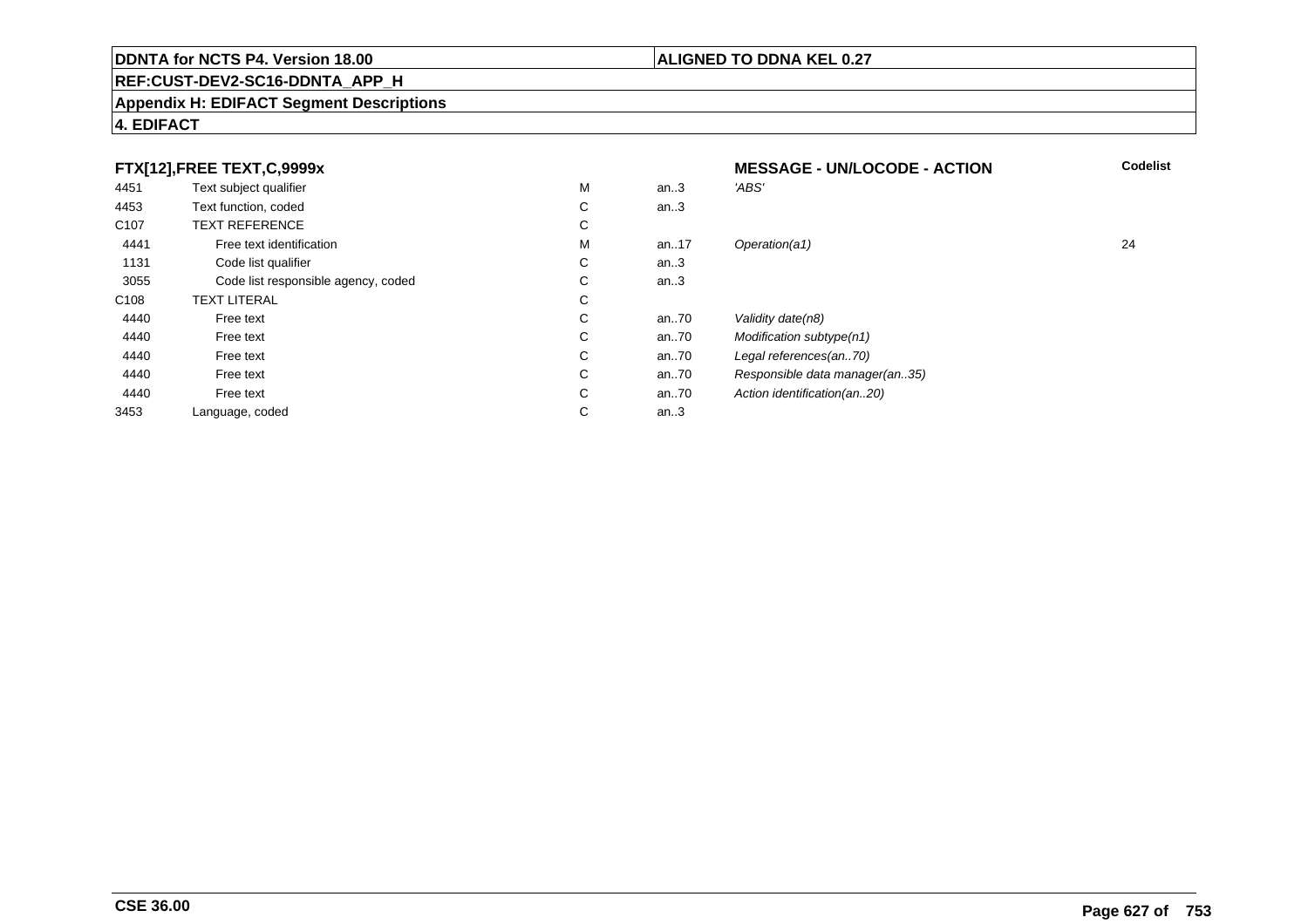### **REF:CUST-DEV2-SC16-DDNTA\_APP\_H**

#### **Appendix H: EDIFACT Segment Descriptions**

## **4. EDIFACT**

#### **FTX[12],FREE TEXT,C,9999xMESSAGE - UNIT OF MEASURE - ACTION**<br>M an..3 *'ABS'*  **Codelist** 4451Text subject qualifier M<br>
Text function, coded C M an..3 *'ABS'*<br>-4453Text function, coded C<br>
TEXT REFERENCE an..3 C107 TEXT REFERENCEE C  $\mathsf{M}% _{T}=\mathsf{M}_{T}\!\left( a,b\right) ,\ \mathsf{M}_{T}=\mathsf{M}_{T}$ 4441Free text identification M<br>Code list qualifier development of the code list qualifier development of  $\mathbf C$ M an..17 Operation(a1) 24 1131Code list qualifier C<br>Code list responsible agency, coded C an..3 3055Code list responsible agency, coded C<br>
XT LITERAL C an..3 C108TEXT LITERAL<br>Free text  $\mathbf C$ 44400 Free text C C an..70 Validity date(n8)<br>C an..70 Modification subt 44400 Free text C C an..70 Modification subtype(n1)<br>C an..70 Legal references(an..70) 44400 Free text C C an..70 Legal references(an..70)<br>C an..70 Responsible data manag 44400 Free text C C an..70 Responsible data manager(an..35)<br>C an..70 Action identification(an..20) 44400 Free text C C an..70 Action identification(an..20)<br>C an..3 3453Language, coded an..3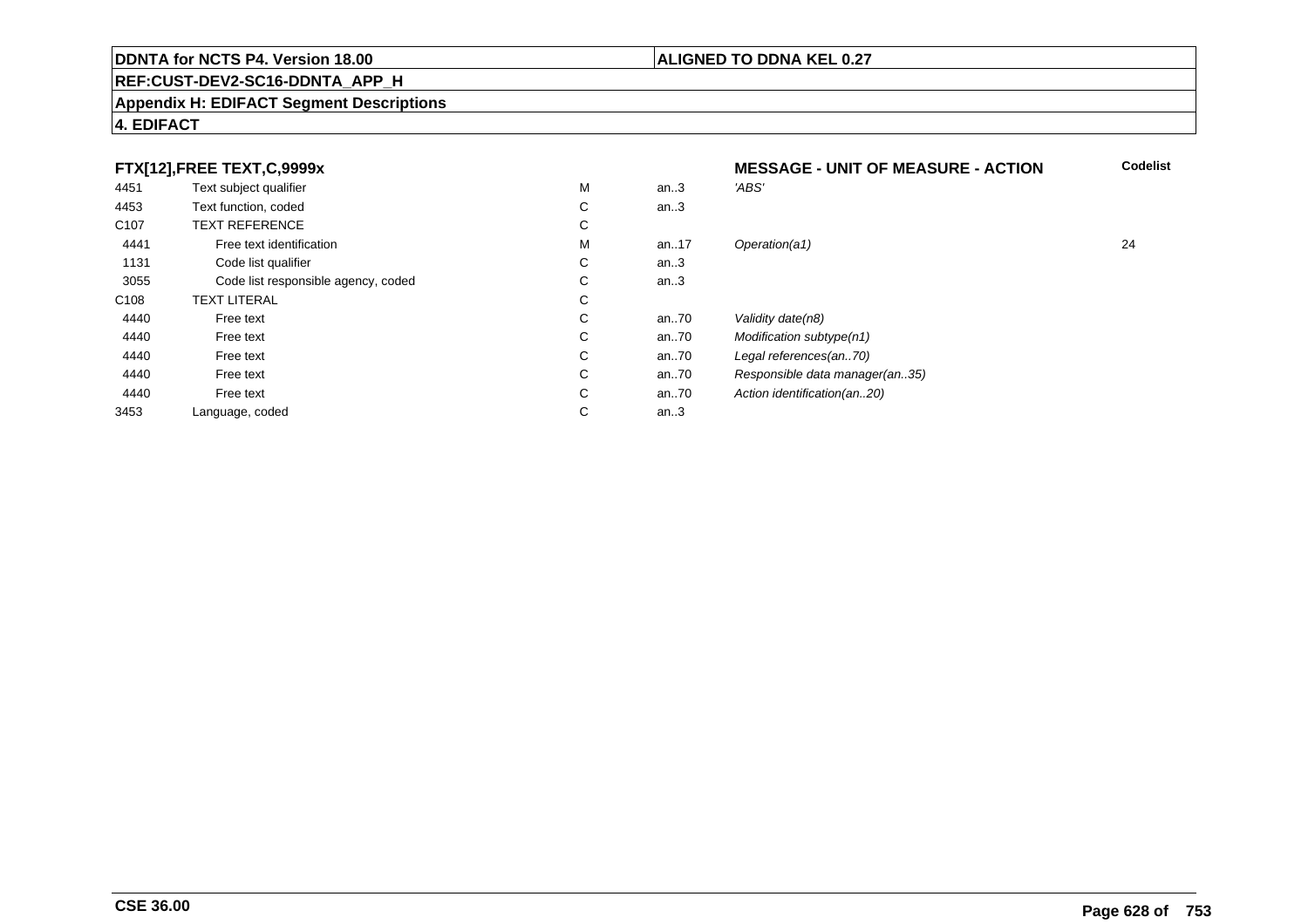#### **REF:CUST-DEV2-SC16-DDNTA\_APP\_H**

#### **Appendix H: EDIFACT Segment Descriptions**

### **4. EDIFACT**

# **FTX[12],FREE TEXT,C,9999x**

|                  | FTX[12],FREE TEXT,C,9999x           |    |          | <b>MESSAGE - UNIT OF MEASURE - LANGUAGE</b><br><b>SPECIFIC DATA</b> | <b>Codelist</b> |
|------------------|-------------------------------------|----|----------|---------------------------------------------------------------------|-----------------|
| 4451             | Text subject qualifier              | M  | an.3     | 'ACV'                                                               |                 |
| 4453             | Text function, coded                | C  | an.3     | Language code(a2)                                                   | 12              |
| C <sub>107</sub> | <b>TEXT REFERENCE</b>               | C  |          |                                                                     |                 |
| 4441             | Free text identification            | м  | an17     |                                                                     |                 |
| 1131             | Code list qualifier                 | C. | an.3     |                                                                     |                 |
| 3055             | Code list responsible agency, coded | C. | an.3     |                                                                     |                 |
| C <sub>108</sub> | <b>TEXT LITERAL</b>                 | C  |          |                                                                     |                 |
| 4440             | Free text                           | C. | an $.70$ | Description(an140)                                                  |                 |
| 4440             | Free text                           | C  | an $.70$ |                                                                     |                 |
| 4440             | Free text                           | C  | an $.70$ |                                                                     |                 |
| 4440             | Free text                           | C  | an $.70$ |                                                                     |                 |
| 4440             | Free text                           | C  | an $.70$ |                                                                     |                 |
| 3453             | Language, coded                     | С  | an.3     | Language specific data LNG(a2)                                      | 12              |
|                  |                                     |    |          |                                                                     |                 |

### **ALIGNED TO DDNA KEL 0.27**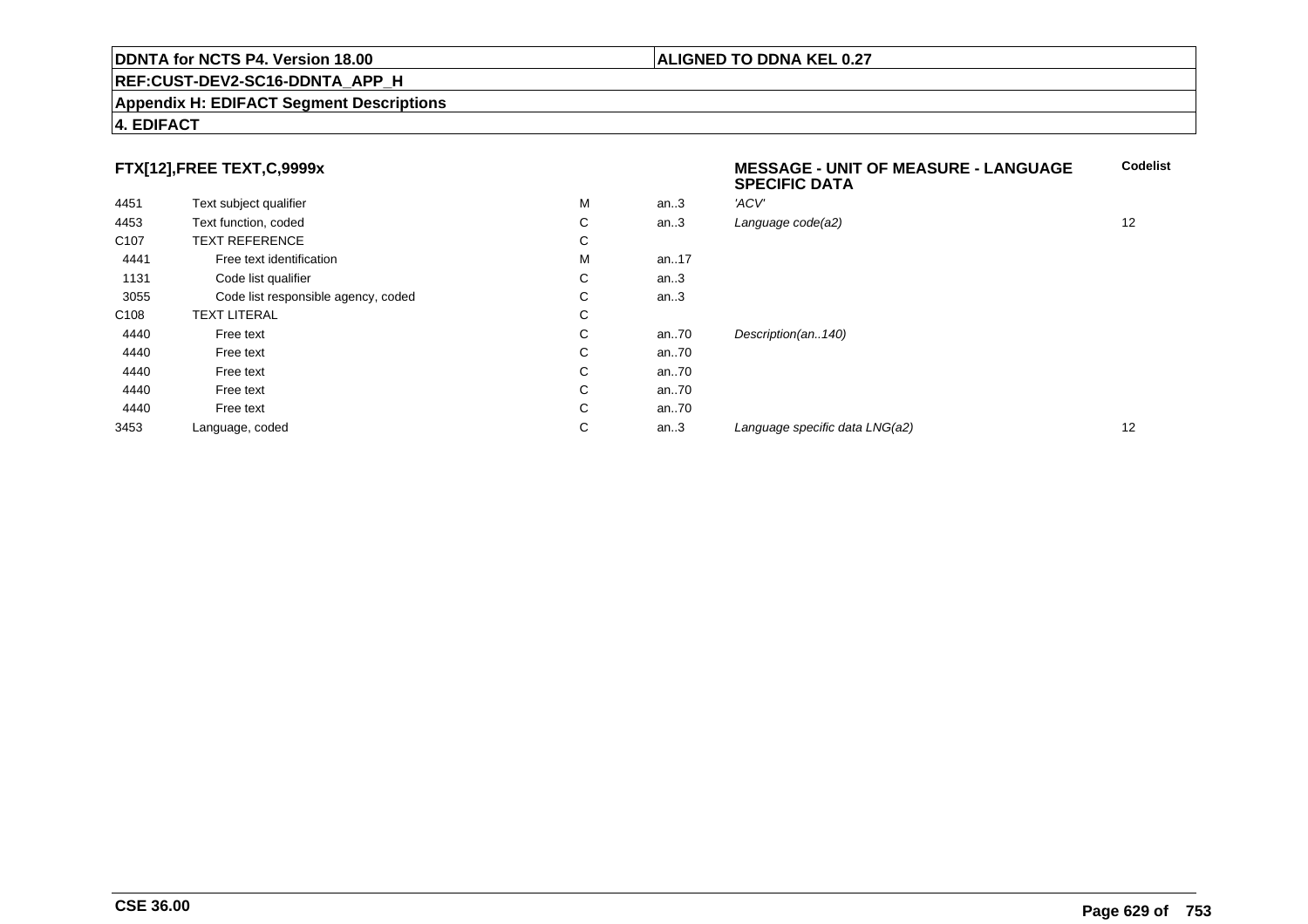#### **REF:CUST-DEV2-SC16-DDNTA\_APP\_H**

#### **Appendix H: EDIFACT Segment Descriptions**

### **4. EDIFACT**

# **FTX[12],FREE TEXT,C,9999x**

| 4451             | Text subject qualifier              | M | an.3     | 'ABS'                          |    |
|------------------|-------------------------------------|---|----------|--------------------------------|----|
| 4453             | Text function, coded                | С | an.3     |                                |    |
| C <sub>107</sub> | <b>TEXT REFERENCE</b>               | С |          |                                |    |
| 4441             | Free text identification            | M | an17     | Operation(a1)                  | 24 |
| 1131             | Code list qualifier                 | С | an.3     |                                |    |
| 3055             | Code list responsible agency, coded | С | an.3     |                                |    |
| C108             | <b>TEXT LITERAL</b>                 | С |          |                                |    |
| 4440             | Free text                           | С | an $.70$ | Validity date(n8)              |    |
| 4440             | Free text                           | С | an $.70$ | Modification subtype(n1)       |    |
| 4440             | Free text                           | С | an.70    | Legal references(an70)         |    |
| 4440             | Free text                           | С | an $.70$ | Responsible data manager(an35) |    |
| 4440             | Free text                           | С | an $.70$ | Action identification(an20)    |    |
| 3453             | Language, coded                     | С | an.3     |                                |    |
|                  |                                     |   |          |                                |    |

#### **MESSAGE - SPECIAL MENTION CODE - ACTIONCodelist**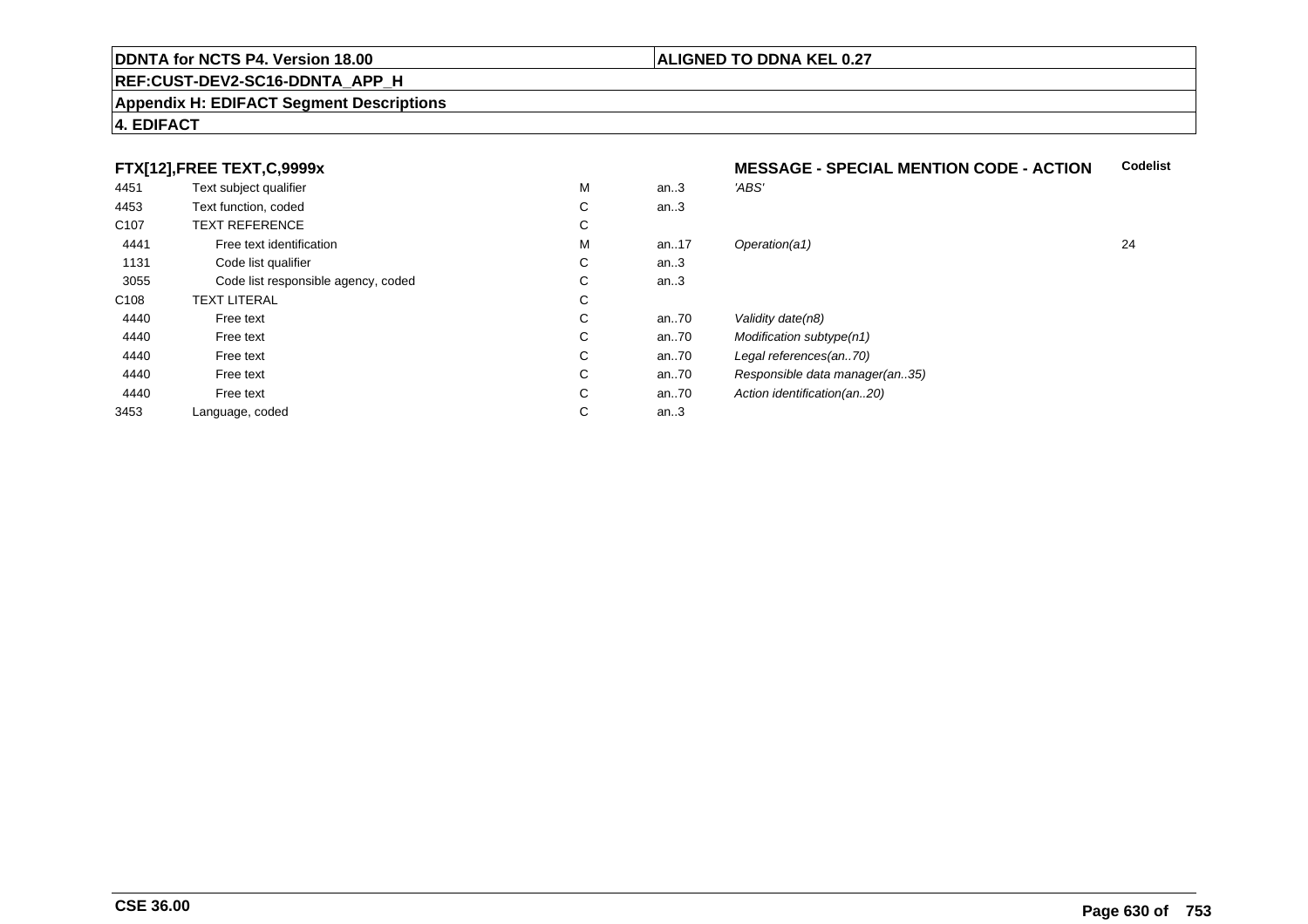#### **REF:CUST-DEV2-SC16-DDNTA\_APP\_H**

#### **Appendix H: EDIFACT Segment Descriptions**

#### **4. EDIFACT**

# **FTX[12],FREE TEXT,C,9999x**

|                  | FTX[12],FREE TEXT,C,9999x           |   |          | <b>MESSAGE - SPECIAL MENTION CODE -</b><br><b>LANGUAGE SPECIFIC DATA</b> | Сc |
|------------------|-------------------------------------|---|----------|--------------------------------------------------------------------------|----|
| 4451             | Text subject qualifier              | M | an.3     | 'ACV'                                                                    |    |
| 4453             | Text function, coded                | С | an.3     | Language code(a2)                                                        | 12 |
| C <sub>107</sub> | <b>TEXT REFERENCE</b>               | С |          |                                                                          |    |
| 4441             | Free text identification            | M | an17     |                                                                          |    |
| 1131             | Code list qualifier                 | С | an.3     |                                                                          |    |
| 3055             | Code list responsible agency, coded | С | an.3     |                                                                          |    |
| C <sub>108</sub> | <b>TEXT LITERAL</b>                 | С |          |                                                                          |    |
| 4440             | Free text                           | С | an70     | Description(an140)                                                       |    |
| 4440             | Free text                           | С | an70     |                                                                          |    |
| 4440             | Free text                           | С | an70     |                                                                          |    |
| 4440             | Free text                           | С | an70     |                                                                          |    |
| 4440             | Free text                           | С | an $.70$ |                                                                          |    |
| 3453             | Language, coded                     | С | an.3     | Language specific data LNG(a2)                                           | 12 |

# **ALIGNED TO DDNA KEL 0.27**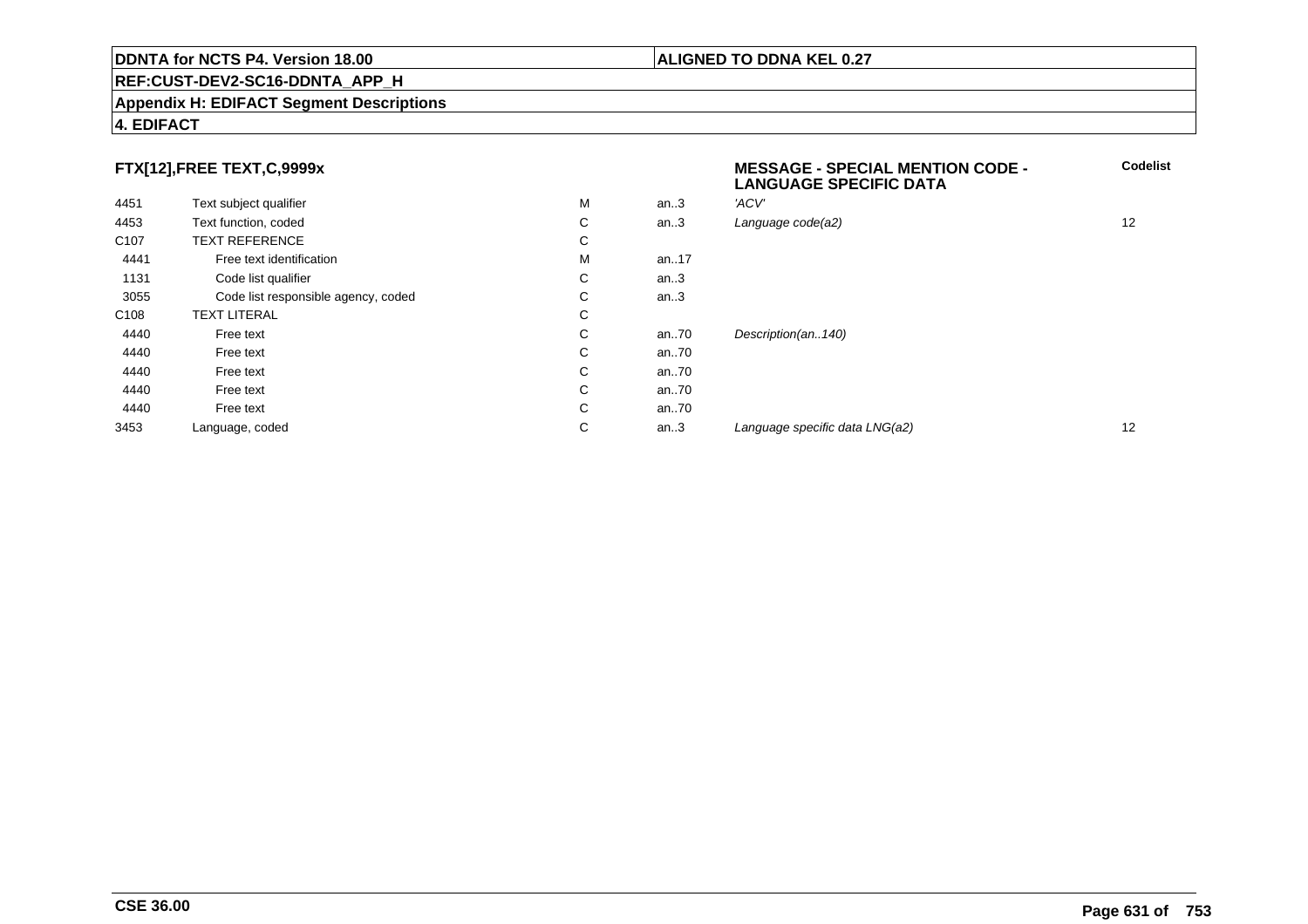#### **REF:CUST-DEV2-SC16-DDNTA\_APP\_H**

#### **Appendix H: EDIFACT Segment Descriptions**

### **4. EDIFACT**

#### **FTX[12],FREE TEXT,C,9999xMESSAGE - DOCUMENT TYPE - ACTION**<br>M an..3 *'ABS'*  **Codelist** 4451Text subject qualifier M<br>
Text function, coded C M an..3 *'ABS'*<br>-4453Text function, coded C<br>
TEXT REFERENCE an..3 C107 TEXT REFERENCEE C  $\mathsf{M}% _{T}=\mathsf{M}_{T}\!\left( a,b\right) ,\ \mathsf{M}_{T}=\mathsf{M}_{T}$ 4441Free text identification M<br>Code list qualifier development of the code list qualifier development of  $\mathbf C$ M an..17 Operation(a1) 24 1131Code list qualifier C<br>Code list responsible agency, coded C an..3 3055Code list responsible agency, coded C<br>
XT LITERAL C an..3 C108TEXT LITERAL<br>Free text  $\mathbf C$ 44400 Free text C C an..70 Validity date(n8)<br>C an..70 Modification subt 44400 Free text C C an..70 Modification subtype(n1)<br>C an..70 Legal references(an..70) 44400 Free text C C an..70 Legal references(an..70)<br>C an..70 Responsible data manag 44400 Free text C C an..70 Responsible data manager(an..35)<br>C an..70 Action identification(an..20) 44400 Free text C C an..70 Action identification(an..20)<br>C an..3 3453Language, coded an..3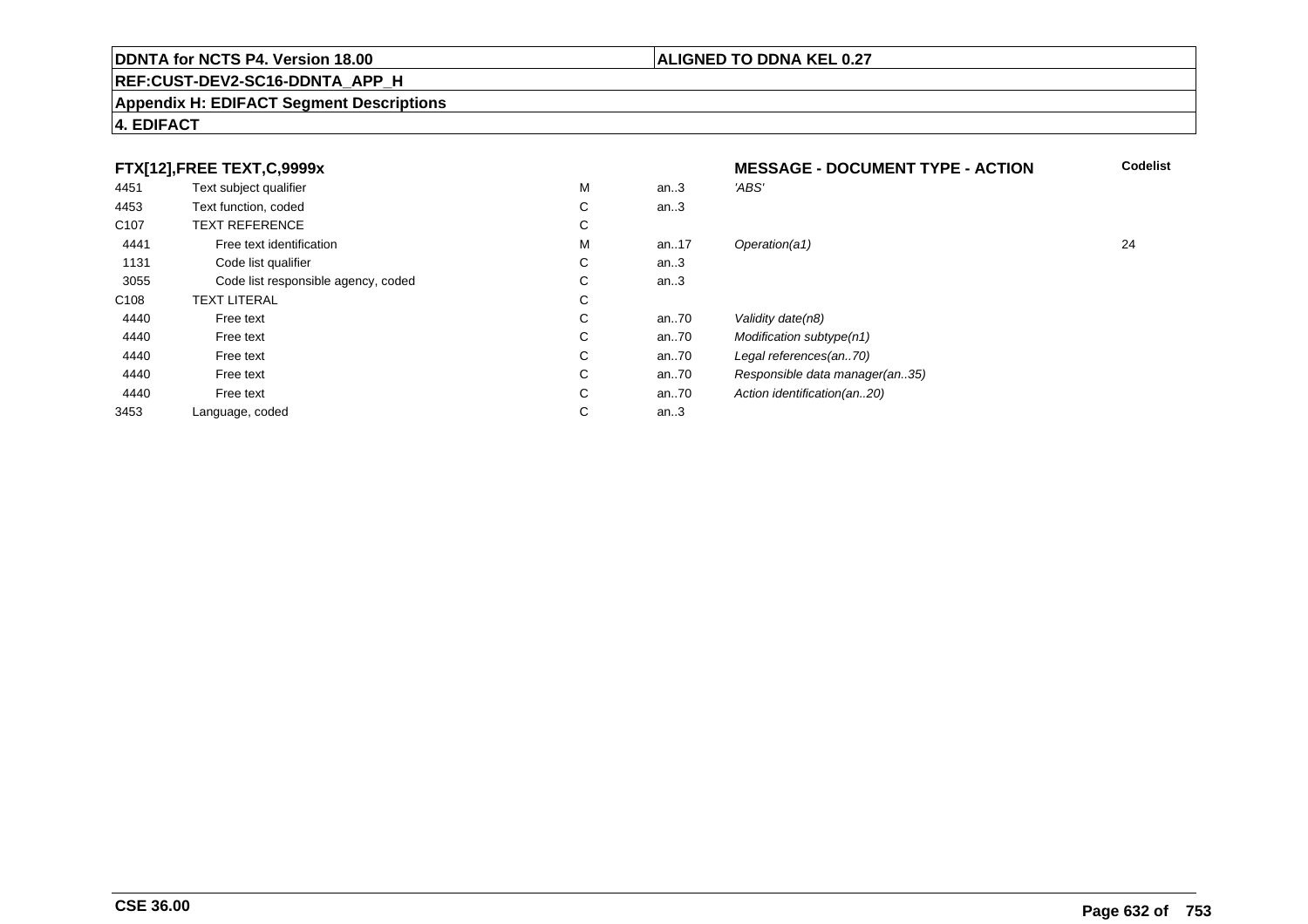#### **REF:CUST-DEV2-SC16-DDNTA\_APP\_H**

#### **Appendix H: EDIFACT Segment Descriptions**

#### **4. EDIFACT**

# **FTX[12],FREE TEXT,C,9999x**

| FTX[12],FREE TEXT,C,9999x |                                     |   |      | <b>MESSAGE - DOCUMENT TYPE - LANGUAGE</b><br><b>SPECIFIC DATA</b> | Codelist |
|---------------------------|-------------------------------------|---|------|-------------------------------------------------------------------|----------|
| 4451                      | Text subject qualifier              | м | an.3 | 'ACV'                                                             |          |
| 4453                      | Text function, coded                | C | an.3 | Language code(a2)                                                 | 12       |
| C <sub>107</sub>          | <b>TEXT REFERENCE</b>               | С |      |                                                                   |          |
| 4441                      | Free text identification            | м | an17 |                                                                   |          |
| 1131                      | Code list qualifier                 | С | an.3 |                                                                   |          |
| 3055                      | Code list responsible agency, coded | С | an.3 |                                                                   |          |
| C <sub>108</sub>          | <b>TEXT LITERAL</b>                 | C |      |                                                                   |          |
| 4440                      | Free text                           | C | an70 | Description(an350)                                                |          |
| 4440                      | Free text                           | C | an70 |                                                                   |          |
| 4440                      | Free text                           | C | an70 |                                                                   |          |
| 4440                      | Free text                           | C | an70 |                                                                   |          |
| 4440                      | Free text                           | C | an70 |                                                                   |          |
| 3453                      | Language, coded                     | С | an.3 | Language specific data LNG(a2)                                    | 12       |
|                           |                                     |   |      |                                                                   |          |

**Codelist**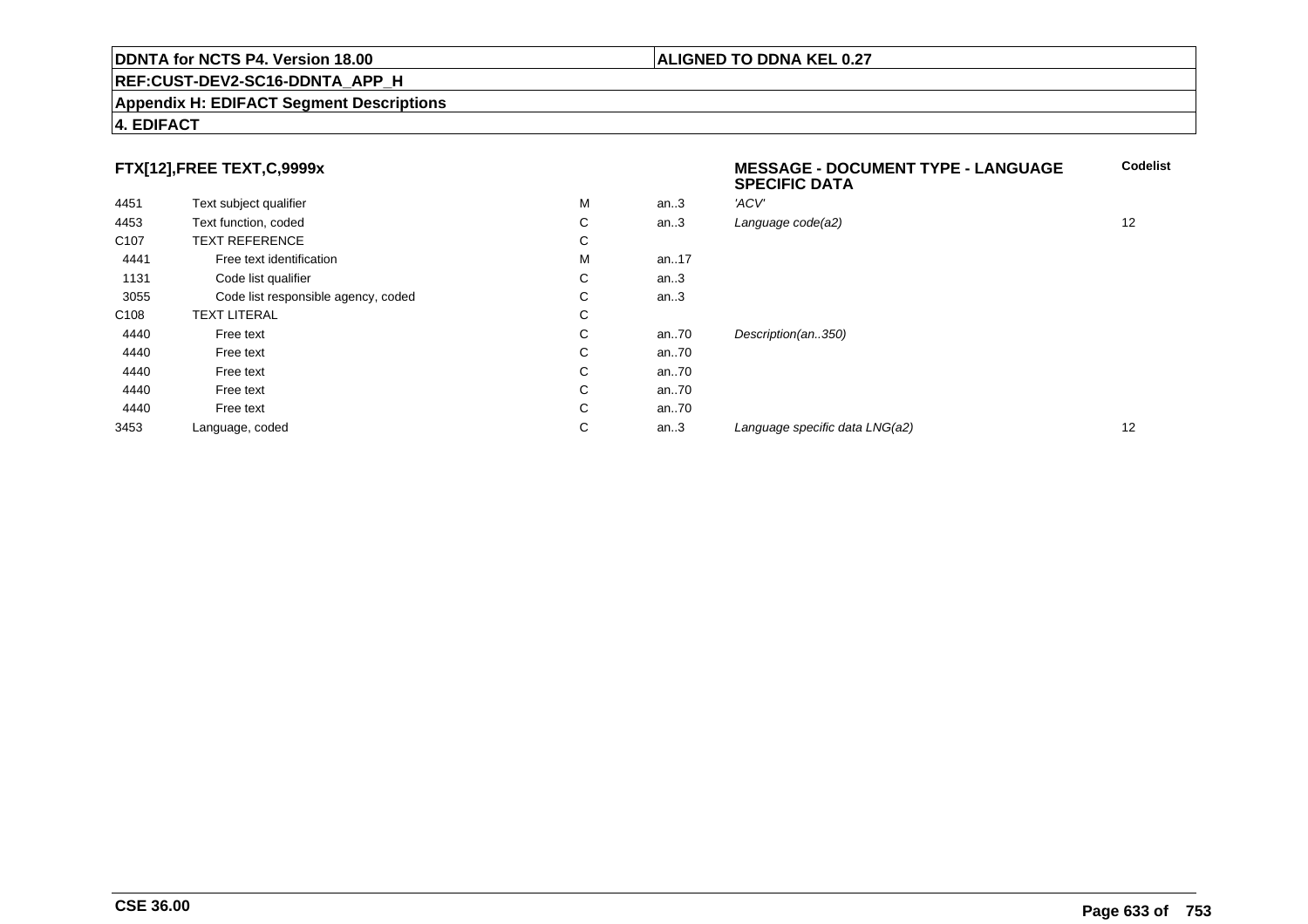#### **REF:CUST-DEV2-SC16-DDNTA\_APP\_H**

#### **Appendix H: EDIFACT Segment Descriptions**

# **4. EDIFACT**

# **FTX[12],FREE TEXT,C,9999x**

|                  |                                     |    |          | <b>ACTION</b>                  |    |
|------------------|-------------------------------------|----|----------|--------------------------------|----|
| 4451             | Text subject qualifier              | М  | an.3     | 'ABS'                          |    |
| 4453             | Text function, coded                | C  | an.3     |                                |    |
| C <sub>107</sub> | <b>TEXT REFERENCE</b>               | C  |          |                                |    |
| 4441             | Free text identification            | М  | an17     | Operation(a1)                  | 24 |
| 1131             | Code list qualifier                 | C  | an.3     |                                |    |
| 3055             | Code list responsible agency, coded | C  | an.3     |                                |    |
| C <sub>108</sub> | <b>TEXT LITERAL</b>                 | C  |          |                                |    |
| 4440             | Free text                           | C. | an70     | Validity date(n8)              |    |
| 4440             | Free text                           | C  | an $.70$ | Modification subtype(n1)       |    |
| 4440             | Free text                           | C  | an $.70$ | Legal references(an70)         |    |
| 4440             | Free text                           | C. | an70     | Responsible data manager(an35) |    |
| 4440             | Free text                           | C  | an70     | Action identification (an20)   |    |
| 3453             | Language, coded                     | C  | an.3     |                                |    |

**Codelist**

#### **ALIGNED TO DDNA KEL 0.27**

**MESSAGE - CUSTOMS OFFICE GEO INFO -**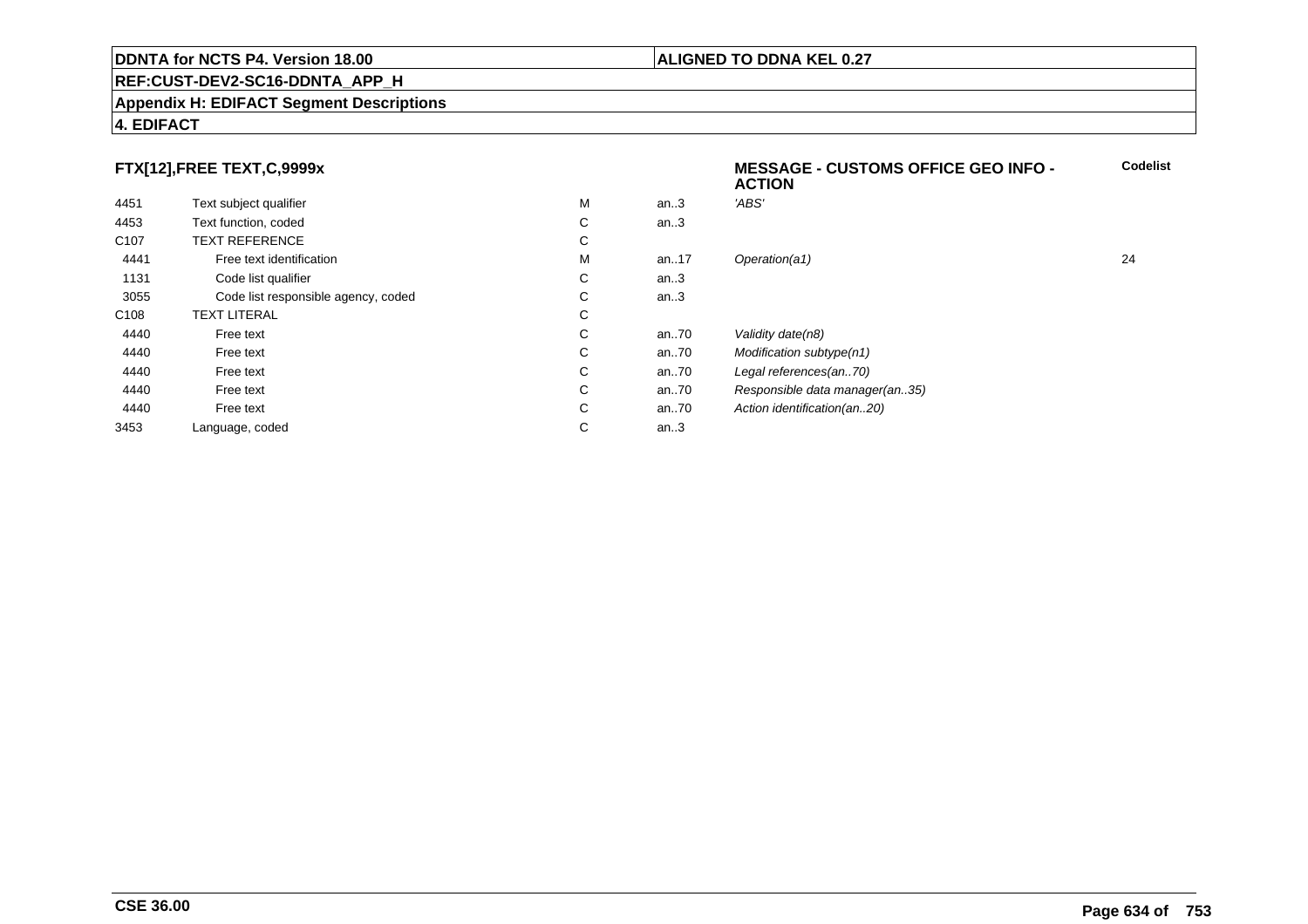#### **REF:CUST-DEV2-SC16-DDNTA\_APP\_H**

#### **Appendix H: EDIFACT Segment Descriptions**

#### **4. EDIFACT**

# **FTX[12],FREE TEXT,C,9999x**

|                  |                                     |   |         | LANGUAUL UI LUII IU DATA       |    |
|------------------|-------------------------------------|---|---------|--------------------------------|----|
| 4451             | Text subject qualifier              | M | an.3    | 'ACV'                          |    |
| 4453             | Text function, coded                | С | an.3    | Language code(a2)              | 12 |
| C <sub>107</sub> | <b>TEXT REFERENCE</b>               | С |         |                                |    |
| 4441             | Free text identification            | M | an17    |                                |    |
| 1131             | Code list qualifier                 | С | an $.3$ |                                |    |
| 3055             | Code list responsible agency, coded | С | an.3    |                                |    |
| C <sub>108</sub> | <b>TEXT LITERAL</b>                 | С |         |                                |    |
| 4440             | Free text                           | С | an70    | Description(an140)             |    |
| 4440             | Free text                           | С | an70    |                                |    |
| 4440             | Free text                           | С | an70    |                                |    |
| 4440             | Free text                           | С | an70    |                                |    |
| 4440             | Free text                           | С | an70    |                                |    |
| 3453             | Language, coded                     | С | an $.3$ | Language specific data LNG(a2) | 12 |
|                  |                                     |   |         |                                |    |

### **ALIGNED TO DDNA KEL 0.27**

**MESSAGE - CUSTOMS OFFICE GEO INFO -**

**LANGUAGE SPECIFIC DATA**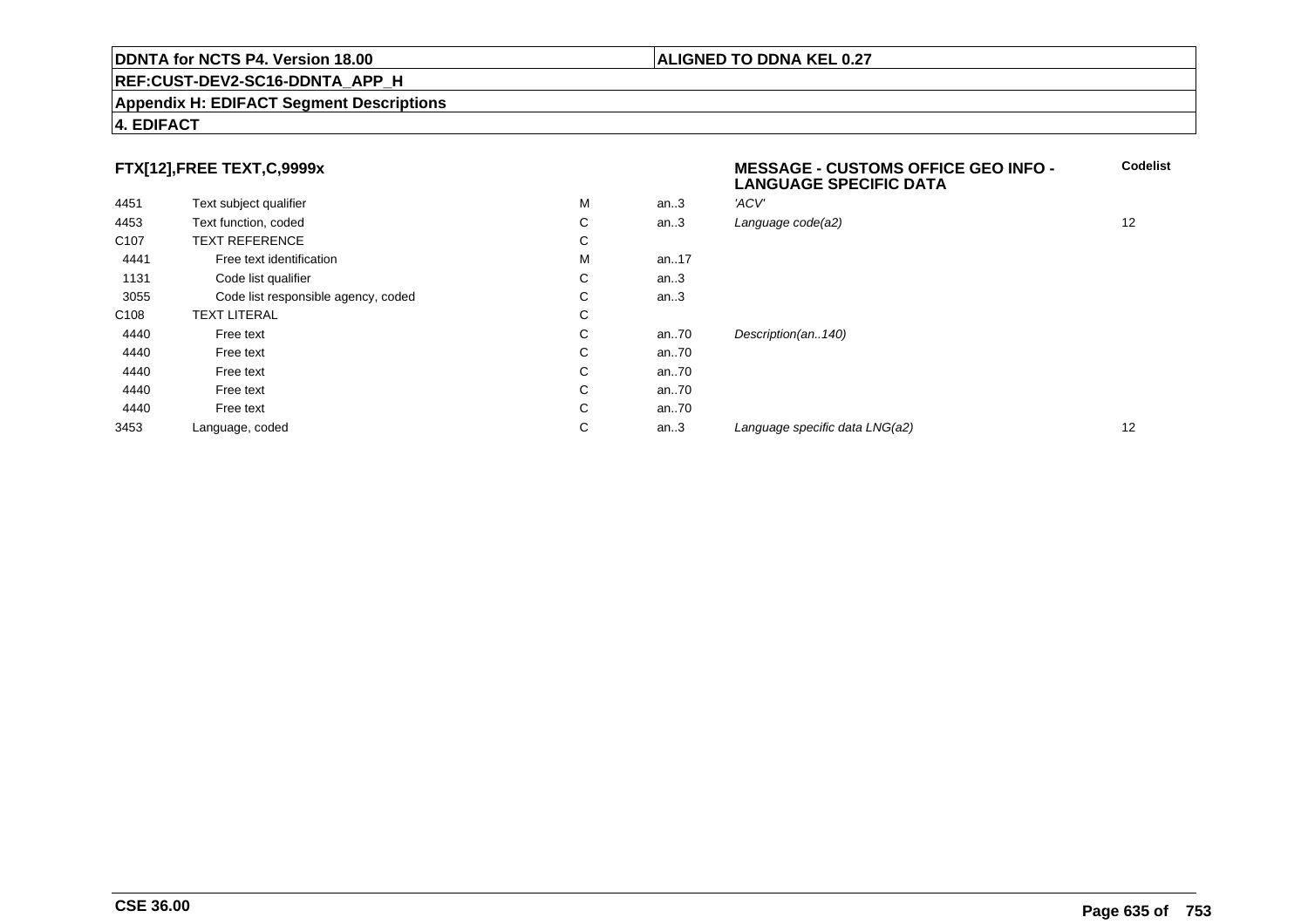#### **REF:CUST-DEV2-SC16-DDNTA\_APP\_H**

#### **Appendix H: EDIFACT Segment Descriptions**

### **4. EDIFACT**

# **FTX[12],FREE TEXT,C,9999x**

|                  | FTX[12],FREE TEXT,C,9999x           |   |          | <b>MESSAGE - QUERY ON GUARANTEE TYPE -</b><br><b>ACTION</b> |    |
|------------------|-------------------------------------|---|----------|-------------------------------------------------------------|----|
| 4451             | Text subject qualifier              | M | an.3     | 'ABS'                                                       |    |
| 4453             | Text function, coded                | C | an.3     |                                                             |    |
| C <sub>107</sub> | <b>TEXT REFERENCE</b>               | C |          |                                                             |    |
| 4441             | Free text identification            | M | an. $17$ | Operation(a1)                                               | 24 |
| 1131             | Code list qualifier                 | С | an.3     |                                                             |    |
| 3055             | Code list responsible agency, coded | С | an.3     |                                                             |    |
| C <sub>108</sub> | <b>TEXT LITERAL</b>                 | C |          |                                                             |    |
| 4440             | Free text                           | C | an70     | Validity date(n8)                                           |    |
| 4440             | Free text                           | C | an70     | Modification subtype(n1)                                    |    |
| 4440             | Free text                           | С | an70     | Legal references(an70)                                      |    |
| 4440             | Free text                           | С | an70     | Responsible data manager(an35)                              |    |
| 4440             | Free text                           | С | an70     | Action identification(an20)                                 |    |
| 3453             | Language, coded                     | C | an.3     |                                                             |    |
|                  |                                     |   |          |                                                             |    |

### **ALIGNED TO DDNA KEL 0.27**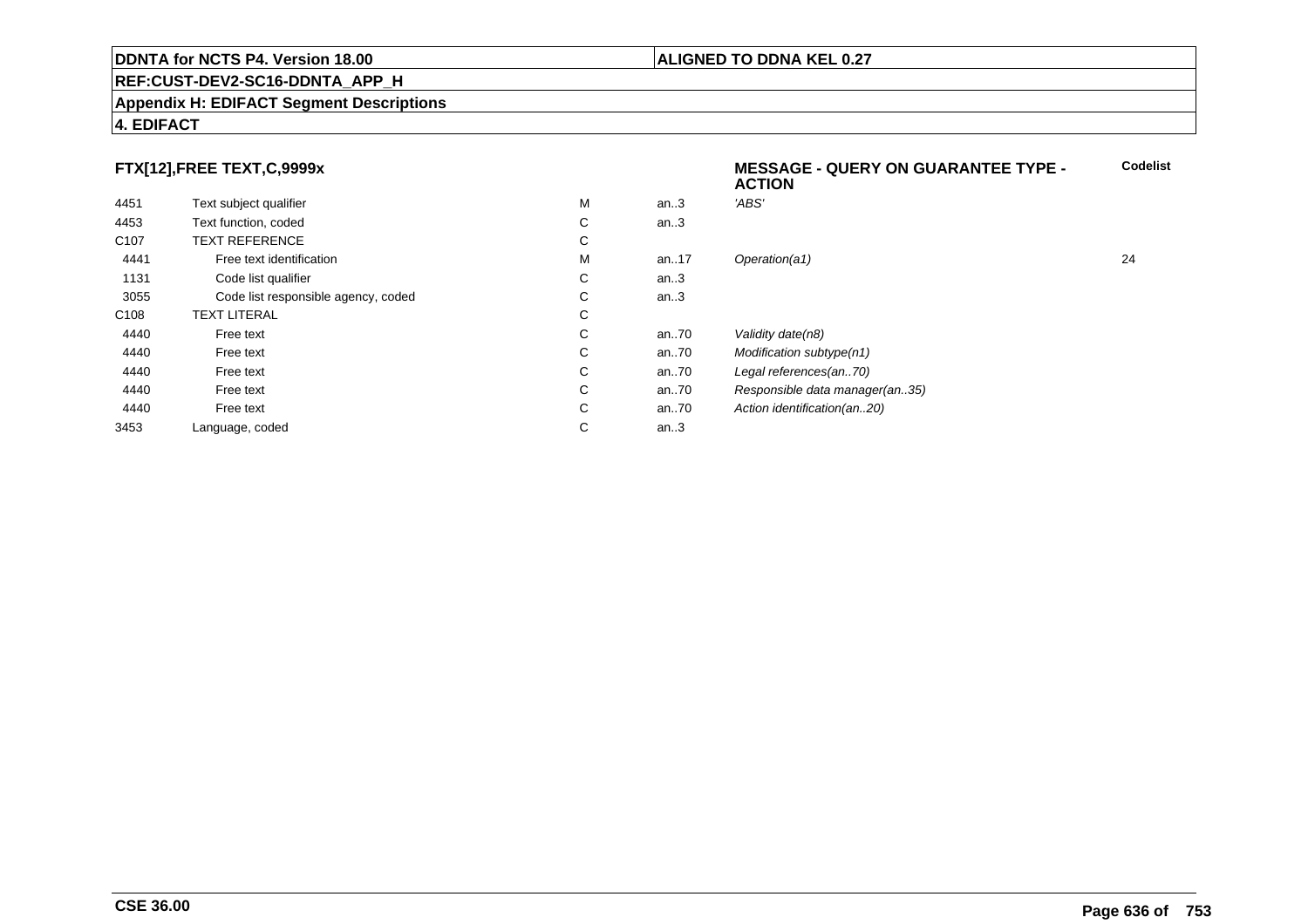#### **REF:CUST-DEV2-SC16-DDNTA\_APP\_H**

#### **Appendix H: EDIFACT Segment Descriptions**

### **4. EDIFACT**

# **FTX[12],FREE TEXT,C,9999x**

| . .              | $\overline{\phantom{a}}$            |   |      | <b>LANGUAGE SPECIFIC DATA</b>  |    |
|------------------|-------------------------------------|---|------|--------------------------------|----|
| 4451             | Text subject qualifier              | M | an.3 | 'ACV'                          |    |
| 4453             | Text function, coded                | С | an.3 | Language code(a2)              | 12 |
| C <sub>107</sub> | <b>TEXT REFERENCE</b>               | С |      |                                |    |
| 4441             | Free text identification            | M | an17 |                                |    |
| 1131             | Code list qualifier                 | С | an.3 |                                |    |
| 3055             | Code list responsible agency, coded | С | an.3 |                                |    |
| C108             | <b>TEXT LITERAL</b>                 | С |      |                                |    |
| 4440             | Free text                           | С | an70 | Description(an140)             |    |
| 4440             | Free text                           | С | an70 |                                |    |
| 4440             | Free text                           | С | an70 |                                |    |
| 4440             | Free text                           | С | an70 |                                |    |
| 4440             | Free text                           | С | an70 |                                |    |
| 3453             | Language, coded                     | С | an.3 | Language specific data LNG(a2) | 12 |
|                  |                                     |   |      |                                |    |

**Codelist**

**ALIGNED TO DDNA KEL 0.27**

**MESSAGE - QUERY ON GUARANTEE TYPE -**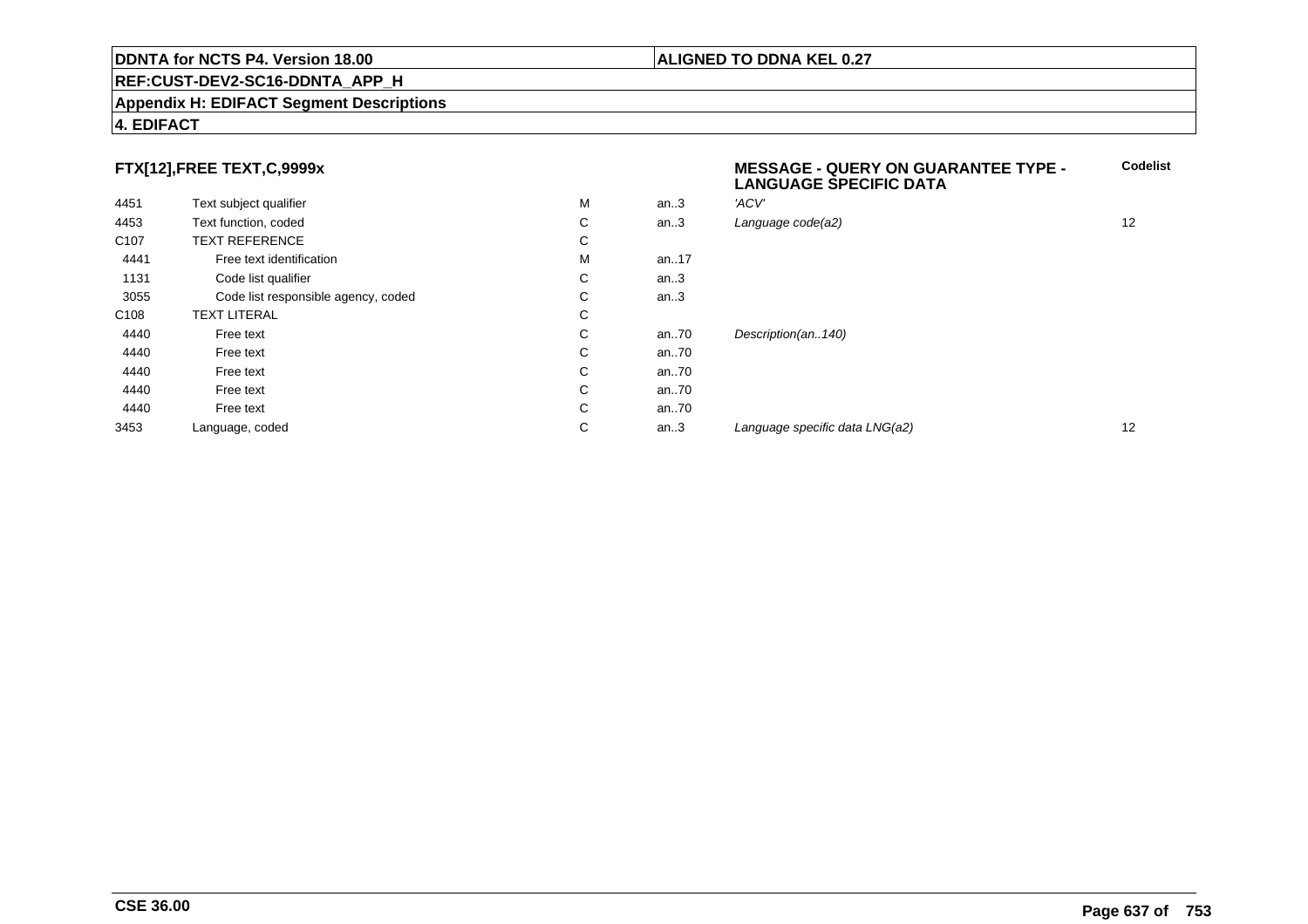#### **REF:CUST-DEV2-SC16-DDNTA\_APP\_H**

#### **Appendix H: EDIFACT Segment Descriptions**

### **4. EDIFACT**

# **FTX[12],FREE TEXT,C,9999x**

|                  | FTX[12], FREE TEXT, C, 9999x        |   |          | <b>MESSAGE - SPECIFIC NOTES CODE - ACTION</b> |    |
|------------------|-------------------------------------|---|----------|-----------------------------------------------|----|
| 4451             | Text subject qualifier              | M | an.3     | 'ABS'                                         |    |
| 4453             | Text function, coded                | С | an.3     |                                               |    |
| C <sub>107</sub> | <b>TEXT REFERENCE</b>               | С |          |                                               |    |
| 4441             | Free text identification            | M | an. $17$ | Operation(a1)                                 | 24 |
| 1131             | Code list qualifier                 | C | an.3     |                                               |    |
| 3055             | Code list responsible agency, coded | C | an.3     |                                               |    |
| C <sub>108</sub> | <b>TEXT LITERAL</b>                 | С |          |                                               |    |
| 4440             | Free text                           | С | an $.70$ | Validity date(n8)                             |    |
| 4440             | Free text                           | С | an70     | Modification subtype(n1)                      |    |
| 4440             | Free text                           | C | an70     | Legal references(an70)                        |    |
| 4440             | Free text                           | C | an70     | Responsible data manager(an35)                |    |
| 4440             | Free text                           | C | an70     | Action identification(an20)                   |    |
| 3453             | Language, coded                     | C | an.3     |                                               |    |

## **ALIGNED TO DDNA KEL 0.27**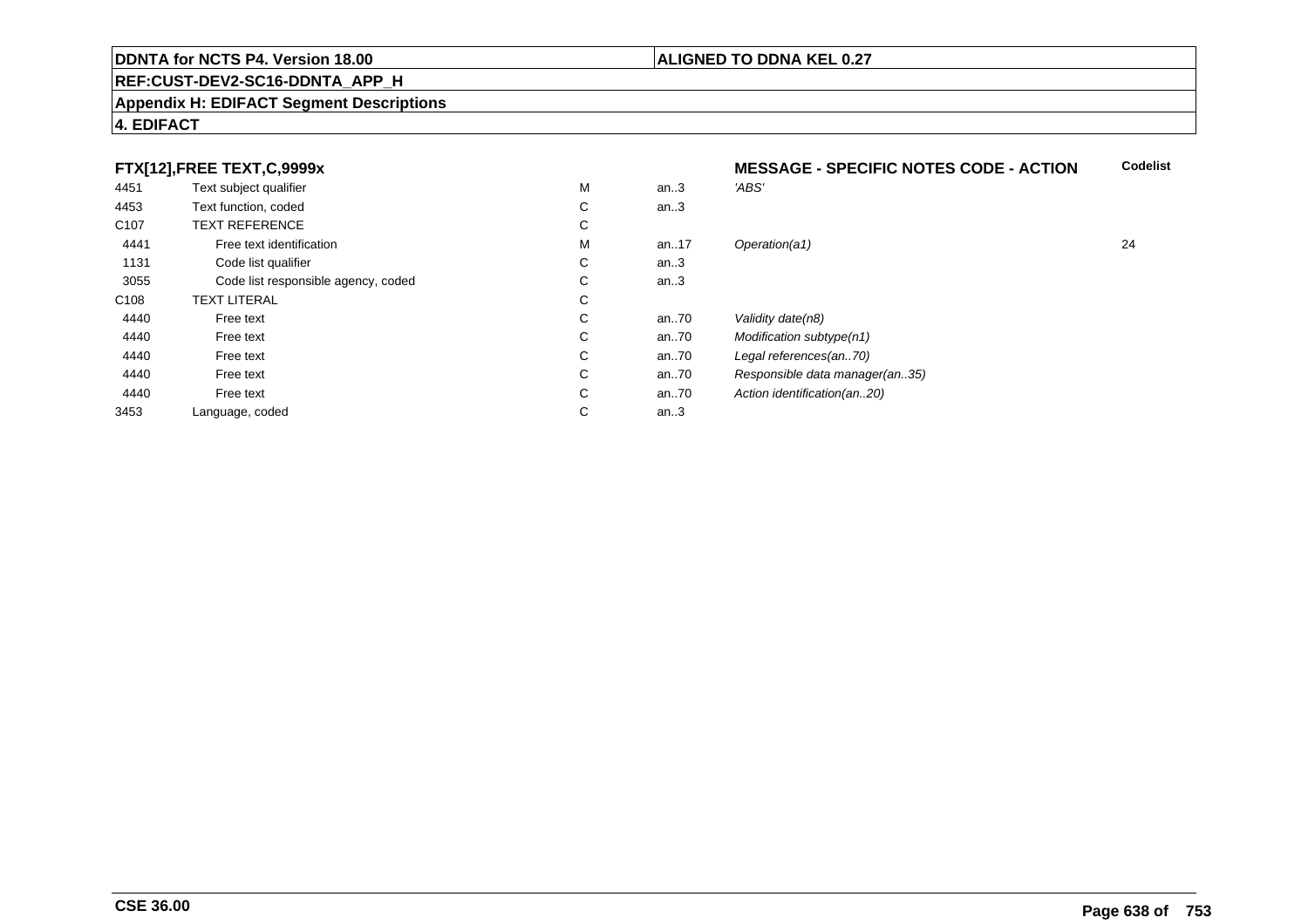#### **REF:CUST-DEV2-SC16-DDNTA\_APP\_H**

#### **Appendix H: EDIFACT Segment Descriptions**

### **4. EDIFACT**

# **FTX[12],FREE TEXT,C,9999x**

| 4451             | Text subject qualifier              | M | an.3  | 'ACV'                          |
|------------------|-------------------------------------|---|-------|--------------------------------|
| 4453             | Text function, coded                | C | an.3  | Language code(a2)              |
| C <sub>107</sub> | <b>TEXT REFERENCE</b>               | C |       |                                |
| 4441             | Free text identification            | M | an.17 |                                |
| 1131             | Code list qualifier                 | C | an.3  |                                |
| 3055             | Code list responsible agency, coded | С | an.3  |                                |
| C <sub>108</sub> | <b>TEXT LITERAL</b>                 | C |       |                                |
| 4440             | Free text                           | C | an70  | Description(an350)             |
| 4440             | Free text                           | C | an.70 | '-- Continued 70 --'           |
| 4440             | Free text                           | C | an.70 | $'-$ Continued 70 $-$ '        |
| 4440             | Free text                           | C | an.70 | $'-$ Continued 70 $-$ '        |
| 4440             | Free text                           | C | an.70 | '-- Continued 70 --'           |
| 3453             | Language, coded                     | C | an.3  | Language specific data LNG(a2) |

#### **MESSAGE - SPECIFIC NOTES CODE - LANGUAGECodelistSPECIFIC DATA**

| М | an.3 | 'ACV'                          |    |
|---|------|--------------------------------|----|
| С | an.3 | Language code(a2)              | 12 |
| С |      |                                |    |
| М | an17 |                                |    |
| С | an.3 |                                |    |
| С | an.3 |                                |    |
| С |      |                                |    |
| С | an70 | Description(an350)             |    |
| С | an70 | $'-$ Continued 70 $-$ '        |    |
| С | an70 | $'-$ Continued 70 $-$ '        |    |
| С | an70 | $'-$ Continued 70 $-$ '        |    |
| С | an70 | $'-$ Continued 70 $-$ '        |    |
| С | an.3 | Language specific data LNG(a2) | 12 |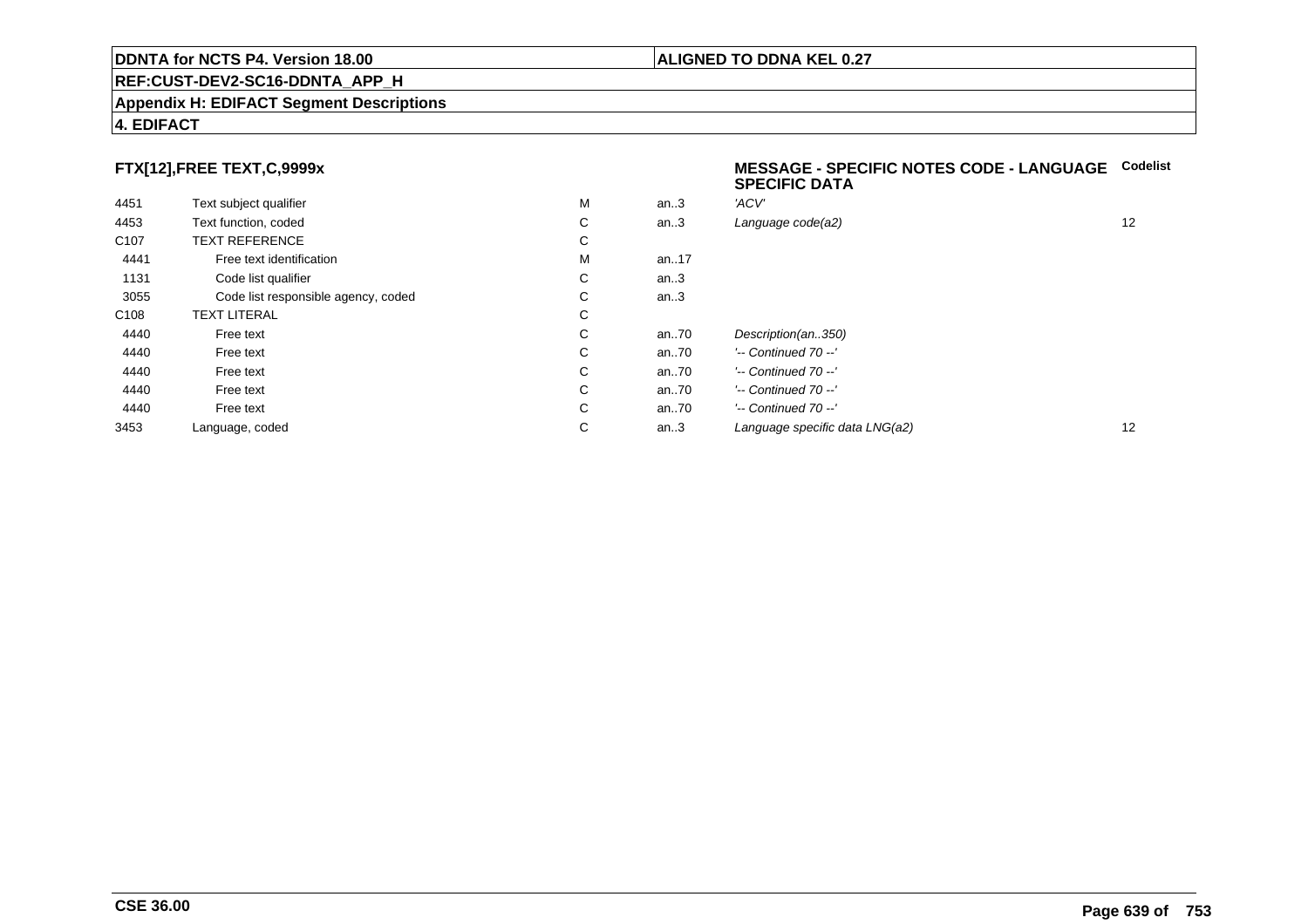#### **REF:CUST-DEV2-SC16-DDNTA\_APP\_H**

#### **Appendix H: EDIFACT Segment Descriptions**

### **4. EDIFACT**

# **FTX[12],FREE TEXT,C,9999x**

| 4451             | Text subject qualifier              | M | an.3     | 'ABS'                          |    |
|------------------|-------------------------------------|---|----------|--------------------------------|----|
| 4453             | Text function, coded                | С | an.3     |                                |    |
| C <sub>107</sub> | <b>TEXT REFERENCE</b>               | С |          |                                |    |
| 4441             | Free text identification            | M | an17     | Operation(a1)                  | 24 |
| 1131             | Code list qualifier                 | С | an.3     |                                |    |
| 3055             | Code list responsible agency, coded | С | an.3     |                                |    |
| C108             | <b>TEXT LITERAL</b>                 | С |          |                                |    |
| 4440             | Free text                           | С | an $.70$ | Validity date(n8)              |    |
| 4440             | Free text                           | С | an $.70$ | Modification subtype(n1)       |    |
| 4440             | Free text                           | С | an.70    | Legal references(an70)         |    |
| 4440             | Free text                           | С | an $.70$ | Responsible data manager(an35) |    |
| 4440             | Free text                           | С | an $.70$ | Action identification(an20)    |    |
| 3453             | Language, coded                     | С | an.3     |                                |    |
|                  |                                     |   |          |                                |    |

#### **MESSAGE - COMPLEMENTARY CODE - ACTIONCodelist**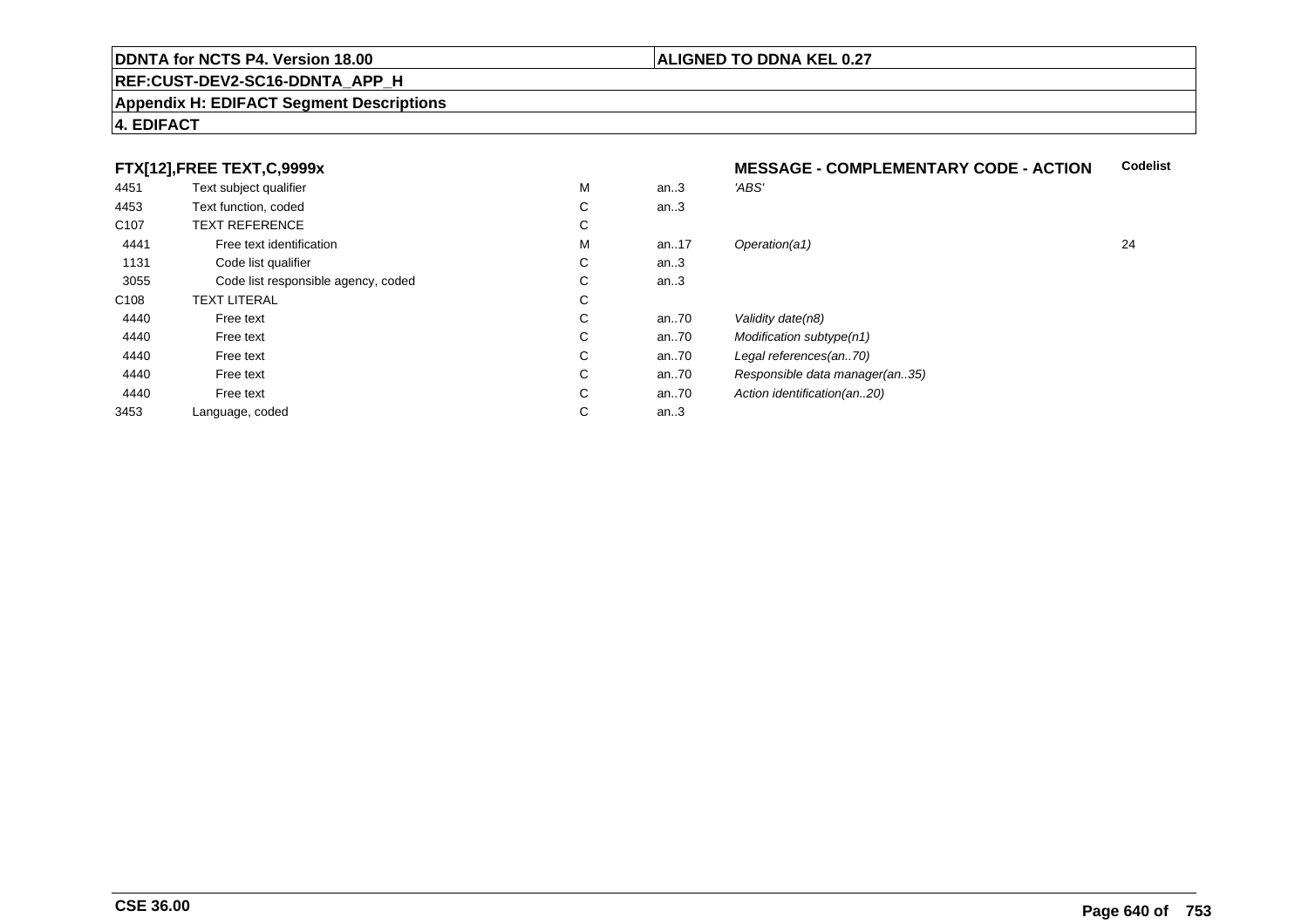#### **REF:CUST-DEV2-SC16-DDNTA\_APP\_H**

#### **Appendix H: EDIFACT Segment Descriptions**

### **4. EDIFACT**

# **FTX[12],FREE TEXT,C,9999x**

|                  | FTX[12],FREE TEXT,C,9999x           |   |      | <b>MESSAGE - COMPLEMENTARY CODE -</b><br><b>LANGUAGE SPECIFIC DATA</b> |    |
|------------------|-------------------------------------|---|------|------------------------------------------------------------------------|----|
| 4451             | Text subject qualifier              | M | an.3 | 'ACV'                                                                  |    |
| 4453             | Text function, coded                | С | an.3 | Language code(a2)                                                      | 12 |
| C <sub>107</sub> | <b>TEXT REFERENCE</b>               | С |      |                                                                        |    |
| 4441             | Free text identification            | M | an17 |                                                                        |    |
| 1131             | Code list qualifier                 | С | an.3 |                                                                        |    |
| 3055             | Code list responsible agency, coded | С | an.3 |                                                                        |    |
| C <sub>108</sub> | <b>TEXT LITERAL</b>                 | С |      |                                                                        |    |
| 4440             | Free text                           | С | an70 | Description(an140)                                                     |    |
| 4440             | Free text                           | С | an70 |                                                                        |    |
| 4440             | Free text                           | С | an70 |                                                                        |    |
| 4440             | Free text                           | С | an70 |                                                                        |    |
| 4440             | Free text                           | С | an70 |                                                                        |    |
| 3453             | Language, coded                     | С | an.3 | Language specific data LNG(a2)                                         | 12 |
|                  |                                     |   |      |                                                                        |    |

# **ALIGNED TO DDNA KEL 0.27**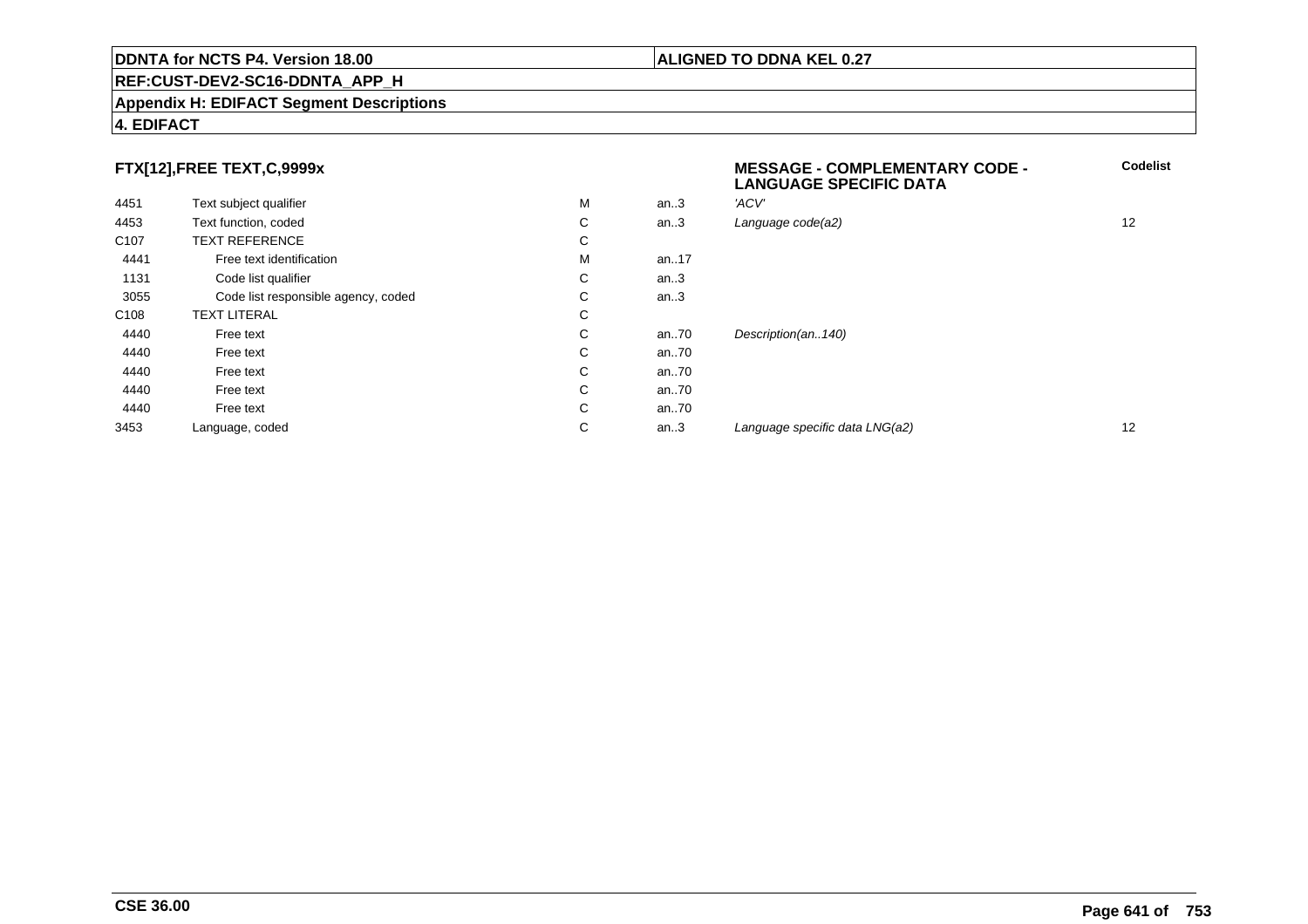#### **REF:CUST-DEV2-SC16-DDNTA\_APP\_H**

#### **Appendix H: EDIFACT Segment Descriptions**

## **4. EDIFACT**

# **FTX[12],FREE TEXT,C,9999x**

|                  | FTX[12],FREE TEXT,C,9999x           |   |      | <b>MESSAGE - DECLARATION TYPE - ACTION</b> |    |
|------------------|-------------------------------------|---|------|--------------------------------------------|----|
| 4451             | Text subject qualifier              | M | an.3 | 'ABS'                                      |    |
| 4453             | Text function, coded                | С | an.3 |                                            |    |
| C <sub>107</sub> | <b>TEXT REFERENCE</b>               | С |      |                                            |    |
| 4441             | Free text identification            | M | an17 | Operation(a1)                              | 24 |
| 1131             | Code list qualifier                 | С | an.3 |                                            |    |
| 3055             | Code list responsible agency, coded | С | an.3 |                                            |    |
| C <sub>108</sub> | <b>TEXT LITERAL</b>                 | С |      |                                            |    |
| 4440             | Free text                           | С | an70 | Validity date(n8)                          |    |
| 4440             | Free text                           | С | an70 | Modification subtype(n1)                   |    |
| 4440             | Free text                           | С | an70 | Legal references(an70)                     |    |
| 4440             | Free text                           | С | an70 | Responsible data manager(an35)             |    |
| 4440             | Free text                           | С | an70 | Action identification(an20)                |    |
| 3453             | Language, coded                     | С | an.3 |                                            |    |

# **ALIGNED TO DDNA KEL 0.27**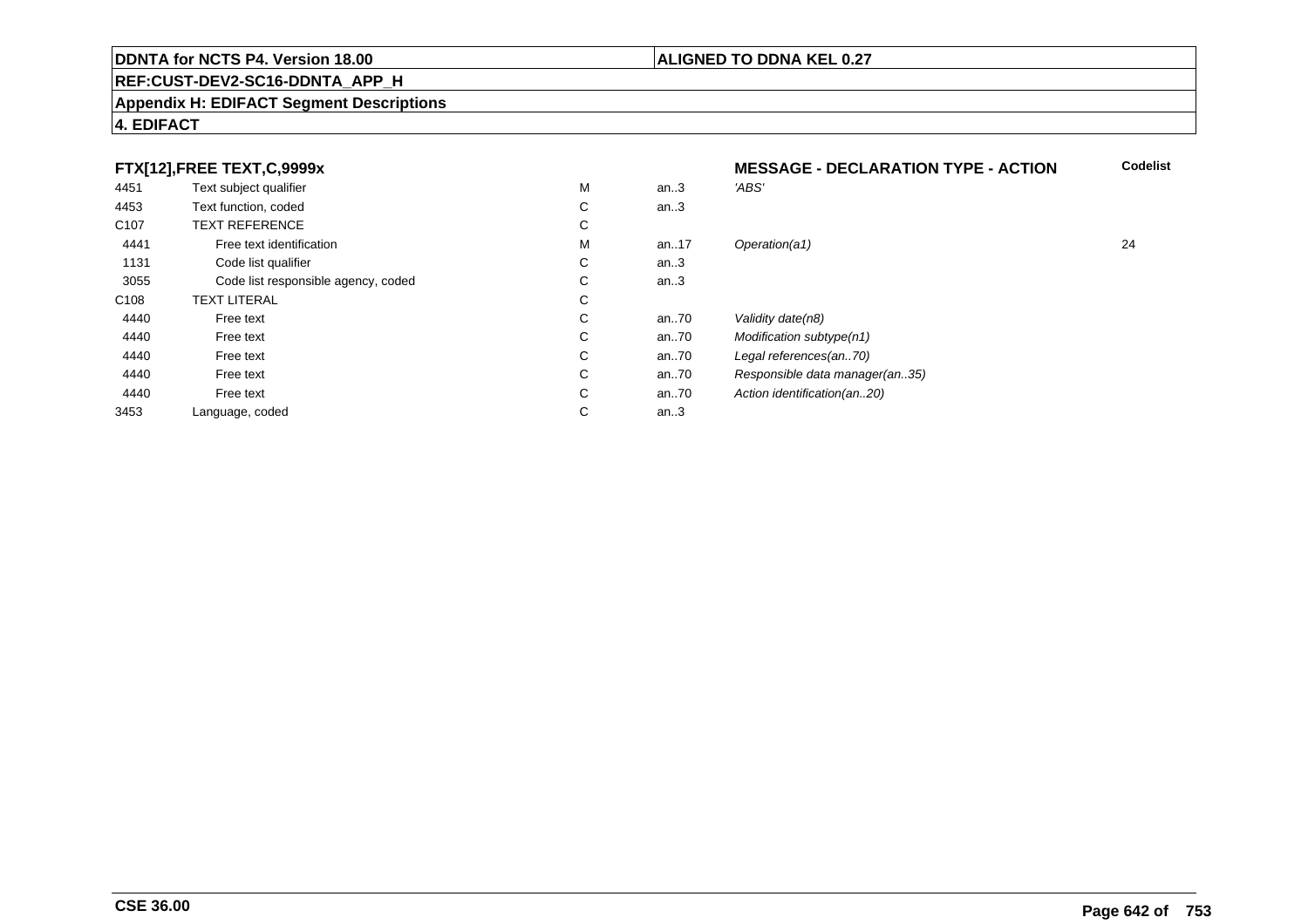#### **REF:CUST-DEV2-SC16-DDNTA\_APP\_H**

#### **Appendix H: EDIFACT Segment Descriptions**

### **4. EDIFACT**

# **FTX[12],FREE TEXT,C,9999x**

| $\ldots$         |                                     |   |       | <b>SPECIFIC DATA</b>           |    |  |
|------------------|-------------------------------------|---|-------|--------------------------------|----|--|
| 4451             | Text subject qualifier              | М | an.3  | 'ACV'                          |    |  |
| 4453             | Text function, coded                | С | an.3  | Language code(a2)              | 12 |  |
| C <sub>107</sub> | <b>TEXT REFERENCE</b>               | C |       |                                |    |  |
| 4441             | Free text identification            | М | an17  |                                |    |  |
| 1131             | Code list qualifier                 | С | an.3  |                                |    |  |
| 3055             | Code list responsible agency, coded | C | an.3  |                                |    |  |
| C108             | <b>TEXT LITERAL</b>                 | C |       |                                |    |  |
| 4440             | Free text                           | C | an.70 | Description(an140)             |    |  |
| 4440             | Free text                           | C | an70  |                                |    |  |
| 4440             | Free text                           | C | an70  |                                |    |  |
| 4440             | Free text                           | C | an70  |                                |    |  |
| 4440             | Free text                           | C | an70  |                                |    |  |
| 3453             | Language, coded                     | С | an.3  | Language specific data LNG(a2) | 12 |  |
|                  |                                     |   |       |                                |    |  |

**Codelist**

### **ALIGNED TO DDNA KEL 0.27**

**MESSAGE - DECLARATION TYPE - LANGUAGE**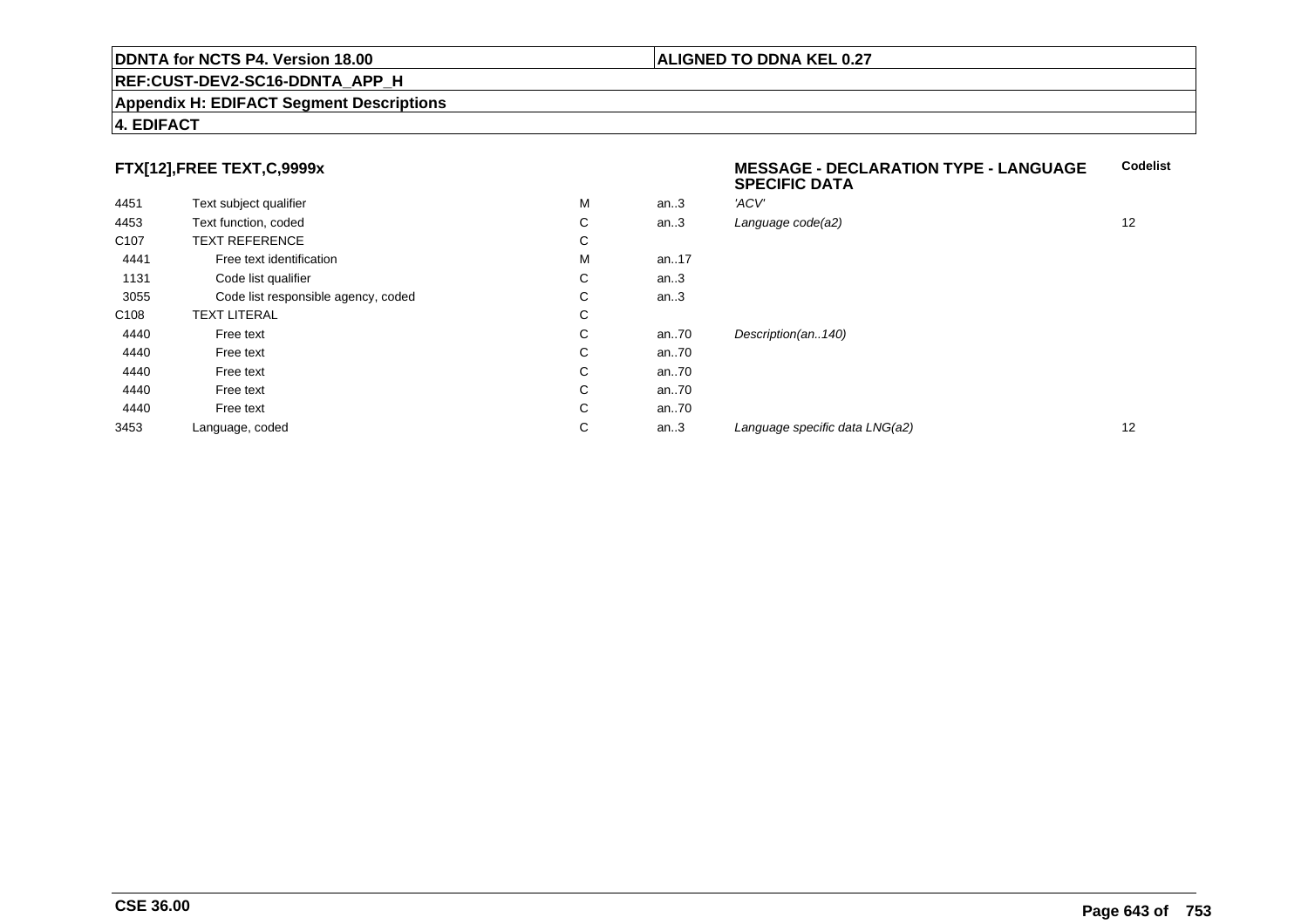#### **REF:CUST-DEV2-SC16-DDNTA\_APP\_H**

#### **Appendix H: EDIFACT Segment Descriptions**

### **4. EDIFACT**

#### **FTX[12],FREE TEXT,C,9999xMESSAGE - INFORMATION - ACTION**<br>M an..3 *'ABS'*  **Codelist** 4451Text subject qualifier M<br>
Text function, coded C M an..3 *'ABS'*<br>-4453Text function, coded C<br>
TEXT REFERENCE an..3 C107 TEXT REFERENCEE C  $\mathsf{M}% _{T}=\mathsf{M}_{T}\!\left( a,b\right) ,\ \mathsf{M}_{T}=\mathsf{M}_{T}$ 4441Free text identification M<br>Code list qualifier development of the code list qualifier development of  $\mathbf C$ M an..17 Operation(a1) 24 1131Code list qualifier C<br>Code list responsible agency, coded C an..3 3055Code list responsible agency, coded C<br>
XT LITERAL C an..3 C108TEXT LITERAL<br>Free text  $\mathbf C$ 44400 Free text C C an..70 Validity date(n8)<br>C an..70 Modification subt 44400 Free text C C an..70 Modification subtype(n1)<br>C an..70 Legal references(an..70) 44400 Free text C C an..70 Legal references(an..70)<br>C an..70 Responsible data manag 44400 Free text C C an..70 Responsible data manager(an..35)<br>C an..70 Action identification(an..20) 44400 Free text C C an..70 Action identification(an..20)<br>C an..3 3453Language, coded an..3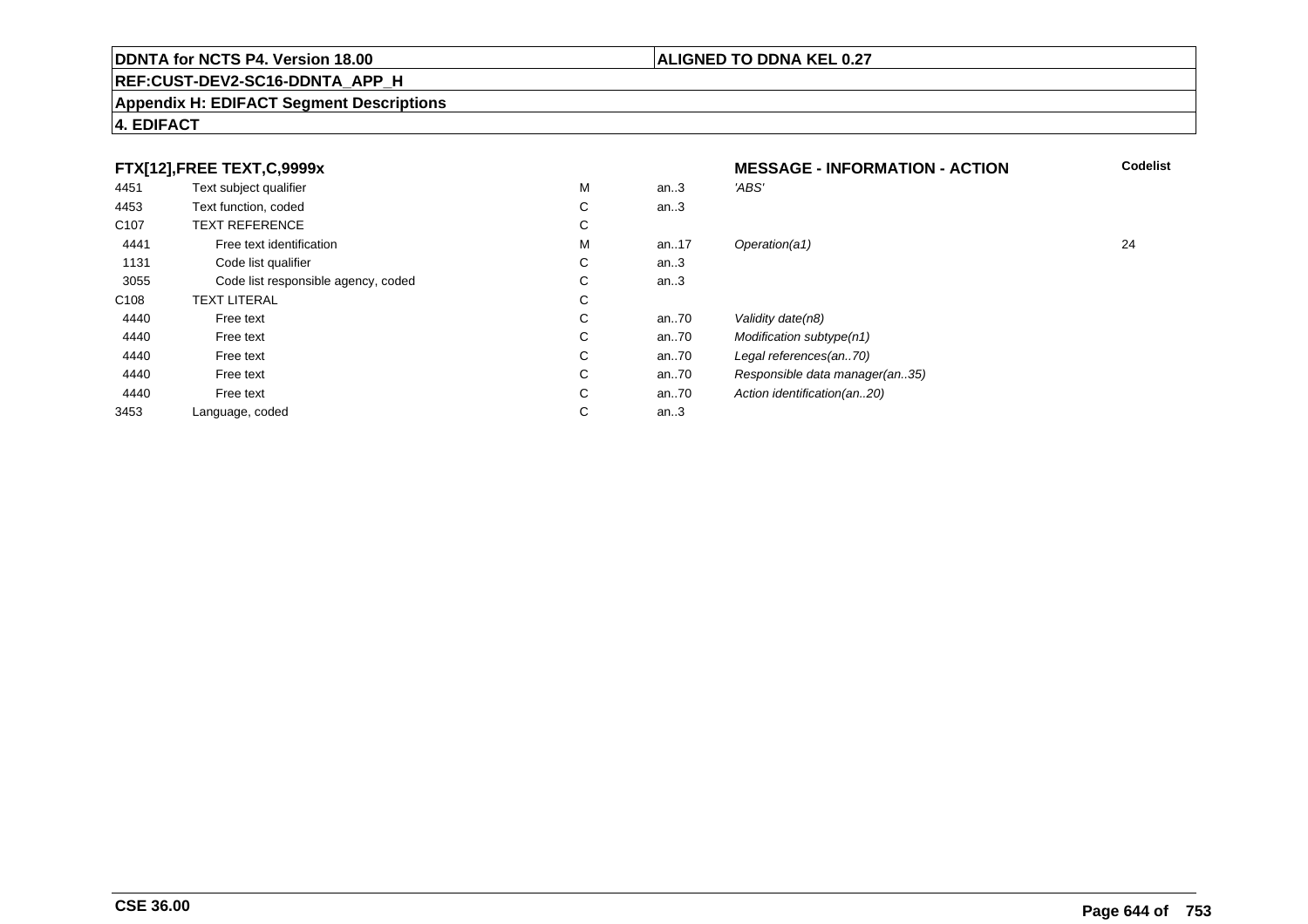#### **REF:CUST-DEV2-SC16-DDNTA\_APP\_H**

#### **Appendix H: EDIFACT Segment Descriptions**

# **4. EDIFACT**

# **FTX[12],FREE TEXT,C,9999x**

| 4451             | Text subject qualifier              | M | an.3     | 'ACV'                  |
|------------------|-------------------------------------|---|----------|------------------------|
| 4453             | Text function, coded                | С | an.3     | Language code(a2)      |
| C <sub>107</sub> | <b>TEXT REFERENCE</b>               | С |          |                        |
| 4441             | Free text identification            | M | an. $17$ |                        |
| 1131             | Code list qualifier                 | С | an.3     |                        |
| 3055             | Code list responsible agency, coded | С | an.3     |                        |
| C <sub>108</sub> | <b>TEXT LITERAL</b>                 | С |          |                        |
| 4440             | Free text                           | С | an70     | Description(an140)     |
| 4440             | Free text                           | С | an70     |                        |
| 4440             | Free text                           | С | an70     |                        |
| 4440             | Free text                           | С | an.70    |                        |
| 4440             | Free text                           | С | an.70    |                        |
| 3453             | Language, coded                     | С | an.3     | Language specific data |

#### **MESSAGE - INFORMATION - LANGUAGE SPECIFICCodelistDATA**

| М | an.3    | 'ACV'                          |    |
|---|---------|--------------------------------|----|
| С | an.3    | Language code(a2)              | 12 |
| С |         |                                |    |
| М | an17    |                                |    |
| С | an $.3$ |                                |    |
| С | an.3    |                                |    |
| С |         |                                |    |
| С | an70    | Description(an140)             |    |
| С | an70    |                                |    |
| С | an70    |                                |    |
| С | an70    |                                |    |
| С | an70    |                                |    |
| С | an.3    | Language specific data LNG(a2) | 12 |
|   |         |                                |    |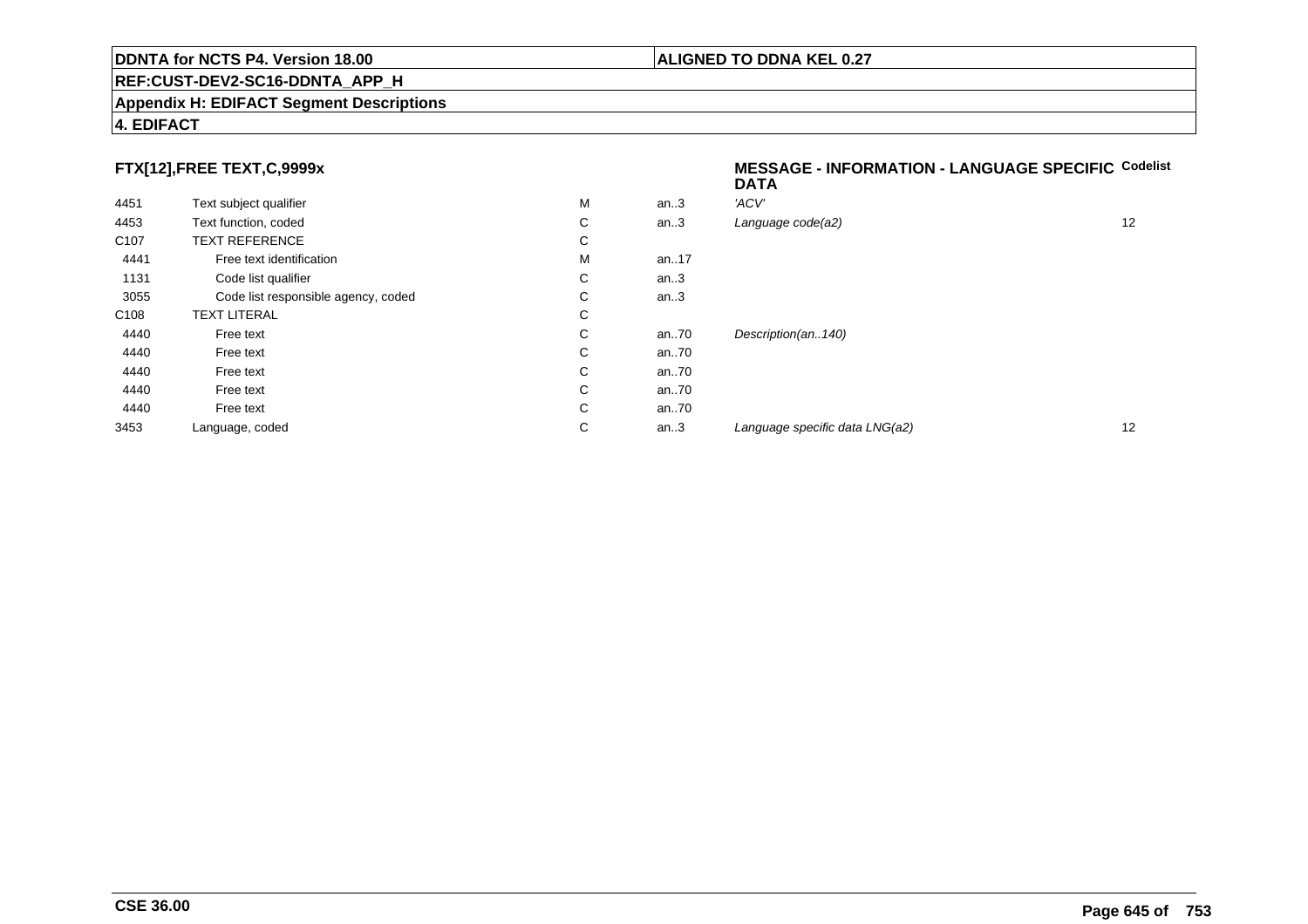#### **REF:CUST-DEV2-SC16-DDNTA\_APP\_H**

#### **Appendix H: EDIFACT Segment Descriptions**

### **4. EDIFACT**

# **FTX[12],FREE TEXT,C,9999x**

| 4451             | Text subject qualifier              | M | an.3  | 'ABS'                          |
|------------------|-------------------------------------|---|-------|--------------------------------|
| 4453             | Text function, coded                | C | an.3  |                                |
| C <sub>107</sub> | <b>TEXT REFERENCE</b>               | С |       |                                |
| 4441             | Free text identification            | M | an.17 | Operation(a1)                  |
| 1131             | Code list qualifier                 | C | an.3  |                                |
| 3055             | Code list responsible agency, coded | C | an.3  |                                |
| C <sub>108</sub> | <b>TEXT LITERAL</b>                 | С |       |                                |
| 4440             | Free text                           | C | an70  | Validity date(n8)              |
| 4440             | Free text                           | C | an70  | Modification subtype(n1)       |
| 4440             | Free text                           | C | an70  | Legal references(an70)         |
| 4440             | Free text                           | C | an70  | Responsible data manager(an35) |
| 4440             | Free text                           | C | an70  | Action identification(an20)    |
| 3453             | Language, coded                     | С | an.3  |                                |
|                  |                                     |   |       |                                |

# **MESSAGE - REQUESTED INFORMATION - ACTION Codelist**

| М | an.3 | 'ABS'                          |    |
|---|------|--------------------------------|----|
| С | an.3 |                                |    |
| С |      |                                |    |
| М | an17 | Operation(a1)                  | 24 |
| С | an.3 |                                |    |
| С | an.3 |                                |    |
| С |      |                                |    |
| С | an70 | Validity date(n8)              |    |
| С | an70 | Modification subtype(n1)       |    |
| С | an70 | Legal references(an70)         |    |
| С | an70 | Responsible data manager(an35) |    |
| С | an70 | Action identification(an20)    |    |
| С | an.3 |                                |    |
|   |      |                                |    |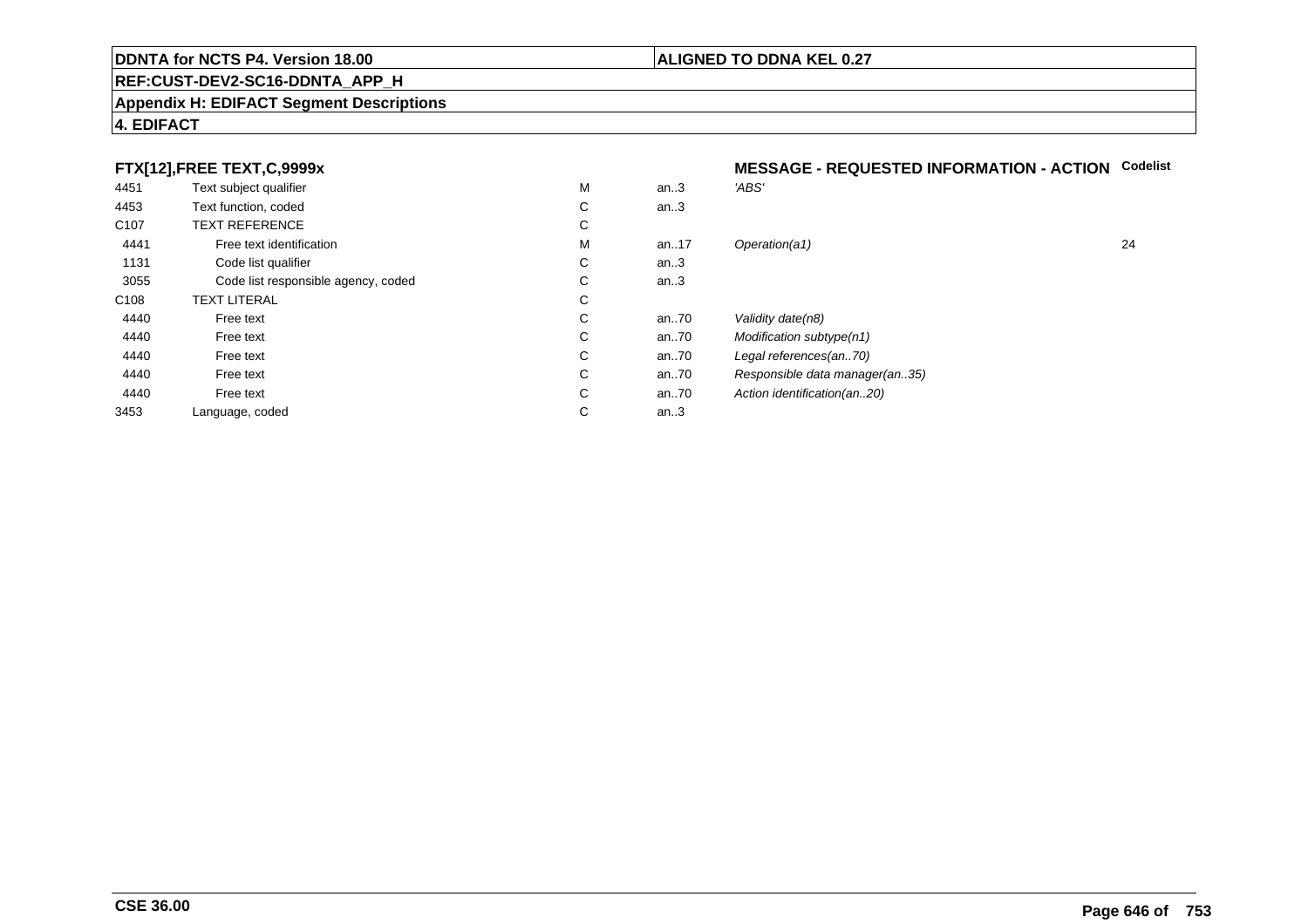#### **REF:CUST-DEV2-SC16-DDNTA\_APP\_H**

#### **Appendix H: EDIFACT Segment Descriptions**

### **4. EDIFACT**

# **FTX[12],FREE TEXT,C,9999x**

|                  | FTX[12],FREE TEXT,C,9999x           |   |      | <b>MESSAGE - REQUESTED INFORMATION -</b><br><b>LANGUAGE SPECIFIC DATA</b> | <b>C</b> |
|------------------|-------------------------------------|---|------|---------------------------------------------------------------------------|----------|
| 4451             | Text subject qualifier              | M | an.3 | 'ACV'                                                                     |          |
| 4453             | Text function, coded                | С | an.3 | Language code(a2)                                                         | 12       |
| C <sub>107</sub> | <b>TEXT REFERENCE</b>               | С |      |                                                                           |          |
| 4441             | Free text identification            | M | an17 |                                                                           |          |
| 1131             | Code list qualifier                 | С | an.3 |                                                                           |          |
| 3055             | Code list responsible agency, coded | С | an.3 |                                                                           |          |
| C <sub>108</sub> | <b>TEXT LITERAL</b>                 | С |      |                                                                           |          |
| 4440             | Free text                           | С | an70 | Description(an140)                                                        |          |
| 4440             | Free text                           | С | an70 |                                                                           |          |
| 4440             | Free text                           | С | an70 |                                                                           |          |
| 4440             | Free text                           | С | an70 |                                                                           |          |
| 4440             | Free text                           | С | an70 |                                                                           |          |
| 3453             | Language, coded                     | С | an.3 | Language specific data LNG(a2)                                            | 12       |
|                  |                                     |   |      |                                                                           |          |

**Codelist**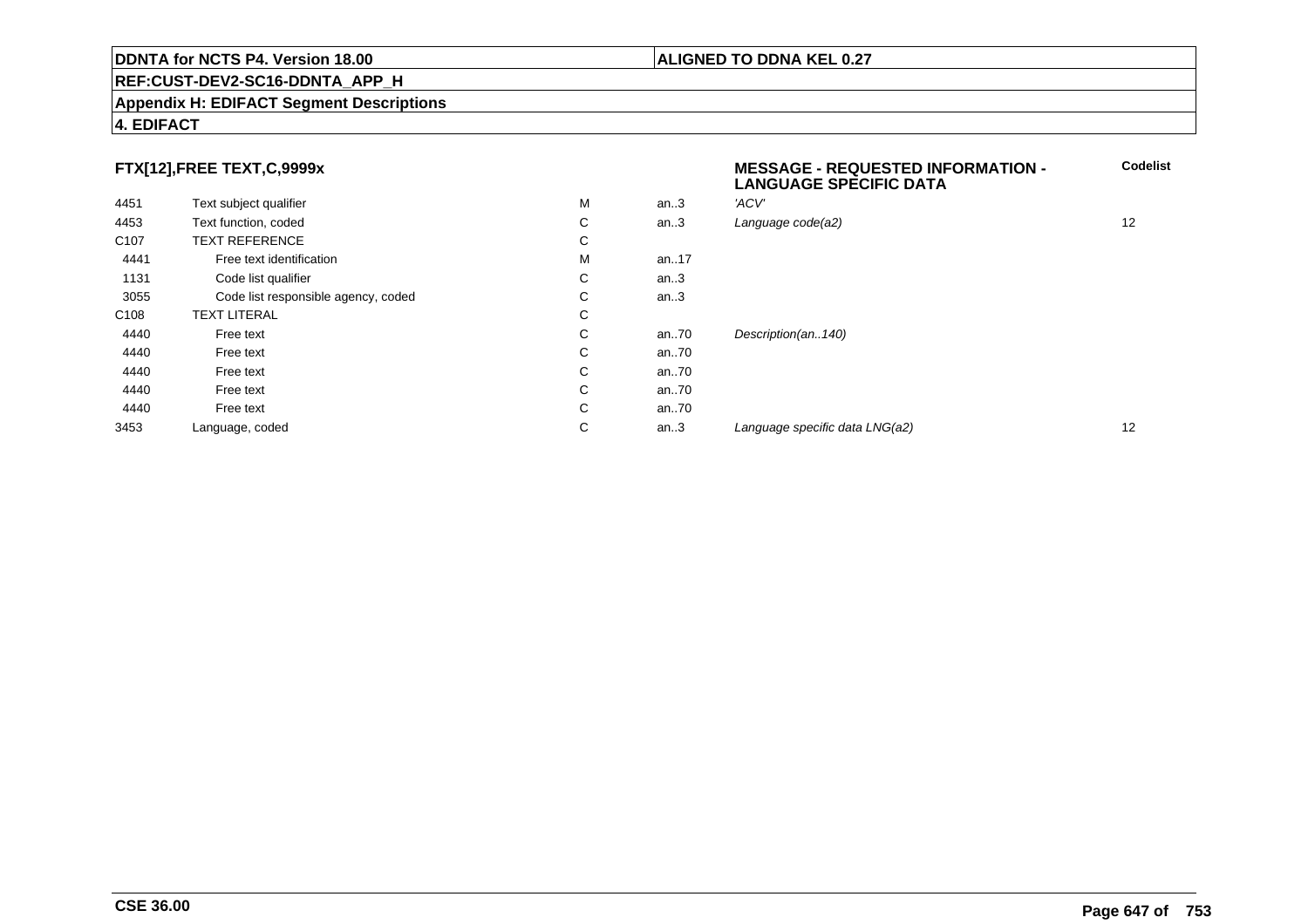#### **REF:CUST-DEV2-SC16-DDNTA\_APP\_H**

#### **Appendix H: EDIFACT Segment Descriptions**

# **4. EDIFACT**

# **FTX[12],FREE TEXT,C,9999x**

| 4451             | Text subject qualifier              | M | an.3     | 'ABS'                       |
|------------------|-------------------------------------|---|----------|-----------------------------|
| 4453             | Text function, coded                | C | an.3     |                             |
| C <sub>107</sub> | <b>TEXT REFERENCE</b>               | С |          |                             |
| 4441             | Free text identification            | M | an. $17$ | Operation(a1)               |
| 1131             | Code list qualifier                 | C | an.3     |                             |
| 3055             | Code list responsible agency, coded | C | an.3     |                             |
| C <sub>108</sub> | <b>TEXT LITERAL</b>                 | С |          |                             |
| 4440             | Free text                           | C | an70     | Validity date(n8)           |
| 4440             | Free text                           | C | an70     | Modification subtype(n1)    |
| 4440             | Free text                           | C | an70     | Legal references(an70)      |
| 4440             | Free text                           | C | an.70    | Responsible data manager    |
| 4440             | Free text                           | C | an70     | Action identification(an20) |
| 3453             | Language, coded                     | С | an.3     |                             |

#### **MESSAGE - REPRESENTATIVE STATUS CODE - ACTIONCodelist**

| м | an.3 | 'ABS'                          |    |
|---|------|--------------------------------|----|
| С | an.3 |                                |    |
| С |      |                                |    |
| м | an17 | Operation(a1)                  | 24 |
| С | an.3 |                                |    |
| С | an.3 |                                |    |
| С |      |                                |    |
| С | an70 | Validity date(n8)              |    |
| С | an70 | Modification subtype(n1)       |    |
| С | an70 | Legal references(an70)         |    |
| С | an70 | Responsible data manager(an35) |    |
| С | an70 | Action identification(an20)    |    |
| С | an.3 |                                |    |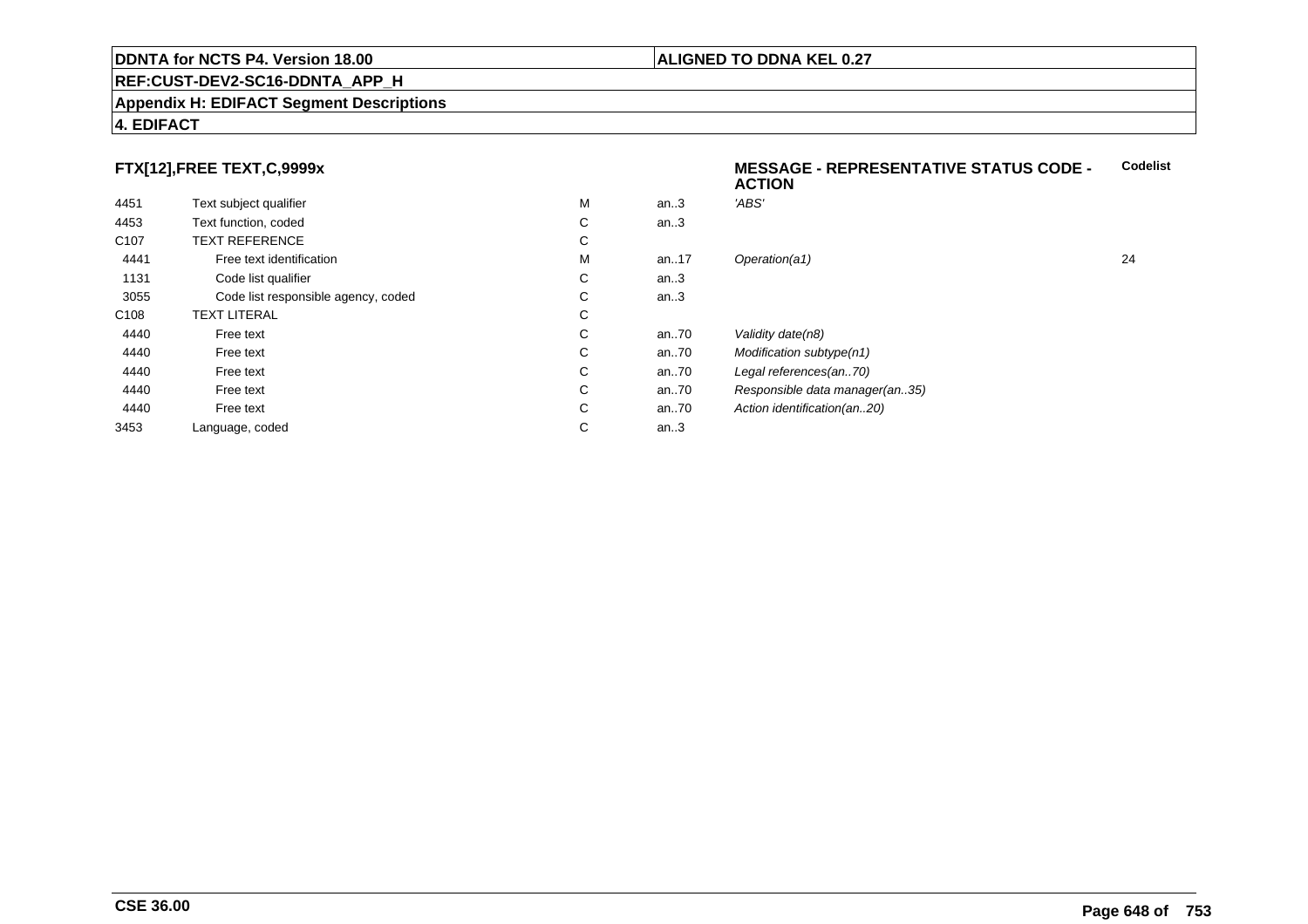#### **REF:CUST-DEV2-SC16-DDNTA\_APP\_H**

#### **Appendix H: EDIFACT Segment Descriptions**

#### **4. EDIFACT**

## **FTX[12],FREE TEXT,C,9999x**

| 4451             | Text subject qualifier              | M | an.3 | 'ACV' |
|------------------|-------------------------------------|---|------|-------|
| 4453             | Text function, coded                | С | an.3 | Langu |
| C <sub>107</sub> | <b>TEXT REFERENCE</b>               | C |      |       |
| 4441             | Free text identification            | M | an17 |       |
| 1131             | Code list qualifier                 | C | an.3 |       |
| 3055             | Code list responsible agency, coded | C | an.3 |       |
| C <sub>108</sub> | <b>TEXT LITERAL</b>                 | C |      |       |
| 4440             | Free text                           | C | an70 | Desci |
| 4440             | Free text                           | C | an70 |       |
| 4440             | Free text                           | C | an70 |       |
| 4440             | Free text                           | C | an70 |       |
| 4440             | Free text                           | C | an70 |       |
| 3453             | Language, coded                     | C | an.3 | Langı |
|                  |                                     |   |      |       |

#### **MESSAGE - REPRESENTATIVE STATUS CODE - LANGUAGE SPECIFIC DATACodelist**

| М | an.3 | 'ACV'                          |    |
|---|------|--------------------------------|----|
| С | an.3 | Language code(a2)              | 12 |
| С |      |                                |    |
| M | an17 |                                |    |
| С | an.3 |                                |    |
| С | an.3 |                                |    |
| С |      |                                |    |
| С | an70 | Description(an140)             |    |
| С | an70 |                                |    |
| С | an70 |                                |    |
| С | an70 |                                |    |
| С | an70 |                                |    |
| С | an.3 | Language specific data LNG(a2) | 12 |
|   |      |                                |    |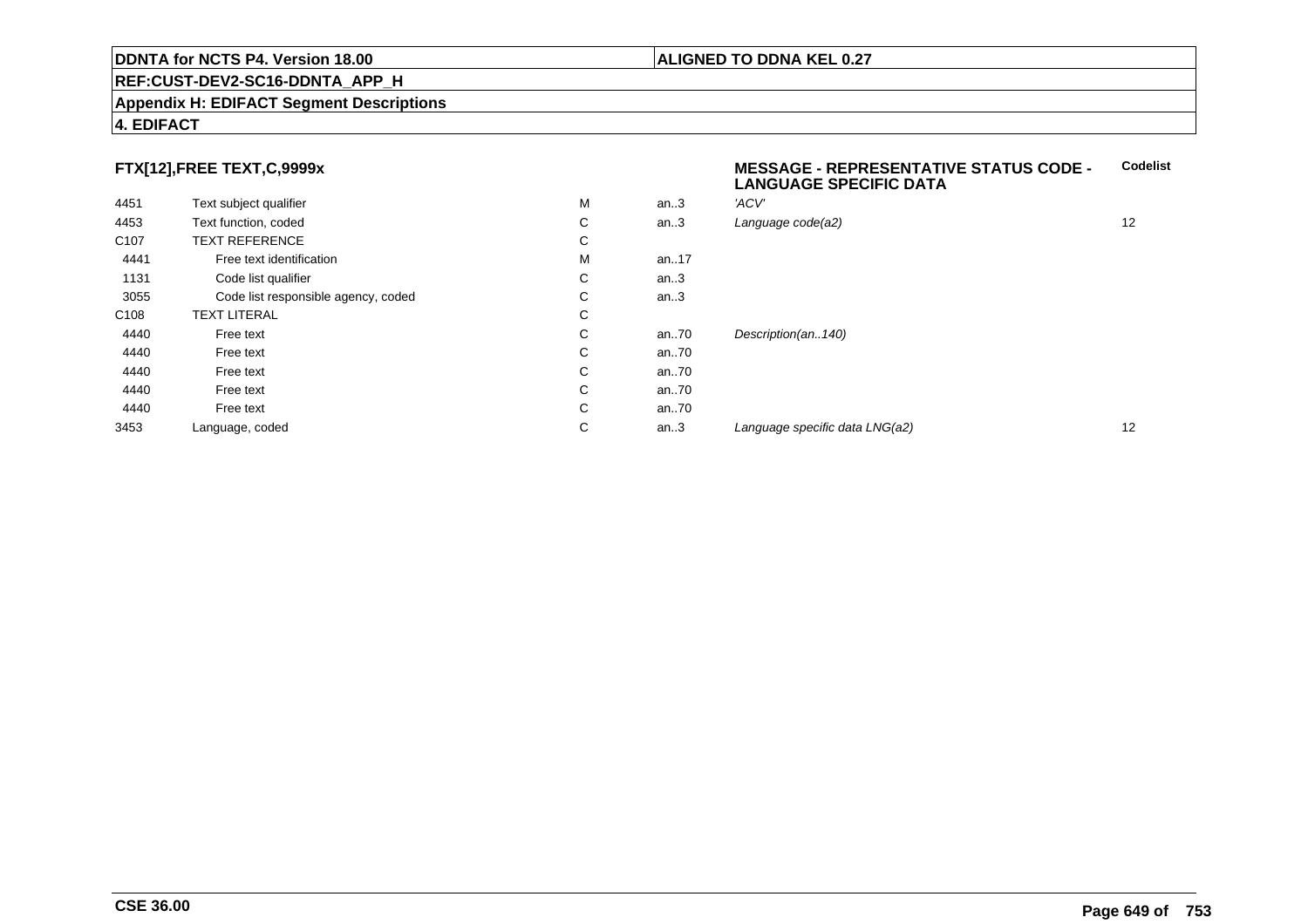#### **REF:CUST-DEV2-SC16-DDNTA\_APP\_H**

#### **Appendix H: EDIFACT Segment Descriptions**

## **4. EDIFACT**

## **FTX[12],FREE TEXT,C,9999x**

| 4451             | Text subject qualifier              | M | an.3  | 'ABS'  |
|------------------|-------------------------------------|---|-------|--------|
| 4453             | Text function, coded                | С | an.3  |        |
| C <sub>107</sub> | <b>TEXT REFERENCE</b>               | С |       |        |
| 4441             | Free text identification            | M | an.17 | Opera  |
| 1131             | Code list qualifier                 | С | an.3  |        |
| 3055             | Code list responsible agency, coded | С | an.3  |        |
| C <sub>108</sub> | <b>TEXT LITERAL</b>                 | С |       |        |
| 4440             | Free text                           | C | an.70 | Validi |
| 4440             | Free text                           | C | an70  | Modit  |
| 4440             | Free text                           | C | an70  | Legal  |
| 4440             | Free text                           | С | an70  | Resp   |
| 4440             | Free text                           | С | an70  | Action |
| 3453             | Language, coded                     | С | an.3  |        |
|                  |                                     |   |       |        |

#### **MESSAGE - COMMUNITY NATIONAL PROCEDURECodelist- ACTION**

| М | an.3 | 'ABS'                          |    |
|---|------|--------------------------------|----|
| С | an.3 |                                |    |
| С |      |                                |    |
| М | an17 | Operation(a1)                  | 24 |
| С | an.3 |                                |    |
| С | an.3 |                                |    |
| С |      |                                |    |
| С | an70 | Validity date(n8)              |    |
| С | an70 | Modification subtype(n1)       |    |
| С | an70 | Legal references(an70)         |    |
| С | an70 | Responsible data manager(an35) |    |
| С | an70 | Action identification(an20)    |    |
| С | an.3 |                                |    |
|   |      |                                |    |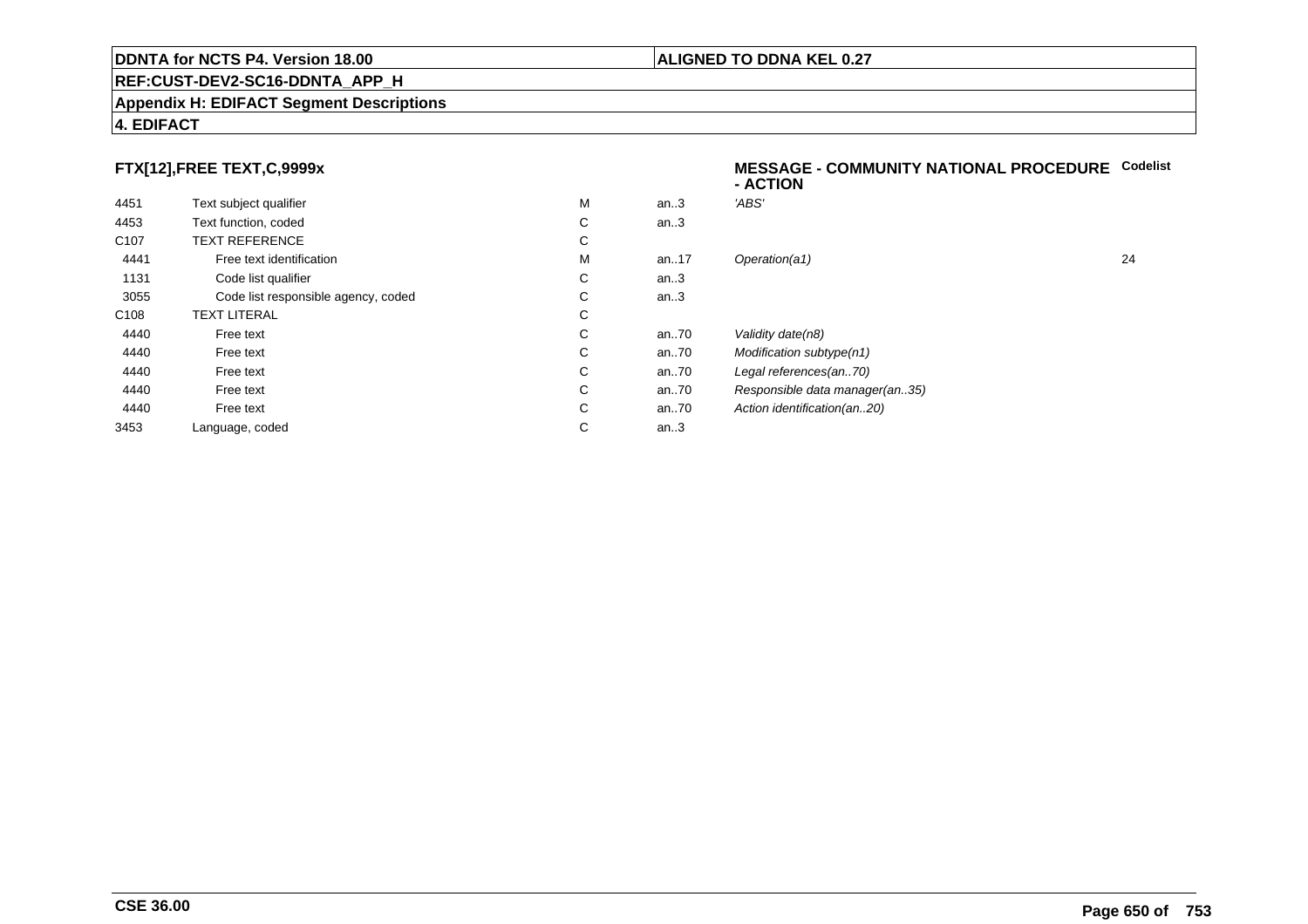#### **REF:CUST-DEV2-SC16-DDNTA\_APP\_H**

#### **Appendix H: EDIFACT Segment Descriptions**

#### **4. EDIFACT**

## **FTX[12],FREE TEXT,C,9999x**

| 4451             | Text subject qualifier              | M | an.3 | 'ACV' |
|------------------|-------------------------------------|---|------|-------|
| 4453             | Text function, coded                | С | an.3 | Langu |
| C <sub>107</sub> | <b>TEXT REFERENCE</b>               | C |      |       |
| 4441             | Free text identification            | M | an17 |       |
| 1131             | Code list qualifier                 | С | an.3 |       |
| 3055             | Code list responsible agency, coded | С | an.3 |       |
| C <sub>108</sub> | <b>TEXT LITERAL</b>                 | C |      |       |
| 4440             | Free text                           | C | an70 | Desci |
| 4440             | Free text                           | C | an70 |       |
| 4440             | Free text                           | С | an70 |       |
| 4440             | Free text                           | С | an70 |       |
| 4440             | Free text                           | C | an70 |       |
| 3453             | Language, coded                     | С | an.3 | Langı |
|                  |                                     |   |      |       |

#### **MESSAGE - COMMUNITY NATIONAL PROCEDURECodelist - LANGUAGE SPECIFIC DATA**

| М | an.3 | 'ACV'                          |    |
|---|------|--------------------------------|----|
| С | an.3 | Language code(a2)              | 12 |
| С |      |                                |    |
| М | an17 |                                |    |
| С | an.3 |                                |    |
| С | an.3 |                                |    |
| С |      |                                |    |
| С | an70 | Description(an350)             |    |
| С | an70 |                                |    |
| С | an70 |                                |    |
| С | an70 |                                |    |
| С | an70 |                                |    |
| С | an.3 | Language specific data LNG(a2) | 12 |
|   |      |                                |    |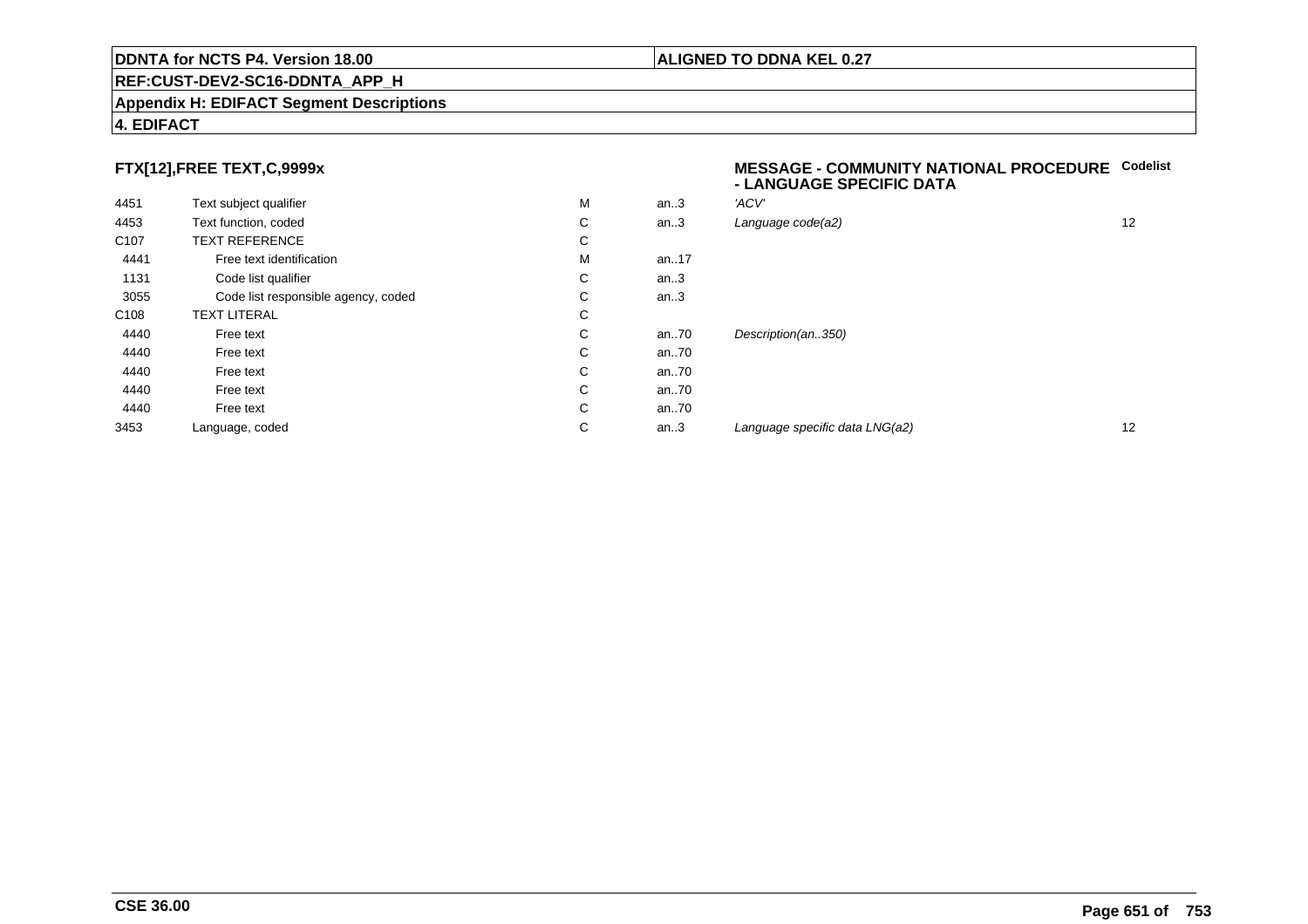#### **REF:CUST-DEV2-SC16-DDNTA\_APP\_H**

#### **Appendix H: EDIFACT Segment Descriptions**

#### **4. EDIFACT**

## **FTX[12],FREE TEXT,C,9999x**

|                  |                                     |   |      | 6911VII                        |    |
|------------------|-------------------------------------|---|------|--------------------------------|----|
| 4451             | Text subject qualifier              | M | an.3 | 'ABS'                          |    |
| 4453             | Text function, coded                | С | an.3 |                                |    |
| C <sub>107</sub> | <b>TEXT REFERENCE</b>               | С |      |                                |    |
| 4441             | Free text identification            | M | an17 | Operation(a1)                  | 24 |
| 1131             | Code list qualifier                 | С | an.3 |                                |    |
| 3055             | Code list responsible agency, coded | С | an.3 |                                |    |
| C <sub>108</sub> | TEXT LITERAL                        | С |      |                                |    |
| 4440             | Free text                           | С | an70 | Validity date(n8)              |    |
| 4440             | Free text                           | С | an70 | Modification subtype(n1)       |    |
| 4440             | Free text                           | С | an70 | Legal references(an70)         |    |
| 4440             | Free text                           | С | an70 | Responsible data manager(an35) |    |
| 4440             | Free text                           | С | an70 | Action identification(an20)    |    |
| 3453             | Language, coded                     | С | an.3 |                                |    |
|                  |                                     |   |      |                                |    |

#### **ALIGNED TO DDNA KEL 0.27**

**ACTION**

**MESSAGE - EXPORT QUERY REASON CODE -**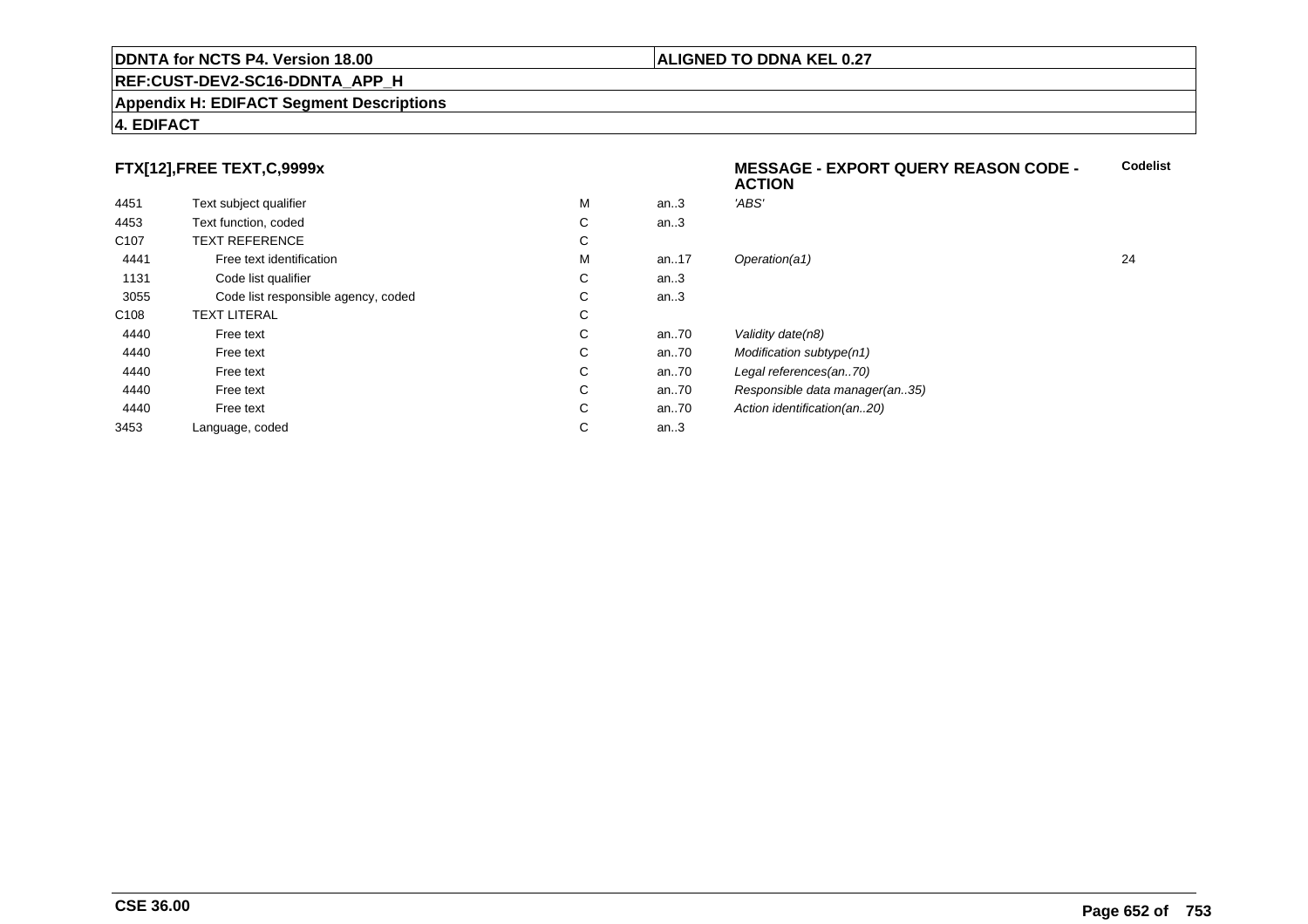#### **REF:CUST-DEV2-SC16-DDNTA\_APP\_H**

#### **Appendix H: EDIFACT Segment Descriptions**

#### **4. EDIFACT**

## **FTX[12],FREE TEXT,C,9999x**

| 4451             | Text subject qualifier              | M | an.3  | 'ACV'               |
|------------------|-------------------------------------|---|-------|---------------------|
| 4453             | Text function, coded                | С | an.3  | Language code(a2)   |
| C <sub>107</sub> | <b>TEXT REFERENCE</b>               | С |       |                     |
| 4441             | Free text identification            | М | an.17 |                     |
| 1131             | Code list qualifier                 | С | an.3  |                     |
| 3055             | Code list responsible agency, coded | С | an.3  |                     |
| C <sub>108</sub> | <b>TEXT LITERAL</b>                 | С |       |                     |
| 4440             | Free text                           | С | an70  | Description(an140)  |
| 4440             | Free text                           | С | an70  |                     |
| 4440             | Free text                           | С | an70  |                     |
| 4440             | Free text                           | С | an.70 |                     |
| 4440             | Free text                           | С | an.70 |                     |
| 3453             | Language, coded                     | С | an.3  | Language specific d |
|                  |                                     |   |       |                     |

# **MESSAGE - EXPORT QUERY REASON CODE - LANGUAGE SPECIFIC DATACodelist** $C$  an..3 Language code(a2) and  $12$

#### an..3 Language specific data LNG(a2) <sup>12</sup>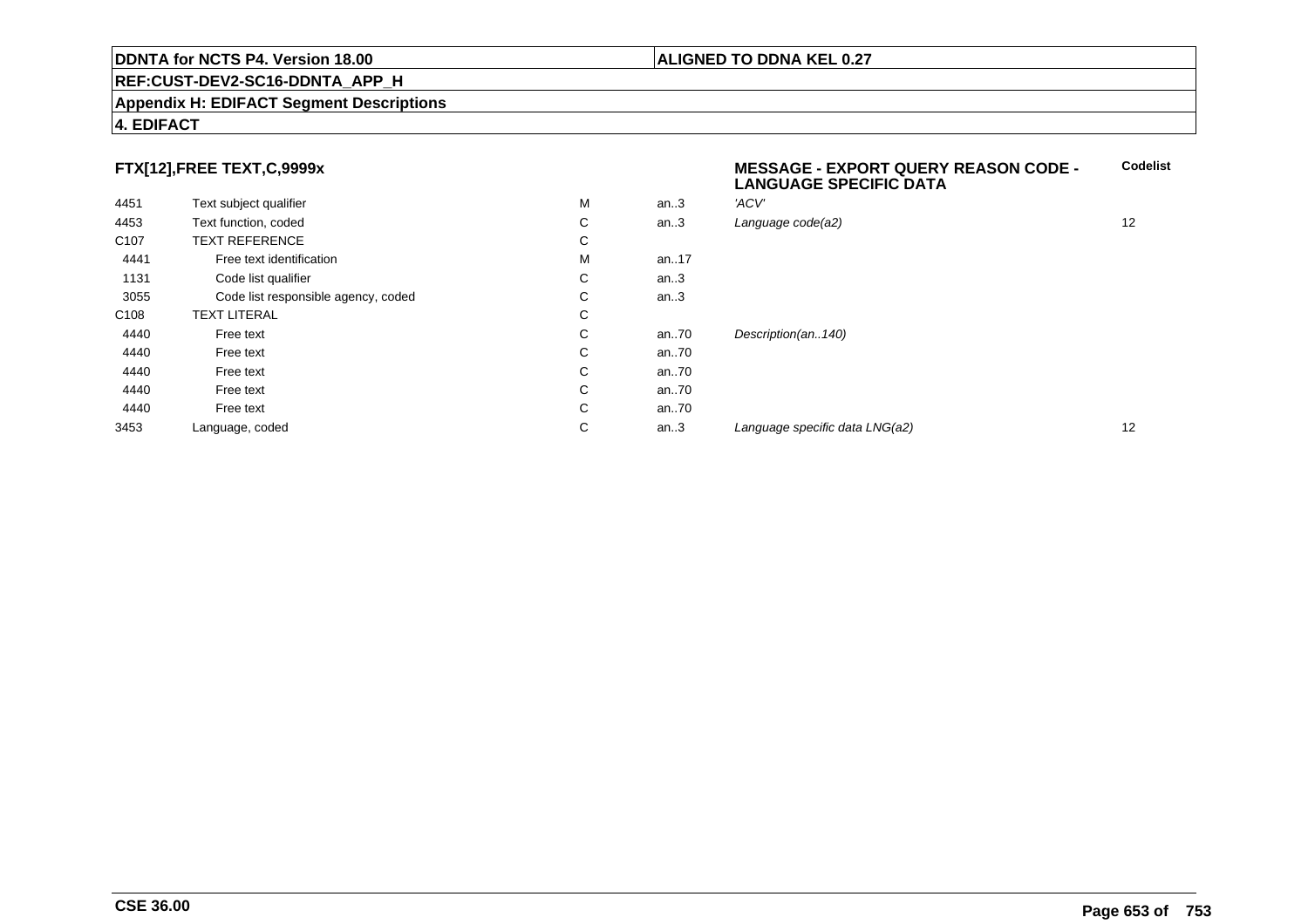#### **REF:CUST-DEV2-SC16-DDNTA\_APP\_H**

#### **Appendix H: EDIFACT Segment Descriptions**

#### **4. EDIFACT**

#### **FTX[12],FREE TEXT,C,9999xMESSAGE - INCOTERM CODE - ACTION**<br>M an..3 *'ABS'*  **Codelist** 4451Text subject qualifier M<br>
Text function, coded C M an..3 *'ABS'*<br>-4453Text function, coded C<br>
TEXT REFERENCE an..3 C107 TEXT REFERENCEE C  $\mathsf{M}% _{T}=\mathsf{M}_{T}\!\left( a,b\right) ,\ \mathsf{M}_{T}=\mathsf{M}_{T}$ 4441Free text identification M<br>Code list qualifier development of the code list qualifier development of  $\mathbf C$ M an..17 Operation(a1) 24 1131Code list qualifier C<br>Code list responsible agency, coded C an..3 3055Code list responsible agency, coded C<br>
XT LITERAL C an..3 C108TEXT LITERAL<br>Free text  $\mathbf C$ 44400 Free text C C an..70 Validity date(n8)<br>C an..70 Modification subt 44400 Free text C C an..70 Modification subtype(n1)<br>C an..70 Legal references(an..70) 44400 Free text C C an..70 Legal references(an..70)<br>C an..70 Responsible data manag 44400 Free text C C an..70 Responsible data manager(an..35)<br>C an..70 Action identification(an..20) 44400 Free text C C an..70 Action identification(an..20)<br>C an..3 3453Language, coded an..3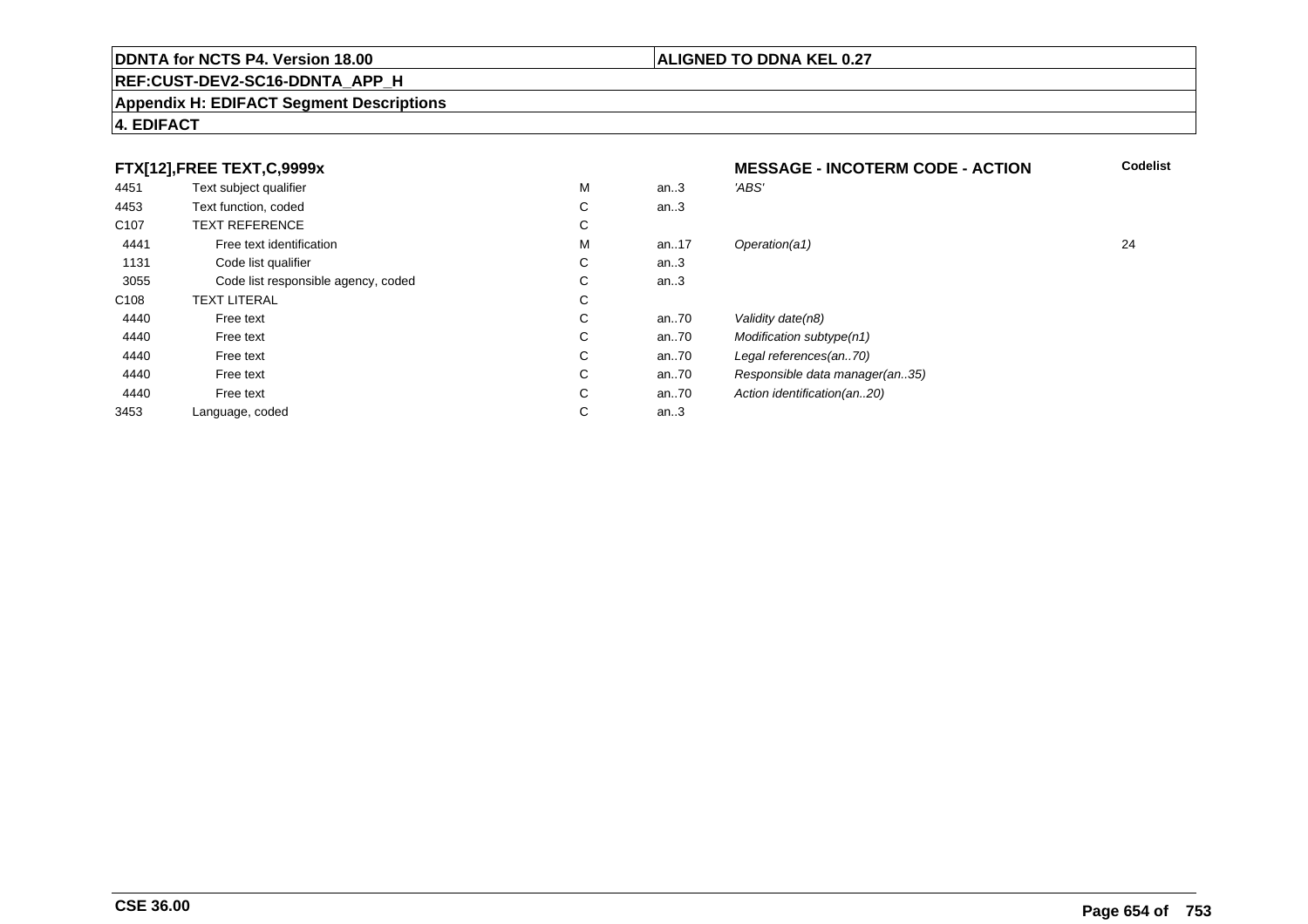#### **REF:CUST-DEV2-SC16-DDNTA\_APP\_H**

#### **Appendix H: EDIFACT Segment Descriptions**

#### **4. EDIFACT**

## **FTX[12],FREE TEXT,C,9999x**

| FTX[12],FREE TEXT,C,9999x |                                     |   | <b>MESSAGE - INCOTERM CODE - LANGUAGE</b><br><b>SPECIFIC DATA</b> | Codelist                       |    |
|---------------------------|-------------------------------------|---|-------------------------------------------------------------------|--------------------------------|----|
| 4451                      | Text subject qualifier              | M | an.3                                                              | 'ACV'                          |    |
| 4453                      | Text function, coded                | С | an.3                                                              | Language code(a2)              | 12 |
| C <sub>107</sub>          | <b>TEXT REFERENCE</b>               | С |                                                                   |                                |    |
| 4441                      | Free text identification            | M | an17                                                              |                                |    |
| 1131                      | Code list qualifier                 | С | an.3                                                              |                                |    |
| 3055                      | Code list responsible agency, coded | С | an.3                                                              |                                |    |
| C <sub>108</sub>          | <b>TEXT LITERAL</b>                 | С |                                                                   |                                |    |
| 4440                      | Free text                           | С | an70                                                              | Description(an140)             |    |
| 4440                      | Free text                           | С | an70                                                              |                                |    |
| 4440                      | Free text                           | С | an70                                                              |                                |    |
| 4440                      | Free text                           | С | an70                                                              |                                |    |
| 4440                      | Free text                           | С | an70                                                              |                                |    |
| 3453                      | Language, coded                     | C | an.3                                                              | Language specific data LNG(a2) | 12 |
|                           |                                     |   |                                                                   |                                |    |

**Codelist**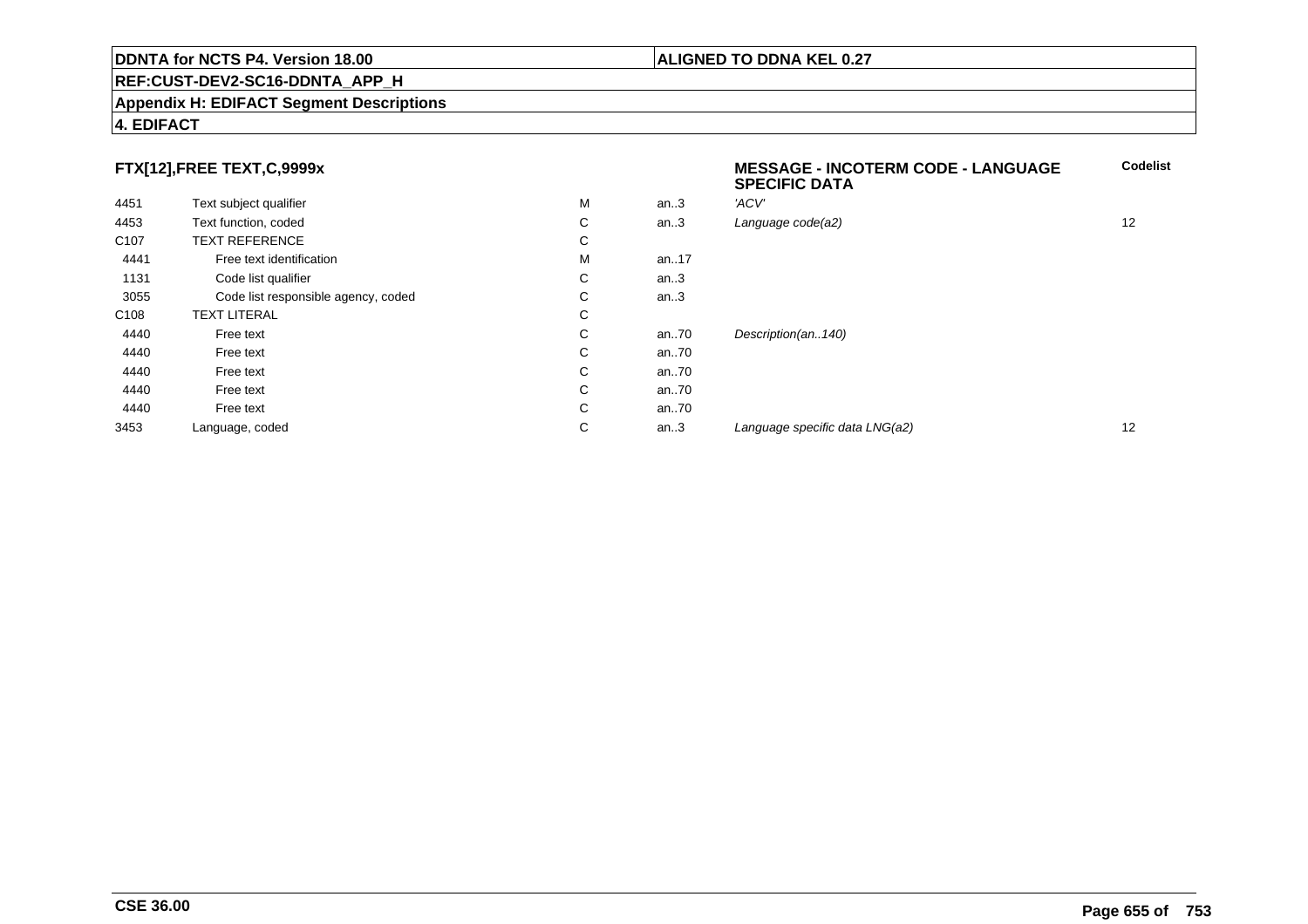#### **REF:CUST-DEV2-SC16-DDNTA\_APP\_H**

#### **Appendix H: EDIFACT Segment Descriptions**

#### **4. EDIFACT**

## **FTX[12],FREE TEXT,C,9999x**

| 4451             | Text subject qualifier              | M | an.3  | 'ABS'                   |
|------------------|-------------------------------------|---|-------|-------------------------|
| 4453             | Text function, coded                | С | an.3  |                         |
| C <sub>107</sub> | <b>TEXT REFERENCE</b>               | С |       |                         |
| 4441             | Free text identification            | M | an.17 | Operation(a1)           |
| 1131             | Code list qualifier                 | С | an.3  |                         |
| 3055             | Code list responsible agency, coded | С | an.3  |                         |
| C <sub>108</sub> | <b>TEXT LITERAL</b>                 | С |       |                         |
| 4440             | Free text                           | С | an70  | Validity date(n8)       |
| 4440             | Free text                           | C | an70  | <b>Modification sub</b> |
| 4440             | Free text                           | С | an70  | Legal references        |
| 4440             | Free text                           | С | an.70 | Responsible dat         |
| 4440             | Free text                           | С | an70  | Action identificat      |
| 3453             | Language, coded                     | С | an.3  |                         |
|                  |                                     |   |       |                         |

#### **MESSAGE - NATURE OF TRANSACTION CODE - ACTIONCodelist**

M an..17 Operation(a1) 24 an..70 Modification subtype(n1) ances(an..70) data manager(an..35) tification(an..20)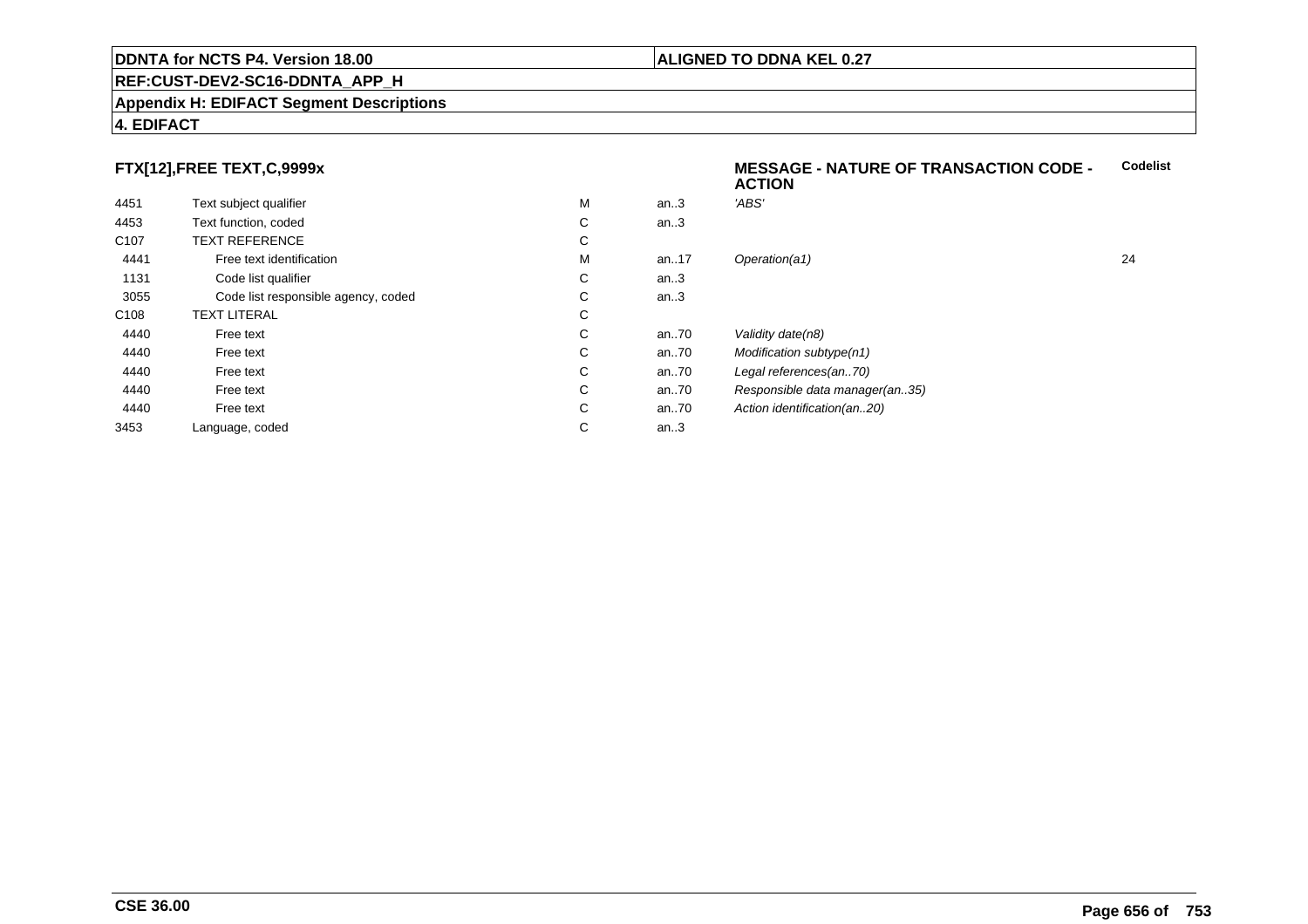#### **REF:CUST-DEV2-SC16-DDNTA\_APP\_H**

#### **Appendix H: EDIFACT Segment Descriptions**

#### **4. EDIFACT**

#### **FTX[12],FREE TEXT,C,9999x**

| 4451             | Text subject qualifier              | M | an.3 | 'ACV'               |
|------------------|-------------------------------------|---|------|---------------------|
| 4453             | Text function, coded                | С | an.3 | Language code(a2)   |
| C <sub>107</sub> | <b>TEXT REFERENCE</b>               | С |      |                     |
| 4441             | Free text identification            | M | an17 |                     |
| 1131             | Code list qualifier                 | С | an.3 |                     |
| 3055             | Code list responsible agency, coded | С | an.3 |                     |
| C <sub>108</sub> | <b>TEXT LITERAL</b>                 | С |      |                     |
| 4440             | Free text                           | C | an70 | Description(an350)  |
| 4440             | Free text                           | C | an70 |                     |
| 4440             | Free text                           | C | an70 |                     |
| 4440             | Free text                           | C | an70 |                     |
| 4440             | Free text                           | C | an70 |                     |
| 3453             | Language, coded                     | С | an.3 | Language specific d |

#### **MESSAGE - NATURE OF TRANSACTION CODE - LANGUAGE SPECIFIC DATACodelist**

| М | an.3 | 'ACV'                          |    |
|---|------|--------------------------------|----|
| С | an.3 | Language code(a2)              | 12 |
| С |      |                                |    |
| М | an17 |                                |    |
| С | an.3 |                                |    |
| С | an.3 |                                |    |
| С |      |                                |    |
| С | an70 | Description(an350)             |    |
| С | an70 |                                |    |
| С | an70 |                                |    |
| С | an70 |                                |    |
| С | an70 |                                |    |
| С | an.3 | Language specific data LNG(a2) | 12 |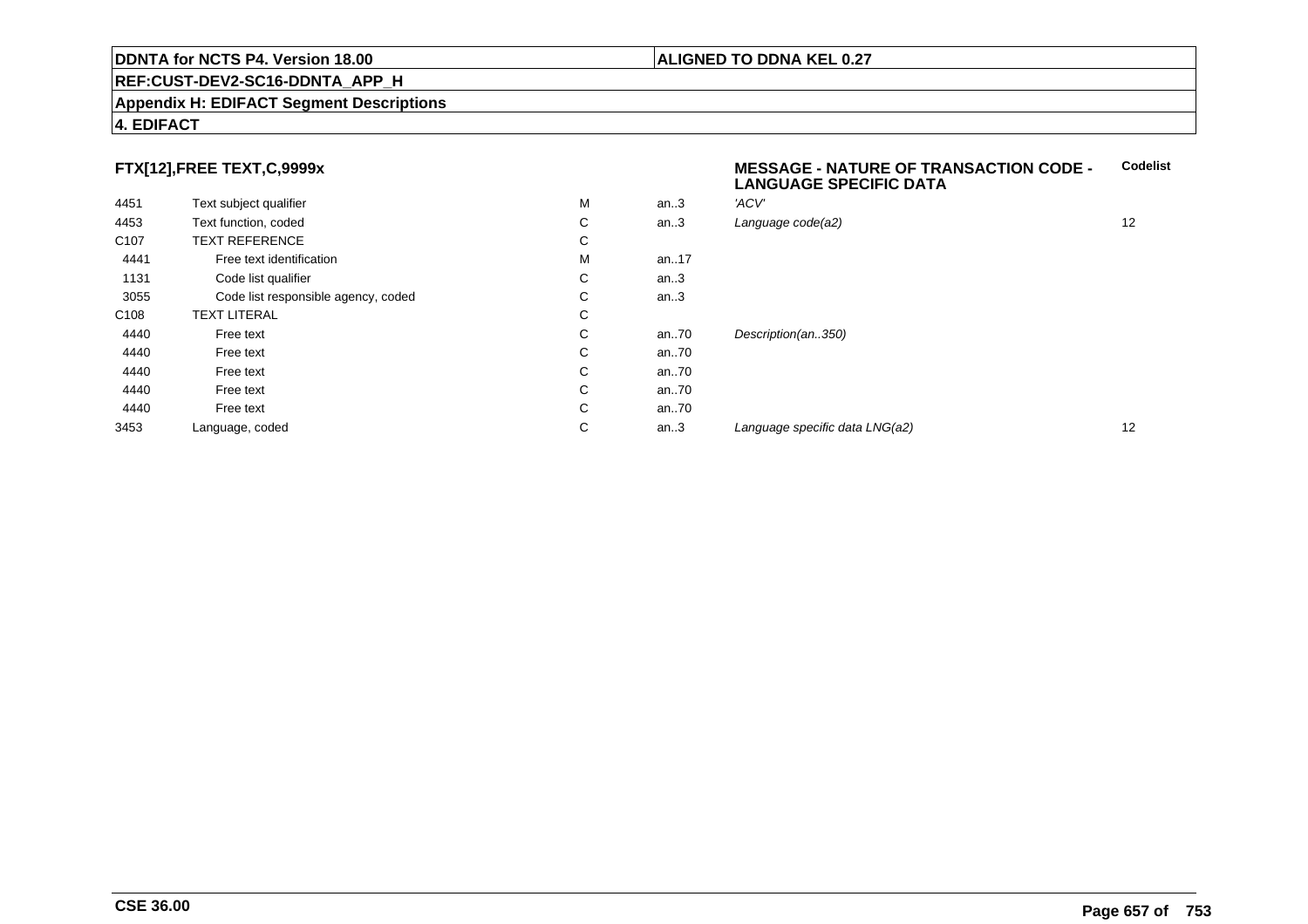#### **REF:CUST-DEV2-SC16-DDNTA\_APP\_H**

#### **Appendix H: EDIFACT Segment Descriptions**

## **4. EDIFACT**

## **FTX[12],FREE TEXT,C,9999x**

|                  |                                     |   |      | <b>ACTION</b>                  |    |
|------------------|-------------------------------------|---|------|--------------------------------|----|
| 4451             | Text subject qualifier              | М | an.3 | 'ABS'                          |    |
| 4453             | Text function, coded                | C | an.3 |                                |    |
| C <sub>107</sub> | <b>TEXT REFERENCE</b>               | С |      |                                |    |
| 4441             | Free text identification            | М | an17 | Operation(a1)                  | 24 |
| 1131             | Code list qualifier                 | C | an.3 |                                |    |
| 3055             | Code list responsible agency, coded | C | an.3 |                                |    |
| C <sub>108</sub> | <b>TEXT LITERAL</b>                 | C |      |                                |    |
| 4440             | Free text                           | C | an70 | Validity date(n8)              |    |
| 4440             | Free text                           | C | an70 | Modification subtype(n1)       |    |
| 4440             | Free text                           | C | an70 | Legal references(an70)         |    |
| 4440             | Free text                           | C | an70 | Responsible data manager(an35) |    |
| 4440             | Free text                           | C | an70 | Action identification(an20)    |    |
| 3453             | Language, coded                     | С | an.3 |                                |    |

**Codelist**

#### **ALIGNED TO DDNA KEL 0.27**

**MESSAGE - PREVIOUS DOCUMENT TYPE -**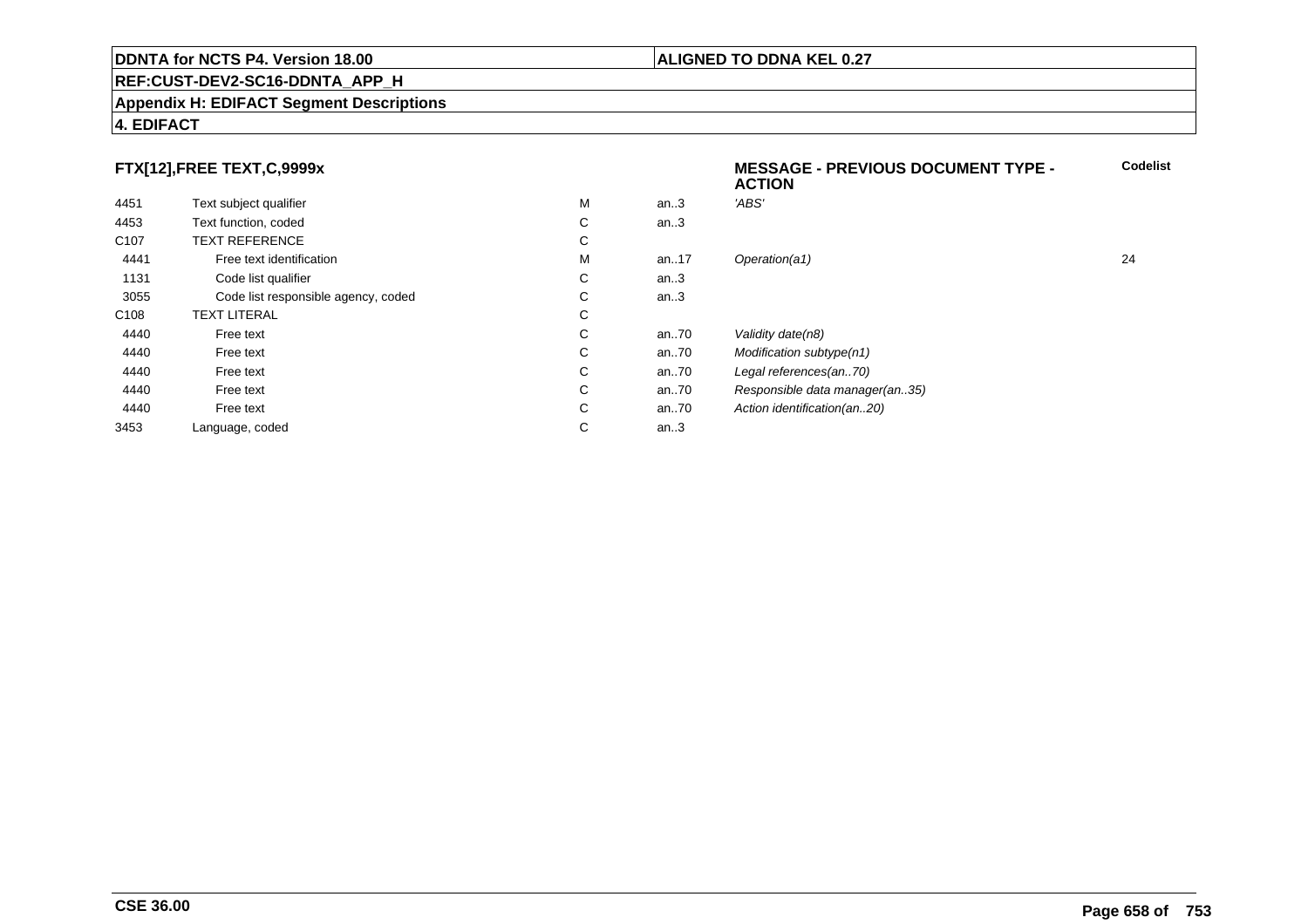#### **REF:CUST-DEV2-SC16-DDNTA\_APP\_H**

#### **Appendix H: EDIFACT Segment Descriptions**

#### **4. EDIFACT**

## **FTX[12],FREE TEXT,C,9999x**

|                  | FTX[12],FREE TEXT,C,9999x           |   |      | <b>MESSAGE - PREVIOUS DOCUMENT TYPE -</b><br><b>LANGUAGE SPECIFIC DATA</b> |    |
|------------------|-------------------------------------|---|------|----------------------------------------------------------------------------|----|
| 4451             | Text subject qualifier              | M | an.3 | 'ACV'                                                                      |    |
| 4453             | Text function, coded                | С | an.3 | Language code(a2)                                                          | 12 |
| C <sub>107</sub> | <b>TEXT REFERENCE</b>               | С |      |                                                                            |    |
| 4441             | Free text identification            | M | an17 |                                                                            |    |
| 1131             | Code list qualifier                 | С | an.3 |                                                                            |    |
| 3055             | Code list responsible agency, coded | С | an.3 |                                                                            |    |
| C <sub>108</sub> | <b>TEXT LITERAL</b>                 | С |      |                                                                            |    |
| 4440             | Free text                           | С | an70 | Description(an140)                                                         |    |
| 4440             | Free text                           | С | an70 |                                                                            |    |
| 4440             | Free text                           | С | an70 |                                                                            |    |
| 4440             | Free text                           | С | an70 |                                                                            |    |
| 4440             | Free text                           | С | an70 |                                                                            |    |
| 3453             | Language, coded                     | С | an.3 | Language specific data LNG(a2)                                             | 12 |
|                  |                                     |   |      |                                                                            |    |

**ALIGNED TO DDNA KEL 0.27**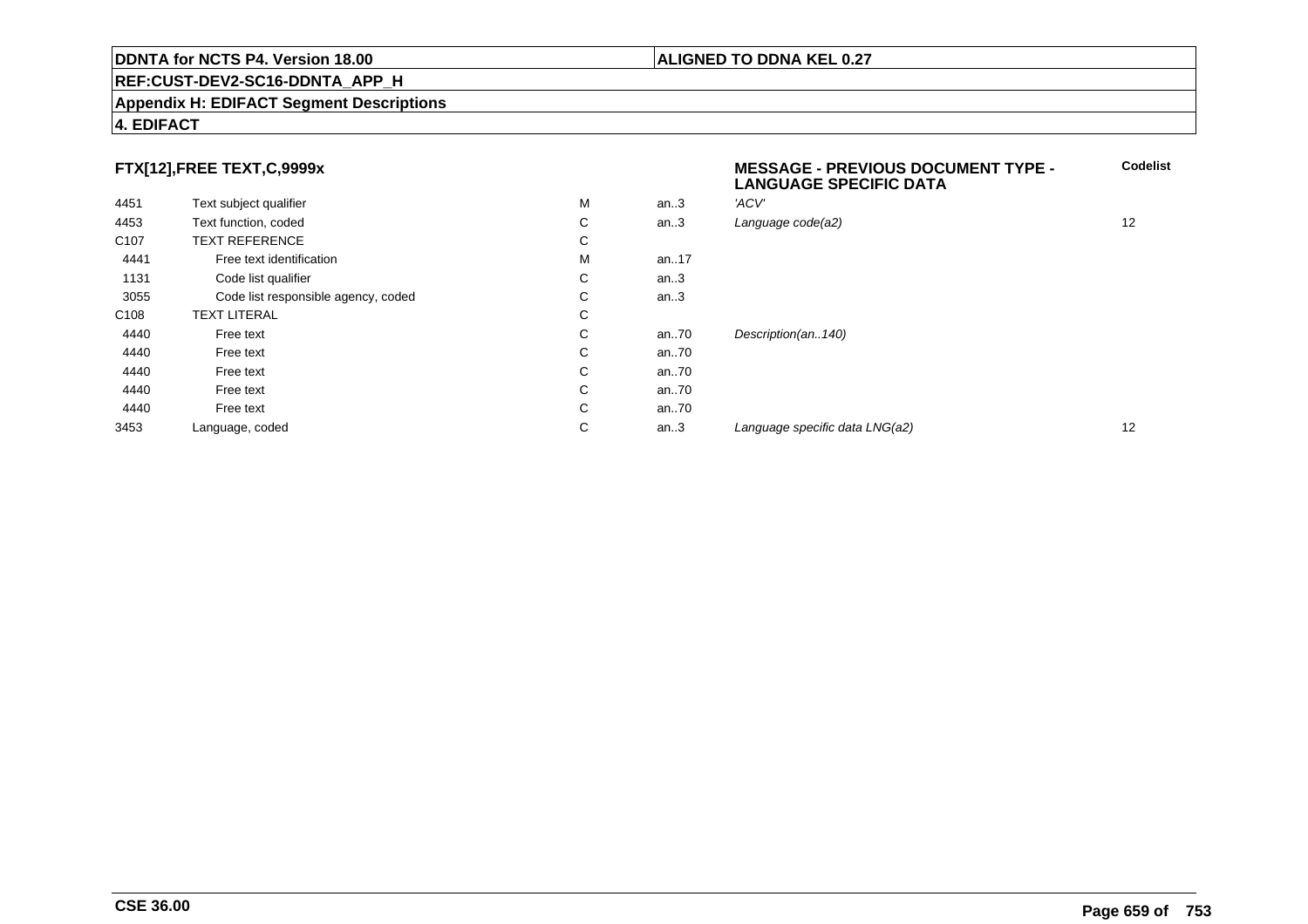#### **REF:CUST-DEV2-SC16-DDNTA\_APP\_H**

#### **Appendix H: EDIFACT Segment Descriptions**

## **4. EDIFACT**

## **FTX[12],FREE TEXT,C,9999x**

|                  |                                     |   |      | <b>ACTION</b>                  |    |
|------------------|-------------------------------------|---|------|--------------------------------|----|
| 4451             | Text subject qualifier              | М | an.3 | 'ABS'                          |    |
| 4453             | Text function, coded                | С | an.3 |                                |    |
| C <sub>107</sub> | <b>TEXT REFERENCE</b>               | С |      |                                |    |
| 4441             | Free text identification            | М | an17 | Operation(a1)                  | 24 |
| 1131             | Code list qualifier                 | С | an.3 |                                |    |
| 3055             | Code list responsible agency, coded | С | an.3 |                                |    |
| C <sub>108</sub> | <b>TEXT LITERAL</b>                 | С |      |                                |    |
| 4440             | Free text                           | С | an70 | Validity date(n8)              |    |
| 4440             | Free text                           | С | an70 | Modification subtype(n1)       |    |
| 4440             | Free text                           | С | an70 | Legal references(an70)         |    |
| 4440             | Free text                           | С | an70 | Responsible data manager(an35) |    |
| 4440             | Free text                           | С | an70 | Action identification(an20)    |    |
| 3453             | Language, coded                     | С | an.3 |                                |    |
|                  |                                     |   |      |                                |    |

**Codelist**

#### **ALIGNED TO DDNA KEL 0.27**

**MESSAGE - DECLARATION TYPE (BOX 1.2) -**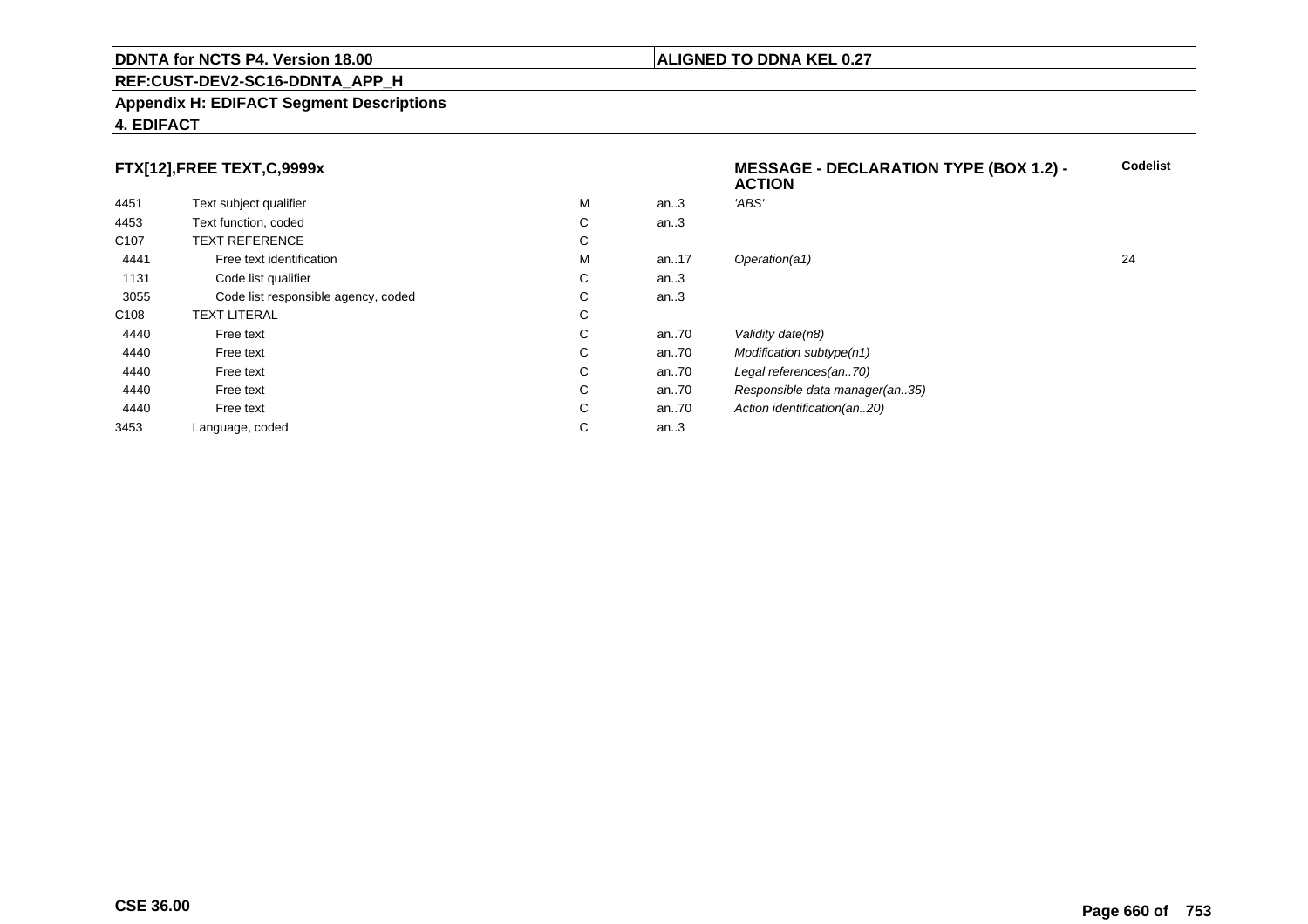#### **REF:CUST-DEV2-SC16-DDNTA\_APP\_H**

#### **Appendix H: EDIFACT Segment Descriptions**

## **4. EDIFACT**

## **FTX[12],FREE TEXT,C,9999x**

| 4451             | Text subject qualifier              | M | an.3 | 'ACV'                          |    |
|------------------|-------------------------------------|---|------|--------------------------------|----|
| 4453             | Text function, coded                | С | an.3 | Language code(a2)              | 12 |
| C <sub>107</sub> | <b>TEXT REFERENCE</b>               | С |      |                                |    |
| 4441             | Free text identification            | M | an17 |                                |    |
| 1131             | Code list qualifier                 | С | an.3 |                                |    |
| 3055             | Code list responsible agency, coded | С | an.3 |                                |    |
| C <sub>108</sub> | <b>TEXT LITERAL</b>                 | С |      |                                |    |
| 4440             | Free text                           | С | an70 | Description(an140)             |    |
| 4440             | Free text                           | С | an70 |                                |    |
| 4440             | Free text                           | С | an70 |                                |    |
| 4440             | Free text                           | С | an70 |                                |    |
| 4440             | Free text                           | С | an70 |                                |    |
| 3453             | Language, coded                     | С | an.3 | Language specific data LNG(a2) | 12 |

# **MESSAGE - DECLARATION TYPE (BOX 1.2) - LANGUAGE SPECIFIC DATACodelist** $C$  an..3 Language code(a2) and  $12$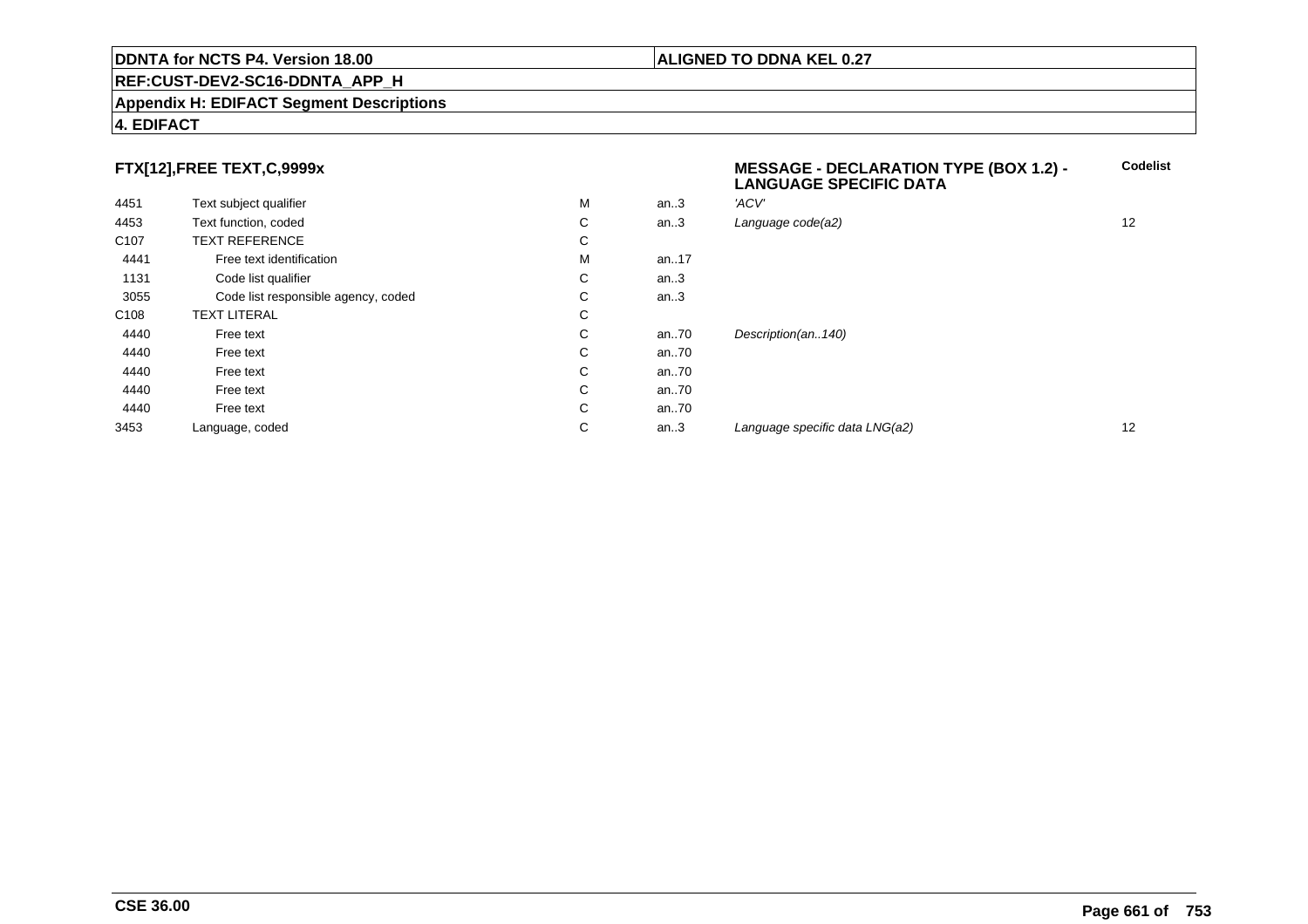#### **ALIGNED TO DDNA KEL 0.27**

## **REF:CUST-DEV2-SC16-DDNTA\_APP\_H**

#### **Appendix H: EDIFACT Segment Descriptions**

#### **4. EDIFACT**

#### **FTX[12],FREE TEXT,C,9999x**

| 4451             | Text subject qualifier              | M | an.3  | 'ABS'  |
|------------------|-------------------------------------|---|-------|--------|
| 4453             | Text function, coded                | C | an.3  |        |
| C <sub>107</sub> | <b>TEXT REFERENCE</b>               | С |       |        |
| 4441             | Free text identification            | M | an.17 | Opera  |
| 1131             | Code list qualifier                 | C | an.3  |        |
| 3055             | Code list responsible agency, coded | С | an.3  |        |
| C <sub>108</sub> | <b>TEXT LITERAL</b>                 | C |       |        |
| 4440             | Free text                           | C | an70  | Validi |
| 4440             | Free text                           | C | an70  | Modit  |
| 4440             | Free text                           | C | an70  | Legal  |
| 4440             | Free text                           | C | an70  | Resp   |
| 4440             | Free text                           | С | an70  | Action |
| 3453             | Language, coded                     | С | an.3  |        |
|                  |                                     |   |       |        |

#### **MESSAGE - TRANSPORT CHARGES METHOD OFCodelistPAYMENT - ACTION**

| м | an.3 | 'ABS'                          |    |
|---|------|--------------------------------|----|
| С | an.3 |                                |    |
| С |      |                                |    |
| М | an17 | Operation(a1)                  | 24 |
| С | an.3 |                                |    |
| С | an.3 |                                |    |
| С |      |                                |    |
| С | an70 | Validity date(n8)              |    |
| С | an70 | Modification subtype(n1)       |    |
| С | an70 | Legal references(an70)         |    |
| С | an70 | Responsible data manager(an35) |    |
| С | an70 | Action identification(an20)    |    |
| С | an.3 |                                |    |
|   |      |                                |    |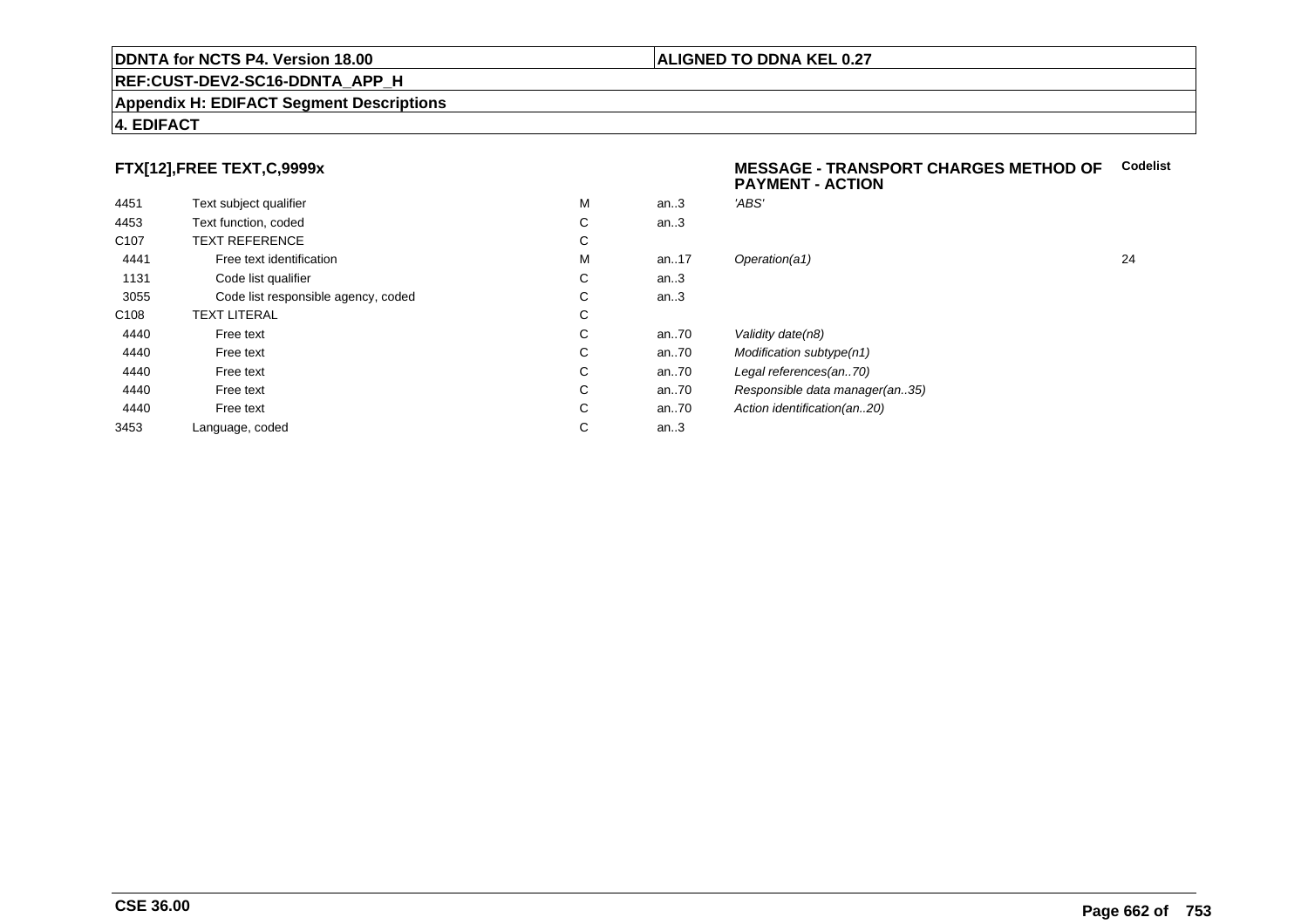#### **REF:CUST-DEV2-SC16-DDNTA\_APP\_H**

#### **Appendix H: EDIFACT Segment Descriptions**

#### **4. EDIFACT**

## **FTX[12],FREE TEXT,C,9999x**

| 4451             | Text subject qualifier              | M | an.3 | 'ACV' |
|------------------|-------------------------------------|---|------|-------|
| 4453             | Text function, coded                | С | an.3 | Langı |
| C <sub>107</sub> | <b>TEXT REFERENCE</b>               | С |      |       |
| 4441             | Free text identification            | M | an17 |       |
| 1131             | Code list qualifier                 | С | an.3 |       |
| 3055             | Code list responsible agency, coded | С | an.3 |       |
| C <sub>108</sub> | <b>TEXT LITERAL</b>                 | C |      |       |
| 4440             | Free text                           | С | an70 | Desci |
| 4440             | Free text                           | C | an70 |       |
| 4440             | Free text                           | С | an70 |       |
| 4440             | Free text                           | С | an70 |       |
| 4440             | Free text                           | С | an70 |       |
| 3453             | Language, coded                     | С | an.3 | Langu |
|                  |                                     |   |      |       |

#### **MESSAGE - TRANSPORT CHARGES METHOD OFCodelist PAYMENT - LANGUAGE SPECIFIC DATA**

| M | an.3 | 'ACV'                          |    |
|---|------|--------------------------------|----|
| С | an.3 | Language code(a2)              | 12 |
| С |      |                                |    |
| М | an17 |                                |    |
| С | an.3 |                                |    |
| С | an.3 |                                |    |
| С |      |                                |    |
| С | an70 | Description(an140)             |    |
| С | an70 |                                |    |
| С | an70 |                                |    |
| С | an70 |                                |    |
| С | an70 |                                |    |
| С | an.3 | Language specific data LNG(a2) | 12 |
|   |      |                                |    |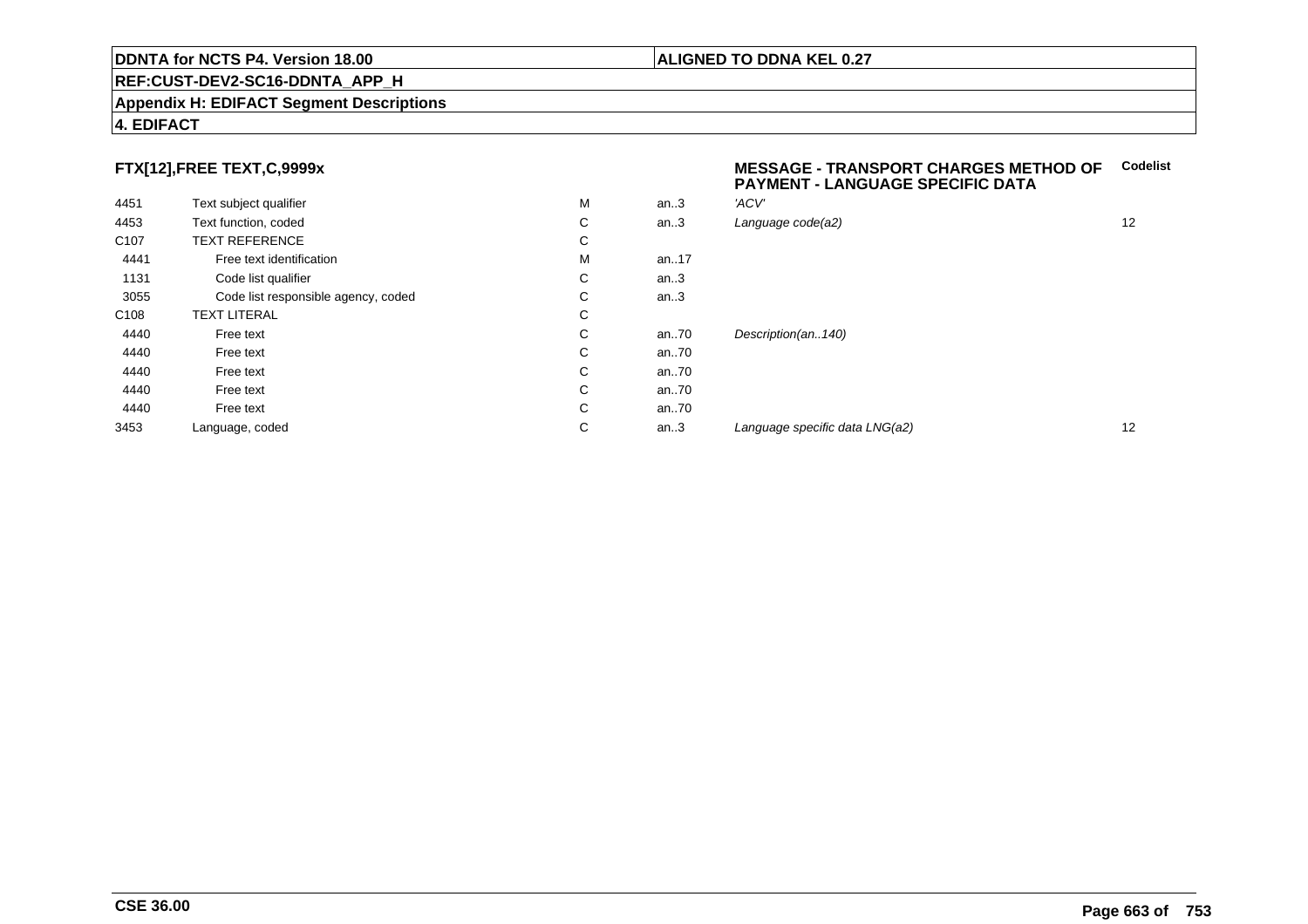#### **REF:CUST-DEV2-SC16-DDNTA\_APP\_H**

#### **Appendix H: EDIFACT Segment Descriptions**

#### **4. EDIFACT**

## **FTX[12],FREE TEXT,C,9999x**

|                  | FTX[12],FREE TEXT,C,9999x           |   |        | <b>MESSAGE - METHOD OF PAYMENT - ACTION</b> |    |
|------------------|-------------------------------------|---|--------|---------------------------------------------|----|
| 4451             | Text subject qualifier              | M | an.3   | 'ABS'                                       |    |
| 4453             | Text function, coded                | С | an $3$ |                                             |    |
| C <sub>107</sub> | <b>TEXT REFERENCE</b>               | С |        |                                             |    |
| 4441             | Free text identification            | M | an17   | Operation(a1)                               | 24 |
| 1131             | Code list qualifier                 | С | an.3   |                                             |    |
| 3055             | Code list responsible agency, coded | С | an.3   |                                             |    |
| C108             | <b>TEXT LITERAL</b>                 | С |        |                                             |    |
| 4440             | Free text                           | С | an70   | Validity date(n8)                           |    |
| 4440             | Free text                           | С | an70   | Modification subtype(n1)                    |    |
| 4440             | Free text                           | С | an70   | Legal references(an70)                      |    |
| 4440             | Free text                           | С | an70   | Responsible data manager(an35)              |    |
| 4440             | Free text                           | С | an70   | Action identification(an20)                 |    |
| 3453             | Language, coded                     | С | an.3   |                                             |    |

# **ALIGNED TO DDNA KEL 0.27**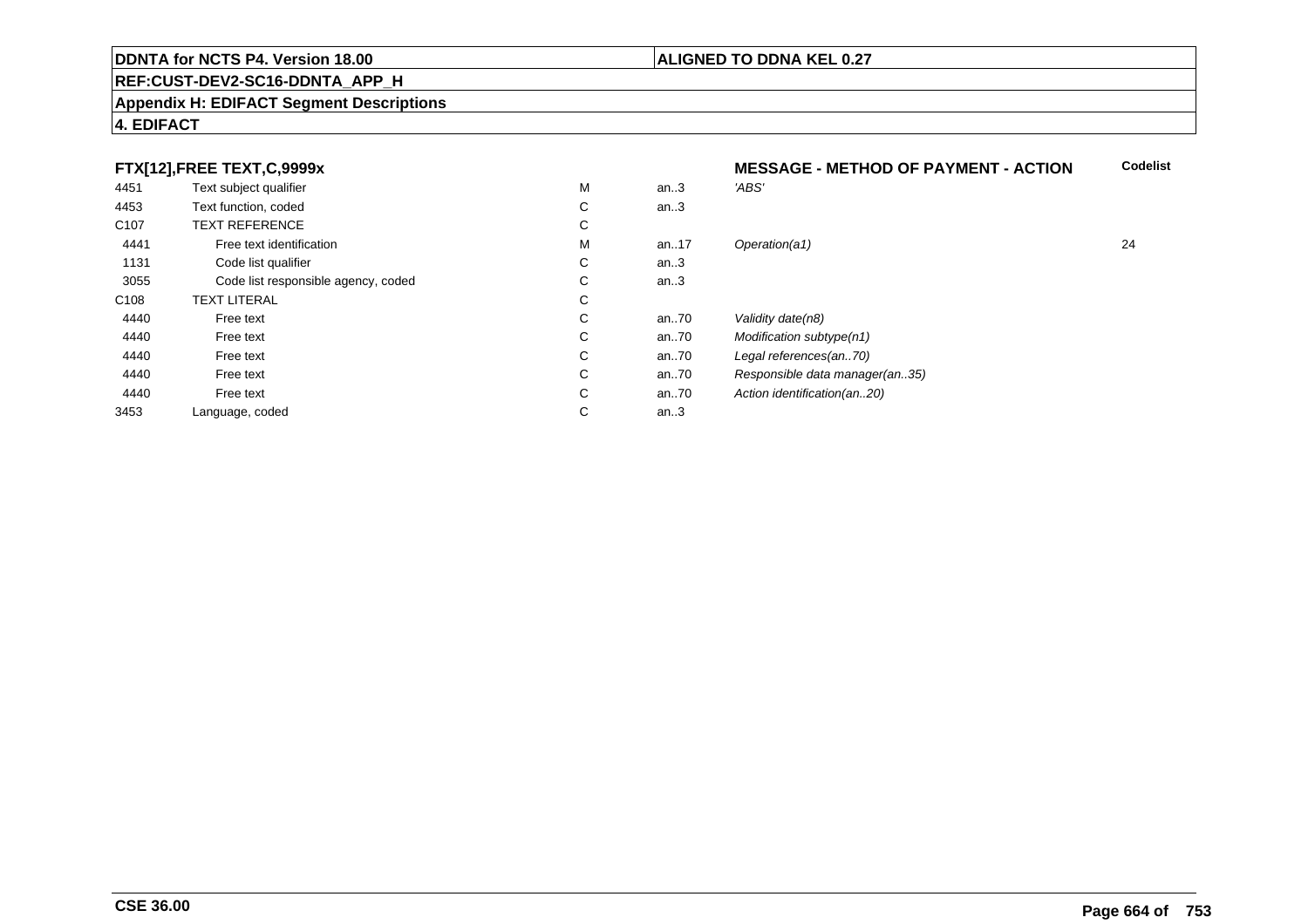#### **REF:CUST-DEV2-SC16-DDNTA\_APP\_H**

#### **Appendix H: EDIFACT Segment Descriptions**

#### **4. EDIFACT**

#### **FTX[12],FREE TEXT,C,9999x**

| 4451             | Text subject qualifier              | M | an.3 | 'ACV' |
|------------------|-------------------------------------|---|------|-------|
| 4453             | Text function, coded                | С | an.3 | Langu |
| C <sub>107</sub> | <b>TEXT REFERENCE</b>               | C |      |       |
| 4441             | Free text identification            | M | an17 |       |
| 1131             | Code list qualifier                 | C | an.3 |       |
| 3055             | Code list responsible agency, coded | C | an.3 |       |
| C <sub>108</sub> | <b>TEXT LITERAL</b>                 | C |      |       |
| 4440             | Free text                           | C | an70 | Desci |
| 4440             | Free text                           | C | an70 |       |
| 4440             | Free text                           | C | an70 |       |
| 4440             | Free text                           | C | an70 |       |
| 4440             | Free text                           | C | an70 |       |
| 3453             | Language, coded                     | C | an.3 | Langı |
|                  |                                     |   |      |       |

#### **MESSAGE - METHOD OF PAYMENT - LANGUAGECodelistSPECIFIC DATA**

| М | an.3 | 'ACV'                          |    |
|---|------|--------------------------------|----|
| С | an.3 | Language code(a2)              | 12 |
| С |      |                                |    |
| М | an17 |                                |    |
| С | an.3 |                                |    |
| С | an.3 |                                |    |
| С |      |                                |    |
| С | an70 | Description(an140)             |    |
| С | an70 |                                |    |
| С | an70 |                                |    |
| С | an70 |                                |    |
| С | an70 |                                |    |
| С | an.3 | Language specific data LNG(a2) | 12 |
|   |      |                                |    |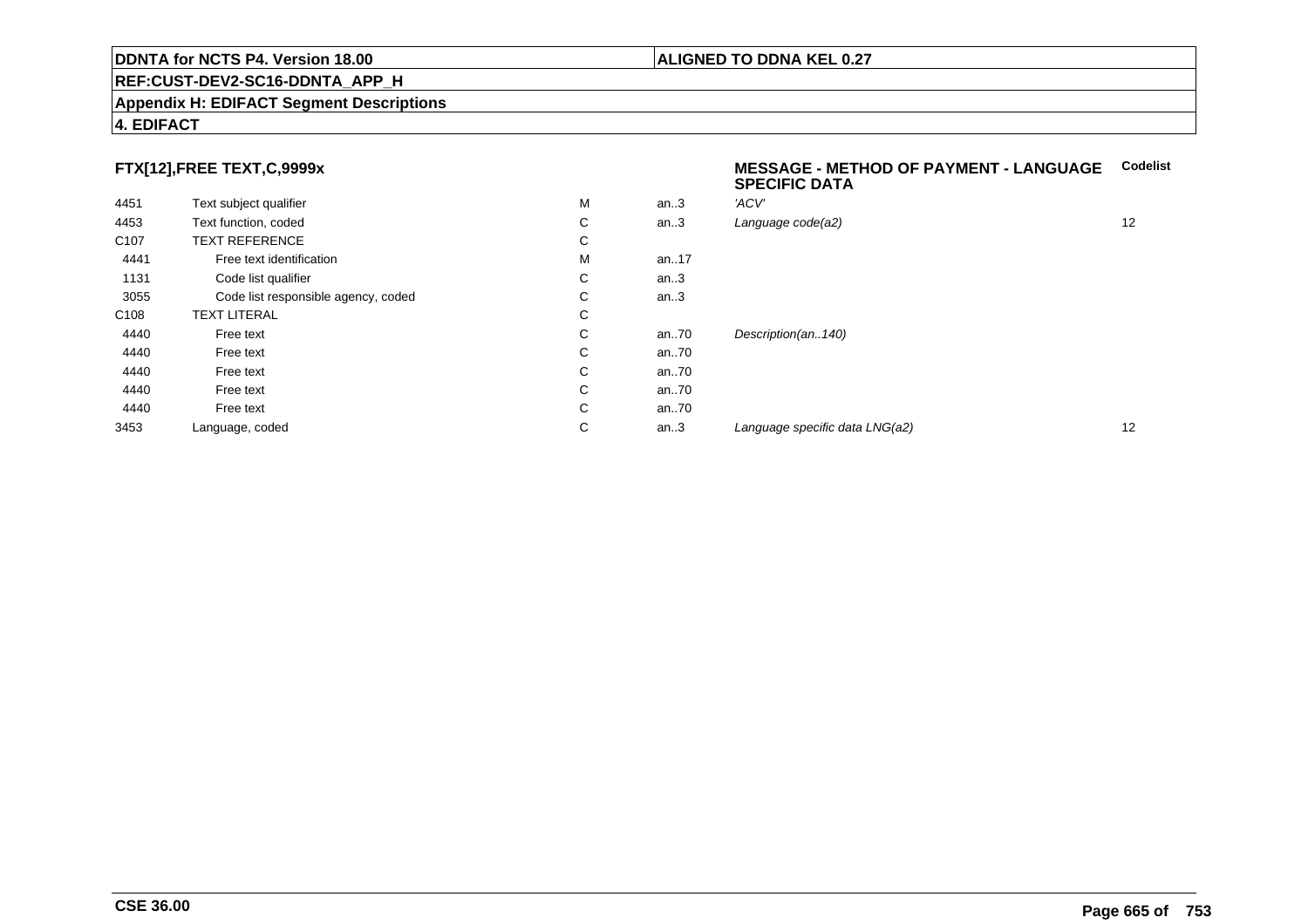#### **REF:CUST-DEV2-SC16-DDNTA\_APP\_H**

#### **Appendix H: EDIFACT Segment Descriptions**

## **4. EDIFACT**

## **FTX[12],FREE TEXT,C,9999x**

| 4451             | Text subject qualifier              | M | an.3  | 'ABS'  |
|------------------|-------------------------------------|---|-------|--------|
| 4453             | Text function, coded                | C | an.3  |        |
| C <sub>107</sub> | <b>TEXT REFERENCE</b>               | C |       |        |
| 4441             | Free text identification            | M | an.17 | Opera  |
| 1131             | Code list qualifier                 | C | an.3  |        |
| 3055             | Code list responsible agency, coded | C | an.3  |        |
| C <sub>108</sub> | <b>TEXT LITERAL</b>                 | C |       |        |
| 4440             | Free text                           | C | an70  | Validi |
| 4440             | Free text                           | C | an.70 | Modit  |
| 4440             | Free text                           | C | an70  | Legal  |
| 4440             | Free text                           | C | an70  | Resp   |
| 4440             | Free text                           | C | an70  | Action |
| 3453             | Language, coded                     | С | an.3  |        |
|                  |                                     |   |       |        |

#### **MESSAGE - PREVIOUS DOCUMENT CATEGORY -** Codelist<br>ACTION **ACTION**

| М | an.3 | 'ABS'                          |    |
|---|------|--------------------------------|----|
| С | an.3 |                                |    |
| С |      |                                |    |
| М | an17 | Operation(a1)                  | 24 |
| С | an.3 |                                |    |
| С | an.3 |                                |    |
| С |      |                                |    |
| С | an70 | Validity date(n8)              |    |
| С | an70 | Modification subtype(n1)       |    |
| С | an70 | Legal references(an70)         |    |
| С | an70 | Responsible data manager(an35) |    |
| С | an70 | Action identification(an20)    |    |
| С | an.3 |                                |    |
|   |      |                                |    |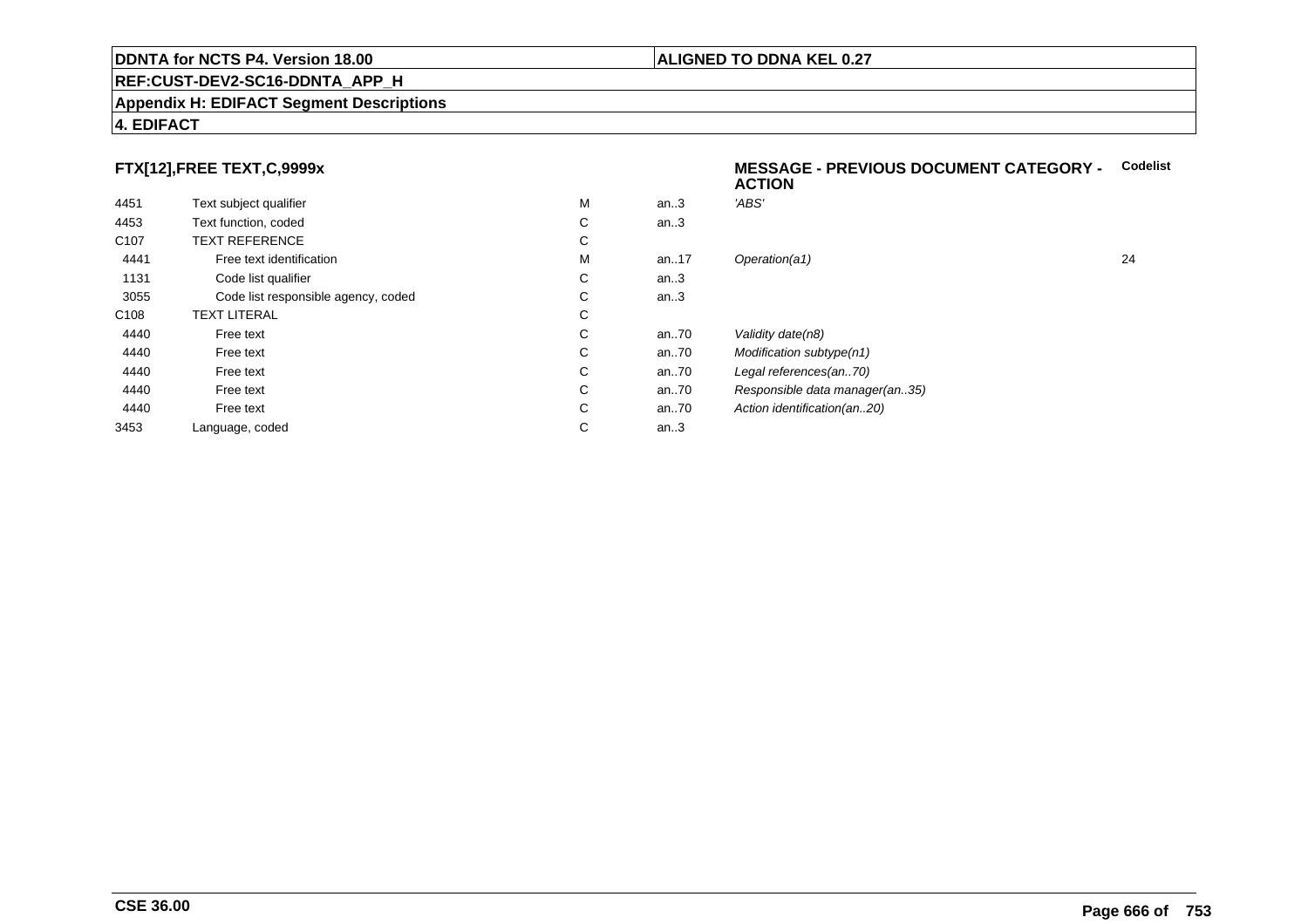#### **REF:CUST-DEV2-SC16-DDNTA\_APP\_H**

#### **Appendix H: EDIFACT Segment Descriptions**

#### **4. EDIFACT**

## **FTX[12],FREE TEXT,C,9999x**

| 4451             | Text subject qualifier              | M | an.3 | 'ACV' |
|------------------|-------------------------------------|---|------|-------|
| 4453             | Text function, coded                | С | an.3 | Langu |
| C <sub>107</sub> | <b>TEXT REFERENCE</b>               | C |      |       |
| 4441             | Free text identification            | M | an17 |       |
| 1131             | Code list qualifier                 | С | an.3 |       |
| 3055             | Code list responsible agency, coded | С | an.3 |       |
| C <sub>108</sub> | <b>TEXT LITERAL</b>                 | C |      |       |
| 4440             | Free text                           | C | an70 | Desci |
| 4440             | Free text                           | C | an70 |       |
| 4440             | Free text                           | С | an70 |       |
| 4440             | Free text                           | С | an70 |       |
| 4440             | Free text                           | C | an70 |       |
| 3453             | Language, coded                     | С | an.3 | Langı |
|                  |                                     |   |      |       |

#### **MESSAGE - PREVIOUS DOCUMENT CATEGORY - CodelistLANGUAGE SPECIFIC DATA**

| М | an.3 | 'ACV'                          |    |
|---|------|--------------------------------|----|
| С | an.3 | Language code(a2)              | 12 |
| С |      |                                |    |
| М | an17 |                                |    |
| С | an.3 |                                |    |
| С | an.3 |                                |    |
| С |      |                                |    |
| С | an70 | Description(an140)             |    |
| С | an70 |                                |    |
| С | an70 |                                |    |
| С | an70 |                                |    |
| С | an70 |                                |    |
| С | an.3 | Language specific data LNG(a2) | 12 |
|   |      |                                |    |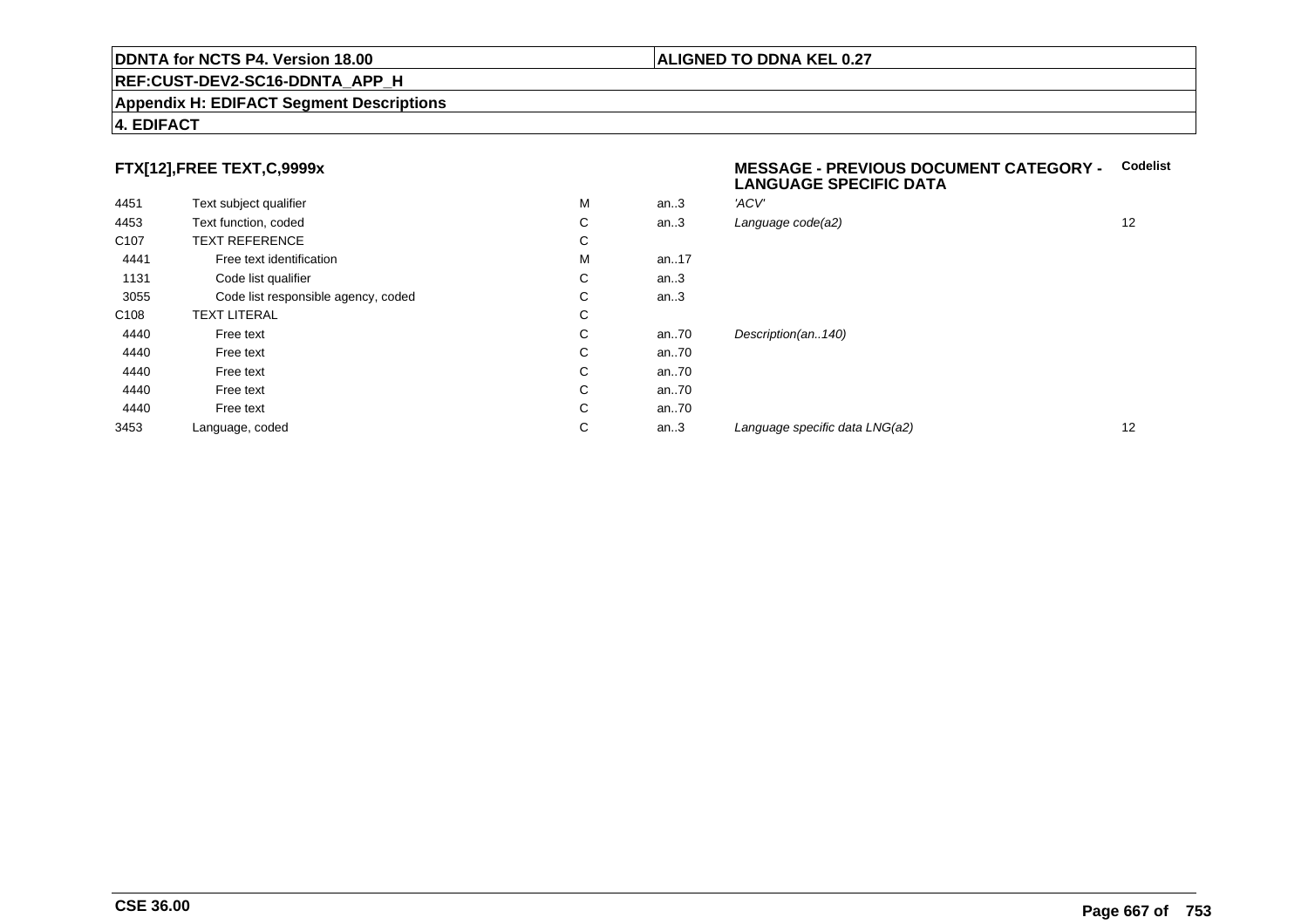#### **REF:CUST-DEV2-SC16-DDNTA\_APP\_H**

#### **Appendix H: EDIFACT Segment Descriptions**

#### **4. EDIFACT**

#### **FTX[12],FREE TEXT,C,9999x**

|                                     |   |         | <b>ACTION</b>                  |    |
|-------------------------------------|---|---------|--------------------------------|----|
| Text subject qualifier              | М | an.3    | 'ABS'                          |    |
| Text function, coded                | C | an.3    |                                |    |
| <b>TEXT REFERENCE</b>               | C |         |                                |    |
| Free text identification            | М | an17    | Operation(a1)                  | 24 |
| Code list qualifier                 | C | an.3    |                                |    |
| Code list responsible agency, coded | C | an.3    |                                |    |
| <b>TEXT LITERAL</b>                 | C |         |                                |    |
| Free text                           | C | an70    | Validity date(n8)              |    |
| Free text                           | C | an70    | Modification subtype(n1)       |    |
| Free text                           | C | an70    | Legal references(an70)         |    |
| Free text                           | C | an70    | Responsible data manager(an35) |    |
| Free text                           | C | an70    | Action identification(an20)    |    |
| Language, coded                     | C | an $.3$ |                                |    |
|                                     |   |         |                                |    |

**Codelist**

#### **ALIGNED TO DDNA KEL 0.27**

**MESSAGE - UN DANGEROUS GOODS CODE -**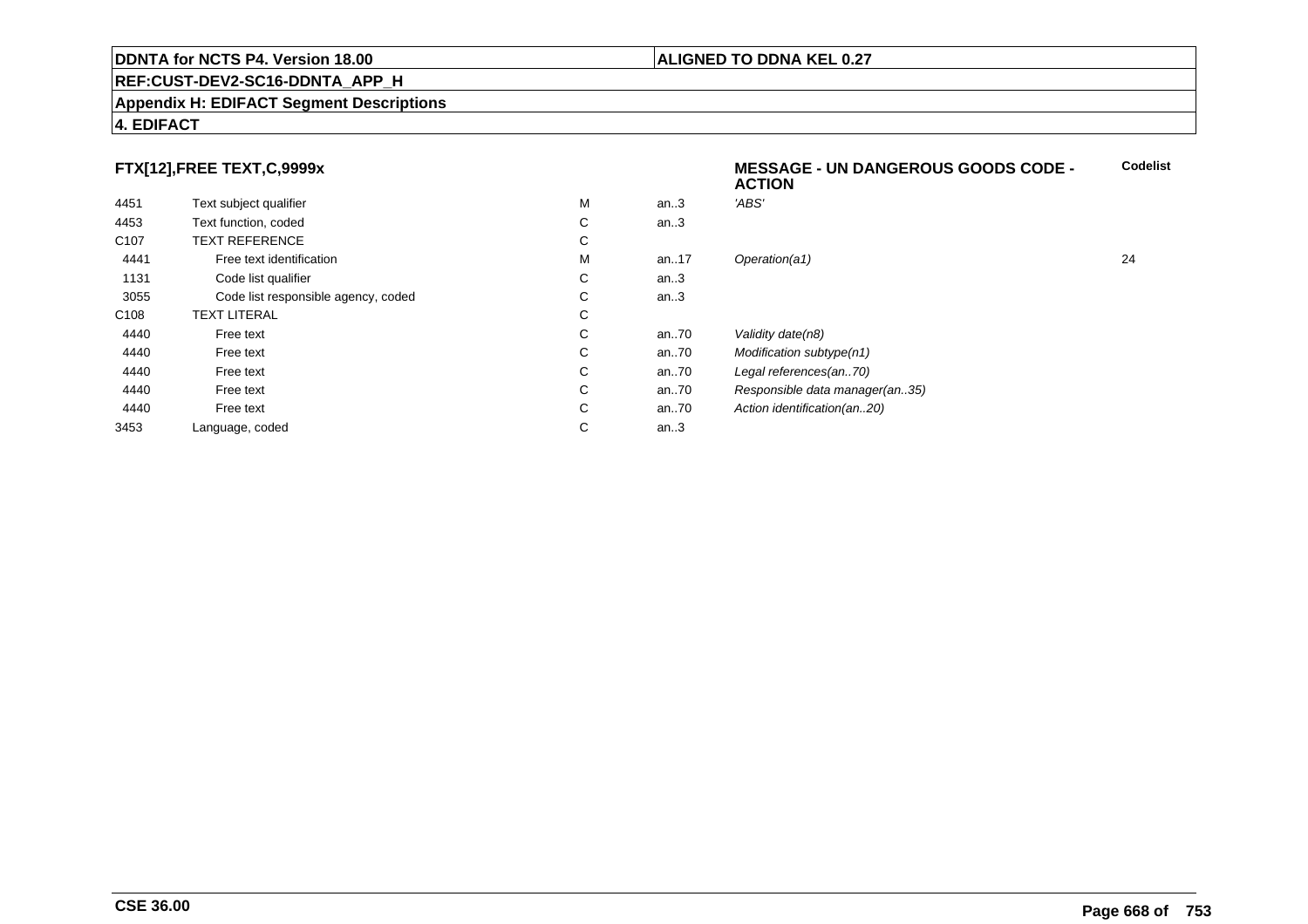#### **REF:CUST-DEV2-SC16-DDNTA\_APP\_H**

#### **Appendix H: EDIFACT Segment Descriptions**

#### **4. EDIFACT**

## **FTX[12],FREE TEXT,C,9999x**

|                  | . .                                 |   |      | <b>LANGUAGE SPECIFIC DATA</b>  |    |
|------------------|-------------------------------------|---|------|--------------------------------|----|
| 4451             | Text subject qualifier              | M | an.3 | 'ACV'                          |    |
| 4453             | Text function, coded                | С | an.3 | Language code(a2)              | 12 |
| C <sub>107</sub> | <b>TEXT REFERENCE</b>               | С |      |                                |    |
| 4441             | Free text identification            | M | an17 |                                |    |
| 1131             | Code list qualifier                 | С | an.3 |                                |    |
| 3055             | Code list responsible agency, coded | С | an.3 |                                |    |
| C108             | <b>TEXT LITERAL</b>                 | С |      |                                |    |
| 4440             | Free text                           | С | an70 | Description(an350)             |    |
| 4440             | Free text                           | С | an70 |                                |    |
| 4440             | Free text                           | С | an70 |                                |    |
| 4440             | Free text                           | С | an70 |                                |    |
| 4440             | Free text                           | С | an70 |                                |    |
| 3453             | Language, coded                     | С | an.3 | Language specific data LNG(a2) | 12 |
|                  |                                     |   |      |                                |    |

#### **ALIGNED TO DDNA KEL 0.27**

**MESSAGE - UN DANGEROUS GOODS CODE -**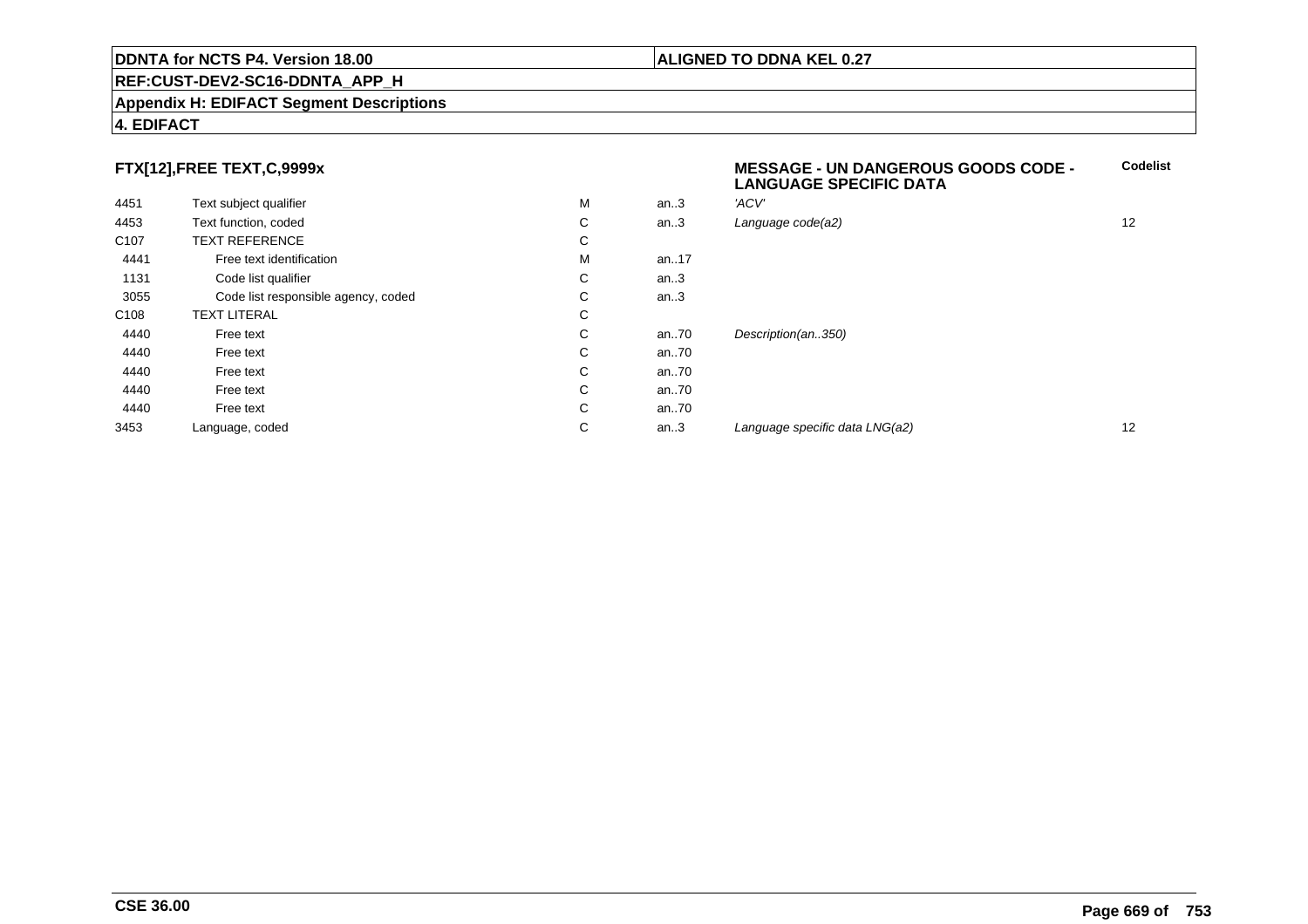#### **REF:CUST-DEV2-SC16-DDNTA\_APP\_H**

#### **Appendix H: EDIFACT Segment Descriptions**

#### **4. EDIFACT**

#### **FTX[12],FREE TEXT,C,9999xMESSAGE - WAREHOUSE TYPE - ACTION**<br>M an..3 *'ABS'*  **Codelist** 4451Text subject qualifier M<br>
Text function, coded C M an..3 *'ABS'*<br>-4453Text function, coded C<br>
TEXT REFERENCE an..3 C107 TEXT REFERENCEE C  $\mathsf{M}% _{T}=\mathsf{M}_{T}\!\left( a,b\right) ,\ \mathsf{M}_{T}=\mathsf{M}_{T}$ 4441Free text identification M<br>Code list qualifier development of the code list qualifier development of  $\mathbf C$ M an..17 Operation(a1) 24 1131Code list qualifier C<br>Code list responsible agency, coded C an..3 3055Code list responsible agency, coded C<br>
XT LITERAL C an..3 C108TEXT LITERAL<br>Free text  $\mathbf C$ 44400 Free text C C an..70 Validity date(n8)<br>C an..70 Modification subt 44400 Free text C C an..70 Modification subtype(n1)<br>C an..70 Legal references(an..70) 44400 Free text C C an..70 Legal references(an..70)<br>C an..70 Responsible data manag 44400 Free text C C an..70 Responsible data manager(an..35)<br>C an..70 Action identification(an..20) 44400 Free text C C an..70 Action identification(an..20)<br>C an..3 3453Language, coded an..3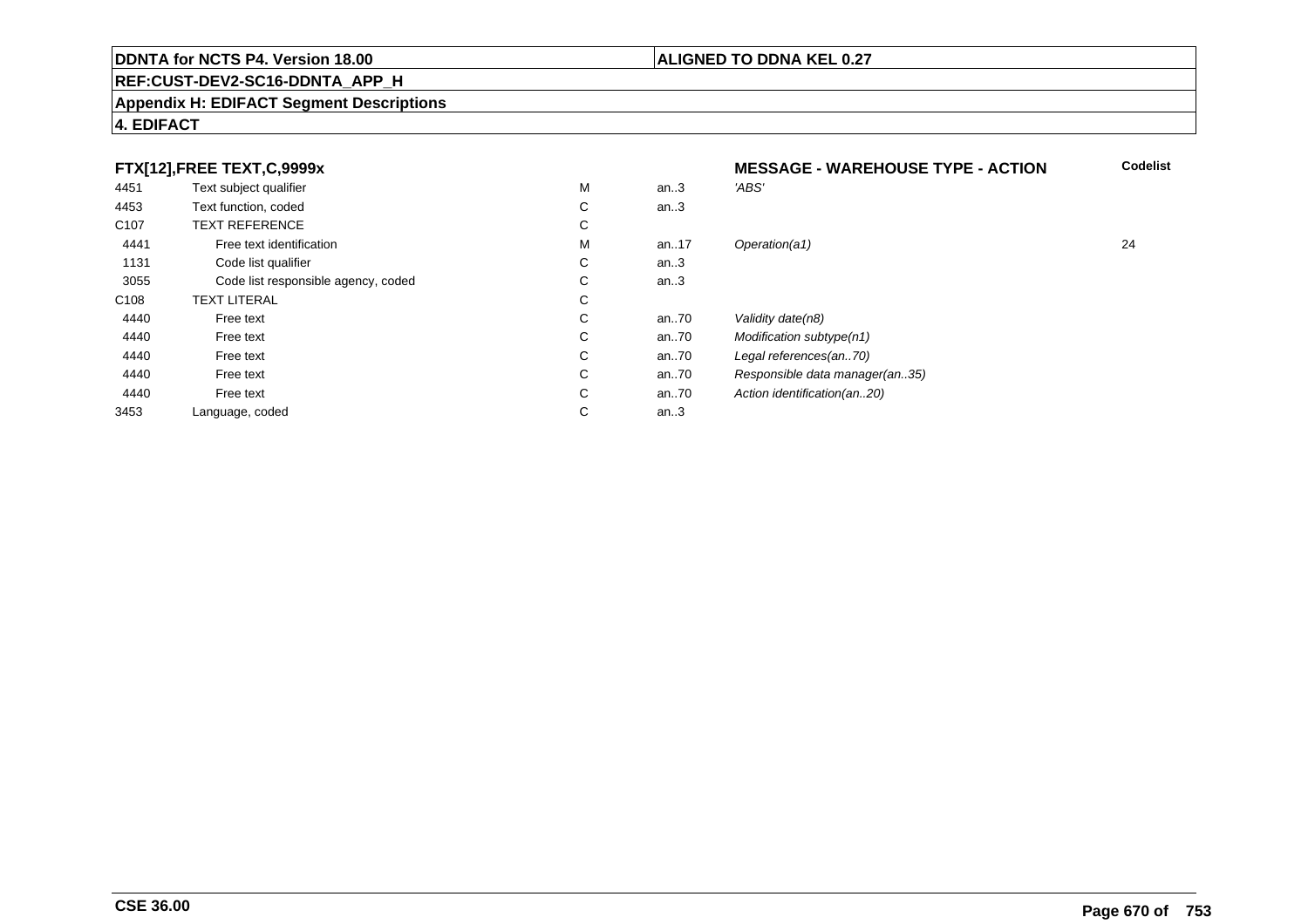#### **REF:CUST-DEV2-SC16-DDNTA\_APP\_H**

#### **Appendix H: EDIFACT Segment Descriptions**

#### **4. EDIFACT**

#### **FTX[12],FREE TEXT,C,9999x**

|                  | FTX[12],FREE TEXT,C,9999x           |   |          | <b>MESSAGE - WAREHOUSE TYPE - LANGUAGE</b><br><b>SPECIFIC DATA</b> |    |
|------------------|-------------------------------------|---|----------|--------------------------------------------------------------------|----|
| 4451             | Text subject qualifier              | M | an.3     | 'ACV'                                                              |    |
| 4453             | Text function, coded                | C | an.3     | Language code(a2)                                                  | 12 |
| C <sub>107</sub> | <b>TEXT REFERENCE</b>               | C |          |                                                                    |    |
| 4441             | Free text identification            | м | an17     |                                                                    |    |
| 1131             | Code list qualifier                 | С | an.3     |                                                                    |    |
| 3055             | Code list responsible agency, coded | С | an.3     |                                                                    |    |
| C <sub>108</sub> | <b>TEXT LITERAL</b>                 | C |          |                                                                    |    |
| 4440             | Free text                           | C | an $.70$ | Description(an140)                                                 |    |
| 4440             | Free text                           | С | an $.70$ |                                                                    |    |
| 4440             | Free text                           | C | an $.70$ |                                                                    |    |
| 4440             | Free text                           | С | an $.70$ |                                                                    |    |
| 4440             | Free text                           | C | an.70    |                                                                    |    |
| 3453             | Language, coded                     | С | an.3     | Language specific data LNG(a2)                                     | 12 |
|                  |                                     |   |          |                                                                    |    |

**Codelist**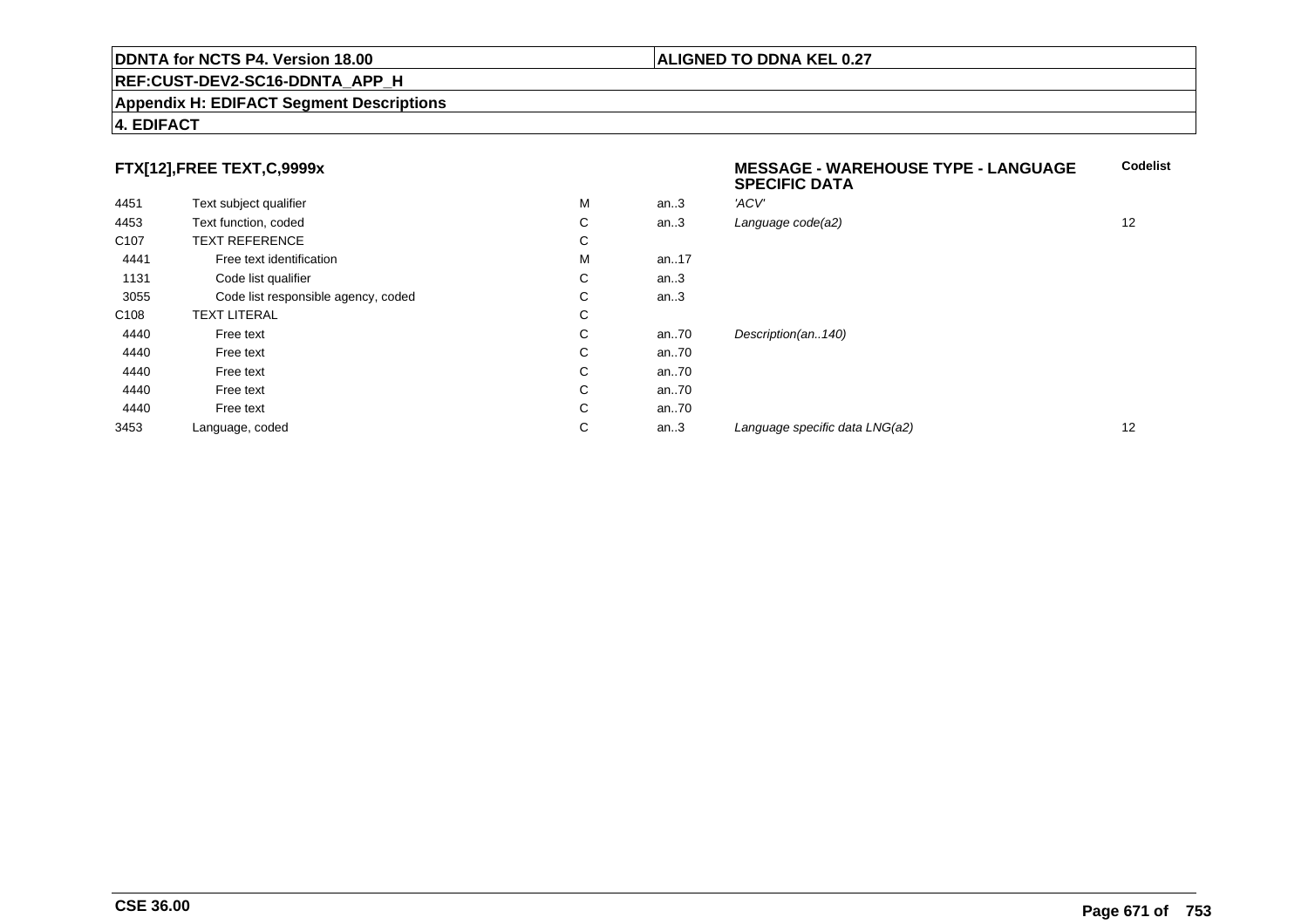## **REF:CUST-DEV2-SC16-DDNTA\_APP\_H**

#### **Appendix H: EDIFACT Segment Descriptions**

## **4. EDIFACT**

|                  | FTX[12], FREE TEXT, C, 9999x        |   |      | <b>MESSAGE - TYPE OF TAX - ACTION</b> | <b>Codelist</b> |
|------------------|-------------------------------------|---|------|---------------------------------------|-----------------|
| 4451             | Text subject qualifier              | М | an.3 | 'ABS'                                 |                 |
| 4453             | Text function, coded                | С | an.3 |                                       |                 |
| C <sub>107</sub> | <b>TEXT REFERENCE</b>               | С |      |                                       |                 |
| 4441             | Free text identification            | М | an17 | Operation(a1)                         | 24              |
| 1131             | Code list qualifier                 | С | an.3 |                                       |                 |
| 3055             | Code list responsible agency, coded | С | an.3 |                                       |                 |
| C108             | <b>TEXT LITERAL</b>                 | С |      |                                       |                 |
| 4440             | Free text                           | С | an70 | Validity date(n8)                     |                 |
| 4440             | Free text                           | С | an70 | Modification subtype(n1)              |                 |
| 4440             | Free text                           | С | an70 | Legal references(an70)                |                 |
| 4440             | Free text                           | С | an70 | Responsible data manager(an35)        |                 |
| 4440             | Free text                           | С | an70 | Action identification(an20)           |                 |
| 3453             | Language, coded                     | С | an.3 |                                       |                 |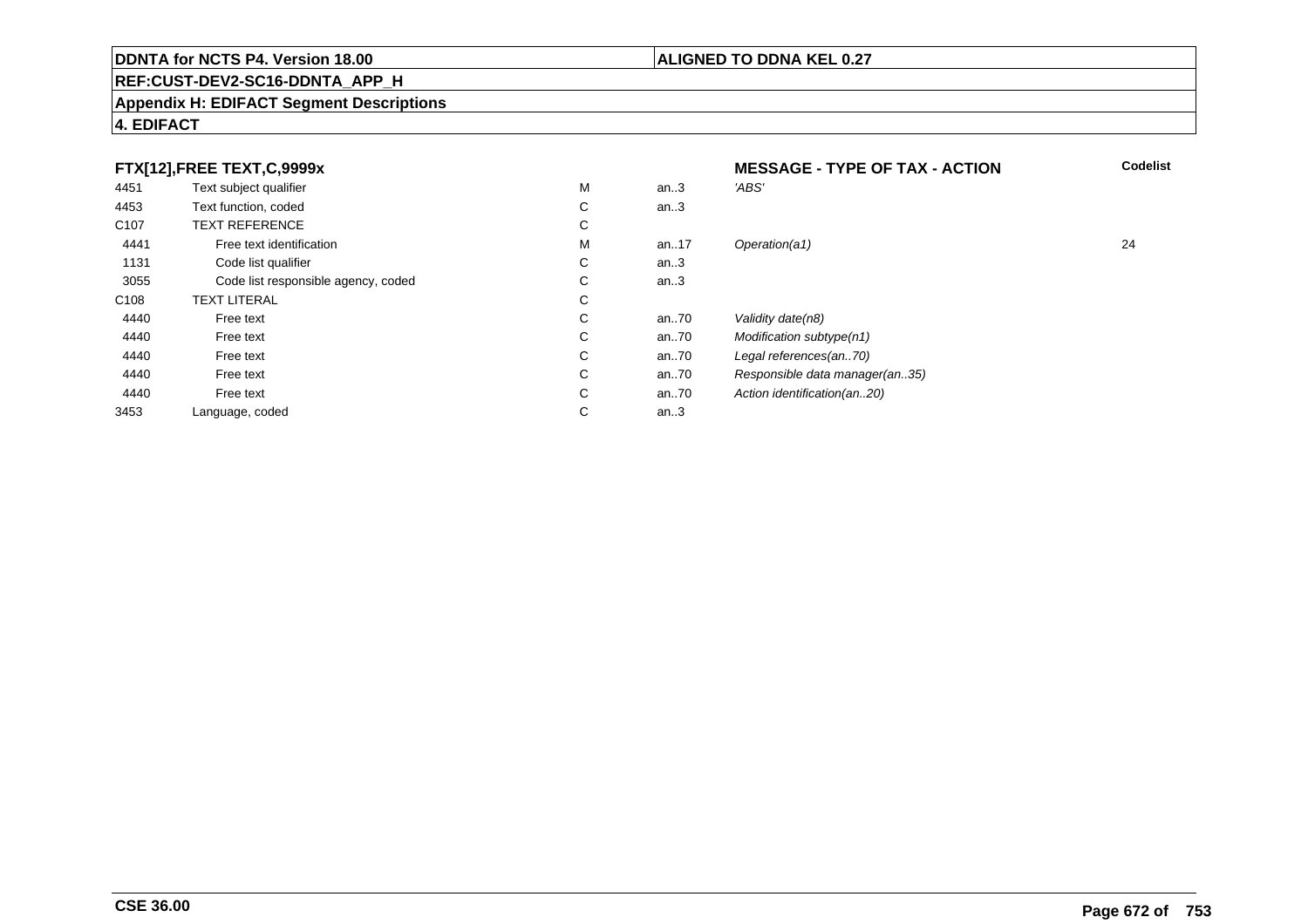#### **REF:CUST-DEV2-SC16-DDNTA\_APP\_H**

#### **Appendix H: EDIFACT Segment Descriptions**

## **4. EDIFACT**

## **FTX[12],FREE TEXT,C,9999x**

| 4451             | Text subject qualifier              | M | an.3     | 'ACV'                |
|------------------|-------------------------------------|---|----------|----------------------|
| 4453             | Text function, coded                | С | an.3     | Language code(a2)    |
| C <sub>107</sub> | <b>TEXT REFERENCE</b>               | С |          |                      |
| 4441             | Free text identification            | M | an.17    |                      |
| 1131             | Code list qualifier                 | С | an.3     |                      |
| 3055             | Code list responsible agency, coded | С | an.3     |                      |
| C <sub>108</sub> | <b>TEXT LITERAL</b>                 | С |          |                      |
| 4440             | Free text                           | C | an70     | Description(an140)   |
| 4440             | Free text                           | С | an70     |                      |
| 4440             | Free text                           | C | an70     |                      |
| 4440             | Free text                           | C | an70     |                      |
| 4440             | Free text                           | C | an $.70$ |                      |
| 3453             | Language, coded                     | С | an.3     | Language specific di |
|                  |                                     |   |          |                      |

#### **MESSAGE - TYPE OF TAX - LANGUAGE SPECIFICCodelistDATA**

| М | an.3 | 'ACV'                          |    |
|---|------|--------------------------------|----|
| С | an.3 | Language code(a2)              | 12 |
| С |      |                                |    |
| М | an17 |                                |    |
| С | an.3 |                                |    |
| С | an.3 |                                |    |
| С |      |                                |    |
| С | an70 | Description(an140)             |    |
| С | an70 |                                |    |
| С | an70 |                                |    |
| С | an70 |                                |    |
| С | an70 |                                |    |
| С | an.3 | Language specific data LNG(a2) | 12 |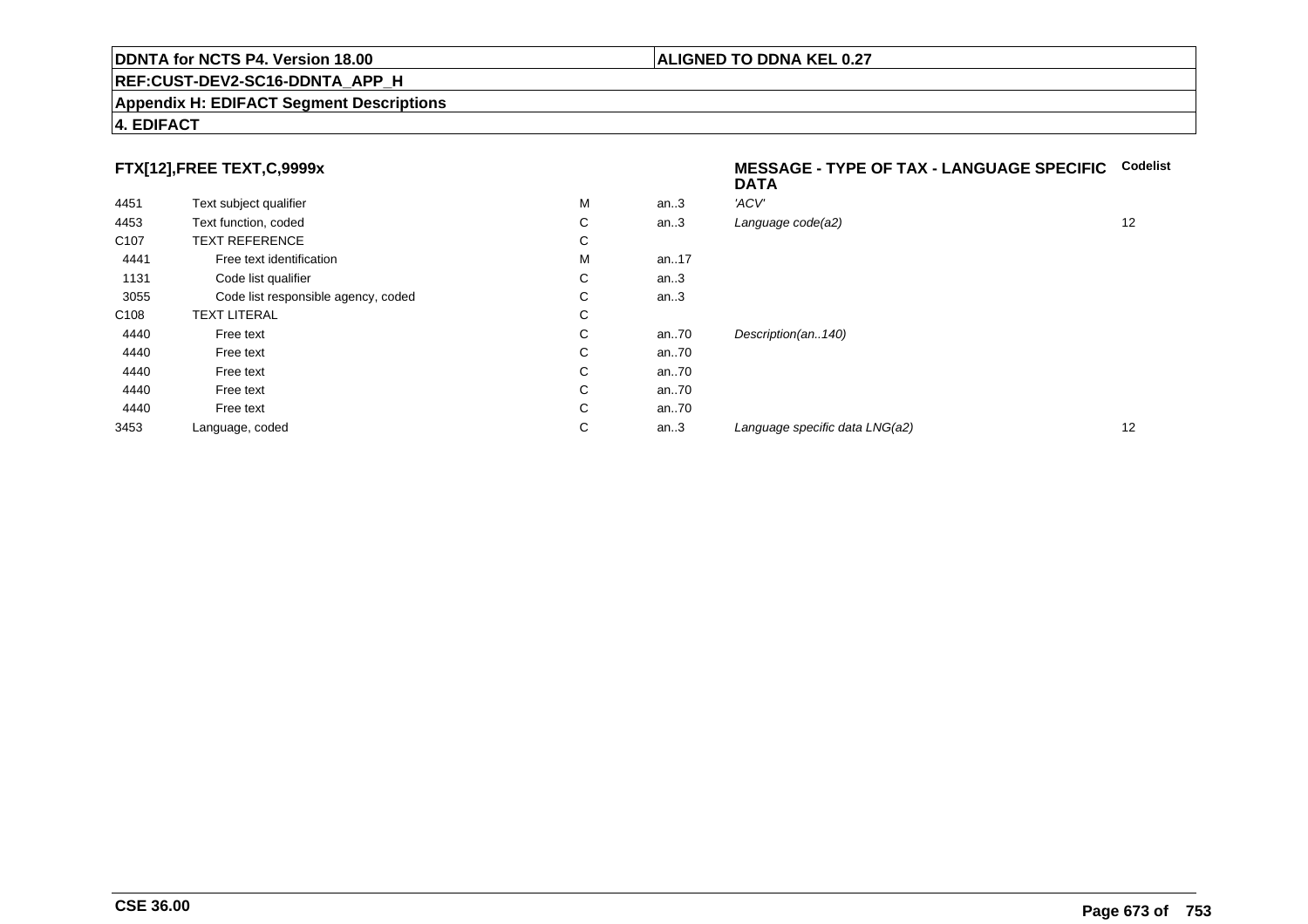## **REF:CUST-DEV2-SC16-DDNTA\_APP\_H**

#### **Appendix H: EDIFACT Segment Descriptions**

#### **4. EDIFACT**

## **FTX[12],FREE TEXT,C,9999x**

| 4451             | Text subject qualifier              | M | an.3     | 'ABS'                   |
|------------------|-------------------------------------|---|----------|-------------------------|
| 4453             | Text function, coded                | С | an.3     |                         |
| C <sub>107</sub> | <b>TEXT REFERENCE</b>               | C |          |                         |
| 4441             | Free text identification            | M | an.17    | Operation(a1)           |
| 1131             | Code list qualifier                 | С | an.3     |                         |
| 3055             | Code list responsible agency, coded | С | an.3     |                         |
| C <sub>108</sub> | <b>TEXT LITERAL</b>                 | С |          |                         |
| 4440             | Free text                           | C | an70     | Validity date(n8)       |
| 4440             | Free text                           | C | an70     | <b>Modification sub</b> |
| 4440             | Free text                           | C | an70     | Legal references        |
| 4440             | Free text                           | C | an70     | Responsible dat         |
| 4440             | Free text                           | C | an $.70$ | Action identificat      |
| 3453             | Language, coded                     | С | an.3     |                         |
|                  |                                     |   |          |                         |

## **MESSAGE - SUMMARY DECLARATION REJECTION REASON CODE - ACTIONCodelist**

M an..17 Operation(a1) 24 ubtype(n1) es(an..70) lata manager(an..35) ation(an..20)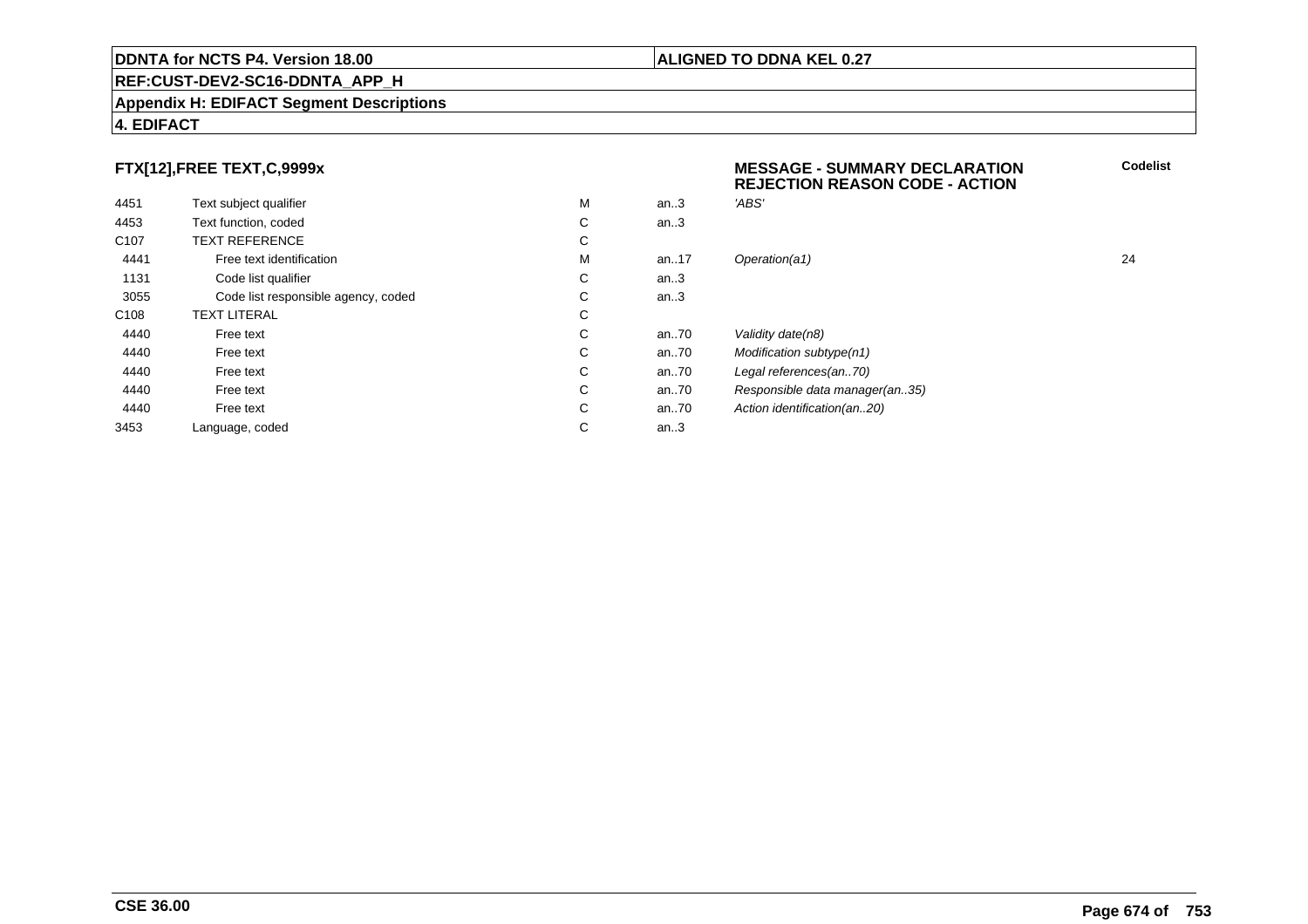#### **REF:CUST-DEV2-SC16-DDNTA\_APP\_H**

#### **Appendix H: EDIFACT Segment Descriptions**

#### **4. EDIFACT**

## **FTX[12],FREE TEXT,C,9999x**

|                  |                                     |   |      | ---   |
|------------------|-------------------------------------|---|------|-------|
| 4451             | Text subject qualifier              | M | an.3 | 'ACV' |
| 4453             | Text function, coded                | С | an.3 | Langi |
| C <sub>107</sub> | <b>TEXT REFERENCE</b>               | С |      |       |
| 4441             | Free text identification            | M | an17 |       |
| 1131             | Code list qualifier                 | С | an.3 |       |
| 3055             | Code list responsible agency, coded | С | an.3 |       |
| C <sub>108</sub> | <b>TEXT LITERAL</b>                 | С |      |       |
| 4440             | Free text                           | С | an70 | Desci |
| 4440             | Free text                           | С | an70 |       |
| 4440             | Free text                           | С | an70 |       |
| 4440             | Free text                           | С | an70 |       |
| 4440             | Free text                           | С | an70 |       |
| 3453             | Language, coded                     | С | an.3 | Langı |
|                  |                                     |   |      |       |

#### **MESSAGE - SUMMARY DECLARATION REJECTION REASON CODE - LANGUAGESPECIFIC DATACodelist**

| м | an3  | 'ACV'                          |    |
|---|------|--------------------------------|----|
| С | an.3 | Language code(a2)              | 12 |
| С |      |                                |    |
| М | an17 |                                |    |
| С | an.3 |                                |    |
| С | an.3 |                                |    |
| С |      |                                |    |
| С | an70 | Description(an140)             |    |
| С | an70 |                                |    |
| С | an70 |                                |    |
| С | an70 |                                |    |
| С | an70 |                                |    |
| С | an.3 | Language specific data LNG(a2) | 12 |
|   |      |                                |    |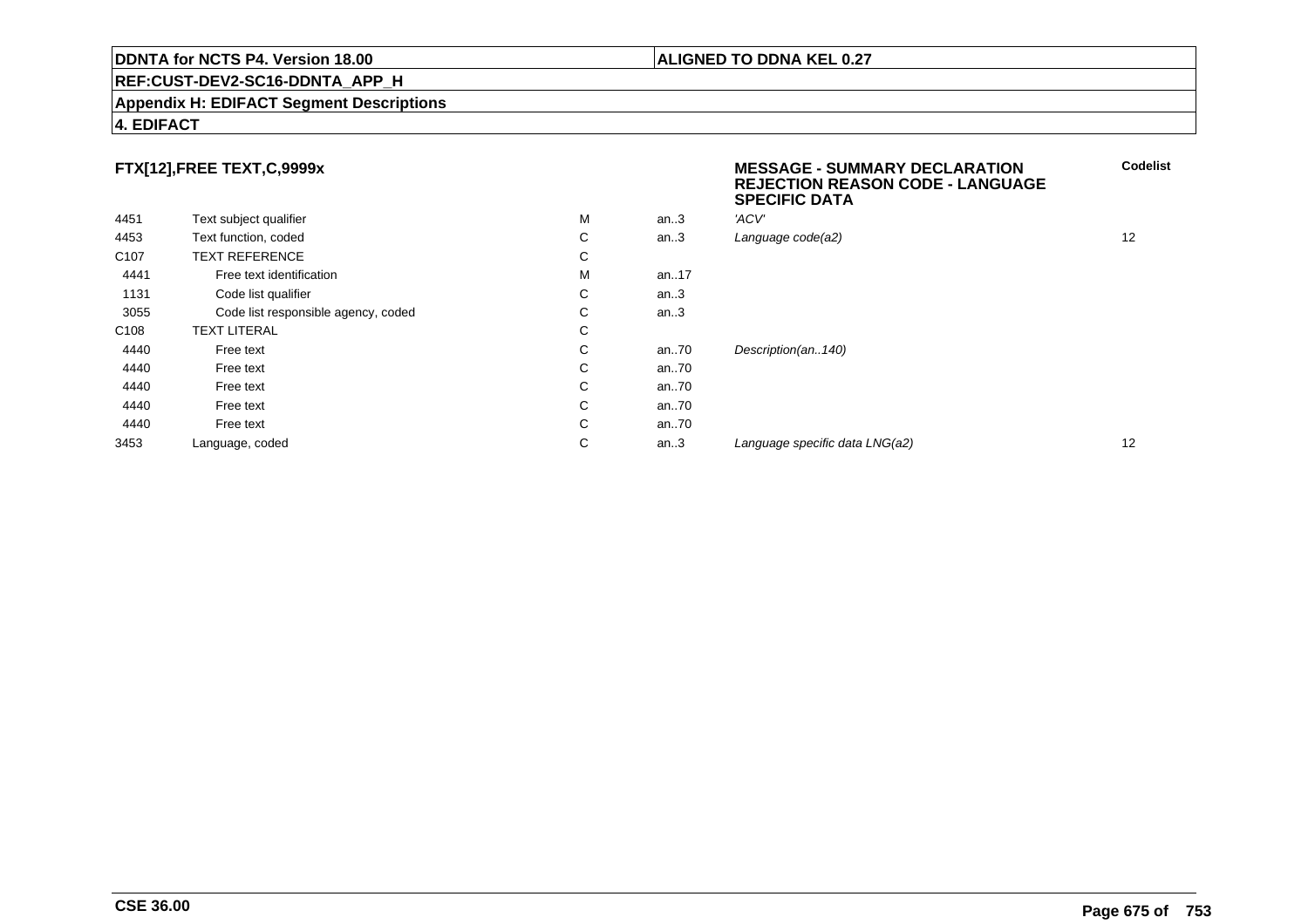#### **ALIGNED TO DDNA KEL 0.27**

**MESSAGE - SPECIFIC CIRCUMSTANCE**

## **REF:CUST-DEV2-SC16-DDNTA\_APP\_H**

#### **Appendix H: EDIFACT Segment Descriptions**

#### **4. EDIFACT**

#### **FTX[12],FREE TEXT,C,9999x**

|                  |                                     |   |          | <b>INDICATOR - ACTION</b>      |    |
|------------------|-------------------------------------|---|----------|--------------------------------|----|
| 4451             | Text subject qualifier              | M | an.3     | 'ABS'                          |    |
| 4453             | Text function, coded                | C | an.3     |                                |    |
| C <sub>107</sub> | <b>TEXT REFERENCE</b>               | С |          |                                |    |
| 4441             | Free text identification            | M | an17     | Operation(a1)                  | 24 |
| 1131             | Code list qualifier                 | C | an.3     |                                |    |
| 3055             | Code list responsible agency, coded | C | an.3     |                                |    |
| C <sub>108</sub> | <b>TEXT LITERAL</b>                 | C |          |                                |    |
| 4440             | Free text                           | C | an $.70$ | Validity date(n8)              |    |
| 4440             | Free text                           | C | an $.70$ | Modification subtype(n1)       |    |
| 4440             | Free text                           | C | an70     | Legal references(an70)         |    |
| 4440             | Free text                           | С | an70     | Responsible data manager(an35) |    |
| 4440             | Free text                           | C | an $.70$ | Action identification(an20)    |    |
| 3453             | Language, coded                     | С | an.3     |                                |    |
|                  |                                     |   |          |                                |    |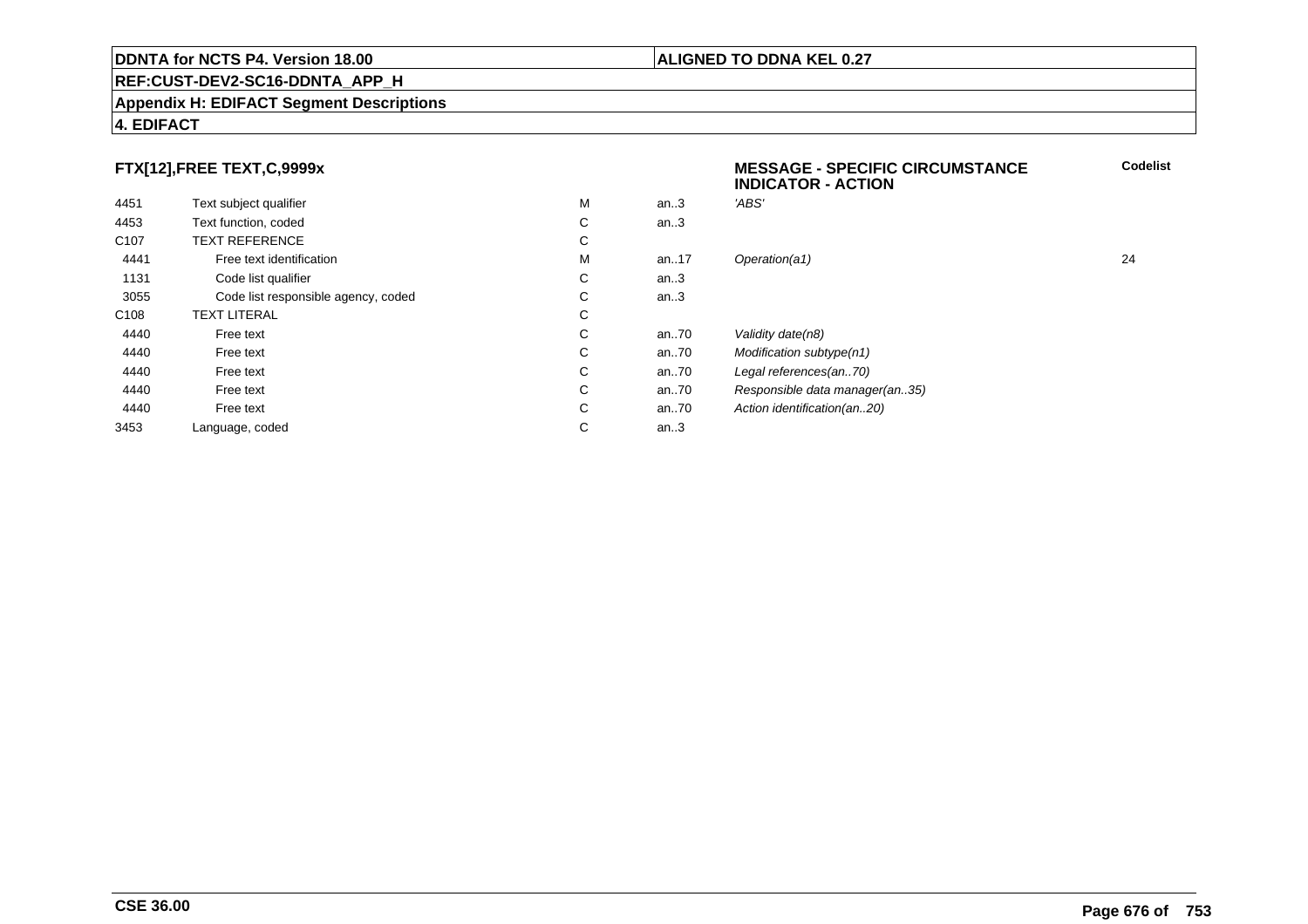#### **REF:CUST-DEV2-SC16-DDNTA\_APP\_H**

#### **Appendix H: EDIFACT Segment Descriptions**

#### **4. EDIFACT**

#### **FTX[12],FREE TEXT,C,9999x**

| FTX[12],FREE TEXT,C,9999x |                                     |    |      | <b>MESSAGE - SPECIFIC CIRCUMSTANCE</b><br><b>INDICATOR - LANGUAGE SPECIFIC DATA</b> | Code              |  |
|---------------------------|-------------------------------------|----|------|-------------------------------------------------------------------------------------|-------------------|--|
| 4451                      | Text subject qualifier              | М  | an.3 | 'ACV'                                                                               |                   |  |
| 4453                      | Text function, coded                | C  | an.3 | Language code(a2)                                                                   | $12 \overline{ }$ |  |
| C <sub>107</sub>          | <b>TEXT REFERENCE</b>               | C  |      |                                                                                     |                   |  |
| 4441                      | Free text identification            | M  | an17 |                                                                                     |                   |  |
| 1131                      | Code list qualifier                 | C. | an.3 |                                                                                     |                   |  |
| 3055                      | Code list responsible agency, coded | C  | an.3 |                                                                                     |                   |  |
| C <sub>108</sub>          | <b>TEXT LITERAL</b>                 | C  |      |                                                                                     |                   |  |
| 4440                      | Free text                           | C  | an70 | Description(an140)                                                                  |                   |  |
| 4440                      | Free text                           | C  | an70 |                                                                                     |                   |  |
| 4440                      | Free text                           | C  | an70 |                                                                                     |                   |  |
| 4440                      | Free text                           | C  | an70 |                                                                                     |                   |  |
| 4440                      | Free text                           | C  | an70 |                                                                                     |                   |  |
| 3453                      | Language, coded                     | C  | an.3 | Language specific data LNG(a2)                                                      | $12 \overline{ }$ |  |
|                           |                                     |    |      |                                                                                     |                   |  |

**ALIGNED TO DDNA KEL 0.27**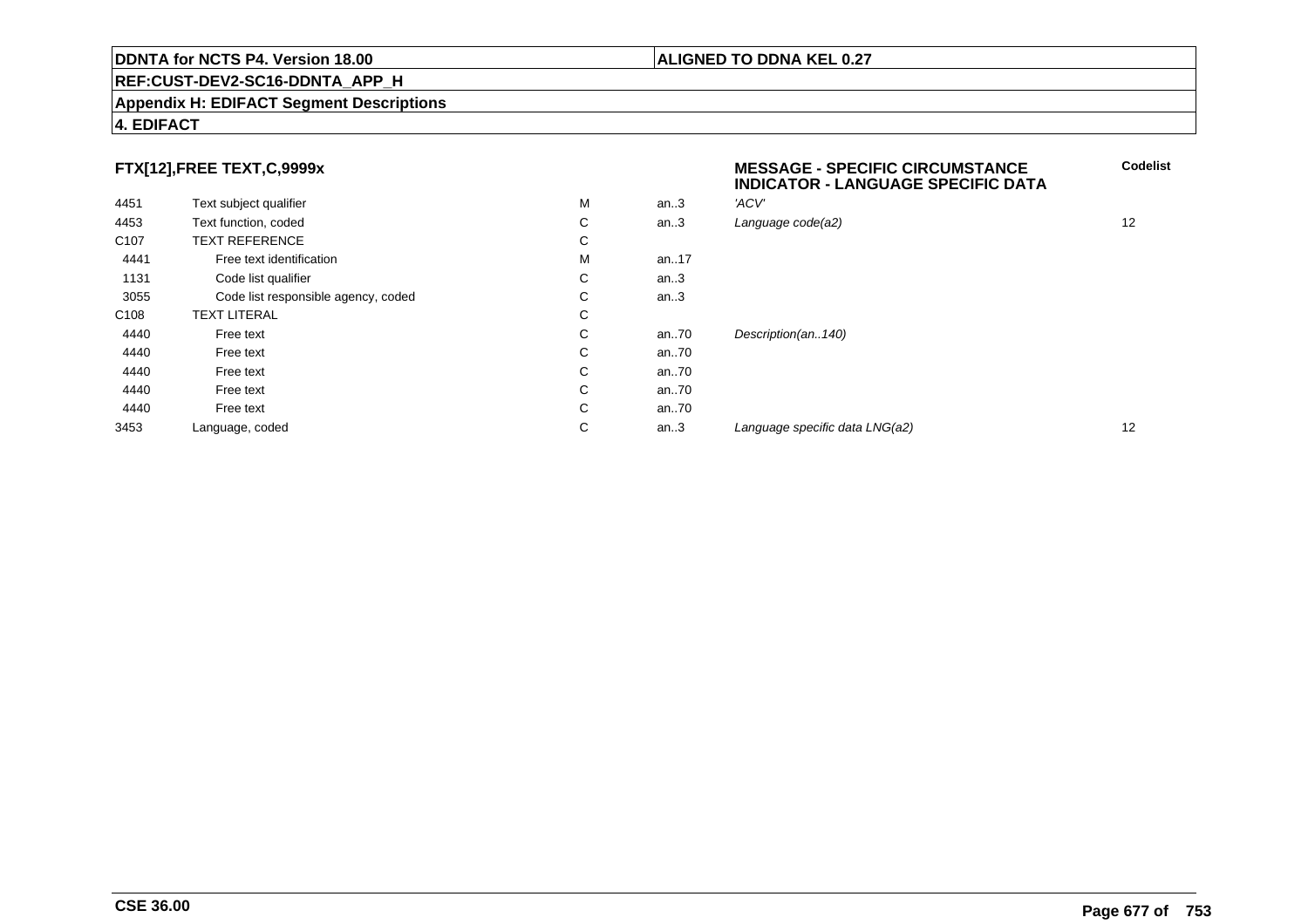#### **REF:CUST-DEV2-SC16-DDNTA\_APP\_H**

#### **Appendix H: EDIFACT Segment Descriptions**

#### **4. EDIFACT**

## **FTX[12],FREE TEXT,C,9999x**

|                                     |   |      | <b>ACTION</b>                  |    |
|-------------------------------------|---|------|--------------------------------|----|
| Text subject qualifier              | M | an.3 | 'ABS'                          |    |
| Text function, coded                | C | an.3 |                                |    |
| <b>TEXT REFERENCE</b>               | С |      |                                |    |
| Free text identification            | м | an17 | Operation(a1)                  | 24 |
| Code list qualifier                 | C | an.3 |                                |    |
| Code list responsible agency, coded | С | an.3 |                                |    |
| <b>TEXT LITERAL</b>                 | С |      |                                |    |
| Free text                           | C | an70 | Validity date(n8)              |    |
| Free text                           | C | an70 | Modification subtype(n1)       |    |
| Free text                           | С | an70 | Legal references(an70)         |    |
| Free text                           | C | an70 | Responsible data manager(an35) |    |
| Free text                           | С | an70 | Action identification(an20)    |    |
| Language, coded                     | С | an.3 |                                |    |
|                                     |   |      |                                |    |

**Codelist**

#### **ALIGNED TO DDNA KEL 0.27**

**MESSAGE - RISK ANALYSIS RESULT CODE -**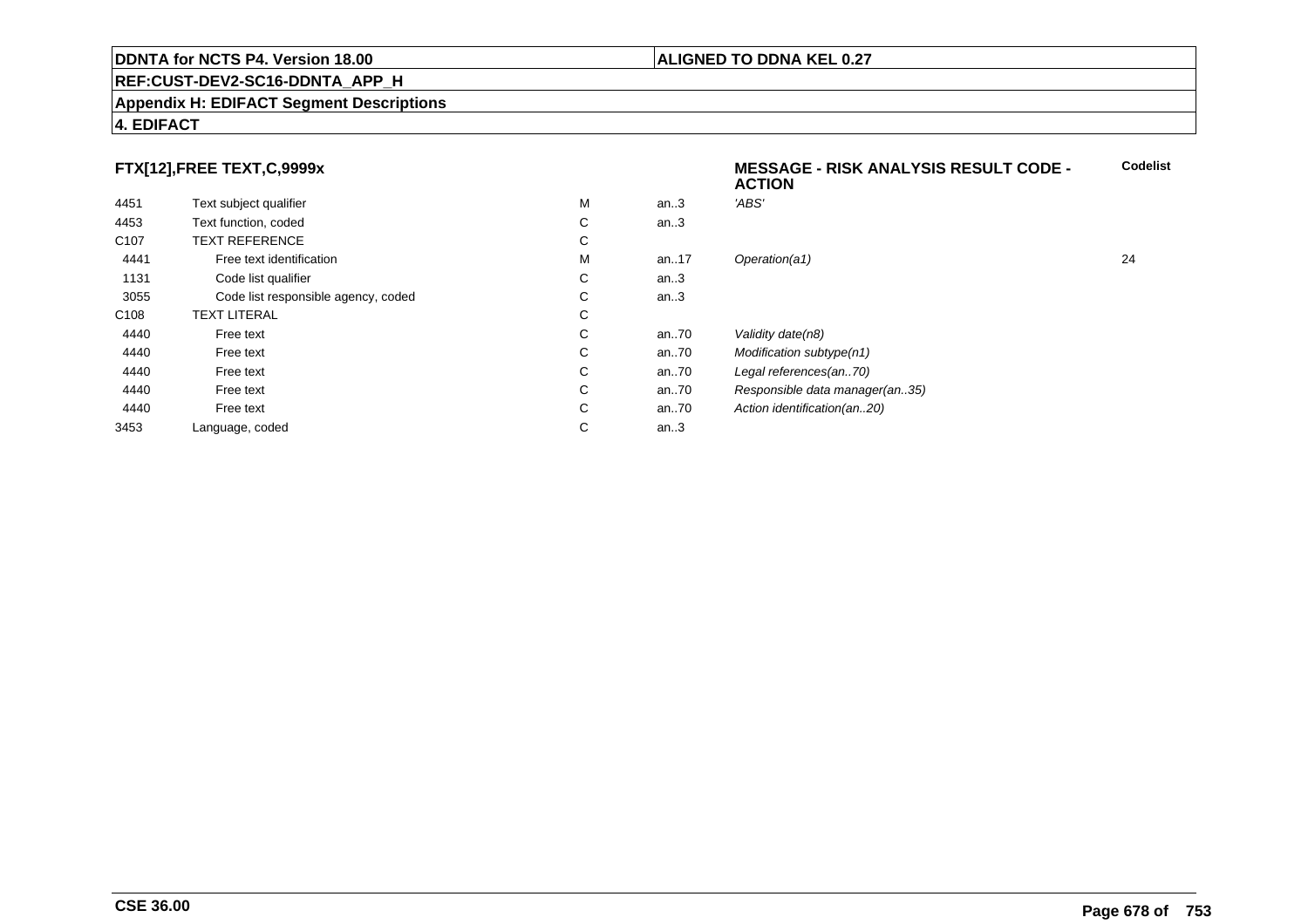#### **REF:CUST-DEV2-SC16-DDNTA\_APP\_H**

#### **Appendix H: EDIFACT Segment Descriptions**

#### **4. EDIFACT**

#### **FTX[12],FREE TEXT,C,9999x**

| . .              |                                     |   |      | <b>LANGUAGE SPECIFIC DATA</b>  |    |
|------------------|-------------------------------------|---|------|--------------------------------|----|
| 4451             | Text subject qualifier              | M | an.3 | 'ACV'                          |    |
| 4453             | Text function, coded                | С | an.3 | Language code(a2)              | 12 |
| C <sub>107</sub> | <b>TEXT REFERENCE</b>               | С |      |                                |    |
| 4441             | Free text identification            | M | an17 |                                |    |
| 1131             | Code list qualifier                 | C | an.3 |                                |    |
| 3055             | Code list responsible agency, coded | С | an.3 |                                |    |
| C108             | <b>TEXT LITERAL</b>                 | С |      |                                |    |
| 4440             | Free text                           | С | an70 | Description(an140)             |    |
| 4440             | Free text                           | С | an70 |                                |    |
| 4440             | Free text                           | C | an70 |                                |    |
| 4440             | Free text                           | С | an70 |                                |    |
| 4440             | Free text                           | C | an70 |                                |    |
| 3453             | Language, coded                     | С | an.3 | Language specific data LNG(a2) | 12 |
|                  |                                     |   |      |                                |    |

# **ALIGNED TO DDNA KEL 0.27**

**MESSAGE - RISK ANALYSIS RESULT CODE -**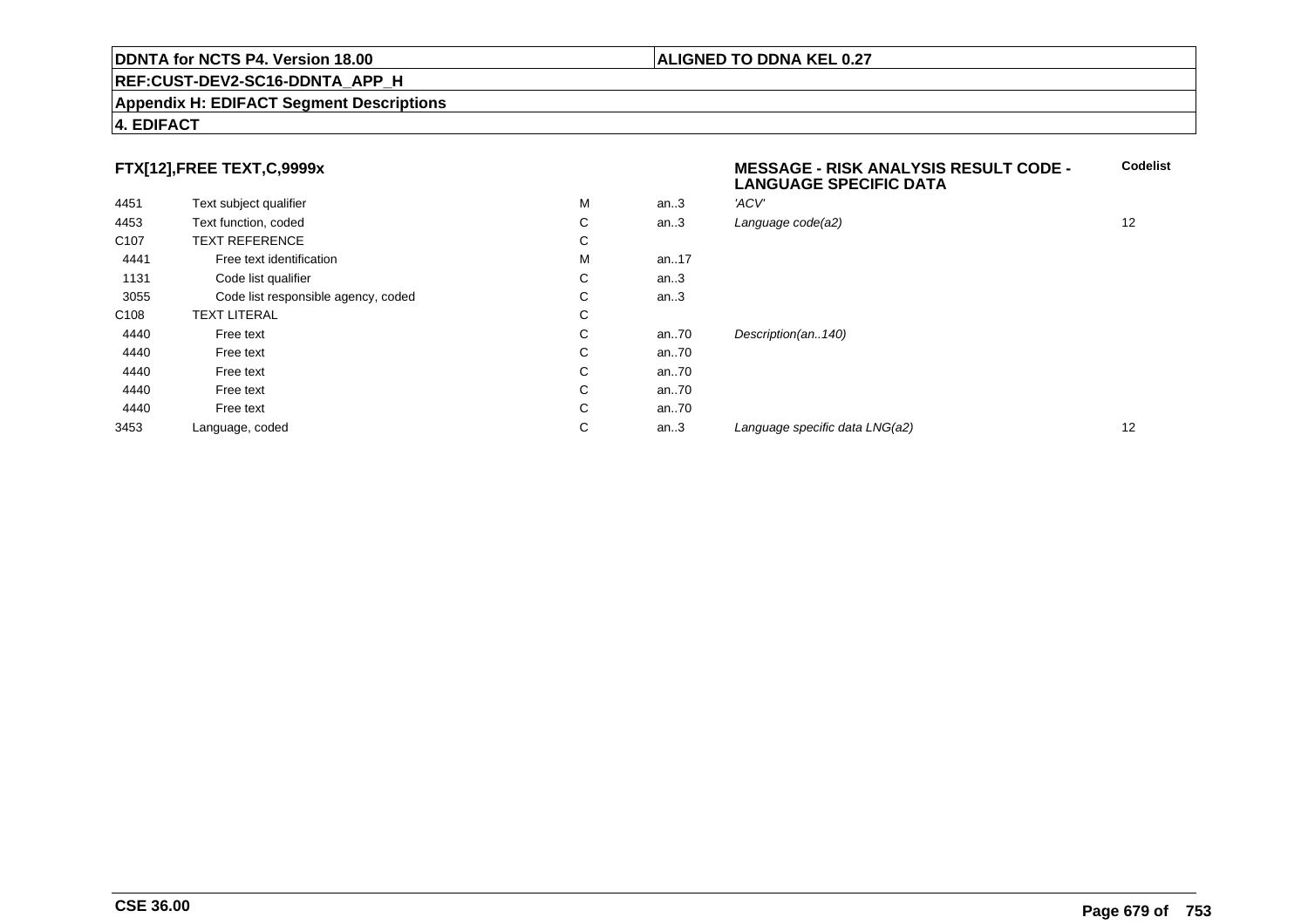#### **REF:CUST-DEV2-SC16-DDNTA\_APP\_H**

#### **Appendix H: EDIFACT Segment Descriptions**

#### **4. EDIFACT**

#### **FTX[12],FREE TEXT,C,9999x**

|                  | FTX[12], FREE TEXT, C, 9999x        |   |          | <b>MESSAGE - PREVIOUS PROCEDURE - ACTION</b> |    |
|------------------|-------------------------------------|---|----------|----------------------------------------------|----|
| 4451             | Text subject qualifier              | M | an.3     | 'ABS'                                        |    |
| 4453             | Text function, coded                | С | an.3     |                                              |    |
| C <sub>107</sub> | <b>TEXT REFERENCE</b>               | С |          |                                              |    |
| 4441             | Free text identification            | M | an17     | Operation(a1)                                | 24 |
| 1131             | Code list qualifier                 | С | an.3     |                                              |    |
| 3055             | Code list responsible agency, coded | С | an.3     |                                              |    |
| C <sub>108</sub> | <b>TEXT LITERAL</b>                 | С |          |                                              |    |
| 4440             | Free text                           | С | an $.70$ | Validity date(n8)                            |    |
| 4440             | Free text                           | С | an $.70$ | Modification subtype(n1)                     |    |
| 4440             | Free text                           | С | an $.70$ | Legal references(an70)                       |    |
| 4440             | Free text                           | С | an $.70$ | Responsible data manager(an35)               |    |
| 4440             | Free text                           | С | an70     | Action identification(an20)                  |    |
| 3453             | Language, coded                     | С | an.3     |                                              |    |
|                  |                                     |   |          |                                              |    |

**ALIGNED TO DDNA KEL 0.27**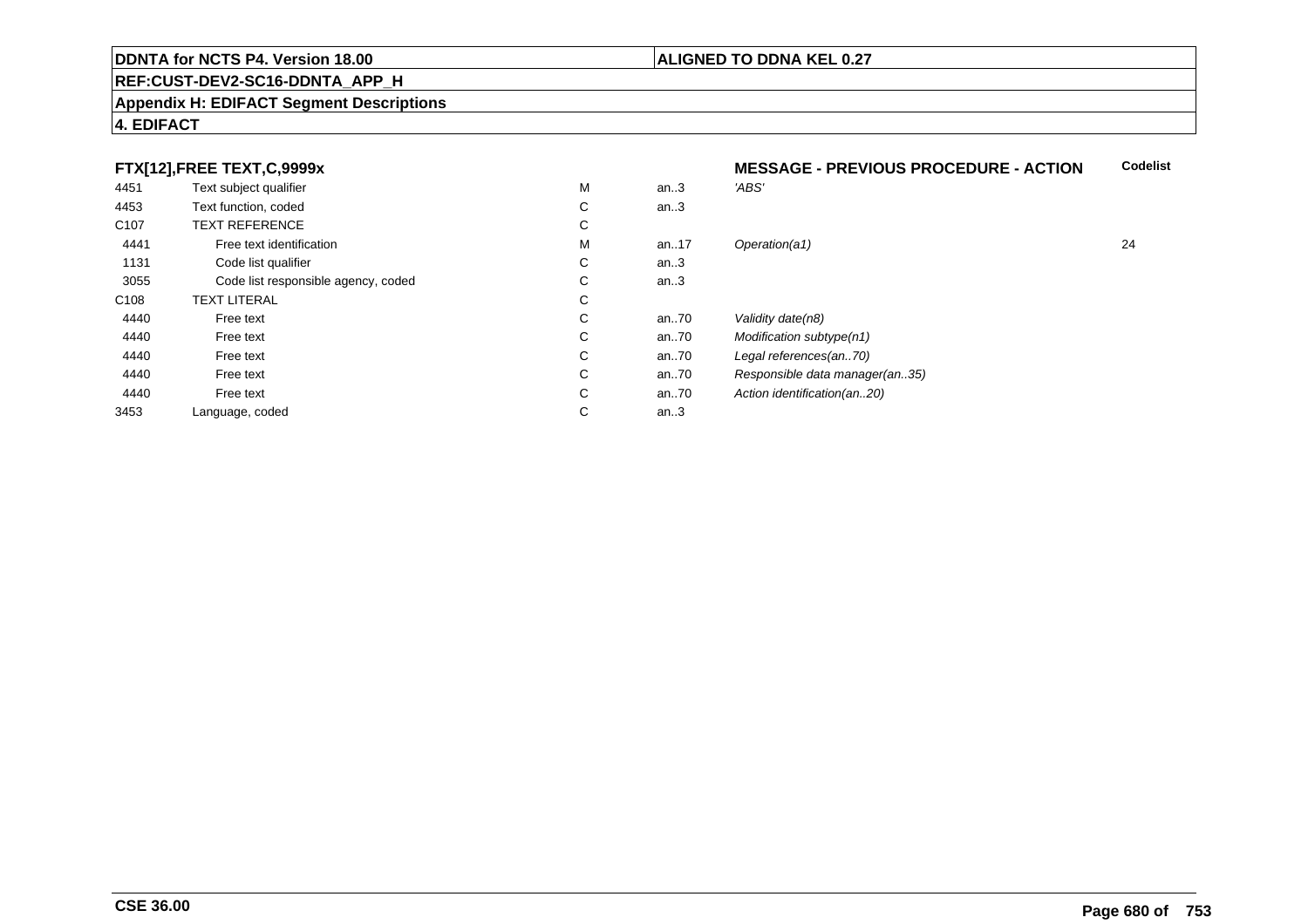#### **REF:CUST-DEV2-SC16-DDNTA\_APP\_H**

#### **Appendix H: EDIFACT Segment Descriptions**

#### **4. EDIFACT**

## **FTX[12],FREE TEXT,C,9999x**

| 4451             | Text subject qualifier              | M | an.3 | 'ACV' |
|------------------|-------------------------------------|---|------|-------|
| 4453             | Text function, coded                | С | an.3 | Langı |
| C <sub>107</sub> | <b>TEXT REFERENCE</b>               | С |      |       |
| 4441             | Free text identification            | M | an17 |       |
| 1131             | Code list qualifier                 | С | an.3 |       |
| 3055             | Code list responsible agency, coded | С | an.3 |       |
| C <sub>108</sub> | <b>TEXT LITERAL</b>                 | C |      |       |
| 4440             | Free text                           | С | an70 | Desci |
| 4440             | Free text                           | C | an70 |       |
| 4440             | Free text                           | С | an70 |       |
| 4440             | Free text                           | С | an70 |       |
| 4440             | Free text                           | С | an70 |       |
| 3453             | Language, coded                     | С | an.3 | Langu |
|                  |                                     |   |      |       |

#### **MESSAGE - PREVIOUS PROCEDURE - LANGUAGECodelistSPECIFIC DATA**

| М | an.3 | 'ACV'                          |    |
|---|------|--------------------------------|----|
| С | an.3 | Language code(a2)              | 12 |
| С |      |                                |    |
| М | an17 |                                |    |
| С | an.3 |                                |    |
| С | an.3 |                                |    |
| С |      |                                |    |
| С | an70 | Description(an350)             |    |
| С | an70 |                                |    |
| С | an70 |                                |    |
| С | an70 |                                |    |
| С | an70 |                                |    |
| С | an.3 | Language specific data LNG(a2) | 12 |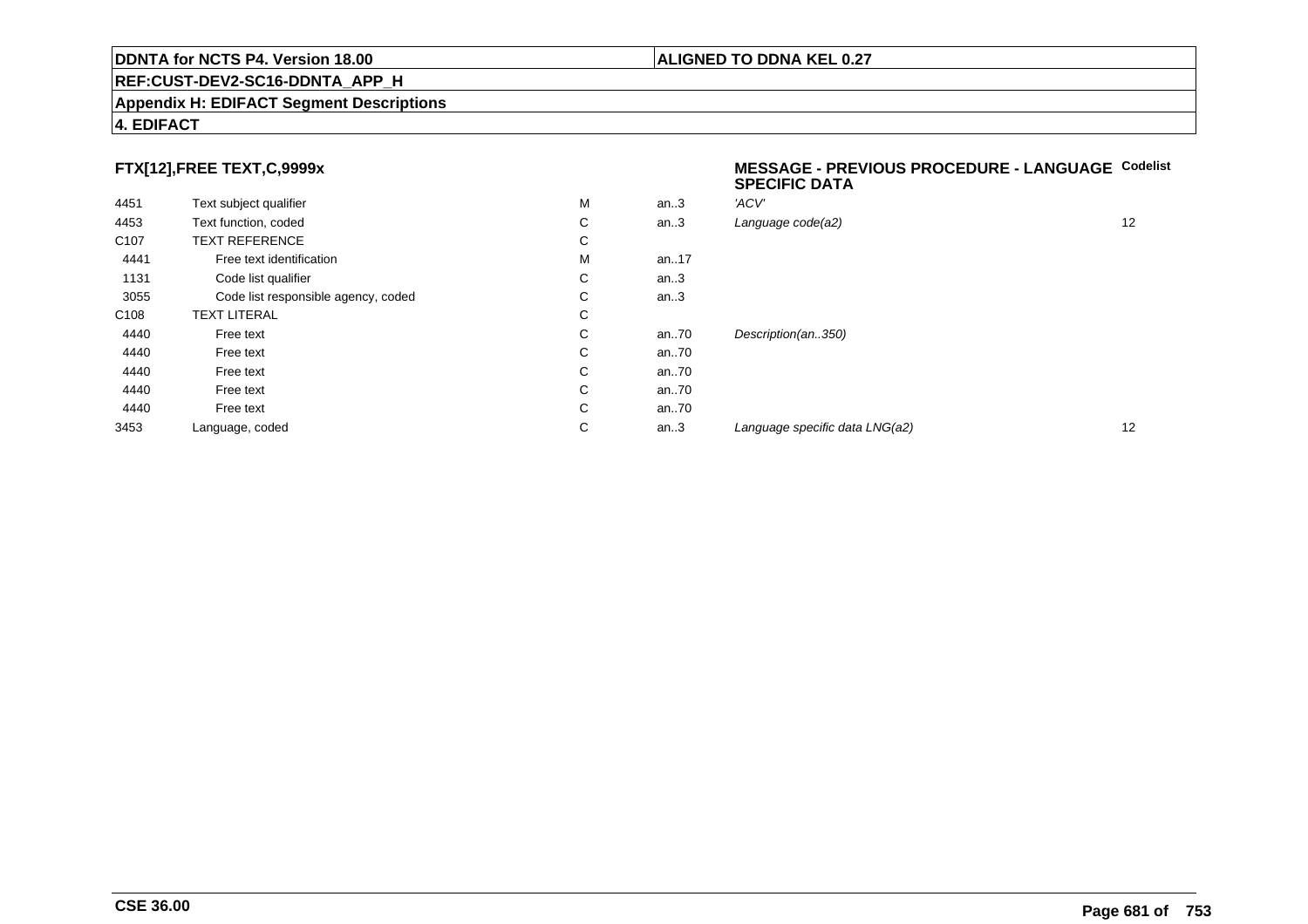#### **REF:CUST-DEV2-SC16-DDNTA\_APP\_H**

#### **Appendix H: EDIFACT Segment Descriptions**

#### **4. EDIFACT**

## **FTX[12],FREE TEXT,C,9999x**

| 4451             | Text subject qualifier              | M | an.3 | 'ABS'                          |    |
|------------------|-------------------------------------|---|------|--------------------------------|----|
| 4453             | Text function, coded                | С | an.3 |                                |    |
| C <sub>107</sub> | <b>TEXT REFERENCE</b>               | C |      |                                |    |
| 4441             | Free text identification            | М | an17 | Operation(a1)                  | 24 |
| 1131             | Code list qualifier                 | C | an.3 |                                |    |
| 3055             | Code list responsible agency, coded | С | an.3 |                                |    |
| C <sub>108</sub> | <b>TEXT LITERAL</b>                 | С |      |                                |    |
| 4440             | Free text                           | C | an70 | Validity date(n8)              |    |
| 4440             | Free text                           | С | an70 | Modification subtype(n1)       |    |
| 4440             | Free text                           | C | an70 | Legal references(an70)         |    |
| 4440             | Free text                           | С | an70 | Responsible data manager(an35) |    |
| 4440             | Free text                           | C | an70 | Action identification(an20)    |    |
| 3453             | Language, coded                     | С | an.3 |                                |    |
|                  |                                     |   |      |                                |    |

# **MESSAGE - PROCEDURE REQUESTED - ACTION Codelist**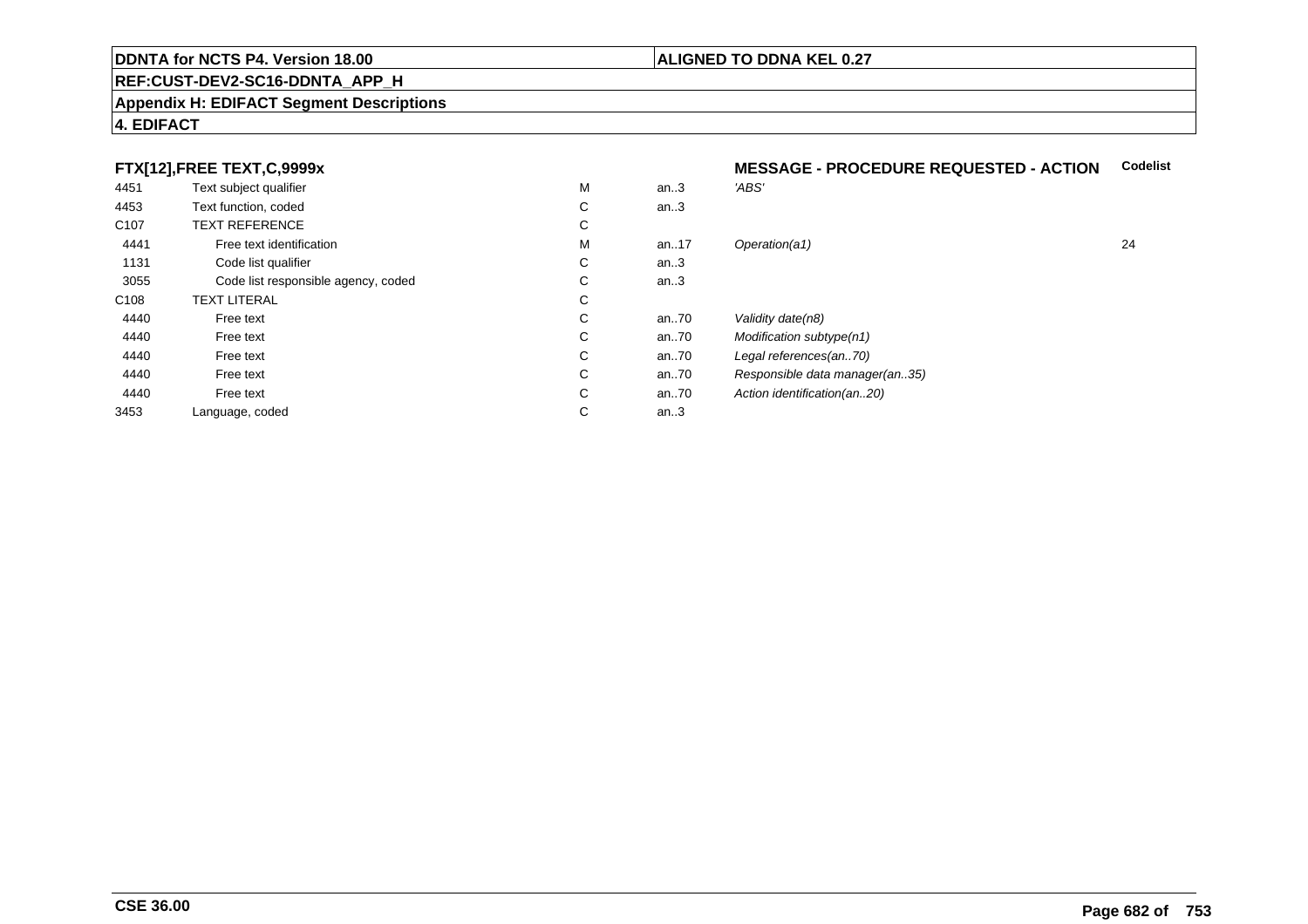#### **REF:CUST-DEV2-SC16-DDNTA\_APP\_H**

#### **Appendix H: EDIFACT Segment Descriptions**

#### **FTX[12],FREE TEXT,C,9999x**

| FTX[12],FREE TEXT,C,9999x |                                     |   |          | <b>MESSAGE - PROCEDURE REQUESTED -</b><br><b>LANGUAGE SPECIFIC DATA</b> | Codeli |
|---------------------------|-------------------------------------|---|----------|-------------------------------------------------------------------------|--------|
| 4451                      | Text subject qualifier              | М | an.3     | 'ACV'                                                                   |        |
| 4453                      | Text function, coded                | C | an.3     | Language code(a2)                                                       | 12     |
| C <sub>107</sub>          | <b>TEXT REFERENCE</b>               | C |          |                                                                         |        |
| 4441                      | Free text identification            | М | an. $17$ |                                                                         |        |
| 1131                      | Code list qualifier                 | C | an.3     |                                                                         |        |
| 3055                      | Code list responsible agency, coded | C | an.3     |                                                                         |        |
| C <sub>108</sub>          | <b>TEXT LITERAL</b>                 | C |          |                                                                         |        |
| 4440                      | Free text                           | C | an70     | Description(an350)                                                      |        |
| 4440                      | Free text                           | C | an70     |                                                                         |        |
| 4440                      | Free text                           | C | an70     |                                                                         |        |
| 4440                      | Free text                           | C | an70     |                                                                         |        |
| 4440                      | Free text                           | C | an70     |                                                                         |        |
| 3453                      | Language, coded                     | С | an.3     | Language specific data LNG(a2)                                          | 12     |
|                           |                                     |   |          |                                                                         |        |

**Codelist**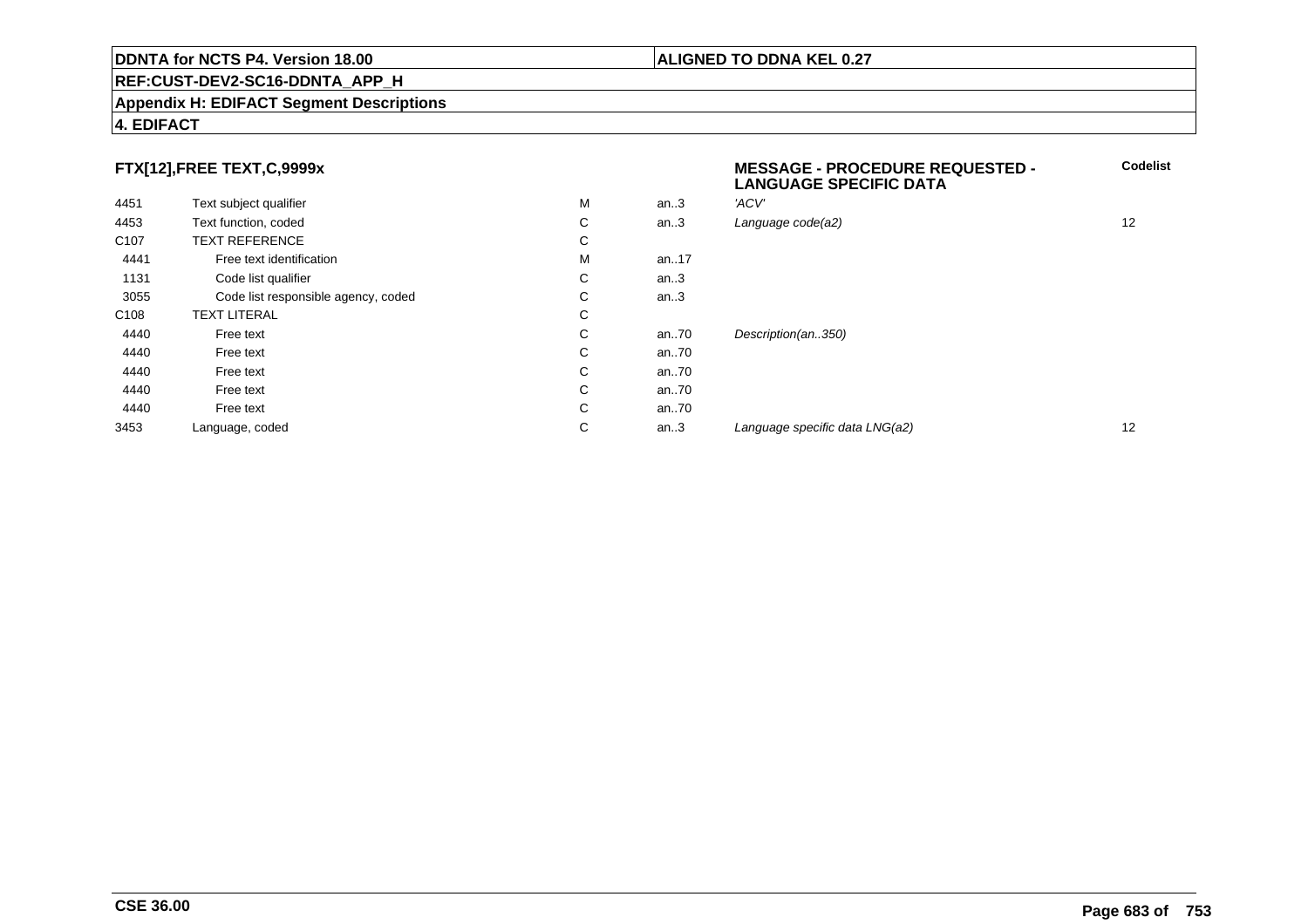#### **REF:CUST-DEV2-SC16-DDNTA\_APP\_H**

#### **Appendix H: EDIFACT Segment Descriptions**

#### **4. EDIFACT**

#### **FTX[12],FREE TEXT,C,9999xMESSAGE - RESPONSE CODE - ACTION**<br>M an..3 *'ABS'*  **Codelist** 4451Text subject qualifier M<br>
Text function, coded C M an..3 *'ABS'*<br>-4453Text function, coded C<br>
TEXT REFERENCE an..3 C107 TEXT REFERENCEE C  $\mathsf{M}% _{T}=\mathsf{M}_{T}\!\left( a,b\right) ,\ \mathsf{M}_{T}=\mathsf{M}_{T}$ 4441Free text identification M<br>Code list qualifier development of the code list qualifier development of  $\mathbf C$ M an..17 Operation(a1) 24 1131Code list qualifier C<br>Code list responsible agency, coded C an..3 3055Code list responsible agency, coded C<br>
XT LITERAL C an..3 C108TEXT LITERAL<br>Free text  $\mathbf C$ 44400 Free text C C an..70 Validity date(n8)<br>C an..70 Modification subt 44400 Free text C C an..70 Modification subtype(n1)<br>C an..70 Legal references(an..70) 44400 Free text C C an..70 Legal references(an..70)<br>C an..70 Responsible data manag 44400 Free text C C an..70 Responsible data manager(an..35)<br>C an..70 Action identification(an..20) 44400 Free text C C an..70 Action identification(an..20)<br>C an..3 3453Language, coded an..3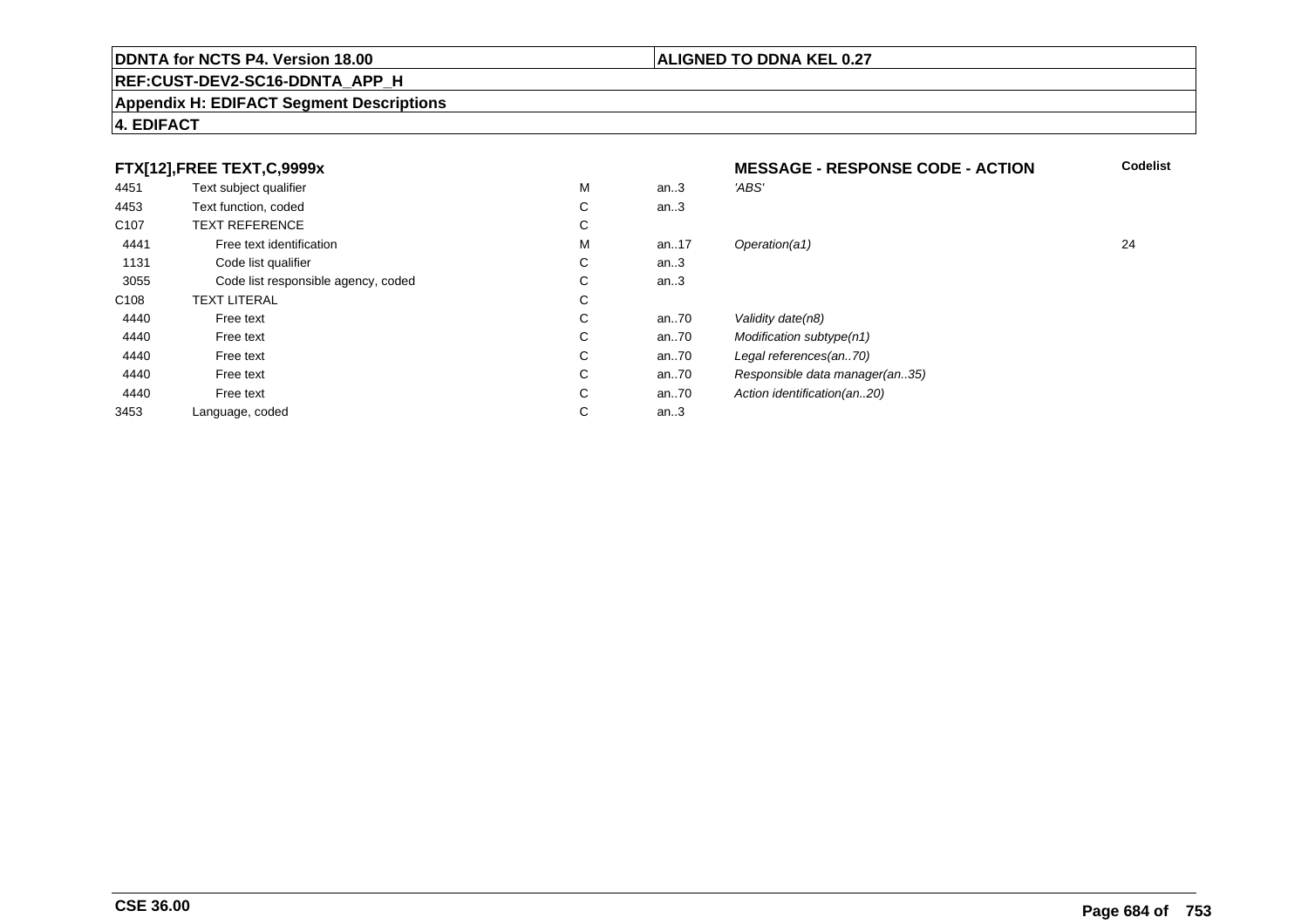#### **REF:CUST-DEV2-SC16-DDNTA\_APP\_H**

#### **Appendix H: EDIFACT Segment Descriptions**

#### **4. EDIFACT**

#### **FTX[12],FREE TEXT,C,9999x**

|                  |                                     |   |      | <b>SPECIFIC DATA</b>           |    |
|------------------|-------------------------------------|---|------|--------------------------------|----|
| 4451             | Text subject qualifier              | M | an.3 | 'ACV'                          |    |
| 4453             | Text function, coded                | С | an.3 | Language code(a2)              | 12 |
| C <sub>107</sub> | <b>TEXT REFERENCE</b>               | C |      |                                |    |
| 4441             | Free text identification            | M | an17 |                                |    |
| 1131             | Code list qualifier                 | С | an.3 |                                |    |
| 3055             | Code list responsible agency, coded | С | an.3 |                                |    |
| C <sub>108</sub> | <b>TEXT LITERAL</b>                 | С |      |                                |    |
| 4440             | Free text                           | C | an70 | Description(an140)             |    |
| 4440             | Free text                           | C | an70 |                                |    |
| 4440             | Free text                           | С | an70 |                                |    |
| 4440             | Free text                           | C | an70 |                                |    |
| 4440             | Free text                           | C | an70 |                                |    |
| 3453             | Language, coded                     | С | an.3 | Language specific data LNG(a2) | 12 |

**Codelist**

**ALIGNED TO DDNA KEL 0.27**

**MESSAGE - RESPONSE CODE - LANGUAGE**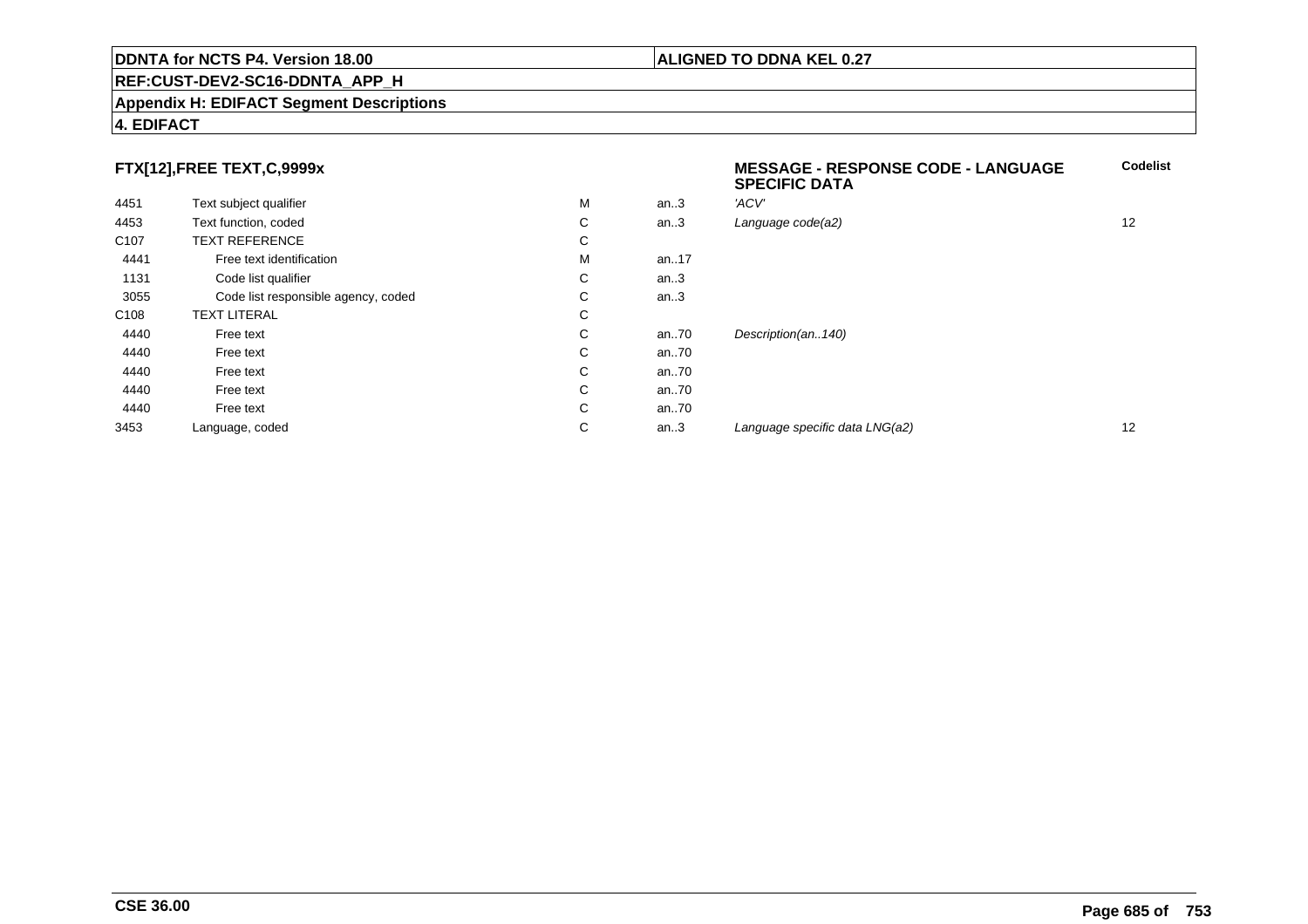#### **ALIGNED TO DDNA KEL 0.27**

### **REF:CUST-DEV2-SC16-DDNTA\_APP\_H**

#### **Appendix H: EDIFACT Segment Descriptions**

#### **4. EDIFACT**

#### **FTX[12],FREE TEXT,C,9999x**

| 4451             | Text subject qualifier              | M | an.3     | 'ABS'  |
|------------------|-------------------------------------|---|----------|--------|
| 4453             | Text function, coded                | C | an.3     |        |
| C <sub>107</sub> | <b>TEXT REFERENCE</b>               | С |          |        |
| 4441             | Free text identification            | М | an. $17$ | Opera  |
| 1131             | Code list qualifier                 | C | an.3     |        |
| 3055             | Code list responsible agency, coded | С | an.3     |        |
| C <sub>108</sub> | <b>TEXT LITERAL</b>                 | C |          |        |
| 4440             | Free text                           | C | an70     | Validi |
| 4440             | Free text                           | C | an70     | Modit  |
| 4440             | Free text                           | C | an70     | Legal  |
| 4440             | Free text                           | C | an70     | Resp   |
| 4440             | Free text                           | С | an70     | Action |
| 3453             | Language, coded                     | С | an.3     |        |
|                  |                                     |   |          |        |

#### **MESSAGE - ITEM NUMBER REJECTION REASONCodelistCODE - ACTION**

| м | an.3 | 'ABS'                          |    |
|---|------|--------------------------------|----|
| С | an.3 |                                |    |
| С |      |                                |    |
| М | an17 | Operation(a1)                  | 24 |
| С | an.3 |                                |    |
| С | an.3 |                                |    |
| С |      |                                |    |
| С | an70 | Validity date(n8)              |    |
| С | an70 | Modification subtype(n1)       |    |
| С | an70 | Legal references(an70)         |    |
| С | an70 | Responsible data manager(an35) |    |
| С | an70 | Action identification(an20)    |    |
| С | an.3 |                                |    |
|   |      |                                |    |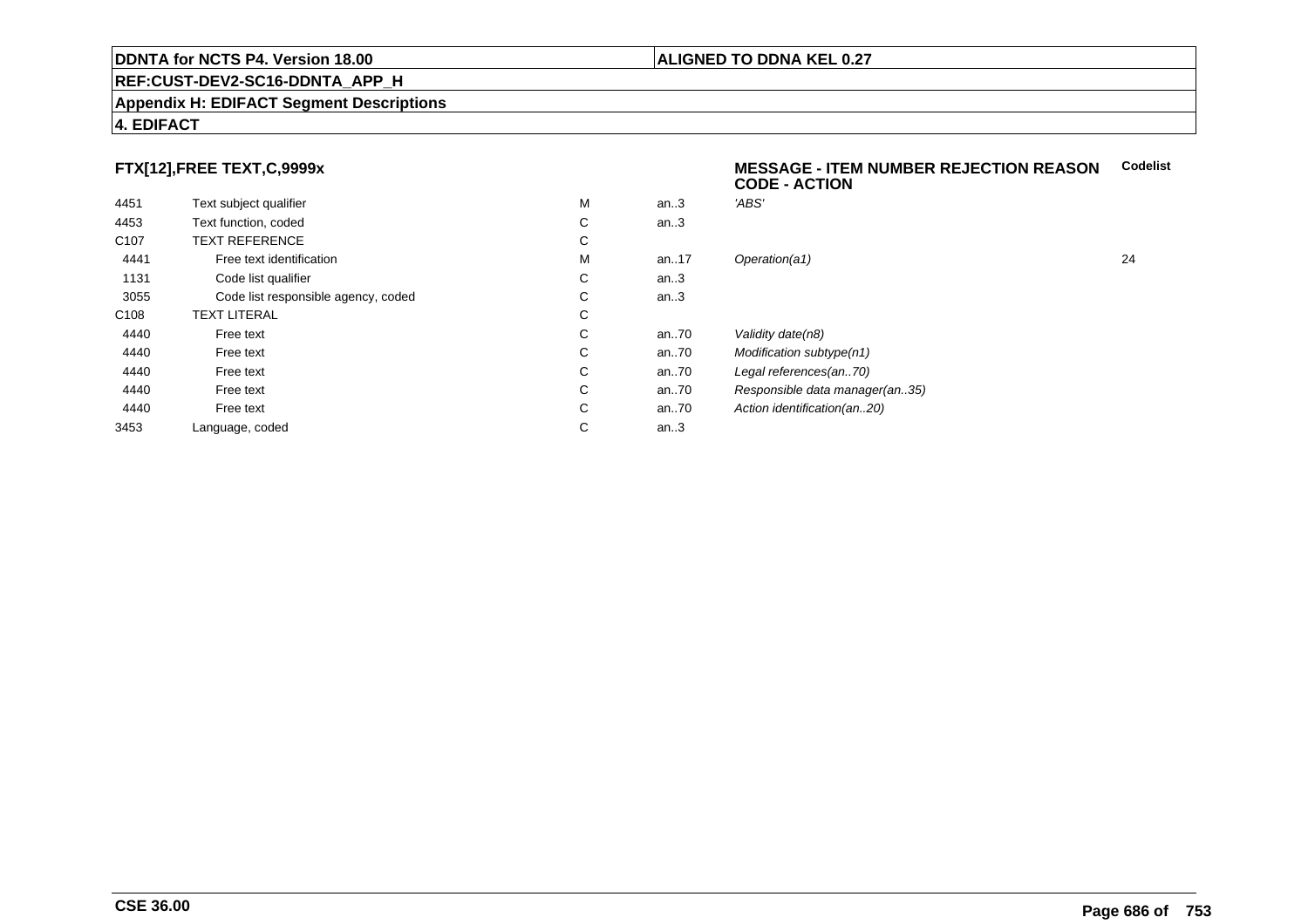#### **REF:CUST-DEV2-SC16-DDNTA\_APP\_H**

#### **Appendix H: EDIFACT Segment Descriptions**

#### **4. EDIFACT**

#### **FTX[12],FREE TEXT,C,9999x**

| 4451             | Text subject qualifier              | M | an.3 | 'ACV' |
|------------------|-------------------------------------|---|------|-------|
| 4453             | Text function, coded                | С | an.3 | Langu |
| C <sub>107</sub> | <b>TEXT REFERENCE</b>               | С |      |       |
| 4441             | Free text identification            | M | an17 |       |
| 1131             | Code list qualifier                 | С | an.3 |       |
| 3055             | Code list responsible agency, coded | С | an.3 |       |
| C <sub>108</sub> | <b>TEXT LITERAL</b>                 | С |      |       |
| 4440             | Free text                           | C | an70 | Desci |
| 4440             | Free text                           | C | an70 |       |
| 4440             | Free text                           | С | an70 |       |
| 4440             | Free text                           | С | an70 |       |
| 4440             | Free text                           | С | an70 |       |
| 3453             | Language, coded                     | С | an.3 | Langı |
|                  |                                     |   |      |       |

#### **MESSAGE - ITEM NUMBER REJECTION REASONCodelistCODE - LANGUAGE SPECIFIC DATA**

| М | an.3    | 'ACV'                          |    |
|---|---------|--------------------------------|----|
| С | an $.3$ | Language code(a2)              | 12 |
| С |         |                                |    |
| М | an17    |                                |    |
| С | an.3    |                                |    |
| С | an.3    |                                |    |
| С |         |                                |    |
| С | an70    | Description(an140)             |    |
| С | an70    |                                |    |
| С | an70    |                                |    |
| С | an70    |                                |    |
| С | an70    |                                |    |
| С | an.3    | Language specific data LNG(a2) | 12 |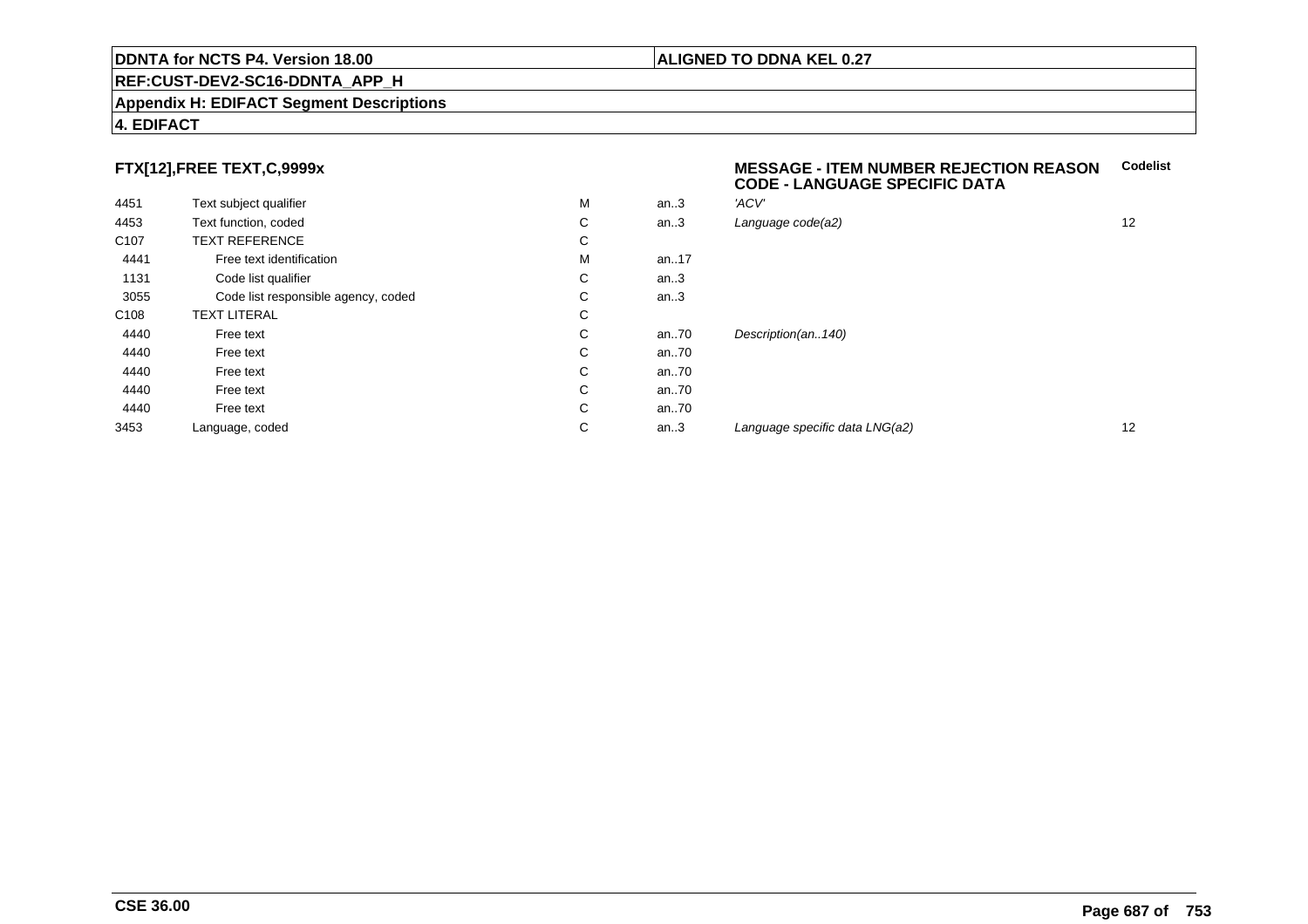#### **REF:CUST-DEV2-SC16-DDNTA\_APP\_H**

#### **Appendix H: EDIFACT Segment Descriptions**

#### **4. EDIFACT**

#### **FTX[12],FREE TEXT,C,9999x**

| 4451             | Text subject qualifier              | M | an.3     | 'ABS'                          |    |
|------------------|-------------------------------------|---|----------|--------------------------------|----|
| 4453             | Text function, coded                | С | an.3     |                                |    |
| C <sub>107</sub> | <b>TEXT REFERENCE</b>               | С |          |                                |    |
| 4441             | Free text identification            | M | an17     | Operation(a1)                  | 24 |
| 1131             | Code list qualifier                 | С | an.3     |                                |    |
| 3055             | Code list responsible agency, coded | С | an.3     |                                |    |
| C108             | <b>TEXT LITERAL</b>                 | С |          |                                |    |
| 4440             | Free text                           | С | an70     | Validity date(n8)              |    |
| 4440             | Free text                           | С | an $.70$ | Modification subtype(n1)       |    |
| 4440             | Free text                           | С | an70     | Legal references(an70)         |    |
| 4440             | Free text                           | С | an70     | Responsible data manager(an35) |    |
| 4440             | Free text                           | С | an70     | Action identification(an20)    |    |
| 3453             | Language, coded                     | С | an.3     |                                |    |
|                  |                                     |   |          |                                |    |

#### **MESSAGE - CUSTOMS INTERVENTION - ACTIONCodelist**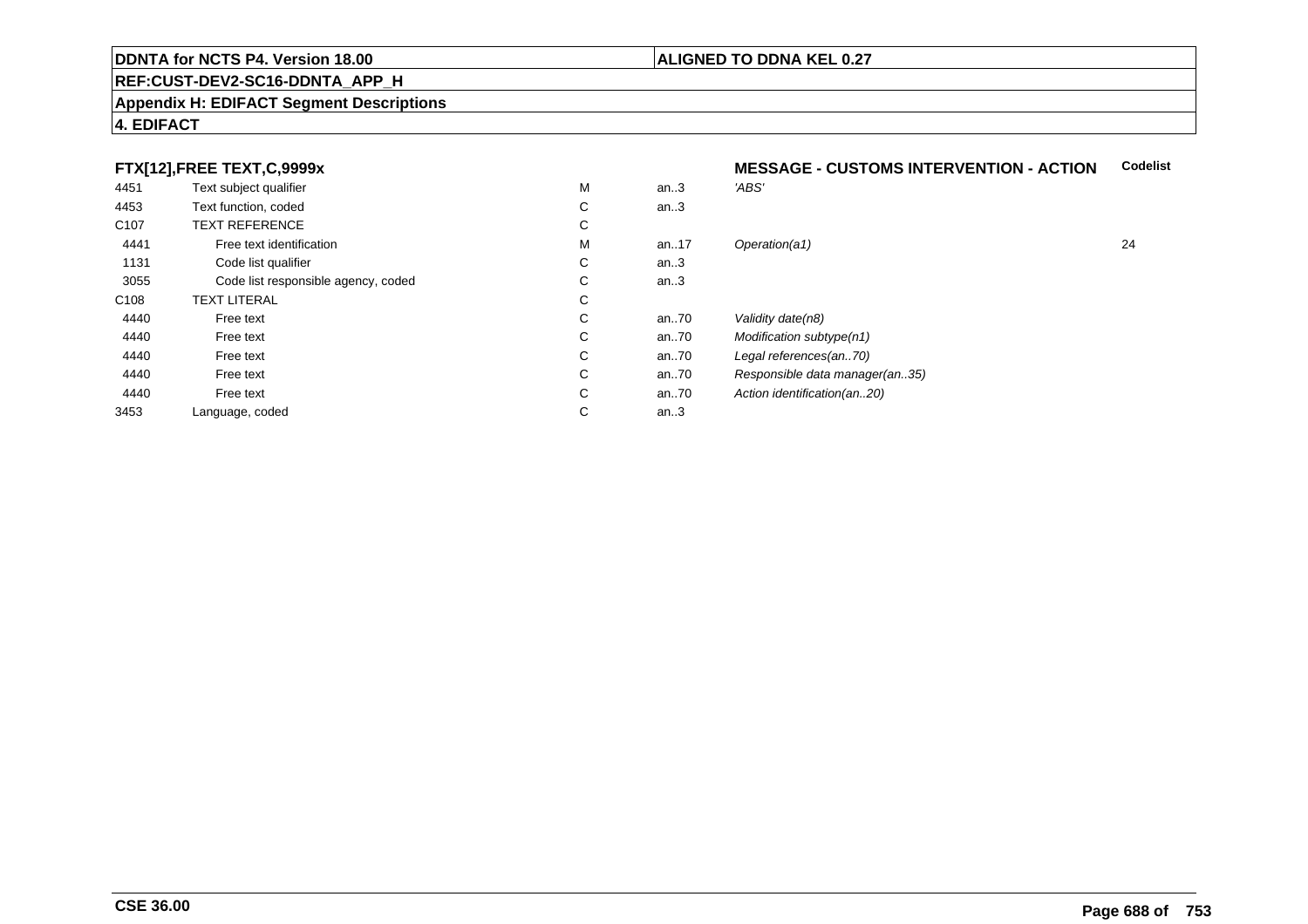#### **REF:CUST-DEV2-SC16-DDNTA\_APP\_H**

#### **Appendix H: EDIFACT Segment Descriptions**

#### **4. EDIFACT**

#### **FTX[12],FREE TEXT,C,9999x**

| FTX[12],FREE TEXT,C,9999x           |   |          | <b>MESSAGE - CUSTOMS INTERVENTION -</b><br><b>LANGUAGE SPECIFIC DATA</b> | Codelis |
|-------------------------------------|---|----------|--------------------------------------------------------------------------|---------|
| Text subject qualifier              | M | an.3     | 'ACV'                                                                    |         |
| Text function, coded                | C | an.3     | Language code(a2)                                                        | 12      |
| <b>TEXT REFERENCE</b>               | C |          |                                                                          |         |
| Free text identification            | М | an17     |                                                                          |         |
| Code list qualifier                 | С | an.3     |                                                                          |         |
| Code list responsible agency, coded | С | an.3     |                                                                          |         |
| <b>TEXT LITERAL</b>                 | C |          |                                                                          |         |
| Free text                           | C | an $.70$ | Description(an140)                                                       |         |
| Free text                           | С | an $.70$ |                                                                          |         |
| Free text                           | C | an $.70$ |                                                                          |         |
| Free text                           | С | an $.70$ |                                                                          |         |
| Free text                           | С | an.70    |                                                                          |         |
| Language, coded                     | С | an.3     | Language specific data LNG(a2)                                           | 12      |
|                                     |   |          |                                                                          |         |

**Codelist**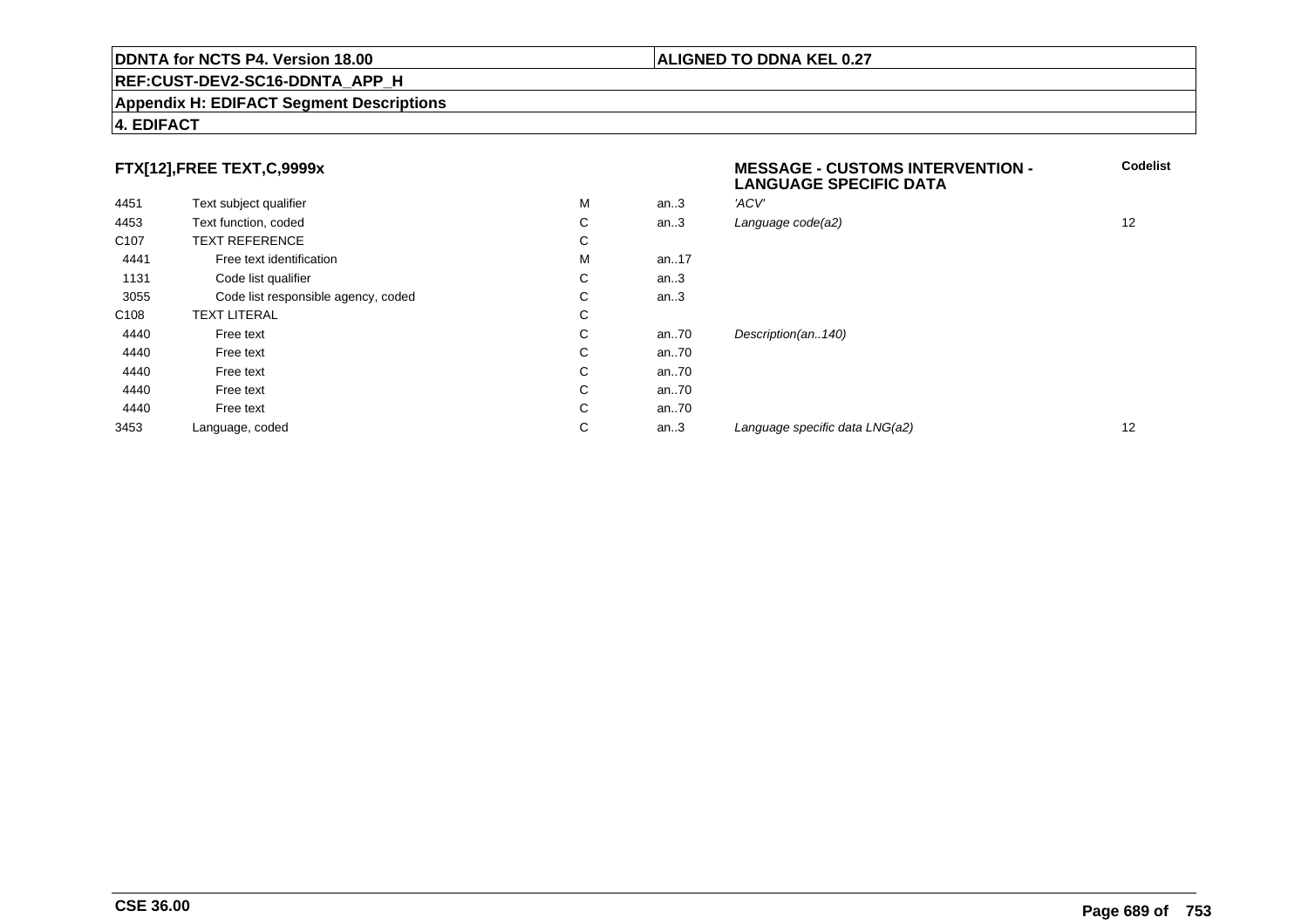Language, coded

#### **REF:CUST-DEV2-SC16-DDNTA\_APP\_H**

#### **Appendix H: EDIFACT Segment Descriptions**

#### **4. EDIFACT**

4440

4440

4440

4440

4440

3453

#### **FTX[12],FREE TEXT,C,9999x**4451Text subject qualifier M<br>
Text function, coded C M an..3 *'ABS'*<br>-4453Text function, coded C<br>
TEXT REFERENCE an..3 C107 TEXT REFERENCEE C  $\mathsf{M}% _{T}=\mathsf{M}_{T}\!\left( a,b\right) ,\ \mathsf{M}_{T}=\mathsf{M}_{T}$ 4441Free text identification M<br>Code list qualifier development of the code list qualifier development of  $\mathbf C$ 1131Code list qualifier C<br>Code list responsible agency, coded C an..3 3055Code list responsible agency, coded C<br>
XT LITERAL C an..3 C108TEXT LITERAL<br>Free text

0 Free text C

0 Free text C

0 Free text C

0 Free text C

0 Free text C

 $\mathbf C$ 

# **MESSAGE - INFORMATION TYPE - ACTION**<br>M an..3 *'ABS'*  **Codelist** M an..17 Operation(a1) 24 C an..70 Validity date(n8)<br>C an..70 Modification subt C an..70 Modification subtype(n1)<br>C an..70 Legal references(an..70) C an..70 Legal references(an..70)<br>C an..70 Responsible data manag C an..70 Responsible data manager(an..35)<br>C an..70 Action identification(an..20) C an..70 Action identification(an..20)<br>C an..3 an..3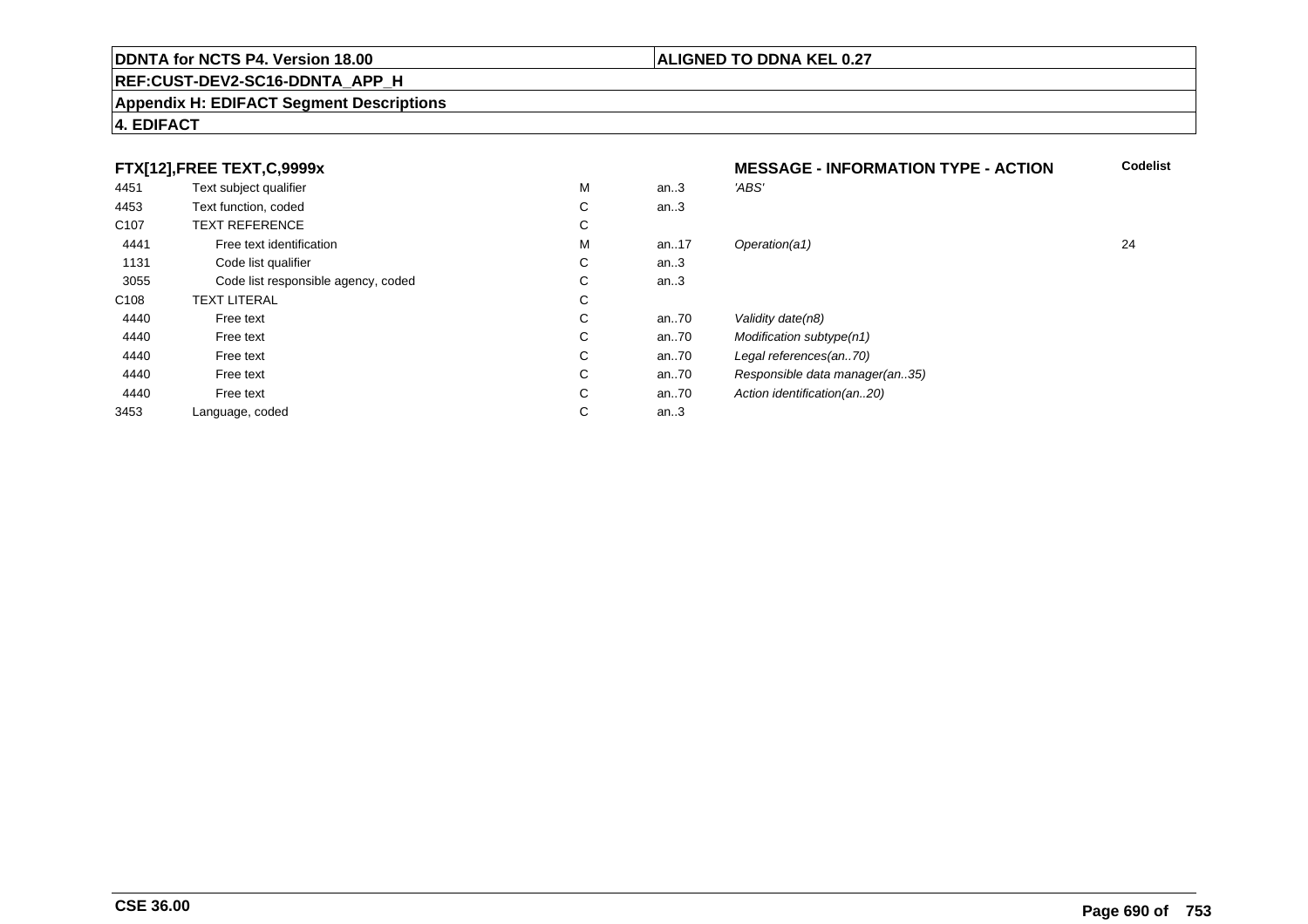#### **REF:CUST-DEV2-SC16-DDNTA\_APP\_H**

#### **Appendix H: EDIFACT Segment Descriptions**

#### **FTX[12],FREE TEXT,C,9999x**

|                  | $\ldots$                            |    |      | <b>SPECIFIC DATA</b>           |                   |
|------------------|-------------------------------------|----|------|--------------------------------|-------------------|
| 4451             | Text subject qualifier              | M  | an.3 | 'ACV'                          |                   |
| 4453             | Text function, coded                | C  | an.3 | Language code(a2)              | $12 \overline{ }$ |
| C <sub>107</sub> | <b>TEXT REFERENCE</b>               | C  |      |                                |                   |
| 4441             | Free text identification            | M  | an17 |                                |                   |
| 1131             | Code list qualifier                 | C. | an.3 |                                |                   |
| 3055             | Code list responsible agency, coded | C  | an.3 |                                |                   |
| C108             | <b>TEXT LITERAL</b>                 | C  |      |                                |                   |
| 4440             | Free text                           | C  | an70 | Description(an140)             |                   |
| 4440             | Free text                           | C  | an70 |                                |                   |
| 4440             | Free text                           | C  | an70 |                                |                   |
| 4440             | Free text                           | C  | an70 |                                |                   |
| 4440             | Free text                           | C  | an70 |                                |                   |
| 3453             | Language, coded                     | C  | an.3 | Language specific data LNG(a2) | $12 \overline{ }$ |
|                  |                                     |    |      |                                |                   |

# **4. EDIFACT**

**Codelist**

#### **ALIGNED TO DDNA KEL 0.27**

**MESSAGE - INFORMATION TYPE - LANGUAGE**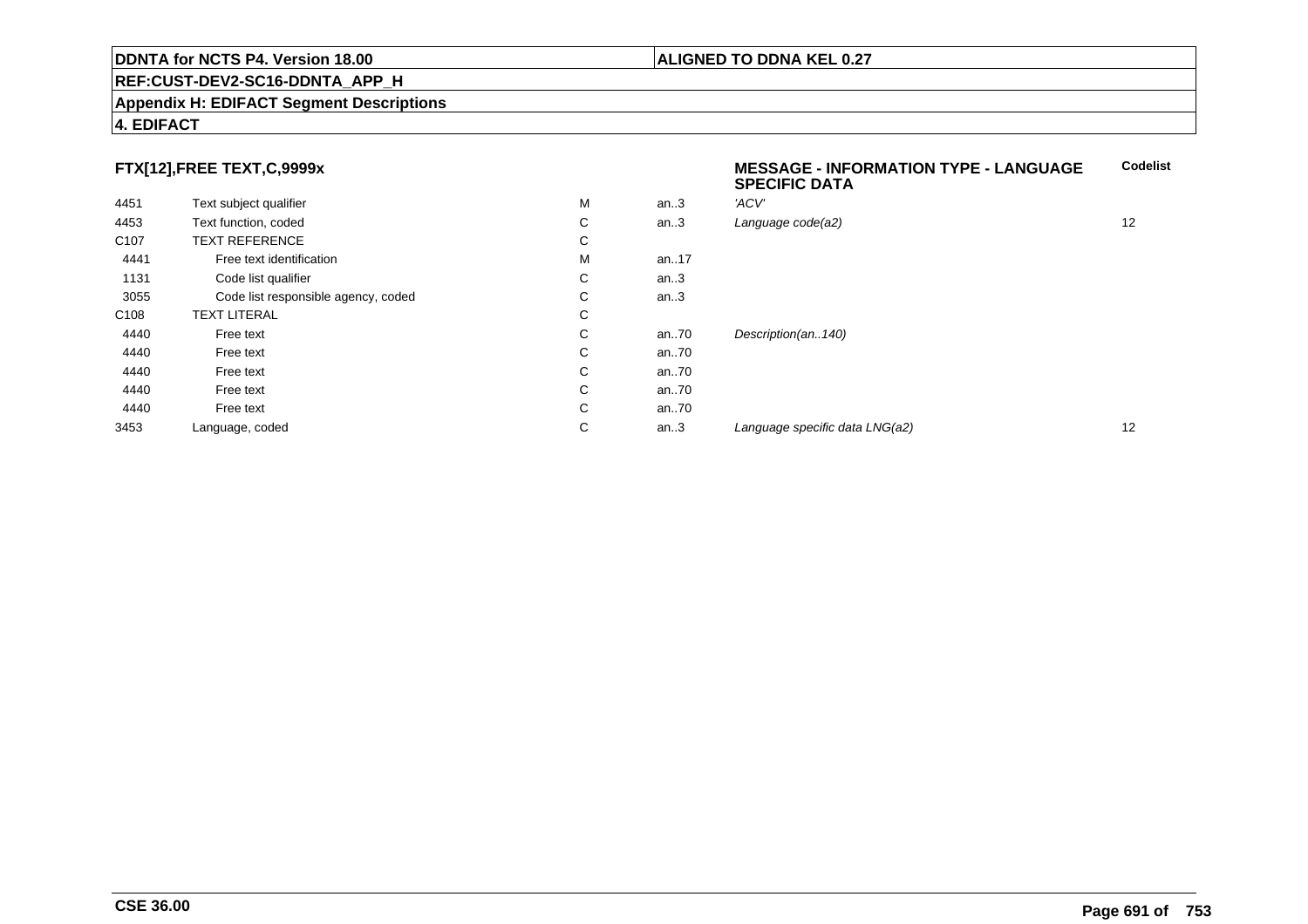#### **ALIGNED TO DDNA KEL 0.27**

## **REF:CUST-DEV2-SC16-DDNTA\_APP\_H**

**Appendix H: EDIFACT Segment Descriptions**

**4. EDIFACT**

#### **DSI[31],DATA SET IDENTIFICATION,C,999x**

| C782             | DATA SET IDENTIFICATION             | M |        |          |
|------------------|-------------------------------------|---|--------|----------|
| 1520             | Data set identifier                 | M | an35   | 'MS'     |
| 7405             | Identity number qualifier           | C | an $3$ | Country  |
| C082             | PARTY IDENTIFICATION DETAILS        | C |        |          |
| 3039             | Party id. identification            | M | an35   | Year(n4) |
| 1131             | Code list qualifier                 | C | an $3$ | Month(al |
| 3055             | Code list responsible agency, coded | C | an $3$ |          |
| 4405             | Status, coded                       | C | an.3   |          |
| C <sub>286</sub> | <b>SEQUENCE INFORMATION</b>         | C |        |          |
| 1050             | Sequence number                     | M | an10   |          |
| 1159             | Sequence number source, coded       | C | an $3$ |          |
| 1131             | Code list qualifier                 | C | an $3$ |          |
| 3055             | Code list responsible agency, coded | C | an.3   |          |
| 1060             | <b>Revision number</b>              | С | an6    |          |
|                  |                                     |   |        |          |

#### **MESSAGE - SENDING COUNTRY**

**Codelist**

| М<br>С | an35<br>an.3 | 'MS'<br>Country code(a2) | 8  |
|--------|--------------|--------------------------|----|
| C.     |              |                          |    |
| М      | an35         | Year( $n4$ )             |    |
| С      | an.3         | Month(an2)               | 26 |
| С      | an.3         |                          |    |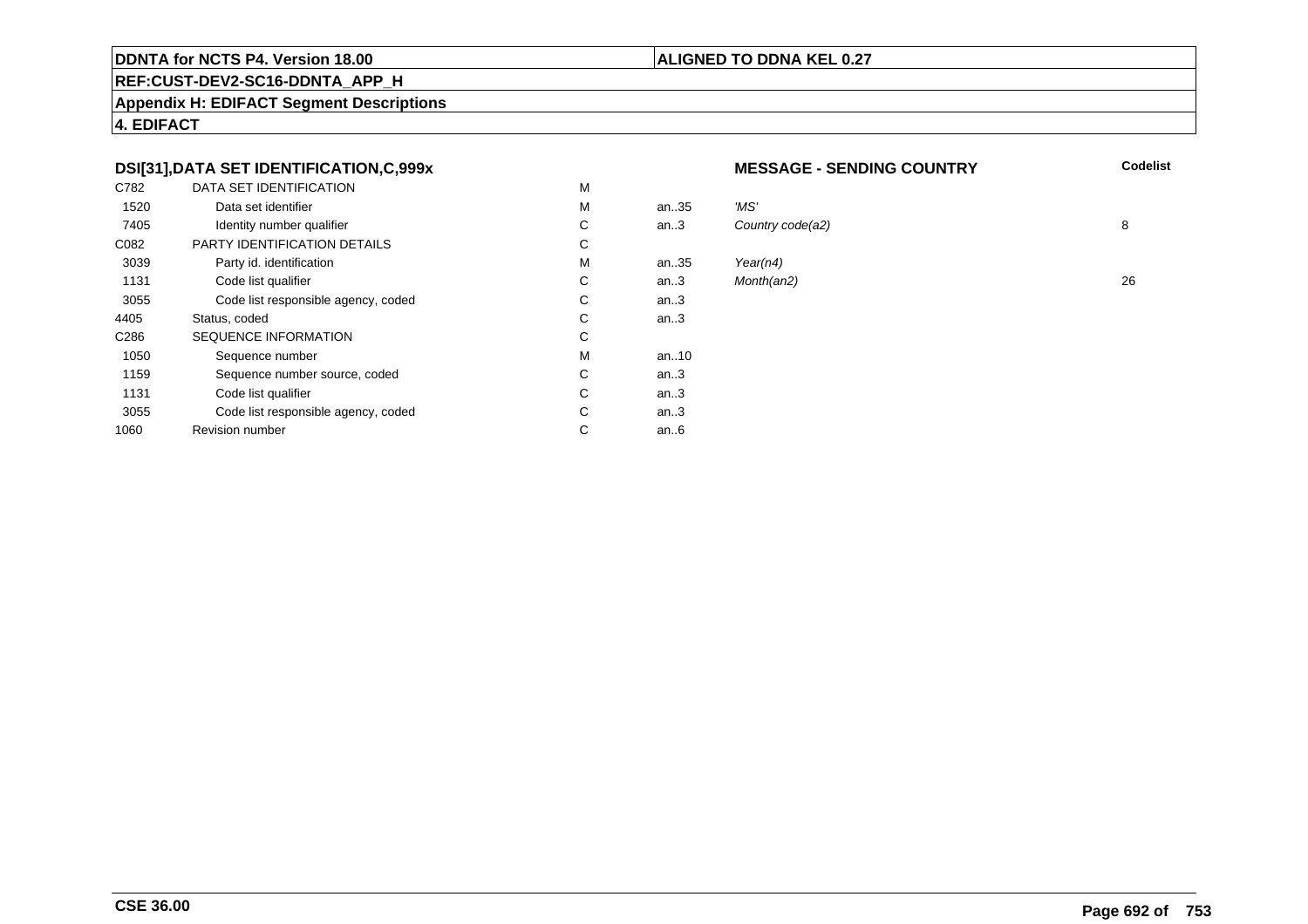### **REF:CUST-DEV2-SC16-DDNTA\_APP\_H**

#### **Appendix H: EDIFACT Segment Descriptions**

#### **4. EDIFACT**

#### **IDE[37],IDENTITY,C,99x**

| 7495             | Identification qualifier            | M | an.3             | '1' |
|------------------|-------------------------------------|---|------------------|-----|
| C <sub>206</sub> | <b>IDENTIFICATION NUMBER</b>        | M |                  |     |
| 7402             | Identity number                     | M | an35             | S)  |
| 7405             | Identity number qualifier           | С | an.3             |     |
| 4405             | Status, coded                       | C | an.3             |     |
| C082             | <b>PARTY IDENTIFICATION DETAILS</b> | C |                  |     |
| 3039             | Party id. identification            | M | an35             |     |
| 1131             | Code list qualifier                 | C | an.3             |     |
| 3055             | Code list responsible agency, coded | С | an.3             |     |
| 4405             | Status, coded                       | C | an.3             |     |
| 1222             | Configuration level                 | C | n <sub>1</sub> 2 |     |
| C778             | POSITION IDENTIFICATION             | C |                  |     |
| 7164             | Hierarchical id. number             | C | an $.12$         |     |
| 1050             | Sequence number                     | C | an10             |     |
| C <sub>240</sub> | PRODUCT CHARACTERISTIC              | C |                  |     |
| 7037             | Characteristic identification       | м | an17             |     |
| 1131             | Code list qualifier                 | С | an.3             |     |
| 3055             | Code list responsible agency, coded | С | an.3             |     |
| 7036             | Characteristic                      | C | an35             |     |
| 7036             | Characteristic                      | С | an35             |     |
|                  |                                     |   |                  |     |

#### **MESSAGE - SENDING COUNTRY - SYSTEMAPPLICABILITYCodelist**

#### $System code(n.2)$  136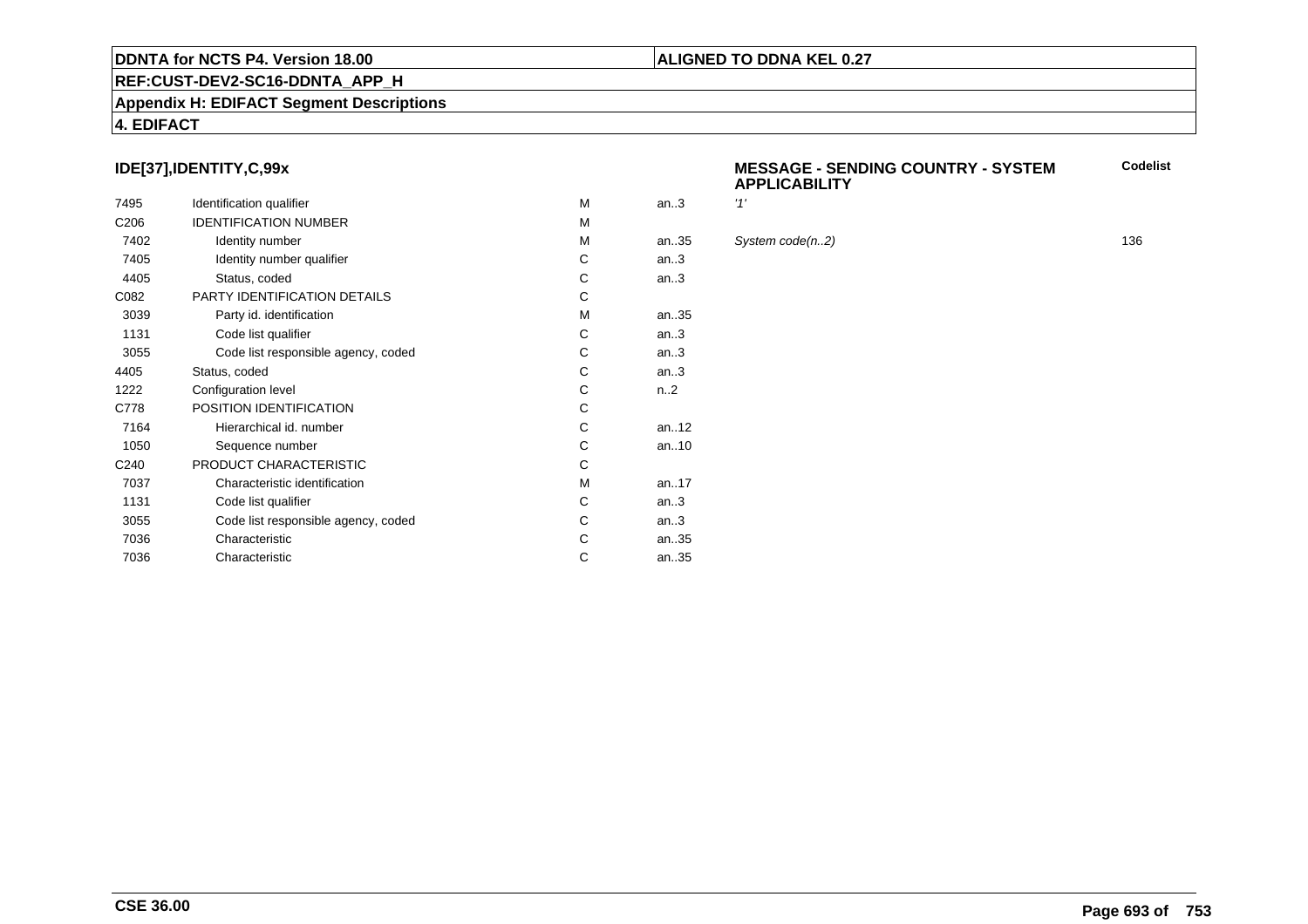#### **ALIGNED TO DDNA KEL 0.27**

**REF:CUST-DEV2-SC16-DDNTA\_APP\_H**

**Appendix H: EDIFACT Segment Descriptions**

#### **4. EDIFACT**

#### **SCD[42],STRUCTURE COMPONENT DEFINITION,C,999x**

|                  |                                     |   |                  | ັ         |
|------------------|-------------------------------------|---|------------------|-----------|
| 7497             | Component function qualifier        | м | an.3             | 2'        |
| C786             | STRUCTURE COMPONENT IDENTIFICATION  | C |                  |           |
| 7512             | Structure component identifier      | M | an35             | <b>St</b> |
| 7405             | Identity number qualifier           | C | an.3             |           |
| C082             | <b>PARTY IDENTIFICATION DETAILS</b> | C |                  |           |
| 3039             | Party id. identification            | М | an.35            |           |
| 1131             | Code list qualifier                 | C | an.3             |           |
| 3055             | Code list responsible agency, coded | С | an.3             |           |
| 4405             | Status, coded                       | C | an.3             |           |
| 1222             | Configuration level                 | C | n <sub>1</sub> 2 |           |
| C778             | POSITION IDENTIFICATION             | C |                  |           |
| 7164             | Hierarchical id. number             | C | an. $.12$        |           |
| 1050             | Sequence number                     | C | an $.10$         |           |
| C <sub>240</sub> | PRODUCT CHARACTERISTIC              | C |                  |           |
| 7037             | Characteristic identification       | M | an. $17$         |           |
| 1131             | Code list qualifier                 | C | an.3             |           |
| 3055             | Code list responsible agency, coded | C | an.3             |           |
| 7036             | Characteristic                      | С | an35             |           |
| 7036             | Characteristic                      | С | an35             |           |
|                  |                                     |   |                  |           |

#### **MESSAGE - SENDING COUNTRY - SYSTEMAPPLICABILITY - STATISTICALCHARACTERISTICSCodelist**

| М  | an.3 | 'יפ                  |    |
|----|------|----------------------|----|
| C. |      |                      |    |
| М  | an35 | Statistics type(an4) | 57 |
| C. | an.3 |                      |    |
| C. |      |                      |    |
| М  | an35 |                      |    |
|    |      |                      |    |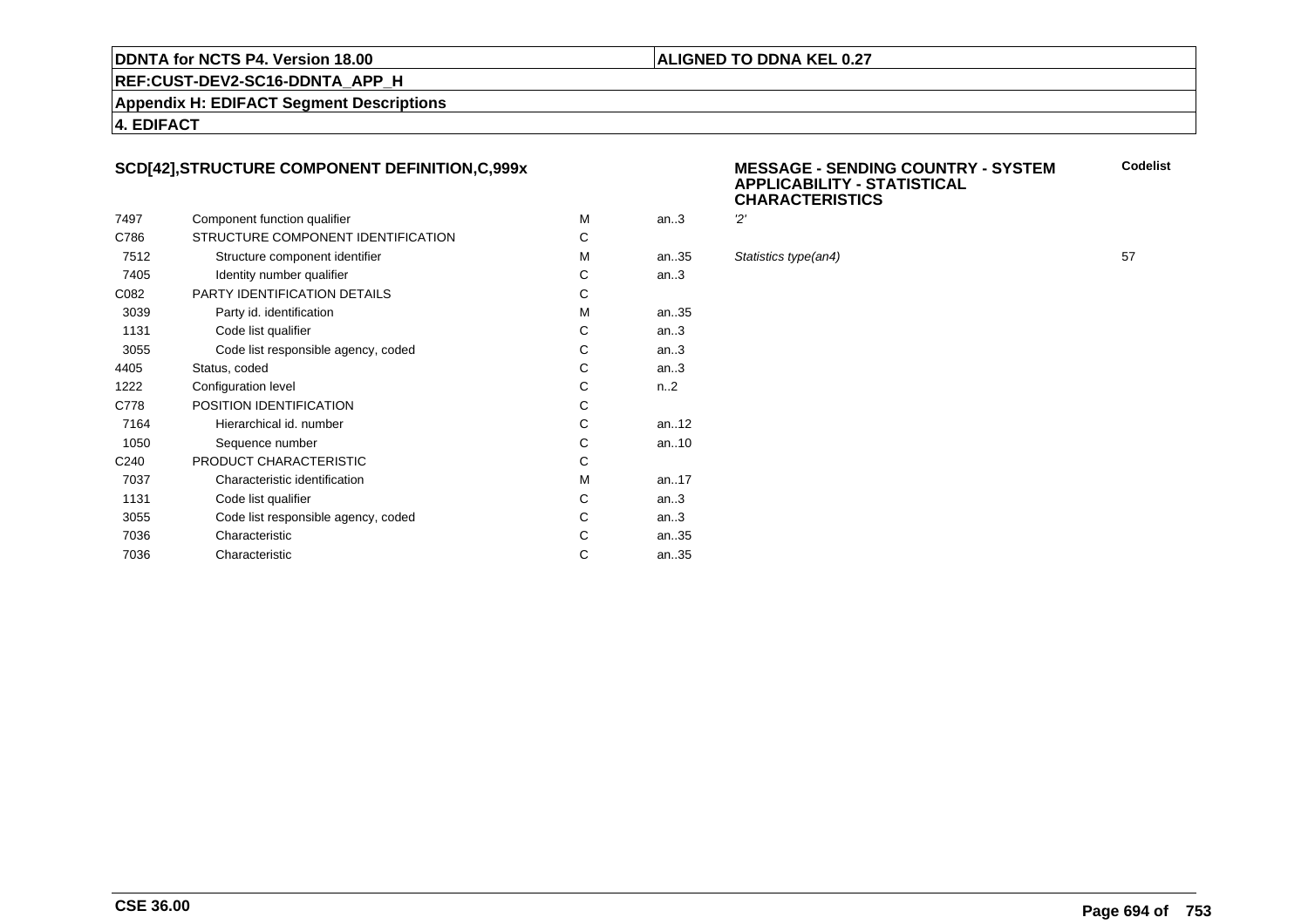#### **ALIGNED TO DDNA KEL 0.27**

**MESSAGE - SENDING COUNTRY - SYSTEM**

**APPLICABILITY - STATISTICAL**

### **REF:CUST-DEV2-SC16-DDNTA\_APP\_H**

**Appendix H: EDIFACT Segment Descriptions**

#### **4. EDIFACT**

#### **CDV[45],CODE VALUE DEFINITION,C,9999x**

|      |                              |   |      | <b>CHARACTERISTICS - SERIES ELEMENTS</b> |  |
|------|------------------------------|---|------|------------------------------------------|--|
| 9426 | Code value                   | м | an35 | Counter(n9)                              |  |
| 9434 | Code name                    |   | an70 | Other country(a2)                        |  |
| 4513 | Maintenance operation, coded |   | an.3 |                                          |  |

**Codelist**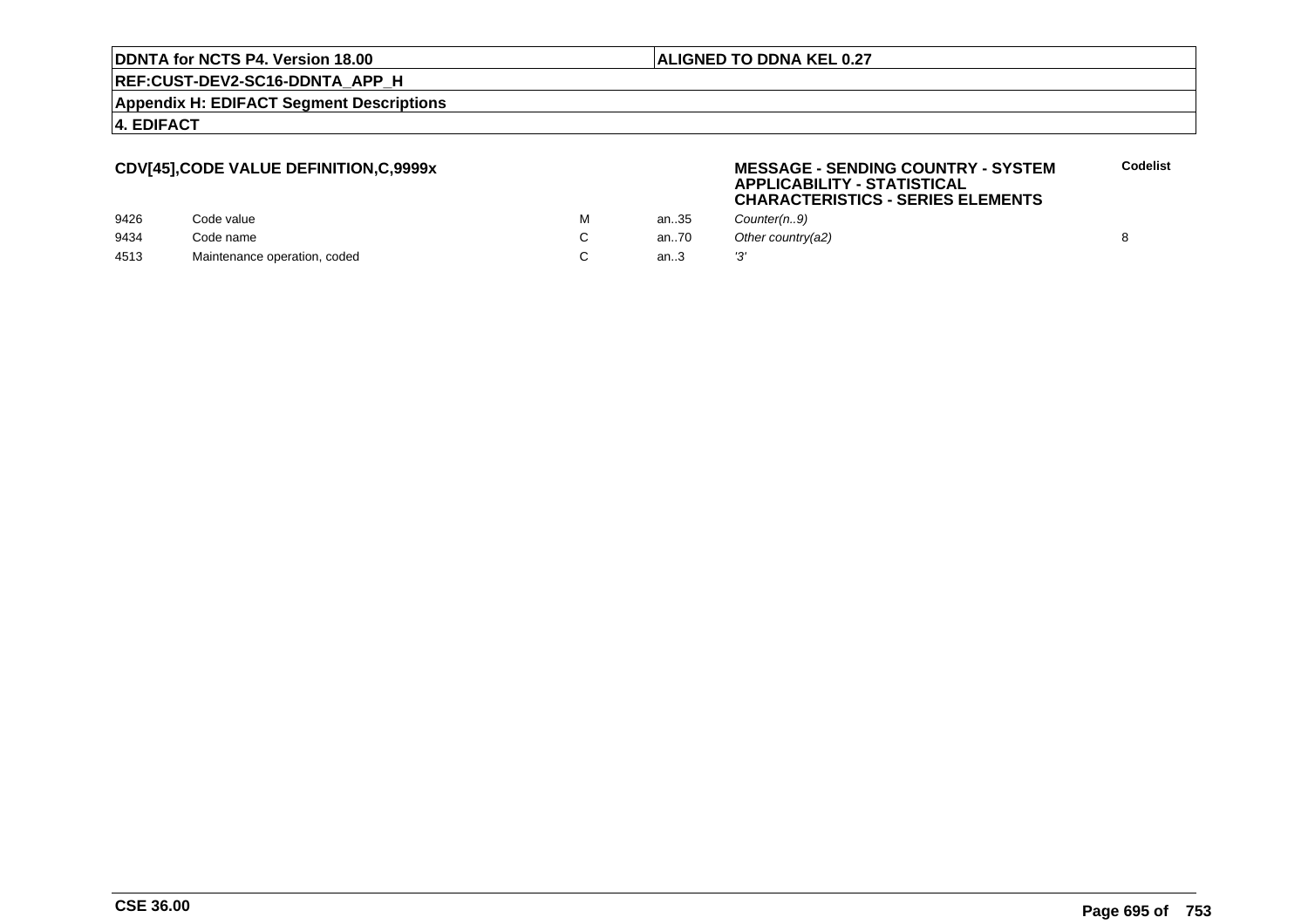### **ALIGNED TO DDNA KEL 0.27**

## **REF:CUST-DEV2-SC16-DDNTA\_APP\_H**

#### **Appendix H: EDIFACT Segment Descriptions**

### **4. EDIFACT**

### **UNT[57],MESSAGE TRAILER,M,1x**

| 0074 | Number of segments in the message |  |
|------|-----------------------------------|--|
| 0062 | Message reference number          |  |

**Codelist**

**MESSAGE**<br>M n.6 <sup>'--</sup> Number of s M carried manufacturer of segments in the message'<br>Carried manufacturer in the message's M an..14 Message identification(an..14)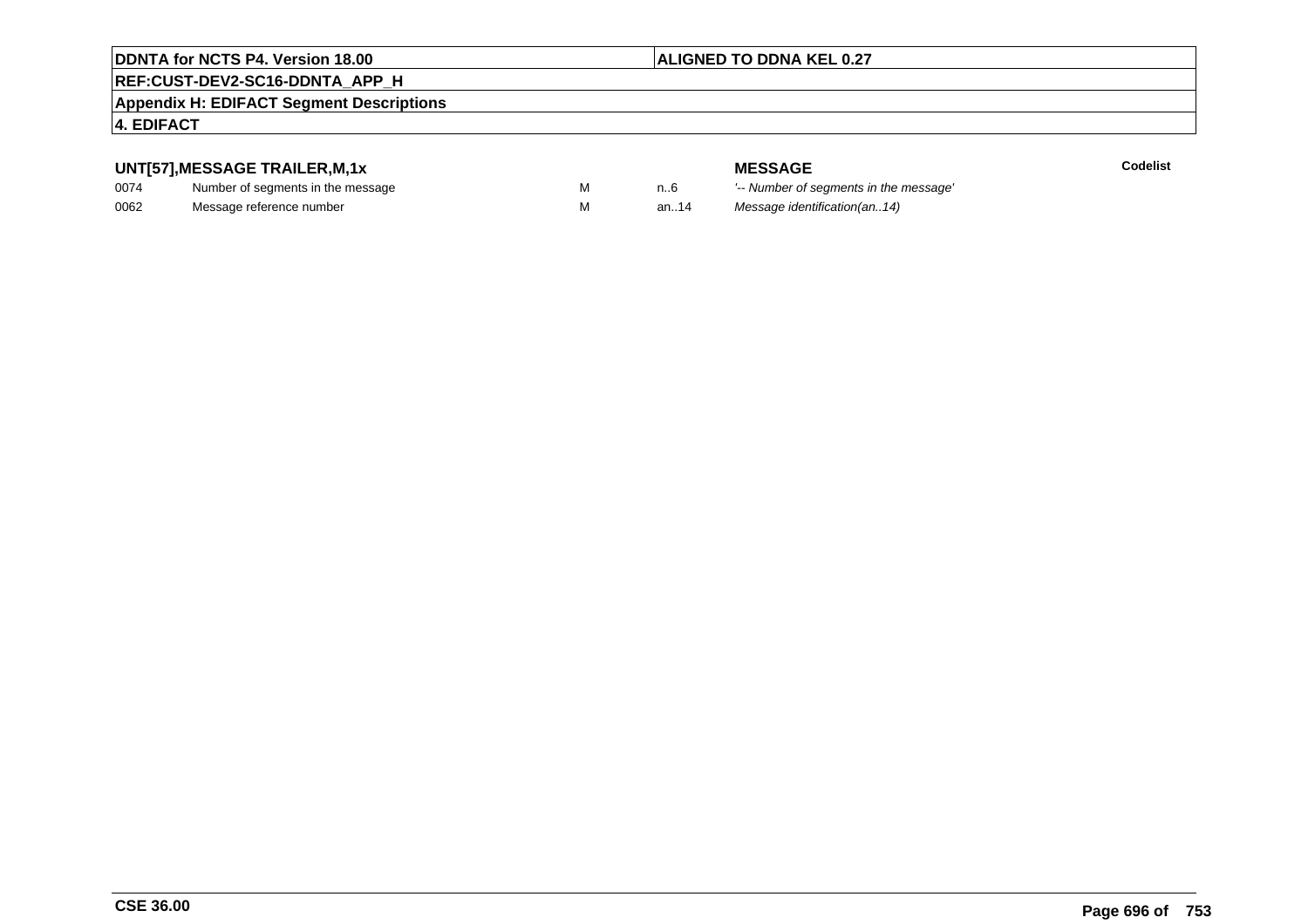#### **ALIGNED TO DDNA KEL 0.27**

## **REF:CUST-DEV2-SC16-DDNTA\_APP\_H**

**Appendix H: EDIFACT Segment Descriptions**

#### **4. EDIFACT**

### **UNZ[58],INTERCHANGE TRAILER,M,1x**

| 0036 | Interchange control count     |  |
|------|-------------------------------|--|
| 0020 | Interchange control reference |  |

| TUL IINAILLINIII, IA |  |
|----------------------|--|
| control count        |  |
| aantral rafaranaa    |  |

**E** Codelist

**MESSAGE**<br>M n.6 <sup>1-</sup>- Interchange M 1..6 <sup>'--</sup> Interchange control count'<br>M 3n..14 Interchange control reference Interchange control reference(an..14)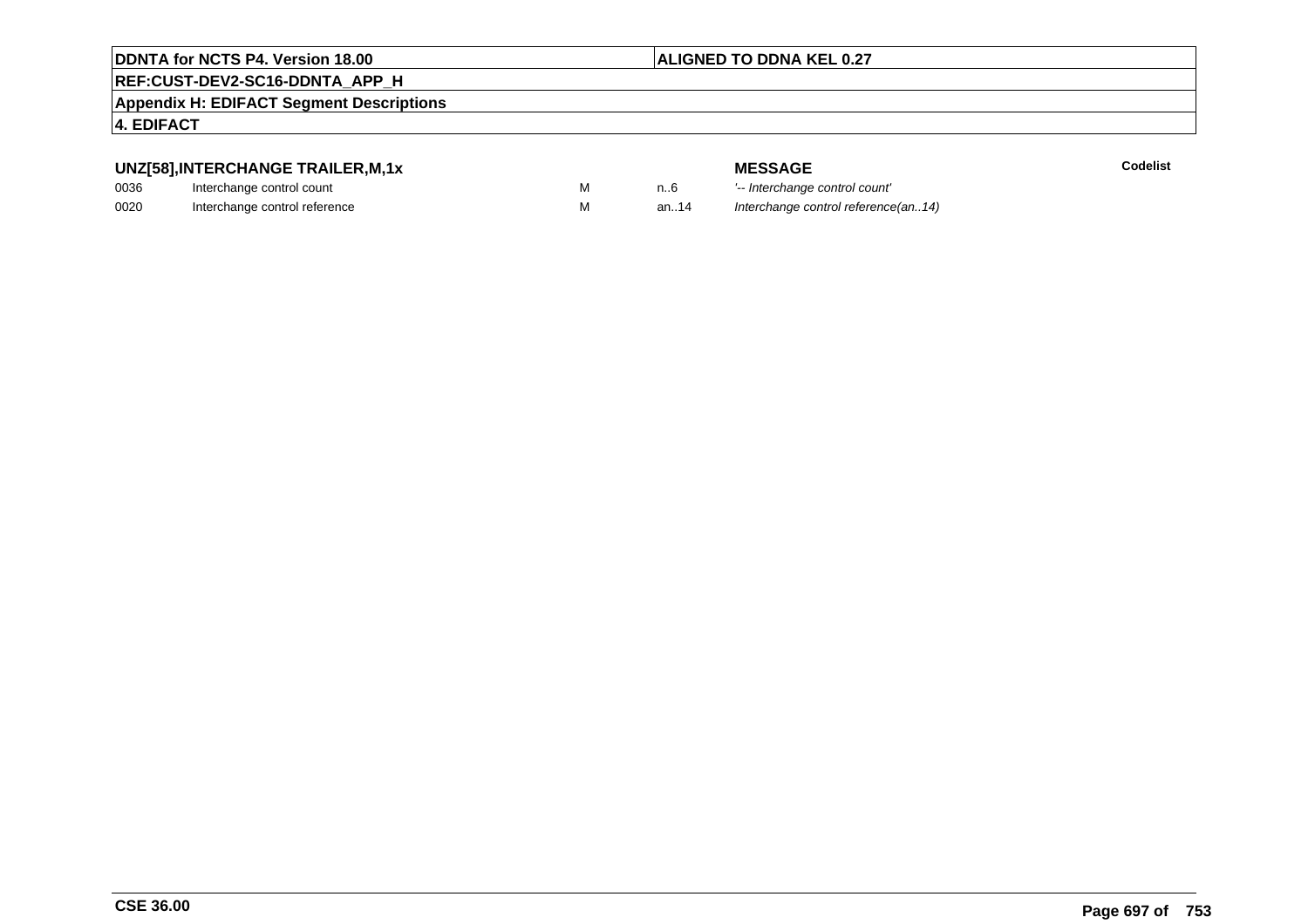#### **ALIGNED TO DDNA KEL 0.27**

**REF:CUST-DEV2-SC16-DDNTA\_APP\_H**

**Appendix H: EDIFACT Segment Descriptions**

**4. EDIFACT**

#### **PARTTCUNB[0],INTERCHANGE HEADER,M,1x**

| UNB[0], INTERCHANGE HEADER, M, 1x |                                          |   | <b>MESSAGE</b> | Codelist                                      |    |
|-----------------------------------|------------------------------------------|---|----------------|-----------------------------------------------|----|
| S001                              | <b>SYNTAX IDENTIFIER</b>                 | М |                |                                               |    |
| 0001                              | Syntax identifier                        | М | a4             | Syntax identifier(a4)                         | 21 |
| 0002                              | Syntax version number                    | М | n1             | Syntax version number(n1)                     | 22 |
| S002                              | <b>INTERCHANGE SENDER</b>                | М |                |                                               |    |
| 0004                              | Sender identification                    | М | an35           | Message sender(an35)                          |    |
| 0007                              | Identification code qualifier            | С | an. $4$        | Sender identification code qualifier(an4)     |    |
| 0008                              | Address for reverse routing              | С | an14           |                                               |    |
| S003                              | <b>INTERCHANGE RECIPIENT</b>             | М |                |                                               |    |
| 0010                              | Recipient identification                 | М | an35           | Message recipient(an35)                       |    |
| 0007                              | Identification code qualifier            | С | an. $4$        | Recipient identification code qualifier(an4)  |    |
| 0014                              | Routing address                          | С | an14           |                                               |    |
| S004                              | DATE/TIME OF PREPARATION                 | М |                |                                               |    |
| 0017                              | Date                                     | М | n6             | Date of preparation(n6)                       |    |
| 0019                              | Time                                     | М | n4             | Time of preparation( $n4$ )                   |    |
| 0020                              | Interchange control reference            | М | an14           | Interchange control reference(an14)           |    |
| S005                              | RECIPIENTS REFERENCE, PASSWORD           | С |                |                                               |    |
| 0022                              | Recipient's reference/password           | М | an14           | Recipient's reference/password(an14)          |    |
| 0025                              | Recipient's reference/password qualifier | С | an2            | Recipient's reference/password qualifier(an2) |    |
| 0026                              | Application reference                    | С | an14           | Application reference(an14)                   |    |
| 0029                              | Processing priority code                 | С | a1             | Priority(a1)                                  |    |
| 0031                              | Acknowledgement request                  | С | n1             | Acknowledgement request(n1)                   | 27 |
| 0032                              | Communications agreement id.             | С | an35           | Communications agreement id(an35)             |    |
| 0035                              | <b>Test indicator</b>                    | С | n1             | Test indicator(n1)                            | 27 |
|                                   |                                          |   |                |                                               |    |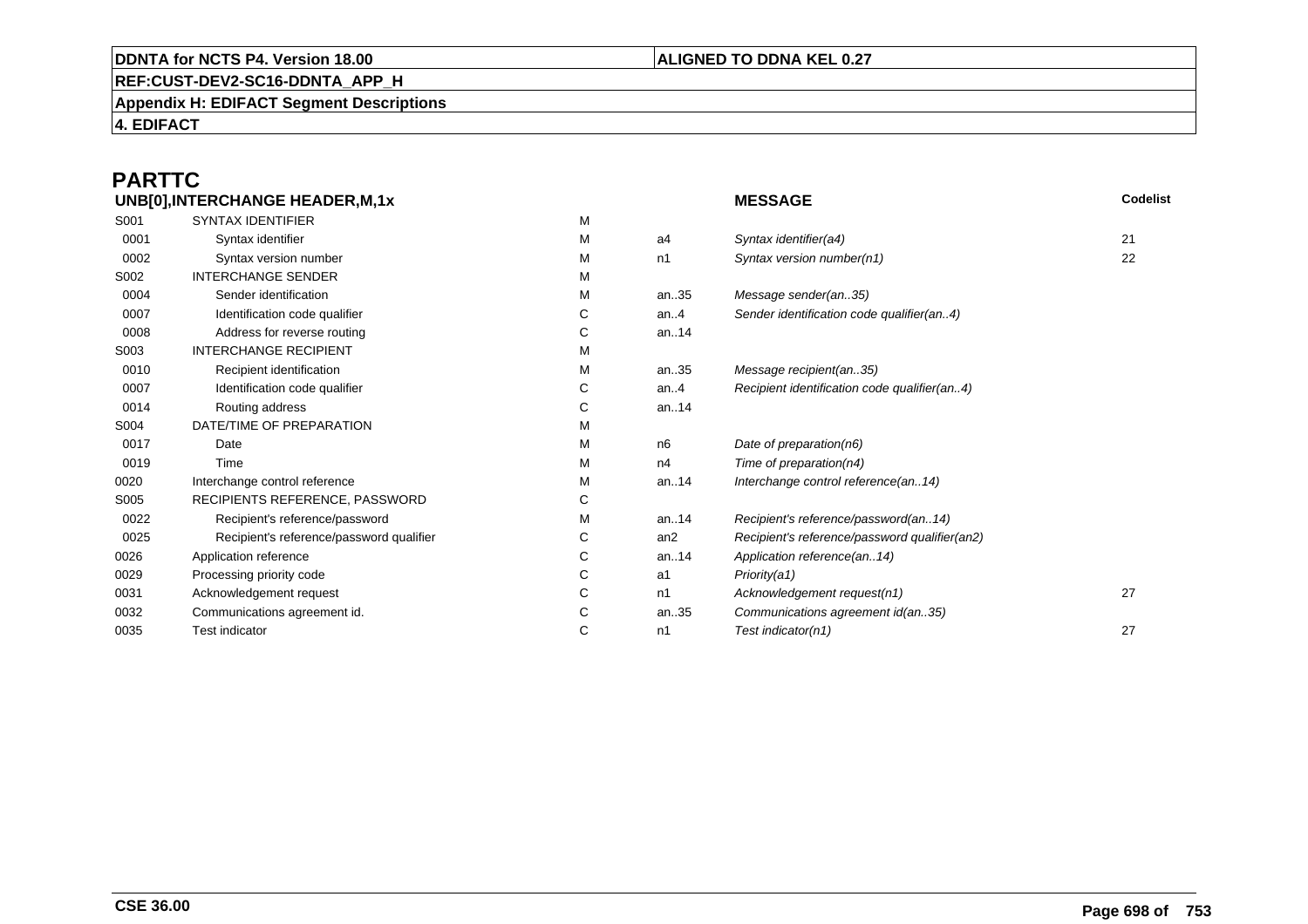#### **REF:CUST-DEV2-SC16-DDNTA\_APP\_H**

#### **Appendix H: EDIFACT Segment Descriptions**

#### **4. EDIFACT**

#### **UNH[1],MESSAGE HEADER,M,1xx** MESSAGE **Codelist** Codelist 0062 Message reference number <sup>M</sup> an..14 Message identification(an..14) S009 MESSAGE IDENTIFIERR M M 0065Message type Message version number and the Message version number and the Message of Message Message Message M an..6 'PARTTC'<br>an..3 'D' 0052Message version number<br>
Message release number<br>
M an..3 'D'<br>an..3 '96B' 0054Message release number Market and the Market Market Market Market Market Market Market Market Market Market Ma<br>
Market Market Market Market Market Market Market Market Market Market Market Market Market Market Market Marke an..3 '96B<br>an..2 'EC' 0051 Controlling agency <sup>M</sup>an $.2$ <br>an $.6$ 0057Association assigned code **C** C<br>
mmon Access Reference **C** C Message type(an..6) 60 0068Common Access Reference C<br>
STATUS OF THE TRANSFER
C an..35 S010 STATUS OF THE TRANSFERR C 0070Sequence of transfers M<br>
First and last transfer C n..2<br>a1 0073First and last transfer  $C \qquad \qquad$  a1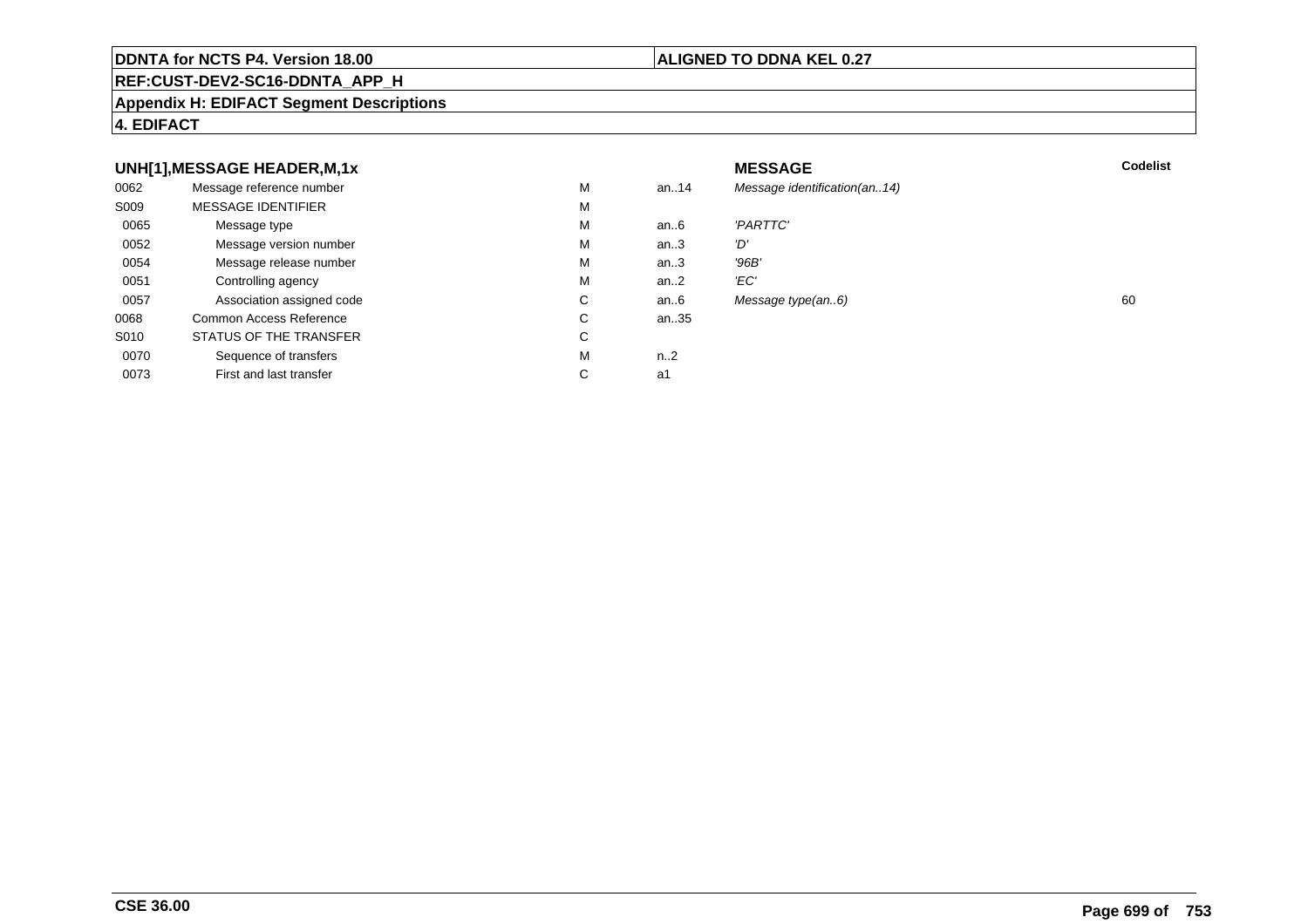#### **ALIGNED TO DDNA KEL 0.27**

# **REF:CUST-DEV2-SC16-DDNTA\_APP\_H**

#### **Appendix H: EDIFACT Segment Descriptions**

### **4. EDIFACT**

#### **DTM[3],DATE/TIME/PERIOD,C,5x**

| <b>MESSAGE - HEADER</b> |  |
|-------------------------|--|
|-------------------------|--|

**R** Codelist

| DTM[3],DATE/TIME/PERIOD,C,5x | <b>MESSAGE - HEADER</b>           |   |      |                      |
|------------------------------|-----------------------------------|---|------|----------------------|
| C <sub>50</sub> 7            | DATE/TIME/PERIOD                  | м |      |                      |
| 2005                         | Date/time/period qualifier        | М | an3  | '200'                |
| 2380                         | Date/time/period                  |   | an35 | Period from date(n8) |
| 2379                         | Date/time/period format qualifier |   | an.3 |                      |
|                              |                                   |   |      |                      |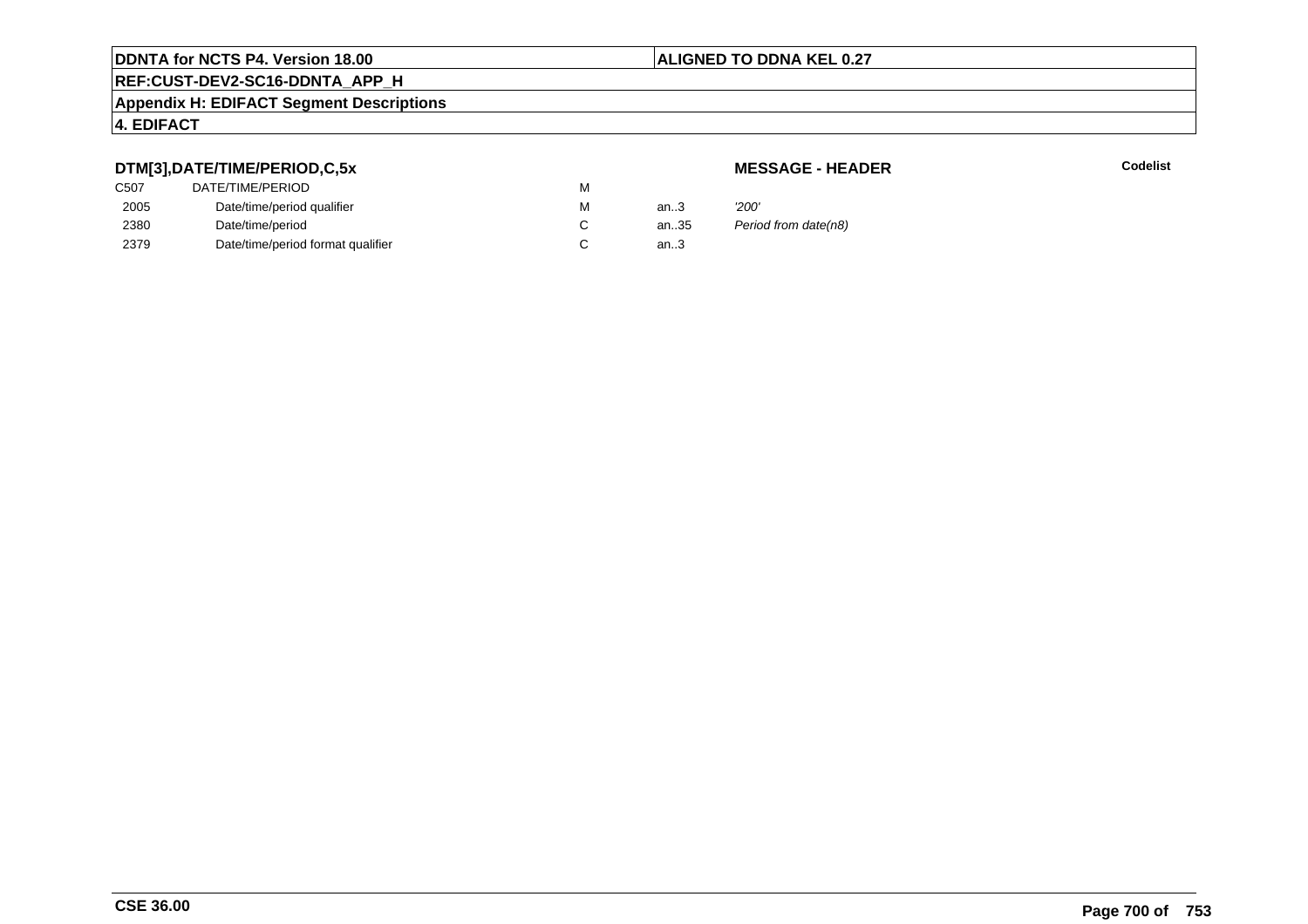#### **ALIGNED TO DDNA KEL 0.27**

# **REF:CUST-DEV2-SC16-DDNTA\_APP\_H**

#### **Appendix H: EDIFACT Segment Descriptions**

#### **4. EDIFACT**

#### **DTM[3],DATE/TIME/PERIOD,C,5x**

### **MESSAGE - HEADER**

**R** Codelist

| ---               |                                   |   |      |                    |
|-------------------|-----------------------------------|---|------|--------------------|
| C <sub>50</sub> 7 | DATE/TIME/PERIOD                  | М |      |                    |
| 2005              | Date/time/period qualifier        | M | an.3 | '201'              |
| 2380              | Date/time/period                  | ັ | an35 | Period to date(n8) |
| 2379              | Date/time/period format qualifier |   | an.3 |                    |
|                   |                                   |   |      |                    |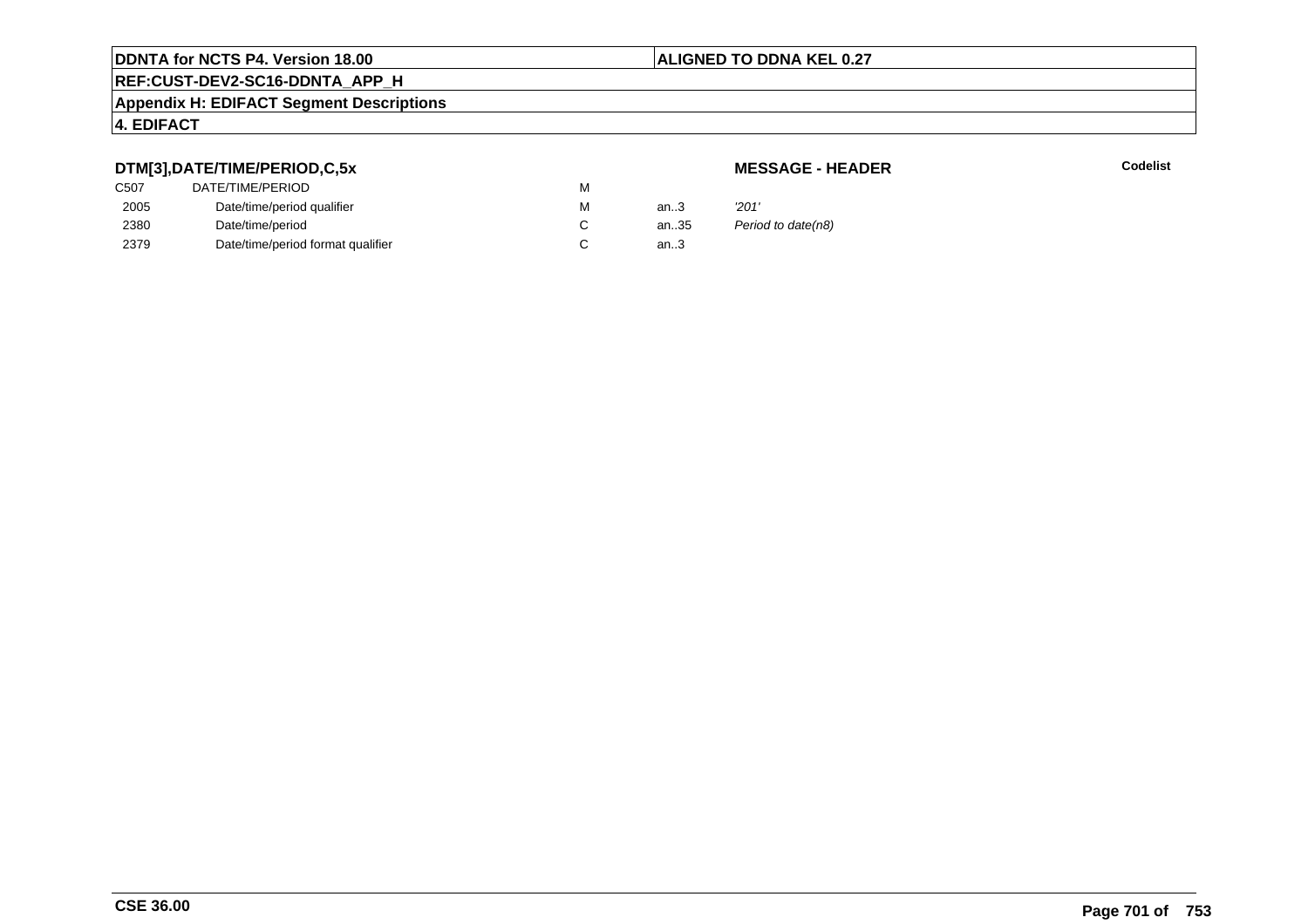#### **ALIGNED TO DDNA KEL 0.27**

# **REF:CUST-DEV2-SC16-DDNTA\_APP\_H**

#### **Appendix H: EDIFACT Segment Descriptions**

#### **4. EDIFACT**

#### **DTM[3],DATE/TIME/PERIOD,C,5xMESSAGE - HEADER R** Codelist C507 DATE/TIME/PERIODD<sub>N</sub> M 2005Date/time/period qualifier metals of the Material Material of the Material Material Material Material Material Material Material Material Material Material Material Material Material Material Material Material Material Mat M an..3 '2*02'* 2380Date/time/period<br>Date/time/period format qualifier example and contact C C an..35  $Extraction(n1)$  27 2379Date/time/period format qualifier an..3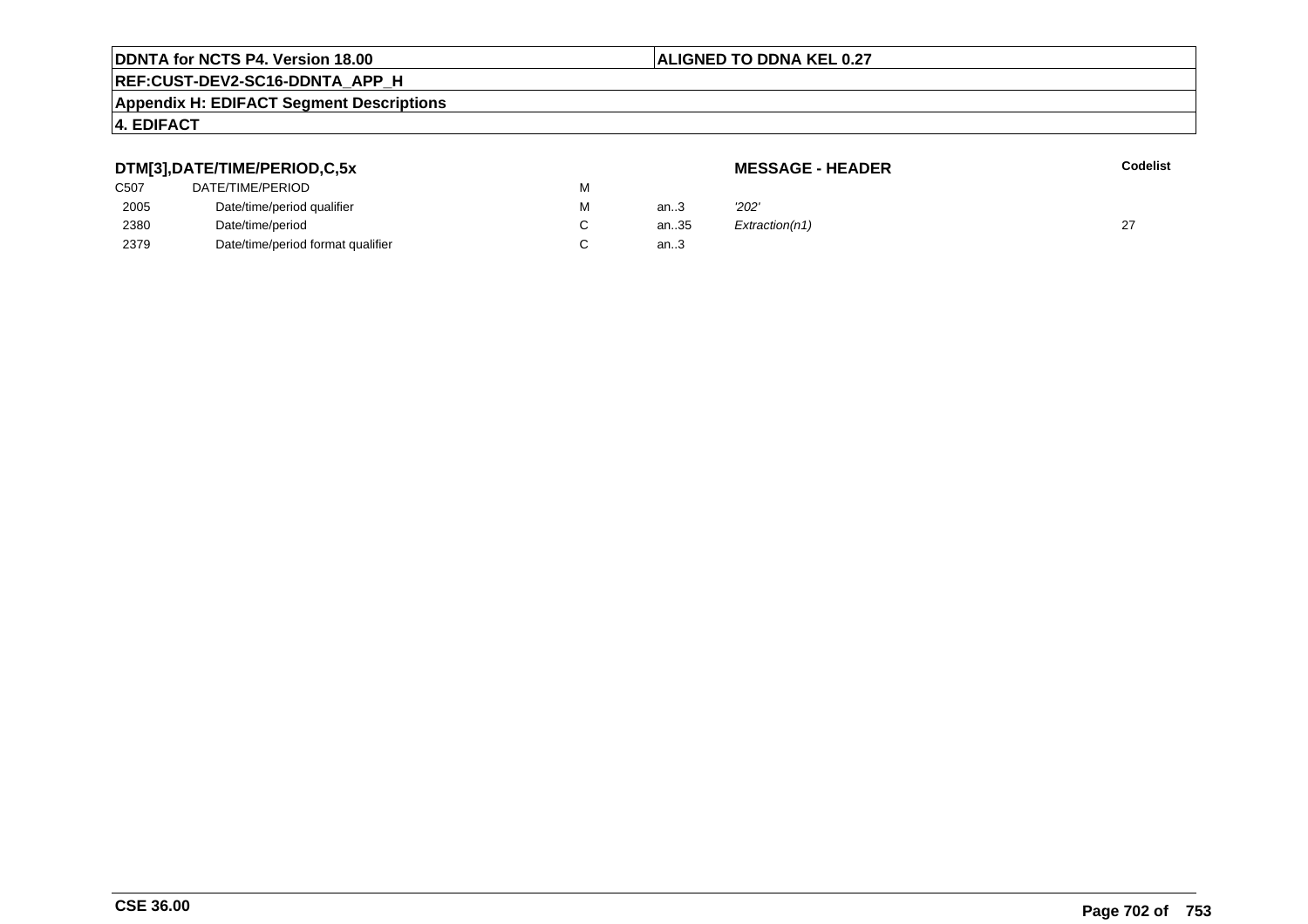#### **ALIGNED TO DDNA KEL 0.27**

# **REF:CUST-DEV2-SC16-DDNTA\_APP\_H**

**Appendix H: EDIFACT Segment Descriptions**

**4. EDIFACT**

|      | NAD[12], NAME AND ADDRESS, C, 9999x |   |      | <b>MESSAGE - CUSTOMS OFFICE INFORMATION</b>           | <b>Codelist</b> |
|------|-------------------------------------|---|------|-------------------------------------------------------|-----------------|
| 3035 | Party qualifier                     | М | an.3 | 'EU'                                                  |                 |
| C082 | PARTY IDENTIFICATION DETAILS        | С |      |                                                       |                 |
| 3039 | Party id. identification            | М | an35 | UN/LOCODE id(a3)                                      |                 |
| 1131 | Code list qualifier                 | C | an.3 |                                                       |                 |
| 3055 | Code list responsible agency, coded | C | an.3 |                                                       |                 |
| C058 | <b>NAME AND ADDRESS</b>             | С |      |                                                       |                 |
| 3124 | Name and address line               | м | an35 | Reference number Competent Authority of Recovery(an8) |                 |
| 3124 | Name and address line               | С | an35 |                                                       |                 |
| 3124 | Name and address line               | С | an35 |                                                       |                 |
| 3124 | Name and address line               | С | an35 |                                                       |                 |
| 3124 | Name and address line               | С | an35 |                                                       |                 |
| C080 | PARTY NAME                          | С |      |                                                       |                 |
| 3036 | Party name                          | м | an35 | Reference number(an8)                                 |                 |
| 3036 | Party name                          | С | an35 | Reference number higher authority(an8)                |                 |
| 3036 | Party name                          | С | an35 | Reference number take-over(an8)                       |                 |
| 3036 | Party name                          | С | an35 | Reference number main office(an8)                     |                 |
| 3036 | Party name                          | С | an35 | Reference number Competent Authority of Enquiry(an8)  |                 |
| 3045 | Party name format, coded            | С | an.3 |                                                       |                 |
| C059 | <b>STREET</b>                       | С |      |                                                       |                 |
| 3042 | Street and number/p.o. box          | м | an35 | Geo info code(an6)                                    | 15              |
| 3042 | Street and number/p.o. box          | С | an35 |                                                       |                 |
| 3042 | Street and number/p.o. box          | С | an35 |                                                       |                 |
| 3042 | Street and number/p.o. box          | С | an35 |                                                       |                 |
| 3164 | City name                           | C | an35 | Region code(an3)                                      |                 |
| 3229 | Country sub-entity identification   | С | an.9 |                                                       |                 |
| 3251 | Postcode identification             | С | an.9 | Postal code(an9)                                      |                 |
| 3207 | Country, coded                      | С | an.3 | Country code(a2)                                      | 70              |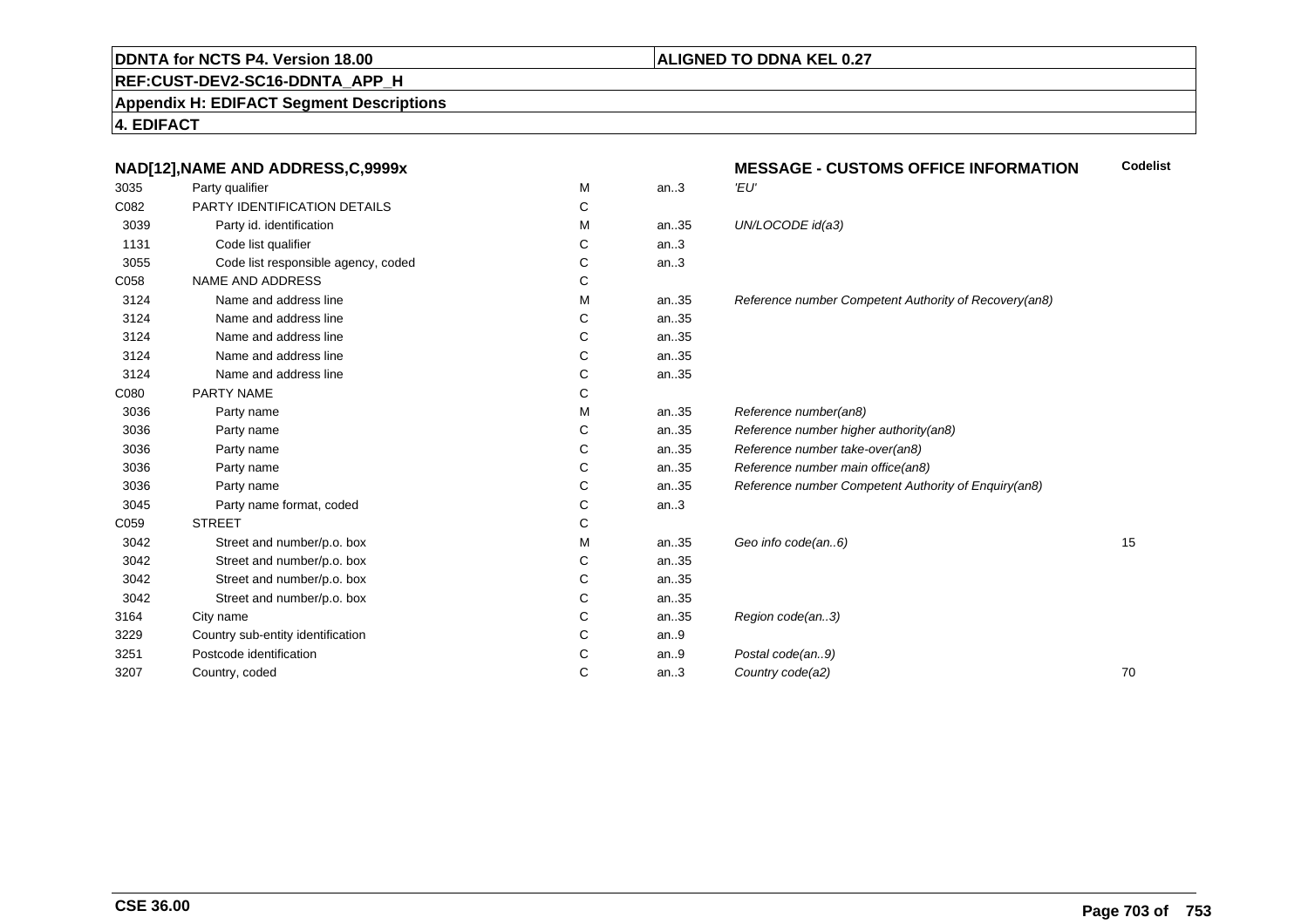#### **ALIGNED TO DDNA KEL 0.27**

**REF:CUST-DEV2-SC16-DDNTA\_APP\_H**

**Appendix H: EDIFACT Segment Descriptions**

**4. EDIFACT**

|      | NAD[12], NAME AND ADDRESS, C, 9999x |   |       | ME      |
|------|-------------------------------------|---|-------|---------|
| 3035 | Party qualifier                     | M | an.3  | $'$ N1' |
| C082 | PARTY IDENTIFICATION DETAILS        | C |       |         |
| 3039 | Party id. identification            | м | an35  |         |
| 1131 | Code list qualifier                 | С | an.3  |         |
| 3055 | Code list responsible agency, coded | C | an.3  |         |
| C058 | <b>NAME AND ADDRESS</b>             | C |       |         |
| 3124 | Name and address line               | M | an35  |         |
| 3124 | Name and address line               | C | an35  |         |
| 3124 | Name and address line               | C | an35  |         |
| 3124 | Name and address line               | C | an35  |         |
| 3124 | Name and address line               | C | an35  |         |
| C080 | PARTY NAME                          | C |       |         |
| 3036 | Party name                          | M | an35  |         |
| 3036 | Party name                          | C | an35  |         |
| 3036 | Party name                          | C | an35  |         |
| 3036 | Party name                          | C | an35  |         |
| 3036 | Party name                          | C | an.35 |         |
| 3045 | Party name format, coded            | C | an.3  |         |
| C059 | <b>STREET</b>                       | C |       |         |
| 3042 | Street and number/p.o. box          | м | an35  |         |
| 3042 | Street and number/p.o. box          | C | an35  |         |
| 3042 | Street and number/p.o. box          | C | an35  |         |
| 3042 | Street and number/p.o. box          | C | an.35 |         |
| 3164 | City name                           | C | an35  |         |
| 3229 | Country sub-entity identification   | C | an.9  |         |
| 3251 | Postcode identification             | C | an.9  |         |
| 3207 | Country, coded                      | C | an.3  | Cou     |
|      |                                     |   |       |         |

**MESSAGE - COUNTRY HOLIDAYS**

**Codelist**

an... Country code(a2) **70**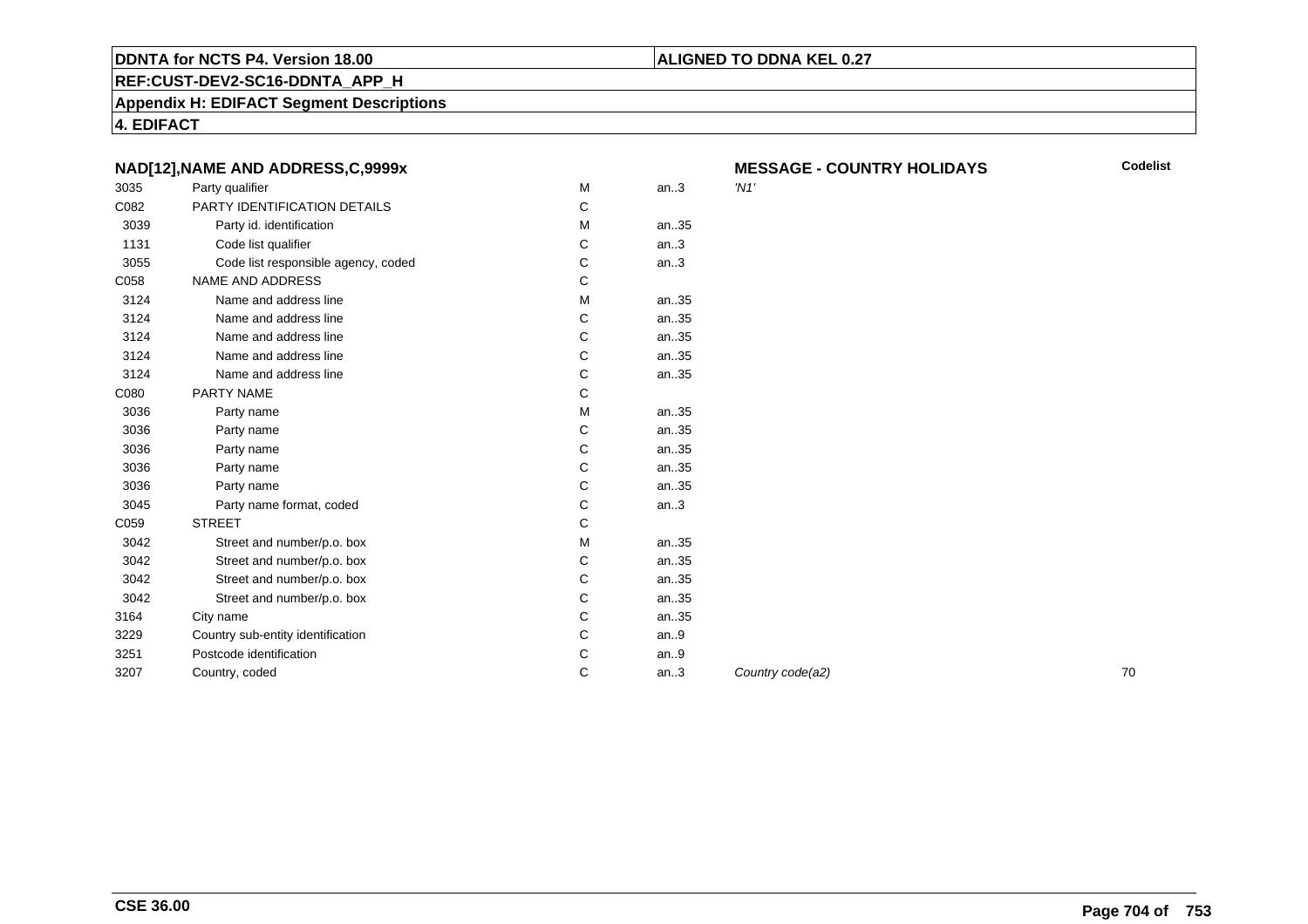#### **ALIGNED TO DDNA KEL 0.27**

**MESSAGE - COUNTRY/REGION**

**REF:CUST-DEV2-SC16-DDNTA\_APP\_H**

**Appendix H: EDIFACT Segment Descriptions**

**4. EDIFACT**

|      | NAD[12], NAME AND ADDRESS, C, 9999x |   |      | <b>MESSAGE - COUNTRY/REGION</b> | C  |
|------|-------------------------------------|---|------|---------------------------------|----|
| 3035 | Party qualifier                     | М | an.3 | $'$ N2'                         |    |
| C082 | PARTY IDENTIFICATION DETAILS        | C |      |                                 |    |
| 3039 | Party id. identification            | м | an35 |                                 |    |
| 1131 | Code list qualifier                 | C | an.3 |                                 |    |
| 3055 | Code list responsible agency, coded | С | an.3 |                                 |    |
| C058 | <b>NAME AND ADDRESS</b>             | С |      |                                 |    |
| 3124 | Name and address line               | M | an35 |                                 |    |
| 3124 | Name and address line               | С | an35 |                                 |    |
| 3124 | Name and address line               | C | an35 |                                 |    |
| 3124 | Name and address line               | C | an35 |                                 |    |
| 3124 | Name and address line               | С | an35 |                                 |    |
| C080 | PARTY NAME                          | С |      |                                 |    |
| 3036 | Party name                          | M | an35 |                                 |    |
| 3036 | Party name                          | С | an35 |                                 |    |
| 3036 | Party name                          | C | an35 |                                 |    |
| 3036 | Party name                          | C | an35 |                                 |    |
| 3036 | Party name                          | С | an35 |                                 |    |
| 3045 | Party name format, coded            | C | an.3 |                                 |    |
| C059 | <b>STREET</b>                       | С |      |                                 |    |
| 3042 | Street and number/p.o. box          | М | an35 |                                 |    |
| 3042 | Street and number/p.o. box          | С | an35 |                                 |    |
| 3042 | Street and number/p.o. box          | С | an35 |                                 |    |
| 3042 | Street and number/p.o. box          | С | an35 |                                 |    |
| 3164 | City name                           | C | an35 |                                 |    |
| 3229 | Country sub-entity identification   | C | an.9 | Country code(a2)                | 70 |
| 3251 | Postcode identification             | С | an.9 |                                 |    |
| 3207 | Country, coded                      | С | an.3 | Country/region code(an3)        |    |
|      |                                     |   |      |                                 |    |

**Codelist**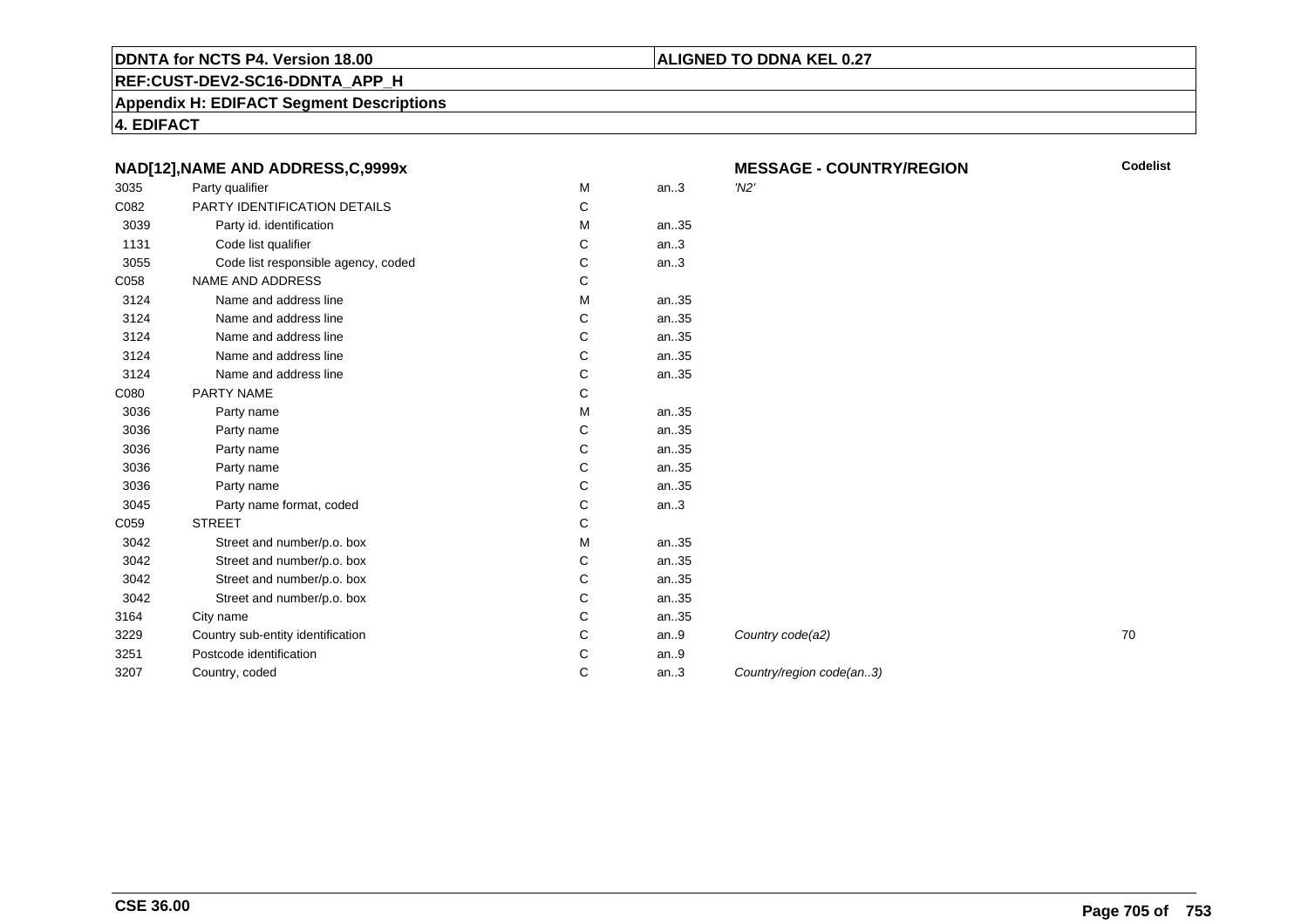#### **ALIGNED TO DDNA KEL 0.27**

# **REF:CUST-DEV2-SC16-DDNTA\_APP\_H**

#### **Appendix H: EDIFACT Segment Descriptions**

### **4. EDIFACT**

#### **DTM[13],DATE/TIME/PERIOD,C,5x**

| DATE/TIME/PERIOD                  | М |          |            |
|-----------------------------------|---|----------|------------|
| Date/time/period qualifier        | М | an $3$   | '146'      |
| Date/time/period                  |   | an $.35$ | <b>NCT</b> |
| Date/time/period format qualifier |   | an.3     |            |
|                                   |   |          |            |

#### **MESSAGE - CUSTOMS OFFICE INFORMATIONCodelist**

NCTS entry date(n8)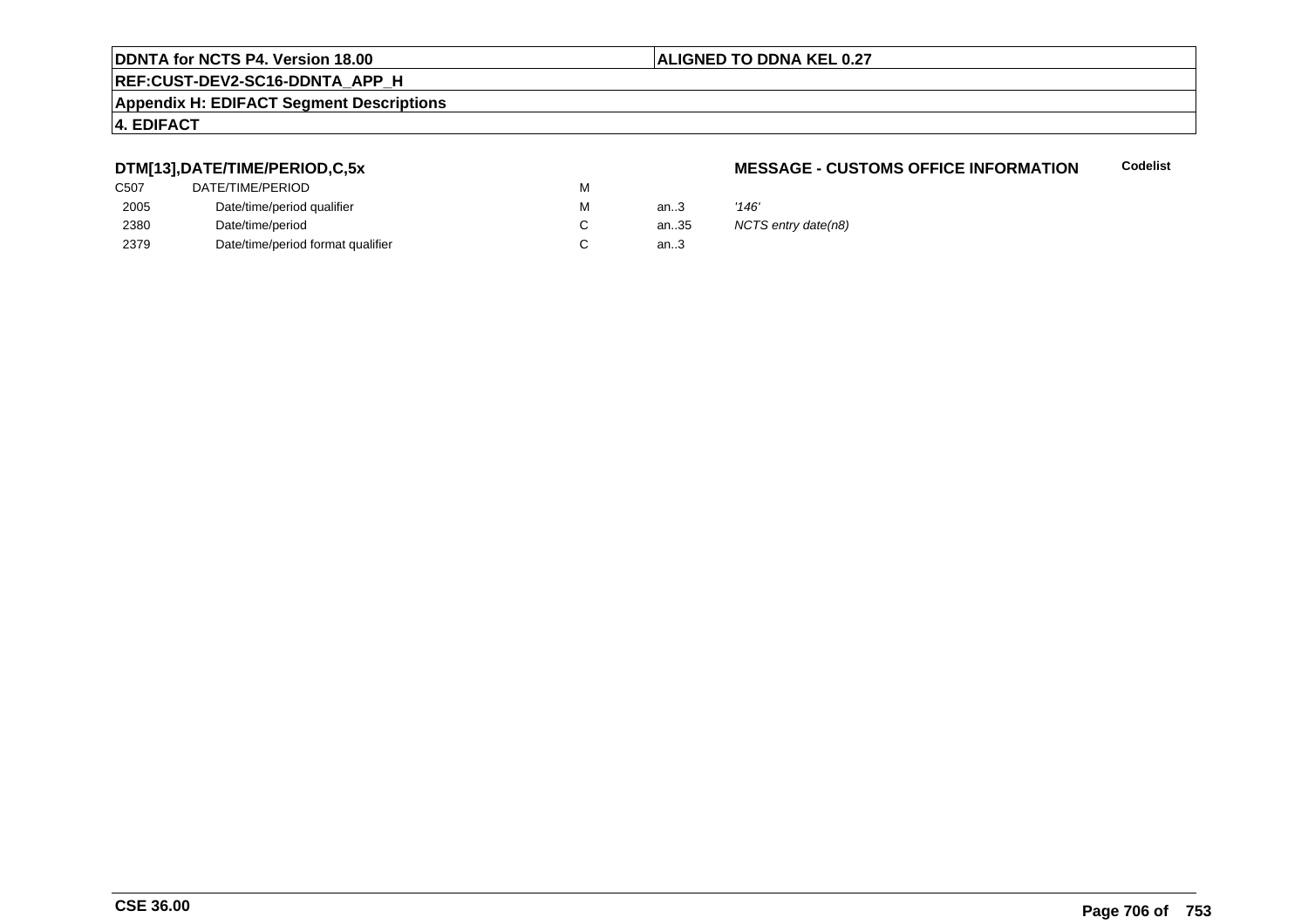#### **REF:CUST-DEV2-SC16-DDNTA\_APP\_H**

#### **Appendix H: EDIFACT Segment Descriptions**

#### **4. EDIFACT**

#### **FTX[15],FREE TEXT,C,9999x**

|                  | FTX[15], FREE TEXT, C, 9999x        |   |       | <b>MESSAGE - CUSTOMS OFFICE INFORMATION</b> | <b>Codelis</b> |
|------------------|-------------------------------------|---|-------|---------------------------------------------|----------------|
| 4451             | Text subject qualifier              | M | an.3  | 'AAI'                                       |                |
| 4453             | Text function, coded                | С | an.3  |                                             |                |
| C <sub>107</sub> | <b>TEXT REFERENCE</b>               | С |       |                                             |                |
| 4441             | Free text identification            | M | an.17 |                                             |                |
| 1131             | Code list qualifier                 | С | an.3  |                                             |                |
| 3055             | Code list responsible agency, coded | C | an.3  |                                             |                |
| C <sub>108</sub> | <b>TEXT LITERAL</b>                 | С |       |                                             |                |
| 4440             | Free text                           | C | an70  | Nearest office(an175)                       |                |
| 4440             | Free text                           | C | an.70 | $'-$ Continued 70 $-$ '                     |                |
| 4440             | Free text                           | C | an70  | $'-$ Continued 35 $-$ '                     |                |
| 4440             | Free text                           | C | an70  |                                             |                |
| 4440             | Free text                           | C | an70  |                                             |                |
| 3453             | Language, coded                     | C | an.3  | Nearest office LNG(a2)                      | 12             |

**Codelist**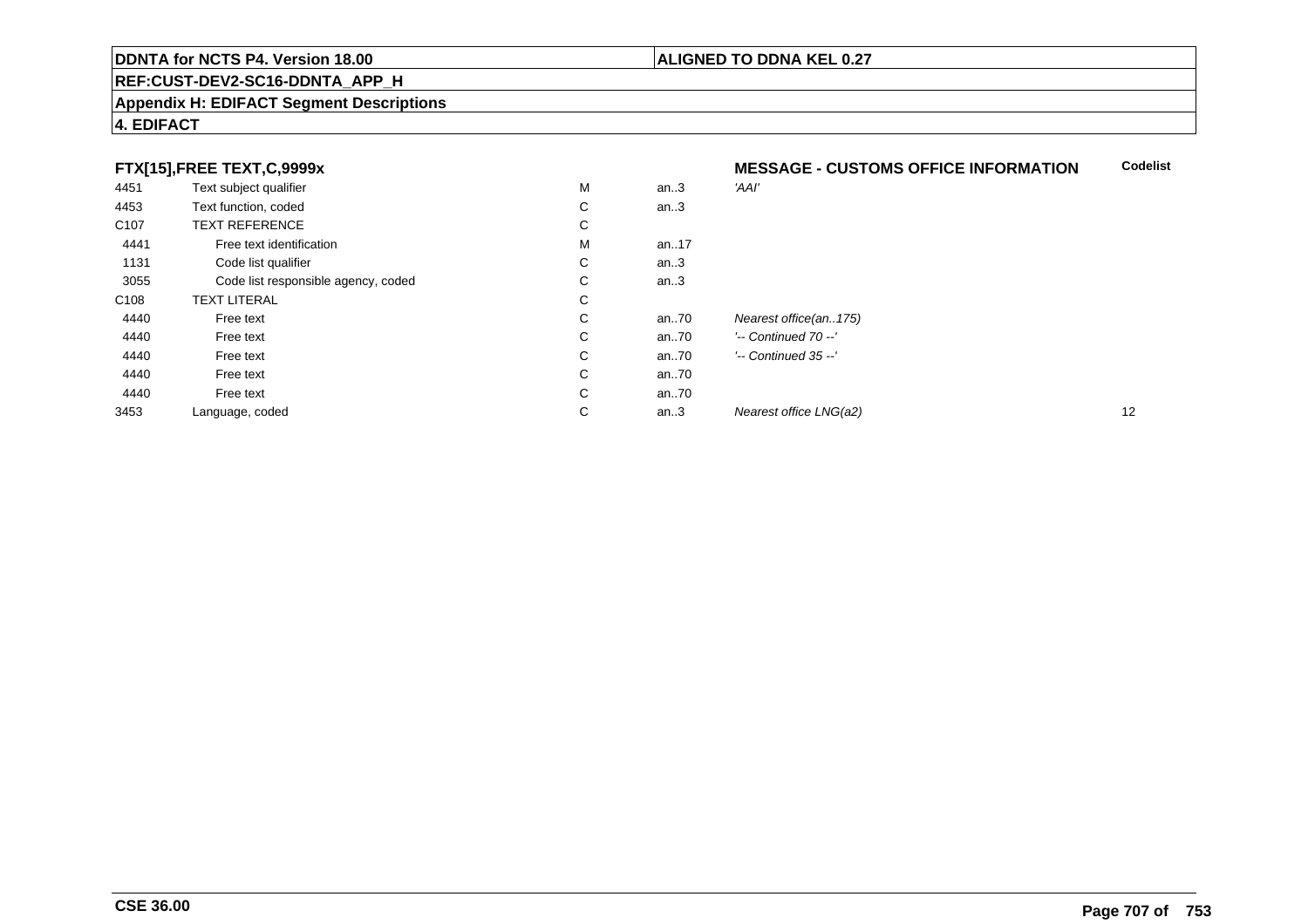#### **REF:CUST-DEV2-SC16-DDNTA\_APP\_H**

#### **Appendix H: EDIFACT Segment Descriptions**

### **4. EDIFACT**

#### **FTX[15],FREE TEXT,C,9999x**

| 4451             | Text subject qualifier              | M | an.3    | 'ABS'                       |    |
|------------------|-------------------------------------|---|---------|-----------------------------|----|
| 4453             | Text function, coded                | С | an.3    |                             |    |
| C <sub>107</sub> | <b>TEXT REFERENCE</b>               | С |         |                             |    |
| 4441             | Free text identification            | M | an17    | Operation(a1)               | 24 |
| 1131             | Code list qualifier                 | С | an.3    |                             |    |
| 3055             | Code list responsible agency, coded | С | an.3    |                             |    |
| C <sub>108</sub> | <b>TEXT LITERAL</b>                 | С |         |                             |    |
| 4440             | Free text                           | С | an70    | Validity date(n8)           |    |
| 4440             | Free text                           | C | an70    | Modification subtype(n1)    |    |
| 4440             | Free text                           | С | an70    |                             |    |
| 4440             | Free text                           | C | an70    |                             |    |
| 4440             | Free text                           | С | an70    | Action identification(an20) |    |
| 3453             | Language, coded                     | С | an. $3$ |                             |    |
|                  |                                     |   |         |                             |    |

#### **MESSAGE - CUSTOMS OFFICE INFORMATION - ACTIONCodelist**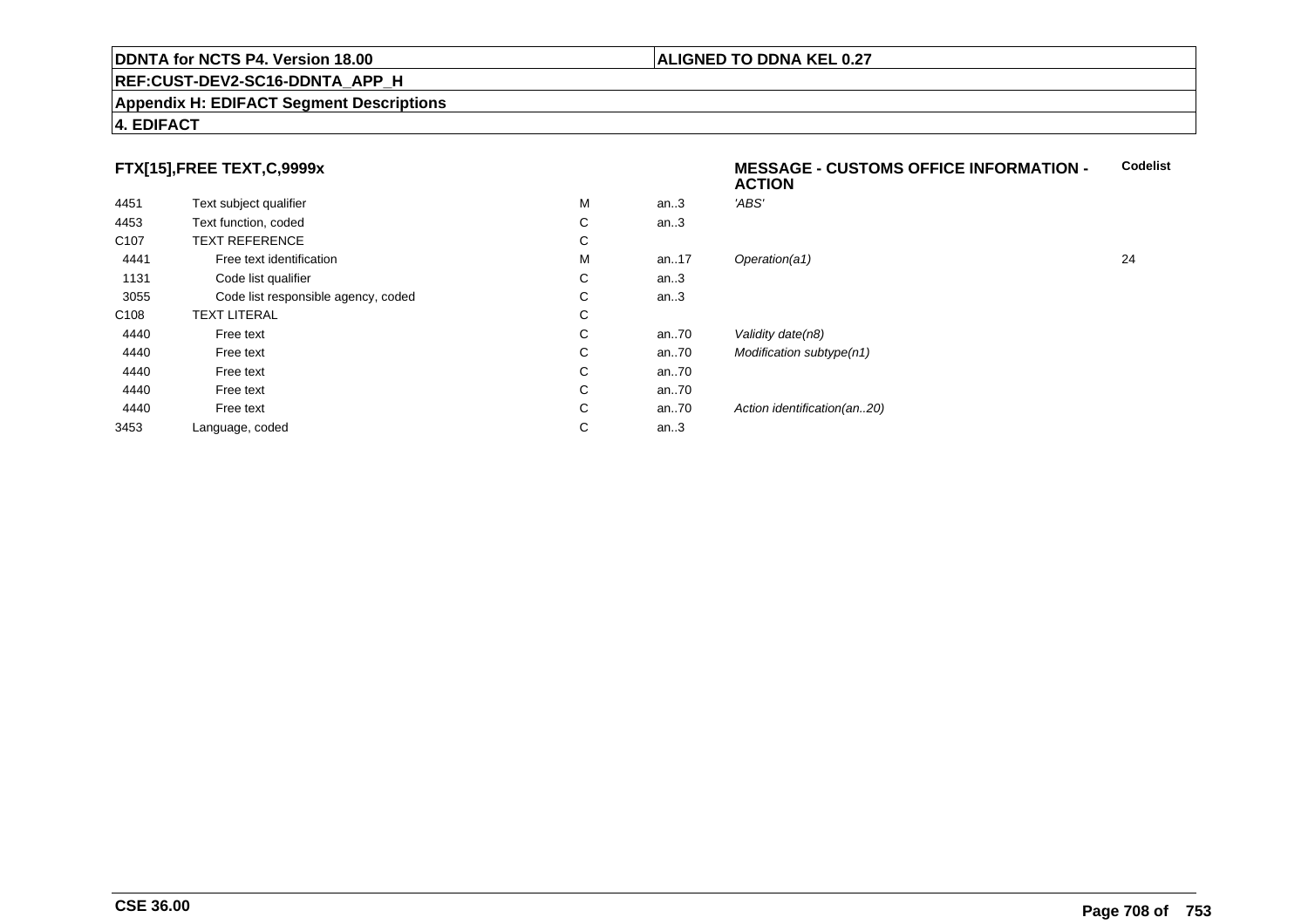#### **REF:CUST-DEV2-SC16-DDNTA\_APP\_H**

#### **Appendix H: EDIFACT Segment Descriptions**

#### **4. EDIFACT**

#### **FTX[15],FREE TEXT,C,9999x**

| 4451             | Text subject qualifier              | M | an.3  | 'ACB' |
|------------------|-------------------------------------|---|-------|-------|
| 4453             | Text function, coded                | С | an.3  |       |
| C <sub>107</sub> | <b>TEXT REFERENCE</b>               | С |       |       |
| 4441             | Free text identification            | M | an.17 | Speci |
| 1131             | Code list qualifier                 | С | an.3  |       |
| 3055             | Code list responsible agency, coded | С | an.3  |       |
| C <sub>108</sub> | <b>TEXT LITERAL</b>                 | C |       |       |
| 4440             | Free text                           | С | an70  |       |
| 4440             | Free text                           | С | an.70 |       |
| 4440             | Free text                           | С | an70  |       |
| 4440             | Free text                           | С | an70  |       |
| 4440             | Free text                           | С | an70  |       |
| 3453             | Language, coded                     | С | an.3  |       |
|                  |                                     |   |       |       |

#### **MESSAGE - CUSTOMS OFFICE INFORMATION - CUSTOMS OFFICE SPECIFIC NOTESCodelist**

**ALIGNED TO DDNA KEL 0.27**

# an..17 Specific notes code(an..6) <sup>67</sup>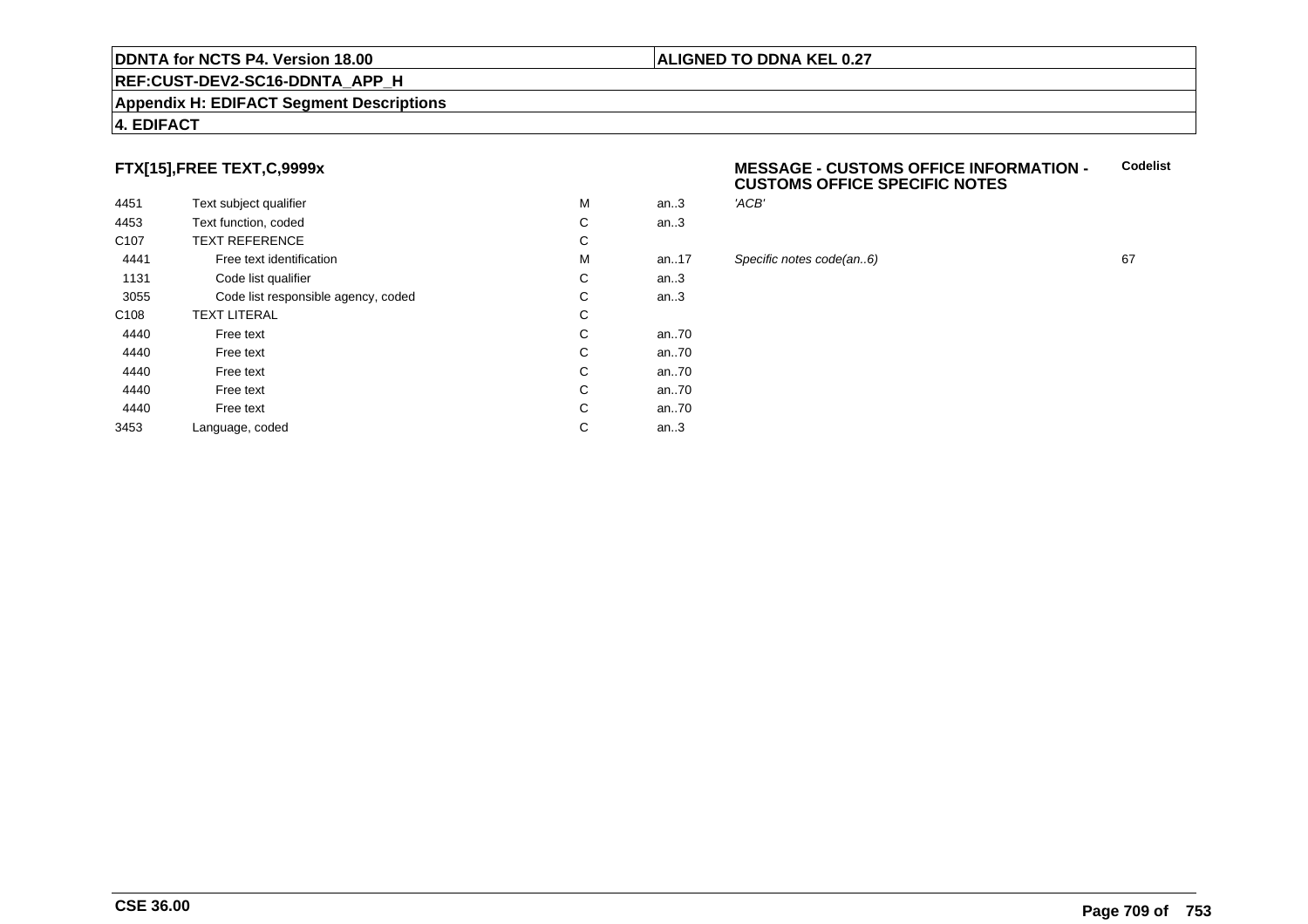#### **REF:CUST-DEV2-SC16-DDNTA\_APP\_H**

#### **Appendix H: EDIFACT Segment Descriptions**

#### **4. EDIFACT**

### **FTX[15],FREE TEXT,C,9999x**

| 4451             | Text subject qualifier              | M | an.3  | 'ABS'                       |
|------------------|-------------------------------------|---|-------|-----------------------------|
| 4453             | Text function, coded                | С | an.3  |                             |
| C <sub>107</sub> | <b>TEXT REFERENCE</b>               | С |       |                             |
| 4441             | Free text identification            | M | an.17 | Operation(a1)               |
| 1131             | Code list qualifier                 | С | an.3  |                             |
| 3055             | Code list responsible agency, coded | С | an.3  |                             |
| C <sub>108</sub> | <b>TEXT LITERAL</b>                 | С |       |                             |
| 4440             | Free text                           | С | an70  | Validity date(n8)           |
| 4440             | Free text                           | С | an70  | Modification subtype(n1)    |
| 4440             | Free text                           | С | an70  |                             |
| 4440             | Free text                           | С | an70  |                             |
| 4440             | Free text                           | С | an70  | Action identification(an20) |
| 3453             | Language, coded                     | С | an.3  |                             |
|                  |                                     |   |       |                             |

 **MESSAGE - COUNTRY HOLIDAYS - ACTION Codelist** M an..17 Operation(a1) 24

**CSE 36.00**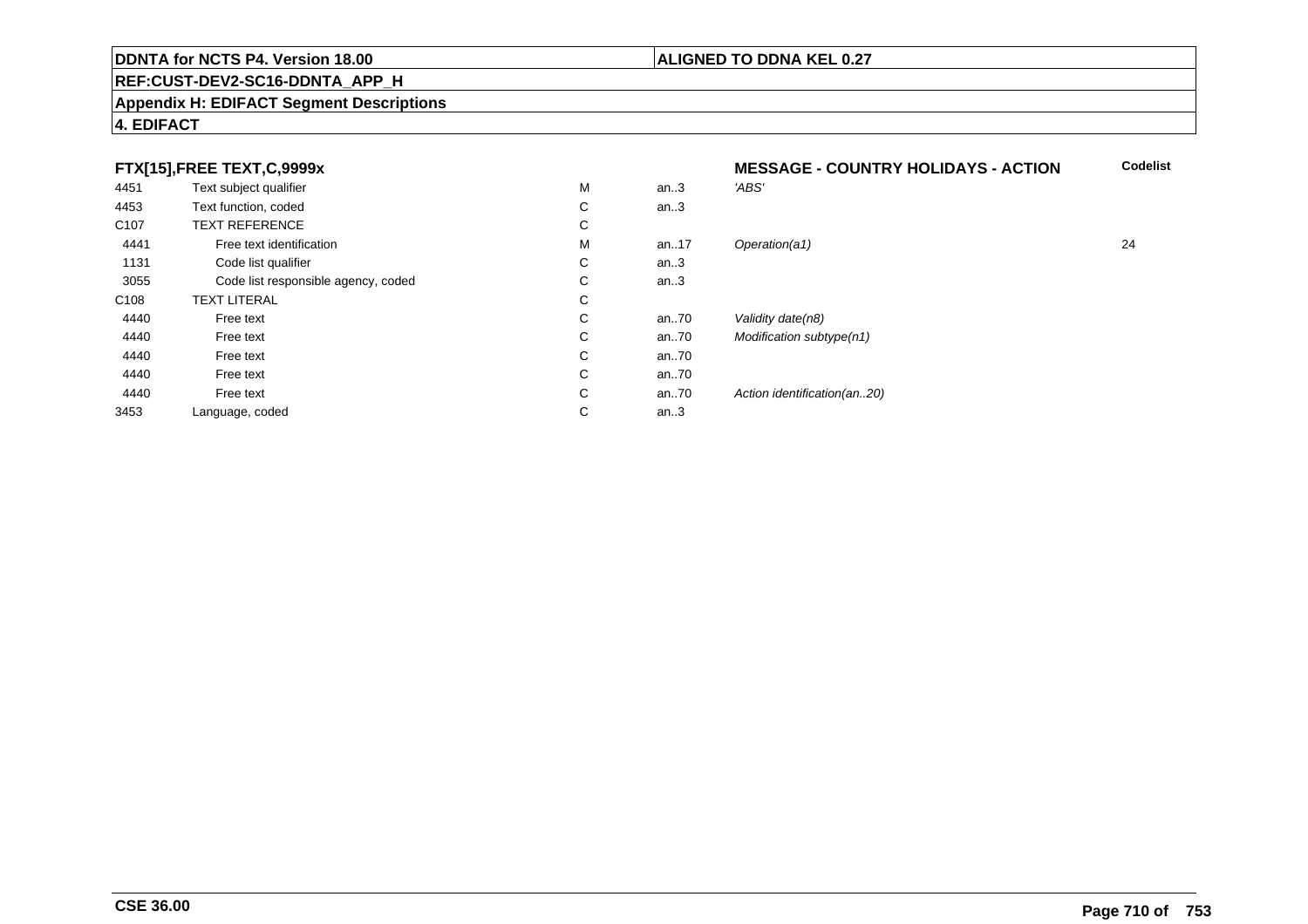### **REF:CUST-DEV2-SC16-DDNTA\_APP\_H**

#### **Appendix H: EDIFACT Segment Descriptions**

#### **4. EDIFACT**

#### **FTX[15],FREE TEXT,C,9999x**

|                  | $\sqrt{2}$ , $\sqrt{2}$ , $\sqrt{2}$ |   |      |                              |    |
|------------------|--------------------------------------|---|------|------------------------------|----|
| 4451             | Text subject qualifier               | M | an.3 | 'ABS'                        |    |
| 4453             | Text function, coded                 | С | an.3 |                              |    |
| C <sub>107</sub> | <b>TEXT REFERENCE</b>                | С |      |                              |    |
| 4441             | Free text identification             | M | an17 | Operation(a1)                | 24 |
| 1131             | Code list qualifier                  | С | an.3 |                              |    |
| 3055             | Code list responsible agency, coded  | С | an.3 |                              |    |
| C108             | <b>TEXT LITERAL</b>                  | С |      |                              |    |
| 4440             | Free text                            | С | an70 | Validity date(n8)            |    |
| 4440             | Free text                            | С | an70 | Modification subtype(n1)     |    |
| 4440             | Free text                            | С | an70 |                              |    |
| 4440             | Free text                            | С | an70 |                              |    |
| 4440             | Free text                            | С | an70 | Action identification (an20) |    |
| 3453             | Language, coded                      | С | an.3 |                              |    |
|                  |                                      |   |      |                              |    |

 **MESSAGE - COUNTRY/REGION - ACTIONCodelist**

## **CSE 36.00**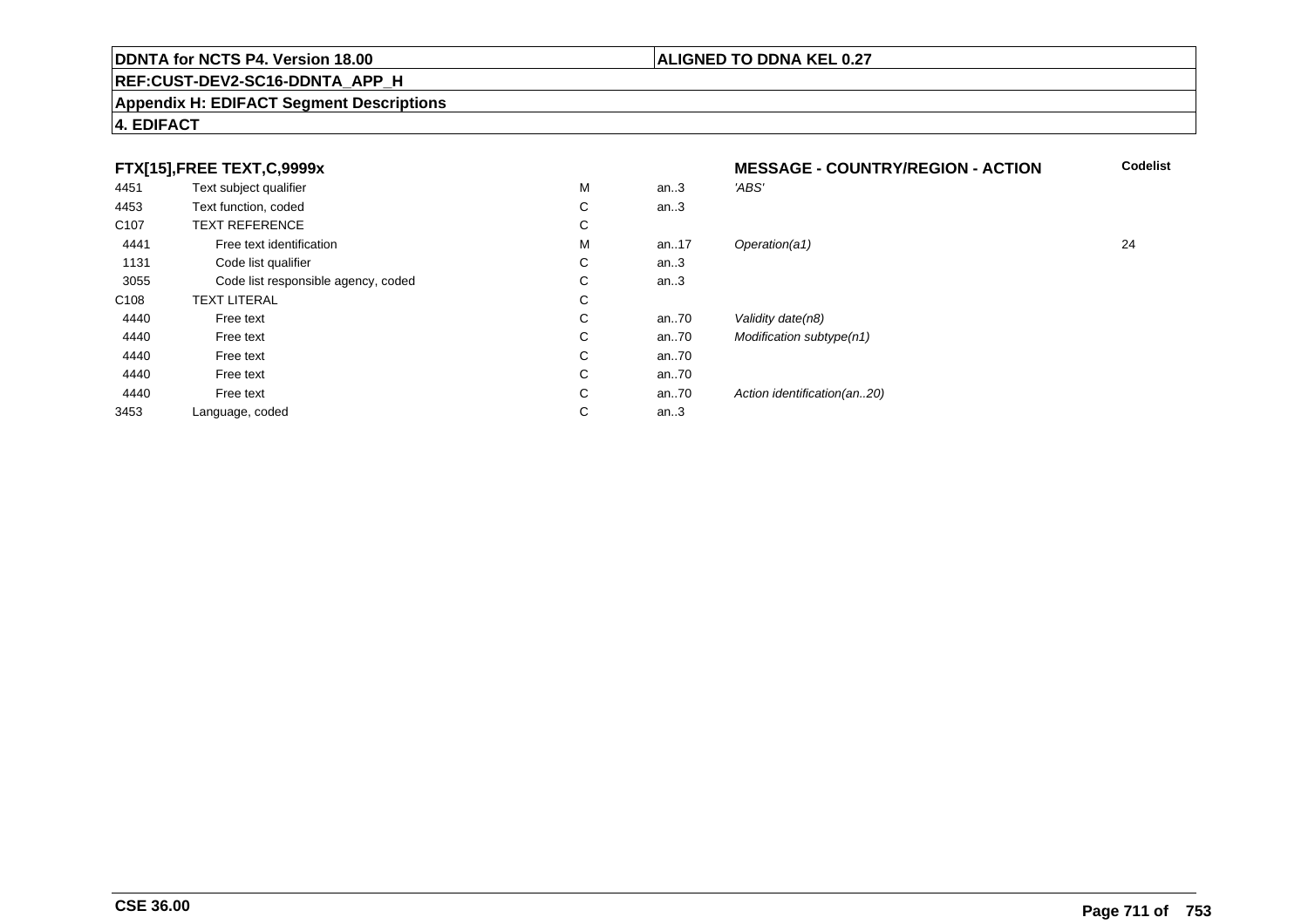#### **REF:CUST-DEV2-SC16-DDNTA\_APP\_H**

#### **Appendix H: EDIFACT Segment Descriptions**

#### **4. EDIFACT**

#### **FTX[15],FREE TEXT,C,9999x**

|                  |                                     |   |          | <b>COUNTRY/REGION LSD</b>   |    |
|------------------|-------------------------------------|---|----------|-----------------------------|----|
| 4451             | Text subject qualifier              | M | an.3     | 'ACV'                       |    |
| 4453             | Text function, coded                | C | an.3     |                             |    |
| C <sub>107</sub> | <b>TEXT REFERENCE</b>               | C |          |                             |    |
| 4441             | Free text identification            | M | an17     |                             |    |
| 1131             | Code list qualifier                 | C | an.3     |                             |    |
| 3055             | Code list responsible agency, coded | С | an.3     |                             |    |
| C <sub>108</sub> | <b>TEXT LITERAL</b>                 | С |          |                             |    |
| 4440             | Free text                           | C | an.70    | Country/region name(an35)   |    |
| 4440             | Free text                           | C | an.70    | Country/region name LNG(a2) | 12 |
| 4440             | Free text                           | С | an.70    |                             |    |
| 4440             | Free text                           | C | an $.70$ |                             |    |
| 4440             | Free text                           | С | an $.70$ |                             |    |
| 3453             | Language, coded                     | С | an.3     | Language code(a2)           | 12 |

#### **ALIGNED TO DDNA KEL 0.27**

**MESSAGE - COUNTRY/REGION -**

**Codelist**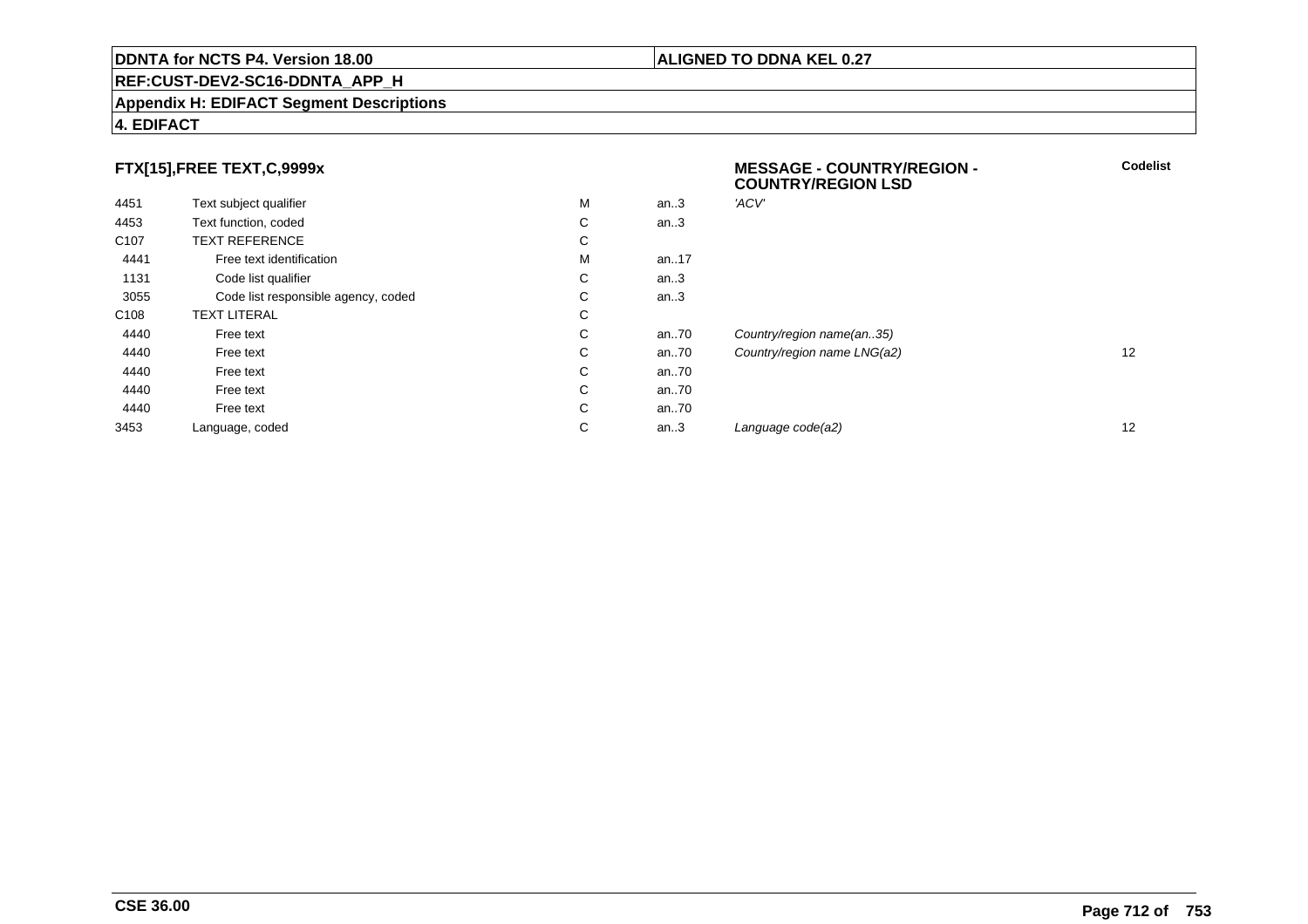## **ALIGNED TO DDNA KEL 0.27**

# **REF:CUST-DEV2-SC16-DDNTA\_APP\_H**

#### **Appendix H: EDIFACT Segment Descriptions**

### **4. EDIFACT**

#### **RFF[18],REFERENCE,C,15x**

| 'ADZ'         |
|---------------|
| Trade<br>an35 |
|               |
| an35          |
| an.3<br>an6   |

#### **MESSAGE - CUSTOMS OFFICE INFORMATION**

**Codelist**

| М  | an.3 | 'ADZ'                |  |
|----|------|----------------------|--|
| C. | an35 | Trader dedicated(n1) |  |
| C. | an6  |                      |  |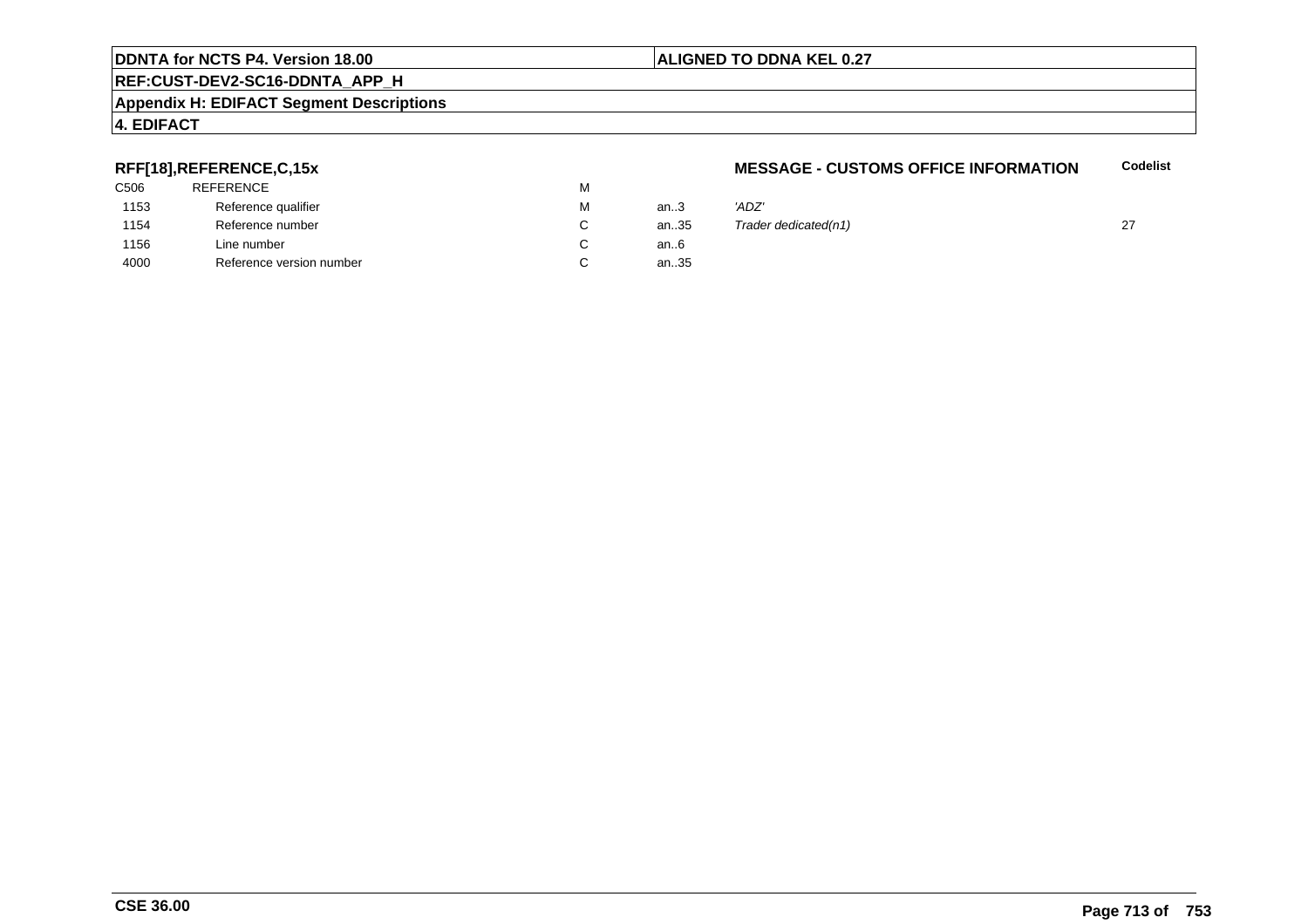#### **ALIGNED TO DDNA KEL 0.27**

**REF:CUST-DEV2-SC16-DDNTA\_APP\_H**

**Appendix H: EDIFACT Segment Descriptions**

#### **4. EDIFACT**

#### **CTA[20],CONTACT INFORMATION,C,99x**

| Contact function, coded               | an.3 | 'AX'      |
|---------------------------------------|------|-----------|
| DEPARTMENT OR EMPLOYEE DETAILS        |      |           |
| Department or employee identification | an17 | TIN(an17) |
| Department or employee                | an35 | Name(an3  |
|                                       |      |           |

#### **MESSAGE - CUSTOMS OFFICE INFORMATION - (DEDICATED) TRADERCodelist**

- 
- e(an..35)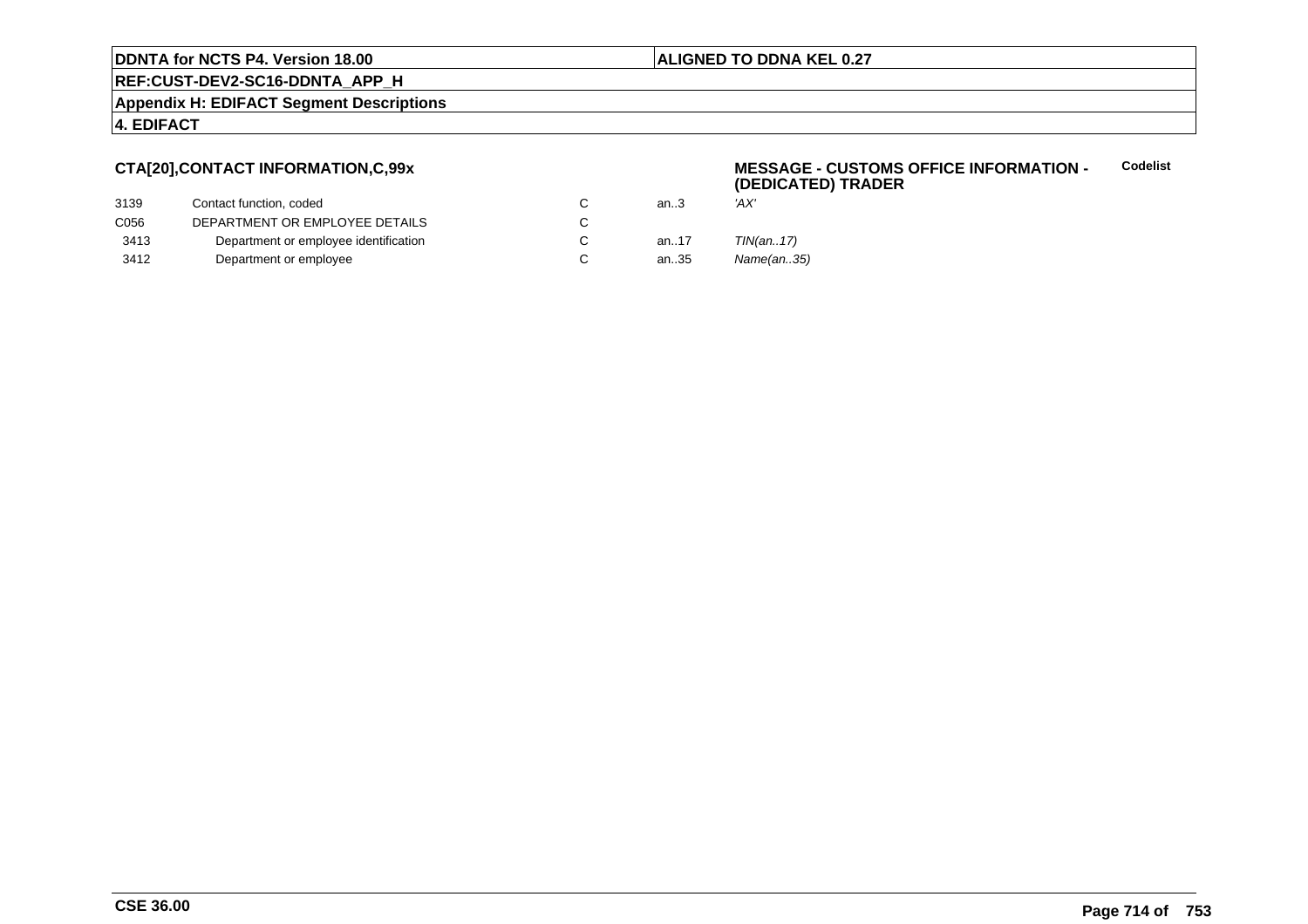#### **ALIGNED TO DDNA KEL 0.27**

**REF:CUST-DEV2-SC16-DDNTA\_APP\_H**

**Appendix H: EDIFACT Segment Descriptions**

### **4. EDIFACT**

#### **CTA[20],CONTACT INFORMATION,C,99x**

| 3139 | Contact function, coded               | an $3$ | 'ІС' |
|------|---------------------------------------|--------|------|
| C056 | DEPARTMENT OR EMPLOYEE DETAILS        |        |      |
| 3413 | Department or employee identification | an17   |      |
| 3412 | Department or employee                | an35   |      |

#### **MESSAGE - CUSTOMS OFFICE INFORMATION Codelist**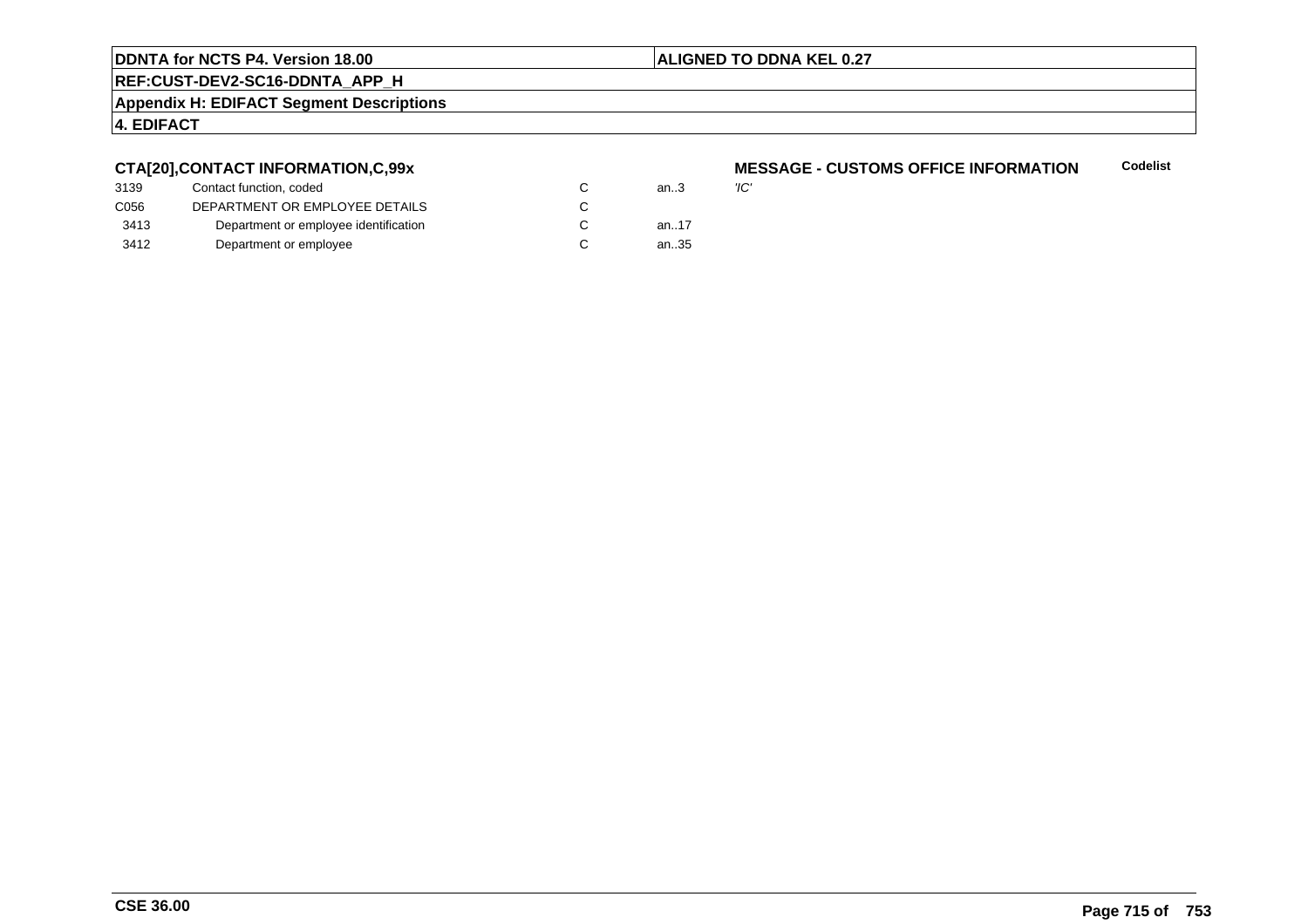#### **ALIGNED TO DDNA KEL 0.27**

**REF:CUST-DEV2-SC16-DDNTA\_APP\_H**

**Appendix H: EDIFACT Segment Descriptions**

#### **4. EDIFACT**

#### **COM[21],COMMUNICATION CONTACT,C,5x**

#### **MESSAGE - CUSTOMS OFFICE INFORMATION - (DEDICATED) TRADERCodelist**

| C076 | COMMUNICATION CONTACT           |       |                   |  |
|------|---------------------------------|-------|-------------------|--|
| 3148 | Communication number            | an512 | Language code(a2) |  |
| 3155 | Communication channel qualifier |       |                   |  |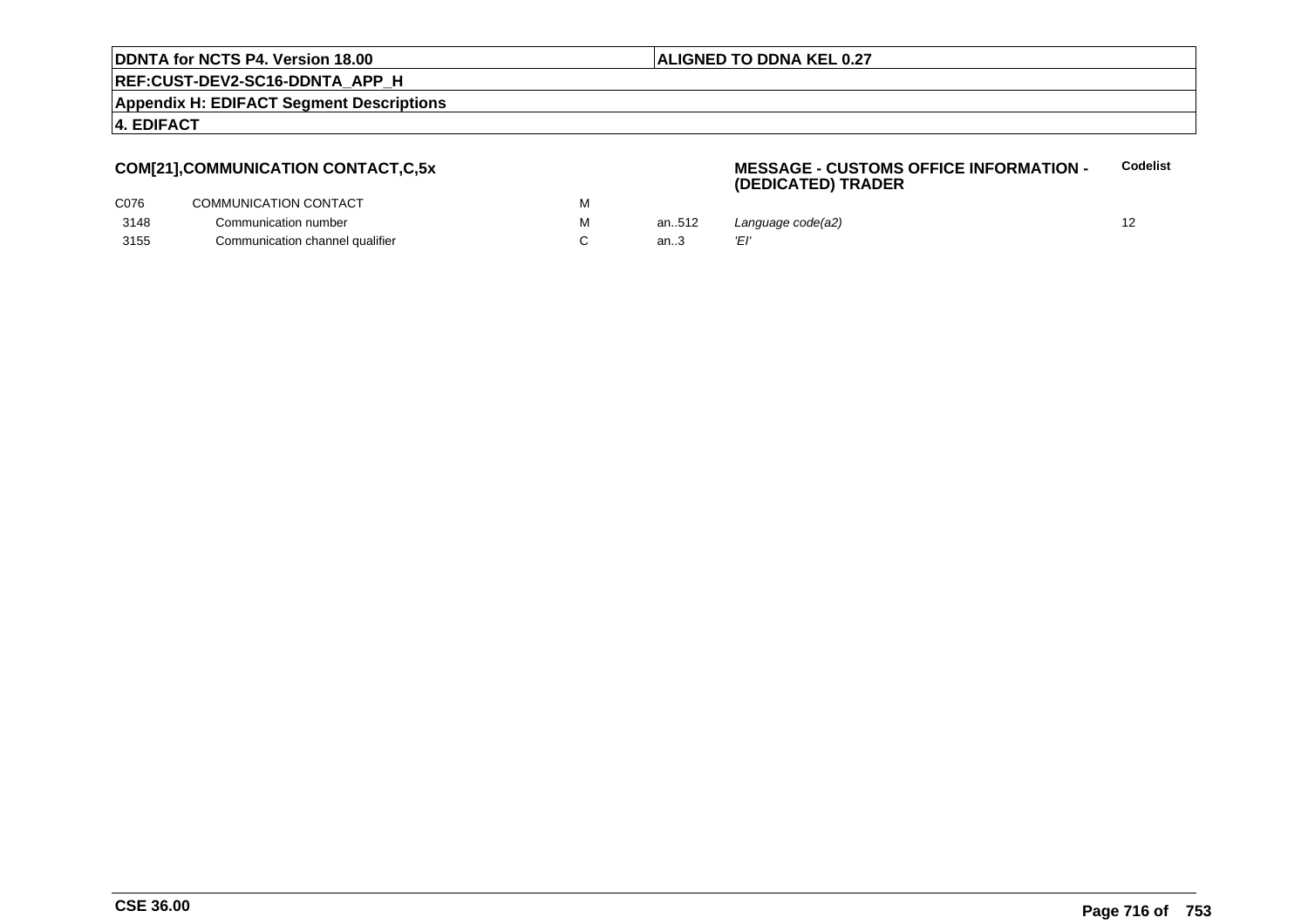#### **ALIGNED TO DDNA KEL 0.27**

### **REF:CUST-DEV2-SC16-DDNTA\_APP\_H**

**Appendix H: EDIFACT Segment Descriptions**

#### **4. EDIFACT**

### **COM[21],COMMUNICATION CONTACT,C,5x**

| C076 | COMMUNICATION CONTACT           | м |
|------|---------------------------------|---|
| 3148 | Communication number            | м |
| 3155 | Communication channel qualifier |   |

#### **MESSAGE - CUSTOMS OFFICE INFORMATIONCodelist**

an..512 Phone number(an..35)<br>an..3  $T E'$ an.. $3$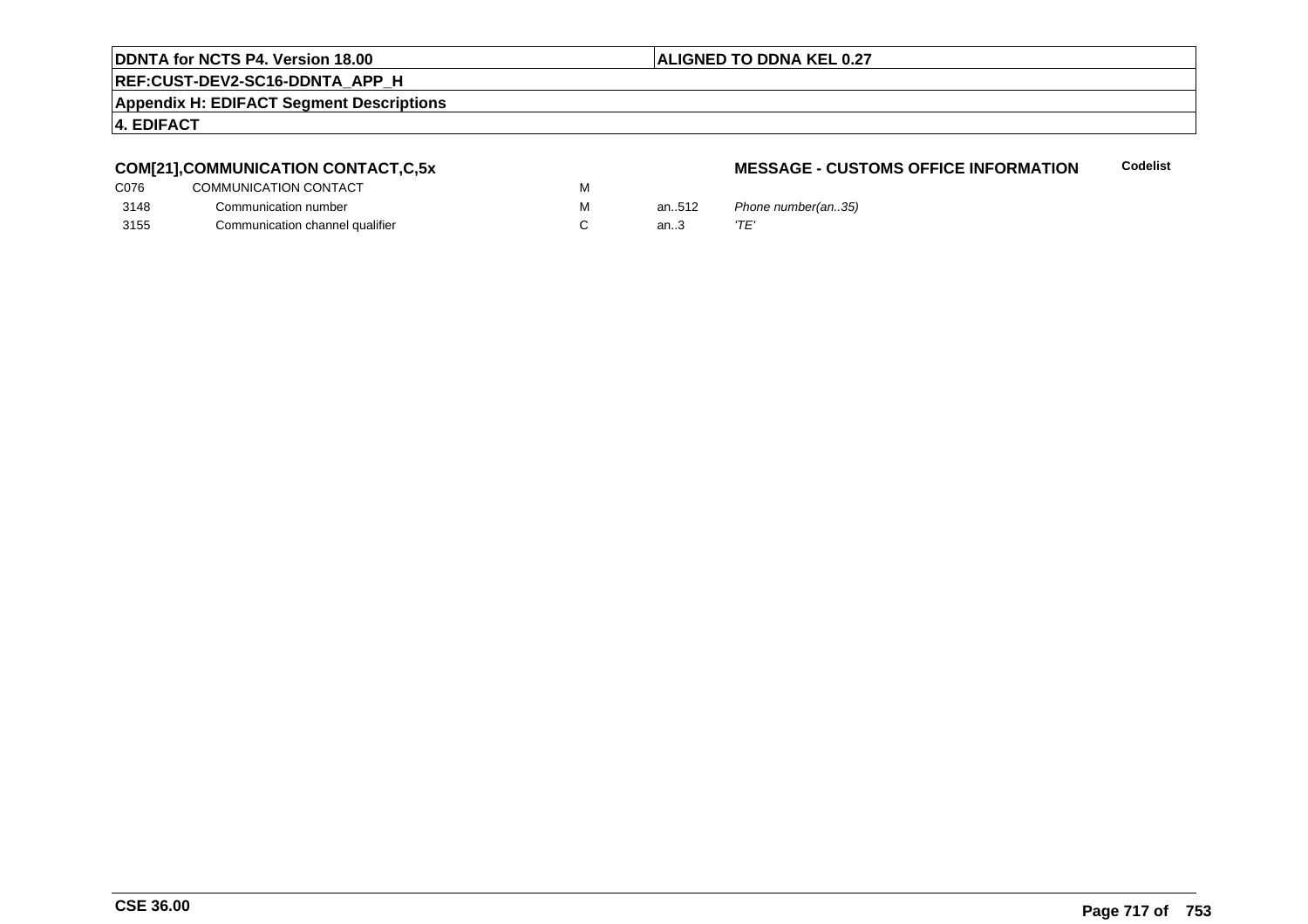#### **ALIGNED TO DDNA KEL 0.27**

### **REF:CUST-DEV2-SC16-DDNTA\_APP\_H**

**Appendix H: EDIFACT Segment Descriptions**

#### **4. EDIFACT**

### **COM[21],COMMUNICATION CONTACT,C,5x**

| C076 | COMMUNICATION CONTACT           | м |       |      |
|------|---------------------------------|---|-------|------|
| 3148 | Communication number            | м | an512 | Fax  |
| 3155 | Communication channel qualifier |   | an.3  | 'FX' |

#### **MESSAGE - CUSTOMS OFFICE INFORMATIONCodelist**

.512 *Fax number(an..35)*<br>.3 *'FX'*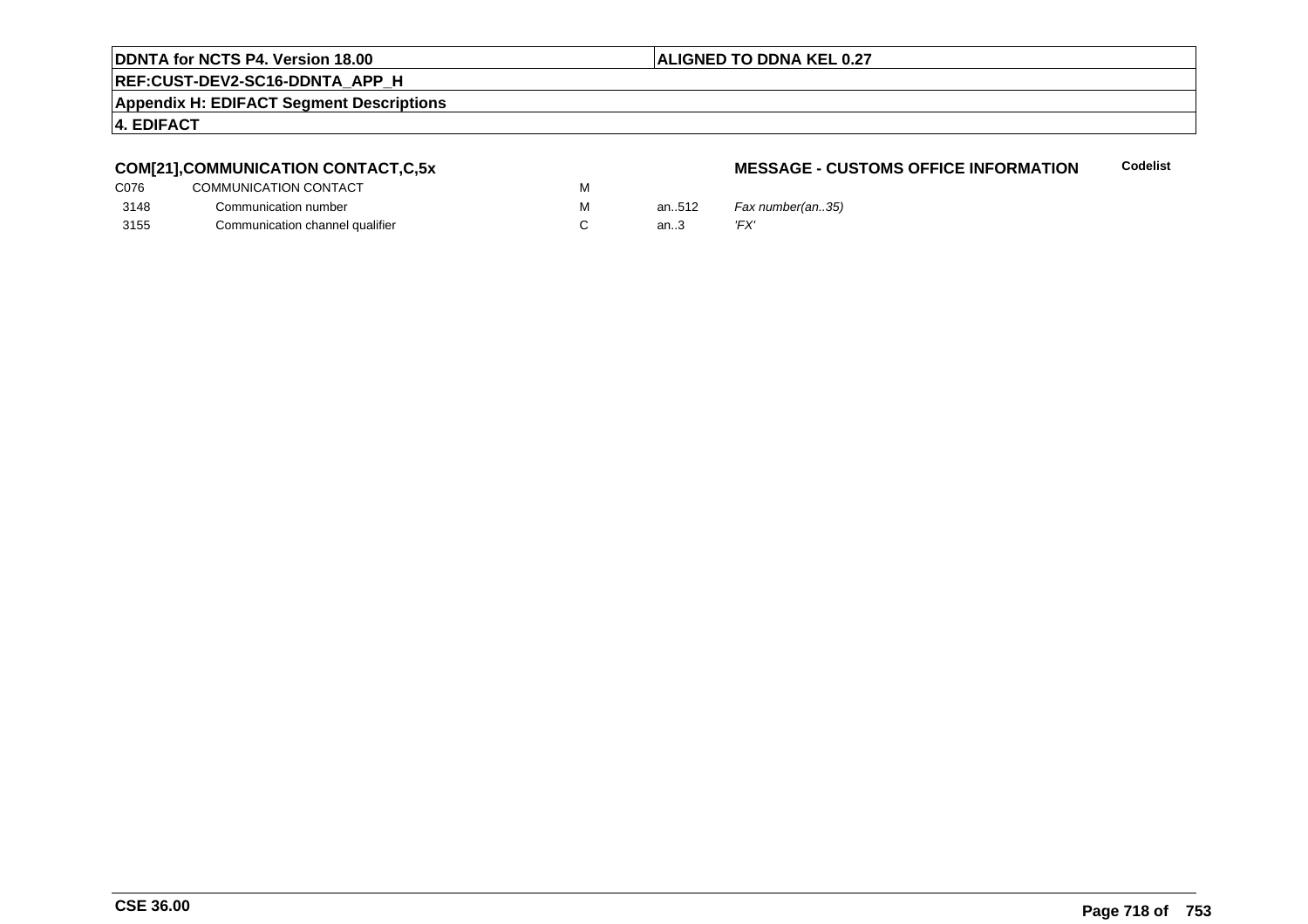#### **ALIGNED TO DDNA KEL 0.27**

### **REF:CUST-DEV2-SC16-DDNTA\_APP\_H**

**Appendix H: EDIFACT Segment Descriptions**

#### **4. EDIFACT**

### **COM[21],COMMUNICATION CONTACT,C,5x**

| C076 | COMMUNICATION CONTACT           | M |
|------|---------------------------------|---|
| 3148 | Communication number            | м |
| 3155 | Communication channel qualifier |   |

#### **MESSAGE - CUSTOMS OFFICE INFORMATIONCodelist**

an..512  $T$ elex number(an..35)<br>an..3  $T\text{L}'$ an.. $3$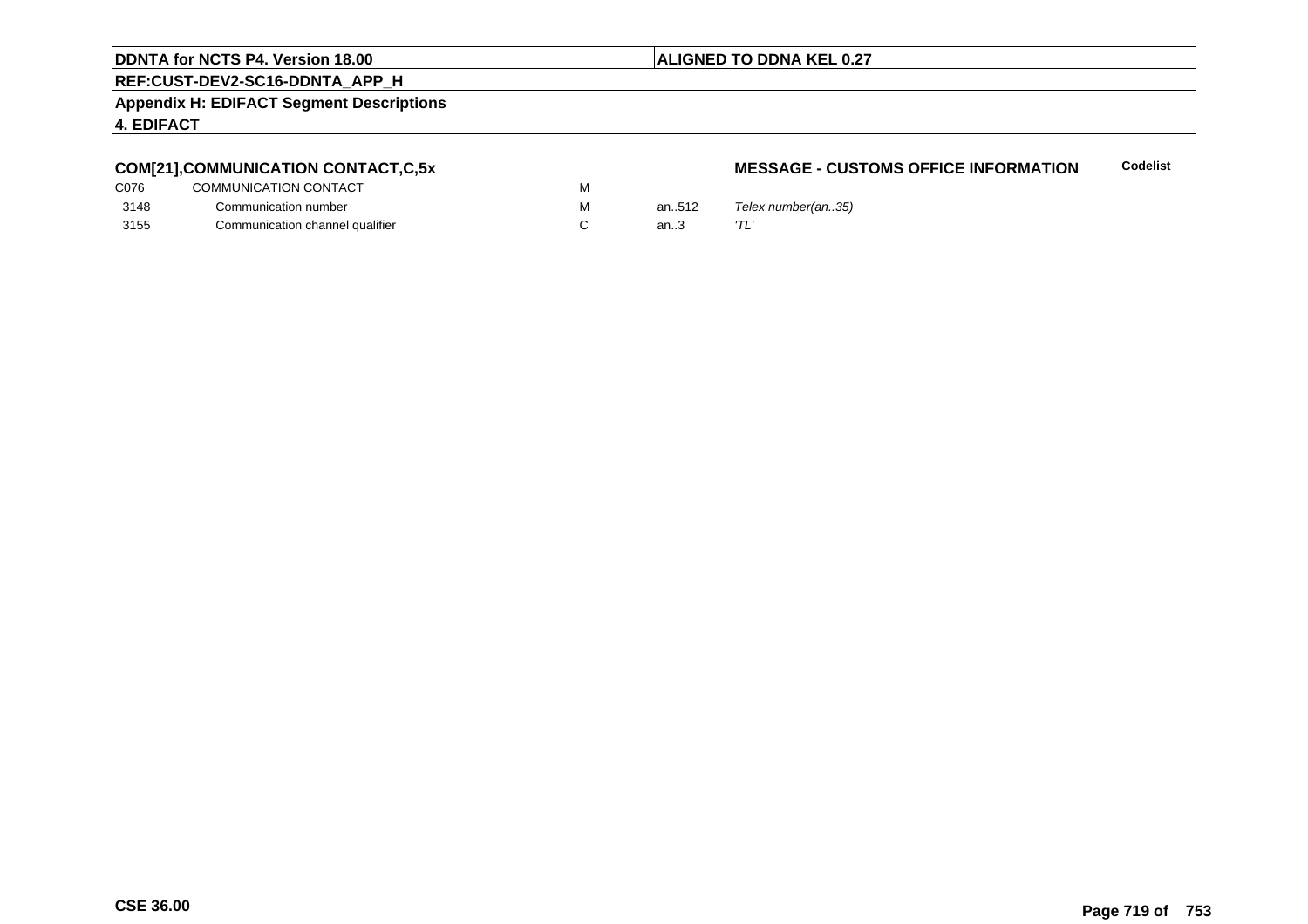#### **ALIGNED TO DDNA KEL 0.27**

### **REF:CUST-DEV2-SC16-DDNTA\_APP\_H**

**Appendix H: EDIFACT Segment Descriptions**

#### **4. EDIFACT**

### **COM[21],COMMUNICATION CONTACT,C,5x**

| C076 | COMMUNICATION CONTACT           | м |      |
|------|---------------------------------|---|------|
| 3148 | Communication number            | м | an51 |
| 3155 | Communication channel qualifier |   | an3  |

#### **MESSAGE - CUSTOMS OFFICE INFORMATIONCodelist**

an..512  $E$ -mail address(an..70)<br>an..3  $VEM'$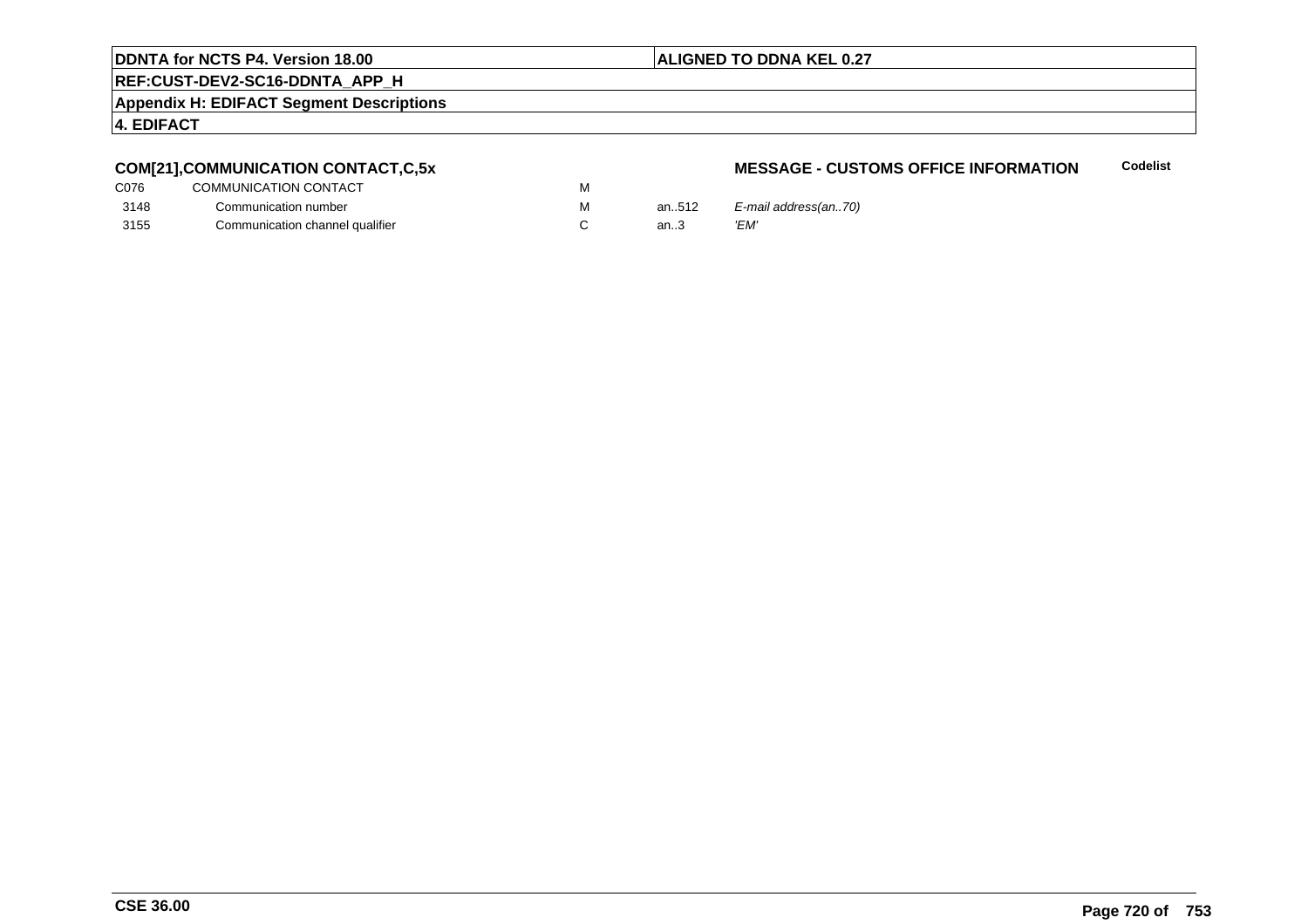### **ALIGNED TO DDNA KEL 0.27**

**REF:CUST-DEV2-SC16-DDNTA\_APP\_H**

**Appendix H: EDIFACT Segment Descriptions**

### **4. EDIFACT**

### **TOD[24],TERMS OF DELIVERY OR TRANSPORT,C,999x**

| 4055             | Terms of delivery or transport function, coded | D | an $3$ | '1'   |
|------------------|------------------------------------------------|---|--------|-------|
| 4215             | Transport charges method of payment, coded     | C | an.3   | $S_6$ |
| C <sub>100</sub> | TERMS OF DELIVERY OR TRANSPORT                 | С |        |       |
| 4053             | Terms of delivery or transport, coded          | C | an.3   | Sε    |
| 1131             | Code list qualifier                            | С | an.3   |       |
| 3055             | Code list responsible agency, coded            | С | an $3$ |       |
| 4052             | Terms of delivery or transport                 | С | an70   | Sε    |
| 4052             | Terms of delivery or transport                 | С | an70   |       |
|                  |                                                |   |        |       |

### **MESSAGE - CUSTOMS OFFICE INFORMATION - CUSTOMS OFFICE TIMETABLECodelist**

| D | an.3 | 111                 |    |
|---|------|---------------------|----|
| С | an.3 | Season code(n1)     |    |
| С |      |                     |    |
| С | an.3 | Season name LNG(a2) | 12 |
| С | an.3 |                     |    |
| С | an.3 |                     |    |
| С | an70 | Season name(an35)   |    |
| С | an70 |                     |    |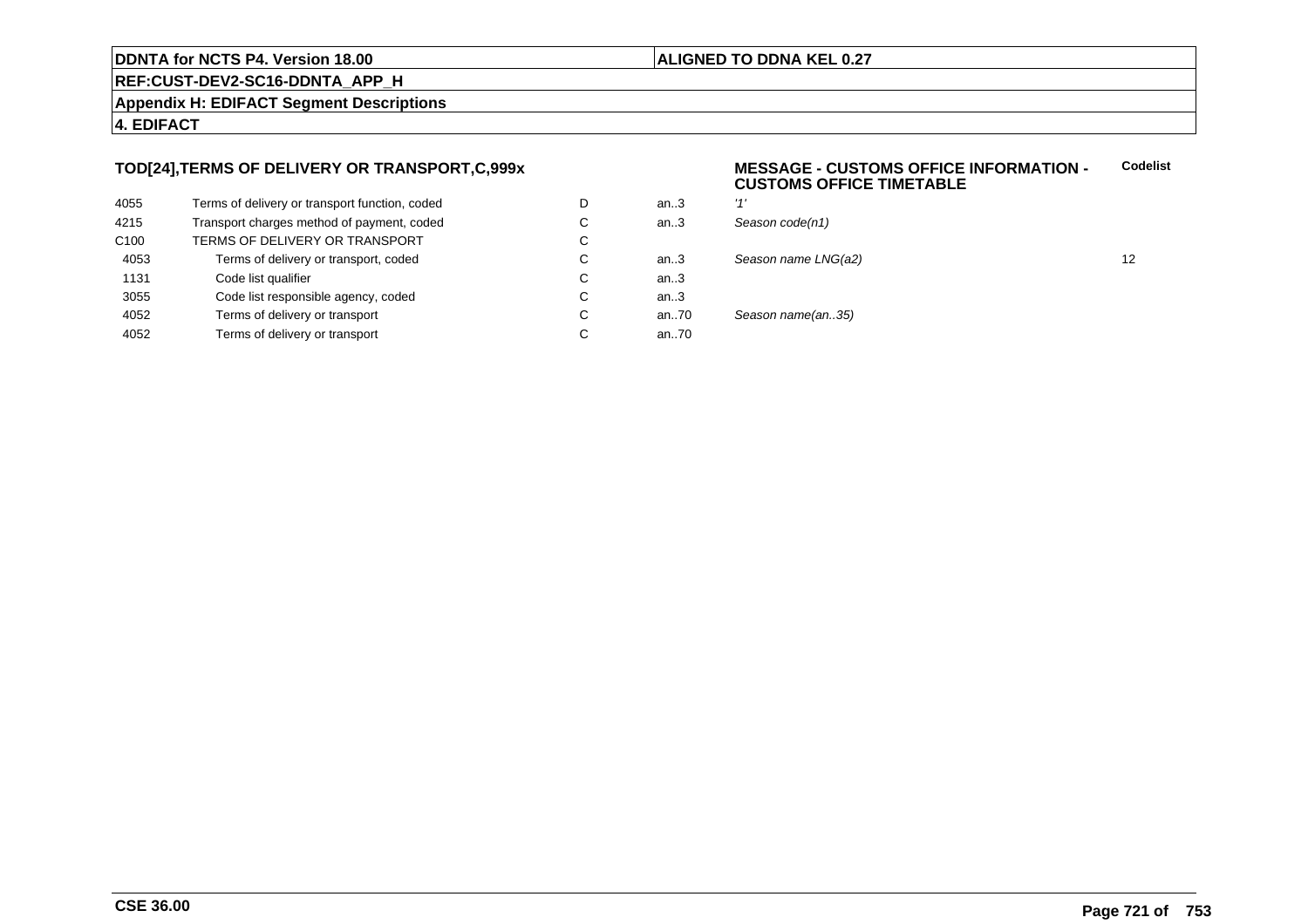### **ALIGNED TO DDNA KEL 0.27**

**REF:CUST-DEV2-SC16-DDNTA\_APP\_H**

**Appendix H: EDIFACT Segment Descriptions**

### **4. EDIFACT**

### **TOD[24],TERMS OF DELIVERY OR TRANSPORT,C,999x**

| 4055             | Terms of delivery or transport function, coded | D |
|------------------|------------------------------------------------|---|
| 4215             | Transport charges method of payment, coded     | C |
| C <sub>100</sub> | TERMS OF DELIVERY OR TRANSPORT                 | C |
| 4053             | Terms of delivery or transport, coded          | C |
| 1131             | Code list qualifier                            | C |
| 3055             | Code list responsible agency, coded            | C |
| 4052             | Terms of delivery or transport                 | C |
| 4052             | Terms of delivery or transport                 | C |

### **MESSAGE - CUSTOMS OFFICE INFORMATION - CUSTOMS OFFICE LSDCodelist**

| D  | an.3 | '5'                               |    |
|----|------|-----------------------------------|----|
| С  | an.3 | Language code(a2)                 | 12 |
| C. |      |                                   |    |
| С  | an.3 | Space to add(n1)                  | 27 |
| C  | an.3 | Customs office usual name LNG(a2) | 12 |
| C. | an.3 | Street and number LNG(a2)         | 12 |
| C. | an70 | Customs office usual name(an35)   |    |
| C  | an70 | Street and number(an35)           |    |
|    |      |                                   |    |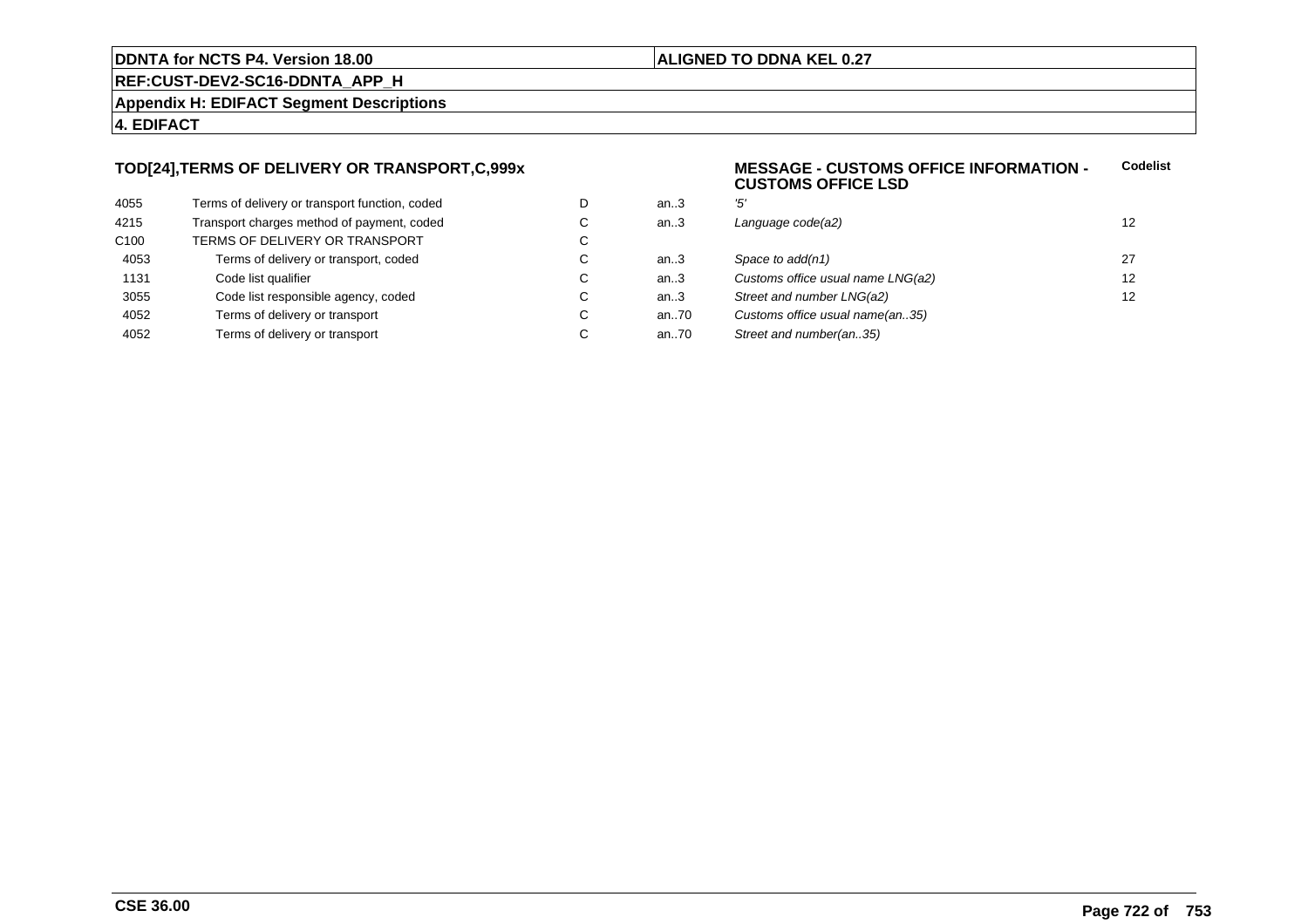### **ALIGNED TO DDNA KEL 0.27**

**REF:CUST-DEV2-SC16-DDNTA\_APP\_H**

**Appendix H: EDIFACT Segment Descriptions**

### **4. EDIFACT**

### **TOD[24],TERMS OF DELIVERY OR TRANSPORT,C,999x**

| Terms of delivery or transport function, coded | D | an.3 |
|------------------------------------------------|---|------|
| Transport charges method of payment, coded     | C | an.3 |
| TERMS OF DELIVERY OR TRANSPORT                 | C |      |
| Terms of delivery or transport, coded          | C | an.3 |
| Code list qualifier                            | C | an.3 |
| Code list responsible agency, coded            | C | an.3 |
| Terms of delivery or transport                 | C | an70 |
| Terms of delivery or transport                 | C | an70 |
|                                                |   |      |

### **MESSAGE - COUNTRY HOLIDAYS - COUNTRYHOLIDAYS DATACodelist**

| D  | an.3 | Έ                         |    |
|----|------|---------------------------|----|
| C. | an.3 |                           |    |
| C. |      |                           |    |
| С  | an.3 | Day(an2)                  |    |
| C. | an.3 | Month(an2)                | 26 |
| С  | an.3 | Variable holiday date(n1) | 27 |
| C. | an70 | Year(n4)                  |    |
|    |      |                           |    |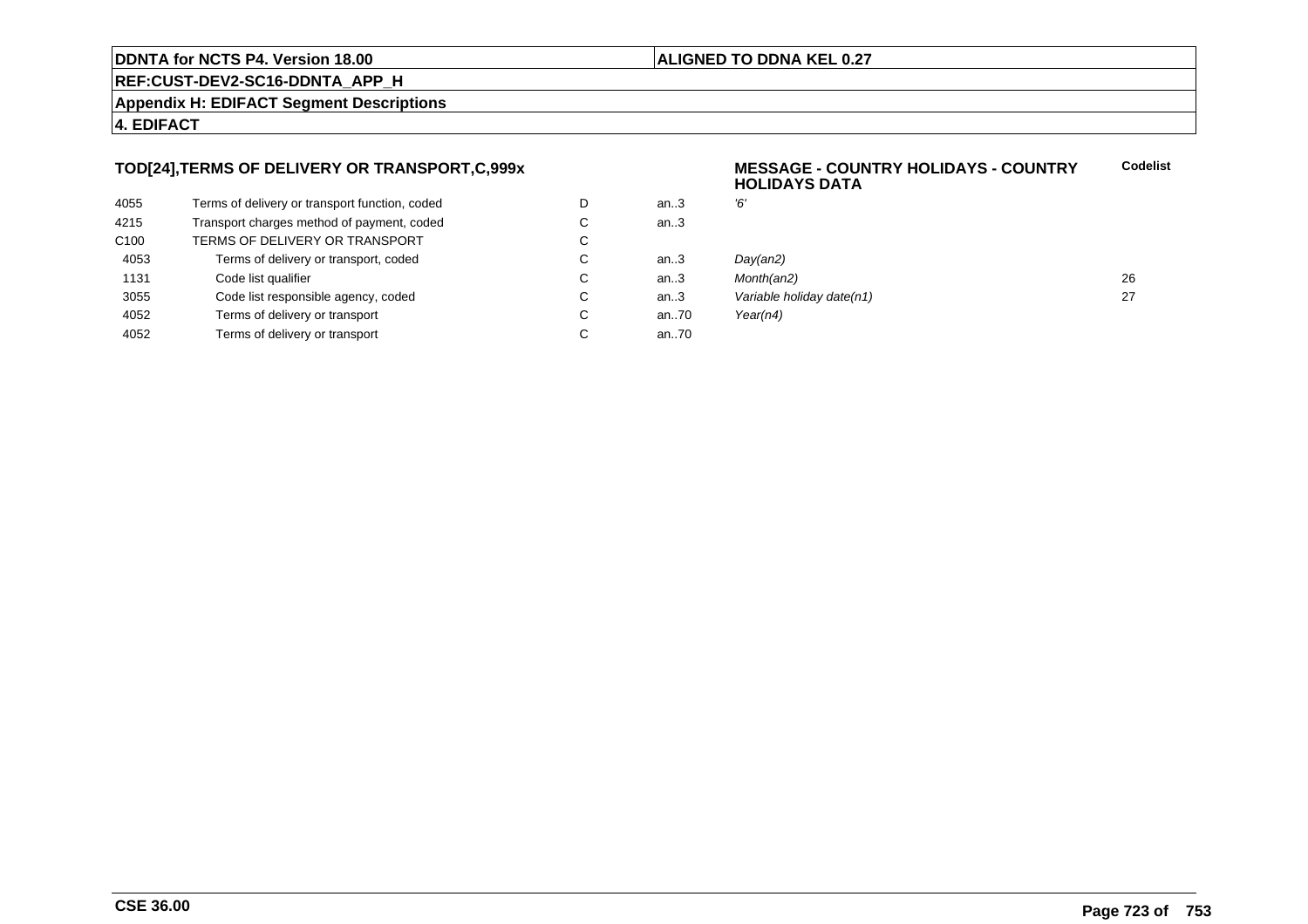### **ALIGNED TO DDNA KEL 0.27**

**REF:CUST-DEV2-SC16-DDNTA\_APP\_H**

**Appendix H: EDIFACT Segment Descriptions**

### **4. EDIFACT**

### **TOD[24],TERMS OF DELIVERY OR TRANSPORT,C,999x**

| 4055             | Terms of delivery or transport function, coded | D | an.3 | Έ, |
|------------------|------------------------------------------------|---|------|----|
| 4215             | Transport charges method of payment, coded     | С | an.3 |    |
| C <sub>100</sub> | TERMS OF DELIVERY OR TRANSPORT                 | C |      |    |
| 4053             | Terms of delivery or transport, coded          | С | an3  | Di |
| 1131             | Code list qualifier                            | C | an3  | M  |
| 3055             | Code list responsible agency, coded            | С | an.3 | Vć |
| 4052             | Terms of delivery or transport                 | С | an70 | Yε |
| 4052             | Terms of delivery or transport                 | С | an70 |    |
|                  |                                                |   |      |    |

### **MESSAGE - COUNTRY/REGION - COUNTRY/REGION HOLIDAYS**

| D  | an.3 | '6'                       |    |
|----|------|---------------------------|----|
| С  | an.3 |                           |    |
| C. |      |                           |    |
| C. | an.3 | Day(an2)                  |    |
| C. | an.3 | Month(an2)                | 26 |
| C. | an.3 | Variable holiday date(n1) | 27 |
| С  | an70 | Year(n4)                  |    |
|    |      |                           |    |

**Codelist**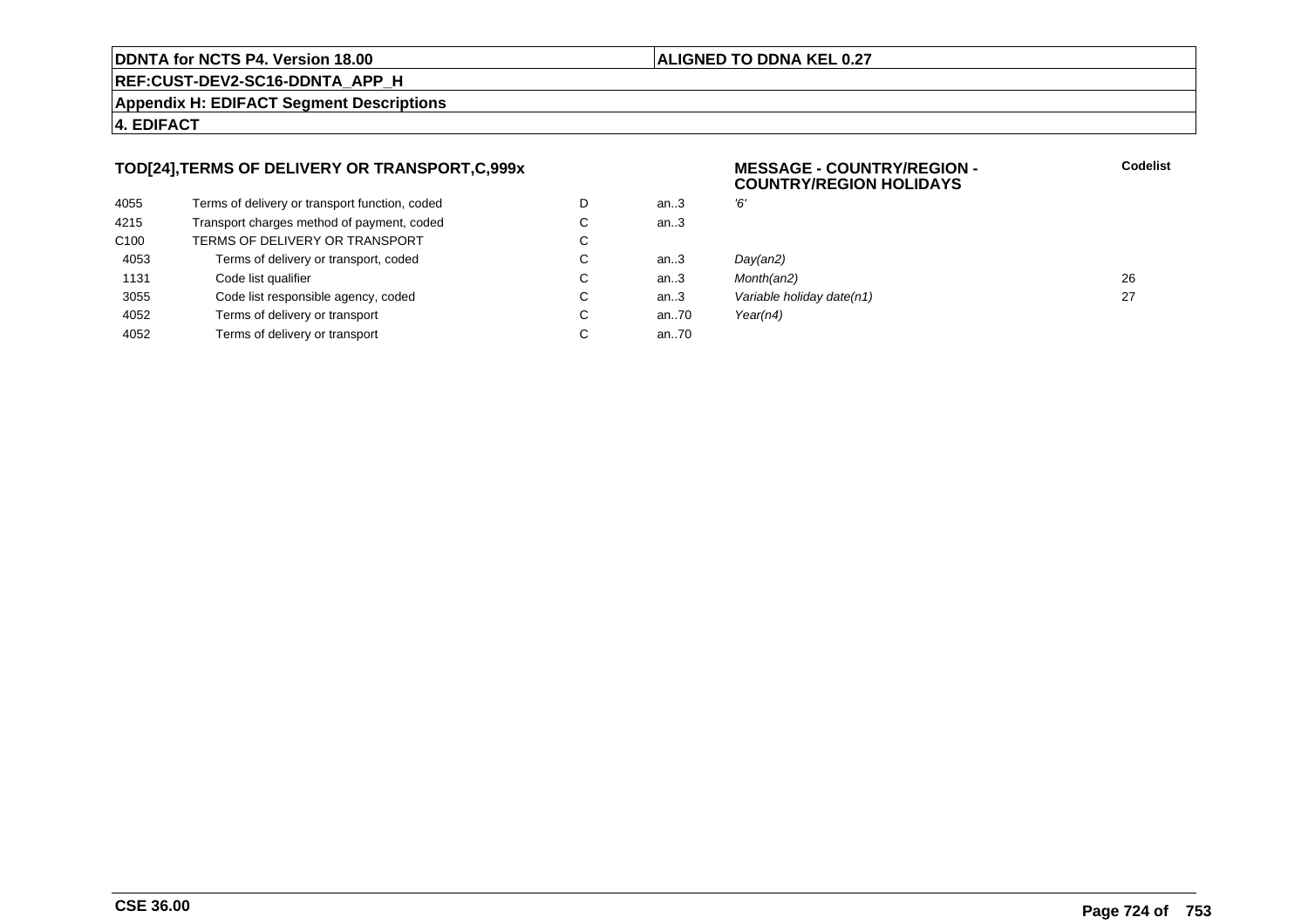### **ALIGNED TO DDNA KEL 0.27**

**REF:CUST-DEV2-SC16-DDNTA\_APP\_H**

**Appendix H: EDIFACT Segment Descriptions**

### **4. EDIFACT**

### **DTM[25],DATE/TIME/PERIOD,C,2x**

| DATE/TIME/PERIOD                  | М |      |                       |
|-----------------------------------|---|------|-----------------------|
| Date/time/period qualifier        | М | an.3 | '194'                 |
| Date/time/period                  |   | an35 | Season start date(n8) |
| Date/time/period format qualifier |   | an.3 |                       |
|                                   |   |      |                       |

### **MESSAGE - CUSTOMS OFFICE INFORMATION - CUSTOMS OFFICE TIMETABLECodelist**

|    | '194'             |
|----|-------------------|
| 35 | Season start date |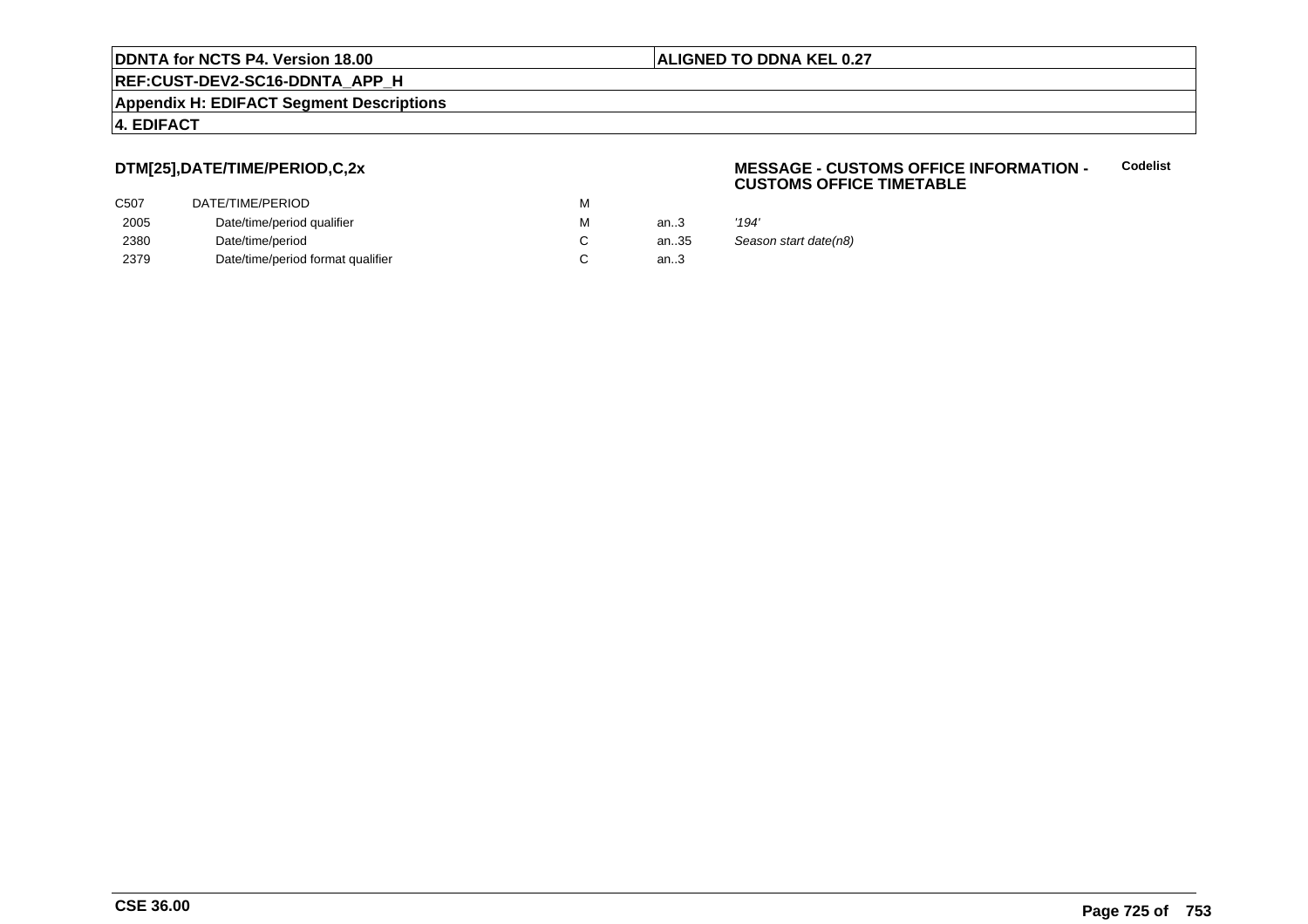### **ALIGNED TO DDNA KEL 0.27**

**REF:CUST-DEV2-SC16-DDNTA\_APP\_H**

**Appendix H: EDIFACT Segment Descriptions**

### **4. EDIFACT**

### **DTM[25],DATE/TIME/PERIOD,C,2x**

| C <sub>50</sub> 7 | DATE/TIME/PERIOD                  | м |        |                     |
|-------------------|-----------------------------------|---|--------|---------------------|
| 2005              | Date/time/period qualifier        | м | an.3   | '206'               |
| 2380              | Date/time/period                  |   | an35   | Season end date(n8) |
| 2379              | Date/time/period format qualifier |   | an $3$ |                     |

### **MESSAGE - CUSTOMS OFFICE INFORMATION - CUSTOMS OFFICE TIMETABLECodelist**

| 3  | '206'           |
|----|-----------------|
| 35 | Season end date |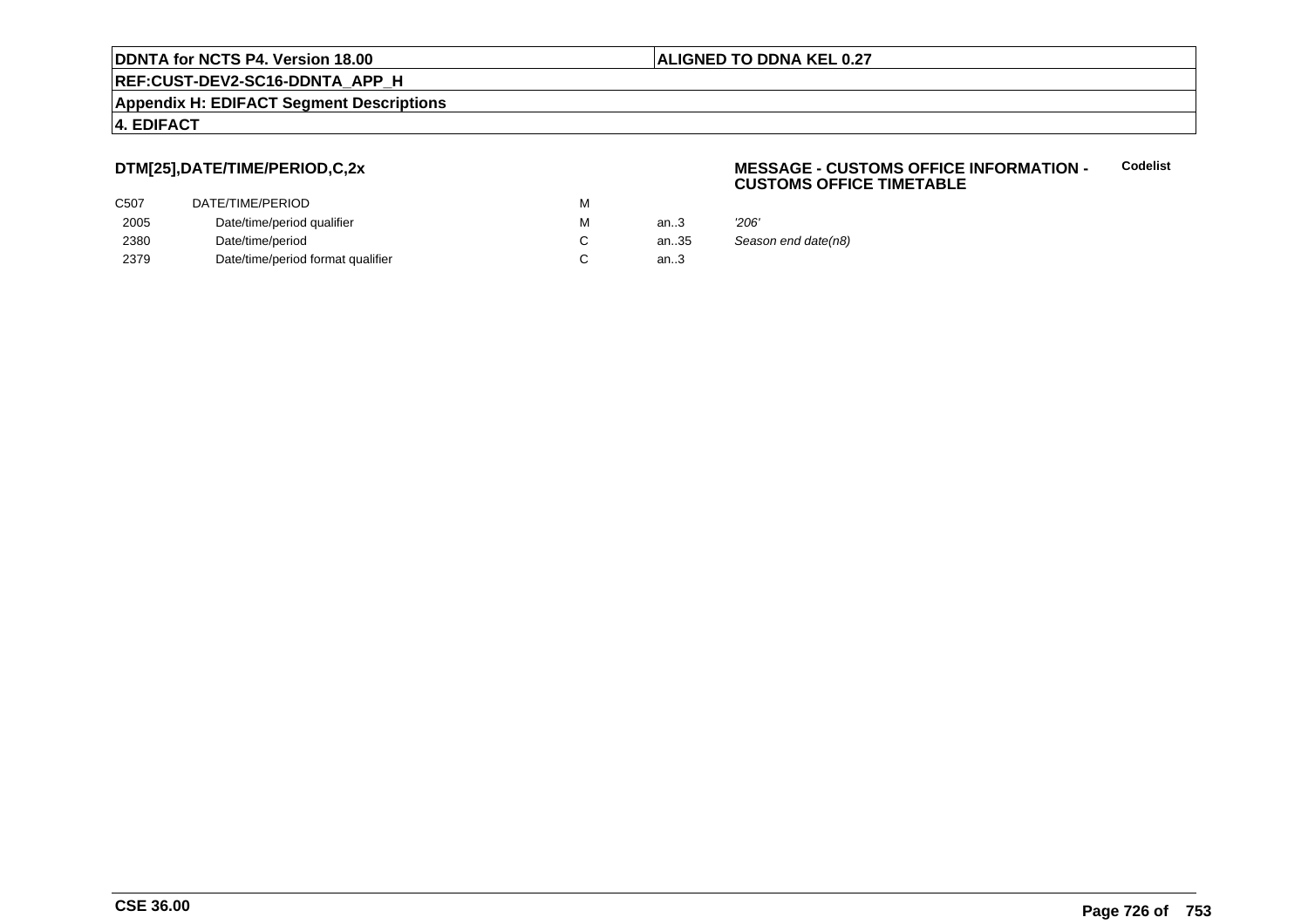### **ALIGNED TO DDNA KEL 0.27**

### **REF:CUST-DEV2-SC16-DDNTA\_APP\_H**

**Appendix H: EDIFACT Segment Descriptions**

### **4. EDIFACT**

### **LOC[26],PLACE/LOCATION IDENTIFICATION,C,99x**

| 3227             | Place/location qualifier                  | м | an.3      | 22' |
|------------------|-------------------------------------------|---|-----------|-----|
| C <sub>517</sub> | <b>LOCATION IDENTIFICATION</b>            | С |           |     |
| 3225             | Place/location identification             | С | an25      | Ope |
| 1131             | Code list qualifier                       | С | an.3      | Day |
| 3055             | Code list responsible agency, coded       | С | an.3      |     |
| 3224             | Place/location                            | С | an70      | Ope |
| C <sub>519</sub> | RELATED LOCATION ONE IDENTIFICATION       | С |           |     |
| 3223             | Related place/location one identification | С | an25      | Ope |
| 1131             | Code list qualifier                       | С | an.3      | Day |
| 3055             | Code list responsible agency, coded       | С | an.3      |     |
| 3222             | Related place/location one                | С | an70      | Ope |
| C <sub>553</sub> | RELATED LOCATION TWO IDENTIFICATION       | С |           |     |
| 3233             | Related place/location two identification | С | an. $.25$ |     |
| 1131             | Code list qualifier                       | C | an.3      |     |
| 3055             | Code list responsible agency, coded       | С | an.3      |     |
| 3232             | Related place/location two                | С | an70      |     |
| 5479             | Relation, coded                           | С | an.3      |     |
|                  |                                           |   |           |     |

### **MESSAGE - CUSTOMS OFFICE INFORMATION - CUSTOMS OFFICE TIMETABLE - CUSTOMSOFFICE TIMETABLE LINECodelist**

| м | an3    | "22"                                      |     |
|---|--------|-------------------------------------------|-----|
| С |        |                                           |     |
| С | an25   | Opening hours time first period from(n4)  |     |
| С | an.3   | Day in the week (begin day) $(n1)$        | 105 |
| С | an $3$ |                                           |     |
| С | an70   | Opening hours time first period to(n4)    |     |
| С |        |                                           |     |
| С | an25   | Opening hours time second period from(n4) |     |
| С | an $3$ | Day in the week (end day) $(n1)$          | 105 |
| С | an.3   |                                           |     |
| С | an70   | Opening hours time second period to(n4)   |     |
| С |        |                                           |     |
|   |        |                                           |     |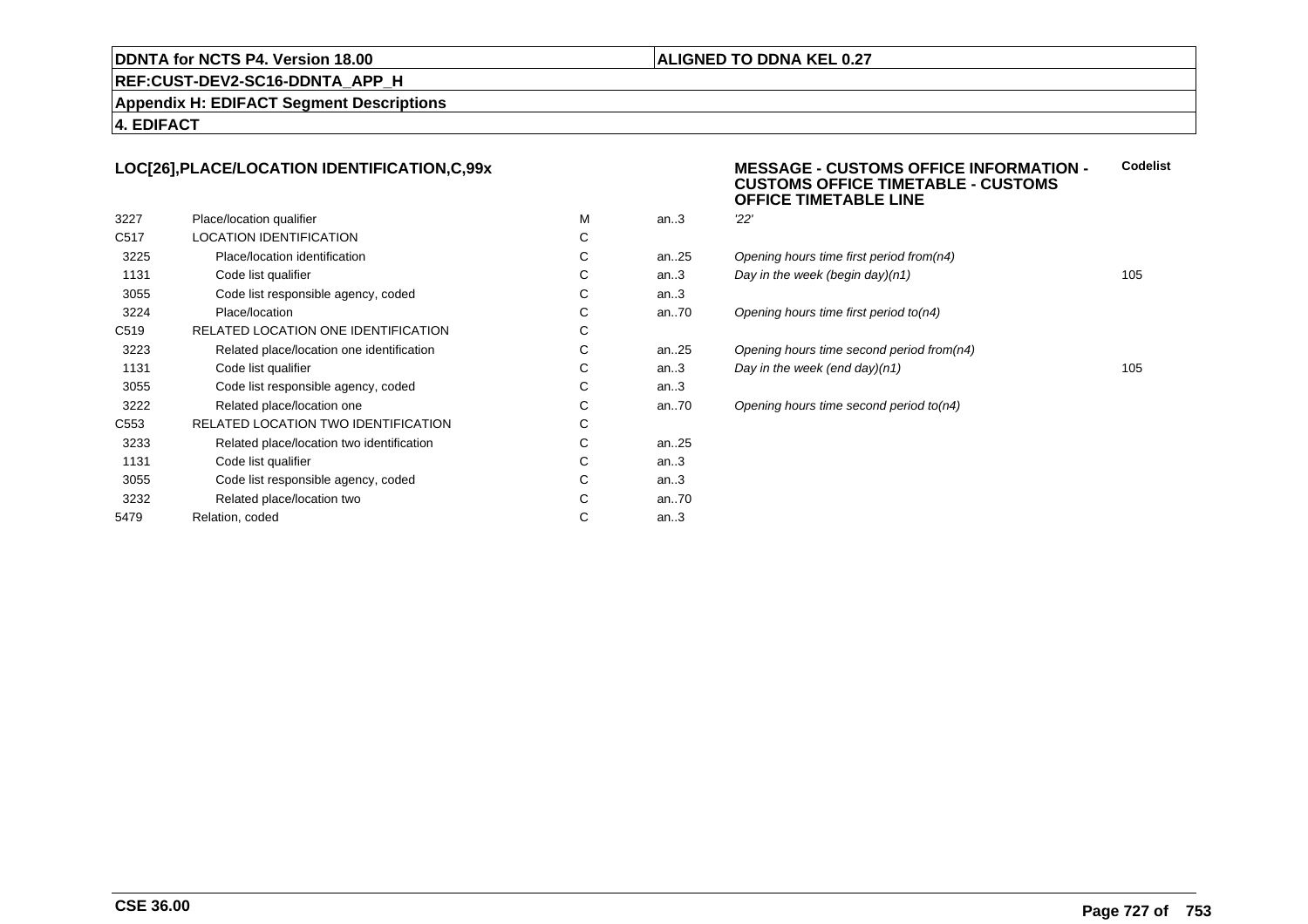### **ALIGNED TO DDNA KEL 0.27**

**REF:CUST-DEV2-SC16-DDNTA\_APP\_H**

**Appendix H: EDIFACT Segment Descriptions**

**4. EDIFACT**

### **LOC[26],PLACE/LOCATION IDENTIFICATION,C,99x**

|                  | LOC[26],PLACE/LOCATION IDENTIFICATION,C,99x |   |          | <b>MESSAGE - CUSTOMS OFFICE INFORMATION -</b><br><b>CUSTOMS OFFICE LSD</b> |    |  |
|------------------|---------------------------------------------|---|----------|----------------------------------------------------------------------------|----|--|
| 3227             | Place/location qualifier                    | M | an.3     | '89'                                                                       |    |  |
| C517             | <b>LOCATION IDENTIFICATION</b>              | С |          |                                                                            |    |  |
| 3225             | Place/location identification               | C | an $.25$ | City LNG(a2)                                                               | 12 |  |
| 1131             | Code list qualifier                         | С | an.3     |                                                                            |    |  |
| 3055             | Code list responsible agency, coded         | С | an.3     |                                                                            |    |  |
| 3224             | Place/location                              | C | an70     | City(an35)                                                                 |    |  |
| C519             | RELATED LOCATION ONE IDENTIFICATION         | С |          |                                                                            |    |  |
| 3223             | Related place/location one identification   | С | an $.25$ | Prefix-suffix name LNG(a2)                                                 | 12 |  |
| 1131             | Code list qualifier                         | С | an.3     |                                                                            |    |  |
| 3055             | Code list responsible agency, coded         | С | an.3     |                                                                            |    |  |
| 3222             | Related place/location one                  | С | an70     | Prefix-suffix name(an35)                                                   |    |  |
| C <sub>553</sub> | <b>RELATED LOCATION TWO IDENTIFICATION</b>  | С |          |                                                                            |    |  |
| 3233             | Related place/location two identification   | С | an $.25$ | Prefix-suffix level(an1)                                                   | 53 |  |
| 1131             | Code list qualifier                         | С | an.3     |                                                                            |    |  |
| 3055             | Code list responsible agency, coded         | С | an.3     |                                                                            |    |  |
| 3232             | Related place/location two                  | С | an70     | Prefix-suffix flag(n1)                                                     | 27 |  |
| 5479             | Relation, coded                             | С | an.3     |                                                                            |    |  |
|                  |                                             |   |          |                                                                            |    |  |

**Codelist**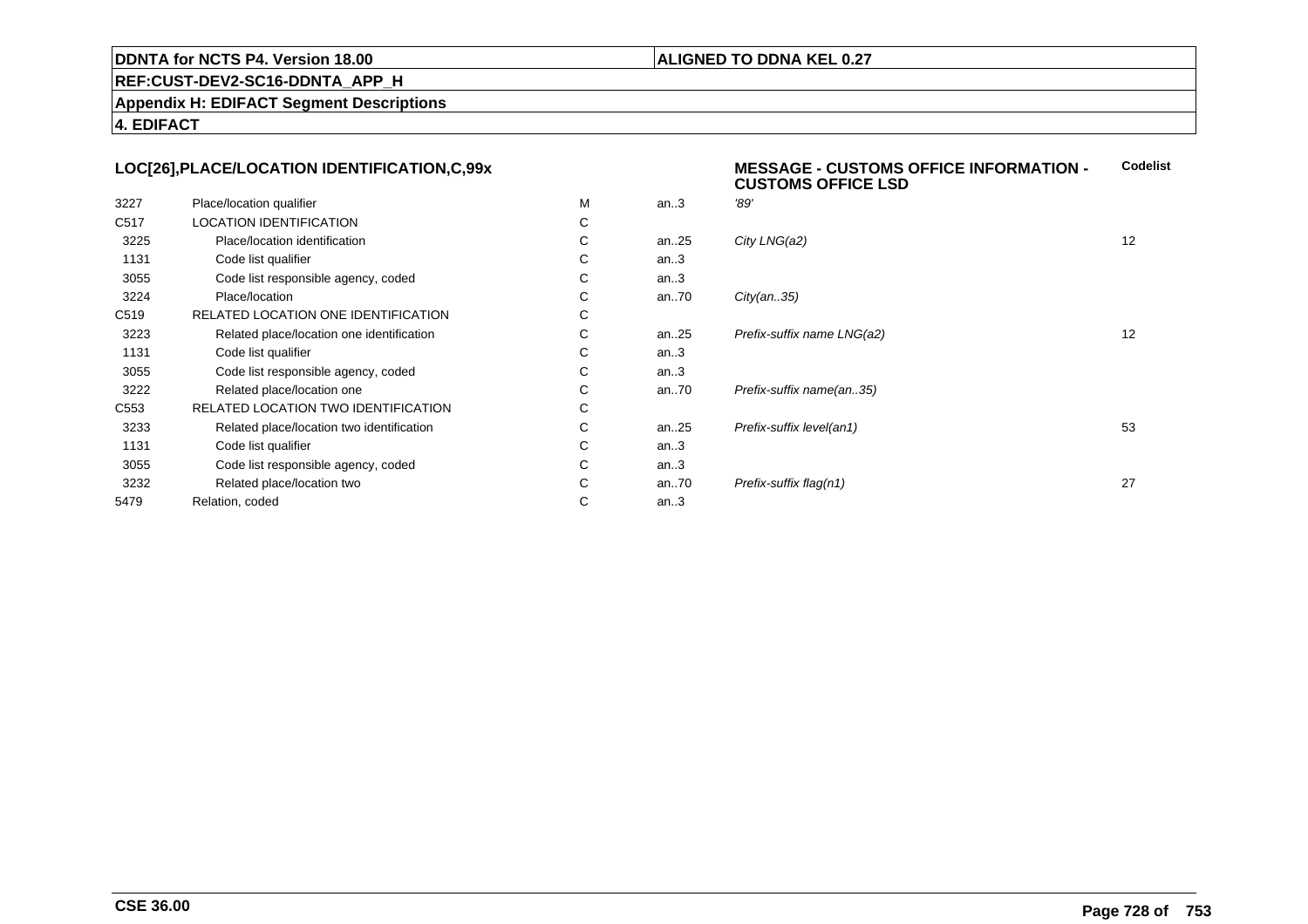### **ALIGNED TO DDNA KEL 0.27**

**REF:CUST-DEV2-SC16-DDNTA\_APP\_H**

**Appendix H: EDIFACT Segment Descriptions**

**4. EDIFACT**

### **LOC[26],PLACE/LOCATION IDENTIFICATION,C,99x**

|                  |                                            |   |          | LSD                         |    |
|------------------|--------------------------------------------|---|----------|-----------------------------|----|
| 3227             | Place/location qualifier                   | M | an.3     | '89'                        |    |
| C517             | <b>LOCATION IDENTIFICATION</b>             | C |          |                             |    |
| 3225             | Place/location identification              | С | an $.25$ | Public holiday name LNG(a2) | 12 |
| 1131             | Code list qualifier                        | С | an.3     |                             |    |
| 3055             | Code list responsible agency, coded        | С | an.3     |                             |    |
| 3224             | Place/location                             | С | an $.70$ | Public holiday name(an35)   |    |
| C519             | RELATED LOCATION ONE IDENTIFICATION        | С |          |                             |    |
| 3223             | Related place/location one identification  | С | an $.25$ |                             |    |
| 1131             | Code list qualifier                        | С | an.3     |                             |    |
| 3055             | Code list responsible agency, coded        | С | an.3     |                             |    |
| 3222             | Related place/location one                 | С | an70     |                             |    |
| C <sub>553</sub> | <b>RELATED LOCATION TWO IDENTIFICATION</b> | C |          |                             |    |
| 3233             | Related place/location two identification  | С | an $.25$ |                             |    |
| 1131             | Code list qualifier                        | С | an.3     |                             |    |
| 3055             | Code list responsible agency, coded        | С | an.3     |                             |    |
| 3232             | Related place/location two                 | С | an $.70$ |                             |    |
| 5479             | Relation, coded                            | C | an.3     | Language code(a2)           | 12 |
|                  |                                            |   |          |                             |    |

# **MESSAGE - COUNTRY HOLIDAYS - COUNTRY HOLIDAYS DATA - COUNTRY HOLIDAYS DATALSDCodelist**day name  $LNG(a2)$  12 day name(an..35)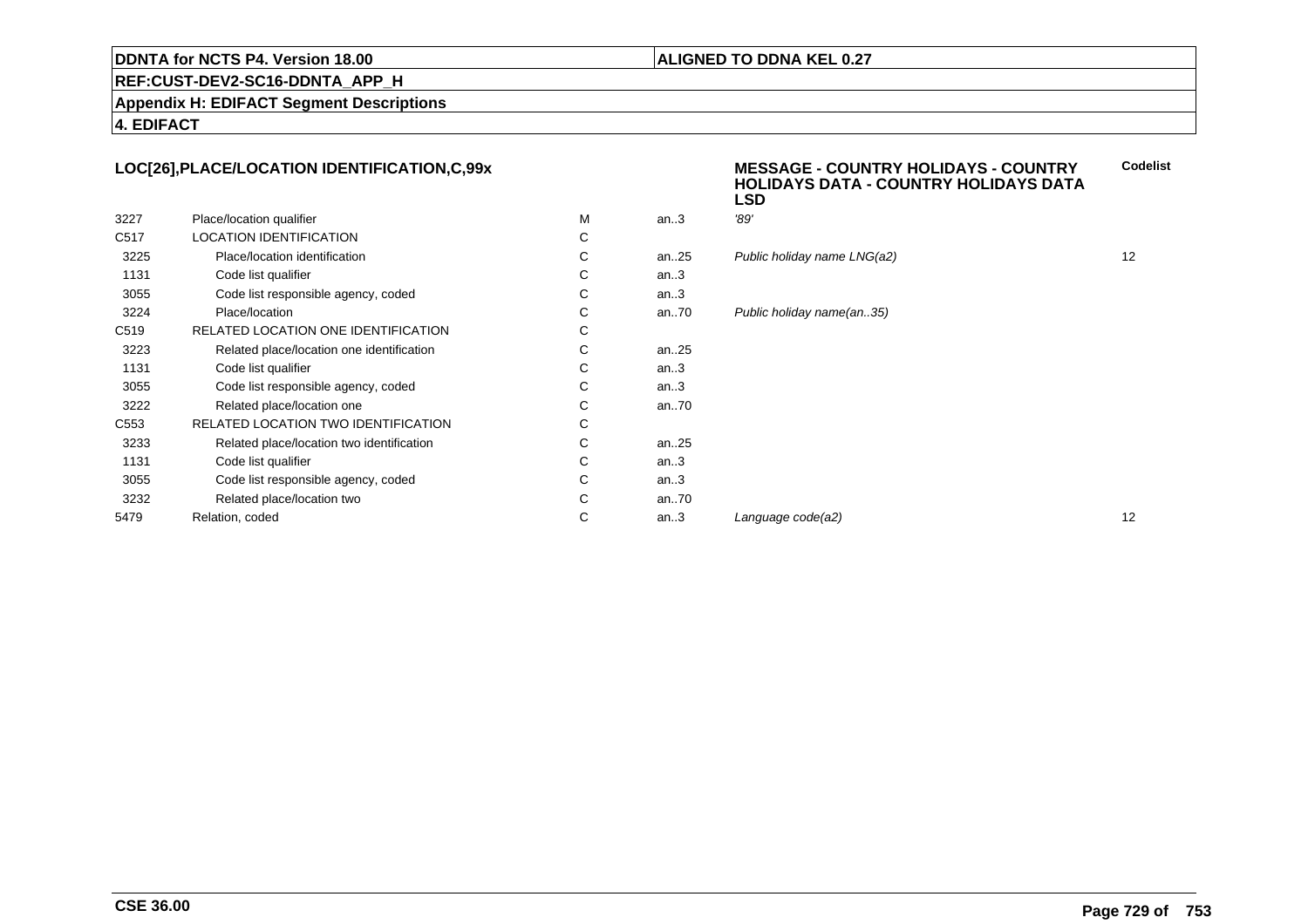### **ALIGNED TO DDNA KEL 0.27**

**REF:CUST-DEV2-SC16-DDNTA\_APP\_H**

**Appendix H: EDIFACT Segment Descriptions**

**4. EDIFACT**

### **LOC[26],PLACE/LOCATION IDENTIFICATION,C,99x**

| 3227             | Place/location qualifier                   | м | an.3      | '89' |
|------------------|--------------------------------------------|---|-----------|------|
| C <sub>517</sub> | <b>LOCATION IDENTIFICATION</b>             | С |           |      |
| 3225             | Place/location identification              | С | an.25     | Put  |
| 1131             | Code list qualifier                        | С | an.3      |      |
| 3055             | Code list responsible agency, coded        | C | an.3      |      |
| 3224             | Place/location                             | С | an70      | Pul  |
| C <sub>519</sub> | RELATED LOCATION ONE IDENTIFICATION        | С |           |      |
| 3223             | Related place/location one identification  | С | an. $.25$ |      |
| 1131             | Code list qualifier                        | С | an.3      |      |
| 3055             | Code list responsible agency, coded        | С | an.3      |      |
| 3222             | Related place/location one                 | С | an70      |      |
| C <sub>553</sub> | <b>RELATED LOCATION TWO IDENTIFICATION</b> | С |           |      |
| 3233             | Related place/location two identification  | С | an25      |      |
| 1131             | Code list qualifier                        | С | an.3      |      |
| 3055             | Code list responsible agency, coded        | С | an.3      |      |
| 3232             | Related place/location two                 | С | an70      |      |
| 5479             | Relation, coded                            | С | an.3      | Lar  |
|                  |                                            |   |           |      |

 **MESSAGE - COUNTRY/REGION - COUNTRY/REGION HOLIDAYS - COUNTRY/REGION HOLIDAYS LSDCodelist**

| . |      |                             |    |
|---|------|-----------------------------|----|
| С |      |                             |    |
| С | an25 | Public holiday name LNG(a2) | 12 |
| С | an.3 |                             |    |
| С | an.3 |                             |    |
| С | an70 | Public holiday name(an35)   |    |
| С |      |                             |    |
| С | an25 |                             |    |
| С | an.3 |                             |    |
| С | an.3 |                             |    |
| С | an70 |                             |    |
| С |      |                             |    |
| С | an25 |                             |    |
| С | an.3 |                             |    |
| С | an.3 |                             |    |
| С | an70 |                             |    |
| С | an.3 | Language code(a2)           | 12 |
|   |      |                             |    |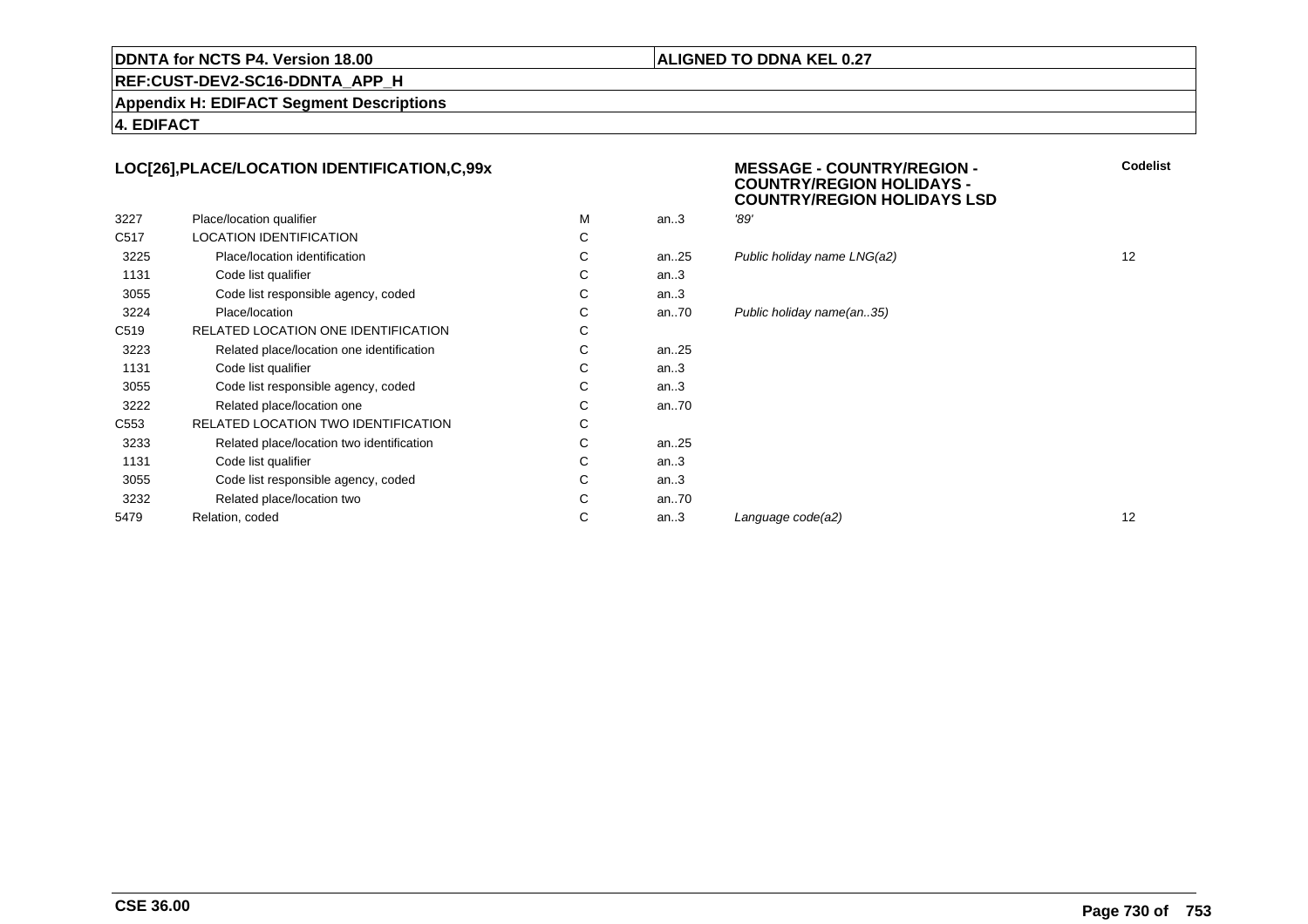### **REF:CUST-DEV2-SC16-DDNTA\_APP\_H**

### **Appendix H: EDIFACT Segment Descriptions**

### **4. EDIFACT**

### **FTX[27],FREE TEXT,C,99x**

|                  |                                     |   |         | שטח     |
|------------------|-------------------------------------|---|---------|---------|
| 4451             | Text subject qualifier              | M | an.3    | 'ADA'   |
| 4453             | Text function, coded                | С | an.3    | Role(   |
| C <sub>107</sub> | <b>TEXT REFERENCE</b>               | C |         |         |
| 4441             | Free text identification            | M | an.17   | Traffio |
| 1131             | Code list qualifier                 | С | an.3    |         |
| 3055             | Code list responsible agency, coded | С | an.3    |         |
| C <sub>108</sub> | <b>TEXT LITERAL</b>                 | С |         |         |
| 4440             | Free text                           | С | an70    |         |
| 4440             | Free text                           | С | an70    |         |
| 4440             | Free text                           | С | an70    |         |
| 4440             | Free text                           | С | an70    |         |
| 4440             | Free text                           | С | an70    |         |
| 3453             | Language, coded                     | С | an $.3$ |         |
|                  |                                     |   |         |         |

### **MESSAGE - CUSTOMS OFFICE INFORMATION - CUSTOMS OFFICE TIMETABLE - CUSTOMS OFFICE TIMETABLE LINE - CUSTOMS OFFICEROLE / TRAFFIC COMPETENCECodelist**

| М  | an3 | 'ADA'         |    |
|----|-----|---------------|----|
| C. |     | an3 Role(an3) | 56 |
| C  |     |               |    |

### **Traffic type(an..3)** 20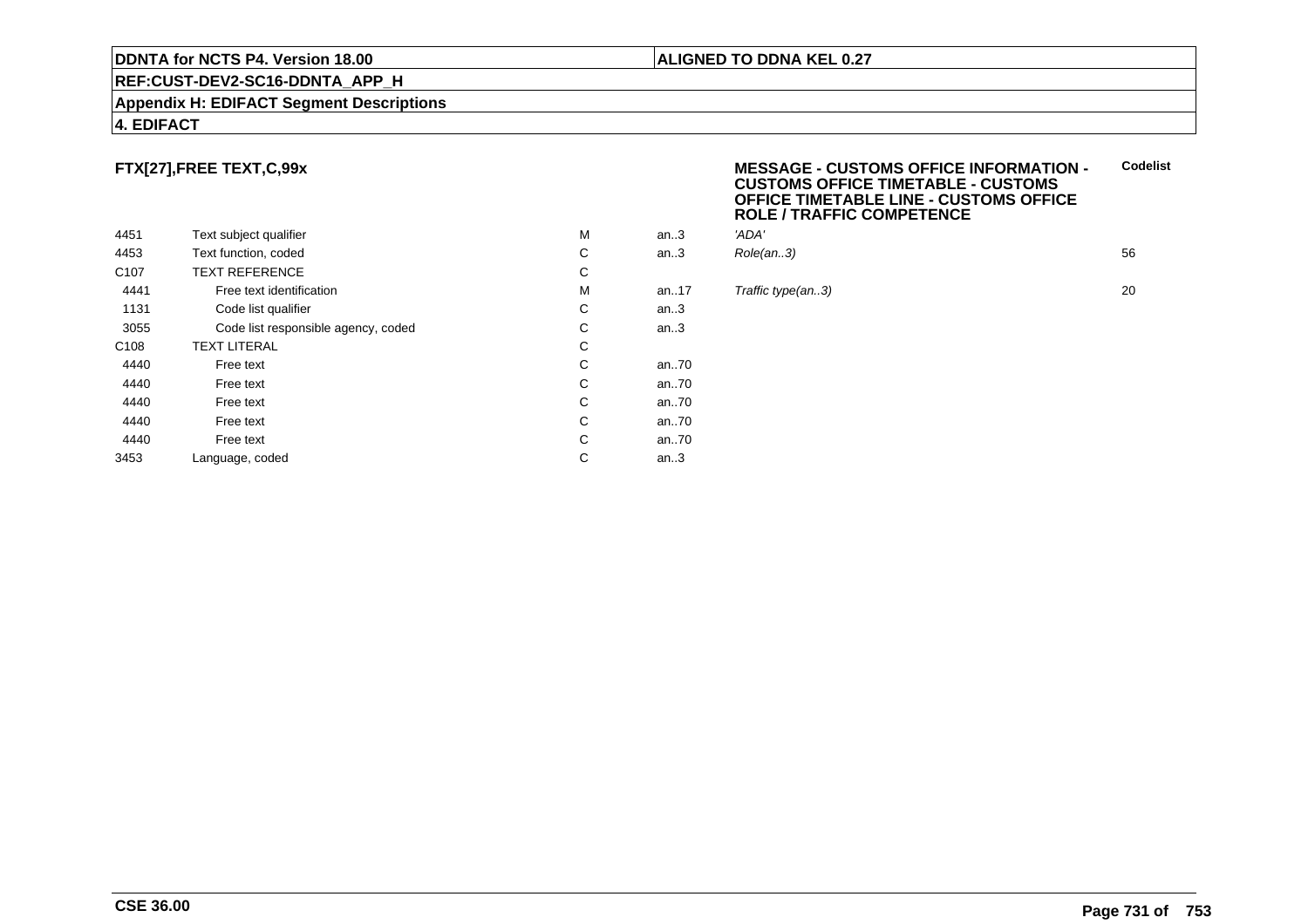### **ALIGNED TO DDNA KEL 0.27**

### **REF:CUST-DEV2-SC16-DDNTA\_APP\_H**

### **Appendix H: EDIFACT Segment Descriptions**

### **4. EDIFACT**

### **UNT[31],MESSAGE TRAILER,M,1x**

| 0074 | Number of segments in the message |  |
|------|-----------------------------------|--|
| 0062 | Message reference number          |  |

**MESSAGE**<br>M n.6 <sup>'--</sup> Number of s **Codelist** n..6 '-- Number of segments in the message --' M an..14 Message identification(an..14)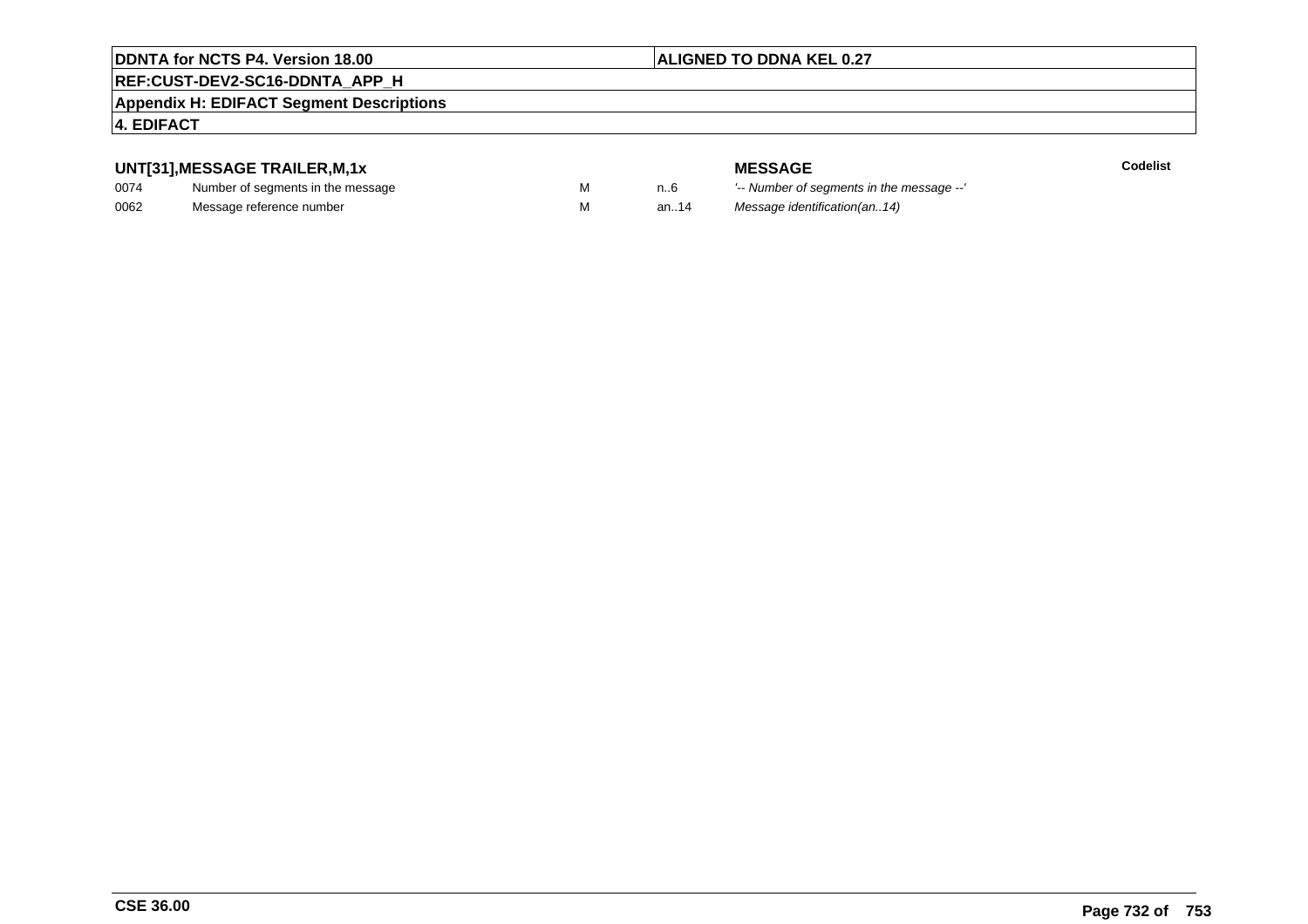### **ALIGNED TO DDNA KEL 0.27**

### **REF:CUST-DEV2-SC16-DDNTA\_APP\_H**

**Appendix H: EDIFACT Segment Descriptions**

### **4. EDIFACT**

### **UNZ[32],INTERCHANGE TRAILER,M,1x**

| 0036 | Interchange control count     |  |
|------|-------------------------------|--|
| 0020 | Interchange control reference |  |

**MESSAGE**<br>M n.6 <sup>1-</sup>- Interchange **E** m..6 <sup>1</sup>-- Interchange control count --'<br>
M an..14 Interchange control reference a Interchange control reference(an..14)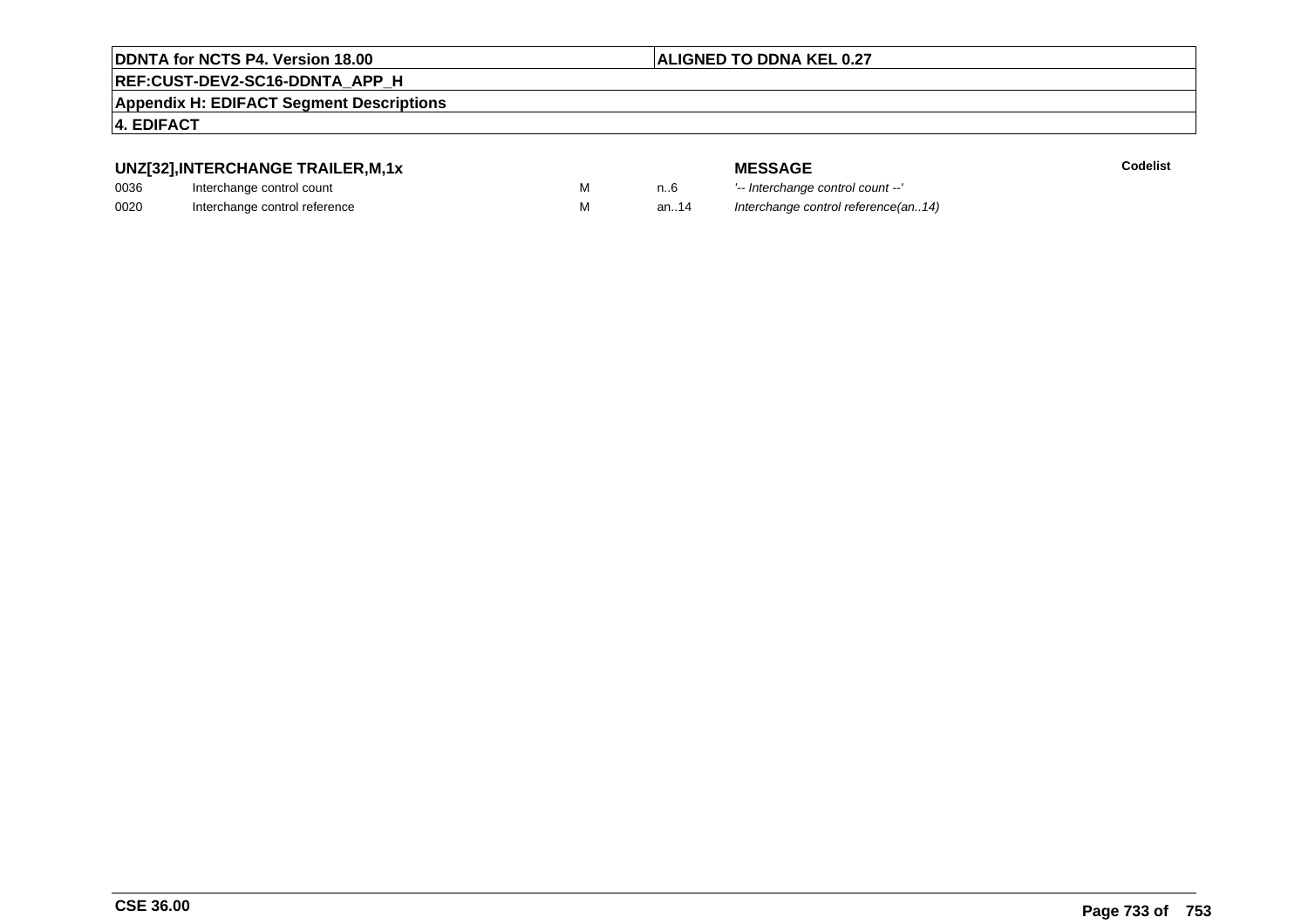### **ALIGNED TO DDNA KEL 0.27**

**REF:CUST-DEV2-SC16-DDNTA\_APP\_H**

**Appendix H: EDIFACT Segment Descriptions**

**4. EDIFACT**

### **SANCRTUNB[0],INTERCHANGE HEADER,M,1x**

|      | UNB[0], INTERCHANGE HEADER, M, 1x        |   |         | <b>MESSAGE</b>                                |    |
|------|------------------------------------------|---|---------|-----------------------------------------------|----|
| S001 | <b>SYNTAX IDENTIFIER</b>                 | М |         |                                               |    |
| 0001 | Syntax identifier                        | М | a4      | Syntax identifier(a4)                         | 21 |
| 0002 | Syntax version number                    | М | n1      | Syntax version number(n1)                     | 22 |
| S002 | <b>INTERCHANGE SENDER</b>                | М |         |                                               |    |
| 0004 | Sender identification                    | М | an35    | Message sender(an35)                          |    |
| 0007 | Identification code qualifier            | С | an. $4$ | Sender identification code qualifier(an4)     |    |
| 0008 | Address for reverse routing              | С | an14    |                                               |    |
| S003 | <b>INTERCHANGE RECIPIENT</b>             | М |         |                                               |    |
| 0010 | Recipient identification                 | М | an35    | Message recipient(an35)                       |    |
| 0007 | Identification code qualifier            | С | an. $4$ | Recipient identification code qualifier(an4)  |    |
| 0014 | Routing address                          | С | an14    |                                               |    |
| S004 | DATE/TIME OF PREPARATION                 | М |         |                                               |    |
| 0017 | Date                                     | М | n6      | Date of preparation(n6)                       |    |
| 0019 | Time                                     | М | n4      | Time of preparation( $n4$ )                   |    |
| 0020 | Interchange control reference            | М | an14    | Interchange control reference(an14)           |    |
| S005 | RECIPIENTS REFERENCE, PASSWORD           | С |         |                                               |    |
| 0022 | Recipient's reference/password           | М | an14    | Recipient's reference/password(an14)          |    |
| 0025 | Recipient's reference/password qualifier | С | an2     | Recipient's reference/password qualifier(an2) |    |
| 0026 | Application reference                    | С | an14    | Application reference(an14)                   |    |
| 0029 | Processing priority code                 | С | a1      | Priority(a1)                                  |    |
| 0031 | Acknowledgement request                  | С | n1      | Acknowledgement request(n1)                   | 27 |
| 0032 | Communications agreement id.             | С | an35    | Communications agreement id(an35)             |    |
| 0035 | <b>Test indicator</b>                    | С | n1      | Test indicator(n1)                            | 27 |
|      |                                          |   |         |                                               |    |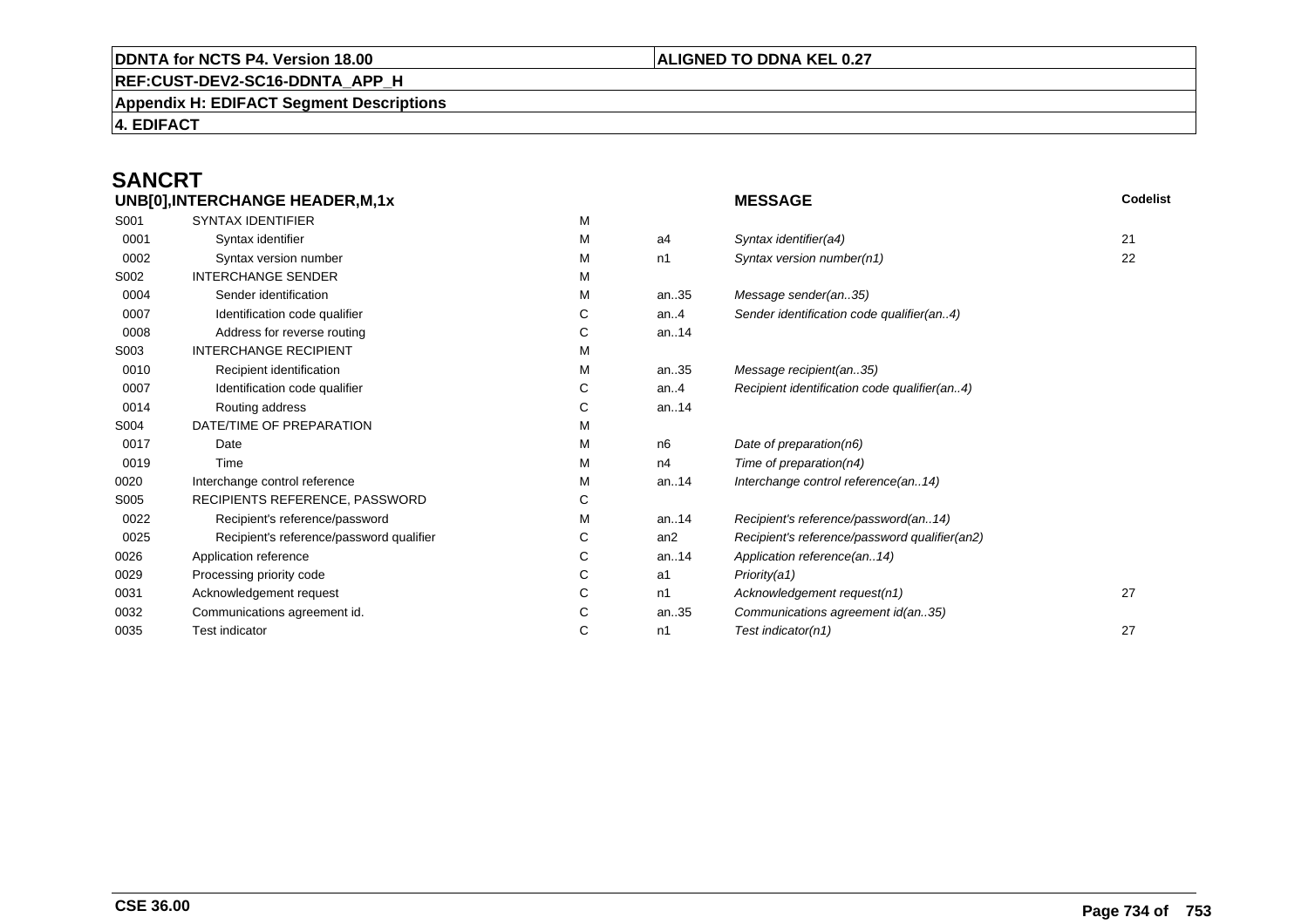### **REF:CUST-DEV2-SC16-DDNTA\_APP\_H**

### **Appendix H: EDIFACT Segment Descriptions**

### **4. EDIFACT**

### **UNH[1],MESSAGE HEADER,M,1xx** MESSAGE **Codelist** Codelist 0062 Message reference number <sup>M</sup> an..14 Message identification(an..14) S009 MESSAGE IDENTIFIERR M M 0065Message type Message version number and the Message version number and the Message of Message Message Message M an..6 'SANCRT'<br>an..3 'D' 0052 Message version number <sup>M</sup>an..3 '*D'*<br>an..3 '96*B'* 0054Message release number Message release number Message of the Message of the Message of Message of Message of Me<br>
Message release number of Message of Message of Message of Message of Message of Message of Message of Messag an..3 '96B'<br>an..2 'UN' 0051Controlling agency<br>
Association assigned code<br>
C an $.2$ <br>an $.6$ 0057Association assigned code **C** C<br>
mmon Access Reference **C** C an..6 Message type(an..6)<br>an..35 Common access reference(an..35) 0068Common Access Reference C<br>
STATUS OF THE TRANSFER
C Common access reference(an..35) S010 STATUS OF THE TRANSFERR C 0070Sequence of transfers M<br>
First and last transfer C n..2 Message sequence number(n..2)<br>a1 First and last transfer(a1) 0073First and last transfer First and last transfer(a1) 28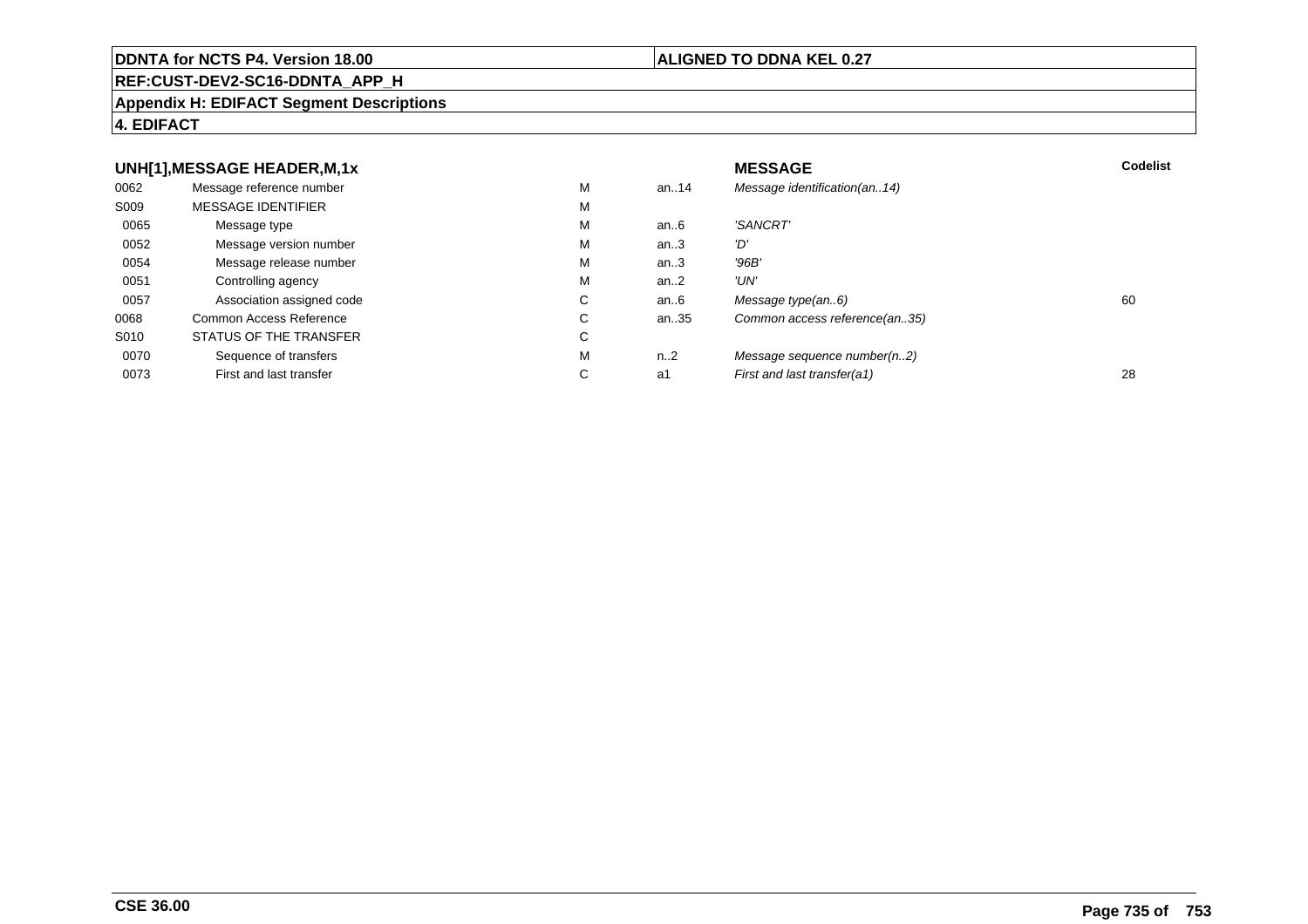### **ALIGNED TO DDNA KEL 0.27**

**MESSAGE**

**REF:CUST-DEV2-SC16-DDNTA\_APP\_H**

**Appendix H: EDIFACT Segment Descriptions**

**4. EDIFACT**

### **BGM[2],BEGINNING OF MESSAGE,M,1x**

| C <sub>0</sub> 02 | DOCUMENT/MESSAGE NAME               | С |        |     |
|-------------------|-------------------------------------|---|--------|-----|
| 1001              | Document/message name, coded        | С | an.3   |     |
| 1131              | Code list qualifier                 | C | an.3   |     |
| 3055              | Code list responsible agency, coded | С | an.3   |     |
| 1000              | Document/message name               | C | an35   |     |
| C <sub>106</sub>  | DOCUMENT/MESSAGE IDENTIFICATION     | С |        |     |
| 1004              | Document/message number             | С | an35   |     |
| 1056              | Version                             | С | an.9   |     |
| 1060              | <b>Revision number</b>              | С | an.6   |     |
| 1225              | Message function, coded             | C | an $3$ | '6' |
| 4343              | Response type, coded                | C | an.3   |     |
|                   |                                     |   |        |     |

**Codelist** Codelist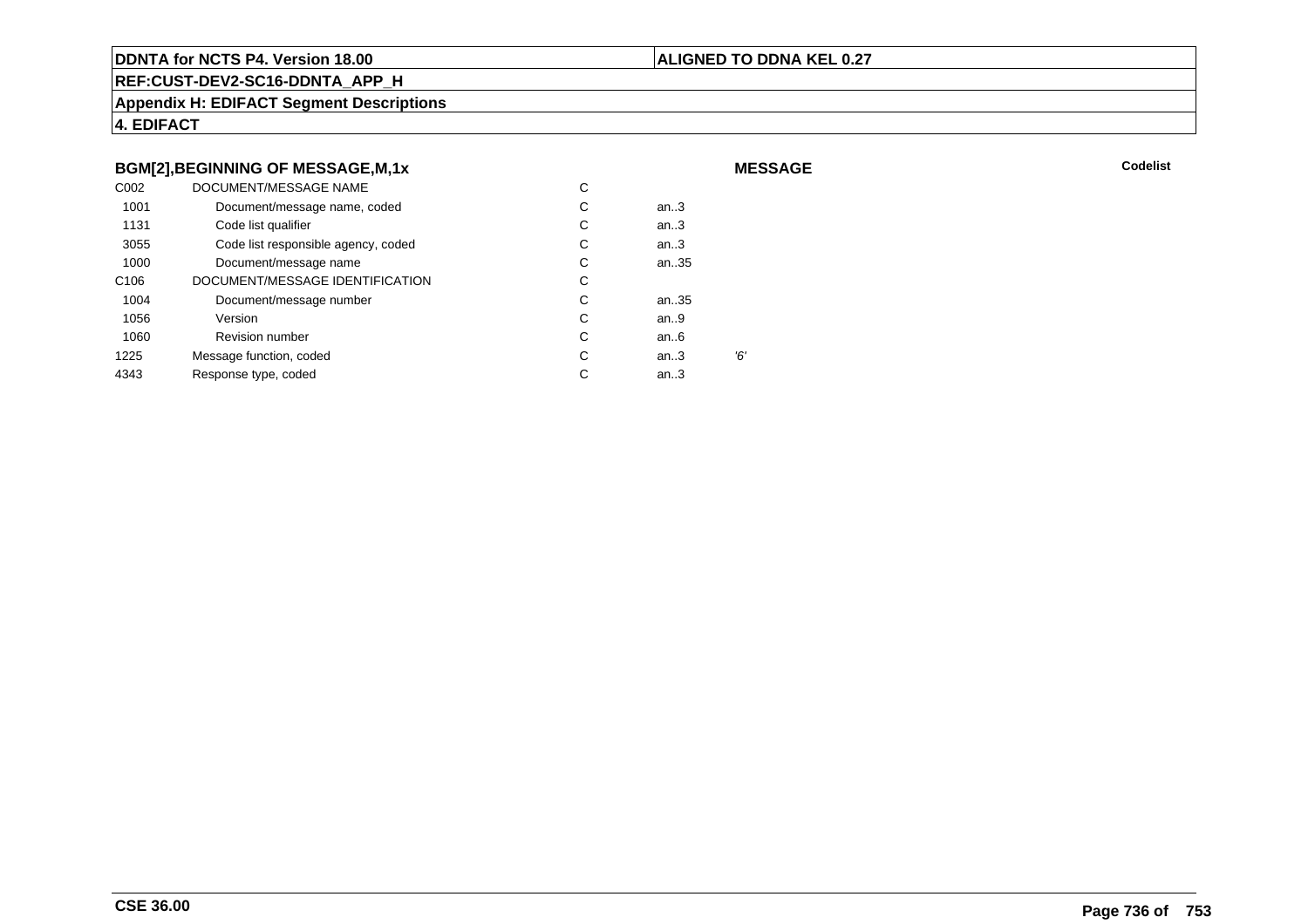### **ALIGNED TO DDNA KEL 0.27**

**REF:CUST-DEV2-SC16-DDNTA\_APP\_H**

**Appendix H: EDIFACT Segment Descriptions**

**4. EDIFACT**

### **LOC[4],PLACE/LOCATION IDENTIFICATION,C,99x**

| 3227             | Place/location qualifier                   | M | an.3   | '119' |
|------------------|--------------------------------------------|---|--------|-------|
| C <sub>517</sub> | <b>LOCATION IDENTIFICATION</b>             | C |        |       |
| 3225             | Place/location identification              | С | an25   | Refe  |
| 1131             | Code list qualifier                        | C | an.3   |       |
| 3055             | Code list responsible agency, coded        | С | an.3   |       |
| 3224             | Place/location                             | С | an70   |       |
| C <sub>519</sub> | RELATED LOCATION ONE IDENTIFICATION        | С |        |       |
| 3223             | Related place/location one identification  | C | an25   |       |
| 1131             | Code list qualifier                        | C | an.3   |       |
| 3055             | Code list responsible agency, coded        | С | an.3   |       |
| 3222             | Related place/location one                 | С | an70   |       |
| C553             | <b>RELATED LOCATION TWO IDENTIFICATION</b> | С |        |       |
| 3233             | Related place/location two identification  | C | an25   |       |
| 1131             | Code list qualifier                        | C | an.3   |       |
| 3055             | Code list responsible agency, coded        | С | an.3   |       |
| 3232             | Related place/location two                 | C | an70   |       |
| 5479             | Relation, coded                            | C | an $3$ |       |
|                  |                                            |   |        |       |

### **MESSAGE - (GUARANTEE) CUSTOMS OFFICE Codelist**

5 Reference number(an8)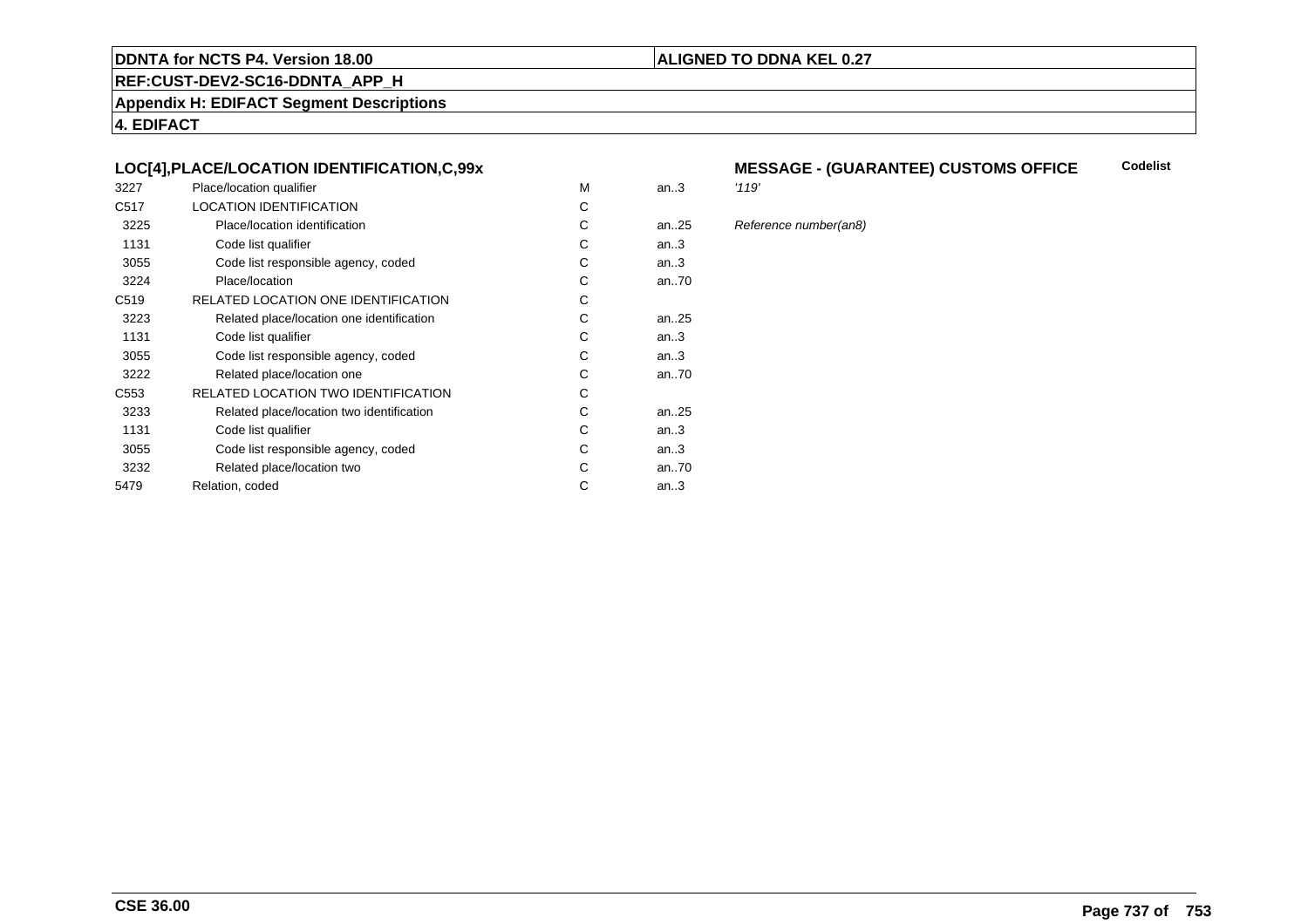### **ALIGNED TO DDNA KEL 0.27**

**REF:CUST-DEV2-SC16-DDNTA\_APP\_H**

**Appendix H: EDIFACT Segment Descriptions**

**4. EDIFACT**

|      | NAD[14], NAME AND ADDRESS, C, 99x   |   |         | <b>MESSAGE - (PRINCIPAL) TRADER</b> | <b>Codelist</b> |  |
|------|-------------------------------------|---|---------|-------------------------------------|-----------------|--|
| 3035 | Party qualifier                     | M | an.3    | 'AF'                                |                 |  |
| C082 | PARTY IDENTIFICATION DETAILS        | С |         |                                     |                 |  |
| 3039 | Party id. identification            | М | an35    | TIN(an17)                           |                 |  |
| 1131 | Code list qualifier                 | С | an.3    |                                     |                 |  |
| 3055 | Code list responsible agency, coded | С | an.3    |                                     |                 |  |
| C058 | NAME AND ADDRESS                    | С |         |                                     |                 |  |
| 3124 | Name and address line               | M | an35    |                                     |                 |  |
| 3124 | Name and address line               | С | an35    |                                     |                 |  |
| 3124 | Name and address line               | С | an35    |                                     |                 |  |
| 3124 | Name and address line               | C | an35    |                                     |                 |  |
| 3124 | Name and address line               | С | an35    |                                     |                 |  |
| C080 | PARTY NAME                          | С |         |                                     |                 |  |
| 3036 | Party name                          | M | an35    | Name(an35)                          |                 |  |
| 3036 | Party name                          | С | an35    | Holder ID TIR(an17)                 |                 |  |
| 3036 | Party name                          | C | an35    |                                     |                 |  |
| 3036 | Party name                          | C | an35    |                                     |                 |  |
| 3036 | Party name                          | С | an35    |                                     |                 |  |
| 3045 | Party name format, coded            | С | an.3    |                                     |                 |  |
| C059 | <b>STREET</b>                       | С |         |                                     |                 |  |
| 3042 | Street and number/p.o. box          | М | an35    | Street and number(an35)             |                 |  |
| 3042 | Street and number/p.o. box          | С | an35    |                                     |                 |  |
| 3042 | Street and number/p.o. box          | С | an35    |                                     |                 |  |
| 3042 | Street and number/p.o. box          | С | an35    |                                     |                 |  |
| 3164 | City name                           | C | an35    | City(an35)                          |                 |  |
| 3229 | Country sub-entity identification   | C | an.9    | NAD LNG(a2)                         | 12              |  |
| 3251 | Postcode identification             | C | an. $9$ | Postal code(an9)                    |                 |  |
| 3207 | Country, coded                      | C | an.3    | Country code(a2)                    | 8               |  |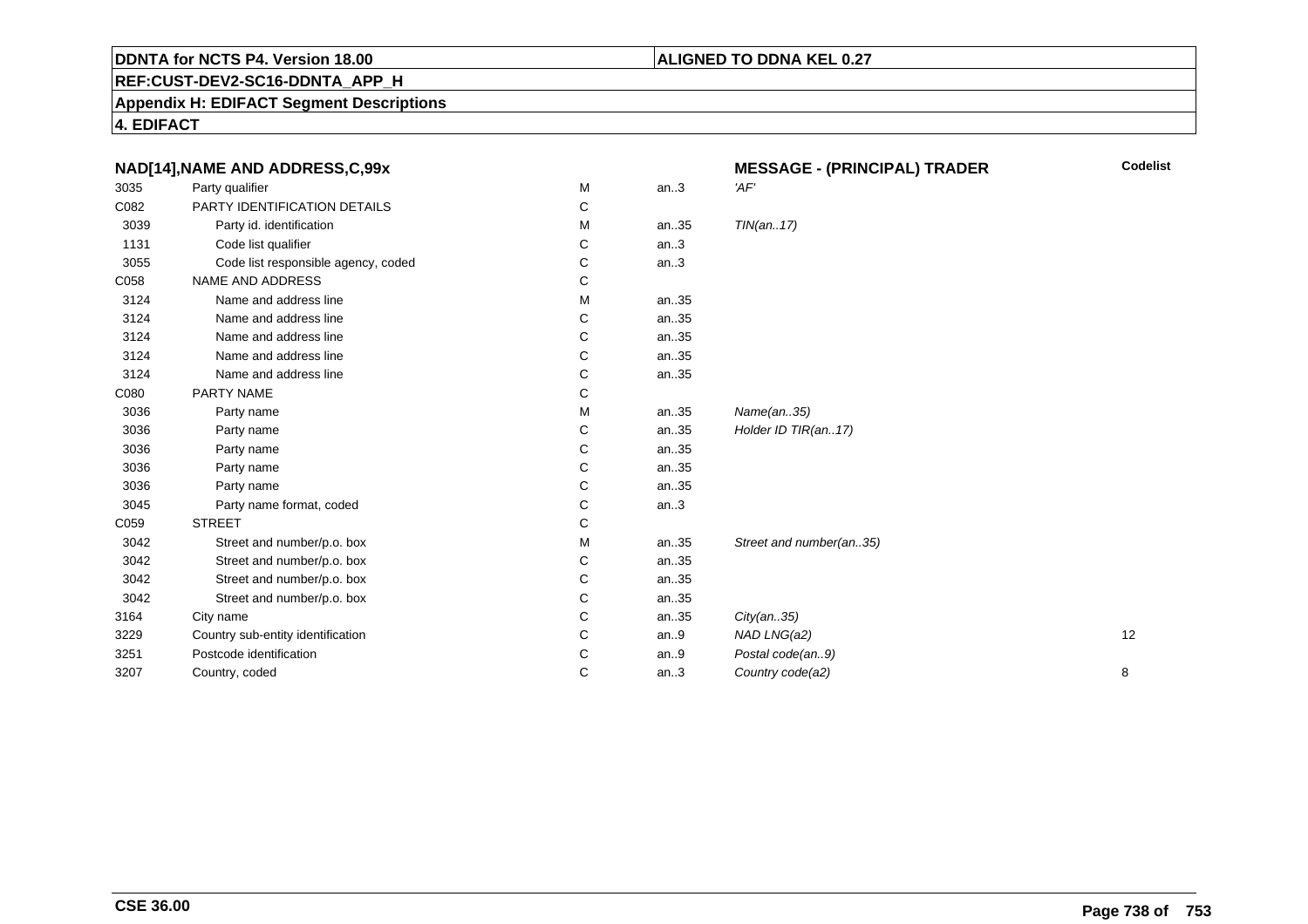### **ALIGNED TO DDNA KEL 0.27**

**REF:CUST-DEV2-SC16-DDNTA\_APP\_H**

**Appendix H: EDIFACT Segment Descriptions**

**4. EDIFACT**

|      | NAD[14], NAME AND ADDRESS, C, 99x   |   |      | <b>MESSAGE - GUARANTOR</b> | <b>Codelist</b> |
|------|-------------------------------------|---|------|----------------------------|-----------------|
| 3035 | Party qualifier                     | M | an.3 | 'SX'                       |                 |
| C082 | PARTY IDENTIFICATION DETAILS        | С |      |                            |                 |
| 3039 | Party id. identification            | М | an35 | TIN(an17)                  |                 |
| 1131 | Code list qualifier                 | С | an.3 |                            |                 |
| 3055 | Code list responsible agency, coded | С | an.3 |                            |                 |
| C058 | NAME AND ADDRESS                    | С |      |                            |                 |
| 3124 | Name and address line               | М | an35 |                            |                 |
| 3124 | Name and address line               | С | an35 |                            |                 |
| 3124 | Name and address line               | С | an35 |                            |                 |
| 3124 | Name and address line               | C | an35 |                            |                 |
| 3124 | Name and address line               | С | an35 |                            |                 |
| C080 | PARTY NAME                          | C |      |                            |                 |
| 3036 | Party name                          | M | an35 | Name(an35)                 |                 |
| 3036 | Party name                          | С | an35 |                            |                 |
| 3036 | Party name                          | C | an35 |                            |                 |
| 3036 | Party name                          | C | an35 |                            |                 |
| 3036 | Party name                          | С | an35 |                            |                 |
| 3045 | Party name format, coded            | С | an.3 |                            |                 |
| C059 | <b>STREET</b>                       | C |      |                            |                 |
| 3042 | Street and number/p.o. box          | М | an35 | Street and number(an35)    |                 |
| 3042 | Street and number/p.o. box          | С | an35 |                            |                 |
| 3042 | Street and number/p.o. box          | C | an35 |                            |                 |
| 3042 | Street and number/p.o. box          | С | an35 |                            |                 |
| 3164 | City name                           | C | an35 | City(an35)                 |                 |
| 3229 | Country sub-entity identification   | C | an.9 | NAD LNG(a2)                | 12              |
| 3251 | Postcode identification             | C | an.9 | Postal code(an9)           |                 |
| 3207 | Country, coded                      | C | an.3 | Country code(a2)           | 70              |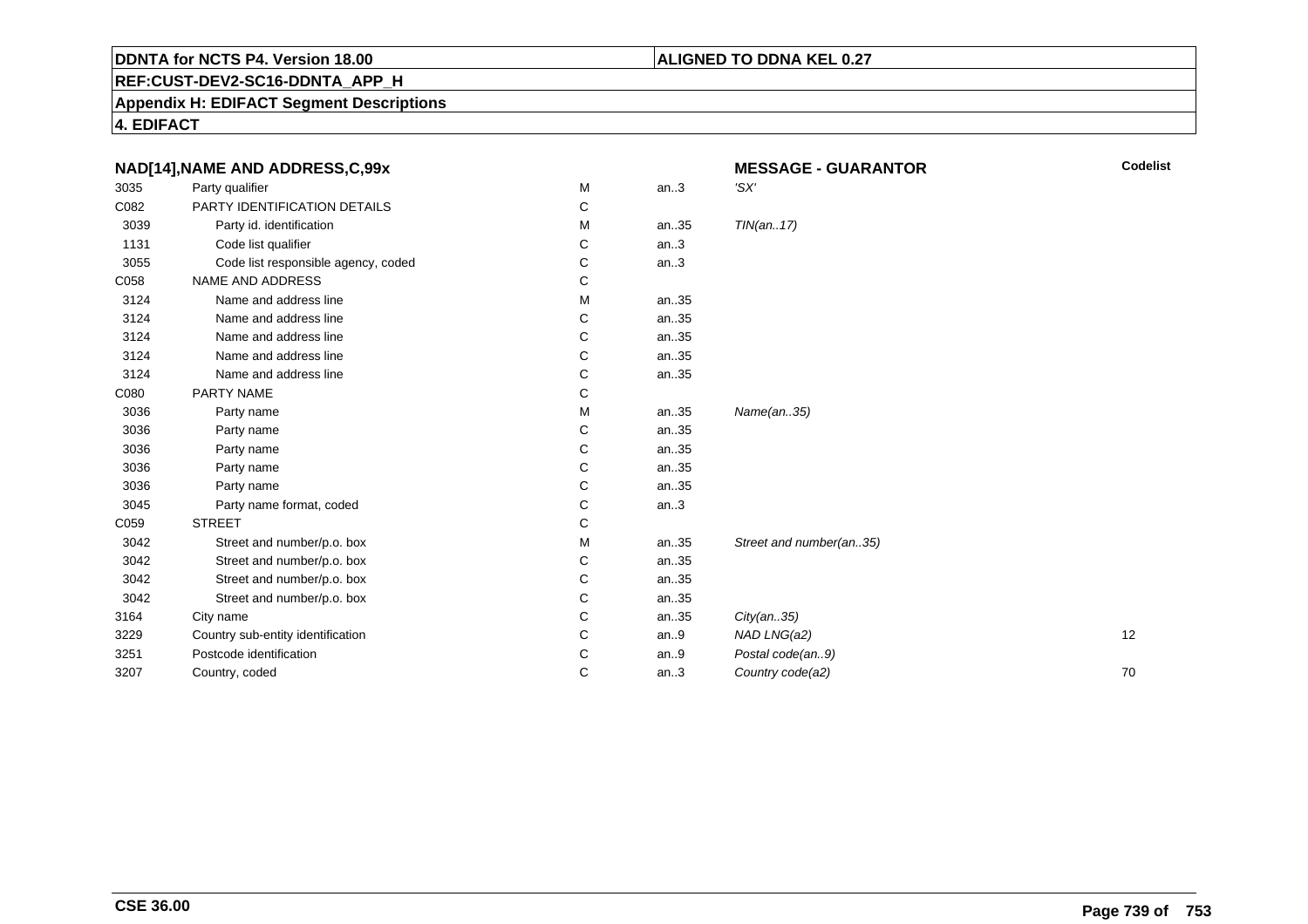### **REF:CUST-DEV2-SC16-DDNTA\_APP\_H**

### **Appendix H: EDIFACT Segment Descriptions**

### **4. EDIFACT**

### **LIN[38],LINE ITEM,C,9999x**

|                  | Line item number                    |   |      |
|------------------|-------------------------------------|---|------|
| 1082             |                                     | С | n6   |
| 1229             | Action request/notification, coded  | С | an.3 |
| C <sub>212</sub> | <b>ITEM NUMBER IDENTIFICATION</b>   | С |      |
| 7140             | Item number                         | С | an.3 |
| 7143             | Item number type, coded             | С | an.3 |
| 1131             | Code list qualifier                 | С | an.3 |
| 3055             | Code list responsible agency, coded | C | an.3 |
| C829             | <b>SUB-LINE INFORMATION</b>         | С |      |
| 5495             | Sub-line indicator, coded           | C | an.3 |
| 1082             | Line item number                    | C | n6   |
| 1222             | Configuration level                 | C | n2   |
| 7083             | Configuration, coded                | С | an.3 |
|                  |                                     |   |      |

### **MESSAGE - GUARANTEE REFERENCE**

**Codelist**

an.35 Guarantee reference number (GRN)(an..24)<br>.3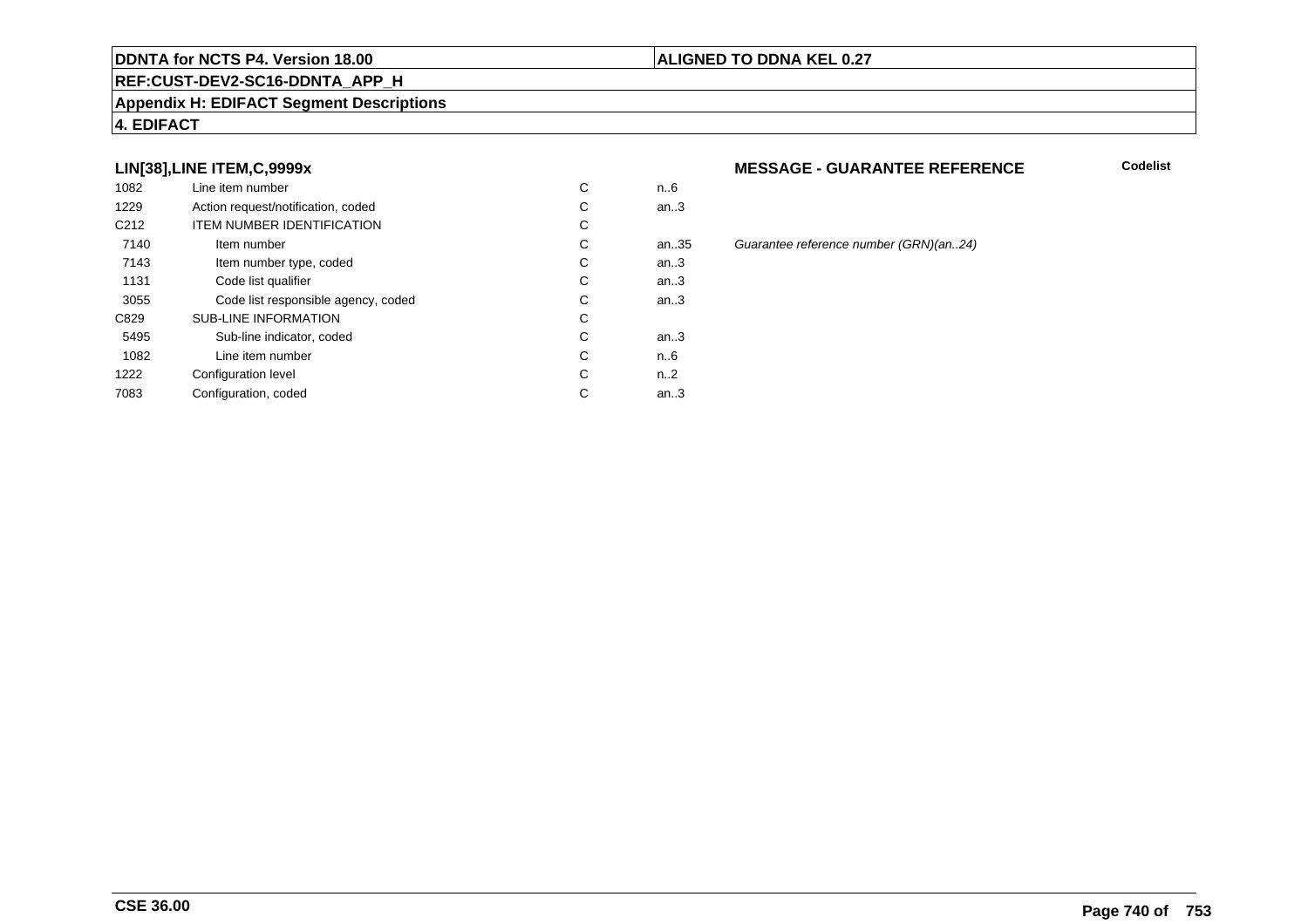### **ALIGNED TO DDNA KEL 0.27**

**REF:CUST-DEV2-SC16-DDNTA\_APP\_H**

**Appendix H: EDIFACT Segment Descriptions**

**4. EDIFACT**

### **GIN[43],GOODS IDENTITY NUMBER,C,9999x**

| 7405             | Identity number qualifier    | M | an.3 | 'AQ' |
|------------------|------------------------------|---|------|------|
| C <sub>208</sub> | <b>IDENTITY NUMBER RANGE</b> | M |      |      |
| 7402             | Identity number              | M | an35 | Асс  |
| 7402             | Identity number              | C | an35 |      |
| C <sub>208</sub> | <b>IDENTITY NUMBER RANGE</b> | C |      |      |
| 7402             | Identity number              | M | an35 |      |
| 7402             | Identity number              | C | an35 |      |
| C <sub>208</sub> | <b>IDENTITY NUMBER RANGE</b> | C |      |      |
| 7402             | Identity number              | M | an35 |      |
| 7402             | Identity number              | C | an35 |      |
| C <sub>208</sub> | <b>IDENTITY NUMBER RANGE</b> | C |      |      |
| 7402             | Identity number              | M | an35 |      |
| 7402             | Identity number              | C | an35 |      |
| C <sub>208</sub> | <b>IDENTITY NUMBER RANGE</b> | C |      |      |
| 7402             | Identity number              | M | an35 |      |
| 7402             | Identity number              | C | an35 |      |
|                  |                              |   |      |      |

## **MESSAGE - GUARANTEE REFERENCE**<br>'AQ'

**Codelist**

### Access code(an4)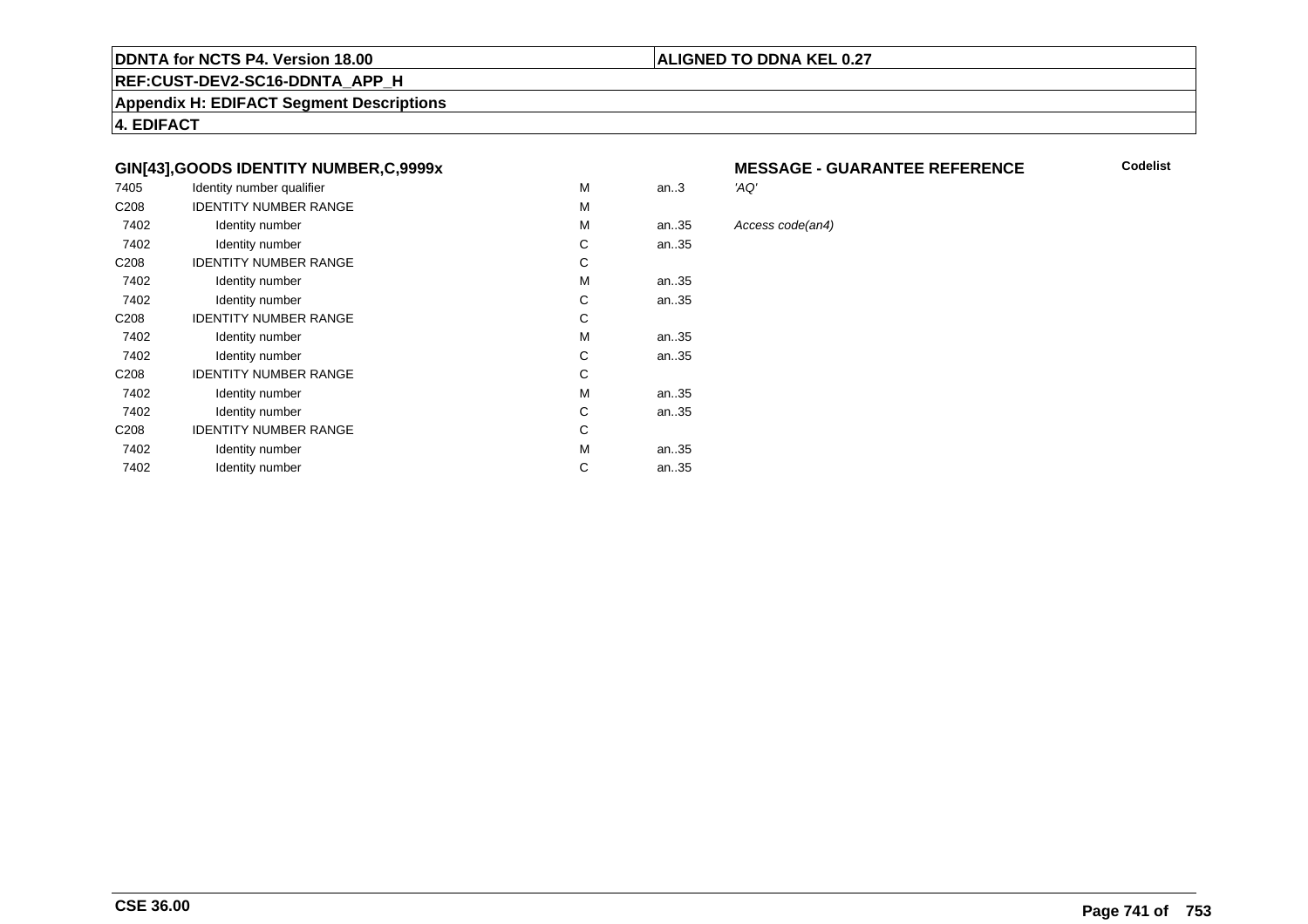### **REF:CUST-DEV2-SC16-DDNTA\_APP\_H**

### **Appendix H: EDIFACT Segment Descriptions**

### **4. EDIFACT**

### **RFF[44],REFERENCE,C,9x**

| C506 | <b>REFERENCE</b>         | м |      |       |
|------|--------------------------|---|------|-------|
| 1153 | Reference qualifier      | М | an.3 | 'ACL' |
| 1154 | Reference number         | С | an35 | Hard  |
| 1156 | Line number              | C | an6  |       |
| 4000 | Reference version number |   | an35 |       |

### **MESSAGE - GUARANTEE REFERENCE**

**Codelist**

| м | an.3 | 'ACL'                            |    |
|---|------|----------------------------------|----|
| С | an35 | Hard copy given to Principal(n1) | 27 |
| C | an6  |                                  |    |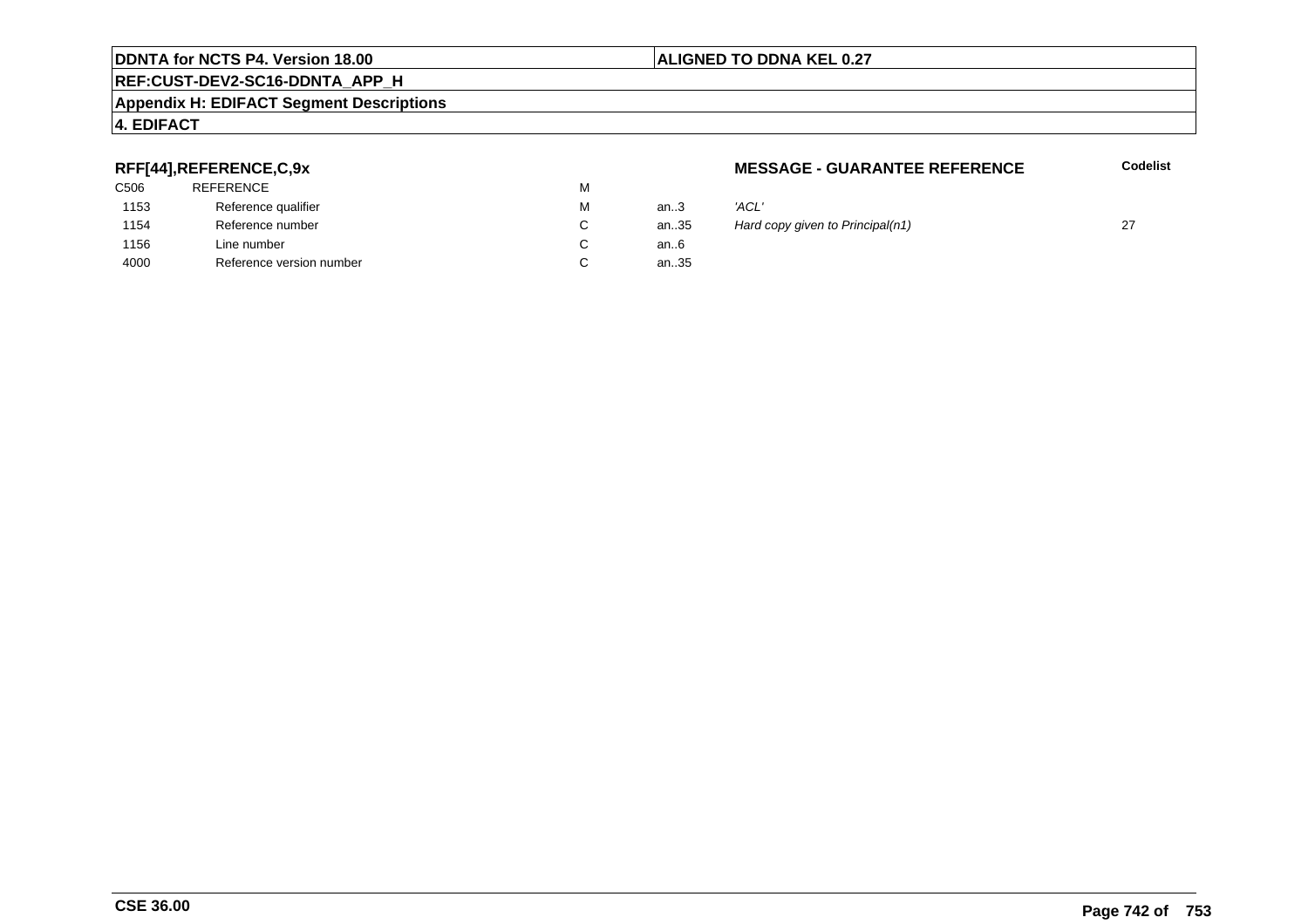### **ALIGNED TO DDNA KEL 0.27**

## **REF:CUST-DEV2-SC16-DDNTA\_APP\_H**

### **Appendix H: EDIFACT Segment Descriptions**

### **4. EDIFACT**

### **RFF[44],REFERENCE,C,9x**

| C506 | <b>REFERENCE</b>         | м |      |     |
|------|--------------------------|---|------|-----|
| 1153 | Reference qualifier      | м | an3  | 'Tl |
| 1154 | Reference number         | С | an35 | TIF |
| 1156 | Line number              |   | an6  |     |
| 4000 | Reference version number |   | an35 |     |
|      |                          |   |      |     |

### **MESSAGE - GUARANTEE REFERENCE**

**Codelist**

| M  | an3 |                                 |  |
|----|-----|---------------------------------|--|
| C. |     | an35 $TIR \, \text{carnet}(n1)$ |  |
| C. | an6 |                                 |  |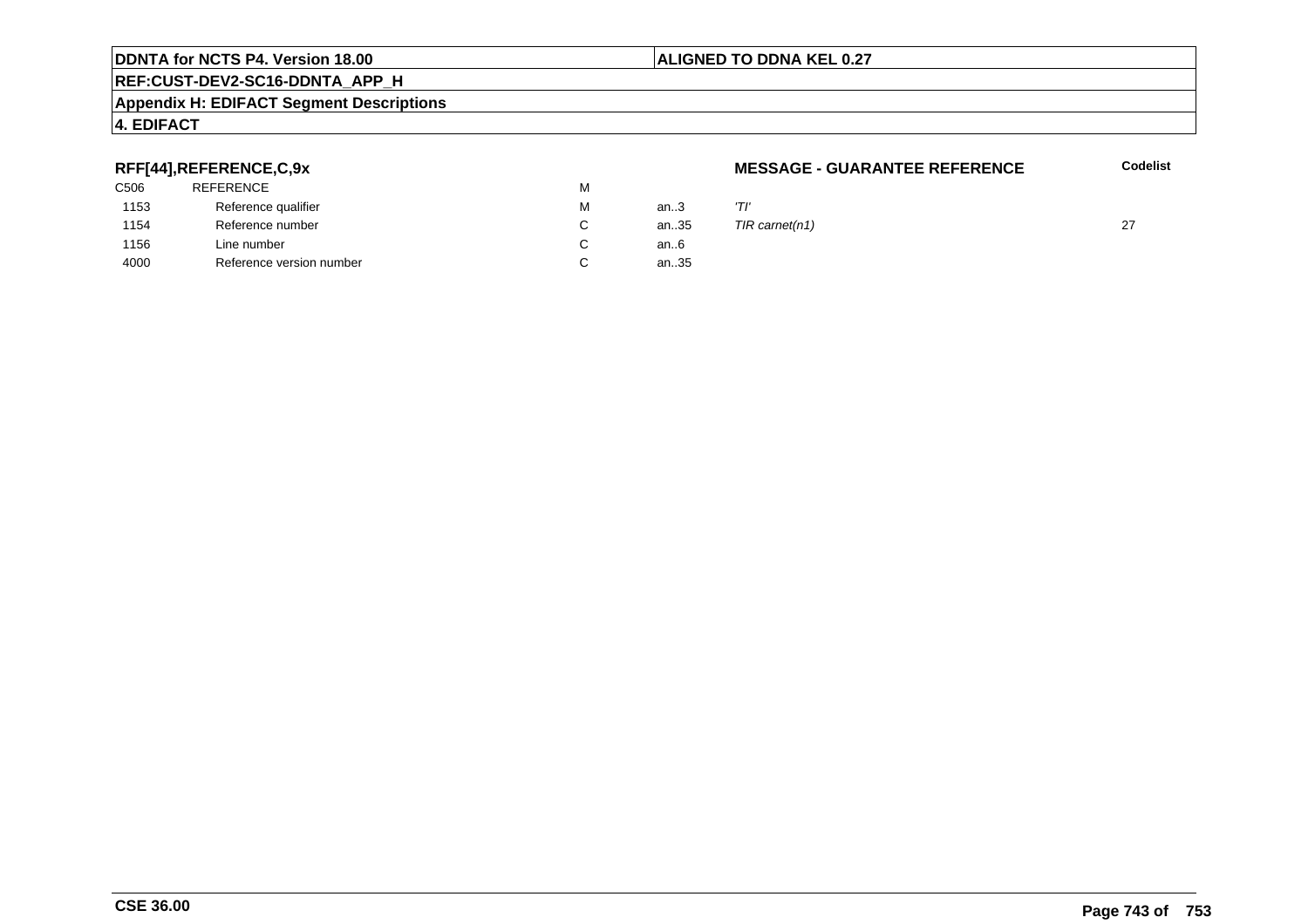### **REF:CUST-DEV2-SC16-DDNTA\_APP\_H**

### **Appendix H: EDIFACT Segment Descriptions**

### **4. EDIFACT**

### **RFF[44],REFERENCE,C,9x**

| C506 | <b>REFERENCE</b>         | М |      |        |
|------|--------------------------|---|------|--------|
| 1153 | Reference qualifier      | М | an.3 | 'AED'  |
| 1154 | Reference number         | C | an35 | Limite |
| 1156 | Line number              | С | an6  |        |
| 4000 | Reference version number | С | an35 |        |
|      |                          |   |      |        |

### **MESSAGE - GUARANTEE REFERENCE**

**Codelist**

| М      | an3  | 'AED'                                  |    |
|--------|------|----------------------------------------|----|
| C      | an35 | Limited validity (sensitive goods)(n1) | 27 |
| C.     | an6  |                                        |    |
| $\sim$ | $ -$ |                                        |    |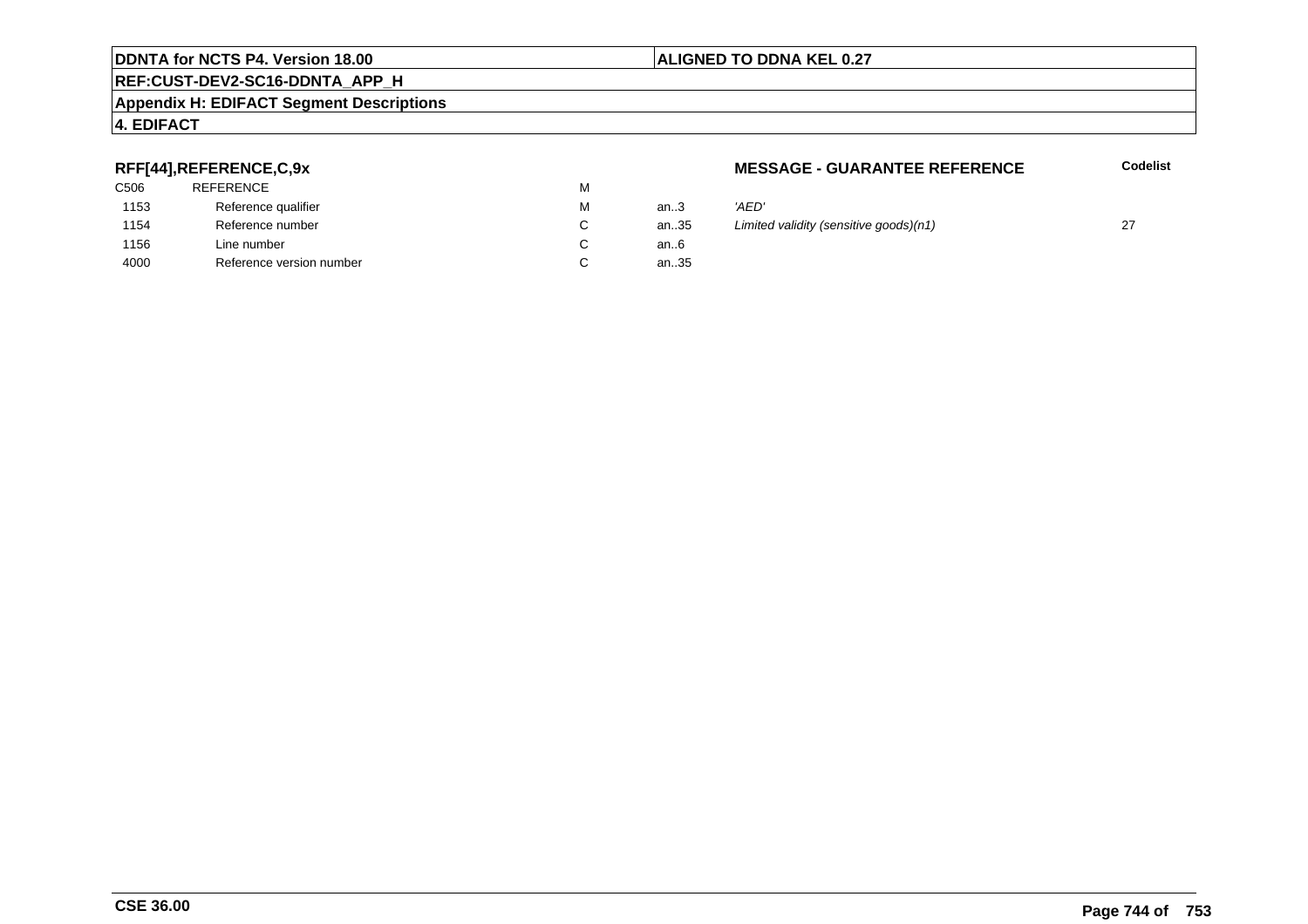### **ALIGNED TO DDNA KEL 0.27**

### **REF:CUST-DEV2-SC16-DDNTA\_APP\_H**

### **Appendix H: EDIFACT Segment Descriptions**

### **4. EDIFACT**

### **DTM[46],DATE/TIME/PERIOD,C,9x**

| DATE/TIME/PERIOD                  | М |          |       |
|-----------------------------------|---|----------|-------|
| Date/time/period qualifier        | М | an $3$   | '182' |
| Date/time/period                  |   | an $.35$ | Date  |
| Date/time/period format qualifier |   | an.3     |       |
|                                   |   |          |       |

### **MESSAGE - GUARANTEE REFERENCE**

**Codelist**

Date of issue(n8)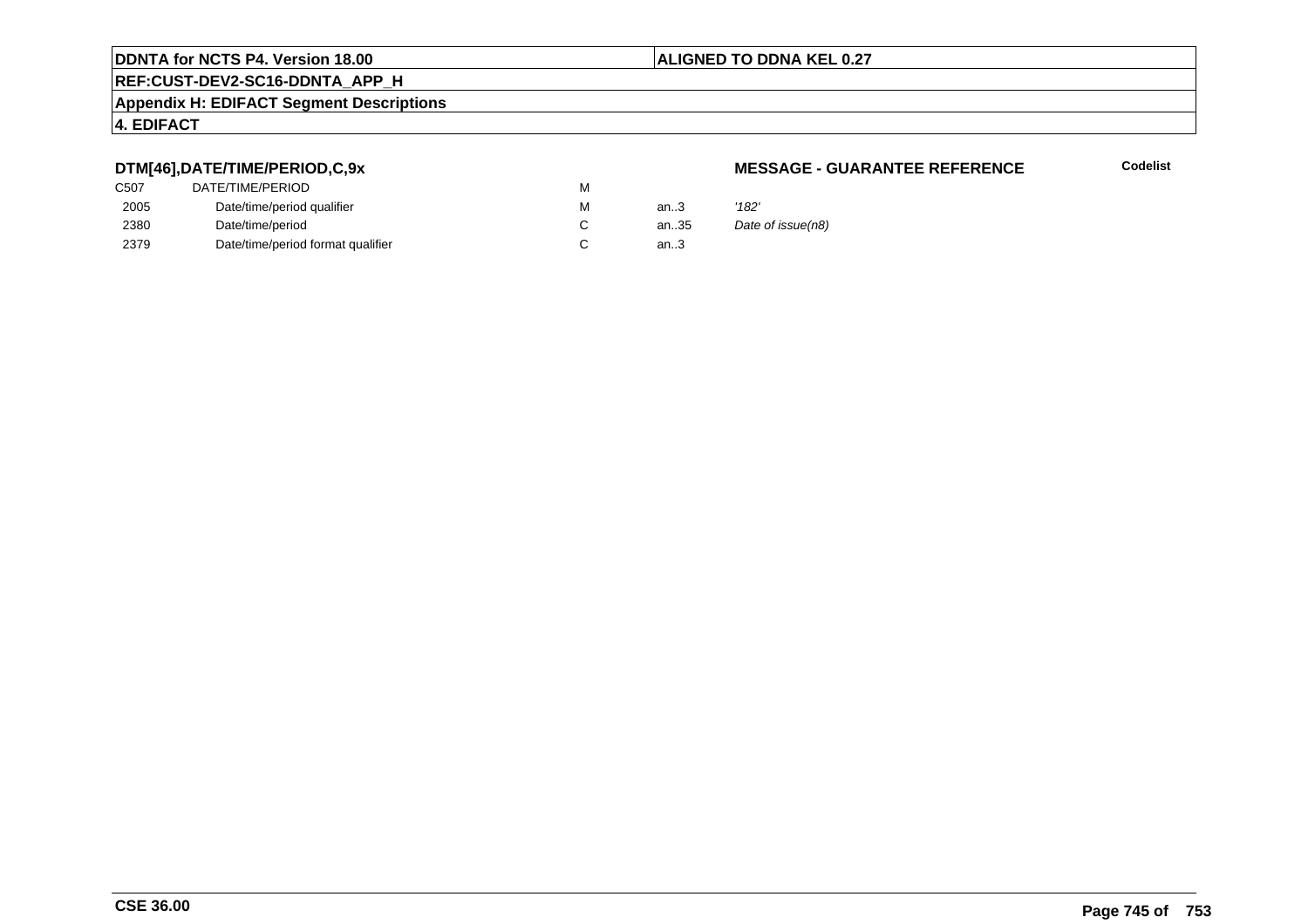### **ALIGNED TO DDNA KEL 0.27**

## **REF:CUST-DEV2-SC16-DDNTA\_APP\_H**

### **Appendix H: EDIFACT Segment Descriptions**

### **4. EDIFACT**

### **DTM[46],DATE/TIME/PERIOD,C,9x**

| DATE/TIME/PERIOD                  | м |       |      |
|-----------------------------------|---|-------|------|
| Date/time/period qualifier        | м | an.3  | '36' |
| Date/time/period                  |   | an.35 | Exp  |
| Date/time/period format qualifier |   | an.3  |      |
|                                   |   |       |      |

### **MESSAGE - GUARANTEE REFERENCE**

**Codelist**

Expiry date(n8)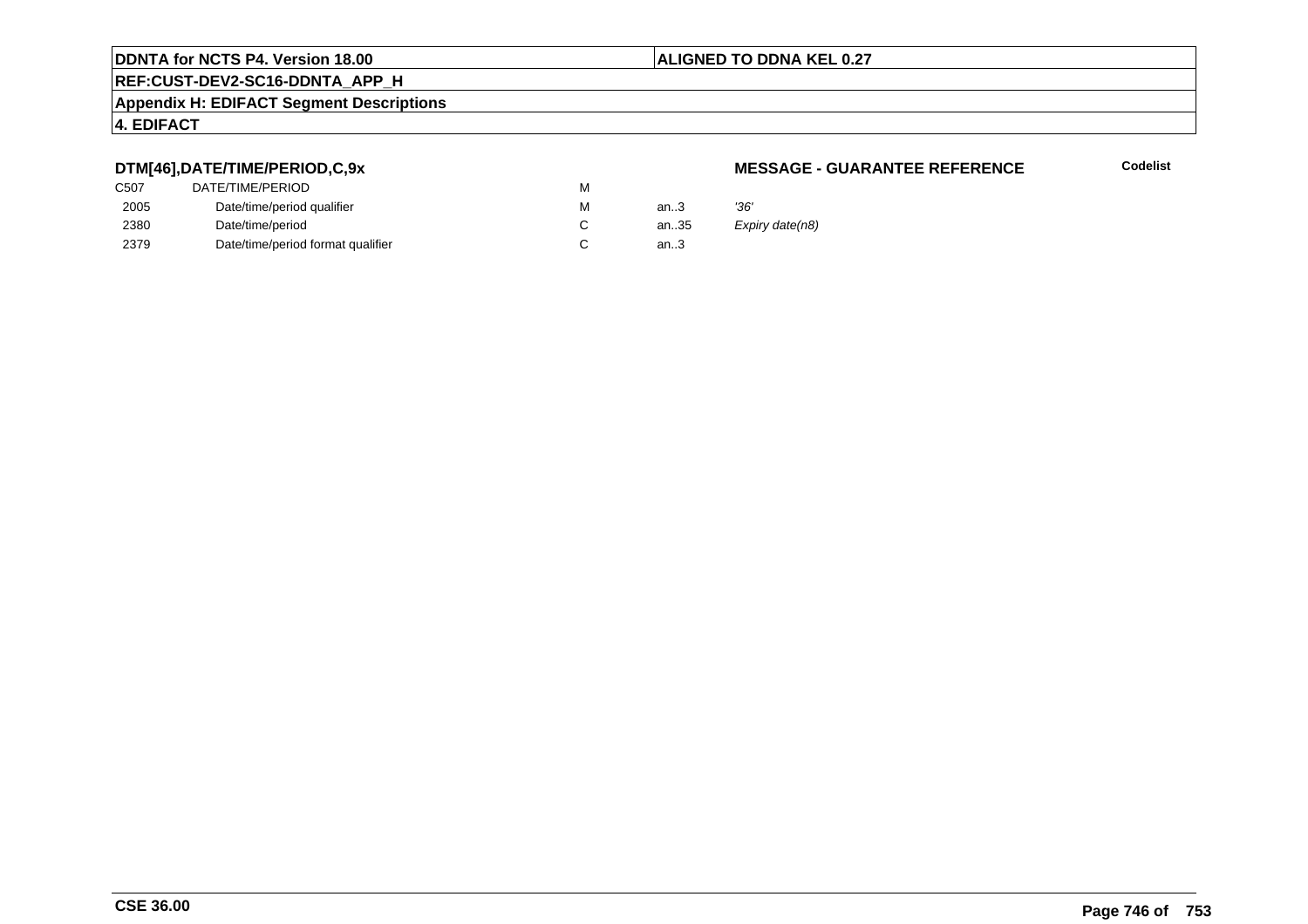### **REF:CUST-DEV2-SC16-DDNTA\_APP\_H**

### **Appendix H: EDIFACT Segment Descriptions**

### **4. EDIFACT**

### **FTX[48],FREE TEXT,C,999x**

| 4451             | Text subject qualifier              | М | an.3     | 'AUT'            |
|------------------|-------------------------------------|---|----------|------------------|
| 4453             | Text function, coded                | C | an.3     |                  |
| C <sub>107</sub> | <b>TEXT REFERENCE</b>               | С |          |                  |
| 4441             | Free text identification            | М | an. $17$ | Access code(an4) |
| 1131             | Code list qualifier                 | C | an.3     |                  |
| 3055             | Code list responsible agency, coded | С | an.3     |                  |
| C <sub>108</sub> | <b>TEXT LITERAL</b>                 | С |          |                  |
| 4440             | Free text                           | C | an70     |                  |
| 4440             | Free text                           | C | an70     |                  |
| 4440             | Free text                           | C | an70     |                  |
| 4440             | Free text                           | C | an70     |                  |
| 4440             | Free text                           | C | an70     |                  |
| 3453             | Language, coded                     | С | an.3     |                  |
|                  |                                     |   |          |                  |

### **MESSAGE - GUARANTEE REFERENCE - ACCESSCodelistCODE**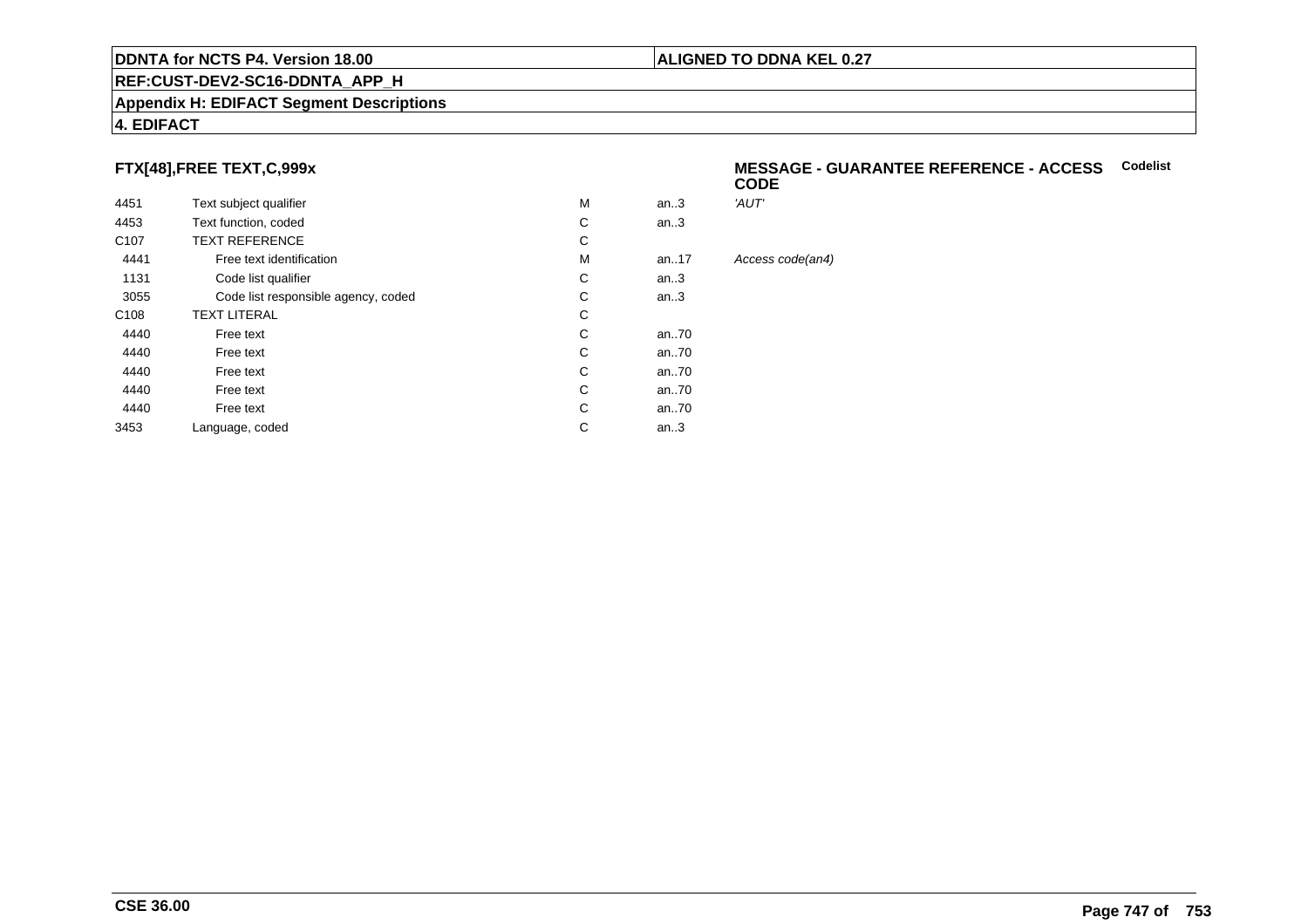### **REF:CUST-DEV2-SC16-DDNTA\_APP\_H**

### **Appendix H: EDIFACT Segment Descriptions**

### **4. EDIFACT**

### **FTX[48],FREE TEXT,C,999x**

| 4451             | Text subject qualifier              | M | 'CCI'<br>an.3 |      |
|------------------|-------------------------------------|---|---------------|------|
| 4453             | Text function, coded                | C | an.3          |      |
| C <sub>107</sub> | <b>TEXT REFERENCE</b>               | C |               |      |
| 4441             | Free text identification            | M | an. $.17$     | Acce |
| 1131             | Code list qualifier                 | C | an.3          |      |
| 3055             | Code list responsible agency, coded | C | an.3          |      |
| C <sub>108</sub> | <b>TEXT LITERAL</b>                 | С |               |      |
| 4440             | Free text                           | C | an70          |      |
| 4440             | Free text                           | C | an70          |      |
| 4440             | Free text                           | C | an70          |      |
| 4440             | Free text                           | C | an70          |      |
| 4440             | Free text                           | C | an70          |      |
| 3453             | Language, coded                     | С | an.3          |      |
|                  |                                     |   |               |      |

### **MESSAGE - GUARANTEE REFERENCE - PRINCIPAL ACCESS CODE (NEW)**

**Codelist**

Access code(an4)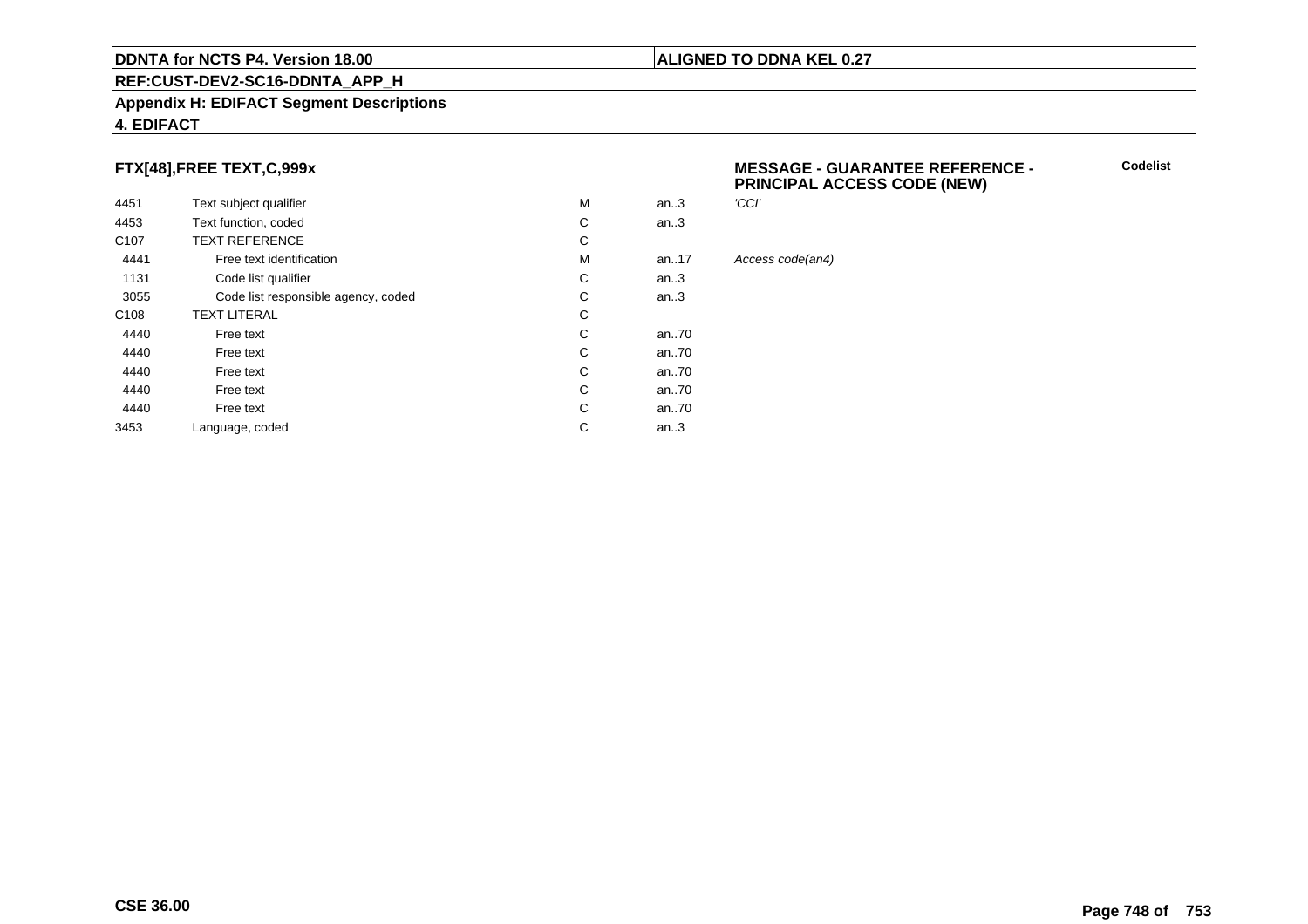### **REF:CUST-DEV2-SC16-DDNTA\_APP\_H**

### **Appendix H: EDIFACT Segment Descriptions**

### **4. EDIFACT**

### **FTX[48],FREE TEXT,C,999x**

| 4451             | Text subject qualifier              | M | an.3      |
|------------------|-------------------------------------|---|-----------|
| 4453             | Text function, coded                | C | an $3$    |
| C <sub>107</sub> | <b>TEXT REFERENCE</b>               | С |           |
| 4441             | Free text identification            | M | an. $.17$ |
| 1131             | Code list qualifier                 | C | an.3      |
| 3055             | Code list responsible agency, coded | С | an.3      |
| C <sub>108</sub> | <b>TEXT LITERAL</b>                 | C |           |
| 4440             | Free text                           | C | an70      |
| 4440             | Free text                           | C | an70      |
| 4440             | Free text                           | C | an70      |
| 4440             | Free text                           | C | an70      |
| 4440             | Free text                           | C | an70      |
| 3453             | Language, coded                     | С | an $.3$   |

### **MESSAGE - GUARANTEE REFERENCE - PRINCIPAL ACCESS CODE (OLD)**

**Codelist**

'ABY'

Access code(an4)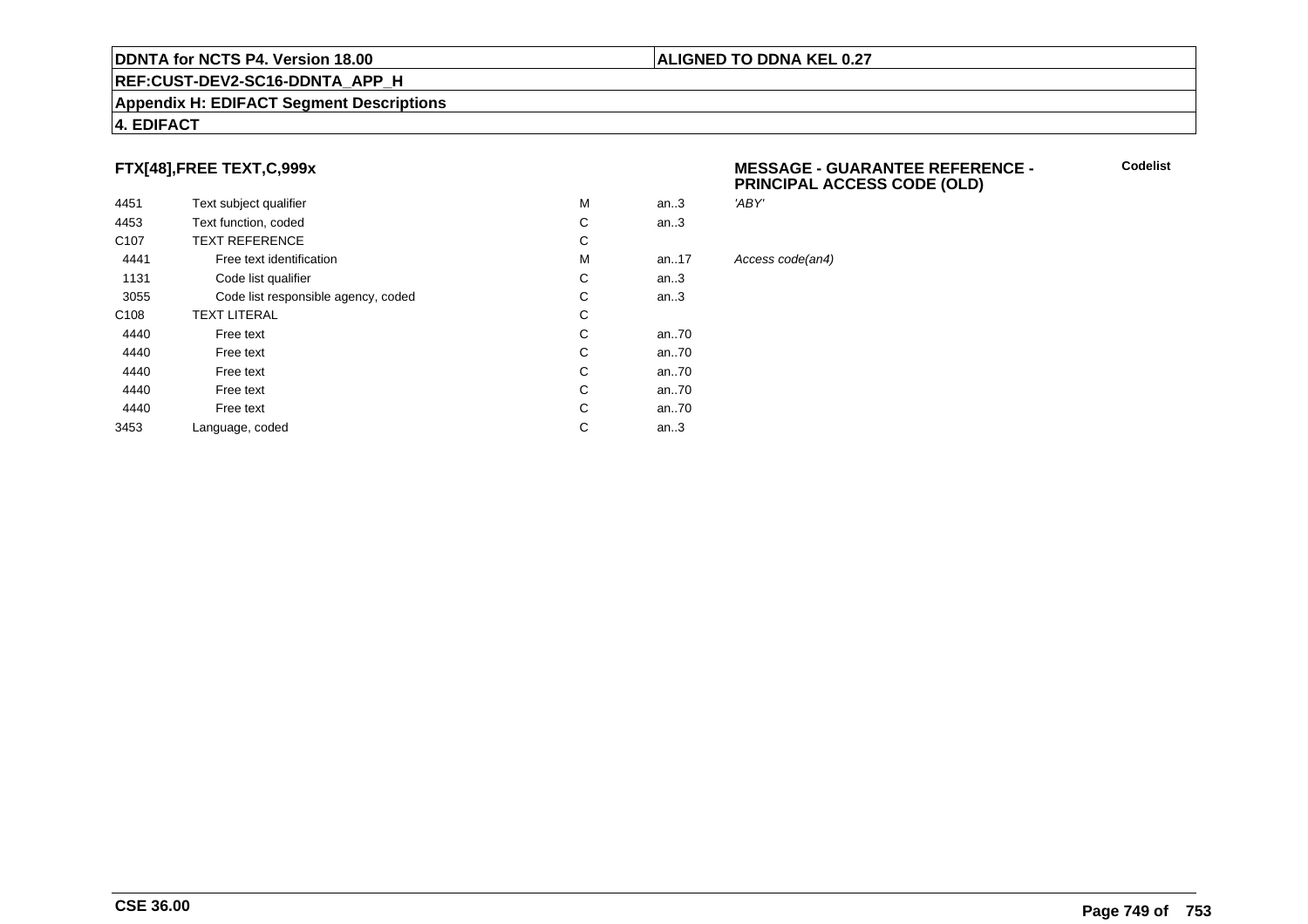### **ALIGNED TO DDNA KEL 0.27**

### **REF:CUST-DEV2-SC16-DDNTA\_APP\_H**

### **Appendix H: EDIFACT Segment Descriptions**

### **4. EDIFACT**

### **MOA[50],MONETARY AMOUNT,C,9x**

| C516 | MONETARY AMOUNT                | М |      |      |
|------|--------------------------------|---|------|------|
| 5025 | Monetary amount type qualifier | М | an.3 | '10' |
| 5004 | Monetary amount                | C | n.18 | Vοι  |
| 6345 | Currency, coded                | C | an.3 | Cuı  |
| 6343 | Currency qualifier             | С | an.3 | י7י  |
| 4405 | Status, coded                  |   | an.3 |      |

### **MESSAGE - GUARANTEE REFERENCE**

**Codelist**

| М | an.3    | '10'                    |    |
|---|---------|-------------------------|----|
| С | n.18    | Voucher amount(n. 15,2) |    |
| С | an $3$  | Currency(an3)           | 48 |
| С | an.3    |                         |    |
| С | an $.3$ |                         |    |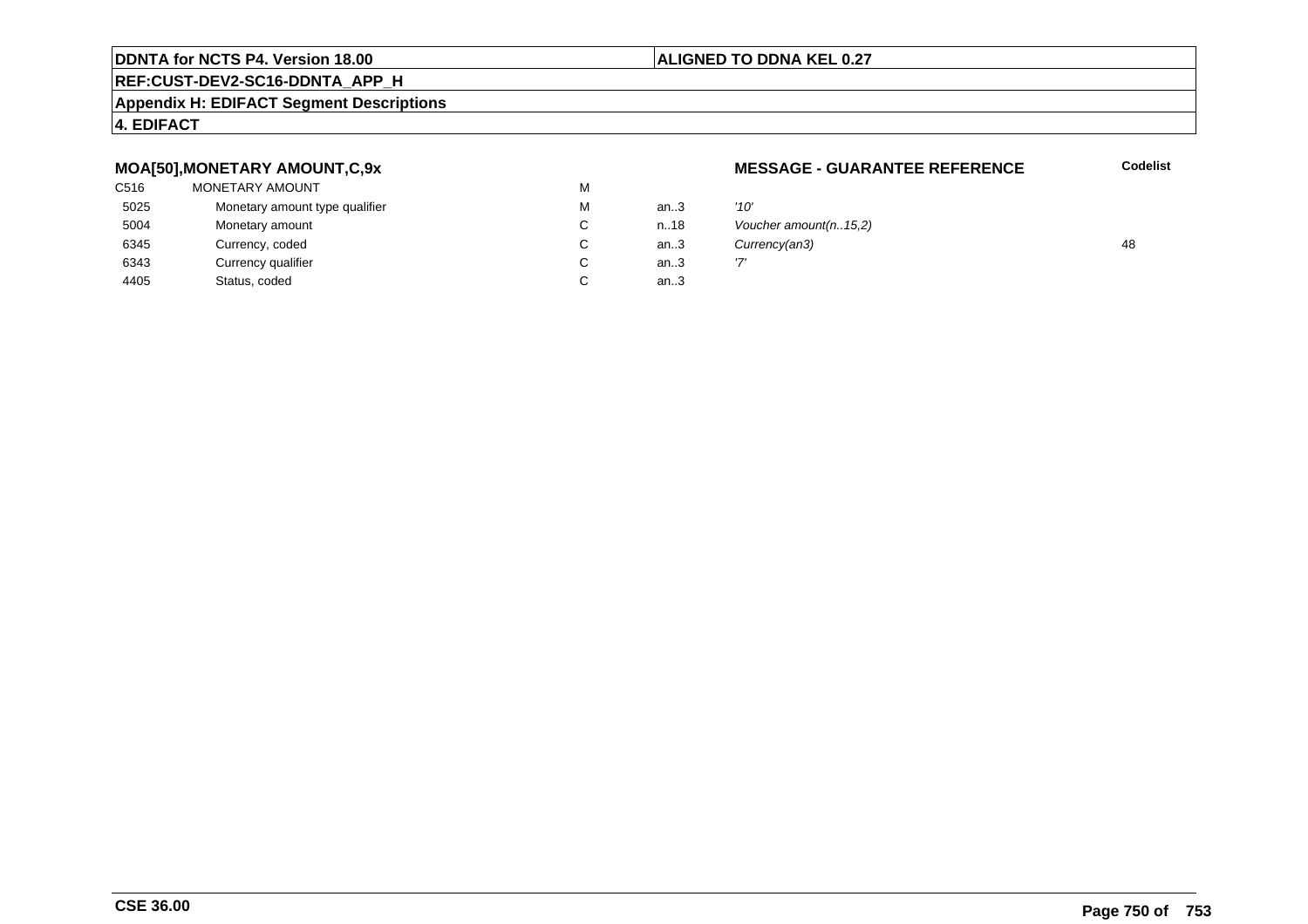### **ALIGNED TO DDNA KEL 0.27**

**REF:CUST-DEV2-SC16-DDNTA\_APP\_H**

**Appendix H: EDIFACT Segment Descriptions**

**4. EDIFACT**

### **NAD[54],NAME AND ADDRESS,C,9x**

| <b>NAD[54],NAME AND ADDRESS,C,9x</b> |                                     |   |      | <b>MESSAGE - GUARANTEE REFERENCE -</b><br>(PRINCIPAL) TRADER |    |
|--------------------------------------|-------------------------------------|---|------|--------------------------------------------------------------|----|
| 3035                                 | Party qualifier                     | M | an.3 | 'AF'                                                         |    |
| C082                                 | PARTY IDENTIFICATION DETAILS        | С |      |                                                              |    |
| 3039                                 | Party id. identification            | M | an35 | TIN(an17)                                                    |    |
| 1131                                 | Code list qualifier                 | С | an.3 |                                                              |    |
| 3055                                 | Code list responsible agency, coded | С | an.3 |                                                              |    |
| C058                                 | NAME AND ADDRESS                    | С |      |                                                              |    |
| 3124                                 | Name and address line               | М | an35 |                                                              |    |
| 3124                                 | Name and address line               | С | an35 |                                                              |    |
| 3124                                 | Name and address line               | С | an35 |                                                              |    |
| 3124                                 | Name and address line               | С | an35 |                                                              |    |
| 3124                                 | Name and address line               | С | an35 |                                                              |    |
| C080                                 | PARTY NAME                          | С |      |                                                              |    |
| 3036                                 | Party name                          | М | an35 | Name(an35)                                                   |    |
| 3036                                 | Party name                          | С | an35 |                                                              |    |
| 3036                                 | Party name                          | С | an35 |                                                              |    |
| 3036                                 | Party name                          | С | an35 |                                                              |    |
| 3036                                 | Party name                          | C | an35 |                                                              |    |
| 3045                                 | Party name format, coded            | С | an.3 |                                                              |    |
| C059                                 | <b>STREET</b>                       | С |      |                                                              |    |
| 3042                                 | Street and number/p.o. box          | M | an35 | Street and number(an35)                                      |    |
| 3042                                 | Street and number/p.o. box          | С | an35 |                                                              |    |
| 3042                                 | Street and number/p.o. box          | С | an35 |                                                              |    |
| 3042                                 | Street and number/p.o. box          | С | an35 |                                                              |    |
| 3164                                 | City name                           | С | an35 | City(an35)                                                   |    |
| 3229                                 | Country sub-entity identification   | С | an.9 | NAD LNG(a2)                                                  | 12 |
| 3251                                 | Postcode identification             | С | an.9 | Postal code(an9)                                             |    |
| 3207                                 | Country, coded                      | С | an.3 | Country code(a2)                                             | 8  |
|                                      |                                     |   |      |                                                              |    |

**Codelist**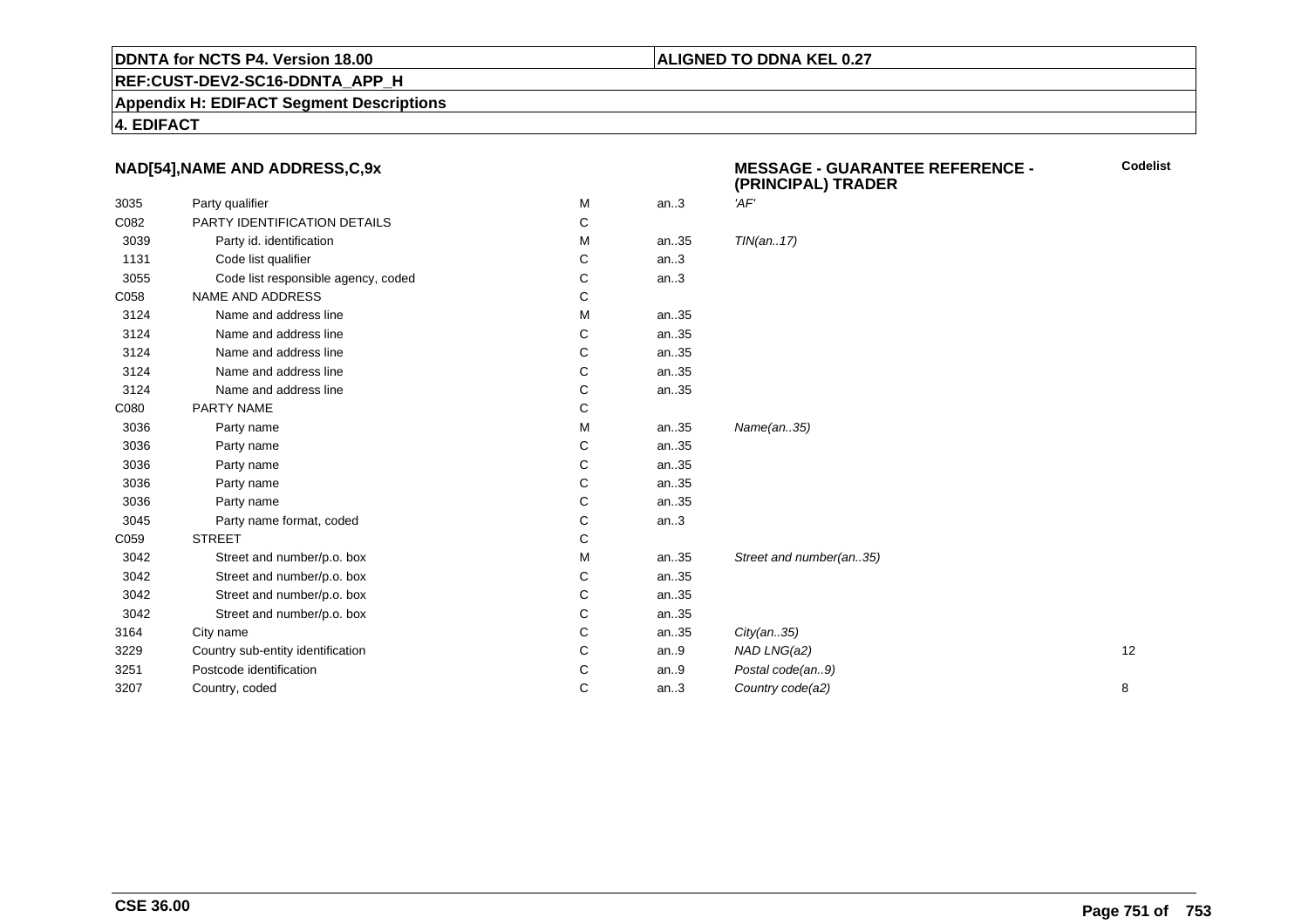### **ALIGNED TO DDNA KEL 0.27**

### **REF:CUST-DEV2-SC16-DDNTA\_APP\_H**

### **Appendix H: EDIFACT Segment Descriptions**

### **4. EDIFACT**

### **UNT[77],MESSAGE TRAILER,M,1x**

| 0074 | Number of segments in the message |  |
|------|-----------------------------------|--|
| 0062 | Message reference number          |  |

**MESSAGE**<br>M n.6 <sup>'--</sup> Number of s **Codelist** n..6 '-- Number of segments in the message --' M an..14 Message identification(an..14)